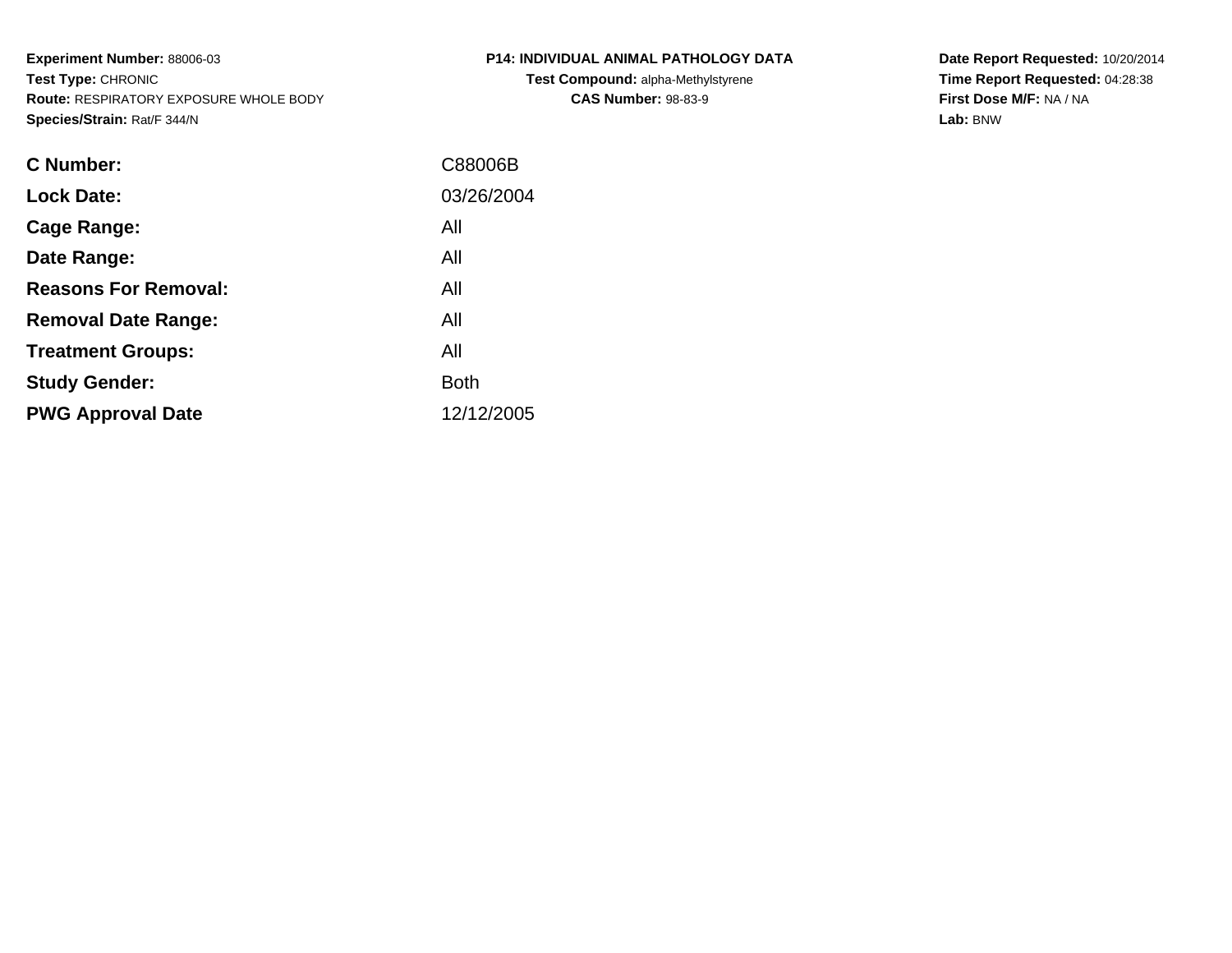| Experiment Number: 88006-03<br>Test Type: CHRONIC<br>Route: RESPIRATORY EXPOSURE WHOLE BODY<br>Species/Strain: Rat/F 344/N |                           | <b>P14: INDIVIDUAL ANIMAL PATHOLOGY DATA</b><br>Test Compound: alpha-Methylstyrene<br><b>CAS Number: 98-83-9</b> | Date Report Requested: 10/20/2014<br>Time Report Requested: 04:28:38<br>First Dose M/F: NA / NA<br>Lab: BNW |  |
|----------------------------------------------------------------------------------------------------------------------------|---------------------------|------------------------------------------------------------------------------------------------------------------|-------------------------------------------------------------------------------------------------------------|--|
| <b>ANIMAL ID: 1</b><br><b>TRT#: 1</b>                                                                                      |                           | <b>SEX: Male</b>                                                                                                 | DAY ON TEST: 729                                                                                            |  |
| <b>DOSE: CONTROL</b>                                                                                                       |                           | <b>DISP: Terminal Sacrifice</b>                                                                                  | <b>HISTO: 47149</b>                                                                                         |  |
|                                                                                                                            |                           | ORGAN AND ACCOUNTABLE SITE STATUS                                                                                |                                                                                                             |  |
| <b>NORMAL</b>                                                                                                              |                           |                                                                                                                  |                                                                                                             |  |
| * Adrenal Medulla<br>* Bone                                                                                                |                           | * Bone Marrow                                                                                                    | * Epididymis                                                                                                |  |
| * Esophagus<br>* Harderian Gland                                                                                           |                           | * Heart                                                                                                          | * Intestine Large, Cecum                                                                                    |  |
| * Intestine Large, Colon                                                                                                   | * Intestine Large, Rectum | * Intestine Small, Duodenum                                                                                      | * Intestine Small, Ileum                                                                                    |  |
| * Intestine Small, Jejunum<br>* Islets, Pancreatic                                                                         |                           | * Larynx                                                                                                         | * Lymph Node, Mediastinal                                                                                   |  |
| * Lymph Node, Mesenteric<br>* Mammary Gland                                                                                |                           | * Pancreas                                                                                                       | * Parathyroid Gland                                                                                         |  |
| * Preputial Gland<br>* Salivary Glands                                                                                     |                           | * Seminal Vesicle                                                                                                | * Skin                                                                                                      |  |
| * Stomach, Forestomach                                                                                                     | * Stomach, Glandular      | * Thymus                                                                                                         | * Trachea                                                                                                   |  |
| * Urinary Bladder                                                                                                          |                           |                                                                                                                  |                                                                                                             |  |
| <b>MISSING</b>                                                                                                             |                           |                                                                                                                  |                                                                                                             |  |
| * Lymph Node, Bronchial                                                                                                    | * Lymph Node, Mandibular  |                                                                                                                  |                                                                                                             |  |
| <b>OBSERVATIONS</b>                                                                                                        |                           |                                                                                                                  |                                                                                                             |  |
| * Adrenal Cortex                                                                                                           |                           | Hyperplasia                                                                                                      | Mild                                                                                                        |  |
| * Brain                                                                                                                    |                           | Compression                                                                                                      | Marked                                                                                                      |  |
| Sclera<br>* Eye                                                                                                            |                           | Metaplasia                                                                                                       | Osseous, Moderate                                                                                           |  |
| * Kidney                                                                                                                   |                           | Nephropathy                                                                                                      | Moderate                                                                                                    |  |
| * Liver<br><b>Bile Duct</b>                                                                                                |                           | Hyperplasia                                                                                                      | Minimal                                                                                                     |  |
| * Lung<br>Interstitium                                                                                                     |                           | Fibrosis                                                                                                         | Minimal                                                                                                     |  |
| Alveolar Epith                                                                                                             |                           | Hyperplasia                                                                                                      | Minimal                                                                                                     |  |
|                                                                                                                            |                           | Inflammation                                                                                                     | Chronic, Minimal                                                                                            |  |
| * Nose                                                                                                                     |                           | Foreign Body                                                                                                     |                                                                                                             |  |
|                                                                                                                            |                           | Inflammation                                                                                                     | Suppurative, Mild                                                                                           |  |
| * Pituitary Gland                                                                                                          |                           | Adenoma                                                                                                          |                                                                                                             |  |
| [Adenoma TGLS = $2-10$ ]                                                                                                   |                           |                                                                                                                  |                                                                                                             |  |
| * Prostate                                                                                                                 |                           | Inflammation                                                                                                     | Suppurative, Mild                                                                                           |  |
| * Spleen                                                                                                                   |                           | Leukemia Mononuclear                                                                                             |                                                                                                             |  |
| <b>Interstit Cell</b><br>* Testes                                                                                          |                           | Adenoma                                                                                                          |                                                                                                             |  |
| [Adenoma TGLS = $1-9$ ]                                                                                                    |                           |                                                                                                                  |                                                                                                             |  |
| C Cell<br>* Thyroid Gland                                                                                                  |                           | Hyperplasia                                                                                                      | Minimal                                                                                                     |  |
| PRIMARY CAUSE OF DEATH<br>$\blacksquare$                                                                                   |                           |                                                                                                                  |                                                                                                             |  |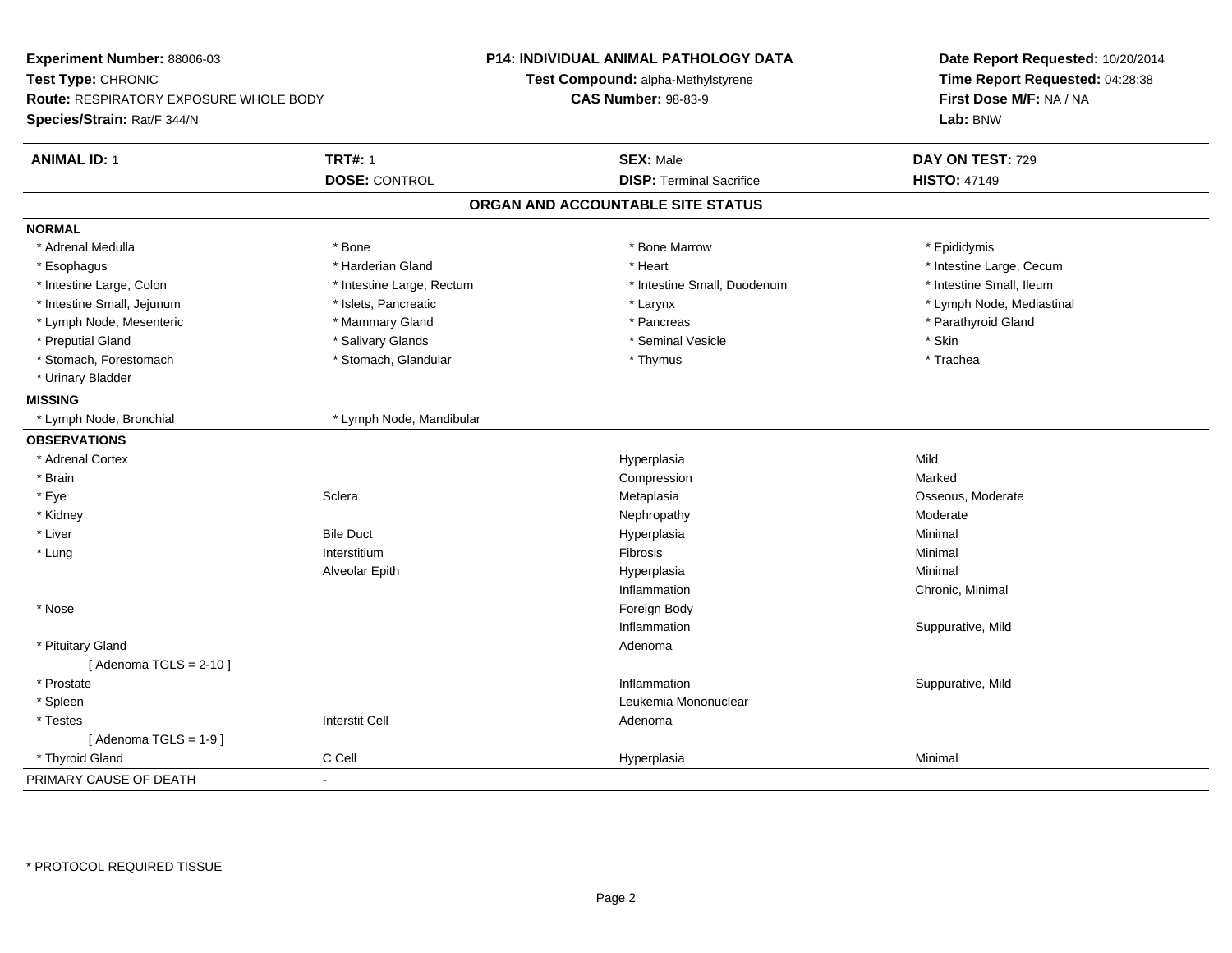| Experiment Number: 88006-03<br>Test Type: CHRONIC |                           | <b>P14: INDIVIDUAL ANIMAL PATHOLOGY DATA</b> | Date Report Requested: 10/20/2014   |
|---------------------------------------------------|---------------------------|----------------------------------------------|-------------------------------------|
|                                                   |                           | Test Compound: alpha-Methylstyrene           | Time Report Requested: 04:28:38     |
| <b>Route: RESPIRATORY EXPOSURE WHOLE BODY</b>     |                           | <b>CAS Number: 98-83-9</b>                   | First Dose M/F: NA / NA<br>Lab: BNW |
| Species/Strain: Rat/F 344/N                       |                           |                                              |                                     |
| <b>ANIMAL ID: 2</b>                               | <b>TRT#: 1</b>            | <b>SEX: Male</b>                             | DAY ON TEST: 729                    |
|                                                   | <b>DOSE: CONTROL</b>      | <b>DISP: Terminal Sacrifice</b>              | <b>HISTO: 47150</b>                 |
|                                                   |                           | ORGAN AND ACCOUNTABLE SITE STATUS            |                                     |
| <b>NORMAL</b>                                     |                           |                                              |                                     |
| * Bone                                            | * Bone Marrow             | * Brain                                      | * Epididymis                        |
| * Esophagus                                       | * Eye                     | * Harderian Gland                            | * Intestine Large, Cecum            |
| * Intestine Large, Colon                          | * Intestine Large, Rectum | * Intestine Small, Duodenum                  | * Intestine Small, Ileum            |
| * Intestine Small, Jejunum                        | * Islets, Pancreatic      | * Larynx                                     | * Mammary Gland                     |
| * Nose                                            | * Pancreas                | * Parathyroid Gland                          | * Preputial Gland                   |
| * Salivary Glands                                 | * Seminal Vesicle         | * Stomach, Glandular                         | * Thymus                            |
| * Thyroid Gland                                   | * Trachea                 | * Urinary Bladder                            |                                     |
| <b>MISSING</b>                                    |                           |                                              |                                     |
| * Lymph Node, Mandibular                          | * Lymph Node, Mediastinal |                                              |                                     |
| <b>OBSERVATIONS</b>                               |                           |                                              |                                     |
| * Adrenal Cortex                                  |                           | Hyperplasia                                  | Marked                              |
|                                                   |                           | Vacuolization Cytoplasmic                    | Marked                              |
| * Adrenal Medulla                                 |                           | Leukemia Mononuclear                         |                                     |
|                                                   | <b>Bilateral</b>          | Pheochromocytoma Benign                      |                                     |
| * Heart                                           | Atrium                    | Thrombosis                                   | Marked                              |
| * Kidney                                          | Pelvis, Transit Epithe    | Mineralization                               | Moderate                            |
|                                                   |                           | Nephropathy                                  | Moderate                            |
| * Liver                                           |                           | Leukemia Mononuclear                         |                                     |
| [ Leukemia Mononuclear TGLS = 7-15 ]              |                           |                                              |                                     |
| * Lung                                            |                           | Leukemia Mononuclear                         |                                     |
| Lymph Node                                        | Pancreatic                | Leukemia Mononuclear                         |                                     |
| [ Leukemia Mononuclear TGLS = 10-17 ]             |                           |                                              |                                     |
| * Lymph Node, Bronchial                           |                           | Leukemia Mononuclear                         |                                     |
| [ Leukemia Mononuclear TGLS = 2-14 ]              |                           |                                              |                                     |
| * Lymph Node, Mesenteric                          |                           | Leukemia Mononuclear                         |                                     |
| [ Leukemia Mononuclear TGLS = 9-8 ]               |                           |                                              |                                     |
| Mesentery                                         |                           | Necrosis                                     | Moderate                            |
| [Necrosis TGLS = $6-17$ ]                         |                           |                                              |                                     |
| * Pituitary Gland                                 |                           | Leukemia Mononuclear                         |                                     |
| [ Leukemia Mononuclear TGLS = 8-10 ]              |                           |                                              |                                     |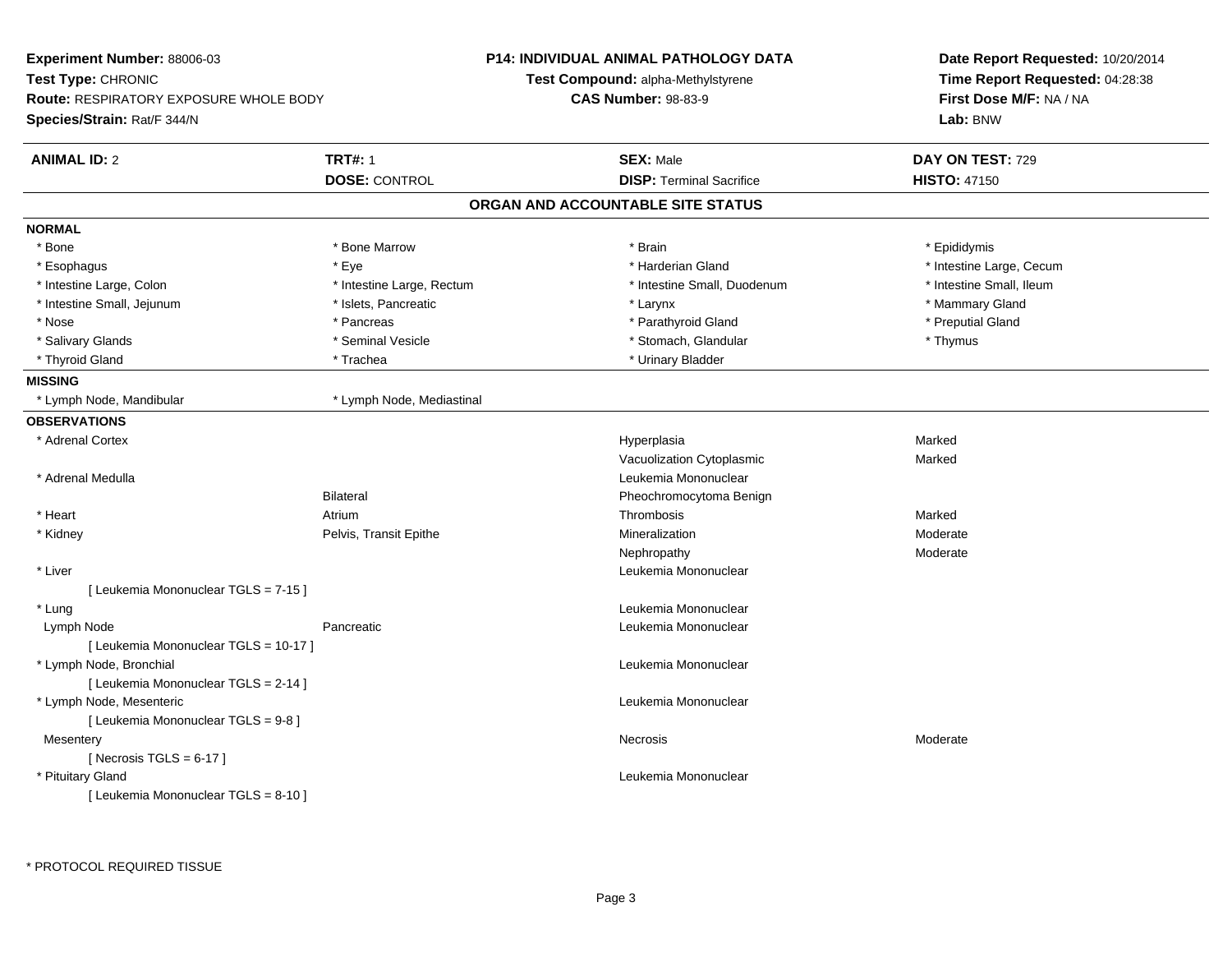| <b>Experiment Number: 88006-03</b><br>Test Type: CHRONIC<br><b>Route: RESPIRATORY EXPOSURE WHOLE BODY</b><br>Species/Strain: Rat/F 344/N |                       | <b>P14: INDIVIDUAL ANIMAL PATHOLOGY DATA</b><br><b>Test Compound: alpha-Methylstyrene</b><br><b>CAS Number: 98-83-9</b> | Date Report Requested: 10/20/2014<br>Time Report Requested: 04:28:38<br>First Dose M/F: NA / NA<br>Lab: BNW |
|------------------------------------------------------------------------------------------------------------------------------------------|-----------------------|-------------------------------------------------------------------------------------------------------------------------|-------------------------------------------------------------------------------------------------------------|
| <b>ANIMAL ID: 2</b>                                                                                                                      | <b>TRT#: 1</b>        | <b>SEX: Male</b>                                                                                                        | DAY ON TEST: 729                                                                                            |
|                                                                                                                                          | <b>DOSE: CONTROL</b>  | <b>DISP:</b> Terminal Sacrifice                                                                                         | <b>HISTO: 47150</b>                                                                                         |
|                                                                                                                                          |                       | ORGAN AND ACCOUNTABLE SITE STATUS                                                                                       |                                                                                                             |
| * Prostate                                                                                                                               |                       | Inflammation                                                                                                            | Suppurative, Minimal                                                                                        |
| * Skin                                                                                                                                   | <b>Subcut Tiss</b>    | Mineralization                                                                                                          | Moderate                                                                                                    |
| [Mineralization TGLS = 11-18]                                                                                                            |                       |                                                                                                                         |                                                                                                             |
| * Spleen                                                                                                                                 |                       | Fibrosis                                                                                                                | Moderate                                                                                                    |
|                                                                                                                                          |                       | Leukemia Mononuclear                                                                                                    |                                                                                                             |
| [Fibrosis TGLS = $5-15$ ]                                                                                                                |                       |                                                                                                                         |                                                                                                             |
| [ Leukemia Mononuclear TGLS = 4-6 ]                                                                                                      |                       |                                                                                                                         |                                                                                                             |
| * Stomach, Forestomach                                                                                                                   |                       | Hyperplasia                                                                                                             | Squamous, Moderate                                                                                          |
| * Testes                                                                                                                                 | <b>Interstit Cell</b> | Adenoma                                                                                                                 |                                                                                                             |
| [Adenoma TGLS = $3-9$ ]                                                                                                                  |                       |                                                                                                                         |                                                                                                             |
| PRIMARY CAUSE OF DEATH                                                                                                                   | ۰                     |                                                                                                                         |                                                                                                             |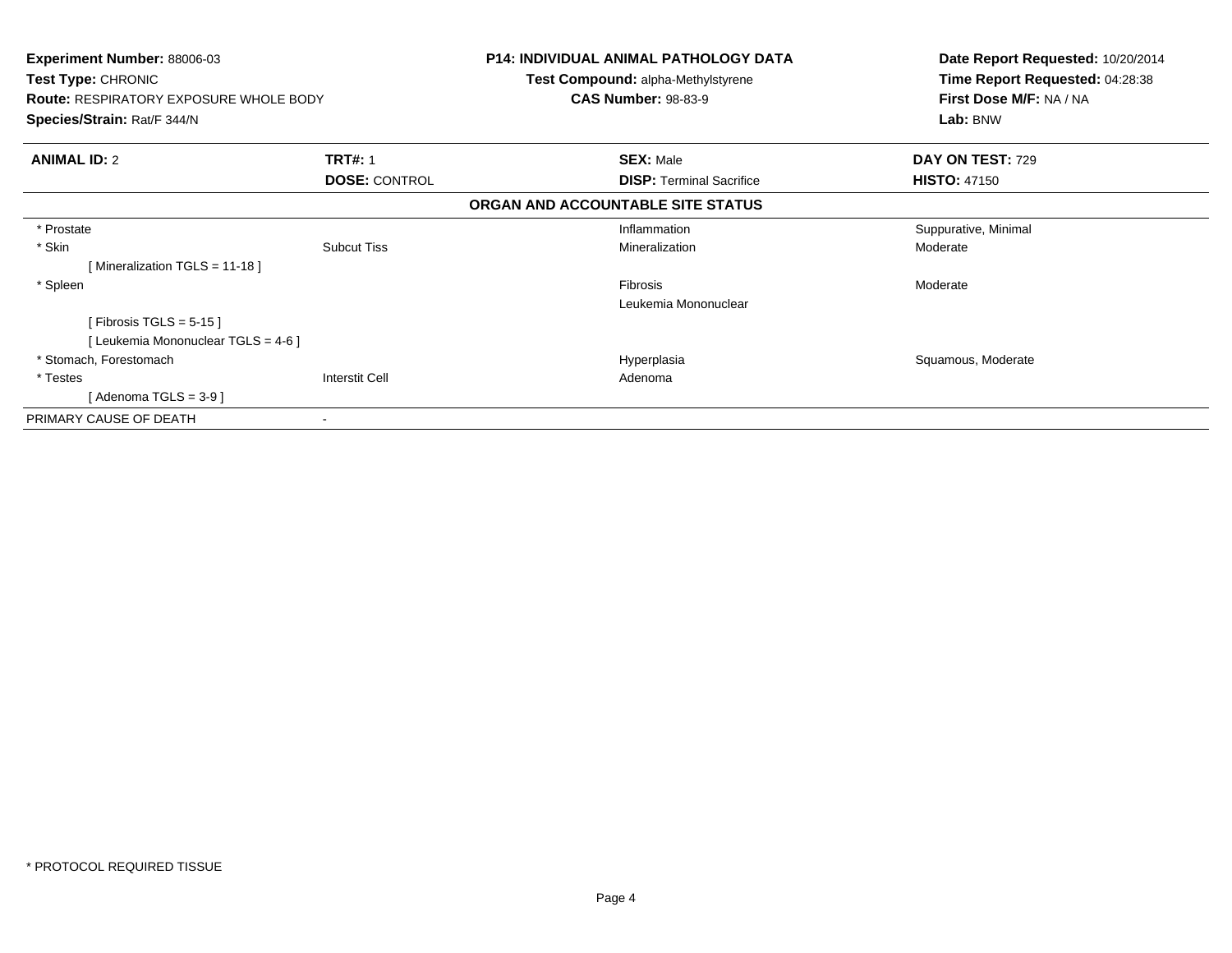| Experiment Number: 88006-03                   |                            | <b>P14: INDIVIDUAL ANIMAL PATHOLOGY DATA</b> | Date Report Requested: 10/20/2014<br>Time Report Requested: 04:28:38 |
|-----------------------------------------------|----------------------------|----------------------------------------------|----------------------------------------------------------------------|
| Test Type: CHRONIC                            |                            | <b>Test Compound: alpha-Methylstyrene</b>    |                                                                      |
| <b>Route: RESPIRATORY EXPOSURE WHOLE BODY</b> |                            | <b>CAS Number: 98-83-9</b>                   | First Dose M/F: NA / NA                                              |
| Species/Strain: Rat/F 344/N                   |                            |                                              | Lab: BNW                                                             |
| <b>ANIMAL ID: 3</b>                           | <b>TRT#: 1</b>             | <b>SEX: Male</b>                             | DAY ON TEST: 688                                                     |
|                                               | <b>DOSE: CONTROL</b>       | <b>DISP:</b> Moribund Sacrifice              | <b>HISTO: 47151</b>                                                  |
|                                               |                            | ORGAN AND ACCOUNTABLE SITE STATUS            |                                                                      |
| <b>NORMAL</b>                                 |                            |                                              |                                                                      |
| * Adrenal Medulla                             | * Bone                     | * Bone Marrow                                | * Brain                                                              |
| * Epididymis                                  | * Esophagus                | * Harderian Gland                            | * Heart                                                              |
| * Intestine Large, Cecum                      | * Intestine Large, Colon   | * Intestine Large, Rectum                    | * Intestine Small, Duodenum                                          |
| * Intestine Small, Ileum                      | * Intestine Small, Jejunum | * Islets, Pancreatic                         | * Larynx                                                             |
| * Mammary Gland                               | * Pancreas                 | * Parathyroid Gland                          | * Preputial Gland                                                    |
| * Salivary Glands                             | * Seminal Vesicle          | * Skin                                       | * Stomach, Forestomach                                               |
| * Stomach, Glandular                          | * Thymus                   | * Thyroid Gland                              | * Trachea                                                            |
| * Urinary Bladder                             |                            |                                              |                                                                      |
| <b>MISSING</b>                                |                            |                                              |                                                                      |
| * Lymph Node, Mandibular                      | * Lymph Node, Mediastinal  |                                              |                                                                      |
| <b>OBSERVATIONS</b>                           |                            |                                              |                                                                      |
| * Adrenal Cortex                              |                            | Vacuolization Cytoplasmic                    | Minimal                                                              |
| * Eye                                         | Sclera                     | Metaplasia                                   | Osseous, Mild                                                        |
| * Kidney                                      | Glomerulus                 | <b>Fibrosis</b>                              | Marked                                                               |
|                                               | Papilla                    | Mineralization                               | Minimal                                                              |
|                                               |                            | Nephropathy                                  | Marked                                                               |
| * Liver                                       | <b>Bile Duct</b>           | Hyperplasia                                  | Mild                                                                 |
|                                               |                            | Leukemia Mononuclear                         |                                                                      |
| [ Leukemia Mononuclear TGLS = 5-6 ]           |                            |                                              |                                                                      |
| * Lung                                        |                            | Leukemia Mononuclear                         |                                                                      |
| * Lymph Node, Bronchial                       |                            | Leukemia Mononuclear                         |                                                                      |
| [ Leukemia Mononuclear TGLS = 1-15 ]          |                            |                                              |                                                                      |
| * Lymph Node, Mesenteric                      |                            | Leukemia Mononuclear                         |                                                                      |
| Mesentery                                     |                            | Necrosis                                     | Moderate                                                             |
| [Necrosis TGLS = $3-16$ ]                     |                            |                                              |                                                                      |
| * Nose                                        |                            | Inflammation                                 | Suppurative, Mild                                                    |
| * Pituitary Gland                             |                            | Adenoma                                      |                                                                      |
| [Adenoma TGLS = $6-10$ ]                      |                            |                                              |                                                                      |
| * Prostate                                    |                            | Inflammation                                 | Suppurative, Mild                                                    |
| * Spleen                                      |                            | Leukemia Mononuclear                         |                                                                      |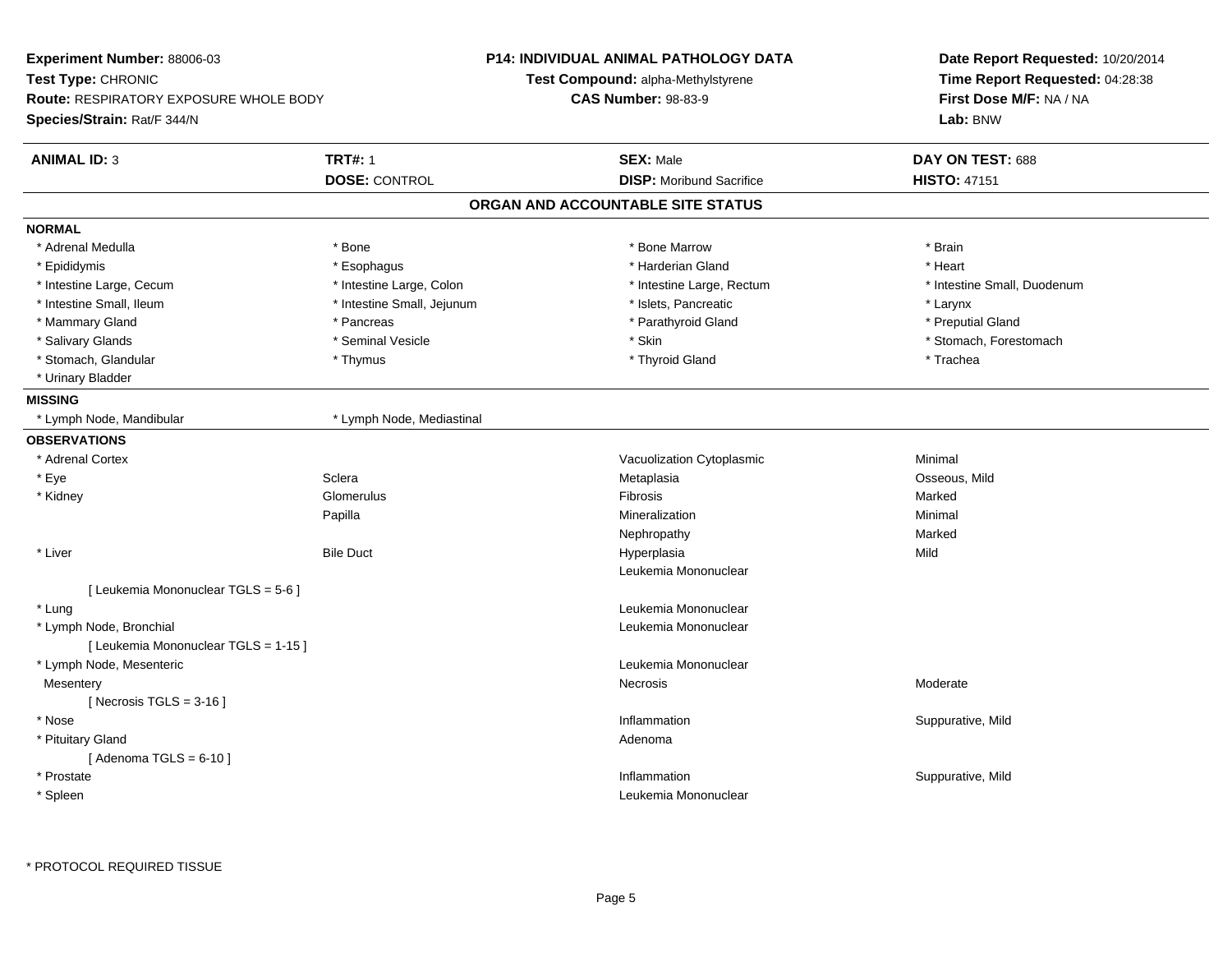| Experiment Number: 88006-03<br><b>Test Type: CHRONIC</b> |                                  | <b>P14: INDIVIDUAL ANIMAL PATHOLOGY DATA</b><br><b>Test Compound: alpha-Methylstyrene</b> | Date Report Requested: 10/20/2014<br>Time Report Requested: 04:28:38 |
|----------------------------------------------------------|----------------------------------|-------------------------------------------------------------------------------------------|----------------------------------------------------------------------|
| <b>Route: RESPIRATORY EXPOSURE WHOLE BODY</b>            |                                  | <b>CAS Number: 98-83-9</b>                                                                | First Dose M/F: NA / NA                                              |
| Species/Strain: Rat/F 344/N                              |                                  |                                                                                           | Lab: BNW                                                             |
| <b>ANIMAL ID: 3</b>                                      | <b>TRT#: 1</b>                   | <b>SEX: Male</b>                                                                          | DAY ON TEST: 688                                                     |
|                                                          | <b>DOSE: CONTROL</b>             | <b>DISP:</b> Moribund Sacrifice                                                           | <b>HISTO: 47151</b>                                                  |
|                                                          |                                  | ORGAN AND ACCOUNTABLE SITE STATUS                                                         |                                                                      |
| [Leukemia Mononuclear TGLS = 4-15 ]                      |                                  |                                                                                           |                                                                      |
| * Testes                                                 | <b>Bilateral, Interstit Cell</b> | Adenoma                                                                                   |                                                                      |
| [Adenoma TGLS = $2-9$ ]                                  |                                  |                                                                                           |                                                                      |
| PRIMARY CAUSE OF DEATH                                   | Leukemia Mononuclear<br>- Spleen |                                                                                           |                                                                      |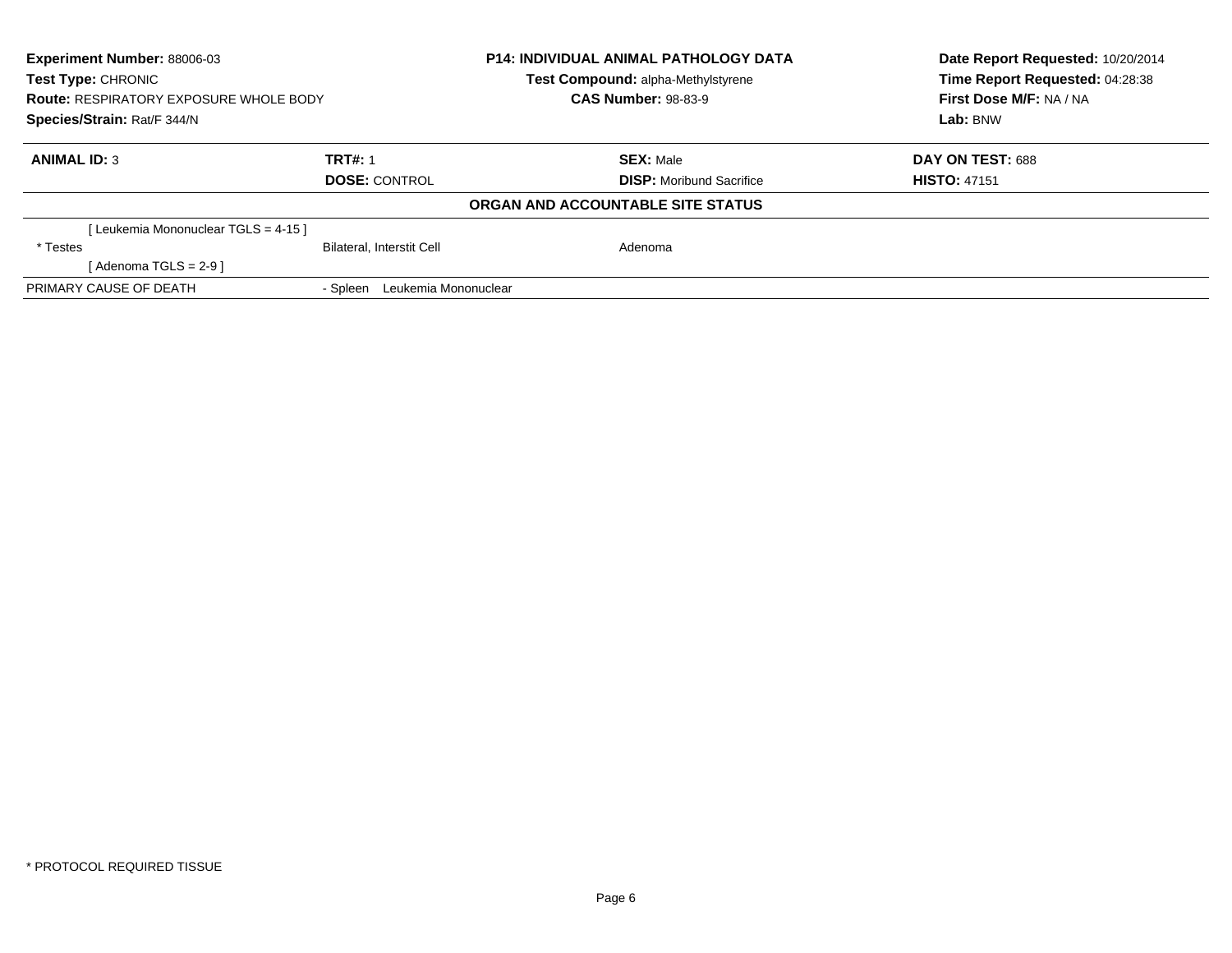| Experiment Number: 88006-03<br>Test Type: CHRONIC<br><b>Route: RESPIRATORY EXPOSURE WHOLE BODY</b> |                           | <b>P14: INDIVIDUAL ANIMAL PATHOLOGY DATA</b><br>Test Compound: alpha-Methylstyrene<br><b>CAS Number: 98-83-9</b> | Date Report Requested: 10/20/2014<br>Time Report Requested: 04:28:38<br>First Dose M/F: NA / NA |
|----------------------------------------------------------------------------------------------------|---------------------------|------------------------------------------------------------------------------------------------------------------|-------------------------------------------------------------------------------------------------|
| Species/Strain: Rat/F 344/N                                                                        |                           |                                                                                                                  | Lab: BNW                                                                                        |
| <b>ANIMAL ID: 4</b>                                                                                | <b>TRT#: 1</b>            | <b>SEX: Male</b>                                                                                                 | DAY ON TEST: 730                                                                                |
|                                                                                                    | <b>DOSE: CONTROL</b>      | <b>DISP: Terminal Sacrifice</b>                                                                                  | <b>HISTO: 47152</b>                                                                             |
|                                                                                                    |                           | ORGAN AND ACCOUNTABLE SITE STATUS                                                                                |                                                                                                 |
| <b>NORMAL</b>                                                                                      |                           |                                                                                                                  |                                                                                                 |
| * Bone                                                                                             | * Bone Marrow             | * Brain                                                                                                          | * Epididymis                                                                                    |
| * Esophagus                                                                                        | * Harderian Gland         | * Heart                                                                                                          | * Intestine Large, Cecum                                                                        |
| * Intestine Large, Colon                                                                           | * Intestine Large, Rectum | * Intestine Small, Duodenum                                                                                      | * Intestine Small, Ileum                                                                        |
| * Intestine Small, Jejunum                                                                         | * Islets, Pancreatic      | * Larynx                                                                                                         | * Lung                                                                                          |
| * Lymph Node, Mesenteric                                                                           | * Mammary Gland           | * Nose                                                                                                           | * Pancreas                                                                                      |
| * Parathyroid Gland                                                                                | * Preputial Gland         | * Salivary Glands                                                                                                | * Seminal Vesicle                                                                               |
| * Skin                                                                                             | * Stomach, Forestomach    | * Stomach, Glandular                                                                                             | * Thyroid Gland                                                                                 |
| * Trachea                                                                                          | * Urinary Bladder         |                                                                                                                  |                                                                                                 |
| <b>MISSING</b>                                                                                     |                           |                                                                                                                  |                                                                                                 |
| * Lymph Node, Bronchial                                                                            | * Lymph Node, Mandibular  | * Lymph Node, Mediastinal                                                                                        | * Thymus                                                                                        |
| <b>OBSERVATIONS</b>                                                                                |                           |                                                                                                                  |                                                                                                 |
| * Adrenal Cortex                                                                                   |                           | Vacuolization Cytoplasmic                                                                                        | Mild                                                                                            |
| * Adrenal Medulla                                                                                  |                           | Hyperplasia                                                                                                      | Marked                                                                                          |
|                                                                                                    |                           | Pheochromocytoma Benign                                                                                          |                                                                                                 |
| * Eye                                                                                              | Sclera                    | Metaplasia                                                                                                       | Osseous, Mild                                                                                   |
| * Kidney                                                                                           |                           | Nephropathy                                                                                                      | Mild                                                                                            |
| * Liver                                                                                            |                           | <b>Clear Cell Focus</b>                                                                                          | Multiple                                                                                        |
|                                                                                                    | <b>Bile Duct</b>          | Hyperplasia                                                                                                      | Mild                                                                                            |
|                                                                                                    |                           | Leukemia Mononuclear                                                                                             |                                                                                                 |
| * Pituitary Gland                                                                                  |                           | Hyperplasia                                                                                                      | Mild                                                                                            |
| * Prostate                                                                                         |                           | Hyperplasia                                                                                                      | Mild                                                                                            |
|                                                                                                    |                           | Inflammation                                                                                                     | Suppurative, Mild                                                                               |
| * Spleen                                                                                           |                           | Leukemia Mononuclear                                                                                             |                                                                                                 |
| * Testes                                                                                           | <b>Interstit Cell</b>     | Adenoma                                                                                                          |                                                                                                 |
|                                                                                                    | <b>Interstit Cell</b>     | Hyperplasia                                                                                                      | Moderate                                                                                        |
| [Adenoma TGLS = $1-9$ ]                                                                            |                           |                                                                                                                  |                                                                                                 |
| PRIMARY CAUSE OF DEATH                                                                             | $\blacksquare$            |                                                                                                                  |                                                                                                 |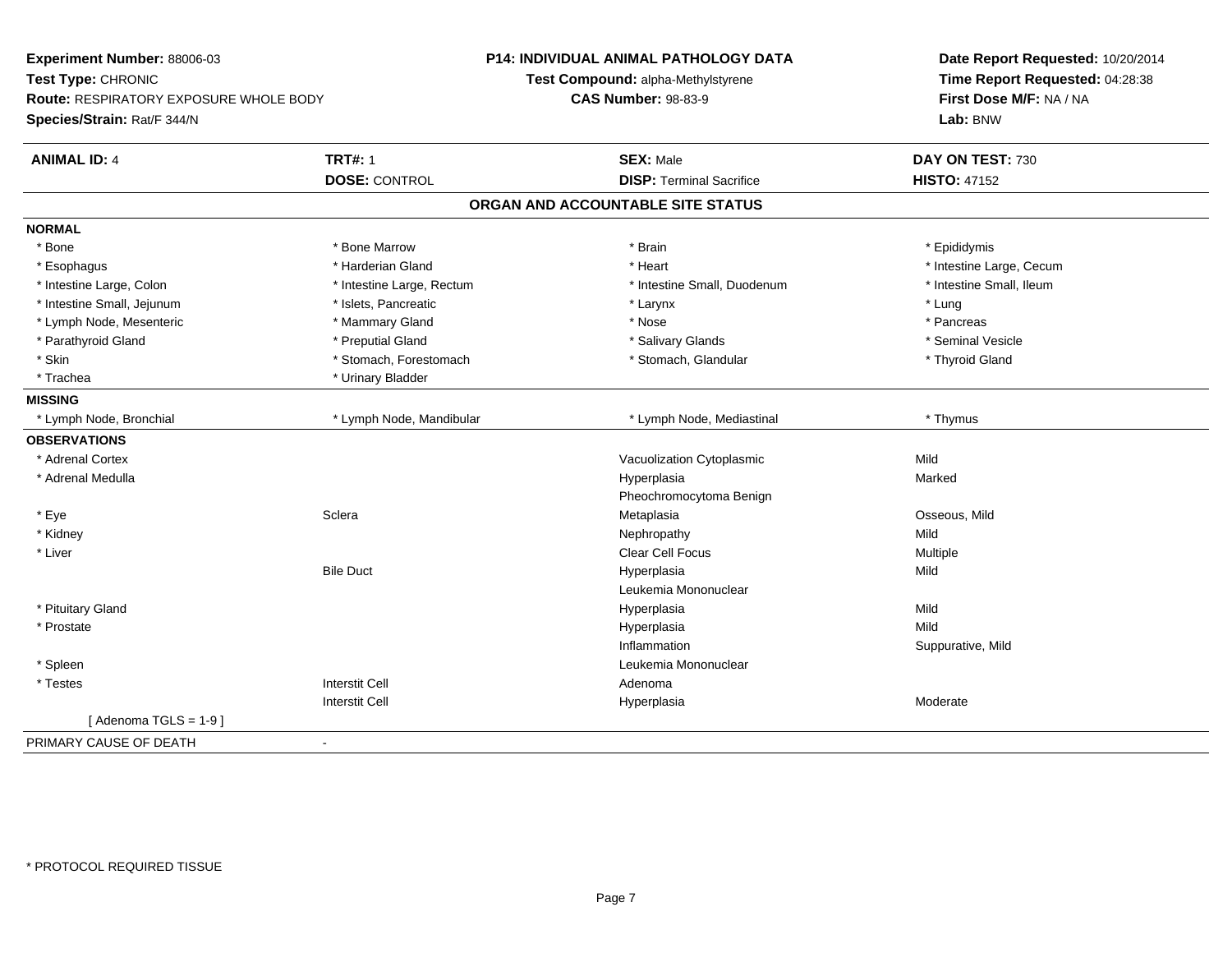| Experiment Number: 88006-03                   |                             | <b>P14: INDIVIDUAL ANIMAL PATHOLOGY DATA</b> | Date Report Requested: 10/20/2014 |  |
|-----------------------------------------------|-----------------------------|----------------------------------------------|-----------------------------------|--|
| Test Type: CHRONIC                            |                             | Test Compound: alpha-Methylstyrene           | Time Report Requested: 04:28:38   |  |
| <b>Route: RESPIRATORY EXPOSURE WHOLE BODY</b> |                             | <b>CAS Number: 98-83-9</b>                   | First Dose M/F: NA / NA           |  |
| Species/Strain: Rat/F 344/N                   |                             |                                              | Lab: BNW                          |  |
| <b>ANIMAL ID: 5</b>                           | <b>TRT#: 1</b>              | <b>SEX: Male</b>                             | DAY ON TEST: 729                  |  |
|                                               | <b>DOSE: CONTROL</b>        | <b>DISP: Terminal Sacrifice</b>              | <b>HISTO: 47153</b>               |  |
|                                               |                             | ORGAN AND ACCOUNTABLE SITE STATUS            |                                   |  |
| <b>NORMAL</b>                                 |                             |                                              |                                   |  |
| * Adrenal Cortex                              | * Adrenal Medulla           | $*$ Bone                                     | * Bone Marrow                     |  |
| * Brain                                       | * Epididymis                | * Esophagus                                  | * Eye                             |  |
| * Harderian Gland                             | * Heart                     | * Intestine Large, Cecum                     | * Intestine Large, Colon          |  |
| * Intestine Large, Rectum                     | * Intestine Small, Duodenum | * Intestine Small, Ileum                     | * Intestine Small, Jejunum        |  |
| * Islets, Pancreatic                          | * Larynx                    | * Pancreas                                   | * Parathyroid Gland               |  |
| * Preputial Gland                             | * Salivary Glands           | * Seminal Vesicle                            | * Skin                            |  |
| * Stomach, Forestomach                        | * Stomach, Glandular        | * Thymus                                     | * Thyroid Gland                   |  |
| * Trachea                                     | * Urinary Bladder           |                                              |                                   |  |
| <b>MISSING</b>                                |                             |                                              |                                   |  |
| * Lymph Node, Mandibular                      | * Lymph Node, Mediastinal   | * Mammary Gland                              |                                   |  |
| <b>OBSERVATIONS</b>                           |                             |                                              |                                   |  |
| * Kidney                                      |                             | Nephropathy                                  | Mild                              |  |
| * Liver                                       | <b>Bile Duct</b>            | Hyperplasia                                  | Mild                              |  |
|                                               |                             | Leukemia Mononuclear                         |                                   |  |
| * Lung                                        |                             | Leukemia Mononuclear                         |                                   |  |
| Lymph Node                                    | Pancreatic                  | Leukemia Mononuclear                         |                                   |  |
| [ Leukemia Mononuclear TGLS = 5-15 ]          |                             |                                              |                                   |  |
| * Lymph Node, Bronchial                       |                             | Leukemia Mononuclear                         |                                   |  |
| [ Leukemia Mononuclear TGLS = 1-14 ]          |                             |                                              |                                   |  |
| * Lymph Node, Mesenteric                      |                             | Leukemia Mononuclear                         |                                   |  |
| [ Leukemia Mononuclear TGLS = 6-16 ]          |                             |                                              |                                   |  |
| * Nose                                        |                             | Inflammation                                 | Suppurative, Minimal              |  |
| * Pituitary Gland                             |                             | Adenoma                                      |                                   |  |
| [Adenoma TGLS = $4-10$ ]                      |                             |                                              |                                   |  |
| * Prostate                                    |                             | Inflammation                                 | Suppurative, Mild                 |  |
| * Spleen                                      |                             | Leukemia Mononuclear                         |                                   |  |
| [ Leukemia Mononuclear TGLS = 3-14 ]          |                             |                                              |                                   |  |
| * Testes                                      | Bilateral, Interstit Cell   | Adenoma                                      |                                   |  |
| [Adenoma TGLS = $2-9$ ]                       |                             |                                              |                                   |  |
| PRIMARY CAUSE OF DEATH                        | $\overline{a}$              |                                              |                                   |  |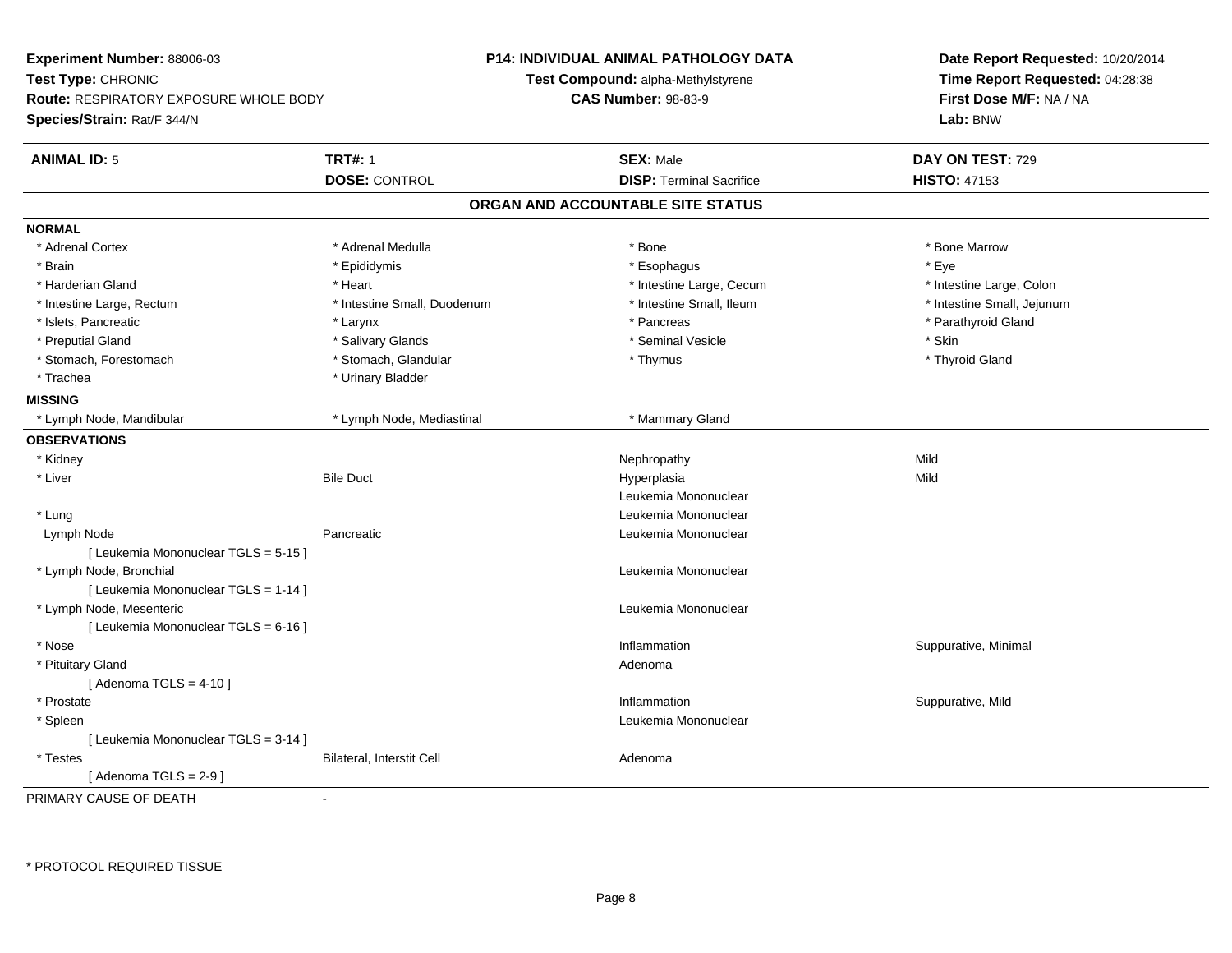| <b>Experiment Number: 88006-03</b><br><b>Test Type: CHRONIC</b><br><b>Route: RESPIRATORY EXPOSURE WHOLE BODY</b><br>Species/Strain: Rat/F 344/N |                                        | <b>P14: INDIVIDUAL ANIMAL PATHOLOGY DATA</b><br>Test Compound: alpha-Methylstyrene<br><b>CAS Number: 98-83-9</b> | Date Report Requested: 10/20/2014<br>Time Report Requested: 04:28:38<br>First Dose M/F: NA / NA<br>Lab: BNW |
|-------------------------------------------------------------------------------------------------------------------------------------------------|----------------------------------------|------------------------------------------------------------------------------------------------------------------|-------------------------------------------------------------------------------------------------------------|
| <b>ANIMAL ID: 5</b>                                                                                                                             | <b>TRT#: 1</b><br><b>DOSE: CONTROL</b> | <b>SEX:</b> Male<br><b>DISP: Terminal Sacrifice</b>                                                              | DAY ON TEST: 729<br><b>HISTO: 47153</b>                                                                     |
|                                                                                                                                                 |                                        | ORGAN AND ACCOUNTABLE SITE STATUS                                                                                |                                                                                                             |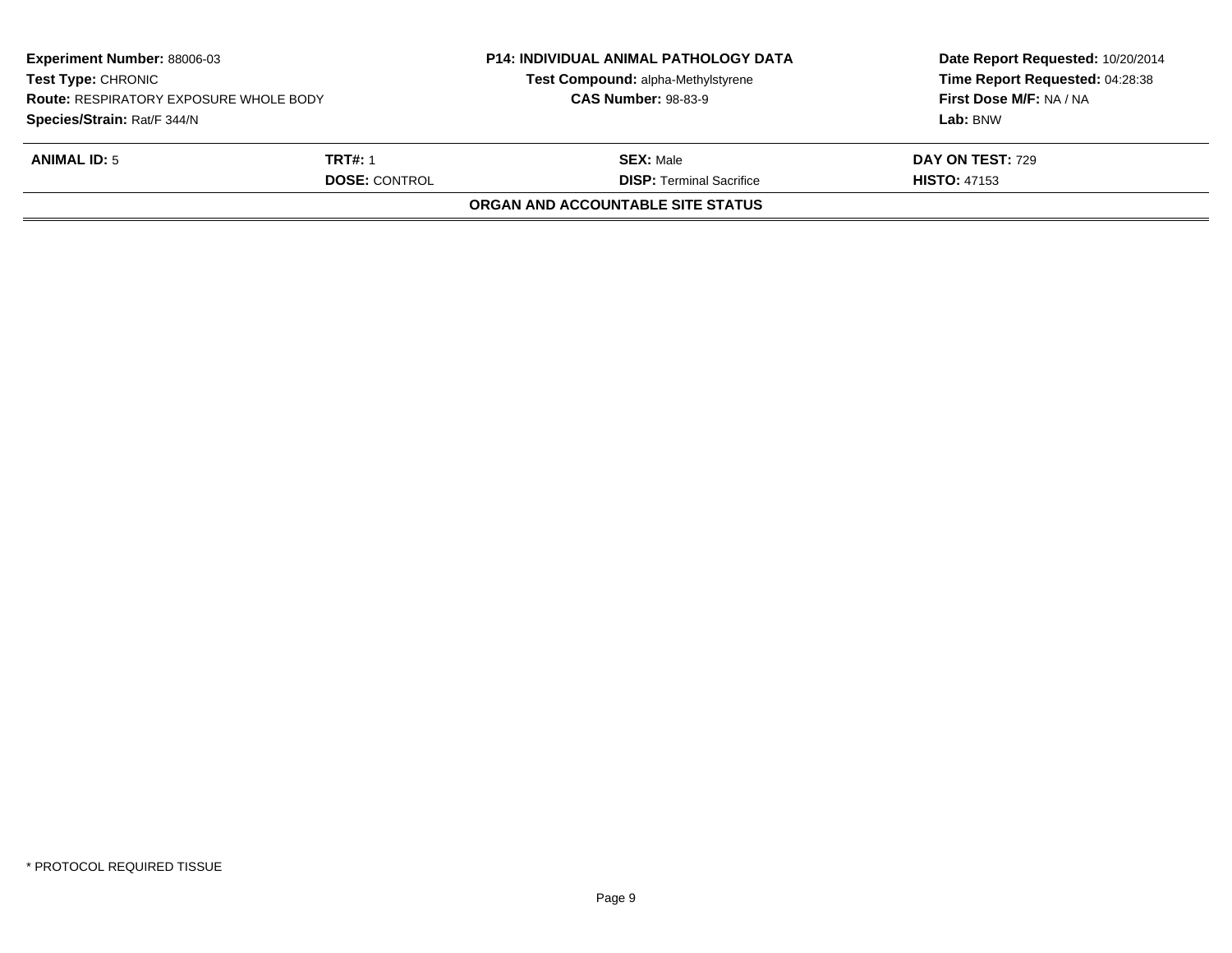| Experiment Number: 88006-03<br>Test Type: CHRONIC<br>Route: RESPIRATORY EXPOSURE WHOLE BODY<br>Species/Strain: Rat/F 344/N |                                        | P14: INDIVIDUAL ANIMAL PATHOLOGY DATA<br>Test Compound: alpha-Methylstyrene<br><b>CAS Number: 98-83-9</b> | Date Report Requested: 10/20/2014<br>Time Report Requested: 04:28:38<br>First Dose M/F: NA / NA<br>Lab: BNW |  |
|----------------------------------------------------------------------------------------------------------------------------|----------------------------------------|-----------------------------------------------------------------------------------------------------------|-------------------------------------------------------------------------------------------------------------|--|
| <b>ANIMAL ID: 6</b>                                                                                                        | <b>TRT#: 1</b><br><b>DOSE: CONTROL</b> | <b>SEX: Male</b><br><b>DISP:</b> Moribund Sacrifice                                                       | DAY ON TEST: 624<br><b>HISTO: 47154</b>                                                                     |  |
|                                                                                                                            |                                        | ORGAN AND ACCOUNTABLE SITE STATUS                                                                         |                                                                                                             |  |
| <b>NORMAL</b>                                                                                                              |                                        |                                                                                                           |                                                                                                             |  |
| * Adrenal Medulla                                                                                                          | * Bone                                 | * Bone Marrow                                                                                             | * Epididymis                                                                                                |  |
| * Esophagus                                                                                                                | * Eye                                  | * Harderian Gland                                                                                         | * Heart                                                                                                     |  |
| * Intestine Large, Cecum                                                                                                   | * Intestine Large, Colon               | * Intestine Large, Rectum                                                                                 | * Intestine Small, Duodenum                                                                                 |  |
| * Intestine Small, Ileum                                                                                                   | * Intestine Small, Jejunum             | * Islets, Pancreatic                                                                                      | * Kidney                                                                                                    |  |
| * Larynx                                                                                                                   | * Liver                                | * Lung                                                                                                    | * Lymph Node, Mediastinal                                                                                   |  |
| * Lymph Node, Mesenteric                                                                                                   | * Mammary Gland                        | * Pancreas                                                                                                | * Parathyroid Gland                                                                                         |  |
| * Pituitary Gland                                                                                                          | * Preputial Gland                      | * Salivary Glands                                                                                         | * Seminal Vesicle                                                                                           |  |
| * Skin                                                                                                                     | * Spleen                               | * Stomach, Glandular                                                                                      | * Thymus                                                                                                    |  |
| * Thyroid Gland                                                                                                            | * Trachea                              |                                                                                                           |                                                                                                             |  |
| <b>MISSING</b>                                                                                                             |                                        |                                                                                                           |                                                                                                             |  |
| * Lymph Node, Bronchial                                                                                                    | * Lymph Node, Mandibular               |                                                                                                           |                                                                                                             |  |
| <b>OBSERVATIONS</b>                                                                                                        |                                        |                                                                                                           |                                                                                                             |  |
| * Adrenal Cortex                                                                                                           |                                        | Hyperplasia                                                                                               | Mild                                                                                                        |  |
|                                                                                                                            |                                        | Hypertrophy                                                                                               | Mild                                                                                                        |  |
| * Brain                                                                                                                    |                                        | Hemorrhage                                                                                                | Marked                                                                                                      |  |
|                                                                                                                            |                                        | Histiocytic Sarcoma                                                                                       |                                                                                                             |  |
| Note: malignant reticulosis<br>[Hemorrhage TGLS = 5-14]                                                                    |                                        |                                                                                                           |                                                                                                             |  |
| Mesentery<br>[Necrosis TGLS = 2,3,7-15+16+17]                                                                              |                                        | Necrosis                                                                                                  | Marked                                                                                                      |  |
| * Nose                                                                                                                     | Nasolacrim Dct                         | Inflammation                                                                                              | Suppurative, Mild                                                                                           |  |
|                                                                                                                            |                                        | Inflammation                                                                                              | Suppurative, Minimal                                                                                        |  |
| * Prostate                                                                                                                 |                                        | Inflammation                                                                                              | Suppurative, Minimal                                                                                        |  |
| * Stomach, Forestomach                                                                                                     |                                        | Necrosis                                                                                                  | Marked                                                                                                      |  |
|                                                                                                                            |                                        | Ulcer                                                                                                     | Marked                                                                                                      |  |
| [ Necrosis TGLS = $4,8-18+19$ ]<br>[ $Ulcer TGLS = 8-18$ ]                                                                 |                                        |                                                                                                           |                                                                                                             |  |
| * Testes                                                                                                                   | <b>Bilateral, Interstit Cell</b>       | Adenoma                                                                                                   |                                                                                                             |  |
| [Adenoma TGLS = $6-9$ ]                                                                                                    |                                        |                                                                                                           |                                                                                                             |  |
| * Urinary Bladder                                                                                                          |                                        | Hemorrhage                                                                                                | Marked                                                                                                      |  |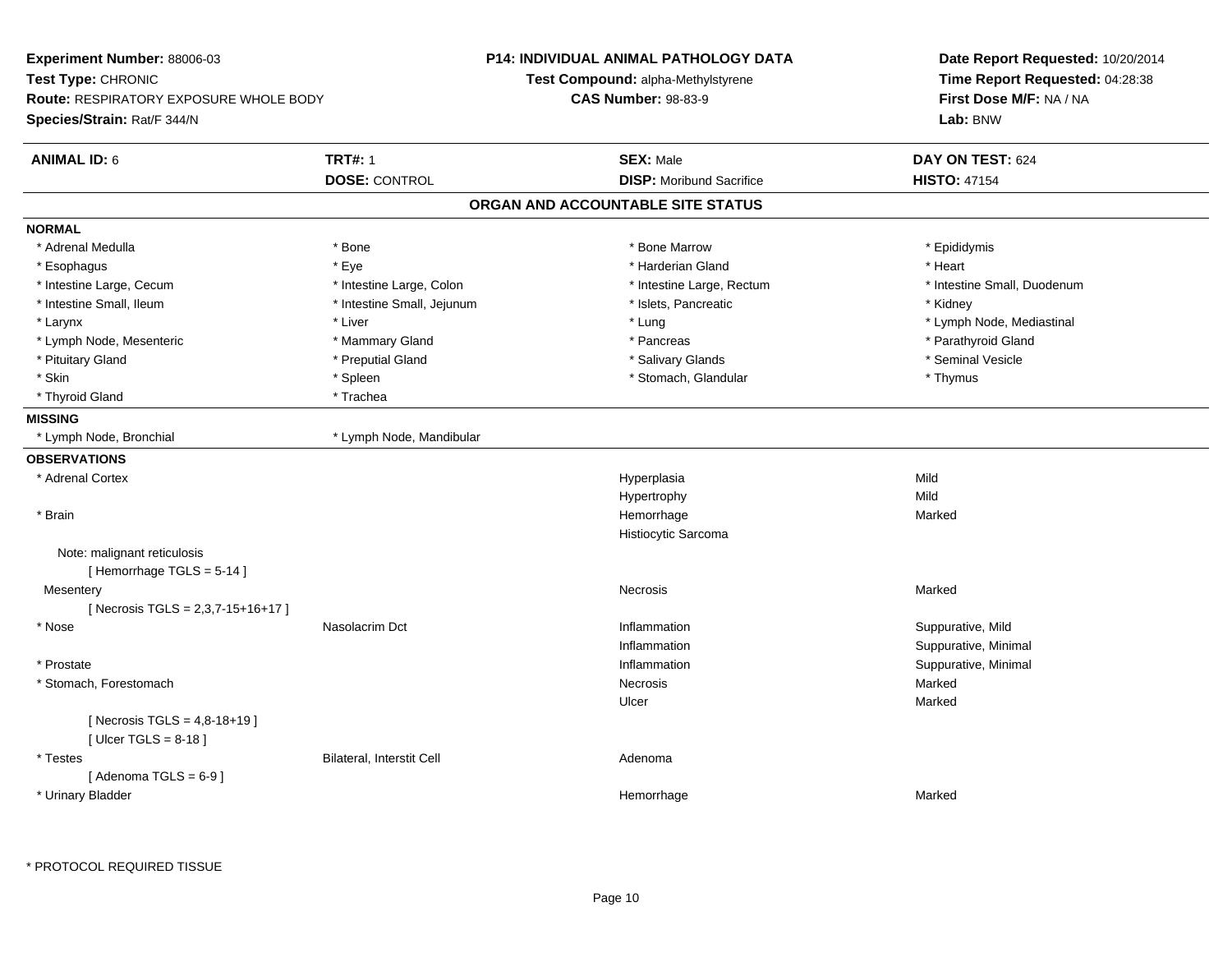| <b>Experiment Number: 88006-03</b><br><b>Test Type: CHRONIC</b><br><b>Route: RESPIRATORY EXPOSURE WHOLE BODY</b><br>Species/Strain: Rat/F 344/N |                                        | <b>P14: INDIVIDUAL ANIMAL PATHOLOGY DATA</b><br>Test Compound: alpha-Methylstyrene<br><b>CAS Number: 98-83-9</b> |                                                                                            | Date Report Requested: 10/20/2014<br>Time Report Requested: 04:28:38<br>First Dose M/F: NA / NA<br>Lab: BNW |                                         |
|-------------------------------------------------------------------------------------------------------------------------------------------------|----------------------------------------|------------------------------------------------------------------------------------------------------------------|--------------------------------------------------------------------------------------------|-------------------------------------------------------------------------------------------------------------|-----------------------------------------|
| <b>ANIMAL ID: 6</b>                                                                                                                             | <b>TRT#: 1</b><br><b>DOSE: CONTROL</b> |                                                                                                                  | <b>SEX: Male</b><br><b>DISP:</b> Moribund Sacrifice                                        |                                                                                                             | DAY ON TEST: 624<br><b>HISTO: 47154</b> |
|                                                                                                                                                 |                                        |                                                                                                                  | ORGAN AND ACCOUNTABLE SITE STATUS                                                          |                                                                                                             |                                         |
| [Hemorrhage TGLS = 1-10]                                                                                                                        |                                        |                                                                                                                  |                                                                                            |                                                                                                             |                                         |
| PRIMARY CAUSE OF DEATH<br>CONTRIBUTORY CAUSE OF DEATH                                                                                           | - Brain Hemorrhage<br>- Mesenterv      |                                                                                                                  | Necrosis:Stomach:Forestomach Necrosis:Stomach:Forestomach Ulcer:Urinary Bladder Hemorrhage |                                                                                                             |                                         |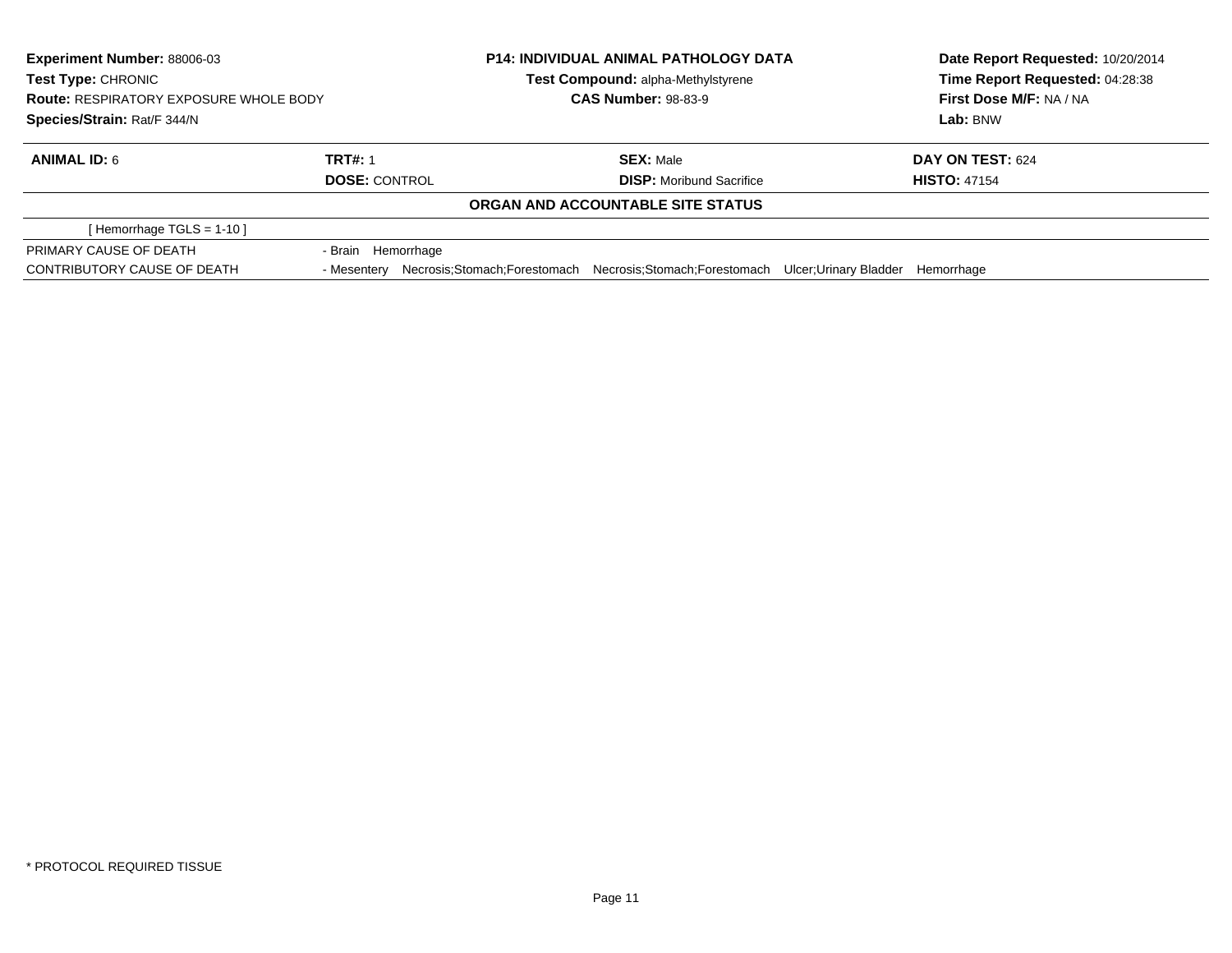| Experiment Number: 88006-03            |                             | <b>P14: INDIVIDUAL ANIMAL PATHOLOGY DATA</b> | Date Report Requested: 10/20/2014 |  |
|----------------------------------------|-----------------------------|----------------------------------------------|-----------------------------------|--|
| Test Type: CHRONIC                     |                             | Test Compound: alpha-Methylstyrene           | Time Report Requested: 04:28:38   |  |
| Route: RESPIRATORY EXPOSURE WHOLE BODY |                             | <b>CAS Number: 98-83-9</b>                   | First Dose M/F: NA / NA           |  |
| Species/Strain: Rat/F 344/N            |                             |                                              | Lab: BNW                          |  |
| <b>ANIMAL ID: 7</b>                    | <b>TRT#: 1</b>              | <b>SEX: Male</b>                             | DAY ON TEST: 718                  |  |
|                                        | <b>DOSE: CONTROL</b>        | <b>DISP:</b> Moribund Sacrifice              | <b>HISTO: 47155</b>               |  |
|                                        |                             | ORGAN AND ACCOUNTABLE SITE STATUS            |                                   |  |
| <b>NORMAL</b>                          |                             |                                              |                                   |  |
| * Bone                                 | * Bone Marrow               | * Epididymis                                 | * Esophagus                       |  |
| * Harderian Gland                      | * Heart                     | * Intestine Large, Cecum                     | * Intestine Large, Colon          |  |
| * Intestine Large, Rectum              | * Intestine Small, Duodenum | * Intestine Small, Ileum                     | * Intestine Small, Jejunum        |  |
| * Islets, Pancreatic                   | * Larynx                    | * Mammary Gland                              | * Nose                            |  |
| * Pancreas                             | * Parathyroid Gland         | * Preputial Gland                            | * Prostate                        |  |
| * Salivary Glands                      | * Seminal Vesicle           | * Skin                                       | * Stomach, Forestomach            |  |
| * Stomach, Glandular                   | * Thymus                    | * Thyroid Gland                              | * Trachea                         |  |
| * Urinary Bladder                      |                             |                                              |                                   |  |
| <b>MISSING</b>                         |                             |                                              |                                   |  |
| * Lymph Node, Bronchial                | * Lymph Node, Mandibular    |                                              |                                   |  |
| <b>OBSERVATIONS</b>                    |                             |                                              |                                   |  |
| * Adrenal Cortex                       |                             | Hyperplasia                                  | Mild                              |  |
| * Adrenal Medulla                      |                             | Hyperplasia                                  | Marked                            |  |
|                                        |                             | Leukemia Mononuclear                         |                                   |  |
| $*$ Brain                              |                             | Hemorrhage                                   | Marked                            |  |
| * Eye                                  | Lens                        | Cataract                                     | Moderate                          |  |
| [Cataract TGLS = $3-13$ ]              |                             |                                              |                                   |  |
| * Kidney                               | Pelvis, Transit Epithe      | Hyperplasia                                  | Moderate                          |  |
|                                        |                             | Leukemia Mononuclear                         |                                   |  |
| * Liver                                | <b>Bile Duct</b>            | Hyperplasia                                  | Mild                              |  |
|                                        |                             | Leukemia Mononuclear                         |                                   |  |
| [ Leukemia Mononuclear TGLS = 5-6 ]    |                             |                                              |                                   |  |
| * Lung                                 | Interstitium                | Fibrosis                                     | Mild                              |  |
|                                        |                             | Hemorrhage                                   | Moderate                          |  |
|                                        | Alveolus                    | <b>Infiltration Cellular</b>                 | Histiocyte, Mild                  |  |
|                                        |                             | Leukemia Mononuclear                         |                                   |  |
|                                        |                             | Thrombosis                                   | Moderate                          |  |
| [ Leukemia Mononuclear TGLS = 1-4+5 ]  |                             |                                              |                                   |  |
| * Lymph Node, Mediastinal              |                             | Leukemia Mononuclear                         |                                   |  |
| [ Leukemia Mononuclear TGLS = 2-3 ]    |                             |                                              |                                   |  |
|                                        |                             |                                              |                                   |  |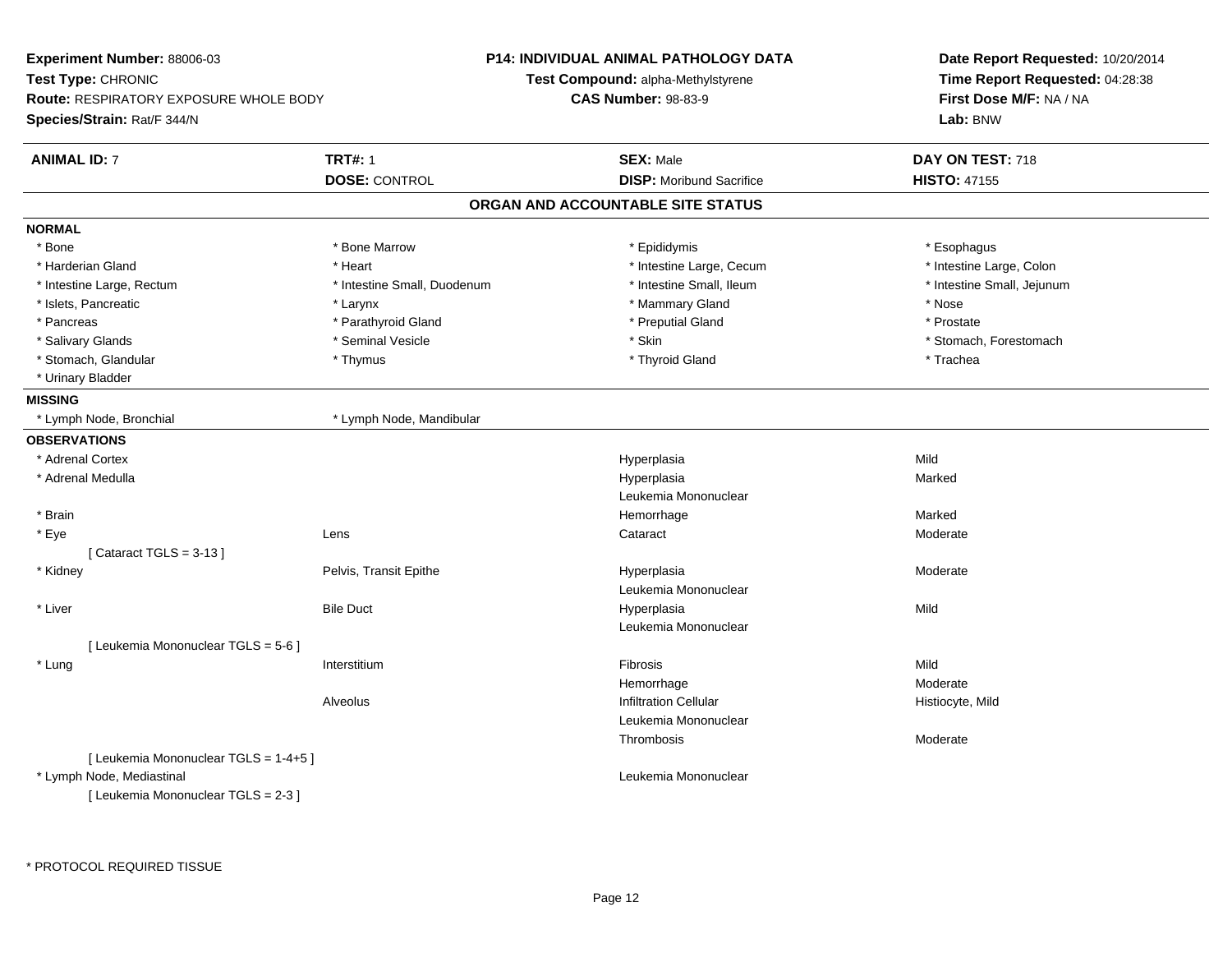| <b>Experiment Number: 88006-03</b><br><b>Test Type: CHRONIC</b><br><b>Route: RESPIRATORY EXPOSURE WHOLE BODY</b><br>Species/Strain: Rat/F 344/N |                                  | <b>P14: INDIVIDUAL ANIMAL PATHOLOGY DATA</b><br><b>Test Compound: alpha-Methylstyrene</b><br><b>CAS Number: 98-83-9</b> | Date Report Requested: 10/20/2014<br>Time Report Requested: 04:28:38<br>First Dose M/F: NA / NA<br>Lab: BNW |
|-------------------------------------------------------------------------------------------------------------------------------------------------|----------------------------------|-------------------------------------------------------------------------------------------------------------------------|-------------------------------------------------------------------------------------------------------------|
| <b>ANIMAL ID: 7</b>                                                                                                                             | <b>TRT#: 1</b>                   | <b>SEX: Male</b>                                                                                                        | DAY ON TEST: 718                                                                                            |
|                                                                                                                                                 | <b>DOSE: CONTROL</b>             | <b>DISP:</b> Moribund Sacrifice                                                                                         | <b>HISTO: 47155</b>                                                                                         |
|                                                                                                                                                 |                                  | ORGAN AND ACCOUNTABLE SITE STATUS                                                                                       |                                                                                                             |
| * Lymph Node, Mesenteric                                                                                                                        |                                  | Leukemia Mononuclear                                                                                                    |                                                                                                             |
| [Leukemia Mononuclear TGLS = 10-16]                                                                                                             |                                  |                                                                                                                         |                                                                                                             |
| * Pituitary Gland                                                                                                                               |                                  | Adenoma                                                                                                                 |                                                                                                             |
| [ Adenoma TGLS = 4-10 ]                                                                                                                         |                                  |                                                                                                                         |                                                                                                             |
| * Spleen                                                                                                                                        |                                  | Leukemia Mononuclear                                                                                                    |                                                                                                             |
| [Leukemia Mononuclear TGLS = 6,7,8-15]                                                                                                          |                                  |                                                                                                                         |                                                                                                             |
| * Testes                                                                                                                                        | Bilateral, Interstit Cell        | Adenoma                                                                                                                 |                                                                                                             |
| [ Adenoma TGLS = 9-9 ]                                                                                                                          |                                  |                                                                                                                         |                                                                                                             |
| PRIMARY CAUSE OF DEATH                                                                                                                          | Leukemia Mononuclear<br>- Spleen |                                                                                                                         |                                                                                                             |
| CONTRIBUTORY CAUSE OF DEATH                                                                                                                     | - Brain Hemorrhage               |                                                                                                                         |                                                                                                             |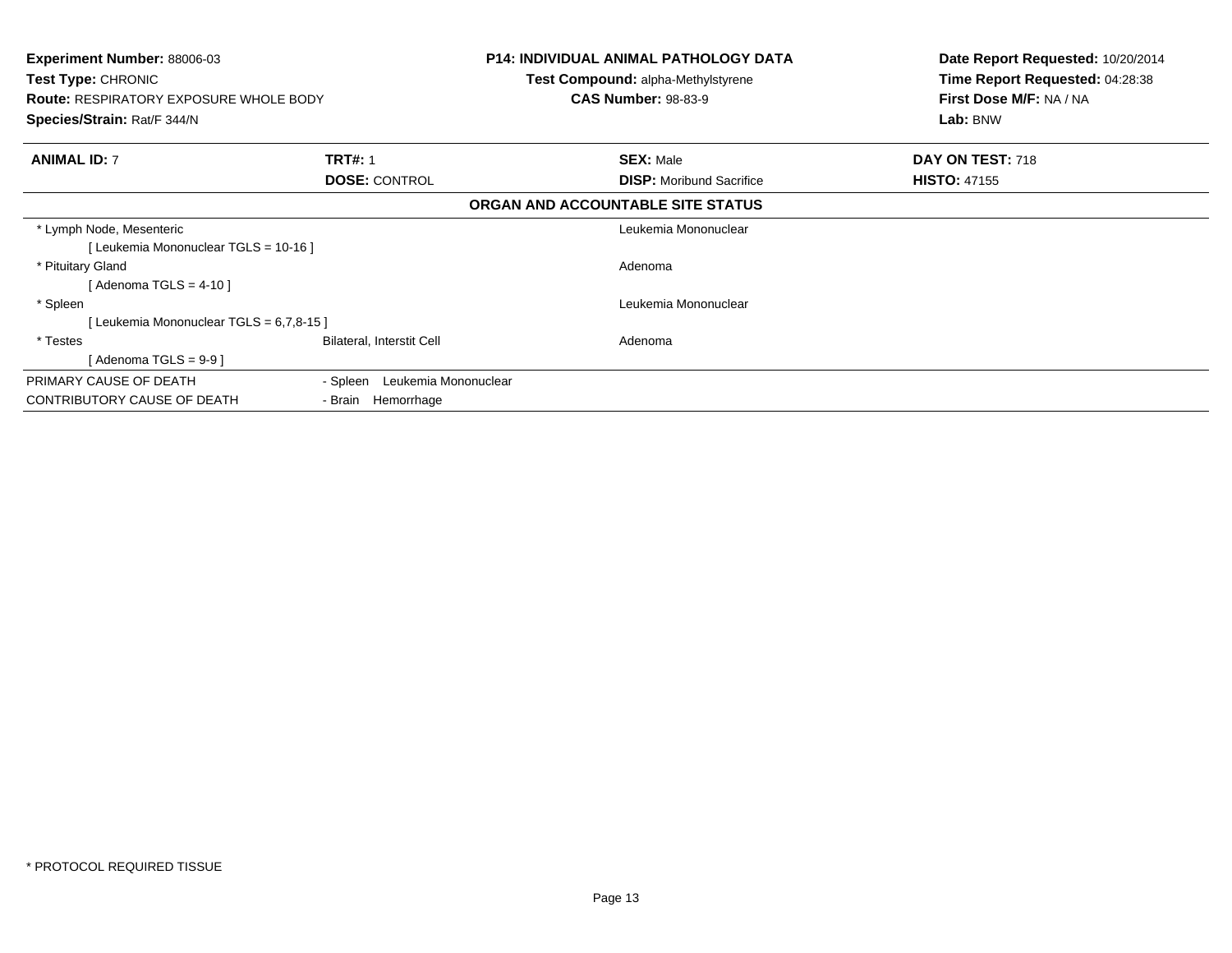| Experiment Number: 88006-03<br>Test Type: CHRONIC<br><b>Route: RESPIRATORY EXPOSURE WHOLE BODY</b><br>Species/Strain: Rat/F 344/N |                             | <b>P14: INDIVIDUAL ANIMAL PATHOLOGY DATA</b><br>Test Compound: alpha-Methylstyrene<br><b>CAS Number: 98-83-9</b> | Date Report Requested: 10/20/2014<br>Time Report Requested: 04:28:38<br>First Dose M/F: NA / NA<br>Lab: BNW |
|-----------------------------------------------------------------------------------------------------------------------------------|-----------------------------|------------------------------------------------------------------------------------------------------------------|-------------------------------------------------------------------------------------------------------------|
| <b>ANIMAL ID: 8</b>                                                                                                               | <b>TRT#: 1</b>              | <b>SEX: Male</b>                                                                                                 | DAY ON TEST: 729                                                                                            |
|                                                                                                                                   | <b>DOSE: CONTROL</b>        | <b>DISP: Terminal Sacrifice</b>                                                                                  | <b>HISTO: 47156</b>                                                                                         |
|                                                                                                                                   |                             | ORGAN AND ACCOUNTABLE SITE STATUS                                                                                |                                                                                                             |
| <b>NORMAL</b>                                                                                                                     |                             |                                                                                                                  |                                                                                                             |
| * Adrenal Cortex                                                                                                                  | * Adrenal Medulla           | * Bone                                                                                                           | * Bone Marrow                                                                                               |
| * Brain                                                                                                                           | * Epididymis                | * Esophagus                                                                                                      | * Eye                                                                                                       |
| * Harderian Gland                                                                                                                 | * Heart                     | * Intestine Large, Cecum                                                                                         | * Intestine Large, Colon                                                                                    |
| * Intestine Large, Rectum                                                                                                         | * Intestine Small, Duodenum | * Intestine Small, Ileum                                                                                         | * Intestine Small, Jejunum                                                                                  |
| * Larynx                                                                                                                          | * Lung                      | * Lymph Node, Mediastinal                                                                                        | * Lymph Node, Mesenteric                                                                                    |
| * Mammary Gland                                                                                                                   | * Nose                      | * Pancreas                                                                                                       | * Parathyroid Gland                                                                                         |
| * Preputial Gland                                                                                                                 | * Prostate                  | * Salivary Glands                                                                                                | * Seminal Vesicle                                                                                           |
| * Skin                                                                                                                            | * Spleen                    | * Stomach, Forestomach                                                                                           | * Stomach, Glandular                                                                                        |
| * Thymus                                                                                                                          | * Trachea                   | * Urinary Bladder                                                                                                |                                                                                                             |
| <b>MISSING</b>                                                                                                                    |                             |                                                                                                                  |                                                                                                             |
| * Lymph Node, Bronchial                                                                                                           | * Lymph Node, Mandibular    |                                                                                                                  |                                                                                                             |
| <b>OBSERVATIONS</b>                                                                                                               |                             |                                                                                                                  |                                                                                                             |
| * Islets, Pancreatic                                                                                                              |                             | Hyperplasia                                                                                                      | Moderate                                                                                                    |
| * Kidney                                                                                                                          |                             | Nephropathy                                                                                                      | Moderate                                                                                                    |
| * Liver                                                                                                                           |                             | <b>Clear Cell Focus</b>                                                                                          |                                                                                                             |
|                                                                                                                                   | <b>Bile Duct</b>            | Hyperplasia                                                                                                      | Minimal                                                                                                     |
| * Pituitary Gland                                                                                                                 |                             | Adenoma                                                                                                          |                                                                                                             |
| [Adenoma TGLS = $1-10$ ]                                                                                                          |                             |                                                                                                                  |                                                                                                             |
| * Testes                                                                                                                          | Bilateral, Interstit Cell   | Adenoma                                                                                                          |                                                                                                             |
| [Adenoma TGLS = $2-9$ ]                                                                                                           |                             |                                                                                                                  |                                                                                                             |
| * Thyroid Gland                                                                                                                   | C Cell                      | Hyperplasia                                                                                                      | Minimal                                                                                                     |
| PRIMARY CAUSE OF DEATH                                                                                                            | $\blacksquare$              |                                                                                                                  |                                                                                                             |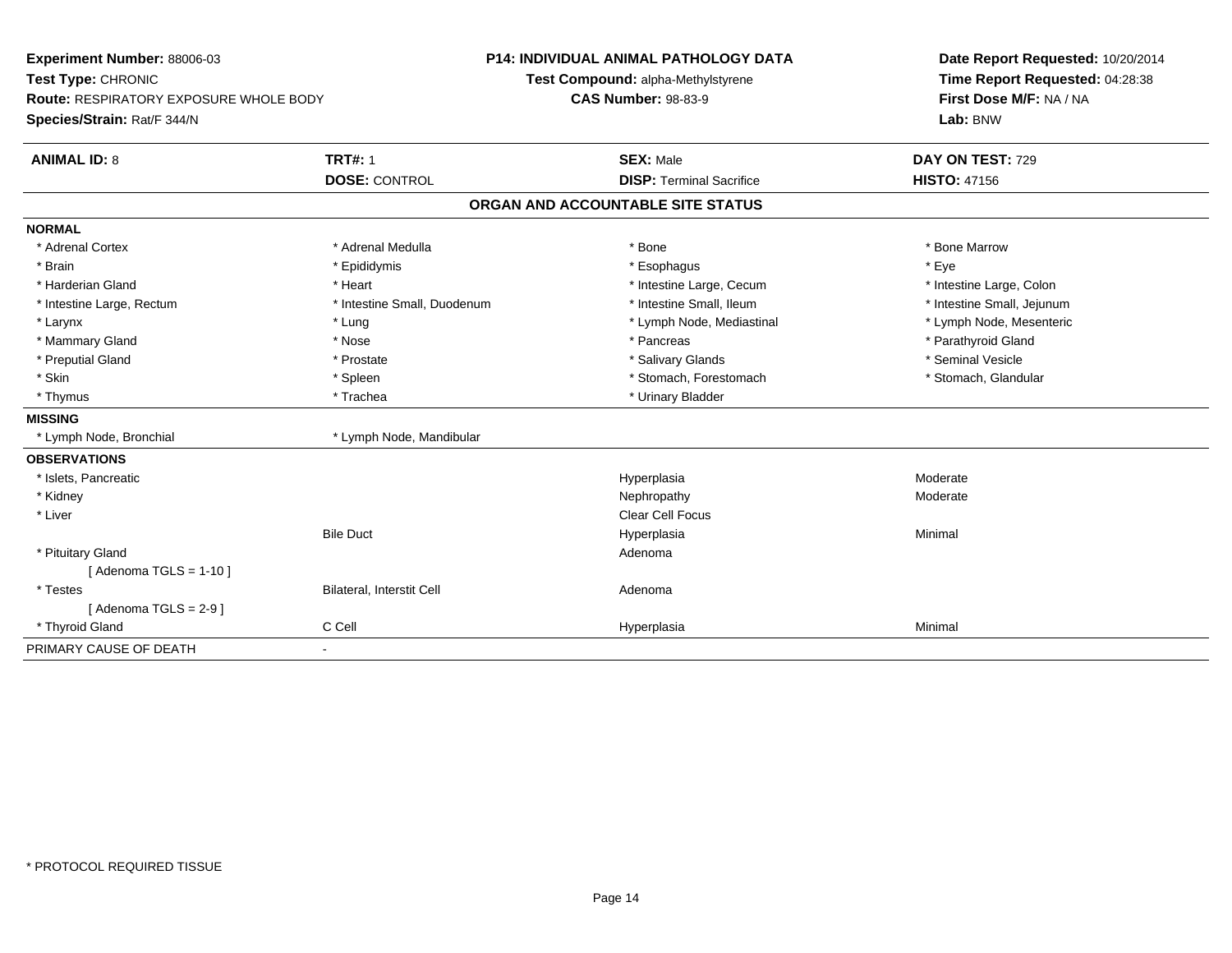| Experiment Number: 88006-03                     |                           | P14: INDIVIDUAL ANIMAL PATHOLOGY DATA | Date Report Requested: 10/20/2014<br>Time Report Requested: 04:28:38<br>First Dose M/F: NA / NA |
|-------------------------------------------------|---------------------------|---------------------------------------|-------------------------------------------------------------------------------------------------|
| Test Type: CHRONIC                              |                           | Test Compound: alpha-Methylstyrene    |                                                                                                 |
| Route: RESPIRATORY EXPOSURE WHOLE BODY          |                           | <b>CAS Number: 98-83-9</b>            |                                                                                                 |
| Species/Strain: Rat/F 344/N                     |                           |                                       | Lab: BNW                                                                                        |
|                                                 |                           |                                       |                                                                                                 |
| <b>ANIMAL ID: 9</b>                             | <b>TRT#: 1</b>            | <b>SEX: Male</b>                      | DAY ON TEST: 603                                                                                |
|                                                 | <b>DOSE: CONTROL</b>      | <b>DISP:</b> Moribund Sacrifice       | <b>HISTO: 47157</b>                                                                             |
|                                                 |                           | ORGAN AND ACCOUNTABLE SITE STATUS     |                                                                                                 |
| <b>NORMAL</b>                                   |                           |                                       |                                                                                                 |
| * Bone                                          | * Bone Marrow             | * Brain                               | * Epididymis                                                                                    |
| * Esophagus                                     | * Harderian Gland         | * Heart                               | * Intestine Large, Cecum                                                                        |
| * Intestine Large, Colon                        | * Intestine Large, Rectum | * Intestine Small, Duodenum           | * Intestine Small, Ileum                                                                        |
| * Intestine Small, Jejunum                      | * Islets, Pancreatic      | * Kidney                              | * Larynx                                                                                        |
| * Lung                                          | * Lymph Node, Mesenteric  | * Mammary Gland                       | * Nose                                                                                          |
| * Pancreas                                      | * Parathyroid Gland       | * Preputial Gland                     | * Salivary Glands                                                                               |
| * Seminal Vesicle                               | * Spleen                  | * Stomach, Forestomach                | * Stomach, Glandular                                                                            |
| * Thymus                                        | * Thyroid Gland           | * Trachea                             |                                                                                                 |
| <b>MISSING</b>                                  |                           |                                       |                                                                                                 |
| * Lymph Node, Bronchial                         | * Lymph Node, Mandibular  | * Lymph Node, Mediastinal             |                                                                                                 |
| <b>OBSERVATIONS</b>                             |                           |                                       |                                                                                                 |
| * Adrenal Cortex                                |                           | Hyperplasia                           | Moderate                                                                                        |
| * Adrenal Medulla                               |                           | Hyperplasia                           | Marked                                                                                          |
| * Eye                                           | Sclera                    | Metaplasia                            | Osseous, Mild                                                                                   |
| * Liver                                         |                           | Clear Cell Focus                      |                                                                                                 |
|                                                 | <b>Bile Duct</b>          | Hyperplasia                           | Minimal                                                                                         |
| [Clear Cell Focus TGLS = 4-6]                   |                           |                                       |                                                                                                 |
| Mesentery                                       |                           | Necrosis                              | Moderate                                                                                        |
| [Necrosis $TGLS = 3-7$ ]                        |                           |                                       |                                                                                                 |
| * Pituitary Gland                               |                           | Adenoma                               |                                                                                                 |
| [Adenoma TGLS = $1-10$ ]                        |                           |                                       |                                                                                                 |
| * Prostate                                      |                           | Inflammation                          | Suppurative, Minimal                                                                            |
| * Skin                                          | <b>Subcut Tiss</b>        | Fibroma                               |                                                                                                 |
| [Fibroma TGLS = $2-14$ ]                        |                           |                                       |                                                                                                 |
| * Testes                                        | <b>Interstit Cell</b>     | Hyperplasia                           | Mild                                                                                            |
| * Urinary Bladder                               |                           | Calculus Micro Observation Only       | Moderate                                                                                        |
| [ Calculus Micro Observation Only TGLS = 5-10 ] |                           |                                       |                                                                                                 |
| PRIMARY CAUSE OF DEATH                          | - Pituitary Gland Adenoma |                                       |                                                                                                 |
|                                                 |                           |                                       |                                                                                                 |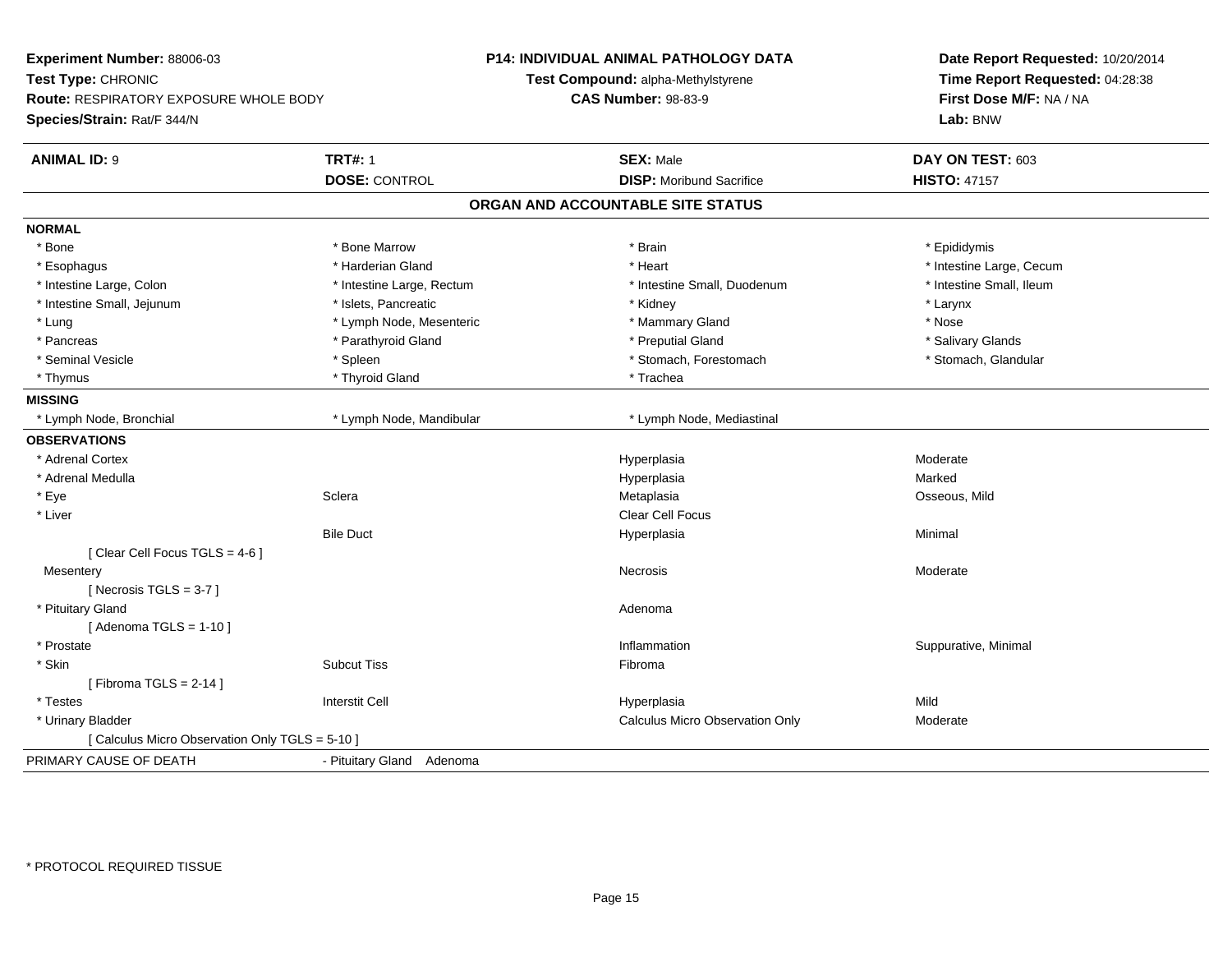| Experiment Number: 88006-03                   |                            | <b>P14: INDIVIDUAL ANIMAL PATHOLOGY DATA</b> | Date Report Requested: 10/20/2014<br>Time Report Requested: 04:28:38 |  |
|-----------------------------------------------|----------------------------|----------------------------------------------|----------------------------------------------------------------------|--|
| Test Type: CHRONIC                            |                            | <b>Test Compound: alpha-Methylstyrene</b>    |                                                                      |  |
| <b>Route: RESPIRATORY EXPOSURE WHOLE BODY</b> | <b>CAS Number: 98-83-9</b> |                                              | First Dose M/F: NA / NA                                              |  |
| Species/Strain: Rat/F 344/N                   |                            |                                              | Lab: BNW                                                             |  |
| <b>ANIMAL ID: 10</b>                          | <b>TRT#: 1</b>             | <b>SEX: Male</b>                             | DAY ON TEST: 702                                                     |  |
|                                               | <b>DOSE: CONTROL</b>       | <b>DISP:</b> Moribund Sacrifice              | <b>HISTO: 47158</b>                                                  |  |
|                                               |                            | ORGAN AND ACCOUNTABLE SITE STATUS            |                                                                      |  |
| <b>NORMAL</b>                                 |                            |                                              |                                                                      |  |
| * Adrenal Cortex                              | * Adrenal Medulla          | * Bone                                       | * Bone Marrow                                                        |  |
| * Brain                                       | * Epididymis               | * Esophagus                                  | * Harderian Gland                                                    |  |
| * Heart                                       | * Intestine Large, Cecum   | * Intestine Large, Colon                     | * Intestine Large, Rectum                                            |  |
| * Intestine Small, Duodenum                   | * Intestine Small, Ileum   | * Intestine Small, Jejunum                   | * Islets, Pancreatic                                                 |  |
| * Larynx                                      | * Mammary Gland            | * Nose                                       | * Pancreas                                                           |  |
| * Parathyroid Gland                           | * Salivary Glands          | * Seminal Vesicle                            | * Skin                                                               |  |
| * Stomach, Forestomach                        | * Stomach, Glandular       | * Thyroid Gland                              | * Trachea                                                            |  |
| * Urinary Bladder                             |                            |                                              |                                                                      |  |
| <b>MISSING</b>                                |                            |                                              |                                                                      |  |
| * Lymph Node, Bronchial                       | * Lymph Node, Mandibular   |                                              |                                                                      |  |
| <b>OBSERVATIONS</b>                           |                            |                                              |                                                                      |  |
| * Eye                                         | Sclera                     | Metaplasia                                   | Osseous, Minimal                                                     |  |
| * Kidney                                      |                            | Leukemia Mononuclear                         |                                                                      |  |
| * Liver                                       | <b>Bile Duct</b>           | Hyperplasia                                  | Mild                                                                 |  |
|                                               |                            | Leukemia Mononuclear                         |                                                                      |  |
| [ Leukemia Mononuclear TGLS = 6-6 ]           |                            |                                              |                                                                      |  |
| * Lung                                        |                            | Hemorrhage                                   | Mild                                                                 |  |
|                                               |                            | Leukemia Mononuclear                         |                                                                      |  |
| Lymph Node                                    | Pancreatic                 | Leukemia Mononuclear                         |                                                                      |  |
| [ Leukemia Mononuclear TGLS = 7-14 ]          |                            |                                              |                                                                      |  |
| * Lymph Node, Mediastinal                     |                            | Leukemia Mononuclear                         |                                                                      |  |
| [ Leukemia Mononuclear TGLS = 2-3 ]           |                            |                                              |                                                                      |  |
| * Lymph Node, Mesenteric                      |                            | Leukemia Mononuclear                         |                                                                      |  |
| [ Leukemia Mononuclear TGLS = 8-15 ]          |                            |                                              |                                                                      |  |
| * Pituitary Gland                             |                            | Adenoma                                      |                                                                      |  |
| [Adenoma TGLS = $3-10$ ]                      |                            |                                              |                                                                      |  |
| * Preputial Gland                             |                            | Carcinoma                                    |                                                                      |  |
| [Carcinoma TGLS = $1-9+16$ ]                  |                            |                                              |                                                                      |  |
| * Prostate                                    |                            | Inflammation                                 | Suppurative, Mild                                                    |  |
| * Spleen                                      |                            | Leukemia Mononuclear                         |                                                                      |  |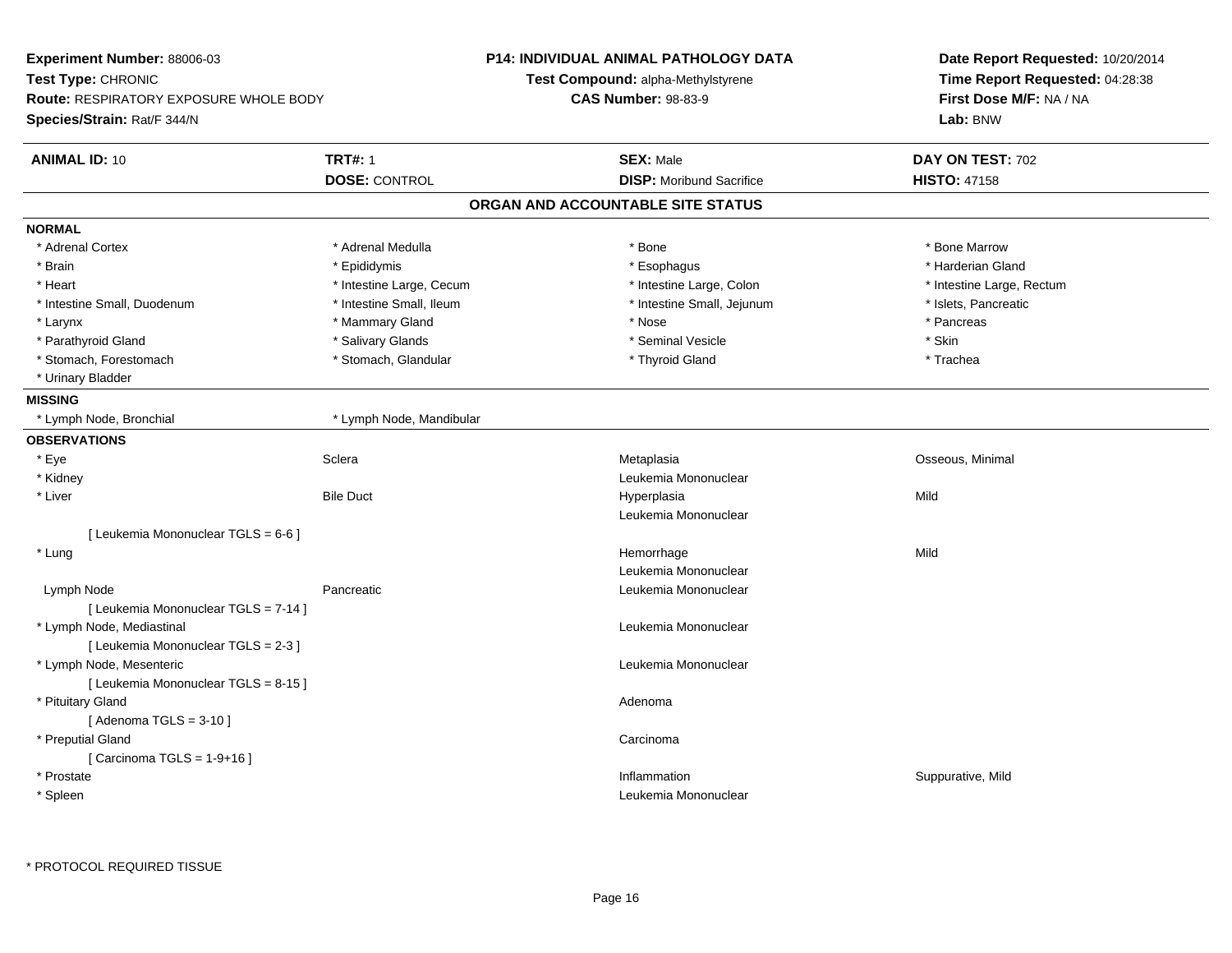| <b>Experiment Number: 88006-03</b><br><b>Test Type: CHRONIC</b><br><b>Route: RESPIRATORY EXPOSURE WHOLE BODY</b><br>Species/Strain: Rat/F 344/N |                                  | P14: INDIVIDUAL ANIMAL PATHOLOGY DATA<br>Test Compound: alpha-Methylstyrene | Date Report Requested: 10/20/2014<br>Time Report Requested: 04:28:38 |
|-------------------------------------------------------------------------------------------------------------------------------------------------|----------------------------------|-----------------------------------------------------------------------------|----------------------------------------------------------------------|
|                                                                                                                                                 |                                  | <b>CAS Number: 98-83-9</b>                                                  | First Dose M/F: NA / NA                                              |
|                                                                                                                                                 |                                  |                                                                             | Lab: BNW                                                             |
| <b>ANIMAL ID: 10</b>                                                                                                                            | <b>TRT#: 1</b>                   | <b>SEX: Male</b>                                                            | <b>DAY ON TEST: 702</b>                                              |
|                                                                                                                                                 | <b>DOSE: CONTROL</b>             | <b>DISP:</b> Moribund Sacrifice                                             | <b>HISTO: 47158</b>                                                  |
|                                                                                                                                                 |                                  | ORGAN AND ACCOUNTABLE SITE STATUS                                           |                                                                      |
| [Leukemia Mononuclear TGLS = 5-14 ]                                                                                                             |                                  |                                                                             |                                                                      |
| * Testes                                                                                                                                        | <b>Bilateral, Interstit Cell</b> | Adenoma                                                                     |                                                                      |
| [Adenoma TGLS = 4-9 ]                                                                                                                           |                                  |                                                                             |                                                                      |
| * Thymus                                                                                                                                        |                                  | Leukemia Mononuclear                                                        |                                                                      |
| PRIMARY CAUSE OF DEATH                                                                                                                          | Leukemia Mononuclear<br>- Spleen |                                                                             |                                                                      |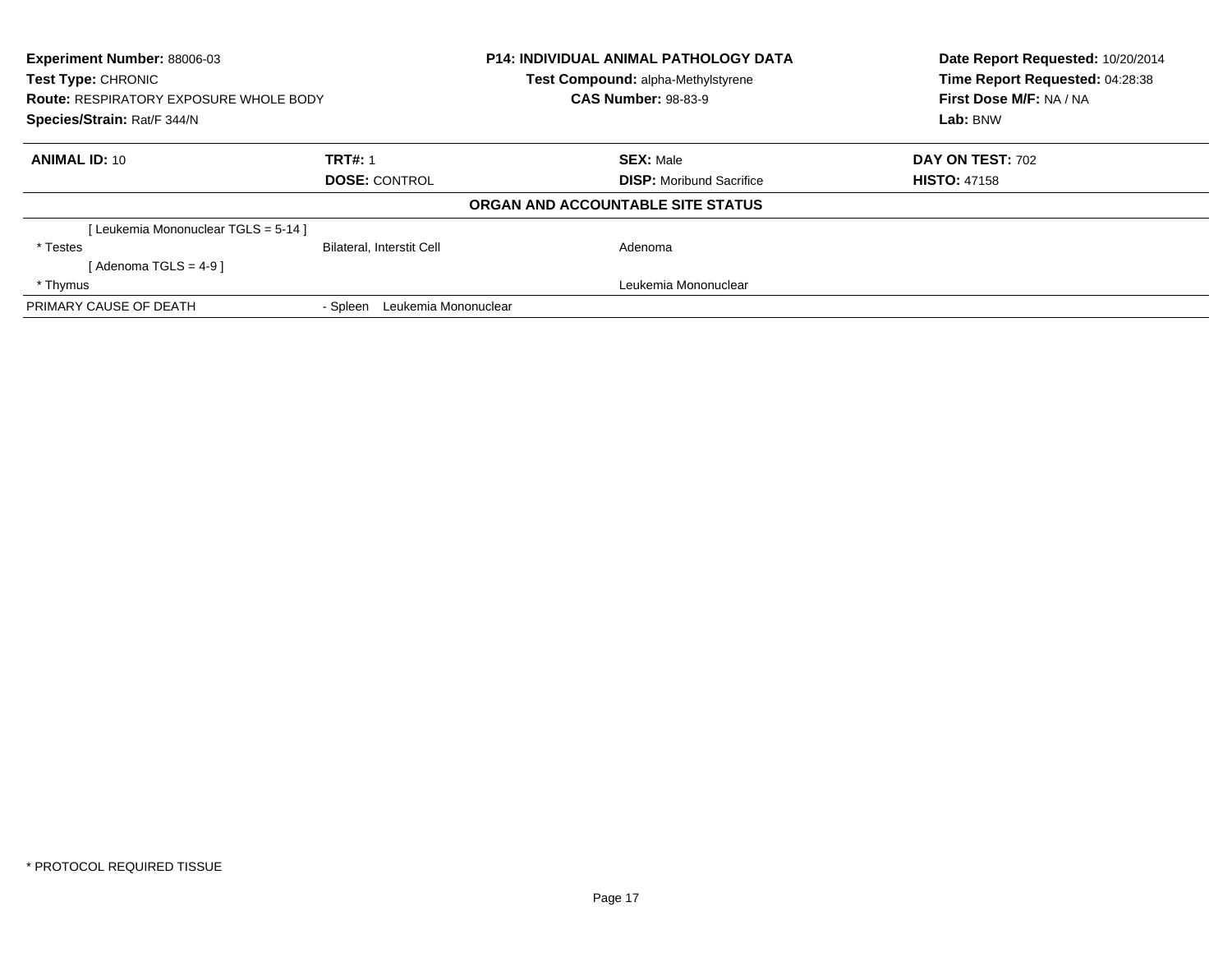| Experiment Number: 88006-03<br>Test Type: CHRONIC<br><b>Route: RESPIRATORY EXPOSURE WHOLE BODY</b><br>Species/Strain: Rat/F 344/N |                             | P14: INDIVIDUAL ANIMAL PATHOLOGY DATA<br>Test Compound: alpha-Methylstyrene<br><b>CAS Number: 98-83-9</b> | Date Report Requested: 10/20/2014<br>Time Report Requested: 04:28:38<br>First Dose M/F: NA / NA<br>Lab: BNW |
|-----------------------------------------------------------------------------------------------------------------------------------|-----------------------------|-----------------------------------------------------------------------------------------------------------|-------------------------------------------------------------------------------------------------------------|
| <b>ANIMAL ID: 11</b>                                                                                                              | <b>TRT#: 1</b>              | <b>SEX: Male</b>                                                                                          | DAY ON TEST: 729                                                                                            |
|                                                                                                                                   | <b>DOSE: CONTROL</b>        | <b>DISP: Terminal Sacrifice</b>                                                                           | <b>HISTO: 47159</b>                                                                                         |
|                                                                                                                                   |                             | ORGAN AND ACCOUNTABLE SITE STATUS                                                                         |                                                                                                             |
| <b>NORMAL</b>                                                                                                                     |                             |                                                                                                           |                                                                                                             |
| * Bone                                                                                                                            | * Bone Marrow               | * Epididymis                                                                                              | * Esophagus                                                                                                 |
| * Harderian Gland                                                                                                                 | * Heart                     | * Intestine Large, Cecum                                                                                  | * Intestine Large, Colon                                                                                    |
| * Intestine Large, Rectum                                                                                                         | * Intestine Small, Duodenum | * Intestine Small, Ileum                                                                                  | * Intestine Small, Jejunum                                                                                  |
| * Islets, Pancreatic                                                                                                              | * Larynx                    | * Lung                                                                                                    | * Lymph Node, Mediastinal                                                                                   |
| * Lymph Node, Mesenteric                                                                                                          | * Mammary Gland             | * Pancreas                                                                                                | * Parathyroid Gland                                                                                         |
| * Preputial Gland                                                                                                                 | * Salivary Glands           | * Seminal Vesicle                                                                                         | * Skin                                                                                                      |
| * Spleen                                                                                                                          | * Stomach, Forestomach      | * Stomach, Glandular                                                                                      | * Testes                                                                                                    |
| * Thymus                                                                                                                          | * Thyroid Gland             | * Trachea                                                                                                 | * Urinary Bladder                                                                                           |
| <b>MISSING</b>                                                                                                                    |                             |                                                                                                           |                                                                                                             |
| * Lymph Node, Bronchial                                                                                                           | * Lymph Node, Mandibular    |                                                                                                           |                                                                                                             |
| <b>OBSERVATIONS</b>                                                                                                               |                             |                                                                                                           |                                                                                                             |
| * Adrenal Cortex                                                                                                                  |                             | Hyperplasia                                                                                               | Minimal                                                                                                     |
| * Adrenal Medulla                                                                                                                 |                             | Pheochromocytoma Benign                                                                                   |                                                                                                             |
| * Brain                                                                                                                           |                             | Compression                                                                                               | Moderate                                                                                                    |
| * Eye                                                                                                                             | Sclera                      | Metaplasia                                                                                                | Osseous, Mild                                                                                               |
| * Kidney                                                                                                                          | Papilla                     | Mineralization                                                                                            | Minimal                                                                                                     |
|                                                                                                                                   |                             | Nephropathy                                                                                               | Mild                                                                                                        |
| * Liver                                                                                                                           | <b>Bile Duct</b>            | Hyperplasia                                                                                               | Mild                                                                                                        |
| * Nose                                                                                                                            | Nasolacrim Dct              | Inflammation                                                                                              | Suppurative, Minimal                                                                                        |
| * Pituitary Gland                                                                                                                 |                             | Adenoma                                                                                                   |                                                                                                             |
| [Adenoma TGLS = $1-10$ ]                                                                                                          |                             |                                                                                                           |                                                                                                             |
| * Prostate                                                                                                                        |                             | Hyperplasia                                                                                               | Minimal                                                                                                     |
|                                                                                                                                   |                             | Inflammation                                                                                              | Suppurative, Minimal                                                                                        |
| PRIMARY CAUSE OF DEATH                                                                                                            |                             |                                                                                                           |                                                                                                             |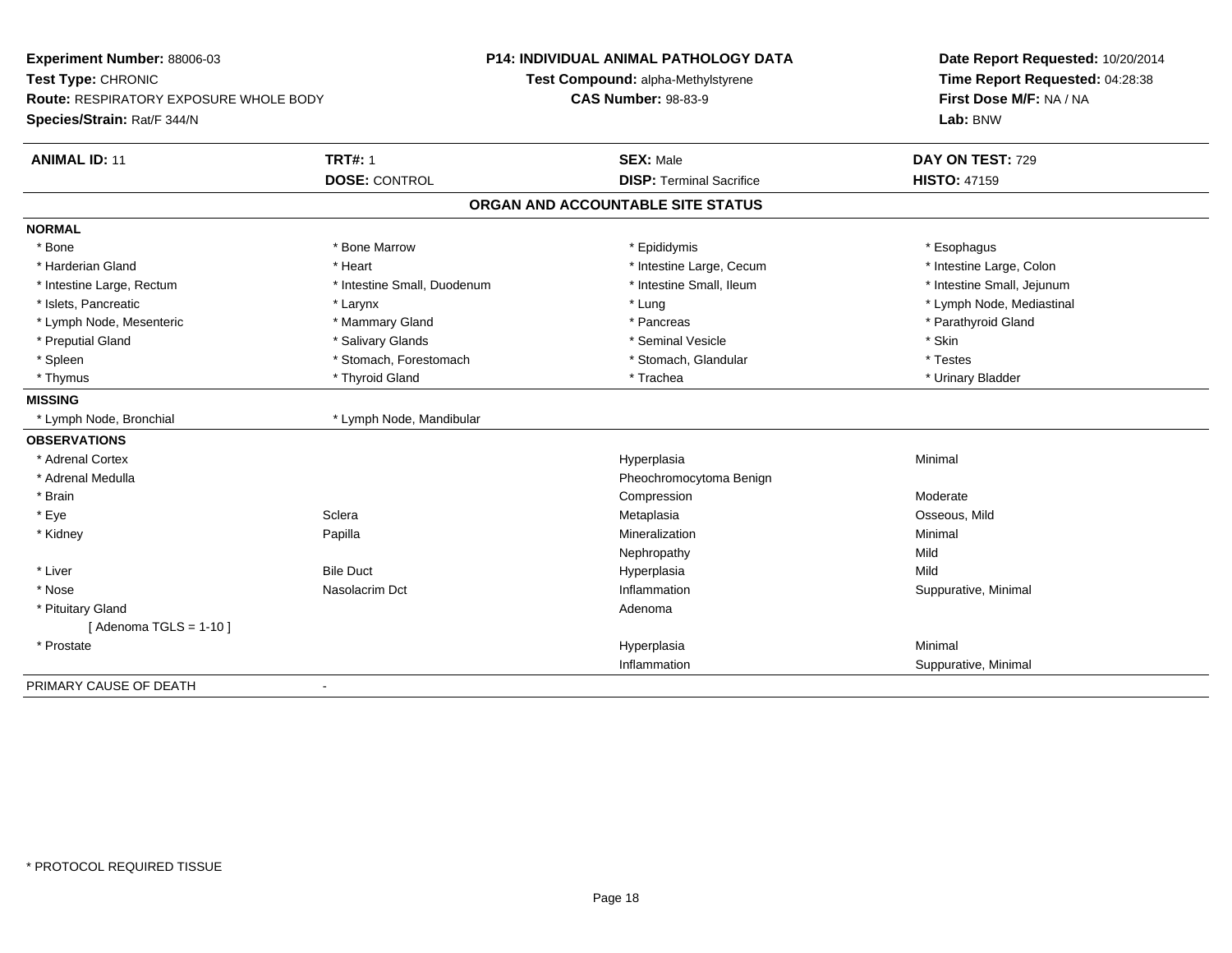| Experiment Number: 88006-03<br>Test Type: CHRONIC<br>Route: RESPIRATORY EXPOSURE WHOLE BODY<br>Species/Strain: Rat/F 344/N |                             | P14: INDIVIDUAL ANIMAL PATHOLOGY DATA<br>Test Compound: alpha-Methylstyrene<br><b>CAS Number: 98-83-9</b> | Date Report Requested: 10/20/2014<br>Time Report Requested: 04:28:38<br>First Dose M/F: NA / NA<br>Lab: BNW |
|----------------------------------------------------------------------------------------------------------------------------|-----------------------------|-----------------------------------------------------------------------------------------------------------|-------------------------------------------------------------------------------------------------------------|
| <b>ANIMAL ID: 12</b>                                                                                                       | <b>TRT#: 1</b>              | <b>SEX: Male</b>                                                                                          | DAY ON TEST: 730                                                                                            |
|                                                                                                                            | <b>DOSE: CONTROL</b>        | <b>DISP: Terminal Sacrifice</b>                                                                           | <b>HISTO: 47160</b>                                                                                         |
|                                                                                                                            |                             | ORGAN AND ACCOUNTABLE SITE STATUS                                                                         |                                                                                                             |
| <b>NORMAL</b>                                                                                                              |                             |                                                                                                           |                                                                                                             |
| * Adrenal Cortex                                                                                                           | * Adrenal Medulla           | * Bone                                                                                                    | * Bone Marrow                                                                                               |
| * Brain                                                                                                                    | * Epididymis                | * Esophagus                                                                                               | * Eye                                                                                                       |
| * Harderian Gland                                                                                                          | * Heart                     | * Intestine Large, Cecum                                                                                  | * Intestine Large, Colon                                                                                    |
| * Intestine Large, Rectum                                                                                                  | * Intestine Small, Duodenum | * Intestine Small, Ileum                                                                                  | * Intestine Small, Jejunum                                                                                  |
| * Islets, Pancreatic                                                                                                       | * Larynx                    | * Lymph Node, Mesenteric                                                                                  | * Mammary Gland                                                                                             |
| * Nose                                                                                                                     | * Pancreas                  | * Preputial Gland                                                                                         | * Salivary Glands                                                                                           |
| * Seminal Vesicle                                                                                                          | * Stomach, Forestomach      | * Stomach, Glandular                                                                                      | * Thymus                                                                                                    |
| * Trachea                                                                                                                  | * Urinary Bladder           |                                                                                                           |                                                                                                             |
| <b>MISSING</b>                                                                                                             |                             |                                                                                                           |                                                                                                             |
| * Lymph Node, Bronchial                                                                                                    | * Lymph Node, Mandibular    | * Lymph Node, Mediastinal                                                                                 | * Parathyroid Gland                                                                                         |
| * Thyroid Gland                                                                                                            |                             |                                                                                                           |                                                                                                             |
| <b>OBSERVATIONS</b>                                                                                                        |                             |                                                                                                           |                                                                                                             |
| * Kidney                                                                                                                   |                             | Nephropathy                                                                                               | Minimal                                                                                                     |
| * Liver                                                                                                                    |                             | Leukemia Mononuclear                                                                                      |                                                                                                             |
| * Lung                                                                                                                     |                             | Hemorrhage                                                                                                | Mild                                                                                                        |
|                                                                                                                            | <b>Alveolus</b>             | <b>Infiltration Cellular</b>                                                                              | Histiocyte, Mild                                                                                            |
| [Hemorrhage TGLS = 2-4]<br>[ Infiltration Cellular TGLS = 2-4 ]                                                            |                             |                                                                                                           |                                                                                                             |
| * Pituitary Gland                                                                                                          |                             | Hyperplasia                                                                                               | Moderate                                                                                                    |
| * Prostate                                                                                                                 |                             | Hyperplasia                                                                                               | Minimal                                                                                                     |
|                                                                                                                            |                             | Inflammation                                                                                              | Suppurative, Minimal                                                                                        |
| * Skin                                                                                                                     |                             | Cyst Epithelial Inclusion                                                                                 | Marked                                                                                                      |
|                                                                                                                            | <b>Subcut Tiss</b>          | Fibrosarcoma                                                                                              |                                                                                                             |
| [ Cyst Epithelial Inclusion TGLS = 1-14 ]<br>[Fibrosarcoma TGLS = 4-15]                                                    |                             |                                                                                                           |                                                                                                             |
| * Spleen                                                                                                                   |                             | Leukemia Mononuclear                                                                                      |                                                                                                             |
| * Testes                                                                                                                   | Bilateral, Interstit Cell   | Adenoma                                                                                                   |                                                                                                             |
| [Adenoma TGLS = $3-9$ ]                                                                                                    |                             |                                                                                                           |                                                                                                             |
| PRIMARY CAUSE OF DEATH                                                                                                     | $\blacksquare$              |                                                                                                           |                                                                                                             |
|                                                                                                                            |                             |                                                                                                           |                                                                                                             |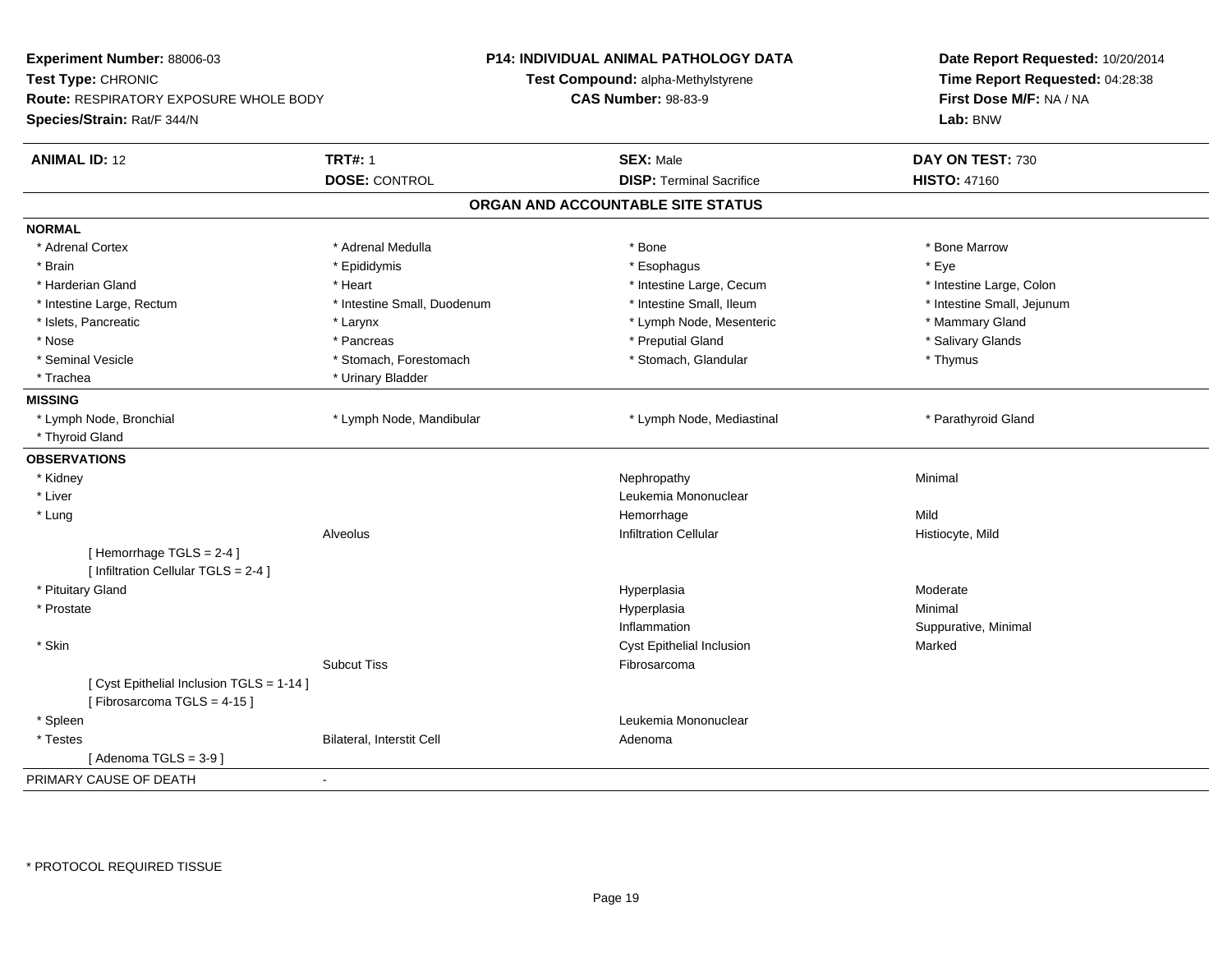| Experiment Number: 88006-03<br>Test Type: CHRONIC<br><b>Route: RESPIRATORY EXPOSURE WHOLE BODY</b><br>Species/Strain: Rat/F 344/N |                            | <b>P14: INDIVIDUAL ANIMAL PATHOLOGY DATA</b><br>Test Compound: alpha-Methylstyrene<br><b>CAS Number: 98-83-9</b> | Date Report Requested: 10/20/2014<br>Time Report Requested: 04:28:38<br>First Dose M/F: NA / NA<br>Lab: BNW |
|-----------------------------------------------------------------------------------------------------------------------------------|----------------------------|------------------------------------------------------------------------------------------------------------------|-------------------------------------------------------------------------------------------------------------|
| <b>ANIMAL ID: 13</b>                                                                                                              | <b>TRT#: 1</b>             | <b>SEX: Male</b>                                                                                                 | DAY ON TEST: 729                                                                                            |
|                                                                                                                                   | <b>DOSE: CONTROL</b>       | <b>DISP: Terminal Sacrifice</b>                                                                                  | <b>HISTO: 47161</b>                                                                                         |
|                                                                                                                                   |                            | ORGAN AND ACCOUNTABLE SITE STATUS                                                                                |                                                                                                             |
| <b>NORMAL</b>                                                                                                                     |                            |                                                                                                                  |                                                                                                             |
| * Adrenal Cortex                                                                                                                  | * Bone                     | * Bone Marrow                                                                                                    | * Epididymis                                                                                                |
| * Esophagus                                                                                                                       | * Eye                      | * Harderian Gland                                                                                                | * Heart                                                                                                     |
| * Intestine Large, Cecum                                                                                                          | * Intestine Large, Colon   | * Intestine Large, Rectum                                                                                        | * Intestine Small, Duodenum                                                                                 |
| * Intestine Small, Ileum                                                                                                          | * Intestine Small, Jejunum | * Larynx                                                                                                         | * Lung                                                                                                      |
| * Lymph Node, Mesenteric                                                                                                          | * Mammary Gland            | * Nose                                                                                                           | * Pancreas                                                                                                  |
| * Parathyroid Gland                                                                                                               | * Preputial Gland          | * Prostate                                                                                                       | * Salivary Glands                                                                                           |
| * Seminal Vesicle                                                                                                                 | * Skin                     | * Stomach, Forestomach                                                                                           | * Stomach, Glandular                                                                                        |
| * Thyroid Gland                                                                                                                   | * Trachea                  | * Urinary Bladder                                                                                                |                                                                                                             |
| <b>MISSING</b>                                                                                                                    |                            |                                                                                                                  |                                                                                                             |
| * Lymph Node, Bronchial                                                                                                           | * Lymph Node, Mandibular   | * Lymph Node, Mediastinal                                                                                        | * Thymus                                                                                                    |
| <b>OBSERVATIONS</b>                                                                                                               |                            |                                                                                                                  |                                                                                                             |
| * Adrenal Medulla                                                                                                                 |                            | Hyperplasia                                                                                                      | Minimal                                                                                                     |
| * Brain                                                                                                                           |                            | Compression                                                                                                      | Marked                                                                                                      |
| * Islets, Pancreatic                                                                                                              |                            | Adenoma                                                                                                          |                                                                                                             |
| * Kidney                                                                                                                          |                            | Nephropathy                                                                                                      | Mild                                                                                                        |
| * Liver                                                                                                                           | <b>Bile Duct</b>           | Hyperplasia                                                                                                      | Mild                                                                                                        |
|                                                                                                                                   |                            | Leukemia Mononuclear                                                                                             |                                                                                                             |
| * Pituitary Gland                                                                                                                 |                            | Adenoma                                                                                                          |                                                                                                             |
| [Adenoma TGLS = $1-10$ ]                                                                                                          |                            |                                                                                                                  |                                                                                                             |
| * Spleen                                                                                                                          |                            | Leukemia Mononuclear                                                                                             |                                                                                                             |
| * Testes                                                                                                                          | <b>Interstit Cell</b>      | Adenoma                                                                                                          |                                                                                                             |
| PRIMARY CAUSE OF DEATH                                                                                                            | $\blacksquare$             |                                                                                                                  |                                                                                                             |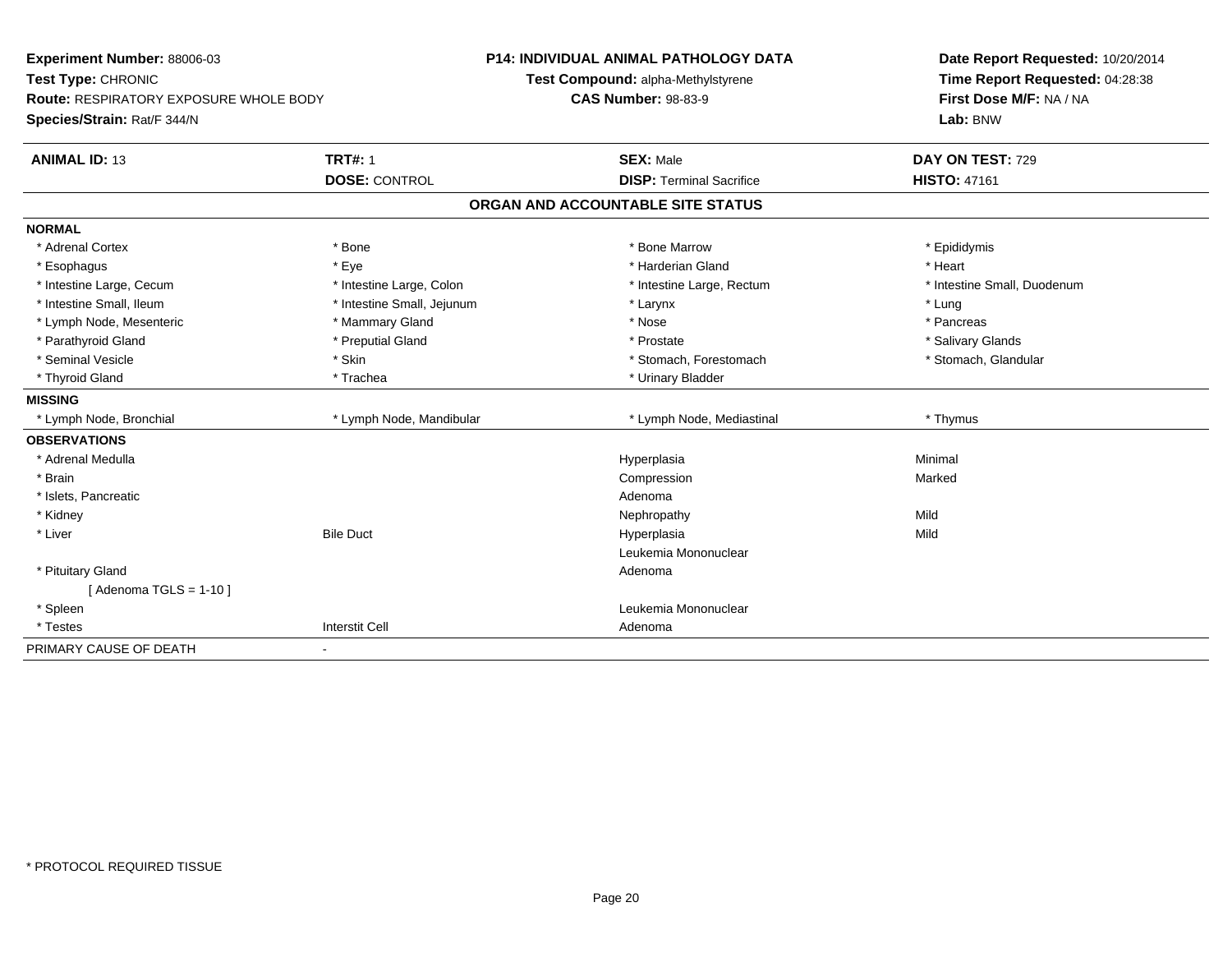| Experiment Number: 88006-03<br>Test Type: CHRONIC<br>Route: RESPIRATORY EXPOSURE WHOLE BODY<br>Species/Strain: Rat/F 344/N |                            | <b>P14: INDIVIDUAL ANIMAL PATHOLOGY DATA</b><br>Test Compound: alpha-Methylstyrene<br><b>CAS Number: 98-83-9</b> | Date Report Requested: 10/20/2014<br>Time Report Requested: 04:28:38<br>First Dose M/F: NA / NA<br>Lab: BNW |
|----------------------------------------------------------------------------------------------------------------------------|----------------------------|------------------------------------------------------------------------------------------------------------------|-------------------------------------------------------------------------------------------------------------|
| <b>ANIMAL ID: 14</b>                                                                                                       | <b>TRT#: 1</b>             | <b>SEX: Male</b>                                                                                                 | DAY ON TEST: 729                                                                                            |
|                                                                                                                            | <b>DOSE: CONTROL</b>       | <b>DISP: Terminal Sacrifice</b>                                                                                  | <b>HISTO: 47162</b>                                                                                         |
|                                                                                                                            |                            | ORGAN AND ACCOUNTABLE SITE STATUS                                                                                |                                                                                                             |
| <b>NORMAL</b>                                                                                                              |                            |                                                                                                                  |                                                                                                             |
| * Bone                                                                                                                     | * Bone Marrow              | * Brain                                                                                                          | * Epididymis                                                                                                |
| * Esophagus                                                                                                                | * Eye                      | * Harderian Gland                                                                                                | * Heart                                                                                                     |
| * Intestine Large, Cecum                                                                                                   | * Intestine Large, Colon   | * Intestine Large, Rectum                                                                                        | * Intestine Small, Duodenum                                                                                 |
| * Intestine Small, Ileum                                                                                                   | * Intestine Small, Jejunum | * Islets, Pancreatic                                                                                             | * Larynx                                                                                                    |
| * Mammary Gland                                                                                                            | * Nose                     | * Pancreas                                                                                                       | * Parathyroid Gland                                                                                         |
| * Preputial Gland                                                                                                          | * Salivary Glands          | * Seminal Vesicle                                                                                                | * Skin                                                                                                      |
| * Stomach, Forestomach                                                                                                     | * Stomach, Glandular       | * Thymus                                                                                                         | * Thyroid Gland                                                                                             |
| * Trachea                                                                                                                  | * Urinary Bladder          |                                                                                                                  |                                                                                                             |
| <b>MISSING</b>                                                                                                             |                            |                                                                                                                  |                                                                                                             |
| * Lymph Node, Bronchial                                                                                                    | * Lymph Node, Mandibular   | * Lymph Node, Mediastinal                                                                                        |                                                                                                             |
| <b>OBSERVATIONS</b>                                                                                                        |                            |                                                                                                                  |                                                                                                             |
| * Adrenal Cortex                                                                                                           |                            | Hyperplasia                                                                                                      | Moderate                                                                                                    |
| * Adrenal Medulla                                                                                                          |                            | Hyperplasia                                                                                                      | Moderate                                                                                                    |
| * Kidney                                                                                                                   | Papilla                    | Mineralization                                                                                                   | Mild                                                                                                        |
|                                                                                                                            |                            | Nephropathy                                                                                                      | Minimal                                                                                                     |
| * Liver                                                                                                                    | <b>Bile Duct</b>           | Hyperplasia                                                                                                      | Minimal                                                                                                     |
|                                                                                                                            |                            | Leukemia Mononuclear                                                                                             |                                                                                                             |
| * Lung                                                                                                                     | Alveolus                   | <b>Infiltration Cellular</b>                                                                                     | Histiocyte, Mild                                                                                            |
|                                                                                                                            |                            | Leukemia Mononuclear                                                                                             |                                                                                                             |
| * Lymph Node, Mesenteric                                                                                                   |                            | Leukemia Mononuclear                                                                                             |                                                                                                             |
| * Pituitary Gland                                                                                                          |                            | Adenoma                                                                                                          |                                                                                                             |
| [Adenoma TGLS = $1-10$ ]                                                                                                   |                            |                                                                                                                  |                                                                                                             |
| * Prostate                                                                                                                 |                            | Inflammation                                                                                                     | Suppurative, Minimal                                                                                        |
| * Spleen                                                                                                                   |                            | Leukemia Mononuclear                                                                                             |                                                                                                             |
| [ Leukemia Mononuclear TGLS = 2-15 ]                                                                                       |                            |                                                                                                                  |                                                                                                             |
| * Testes                                                                                                                   | Bilateral, Interstit Cell  | Adenoma                                                                                                          |                                                                                                             |
| [Adenoma TGLS = $3-9$ ]                                                                                                    |                            |                                                                                                                  |                                                                                                             |
| PRIMARY CAUSE OF DEATH                                                                                                     | $\sim$                     |                                                                                                                  |                                                                                                             |
|                                                                                                                            |                            |                                                                                                                  |                                                                                                             |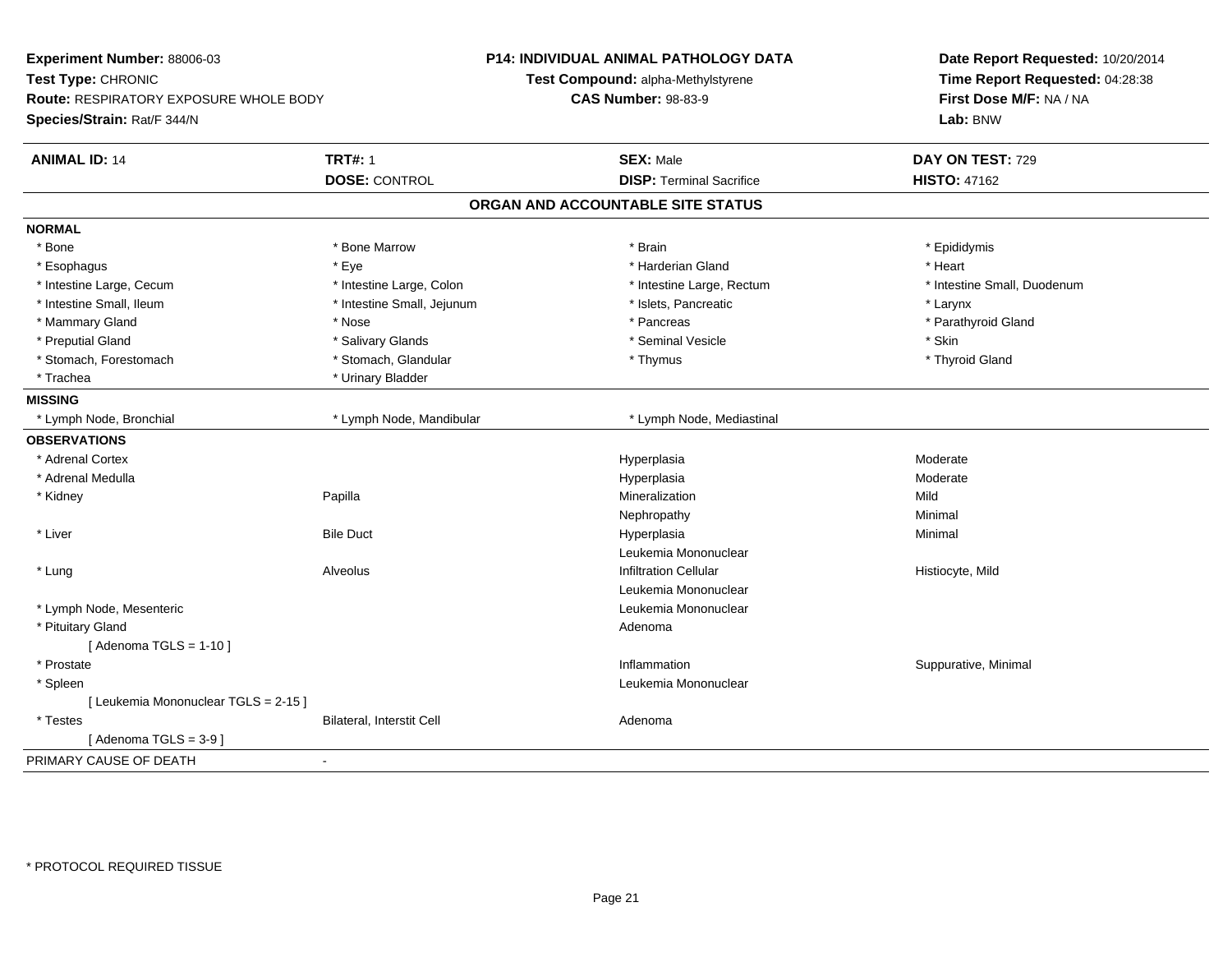| Experiment Number: 88006-03                                                                        |                           | <b>P14: INDIVIDUAL ANIMAL PATHOLOGY DATA</b> | Date Report Requested: 10/20/2014                          |
|----------------------------------------------------------------------------------------------------|---------------------------|----------------------------------------------|------------------------------------------------------------|
| Test Type: CHRONIC<br><b>Route: RESPIRATORY EXPOSURE WHOLE BODY</b><br>Species/Strain: Rat/F 344/N |                           | Test Compound: alpha-Methylstyrene           | Time Report Requested: 04:28:38<br>First Dose M/F: NA / NA |
|                                                                                                    |                           | <b>CAS Number: 98-83-9</b>                   |                                                            |
|                                                                                                    |                           |                                              | Lab: BNW                                                   |
| <b>ANIMAL ID: 15</b>                                                                               | <b>TRT#: 1</b>            | <b>SEX: Male</b>                             | DAY ON TEST: 660                                           |
|                                                                                                    | <b>DOSE: CONTROL</b>      | <b>DISP:</b> Moribund Sacrifice              | <b>HISTO: 47163</b>                                        |
|                                                                                                    |                           | ORGAN AND ACCOUNTABLE SITE STATUS            |                                                            |
| <b>NORMAL</b>                                                                                      |                           |                                              |                                                            |
| * Adrenal Cortex                                                                                   | * Bone                    | * Bone Marrow                                | * Brain                                                    |
| * Epididymis                                                                                       | * Esophagus               | * Eye                                        | * Harderian Gland                                          |
| * Heart                                                                                            | * Intestine Large, Cecum  | * Intestine Large, Colon                     | * Intestine Large, Rectum                                  |
| * Intestine Small, Duodenum                                                                        | * Intestine Small, Ileum  | * Intestine Small, Jejunum                   | * Islets, Pancreatic                                       |
| * Larynx                                                                                           | * Mammary Gland           | * Nose                                       | * Pancreas                                                 |
| * Parathyroid Gland                                                                                | * Preputial Gland         | * Salivary Glands                            | * Seminal Vesicle                                          |
| * Skin                                                                                             | * Stomach, Forestomach    | * Thymus                                     | * Thyroid Gland                                            |
| * Trachea                                                                                          | * Urinary Bladder         |                                              |                                                            |
| <b>MISSING</b>                                                                                     |                           |                                              |                                                            |
| * Lymph Node, Mandibular                                                                           | * Lymph Node, Mediastinal |                                              |                                                            |
| <b>OBSERVATIONS</b>                                                                                |                           |                                              |                                                            |
| * Adrenal Medulla                                                                                  |                           | Hyperplasia                                  | Mild                                                       |
| * Kidney                                                                                           |                           | Infarct                                      |                                                            |
|                                                                                                    |                           | Leukemia Mononuclear                         |                                                            |
|                                                                                                    | Papilla                   | Mineralization                               | Minimal                                                    |
|                                                                                                    |                           | Nephropathy                                  | Mild                                                       |
| * Liver                                                                                            |                           | Leukemia Mononuclear                         |                                                            |
| [ Leukemia Mononuclear TGLS = 4,5-6+15 ]                                                           |                           |                                              |                                                            |
| * Lung                                                                                             |                           | Hemorrhage                                   | Mild                                                       |
|                                                                                                    |                           | Leukemia Mononuclear                         |                                                            |
| [Hemorrhage TGLS = $1-14$ ]                                                                        |                           |                                              |                                                            |
| Lymph Node                                                                                         | Pancreatic                | Leukemia Mononuclear                         |                                                            |
| * Lymph Node, Bronchial                                                                            |                           | Leukemia Mononuclear                         |                                                            |
| [ Leukemia Mononuclear TGLS = 10-14 ]                                                              |                           |                                              |                                                            |
| * Lymph Node, Mesenteric                                                                           |                           | Leukemia Mononuclear                         |                                                            |
| [ Leukemia Mononuclear TGLS = 9-8 ]                                                                |                           |                                              |                                                            |
| Oral Mucosa                                                                                        | Gingival                  | Hyperplasia                                  | Squamous, Focal, Moderate                                  |
| * Pituitary Gland                                                                                  |                           | Hyperplasia                                  | Marked                                                     |
| [ Hyperplasia TGLS = 2-10 ]                                                                        |                           |                                              |                                                            |
| * Prostate                                                                                         |                           | Inflammation                                 | Suppurative, Mild                                          |
|                                                                                                    |                           |                                              |                                                            |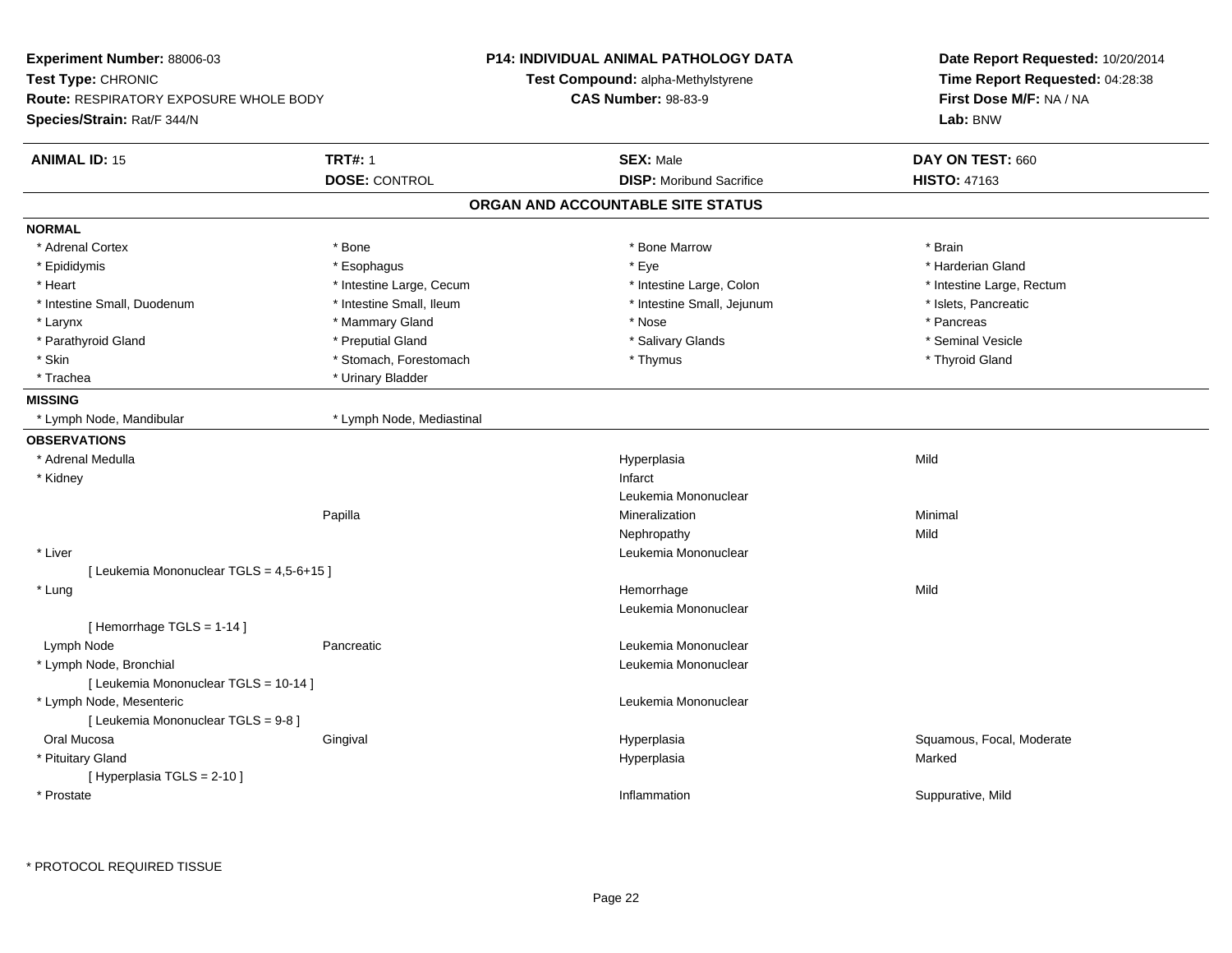| Experiment Number: 88006-03<br><b>Test Type: CHRONIC</b> |                                  | <b>P14: INDIVIDUAL ANIMAL PATHOLOGY DATA</b> | Date Report Requested: 10/20/2014<br>Time Report Requested: 04:28:38 |
|----------------------------------------------------------|----------------------------------|----------------------------------------------|----------------------------------------------------------------------|
|                                                          |                                  | <b>Test Compound: alpha-Methylstyrene</b>    |                                                                      |
| <b>Route: RESPIRATORY EXPOSURE WHOLE BODY</b>            |                                  | <b>CAS Number: 98-83-9</b>                   | First Dose M/F: NA / NA                                              |
| Species/Strain: Rat/F 344/N                              |                                  |                                              | Lab: BNW                                                             |
| <b>ANIMAL ID: 15</b>                                     | <b>TRT#: 1</b>                   | <b>SEX: Male</b>                             | DAY ON TEST: 660                                                     |
|                                                          | <b>DOSE: CONTROL</b>             | <b>DISP:</b> Moribund Sacrifice              | <b>HISTO: 47163</b>                                                  |
|                                                          |                                  | ORGAN AND ACCOUNTABLE SITE STATUS            |                                                                      |
| * Spleen                                                 |                                  | Leukemia Mononuclear                         |                                                                      |
| [ Leukemia Mononuclear TGLS = 6,7,8,11-15+16+17 ]        |                                  |                                              |                                                                      |
| * Stomach, Glandular                                     |                                  | Erosion                                      | Minimal                                                              |
| [ Erosion TGLS = 12-18 ]                                 |                                  |                                              |                                                                      |
| * Testes                                                 | Interstit Cell                   | Adenoma                                      |                                                                      |
|                                                          | <b>Germinal Epith</b>            | Atrophy                                      | Moderate                                                             |
| [ Adenoma TGLS = 3-9 ]                                   |                                  |                                              |                                                                      |
| PRIMARY CAUSE OF DEATH                                   | Leukemia Mononuclear<br>- Spleen |                                              |                                                                      |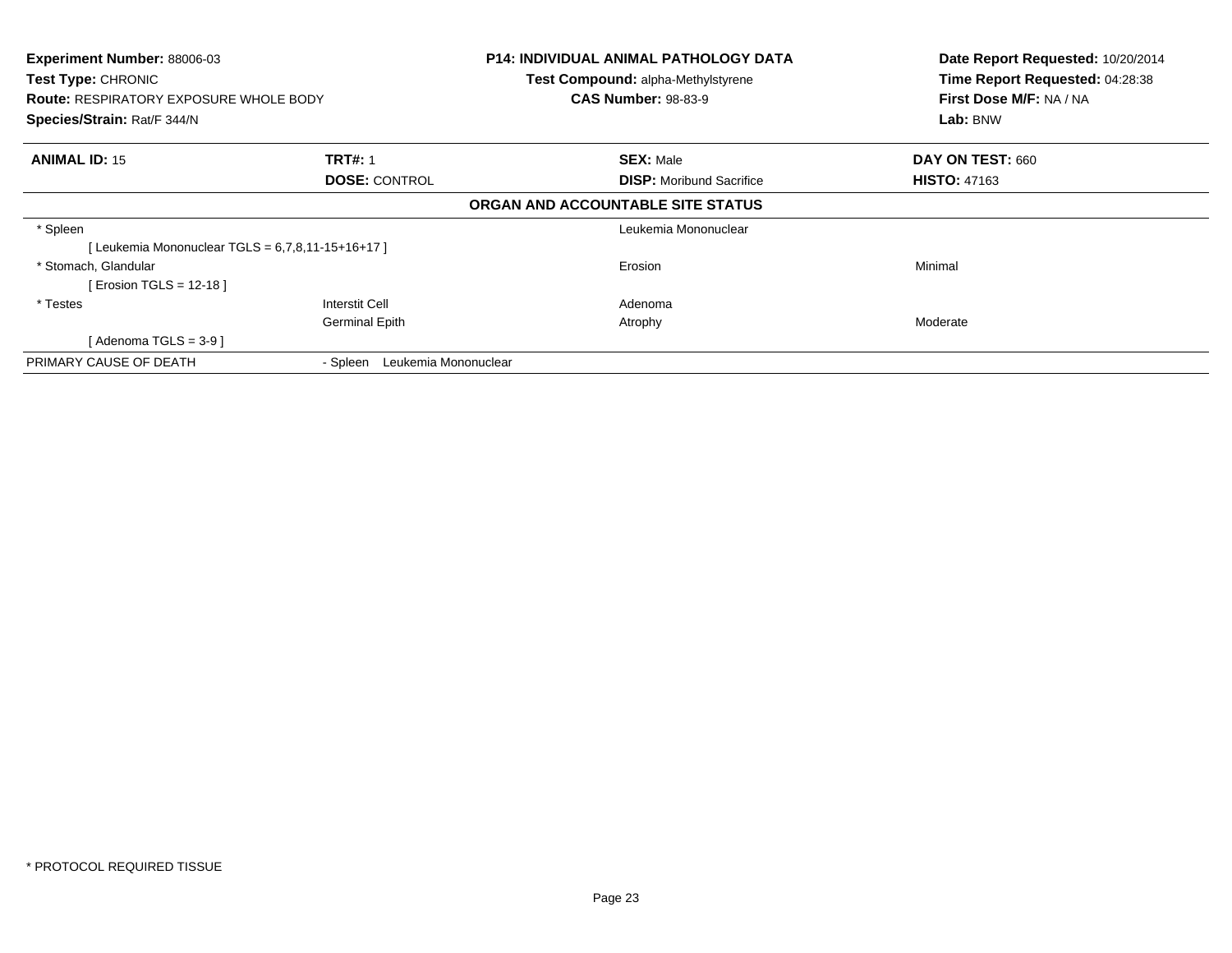| Experiment Number: 88006-03<br>Test Type: CHRONIC |                           | <b>P14: INDIVIDUAL ANIMAL PATHOLOGY DATA</b><br>Test Compound: alpha-Methylstyrene | Date Report Requested: 10/20/2014<br>Time Report Requested: 04:28:38 |
|---------------------------------------------------|---------------------------|------------------------------------------------------------------------------------|----------------------------------------------------------------------|
| <b>Route: RESPIRATORY EXPOSURE WHOLE BODY</b>     |                           | <b>CAS Number: 98-83-9</b>                                                         | First Dose M/F: NA / NA                                              |
| Species/Strain: Rat/F 344/N                       |                           |                                                                                    | Lab: BNW                                                             |
| <b>ANIMAL ID: 16</b>                              | <b>TRT#: 1</b>            | <b>SEX: Male</b>                                                                   | DAY ON TEST: 642                                                     |
|                                                   | <b>DOSE: CONTROL</b>      | <b>DISP: Natural Death</b>                                                         | <b>HISTO: 47164</b>                                                  |
|                                                   |                           | ORGAN AND ACCOUNTABLE SITE STATUS                                                  |                                                                      |
| <b>NORMAL</b>                                     |                           |                                                                                    |                                                                      |
| * Adrenal Medulla                                 | * Bone                    | * Bone Marrow                                                                      | * Epididymis                                                         |
| * Esophagus                                       | * Harderian Gland         | * Heart                                                                            | * Islets, Pancreatic                                                 |
| * Larynx                                          | * Liver                   | * Lung                                                                             | * Lymph Node, Mesenteric                                             |
| * Mammary Gland                                   | * Pancreas                | * Parathyroid Gland                                                                | * Preputial Gland                                                    |
| * Salivary Glands                                 | * Seminal Vesicle         | * Skin                                                                             | * Spleen                                                             |
| * Stomach, Forestomach                            | * Stomach, Glandular      | * Testes                                                                           | * Thymus                                                             |
| * Thyroid Gland                                   | * Trachea                 | * Urinary Bladder                                                                  |                                                                      |
| <b>MISSING</b>                                    |                           |                                                                                    |                                                                      |
| * Lymph Node, Bronchial                           | * Lymph Node, Mandibular  | * Lymph Node, Mediastinal                                                          |                                                                      |
| <b>AUTO PRECLUDES DIAG.</b>                       |                           |                                                                                    |                                                                      |
| * Eye                                             | * Intestine Large, Cecum  | * Intestine Large, Colon                                                           | * Intestine Large, Rectum                                            |
| * Intestine Small. Duodenum                       | * Intestine Small, Ileum  | * Intestine Small, Jejunum                                                         |                                                                      |
| <b>OBSERVATIONS</b>                               |                           |                                                                                    |                                                                      |
| * Adrenal Cortex                                  |                           | Hyperplasia                                                                        | Moderate                                                             |
| * Brain                                           |                           | Hemorrhage                                                                         | Moderate                                                             |
| * Kidney                                          |                           | Nephropathy                                                                        | Minimal                                                              |
| * Nose                                            | Olfactory Epi             | Metaplasia                                                                         | Mild                                                                 |
| * Pituitary Gland                                 |                           | Adenoma                                                                            |                                                                      |
| [ Adenoma TGLS = 1-10 ]                           |                           |                                                                                    |                                                                      |
| * Prostate                                        |                           | Inflammation                                                                       | Suppurative, Moderate                                                |
| PRIMARY CAUSE OF DEATH                            | - Pituitary Gland Adenoma |                                                                                    |                                                                      |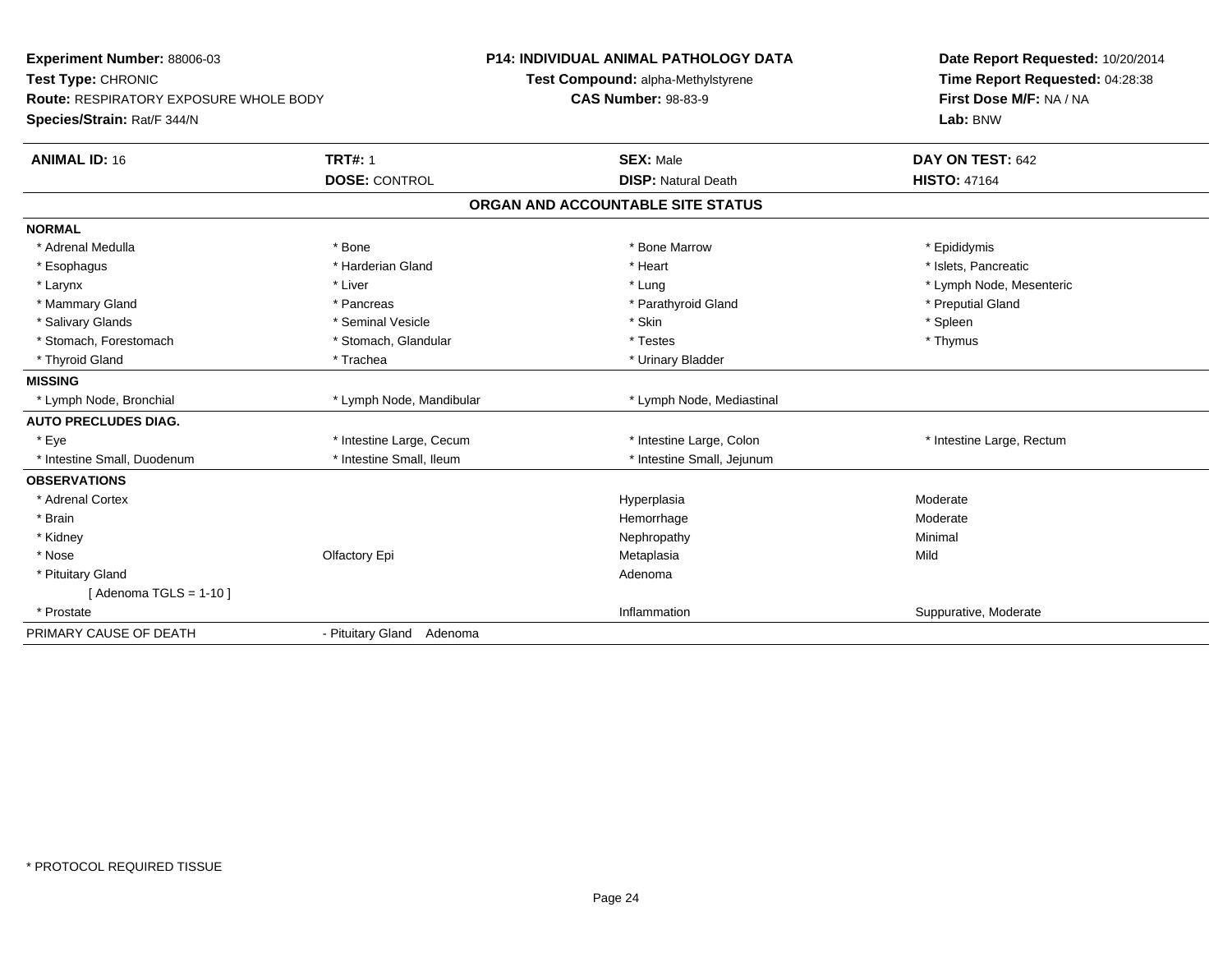|                                          | <b>DOSE: CONTROL</b>       | <b>SEX: Male</b>                  | DAY ON TEST: 730            |
|------------------------------------------|----------------------------|-----------------------------------|-----------------------------|
| <b>TRT#: 1</b><br><b>ANIMAL ID: 17</b>   |                            |                                   |                             |
|                                          |                            | <b>DISP: Terminal Sacrifice</b>   | <b>HISTO: 47165</b>         |
|                                          |                            | ORGAN AND ACCOUNTABLE SITE STATUS |                             |
| <b>NORMAL</b>                            |                            |                                   |                             |
| * Adrenal Medulla<br>* Bone              |                            | * Bone Marrow                     | * Brain                     |
| * Epididymis<br>* Esophagus              |                            | * Harderian Gland                 | * Heart                     |
| * Intestine Large, Cecum                 | * Intestine Large, Colon   | * Intestine Large, Rectum         | * Intestine Small, Duodenum |
| * Intestine Small, Ileum                 | * Intestine Small, Jejunum | * Islets, Pancreatic              | * Larynx                    |
| * Lymph Node, Mediastinal                | * Lymph Node, Mesenteric   | * Mammary Gland                   | * Nose                      |
| * Pancreas                               | * Parathyroid Gland        | * Preputial Gland                 | * Prostate                  |
| * Salivary Glands                        | * Seminal Vesicle          | * Skin                            | * Stomach, Forestomach      |
| * Thymus<br>* Stomach, Glandular         |                            | * Thyroid Gland                   | * Trachea                   |
| <b>MISSING</b>                           |                            |                                   |                             |
| * Lymph Node, Bronchial                  | * Lymph Node, Mandibular   |                                   |                             |
| <b>OBSERVATIONS</b>                      |                            |                                   |                             |
| * Adrenal Cortex                         |                            | Hyperplasia                       | Mild                        |
| * Eye<br>Sclera                          |                            | Metaplasia                        | Osseous, Mild               |
| * Kidney                                 |                            | Cyst                              |                             |
| Papilla                                  |                            | Mineralization                    | Minimal                     |
|                                          |                            | Nephropathy                       | Mild                        |
| [Cyst TGLS = $2-7$ ]                     |                            |                                   |                             |
| * Liver<br><b>Bile Duct</b>              |                            | Hyperplasia                       | Moderate                    |
|                                          |                            | Leukemia Mononuclear              |                             |
| [ Leukemia Mononuclear TGLS = 1-6 ]      |                            |                                   |                             |
| * Lung<br>Alveolus                       |                            | <b>Infiltration Cellular</b>      | Histiocyte, Minimal         |
| * Pituitary Gland                        |                            | Adenoma                           |                             |
| Pleura                                   |                            | Inflammation                      | Chronic, Minimal            |
| * Spleen                                 |                            | Leukemia Mononuclear              |                             |
| * Testes<br><b>Interstit Cell</b>        |                            | Adenoma                           |                             |
| * Urinary Bladder                        |                            | Calculus Micro Observation Only   | Moderate                    |
| PRIMARY CAUSE OF DEATH<br>$\blacksquare$ |                            |                                   |                             |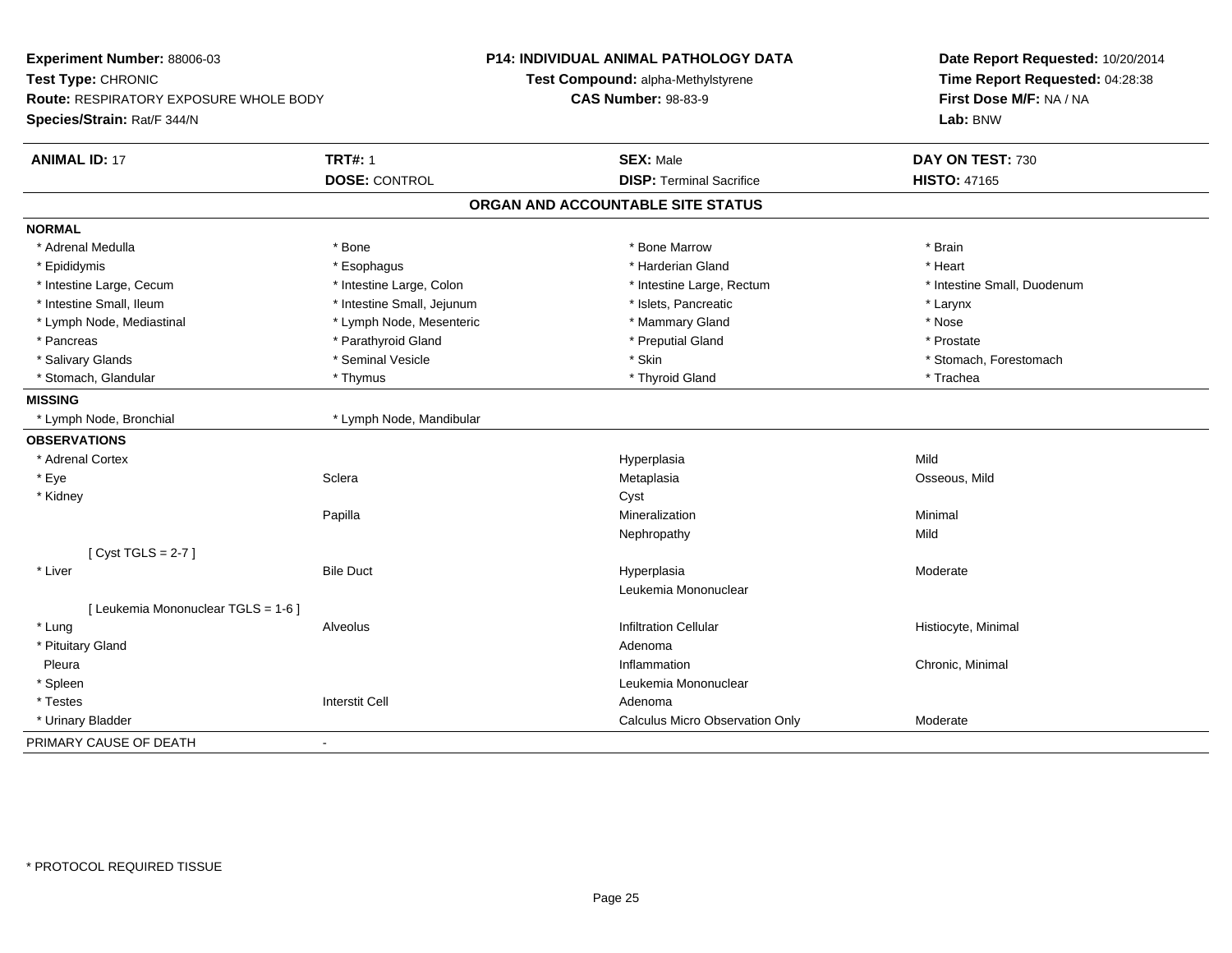| Experiment Number: 88006-03                |                            | <b>P14: INDIVIDUAL ANIMAL PATHOLOGY DATA</b> | Date Report Requested: 10/20/2014                          |
|--------------------------------------------|----------------------------|----------------------------------------------|------------------------------------------------------------|
| Test Type: CHRONIC                         |                            | Test Compound: alpha-Methylstyrene           | Time Report Requested: 04:28:38<br>First Dose M/F: NA / NA |
| Route: RESPIRATORY EXPOSURE WHOLE BODY     |                            | <b>CAS Number: 98-83-9</b>                   |                                                            |
| Species/Strain: Rat/F 344/N                |                            |                                              | Lab: BNW                                                   |
| <b>ANIMAL ID: 18</b>                       | <b>TRT#: 1</b>             | <b>SEX: Male</b>                             | DAY ON TEST: 729                                           |
|                                            | <b>DOSE: CONTROL</b>       | <b>DISP: Terminal Sacrifice</b>              | <b>HISTO: 47166</b>                                        |
|                                            |                            | ORGAN AND ACCOUNTABLE SITE STATUS            |                                                            |
| <b>NORMAL</b>                              |                            |                                              |                                                            |
| * Adrenal Cortex                           | * Bone                     | * Bone Marrow                                | * Epididymis                                               |
| * Esophagus                                | * Eye                      | * Harderian Gland                            | * Heart                                                    |
| * Intestine Large, Cecum                   | * Intestine Large, Colon   | * Intestine Large, Rectum                    | * Intestine Small, Duodenum                                |
| * Intestine Small, Ileum                   | * Intestine Small, Jejunum | * Larynx                                     | * Lung                                                     |
| * Lymph Node, Mesenteric                   | * Mammary Gland            | * Nose                                       | * Pancreas                                                 |
| * Parathyroid Gland                        | * Preputial Gland          | * Salivary Glands                            | * Seminal Vesicle                                          |
| * Skin                                     | * Spleen                   | * Stomach, Forestomach                       | * Stomach, Glandular                                       |
| * Testes                                   | * Thymus                   | * Thyroid Gland                              | * Trachea                                                  |
| * Urinary Bladder                          |                            |                                              |                                                            |
| <b>MISSING</b>                             |                            |                                              |                                                            |
| * Lymph Node, Bronchial                    | * Lymph Node, Mandibular   | * Lymph Node, Mediastinal                    |                                                            |
| <b>OBSERVATIONS</b>                        |                            |                                              |                                                            |
| * Adrenal Medulla                          |                            | Pheochromocytoma Malignant                   |                                                            |
| [ Pheochromocytoma Malignant TGLS = 2-14 ] |                            |                                              |                                                            |
| * Brain                                    |                            | Compression                                  | Marked                                                     |
| * Islets, Pancreatic                       |                            | Adenoma                                      |                                                            |
| * Kidney                                   |                            | Nephropathy                                  | Mild                                                       |
| * Liver                                    |                            | Degeneration                                 | Cystic, Moderate                                           |
| Mesentery                                  |                            | <b>Necrosis</b>                              | Moderate                                                   |
| [Necrosis TGLS = $1-15$ ]                  |                            |                                              |                                                            |
| * Pituitary Gland                          |                            | Adenoma                                      |                                                            |
| [Adenoma TGLS = $3-10$ ]                   |                            |                                              |                                                            |
| * Prostate                                 |                            | Inflammation                                 | Suppurative, Mild                                          |
| PRIMARY CAUSE OF DEATH                     |                            |                                              |                                                            |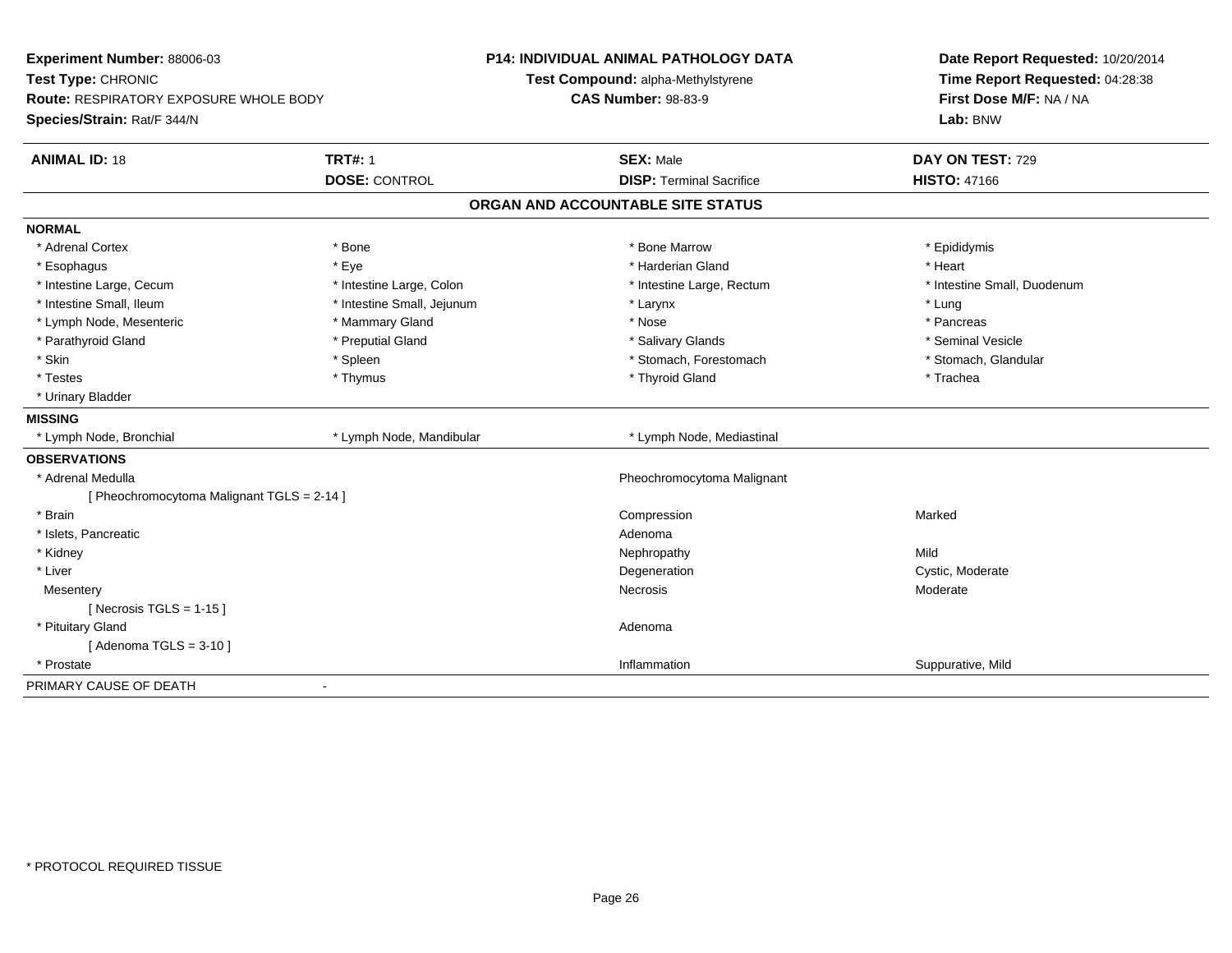| <b>Experiment Number: 88006-03</b>            |                           | <b>P14: INDIVIDUAL ANIMAL PATHOLOGY DATA</b> | Date Report Requested: 10/20/2014<br>Time Report Requested: 04:28:38<br>First Dose M/F: NA / NA |  |
|-----------------------------------------------|---------------------------|----------------------------------------------|-------------------------------------------------------------------------------------------------|--|
| Test Type: CHRONIC                            |                           | Test Compound: alpha-Methylstyrene           |                                                                                                 |  |
| <b>Route: RESPIRATORY EXPOSURE WHOLE BODY</b> |                           | <b>CAS Number: 98-83-9</b>                   |                                                                                                 |  |
| Species/Strain: Rat/F 344/N                   |                           |                                              | Lab: BNW                                                                                        |  |
| <b>ANIMAL ID: 19</b>                          | <b>TRT#: 1</b>            | <b>SEX: Male</b>                             | DAY ON TEST: 702                                                                                |  |
|                                               | <b>DOSE: CONTROL</b>      | <b>DISP:</b> Moribund Sacrifice              | <b>HISTO: 47167</b>                                                                             |  |
|                                               |                           | ORGAN AND ACCOUNTABLE SITE STATUS            |                                                                                                 |  |
| <b>NORMAL</b>                                 |                           |                                              |                                                                                                 |  |
| * Bone                                        | * Bone Marrow             | * Brain                                      | * Epididymis                                                                                    |  |
| * Esophagus                                   | * Harderian Gland         | * Heart                                      | * Intestine Large, Cecum                                                                        |  |
| * Intestine Large, Colon                      | * Intestine Large, Rectum | * Intestine Small, Duodenum                  | * Intestine Small, Ileum                                                                        |  |
| * Intestine Small, Jejunum                    | * Islets, Pancreatic      | * Larynx                                     | * Lymph Node, Mesenteric                                                                        |  |
| * Mammary Gland                               | * Nose                    | * Pancreas                                   | * Parathyroid Gland                                                                             |  |
| * Prostate                                    | * Salivary Glands         | * Seminal Vesicle                            | * Skin                                                                                          |  |
| * Stomach, Forestomach                        | * Stomach, Glandular      | * Thymus                                     | * Thyroid Gland                                                                                 |  |
| * Trachea                                     | * Urinary Bladder         |                                              |                                                                                                 |  |
| <b>MISSING</b>                                |                           |                                              |                                                                                                 |  |
| * Lymph Node, Bronchial                       | * Lymph Node, Mandibular  | * Lymph Node, Mediastinal                    |                                                                                                 |  |
| <b>OBSERVATIONS</b>                           |                           |                                              |                                                                                                 |  |
| * Adrenal Cortex                              |                           | Hyperplasia                                  | Mild                                                                                            |  |
| * Adrenal Medulla                             |                           | Hyperplasia                                  | Marked                                                                                          |  |
|                                               |                           | Pheochromocytoma Benign                      |                                                                                                 |  |
| * Eye                                         | Sclera                    | Metaplasia                                   | Osseous, Minimal                                                                                |  |
| * Kidney                                      | Papilla                   | Mineralization                               | Minimal                                                                                         |  |
|                                               |                           | Nephropathy                                  | Mild                                                                                            |  |
| * Liver                                       |                           | Leukemia Mononuclear                         |                                                                                                 |  |
| * Lung                                        |                           | Hemorrhage                                   | Mild                                                                                            |  |
|                                               |                           | Leukemia Mononuclear                         |                                                                                                 |  |
| [Hemorrhage TGLS = $3-4+5$ ]                  |                           |                                              |                                                                                                 |  |
| * Pituitary Gland                             |                           | Adenoma                                      |                                                                                                 |  |
| [Adenoma TGLS = $4-10$ ]                      |                           |                                              |                                                                                                 |  |
| * Preputial Gland                             |                           | Carcinoma                                    |                                                                                                 |  |
| [ Carcinoma TGLS = 1,2-9+15 ]                 |                           |                                              |                                                                                                 |  |
| * Spleen                                      |                           | Leukemia Mononuclear                         |                                                                                                 |  |
|                                               |                           | Necrosis                                     | Marked                                                                                          |  |
| [ Leukemia Mononuclear TGLS = 5-14 ]          |                           |                                              |                                                                                                 |  |
| [Necrosis TGLS = $7-14$ ]                     |                           |                                              |                                                                                                 |  |
| * Testes                                      | Interstit Cell            | Adenoma                                      |                                                                                                 |  |
|                                               |                           |                                              |                                                                                                 |  |

\* PROTOCOL REQUIRED TISSUE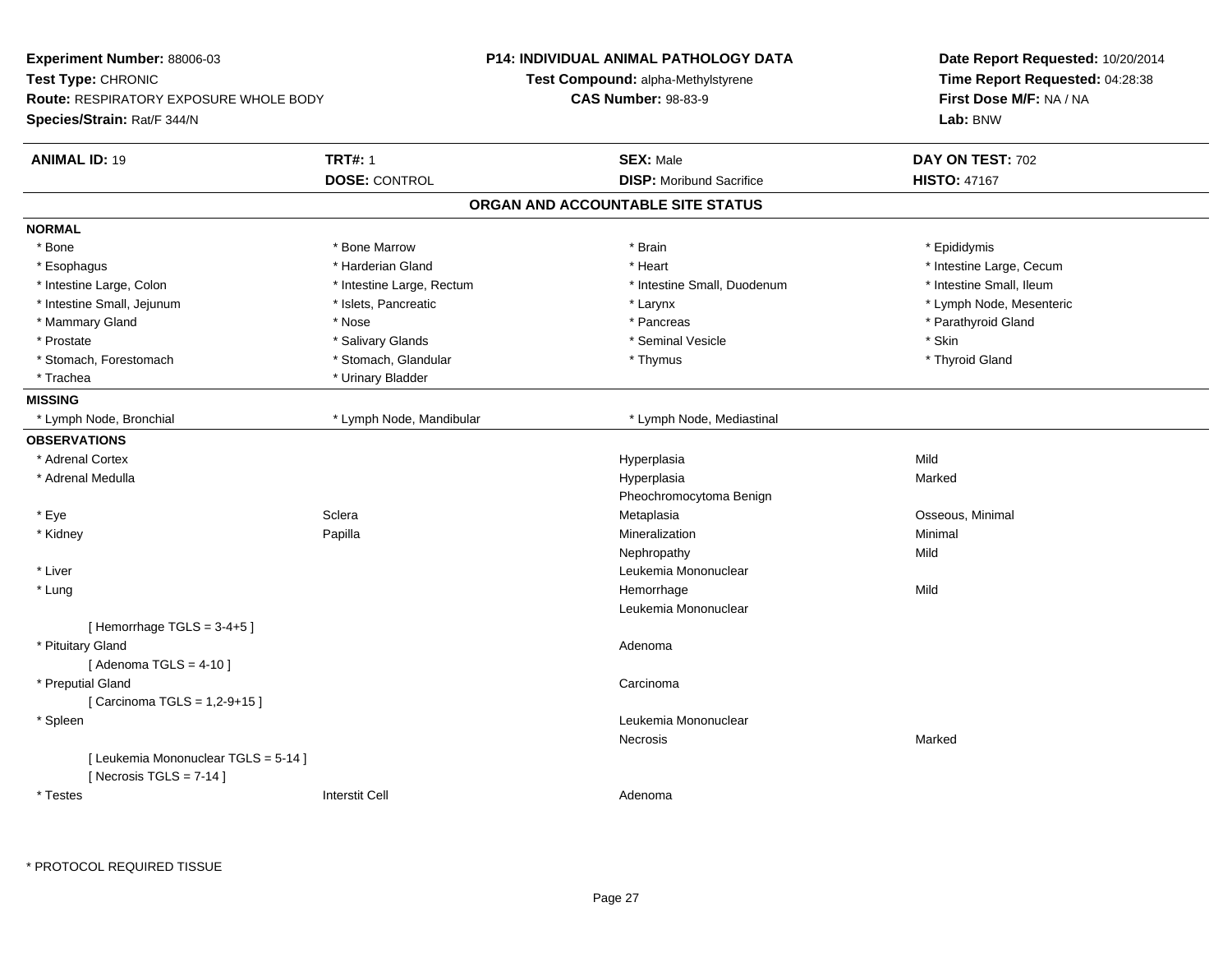| <b>Experiment Number: 88006-03</b><br>Test Type: CHRONIC<br><b>Route: RESPIRATORY EXPOSURE WHOLE BODY</b><br>Species/Strain: Rat/F 344/N |                                  | <b>P14: INDIVIDUAL ANIMAL PATHOLOGY DATA</b><br>Test Compound: alpha-Methylstyrene | Date Report Requested: 10/20/2014<br>Time Report Requested: 04:28:38 |
|------------------------------------------------------------------------------------------------------------------------------------------|----------------------------------|------------------------------------------------------------------------------------|----------------------------------------------------------------------|
|                                                                                                                                          |                                  | <b>CAS Number: 98-83-9</b>                                                         | First Dose M/F: NA / NA                                              |
|                                                                                                                                          |                                  |                                                                                    | Lab: BNW                                                             |
| <b>ANIMAL ID: 19</b>                                                                                                                     | <b>TRT#: 1</b>                   | <b>SEX: Male</b>                                                                   | <b>DAY ON TEST: 702</b>                                              |
|                                                                                                                                          | <b>DOSE: CONTROL</b>             | <b>DISP:</b> Moribund Sacrifice                                                    | <b>HISTO: 47167</b>                                                  |
|                                                                                                                                          |                                  | ORGAN AND ACCOUNTABLE SITE STATUS                                                  |                                                                      |
| [Adenoma TGLS = $6-9$ ]                                                                                                                  |                                  |                                                                                    |                                                                      |
| PRIMARY CAUSE OF DEATH                                                                                                                   | Leukemia Mononuclear<br>- Spleen |                                                                                    |                                                                      |
| CONTRIBUTORY CAUSE OF DEATH                                                                                                              | - Preputial Gland Carcinoma      |                                                                                    |                                                                      |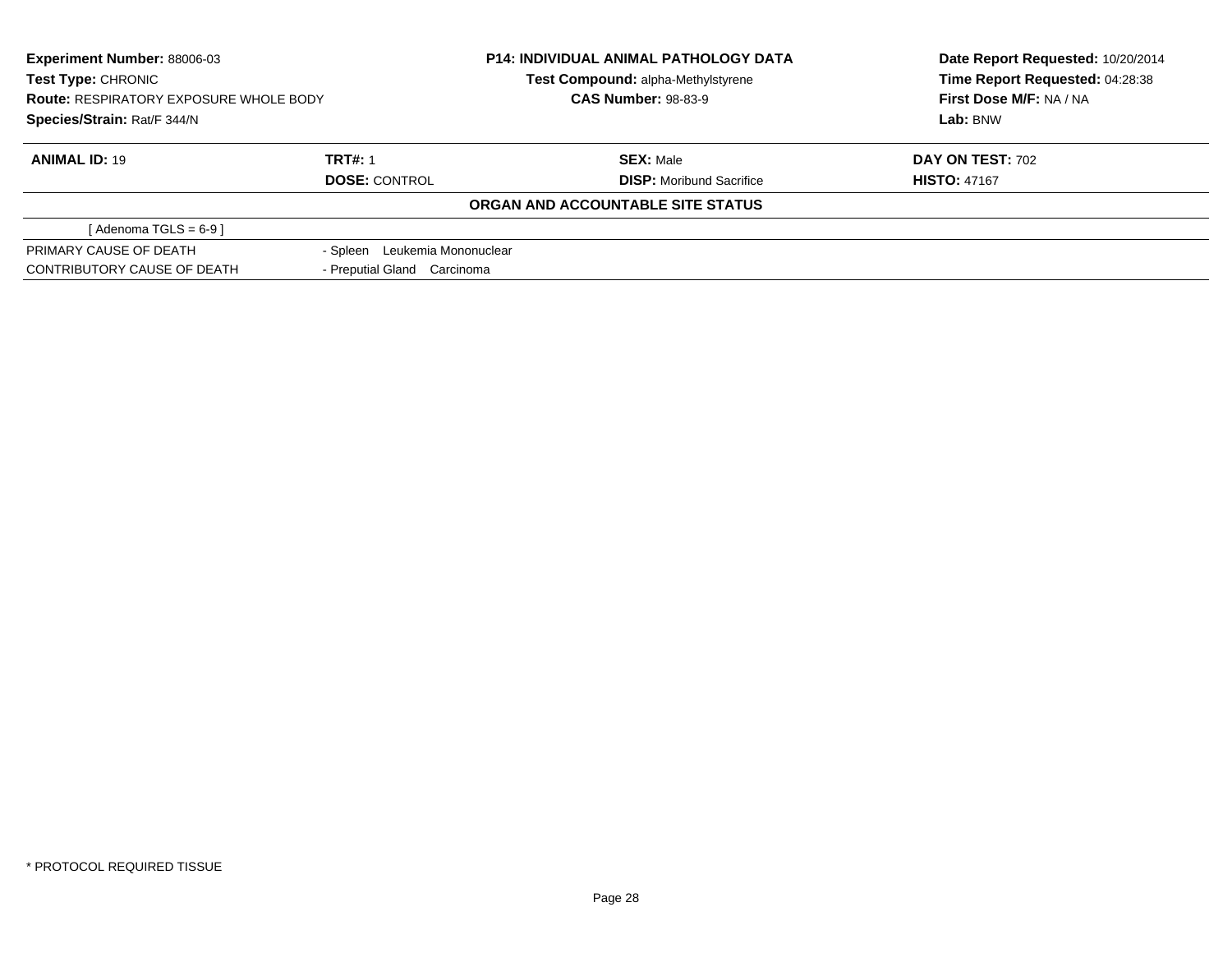| Experiment Number: 88006-03            |                            | <b>P14: INDIVIDUAL ANIMAL PATHOLOGY DATA</b> | Date Report Requested: 10/20/2014 |
|----------------------------------------|----------------------------|----------------------------------------------|-----------------------------------|
| Test Type: CHRONIC                     |                            | Test Compound: alpha-Methylstyrene           | Time Report Requested: 04:28:38   |
| Route: RESPIRATORY EXPOSURE WHOLE BODY |                            | <b>CAS Number: 98-83-9</b>                   | First Dose M/F: NA / NA           |
| Species/Strain: Rat/F 344/N            |                            |                                              | Lab: BNW                          |
| <b>ANIMAL ID: 20</b>                   | <b>TRT#: 1</b>             | <b>SEX: Male</b>                             | DAY ON TEST: 730                  |
|                                        | <b>DOSE: CONTROL</b>       | <b>DISP: Terminal Sacrifice</b>              | <b>HISTO: 47168</b>               |
|                                        |                            | ORGAN AND ACCOUNTABLE SITE STATUS            |                                   |
| <b>NORMAL</b>                          |                            |                                              |                                   |
| * Adrenal Cortex                       | * Adrenal Medulla          | * Bone                                       | * Bone Marrow                     |
| * Epididymis                           | * Esophagus                | * Harderian Gland                            | * Heart                           |
| * Intestine Large, Cecum               | * Intestine Large, Colon   | * Intestine Large, Rectum                    | * Intestine Small, Duodenum       |
| * Intestine Small, Ileum               | * Intestine Small, Jejunum | * Islets, Pancreatic                         | * Larynx                          |
| * Nose                                 | * Parathyroid Gland        | * Preputial Gland                            | * Salivary Glands                 |
| * Seminal Vesicle                      | * Stomach, Forestomach     | * Stomach, Glandular                         | * Thymus                          |
| * Thyroid Gland                        | * Trachea                  | * Urinary Bladder                            |                                   |
| <b>MISSING</b>                         |                            |                                              |                                   |
| * Lymph Node, Bronchial                | * Lymph Node, Mandibular   | * Lymph Node, Mediastinal                    |                                   |
| <b>OBSERVATIONS</b>                    |                            |                                              |                                   |
| * Brain                                |                            | Compression                                  | Marked                            |
| * Eye                                  | Sclera                     | Metaplasia                                   | Osseous, Moderate                 |
| * Kidney                               | Papilla                    | Mineralization                               | Minimal                           |
|                                        |                            | Nephropathy                                  | Moderate                          |
| * Liver                                |                            | Leukemia Mononuclear                         |                                   |
| [ Leukemia Mononuclear TGLS = 4-6 ]    |                            |                                              |                                   |
| * Lung                                 |                            | Leukemia Mononuclear                         |                                   |
| * Lymph Node, Mesenteric               |                            | Leukemia Mononuclear                         |                                   |
| * Mammary Gland                        |                            | Galactocele                                  | Marked                            |
| [Galactocele TGLS = 6-7]               |                            |                                              |                                   |
| Mesentery                              |                            | Necrosis                                     | Moderate                          |
| [ Necrosis TGLS = $8-15$ ]             |                            |                                              |                                   |
| * Pancreas                             | Acinus                     | Atrophy                                      | Moderate                          |
| * Pituitary Gland                      |                            | Adenoma                                      |                                   |
| [Adenoma TGLS = $7-10$ ]               |                            |                                              |                                   |
| * Prostate                             |                            | Inflammation                                 | Suppurative, Mild                 |
| * Skin                                 |                            | Basal Cell Adenoma                           |                                   |
| [Basal Cell Adenoma TGLS = 5-14]       |                            |                                              |                                   |
| * Spleen                               |                            | Accessory Spleen                             |                                   |
|                                        |                            | Leukemia Mononuclear                         |                                   |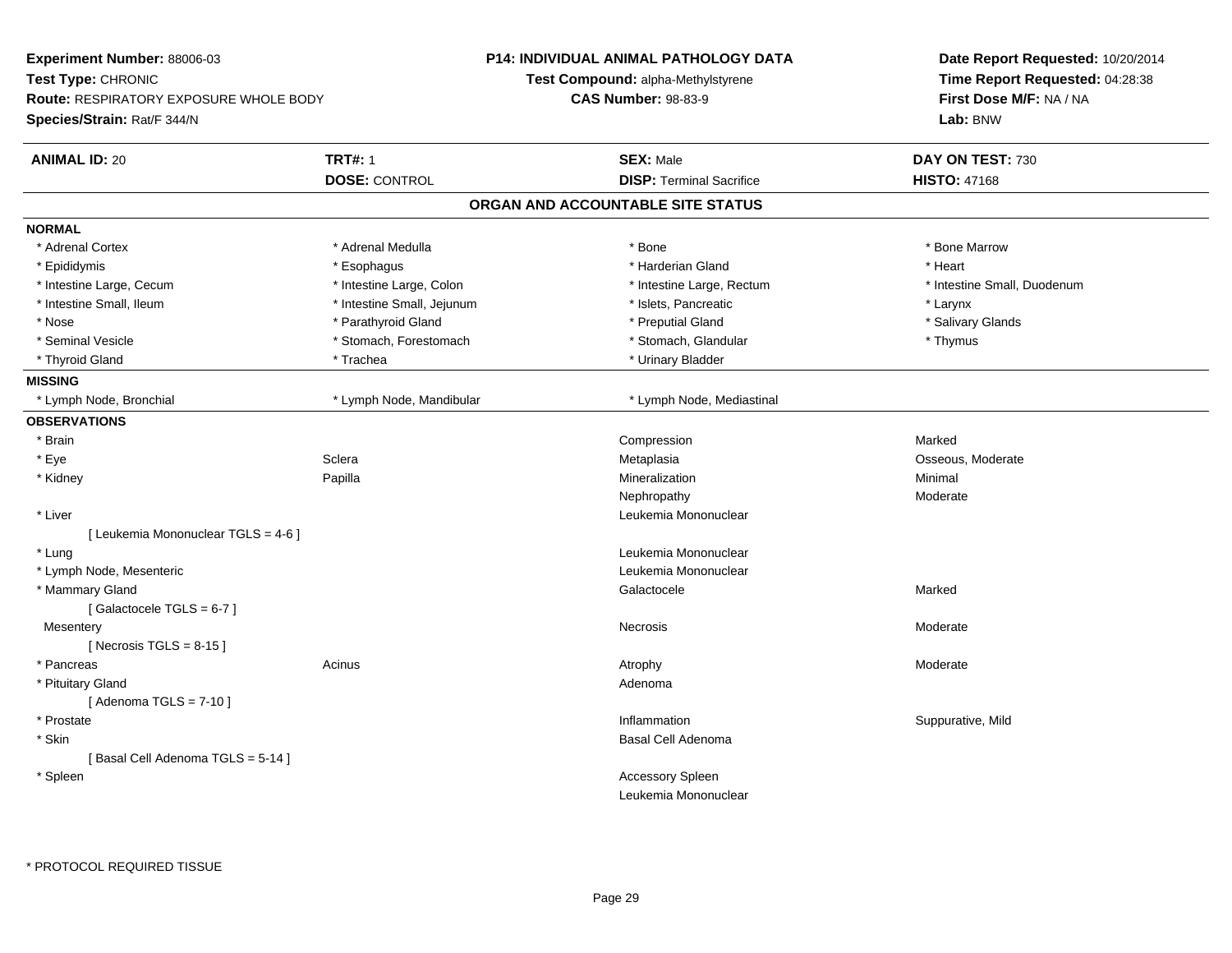| Experiment Number: 88006-03<br><b>Test Type: CHRONIC</b><br><b>Route: RESPIRATORY EXPOSURE WHOLE BODY</b><br>Species/Strain: Rat/F 344/N |                       | <b>P14: INDIVIDUAL ANIMAL PATHOLOGY DATA</b> | Date Report Requested: 10/20/2014<br>Time Report Requested: 04:28:38<br>First Dose M/F: NA / NA<br>Lab: BNW |
|------------------------------------------------------------------------------------------------------------------------------------------|-----------------------|----------------------------------------------|-------------------------------------------------------------------------------------------------------------|
|                                                                                                                                          |                       | <b>Test Compound: alpha-Methylstyrene</b>    |                                                                                                             |
|                                                                                                                                          |                       | <b>CAS Number: 98-83-9</b>                   |                                                                                                             |
|                                                                                                                                          |                       |                                              |                                                                                                             |
| <b>ANIMAL ID: 20</b>                                                                                                                     | <b>TRT#: 1</b>        | <b>SEX: Male</b>                             | DAY ON TEST: 730                                                                                            |
|                                                                                                                                          | <b>DOSE: CONTROL</b>  | <b>DISP:</b> Terminal Sacrifice              | <b>HISTO: 47168</b>                                                                                         |
|                                                                                                                                          |                       | ORGAN AND ACCOUNTABLE SITE STATUS            |                                                                                                             |
|                                                                                                                                          |                       | <b>Necrosis</b>                              | Mild                                                                                                        |
| [Accessory Spleen TGLS = 3-16]                                                                                                           |                       |                                              |                                                                                                             |
| [Leukemia Mononuclear TGLS = 1-16]                                                                                                       |                       |                                              |                                                                                                             |
| [ Necrosis TGLS = $2-16$ ]                                                                                                               |                       |                                              |                                                                                                             |
| * Testes                                                                                                                                 | <b>Interstit Cell</b> | Adenoma                                      |                                                                                                             |
| [Adenoma TGLS = $9-9$ ]                                                                                                                  |                       |                                              |                                                                                                             |
| PRIMARY CAUSE OF DEATH                                                                                                                   |                       |                                              |                                                                                                             |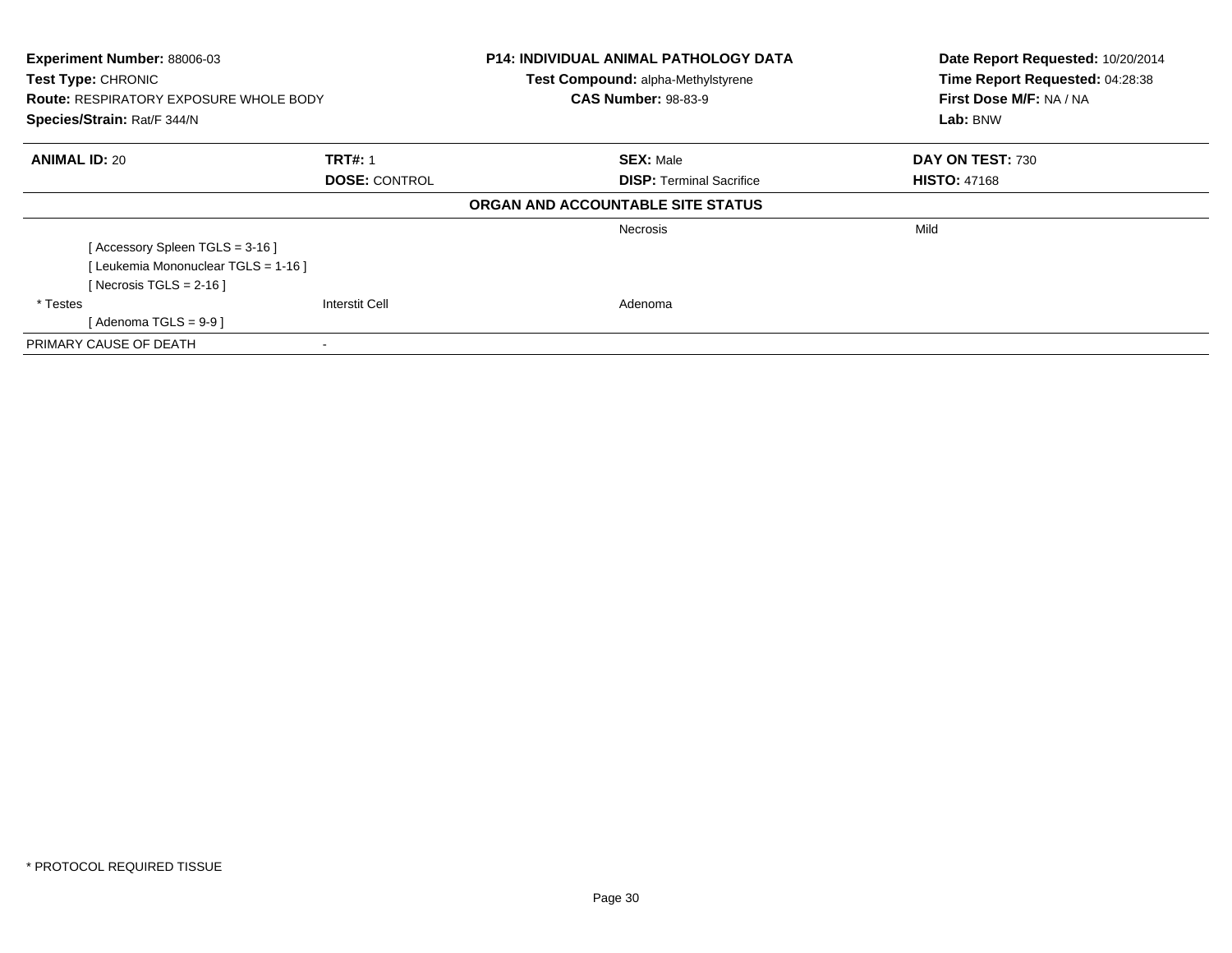| Experiment Number: 88006-03<br>Test Type: CHRONIC<br><b>Route: RESPIRATORY EXPOSURE WHOLE BODY</b><br>Species/Strain: Rat/F 344/N |                                            | P14: INDIVIDUAL ANIMAL PATHOLOGY DATA<br>Test Compound: alpha-Methylstyrene<br><b>CAS Number: 98-83-9</b> | Date Report Requested: 10/20/2014<br>Time Report Requested: 04:28:38<br>First Dose M/F: NA / NA<br>Lab: BNW |
|-----------------------------------------------------------------------------------------------------------------------------------|--------------------------------------------|-----------------------------------------------------------------------------------------------------------|-------------------------------------------------------------------------------------------------------------|
| <b>ANIMAL ID: 21</b>                                                                                                              | <b>TRT#: 1</b>                             | <b>SEX: Male</b>                                                                                          | DAY ON TEST: 587                                                                                            |
|                                                                                                                                   | <b>DOSE: CONTROL</b>                       | <b>DISP: Natural Death</b>                                                                                | <b>HISTO: 47169</b>                                                                                         |
|                                                                                                                                   |                                            | ORGAN AND ACCOUNTABLE SITE STATUS                                                                         |                                                                                                             |
| <b>NORMAL</b>                                                                                                                     |                                            |                                                                                                           |                                                                                                             |
| * Adrenal Cortex                                                                                                                  | * Bone                                     | * Bone Marrow                                                                                             | * Brain                                                                                                     |
| * Epididymis                                                                                                                      | * Esophagus                                | * Harderian Gland                                                                                         | * Intestine Large, Cecum                                                                                    |
| * Intestine Large, Colon                                                                                                          | * Intestine Large, Rectum                  | * Intestine Small, Duodenum                                                                               | * Islets, Pancreatic                                                                                        |
| $^{\star}$ Larynx                                                                                                                 | * Liver                                    | * Lymph Node, Mesenteric                                                                                  | * Mammary Gland                                                                                             |
| $*$ Nose                                                                                                                          | * Pancreas                                 | * Parathyroid Gland                                                                                       | * Preputial Gland                                                                                           |
| * Prostate                                                                                                                        | * Salivary Glands                          | * Seminal Vesicle                                                                                         | * Spleen                                                                                                    |
| * Stomach, Forestomach                                                                                                            | * Stomach, Glandular                       | * Testes                                                                                                  | * Thymus                                                                                                    |
| * Trachea                                                                                                                         | * Urinary Bladder                          |                                                                                                           |                                                                                                             |
| <b>MISSING</b>                                                                                                                    |                                            |                                                                                                           |                                                                                                             |
| * Lymph Node, Bronchial                                                                                                           | * Lymph Node, Mandibular                   | * Lymph Node, Mediastinal                                                                                 |                                                                                                             |
| <b>AUTO PRECLUDES DIAG.</b>                                                                                                       |                                            |                                                                                                           |                                                                                                             |
| * Intestine Small, Ileum                                                                                                          | * Intestine Small, Jejunum                 |                                                                                                           |                                                                                                             |
| <b>OBSERVATIONS</b>                                                                                                               |                                            |                                                                                                           |                                                                                                             |
| * Adrenal Medulla                                                                                                                 |                                            | Pheochromocytoma Malignant                                                                                |                                                                                                             |
| [ Pheochromocytoma Malignant TGLS = 4-14 ]                                                                                        |                                            |                                                                                                           |                                                                                                             |
| * Eye                                                                                                                             | Sclera                                     | Metaplasia                                                                                                | Osseous, Mild                                                                                               |
| * Heart                                                                                                                           |                                            | Cardiomyopathy                                                                                            | Moderate                                                                                                    |
| * Kidney                                                                                                                          |                                            | Nephropathy                                                                                               | Mild                                                                                                        |
| * Lung                                                                                                                            | Alveolar Epith                             | Hyperplasia                                                                                               | Marked                                                                                                      |
| * Pituitary Gland                                                                                                                 |                                            | Adenoma                                                                                                   |                                                                                                             |
| * Skin                                                                                                                            |                                            | Cyst Epithelial Inclusion                                                                                 | Marked                                                                                                      |
|                                                                                                                                   |                                            | Ulcer                                                                                                     | Marked                                                                                                      |
| [ Cyst Epithelial Inclusion TGLS = 2,3-16 ]                                                                                       |                                            |                                                                                                           |                                                                                                             |
| * Thyroid Gland                                                                                                                   | C Cell                                     | Adenoma                                                                                                   |                                                                                                             |
| PRIMARY CAUSE OF DEATH                                                                                                            | <b>Cyst Epithelial Inclusion</b><br>- Skin |                                                                                                           |                                                                                                             |
| CONTRIBUTORY CAUSE OF DEATH                                                                                                       |                                            | - Adrenal Medulla Pheochromocytoma Malignant; Pituitary Gland Adenoma; Skin Ulcer                         |                                                                                                             |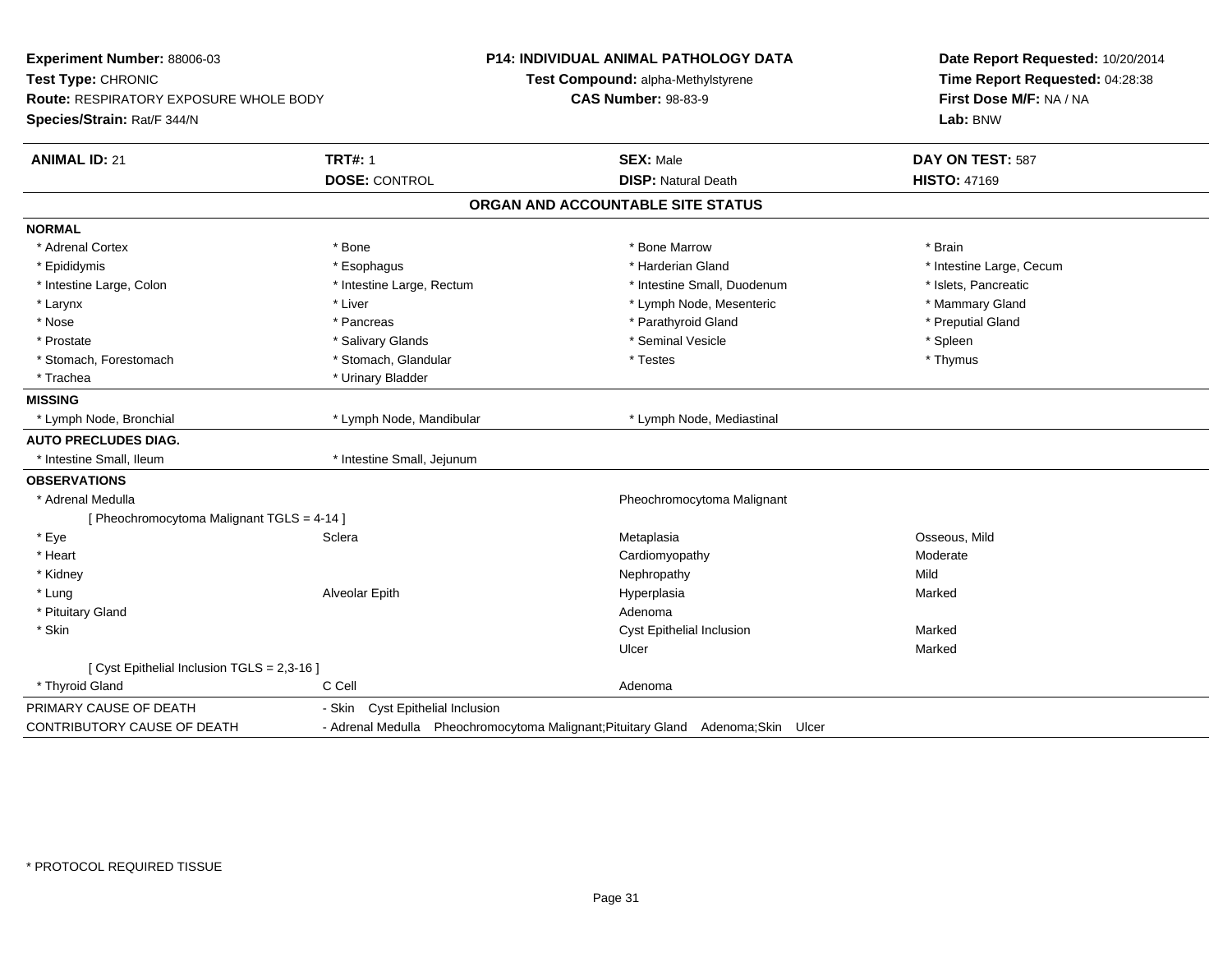| Time Report Requested: 04:28:38<br>Test Type: CHRONIC<br>Test Compound: alpha-Methylstyrene<br>First Dose M/F: NA / NA<br><b>CAS Number: 98-83-9</b><br><b>Route: RESPIRATORY EXPOSURE WHOLE BODY</b><br>Species/Strain: Rat/F 344/N<br>Lab: BNW<br><b>TRT#: 1</b><br><b>SEX: Male</b><br><b>ANIMAL ID: 22</b><br>DAY ON TEST: 729<br><b>DOSE: CONTROL</b><br><b>DISP: Terminal Sacrifice</b><br><b>HISTO: 47170</b> |
|----------------------------------------------------------------------------------------------------------------------------------------------------------------------------------------------------------------------------------------------------------------------------------------------------------------------------------------------------------------------------------------------------------------------|
|                                                                                                                                                                                                                                                                                                                                                                                                                      |
|                                                                                                                                                                                                                                                                                                                                                                                                                      |
|                                                                                                                                                                                                                                                                                                                                                                                                                      |
|                                                                                                                                                                                                                                                                                                                                                                                                                      |
|                                                                                                                                                                                                                                                                                                                                                                                                                      |
| ORGAN AND ACCOUNTABLE SITE STATUS                                                                                                                                                                                                                                                                                                                                                                                    |
| <b>NORMAL</b>                                                                                                                                                                                                                                                                                                                                                                                                        |
| * Adrenal Cortex<br>* Bone<br>* Bone Marrow<br>* Epididymis                                                                                                                                                                                                                                                                                                                                                          |
| * Harderian Gland<br>* Intestine Large, Cecum<br>* Intestine Large, Colon<br>* Esophagus                                                                                                                                                                                                                                                                                                                             |
| * Intestine Large, Rectum<br>* Intestine Small, Duodenum<br>* Intestine Small, Ileum<br>* Intestine Small, Jejunum                                                                                                                                                                                                                                                                                                   |
| * Islets, Pancreatic<br>* Lymph Node, Mesenteric<br>* Mammary Gland<br>* Larynx                                                                                                                                                                                                                                                                                                                                      |
| * Parathyroid Gland<br>* Preputial Gland<br>* Nose<br>* Pancreas                                                                                                                                                                                                                                                                                                                                                     |
| * Skin<br>* Stomach, Forestomach<br>* Salivary Glands<br>* Seminal Vesicle                                                                                                                                                                                                                                                                                                                                           |
| * Stomach, Glandular<br>* Thyroid Gland<br>* Trachea<br>* Thymus                                                                                                                                                                                                                                                                                                                                                     |
| * Urinary Bladder                                                                                                                                                                                                                                                                                                                                                                                                    |
| <b>MISSING</b>                                                                                                                                                                                                                                                                                                                                                                                                       |
| * Lymph Node, Bronchial<br>* Lymph Node, Mandibular<br>* Lymph Node, Mediastinal                                                                                                                                                                                                                                                                                                                                     |
| <b>OBSERVATIONS</b>                                                                                                                                                                                                                                                                                                                                                                                                  |
| * Adrenal Medulla<br>Hyperplasia<br>Moderate                                                                                                                                                                                                                                                                                                                                                                         |
| Marked<br>* Brain<br>Compression                                                                                                                                                                                                                                                                                                                                                                                     |
| * Eye<br>Sclera<br>Metaplasia<br>Osseous, Mild                                                                                                                                                                                                                                                                                                                                                                       |
| * Heart<br>Cardiomyopathy<br>Mild                                                                                                                                                                                                                                                                                                                                                                                    |
| * Kidney<br>Marked<br>Nephropathy                                                                                                                                                                                                                                                                                                                                                                                    |
| * Liver<br><b>Bile Duct</b><br>Mild<br>Hyperplasia                                                                                                                                                                                                                                                                                                                                                                   |
| Leukemia Mononuclear                                                                                                                                                                                                                                                                                                                                                                                                 |
| [ Leukemia Mononuclear TGLS = 3-6 ]                                                                                                                                                                                                                                                                                                                                                                                  |
| * Lung<br>Leukemia Mononuclear                                                                                                                                                                                                                                                                                                                                                                                       |
| * Pituitary Gland<br>Adenoma                                                                                                                                                                                                                                                                                                                                                                                         |
| [Adenoma TGLS = $4-10$ ]                                                                                                                                                                                                                                                                                                                                                                                             |
| * Prostate<br>Inflammation<br>Suppurative, Minimal                                                                                                                                                                                                                                                                                                                                                                   |
| Leukemia Mononuclear<br>* Spleen                                                                                                                                                                                                                                                                                                                                                                                     |
| [ Leukemia Mononuclear TGLS = 2-14 ]                                                                                                                                                                                                                                                                                                                                                                                 |
| <b>Interstit Cell</b><br>* Testes<br>Adenoma                                                                                                                                                                                                                                                                                                                                                                         |
| [Adenoma TGLS = $1-9$ ]                                                                                                                                                                                                                                                                                                                                                                                              |
| PRIMARY CAUSE OF DEATH<br>$\sim$                                                                                                                                                                                                                                                                                                                                                                                     |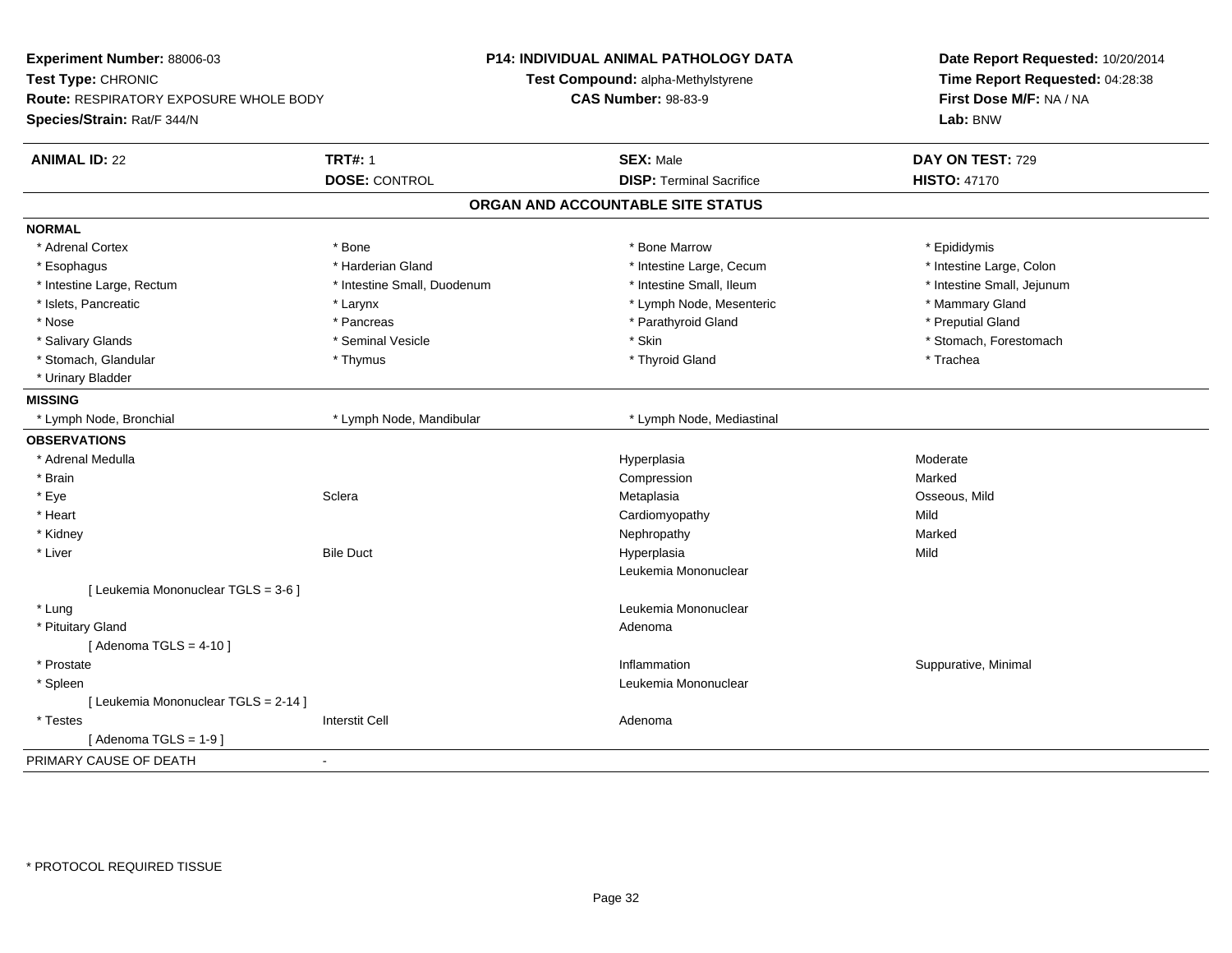| Experiment Number: 88006-03                   |                           | <b>P14: INDIVIDUAL ANIMAL PATHOLOGY DATA</b> | Date Report Requested: 10/20/2014 |  |
|-----------------------------------------------|---------------------------|----------------------------------------------|-----------------------------------|--|
| Test Type: CHRONIC                            |                           | Test Compound: alpha-Methylstyrene           | Time Report Requested: 04:28:38   |  |
| <b>Route: RESPIRATORY EXPOSURE WHOLE BODY</b> |                           | <b>CAS Number: 98-83-9</b>                   | First Dose M/F: NA / NA           |  |
| Species/Strain: Rat/F 344/N                   |                           |                                              | Lab: BNW                          |  |
| <b>ANIMAL ID: 23</b>                          | <b>TRT#: 1</b>            | <b>SEX: Male</b>                             | DAY ON TEST: 729                  |  |
|                                               | <b>DOSE: CONTROL</b>      | <b>DISP: Terminal Sacrifice</b>              | <b>HISTO: 47171</b>               |  |
|                                               |                           | ORGAN AND ACCOUNTABLE SITE STATUS            |                                   |  |
| <b>NORMAL</b>                                 |                           |                                              |                                   |  |
| * Adrenal Medulla                             | * Bone                    | * Bone Marrow                                | * Epididymis                      |  |
| * Esophagus                                   | * Harderian Gland         | * Heart                                      | * Intestine Large, Cecum          |  |
| * Intestine Large, Colon                      | * Intestine Large, Rectum | * Intestine Small, Duodenum                  | * Intestine Small, Ileum          |  |
| * Intestine Small, Jejunum                    | * Islets, Pancreatic      | * Larynx                                     | * Lymph Node, Mediastinal         |  |
| * Lymph Node, Mesenteric                      | * Mammary Gland           | * Nose                                       | * Pancreas                        |  |
| * Parathyroid Gland                           | * Preputial Gland         | * Salivary Glands                            | * Seminal Vesicle                 |  |
| * Skin                                        | * Spleen                  | * Stomach, Forestomach                       | * Stomach, Glandular              |  |
| * Thymus                                      | * Thyroid Gland           | * Trachea                                    | * Urinary Bladder                 |  |
| <b>MISSING</b>                                |                           |                                              |                                   |  |
| * Lymph Node, Bronchial                       | * Lymph Node, Mandibular  |                                              |                                   |  |
| <b>OBSERVATIONS</b>                           |                           |                                              |                                   |  |
| * Adrenal Cortex                              |                           | Vacuolization Cytoplasmic                    | Minimal                           |  |
| * Brain                                       |                           | Compression                                  | Marked                            |  |
| * Eye                                         | Sclera                    | Metaplasia                                   | Osseous, Minimal                  |  |
| * Kidney                                      |                           | Nephropathy                                  | Marked                            |  |
| [Nephropathy TGLS = $3-7$ ]                   |                           |                                              |                                   |  |
| * Liver                                       |                           | <b>Clear Cell Focus</b>                      |                                   |  |
| * Lung                                        | Alveolus                  | <b>Infiltration Cellular</b>                 | Histiocyte, Minimal               |  |
| * Pituitary Gland                             |                           | Adenoma                                      |                                   |  |
| [Adenoma TGLS = $1-10$ ]                      |                           |                                              |                                   |  |
| * Prostate                                    |                           | Inflammation                                 | Suppurative, Mild                 |  |
| * Testes                                      | Bilateral, Interstit Cell | Adenoma                                      |                                   |  |
| [Adenoma TGLS = $2-9$ ]                       |                           |                                              |                                   |  |
| PRIMARY CAUSE OF DEATH<br>$\blacksquare$      |                           |                                              |                                   |  |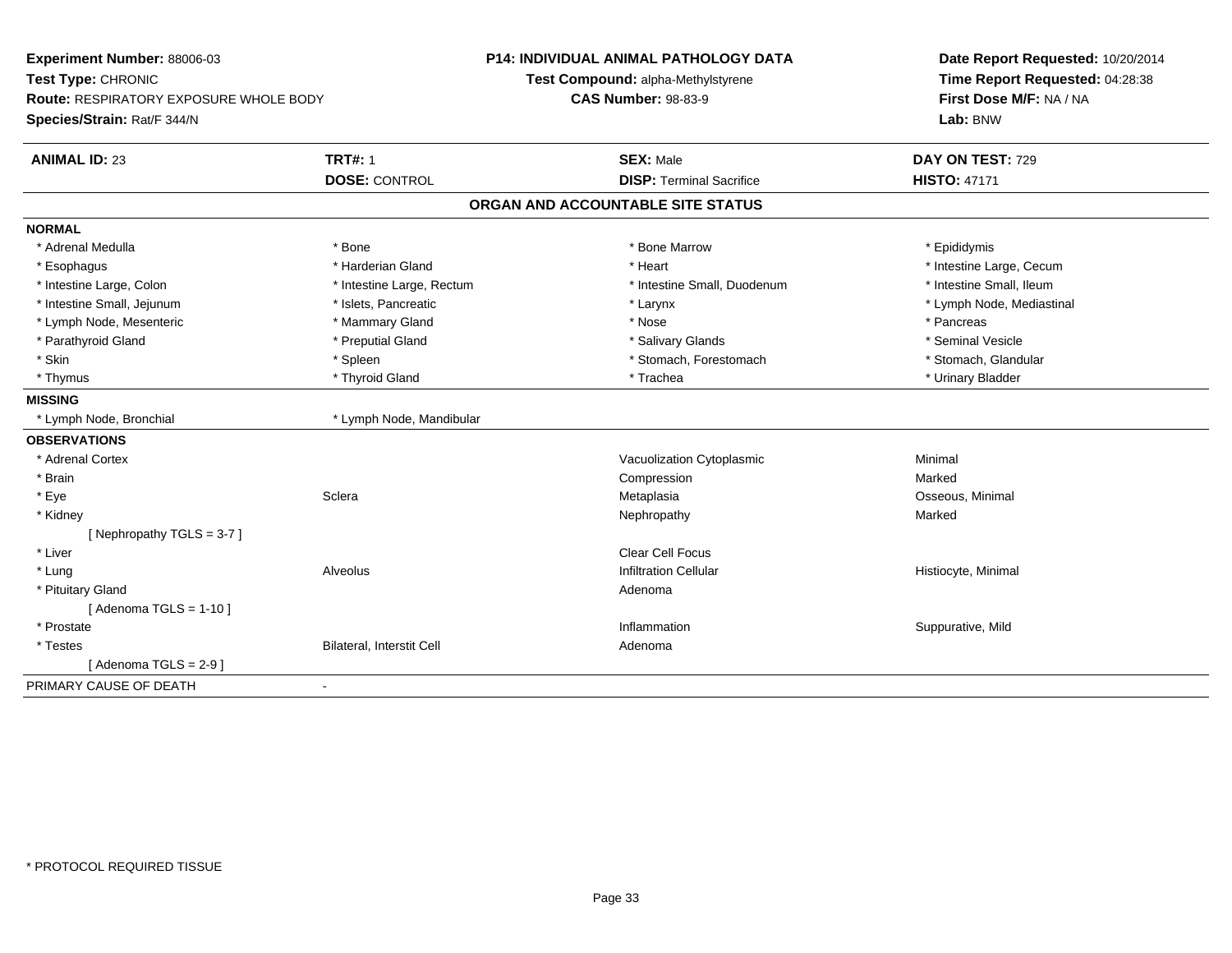| Experiment Number: 88006-03                   |                                    | <b>P14: INDIVIDUAL ANIMAL PATHOLOGY DATA</b> | Date Report Requested: 10/20/2014 |
|-----------------------------------------------|------------------------------------|----------------------------------------------|-----------------------------------|
| Test Type: CHRONIC                            | Test Compound: alpha-Methylstyrene |                                              | Time Report Requested: 04:28:38   |
| <b>Route: RESPIRATORY EXPOSURE WHOLE BODY</b> |                                    | <b>CAS Number: 98-83-9</b>                   | First Dose M/F: NA / NA           |
| Species/Strain: Rat/F 344/N                   |                                    |                                              | Lab: BNW                          |
| <b>ANIMAL ID: 24</b>                          | <b>TRT#: 1</b>                     | <b>SEX: Male</b>                             | DAY ON TEST: 618                  |
|                                               | <b>DOSE: CONTROL</b>               | <b>DISP:</b> Moribund Sacrifice              | <b>HISTO: 47172</b>               |
|                                               |                                    | ORGAN AND ACCOUNTABLE SITE STATUS            |                                   |
| <b>NORMAL</b>                                 |                                    |                                              |                                   |
| * Bone                                        | * Bone Marrow                      | * Epididymis                                 | * Esophagus                       |
| * Harderian Gland                             | * Intestine Large, Cecum           | * Intestine Large, Colon                     | * Intestine Large, Rectum         |
| * Intestine Small, Duodenum                   | * Intestine Small, Ileum           | * Intestine Small, Jejunum                   | * Islets, Pancreatic              |
| * Lymph Node, Mediastinal                     | * Lymph Node, Mesenteric           | * Mammary Gland                              | * Pancreas                        |
| * Parathyroid Gland                           | * Preputial Gland                  | * Salivary Glands                            | * Seminal Vesicle                 |
| * Skin                                        | * Spleen                           | * Stomach, Forestomach                       | * Stomach, Glandular              |
| * Testes                                      | * Thymus                           | * Trachea                                    |                                   |
| <b>MISSING</b>                                |                                    |                                              |                                   |
| * Lymph Node, Bronchial                       | * Lymph Node, Mandibular           |                                              |                                   |
| <b>OBSERVATIONS</b>                           |                                    |                                              |                                   |
| * Adrenal Cortex                              |                                    | Vacuolization Cytoplasmic                    | Moderate                          |
| * Adrenal Medulla                             |                                    | Hyperplasia                                  | Marked                            |
| * Brain                                       |                                    | Compression                                  | Marked                            |
|                                               | Cerebrum                           | Necrosis                                     | Focal, Moderate                   |
| * Eye                                         | Sclera                             | Metaplasia                                   | Osseous, Mild                     |
| * Heart                                       | Atrium                             | Thrombosis                                   | Marked                            |
| * Kidney                                      |                                    | Nephropathy                                  | Marked                            |
| [Nephropathy TGLS = 3-7]                      |                                    |                                              |                                   |
| * Larynx                                      |                                    | Foreign Body                                 | Minimal                           |
|                                               |                                    | Inflammation                                 | Suppurative, Minimal              |
| * Liver                                       |                                    | Necrosis                                     | Marked                            |
| [Necrosis TGLS = $2-6$ ]                      |                                    |                                              |                                   |
| * Lung                                        |                                    | Inflammation                                 | Chronic, Moderate                 |
| [Inflammation $TGLS = 4-4+5$ ]                |                                    |                                              |                                   |
| * Nose                                        |                                    | Foreign Body                                 |                                   |
|                                               | Goblet Cell                        | Hyperplasia                                  | Mild                              |
|                                               |                                    | Inflammation                                 | Suppurative, Moderate             |
| * Pituitary Gland                             |                                    | Adenoma                                      |                                   |
| [Adenoma TGLS = $1-10$ ]                      |                                    |                                              |                                   |
| * Prostate                                    |                                    | Inflammation                                 | Suppurative, Moderate             |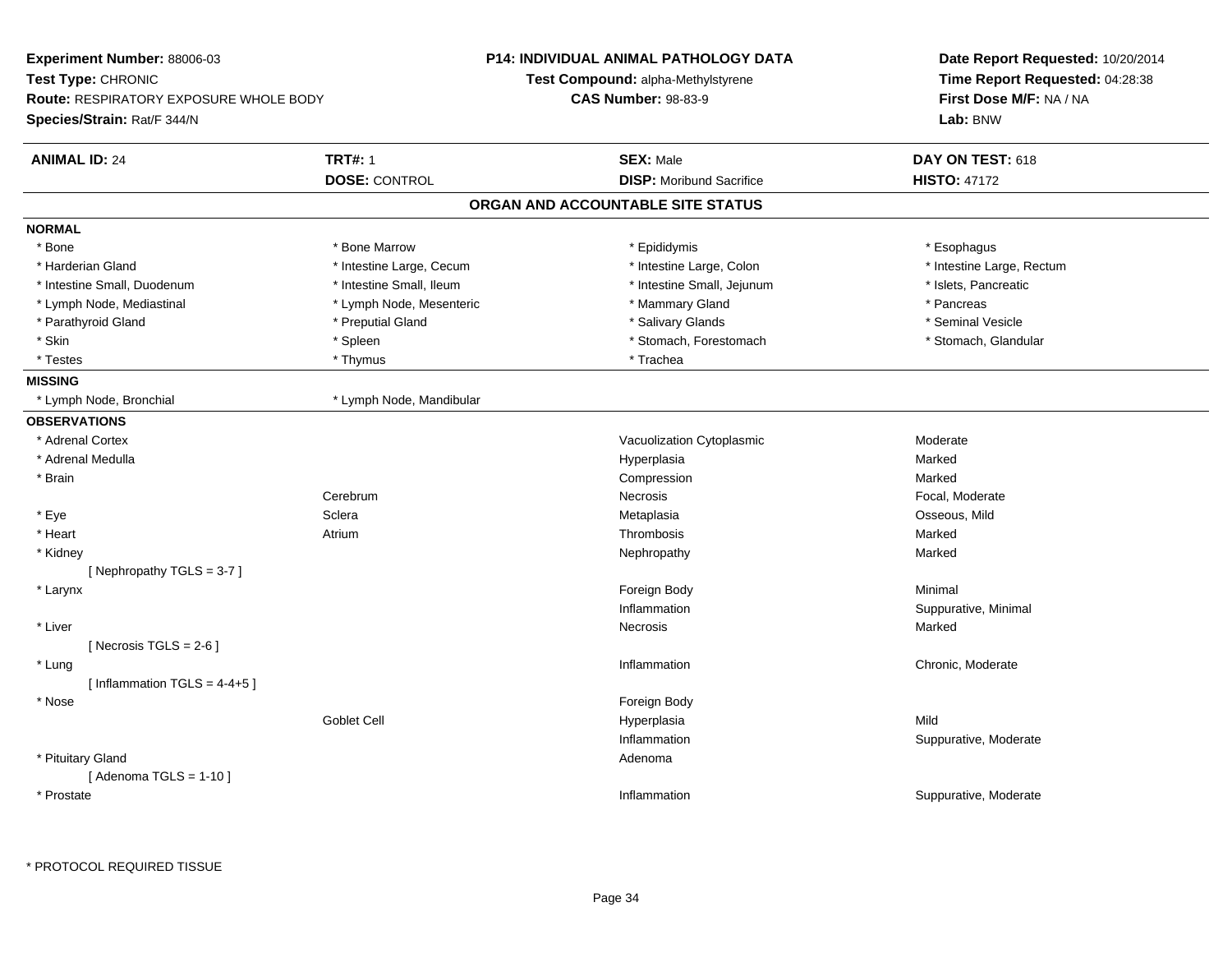| Experiment Number: 88006-03<br>Test Type: CHRONIC<br><b>Route: RESPIRATORY EXPOSURE WHOLE BODY</b><br>Species/Strain: Rat/F 344/N |                                           | <b>P14: INDIVIDUAL ANIMAL PATHOLOGY DATA</b><br>Test Compound: alpha-Methylstyrene | Date Report Requested: 10/20/2014<br>Time Report Requested: 04:28:38<br>First Dose M/F: NA / NA<br>Lab: BNW |
|-----------------------------------------------------------------------------------------------------------------------------------|-------------------------------------------|------------------------------------------------------------------------------------|-------------------------------------------------------------------------------------------------------------|
|                                                                                                                                   |                                           | <b>CAS Number: 98-83-9</b>                                                         |                                                                                                             |
|                                                                                                                                   |                                           |                                                                                    |                                                                                                             |
| <b>ANIMAL ID: 24</b>                                                                                                              | <b>TRT#: 1</b>                            | <b>SEX: Male</b>                                                                   | DAY ON TEST: 618                                                                                            |
|                                                                                                                                   | <b>DOSE: CONTROL</b>                      | <b>DISP:</b> Moribund Sacrifice                                                    | <b>HISTO: 47172</b>                                                                                         |
|                                                                                                                                   |                                           | ORGAN AND ACCOUNTABLE SITE STATUS                                                  |                                                                                                             |
| * Thyroid Gland                                                                                                                   | C Cell                                    | Hyperplasia                                                                        | Mild                                                                                                        |
| * Urinary Bladder                                                                                                                 | <b>Transit Epithe</b>                     | Hyperplasia                                                                        | Mild                                                                                                        |
|                                                                                                                                   |                                           | Inflammation                                                                       | Suppurative, Moderate                                                                                       |
| PRIMARY CAUSE OF DEATH                                                                                                            | - Pituitary Gland<br>Adenoma              |                                                                                    |                                                                                                             |
| CONTRIBUTORY CAUSE OF DEATH                                                                                                       | - Heart Atrium Thrombosis; Liver Necrosis |                                                                                    |                                                                                                             |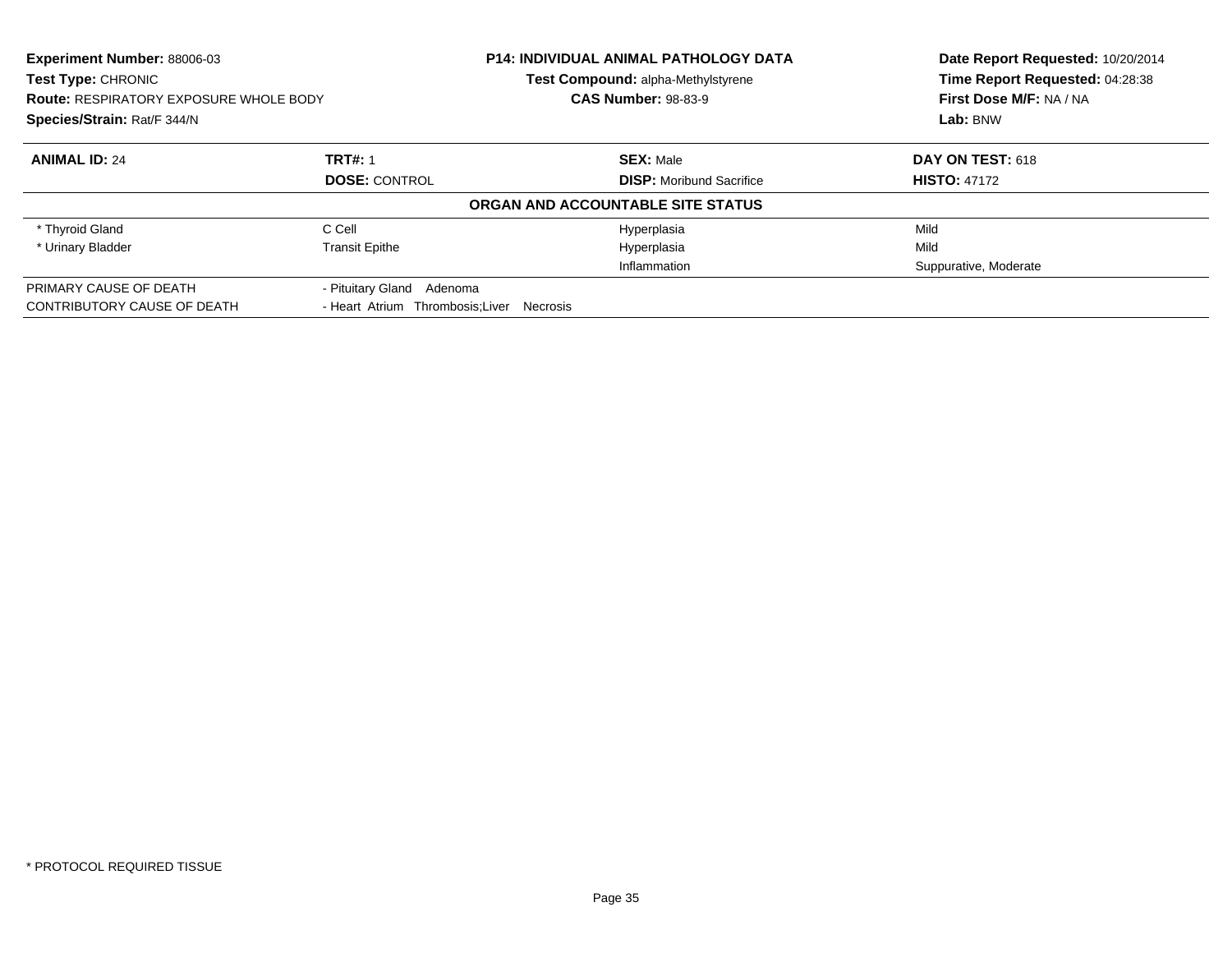| Experiment Number: 88006-03<br>Test Type: CHRONIC<br><b>Route: RESPIRATORY EXPOSURE WHOLE BODY</b><br>Species/Strain: Rat/F 344/N |                           | P14: INDIVIDUAL ANIMAL PATHOLOGY DATA<br>Test Compound: alpha-Methylstyrene<br><b>CAS Number: 98-83-9</b> | Date Report Requested: 10/20/2014<br>Time Report Requested: 04:28:38<br>First Dose M/F: NA / NA<br>Lab: BNW |
|-----------------------------------------------------------------------------------------------------------------------------------|---------------------------|-----------------------------------------------------------------------------------------------------------|-------------------------------------------------------------------------------------------------------------|
| <b>ANIMAL ID: 25</b>                                                                                                              | <b>TRT#: 1</b>            | <b>SEX: Male</b>                                                                                          | DAY ON TEST: 730                                                                                            |
|                                                                                                                                   | <b>DOSE: CONTROL</b>      | <b>DISP: Terminal Sacrifice</b>                                                                           | <b>HISTO: 47173</b>                                                                                         |
|                                                                                                                                   |                           | ORGAN AND ACCOUNTABLE SITE STATUS                                                                         |                                                                                                             |
| <b>NORMAL</b>                                                                                                                     |                           |                                                                                                           |                                                                                                             |
| * Adrenal Medulla                                                                                                                 | * Bone                    | * Bone Marrow                                                                                             | * Brain                                                                                                     |
| * Epididymis                                                                                                                      | * Esophagus               | * Harderian Gland                                                                                         | * Intestine Large, Cecum                                                                                    |
| * Intestine Large, Colon                                                                                                          | * Intestine Large, Rectum | * Intestine Small, Duodenum                                                                               | * Intestine Small, Ileum                                                                                    |
| * Intestine Small, Jejunum                                                                                                        | * Islets, Pancreatic      | * Larynx                                                                                                  | * Lymph Node, Mesenteric                                                                                    |
| * Mammary Gland                                                                                                                   | * Pancreas                | * Parathyroid Gland                                                                                       | * Preputial Gland                                                                                           |
| * Salivary Glands                                                                                                                 | * Seminal Vesicle         | * Skin                                                                                                    | * Stomach, Forestomach                                                                                      |
| * Stomach, Glandular                                                                                                              | * Testes                  | * Thymus                                                                                                  | * Trachea                                                                                                   |
| * Urinary Bladder                                                                                                                 |                           |                                                                                                           |                                                                                                             |
| <b>MISSING</b>                                                                                                                    |                           |                                                                                                           |                                                                                                             |
| * Lymph Node, Bronchial                                                                                                           | * Lymph Node, Mandibular  | * Lymph Node, Mediastinal                                                                                 |                                                                                                             |
| <b>OBSERVATIONS</b>                                                                                                               |                           |                                                                                                           |                                                                                                             |
| * Adrenal Cortex                                                                                                                  |                           | Hyperplasia                                                                                               | Moderate                                                                                                    |
| * Eye                                                                                                                             | Sclera                    | Metaplasia                                                                                                | Osseous, Minimal                                                                                            |
| * Heart                                                                                                                           |                           | Cardiomyopathy                                                                                            | Minimal                                                                                                     |
| * Kidney                                                                                                                          |                           | Nephropathy                                                                                               | Mild                                                                                                        |
| * Liver                                                                                                                           | <b>Bile Duct</b>          | Hyperplasia                                                                                               | Mild                                                                                                        |
|                                                                                                                                   |                           | Leukemia Mononuclear                                                                                      |                                                                                                             |
| * Lung                                                                                                                            |                           | Leukemia Mononuclear                                                                                      |                                                                                                             |
| Mesentery                                                                                                                         |                           | Necrosis                                                                                                  | Minimal                                                                                                     |
| [Necrosis TGLS = $1-14$ ]                                                                                                         |                           |                                                                                                           |                                                                                                             |
| * Nose                                                                                                                            |                           | Foreign Body                                                                                              |                                                                                                             |
|                                                                                                                                   | <b>Goblet Cell</b>        | Hyperplasia                                                                                               | Minimal                                                                                                     |
| * Pituitary Gland                                                                                                                 |                           | Adenoma                                                                                                   |                                                                                                             |
| [Adenoma TGLS = $2-10$ ]                                                                                                          |                           |                                                                                                           |                                                                                                             |
| * Prostate                                                                                                                        |                           | Inflammation                                                                                              | Suppurative, Mild                                                                                           |
| * Spleen                                                                                                                          |                           | Leukemia Mononuclear                                                                                      |                                                                                                             |
| [ Leukemia Mononuclear TGLS = 3-6 ]                                                                                               |                           |                                                                                                           |                                                                                                             |
| * Thyroid Gland                                                                                                                   | C Cell                    | Hyperplasia                                                                                               | Marked                                                                                                      |
| PRIMARY CAUSE OF DEATH                                                                                                            | $\overline{\phantom{a}}$  |                                                                                                           |                                                                                                             |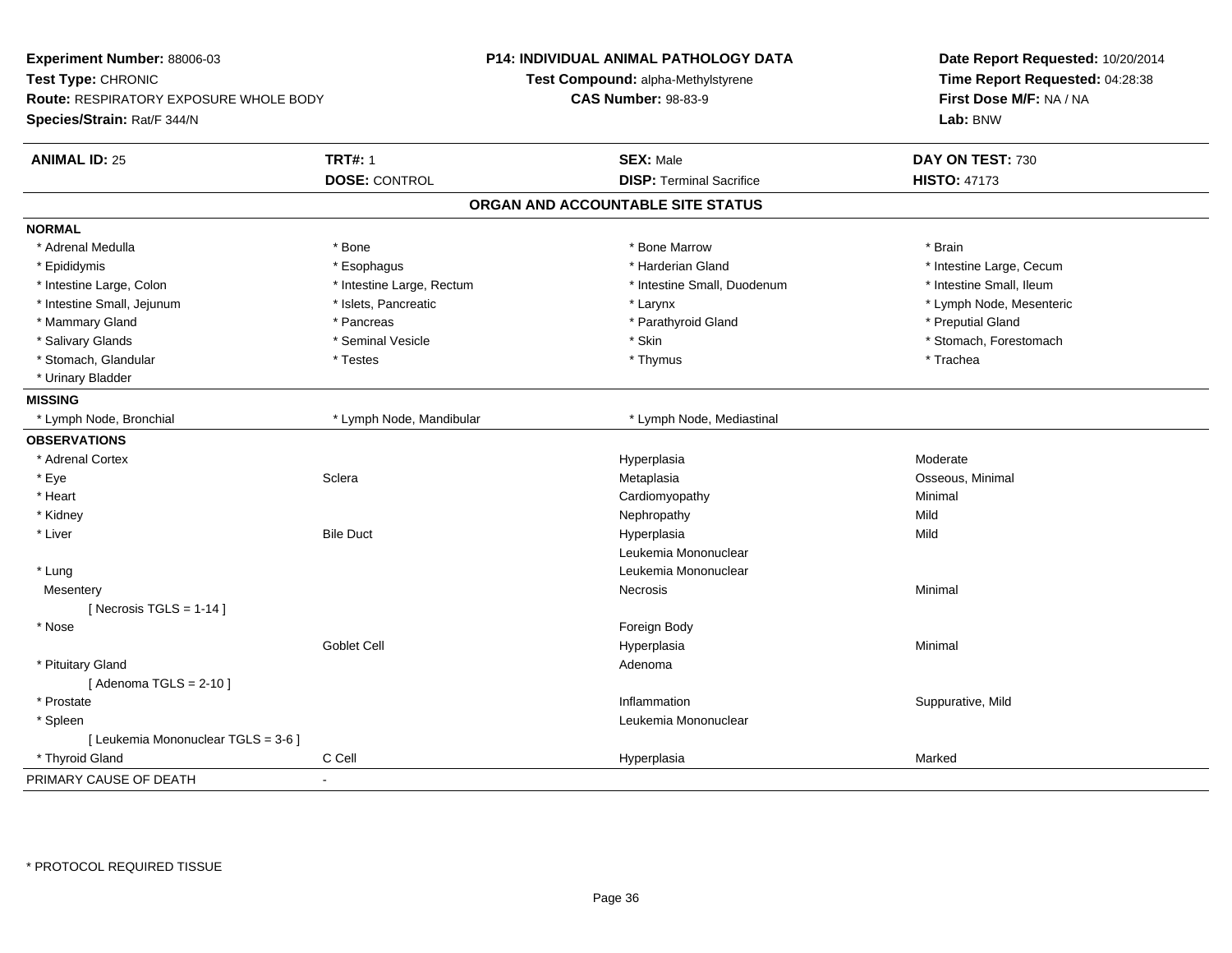| Experiment Number: 88006-03                   |                            | <b>P14: INDIVIDUAL ANIMAL PATHOLOGY DATA</b> | Date Report Requested: 10/20/2014   |
|-----------------------------------------------|----------------------------|----------------------------------------------|-------------------------------------|
| Test Type: CHRONIC                            |                            | Test Compound: alpha-Methylstyrene           | Time Report Requested: 04:28:38     |
| <b>Route: RESPIRATORY EXPOSURE WHOLE BODY</b> |                            | <b>CAS Number: 98-83-9</b>                   | First Dose M/F: NA / NA<br>Lab: BNW |
| Species/Strain: Rat/F 344/N                   |                            |                                              |                                     |
| <b>ANIMAL ID: 26</b>                          | <b>TRT#: 1</b>             | <b>SEX: Male</b>                             | DAY ON TEST: 673                    |
|                                               | <b>DOSE: CONTROL</b>       | <b>DISP:</b> Moribund Sacrifice              | <b>HISTO: 47174</b>                 |
|                                               |                            | ORGAN AND ACCOUNTABLE SITE STATUS            |                                     |
| <b>NORMAL</b>                                 |                            |                                              |                                     |
| * Adrenal Cortex                              | * Adrenal Medulla          | * Bone                                       | * Bone Marrow                       |
| * Brain                                       | * Epididymis               | * Esophagus                                  | * Harderian Gland                   |
| * Intestine Large, Cecum                      | * Intestine Large, Colon   | * Intestine Large, Rectum                    | * Intestine Small, Duodenum         |
| * Intestine Small, Ileum                      | * Intestine Small, Jejunum | * Islets, Pancreatic                         | * Larynx                            |
| * Lymph Node, Mediastinal                     | * Lymph Node, Mesenteric   | * Mammary Gland                              | * Nose                              |
| * Pancreas                                    | * Parathyroid Gland        | * Preputial Gland                            | * Salivary Glands                   |
| * Seminal Vesicle                             | * Skin                     | * Stomach, Forestomach                       | * Thymus                            |
| * Trachea                                     | * Urinary Bladder          |                                              |                                     |
| <b>MISSING</b>                                |                            |                                              |                                     |
| * Lymph Node, Bronchial                       | * Lymph Node, Mandibular   |                                              |                                     |
| <b>OBSERVATIONS</b>                           |                            |                                              |                                     |
| * Eye                                         | Sclera                     | Metaplasia                                   | Osseous, Minimal                    |
| * Heart                                       | Atrium                     | Thrombosis                                   | Marked                              |
|                                               | Valve                      | Thrombosis                                   | Moderate                            |
| * Kidney                                      |                            | Nephropathy                                  | Mild                                |
| * Liver                                       | <b>Bile Duct</b>           | Hyperplasia                                  | Mild                                |
|                                               |                            | Leukemia Mononuclear                         |                                     |
| [ Leukemia Mononuclear TGLS = 4-6 ]           |                            |                                              |                                     |
| * Lung                                        |                            | Hemorrhage                                   | Mild                                |
|                                               |                            | Leukemia Mononuclear                         |                                     |
| [Hemorrhage TGLS = $5-4+5$ ]                  |                            |                                              |                                     |
| * Pituitary Gland                             |                            | Adenoma                                      |                                     |
| [Adenoma TGLS = $1-10$ ]                      |                            |                                              |                                     |
| * Prostate                                    |                            | Inflammation                                 | Suppurative, Mild                   |
| * Spleen                                      |                            | Leukemia Mononuclear                         |                                     |
| [ Leukemia Mononuclear TGLS = 3-6 ]           |                            |                                              |                                     |
| * Stomach, Glandular                          |                            | Erosion                                      | Mild                                |
| [ Erosion TGLS = $6-14$ ]                     |                            |                                              |                                     |
| * Testes                                      | <b>Interstit Cell</b>      | Adenoma                                      |                                     |
| [Adenoma TGLS = $2-9$ ]                       |                            |                                              |                                     |
|                                               |                            |                                              |                                     |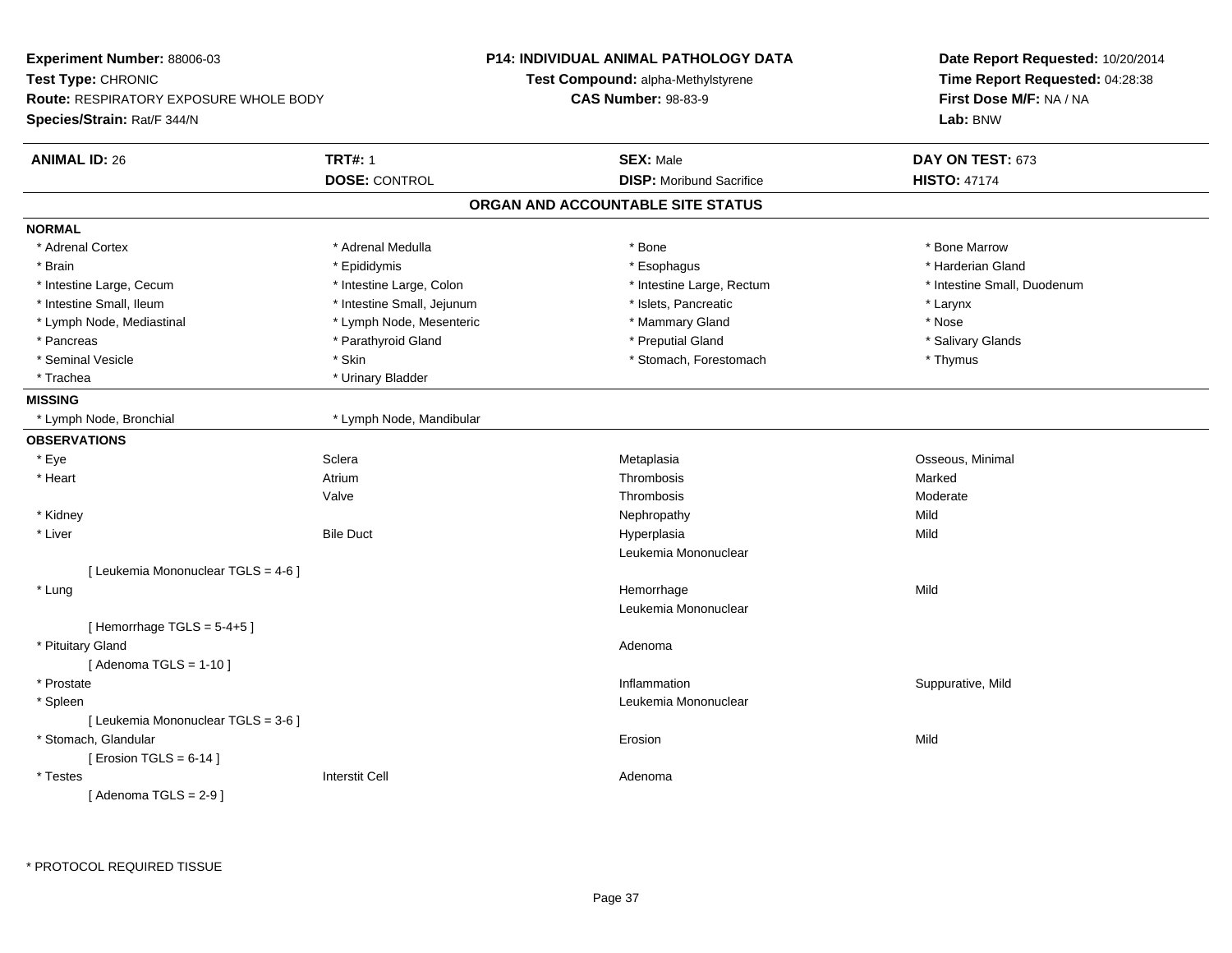| <b>Experiment Number: 88006-03</b><br><b>Test Type: CHRONIC</b><br><b>Route: RESPIRATORY EXPOSURE WHOLE BODY</b><br>Species/Strain: Rat/F 344/N |                                  | <b>P14: INDIVIDUAL ANIMAL PATHOLOGY DATA</b><br>Test Compound: alpha-Methylstyrene | Date Report Requested: 10/20/2014<br>Time Report Requested: 04:28:38<br>First Dose M/F: NA / NA<br>Lab: BNW |
|-------------------------------------------------------------------------------------------------------------------------------------------------|----------------------------------|------------------------------------------------------------------------------------|-------------------------------------------------------------------------------------------------------------|
|                                                                                                                                                 |                                  | <b>CAS Number: 98-83-9</b>                                                         |                                                                                                             |
|                                                                                                                                                 |                                  |                                                                                    |                                                                                                             |
| <b>ANIMAL ID: 26</b>                                                                                                                            | <b>TRT#: 1</b>                   | <b>SEX: Male</b>                                                                   | <b>DAY ON TEST: 673</b>                                                                                     |
|                                                                                                                                                 | <b>DOSE: CONTROL</b>             | <b>DISP:</b> Moribund Sacrifice                                                    | <b>HISTO: 47174</b>                                                                                         |
|                                                                                                                                                 |                                  | ORGAN AND ACCOUNTABLE SITE STATUS                                                  |                                                                                                             |
| * Thyroid Gland                                                                                                                                 | C Cell                           | Adenoma                                                                            |                                                                                                             |
| PRIMARY CAUSE OF DEATH                                                                                                                          | Leukemia Mononuclear<br>- Spleen |                                                                                    |                                                                                                             |
| CONTRIBUTORY CAUSE OF DEATH                                                                                                                     |                                  | - Heart Atrium Thrombosis: Heart Valve Thrombosis                                  |                                                                                                             |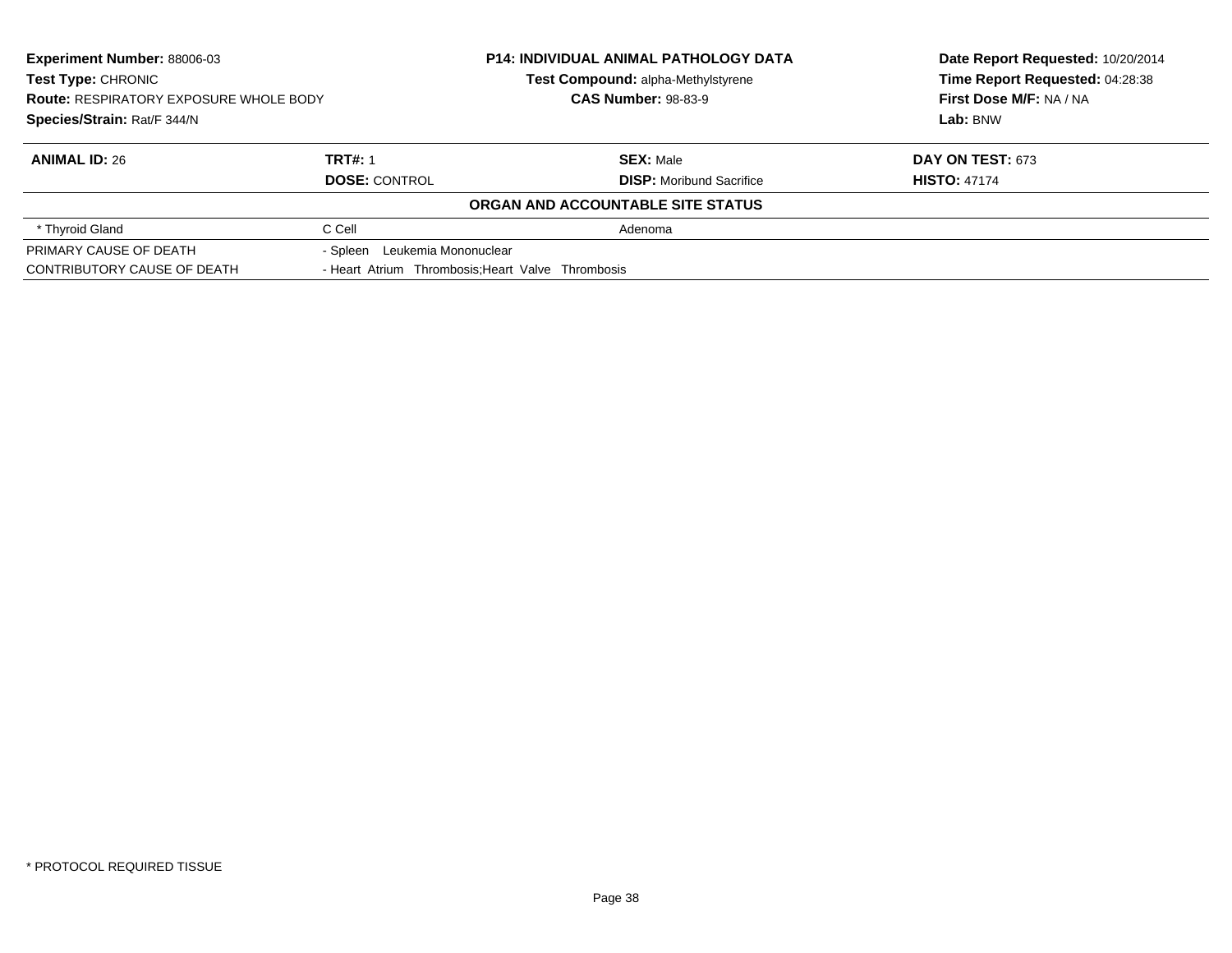| Experiment Number: 88006-03                   |                            | <b>P14: INDIVIDUAL ANIMAL PATHOLOGY DATA</b> | Date Report Requested: 10/20/2014 |
|-----------------------------------------------|----------------------------|----------------------------------------------|-----------------------------------|
| Test Type: CHRONIC                            |                            | Test Compound: alpha-Methylstyrene           | Time Report Requested: 04:28:38   |
| <b>Route: RESPIRATORY EXPOSURE WHOLE BODY</b> |                            | <b>CAS Number: 98-83-9</b>                   | First Dose M/F: NA / NA           |
| Species/Strain: Rat/F 344/N                   |                            |                                              | Lab: BNW                          |
| <b>ANIMAL ID: 27</b>                          | <b>TRT#: 1</b>             | <b>SEX: Male</b>                             | DAY ON TEST: 729                  |
|                                               | <b>DOSE: CONTROL</b>       | <b>DISP: Terminal Sacrifice</b>              | <b>HISTO: 47175</b>               |
|                                               |                            | ORGAN AND ACCOUNTABLE SITE STATUS            |                                   |
| <b>NORMAL</b>                                 |                            |                                              |                                   |
| * Adrenal Cortex                              | * Bone                     | * Bone Marrow                                | * Brain                           |
| * Epididymis                                  | * Esophagus                | * Harderian Gland                            | * Heart                           |
| * Intestine Large, Cecum                      | * Intestine Large, Colon   | * Intestine Large, Rectum                    | * Intestine Small, Duodenum       |
| * Intestine Small, Ileum                      | * Intestine Small, Jejunum | * Islets, Pancreatic                         | * Larynx                          |
| * Lung                                        | * Lymph Node, Mesenteric   | * Nose                                       | * Pancreas                        |
| * Parathyroid Gland                           | * Preputial Gland          | * Salivary Glands                            | * Seminal Vesicle                 |
| * Skin                                        | * Spleen                   | * Stomach, Forestomach                       | * Stomach, Glandular              |
| * Thymus                                      | * Thyroid Gland            | * Trachea                                    | * Urinary Bladder                 |
| <b>MISSING</b>                                |                            |                                              |                                   |
| * Lymph Node, Bronchial                       | * Lymph Node, Mandibular   | * Lymph Node, Mediastinal                    |                                   |
| <b>OBSERVATIONS</b>                           |                            |                                              |                                   |
| * Adrenal Medulla                             |                            | Hyperplasia                                  | Moderate                          |
|                                               |                            | Pheochromocytoma Benign                      |                                   |
| * Eye                                         | Sclera                     | Metaplasia                                   | Osseous, Mild                     |
| * Kidney                                      | Papilla                    | Mineralization                               | Minimal                           |
|                                               |                            | Nephropathy                                  | Mild                              |
| * Liver                                       | <b>Bile Duct</b>           | Hyperplasia                                  | Mild                              |
| * Mammary Gland                               |                            | Fibroadenoma                                 |                                   |
| [Fibroadenoma TGLS = 2-15]                    |                            |                                              |                                   |
| * Pituitary Gland                             |                            | Adenoma                                      |                                   |
| [Adenoma TGLS = $1-10$ ]                      |                            |                                              |                                   |
| * Prostate                                    |                            | Inflammation                                 | Suppurative, Minimal              |
| * Testes                                      | <b>Interstit Cell</b>      | Hyperplasia                                  | Moderate                          |
| PRIMARY CAUSE OF DEATH                        | ۰                          |                                              |                                   |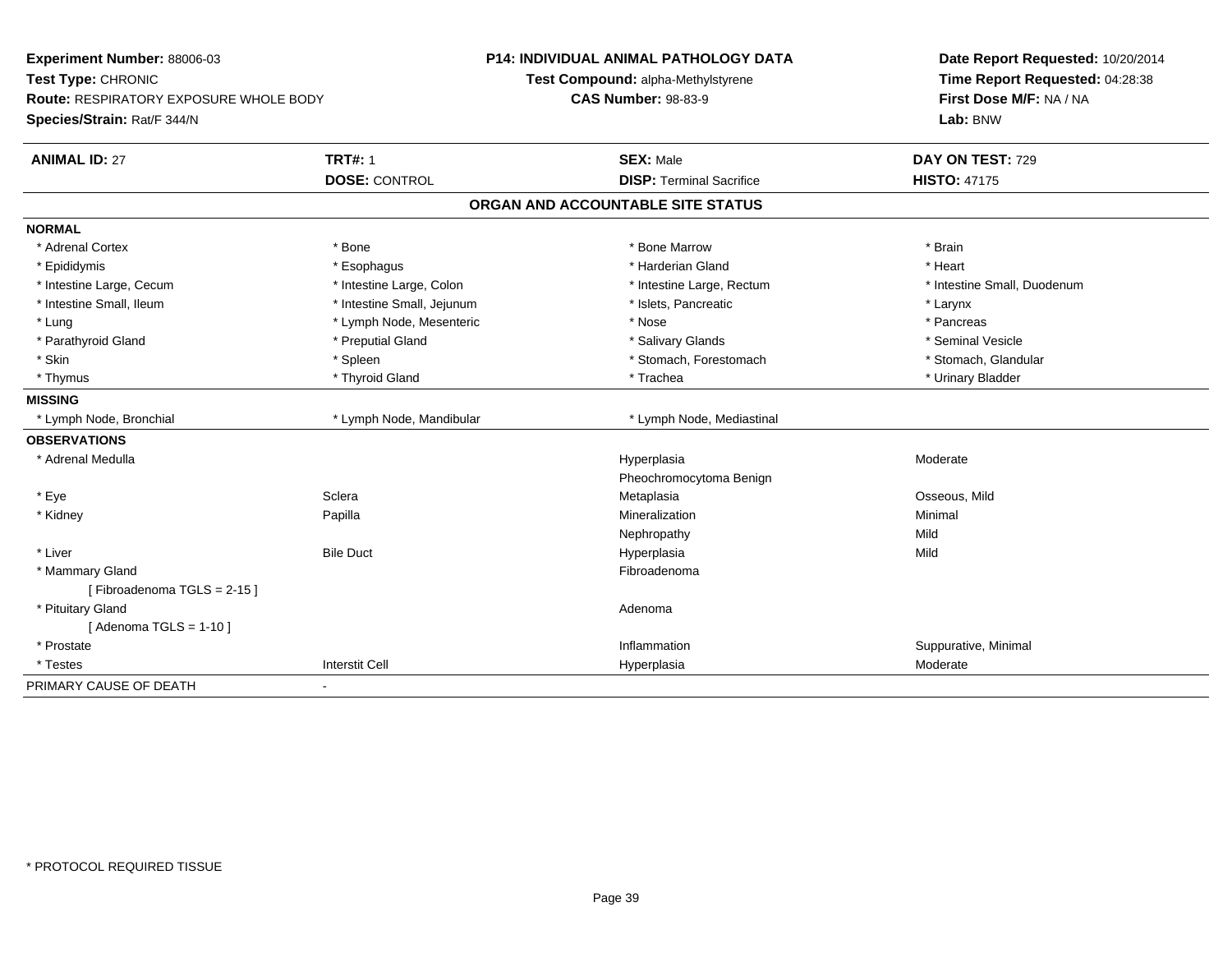| Experiment Number: 88006-03                   |                          | P14: INDIVIDUAL ANIMAL PATHOLOGY DATA | Date Report Requested: 10/20/2014                                      |
|-----------------------------------------------|--------------------------|---------------------------------------|------------------------------------------------------------------------|
| Test Type: CHRONIC                            |                          | Test Compound: alpha-Methylstyrene    | Time Report Requested: 04:28:38<br>First Dose M/F: NA / NA<br>Lab: BNW |
| <b>Route: RESPIRATORY EXPOSURE WHOLE BODY</b> |                          | <b>CAS Number: 98-83-9</b>            |                                                                        |
| Species/Strain: Rat/F 344/N                   |                          |                                       |                                                                        |
| <b>ANIMAL ID: 28</b>                          | <b>TRT#: 1</b>           | <b>SEX: Male</b>                      | DAY ON TEST: 730                                                       |
|                                               | <b>DOSE: CONTROL</b>     | <b>DISP: Terminal Sacrifice</b>       | <b>HISTO: 47176</b>                                                    |
|                                               |                          | ORGAN AND ACCOUNTABLE SITE STATUS     |                                                                        |
| <b>NORMAL</b>                                 |                          |                                       |                                                                        |
| * Adrenal Cortex                              | * Adrenal Medulla        | * Bone                                | * Bone Marrow                                                          |
| * Brain                                       | * Epididymis             | * Esophagus                           | * Harderian Gland                                                      |
| * Heart                                       | * Intestine Large, Cecum | * Intestine Large, Colon              | * Intestine Large, Rectum                                              |
| * Intestine Small, Duodenum                   | * Intestine Small, Ileum | * Intestine Small, Jejunum            | * Larynx                                                               |
| * Lymph Node, Mesenteric                      | * Mammary Gland          | * Pancreas                            | * Parathyroid Gland                                                    |
| * Preputial Gland                             | * Salivary Glands        | * Seminal Vesicle                     | * Skin                                                                 |
| * Stomach, Forestomach                        | * Stomach, Glandular     | * Thymus                              | * Trachea                                                              |
| * Urinary Bladder                             |                          |                                       |                                                                        |
| <b>MISSING</b>                                |                          |                                       |                                                                        |
| * Lymph Node, Bronchial                       | * Lymph Node, Mandibular | * Lymph Node, Mediastinal             |                                                                        |
| <b>OBSERVATIONS</b>                           |                          |                                       |                                                                        |
| * Eye                                         | Sclera                   | Metaplasia                            | Osseous, Mild                                                          |
| * Islets, Pancreatic                          |                          | Carcinoma                             |                                                                        |
| [Carcinoma TGLS = $5-14$ ]                    |                          |                                       |                                                                        |
| * Kidney                                      |                          | Nephropathy                           | Minimal                                                                |
| * Liver                                       | <b>Bile Duct</b>         | Hyperplasia                           | Minimal                                                                |
|                                               |                          | Leukemia Mononuclear                  |                                                                        |
| * Lung                                        |                          | Leukemia Mononuclear                  |                                                                        |
| Mesentery                                     |                          | Necrosis                              | Moderate                                                               |
| [Necrosis TGLS = $6-15$ ]                     |                          |                                       |                                                                        |
| * Nose                                        | Glands                   | Dilatation                            | Moderate                                                               |
| * Pituitary Gland                             |                          | Adenoma                               |                                                                        |
| [Adenoma TGLS = $1-10$ ]                      |                          |                                       |                                                                        |
| * Prostate                                    |                          | Inflammation                          | Suppurative, Mild                                                      |
| * Spleen                                      |                          | Leukemia Mononuclear                  |                                                                        |
| [ Leukemia Mononuclear TGLS = 4-14 ]          |                          |                                       |                                                                        |
| * Testes                                      | <b>Interstit Cell</b>    | Adenoma                               |                                                                        |
|                                               | <b>Germinal Epith</b>    | Atrophy                               | Marked                                                                 |
| [Adenoma TGLS = $2-9$ ]                       |                          |                                       |                                                                        |
| [Atrophy TGLS = $3-9$ ]                       |                          |                                       |                                                                        |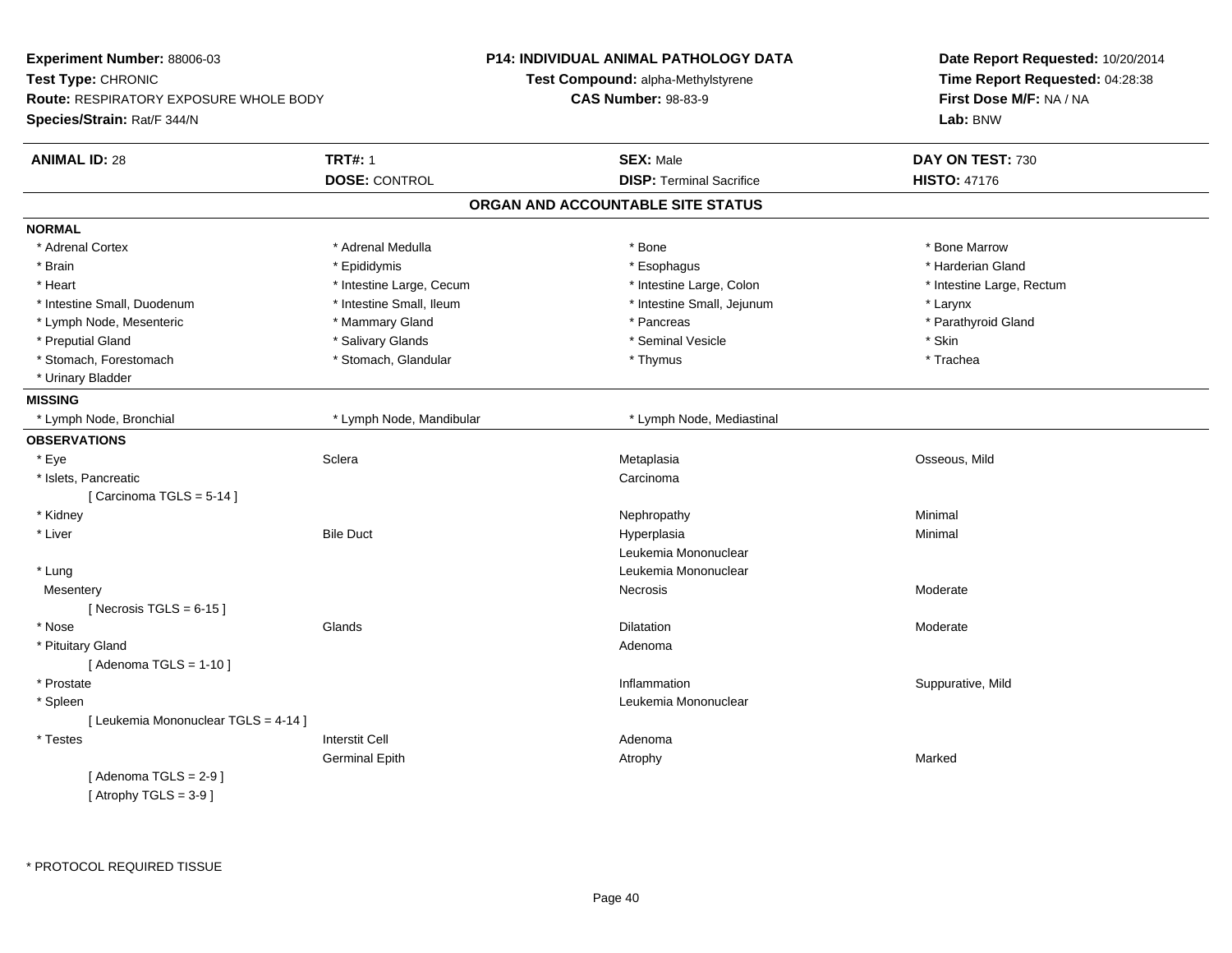| <b>Experiment Number: 88006-03</b><br><b>Test Type: CHRONIC</b><br><b>Route: RESPIRATORY EXPOSURE WHOLE BODY</b><br>Species/Strain: Rat/F 344/N |                      | <b>P14: INDIVIDUAL ANIMAL PATHOLOGY DATA</b> | Date Report Requested: 10/20/2014<br>Time Report Requested: 04:28:38<br>First Dose M/F: NA / NA<br>Lab: BNW |
|-------------------------------------------------------------------------------------------------------------------------------------------------|----------------------|----------------------------------------------|-------------------------------------------------------------------------------------------------------------|
|                                                                                                                                                 |                      | Test Compound: alpha-Methylstyrene           |                                                                                                             |
|                                                                                                                                                 |                      | <b>CAS Number: 98-83-9</b>                   |                                                                                                             |
|                                                                                                                                                 |                      |                                              |                                                                                                             |
| <b>ANIMAL ID: 28</b>                                                                                                                            | <b>TRT#: 1</b>       | <b>SEX: Male</b>                             | DAY ON TEST: 730                                                                                            |
|                                                                                                                                                 | <b>DOSE: CONTROL</b> | <b>DISP:</b> Terminal Sacrifice              | <b>HISTO: 47176</b>                                                                                         |
|                                                                                                                                                 |                      | ORGAN AND ACCOUNTABLE SITE STATUS            |                                                                                                             |
| * Thyroid Gland                                                                                                                                 | C Cell               | Hvperplasia                                  | Minimal                                                                                                     |
| PRIMARY CAUSE OF DEATH                                                                                                                          |                      |                                              |                                                                                                             |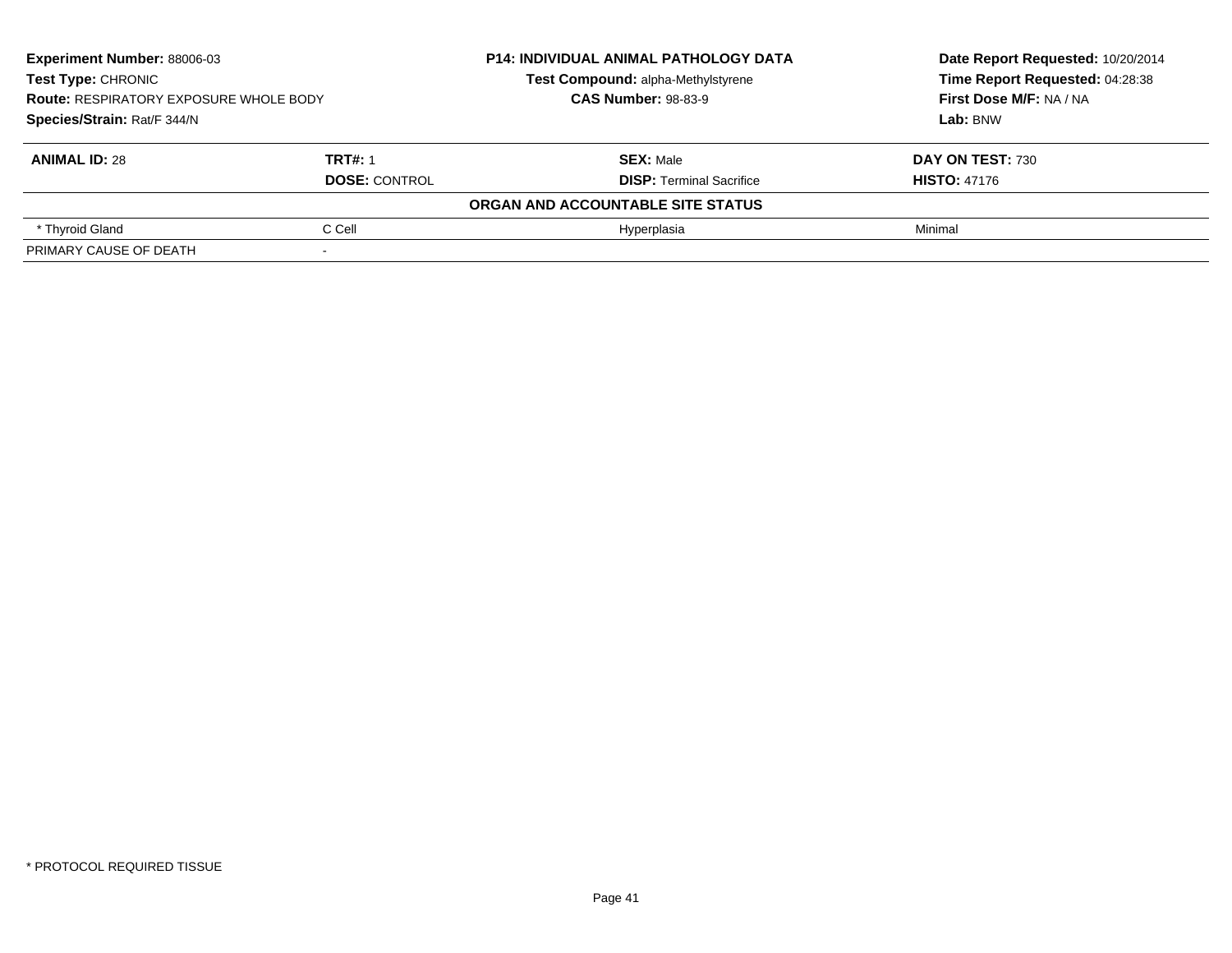| Time Report Requested: 04:28:38<br>Test Type: CHRONIC<br>Test Compound: alpha-Methylstyrene<br>First Dose M/F: NA / NA<br><b>Route: RESPIRATORY EXPOSURE WHOLE BODY</b><br><b>CAS Number: 98-83-9</b><br>Species/Strain: Rat/F 344/N<br>Lab: BNW<br><b>TRT#: 1</b><br><b>ANIMAL ID: 29</b><br><b>SEX: Male</b><br>DAY ON TEST: 730<br><b>DOSE: CONTROL</b><br><b>DISP: Terminal Sacrifice</b><br><b>HISTO: 47177</b><br>ORGAN AND ACCOUNTABLE SITE STATUS |
|-----------------------------------------------------------------------------------------------------------------------------------------------------------------------------------------------------------------------------------------------------------------------------------------------------------------------------------------------------------------------------------------------------------------------------------------------------------|
|                                                                                                                                                                                                                                                                                                                                                                                                                                                           |
|                                                                                                                                                                                                                                                                                                                                                                                                                                                           |
|                                                                                                                                                                                                                                                                                                                                                                                                                                                           |
|                                                                                                                                                                                                                                                                                                                                                                                                                                                           |
|                                                                                                                                                                                                                                                                                                                                                                                                                                                           |
|                                                                                                                                                                                                                                                                                                                                                                                                                                                           |
| <b>NORMAL</b>                                                                                                                                                                                                                                                                                                                                                                                                                                             |
| * Adrenal Cortex<br>* Adrenal Medulla<br>* Bone<br>* Bone Marrow                                                                                                                                                                                                                                                                                                                                                                                          |
| * Epididymis<br>* Harderian Gland<br>* Brain<br>* Esophagus                                                                                                                                                                                                                                                                                                                                                                                               |
| * Heart<br>* Intestine Large, Cecum<br>* Intestine Large, Colon<br>* Intestine Large, Rectum                                                                                                                                                                                                                                                                                                                                                              |
| * Intestine Small, Ileum<br>* Intestine Small, Jejunum<br>* Islets, Pancreatic<br>* Intestine Small, Duodenum                                                                                                                                                                                                                                                                                                                                             |
| * Mammary Gland<br>* Larynx<br>* Lymph Node, Bronchial<br>* Lymph Node, Mesenteric                                                                                                                                                                                                                                                                                                                                                                        |
| * Nose<br>* Parathyroid Gland<br>* Preputial Gland<br>* Pancreas                                                                                                                                                                                                                                                                                                                                                                                          |
| * Skin<br>* Spleen<br>* Salivary Glands<br>* Seminal Vesicle                                                                                                                                                                                                                                                                                                                                                                                              |
| * Stomach, Forestomach<br>* Stomach, Glandular<br>* Thyroid Gland<br>* Thymus                                                                                                                                                                                                                                                                                                                                                                             |
| * Urinary Bladder<br>* Trachea                                                                                                                                                                                                                                                                                                                                                                                                                            |
| <b>MISSING</b>                                                                                                                                                                                                                                                                                                                                                                                                                                            |
| * Lymph Node, Mandibular<br>* Lymph Node, Mediastinal                                                                                                                                                                                                                                                                                                                                                                                                     |
| <b>OBSERVATIONS</b>                                                                                                                                                                                                                                                                                                                                                                                                                                       |
| * Eye<br>Sclera<br>Osseous, Mild<br>Metaplasia                                                                                                                                                                                                                                                                                                                                                                                                            |
| * Kidney<br>Nephropathy<br>Mild                                                                                                                                                                                                                                                                                                                                                                                                                           |
| * Liver<br><b>Bile Duct</b><br>Hyperplasia<br>Minimal                                                                                                                                                                                                                                                                                                                                                                                                     |
| * Lung<br>Alveolar Epith<br>Mild<br>Hyperplasia                                                                                                                                                                                                                                                                                                                                                                                                           |
| Alveolus<br><b>Infiltration Cellular</b><br>Histiocyte, Mild                                                                                                                                                                                                                                                                                                                                                                                              |
| [ Hyperplasia TGLS = 3-5 ]                                                                                                                                                                                                                                                                                                                                                                                                                                |
| * Pituitary Gland<br>Adenoma                                                                                                                                                                                                                                                                                                                                                                                                                              |
| [Adenoma TGLS = $1-10$ ]                                                                                                                                                                                                                                                                                                                                                                                                                                  |
| * Prostate<br>Mild<br>Hyperplasia                                                                                                                                                                                                                                                                                                                                                                                                                         |
| <b>Interstit Cell</b><br>* Testes<br>Adenoma                                                                                                                                                                                                                                                                                                                                                                                                              |
| [Adenoma TGLS = $2-9$ ]                                                                                                                                                                                                                                                                                                                                                                                                                                   |
| PRIMARY CAUSE OF DEATH<br>$\blacksquare$                                                                                                                                                                                                                                                                                                                                                                                                                  |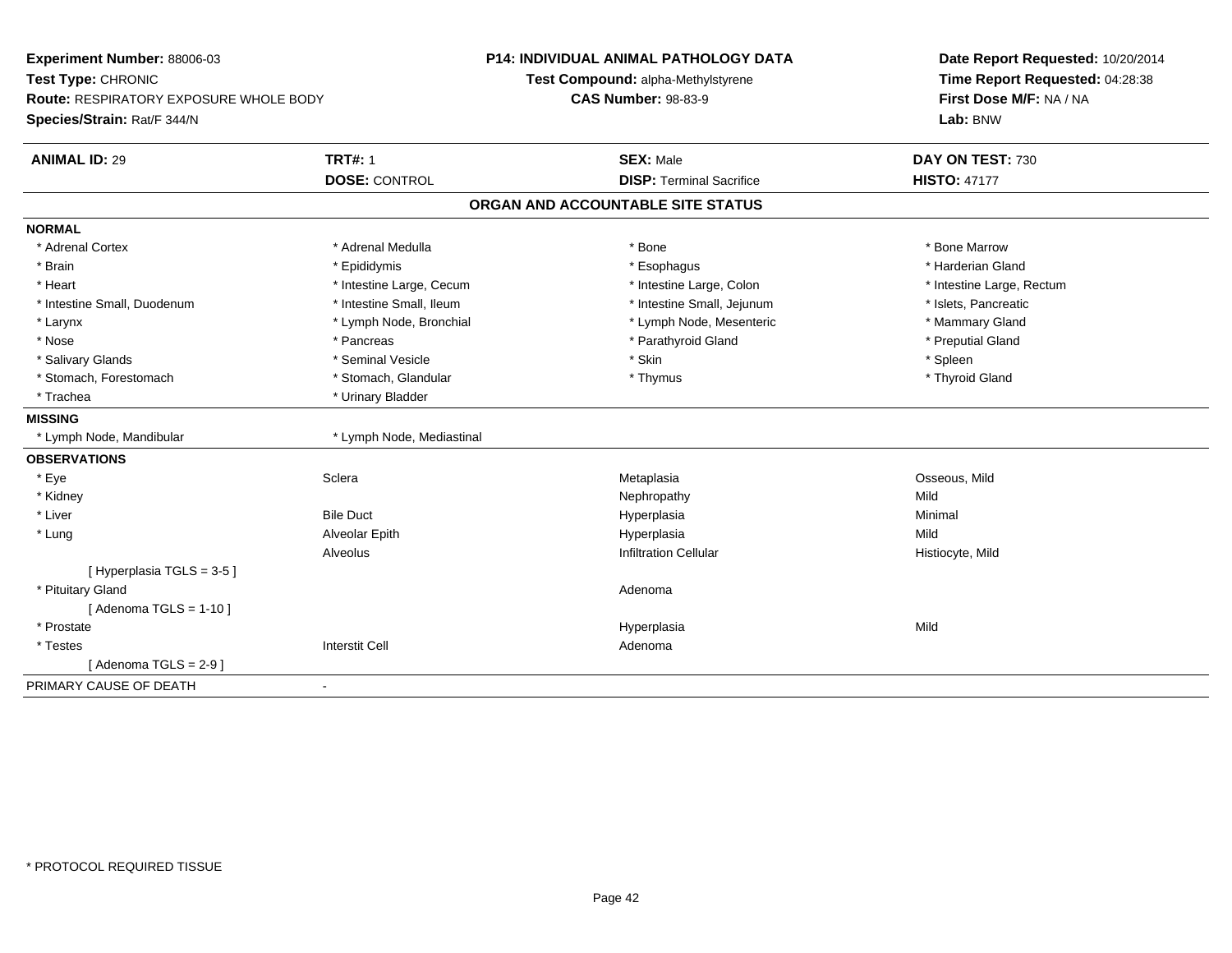| Experiment Number: 88006-03<br>Test Type: CHRONIC<br><b>Route: RESPIRATORY EXPOSURE WHOLE BODY</b><br>Species/Strain: Rat/F 344/N |                            | <b>P14: INDIVIDUAL ANIMAL PATHOLOGY DATA</b><br>Test Compound: alpha-Methylstyrene<br><b>CAS Number: 98-83-9</b> | Date Report Requested: 10/20/2014<br>Time Report Requested: 04:28:38<br>First Dose M/F: NA / NA<br>Lab: BNW |
|-----------------------------------------------------------------------------------------------------------------------------------|----------------------------|------------------------------------------------------------------------------------------------------------------|-------------------------------------------------------------------------------------------------------------|
| <b>ANIMAL ID: 30</b>                                                                                                              | <b>TRT#: 1</b>             | <b>SEX: Male</b>                                                                                                 | DAY ON TEST: 666                                                                                            |
|                                                                                                                                   | <b>DOSE: CONTROL</b>       | <b>DISP:</b> Moribund Sacrifice                                                                                  | <b>HISTO: 47178</b>                                                                                         |
|                                                                                                                                   |                            | ORGAN AND ACCOUNTABLE SITE STATUS                                                                                |                                                                                                             |
| <b>NORMAL</b>                                                                                                                     |                            |                                                                                                                  |                                                                                                             |
| * Adrenal Cortex                                                                                                                  | * Adrenal Medulla          | * Bone                                                                                                           | * Bone Marrow                                                                                               |
| * Epididymis                                                                                                                      | * Esophagus                | * Harderian Gland                                                                                                | * Heart                                                                                                     |
| * Intestine Large, Cecum                                                                                                          | * Intestine Large, Colon   | * Intestine Large, Rectum                                                                                        | * Intestine Small, Duodenum                                                                                 |
| * Intestine Small, Ileum                                                                                                          | * Intestine Small, Jejunum | * Islets, Pancreatic                                                                                             | * Liver                                                                                                     |
| * Lymph Node, Mesenteric                                                                                                          | * Mammary Gland            | * Pancreas                                                                                                       | * Parathyroid Gland                                                                                         |
| * Preputial Gland                                                                                                                 | * Salivary Glands          | * Seminal Vesicle                                                                                                | * Skin                                                                                                      |
| * Spleen                                                                                                                          | * Stomach, Forestomach     | * Stomach, Glandular                                                                                             | * Testes                                                                                                    |
| * Thymus                                                                                                                          | * Thyroid Gland            | * Trachea                                                                                                        | * Urinary Bladder                                                                                           |
| <b>MISSING</b>                                                                                                                    |                            |                                                                                                                  |                                                                                                             |
| * Lymph Node, Bronchial                                                                                                           | * Lymph Node, Mandibular   |                                                                                                                  |                                                                                                             |
| <b>OBSERVATIONS</b>                                                                                                               |                            |                                                                                                                  |                                                                                                             |
| $*$ Brain                                                                                                                         |                            | Compression                                                                                                      | Marked                                                                                                      |
|                                                                                                                                   |                            | Hemorrhage                                                                                                       | Moderate                                                                                                    |
| * Eye                                                                                                                             | Sclera                     | Metaplasia                                                                                                       | Osseous, Mild                                                                                               |
| * Kidney                                                                                                                          |                            | Nephropathy                                                                                                      | Minimal                                                                                                     |
| * Larynx                                                                                                                          |                            | Inflammation                                                                                                     | Chronic, Minimal                                                                                            |
| Note: Larynx inflammation is on slide 02.                                                                                         |                            |                                                                                                                  |                                                                                                             |
| * Lung                                                                                                                            | Alveolus                   | <b>Infiltration Cellular</b>                                                                                     | Histiocyte, Minimal                                                                                         |
| * Lymph Node, Mediastinal                                                                                                         |                            | Angiectasis                                                                                                      | Moderate                                                                                                    |
| Mesentery                                                                                                                         |                            | Necrosis                                                                                                         | Moderate                                                                                                    |
| [ Necrosis TGLS = $3-14$ ]                                                                                                        |                            |                                                                                                                  |                                                                                                             |
| * Nose                                                                                                                            |                            | Foreign Body                                                                                                     |                                                                                                             |
|                                                                                                                                   |                            | Inflammation                                                                                                     | Suppurative, Mild                                                                                           |
| * Pituitary Gland                                                                                                                 |                            | Adenoma                                                                                                          |                                                                                                             |
| [Adenoma TGLS = $2-10$ ]                                                                                                          |                            |                                                                                                                  |                                                                                                             |
| * Prostate                                                                                                                        |                            | Inflammation                                                                                                     | Suppurative, Moderate                                                                                       |
| PRIMARY CAUSE OF DEATH                                                                                                            | - Pituitary Gland Adenoma  |                                                                                                                  |                                                                                                             |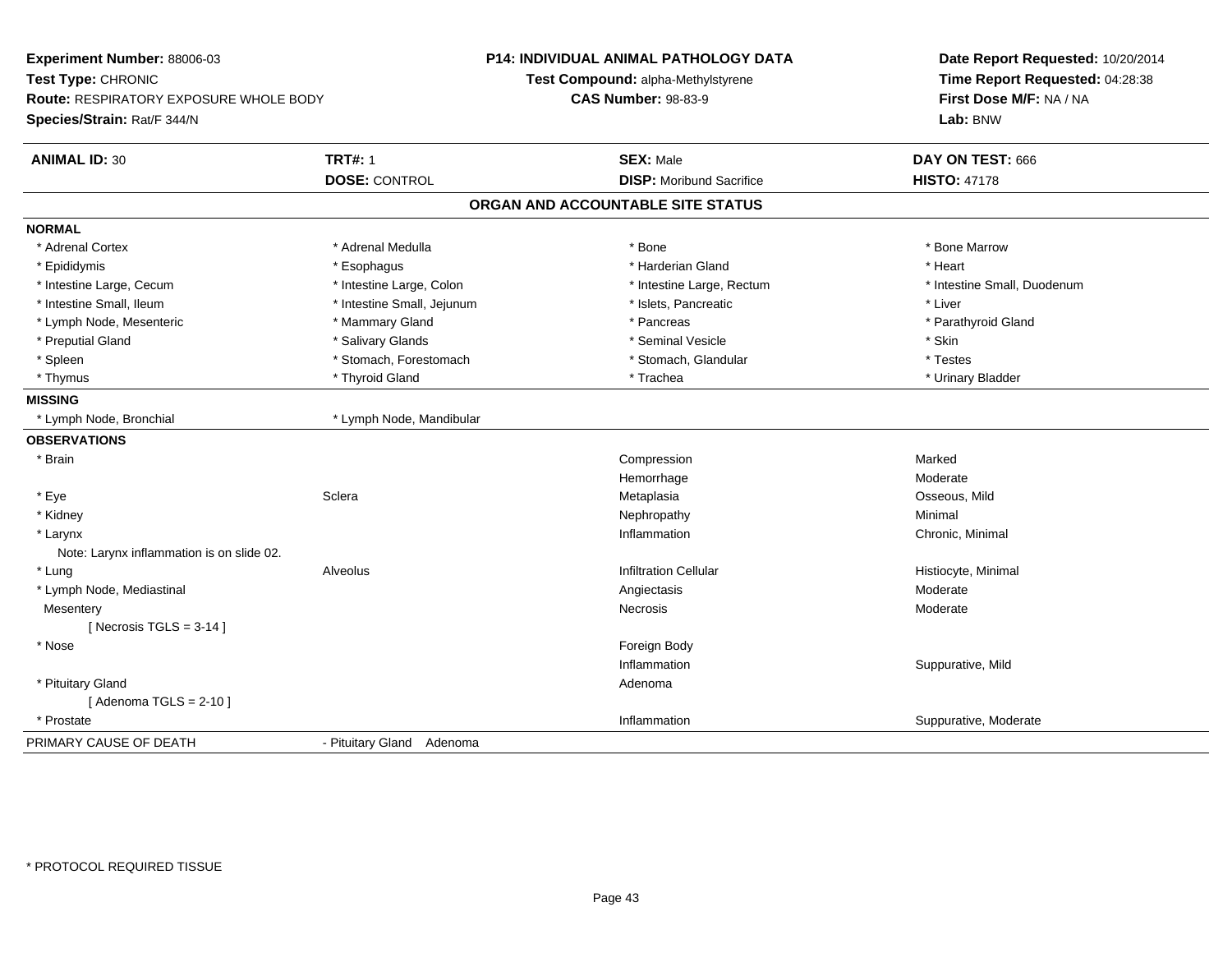| Experiment Number: 88006-03<br>Test Type: CHRONIC                     |                            | <b>P14: INDIVIDUAL ANIMAL PATHOLOGY DATA</b><br>Test Compound: alpha-Methylstyrene | Date Report Requested: 10/20/2014<br>Time Report Requested: 04:28:38 |
|-----------------------------------------------------------------------|----------------------------|------------------------------------------------------------------------------------|----------------------------------------------------------------------|
| Route: RESPIRATORY EXPOSURE WHOLE BODY<br>Species/Strain: Rat/F 344/N |                            | <b>CAS Number: 98-83-9</b>                                                         | First Dose M/F: NA / NA<br>Lab: BNW                                  |
|                                                                       |                            |                                                                                    |                                                                      |
| <b>ANIMAL ID: 31</b>                                                  | <b>TRT#: 1</b>             | <b>SEX: Male</b>                                                                   | DAY ON TEST: 688                                                     |
|                                                                       | <b>DOSE: CONTROL</b>       | <b>DISP:</b> Moribund Sacrifice                                                    | <b>HISTO: 47179</b>                                                  |
|                                                                       |                            | ORGAN AND ACCOUNTABLE SITE STATUS                                                  |                                                                      |
| <b>NORMAL</b>                                                         |                            |                                                                                    |                                                                      |
| * Adrenal Cortex                                                      | * Adrenal Medulla          | * Bone                                                                             | * Bone Marrow                                                        |
| * Epididymis                                                          | * Esophagus                | * Harderian Gland                                                                  | * Heart                                                              |
| * Intestine Large, Cecum                                              | * Intestine Large, Colon   | * Intestine Large, Rectum                                                          | * Intestine Small, Duodenum                                          |
| * Intestine Small, Ileum                                              | * Intestine Small, Jejunum | * Islets, Pancreatic                                                               | * Larynx                                                             |
| * Lung                                                                | * Lymph Node, Mesenteric   | * Mammary Gland                                                                    | * Nose                                                               |
| * Pancreas                                                            | * Preputial Gland          | * Salivary Glands                                                                  | * Seminal Vesicle                                                    |
| * Skin                                                                | * Spleen                   | * Stomach, Forestomach                                                             | * Stomach, Glandular                                                 |
| * Testes                                                              | * Thymus                   | * Thyroid Gland                                                                    | * Trachea                                                            |
| * Urinary Bladder                                                     |                            |                                                                                    |                                                                      |
| <b>MISSING</b>                                                        |                            |                                                                                    |                                                                      |
| * Lymph Node, Bronchial                                               | * Lymph Node, Mandibular   | * Lymph Node, Mediastinal                                                          | * Parathyroid Gland                                                  |
| <b>OBSERVATIONS</b>                                                   |                            |                                                                                    |                                                                      |
| * Brain                                                               |                            | Compression                                                                        | Marked                                                               |
| * Eye                                                                 | Sclera                     | Metaplasia                                                                         | Osseous, Minimal                                                     |
| * Kidney                                                              |                            | Nephropathy                                                                        | Moderate                                                             |
| * Liver                                                               |                            | Vacuolization Cytoplasmic                                                          | Marked                                                               |
| Mesentery                                                             |                            | Necrosis                                                                           | Moderate                                                             |
| [ Necrosis TGLS = $1-7$ ]                                             |                            |                                                                                    |                                                                      |
| * Pituitary Gland                                                     |                            | Adenoma                                                                            |                                                                      |
| [Adenoma TGLS = $2-10$ ]                                              |                            |                                                                                    |                                                                      |
| * Prostate                                                            |                            | Inflammation                                                                       | Suppurative, Minimal                                                 |
| PRIMARY CAUSE OF DEATH                                                | - Pituitary Gland Adenoma  |                                                                                    |                                                                      |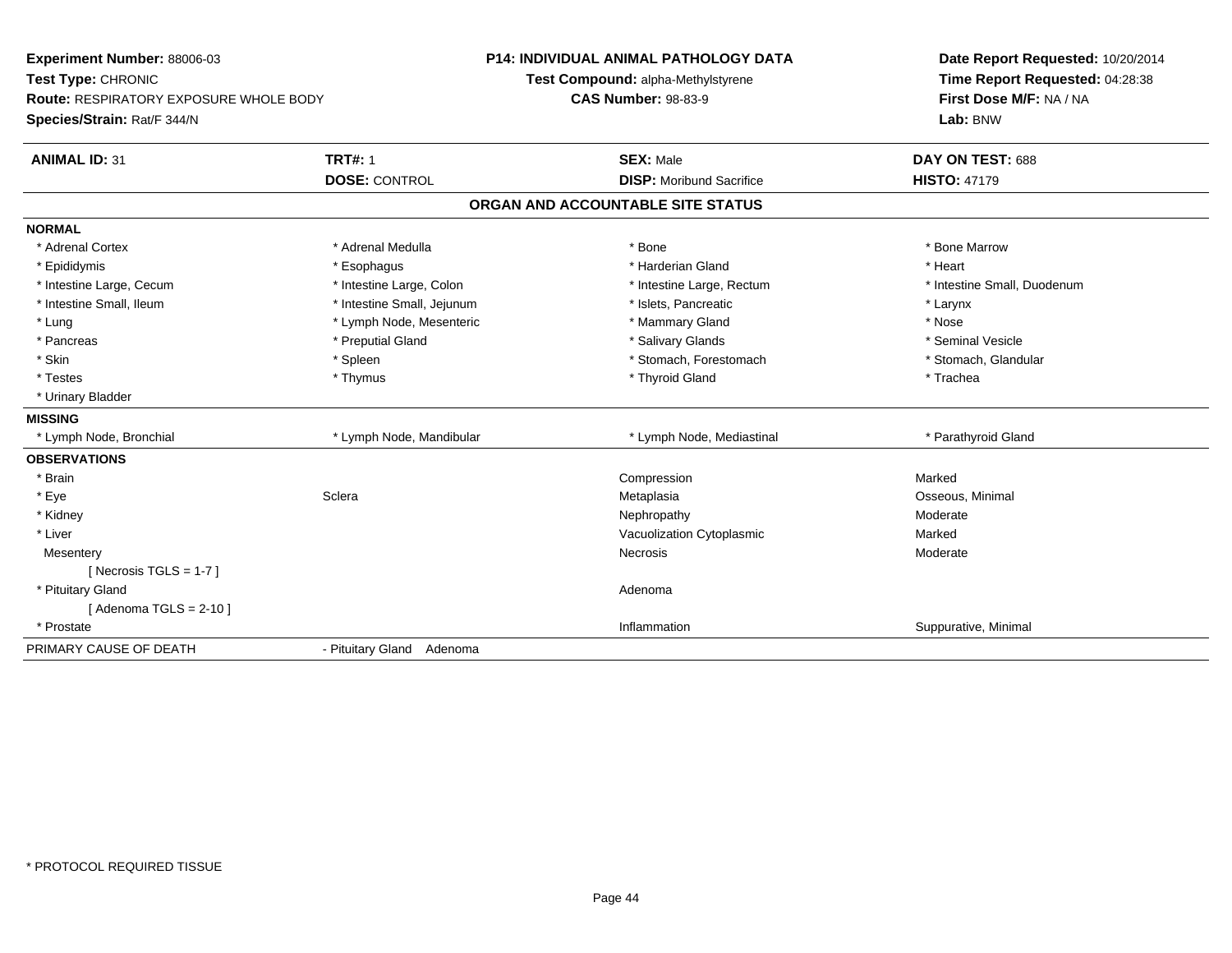| Experiment Number: 88006-03<br>Test Type: CHRONIC<br>Route: RESPIRATORY EXPOSURE WHOLE BODY<br>Species/Strain: Rat/F 344/N |                            | <b>P14: INDIVIDUAL ANIMAL PATHOLOGY DATA</b><br>Test Compound: alpha-Methylstyrene<br><b>CAS Number: 98-83-9</b> | Date Report Requested: 10/20/2014<br>Time Report Requested: 04:28:38<br>First Dose M/F: NA / NA<br>Lab: BNW |
|----------------------------------------------------------------------------------------------------------------------------|----------------------------|------------------------------------------------------------------------------------------------------------------|-------------------------------------------------------------------------------------------------------------|
| <b>ANIMAL ID: 32</b>                                                                                                       | <b>TRT#: 1</b>             | <b>SEX: Male</b>                                                                                                 | DAY ON TEST: 729                                                                                            |
|                                                                                                                            | <b>DOSE: CONTROL</b>       | <b>DISP: Terminal Sacrifice</b>                                                                                  | <b>HISTO: 47180</b>                                                                                         |
|                                                                                                                            |                            | ORGAN AND ACCOUNTABLE SITE STATUS                                                                                |                                                                                                             |
| <b>NORMAL</b>                                                                                                              |                            |                                                                                                                  |                                                                                                             |
| * Adrenal Medulla                                                                                                          | * Bone                     | * Bone Marrow                                                                                                    | * Brain                                                                                                     |
| * Epididymis                                                                                                               | * Esophagus                | * Harderian Gland                                                                                                | * Heart                                                                                                     |
| * Intestine Large, Cecum                                                                                                   | * Intestine Large, Colon   | * Intestine Large, Rectum                                                                                        | * Intestine Small, Duodenum                                                                                 |
| * Intestine Small, Ileum                                                                                                   | * Intestine Small, Jejunum | * Islets, Pancreatic                                                                                             | * Larynx                                                                                                    |
| * Lung                                                                                                                     | * Lymph Node, Mesenteric   | * Mammary Gland                                                                                                  | * Pancreas                                                                                                  |
| * Parathyroid Gland                                                                                                        | * Preputial Gland          | * Salivary Glands                                                                                                | * Seminal Vesicle                                                                                           |
| * Stomach, Forestomach                                                                                                     | * Stomach, Glandular       | * Thymus                                                                                                         | * Thyroid Gland                                                                                             |
| * Trachea                                                                                                                  | * Urinary Bladder          |                                                                                                                  |                                                                                                             |
| <b>MISSING</b>                                                                                                             |                            |                                                                                                                  |                                                                                                             |
| * Lymph Node, Bronchial                                                                                                    | * Lymph Node, Mandibular   | * Lymph Node, Mediastinal                                                                                        |                                                                                                             |
| <b>OBSERVATIONS</b>                                                                                                        |                            |                                                                                                                  |                                                                                                             |
| * Adrenal Cortex                                                                                                           |                            | Hyperplasia                                                                                                      | Mild                                                                                                        |
| * Eye                                                                                                                      | Sclera                     | Metaplasia                                                                                                       | Osseous, Minimal                                                                                            |
| * Kidney                                                                                                                   |                            | Nephropathy                                                                                                      | Mild                                                                                                        |
| * Liver                                                                                                                    | <b>Bile Duct</b>           | Hyperplasia                                                                                                      | Minimal                                                                                                     |
|                                                                                                                            |                            | Leukemia Mononuclear                                                                                             |                                                                                                             |
| * Nose                                                                                                                     | <b>Goblet Cell</b>         | Hyperplasia                                                                                                      | Moderate                                                                                                    |
|                                                                                                                            |                            | Inflammation                                                                                                     | Suppurative, Moderate                                                                                       |
| * Pituitary Gland                                                                                                          |                            | Adenoma                                                                                                          |                                                                                                             |
| [Adenoma TGLS = $2-10$ ]                                                                                                   |                            |                                                                                                                  |                                                                                                             |
| * Prostate                                                                                                                 |                            | Inflammation                                                                                                     | Suppurative, Minimal                                                                                        |
| * Skin                                                                                                                     | <b>Subcut Tiss</b>         | Lipoma                                                                                                           |                                                                                                             |
| [ Lipoma TGLS = $1-14$ ]                                                                                                   |                            |                                                                                                                  |                                                                                                             |
| * Spleen                                                                                                                   |                            | Leukemia Mononuclear                                                                                             |                                                                                                             |
| * Testes                                                                                                                   | Bilateral, Interstit Cell  | Adenoma                                                                                                          |                                                                                                             |
| [Adenoma TGLS = $3-9$ ]                                                                                                    |                            |                                                                                                                  |                                                                                                             |
| PRIMARY CAUSE OF DEATH                                                                                                     |                            |                                                                                                                  |                                                                                                             |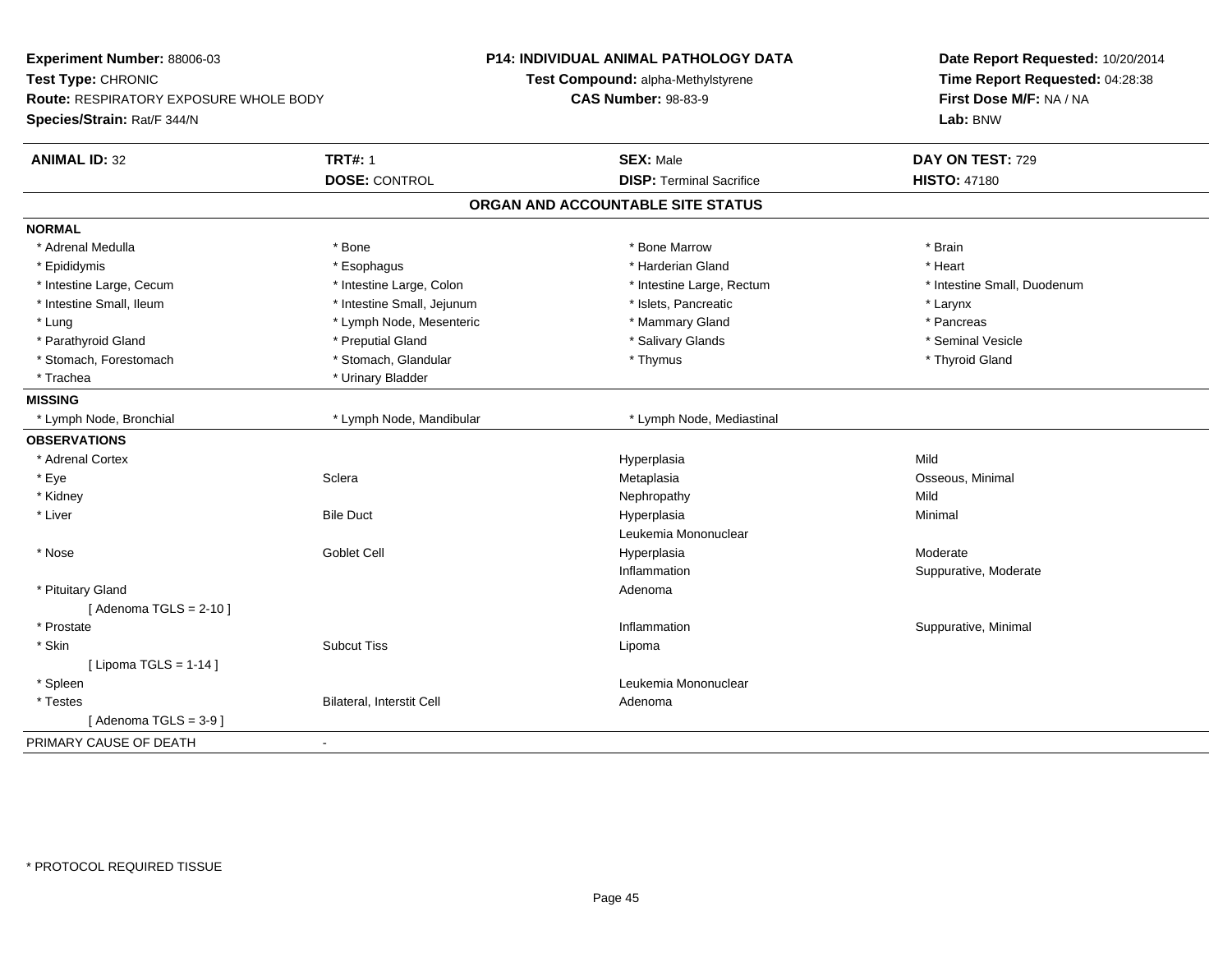| Experiment Number: 88006-03                       |                             | P14: INDIVIDUAL ANIMAL PATHOLOGY DATA | Date Report Requested: 10/20/2014                          |  |
|---------------------------------------------------|-----------------------------|---------------------------------------|------------------------------------------------------------|--|
| Test Type: CHRONIC                                |                             | Test Compound: alpha-Methylstyrene    | Time Report Requested: 04:28:38<br>First Dose M/F: NA / NA |  |
| <b>Route: RESPIRATORY EXPOSURE WHOLE BODY</b>     |                             | <b>CAS Number: 98-83-9</b>            |                                                            |  |
| Species/Strain: Rat/F 344/N                       |                             |                                       | Lab: BNW                                                   |  |
| <b>ANIMAL ID: 33</b>                              | <b>TRT#: 1</b>              | <b>SEX: Male</b>                      | DAY ON TEST: 671                                           |  |
|                                                   | <b>DOSE: CONTROL</b>        | <b>DISP:</b> Moribund Sacrifice       | <b>HISTO: 47181</b>                                        |  |
|                                                   |                             | ORGAN AND ACCOUNTABLE SITE STATUS     |                                                            |  |
| <b>NORMAL</b>                                     |                             |                                       |                                                            |  |
| * Adrenal Cortex                                  | * Adrenal Medulla           | * Bone                                | * Bone Marrow                                              |  |
| * Epididymis                                      | * Esophagus                 | * Harderian Gland                     | * Heart                                                    |  |
| * Intestine Large, Cecum                          | * Intestine Large, Colon    | * Intestine Large, Rectum             | * Intestine Small, Duodenum                                |  |
| * Intestine Small, Ileum                          | * Intestine Small, Jejunum  | * Islets, Pancreatic                  | * Lymph Node, Mesenteric                                   |  |
| * Mammary Gland                                   | * Pancreas                  | Peripheral Nerve                      | * Preputial Gland                                          |  |
| * Salivary Glands                                 | * Seminal Vesicle           | <b>Skeletal Muscle</b>                | * Skin                                                     |  |
| Spinal Cord                                       | * Spleen                    | * Stomach, Forestomach                | * Stomach, Glandular                                       |  |
| * Thymus                                          | * Thyroid Gland             | * Trachea                             | * Urinary Bladder                                          |  |
| <b>MISSING</b>                                    |                             |                                       |                                                            |  |
| * Lymph Node, Bronchial                           | * Lymph Node, Mandibular    | * Lymph Node, Mediastinal             |                                                            |  |
| <b>OBSERVATIONS</b>                               |                             |                                       |                                                            |  |
| * Brain                                           |                             | Medulloblastoma Mal                   |                                                            |  |
| [Medulloblastoma Mal TGLS = 2-1]                  |                             |                                       |                                                            |  |
| * Eye                                             | Sclera                      | Metaplasia                            | Osseous, Minimal                                           |  |
| * Kidney                                          |                             | Nephropathy                           | Minimal                                                    |  |
| * Larynx                                          |                             | Inflammation                          | Suppurative, Minimal                                       |  |
| * Liver                                           | <b>Bile Duct</b>            | Hyperplasia                           | Minimal                                                    |  |
| Note: Liver Bile Duct hyperplasia is on slide 06. |                             |                                       |                                                            |  |
| * Lung                                            | Alveolus                    | <b>Infiltration Cellular</b>          | Histiocyte, Minimal                                        |  |
| * Nose                                            |                             | Foreign Body                          |                                                            |  |
|                                                   | <b>Goblet Cell</b>          | Hyperplasia                           | Moderate                                                   |  |
|                                                   |                             | Inflammation                          | Suppurative, Moderate                                      |  |
| * Parathyroid Gland                               |                             | Hyperplasia                           | Mild                                                       |  |
| * Pituitary Gland                                 |                             | Adenoma                               |                                                            |  |
| Pleura                                            |                             | Inflammation                          | Chronic, Mild                                              |  |
| * Prostate                                        |                             | Inflammation                          | Suppurative, Minimal                                       |  |
| * Testes                                          | Bilateral, Interstit Cell   | Adenoma                               |                                                            |  |
| [Adenoma $TGLS = 1-9$ ]                           |                             |                                       |                                                            |  |
| PRIMARY CAUSE OF DEATH                            | - Brain Medulloblastoma Mal |                                       |                                                            |  |
|                                                   |                             |                                       |                                                            |  |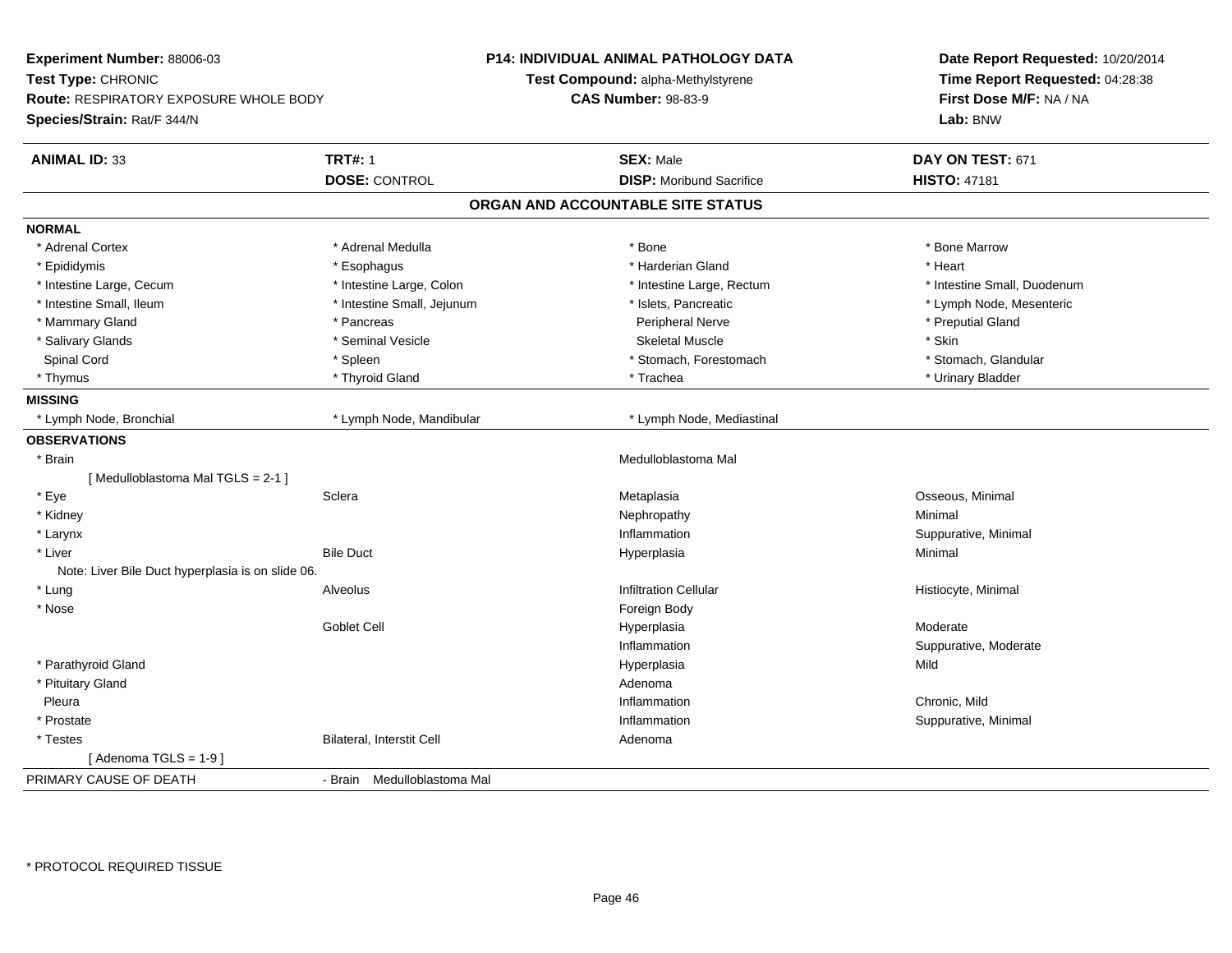| Experiment Number: 88006-03                   |                            | <b>P14: INDIVIDUAL ANIMAL PATHOLOGY DATA</b> | Date Report Requested: 10/20/2014                          |  |
|-----------------------------------------------|----------------------------|----------------------------------------------|------------------------------------------------------------|--|
| Test Type: CHRONIC                            |                            | <b>Test Compound: alpha-Methylstyrene</b>    | Time Report Requested: 04:28:38<br>First Dose M/F: NA / NA |  |
| <b>Route: RESPIRATORY EXPOSURE WHOLE BODY</b> |                            | <b>CAS Number: 98-83-9</b>                   |                                                            |  |
| Species/Strain: Rat/F 344/N                   |                            |                                              | Lab: BNW                                                   |  |
| <b>ANIMAL ID: 34</b>                          | <b>TRT#: 1</b>             | <b>SEX: Male</b>                             | DAY ON TEST: 730                                           |  |
|                                               | <b>DOSE: CONTROL</b>       | <b>DISP: Terminal Sacrifice</b>              | <b>HISTO: 47182</b>                                        |  |
|                                               |                            | ORGAN AND ACCOUNTABLE SITE STATUS            |                                                            |  |
| <b>NORMAL</b>                                 |                            |                                              |                                                            |  |
| * Adrenal Cortex                              | * Bone                     | * Bone Marrow                                | * Brain                                                    |  |
| * Epididymis                                  | * Esophagus                | * Harderian Gland                            | * Heart                                                    |  |
| * Intestine Large, Cecum                      | * Intestine Large, Colon   | * Intestine Large, Rectum                    | * Intestine Small, Duodenum                                |  |
| * Intestine Small, Ileum                      | * Intestine Small, Jejunum | * Islets, Pancreatic                         | * Larynx                                                   |  |
| * Lymph Node, Mediastinal                     | * Lymph Node, Mesenteric   | * Mammary Gland                              | * Nose                                                     |  |
| * Pancreas                                    | * Parathyroid Gland        | * Preputial Gland                            | * Prostate                                                 |  |
| * Salivary Glands                             | * Seminal Vesicle          | * Skin                                       | * Stomach, Glandular                                       |  |
| * Thymus                                      | * Thyroid Gland            | * Trachea                                    | * Urinary Bladder                                          |  |
| <b>MISSING</b>                                |                            |                                              |                                                            |  |
| * Lymph Node, Bronchial                       | * Lymph Node, Mandibular   |                                              |                                                            |  |
| <b>OBSERVATIONS</b>                           |                            |                                              |                                                            |  |
| * Adrenal Medulla                             |                            | Pheochromocytoma Benign                      |                                                            |  |
| * Eye                                         | Sclera                     | Metaplasia                                   | Osseous, Mild                                              |  |
| * Kidney                                      |                            | Nephropathy                                  | Moderate                                                   |  |
| * Liver                                       |                            | <b>Basophilic Focus</b>                      |                                                            |  |
|                                               |                            | <b>Clear Cell Focus</b>                      |                                                            |  |
|                                               |                            | Degeneration                                 | Cystic, Mild                                               |  |
|                                               | <b>Bile Duct</b>           | Hyperplasia                                  | Minimal                                                    |  |
| [Clear Cell Focus TGLS = 4-14]                |                            |                                              |                                                            |  |
| * Lung                                        | Interstitium               | Fibrosis                                     | Mild                                                       |  |
|                                               |                            | Inflammation                                 | Chronic, Moderate                                          |  |
| * Pituitary Gland                             |                            | Hyperplasia                                  | Marked                                                     |  |
| Pleura                                        |                            | Inflammation                                 | Chronic, Moderate                                          |  |
| * Spleen                                      |                            | Leiomyosarcoma                               |                                                            |  |
| [ Leiomyosarcoma TGLS = 3-14 ]                |                            |                                              |                                                            |  |
| * Stomach, Forestomach                        |                            | Leiomyosarcoma                               | Metastatic (Spleen)                                        |  |
| * Testes                                      | <b>Interstit Cell</b>      | Adenoma                                      |                                                            |  |
|                                               | <b>Germinal Epith</b>      | Atrophy                                      | Marked                                                     |  |
| [Adenoma TGLS = $1-9$ ]                       |                            |                                              |                                                            |  |
| [Atrophy TGLS = $2-9$ ]                       |                            |                                              |                                                            |  |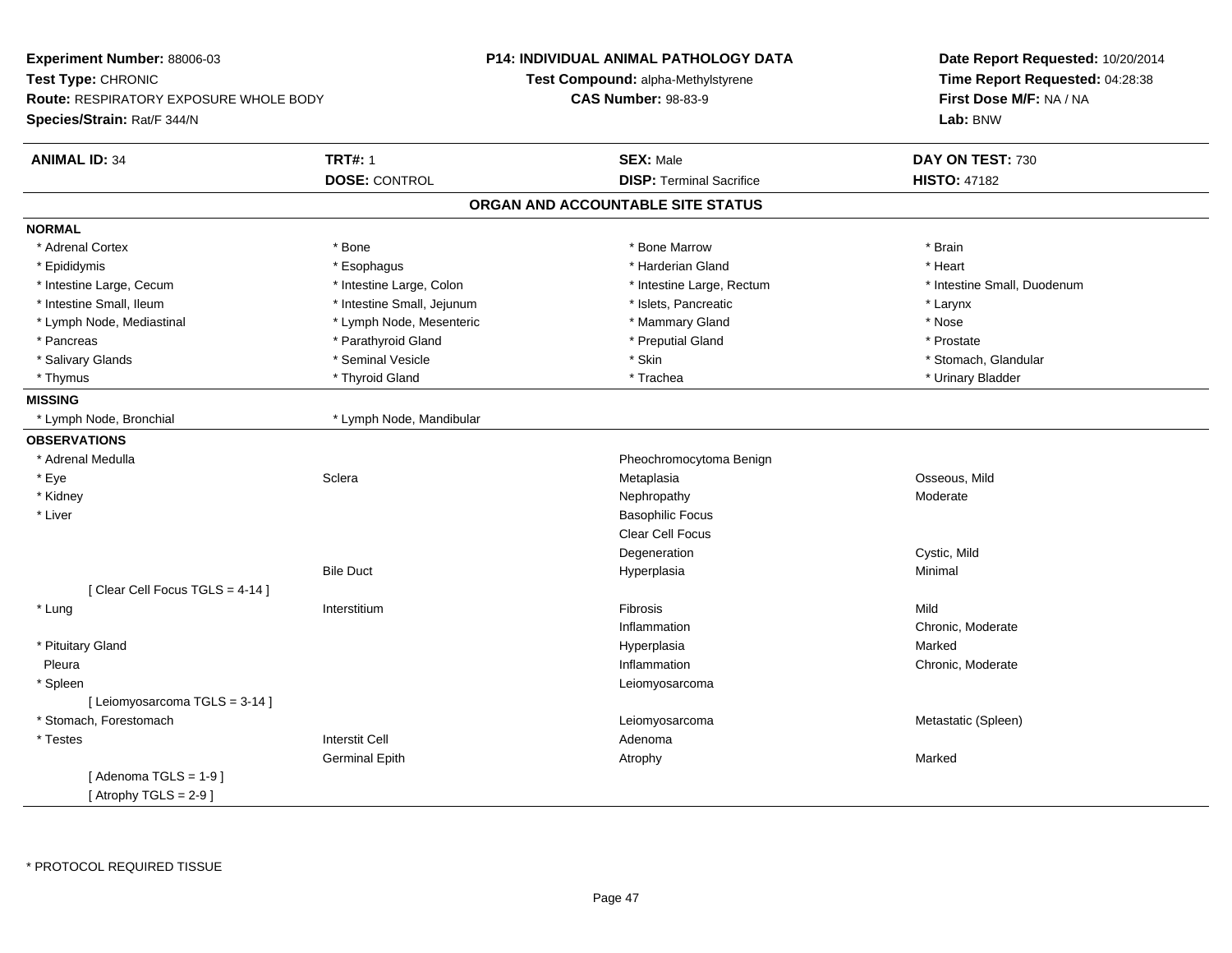| <b>Experiment Number: 88006-03</b><br>Test Type: CHRONIC<br><b>Route: RESPIRATORY EXPOSURE WHOLE BODY</b><br>Species/Strain: Rat/F 344/N |                      | <b>P14: INDIVIDUAL ANIMAL PATHOLOGY DATA</b><br>Date Report Requested: 10/20/2014<br>Time Report Requested: 04:28:38<br>Test Compound: alpha-Methylstyrene<br><b>CAS Number: 98-83-9</b><br>First Dose M/F: NA / NA |                     |
|------------------------------------------------------------------------------------------------------------------------------------------|----------------------|---------------------------------------------------------------------------------------------------------------------------------------------------------------------------------------------------------------------|---------------------|
|                                                                                                                                          |                      |                                                                                                                                                                                                                     | Lab: BNW            |
|                                                                                                                                          |                      |                                                                                                                                                                                                                     |                     |
| <b>ANIMAL ID: 34</b>                                                                                                                     | TRT#: 1              | <b>SEX: Male</b>                                                                                                                                                                                                    | DAY ON TEST: 730    |
|                                                                                                                                          | <b>DOSE: CONTROL</b> | <b>DISP: Terminal Sacrifice</b>                                                                                                                                                                                     | <b>HISTO: 47182</b> |
|                                                                                                                                          |                      | ORGAN AND ACCOUNTABLE SITE STATUS                                                                                                                                                                                   |                     |
| PRIMARY CAUSE OF DEATH                                                                                                                   |                      |                                                                                                                                                                                                                     |                     |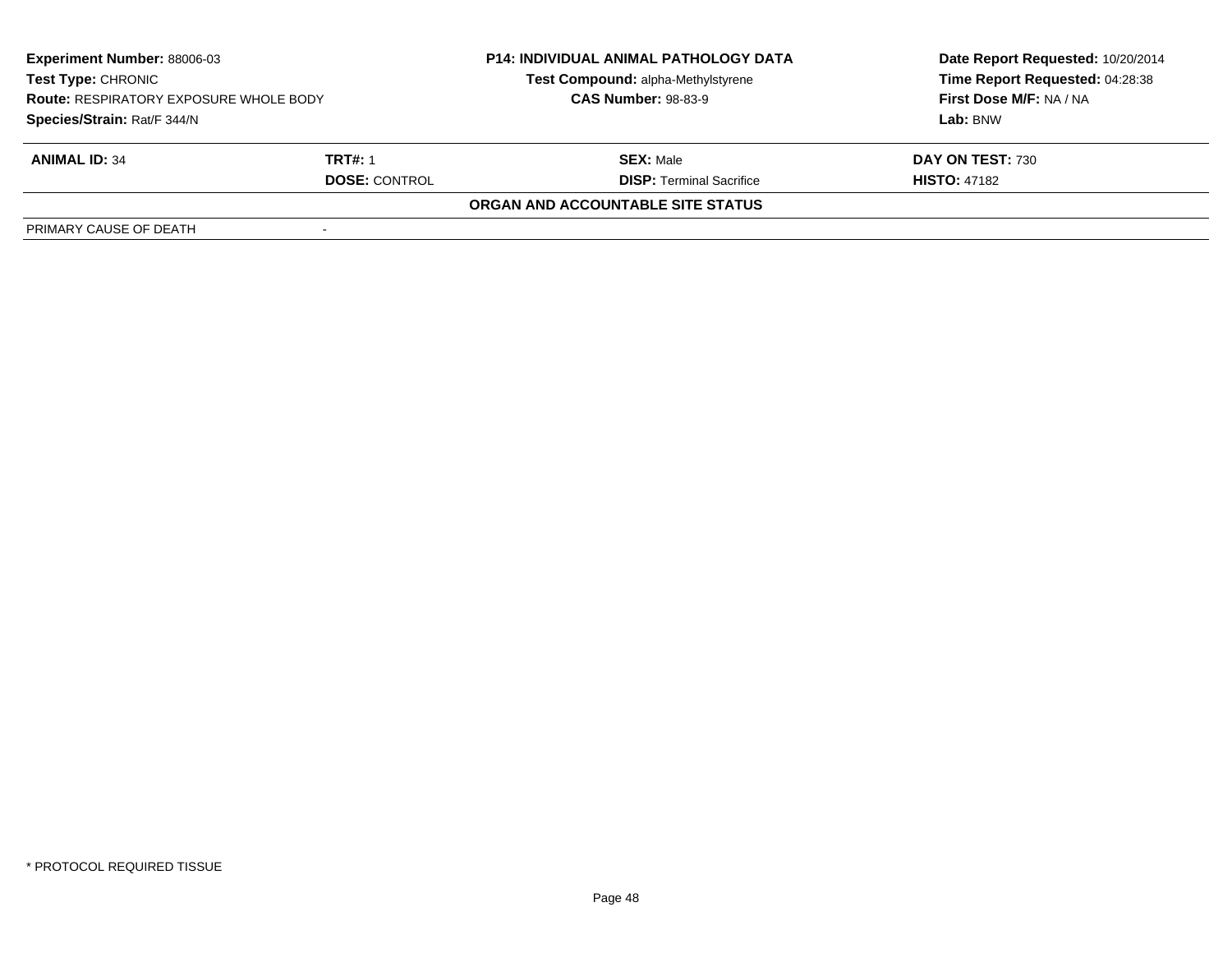| Experiment Number: 88006-03<br>Test Type: CHRONIC<br>Route: RESPIRATORY EXPOSURE WHOLE BODY<br>Species/Strain: Rat/F 344/N |                            | <b>P14: INDIVIDUAL ANIMAL PATHOLOGY DATA</b><br>Test Compound: alpha-Methylstyrene<br><b>CAS Number: 98-83-9</b> | Date Report Requested: 10/20/2014<br>Time Report Requested: 04:28:38<br>First Dose M/F: NA / NA<br>Lab: BNW |
|----------------------------------------------------------------------------------------------------------------------------|----------------------------|------------------------------------------------------------------------------------------------------------------|-------------------------------------------------------------------------------------------------------------|
| <b>ANIMAL ID: 35</b>                                                                                                       | <b>TRT#: 1</b>             | <b>SEX: Male</b>                                                                                                 | DAY ON TEST: 729                                                                                            |
|                                                                                                                            | <b>DOSE: CONTROL</b>       | <b>DISP: Terminal Sacrifice</b>                                                                                  | <b>HISTO: 47183</b>                                                                                         |
|                                                                                                                            |                            | ORGAN AND ACCOUNTABLE SITE STATUS                                                                                |                                                                                                             |
| <b>NORMAL</b>                                                                                                              |                            |                                                                                                                  |                                                                                                             |
| * Adrenal Cortex                                                                                                           | * Adrenal Medulla          | * Bone                                                                                                           | * Bone Marrow                                                                                               |
| * Epididymis                                                                                                               | * Esophagus                | * Harderian Gland                                                                                                | * Heart                                                                                                     |
| * Intestine Large, Cecum                                                                                                   | * Intestine Large, Colon   | * Intestine Large, Rectum                                                                                        | * Intestine Small, Duodenum                                                                                 |
| * Intestine Small, Ileum                                                                                                   | * Intestine Small, Jejunum | * Islets, Pancreatic                                                                                             | * Lung                                                                                                      |
| * Lymph Node, Mesenteric                                                                                                   | * Mammary Gland            | * Nose                                                                                                           | * Pancreas                                                                                                  |
| * Parathyroid Gland                                                                                                        | * Pituitary Gland          | * Preputial Gland                                                                                                | * Salivary Glands                                                                                           |
| * Seminal Vesicle                                                                                                          | * Skin                     | * Spleen                                                                                                         | * Stomach, Forestomach                                                                                      |
| * Stomach, Glandular                                                                                                       | * Thymus                   | * Thyroid Gland                                                                                                  | * Trachea                                                                                                   |
| * Urinary Bladder                                                                                                          |                            |                                                                                                                  |                                                                                                             |
| <b>MISSING</b>                                                                                                             |                            |                                                                                                                  |                                                                                                             |
| * Lymph Node, Bronchial                                                                                                    | * Lymph Node, Mandibular   | * Lymph Node, Mediastinal                                                                                        |                                                                                                             |
| <b>OBSERVATIONS</b>                                                                                                        |                            |                                                                                                                  |                                                                                                             |
| * Brain                                                                                                                    |                            | Hemorrhage                                                                                                       | Mild                                                                                                        |
| * Eye                                                                                                                      | Retina                     | Atrophy                                                                                                          | Marked                                                                                                      |
|                                                                                                                            | Lens                       | Cataract                                                                                                         | Marked                                                                                                      |
|                                                                                                                            | Sclera                     | Metaplasia                                                                                                       | Osseous, Mild                                                                                               |
|                                                                                                                            | Cornea                     | Mineralization                                                                                                   | Marked                                                                                                      |
| [Cataract TGLS = $2-13$ ]                                                                                                  |                            |                                                                                                                  |                                                                                                             |
| * Kidney                                                                                                                   |                            | Nephropathy                                                                                                      | Mild                                                                                                        |
| * Larynx                                                                                                                   |                            | Inflammation                                                                                                     | Chronic, Mild                                                                                               |
| * Liver                                                                                                                    |                            | <b>Clear Cell Focus</b>                                                                                          |                                                                                                             |
| * Prostate                                                                                                                 |                            | Hyperplasia                                                                                                      | Marked                                                                                                      |
| * Testes                                                                                                                   | Bilateral, Interstit Cell  | Adenoma                                                                                                          |                                                                                                             |
| [Adenoma TGLS = $1-9$ ]                                                                                                    |                            |                                                                                                                  |                                                                                                             |
| PRIMARY CAUSE OF DEATH                                                                                                     | $\blacksquare$             |                                                                                                                  |                                                                                                             |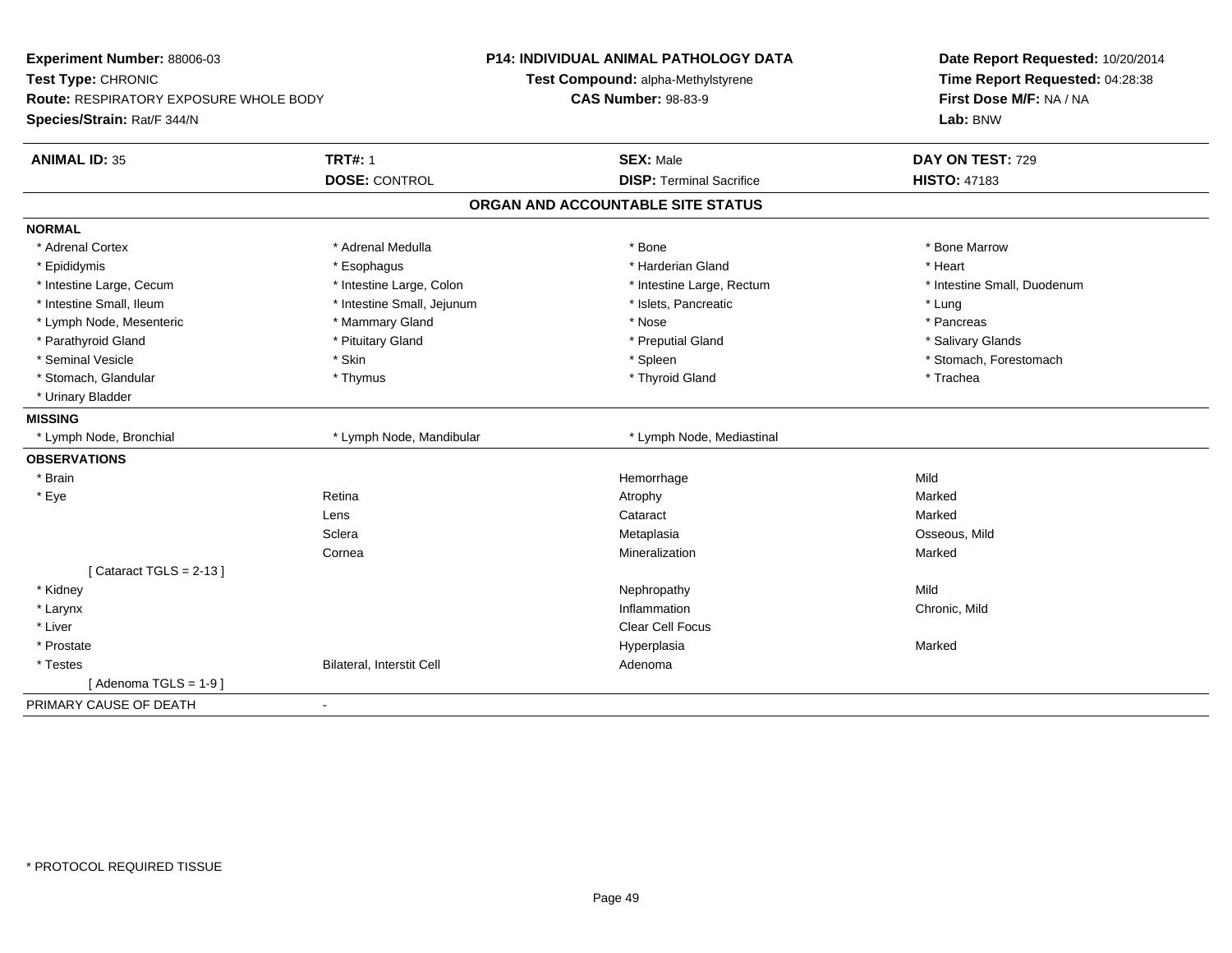| Experiment Number: 88006-03                   |                            | <b>P14: INDIVIDUAL ANIMAL PATHOLOGY DATA</b> | Date Report Requested: 10/20/2014<br>Time Report Requested: 04:28:38 |  |
|-----------------------------------------------|----------------------------|----------------------------------------------|----------------------------------------------------------------------|--|
| Test Type: CHRONIC                            |                            | Test Compound: alpha-Methylstyrene           |                                                                      |  |
| <b>Route: RESPIRATORY EXPOSURE WHOLE BODY</b> |                            | <b>CAS Number: 98-83-9</b>                   | First Dose M/F: NA / NA                                              |  |
| Species/Strain: Rat/F 344/N                   |                            |                                              | Lab: BNW                                                             |  |
| <b>ANIMAL ID: 36</b>                          | <b>TRT#: 1</b>             | <b>SEX: Male</b>                             | DAY ON TEST: 554                                                     |  |
|                                               | <b>DOSE: CONTROL</b>       | <b>DISP: Natural Death</b>                   | <b>HISTO: 47184</b>                                                  |  |
|                                               |                            | ORGAN AND ACCOUNTABLE SITE STATUS            |                                                                      |  |
| <b>NORMAL</b>                                 |                            |                                              |                                                                      |  |
| * Adrenal Cortex                              | * Adrenal Medulla          | * Bone                                       | * Bone Marrow                                                        |  |
| * Epididymis                                  | * Esophagus                | * Eye                                        | * Harderian Gland                                                    |  |
| * Intestine Large, Cecum                      | * Intestine Large, Colon   | * Intestine Large, Rectum                    | * Intestine Small, Duodenum                                          |  |
| * Lymph Node, Mesenteric                      | * Mammary Gland            | * Pancreas                                   | * Parathyroid Gland                                                  |  |
| * Preputial Gland                             | * Prostate                 | * Salivary Glands                            | * Seminal Vesicle                                                    |  |
| * Skin                                        | * Stomach, Glandular       | * Thyroid Gland                              | * Trachea                                                            |  |
| <b>MISSING</b>                                |                            |                                              |                                                                      |  |
| * Lymph Node, Bronchial                       | * Lymph Node, Mandibular   | * Thymus                                     |                                                                      |  |
| <b>AUTO PRECLUDES DIAG.</b>                   |                            |                                              |                                                                      |  |
| * Intestine Small, Ileum                      | * Intestine Small, Jejunum |                                              |                                                                      |  |
| <b>OBSERVATIONS</b>                           |                            |                                              |                                                                      |  |
| * Brain                                       |                            | Hemorrhage                                   | Marked                                                               |  |
| [Hemorrhage TGLS = 1-1]                       |                            |                                              |                                                                      |  |
| * Heart                                       |                            | Cardiomyopathy                               | Mild                                                                 |  |
| * Islets, Pancreatic                          |                            | Adenoma                                      |                                                                      |  |
| * Kidney                                      |                            | Leukemia Mononuclear                         |                                                                      |  |
| * Larynx                                      |                            | Foreign Body                                 | Mild                                                                 |  |
|                                               |                            | Inflammation                                 | Suppurative, Minimal                                                 |  |
| * Liver                                       |                            | Leukemia Mononuclear                         |                                                                      |  |
|                                               |                            | <b>Necrosis</b>                              | Moderate                                                             |  |
| * Lung                                        |                            | Leukemia Mononuclear                         |                                                                      |  |
| Lymph Node                                    | Pancreatic                 | Leukemia Mononuclear                         |                                                                      |  |
| * Lymph Node, Mediastinal                     |                            | Leukemia Mononuclear                         |                                                                      |  |
| * Nose                                        |                            | Inflammation                                 | Suppurative, Mild                                                    |  |
| * Pituitary Gland                             |                            | Leukemia Mononuclear                         |                                                                      |  |
| * Spleen                                      |                            | Leukemia Mononuclear                         |                                                                      |  |
| [ Leukemia Mononuclear TGLS = 2-14 ]          |                            |                                              |                                                                      |  |
| * Stomach, Forestomach                        |                            | Ulcer                                        | Marked                                                               |  |
| [ Ulcer TGLS = $3-10$ ]                       |                            |                                              |                                                                      |  |
| * Testes                                      | Bilateral, Interstit Cell  | Adenoma                                      |                                                                      |  |
|                                               |                            |                                              |                                                                      |  |

\* PROTOCOL REQUIRED TISSUE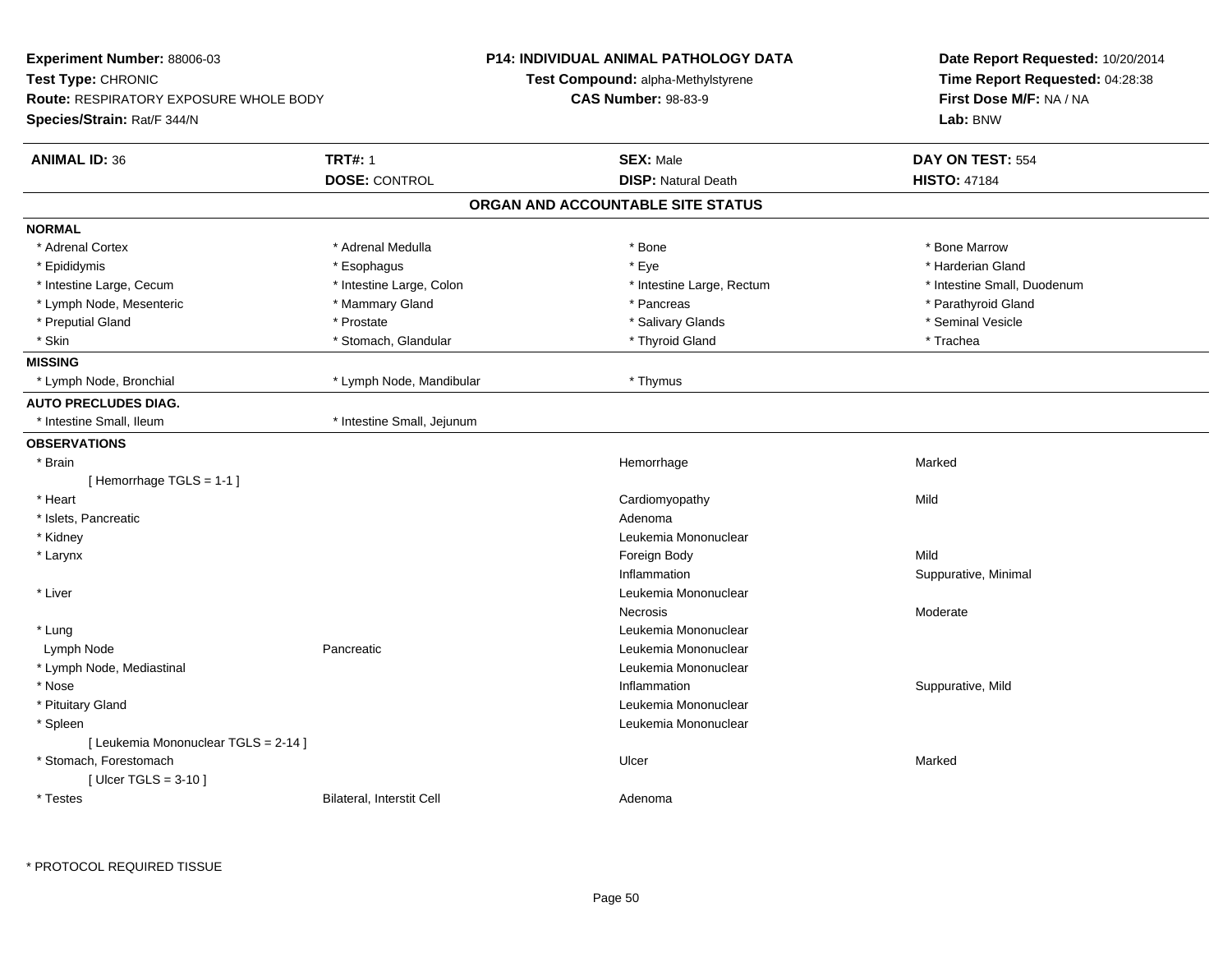| <b>Experiment Number: 88006-03</b><br><b>Test Type: CHRONIC</b><br><b>Route: RESPIRATORY EXPOSURE WHOLE BODY</b><br>Species/Strain: Rat/F 344/N |                                  | <b>P14: INDIVIDUAL ANIMAL PATHOLOGY DATA</b><br>Test Compound: alpha-Methylstyrene<br><b>CAS Number: 98-83-9</b> | Date Report Requested: 10/20/2014<br>Time Report Requested: 04:28:38<br>First Dose M/F: NA / NA<br>Lab: BNW |
|-------------------------------------------------------------------------------------------------------------------------------------------------|----------------------------------|------------------------------------------------------------------------------------------------------------------|-------------------------------------------------------------------------------------------------------------|
| <b>ANIMAL ID: 36</b>                                                                                                                            | <b>TRT#: 1</b>                   | <b>SEX: Male</b>                                                                                                 | DAY ON TEST: 554                                                                                            |
|                                                                                                                                                 | <b>DOSE: CONTROL</b>             | <b>DISP:</b> Natural Death                                                                                       | <b>HISTO: 47184</b>                                                                                         |
|                                                                                                                                                 |                                  | ORGAN AND ACCOUNTABLE SITE STATUS                                                                                |                                                                                                             |
| $Adenoma TGLS = 4-91$                                                                                                                           |                                  |                                                                                                                  |                                                                                                             |
| * Urinary Bladder                                                                                                                               |                                  | Leukemia Mononuclear                                                                                             |                                                                                                             |
| PRIMARY CAUSE OF DEATH                                                                                                                          | Leukemia Mononuclear<br>- Spleen |                                                                                                                  |                                                                                                             |
| CONTRIBUTORY CAUSE OF DEATH                                                                                                                     | - Brain                          | Hemorrhage; Stomach; Forestomach Ulcer                                                                           |                                                                                                             |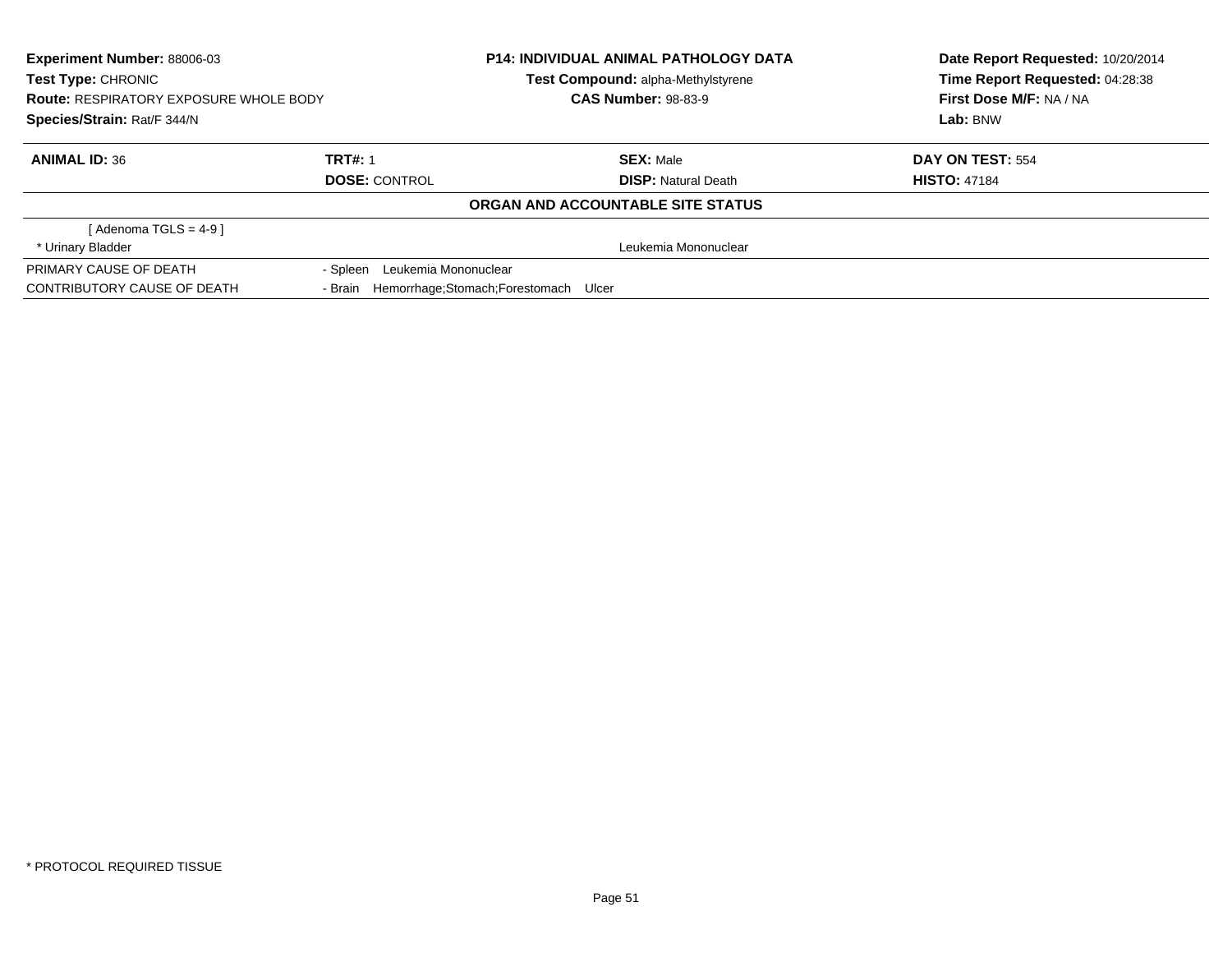| Experiment Number: 88006-03<br>Test Type: CHRONIC<br>Route: RESPIRATORY EXPOSURE WHOLE BODY<br>Species/Strain: Rat/F 344/N |                            | <b>P14: INDIVIDUAL ANIMAL PATHOLOGY DATA</b><br>Test Compound: alpha-Methylstyrene<br><b>CAS Number: 98-83-9</b> | Date Report Requested: 10/20/2014<br>Time Report Requested: 04:28:38<br>First Dose M/F: NA / NA<br>Lab: BNW |
|----------------------------------------------------------------------------------------------------------------------------|----------------------------|------------------------------------------------------------------------------------------------------------------|-------------------------------------------------------------------------------------------------------------|
| <b>ANIMAL ID: 37</b>                                                                                                       | <b>TRT#: 1</b>             | <b>SEX: Male</b>                                                                                                 | DAY ON TEST: 730                                                                                            |
|                                                                                                                            | <b>DOSE: CONTROL</b>       | <b>DISP: Terminal Sacrifice</b>                                                                                  | <b>HISTO: 47185</b>                                                                                         |
|                                                                                                                            |                            | ORGAN AND ACCOUNTABLE SITE STATUS                                                                                |                                                                                                             |
| <b>NORMAL</b>                                                                                                              |                            |                                                                                                                  |                                                                                                             |
| * Adrenal Cortex                                                                                                           | * Bone                     | * Bone Marrow                                                                                                    | * Brain                                                                                                     |
| * Epididymis                                                                                                               | * Esophagus                | * Harderian Gland                                                                                                | * Heart                                                                                                     |
| * Intestine Large, Cecum                                                                                                   | * Intestine Large, Colon   | * Intestine Large, Rectum                                                                                        | * Intestine Small, Duodenum                                                                                 |
| * Intestine Small, Ileum                                                                                                   | * Intestine Small, Jejunum | * Islets, Pancreatic                                                                                             | * Larynx                                                                                                    |
| * Lung                                                                                                                     | * Lymph Node, Mediastinal  | * Lymph Node, Mesenteric                                                                                         | * Mammary Gland                                                                                             |
| * Nose                                                                                                                     | * Pancreas                 | * Parathyroid Gland                                                                                              | * Salivary Glands                                                                                           |
| * Seminal Vesicle                                                                                                          | * Skin                     | * Stomach, Forestomach                                                                                           | * Stomach, Glandular                                                                                        |
| * Thymus                                                                                                                   | * Trachea                  | * Urinary Bladder                                                                                                |                                                                                                             |
| <b>MISSING</b>                                                                                                             |                            |                                                                                                                  |                                                                                                             |
| * Lymph Node, Bronchial                                                                                                    | * Lymph Node, Mandibular   |                                                                                                                  |                                                                                                             |
| <b>OBSERVATIONS</b>                                                                                                        |                            |                                                                                                                  |                                                                                                             |
| * Adrenal Medulla                                                                                                          |                            | Hyperplasia                                                                                                      | Minimal                                                                                                     |
| * Eye                                                                                                                      | Sclera                     | Metaplasia                                                                                                       | Osseous, Minimal                                                                                            |
| * Kidney                                                                                                                   |                            | Nephropathy                                                                                                      | Mild                                                                                                        |
| * Liver                                                                                                                    | <b>Bile Duct</b>           | Hyperplasia                                                                                                      | Minimal                                                                                                     |
|                                                                                                                            |                            | Leukemia Mononuclear                                                                                             |                                                                                                             |
| * Pituitary Gland                                                                                                          |                            | Adenoma                                                                                                          |                                                                                                             |
| [Adenoma TGLS = $3-10$ ]                                                                                                   |                            |                                                                                                                  |                                                                                                             |
| * Preputial Gland                                                                                                          |                            | Hyperplasia                                                                                                      | Moderate                                                                                                    |
| [Hyperplasia TGLS = $1-14$ ]                                                                                               |                            |                                                                                                                  |                                                                                                             |
| * Prostate                                                                                                                 |                            | Inflammation                                                                                                     | Suppurative, Minimal                                                                                        |
| * Spleen                                                                                                                   |                            | Leukemia Mononuclear                                                                                             |                                                                                                             |
| * Testes                                                                                                                   | Bilateral, Interstit Cell  | Adenoma                                                                                                          |                                                                                                             |
| [Adenoma TGLS = $2-9$ ]                                                                                                    |                            |                                                                                                                  |                                                                                                             |
| * Thyroid Gland                                                                                                            | C Cell                     | Hyperplasia                                                                                                      | Minimal                                                                                                     |
| PRIMARY CAUSE OF DEATH                                                                                                     | $\blacksquare$             |                                                                                                                  |                                                                                                             |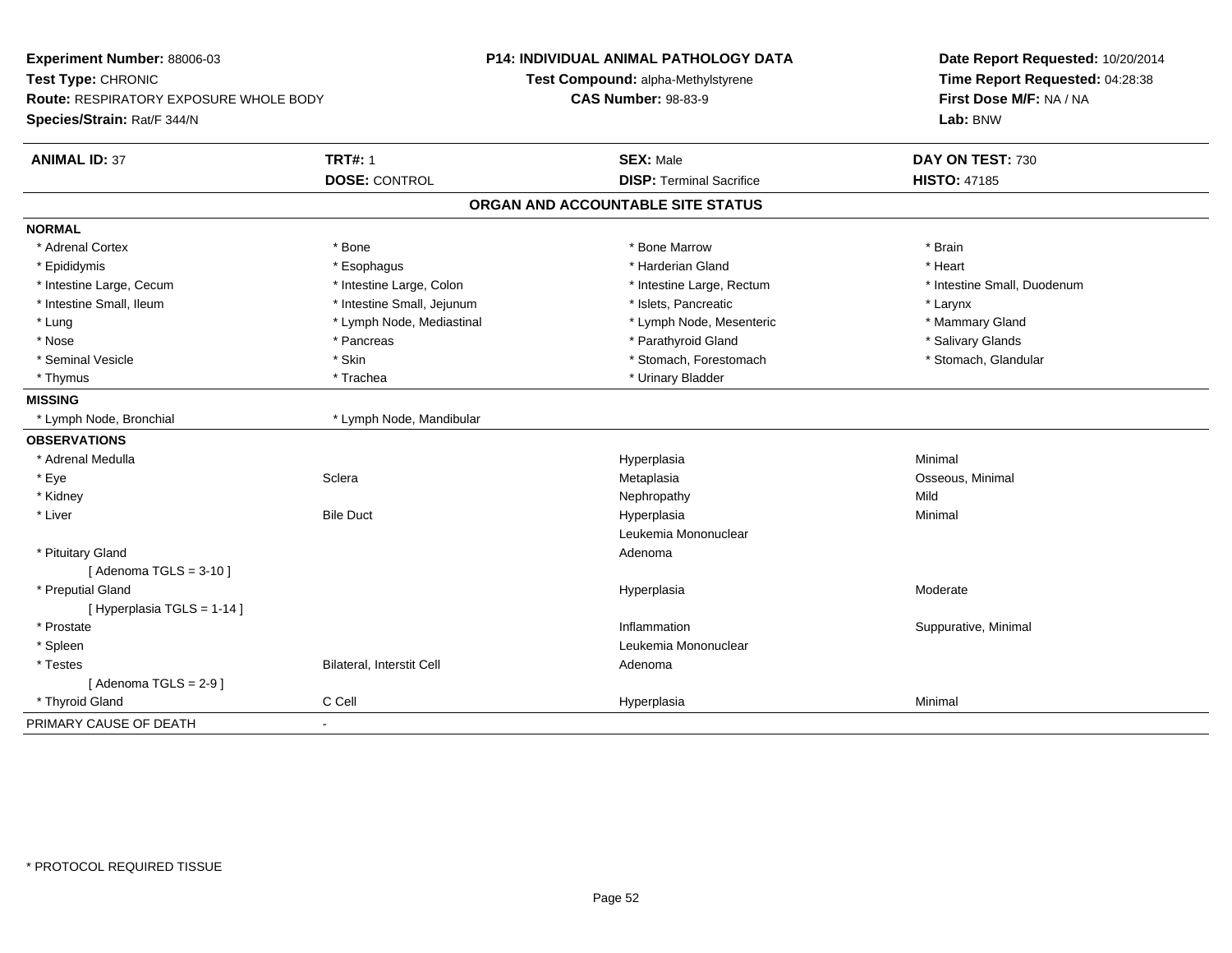| Experiment Number: 88006-03            |                           | <b>P14: INDIVIDUAL ANIMAL PATHOLOGY DATA</b> | Date Report Requested: 10/20/2014<br>Time Report Requested: 04:28:38<br>First Dose M/F: NA / NA |
|----------------------------------------|---------------------------|----------------------------------------------|-------------------------------------------------------------------------------------------------|
| Test Type: CHRONIC                     |                           | Test Compound: alpha-Methylstyrene           |                                                                                                 |
| Route: RESPIRATORY EXPOSURE WHOLE BODY |                           | <b>CAS Number: 98-83-9</b>                   |                                                                                                 |
| Species/Strain: Rat/F 344/N            |                           |                                              | Lab: BNW                                                                                        |
| <b>ANIMAL ID: 38</b>                   | <b>TRT#: 1</b>            | <b>SEX: Male</b>                             | DAY ON TEST: 729                                                                                |
|                                        | <b>DOSE: CONTROL</b>      | <b>DISP: Terminal Sacrifice</b>              | <b>HISTO: 47186</b>                                                                             |
|                                        |                           | ORGAN AND ACCOUNTABLE SITE STATUS            |                                                                                                 |
| <b>NORMAL</b>                          |                           |                                              |                                                                                                 |
| * Adrenal Medulla                      | * Bone                    | * Bone Marrow                                | * Brain                                                                                         |
| * Epididymis                           | * Esophagus               | * Eye                                        | * Harderian Gland                                                                               |
| * Heart                                | * Intestine Large, Cecum  | * Intestine Large, Colon                     | * Intestine Large, Rectum                                                                       |
| * Intestine Small, Duodenum            | * Intestine Small, Ileum  | * Intestine Small, Jejunum                   | * Islets, Pancreatic                                                                            |
| * Lymph Node, Mesenteric               | * Pancreas                | * Parathyroid Gland                          | * Preputial Gland                                                                               |
| * Salivary Glands                      | * Seminal Vesicle         | * Stomach, Forestomach                       | * Stomach, Glandular                                                                            |
| * Trachea                              | * Urinary Bladder         |                                              |                                                                                                 |
| <b>MISSING</b>                         |                           |                                              |                                                                                                 |
| * Lymph Node, Mandibular               | * Lymph Node, Mediastinal | * Mammary Gland                              | * Thymus                                                                                        |
| <b>OBSERVATIONS</b>                    |                           |                                              |                                                                                                 |
| * Adrenal Cortex                       |                           | Vacuolization Cytoplasmic                    | Mild                                                                                            |
| * Kidney                               | Papilla                   | Mineralization                               | Minimal                                                                                         |
|                                        |                           | Nephropathy                                  | Mild                                                                                            |
| * Larynx                               |                           | Inflammation                                 | Suppurative, Mild                                                                               |
|                                        |                           | Inflammation                                 | Chronic, Moderate                                                                               |
|                                        | <b>Respirat Epith</b>     | Metaplasia                                   | Squamous, Mild                                                                                  |
| * Liver                                |                           | Clear Cell Focus                             |                                                                                                 |
|                                        | <b>Bile Duct</b>          | Hyperplasia                                  | Mild                                                                                            |
|                                        |                           | Leukemia Mononuclear                         |                                                                                                 |
| [ Leukemia Mononuclear TGLS = 6-6 ]    |                           |                                              |                                                                                                 |
| * Lung                                 |                           | Inflammation                                 | Chronic, Minimal                                                                                |
| * Lymph Node, Bronchial                |                           | Leukemia Mononuclear                         |                                                                                                 |
| [ Leukemia Mononuclear TGLS = 5-14 ]   |                           |                                              |                                                                                                 |
| Mesentery                              |                           | Necrosis                                     | Moderate                                                                                        |
| [Necrosis TGLS = $4-18$ ]              |                           |                                              |                                                                                                 |
| * Nose                                 | Olfactory Epi             | Degeneration                                 | Hyaline, Mild                                                                                   |
|                                        | <b>Respirat Epith</b>     | Degeneration                                 | Hyaline, Mild                                                                                   |
| * Pituitary Gland                      |                           | Adenoma                                      |                                                                                                 |
| [Adenoma TGLS = $7-10$ ]               |                           |                                              |                                                                                                 |
| Pleura                                 |                           | Inflammation                                 | Chronic, Mild                                                                                   |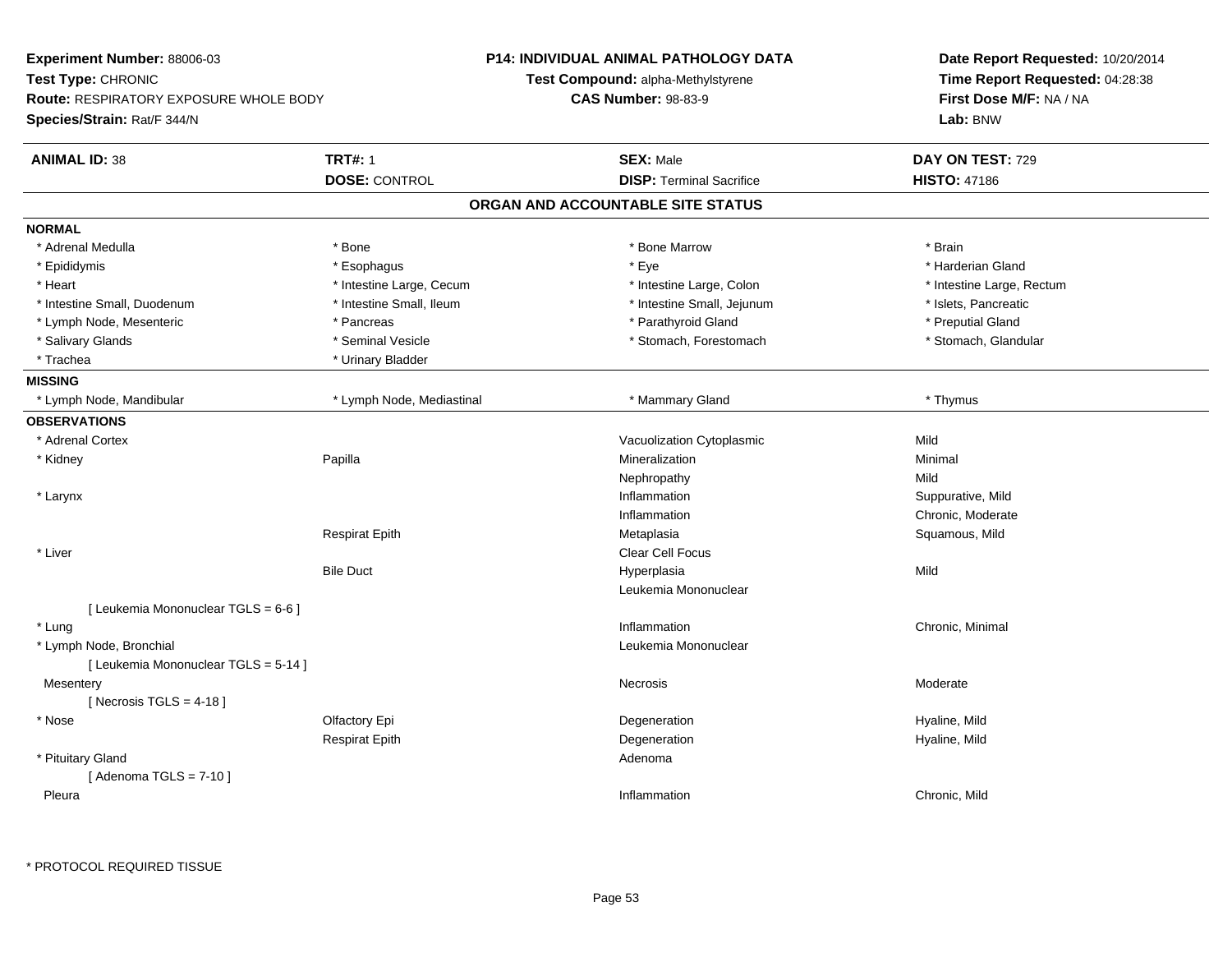| <b>Experiment Number: 88006-03</b><br><b>Test Type: CHRONIC</b> |                          | P14: INDIVIDUAL ANIMAL PATHOLOGY DATA<br><b>Test Compound: alpha-Methylstyrene</b> | Date Report Requested: 10/20/2014<br>Time Report Requested: 04:28:38 |
|-----------------------------------------------------------------|--------------------------|------------------------------------------------------------------------------------|----------------------------------------------------------------------|
| <b>Route: RESPIRATORY EXPOSURE WHOLE BODY</b>                   |                          | <b>CAS Number: 98-83-9</b>                                                         | First Dose M/F: NA / NA                                              |
| Species/Strain: Rat/F 344/N                                     |                          |                                                                                    | Lab: BNW                                                             |
| <b>ANIMAL ID: 38</b>                                            | <b>TRT#: 1</b>           | <b>SEX: Male</b>                                                                   | DAY ON TEST: 729                                                     |
|                                                                 | <b>DOSE: CONTROL</b>     | <b>DISP: Terminal Sacrifice</b>                                                    | <b>HISTO: 47186</b>                                                  |
|                                                                 |                          | ORGAN AND ACCOUNTABLE SITE STATUS                                                  |                                                                      |
| * Prostate                                                      |                          | Inflammation                                                                       | Suppurative, Mild                                                    |
| * Skin                                                          | <b>Subcut Tiss</b>       | Fibroma                                                                            | Multiple                                                             |
|                                                                 |                          | Keratoacanthoma                                                                    |                                                                      |
| [Fibroma TGLS = 1,2-15+16 ]                                     |                          |                                                                                    |                                                                      |
| [Keratoacanthoma TGLS = 3-17]                                   |                          |                                                                                    |                                                                      |
| * Spleen                                                        |                          | Leukemia Mononuclear                                                               |                                                                      |
| * Testes                                                        | Interstit Cell           | Hyperplasia                                                                        | Minimal                                                              |
| * Thyroid Gland                                                 | C Cell                   | Hyperplasia                                                                        | Mild                                                                 |
| PRIMARY CAUSE OF DEATH                                          | $\overline{\phantom{a}}$ |                                                                                    |                                                                      |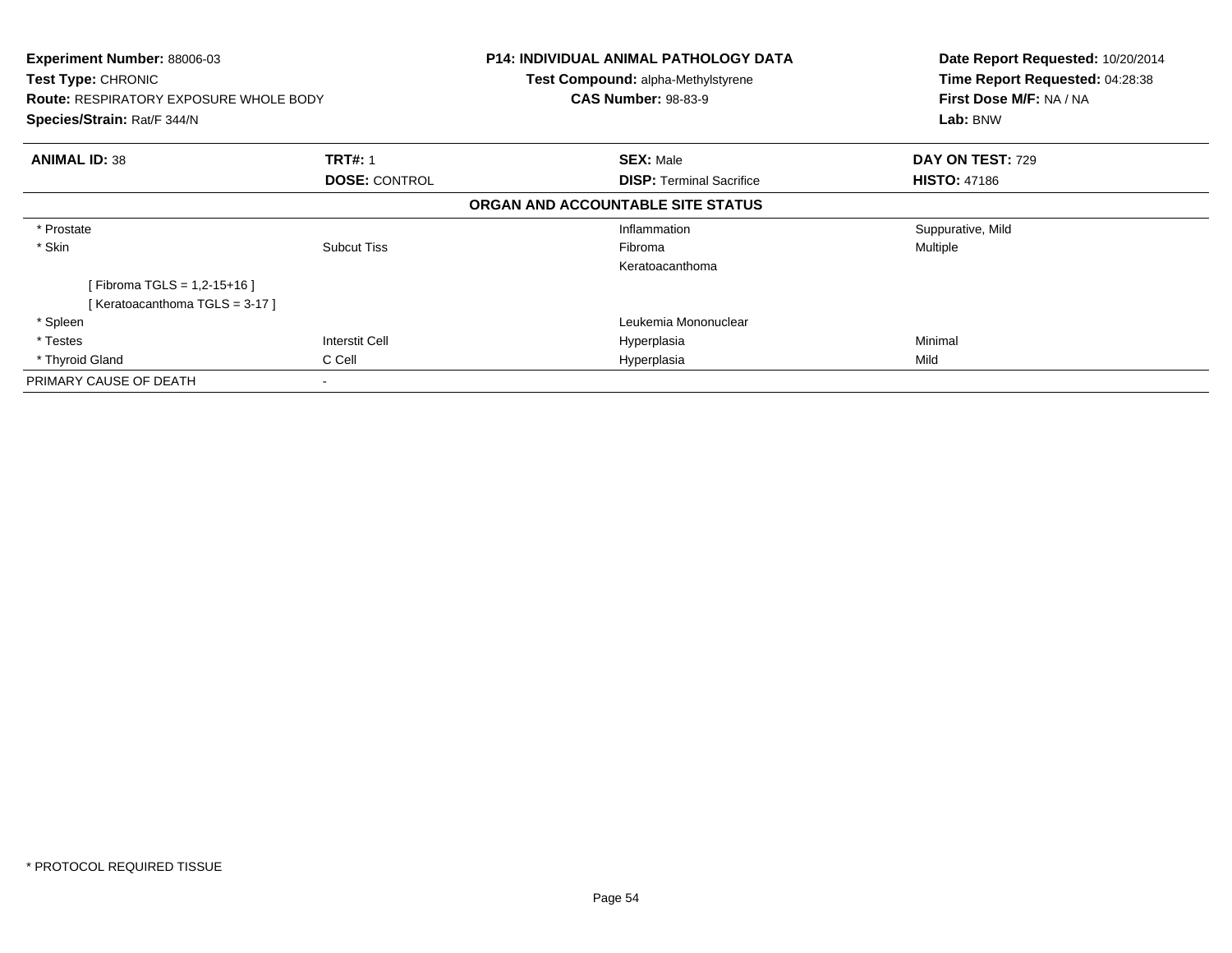| Experiment Number: 88006-03            |                             | <b>P14: INDIVIDUAL ANIMAL PATHOLOGY DATA</b> | Date Report Requested: 10/20/2014<br>Time Report Requested: 04:28:38<br>First Dose M/F: NA / NA |
|----------------------------------------|-----------------------------|----------------------------------------------|-------------------------------------------------------------------------------------------------|
| Test Type: CHRONIC                     |                             | Test Compound: alpha-Methylstyrene           |                                                                                                 |
| Route: RESPIRATORY EXPOSURE WHOLE BODY |                             | <b>CAS Number: 98-83-9</b>                   |                                                                                                 |
| Species/Strain: Rat/F 344/N            |                             |                                              | Lab: BNW                                                                                        |
| <b>ANIMAL ID: 39</b>                   | <b>TRT#: 1</b>              | <b>SEX: Male</b>                             | DAY ON TEST: 495                                                                                |
|                                        | <b>DOSE: CONTROL</b>        | <b>DISP:</b> Moribund Sacrifice              | <b>HISTO: 47187</b>                                                                             |
|                                        |                             | ORGAN AND ACCOUNTABLE SITE STATUS            |                                                                                                 |
| <b>NORMAL</b>                          |                             |                                              |                                                                                                 |
| * Adrenal Cortex                       | * Bone Marrow               | * Brain                                      | * Epididymis                                                                                    |
| * Esophagus                            | * Harderian Gland           | * Intestine Large, Cecum                     | * Intestine Large, Colon                                                                        |
| * Intestine Large, Rectum              | * Intestine Small, Duodenum | * Intestine Small, Ileum                     | * Intestine Small, Jejunum                                                                      |
| * Islets, Pancreatic                   | * Larynx                    | * Mammary Gland                              | * Nose                                                                                          |
| * Pancreas                             | * Parathyroid Gland         | * Preputial Gland                            | * Salivary Glands                                                                               |
| * Seminal Vesicle                      | * Skin                      | * Stomach, Forestomach                       | * Stomach, Glandular                                                                            |
| * Thymus                               | * Thyroid Gland             | * Trachea                                    | * Urinary Bladder                                                                               |
| <b>MISSING</b>                         |                             |                                              |                                                                                                 |
| * Lymph Node, Bronchial                | * Lymph Node, Mandibular    | * Lymph Node, Mediastinal                    |                                                                                                 |
| <b>OBSERVATIONS</b>                    |                             |                                              |                                                                                                 |
| * Adrenal Medulla                      |                             | Hyperplasia                                  | Marked                                                                                          |
| * Bone                                 |                             | Hyperostosis                                 | Moderate                                                                                        |
| * Eye                                  | Sclera                      | Metaplasia                                   | Osseous, Minimal                                                                                |
| * Heart                                |                             | Cardiomyopathy                               | Minimal                                                                                         |
| * Kidney                               |                             | Infarct                                      |                                                                                                 |
|                                        |                             | Leukemia Mononuclear                         |                                                                                                 |
| [ Infarct TGLS = $6-14$ ]              |                             |                                              |                                                                                                 |
| * Liver                                | <b>Bile Duct</b>            | Hyperplasia                                  | Mild                                                                                            |
|                                        |                             | Leukemia Mononuclear                         |                                                                                                 |
| [ Leukemia Mononuclear TGLS = 5-6 ]    |                             |                                              |                                                                                                 |
| * Lung                                 |                             | Leukemia Mononuclear                         |                                                                                                 |
| Lymph Node                             | Pancreatic                  | Leukemia Mononuclear                         |                                                                                                 |
| * Lymph Node, Mesenteric               |                             | Leukemia Mononuclear                         |                                                                                                 |
| Penis                                  |                             | Inflammation                                 | Chronic Active, Moderate                                                                        |
| [Inflammation TGLS = 1-17]             |                             |                                              |                                                                                                 |
| * Pituitary Gland                      |                             | Hyperplasia                                  | Marked                                                                                          |
| [ Hyperplasia TGLS = 2-10 ]            |                             |                                              |                                                                                                 |
| * Prostate                             |                             | Inflammation                                 | Suppurative, Mild                                                                               |
| * Spleen                               |                             | Fibrosis                                     | Marked                                                                                          |
|                                        |                             | Leukemia Mononuclear                         |                                                                                                 |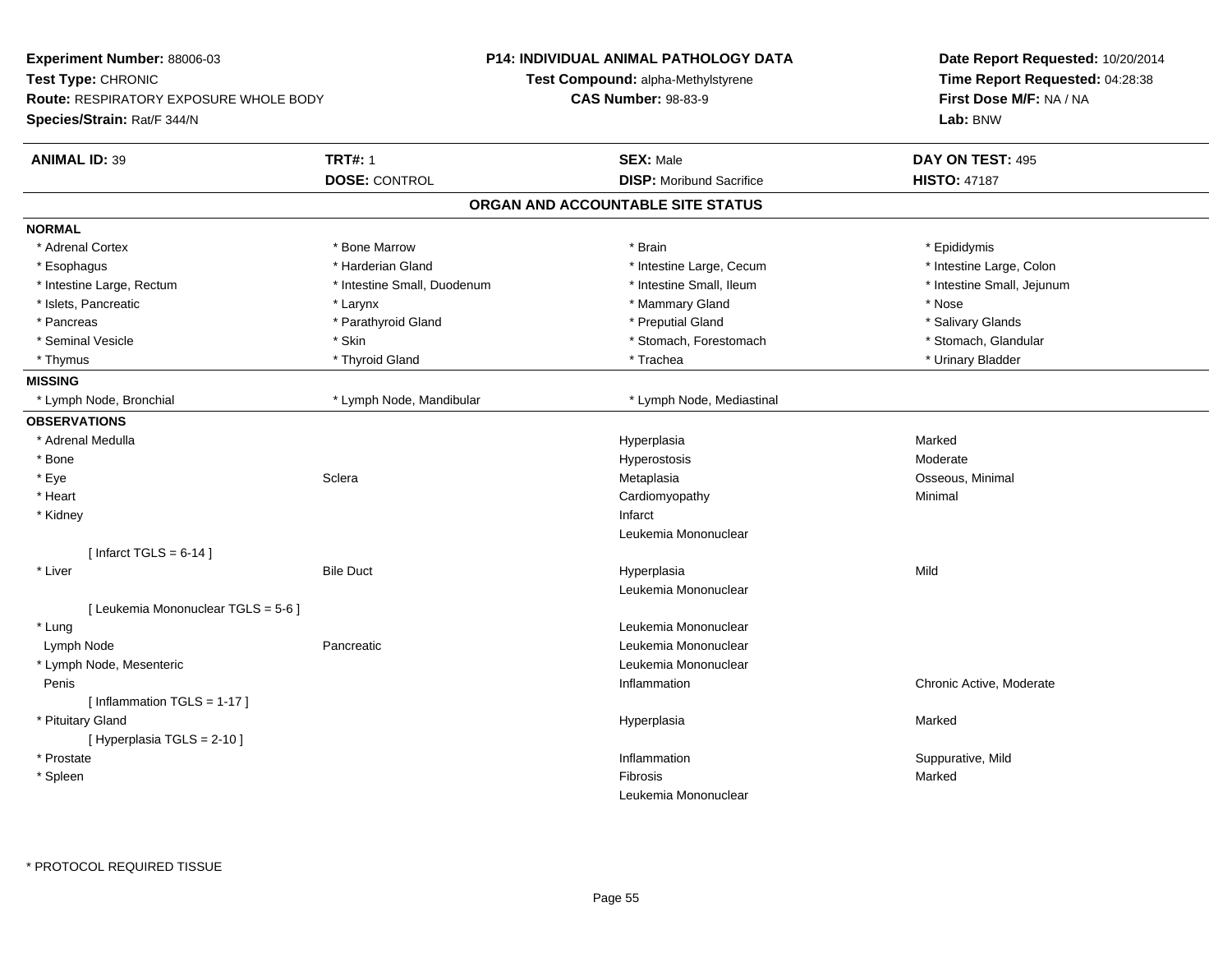| Experiment Number: 88006-03<br><b>Test Type: CHRONIC</b><br><b>Route: RESPIRATORY EXPOSURE WHOLE BODY</b><br>Species/Strain: Rat/F 344/N |                                  | <b>P14: INDIVIDUAL ANIMAL PATHOLOGY DATA</b><br>Test Compound: alpha-Methylstyrene | Date Report Requested: 10/20/2014<br>Time Report Requested: 04:28:38 |
|------------------------------------------------------------------------------------------------------------------------------------------|----------------------------------|------------------------------------------------------------------------------------|----------------------------------------------------------------------|
|                                                                                                                                          |                                  | <b>CAS Number: 98-83-9</b>                                                         | First Dose M/F: NA / NA                                              |
|                                                                                                                                          |                                  |                                                                                    | Lab: BNW                                                             |
| <b>ANIMAL ID: 39</b>                                                                                                                     | <b>TRT#: 1</b>                   | <b>SEX: Male</b>                                                                   | DAY ON TEST: 495                                                     |
|                                                                                                                                          | <b>DOSE: CONTROL</b>             | <b>DISP:</b> Moribund Sacrifice                                                    | <b>HISTO: 47187</b>                                                  |
|                                                                                                                                          |                                  | ORGAN AND ACCOUNTABLE SITE STATUS                                                  |                                                                      |
| [Fibrosis TGLS = 4-16 ]                                                                                                                  |                                  |                                                                                    |                                                                      |
| [Leukemia Mononuclear TGLS = 3,4-15+16]                                                                                                  |                                  |                                                                                    |                                                                      |
| * Testes                                                                                                                                 | Germinal Epith                   | Atrophy                                                                            | Moderate                                                             |
|                                                                                                                                          | <b>Interstit Cell</b>            | Hyperplasia                                                                        | Mild                                                                 |
| PRIMARY CAUSE OF DEATH                                                                                                                   | Leukemia Mononuclear<br>- Spleen |                                                                                    |                                                                      |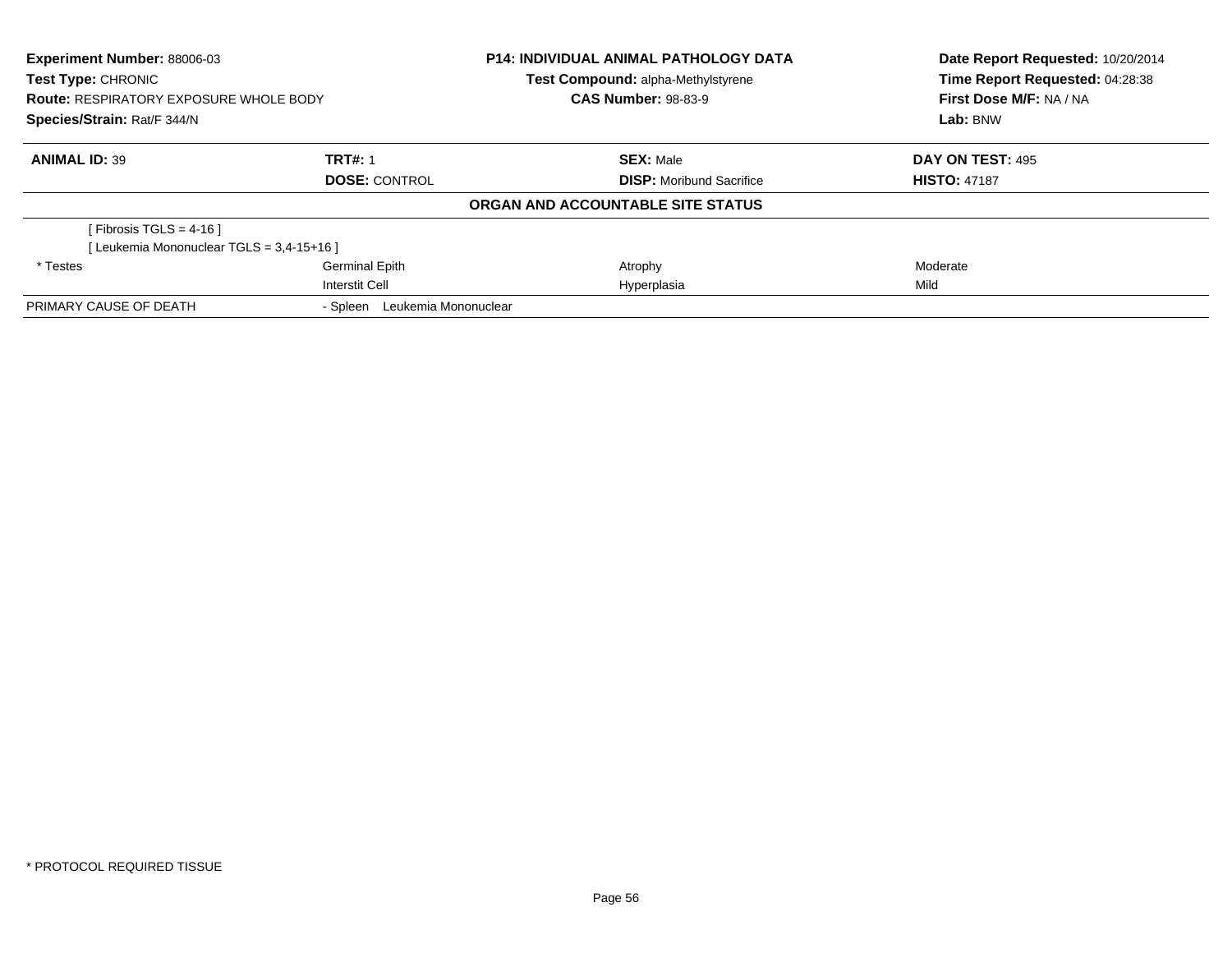| Experiment Number: 88006-03<br>Test Type: CHRONIC<br>Route: RESPIRATORY EXPOSURE WHOLE BODY<br>Species/Strain: Rat/F 344/N |                                        | P14: INDIVIDUAL ANIMAL PATHOLOGY DATA<br>Test Compound: alpha-Methylstyrene<br><b>CAS Number: 98-83-9</b> | Date Report Requested: 10/20/2014<br>Time Report Requested: 04:28:38<br>First Dose M/F: NA / NA<br>Lab: BNW |
|----------------------------------------------------------------------------------------------------------------------------|----------------------------------------|-----------------------------------------------------------------------------------------------------------|-------------------------------------------------------------------------------------------------------------|
| <b>ANIMAL ID: 40</b>                                                                                                       | <b>TRT#: 1</b><br><b>DOSE: CONTROL</b> | <b>SEX: Male</b><br><b>DISP:</b> Moribund Sacrifice                                                       | DAY ON TEST: 522<br><b>HISTO: 47188</b>                                                                     |
|                                                                                                                            |                                        | ORGAN AND ACCOUNTABLE SITE STATUS                                                                         |                                                                                                             |
| <b>NORMAL</b>                                                                                                              |                                        |                                                                                                           |                                                                                                             |
| * Adrenal Medulla                                                                                                          | * Bone                                 | * Bone Marrow                                                                                             | * Brain                                                                                                     |
| * Epididymis                                                                                                               | * Esophagus                            | * Eye                                                                                                     | * Harderian Gland                                                                                           |
| * Intestine Large, Cecum                                                                                                   | * Intestine Large, Colon               | * Intestine Large, Rectum                                                                                 | * Intestine Small, Duodenum                                                                                 |
| * Intestine Small, Ileum                                                                                                   | * Intestine Small, Jejunum             | * Islets, Pancreatic                                                                                      | * Kidney                                                                                                    |
| * Larynx                                                                                                                   | * Lung                                 | * Lymph Node, Mesenteric                                                                                  | * Mammary Gland                                                                                             |
| * Nose                                                                                                                     | * Pancreas                             | * Parathyroid Gland                                                                                       | * Preputial Gland                                                                                           |
| * Salivary Glands                                                                                                          | * Seminal Vesicle                      | * Skin                                                                                                    | * Stomach, Glandular                                                                                        |
| * Testes                                                                                                                   | * Thymus                               | * Thyroid Gland                                                                                           | * Trachea                                                                                                   |
| * Urinary Bladder                                                                                                          |                                        |                                                                                                           |                                                                                                             |
| <b>MISSING</b>                                                                                                             |                                        |                                                                                                           |                                                                                                             |
| * Lymph Node, Bronchial                                                                                                    | * Lymph Node, Mandibular               | * Lymph Node, Mediastinal                                                                                 |                                                                                                             |
| <b>OBSERVATIONS</b>                                                                                                        |                                        |                                                                                                           |                                                                                                             |
| * Adrenal Cortex                                                                                                           |                                        | Vacuolization Cytoplasmic                                                                                 | Moderate                                                                                                    |
| * Heart                                                                                                                    |                                        | Cardiomyopathy                                                                                            | Mild                                                                                                        |
| * Liver                                                                                                                    |                                        | <b>Clear Cell Focus</b>                                                                                   |                                                                                                             |
|                                                                                                                            |                                        | Vacuolization Cytoplasmic                                                                                 | Mild                                                                                                        |
| * Pituitary Gland                                                                                                          |                                        | Adenoma                                                                                                   |                                                                                                             |
| [Adenoma TGLS = $1-10$ ]                                                                                                   |                                        |                                                                                                           |                                                                                                             |
| * Prostate                                                                                                                 |                                        | Inflammation                                                                                              | Suppurative, Minimal                                                                                        |
| * Spleen                                                                                                                   |                                        | Hematopoietic Cell Proliferation                                                                          | Marked                                                                                                      |
| * Stomach, Forestomach                                                                                                     |                                        | Ulcer                                                                                                     | Marked                                                                                                      |
| PRIMARY CAUSE OF DEATH                                                                                                     | - Pituitary Gland Adenoma              |                                                                                                           |                                                                                                             |
| CONTRIBUTORY CAUSE OF DEATH                                                                                                | - Stomach: Forestomach Ulcer           |                                                                                                           |                                                                                                             |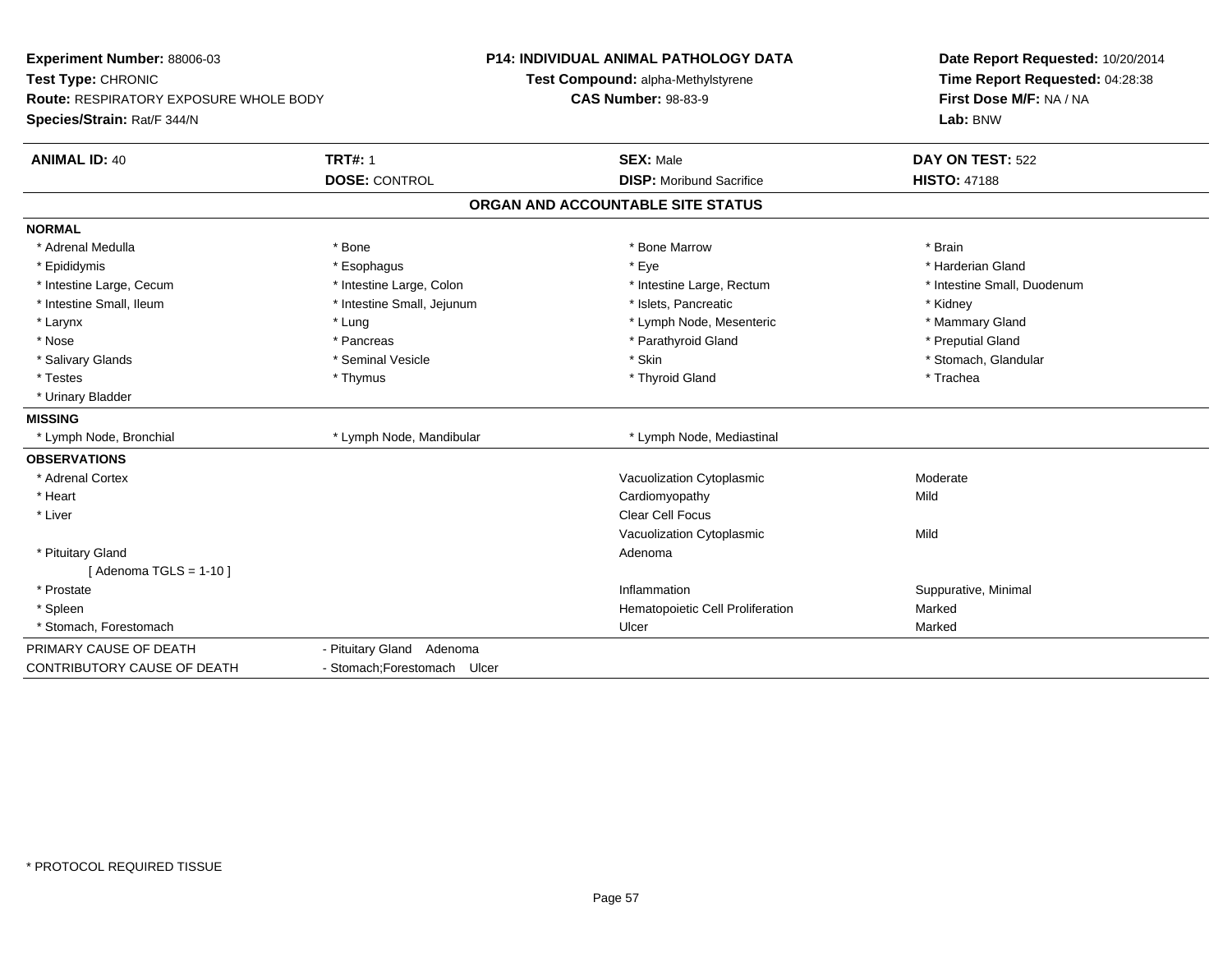| Experiment Number: 88006-03<br>Test Type: CHRONIC                            |                           | <b>P14: INDIVIDUAL ANIMAL PATHOLOGY DATA</b><br>Test Compound: alpha-Methylstyrene | Date Report Requested: 10/20/2014<br>Time Report Requested: 04:28:38 |
|------------------------------------------------------------------------------|---------------------------|------------------------------------------------------------------------------------|----------------------------------------------------------------------|
| <b>Route: RESPIRATORY EXPOSURE WHOLE BODY</b><br>Species/Strain: Rat/F 344/N |                           | <b>CAS Number: 98-83-9</b>                                                         | First Dose M/F: NA / NA<br>Lab: BNW                                  |
| <b>ANIMAL ID: 41</b><br><b>TRT#: 1</b>                                       |                           | <b>SEX: Male</b>                                                                   | DAY ON TEST: 729                                                     |
|                                                                              | <b>DOSE: CONTROL</b>      | <b>DISP: Terminal Sacrifice</b>                                                    | <b>HISTO: 47189</b>                                                  |
|                                                                              |                           | ORGAN AND ACCOUNTABLE SITE STATUS                                                  |                                                                      |
| <b>NORMAL</b>                                                                |                           |                                                                                    |                                                                      |
| * Adrenal Cortex                                                             | * Adrenal Medulla         | * Bone                                                                             | * Bone Marrow                                                        |
| * Brain                                                                      | * Epididymis              | * Esophagus                                                                        | * Harderian Gland                                                    |
| * Heart                                                                      | * Intestine Large, Cecum  | * Intestine Large, Colon                                                           | * Intestine Large, Rectum                                            |
| * Intestine Small, Duodenum                                                  | * Intestine Small, Ileum  | * Intestine Small, Jejunum                                                         | * Islets, Pancreatic                                                 |
| * Larynx                                                                     | * Lymph Node, Bronchial   | * Lymph Node, Mesenteric                                                           | * Mammary Gland                                                      |
| * Nose<br>* Pancreas                                                         |                           | * Parathyroid Gland                                                                | * Preputial Gland                                                    |
| * Salivary Glands                                                            | * Seminal Vesicle         | * Skin                                                                             | * Spleen                                                             |
| * Stomach, Forestomach                                                       | * Stomach, Glandular      | * Thymus                                                                           | * Thyroid Gland                                                      |
| * Trachea                                                                    | * Urinary Bladder         |                                                                                    |                                                                      |
| <b>MISSING</b>                                                               |                           |                                                                                    |                                                                      |
| * Lymph Node, Mandibular                                                     | * Lymph Node, Mediastinal |                                                                                    |                                                                      |
| <b>OBSERVATIONS</b>                                                          |                           |                                                                                    |                                                                      |
| * Eye<br>Lens                                                                |                           | Cataract                                                                           | Mild                                                                 |
| * Kidney                                                                     |                           | Nephropathy                                                                        | Mild                                                                 |
| <b>Bile Duct</b><br>* Liver                                                  |                           | Hyperplasia                                                                        | Minimal                                                              |
| * Lung<br>Alveolus                                                           |                           | <b>Infiltration Cellular</b>                                                       | Histiocyte, Minimal                                                  |
| * Pituitary Gland                                                            |                           | Hyperplasia                                                                        | Mild                                                                 |
| * Prostate                                                                   |                           | Hyperplasia                                                                        | Mild                                                                 |
|                                                                              |                           | Inflammation                                                                       | Suppurative, Minimal                                                 |
| * Testes                                                                     | Bilateral, Interstit Cell | Adenoma                                                                            |                                                                      |
| [Adenoma TGLS = $1-9$ ]                                                      |                           |                                                                                    |                                                                      |
| PRIMARY CAUSE OF DEATH                                                       |                           |                                                                                    |                                                                      |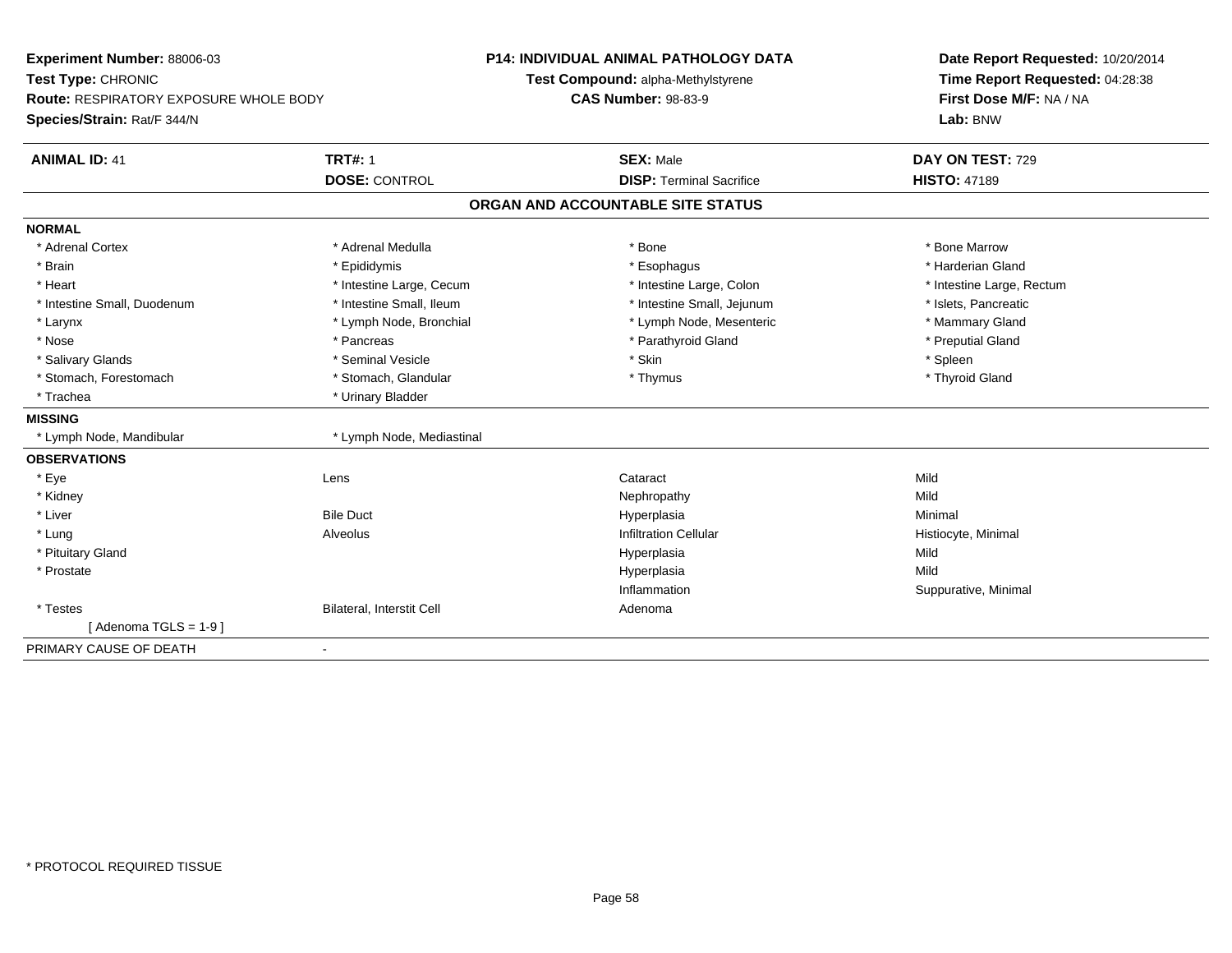| Experiment Number: 88006-03<br>Test Type: CHRONIC                     |                                | <b>P14: INDIVIDUAL ANIMAL PATHOLOGY DATA</b><br>Test Compound: alpha-Methylstyrene | Date Report Requested: 10/20/2014<br>Time Report Requested: 04:28:38 |
|-----------------------------------------------------------------------|--------------------------------|------------------------------------------------------------------------------------|----------------------------------------------------------------------|
| Route: RESPIRATORY EXPOSURE WHOLE BODY<br>Species/Strain: Rat/F 344/N |                                | <b>CAS Number: 98-83-9</b>                                                         | First Dose M/F: NA / NA<br>Lab: BNW                                  |
| <b>ANIMAL ID: 42</b>                                                  | <b>TRT#: 1</b>                 | <b>SEX: Male</b>                                                                   | DAY ON TEST: 345                                                     |
|                                                                       | <b>DOSE: CONTROL</b>           | <b>DISP:</b> Moribund Sacrifice                                                    | <b>HISTO: 47190</b>                                                  |
|                                                                       |                                | ORGAN AND ACCOUNTABLE SITE STATUS                                                  |                                                                      |
| <b>NORMAL</b>                                                         |                                |                                                                                    |                                                                      |
| * Adrenal Cortex                                                      | * Bone                         | * Bone Marrow                                                                      | * Brain                                                              |
| * Epididymis                                                          | * Esophagus                    | * Harderian Gland                                                                  | * Heart                                                              |
| * Intestine Large, Cecum                                              | * Intestine Large, Colon       | * Intestine Large, Rectum                                                          | * Intestine Small, Duodenum                                          |
| * Intestine Small, Ileum                                              | * Intestine Small, Jejunum     | * Islets, Pancreatic                                                               | * Larynx                                                             |
| * Liver                                                               | * Lymph Node, Mesenteric       | * Mammary Gland                                                                    | * Nose                                                               |
| * Pancreas                                                            | * Parathyroid Gland            | * Preputial Gland                                                                  | * Prostate                                                           |
| * Salivary Glands                                                     | * Seminal Vesicle              | * Skin                                                                             | * Spleen                                                             |
| * Stomach, Forestomach                                                | * Stomach, Glandular           | * Testes                                                                           | * Thymus                                                             |
| * Thyroid Gland                                                       | * Trachea                      | * Urinary Bladder                                                                  |                                                                      |
| <b>MISSING</b>                                                        |                                |                                                                                    |                                                                      |
| * Lymph Node, Bronchial                                               | * Lymph Node, Mandibular       | * Lymph Node, Mediastinal                                                          |                                                                      |
| <b>OBSERVATIONS</b>                                                   |                                |                                                                                    |                                                                      |
| * Adrenal Medulla                                                     |                                | Hyperplasia                                                                        | Moderate                                                             |
| * Eye                                                                 | Sclera                         | Metaplasia                                                                         | Osseous, Minimal                                                     |
| * Kidney                                                              |                                | Nephropathy                                                                        | Minimal                                                              |
| * Lung                                                                |                                | Squamous Cell Carcinoma                                                            |                                                                      |
| [Squamous Cell Carcinoma TGLS = 1-4+14]                               |                                |                                                                                    |                                                                      |
| * Pituitary Gland                                                     |                                | Hyperplasia                                                                        | Minimal                                                              |
| Pleura                                                                |                                | Squamous Cell Carcinoma                                                            | Metastatic (Lung)                                                    |
| [Squamous Cell Carcinoma TGLS = 5-15]                                 |                                |                                                                                    |                                                                      |
| <b>Skeletal Muscle</b>                                                |                                | Squamous Cell Carcinoma                                                            | Metastatic (Lung)                                                    |
| [Squamous Cell Carcinoma TGLS = 4-15]                                 |                                |                                                                                    |                                                                      |
| PRIMARY CAUSE OF DEATH                                                | - Lung Squamous Cell Carcinoma |                                                                                    |                                                                      |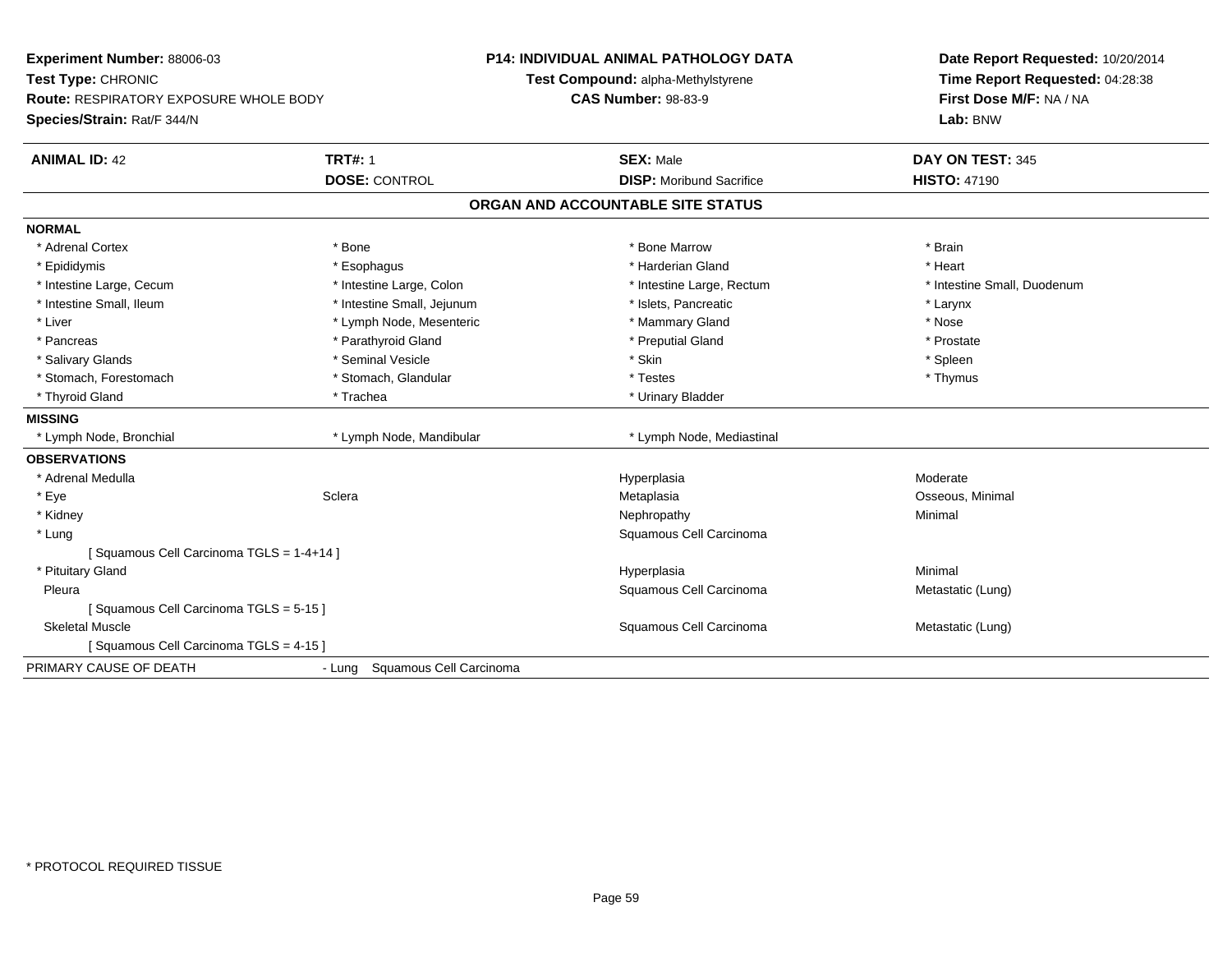| Experiment Number: 88006-03<br>Test Type: CHRONIC<br><b>Route: RESPIRATORY EXPOSURE WHOLE BODY</b> |                            | <b>P14: INDIVIDUAL ANIMAL PATHOLOGY DATA</b> | Date Report Requested: 10/20/2014<br>Time Report Requested: 04:28:38<br>First Dose M/F: NA / NA |
|----------------------------------------------------------------------------------------------------|----------------------------|----------------------------------------------|-------------------------------------------------------------------------------------------------|
|                                                                                                    |                            | Test Compound: alpha-Methylstyrene           |                                                                                                 |
|                                                                                                    |                            | <b>CAS Number: 98-83-9</b>                   |                                                                                                 |
| Species/Strain: Rat/F 344/N                                                                        |                            |                                              | Lab: BNW                                                                                        |
| <b>ANIMAL ID: 43</b>                                                                               | <b>TRT#: 1</b>             | <b>SEX: Male</b>                             | DAY ON TEST: 729                                                                                |
|                                                                                                    | <b>DOSE: CONTROL</b>       | <b>DISP: Terminal Sacrifice</b>              | <b>HISTO: 47191</b>                                                                             |
|                                                                                                    |                            | ORGAN AND ACCOUNTABLE SITE STATUS            |                                                                                                 |
| <b>NORMAL</b>                                                                                      |                            |                                              |                                                                                                 |
| * Bone                                                                                             | * Bone Marrow              | * Brain                                      | * Epididymis                                                                                    |
| * Esophagus                                                                                        | * Eve                      | * Harderian Gland                            | * Heart                                                                                         |
| * Intestine Large, Cecum                                                                           | * Intestine Large, Colon   | * Intestine Large, Rectum                    | * Intestine Small, Duodenum                                                                     |
| * Intestine Small, Ileum                                                                           | * Intestine Small, Jejunum | * Islets, Pancreatic                         | * Larynx                                                                                        |
| * Lung                                                                                             | * Lymph Node, Mesenteric   | * Mammary Gland                              | * Nose                                                                                          |
| * Pancreas                                                                                         | * Parathyroid Gland        | * Pituitary Gland                            | * Preputial Gland                                                                               |
| * Prostate                                                                                         | * Salivary Glands          | * Seminal Vesicle                            | * Skin                                                                                          |
| * Stomach, Forestomach                                                                             | * Stomach, Glandular       | * Thyroid Gland                              | * Trachea                                                                                       |
| * Urinary Bladder                                                                                  |                            |                                              |                                                                                                 |
| <b>MISSING</b>                                                                                     |                            |                                              |                                                                                                 |
| * Lymph Node, Bronchial                                                                            | * Lymph Node, Mandibular   | * Lymph Node, Mediastinal                    | * Thymus                                                                                        |
| <b>OBSERVATIONS</b>                                                                                |                            |                                              |                                                                                                 |
| * Adrenal Cortex                                                                                   |                            | Hypertrophy                                  | Mild                                                                                            |
| * Adrenal Medulla                                                                                  |                            | Hyperplasia                                  | Moderate                                                                                        |
| * Kidney                                                                                           |                            | Nephropathy                                  | Mild                                                                                            |
| * Liver                                                                                            | <b>Bile Duct</b>           | Hyperplasia                                  | Mild                                                                                            |
|                                                                                                    |                            | Leukemia Mononuclear                         |                                                                                                 |
| [ Leukemia Mononuclear TGLS = 3-6 ]                                                                |                            |                                              |                                                                                                 |
| Mesentery                                                                                          |                            | Necrosis                                     | Moderate                                                                                        |
| [Necrosis TGLS = $4-7$ ]                                                                           |                            |                                              |                                                                                                 |
| * Spleen                                                                                           |                            | Leukemia Mononuclear                         |                                                                                                 |
| * Testes                                                                                           | Bilateral, Interstit Cell  | Adenoma                                      |                                                                                                 |
| [Adenoma TGLS = $1,2-9$ ]                                                                          |                            |                                              |                                                                                                 |
| PRIMARY CAUSE OF DEATH                                                                             | $\blacksquare$             |                                              |                                                                                                 |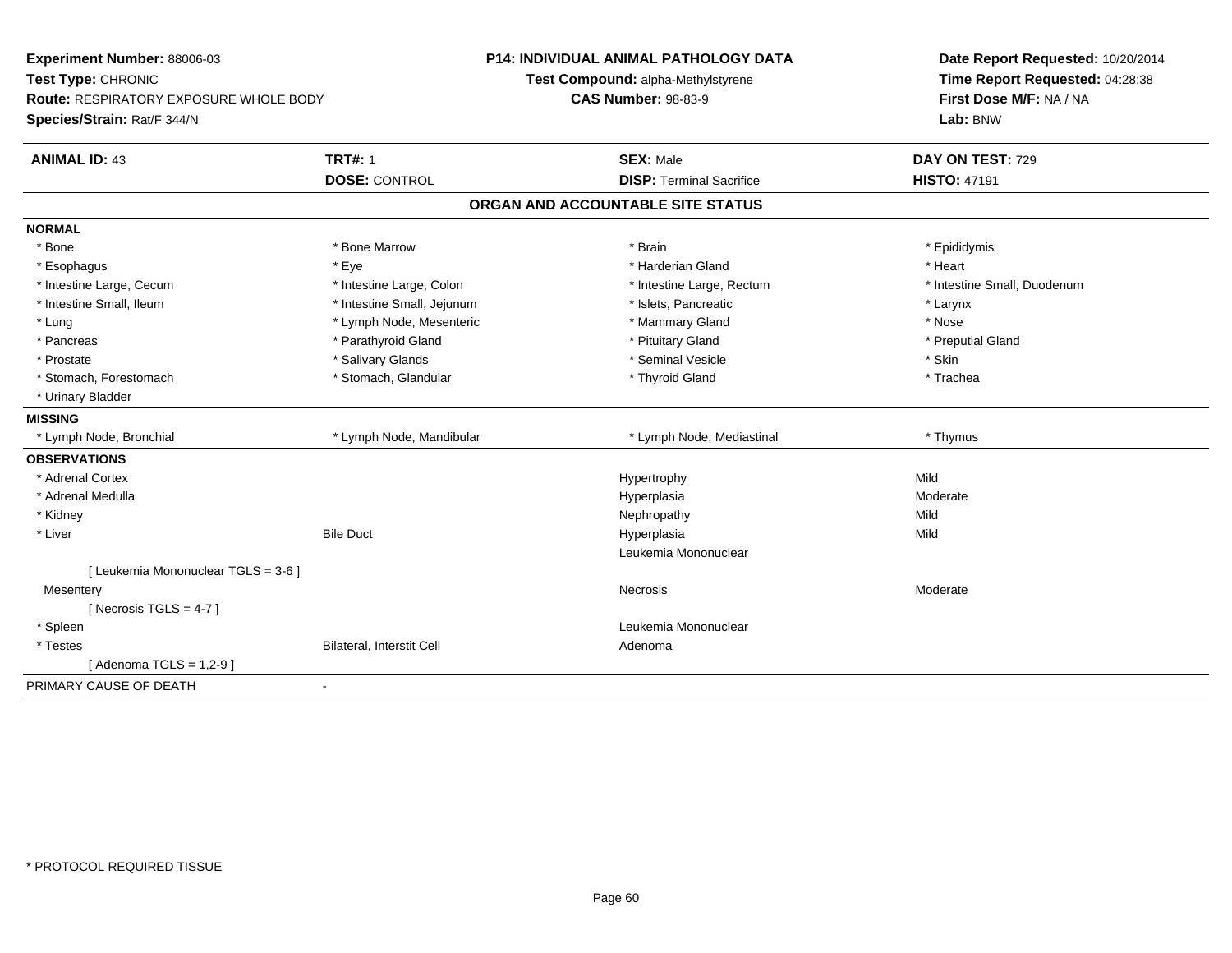| Experiment Number: 88006-03<br>Date Report Requested: 10/20/2014<br>Test Type: CHRONIC<br>Time Report Requested: 04:28:38<br>Test Compound: alpha-Methylstyrene<br>Route: RESPIRATORY EXPOSURE WHOLE BODY<br><b>CAS Number: 98-83-9</b><br>First Dose M/F: NA / NA<br>Species/Strain: Rat/F 344/N<br>Lab: BNW |  |
|---------------------------------------------------------------------------------------------------------------------------------------------------------------------------------------------------------------------------------------------------------------------------------------------------------------|--|
|                                                                                                                                                                                                                                                                                                               |  |
|                                                                                                                                                                                                                                                                                                               |  |
|                                                                                                                                                                                                                                                                                                               |  |
| <b>TRT#: 1</b><br><b>SEX: Male</b><br><b>ANIMAL ID: 44</b><br>DAY ON TEST: 646                                                                                                                                                                                                                                |  |
| <b>DOSE: CONTROL</b><br><b>DISP:</b> Moribund Sacrifice<br><b>HISTO: 47192</b>                                                                                                                                                                                                                                |  |
| ORGAN AND ACCOUNTABLE SITE STATUS                                                                                                                                                                                                                                                                             |  |
| <b>NORMAL</b>                                                                                                                                                                                                                                                                                                 |  |
| * Bone Marrow<br>* Bone<br>* Brain<br>* Epididymis                                                                                                                                                                                                                                                            |  |
| * Harderian Gland<br>* Intestine Large, Cecum<br>* Heart<br>* Esophagus                                                                                                                                                                                                                                       |  |
| * Intestine Small, Ileum<br>* Intestine Large, Colon<br>* Intestine Large, Rectum<br>* Intestine Small, Duodenum                                                                                                                                                                                              |  |
| * Intestine Small, Jejunum<br>* Islets, Pancreatic<br>* Liver<br>* Lung                                                                                                                                                                                                                                       |  |
| * Lymph Node, Mesenteric<br>* Mammary Gland<br>* Nose<br>* Parathyroid Gland                                                                                                                                                                                                                                  |  |
| * Salivary Glands<br>* Skin<br>* Prostate<br>* Seminal Vesicle                                                                                                                                                                                                                                                |  |
| * Stomach, Forestomach<br>* Spleen<br>* Stomach, Glandular<br>* Thyroid Gland                                                                                                                                                                                                                                 |  |
| * Trachea<br>* Urinary Bladder                                                                                                                                                                                                                                                                                |  |
| <b>MISSING</b>                                                                                                                                                                                                                                                                                                |  |
| * Lymph Node, Mandibular<br>* Lymph Node, Bronchial<br>* Lymph Node, Mediastinal<br>* Thymus                                                                                                                                                                                                                  |  |
| <b>INSUFFICIENT TISSUE</b>                                                                                                                                                                                                                                                                                    |  |
| * Pituitary Gland                                                                                                                                                                                                                                                                                             |  |
| <b>OBSERVATIONS</b>                                                                                                                                                                                                                                                                                           |  |
| * Adrenal Cortex<br>Marked<br>Atrophy                                                                                                                                                                                                                                                                         |  |
| * Adrenal Medulla<br>Marked<br>Atrophy                                                                                                                                                                                                                                                                        |  |
| Sclera<br>Osseous, Mild<br>* Eye<br>Metaplasia                                                                                                                                                                                                                                                                |  |
| * Kidney<br>Mineralization<br>Papilla<br>Minimal                                                                                                                                                                                                                                                              |  |
| Chronic, Minimal<br>* Larynx<br>Inflammation                                                                                                                                                                                                                                                                  |  |
| Moderate<br>Mesentery<br>Necrosis                                                                                                                                                                                                                                                                             |  |
| [ Necrosis TGLS = $4-14$ ]                                                                                                                                                                                                                                                                                    |  |
| * Pancreas<br>Acinus<br>Moderate<br>Atrophy                                                                                                                                                                                                                                                                   |  |
| * Preputial Gland<br>Marked<br>Cyst                                                                                                                                                                                                                                                                           |  |
| <b>Interstit Cell</b><br>* Testes<br>Adenoma                                                                                                                                                                                                                                                                  |  |
| <b>Germinal Epith</b><br>Marked<br>Atrophy                                                                                                                                                                                                                                                                    |  |
| <b>Interstit Cell</b><br>Mild<br>Hyperplasia                                                                                                                                                                                                                                                                  |  |
| [Atrophy TGLS = $3-9$ ]                                                                                                                                                                                                                                                                                       |  |
| PRIMARY CAUSE OF DEATH                                                                                                                                                                                                                                                                                        |  |
| CONTRIBUTORY CAUSE OF DEATH<br>- Adrenal Medulla Atrophy                                                                                                                                                                                                                                                      |  |
| Animal Note: TGL 2 = NCL (No Corresponding Lesion)                                                                                                                                                                                                                                                            |  |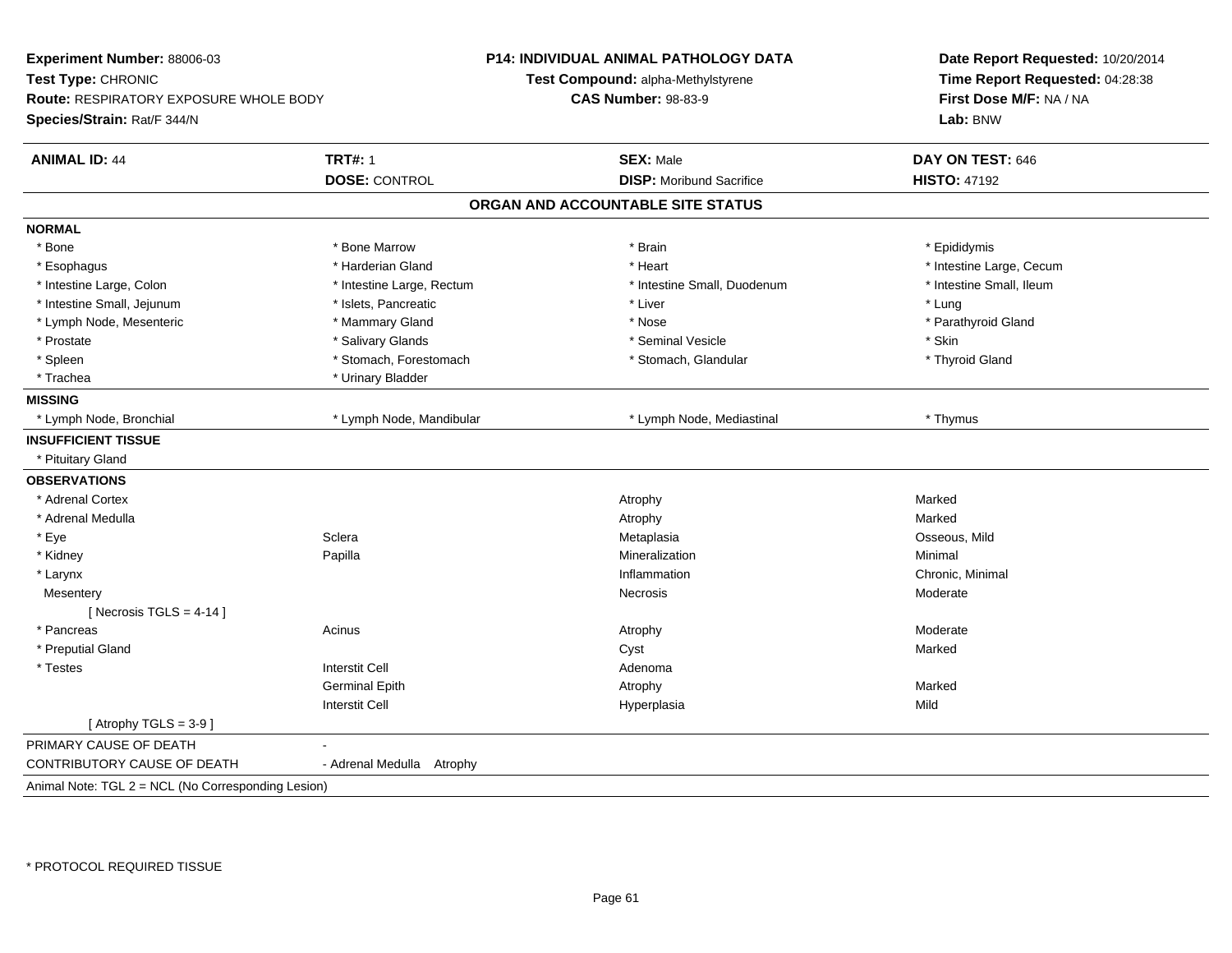| Experiment Number: 88006-03<br>Test Type: CHRONIC<br>Route: RESPIRATORY EXPOSURE WHOLE BODY<br>Species/Strain: Rat/F 344/N |                                        | P14: INDIVIDUAL ANIMAL PATHOLOGY DATA<br>Test Compound: alpha-Methylstyrene<br><b>CAS Number: 98-83-9</b> | Date Report Requested: 10/20/2014<br>Time Report Requested: 04:28:38<br>First Dose M/F: NA / NA<br>Lab: BNW |
|----------------------------------------------------------------------------------------------------------------------------|----------------------------------------|-----------------------------------------------------------------------------------------------------------|-------------------------------------------------------------------------------------------------------------|
| <b>ANIMAL ID: 45</b>                                                                                                       | <b>TRT#: 1</b><br><b>DOSE: CONTROL</b> | <b>SEX: Male</b><br><b>DISP: Terminal Sacrifice</b>                                                       | DAY ON TEST: 730<br><b>HISTO: 47193</b>                                                                     |
|                                                                                                                            |                                        | ORGAN AND ACCOUNTABLE SITE STATUS                                                                         |                                                                                                             |
| <b>NORMAL</b>                                                                                                              |                                        |                                                                                                           |                                                                                                             |
| * Bone                                                                                                                     | * Bone Marrow                          | * Brain                                                                                                   | * Epididymis                                                                                                |
| * Esophagus                                                                                                                | * Harderian Gland                      | * Heart                                                                                                   | * Intestine Large, Cecum                                                                                    |
| * Intestine Large, Colon                                                                                                   | * Intestine Large, Rectum              | * Intestine Small, Duodenum                                                                               | * Intestine Small, Ileum                                                                                    |
| * Intestine Small, Jejunum                                                                                                 | * Islets, Pancreatic                   | * Lymph Node, Mesenteric                                                                                  | * Nose                                                                                                      |
| * Pancreas                                                                                                                 | * Parathyroid Gland                    | * Salivary Glands                                                                                         | * Seminal Vesicle                                                                                           |
| * Skin                                                                                                                     | * Spleen                               | * Thyroid Gland                                                                                           | * Trachea                                                                                                   |
| * Urinary Bladder                                                                                                          |                                        |                                                                                                           |                                                                                                             |
| <b>MISSING</b>                                                                                                             |                                        |                                                                                                           |                                                                                                             |
| * Lymph Node, Bronchial                                                                                                    | * Lymph Node, Mandibular               | * Lymph Node, Mediastinal                                                                                 | * Thymus                                                                                                    |
| <b>OBSERVATIONS</b>                                                                                                        |                                        |                                                                                                           |                                                                                                             |
| * Adrenal Cortex                                                                                                           |                                        | Vacuolization Cytoplasmic                                                                                 | Minimal                                                                                                     |
| * Adrenal Medulla                                                                                                          |                                        | Hyperplasia                                                                                               | Mild                                                                                                        |
| * Eye                                                                                                                      | Sclera                                 | Metaplasia                                                                                                | Osseous, Moderate                                                                                           |
| * Kidney                                                                                                                   |                                        | Nephropathy                                                                                               | Marked                                                                                                      |
| [Nephropathy TGLS = $5-7$ ]                                                                                                |                                        |                                                                                                           |                                                                                                             |
| * Larynx                                                                                                                   |                                        | Inflammation                                                                                              | Suppurative, Minimal                                                                                        |
| * Liver                                                                                                                    |                                        | Vacuolization Cytoplasmic                                                                                 | Marked                                                                                                      |
| * Lung                                                                                                                     | Alveolus                               | <b>Infiltration Cellular</b>                                                                              | Histiocyte, Minimal                                                                                         |
| * Mammary Gland                                                                                                            |                                        | Galactocele                                                                                               | Marked                                                                                                      |
| [Galactocele TGLS = 2,3-14+15]                                                                                             |                                        |                                                                                                           |                                                                                                             |
| * Pituitary Gland                                                                                                          |                                        | Adenoma                                                                                                   |                                                                                                             |
| [Adenoma TGLS = $4-10$ ]                                                                                                   |                                        |                                                                                                           |                                                                                                             |
| * Preputial Gland                                                                                                          |                                        | Hyperplasia                                                                                               | Marked                                                                                                      |
| [ Hyperplasia TGLS = 1-9 ]                                                                                                 |                                        |                                                                                                           |                                                                                                             |
| * Prostate                                                                                                                 |                                        | Inflammation                                                                                              | Suppurative, Mild                                                                                           |
| * Stomach, Forestomach                                                                                                     |                                        | Ulcer                                                                                                     | Marked                                                                                                      |
| * Stomach, Glandular                                                                                                       |                                        | Ulcer                                                                                                     | Marked                                                                                                      |
| [ Ulcer TGLS = $7-14$ ]                                                                                                    |                                        |                                                                                                           |                                                                                                             |
| * Testes                                                                                                                   | Bilateral, Interstit Cell              | Adenoma                                                                                                   |                                                                                                             |
| [Adenoma TGLS = $6-9$ ]                                                                                                    |                                        |                                                                                                           |                                                                                                             |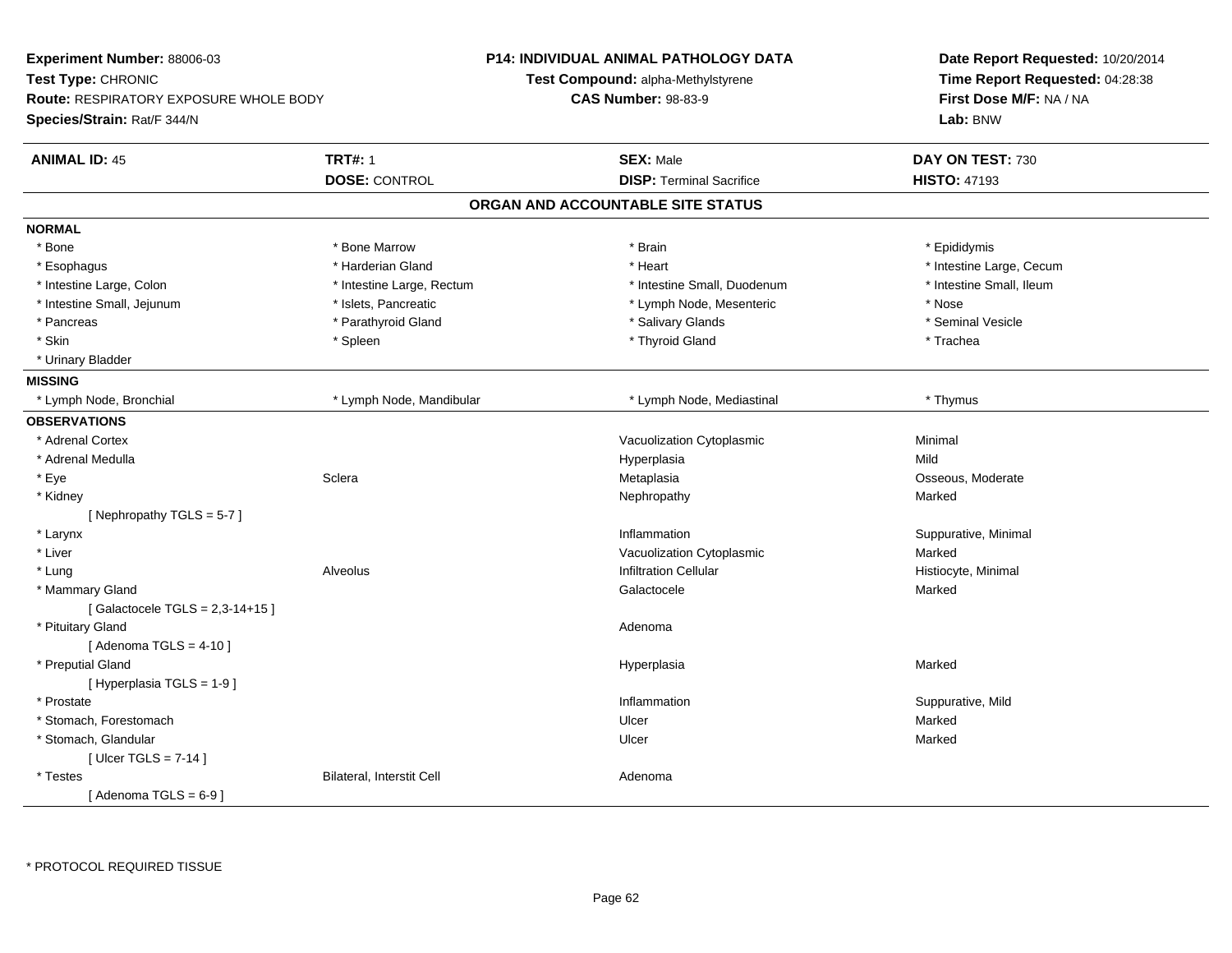| <b>Experiment Number: 88006-03</b><br>Test Type: CHRONIC<br><b>Route: RESPIRATORY EXPOSURE WHOLE BODY</b><br>Species/Strain: Rat/F 344/N |                      | <b>P14: INDIVIDUAL ANIMAL PATHOLOGY DATA</b><br>Test Compound: alpha-Methylstyrene<br><b>CAS Number: 98-83-9</b> | Date Report Requested: 10/20/2014<br>Time Report Requested: 04:28:38<br>First Dose M/F: NA / NA<br>Lab: BNW |
|------------------------------------------------------------------------------------------------------------------------------------------|----------------------|------------------------------------------------------------------------------------------------------------------|-------------------------------------------------------------------------------------------------------------|
|                                                                                                                                          |                      |                                                                                                                  |                                                                                                             |
| <b>ANIMAL ID: 45</b>                                                                                                                     | TRT#: 1              | <b>SEX: Male</b>                                                                                                 | DAY ON TEST: 730                                                                                            |
|                                                                                                                                          | <b>DOSE: CONTROL</b> | <b>DISP: Terminal Sacrifice</b>                                                                                  | <b>HISTO: 47193</b>                                                                                         |
|                                                                                                                                          |                      | ORGAN AND ACCOUNTABLE SITE STATUS                                                                                |                                                                                                             |
| PRIMARY CAUSE OF DEATH                                                                                                                   |                      |                                                                                                                  |                                                                                                             |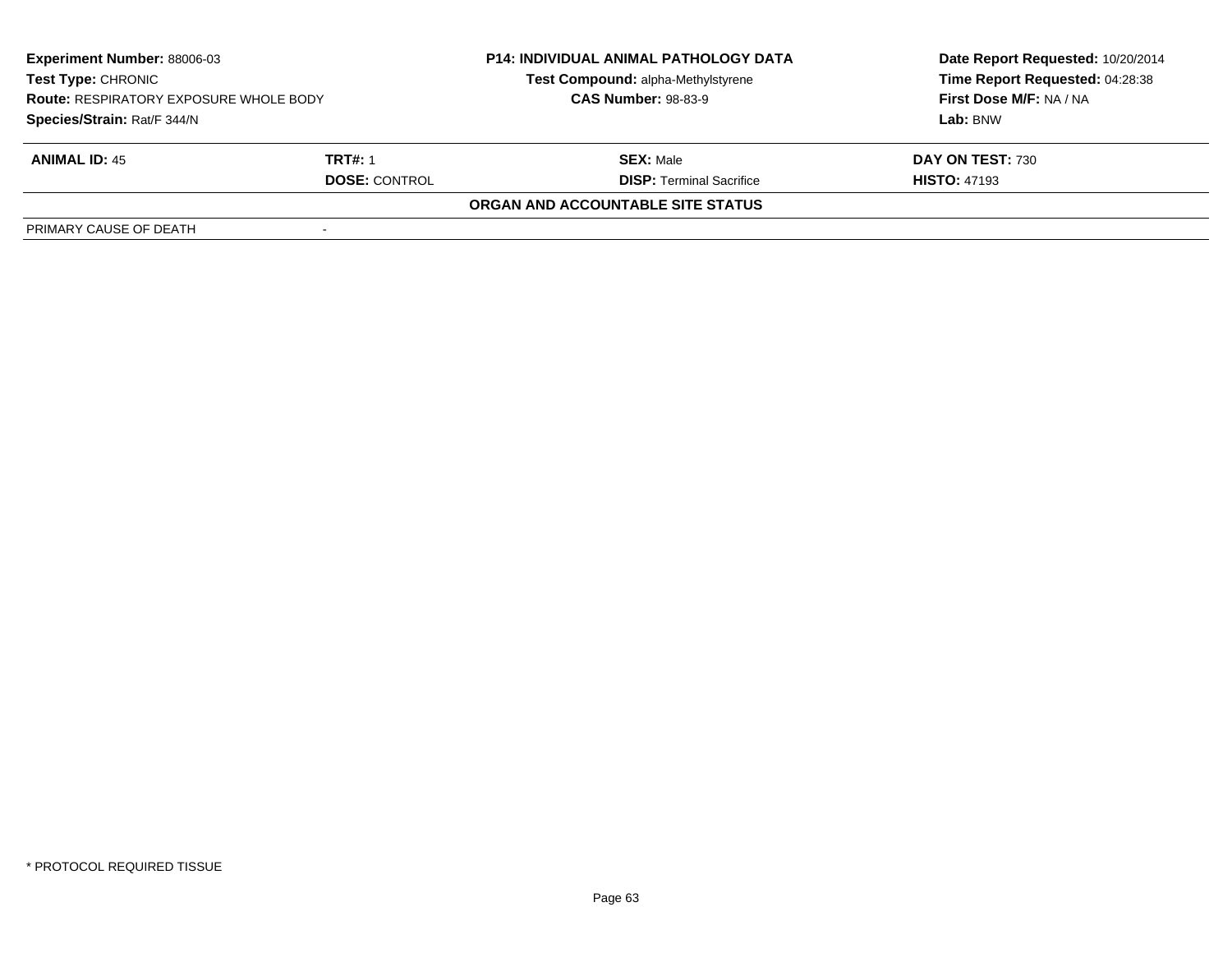| Experiment Number: 88006-03<br>Test Type: CHRONIC<br><b>Route: RESPIRATORY EXPOSURE WHOLE BODY</b><br>Species/Strain: Rat/F 344/N |                                        | <b>P14: INDIVIDUAL ANIMAL PATHOLOGY DATA</b><br>Test Compound: alpha-Methylstyrene<br><b>CAS Number: 98-83-9</b> |                                                     | Date Report Requested: 10/20/2014<br>Time Report Requested: 04:28:38<br>First Dose M/F: NA / NA<br>Lab: BNW |  |
|-----------------------------------------------------------------------------------------------------------------------------------|----------------------------------------|------------------------------------------------------------------------------------------------------------------|-----------------------------------------------------|-------------------------------------------------------------------------------------------------------------|--|
| <b>ANIMAL ID: 46</b>                                                                                                              | <b>TRT#: 1</b><br><b>DOSE: CONTROL</b> |                                                                                                                  | <b>SEX: Male</b><br><b>DISP:</b> Moribund Sacrifice | DAY ON TEST: 590<br><b>HISTO: 47194</b>                                                                     |  |
|                                                                                                                                   |                                        |                                                                                                                  | ORGAN AND ACCOUNTABLE SITE STATUS                   |                                                                                                             |  |
| <b>NORMAL</b>                                                                                                                     |                                        |                                                                                                                  |                                                     |                                                                                                             |  |
| * Adrenal Cortex                                                                                                                  | * Adrenal Medulla                      |                                                                                                                  | * Bone                                              | * Bone Marrow                                                                                               |  |
| * Brain                                                                                                                           | * Epididymis                           |                                                                                                                  | * Esophagus                                         | * Eye                                                                                                       |  |
| * Harderian Gland                                                                                                                 | * Heart                                |                                                                                                                  | * Intestine Large, Cecum                            | * Intestine Large, Colon                                                                                    |  |
| * Intestine Large, Rectum                                                                                                         | * Intestine Small, Duodenum            |                                                                                                                  | * Intestine Small, Ileum                            | * Intestine Small, Jejunum                                                                                  |  |
| * Islets, Pancreatic                                                                                                              | * Kidney                               |                                                                                                                  | * Larynx                                            | * Liver                                                                                                     |  |
| * Lung                                                                                                                            | * Lymph Node, Bronchial                |                                                                                                                  | * Lymph Node, Mediastinal                           | * Lymph Node, Mesenteric                                                                                    |  |
| * Mammary Gland                                                                                                                   | * Pancreas                             |                                                                                                                  | * Parathyroid Gland                                 | * Preputial Gland                                                                                           |  |
| * Prostate                                                                                                                        | * Salivary Glands                      |                                                                                                                  | * Seminal Vesicle                                   | * Spleen                                                                                                    |  |
| * Stomach, Forestomach                                                                                                            | * Stomach, Glandular                   |                                                                                                                  | * Testes                                            | * Thymus                                                                                                    |  |
| * Trachea                                                                                                                         | * Urinary Bladder                      |                                                                                                                  |                                                     |                                                                                                             |  |
| <b>MISSING</b>                                                                                                                    |                                        |                                                                                                                  |                                                     |                                                                                                             |  |
| * Lymph Node, Mandibular                                                                                                          |                                        |                                                                                                                  |                                                     |                                                                                                             |  |
| <b>OBSERVATIONS</b>                                                                                                               |                                        |                                                                                                                  |                                                     |                                                                                                             |  |
| Mesentery                                                                                                                         |                                        |                                                                                                                  | <b>Necrosis</b>                                     | Mild                                                                                                        |  |
| [Necrosis TGLS = $2-14$ ]                                                                                                         |                                        |                                                                                                                  |                                                     |                                                                                                             |  |
| * Nose                                                                                                                            | Glands                                 |                                                                                                                  | <b>Dilatation</b>                                   | Minimal                                                                                                     |  |
| * Pituitary Gland                                                                                                                 |                                        |                                                                                                                  | Hyperplasia                                         | Mild                                                                                                        |  |
| * Skin                                                                                                                            | <b>Subcut Tiss</b>                     |                                                                                                                  | Fibroma                                             |                                                                                                             |  |
| [Fibroma TGLS = 1-15+16+17]                                                                                                       |                                        |                                                                                                                  |                                                     |                                                                                                             |  |
| * Thyroid Gland                                                                                                                   | C Cell                                 |                                                                                                                  | Adenoma                                             |                                                                                                             |  |
| PRIMARY CAUSE OF DEATH                                                                                                            | - Skin Subcut Tiss Fibroma             |                                                                                                                  |                                                     |                                                                                                             |  |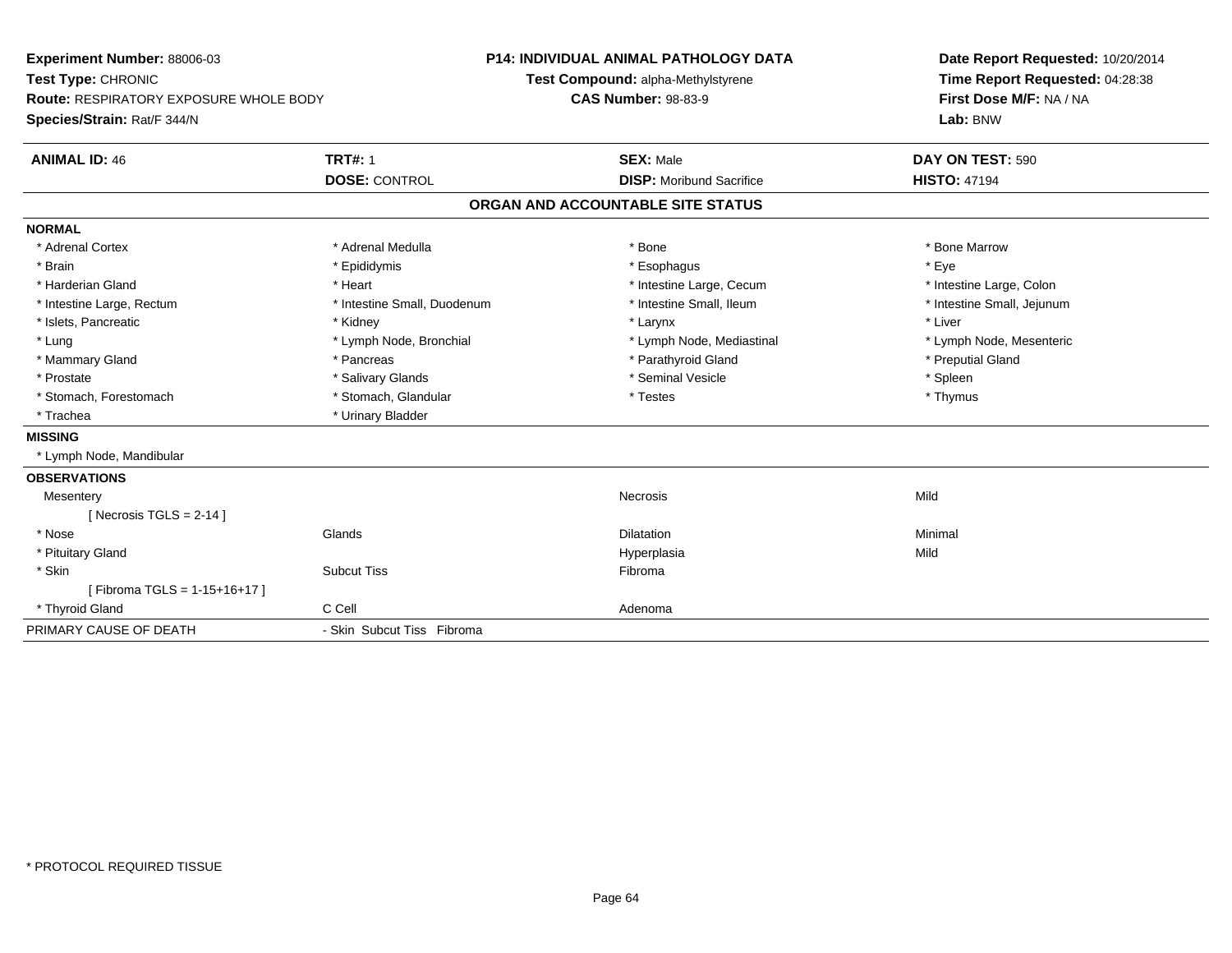| Experiment Number: 88006-03<br>Test Type: CHRONIC<br><b>Route: RESPIRATORY EXPOSURE WHOLE BODY</b><br>Species/Strain: Rat/F 344/N |                                        | <b>P14: INDIVIDUAL ANIMAL PATHOLOGY DATA</b><br><b>Test Compound: alpha-Methylstyrene</b><br><b>CAS Number: 98-83-9</b> | Date Report Requested: 10/20/2014<br>Time Report Requested: 04:28:38<br>First Dose M/F: NA / NA<br>Lab: BNW |
|-----------------------------------------------------------------------------------------------------------------------------------|----------------------------------------|-------------------------------------------------------------------------------------------------------------------------|-------------------------------------------------------------------------------------------------------------|
| <b>ANIMAL ID: 47</b>                                                                                                              | <b>TRT#: 1</b><br><b>DOSE: CONTROL</b> | <b>SEX: Male</b><br><b>DISP: Terminal Sacrifice</b>                                                                     | DAY ON TEST: 729<br><b>HISTO: 47195</b>                                                                     |
|                                                                                                                                   |                                        | ORGAN AND ACCOUNTABLE SITE STATUS                                                                                       |                                                                                                             |
| <b>NORMAL</b>                                                                                                                     |                                        |                                                                                                                         |                                                                                                             |
| $*$ Bone                                                                                                                          | * Bone Marrow                          | * Brain                                                                                                                 | * Epididymis                                                                                                |
| * Esophagus                                                                                                                       | * Harderian Gland                      | * Heart                                                                                                                 | * Intestine Large, Cecum                                                                                    |
| * Intestine Large, Colon                                                                                                          | * Intestine Large, Rectum              | * Intestine Small, Duodenum                                                                                             | * Intestine Small, Ileum                                                                                    |
| * Intestine Small, Jejunum                                                                                                        | * Islets, Pancreatic                   | * Larynx                                                                                                                | * Lymph Node, Mesenteric                                                                                    |
| * Mammary Gland                                                                                                                   | * Nose                                 | * Pancreas                                                                                                              | * Parathyroid Gland                                                                                         |
| * Preputial Gland                                                                                                                 | * Prostate                             | * Salivary Glands                                                                                                       | * Seminal Vesicle                                                                                           |
| * Skin                                                                                                                            | * Stomach, Forestomach                 | * Stomach, Glandular                                                                                                    | * Thymus                                                                                                    |
| * Trachea                                                                                                                         | * Urinary Bladder                      |                                                                                                                         |                                                                                                             |
| <b>MISSING</b>                                                                                                                    |                                        |                                                                                                                         |                                                                                                             |
| * Lymph Node, Bronchial                                                                                                           | * Lymph Node, Mandibular               | * Lymph Node, Mediastinal                                                                                               |                                                                                                             |
| <b>OBSERVATIONS</b>                                                                                                               |                                        |                                                                                                                         |                                                                                                             |
| * Adrenal Cortex                                                                                                                  |                                        | Hyperplasia                                                                                                             | Mild                                                                                                        |
|                                                                                                                                   |                                        | Mineralization                                                                                                          | Moderate                                                                                                    |
| * Adrenal Medulla                                                                                                                 |                                        | Pheochromocytoma Benign                                                                                                 |                                                                                                             |
| [ Pheochromocytoma Benign TGLS = 5-7 ]                                                                                            |                                        |                                                                                                                         |                                                                                                             |
| * Eye                                                                                                                             | Sclera                                 | Metaplasia                                                                                                              | Osseous, Mild                                                                                               |
| * Kidney                                                                                                                          |                                        | Infarct                                                                                                                 |                                                                                                             |
|                                                                                                                                   |                                        | Nephropathy                                                                                                             | Minimal                                                                                                     |
| [Nephropathy TGLS = 6-14]                                                                                                         |                                        |                                                                                                                         |                                                                                                             |
| * Liver                                                                                                                           | <b>Bile Duct</b>                       | Hyperplasia                                                                                                             | Mild                                                                                                        |
|                                                                                                                                   |                                        | Leukemia Mononuclear                                                                                                    |                                                                                                             |
| [ Leukemia Mononuclear TGLS = 4-6 ]                                                                                               |                                        |                                                                                                                         |                                                                                                             |
| * Lung                                                                                                                            |                                        | Leukemia Mononuclear                                                                                                    |                                                                                                             |
| * Pituitary Gland                                                                                                                 |                                        | Hyperplasia                                                                                                             | Minimal                                                                                                     |
| * Spleen                                                                                                                          |                                        | Leukemia Mononuclear                                                                                                    |                                                                                                             |
| [ Leukemia Mononuclear TGLS = 3-14 ]                                                                                              |                                        |                                                                                                                         |                                                                                                             |
| * Testes                                                                                                                          | <b>Interstit Cell</b>                  | Adenoma                                                                                                                 |                                                                                                             |
| [Adenoma TGLS = $2-9$ ]                                                                                                           |                                        |                                                                                                                         |                                                                                                             |
| * Thyroid Gland                                                                                                                   | C Cell                                 | Hyperplasia                                                                                                             | Moderate                                                                                                    |
| PRIMARY CAUSE OF DEATH                                                                                                            | $\overline{a}$                         |                                                                                                                         |                                                                                                             |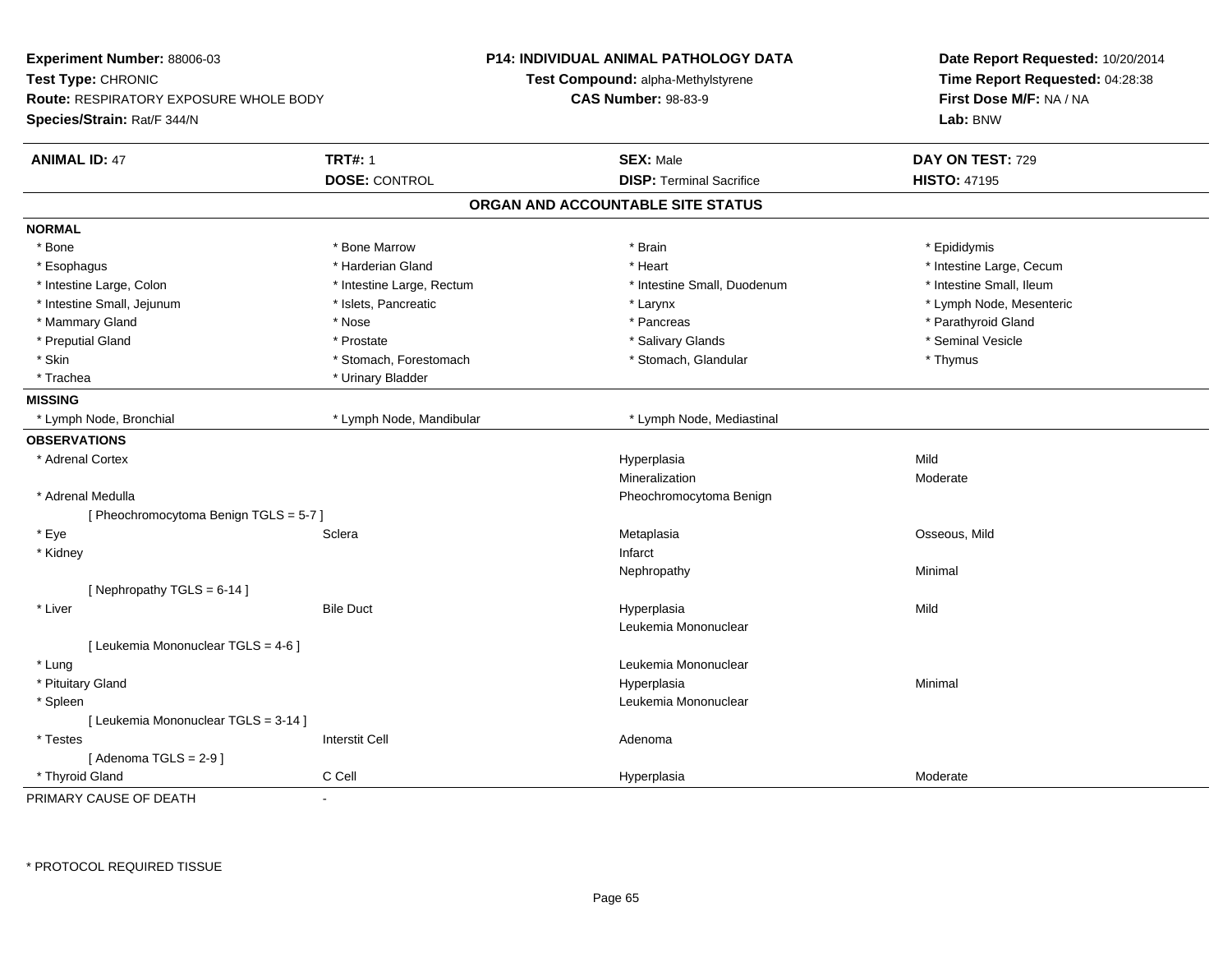| <b>Experiment Number: 88006-03</b><br><b>Test Type: CHRONIC</b><br><b>Route: RESPIRATORY EXPOSURE WHOLE BODY</b><br>Species/Strain: Rat/F 344/N |  | <b>P14: INDIVIDUAL ANIMAL PATHOLOGY DATA</b><br>Test Compound: alpha-Methylstyrene<br><b>CAS Number: 98-83-9</b> | Date Report Requested: 10/20/2014<br>Time Report Requested: 04:28:38<br>First Dose M/F: NA / NA<br>Lab: BNW |
|-------------------------------------------------------------------------------------------------------------------------------------------------|--|------------------------------------------------------------------------------------------------------------------|-------------------------------------------------------------------------------------------------------------|
| <b>ANIMAL ID: 47</b><br><b>TRT#: 1</b><br><b>DOSE: CONTROL</b>                                                                                  |  | <b>SEX:</b> Male<br><b>DISP: Terminal Sacrifice</b>                                                              | <b>DAY ON TEST: 729</b><br><b>HISTO: 47195</b>                                                              |
|                                                                                                                                                 |  | <b>ORGAN AND ACCOUNTABLE SITE STATUS</b>                                                                         |                                                                                                             |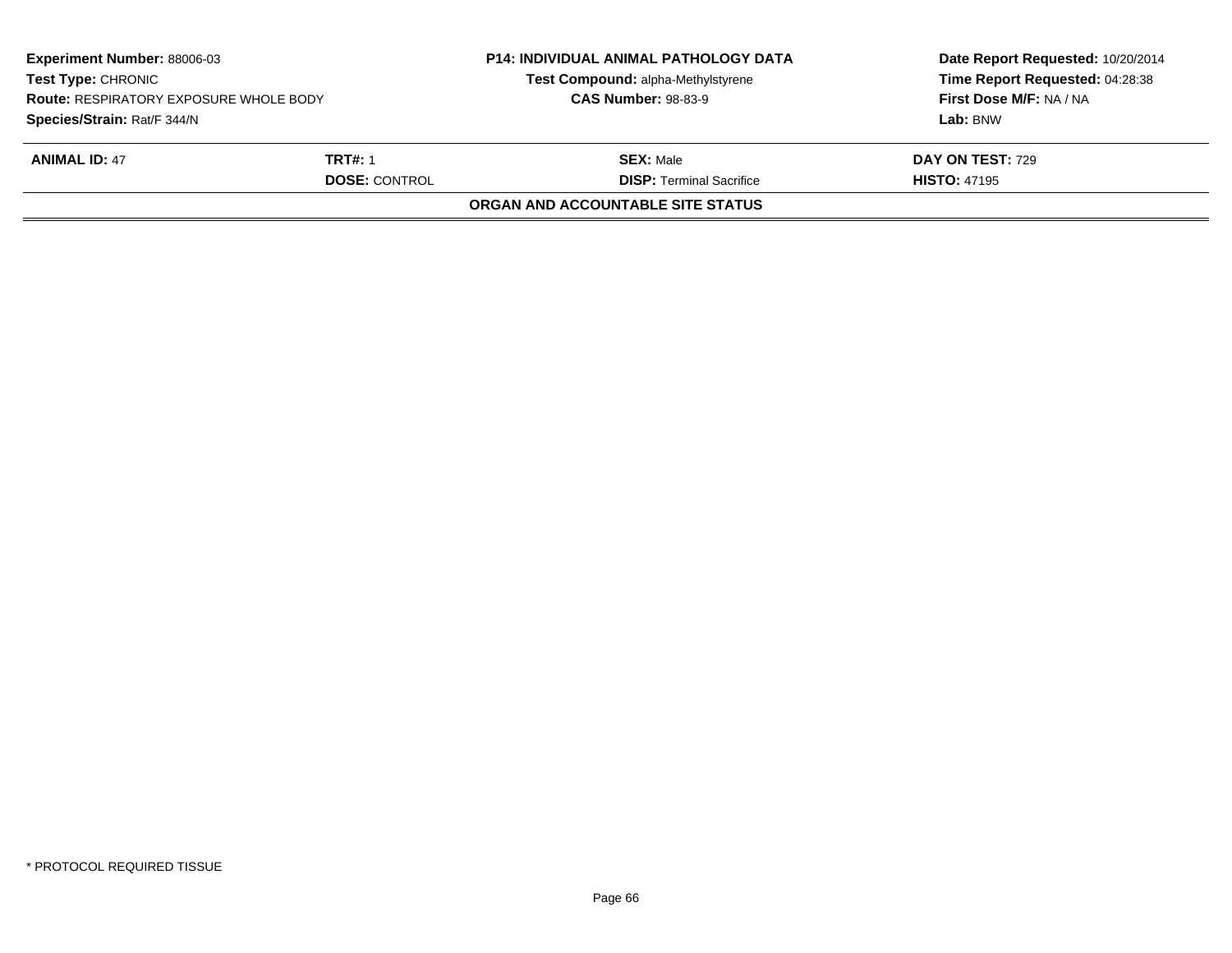| Experiment Number: 88006-03            |                           | <b>P14: INDIVIDUAL ANIMAL PATHOLOGY DATA</b> | Date Report Requested: 10/20/2014 |  |
|----------------------------------------|---------------------------|----------------------------------------------|-----------------------------------|--|
| Test Type: CHRONIC                     |                           | Test Compound: alpha-Methylstyrene           | Time Report Requested: 04:28:38   |  |
| Route: RESPIRATORY EXPOSURE WHOLE BODY |                           | <b>CAS Number: 98-83-9</b>                   | First Dose M/F: NA / NA           |  |
| Species/Strain: Rat/F 344/N            |                           |                                              | Lab: BNW                          |  |
| <b>TRT#: 1</b><br><b>ANIMAL ID: 48</b> |                           | <b>SEX: Male</b>                             | DAY ON TEST: 681                  |  |
| <b>DOSE: CONTROL</b>                   |                           | <b>DISP:</b> Moribund Sacrifice              | <b>HISTO: 47196</b>               |  |
|                                        |                           | ORGAN AND ACCOUNTABLE SITE STATUS            |                                   |  |
| <b>NORMAL</b>                          |                           |                                              |                                   |  |
| * Adrenal Cortex                       | * Adrenal Medulla         | * Bone                                       | * Bone Marrow                     |  |
| * Epididymis<br>* Esophagus            |                           | * Eye                                        | * Harderian Gland                 |  |
| * Heart                                | * Intestine Large, Cecum  | * Intestine Large, Colon                     | * Intestine Large, Rectum         |  |
| * Intestine Small, Duodenum            | * Intestine Small, Ileum  | * Intestine Small, Jejunum                   | * Islets, Pancreatic              |  |
| * Lymph Node, Bronchial                | * Lymph Node, Mesenteric  | * Mammary Gland                              | * Nose                            |  |
| * Pancreas                             | * Preputial Gland         | * Prostate                                   | * Salivary Glands                 |  |
| * Seminal Vesicle<br>* Spleen          |                           | * Stomach, Forestomach                       | * Stomach, Glandular              |  |
| * Thyroid Gland<br>* Testes            |                           | * Trachea                                    | * Urinary Bladder                 |  |
| <b>MISSING</b>                         |                           |                                              |                                   |  |
| * Lymph Node, Mandibular               | * Lymph Node, Mediastinal | * Parathyroid Gland                          | * Thymus                          |  |
| <b>OBSERVATIONS</b>                    |                           |                                              |                                   |  |
| * Brain                                |                           | Compression                                  | Marked                            |  |
| Papilla<br>* Kidney                    |                           | Mineralization                               | Minimal                           |  |
|                                        |                           | Nephropathy                                  | Minimal                           |  |
| * Larynx                               |                           | Foreign Body                                 | Marked                            |  |
| * Liver<br><b>Bile Duct</b>            |                           | Hyperplasia                                  | Minimal                           |  |
| * Lung<br>Alveolus                     |                           | <b>Infiltration Cellular</b>                 | Histiocyte, Minimal               |  |
| * Pituitary Gland                      |                           | Adenoma                                      |                                   |  |
| [Adenoma TGLS = $1-10$ ]               |                           |                                              |                                   |  |
| Pleura                                 |                           | Inflammation                                 | Chronic, Minimal                  |  |
| * Skin<br><b>Subcut Tiss</b>           |                           | Fibroma                                      |                                   |  |
| [Fibroma TGLS = $2-14$ ]               |                           |                                              |                                   |  |
| PRIMARY CAUSE OF DEATH                 | - Pituitary Gland Adenoma |                                              |                                   |  |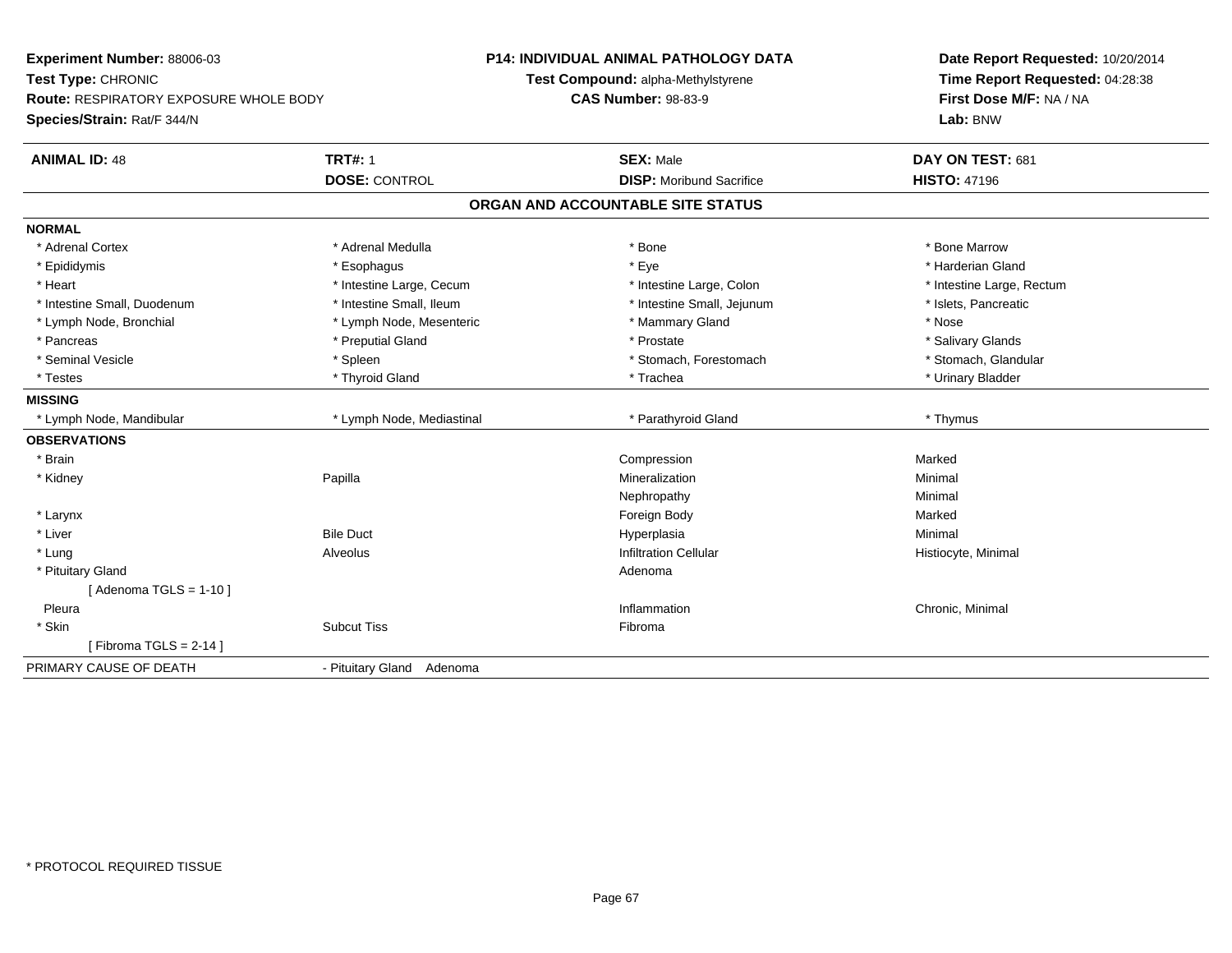| Test Type: CHRONIC<br>Test Compound: alpha-Methylstyrene<br><b>Route: RESPIRATORY EXPOSURE WHOLE BODY</b><br><b>CAS Number: 98-83-9</b><br>Species/Strain: Rat/F 344/N | Date Report Requested: 10/20/2014<br>Time Report Requested: 04:28:38<br>First Dose M/F: NA / NA<br>Lab: BNW |
|------------------------------------------------------------------------------------------------------------------------------------------------------------------------|-------------------------------------------------------------------------------------------------------------|
| <b>TRT#: 1</b><br><b>ANIMAL ID: 49</b><br><b>SEX: Male</b><br>DAY ON TEST: 548<br><b>DISP: Natural Death</b><br><b>DOSE: CONTROL</b><br><b>HISTO: 47197</b>            |                                                                                                             |
| ORGAN AND ACCOUNTABLE SITE STATUS                                                                                                                                      |                                                                                                             |
| <b>NORMAL</b>                                                                                                                                                          |                                                                                                             |
| * Bone Marrow<br>* Adrenal Medulla<br>* Bone<br>* Brain                                                                                                                |                                                                                                             |
| * Harderian Gland<br>* Epididymis<br>* Esophagus<br>* Intestine Large, Colon                                                                                           |                                                                                                             |
| * Intestine Small, Duodenum<br>* Intestine Large, Rectum<br>* Islets, Pancreatic<br>* Lung                                                                             |                                                                                                             |
| * Lymph Node, Mediastinal<br>* Lymph Node, Mesenteric<br>* Mammary Gland<br>* Pancreas                                                                                 |                                                                                                             |
| * Parathyroid Gland<br>* Pituitary Gland<br>* Preputial Gland<br>* Salivary Glands                                                                                     |                                                                                                             |
| * Seminal Vesicle<br>$^\star$ Skin<br>* Spleen<br>* Stomach, Forestomach                                                                                               |                                                                                                             |
| * Stomach, Glandular<br>* Thyroid Gland<br>* Trachea<br>* Thymus                                                                                                       |                                                                                                             |
| * Urinary Bladder                                                                                                                                                      |                                                                                                             |
| <b>MISSING</b>                                                                                                                                                         |                                                                                                             |
| * Lymph Node, Bronchial<br>* Lymph Node, Mandibular                                                                                                                    |                                                                                                             |
| <b>AUTO PRECLUDES DIAG.</b>                                                                                                                                            |                                                                                                             |
| * Intestine Small, Ileum<br>* Intestine Small, Jejunum<br>* Intestine Large, Cecum                                                                                     |                                                                                                             |
| <b>OBSERVATIONS</b>                                                                                                                                                    |                                                                                                             |
| * Adrenal Cortex<br>Moderate<br>Hyperplasia                                                                                                                            |                                                                                                             |
| [Hyperplasia TGLS = 3-7]                                                                                                                                               |                                                                                                             |
| * Eye<br>Sclera<br>Osseous, Mild<br>Metaplasia                                                                                                                         |                                                                                                             |
| * Heart<br>Cardiomyopathy<br>Mild                                                                                                                                      |                                                                                                             |
| * Kidney<br>Cyst                                                                                                                                                       |                                                                                                             |
| Nephropathy<br>Minimal                                                                                                                                                 |                                                                                                             |
| [ Cyst TGLS = $1-14$ ]                                                                                                                                                 |                                                                                                             |
| Foreign Body<br>* Larynx<br>Marked                                                                                                                                     |                                                                                                             |
| * Liver<br><b>Basophilic Focus</b>                                                                                                                                     |                                                                                                             |
| Clear Cell Focus                                                                                                                                                       |                                                                                                             |
| <b>Bile Duct</b><br>Minimal<br>Hyperplasia                                                                                                                             |                                                                                                             |
| Necrosis<br>Moderate<br>Mesentery                                                                                                                                      |                                                                                                             |
| [Necrosis TGLS = $4-15$ ]                                                                                                                                              |                                                                                                             |
| * Nose<br><b>Respirat Epith</b><br>Degeneration<br>Hyaline, Minimal                                                                                                    |                                                                                                             |
| Foreign Body                                                                                                                                                           |                                                                                                             |
| Inflammation<br>Suppurative, Minimal                                                                                                                                   |                                                                                                             |
| * Prostate<br>Suppurative, Minimal<br>Inflammation                                                                                                                     |                                                                                                             |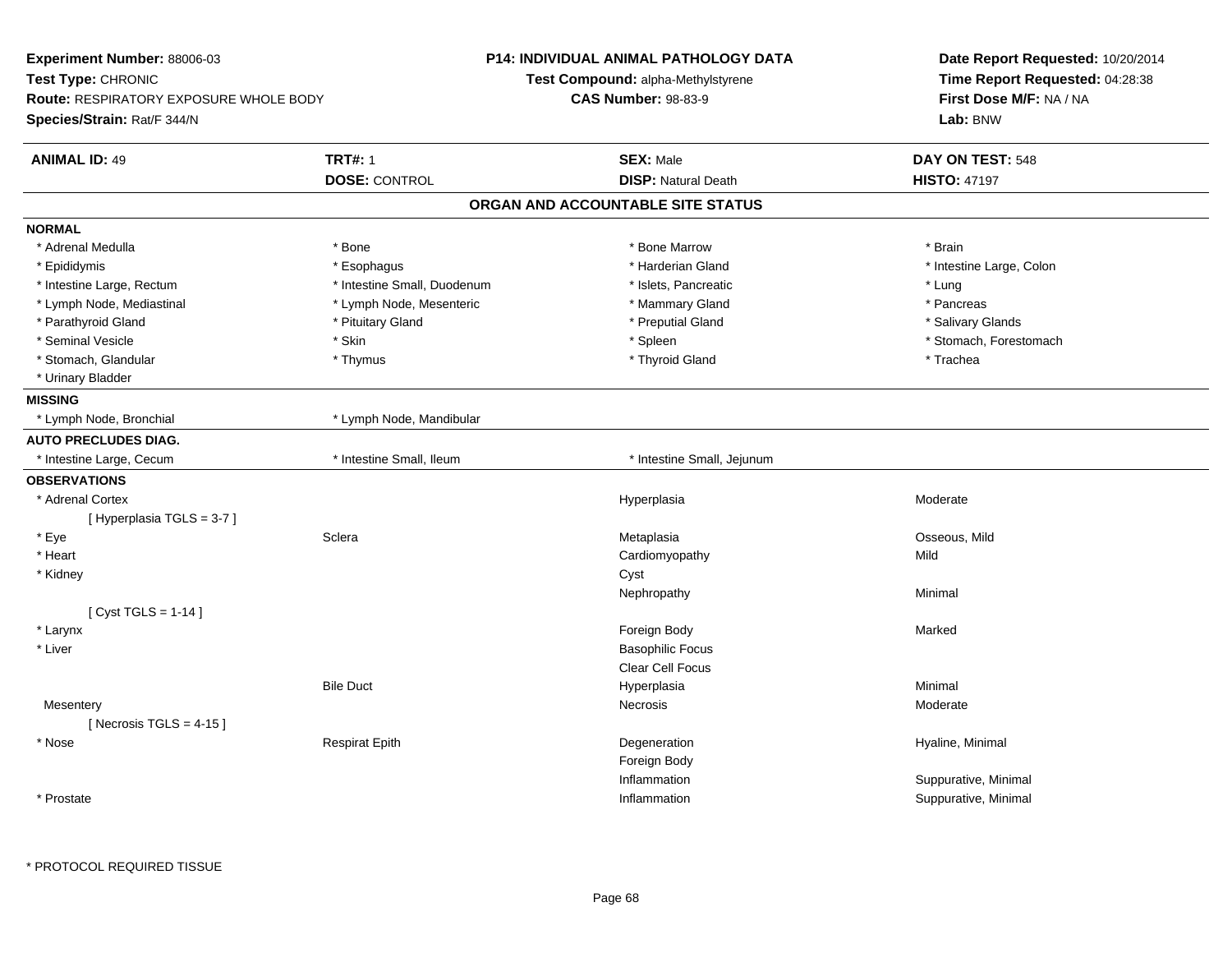| Experiment Number: 88006-03<br><b>Test Type: CHRONIC</b><br><b>Route: RESPIRATORY EXPOSURE WHOLE BODY</b><br>Species/Strain: Rat/F 344/N |                       | <b>P14: INDIVIDUAL ANIMAL PATHOLOGY DATA</b> | Date Report Requested: 10/20/2014 |
|------------------------------------------------------------------------------------------------------------------------------------------|-----------------------|----------------------------------------------|-----------------------------------|
|                                                                                                                                          |                       | Test Compound: alpha-Methylstyrene           | Time Report Requested: 04:28:38   |
|                                                                                                                                          |                       | <b>CAS Number: 98-83-9</b>                   | First Dose M/F: NA / NA           |
|                                                                                                                                          |                       |                                              | Lab: BNW                          |
| <b>ANIMAL ID: 49</b>                                                                                                                     | <b>TRT#: 1</b>        | <b>SEX:</b> Male                             | DAY ON TEST: 548                  |
|                                                                                                                                          | <b>DOSE: CONTROL</b>  | <b>DISP: Natural Death</b>                   | <b>HISTO: 47197</b>               |
|                                                                                                                                          |                       | ORGAN AND ACCOUNTABLE SITE STATUS            |                                   |
| * Testes                                                                                                                                 | <b>Interstit Cell</b> | Adenoma                                      |                                   |
| PRIMARY CAUSE OF DEATH                                                                                                                   |                       |                                              |                                   |
| CONTRIBUTORY CAUSE OF DEATH                                                                                                              | - Kidney Cyst         |                                              |                                   |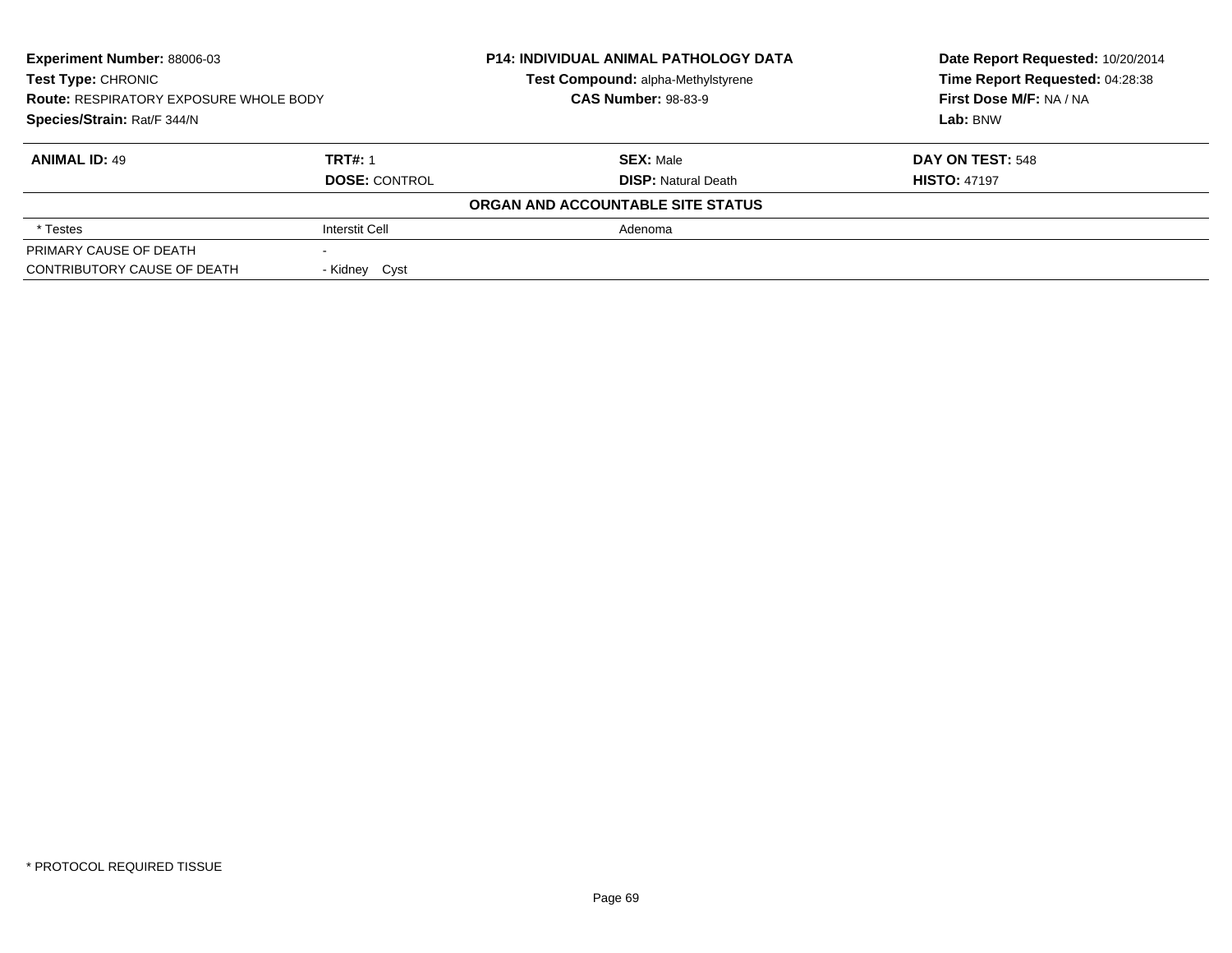| Experiment Number: 88006-03                   |                             | <b>P14: INDIVIDUAL ANIMAL PATHOLOGY DATA</b> | Date Report Requested: 10/20/2014<br>Time Report Requested: 04:28:38<br>First Dose M/F: NA / NA |  |
|-----------------------------------------------|-----------------------------|----------------------------------------------|-------------------------------------------------------------------------------------------------|--|
| Test Type: CHRONIC                            |                             | Test Compound: alpha-Methylstyrene           |                                                                                                 |  |
| <b>Route: RESPIRATORY EXPOSURE WHOLE BODY</b> |                             | <b>CAS Number: 98-83-9</b>                   |                                                                                                 |  |
| Species/Strain: Rat/F 344/N                   |                             |                                              | Lab: BNW                                                                                        |  |
| <b>ANIMAL ID: 50</b>                          | <b>TRT#: 1</b>              | <b>SEX: Male</b>                             | DAY ON TEST: 682                                                                                |  |
|                                               | <b>DOSE: CONTROL</b>        | <b>DISP:</b> Moribund Sacrifice              | <b>HISTO: 47198</b>                                                                             |  |
|                                               |                             | ORGAN AND ACCOUNTABLE SITE STATUS            |                                                                                                 |  |
| <b>NORMAL</b>                                 |                             |                                              |                                                                                                 |  |
| * Bone                                        | * Bone Marrow               | * Epididymis                                 | * Esophagus                                                                                     |  |
| * Harderian Gland                             | * Heart                     | * Intestine Large, Cecum                     | * Intestine Large, Colon                                                                        |  |
| * Intestine Large, Rectum                     | * Intestine Small, Duodenum | * Intestine Small, Ileum                     | * Intestine Small, Jejunum                                                                      |  |
| * Islets, Pancreatic                          | * Lymph Node, Mesenteric    | * Mammary Gland                              | * Pancreas                                                                                      |  |
| * Parathyroid Gland                           | * Preputial Gland           | * Salivary Glands                            | * Seminal Vesicle                                                                               |  |
| * Skin                                        | * Stomach, Forestomach      | * Stomach, Glandular                         | * Testes                                                                                        |  |
| * Thymus                                      | * Thyroid Gland             | * Trachea                                    | * Urinary Bladder                                                                               |  |
| <b>MISSING</b>                                |                             |                                              |                                                                                                 |  |
| * Lymph Node, Mandibular                      |                             |                                              |                                                                                                 |  |
| <b>OBSERVATIONS</b>                           |                             |                                              |                                                                                                 |  |
| * Adrenal Cortex                              |                             | Vacuolization Cytoplasmic                    | Moderate                                                                                        |  |
| * Adrenal Medulla                             |                             | Pheochromocytoma Benign                      |                                                                                                 |  |
| [Pheochromocytoma Benign TGLS = 4-7]          |                             |                                              |                                                                                                 |  |
| * Brain                                       |                             | Hemorrhage                                   | Moderate                                                                                        |  |
| [Hemorrhage TGLS = 5-1]                       |                             |                                              |                                                                                                 |  |
| * Eye                                         | Sclera                      | Metaplasia                                   | Osseous, Mild                                                                                   |  |
| * Kidney                                      |                             | Leukemia Mononuclear                         |                                                                                                 |  |
|                                               | Papilla                     | Mineralization                               | Minimal                                                                                         |  |
|                                               |                             | Nephropathy                                  | Moderate                                                                                        |  |
| * Larynx                                      |                             | Inflammation                                 | Suppurative, Minimal                                                                            |  |
| * Liver                                       | <b>Bile Duct</b>            | Hyperplasia                                  | Minimal                                                                                         |  |
|                                               |                             | Leukemia Mononuclear                         |                                                                                                 |  |
| [ Leukemia Mononuclear TGLS = 3-6 ]           |                             |                                              |                                                                                                 |  |
| * Lung                                        |                             | Hemorrhage                                   | Mild                                                                                            |  |
|                                               |                             | Leukemia Mononuclear                         |                                                                                                 |  |
| * Lymph Node, Bronchial                       |                             | Leukemia Mononuclear                         |                                                                                                 |  |
| * Lymph Node, Mediastinal                     |                             | Leukemia Mononuclear                         |                                                                                                 |  |
| * Nose                                        | Olfactory Epi               | Degeneration                                 | Mild                                                                                            |  |
|                                               | Glands                      | Dilatation                                   | Mild                                                                                            |  |
|                                               | <b>Goblet Cell</b>          | Hyperplasia                                  | Mild                                                                                            |  |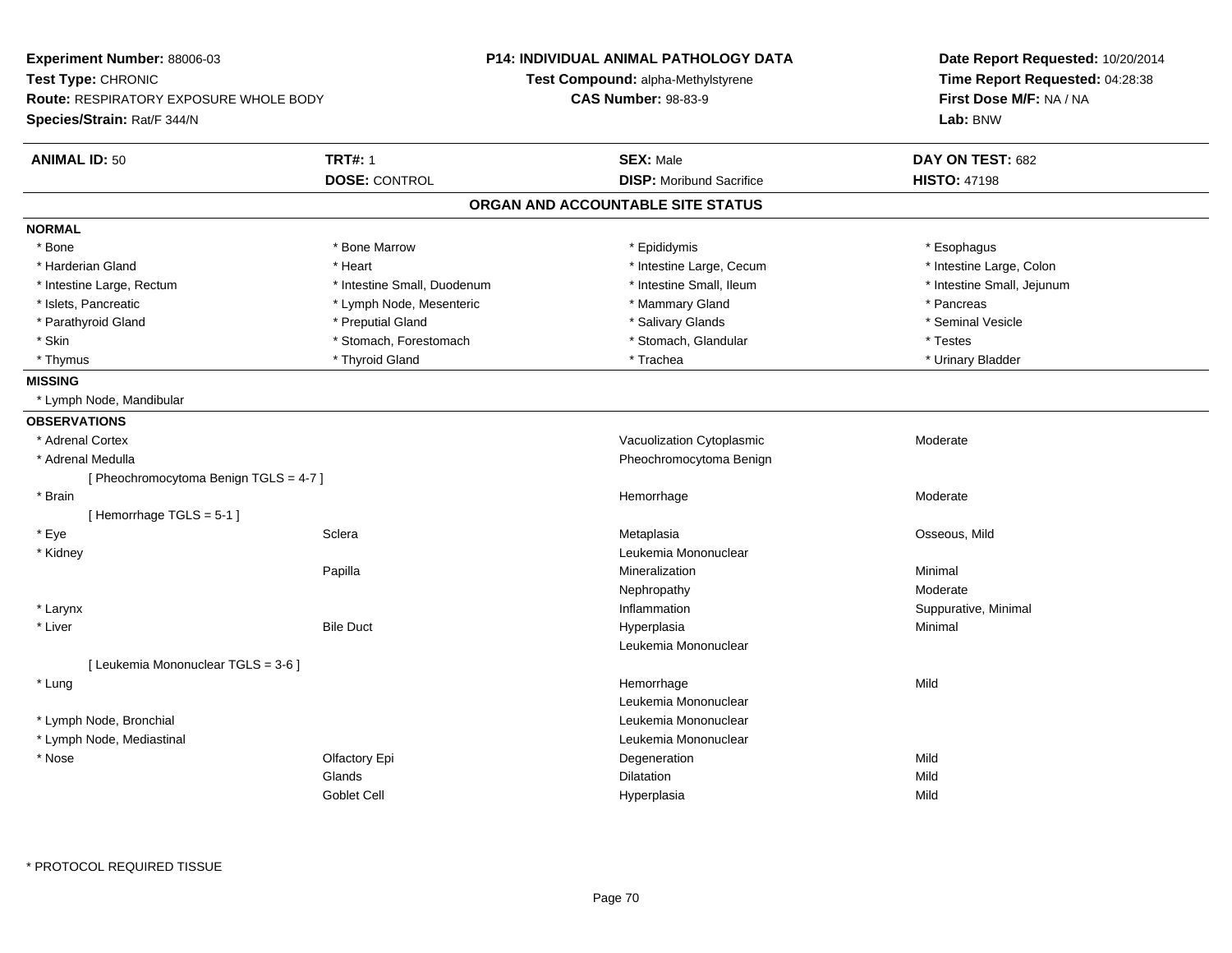| <b>Experiment Number: 88006-03</b><br>Test Type: CHRONIC<br><b>Route: RESPIRATORY EXPOSURE WHOLE BODY</b><br>Species/Strain: Rat/F 344/N |                                  | <b>P14: INDIVIDUAL ANIMAL PATHOLOGY DATA</b><br>Test Compound: alpha-Methylstyrene<br><b>CAS Number: 98-83-9</b> | Date Report Requested: 10/20/2014<br>Time Report Requested: 04:28:38<br>First Dose M/F: NA / NA<br>Lab: BNW |
|------------------------------------------------------------------------------------------------------------------------------------------|----------------------------------|------------------------------------------------------------------------------------------------------------------|-------------------------------------------------------------------------------------------------------------|
| <b>ANIMAL ID: 50</b>                                                                                                                     | <b>TRT#: 1</b>                   | <b>SEX: Male</b>                                                                                                 | DAY ON TEST: 682                                                                                            |
|                                                                                                                                          | <b>DOSE: CONTROL</b>             | <b>DISP:</b> Moribund Sacrifice                                                                                  | <b>HISTO: 47198</b>                                                                                         |
|                                                                                                                                          |                                  | ORGAN AND ACCOUNTABLE SITE STATUS                                                                                |                                                                                                             |
|                                                                                                                                          |                                  | Leukemia Mononuclear                                                                                             |                                                                                                             |
|                                                                                                                                          | Olfactory Epi                    | Metaplasia                                                                                                       | Minimal                                                                                                     |
| * Pituitary Gland                                                                                                                        |                                  | Adenoma                                                                                                          |                                                                                                             |
|                                                                                                                                          |                                  | Leukemia Mononuclear                                                                                             |                                                                                                             |
| [Adenoma TGLS = $6-10$ ]                                                                                                                 |                                  |                                                                                                                  |                                                                                                             |
| * Prostate                                                                                                                               |                                  | Inflammation                                                                                                     | Suppurative, Mild                                                                                           |
| * Spleen                                                                                                                                 |                                  | Leukemia Mononuclear                                                                                             |                                                                                                             |
|                                                                                                                                          |                                  | Necrosis                                                                                                         | Marked                                                                                                      |
| [ Leukemia Mononuclear TGLS = 1,2-14 ]                                                                                                   |                                  |                                                                                                                  |                                                                                                             |
| [Necrosis TGLS = 2-14 ]                                                                                                                  |                                  |                                                                                                                  |                                                                                                             |
| PRIMARY CAUSE OF DEATH                                                                                                                   | Leukemia Mononuclear<br>- Spleen |                                                                                                                  |                                                                                                             |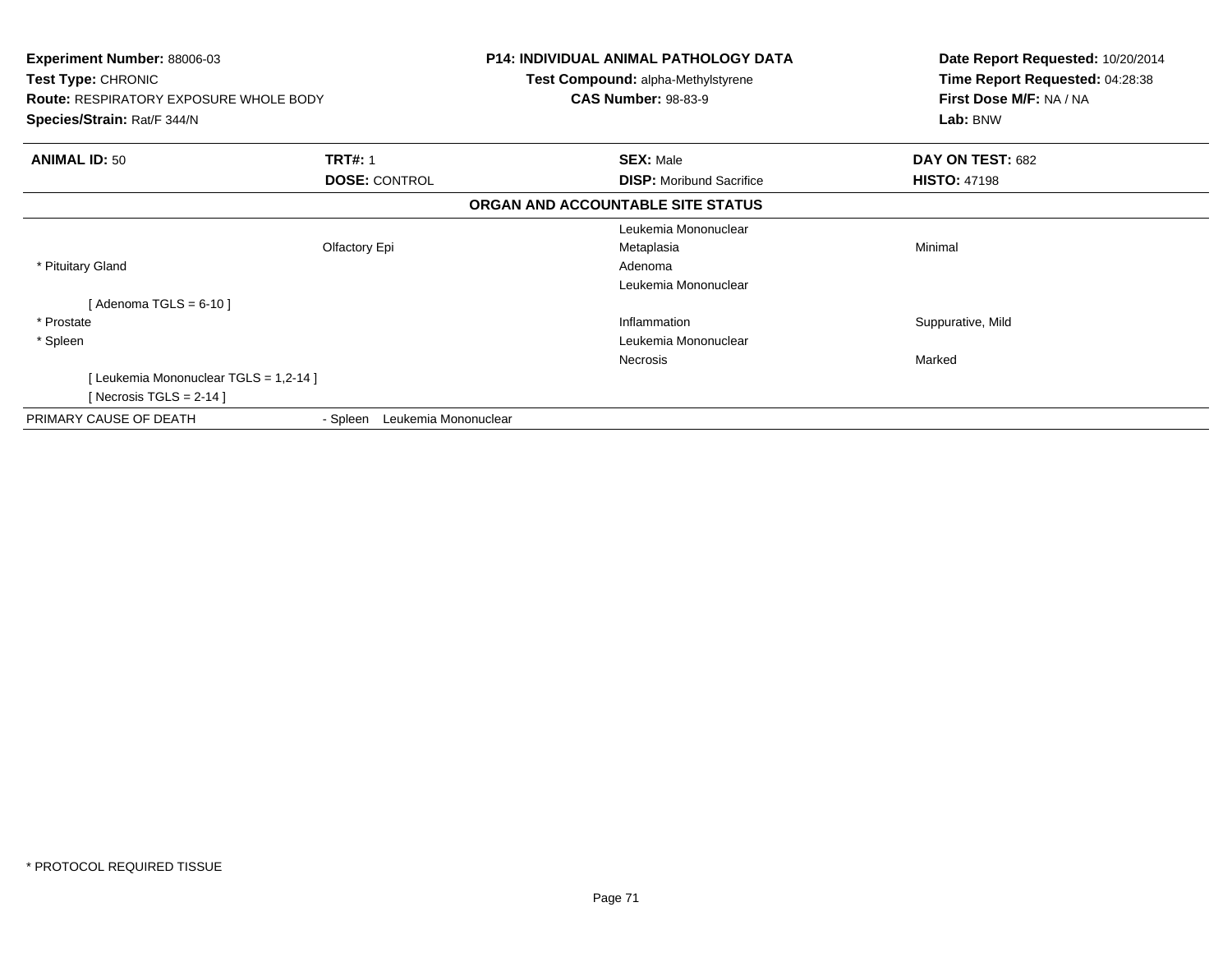| Experiment Number: 88006-03<br>Test Type: CHRONIC<br><b>Route: RESPIRATORY EXPOSURE WHOLE BODY</b><br>Species/Strain: Rat/F 344/N |                             | P14: INDIVIDUAL ANIMAL PATHOLOGY DATA<br><b>Test Compound: alpha-Methylstyrene</b><br><b>CAS Number: 98-83-9</b> | Date Report Requested: 10/20/2014<br>Time Report Requested: 04:28:38<br>First Dose M/F: NA / NA<br>Lab: BNW |
|-----------------------------------------------------------------------------------------------------------------------------------|-----------------------------|------------------------------------------------------------------------------------------------------------------|-------------------------------------------------------------------------------------------------------------|
| <b>ANIMAL ID: 201</b>                                                                                                             | <b>TRT#: 3</b>              | <b>SEX: Male</b>                                                                                                 | DAY ON TEST: 729                                                                                            |
|                                                                                                                                   | <b>DOSE: 100 PPM</b>        | <b>DISP: Terminal Sacrifice</b>                                                                                  | <b>HISTO: 47449</b>                                                                                         |
|                                                                                                                                   |                             | ORGAN AND ACCOUNTABLE SITE STATUS                                                                                |                                                                                                             |
| <b>NORMAL</b>                                                                                                                     |                             |                                                                                                                  |                                                                                                             |
| * Bone                                                                                                                            | * Bone Marrow               | * Brain                                                                                                          | * Epididymis                                                                                                |
| * Esophagus                                                                                                                       | * Harderian Gland           | * Intestine Large, Cecum                                                                                         | * Intestine Large, Colon                                                                                    |
| * Intestine Large, Rectum                                                                                                         | * Intestine Small, Duodenum | * Intestine Small, Ileum                                                                                         | * Intestine Small, Jejunum                                                                                  |
| * Islets, Pancreatic                                                                                                              | * Larynx                    | * Lymph Node, Mesenteric                                                                                         | * Mammary Gland                                                                                             |
| * Pancreas                                                                                                                        | * Parathyroid Gland         | * Preputial Gland                                                                                                | * Salivary Glands                                                                                           |
| * Seminal Vesicle                                                                                                                 | * Stomach, Forestomach      | * Stomach, Glandular                                                                                             | * Thymus                                                                                                    |
| * Thyroid Gland                                                                                                                   | * Trachea                   | * Urinary Bladder                                                                                                |                                                                                                             |
| <b>MISSING</b>                                                                                                                    |                             |                                                                                                                  |                                                                                                             |
| * Lymph Node, Mandibular                                                                                                          |                             |                                                                                                                  |                                                                                                             |
| <b>OBSERVATIONS</b>                                                                                                               |                             |                                                                                                                  |                                                                                                             |
| * Adrenal Cortex                                                                                                                  |                             | Vacuolization Cytoplasmic                                                                                        | Moderate                                                                                                    |
| * Adrenal Medulla                                                                                                                 |                             | Pheochromocytoma Benign                                                                                          |                                                                                                             |
|                                                                                                                                   |                             | Pheochromocytoma Malignant                                                                                       |                                                                                                             |
| [ Pheochromocytoma Malignant TGLS = 6-7 ]                                                                                         |                             |                                                                                                                  |                                                                                                             |
| * Eye                                                                                                                             | Sclera                      | Metaplasia                                                                                                       | Osseous, Mild                                                                                               |
| * Heart                                                                                                                           |                             | Cardiomyopathy                                                                                                   | Mild                                                                                                        |
|                                                                                                                                   | Atrium, Myocardium          | Hypertrophy                                                                                                      | Moderate                                                                                                    |
|                                                                                                                                   |                             | Leukemia Mononuclear                                                                                             |                                                                                                             |
| * Kidney                                                                                                                          | Pelvis, Transit Epithe      | Hyperplasia                                                                                                      | Mild                                                                                                        |
|                                                                                                                                   |                             | Nephropathy                                                                                                      | Mild                                                                                                        |
| * Liver                                                                                                                           | <b>Bile Duct</b>            | Hyperplasia                                                                                                      | Moderate                                                                                                    |
|                                                                                                                                   |                             | Leukemia Mononuclear                                                                                             |                                                                                                             |
|                                                                                                                                   |                             | Thrombosis                                                                                                       | Moderate                                                                                                    |
| [ Leukemia Mononuclear TGLS = 3-6 ]                                                                                               |                             |                                                                                                                  |                                                                                                             |
| * Lung                                                                                                                            |                             | Leukemia Mononuclear                                                                                             |                                                                                                             |
| Lymph Node                                                                                                                        | Pancreatic                  | Leukemia Mononuclear                                                                                             |                                                                                                             |
| * Lymph Node, Bronchial                                                                                                           |                             | Leukemia Mononuclear                                                                                             |                                                                                                             |
| * Lymph Node, Mediastinal                                                                                                         |                             | Leukemia Mononuclear                                                                                             |                                                                                                             |
| * Nose                                                                                                                            | Olfactory Epi               | Hyperplasia                                                                                                      | Basal Cell, Minimal                                                                                         |
| * Pituitary Gland                                                                                                                 |                             | Adenoma                                                                                                          |                                                                                                             |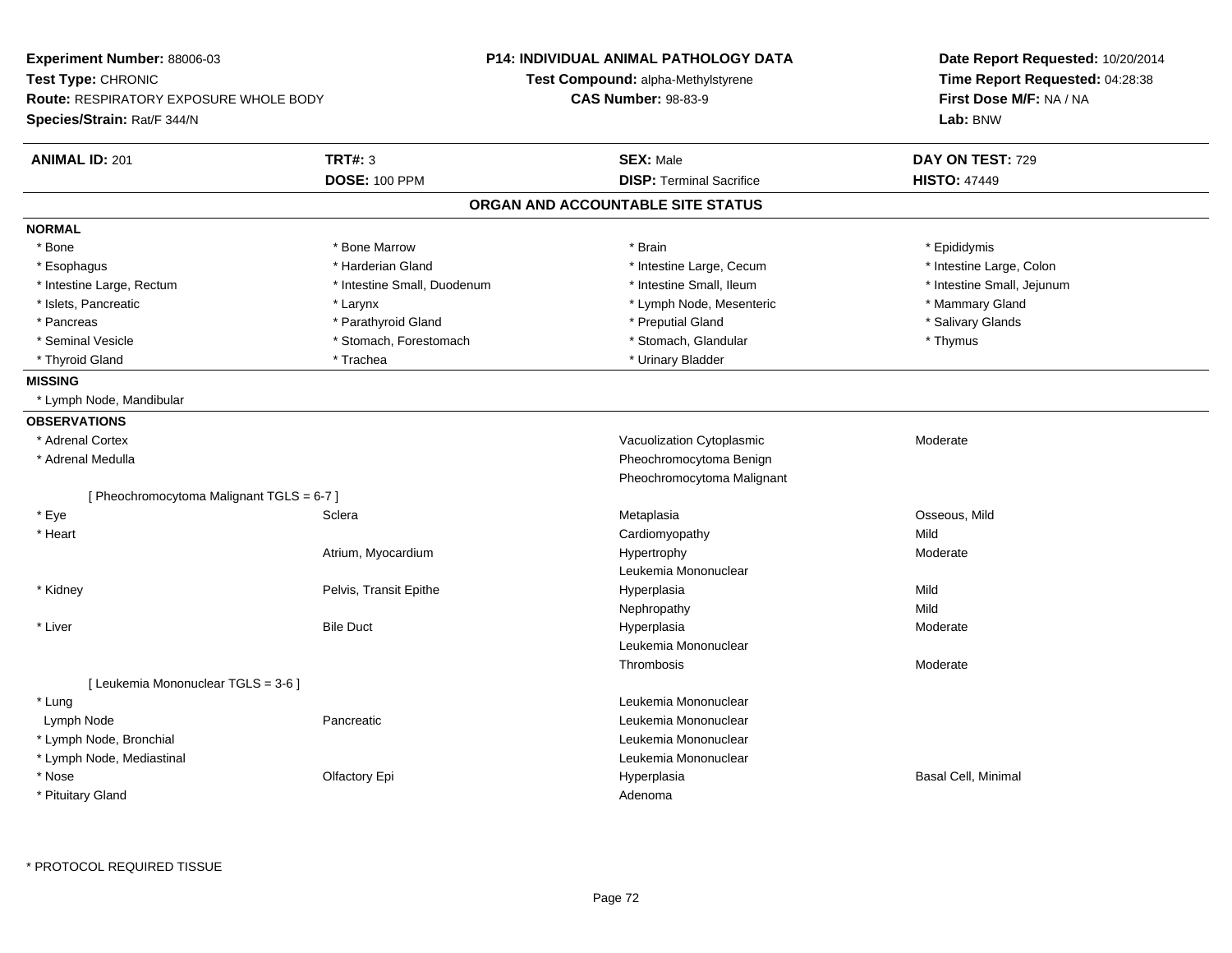| <b>Experiment Number: 88006-03</b><br><b>Test Type: CHRONIC</b><br><b>Route: RESPIRATORY EXPOSURE WHOLE BODY</b><br>Species/Strain: Rat/F 344/N |                           | <b>P14: INDIVIDUAL ANIMAL PATHOLOGY DATA</b><br><b>Test Compound: alpha-Methylstyrene</b><br><b>CAS Number: 98-83-9</b> | Date Report Requested: 10/20/2014<br>Time Report Requested: 04:28:38<br>First Dose M/F: NA / NA<br>Lab: BNW |
|-------------------------------------------------------------------------------------------------------------------------------------------------|---------------------------|-------------------------------------------------------------------------------------------------------------------------|-------------------------------------------------------------------------------------------------------------|
| <b>ANIMAL ID: 201</b>                                                                                                                           | <b>TRT#: 3</b>            | <b>SEX: Male</b>                                                                                                        | <b>DAY ON TEST: 729</b>                                                                                     |
|                                                                                                                                                 | <b>DOSE: 100 PPM</b>      | <b>DISP:</b> Terminal Sacrifice                                                                                         | <b>HISTO: 47449</b>                                                                                         |
|                                                                                                                                                 |                           | ORGAN AND ACCOUNTABLE SITE STATUS                                                                                       |                                                                                                             |
| [ Adenoma TGLS = 2-10 ]                                                                                                                         |                           |                                                                                                                         |                                                                                                             |
| * Prostate                                                                                                                                      |                           | Inflammation                                                                                                            | Suppurative, Mild                                                                                           |
| * Skin                                                                                                                                          |                           | <b>Cyst Epithelial Inclusion</b>                                                                                        | Marked                                                                                                      |
| [ Cyst Epithelial Inclusion TGLS = 1-16 ]                                                                                                       |                           |                                                                                                                         |                                                                                                             |
| * Spleen                                                                                                                                        |                           | Leukemia Mononuclear                                                                                                    |                                                                                                             |
| [Leukemia Mononuclear TGLS = 4-14]                                                                                                              |                           |                                                                                                                         |                                                                                                             |
| * Testes                                                                                                                                        | Bilateral, Interstit Cell | Adenoma                                                                                                                 |                                                                                                             |
| [ Adenoma TGLS = 5-9 ]                                                                                                                          |                           |                                                                                                                         |                                                                                                             |
| PRIMARY CAUSE OF DEATH                                                                                                                          | $\blacksquare$            |                                                                                                                         |                                                                                                             |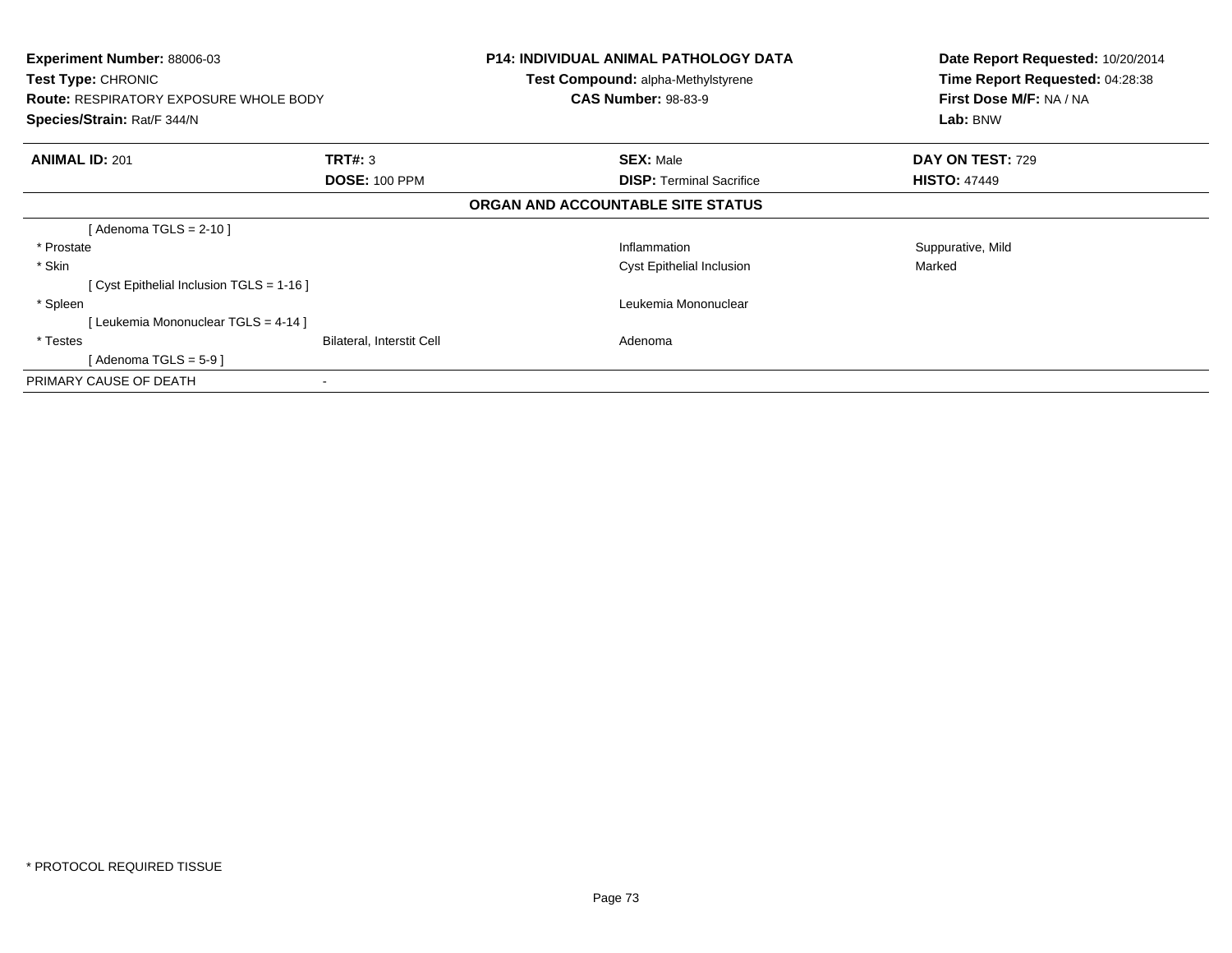| Experiment Number: 88006-03                   |                           | <b>P14: INDIVIDUAL ANIMAL PATHOLOGY DATA</b> | Date Report Requested: 10/20/2014 |
|-----------------------------------------------|---------------------------|----------------------------------------------|-----------------------------------|
| Test Type: CHRONIC                            |                           | Test Compound: alpha-Methylstyrene           | Time Report Requested: 04:28:38   |
| <b>Route: RESPIRATORY EXPOSURE WHOLE BODY</b> |                           | <b>CAS Number: 98-83-9</b>                   | First Dose M/F: NA / NA           |
| Species/Strain: Rat/F 344/N                   |                           |                                              | Lab: BNW                          |
| <b>ANIMAL ID: 202</b>                         | <b>TRT#: 3</b>            | <b>SEX: Male</b>                             | DAY ON TEST: 633                  |
|                                               | <b>DOSE: 100 PPM</b>      | <b>DISP:</b> Moribund Sacrifice              | <b>HISTO: 47450</b>               |
|                                               |                           | ORGAN AND ACCOUNTABLE SITE STATUS            |                                   |
| <b>NORMAL</b>                                 |                           |                                              |                                   |
| * Adrenal Cortex                              | * Bone                    | * Bone Marrow                                | * Brain                           |
| * Epididymis                                  | * Esophagus               | * Harderian Gland                            | * Intestine Large, Cecum          |
| * Intestine Large, Colon                      | * Intestine Large, Rectum | * Intestine Small, Duodenum                  | * Intestine Small, Ileum          |
| * Intestine Small, Jejunum                    | * Islets, Pancreatic      | * Larynx                                     | * Lymph Node, Mesenteric          |
| * Mammary Gland                               | * Pancreas                | * Parathyroid Gland                          | * Preputial Gland                 |
| * Salivary Glands                             | * Seminal Vesicle         | * Skin                                       | * Stomach, Forestomach            |
| * Stomach, Glandular                          | * Thymus                  | * Thyroid Gland                              | * Trachea                         |
| * Urinary Bladder                             |                           |                                              |                                   |
| <b>MISSING</b>                                |                           |                                              |                                   |
| * Lymph Node, Bronchial                       | * Lymph Node, Mandibular  | * Lymph Node, Mediastinal                    |                                   |
| <b>OBSERVATIONS</b>                           |                           |                                              |                                   |
| * Adrenal Medulla                             |                           | Hyperplasia                                  | Mild                              |
| * Eye                                         | Sclera                    | Metaplasia                                   | Osseous, Minimal                  |
| * Heart                                       | Myocardium                | Hypertrophy                                  | Moderate                          |
|                                               |                           | Leukemia Mononuclear                         |                                   |
|                                               | Atrium                    | Thrombosis                                   | Marked                            |
| [Thrombosis TGLS = 2-6]                       |                           |                                              |                                   |
| * Kidney                                      | <b>Renal Tubule</b>       | Casts                                        | Minimal                           |
|                                               | Papilla                   | Mineralization                               | Minimal                           |
| * Liver                                       | <b>Bile Duct</b>          | Hyperplasia                                  | Mild                              |
|                                               |                           | Leukemia Mononuclear                         |                                   |
|                                               |                           | Necrosis                                     | Moderate                          |
| [ Leukemia Mononuclear TGLS = 6-6 ]           |                           |                                              |                                   |
| * Lung                                        | Alveolus                  | <b>Infiltration Cellular</b>                 | Histiocyte, Moderate              |
|                                               |                           | Leukemia Mononuclear                         |                                   |
| * Nose                                        | Olfactory Epi             | Hyperplasia                                  | Basal Cell, Minimal               |
| * Pituitary Gland                             |                           | Adenoma                                      |                                   |
| [Adenoma TGLS = $3-10$ ]                      |                           |                                              |                                   |
| * Prostate                                    |                           | Inflammation                                 | Suppurative, Mild                 |
| * Spleen                                      |                           | Leukemia Mononuclear                         |                                   |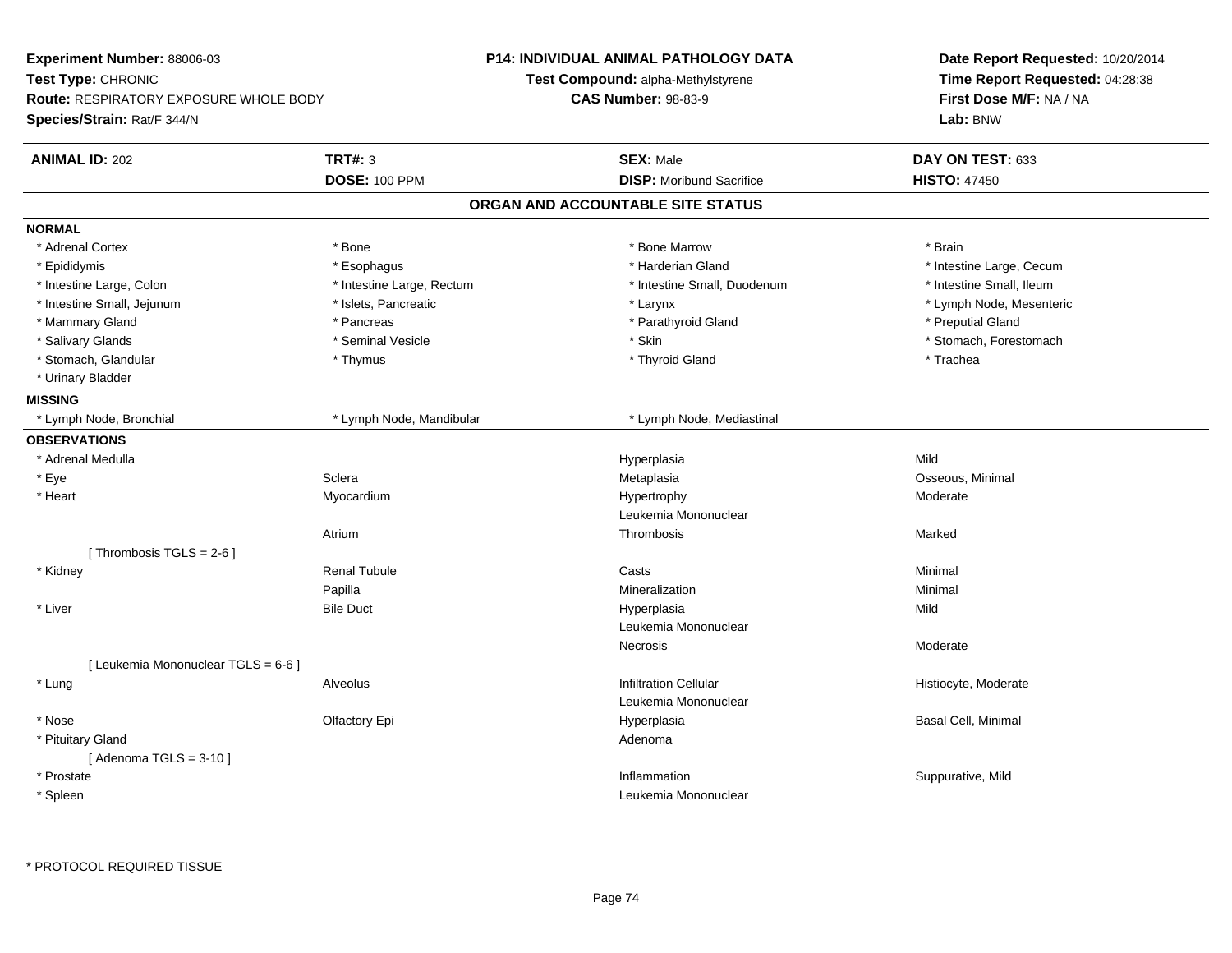| <b>Experiment Number: 88006-03</b><br>Test Type: CHRONIC<br><b>Route: RESPIRATORY EXPOSURE WHOLE BODY</b><br>Species/Strain: Rat/F 344/N |                                            | <b>P14: INDIVIDUAL ANIMAL PATHOLOGY DATA</b><br>Test Compound: alpha-Methylstyrene<br><b>CAS Number: 98-83-9</b> | Date Report Requested: 10/20/2014<br>Time Report Requested: 04:28:38<br>First Dose M/F: NA / NA<br>Lab: BNW |
|------------------------------------------------------------------------------------------------------------------------------------------|--------------------------------------------|------------------------------------------------------------------------------------------------------------------|-------------------------------------------------------------------------------------------------------------|
| <b>ANIMAL ID: 202</b>                                                                                                                    | TRT#: 3                                    | <b>SEX: Male</b>                                                                                                 | <b>DAY ON TEST: 633</b>                                                                                     |
|                                                                                                                                          | <b>DOSE: 100 PPM</b>                       | <b>DISP:</b> Moribund Sacrifice                                                                                  | <b>HISTO: 47450</b>                                                                                         |
|                                                                                                                                          |                                            | ORGAN AND ACCOUNTABLE SITE STATUS                                                                                |                                                                                                             |
| [Leukemia Mononuclear TGLS = 5-14]                                                                                                       |                                            |                                                                                                                  |                                                                                                             |
| * Testes                                                                                                                                 | <b>Bilateral, Interstit Cell</b>           | Adenoma                                                                                                          |                                                                                                             |
| [ Adenoma TGLS = 4-9 ]                                                                                                                   |                                            |                                                                                                                  |                                                                                                             |
| PRIMARY CAUSE OF DEATH                                                                                                                   | - Spleen Leukemia Mononuclear              |                                                                                                                  |                                                                                                             |
| CONTRIBUTORY CAUSE OF DEATH                                                                                                              | - Heart Atrium Thrombosis; Pituitary Gland | Adenoma                                                                                                          |                                                                                                             |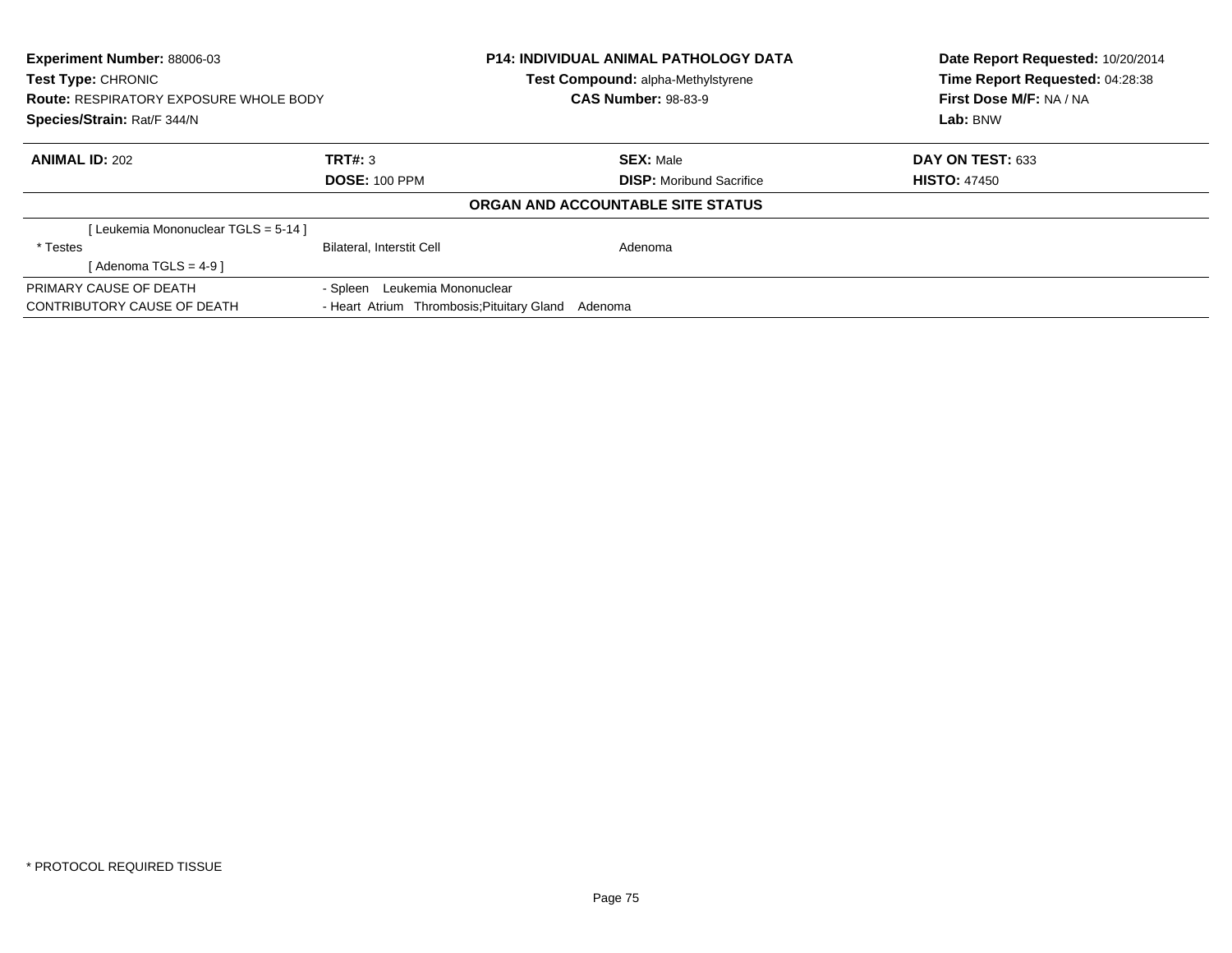| Experiment Number: 88006-03<br>Test Type: CHRONIC<br><b>Route: RESPIRATORY EXPOSURE WHOLE BODY</b><br>Species/Strain: Rat/F 344/N |                           | <b>P14: INDIVIDUAL ANIMAL PATHOLOGY DATA</b><br>Test Compound: alpha-Methylstyrene<br><b>CAS Number: 98-83-9</b> | Date Report Requested: 10/20/2014<br>Time Report Requested: 04:28:38<br>First Dose M/F: NA / NA<br>Lab: BNW |
|-----------------------------------------------------------------------------------------------------------------------------------|---------------------------|------------------------------------------------------------------------------------------------------------------|-------------------------------------------------------------------------------------------------------------|
| <b>ANIMAL ID: 203</b>                                                                                                             | <b>TRT#: 3</b>            | <b>SEX: Male</b>                                                                                                 | DAY ON TEST: 730                                                                                            |
|                                                                                                                                   | <b>DOSE: 100 PPM</b>      | <b>DISP: Terminal Sacrifice</b>                                                                                  | <b>HISTO: 47451</b>                                                                                         |
|                                                                                                                                   |                           | ORGAN AND ACCOUNTABLE SITE STATUS                                                                                |                                                                                                             |
| <b>NORMAL</b>                                                                                                                     |                           |                                                                                                                  |                                                                                                             |
| * Adrenal Cortex                                                                                                                  | * Bone                    | * Bone Marrow                                                                                                    | * Brain                                                                                                     |
| * Epididymis                                                                                                                      | * Esophagus               | * Eye                                                                                                            | * Harderian Gland                                                                                           |
| * Heart                                                                                                                           | * Intestine Large, Cecum  | * Intestine Large, Colon                                                                                         | * Intestine Large, Rectum                                                                                   |
| * Intestine Small, Duodenum                                                                                                       | * Intestine Small, Ileum  | * Intestine Small, Jejunum                                                                                       | * Islets, Pancreatic                                                                                        |
| * Larynx                                                                                                                          | * Lung                    | * Lymph Node, Bronchial                                                                                          | * Lymph Node, Mediastinal                                                                                   |
| * Lymph Node, Mesenteric                                                                                                          | * Mammary Gland           | * Nose                                                                                                           | * Pancreas                                                                                                  |
| * Parathyroid Gland                                                                                                               | * Prostate                | * Salivary Glands                                                                                                | * Seminal Vesicle                                                                                           |
| * Stomach, Forestomach                                                                                                            | * Stomach, Glandular      | * Thymus                                                                                                         | * Thyroid Gland                                                                                             |
| * Trachea                                                                                                                         | * Urinary Bladder         |                                                                                                                  |                                                                                                             |
| <b>MISSING</b>                                                                                                                    |                           |                                                                                                                  |                                                                                                             |
| * Lymph Node, Mandibular                                                                                                          |                           |                                                                                                                  |                                                                                                             |
| <b>OBSERVATIONS</b>                                                                                                               |                           |                                                                                                                  |                                                                                                             |
| * Adrenal Medulla                                                                                                                 |                           | Hyperplasia                                                                                                      | Moderate                                                                                                    |
| * Kidney                                                                                                                          |                           | Nephropathy                                                                                                      | Minimal                                                                                                     |
| * Liver                                                                                                                           |                           | <b>Basophilic Focus</b>                                                                                          |                                                                                                             |
|                                                                                                                                   | <b>Bile Duct</b>          | Hyperplasia                                                                                                      | Mild                                                                                                        |
|                                                                                                                                   |                           | Leukemia Mononuclear                                                                                             |                                                                                                             |
|                                                                                                                                   |                           | Necrosis                                                                                                         | Mild                                                                                                        |
| [ Leukemia Mononuclear TGLS = 6-6 ]                                                                                               |                           |                                                                                                                  |                                                                                                             |
| Mesentery                                                                                                                         |                           | Necrosis                                                                                                         | Moderate                                                                                                    |
| [Necrosis $TGLS = 3-16$ ]                                                                                                         |                           |                                                                                                                  |                                                                                                             |
| * Pituitary Gland                                                                                                                 |                           | Adenoma                                                                                                          |                                                                                                             |
| [Adenoma TGLS = $2-10$ ]                                                                                                          |                           |                                                                                                                  |                                                                                                             |
| * Preputial Gland                                                                                                                 |                           | Carcinoma                                                                                                        |                                                                                                             |
| [ Carcinoma TGLS = 1-14+15 ]                                                                                                      |                           |                                                                                                                  |                                                                                                             |
| * Skin                                                                                                                            |                           | Ulcer                                                                                                            | Marked                                                                                                      |
| [ $Uicer TGLS = 1-14+15$ ]                                                                                                        |                           |                                                                                                                  |                                                                                                             |
| * Spleen                                                                                                                          |                           | Leukemia Mononuclear                                                                                             |                                                                                                             |
| * Testes                                                                                                                          | Bilateral, Interstit Cell | Adenoma                                                                                                          |                                                                                                             |
| [Adenoma TGLS = $4,5-9$ ]                                                                                                         |                           |                                                                                                                  |                                                                                                             |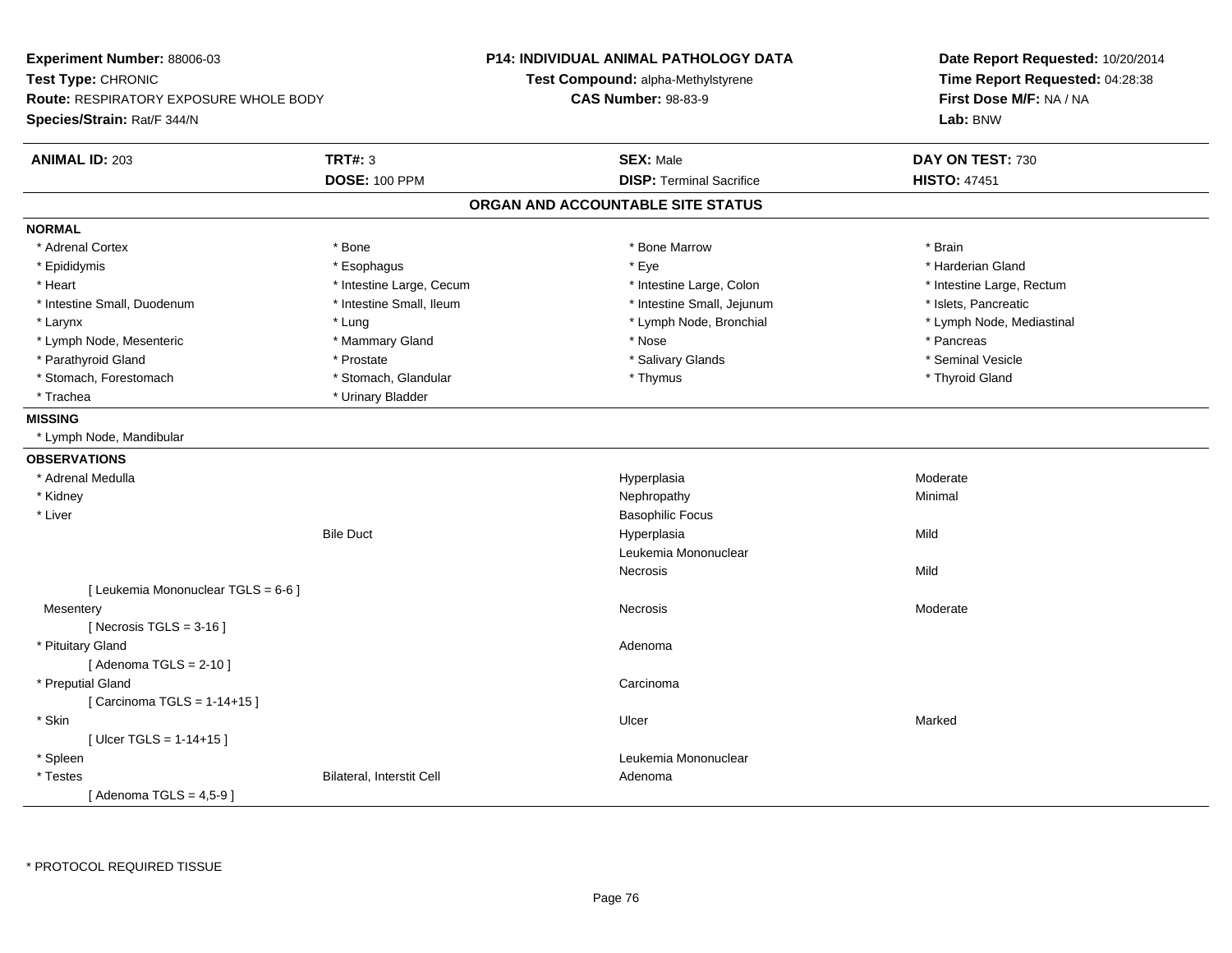| Experiment Number: 88006-03<br><b>Test Type: CHRONIC</b><br><b>Route: RESPIRATORY EXPOSURE WHOLE BODY</b><br>Species/Strain: Rat/F 344/N |                      | <b>P14: INDIVIDUAL ANIMAL PATHOLOGY DATA</b> | Date Report Requested: 10/20/2014 |
|------------------------------------------------------------------------------------------------------------------------------------------|----------------------|----------------------------------------------|-----------------------------------|
|                                                                                                                                          |                      | Test Compound: alpha-Methylstyrene           | Time Report Requested: 04:28:38   |
|                                                                                                                                          |                      | <b>CAS Number: 98-83-9</b>                   | First Dose M/F: NA / NA           |
|                                                                                                                                          |                      |                                              | Lab: BNW                          |
| <b>ANIMAL ID: 203</b>                                                                                                                    | TRT#: 3              | <b>SEX: Male</b>                             | DAY ON TEST: 730                  |
|                                                                                                                                          | <b>DOSE: 100 PPM</b> | <b>DISP:</b> Terminal Sacrifice              | <b>HISTO: 47451</b>               |
|                                                                                                                                          |                      | ORGAN AND ACCOUNTABLE SITE STATUS            |                                   |
| PRIMARY CAUSE OF DEATH                                                                                                                   |                      |                                              |                                   |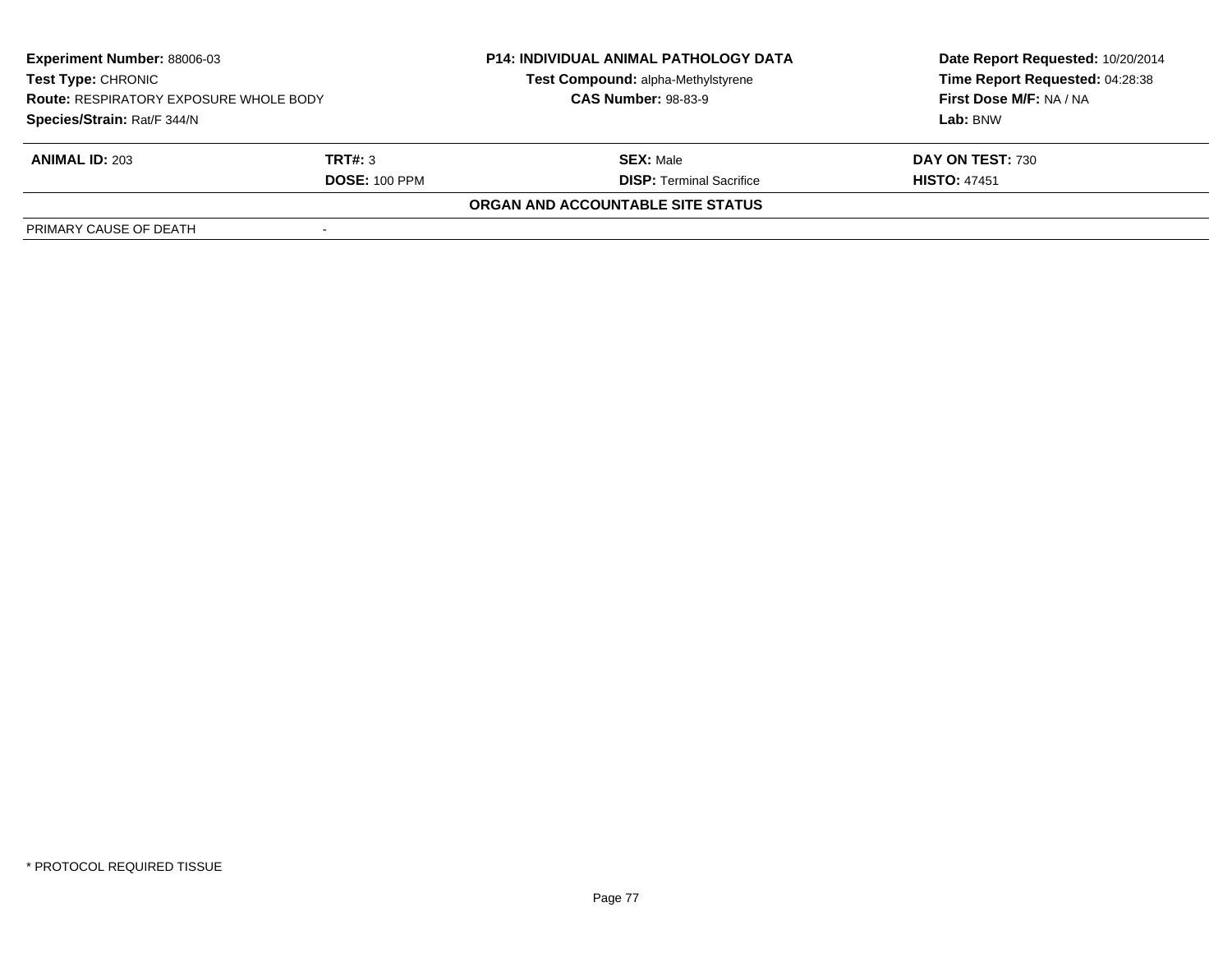| Experiment Number: 88006-03<br>Test Type: CHRONIC<br><b>Route: RESPIRATORY EXPOSURE WHOLE BODY</b><br>Species/Strain: Rat/F 344/N |                           | <b>P14: INDIVIDUAL ANIMAL PATHOLOGY DATA</b><br>Test Compound: alpha-Methylstyrene<br><b>CAS Number: 98-83-9</b> | Date Report Requested: 10/20/2014<br>Time Report Requested: 04:28:38<br>First Dose M/F: NA / NA<br>Lab: BNW |
|-----------------------------------------------------------------------------------------------------------------------------------|---------------------------|------------------------------------------------------------------------------------------------------------------|-------------------------------------------------------------------------------------------------------------|
| <b>ANIMAL ID: 204</b>                                                                                                             | <b>TRT#: 3</b>            | <b>SEX: Male</b>                                                                                                 | DAY ON TEST: 646                                                                                            |
|                                                                                                                                   | <b>DOSE: 100 PPM</b>      | <b>DISP:</b> Moribund Sacrifice                                                                                  | <b>HISTO: 47452</b>                                                                                         |
|                                                                                                                                   |                           | ORGAN AND ACCOUNTABLE SITE STATUS                                                                                |                                                                                                             |
| <b>NORMAL</b>                                                                                                                     |                           |                                                                                                                  |                                                                                                             |
| * Adrenal Cortex                                                                                                                  | * Adrenal Medulla         | * Bone                                                                                                           | * Bone Marrow                                                                                               |
| * Epididymis                                                                                                                      | * Esophagus               | * Eye                                                                                                            | * Harderian Gland                                                                                           |
| * Heart                                                                                                                           | * Intestine Large, Cecum  | * Intestine Large, Colon                                                                                         | * Intestine Large, Rectum                                                                                   |
| * Intestine Small, Duodenum                                                                                                       | * Intestine Small, Ileum  | * Intestine Small, Jejunum                                                                                       | * Islets, Pancreatic                                                                                        |
| * Larynx                                                                                                                          | * Lung                    | * Lymph Node, Mediastinal                                                                                        | * Lymph Node, Mesenteric                                                                                    |
| * Mammary Gland                                                                                                                   | * Nose                    | * Pancreas                                                                                                       | * Parathyroid Gland                                                                                         |
| * Preputial Gland                                                                                                                 | * Salivary Glands         | * Seminal Vesicle                                                                                                | * Spleen                                                                                                    |
| * Stomach, Forestomach                                                                                                            | * Stomach, Glandular      | * Thymus                                                                                                         | * Thyroid Gland                                                                                             |
| * Trachea                                                                                                                         | * Urinary Bladder         |                                                                                                                  |                                                                                                             |
| <b>MISSING</b>                                                                                                                    |                           |                                                                                                                  |                                                                                                             |
| * Lymph Node, Bronchial                                                                                                           | * Lymph Node, Mandibular  |                                                                                                                  |                                                                                                             |
| <b>OBSERVATIONS</b>                                                                                                               |                           |                                                                                                                  |                                                                                                             |
| * Brain                                                                                                                           |                           | Compression                                                                                                      | Marked                                                                                                      |
| * Kidney                                                                                                                          |                           | Nephropathy                                                                                                      | Mild                                                                                                        |
| * Liver                                                                                                                           |                           | Clear Cell Focus                                                                                                 |                                                                                                             |
|                                                                                                                                   | <b>Bile Duct</b>          | Hyperplasia                                                                                                      | Minimal                                                                                                     |
| Mesentery                                                                                                                         | Fat                       | Hemorrhage                                                                                                       | Moderate                                                                                                    |
| [Hemorrhage TGLS = 4-15]                                                                                                          |                           |                                                                                                                  |                                                                                                             |
| * Pituitary Gland                                                                                                                 |                           | Adenoma                                                                                                          |                                                                                                             |
| [Adenoma TGLS = $2-10$ ]                                                                                                          |                           |                                                                                                                  |                                                                                                             |
| * Prostate                                                                                                                        |                           | Inflammation                                                                                                     | Suppurative, Minimal                                                                                        |
| * Skin                                                                                                                            |                           | Cyst Epithelial Inclusion                                                                                        | Marked                                                                                                      |
| [ Cyst Epithelial Inclusion TGLS = 1-14 ]                                                                                         |                           |                                                                                                                  |                                                                                                             |
| * Testes                                                                                                                          | Bilateral, Interstit Cell | Adenoma                                                                                                          |                                                                                                             |
| [Adenoma TGLS = $3-9$ ]                                                                                                           |                           |                                                                                                                  |                                                                                                             |
| PRIMARY CAUSE OF DEATH                                                                                                            | - Pituitary Gland Adenoma |                                                                                                                  |                                                                                                             |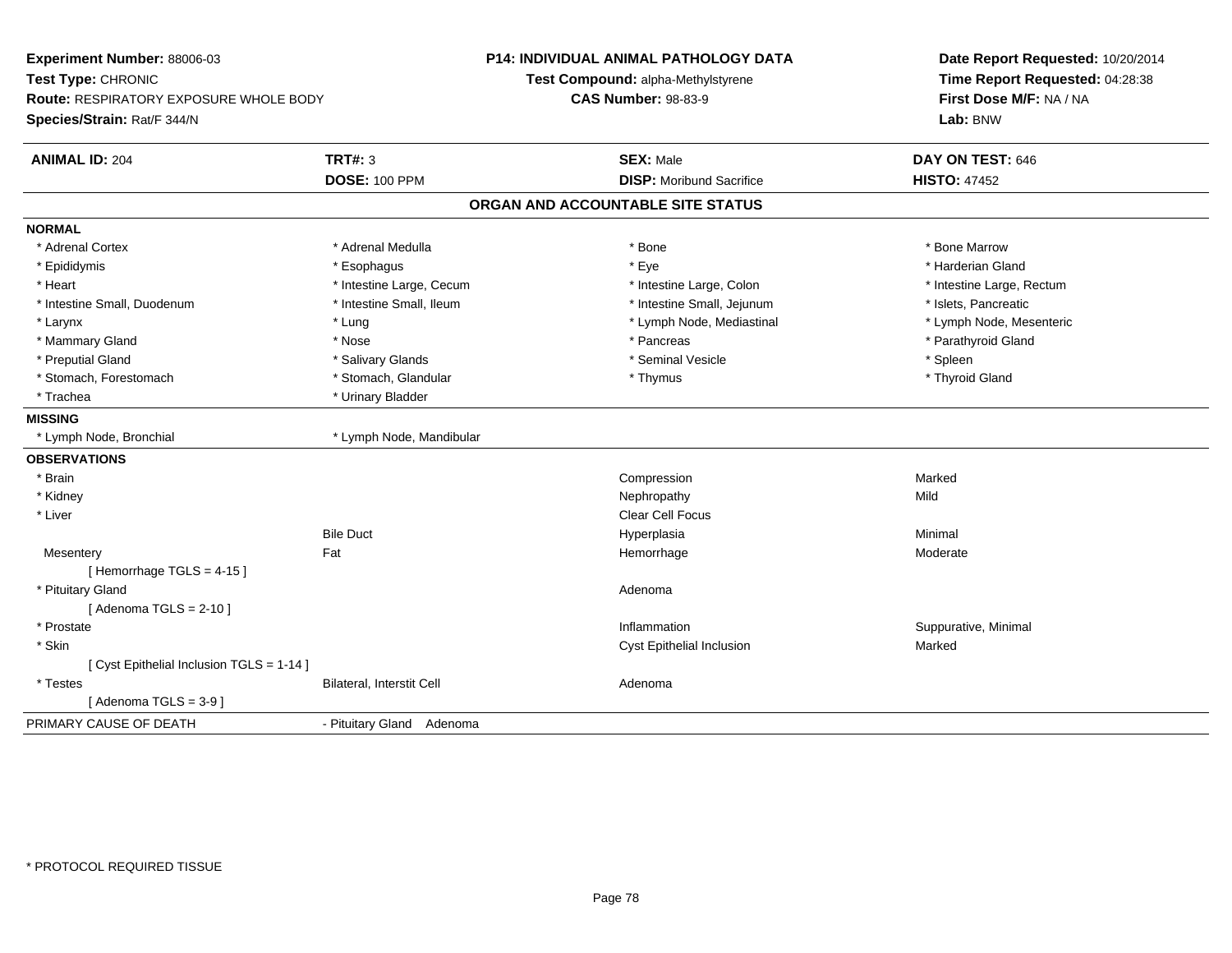| Experiment Number: 88006-03<br>Test Type: CHRONIC<br>Route: RESPIRATORY EXPOSURE WHOLE BODY |                                  | <b>P14: INDIVIDUAL ANIMAL PATHOLOGY DATA</b><br>Test Compound: alpha-Methylstyrene<br><b>CAS Number: 98-83-9</b> | Date Report Requested: 10/20/2014<br>Time Report Requested: 04:28:38<br>First Dose M/F: NA / NA |
|---------------------------------------------------------------------------------------------|----------------------------------|------------------------------------------------------------------------------------------------------------------|-------------------------------------------------------------------------------------------------|
| Species/Strain: Rat/F 344/N                                                                 |                                  |                                                                                                                  | Lab: BNW                                                                                        |
| <b>ANIMAL ID: 205</b>                                                                       | <b>TRT#: 3</b>                   | <b>SEX: Male</b>                                                                                                 | DAY ON TEST: 730                                                                                |
|                                                                                             | <b>DOSE: 100 PPM</b>             | <b>DISP: Terminal Sacrifice</b>                                                                                  | <b>HISTO: 47453</b>                                                                             |
|                                                                                             |                                  | ORGAN AND ACCOUNTABLE SITE STATUS                                                                                |                                                                                                 |
| <b>NORMAL</b>                                                                               |                                  |                                                                                                                  |                                                                                                 |
| * Bone                                                                                      | * Bone Marrow                    | * Brain                                                                                                          | * Epididymis                                                                                    |
| * Esophagus                                                                                 | * Harderian Gland                | * Heart                                                                                                          | * Intestine Large, Cecum                                                                        |
| * Intestine Large, Colon                                                                    | * Intestine Large, Rectum        | * Intestine Small, Duodenum                                                                                      | * Intestine Small, Ileum                                                                        |
| * Intestine Small, Jejunum                                                                  | * Islets, Pancreatic             | * Larynx                                                                                                         | * Lymph Node, Mesenteric                                                                        |
| * Mammary Gland                                                                             | * Nose                           | * Pancreas                                                                                                       | * Parathyroid Gland                                                                             |
| * Preputial Gland                                                                           | * Salivary Glands                | * Seminal Vesicle                                                                                                | * Skin                                                                                          |
| * Stomach, Forestomach                                                                      | * Stomach, Glandular             | * Thymus                                                                                                         | * Thyroid Gland                                                                                 |
| * Trachea                                                                                   | * Urinary Bladder                |                                                                                                                  |                                                                                                 |
| <b>MISSING</b>                                                                              |                                  |                                                                                                                  |                                                                                                 |
| * Lymph Node, Bronchial                                                                     | * Lymph Node, Mandibular         | * Lymph Node, Mediastinal                                                                                        |                                                                                                 |
| <b>OBSERVATIONS</b>                                                                         |                                  |                                                                                                                  |                                                                                                 |
| * Adrenal Cortex                                                                            |                                  | Vacuolization Cytoplasmic                                                                                        | Minimal                                                                                         |
| * Adrenal Medulla                                                                           |                                  | Hyperplasia                                                                                                      | Marked                                                                                          |
| * Eye                                                                                       | Sclera                           | Metaplasia                                                                                                       | Osseous, Minimal                                                                                |
| * Kidney                                                                                    |                                  | Cyst                                                                                                             |                                                                                                 |
|                                                                                             |                                  | Nephropathy                                                                                                      | Minimal                                                                                         |
| * Liver                                                                                     | <b>Bile Duct</b>                 | Hyperplasia                                                                                                      | Minimal                                                                                         |
|                                                                                             |                                  | Leukemia Mononuclear                                                                                             |                                                                                                 |
| * Lung                                                                                      | Alveolus                         | <b>Infiltration Cellular</b>                                                                                     | Histiocyte, Minimal                                                                             |
| Peritoneum                                                                                  | Mesothelium, Tunica Vaginal      | Mesothelioma Malignant                                                                                           |                                                                                                 |
| [Mesothelioma Malignant TGLS = 2-14]                                                        |                                  |                                                                                                                  |                                                                                                 |
| * Pituitary Gland                                                                           |                                  | Adenoma                                                                                                          |                                                                                                 |
| [Adenoma TGLS = $1-10$ ]                                                                    |                                  |                                                                                                                  |                                                                                                 |
| * Prostate                                                                                  |                                  | Inflammation                                                                                                     | Suppurative, Minimal                                                                            |
| * Spleen                                                                                    |                                  | Leukemia Mononuclear                                                                                             |                                                                                                 |
| * Testes                                                                                    | <b>Bilateral, Interstit Cell</b> | Adenoma                                                                                                          |                                                                                                 |
|                                                                                             | <b>Germinal Epith</b>            | Atrophy                                                                                                          | Marked                                                                                          |
| [Adenoma TGLS = $3-9$ ]                                                                     |                                  |                                                                                                                  |                                                                                                 |
| PRIMARY CAUSE OF DEATH                                                                      | $\blacksquare$                   |                                                                                                                  |                                                                                                 |
|                                                                                             |                                  |                                                                                                                  |                                                                                                 |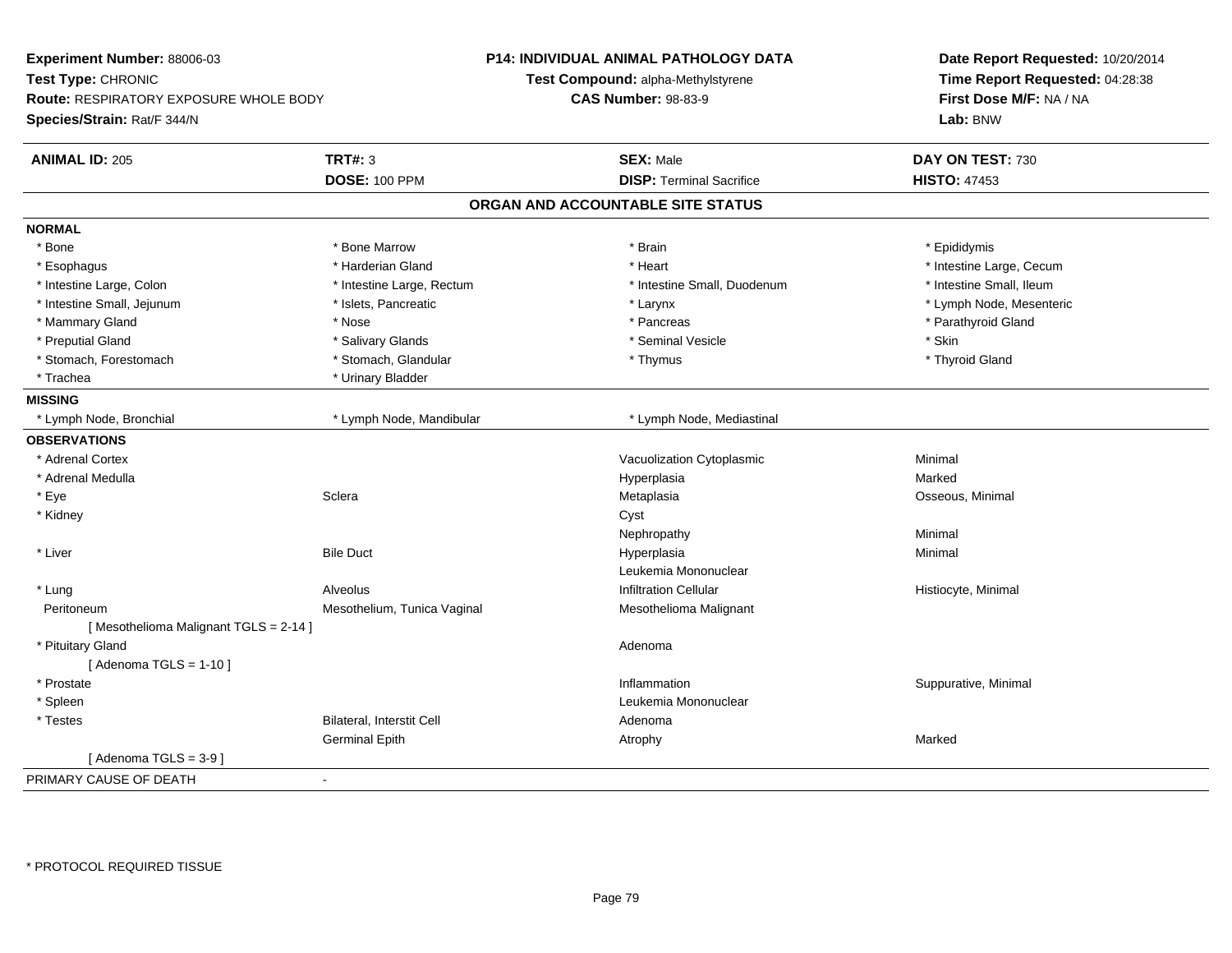| Experiment Number: 88006-03                   |                            | <b>P14: INDIVIDUAL ANIMAL PATHOLOGY DATA</b> | Date Report Requested: 10/20/2014 |
|-----------------------------------------------|----------------------------|----------------------------------------------|-----------------------------------|
| Test Type: CHRONIC                            |                            | Test Compound: alpha-Methylstyrene           | Time Report Requested: 04:28:38   |
| <b>Route: RESPIRATORY EXPOSURE WHOLE BODY</b> |                            | <b>CAS Number: 98-83-9</b>                   | First Dose M/F: NA / NA           |
| Species/Strain: Rat/F 344/N                   |                            |                                              | Lab: BNW                          |
| <b>ANIMAL ID: 206</b>                         | <b>TRT#: 3</b>             | <b>SEX: Male</b>                             | DAY ON TEST: 730                  |
|                                               | <b>DOSE: 100 PPM</b>       | <b>DISP: Terminal Sacrifice</b>              | <b>HISTO: 47454</b>               |
|                                               |                            | ORGAN AND ACCOUNTABLE SITE STATUS            |                                   |
| <b>NORMAL</b>                                 |                            |                                              |                                   |
| * Adrenal Medulla                             | * Bone                     | * Bone Marrow                                | * Brain                           |
| * Epididymis                                  | * Esophagus                | * Eye                                        | * Harderian Gland                 |
| * Intestine Large, Cecum                      | * Intestine Large, Colon   | * Intestine Large, Rectum                    | * Intestine Small, Duodenum       |
| * Intestine Small, Ileum                      | * Intestine Small, Jejunum | * Larynx                                     | * Lymph Node, Mesenteric          |
| * Mammary Gland                               | * Pancreas                 | * Parathyroid Gland                          | * Preputial Gland                 |
| * Prostate                                    | * Salivary Glands          | * Seminal Vesicle                            | * Stomach, Forestomach            |
| * Stomach, Glandular                          | * Thymus                   | * Trachea                                    | * Urinary Bladder                 |
| <b>MISSING</b>                                |                            |                                              |                                   |
| * Lymph Node, Bronchial                       | * Lymph Node, Mandibular   | * Lymph Node, Mediastinal                    |                                   |
| <b>OBSERVATIONS</b>                           |                            |                                              |                                   |
| * Adrenal Cortex                              |                            | Vacuolization Cytoplasmic                    | Minimal                           |
| * Heart                                       |                            | Cardiomyopathy                               | Mild                              |
| * Islets, Pancreatic                          |                            | Adenoma                                      |                                   |
| * Kidney                                      | Papilla                    | Mineralization                               | Minimal                           |
|                                               |                            | Nephropathy                                  | Mild                              |
| * Liver                                       | <b>Bile Duct</b>           | Hyperplasia                                  | Mild                              |
|                                               |                            | Leukemia Mononuclear                         |                                   |
| [ Leukemia Mononuclear TGLS = 3-6 ]           |                            |                                              |                                   |
| * Lung                                        |                            | Alveolar/Bronchiolar Adenoma                 |                                   |
|                                               | Alveolar Epith             | Hyperplasia                                  | Marked                            |
| $^*$ Nose                                     | Glands                     | Dilatation                                   | Mild                              |
|                                               | Olfactory Epi              | Hyperplasia                                  | Basal Cell, Minimal               |
| * Pituitary Gland                             |                            | Hyperplasia                                  | Mild                              |
| * Skin                                        |                            | Basal Cell Adenoma                           |                                   |
| [Basal Cell Adenoma TGLS = 1-14]              |                            |                                              |                                   |
| * Spleen                                      |                            | Leukemia Mononuclear                         |                                   |
| * Testes                                      | Bilateral, Interstit Cell  | Adenoma                                      |                                   |
| [Adenoma TGLS = $2-9$ ]                       |                            |                                              |                                   |
| * Thyroid Gland                               | C Cell                     | Adenoma                                      |                                   |
| PRIMARY CAUSE OF DEATH                        | $\overline{a}$             |                                              |                                   |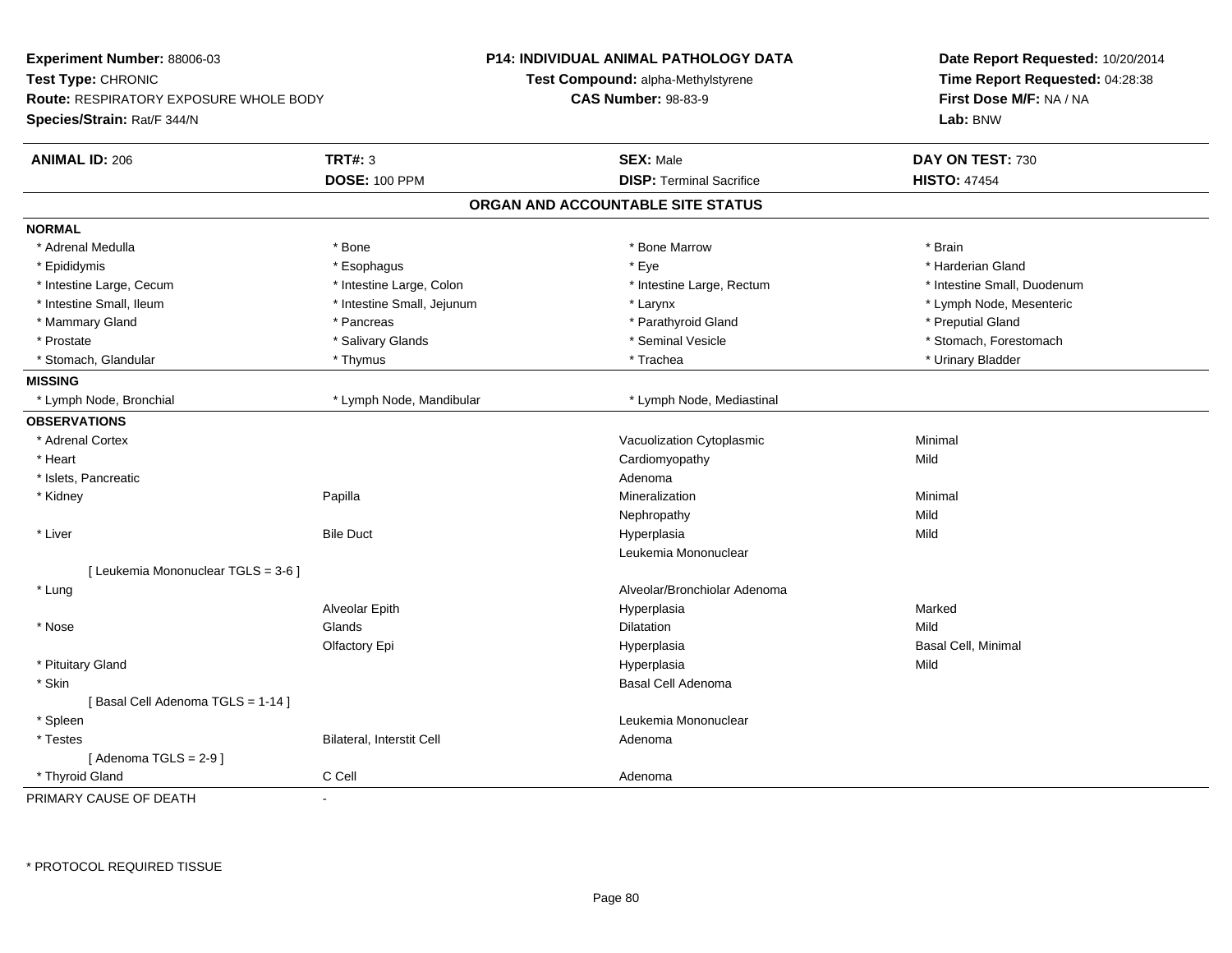| <b>Experiment Number: 88006-03</b><br><b>Test Type: CHRONIC</b><br><b>Route: RESPIRATORY EXPOSURE WHOLE BODY</b> |                      | <b>P14: INDIVIDUAL ANIMAL PATHOLOGY DATA</b><br>Test Compound: alpha-Methylstyrene | Date Report Requested: 10/20/2014<br>Time Report Requested: 04:28:38<br>First Dose M/F: NA / NA |
|------------------------------------------------------------------------------------------------------------------|----------------------|------------------------------------------------------------------------------------|-------------------------------------------------------------------------------------------------|
|                                                                                                                  |                      | <b>CAS Number: 98-83-9</b>                                                         |                                                                                                 |
| Species/Strain: Rat/F 344/N                                                                                      |                      |                                                                                    | Lab: BNW                                                                                        |
| <b>ANIMAL ID: 206</b>                                                                                            | TRT#: 3              | <b>SEX: Male</b>                                                                   | DAY ON TEST: 730                                                                                |
|                                                                                                                  | <b>DOSE: 100 PPM</b> | <b>DISP: Terminal Sacrifice</b>                                                    | <b>HISTO: 47454</b>                                                                             |
|                                                                                                                  |                      | <b>ORGAN AND ACCOUNTABLE SITE STATUS</b>                                           |                                                                                                 |
|                                                                                                                  |                      |                                                                                    |                                                                                                 |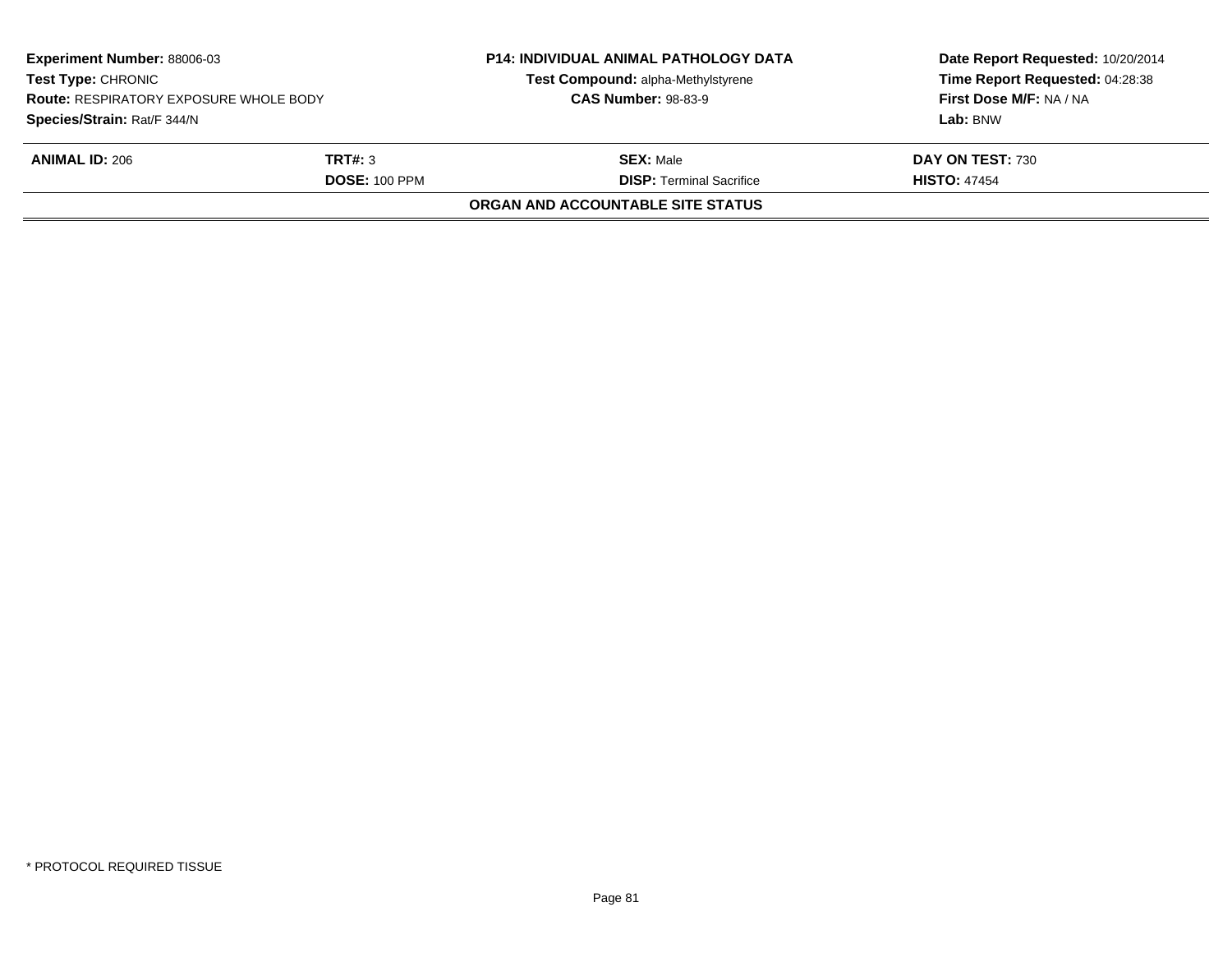| Experiment Number: 88006-03<br>Test Type: CHRONIC<br><b>Route: RESPIRATORY EXPOSURE WHOLE BODY</b><br>Species/Strain: Rat/F 344/N |                           | <b>P14: INDIVIDUAL ANIMAL PATHOLOGY DATA</b><br>Test Compound: alpha-Methylstyrene<br><b>CAS Number: 98-83-9</b> | Date Report Requested: 10/20/2014<br>Time Report Requested: 04:28:38<br>First Dose M/F: NA / NA<br>Lab: BNW |
|-----------------------------------------------------------------------------------------------------------------------------------|---------------------------|------------------------------------------------------------------------------------------------------------------|-------------------------------------------------------------------------------------------------------------|
| <b>ANIMAL ID: 207</b>                                                                                                             | <b>TRT#: 3</b>            | <b>SEX: Male</b>                                                                                                 | DAY ON TEST: 729                                                                                            |
|                                                                                                                                   | <b>DOSE: 100 PPM</b>      | <b>DISP: Terminal Sacrifice</b>                                                                                  | <b>HISTO: 47455</b>                                                                                         |
|                                                                                                                                   |                           | ORGAN AND ACCOUNTABLE SITE STATUS                                                                                |                                                                                                             |
| <b>NORMAL</b>                                                                                                                     |                           |                                                                                                                  |                                                                                                             |
| * Adrenal Medulla                                                                                                                 | * Bone                    | * Bone Marrow                                                                                                    | * Epididymis                                                                                                |
| * Esophagus                                                                                                                       | * Harderian Gland         | * Heart                                                                                                          | * Intestine Large, Cecum                                                                                    |
| * Intestine Large, Colon                                                                                                          | * Intestine Large, Rectum | * Intestine Small, Duodenum                                                                                      | * Intestine Small, Ileum                                                                                    |
| * Intestine Small, Jejunum                                                                                                        | * Islets, Pancreatic      | * Larynx                                                                                                         | * Lymph Node, Mesenteric                                                                                    |
| * Mammary Gland                                                                                                                   | * Pancreas                | * Parathyroid Gland                                                                                              | * Preputial Gland                                                                                           |
| * Salivary Glands                                                                                                                 | * Seminal Vesicle         | * Skin                                                                                                           | * Stomach, Forestomach                                                                                      |
| * Stomach, Glandular                                                                                                              | * Testes                  | * Thymus                                                                                                         | * Trachea                                                                                                   |
| * Urinary Bladder                                                                                                                 |                           |                                                                                                                  |                                                                                                             |
| <b>MISSING</b>                                                                                                                    |                           |                                                                                                                  |                                                                                                             |
| * Lymph Node, Bronchial                                                                                                           | * Lymph Node, Mandibular  |                                                                                                                  |                                                                                                             |
| <b>OBSERVATIONS</b>                                                                                                               |                           |                                                                                                                  |                                                                                                             |
| * Adrenal Cortex                                                                                                                  |                           | Vacuolization Cytoplasmic                                                                                        | Mild                                                                                                        |
| * Brain                                                                                                                           |                           | Compression                                                                                                      | Marked                                                                                                      |
| * Eye                                                                                                                             | Sclera                    | Metaplasia                                                                                                       | Osseous, Mild                                                                                               |
| * Kidney                                                                                                                          | Papilla                   | Mineralization                                                                                                   | Minimal                                                                                                     |
|                                                                                                                                   |                           | Nephropathy                                                                                                      | Moderate                                                                                                    |
| * Liver                                                                                                                           | <b>Bile Duct</b>          | Hyperplasia                                                                                                      | Mild                                                                                                        |
|                                                                                                                                   |                           | Leukemia Mononuclear                                                                                             |                                                                                                             |
| [ Leukemia Mononuclear TGLS = 2-6 ]                                                                                               |                           |                                                                                                                  |                                                                                                             |
| * Lung                                                                                                                            | Alveolus                  | <b>Infiltration Cellular</b>                                                                                     | Histiocyte, Mild                                                                                            |
|                                                                                                                                   |                           | Inflammation                                                                                                     | Chronic, Mild                                                                                               |
| * Lymph Node, Mediastinal                                                                                                         |                           | Leukemia Mononuclear                                                                                             |                                                                                                             |
| * Nose                                                                                                                            | Olfactory Epi             | Hyperplasia                                                                                                      | Basal Cell, Minimal                                                                                         |
| * Pituitary Gland                                                                                                                 |                           | Adenoma                                                                                                          |                                                                                                             |
| [Adenoma TGLS = $1-10$ ]                                                                                                          |                           |                                                                                                                  |                                                                                                             |
| Pleura                                                                                                                            | Mesothelium               | Hyperplasia                                                                                                      | Minimal                                                                                                     |
|                                                                                                                                   |                           | Inflammation                                                                                                     | Chronic, Mild                                                                                               |
| * Prostate                                                                                                                        |                           | Inflammation                                                                                                     | Suppurative, Minimal                                                                                        |
| * Spleen                                                                                                                          |                           | Leukemia Mononuclear                                                                                             |                                                                                                             |
| * Thyroid Gland                                                                                                                   | C Cell                    | Adenoma                                                                                                          |                                                                                                             |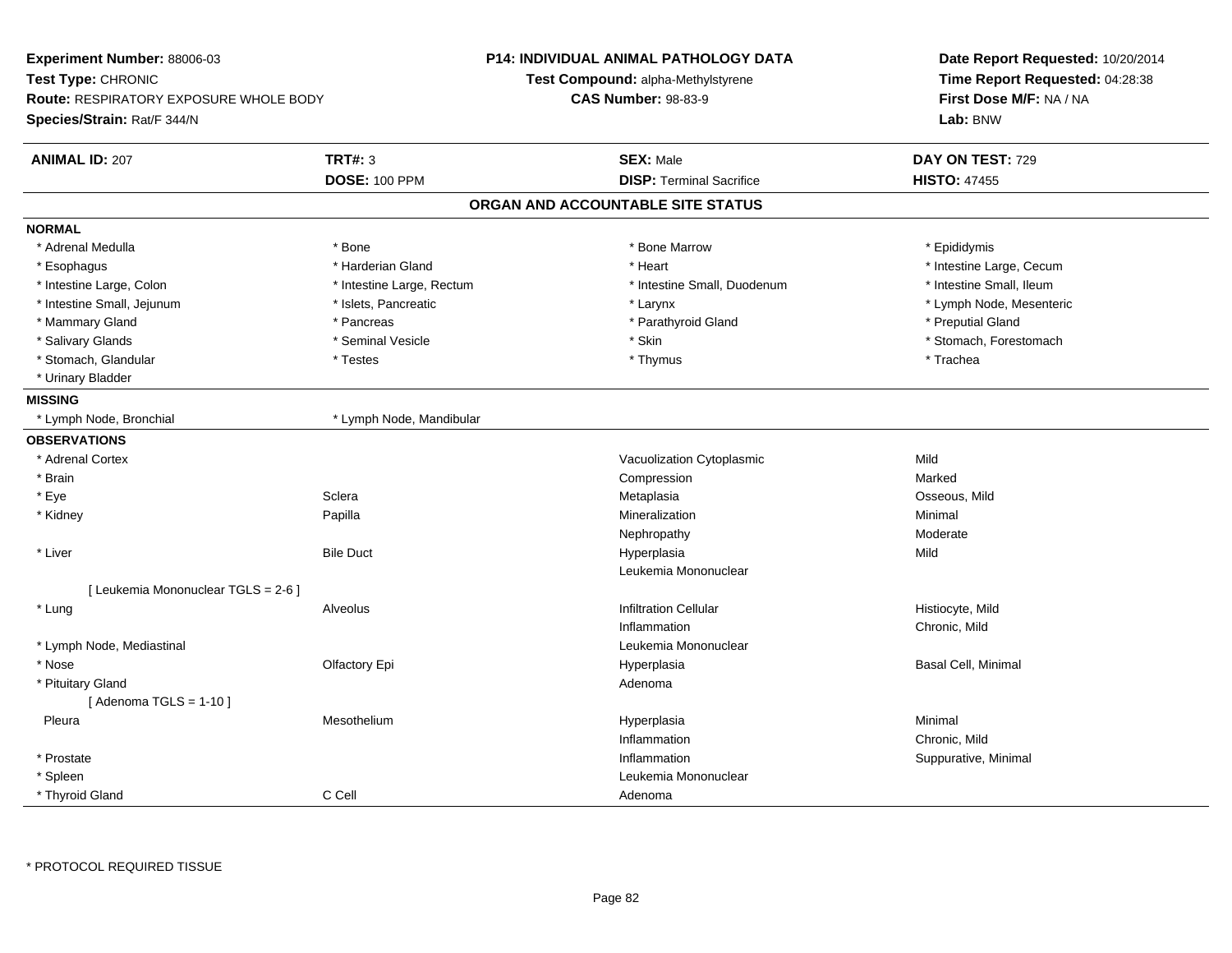| <b>Experiment Number: 88006-03</b><br>Test Type: CHRONIC<br><b>Route: RESPIRATORY EXPOSURE WHOLE BODY</b><br>Species/Strain: Rat/F 344/N |                      | <b>P14: INDIVIDUAL ANIMAL PATHOLOGY DATA</b><br>Test Compound: alpha-Methylstyrene<br><b>CAS Number: 98-83-9</b> | Date Report Requested: 10/20/2014<br>Time Report Requested: 04:28:38<br>First Dose M/F: NA / NA<br>Lab: BNW |
|------------------------------------------------------------------------------------------------------------------------------------------|----------------------|------------------------------------------------------------------------------------------------------------------|-------------------------------------------------------------------------------------------------------------|
|                                                                                                                                          |                      |                                                                                                                  |                                                                                                             |
| <b>ANIMAL ID: 207</b>                                                                                                                    | TRT#: 3              | <b>SEX: Male</b>                                                                                                 | DAY ON TEST: 729                                                                                            |
|                                                                                                                                          | <b>DOSE: 100 PPM</b> | <b>DISP: Terminal Sacrifice</b>                                                                                  | <b>HISTO: 47455</b>                                                                                         |
|                                                                                                                                          |                      | <b>ORGAN AND ACCOUNTABLE SITE STATUS</b>                                                                         |                                                                                                             |
| PRIMARY CAUSE OF DEATH                                                                                                                   |                      |                                                                                                                  |                                                                                                             |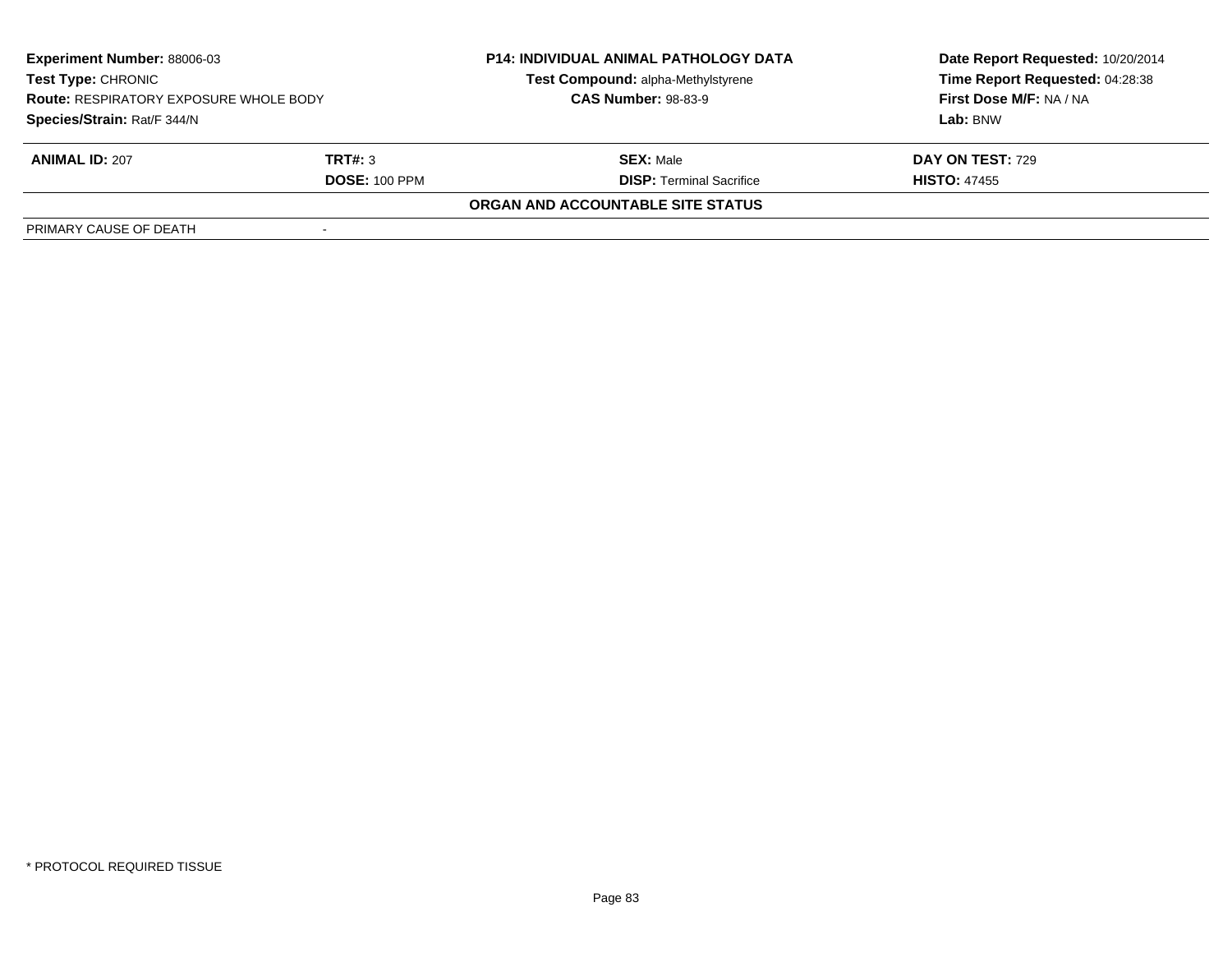| Experiment Number: 88006-03                   |                          | P14: INDIVIDUAL ANIMAL PATHOLOGY DATA | Date Report Requested: 10/20/2014                                      |
|-----------------------------------------------|--------------------------|---------------------------------------|------------------------------------------------------------------------|
| Test Type: CHRONIC                            |                          | Test Compound: alpha-Methylstyrene    | Time Report Requested: 04:28:38<br>First Dose M/F: NA / NA<br>Lab: BNW |
| <b>Route: RESPIRATORY EXPOSURE WHOLE BODY</b> |                          | <b>CAS Number: 98-83-9</b>            |                                                                        |
| Species/Strain: Rat/F 344/N                   |                          |                                       |                                                                        |
| <b>ANIMAL ID: 208</b>                         | <b>TRT#: 3</b>           | <b>SEX: Male</b>                      | DAY ON TEST: 579                                                       |
|                                               | <b>DOSE: 100 PPM</b>     | <b>DISP:</b> Moribund Sacrifice       | <b>HISTO: 47456</b>                                                    |
|                                               |                          | ORGAN AND ACCOUNTABLE SITE STATUS     |                                                                        |
| <b>NORMAL</b>                                 |                          |                                       |                                                                        |
| * Adrenal Cortex                              | * Adrenal Medulla        | * Bone                                | * Bone Marrow                                                          |
| * Brain                                       | * Epididymis             | * Esophagus                           | * Harderian Gland                                                      |
| * Heart                                       | * Intestine Large, Cecum | * Intestine Large, Colon              | * Intestine Large, Rectum                                              |
| * Intestine Small, Duodenum                   | * Intestine Small, Ileum | * Intestine Small, Jejunum            | * Islets, Pancreatic                                                   |
| * Larynx                                      | * Mammary Gland          | * Pancreas                            | * Parathyroid Gland                                                    |
| * Preputial Gland                             | * Prostate               | * Salivary Glands                     | * Seminal Vesicle                                                      |
| * Skin                                        | * Stomach, Forestomach   | * Stomach, Glandular                  | * Thymus                                                               |
| * Thyroid Gland                               | * Trachea                | * Urinary Bladder                     |                                                                        |
| <b>MISSING</b>                                |                          |                                       |                                                                        |
| * Lymph Node, Bronchial                       | * Lymph Node, Mandibular | * Lymph Node, Mediastinal             |                                                                        |
| <b>OBSERVATIONS</b>                           |                          |                                       |                                                                        |
| * Eye                                         | Sclera                   | Metaplasia                            | Osseous, Mild                                                          |
| * Kidney                                      |                          | Leukemia Mononuclear                  |                                                                        |
|                                               |                          | Nephropathy                           | Minimal                                                                |
| * Liver                                       |                          | Hepatodiaphragmatic Nodule            | Marked                                                                 |
|                                               | <b>Bile Duct</b>         | Hyperplasia                           | Minimal                                                                |
|                                               |                          | Leukemia Mononuclear                  |                                                                        |
| [ Hepatodiaphragmatic Nodule TGLS = 5-7 ]     |                          |                                       |                                                                        |
| [ Leukemia Mononuclear TGLS = 4-6 ]           |                          |                                       |                                                                        |
| * Lung                                        |                          | Hemorrhage                            | Moderate                                                               |
|                                               |                          | Leukemia Mononuclear                  |                                                                        |
| [ Leukemia Mononuclear TGLS = 1-4+5+14 ]      |                          |                                       |                                                                        |
| Lymph Node                                    | Pancreatic               | Leukemia Mononuclear                  |                                                                        |
| * Lymph Node, Mesenteric                      |                          | Leukemia Mononuclear                  |                                                                        |
| * Nose                                        | <b>Olfactory Epi</b>     | Hyperplasia                           | <b>Basal Cell, Minimal</b>                                             |
| * Pituitary Gland                             |                          | Hyperplasia                           | Moderate                                                               |
| * Spleen                                      |                          | Leukemia Mononuclear                  |                                                                        |
| [ Leukemia Mononuclear TGLS = 3-15 ]          |                          |                                       |                                                                        |
| * Testes                                      | <b>Interstit Cell</b>    | Adenoma                               |                                                                        |
|                                               | <b>Interstit Cell</b>    | Hyperplasia                           | Mild                                                                   |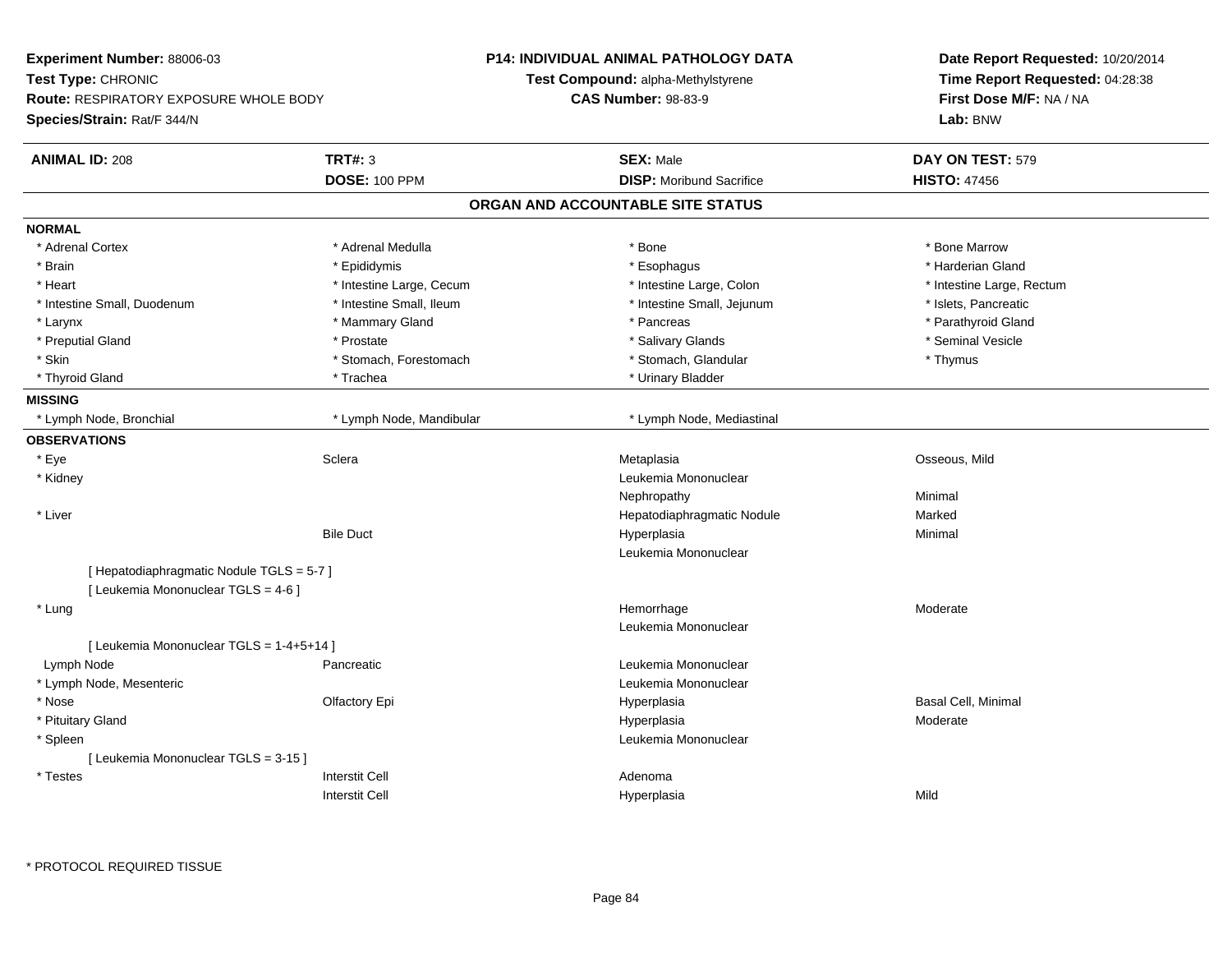| Experiment Number: 88006-03<br><b>Test Type: CHRONIC</b><br><b>Route: RESPIRATORY EXPOSURE WHOLE BODY</b><br>Species/Strain: Rat/F 344/N |                                  | <b>P14: INDIVIDUAL ANIMAL PATHOLOGY DATA</b> | Date Report Requested: 10/20/2014 |
|------------------------------------------------------------------------------------------------------------------------------------------|----------------------------------|----------------------------------------------|-----------------------------------|
|                                                                                                                                          |                                  | Test Compound: alpha-Methylstyrene           | Time Report Requested: 04:28:38   |
|                                                                                                                                          |                                  | <b>CAS Number: 98-83-9</b>                   | First Dose M/F: NA / NA           |
|                                                                                                                                          |                                  |                                              | Lab: BNW                          |
| <b>ANIMAL ID: 208</b>                                                                                                                    | TRT#: 3                          | <b>SEX: Male</b>                             | <b>DAY ON TEST: 579</b>           |
|                                                                                                                                          | <b>DOSE: 100 PPM</b>             | <b>DISP:</b> Moribund Sacrifice              | <b>HISTO: 47456</b>               |
|                                                                                                                                          |                                  | ORGAN AND ACCOUNTABLE SITE STATUS            |                                   |
| [Adenoma TGLS = $2-9$ ]                                                                                                                  |                                  |                                              |                                   |
| PRIMARY CAUSE OF DEATH                                                                                                                   | Leukemia Mononuclear<br>- Spleen |                                              |                                   |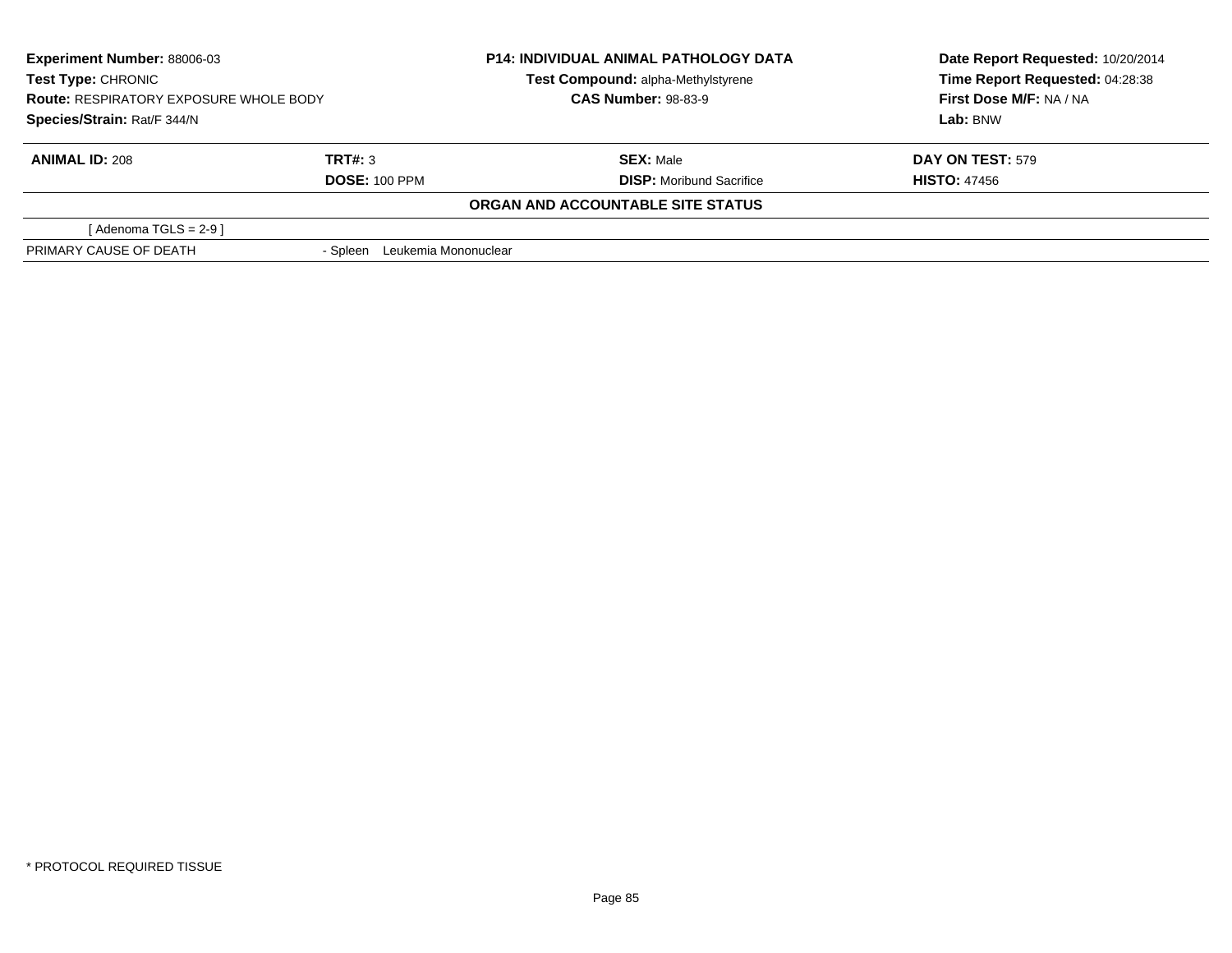| Experiment Number: 88006-03<br>Test Type: CHRONIC<br>Route: RESPIRATORY EXPOSURE WHOLE BODY<br>Species/Strain: Rat/F 344/N |                                        | P14: INDIVIDUAL ANIMAL PATHOLOGY DATA<br>Test Compound: alpha-Methylstyrene<br><b>CAS Number: 98-83-9</b> |                                 | Date Report Requested: 10/20/2014<br>Time Report Requested: 04:28:38<br>First Dose M/F: NA / NA<br>Lab: BNW |
|----------------------------------------------------------------------------------------------------------------------------|----------------------------------------|-----------------------------------------------------------------------------------------------------------|---------------------------------|-------------------------------------------------------------------------------------------------------------|
| <b>ANIMAL ID: 209</b>                                                                                                      | <b>TRT#: 3</b><br><b>DOSE: 100 PPM</b> | <b>SEX: Male</b>                                                                                          | <b>DISP: Terminal Sacrifice</b> | DAY ON TEST: 730<br><b>HISTO: 47457</b>                                                                     |
|                                                                                                                            |                                        | ORGAN AND ACCOUNTABLE SITE STATUS                                                                         |                                 |                                                                                                             |
| <b>NORMAL</b>                                                                                                              |                                        |                                                                                                           |                                 |                                                                                                             |
| * Adrenal Cortex                                                                                                           | * Bone                                 | * Bone Marrow                                                                                             |                                 | * Brain                                                                                                     |
| * Epididymis                                                                                                               | * Esophagus                            | * Harderian Gland                                                                                         |                                 | * Heart                                                                                                     |
| * Intestine Large, Cecum                                                                                                   | * Intestine Large, Colon               |                                                                                                           | * Intestine Large, Rectum       | * Intestine Small, Duodenum                                                                                 |
| * Intestine Small, Ileum                                                                                                   | * Intestine Small, Jejunum             | * Islets, Pancreatic                                                                                      |                                 | * Larynx                                                                                                    |
| * Lymph Node, Mesenteric                                                                                                   | * Mammary Gland                        | * Nose                                                                                                    |                                 | * Pancreas                                                                                                  |
| * Parathyroid Gland                                                                                                        | * Preputial Gland                      | * Prostate                                                                                                |                                 | * Salivary Glands                                                                                           |
| * Seminal Vesicle                                                                                                          | * Skin                                 |                                                                                                           | * Stomach, Forestomach          | * Stomach, Glandular                                                                                        |
| * Thymus                                                                                                                   | * Thyroid Gland                        | * Trachea                                                                                                 |                                 | * Urinary Bladder                                                                                           |
| <b>MISSING</b><br>* Lymph Node, Mandibular                                                                                 |                                        |                                                                                                           |                                 |                                                                                                             |
|                                                                                                                            |                                        |                                                                                                           |                                 |                                                                                                             |
| <b>OBSERVATIONS</b>                                                                                                        |                                        |                                                                                                           |                                 |                                                                                                             |
| * Adrenal Medulla                                                                                                          |                                        | Hyperplasia                                                                                               |                                 | Moderate                                                                                                    |
| * Eye                                                                                                                      | Sclera                                 | Metaplasia                                                                                                |                                 | Osseous, Minimal<br>Moderate                                                                                |
| * Kidney<br>* Liver                                                                                                        |                                        | Nephropathy                                                                                               |                                 |                                                                                                             |
|                                                                                                                            | <b>Bile Duct</b>                       | Degeneration                                                                                              |                                 | Cystic, Marked<br>Mild                                                                                      |
|                                                                                                                            |                                        | Hyperplasia<br>Leukemia Mononuclear                                                                       |                                 |                                                                                                             |
| [ Leukemia Mononuclear TGLS = 6,7-6,14 ]                                                                                   |                                        |                                                                                                           |                                 |                                                                                                             |
| * Lung                                                                                                                     |                                        | Leukemia Mononuclear                                                                                      |                                 |                                                                                                             |
| * Lymph Node, Bronchial                                                                                                    |                                        | Leukemia Mononuclear                                                                                      |                                 |                                                                                                             |
| [ Leukemia Mononuclear TGLS = 1-7 ]                                                                                        |                                        |                                                                                                           |                                 |                                                                                                             |
| * Lymph Node, Mediastinal                                                                                                  |                                        | Leukemia Mononuclear                                                                                      |                                 |                                                                                                             |
| * Pituitary Gland                                                                                                          |                                        | Adenoma                                                                                                   |                                 |                                                                                                             |
| [Adenoma TGLS = $2-10$ ]                                                                                                   |                                        |                                                                                                           |                                 |                                                                                                             |
| * Spleen                                                                                                                   |                                        | Leukemia Mononuclear                                                                                      |                                 |                                                                                                             |
|                                                                                                                            |                                        | Necrosis                                                                                                  |                                 | Moderate                                                                                                    |
| [ Leukemia Mononuclear TGLS = 4-6 ]                                                                                        |                                        |                                                                                                           |                                 |                                                                                                             |
| [ Necrosis TGLS = $5-6$ ]                                                                                                  |                                        |                                                                                                           |                                 |                                                                                                             |
| * Testes                                                                                                                   | Bilateral, Interstit Cell              | Adenoma                                                                                                   |                                 |                                                                                                             |
| [Adenoma TGLS = $3-9$ ]                                                                                                    |                                        |                                                                                                           |                                 |                                                                                                             |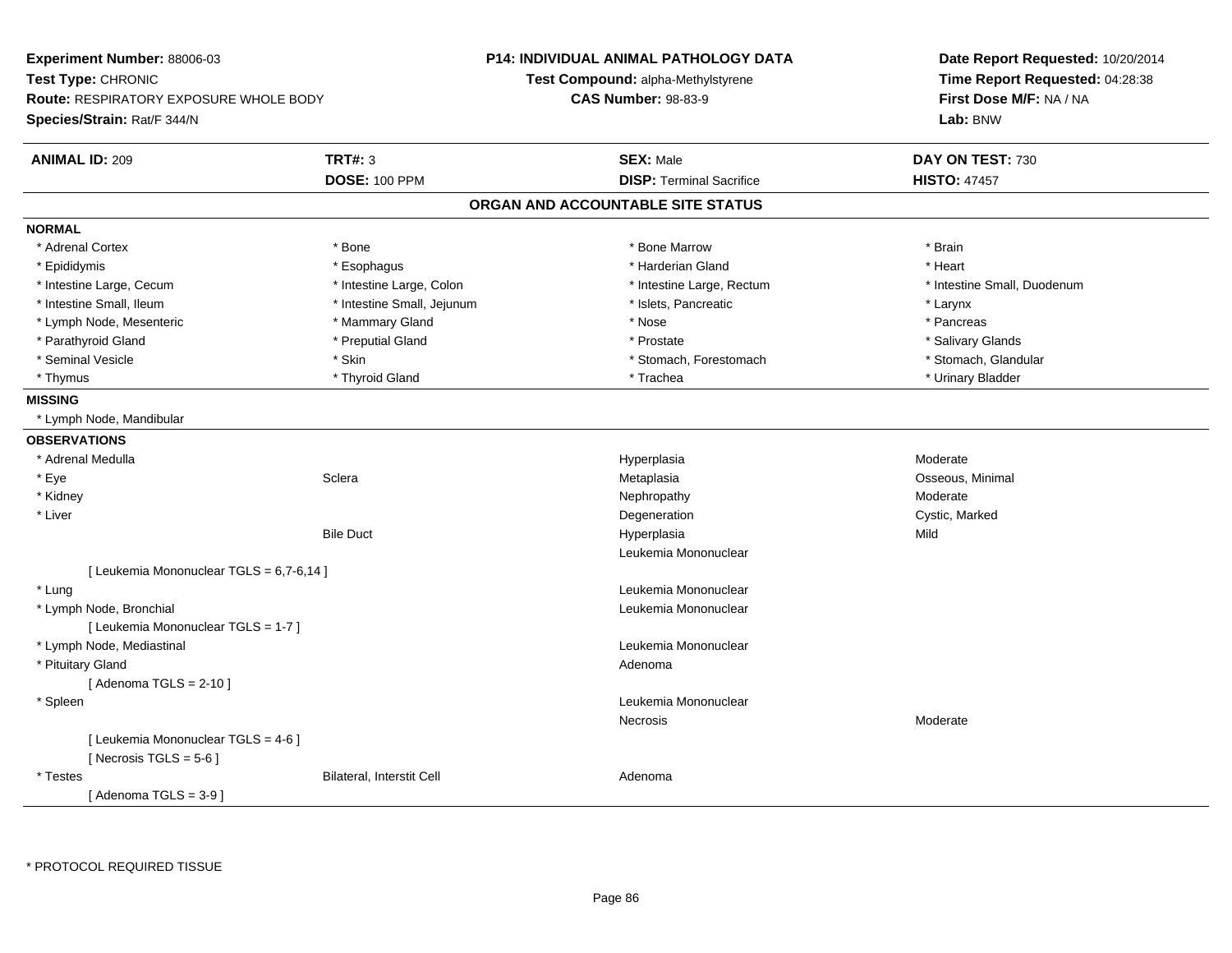| Experiment Number: 88006-03<br><b>Test Type: CHRONIC</b><br><b>Route: RESPIRATORY EXPOSURE WHOLE BODY</b> |                      | <b>P14: INDIVIDUAL ANIMAL PATHOLOGY DATA</b> | Date Report Requested: 10/20/2014 |  |
|-----------------------------------------------------------------------------------------------------------|----------------------|----------------------------------------------|-----------------------------------|--|
|                                                                                                           |                      | Test Compound: alpha-Methylstyrene           | Time Report Requested: 04:28:38   |  |
|                                                                                                           |                      | <b>CAS Number: 98-83-9</b>                   | First Dose M/F: NA / NA           |  |
| Species/Strain: Rat/F 344/N                                                                               |                      |                                              | Lab: BNW                          |  |
| <b>ANIMAL ID: 209</b>                                                                                     | TRT#: 3              | <b>SEX: Male</b>                             | DAY ON TEST: 730                  |  |
|                                                                                                           | <b>DOSE: 100 PPM</b> | <b>DISP:</b> Terminal Sacrifice              | <b>HISTO: 47457</b>               |  |
|                                                                                                           |                      | ORGAN AND ACCOUNTABLE SITE STATUS            |                                   |  |
| PRIMARY CAUSE OF DEATH                                                                                    |                      |                                              |                                   |  |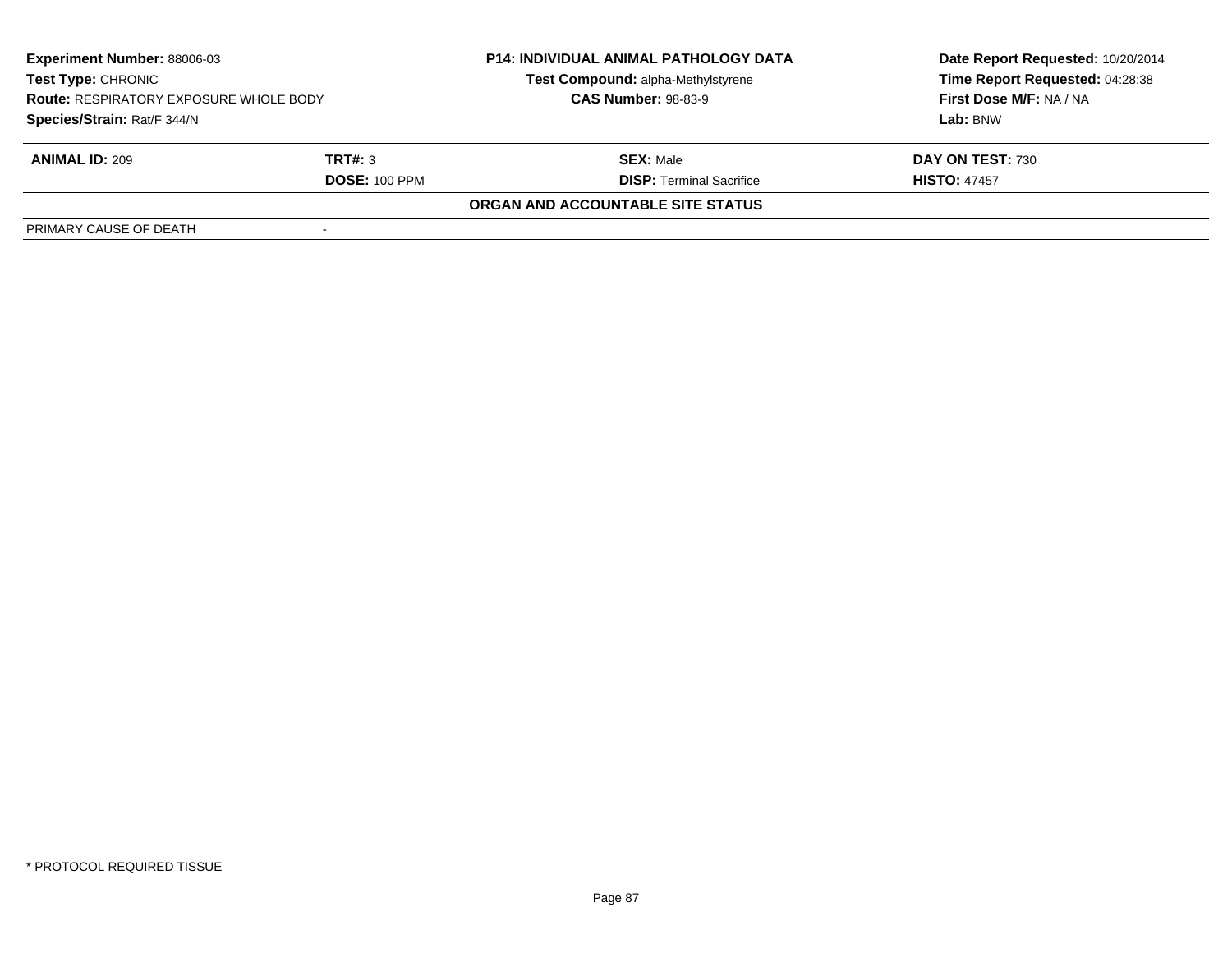| Experiment Number: 88006-03<br>Test Type: CHRONIC<br><b>Route: RESPIRATORY EXPOSURE WHOLE BODY</b><br>Species/Strain: Rat/F 344/N |                                        | P14: INDIVIDUAL ANIMAL PATHOLOGY DATA<br>Test Compound: alpha-Methylstyrene<br><b>CAS Number: 98-83-9</b> | Date Report Requested: 10/20/2014<br>Time Report Requested: 04:28:38<br>First Dose M/F: NA / NA<br>Lab: BNW |
|-----------------------------------------------------------------------------------------------------------------------------------|----------------------------------------|-----------------------------------------------------------------------------------------------------------|-------------------------------------------------------------------------------------------------------------|
| <b>ANIMAL ID: 210</b>                                                                                                             | <b>TRT#: 3</b><br><b>DOSE: 100 PPM</b> | <b>SEX: Male</b><br><b>DISP: Natural Death</b>                                                            | DAY ON TEST: 637<br><b>HISTO: 47458</b>                                                                     |
|                                                                                                                                   |                                        | ORGAN AND ACCOUNTABLE SITE STATUS                                                                         |                                                                                                             |
|                                                                                                                                   |                                        |                                                                                                           |                                                                                                             |
| <b>NORMAL</b>                                                                                                                     |                                        |                                                                                                           |                                                                                                             |
| * Adrenal Cortex                                                                                                                  | * Adrenal Medulla                      | * Bone                                                                                                    | * Bone Marrow                                                                                               |
| * Epididymis                                                                                                                      | * Esophagus                            | * Eye                                                                                                     | * Harderian Gland                                                                                           |
| * Heart                                                                                                                           | * Intestine Large, Rectum              | * Islets, Pancreatic                                                                                      | * Lymph Node, Mesenteric                                                                                    |
| * Mammary Gland                                                                                                                   | * Pancreas                             | * Parathyroid Gland                                                                                       | * Preputial Gland                                                                                           |
| * Prostate                                                                                                                        | * Salivary Glands                      | * Seminal Vesicle                                                                                         | * Skin                                                                                                      |
| * Spleen                                                                                                                          | * Stomach, Forestomach                 | * Stomach, Glandular                                                                                      | * Testes                                                                                                    |
| * Thymus                                                                                                                          | * Trachea                              | * Urinary Bladder                                                                                         |                                                                                                             |
| <b>MISSING</b>                                                                                                                    |                                        |                                                                                                           |                                                                                                             |
| * Lymph Node, Bronchial                                                                                                           | * Lymph Node, Mandibular               | * Lymph Node, Mediastinal                                                                                 |                                                                                                             |
| <b>AUTO PRECLUDES DIAG.</b>                                                                                                       |                                        |                                                                                                           |                                                                                                             |
| * Intestine Large, Cecum                                                                                                          | * Intestine Large, Colon               | * Intestine Small, Duodenum                                                                               | * Intestine Small, Ileum                                                                                    |
| * Intestine Small, Jejunum                                                                                                        |                                        |                                                                                                           |                                                                                                             |
| <b>OBSERVATIONS</b>                                                                                                               |                                        |                                                                                                           |                                                                                                             |
| * Brain                                                                                                                           |                                        | Compression                                                                                               | Moderate                                                                                                    |
| * Kidney                                                                                                                          |                                        | Nephropathy                                                                                               | Mild                                                                                                        |
| * Larynx                                                                                                                          |                                        | Inflammation                                                                                              | Chronic, Minimal                                                                                            |
| * Liver                                                                                                                           | <b>Bile Duct</b>                       | Hyperplasia                                                                                               | Mild                                                                                                        |
| * Lung                                                                                                                            | Alveolar Epith                         | Hyperplasia                                                                                               | Mild                                                                                                        |
|                                                                                                                                   | Alveolus                               | <b>Infiltration Cellular</b>                                                                              | Histiocyte, Mild                                                                                            |
| * Nose                                                                                                                            | Olfactory Epi                          | Degeneration                                                                                              | Minimal                                                                                                     |
| * Pituitary Gland                                                                                                                 |                                        | Adenoma                                                                                                   |                                                                                                             |
|                                                                                                                                   |                                        | Hemorrhage                                                                                                | Marked                                                                                                      |
| [Adenoma TGLS = $1-10$ ]                                                                                                          |                                        |                                                                                                           |                                                                                                             |
| [Hemorrhage TGLS = 1-10]                                                                                                          |                                        |                                                                                                           |                                                                                                             |
| Pleura                                                                                                                            |                                        | Inflammation                                                                                              | Chronic, Minimal                                                                                            |
| * Thyroid Gland                                                                                                                   | C Cell                                 | Hyperplasia                                                                                               | Moderate                                                                                                    |
| PRIMARY CAUSE OF DEATH                                                                                                            | - Pituitary Gland Adenoma              |                                                                                                           |                                                                                                             |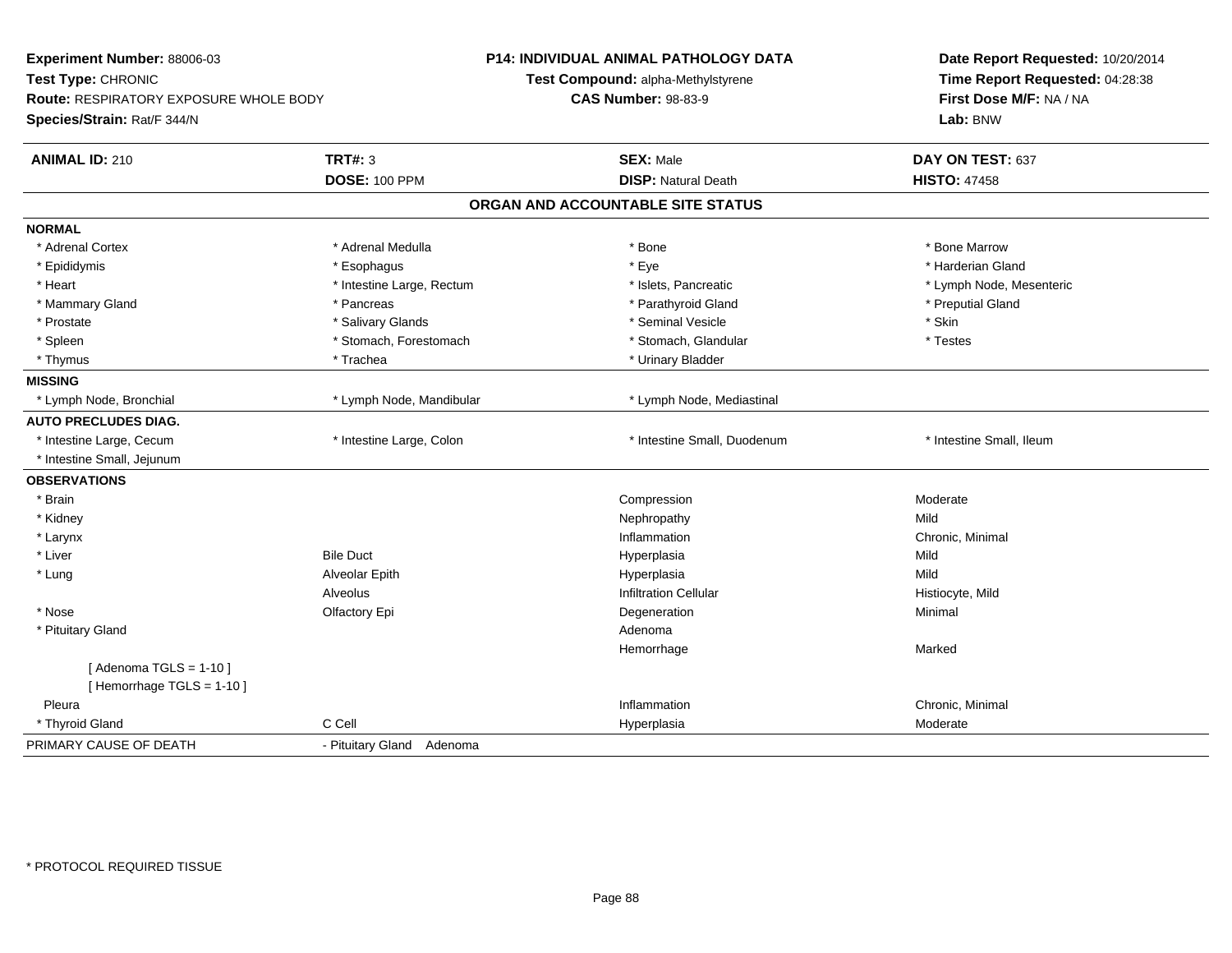| Experiment Number: 88006-03            |                             | <b>P14: INDIVIDUAL ANIMAL PATHOLOGY DATA</b> | Date Report Requested: 10/20/2014<br>Time Report Requested: 04:28:38 |
|----------------------------------------|-----------------------------|----------------------------------------------|----------------------------------------------------------------------|
| Test Type: CHRONIC                     |                             | Test Compound: alpha-Methylstyrene           |                                                                      |
| Route: RESPIRATORY EXPOSURE WHOLE BODY |                             | <b>CAS Number: 98-83-9</b>                   | First Dose M/F: NA / NA                                              |
| Species/Strain: Rat/F 344/N            |                             |                                              | Lab: BNW                                                             |
| <b>ANIMAL ID: 211</b>                  | <b>TRT#: 3</b>              | <b>SEX: Male</b>                             | DAY ON TEST: 730                                                     |
|                                        | <b>DOSE: 100 PPM</b>        | <b>DISP: Terminal Sacrifice</b>              | <b>HISTO: 47459</b>                                                  |
|                                        |                             | ORGAN AND ACCOUNTABLE SITE STATUS            |                                                                      |
| <b>NORMAL</b>                          |                             |                                              |                                                                      |
| * Bone                                 | * Bone Marrow               | * Epididymis                                 | * Esophagus                                                          |
| * Harderian Gland                      | * Heart                     | * Intestine Large, Cecum                     | * Intestine Large, Colon                                             |
| * Intestine Large, Rectum              | * Intestine Small, Duodenum | * Intestine Small, Ileum                     | * Intestine Small, Jejunum                                           |
| * Islets, Pancreatic                   | * Lymph Node, Mesenteric    | * Mammary Gland                              | * Nose                                                               |
| * Pancreas                             | * Parathyroid Gland         | * Salivary Glands                            | * Seminal Vesicle                                                    |
| * Skin                                 | * Stomach, Forestomach      | * Stomach, Glandular                         | * Thymus                                                             |
| * Thyroid Gland                        | * Trachea                   | * Urinary Bladder                            |                                                                      |
| <b>MISSING</b>                         |                             |                                              |                                                                      |
| * Lymph Node, Bronchial                | * Lymph Node, Mandibular    |                                              |                                                                      |
| <b>OBSERVATIONS</b>                    |                             |                                              |                                                                      |
| * Adrenal Cortex                       |                             | Vacuolization Cytoplasmic                    | Mild                                                                 |
| * Adrenal Medulla                      |                             | Pheochromocytoma Benign                      |                                                                      |
| * Brain                                |                             | Compression                                  | Mild                                                                 |
| * Eye                                  | Sclera                      | Metaplasia                                   | Osseous, Moderate                                                    |
| * Kidney                               | Papilla                     | Mineralization                               | Minimal                                                              |
|                                        |                             | Nephropathy                                  | Moderate                                                             |
| * Larynx                               |                             | Foreign Body                                 | Marked                                                               |
|                                        | Respirat Epith              | Hyperplasia                                  | Mild                                                                 |
|                                        |                             | Inflammation                                 | Chronic, Mild                                                        |
| * Liver                                |                             | <b>Basophilic Focus</b>                      |                                                                      |
|                                        | <b>Bile Duct</b>            | Hyperplasia                                  | Mild                                                                 |
|                                        |                             | Leukemia Mononuclear                         |                                                                      |
| * Lung                                 | Alveolus                    | Emphysema                                    | Mild                                                                 |
| * Lymph Node, Mediastinal              |                             | Leukemia Mononuclear                         |                                                                      |
| * Pituitary Gland                      |                             | Adenoma                                      |                                                                      |
| [Adenoma TGLS = $1-10$ ]               |                             |                                              |                                                                      |
| * Preputial Gland                      |                             | Cyst                                         | Moderate                                                             |
|                                        |                             | Hyperplasia                                  | Marked                                                               |
| [Cyst TGLS = $2-9$ ]                   |                             |                                              |                                                                      |
| * Prostate                             |                             | Inflammation                                 | Suppurative, Minimal                                                 |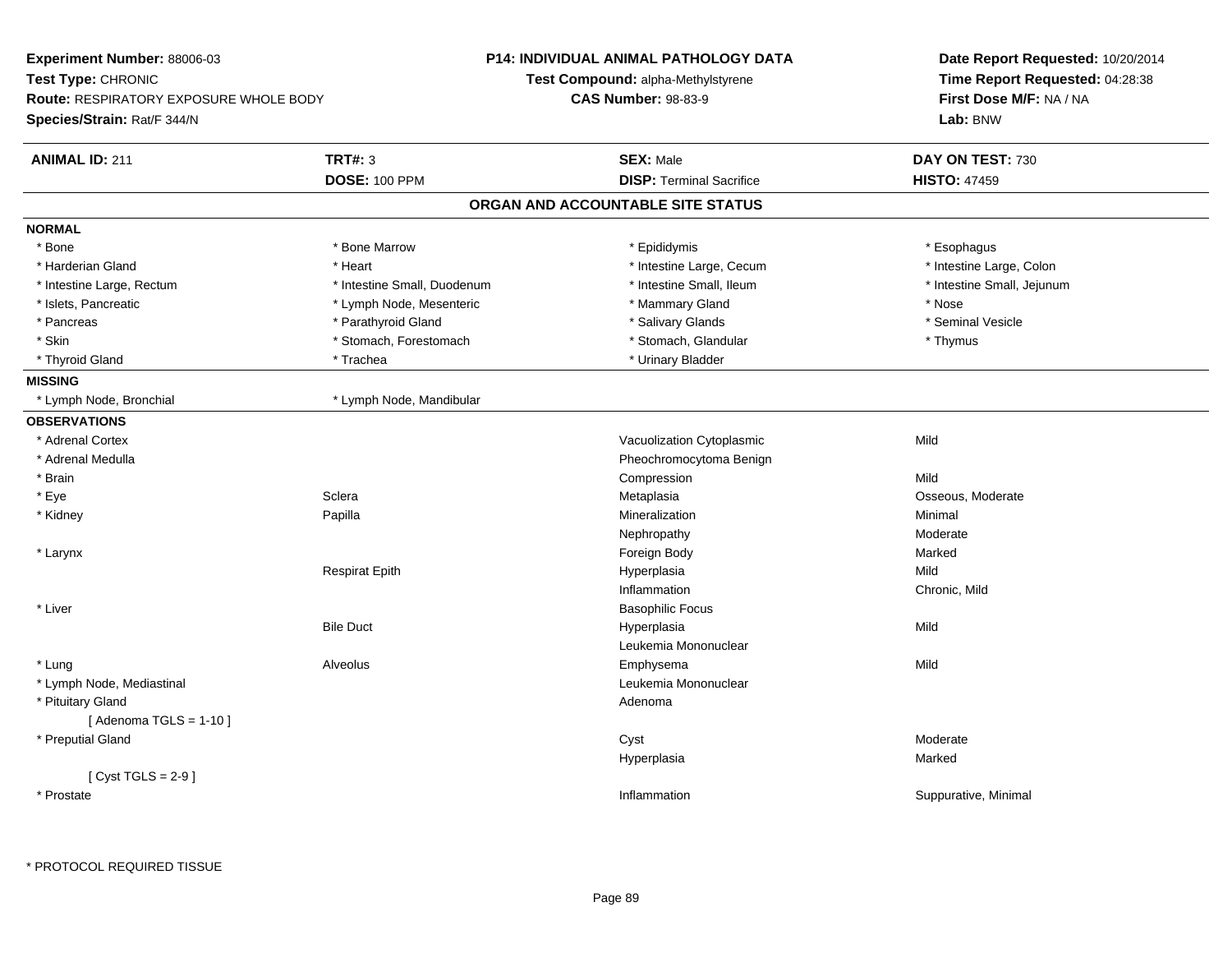| Experiment Number: 88006-03<br>Test Type: CHRONIC |                       | <b>P14: INDIVIDUAL ANIMAL PATHOLOGY DATA</b> | Date Report Requested: 10/20/2014 |
|---------------------------------------------------|-----------------------|----------------------------------------------|-----------------------------------|
|                                                   |                       | <b>Test Compound: alpha-Methylstyrene</b>    | Time Report Requested: 04:28:38   |
| <b>Route: RESPIRATORY EXPOSURE WHOLE BODY</b>     |                       | <b>CAS Number: 98-83-9</b>                   | First Dose M/F: NA / NA           |
| Species/Strain: Rat/F 344/N                       |                       |                                              | Lab: BNW                          |
| <b>ANIMAL ID: 211</b>                             | TRT#: 3               | <b>SEX: Male</b>                             | DAY ON TEST: 730                  |
|                                                   | <b>DOSE: 100 PPM</b>  | <b>DISP:</b> Terminal Sacrifice              | <b>HISTO: 47459</b>               |
|                                                   |                       | ORGAN AND ACCOUNTABLE SITE STATUS            |                                   |
| * Spleen                                          |                       | Leukemia Mononuclear                         |                                   |
| * Testes                                          | <b>Interstit Cell</b> | Adenoma                                      |                                   |
| [Adenoma TGLS = $3-9$ ]                           |                       |                                              |                                   |
| PRIMARY CAUSE OF DEATH                            |                       |                                              |                                   |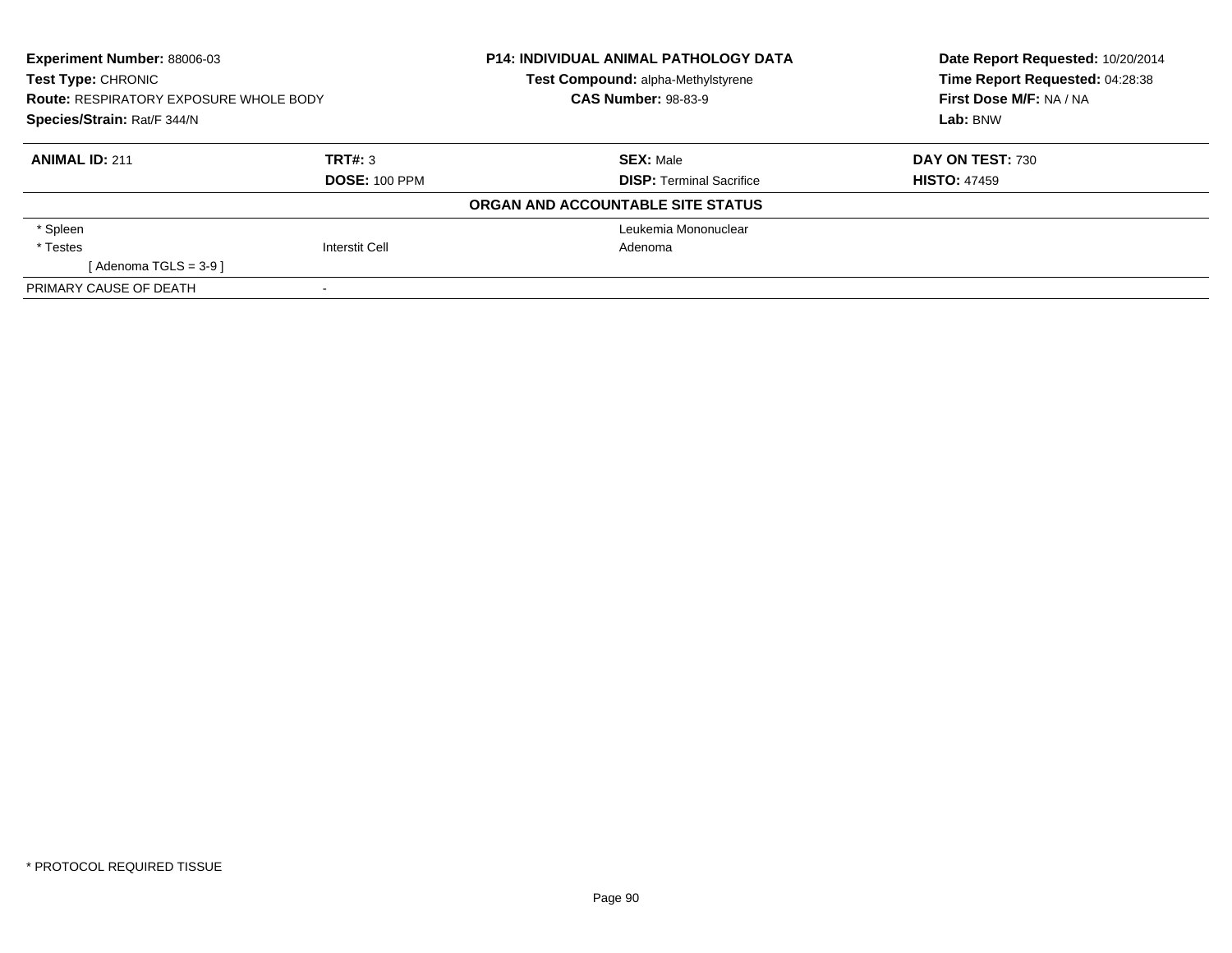| Experiment Number: 88006-03<br>Test Type: CHRONIC<br><b>Route: RESPIRATORY EXPOSURE WHOLE BODY</b> |                           | <b>P14: INDIVIDUAL ANIMAL PATHOLOGY DATA</b><br>Test Compound: alpha-Methylstyrene<br><b>CAS Number: 98-83-9</b> | Date Report Requested: 10/20/2014<br>Time Report Requested: 04:28:38<br>First Dose M/F: NA / NA |
|----------------------------------------------------------------------------------------------------|---------------------------|------------------------------------------------------------------------------------------------------------------|-------------------------------------------------------------------------------------------------|
| Species/Strain: Rat/F 344/N                                                                        |                           |                                                                                                                  | Lab: BNW                                                                                        |
| <b>ANIMAL ID: 212</b>                                                                              | <b>TRT#: 3</b>            | <b>SEX: Male</b>                                                                                                 | DAY ON TEST: 729                                                                                |
|                                                                                                    | <b>DOSE: 100 PPM</b>      | <b>DISP: Terminal Sacrifice</b>                                                                                  | <b>HISTO: 47460</b>                                                                             |
|                                                                                                    |                           | ORGAN AND ACCOUNTABLE SITE STATUS                                                                                |                                                                                                 |
| <b>NORMAL</b>                                                                                      |                           |                                                                                                                  |                                                                                                 |
| * Adrenal Cortex                                                                                   | * Bone                    | * Bone Marrow                                                                                                    | * Epididymis                                                                                    |
| * Esophagus                                                                                        | * Harderian Gland         | * Heart                                                                                                          | * Intestine Large, Cecum                                                                        |
| * Intestine Large, Colon                                                                           | * Intestine Large, Rectum | * Intestine Small, Duodenum                                                                                      | * Intestine Small, Ileum                                                                        |
| * Intestine Small, Jejunum                                                                         | * Islets, Pancreatic      | * Lung                                                                                                           | * Lymph Node, Mesenteric                                                                        |
| * Mammary Gland                                                                                    | * Pancreas                | * Parathyroid Gland                                                                                              | * Preputial Gland                                                                               |
| * Salivary Glands                                                                                  | * Seminal Vesicle         | * Skin                                                                                                           | * Spleen                                                                                        |
| * Stomach, Forestomach                                                                             | * Stomach, Glandular      | * Thymus                                                                                                         | * Thyroid Gland                                                                                 |
| * Trachea                                                                                          | * Urinary Bladder         |                                                                                                                  |                                                                                                 |
| <b>MISSING</b>                                                                                     |                           |                                                                                                                  |                                                                                                 |
| * Lymph Node, Bronchial                                                                            | * Lymph Node, Mandibular  | * Lymph Node, Mediastinal                                                                                        |                                                                                                 |
| <b>OBSERVATIONS</b>                                                                                |                           |                                                                                                                  |                                                                                                 |
| * Adrenal Medulla                                                                                  |                           | Hyperplasia                                                                                                      | Mild                                                                                            |
|                                                                                                    |                           | Pheochromocytoma Benign                                                                                          |                                                                                                 |
| * Brain                                                                                            |                           | Compression                                                                                                      | Moderate                                                                                        |
| * Eye                                                                                              | Sclera                    | Metaplasia                                                                                                       | Osseous, Minimal                                                                                |
| * Kidney                                                                                           | Papilla                   | Mineralization                                                                                                   | Minimal                                                                                         |
|                                                                                                    |                           | Nephropathy                                                                                                      | Marked                                                                                          |
| [Nephropathy TGLS = 2-7]                                                                           |                           |                                                                                                                  |                                                                                                 |
| * Larynx                                                                                           |                           | Foreign Body                                                                                                     | Marked                                                                                          |
|                                                                                                    |                           | Inflammation                                                                                                     | Chronic, Mild                                                                                   |
| * Liver                                                                                            | <b>Bile Duct</b>          | Hyperplasia                                                                                                      | Mild                                                                                            |
| * Nose                                                                                             | Glands                    | Dilatation                                                                                                       | Mild                                                                                            |
|                                                                                                    |                           | Inflammation                                                                                                     | Suppurative, Mild                                                                               |
| * Pituitary Gland                                                                                  |                           | Adenoma                                                                                                          |                                                                                                 |
| [Adenoma TGLS = $1-10$ ]                                                                           |                           |                                                                                                                  |                                                                                                 |
| * Prostate                                                                                         |                           | Inflammation                                                                                                     | Suppurative, Mild                                                                               |
| * Testes                                                                                           | <b>Interstit Cell</b>     | Adenoma                                                                                                          |                                                                                                 |
|                                                                                                    | <b>Interstit Cell</b>     | Hyperplasia                                                                                                      | Minimal                                                                                         |
| [Adenoma TGLS = $3-9$ ]                                                                            |                           |                                                                                                                  |                                                                                                 |

PRIMARY CAUSE OF DEATH-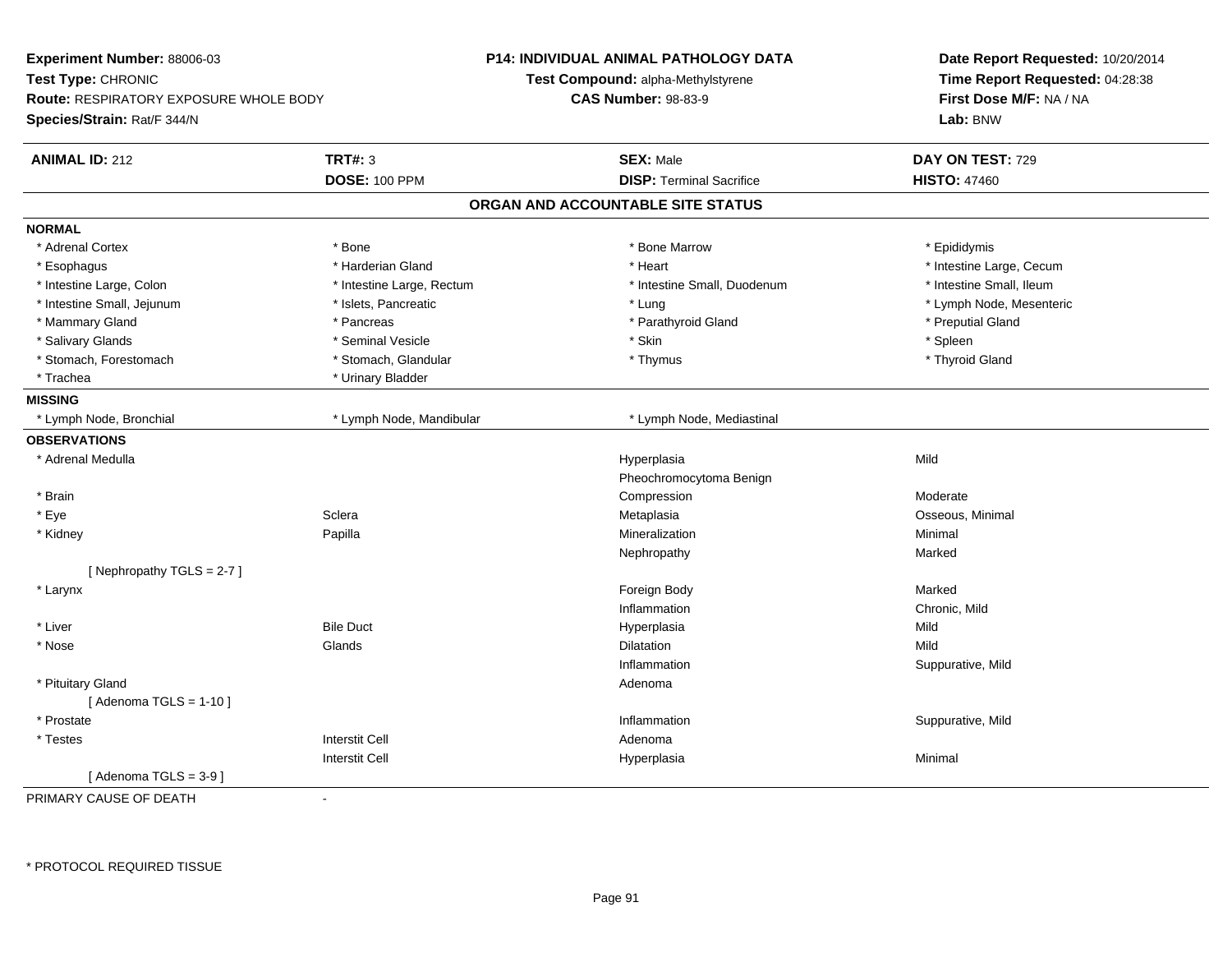| <b>Experiment Number: 88006-03</b><br><b>Test Type: CHRONIC</b><br><b>Route: RESPIRATORY EXPOSURE WHOLE BODY</b><br>Species/Strain: Rat/F 344/N |                                 | <b>P14: INDIVIDUAL ANIMAL PATHOLOGY DATA</b><br>Test Compound: alpha-Methylstyrene<br><b>CAS Number: 98-83-9</b> | Date Report Requested: 10/20/2014<br>Time Report Requested: 04:28:38<br>First Dose M/F: NA / NA<br>Lab: BNW |
|-------------------------------------------------------------------------------------------------------------------------------------------------|---------------------------------|------------------------------------------------------------------------------------------------------------------|-------------------------------------------------------------------------------------------------------------|
|                                                                                                                                                 |                                 |                                                                                                                  |                                                                                                             |
| <b>ANIMAL ID: 212</b>                                                                                                                           | TRT#: 3<br><b>DOSE: 100 PPM</b> | <b>SEX:</b> Male<br><b>DISP: Terminal Sacrifice</b>                                                              | <b>DAY ON TEST: 729</b><br><b>HISTO: 47460</b>                                                              |
|                                                                                                                                                 |                                 | ORGAN AND ACCOUNTABLE SITE STATUS                                                                                |                                                                                                             |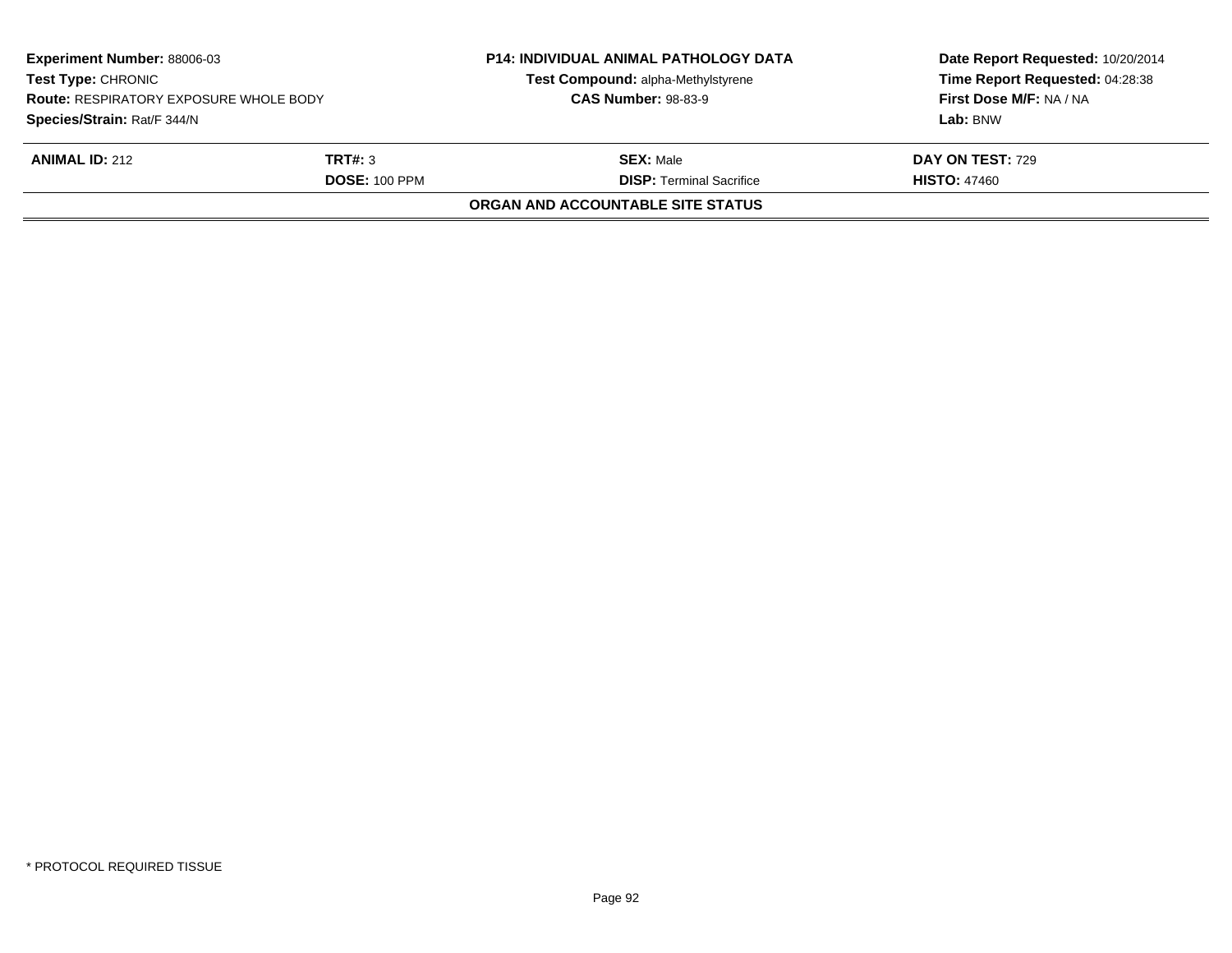| Experiment Number: 88006-03                                  |                           | <b>P14: INDIVIDUAL ANIMAL PATHOLOGY DATA</b> | Date Report Requested: 10/20/2014                          |  |
|--------------------------------------------------------------|---------------------------|----------------------------------------------|------------------------------------------------------------|--|
| Test Type: CHRONIC<br>Route: RESPIRATORY EXPOSURE WHOLE BODY |                           | Test Compound: alpha-Methylstyrene           | Time Report Requested: 04:28:38<br>First Dose M/F: NA / NA |  |
|                                                              |                           | <b>CAS Number: 98-83-9</b>                   |                                                            |  |
| Species/Strain: Rat/F 344/N                                  |                           |                                              | Lab: BNW                                                   |  |
| <b>ANIMAL ID: 213</b>                                        | <b>TRT#: 3</b>            | <b>SEX: Male</b>                             | DAY ON TEST: 723                                           |  |
|                                                              | <b>DOSE: 100 PPM</b>      | <b>DISP:</b> Moribund Sacrifice              | <b>HISTO: 47461</b>                                        |  |
|                                                              |                           | ORGAN AND ACCOUNTABLE SITE STATUS            |                                                            |  |
| <b>NORMAL</b>                                                |                           |                                              |                                                            |  |
| * Adrenal Medulla                                            | * Bone                    | * Bone Marrow                                | * Epididymis                                               |  |
| * Esophagus                                                  | * Harderian Gland         | * Heart                                      | * Intestine Large, Cecum                                   |  |
| * Intestine Large, Colon                                     | * Intestine Large, Rectum | * Intestine Small, Duodenum                  | * Intestine Small, Ileum                                   |  |
| * Intestine Small, Jejunum                                   | * Lymph Node, Mediastinal | * Lymph Node, Mesenteric                     | * Mammary Gland                                            |  |
| * Pancreas                                                   | * Parathyroid Gland       | * Preputial Gland                            | * Prostate                                                 |  |
| * Salivary Glands                                            | * Seminal Vesicle         | * Skin                                       | * Stomach, Forestomach                                     |  |
| * Stomach, Glandular                                         | * Thymus                  | * Thyroid Gland                              | * Trachea                                                  |  |
| * Urinary Bladder                                            |                           |                                              |                                                            |  |
| <b>MISSING</b>                                               |                           |                                              |                                                            |  |
| * Lymph Node, Bronchial                                      | * Lymph Node, Mandibular  |                                              |                                                            |  |
| <b>OBSERVATIONS</b>                                          |                           |                                              |                                                            |  |
| * Adrenal Cortex                                             |                           | Hyperplasia                                  | Minimal                                                    |  |
| * Brain                                                      |                           | Compression                                  | Marked                                                     |  |
|                                                              |                           | Hemorrhage                                   | Marked                                                     |  |
| [Hemorrhage TGLS = $6-1$ ]                                   |                           |                                              |                                                            |  |
| * Eye                                                        | Sclera                    | Metaplasia                                   | Osseous, Moderate                                          |  |
| * Islets, Pancreatic                                         |                           | Adenoma                                      |                                                            |  |
| [Adenoma TGLS = $4-14$ ]                                     |                           |                                              |                                                            |  |
| * Kidney                                                     |                           | Nephropathy                                  | Minimal                                                    |  |
| * Larynx                                                     |                           | Inflammation                                 | Chronic, Mild                                              |  |
| * Liver                                                      |                           | <b>Basophilic Focus</b>                      |                                                            |  |
|                                                              | <b>Bile Duct</b>          | Hyperplasia                                  | Moderate                                                   |  |
|                                                              |                           | Leukemia Mononuclear                         |                                                            |  |
| [ Leukemia Mononuclear TGLS = 5-6 ]                          |                           |                                              |                                                            |  |
| * Lung                                                       | Alveolus                  | <b>Infiltration Cellular</b>                 | Histiocyte, Minimal                                        |  |
| * Nose                                                       | Olfactory Epi             | Degeneration                                 | Minimal                                                    |  |
|                                                              | Olfactory Epi             | Degeneration                                 | Hyaline, Minimal                                           |  |
|                                                              | Glands                    | Dilatation                                   | Mild                                                       |  |
| * Pituitary Gland                                            |                           | Adenoma                                      |                                                            |  |
| [ Adenoma TGLS = $1-10$ ]                                    |                           |                                              |                                                            |  |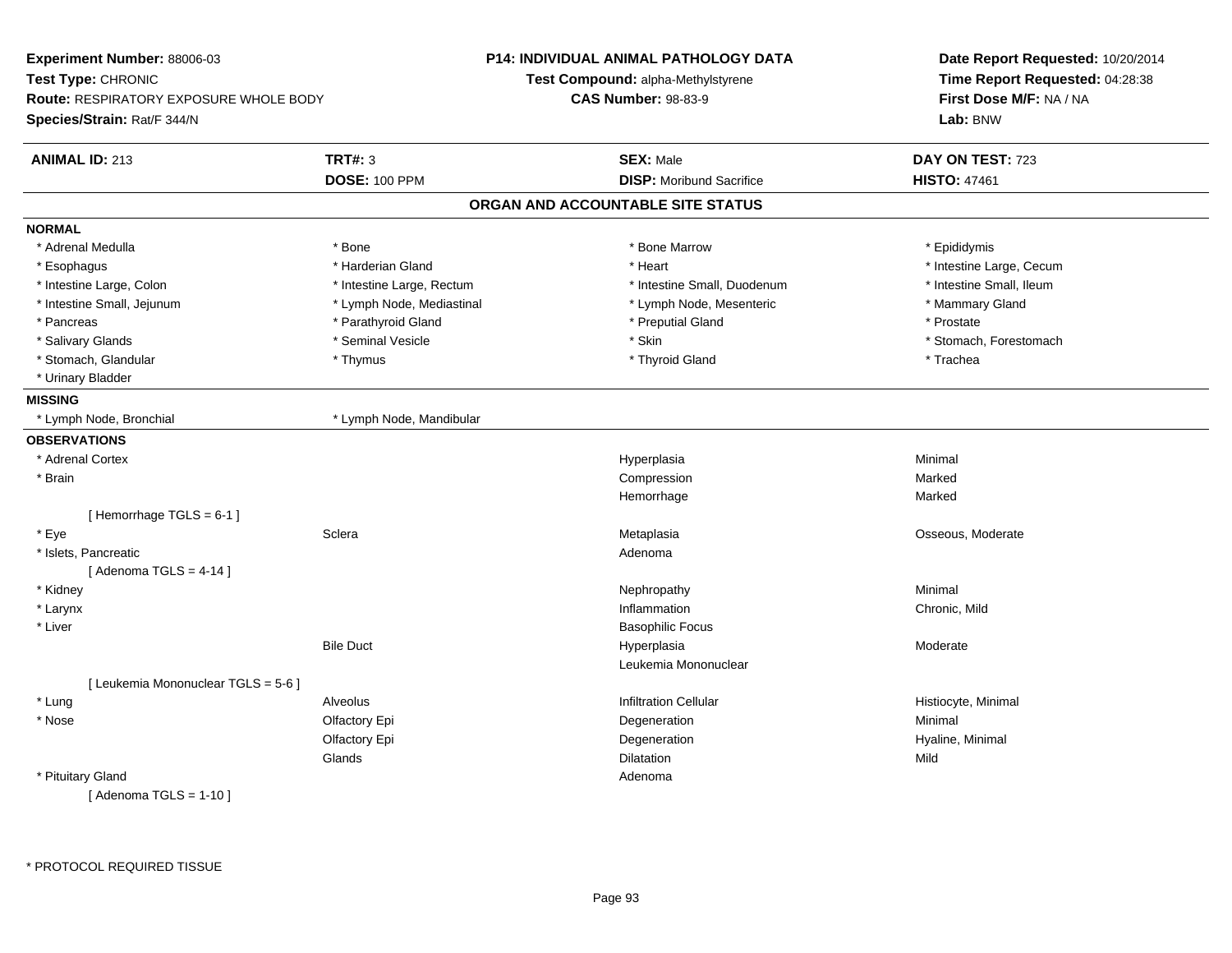| Experiment Number: 88006-03<br>Test Type: CHRONIC<br><b>Route: RESPIRATORY EXPOSURE WHOLE BODY</b><br>Species/Strain: Rat/F 344/N |                                                 | <b>P14: INDIVIDUAL ANIMAL PATHOLOGY DATA</b><br>Test Compound: alpha-Methylstyrene<br><b>CAS Number: 98-83-9</b> | Date Report Requested: 10/20/2014<br>Time Report Requested: 04:28:38<br>First Dose M/F: NA / NA<br>Lab: BNW |
|-----------------------------------------------------------------------------------------------------------------------------------|-------------------------------------------------|------------------------------------------------------------------------------------------------------------------|-------------------------------------------------------------------------------------------------------------|
| <b>ANIMAL ID: 213</b>                                                                                                             | TRT#: 3<br><b>DOSE: 100 PPM</b>                 | <b>SEX: Male</b><br><b>DISP:</b> Moribund Sacrifice                                                              | DAY ON TEST: 723<br><b>HISTO: 47461</b>                                                                     |
|                                                                                                                                   |                                                 | ORGAN AND ACCOUNTABLE SITE STATUS                                                                                |                                                                                                             |
| Pleura<br>* Spleen                                                                                                                |                                                 | Inflammation<br>Leukemia Mononuclear                                                                             | Chronic, Minimal                                                                                            |
| [Leukemia Mononuclear TGLS = 3-6 ]                                                                                                |                                                 |                                                                                                                  |                                                                                                             |
| * Testes                                                                                                                          | <b>Germinal Epith</b><br>Interstit Cell         | Atrophy<br>Hyperplasia                                                                                           | Marked<br>Minimal                                                                                           |
| [Atrophy TGLS = 2-9 ]                                                                                                             |                                                 |                                                                                                                  |                                                                                                             |
| PRIMARY CAUSE OF DEATH<br>CONTRIBUTORY CAUSE OF DEATH                                                                             | - Pituitary Gland Adenoma<br>- Brain Hemorrhage |                                                                                                                  |                                                                                                             |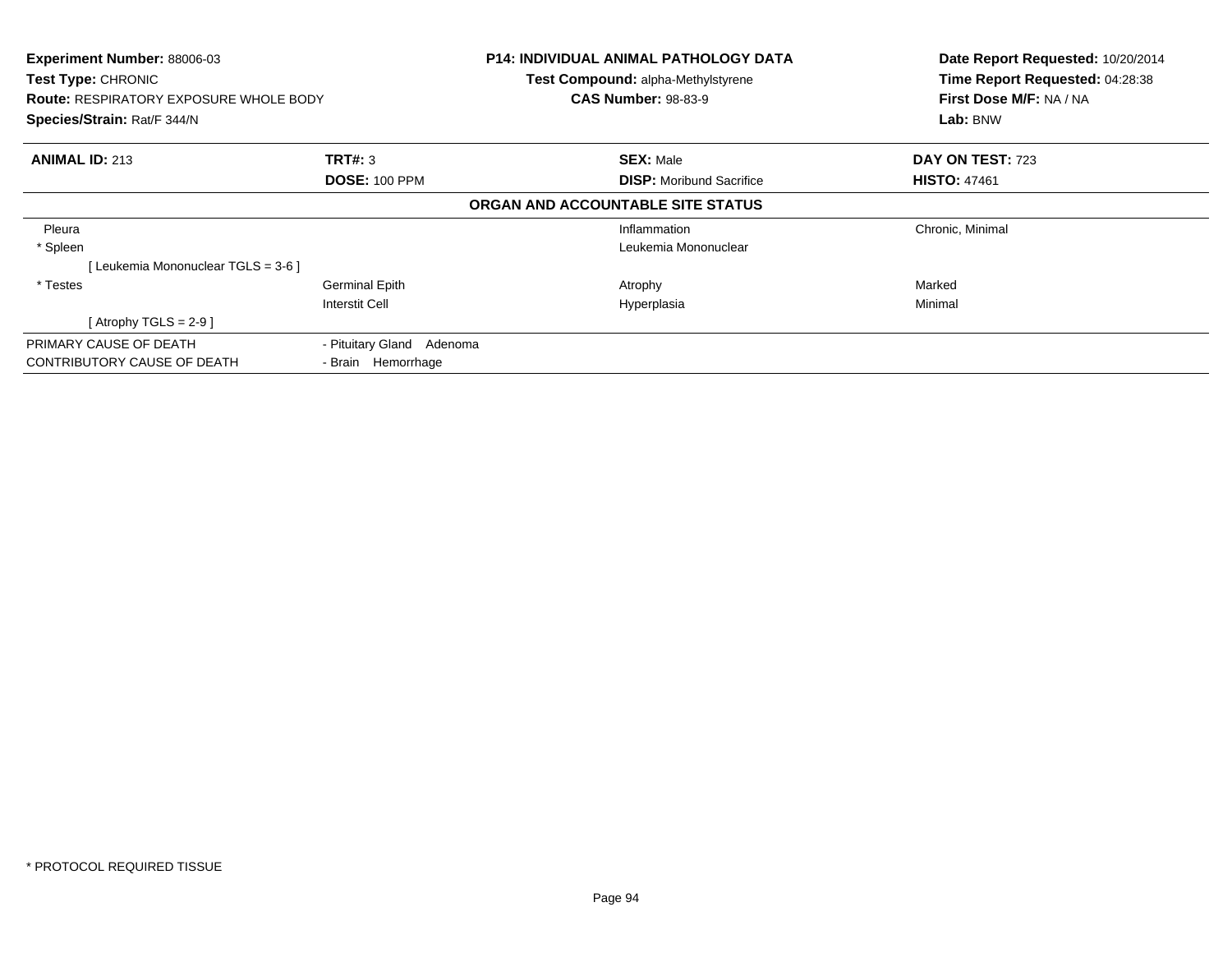| Experiment Number: 88006-03                   |                          | <b>P14: INDIVIDUAL ANIMAL PATHOLOGY DATA</b> | Date Report Requested: 10/20/2014                          |
|-----------------------------------------------|--------------------------|----------------------------------------------|------------------------------------------------------------|
| Test Type: CHRONIC                            |                          | <b>Test Compound: alpha-Methylstyrene</b>    | Time Report Requested: 04:28:38<br>First Dose M/F: NA / NA |
| <b>Route: RESPIRATORY EXPOSURE WHOLE BODY</b> |                          | <b>CAS Number: 98-83-9</b>                   |                                                            |
| Species/Strain: Rat/F 344/N                   |                          |                                              | Lab: BNW                                                   |
| <b>ANIMAL ID: 214</b>                         | <b>TRT#: 3</b>           | <b>SEX: Male</b>                             | DAY ON TEST: 729                                           |
|                                               | <b>DOSE: 100 PPM</b>     | <b>DISP: Terminal Sacrifice</b>              | <b>HISTO: 47462</b>                                        |
|                                               |                          | ORGAN AND ACCOUNTABLE SITE STATUS            |                                                            |
| <b>NORMAL</b>                                 |                          |                                              |                                                            |
| * Adrenal Cortex                              | * Adrenal Medulla        | * Bone                                       | * Bone Marrow                                              |
| * Brain                                       | * Epididymis             | * Esophagus                                  | * Harderian Gland                                          |
| * Heart                                       | * Intestine Large, Cecum | * Intestine Large, Colon                     | * Intestine Large, Rectum                                  |
| * Intestine Small, Duodenum                   | * Intestine Small, Ileum | * Intestine Small, Jejunum                   | * Islets, Pancreatic                                       |
| $*$ Larynx                                    | * Mammary Gland          | * Pancreas                                   | * Parathyroid Gland                                        |
| * Prostate                                    | * Salivary Glands        | * Seminal Vesicle                            | * Stomach, Forestomach                                     |
| * Stomach, Glandular                          | * Thymus                 | * Thyroid Gland                              | * Trachea                                                  |
| * Urinary Bladder                             |                          |                                              |                                                            |
| <b>MISSING</b>                                |                          |                                              |                                                            |
| * Lymph Node, Bronchial                       | * Lymph Node, Mandibular | * Lymph Node, Mesenteric                     |                                                            |
| <b>OBSERVATIONS</b>                           |                          |                                              |                                                            |
| * Eye                                         | Sclera                   | Metaplasia                                   | Osseous, Mild                                              |
| * Kidney                                      |                          | Nephropathy                                  | Mild                                                       |
| * Liver                                       |                          | <b>Basophilic Focus</b>                      |                                                            |
|                                               |                          | Leukemia Mononuclear                         |                                                            |
| * Lung                                        |                          | Leukemia Mononuclear                         |                                                            |
| * Lymph Node, Mediastinal                     |                          | Leukemia Mononuclear                         |                                                            |
| * Nose                                        |                          | Foreign Body                                 |                                                            |
|                                               | Goblet Cell              | Hyperplasia                                  | Mild                                                       |
|                                               | Olfactory Epi            | Hyperplasia                                  | Basal Cell, Minimal                                        |
|                                               | <b>Respirat Epith</b>    | Hyperplasia                                  | Mild                                                       |
|                                               |                          | Inflammation                                 | Chronic, Minimal                                           |
|                                               |                          | Inflammation                                 | Suppurative, Moderate                                      |
| * Pituitary Gland                             |                          | Adenoma                                      |                                                            |
| * Preputial Gland                             |                          | Carcinoma                                    |                                                            |
| [Carcinoma TGLS = $2-15+16$ ]                 |                          |                                              |                                                            |
| * Skin                                        |                          | Basal Cell Adenoma                           |                                                            |
|                                               |                          | Hyperplasia                                  | Squamous, Moderate                                         |
|                                               |                          | Ulcer                                        | Marked                                                     |
| [Basal Cell Adenoma TGLS = 5-18]              |                          |                                              |                                                            |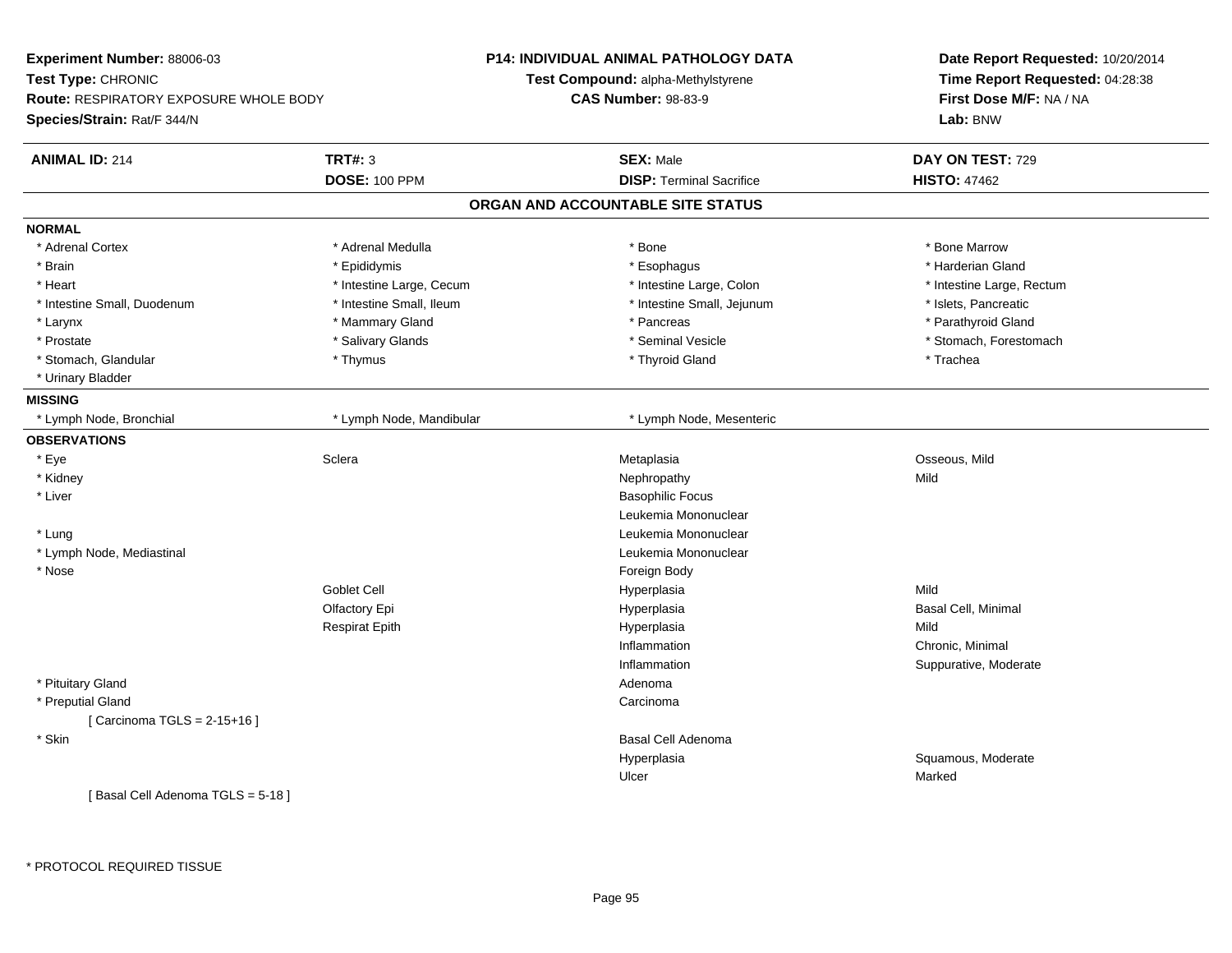| Experiment Number: 88006-03<br>Test Type: CHRONIC<br><b>Route: RESPIRATORY EXPOSURE WHOLE BODY</b><br>Species/Strain: Rat/F 344/N |                                  | <b>P14: INDIVIDUAL ANIMAL PATHOLOGY DATA</b><br>Test Compound: alpha-Methylstyrene<br><b>CAS Number: 98-83-9</b> | Date Report Requested: 10/20/2014<br>Time Report Requested: 04:28:38<br>First Dose M/F: NA / NA<br>Lab: BNW |
|-----------------------------------------------------------------------------------------------------------------------------------|----------------------------------|------------------------------------------------------------------------------------------------------------------|-------------------------------------------------------------------------------------------------------------|
| <b>ANIMAL ID: 214</b>                                                                                                             | TRT#: 3                          | <b>SEX: Male</b>                                                                                                 | DAY ON TEST: 729                                                                                            |
|                                                                                                                                   | <b>DOSE: 100 PPM</b>             | <b>DISP:</b> Terminal Sacrifice                                                                                  | <b>HISTO: 47462</b>                                                                                         |
|                                                                                                                                   |                                  | ORGAN AND ACCOUNTABLE SITE STATUS                                                                                |                                                                                                             |
| [Hyperplasia TGLS = 6-17]                                                                                                         |                                  |                                                                                                                  |                                                                                                             |
| [ Ulcer TGLS = $6-17$ ]                                                                                                           |                                  |                                                                                                                  |                                                                                                             |
| * Spleen                                                                                                                          |                                  | Leukemia Mononuclear                                                                                             |                                                                                                             |
| [Leukemia Mononuclear TGLS = 4-17]                                                                                                |                                  |                                                                                                                  |                                                                                                             |
| * Testes                                                                                                                          | <b>Bilateral, Interstit Cell</b> | Adenoma                                                                                                          |                                                                                                             |
| [Adenoma TGLS = $3-9$ ]                                                                                                           |                                  |                                                                                                                  |                                                                                                             |
| PRIMARY CAUSE OF DEATH                                                                                                            |                                  |                                                                                                                  |                                                                                                             |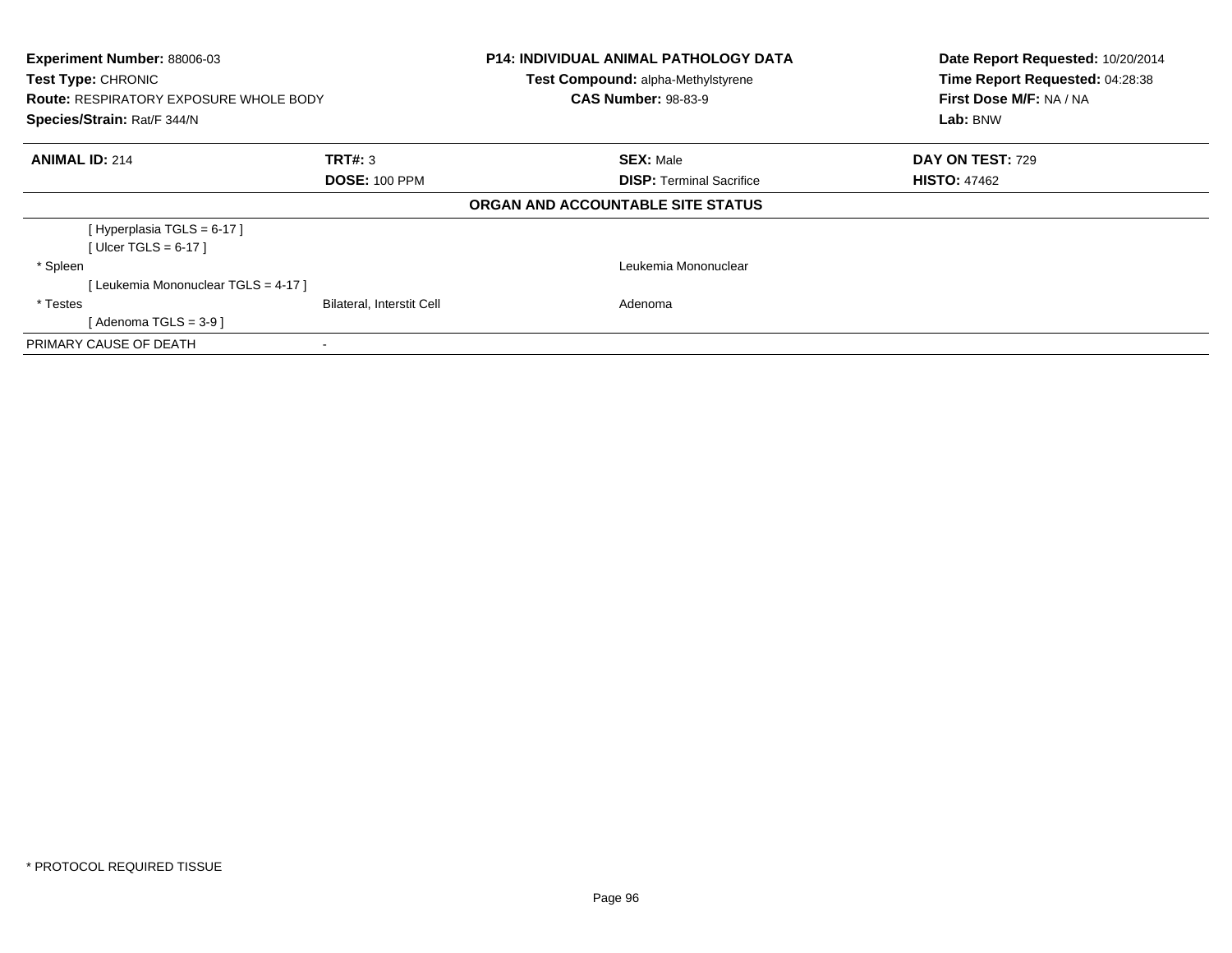| Experiment Number: 88006-03<br>Test Type: CHRONIC<br>Route: RESPIRATORY EXPOSURE WHOLE BODY<br>Species/Strain: Rat/F 344/N |                           | <b>P14: INDIVIDUAL ANIMAL PATHOLOGY DATA</b><br>Test Compound: alpha-Methylstyrene<br><b>CAS Number: 98-83-9</b> | Date Report Requested: 10/20/2014<br>Time Report Requested: 04:28:38<br>First Dose M/F: NA / NA<br>Lab: BNW |
|----------------------------------------------------------------------------------------------------------------------------|---------------------------|------------------------------------------------------------------------------------------------------------------|-------------------------------------------------------------------------------------------------------------|
| <b>ANIMAL ID: 215</b>                                                                                                      | <b>TRT#: 3</b>            | <b>SEX: Male</b>                                                                                                 | DAY ON TEST: 730                                                                                            |
|                                                                                                                            | <b>DOSE: 100 PPM</b>      | <b>DISP: Terminal Sacrifice</b>                                                                                  | <b>HISTO: 47463</b>                                                                                         |
|                                                                                                                            |                           | ORGAN AND ACCOUNTABLE SITE STATUS                                                                                |                                                                                                             |
| <b>NORMAL</b>                                                                                                              |                           |                                                                                                                  |                                                                                                             |
| * Adrenal Medulla                                                                                                          | * Bone                    | * Bone Marrow                                                                                                    | * Brain                                                                                                     |
| * Epididymis                                                                                                               | * Esophagus               | * Eye                                                                                                            | * Harderian Gland                                                                                           |
| * Heart                                                                                                                    | * Intestine Large, Cecum  | * Intestine Large, Colon                                                                                         | * Intestine Large, Rectum                                                                                   |
| * Intestine Small, Duodenum                                                                                                | * Intestine Small, Ileum  | * Intestine Small, Jejunum                                                                                       | * Islets, Pancreatic                                                                                        |
| * Larynx                                                                                                                   | * Lung                    | * Lymph Node, Mesenteric                                                                                         | * Mammary Gland                                                                                             |
| * Pancreas                                                                                                                 | * Parathyroid Gland       | * Preputial Gland                                                                                                | * Salivary Glands                                                                                           |
| * Seminal Vesicle                                                                                                          | * Skin                    | * Spleen                                                                                                         | * Stomach, Forestomach                                                                                      |
| * Stomach, Glandular                                                                                                       | * Thymus                  | * Trachea                                                                                                        | * Urinary Bladder                                                                                           |
| <b>MISSING</b>                                                                                                             |                           |                                                                                                                  |                                                                                                             |
| * Lymph Node, Bronchial                                                                                                    | * Lymph Node, Mandibular  | * Lymph Node, Mediastinal                                                                                        |                                                                                                             |
| <b>OBSERVATIONS</b>                                                                                                        |                           |                                                                                                                  |                                                                                                             |
| * Adrenal Cortex                                                                                                           |                           | Hyperplasia                                                                                                      | Marked                                                                                                      |
| * Kidney                                                                                                                   |                           | Nephropathy                                                                                                      | Moderate                                                                                                    |
| * Liver                                                                                                                    | <b>Bile Duct</b>          | Hyperplasia                                                                                                      | Minimal                                                                                                     |
| * Nose                                                                                                                     | Olfactory Epi             | Hyperplasia                                                                                                      | Basal Cell, Minimal                                                                                         |
| * Pituitary Gland                                                                                                          |                           | Adenoma                                                                                                          |                                                                                                             |
| [Adenoma TGLS = $1-10$ ]                                                                                                   |                           |                                                                                                                  |                                                                                                             |
| * Prostate                                                                                                                 |                           | Inflammation                                                                                                     | Suppurative, Moderate                                                                                       |
| * Testes                                                                                                                   | Bilateral, Interstit Cell | Adenoma                                                                                                          |                                                                                                             |
| [Adenoma TGLS = $2-9$ ]                                                                                                    |                           |                                                                                                                  |                                                                                                             |
| * Thyroid Gland                                                                                                            | <b>Follicular Cel</b>     | Hyperplasia                                                                                                      | Moderate                                                                                                    |
| PRIMARY CAUSE OF DEATH                                                                                                     |                           |                                                                                                                  |                                                                                                             |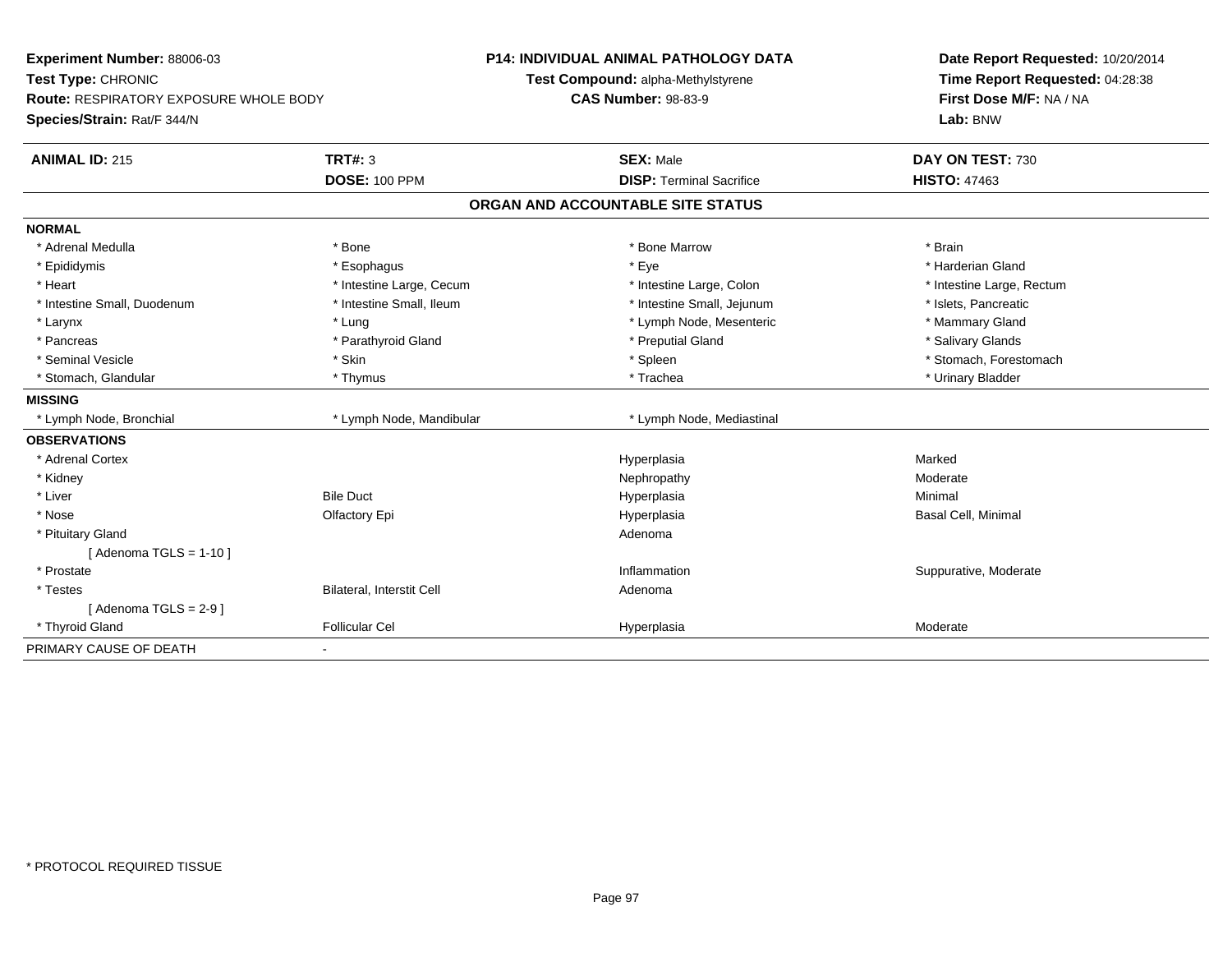| Experiment Number: 88006-03                   |                            | <b>P14: INDIVIDUAL ANIMAL PATHOLOGY DATA</b> | Date Report Requested: 10/20/2014<br>Time Report Requested: 04:28:38<br>First Dose M/F: NA / NA |  |
|-----------------------------------------------|----------------------------|----------------------------------------------|-------------------------------------------------------------------------------------------------|--|
| Test Type: CHRONIC                            |                            | Test Compound: alpha-Methylstyrene           |                                                                                                 |  |
| <b>Route: RESPIRATORY EXPOSURE WHOLE BODY</b> |                            | <b>CAS Number: 98-83-9</b>                   |                                                                                                 |  |
| Species/Strain: Rat/F 344/N                   |                            |                                              | Lab: BNW                                                                                        |  |
| <b>ANIMAL ID: 216</b>                         | <b>TRT#: 3</b>             | <b>SEX: Male</b>                             | DAY ON TEST: 729                                                                                |  |
|                                               | <b>DOSE: 100 PPM</b>       | <b>DISP: Terminal Sacrifice</b>              | <b>HISTO: 47464</b>                                                                             |  |
|                                               |                            | ORGAN AND ACCOUNTABLE SITE STATUS            |                                                                                                 |  |
| <b>NORMAL</b>                                 |                            |                                              |                                                                                                 |  |
| * Adrenal Medulla                             | * Bone                     | * Bone Marrow                                | * Brain                                                                                         |  |
| * Epididymis                                  | * Esophagus                | * Harderian Gland                            | * Heart                                                                                         |  |
| * Intestine Large, Cecum                      | * Intestine Large, Colon   | * Intestine Large, Rectum                    | * Intestine Small, Duodenum                                                                     |  |
| * Intestine Small, Ileum                      | * Intestine Small, Jejunum | * Islets, Pancreatic                         | * Lymph Node, Mediastinal                                                                       |  |
| * Mammary Gland                               | * Pancreas                 | * Parathyroid Gland                          | * Preputial Gland                                                                               |  |
| * Salivary Glands                             | * Seminal Vesicle          | * Skin                                       | * Stomach, Forestomach                                                                          |  |
| * Stomach, Glandular                          | * Thymus                   | * Trachea                                    |                                                                                                 |  |
| <b>MISSING</b>                                |                            |                                              |                                                                                                 |  |
| * Lymph Node, Bronchial                       | * Lymph Node, Mandibular   |                                              |                                                                                                 |  |
| <b>OBSERVATIONS</b>                           |                            |                                              |                                                                                                 |  |
| * Adrenal Cortex                              |                            | Vacuolization Cytoplasmic                    | Mild                                                                                            |  |
| * Eye                                         | Sclera                     | Metaplasia                                   | Osseous, Mild                                                                                   |  |
| * Kidney                                      | Papilla                    | Mineralization                               | Minimal                                                                                         |  |
|                                               |                            | Nephropathy                                  | Moderate                                                                                        |  |
| * Larynx                                      |                            | Foreign Body                                 | Marked                                                                                          |  |
|                                               |                            | Inflammation                                 | Chronic, Mild                                                                                   |  |
| * Liver                                       |                            | Degeneration                                 | Cystic, Minimal                                                                                 |  |
|                                               | <b>Bile Duct</b>           | Hyperplasia                                  | Mild                                                                                            |  |
|                                               |                            | Leukemia Mononuclear                         |                                                                                                 |  |
| [ Leukemia Mononuclear TGLS = 4-6 ]           |                            |                                              |                                                                                                 |  |
| * Lung                                        | Alveolus                   | <b>Infiltration Cellular</b>                 | Histiocyte, Minimal                                                                             |  |
| * Lymph Node, Mesenteric                      |                            | Leukemia Mononuclear                         |                                                                                                 |  |
| * Nose                                        | Glands                     | Dilatation                                   | Mild                                                                                            |  |
|                                               |                            | Inflammation                                 | Suppurative, Moderate                                                                           |  |
| * Pituitary Gland                             |                            | Adenoma                                      |                                                                                                 |  |
| [Adenoma TGLS = $1-10$ ]                      |                            |                                              |                                                                                                 |  |
| Pleura                                        |                            | Inflammation                                 | Chronic, Minimal                                                                                |  |
| * Prostate                                    |                            | Inflammation                                 | Suppurative, Mild                                                                               |  |
| * Spleen                                      |                            | Leukemia Mononuclear                         |                                                                                                 |  |
| [ Leukemia Mononuclear TGLS = 3-14 ]          |                            |                                              |                                                                                                 |  |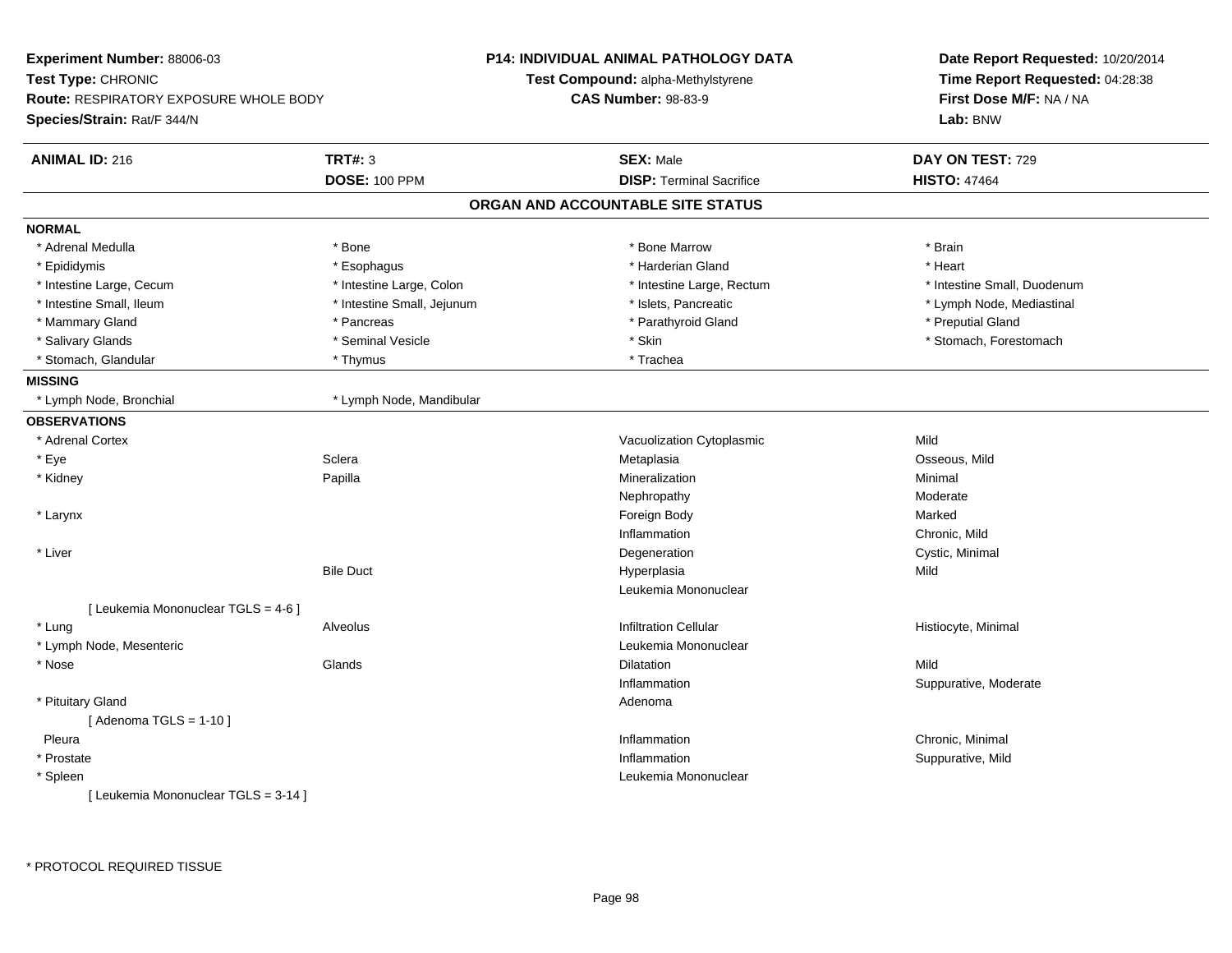| <b>Experiment Number: 88006-03</b><br><b>Test Type: CHRONIC</b><br><b>Route: RESPIRATORY EXPOSURE WHOLE BODY</b><br>Species/Strain: Rat/F 344/N |                                  | <b>P14: INDIVIDUAL ANIMAL PATHOLOGY DATA</b><br>Test Compound: alpha-Methylstyrene | Date Report Requested: 10/20/2014<br>Time Report Requested: 04:28:38<br>First Dose M/F: NA / NA<br>Lab: BNW |
|-------------------------------------------------------------------------------------------------------------------------------------------------|----------------------------------|------------------------------------------------------------------------------------|-------------------------------------------------------------------------------------------------------------|
|                                                                                                                                                 |                                  | <b>CAS Number: 98-83-9</b>                                                         |                                                                                                             |
|                                                                                                                                                 |                                  |                                                                                    |                                                                                                             |
| <b>ANIMAL ID: 216</b>                                                                                                                           | TRT#: 3                          | <b>SEX: Male</b>                                                                   | <b>DAY ON TEST: 729</b>                                                                                     |
|                                                                                                                                                 | <b>DOSE: 100 PPM</b>             | <b>DISP:</b> Terminal Sacrifice                                                    | <b>HISTO: 47464</b>                                                                                         |
|                                                                                                                                                 |                                  | ORGAN AND ACCOUNTABLE SITE STATUS                                                  |                                                                                                             |
| * Testes                                                                                                                                        | <b>Bilateral, Interstit Cell</b> | Adenoma                                                                            |                                                                                                             |
| [Adenoma TGLS = 2-9 ]                                                                                                                           |                                  |                                                                                    |                                                                                                             |
| * Thyroid Gland                                                                                                                                 | Follicular Cel                   | Hyperplasia                                                                        | Mild                                                                                                        |
| * Urinary Bladder                                                                                                                               |                                  | <b>Calculus Micro Observation Only</b>                                             | Moderate                                                                                                    |
| PRIMARY CAUSE OF DEATH                                                                                                                          |                                  |                                                                                    |                                                                                                             |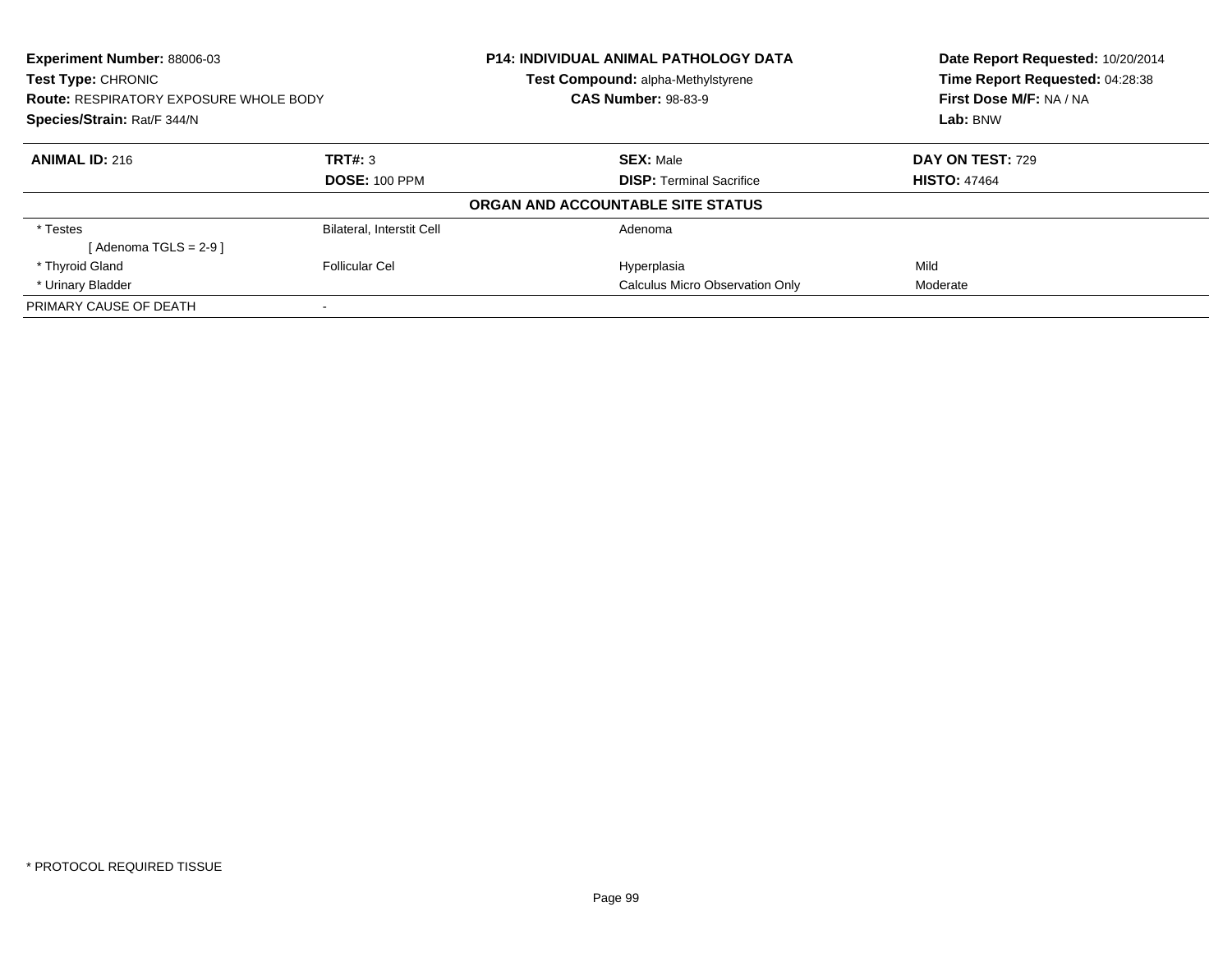| Experiment Number: 88006-03                                                                        |                            | <b>P14: INDIVIDUAL ANIMAL PATHOLOGY DATA</b> | Date Report Requested: 10/20/2014                          |
|----------------------------------------------------------------------------------------------------|----------------------------|----------------------------------------------|------------------------------------------------------------|
| Test Type: CHRONIC<br><b>Route: RESPIRATORY EXPOSURE WHOLE BODY</b><br>Species/Strain: Rat/F 344/N |                            | <b>Test Compound: alpha-Methylstyrene</b>    | Time Report Requested: 04:28:38<br>First Dose M/F: NA / NA |
|                                                                                                    |                            | <b>CAS Number: 98-83-9</b>                   |                                                            |
|                                                                                                    |                            |                                              | Lab: BNW                                                   |
| <b>ANIMAL ID: 217</b>                                                                              | <b>TRT#: 3</b>             | <b>SEX: Male</b>                             | DAY ON TEST: 684                                           |
|                                                                                                    | <b>DOSE: 100 PPM</b>       | <b>DISP:</b> Moribund Sacrifice              | <b>HISTO: 47465</b>                                        |
|                                                                                                    |                            | ORGAN AND ACCOUNTABLE SITE STATUS            |                                                            |
| <b>NORMAL</b>                                                                                      |                            |                                              |                                                            |
| * Adrenal Cortex                                                                                   | * Bone                     | * Bone Marrow                                | * Epididymis                                               |
| * Esophagus                                                                                        | * Eye                      | * Harderian Gland                            | * Heart                                                    |
| * Intestine Large, Cecum                                                                           | * Intestine Large, Colon   | * Intestine Large, Rectum                    | * Intestine Small, Duodenum                                |
| * Intestine Small, Ileum                                                                           | * Intestine Small, Jejunum | * Islets, Pancreatic                         | * Larynx                                                   |
| * Lymph Node, Mediastinal                                                                          | * Nose                     | * Pancreas                                   | * Parathyroid Gland                                        |
| * Preputial Gland                                                                                  | * Salivary Glands          | * Seminal Vesicle                            | * Skin                                                     |
| * Stomach, Forestomach                                                                             | * Stomach, Glandular       | * Thymus                                     | * Trachea                                                  |
| * Urinary Bladder                                                                                  |                            |                                              |                                                            |
| <b>MISSING</b>                                                                                     |                            |                                              |                                                            |
| * Lymph Node, Bronchial                                                                            | * Lymph Node, Mandibular   |                                              |                                                            |
| <b>OBSERVATIONS</b>                                                                                |                            |                                              |                                                            |
| * Adrenal Medulla                                                                                  |                            | Hyperplasia                                  | Moderate                                                   |
| * Brain                                                                                            |                            | Compression                                  | Marked                                                     |
| * Kidney                                                                                           |                            | Nephropathy                                  | Marked                                                     |
| [Nephropathy TGLS = $3-7$ ]                                                                        |                            |                                              |                                                            |
| * Liver                                                                                            |                            | Clear Cell Focus                             |                                                            |
|                                                                                                    | <b>Bile Duct</b>           | Hyperplasia                                  | Mild                                                       |
|                                                                                                    |                            | Leukemia Mononuclear                         |                                                            |
|                                                                                                    |                            | Vacuolization Cytoplasmic                    | Mild                                                       |
| [Clear Cell Focus TGLS = 5-14]                                                                     |                            |                                              |                                                            |
| * Lung                                                                                             | Alveolus                   | <b>Infiltration Cellular</b>                 | Histiocyte, Minimal                                        |
| * Lymph Node, Mesenteric                                                                           |                            | Leukemia Mononuclear                         |                                                            |
| [ Leukemia Mononuclear TGLS = 8-8 ]                                                                |                            |                                              |                                                            |
| * Mammary Gland                                                                                    |                            | Galactocele                                  | Marked                                                     |
| [ Galactocele TGLS = $7-16$ ]                                                                      |                            |                                              |                                                            |
| Mesentery                                                                                          |                            | Necrosis                                     | Moderate                                                   |
| [Necrosis TGLS = $6-14$ ]                                                                          |                            |                                              |                                                            |
| * Pituitary Gland                                                                                  |                            | Adenoma                                      |                                                            |
| [Adenoma TGLS = $1-10$ ]                                                                           |                            |                                              |                                                            |
| * Prostate                                                                                         |                            | Inflammation                                 | Suppurative, Mild                                          |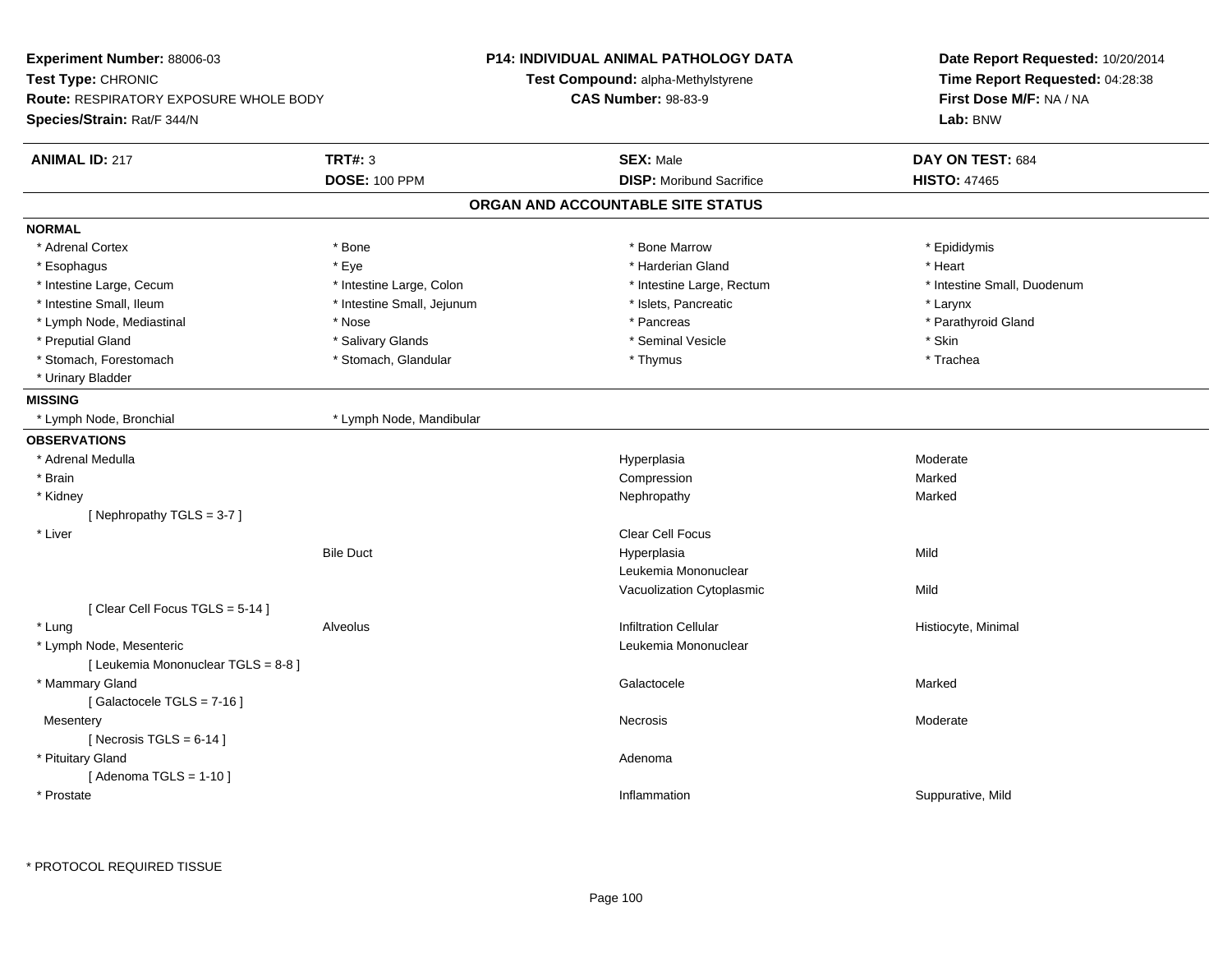| <b>Experiment Number: 88006-03</b><br>Test Type: CHRONIC<br><b>Route: RESPIRATORY EXPOSURE WHOLE BODY</b><br>Species/Strain: Rat/F 344/N |                           | <b>P14: INDIVIDUAL ANIMAL PATHOLOGY DATA</b><br>Test Compound: alpha-Methylstyrene<br><b>CAS Number: 98-83-9</b> | Date Report Requested: 10/20/2014<br>Time Report Requested: 04:28:38<br>First Dose M/F: NA / NA<br>Lab: BNW |
|------------------------------------------------------------------------------------------------------------------------------------------|---------------------------|------------------------------------------------------------------------------------------------------------------|-------------------------------------------------------------------------------------------------------------|
|                                                                                                                                          |                           |                                                                                                                  |                                                                                                             |
| <b>ANIMAL ID: 217</b>                                                                                                                    | <b>TRT#: 3</b>            | <b>SEX: Male</b>                                                                                                 | DAY ON TEST: 684                                                                                            |
|                                                                                                                                          | <b>DOSE: 100 PPM</b>      | <b>DISP:</b> Moribund Sacrifice                                                                                  | <b>HISTO: 47465</b>                                                                                         |
|                                                                                                                                          |                           | ORGAN AND ACCOUNTABLE SITE STATUS                                                                                |                                                                                                             |
| * Spleen                                                                                                                                 |                           | <b>Fibrosis</b>                                                                                                  | Moderate                                                                                                    |
|                                                                                                                                          |                           | Leukemia Mononuclear                                                                                             |                                                                                                             |
| [Fibrosis TGLS = 4-14 ]                                                                                                                  |                           |                                                                                                                  |                                                                                                             |
| Leukemia Mononuclear TGLS = 4-14 ]                                                                                                       |                           |                                                                                                                  |                                                                                                             |
| * Testes                                                                                                                                 | Interstit Cell            | Adenoma                                                                                                          |                                                                                                             |
| [ Adenoma TGLS = 2-9 ]                                                                                                                   |                           |                                                                                                                  |                                                                                                             |
| * Thyroid Gland                                                                                                                          | C Cell                    | Adenoma                                                                                                          |                                                                                                             |
| PRIMARY CAUSE OF DEATH                                                                                                                   | - Pituitary Gland Adenoma |                                                                                                                  |                                                                                                             |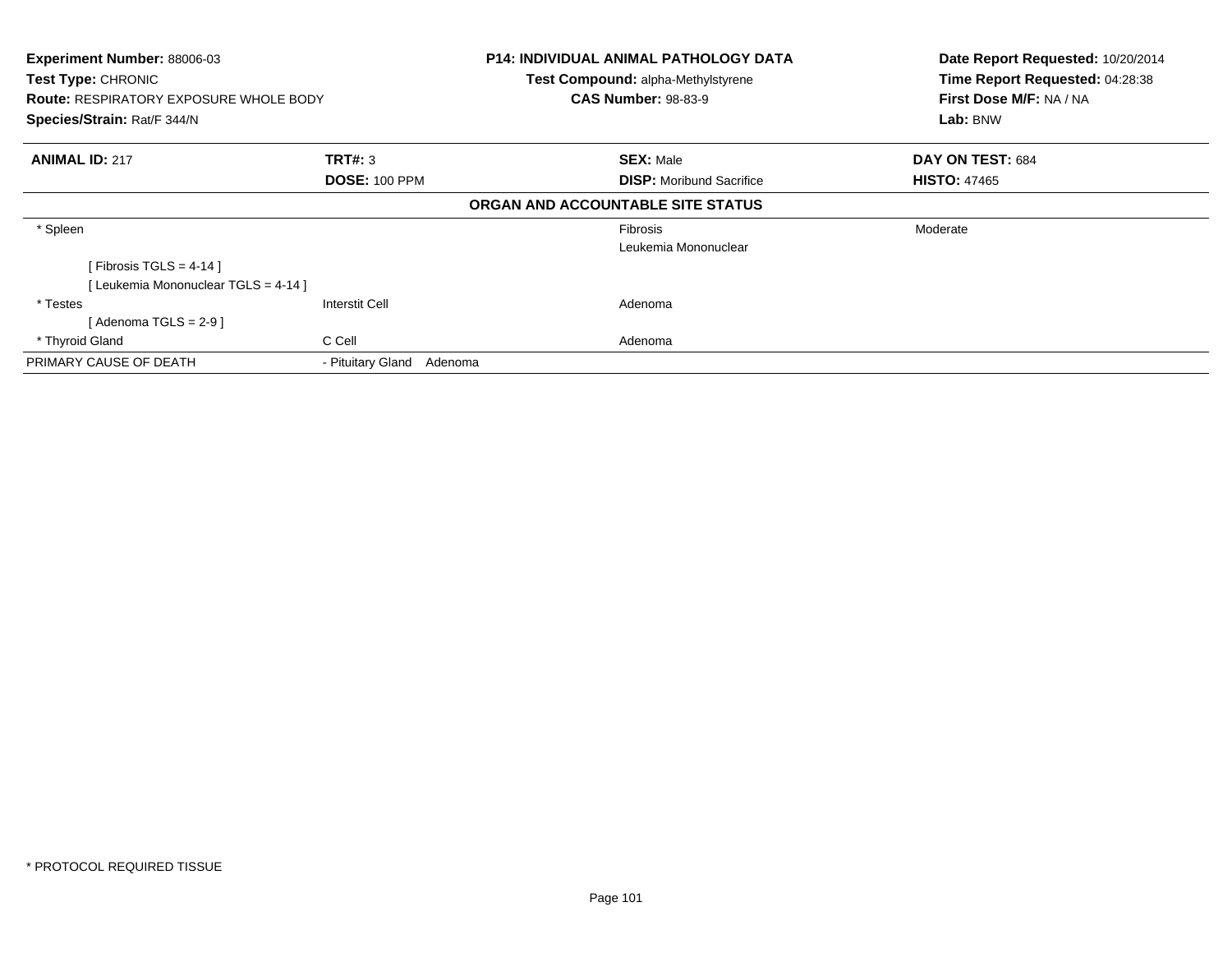| <b>Experiment Number: 88006-03</b>            |                          | <b>P14: INDIVIDUAL ANIMAL PATHOLOGY DATA</b> | Date Report Requested: 10/20/2014<br>Time Report Requested: 04:28:38 |
|-----------------------------------------------|--------------------------|----------------------------------------------|----------------------------------------------------------------------|
| Test Type: CHRONIC                            |                          | Test Compound: alpha-Methylstyrene           |                                                                      |
| <b>Route: RESPIRATORY EXPOSURE WHOLE BODY</b> |                          | <b>CAS Number: 98-83-9</b>                   | First Dose M/F: NA / NA                                              |
| Species/Strain: Rat/F 344/N                   |                          |                                              | Lab: BNW                                                             |
| <b>ANIMAL ID: 218</b>                         | <b>TRT#: 3</b>           | <b>SEX: Male</b>                             | DAY ON TEST: 729                                                     |
|                                               | <b>DOSE: 100 PPM</b>     | <b>DISP: Terminal Sacrifice</b>              | <b>HISTO: 47466</b>                                                  |
|                                               |                          | ORGAN AND ACCOUNTABLE SITE STATUS            |                                                                      |
| <b>NORMAL</b>                                 |                          |                                              |                                                                      |
| * Adrenal Medulla                             | <b>Blood Vessel</b>      | * Bone                                       | * Bone Marrow                                                        |
| * Brain                                       | * Epididymis             | * Esophagus                                  | * Harderian Gland                                                    |
| * Heart                                       | * Intestine Large, Cecum | * Intestine Large, Colon                     | * Intestine Large, Rectum                                            |
| * Intestine Small, Duodenum                   | * Intestine Small, Ileum | * Intestine Small, Jejunum                   | * Islets, Pancreatic                                                 |
| * Larynx                                      | * Lymph Node, Mesenteric | * Mammary Gland                              | * Nose                                                               |
| * Pancreas                                    | * Parathyroid Gland      | * Preputial Gland                            | * Salivary Glands                                                    |
| * Seminal Vesicle                             | * Skin                   | * Stomach, Forestomach                       | * Stomach, Glandular                                                 |
| * Thymus                                      | * Trachea                | * Urinary Bladder                            |                                                                      |
| <b>MISSING</b>                                |                          |                                              |                                                                      |
| * Lymph Node, Bronchial                       | * Lymph Node, Mandibular | * Lymph Node, Mediastinal                    |                                                                      |
| <b>OBSERVATIONS</b>                           |                          |                                              |                                                                      |
| * Adrenal Cortex                              |                          | Vacuolization Cytoplasmic                    | Minimal                                                              |
| * Eye                                         | Sclera                   | Metaplasia                                   | Osseous, Minimal                                                     |
| * Kidney                                      |                          | Leukemia Mononuclear                         |                                                                      |
|                                               |                          | Nephropathy                                  | Moderate                                                             |
| * Liver                                       |                          | Leukemia Mononuclear                         |                                                                      |
| [ Leukemia Mononuclear TGLS = 2-6 ]           |                          |                                              |                                                                      |
| * Lung                                        | Alveolar Epith           | Hyperplasia                                  | Mild                                                                 |
|                                               |                          | Leukemia Mononuclear                         |                                                                      |
| [Hyperplasia TGLS = $6-14$ ]                  |                          |                                              |                                                                      |
| [ Leukemia Mononuclear TGLS = 7-5 ]           |                          |                                              |                                                                      |
| * Pituitary Gland                             |                          | Adenoma                                      |                                                                      |
| [Adenoma TGLS = $1-10$ ]                      |                          |                                              |                                                                      |
| * Prostate                                    |                          | Inflammation                                 | Suppurative, Mild                                                    |
| * Spleen                                      |                          | Leukemia Mononuclear                         |                                                                      |
|                                               |                          | Necrosis                                     | Marked                                                               |
| [ Leukemia Mononuclear TGLS = 3,5-14 ]        |                          |                                              |                                                                      |
| [Necrosis TGLS = $4-14$ ]                     |                          |                                              |                                                                      |
| * Testes                                      | <b>Interstit Cell</b>    | Adenoma                                      |                                                                      |
| [Adenoma TGLS = $8-9$ ]                       |                          |                                              |                                                                      |
|                                               |                          |                                              |                                                                      |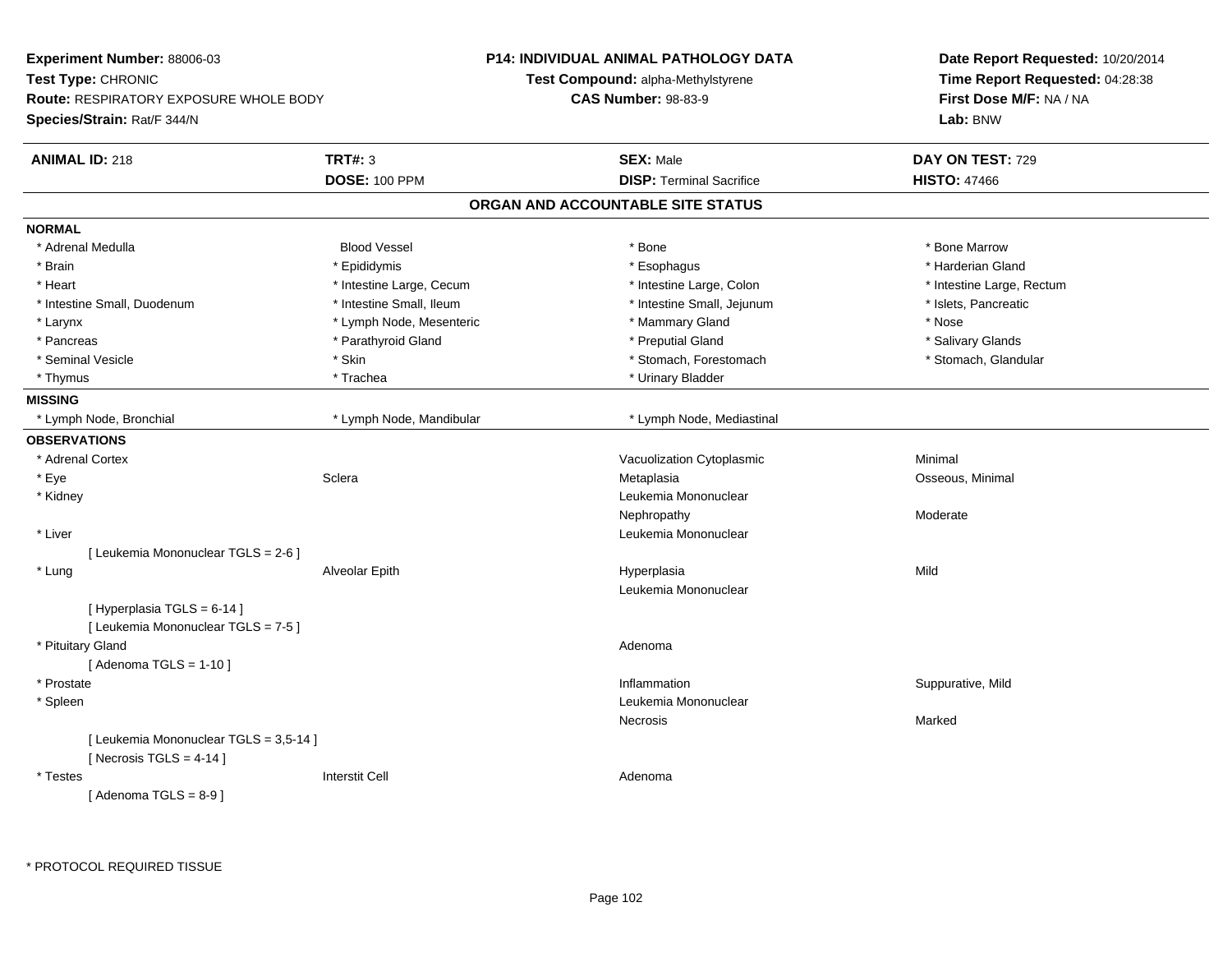| <b>Experiment Number: 88006-03</b><br><b>Test Type: CHRONIC</b><br><b>Route: RESPIRATORY EXPOSURE WHOLE BODY</b><br>Species/Strain: Rat/F 344/N |                      | <b>P14: INDIVIDUAL ANIMAL PATHOLOGY DATA</b> | Date Report Requested: 10/20/2014 |
|-------------------------------------------------------------------------------------------------------------------------------------------------|----------------------|----------------------------------------------|-----------------------------------|
|                                                                                                                                                 |                      | Test Compound: alpha-Methylstyrene           | Time Report Requested: 04:28:38   |
|                                                                                                                                                 |                      | <b>CAS Number: 98-83-9</b>                   | First Dose M/F: NA / NA           |
|                                                                                                                                                 |                      |                                              | Lab: BNW                          |
| <b>ANIMAL ID: 218</b>                                                                                                                           | TRT#: 3              | <b>SEX: Male</b>                             | DAY ON TEST: 729                  |
|                                                                                                                                                 | <b>DOSE: 100 PPM</b> | <b>DISP: Terminal Sacrifice</b>              | <b>HISTO: 47466</b>               |
|                                                                                                                                                 |                      | ORGAN AND ACCOUNTABLE SITE STATUS            |                                   |
| * Thyroid Gland                                                                                                                                 | C Cell               | Adenoma                                      |                                   |
| PRIMARY CAUSE OF DEATH                                                                                                                          |                      |                                              |                                   |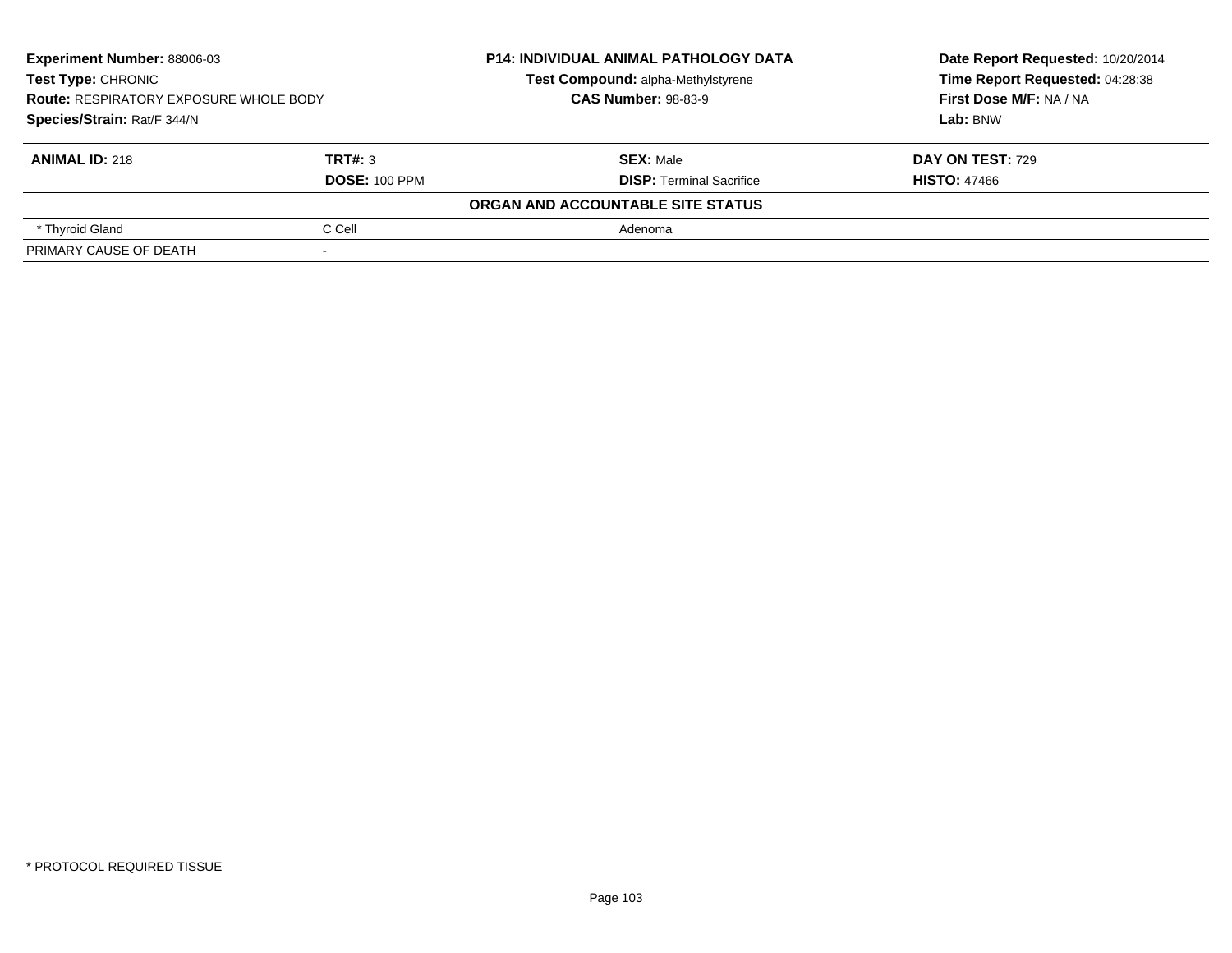| Experiment Number: 88006-03<br>Test Type: CHRONIC<br><b>Route: RESPIRATORY EXPOSURE WHOLE BODY</b><br>Species/Strain: Rat/F 344/N |                                        | <b>P14: INDIVIDUAL ANIMAL PATHOLOGY DATA</b><br>Test Compound: alpha-Methylstyrene<br><b>CAS Number: 98-83-9</b> | Date Report Requested: 10/20/2014<br>Time Report Requested: 04:28:38<br>First Dose M/F: NA / NA<br>Lab: BNW |
|-----------------------------------------------------------------------------------------------------------------------------------|----------------------------------------|------------------------------------------------------------------------------------------------------------------|-------------------------------------------------------------------------------------------------------------|
| <b>ANIMAL ID: 219</b>                                                                                                             | <b>TRT#: 3</b><br><b>DOSE: 100 PPM</b> | <b>SEX: Male</b><br><b>DISP: Terminal Sacrifice</b>                                                              | DAY ON TEST: 729<br><b>HISTO: 47467</b>                                                                     |
|                                                                                                                                   |                                        | ORGAN AND ACCOUNTABLE SITE STATUS                                                                                |                                                                                                             |
| <b>NORMAL</b>                                                                                                                     |                                        |                                                                                                                  |                                                                                                             |
| * Bone                                                                                                                            | * Bone Marrow                          | * Brain                                                                                                          | * Epididymis                                                                                                |
| * Esophagus                                                                                                                       | * Eye                                  | * Harderian Gland                                                                                                | * Heart                                                                                                     |
| * Intestine Large, Cecum                                                                                                          | * Intestine Large, Colon               | * Intestine Large, Rectum                                                                                        | * Intestine Small, Duodenum                                                                                 |
| * Intestine Small, Ileum                                                                                                          | * Intestine Small, Jejunum             | * Islets, Pancreatic                                                                                             | * Larynx                                                                                                    |
| * Lymph Node, Bronchial                                                                                                           | * Lymph Node, Mesenteric               | * Mammary Gland                                                                                                  | * Pancreas                                                                                                  |
| * Parathyroid Gland                                                                                                               | * Preputial Gland                      | * Salivary Glands                                                                                                | * Seminal Vesicle                                                                                           |
| * Skin                                                                                                                            | * Stomach, Forestomach                 | * Stomach, Glandular                                                                                             | * Thymus                                                                                                    |
| * Trachea                                                                                                                         | * Urinary Bladder                      |                                                                                                                  |                                                                                                             |
| <b>MISSING</b>                                                                                                                    |                                        |                                                                                                                  |                                                                                                             |
| * Lymph Node, Mandibular                                                                                                          | * Lymph Node, Mediastinal              |                                                                                                                  |                                                                                                             |
| <b>OBSERVATIONS</b>                                                                                                               |                                        |                                                                                                                  |                                                                                                             |
| * Adrenal Cortex                                                                                                                  |                                        | Hyperplasia                                                                                                      | Mild                                                                                                        |
|                                                                                                                                   |                                        | Vacuolization Cytoplasmic                                                                                        | Marked                                                                                                      |
| * Adrenal Medulla                                                                                                                 |                                        | Hyperplasia                                                                                                      | Moderate                                                                                                    |
| * Kidney                                                                                                                          |                                        | Nephropathy                                                                                                      | Moderate                                                                                                    |
| * Liver                                                                                                                           |                                        | <b>Basophilic Focus</b>                                                                                          |                                                                                                             |
|                                                                                                                                   | <b>Bile Duct</b>                       | Hyperplasia                                                                                                      | Mild                                                                                                        |
|                                                                                                                                   |                                        | Leukemia Mononuclear                                                                                             |                                                                                                             |
| * Lung                                                                                                                            |                                        | Hemorrhage                                                                                                       | Moderate                                                                                                    |
| [Hemorrhage TGLS = 1-14]                                                                                                          |                                        |                                                                                                                  |                                                                                                             |
| Mesentery                                                                                                                         |                                        | Necrosis                                                                                                         | Moderate                                                                                                    |
| [Necrosis TGLS = $3-15$ ]                                                                                                         |                                        |                                                                                                                  |                                                                                                             |
| * Nose                                                                                                                            | Glands                                 | <b>Dilatation</b>                                                                                                | Mild                                                                                                        |
| * Pituitary Gland                                                                                                                 |                                        | Adenoma                                                                                                          |                                                                                                             |
| [Adenoma TGLS = $2-10$ ]                                                                                                          |                                        |                                                                                                                  |                                                                                                             |
| * Prostate                                                                                                                        |                                        | Inflammation                                                                                                     | Suppurative, Minimal                                                                                        |
| * Spleen                                                                                                                          |                                        | Leukemia Mononuclear                                                                                             |                                                                                                             |
| * Testes                                                                                                                          | <b>Interstit Cell</b>                  | Adenoma                                                                                                          |                                                                                                             |
| [Adenoma TGLS = $4-9$ ]                                                                                                           |                                        |                                                                                                                  |                                                                                                             |
| * Thyroid Gland                                                                                                                   | C Cell                                 | Hyperplasia                                                                                                      | Minimal                                                                                                     |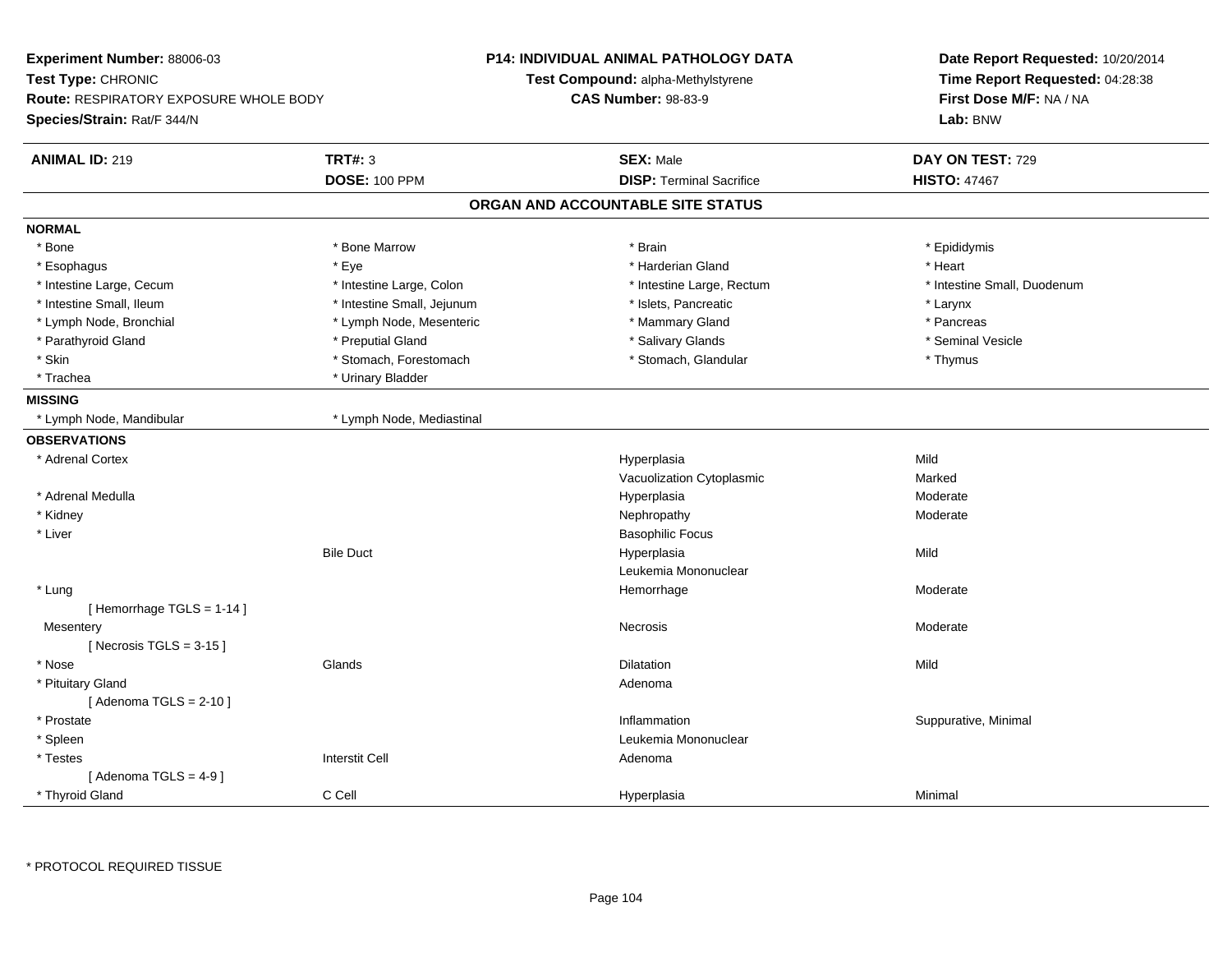| <b>Experiment Number: 88006-03</b><br><b>Test Type: CHRONIC</b><br><b>Route: RESPIRATORY EXPOSURE WHOLE BODY</b><br>Species/Strain: Rat/F 344/N |                      | <b>P14: INDIVIDUAL ANIMAL PATHOLOGY DATA</b> | Date Report Requested: 10/20/2014 |  |
|-------------------------------------------------------------------------------------------------------------------------------------------------|----------------------|----------------------------------------------|-----------------------------------|--|
|                                                                                                                                                 |                      | Test Compound: alpha-Methylstyrene           | Time Report Requested: 04:28:38   |  |
|                                                                                                                                                 |                      | <b>CAS Number: 98-83-9</b>                   | First Dose M/F: NA / NA           |  |
|                                                                                                                                                 |                      |                                              | Lab: BNW                          |  |
| <b>ANIMAL ID: 219</b>                                                                                                                           | TRT#: 3              | <b>SEX: Male</b>                             | <b>DAY ON TEST: 729</b>           |  |
|                                                                                                                                                 | <b>DOSE: 100 PPM</b> | <b>DISP:</b> Terminal Sacrifice              | <b>HISTO: 47467</b>               |  |
|                                                                                                                                                 |                      | ORGAN AND ACCOUNTABLE SITE STATUS            |                                   |  |
| PRIMARY CAUSE OF DEATH                                                                                                                          |                      |                                              |                                   |  |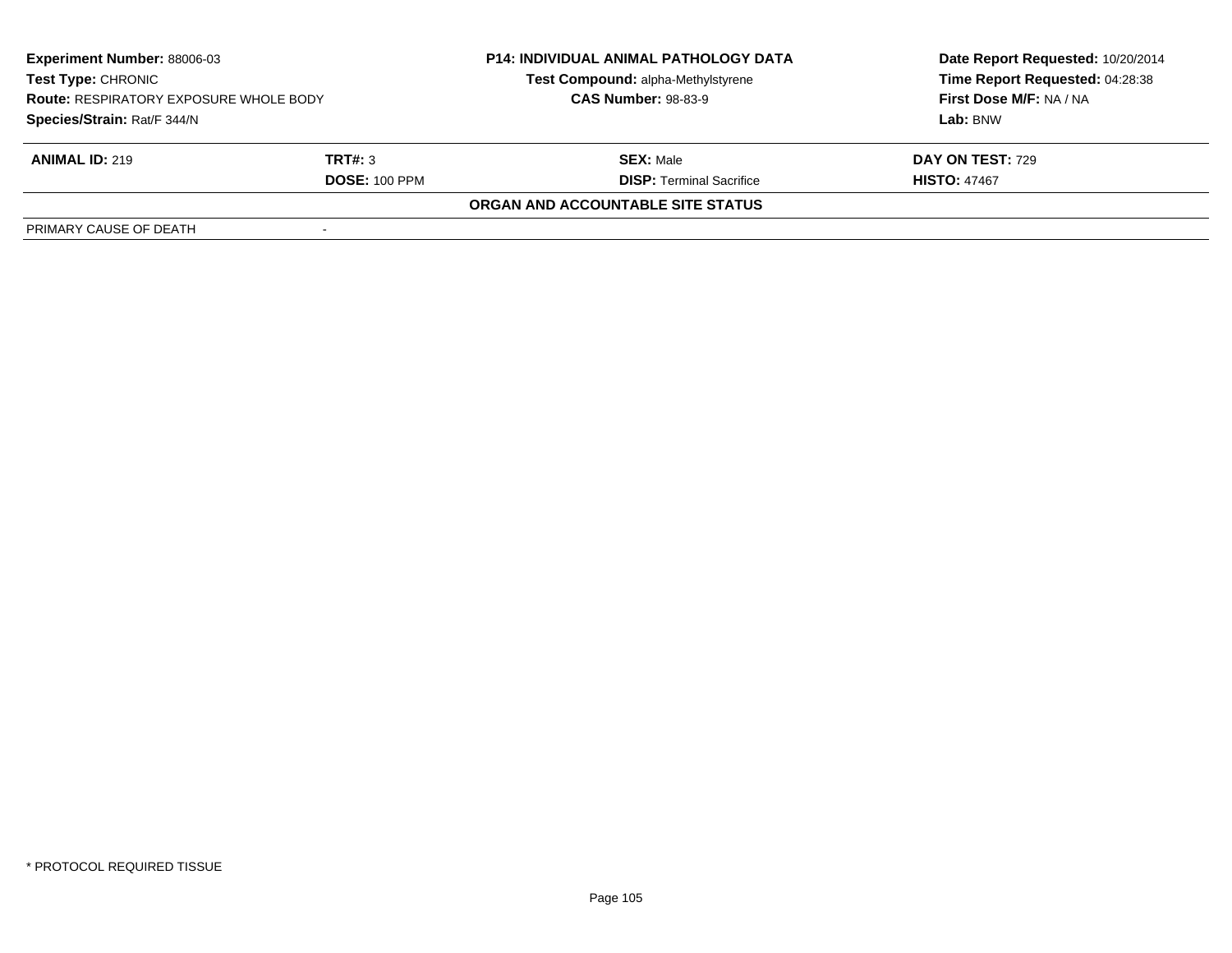| Experiment Number: 88006-03<br>Test Type: CHRONIC<br>Route: RESPIRATORY EXPOSURE WHOLE BODY<br>Species/Strain: Rat/F 344/N |                            | <b>P14: INDIVIDUAL ANIMAL PATHOLOGY DATA</b><br>Test Compound: alpha-Methylstyrene<br><b>CAS Number: 98-83-9</b> | Date Report Requested: 10/20/2014<br>Time Report Requested: 04:28:38<br>First Dose M/F: NA / NA<br>Lab: BNW |
|----------------------------------------------------------------------------------------------------------------------------|----------------------------|------------------------------------------------------------------------------------------------------------------|-------------------------------------------------------------------------------------------------------------|
|                                                                                                                            |                            |                                                                                                                  |                                                                                                             |
| <b>ANIMAL ID: 220</b>                                                                                                      | <b>TRT#: 3</b>             | <b>SEX: Male</b>                                                                                                 | DAY ON TEST: 730                                                                                            |
|                                                                                                                            | <b>DOSE: 100 PPM</b>       | <b>DISP: Terminal Sacrifice</b>                                                                                  | <b>HISTO: 47468</b>                                                                                         |
|                                                                                                                            |                            | ORGAN AND ACCOUNTABLE SITE STATUS                                                                                |                                                                                                             |
| <b>NORMAL</b>                                                                                                              |                            |                                                                                                                  |                                                                                                             |
| * Bone                                                                                                                     | * Bone Marrow              | * Brain                                                                                                          | * Epididymis                                                                                                |
| * Esophagus                                                                                                                | * Eye                      | * Harderian Gland                                                                                                | * Heart                                                                                                     |
| * Intestine Large, Cecum                                                                                                   | * Intestine Large, Colon   | * Intestine Large, Rectum                                                                                        | * Intestine Small, Duodenum                                                                                 |
| * Intestine Small, Ileum                                                                                                   | * Intestine Small, Jejunum | * Islets, Pancreatic                                                                                             | * Larynx                                                                                                    |
| * Lymph Node, Mesenteric                                                                                                   | * Mammary Gland            | * Nose                                                                                                           | * Pancreas                                                                                                  |
| * Parathyroid Gland                                                                                                        | * Preputial Gland          | * Prostate                                                                                                       | * Salivary Glands                                                                                           |
| * Seminal Vesicle                                                                                                          | * Skin                     | * Spleen                                                                                                         | * Stomach, Forestomach                                                                                      |
| * Stomach, Glandular                                                                                                       | * Thymus                   | * Trachea                                                                                                        | * Urinary Bladder                                                                                           |
| <b>MISSING</b>                                                                                                             |                            |                                                                                                                  |                                                                                                             |
| * Lymph Node, Bronchial                                                                                                    | * Lymph Node, Mandibular   | * Lymph Node, Mediastinal                                                                                        |                                                                                                             |
| <b>OBSERVATIONS</b>                                                                                                        |                            |                                                                                                                  |                                                                                                             |
| * Adrenal Cortex                                                                                                           |                            | Hyperplasia                                                                                                      | Mild                                                                                                        |
|                                                                                                                            |                            | Vacuolization Cytoplasmic                                                                                        | Mild                                                                                                        |
| * Adrenal Medulla                                                                                                          |                            | Hyperplasia                                                                                                      | Minimal                                                                                                     |
| * Kidney                                                                                                                   |                            | Nephropathy                                                                                                      | Mild                                                                                                        |
| * Liver                                                                                                                    |                            | Clear Cell Focus                                                                                                 |                                                                                                             |
|                                                                                                                            |                            | Hepatodiaphragmatic Nodule                                                                                       | Marked                                                                                                      |
|                                                                                                                            | <b>Bile Duct</b>           | Hyperplasia                                                                                                      | Mild                                                                                                        |
| [ Hepatodiaphragmatic Nodule TGLS = 2-6 ]                                                                                  |                            |                                                                                                                  |                                                                                                             |
| * Lung                                                                                                                     | Alveolus                   | <b>Infiltration Cellular</b>                                                                                     | Histiocyte, Minimal                                                                                         |
| * Pituitary Gland                                                                                                          |                            | Hyperplasia                                                                                                      | Marked                                                                                                      |
| Pleura                                                                                                                     |                            | Inflammation                                                                                                     | Chronic, Minimal                                                                                            |
| * Testes                                                                                                                   | Bilateral, Interstit Cell  | Adenoma                                                                                                          |                                                                                                             |
| [Adenoma TGLS = $1-9$ ]                                                                                                    |                            |                                                                                                                  |                                                                                                             |
| * Thyroid Gland                                                                                                            | C Cell                     | Hyperplasia                                                                                                      | Moderate                                                                                                    |
| PRIMARY CAUSE OF DEATH                                                                                                     | $\blacksquare$             |                                                                                                                  |                                                                                                             |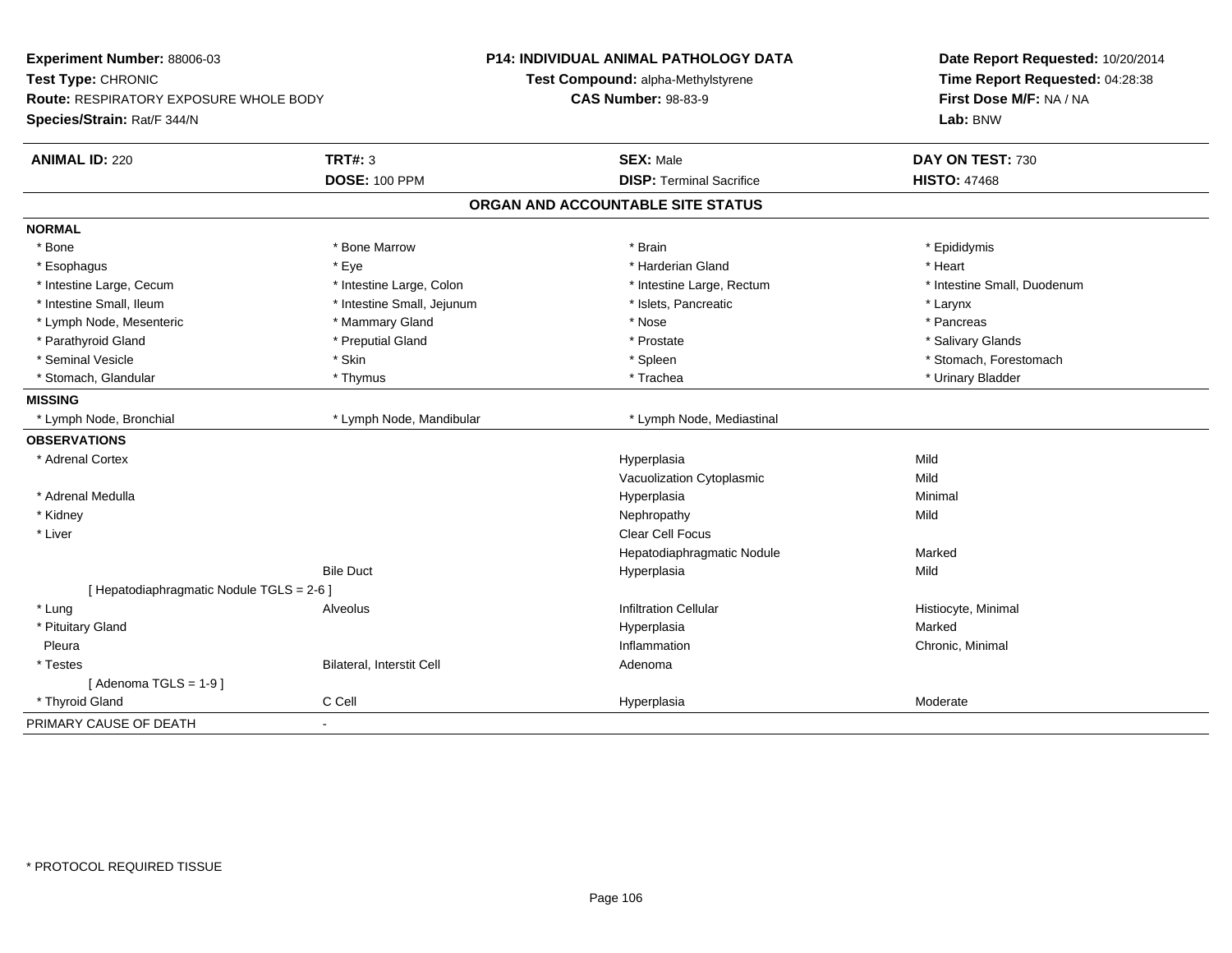| Experiment Number: 88006-03                   |                           | P14: INDIVIDUAL ANIMAL PATHOLOGY DATA | Date Report Requested: 10/20/2014<br>Time Report Requested: 04:28:38<br>First Dose M/F: NA / NA |
|-----------------------------------------------|---------------------------|---------------------------------------|-------------------------------------------------------------------------------------------------|
| Test Type: CHRONIC                            |                           | Test Compound: alpha-Methylstyrene    |                                                                                                 |
| <b>Route: RESPIRATORY EXPOSURE WHOLE BODY</b> |                           | <b>CAS Number: 98-83-9</b>            |                                                                                                 |
| Species/Strain: Rat/F 344/N                   |                           |                                       | Lab: BNW                                                                                        |
| <b>ANIMAL ID: 221</b>                         | <b>TRT#: 3</b>            | <b>SEX: Male</b>                      | DAY ON TEST: 729                                                                                |
|                                               | <b>DOSE: 100 PPM</b>      | <b>DISP: Terminal Sacrifice</b>       | <b>HISTO: 47469</b>                                                                             |
|                                               |                           | ORGAN AND ACCOUNTABLE SITE STATUS     |                                                                                                 |
| <b>NORMAL</b>                                 |                           |                                       |                                                                                                 |
| * Adrenal Cortex                              | * Adrenal Medulla         | * Bone                                | * Bone Marrow                                                                                   |
| * Brain                                       | * Epididymis              | * Esophagus                           | * Harderian Gland                                                                               |
| * Heart                                       | * Intestine Large, Cecum  | * Intestine Large, Colon              | * Intestine Large, Rectum                                                                       |
| * Intestine Small, Duodenum                   | * Intestine Small, Ileum  | * Intestine Small, Jejunum            | * Larynx                                                                                        |
| * Lymph Node, Mesenteric                      | * Mammary Gland           | * Pancreas                            | * Parathyroid Gland                                                                             |
| * Preputial Gland                             | * Salivary Glands         | * Seminal Vesicle                     | * Skin                                                                                          |
| * Spleen                                      | * Stomach, Forestomach    | * Stomach, Glandular                  | * Thymus                                                                                        |
| * Thyroid Gland                               | * Trachea                 | * Urinary Bladder                     |                                                                                                 |
| <b>MISSING</b>                                |                           |                                       |                                                                                                 |
| * Lymph Node, Bronchial                       | * Lymph Node, Mandibular  | * Lymph Node, Mediastinal             |                                                                                                 |
| <b>OBSERVATIONS</b>                           |                           |                                       |                                                                                                 |
| * Eye                                         | Sclera                    | Metaplasia                            | Osseous, Mild                                                                                   |
| * Islets, Pancreatic                          |                           | Hyperplasia                           | Marked                                                                                          |
| * Kidney                                      |                           | Cyst                                  |                                                                                                 |
|                                               | Papilla                   | Mineralization                        | Minimal                                                                                         |
|                                               |                           | Nephropathy                           | Mild                                                                                            |
| [Cyst TGLS = $4-7$ ]                          |                           |                                       |                                                                                                 |
| * Liver                                       | <b>Bile Duct</b>          | Hyperplasia                           | Minimal                                                                                         |
| * Lung                                        |                           | Hemorrhage                            | Mild                                                                                            |
| Mesentery                                     |                           | Necrosis                              | Moderate                                                                                        |
| [ Necrosis TGLS = $3-15$ ]                    |                           |                                       |                                                                                                 |
| * Nose                                        | Olfactory Epi             | Hyperplasia                           | Basal Cell, Minimal                                                                             |
| * Pituitary Gland                             |                           | Adenoma                               |                                                                                                 |
| [Adenoma TGLS = $1-10$ ]                      |                           |                                       |                                                                                                 |
| * Prostate                                    |                           | Inflammation                          | Suppurative, Mild                                                                               |
| $^\star$ Testes                               | Bilateral, Interstit Cell | Adenoma                               |                                                                                                 |
| [Adenoma TGLS = $2-9$ ]                       |                           |                                       |                                                                                                 |
| PRIMARY CAUSE OF DEATH                        | $\blacksquare$            |                                       |                                                                                                 |
|                                               |                           |                                       |                                                                                                 |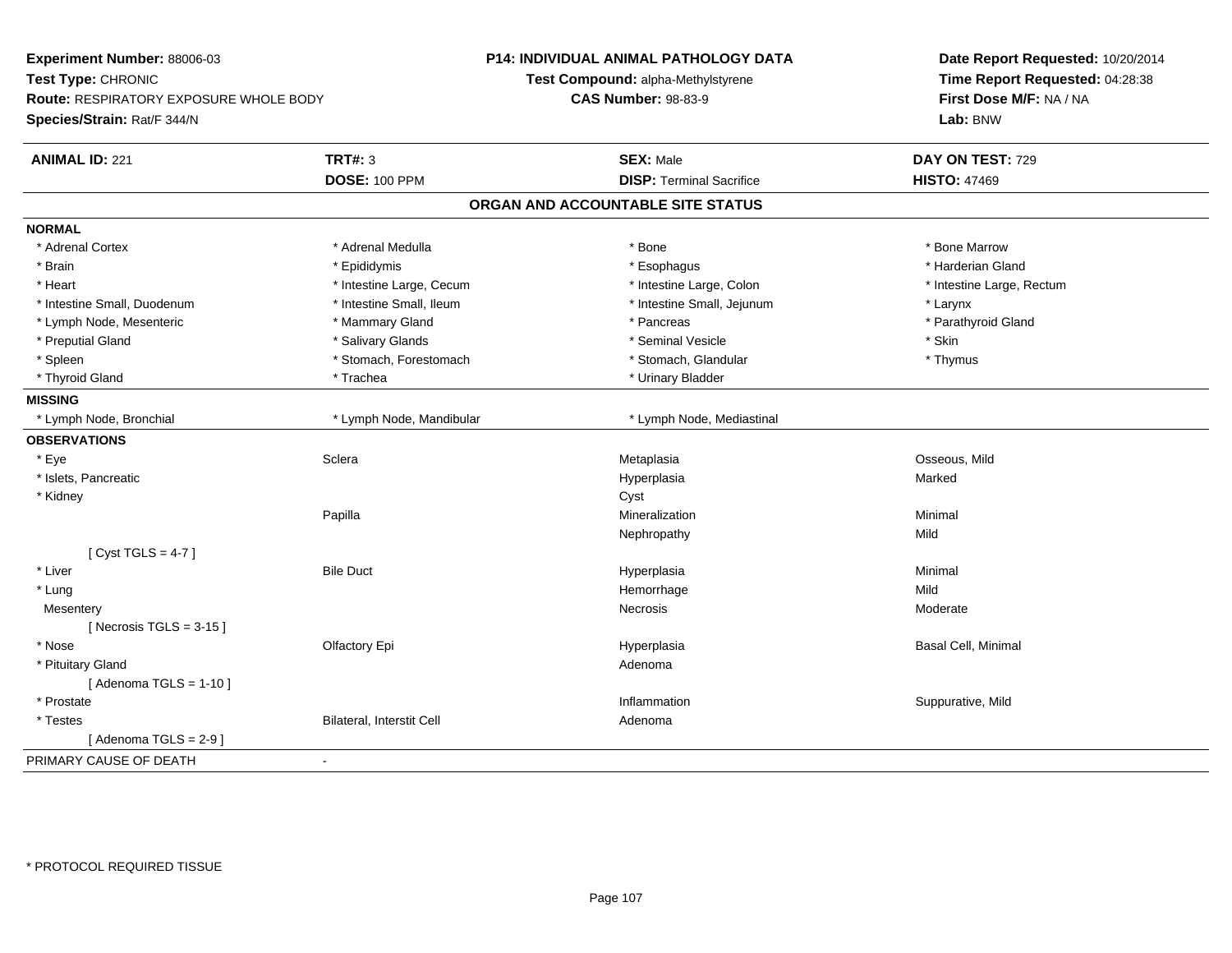| Experiment Number: 88006-03                                  |                            | P14: INDIVIDUAL ANIMAL PATHOLOGY DATA | Date Report Requested: 10/20/2014                          |
|--------------------------------------------------------------|----------------------------|---------------------------------------|------------------------------------------------------------|
| Test Type: CHRONIC<br>Route: RESPIRATORY EXPOSURE WHOLE BODY |                            | Test Compound: alpha-Methylstyrene    | Time Report Requested: 04:28:38<br>First Dose M/F: NA / NA |
|                                                              |                            | <b>CAS Number: 98-83-9</b>            |                                                            |
| Species/Strain: Rat/F 344/N                                  |                            |                                       | Lab: BNW                                                   |
| <b>ANIMAL ID: 222</b>                                        | <b>TRT#: 3</b>             | <b>SEX: Male</b>                      | DAY ON TEST: 729                                           |
|                                                              | <b>DOSE: 100 PPM</b>       | <b>DISP: Terminal Sacrifice</b>       | <b>HISTO: 47470</b>                                        |
|                                                              |                            | ORGAN AND ACCOUNTABLE SITE STATUS     |                                                            |
| <b>NORMAL</b>                                                |                            |                                       |                                                            |
| * Adrenal Medulla                                            | * Bone                     | * Bone Marrow                         | * Brain                                                    |
| * Epididymis                                                 | * Esophagus                | * Harderian Gland                     | * Heart                                                    |
| * Intestine Large, Cecum                                     | * Intestine Large, Colon   | * Intestine Large, Rectum             | * Intestine Small, Duodenum                                |
| * Intestine Small, Ileum                                     | * Intestine Small, Jejunum | * Islets, Pancreatic                  | * Lung                                                     |
| * Lymph Node, Mediastinal                                    | * Lymph Node, Mesenteric   | * Mammary Gland                       | * Pancreas                                                 |
| * Parathyroid Gland                                          | * Preputial Gland          | * Prostate                            | * Salivary Glands                                          |
| * Seminal Vesicle                                            | * Skin                     | * Spleen                              | * Stomach, Forestomach                                     |
| * Stomach, Glandular                                         | * Thymus                   | * Trachea                             | * Urinary Bladder                                          |
| <b>MISSING</b>                                               |                            |                                       |                                                            |
| * Lymph Node, Bronchial                                      | * Lymph Node, Mandibular   |                                       |                                                            |
| <b>OBSERVATIONS</b>                                          |                            |                                       |                                                            |
| * Adrenal Cortex                                             |                            | Vacuolization Cytoplasmic             | Marked                                                     |
| * Eye                                                        | Sclera                     | Metaplasia                            | Osseous, Minimal                                           |
| * Kidney                                                     | Papilla                    | Mineralization                        | Minimal                                                    |
|                                                              |                            | Nephropathy                           | Mild                                                       |
| * Larynx                                                     |                            | Inflammation                          | Chronic, Minimal                                           |
| * Liver                                                      |                            | Clear Cell Focus                      |                                                            |
|                                                              | <b>Bile Duct</b>           | Hyperplasia                           | Minimal                                                    |
| * Nose                                                       | <b>Goblet Cell</b>         | Hyperplasia                           | Mild                                                       |
|                                                              |                            | Inflammation                          | Suppurative, Minimal                                       |
| * Pituitary Gland                                            |                            | Hyperplasia                           | Marked                                                     |
| [ Hyperplasia TGLS = 1-10 ]                                  |                            |                                       |                                                            |
| * Testes                                                     | Bilateral, Interstit Cell  | Adenoma                               |                                                            |
| [Adenoma TGLS = $2,3-9$ ]                                    |                            |                                       |                                                            |
| * Thyroid Gland                                              | C Cell                     | Hyperplasia                           | Mild                                                       |
| PRIMARY CAUSE OF DEATH                                       | $\blacksquare$             |                                       |                                                            |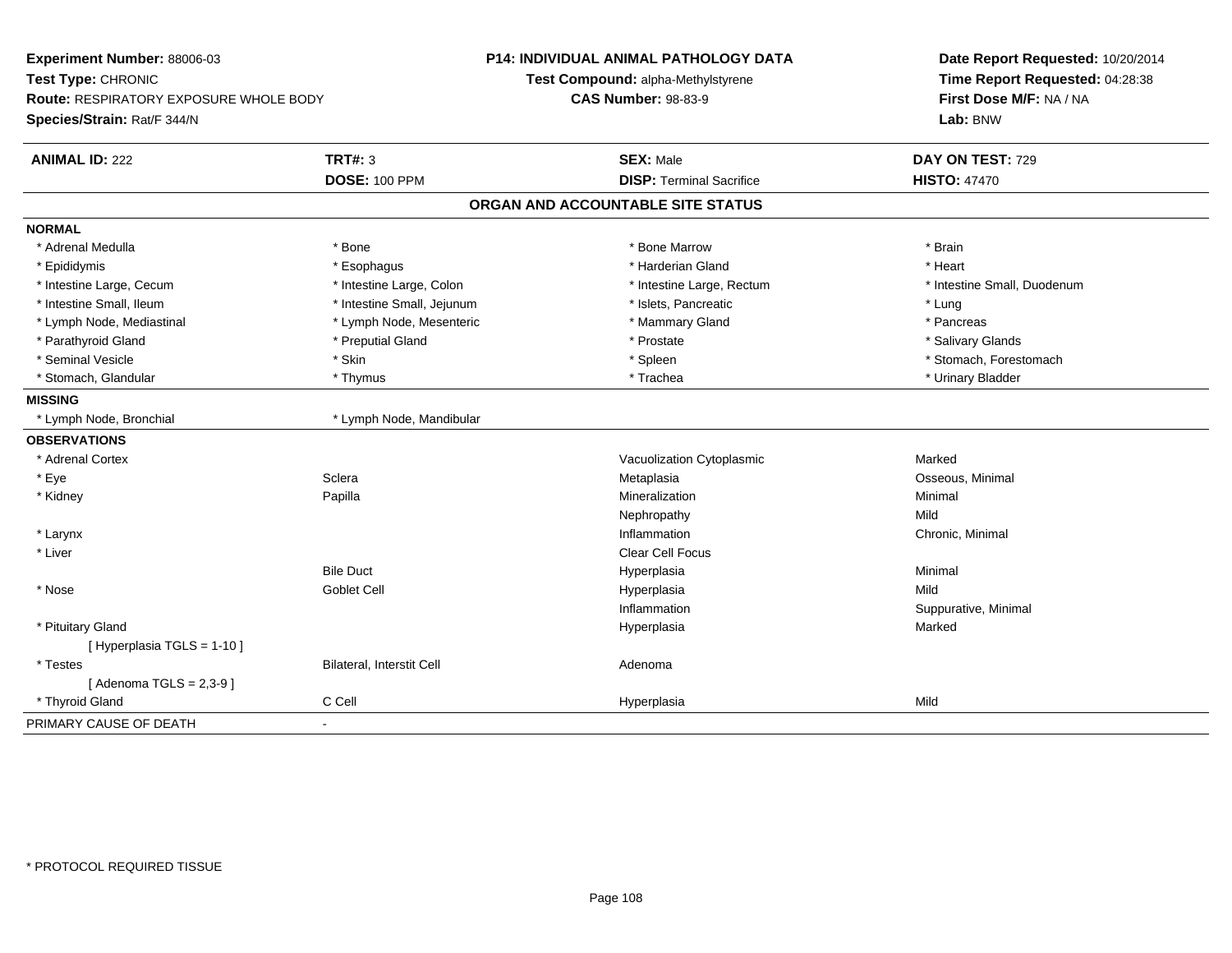| Experiment Number: 88006-03            |                             | <b>P14: INDIVIDUAL ANIMAL PATHOLOGY DATA</b> | Date Report Requested: 10/20/2014<br>Time Report Requested: 04:28:38 |
|----------------------------------------|-----------------------------|----------------------------------------------|----------------------------------------------------------------------|
| Test Type: CHRONIC                     |                             | Test Compound: alpha-Methylstyrene           |                                                                      |
| Route: RESPIRATORY EXPOSURE WHOLE BODY |                             | <b>CAS Number: 98-83-9</b>                   | First Dose M/F: NA / NA                                              |
| Species/Strain: Rat/F 344/N            |                             |                                              | Lab: BNW                                                             |
| <b>ANIMAL ID: 223</b>                  | <b>TRT#: 3</b>              | <b>SEX: Male</b>                             | DAY ON TEST: 612                                                     |
|                                        | <b>DOSE: 100 PPM</b>        | <b>DISP:</b> Moribund Sacrifice              | <b>HISTO: 47471</b>                                                  |
|                                        |                             | ORGAN AND ACCOUNTABLE SITE STATUS            |                                                                      |
| <b>NORMAL</b>                          |                             |                                              |                                                                      |
| * Adrenal Medulla                      | * Bone                      | * Bone Marrow                                | * Epididymis                                                         |
| * Esophagus                            | * Eye                       | * Harderian Gland                            | * Heart                                                              |
| * Intestine Large, Cecum               | * Intestine Large, Colon    | * Intestine Large, Rectum                    | * Intestine Small, Duodenum                                          |
| * Intestine Small, Ileum               | * Intestine Small, Jejunum  | * Islets, Pancreatic                         | * Larynx                                                             |
| * Lymph Node, Mesenteric               | * Mammary Gland             | * Nose                                       | * Pancreas                                                           |
| * Parathyroid Gland                    | * Preputial Gland           | * Salivary Glands                            | * Seminal Vesicle                                                    |
| * Skin                                 | * Spleen                    | * Stomach, Forestomach                       | * Stomach, Glandular                                                 |
| * Testes                               | * Thymus                    | Tongue                                       | * Trachea                                                            |
| * Urinary Bladder                      |                             |                                              |                                                                      |
| <b>MISSING</b>                         |                             |                                              |                                                                      |
| * Lymph Node, Bronchial                | * Lymph Node, Mandibular    | * Lymph Node, Mediastinal                    |                                                                      |
| <b>OBSERVATIONS</b>                    |                             |                                              |                                                                      |
| * Adrenal Cortex                       |                             | Vacuolization Cytoplasmic                    | Marked                                                               |
| * Brain                                |                             | Carcinoma                                    | Metastatic (Pituitary Gland)                                         |
|                                        |                             | Compression                                  | Marked                                                               |
| * Kidney                               |                             | Nephropathy                                  | Minimal                                                              |
| * Liver                                | <b>Bile Duct</b>            | Hyperplasia                                  | Minimal                                                              |
| * Lung                                 | Alveolar Epith              | Hyperplasia                                  | Moderate                                                             |
| * Pituitary Gland                      |                             | Carcinoma                                    |                                                                      |
| [Carcinoma TGLS = $3-10$ ]             |                             |                                              |                                                                      |
| * Prostate                             |                             | Inflammation                                 | Suppurative, Minimal                                                 |
| C Cell<br>* Thyroid Gland              |                             | Adenoma                                      |                                                                      |
| PRIMARY CAUSE OF DEATH                 | - Pituitary Gland Carcinoma |                                              |                                                                      |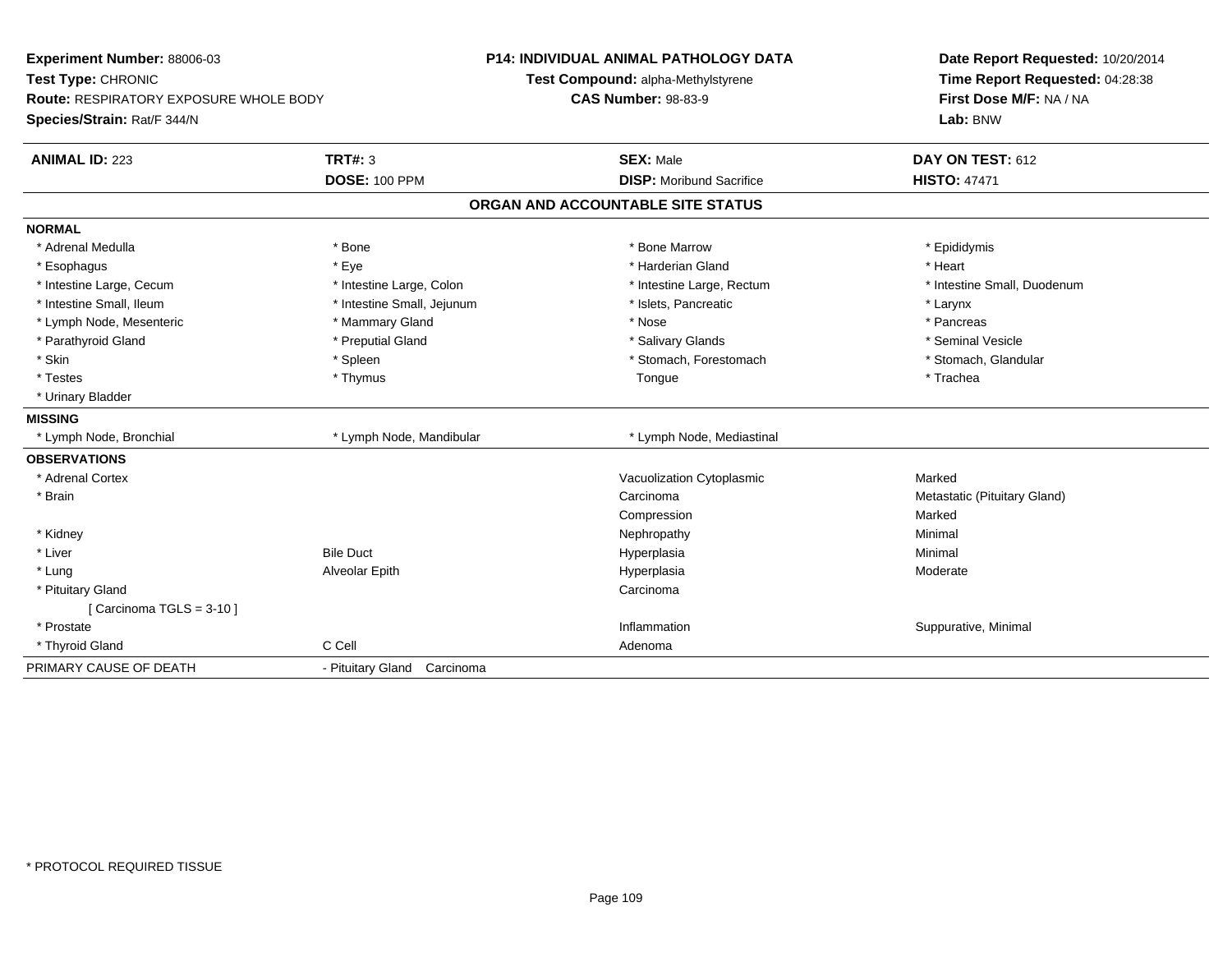| Experiment Number: 88006-03                   |                            | <b>P14: INDIVIDUAL ANIMAL PATHOLOGY DATA</b> | Date Report Requested: 10/20/2014<br>Time Report Requested: 04:28:38 |
|-----------------------------------------------|----------------------------|----------------------------------------------|----------------------------------------------------------------------|
| Test Type: CHRONIC                            |                            | Test Compound: alpha-Methylstyrene           |                                                                      |
| <b>Route: RESPIRATORY EXPOSURE WHOLE BODY</b> |                            | <b>CAS Number: 98-83-9</b>                   | First Dose M/F: NA / NA                                              |
| Species/Strain: Rat/F 344/N                   |                            |                                              | Lab: BNW                                                             |
| <b>ANIMAL ID: 224</b>                         | <b>TRT#: 3</b>             | <b>SEX: Male</b>                             | DAY ON TEST: 700                                                     |
|                                               | <b>DOSE: 100 PPM</b>       | <b>DISP: Moribund Sacrifice</b>              | <b>HISTO: 47472</b>                                                  |
|                                               |                            | ORGAN AND ACCOUNTABLE SITE STATUS            |                                                                      |
| <b>NORMAL</b>                                 |                            |                                              |                                                                      |
| * Adrenal Cortex                              | * Bone                     | * Bone Marrow                                | * Brain                                                              |
| * Epididymis                                  | * Esophagus                | * Harderian Gland                            | * Heart                                                              |
| * Intestine Large, Cecum                      | * Intestine Large, Colon   | * Intestine Large, Rectum                    | * Intestine Small, Duodenum                                          |
| * Intestine Small, Ileum                      | * Intestine Small, Jejunum | * Larynx                                     | * Liver                                                              |
| * Lymph Node, Bronchial                       | * Lymph Node, Mandibular   | * Lymph Node, Mesenteric                     | * Mammary Gland                                                      |
| * Pancreas                                    | * Parathyroid Gland        | * Prostate                                   | * Salivary Glands                                                    |
| * Seminal Vesicle                             | * Skin                     | * Stomach, Forestomach                       | * Stomach, Glandular                                                 |
| * Thymus                                      | * Thyroid Gland            | * Trachea                                    | * Urinary Bladder                                                    |
| <b>OBSERVATIONS</b>                           |                            |                                              |                                                                      |
| * Adrenal Medulla                             |                            | Pheochromocytoma Benign                      |                                                                      |
| [Pheochromocytoma Benign TGLS = 8-7]          |                            |                                              |                                                                      |
| * Eye                                         | Sclera                     | Metaplasia                                   | Osseous, Moderate                                                    |
| * Islets, Pancreatic                          |                            | Adenoma                                      |                                                                      |
| [Adenoma TGLS = $10-15$ ]                     |                            |                                              |                                                                      |
| * Kidney                                      |                            | Nephropathy                                  | Moderate                                                             |
| [Nephropathy TGLS = 9-7]                      |                            |                                              |                                                                      |
| * Lung                                        |                            | Carcinoma                                    | Metastatic (Preputial Gland)                                         |
|                                               | Alveolus                   | Emphysema                                    | Mild                                                                 |
| [Emphysema TGLS = $11-4+14$ ]                 |                            |                                              |                                                                      |
| * Lymph Node, Mediastinal                     |                            | Hyperplasia                                  | Lymphoid, Mild                                                       |
| [Hyperplasia TGLS = 2-3]                      |                            |                                              |                                                                      |
| Mesentery                                     |                            | Necrosis                                     | Moderate                                                             |
| [Necrosis TGLS = $4-16$ ]                     |                            |                                              |                                                                      |
| * Nose                                        | Olfactory Epi              | Degeneration                                 | Mild                                                                 |
|                                               | Goblet Cell                | Hyperplasia                                  | Mild                                                                 |
|                                               | Olfactory Epi              | Hyperplasia                                  | Basal Cell, Minimal                                                  |
| * Pituitary Gland                             |                            | Adenoma                                      |                                                                      |
| * Preputial Gland                             |                            | Carcinoma                                    |                                                                      |
| [Carcinoma TGLS = $1-17+18$ ]                 |                            |                                              |                                                                      |
| * Spleen                                      |                            | Hyperplasia                                  | Lymphoid, Mild                                                       |
|                                               |                            |                                              |                                                                      |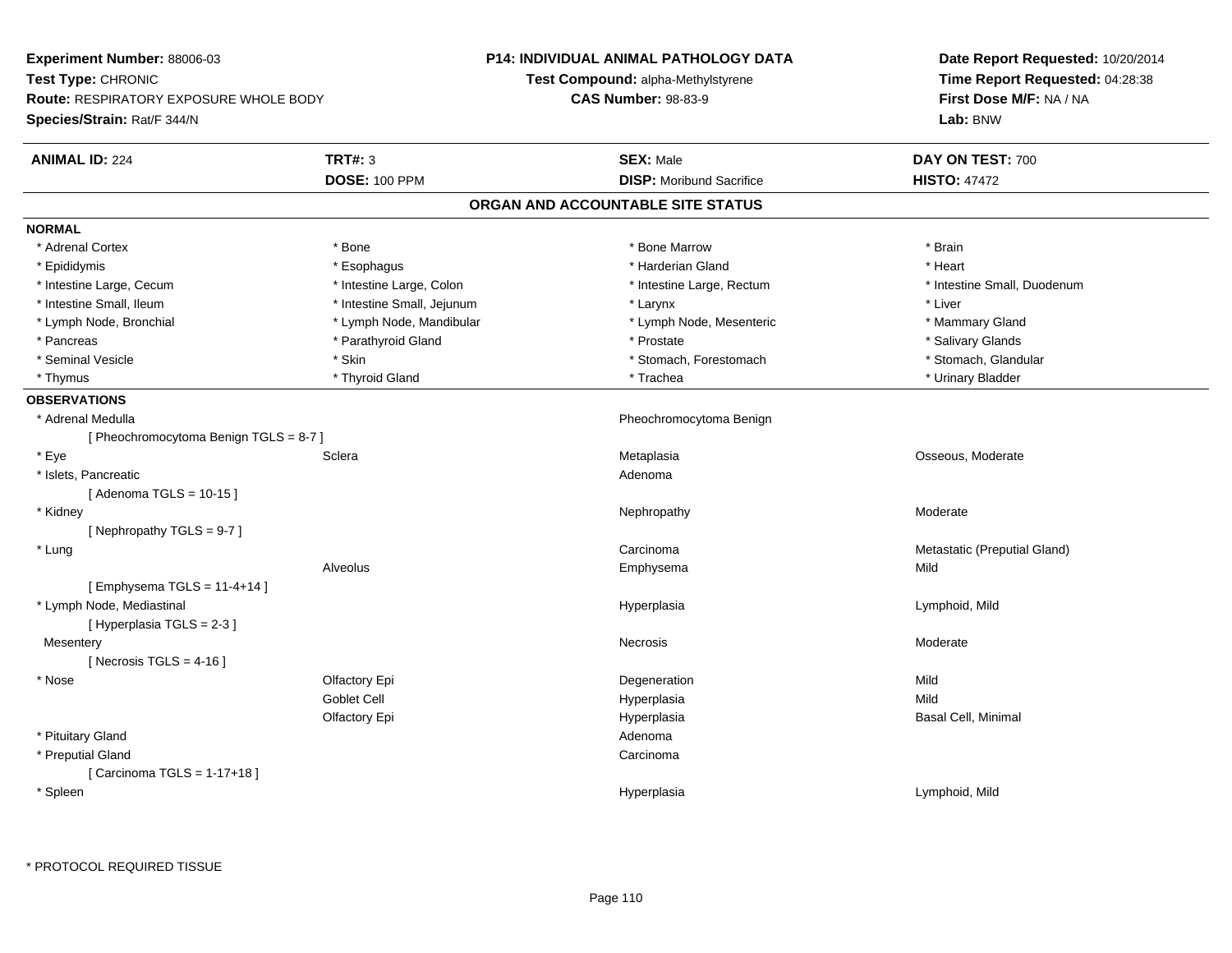| Experiment Number: 88006-03<br>Test Type: CHRONIC<br><b>Route: RESPIRATORY EXPOSURE WHOLE BODY</b><br>Species/Strain: Rat/F 344/N |                                  | <b>P14: INDIVIDUAL ANIMAL PATHOLOGY DATA</b><br>Test Compound: alpha-Methylstyrene | Date Report Requested: 10/20/2014<br>Time Report Requested: 04:28:38<br>First Dose M/F: NA / NA<br>Lab: BNW |
|-----------------------------------------------------------------------------------------------------------------------------------|----------------------------------|------------------------------------------------------------------------------------|-------------------------------------------------------------------------------------------------------------|
|                                                                                                                                   |                                  | <b>CAS Number: 98-83-9</b>                                                         |                                                                                                             |
|                                                                                                                                   |                                  |                                                                                    |                                                                                                             |
| <b>ANIMAL ID: 224</b>                                                                                                             | TRT#: 3                          | <b>SEX: Male</b>                                                                   | DAY ON TEST: 700                                                                                            |
|                                                                                                                                   | <b>DOSE: 100 PPM</b>             | <b>DISP:</b> Moribund Sacrifice                                                    | <b>HISTO: 47472</b>                                                                                         |
|                                                                                                                                   |                                  | ORGAN AND ACCOUNTABLE SITE STATUS                                                  |                                                                                                             |
| [Hyperplasia TGLS = 5-15]                                                                                                         |                                  |                                                                                    |                                                                                                             |
| * Testes                                                                                                                          | <b>Bilateral, Interstit Cell</b> | Adenoma                                                                            |                                                                                                             |
|                                                                                                                                   | Germinal Epith                   | Atrophy                                                                            | Marked                                                                                                      |
| $Adenoma TGLS = 6-91$                                                                                                             |                                  |                                                                                    |                                                                                                             |
| PRIMARY CAUSE OF DEATH                                                                                                            | - Preputial Gland Carcinoma      |                                                                                    |                                                                                                             |
| Animal Note: TGL 7 = NCL (No Corresponding Lesion)                                                                                |                                  |                                                                                    |                                                                                                             |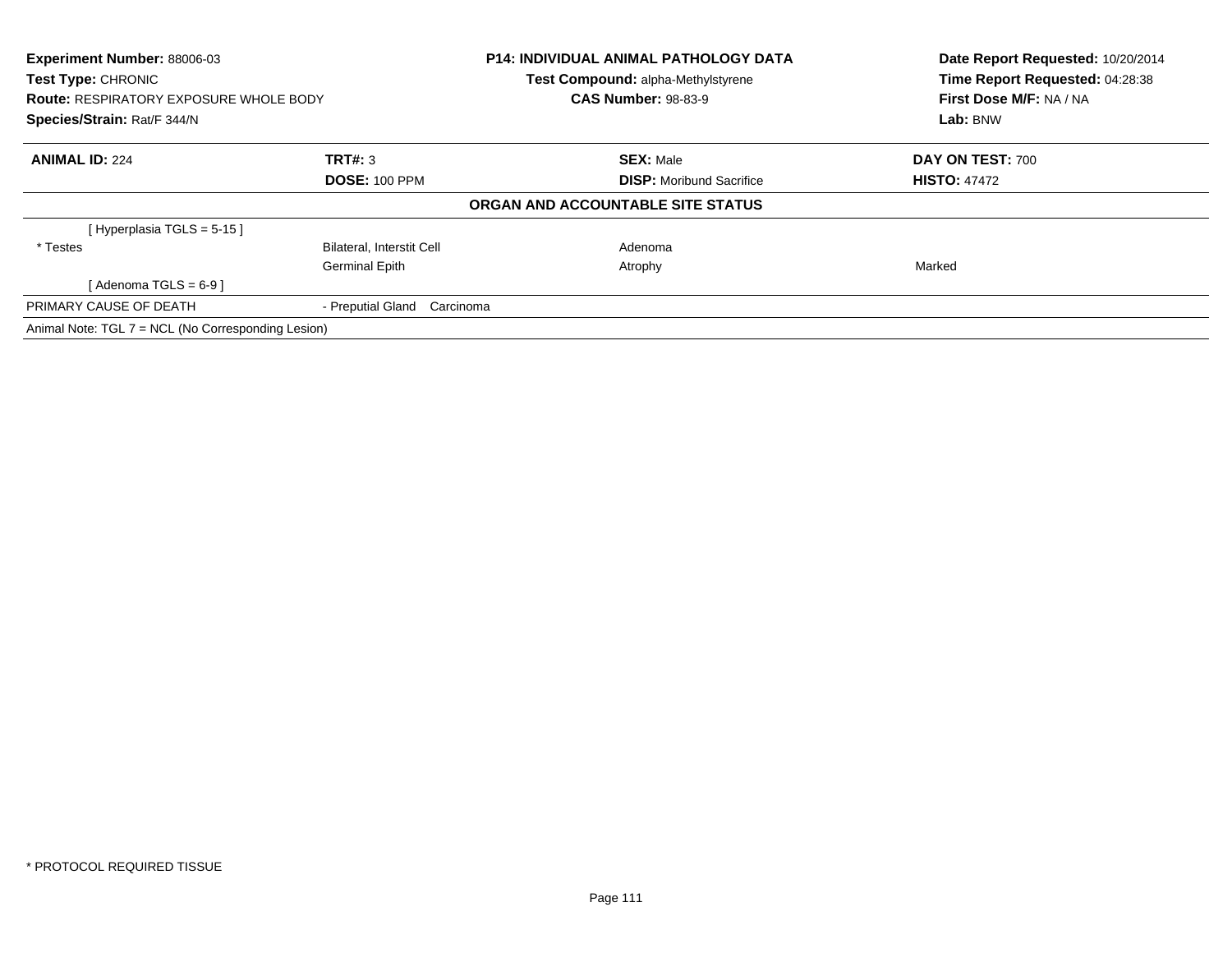| Experiment Number: 88006-03<br>Test Type: CHRONIC<br>Route: RESPIRATORY EXPOSURE WHOLE BODY<br>Species/Strain: Rat/F 344/N |                            | <b>P14: INDIVIDUAL ANIMAL PATHOLOGY DATA</b><br>Test Compound: alpha-Methylstyrene<br><b>CAS Number: 98-83-9</b> | Date Report Requested: 10/20/2014<br>Time Report Requested: 04:28:38<br>First Dose M/F: NA / NA<br>Lab: BNW |
|----------------------------------------------------------------------------------------------------------------------------|----------------------------|------------------------------------------------------------------------------------------------------------------|-------------------------------------------------------------------------------------------------------------|
| <b>ANIMAL ID: 225</b><br><b>TRT#: 3</b>                                                                                    |                            | <b>SEX: Male</b>                                                                                                 | DAY ON TEST: 730                                                                                            |
|                                                                                                                            | <b>DOSE: 100 PPM</b>       | <b>DISP: Terminal Sacrifice</b>                                                                                  | <b>HISTO: 47473</b>                                                                                         |
|                                                                                                                            |                            | ORGAN AND ACCOUNTABLE SITE STATUS                                                                                |                                                                                                             |
| <b>NORMAL</b>                                                                                                              |                            |                                                                                                                  |                                                                                                             |
| * Adrenal Medulla<br>* Bone                                                                                                |                            | * Bone Marrow                                                                                                    | * Brain                                                                                                     |
| * Epididymis                                                                                                               | * Esophagus                | * Harderian Gland                                                                                                | * Heart                                                                                                     |
| * Intestine Large, Cecum                                                                                                   | * Intestine Large, Colon   | * Intestine Large, Rectum                                                                                        | * Intestine Small, Duodenum                                                                                 |
| * Intestine Small, Ileum                                                                                                   | * Intestine Small, Jejunum | * Larynx                                                                                                         | * Lung                                                                                                      |
| * Lymph Node, Mediastinal                                                                                                  | * Lymph Node, Mesenteric   | * Mammary Gland                                                                                                  | * Nose                                                                                                      |
| * Pancreas                                                                                                                 | * Parathyroid Gland        | * Preputial Gland                                                                                                | * Salivary Glands                                                                                           |
| * Seminal Vesicle<br>* Skin                                                                                                |                            | * Stomach, Forestomach                                                                                           | * Stomach, Glandular                                                                                        |
| * Thymus<br>* Trachea                                                                                                      |                            | * Urinary Bladder                                                                                                |                                                                                                             |
| <b>MISSING</b>                                                                                                             |                            |                                                                                                                  |                                                                                                             |
| * Lymph Node, Bronchial                                                                                                    | * Lymph Node, Mandibular   |                                                                                                                  |                                                                                                             |
| <b>OBSERVATIONS</b>                                                                                                        |                            |                                                                                                                  |                                                                                                             |
| * Adrenal Cortex                                                                                                           |                            | Vacuolization Cytoplasmic                                                                                        | Mild                                                                                                        |
| Sclera<br>* Eye                                                                                                            |                            | Metaplasia                                                                                                       | Osseous, Minimal                                                                                            |
| * Islets, Pancreatic                                                                                                       |                            | Adenoma                                                                                                          | Multiple                                                                                                    |
| * Kidney                                                                                                                   |                            | Nephropathy                                                                                                      | Mild                                                                                                        |
| * Liver<br><b>Bile Duct</b>                                                                                                |                            | Dilatation                                                                                                       | Marked                                                                                                      |
| <b>Bile Duct</b>                                                                                                           |                            | Hyperplasia                                                                                                      | Mild                                                                                                        |
|                                                                                                                            |                            | Leukemia Mononuclear                                                                                             |                                                                                                             |
| [ Dilatation TGLS = 2-14 ]                                                                                                 |                            |                                                                                                                  |                                                                                                             |
| Mesentery                                                                                                                  |                            | Necrosis                                                                                                         | Moderate                                                                                                    |
| [ Necrosis TGLS = $3,4-14+15$ ]                                                                                            |                            |                                                                                                                  |                                                                                                             |
| * Pituitary Gland                                                                                                          |                            | Adenoma                                                                                                          |                                                                                                             |
| [Adenoma TGLS = $1-10$ ]                                                                                                   |                            |                                                                                                                  |                                                                                                             |
| * Prostate                                                                                                                 |                            | Inflammation                                                                                                     | Suppurative, Minimal                                                                                        |
| * Spleen                                                                                                                   |                            | Leukemia Mononuclear                                                                                             |                                                                                                             |
| * Testes                                                                                                                   | Bilateral, Interstit Cell  | Adenoma                                                                                                          |                                                                                                             |
| [Adenoma TGLS = $5-9$ ]                                                                                                    |                            |                                                                                                                  |                                                                                                             |
| C Cell<br>* Thyroid Gland                                                                                                  |                            | Adenoma                                                                                                          |                                                                                                             |
| PRIMARY CAUSE OF DEATH<br>$\blacksquare$                                                                                   |                            |                                                                                                                  |                                                                                                             |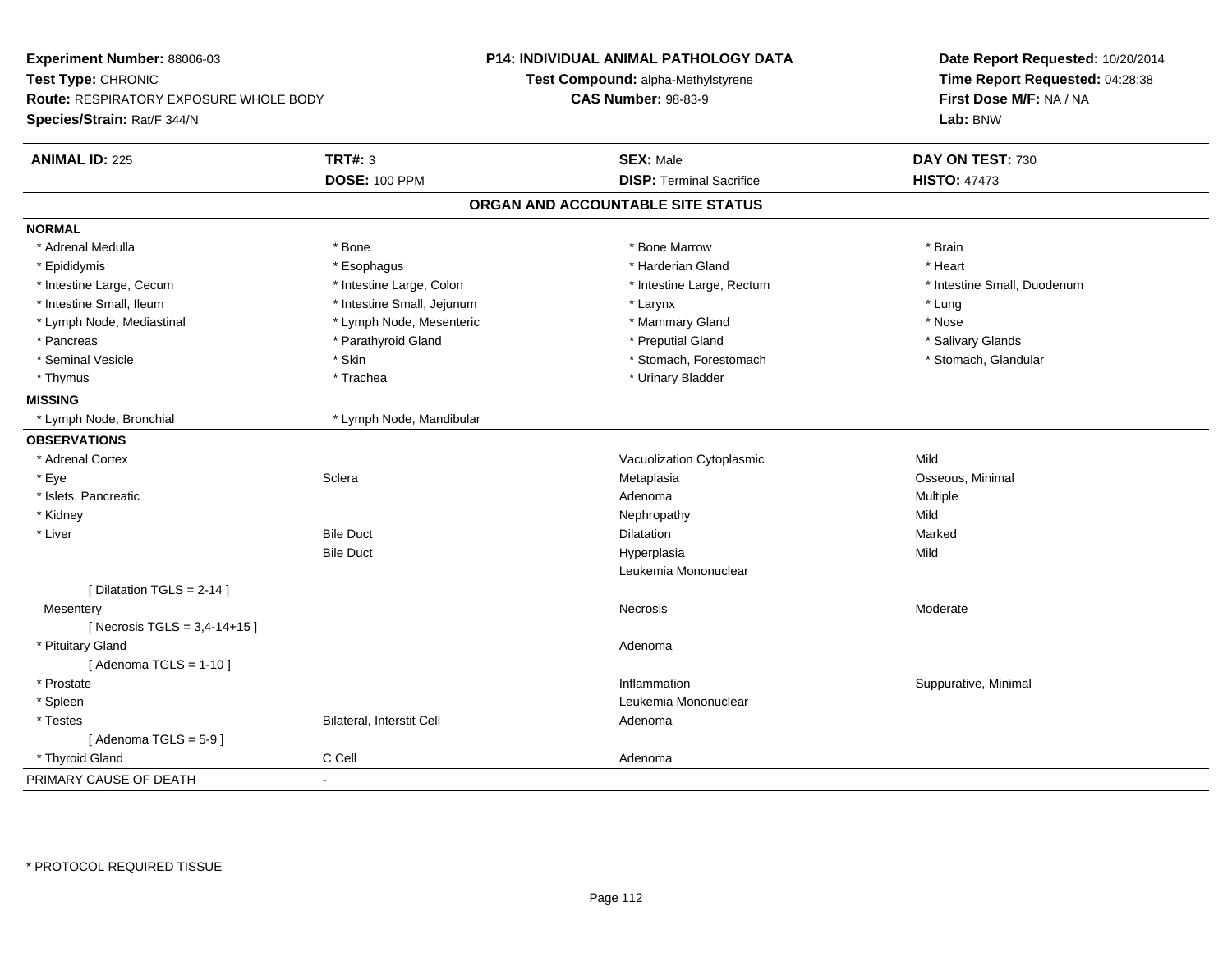| Test Type: CHRONIC<br>Route: RESPIRATORY EXPOSURE WHOLE BODY<br>Species/Strain: Rat/F 344/N<br><b>TRT#: 3</b><br><b>ANIMAL ID: 226</b><br><b>DOSE: 100 PPM</b> | Test Compound: alpha-Methylstyrene<br><b>CAS Number: 98-83-9</b> | Time Report Requested: 04:28:38<br>First Dose M/F: NA / NA |  |
|----------------------------------------------------------------------------------------------------------------------------------------------------------------|------------------------------------------------------------------|------------------------------------------------------------|--|
|                                                                                                                                                                |                                                                  |                                                            |  |
|                                                                                                                                                                |                                                                  |                                                            |  |
|                                                                                                                                                                |                                                                  | Lab: BNW                                                   |  |
|                                                                                                                                                                | <b>SEX: Male</b>                                                 | DAY ON TEST: 730                                           |  |
|                                                                                                                                                                | <b>DISP: Terminal Sacrifice</b>                                  | <b>HISTO: 47474</b>                                        |  |
|                                                                                                                                                                | ORGAN AND ACCOUNTABLE SITE STATUS                                |                                                            |  |
| <b>NORMAL</b>                                                                                                                                                  |                                                                  |                                                            |  |
| * Bone<br>* Adrenal Medulla                                                                                                                                    | * Bone Marrow                                                    | * Brain                                                    |  |
| * Epididymis<br>* Esophagus                                                                                                                                    | * Harderian Gland                                                | * Heart                                                    |  |
| * Intestine Large, Colon<br>* Intestine Large, Cecum                                                                                                           | * Intestine Large, Rectum                                        | * Intestine Small, Duodenum                                |  |
| * Intestine Small, Ileum<br>* Intestine Small, Jejunum                                                                                                         | * Islets, Pancreatic                                             | * Larynx                                                   |  |
| * Lung<br>* Lymph Node, Mediastinal                                                                                                                            | * Lymph Node, Mesenteric                                         | * Mammary Gland                                            |  |
| * Parathyroid Gland<br>* Pancreas                                                                                                                              | * Preputial Gland                                                | * Salivary Glands                                          |  |
| * Skin<br>* Seminal Vesicle                                                                                                                                    | * Spleen                                                         | * Stomach, Forestomach                                     |  |
| * Stomach, Glandular<br>* Thymus                                                                                                                               | * Trachea                                                        | * Urinary Bladder                                          |  |
| <b>MISSING</b>                                                                                                                                                 |                                                                  |                                                            |  |
| * Lymph Node, Mandibular<br>* Lymph Node, Bronchial                                                                                                            |                                                                  |                                                            |  |
| <b>OBSERVATIONS</b>                                                                                                                                            |                                                                  |                                                            |  |
| * Adrenal Cortex                                                                                                                                               | Vacuolization Cytoplasmic                                        | Minimal                                                    |  |
| Sclera                                                                                                                                                         | Metaplasia                                                       | Osseous, Mild                                              |  |
| * Kidney<br>Papilla                                                                                                                                            | Mineralization                                                   | Minimal                                                    |  |
|                                                                                                                                                                | Nephropathy                                                      | Mild                                                       |  |
| * Liver                                                                                                                                                        | <b>Basophilic Focus</b>                                          |                                                            |  |
|                                                                                                                                                                | Clear Cell Focus                                                 |                                                            |  |
| <b>Bile Duct</b>                                                                                                                                               | Hyperplasia                                                      | Mild                                                       |  |
| [Clear Cell Focus TGLS = 3-14]                                                                                                                                 |                                                                  |                                                            |  |
| * Nose<br>Olfactory Epi                                                                                                                                        | Metaplasia                                                       | Mild                                                       |  |
| * Pituitary Gland                                                                                                                                              | Hyperplasia                                                      | Marked                                                     |  |
| * Prostate                                                                                                                                                     | Inflammation                                                     | Suppurative, Minimal                                       |  |
| Bilateral, Interstit Cell<br>* Testes                                                                                                                          | Adenoma                                                          |                                                            |  |
| [Adenoma TGLS = $2-9$ ]                                                                                                                                        |                                                                  |                                                            |  |
| * Thyroid Gland<br><b>Follicular Cel</b>                                                                                                                       | Hyperplasia                                                      | Mild                                                       |  |
| PRIMARY CAUSE OF DEATH                                                                                                                                         |                                                                  |                                                            |  |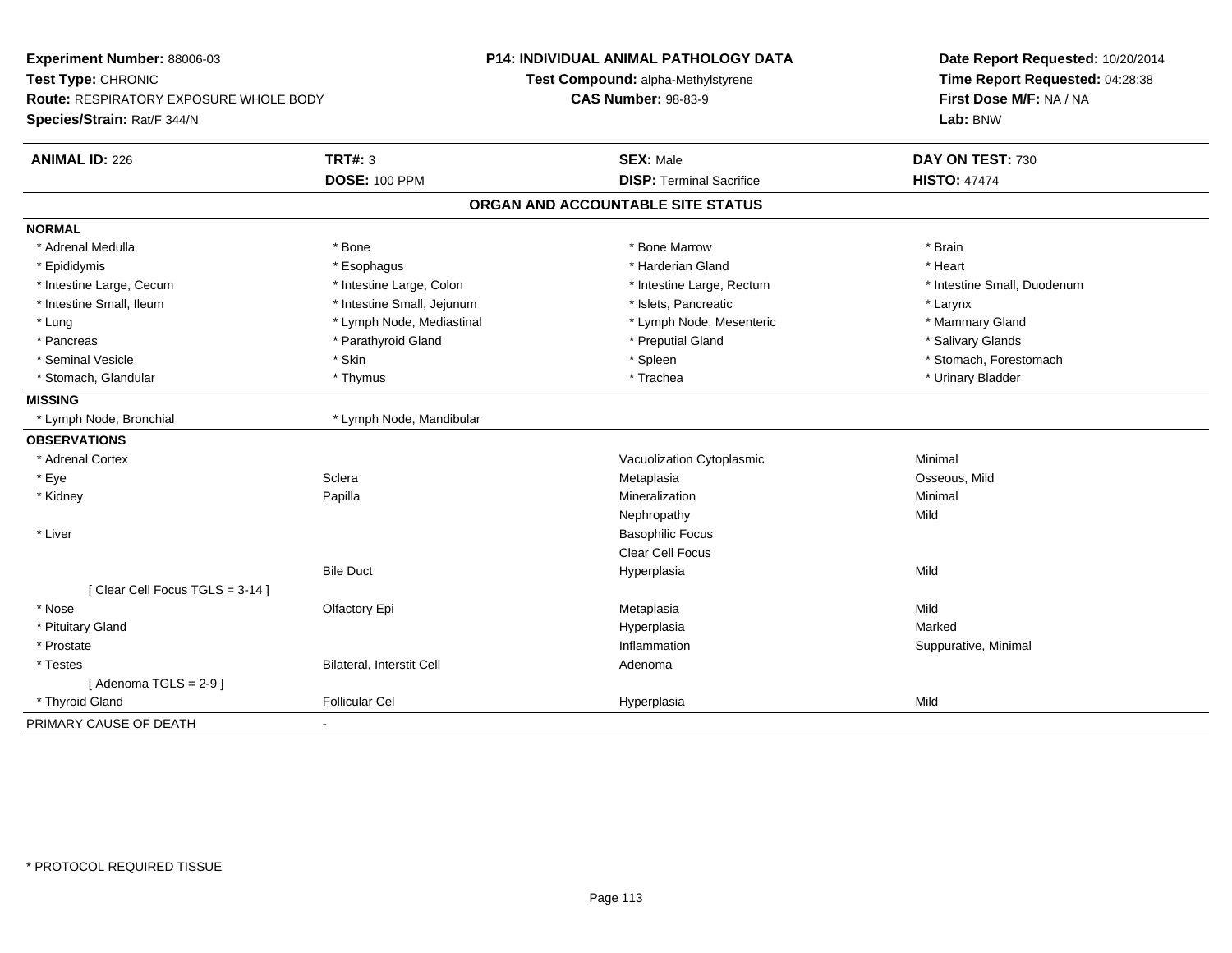| Experiment Number: 88006-03<br>Test Type: CHRONIC<br><b>Route: RESPIRATORY EXPOSURE WHOLE BODY</b><br>Species/Strain: Rat/F 344/N |                            | <b>P14: INDIVIDUAL ANIMAL PATHOLOGY DATA</b><br>Test Compound: alpha-Methylstyrene<br><b>CAS Number: 98-83-9</b> | Date Report Requested: 10/20/2014<br>Time Report Requested: 04:28:38<br>First Dose M/F: NA / NA<br>Lab: BNW |
|-----------------------------------------------------------------------------------------------------------------------------------|----------------------------|------------------------------------------------------------------------------------------------------------------|-------------------------------------------------------------------------------------------------------------|
| <b>ANIMAL ID: 227</b>                                                                                                             | <b>TRT#: 3</b>             | <b>SEX: Male</b>                                                                                                 | DAY ON TEST: 730                                                                                            |
|                                                                                                                                   | <b>DOSE: 100 PPM</b>       | <b>DISP: Terminal Sacrifice</b>                                                                                  | <b>HISTO: 47475</b>                                                                                         |
|                                                                                                                                   |                            | ORGAN AND ACCOUNTABLE SITE STATUS                                                                                |                                                                                                             |
| <b>NORMAL</b>                                                                                                                     |                            |                                                                                                                  |                                                                                                             |
| * Adrenal Cortex                                                                                                                  | * Bone                     | * Bone Marrow                                                                                                    | * Brain                                                                                                     |
| * Epididymis                                                                                                                      | * Esophagus                | * Harderian Gland                                                                                                | * Heart                                                                                                     |
| * Intestine Large, Cecum                                                                                                          | * Intestine Large, Colon   | * Intestine Large, Rectum                                                                                        | * Intestine Small, Duodenum                                                                                 |
| * Intestine Small, Ileum                                                                                                          | * Intestine Small, Jejunum | * Islets, Pancreatic                                                                                             | * Larynx                                                                                                    |
| * Mammary Gland                                                                                                                   | * Pancreas                 | * Parathyroid Gland                                                                                              | * Preputial Gland                                                                                           |
| * Prostate                                                                                                                        | * Salivary Glands          | * Seminal Vesicle                                                                                                | * Skin                                                                                                      |
| * Stomach, Forestomach                                                                                                            | * Stomach, Glandular       | * Thymus                                                                                                         | * Thyroid Gland                                                                                             |
| * Trachea                                                                                                                         | * Urinary Bladder          |                                                                                                                  |                                                                                                             |
| <b>MISSING</b>                                                                                                                    |                            |                                                                                                                  |                                                                                                             |
| * Lymph Node, Bronchial                                                                                                           | * Lymph Node, Mandibular   |                                                                                                                  |                                                                                                             |
| <b>OBSERVATIONS</b>                                                                                                               |                            |                                                                                                                  |                                                                                                             |
| * Adrenal Medulla                                                                                                                 |                            | Hyperplasia                                                                                                      | Mild                                                                                                        |
|                                                                                                                                   |                            | Pheochromocytoma Benign                                                                                          |                                                                                                             |
| * Eye                                                                                                                             | Sclera                     | Metaplasia                                                                                                       | Osseous, Minimal                                                                                            |
| * Kidney                                                                                                                          | Papilla                    | Mineralization                                                                                                   | Minimal                                                                                                     |
|                                                                                                                                   |                            | Nephropathy                                                                                                      | Moderate                                                                                                    |
| * Liver                                                                                                                           | <b>Bile Duct</b>           | Hyperplasia                                                                                                      | Mild                                                                                                        |
|                                                                                                                                   |                            | Leukemia Mononuclear                                                                                             |                                                                                                             |
| * Lung                                                                                                                            |                            | Leukemia Mononuclear                                                                                             |                                                                                                             |
| * Lymph Node, Mediastinal                                                                                                         |                            | Leukemia Mononuclear                                                                                             |                                                                                                             |
| * Lymph Node, Mesenteric                                                                                                          |                            | Leukemia Mononuclear                                                                                             |                                                                                                             |
| * Nose                                                                                                                            | Glands                     | Dilatation                                                                                                       | Mild                                                                                                        |
| * Pituitary Gland                                                                                                                 |                            | Adenoma                                                                                                          |                                                                                                             |
| [Adenoma TGLS = $3-10$ ]                                                                                                          |                            |                                                                                                                  |                                                                                                             |
| * Spleen                                                                                                                          |                            | Leukemia Mononuclear                                                                                             |                                                                                                             |
| [ Leukemia Mononuclear TGLS = 1-14 ]                                                                                              |                            |                                                                                                                  |                                                                                                             |
| * Testes                                                                                                                          | Bilateral, Interstit Cell  | Adenoma                                                                                                          |                                                                                                             |
| [Adenoma TGLS = $2-9$ ]                                                                                                           |                            |                                                                                                                  |                                                                                                             |
| PRIMARY CAUSE OF DEATH                                                                                                            | $\blacksquare$             |                                                                                                                  |                                                                                                             |
|                                                                                                                                   |                            |                                                                                                                  |                                                                                                             |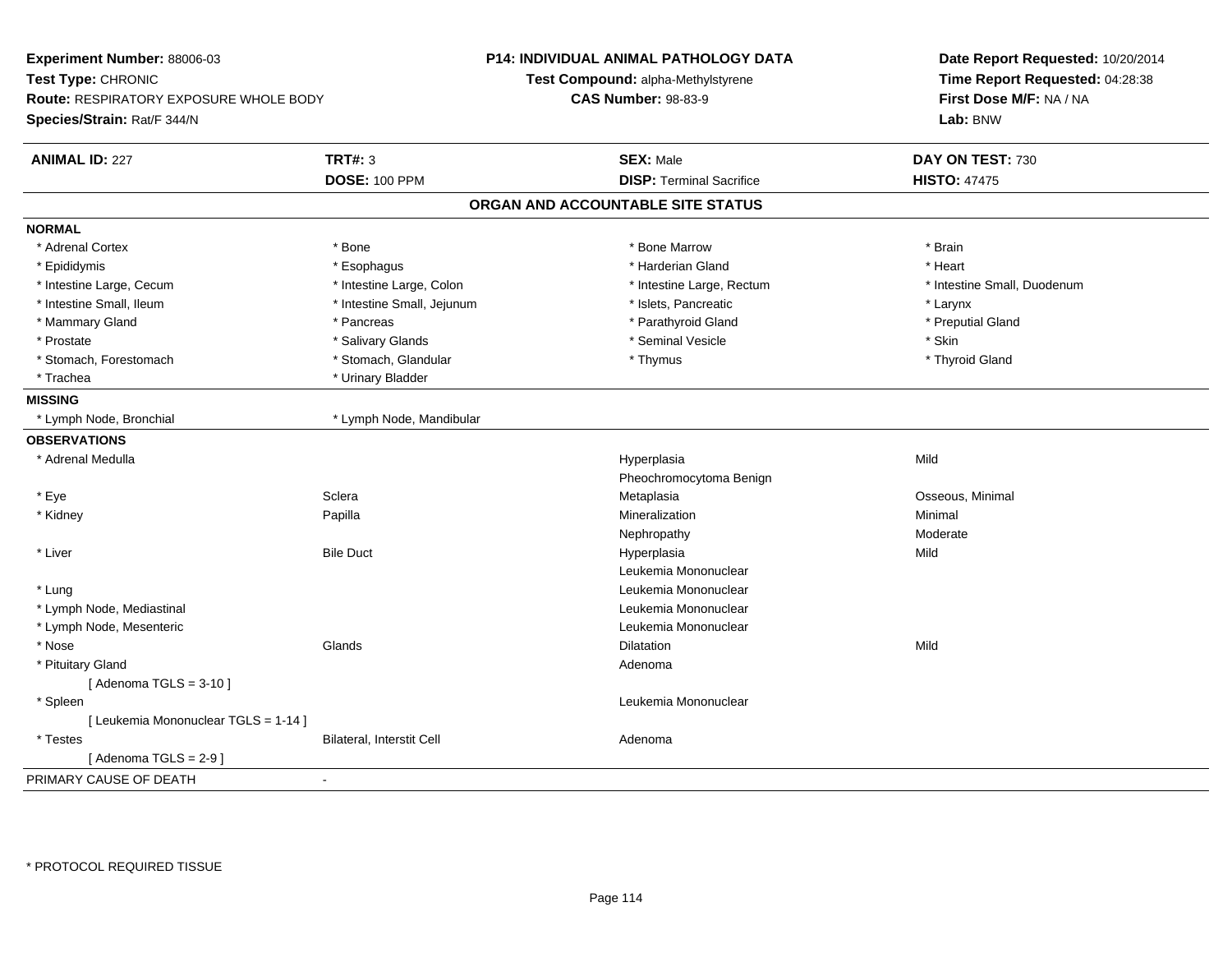| Experiment Number: 88006-03<br>Test Type: CHRONIC<br><b>Route: RESPIRATORY EXPOSURE WHOLE BODY</b><br>Species/Strain: Rat/F 344/N |                             | <b>P14: INDIVIDUAL ANIMAL PATHOLOGY DATA</b><br><b>Test Compound: alpha-Methylstyrene</b><br><b>CAS Number: 98-83-9</b> | Date Report Requested: 10/20/2014<br>Time Report Requested: 04:28:38<br>First Dose M/F: NA / NA<br>Lab: BNW |
|-----------------------------------------------------------------------------------------------------------------------------------|-----------------------------|-------------------------------------------------------------------------------------------------------------------------|-------------------------------------------------------------------------------------------------------------|
| <b>ANIMAL ID: 228</b>                                                                                                             | <b>TRT#: 3</b>              | <b>SEX: Male</b>                                                                                                        | DAY ON TEST: 730                                                                                            |
|                                                                                                                                   | <b>DOSE: 100 PPM</b>        | <b>DISP: Terminal Sacrifice</b>                                                                                         | <b>HISTO: 47476</b>                                                                                         |
|                                                                                                                                   |                             | ORGAN AND ACCOUNTABLE SITE STATUS                                                                                       |                                                                                                             |
| <b>NORMAL</b>                                                                                                                     |                             |                                                                                                                         |                                                                                                             |
| * Adrenal Cortex                                                                                                                  | * Bone                      | * Bone Marrow                                                                                                           | * Epididymis                                                                                                |
| * Esophagus                                                                                                                       | * Harderian Gland           | * Intestine Large, Cecum                                                                                                | * Intestine Large, Colon                                                                                    |
| * Intestine Large, Rectum                                                                                                         | * Intestine Small, Duodenum | * Intestine Small, Ileum                                                                                                | * Intestine Small, Jejunum                                                                                  |
| * Larynx                                                                                                                          | * Lung                      | * Lymph Node, Mesenteric                                                                                                | * Mammary Gland                                                                                             |
| * Nose                                                                                                                            | * Pancreas                  | * Parathyroid Gland                                                                                                     | * Preputial Gland                                                                                           |
| * Salivary Glands                                                                                                                 | * Seminal Vesicle           | * Skin                                                                                                                  | * Stomach, Forestomach                                                                                      |
| * Stomach, Glandular                                                                                                              | * Thymus                    | * Trachea                                                                                                               | * Urinary Bladder                                                                                           |
| <b>MISSING</b>                                                                                                                    |                             |                                                                                                                         |                                                                                                             |
| * Lymph Node, Bronchial                                                                                                           | * Lymph Node, Mandibular    | * Lymph Node, Mediastinal                                                                                               |                                                                                                             |
| <b>OBSERVATIONS</b>                                                                                                               |                             |                                                                                                                         |                                                                                                             |
| * Adrenal Medulla                                                                                                                 |                             | Hyperplasia                                                                                                             | Marked                                                                                                      |
| * Brain                                                                                                                           |                             | Compression                                                                                                             | Marked                                                                                                      |
| * Eye                                                                                                                             | Sclera                      | Metaplasia                                                                                                              | Osseous, Mild                                                                                               |
| * Heart                                                                                                                           |                             | Cardiomyopathy                                                                                                          | Minimal                                                                                                     |
| * Islets, Pancreatic                                                                                                              |                             | Adenoma                                                                                                                 |                                                                                                             |
| * Kidney                                                                                                                          |                             | Nephropathy                                                                                                             | Marked                                                                                                      |
| * Liver                                                                                                                           |                             | <b>Clear Cell Focus</b>                                                                                                 |                                                                                                             |
|                                                                                                                                   | <b>Bile Duct</b>            | Hyperplasia                                                                                                             | Mild                                                                                                        |
|                                                                                                                                   |                             | Leukemia Mononuclear                                                                                                    |                                                                                                             |
| [Clear Cell Focus TGLS = 2-14]                                                                                                    |                             |                                                                                                                         |                                                                                                             |
| Mesentery                                                                                                                         |                             | <b>Necrosis</b>                                                                                                         | Moderate                                                                                                    |
| [Necrosis $TGLS = 3-14$ ]                                                                                                         |                             |                                                                                                                         |                                                                                                             |
| * Pituitary Gland                                                                                                                 |                             | Adenoma                                                                                                                 |                                                                                                             |
| [Adenoma TGLS = $1-10$ ]                                                                                                          |                             |                                                                                                                         |                                                                                                             |
| * Prostate                                                                                                                        |                             | Inflammation                                                                                                            | Suppurative, Minimal                                                                                        |
| * Spleen                                                                                                                          |                             | Leukemia Mononuclear                                                                                                    |                                                                                                             |
| * Testes                                                                                                                          | <b>Interstit Cell</b>       | Adenoma                                                                                                                 |                                                                                                             |
|                                                                                                                                   | <b>Interstit Cell</b>       | Hyperplasia                                                                                                             | Mild                                                                                                        |
| [Adenoma TGLS = $4-9$ ]                                                                                                           |                             |                                                                                                                         |                                                                                                             |
| * Thyroid Gland                                                                                                                   | C Cell                      | Hyperplasia                                                                                                             | Marked                                                                                                      |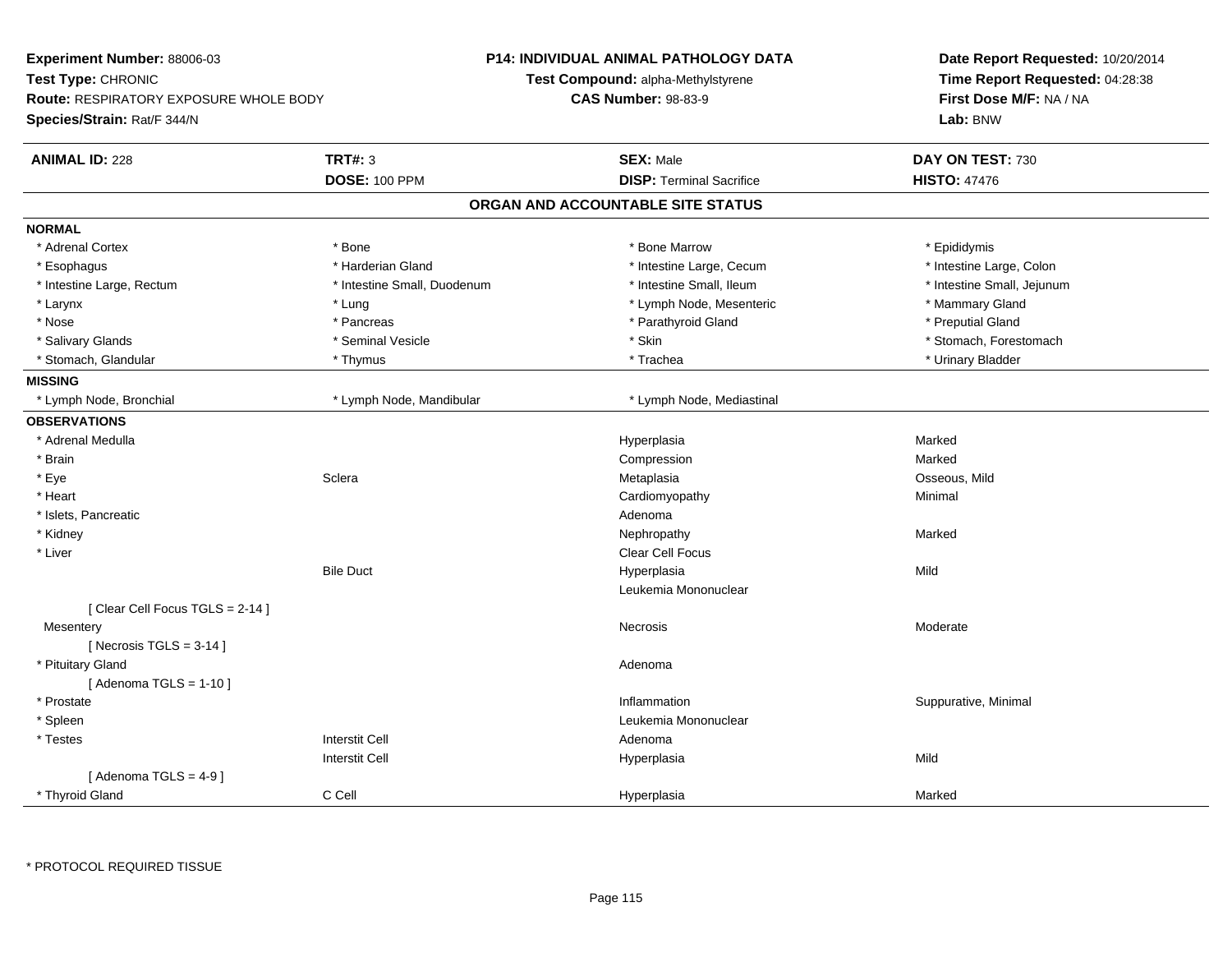| <b>Experiment Number: 88006-03</b><br><b>Test Type: CHRONIC</b><br><b>Route: RESPIRATORY EXPOSURE WHOLE BODY</b><br>Species/Strain: Rat/F 344/N |                      | <b>P14: INDIVIDUAL ANIMAL PATHOLOGY DATA</b> | Date Report Requested: 10/20/2014   |
|-------------------------------------------------------------------------------------------------------------------------------------------------|----------------------|----------------------------------------------|-------------------------------------|
|                                                                                                                                                 |                      | Test Compound: alpha-Methylstyrene           | Time Report Requested: 04:28:38     |
|                                                                                                                                                 |                      | <b>CAS Number: 98-83-9</b>                   | First Dose M/F: NA / NA<br>Lab: BNW |
|                                                                                                                                                 |                      |                                              |                                     |
| <b>ANIMAL ID: 228</b>                                                                                                                           | TRT#: 3              | <b>SEX: Male</b>                             | DAY ON TEST: 730                    |
|                                                                                                                                                 | <b>DOSE: 100 PPM</b> | <b>DISP:</b> Terminal Sacrifice              | <b>HISTO: 47476</b>                 |
|                                                                                                                                                 |                      | ORGAN AND ACCOUNTABLE SITE STATUS            |                                     |
| PRIMARY CAUSE OF DEATH                                                                                                                          |                      |                                              |                                     |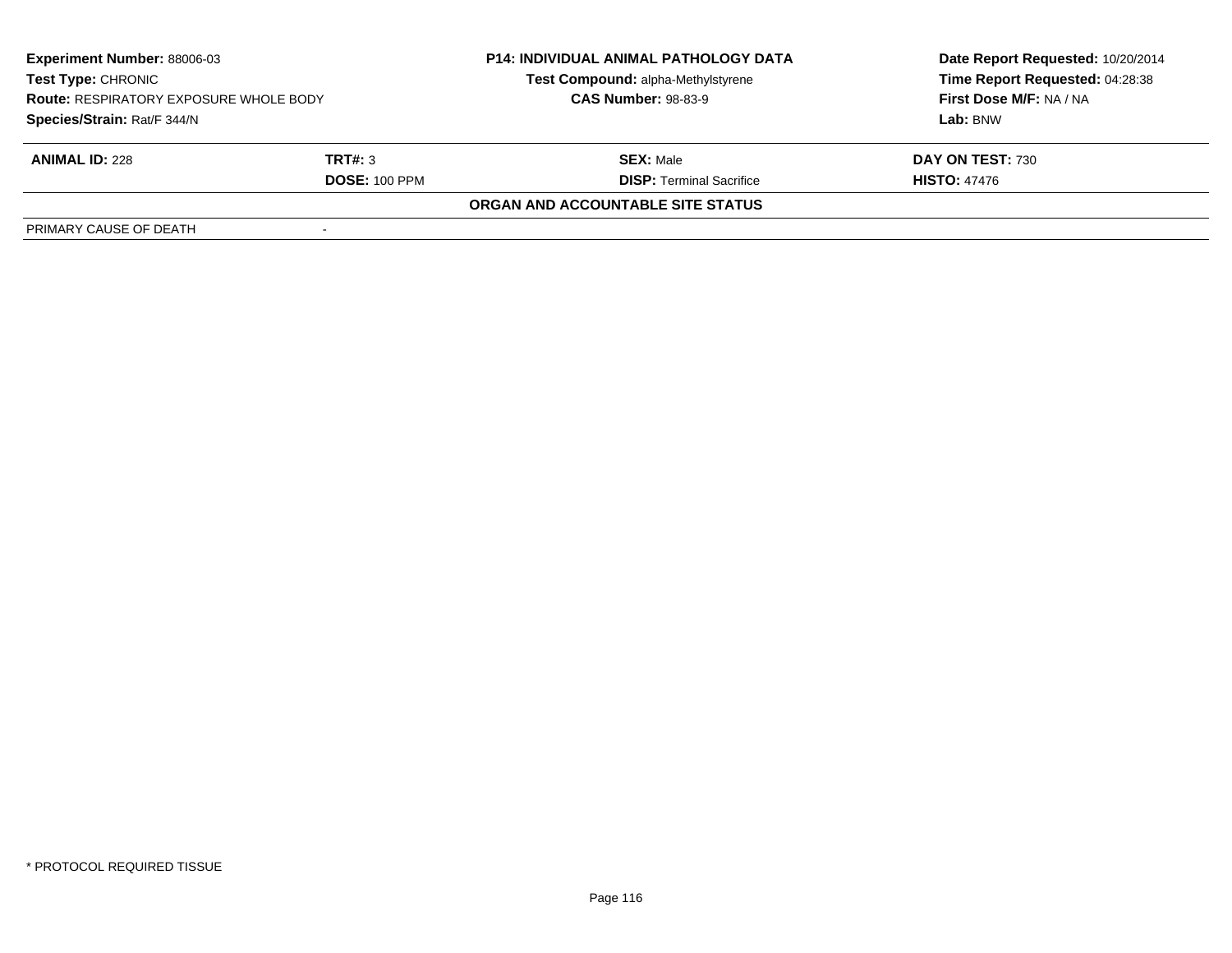| Experiment Number: 88006-03<br>Test Type: CHRONIC<br>Route: RESPIRATORY EXPOSURE WHOLE BODY<br>Species/Strain: Rat/F 344/N |                            | <b>P14: INDIVIDUAL ANIMAL PATHOLOGY DATA</b><br>Test Compound: alpha-Methylstyrene<br><b>CAS Number: 98-83-9</b> | Date Report Requested: 10/20/2014<br>Time Report Requested: 04:28:38<br>First Dose M/F: NA / NA<br>Lab: BNW |
|----------------------------------------------------------------------------------------------------------------------------|----------------------------|------------------------------------------------------------------------------------------------------------------|-------------------------------------------------------------------------------------------------------------|
| <b>ANIMAL ID: 229</b>                                                                                                      | <b>TRT#: 3</b>             | <b>SEX: Male</b>                                                                                                 | DAY ON TEST: 729                                                                                            |
|                                                                                                                            | <b>DOSE: 100 PPM</b>       | <b>DISP: Terminal Sacrifice</b>                                                                                  | <b>HISTO: 47477</b>                                                                                         |
|                                                                                                                            |                            | ORGAN AND ACCOUNTABLE SITE STATUS                                                                                |                                                                                                             |
| <b>NORMAL</b>                                                                                                              |                            |                                                                                                                  |                                                                                                             |
| * Adrenal Medulla                                                                                                          | * Bone                     | * Bone Marrow                                                                                                    | * Brain                                                                                                     |
| * Epididymis                                                                                                               | * Esophagus                | * Harderian Gland                                                                                                | * Heart                                                                                                     |
| * Intestine Large, Cecum                                                                                                   | * Intestine Large, Colon   | * Intestine Large, Rectum                                                                                        | * Intestine Small, Duodenum                                                                                 |
| * Intestine Small, Ileum                                                                                                   | * Intestine Small, Jejunum | * Islets, Pancreatic                                                                                             | $*$ Larynx                                                                                                  |
| * Lymph Node, Mesenteric                                                                                                   | * Mammary Gland            | * Nose                                                                                                           | * Pancreas                                                                                                  |
| * Parathyroid Gland                                                                                                        | * Preputial Gland          | * Salivary Glands                                                                                                | * Seminal Vesicle                                                                                           |
| * Skin                                                                                                                     | * Stomach, Forestomach     | * Stomach, Glandular                                                                                             | * Thymus                                                                                                    |
| * Thyroid Gland                                                                                                            | * Trachea                  | * Urinary Bladder                                                                                                |                                                                                                             |
| <b>MISSING</b>                                                                                                             |                            |                                                                                                                  |                                                                                                             |
| * Lymph Node, Bronchial                                                                                                    | * Lymph Node, Mandibular   |                                                                                                                  |                                                                                                             |
| <b>OBSERVATIONS</b>                                                                                                        |                            |                                                                                                                  |                                                                                                             |
| * Adrenal Cortex                                                                                                           |                            | Vacuolization Cytoplasmic                                                                                        | Mild                                                                                                        |
| * Eye                                                                                                                      | Cornea                     | Hyperplasia                                                                                                      | Squamous, Minimal                                                                                           |
| * Kidney                                                                                                                   |                            | Nephropathy                                                                                                      | Mild                                                                                                        |
| $*$ Liver                                                                                                                  | <b>Bile Duct</b>           | Hyperplasia                                                                                                      | Mild                                                                                                        |
|                                                                                                                            |                            | Leukemia Mononuclear                                                                                             |                                                                                                             |
| [ Leukemia Mononuclear TGLS = 2-6 ]                                                                                        |                            |                                                                                                                  |                                                                                                             |
| * Lung                                                                                                                     |                            | Leukemia Mononuclear                                                                                             |                                                                                                             |
| * Lymph Node, Mediastinal                                                                                                  |                            | Leukemia Mononuclear                                                                                             |                                                                                                             |
| * Pituitary Gland                                                                                                          |                            | Adenoma                                                                                                          |                                                                                                             |
| [Adenoma TGLS = $1-10$ ]                                                                                                   |                            |                                                                                                                  |                                                                                                             |
| * Prostate                                                                                                                 |                            | Inflammation                                                                                                     | Suppurative, Minimal                                                                                        |
| * Spleen                                                                                                                   |                            | Hemorrhage                                                                                                       | Marked                                                                                                      |
|                                                                                                                            |                            | Leukemia Mononuclear                                                                                             |                                                                                                             |
| [Hemorrhage TGLS = 4-14]                                                                                                   |                            |                                                                                                                  |                                                                                                             |
| [ Leukemia Mononuclear TGLS = 3-14 ]                                                                                       |                            |                                                                                                                  |                                                                                                             |
| * Testes                                                                                                                   | Bilateral, Interstit Cell  | Adenoma                                                                                                          |                                                                                                             |
| [Adenoma TGLS = $5-9$ ]                                                                                                    |                            |                                                                                                                  |                                                                                                             |
| PRIMARY CAUSE OF DEATH                                                                                                     | $\blacksquare$             |                                                                                                                  |                                                                                                             |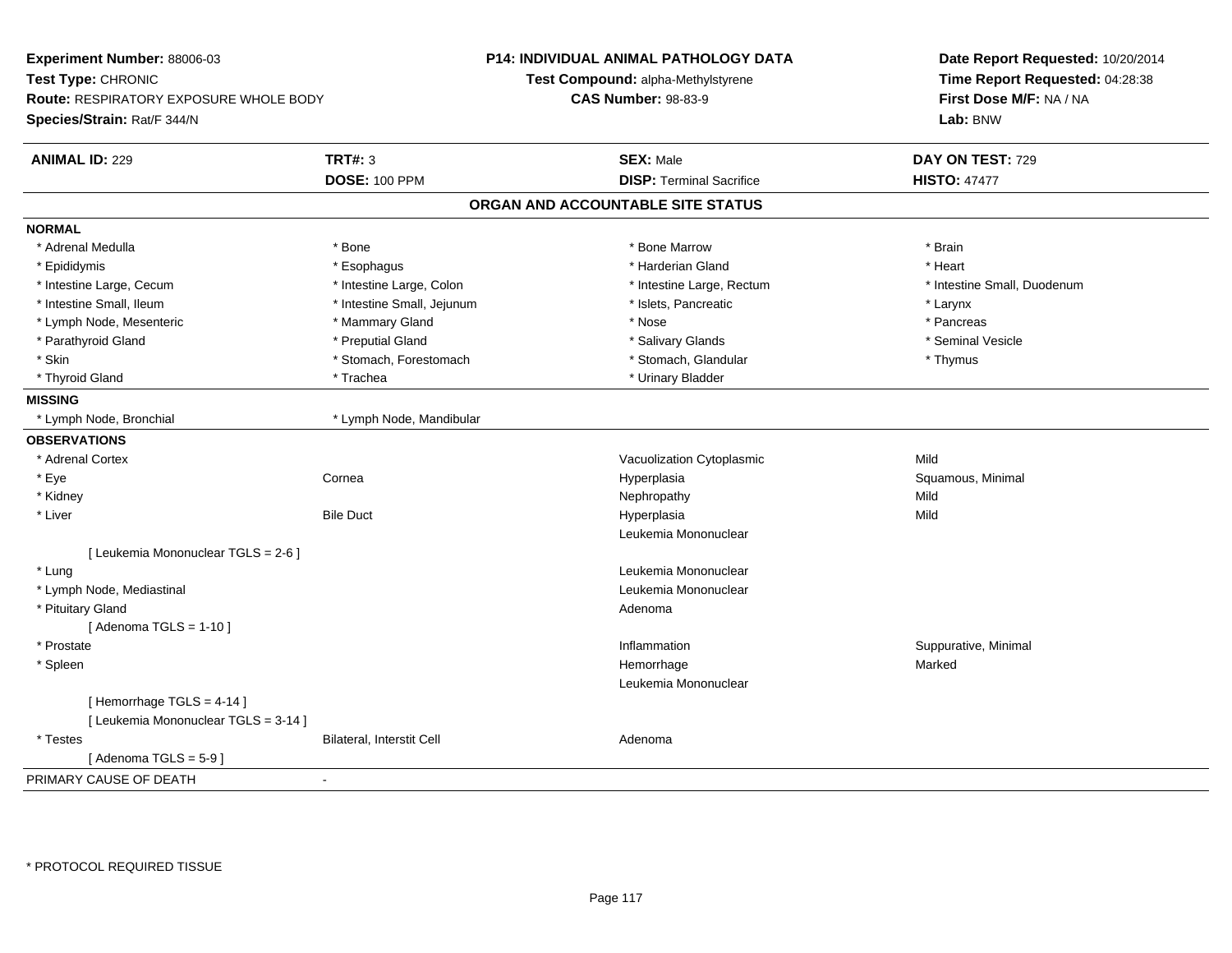| <b>Experiment Number: 88006-03</b>            |                            | <b>P14: INDIVIDUAL ANIMAL PATHOLOGY DATA</b> | Date Report Requested: 10/20/2014<br>Time Report Requested: 04:28:38<br>First Dose M/F: NA / NA |  |
|-----------------------------------------------|----------------------------|----------------------------------------------|-------------------------------------------------------------------------------------------------|--|
| <b>Test Type: CHRONIC</b>                     |                            | Test Compound: alpha-Methylstyrene           |                                                                                                 |  |
| <b>Route: RESPIRATORY EXPOSURE WHOLE BODY</b> |                            | <b>CAS Number: 98-83-9</b>                   |                                                                                                 |  |
| Species/Strain: Rat/F 344/N                   |                            |                                              | Lab: BNW                                                                                        |  |
| <b>ANIMAL ID: 230</b>                         | <b>TRT#: 3</b>             | <b>SEX: Male</b>                             | DAY ON TEST: 726                                                                                |  |
|                                               | <b>DOSE: 100 PPM</b>       | <b>DISP:</b> Moribund Sacrifice              | <b>HISTO: 47478</b>                                                                             |  |
|                                               |                            | ORGAN AND ACCOUNTABLE SITE STATUS            |                                                                                                 |  |
| <b>NORMAL</b>                                 |                            |                                              |                                                                                                 |  |
| * Adrenal Medulla                             | * Bone Marrow              | * Brain                                      | * Epididymis                                                                                    |  |
| * Esophagus                                   | * Eve                      | * Harderian Gland                            | * Heart                                                                                         |  |
| * Intestine Large, Cecum                      | * Intestine Large, Colon   | * Intestine Large, Rectum                    | * Intestine Small, Duodenum                                                                     |  |
| * Intestine Small, Ileum                      | * Intestine Small, Jejunum | * Islets, Pancreatic                         | * Larynx                                                                                        |  |
| * Mammary Gland                               | * Nose                     | * Pancreas                                   | * Parathyroid Gland                                                                             |  |
| * Preputial Gland                             | * Salivary Glands          | * Skin                                       | * Stomach, Glandular                                                                            |  |
| * Thymus                                      | * Thyroid Gland            | * Trachea                                    |                                                                                                 |  |
| <b>MISSING</b>                                |                            |                                              |                                                                                                 |  |
| * Lymph Node, Bronchial                       | * Lymph Node, Mandibular   |                                              |                                                                                                 |  |
| <b>OBSERVATIONS</b>                           |                            |                                              |                                                                                                 |  |
| * Adrenal Cortex                              |                            | Vacuolization Cytoplasmic                    | Marked                                                                                          |  |
| * Bone                                        | Intervert Disc             | Chordoma                                     |                                                                                                 |  |
| [Chordoma TGLS = $7-15$ ]                     |                            |                                              |                                                                                                 |  |
| * Kidney                                      | <b>Bilateral, Pelvis</b>   | Dilatation                                   | Mild                                                                                            |  |
|                                               |                            | Leukemia Mononuclear                         |                                                                                                 |  |
|                                               |                            | Nephropathy                                  | Moderate                                                                                        |  |
| [Dilatation TGLS = 6-7]                       |                            |                                              |                                                                                                 |  |
| * Liver                                       | <b>Bile Duct</b>           | Hyperplasia                                  | Moderate                                                                                        |  |
|                                               |                            | Leukemia Mononuclear                         |                                                                                                 |  |
| [ Leukemia Mononuclear TGLS = 5-6 ]           |                            |                                              |                                                                                                 |  |
| * Lung                                        |                            | Leukemia Mononuclear                         |                                                                                                 |  |
| Lymph Node                                    | Pancreatic                 | Leukemia Mononuclear                         |                                                                                                 |  |
| * Lymph Node, Mediastinal                     |                            | Leukemia Mononuclear                         |                                                                                                 |  |
| * Lymph Node, Mesenteric                      |                            | Leukemia Mononuclear                         |                                                                                                 |  |
| [ Leukemia Mononuclear TGLS = 9-8 ]           |                            |                                              |                                                                                                 |  |
| Mesentery                                     |                            | Necrosis                                     | Moderate                                                                                        |  |
| [ Necrosis TGLS = $2-14$ ]                    |                            |                                              |                                                                                                 |  |
| * Pituitary Gland                             |                            | Leukemia Mononuclear                         |                                                                                                 |  |
| [ Leukemia Mononuclear TGLS = 1-10 ]          |                            |                                              |                                                                                                 |  |
| * Prostate                                    |                            | Inflammation                                 | Suppurative, Moderate                                                                           |  |
|                                               |                            |                                              |                                                                                                 |  |

\* PROTOCOL REQUIRED TISSUE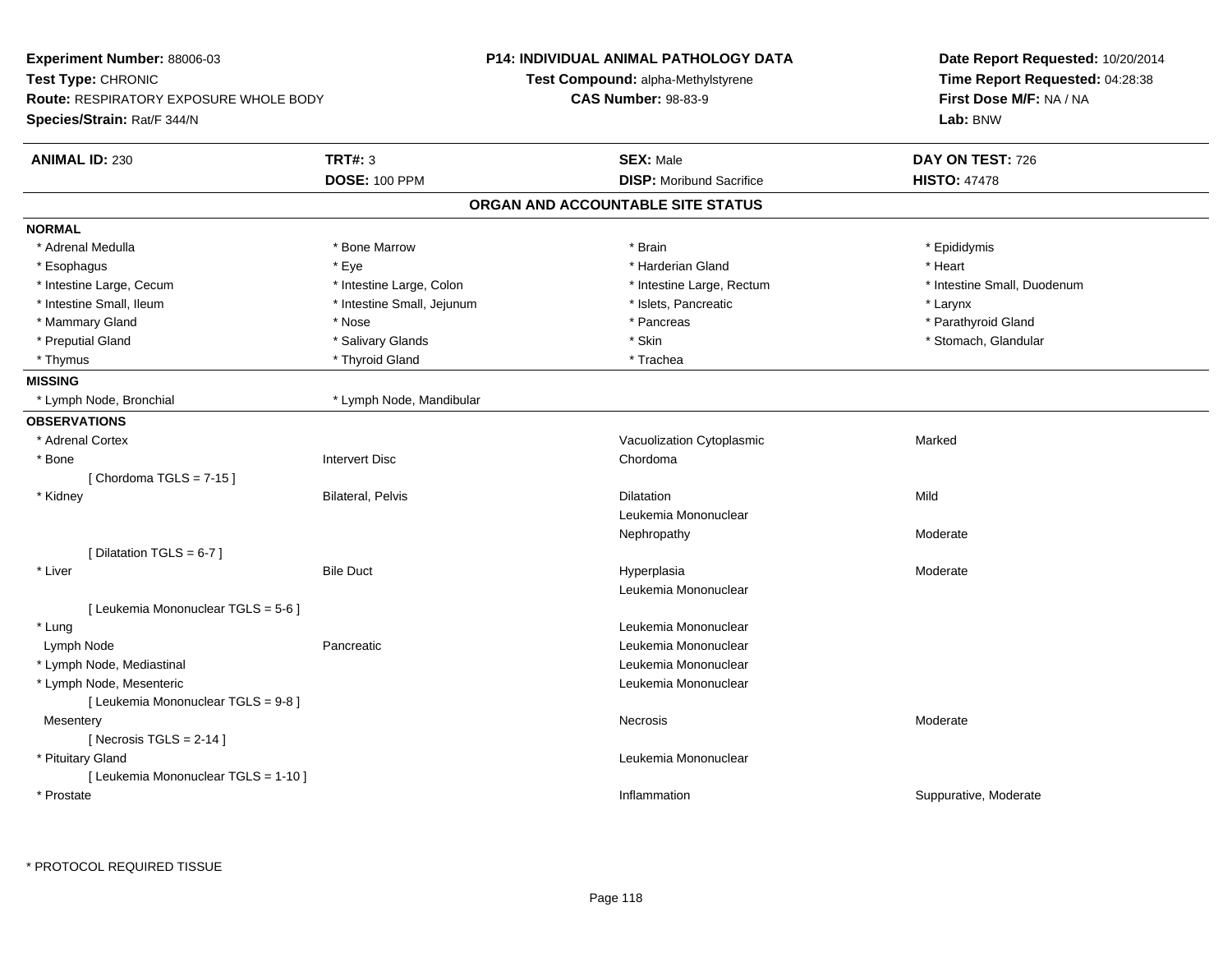| <b>Experiment Number: 88006-03</b><br><b>Test Type: CHRONIC</b><br><b>Route: RESPIRATORY EXPOSURE WHOLE BODY</b><br>Species/Strain: Rat/F 344/N |                              | <b>P14: INDIVIDUAL ANIMAL PATHOLOGY DATA</b><br><b>Test Compound: alpha-Methylstyrene</b><br><b>CAS Number: 98-83-9</b>   | Date Report Requested: 10/20/2014<br>Time Report Requested: 04:28:39<br>First Dose M/F: NA / NA<br>Lab: BNW |
|-------------------------------------------------------------------------------------------------------------------------------------------------|------------------------------|---------------------------------------------------------------------------------------------------------------------------|-------------------------------------------------------------------------------------------------------------|
| <b>ANIMAL ID: 230</b>                                                                                                                           | <b>TRT#: 3</b>               | <b>SEX: Male</b>                                                                                                          | DAY ON TEST: 726                                                                                            |
|                                                                                                                                                 | <b>DOSE: 100 PPM</b>         | <b>DISP:</b> Moribund Sacrifice                                                                                           | <b>HISTO: 47478</b>                                                                                         |
|                                                                                                                                                 |                              | ORGAN AND ACCOUNTABLE SITE STATUS                                                                                         |                                                                                                             |
| * Seminal Vesicle                                                                                                                               |                              | Inflammation                                                                                                              | Suppurative, Moderate                                                                                       |
| <b>Skeletal Muscle</b>                                                                                                                          |                              | Chordoma                                                                                                                  | Metastatic (Bone)                                                                                           |
| [Chordoma TGLS = $7-15$ ]                                                                                                                       |                              |                                                                                                                           |                                                                                                             |
| * Spleen                                                                                                                                        |                              | Leukemia Mononuclear                                                                                                      |                                                                                                             |
| * Stomach, Forestomach                                                                                                                          |                              | Ulcer                                                                                                                     | Marked                                                                                                      |
| * Testes                                                                                                                                        | Bilateral, Interstit Cell    | Adenoma                                                                                                                   |                                                                                                             |
| [Adenoma TGLS = $3-9$ ]                                                                                                                         |                              |                                                                                                                           |                                                                                                             |
| * Urinary Bladder                                                                                                                               |                              | Hemorrhage                                                                                                                | Marked                                                                                                      |
| [Hemorrhage TGLS = $4-14$ ]                                                                                                                     |                              |                                                                                                                           |                                                                                                             |
| PRIMARY CAUSE OF DEATH                                                                                                                          | - Stomach, Forestomach Ulcer |                                                                                                                           |                                                                                                             |
| CONTRIBUTORY CAUSE OF DEATH                                                                                                                     |                              | - Bone Intervert Disc Chordoma; Kidney Bilateral Pelvis Dilatation; Pituitary Gland Leukemia Mononuclear; Urinary Bladder | Hemorrhage                                                                                                  |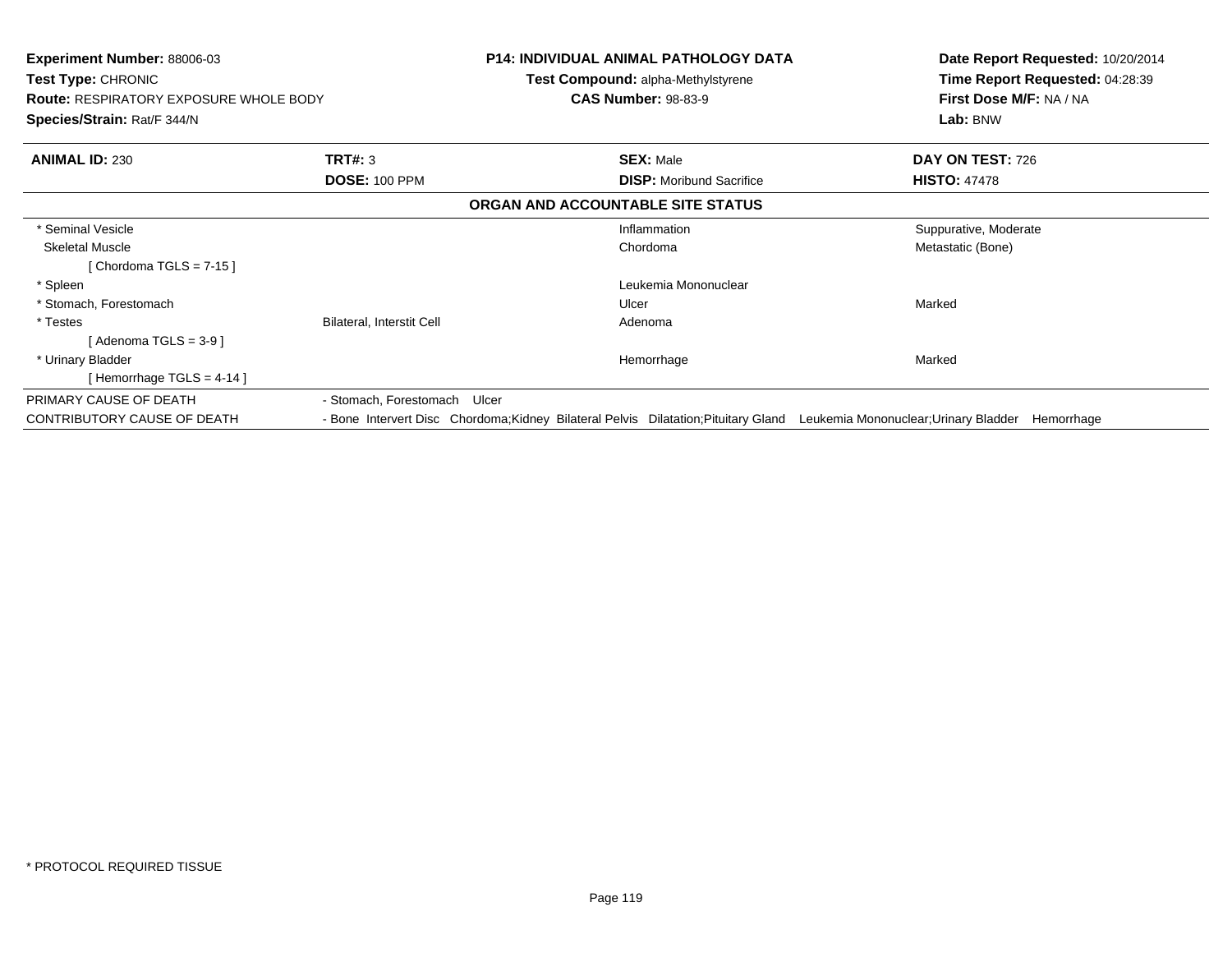| Experiment Number: 88006-03<br>Test Type: CHRONIC<br>Route: RESPIRATORY EXPOSURE WHOLE BODY |                            | <b>P14: INDIVIDUAL ANIMAL PATHOLOGY DATA</b> | Date Report Requested: 10/20/2014<br>Time Report Requested: 04:28:39<br>First Dose M/F: NA / NA |
|---------------------------------------------------------------------------------------------|----------------------------|----------------------------------------------|-------------------------------------------------------------------------------------------------|
|                                                                                             |                            | Test Compound: alpha-Methylstyrene           |                                                                                                 |
|                                                                                             |                            | <b>CAS Number: 98-83-9</b>                   |                                                                                                 |
| Species/Strain: Rat/F 344/N                                                                 |                            |                                              | Lab: BNW                                                                                        |
| <b>ANIMAL ID: 231</b>                                                                       | <b>TRT#: 3</b>             | <b>SEX: Male</b>                             | DAY ON TEST: 562                                                                                |
|                                                                                             | <b>DOSE: 100 PPM</b>       | <b>DISP:</b> Moribund Sacrifice              | <b>HISTO: 47479</b>                                                                             |
|                                                                                             |                            | ORGAN AND ACCOUNTABLE SITE STATUS            |                                                                                                 |
| <b>NORMAL</b>                                                                               |                            |                                              |                                                                                                 |
| * Bone                                                                                      | * Bone Marrow              | * Brain                                      | * Epididymis                                                                                    |
| * Esophagus                                                                                 | * Eye                      | * Harderian Gland                            | * Heart                                                                                         |
| * Intestine Large, Cecum                                                                    | * Intestine Large, Colon   | * Intestine Large, Rectum                    | * Intestine Small, Duodenum                                                                     |
| * Intestine Small, Ileum                                                                    | * Intestine Small, Jejunum | * Islets, Pancreatic                         | * Kidney                                                                                        |
| * Larynx                                                                                    | * Lung                     | * Lymph Node, Bronchial                      | * Lymph Node, Mediastinal                                                                       |
| * Lymph Node, Mesenteric                                                                    | * Mammary Gland            | * Nose                                       | * Pancreas                                                                                      |
| * Parathyroid Gland                                                                         | * Pituitary Gland          | * Prostate                                   | * Salivary Glands                                                                               |
| * Seminal Vesicle                                                                           | * Skin                     | * Stomach, Forestomach                       | * Stomach, Glandular                                                                            |
| * Thymus                                                                                    | * Thyroid Gland            | * Trachea                                    | * Urinary Bladder                                                                               |
| <b>MISSING</b>                                                                              |                            |                                              |                                                                                                 |
| * Lymph Node, Mandibular                                                                    |                            |                                              |                                                                                                 |
| <b>OBSERVATIONS</b>                                                                         |                            |                                              |                                                                                                 |
| * Adrenal Cortex                                                                            |                            | Vacuolization Cytoplasmic                    | Minimal                                                                                         |
| * Adrenal Medulla                                                                           |                            | Hyperplasia                                  | Minimal                                                                                         |
| * Liver                                                                                     |                            | Leukemia Mononuclear                         |                                                                                                 |
| * Preputial Gland                                                                           |                            | Cyst                                         | Marked                                                                                          |
|                                                                                             |                            | Hyperplasia                                  | Marked                                                                                          |
| [Cyst TGLS = $1-14+15$ ]                                                                    |                            |                                              |                                                                                                 |
| [Hyperplasia TGLS = 1-14+15]                                                                |                            |                                              |                                                                                                 |
| * Spleen                                                                                    |                            | Leukemia Mononuclear                         |                                                                                                 |
| * Testes                                                                                    | Bilateral, Interstit Cell  | Adenoma                                      |                                                                                                 |
| [Adenoma TGLS = $2-9$ ]                                                                     |                            |                                              |                                                                                                 |
| PRIMARY CAUSE OF DEATH                                                                      | - Preputial Gland Cyst     |                                              |                                                                                                 |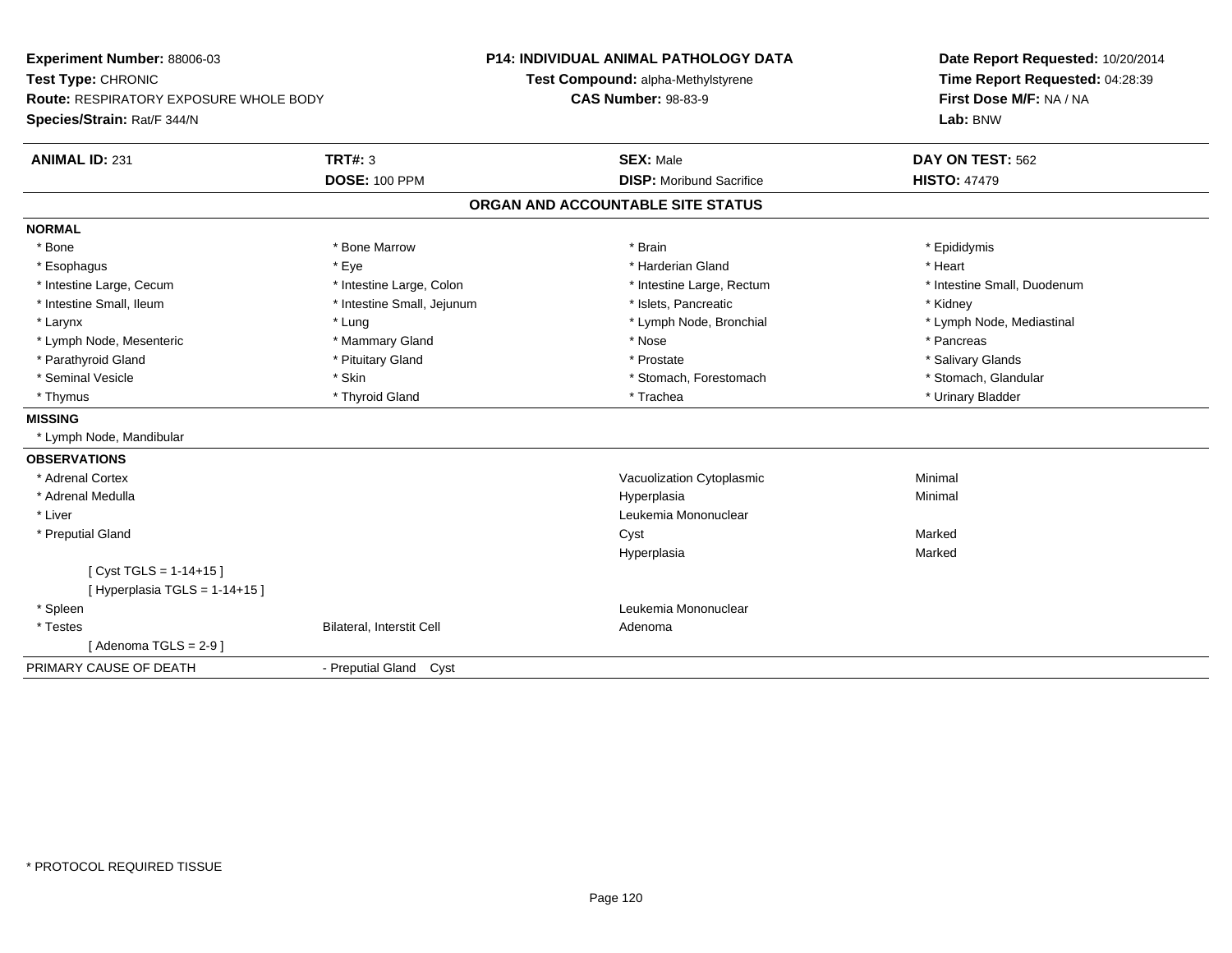| Experiment Number: 88006-03<br>Test Type: CHRONIC |                           | <b>P14: INDIVIDUAL ANIMAL PATHOLOGY DATA</b> | Date Report Requested: 10/20/2014<br>Time Report Requested: 04:28:39 |
|---------------------------------------------------|---------------------------|----------------------------------------------|----------------------------------------------------------------------|
|                                                   |                           | Test Compound: alpha-Methylstyrene           |                                                                      |
| Route: RESPIRATORY EXPOSURE WHOLE BODY            |                           | <b>CAS Number: 98-83-9</b>                   | First Dose M/F: NA / NA                                              |
| Species/Strain: Rat/F 344/N                       |                           |                                              | Lab: BNW                                                             |
| <b>ANIMAL ID: 232</b>                             | <b>TRT#: 3</b>            | <b>SEX: Male</b>                             | DAY ON TEST: 730                                                     |
|                                                   | <b>DOSE: 100 PPM</b>      | <b>DISP: Terminal Sacrifice</b>              | <b>HISTO: 47480</b>                                                  |
|                                                   |                           | ORGAN AND ACCOUNTABLE SITE STATUS            |                                                                      |
| <b>NORMAL</b>                                     |                           |                                              |                                                                      |
| * Bone                                            | * Bone Marrow             | * Brain                                      | * Epididymis                                                         |
| * Esophagus                                       | * Harderian Gland         | * Heart                                      | * Intestine Large, Cecum                                             |
| * Intestine Large, Colon                          | * Intestine Large, Rectum | * Intestine Small, Duodenum                  | * Intestine Small, Ileum                                             |
| * Intestine Small, Jejunum                        | * Islets, Pancreatic      | * Larynx                                     | * Lung                                                               |
| * Lymph Node, Mesenteric                          | * Mammary Gland           | * Pancreas                                   | * Preputial Gland                                                    |
| * Prostate                                        | * Salivary Glands         | * Seminal Vesicle                            | * Skin                                                               |
| * Spleen                                          | * Stomach, Glandular      | * Thymus                                     | * Trachea                                                            |
| * Urinary Bladder                                 |                           |                                              |                                                                      |
| <b>MISSING</b>                                    |                           |                                              |                                                                      |
| * Lymph Node, Bronchial                           | * Lymph Node, Mandibular  | * Lymph Node, Mediastinal                    | * Parathyroid Gland                                                  |
| <b>OBSERVATIONS</b>                               |                           |                                              |                                                                      |
| * Adrenal Cortex                                  |                           | Hyperplasia                                  | Moderate                                                             |
| * Adrenal Medulla                                 |                           | Hyperplasia                                  | Mild                                                                 |
| * Eye                                             | Sclera                    | Metaplasia                                   | Osseous, Moderate                                                    |
| * Kidney                                          | Papilla                   | Mineralization                               | Minimal                                                              |
|                                                   |                           | Nephropathy                                  | Marked                                                               |
| [Nephropathy TGLS = $5-7$ ]                       |                           |                                              |                                                                      |
| * Liver                                           | <b>Bile Duct</b>          | Hyperplasia                                  | Minimal                                                              |
| * Nose                                            | Olfactory Epi             | Hyperplasia                                  | Basal Cell, Minimal                                                  |
| * Pituitary Gland                                 |                           | Hyperplasia                                  | Moderate                                                             |
| * Stomach, Forestomach                            |                           | Squamous Cell Papilloma                      |                                                                      |
| [Squamous Cell Papilloma TGLS = 6-10]             |                           |                                              |                                                                      |
| * Testes                                          | <b>Interstit Cell</b>     | Adenoma                                      |                                                                      |
|                                                   | <b>Germinal Epith</b>     | Atrophy                                      | Marked                                                               |
| [Adenoma TGLS = $2,3-14$ ]                        |                           |                                              |                                                                      |
| [Atrophy TGLS = $4-9$ ]                           |                           |                                              |                                                                      |
| * Thyroid Gland                                   | C Cell                    | Carcinoma                                    |                                                                      |
| [Carcinoma TGLS = 1-3]                            |                           |                                              |                                                                      |
| PRIMARY CAUSE OF DEATH                            | ÷,                        |                                              |                                                                      |
|                                                   |                           |                                              |                                                                      |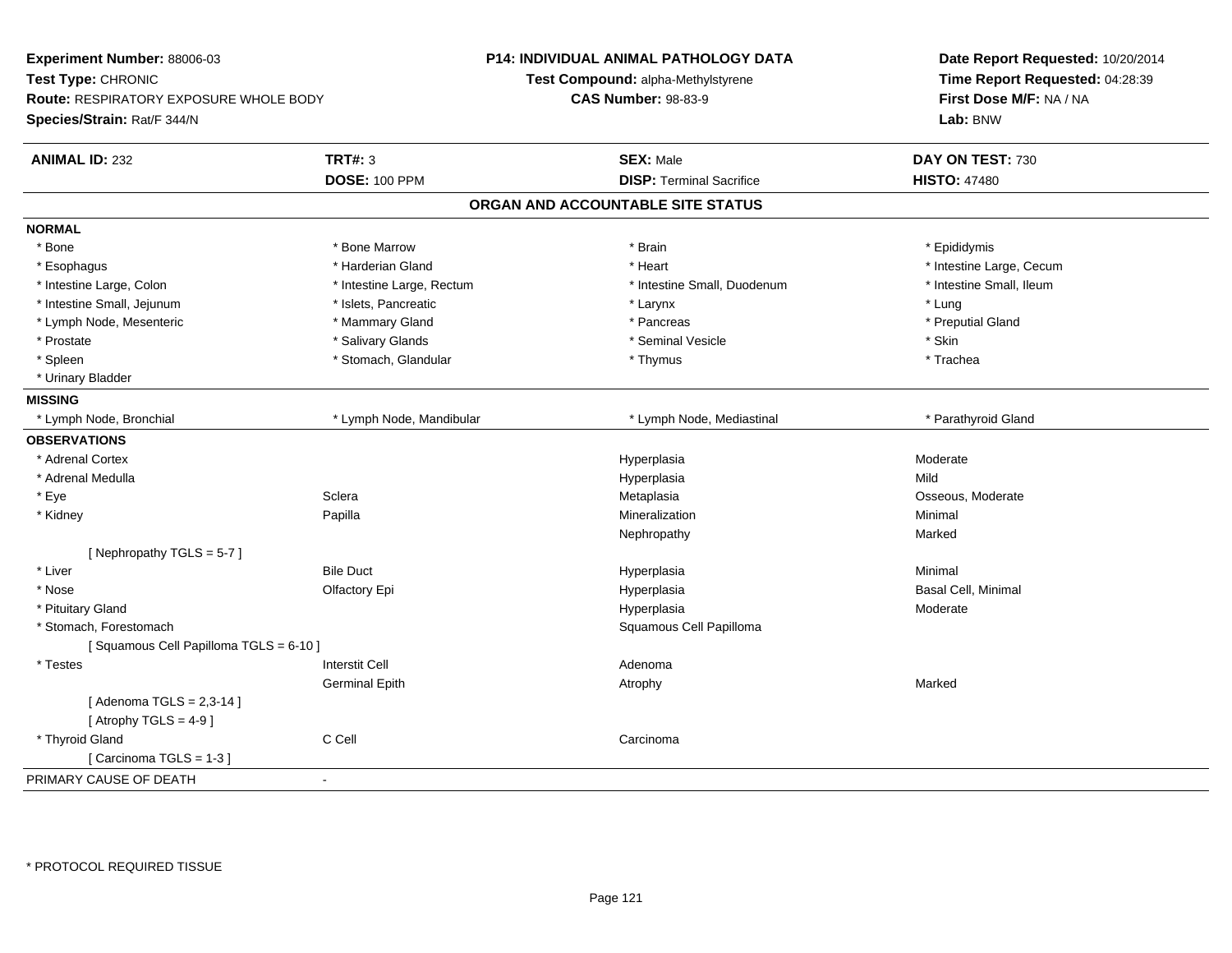| Experiment Number: 88006-03<br>Test Type: CHRONIC<br><b>Route: RESPIRATORY EXPOSURE WHOLE BODY</b><br>Species/Strain: Rat/F 344/N |                                        | <b>P14: INDIVIDUAL ANIMAL PATHOLOGY DATA</b><br>Test Compound: alpha-Methylstyrene<br><b>CAS Number: 98-83-9</b> | Date Report Requested: 10/20/2014<br>Time Report Requested: 04:28:39<br>First Dose M/F: NA / NA<br>Lab: BNW |
|-----------------------------------------------------------------------------------------------------------------------------------|----------------------------------------|------------------------------------------------------------------------------------------------------------------|-------------------------------------------------------------------------------------------------------------|
| <b>ANIMAL ID: 233</b>                                                                                                             | <b>TRT#: 3</b><br><b>DOSE: 100 PPM</b> | <b>SEX: Male</b><br><b>DISP: Terminal Sacrifice</b>                                                              | DAY ON TEST: 730<br><b>HISTO: 47481</b>                                                                     |
|                                                                                                                                   |                                        |                                                                                                                  |                                                                                                             |
|                                                                                                                                   |                                        | ORGAN AND ACCOUNTABLE SITE STATUS                                                                                |                                                                                                             |
| <b>NORMAL</b>                                                                                                                     |                                        |                                                                                                                  |                                                                                                             |
| * Adrenal Medulla                                                                                                                 | * Bone                                 | * Bone Marrow                                                                                                    | * Brain                                                                                                     |
| * Epididymis                                                                                                                      | * Esophagus                            | * Harderian Gland                                                                                                | * Heart                                                                                                     |
| * Intestine Large, Cecum                                                                                                          | * Intestine Large, Colon               | * Intestine Large, Rectum                                                                                        | * Intestine Small, Duodenum                                                                                 |
| * Intestine Small, Ileum                                                                                                          | * Intestine Small, Jejunum             | * Lymph Node, Mandibular                                                                                         | * Lymph Node, Mesenteric                                                                                    |
| * Mammary Gland                                                                                                                   | * Nose                                 | * Pancreas                                                                                                       | * Parathyroid Gland                                                                                         |
| * Preputial Gland                                                                                                                 | * Salivary Glands                      | * Seminal Vesicle                                                                                                | * Skin                                                                                                      |
| * Spleen                                                                                                                          | * Stomach, Forestomach                 | * Stomach, Glandular                                                                                             | * Thymus                                                                                                    |
| * Trachea                                                                                                                         | * Urinary Bladder                      |                                                                                                                  |                                                                                                             |
| <b>MISSING</b>                                                                                                                    |                                        |                                                                                                                  |                                                                                                             |
| * Lymph Node, Bronchial                                                                                                           | * Lymph Node, Mediastinal              |                                                                                                                  |                                                                                                             |
| <b>OBSERVATIONS</b>                                                                                                               |                                        |                                                                                                                  |                                                                                                             |
| * Adrenal Cortex                                                                                                                  |                                        | Vacuolization Cytoplasmic                                                                                        | Mild                                                                                                        |
| * Eye                                                                                                                             | Sclera                                 | Metaplasia                                                                                                       | Osseous, Mild                                                                                               |
| * Islets, Pancreatic                                                                                                              |                                        | Carcinoma                                                                                                        |                                                                                                             |
| [Carcinoma TGLS = $4-14$ ]                                                                                                        |                                        |                                                                                                                  |                                                                                                             |
| * Kidney                                                                                                                          |                                        | Nephropathy                                                                                                      | Moderate                                                                                                    |
| * Larynx                                                                                                                          |                                        | Inflammation                                                                                                     | Chronic, Mild                                                                                               |
| * Liver                                                                                                                           | <b>Bile Duct</b>                       | Hyperplasia                                                                                                      | Minimal                                                                                                     |
| * Lung                                                                                                                            | Alveolar Epith                         | Hyperplasia                                                                                                      | Marked                                                                                                      |
| [ Hyperplasia TGLS = 1-4 ]                                                                                                        |                                        |                                                                                                                  |                                                                                                             |
| * Pituitary Gland                                                                                                                 |                                        | Adenoma                                                                                                          |                                                                                                             |
| [Adenoma TGLS = $2-10$ ]                                                                                                          |                                        |                                                                                                                  |                                                                                                             |
| * Prostate                                                                                                                        |                                        | Inflammation                                                                                                     | Suppurative, Mild                                                                                           |
| * Testes                                                                                                                          | Bilateral, Interstit Cell              | Adenoma                                                                                                          |                                                                                                             |
| [Adenoma TGLS = $3-9$ ]                                                                                                           |                                        |                                                                                                                  |                                                                                                             |
| * Thyroid Gland                                                                                                                   | C Cell                                 | Hyperplasia                                                                                                      | Minimal                                                                                                     |
| PRIMARY CAUSE OF DEATH                                                                                                            |                                        |                                                                                                                  |                                                                                                             |
|                                                                                                                                   |                                        |                                                                                                                  |                                                                                                             |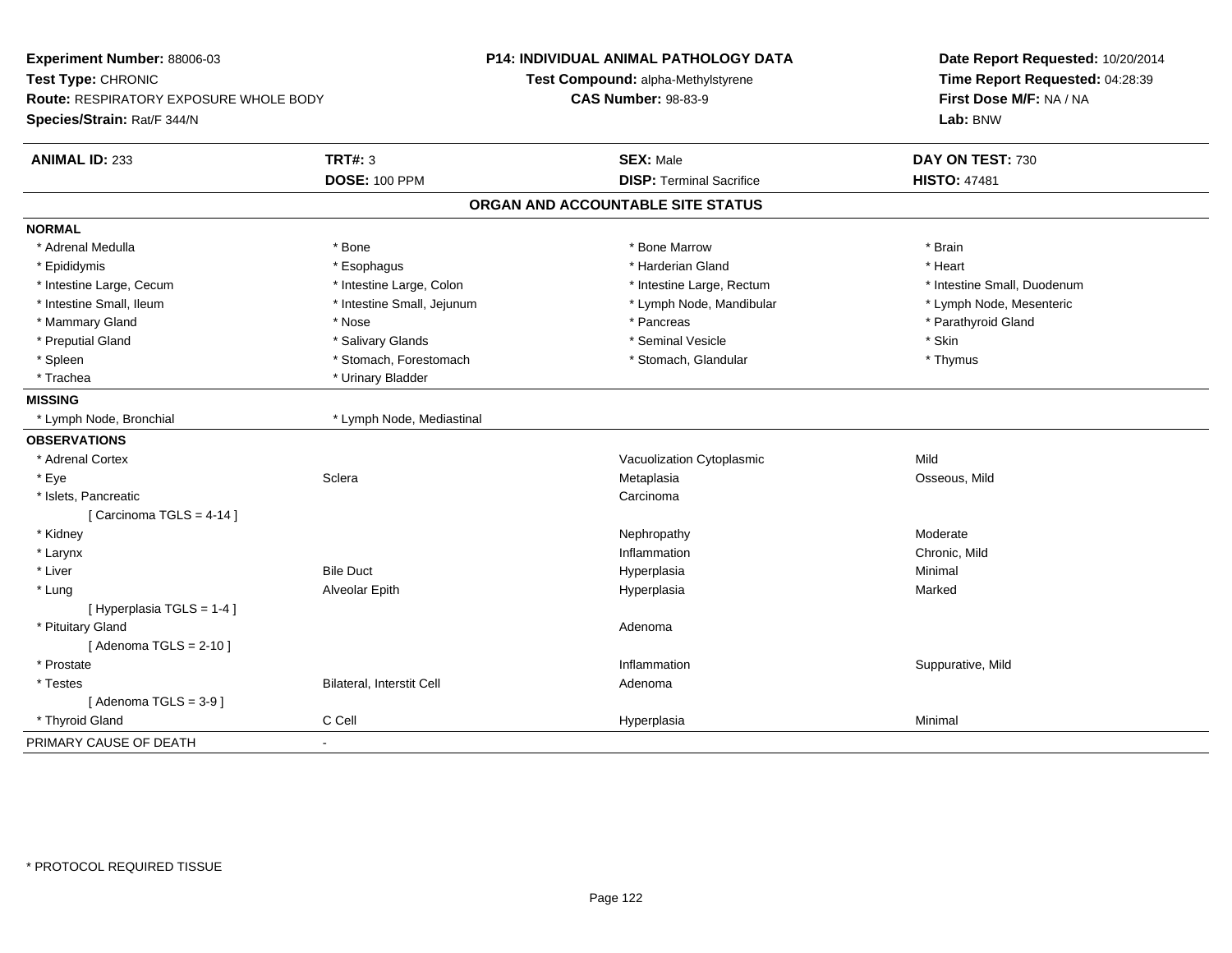| Experiment Number: 88006-03<br>Test Type: CHRONIC<br>Route: RESPIRATORY EXPOSURE WHOLE BODY<br>Species/Strain: Rat/F 344/N |                           | <b>P14: INDIVIDUAL ANIMAL PATHOLOGY DATA</b><br>Test Compound: alpha-Methylstyrene<br><b>CAS Number: 98-83-9</b> | Date Report Requested: 10/20/2014<br>Time Report Requested: 04:28:39<br>First Dose M/F: NA / NA<br>Lab: BNW |
|----------------------------------------------------------------------------------------------------------------------------|---------------------------|------------------------------------------------------------------------------------------------------------------|-------------------------------------------------------------------------------------------------------------|
| <b>ANIMAL ID: 234</b>                                                                                                      | <b>TRT#: 3</b>            | <b>SEX: Male</b>                                                                                                 | DAY ON TEST: 529                                                                                            |
|                                                                                                                            | <b>DOSE: 100 PPM</b>      | <b>DISP: Moribund Sacrifice</b>                                                                                  | <b>HISTO: 47482</b>                                                                                         |
|                                                                                                                            |                           | ORGAN AND ACCOUNTABLE SITE STATUS                                                                                |                                                                                                             |
| <b>NORMAL</b>                                                                                                              |                           |                                                                                                                  |                                                                                                             |
| * Adrenal Medulla                                                                                                          | * Bone                    | * Bone Marrow                                                                                                    | * Brain                                                                                                     |
| * Epididymis                                                                                                               | * Esophagus               | * Eye                                                                                                            | * Harderian Gland                                                                                           |
| * Heart                                                                                                                    | * Intestine Large, Colon  | * Intestine Large, Rectum                                                                                        | * Intestine Small, Duodenum                                                                                 |
| * Intestine Small, Ileum                                                                                                   | * Islets, Pancreatic      | * Kidney                                                                                                         | * Lymph Node, Bronchial                                                                                     |
| * Lymph Node, Mesenteric                                                                                                   | * Mammary Gland           | * Pancreas                                                                                                       | * Parathyroid Gland                                                                                         |
| * Preputial Gland                                                                                                          | * Prostate                | * Salivary Glands                                                                                                | * Seminal Vesicle                                                                                           |
| * Skin                                                                                                                     | * Spleen                  | * Stomach, Forestomach                                                                                           | * Stomach, Glandular                                                                                        |
| * Thymus                                                                                                                   | * Thyroid Gland           | * Trachea                                                                                                        |                                                                                                             |
| <b>MISSING</b>                                                                                                             |                           |                                                                                                                  |                                                                                                             |
| * Lymph Node, Mandibular                                                                                                   | * Lymph Node, Mediastinal |                                                                                                                  |                                                                                                             |
| <b>INSUFFICIENT TISSUE</b>                                                                                                 |                           |                                                                                                                  |                                                                                                             |
| * Pituitary Gland                                                                                                          |                           |                                                                                                                  |                                                                                                             |
| <b>OBSERVATIONS</b>                                                                                                        |                           |                                                                                                                  |                                                                                                             |
| Adrenal Cortex                                                                                                             |                           | Atrophy                                                                                                          | Marked                                                                                                      |
| * Intestine Large, Cecum                                                                                                   | Epithelium                | Atrophy                                                                                                          | Moderate                                                                                                    |
|                                                                                                                            |                           | Ulcer                                                                                                            | Moderate                                                                                                    |
| * Intestine Small, Jejunum                                                                                                 |                           | Inflammation                                                                                                     | Chronic Active, Moderate                                                                                    |
|                                                                                                                            | Epithelium                | Ulcer                                                                                                            | Marked                                                                                                      |
| [Inflammation $TGLS = 2-14$ ]                                                                                              |                           |                                                                                                                  |                                                                                                             |
| [ Ulcer TGLS = $2-14$ ]                                                                                                    |                           |                                                                                                                  |                                                                                                             |
| * Larynx                                                                                                                   | <b>Respirat Epith</b>     | Hyperplasia                                                                                                      | Mild                                                                                                        |
| * Liver                                                                                                                    | <b>Bile Duct</b>          | Hyperplasia                                                                                                      | Minimal                                                                                                     |
| * Lung                                                                                                                     | Alveolus                  | <b>Infiltration Cellular</b>                                                                                     | Histiocyte, Minimal                                                                                         |
| * Nose                                                                                                                     | Olfactory Epi             | Hyperplasia                                                                                                      | Basal Cell, Minimal                                                                                         |
| * Testes                                                                                                                   | <b>Germinal Epith</b>     | Mineralization                                                                                                   | Marked                                                                                                      |
| [Mineralization TGLS = 3-9]                                                                                                |                           |                                                                                                                  |                                                                                                             |
| * Urinary Bladder                                                                                                          | <b>Transit Epithe</b>     | Hyperplasia                                                                                                      | Marked                                                                                                      |
|                                                                                                                            |                           | Inflammation                                                                                                     | Chronic, Moderate                                                                                           |

PRIMARY CAUSE OF DEATH-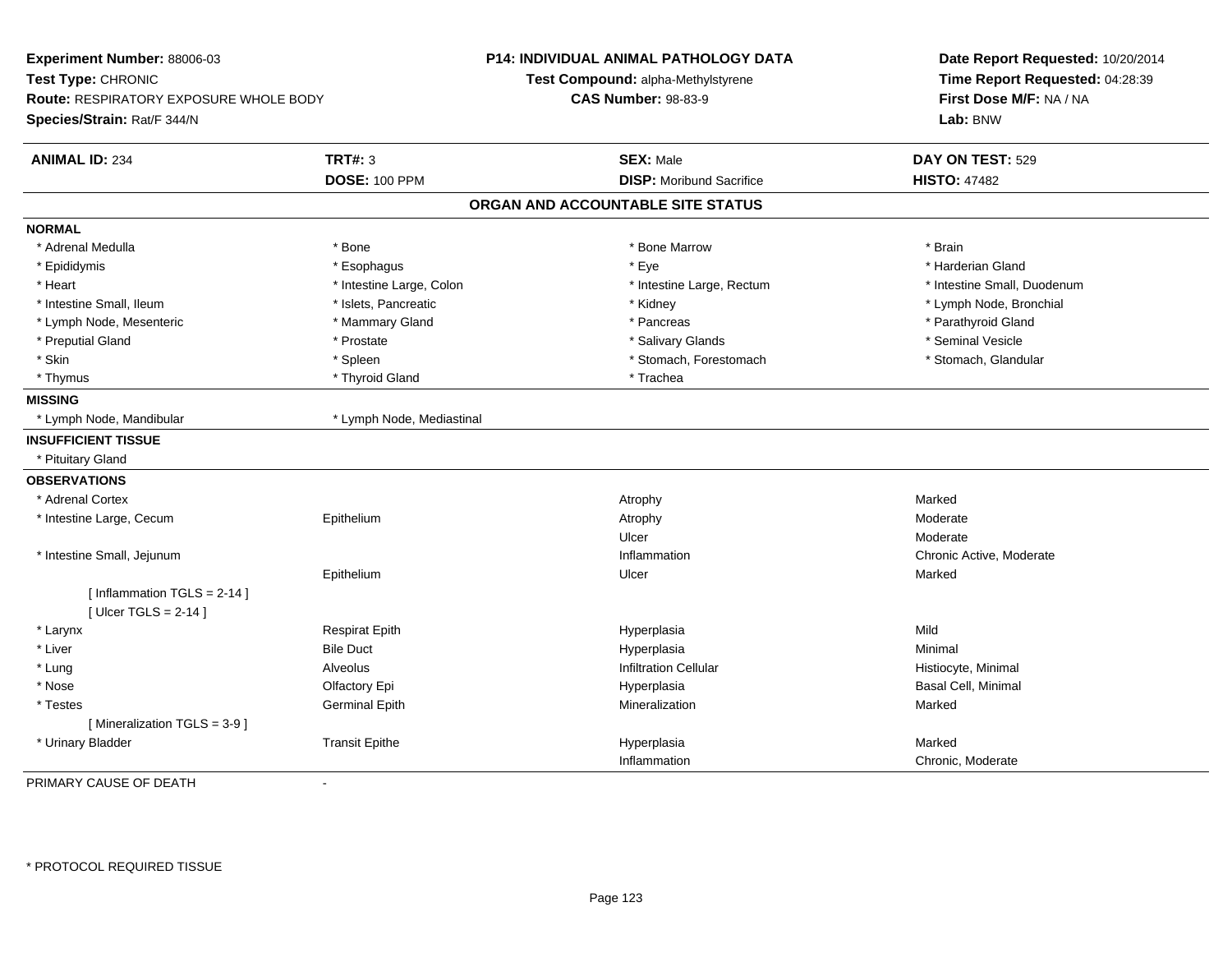| <b>Experiment Number: 88006-03</b><br>Test Type: CHRONIC<br><b>Route: RESPIRATORY EXPOSURE WHOLE BODY</b> |                            | <b>P14: INDIVIDUAL ANIMAL PATHOLOGY DATA</b>            | Date Report Requested: 10/20/2014 |  |
|-----------------------------------------------------------------------------------------------------------|----------------------------|---------------------------------------------------------|-----------------------------------|--|
|                                                                                                           |                            | Test Compound: alpha-Methylstyrene                      | Time Report Requested: 04:28:39   |  |
|                                                                                                           |                            | <b>CAS Number: 98-83-9</b>                              | First Dose M/F: NA / NA           |  |
| Species/Strain: Rat/F 344/N                                                                               |                            |                                                         | Lab: BNW                          |  |
| <b>ANIMAL ID: 234</b>                                                                                     | TRT#: 3                    | <b>SEX: Male</b>                                        | <b>DAY ON TEST: 529</b>           |  |
|                                                                                                           | <b>DOSE: 100 PPM</b>       | <b>DISP:</b> Moribund Sacrifice                         | <b>HISTO: 47482</b>               |  |
|                                                                                                           |                            | ORGAN AND ACCOUNTABLE SITE STATUS                       |                                   |  |
| CONTRIBUTORY CAUSE OF DEATH                                                                               | - Intestine Small; Jejunum | Inflammation; Intestine Small; Jejunum Epithelium Ulcer |                                   |  |
| Animal Note: TGL 1 = NCL (No Corresponding Lesion)                                                        |                            |                                                         |                                   |  |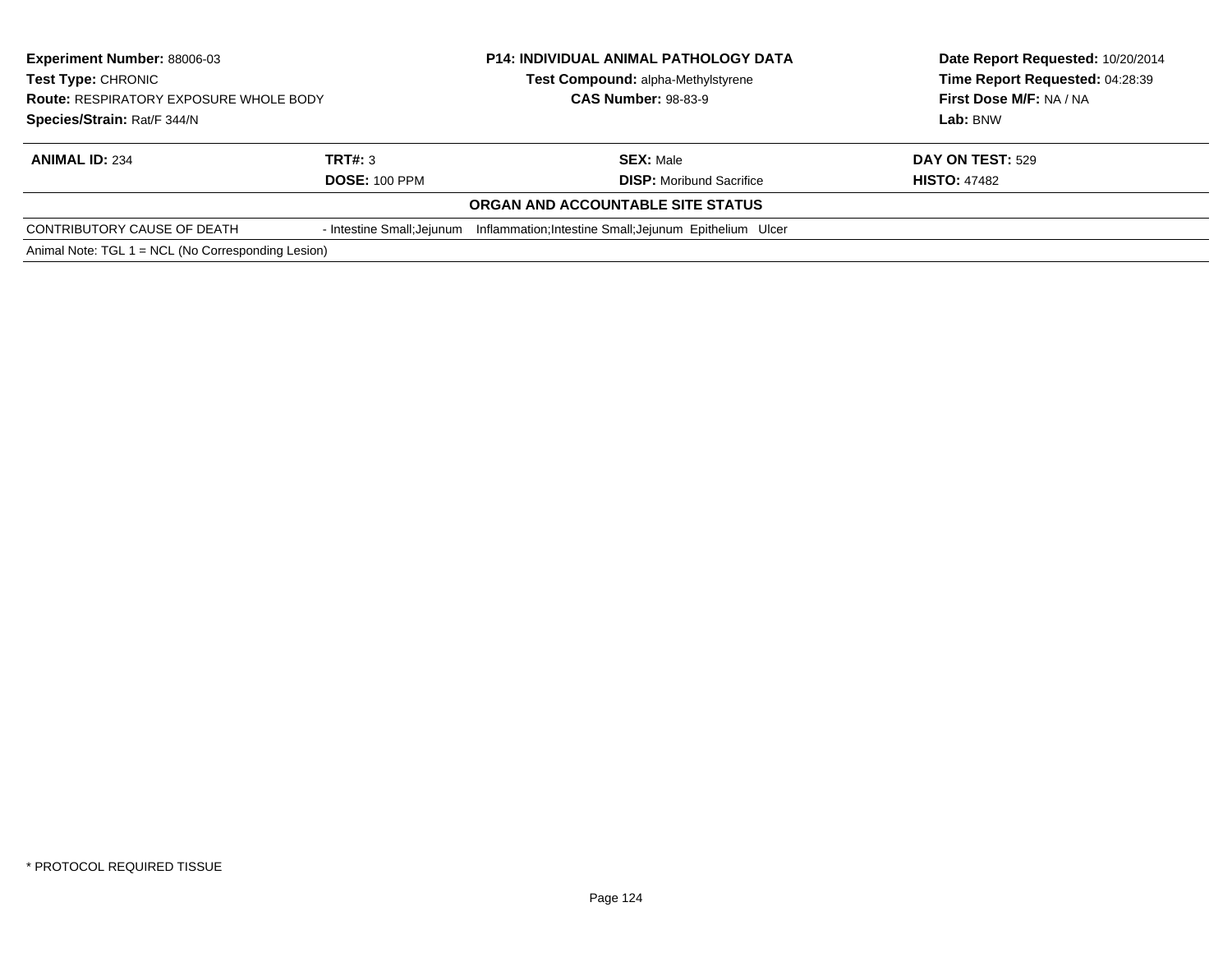| Experiment Number: 88006-03                   |                            | <b>P14: INDIVIDUAL ANIMAL PATHOLOGY DATA</b> | Date Report Requested: 10/20/2014<br>Time Report Requested: 04:28:39 |  |
|-----------------------------------------------|----------------------------|----------------------------------------------|----------------------------------------------------------------------|--|
| Test Type: CHRONIC                            |                            | Test Compound: alpha-Methylstyrene           |                                                                      |  |
| <b>Route: RESPIRATORY EXPOSURE WHOLE BODY</b> |                            | <b>CAS Number: 98-83-9</b>                   | First Dose M/F: NA / NA                                              |  |
| Species/Strain: Rat/F 344/N                   |                            |                                              | Lab: BNW                                                             |  |
| <b>ANIMAL ID: 235</b>                         | <b>TRT#: 3</b>             | <b>SEX: Male</b>                             | DAY ON TEST: 730                                                     |  |
|                                               | <b>DOSE: 100 PPM</b>       | <b>DISP: Terminal Sacrifice</b>              | <b>HISTO: 47483</b>                                                  |  |
|                                               |                            | ORGAN AND ACCOUNTABLE SITE STATUS            |                                                                      |  |
| <b>NORMAL</b>                                 |                            |                                              |                                                                      |  |
| * Adrenal Medulla                             | * Bone                     | * Bone Marrow                                | * Brain                                                              |  |
| * Epididymis                                  | * Esophagus                | * Harderian Gland                            | * Heart                                                              |  |
| * Intestine Large, Cecum                      | * Intestine Large, Colon   | * Intestine Large, Rectum                    | * Intestine Small, Duodenum                                          |  |
| * Intestine Small, Ileum                      | * Intestine Small, Jejunum | * Larynx                                     | * Lymph Node, Mesenteric                                             |  |
| * Mammary Gland                               | * Nose                     | * Pancreas                                   | * Parathyroid Gland                                                  |  |
| * Preputial Gland                             | * Salivary Glands          | * Seminal Vesicle                            | * Skin                                                               |  |
| * Stomach, Forestomach                        | * Stomach, Glandular       | * Thymus                                     | * Trachea                                                            |  |
| * Urinary Bladder                             |                            |                                              |                                                                      |  |
| <b>MISSING</b>                                |                            |                                              |                                                                      |  |
| * Lymph Node, Mandibular                      | * Lymph Node, Mediastinal  |                                              |                                                                      |  |
| <b>OBSERVATIONS</b>                           |                            |                                              |                                                                      |  |
| * Adrenal Cortex                              |                            | Vacuolization Cytoplasmic                    | Mild                                                                 |  |
| $*$ Eye                                       | Sclera                     | Metaplasia                                   | Osseous, Minimal                                                     |  |
| * Islets, Pancreatic                          |                            | Hyperplasia                                  | Marked                                                               |  |
| * Kidney                                      | Pelvis                     | <b>Dilatation</b>                            | Mild                                                                 |  |
|                                               | Pelvis, Transit Epithe     | Hyperplasia                                  | Moderate                                                             |  |
|                                               |                            | Nephropathy                                  | Moderate                                                             |  |
| [ Dilatation TGLS = 4-7 ]                     |                            |                                              |                                                                      |  |
| * Liver                                       | <b>Bile Duct</b>           | Hyperplasia                                  | Minimal                                                              |  |
|                                               |                            | Leukemia Mononuclear                         |                                                                      |  |
| * Lung                                        |                            | Leukemia Mononuclear                         |                                                                      |  |
| * Lymph Node, Bronchial                       |                            | Leukemia Mononuclear                         |                                                                      |  |
| [ Leukemia Mononuclear TGLS = 3-14 ]          |                            |                                              |                                                                      |  |
| * Pituitary Gland                             |                            | Adenoma                                      |                                                                      |  |
| [Adenoma TGLS = $5-10$ ]                      |                            |                                              |                                                                      |  |
| * Prostate                                    |                            | Inflammation                                 | Suppurative, Minimal                                                 |  |
| * Spleen                                      |                            | Leukemia Mononuclear                         |                                                                      |  |
| * Testes                                      | Bilateral, Interstit Cell  | Adenoma                                      |                                                                      |  |
| [Adenoma TGLS = $2-9$ ]                       |                            |                                              |                                                                      |  |
| * Thyroid Gland                               | C Cell                     | Carcinoma                                    |                                                                      |  |
|                                               |                            |                                              |                                                                      |  |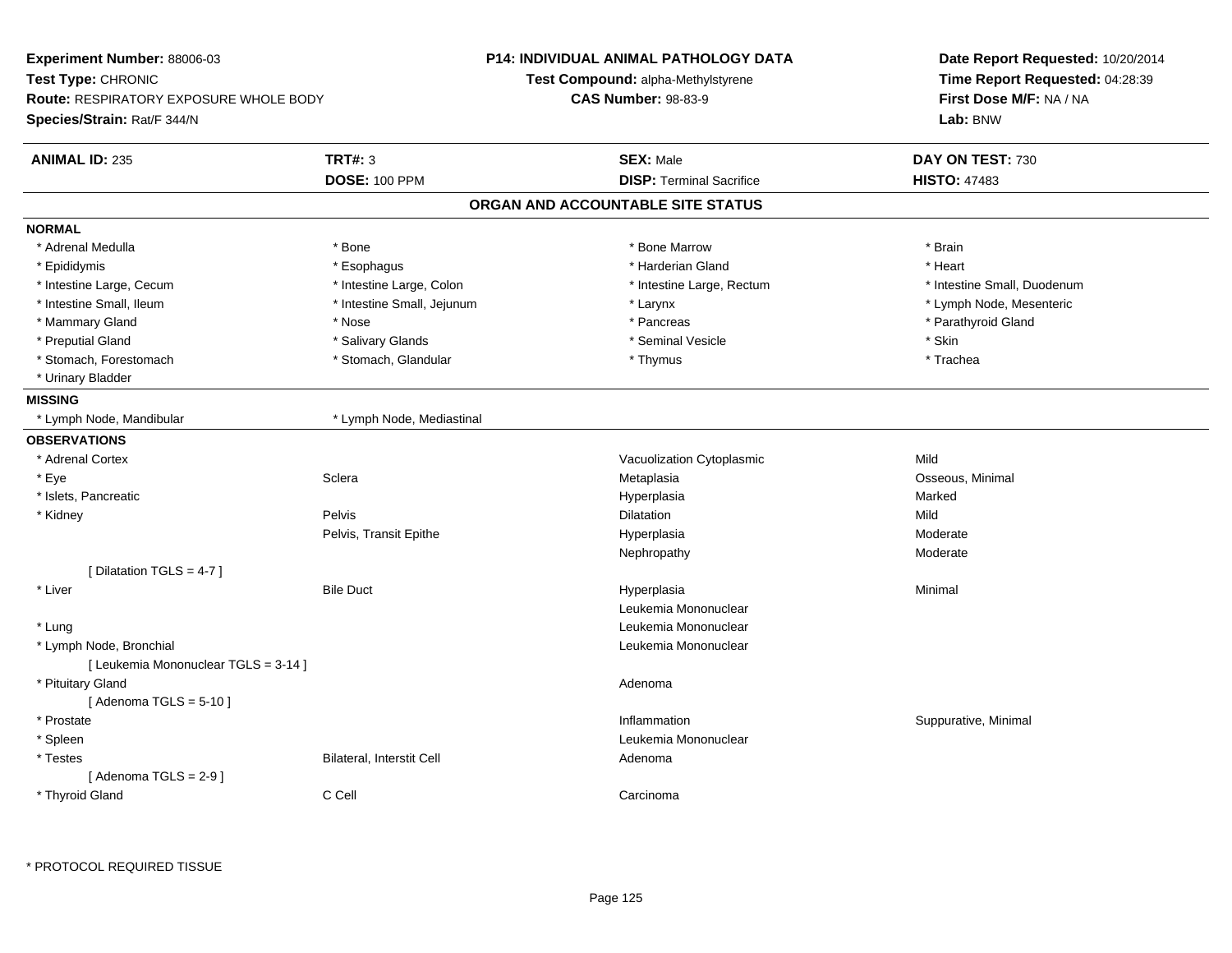| <b>Experiment Number: 88006-03</b><br>Test Type: CHRONIC<br><b>Route: RESPIRATORY EXPOSURE WHOLE BODY</b><br>Species/Strain: Rat/F 344/N |                      | <b>P14: INDIVIDUAL ANIMAL PATHOLOGY DATA</b> | Date Report Requested: 10/20/2014 |  |
|------------------------------------------------------------------------------------------------------------------------------------------|----------------------|----------------------------------------------|-----------------------------------|--|
|                                                                                                                                          |                      | Test Compound: alpha-Methylstyrene           | Time Report Requested: 04:28:39   |  |
|                                                                                                                                          |                      | <b>CAS Number: 98-83-9</b>                   | First Dose M/F: NA / NA           |  |
|                                                                                                                                          |                      |                                              | Lab: BNW                          |  |
| <b>ANIMAL ID: 235</b>                                                                                                                    | TRT#: 3              | <b>SEX: Male</b>                             | <b>DAY ON TEST: 730</b>           |  |
|                                                                                                                                          | <b>DOSE: 100 PPM</b> | <b>DISP: Terminal Sacrifice</b>              | <b>HISTO: 47483</b>               |  |
|                                                                                                                                          |                      | ORGAN AND ACCOUNTABLE SITE STATUS            |                                   |  |
| [Carcinoma TGLS = 1-3 ]                                                                                                                  |                      |                                              |                                   |  |
| PRIMARY CAUSE OF DEATH                                                                                                                   |                      |                                              |                                   |  |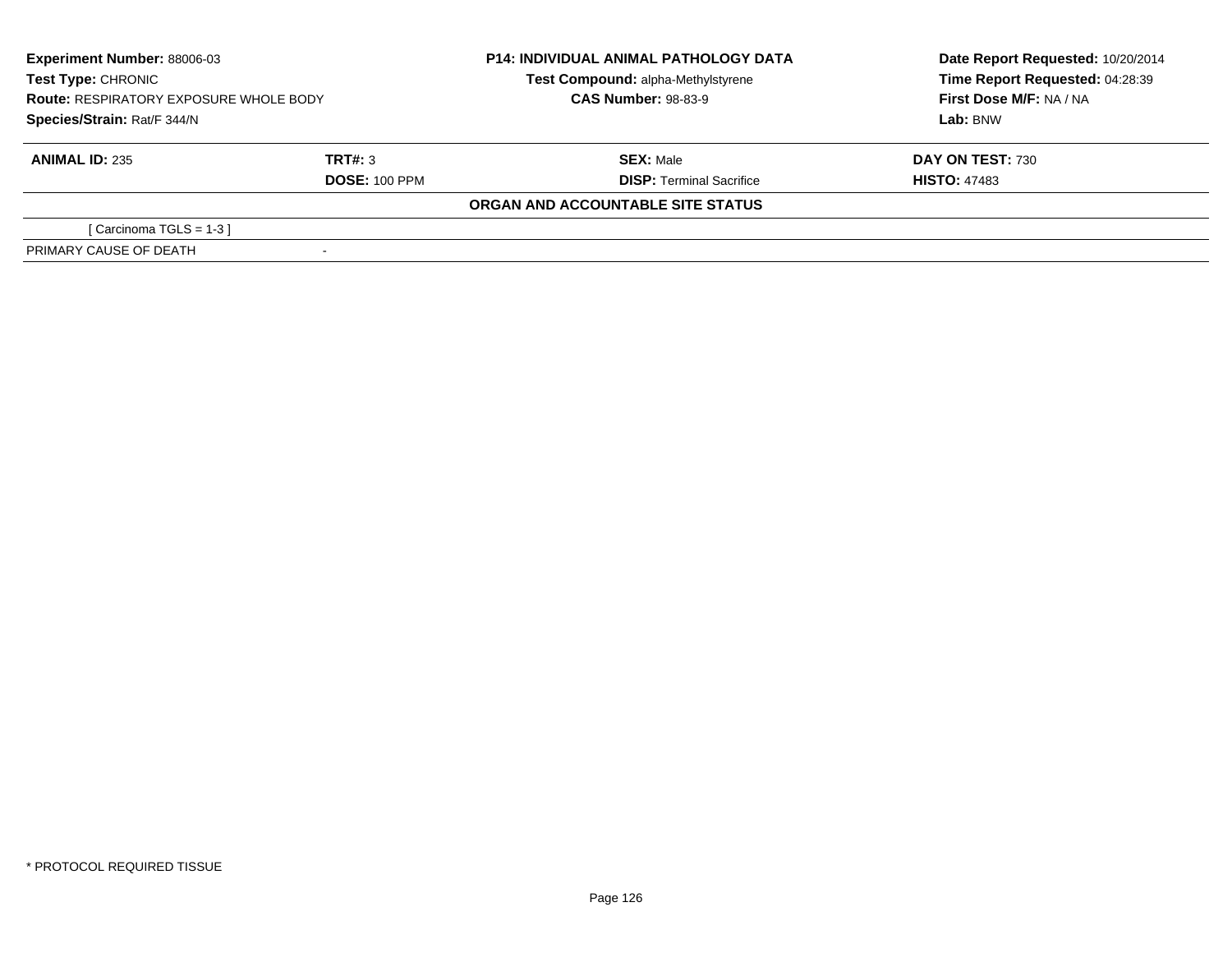| Experiment Number: 88006-03                                         |                           | <b>P14: INDIVIDUAL ANIMAL PATHOLOGY DATA</b> | Date Report Requested: 10/20/2014                          |  |
|---------------------------------------------------------------------|---------------------------|----------------------------------------------|------------------------------------------------------------|--|
| Test Type: CHRONIC<br><b>Route: RESPIRATORY EXPOSURE WHOLE BODY</b> |                           | Test Compound: alpha-Methylstyrene           | Time Report Requested: 04:28:39<br>First Dose M/F: NA / NA |  |
|                                                                     |                           | <b>CAS Number: 98-83-9</b>                   |                                                            |  |
| Species/Strain: Rat/F 344/N                                         |                           |                                              | Lab: BNW                                                   |  |
| <b>ANIMAL ID: 236</b>                                               | <b>TRT#: 3</b>            | <b>SEX: Male</b>                             | DAY ON TEST: 705                                           |  |
|                                                                     | <b>DOSE: 100 PPM</b>      | <b>DISP: Moribund Sacrifice</b>              | <b>HISTO: 47484</b>                                        |  |
|                                                                     |                           | ORGAN AND ACCOUNTABLE SITE STATUS            |                                                            |  |
| <b>NORMAL</b>                                                       |                           |                                              |                                                            |  |
| * Adrenal Medulla                                                   | * Bone                    | * Bone Marrow                                | * Brain                                                    |  |
| * Epididymis                                                        | * Esophagus               | * Eye                                        | * Harderian Gland                                          |  |
| * Heart                                                             | * Intestine Large, Cecum  | * Intestine Large, Colon                     | * Intestine Large, Rectum                                  |  |
| * Intestine Small, Duodenum                                         | * Intestine Small, Ileum  | * Intestine Small, Jejunum                   | * Islets, Pancreatic                                       |  |
| * Larynx                                                            | * Mammary Gland           | * Nose                                       | * Pancreas                                                 |  |
| * Parathyroid Gland                                                 | * Preputial Gland         | * Salivary Glands                            | * Seminal Vesicle                                          |  |
| * Stomach, Forestomach                                              | * Stomach, Glandular      | * Thymus                                     | * Thyroid Gland                                            |  |
| * Trachea                                                           | * Urinary Bladder         |                                              |                                                            |  |
| <b>MISSING</b>                                                      |                           |                                              |                                                            |  |
| * Lymph Node, Bronchial                                             | * Lymph Node, Mandibular  | * Lymph Node, Mediastinal                    |                                                            |  |
| <b>OBSERVATIONS</b>                                                 |                           |                                              |                                                            |  |
| * Adrenal Cortex                                                    |                           | Hyperplasia                                  | Moderate                                                   |  |
| * Kidney                                                            |                           | Nephropathy                                  | Mild                                                       |  |
| * Liver                                                             |                           | Angiectasis                                  | Marked                                                     |  |
|                                                                     | <b>Bile Duct</b>          | Hyperplasia                                  | Moderate                                                   |  |
|                                                                     |                           | Leukemia Mononuclear                         |                                                            |  |
| [ Angiectasis TGLS = 7-6 ]<br>[ Leukemia Mononuclear TGLS = 5-6 ]   |                           |                                              |                                                            |  |
| * Lung                                                              | Alveolus                  | <b>Infiltration Cellular</b>                 | Histiocyte, Moderate                                       |  |
|                                                                     |                           | Leukemia Mononuclear                         |                                                            |  |
| * Lymph Node, Mesenteric                                            |                           | Leukemia Mononuclear                         |                                                            |  |
| * Pituitary Gland                                                   |                           | Hyperplasia                                  | Moderate                                                   |  |
| * Prostate                                                          |                           | Inflammation                                 | Suppurative, Minimal                                       |  |
| * Skin                                                              | Pinna                     | <b>Neural Crest Tumor</b>                    |                                                            |  |
| [Neural Crest Tumor TGLS = 2-15]                                    |                           |                                              |                                                            |  |
| * Spleen                                                            |                           | Leukemia Mononuclear                         |                                                            |  |
|                                                                     |                           | Necrosis                                     | Marked                                                     |  |
| [ Leukemia Mononuclear TGLS = 3-14 ]<br>[Necrosis TGLS = $4-14$ ]   |                           |                                              |                                                            |  |
| * Testes                                                            | Bilateral, Interstit Cell | Adenoma                                      |                                                            |  |

 $\overline{a}$ 

 $\sim$ 

 $\sim$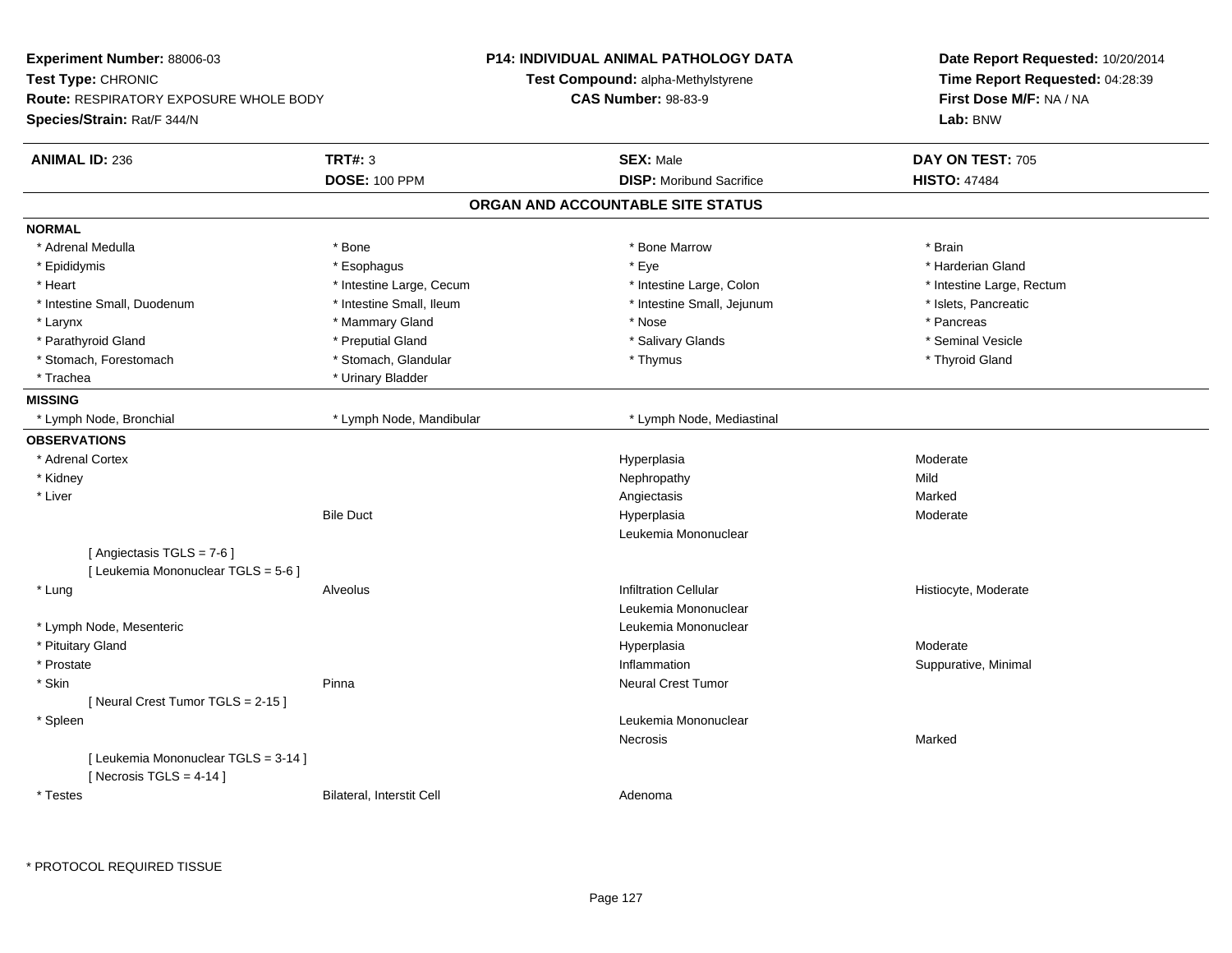| <b>Experiment Number: 88006-03</b><br>Test Type: CHRONIC<br><b>Route: RESPIRATORY EXPOSURE WHOLE BODY</b><br>Species/Strain: Rat/F 344/N |                               | <b>P14: INDIVIDUAL ANIMAL PATHOLOGY DATA</b> | Date Report Requested: 10/20/2014 |
|------------------------------------------------------------------------------------------------------------------------------------------|-------------------------------|----------------------------------------------|-----------------------------------|
|                                                                                                                                          |                               | Test Compound: alpha-Methylstyrene           | Time Report Requested: 04:28:39   |
|                                                                                                                                          |                               | <b>CAS Number: 98-83-9</b>                   | First Dose M/F: NA / NA           |
|                                                                                                                                          |                               |                                              | Lab: BNW                          |
| <b>ANIMAL ID: 236</b>                                                                                                                    | TRT#: 3                       | <b>SEX: Male</b>                             | <b>DAY ON TEST: 705</b>           |
|                                                                                                                                          | <b>DOSE: 100 PPM</b>          | <b>DISP:</b> Moribund Sacrifice              | <b>HISTO: 47484</b>               |
|                                                                                                                                          |                               | ORGAN AND ACCOUNTABLE SITE STATUS            |                                   |
| [Adenoma TGLS = $6-9$ ]                                                                                                                  |                               |                                              |                                   |
| PRIMARY CAUSE OF DEATH                                                                                                                   | - Spleen Leukemia Mononuclear |                                              |                                   |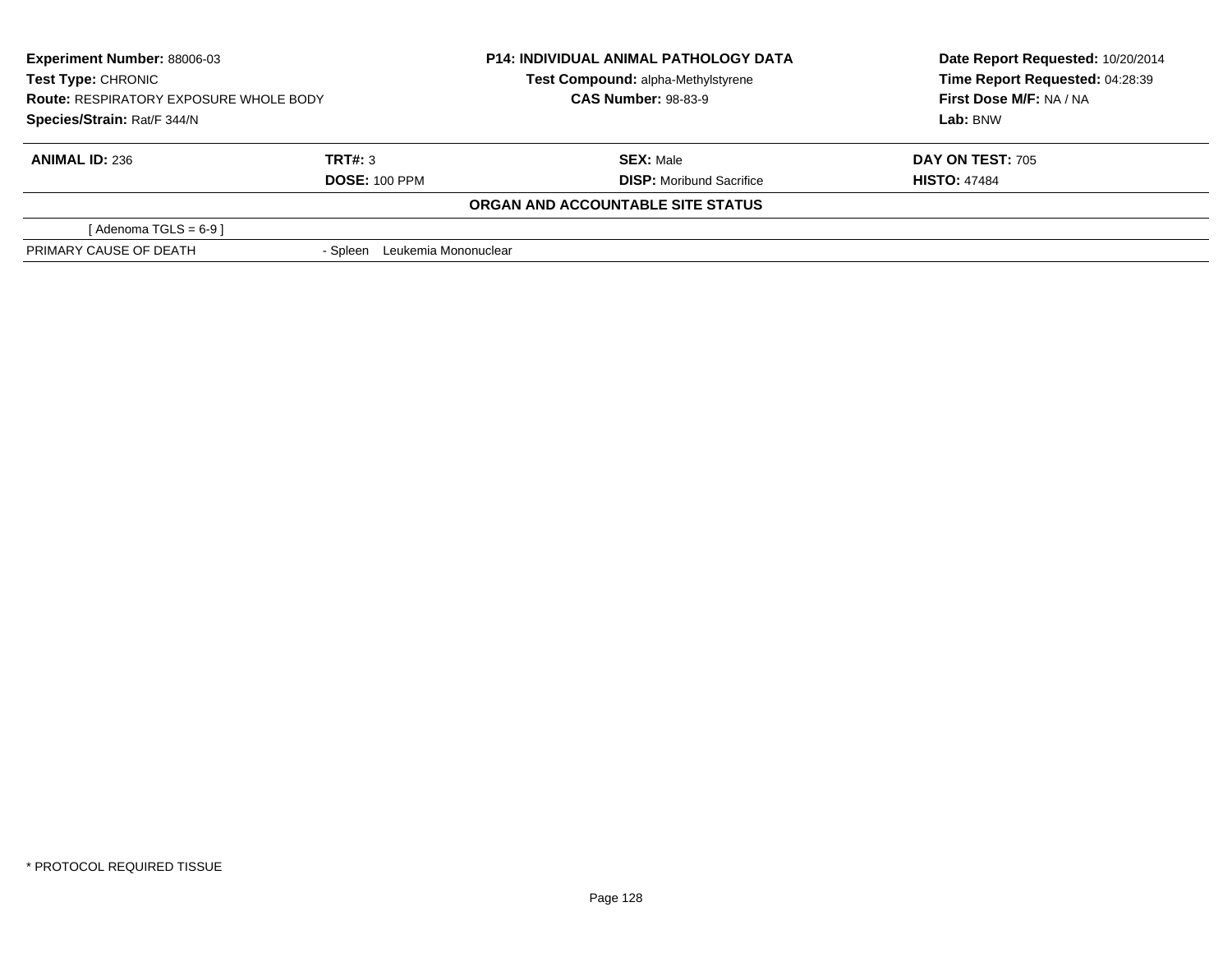| Experiment Number: 88006-03<br>Test Type: CHRONIC<br>Route: RESPIRATORY EXPOSURE WHOLE BODY<br>Species/Strain: Rat/F 344/N |                           | <b>P14: INDIVIDUAL ANIMAL PATHOLOGY DATA</b><br>Test Compound: alpha-Methylstyrene<br><b>CAS Number: 98-83-9</b> | Date Report Requested: 10/20/2014<br>Time Report Requested: 04:28:39<br>First Dose M/F: NA / NA<br>Lab: BNW |
|----------------------------------------------------------------------------------------------------------------------------|---------------------------|------------------------------------------------------------------------------------------------------------------|-------------------------------------------------------------------------------------------------------------|
| <b>ANIMAL ID: 237</b>                                                                                                      | <b>TRT#: 3</b>            | <b>SEX: Male</b>                                                                                                 | DAY ON TEST: 660                                                                                            |
|                                                                                                                            | <b>DOSE: 100 PPM</b>      | <b>DISP:</b> Moribund Sacrifice                                                                                  | <b>HISTO: 47485</b>                                                                                         |
|                                                                                                                            |                           | ORGAN AND ACCOUNTABLE SITE STATUS                                                                                |                                                                                                             |
| <b>NORMAL</b>                                                                                                              |                           |                                                                                                                  |                                                                                                             |
| * Adrenal Cortex                                                                                                           | * Adrenal Medulla         | * Bone                                                                                                           | * Bone Marrow                                                                                               |
| * Brain                                                                                                                    | * Epididymis              | * Esophagus                                                                                                      | * Harderian Gland                                                                                           |
| * Heart                                                                                                                    | * Intestine Large, Cecum  | * Intestine Large, Colon                                                                                         | * Intestine Large, Rectum                                                                                   |
| * Intestine Small, Duodenum                                                                                                | * Intestine Small, Ileum  | * Intestine Small, Jejunum                                                                                       | * Larynx                                                                                                    |
| * Lymph Node, Mesenteric                                                                                                   | * Mammary Gland           | * Pancreas                                                                                                       | * Parathyroid Gland                                                                                         |
| * Preputial Gland                                                                                                          | * Salivary Glands         | * Seminal Vesicle                                                                                                | * Skin                                                                                                      |
| * Spleen                                                                                                                   | * Stomach, Forestomach    | * Stomach, Glandular                                                                                             | * Thymus                                                                                                    |
| * Thyroid Gland                                                                                                            | * Trachea                 | * Urinary Bladder                                                                                                |                                                                                                             |
| <b>MISSING</b>                                                                                                             |                           |                                                                                                                  |                                                                                                             |
| * Lymph Node, Bronchial                                                                                                    | * Lymph Node, Mandibular  |                                                                                                                  |                                                                                                             |
| <b>OBSERVATIONS</b>                                                                                                        |                           |                                                                                                                  |                                                                                                             |
| * Eye                                                                                                                      | Sclera                    | Metaplasia                                                                                                       | Osseous, Mild                                                                                               |
| * Islets, Pancreatic                                                                                                       |                           | Carcinoma                                                                                                        |                                                                                                             |
| [Carcinoma TGLS = $3-14$ ]                                                                                                 |                           |                                                                                                                  |                                                                                                             |
| * Kidney                                                                                                                   |                           | Nephropathy                                                                                                      | Minimal                                                                                                     |
| * Liver                                                                                                                    | <b>Bile Duct</b>          | Hyperplasia                                                                                                      | Minimal                                                                                                     |
| * Lung                                                                                                                     | Alveolus                  | <b>Infiltration Cellular</b>                                                                                     | Histiocyte, Minimal                                                                                         |
| * Lymph Node, Mediastinal                                                                                                  |                           | Hemorrhage                                                                                                       | Marked                                                                                                      |
| * Nose                                                                                                                     |                           | Foreign Body                                                                                                     |                                                                                                             |
|                                                                                                                            | Goblet Cell               | Hyperplasia                                                                                                      | Mild                                                                                                        |
|                                                                                                                            |                           | Inflammation                                                                                                     | Suppurative, Minimal                                                                                        |
| * Pituitary Gland                                                                                                          |                           | Adenoma                                                                                                          |                                                                                                             |
| [Adenoma TGLS = $4-10$ ]                                                                                                   |                           |                                                                                                                  |                                                                                                             |
| * Prostate                                                                                                                 |                           | Inflammation                                                                                                     | Suppurative, Mild                                                                                           |
| * Testes                                                                                                                   | Bilateral, Interstit Cell | Adenoma                                                                                                          |                                                                                                             |
| [Adenoma TGLS = $1,2-9$ ]                                                                                                  |                           |                                                                                                                  |                                                                                                             |
| PRIMARY CAUSE OF DEATH                                                                                                     | - Pituitary Gland Adenoma |                                                                                                                  |                                                                                                             |
|                                                                                                                            |                           |                                                                                                                  |                                                                                                             |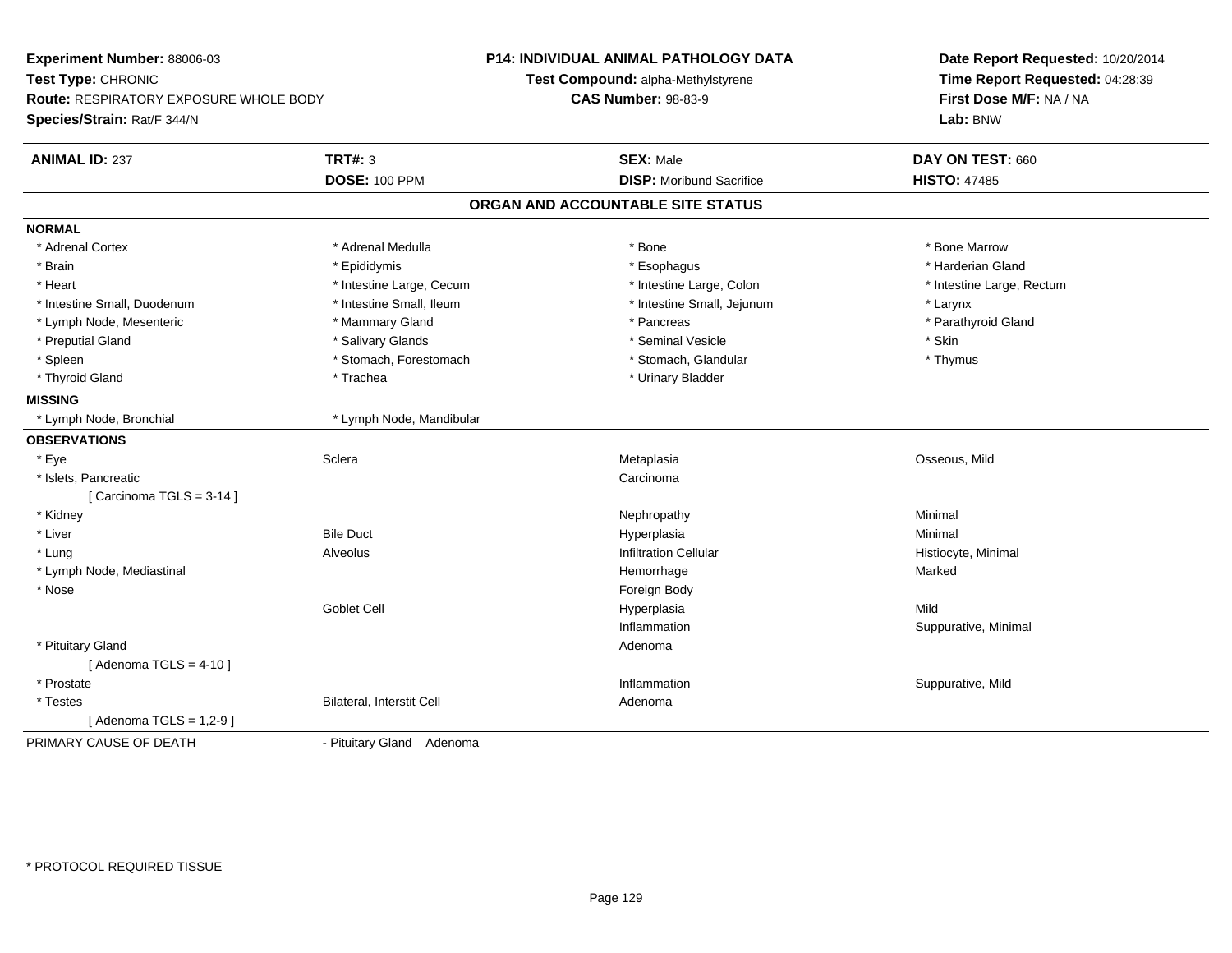| Experiment Number: 88006-03<br>Test Type: CHRONIC<br><b>Route: RESPIRATORY EXPOSURE WHOLE BODY</b> |                           | <b>P14: INDIVIDUAL ANIMAL PATHOLOGY DATA</b> | Date Report Requested: 10/20/2014<br>Time Report Requested: 04:28:39<br>First Dose M/F: NA / NA |  |
|----------------------------------------------------------------------------------------------------|---------------------------|----------------------------------------------|-------------------------------------------------------------------------------------------------|--|
|                                                                                                    |                           | Test Compound: alpha-Methylstyrene           |                                                                                                 |  |
|                                                                                                    |                           | <b>CAS Number: 98-83-9</b>                   |                                                                                                 |  |
| Species/Strain: Rat/F 344/N                                                                        |                           |                                              | Lab: BNW                                                                                        |  |
| <b>ANIMAL ID: 238</b>                                                                              | <b>TRT#: 3</b>            | <b>SEX: Male</b>                             | DAY ON TEST: 729                                                                                |  |
|                                                                                                    | <b>DOSE: 100 PPM</b>      | <b>DISP: Terminal Sacrifice</b>              | <b>HISTO: 47486</b>                                                                             |  |
|                                                                                                    |                           | ORGAN AND ACCOUNTABLE SITE STATUS            |                                                                                                 |  |
| <b>NORMAL</b>                                                                                      |                           |                                              |                                                                                                 |  |
| * Bone                                                                                             | * Bone Marrow             | * Brain                                      | * Epididymis                                                                                    |  |
| * Esophagus                                                                                        | * Harderian Gland         | * Heart                                      | * Intestine Large, Cecum                                                                        |  |
| * Intestine Large, Colon                                                                           | * Intestine Large, Rectum | * Intestine Small, Duodenum                  | * Intestine Small, Ileum                                                                        |  |
| * Intestine Small, Jejunum                                                                         | * Islets, Pancreatic      | * Larynx                                     | * Mammary Gland                                                                                 |  |
| * Pancreas                                                                                         | * Parathyroid Gland       | * Preputial Gland                            | * Salivary Glands                                                                               |  |
| * Seminal Vesicle                                                                                  | * Stomach, Forestomach    | * Stomach, Glandular                         | * Thymus                                                                                        |  |
| * Trachea                                                                                          | * Urinary Bladder         |                                              |                                                                                                 |  |
| <b>MISSING</b>                                                                                     |                           |                                              |                                                                                                 |  |
| * Lymph Node, Bronchial                                                                            | * Lymph Node, Mandibular  |                                              |                                                                                                 |  |
| <b>OBSERVATIONS</b>                                                                                |                           |                                              |                                                                                                 |  |
| * Adrenal Cortex                                                                                   |                           | Hyperplasia                                  | Mild                                                                                            |  |
| * Adrenal Medulla                                                                                  |                           | Hyperplasia                                  | Moderate                                                                                        |  |
| * Eye                                                                                              | Sclera                    | Metaplasia                                   | Osseous, Mild                                                                                   |  |
| * Kidney                                                                                           |                           | Leukemia Mononuclear                         |                                                                                                 |  |
|                                                                                                    |                           | Nephropathy                                  | Minimal                                                                                         |  |
| * Liver                                                                                            | <b>Bile Duct</b>          | Hyperplasia                                  | Mild                                                                                            |  |
|                                                                                                    |                           | Leukemia Mononuclear                         |                                                                                                 |  |
| [ Leukemia Mononuclear TGLS = 4-6 ]                                                                |                           |                                              |                                                                                                 |  |
| * Lung                                                                                             |                           | Leukemia Mononuclear                         |                                                                                                 |  |
| * Lymph Node, Mediastinal                                                                          |                           | Leukemia Mononuclear                         |                                                                                                 |  |
| [ Leukemia Mononuclear TGLS = 2-3 ]                                                                |                           |                                              |                                                                                                 |  |
| * Lymph Node, Mesenteric                                                                           |                           | Leukemia Mononuclear                         |                                                                                                 |  |
| Mesentery                                                                                          |                           | <b>Necrosis</b>                              | Moderate                                                                                        |  |
| [Necrosis TGLS = $6-15$ ]                                                                          |                           |                                              |                                                                                                 |  |
| * Nose                                                                                             |                           | Foreign Body                                 |                                                                                                 |  |
|                                                                                                    | <b>Goblet Cell</b>        | Hyperplasia                                  | Minimal                                                                                         |  |
|                                                                                                    |                           | Inflammation                                 | Suppurative, Moderate                                                                           |  |
| * Pituitary Gland                                                                                  |                           | Adenoma                                      |                                                                                                 |  |
| [Adenoma TGLS = $3-10$ ]                                                                           |                           |                                              |                                                                                                 |  |
| * Prostate                                                                                         |                           | Inflammation                                 | Suppurative, Moderate                                                                           |  |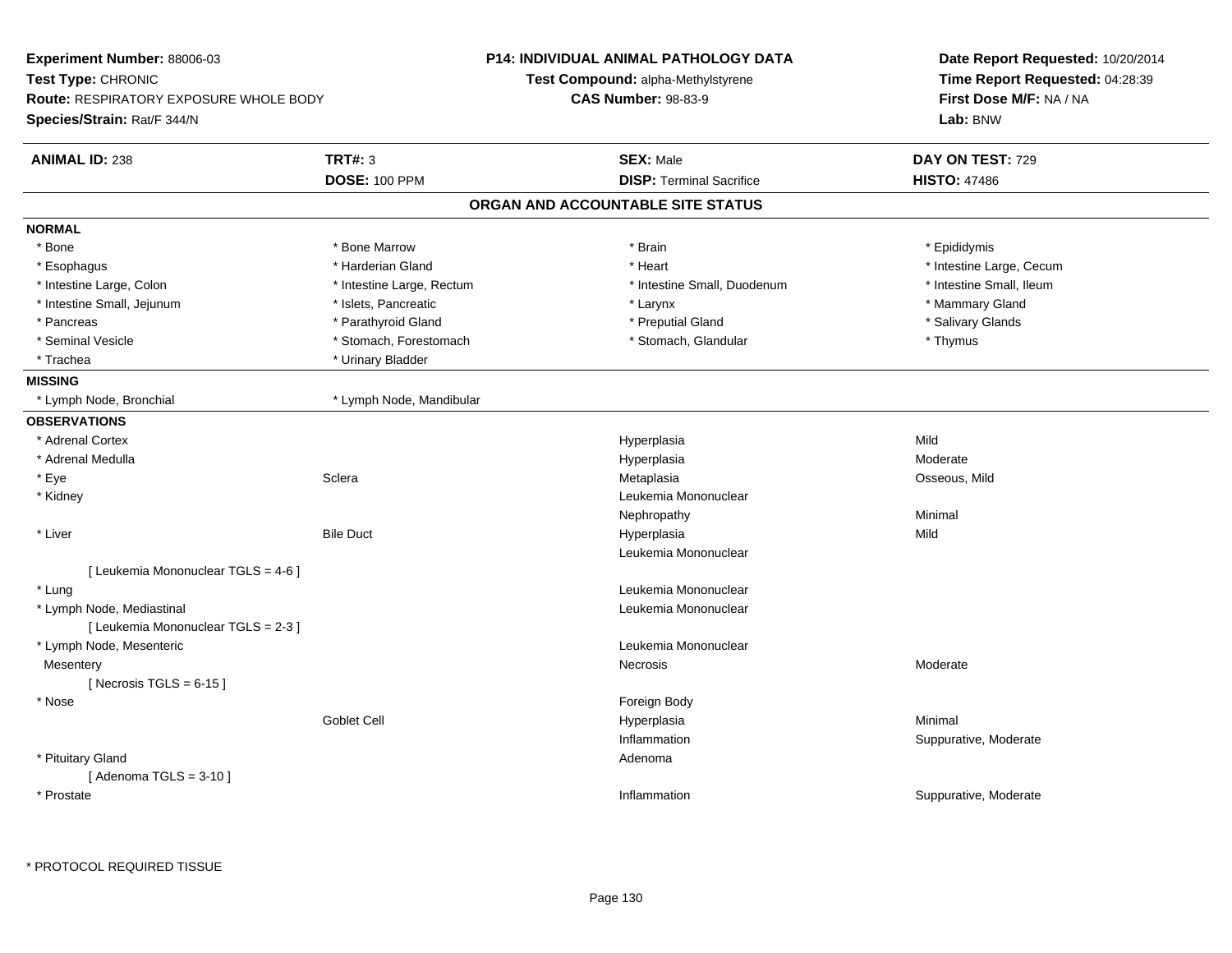| Experiment Number: 88006-03<br>Test Type: CHRONIC<br><b>Route: RESPIRATORY EXPOSURE WHOLE BODY</b><br>Species/Strain: Rat/F 344/N |                      | <b>P14: INDIVIDUAL ANIMAL PATHOLOGY DATA</b><br><b>Test Compound: alpha-Methylstyrene</b><br><b>CAS Number: 98-83-9</b> |  | Date Report Requested: 10/20/2014<br>Time Report Requested: 04:28:39<br>First Dose M/F: NA / NA<br>Lab: BNW |
|-----------------------------------------------------------------------------------------------------------------------------------|----------------------|-------------------------------------------------------------------------------------------------------------------------|--|-------------------------------------------------------------------------------------------------------------|
| <b>ANIMAL ID: 238</b>                                                                                                             | <b>TRT#: 3</b>       | <b>SEX: Male</b>                                                                                                        |  | DAY ON TEST: 729                                                                                            |
|                                                                                                                                   | <b>DOSE: 100 PPM</b> | <b>DISP:</b> Terminal Sacrifice                                                                                         |  | <b>HISTO: 47486</b>                                                                                         |
|                                                                                                                                   |                      | ORGAN AND ACCOUNTABLE SITE STATUS                                                                                       |  |                                                                                                             |
| * Skin                                                                                                                            | <b>Subcut Tiss</b>   | Fibrosarcoma                                                                                                            |  |                                                                                                             |
| [Fibrosarcoma TGLS = 1-16+17+18]                                                                                                  |                      |                                                                                                                         |  |                                                                                                             |
| * Spleen                                                                                                                          |                      | Leukemia Mononuclear                                                                                                    |  |                                                                                                             |
| [ Leukemia Mononuclear TGLS = 5-14 ]                                                                                              |                      |                                                                                                                         |  |                                                                                                             |
| * Testes                                                                                                                          | Interstit Cell       | Adenoma                                                                                                                 |  |                                                                                                             |
| [Adenoma TGLS = $7-9$ ]                                                                                                           |                      |                                                                                                                         |  |                                                                                                             |
| * Thyroid Gland                                                                                                                   | C Cell               | Hyperplasia                                                                                                             |  | Mild                                                                                                        |
| PRIMARY CAUSE OF DEATH                                                                                                            |                      |                                                                                                                         |  |                                                                                                             |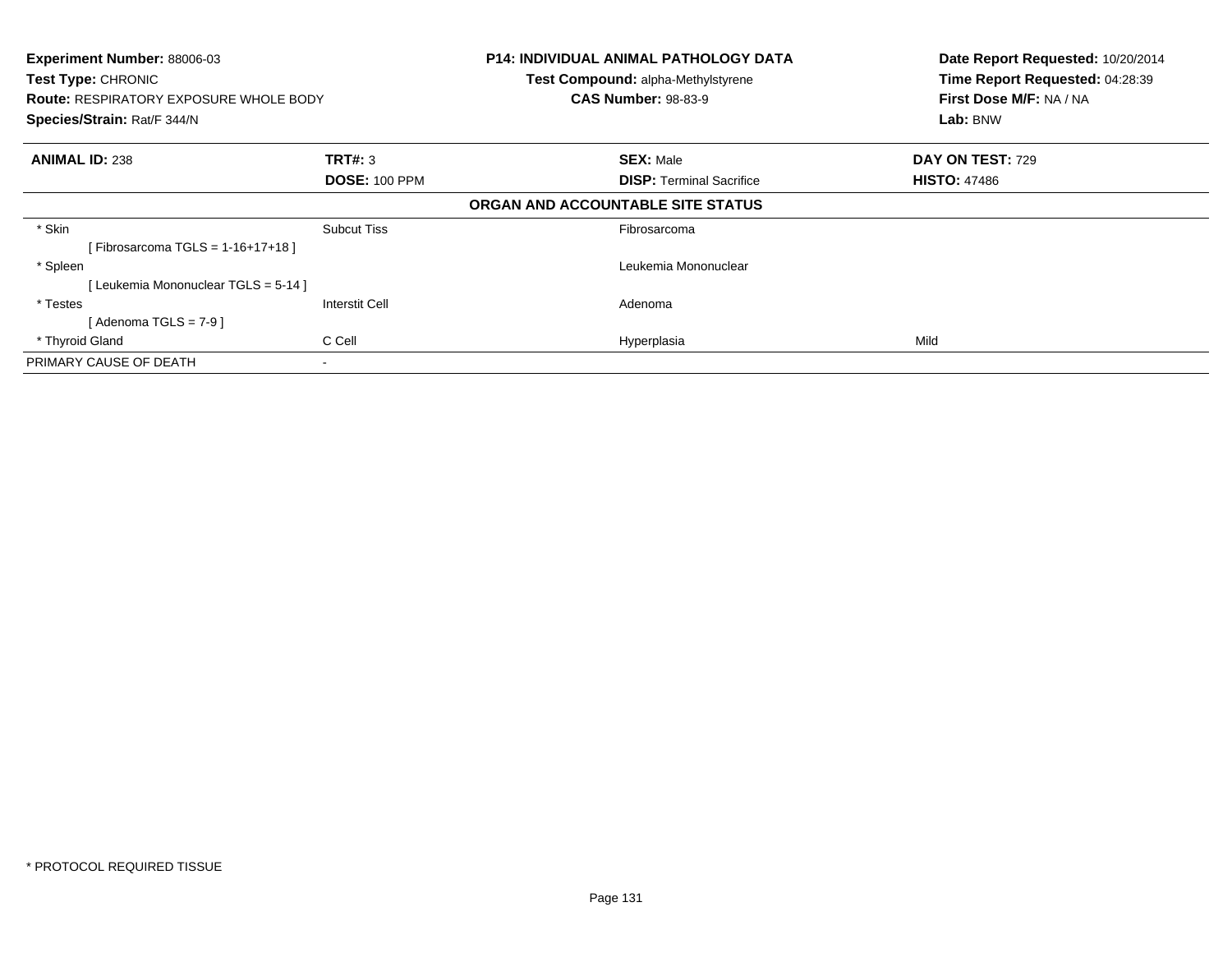| Experiment Number: 88006-03<br>Test Type: CHRONIC                            |                          | P14: INDIVIDUAL ANIMAL PATHOLOGY DATA<br>Test Compound: alpha-Methylstyrene |                                 | Date Report Requested: 10/20/2014   |
|------------------------------------------------------------------------------|--------------------------|-----------------------------------------------------------------------------|---------------------------------|-------------------------------------|
|                                                                              |                          |                                                                             |                                 | Time Report Requested: 04:28:39     |
| <b>Route: RESPIRATORY EXPOSURE WHOLE BODY</b><br>Species/Strain: Rat/F 344/N |                          | <b>CAS Number: 98-83-9</b>                                                  |                                 | First Dose M/F: NA / NA<br>Lab: BNW |
|                                                                              |                          |                                                                             |                                 |                                     |
| <b>ANIMAL ID: 239</b>                                                        | <b>TRT#: 3</b>           |                                                                             | <b>SEX: Male</b>                | DAY ON TEST: 729                    |
|                                                                              | <b>DOSE: 100 PPM</b>     |                                                                             | <b>DISP: Terminal Sacrifice</b> | <b>HISTO: 47487</b>                 |
|                                                                              |                          | ORGAN AND ACCOUNTABLE SITE STATUS                                           |                                 |                                     |
| <b>NORMAL</b>                                                                |                          |                                                                             |                                 |                                     |
| * Adrenal Cortex                                                             | * Adrenal Medulla        |                                                                             | * Bone                          | * Bone Marrow                       |
| * Brain                                                                      | * Epididymis             |                                                                             | * Esophagus                     | * Harderian Gland                   |
| * Heart                                                                      | * Intestine Large, Cecum |                                                                             | * Intestine Large, Colon        | * Intestine Large, Rectum           |
| * Intestine Small, Duodenum                                                  | * Intestine Small, Ileum |                                                                             | * Intestine Small, Jejunum      | * Islets, Pancreatic                |
| * Larynx                                                                     | * Lymph Node, Mesenteric |                                                                             | * Mammary Gland                 | * Pancreas                          |
| * Parathyroid Gland                                                          | * Prostate               |                                                                             | * Salivary Glands               | * Seminal Vesicle                   |
| * Skin                                                                       | * Stomach, Forestomach   |                                                                             | * Stomach, Glandular            | * Thymus                            |
| * Thyroid Gland                                                              | * Trachea                |                                                                             | * Urinary Bladder               |                                     |
| <b>MISSING</b>                                                               |                          |                                                                             |                                 |                                     |
| * Lymph Node, Bronchial                                                      | * Lymph Node, Mandibular |                                                                             | * Lymph Node, Mediastinal       |                                     |
| <b>OBSERVATIONS</b>                                                          |                          |                                                                             |                                 |                                     |
| * Eye                                                                        | Sclera                   |                                                                             | Metaplasia                      | Osseous, Mild                       |
| * Kidney                                                                     |                          |                                                                             | Leukemia Mononuclear            |                                     |
|                                                                              |                          |                                                                             | Nephropathy                     | Mild                                |
| * Liver                                                                      | <b>Bile Duct</b>         |                                                                             | Hyperplasia                     | Mild                                |
|                                                                              |                          |                                                                             | Leukemia Mononuclear            |                                     |
| [ Leukemia Mononuclear TGLS = 5-6 ]                                          |                          |                                                                             |                                 |                                     |
| * Lung                                                                       |                          |                                                                             | Leukemia Mononuclear            |                                     |
| Mesentery                                                                    |                          |                                                                             | Necrosis                        | Mild                                |
| [Necrosis TGLS = $6-15$ ]                                                    |                          |                                                                             |                                 |                                     |
| * Nose                                                                       | Olfactory Epi            |                                                                             | Hyperplasia                     | Basal Cell, Minimal                 |
| * Pituitary Gland                                                            |                          |                                                                             | Adenoma                         |                                     |
| [Adenoma TGLS = $1-10$ ]                                                     |                          |                                                                             |                                 |                                     |
| * Preputial Gland                                                            |                          |                                                                             | Hyperplasia                     | Marked                              |
| [ Hyperplasia TGLS = 2-14 ]                                                  |                          |                                                                             |                                 |                                     |
| * Spleen                                                                     |                          |                                                                             | Leukemia Mononuclear            |                                     |
| [ Leukemia Mononuclear TGLS = 4-6 ]                                          |                          |                                                                             |                                 |                                     |
| * Testes                                                                     | <b>Interstit Cell</b>    |                                                                             | Adenoma                         |                                     |
|                                                                              | <b>Interstit Cell</b>    |                                                                             | Hyperplasia                     | Mild                                |
| [Adenoma TGLS = $3-9$ ]                                                      |                          |                                                                             |                                 |                                     |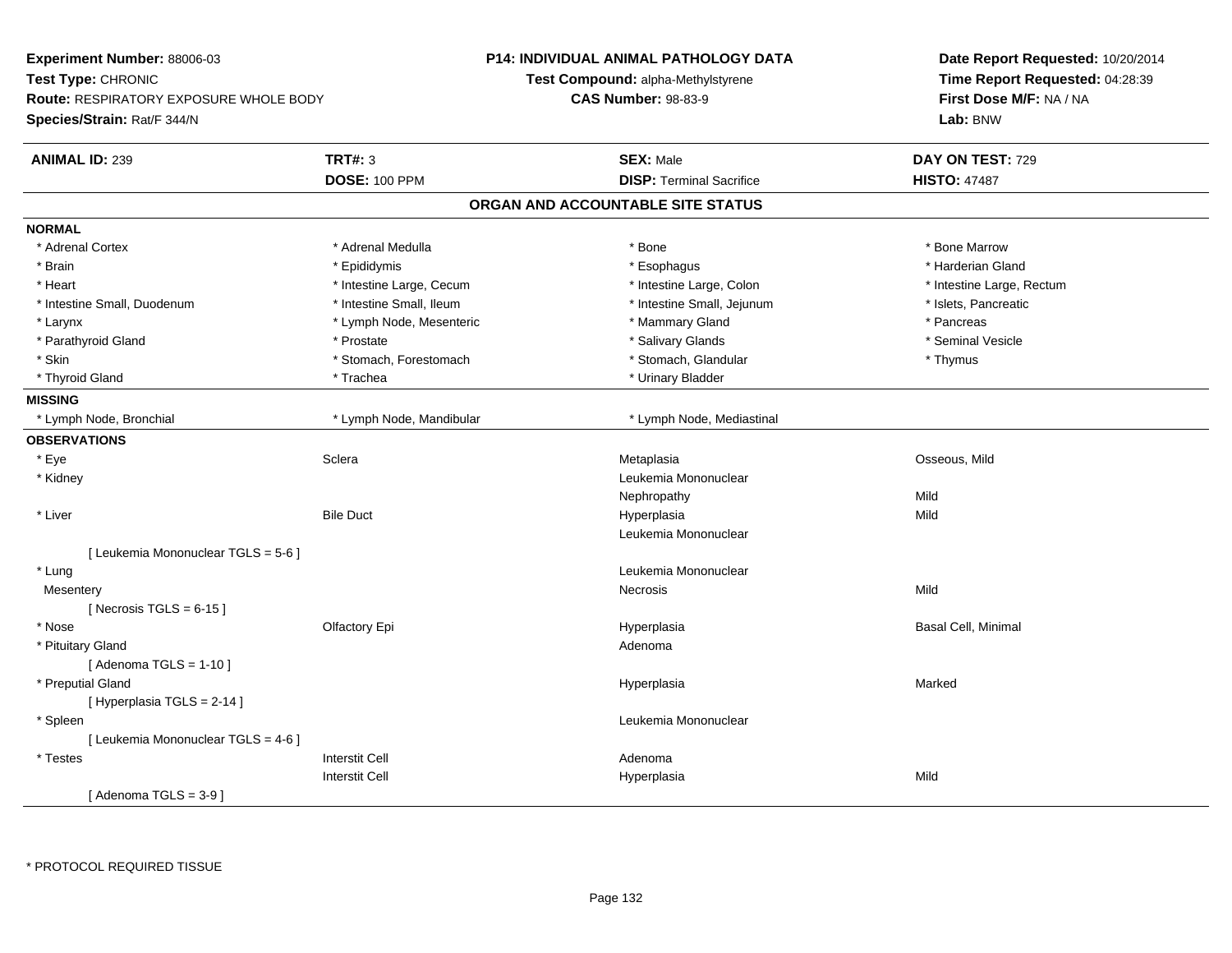| <b>Experiment Number: 88006-03</b><br><b>Test Type: CHRONIC</b><br><b>Route: RESPIRATORY EXPOSURE WHOLE BODY</b> |                      | <b>P14: INDIVIDUAL ANIMAL PATHOLOGY DATA</b> | Date Report Requested: 10/20/2014 |  |
|------------------------------------------------------------------------------------------------------------------|----------------------|----------------------------------------------|-----------------------------------|--|
|                                                                                                                  |                      | Test Compound: alpha-Methylstyrene           | Time Report Requested: 04:28:39   |  |
|                                                                                                                  |                      | <b>CAS Number: 98-83-9</b>                   | First Dose M/F: NA / NA           |  |
| Species/Strain: Rat/F 344/N                                                                                      |                      |                                              | Lab: BNW                          |  |
| <b>ANIMAL ID: 239</b>                                                                                            | TRT#: 3              | <b>SEX: Male</b>                             | <b>DAY ON TEST: 729</b>           |  |
|                                                                                                                  | <b>DOSE: 100 PPM</b> | <b>DISP:</b> Terminal Sacrifice              | <b>HISTO: 47487</b>               |  |
|                                                                                                                  |                      | ORGAN AND ACCOUNTABLE SITE STATUS            |                                   |  |
| PRIMARY CAUSE OF DEATH                                                                                           |                      |                                              |                                   |  |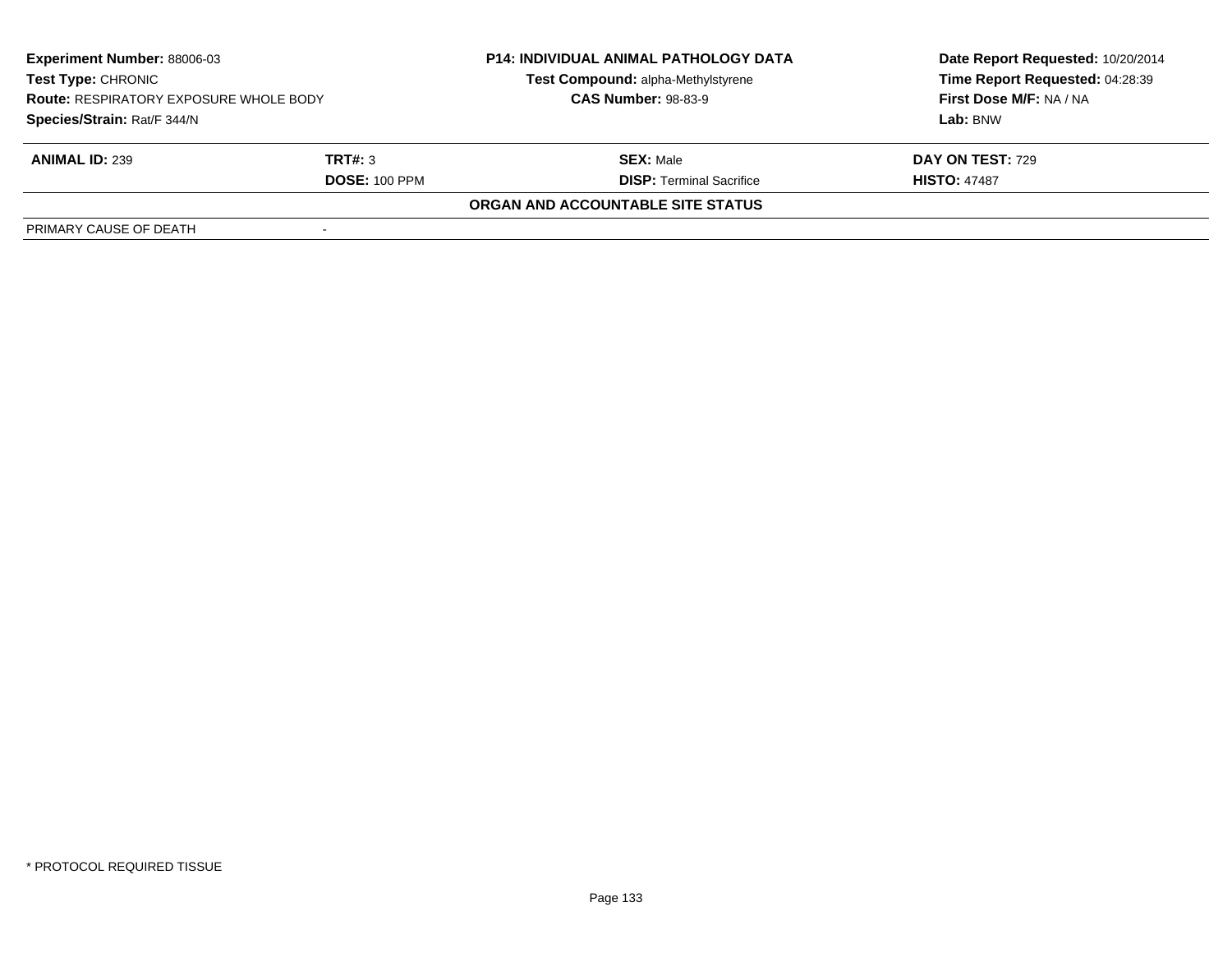| Experiment Number: 88006-03<br>Test Type: CHRONIC<br><b>Route: RESPIRATORY EXPOSURE WHOLE BODY</b><br>Species/Strain: Rat/F 344/N |                                        | <b>P14: INDIVIDUAL ANIMAL PATHOLOGY DATA</b><br>Test Compound: alpha-Methylstyrene<br><b>CAS Number: 98-83-9</b> | Date Report Requested: 10/20/2014<br>Time Report Requested: 04:28:39<br>First Dose M/F: NA / NA<br>Lab: BNW |
|-----------------------------------------------------------------------------------------------------------------------------------|----------------------------------------|------------------------------------------------------------------------------------------------------------------|-------------------------------------------------------------------------------------------------------------|
| <b>ANIMAL ID: 240</b>                                                                                                             | <b>TRT#: 3</b><br><b>DOSE: 100 PPM</b> | <b>SEX: Male</b><br><b>DISP:</b> Moribund Sacrifice                                                              | DAY ON TEST: 603<br><b>HISTO: 47488</b>                                                                     |
|                                                                                                                                   |                                        | ORGAN AND ACCOUNTABLE SITE STATUS                                                                                |                                                                                                             |
| <b>NORMAL</b>                                                                                                                     |                                        |                                                                                                                  |                                                                                                             |
| * Adrenal Cortex                                                                                                                  | * Bone                                 | * Bone Marrow                                                                                                    | * Brain                                                                                                     |
| * Epididymis                                                                                                                      | * Esophagus                            | * Eye                                                                                                            | * Harderian Gland                                                                                           |
| * Heart                                                                                                                           | * Intestine Large, Cecum               | * Intestine Large, Colon                                                                                         | * Intestine Large, Rectum                                                                                   |
| * Intestine Small, Duodenum                                                                                                       | * Intestine Small, Ileum               | * Intestine Small, Jejunum                                                                                       | * Islets, Pancreatic                                                                                        |
| * Larynx                                                                                                                          | * Mammary Gland                        | * Nose                                                                                                           | * Pancreas                                                                                                  |
| * Parathyroid Gland                                                                                                               | * Preputial Gland                      | * Salivary Glands                                                                                                | * Seminal Vesicle                                                                                           |
| * Skin                                                                                                                            | * Stomach, Forestomach                 | * Stomach, Glandular                                                                                             | * Thymus                                                                                                    |
| * Thyroid Gland                                                                                                                   | * Trachea                              |                                                                                                                  |                                                                                                             |
| <b>MISSING</b>                                                                                                                    |                                        |                                                                                                                  |                                                                                                             |
| * Lymph Node, Bronchial                                                                                                           | * Lymph Node, Mandibular               |                                                                                                                  |                                                                                                             |
| <b>OBSERVATIONS</b>                                                                                                               |                                        |                                                                                                                  |                                                                                                             |
| * Adrenal Medulla                                                                                                                 |                                        | Pheochromocytoma Benign                                                                                          |                                                                                                             |
| * Kidney                                                                                                                          |                                        | Nephropathy                                                                                                      | Minimal                                                                                                     |
| * Liver                                                                                                                           | <b>Bile Duct</b>                       | Hyperplasia                                                                                                      | Mild                                                                                                        |
|                                                                                                                                   |                                        | Leukemia Mononuclear                                                                                             |                                                                                                             |
| [ Leukemia Mononuclear TGLS = 1-6 ]                                                                                               |                                        |                                                                                                                  |                                                                                                             |
| * Lung                                                                                                                            |                                        | Leukemia Mononuclear                                                                                             |                                                                                                             |
| * Lymph Node, Mediastinal                                                                                                         |                                        | Leukemia Mononuclear                                                                                             |                                                                                                             |
| * Lymph Node, Mesenteric                                                                                                          |                                        | Leukemia Mononuclear                                                                                             |                                                                                                             |
| Mesentery                                                                                                                         |                                        | Necrosis                                                                                                         | Moderate                                                                                                    |
| [Necrosis $TGLS = 3-7$ ]                                                                                                          |                                        |                                                                                                                  |                                                                                                             |
| * Pituitary Gland                                                                                                                 |                                        | Adenoma                                                                                                          |                                                                                                             |
| [Adenoma TGLS = $2-10$ ]                                                                                                          |                                        |                                                                                                                  |                                                                                                             |
| * Prostate                                                                                                                        |                                        | Inflammation                                                                                                     | Suppurative, Minimal                                                                                        |
| * Spleen                                                                                                                          |                                        | Leukemia Mononuclear                                                                                             |                                                                                                             |
| [ Leukemia Mononuclear TGLS = 4-14 ]                                                                                              |                                        |                                                                                                                  |                                                                                                             |
| * Testes                                                                                                                          | <b>Interstit Cell</b>                  | Adenoma                                                                                                          |                                                                                                             |
|                                                                                                                                   | <b>Interstit Cell</b>                  | Hyperplasia                                                                                                      | Minimal                                                                                                     |
| [Adenoma TGLS = $5-9$ ]                                                                                                           |                                        |                                                                                                                  |                                                                                                             |
| * Urinary Bladder                                                                                                                 | <b>Transit Epithe</b>                  | Hyperplasia                                                                                                      | Mild                                                                                                        |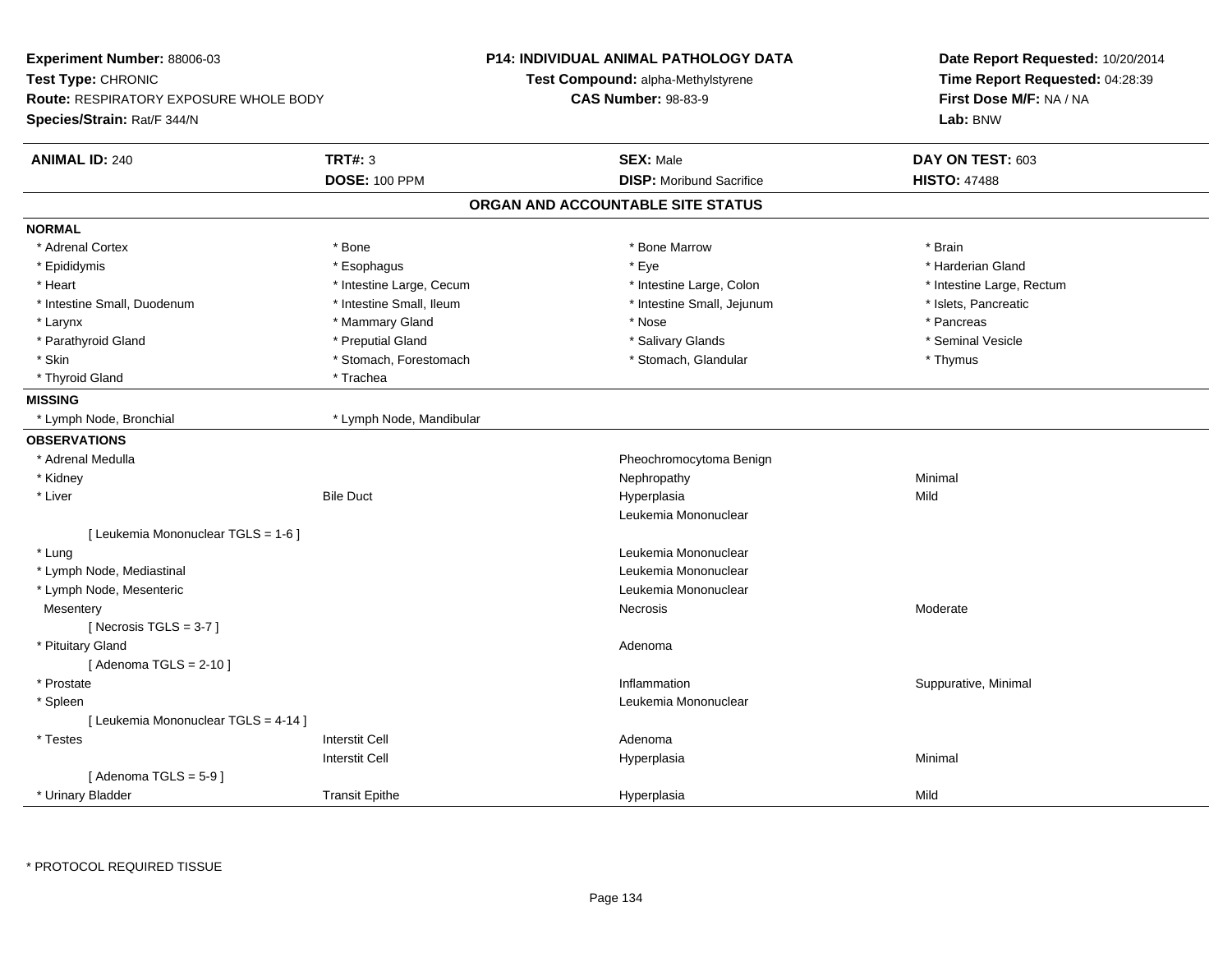| <b>Experiment Number: 88006-03</b><br>Test Type: CHRONIC<br><b>Route: RESPIRATORY EXPOSURE WHOLE BODY</b><br>Species/Strain: Rat/F 344/N |                                  | <b>P14: INDIVIDUAL ANIMAL PATHOLOGY DATA</b><br>Test Compound: alpha-Methylstyrene<br><b>CAS Number: 98-83-9</b> | Date Report Requested: 10/20/2014<br>Time Report Requested: 04:28:39<br>First Dose M/F: NA / NA<br>Lab: BNW |
|------------------------------------------------------------------------------------------------------------------------------------------|----------------------------------|------------------------------------------------------------------------------------------------------------------|-------------------------------------------------------------------------------------------------------------|
|                                                                                                                                          |                                  |                                                                                                                  |                                                                                                             |
|                                                                                                                                          |                                  |                                                                                                                  |                                                                                                             |
| <b>ANIMAL ID: 240</b>                                                                                                                    | TRT#: 3                          | <b>SEX: Male</b>                                                                                                 | DAY ON TEST: 603                                                                                            |
|                                                                                                                                          | <b>DOSE: 100 PPM</b>             | <b>DISP:</b> Moribund Sacrifice                                                                                  | <b>HISTO: 47488</b>                                                                                         |
|                                                                                                                                          |                                  | ORGAN AND ACCOUNTABLE SITE STATUS                                                                                |                                                                                                             |
| PRIMARY CAUSE OF DEATH                                                                                                                   | Leukemia Mononuclear<br>- Spleen |                                                                                                                  |                                                                                                             |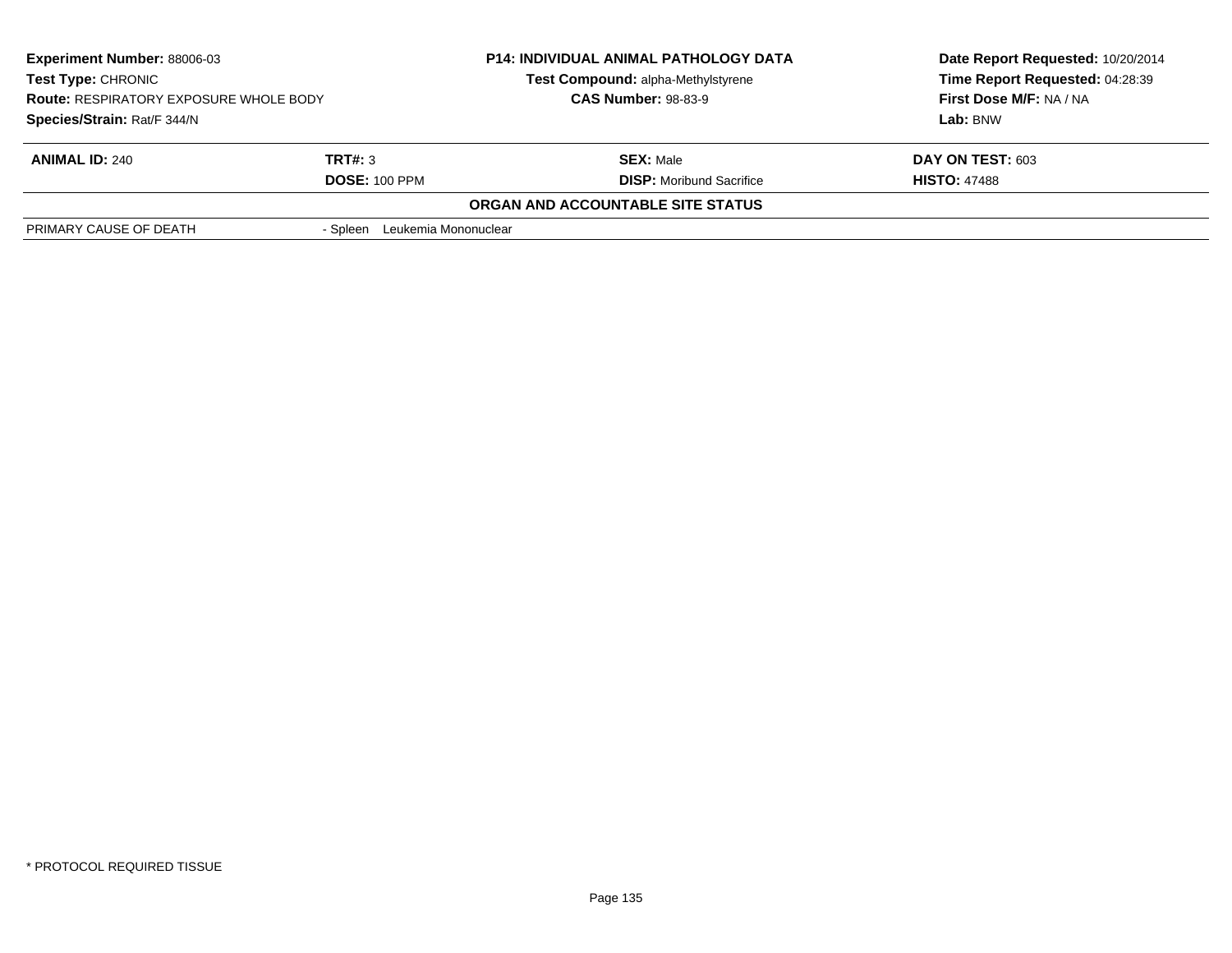| Experiment Number: 88006-03                                                                    |                            | <b>P14: INDIVIDUAL ANIMAL PATHOLOGY DATA</b> | Date Report Requested: 10/20/2014 |  |
|------------------------------------------------------------------------------------------------|----------------------------|----------------------------------------------|-----------------------------------|--|
| Test Type: CHRONIC                                                                             |                            | Test Compound: alpha-Methylstyrene           | Time Report Requested: 04:28:39   |  |
| <b>Route: RESPIRATORY EXPOSURE WHOLE BODY</b>                                                  |                            | <b>CAS Number: 98-83-9</b>                   | First Dose M/F: NA / NA           |  |
| Species/Strain: Rat/F 344/N                                                                    |                            |                                              | Lab: BNW                          |  |
| <b>ANIMAL ID: 241</b>                                                                          | <b>TRT#: 3</b>             | <b>SEX: Male</b>                             | DAY ON TEST: 729                  |  |
|                                                                                                | <b>DOSE: 100 PPM</b>       | <b>DISP: Terminal Sacrifice</b>              | <b>HISTO: 47489</b>               |  |
|                                                                                                |                            | ORGAN AND ACCOUNTABLE SITE STATUS            |                                   |  |
| <b>NORMAL</b>                                                                                  |                            |                                              |                                   |  |
| * Adrenal Medulla                                                                              | * Bone                     | * Bone Marrow                                | * Brain                           |  |
| * Epididymis                                                                                   | * Esophagus                | * Harderian Gland                            | * Heart                           |  |
| * Intestine Large, Cecum                                                                       | * Intestine Large, Colon   | * Intestine Large, Rectum                    | * Intestine Small, Duodenum       |  |
| * Intestine Small, Ileum                                                                       | * Intestine Small, Jejunum | * Larynx                                     | * Lymph Node, Mesenteric          |  |
| * Mammary Gland                                                                                | * Parathyroid Gland        | * Pituitary Gland                            | * Preputial Gland                 |  |
| * Salivary Glands                                                                              | * Seminal Vesicle          | * Skin                                       | * Stomach, Forestomach            |  |
| * Stomach, Glandular                                                                           | * Thymus                   | * Thyroid Gland                              | * Trachea                         |  |
| * Urinary Bladder                                                                              |                            |                                              |                                   |  |
| <b>MISSING</b>                                                                                 |                            |                                              |                                   |  |
| * Lymph Node, Bronchial                                                                        | * Lymph Node, Mandibular   |                                              |                                   |  |
| <b>OBSERVATIONS</b>                                                                            |                            |                                              |                                   |  |
| * Adrenal Cortex                                                                               |                            | Hypertrophy                                  | Mild                              |  |
| * Eye                                                                                          | Sclera                     | Metaplasia                                   | Osseous, Mild                     |  |
| * Islets, Pancreatic                                                                           |                            | Adenoma                                      |                                   |  |
| * Kidney                                                                                       | Papilla                    | Mineralization                               | Minimal                           |  |
|                                                                                                |                            | Nephropathy                                  | Mild                              |  |
| * Liver                                                                                        |                            | <b>Basophilic Focus</b>                      | Multiple                          |  |
|                                                                                                |                            | <b>Bile Stasis</b>                           | Marked                            |  |
|                                                                                                | <b>Bile Duct</b>           | Dilatation                                   | Marked                            |  |
|                                                                                                | <b>Bile Duct</b>           | Hyperplasia                                  | Minimal                           |  |
|                                                                                                |                            | Leukemia Mononuclear                         |                                   |  |
| [Bile Stasis TGLS = 3-14]<br>[ Dilatation TGLS = 3-14 ]<br>[ Leukemia Mononuclear TGLS = 2-6 ] |                            |                                              |                                   |  |
| * Lung                                                                                         |                            | Leukemia Mononuclear                         |                                   |  |
| * Lymph Node, Mediastinal                                                                      |                            | Leukemia Mononuclear                         |                                   |  |
| * Nose                                                                                         | Olfactory Epi              | Hyperplasia                                  | Basal Cell, Minimal               |  |
| * Pancreas                                                                                     | Acinus                     | Atrophy                                      | Moderate                          |  |
| * Prostate                                                                                     |                            | Inflammation                                 | Suppurative, Minimal              |  |
| * Spleen                                                                                       |                            | Leukemia Mononuclear                         |                                   |  |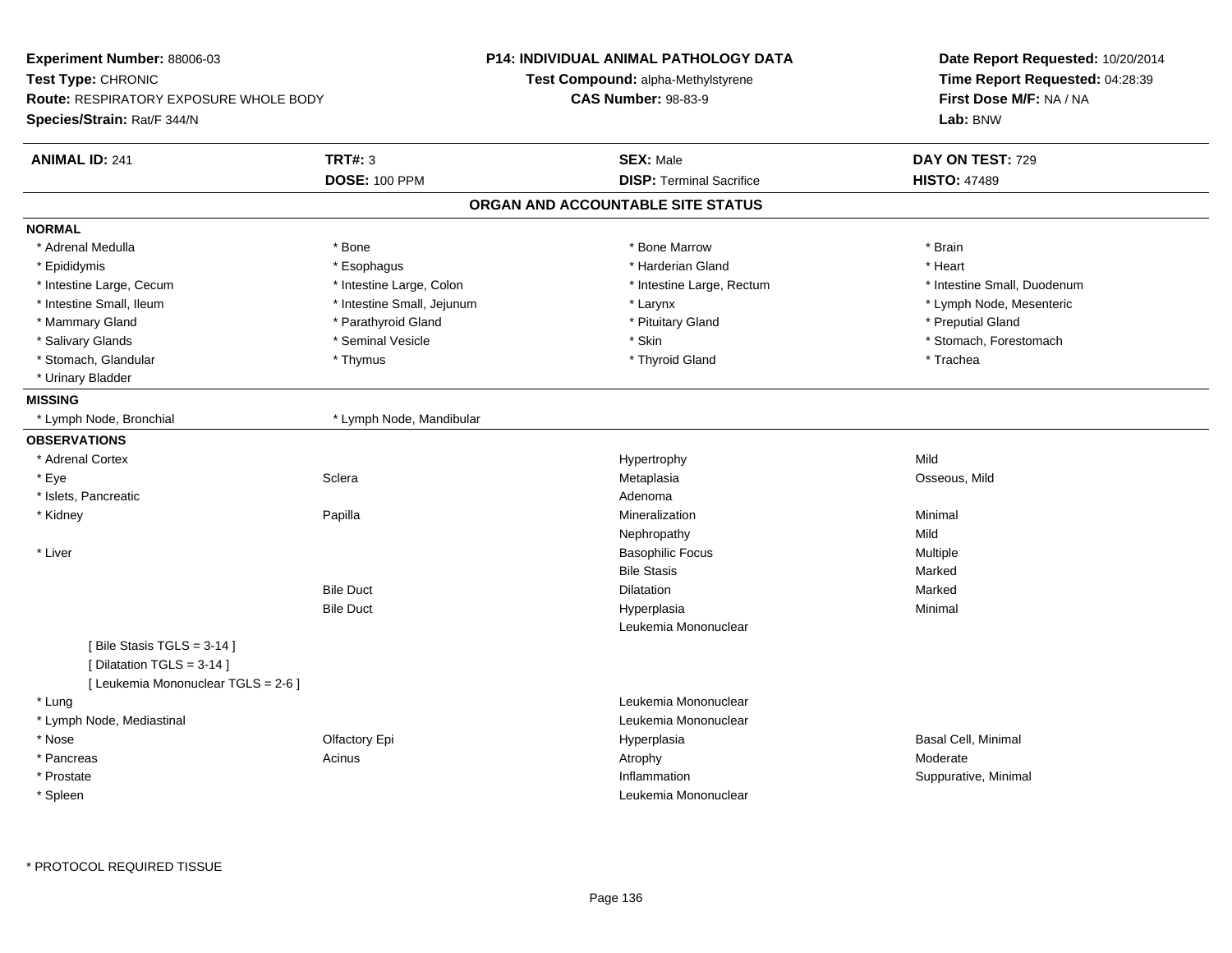| <b>Experiment Number: 88006-03</b><br>Test Type: CHRONIC<br><b>Route: RESPIRATORY EXPOSURE WHOLE BODY</b> |                                  | <b>P14: INDIVIDUAL ANIMAL PATHOLOGY DATA</b><br>Test Compound: alpha-Methylstyrene | Date Report Requested: 10/20/2014<br>Time Report Requested: 04:28:39 |
|-----------------------------------------------------------------------------------------------------------|----------------------------------|------------------------------------------------------------------------------------|----------------------------------------------------------------------|
|                                                                                                           |                                  | <b>CAS Number: 98-83-9</b>                                                         | First Dose M/F: NA / NA                                              |
| Species/Strain: Rat/F 344/N                                                                               |                                  |                                                                                    | Lab: BNW                                                             |
| <b>ANIMAL ID: 241</b>                                                                                     | TRT#: 3                          | <b>SEX: Male</b>                                                                   | <b>DAY ON TEST: 729</b>                                              |
|                                                                                                           | <b>DOSE: 100 PPM</b>             | <b>DISP:</b> Terminal Sacrifice                                                    | <b>HISTO: 47489</b>                                                  |
|                                                                                                           |                                  | ORGAN AND ACCOUNTABLE SITE STATUS                                                  |                                                                      |
| * Testes                                                                                                  | <b>Bilateral, Interstit Cell</b> | Adenoma                                                                            |                                                                      |
| [Adenoma TGLS = $1-9$ ]                                                                                   |                                  |                                                                                    |                                                                      |
| PRIMARY CAUSE OF DEATH                                                                                    | $\,$                             |                                                                                    |                                                                      |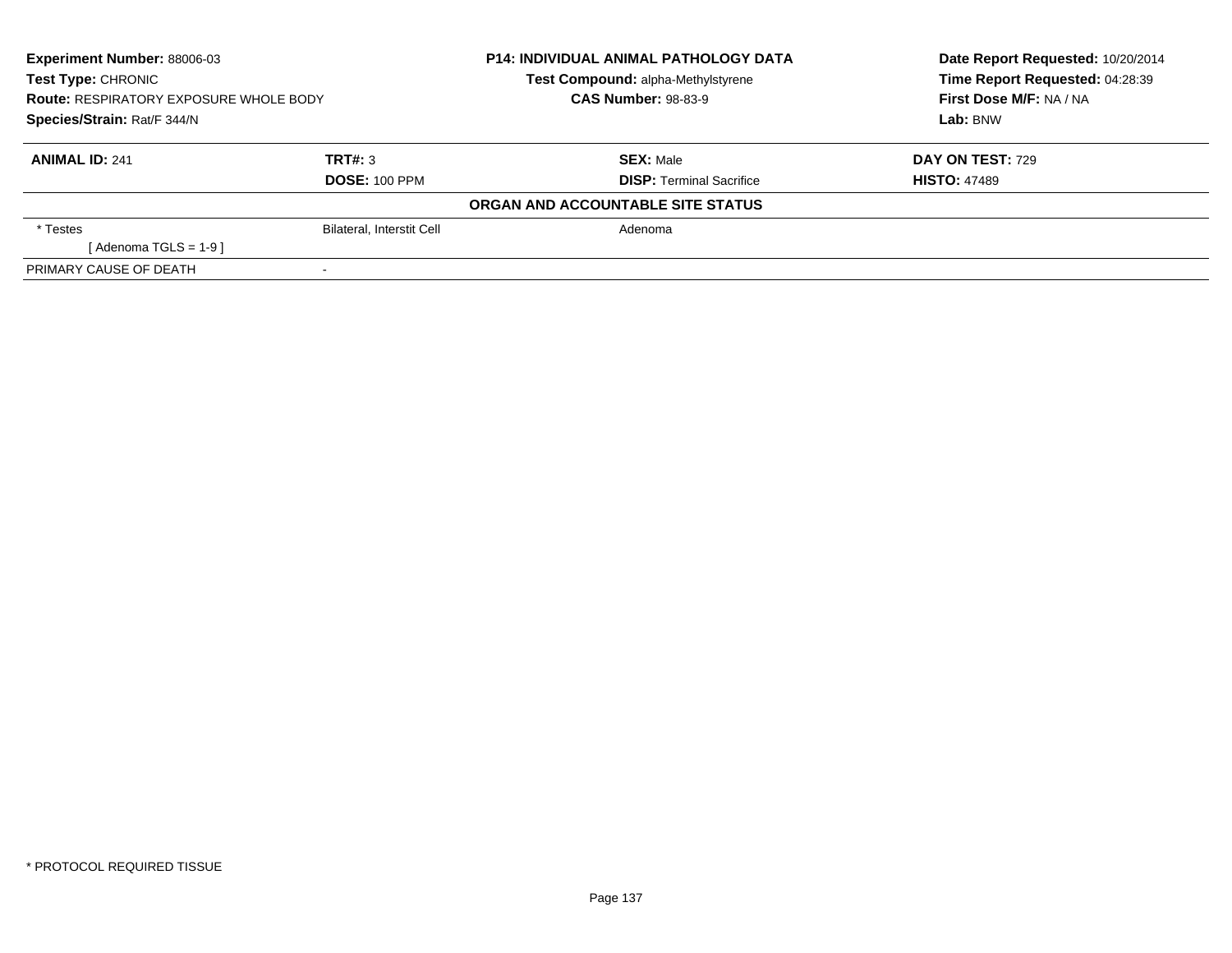| Experiment Number: 88006-03<br>Test Type: CHRONIC<br>Route: RESPIRATORY EXPOSURE WHOLE BODY |                            | <b>P14: INDIVIDUAL ANIMAL PATHOLOGY DATA</b><br>Test Compound: alpha-Methylstyrene | Date Report Requested: 10/20/2014<br>Time Report Requested: 04:28:39 |  |
|---------------------------------------------------------------------------------------------|----------------------------|------------------------------------------------------------------------------------|----------------------------------------------------------------------|--|
|                                                                                             |                            | <b>CAS Number: 98-83-9</b>                                                         | First Dose M/F: NA / NA                                              |  |
| Species/Strain: Rat/F 344/N                                                                 |                            |                                                                                    | Lab: BNW                                                             |  |
| <b>ANIMAL ID: 242</b>                                                                       | <b>TRT#: 3</b>             | <b>SEX: Male</b>                                                                   | DAY ON TEST: 663                                                     |  |
|                                                                                             | <b>DOSE: 100 PPM</b>       | <b>DISP:</b> Moribund Sacrifice                                                    | <b>HISTO: 47490</b>                                                  |  |
|                                                                                             |                            | ORGAN AND ACCOUNTABLE SITE STATUS                                                  |                                                                      |  |
| <b>NORMAL</b>                                                                               |                            |                                                                                    |                                                                      |  |
| * Adrenal Cortex                                                                            | * Adrenal Medulla          | * Bone                                                                             | * Bone Marrow                                                        |  |
| * Epididymis                                                                                | * Esophagus                | * Harderian Gland                                                                  | * Heart                                                              |  |
| * Intestine Large, Cecum                                                                    | * Intestine Large, Colon   | * Intestine Large, Rectum                                                          | * Intestine Small, Duodenum                                          |  |
| * Intestine Small, Ileum                                                                    | * Intestine Small, Jejunum | * Islets, Pancreatic                                                               | * Kidney                                                             |  |
| * Lung                                                                                      | * Lymph Node, Mesenteric   | * Mammary Gland                                                                    | * Pancreas                                                           |  |
| * Parathyroid Gland                                                                         | * Pituitary Gland          | * Preputial Gland                                                                  | * Salivary Glands                                                    |  |
| * Seminal Vesicle                                                                           | * Spleen                   | * Stomach, Forestomach                                                             | * Stomach, Glandular                                                 |  |
| * Thymus                                                                                    | * Thyroid Gland            | * Trachea                                                                          | * Urinary Bladder                                                    |  |
| <b>MISSING</b>                                                                              |                            |                                                                                    |                                                                      |  |
| * Lymph Node, Bronchial                                                                     | * Lymph Node, Mandibular   | * Lymph Node, Mediastinal                                                          |                                                                      |  |
| <b>OBSERVATIONS</b>                                                                         |                            |                                                                                    |                                                                      |  |
| * Brain                                                                                     |                            | Glioma Malignant                                                                   |                                                                      |  |
| [Glioma Malignant TGLS = 4-1]                                                               |                            |                                                                                    |                                                                      |  |
| * Eye                                                                                       | Sclera                     | Metaplasia                                                                         | Osseous, Moderate                                                    |  |
| * Larynx                                                                                    |                            | Inflammation                                                                       | Chronic, Minimal                                                     |  |
| * Liver                                                                                     | <b>Bile Duct</b>           | Hyperplasia                                                                        | Minimal                                                              |  |
| * Nose                                                                                      |                            | Inflammation                                                                       | Suppurative, Mild                                                    |  |
| * Prostate                                                                                  |                            | Inflammation                                                                       | Suppurative, Mild                                                    |  |
| * Skin                                                                                      |                            | Basal Cell Adenoma                                                                 |                                                                      |  |
| [Basal Cell Adenoma TGLS = 1-14]                                                            |                            |                                                                                    |                                                                      |  |
| * Testes                                                                                    | Bilateral, Interstit Cell  | Adenoma                                                                            |                                                                      |  |
| [Adenoma TGLS = $2-9$ ]                                                                     |                            |                                                                                    |                                                                      |  |
| PRIMARY CAUSE OF DEATH                                                                      | - Brain Glioma Malignant   |                                                                                    |                                                                      |  |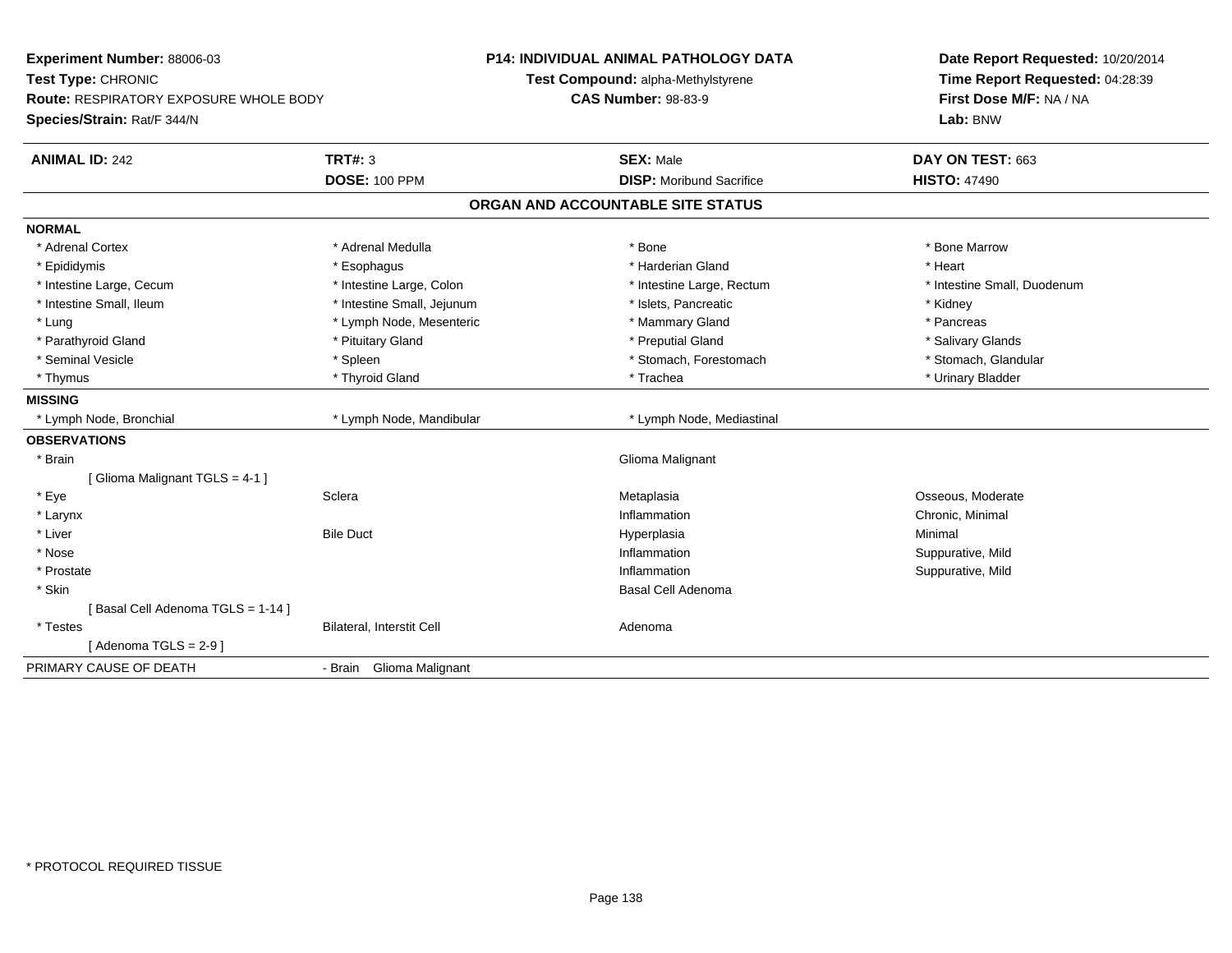| Experiment Number: 88006-03                   |                          | <b>P14: INDIVIDUAL ANIMAL PATHOLOGY DATA</b> | Date Report Requested: 10/20/2014 |
|-----------------------------------------------|--------------------------|----------------------------------------------|-----------------------------------|
| Test Type: CHRONIC                            |                          | Test Compound: alpha-Methylstyrene           | Time Report Requested: 04:28:39   |
| <b>Route: RESPIRATORY EXPOSURE WHOLE BODY</b> |                          | <b>CAS Number: 98-83-9</b>                   | First Dose M/F: NA / NA           |
| Species/Strain: Rat/F 344/N                   |                          |                                              | Lab: BNW                          |
| <b>ANIMAL ID: 243</b>                         | <b>TRT#: 3</b>           | <b>SEX: Male</b>                             | DAY ON TEST: 708                  |
|                                               | <b>DOSE: 100 PPM</b>     | <b>DISP: Natural Death</b>                   | <b>HISTO: 47491</b>               |
|                                               |                          | ORGAN AND ACCOUNTABLE SITE STATUS            |                                   |
| <b>NORMAL</b>                                 |                          |                                              |                                   |
| * Adrenal Cortex                              | * Bone                   | * Bone Marrow                                | * Brain                           |
| * Epididymis                                  | * Esophagus              | * Harderian Gland                            | * Heart                           |
| * Intestine Large, Rectum                     | * Islets, Pancreatic     | * Lung                                       | * Lymph Node, Mesenteric          |
| * Mammary Gland                               | * Pancreas               | * Parathyroid Gland                          | * Preputial Gland                 |
| * Salivary Glands                             | * Seminal Vesicle        | * Skin                                       | * Thymus                          |
| * Thyroid Gland                               |                          |                                              |                                   |
| <b>MISSING</b>                                |                          |                                              |                                   |
| * Lymph Node, Bronchial                       | * Lymph Node, Mandibular | * Lymph Node, Mediastinal                    |                                   |
| <b>AUTO PRECLUDES DIAG.</b>                   |                          |                                              |                                   |
| * Eye                                         | * Intestine Large, Cecum | * Intestine Large, Colon                     | * Intestine Small, Ileum          |
| * Intestine Small, Jejunum                    | * Larynx                 | * Trachea                                    |                                   |
| <b>OBSERVATIONS</b>                           |                          |                                              |                                   |
| * Adrenal Medulla                             |                          | Pheochromocytoma Benign                      |                                   |
| * Intestine Small, Duodenum                   |                          | Ulcer                                        | Marked                            |
| [Ulcer TGLS = $6-14$ ]                        |                          |                                              |                                   |
| * Kidney                                      | Papilla                  | Mineralization                               | Minimal                           |
|                                               | <b>Renal Tubule</b>      | Mineralization                               | Marked                            |
|                                               |                          | Nephropathy                                  | Moderate                          |
| * Liver                                       | <b>Bile Duct</b>         | Hyperplasia                                  | Mild                              |
| * Nose                                        | Olfactory Epi            | Hyperplasia                                  | Basal Cell, Minimal               |
|                                               | Nasolacrim Dct           | Inflammation                                 | Suppurative, Mild                 |
| * Pituitary Gland                             |                          | Adenoma                                      |                                   |
| [Adenoma TGLS = $2-10$ ]                      |                          |                                              |                                   |
| * Prostate                                    |                          | Inflammation                                 | Suppurative, Marked               |
| [Inflammation TGLS = $4-15$ ]                 |                          |                                              |                                   |
| * Spleen                                      |                          | Hematopoietic Cell Proliferation             | Moderate                          |
| * Stomach, Forestomach                        | Epithelium               | Mineralization                               | Moderate                          |
| [Mineralization TGLS = 5-10]                  |                          |                                              |                                   |
| * Stomach, Glandular                          | Epithelium               | Mineralization                               | Moderate                          |
| * Testes                                      | <b>Interstit Cell</b>    | Hyperplasia                                  | Mild                              |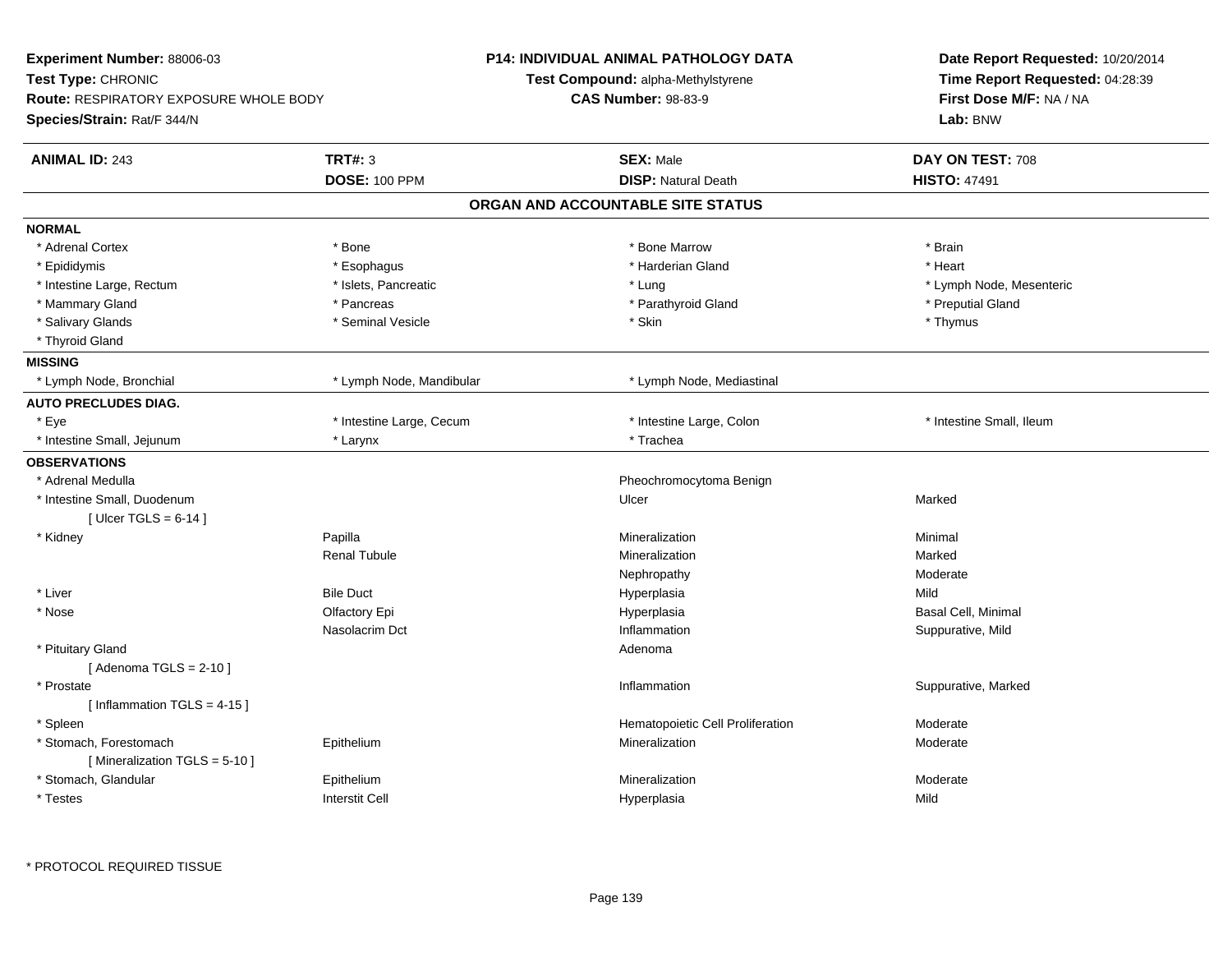| Experiment Number: 88006-03<br><b>Test Type: CHRONIC</b><br><b>Route: RESPIRATORY EXPOSURE WHOLE BODY</b> |                           | <b>P14: INDIVIDUAL ANIMAL PATHOLOGY DATA</b><br><b>Test Compound: alpha-Methylstyrene</b><br><b>CAS Number: 98-83-9</b> | Date Report Requested: 10/20/2014<br>Time Report Requested: 04:28:39<br>First Dose M/F: NA / NA |
|-----------------------------------------------------------------------------------------------------------|---------------------------|-------------------------------------------------------------------------------------------------------------------------|-------------------------------------------------------------------------------------------------|
| Species/Strain: Rat/F 344/N                                                                               |                           |                                                                                                                         | Lab: BNW                                                                                        |
| <b>ANIMAL ID: 243</b>                                                                                     | TRT#: 3                   | <b>SEX: Male</b>                                                                                                        | DAY ON TEST: 708                                                                                |
|                                                                                                           | <b>DOSE: 100 PPM</b>      | <b>DISP:</b> Natural Death                                                                                              | <b>HISTO: 47491</b>                                                                             |
|                                                                                                           |                           | ORGAN AND ACCOUNTABLE SITE STATUS                                                                                       |                                                                                                 |
| * Urinary Bladder<br>[Hemorrhage TGLS = $3-10$ ]                                                          |                           | Hemorrhage                                                                                                              | Marked                                                                                          |
| PRIMARY CAUSE OF DEATH                                                                                    | - Pituitary Gland Adenoma |                                                                                                                         |                                                                                                 |
| CONTRIBUTORY CAUSE OF DEATH                                                                               |                           | - Intestine Small:Duodenum Ulcer:Prostate Inflammation:Urinary Bladder Hemorrhage                                       |                                                                                                 |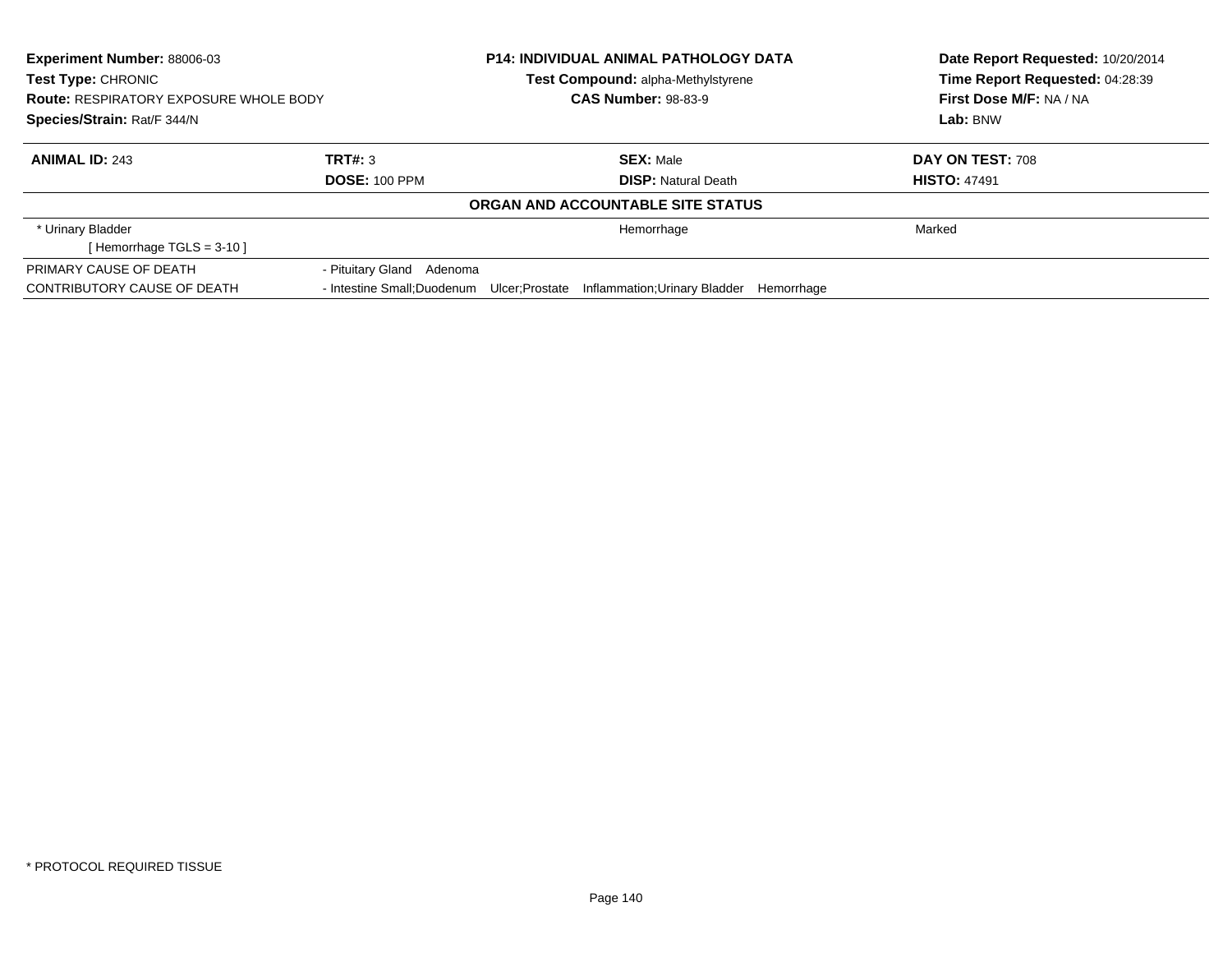| Experiment Number: 88006-03                   |                            | P14: INDIVIDUAL ANIMAL PATHOLOGY DATA | Date Report Requested: 10/20/2014<br>Time Report Requested: 04:28:39 |
|-----------------------------------------------|----------------------------|---------------------------------------|----------------------------------------------------------------------|
| Test Type: CHRONIC                            |                            | Test Compound: alpha-Methylstyrene    |                                                                      |
| <b>Route: RESPIRATORY EXPOSURE WHOLE BODY</b> | <b>CAS Number: 98-83-9</b> |                                       | First Dose M/F: NA / NA                                              |
| Species/Strain: Rat/F 344/N                   |                            |                                       | Lab: BNW                                                             |
| <b>ANIMAL ID: 244</b>                         | <b>TRT#: 3</b>             | <b>SEX: Male</b>                      | DAY ON TEST: 730                                                     |
|                                               | <b>DOSE: 100 PPM</b>       | <b>DISP: Terminal Sacrifice</b>       | <b>HISTO: 47492</b>                                                  |
|                                               |                            | ORGAN AND ACCOUNTABLE SITE STATUS     |                                                                      |
| <b>NORMAL</b>                                 |                            |                                       |                                                                      |
| * Adrenal Medulla                             | * Bone                     | * Bone Marrow                         | * Brain                                                              |
| * Epididymis                                  | * Esophagus                | * Harderian Gland                     | * Heart                                                              |
| * Intestine Large, Cecum                      | * Intestine Large, Colon   | * Intestine Large, Rectum             | * Intestine Small, Duodenum                                          |
| * Intestine Small, Ileum                      | * Intestine Small, Jejunum | * Islets, Pancreatic                  | * Lung                                                               |
| * Lymph Node, Mesenteric                      | * Mammary Gland            | * Pancreas                            | * Parathyroid Gland                                                  |
| * Preputial Gland                             | * Salivary Glands          | * Seminal Vesicle                     | * Skin                                                               |
| * Stomach, Forestomach                        | * Stomach, Glandular       | * Thymus                              | * Trachea                                                            |
| * Urinary Bladder                             |                            |                                       |                                                                      |
| <b>MISSING</b>                                |                            |                                       |                                                                      |
| * Lymph Node, Bronchial                       | * Lymph Node, Mandibular   |                                       |                                                                      |
| <b>OBSERVATIONS</b>                           |                            |                                       |                                                                      |
| * Adrenal Cortex                              |                            | Hyperplasia                           | Marked                                                               |
|                                               |                            | Vacuolization Cytoplasmic             | Minimal                                                              |
| * Eye                                         | Sclera                     | Metaplasia                            | Osseous, Mild                                                        |
| * Kidney                                      | Papilla                    | Mineralization                        | Minimal                                                              |
|                                               |                            | Nephropathy                           | Marked                                                               |
| * Larynx                                      |                            | Inflammation                          | Chronic, Minimal                                                     |
| * Liver                                       |                            | Clear Cell Focus                      |                                                                      |
|                                               | <b>Bile Duct</b>           | Hyperplasia                           | Minimal                                                              |
|                                               |                            | Leukemia Mononuclear                  |                                                                      |
| [Clear Cell Focus TGLS = 3-6]                 |                            |                                       |                                                                      |
| * Lymph Node, Mediastinal                     |                            | Leukemia Mononuclear                  |                                                                      |
| [ Leukemia Mononuclear TGLS = 1-3 ]           |                            |                                       |                                                                      |
| Mesentery                                     |                            | Necrosis                              | Moderate                                                             |
| [Necrosis $TGLS = 4-15$ ]                     |                            |                                       |                                                                      |
| * Nose                                        | Olfactory Epi              | Hyperplasia                           | Basal Cell, Minimal                                                  |
| * Pituitary Gland                             |                            | Adenoma                               |                                                                      |
| [Adenoma TGLS = $5-10$ ]                      |                            |                                       |                                                                      |
| * Prostate                                    |                            | Inflammation                          | Suppurative, Minimal                                                 |
| * Spleen                                      |                            | Leukemia Mononuclear                  |                                                                      |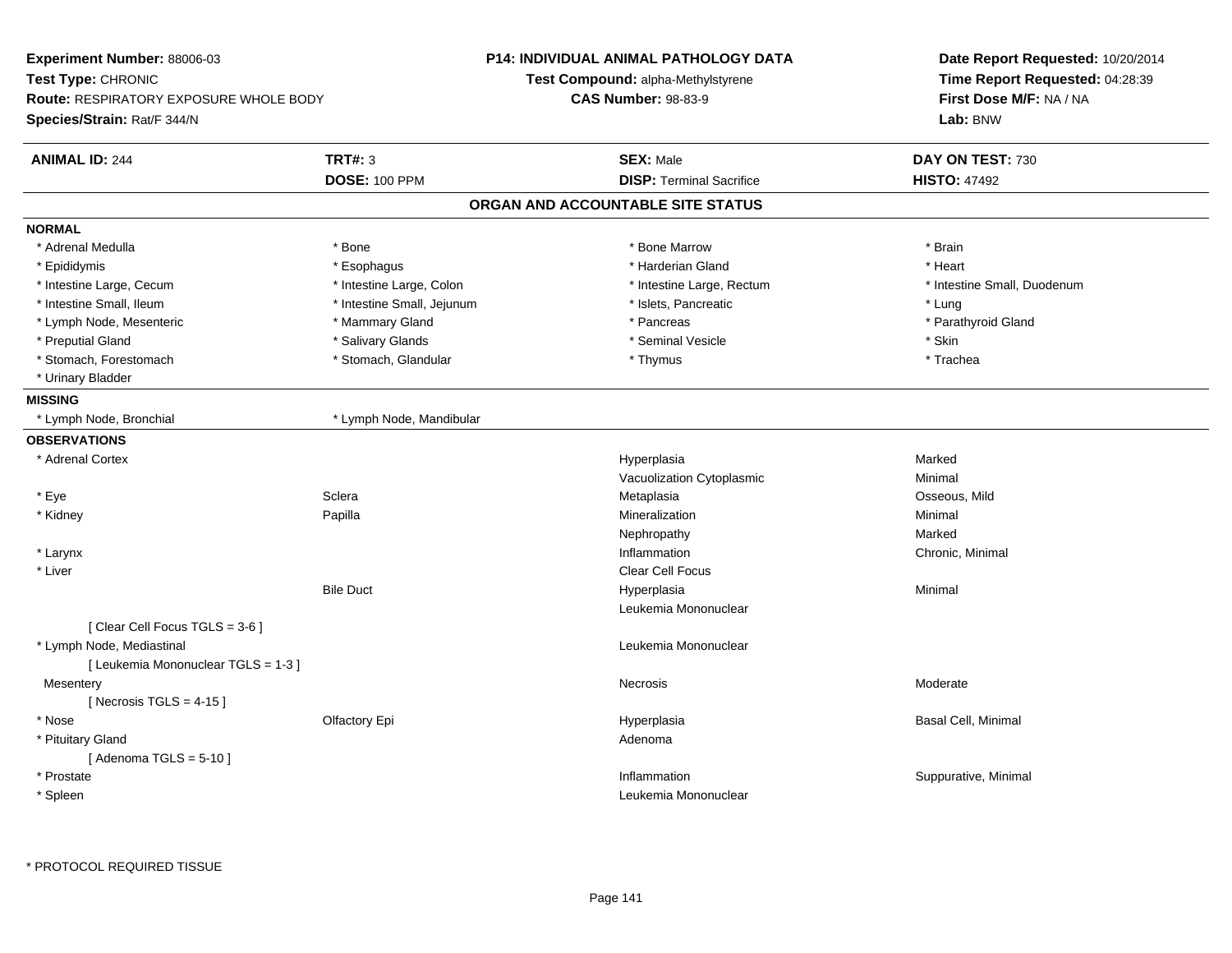| Experiment Number: 88006-03<br><b>Test Type: CHRONIC</b> |                                  | <b>P14: INDIVIDUAL ANIMAL PATHOLOGY DATA</b><br><b>Test Compound: alpha-Methylstyrene</b> | Date Report Requested: 10/20/2014<br>Time Report Requested: 04:28:39 |
|----------------------------------------------------------|----------------------------------|-------------------------------------------------------------------------------------------|----------------------------------------------------------------------|
| <b>Route: RESPIRATORY EXPOSURE WHOLE BODY</b>            |                                  | <b>CAS Number: 98-83-9</b>                                                                | First Dose M/F: NA / NA                                              |
| Species/Strain: Rat/F 344/N                              |                                  |                                                                                           | Lab: BNW                                                             |
| <b>ANIMAL ID: 244</b>                                    | TRT#: 3                          | <b>SEX: Male</b>                                                                          | DAY ON TEST: 730                                                     |
|                                                          | <b>DOSE: 100 PPM</b>             | <b>DISP:</b> Terminal Sacrifice                                                           | <b>HISTO: 47492</b>                                                  |
|                                                          |                                  | ORGAN AND ACCOUNTABLE SITE STATUS                                                         |                                                                      |
| [Leukemia Mononuclear TGLS = 6-14]                       |                                  |                                                                                           |                                                                      |
| * Testes                                                 | <b>Bilateral, Interstit Cell</b> | Adenoma                                                                                   |                                                                      |
| [Adenoma TGLS = $2-9$ ]                                  |                                  |                                                                                           |                                                                      |
| * Thyroid Gland                                          | <b>Follicular Cel</b>            | Adenoma                                                                                   |                                                                      |
| PRIMARY CAUSE OF DEATH                                   |                                  |                                                                                           |                                                                      |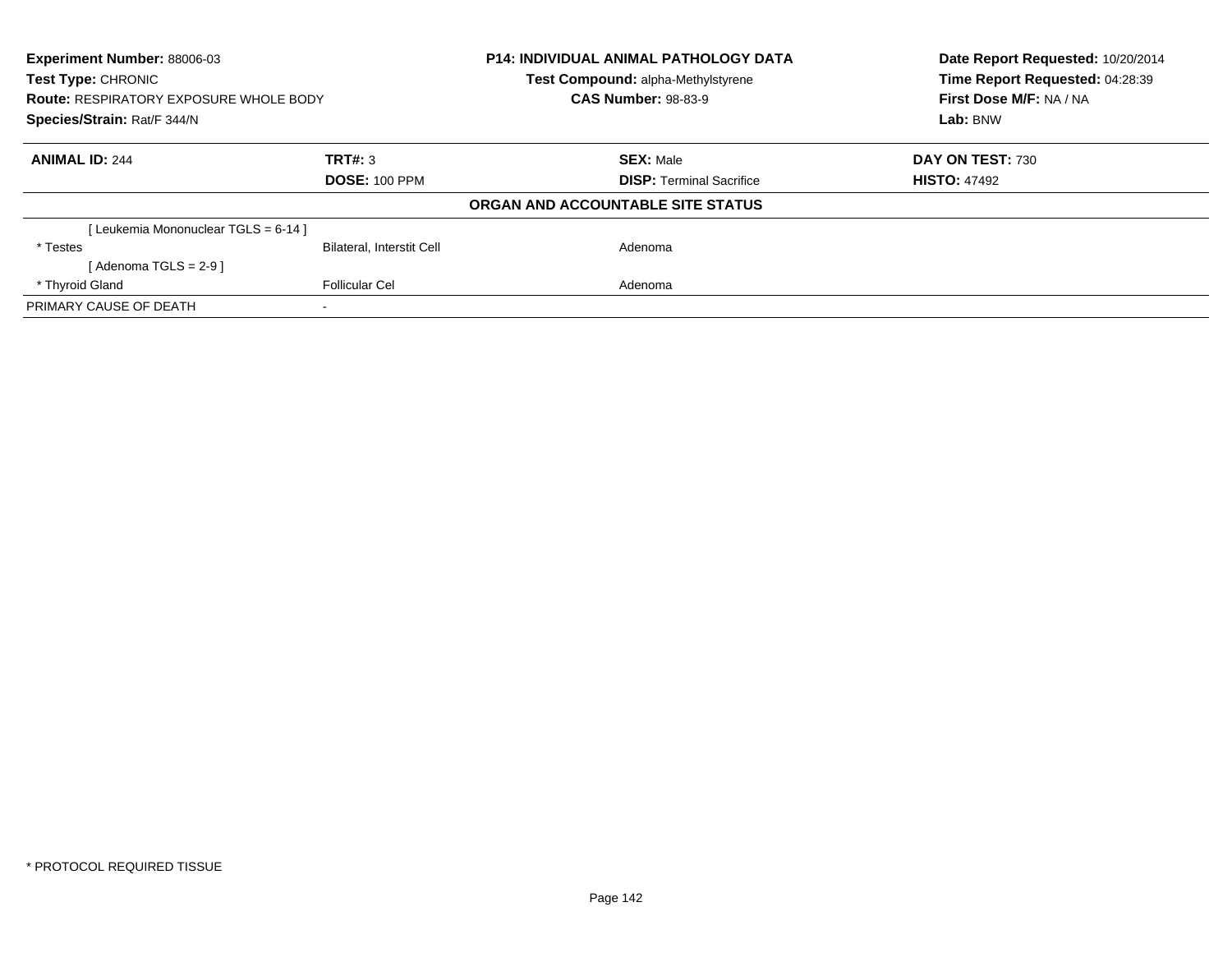| Experiment Number: 88006-03                   |                            | <b>P14: INDIVIDUAL ANIMAL PATHOLOGY DATA</b> | Date Report Requested: 10/20/2014<br>Time Report Requested: 04:28:39 |  |
|-----------------------------------------------|----------------------------|----------------------------------------------|----------------------------------------------------------------------|--|
| Test Type: CHRONIC                            |                            | <b>Test Compound: alpha-Methylstyrene</b>    |                                                                      |  |
| <b>Route: RESPIRATORY EXPOSURE WHOLE BODY</b> |                            | <b>CAS Number: 98-83-9</b>                   | First Dose M/F: NA / NA                                              |  |
| Species/Strain: Rat/F 344/N                   |                            |                                              | Lab: BNW                                                             |  |
| <b>ANIMAL ID: 245</b>                         | <b>TRT#: 3</b>             | <b>SEX: Male</b>                             | DAY ON TEST: 684                                                     |  |
|                                               | <b>DOSE: 100 PPM</b>       | <b>DISP:</b> Moribund Sacrifice              | <b>HISTO: 47493</b>                                                  |  |
|                                               |                            | ORGAN AND ACCOUNTABLE SITE STATUS            |                                                                      |  |
| <b>NORMAL</b>                                 |                            |                                              |                                                                      |  |
| * Adrenal Cortex                              | * Bone                     | * Bone Marrow                                | * Epididymis                                                         |  |
| * Esophagus                                   | * Eye                      | * Harderian Gland                            | * Heart                                                              |  |
| * Intestine Large, Cecum                      | * Intestine Large, Colon   | * Intestine Large, Rectum                    | * Intestine Small, Duodenum                                          |  |
| * Intestine Small, Ileum                      | * Intestine Small, Jejunum | * Islets, Pancreatic                         | * Larynx                                                             |  |
| * Mammary Gland                               | * Pancreas                 | * Parathyroid Gland                          | * Preputial Gland                                                    |  |
| * Salivary Glands                             | * Seminal Vesicle          | * Skin                                       | * Stomach, Forestomach                                               |  |
| * Stomach, Glandular                          | * Thyroid Gland            | * Trachea                                    | * Urinary Bladder                                                    |  |
| <b>MISSING</b>                                |                            |                                              |                                                                      |  |
| * Lymph Node, Bronchial                       | * Lymph Node, Mandibular   | * Lymph Node, Mediastinal                    | * Thymus                                                             |  |
| <b>OBSERVATIONS</b>                           |                            |                                              |                                                                      |  |
| * Adrenal Medulla                             |                            | Leukemia Mononuclear                         |                                                                      |  |
| * Brain                                       |                            | Compression                                  | Marked                                                               |  |
| * Kidney                                      |                            | Leukemia Mononuclear                         |                                                                      |  |
|                                               |                            | Nephropathy                                  | Moderate                                                             |  |
| [ Leukemia Mononuclear TGLS = 2-7 ]           |                            |                                              |                                                                      |  |
| * Liver                                       |                            | Leukemia Mononuclear                         |                                                                      |  |
| * Lung                                        |                            | Leukemia Mononuclear                         |                                                                      |  |
| [ Leukemia Mononuclear TGLS = 4-4+5 ]         |                            |                                              |                                                                      |  |
| * Lymph Node, Mesenteric                      |                            | Leukemia Mononuclear                         |                                                                      |  |
| * Nose                                        |                            | Foreign Body                                 |                                                                      |  |
|                                               | Olfactory Epi              | Hyperplasia                                  | Basal Cell, Minimal                                                  |  |
|                                               |                            | Inflammation                                 | Suppurative, Mild                                                    |  |
| * Pituitary Gland                             |                            | Adenoma                                      |                                                                      |  |
| [Adenoma TGLS = $1-10$ ]                      |                            |                                              |                                                                      |  |
| * Prostate                                    |                            | Inflammation                                 | Suppurative, Mild                                                    |  |
| [Inflammation TGLS = $5-10$ ]                 |                            |                                              |                                                                      |  |
| * Spleen                                      |                            | Leukemia Mononuclear                         |                                                                      |  |
| * Testes                                      | <b>Interstit Cell</b>      | Adenoma                                      |                                                                      |  |
| [ Adenoma TGLS = 3-9 ]                        |                            |                                              |                                                                      |  |
| PRIMARY CAUSE OF DEATH                        | - Pituitary Gland Adenoma  |                                              |                                                                      |  |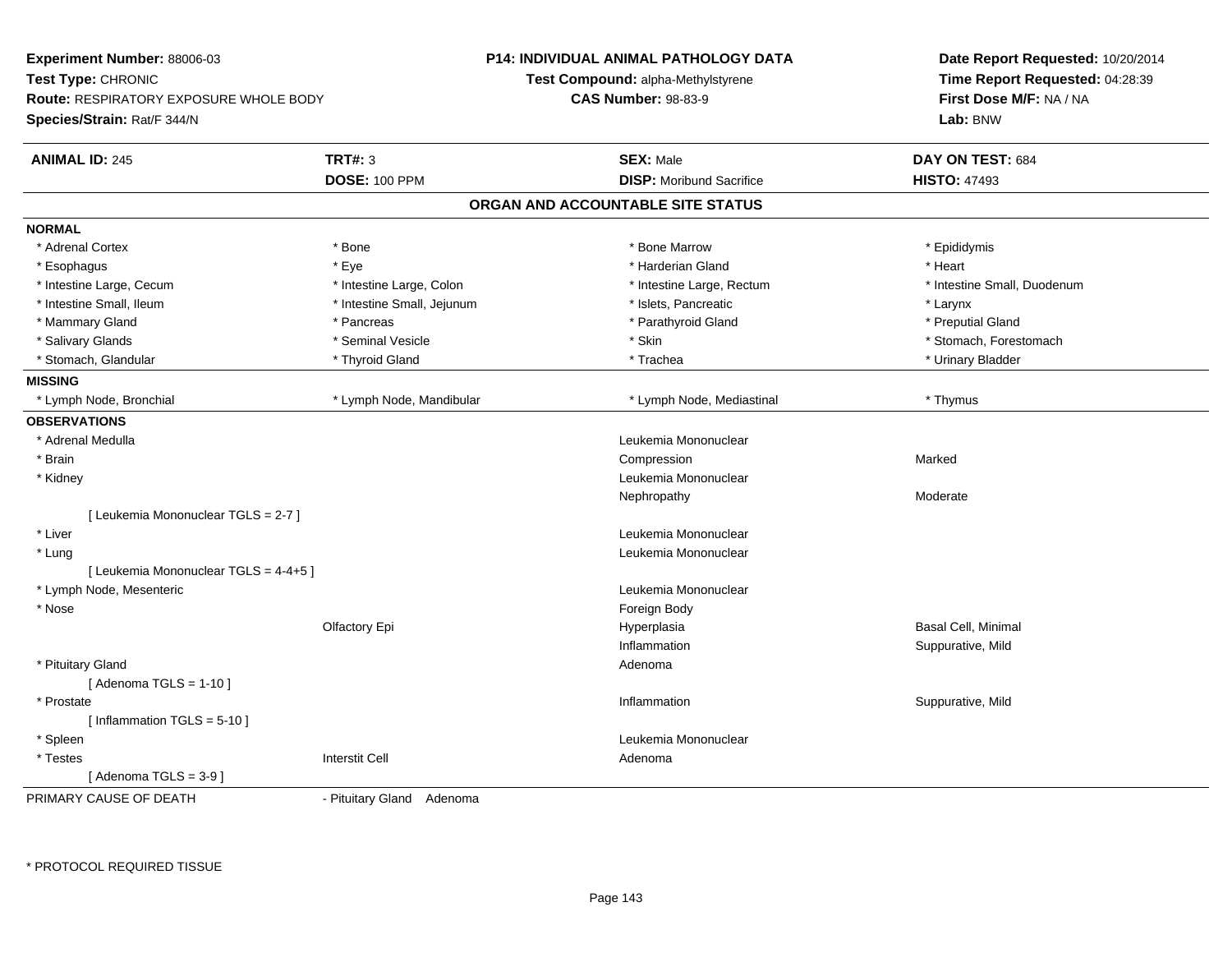| <b>Experiment Number: 88006-03</b><br><b>Test Type: CHRONIC</b><br><b>Route: RESPIRATORY EXPOSURE WHOLE BODY</b><br>Species/Strain: Rat/F 344/N |                      | <b>P14: INDIVIDUAL ANIMAL PATHOLOGY DATA</b><br>Test Compound: alpha-Methylstyrene<br><b>CAS Number: 98-83-9</b> | Date Report Requested: 10/20/2014<br>Time Report Requested: 04:28:39<br>First Dose M/F: NA / NA<br>Lab: BNW |
|-------------------------------------------------------------------------------------------------------------------------------------------------|----------------------|------------------------------------------------------------------------------------------------------------------|-------------------------------------------------------------------------------------------------------------|
|                                                                                                                                                 |                      |                                                                                                                  |                                                                                                             |
| <b>ANIMAL ID: 245</b>                                                                                                                           | TRT#: 3              | <b>SEX: Male</b>                                                                                                 | DAY ON TEST: 684                                                                                            |
|                                                                                                                                                 | <b>DOSE: 100 PPM</b> | <b>DISP:</b> Moribund Sacrifice                                                                                  | <b>HISTO: 47493</b>                                                                                         |
|                                                                                                                                                 |                      | ORGAN AND ACCOUNTABLE SITE STATUS                                                                                |                                                                                                             |
|                                                                                                                                                 |                      |                                                                                                                  |                                                                                                             |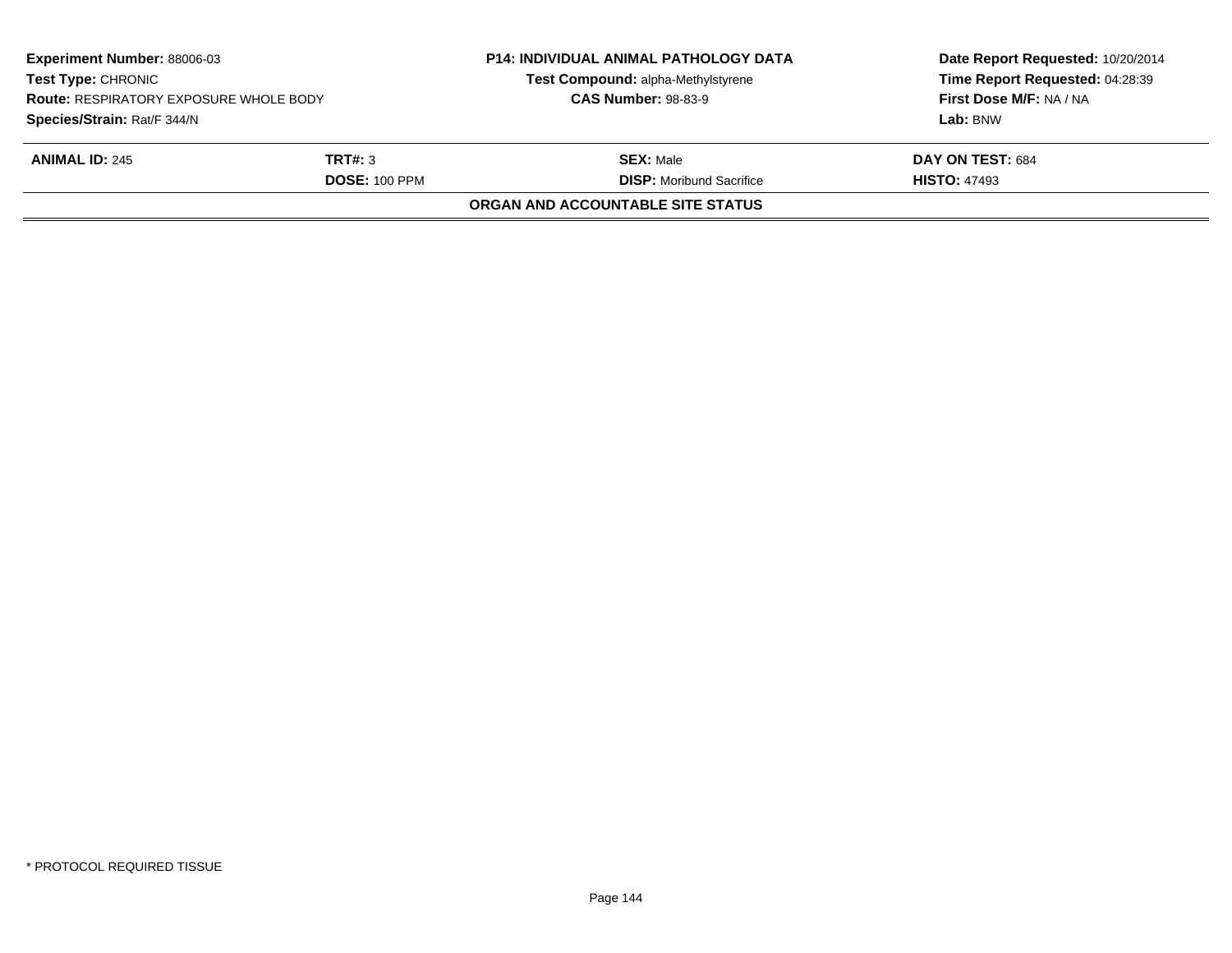| Experiment Number: 88006-03<br>Test Type: CHRONIC<br>Route: RESPIRATORY EXPOSURE WHOLE BODY<br>Species/Strain: Rat/F 344/N |                                        | P14: INDIVIDUAL ANIMAL PATHOLOGY DATA<br>Test Compound: alpha-Methylstyrene<br><b>CAS Number: 98-83-9</b> | Date Report Requested: 10/20/2014<br>Time Report Requested: 04:28:39<br>First Dose M/F: NA / NA<br>Lab: BNW |
|----------------------------------------------------------------------------------------------------------------------------|----------------------------------------|-----------------------------------------------------------------------------------------------------------|-------------------------------------------------------------------------------------------------------------|
| <b>ANIMAL ID: 246</b>                                                                                                      | <b>TRT#: 3</b><br><b>DOSE: 100 PPM</b> | <b>SEX: Male</b><br><b>DISP: Terminal Sacrifice</b>                                                       | DAY ON TEST: 729<br><b>HISTO: 47494</b>                                                                     |
|                                                                                                                            |                                        | ORGAN AND ACCOUNTABLE SITE STATUS                                                                         |                                                                                                             |
| <b>NORMAL</b>                                                                                                              |                                        |                                                                                                           |                                                                                                             |
| * Adrenal Medulla                                                                                                          | * Bone                                 | * Bone Marrow                                                                                             | * Brain                                                                                                     |
| * Epididymis                                                                                                               | * Esophagus                            | * Harderian Gland                                                                                         | * Heart                                                                                                     |
| * Intestine Large, Cecum                                                                                                   | * Intestine Large, Colon               | * Intestine Large, Rectum                                                                                 | * Intestine Small, Duodenum                                                                                 |
| * Intestine Small, Ileum                                                                                                   | * Intestine Small, Jejunum             | * Islets, Pancreatic                                                                                      | * Larynx                                                                                                    |
| * Lung                                                                                                                     | * Lymph Node, Mediastinal              | * Lymph Node, Mesenteric                                                                                  | * Nose                                                                                                      |
| * Parathyroid Gland                                                                                                        | * Preputial Gland                      | * Salivary Glands                                                                                         | * Seminal Vesicle                                                                                           |
| * Spleen                                                                                                                   | * Stomach, Forestomach                 | * Stomach, Glandular                                                                                      | * Thymus                                                                                                    |
| * Trachea                                                                                                                  | * Urinary Bladder                      |                                                                                                           |                                                                                                             |
| <b>MISSING</b>                                                                                                             |                                        |                                                                                                           |                                                                                                             |
| * Lymph Node, Bronchial                                                                                                    | * Lymph Node, Mandibular               |                                                                                                           |                                                                                                             |
| <b>OBSERVATIONS</b>                                                                                                        |                                        |                                                                                                           |                                                                                                             |
| * Adrenal Cortex                                                                                                           |                                        | Hyperplasia                                                                                               | Moderate                                                                                                    |
| * Eye                                                                                                                      | Sclera                                 | Metaplasia                                                                                                | Osseous, Mild                                                                                               |
| * Kidney                                                                                                                   |                                        | Nephropathy                                                                                               | Mild                                                                                                        |
| * Liver                                                                                                                    |                                        | <b>Basophilic Focus</b>                                                                                   |                                                                                                             |
|                                                                                                                            | <b>Bile Duct</b>                       | Hyperplasia                                                                                               | Moderate                                                                                                    |
| * Mammary Gland                                                                                                            |                                        | Hyperplasia                                                                                               | Mild                                                                                                        |
| * Pancreas                                                                                                                 | Acinus                                 | Atrophy                                                                                                   | Moderate                                                                                                    |
| * Pituitary Gland                                                                                                          |                                        | Adenoma                                                                                                   |                                                                                                             |
| [Adenoma TGLS = $3-10$ ]                                                                                                   |                                        |                                                                                                           |                                                                                                             |
| * Prostate                                                                                                                 |                                        | Inflammation                                                                                              | Suppurative, Minimal                                                                                        |
| * Skin                                                                                                                     |                                        | Cyst Epithelial Inclusion                                                                                 | Marked                                                                                                      |
|                                                                                                                            |                                        | Hyperkeratosis                                                                                            | Marked                                                                                                      |
|                                                                                                                            |                                        | Inflammation                                                                                              | Chronic, Moderate                                                                                           |
| [Cyst Epithelial Inclusion TGLS = 5-15]<br>[ Hyperkeratosis TGLS = 1,2-14 ]                                                |                                        |                                                                                                           |                                                                                                             |
| * Testes                                                                                                                   | Bilateral, Interstit Cell              | Adenoma                                                                                                   |                                                                                                             |
| [Adenoma TGLS = $4-9$ ]                                                                                                    |                                        |                                                                                                           |                                                                                                             |
| * Thyroid Gland                                                                                                            | C Cell                                 | Adenoma                                                                                                   |                                                                                                             |
| PRIMARY CAUSE OF DEATH                                                                                                     | $\overline{a}$                         |                                                                                                           |                                                                                                             |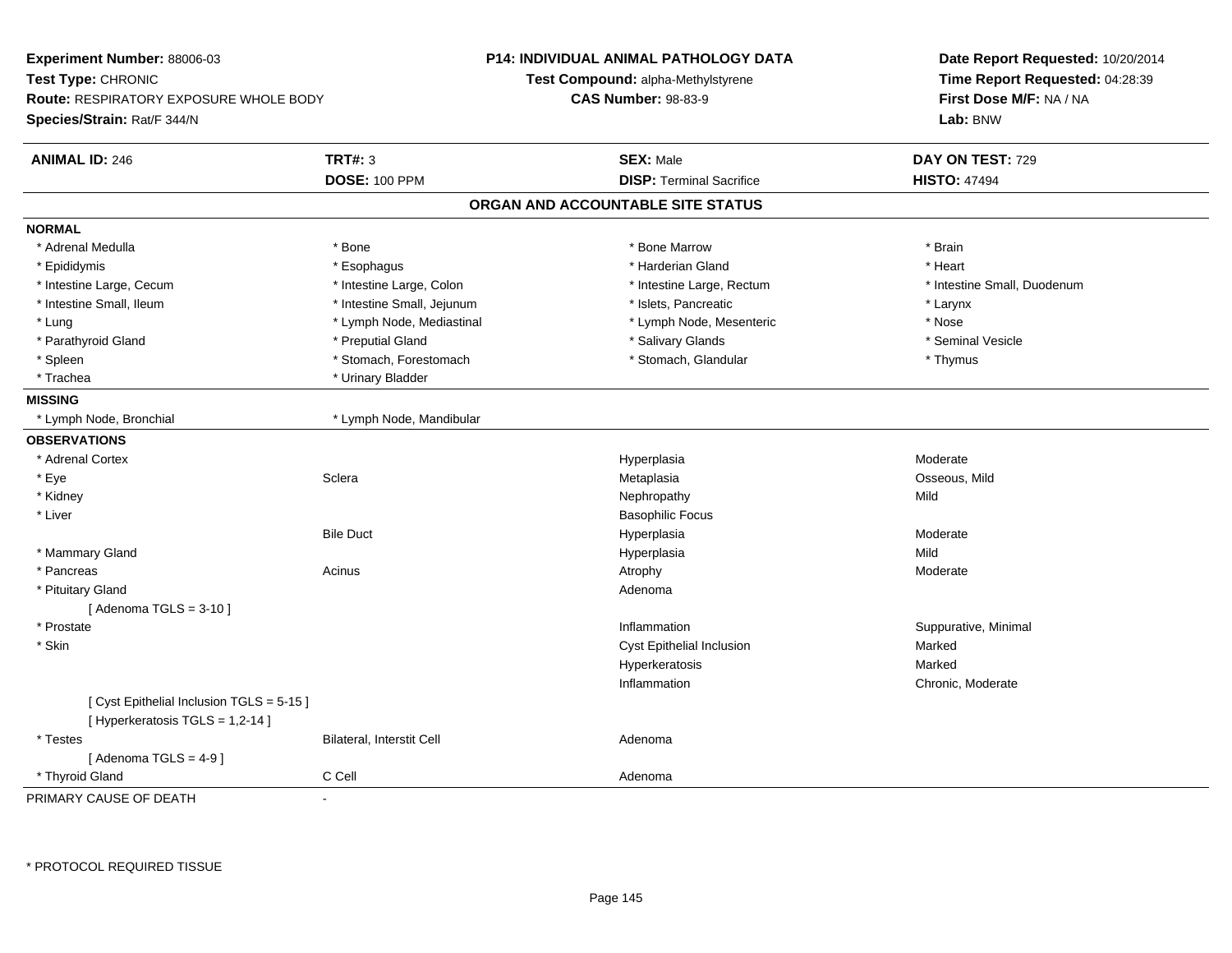| <b>Experiment Number: 88006-03</b><br><b>Test Type: CHRONIC</b><br><b>Route: RESPIRATORY EXPOSURE WHOLE BODY</b> |                      | <b>P14: INDIVIDUAL ANIMAL PATHOLOGY DATA</b><br>Test Compound: alpha-Methylstyrene<br><b>CAS Number: 98-83-9</b> | Date Report Requested: 10/20/2014<br>Time Report Requested: 04:28:39<br>First Dose M/F: NA / NA |
|------------------------------------------------------------------------------------------------------------------|----------------------|------------------------------------------------------------------------------------------------------------------|-------------------------------------------------------------------------------------------------|
| Species/Strain: Rat/F 344/N                                                                                      |                      |                                                                                                                  | Lab: BNW                                                                                        |
| <b>ANIMAL ID: 246</b>                                                                                            | <b>TRT#:</b> 3       | <b>SEX:</b> Male                                                                                                 | <b>DAY ON TEST: 729</b>                                                                         |
|                                                                                                                  | <b>DOSE: 100 PPM</b> | <b>DISP: Terminal Sacrifice</b>                                                                                  | <b>HISTO: 47494</b>                                                                             |
|                                                                                                                  |                      | ORGAN AND ACCOUNTABLE SITE STATUS                                                                                |                                                                                                 |
|                                                                                                                  |                      |                                                                                                                  |                                                                                                 |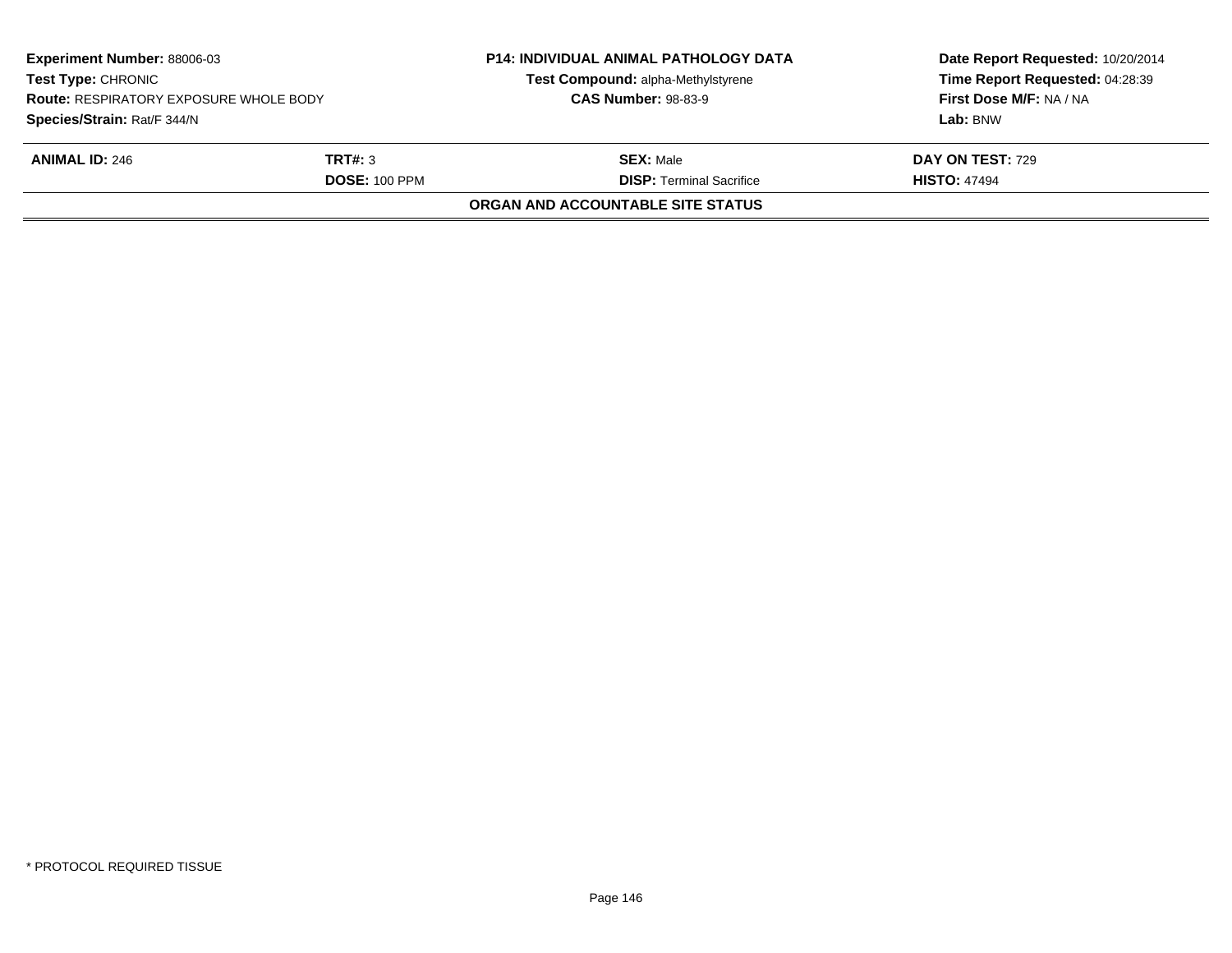| Experiment Number: 88006-03                                         |                                  | <b>P14: INDIVIDUAL ANIMAL PATHOLOGY DATA</b> | Date Report Requested: 10/20/2014                          |
|---------------------------------------------------------------------|----------------------------------|----------------------------------------------|------------------------------------------------------------|
| Test Type: CHRONIC<br><b>Route: RESPIRATORY EXPOSURE WHOLE BODY</b> |                                  | <b>Test Compound: alpha-Methylstyrene</b>    | Time Report Requested: 04:28:39<br>First Dose M/F: NA / NA |
|                                                                     |                                  | <b>CAS Number: 98-83-9</b>                   |                                                            |
| Species/Strain: Rat/F 344/N                                         |                                  |                                              | Lab: BNW                                                   |
| <b>ANIMAL ID: 247</b>                                               | <b>TRT#: 3</b>                   | <b>SEX: Male</b>                             | DAY ON TEST: 729                                           |
|                                                                     | <b>DOSE: 100 PPM</b>             | <b>DISP: Terminal Sacrifice</b>              | <b>HISTO: 47495</b>                                        |
|                                                                     |                                  | ORGAN AND ACCOUNTABLE SITE STATUS            |                                                            |
| <b>NORMAL</b>                                                       |                                  |                                              |                                                            |
| * Adrenal Medulla                                                   | * Bone                           | * Bone Marrow                                | * Brain                                                    |
| * Esophagus                                                         | * Harderian Gland                | * Heart                                      | * Intestine Large, Cecum                                   |
| * Intestine Large, Colon                                            | * Intestine Large, Rectum        | * Intestine Small, Duodenum                  | * Intestine Small, Ileum                                   |
| * Intestine Small, Jejunum                                          | * Islets, Pancreatic             | * Larynx                                     | * Lung                                                     |
| * Lymph Node, Mesenteric                                            | * Pancreas                       | * Parathyroid Gland                          | * Preputial Gland                                          |
| * Salivary Glands                                                   | * Seminal Vesicle                | * Skin                                       | * Stomach, Forestomach                                     |
| * Stomach, Glandular                                                | * Trachea                        | * Urinary Bladder                            |                                                            |
| <b>MISSING</b>                                                      |                                  |                                              |                                                            |
| * Lymph Node, Bronchial                                             | * Lymph Node, Mandibular         | * Lymph Node, Mediastinal                    | * Mammary Gland                                            |
| <b>OBSERVATIONS</b>                                                 |                                  |                                              |                                                            |
| * Adrenal Cortex                                                    |                                  | Vacuolization Cytoplasmic                    | Minimal                                                    |
| * Epididymis                                                        |                                  | Mesothelioma Malignant                       |                                                            |
| * Eye                                                               | Sclera                           | Metaplasia                                   | Osseous, Minimal                                           |
| * Kidney                                                            |                                  | Nephropathy                                  | Mild                                                       |
| * Liver                                                             |                                  | <b>Basophilic Focus</b>                      |                                                            |
|                                                                     |                                  | Leukemia Mononuclear                         |                                                            |
| Mesentery                                                           |                                  | Necrosis                                     | Moderate                                                   |
| [Necrosis TGLS = $4-15$ ]                                           |                                  |                                              |                                                            |
| * Nose                                                              | Olfactory Epi                    | Hyperplasia                                  | Basal Cell, Minimal                                        |
| Peritoneum                                                          |                                  | Mesothelioma Malignant                       |                                                            |
| [Mesothelioma Malignant TGLS = 4,5-15+16]                           |                                  |                                              |                                                            |
| * Pituitary Gland                                                   |                                  | Adenoma                                      |                                                            |
| [Adenoma TGLS = $2-10$ ]                                            |                                  |                                              |                                                            |
| * Prostate                                                          |                                  | Inflammation                                 | Suppurative, Minimal                                       |
| * Spleen                                                            |                                  | Leukemia Mononuclear                         |                                                            |
| * Testes                                                            | <b>Bilateral, Interstit Cell</b> | Adenoma                                      |                                                            |
|                                                                     | Tunic                            | Mesothelioma Malignant                       |                                                            |
| [Adenoma TGLS = $6-9$ ]                                             |                                  |                                              |                                                            |
| [Mesothelioma Malignant TGLS = 3-14]                                |                                  |                                              |                                                            |
| * Thymus                                                            |                                  | Cyst                                         | Moderate                                                   |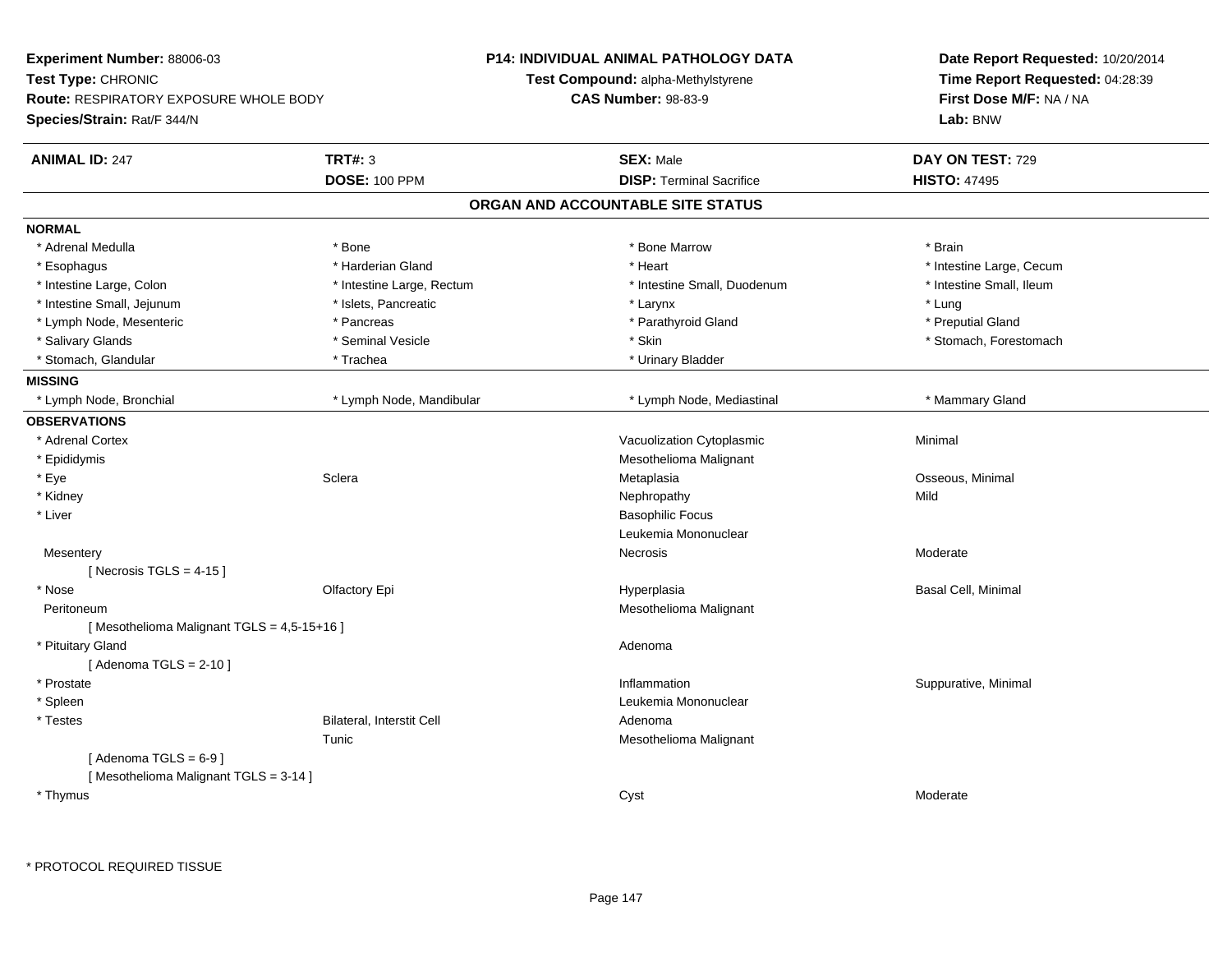| <b>Experiment Number: 88006-03</b><br><b>Test Type: CHRONIC</b><br><b>Route: RESPIRATORY EXPOSURE WHOLE BODY</b> |         | <b>P14: INDIVIDUAL ANIMAL PATHOLOGY DATA</b> | Date Report Requested: 10/20/2014<br>Time Report Requested: 04:28:39 |
|------------------------------------------------------------------------------------------------------------------|---------|----------------------------------------------|----------------------------------------------------------------------|
|                                                                                                                  |         | Test Compound: alpha-Methylstyrene           |                                                                      |
|                                                                                                                  |         | <b>CAS Number: 98-83-9</b>                   | First Dose M/F: NA / NA                                              |
| Species/Strain: Rat/F 344/N                                                                                      |         |                                              | Lab: BNW                                                             |
| <b>ANIMAL ID: 247</b>                                                                                            | TRT#: 3 | <b>SEX: Male</b>                             | DAY ON TEST: 729                                                     |
| <b>DOSE: 100 PPM</b>                                                                                             |         | <b>DISP:</b> Terminal Sacrifice              | <b>HISTO: 47495</b>                                                  |
|                                                                                                                  |         | ORGAN AND ACCOUNTABLE SITE STATUS            |                                                                      |
| * Thyroid Gland                                                                                                  | C Cell  | Hyperplasia                                  | Marked                                                               |
| PRIMARY CAUSE OF DEATH                                                                                           |         |                                              |                                                                      |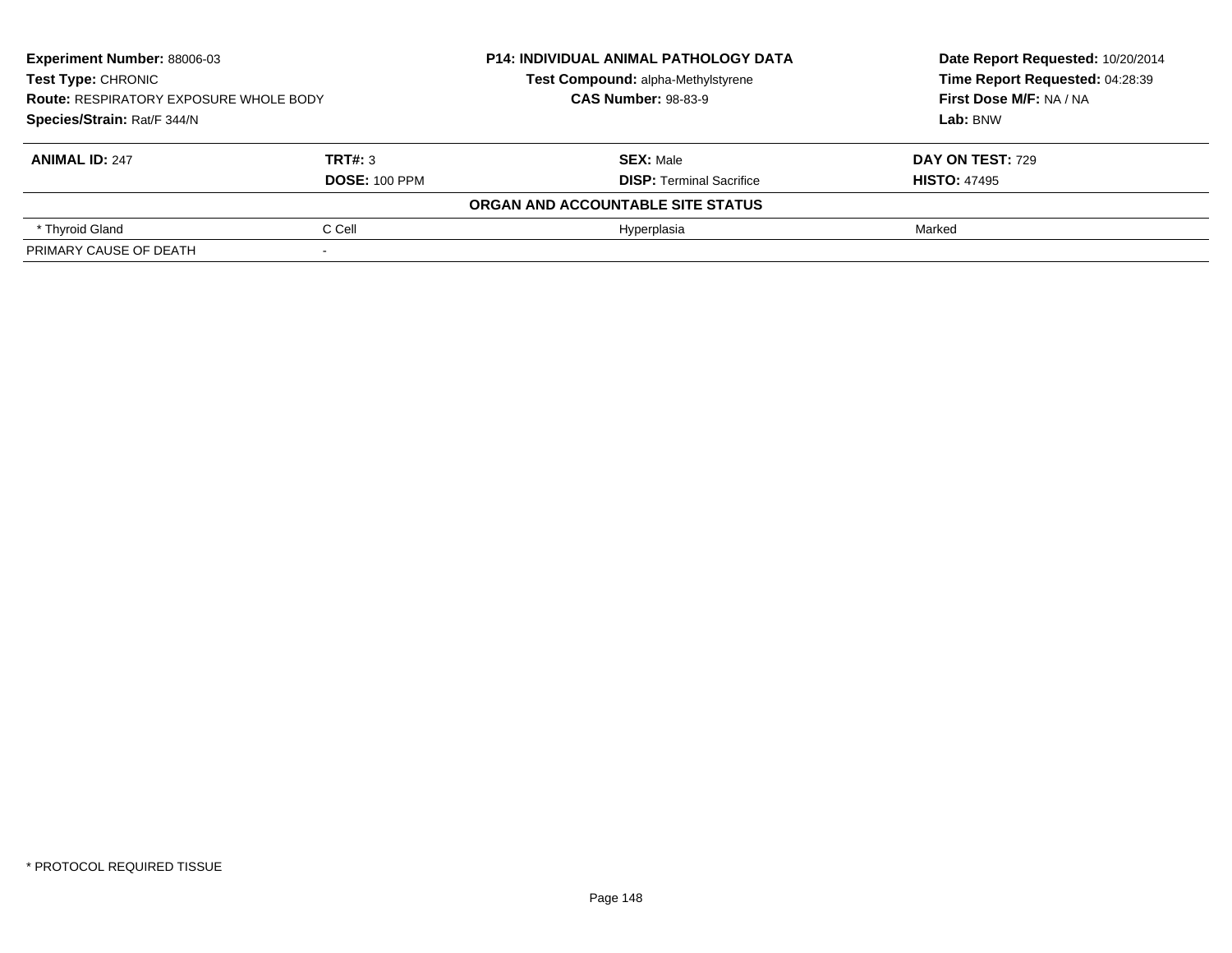| Experiment Number: 88006-03<br>Test Type: CHRONIC<br><b>Route: RESPIRATORY EXPOSURE WHOLE BODY</b> |                            | <b>P14: INDIVIDUAL ANIMAL PATHOLOGY DATA</b> | Date Report Requested: 10/20/2014<br>Time Report Requested: 04:28:39<br>First Dose M/F: NA / NA |  |
|----------------------------------------------------------------------------------------------------|----------------------------|----------------------------------------------|-------------------------------------------------------------------------------------------------|--|
|                                                                                                    |                            | <b>Test Compound: alpha-Methylstyrene</b>    |                                                                                                 |  |
|                                                                                                    |                            | <b>CAS Number: 98-83-9</b>                   |                                                                                                 |  |
| Species/Strain: Rat/F 344/N                                                                        |                            |                                              | Lab: BNW                                                                                        |  |
| <b>ANIMAL ID: 248</b>                                                                              | <b>TRT#: 3</b>             | <b>SEX: Male</b>                             | DAY ON TEST: 729                                                                                |  |
|                                                                                                    | <b>DOSE: 100 PPM</b>       | <b>DISP: Terminal Sacrifice</b>              | <b>HISTO: 47496</b>                                                                             |  |
|                                                                                                    |                            | ORGAN AND ACCOUNTABLE SITE STATUS            |                                                                                                 |  |
| <b>NORMAL</b>                                                                                      |                            |                                              |                                                                                                 |  |
| * Bone                                                                                             | * Bone Marrow              | * Brain                                      | * Epididymis                                                                                    |  |
| * Esophagus                                                                                        | * Eye                      | * Harderian Gland                            | * Heart                                                                                         |  |
| * Intestine Large, Cecum                                                                           | * Intestine Large, Colon   | * Intestine Large, Rectum                    | * Intestine Small, Duodenum                                                                     |  |
| * Intestine Small, Ileum                                                                           | * Intestine Small, Jejunum | * Larynx                                     | * Mammary Gland                                                                                 |  |
| * Nose                                                                                             | * Pancreas                 | * Parathyroid Gland                          | * Salivary Glands                                                                               |  |
| * Seminal Vesicle                                                                                  | * Stomach, Forestomach     | * Stomach, Glandular                         | * Thymus                                                                                        |  |
| * Trachea                                                                                          | * Urinary Bladder          |                                              |                                                                                                 |  |
| <b>MISSING</b>                                                                                     |                            |                                              |                                                                                                 |  |
| * Lymph Node, Bronchial                                                                            | * Lymph Node, Mandibular   | * Lymph Node, Mediastinal                    |                                                                                                 |  |
| <b>OBSERVATIONS</b>                                                                                |                            |                                              |                                                                                                 |  |
| * Adrenal Cortex                                                                                   |                            | Hyperplasia                                  | Moderate                                                                                        |  |
|                                                                                                    |                            | Hypertrophy                                  | Moderate                                                                                        |  |
| * Adrenal Medulla                                                                                  |                            | Pheochromocytoma Benign                      |                                                                                                 |  |
| * Islets, Pancreatic                                                                               |                            | Hyperplasia                                  | Marked                                                                                          |  |
| * Kidney                                                                                           | Papilla                    | Mineralization                               | Minimal                                                                                         |  |
|                                                                                                    |                            | Nephropathy                                  | Mild                                                                                            |  |
| * Liver                                                                                            | <b>Bile Duct</b>           | Hyperplasia                                  | Minimal                                                                                         |  |
|                                                                                                    |                            | Leukemia Mononuclear                         |                                                                                                 |  |
| [ Leukemia Mononuclear TGLS = 4-6 ]                                                                |                            |                                              |                                                                                                 |  |
| * Lung                                                                                             |                            | Leukemia Mononuclear                         |                                                                                                 |  |
| * Lymph Node, Mesenteric                                                                           |                            | Leukemia Mononuclear                         |                                                                                                 |  |
| Mesentery                                                                                          |                            | Necrosis                                     | Moderate                                                                                        |  |
| [Necrosis TGLS = $2,7-15+16$ ]                                                                     |                            |                                              |                                                                                                 |  |
| * Pituitary Gland                                                                                  |                            | Adenoma                                      |                                                                                                 |  |
| [Adenoma TGLS = $3-10$ ]                                                                           |                            |                                              |                                                                                                 |  |
| * Preputial Gland                                                                                  |                            | Hyperplasia                                  | Moderate                                                                                        |  |
| * Prostate                                                                                         |                            | Inflammation                                 | Suppurative, Mild                                                                               |  |
| * Skin                                                                                             |                            | Hyperkeratosis                               | Moderate                                                                                        |  |
| [ Hyperkeratosis TGLS = 1-16 ]                                                                     |                            |                                              |                                                                                                 |  |
| * Spleen                                                                                           |                            | Leukemia Mononuclear                         |                                                                                                 |  |
|                                                                                                    |                            |                                              |                                                                                                 |  |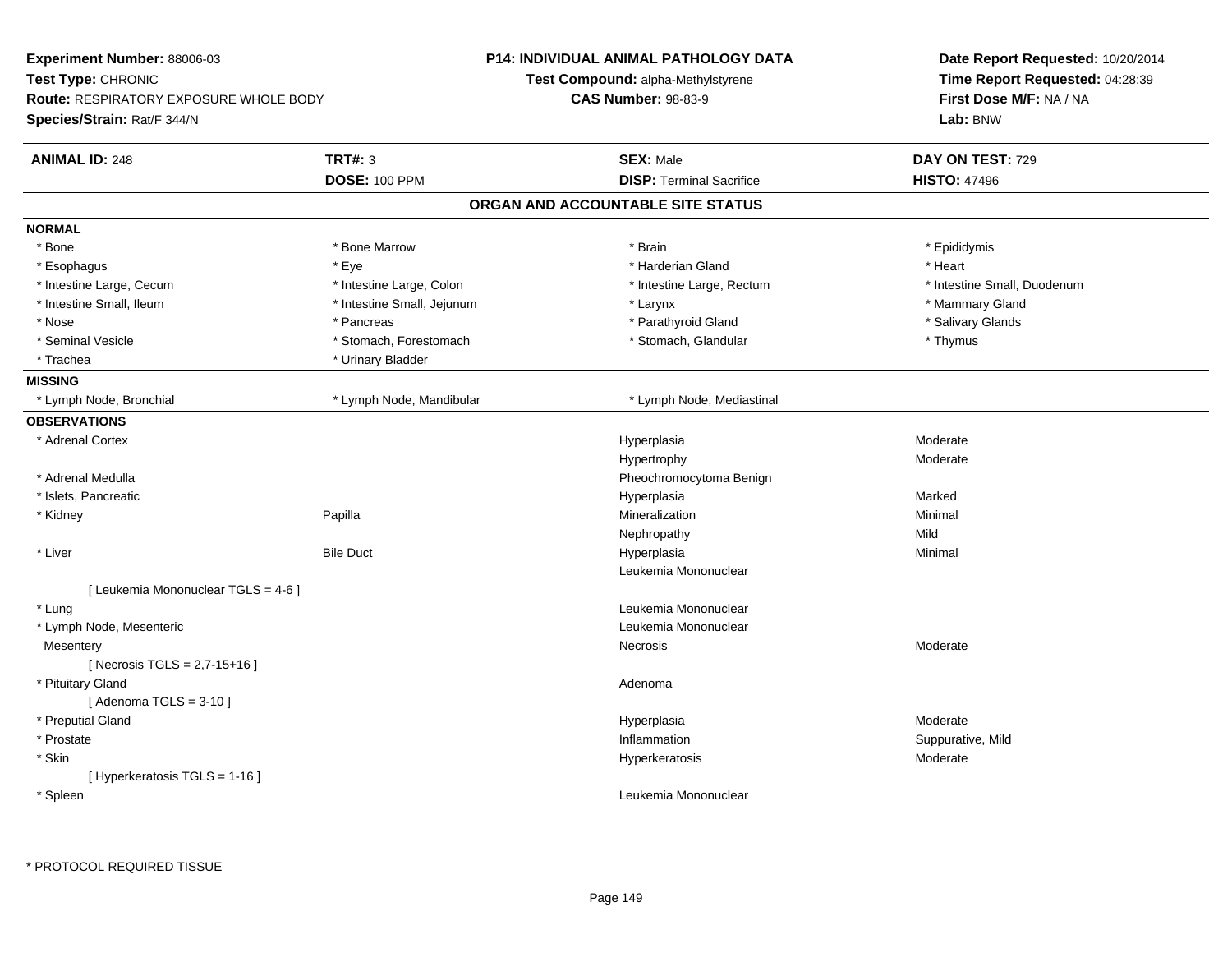| <b>Experiment Number: 88006-03</b><br><b>Test Type: CHRONIC</b><br><b>Route: RESPIRATORY EXPOSURE WHOLE BODY</b><br>Species/Strain: Rat/F 344/N |                                  | P14: INDIVIDUAL ANIMAL PATHOLOGY DATA<br>Test Compound: alpha-Methylstyrene | Date Report Requested: 10/20/2014<br>Time Report Requested: 04:28:39<br>First Dose M/F: NA / NA<br>Lab: BNW |
|-------------------------------------------------------------------------------------------------------------------------------------------------|----------------------------------|-----------------------------------------------------------------------------|-------------------------------------------------------------------------------------------------------------|
|                                                                                                                                                 |                                  | <b>CAS Number: 98-83-9</b>                                                  |                                                                                                             |
|                                                                                                                                                 |                                  |                                                                             |                                                                                                             |
| <b>ANIMAL ID: 248</b>                                                                                                                           | TRT#: 3                          | <b>SEX: Male</b>                                                            | <b>DAY ON TEST: 729</b>                                                                                     |
|                                                                                                                                                 | <b>DOSE: 100 PPM</b>             | <b>DISP:</b> Terminal Sacrifice                                             | <b>HISTO: 47496</b>                                                                                         |
|                                                                                                                                                 |                                  | ORGAN AND ACCOUNTABLE SITE STATUS                                           |                                                                                                             |
| [Leukemia Mononuclear TGLS = 5-14]                                                                                                              |                                  |                                                                             |                                                                                                             |
| * Testes                                                                                                                                        | <b>Bilateral, Interstit Cell</b> | Adenoma                                                                     |                                                                                                             |
| [Adenoma TGLS = $6-9+14$ ]                                                                                                                      |                                  |                                                                             |                                                                                                             |
| * Thyroid Gland                                                                                                                                 | C Cell                           | Hyperplasia                                                                 | Marked                                                                                                      |
| PRIMARY CAUSE OF DEATH                                                                                                                          |                                  |                                                                             |                                                                                                             |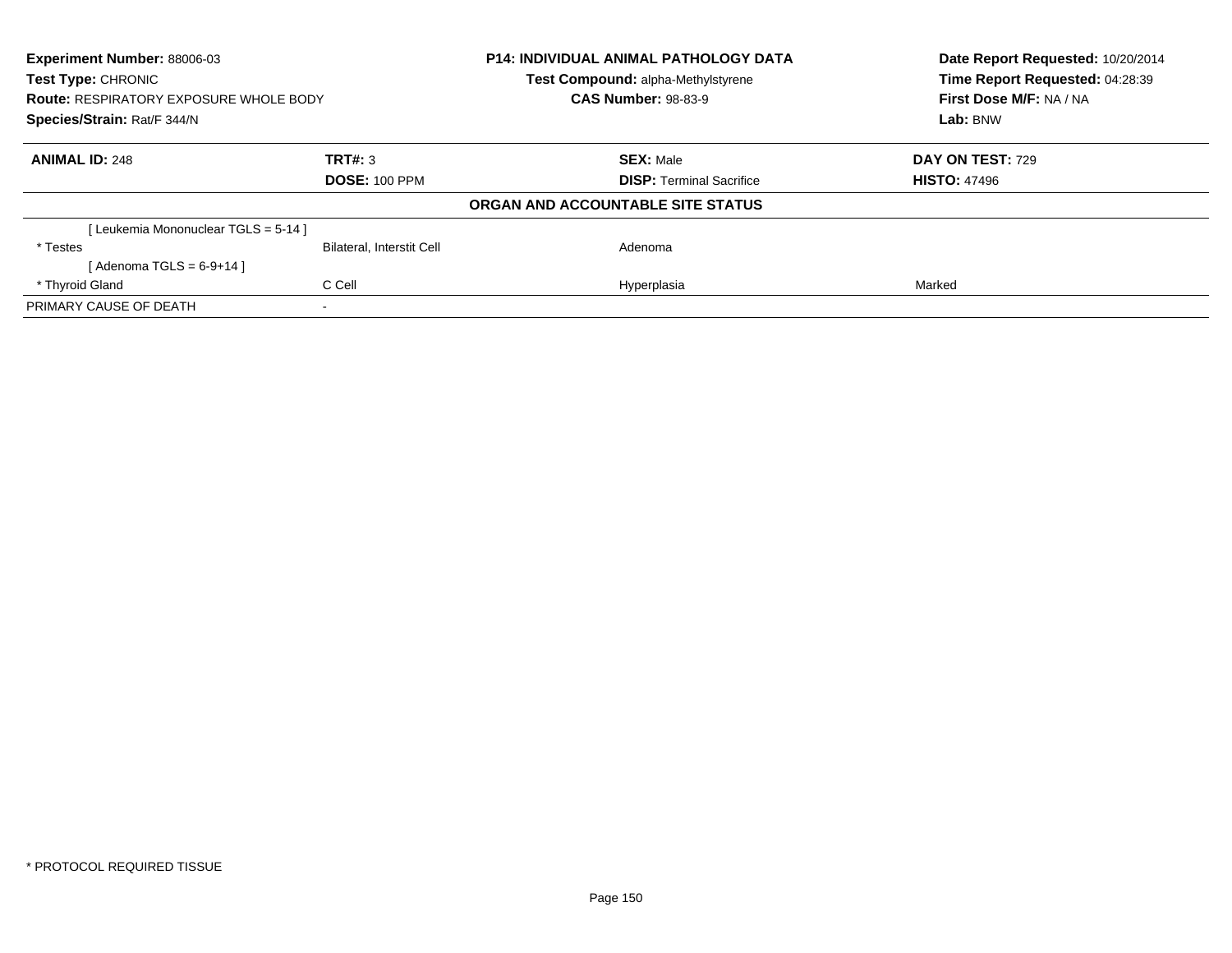| Experiment Number: 88006-03                                         |                          | <b>P14: INDIVIDUAL ANIMAL PATHOLOGY DATA</b> | Date Report Requested: 10/20/2014 |  |
|---------------------------------------------------------------------|--------------------------|----------------------------------------------|-----------------------------------|--|
| Test Type: CHRONIC<br><b>Route: RESPIRATORY EXPOSURE WHOLE BODY</b> |                          | Test Compound: alpha-Methylstyrene           | Time Report Requested: 04:28:39   |  |
|                                                                     |                          | <b>CAS Number: 98-83-9</b>                   | First Dose M/F: NA / NA           |  |
| Species/Strain: Rat/F 344/N                                         |                          |                                              | Lab: BNW                          |  |
| <b>ANIMAL ID: 249</b>                                               | <b>TRT#: 3</b>           | <b>SEX: Male</b>                             | DAY ON TEST: 624                  |  |
|                                                                     | <b>DOSE: 100 PPM</b>     | <b>DISP: Natural Death</b>                   | <b>HISTO: 47497</b>               |  |
|                                                                     |                          | ORGAN AND ACCOUNTABLE SITE STATUS            |                                   |  |
| <b>NORMAL</b>                                                       |                          |                                              |                                   |  |
| * Adrenal Cortex                                                    | * Adrenal Medulla        | * Bone                                       | * Bone Marrow                     |  |
| * Epididymis                                                        | * Esophagus              | * Harderian Gland                            | * Heart                           |  |
| * Intestine Large, Rectum                                           | * Islets, Pancreatic     | * Liver                                      | * Lung                            |  |
| * Lymph Node, Mesenteric                                            | * Mammary Gland          | * Nose                                       | * Pancreas                        |  |
| * Parathyroid Gland                                                 | * Preputial Gland        | * Salivary Glands                            | * Seminal Vesicle                 |  |
| * Skin                                                              | * Spleen                 | * Stomach, Forestomach                       | * Stomach, Glandular              |  |
| * Thymus                                                            | * Thyroid Gland          | * Trachea                                    | * Urinary Bladder                 |  |
| <b>MISSING</b>                                                      |                          |                                              |                                   |  |
| * Lymph Node, Bronchial                                             | * Lymph Node, Mandibular |                                              |                                   |  |
| <b>AUTO PRECLUDES DIAG.</b>                                         |                          |                                              |                                   |  |
| * Intestine Large, Cecum                                            | * Intestine Large, Colon | * Intestine Small, Duodenum                  | * Intestine Small, Ileum          |  |
| * Intestine Small, Jejunum                                          |                          |                                              |                                   |  |
| <b>OBSERVATIONS</b>                                                 |                          |                                              |                                   |  |
| * Brain                                                             |                          | Compression                                  | Marked                            |  |
|                                                                     |                          | Hemorrhage                                   | Moderate                          |  |
| * Eye                                                               | Sclera                   | Metaplasia                                   | Osseous, Minimal                  |  |
| * Kidney                                                            | Papilla                  | Mineralization                               | Minimal                           |  |
|                                                                     |                          | Nephropathy                                  | Minimal                           |  |
| * Larynx                                                            |                          | Foreign Body                                 | Marked                            |  |
|                                                                     |                          | Inflammation                                 | Chronic, Mild                     |  |
| * Lymph Node, Mediastinal                                           |                          | Hyperplasia                                  | Lymphoid, Moderate                |  |
| * Pituitary Gland                                                   |                          | Adenoma                                      |                                   |  |
|                                                                     |                          | Cyst                                         | Marked                            |  |
| [ $Cyst TGLS = 3-10$ ]                                              |                          |                                              |                                   |  |
| * Prostate                                                          |                          | Inflammation                                 | Suppurative, Minimal              |  |
| * Testes                                                            | <b>Interstit Cell</b>    | Adenoma                                      |                                   |  |
|                                                                     | <b>Germinal Epith</b>    | Atrophy                                      | Marked                            |  |
| [Adenoma TGLS = $1-9$ ]                                             |                          |                                              |                                   |  |
| Zymbal's Gland                                                      |                          | Carcinoma                                    |                                   |  |
| [Carcinoma TGLS = $2-14$ ]                                          |                          |                                              |                                   |  |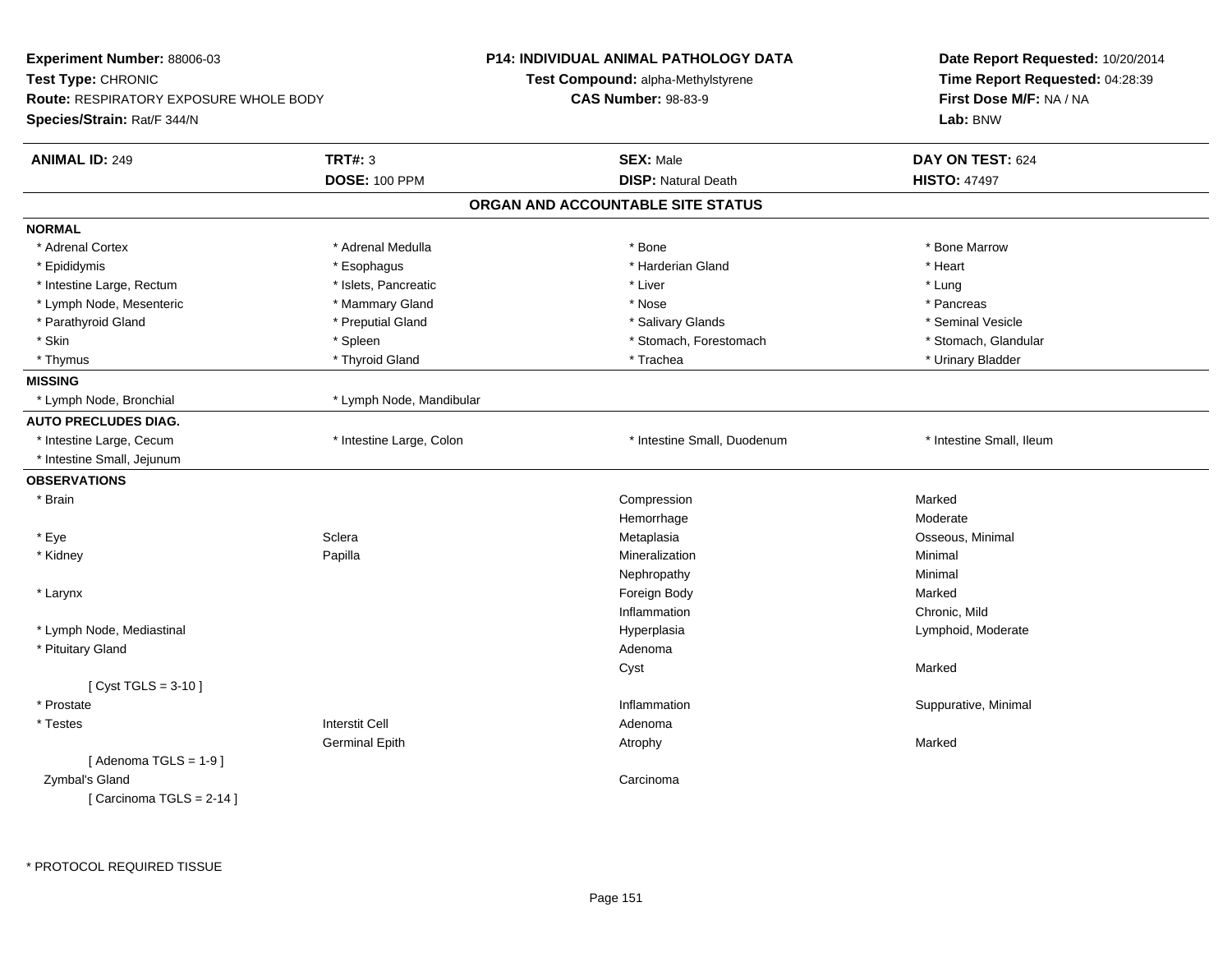| <b>Experiment Number: 88006-03</b>            |                        | <b>P14: INDIVIDUAL ANIMAL PATHOLOGY DATA</b> | Date Report Requested: 10/20/2014 |  |
|-----------------------------------------------|------------------------|----------------------------------------------|-----------------------------------|--|
| <b>Test Type: CHRONIC</b>                     |                        | Test Compound: alpha-Methylstyrene           | Time Report Requested: 04:28:39   |  |
| <b>Route: RESPIRATORY EXPOSURE WHOLE BODY</b> |                        | <b>CAS Number: 98-83-9</b>                   | First Dose M/F: NA / NA           |  |
| Species/Strain: Rat/F 344/N                   |                        |                                              | Lab: BNW                          |  |
| <b>ANIMAL ID: 249</b>                         | TRT#: 3                | <b>SEX: Male</b>                             | DAY ON TEST: 624                  |  |
|                                               | <b>DOSE: 100 PPM</b>   | <b>DISP:</b> Natural Death                   | <b>HISTO: 47497</b>               |  |
|                                               |                        | ORGAN AND ACCOUNTABLE SITE STATUS            |                                   |  |
| PRIMARY CAUSE OF DEATH                        | - Pituitary Gland Cyst |                                              |                                   |  |
| CONTRIBUTORY CAUSE OF DEATH                   | - Brain Hemorrhage     |                                              |                                   |  |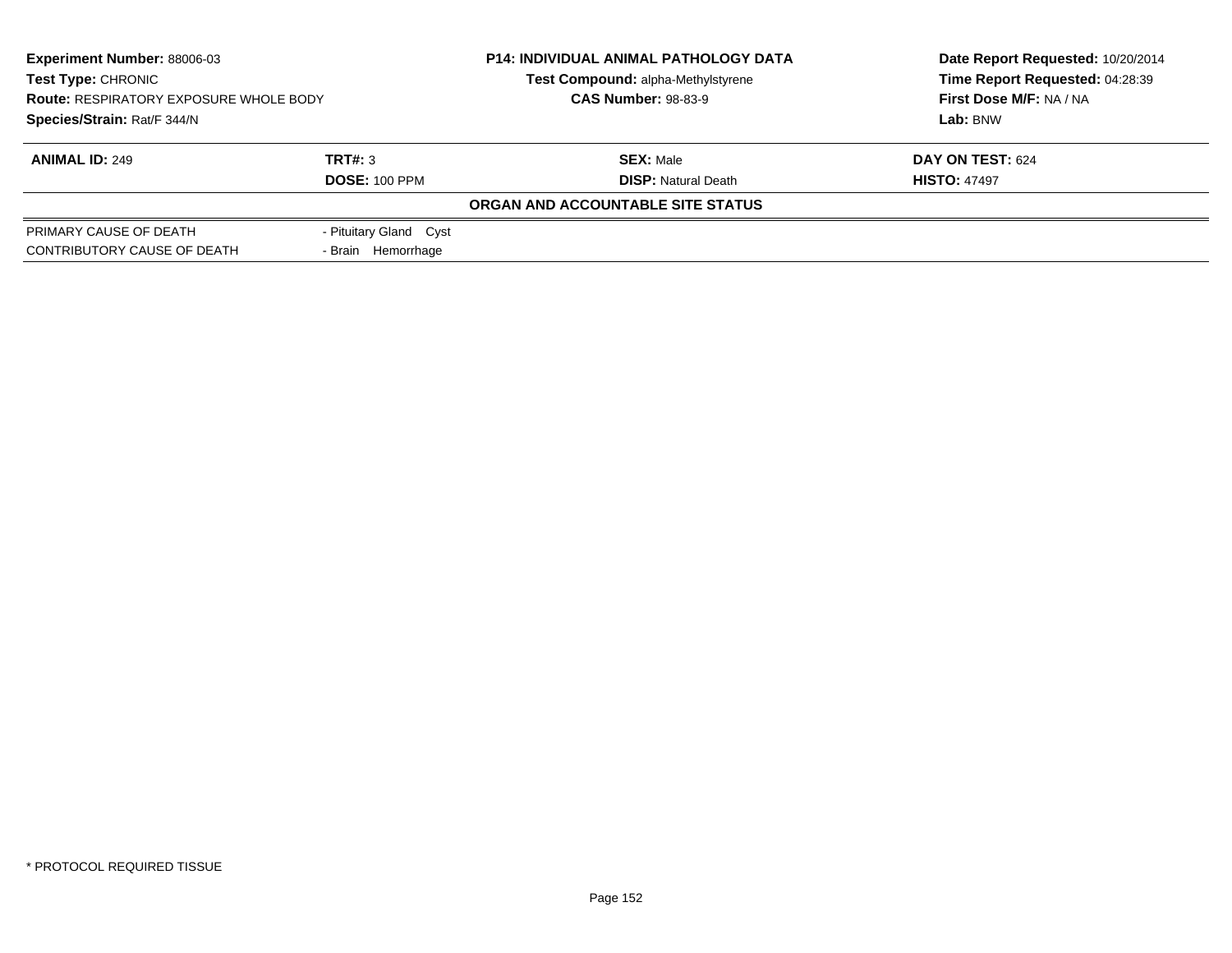| Experiment Number: 88006-03<br>Test Type: CHRONIC<br>Route: RESPIRATORY EXPOSURE WHOLE BODY<br>Species/Strain: Rat/F 344/N |                            | <b>P14: INDIVIDUAL ANIMAL PATHOLOGY DATA</b><br>Test Compound: alpha-Methylstyrene<br><b>CAS Number: 98-83-9</b> | Date Report Requested: 10/20/2014<br>Time Report Requested: 04:28:39<br>First Dose M/F: NA / NA<br>Lab: BNW |
|----------------------------------------------------------------------------------------------------------------------------|----------------------------|------------------------------------------------------------------------------------------------------------------|-------------------------------------------------------------------------------------------------------------|
| <b>ANIMAL ID: 250</b>                                                                                                      | <b>TRT#: 3</b>             | <b>SEX: Male</b>                                                                                                 | DAY ON TEST: 730                                                                                            |
|                                                                                                                            | <b>DOSE: 100 PPM</b>       | <b>DISP: Terminal Sacrifice</b>                                                                                  | <b>HISTO: 47498</b>                                                                                         |
|                                                                                                                            |                            | ORGAN AND ACCOUNTABLE SITE STATUS                                                                                |                                                                                                             |
| <b>NORMAL</b>                                                                                                              |                            |                                                                                                                  |                                                                                                             |
| * Adrenal Medulla                                                                                                          | * Bone                     | * Bone Marrow                                                                                                    | * Brain                                                                                                     |
| * Epididymis                                                                                                               | * Esophagus                | * Harderian Gland                                                                                                | * Heart                                                                                                     |
| * Intestine Large, Cecum                                                                                                   | * Intestine Large, Colon   | * Intestine Large, Rectum                                                                                        | * Intestine Small, Duodenum                                                                                 |
| * Intestine Small, Ileum                                                                                                   | * Intestine Small, Jejunum | * Islets, Pancreatic                                                                                             | * Lymph Node, Mesenteric                                                                                    |
| * Mammary Gland                                                                                                            | * Pancreas                 | * Parathyroid Gland                                                                                              | * Preputial Gland                                                                                           |
| * Salivary Glands                                                                                                          | * Seminal Vesicle          | * Skin                                                                                                           | * Stomach, Forestomach                                                                                      |
| * Stomach, Glandular                                                                                                       | * Thymus                   | * Thyroid Gland                                                                                                  | * Trachea                                                                                                   |
| * Urinary Bladder                                                                                                          |                            |                                                                                                                  |                                                                                                             |
| <b>MISSING</b>                                                                                                             |                            |                                                                                                                  |                                                                                                             |
| * Lymph Node, Bronchial                                                                                                    | * Lymph Node, Mandibular   | * Lymph Node, Mediastinal                                                                                        |                                                                                                             |
| <b>OBSERVATIONS</b>                                                                                                        |                            |                                                                                                                  |                                                                                                             |
| * Adrenal Cortex                                                                                                           |                            | Vacuolization Cytoplasmic                                                                                        | Minimal                                                                                                     |
| * Eye                                                                                                                      | Sclera                     | Metaplasia                                                                                                       | Osseous, Mild                                                                                               |
| * Kidney                                                                                                                   |                            | Nephropathy                                                                                                      | Mild                                                                                                        |
| * Larynx                                                                                                                   |                            | Foreign Body                                                                                                     | Marked                                                                                                      |
|                                                                                                                            |                            | Inflammation                                                                                                     | Chronic, Minimal                                                                                            |
| * Liver                                                                                                                    |                            | Leukemia Mononuclear                                                                                             |                                                                                                             |
| * Lung                                                                                                                     | Alveolar Epith             | Hyperplasia                                                                                                      | Minimal                                                                                                     |
|                                                                                                                            | Alveolus                   | <b>Infiltration Cellular</b>                                                                                     | Histiocyte, Minimal                                                                                         |
| * Nose                                                                                                                     | Glands                     | <b>Dilatation</b>                                                                                                | Moderate                                                                                                    |
| * Pituitary Gland                                                                                                          |                            | Hyperplasia                                                                                                      | Marked                                                                                                      |
| [ Hyperplasia TGLS = 1-10 ]                                                                                                |                            |                                                                                                                  |                                                                                                             |
| * Prostate                                                                                                                 |                            | Inflammation                                                                                                     | Suppurative, Minimal                                                                                        |
| * Spleen                                                                                                                   |                            | Leukemia Mononuclear                                                                                             |                                                                                                             |
| $^\star$ Testes                                                                                                            | Bilateral, Interstit Cell  | Adenoma                                                                                                          |                                                                                                             |
| [Adenoma TGLS = $2-9$ ]                                                                                                    |                            |                                                                                                                  |                                                                                                             |
| PRIMARY CAUSE OF DEATH                                                                                                     | $\blacksquare$             |                                                                                                                  |                                                                                                             |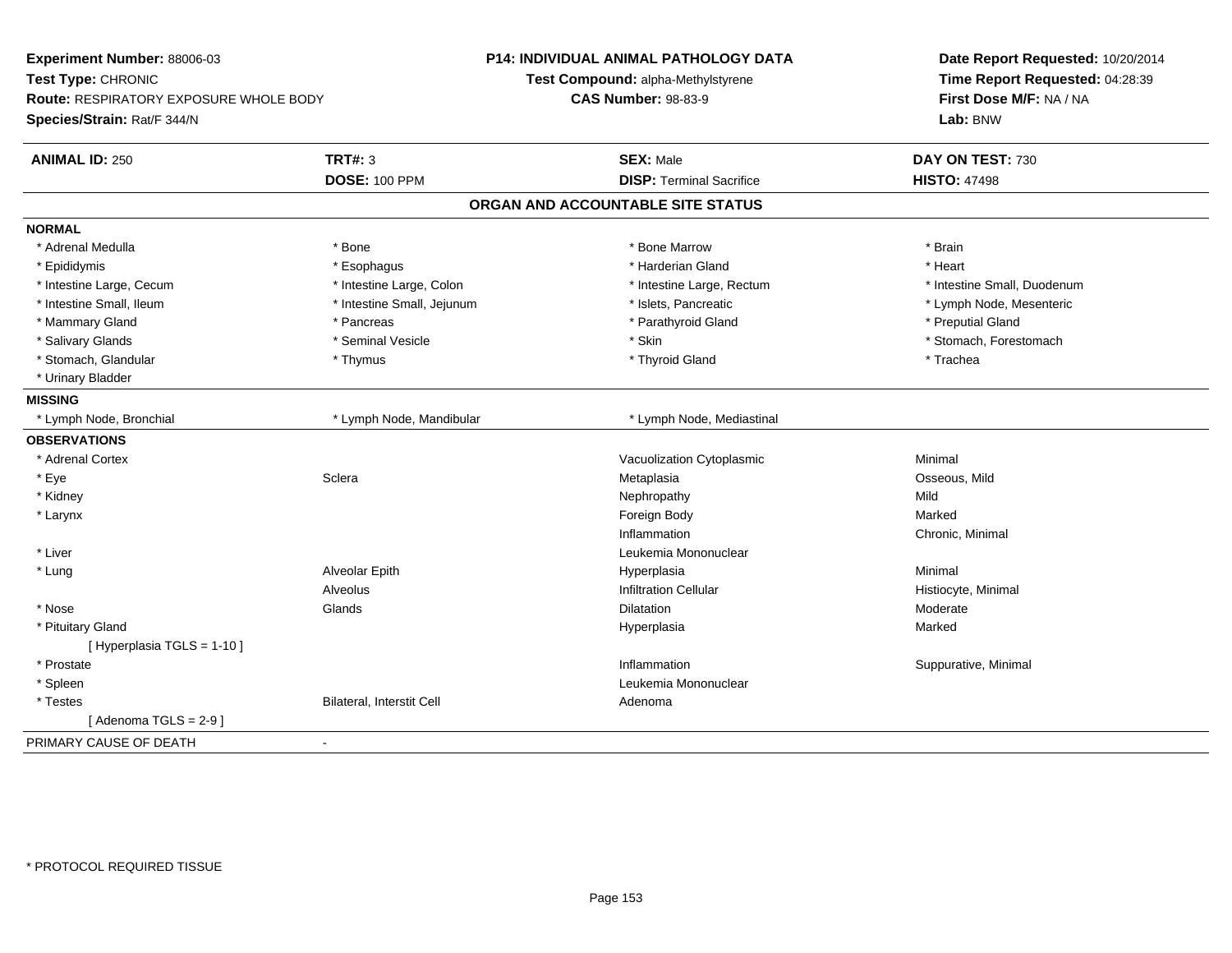| Experiment Number: 88006-03                                                  |                           | P14: INDIVIDUAL ANIMAL PATHOLOGY DATA     | Date Report Requested: 10/20/2014<br>Time Report Requested: 04:28:39 |
|------------------------------------------------------------------------------|---------------------------|-------------------------------------------|----------------------------------------------------------------------|
| Test Type: CHRONIC                                                           |                           | <b>Test Compound: alpha-Methylstyrene</b> |                                                                      |
| <b>Route: RESPIRATORY EXPOSURE WHOLE BODY</b>                                |                           | <b>CAS Number: 98-83-9</b>                | First Dose M/F: NA / NA                                              |
| Species/Strain: Rat/F 344/N                                                  |                           |                                           | Lab: BNW                                                             |
| <b>ANIMAL ID: 401</b>                                                        | <b>TRT#: 5</b>            | <b>SEX: Male</b>                          | DAY ON TEST: 729                                                     |
|                                                                              | <b>DOSE: 300 PPM</b>      | <b>DISP: Terminal Sacrifice</b>           | <b>HISTO: 47349</b>                                                  |
|                                                                              |                           | ORGAN AND ACCOUNTABLE SITE STATUS         |                                                                      |
| <b>NORMAL</b>                                                                |                           |                                           |                                                                      |
| * Adrenal Medulla                                                            | * Bone                    | * Bone Marrow                             | * Brain                                                              |
| * Epididymis                                                                 | * Esophagus               | * Eye                                     | * Harderian Gland                                                    |
| * Heart                                                                      | * Intestine Large, Cecum  | * Intestine Large, Colon                  | * Intestine Large, Rectum                                            |
| * Intestine Small, Duodenum                                                  | * Intestine Small, Ileum  | * Intestine Small, Jejunum                | * Islets, Pancreatic                                                 |
| * Larynx                                                                     | * Mammary Gland           | * Nose                                    | * Pancreas                                                           |
| * Parathyroid Gland                                                          | * Preputial Gland         | * Salivary Glands                         | * Seminal Vesicle                                                    |
| * Stomach, Forestomach                                                       | * Stomach, Glandular      | * Trachea                                 | * Urinary Bladder                                                    |
| <b>MISSING</b>                                                               |                           |                                           |                                                                      |
| Lymph Node, Mandibular                                                       | * Lymph Node, Mediastinal | * Thymus                                  |                                                                      |
| <b>OBSERVATIONS</b>                                                          |                           |                                           |                                                                      |
| * Adrenal Cortex                                                             |                           | Hyperplasia                               | Mild                                                                 |
| * Kidney                                                                     |                           | Leukemia Mononuclear                      |                                                                      |
|                                                                              |                           | Nephropathy                               | Minimal                                                              |
| * Liver                                                                      | <b>Bile Duct</b>          | Hyperplasia                               | Mild                                                                 |
|                                                                              |                           | Leukemia Mononuclear                      |                                                                      |
| * Lung                                                                       |                           | Leukemia Mononuclear                      |                                                                      |
| Lymph Node                                                                   | Deep Cervical             | Leukemia Mononuclear                      |                                                                      |
|                                                                              | Pancreatic                | Leukemia Mononuclear                      |                                                                      |
| [ Leukemia Mononuclear TGLS = 8-15 ]<br>[ Leukemia Mononuclear TGLS = 3-17 ] |                           |                                           |                                                                      |
| * Lymph Node, Bronchial                                                      |                           | Leukemia Mononuclear                      |                                                                      |
| [ Leukemia Mononuclear TGLS = 2-16 ]                                         |                           |                                           |                                                                      |
| * Lymph Node, Mesenteric                                                     |                           | Leukemia Mononuclear                      |                                                                      |
| [ Leukemia Mononuclear TGLS = 10-8]                                          |                           |                                           |                                                                      |
| * Pituitary Gland                                                            |                           | Adenoma                                   |                                                                      |
| [Adenoma TGLS = $9-10$ ]                                                     |                           |                                           |                                                                      |
| * Prostate                                                                   |                           | Inflammation                              | Suppurative, Minimal                                                 |
| * Skin                                                                       | <b>Subcut Tiss</b>        | Metaplasia                                | Osseous, Moderate                                                    |
| [Metaplasia TGLS = $1-16$ ]                                                  |                           |                                           |                                                                      |
| * Spleen                                                                     |                           | Leukemia Mononuclear                      |                                                                      |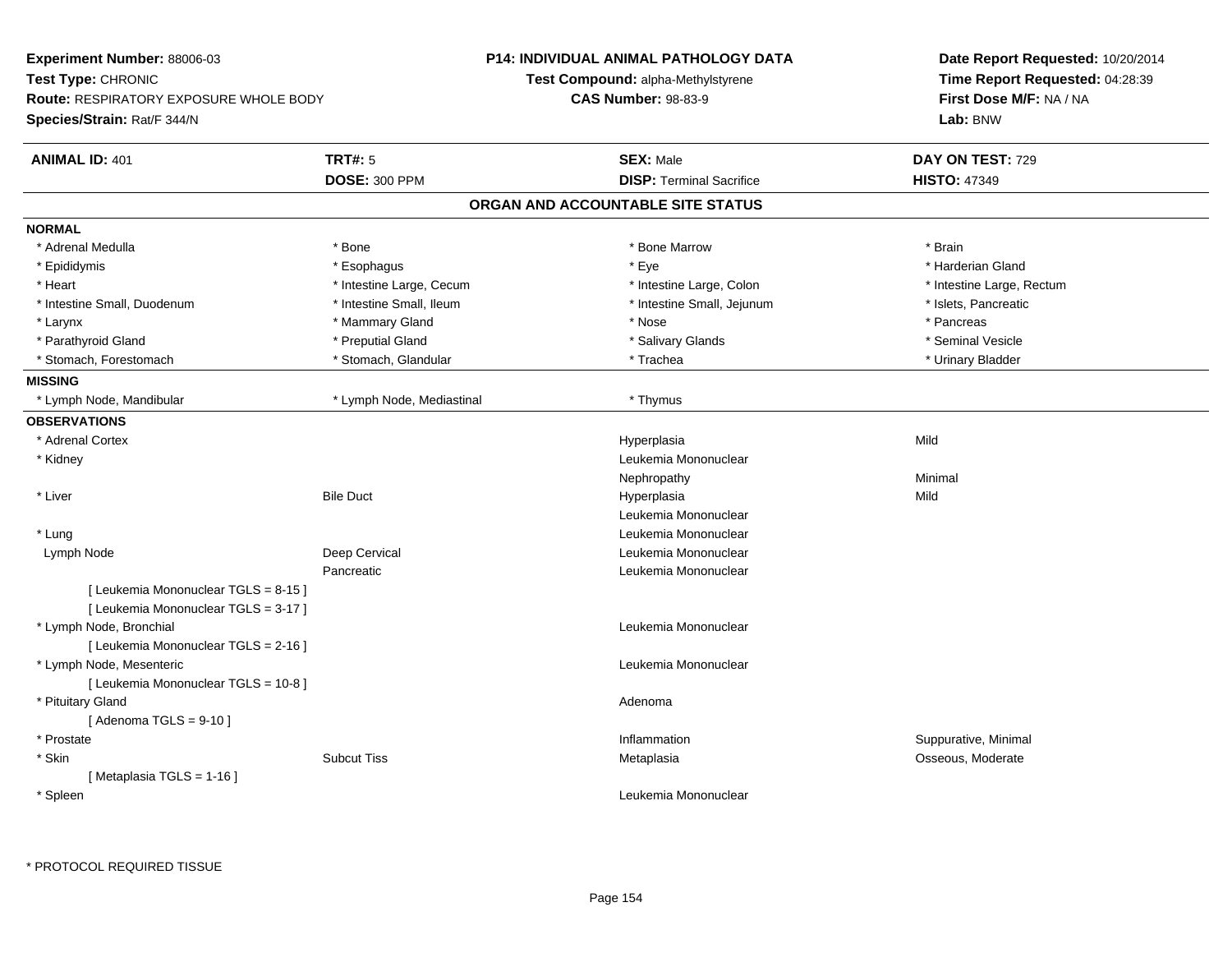| Experiment Number: 88006-03                                                |                                  | <b>P14: INDIVIDUAL ANIMAL PATHOLOGY DATA</b><br>Test Compound: alpha-Methylstyrene | Date Report Requested: 10/20/2014<br>Time Report Requested: 04:28:39 |  |
|----------------------------------------------------------------------------|----------------------------------|------------------------------------------------------------------------------------|----------------------------------------------------------------------|--|
| <b>Test Type: CHRONIC</b><br><b>Route: RESPIRATORY EXPOSURE WHOLE BODY</b> |                                  | <b>CAS Number: 98-83-9</b>                                                         | First Dose M/F: NA / NA                                              |  |
| Species/Strain: Rat/F 344/N                                                |                                  |                                                                                    | Lab: BNW                                                             |  |
| <b>ANIMAL ID: 401</b>                                                      | TRT#: 5                          | <b>SEX: Male</b>                                                                   | DAY ON TEST: 729                                                     |  |
| <b>DOSE: 300 PPM</b>                                                       |                                  | <b>DISP:</b> Terminal Sacrifice                                                    | <b>HISTO: 47349</b>                                                  |  |
|                                                                            |                                  | ORGAN AND ACCOUNTABLE SITE STATUS                                                  |                                                                      |  |
| [Leukemia Mononuclear TGLS = 6.7-14+15]                                    |                                  |                                                                                    |                                                                      |  |
| * Testes                                                                   | <b>Bilateral, Interstit Cell</b> | Adenoma                                                                            |                                                                      |  |
| [Adenoma TGLS = $5-9$ ]                                                    |                                  |                                                                                    |                                                                      |  |
| * Thyroid Gland                                                            | <b>Follicular Cel</b>            | Carcinoma                                                                          |                                                                      |  |
| [Carcinoma TGLS = $4-3$ ]                                                  |                                  |                                                                                    |                                                                      |  |
| PRIMARY CAUSE OF DEATH                                                     |                                  |                                                                                    |                                                                      |  |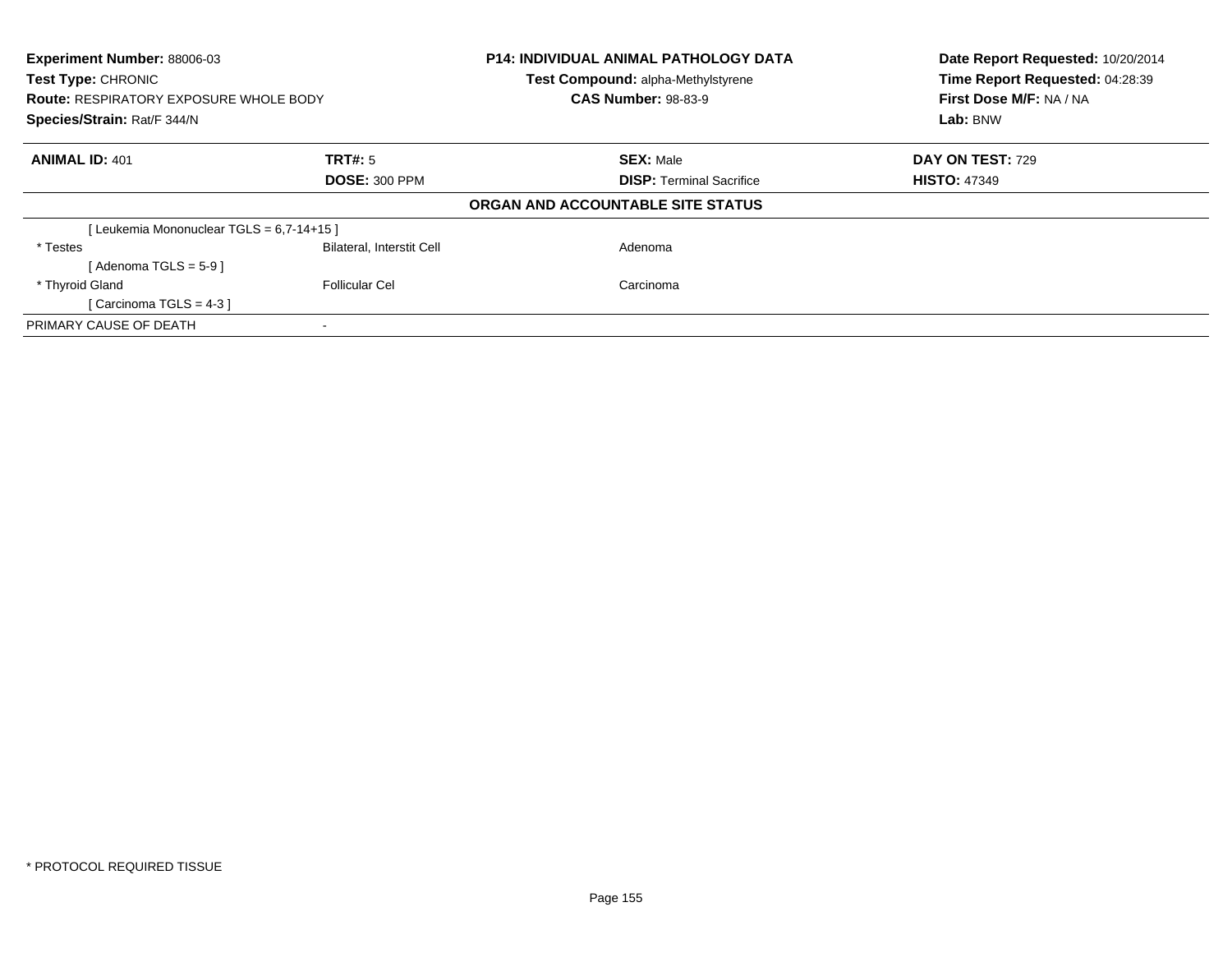| Experiment Number: 88006-03<br>Test Type: CHRONIC<br>Route: RESPIRATORY EXPOSURE WHOLE BODY<br>Species/Strain: Rat/F 344/N |                           | <b>P14: INDIVIDUAL ANIMAL PATHOLOGY DATA</b><br>Test Compound: alpha-Methylstyrene<br><b>CAS Number: 98-83-9</b> | Date Report Requested: 10/20/2014<br>Time Report Requested: 04:28:39<br>First Dose M/F: NA / NA<br>Lab: BNW |
|----------------------------------------------------------------------------------------------------------------------------|---------------------------|------------------------------------------------------------------------------------------------------------------|-------------------------------------------------------------------------------------------------------------|
| <b>ANIMAL ID: 402</b>                                                                                                      | <b>TRT#: 5</b>            | <b>SEX: Male</b>                                                                                                 | DAY ON TEST: 684                                                                                            |
|                                                                                                                            | <b>DOSE: 300 PPM</b>      | <b>DISP:</b> Moribund Sacrifice                                                                                  | <b>HISTO: 47350</b>                                                                                         |
|                                                                                                                            |                           | ORGAN AND ACCOUNTABLE SITE STATUS                                                                                |                                                                                                             |
| <b>NORMAL</b>                                                                                                              |                           |                                                                                                                  |                                                                                                             |
| * Adrenal Cortex                                                                                                           | * Bone                    | * Bone Marrow                                                                                                    | * Epididymis                                                                                                |
| * Esophagus                                                                                                                | * Harderian Gland         | * Heart                                                                                                          | * Intestine Large, Cecum                                                                                    |
| * Intestine Large, Colon                                                                                                   | * Intestine Large, Rectum | * Intestine Small, Duodenum                                                                                      | * Intestine Small, Ileum                                                                                    |
| * Intestine Small, Jejunum                                                                                                 | * Islets, Pancreatic      | * Larynx                                                                                                         | * Lung                                                                                                      |
| * Lymph Node, Bronchial                                                                                                    | * Lymph Node, Mesenteric  | * Mammary Gland                                                                                                  | * Nose                                                                                                      |
| * Pancreas                                                                                                                 | * Parathyroid Gland       | * Preputial Gland                                                                                                | * Prostate                                                                                                  |
| * Salivary Glands                                                                                                          | * Seminal Vesicle         | * Skin                                                                                                           | * Spleen                                                                                                    |
| * Stomach, Forestomach                                                                                                     | * Stomach, Glandular      | * Thymus                                                                                                         | * Thyroid Gland                                                                                             |
| * Trachea                                                                                                                  | * Urinary Bladder         |                                                                                                                  |                                                                                                             |
| <b>MISSING</b>                                                                                                             |                           |                                                                                                                  |                                                                                                             |
| * Lymph Node, Mandibular                                                                                                   | * Lymph Node, Mediastinal |                                                                                                                  |                                                                                                             |
| <b>OBSERVATIONS</b>                                                                                                        |                           |                                                                                                                  |                                                                                                             |
| * Adrenal Medulla                                                                                                          |                           | Pheochromocytoma Benign                                                                                          |                                                                                                             |
| * Brain                                                                                                                    |                           | Compression                                                                                                      | Marked                                                                                                      |
| * Eye                                                                                                                      | Lens                      | Cataract                                                                                                         | Moderate                                                                                                    |
|                                                                                                                            | Sclera                    | Metaplasia                                                                                                       | Osseous, Mild                                                                                               |
| [Cataract TGLS = $1-13$ ]                                                                                                  |                           |                                                                                                                  |                                                                                                             |
| * Kidney                                                                                                                   |                           | Nephropathy                                                                                                      | Mild                                                                                                        |
| * Liver                                                                                                                    | <b>Bile Duct</b>          | Hyperplasia                                                                                                      | Minimal                                                                                                     |
| Mesentery                                                                                                                  |                           | <b>Necrosis</b>                                                                                                  | Moderate                                                                                                    |
| [Necrosis $TGLS = 3-7$ ]                                                                                                   |                           |                                                                                                                  |                                                                                                             |
| * Pituitary Gland                                                                                                          |                           | Adenoma                                                                                                          |                                                                                                             |
| [Adenoma TGLS = $2-10$ ]                                                                                                   |                           |                                                                                                                  |                                                                                                             |
| * Testes                                                                                                                   | <b>Interstit Cell</b>     | Adenoma                                                                                                          |                                                                                                             |
| [Adenoma TGLS = $4-9$ ]                                                                                                    |                           |                                                                                                                  |                                                                                                             |
| PRIMARY CAUSE OF DEATH                                                                                                     | - Pituitary Gland Adenoma |                                                                                                                  |                                                                                                             |
|                                                                                                                            |                           |                                                                                                                  |                                                                                                             |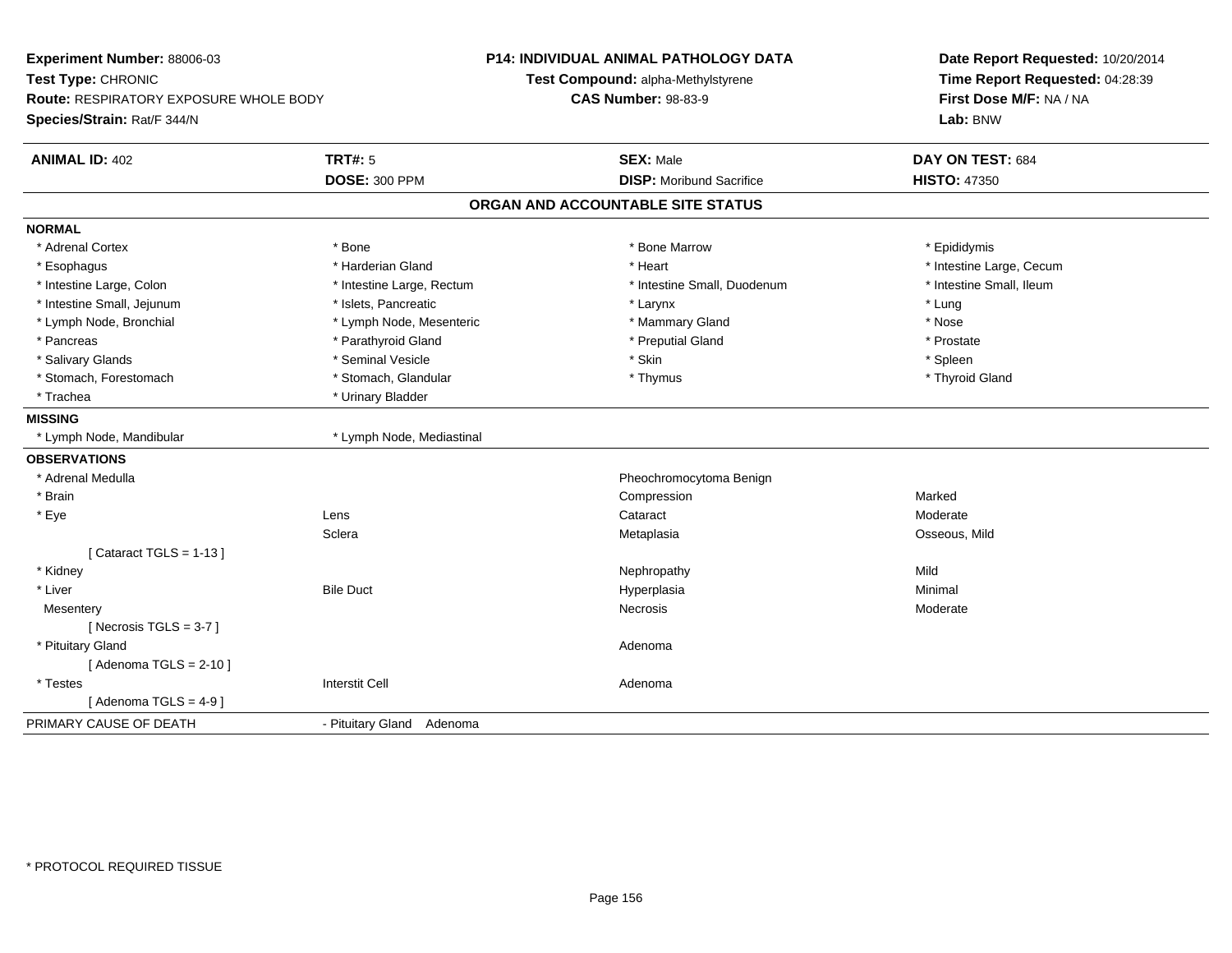| Experiment Number: 88006-03            |                            | P14: INDIVIDUAL ANIMAL PATHOLOGY DATA | Date Report Requested: 10/20/2014<br>Time Report Requested: 04:28:39<br>First Dose M/F: NA / NA |  |
|----------------------------------------|----------------------------|---------------------------------------|-------------------------------------------------------------------------------------------------|--|
| Test Type: CHRONIC                     |                            | Test Compound: alpha-Methylstyrene    |                                                                                                 |  |
| Route: RESPIRATORY EXPOSURE WHOLE BODY |                            | <b>CAS Number: 98-83-9</b>            |                                                                                                 |  |
| Species/Strain: Rat/F 344/N            |                            |                                       | Lab: BNW                                                                                        |  |
| <b>ANIMAL ID: 403</b>                  | <b>TRT#: 5</b>             | <b>SEX: Male</b>                      | DAY ON TEST: 705                                                                                |  |
|                                        | <b>DOSE: 300 PPM</b>       | <b>DISP:</b> Moribund Sacrifice       | <b>HISTO: 47351</b>                                                                             |  |
|                                        |                            | ORGAN AND ACCOUNTABLE SITE STATUS     |                                                                                                 |  |
| <b>NORMAL</b>                          |                            |                                       |                                                                                                 |  |
| * Adrenal Medulla                      | * Bone                     | * Bone Marrow                         | * Brain                                                                                         |  |
| * Epididymis                           | * Esophagus                | * Eye                                 | * Harderian Gland                                                                               |  |
| * Heart                                | * Intestine Large, Cecum   | * Intestine Large, Colon              | * Intestine Large, Rectum                                                                       |  |
| * Intestine Small, Duodenum            | * Intestine Small, Ileum   | * Intestine Small, Jejunum            | * Islets, Pancreatic                                                                            |  |
| $*$ Larynx                             | * Lung                     | * Lymph Node, Mesenteric              | * Mammary Gland                                                                                 |  |
| * Pancreas                             | * Parathyroid Gland        | * Preputial Gland                     | * Prostate                                                                                      |  |
| * Salivary Glands                      | * Seminal Vesicle          | * Spleen                              | * Stomach, Forestomach                                                                          |  |
| * Stomach, Glandular                   | * Thymus                   | * Trachea                             | * Urinary Bladder                                                                               |  |
| <b>MISSING</b>                         |                            |                                       |                                                                                                 |  |
| * Lymph Node, Bronchial                | * Lymph Node, Mandibular   | * Lymph Node, Mediastinal             |                                                                                                 |  |
| <b>OBSERVATIONS</b>                    |                            |                                       |                                                                                                 |  |
| * Adrenal Cortex                       |                            | Vacuolization Cytoplasmic             | Mild                                                                                            |  |
| * Kidney                               | Papilla                    | Mineralization                        | Minimal                                                                                         |  |
|                                        |                            | Nephropathy                           | Mild                                                                                            |  |
| * Liver                                |                            | <b>Basophilic Focus</b>               |                                                                                                 |  |
|                                        |                            | Clear Cell Focus                      |                                                                                                 |  |
|                                        | <b>Bile Duct</b>           | Hyperplasia                           | Mild                                                                                            |  |
| * Nose                                 | Nasolacrim Dct             | Inflammation                          | Suppurative, Mild                                                                               |  |
| * Pituitary Gland                      |                            | Adenoma                               |                                                                                                 |  |
| [Adenoma TGLS = $2-10$ ]               |                            |                                       |                                                                                                 |  |
| * Skin                                 | <b>Subcut Tiss</b>         | Fibroma                               |                                                                                                 |  |
| [Fibroma TGLS = $1-14$ ]               |                            |                                       |                                                                                                 |  |
| * Testes                               | <b>Germinal Epith</b>      | Atrophy                               | Marked                                                                                          |  |
| * Thyroid Gland                        | C Cell                     | Hyperplasia                           | Minimal                                                                                         |  |
| PRIMARY CAUSE OF DEATH                 | - Pituitary Gland Adenoma  |                                       |                                                                                                 |  |
| CONTRIBUTORY CAUSE OF DEATH            | - Skin Subcut Tiss Fibroma |                                       |                                                                                                 |  |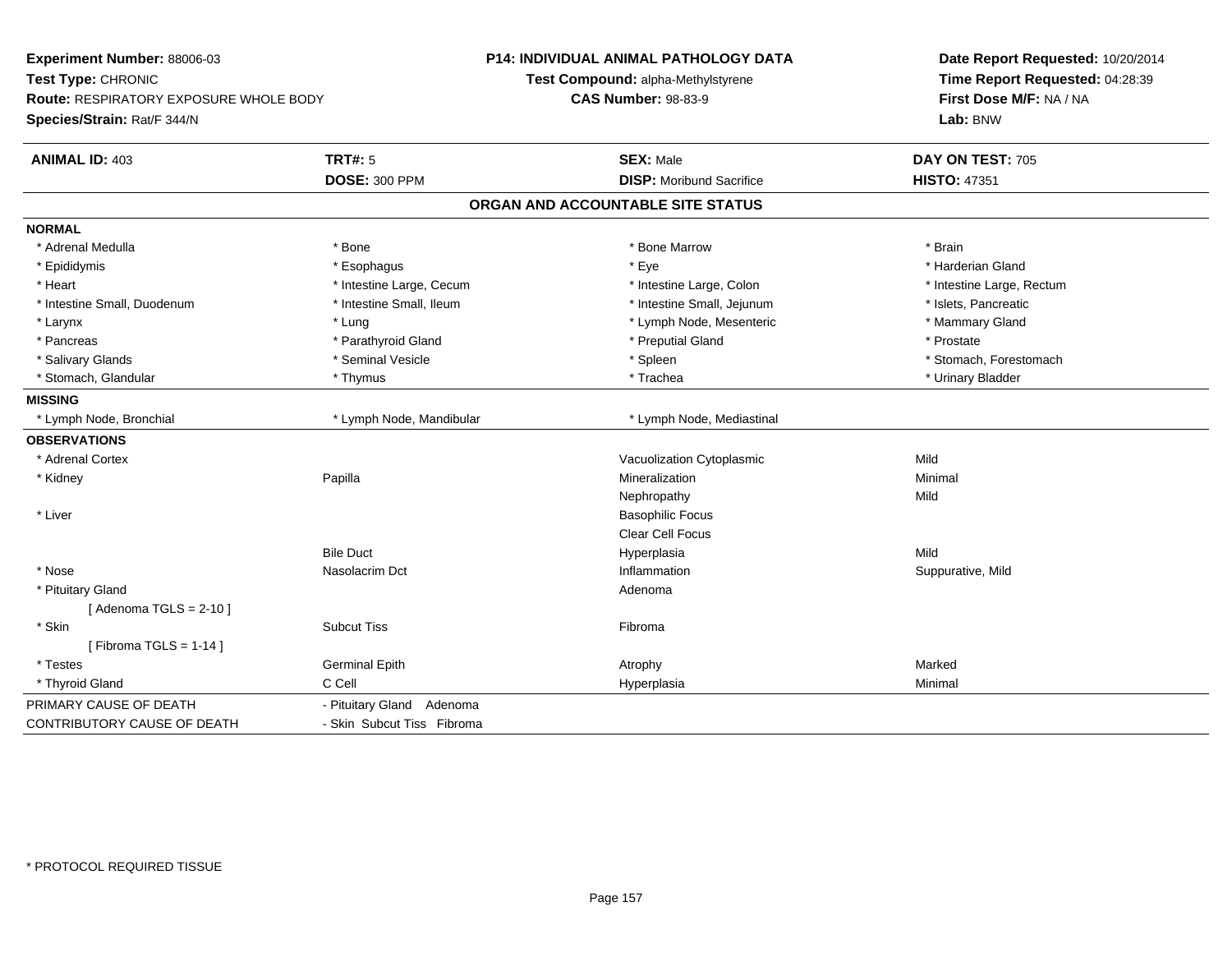| Experiment Number: 88006-03<br>Test Type: CHRONIC<br>Route: RESPIRATORY EXPOSURE WHOLE BODY |                                   | <b>P14: INDIVIDUAL ANIMAL PATHOLOGY DATA</b> | Date Report Requested: 10/20/2014 |
|---------------------------------------------------------------------------------------------|-----------------------------------|----------------------------------------------|-----------------------------------|
|                                                                                             |                                   | Test Compound: alpha-Methylstyrene           | Time Report Requested: 04:28:39   |
|                                                                                             |                                   | <b>CAS Number: 98-83-9</b>                   | First Dose M/F: NA / NA           |
| Species/Strain: Rat/F 344/N                                                                 |                                   |                                              | Lab: BNW                          |
| <b>ANIMAL ID: 404</b>                                                                       | <b>TRT#: 5</b>                    | <b>SEX: Male</b>                             | DAY ON TEST: 618                  |
|                                                                                             | <b>DOSE: 300 PPM</b>              | <b>DISP:</b> Moribund Sacrifice              | <b>HISTO: 47352</b>               |
|                                                                                             |                                   | ORGAN AND ACCOUNTABLE SITE STATUS            |                                   |
| <b>NORMAL</b>                                                                               |                                   |                                              |                                   |
| * Adrenal Cortex                                                                            | * Adrenal Medulla                 | * Bone                                       | * Bone Marrow                     |
| * Brain                                                                                     | * Epididymis                      | * Esophagus                                  | * Eye                             |
| * Harderian Gland                                                                           | * Heart                           | * Intestine Large, Cecum                     | * Intestine Large, Colon          |
| * Intestine Large, Rectum                                                                   | * Intestine Small, Duodenum       | * Intestine Small. Ileum                     | * Intestine Small, Jejunum        |
| * Islets, Pancreatic                                                                        | * Larynx                          | * Lymph Node, Mesenteric                     | * Mammary Gland                   |
| * Nose                                                                                      | * Pancreas                        | * Parathyroid Gland                          | * Pituitary Gland                 |
| * Prostate                                                                                  | * Salivary Glands                 | * Seminal Vesicle                            | * Skin                            |
| * Stomach, Forestomach                                                                      | * Stomach, Glandular              | * Thyroid Gland                              | * Trachea                         |
| <b>MISSING</b>                                                                              |                                   |                                              |                                   |
| * Lymph Node, Bronchial                                                                     | * Lymph Node, Mandibular          | * Lymph Node, Mediastinal                    | * Thymus                          |
| <b>OBSERVATIONS</b>                                                                         |                                   |                                              |                                   |
| * Kidney                                                                                    |                                   | Nephropathy                                  | Minimal                           |
| * Liver                                                                                     |                                   | Leukemia Mononuclear                         |                                   |
| * Lung                                                                                      | Alveolus                          | <b>Infiltration Cellular</b>                 | Histiocyte, Minimal               |
| * Preputial Gland                                                                           |                                   | Cyst                                         | Marked                            |
|                                                                                             |                                   | Hyperplasia                                  | Marked                            |
|                                                                                             |                                   | Inflammation                                 | Suppurative, Marked               |
| [Hyperplasia TGLS = 1-14]                                                                   |                                   |                                              |                                   |
| [Inflammation TGLS = 1-14]                                                                  |                                   |                                              |                                   |
| * Spleen                                                                                    |                                   | Leukemia Mononuclear                         |                                   |
| * Testes                                                                                    | Bilateral, Interstit Cell         | Adenoma                                      |                                   |
| [Adenoma TGLS = $2-9$ ]                                                                     |                                   |                                              |                                   |
| * Urinary Bladder                                                                           | <b>Transit Epithe</b>             | Hyperplasia                                  | Mild                              |
| PRIMARY CAUSE OF DEATH                                                                      | - Preputial Gland<br>Inflammation |                                              |                                   |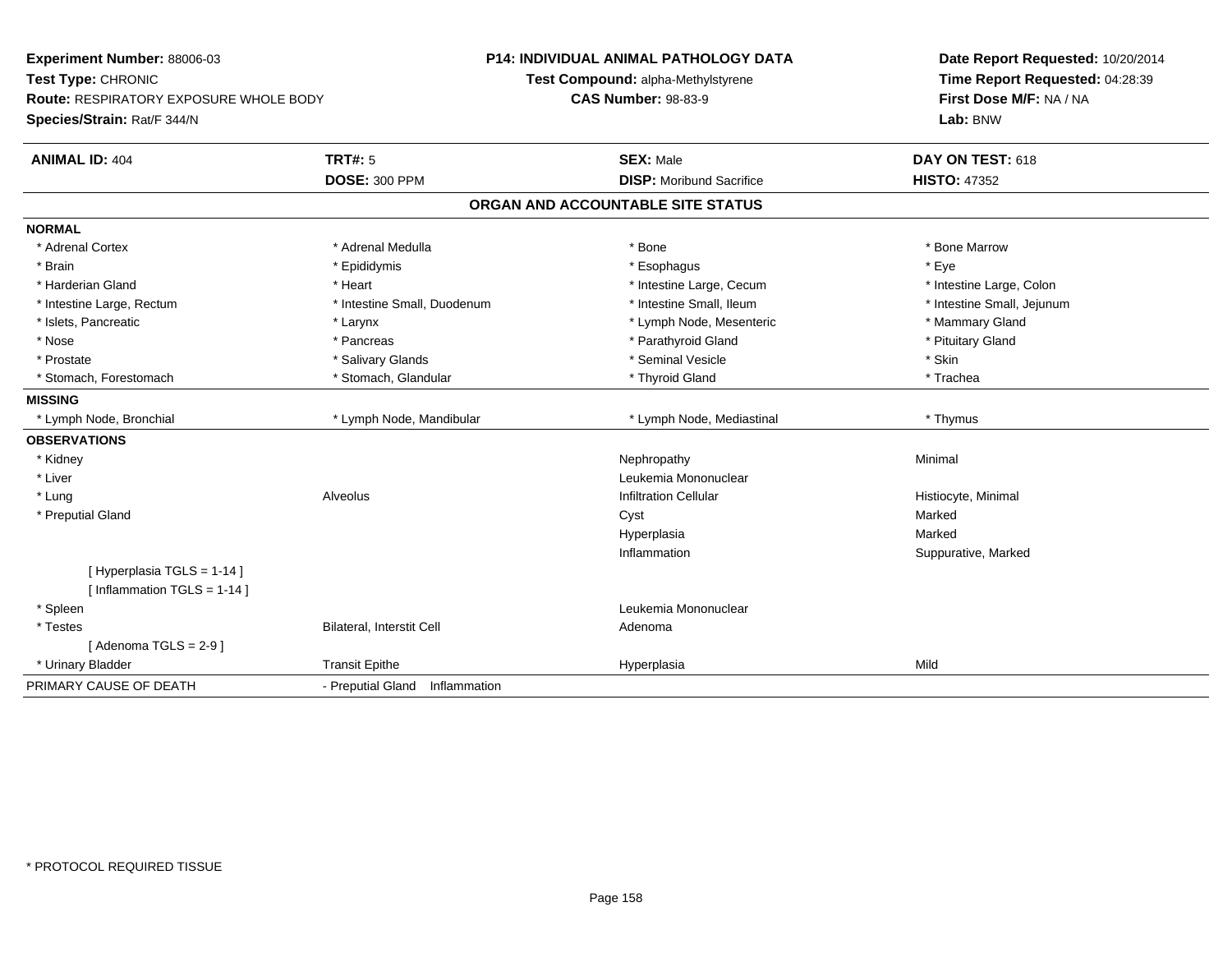| Experiment Number: 88006-03<br>Test Type: CHRONIC<br><b>Route: RESPIRATORY EXPOSURE WHOLE BODY</b> |                                  | <b>P14: INDIVIDUAL ANIMAL PATHOLOGY DATA</b><br>Test Compound: alpha-Methylstyrene | Date Report Requested: 10/20/2014<br>Time Report Requested: 04:28:39 |
|----------------------------------------------------------------------------------------------------|----------------------------------|------------------------------------------------------------------------------------|----------------------------------------------------------------------|
|                                                                                                    |                                  | <b>CAS Number: 98-83-9</b>                                                         | First Dose M/F: NA / NA                                              |
| Species/Strain: Rat/F 344/N                                                                        |                                  |                                                                                    | Lab: BNW                                                             |
| <b>ANIMAL ID: 405</b>                                                                              | <b>TRT#: 5</b>                   | <b>SEX: Male</b>                                                                   | DAY ON TEST: 730                                                     |
|                                                                                                    | <b>DOSE: 300 PPM</b>             | <b>DISP: Terminal Sacrifice</b>                                                    | <b>HISTO: 47353</b>                                                  |
|                                                                                                    |                                  | ORGAN AND ACCOUNTABLE SITE STATUS                                                  |                                                                      |
| <b>NORMAL</b>                                                                                      |                                  |                                                                                    |                                                                      |
| * Adrenal Cortex                                                                                   | * Bone                           | * Bone Marrow                                                                      | * Epididymis                                                         |
| * Esophagus                                                                                        | * Harderian Gland                | * Heart                                                                            | * Intestine Large, Cecum                                             |
| * Intestine Large, Colon                                                                           | * Intestine Large, Rectum        | * Intestine Small, Duodenum                                                        | * Intestine Small, Ileum                                             |
| * Intestine Small, Jejunum                                                                         | * Islets, Pancreatic             | * Larynx                                                                           | * Lung                                                               |
| * Lymph Node, Mesenteric                                                                           | * Nose                           | * Pancreas                                                                         | * Parathyroid Gland                                                  |
| * Preputial Gland                                                                                  | * Prostate                       | * Salivary Glands                                                                  | * Seminal Vesicle                                                    |
| * Skin                                                                                             | * Spleen                         | * Stomach, Forestomach                                                             | * Stomach, Glandular                                                 |
| * Thymus                                                                                           | * Trachea                        | * Urinary Bladder                                                                  |                                                                      |
| <b>MISSING</b>                                                                                     |                                  |                                                                                    |                                                                      |
| * Lymph Node, Bronchial                                                                            | * Lymph Node, Mandibular         | * Lymph Node, Mediastinal                                                          |                                                                      |
| <b>OBSERVATIONS</b>                                                                                |                                  |                                                                                    |                                                                      |
| * Adrenal Medulla                                                                                  |                                  | Pheochromocytoma Benign                                                            |                                                                      |
| * Brain                                                                                            |                                  | Compression                                                                        | Mild                                                                 |
| * Eye                                                                                              | Sclera                           | Metaplasia                                                                         | Osseous, Minimal                                                     |
| * Kidney                                                                                           |                                  | Nephropathy                                                                        | Moderate                                                             |
| * Liver                                                                                            | <b>Bile Duct</b>                 | Hyperplasia                                                                        | Minimal                                                              |
| * Mammary Gland                                                                                    |                                  | Fibroadenoma                                                                       |                                                                      |
| [Fibroadenoma TGLS = 2-14]                                                                         |                                  |                                                                                    |                                                                      |
| * Pituitary Gland                                                                                  |                                  | Adenoma                                                                            |                                                                      |
| [Adenoma TGLS = $1-10$ ]                                                                           |                                  |                                                                                    |                                                                      |
| * Testes                                                                                           | <b>Bilateral, Interstit Cell</b> | Adenoma                                                                            |                                                                      |
| [Adenoma TGLS = $3-9$ ]                                                                            |                                  |                                                                                    |                                                                      |
| * Thyroid Gland                                                                                    | C Cell                           | Hyperplasia                                                                        | Minimal                                                              |
| PRIMARY CAUSE OF DEATH                                                                             |                                  |                                                                                    |                                                                      |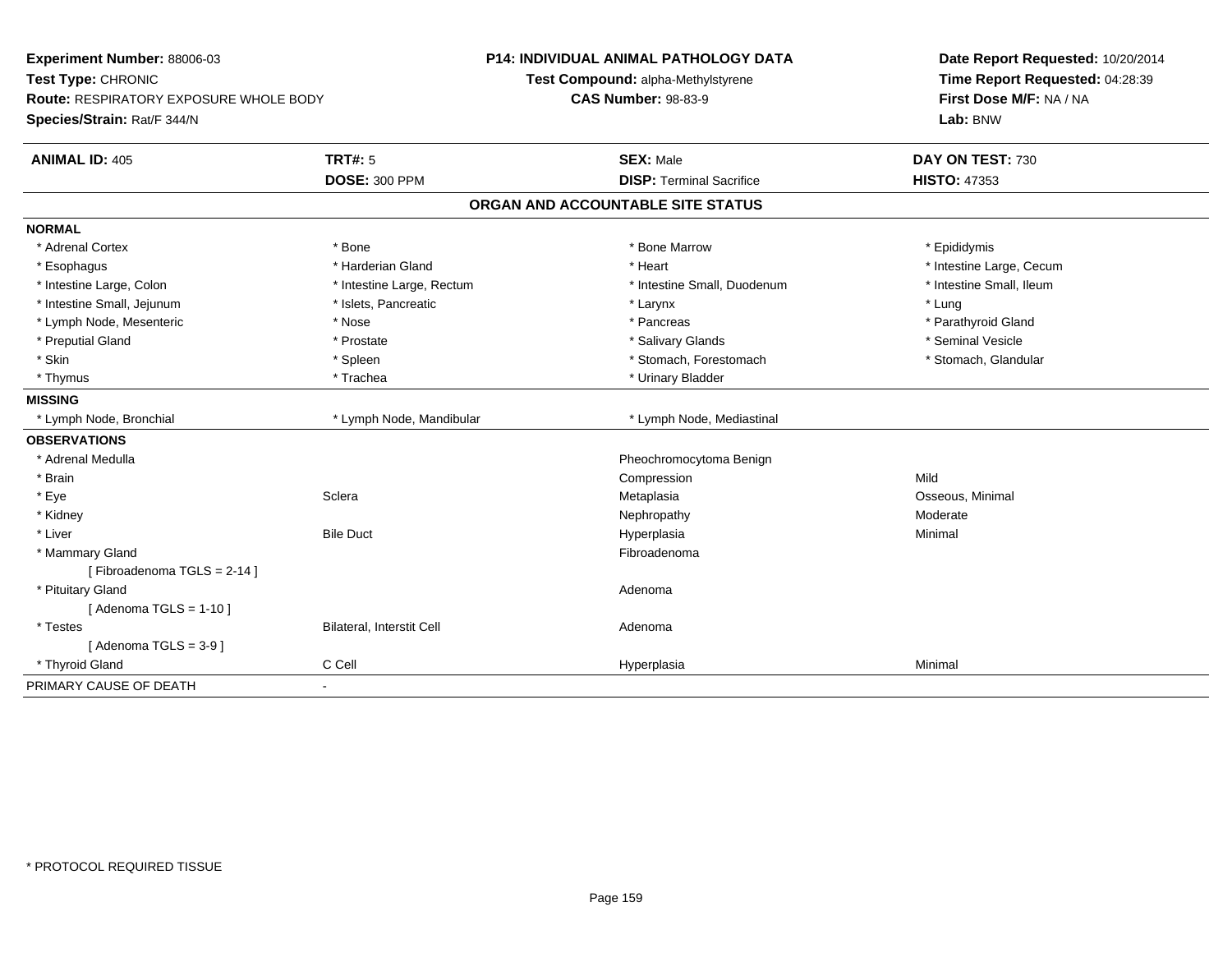| Experiment Number: 88006-03               |                              | P14: INDIVIDUAL ANIMAL PATHOLOGY DATA | Date Report Requested: 10/20/2014<br>Time Report Requested: 04:28:39 |
|-------------------------------------------|------------------------------|---------------------------------------|----------------------------------------------------------------------|
| Test Type: CHRONIC                        |                              | Test Compound: alpha-Methylstyrene    |                                                                      |
| Route: RESPIRATORY EXPOSURE WHOLE BODY    |                              | <b>CAS Number: 98-83-9</b>            | First Dose M/F: NA / NA                                              |
| Species/Strain: Rat/F 344/N               |                              |                                       | Lab: BNW                                                             |
| <b>ANIMAL ID: 406</b>                     | <b>TRT#: 5</b>               | <b>SEX: Male</b>                      | DAY ON TEST: 681                                                     |
|                                           | <b>DOSE: 300 PPM</b>         | <b>DISP:</b> Moribund Sacrifice       | <b>HISTO: 47354</b>                                                  |
|                                           |                              | ORGAN AND ACCOUNTABLE SITE STATUS     |                                                                      |
| <b>NORMAL</b>                             |                              |                                       |                                                                      |
| * Adrenal Medulla                         | * Bone                       | * Bone Marrow                         | * Brain                                                              |
| * Epididymis                              | * Esophagus                  | * Harderian Gland                     | * Heart                                                              |
| * Intestine Large, Cecum                  | * Intestine Large, Colon     | * Intestine Large, Rectum             | * Intestine Small, Duodenum                                          |
| * Intestine Small, Ileum                  | * Intestine Small, Jejunum   | * Islets, Pancreatic                  | * Larynx                                                             |
| * Lung                                    | * Lymph Node, Mesenteric     | * Mammary Gland                       | * Nose                                                               |
| * Pancreas                                | * Parathyroid Gland          | * Preputial Gland                     | * Salivary Glands                                                    |
| * Seminal Vesicle                         | * Skin                       | * Spleen                              | * Stomach, Glandular                                                 |
| $^\star$ Testes                           | * Thymus                     | * Thyroid Gland                       | * Trachea                                                            |
| * Urinary Bladder                         |                              |                                       |                                                                      |
| <b>MISSING</b>                            |                              |                                       |                                                                      |
| * Lymph Node, Bronchial                   | * Lymph Node, Mandibular     | * Lymph Node, Mediastinal             |                                                                      |
| <b>OBSERVATIONS</b>                       |                              |                                       |                                                                      |
| * Adrenal Cortex                          |                              | Vacuolization Cytoplasmic             | Mild                                                                 |
| * Eye                                     | Sclera                       | Metaplasia                            | Osseous, Moderate                                                    |
| * Kidney                                  |                              | Nephropathy                           | Moderate                                                             |
| * Liver                                   |                              | Hepatodiaphragmatic Nodule            | Marked                                                               |
|                                           | <b>Bile Duct</b>             | Hyperplasia                           | Minimal                                                              |
|                                           |                              | Vacuolization Cytoplasmic             | Mild                                                                 |
| [ Hepatodiaphragmatic Nodule TGLS = 3-7 ] |                              |                                       |                                                                      |
| * Pituitary Gland                         |                              | Adenoma                               |                                                                      |
| [Adenoma TGLS = $2-10$ ]                  |                              |                                       |                                                                      |
| * Prostate                                |                              | Inflammation                          | Suppurative, Mild                                                    |
| * Stomach, Forestomach                    |                              | Ulcer                                 | Marked                                                               |
| [ Ulcer TGLS = $4-10$ ]                   |                              |                                       |                                                                      |
| PRIMARY CAUSE OF DEATH                    | - Pituitary Gland Adenoma    |                                       |                                                                      |
| CONTRIBUTORY CAUSE OF DEATH               | - Stomach; Forestomach Ulcer |                                       |                                                                      |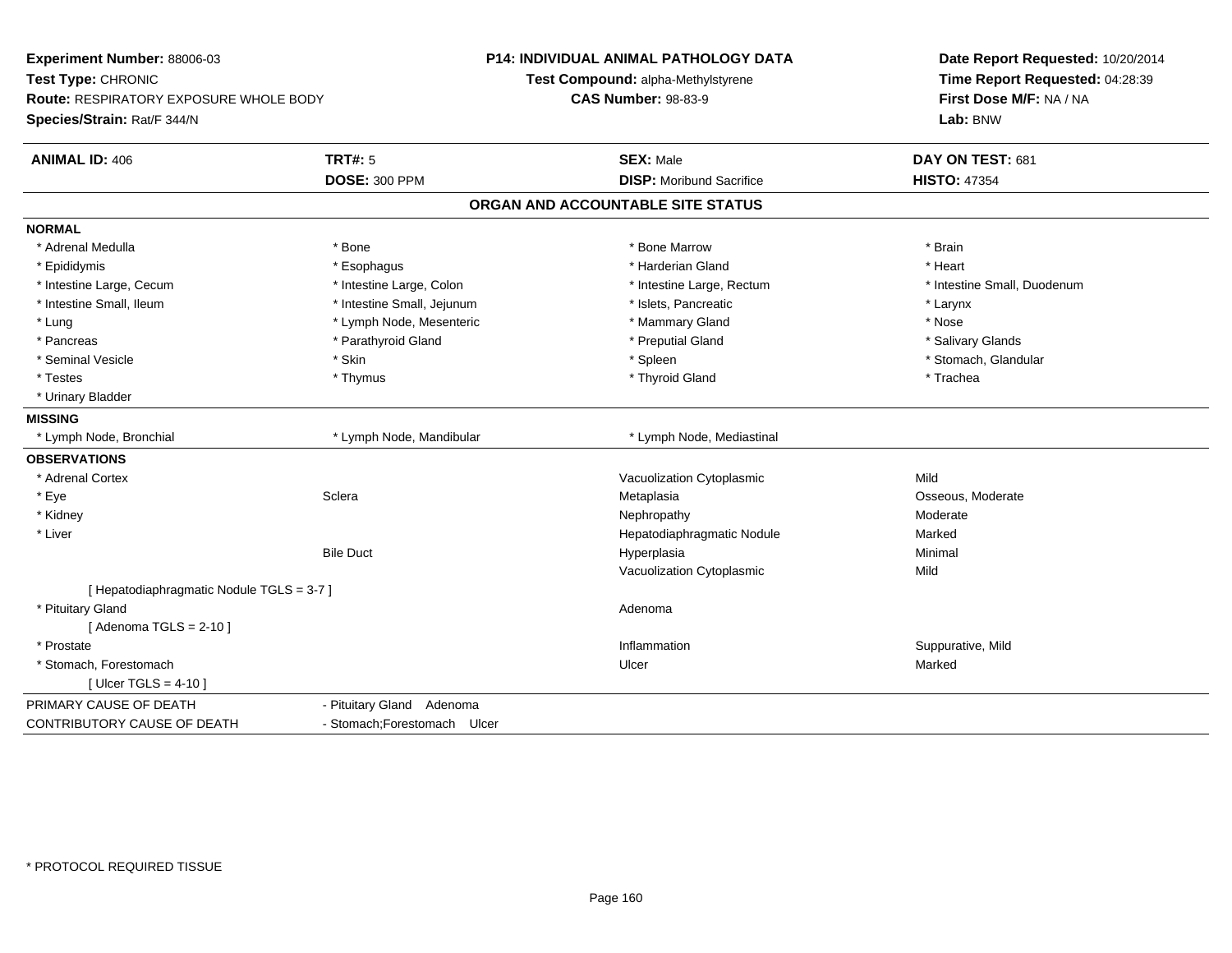| Experiment Number: 88006-03                            | <b>P14: INDIVIDUAL ANIMAL PATHOLOGY DATA</b> | Date Report Requested: 10/20/2014<br>Time Report Requested: 04:28:39<br>First Dose M/F: NA / NA |
|--------------------------------------------------------|----------------------------------------------|-------------------------------------------------------------------------------------------------|
| Test Type: CHRONIC                                     | Test Compound: alpha-Methylstyrene           |                                                                                                 |
| Route: RESPIRATORY EXPOSURE WHOLE BODY                 | <b>CAS Number: 98-83-9</b>                   |                                                                                                 |
| Species/Strain: Rat/F 344/N                            |                                              | Lab: BNW                                                                                        |
| <b>TRT#: 5</b><br><b>ANIMAL ID: 407</b>                | <b>SEX: Male</b>                             | DAY ON TEST: 729                                                                                |
| <b>DOSE: 300 PPM</b>                                   | <b>DISP: Terminal Sacrifice</b>              | <b>HISTO: 47355</b>                                                                             |
|                                                        | ORGAN AND ACCOUNTABLE SITE STATUS            |                                                                                                 |
| <b>NORMAL</b>                                          |                                              |                                                                                                 |
| * Bone<br>* Bone Marrow                                | * Brain                                      | * Epididymis                                                                                    |
| * Esophagus<br>* Eye                                   | * Harderian Gland                            | * Heart                                                                                         |
| * Intestine Large, Cecum<br>* Intestine Large, Colon   | * Intestine Large, Rectum                    | * Intestine Small, Duodenum                                                                     |
| * Intestine Small, Ileum<br>* Intestine Small, Jejunum | * Islets, Pancreatic                         | * Lung                                                                                          |
| * Lymph Node, Mediastinal<br>* Lymph Node, Mesenteric  | * Mammary Gland                              | * Parathyroid Gland                                                                             |
| * Preputial Gland<br>* Prostate                        | * Salivary Glands                            | * Seminal Vesicle                                                                               |
| * Skin<br>* Spleen                                     | * Stomach, Forestomach                       | * Stomach, Glandular                                                                            |
| * Thyroid Gland<br>* Thymus                            | * Trachea                                    | * Urinary Bladder                                                                               |
| <b>MISSING</b>                                         |                                              |                                                                                                 |
| * Lymph Node, Mandibular<br>* Lymph Node, Bronchial    |                                              |                                                                                                 |
| <b>OBSERVATIONS</b>                                    |                                              |                                                                                                 |
| * Adrenal Cortex                                       | Hyperplasia                                  | Marked                                                                                          |
| * Adrenal Medulla                                      | Pheochromocytoma Benign                      |                                                                                                 |
| * Kidney                                               | Nephropathy                                  | Moderate                                                                                        |
| * Larynx                                               | Foreign Body                                 | Marked                                                                                          |
|                                                        | Inflammation                                 | Chronic, Mild                                                                                   |
| * Liver<br><b>Bile Duct</b>                            | Hyperplasia                                  | Minimal                                                                                         |
| * Nose<br>Olfactory Epi                                | Hyperplasia                                  | Basal Cell, Minimal                                                                             |
| * Pancreas<br>Acinus                                   | Atrophy                                      | Moderate                                                                                        |
| * Pituitary Gland                                      | Adenoma                                      |                                                                                                 |
| [Adenoma TGLS = $2-10$ ]                               |                                              |                                                                                                 |
| Bilateral, Interstit Cell<br>* Testes                  | Adenoma                                      |                                                                                                 |
| [Adenoma TGLS = $1-9$ ]                                |                                              |                                                                                                 |
| PRIMARY CAUSE OF DEATH<br>$\blacksquare$               |                                              |                                                                                                 |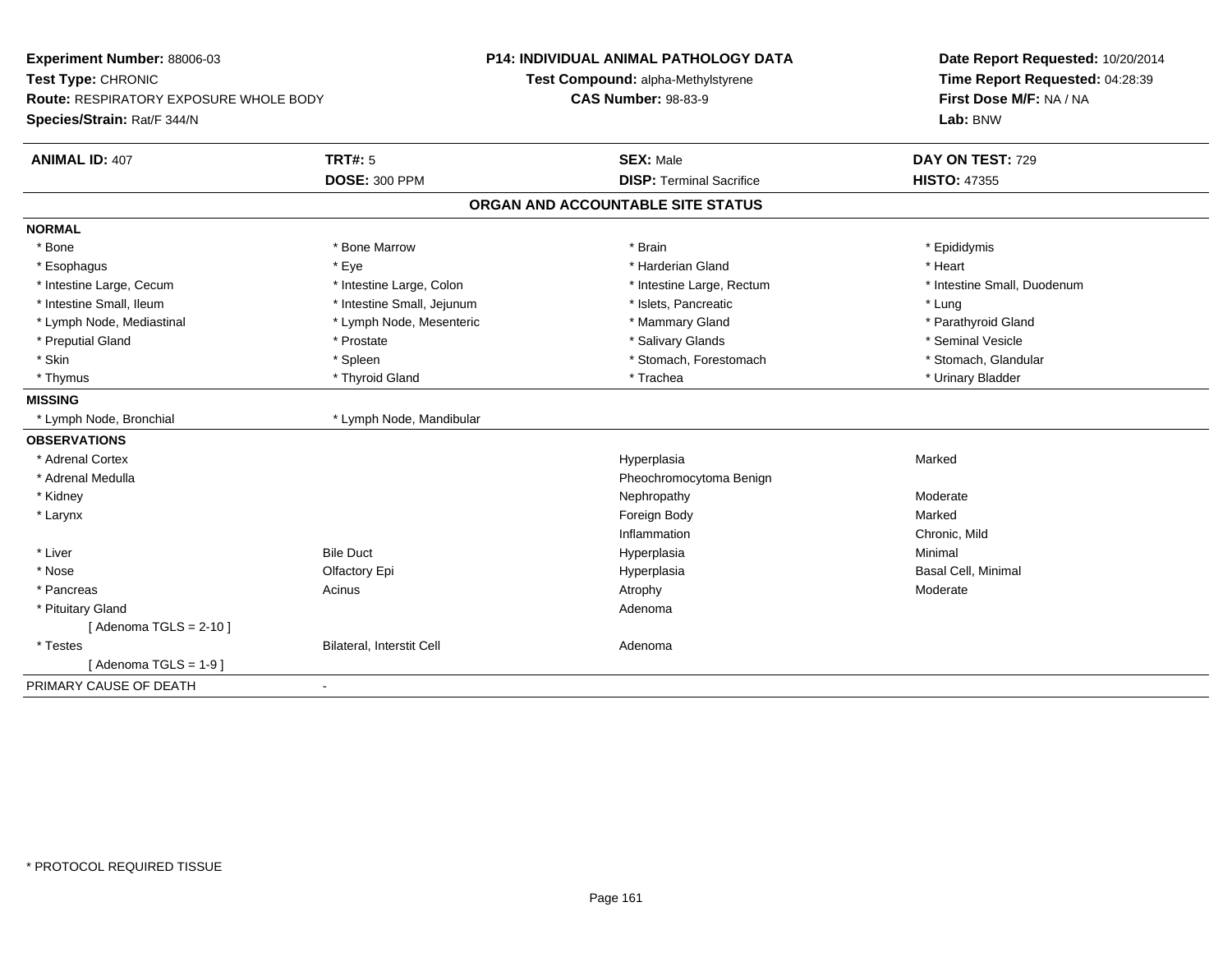| Experiment Number: 88006-03<br>Test Type: CHRONIC<br><b>Route: RESPIRATORY EXPOSURE WHOLE BODY</b><br>Species/Strain: Rat/F 344/N |                           | P14: INDIVIDUAL ANIMAL PATHOLOGY DATA<br>Test Compound: alpha-Methylstyrene<br><b>CAS Number: 98-83-9</b> | Date Report Requested: 10/20/2014<br>Time Report Requested: 04:28:39<br>First Dose M/F: NA / NA<br>Lab: BNW |
|-----------------------------------------------------------------------------------------------------------------------------------|---------------------------|-----------------------------------------------------------------------------------------------------------|-------------------------------------------------------------------------------------------------------------|
| <b>ANIMAL ID: 408</b>                                                                                                             | <b>TRT#: 5</b>            | <b>SEX: Male</b>                                                                                          | DAY ON TEST: 729                                                                                            |
|                                                                                                                                   | <b>DOSE: 300 PPM</b>      | <b>DISP: Terminal Sacrifice</b>                                                                           | <b>HISTO: 47356</b>                                                                                         |
|                                                                                                                                   |                           | ORGAN AND ACCOUNTABLE SITE STATUS                                                                         |                                                                                                             |
| <b>NORMAL</b>                                                                                                                     |                           |                                                                                                           |                                                                                                             |
| * Adrenal Medulla                                                                                                                 | * Bone                    | * Bone Marrow                                                                                             | * Brain                                                                                                     |
| * Epididymis                                                                                                                      | * Esophagus               | * Eye                                                                                                     | * Harderian Gland                                                                                           |
| * Heart                                                                                                                           | * Intestine Large, Cecum  | * Intestine Large, Colon                                                                                  | * Intestine Large, Rectum                                                                                   |
| * Intestine Small, Duodenum                                                                                                       | * Intestine Small, Ileum  | * Intestine Small, Jejunum                                                                                | * Islets, Pancreatic                                                                                        |
| * Larynx                                                                                                                          | * Lymph Node, Mesenteric  | * Mammary Gland                                                                                           | * Nose                                                                                                      |
| * Pancreas                                                                                                                        | * Parathyroid Gland       | * Preputial Gland                                                                                         | * Salivary Glands                                                                                           |
| * Seminal Vesicle                                                                                                                 | * Skin                    | * Stomach, Forestomach                                                                                    | * Stomach, Glandular                                                                                        |
| * Thyroid Gland                                                                                                                   | * Trachea                 | * Urinary Bladder                                                                                         |                                                                                                             |
| <b>MISSING</b>                                                                                                                    |                           |                                                                                                           |                                                                                                             |
| * Lymph Node, Bronchial                                                                                                           | * Lymph Node, Mandibular  | * Lymph Node, Mediastinal                                                                                 | * Thymus                                                                                                    |
| <b>OBSERVATIONS</b>                                                                                                               |                           |                                                                                                           |                                                                                                             |
| * Adrenal Cortex                                                                                                                  |                           | Hyperplasia                                                                                               | Minimal                                                                                                     |
| * Kidney                                                                                                                          |                           | Nephropathy                                                                                               | Mild                                                                                                        |
| * Liver                                                                                                                           | <b>Bile Duct</b>          | Hyperplasia                                                                                               | Mild                                                                                                        |
|                                                                                                                                   |                           | Leukemia Mononuclear                                                                                      |                                                                                                             |
| [ Leukemia Mononuclear TGLS = 5-6 ]                                                                                               |                           |                                                                                                           |                                                                                                             |
| * Lung                                                                                                                            |                           | Leukemia Mononuclear                                                                                      |                                                                                                             |
| * Pituitary Gland                                                                                                                 |                           | Adenoma                                                                                                   |                                                                                                             |
| * Prostate                                                                                                                        |                           | Inflammation                                                                                              | Suppurative, Minimal                                                                                        |
| * Spleen                                                                                                                          |                           | <b>Fibrosis</b>                                                                                           | Moderate                                                                                                    |
|                                                                                                                                   |                           | Leukemia Mononuclear                                                                                      |                                                                                                             |
| [Fibrosis TGLS = $4-14$ ]                                                                                                         |                           |                                                                                                           |                                                                                                             |
| [ Leukemia Mononuclear TGLS = 3-14 ]                                                                                              |                           |                                                                                                           |                                                                                                             |
| * Testes                                                                                                                          | Bilateral, Interstit Cell | Adenoma                                                                                                   |                                                                                                             |
| [Adenoma TGLS = $1,2-9+15$ ]                                                                                                      |                           |                                                                                                           |                                                                                                             |
| PRIMARY CAUSE OF DEATH                                                                                                            |                           |                                                                                                           |                                                                                                             |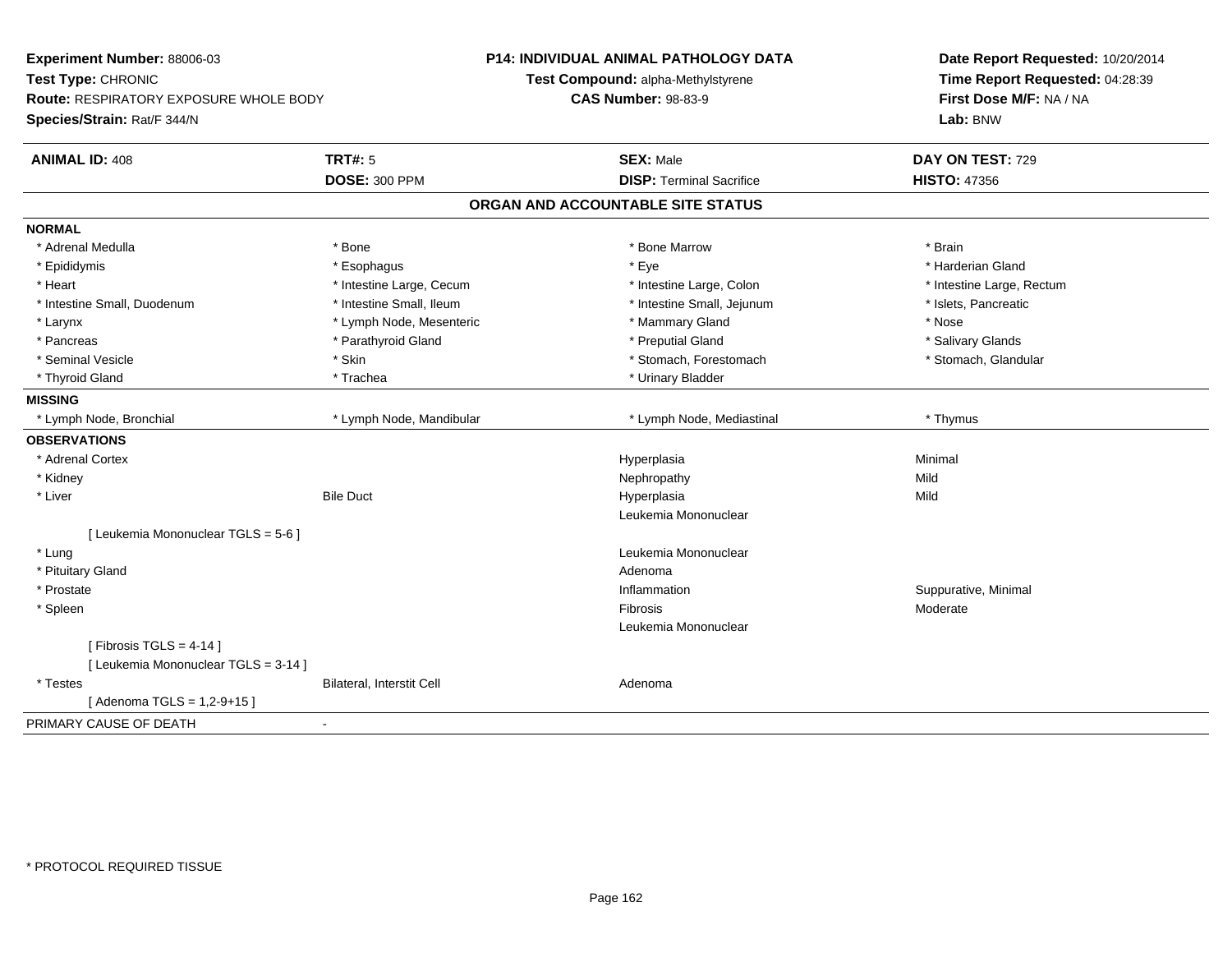| Experiment Number: 88006-03<br>Test Type: CHRONIC<br><b>Route: RESPIRATORY EXPOSURE WHOLE BODY</b> |                                  | <b>P14: INDIVIDUAL ANIMAL PATHOLOGY DATA</b><br>Test Compound: alpha-Methylstyrene<br><b>CAS Number: 98-83-9</b> | Date Report Requested: 10/20/2014<br>Time Report Requested: 04:28:39<br>First Dose M/F: NA / NA |  |
|----------------------------------------------------------------------------------------------------|----------------------------------|------------------------------------------------------------------------------------------------------------------|-------------------------------------------------------------------------------------------------|--|
| Species/Strain: Rat/F 344/N                                                                        |                                  |                                                                                                                  | Lab: BNW                                                                                        |  |
| <b>ANIMAL ID: 409</b>                                                                              | <b>TRT#: 5</b>                   | <b>SEX: Male</b>                                                                                                 | DAY ON TEST: 698                                                                                |  |
|                                                                                                    | <b>DOSE: 300 PPM</b>             | <b>DISP:</b> Moribund Sacrifice                                                                                  | <b>HISTO: 47357</b>                                                                             |  |
|                                                                                                    |                                  | ORGAN AND ACCOUNTABLE SITE STATUS                                                                                |                                                                                                 |  |
| <b>NORMAL</b>                                                                                      |                                  |                                                                                                                  |                                                                                                 |  |
| * Adrenal Cortex                                                                                   | * Adrenal Medulla                | * Bone                                                                                                           | * Bone Marrow                                                                                   |  |
| * Epididymis                                                                                       | * Esophagus                      | * Harderian Gland                                                                                                | * Heart                                                                                         |  |
| * Intestine Large, Cecum                                                                           | * Intestine Large, Colon         | * Intestine Large, Rectum                                                                                        | * Intestine Small, Duodenum                                                                     |  |
| * Intestine Small, Ileum                                                                           | * Intestine Small, Jejunum       | * Islets, Pancreatic                                                                                             | * Larynx                                                                                        |  |
| * Lung                                                                                             | * Lymph Node, Mesenteric         | * Mammary Gland                                                                                                  | * Nose                                                                                          |  |
| * Pancreas                                                                                         | * Parathyroid Gland              | * Preputial Gland                                                                                                | * Salivary Glands                                                                               |  |
| * Seminal Vesicle                                                                                  | * Skin                           | * Spleen                                                                                                         | * Stomach, Forestomach                                                                          |  |
| * Stomach, Glandular                                                                               | * Thymus                         | * Thyroid Gland                                                                                                  | * Trachea                                                                                       |  |
| * Urinary Bladder                                                                                  |                                  |                                                                                                                  |                                                                                                 |  |
| <b>MISSING</b>                                                                                     |                                  |                                                                                                                  |                                                                                                 |  |
| * Lymph Node, Bronchial                                                                            | * Lymph Node, Mandibular         | * Lymph Node, Mediastinal                                                                                        |                                                                                                 |  |
| <b>OBSERVATIONS</b>                                                                                |                                  |                                                                                                                  |                                                                                                 |  |
| * Brain                                                                                            |                                  | Compression                                                                                                      | Moderate                                                                                        |  |
| * Eye                                                                                              | Sclera                           | Metaplasia                                                                                                       | Osseous, Moderate                                                                               |  |
| * Kidney                                                                                           | Papilla                          | Mineralization                                                                                                   | Minimal                                                                                         |  |
|                                                                                                    |                                  | Nephropathy                                                                                                      | Mild                                                                                            |  |
| * Liver                                                                                            | <b>Bile Duct</b>                 | Hyperplasia                                                                                                      | Minimal                                                                                         |  |
|                                                                                                    |                                  | Vacuolization Cytoplasmic                                                                                        | Mild                                                                                            |  |
| * Pituitary Gland                                                                                  |                                  | Adenoma                                                                                                          |                                                                                                 |  |
| [Adenoma TGLS = $2-10$ ]                                                                           |                                  |                                                                                                                  |                                                                                                 |  |
| * Prostate                                                                                         |                                  | Inflammation                                                                                                     | Suppurative, Minimal                                                                            |  |
| * Testes                                                                                           | <b>Bilateral, Interstit Cell</b> | Adenoma                                                                                                          |                                                                                                 |  |
|                                                                                                    | <b>Germinal Epith</b>            | Atrophy                                                                                                          | Marked                                                                                          |  |
| [Adenoma TGLS = 1-9]                                                                               |                                  |                                                                                                                  |                                                                                                 |  |
| PRIMARY CAUSE OF DEATH                                                                             | - Pituitary Gland Adenoma        |                                                                                                                  |                                                                                                 |  |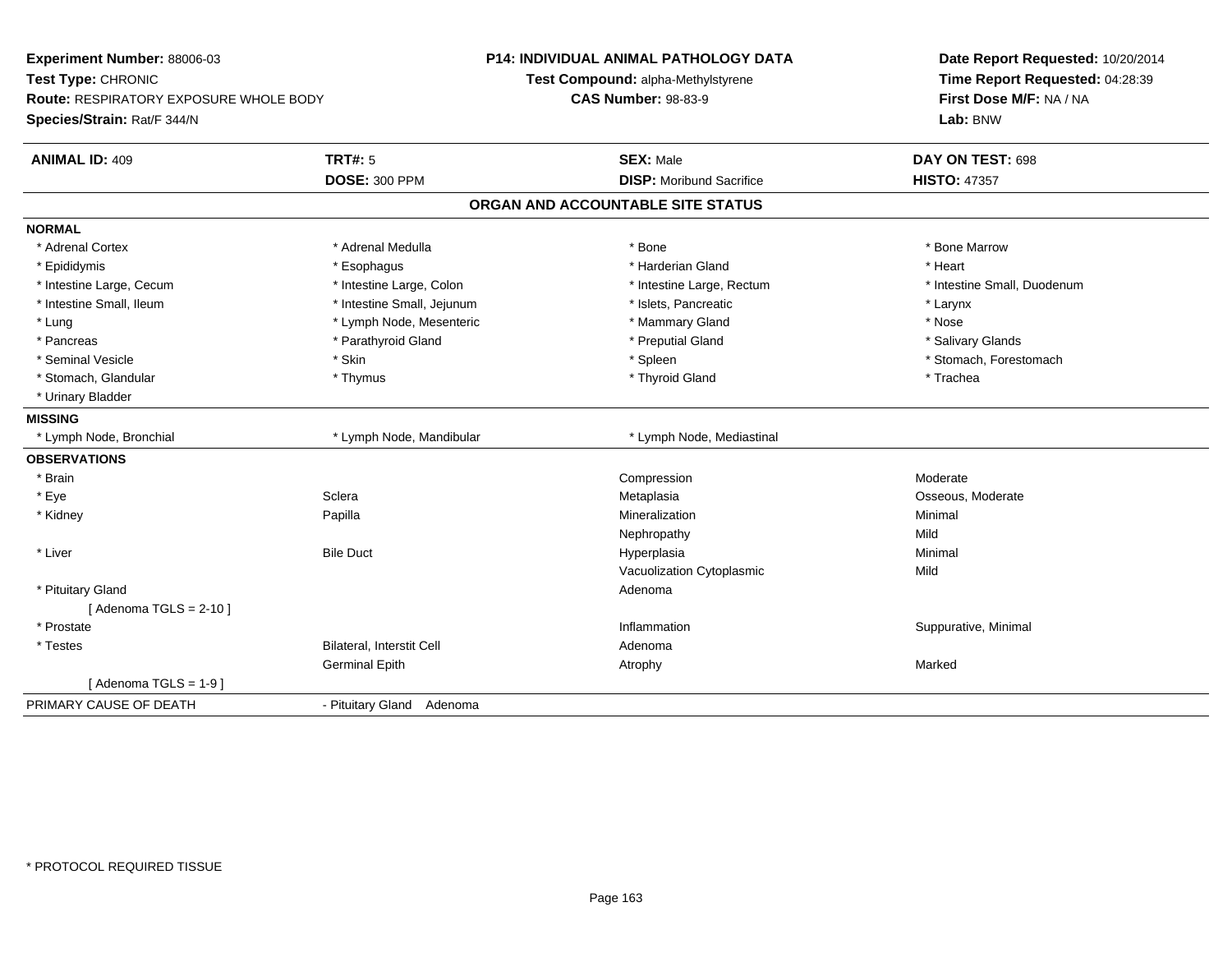| Experiment Number: 88006-03                   |                           | <b>P14: INDIVIDUAL ANIMAL PATHOLOGY DATA</b> | Date Report Requested: 10/20/2014                                      |
|-----------------------------------------------|---------------------------|----------------------------------------------|------------------------------------------------------------------------|
| Test Type: CHRONIC                            |                           | Test Compound: alpha-Methylstyrene           | Time Report Requested: 04:28:39<br>First Dose M/F: NA / NA<br>Lab: BNW |
| <b>Route: RESPIRATORY EXPOSURE WHOLE BODY</b> |                           | <b>CAS Number: 98-83-9</b>                   |                                                                        |
| Species/Strain: Rat/F 344/N                   |                           |                                              |                                                                        |
| <b>ANIMAL ID: 410</b>                         | <b>TRT#: 5</b>            | <b>SEX: Male</b>                             | DAY ON TEST: 730                                                       |
|                                               | <b>DOSE: 300 PPM</b>      | <b>DISP: Terminal Sacrifice</b>              | <b>HISTO: 47358</b>                                                    |
|                                               |                           | ORGAN AND ACCOUNTABLE SITE STATUS            |                                                                        |
| <b>NORMAL</b>                                 |                           |                                              |                                                                        |
| * Adrenal Cortex                              | * Bone                    | * Bone Marrow                                | * Epididymis                                                           |
| * Esophagus                                   | * Harderian Gland         | * Heart                                      | * Intestine Large, Cecum                                               |
| * Intestine Large, Colon                      | * Intestine Large, Rectum | * Intestine Small, Duodenum                  | * Intestine Small, Ileum                                               |
| * Intestine Small, Jejunum                    | * Larynx                  | * Lymph Node, Bronchial                      | * Lymph Node, Mesenteric                                               |
| * Mammary Gland                               | * Pancreas                | * Preputial Gland                            | * Prostate                                                             |
| * Salivary Glands                             | * Seminal Vesicle         | * Spleen                                     | * Stomach, Forestomach                                                 |
| * Stomach, Glandular                          | * Thymus                  | * Thyroid Gland                              | * Trachea                                                              |
| * Urinary Bladder                             |                           |                                              |                                                                        |
| <b>MISSING</b>                                |                           |                                              |                                                                        |
| * Lymph Node, Mandibular                      | * Lymph Node, Mediastinal | * Parathyroid Gland                          |                                                                        |
| <b>OBSERVATIONS</b>                           |                           |                                              |                                                                        |
| * Adrenal Medulla                             |                           | Hyperplasia                                  | Mild                                                                   |
|                                               |                           | Pheochromocytoma Benign                      |                                                                        |
| <b>Blood Vessel</b>                           | <b>Pulmn Artery</b>       | Mineralization                               | Moderate                                                               |
| * Brain                                       |                           | Compression                                  | Mild                                                                   |
| * Eye                                         | Sclera                    | Metaplasia                                   | Osseous, Moderate                                                      |
| * Islets, Pancreatic                          |                           | Adenoma                                      |                                                                        |
| [Adenoma TGLS = $4-6$ ]                       |                           |                                              |                                                                        |
| * Kidney                                      |                           | Nephropathy                                  | Moderate                                                               |
| * Liver                                       |                           | <b>Basophilic Focus</b>                      |                                                                        |
|                                               | <b>Bile Duct</b>          | Hyperplasia                                  | Minimal                                                                |
| * Lung                                        | <b>Alveolus</b>           | <b>Infiltration Cellular</b>                 | Histiocyte, Minimal                                                    |
| * Nose                                        | Glands                    | <b>Dilatation</b>                            | Moderate                                                               |
|                                               |                           | Inflammation                                 | Chronic, Mild                                                          |
| * Pituitary Gland                             |                           | Adenoma                                      |                                                                        |
| [Adenoma TGLS = $5-10$ ]                      |                           |                                              |                                                                        |
| * Skin                                        | Sebaceous GI              | Adenoma                                      |                                                                        |
| [Adenoma TGLS = $6-14$ ]                      |                           |                                              |                                                                        |
| * Testes                                      | <b>Interstit Cell</b>     | Adenoma                                      |                                                                        |
|                                               | <b>Interstit Cell</b>     | Hyperplasia                                  | Mild                                                                   |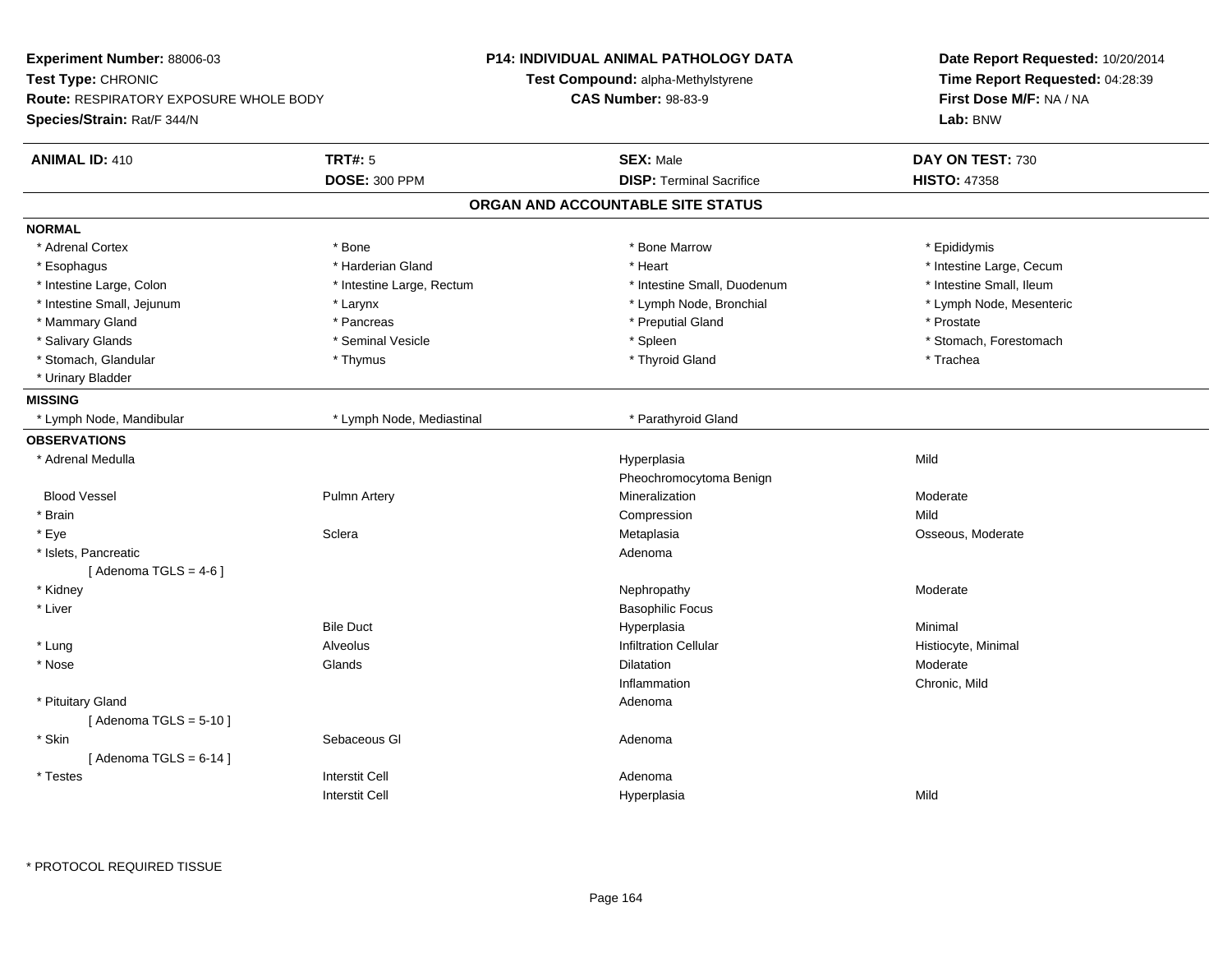| <b>Experiment Number: 88006-03</b><br><b>Test Type: CHRONIC</b><br><b>Route: RESPIRATORY EXPOSURE WHOLE BODY</b><br>Species/Strain: Rat/F 344/N |                                 | <b>P14: INDIVIDUAL ANIMAL PATHOLOGY DATA</b><br>Test Compound: alpha-Methylstyrene<br><b>CAS Number: 98-83-9</b> | Date Report Requested: 10/20/2014<br>Time Report Requested: 04:28:39<br>First Dose M/F: NA / NA<br>Lab: BNW |  |
|-------------------------------------------------------------------------------------------------------------------------------------------------|---------------------------------|------------------------------------------------------------------------------------------------------------------|-------------------------------------------------------------------------------------------------------------|--|
| <b>ANIMAL ID: 410</b>                                                                                                                           | TRT#: 5<br><b>DOSE: 300 PPM</b> | <b>SEX: Male</b><br><b>DISP: Terminal Sacrifice</b>                                                              | <b>DAY ON TEST: 730</b><br><b>HISTO: 47358</b>                                                              |  |
|                                                                                                                                                 |                                 | ORGAN AND ACCOUNTABLE SITE STATUS                                                                                |                                                                                                             |  |
| [ Adenoma TGLS = 3-9 ]                                                                                                                          |                                 |                                                                                                                  |                                                                                                             |  |
| PRIMARY CAUSE OF DEATH                                                                                                                          |                                 |                                                                                                                  |                                                                                                             |  |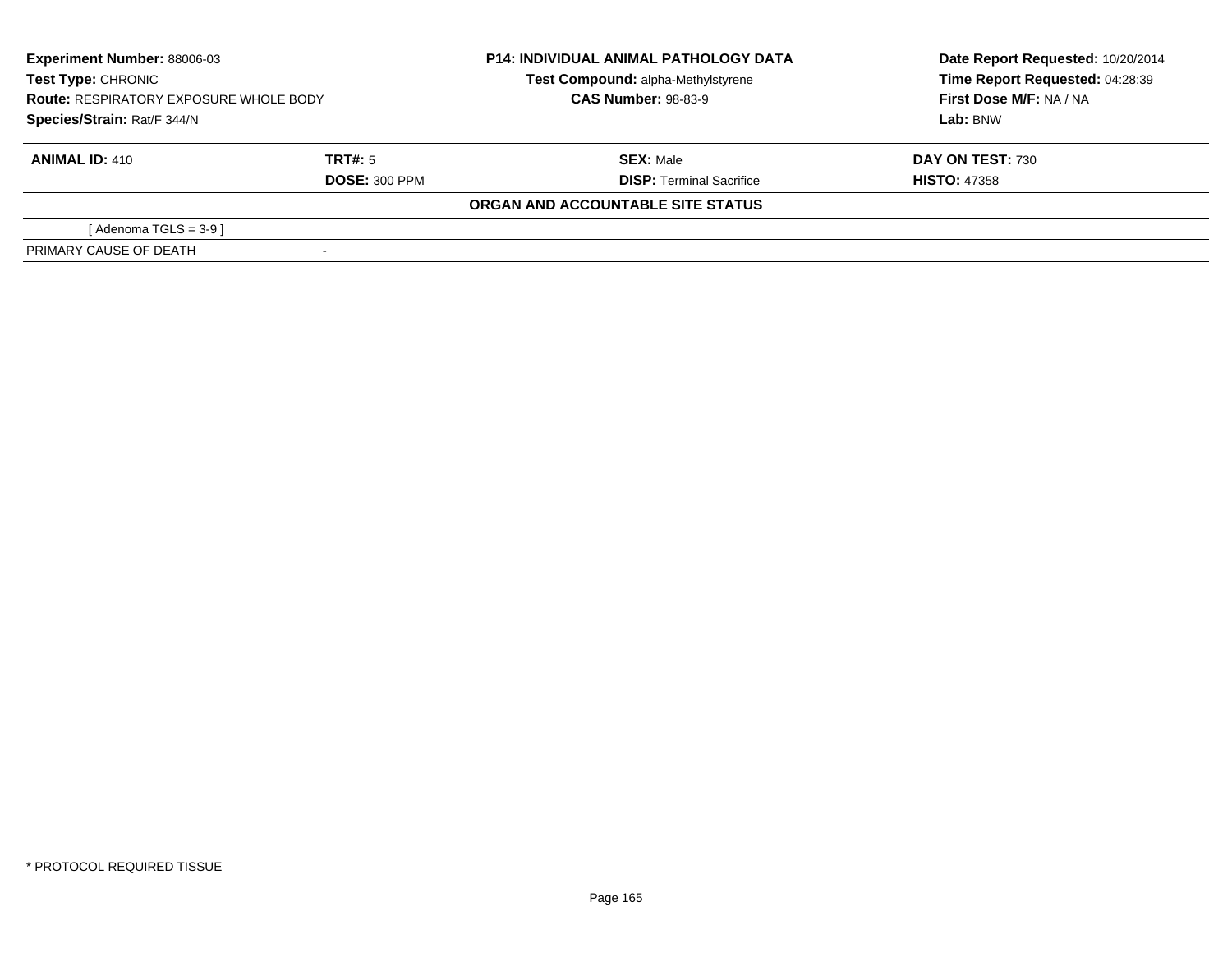| Experiment Number: 88006-03            |                           | P14: INDIVIDUAL ANIMAL PATHOLOGY DATA | Date Report Requested: 10/20/2014<br>Time Report Requested: 04:28:39<br>First Dose M/F: NA / NA |  |
|----------------------------------------|---------------------------|---------------------------------------|-------------------------------------------------------------------------------------------------|--|
| Test Type: CHRONIC                     |                           | Test Compound: alpha-Methylstyrene    |                                                                                                 |  |
| Route: RESPIRATORY EXPOSURE WHOLE BODY |                           | <b>CAS Number: 98-83-9</b>            |                                                                                                 |  |
| Species/Strain: Rat/F 344/N            |                           |                                       | Lab: BNW                                                                                        |  |
| <b>ANIMAL ID: 411</b>                  | <b>TRT#: 5</b>            | <b>SEX: Male</b>                      | DAY ON TEST: 708                                                                                |  |
|                                        | <b>DOSE: 300 PPM</b>      | <b>DISP:</b> Moribund Sacrifice       | <b>HISTO: 47359</b>                                                                             |  |
|                                        |                           | ORGAN AND ACCOUNTABLE SITE STATUS     |                                                                                                 |  |
| <b>NORMAL</b>                          |                           |                                       |                                                                                                 |  |
| * Bone                                 | * Bone Marrow             | * Brain                               | * Epididymis                                                                                    |  |
| * Esophagus                            | * Harderian Gland         | * Heart                               | * Intestine Large, Cecum                                                                        |  |
| * Intestine Large, Colon               | * Intestine Large, Rectum | * Intestine Small, Duodenum           | * Intestine Small, Ileum                                                                        |  |
| * Intestine Small, Jejunum             | * Islets, Pancreatic      | * Larynx                              | * Mammary Gland                                                                                 |  |
| * Pancreas                             | * Parathyroid Gland       | * Preputial Gland                     | * Salivary Glands                                                                               |  |
| * Seminal Vesicle                      | * Stomach, Forestomach    | * Stomach, Glandular                  | * Thymus                                                                                        |  |
| * Thyroid Gland                        | * Trachea                 | * Urinary Bladder                     |                                                                                                 |  |
| <b>MISSING</b>                         |                           |                                       |                                                                                                 |  |
| * Lymph Node, Bronchial                | * Lymph Node, Mandibular  | * Lymph Node, Mediastinal             |                                                                                                 |  |
| <b>OBSERVATIONS</b>                    |                           |                                       |                                                                                                 |  |
| * Adrenal Cortex                       |                           | Vacuolization Cytoplasmic             | Minimal                                                                                         |  |
| * Adrenal Medulla                      |                           | Hyperplasia                           | Mild                                                                                            |  |
| * Eye                                  | Sclera                    | Metaplasia                            | Osseous, Minimal                                                                                |  |
| * Kidney                               |                           | Nephropathy                           | Minimal                                                                                         |  |
| * Liver                                | <b>Bile Duct</b>          | Hyperplasia                           | Mild                                                                                            |  |
|                                        |                           | Leukemia Mononuclear                  |                                                                                                 |  |
| [ Leukemia Mononuclear TGLS = 3-6 ]    |                           |                                       |                                                                                                 |  |
| * Lung                                 |                           | Leukemia Mononuclear                  |                                                                                                 |  |
| * Lymph Node, Mesenteric               |                           | Leukemia Mononuclear                  |                                                                                                 |  |
| * Nose                                 | <b>Respirat Epith</b>     | Degeneration                          | Hyaline, Minimal                                                                                |  |
|                                        | Olfactory Epi             | Hyperplasia                           | Basal Cell, Minimal                                                                             |  |
| * Pituitary Gland                      |                           | Hyperplasia                           | Moderate                                                                                        |  |
| * Prostate                             |                           | Inflammation                          | Suppurative, Minimal                                                                            |  |
| $*$ Skin                               | <b>Subcut Tiss</b>        | Fibroma                               |                                                                                                 |  |
| [Fibroma TGLS = $5 - 16 + 17$ ]        |                           |                                       |                                                                                                 |  |
| * Spleen                               |                           | Leukemia Mononuclear                  |                                                                                                 |  |
|                                        |                           | Necrosis                              | Marked                                                                                          |  |
| [ Leukemia Mononuclear TGLS = 1-14 ]   |                           |                                       |                                                                                                 |  |
| [Necrosis TGLS = $2-14$ ]              |                           |                                       |                                                                                                 |  |
| * Testes                               | <b>Interstit Cell</b>     | Adenoma                               |                                                                                                 |  |

\* PROTOCOL REQUIRED TISSUE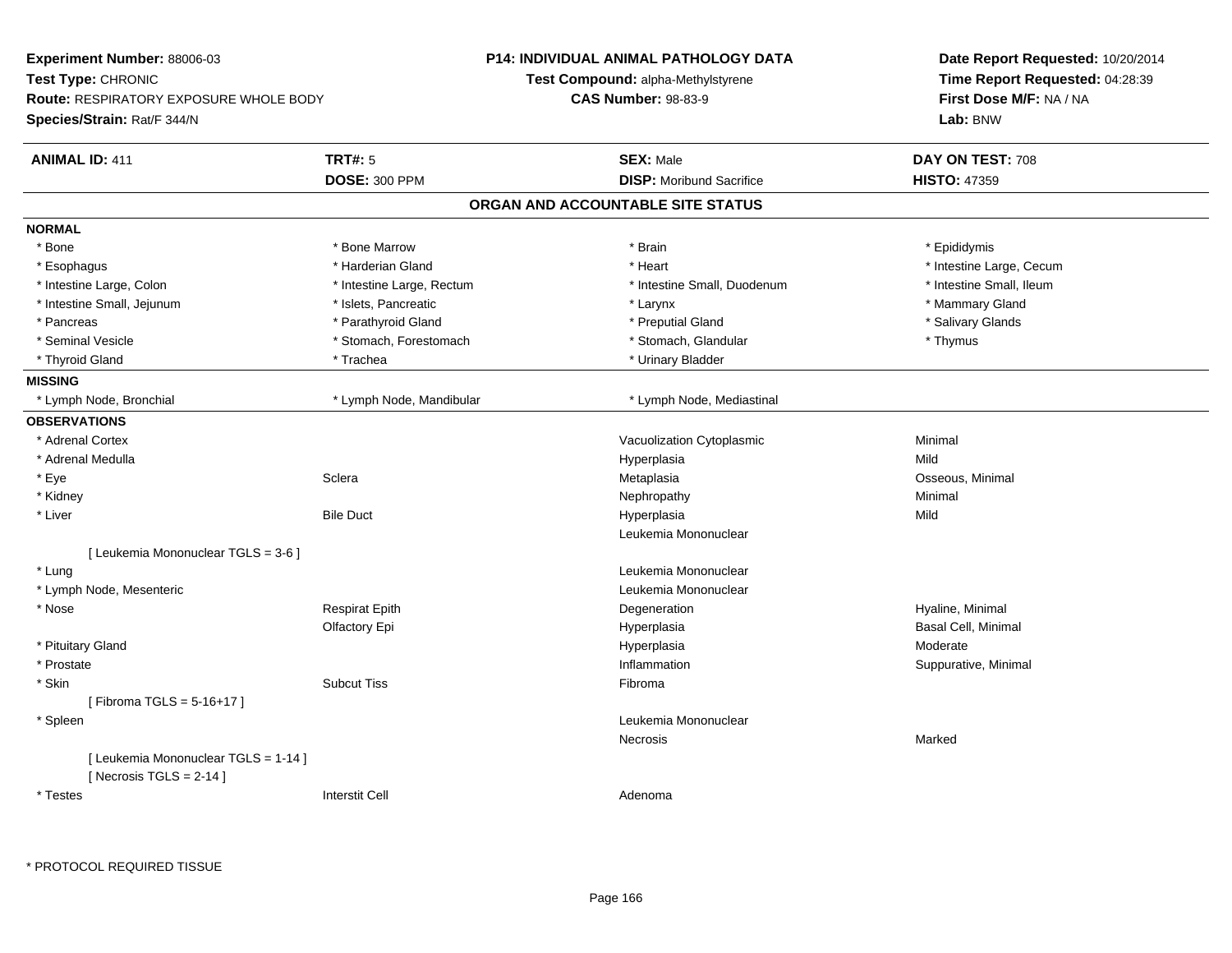| <b>Experiment Number: 88006-03</b><br>Test Type: CHRONIC<br><b>Route: RESPIRATORY EXPOSURE WHOLE BODY</b><br>Species/Strain: Rat/F 344/N |                                  | <b>P14: INDIVIDUAL ANIMAL PATHOLOGY DATA</b> | Date Report Requested: 10/20/2014 |
|------------------------------------------------------------------------------------------------------------------------------------------|----------------------------------|----------------------------------------------|-----------------------------------|
|                                                                                                                                          |                                  | Test Compound: alpha-Methylstyrene           | Time Report Requested: 04:28:39   |
|                                                                                                                                          |                                  | <b>CAS Number: 98-83-9</b>                   | First Dose M/F: NA / NA           |
|                                                                                                                                          |                                  |                                              | Lab: BNW                          |
| <b>ANIMAL ID: 411</b>                                                                                                                    | TRT#: 5                          | <b>SEX: Male</b>                             | DAY ON TEST: 708                  |
|                                                                                                                                          | <b>DOSE: 300 PPM</b>             | <b>DISP:</b> Moribund Sacrifice              | <b>HISTO: 47359</b>               |
|                                                                                                                                          |                                  | ORGAN AND ACCOUNTABLE SITE STATUS            |                                   |
|                                                                                                                                          | <b>Interstit Cell</b>            | Hyperplasia                                  | Moderate                          |
| [Adenoma TGLS = $4-9$ ]                                                                                                                  |                                  |                                              |                                   |
| PRIMARY CAUSE OF DEATH                                                                                                                   | Leukemia Mononuclear<br>- Spleen |                                              |                                   |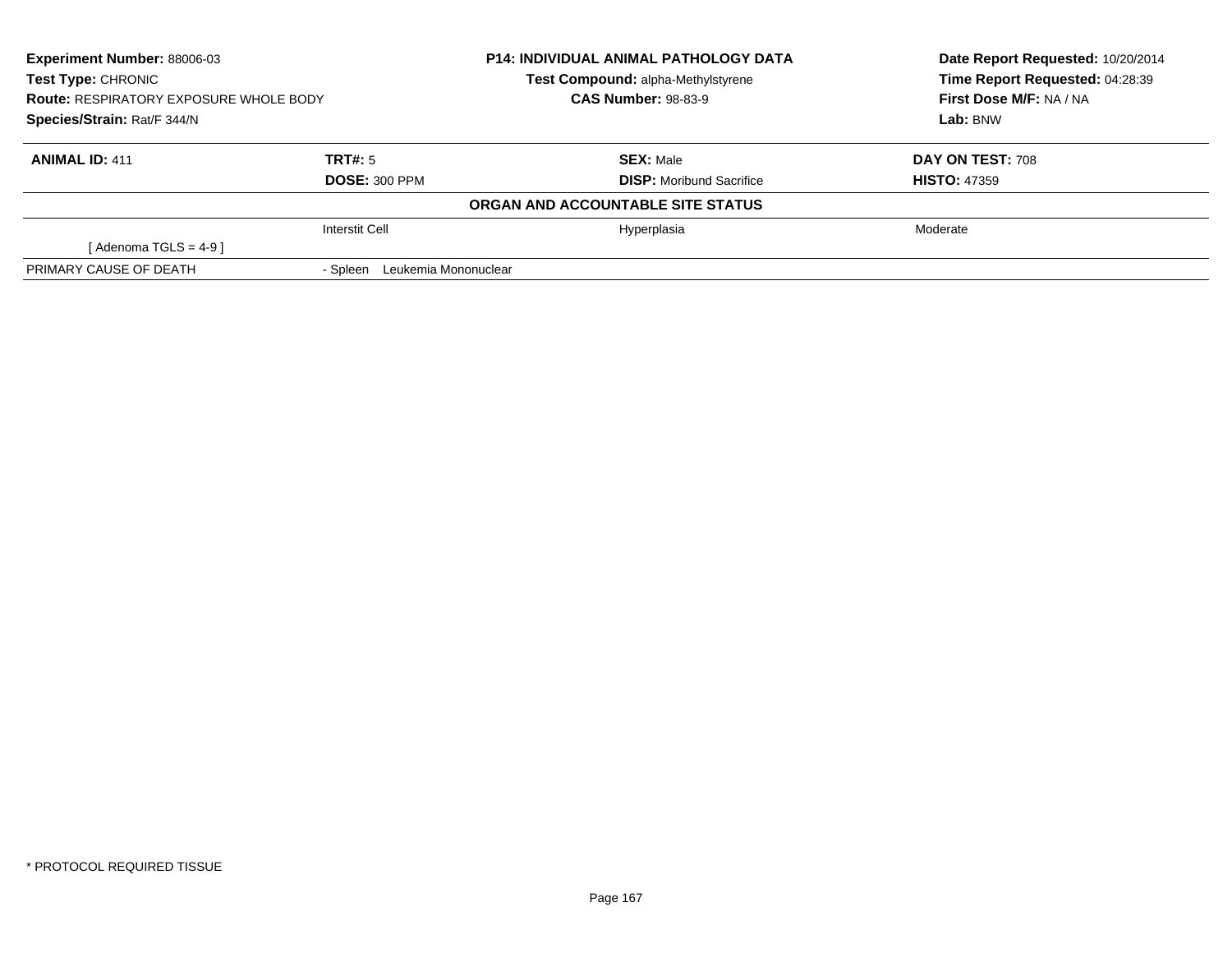| Experiment Number: 88006-03<br>Test Type: CHRONIC<br><b>Route: RESPIRATORY EXPOSURE WHOLE BODY</b> |                           | P14: INDIVIDUAL ANIMAL PATHOLOGY DATA     | Date Report Requested: 10/20/2014<br>Time Report Requested: 04:28:39<br>First Dose M/F: NA / NA |
|----------------------------------------------------------------------------------------------------|---------------------------|-------------------------------------------|-------------------------------------------------------------------------------------------------|
|                                                                                                    |                           | <b>Test Compound: alpha-Methylstyrene</b> |                                                                                                 |
|                                                                                                    |                           | <b>CAS Number: 98-83-9</b>                |                                                                                                 |
| Species/Strain: Rat/F 344/N                                                                        |                           |                                           | Lab: BNW                                                                                        |
| <b>ANIMAL ID: 412</b>                                                                              | <b>TRT#: 5</b>            | <b>SEX: Male</b>                          | DAY ON TEST: 730                                                                                |
|                                                                                                    | <b>DOSE: 300 PPM</b>      | <b>DISP: Terminal Sacrifice</b>           | <b>HISTO: 47360</b>                                                                             |
|                                                                                                    |                           | ORGAN AND ACCOUNTABLE SITE STATUS         |                                                                                                 |
| <b>NORMAL</b>                                                                                      |                           |                                           |                                                                                                 |
| * Adrenal Cortex                                                                                   | * Adrenal Medulla         | * Bone                                    | * Bone Marrow                                                                                   |
| * Brain                                                                                            | * Epididymis              | * Esophagus                               | * Harderian Gland                                                                               |
| * Heart                                                                                            | * Intestine Large, Cecum  | * Intestine Large, Colon                  | * Intestine Large, Rectum                                                                       |
| * Intestine Small, Duodenum                                                                        | * Intestine Small, Ileum  | * Intestine Small, Jejunum                | * Larynx                                                                                        |
| * Lung                                                                                             | * Lymph Node, Mediastinal | * Lymph Node, Mesenteric                  | * Mammary Gland                                                                                 |
| * Pancreas                                                                                         | * Parathyroid Gland       | * Preputial Gland                         | * Salivary Glands                                                                               |
| * Seminal Vesicle                                                                                  | * Skin                    | * Stomach, Forestomach                    | * Stomach, Glandular                                                                            |
| * Thymus                                                                                           | * Trachea                 | * Urinary Bladder                         |                                                                                                 |
| <b>MISSING</b>                                                                                     |                           |                                           |                                                                                                 |
| * Lymph Node, Bronchial                                                                            | * Lymph Node, Mandibular  |                                           |                                                                                                 |
| <b>OBSERVATIONS</b>                                                                                |                           |                                           |                                                                                                 |
| * Eye                                                                                              | Sclera                    | Metaplasia                                | Osseous, Moderate                                                                               |
| * Islets, Pancreatic                                                                               |                           | Carcinoma                                 |                                                                                                 |
| * Kidney                                                                                           |                           | Nephropathy                               | Moderate                                                                                        |
| * Liver                                                                                            | <b>Bile Duct</b>          | Hyperplasia                               | Mild                                                                                            |
|                                                                                                    |                           | Leukemia Mononuclear                      |                                                                                                 |
| [ Leukemia Mononuclear TGLS = 6-6 ]                                                                |                           |                                           |                                                                                                 |
| Mesentery                                                                                          |                           | Necrosis                                  | Moderate                                                                                        |
| [ Necrosis TGLS = $3-14$ ]                                                                         |                           |                                           |                                                                                                 |
| * Nose                                                                                             | Olfactory Epi             | Hyperplasia                               | Basal Cell, Mild                                                                                |
| * Pituitary Gland                                                                                  |                           | Adenoma                                   |                                                                                                 |
| [Adenoma TGLS = $2-10$ ]                                                                           |                           |                                           |                                                                                                 |
| * Prostate                                                                                         |                           | Inflammation                              | Suppurative, Minimal                                                                            |
| * Spleen                                                                                           |                           | Leukemia Mononuclear                      |                                                                                                 |
| [ Leukemia Mononuclear TGLS = 5-6 ]                                                                |                           |                                           |                                                                                                 |
| * Testes                                                                                           | Bilateral, Interstit Cell | Adenoma                                   |                                                                                                 |
| [Adenoma TGLS = $4-9$ ]                                                                            |                           |                                           |                                                                                                 |
| * Thyroid Gland                                                                                    | C Cell                    | Carcinoma                                 |                                                                                                 |
| [ Carcinoma TGLS = $1-3$ ]                                                                         |                           |                                           |                                                                                                 |
| PRIMARY CAUSE OF DEATH                                                                             |                           |                                           |                                                                                                 |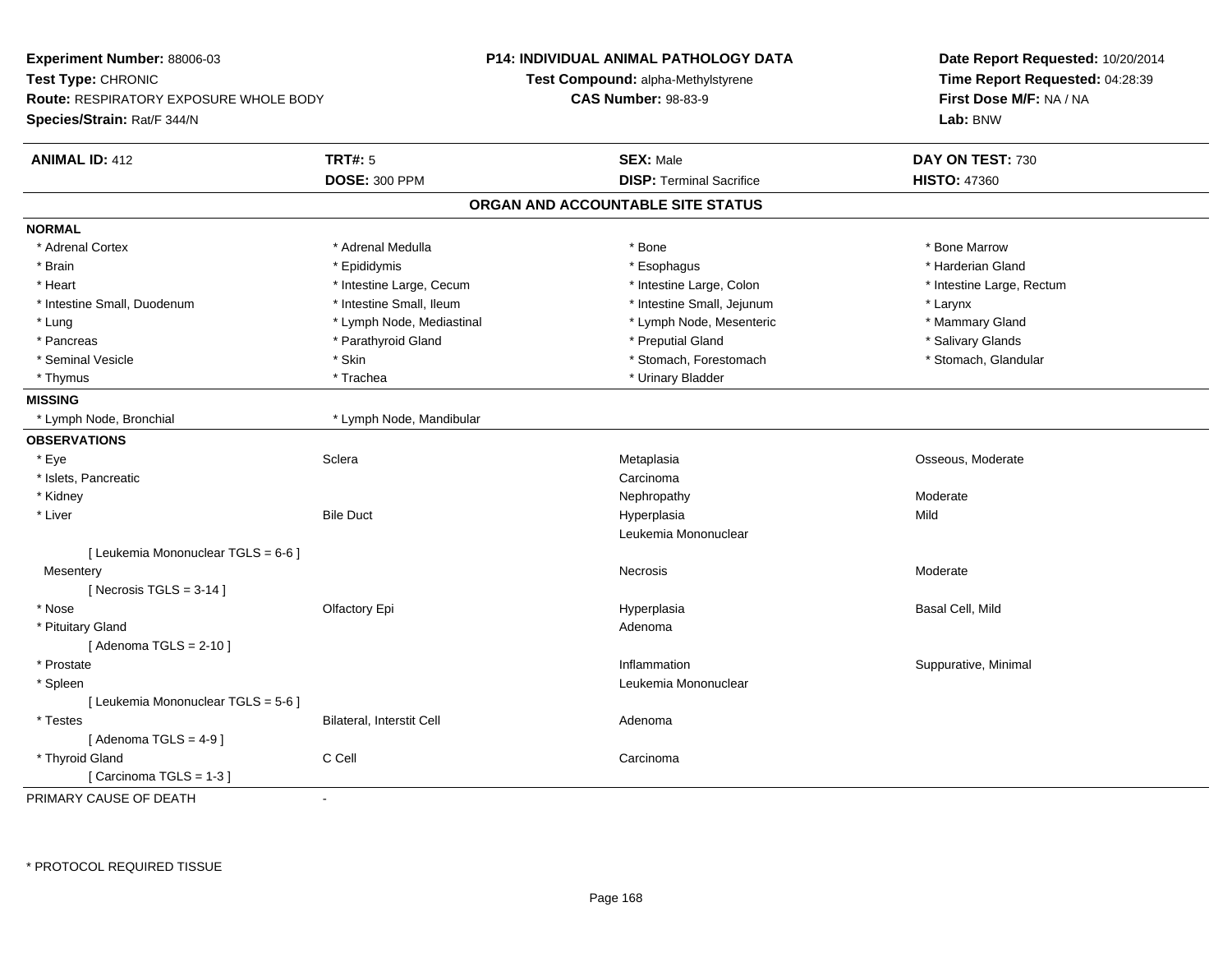| <b>Experiment Number: 88006-03</b><br><b>Test Type: CHRONIC</b><br><b>Route: RESPIRATORY EXPOSURE WHOLE BODY</b><br>Species/Strain: Rat/F 344/N |                      | <b>P14: INDIVIDUAL ANIMAL PATHOLOGY DATA</b><br>Test Compound: alpha-Methylstyrene<br><b>CAS Number: 98-83-9</b> | Date Report Requested: 10/20/2014<br>Time Report Requested: 04:28:39<br>First Dose M/F: NA / NA |
|-------------------------------------------------------------------------------------------------------------------------------------------------|----------------------|------------------------------------------------------------------------------------------------------------------|-------------------------------------------------------------------------------------------------|
|                                                                                                                                                 |                      |                                                                                                                  | Lab: BNW                                                                                        |
| <b>ANIMAL ID: 412</b>                                                                                                                           | TRT#: 5              | <b>SEX: Male</b>                                                                                                 | DAY ON TEST: 730                                                                                |
|                                                                                                                                                 | <b>DOSE: 300 PPM</b> | <b>DISP: Terminal Sacrifice</b>                                                                                  | <b>HISTO: 47360</b>                                                                             |
|                                                                                                                                                 |                      | ORGAN AND ACCOUNTABLE SITE STATUS                                                                                |                                                                                                 |
|                                                                                                                                                 |                      |                                                                                                                  |                                                                                                 |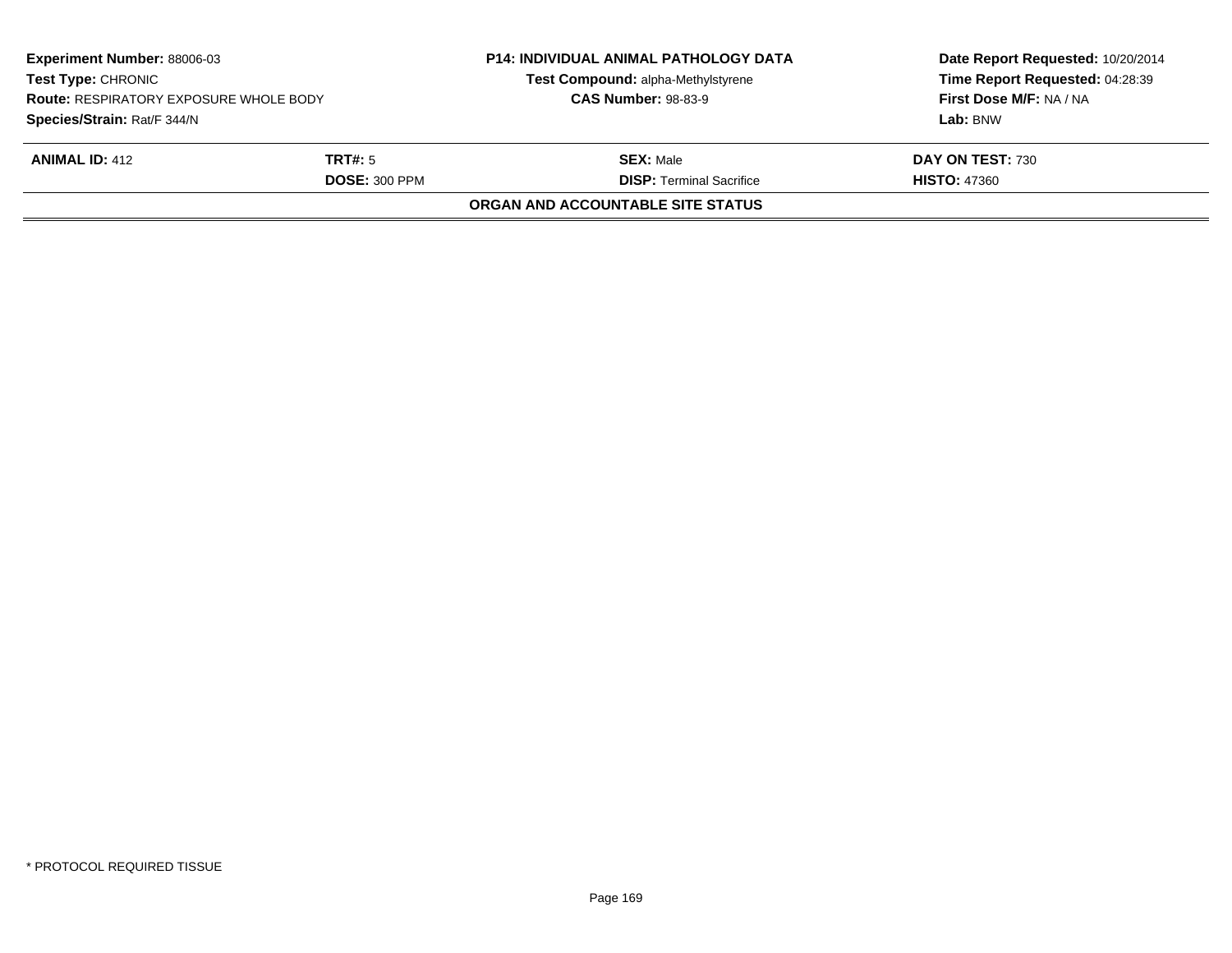| Experiment Number: 88006-03                   |                             | <b>P14: INDIVIDUAL ANIMAL PATHOLOGY DATA</b> | Date Report Requested: 10/20/2014<br>Time Report Requested: 04:28:39 |  |
|-----------------------------------------------|-----------------------------|----------------------------------------------|----------------------------------------------------------------------|--|
| Test Type: CHRONIC                            |                             | Test Compound: alpha-Methylstyrene           |                                                                      |  |
| <b>Route: RESPIRATORY EXPOSURE WHOLE BODY</b> |                             | <b>CAS Number: 98-83-9</b>                   | First Dose M/F: NA / NA                                              |  |
| Species/Strain: Rat/F 344/N                   |                             |                                              | Lab: BNW                                                             |  |
| <b>ANIMAL ID: 413</b>                         | <b>TRT#: 5</b>              | <b>SEX: Male</b>                             | DAY ON TEST: 674                                                     |  |
|                                               | <b>DOSE: 300 PPM</b>        | <b>DISP: Moribund Sacrifice</b>              | <b>HISTO: 47361</b>                                                  |  |
|                                               |                             | ORGAN AND ACCOUNTABLE SITE STATUS            |                                                                      |  |
| <b>NORMAL</b>                                 |                             |                                              |                                                                      |  |
| * Adrenal Cortex                              | * Adrenal Medulla           | * Bone                                       | * Bone Marrow                                                        |  |
| * Brain                                       | * Epididymis                | * Esophagus                                  | * Eye                                                                |  |
| * Harderian Gland                             | * Heart                     | * Intestine Large, Cecum                     | * Intestine Large, Colon                                             |  |
| * Intestine Large, Rectum                     | * Intestine Small, Duodenum | * Intestine Small, Ileum                     | * Intestine Small, Jejunum                                           |  |
| * Islets, Pancreatic                          | * Larynx                    | * Lymph Node, Mesenteric                     | * Mammary Gland                                                      |  |
| * Pancreas                                    | * Parathyroid Gland         | * Preputial Gland                            | * Salivary Glands                                                    |  |
| * Seminal Vesicle                             | $*$ Skin                    | * Stomach, Forestomach                       | * Stomach, Glandular                                                 |  |
| * Thymus                                      | * Thyroid Gland             | * Trachea                                    | * Urinary Bladder                                                    |  |
| <b>MISSING</b>                                |                             |                                              |                                                                      |  |
| * Lymph Node, Mandibular                      |                             |                                              |                                                                      |  |
| <b>OBSERVATIONS</b>                           |                             |                                              |                                                                      |  |
| * Kidney                                      | Cortex, Renal Tubule        | Accumulation, Hyaline Droplet                | Marked                                                               |  |
|                                               | Papilla                     | Mineralization                               | Minimal                                                              |  |
|                                               |                             | Nephropathy                                  | Minimal                                                              |  |
| * Liver                                       | <b>Bile Duct</b>            | Hyperplasia                                  | Mild                                                                 |  |
|                                               |                             | Leukemia Mononuclear                         |                                                                      |  |
| [ Leukemia Mononuclear TGLS = 3-6 ]           |                             |                                              |                                                                      |  |
| * Lung                                        |                             | Leukemia Mononuclear                         |                                                                      |  |
| * Lymph Node, Bronchial                       |                             | Leukemia Mononuclear                         |                                                                      |  |
| * Lymph Node, Mediastinal                     |                             | Leukemia Mononuclear                         |                                                                      |  |
| * Nose                                        | Olfactory Epi               | Hyperplasia                                  | Basal Cell, Minimal                                                  |  |
| * Pituitary Gland                             |                             | Adenoma                                      |                                                                      |  |
| [Adenoma TGLS = $2-10$ ]                      |                             |                                              |                                                                      |  |
| * Prostate                                    |                             | Inflammation                                 | Suppurative, Minimal                                                 |  |
| <b>Skeletal Muscle</b>                        |                             | Liposarcoma                                  |                                                                      |  |
| [ Liposarcoma TGLS = 1-16 ]                   |                             |                                              |                                                                      |  |
| * Spleen                                      |                             | Leukemia Mononuclear                         |                                                                      |  |
| [ Leukemia Mononuclear TGLS = 4-14 ]          |                             |                                              |                                                                      |  |
| * Testes                                      | <b>Interstit Cell</b>       | Adenoma                                      |                                                                      |  |
| [Adenoma TGLS = $5-9$ ]                       |                             |                                              |                                                                      |  |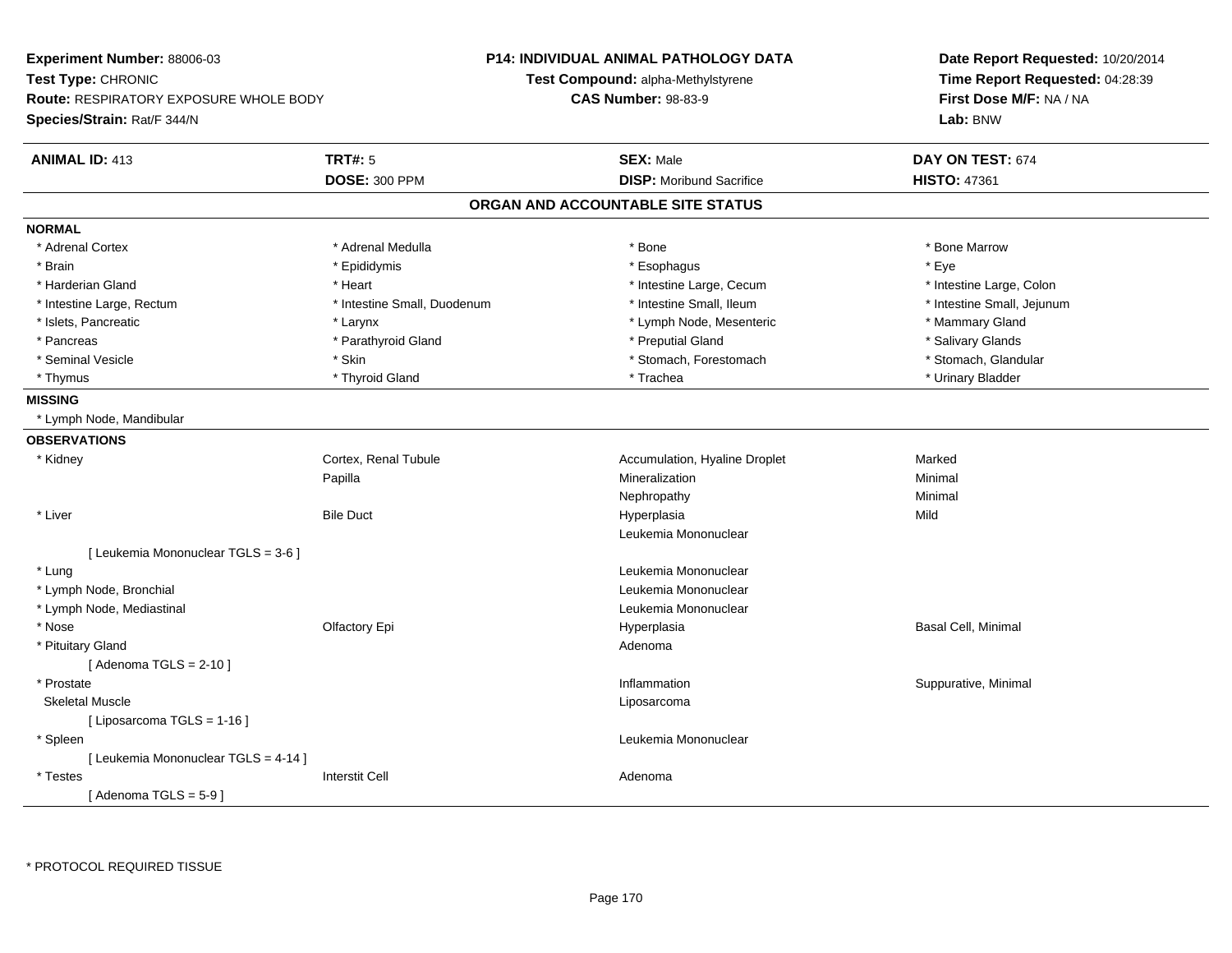| <b>Experiment Number: 88006-03</b><br>Test Type: CHRONIC<br><b>Route: RESPIRATORY EXPOSURE WHOLE BODY</b> |                                  | <b>P14: INDIVIDUAL ANIMAL PATHOLOGY DATA</b><br>Test Compound: alpha-Methylstyrene | Date Report Requested: 10/20/2014<br>Time Report Requested: 04:28:39<br>First Dose M/F: NA / NA |
|-----------------------------------------------------------------------------------------------------------|----------------------------------|------------------------------------------------------------------------------------|-------------------------------------------------------------------------------------------------|
|                                                                                                           |                                  | <b>CAS Number: 98-83-9</b>                                                         |                                                                                                 |
| Species/Strain: Rat/F 344/N                                                                               |                                  |                                                                                    | Lab: BNW                                                                                        |
| <b>ANIMAL ID: 413</b>                                                                                     | TRT#: 5                          | <b>SEX: Male</b>                                                                   | DAY ON TEST: 674                                                                                |
|                                                                                                           | <b>DOSE: 300 PPM</b>             | <b>DISP:</b> Moribund Sacrifice                                                    | <b>HISTO: 47361</b>                                                                             |
|                                                                                                           |                                  | ORGAN AND ACCOUNTABLE SITE STATUS                                                  |                                                                                                 |
| PRIMARY CAUSE OF DEATH                                                                                    | Leukemia Mononuclear<br>- Spleen |                                                                                    |                                                                                                 |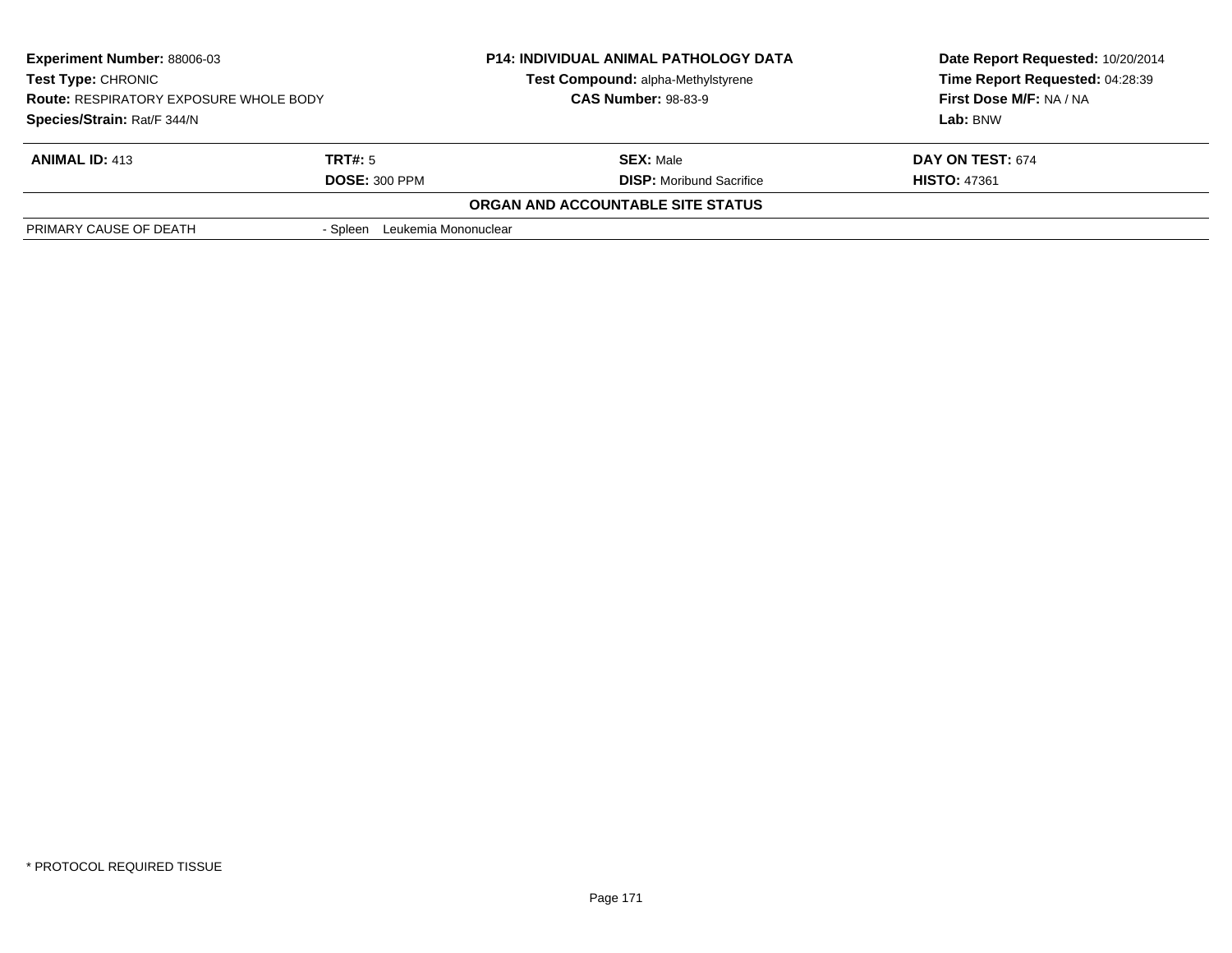| Experiment Number: 88006-03<br>Test Type: CHRONIC<br><b>Route: RESPIRATORY EXPOSURE WHOLE BODY</b><br>Species/Strain: Rat/F 344/N |                            | P14: INDIVIDUAL ANIMAL PATHOLOGY DATA<br>Test Compound: alpha-Methylstyrene<br><b>CAS Number: 98-83-9</b> | Date Report Requested: 10/20/2014<br>Time Report Requested: 04:28:39<br>First Dose M/F: NA / NA<br>Lab: BNW |
|-----------------------------------------------------------------------------------------------------------------------------------|----------------------------|-----------------------------------------------------------------------------------------------------------|-------------------------------------------------------------------------------------------------------------|
| <b>ANIMAL ID: 414</b>                                                                                                             | <b>TRT#: 5</b>             | <b>SEX: Male</b>                                                                                          | DAY ON TEST: 656                                                                                            |
|                                                                                                                                   | <b>DOSE: 300 PPM</b>       | <b>DISP: Natural Death</b>                                                                                | <b>HISTO: 47362</b>                                                                                         |
|                                                                                                                                   |                            | ORGAN AND ACCOUNTABLE SITE STATUS                                                                         |                                                                                                             |
| <b>NORMAL</b>                                                                                                                     |                            |                                                                                                           |                                                                                                             |
| * Adrenal Medulla                                                                                                                 | * Bone                     | * Bone Marrow                                                                                             | * Brain                                                                                                     |
| * Epididymis                                                                                                                      | * Esophagus                | * Harderian Gland                                                                                         | * Islets, Pancreatic                                                                                        |
| * Liver                                                                                                                           | * Lymph Node, Mesenteric   | * Mammary Gland                                                                                           | * Nose                                                                                                      |
| * Pancreas                                                                                                                        | * Parathyroid Gland        | * Pituitary Gland                                                                                         | * Preputial Gland                                                                                           |
| * Prostate                                                                                                                        | * Salivary Glands          | * Seminal Vesicle                                                                                         | * Skin                                                                                                      |
| * Trachea                                                                                                                         |                            |                                                                                                           |                                                                                                             |
| <b>MISSING</b>                                                                                                                    |                            |                                                                                                           |                                                                                                             |
| * Lymph Node, Bronchial                                                                                                           | * Lymph Node, Mandibular   | * Lymph Node, Mediastinal                                                                                 |                                                                                                             |
| <b>AUTO PRECLUDES DIAG.</b>                                                                                                       |                            |                                                                                                           |                                                                                                             |
| * Intestine Large, Cecum                                                                                                          | * Intestine Large, Colon   | * Intestine Large, Rectum                                                                                 | * Intestine Small, Duodenum                                                                                 |
| * Intestine Small, Ileum                                                                                                          | * Intestine Small, Jejunum | * Spleen                                                                                                  | * Stomach, Forestomach                                                                                      |
| * Stomach, Glandular                                                                                                              |                            |                                                                                                           |                                                                                                             |
| <b>OBSERVATIONS</b>                                                                                                               |                            |                                                                                                           |                                                                                                             |
| * Adrenal Cortex                                                                                                                  |                            | Hyperplasia                                                                                               | Moderate                                                                                                    |
| * Eye                                                                                                                             | Lens                       | Cataract                                                                                                  | Mild                                                                                                        |
|                                                                                                                                   | Sclera                     | Metaplasia                                                                                                | Osseous, Mild                                                                                               |
| * Heart                                                                                                                           |                            | Cardiomyopathy                                                                                            | Minimal                                                                                                     |
| * Kidney                                                                                                                          | Pelvis                     | Hemorrhage                                                                                                | Moderate                                                                                                    |
|                                                                                                                                   |                            | Nephropathy                                                                                               | Minimal                                                                                                     |
| * Larynx                                                                                                                          |                            | Inflammation                                                                                              | Chronic, Minimal                                                                                            |
| * Lung                                                                                                                            | Mediastinum                | Inflammation                                                                                              | Suppurative, Marked                                                                                         |
| * Testes                                                                                                                          | Bilateral, Interstit Cell  | Adenoma                                                                                                   |                                                                                                             |
| [Adenoma TGLS = $1,2-9$ ]                                                                                                         |                            |                                                                                                           |                                                                                                             |
| * Thymus                                                                                                                          |                            | Inflammation                                                                                              | Marked                                                                                                      |
| * Thyroid Gland                                                                                                                   | <b>Follicular Cel</b>      | Adenoma                                                                                                   |                                                                                                             |
| * Urinary Bladder                                                                                                                 |                            | Cyst                                                                                                      | Marked                                                                                                      |
| PRIMARY CAUSE OF DEATH                                                                                                            |                            |                                                                                                           |                                                                                                             |
| CONTRIBUTORY CAUSE OF DEATH                                                                                                       |                            | - Kidney Pelvis Hemorrhage; Lung Mediastinum Inflammation; Thymus Inflammation; Urinary Bladder Cyst      |                                                                                                             |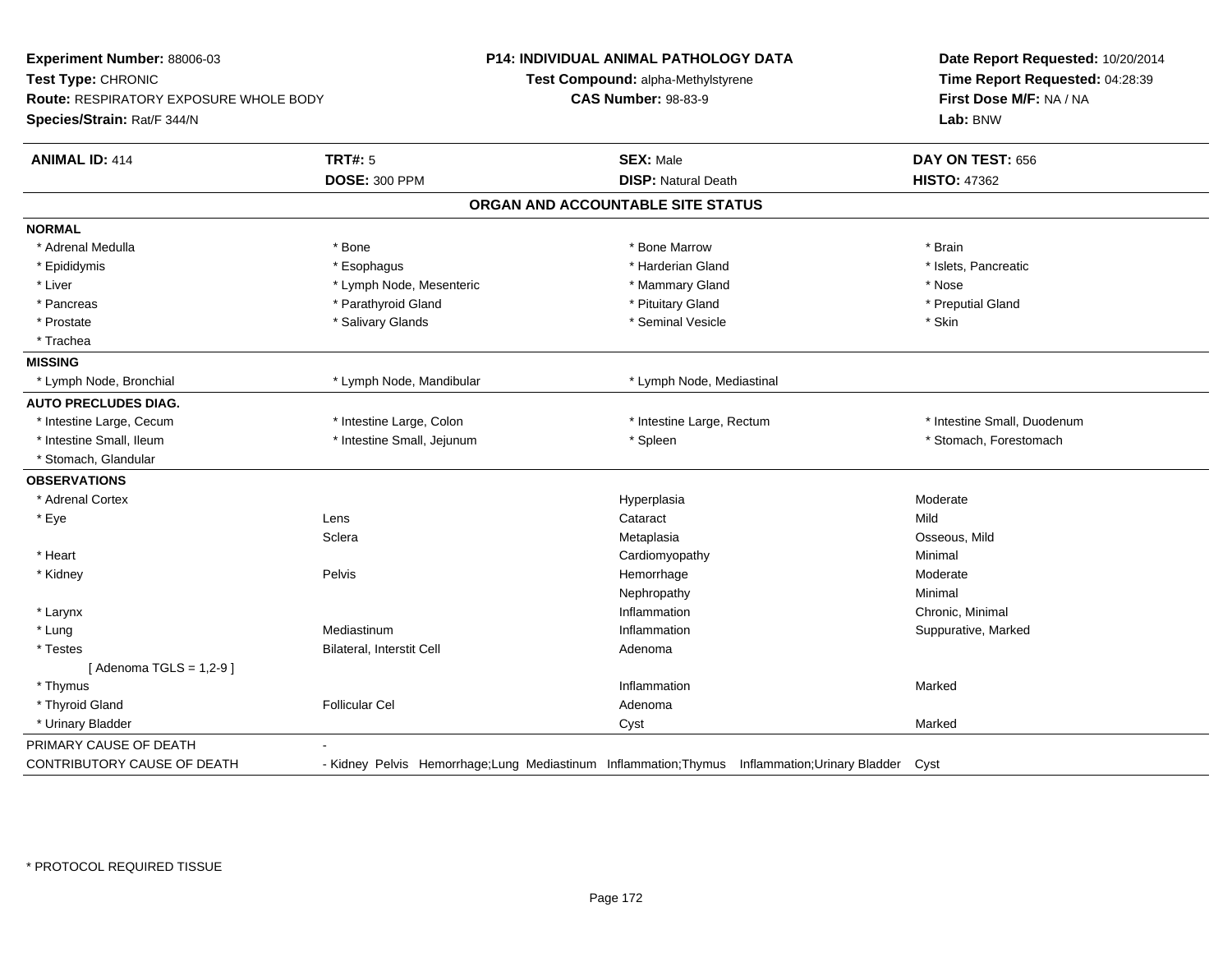| Experiment Number: 88006-03                                              |                                           | <b>P14: INDIVIDUAL ANIMAL PATHOLOGY DATA</b> | Date Report Requested: 10/20/2014<br>Time Report Requested: 04:28:39<br>First Dose M/F: NA / NA |  |
|--------------------------------------------------------------------------|-------------------------------------------|----------------------------------------------|-------------------------------------------------------------------------------------------------|--|
| Test Type: CHRONIC                                                       |                                           | Test Compound: alpha-Methylstyrene           |                                                                                                 |  |
| <b>Route: RESPIRATORY EXPOSURE WHOLE BODY</b>                            |                                           | <b>CAS Number: 98-83-9</b>                   |                                                                                                 |  |
| Species/Strain: Rat/F 344/N                                              |                                           |                                              | Lab: BNW                                                                                        |  |
| <b>ANIMAL ID: 415</b>                                                    | <b>TRT#: 5</b>                            | <b>SEX: Male</b>                             | DAY ON TEST: 716                                                                                |  |
|                                                                          | <b>DOSE: 300 PPM</b>                      | <b>DISP:</b> Moribund Sacrifice              | <b>HISTO: 47363</b>                                                                             |  |
|                                                                          |                                           | ORGAN AND ACCOUNTABLE SITE STATUS            |                                                                                                 |  |
| <b>NORMAL</b>                                                            |                                           |                                              |                                                                                                 |  |
| * Bone                                                                   | * Bone Marrow                             | * Epididymis                                 | * Esophagus                                                                                     |  |
| * Harderian Gland                                                        | * Heart                                   | * Intestine Large, Cecum                     | * Intestine Large, Colon                                                                        |  |
| * Intestine Large, Rectum                                                | * Intestine Small, Duodenum               | * Intestine Small, Ileum                     | * Intestine Small, Jejunum                                                                      |  |
| * Islets, Pancreatic                                                     | * Lymph Node, Mesenteric                  | * Mammary Gland                              | * Nose                                                                                          |  |
| * Pancreas                                                               | * Parathyroid Gland                       | * Preputial Gland                            | * Prostate                                                                                      |  |
| * Salivary Glands                                                        | * Seminal Vesicle                         | * Skin                                       | * Spleen                                                                                        |  |
| * Stomach, Forestomach                                                   | * Stomach, Glandular                      | * Thymus                                     | * Thyroid Gland                                                                                 |  |
| * Trachea                                                                | * Urinary Bladder                         |                                              |                                                                                                 |  |
| <b>MISSING</b>                                                           |                                           |                                              |                                                                                                 |  |
| * Lymph Node, Bronchial                                                  | * Lymph Node, Mandibular                  | * Lymph Node, Mediastinal                    |                                                                                                 |  |
| <b>OBSERVATIONS</b>                                                      |                                           |                                              |                                                                                                 |  |
| * Adrenal Cortex                                                         |                                           | Hyperplasia                                  | Mild                                                                                            |  |
| * Adrenal Medulla                                                        |                                           | Pheochromocytoma Benign                      |                                                                                                 |  |
| * Brain                                                                  |                                           | Hemorrhage                                   | Marked                                                                                          |  |
| * Eye                                                                    | Sclera                                    | Metaplasia                                   | Osseous, Moderate                                                                               |  |
| * Kidney                                                                 | <b>Renal Tubule</b>                       | Adenoma                                      |                                                                                                 |  |
|                                                                          |                                           | Nephropathy                                  | Marked                                                                                          |  |
| [Nephropathy TGLS = $5-7$ ]                                              |                                           |                                              |                                                                                                 |  |
| * Larynx                                                                 |                                           | Inflammation                                 | Suppurative, Mild                                                                               |  |
| * Liver                                                                  |                                           | <b>Clear Cell Focus</b>                      |                                                                                                 |  |
|                                                                          |                                           | Vacuolization Cytoplasmic                    | Moderate                                                                                        |  |
| [Clear Cell Focus TGLS = 3-14]<br>[Vacuolization Cytoplasmic TGLS = 2-6] |                                           |                                              |                                                                                                 |  |
| * Lung                                                                   | Alveolus                                  | <b>Infiltration Cellular</b>                 | Histiocyte, Minimal                                                                             |  |
| * Pituitary Gland                                                        | Pars Intermed                             | Carcinoma                                    |                                                                                                 |  |
| [Carcinoma TGLS = $4-10$ ]                                               |                                           |                                              |                                                                                                 |  |
| Pleura                                                                   |                                           | Inflammation                                 | Chronic, Minimal                                                                                |  |
| * Testes                                                                 | Artery                                    | Inflammation                                 | Chronic Active, Moderate                                                                        |  |
| PRIMARY CAUSE OF DEATH                                                   | - Brain Hemorrhage                        |                                              |                                                                                                 |  |
| CONTRIBUTORY CAUSE OF DEATH                                              | - Pituitary Gland Pars Intermed Carcinoma |                                              |                                                                                                 |  |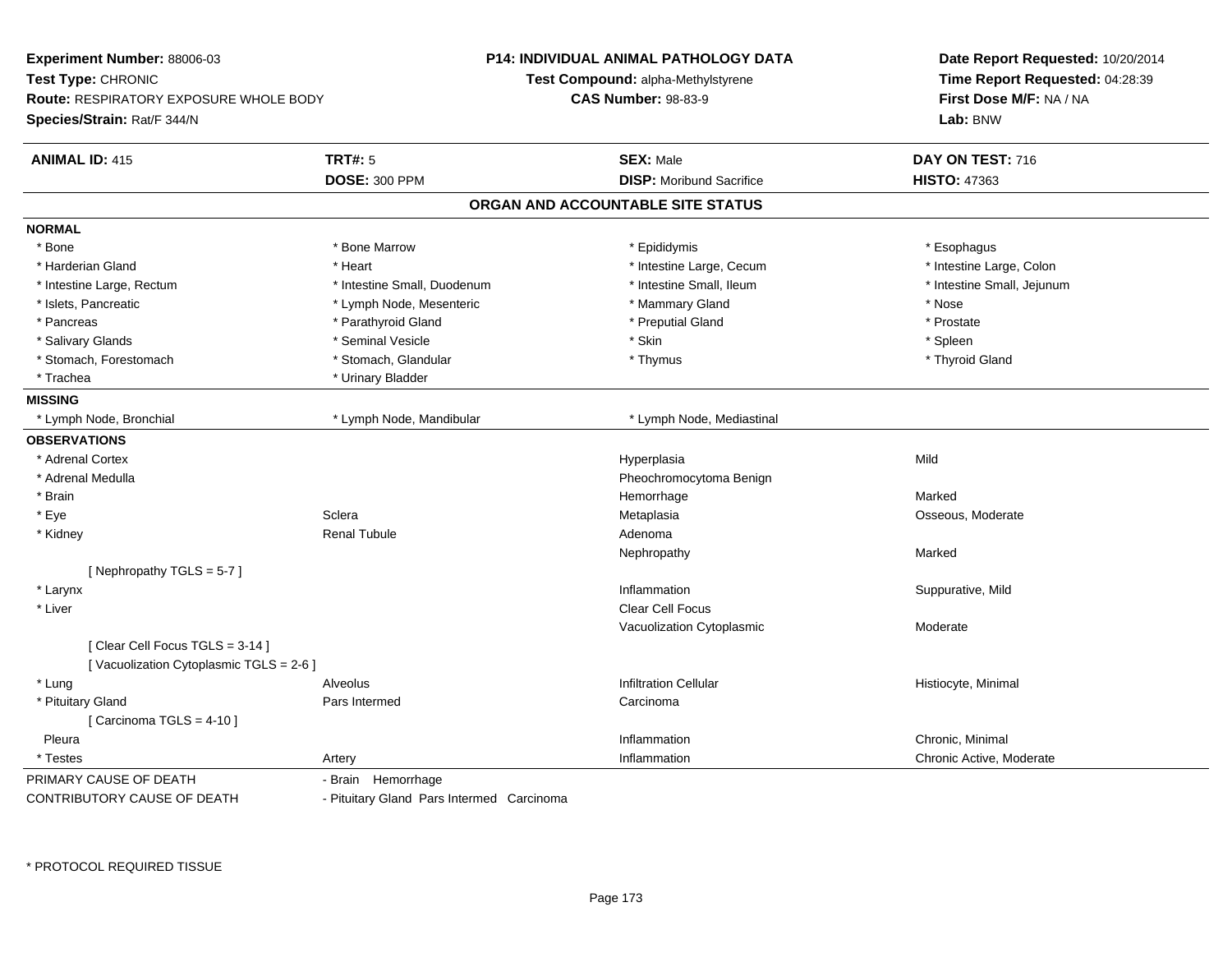| <b>Experiment Number: 88006-03</b><br><b>Test Type: CHRONIC</b><br><b>Route: RESPIRATORY EXPOSURE WHOLE BODY</b><br>Species/Strain: Rat/F 344/N |  | <b>P14: INDIVIDUAL ANIMAL PATHOLOGY DATA</b><br>Test Compound: alpha-Methylstyrene<br><b>CAS Number: 98-83-9</b> | Date Report Requested: 10/20/2014<br>Time Report Requested: 04:28:39<br>First Dose M/F: NA / NA<br>Lab: BNW |
|-------------------------------------------------------------------------------------------------------------------------------------------------|--|------------------------------------------------------------------------------------------------------------------|-------------------------------------------------------------------------------------------------------------|
| <b>ANIMAL ID: 415</b><br><b>TRT#:</b> 5<br><b>DOSE: 300 PPM</b>                                                                                 |  | <b>SEX:</b> Male<br><b>DISP:</b> Moribund Sacrifice                                                              | <b>DAY ON TEST: 716</b><br><b>HISTO: 47363</b>                                                              |
|                                                                                                                                                 |  | <b>ORGAN AND ACCOUNTABLE SITE STATUS</b>                                                                         |                                                                                                             |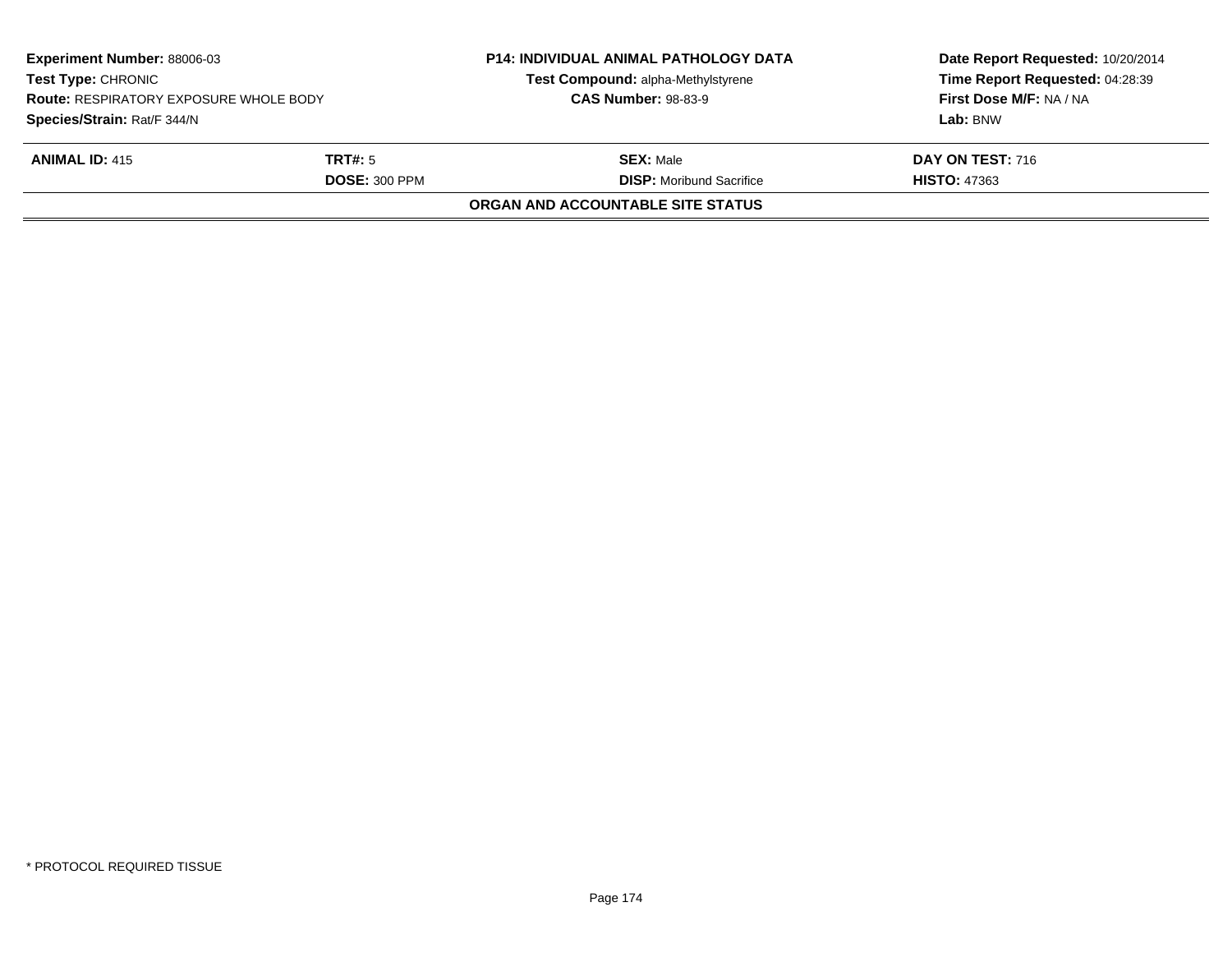| Experiment Number: 88006-03<br>Test Type: CHRONIC |                           | <b>P14: INDIVIDUAL ANIMAL PATHOLOGY DATA</b> | Date Report Requested: 10/20/2014 |
|---------------------------------------------------|---------------------------|----------------------------------------------|-----------------------------------|
|                                                   |                           | Test Compound: alpha-Methylstyrene           | Time Report Requested: 04:28:39   |
| <b>Route: RESPIRATORY EXPOSURE WHOLE BODY</b>     |                           | <b>CAS Number: 98-83-9</b>                   | First Dose M/F: NA / NA           |
| Species/Strain: Rat/F 344/N                       |                           |                                              | Lab: BNW                          |
| <b>ANIMAL ID: 416</b>                             | <b>TRT#: 5</b>            | <b>SEX: Male</b>                             | DAY ON TEST: 565                  |
|                                                   | <b>DOSE: 300 PPM</b>      | <b>DISP: Moribund Sacrifice</b>              | <b>HISTO: 47364</b>               |
|                                                   |                           | ORGAN AND ACCOUNTABLE SITE STATUS            |                                   |
| <b>NORMAL</b>                                     |                           |                                              |                                   |
| * Adrenal Cortex                                  | * Adrenal Medulla         | * Bone                                       | * Bone Marrow                     |
| * Epididymis                                      | * Esophagus               | * Eye                                        | * Harderian Gland                 |
| * Heart                                           | * Intestine Large, Cecum  | * Intestine Large, Colon                     | * Intestine Large, Rectum         |
| * Intestine Small, Duodenum                       | * Intestine Small, Ileum  | * Intestine Small, Jejunum                   | * Islets. Pancreatic              |
| * Larynx                                          | * Lung                    | * Lymph Node, Mediastinal                    | * Lymph Node, Mesenteric          |
| * Mammary Gland                                   | * Pancreas                | * Parathyroid Gland                          | * Preputial Gland                 |
| * Salivary Glands                                 | * Seminal Vesicle         | * Skin                                       | * Spleen                          |
| * Stomach, Forestomach                            | * Stomach, Glandular      | * Thymus                                     | * Thyroid Gland                   |
| * Trachea                                         | * Urinary Bladder         |                                              |                                   |
| <b>MISSING</b>                                    |                           |                                              |                                   |
| * Lymph Node, Bronchial                           | * Lymph Node, Mandibular  |                                              |                                   |
| <b>OBSERVATIONS</b>                               |                           |                                              |                                   |
| * Brain                                           |                           | Compression                                  | Moderate                          |
| * Kidney                                          |                           | Nephropathy                                  | Moderate                          |
| * Liver                                           |                           | Hepatodiaphragmatic Nodule                   | Marked                            |
| [ Hepatodiaphragmatic Nodule TGLS = 1-14 ]        |                           |                                              |                                   |
| * Nose                                            |                           | Foreign Body                                 |                                   |
|                                                   | <b>Goblet Cell</b>        | Hyperplasia                                  | Mild                              |
|                                                   |                           | Inflammation                                 | Suppurative, Mild                 |
| * Pituitary Gland                                 |                           | Adenoma                                      |                                   |
| [Adenoma TGLS = $2-10$ ]                          |                           |                                              |                                   |
| * Prostate                                        |                           | Inflammation                                 | Suppurative, Mild                 |
| * Testes                                          | <b>Interstit Cell</b>     | Hyperplasia                                  | Minimal                           |
| PRIMARY CAUSE OF DEATH                            | - Pituitary Gland Adenoma |                                              |                                   |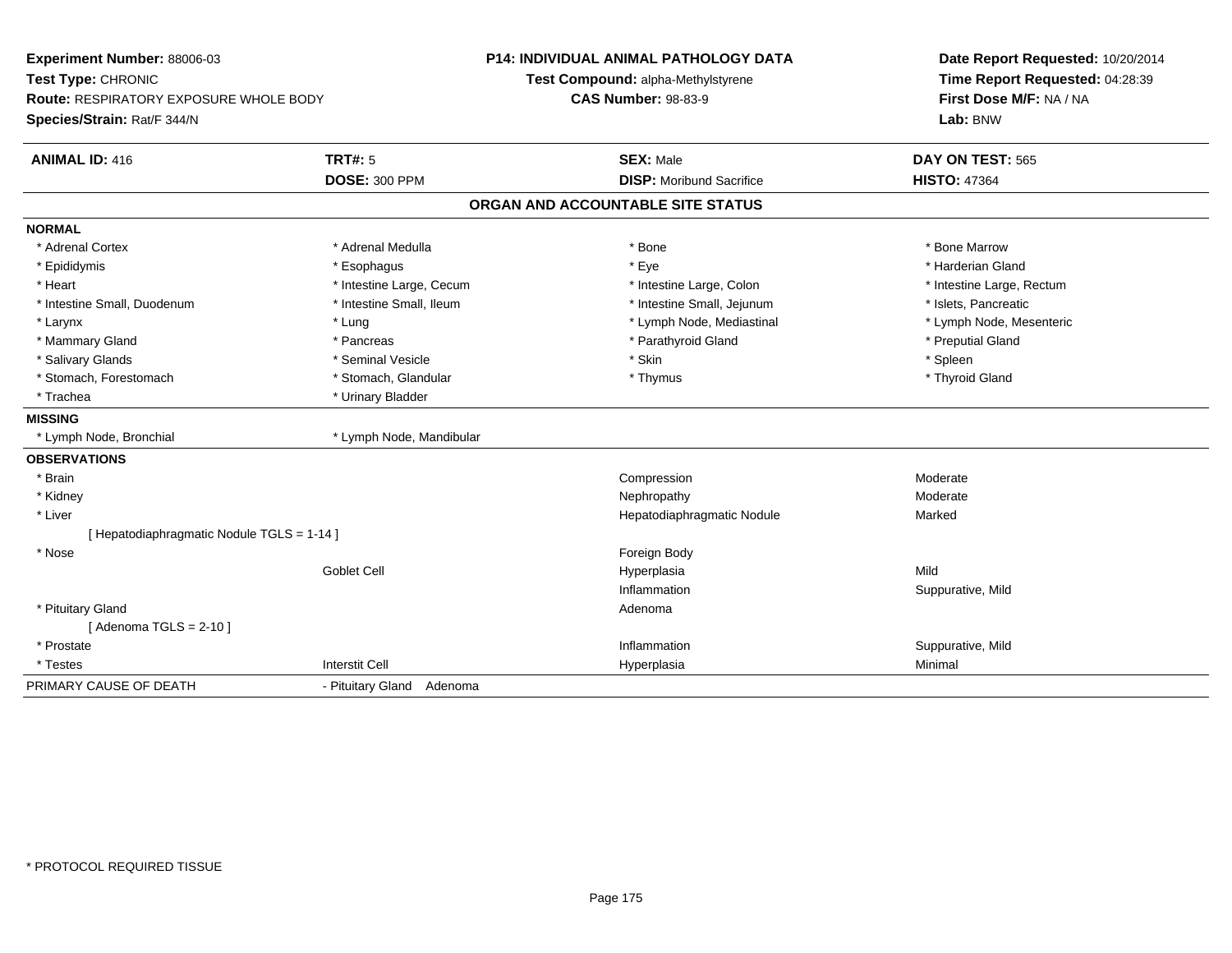| Experiment Number: 88006-03            |                                  | <b>P14: INDIVIDUAL ANIMAL PATHOLOGY DATA</b> | Date Report Requested: 10/20/2014<br>Time Report Requested: 04:28:39 |  |
|----------------------------------------|----------------------------------|----------------------------------------------|----------------------------------------------------------------------|--|
| Test Type: CHRONIC                     |                                  | Test Compound: alpha-Methylstyrene           |                                                                      |  |
| Route: RESPIRATORY EXPOSURE WHOLE BODY |                                  | <b>CAS Number: 98-83-9</b>                   | First Dose M/F: NA / NA                                              |  |
| Species/Strain: Rat/F 344/N            |                                  |                                              | Lab: BNW                                                             |  |
| <b>ANIMAL ID: 417</b>                  | <b>TRT#: 5</b>                   | <b>SEX: Male</b>                             | DAY ON TEST: 730                                                     |  |
|                                        | <b>DOSE: 300 PPM</b>             | <b>DISP: Terminal Sacrifice</b>              | <b>HISTO: 47365</b>                                                  |  |
|                                        |                                  | ORGAN AND ACCOUNTABLE SITE STATUS            |                                                                      |  |
| <b>NORMAL</b>                          |                                  |                                              |                                                                      |  |
| * Adrenal Cortex                       | * Adrenal Medulla                | * Bone                                       | * Bone Marrow                                                        |  |
| * Brain                                | * Epididymis                     | * Esophagus                                  | * Harderian Gland                                                    |  |
| * Intestine Large, Cecum               | * Intestine Large, Colon         | * Intestine Large, Rectum                    | * Intestine Small, Duodenum                                          |  |
| * Intestine Small, Ileum               | * Intestine Small, Jejunum       | * Islets. Pancreatic                         | * Larynx                                                             |  |
| * Lung                                 | * Lymph Node, Mesenteric         | * Mammary Gland                              | * Nose                                                               |  |
| * Pancreas                             | * Parathyroid Gland              | * Preputial Gland                            | * Salivary Glands                                                    |  |
| * Seminal Vesicle                      | * Skin                           | * Spleen                                     | * Stomach, Forestomach                                               |  |
| * Stomach, Glandular                   | * Thymus                         | * Thyroid Gland                              | * Trachea                                                            |  |
| * Urinary Bladder                      |                                  |                                              |                                                                      |  |
| <b>MISSING</b>                         |                                  |                                              |                                                                      |  |
| * Lymph Node, Mandibular               | * Lymph Node, Mediastinal        |                                              |                                                                      |  |
| <b>OBSERVATIONS</b>                    |                                  |                                              |                                                                      |  |
| * Eye                                  | Sclera                           | Metaplasia                                   | Osseous, Mild                                                        |  |
| * Heart                                |                                  | Cardiomyopathy                               | Minimal                                                              |  |
| * Kidney                               |                                  | Nephropathy                                  | Marked                                                               |  |
| * Liver                                |                                  | Angiectasis                                  | Moderate                                                             |  |
|                                        | <b>Bile Duct</b>                 | Hyperplasia                                  | Mild                                                                 |  |
| [ Angiectasis $TGLS = 4-6$ ]           |                                  |                                              |                                                                      |  |
| * Lymph Node, Bronchial                |                                  | Hyperplasia                                  | Histiocytic, Moderate                                                |  |
| [Hyperplasia TGLS = 1-7]               |                                  |                                              |                                                                      |  |
| * Pituitary Gland                      |                                  | Adenoma                                      |                                                                      |  |
| [Adenoma TGLS = $3-10$ ]               |                                  |                                              |                                                                      |  |
| * Prostate                             |                                  | Inflammation                                 | Suppurative, Minimal                                                 |  |
| * Testes                               | <b>Bilateral, Interstit Cell</b> | Adenoma                                      |                                                                      |  |
| [Adenoma TGLS = $2-9$ ]                |                                  |                                              |                                                                      |  |
| PRIMARY CAUSE OF DEATH                 |                                  |                                              |                                                                      |  |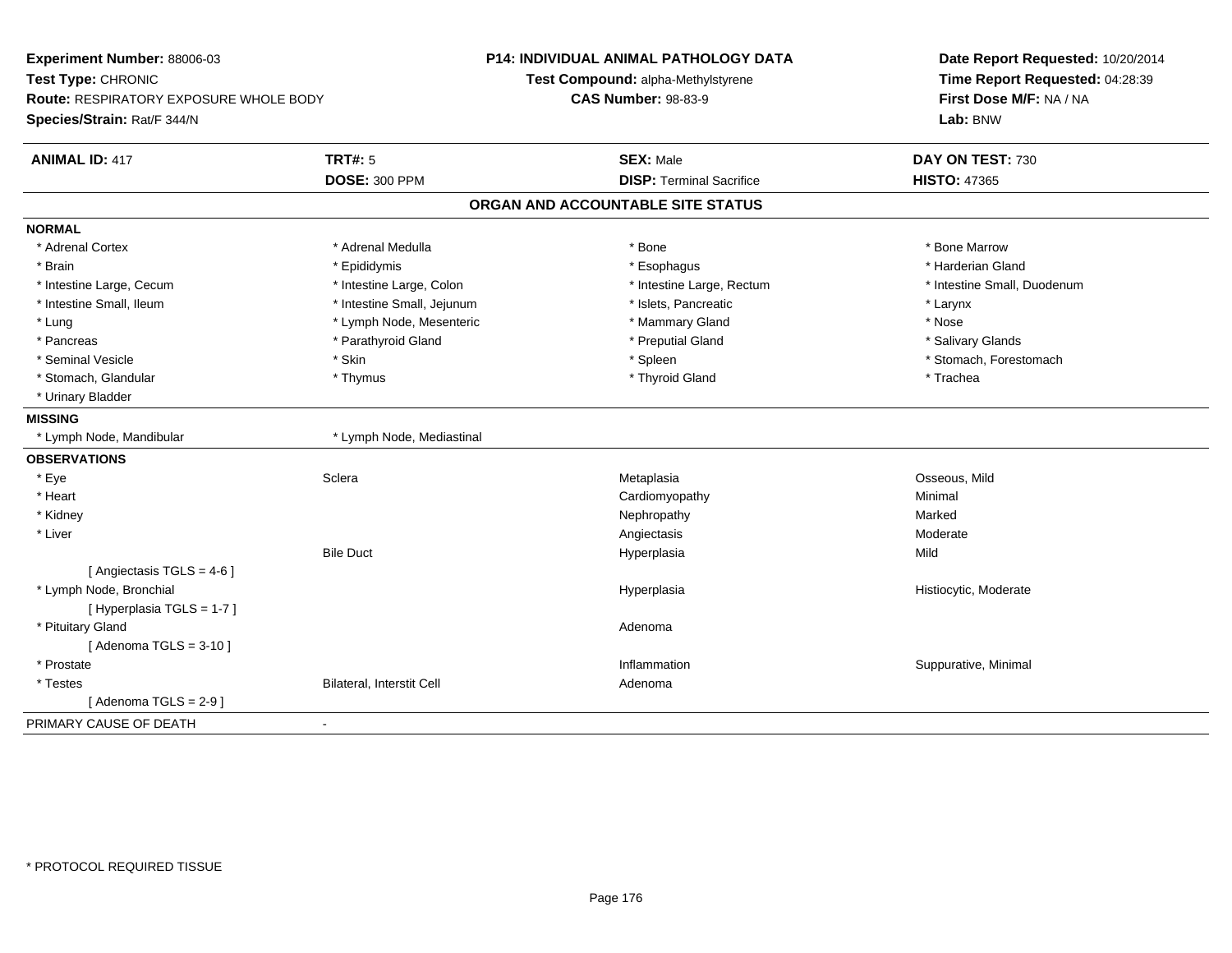| Experiment Number: 88006-03<br>Test Type: CHRONIC<br>Route: RESPIRATORY EXPOSURE WHOLE BODY<br>Species/Strain: Rat/F 344/N |                           | P14: INDIVIDUAL ANIMAL PATHOLOGY DATA<br>Test Compound: alpha-Methylstyrene<br><b>CAS Number: 98-83-9</b> | Date Report Requested: 10/20/2014<br>Time Report Requested: 04:28:39<br>First Dose M/F: NA / NA<br>Lab: BNW |
|----------------------------------------------------------------------------------------------------------------------------|---------------------------|-----------------------------------------------------------------------------------------------------------|-------------------------------------------------------------------------------------------------------------|
| <b>ANIMAL ID: 418</b>                                                                                                      | <b>TRT#: 5</b>            | <b>SEX: Male</b>                                                                                          | DAY ON TEST: 729                                                                                            |
|                                                                                                                            | <b>DOSE: 300 PPM</b>      | <b>DISP: Terminal Sacrifice</b>                                                                           | <b>HISTO: 47366</b>                                                                                         |
|                                                                                                                            |                           | ORGAN AND ACCOUNTABLE SITE STATUS                                                                         |                                                                                                             |
| <b>NORMAL</b>                                                                                                              |                           |                                                                                                           |                                                                                                             |
| * Adrenal Cortex                                                                                                           | * Adrenal Medulla         | * Bone                                                                                                    | * Bone Marrow                                                                                               |
| * Brain                                                                                                                    | * Epididymis              | * Esophagus                                                                                               | * Harderian Gland                                                                                           |
| * Heart                                                                                                                    | * Intestine Large, Cecum  | * Intestine Large, Colon                                                                                  | * Intestine Large, Rectum                                                                                   |
| * Intestine Small, Duodenum                                                                                                | * Intestine Small, Ileum  | * Intestine Small, Jejunum                                                                                | * Islets, Pancreatic                                                                                        |
| * Larynx                                                                                                                   | * Lymph Node, Mesenteric  | * Mammary Gland                                                                                           | * Nose                                                                                                      |
| * Pancreas                                                                                                                 | * Parathyroid Gland       | * Preputial Gland                                                                                         | * Prostate                                                                                                  |
| * Salivary Glands                                                                                                          | * Seminal Vesicle         | * Skin                                                                                                    | * Spleen                                                                                                    |
| * Stomach, Forestomach                                                                                                     | * Stomach, Glandular      | * Thymus                                                                                                  | * Trachea                                                                                                   |
| * Urinary Bladder                                                                                                          |                           |                                                                                                           |                                                                                                             |
| <b>MISSING</b>                                                                                                             |                           |                                                                                                           |                                                                                                             |
| * Lymph Node, Mandibular                                                                                                   | * Lymph Node, Mediastinal |                                                                                                           |                                                                                                             |
| <b>OBSERVATIONS</b>                                                                                                        |                           |                                                                                                           |                                                                                                             |
| * Eye                                                                                                                      | Retina                    | Atrophy                                                                                                   | Marked                                                                                                      |
|                                                                                                                            | Lens                      | Cataract                                                                                                  | Marked                                                                                                      |
|                                                                                                                            | Sclera                    | Metaplasia                                                                                                | Osseous, Minimal                                                                                            |
| [Cataract TGLS = $1-13$ ]                                                                                                  |                           |                                                                                                           |                                                                                                             |
| * Kidney                                                                                                                   |                           | Nephropathy                                                                                               | Moderate                                                                                                    |
| * Liver                                                                                                                    | <b>Bile Duct</b>          | Hyperplasia                                                                                               | Mild                                                                                                        |
| * Lung                                                                                                                     | Alveolar Epith            | Degeneration                                                                                              | Mucoid, Focal, Moderate                                                                                     |
|                                                                                                                            | Interstitium              | Fibrosis                                                                                                  | Mild                                                                                                        |
|                                                                                                                            | <b>Alveolus</b>           | <b>Infiltration Cellular</b>                                                                              | Histiocyte, Mild                                                                                            |
| * Lymph Node, Bronchial                                                                                                    |                           | <b>Infiltration Cellular</b>                                                                              | Histiocyte, Moderate                                                                                        |
| [ Infiltration Cellular TGLS = 2-4 ]                                                                                       |                           |                                                                                                           |                                                                                                             |
| * Pituitary Gland                                                                                                          |                           | Adenoma                                                                                                   |                                                                                                             |
| [Adenoma TGLS = $4-10$ ]                                                                                                   |                           |                                                                                                           |                                                                                                             |
| * Testes                                                                                                                   | <b>Interstit Cell</b>     | Adenoma                                                                                                   |                                                                                                             |
|                                                                                                                            | <b>Interstit Cell</b>     | Hyperplasia                                                                                               | Mild                                                                                                        |
| [Adenoma TGLS = $3-9$ ]                                                                                                    |                           |                                                                                                           |                                                                                                             |
| * Thyroid Gland                                                                                                            | C Cell                    | Hyperplasia                                                                                               | Minimal                                                                                                     |
| PRIMARY CAUSE OF DEATH                                                                                                     | $\mathbf{r}$              |                                                                                                           |                                                                                                             |

-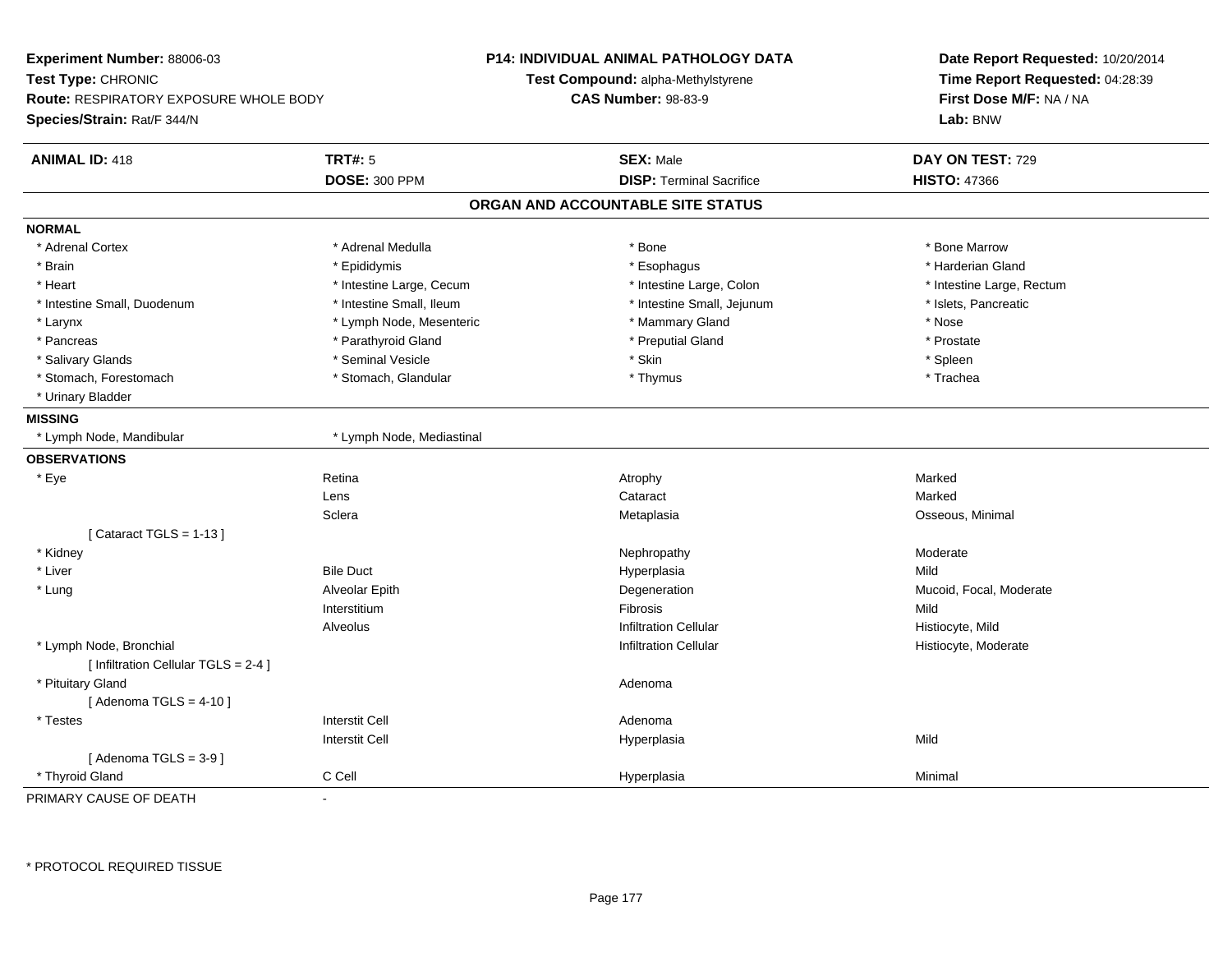| <b>Experiment Number: 88006-03</b><br><b>Test Type: CHRONIC</b><br><b>Route: RESPIRATORY EXPOSURE WHOLE BODY</b><br>Species/Strain: Rat/F 344/N |                      | <b>P14: INDIVIDUAL ANIMAL PATHOLOGY DATA</b><br>Test Compound: alpha-Methylstyrene<br><b>CAS Number: 98-83-9</b> | Date Report Requested: 10/20/2014<br>Time Report Requested: 04:28:39<br>First Dose M/F: NA / NA |
|-------------------------------------------------------------------------------------------------------------------------------------------------|----------------------|------------------------------------------------------------------------------------------------------------------|-------------------------------------------------------------------------------------------------|
|                                                                                                                                                 |                      |                                                                                                                  | Lab: BNW                                                                                        |
| <b>ANIMAL ID: 418</b>                                                                                                                           | TRT#: 5              | <b>SEX: Male</b>                                                                                                 | <b>DAY ON TEST: 729</b>                                                                         |
|                                                                                                                                                 | <b>DOSE: 300 PPM</b> | <b>DISP: Terminal Sacrifice</b>                                                                                  | <b>HISTO: 47366</b>                                                                             |
|                                                                                                                                                 |                      | ORGAN AND ACCOUNTABLE SITE STATUS                                                                                |                                                                                                 |
|                                                                                                                                                 |                      |                                                                                                                  |                                                                                                 |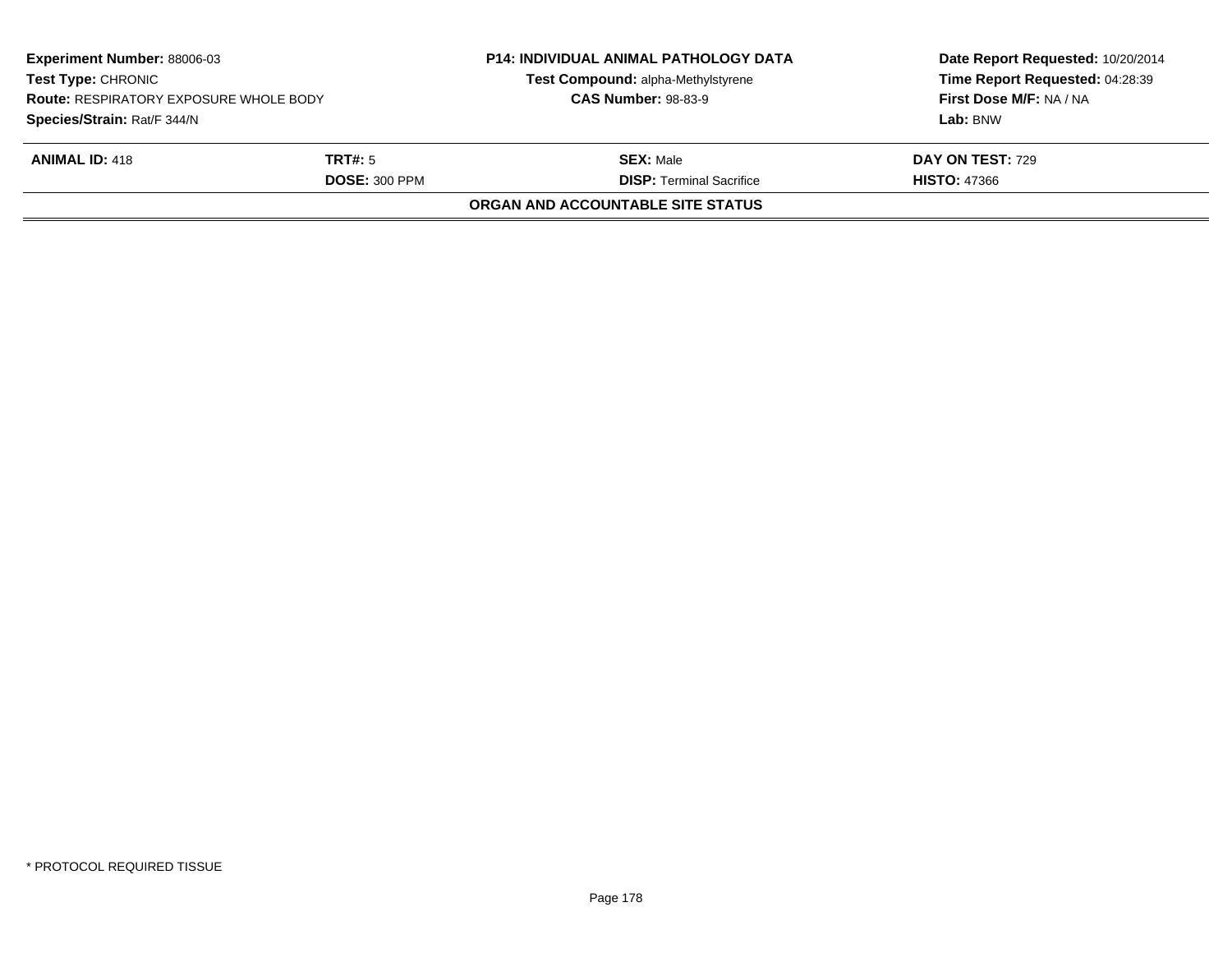|                             |                                                                                                                                      | Date Report Requested: 10/20/2014<br>Time Report Requested: 04:28:39                                                                                                                                                                                                          |  |
|-----------------------------|--------------------------------------------------------------------------------------------------------------------------------------|-------------------------------------------------------------------------------------------------------------------------------------------------------------------------------------------------------------------------------------------------------------------------------|--|
|                             |                                                                                                                                      |                                                                                                                                                                                                                                                                               |  |
|                             |                                                                                                                                      | First Dose M/F: NA / NA                                                                                                                                                                                                                                                       |  |
|                             |                                                                                                                                      | Lab: BNW                                                                                                                                                                                                                                                                      |  |
|                             |                                                                                                                                      | DAY ON TEST: 560                                                                                                                                                                                                                                                              |  |
|                             |                                                                                                                                      |                                                                                                                                                                                                                                                                               |  |
|                             |                                                                                                                                      | <b>HISTO: 47367</b>                                                                                                                                                                                                                                                           |  |
|                             |                                                                                                                                      |                                                                                                                                                                                                                                                                               |  |
|                             |                                                                                                                                      |                                                                                                                                                                                                                                                                               |  |
| * Adrenal Medulla           | * Bone                                                                                                                               | * Bone Marrow                                                                                                                                                                                                                                                                 |  |
| * Epididymis                | * Esophagus                                                                                                                          | * Eve                                                                                                                                                                                                                                                                         |  |
| * Intestine Large, Colon    | * Intestine Large, Rectum                                                                                                            | * Islets, Pancreatic                                                                                                                                                                                                                                                          |  |
| * Larynx                    | * Lung                                                                                                                               | * Lymph Node, Mediastinal                                                                                                                                                                                                                                                     |  |
| * Mammary Gland             | * Nose                                                                                                                               | * Pancreas                                                                                                                                                                                                                                                                    |  |
| * Pituitary Gland           | * Preputial Gland                                                                                                                    | * Salivary Glands                                                                                                                                                                                                                                                             |  |
| * Skin                      | * Stomach, Forestomach                                                                                                               | * Stomach, Glandular                                                                                                                                                                                                                                                          |  |
| * Trachea                   | * Urinary Bladder                                                                                                                    |                                                                                                                                                                                                                                                                               |  |
|                             |                                                                                                                                      |                                                                                                                                                                                                                                                                               |  |
| * Lymph Node, Mandibular    |                                                                                                                                      |                                                                                                                                                                                                                                                                               |  |
|                             |                                                                                                                                      |                                                                                                                                                                                                                                                                               |  |
| * Intestine Small, Duodenum | * Intestine Small, Ileum                                                                                                             | * Intestine Small, Jejunum                                                                                                                                                                                                                                                    |  |
|                             |                                                                                                                                      |                                                                                                                                                                                                                                                                               |  |
| <b>Pulmn Artery</b>         | <b>Infiltration Cellular</b>                                                                                                         | Polymorphnuclr, Marked                                                                                                                                                                                                                                                        |  |
| Atrium                      | Thrombosis                                                                                                                           | Moderate                                                                                                                                                                                                                                                                      |  |
|                             | Hepatodiaphragmatic Nodule                                                                                                           | Marked                                                                                                                                                                                                                                                                        |  |
| <b>Bile Duct</b>            | Hyperplasia                                                                                                                          | Minimal                                                                                                                                                                                                                                                                       |  |
|                             | Leukemia Mononuclear                                                                                                                 |                                                                                                                                                                                                                                                                               |  |
|                             |                                                                                                                                      |                                                                                                                                                                                                                                                                               |  |
|                             | Inflammation                                                                                                                         | Suppurative, Minimal                                                                                                                                                                                                                                                          |  |
|                             | Leukemia Mononuclear                                                                                                                 |                                                                                                                                                                                                                                                                               |  |
| Bilateral, Interstit Cell   | Adenoma                                                                                                                              |                                                                                                                                                                                                                                                                               |  |
|                             | Thrombosis                                                                                                                           | Marked                                                                                                                                                                                                                                                                        |  |
|                             |                                                                                                                                      |                                                                                                                                                                                                                                                                               |  |
|                             | Carcinoma                                                                                                                            |                                                                                                                                                                                                                                                                               |  |
|                             |                                                                                                                                      |                                                                                                                                                                                                                                                                               |  |
| - Zymbal's Gland Carcinoma  |                                                                                                                                      |                                                                                                                                                                                                                                                                               |  |
|                             |                                                                                                                                      |                                                                                                                                                                                                                                                                               |  |
|                             | <b>Route: RESPIRATORY EXPOSURE WHOLE BODY</b><br><b>TRT#: 5</b><br><b>DOSE: 300 PPM</b><br>[ Hepatodiaphragmatic Nodule TGLS = 3-6 ] | P14: INDIVIDUAL ANIMAL PATHOLOGY DATA<br>Test Compound: alpha-Methylstyrene<br><b>CAS Number: 98-83-9</b><br><b>SEX: Male</b><br><b>DISP: Natural Death</b><br>ORGAN AND ACCOUNTABLE SITE STATUS<br>- Heart Atrium Thrombosis; Spleen Leukemia Mononuclear; Thymus Thrombosis |  |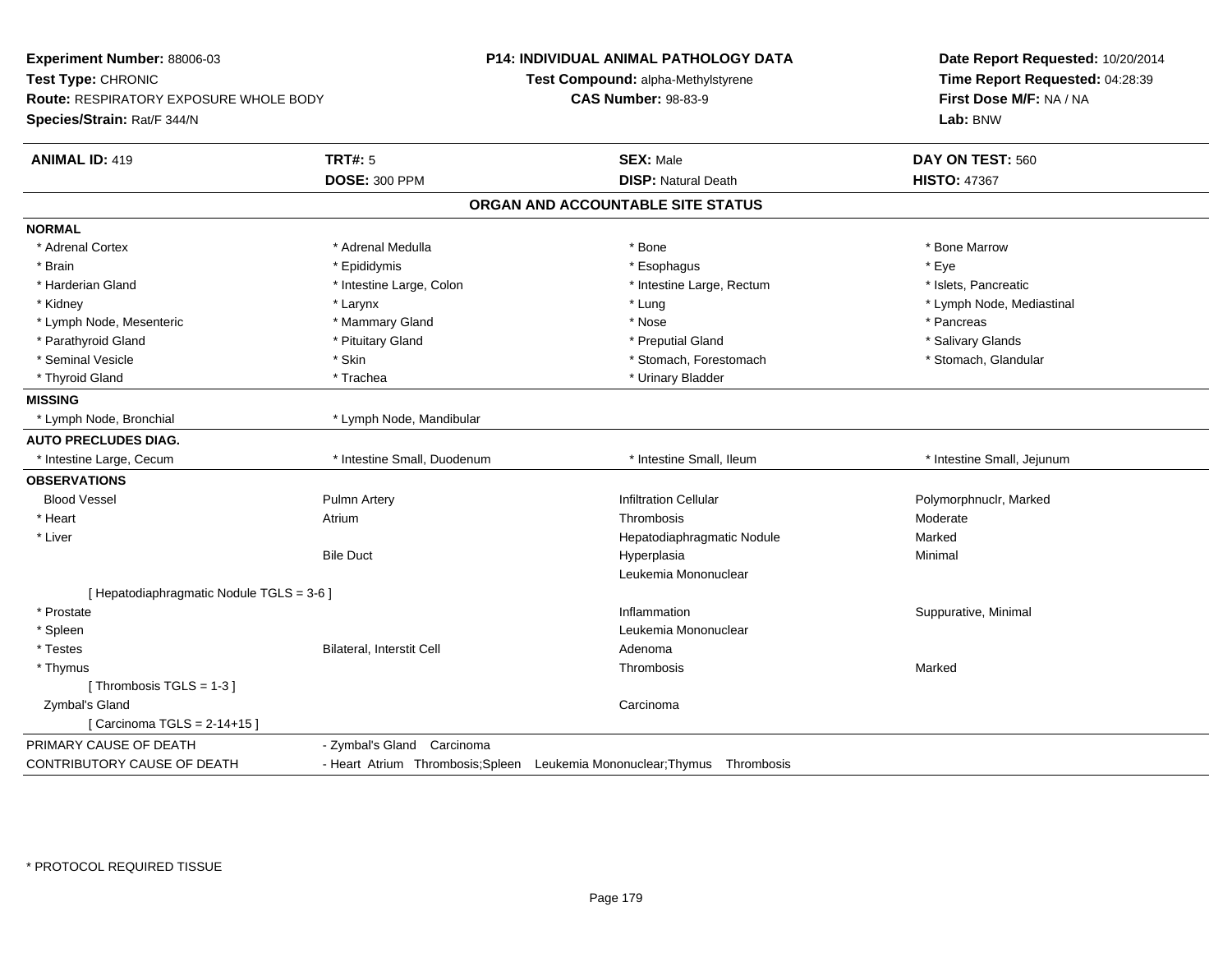| Test Type: CHRONIC<br>Test Compound: alpha-Methylstyrene<br>Time Report Requested: 04:28:39<br>First Dose M/F: NA / NA<br><b>Route: RESPIRATORY EXPOSURE WHOLE BODY</b><br><b>CAS Number: 98-83-9</b><br>Species/Strain: Rat/F 344/N<br>Lab: BNW<br><b>TRT#: 5</b><br><b>ANIMAL ID: 420</b><br><b>SEX: Male</b><br>DAY ON TEST: 688<br><b>DOSE: 300 PPM</b><br><b>DISP:</b> Moribund Sacrifice<br><b>HISTO: 47368</b><br>ORGAN AND ACCOUNTABLE SITE STATUS<br><b>NORMAL</b><br>* Bone<br>* Bone Marrow<br>* Brain<br>* Epididymis<br>* Harderian Gland<br>* Heart<br>* Intestine Large, Cecum<br>* Esophagus<br>* Intestine Small, Duodenum<br>* Intestine Small, Ileum<br>* Intestine Large, Colon<br>* Intestine Large, Rectum<br>* Intestine Small, Jejunum<br>* Islets, Pancreatic<br>* Mammary Gland<br>* Larynx<br>* Preputial Gland<br>* Nose<br>* Pancreas<br>* Parathyroid Gland<br>* Seminal Vesicle<br>* Salivary Glands<br>* Stomach, Forestomach<br>* Stomach, Glandular<br>* Trachea<br>* Urinary Bladder<br>* Thymus<br><b>MISSING</b><br>* Lymph Node, Bronchial<br>* Lymph Node, Mandibular<br><b>OBSERVATIONS</b><br>* Adrenal Cortex<br>Hyperplasia<br>Moderate<br>* Adrenal Medulla<br>Leukemia Mononuclear<br>Osseous, Minimal<br>* Eye<br>Sclera<br>Metaplasia<br>Leukemia Mononuclear<br>* Kidney<br>Mild<br>Nephropathy<br>* Liver<br><b>Bile Duct</b><br>Hyperplasia<br>Mild<br>Leukemia Mononuclear<br>[ Leukemia Mononuclear TGLS = 6-6 ]<br><b>Infiltration Cellular</b><br>* Lung<br>Alveolus<br>Histiocyte, Minimal<br>Leukemia Mononuclear<br>Lymph Node<br>Pancreatic<br>Leukemia Mononuclear<br>[ Leukemia Mononuclear TGLS = 5-14 ]<br>* Lymph Node, Mediastinal<br>Leukemia Mononuclear<br>* Lymph Node, Mesenteric<br>Leukemia Mononuclear<br>* Pituitary Gland<br>Leukemia Mononuclear<br>[ Leukemia Mononuclear TGLS = 1-10 ]<br>Pleura<br>Inflammation<br>Chronic, Minimal<br>[Inflammation $TGLS = 7-5$ ]<br>* Prostate<br>Inflammation<br>Suppurative, Minimal<br>* Skin<br><b>Subcut Tiss</b><br>Schwannoma Benign | Experiment Number: 88006-03 |  | <b>P14: INDIVIDUAL ANIMAL PATHOLOGY DATA</b> | Date Report Requested: 10/20/2014 |
|--------------------------------------------------------------------------------------------------------------------------------------------------------------------------------------------------------------------------------------------------------------------------------------------------------------------------------------------------------------------------------------------------------------------------------------------------------------------------------------------------------------------------------------------------------------------------------------------------------------------------------------------------------------------------------------------------------------------------------------------------------------------------------------------------------------------------------------------------------------------------------------------------------------------------------------------------------------------------------------------------------------------------------------------------------------------------------------------------------------------------------------------------------------------------------------------------------------------------------------------------------------------------------------------------------------------------------------------------------------------------------------------------------------------------------------------------------------------------------------------------------------------------------------------------------------------------------------------------------------------------------------------------------------------------------------------------------------------------------------------------------------------------------------------------------------------------------------------------------------------------------------------------------------------------------------------------------------------------------------------------------------------------------------------------------------|-----------------------------|--|----------------------------------------------|-----------------------------------|
|                                                                                                                                                                                                                                                                                                                                                                                                                                                                                                                                                                                                                                                                                                                                                                                                                                                                                                                                                                                                                                                                                                                                                                                                                                                                                                                                                                                                                                                                                                                                                                                                                                                                                                                                                                                                                                                                                                                                                                                                                                                              |                             |  |                                              |                                   |
|                                                                                                                                                                                                                                                                                                                                                                                                                                                                                                                                                                                                                                                                                                                                                                                                                                                                                                                                                                                                                                                                                                                                                                                                                                                                                                                                                                                                                                                                                                                                                                                                                                                                                                                                                                                                                                                                                                                                                                                                                                                              |                             |  |                                              |                                   |
|                                                                                                                                                                                                                                                                                                                                                                                                                                                                                                                                                                                                                                                                                                                                                                                                                                                                                                                                                                                                                                                                                                                                                                                                                                                                                                                                                                                                                                                                                                                                                                                                                                                                                                                                                                                                                                                                                                                                                                                                                                                              |                             |  |                                              |                                   |
|                                                                                                                                                                                                                                                                                                                                                                                                                                                                                                                                                                                                                                                                                                                                                                                                                                                                                                                                                                                                                                                                                                                                                                                                                                                                                                                                                                                                                                                                                                                                                                                                                                                                                                                                                                                                                                                                                                                                                                                                                                                              |                             |  |                                              |                                   |
|                                                                                                                                                                                                                                                                                                                                                                                                                                                                                                                                                                                                                                                                                                                                                                                                                                                                                                                                                                                                                                                                                                                                                                                                                                                                                                                                                                                                                                                                                                                                                                                                                                                                                                                                                                                                                                                                                                                                                                                                                                                              |                             |  |                                              |                                   |
|                                                                                                                                                                                                                                                                                                                                                                                                                                                                                                                                                                                                                                                                                                                                                                                                                                                                                                                                                                                                                                                                                                                                                                                                                                                                                                                                                                                                                                                                                                                                                                                                                                                                                                                                                                                                                                                                                                                                                                                                                                                              |                             |  |                                              |                                   |
|                                                                                                                                                                                                                                                                                                                                                                                                                                                                                                                                                                                                                                                                                                                                                                                                                                                                                                                                                                                                                                                                                                                                                                                                                                                                                                                                                                                                                                                                                                                                                                                                                                                                                                                                                                                                                                                                                                                                                                                                                                                              |                             |  |                                              |                                   |
|                                                                                                                                                                                                                                                                                                                                                                                                                                                                                                                                                                                                                                                                                                                                                                                                                                                                                                                                                                                                                                                                                                                                                                                                                                                                                                                                                                                                                                                                                                                                                                                                                                                                                                                                                                                                                                                                                                                                                                                                                                                              |                             |  |                                              |                                   |
|                                                                                                                                                                                                                                                                                                                                                                                                                                                                                                                                                                                                                                                                                                                                                                                                                                                                                                                                                                                                                                                                                                                                                                                                                                                                                                                                                                                                                                                                                                                                                                                                                                                                                                                                                                                                                                                                                                                                                                                                                                                              |                             |  |                                              |                                   |
|                                                                                                                                                                                                                                                                                                                                                                                                                                                                                                                                                                                                                                                                                                                                                                                                                                                                                                                                                                                                                                                                                                                                                                                                                                                                                                                                                                                                                                                                                                                                                                                                                                                                                                                                                                                                                                                                                                                                                                                                                                                              |                             |  |                                              |                                   |
|                                                                                                                                                                                                                                                                                                                                                                                                                                                                                                                                                                                                                                                                                                                                                                                                                                                                                                                                                                                                                                                                                                                                                                                                                                                                                                                                                                                                                                                                                                                                                                                                                                                                                                                                                                                                                                                                                                                                                                                                                                                              |                             |  |                                              |                                   |
|                                                                                                                                                                                                                                                                                                                                                                                                                                                                                                                                                                                                                                                                                                                                                                                                                                                                                                                                                                                                                                                                                                                                                                                                                                                                                                                                                                                                                                                                                                                                                                                                                                                                                                                                                                                                                                                                                                                                                                                                                                                              |                             |  |                                              |                                   |
|                                                                                                                                                                                                                                                                                                                                                                                                                                                                                                                                                                                                                                                                                                                                                                                                                                                                                                                                                                                                                                                                                                                                                                                                                                                                                                                                                                                                                                                                                                                                                                                                                                                                                                                                                                                                                                                                                                                                                                                                                                                              |                             |  |                                              |                                   |
|                                                                                                                                                                                                                                                                                                                                                                                                                                                                                                                                                                                                                                                                                                                                                                                                                                                                                                                                                                                                                                                                                                                                                                                                                                                                                                                                                                                                                                                                                                                                                                                                                                                                                                                                                                                                                                                                                                                                                                                                                                                              |                             |  |                                              |                                   |
|                                                                                                                                                                                                                                                                                                                                                                                                                                                                                                                                                                                                                                                                                                                                                                                                                                                                                                                                                                                                                                                                                                                                                                                                                                                                                                                                                                                                                                                                                                                                                                                                                                                                                                                                                                                                                                                                                                                                                                                                                                                              |                             |  |                                              |                                   |
|                                                                                                                                                                                                                                                                                                                                                                                                                                                                                                                                                                                                                                                                                                                                                                                                                                                                                                                                                                                                                                                                                                                                                                                                                                                                                                                                                                                                                                                                                                                                                                                                                                                                                                                                                                                                                                                                                                                                                                                                                                                              |                             |  |                                              |                                   |
|                                                                                                                                                                                                                                                                                                                                                                                                                                                                                                                                                                                                                                                                                                                                                                                                                                                                                                                                                                                                                                                                                                                                                                                                                                                                                                                                                                                                                                                                                                                                                                                                                                                                                                                                                                                                                                                                                                                                                                                                                                                              |                             |  |                                              |                                   |
|                                                                                                                                                                                                                                                                                                                                                                                                                                                                                                                                                                                                                                                                                                                                                                                                                                                                                                                                                                                                                                                                                                                                                                                                                                                                                                                                                                                                                                                                                                                                                                                                                                                                                                                                                                                                                                                                                                                                                                                                                                                              |                             |  |                                              |                                   |
|                                                                                                                                                                                                                                                                                                                                                                                                                                                                                                                                                                                                                                                                                                                                                                                                                                                                                                                                                                                                                                                                                                                                                                                                                                                                                                                                                                                                                                                                                                                                                                                                                                                                                                                                                                                                                                                                                                                                                                                                                                                              |                             |  |                                              |                                   |
|                                                                                                                                                                                                                                                                                                                                                                                                                                                                                                                                                                                                                                                                                                                                                                                                                                                                                                                                                                                                                                                                                                                                                                                                                                                                                                                                                                                                                                                                                                                                                                                                                                                                                                                                                                                                                                                                                                                                                                                                                                                              |                             |  |                                              |                                   |
|                                                                                                                                                                                                                                                                                                                                                                                                                                                                                                                                                                                                                                                                                                                                                                                                                                                                                                                                                                                                                                                                                                                                                                                                                                                                                                                                                                                                                                                                                                                                                                                                                                                                                                                                                                                                                                                                                                                                                                                                                                                              |                             |  |                                              |                                   |
|                                                                                                                                                                                                                                                                                                                                                                                                                                                                                                                                                                                                                                                                                                                                                                                                                                                                                                                                                                                                                                                                                                                                                                                                                                                                                                                                                                                                                                                                                                                                                                                                                                                                                                                                                                                                                                                                                                                                                                                                                                                              |                             |  |                                              |                                   |
|                                                                                                                                                                                                                                                                                                                                                                                                                                                                                                                                                                                                                                                                                                                                                                                                                                                                                                                                                                                                                                                                                                                                                                                                                                                                                                                                                                                                                                                                                                                                                                                                                                                                                                                                                                                                                                                                                                                                                                                                                                                              |                             |  |                                              |                                   |
|                                                                                                                                                                                                                                                                                                                                                                                                                                                                                                                                                                                                                                                                                                                                                                                                                                                                                                                                                                                                                                                                                                                                                                                                                                                                                                                                                                                                                                                                                                                                                                                                                                                                                                                                                                                                                                                                                                                                                                                                                                                              |                             |  |                                              |                                   |
|                                                                                                                                                                                                                                                                                                                                                                                                                                                                                                                                                                                                                                                                                                                                                                                                                                                                                                                                                                                                                                                                                                                                                                                                                                                                                                                                                                                                                                                                                                                                                                                                                                                                                                                                                                                                                                                                                                                                                                                                                                                              |                             |  |                                              |                                   |
|                                                                                                                                                                                                                                                                                                                                                                                                                                                                                                                                                                                                                                                                                                                                                                                                                                                                                                                                                                                                                                                                                                                                                                                                                                                                                                                                                                                                                                                                                                                                                                                                                                                                                                                                                                                                                                                                                                                                                                                                                                                              |                             |  |                                              |                                   |
|                                                                                                                                                                                                                                                                                                                                                                                                                                                                                                                                                                                                                                                                                                                                                                                                                                                                                                                                                                                                                                                                                                                                                                                                                                                                                                                                                                                                                                                                                                                                                                                                                                                                                                                                                                                                                                                                                                                                                                                                                                                              |                             |  |                                              |                                   |
|                                                                                                                                                                                                                                                                                                                                                                                                                                                                                                                                                                                                                                                                                                                                                                                                                                                                                                                                                                                                                                                                                                                                                                                                                                                                                                                                                                                                                                                                                                                                                                                                                                                                                                                                                                                                                                                                                                                                                                                                                                                              |                             |  |                                              |                                   |
|                                                                                                                                                                                                                                                                                                                                                                                                                                                                                                                                                                                                                                                                                                                                                                                                                                                                                                                                                                                                                                                                                                                                                                                                                                                                                                                                                                                                                                                                                                                                                                                                                                                                                                                                                                                                                                                                                                                                                                                                                                                              |                             |  |                                              |                                   |
|                                                                                                                                                                                                                                                                                                                                                                                                                                                                                                                                                                                                                                                                                                                                                                                                                                                                                                                                                                                                                                                                                                                                                                                                                                                                                                                                                                                                                                                                                                                                                                                                                                                                                                                                                                                                                                                                                                                                                                                                                                                              |                             |  |                                              |                                   |
|                                                                                                                                                                                                                                                                                                                                                                                                                                                                                                                                                                                                                                                                                                                                                                                                                                                                                                                                                                                                                                                                                                                                                                                                                                                                                                                                                                                                                                                                                                                                                                                                                                                                                                                                                                                                                                                                                                                                                                                                                                                              |                             |  |                                              |                                   |
|                                                                                                                                                                                                                                                                                                                                                                                                                                                                                                                                                                                                                                                                                                                                                                                                                                                                                                                                                                                                                                                                                                                                                                                                                                                                                                                                                                                                                                                                                                                                                                                                                                                                                                                                                                                                                                                                                                                                                                                                                                                              |                             |  |                                              |                                   |
|                                                                                                                                                                                                                                                                                                                                                                                                                                                                                                                                                                                                                                                                                                                                                                                                                                                                                                                                                                                                                                                                                                                                                                                                                                                                                                                                                                                                                                                                                                                                                                                                                                                                                                                                                                                                                                                                                                                                                                                                                                                              |                             |  |                                              |                                   |
|                                                                                                                                                                                                                                                                                                                                                                                                                                                                                                                                                                                                                                                                                                                                                                                                                                                                                                                                                                                                                                                                                                                                                                                                                                                                                                                                                                                                                                                                                                                                                                                                                                                                                                                                                                                                                                                                                                                                                                                                                                                              |                             |  |                                              |                                   |
|                                                                                                                                                                                                                                                                                                                                                                                                                                                                                                                                                                                                                                                                                                                                                                                                                                                                                                                                                                                                                                                                                                                                                                                                                                                                                                                                                                                                                                                                                                                                                                                                                                                                                                                                                                                                                                                                                                                                                                                                                                                              |                             |  |                                              |                                   |
|                                                                                                                                                                                                                                                                                                                                                                                                                                                                                                                                                                                                                                                                                                                                                                                                                                                                                                                                                                                                                                                                                                                                                                                                                                                                                                                                                                                                                                                                                                                                                                                                                                                                                                                                                                                                                                                                                                                                                                                                                                                              |                             |  |                                              |                                   |
|                                                                                                                                                                                                                                                                                                                                                                                                                                                                                                                                                                                                                                                                                                                                                                                                                                                                                                                                                                                                                                                                                                                                                                                                                                                                                                                                                                                                                                                                                                                                                                                                                                                                                                                                                                                                                                                                                                                                                                                                                                                              |                             |  |                                              |                                   |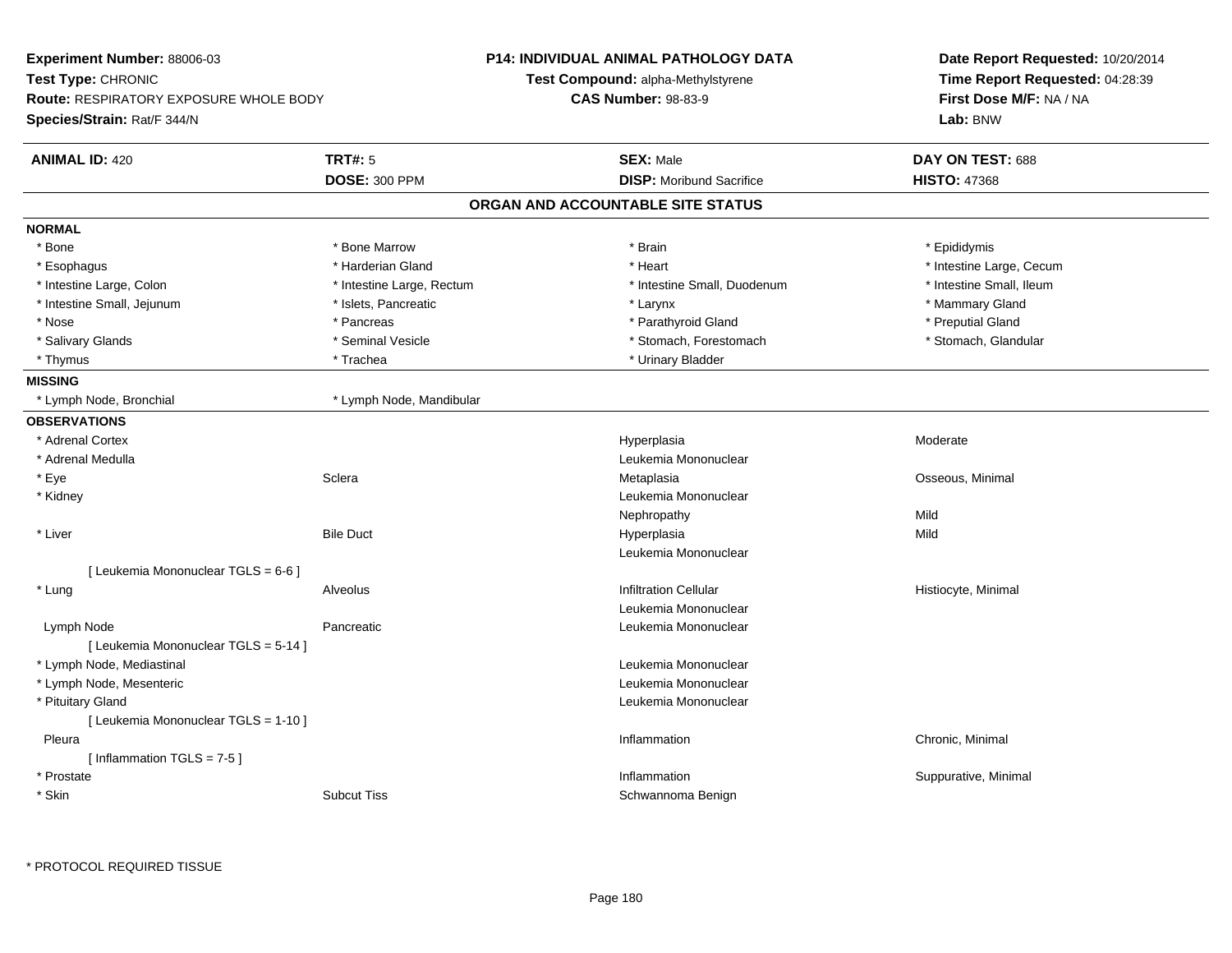| Experiment Number: 88006-03<br><b>Test Type: CHRONIC</b><br><b>Route: RESPIRATORY EXPOSURE WHOLE BODY</b><br>Species/Strain: Rat/F 344/N |                                        | <b>P14: INDIVIDUAL ANIMAL PATHOLOGY DATA</b><br>Test Compound: alpha-Methylstyrene<br><b>CAS Number: 98-83-9</b> | Date Report Requested: 10/20/2014<br>Time Report Requested: 04:28:39<br>First Dose M/F: NA / NA<br>Lab: BNW |
|------------------------------------------------------------------------------------------------------------------------------------------|----------------------------------------|------------------------------------------------------------------------------------------------------------------|-------------------------------------------------------------------------------------------------------------|
| <b>ANIMAL ID: 420</b>                                                                                                                    | TRT#: 5                                | <b>SEX: Male</b>                                                                                                 | DAY ON TEST: 688                                                                                            |
|                                                                                                                                          | <b>DOSE: 300 PPM</b>                   | <b>DISP:</b> Moribund Sacrifice                                                                                  | <b>HISTO: 47368</b>                                                                                         |
|                                                                                                                                          |                                        | ORGAN AND ACCOUNTABLE SITE STATUS                                                                                |                                                                                                             |
| Schwannoma Benign TGLS = 2-16 ]                                                                                                          |                                        |                                                                                                                  |                                                                                                             |
| * Spleen                                                                                                                                 |                                        | Leukemia Mononuclear                                                                                             |                                                                                                             |
| [Leukemia Mononuclear TGLS = 4-14 ]                                                                                                      |                                        |                                                                                                                  |                                                                                                             |
| * Testes                                                                                                                                 | Bilateral, Interstit Cell              | Adenoma                                                                                                          |                                                                                                             |
| [Adenoma TGLS = $3-9$ ]                                                                                                                  |                                        |                                                                                                                  |                                                                                                             |
| * Thyroid Gland                                                                                                                          | C Cell                                 | Hyperplasia                                                                                                      | Marked                                                                                                      |
| PRIMARY CAUSE OF DEATH                                                                                                                   | Leukemia Mononuclear<br>- Spleen       |                                                                                                                  |                                                                                                             |
| <b>CONTRIBUTORY CAUSE OF DEATH</b>                                                                                                       | - Pituitary Gland Leukemia Mononuclear |                                                                                                                  |                                                                                                             |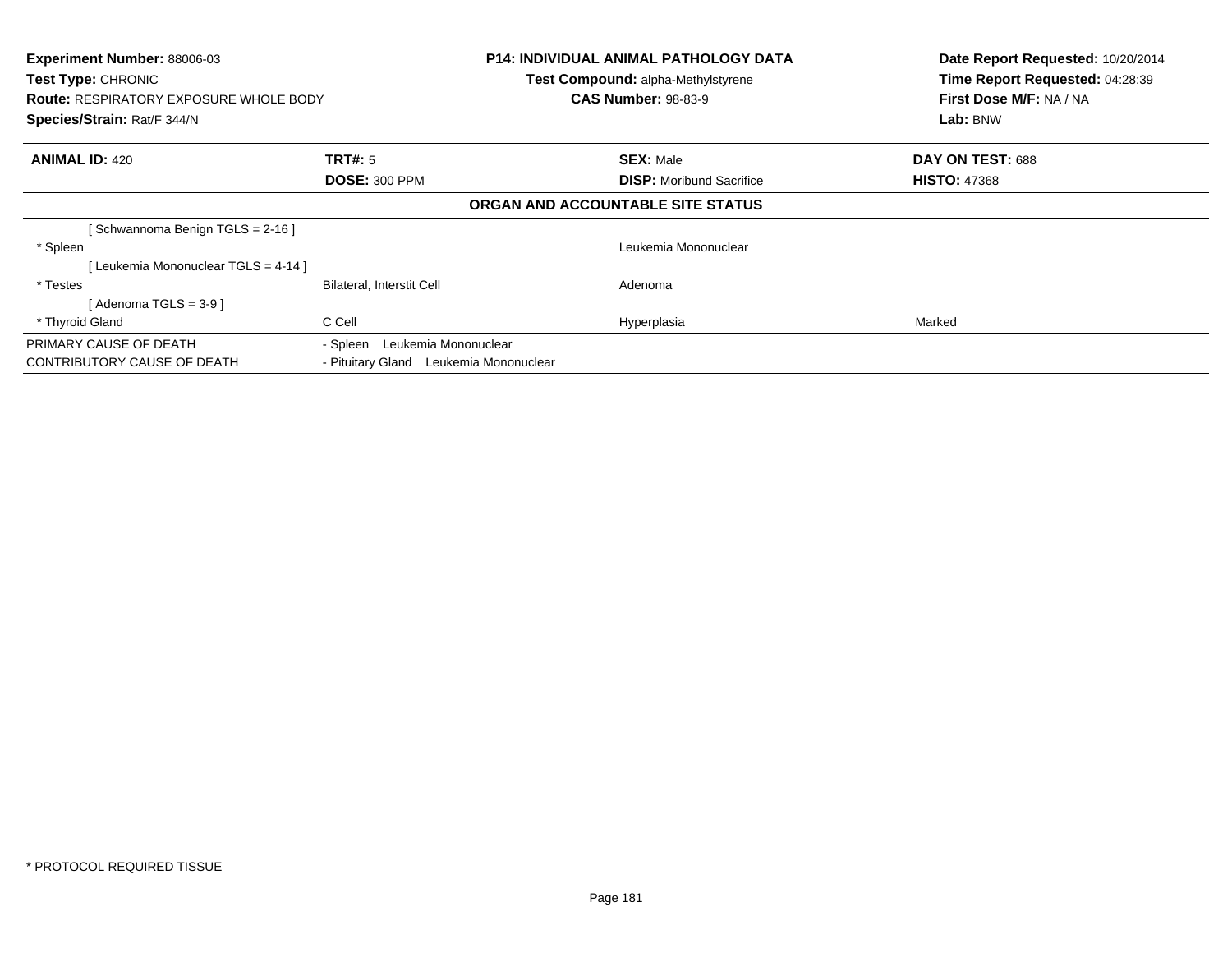| Experiment Number: 88006-03                   |                           | <b>P14: INDIVIDUAL ANIMAL PATHOLOGY DATA</b> | Date Report Requested: 10/20/2014                          |  |
|-----------------------------------------------|---------------------------|----------------------------------------------|------------------------------------------------------------|--|
| Test Type: CHRONIC                            |                           | Test Compound: alpha-Methylstyrene           | Time Report Requested: 04:28:39<br>First Dose M/F: NA / NA |  |
| <b>Route: RESPIRATORY EXPOSURE WHOLE BODY</b> |                           | <b>CAS Number: 98-83-9</b>                   |                                                            |  |
| Species/Strain: Rat/F 344/N                   |                           |                                              | Lab: BNW                                                   |  |
| <b>ANIMAL ID: 421</b>                         | <b>TRT#: 5</b>            | <b>SEX: Male</b>                             | DAY ON TEST: 674                                           |  |
|                                               | <b>DOSE: 300 PPM</b>      | <b>DISP:</b> Moribund Sacrifice              | <b>HISTO: 47369</b>                                        |  |
|                                               |                           | ORGAN AND ACCOUNTABLE SITE STATUS            |                                                            |  |
| <b>NORMAL</b>                                 |                           |                                              |                                                            |  |
| * Bone                                        | * Bone Marrow             | * Brain                                      | * Epididymis                                               |  |
| * Esophagus                                   | * Harderian Gland         | * Heart                                      | * Intestine Large, Cecum                                   |  |
| * Intestine Large, Colon                      | * Intestine Large, Rectum | * Intestine Small, Duodenum                  | * Intestine Small, Ileum                                   |  |
| * Intestine Small, Jejunum                    | * Islets, Pancreatic      | * Larynx                                     | * Mammary Gland                                            |  |
| * Pancreas                                    | * Parathyroid Gland       | * Preputial Gland                            | * Salivary Glands                                          |  |
| * Skin                                        | * Stomach, Forestomach    | * Stomach, Glandular                         | * Thyroid Gland                                            |  |
| * Trachea                                     | * Urinary Bladder         |                                              |                                                            |  |
| <b>MISSING</b>                                |                           |                                              |                                                            |  |
| * Lymph Node, Mandibular                      | * Lymph Node, Mediastinal |                                              |                                                            |  |
| <b>OBSERVATIONS</b>                           |                           |                                              |                                                            |  |
| * Adrenal Cortex                              |                           | Necrosis                                     | Mild                                                       |  |
| * Adrenal Medulla                             |                           | Hyperplasia                                  | Moderate                                                   |  |
| * Eye                                         | Sclera                    | Metaplasia                                   | Osseous, Minimal                                           |  |
| * Kidney                                      | Papilla                   | Mineralization                               | Minimal                                                    |  |
|                                               |                           | Nephropathy                                  | Minimal                                                    |  |
| * Liver                                       | <b>Bile Duct</b>          | Hyperplasia                                  | Mild                                                       |  |
|                                               |                           | Leukemia Mononuclear                         |                                                            |  |
| [ Leukemia Mononuclear TGLS = 1-6 ]           |                           |                                              |                                                            |  |
| * Lung                                        |                           | Leukemia Mononuclear                         |                                                            |  |
| [ Leukemia Mononuclear TGLS = 4-4 ]           |                           |                                              |                                                            |  |
| Lymph Node                                    | Lumbar                    | Leukemia Mononuclear                         |                                                            |  |
| [Leukemia Mononuclear TGLS = 9-15]            |                           |                                              |                                                            |  |
| * Lymph Node, Bronchial                       |                           | Leukemia Mononuclear                         |                                                            |  |
| [ Leukemia Mononuclear TGLS = 5-4 ]           |                           |                                              |                                                            |  |
| * Lymph Node, Mesenteric                      |                           | Leukemia Mononuclear                         |                                                            |  |
| [ Leukemia Mononuclear TGLS = 10-16 ]         |                           |                                              |                                                            |  |
| * Nose                                        | Olfactory Epi             | Hyperplasia                                  | Basal Cell, Minimal                                        |  |
|                                               |                           | Inflammation                                 | Suppurative, Mild                                          |  |
| * Pituitary Gland                             |                           | Cyst                                         | Mild                                                       |  |
| * Prostate                                    |                           | Inflammation                                 | Suppurative, Marked                                        |  |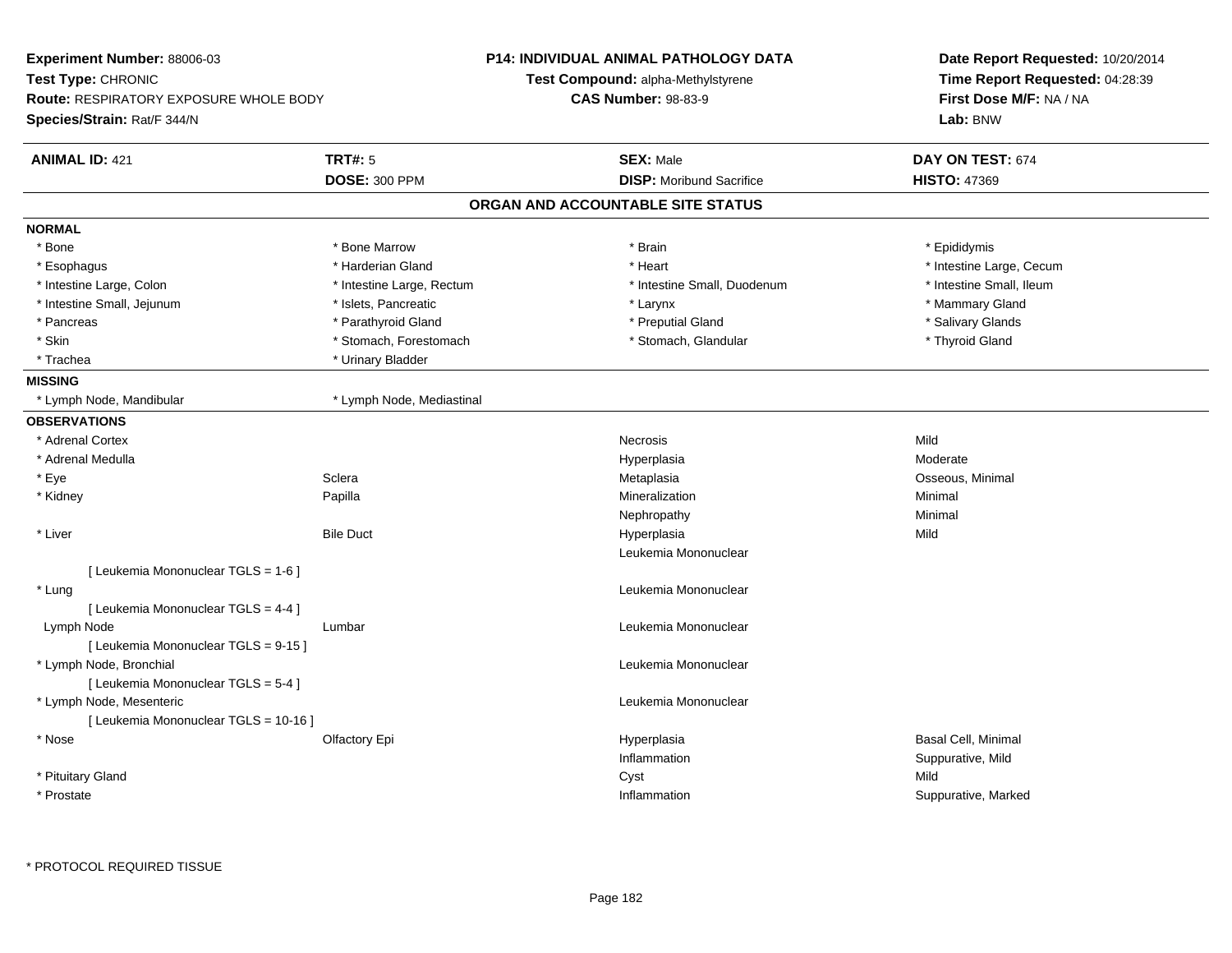| <b>Experiment Number: 88006-03</b><br>Test Type: CHRONIC<br><b>Route: RESPIRATORY EXPOSURE WHOLE BODY</b><br>Species/Strain: Rat/F 344/N |                                  | <b>P14: INDIVIDUAL ANIMAL PATHOLOGY DATA</b><br><b>Test Compound: alpha-Methylstyrene</b><br><b>CAS Number: 98-83-9</b> | Date Report Requested: 10/20/2014<br>Time Report Requested: 04:28:39<br>First Dose M/F: NA / NA<br>Lab: BNW |  |
|------------------------------------------------------------------------------------------------------------------------------------------|----------------------------------|-------------------------------------------------------------------------------------------------------------------------|-------------------------------------------------------------------------------------------------------------|--|
| <b>ANIMAL ID: 421</b>                                                                                                                    | <b>TRT#: 5</b>                   | <b>SEX: Male</b>                                                                                                        | DAY ON TEST: 674                                                                                            |  |
|                                                                                                                                          | <b>DOSE: 300 PPM</b>             | <b>DISP:</b> Moribund Sacrifice                                                                                         | <b>HISTO: 47369</b>                                                                                         |  |
|                                                                                                                                          |                                  | ORGAN AND ACCOUNTABLE SITE STATUS                                                                                       |                                                                                                             |  |
| [Inflammation TGLS = $8-17$ ]                                                                                                            |                                  |                                                                                                                         |                                                                                                             |  |
| * Seminal Vesicle                                                                                                                        |                                  | Inflammation                                                                                                            | Suppurative, Marked                                                                                         |  |
| * Spleen                                                                                                                                 |                                  | Leukemia Mononuclear                                                                                                    |                                                                                                             |  |
|                                                                                                                                          |                                  | Necrosis                                                                                                                | Marked                                                                                                      |  |
| [Leukemia Mononuclear TGLS = 2-14]                                                                                                       |                                  |                                                                                                                         |                                                                                                             |  |
| [Necrosis TGLS = $3-15$ ]                                                                                                                |                                  |                                                                                                                         |                                                                                                             |  |
| * Testes                                                                                                                                 | <b>Interstit Cell</b>            | Adenoma                                                                                                                 |                                                                                                             |  |
|                                                                                                                                          | <b>Germinal Epith</b>            | Atrophy                                                                                                                 | Marked                                                                                                      |  |
| [Adenoma TGLS = $7-9$ ]                                                                                                                  |                                  |                                                                                                                         |                                                                                                             |  |
| [Atrophy TGLS = $6-9$ ]                                                                                                                  |                                  |                                                                                                                         |                                                                                                             |  |
| * Thymus                                                                                                                                 |                                  | Leukemia Mononuclear                                                                                                    |                                                                                                             |  |
| PRIMARY CAUSE OF DEATH                                                                                                                   | Leukemia Mononuclear<br>- Spleen |                                                                                                                         |                                                                                                             |  |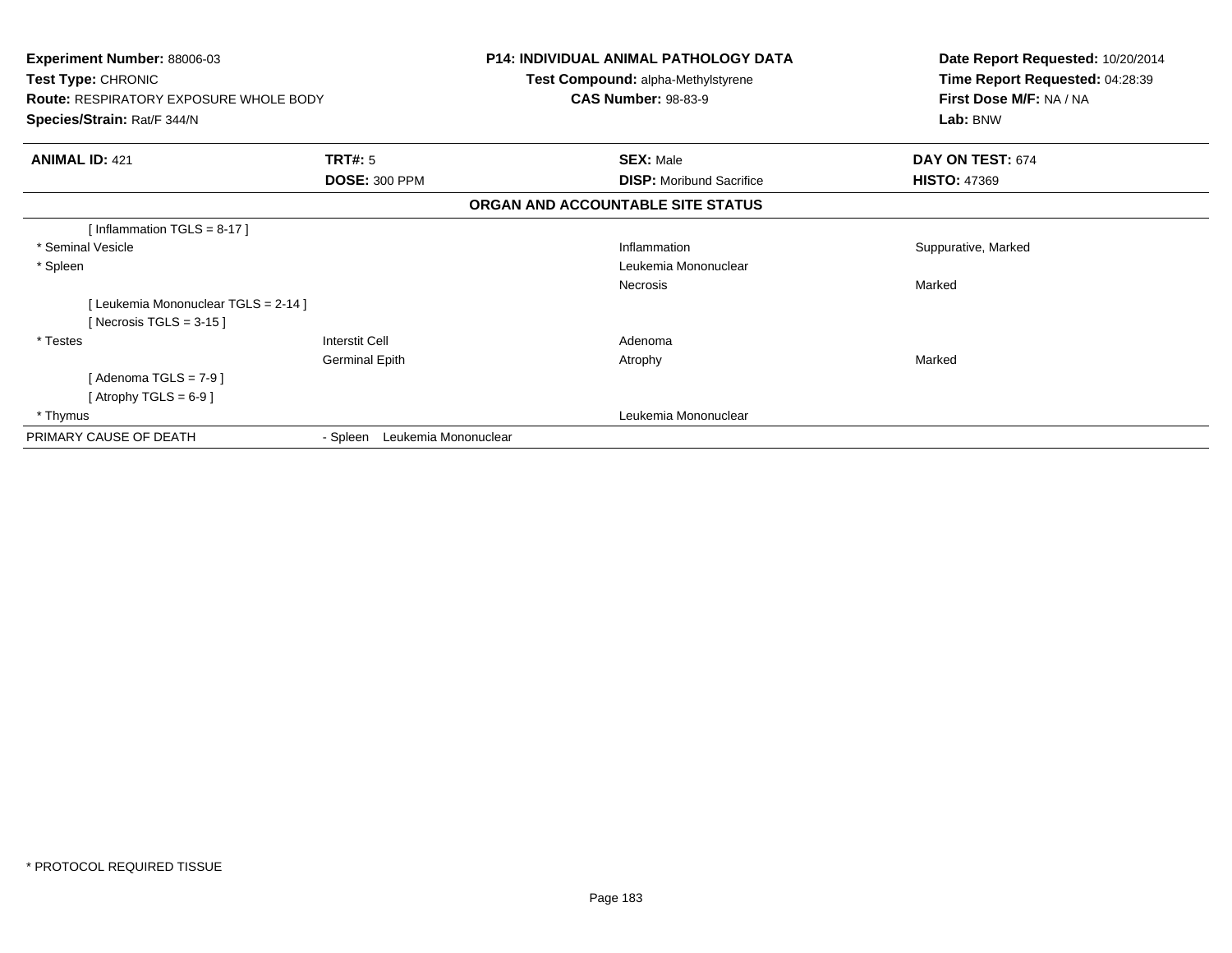| Experiment Number: 88006-03                   |                            | <b>P14: INDIVIDUAL ANIMAL PATHOLOGY DATA</b> | Date Report Requested: 10/20/2014<br>Time Report Requested: 04:28:39<br>First Dose M/F: NA / NA |  |
|-----------------------------------------------|----------------------------|----------------------------------------------|-------------------------------------------------------------------------------------------------|--|
| Test Type: CHRONIC                            |                            | Test Compound: alpha-Methylstyrene           |                                                                                                 |  |
| <b>Route: RESPIRATORY EXPOSURE WHOLE BODY</b> |                            | <b>CAS Number: 98-83-9</b>                   |                                                                                                 |  |
| Species/Strain: Rat/F 344/N                   |                            |                                              | Lab: BNW                                                                                        |  |
| <b>ANIMAL ID: 422</b>                         | <b>TRT#: 5</b>             | <b>SEX: Male</b>                             | DAY ON TEST: 596                                                                                |  |
|                                               | <b>DOSE: 300 PPM</b>       | <b>DISP:</b> Moribund Sacrifice              | <b>HISTO: 47370</b>                                                                             |  |
|                                               |                            | ORGAN AND ACCOUNTABLE SITE STATUS            |                                                                                                 |  |
| <b>NORMAL</b>                                 |                            |                                              |                                                                                                 |  |
| * Adrenal Medulla                             | * Bone                     | * Bone Marrow                                | * Brain                                                                                         |  |
| * Epididymis                                  | * Esophagus                | * Eye                                        | * Heart                                                                                         |  |
| * Intestine Large, Cecum                      | * Intestine Large, Colon   | * Intestine Large, Rectum                    | * Intestine Small, Duodenum                                                                     |  |
| * Intestine Small, Ileum                      | * Intestine Small, Jejunum | * Islets, Pancreatic                         | * Lung                                                                                          |  |
| * Lymph Node, Bronchial                       | * Lymph Node, Mesenteric   | * Mammary Gland                              | * Pancreas                                                                                      |  |
| * Parathyroid Gland                           | * Pituitary Gland          | * Preputial Gland                            | * Prostate                                                                                      |  |
| * Salivary Glands                             | * Seminal Vesicle          | * Skin                                       | * Stomach, Forestomach                                                                          |  |
| * Stomach, Glandular                          | * Thymus                   | * Thyroid Gland                              | * Trachea                                                                                       |  |
| * Urinary Bladder                             |                            |                                              |                                                                                                 |  |
| <b>MISSING</b>                                |                            |                                              |                                                                                                 |  |
| * Lymph Node, Mandibular                      | * Lymph Node, Mediastinal  |                                              |                                                                                                 |  |
| <b>OBSERVATIONS</b>                           |                            |                                              |                                                                                                 |  |
| * Adrenal Cortex                              |                            | Vacuolization Cytoplasmic                    | Mild                                                                                            |  |
| * Harderian Gland                             |                            | Inflammation                                 | Chronic, Mild                                                                                   |  |
| * Kidney                                      | Papilla                    | Mineralization                               | Minimal                                                                                         |  |
|                                               |                            | Nephropathy                                  | Moderate                                                                                        |  |
| [Nephropathy TGLS = $8-7$ ]                   |                            |                                              |                                                                                                 |  |
| * Larynx                                      |                            | Inflammation                                 | Suppurative, Mild                                                                               |  |
| * Liver                                       |                            | Hepatodiaphragmatic Nodule                   | Marked                                                                                          |  |
|                                               |                            | Leukemia Mononuclear                         |                                                                                                 |  |
| [ Hepatodiaphragmatic Nodule TGLS = 9-6 ]     |                            |                                              |                                                                                                 |  |
| [ Leukemia Mononuclear TGLS = 10-6 ]          |                            |                                              |                                                                                                 |  |
| * Nose                                        | Olfactory Epi              | Degeneration                                 | Mild                                                                                            |  |
|                                               | Glands                     | <b>Dilatation</b>                            | Moderate                                                                                        |  |
|                                               | Goblet Cell                | Hyperplasia                                  | Moderate                                                                                        |  |
|                                               |                            | Inflammation                                 | Chronic, Mild                                                                                   |  |
| * Spleen                                      |                            | <b>Accessory Spleen</b>                      | Marked                                                                                          |  |
|                                               |                            | Leukemia Mononuclear                         |                                                                                                 |  |
| [Accessory Spleen TGLS = 7-6]                 |                            |                                              |                                                                                                 |  |
| * Testes                                      | Bilateral, Interstit Cell  | Adenoma                                      |                                                                                                 |  |
|                                               |                            |                                              |                                                                                                 |  |

\* PROTOCOL REQUIRED TISSUE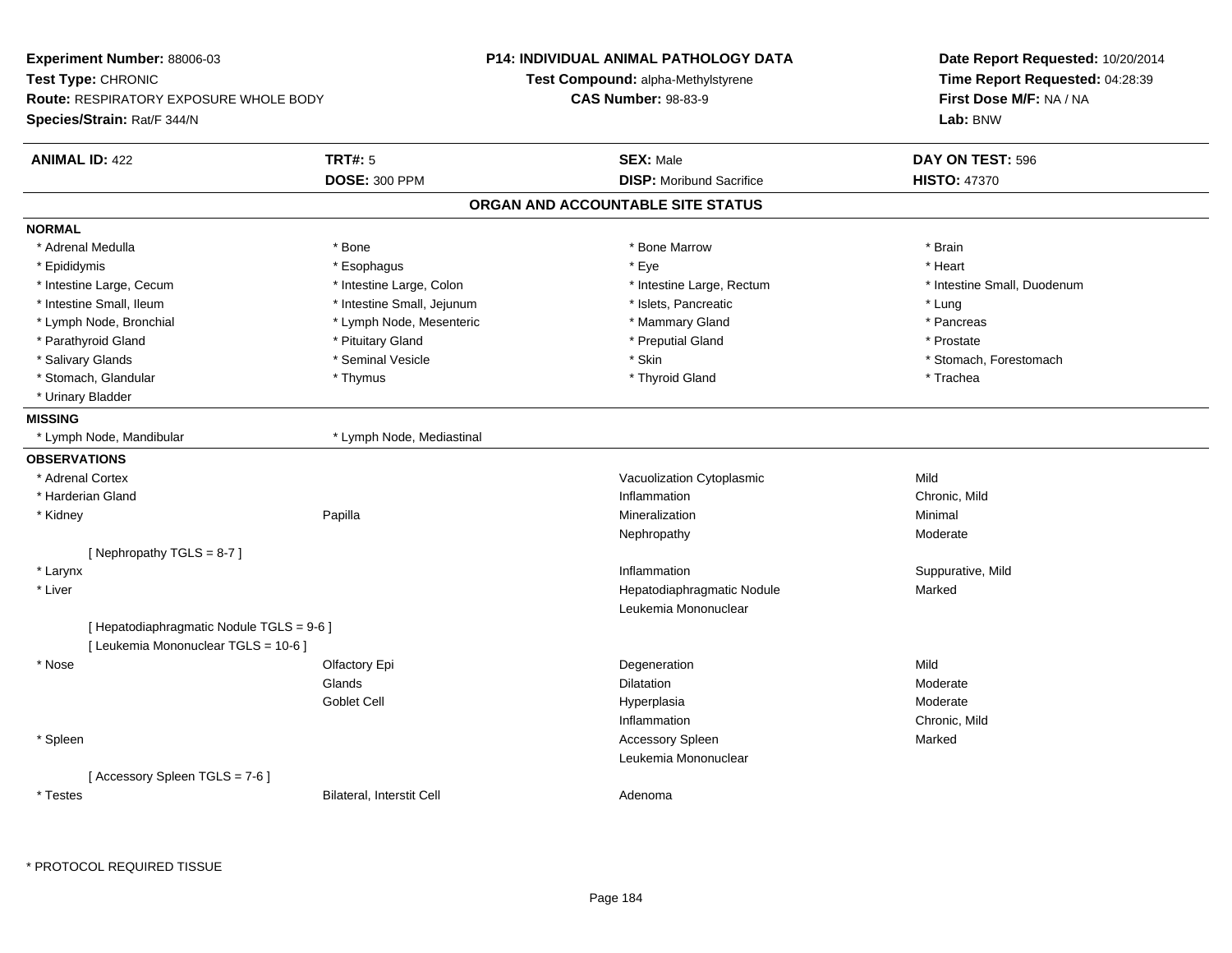| Experiment Number: 88006-03                                                                        |                         | <b>P14: INDIVIDUAL ANIMAL PATHOLOGY DATA</b> | Date Report Requested: 10/20/2014 |  |
|----------------------------------------------------------------------------------------------------|-------------------------|----------------------------------------------|-----------------------------------|--|
| Test Type: CHRONIC<br><b>Route: RESPIRATORY EXPOSURE WHOLE BODY</b><br>Species/Strain: Rat/F 344/N |                         | Test Compound: alpha-Methylstyrene           | Time Report Requested: 04:28:39   |  |
|                                                                                                    |                         | <b>CAS Number: 98-83-9</b>                   | First Dose M/F: NA / NA           |  |
|                                                                                                    |                         |                                              | Lab: BNW                          |  |
| <b>ANIMAL ID: 422</b>                                                                              | TRT#: 5                 | <b>SEX: Male</b>                             | DAY ON TEST: 596                  |  |
|                                                                                                    | <b>DOSE: 300 PPM</b>    | <b>DISP:</b> Moribund Sacrifice              | <b>HISTO: 47370</b>               |  |
|                                                                                                    |                         | ORGAN AND ACCOUNTABLE SITE STATUS            |                                   |  |
| [Adenoma TGLS = $5-9$ ]                                                                            |                         |                                              |                                   |  |
| Tooth                                                                                              |                         | Inflammation                                 | Suppurative, Marked               |  |
| PRIMARY CAUSE OF DEATH                                                                             | Inflammation<br>- Tooth |                                              |                                   |  |
| CONTRIBUTORY CAUSE OF DEATH                                                                        | - Nose Inflammation     |                                              |                                   |  |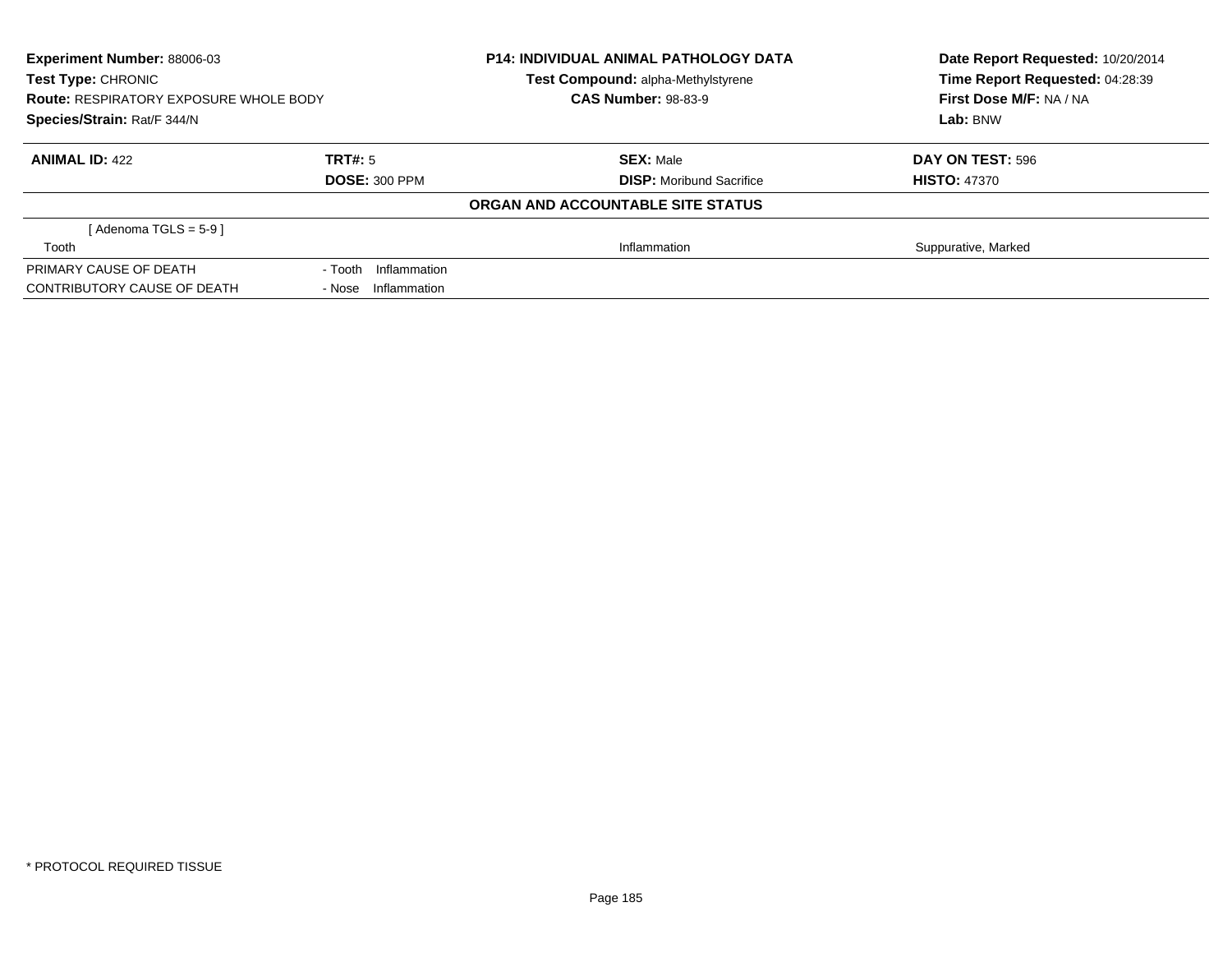| Experiment Number: 88006-03<br>Test Type: CHRONIC<br><b>Route: RESPIRATORY EXPOSURE WHOLE BODY</b><br>Species/Strain: Rat/F 344/N |                                        | <b>P14: INDIVIDUAL ANIMAL PATHOLOGY DATA</b><br>Test Compound: alpha-Methylstyrene<br><b>CAS Number: 98-83-9</b> | Date Report Requested: 10/20/2014<br>Time Report Requested: 04:28:39<br>First Dose M/F: NA / NA<br>Lab: BNW |  |
|-----------------------------------------------------------------------------------------------------------------------------------|----------------------------------------|------------------------------------------------------------------------------------------------------------------|-------------------------------------------------------------------------------------------------------------|--|
| <b>ANIMAL ID: 423</b>                                                                                                             | <b>TRT#: 5</b><br><b>DOSE: 300 PPM</b> | <b>SEX: Male</b><br><b>DISP: Natural Death</b>                                                                   | DAY ON TEST: 680<br><b>HISTO: 47371</b>                                                                     |  |
|                                                                                                                                   |                                        | ORGAN AND ACCOUNTABLE SITE STATUS                                                                                |                                                                                                             |  |
| <b>NORMAL</b>                                                                                                                     |                                        |                                                                                                                  |                                                                                                             |  |
| * Adrenal Medulla                                                                                                                 | * Bone                                 | * Bone Marrow                                                                                                    | * Epididymis                                                                                                |  |
| * Esophagus                                                                                                                       | * Harderian Gland                      | * Heart                                                                                                          | * Intestine Large, Colon                                                                                    |  |
| * Intestine Large, Rectum                                                                                                         | * Intestine Small, Duodenum            | * Islets, Pancreatic                                                                                             | * Larynx                                                                                                    |  |
| * Lung                                                                                                                            | * Lymph Node, Mesenteric               | * Mammary Gland                                                                                                  | * Pancreas                                                                                                  |  |
| * Parathyroid Gland                                                                                                               | * Preputial Gland                      | * Salivary Glands                                                                                                | * Skin                                                                                                      |  |
| * Spleen                                                                                                                          | * Stomach, Forestomach                 | * Stomach, Glandular                                                                                             | * Thymus                                                                                                    |  |
| * Thyroid Gland                                                                                                                   | * Trachea                              |                                                                                                                  |                                                                                                             |  |
| <b>MISSING</b>                                                                                                                    |                                        |                                                                                                                  |                                                                                                             |  |
| * Lymph Node, Bronchial                                                                                                           | * Lymph Node, Mandibular               | * Lymph Node, Mediastinal                                                                                        |                                                                                                             |  |
| <b>AUTO PRECLUDES DIAG.</b>                                                                                                       |                                        |                                                                                                                  |                                                                                                             |  |
| * Intestine Large, Cecum                                                                                                          | * Intestine Small, Ileum               | * Intestine Small, Jejunum                                                                                       |                                                                                                             |  |
| <b>OBSERVATIONS</b>                                                                                                               |                                        |                                                                                                                  |                                                                                                             |  |
| * Adrenal Cortex                                                                                                                  |                                        | Vacuolization Cytoplasmic                                                                                        | Moderate                                                                                                    |  |
| * Brain                                                                                                                           |                                        | Hemorrhage                                                                                                       | Mild                                                                                                        |  |
| * Eye                                                                                                                             | Sclera                                 | Metaplasia                                                                                                       | Osseous, Minimal                                                                                            |  |
| * Kidney                                                                                                                          | <b>Bilateral, Pelvis</b>               | Dilatation                                                                                                       | Mild                                                                                                        |  |
|                                                                                                                                   |                                        | Nephropathy                                                                                                      | Marked                                                                                                      |  |
| [ Dilatation TGLS = $8-16$ ]<br>[Nephropathy TGLS = 7-7]                                                                          |                                        |                                                                                                                  |                                                                                                             |  |
| * Liver                                                                                                                           |                                        | Degeneration                                                                                                     | Cystic, Mild                                                                                                |  |
|                                                                                                                                   |                                        | Hepatodiaphragmatic Nodule                                                                                       | Marked                                                                                                      |  |
|                                                                                                                                   | <b>Bile Duct</b>                       | Hyperplasia                                                                                                      | Mild                                                                                                        |  |
| [ Hepatodiaphragmatic Nodule TGLS = 6-15 ]                                                                                        |                                        |                                                                                                                  |                                                                                                             |  |
| Mesentery                                                                                                                         |                                        | <b>Necrosis</b>                                                                                                  | Moderate                                                                                                    |  |
| [Necrosis TGLS = $9-14$ ]                                                                                                         |                                        |                                                                                                                  |                                                                                                             |  |
| * Nose                                                                                                                            | <b>Goblet Cell</b>                     | Hyperplasia                                                                                                      | Moderate                                                                                                    |  |
| * Pituitary Gland<br>[Adenoma TGLS = $1-10$ ]                                                                                     |                                        | Adenoma                                                                                                          |                                                                                                             |  |
| * Prostate                                                                                                                        |                                        | Inflammation                                                                                                     | Suppurative, Marked                                                                                         |  |
| * Seminal Vesicle                                                                                                                 |                                        | Cyst                                                                                                             | Marked                                                                                                      |  |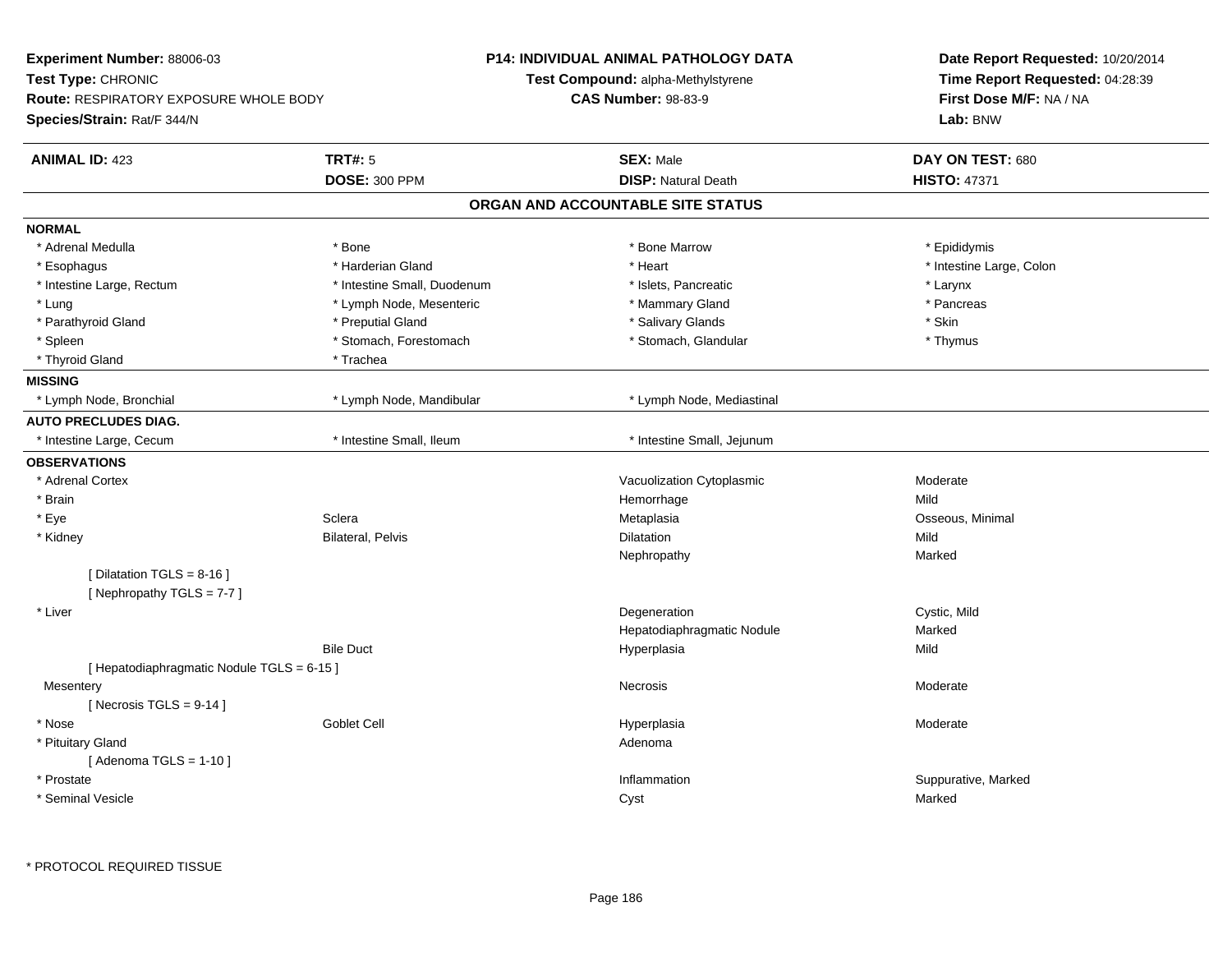| <b>Experiment Number: 88006-03</b><br>Test Type: CHRONIC<br><b>Route: RESPIRATORY EXPOSURE WHOLE BODY</b><br><b>Species/Strain: Rat/F 344/N</b> |                              | <b>P14: INDIVIDUAL ANIMAL PATHOLOGY DATA</b><br>Test Compound: alpha-Methylstyrene<br><b>CAS Number: 98-83-9</b> | Date Report Requested: 10/20/2014<br>Time Report Requested: 04:28:39<br>First Dose M/F: NA / NA<br>Lab: BNW |
|-------------------------------------------------------------------------------------------------------------------------------------------------|------------------------------|------------------------------------------------------------------------------------------------------------------|-------------------------------------------------------------------------------------------------------------|
| <b>ANIMAL ID: 423</b>                                                                                                                           | <b>TRT#: 5</b>               | <b>SEX: Male</b>                                                                                                 | DAY ON TEST: 680                                                                                            |
|                                                                                                                                                 | <b>DOSE: 300 PPM</b>         | <b>DISP:</b> Natural Death                                                                                       | <b>HISTO: 47371</b>                                                                                         |
|                                                                                                                                                 |                              | ORGAN AND ACCOUNTABLE SITE STATUS                                                                                |                                                                                                             |
| [ Cyst TGLS = $5-10$ ]                                                                                                                          |                              |                                                                                                                  |                                                                                                             |
| * Testes                                                                                                                                        | <b>Interstit Cell</b>        | Adenoma                                                                                                          |                                                                                                             |
|                                                                                                                                                 | <b>Germinal Epith</b>        | Atrophy                                                                                                          | Marked                                                                                                      |
| [ Adenoma TGLS = 3-9 ]                                                                                                                          |                              |                                                                                                                  |                                                                                                             |
| [Atrophy TGLS = 2-9 ]                                                                                                                           |                              |                                                                                                                  |                                                                                                             |
| * Urinary Bladder                                                                                                                               |                              | Hemorrhage                                                                                                       | Marked                                                                                                      |
|                                                                                                                                                 |                              | <b>Necrosis</b>                                                                                                  | Marked                                                                                                      |
| [Hemorrhage TGLS = $4-10$ ]                                                                                                                     |                              |                                                                                                                  |                                                                                                             |
| PRIMARY CAUSE OF DEATH                                                                                                                          | - Pituitary Gland<br>Adenoma |                                                                                                                  |                                                                                                             |
| <b>CONTRIBUTORY CAUSE OF DEATH</b>                                                                                                              | - Seminal Vesicle            | Cyst;Urinary Bladder<br>Hemorrhage; Urinary Bladder<br>Necrosis                                                  |                                                                                                             |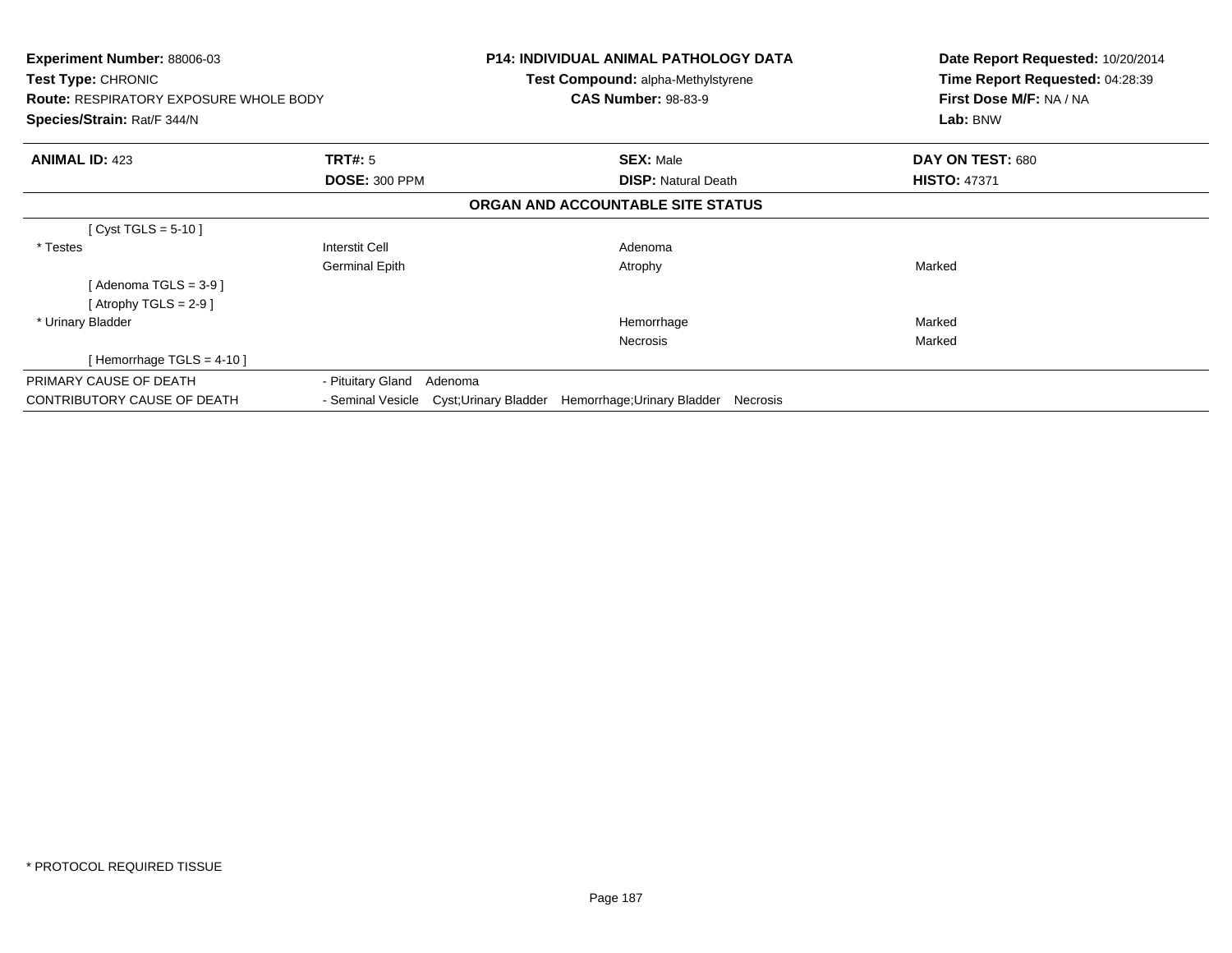| Experiment Number: 88006-03<br>Test Type: CHRONIC<br><b>Route: RESPIRATORY EXPOSURE WHOLE BODY</b><br>Species/Strain: Rat/F 344/N |                                | <b>P14: INDIVIDUAL ANIMAL PATHOLOGY DATA</b><br>Test Compound: alpha-Methylstyrene<br><b>CAS Number: 98-83-9</b> | Date Report Requested: 10/20/2014<br>Time Report Requested: 04:28:39<br>First Dose M/F: NA / NA<br>Lab: BNW |  |
|-----------------------------------------------------------------------------------------------------------------------------------|--------------------------------|------------------------------------------------------------------------------------------------------------------|-------------------------------------------------------------------------------------------------------------|--|
| <b>ANIMAL ID: 424</b>                                                                                                             | <b>TRT#: 5</b>                 | <b>SEX: Male</b>                                                                                                 | DAY ON TEST: 210                                                                                            |  |
|                                                                                                                                   | <b>DOSE: 300 PPM</b>           | <b>DISP:</b> Accidentally Killed                                                                                 | <b>HISTO: 47372</b>                                                                                         |  |
|                                                                                                                                   |                                | ORGAN AND ACCOUNTABLE SITE STATUS                                                                                |                                                                                                             |  |
| <b>NORMAL</b>                                                                                                                     |                                |                                                                                                                  |                                                                                                             |  |
| * Adrenal Cortex                                                                                                                  | * Adrenal Medulla              | * Bone Marrow                                                                                                    | * Epididymis                                                                                                |  |
| * Esophagus                                                                                                                       | * Eye                          | * Harderian Gland                                                                                                | * Heart                                                                                                     |  |
| * Intestine Large, Cecum                                                                                                          | * Intestine Large, Colon       | * Intestine Large, Rectum                                                                                        | * Islets, Pancreatic                                                                                        |  |
| * Kidney                                                                                                                          | * Larynx                       | * Liver                                                                                                          | * Lung                                                                                                      |  |
| * Lymph Node, Mediastinal                                                                                                         | * Lymph Node, Mesenteric       | * Mammary Gland                                                                                                  | * Pancreas                                                                                                  |  |
| * Parathyroid Gland                                                                                                               | * Pituitary Gland              | * Preputial Gland                                                                                                | * Prostate                                                                                                  |  |
| * Salivary Glands                                                                                                                 | * Seminal Vesicle              | * Skin                                                                                                           | * Spleen                                                                                                    |  |
| * Stomach, Forestomach                                                                                                            | * Stomach, Glandular           | * Testes                                                                                                         | * Thymus                                                                                                    |  |
| * Thyroid Gland                                                                                                                   | * Trachea                      | * Urinary Bladder                                                                                                |                                                                                                             |  |
| <b>MISSING</b>                                                                                                                    |                                |                                                                                                                  |                                                                                                             |  |
| * Lymph Node, Bronchial                                                                                                           | * Lymph Node, Mandibular       |                                                                                                                  |                                                                                                             |  |
| <b>AUTO PRECLUDES DIAG.</b>                                                                                                       |                                |                                                                                                                  |                                                                                                             |  |
| * Intestine Small, Duodenum                                                                                                       | * Intestine Small, Ileum       | * Intestine Small, Jejunum                                                                                       |                                                                                                             |  |
| <b>OBSERVATIONS</b>                                                                                                               |                                |                                                                                                                  |                                                                                                             |  |
| * Bone                                                                                                                            | Maxilla                        | Fracture                                                                                                         |                                                                                                             |  |
| * Brain                                                                                                                           | <b>Chor Plexus</b>             | Hemorrhage                                                                                                       | Marked                                                                                                      |  |
| * Eye                                                                                                                             |                                |                                                                                                                  |                                                                                                             |  |
| Note: Only one section of Eye on slide.                                                                                           |                                |                                                                                                                  |                                                                                                             |  |
| * Nose                                                                                                                            |                                | Hemorrhage                                                                                                       | Mild                                                                                                        |  |
|                                                                                                                                   |                                | Inflammation                                                                                                     | Suppurative, Marked                                                                                         |  |
| PRIMARY CAUSE OF DEATH                                                                                                            | - Bone Maxilla Fracture        |                                                                                                                  |                                                                                                             |  |
| <b>CONTRIBUTORY CAUSE OF DEATH</b>                                                                                                | - Brain Chor Plexus Hemorrhage |                                                                                                                  |                                                                                                             |  |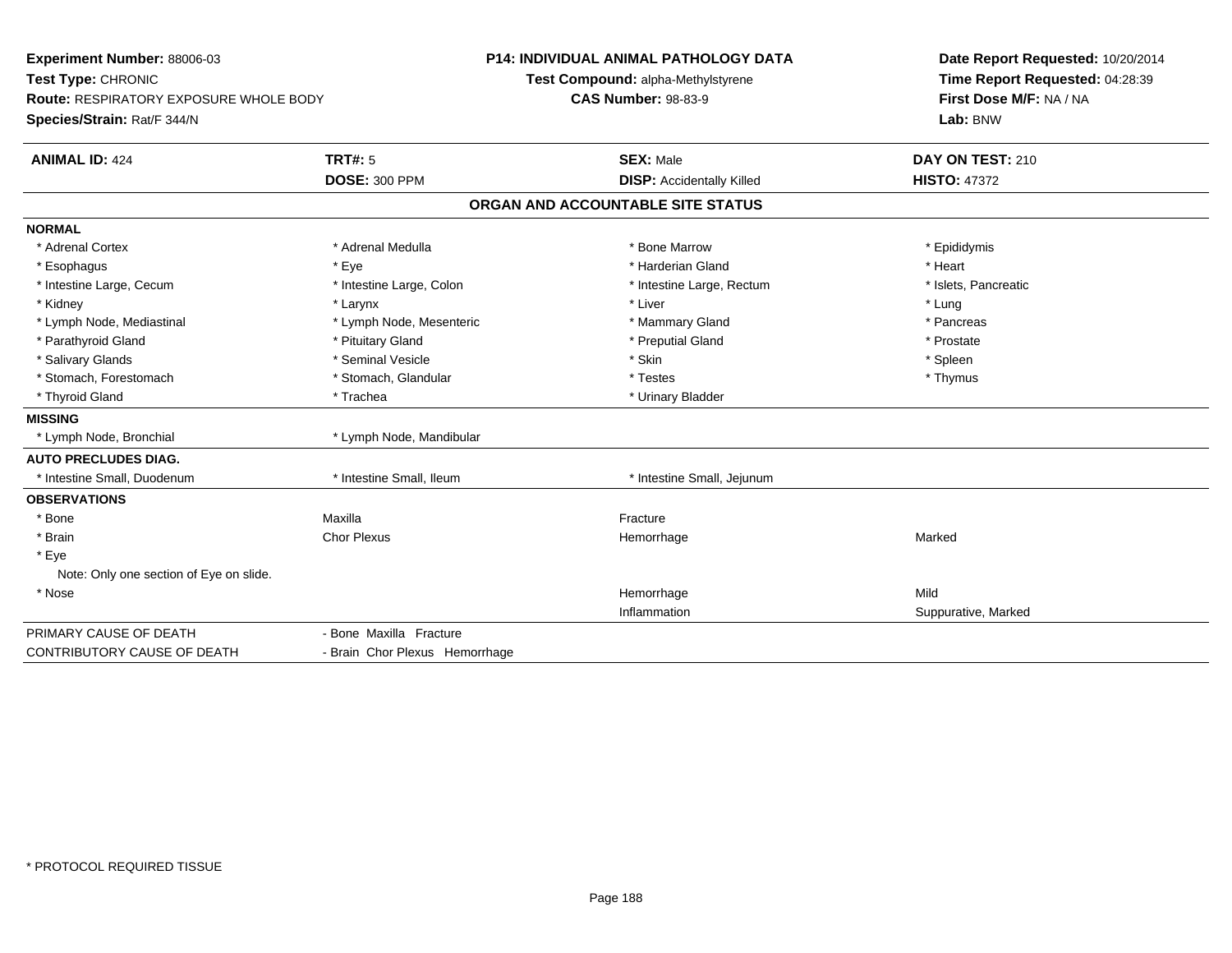| Experiment Number: 88006-03<br>Test Type: CHRONIC<br>Route: RESPIRATORY EXPOSURE WHOLE BODY<br>Species/Strain: Rat/F 344/N |                           | P14: INDIVIDUAL ANIMAL PATHOLOGY DATA<br>Test Compound: alpha-Methylstyrene<br><b>CAS Number: 98-83-9</b> | Date Report Requested: 10/20/2014<br>Time Report Requested: 04:28:39<br>First Dose M/F: NA / NA<br>Lab: BNW |  |
|----------------------------------------------------------------------------------------------------------------------------|---------------------------|-----------------------------------------------------------------------------------------------------------|-------------------------------------------------------------------------------------------------------------|--|
| <b>ANIMAL ID: 425</b>                                                                                                      | TRT#: 5                   | <b>SEX: Male</b>                                                                                          | DAY ON TEST: 729                                                                                            |  |
|                                                                                                                            | <b>DOSE: 300 PPM</b>      | <b>DISP: Terminal Sacrifice</b>                                                                           | <b>HISTO: 47373</b>                                                                                         |  |
|                                                                                                                            |                           | ORGAN AND ACCOUNTABLE SITE STATUS                                                                         |                                                                                                             |  |
| <b>NORMAL</b>                                                                                                              |                           |                                                                                                           |                                                                                                             |  |
| * Adrenal Medulla                                                                                                          | * Bone                    | * Bone Marrow                                                                                             | * Epididymis                                                                                                |  |
| * Esophagus                                                                                                                | * Harderian Gland         | * Heart                                                                                                   | * Intestine Large, Cecum                                                                                    |  |
| * Intestine Large, Colon                                                                                                   | * Intestine Large, Rectum | * Intestine Small, Duodenum                                                                               | * Intestine Small, Ileum                                                                                    |  |
| * Intestine Small, Jejunum                                                                                                 | * Islets, Pancreatic      | * Larynx                                                                                                  | * Lung                                                                                                      |  |
| * Lymph Node, Mesenteric                                                                                                   | * Mammary Gland           | * Pancreas                                                                                                | * Parathyroid Gland                                                                                         |  |
| * Preputial Gland                                                                                                          | * Salivary Glands         | * Seminal Vesicle                                                                                         | * Skin                                                                                                      |  |
| * Spleen                                                                                                                   | * Stomach, Forestomach    | * Stomach, Glandular                                                                                      | * Thymus                                                                                                    |  |
| * Trachea                                                                                                                  | * Urinary Bladder         |                                                                                                           |                                                                                                             |  |
| <b>MISSING</b>                                                                                                             |                           |                                                                                                           |                                                                                                             |  |
| * Lymph Node, Bronchial                                                                                                    | * Lymph Node, Mandibular  | * Lymph Node, Mediastinal                                                                                 |                                                                                                             |  |
| <b>OBSERVATIONS</b>                                                                                                        |                           |                                                                                                           |                                                                                                             |  |
| * Adrenal Cortex                                                                                                           |                           | Vacuolization Cytoplasmic                                                                                 | Mild                                                                                                        |  |
| * Brain                                                                                                                    |                           | Compression                                                                                               | Moderate                                                                                                    |  |
|                                                                                                                            |                           | Hemorrhage                                                                                                | Mild                                                                                                        |  |
| * Eye                                                                                                                      | Sclera                    | Metaplasia                                                                                                | Osseous, Moderate                                                                                           |  |
| * Kidney                                                                                                                   | Papilla                   | Mineralization                                                                                            | Minimal                                                                                                     |  |
|                                                                                                                            |                           | Nephropathy                                                                                               | Moderate                                                                                                    |  |
| * Liver                                                                                                                    | <b>Bile Duct</b>          | Hyperplasia                                                                                               | Minimal                                                                                                     |  |
| * Nose                                                                                                                     |                           | Foreign Body                                                                                              |                                                                                                             |  |
| * Pituitary Gland                                                                                                          |                           | Adenoma                                                                                                   |                                                                                                             |  |
| [Adenoma TGLS = $1-10$ ]                                                                                                   |                           |                                                                                                           |                                                                                                             |  |
| * Prostate                                                                                                                 |                           | Inflammation                                                                                              | Suppurative, Minimal                                                                                        |  |
| * Testes                                                                                                                   | Bilateral, Interstit Cell | Adenoma                                                                                                   |                                                                                                             |  |
| [Adenoma TGLS = $2,3-9$ ]                                                                                                  |                           |                                                                                                           |                                                                                                             |  |
| * Thyroid Gland                                                                                                            | C Cell                    | Hyperplasia                                                                                               | Marked                                                                                                      |  |
| PRIMARY CAUSE OF DEATH                                                                                                     | $\blacksquare$            |                                                                                                           |                                                                                                             |  |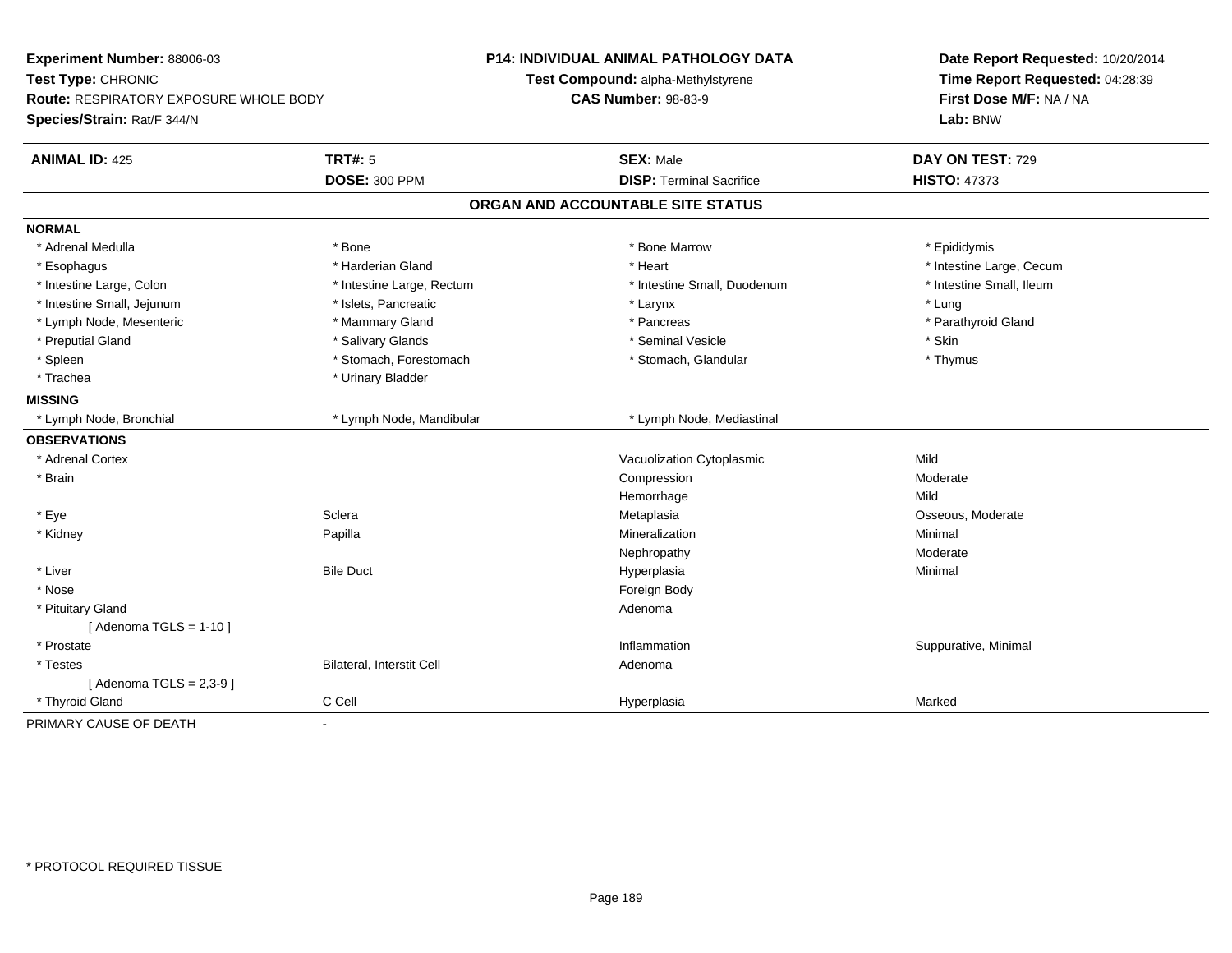| Experiment Number: 88006-03<br>Test Type: CHRONIC<br>Route: RESPIRATORY EXPOSURE WHOLE BODY<br>Species/Strain: Rat/F 344/N |                               | <b>P14: INDIVIDUAL ANIMAL PATHOLOGY DATA</b><br>Test Compound: alpha-Methylstyrene<br><b>CAS Number: 98-83-9</b> | Date Report Requested: 10/20/2014<br>Time Report Requested: 04:28:39<br>First Dose M/F: NA / NA<br>Lab: BNW |  |
|----------------------------------------------------------------------------------------------------------------------------|-------------------------------|------------------------------------------------------------------------------------------------------------------|-------------------------------------------------------------------------------------------------------------|--|
| <b>ANIMAL ID: 426</b>                                                                                                      | <b>TRT#: 5</b>                | <b>SEX: Male</b>                                                                                                 | DAY ON TEST: 558                                                                                            |  |
|                                                                                                                            | DOSE: 300 PPM                 | <b>DISP:</b> Moribund Sacrifice                                                                                  | <b>HISTO: 47374</b>                                                                                         |  |
|                                                                                                                            |                               | ORGAN AND ACCOUNTABLE SITE STATUS                                                                                |                                                                                                             |  |
| <b>NORMAL</b>                                                                                                              |                               |                                                                                                                  |                                                                                                             |  |
| * Adrenal Medulla                                                                                                          | * Bone                        | * Bone Marrow                                                                                                    | * Brain                                                                                                     |  |
| * Epididymis                                                                                                               | * Esophagus                   | * Eye                                                                                                            | * Harderian Gland                                                                                           |  |
| * Heart                                                                                                                    | * Intestine Large, Cecum      | * Intestine Large, Colon                                                                                         | * Intestine Large, Rectum                                                                                   |  |
| * Intestine Small, Duodenum                                                                                                | * Intestine Small, Ileum      | * Intestine Small, Jejunum                                                                                       | * Islets, Pancreatic                                                                                        |  |
| * Larynx                                                                                                                   | * Mammary Gland               | * Nose                                                                                                           | * Pancreas                                                                                                  |  |
| * Parathyroid Gland                                                                                                        | * Preputial Gland             | * Salivary Glands                                                                                                | * Seminal Vesicle                                                                                           |  |
| * Skin                                                                                                                     | * Stomach, Forestomach        | * Thymus                                                                                                         | * Thyroid Gland                                                                                             |  |
| * Trachea                                                                                                                  | * Urinary Bladder             |                                                                                                                  |                                                                                                             |  |
| <b>MISSING</b>                                                                                                             |                               |                                                                                                                  |                                                                                                             |  |
| * Lymph Node, Bronchial                                                                                                    | * Lymph Node, Mandibular      | * Lymph Node, Mediastinal                                                                                        |                                                                                                             |  |
| <b>OBSERVATIONS</b>                                                                                                        |                               |                                                                                                                  |                                                                                                             |  |
| * Adrenal Cortex                                                                                                           |                               | Hyperplasia                                                                                                      | Marked                                                                                                      |  |
| * Kidney                                                                                                                   | Papilla                       | Mineralization                                                                                                   | Minimal                                                                                                     |  |
|                                                                                                                            |                               | Nephropathy                                                                                                      | Mild                                                                                                        |  |
| * Liver                                                                                                                    | <b>Bile Duct</b>              | Hyperplasia                                                                                                      | Mild                                                                                                        |  |
|                                                                                                                            |                               | Leukemia Mononuclear                                                                                             |                                                                                                             |  |
|                                                                                                                            |                               | Necrosis                                                                                                         | Moderate                                                                                                    |  |
| [ Leukemia Mononuclear TGLS = 4-6 ]                                                                                        |                               |                                                                                                                  |                                                                                                             |  |
| * Lung                                                                                                                     |                               | Leukemia Mononuclear                                                                                             |                                                                                                             |  |
| [ Leukemia Mononuclear TGLS = 1-4+5 ]                                                                                      |                               |                                                                                                                  |                                                                                                             |  |
| * Lymph Node, Mesenteric                                                                                                   |                               | Leukemia Mononuclear                                                                                             |                                                                                                             |  |
| * Pituitary Gland                                                                                                          |                               | Adenoma                                                                                                          |                                                                                                             |  |
| [Adenoma TGLS = $2-10$ ]                                                                                                   |                               |                                                                                                                  |                                                                                                             |  |
| * Prostate                                                                                                                 |                               | Inflammation                                                                                                     | Suppurative, Mild                                                                                           |  |
| * Spleen                                                                                                                   |                               | Leukemia Mononuclear                                                                                             |                                                                                                             |  |
| [ Leukemia Mononuclear TGLS = 3-14 ]                                                                                       |                               |                                                                                                                  |                                                                                                             |  |
| * Stomach, Glandular                                                                                                       |                               | Erosion                                                                                                          | Mild                                                                                                        |  |
| [ Erosion TGLS = $5-10$ ]                                                                                                  |                               |                                                                                                                  |                                                                                                             |  |
| * Testes                                                                                                                   | <b>Interstit Cell</b>         | Hyperplasia                                                                                                      | Minimal                                                                                                     |  |
| PRIMARY CAUSE OF DEATH                                                                                                     | - Spleen Leukemia Mononuclear |                                                                                                                  |                                                                                                             |  |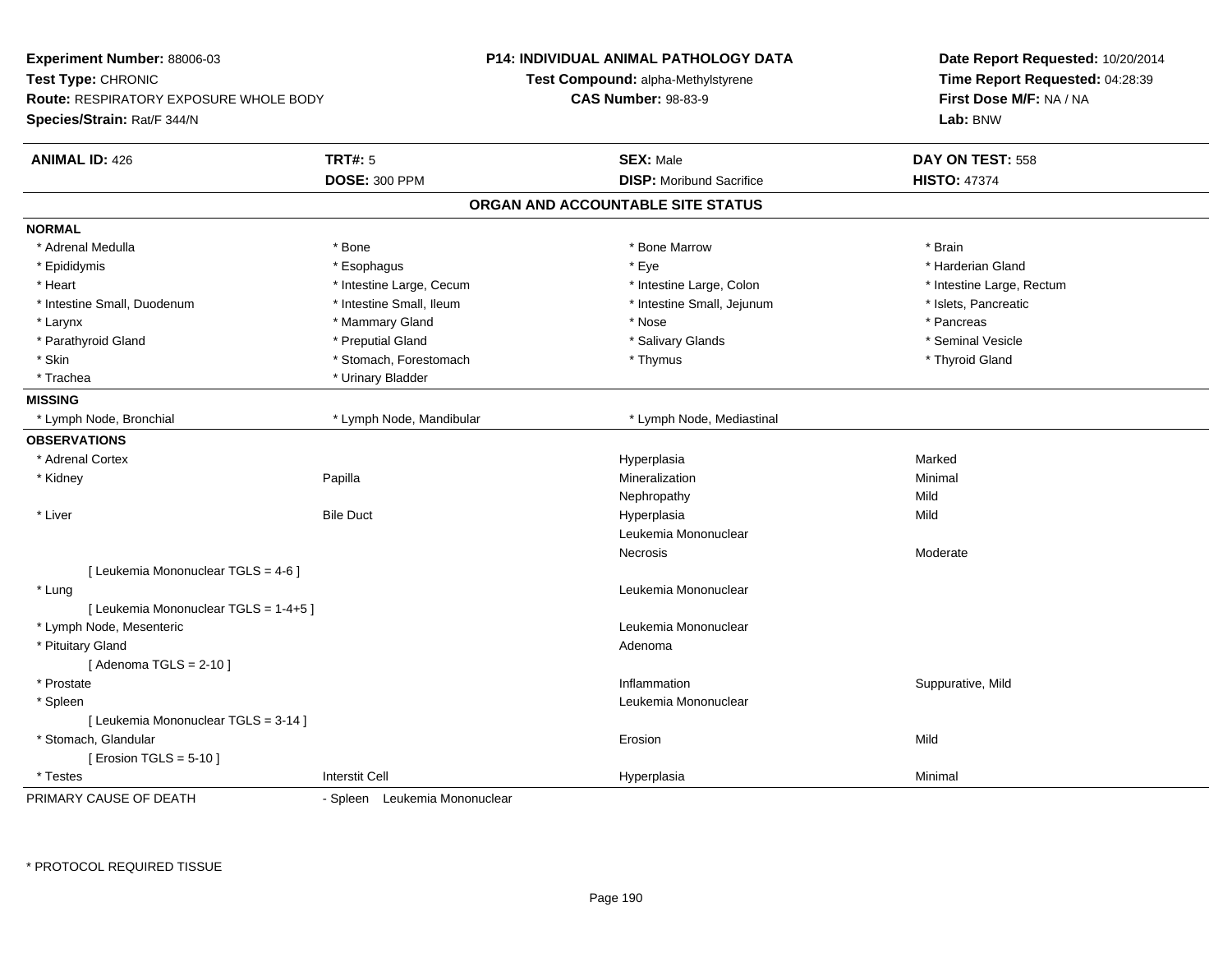| <b>Experiment Number: 88006-03</b><br>Test Type: CHRONIC<br><b>Route: RESPIRATORY EXPOSURE WHOLE BODY</b><br>Species/Strain: Rat/F 344/N |                                 | <b>P14: INDIVIDUAL ANIMAL PATHOLOGY DATA</b><br>Test Compound: alpha-Methylstyrene<br><b>CAS Number: 98-83-9</b> | Date Report Requested: 10/20/2014<br>Time Report Requested: 04:28:39<br>First Dose M/F: NA / NA<br>Lab: BNW |
|------------------------------------------------------------------------------------------------------------------------------------------|---------------------------------|------------------------------------------------------------------------------------------------------------------|-------------------------------------------------------------------------------------------------------------|
| <b>ANIMAL ID: 426</b>                                                                                                                    | TRT#: 5<br><b>DOSE: 300 PPM</b> | <b>SEX: Male</b><br><b>DISP:</b> Moribund Sacrifice                                                              | <b>DAY ON TEST: 558</b><br><b>HISTO: 47374</b>                                                              |
|                                                                                                                                          |                                 | ORGAN AND ACCOUNTABLE SITE STATUS                                                                                |                                                                                                             |
| CONTRIBUTORY CAUSE OF DEATH                                                                                                              | - Pituitary Gland Adenoma       |                                                                                                                  |                                                                                                             |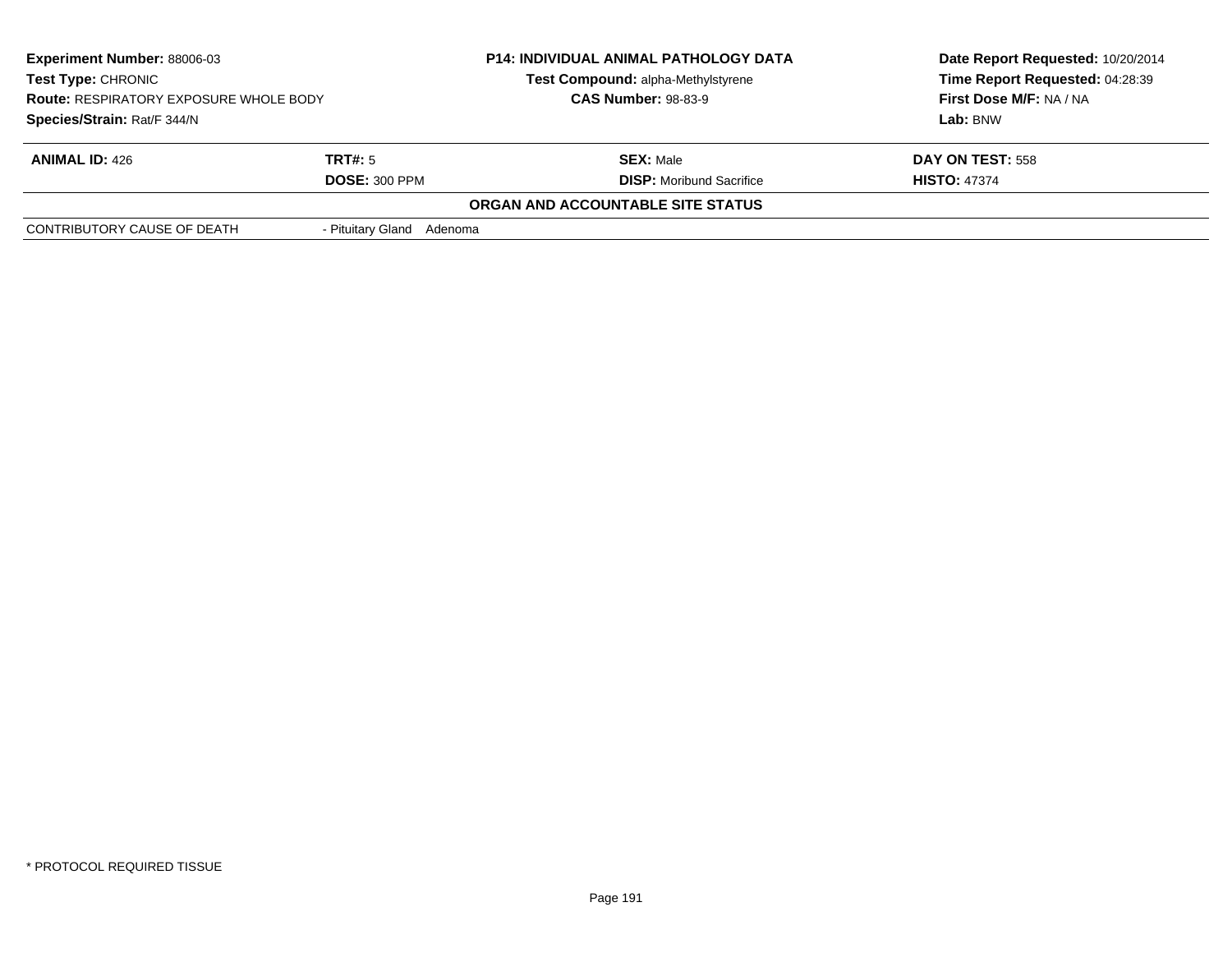| Experiment Number: 88006-03<br>Test Type: CHRONIC<br>Route: RESPIRATORY EXPOSURE WHOLE BODY<br>Species/Strain: Rat/F 344/N |                            | P14: INDIVIDUAL ANIMAL PATHOLOGY DATA<br>Test Compound: alpha-Methylstyrene<br><b>CAS Number: 98-83-9</b> |                                   | Date Report Requested: 10/20/2014<br>Time Report Requested: 04:28:39<br>First Dose M/F: NA / NA<br>Lab: BNW |  |
|----------------------------------------------------------------------------------------------------------------------------|----------------------------|-----------------------------------------------------------------------------------------------------------|-----------------------------------|-------------------------------------------------------------------------------------------------------------|--|
| <b>ANIMAL ID: 427</b>                                                                                                      | <b>TRT#: 5</b>             |                                                                                                           | <b>SEX: Male</b>                  | DAY ON TEST: 730                                                                                            |  |
|                                                                                                                            | <b>DOSE: 300 PPM</b>       |                                                                                                           | <b>DISP: Terminal Sacrifice</b>   | <b>HISTO: 47375</b>                                                                                         |  |
|                                                                                                                            |                            |                                                                                                           | ORGAN AND ACCOUNTABLE SITE STATUS |                                                                                                             |  |
| <b>NORMAL</b>                                                                                                              |                            |                                                                                                           |                                   |                                                                                                             |  |
| * Adrenal Medulla                                                                                                          | * Bone                     |                                                                                                           | * Bone Marrow                     | * Brain                                                                                                     |  |
| * Epididymis                                                                                                               | * Esophagus                |                                                                                                           | * Harderian Gland                 | * Heart                                                                                                     |  |
| * Intestine Large, Cecum                                                                                                   | * Intestine Large, Colon   |                                                                                                           | * Intestine Large, Rectum         | * Intestine Small, Duodenum                                                                                 |  |
| * Intestine Small, Ileum                                                                                                   | * Intestine Small, Jejunum |                                                                                                           | * Islets, Pancreatic              | * Larynx                                                                                                    |  |
| * Lymph Node, Mesenteric                                                                                                   | * Mammary Gland            |                                                                                                           | * Nose                            | * Pancreas                                                                                                  |  |
| * Parathyroid Gland                                                                                                        | * Preputial Gland          |                                                                                                           | * Prostate                        | * Salivary Glands                                                                                           |  |
| * Seminal Vesicle                                                                                                          | * Stomach, Forestomach     |                                                                                                           | * Stomach, Glandular              | * Thymus                                                                                                    |  |
| * Trachea                                                                                                                  | * Urinary Bladder          |                                                                                                           |                                   |                                                                                                             |  |
| <b>MISSING</b>                                                                                                             |                            |                                                                                                           |                                   |                                                                                                             |  |
| * Lymph Node, Bronchial                                                                                                    | * Lymph Node, Mandibular   |                                                                                                           | * Lymph Node, Mediastinal         |                                                                                                             |  |
| <b>OBSERVATIONS</b>                                                                                                        |                            |                                                                                                           |                                   |                                                                                                             |  |
| * Adrenal Cortex                                                                                                           |                            |                                                                                                           | Vacuolization Cytoplasmic         | Mild                                                                                                        |  |
| * Eye                                                                                                                      | Sclera                     |                                                                                                           | Metaplasia                        | Osseous, Mild                                                                                               |  |
| * Kidney                                                                                                                   |                            |                                                                                                           | Nephropathy                       | Mild                                                                                                        |  |
| * Liver                                                                                                                    | <b>Bile Duct</b>           |                                                                                                           | Hyperplasia                       | Mild                                                                                                        |  |
|                                                                                                                            |                            |                                                                                                           | Leukemia Mononuclear              |                                                                                                             |  |
| [ Leukemia Mononuclear TGLS = 5-6 ]                                                                                        |                            |                                                                                                           |                                   |                                                                                                             |  |
| * Lung                                                                                                                     |                            |                                                                                                           | Leukemia Mononuclear              |                                                                                                             |  |
| * Pituitary Gland                                                                                                          |                            |                                                                                                           | Adenoma                           |                                                                                                             |  |
| [Adenoma TGLS = $2-10$ ]                                                                                                   |                            |                                                                                                           |                                   |                                                                                                             |  |
| * Skin                                                                                                                     | <b>Subcut Tiss</b>         |                                                                                                           | Lipoma                            |                                                                                                             |  |
| [ Lipoma TGLS = $1-14$ ]                                                                                                   |                            |                                                                                                           |                                   |                                                                                                             |  |
| * Spleen                                                                                                                   |                            |                                                                                                           | Leukemia Mononuclear              |                                                                                                             |  |
| [ Leukemia Mononuclear TGLS = 4-6 ]                                                                                        |                            |                                                                                                           |                                   |                                                                                                             |  |
| * Testes                                                                                                                   | <b>Interstit Cell</b>      |                                                                                                           | Adenoma                           |                                                                                                             |  |
|                                                                                                                            | <b>Germinal Epith</b>      |                                                                                                           | Atrophy                           | Marked                                                                                                      |  |
| [Atrophy $TGLS = 3-9$ ]                                                                                                    |                            |                                                                                                           |                                   |                                                                                                             |  |
| * Thyroid Gland                                                                                                            | C Cell                     |                                                                                                           | Hyperplasia                       | Minimal                                                                                                     |  |
| PRIMARY CAUSE OF DEATH                                                                                                     | $\blacksquare$             |                                                                                                           |                                   |                                                                                                             |  |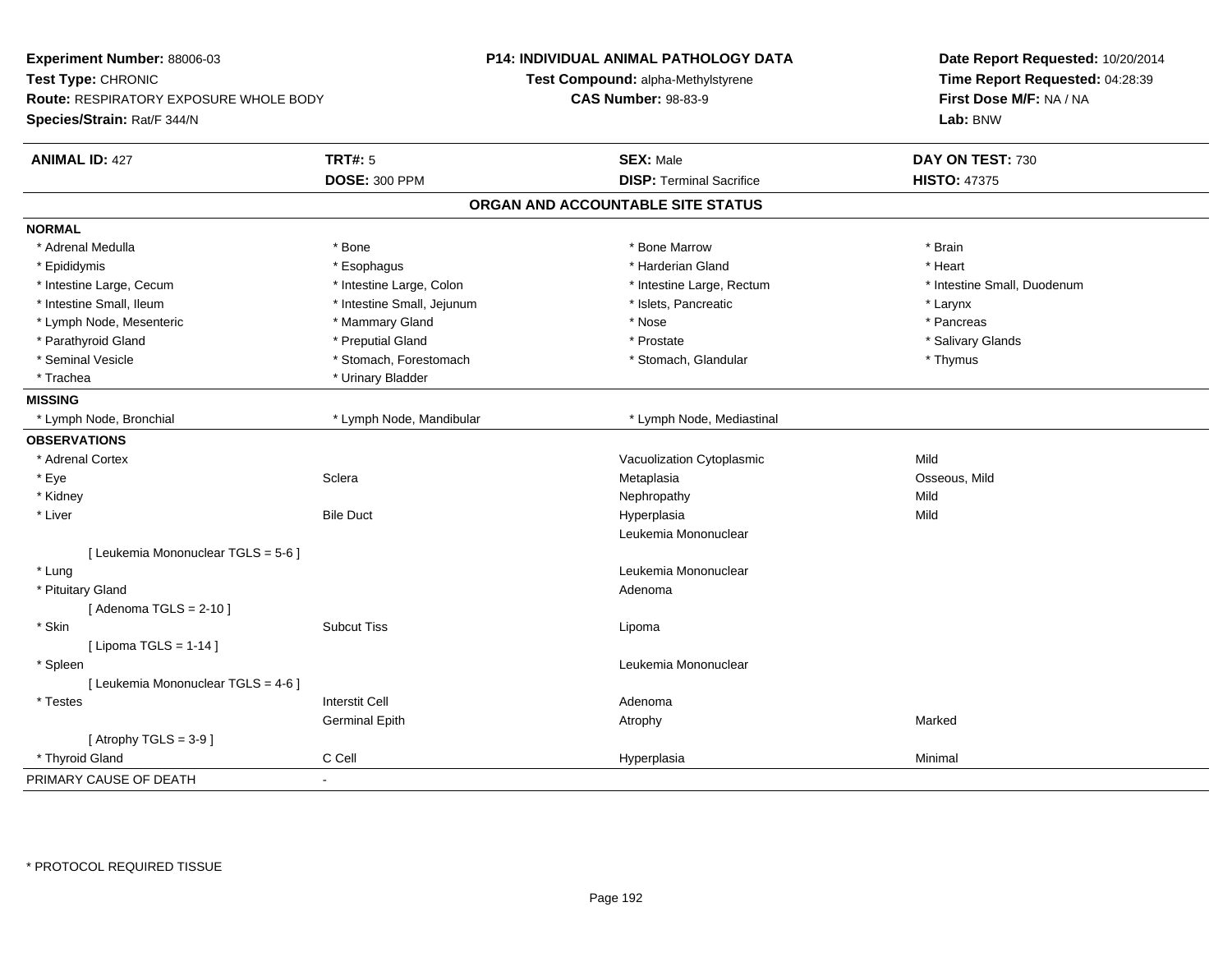| Experiment Number: 88006-03            |                            | P14: INDIVIDUAL ANIMAL PATHOLOGY DATA | Date Report Requested: 10/20/2014<br>Time Report Requested: 04:28:39 |  |
|----------------------------------------|----------------------------|---------------------------------------|----------------------------------------------------------------------|--|
| <b>Test Type: CHRONIC</b>              |                            | Test Compound: alpha-Methylstyrene    |                                                                      |  |
| Route: RESPIRATORY EXPOSURE WHOLE BODY | <b>CAS Number: 98-83-9</b> |                                       | First Dose M/F: NA / NA                                              |  |
| Species/Strain: Rat/F 344/N            |                            |                                       | Lab: BNW                                                             |  |
| <b>ANIMAL ID: 428</b>                  | <b>TRT#: 5</b>             | <b>SEX: Male</b>                      | DAY ON TEST: 652                                                     |  |
|                                        | <b>DOSE: 300 PPM</b>       | <b>DISP:</b> Moribund Sacrifice       | <b>HISTO: 47376</b>                                                  |  |
|                                        |                            | ORGAN AND ACCOUNTABLE SITE STATUS     |                                                                      |  |
| <b>NORMAL</b>                          |                            |                                       |                                                                      |  |
| * Bone                                 | * Bone Marrow              | * Brain                               | * Epididymis                                                         |  |
| * Esophagus                            | * Eye                      | * Harderian Gland                     | * Intestine Large, Cecum                                             |  |
| * Intestine Large, Colon               | * Intestine Large, Rectum  | * Intestine Small, Duodenum           | * Intestine Small, Ileum                                             |  |
| * Intestine Small, Jejunum             | * Islets, Pancreatic       | * Nose                                | * Pancreas                                                           |  |
| * Parathyroid Gland                    | * Preputial Gland          | * Salivary Glands                     | * Seminal Vesicle                                                    |  |
| * Skin                                 | * Stomach, Forestomach     | * Stomach, Glandular                  | * Thymus                                                             |  |
| * Thyroid Gland                        | * Trachea                  |                                       |                                                                      |  |
| <b>MISSING</b>                         |                            |                                       |                                                                      |  |
| * Lymph Node, Bronchial                | * Lymph Node, Mandibular   |                                       |                                                                      |  |
| <b>OBSERVATIONS</b>                    |                            |                                       |                                                                      |  |
| * Adrenal Cortex                       |                            | Hyperplasia                           | Marked                                                               |  |
| * Adrenal Medulla                      |                            | Leukemia Mononuclear                  |                                                                      |  |
|                                        |                            | Pheochromocytoma Benign               |                                                                      |  |
| * Heart                                | Atrium                     | Thrombosis                            | Marked                                                               |  |
| * Kidney                               |                            | Nephropathy                           | Minimal                                                              |  |
| * Larynx                               |                            | Inflammation                          | Chronic, Minimal                                                     |  |
| * Liver                                | <b>Bile Duct</b>           | Hyperplasia                           | Mild                                                                 |  |
|                                        |                            | Leukemia Mononuclear                  |                                                                      |  |
|                                        |                            | <b>Necrosis</b>                       | Moderate                                                             |  |
| * Lung                                 |                            | Leukemia Mononuclear                  |                                                                      |  |
| * Lymph Node, Mediastinal              |                            | Leukemia Mononuclear                  |                                                                      |  |
| * Lymph Node, Mesenteric               |                            | Leukemia Mononuclear                  |                                                                      |  |
| * Mammary Gland                        |                            | Fibroadenoma                          |                                                                      |  |
| [Fibroadenoma TGLS = 5-15]             |                            |                                       |                                                                      |  |
| * Pituitary Gland                      |                            | Adenoma                               |                                                                      |  |
| [Adenoma TGLS = $1-10$ ]               |                            |                                       |                                                                      |  |
| * Prostate                             |                            | Inflammation                          | Suppurative, Mild                                                    |  |
| * Spleen                               |                            | Leukemia Mononuclear                  |                                                                      |  |
| [ Leukemia Mononuclear TGLS = 2-14 ]   |                            |                                       |                                                                      |  |
| * Testes                               | <b>Interstit Cell</b>      | Adenoma                               |                                                                      |  |
|                                        |                            |                                       |                                                                      |  |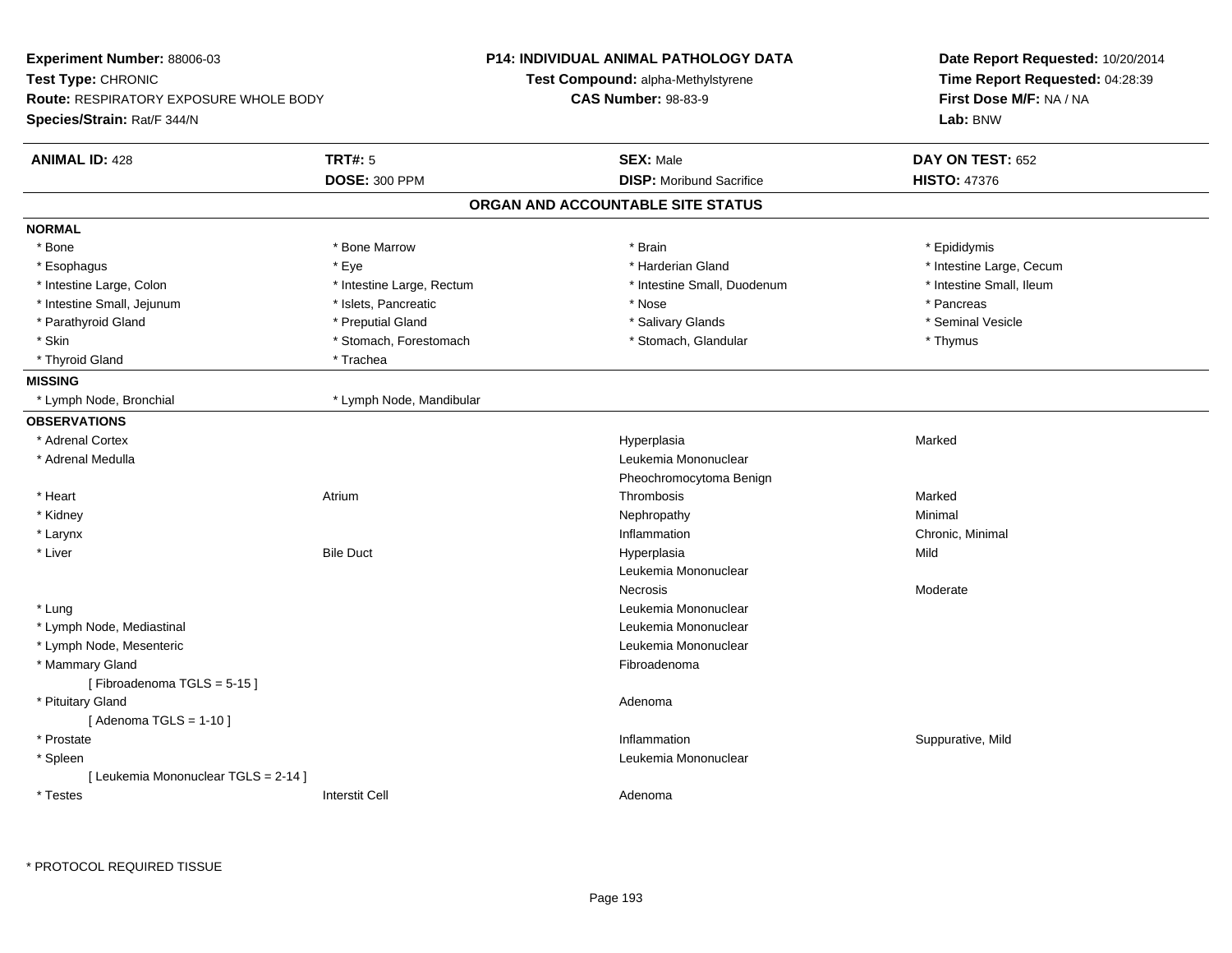| Experiment Number: 88006-03                   |                               | <b>P14: INDIVIDUAL ANIMAL PATHOLOGY DATA</b> | Date Report Requested: 10/20/2014<br>Time Report Requested: 04:28:39<br>First Dose M/F: NA / NA |
|-----------------------------------------------|-------------------------------|----------------------------------------------|-------------------------------------------------------------------------------------------------|
| Test Type: CHRONIC                            |                               | Test Compound: alpha-Methylstyrene           |                                                                                                 |
| <b>Route: RESPIRATORY EXPOSURE WHOLE BODY</b> |                               | <b>CAS Number: 98-83-9</b>                   |                                                                                                 |
| Species/Strain: Rat/F 344/N                   |                               |                                              | Lab: BNW                                                                                        |
| <b>ANIMAL ID: 428</b>                         | TRT#: 5                       | <b>SEX: Male</b>                             | <b>DAY ON TEST: 652</b>                                                                         |
|                                               | <b>DOSE: 300 PPM</b>          | <b>DISP:</b> Moribund Sacrifice              | <b>HISTO: 47376</b>                                                                             |
|                                               |                               | ORGAN AND ACCOUNTABLE SITE STATUS            |                                                                                                 |
| [Adenoma TGLS = $3-9$ ]                       |                               |                                              |                                                                                                 |
| * Urinary Bladder                             |                               | Calculus Micro Observation Only              | Moderate                                                                                        |
| PRIMARY CAUSE OF DEATH                        | - Spleen Leukemia Mononuclear |                                              |                                                                                                 |
| CONTRIBUTORY CAUSE OF DEATH                   | - Pituitary Gland Adenoma     |                                              |                                                                                                 |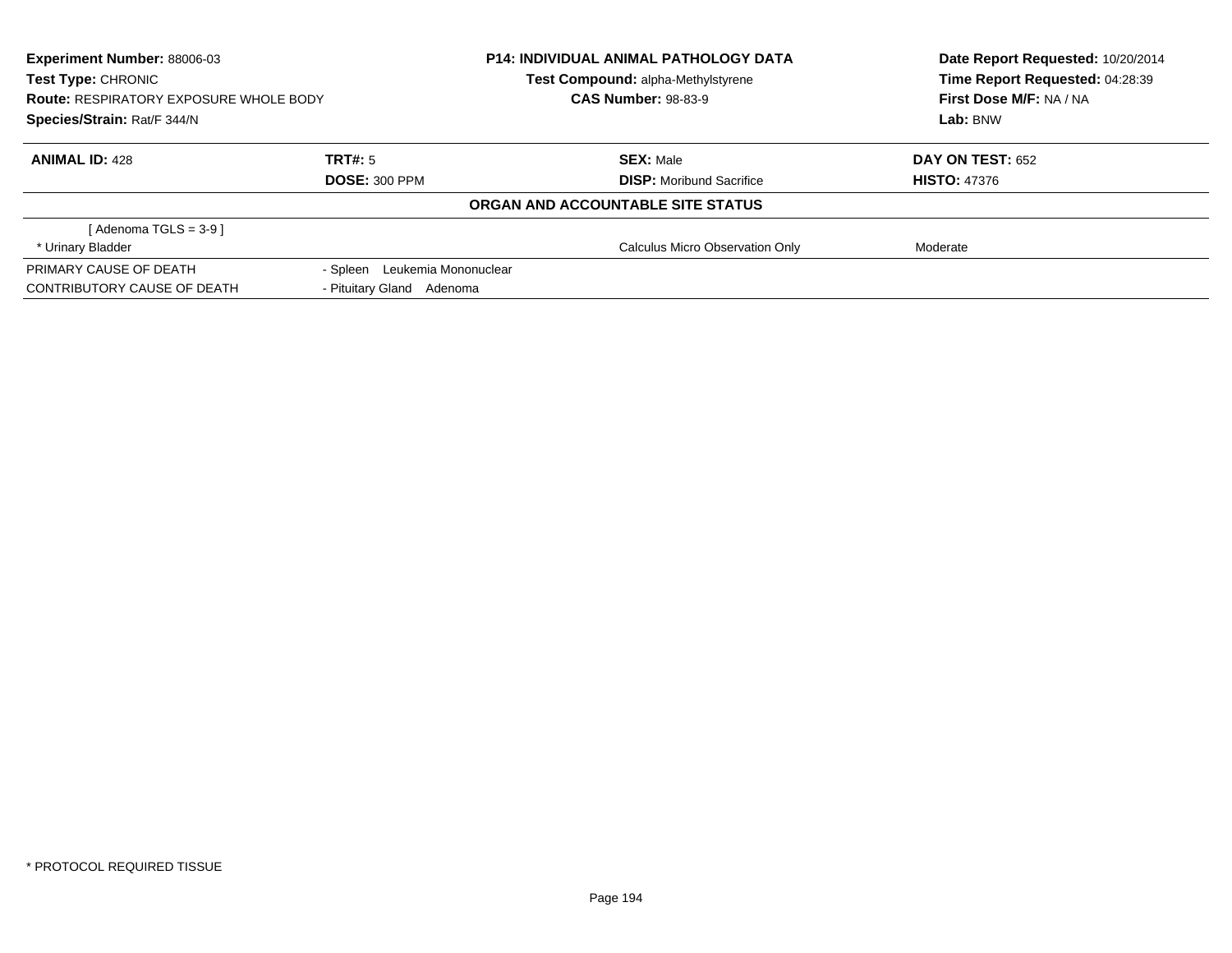| Test Compound: alpha-Methylstyrene<br>Time Report Requested: 04:28:39<br>First Dose M/F: NA / NA<br><b>CAS Number: 98-83-9</b><br>Lab: BNW<br><b>TRT#: 5</b><br><b>ANIMAL ID: 429</b><br><b>SEX: Male</b><br>DAY ON TEST: 730<br><b>DOSE: 300 PPM</b><br><b>DISP: Terminal Sacrifice</b><br><b>HISTO: 47377</b><br>ORGAN AND ACCOUNTABLE SITE STATUS<br>* Bone<br>* Bone Marrow<br>* Brain<br>* Epididymis<br>* Eye<br>* Harderian Gland<br>* Heart<br>* Esophagus<br>* Intestine Large, Cecum<br>* Intestine Large, Colon<br>* Intestine Small, Duodenum<br>* Intestine Large, Rectum<br>* Intestine Small, Ileum<br>* Intestine Small, Jejunum<br>* Islets. Pancreatic<br>* Larynx<br>* Lung<br>* Lymph Node, Mediastinal<br>* Lymph Node, Mesenteric<br>* Mammary Gland<br>* Parathyroid Gland<br>* Preputial Gland<br>* Pancreas<br>* Prostate<br>* Skin<br>* Salivary Glands<br>* Seminal Vesicle<br>* Spleen<br>* Stomach, Forestomach<br>* Stomach, Glandular<br>* Thymus<br>* Thyroid Gland<br>* Urinary Bladder<br>* Trachea<br>* Lymph Node, Mandibular<br>* Lymph Node, Bronchial<br>* Adrenal Cortex<br>Hyperplasia<br>Moderate<br>* Adrenal Medulla<br>Hyperplasia<br>Mild<br>* Kidney<br>Nephropathy<br>Mild<br>* Larynx<br>Note: Only 2 sections of Larynx on slide.<br>* Liver<br><b>Bile Duct</b><br>Mild<br>Hyperplasia<br>* Nose<br>Olfactory Epi<br>Degeneration<br>Hyaline, Mild<br>Basal Cell, Mild<br>Olfactory Epi<br>Hyperplasia<br>Hyperplasia | Experiment Number: 88006-03                                         |  | <b>P14: INDIVIDUAL ANIMAL PATHOLOGY DATA</b> | Date Report Requested: 10/20/2014 |
|--------------------------------------------------------------------------------------------------------------------------------------------------------------------------------------------------------------------------------------------------------------------------------------------------------------------------------------------------------------------------------------------------------------------------------------------------------------------------------------------------------------------------------------------------------------------------------------------------------------------------------------------------------------------------------------------------------------------------------------------------------------------------------------------------------------------------------------------------------------------------------------------------------------------------------------------------------------------------------------------------------------------------------------------------------------------------------------------------------------------------------------------------------------------------------------------------------------------------------------------------------------------------------------------------------------------------------------------------------------------------------------------------------------------------------------------------------------------------|---------------------------------------------------------------------|--|----------------------------------------------|-----------------------------------|
|                                                                                                                                                                                                                                                                                                                                                                                                                                                                                                                                                                                                                                                                                                                                                                                                                                                                                                                                                                                                                                                                                                                                                                                                                                                                                                                                                                                                                                                                          | Test Type: CHRONIC<br><b>Route: RESPIRATORY EXPOSURE WHOLE BODY</b> |  |                                              |                                   |
|                                                                                                                                                                                                                                                                                                                                                                                                                                                                                                                                                                                                                                                                                                                                                                                                                                                                                                                                                                                                                                                                                                                                                                                                                                                                                                                                                                                                                                                                          |                                                                     |  |                                              |                                   |
|                                                                                                                                                                                                                                                                                                                                                                                                                                                                                                                                                                                                                                                                                                                                                                                                                                                                                                                                                                                                                                                                                                                                                                                                                                                                                                                                                                                                                                                                          | Species/Strain: Rat/F 344/N                                         |  |                                              |                                   |
|                                                                                                                                                                                                                                                                                                                                                                                                                                                                                                                                                                                                                                                                                                                                                                                                                                                                                                                                                                                                                                                                                                                                                                                                                                                                                                                                                                                                                                                                          |                                                                     |  |                                              |                                   |
|                                                                                                                                                                                                                                                                                                                                                                                                                                                                                                                                                                                                                                                                                                                                                                                                                                                                                                                                                                                                                                                                                                                                                                                                                                                                                                                                                                                                                                                                          |                                                                     |  |                                              |                                   |
|                                                                                                                                                                                                                                                                                                                                                                                                                                                                                                                                                                                                                                                                                                                                                                                                                                                                                                                                                                                                                                                                                                                                                                                                                                                                                                                                                                                                                                                                          |                                                                     |  |                                              |                                   |
|                                                                                                                                                                                                                                                                                                                                                                                                                                                                                                                                                                                                                                                                                                                                                                                                                                                                                                                                                                                                                                                                                                                                                                                                                                                                                                                                                                                                                                                                          | <b>NORMAL</b>                                                       |  |                                              |                                   |
|                                                                                                                                                                                                                                                                                                                                                                                                                                                                                                                                                                                                                                                                                                                                                                                                                                                                                                                                                                                                                                                                                                                                                                                                                                                                                                                                                                                                                                                                          |                                                                     |  |                                              |                                   |
|                                                                                                                                                                                                                                                                                                                                                                                                                                                                                                                                                                                                                                                                                                                                                                                                                                                                                                                                                                                                                                                                                                                                                                                                                                                                                                                                                                                                                                                                          |                                                                     |  |                                              |                                   |
|                                                                                                                                                                                                                                                                                                                                                                                                                                                                                                                                                                                                                                                                                                                                                                                                                                                                                                                                                                                                                                                                                                                                                                                                                                                                                                                                                                                                                                                                          |                                                                     |  |                                              |                                   |
|                                                                                                                                                                                                                                                                                                                                                                                                                                                                                                                                                                                                                                                                                                                                                                                                                                                                                                                                                                                                                                                                                                                                                                                                                                                                                                                                                                                                                                                                          |                                                                     |  |                                              |                                   |
|                                                                                                                                                                                                                                                                                                                                                                                                                                                                                                                                                                                                                                                                                                                                                                                                                                                                                                                                                                                                                                                                                                                                                                                                                                                                                                                                                                                                                                                                          |                                                                     |  |                                              |                                   |
|                                                                                                                                                                                                                                                                                                                                                                                                                                                                                                                                                                                                                                                                                                                                                                                                                                                                                                                                                                                                                                                                                                                                                                                                                                                                                                                                                                                                                                                                          |                                                                     |  |                                              |                                   |
|                                                                                                                                                                                                                                                                                                                                                                                                                                                                                                                                                                                                                                                                                                                                                                                                                                                                                                                                                                                                                                                                                                                                                                                                                                                                                                                                                                                                                                                                          |                                                                     |  |                                              |                                   |
|                                                                                                                                                                                                                                                                                                                                                                                                                                                                                                                                                                                                                                                                                                                                                                                                                                                                                                                                                                                                                                                                                                                                                                                                                                                                                                                                                                                                                                                                          |                                                                     |  |                                              |                                   |
|                                                                                                                                                                                                                                                                                                                                                                                                                                                                                                                                                                                                                                                                                                                                                                                                                                                                                                                                                                                                                                                                                                                                                                                                                                                                                                                                                                                                                                                                          |                                                                     |  |                                              |                                   |
|                                                                                                                                                                                                                                                                                                                                                                                                                                                                                                                                                                                                                                                                                                                                                                                                                                                                                                                                                                                                                                                                                                                                                                                                                                                                                                                                                                                                                                                                          | <b>MISSING</b>                                                      |  |                                              |                                   |
|                                                                                                                                                                                                                                                                                                                                                                                                                                                                                                                                                                                                                                                                                                                                                                                                                                                                                                                                                                                                                                                                                                                                                                                                                                                                                                                                                                                                                                                                          |                                                                     |  |                                              |                                   |
|                                                                                                                                                                                                                                                                                                                                                                                                                                                                                                                                                                                                                                                                                                                                                                                                                                                                                                                                                                                                                                                                                                                                                                                                                                                                                                                                                                                                                                                                          | <b>OBSERVATIONS</b>                                                 |  |                                              |                                   |
|                                                                                                                                                                                                                                                                                                                                                                                                                                                                                                                                                                                                                                                                                                                                                                                                                                                                                                                                                                                                                                                                                                                                                                                                                                                                                                                                                                                                                                                                          |                                                                     |  |                                              |                                   |
|                                                                                                                                                                                                                                                                                                                                                                                                                                                                                                                                                                                                                                                                                                                                                                                                                                                                                                                                                                                                                                                                                                                                                                                                                                                                                                                                                                                                                                                                          |                                                                     |  |                                              |                                   |
|                                                                                                                                                                                                                                                                                                                                                                                                                                                                                                                                                                                                                                                                                                                                                                                                                                                                                                                                                                                                                                                                                                                                                                                                                                                                                                                                                                                                                                                                          |                                                                     |  |                                              |                                   |
|                                                                                                                                                                                                                                                                                                                                                                                                                                                                                                                                                                                                                                                                                                                                                                                                                                                                                                                                                                                                                                                                                                                                                                                                                                                                                                                                                                                                                                                                          |                                                                     |  |                                              |                                   |
|                                                                                                                                                                                                                                                                                                                                                                                                                                                                                                                                                                                                                                                                                                                                                                                                                                                                                                                                                                                                                                                                                                                                                                                                                                                                                                                                                                                                                                                                          |                                                                     |  |                                              |                                   |
|                                                                                                                                                                                                                                                                                                                                                                                                                                                                                                                                                                                                                                                                                                                                                                                                                                                                                                                                                                                                                                                                                                                                                                                                                                                                                                                                                                                                                                                                          |                                                                     |  |                                              |                                   |
|                                                                                                                                                                                                                                                                                                                                                                                                                                                                                                                                                                                                                                                                                                                                                                                                                                                                                                                                                                                                                                                                                                                                                                                                                                                                                                                                                                                                                                                                          |                                                                     |  |                                              |                                   |
|                                                                                                                                                                                                                                                                                                                                                                                                                                                                                                                                                                                                                                                                                                                                                                                                                                                                                                                                                                                                                                                                                                                                                                                                                                                                                                                                                                                                                                                                          |                                                                     |  |                                              |                                   |
|                                                                                                                                                                                                                                                                                                                                                                                                                                                                                                                                                                                                                                                                                                                                                                                                                                                                                                                                                                                                                                                                                                                                                                                                                                                                                                                                                                                                                                                                          | * Pituitary Gland                                                   |  |                                              | Mild                              |
| Bilateral, Interstit Cell<br>* Testes<br>Adenoma                                                                                                                                                                                                                                                                                                                                                                                                                                                                                                                                                                                                                                                                                                                                                                                                                                                                                                                                                                                                                                                                                                                                                                                                                                                                                                                                                                                                                         |                                                                     |  |                                              |                                   |
| [Adenoma TGLS = $1-9$ ]                                                                                                                                                                                                                                                                                                                                                                                                                                                                                                                                                                                                                                                                                                                                                                                                                                                                                                                                                                                                                                                                                                                                                                                                                                                                                                                                                                                                                                                  |                                                                     |  |                                              |                                   |
| $\blacksquare$                                                                                                                                                                                                                                                                                                                                                                                                                                                                                                                                                                                                                                                                                                                                                                                                                                                                                                                                                                                                                                                                                                                                                                                                                                                                                                                                                                                                                                                           | PRIMARY CAUSE OF DEATH                                              |  |                                              |                                   |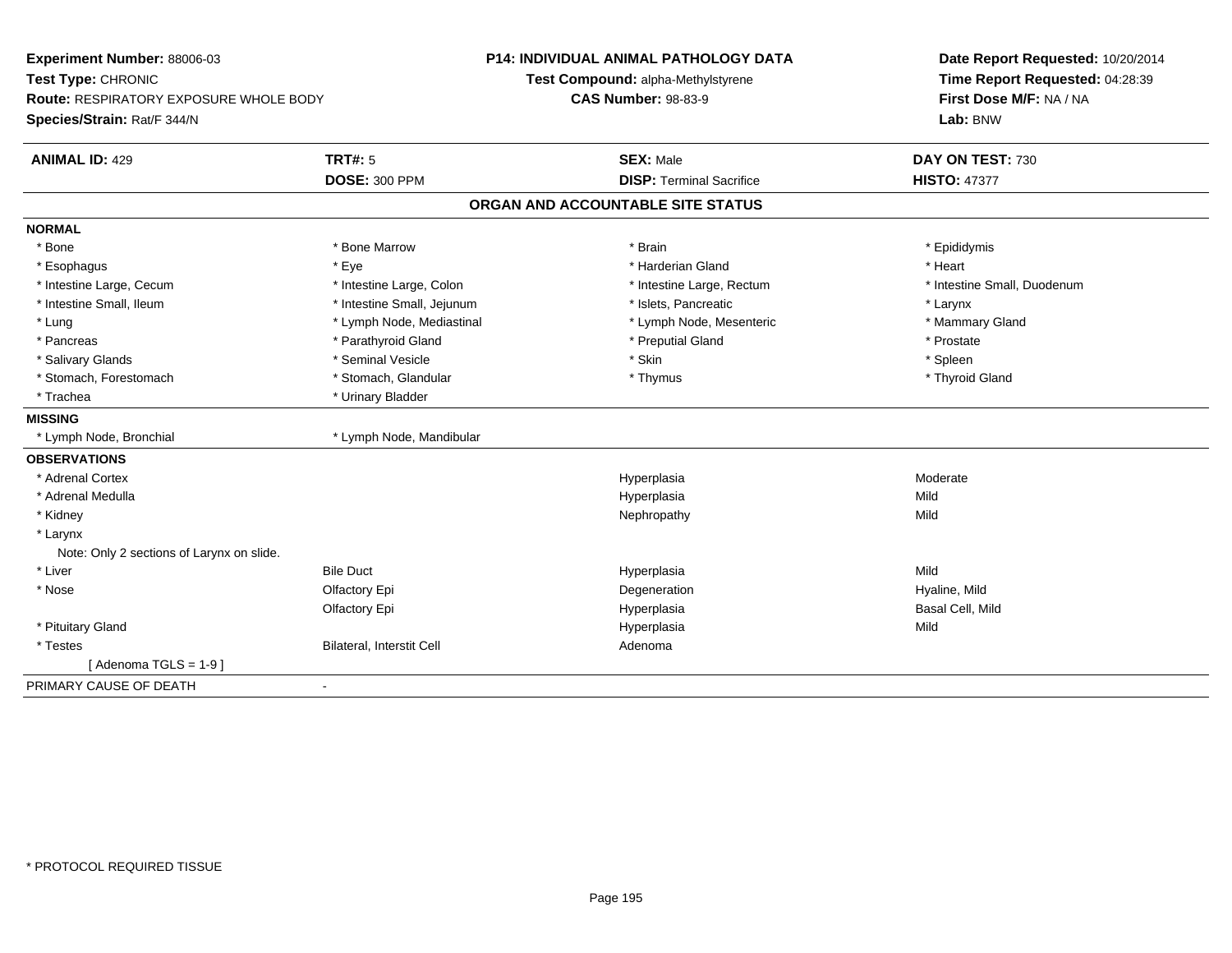| Experiment Number: 88006-03<br>Test Type: CHRONIC<br><b>Route: RESPIRATORY EXPOSURE WHOLE BODY</b><br>Species/Strain: Rat/F 344/N |                            | <b>P14: INDIVIDUAL ANIMAL PATHOLOGY DATA</b><br><b>Test Compound: alpha-Methylstyrene</b><br><b>CAS Number: 98-83-9</b> | Date Report Requested: 10/20/2014<br>Time Report Requested: 04:28:39<br>First Dose M/F: NA / NA<br>Lab: BNW |
|-----------------------------------------------------------------------------------------------------------------------------------|----------------------------|-------------------------------------------------------------------------------------------------------------------------|-------------------------------------------------------------------------------------------------------------|
| <b>ANIMAL ID: 430</b>                                                                                                             | <b>TRT#: 5</b>             | <b>SEX: Male</b>                                                                                                        | DAY ON TEST: 729                                                                                            |
|                                                                                                                                   | <b>DOSE: 300 PPM</b>       | <b>DISP: Terminal Sacrifice</b>                                                                                         | <b>HISTO: 47378</b>                                                                                         |
|                                                                                                                                   |                            | ORGAN AND ACCOUNTABLE SITE STATUS                                                                                       |                                                                                                             |
| <b>NORMAL</b>                                                                                                                     |                            |                                                                                                                         |                                                                                                             |
| * Adrenal Medulla                                                                                                                 | * Bone                     | * Bone Marrow                                                                                                           | * Brain                                                                                                     |
| * Epididymis                                                                                                                      | * Esophagus                | * Harderian Gland                                                                                                       | * Heart                                                                                                     |
| * Intestine Large, Cecum                                                                                                          | * Intestine Large, Colon   | * Intestine Large, Rectum                                                                                               | * Intestine Small, Duodenum                                                                                 |
| * Intestine Small, Ileum                                                                                                          | * Intestine Small, Jejunum | * Islets, Pancreatic                                                                                                    | * Lymph Node, Mesenteric                                                                                    |
| * Mammary Gland                                                                                                                   | * Nose                     | * Pancreas                                                                                                              | * Preputial Gland                                                                                           |
| * Salivary Glands                                                                                                                 | * Seminal Vesicle          | * Skin                                                                                                                  | * Stomach, Forestomach                                                                                      |
| * Stomach, Glandular                                                                                                              | * Thymus                   | * Trachea                                                                                                               | * Urinary Bladder                                                                                           |
| <b>MISSING</b>                                                                                                                    |                            |                                                                                                                         |                                                                                                             |
| * Lymph Node, Bronchial                                                                                                           | * Lymph Node, Mandibular   | * Parathyroid Gland                                                                                                     |                                                                                                             |
| <b>OBSERVATIONS</b>                                                                                                               |                            |                                                                                                                         |                                                                                                             |
| * Adrenal Cortex                                                                                                                  |                            | Vacuolization Cytoplasmic                                                                                               | Mild                                                                                                        |
| * Eye                                                                                                                             | Sclera                     | Metaplasia                                                                                                              | Osseous, Mild                                                                                               |
| * Kidney                                                                                                                          |                            | Cyst                                                                                                                    |                                                                                                             |
|                                                                                                                                   |                            | Nephropathy                                                                                                             | Mild                                                                                                        |
| [Cyst TGLS = $5-7$ ]                                                                                                              |                            |                                                                                                                         |                                                                                                             |
| * Larynx                                                                                                                          |                            | Inflammation                                                                                                            | Chronic, Mild                                                                                               |
| * Liver                                                                                                                           | <b>Bile Duct</b>           | Hyperplasia                                                                                                             | Mild                                                                                                        |
|                                                                                                                                   |                            | Leukemia Mononuclear                                                                                                    |                                                                                                             |
| * Lung                                                                                                                            |                            | Leukemia Mononuclear                                                                                                    |                                                                                                             |
| * Lymph Node, Mediastinal                                                                                                         |                            | Leukemia Mononuclear                                                                                                    |                                                                                                             |
| * Pituitary Gland                                                                                                                 |                            | Adenoma                                                                                                                 |                                                                                                             |
| [Adenoma TGLS = $1-10$ ]                                                                                                          |                            |                                                                                                                         |                                                                                                             |
| * Prostate                                                                                                                        |                            | Inflammation                                                                                                            | Suppurative, Minimal                                                                                        |
| * Spleen                                                                                                                          |                            | Leukemia Mononuclear                                                                                                    |                                                                                                             |
| [ Leukemia Mononuclear TGLS = 3,4-14 ]                                                                                            |                            |                                                                                                                         |                                                                                                             |
| * Testes                                                                                                                          | Bilateral, Interstit Cell  | Adenoma                                                                                                                 |                                                                                                             |
| [Adenoma TGLS = $2-9$ ]                                                                                                           |                            |                                                                                                                         |                                                                                                             |
| * Thyroid Gland                                                                                                                   | C Cell                     | Adenoma                                                                                                                 |                                                                                                             |
| PRIMARY CAUSE OF DEATH                                                                                                            |                            |                                                                                                                         |                                                                                                             |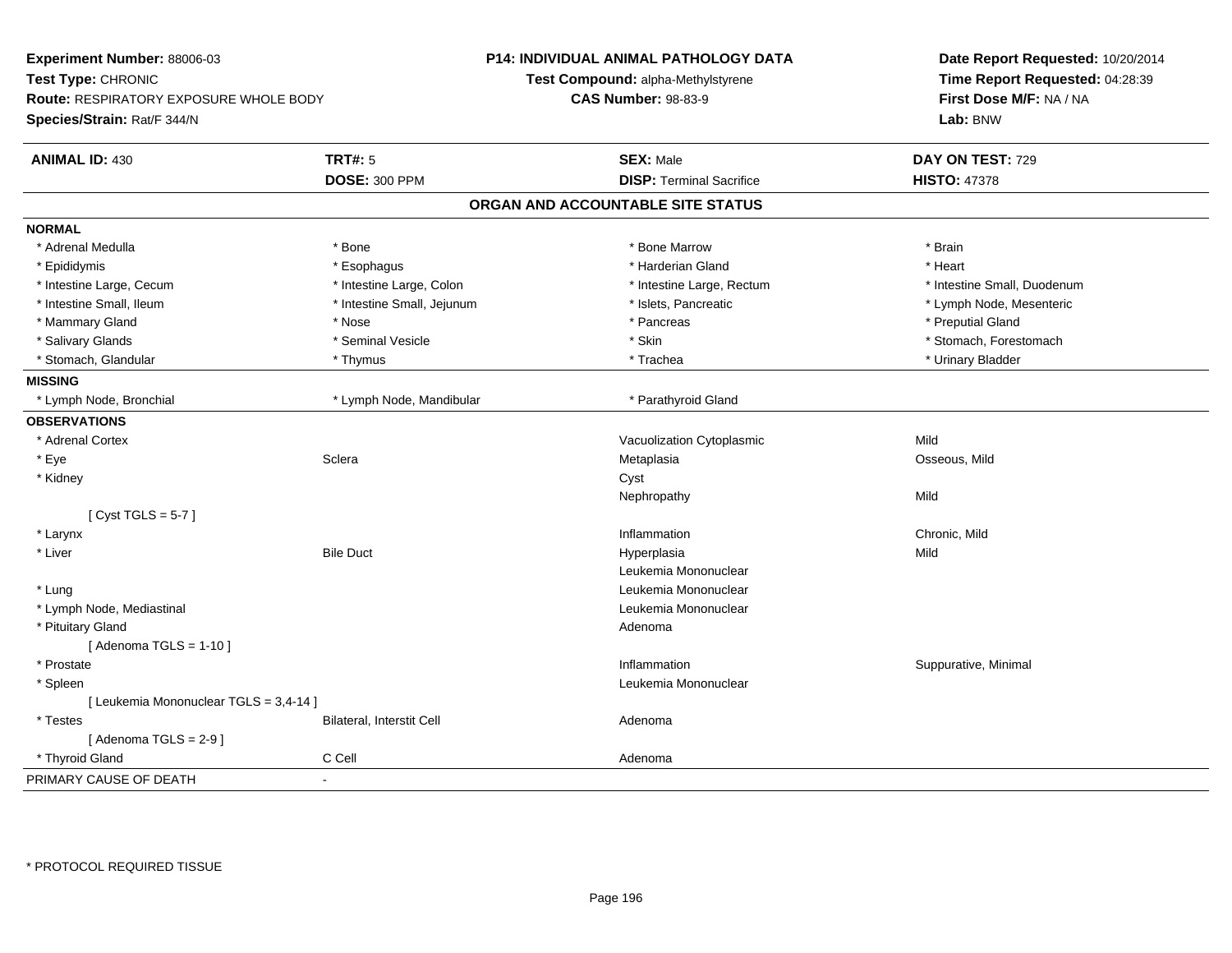| Experiment Number: 88006-03                   |                           | <b>P14: INDIVIDUAL ANIMAL PATHOLOGY DATA</b> | Date Report Requested: 10/20/2014 |
|-----------------------------------------------|---------------------------|----------------------------------------------|-----------------------------------|
| Test Type: CHRONIC                            |                           | Test Compound: alpha-Methylstyrene           | Time Report Requested: 04:28:39   |
| <b>Route: RESPIRATORY EXPOSURE WHOLE BODY</b> |                           | <b>CAS Number: 98-83-9</b>                   | First Dose M/F: NA / NA           |
| Species/Strain: Rat/F 344/N                   |                           |                                              | Lab: BNW                          |
| <b>ANIMAL ID: 431</b>                         | <b>TRT#: 5</b>            | <b>SEX: Male</b>                             | DAY ON TEST: 730                  |
|                                               | <b>DOSE: 300 PPM</b>      | <b>DISP: Terminal Sacrifice</b>              | <b>HISTO: 47379</b>               |
|                                               |                           | ORGAN AND ACCOUNTABLE SITE STATUS            |                                   |
| <b>NORMAL</b>                                 |                           |                                              |                                   |
| * Adrenal Cortex                              | * Bone                    | * Bone Marrow                                | * Epididymis                      |
| * Esophagus                                   | * Harderian Gland         | * Heart                                      | * Intestine Large, Cecum          |
| * Intestine Large, Colon                      | * Intestine Large, Rectum | * Intestine Small, Duodenum                  | * Intestine Small, Ileum          |
| * Intestine Small, Jejunum                    | * Islets, Pancreatic      | * Pancreas                                   | * Parathyroid Gland               |
| * Preputial Gland                             | * Salivary Glands         | * Seminal Vesicle                            | * Stomach, Forestomach            |
| * Stomach, Glandular                          | * Thymus                  | * Trachea                                    | * Urinary Bladder                 |
| <b>MISSING</b>                                |                           |                                              |                                   |
| * Lymph Node, Bronchial                       | * Lymph Node, Mandibular  | * Lymph Node, Mesenteric                     |                                   |
| <b>OBSERVATIONS</b>                           |                           |                                              |                                   |
| * Adrenal Medulla                             |                           | Hyperplasia                                  | Mild                              |
| * Brain                                       |                           | Compression                                  | Mild                              |
| * Eye                                         | Sclera                    | Metaplasia                                   | Osseous, Minimal                  |
| * Kidney                                      |                           | Nephropathy                                  | Moderate                          |
| * Larynx                                      |                           | Inflammation                                 | Chronic, Minimal                  |
| * Liver                                       | <b>Bile Duct</b>          | Hyperplasia                                  | Mild                              |
|                                               |                           | Leukemia Mononuclear                         |                                   |
| [ Leukemia Mononuclear TGLS = 5-6 ]           |                           |                                              |                                   |
| * Lung                                        | Alveolar Epith            | Hyperplasia                                  | Moderate                          |
|                                               | Alveolus                  | <b>Infiltration Cellular</b>                 | Histiocyte, Moderate              |
|                                               |                           | Leukemia Mononuclear                         |                                   |
| [Hyperplasia TGLS = $3,4-5+14$ ]              |                           |                                              |                                   |
| [ Infiltration Cellular TGLS = 3,4-5+14 ]     |                           |                                              |                                   |
| [ Leukemia Mononuclear TGLS = 3,4-5+14 ]      |                           |                                              |                                   |
| * Lymph Node, Mediastinal                     |                           | Leukemia Mononuclear                         |                                   |
| * Mammary Gland                               |                           | Galactocele                                  | Marked                            |
| * Nose                                        | Glands                    | <b>Dilatation</b>                            | Minimal                           |
| * Pituitary Gland                             |                           | Adenoma                                      |                                   |
| [Adenoma TGLS = $2-10$ ]                      |                           |                                              |                                   |
| * Prostate                                    |                           | Inflammation                                 | Suppurative, Moderate             |
| * Skin                                        |                           | Basal Cell Adenoma                           |                                   |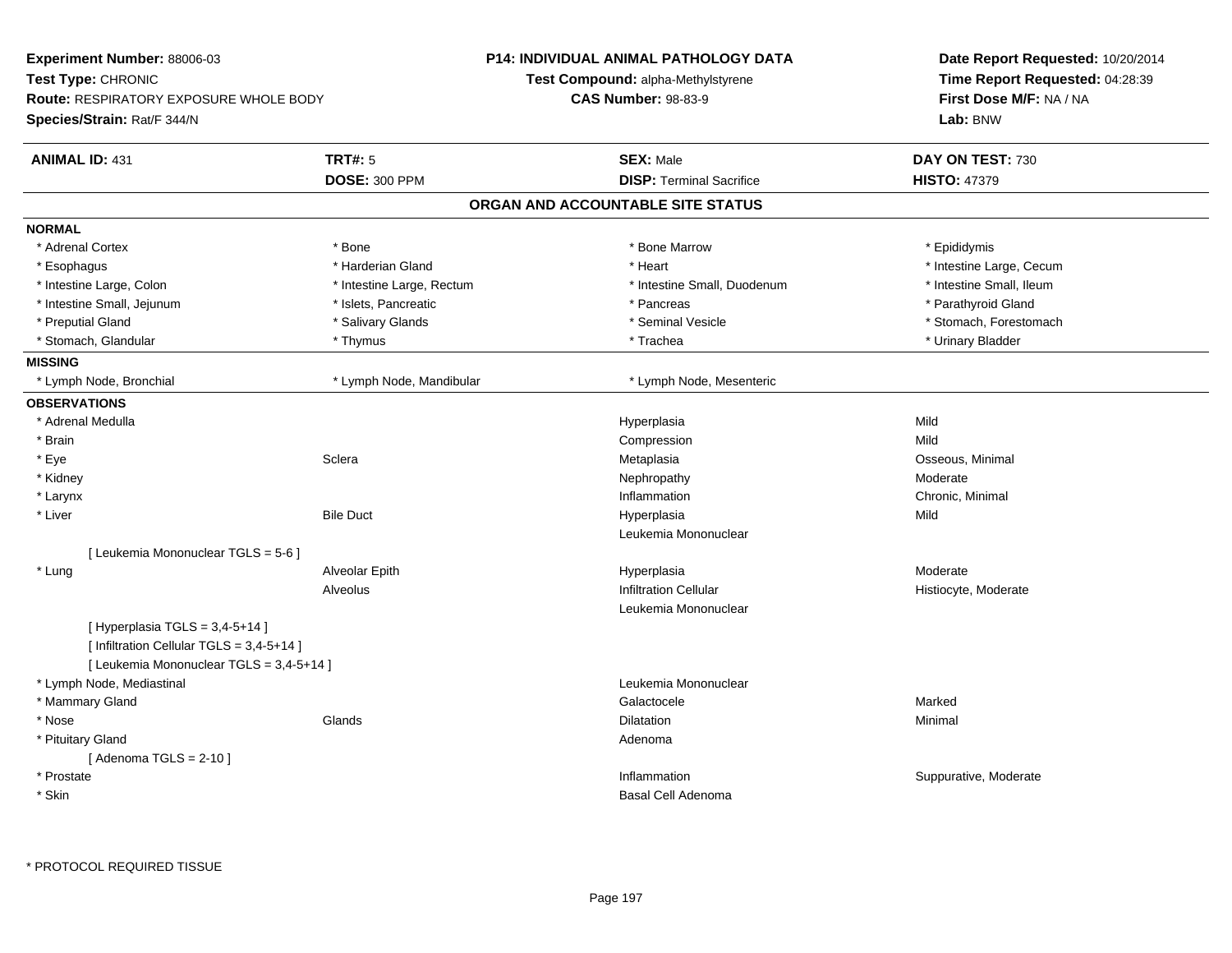| Experiment Number: 88006-03<br>Test Type: CHRONIC<br><b>Route: RESPIRATORY EXPOSURE WHOLE BODY</b><br>Species/Strain: Rat/F 344/N |                                  | <b>P14: INDIVIDUAL ANIMAL PATHOLOGY DATA</b><br>Test Compound: alpha-Methylstyrene<br><b>CAS Number: 98-83-9</b> | Date Report Requested: 10/20/2014<br>Time Report Requested: 04:28:39<br>First Dose M/F: NA / NA<br>Lab: BNW |
|-----------------------------------------------------------------------------------------------------------------------------------|----------------------------------|------------------------------------------------------------------------------------------------------------------|-------------------------------------------------------------------------------------------------------------|
| <b>ANIMAL ID: 431</b>                                                                                                             | TRT#: 5                          | <b>SEX: Male</b>                                                                                                 | DAY ON TEST: 730                                                                                            |
|                                                                                                                                   | <b>DOSE: 300 PPM</b>             | <b>DISP:</b> Terminal Sacrifice                                                                                  | <b>HISTO: 47379</b>                                                                                         |
|                                                                                                                                   |                                  | ORGAN AND ACCOUNTABLE SITE STATUS                                                                                |                                                                                                             |
| [Basal Cell Adenoma TGLS = 6-15]                                                                                                  |                                  |                                                                                                                  |                                                                                                             |
| * Spleen                                                                                                                          |                                  | Leukemia Mononuclear                                                                                             |                                                                                                             |
| * Testes                                                                                                                          | <b>Bilateral, Interstit Cell</b> | Adenoma                                                                                                          |                                                                                                             |
| [Adenoma TGLS = $1-9$ ]                                                                                                           |                                  |                                                                                                                  |                                                                                                             |
| * Thyroid Gland                                                                                                                   | C Cell                           | Adenoma                                                                                                          |                                                                                                             |
| PRIMARY CAUSE OF DEATH                                                                                                            |                                  |                                                                                                                  |                                                                                                             |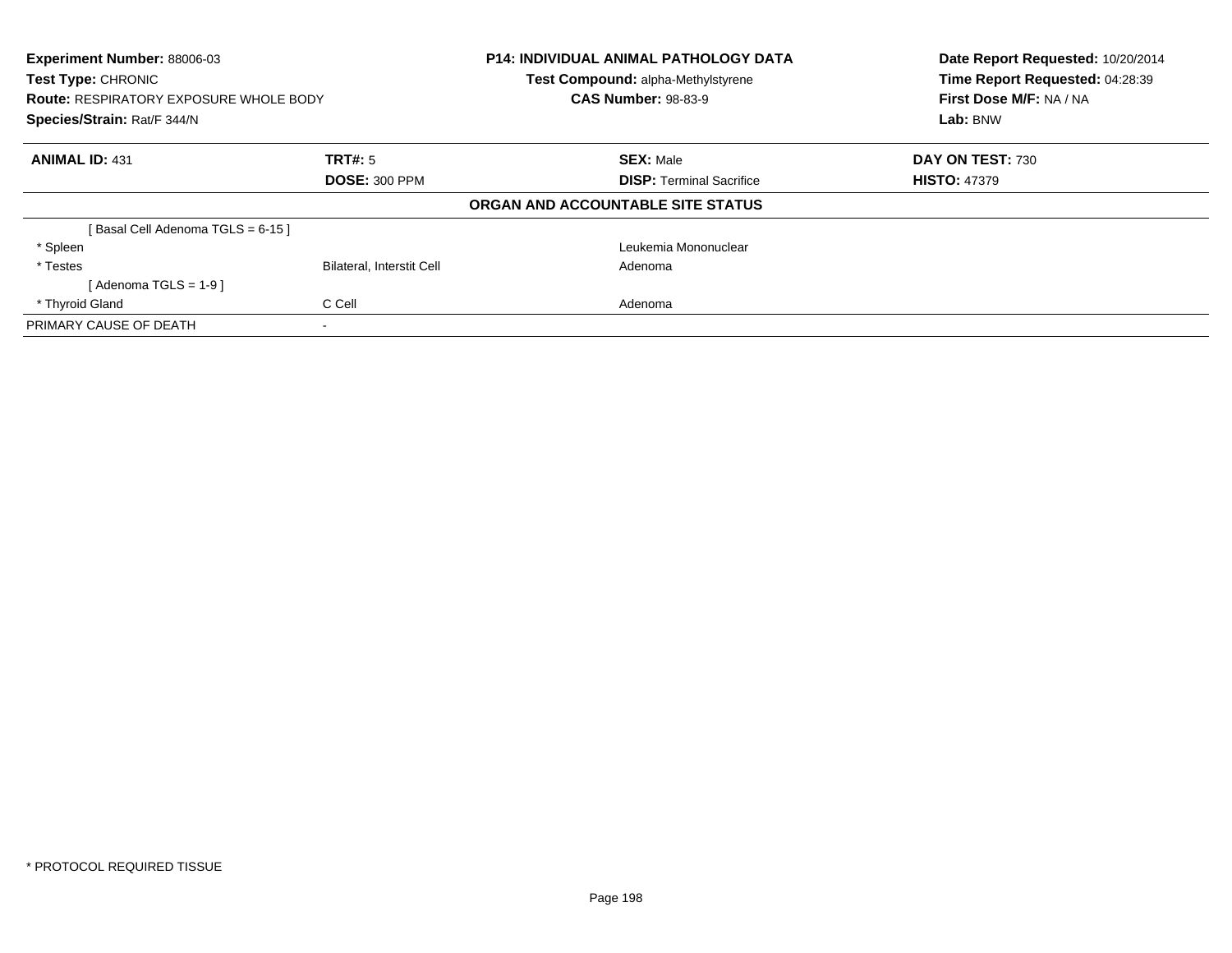| Experiment Number: 88006-03                   |                           | <b>P14: INDIVIDUAL ANIMAL PATHOLOGY DATA</b> | Date Report Requested: 10/20/2014<br>Time Report Requested: 04:28:39 |  |
|-----------------------------------------------|---------------------------|----------------------------------------------|----------------------------------------------------------------------|--|
| Test Type: CHRONIC                            |                           | Test Compound: alpha-Methylstyrene           |                                                                      |  |
| <b>Route: RESPIRATORY EXPOSURE WHOLE BODY</b> |                           | <b>CAS Number: 98-83-9</b>                   | First Dose M/F: NA / NA                                              |  |
| Species/Strain: Rat/F 344/N                   |                           |                                              | Lab: BNW                                                             |  |
| <b>ANIMAL ID: 432</b>                         | <b>TRT#: 5</b>            | <b>SEX: Male</b>                             | DAY ON TEST: 729                                                     |  |
|                                               | <b>DOSE: 300 PPM</b>      | <b>DISP: Terminal Sacrifice</b>              | <b>HISTO: 47380</b>                                                  |  |
|                                               |                           | ORGAN AND ACCOUNTABLE SITE STATUS            |                                                                      |  |
| <b>NORMAL</b>                                 |                           |                                              |                                                                      |  |
| * Bone                                        | * Bone Marrow             | * Brain                                      | * Epididymis                                                         |  |
| * Esophagus                                   | * Harderian Gland         | * Heart                                      | * Intestine Large, Cecum                                             |  |
| * Intestine Large, Colon                      | * Intestine Large, Rectum | * Intestine Small, Duodenum                  | * Intestine Small, Ileum                                             |  |
| * Intestine Small, Jejunum                    | * Islets, Pancreatic      | * Larynx                                     | * Lymph Node, Mesenteric                                             |  |
| * Mammary Gland                               | * Pancreas                | * Parathyroid Gland                          | * Preputial Gland                                                    |  |
| * Prostate                                    | * Salivary Glands         | * Seminal Vesicle                            | * Stomach, Forestomach                                               |  |
| * Stomach, Glandular                          | * Thymus                  | * Thyroid Gland                              | * Trachea                                                            |  |
| * Urinary Bladder                             |                           |                                              |                                                                      |  |
| <b>MISSING</b>                                |                           |                                              |                                                                      |  |
| * Lymph Node, Bronchial                       | * Lymph Node, Mandibular  | * Lymph Node, Mediastinal                    |                                                                      |  |
| <b>OBSERVATIONS</b>                           |                           |                                              |                                                                      |  |
| * Adrenal Cortex                              |                           | Vacuolization Cytoplasmic                    | Mild                                                                 |  |
| * Adrenal Medulla                             |                           | Hyperplasia                                  | Mild                                                                 |  |
|                                               |                           | Pheochromocytoma Benign                      |                                                                      |  |
| * Eye                                         | Sclera                    | Metaplasia                                   | Osseous, Mild                                                        |  |
| * Kidney                                      | Papilla                   | Mineralization                               | Minimal                                                              |  |
|                                               |                           | Nephropathy                                  | Moderate                                                             |  |
| * Liver                                       |                           | Clear Cell Focus                             |                                                                      |  |
|                                               |                           | Degeneration                                 | Cystic, Mild                                                         |  |
|                                               | <b>Bile Duct</b>          | Hyperplasia                                  | Mild                                                                 |  |
|                                               |                           | Leukemia Mononuclear                         |                                                                      |  |
| [ Leukemia Mononuclear TGLS = 6-6 ]           |                           |                                              |                                                                      |  |
| * Lung                                        | Alveolar Epith            | Hyperplasia                                  | Marked                                                               |  |
|                                               |                           | Leukemia Mononuclear                         |                                                                      |  |
| [Hyperplasia TGLS = $2-5$ ]                   |                           |                                              |                                                                      |  |
| * Nose                                        |                           | Inflammation                                 | Suppurative, Minimal                                                 |  |
|                                               | Olfactory Epi             | Metaplasia                                   | Minimal                                                              |  |
| * Pituitary Gland                             |                           | Adenoma                                      |                                                                      |  |
| [Adenoma TGLS = $3-10$ ]                      |                           |                                              |                                                                      |  |
| * Skin                                        |                           | <b>Basal Cell Carcinoma</b>                  |                                                                      |  |
|                                               |                           |                                              |                                                                      |  |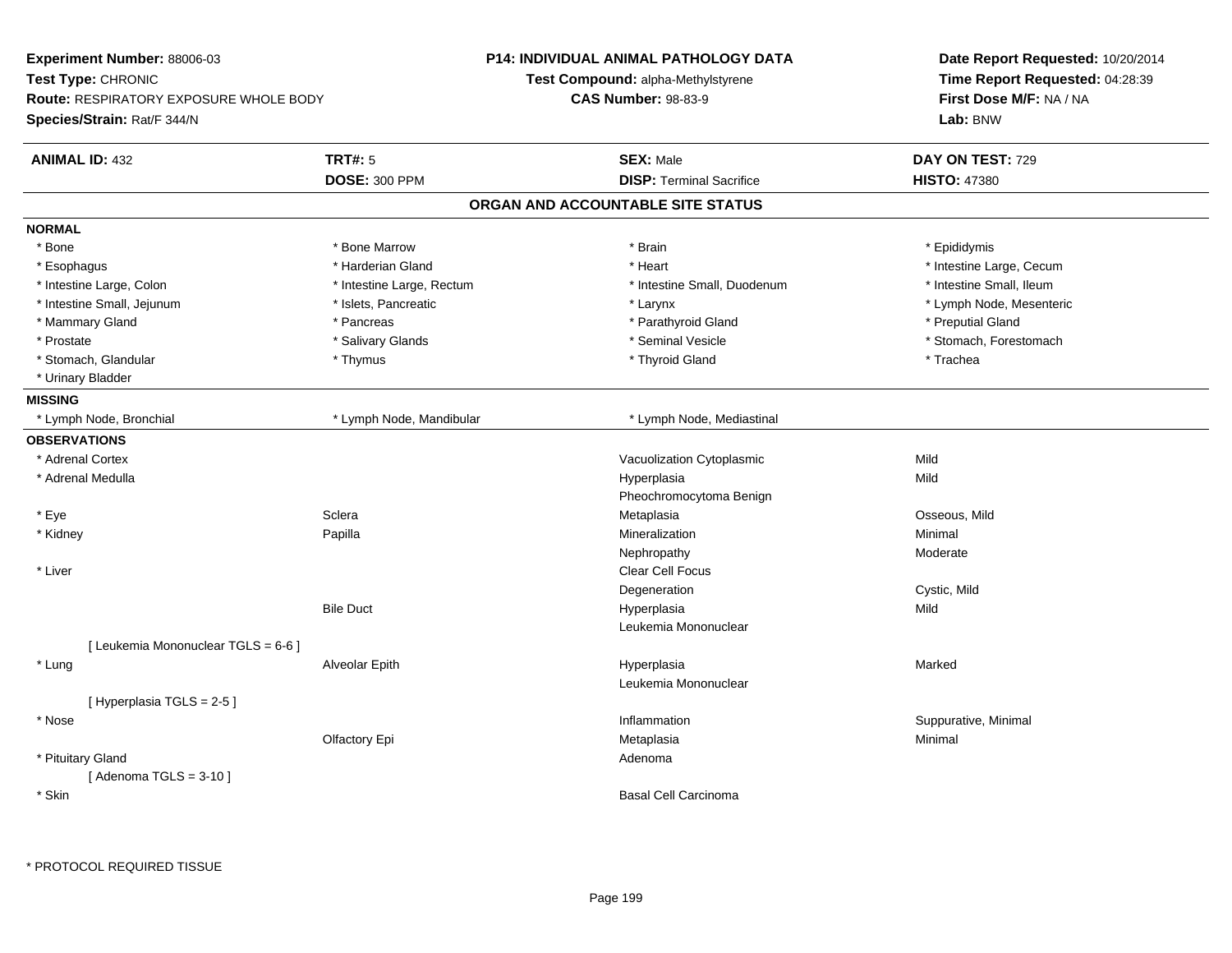| Experiment Number: 88006-03                   |                           | <b>P14: INDIVIDUAL ANIMAL PATHOLOGY DATA</b> | Date Report Requested: 10/20/2014 |
|-----------------------------------------------|---------------------------|----------------------------------------------|-----------------------------------|
| <b>Test Type: CHRONIC</b>                     |                           | <b>Test Compound: alpha-Methylstyrene</b>    | Time Report Requested: 04:28:39   |
| <b>Route: RESPIRATORY EXPOSURE WHOLE BODY</b> |                           | <b>CAS Number: 98-83-9</b>                   | First Dose M/F: NA / NA           |
| Species/Strain: Rat/F 344/N                   |                           |                                              | Lab: BNW                          |
| <b>ANIMAL ID: 432</b>                         | <b>TRT#:</b> 5            | <b>SEX: Male</b>                             | <b>DAY ON TEST: 729</b>           |
|                                               | <b>DOSE: 300 PPM</b>      | <b>DISP: Terminal Sacrifice</b>              | <b>HISTO: 47380</b>               |
|                                               |                           | ORGAN AND ACCOUNTABLE SITE STATUS            |                                   |
|                                               |                           | Ulcer                                        | Moderate                          |
| [Basal Cell Carcinoma TGLS = 1-15]            |                           |                                              |                                   |
| [Ulcer TGLS = $1-15$ ]                        |                           |                                              |                                   |
| * Spleen                                      |                           | Leukemia Mononuclear                         |                                   |
| [Leukemia Mononuclear TGLS = 5-14]            |                           |                                              |                                   |
| * Testes                                      | Bilateral, Interstit Cell | Adenoma                                      |                                   |
| [ Adenoma TGLS = 4-9 ]                        |                           |                                              |                                   |
| PRIMARY CAUSE OF DEATH                        |                           |                                              |                                   |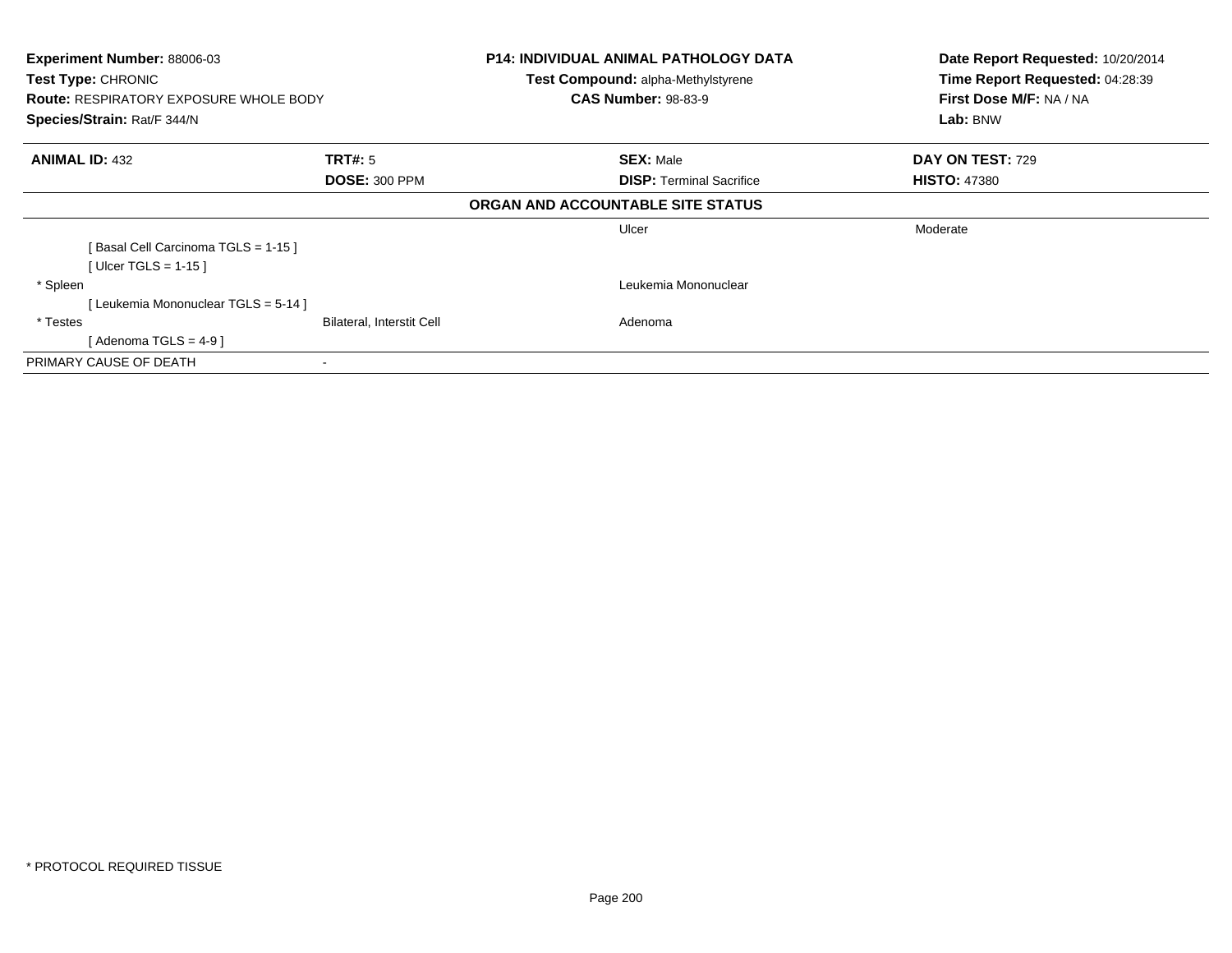| <b>Experiment Number: 88006-03</b><br>Test Type: CHRONIC<br><b>Route: RESPIRATORY EXPOSURE WHOLE BODY</b><br>Species/Strain: Rat/F 344/N |                                        | P14: INDIVIDUAL ANIMAL PATHOLOGY DATA<br>Test Compound: alpha-Methylstyrene<br><b>CAS Number: 98-83-9</b> | Date Report Requested: 10/20/2014<br>Time Report Requested: 04:28:39<br>First Dose M/F: NA / NA<br>Lab: BNW |
|------------------------------------------------------------------------------------------------------------------------------------------|----------------------------------------|-----------------------------------------------------------------------------------------------------------|-------------------------------------------------------------------------------------------------------------|
| <b>ANIMAL ID: 433</b>                                                                                                                    | <b>TRT#: 5</b><br><b>DOSE: 300 PPM</b> | <b>SEX: Male</b><br><b>DISP: Terminal Sacrifice</b>                                                       | DAY ON TEST: 729<br><b>HISTO: 47381</b>                                                                     |
|                                                                                                                                          |                                        | ORGAN AND ACCOUNTABLE SITE STATUS                                                                         |                                                                                                             |
| <b>NORMAL</b>                                                                                                                            |                                        |                                                                                                           |                                                                                                             |
| * Bone                                                                                                                                   | * Bone Marrow                          | * Brain                                                                                                   | * Epididymis                                                                                                |
| * Esophagus                                                                                                                              | * Harderian Gland                      | * Heart                                                                                                   | * Intestine Large, Cecum                                                                                    |
| * Intestine Large, Colon                                                                                                                 | * Intestine Large, Rectum              | * Intestine Small, Duodenum                                                                               | * Intestine Small, Ileum                                                                                    |
| * Intestine Small, Jejunum                                                                                                               | * Islets, Pancreatic                   | * Larynx                                                                                                  | * Pancreas                                                                                                  |
| * Parathyroid Gland                                                                                                                      | * Preputial Gland                      | * Salivary Glands                                                                                         | * Seminal Vesicle                                                                                           |
| * Stomach, Forestomach                                                                                                                   | * Stomach, Glandular                   | * Thymus                                                                                                  | * Thyroid Gland                                                                                             |
| * Trachea                                                                                                                                | * Urinary Bladder                      |                                                                                                           |                                                                                                             |
| <b>MISSING</b>                                                                                                                           |                                        |                                                                                                           |                                                                                                             |
| * Lymph Node, Mandibular                                                                                                                 | * Lymph Node, Mediastinal              |                                                                                                           |                                                                                                             |
| <b>OBSERVATIONS</b>                                                                                                                      |                                        |                                                                                                           |                                                                                                             |
| * Adrenal Cortex                                                                                                                         |                                        | Hyperplasia                                                                                               | Marked                                                                                                      |
| * Adrenal Medulla                                                                                                                        |                                        | Leukemia Mononuclear                                                                                      |                                                                                                             |
|                                                                                                                                          |                                        | Pheochromocytoma Benign                                                                                   |                                                                                                             |
| * Eye                                                                                                                                    | Sclera                                 | Metaplasia                                                                                                | Osseous, Mild                                                                                               |
| * Kidney                                                                                                                                 |                                        | Nephropathy                                                                                               | Marked                                                                                                      |
| [Nephropathy TGLS = 6-7]                                                                                                                 |                                        |                                                                                                           |                                                                                                             |
| * Liver                                                                                                                                  |                                        | Leukemia Mononuclear                                                                                      |                                                                                                             |
| * Lung                                                                                                                                   | Alveolar Epith                         | Hyperplasia                                                                                               | Marked                                                                                                      |
|                                                                                                                                          | Alveolus                               | <b>Infiltration Cellular</b>                                                                              | Histiocyte, Mild                                                                                            |
|                                                                                                                                          |                                        | Inflammation                                                                                              | Chronic, Minimal                                                                                            |
|                                                                                                                                          |                                        | Leukemia Mononuclear                                                                                      |                                                                                                             |
| [ Hyperplasia TGLS = 8-15 ]                                                                                                              |                                        |                                                                                                           |                                                                                                             |
| [ Infiltration Cellular TGLS = 9-16 ]                                                                                                    |                                        |                                                                                                           |                                                                                                             |
| [ Leukemia Mononuclear TGLS = 8-15 ]                                                                                                     |                                        | Leukemia Mononuclear                                                                                      |                                                                                                             |
| * Lymph Node, Bronchial<br>[ Leukemia Mononuclear TGLS = 2-14 ]                                                                          |                                        |                                                                                                           |                                                                                                             |
| * Lymph Node, Mesenteric                                                                                                                 |                                        | Leukemia Mononuclear                                                                                      |                                                                                                             |
| [ Leukemia Mononuclear TGLS = 7-18 ]                                                                                                     |                                        |                                                                                                           |                                                                                                             |
| * Mammary Gland                                                                                                                          |                                        | Galactocele                                                                                               | Marked                                                                                                      |
| [Galactocele TGLS = 1-14]                                                                                                                |                                        |                                                                                                           |                                                                                                             |
|                                                                                                                                          |                                        |                                                                                                           |                                                                                                             |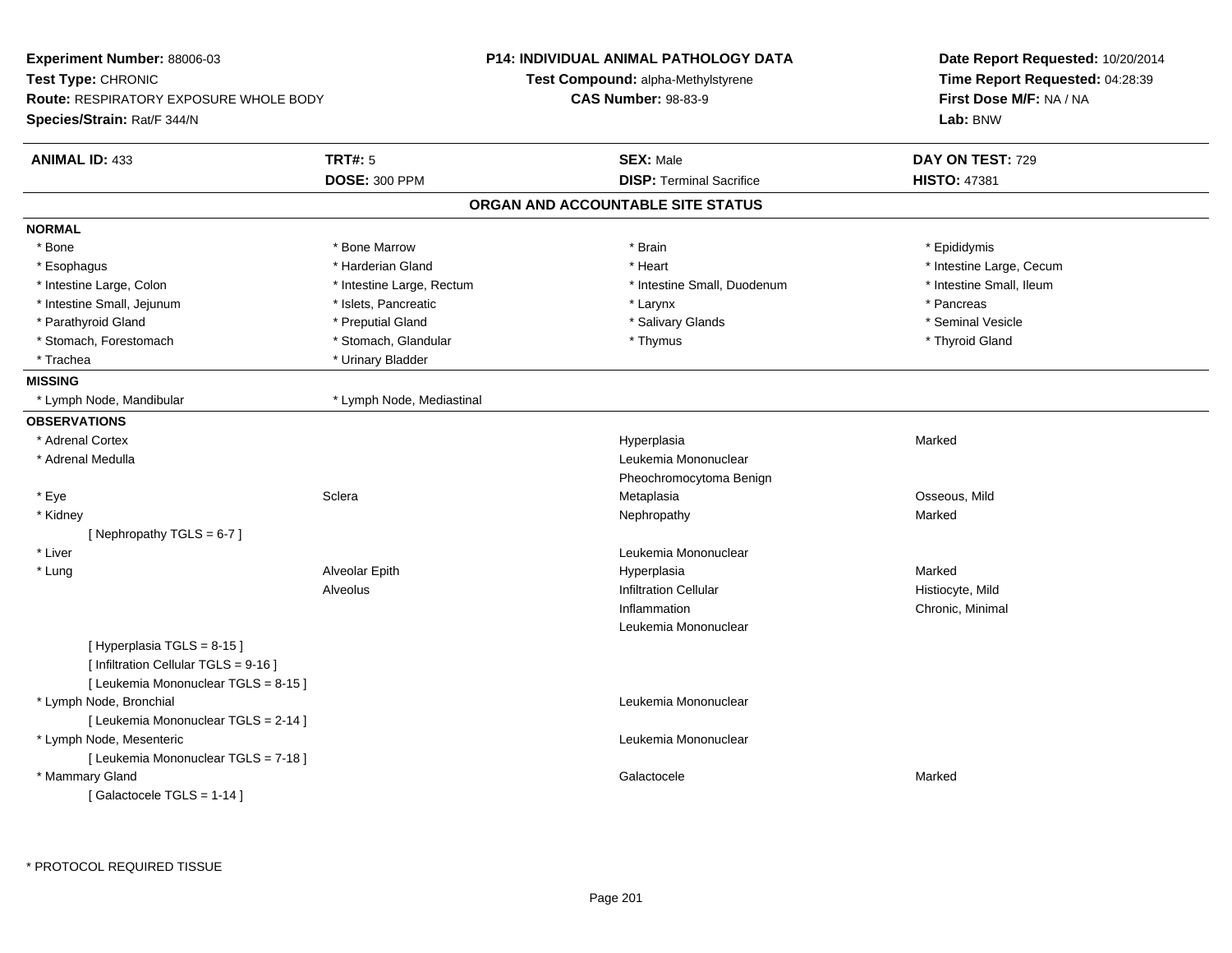| Experiment Number: 88006-03<br>Test Type: CHRONIC<br>Route: RESPIRATORY EXPOSURE WHOLE BODY<br>Species/Strain: Rat/F 344/N |                       | <b>P14: INDIVIDUAL ANIMAL PATHOLOGY DATA</b><br>Test Compound: alpha-Methylstyrene<br><b>CAS Number: 98-83-9</b> | Date Report Requested: 10/20/2014<br>Time Report Requested: 04:28:39<br>First Dose M/F: NA / NA<br>Lab: BNW |
|----------------------------------------------------------------------------------------------------------------------------|-----------------------|------------------------------------------------------------------------------------------------------------------|-------------------------------------------------------------------------------------------------------------|
| <b>ANIMAL ID: 433</b>                                                                                                      | <b>TRT#: 5</b>        | <b>SEX: Male</b>                                                                                                 | DAY ON TEST: 729                                                                                            |
|                                                                                                                            | <b>DOSE: 300 PPM</b>  | <b>DISP: Terminal Sacrifice</b>                                                                                  | <b>HISTO: 47381</b>                                                                                         |
|                                                                                                                            |                       | ORGAN AND ACCOUNTABLE SITE STATUS                                                                                |                                                                                                             |
| * Nose                                                                                                                     | Olfactory Epi         | Degeneration                                                                                                     | Minimal                                                                                                     |
|                                                                                                                            | Glands                | Dilatation                                                                                                       | Minimal                                                                                                     |
|                                                                                                                            | Olfactory Epi         | Hyperplasia                                                                                                      | Basal Cell, Minimal                                                                                         |
|                                                                                                                            | Olfactory Epi         | Metaplasia                                                                                                       | Mild                                                                                                        |
| * Pituitary Gland                                                                                                          |                       | Adenoma                                                                                                          |                                                                                                             |
| [Adenoma TGLS = $3-10$ ]                                                                                                   |                       |                                                                                                                  |                                                                                                             |
| Pleura                                                                                                                     |                       | Inflammation                                                                                                     | Chronic, Mild                                                                                               |
| [ Inflammation $TGLS = 9-16$ ]                                                                                             |                       |                                                                                                                  |                                                                                                             |
| * Prostate                                                                                                                 |                       | Inflammation                                                                                                     | Suppurative, Minimal                                                                                        |
| * Skin                                                                                                                     |                       | Inflammation                                                                                                     | Chronic, Marked                                                                                             |
| [Inflammation TGLS = $1-14$ ]                                                                                              |                       |                                                                                                                  |                                                                                                             |
| * Spleen                                                                                                                   |                       | Leukemia Mononuclear                                                                                             |                                                                                                             |
|                                                                                                                            |                       | Necrosis                                                                                                         | Marked                                                                                                      |
| [ Leukemia Mononuclear TGLS = 4-17 ]                                                                                       |                       |                                                                                                                  |                                                                                                             |
| [Necrosis TGLS = $5-17$ ]                                                                                                  |                       |                                                                                                                  |                                                                                                             |
| * Testes                                                                                                                   | <b>Interstit Cell</b> | Adenoma                                                                                                          |                                                                                                             |
| PRIMARY CAUSE OF DEATH                                                                                                     |                       |                                                                                                                  |                                                                                                             |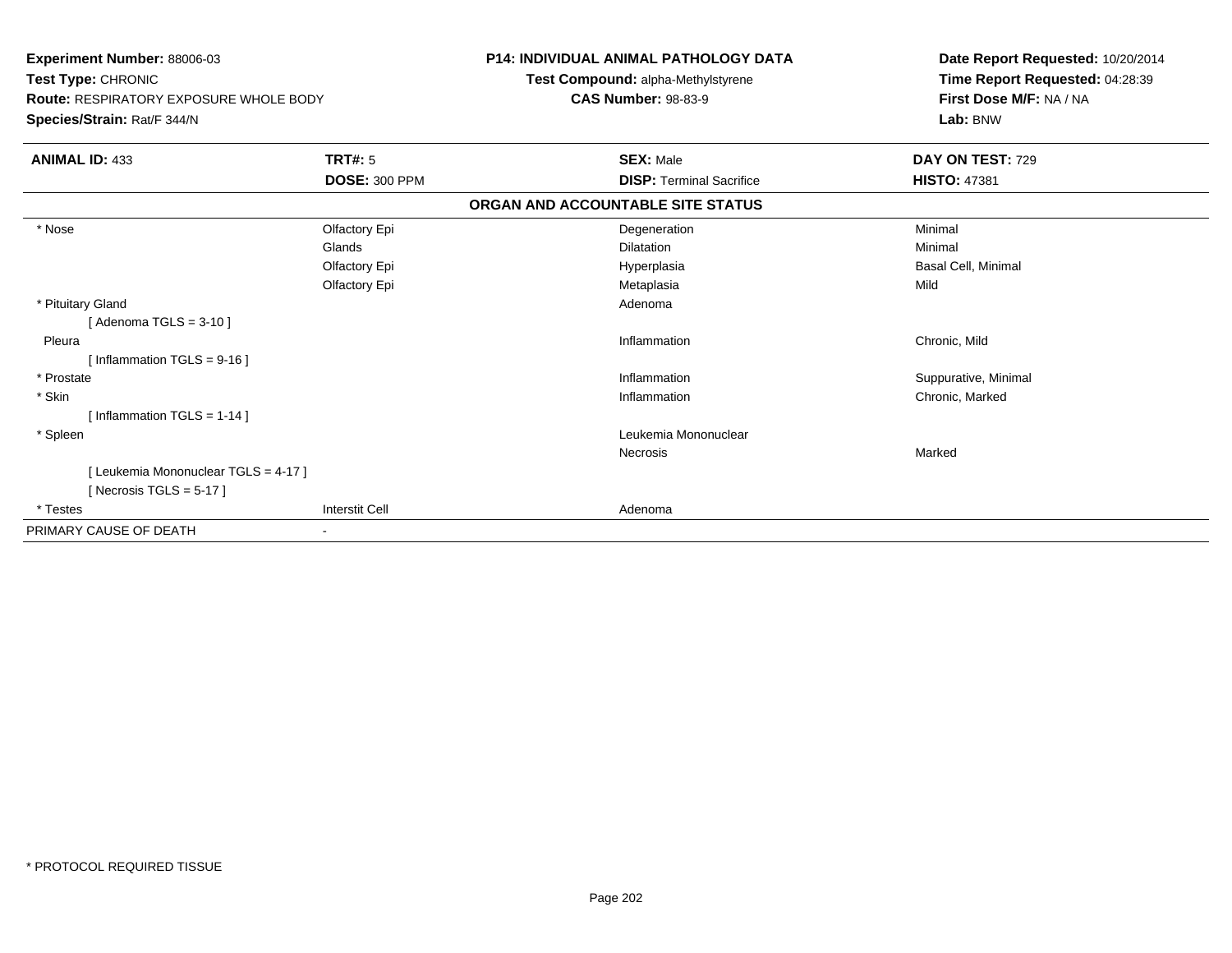| Experiment Number: 88006-03              |                            | P14: INDIVIDUAL ANIMAL PATHOLOGY DATA     | Date Report Requested: 10/20/2014<br>Time Report Requested: 04:28:39 |
|------------------------------------------|----------------------------|-------------------------------------------|----------------------------------------------------------------------|
| Test Type: CHRONIC                       |                            | <b>Test Compound: alpha-Methylstyrene</b> |                                                                      |
| Route: RESPIRATORY EXPOSURE WHOLE BODY   |                            | <b>CAS Number: 98-83-9</b>                | First Dose M/F: NA / NA                                              |
| Species/Strain: Rat/F 344/N              |                            |                                           | Lab: BNW                                                             |
| <b>ANIMAL ID: 434</b>                    | <b>TRT#: 5</b>             | <b>SEX: Male</b>                          | DAY ON TEST: 730                                                     |
|                                          | <b>DOSE: 300 PPM</b>       | <b>DISP: Terminal Sacrifice</b>           | <b>HISTO: 47382</b>                                                  |
|                                          |                            | ORGAN AND ACCOUNTABLE SITE STATUS         |                                                                      |
| <b>NORMAL</b>                            |                            |                                           |                                                                      |
| * Adrenal Cortex                         | * Bone                     | * Bone Marrow                             | * Brain                                                              |
| * Epididymis                             | * Esophagus                | * Harderian Gland                         | * Heart                                                              |
| * Intestine Large, Cecum                 | * Intestine Large, Colon   | * Intestine Large, Rectum                 | * Intestine Small, Duodenum                                          |
| * Intestine Small, Ileum                 | * Intestine Small, Jejunum | * Islets, Pancreatic                      | * Mammary Gland                                                      |
| * Nose                                   | * Pancreas                 | * Parathyroid Gland                       | * Preputial Gland                                                    |
| * Salivary Glands                        | * Seminal Vesicle          | * Skin                                    | * Stomach, Forestomach                                               |
| * Stomach, Glandular                     | * Thymus                   | * Thyroid Gland                           | * Trachea                                                            |
| * Urinary Bladder                        |                            |                                           |                                                                      |
| <b>MISSING</b>                           |                            |                                           |                                                                      |
| * Lymph Node, Bronchial                  | * Lymph Node, Mandibular   | * Lymph Node, Mediastinal                 |                                                                      |
| <b>OBSERVATIONS</b>                      |                            |                                           |                                                                      |
| * Adrenal Medulla                        |                            | Pheochromocytoma Benign                   |                                                                      |
| * Eye                                    | Sclera                     | Metaplasia                                | Osseous, Mild                                                        |
| * Kidney                                 |                            | Nephropathy                               | Moderate                                                             |
| * Larynx                                 |                            | Foreign Body                              | Marked                                                               |
|                                          |                            | Inflammation                              | Suppurative, Minimal                                                 |
| * Liver                                  | <b>Bile Duct</b>           | Hyperplasia                               | Mild                                                                 |
|                                          |                            | Leukemia Mononuclear                      |                                                                      |
| [ Leukemia Mononuclear TGLS = 4-6,6-14 ] |                            |                                           |                                                                      |
| * Lung                                   | Alveolus                   | <b>Infiltration Cellular</b>              | Histiocyte, Mild                                                     |
|                                          |                            | Inflammation                              | Chronic, Mild                                                        |
|                                          |                            | Leukemia Mononuclear                      |                                                                      |
| [Inflammation TGLS = 5-5]                |                            |                                           |                                                                      |
| * Lymph Node, Mesenteric                 |                            | Leukemia Mononuclear                      |                                                                      |
| Mesentery                                |                            | Necrosis                                  | Moderate                                                             |
| [Necrosis TGLS = $1-14$ ]                |                            |                                           |                                                                      |
| * Pituitary Gland                        |                            | Adenoma                                   |                                                                      |
| Pleura                                   |                            | Inflammation                              | Chronic, Mild                                                        |
| [Inflammation TGLS = $5-5$ ]             |                            |                                           |                                                                      |
| * Prostate                               |                            | Inflammation                              | Suppurative, Minimal                                                 |
|                                          |                            |                                           |                                                                      |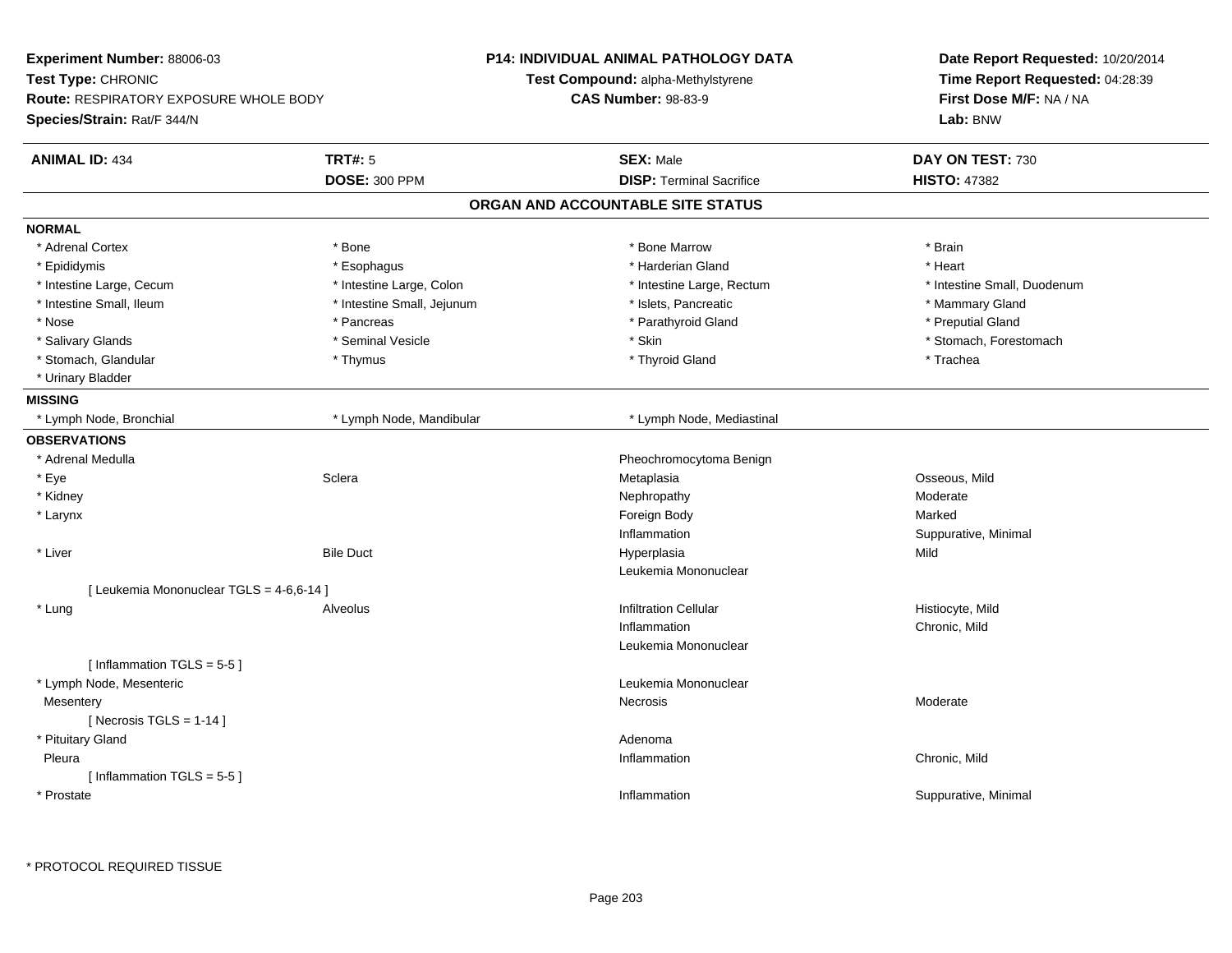| Experiment Number: 88006-03<br>Test Type: CHRONIC<br><b>Route: RESPIRATORY EXPOSURE WHOLE BODY</b><br>Species/Strain: Rat/F 344/N |                                  | <b>P14: INDIVIDUAL ANIMAL PATHOLOGY DATA</b><br>Test Compound: alpha-Methylstyrene<br><b>CAS Number: 98-83-9</b> | Date Report Requested: 10/20/2014<br>Time Report Requested: 04:28:39<br>First Dose M/F: NA / NA<br>Lab: BNW |
|-----------------------------------------------------------------------------------------------------------------------------------|----------------------------------|------------------------------------------------------------------------------------------------------------------|-------------------------------------------------------------------------------------------------------------|
|                                                                                                                                   |                                  |                                                                                                                  |                                                                                                             |
| <b>ANIMAL ID: 434</b>                                                                                                             | TRT#: 5                          | <b>SEX: Male</b>                                                                                                 | DAY ON TEST: 730                                                                                            |
|                                                                                                                                   | <b>DOSE: 300 PPM</b>             | <b>DISP:</b> Terminal Sacrifice                                                                                  | <b>HISTO: 47382</b>                                                                                         |
|                                                                                                                                   |                                  | ORGAN AND ACCOUNTABLE SITE STATUS                                                                                |                                                                                                             |
| * Spleen                                                                                                                          |                                  | Leukemia Mononuclear                                                                                             |                                                                                                             |
| [Leukemia Mononuclear TGLS = 3-6 ]                                                                                                |                                  |                                                                                                                  |                                                                                                             |
| * Testes                                                                                                                          | <b>Bilateral, Interstit Cell</b> | Adenoma                                                                                                          |                                                                                                             |
| [Adenoma TGLS = $2-9$ ]                                                                                                           |                                  |                                                                                                                  |                                                                                                             |
| PRIMARY CAUSE OF DEATH                                                                                                            |                                  |                                                                                                                  |                                                                                                             |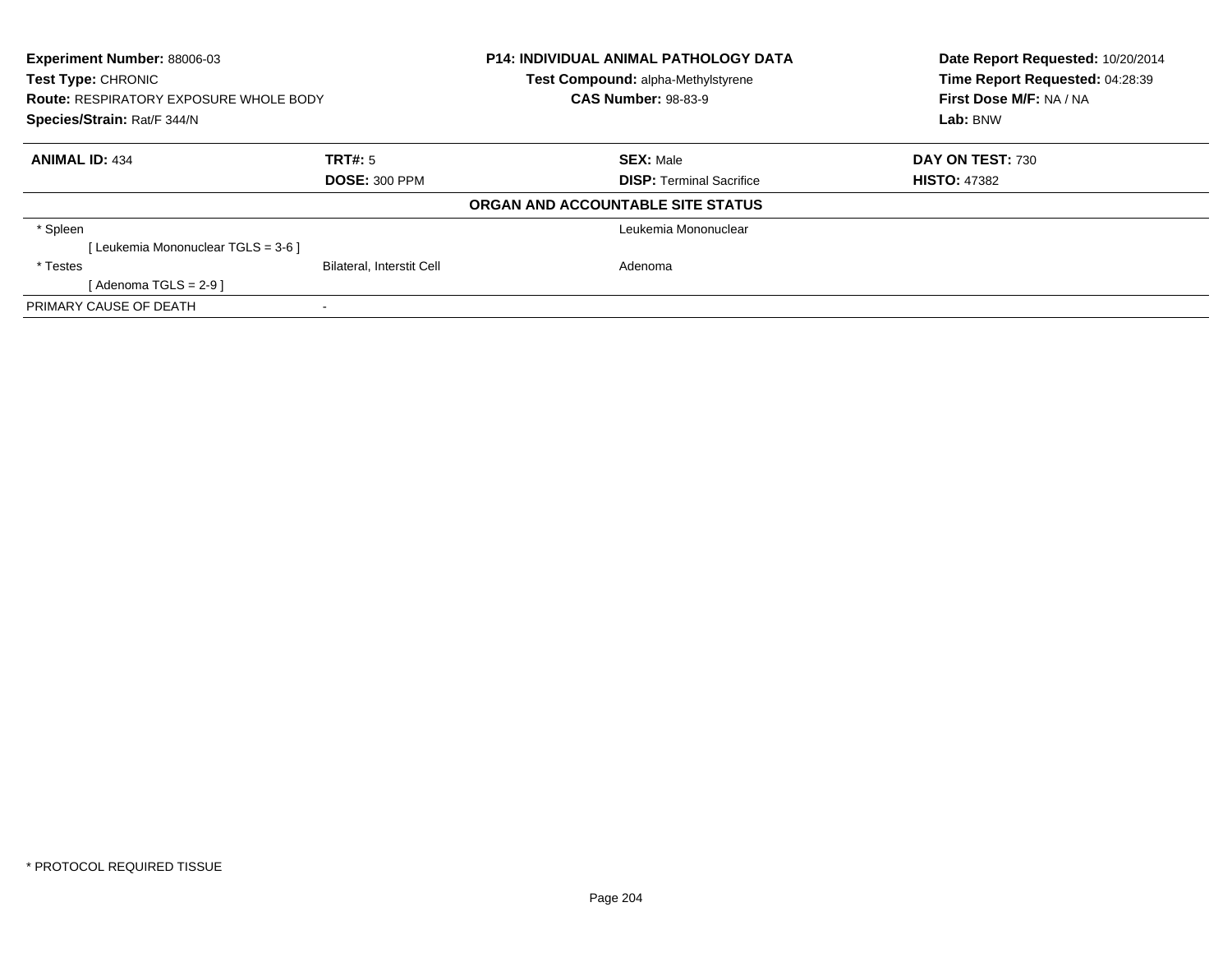| <b>Experiment Number: 88006-03</b><br>Test Type: CHRONIC<br><b>Route: RESPIRATORY EXPOSURE WHOLE BODY</b><br>Species/Strain: Rat/F 344/N |                                 | <b>P14: INDIVIDUAL ANIMAL PATHOLOGY DATA</b><br>Test Compound: alpha-Methylstyrene<br><b>CAS Number: 98-83-9</b> | Date Report Requested: 10/20/2014<br>Time Report Requested: 04:28:39<br>First Dose M/F: NA / NA<br>Lab: BNW |
|------------------------------------------------------------------------------------------------------------------------------------------|---------------------------------|------------------------------------------------------------------------------------------------------------------|-------------------------------------------------------------------------------------------------------------|
| <b>ANIMAL ID: 435</b>                                                                                                                    | TRT#: 5<br><b>DOSE: 300 PPM</b> | <b>SEX: Male</b><br><b>DISP:</b> Moribund Sacrifice                                                              | DAY ON TEST: 674<br><b>HISTO: 47383</b>                                                                     |
|                                                                                                                                          |                                 | ORGAN AND ACCOUNTABLE SITE STATUS                                                                                |                                                                                                             |
| <b>NORMAL</b>                                                                                                                            |                                 |                                                                                                                  |                                                                                                             |
| * Adrenal Cortex                                                                                                                         | * Adrenal Medulla               | * Bone                                                                                                           | * Bone Marrow                                                                                               |
| * Brain                                                                                                                                  | * Epididymis                    | * Esophagus                                                                                                      | * Eye                                                                                                       |
| * Harderian Gland                                                                                                                        | * Heart                         | * Intestine Large, Cecum                                                                                         | * Intestine Large, Colon                                                                                    |
| * Intestine Large, Rectum                                                                                                                | * Intestine Small, Duodenum     | * Intestine Small, Ileum                                                                                         | * Intestine Small, Jejunum                                                                                  |
| * Larynx                                                                                                                                 | * Mammary Gland                 | * Pancreas                                                                                                       | * Parathyroid Gland                                                                                         |
| * Preputial Gland                                                                                                                        | * Salivary Glands               | * Seminal Vesicle                                                                                                | * Skin                                                                                                      |
| * Stomach, Forestomach                                                                                                                   | * Stomach, Glandular            | * Thymus                                                                                                         | * Trachea                                                                                                   |
| * Urinary Bladder                                                                                                                        |                                 |                                                                                                                  |                                                                                                             |
| <b>MISSING</b>                                                                                                                           |                                 |                                                                                                                  |                                                                                                             |
| * Lymph Node, Bronchial                                                                                                                  | * Lymph Node, Mandibular        | * Lymph Node, Mediastinal                                                                                        |                                                                                                             |
| <b>OBSERVATIONS</b>                                                                                                                      |                                 |                                                                                                                  |                                                                                                             |
| * Islets, Pancreatic                                                                                                                     |                                 | Adenoma                                                                                                          |                                                                                                             |
| [Adenoma TGLS = $4-14$ ]                                                                                                                 |                                 |                                                                                                                  |                                                                                                             |
| * Kidney                                                                                                                                 |                                 | Leukemia Mononuclear                                                                                             |                                                                                                             |
|                                                                                                                                          |                                 | Nephropathy                                                                                                      | Minimal                                                                                                     |
| * Liver                                                                                                                                  | <b>Bile Duct</b>                | Hyperplasia                                                                                                      | Marked                                                                                                      |
|                                                                                                                                          |                                 | Leukemia Mononuclear                                                                                             |                                                                                                             |
| * Lung                                                                                                                                   |                                 | Leukemia Mononuclear                                                                                             |                                                                                                             |
| * Lymph Node, Mesenteric                                                                                                                 |                                 | Leukemia Mononuclear                                                                                             |                                                                                                             |
| * Nose                                                                                                                                   | Glands                          | <b>Dilatation</b>                                                                                                | Mild                                                                                                        |
| * Pituitary Gland                                                                                                                        |                                 | Hyperplasia                                                                                                      | Moderate                                                                                                    |
| [ Hyperplasia TGLS = 1-10 ]                                                                                                              |                                 |                                                                                                                  |                                                                                                             |
| * Prostate                                                                                                                               |                                 | Inflammation                                                                                                     | Suppurative, Mild                                                                                           |
| * Spleen                                                                                                                                 |                                 | Leukemia Mononuclear                                                                                             |                                                                                                             |
| [ Leukemia Mononuclear TGLS = 2,5-14 ]                                                                                                   |                                 |                                                                                                                  |                                                                                                             |
| * Testes                                                                                                                                 | <b>Interstit Cell</b>           | Adenoma                                                                                                          |                                                                                                             |
|                                                                                                                                          | <b>Interstit Cell</b>           | Hyperplasia                                                                                                      | Minimal                                                                                                     |
| [Adenoma TGLS = $3-9$ ]                                                                                                                  |                                 |                                                                                                                  |                                                                                                             |
| * Thyroid Gland                                                                                                                          | <b>Follicular Cel</b>           | Hyperplasia                                                                                                      | Minimal                                                                                                     |
| PRIMARY CAUSE OF DEATH                                                                                                                   | - Spleen Leukemia Mononuclear   |                                                                                                                  |                                                                                                             |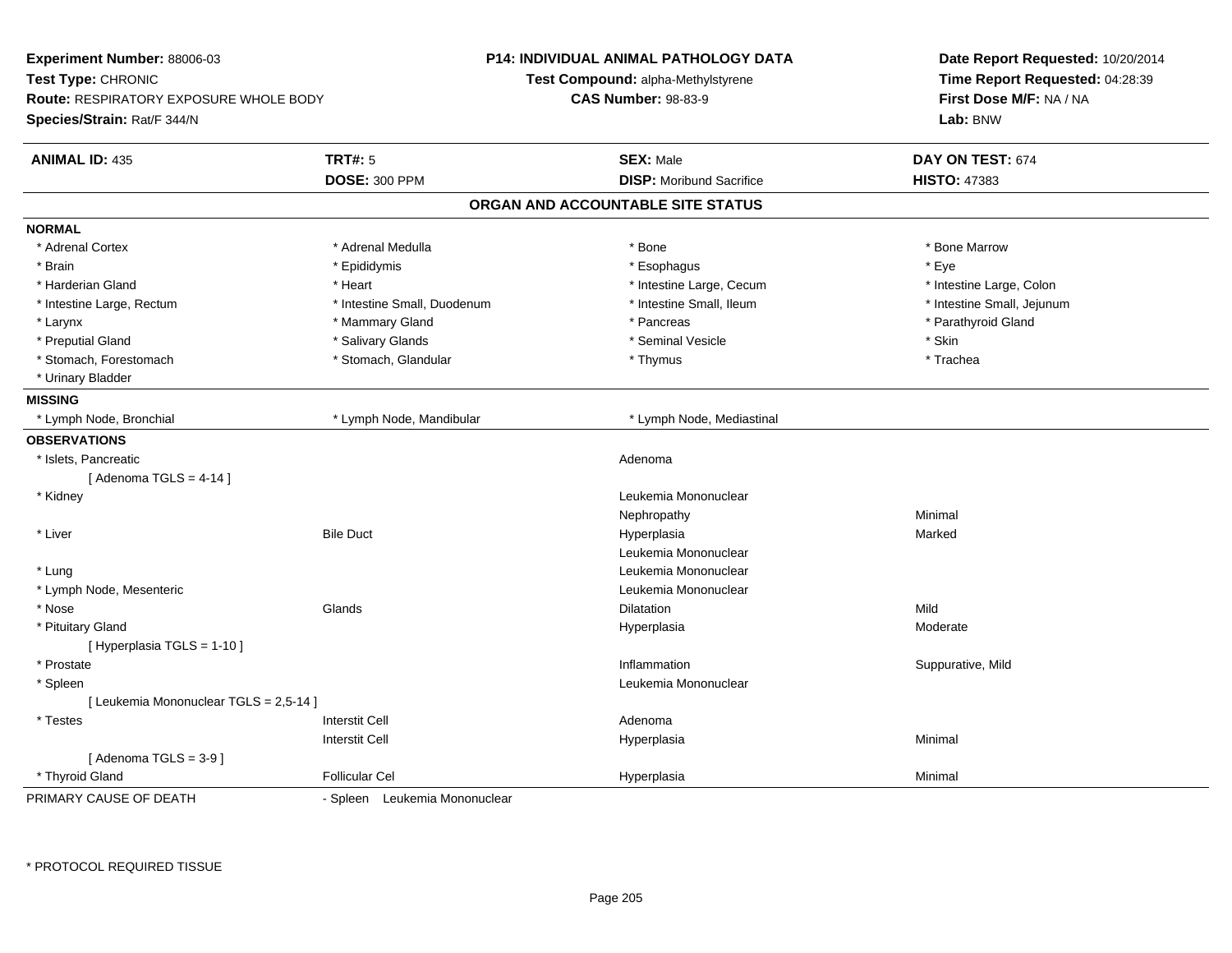|                                                                                         |  | <b>CAS Number: 98-83-9</b>                          | First Dose M/F: NA / NA<br>Lab: BNW     |
|-----------------------------------------------------------------------------------------|--|-----------------------------------------------------|-----------------------------------------|
| Species/Strain: Rat/F 344/N<br><b>ANIMAL ID: 435</b><br>TRT#: 5<br><b>DOSE: 300 PPM</b> |  | <b>SEX: Male</b><br><b>DISP:</b> Moribund Sacrifice | DAY ON TEST: 674<br><b>HISTO: 47383</b> |
|                                                                                         |  | <b>ORGAN AND ACCOUNTABLE SITE STATUS</b>            |                                         |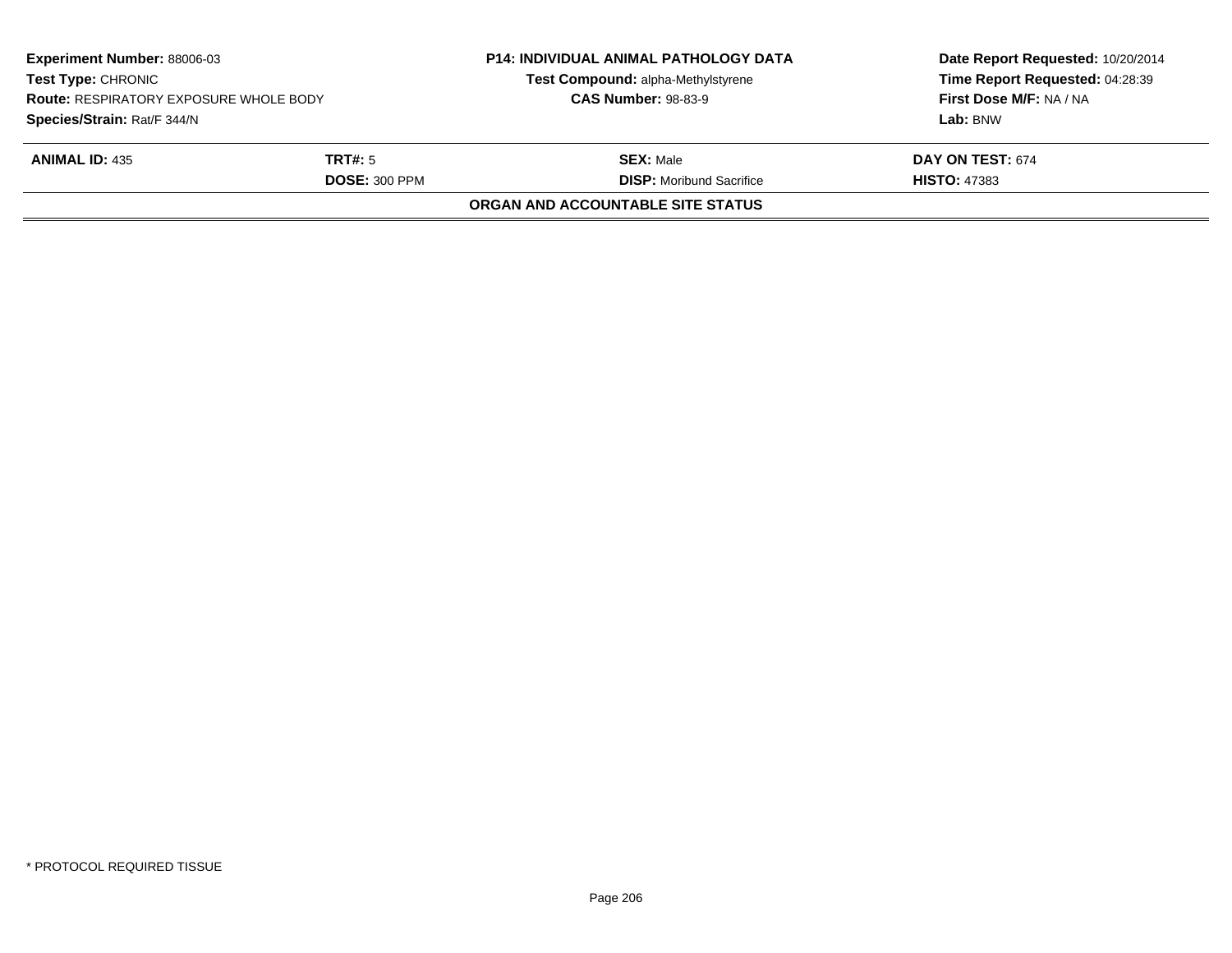| Experiment Number: 88006-03<br>Test Type: CHRONIC<br><b>Route: RESPIRATORY EXPOSURE WHOLE BODY</b><br>Species/Strain: Rat/F 344/N |                                 | P14: INDIVIDUAL ANIMAL PATHOLOGY DATA<br>Test Compound: alpha-Methylstyrene<br><b>CAS Number: 98-83-9</b> | Date Report Requested: 10/20/2014<br>Time Report Requested: 04:28:39<br>First Dose M/F: NA / NA<br>Lab: BNW |
|-----------------------------------------------------------------------------------------------------------------------------------|---------------------------------|-----------------------------------------------------------------------------------------------------------|-------------------------------------------------------------------------------------------------------------|
|                                                                                                                                   |                                 |                                                                                                           |                                                                                                             |
| <b>ANIMAL ID: 436</b>                                                                                                             | TRT#: 5<br><b>DOSE: 300 PPM</b> | <b>SEX: Male</b><br><b>DISP: Terminal Sacrifice</b>                                                       | DAY ON TEST: 729<br><b>HISTO: 47384</b>                                                                     |
|                                                                                                                                   |                                 | ORGAN AND ACCOUNTABLE SITE STATUS                                                                         |                                                                                                             |
| <b>NORMAL</b>                                                                                                                     |                                 |                                                                                                           |                                                                                                             |
| * Adrenal Cortex                                                                                                                  | * Bone                          | * Bone Marrow                                                                                             | * Brain                                                                                                     |
| * Epididymis                                                                                                                      | * Esophagus                     | * Harderian Gland                                                                                         | * Heart                                                                                                     |
| * Intestine Large, Cecum                                                                                                          | * Intestine Large, Colon        | * Intestine Large, Rectum                                                                                 | * Intestine Small, Duodenum                                                                                 |
| * Intestine Small, Ileum                                                                                                          | * Intestine Small, Jejunum      | * Larynx                                                                                                  | * Lung                                                                                                      |
| * Lymph Node, Bronchial                                                                                                           | * Lymph Node, Mesenteric        | * Mammary Gland                                                                                           | * Pancreas                                                                                                  |
| * Parathyroid Gland                                                                                                               | * Preputial Gland               | * Prostate                                                                                                | * Salivary Glands                                                                                           |
| * Seminal Vesicle                                                                                                                 | * Stomach, Forestomach          | * Stomach, Glandular                                                                                      | * Thymus                                                                                                    |
| * Thyroid Gland                                                                                                                   | * Trachea                       | * Urinary Bladder                                                                                         |                                                                                                             |
| <b>MISSING</b>                                                                                                                    |                                 |                                                                                                           |                                                                                                             |
| * Lymph Node, Mandibular                                                                                                          | * Lymph Node, Mediastinal       |                                                                                                           |                                                                                                             |
| <b>OBSERVATIONS</b>                                                                                                               |                                 |                                                                                                           |                                                                                                             |
| * Adrenal Medulla                                                                                                                 |                                 | Pheochromocytoma Malignant                                                                                |                                                                                                             |
| [ Pheochromocytoma Malignant TGLS = 4-7 ]                                                                                         |                                 |                                                                                                           |                                                                                                             |
| * Eye                                                                                                                             | Sclera                          | Metaplasia                                                                                                | Osseous, Mild                                                                                               |
| * Islets, Pancreatic                                                                                                              |                                 | Adenoma                                                                                                   |                                                                                                             |
| * Kidney                                                                                                                          |                                 | Nephropathy                                                                                               | Minimal                                                                                                     |
| * Liver                                                                                                                           |                                 | Clear Cell Focus                                                                                          |                                                                                                             |
|                                                                                                                                   | <b>Bile Duct</b>                | Hyperplasia                                                                                               | Mild                                                                                                        |
|                                                                                                                                   |                                 | Leukemia Mononuclear                                                                                      |                                                                                                             |
| Mesentery                                                                                                                         |                                 | Necrosis                                                                                                  | Moderate                                                                                                    |
| [Necrosis TGLS = $5-14$ ]                                                                                                         |                                 |                                                                                                           |                                                                                                             |
| * Nose                                                                                                                            | <b>Respirat Epith</b>           | Degeneration                                                                                              | Hyaline, Mild                                                                                               |
|                                                                                                                                   | Olfactory Epi                   | Hyperplasia                                                                                               | Basal Cell, Minimal                                                                                         |
|                                                                                                                                   | Olfactory Epi                   | Metaplasia                                                                                                | Mild                                                                                                        |
| * Pituitary Gland                                                                                                                 |                                 | Hyperplasia                                                                                               | Mild                                                                                                        |
| * Skin                                                                                                                            | <b>Subcut Tiss</b>              | Fibroma                                                                                                   |                                                                                                             |
| [Fibroma TGLS = $1-14$ ]                                                                                                          |                                 |                                                                                                           |                                                                                                             |
| * Spleen                                                                                                                          |                                 | Leukemia Mononuclear                                                                                      |                                                                                                             |
| * Testes                                                                                                                          | Bilateral, Interstit Cell       | Adenoma                                                                                                   |                                                                                                             |
| [Adenoma TGLS = $2,3-9$ ]                                                                                                         |                                 |                                                                                                           |                                                                                                             |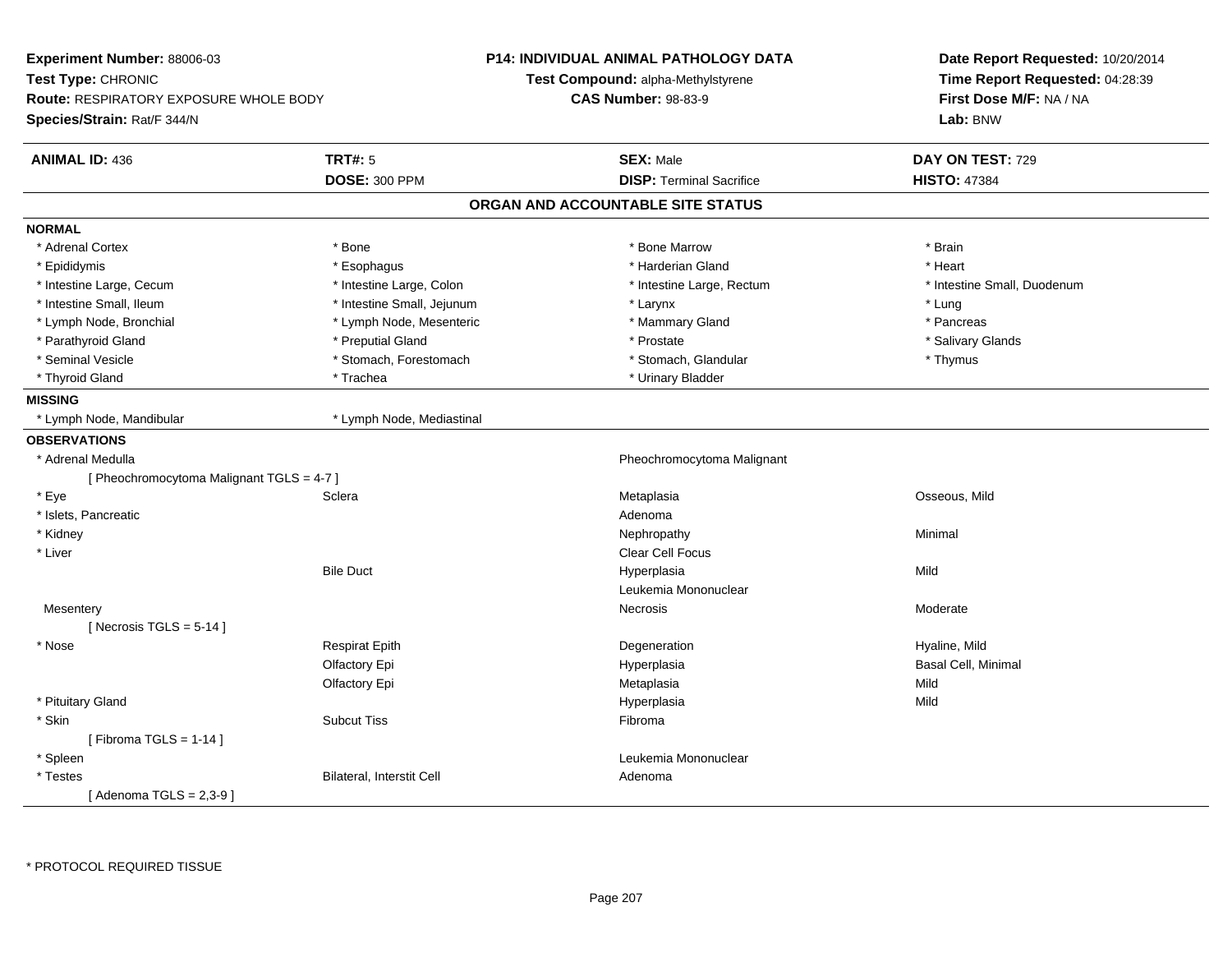| <b>Experiment Number: 88006-03</b><br><b>Test Type: CHRONIC</b><br><b>Route: RESPIRATORY EXPOSURE WHOLE BODY</b><br>Species/Strain: Rat/F 344/N |                      | <b>P14: INDIVIDUAL ANIMAL PATHOLOGY DATA</b> | Date Report Requested: 10/20/2014 |  |
|-------------------------------------------------------------------------------------------------------------------------------------------------|----------------------|----------------------------------------------|-----------------------------------|--|
|                                                                                                                                                 |                      | Test Compound: alpha-Methylstyrene           | Time Report Requested: 04:28:39   |  |
|                                                                                                                                                 |                      | <b>CAS Number: 98-83-9</b>                   | First Dose M/F: NA / NA           |  |
|                                                                                                                                                 |                      |                                              | Lab: BNW                          |  |
| <b>ANIMAL ID: 436</b>                                                                                                                           | TRT#: 5              | <b>SEX: Male</b>                             | <b>DAY ON TEST: 729</b>           |  |
|                                                                                                                                                 | <b>DOSE: 300 PPM</b> | <b>DISP:</b> Terminal Sacrifice              | <b>HISTO: 47384</b>               |  |
|                                                                                                                                                 |                      | ORGAN AND ACCOUNTABLE SITE STATUS            |                                   |  |
| PRIMARY CAUSE OF DEATH                                                                                                                          |                      |                                              |                                   |  |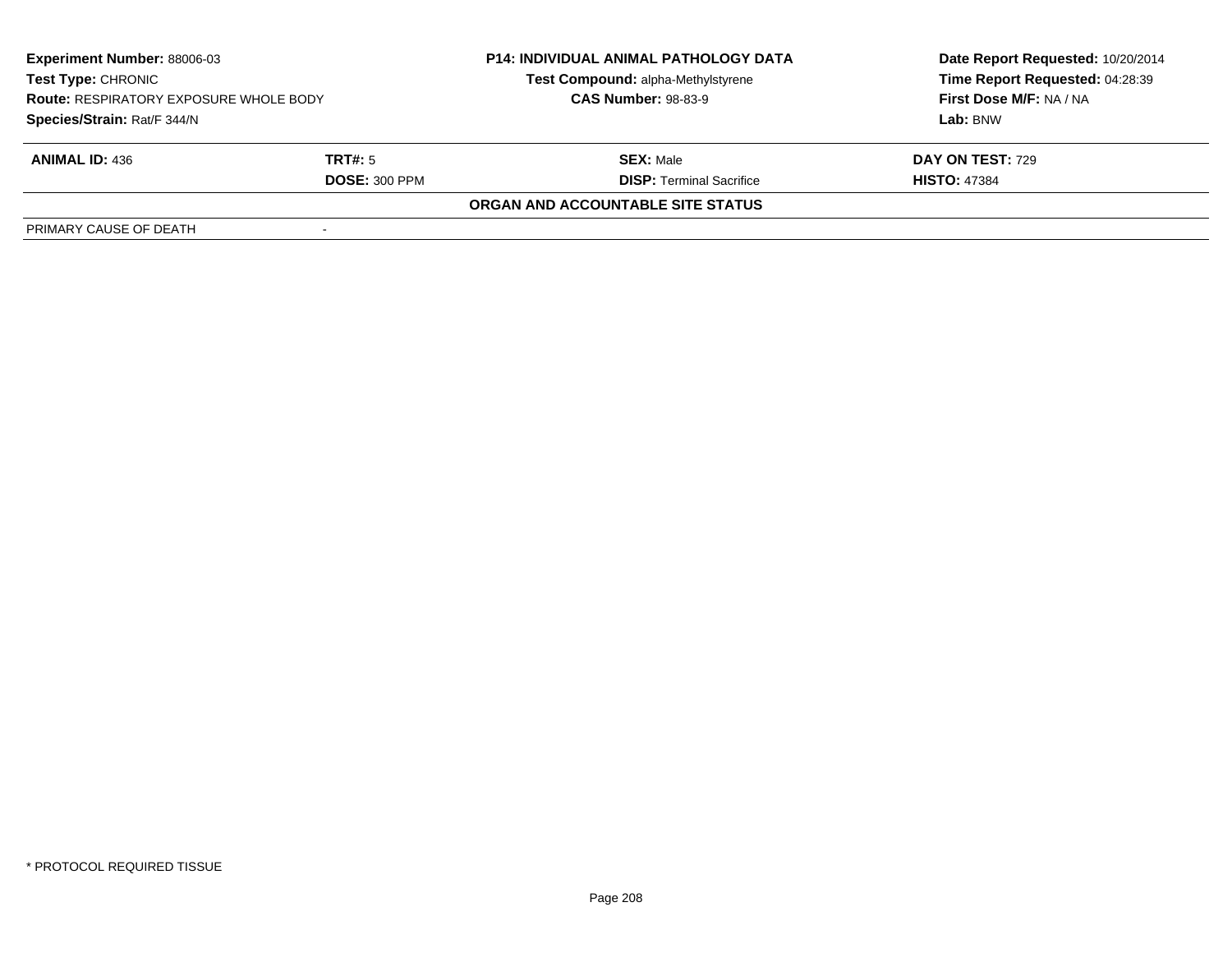| Experiment Number: 88006-03            |                                  | <b>P14: INDIVIDUAL ANIMAL PATHOLOGY DATA</b> | Date Report Requested: 10/20/2014<br>Time Report Requested: 04:28:39 |
|----------------------------------------|----------------------------------|----------------------------------------------|----------------------------------------------------------------------|
| Test Type: CHRONIC                     |                                  | Test Compound: alpha-Methylstyrene           |                                                                      |
| Route: RESPIRATORY EXPOSURE WHOLE BODY |                                  | <b>CAS Number: 98-83-9</b>                   | First Dose M/F: NA / NA                                              |
| Species/Strain: Rat/F 344/N            |                                  |                                              | Lab: BNW                                                             |
| <b>ANIMAL ID: 437</b>                  | <b>TRT#: 5</b>                   | <b>SEX: Male</b>                             | DAY ON TEST: 729                                                     |
|                                        | <b>DOSE: 300 PPM</b>             | <b>DISP: Terminal Sacrifice</b>              | <b>HISTO: 47385</b>                                                  |
|                                        |                                  | ORGAN AND ACCOUNTABLE SITE STATUS            |                                                                      |
| <b>NORMAL</b>                          |                                  |                                              |                                                                      |
| * Adrenal Cortex                       | * Adrenal Medulla                | * Bone                                       | * Bone Marrow                                                        |
| * Brain                                | * Epididymis                     | * Esophagus                                  | * Harderian Gland                                                    |
| * Heart                                | * Intestine Large, Cecum         | * Intestine Large, Colon                     | * Intestine Large, Rectum                                            |
| * Intestine Small, Duodenum            | * Intestine Small, Ileum         | * Intestine Small, Jejunum                   | * Islets, Pancreatic                                                 |
| * Larynx                               | * Lymph Node, Mandibular         | * Mammary Gland                              | * Pancreas                                                           |
| * Parathyroid Gland                    | * Preputial Gland                | * Salivary Glands                            | * Seminal Vesicle                                                    |
| * Skin                                 | * Stomach, Forestomach           | * Stomach, Glandular                         | * Thymus                                                             |
| * Thyroid Gland                        | * Trachea                        | * Urinary Bladder                            |                                                                      |
| <b>MISSING</b>                         |                                  |                                              |                                                                      |
| * Lymph Node, Bronchial                |                                  |                                              |                                                                      |
| <b>OBSERVATIONS</b>                    |                                  |                                              |                                                                      |
| * Eye                                  | Sclera                           | Metaplasia                                   | Osseous, Moderate                                                    |
| * Kidney                               |                                  | Nephropathy                                  | Mild                                                                 |
| * Liver                                | <b>Bile Duct</b>                 | Hyperplasia                                  | Mild                                                                 |
|                                        |                                  | Leukemia Mononuclear                         |                                                                      |
| [ Leukemia Mononuclear TGLS = 3-6 ]    |                                  |                                              |                                                                      |
| * Lung                                 |                                  | Leukemia Mononuclear                         |                                                                      |
| * Lymph Node, Mediastinal              |                                  | Leukemia Mononuclear                         |                                                                      |
| * Lymph Node, Mesenteric               |                                  | Leukemia Mononuclear                         |                                                                      |
| * Nose                                 | Olfactory Epi                    | Hyperplasia                                  | Basal Cell, Minimal                                                  |
| * Pituitary Gland                      |                                  | Adenoma                                      |                                                                      |
| * Prostate                             |                                  | Inflammation                                 | Suppurative, Minimal                                                 |
| * Spleen                               |                                  | Leukemia Mononuclear                         |                                                                      |
| [ Leukemia Mononuclear TGLS = 2-14 ]   |                                  |                                              |                                                                      |
| * Testes                               | <b>Bilateral, Interstit Cell</b> | Adenoma                                      |                                                                      |
| [Adenoma TGLS = $1-9$ ]                |                                  |                                              |                                                                      |
| PRIMARY CAUSE OF DEATH                 | $\overline{\phantom{a}}$         |                                              |                                                                      |
|                                        |                                  |                                              |                                                                      |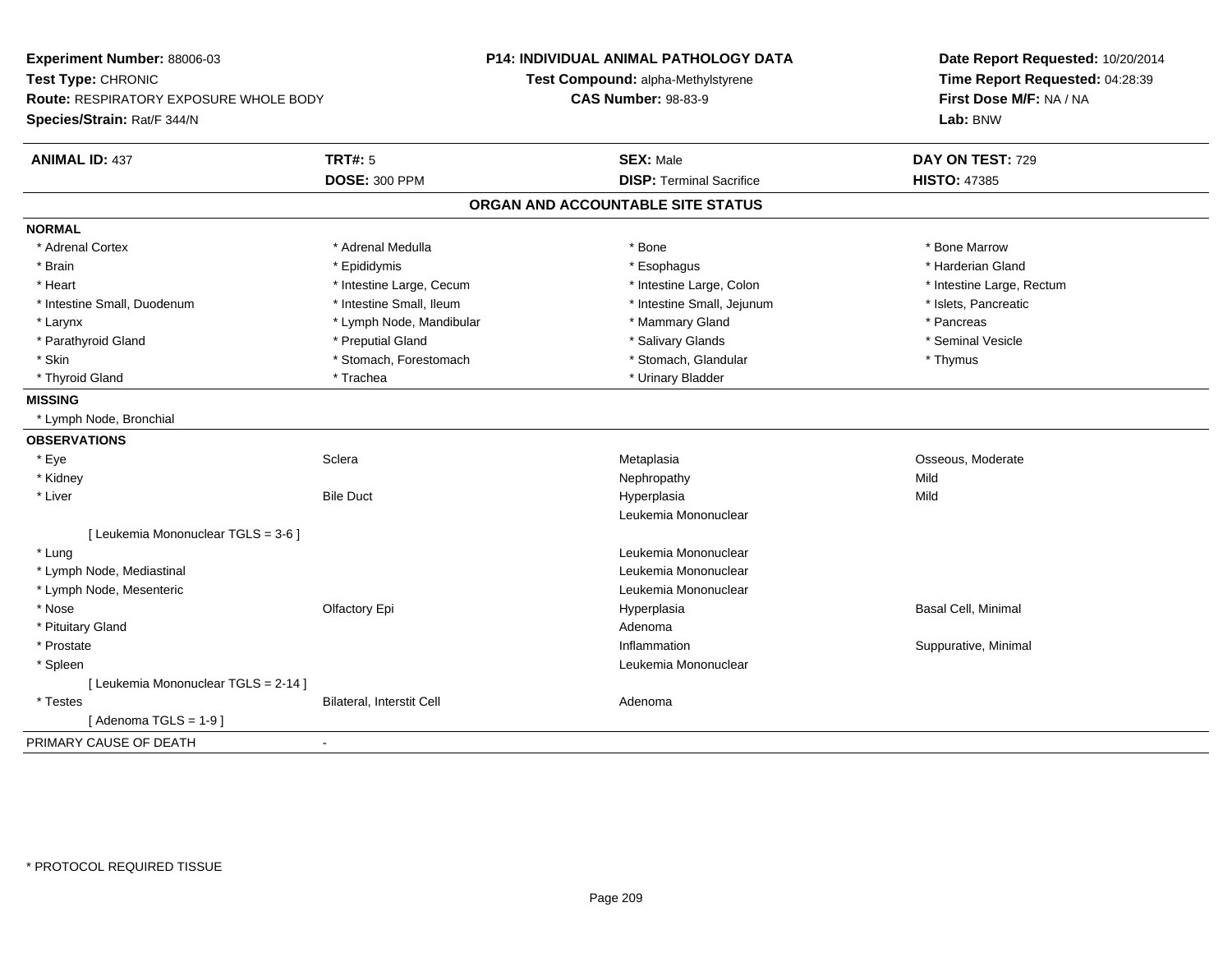| Experiment Number: 88006-03                           | <b>P14: INDIVIDUAL ANIMAL PATHOLOGY DATA</b> | Date Report Requested: 10/20/2014<br>Time Report Requested: 04:28:39<br>First Dose M/F: NA / NA |  |
|-------------------------------------------------------|----------------------------------------------|-------------------------------------------------------------------------------------------------|--|
| Test Type: CHRONIC                                    | Test Compound: alpha-Methylstyrene           |                                                                                                 |  |
| Route: RESPIRATORY EXPOSURE WHOLE BODY                | <b>CAS Number: 98-83-9</b>                   |                                                                                                 |  |
| Species/Strain: Rat/F 344/N                           |                                              | Lab: BNW                                                                                        |  |
| <b>TRT#: 5</b><br><b>ANIMAL ID: 438</b>               | <b>SEX: Male</b>                             | DAY ON TEST: 657                                                                                |  |
| <b>DOSE: 300 PPM</b>                                  | <b>DISP:</b> Moribund Sacrifice              | <b>HISTO: 47386</b>                                                                             |  |
|                                                       | ORGAN AND ACCOUNTABLE SITE STATUS            |                                                                                                 |  |
| <b>NORMAL</b>                                         |                                              |                                                                                                 |  |
| * Bone<br>* Bone Marrow                               | * Brain                                      | * Epididymis                                                                                    |  |
| * Eye<br>* Esophagus                                  | * Harderian Gland                            | * Intestine Large, Cecum                                                                        |  |
| * Intestine Large, Colon<br>* Intestine Large, Rectum | * Intestine Small, Duodenum                  | * Intestine Small, Ileum                                                                        |  |
| * Islets, Pancreatic<br>* Intestine Small, Jejunum    | * Larynx                                     | * Lymph Node, Mesenteric                                                                        |  |
| * Parathyroid Gland<br>* Pancreas                     | * Preputial Gland                            | * Salivary Glands                                                                               |  |
| * Skin<br>* Seminal Vesicle                           | * Stomach, Glandular                         | * Testes                                                                                        |  |
| * Thyroid Gland<br>* Thymus                           | * Trachea                                    | * Urinary Bladder                                                                               |  |
| <b>MISSING</b>                                        |                                              |                                                                                                 |  |
| * Lymph Node, Bronchial<br>* Lymph Node, Mandibular   |                                              |                                                                                                 |  |
| <b>OBSERVATIONS</b>                                   |                                              |                                                                                                 |  |
| * Adrenal Cortex                                      | Adenoma                                      |                                                                                                 |  |
| [Adenoma TGLS = $11-7$ ]                              |                                              |                                                                                                 |  |
| * Adrenal Medulla                                     | Hyperplasia                                  | Marked                                                                                          |  |
| * Heart<br>Atrium                                     | Thrombosis                                   | Marked                                                                                          |  |
| * Kidney                                              | Nephropathy                                  | Minimal                                                                                         |  |
| * Liver<br><b>Bile Duct</b>                           | Hyperplasia                                  | Moderate                                                                                        |  |
|                                                       | Leukemia Mononuclear                         |                                                                                                 |  |
| [ Leukemia Mononuclear TGLS = 10-6 ]                  |                                              |                                                                                                 |  |
| * Lung                                                | Hemorrhage                                   | Mild                                                                                            |  |
|                                                       | Leukemia Mononuclear                         |                                                                                                 |  |
| [Hemorrhage TGLS = 5-14]                              |                                              |                                                                                                 |  |
| Lymph Node<br>Pancreatic                              | Leukemia Mononuclear                         |                                                                                                 |  |
| [ Leukemia Mononuclear TGLS = 9-15 ]                  |                                              |                                                                                                 |  |
| * Lymph Node, Mediastinal                             | Leukemia Mononuclear                         |                                                                                                 |  |
| [ Leukemia Mononuclear TGLS = 3-3 ]                   |                                              |                                                                                                 |  |
| * Mammary Gland                                       | Galactocele                                  | Marked                                                                                          |  |
| [Galactocele TGLS = 1-16]                             |                                              |                                                                                                 |  |
| * Nose<br>Olfactory Epi                               | Hyperplasia                                  | Basal Cell, Minimal                                                                             |  |
| * Pituitary Gland                                     | Adenoma                                      |                                                                                                 |  |
| [ Adenoma TGLS = 12-10 ]                              |                                              |                                                                                                 |  |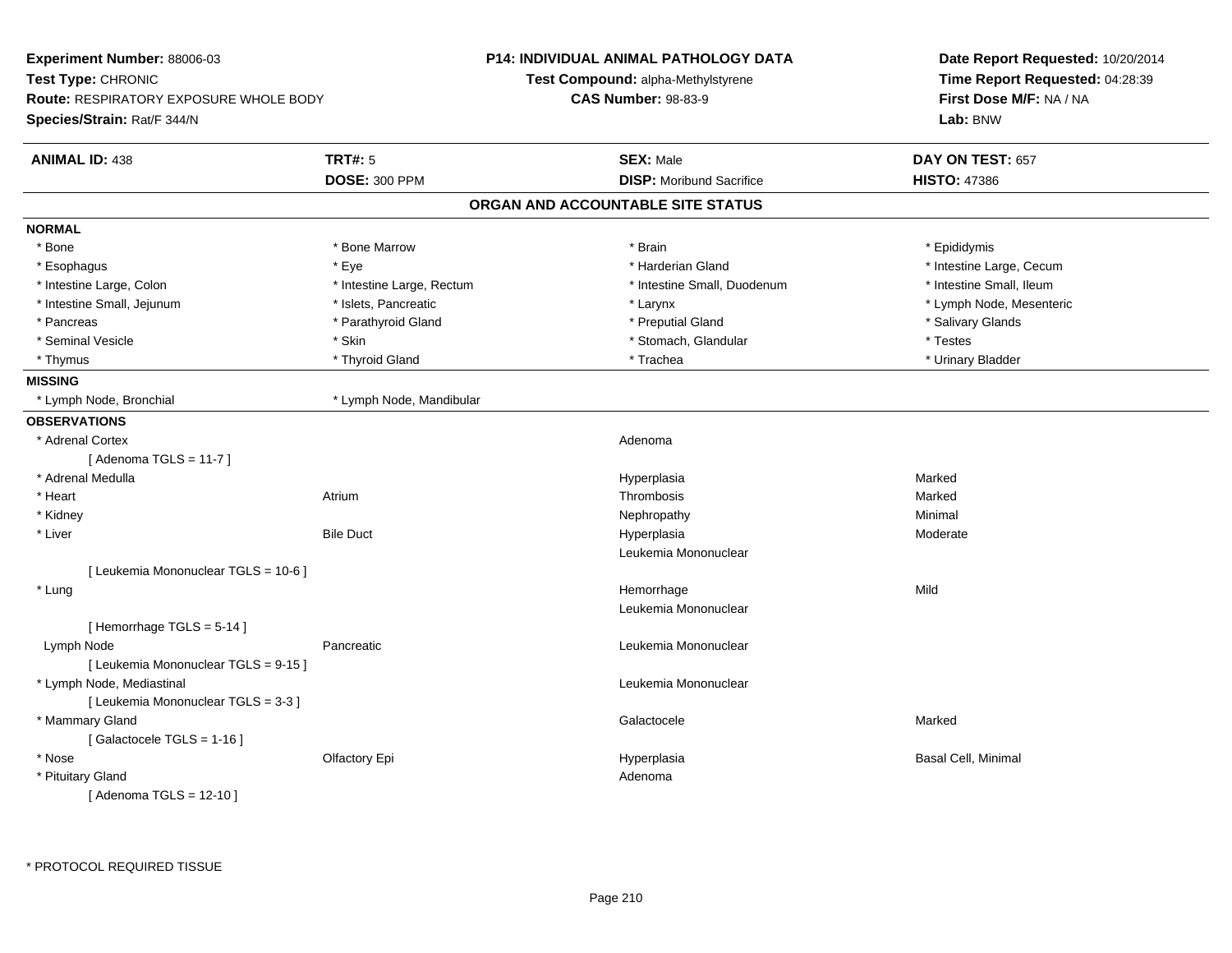| <b>Experiment Number: 88006-03</b><br>Test Type: CHRONIC |                                                       | <b>P14: INDIVIDUAL ANIMAL PATHOLOGY DATA</b><br><b>Test Compound: alpha-Methylstyrene</b> | Date Report Requested: 10/20/2014<br>Time Report Requested: 04:28:39 |
|----------------------------------------------------------|-------------------------------------------------------|-------------------------------------------------------------------------------------------|----------------------------------------------------------------------|
| <b>Route: RESPIRATORY EXPOSURE WHOLE BODY</b>            |                                                       | <b>CAS Number: 98-83-9</b>                                                                | First Dose M/F: NA / NA                                              |
| Species/Strain: Rat/F 344/N                              |                                                       |                                                                                           | Lab: BNW                                                             |
| <b>ANIMAL ID: 438</b>                                    | TRT#: 5                                               | <b>SEX: Male</b>                                                                          | DAY ON TEST: 657                                                     |
|                                                          | <b>DOSE: 300 PPM</b>                                  | <b>DISP:</b> Moribund Sacrifice                                                           | <b>HISTO: 47386</b>                                                  |
|                                                          |                                                       | ORGAN AND ACCOUNTABLE SITE STATUS                                                         |                                                                      |
| * Prostate                                               |                                                       | Inflammation                                                                              | Suppurative, Marked                                                  |
| * Spleen                                                 |                                                       | Leukemia Mononuclear                                                                      |                                                                      |
|                                                          |                                                       | Necrosis                                                                                  | Marked                                                               |
| [Leukemia Mononuclear TGLS = 7,8-15]                     |                                                       |                                                                                           |                                                                      |
| [Necrosis TGLS = $6-15$ ]                                |                                                       |                                                                                           |                                                                      |
| * Stomach, Forestomach                                   |                                                       | Ulcer                                                                                     | Marked                                                               |
| [ Ulcer TGLS = $13-10$ ]                                 |                                                       |                                                                                           |                                                                      |
| PRIMARY CAUSE OF DEATH                                   | Leukemia Mononuclear<br>- Spleen                      |                                                                                           |                                                                      |
| CONTRIBUTORY CAUSE OF DEATH                              | - Heart Atrium Thrombosis; Stomach; Forestomach Ulcer |                                                                                           |                                                                      |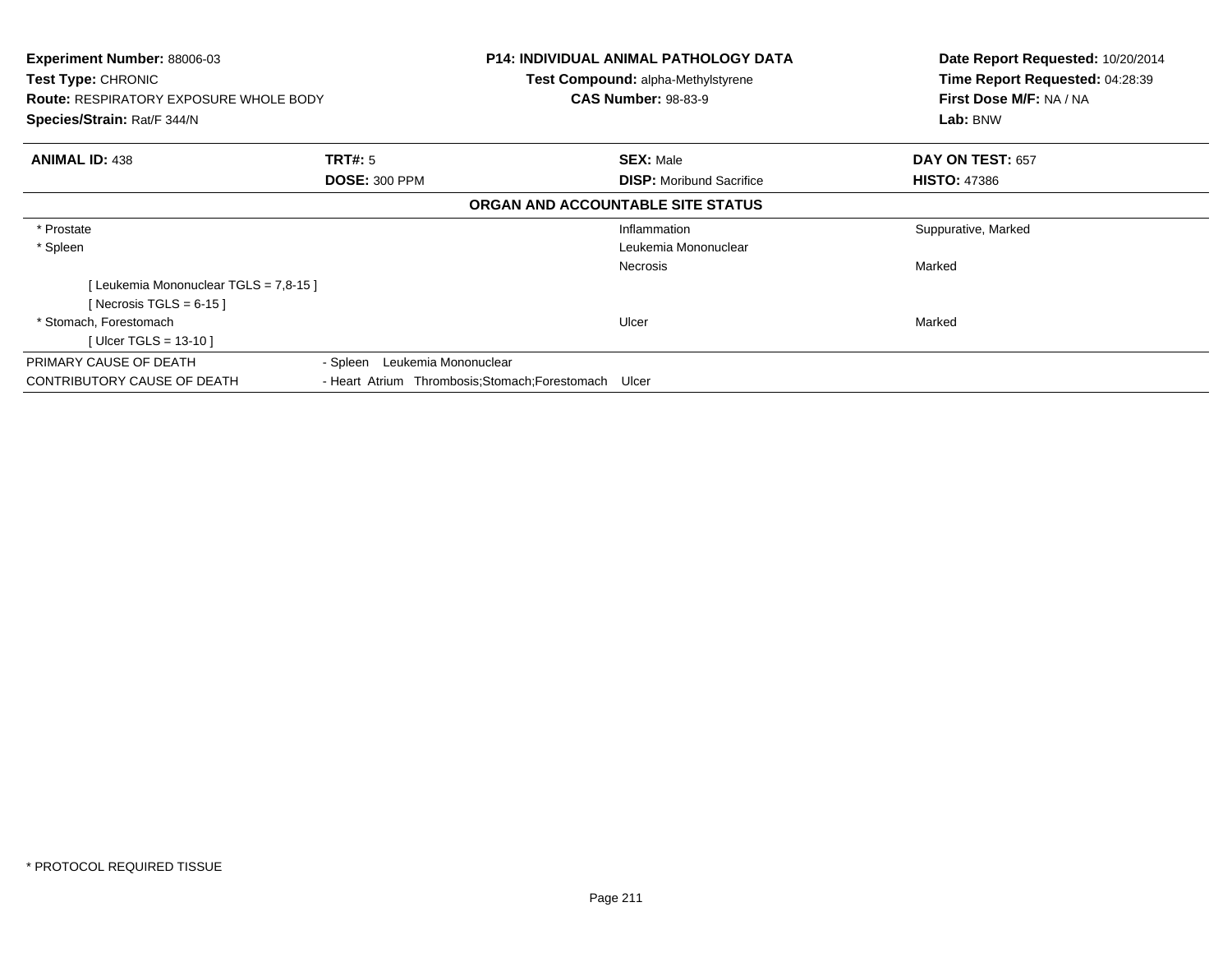| Experiment Number: 88006-03<br>Test Type: CHRONIC<br><b>Route: RESPIRATORY EXPOSURE WHOLE BODY</b><br>Species/Strain: Rat/F 344/N |                          | <b>P14: INDIVIDUAL ANIMAL PATHOLOGY DATA</b><br>Test Compound: alpha-Methylstyrene | Date Report Requested: 10/20/2014<br>Time Report Requested: 04:28:39<br>First Dose M/F: NA / NA |
|-----------------------------------------------------------------------------------------------------------------------------------|--------------------------|------------------------------------------------------------------------------------|-------------------------------------------------------------------------------------------------|
|                                                                                                                                   |                          | <b>CAS Number: 98-83-9</b>                                                         |                                                                                                 |
|                                                                                                                                   |                          |                                                                                    | Lab: BNW                                                                                        |
| <b>ANIMAL ID: 439</b>                                                                                                             | <b>TRT#: 5</b>           | <b>SEX: Male</b>                                                                   | DAY ON TEST: 729                                                                                |
|                                                                                                                                   | <b>DOSE: 300 PPM</b>     | <b>DISP: Terminal Sacrifice</b>                                                    | <b>HISTO: 47387</b>                                                                             |
|                                                                                                                                   |                          | ORGAN AND ACCOUNTABLE SITE STATUS                                                  |                                                                                                 |
| <b>NORMAL</b>                                                                                                                     |                          |                                                                                    |                                                                                                 |
| * Adrenal Cortex                                                                                                                  | * Adrenal Medulla        | * Bone                                                                             | * Bone Marrow                                                                                   |
| * Brain                                                                                                                           | * Epididymis             | * Esophagus                                                                        | * Harderian Gland                                                                               |
| * Heart                                                                                                                           | * Intestine Large, Cecum | * Intestine Large, Colon                                                           | * Intestine Large, Rectum                                                                       |
| * Intestine Small, Duodenum                                                                                                       | * Intestine Small, Ileum | * Intestine Small, Jejunum                                                         | * Islets, Pancreatic                                                                            |
| * Larynx                                                                                                                          | * Lung                   | * Lymph Node, Mesenteric                                                           | * Mammary Gland                                                                                 |
| * Nose                                                                                                                            | * Pancreas               | * Parathyroid Gland                                                                | * Preputial Gland                                                                               |
| * Salivary Glands                                                                                                                 | * Seminal Vesicle        | * Spleen                                                                           | * Stomach, Forestomach                                                                          |
| * Stomach, Glandular                                                                                                              | * Thymus                 | * Thyroid Gland                                                                    | * Trachea                                                                                       |
| * Urinary Bladder                                                                                                                 |                          |                                                                                    |                                                                                                 |
| <b>MISSING</b>                                                                                                                    |                          |                                                                                    |                                                                                                 |
| * Lymph Node, Bronchial                                                                                                           | * Lymph Node, Mandibular | * Lymph Node, Mediastinal                                                          |                                                                                                 |
| <b>OBSERVATIONS</b>                                                                                                               |                          |                                                                                    |                                                                                                 |
| * Eye                                                                                                                             | Sclera                   | Metaplasia                                                                         | Osseous, Mild                                                                                   |
| * Kidney                                                                                                                          | Papilla                  | Mineralization                                                                     | Minimal                                                                                         |
|                                                                                                                                   |                          | Nephropathy                                                                        | Mild                                                                                            |
| * Liver                                                                                                                           |                          | <b>Basophilic Focus</b>                                                            |                                                                                                 |
|                                                                                                                                   | <b>Bile Duct</b>         | Hyperplasia                                                                        | Minimal                                                                                         |
| * Pituitary Gland                                                                                                                 |                          | Adenoma                                                                            |                                                                                                 |
| [Adenoma TGLS = $2-10$ ]                                                                                                          |                          |                                                                                    |                                                                                                 |
| * Prostate                                                                                                                        |                          | Inflammation                                                                       | Suppurative, Mild                                                                               |
| * Skin                                                                                                                            | <b>Subcut Tiss</b>       | Fibroma                                                                            |                                                                                                 |
| [Fibroma TGLS = 1-14+15+16]                                                                                                       |                          |                                                                                    |                                                                                                 |
| * Testes                                                                                                                          | <b>Interstit Cell</b>    | Adenoma                                                                            |                                                                                                 |
|                                                                                                                                   | <b>Interstit Cell</b>    | Hyperplasia                                                                        | Minimal                                                                                         |
| PRIMARY CAUSE OF DEATH                                                                                                            | $\blacksquare$           |                                                                                    |                                                                                                 |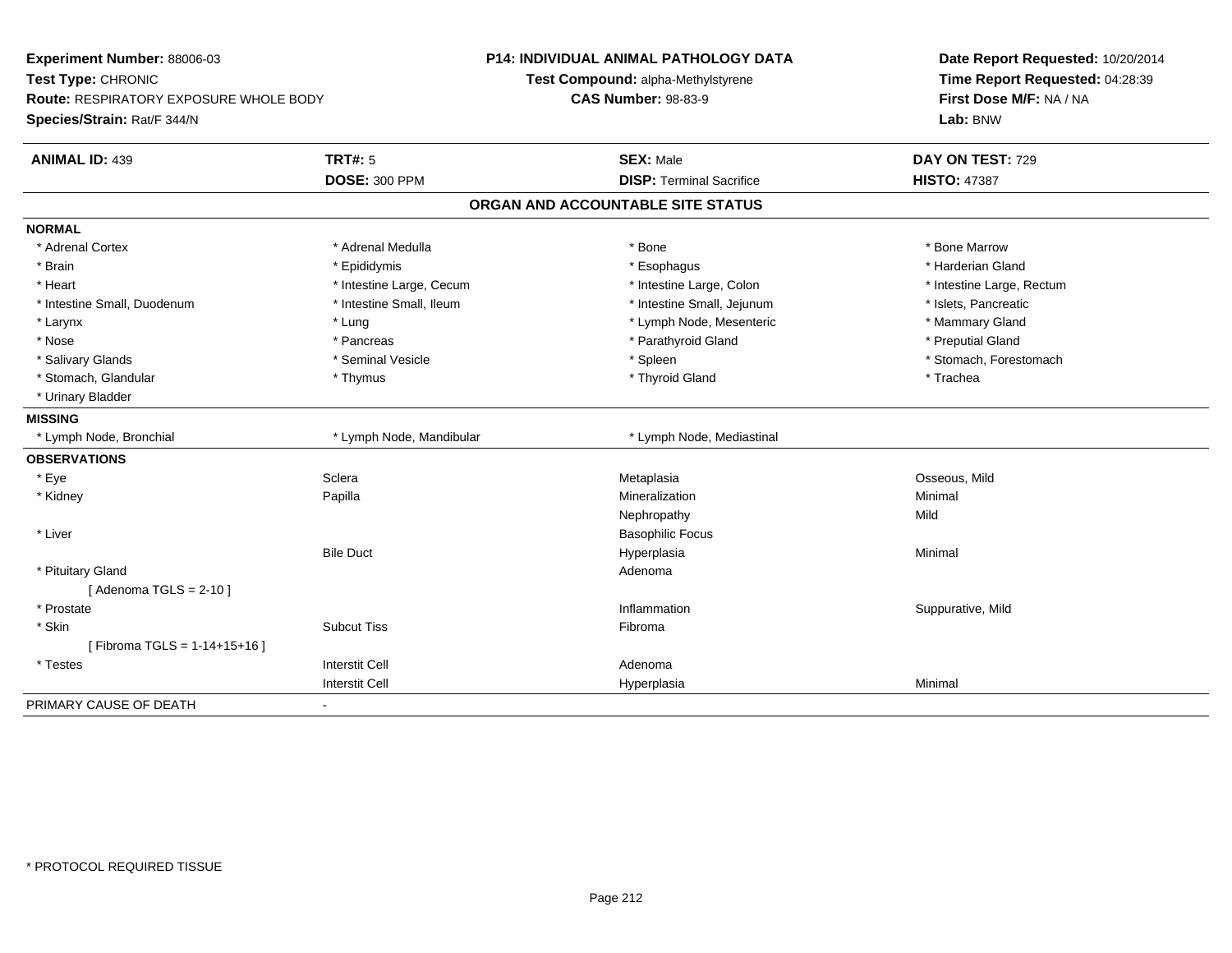| Experiment Number: 88006-03                                  |                            | <b>P14: INDIVIDUAL ANIMAL PATHOLOGY DATA</b> | Date Report Requested: 10/20/2014                          |
|--------------------------------------------------------------|----------------------------|----------------------------------------------|------------------------------------------------------------|
| Test Type: CHRONIC<br>Route: RESPIRATORY EXPOSURE WHOLE BODY |                            | Test Compound: alpha-Methylstyrene           | Time Report Requested: 04:28:39<br>First Dose M/F: NA / NA |
|                                                              |                            | <b>CAS Number: 98-83-9</b>                   |                                                            |
| Species/Strain: Rat/F 344/N                                  |                            |                                              | Lab: BNW                                                   |
| <b>ANIMAL ID: 440</b>                                        | <b>TRT#: 5</b>             | <b>SEX: Male</b>                             | DAY ON TEST: 674                                           |
|                                                              | <b>DOSE: 300 PPM</b>       | <b>DISP:</b> Moribund Sacrifice              | <b>HISTO: 47388</b>                                        |
|                                                              |                            | ORGAN AND ACCOUNTABLE SITE STATUS            |                                                            |
| <b>NORMAL</b>                                                |                            |                                              |                                                            |
| * Adrenal Cortex                                             | * Adrenal Medulla          | * Bone                                       | * Bone Marrow                                              |
| * Brain                                                      | * Epididymis               | * Esophagus                                  | * Harderian Gland                                          |
| * Heart                                                      | * Intestine Large, Cecum   | * Intestine Large, Colon                     | * Intestine Large, Rectum                                  |
| * Intestine Small, Ileum                                     | * Intestine Small, Jejunum | * Islets, Pancreatic                         | * Larynx                                                   |
| * Lymph Node, Mesenteric                                     | * Mammary Gland            | * Pancreas                                   | * Parathyroid Gland                                        |
| * Preputial Gland                                            | * Prostate                 | * Salivary Glands                            | * Seminal Vesicle                                          |
| * Stomach, Forestomach                                       | * Stomach, Glandular       | * Thymus                                     | * Thyroid Gland                                            |
| * Trachea                                                    | * Urinary Bladder          |                                              |                                                            |
| <b>MISSING</b>                                               |                            |                                              |                                                            |
| * Lymph Node, Bronchial                                      | * Lymph Node, Mandibular   |                                              |                                                            |
| <b>OBSERVATIONS</b>                                          |                            |                                              |                                                            |
| * Eye                                                        | Sclera                     | Metaplasia                                   | Osseous, Mild                                              |
| * Intestine Small, Duodenum                                  |                            | Leiomyosarcoma                               |                                                            |
| [ Leiomyosarcoma TGLS = 10-7 ]                               |                            |                                              |                                                            |
| * Kidney                                                     |                            | Nephropathy                                  | Moderate                                                   |
| * Liver                                                      | <b>Bile Duct</b>           | Hyperplasia                                  | Mild                                                       |
|                                                              |                            | Leukemia Mononuclear                         |                                                            |
|                                                              |                            | Thrombosis                                   | Moderate                                                   |
| [ Leukemia Mononuclear TGLS = 4-6 ]                          |                            |                                              |                                                            |
| * Lung                                                       |                            | Leukemia Mononuclear                         |                                                            |
| [ Leukemia Mononuclear TGLS = 3-4+5 ]                        |                            |                                              |                                                            |
| Lymph Node                                                   | Pancreatic                 | Leukemia Mononuclear                         |                                                            |
| [ Leukemia Mononuclear TGLS = 6-15 ]                         |                            |                                              |                                                            |
| * Lymph Node, Mediastinal                                    |                            | Leukemia Mononuclear                         |                                                            |
| [ Leukemia Mononuclear TGLS = 1-3 ]                          |                            |                                              |                                                            |
| * Nose                                                       | Olfactory Epi              | Hyperplasia                                  | Basal Cell, Minimal                                        |
| * Pituitary Gland                                            |                            | Adenoma                                      |                                                            |
| [Adenoma TGLS = $2-10$ ]                                     |                            |                                              |                                                            |
| * Skin                                                       |                            | Squamous Cell Papilloma                      |                                                            |
| [Squamous Cell Papilloma TGLS = 8,9-15]                      |                            |                                              |                                                            |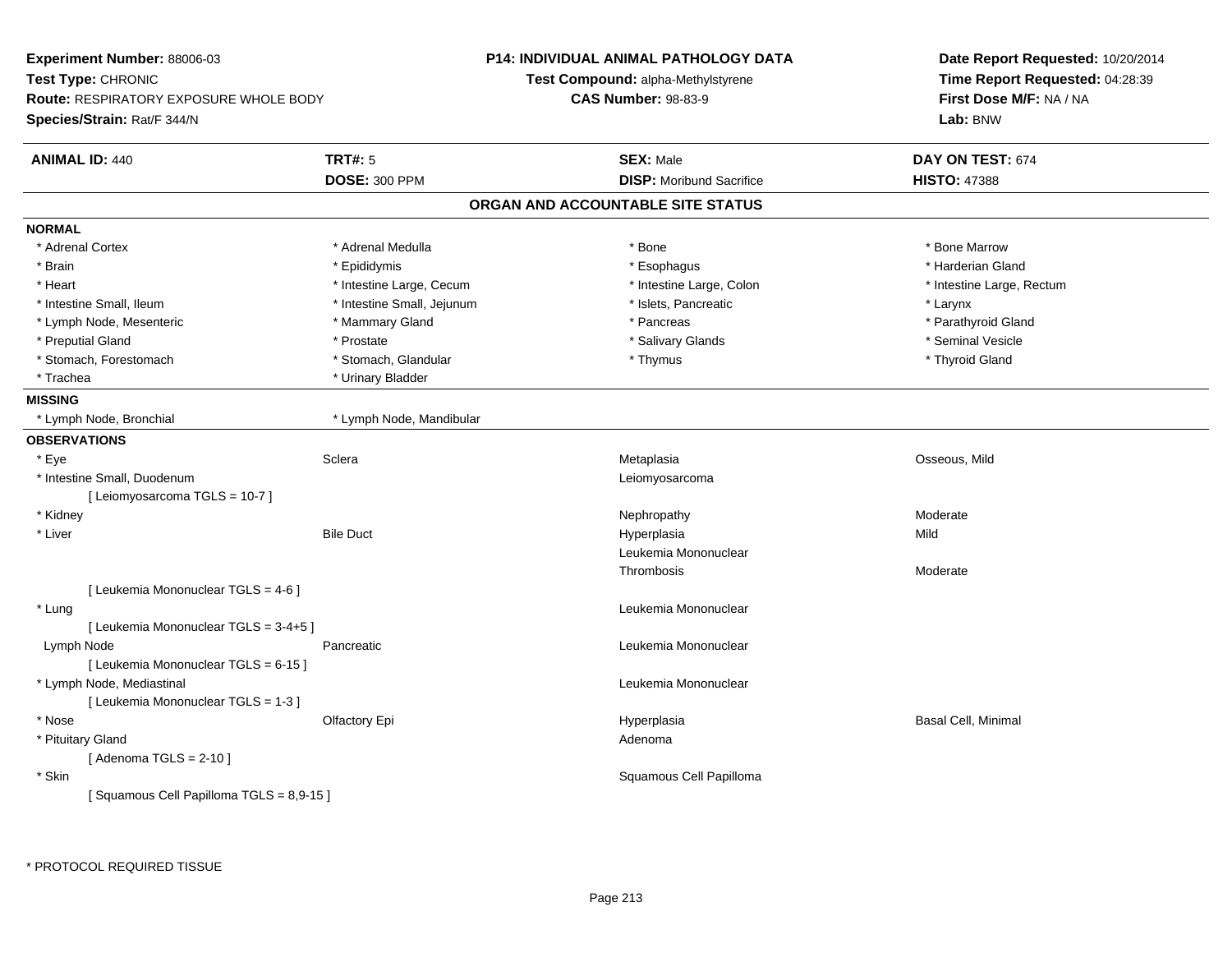| Experiment Number: 88006-03<br><b>Test Type: CHRONIC</b><br><b>Route: RESPIRATORY EXPOSURE WHOLE BODY</b><br>Species/Strain: Rat/F 344/N |                               | <b>P14: INDIVIDUAL ANIMAL PATHOLOGY DATA</b><br>Test Compound: alpha-Methylstyrene<br><b>CAS Number: 98-83-9</b> | Date Report Requested: 10/20/2014<br>Time Report Requested: 04:28:39<br>First Dose M/F: NA / NA<br>Lab: BNW |
|------------------------------------------------------------------------------------------------------------------------------------------|-------------------------------|------------------------------------------------------------------------------------------------------------------|-------------------------------------------------------------------------------------------------------------|
| <b>ANIMAL ID: 440</b>                                                                                                                    | TRT#: 5                       | <b>SEX: Male</b>                                                                                                 | DAY ON TEST: 674                                                                                            |
|                                                                                                                                          | <b>DOSE: 300 PPM</b>          | <b>DISP:</b> Moribund Sacrifice                                                                                  | <b>HISTO: 47388</b>                                                                                         |
|                                                                                                                                          |                               | ORGAN AND ACCOUNTABLE SITE STATUS                                                                                |                                                                                                             |
| * Spleen                                                                                                                                 |                               | Leukemia Mononuclear                                                                                             |                                                                                                             |
| Leukemia Mononuclear TGLS = 5-14 ]                                                                                                       |                               |                                                                                                                  |                                                                                                             |
| * Testes                                                                                                                                 | <b>Interstit Cell</b>         | Adenoma                                                                                                          |                                                                                                             |
| [Adenoma TGLS = $7-9$ ]                                                                                                                  |                               |                                                                                                                  |                                                                                                             |
| PRIMARY CAUSE OF DEATH                                                                                                                   | - Spleen Leukemia Mononuclear |                                                                                                                  |                                                                                                             |
| CONTRIBUTORY CAUSE OF DEATH                                                                                                              | - Pituitary Gland<br>Adenoma  |                                                                                                                  |                                                                                                             |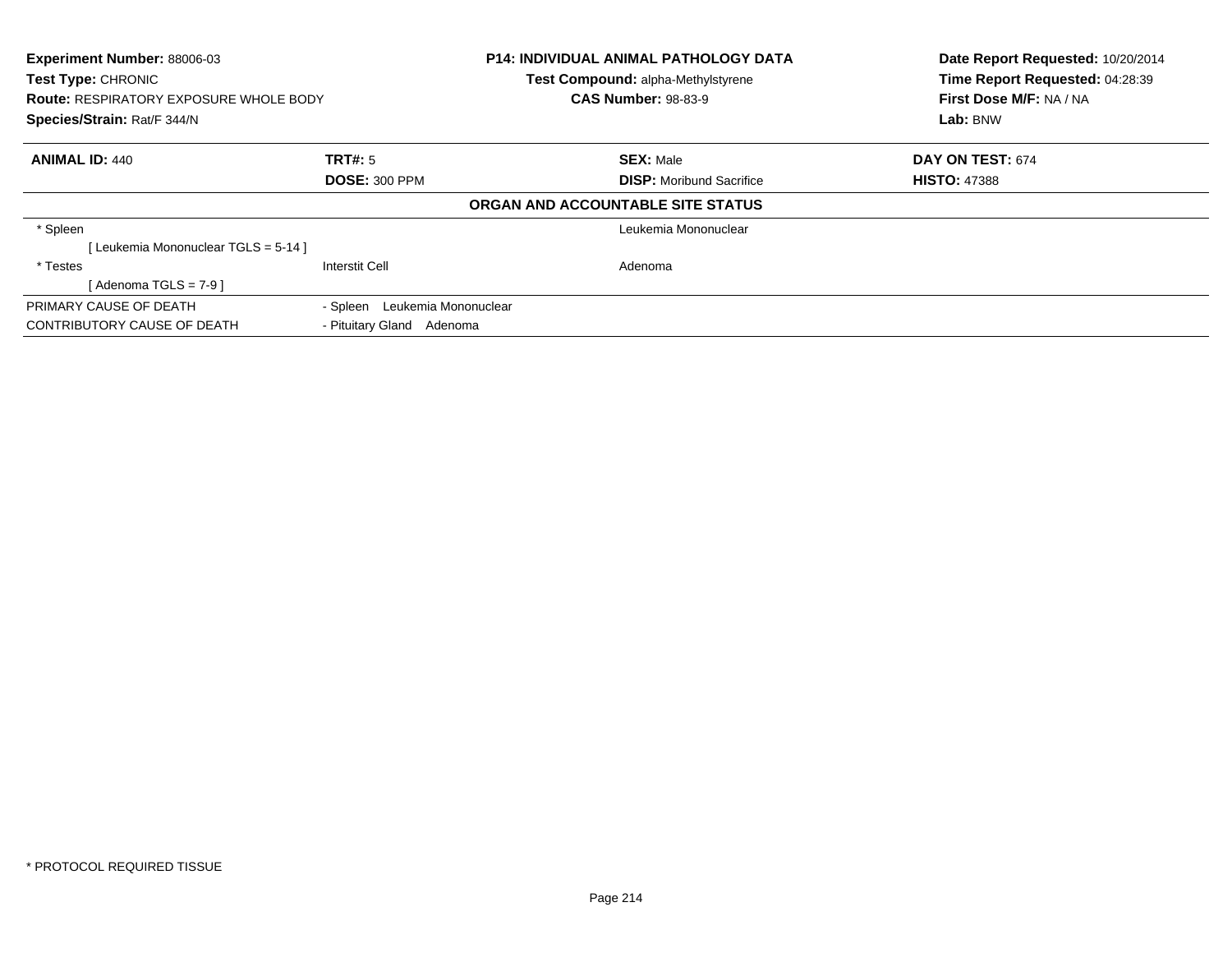| Experiment Number: 88006-03            |                           | <b>P14: INDIVIDUAL ANIMAL PATHOLOGY DATA</b> | Date Report Requested: 10/20/2014<br>Time Report Requested: 04:28:39<br>First Dose M/F: NA / NA<br>Lab: BNW |
|----------------------------------------|---------------------------|----------------------------------------------|-------------------------------------------------------------------------------------------------------------|
| Test Type: CHRONIC                     |                           | Test Compound: alpha-Methylstyrene           |                                                                                                             |
| Route: RESPIRATORY EXPOSURE WHOLE BODY |                           | <b>CAS Number: 98-83-9</b>                   |                                                                                                             |
| Species/Strain: Rat/F 344/N            |                           |                                              |                                                                                                             |
| <b>ANIMAL ID: 441</b>                  | <b>TRT#: 5</b>            | <b>SEX: Male</b>                             | DAY ON TEST: 729                                                                                            |
|                                        | <b>DOSE: 300 PPM</b>      | <b>DISP: Terminal Sacrifice</b>              | <b>HISTO: 47389</b>                                                                                         |
|                                        |                           | ORGAN AND ACCOUNTABLE SITE STATUS            |                                                                                                             |
| <b>NORMAL</b>                          |                           |                                              |                                                                                                             |
| * Adrenal Cortex                       | * Adrenal Medulla         | * Bone                                       | * Bone Marrow                                                                                               |
| * Brain                                | * Epididymis              | * Esophagus                                  | * Harderian Gland                                                                                           |
| * Heart                                | * Intestine Large, Cecum  | * Intestine Large, Colon                     | * Intestine Large, Rectum                                                                                   |
| * Intestine Small, Duodenum            | * Intestine Small, Ileum  | * Intestine Small, Jejunum                   | * Islets, Pancreatic                                                                                        |
| * Lung                                 | * Lymph Node, Bronchial   | * Lymph Node, Mediastinal                    | * Lymph Node, Mesenteric                                                                                    |
| * Mammary Gland                        | * Nose                    | * Pancreas                                   | * Parathyroid Gland                                                                                         |
| * Preputial Gland                      | * Salivary Glands         | * Seminal Vesicle                            | * Skin                                                                                                      |
| * Spleen                               | * Stomach, Forestomach    | * Stomach, Glandular                         | * Thymus                                                                                                    |
| * Trachea                              | * Urinary Bladder         |                                              |                                                                                                             |
| <b>MISSING</b>                         |                           |                                              |                                                                                                             |
| * Lymph Node, Mandibular               |                           |                                              |                                                                                                             |
| <b>OBSERVATIONS</b>                    |                           |                                              |                                                                                                             |
| * Eye                                  | Lens                      | Cataract                                     | Marked                                                                                                      |
|                                        | Sclera                    | Metaplasia                                   | Osseous, Mild                                                                                               |
| [Cataract TGLS = $1-13$ ]              |                           |                                              |                                                                                                             |
| * Kidney                               |                           | Nephropathy                                  | Mild                                                                                                        |
| * Larynx                               |                           | Inflammation                                 | Chronic, Minimal                                                                                            |
| * Liver                                |                           | Clear Cell Focus                             |                                                                                                             |
|                                        | <b>Bile Duct</b>          | Hyperplasia                                  | Mild                                                                                                        |
| [Clear Cell Focus TGLS = 5-15]         |                           |                                              |                                                                                                             |
| * Pituitary Gland                      |                           | Adenoma                                      |                                                                                                             |
| [Adenoma TGLS = $2-10$ ]               |                           |                                              |                                                                                                             |
| * Prostate                             |                           | Inflammation                                 | Suppurative, Minimal                                                                                        |
| * Testes                               | Bilateral, Interstit Cell | Adenoma                                      |                                                                                                             |
| [Adenoma TGLS = $3,4-9$ ]              |                           |                                              |                                                                                                             |
| * Thyroid Gland                        | C Cell                    | Hyperplasia                                  | Minimal                                                                                                     |
| PRIMARY CAUSE OF DEATH                 | $\overline{\phantom{a}}$  |                                              |                                                                                                             |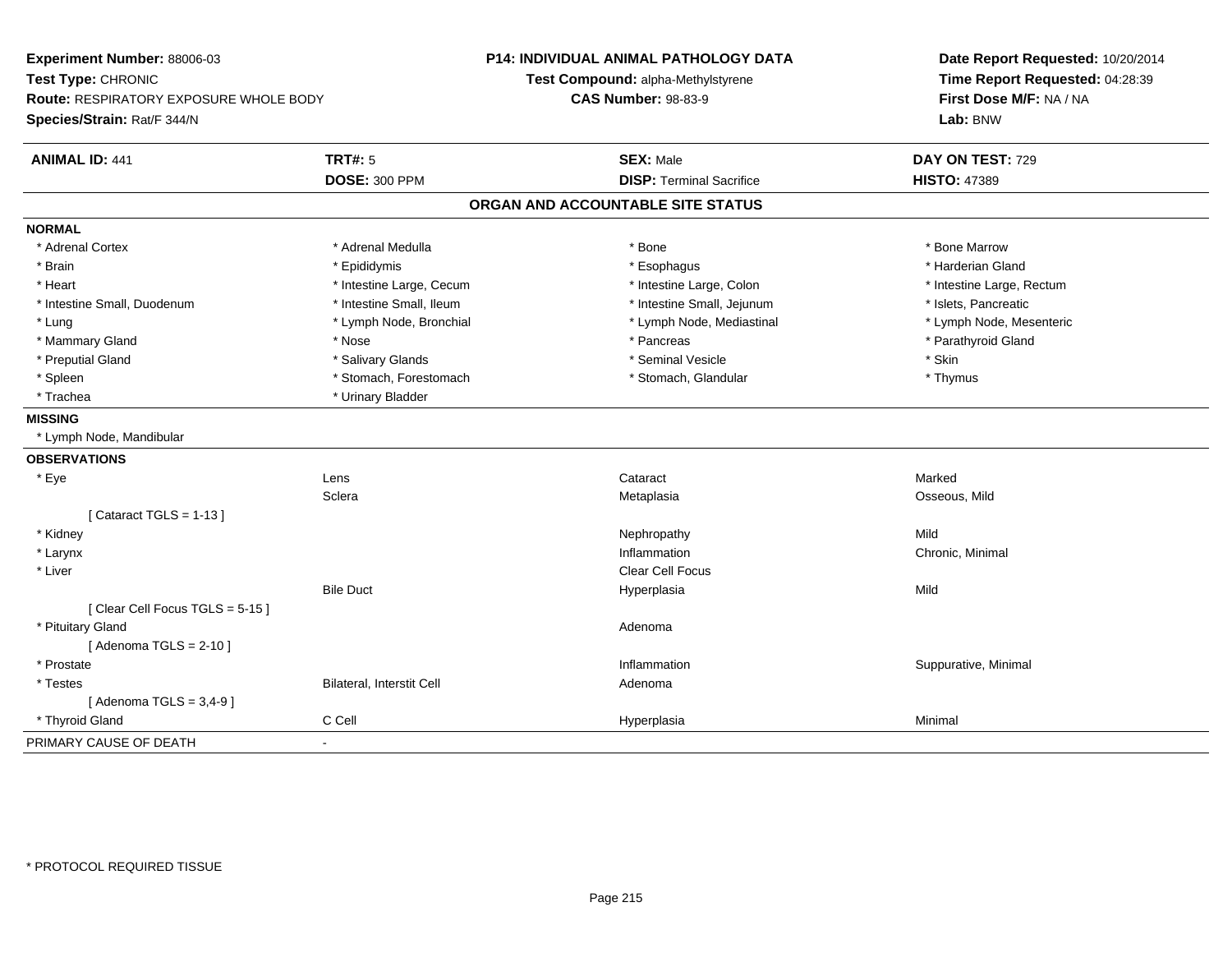| Experiment Number: 88006-03<br>Test Type: CHRONIC<br><b>Route: RESPIRATORY EXPOSURE WHOLE BODY</b><br>Species/Strain: Rat/F 344/N |                            | P14: INDIVIDUAL ANIMAL PATHOLOGY DATA<br><b>Test Compound: alpha-Methylstyrene</b><br><b>CAS Number: 98-83-9</b> | Date Report Requested: 10/20/2014<br>Time Report Requested: 04:28:39<br>First Dose M/F: NA / NA<br>Lab: BNW |
|-----------------------------------------------------------------------------------------------------------------------------------|----------------------------|------------------------------------------------------------------------------------------------------------------|-------------------------------------------------------------------------------------------------------------|
| <b>ANIMAL ID: 442</b>                                                                                                             | <b>TRT#: 5</b>             | <b>SEX: Male</b>                                                                                                 | DAY ON TEST: 688                                                                                            |
|                                                                                                                                   | <b>DOSE: 300 PPM</b>       | <b>DISP:</b> Moribund Sacrifice                                                                                  | <b>HISTO: 47390</b>                                                                                         |
|                                                                                                                                   |                            | ORGAN AND ACCOUNTABLE SITE STATUS                                                                                |                                                                                                             |
| <b>NORMAL</b>                                                                                                                     |                            |                                                                                                                  |                                                                                                             |
| * Adrenal Cortex                                                                                                                  | * Adrenal Medulla          | * Bone                                                                                                           | * Bone Marrow                                                                                               |
| * Brain                                                                                                                           | * Epididymis               | * Esophagus                                                                                                      | * Harderian Gland                                                                                           |
| * Intestine Large, Cecum                                                                                                          | * Intestine Large, Colon   | * Intestine Large, Rectum                                                                                        | * Intestine Small, Duodenum                                                                                 |
| * Intestine Small, Ileum                                                                                                          | * Intestine Small, Jejunum | * Islets, Pancreatic                                                                                             | * Lymph Node, Bronchial                                                                                     |
| * Lymph Node, Mediastinal                                                                                                         | * Lymph Node, Mesenteric   | * Mammary Gland                                                                                                  | * Pancreas                                                                                                  |
| * Parathyroid Gland                                                                                                               | * Preputial Gland          | * Prostate                                                                                                       | * Salivary Glands                                                                                           |
| * Seminal Vesicle                                                                                                                 | * Skin                     | * Stomach, Forestomach                                                                                           | * Stomach, Glandular                                                                                        |
| * Thymus                                                                                                                          | * Trachea                  | * Urinary Bladder                                                                                                |                                                                                                             |
| <b>MISSING</b>                                                                                                                    |                            |                                                                                                                  |                                                                                                             |
| * Lymph Node, Mandibular                                                                                                          |                            |                                                                                                                  |                                                                                                             |
| <b>OBSERVATIONS</b>                                                                                                               |                            |                                                                                                                  |                                                                                                             |
| * Eye                                                                                                                             | Sclera                     | Metaplasia                                                                                                       | Osseous, Mild                                                                                               |
| * Heart                                                                                                                           | Atrium                     | Thrombosis                                                                                                       | Marked                                                                                                      |
| [Thrombosis TGLS = $3-6$ ]                                                                                                        |                            |                                                                                                                  |                                                                                                             |
| * Kidney                                                                                                                          |                            | Cyst                                                                                                             |                                                                                                             |
| [Cyst TGLS = $7-7$ ]                                                                                                              |                            |                                                                                                                  |                                                                                                             |
| * Larynx                                                                                                                          |                            | Inflammation                                                                                                     | Suppurative, Minimal                                                                                        |
| * Liver                                                                                                                           | <b>Bile Duct</b>           | Hyperplasia                                                                                                      | Minimal                                                                                                     |
|                                                                                                                                   |                            | Leukemia Mononuclear                                                                                             |                                                                                                             |
| [ Leukemia Mononuclear TGLS = 6-6 ]                                                                                               |                            |                                                                                                                  |                                                                                                             |
| * Lung                                                                                                                            | Alveolar Epith             | Hyperplasia                                                                                                      | Mild                                                                                                        |
|                                                                                                                                   | Alveolus                   | <b>Infiltration Cellular</b>                                                                                     | Histiocyte, Moderate                                                                                        |
| [ Hyperplasia TGLS = 1-14 ]                                                                                                       |                            |                                                                                                                  |                                                                                                             |
| Mesentery                                                                                                                         |                            | Necrosis                                                                                                         | Moderate                                                                                                    |
| [Necrosis TGLS = $4-14$ ]                                                                                                         |                            |                                                                                                                  |                                                                                                             |
| * Nose                                                                                                                            |                            | Foreign Body                                                                                                     |                                                                                                             |
|                                                                                                                                   | <b>Goblet Cell</b>         | Hyperplasia                                                                                                      | Mild                                                                                                        |
|                                                                                                                                   | Olfactory Epi              | Hyperplasia                                                                                                      | Basal Cell, Minimal                                                                                         |
|                                                                                                                                   |                            | Inflammation                                                                                                     | Suppurative, Mild                                                                                           |
| * Pituitary Gland                                                                                                                 |                            | Adenoma                                                                                                          |                                                                                                             |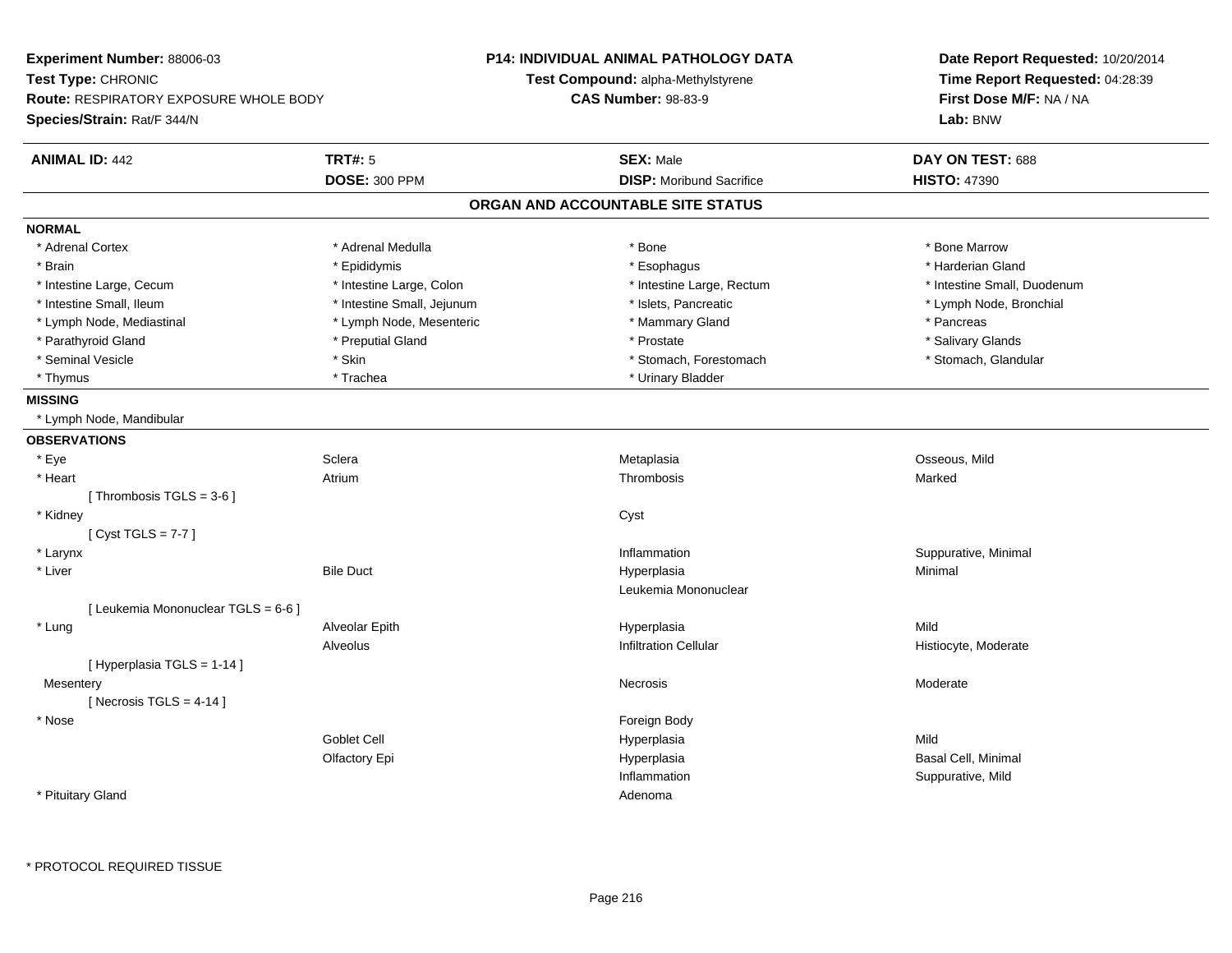| Experiment Number: 88006-03<br>Test Type: CHRONIC<br><b>Route: RESPIRATORY EXPOSURE WHOLE BODY</b><br>Species/Strain: Rat/F 344/N |                                  | <b>P14: INDIVIDUAL ANIMAL PATHOLOGY DATA</b><br>Test Compound: alpha-Methylstyrene<br><b>CAS Number: 98-83-9</b> | Date Report Requested: 10/20/2014<br>Time Report Requested: 04:28:39<br>First Dose M/F: NA / NA<br>Lab: BNW |
|-----------------------------------------------------------------------------------------------------------------------------------|----------------------------------|------------------------------------------------------------------------------------------------------------------|-------------------------------------------------------------------------------------------------------------|
| <b>ANIMAL ID: 442</b>                                                                                                             | TRT#: 5                          | <b>SEX: Male</b>                                                                                                 | DAY ON TEST: 688                                                                                            |
|                                                                                                                                   | <b>DOSE: 300 PPM</b>             | <b>DISP:</b> Moribund Sacrifice                                                                                  | <b>HISTO: 47390</b>                                                                                         |
|                                                                                                                                   |                                  | ORGAN AND ACCOUNTABLE SITE STATUS                                                                                |                                                                                                             |
| [Adenoma TGLS = $8-10$ ]                                                                                                          |                                  |                                                                                                                  |                                                                                                             |
| * Spleen                                                                                                                          |                                  | Leukemia Mononuclear                                                                                             |                                                                                                             |
| * Testes                                                                                                                          | <b>Bilateral, Interstit Cell</b> | Adenoma                                                                                                          |                                                                                                             |
| [Adenoma TGLS = $5-9$ ]                                                                                                           |                                  |                                                                                                                  |                                                                                                             |
| * Thyroid Gland                                                                                                                   | C Cell                           | Adenoma                                                                                                          |                                                                                                             |
|                                                                                                                                   | C Cell                           | Hyperplasia                                                                                                      | Minimal                                                                                                     |
| PRIMARY CAUSE OF DEATH                                                                                                            | Leukemia Mononuclear<br>- Spleen |                                                                                                                  |                                                                                                             |
| <b>CONTRIBUTORY CAUSE OF DEATH</b>                                                                                                | - Heart Atrium Thrombosis        |                                                                                                                  |                                                                                                             |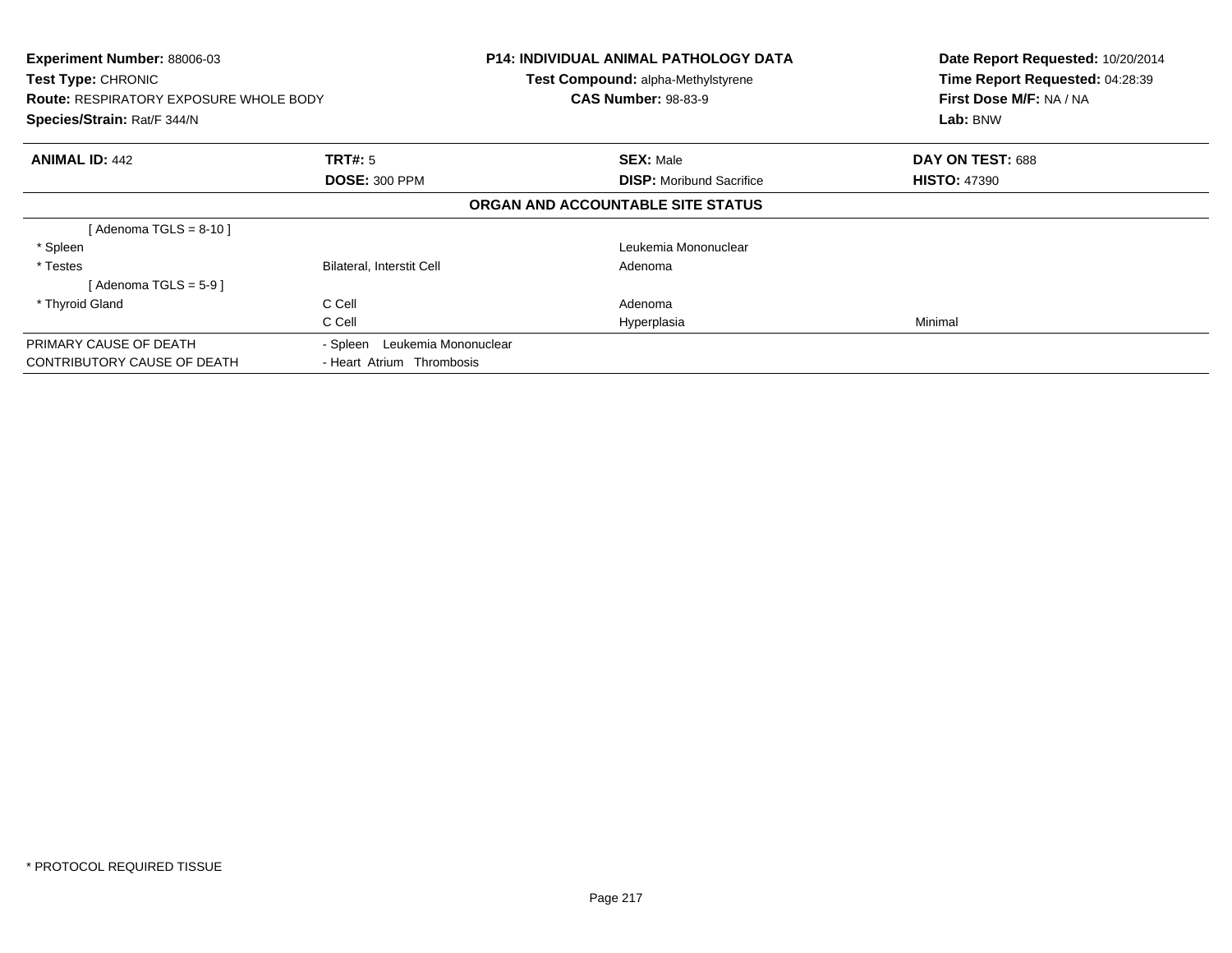| Experiment Number: 88006-03                   |                            | P14: INDIVIDUAL ANIMAL PATHOLOGY DATA | Date Report Requested: 10/20/2014 |
|-----------------------------------------------|----------------------------|---------------------------------------|-----------------------------------|
| Test Type: CHRONIC                            |                            | Test Compound: alpha-Methylstyrene    | Time Report Requested: 04:28:39   |
| <b>Route: RESPIRATORY EXPOSURE WHOLE BODY</b> |                            | <b>CAS Number: 98-83-9</b>            | First Dose M/F: NA / NA           |
| Species/Strain: Rat/F 344/N                   |                            |                                       | Lab: BNW                          |
| <b>ANIMAL ID: 443</b>                         | <b>TRT#: 5</b>             | <b>SEX: Male</b>                      | DAY ON TEST: 730                  |
|                                               | <b>DOSE: 300 PPM</b>       | <b>DISP: Terminal Sacrifice</b>       | <b>HISTO: 47391</b>               |
|                                               |                            | ORGAN AND ACCOUNTABLE SITE STATUS     |                                   |
| <b>NORMAL</b>                                 |                            |                                       |                                   |
| * Adrenal Cortex                              | * Adrenal Medulla          | * Bone                                | * Bone Marrow                     |
| * Epididymis                                  | * Esophagus                | * Harderian Gland                     | * Heart                           |
| * Intestine Large, Cecum                      | * Intestine Large, Colon   | * Intestine Large, Rectum             | * Intestine Small, Duodenum       |
| * Intestine Small, Ileum                      | * Intestine Small, Jejunum | * Islets, Pancreatic                  | * Larynx                          |
| * Lung                                        | * Lymph Node, Mesenteric   | * Pancreas                            | * Parathyroid Gland               |
| * Preputial Gland                             | * Prostate                 | * Salivary Glands                     | * Seminal Vesicle                 |
| * Spleen                                      | * Stomach, Forestomach     | * Stomach, Glandular                  | * Thymus                          |
| * Trachea                                     | * Urinary Bladder          |                                       |                                   |
| <b>MISSING</b>                                |                            |                                       |                                   |
| * Lymph Node, Bronchial                       | * Lymph Node, Mandibular   | * Lymph Node, Mediastinal             |                                   |
| <b>OBSERVATIONS</b>                           |                            |                                       |                                   |
| * Brain                                       |                            | Carcinoma                             | Metastatic (Pituitary Gland)      |
|                                               |                            | Hemorrhage                            | Marked                            |
| * Eye                                         |                            | Atrophy                               | Marked                            |
|                                               | Lens                       | Cataract                              | Marked                            |
|                                               | Sclera                     | Metaplasia                            | Osseous, Minimal                  |
| [Cataract TGLS = $3-13$ ]                     |                            |                                       |                                   |
| * Kidney                                      |                            | Nephropathy                           | Marked                            |
| * Liver                                       |                            | Degeneration                          | Cystic, Moderate                  |
|                                               |                            | Vacuolization Cytoplasmic             | Moderate                          |
| * Mammary Gland                               |                            | Fibroadenoma                          |                                   |
| [Fibroadenoma TGLS = 2-14]                    |                            |                                       |                                   |
| * Nose                                        | Glands                     | Dilatation                            | Mild                              |
|                                               | Olfactory Epi              | Hyperplasia                           | Basal Cell, Minimal               |
| * Pituitary Gland                             |                            | Carcinoma                             |                                   |
| * Skin                                        |                            | Hyperkeratosis                        | Moderate                          |
|                                               |                            | Ulcer                                 | Moderate                          |
| [Ulcer TGLS = $1-15$ ]                        |                            |                                       |                                   |
| * Testes                                      | <b>Interstit Cell</b>      | Adenoma                               |                                   |
|                                               | <b>Germinal Epith</b>      | Atrophy                               | Marked                            |
|                                               |                            |                                       |                                   |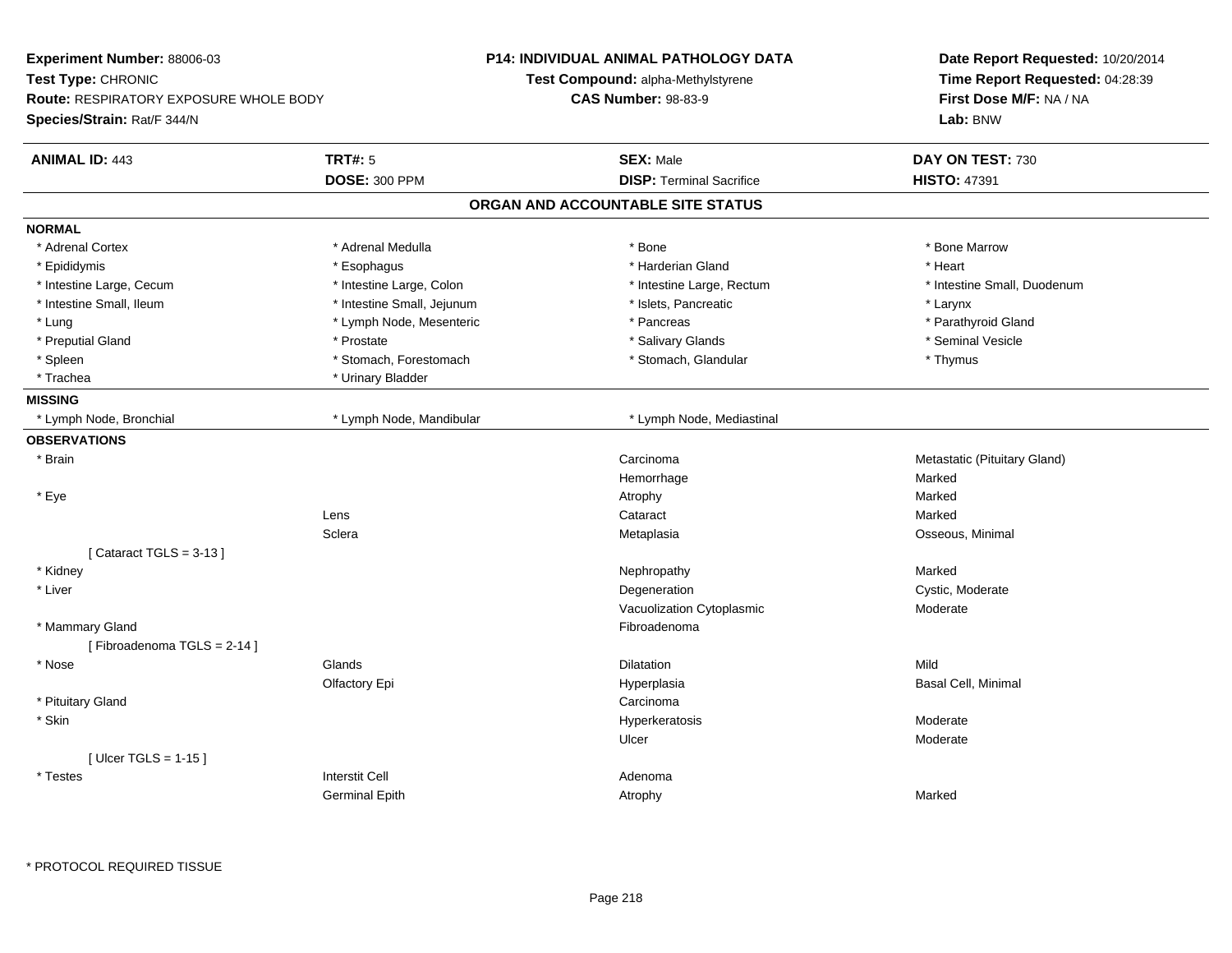| Experiment Number: 88006-03<br>Test Type: CHRONIC<br><b>Route: RESPIRATORY EXPOSURE WHOLE BODY</b><br>Species/Strain: Rat/F 344/N |                      | <b>P14: INDIVIDUAL ANIMAL PATHOLOGY DATA</b><br>Test Compound: alpha-Methylstyrene<br><b>CAS Number: 98-83-9</b> | Date Report Requested: 10/20/2014<br>Time Report Requested: 04:28:39<br>First Dose M/F: NA / NA<br>Lab: BNW |
|-----------------------------------------------------------------------------------------------------------------------------------|----------------------|------------------------------------------------------------------------------------------------------------------|-------------------------------------------------------------------------------------------------------------|
| <b>ANIMAL ID: 443</b>                                                                                                             | TRT#: 5              | <b>SEX: Male</b>                                                                                                 | DAY ON TEST: 730                                                                                            |
|                                                                                                                                   | <b>DOSE: 300 PPM</b> | <b>DISP: Terminal Sacrifice</b>                                                                                  | <b>HISTO: 47391</b>                                                                                         |
|                                                                                                                                   |                      | ORGAN AND ACCOUNTABLE SITE STATUS                                                                                |                                                                                                             |
| [Adenoma TGLS = $4-9$ ]                                                                                                           |                      |                                                                                                                  |                                                                                                             |
| [Atrophy TGLS = $5-9$ ]                                                                                                           |                      |                                                                                                                  |                                                                                                             |
| * Thyroid Gland                                                                                                                   | Follicular Cel       | Adenoma                                                                                                          |                                                                                                             |
| [Adenoma TGLS = $6-3$ ]                                                                                                           |                      |                                                                                                                  |                                                                                                             |
| PRIMARY CAUSE OF DEATH                                                                                                            |                      |                                                                                                                  |                                                                                                             |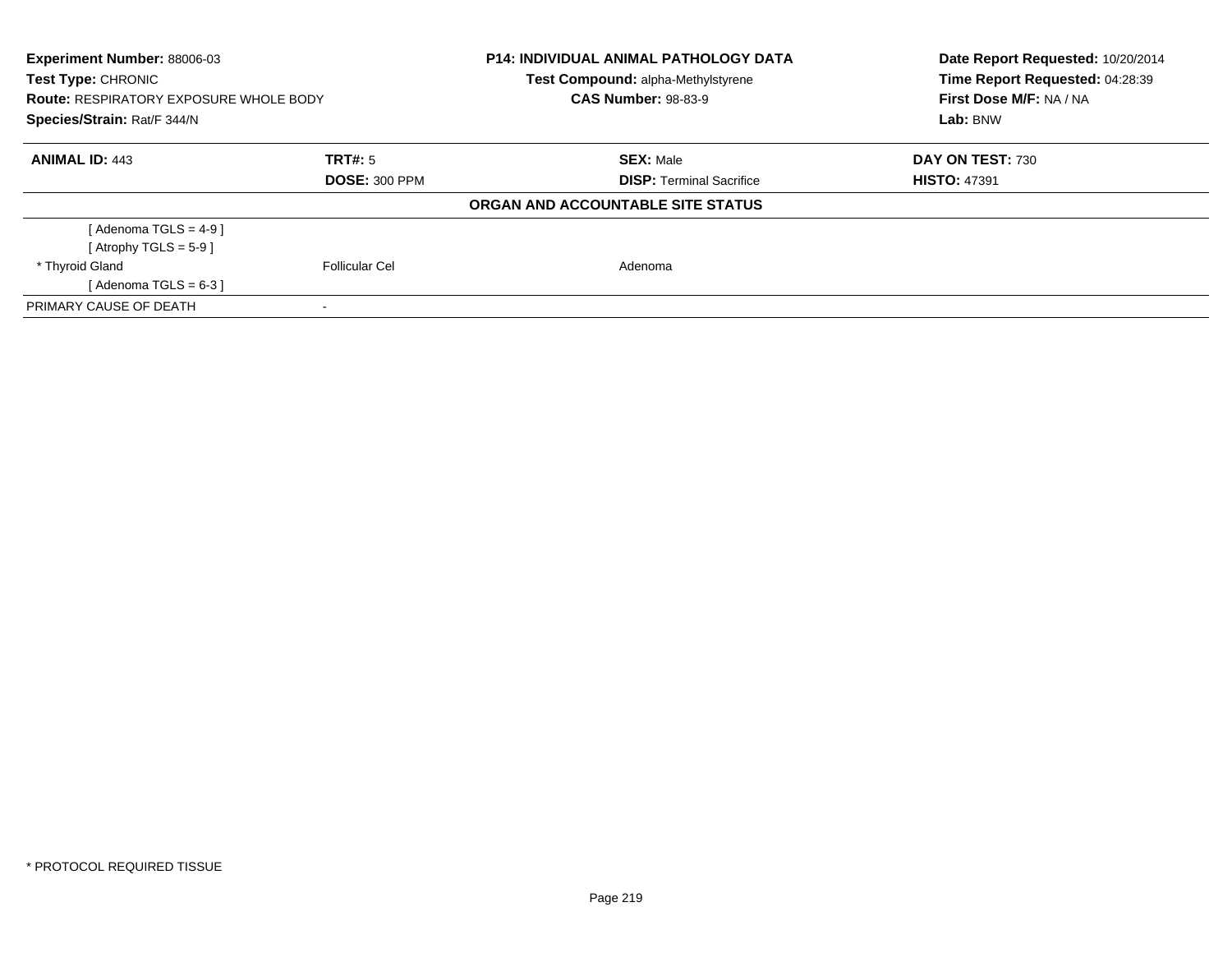| Time Report Requested: 04:28:39<br>Test Compound: alpha-Methylstyrene<br><b>Route: RESPIRATORY EXPOSURE WHOLE BODY</b><br><b>CAS Number: 98-83-9</b><br>First Dose M/F: NA / NA<br>Lab: BNW<br><b>TRT#: 5</b><br><b>SEX: Male</b><br>DAY ON TEST: 716<br><b>ANIMAL ID: 444</b><br><b>DOSE: 300 PPM</b><br><b>DISP:</b> Moribund Sacrifice<br><b>HISTO: 47392</b><br>ORGAN AND ACCOUNTABLE SITE STATUS<br>* Bone Marrow<br>* Epididymis<br>* Bone<br>* Brain<br>* Harderian Gland<br>* Intestine Large, Cecum<br>* Intestine Large, Colon<br>* Esophagus<br>* Intestine Small, Ileum<br>* Intestine Small, Jejunum<br>* Intestine Large, Rectum<br>* Intestine Small, Duodenum<br>* Islets, Pancreatic<br>* Lymph Node, Mesenteric<br>* Mammary Gland<br>* Larynx<br>* Parathyroid Gland<br>* Preputial Gland<br>* Salivary Glands<br>* Pancreas<br>* Skin<br>* Stomach, Forestomach<br>* Stomach, Glandular<br>* Seminal Vesicle<br>* Thyroid Gland<br>* Trachea<br>* Urinary Bladder<br>* Thymus<br>* Lymph Node, Bronchial<br>* Lymph Node, Mandibular<br>* Adrenal Cortex<br>Vacuolization Cytoplasmic<br>Marked<br>* Adrenal Medulla<br><b>Bilateral</b><br>Pheochromocytoma Benign<br>* Eye<br>Osseous, Minimal<br>Sclera<br>Metaplasia<br>* Heart<br>Leukemia Mononuclear<br>Thrombosis<br>Marked<br>Atrium<br>Leukemia Mononuclear<br>* Kidney<br>Nephropathy<br>Marked<br>* Liver<br><b>Bile Duct</b><br>Hyperplasia<br>Marked<br>Leukemia Mononuclear<br>Necrosis<br>Marked<br>[ Leukemia Mononuclear TGLS = 5-6,6-6 ]<br><b>Infiltration Cellular</b><br>* Lung<br>Histiocyte, Marked<br>Alveolus<br>Leukemia Mononuclear<br>[ Leukemia Mononuclear TGLS = 3-4+5 ]<br>* Lymph Node, Mediastinal<br>Leukemia Mononuclear<br>[ Leukemia Mononuclear TGLS = 2-3 ]<br>Mesentery<br>Necrosis<br>Moderate<br>[Necrosis TGLS = $8-16$ ]<br>* Nose<br>Olfactory Epi<br><b>Basal Cell, Minimal</b><br>Hyperplasia<br>* Pituitary Gland<br>Adenoma | Experiment Number: 88006-03 | <b>P14: INDIVIDUAL ANIMAL PATHOLOGY DATA</b> | Date Report Requested: 10/20/2014 |  |
|----------------------------------------------------------------------------------------------------------------------------------------------------------------------------------------------------------------------------------------------------------------------------------------------------------------------------------------------------------------------------------------------------------------------------------------------------------------------------------------------------------------------------------------------------------------------------------------------------------------------------------------------------------------------------------------------------------------------------------------------------------------------------------------------------------------------------------------------------------------------------------------------------------------------------------------------------------------------------------------------------------------------------------------------------------------------------------------------------------------------------------------------------------------------------------------------------------------------------------------------------------------------------------------------------------------------------------------------------------------------------------------------------------------------------------------------------------------------------------------------------------------------------------------------------------------------------------------------------------------------------------------------------------------------------------------------------------------------------------------------------------------------------------------------------------------------------------------------------------------------------------------------------------------------------------------------------|-----------------------------|----------------------------------------------|-----------------------------------|--|
|                                                                                                                                                                                                                                                                                                                                                                                                                                                                                                                                                                                                                                                                                                                                                                                                                                                                                                                                                                                                                                                                                                                                                                                                                                                                                                                                                                                                                                                                                                                                                                                                                                                                                                                                                                                                                                                                                                                                                    | Test Type: CHRONIC          |                                              |                                   |  |
|                                                                                                                                                                                                                                                                                                                                                                                                                                                                                                                                                                                                                                                                                                                                                                                                                                                                                                                                                                                                                                                                                                                                                                                                                                                                                                                                                                                                                                                                                                                                                                                                                                                                                                                                                                                                                                                                                                                                                    |                             |                                              |                                   |  |
|                                                                                                                                                                                                                                                                                                                                                                                                                                                                                                                                                                                                                                                                                                                                                                                                                                                                                                                                                                                                                                                                                                                                                                                                                                                                                                                                                                                                                                                                                                                                                                                                                                                                                                                                                                                                                                                                                                                                                    | Species/Strain: Rat/F 344/N |                                              |                                   |  |
|                                                                                                                                                                                                                                                                                                                                                                                                                                                                                                                                                                                                                                                                                                                                                                                                                                                                                                                                                                                                                                                                                                                                                                                                                                                                                                                                                                                                                                                                                                                                                                                                                                                                                                                                                                                                                                                                                                                                                    |                             |                                              |                                   |  |
|                                                                                                                                                                                                                                                                                                                                                                                                                                                                                                                                                                                                                                                                                                                                                                                                                                                                                                                                                                                                                                                                                                                                                                                                                                                                                                                                                                                                                                                                                                                                                                                                                                                                                                                                                                                                                                                                                                                                                    |                             |                                              |                                   |  |
|                                                                                                                                                                                                                                                                                                                                                                                                                                                                                                                                                                                                                                                                                                                                                                                                                                                                                                                                                                                                                                                                                                                                                                                                                                                                                                                                                                                                                                                                                                                                                                                                                                                                                                                                                                                                                                                                                                                                                    |                             |                                              |                                   |  |
|                                                                                                                                                                                                                                                                                                                                                                                                                                                                                                                                                                                                                                                                                                                                                                                                                                                                                                                                                                                                                                                                                                                                                                                                                                                                                                                                                                                                                                                                                                                                                                                                                                                                                                                                                                                                                                                                                                                                                    | <b>NORMAL</b>               |                                              |                                   |  |
|                                                                                                                                                                                                                                                                                                                                                                                                                                                                                                                                                                                                                                                                                                                                                                                                                                                                                                                                                                                                                                                                                                                                                                                                                                                                                                                                                                                                                                                                                                                                                                                                                                                                                                                                                                                                                                                                                                                                                    |                             |                                              |                                   |  |
|                                                                                                                                                                                                                                                                                                                                                                                                                                                                                                                                                                                                                                                                                                                                                                                                                                                                                                                                                                                                                                                                                                                                                                                                                                                                                                                                                                                                                                                                                                                                                                                                                                                                                                                                                                                                                                                                                                                                                    |                             |                                              |                                   |  |
|                                                                                                                                                                                                                                                                                                                                                                                                                                                                                                                                                                                                                                                                                                                                                                                                                                                                                                                                                                                                                                                                                                                                                                                                                                                                                                                                                                                                                                                                                                                                                                                                                                                                                                                                                                                                                                                                                                                                                    |                             |                                              |                                   |  |
|                                                                                                                                                                                                                                                                                                                                                                                                                                                                                                                                                                                                                                                                                                                                                                                                                                                                                                                                                                                                                                                                                                                                                                                                                                                                                                                                                                                                                                                                                                                                                                                                                                                                                                                                                                                                                                                                                                                                                    |                             |                                              |                                   |  |
|                                                                                                                                                                                                                                                                                                                                                                                                                                                                                                                                                                                                                                                                                                                                                                                                                                                                                                                                                                                                                                                                                                                                                                                                                                                                                                                                                                                                                                                                                                                                                                                                                                                                                                                                                                                                                                                                                                                                                    |                             |                                              |                                   |  |
|                                                                                                                                                                                                                                                                                                                                                                                                                                                                                                                                                                                                                                                                                                                                                                                                                                                                                                                                                                                                                                                                                                                                                                                                                                                                                                                                                                                                                                                                                                                                                                                                                                                                                                                                                                                                                                                                                                                                                    |                             |                                              |                                   |  |
|                                                                                                                                                                                                                                                                                                                                                                                                                                                                                                                                                                                                                                                                                                                                                                                                                                                                                                                                                                                                                                                                                                                                                                                                                                                                                                                                                                                                                                                                                                                                                                                                                                                                                                                                                                                                                                                                                                                                                    |                             |                                              |                                   |  |
|                                                                                                                                                                                                                                                                                                                                                                                                                                                                                                                                                                                                                                                                                                                                                                                                                                                                                                                                                                                                                                                                                                                                                                                                                                                                                                                                                                                                                                                                                                                                                                                                                                                                                                                                                                                                                                                                                                                                                    | <b>MISSING</b>              |                                              |                                   |  |
|                                                                                                                                                                                                                                                                                                                                                                                                                                                                                                                                                                                                                                                                                                                                                                                                                                                                                                                                                                                                                                                                                                                                                                                                                                                                                                                                                                                                                                                                                                                                                                                                                                                                                                                                                                                                                                                                                                                                                    |                             |                                              |                                   |  |
|                                                                                                                                                                                                                                                                                                                                                                                                                                                                                                                                                                                                                                                                                                                                                                                                                                                                                                                                                                                                                                                                                                                                                                                                                                                                                                                                                                                                                                                                                                                                                                                                                                                                                                                                                                                                                                                                                                                                                    | <b>OBSERVATIONS</b>         |                                              |                                   |  |
|                                                                                                                                                                                                                                                                                                                                                                                                                                                                                                                                                                                                                                                                                                                                                                                                                                                                                                                                                                                                                                                                                                                                                                                                                                                                                                                                                                                                                                                                                                                                                                                                                                                                                                                                                                                                                                                                                                                                                    |                             |                                              |                                   |  |
|                                                                                                                                                                                                                                                                                                                                                                                                                                                                                                                                                                                                                                                                                                                                                                                                                                                                                                                                                                                                                                                                                                                                                                                                                                                                                                                                                                                                                                                                                                                                                                                                                                                                                                                                                                                                                                                                                                                                                    |                             |                                              |                                   |  |
|                                                                                                                                                                                                                                                                                                                                                                                                                                                                                                                                                                                                                                                                                                                                                                                                                                                                                                                                                                                                                                                                                                                                                                                                                                                                                                                                                                                                                                                                                                                                                                                                                                                                                                                                                                                                                                                                                                                                                    |                             |                                              |                                   |  |
|                                                                                                                                                                                                                                                                                                                                                                                                                                                                                                                                                                                                                                                                                                                                                                                                                                                                                                                                                                                                                                                                                                                                                                                                                                                                                                                                                                                                                                                                                                                                                                                                                                                                                                                                                                                                                                                                                                                                                    |                             |                                              |                                   |  |
|                                                                                                                                                                                                                                                                                                                                                                                                                                                                                                                                                                                                                                                                                                                                                                                                                                                                                                                                                                                                                                                                                                                                                                                                                                                                                                                                                                                                                                                                                                                                                                                                                                                                                                                                                                                                                                                                                                                                                    |                             |                                              |                                   |  |
|                                                                                                                                                                                                                                                                                                                                                                                                                                                                                                                                                                                                                                                                                                                                                                                                                                                                                                                                                                                                                                                                                                                                                                                                                                                                                                                                                                                                                                                                                                                                                                                                                                                                                                                                                                                                                                                                                                                                                    |                             |                                              |                                   |  |
|                                                                                                                                                                                                                                                                                                                                                                                                                                                                                                                                                                                                                                                                                                                                                                                                                                                                                                                                                                                                                                                                                                                                                                                                                                                                                                                                                                                                                                                                                                                                                                                                                                                                                                                                                                                                                                                                                                                                                    |                             |                                              |                                   |  |
|                                                                                                                                                                                                                                                                                                                                                                                                                                                                                                                                                                                                                                                                                                                                                                                                                                                                                                                                                                                                                                                                                                                                                                                                                                                                                                                                                                                                                                                                                                                                                                                                                                                                                                                                                                                                                                                                                                                                                    |                             |                                              |                                   |  |
|                                                                                                                                                                                                                                                                                                                                                                                                                                                                                                                                                                                                                                                                                                                                                                                                                                                                                                                                                                                                                                                                                                                                                                                                                                                                                                                                                                                                                                                                                                                                                                                                                                                                                                                                                                                                                                                                                                                                                    |                             |                                              |                                   |  |
|                                                                                                                                                                                                                                                                                                                                                                                                                                                                                                                                                                                                                                                                                                                                                                                                                                                                                                                                                                                                                                                                                                                                                                                                                                                                                                                                                                                                                                                                                                                                                                                                                                                                                                                                                                                                                                                                                                                                                    |                             |                                              |                                   |  |
|                                                                                                                                                                                                                                                                                                                                                                                                                                                                                                                                                                                                                                                                                                                                                                                                                                                                                                                                                                                                                                                                                                                                                                                                                                                                                                                                                                                                                                                                                                                                                                                                                                                                                                                                                                                                                                                                                                                                                    |                             |                                              |                                   |  |
|                                                                                                                                                                                                                                                                                                                                                                                                                                                                                                                                                                                                                                                                                                                                                                                                                                                                                                                                                                                                                                                                                                                                                                                                                                                                                                                                                                                                                                                                                                                                                                                                                                                                                                                                                                                                                                                                                                                                                    |                             |                                              |                                   |  |
|                                                                                                                                                                                                                                                                                                                                                                                                                                                                                                                                                                                                                                                                                                                                                                                                                                                                                                                                                                                                                                                                                                                                                                                                                                                                                                                                                                                                                                                                                                                                                                                                                                                                                                                                                                                                                                                                                                                                                    |                             |                                              |                                   |  |
|                                                                                                                                                                                                                                                                                                                                                                                                                                                                                                                                                                                                                                                                                                                                                                                                                                                                                                                                                                                                                                                                                                                                                                                                                                                                                                                                                                                                                                                                                                                                                                                                                                                                                                                                                                                                                                                                                                                                                    |                             |                                              |                                   |  |
|                                                                                                                                                                                                                                                                                                                                                                                                                                                                                                                                                                                                                                                                                                                                                                                                                                                                                                                                                                                                                                                                                                                                                                                                                                                                                                                                                                                                                                                                                                                                                                                                                                                                                                                                                                                                                                                                                                                                                    |                             |                                              |                                   |  |
|                                                                                                                                                                                                                                                                                                                                                                                                                                                                                                                                                                                                                                                                                                                                                                                                                                                                                                                                                                                                                                                                                                                                                                                                                                                                                                                                                                                                                                                                                                                                                                                                                                                                                                                                                                                                                                                                                                                                                    |                             |                                              |                                   |  |
|                                                                                                                                                                                                                                                                                                                                                                                                                                                                                                                                                                                                                                                                                                                                                                                                                                                                                                                                                                                                                                                                                                                                                                                                                                                                                                                                                                                                                                                                                                                                                                                                                                                                                                                                                                                                                                                                                                                                                    |                             |                                              |                                   |  |
|                                                                                                                                                                                                                                                                                                                                                                                                                                                                                                                                                                                                                                                                                                                                                                                                                                                                                                                                                                                                                                                                                                                                                                                                                                                                                                                                                                                                                                                                                                                                                                                                                                                                                                                                                                                                                                                                                                                                                    |                             |                                              |                                   |  |
|                                                                                                                                                                                                                                                                                                                                                                                                                                                                                                                                                                                                                                                                                                                                                                                                                                                                                                                                                                                                                                                                                                                                                                                                                                                                                                                                                                                                                                                                                                                                                                                                                                                                                                                                                                                                                                                                                                                                                    |                             |                                              |                                   |  |
|                                                                                                                                                                                                                                                                                                                                                                                                                                                                                                                                                                                                                                                                                                                                                                                                                                                                                                                                                                                                                                                                                                                                                                                                                                                                                                                                                                                                                                                                                                                                                                                                                                                                                                                                                                                                                                                                                                                                                    |                             |                                              |                                   |  |

 $\sim$ 

 $\sim$ 

÷.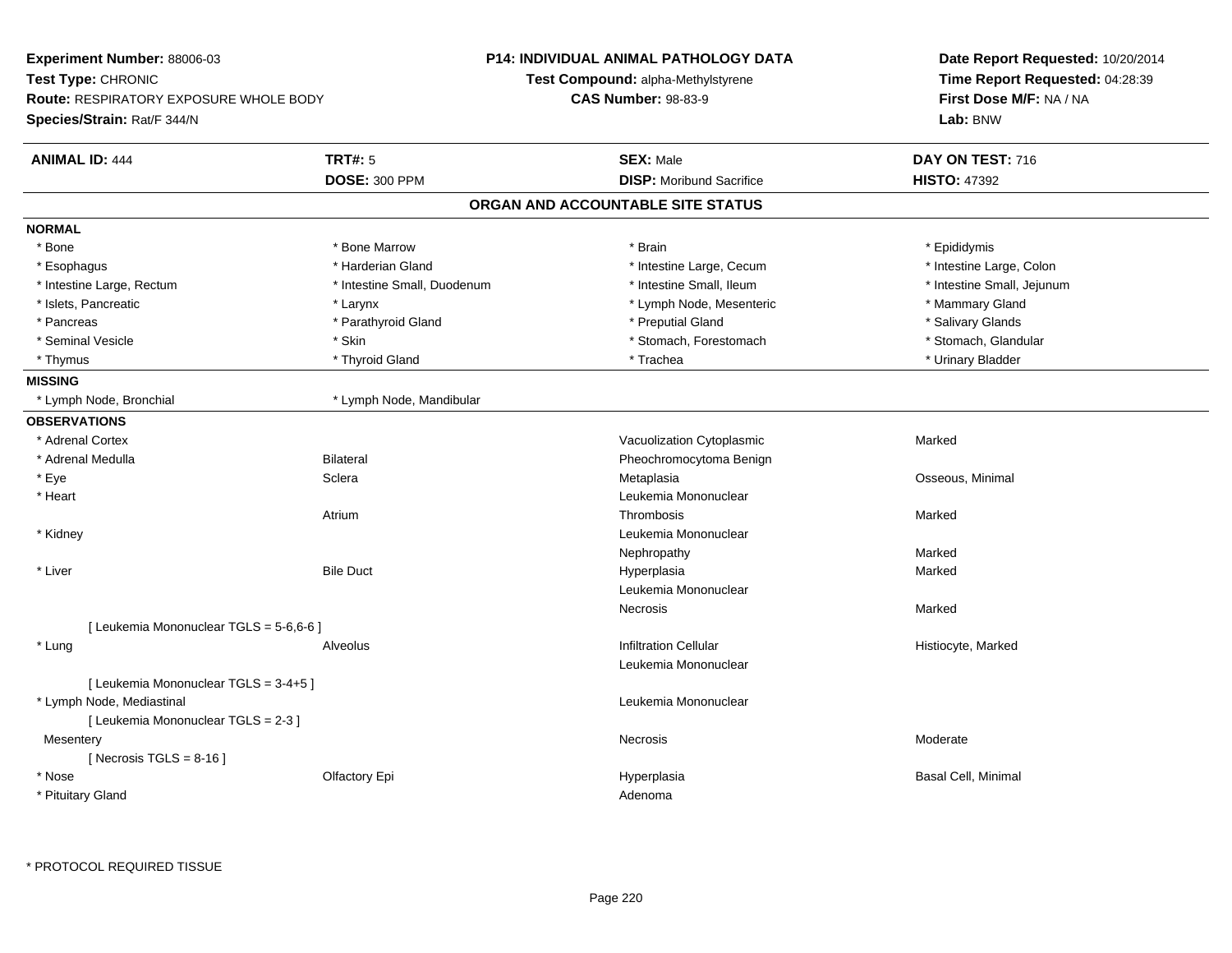| <b>Experiment Number: 88006-03</b><br>Test Type: CHRONIC<br><b>Route: RESPIRATORY EXPOSURE WHOLE BODY</b><br>Species/Strain: Rat/F 344/N |                                            | <b>P14: INDIVIDUAL ANIMAL PATHOLOGY DATA</b><br>Test Compound: alpha-Methylstyrene<br><b>CAS Number: 98-83-9</b> | Date Report Requested: 10/20/2014<br>Time Report Requested: 04:28:39<br>First Dose M/F: NA / NA<br>Lab: BNW |
|------------------------------------------------------------------------------------------------------------------------------------------|--------------------------------------------|------------------------------------------------------------------------------------------------------------------|-------------------------------------------------------------------------------------------------------------|
| <b>ANIMAL ID: 444</b>                                                                                                                    | <b>TRT#: 5</b>                             | <b>SEX: Male</b>                                                                                                 | DAY ON TEST: 716                                                                                            |
|                                                                                                                                          | <b>DOSE: 300 PPM</b>                       | <b>DISP:</b> Moribund Sacrifice                                                                                  | <b>HISTO: 47392</b>                                                                                         |
|                                                                                                                                          |                                            | ORGAN AND ACCOUNTABLE SITE STATUS                                                                                |                                                                                                             |
| [Adenoma TGLS = $4-10$ ]                                                                                                                 |                                            |                                                                                                                  |                                                                                                             |
| * Prostate                                                                                                                               |                                            | Inflammation                                                                                                     | Suppurative, Marked                                                                                         |
| [Inflammation TGLS = $10-15$ ]                                                                                                           |                                            |                                                                                                                  |                                                                                                             |
| * Spleen                                                                                                                                 |                                            | Leukemia Mononuclear                                                                                             |                                                                                                             |
|                                                                                                                                          |                                            | <b>Necrosis</b>                                                                                                  | Marked                                                                                                      |
| [Leukemia Mononuclear TGLS = 9-14]                                                                                                       |                                            |                                                                                                                  |                                                                                                             |
| [Necrosis TGLS = $9-14$ ]                                                                                                                |                                            |                                                                                                                  |                                                                                                             |
| * Testes                                                                                                                                 | <b>Germinal Epith</b>                      | Atrophy                                                                                                          | Marked                                                                                                      |
|                                                                                                                                          | <b>Interstit Cell</b>                      | Hyperplasia                                                                                                      | Moderate                                                                                                    |
| [Atrophy TGLS = $7-9$ ]                                                                                                                  |                                            |                                                                                                                  |                                                                                                             |
| Tooth                                                                                                                                    | <b>Peridont Tiss</b>                       | Inflammation                                                                                                     | Marked                                                                                                      |
| PRIMARY CAUSE OF DEATH                                                                                                                   | - Spleen Necrosis                          |                                                                                                                  |                                                                                                             |
| CONTRIBUTORY CAUSE OF DEATH                                                                                                              | - Heart Atrium Thrombosis; Pituitary Gland | Adenoma;Prostate<br>Inflammation;Spleen                                                                          | Leukemia Mononuclear                                                                                        |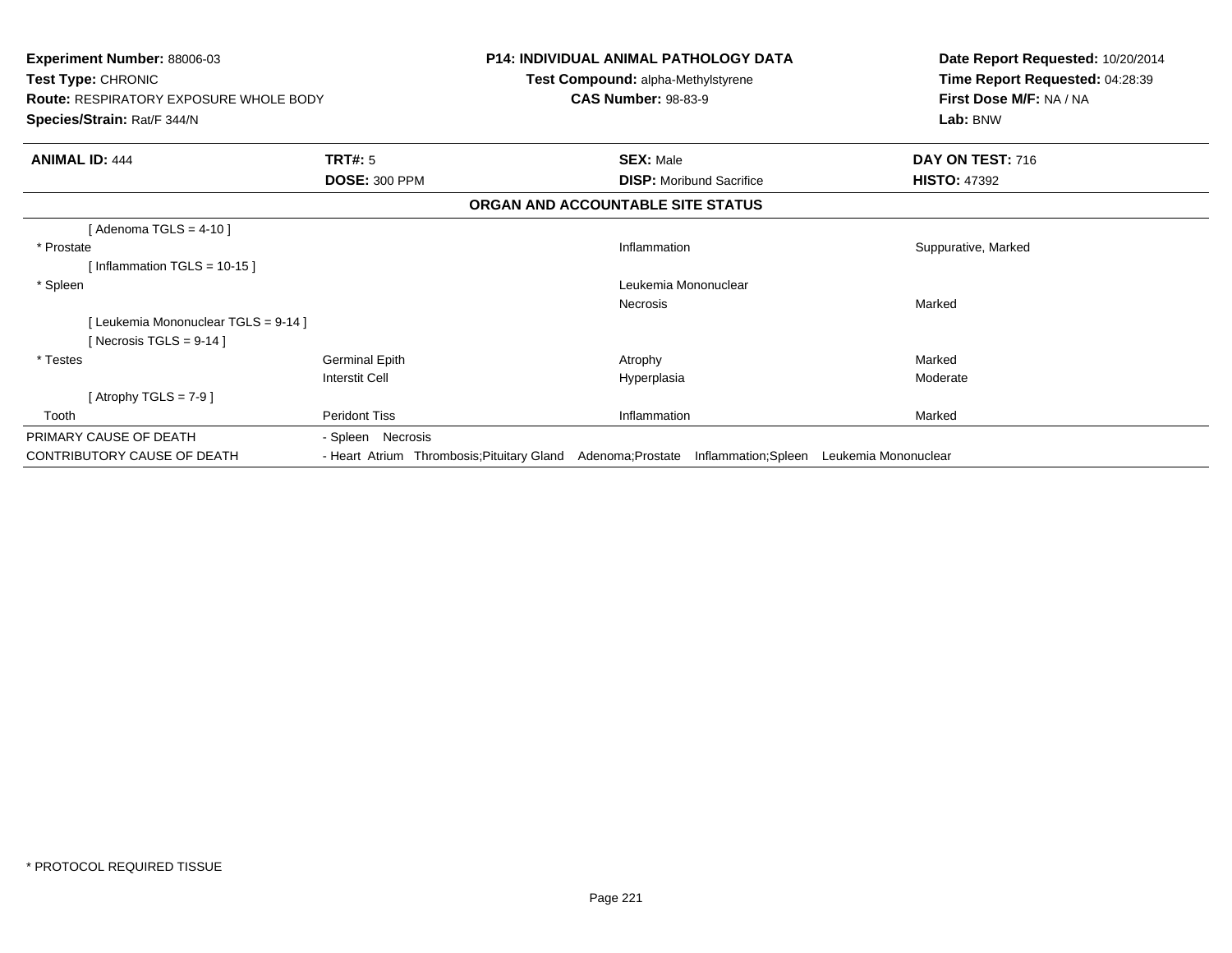| Experiment Number: 88006-03                   |                             | <b>P14: INDIVIDUAL ANIMAL PATHOLOGY DATA</b> | Date Report Requested: 10/20/2014<br>Time Report Requested: 04:28:39<br>First Dose M/F: NA / NA |  |
|-----------------------------------------------|-----------------------------|----------------------------------------------|-------------------------------------------------------------------------------------------------|--|
| Test Type: CHRONIC                            |                             | <b>Test Compound: alpha-Methylstyrene</b>    |                                                                                                 |  |
| <b>Route: RESPIRATORY EXPOSURE WHOLE BODY</b> |                             | <b>CAS Number: 98-83-9</b>                   |                                                                                                 |  |
| Species/Strain: Rat/F 344/N                   |                             |                                              | Lab: BNW                                                                                        |  |
| <b>ANIMAL ID: 445</b>                         | <b>TRT#: 5</b>              | <b>SEX: Male</b>                             | DAY ON TEST: 649                                                                                |  |
|                                               | <b>DOSE: 300 PPM</b>        | <b>DISP: Moribund Sacrifice</b>              | <b>HISTO: 47393</b>                                                                             |  |
|                                               |                             | ORGAN AND ACCOUNTABLE SITE STATUS            |                                                                                                 |  |
| <b>NORMAL</b>                                 |                             |                                              |                                                                                                 |  |
| * Adrenal Cortex                              | * Bone Marrow               | * Brain                                      | * Epididymis                                                                                    |  |
| * Esophagus                                   | * Harderian Gland           | * Intestine Large, Cecum                     | * Intestine Large, Colon                                                                        |  |
| * Intestine Large, Rectum                     | * Intestine Small, Duodenum | * Intestine Small, Ileum                     | * Intestine Small, Jejunum                                                                      |  |
| * Islets, Pancreatic                          | * Larynx                    | * Lymph Node, Bronchial                      | * Lymph Node, Mesenteric                                                                        |  |
| * Mammary Gland                               | * Pancreas                  | * Parathyroid Gland                          | * Salivary Glands                                                                               |  |
| * Skin                                        | Spinal Cord                 | * Stomach, Glandular                         | * Thymus                                                                                        |  |
| * Thyroid Gland                               | * Trachea                   |                                              |                                                                                                 |  |
| <b>MISSING</b>                                |                             |                                              |                                                                                                 |  |
| * Lymph Node, Mandibular                      | * Lymph Node, Mediastinal   |                                              |                                                                                                 |  |
| <b>OBSERVATIONS</b>                           |                             |                                              |                                                                                                 |  |
| * Adrenal Medulla                             |                             | Ganglioneuroma                               |                                                                                                 |  |
| * Bone                                        | <b>Intervert Disc</b>       | Chordoma                                     |                                                                                                 |  |
| [Chordoma TGLS = 2,3-14+18]                   |                             |                                              |                                                                                                 |  |
| * Eye                                         | Sclera                      | Metaplasia                                   | Osseous, Mild                                                                                   |  |
| * Heart                                       |                             | Cardiomyopathy                               | Mild                                                                                            |  |
| * Kidney                                      | Pelvis                      | Dilatation                                   | Mild                                                                                            |  |
|                                               |                             | Nephropathy                                  | Moderate                                                                                        |  |
| [ Dilatation TGLS = 8-7 ]                     |                             |                                              |                                                                                                 |  |
| * Liver                                       |                             | Leukemia Mononuclear                         |                                                                                                 |  |
| * Lung                                        |                             | Chordoma                                     | Metastatic (Bone)                                                                               |  |
|                                               | Alveolar Epith              | Hyperplasia                                  | Moderate                                                                                        |  |
| * Nose                                        | Olfactory Epi               | Hyperplasia                                  | Basal Cell, Minimal                                                                             |  |
| * Pituitary Gland                             |                             | Hyperplasia                                  | Minimal                                                                                         |  |
| * Preputial Gland                             |                             | Cyst                                         | Marked                                                                                          |  |
| [Cyst TGLS = $1-9$ ]                          |                             |                                              |                                                                                                 |  |
| * Prostate                                    |                             | Cyst                                         | Marked                                                                                          |  |
|                                               |                             | Inflammation                                 | Suppurative, Minimal                                                                            |  |
| [ $Cyst TGLS = 7-17$ ]                        |                             |                                              |                                                                                                 |  |
| * Seminal Vesicle                             |                             | Dilatation                                   | Marked                                                                                          |  |
| [ Dilatation TGLS = $6-10$ ]                  |                             |                                              |                                                                                                 |  |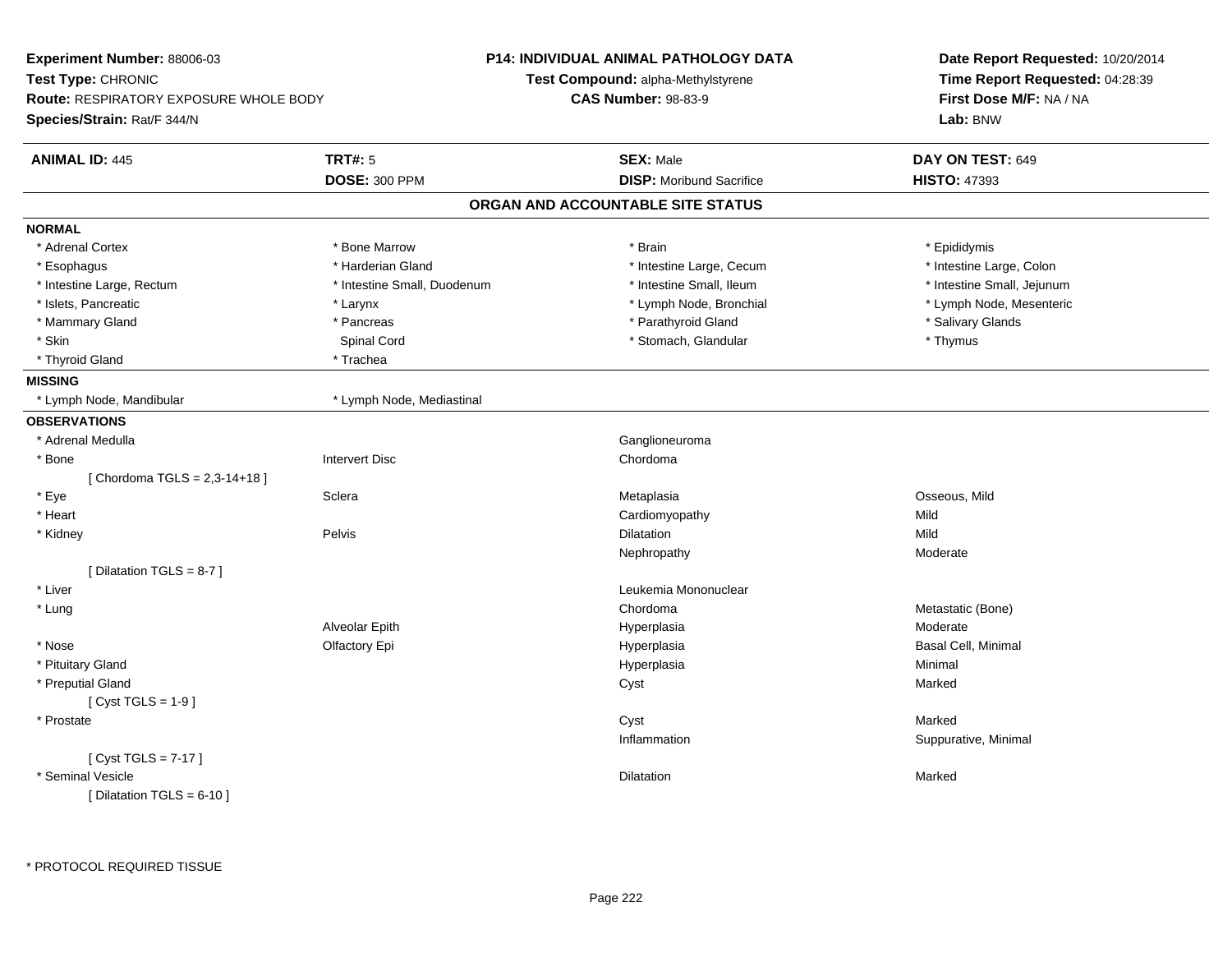| <b>Experiment Number: 88006-03</b><br><b>Test Type: CHRONIC</b><br><b>Route: RESPIRATORY EXPOSURE WHOLE BODY</b><br><b>Species/Strain: Rat/F 344/N</b> |                                             | <b>P14: INDIVIDUAL ANIMAL PATHOLOGY DATA</b><br><b>Test Compound: alpha-Methylstyrene</b><br><b>CAS Number: 98-83-9</b> | Date Report Requested: 10/20/2014<br>Time Report Requested: 04:28:39<br>First Dose M/F: NA / NA<br>Lab: BNW |
|--------------------------------------------------------------------------------------------------------------------------------------------------------|---------------------------------------------|-------------------------------------------------------------------------------------------------------------------------|-------------------------------------------------------------------------------------------------------------|
| <b>ANIMAL ID: 445</b>                                                                                                                                  | <b>TRT#:</b> 5                              | <b>SEX: Male</b>                                                                                                        | DAY ON TEST: 649                                                                                            |
|                                                                                                                                                        | <b>DOSE: 300 PPM</b>                        | <b>DISP:</b> Moribund Sacrifice                                                                                         | <b>HISTO: 47393</b>                                                                                         |
|                                                                                                                                                        |                                             | ORGAN AND ACCOUNTABLE SITE STATUS                                                                                       |                                                                                                             |
| * Spleen                                                                                                                                               |                                             | Leukemia Mononuclear                                                                                                    |                                                                                                             |
| * Stomach, Forestomach                                                                                                                                 |                                             | Hyperplasia                                                                                                             | Squamous, Marked                                                                                            |
| * Testes                                                                                                                                               | <b>Interstit Cell</b>                       | Adenoma                                                                                                                 |                                                                                                             |
|                                                                                                                                                        | <b>Interstit Cell</b>                       | Hyperplasia                                                                                                             | Mild                                                                                                        |
| [ Adenoma TGLS = 9-9 ]                                                                                                                                 |                                             |                                                                                                                         |                                                                                                             |
| * Urinary Bladder                                                                                                                                      |                                             | Hemorrhage                                                                                                              | Marked                                                                                                      |
|                                                                                                                                                        |                                             | Necrosis                                                                                                                | Marked                                                                                                      |
| [Hemorrhage TGLS = 5-16]                                                                                                                               |                                             |                                                                                                                         |                                                                                                             |
| PRIMARY CAUSE OF DEATH                                                                                                                                 | - Bone Intervert Disc Chordoma              |                                                                                                                         |                                                                                                             |
| <b>CONTRIBUTORY CAUSE OF DEATH</b>                                                                                                                     | - Kidney Pelvis Dilatation; Urinary Bladder | Necrosis                                                                                                                |                                                                                                             |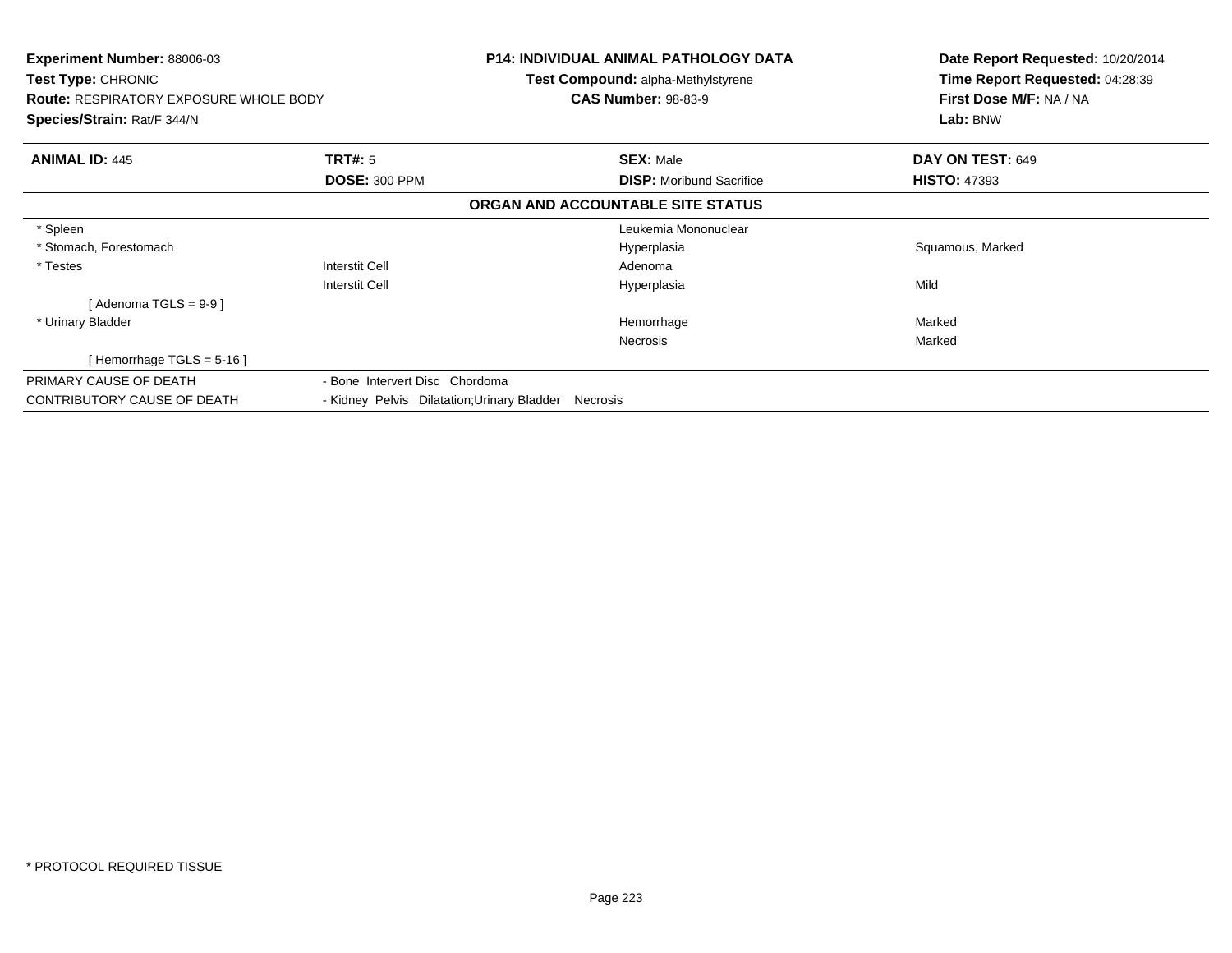| Experiment Number: 88006-03                   |                           | <b>P14: INDIVIDUAL ANIMAL PATHOLOGY DATA</b> | Date Report Requested: 10/20/2014<br>Time Report Requested: 04:28:39<br>First Dose M/F: NA / NA |  |
|-----------------------------------------------|---------------------------|----------------------------------------------|-------------------------------------------------------------------------------------------------|--|
| Test Type: CHRONIC                            |                           | Test Compound: alpha-Methylstyrene           |                                                                                                 |  |
| <b>Route: RESPIRATORY EXPOSURE WHOLE BODY</b> |                           | <b>CAS Number: 98-83-9</b>                   |                                                                                                 |  |
| Species/Strain: Rat/F 344/N                   |                           |                                              | Lab: BNW                                                                                        |  |
| <b>ANIMAL ID: 446</b>                         | TRT#: 5                   | <b>SEX: Male</b>                             | DAY ON TEST: 563                                                                                |  |
|                                               | <b>DOSE: 300 PPM</b>      | <b>DISP: Natural Death</b>                   | <b>HISTO: 47394</b>                                                                             |  |
|                                               |                           | ORGAN AND ACCOUNTABLE SITE STATUS            |                                                                                                 |  |
| <b>NORMAL</b>                                 |                           |                                              |                                                                                                 |  |
| * Adrenal Cortex                              | * Bone                    | * Bone Marrow                                | * Brain                                                                                         |  |
| * Epididymis                                  | * Esophagus               | * Eye                                        | * Harderian Gland                                                                               |  |
| * Intestine Large, Colon                      | * Intestine Large, Rectum | * Intestine Small, Duodenum                  | * Islets, Pancreatic                                                                            |  |
| * Kidney                                      | * Larynx                  | * Liver                                      | * Lymph Node, Mesenteric                                                                        |  |
| * Mammary Gland                               | * Pancreas                | * Parathyroid Gland                          | * Preputial Gland                                                                               |  |
| * Salivary Glands                             | * Seminal Vesicle         | * Skin                                       | * Spleen                                                                                        |  |
| * Stomach, Forestomach                        | * Testes                  | * Thymus                                     | * Thyroid Gland                                                                                 |  |
| * Trachea                                     | * Urinary Bladder         |                                              |                                                                                                 |  |
| <b>MISSING</b>                                |                           |                                              |                                                                                                 |  |
| * Lymph Node, Bronchial                       | * Lymph Node, Mandibular  |                                              |                                                                                                 |  |
| <b>AUTO PRECLUDES DIAG.</b>                   |                           |                                              |                                                                                                 |  |
| * Intestine Large, Cecum                      | * Intestine Small, Ileum  | * Intestine Small, Jejunum                   |                                                                                                 |  |
| <b>INSUFFICIENT TISSUE</b>                    |                           |                                              |                                                                                                 |  |
| * Pituitary Gland                             |                           |                                              |                                                                                                 |  |
| <b>OBSERVATIONS</b>                           |                           |                                              |                                                                                                 |  |
| * Adrenal Medulla                             |                           | Hyperplasia                                  | Marked                                                                                          |  |
| * Heart                                       |                           | Cardiomyopathy                               | Mild                                                                                            |  |
| * Lung                                        | Alveolus                  | Emphysema                                    | Marked                                                                                          |  |
| [Emphysema TGLS = $5-4+5$ ]                   |                           |                                              |                                                                                                 |  |
| * Lymph Node, Mediastinal                     |                           | <b>Infiltration Cellular</b>                 | Histiocyte, Moderate                                                                            |  |
|                                               |                           | Pigmentation                                 | Moderate                                                                                        |  |
| * Nose                                        | Olfactory Epi             | Hyperplasia                                  | Basal Cell, Mild                                                                                |  |
| Pleura                                        |                           | Inflammation                                 | Chronic, Marked                                                                                 |  |
| [Inflammation TGLS = 1-15]                    |                           |                                              |                                                                                                 |  |
| * Prostate                                    |                           | Inflammation                                 | Suppurative, Mild                                                                               |  |
| * Stomach, Glandular                          |                           | Erosion                                      | Moderate                                                                                        |  |
| [ Erosion TGLS = $3-14$ ]                     |                           |                                              |                                                                                                 |  |
| PRIMARY CAUSE OF DEATH                        | - Lung Alveolus Emphysema |                                              |                                                                                                 |  |
| <b>CONTRIBUTORY CAUSE OF DEATH</b>            | - Pleura Inflammation     |                                              |                                                                                                 |  |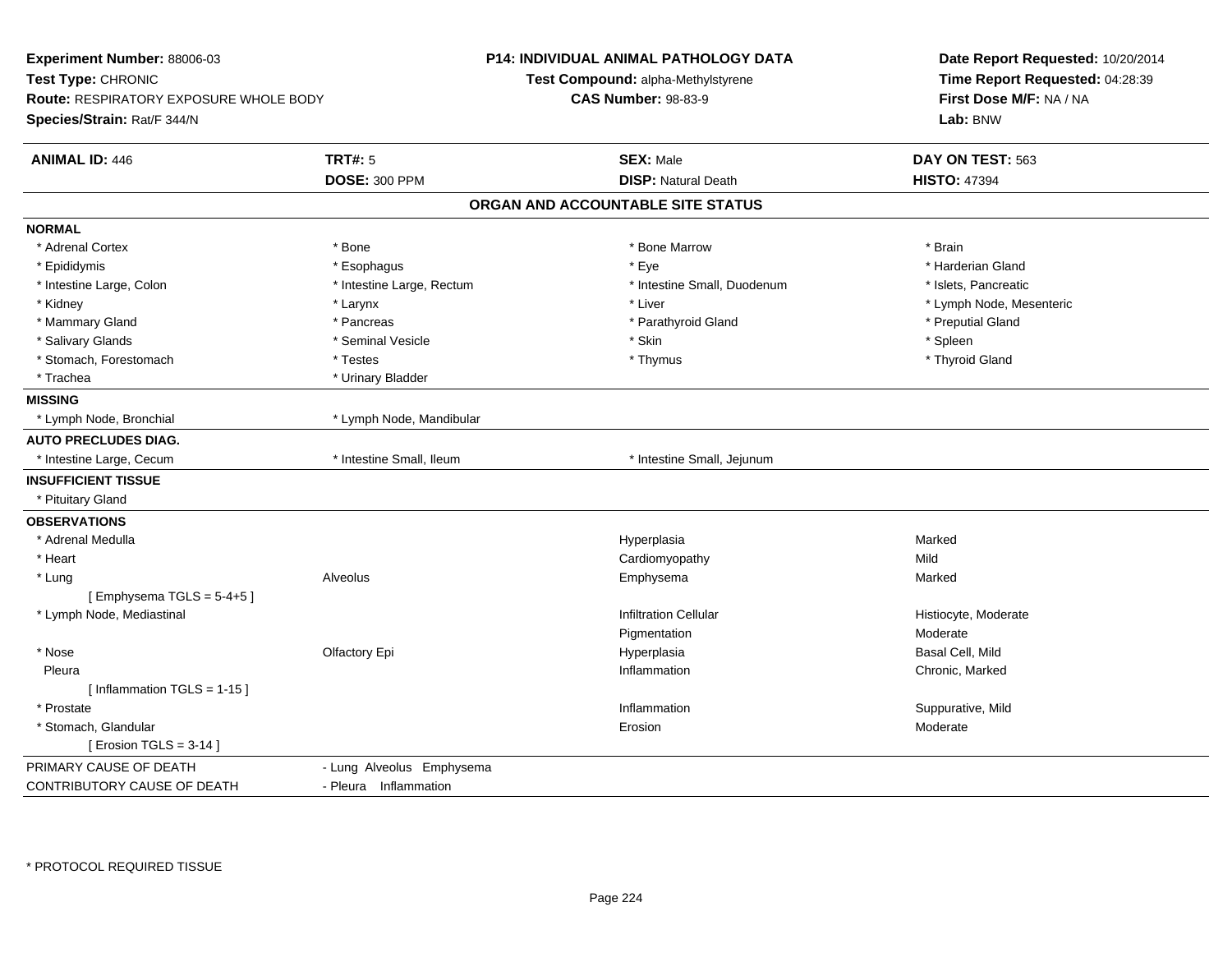| Experiment Number: 88006-03            |                            | <b>P14: INDIVIDUAL ANIMAL PATHOLOGY DATA</b> | Date Report Requested: 10/20/2014 |
|----------------------------------------|----------------------------|----------------------------------------------|-----------------------------------|
| <b>Test Type: CHRONIC</b>              |                            | <b>Test Compound: alpha-Methylstyrene</b>    | Time Report Requested: 04:28:39   |
| Route: RESPIRATORY EXPOSURE WHOLE BODY |                            | <b>CAS Number: 98-83-9</b>                   | First Dose M/F: NA / NA           |
| Species/Strain: Rat/F 344/N            |                            |                                              | Lab: BNW                          |
| <b>ANIMAL ID: 447</b>                  | <b>TRT#: 5</b>             | <b>SEX: Male</b>                             | DAY ON TEST: 618                  |
|                                        | <b>DOSE: 300 PPM</b>       | <b>DISP:</b> Moribund Sacrifice              | <b>HISTO: 47395</b>               |
|                                        |                            | ORGAN AND ACCOUNTABLE SITE STATUS            |                                   |
| <b>NORMAL</b>                          |                            |                                              |                                   |
| * Adrenal Cortex                       | * Adrenal Medulla          | * Bone                                       | * Bone Marrow                     |
| * Brain                                | * Epididymis               | * Esophagus                                  | * Heart                           |
| * Intestine Large, Cecum               | * Intestine Large, Colon   | * Intestine Large, Rectum                    | * Intestine Small, Duodenum       |
| * Intestine Small, Ileum               | * Intestine Small, Jejunum | * Islets, Pancreatic                         | * Larynx                          |
| * Lymph Node, Mesenteric               | * Mammary Gland            | * Pancreas                                   | * Parathyroid Gland               |
| * Preputial Gland                      | * Salivary Glands          | * Seminal Vesicle                            | * Skin                            |
| * Stomach, Forestomach                 | * Stomach, Glandular       | * Thymus                                     | * Thyroid Gland                   |
| * Trachea                              | * Urinary Bladder          |                                              |                                   |
| <b>MISSING</b>                         |                            |                                              |                                   |
| * Lymph Node, Bronchial                | * Lymph Node, Mandibular   |                                              |                                   |
| <b>OBSERVATIONS</b>                    |                            |                                              |                                   |
| * Eye                                  | Sclera                     | Metaplasia                                   | Osseous, Mild                     |
| * Harderian Gland                      |                            | Inflammation                                 | Chronic, Mild                     |
| * Kidney                               | Pelvis, Transit Epithe     | Hyperplasia                                  | Mild                              |
|                                        |                            | Nephropathy                                  | Moderate                          |
| * Liver                                | <b>Bile Duct</b>           | Hyperplasia                                  | Mild                              |
|                                        |                            | Leukemia Mononuclear                         |                                   |
| [ Leukemia Mononuclear TGLS = 6-6 ]    |                            |                                              |                                   |
| * Lung                                 | Interstitium               | Fibrosis                                     | Moderate                          |
|                                        |                            | Inflammation                                 | Suppurative, Marked               |
|                                        |                            | Leukemia Mononuclear                         |                                   |
| [Inflammation TGLS = $2-4+5$ ]         |                            |                                              |                                   |
| [ Leukemia Mononuclear TGLS = 2-4+5 ]  |                            |                                              |                                   |
| * Lymph Node, Mediastinal              |                            | Angiectasis                                  | Marked                            |
|                                        |                            | Leukemia Mononuclear                         |                                   |
| [ Leukemia Mononuclear TGLS = 1-3 ]    |                            |                                              |                                   |
| * Nose                                 | Olfactory Epi              | Degeneration                                 | Mild                              |
|                                        |                            | Inflammation                                 | Suppurative, Marked               |
| * Pituitary Gland                      |                            | Hyperplasia                                  | Marked                            |
| [Hyperplasia TGLS = $7-10$ ]           |                            |                                              |                                   |
|                                        |                            |                                              |                                   |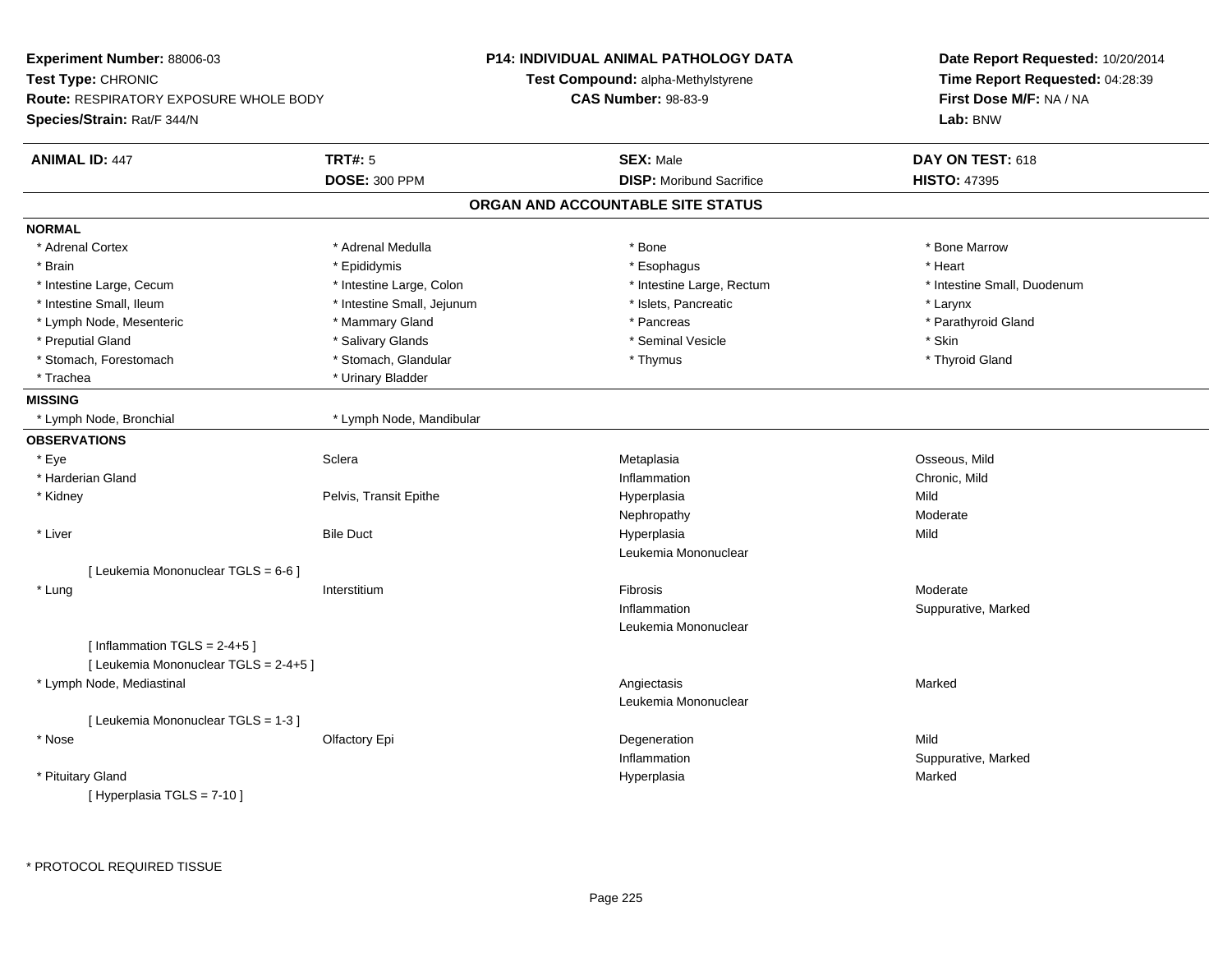| <b>Experiment Number: 88006-03</b><br>Test Type: CHRONIC |                             | <b>P14: INDIVIDUAL ANIMAL PATHOLOGY DATA</b><br>Test Compound: alpha-Methylstyrene | Date Report Requested: 10/20/2014<br>Time Report Requested: 04:28:39 |
|----------------------------------------------------------|-----------------------------|------------------------------------------------------------------------------------|----------------------------------------------------------------------|
| <b>Route: RESPIRATORY EXPOSURE WHOLE BODY</b>            |                             | <b>CAS Number: 98-83-9</b>                                                         | First Dose M/F: NA / NA                                              |
| Species/Strain: Rat/F 344/N                              |                             |                                                                                    | Lab: BNW                                                             |
| <b>ANIMAL ID: 447</b>                                    | TRT#: 5                     | <b>SEX: Male</b>                                                                   | DAY ON TEST: 618                                                     |
|                                                          | <b>DOSE: 300 PPM</b>        | <b>DISP:</b> Moribund Sacrifice                                                    | <b>HISTO: 47395</b>                                                  |
|                                                          |                             | ORGAN AND ACCOUNTABLE SITE STATUS                                                  |                                                                      |
| * Prostate                                               |                             | Inflammation                                                                       | Suppurative, Minimal                                                 |
| * Spleen                                                 |                             | Leukemia Mononuclear                                                               |                                                                      |
| [ Leukemia Mononuclear TGLS = 5-6 ]                      |                             |                                                                                    |                                                                      |
| * Testes                                                 | Bilateral, Interstit Cell   | Adenoma                                                                            |                                                                      |
| [ Adenoma TGLS = 4-9 ]                                   |                             |                                                                                    |                                                                      |
| Zymbal's Gland                                           |                             | Inflammation                                                                       | Moderate                                                             |
| [Inflammation TGLS = $3-14$ ]                            |                             |                                                                                    |                                                                      |
| PRIMARY CAUSE OF DEATH                                   | $\blacksquare$              |                                                                                    |                                                                      |
| <b>CONTRIBUTORY CAUSE OF DEATH</b>                       | - Lung Inflammation; Spleen | Leukemia Mononuclear                                                               |                                                                      |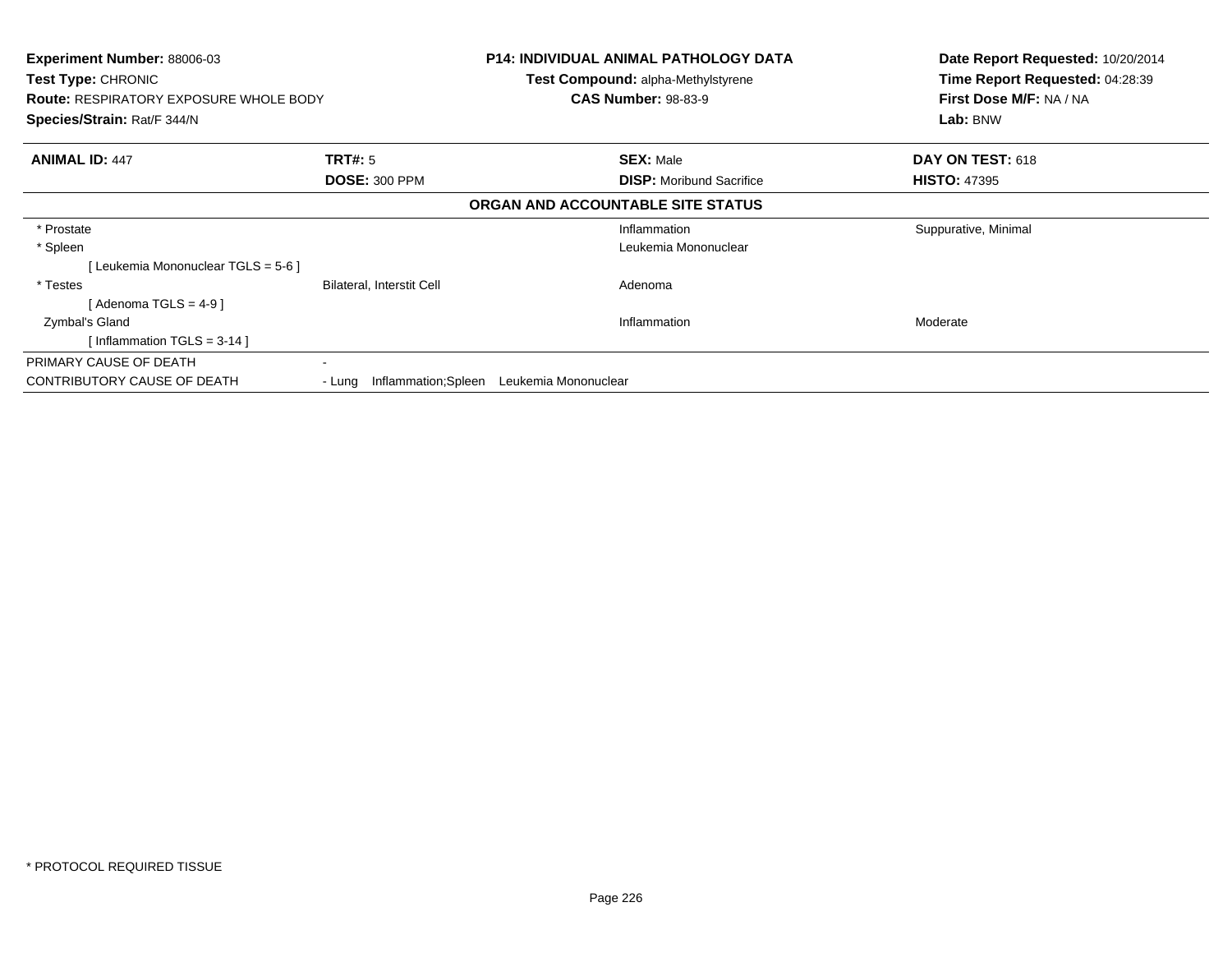| Experiment Number: 88006-03                   |                           | <b>P14: INDIVIDUAL ANIMAL PATHOLOGY DATA</b> | Date Report Requested: 10/20/2014 |  |
|-----------------------------------------------|---------------------------|----------------------------------------------|-----------------------------------|--|
| Test Type: CHRONIC                            |                           | Test Compound: alpha-Methylstyrene           | Time Report Requested: 04:28:39   |  |
| <b>Route: RESPIRATORY EXPOSURE WHOLE BODY</b> |                           | <b>CAS Number: 98-83-9</b>                   | First Dose M/F: NA / NA           |  |
| Species/Strain: Rat/F 344/N                   |                           |                                              | Lab: BNW                          |  |
| <b>ANIMAL ID: 448</b>                         | <b>TRT#: 5</b>            | <b>SEX: Male</b>                             | DAY ON TEST: 730                  |  |
|                                               | <b>DOSE: 300 PPM</b>      | <b>DISP: Terminal Sacrifice</b>              | <b>HISTO: 47396</b>               |  |
|                                               |                           | ORGAN AND ACCOUNTABLE SITE STATUS            |                                   |  |
| <b>NORMAL</b>                                 |                           |                                              |                                   |  |
| * Bone                                        | * Bone Marrow             | * Epididymis                                 | * Esophagus                       |  |
| * Eye                                         | * Harderian Gland         | * Heart                                      | * Intestine Large, Cecum          |  |
| * Intestine Large, Colon                      | * Intestine Large, Rectum | * Intestine Small, Duodenum                  | * Intestine Small, Ileum          |  |
| * Intestine Small, Jejunum                    | * Islets, Pancreatic      | * Larynx                                     | * Lymph Node, Bronchial           |  |
| * Lymph Node, Mesenteric                      | * Mammary Gland           | * Nose                                       | * Pancreas                        |  |
| * Preputial Gland                             | * Salivary Glands         | * Seminal Vesicle                            | * Skin                            |  |
| * Stomach, Forestomach                        | * Stomach, Glandular      | * Thymus                                     | * Trachea                         |  |
| * Urinary Bladder                             |                           |                                              |                                   |  |
| <b>MISSING</b>                                |                           |                                              |                                   |  |
| * Lymph Node, Mandibular                      | * Lymph Node, Mediastinal |                                              |                                   |  |
| <b>OBSERVATIONS</b>                           |                           |                                              |                                   |  |
| * Adrenal Cortex                              |                           | Adenoma                                      |                                   |  |
| * Adrenal Medulla                             |                           | Hyperplasia                                  | Moderate                          |  |
|                                               |                           | Leukemia Mononuclear                         |                                   |  |
| * Brain                                       |                           | Compression                                  | Mild                              |  |
| * Kidney                                      |                           | Nephropathy                                  | Marked                            |  |
| [Nephropathy TGLS = 6-7]                      |                           |                                              |                                   |  |
| * Liver                                       | <b>Bile Duct</b>          | Hyperplasia                                  | Mild                              |  |
|                                               |                           | Leukemia Mononuclear                         |                                   |  |
| [ Leukemia Mononuclear TGLS = 5-6 ]           |                           |                                              |                                   |  |
| * Lung                                        | Alveolar Epith            | Hyperplasia                                  | Marked                            |  |
| * Parathyroid Gland                           |                           | Hyperplasia                                  | Moderate                          |  |
| [Hyperplasia TGLS = 1-3]                      |                           |                                              |                                   |  |
| * Pituitary Gland                             |                           | Adenoma                                      |                                   |  |
| [Adenoma TGLS = $2-10$ ]                      |                           |                                              |                                   |  |
| * Prostate                                    |                           | Hyperplasia                                  | Minimal                           |  |
|                                               |                           | Inflammation                                 | Suppurative, Mild                 |  |
| * Spleen                                      |                           | Leukemia Mononuclear                         |                                   |  |
| [ Leukemia Mononuclear TGLS = 7-6 ]           |                           |                                              |                                   |  |
| * Testes                                      | <b>Interstit Cell</b>     | Adenoma                                      |                                   |  |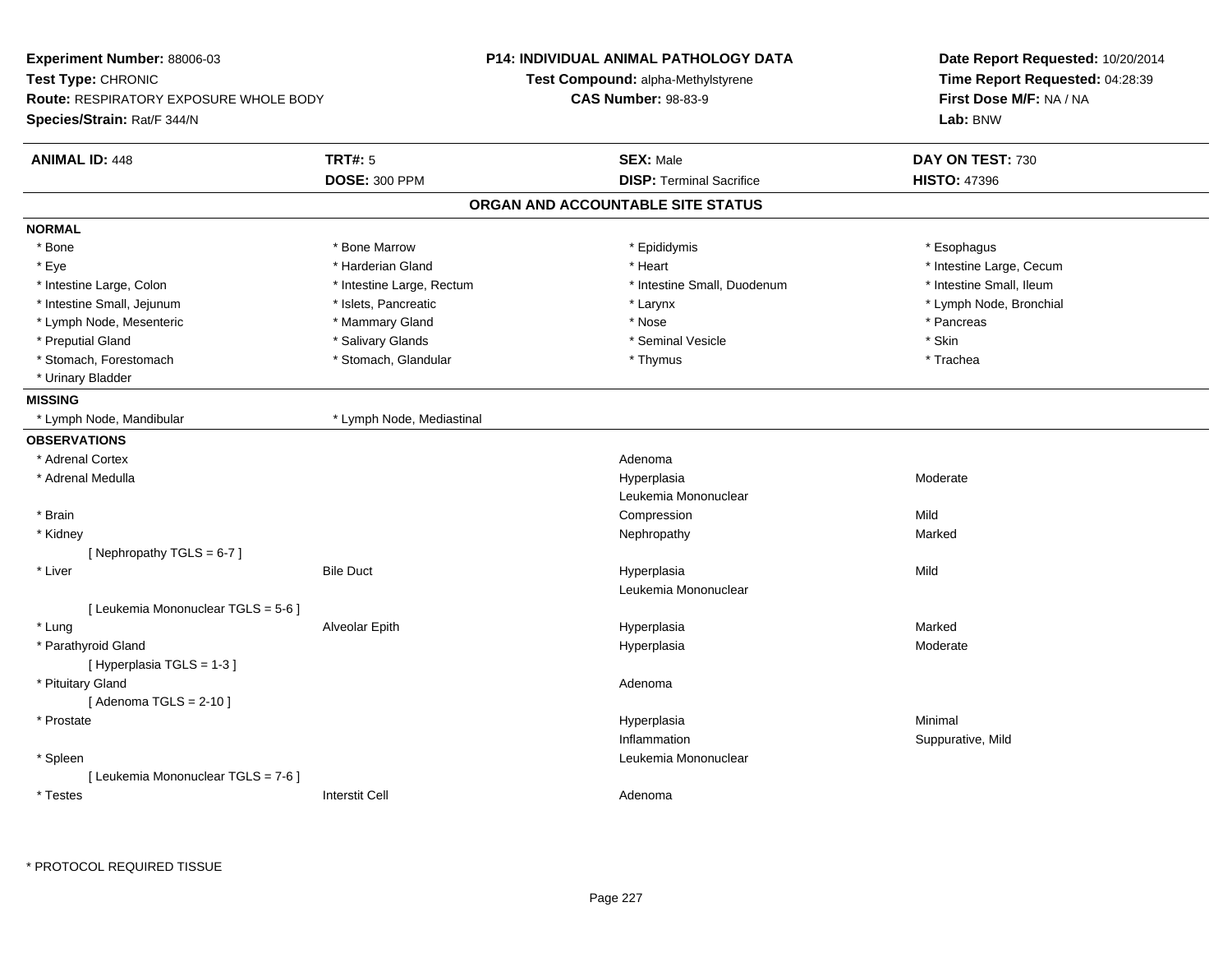| <b>Experiment Number: 88006-03</b><br><b>Test Type: CHRONIC</b><br><b>Route: RESPIRATORY EXPOSURE WHOLE BODY</b><br>Species/Strain: Rat/F 344/N |                       | <b>P14: INDIVIDUAL ANIMAL PATHOLOGY DATA</b> | Date Report Requested: 10/20/2014 |
|-------------------------------------------------------------------------------------------------------------------------------------------------|-----------------------|----------------------------------------------|-----------------------------------|
|                                                                                                                                                 |                       | Test Compound: alpha-Methylstyrene           | Time Report Requested: 04:28:39   |
|                                                                                                                                                 |                       | <b>CAS Number: 98-83-9</b>                   | First Dose M/F: NA / NA           |
|                                                                                                                                                 |                       |                                              | Lab: BNW                          |
| <b>ANIMAL ID: 448</b>                                                                                                                           | TRT#: 5               | <b>SEX: Male</b>                             | DAY ON TEST: 730                  |
|                                                                                                                                                 | <b>DOSE: 300 PPM</b>  | <b>DISP:</b> Terminal Sacrifice              | <b>HISTO: 47396</b>               |
|                                                                                                                                                 |                       | ORGAN AND ACCOUNTABLE SITE STATUS            |                                   |
|                                                                                                                                                 | <b>Germinal Epith</b> | Atrophy                                      | Marked                            |
| [ Adenoma TGLS = 3-14 ]                                                                                                                         |                       |                                              |                                   |
| [Atrophy TGLS = 4-9 ]                                                                                                                           |                       |                                              |                                   |
| * Thyroid Gland                                                                                                                                 | C Cell                | Hyperplasia                                  | Mild                              |
| PRIMARY CAUSE OF DEATH                                                                                                                          |                       |                                              |                                   |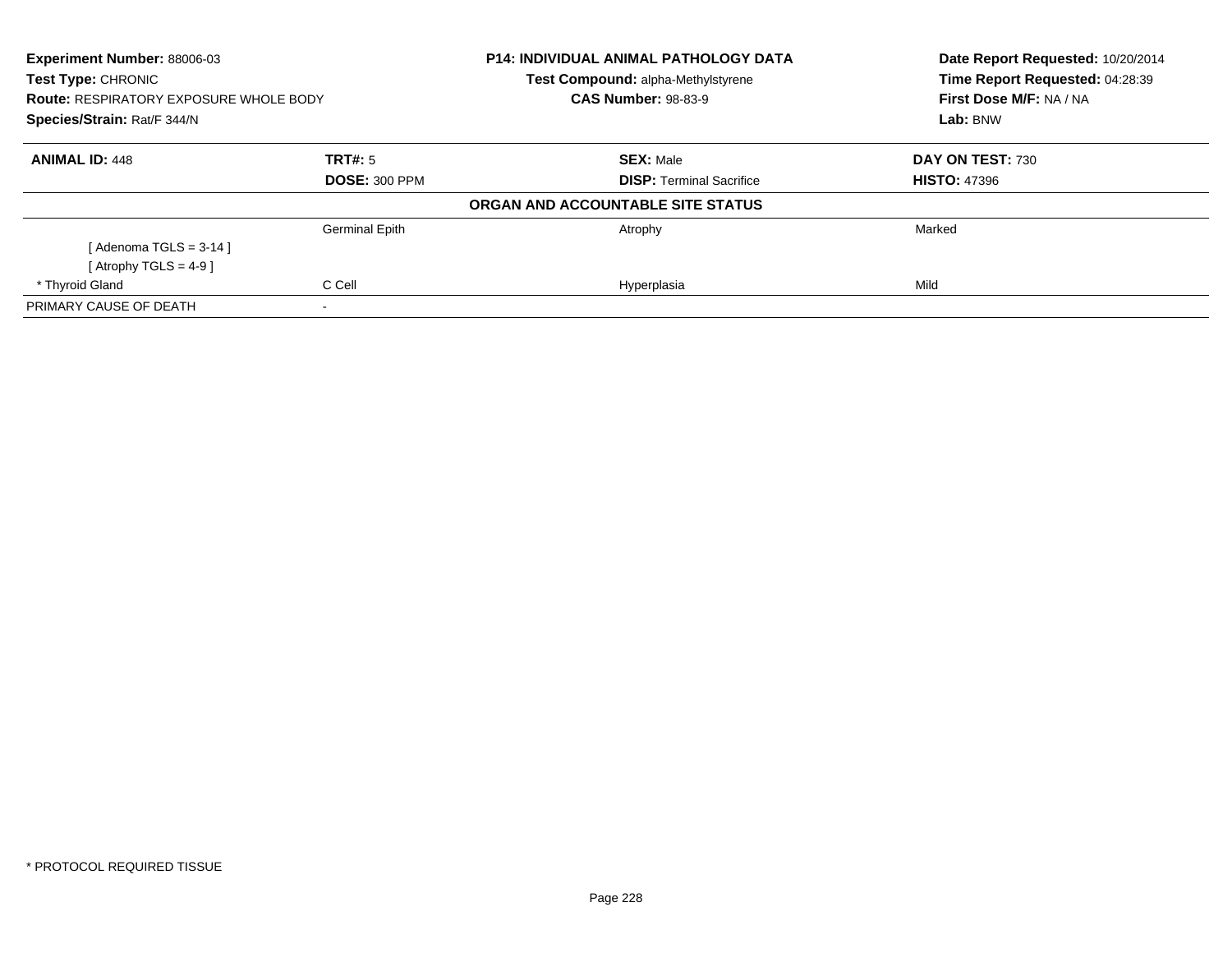| Experiment Number: 88006-03             |                            | <b>P14: INDIVIDUAL ANIMAL PATHOLOGY DATA</b> | Date Report Requested: 10/20/2014 |
|-----------------------------------------|----------------------------|----------------------------------------------|-----------------------------------|
| Test Type: CHRONIC                      |                            | Test Compound: alpha-Methylstyrene           | Time Report Requested: 04:28:39   |
| Route: RESPIRATORY EXPOSURE WHOLE BODY  |                            | <b>CAS Number: 98-83-9</b>                   | First Dose M/F: NA / NA           |
| Species/Strain: Rat/F 344/N             |                            |                                              | Lab: BNW                          |
|                                         |                            |                                              |                                   |
| <b>TRT#: 5</b><br><b>ANIMAL ID: 449</b> |                            | <b>SEX: Male</b>                             | DAY ON TEST: 730                  |
|                                         | <b>DOSE: 300 PPM</b>       | <b>DISP: Terminal Sacrifice</b>              | <b>HISTO: 47397</b>               |
|                                         |                            | ORGAN AND ACCOUNTABLE SITE STATUS            |                                   |
| <b>NORMAL</b>                           |                            |                                              |                                   |
| * Adrenal Medulla<br>* Bone             |                            | * Bone Marrow                                | * Brain                           |
| * Epididymis                            | * Esophagus                | * Harderian Gland                            | * Heart                           |
| * Intestine Large, Cecum                | * Intestine Large, Colon   | * Intestine Large, Rectum                    | * Intestine Small, Duodenum       |
| * Intestine Small, Ileum                | * Intestine Small, Jejunum | * Islets, Pancreatic                         | * Larynx                          |
| * Liver                                 | * Lymph Node, Mediastinal  | * Lymph Node, Mesenteric                     | * Mammary Gland                   |
| * Pancreas                              | * Parathyroid Gland        | * Preputial Gland                            | * Salivary Glands                 |
| * Seminal Vesicle<br>* Skin             |                            | * Spleen                                     | * Stomach, Forestomach            |
| * Stomach, Glandular                    | * Thymus                   | * Trachea                                    | * Urinary Bladder                 |
| <b>MISSING</b>                          |                            |                                              |                                   |
| * Lymph Node, Bronchial                 | * Lymph Node, Mandibular   |                                              |                                   |
| <b>OBSERVATIONS</b>                     |                            |                                              |                                   |
| * Adrenal Cortex                        |                            | Hyperplasia                                  | Mild                              |
| Sclera<br>* Eye                         |                            | Metaplasia                                   | Osseous, Mild                     |
| * Kidney                                | <b>Renal Tubule</b>        | Carcinoma                                    |                                   |
|                                         |                            | Nephropathy                                  | Mild                              |
| [Carcinoma TGLS = 3-7]                  |                            |                                              |                                   |
| * Lung                                  |                            | Inflammation                                 | Chronic, Mild                     |
| Mesentery                               |                            | Necrosis                                     | Marked                            |
| [Necrosis TGLS = $2-15$ ]               |                            |                                              |                                   |
| * Nose                                  | Olfactory Epi              | Hyperplasia                                  | Basal Cell, Minimal               |
|                                         |                            | Inflammation                                 | Suppurative, Mild                 |
| * Pituitary Gland                       |                            | Adenoma                                      |                                   |
| [Adenoma TGLS = $1-10$ ]                |                            |                                              |                                   |
| Pleura                                  |                            | Inflammation                                 | Chronic, Mild                     |
| * Prostate                              |                            | Inflammation                                 | Suppurative, Mild                 |
| * Testes                                | <b>Interstit Cell</b>      | Adenoma                                      |                                   |
| [Adenoma TGLS = $4-9$ ]                 |                            |                                              |                                   |
| * Thyroid Gland<br>C Cell               |                            | Adenoma                                      |                                   |
| PRIMARY CAUSE OF DEATH                  |                            |                                              |                                   |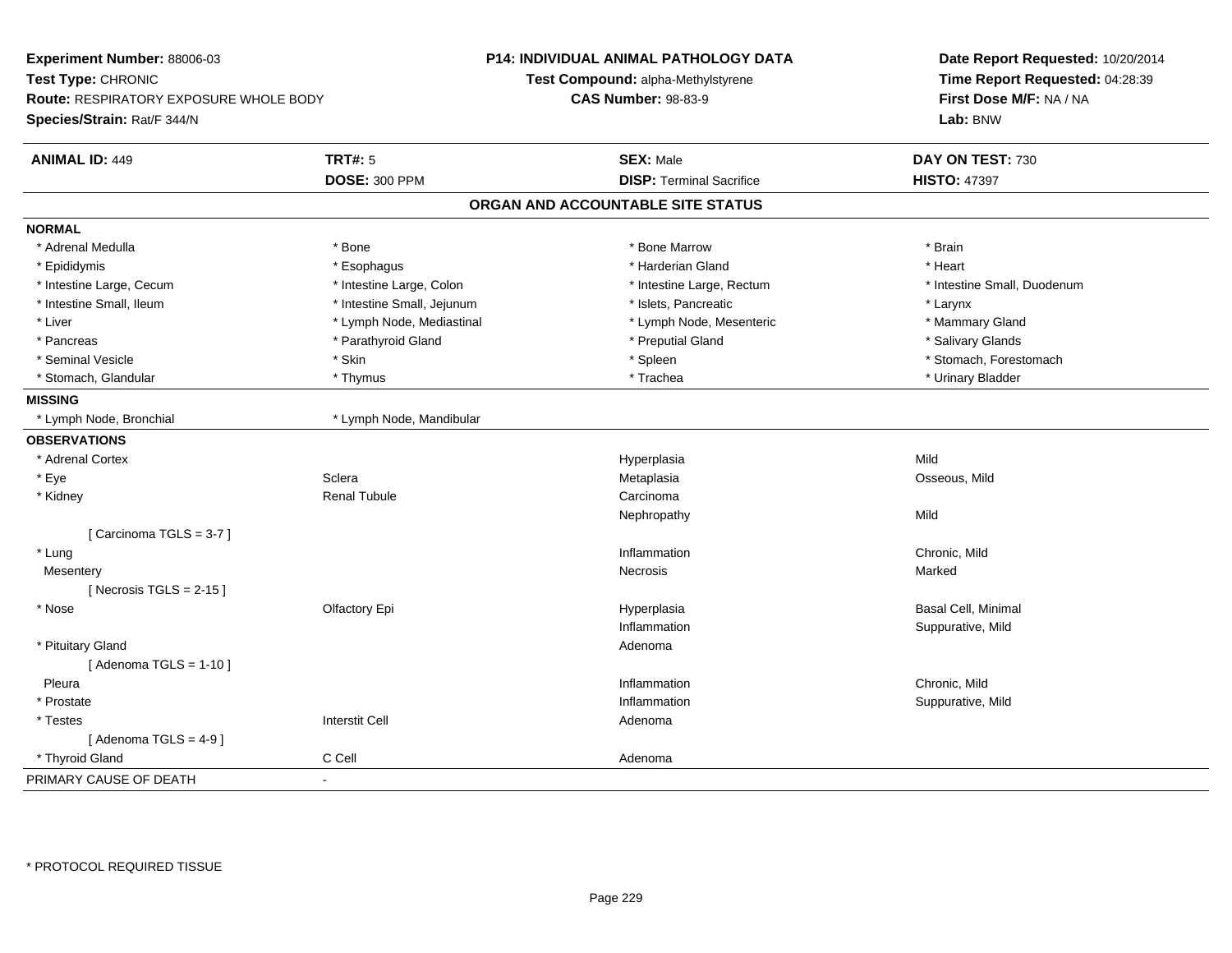| Test Type: CHRONIC<br>Test Compound: alpha-Methylstyrene<br>Time Report Requested: 04:28:39<br>First Dose M/F: NA / NA<br>Route: RESPIRATORY EXPOSURE WHOLE BODY<br><b>CAS Number: 98-83-9</b><br>Lab: BNW<br><b>TRT#: 5</b><br><b>SEX: Male</b><br>DAY ON TEST: 619<br><b>ANIMAL ID: 450</b><br><b>DOSE: 300 PPM</b><br><b>DISP: Natural Death</b><br><b>HISTO: 47398</b><br>ORGAN AND ACCOUNTABLE SITE STATUS<br>* Adrenal Medulla<br>* Bone<br>* Bone Marrow<br>* Brain<br>* Eye<br>* Harderian Gland<br>* Epididymis<br>* Esophagus<br>* Heart<br>* Intestine Large, Cecum<br>* Intestine Large, Colon<br>* Intestine Large, Rectum<br>* Intestine Small, Duodenum<br>* Islets, Pancreatic<br>* Lymph Node, Mesenteric<br>* Larynx<br>* Preputial Gland<br>* Pancreas<br>* Parathyroid Gland<br>* Mammary Gland<br>* Skin<br>* Prostate<br>* Salivary Glands<br>* Seminal Vesicle<br>* Stomach, Forestomach<br>* Stomach, Glandular<br>* Thyroid Gland<br>* Thymus<br>* Urinary Bladder<br>* Trachea<br>* Lymph Node, Bronchial<br>* Lymph Node, Mandibular<br>* Lymph Node, Mediastinal<br>* Intestine Small, Ileum<br>* Intestine Small, Jejunum<br>* Adrenal Cortex<br>Hyperplasia<br>Mild<br>* Kidney<br>Papilla<br>Mineralization<br>Minimal<br>Minimal<br>Nephropathy<br><b>Bile Duct</b><br>* Liver<br>Hyperplasia<br>Moderate<br>Leukemia Mononuclear<br>[ Leukemia Mononuclear TGLS = 3-6 ]<br>Leukemia Mononuclear<br>* Lung<br>[ Leukemia Mononuclear TGLS = 5-5 ]<br>Lymph Node<br>Pancreatic<br>Leukemia Mononuclear<br>Goblet Cell<br>Mild<br>* Nose<br>Hyperplasia<br>Hyperplasia<br>Basal Cell, Mild<br>Olfactory Epi<br>* Pituitary Gland<br>Adenoma<br>[Adenoma TGLS = $1-10$ ]<br>* Spleen<br>Leukemia Mononuclear<br>[ Leukemia Mononuclear TGLS = 2-14 ]<br><b>Interstit Cell</b><br>* Testes<br>Adenoma<br><b>Interstit Cell</b><br>Moderate<br>Hyperplasia | Experiment Number: 88006-03 | <b>P14: INDIVIDUAL ANIMAL PATHOLOGY DATA</b> | Date Report Requested: 10/20/2014 |  |
|---------------------------------------------------------------------------------------------------------------------------------------------------------------------------------------------------------------------------------------------------------------------------------------------------------------------------------------------------------------------------------------------------------------------------------------------------------------------------------------------------------------------------------------------------------------------------------------------------------------------------------------------------------------------------------------------------------------------------------------------------------------------------------------------------------------------------------------------------------------------------------------------------------------------------------------------------------------------------------------------------------------------------------------------------------------------------------------------------------------------------------------------------------------------------------------------------------------------------------------------------------------------------------------------------------------------------------------------------------------------------------------------------------------------------------------------------------------------------------------------------------------------------------------------------------------------------------------------------------------------------------------------------------------------------------------------------------------------------------------------------------------------------------------------------------------------------------------------------------------------------------------|-----------------------------|----------------------------------------------|-----------------------------------|--|
|                                                                                                                                                                                                                                                                                                                                                                                                                                                                                                                                                                                                                                                                                                                                                                                                                                                                                                                                                                                                                                                                                                                                                                                                                                                                                                                                                                                                                                                                                                                                                                                                                                                                                                                                                                                                                                                                                       |                             |                                              |                                   |  |
|                                                                                                                                                                                                                                                                                                                                                                                                                                                                                                                                                                                                                                                                                                                                                                                                                                                                                                                                                                                                                                                                                                                                                                                                                                                                                                                                                                                                                                                                                                                                                                                                                                                                                                                                                                                                                                                                                       |                             |                                              |                                   |  |
|                                                                                                                                                                                                                                                                                                                                                                                                                                                                                                                                                                                                                                                                                                                                                                                                                                                                                                                                                                                                                                                                                                                                                                                                                                                                                                                                                                                                                                                                                                                                                                                                                                                                                                                                                                                                                                                                                       | Species/Strain: Rat/F 344/N |                                              |                                   |  |
|                                                                                                                                                                                                                                                                                                                                                                                                                                                                                                                                                                                                                                                                                                                                                                                                                                                                                                                                                                                                                                                                                                                                                                                                                                                                                                                                                                                                                                                                                                                                                                                                                                                                                                                                                                                                                                                                                       |                             |                                              |                                   |  |
|                                                                                                                                                                                                                                                                                                                                                                                                                                                                                                                                                                                                                                                                                                                                                                                                                                                                                                                                                                                                                                                                                                                                                                                                                                                                                                                                                                                                                                                                                                                                                                                                                                                                                                                                                                                                                                                                                       |                             |                                              |                                   |  |
|                                                                                                                                                                                                                                                                                                                                                                                                                                                                                                                                                                                                                                                                                                                                                                                                                                                                                                                                                                                                                                                                                                                                                                                                                                                                                                                                                                                                                                                                                                                                                                                                                                                                                                                                                                                                                                                                                       |                             |                                              |                                   |  |
|                                                                                                                                                                                                                                                                                                                                                                                                                                                                                                                                                                                                                                                                                                                                                                                                                                                                                                                                                                                                                                                                                                                                                                                                                                                                                                                                                                                                                                                                                                                                                                                                                                                                                                                                                                                                                                                                                       | <b>NORMAL</b>               |                                              |                                   |  |
|                                                                                                                                                                                                                                                                                                                                                                                                                                                                                                                                                                                                                                                                                                                                                                                                                                                                                                                                                                                                                                                                                                                                                                                                                                                                                                                                                                                                                                                                                                                                                                                                                                                                                                                                                                                                                                                                                       |                             |                                              |                                   |  |
|                                                                                                                                                                                                                                                                                                                                                                                                                                                                                                                                                                                                                                                                                                                                                                                                                                                                                                                                                                                                                                                                                                                                                                                                                                                                                                                                                                                                                                                                                                                                                                                                                                                                                                                                                                                                                                                                                       |                             |                                              |                                   |  |
|                                                                                                                                                                                                                                                                                                                                                                                                                                                                                                                                                                                                                                                                                                                                                                                                                                                                                                                                                                                                                                                                                                                                                                                                                                                                                                                                                                                                                                                                                                                                                                                                                                                                                                                                                                                                                                                                                       |                             |                                              |                                   |  |
|                                                                                                                                                                                                                                                                                                                                                                                                                                                                                                                                                                                                                                                                                                                                                                                                                                                                                                                                                                                                                                                                                                                                                                                                                                                                                                                                                                                                                                                                                                                                                                                                                                                                                                                                                                                                                                                                                       |                             |                                              |                                   |  |
|                                                                                                                                                                                                                                                                                                                                                                                                                                                                                                                                                                                                                                                                                                                                                                                                                                                                                                                                                                                                                                                                                                                                                                                                                                                                                                                                                                                                                                                                                                                                                                                                                                                                                                                                                                                                                                                                                       |                             |                                              |                                   |  |
|                                                                                                                                                                                                                                                                                                                                                                                                                                                                                                                                                                                                                                                                                                                                                                                                                                                                                                                                                                                                                                                                                                                                                                                                                                                                                                                                                                                                                                                                                                                                                                                                                                                                                                                                                                                                                                                                                       |                             |                                              |                                   |  |
|                                                                                                                                                                                                                                                                                                                                                                                                                                                                                                                                                                                                                                                                                                                                                                                                                                                                                                                                                                                                                                                                                                                                                                                                                                                                                                                                                                                                                                                                                                                                                                                                                                                                                                                                                                                                                                                                                       |                             |                                              |                                   |  |
|                                                                                                                                                                                                                                                                                                                                                                                                                                                                                                                                                                                                                                                                                                                                                                                                                                                                                                                                                                                                                                                                                                                                                                                                                                                                                                                                                                                                                                                                                                                                                                                                                                                                                                                                                                                                                                                                                       |                             |                                              |                                   |  |
|                                                                                                                                                                                                                                                                                                                                                                                                                                                                                                                                                                                                                                                                                                                                                                                                                                                                                                                                                                                                                                                                                                                                                                                                                                                                                                                                                                                                                                                                                                                                                                                                                                                                                                                                                                                                                                                                                       | <b>MISSING</b>              |                                              |                                   |  |
|                                                                                                                                                                                                                                                                                                                                                                                                                                                                                                                                                                                                                                                                                                                                                                                                                                                                                                                                                                                                                                                                                                                                                                                                                                                                                                                                                                                                                                                                                                                                                                                                                                                                                                                                                                                                                                                                                       |                             |                                              |                                   |  |
|                                                                                                                                                                                                                                                                                                                                                                                                                                                                                                                                                                                                                                                                                                                                                                                                                                                                                                                                                                                                                                                                                                                                                                                                                                                                                                                                                                                                                                                                                                                                                                                                                                                                                                                                                                                                                                                                                       | <b>AUTO PRECLUDES DIAG.</b> |                                              |                                   |  |
|                                                                                                                                                                                                                                                                                                                                                                                                                                                                                                                                                                                                                                                                                                                                                                                                                                                                                                                                                                                                                                                                                                                                                                                                                                                                                                                                                                                                                                                                                                                                                                                                                                                                                                                                                                                                                                                                                       |                             |                                              |                                   |  |
|                                                                                                                                                                                                                                                                                                                                                                                                                                                                                                                                                                                                                                                                                                                                                                                                                                                                                                                                                                                                                                                                                                                                                                                                                                                                                                                                                                                                                                                                                                                                                                                                                                                                                                                                                                                                                                                                                       | <b>OBSERVATIONS</b>         |                                              |                                   |  |
|                                                                                                                                                                                                                                                                                                                                                                                                                                                                                                                                                                                                                                                                                                                                                                                                                                                                                                                                                                                                                                                                                                                                                                                                                                                                                                                                                                                                                                                                                                                                                                                                                                                                                                                                                                                                                                                                                       |                             |                                              |                                   |  |
|                                                                                                                                                                                                                                                                                                                                                                                                                                                                                                                                                                                                                                                                                                                                                                                                                                                                                                                                                                                                                                                                                                                                                                                                                                                                                                                                                                                                                                                                                                                                                                                                                                                                                                                                                                                                                                                                                       |                             |                                              |                                   |  |
|                                                                                                                                                                                                                                                                                                                                                                                                                                                                                                                                                                                                                                                                                                                                                                                                                                                                                                                                                                                                                                                                                                                                                                                                                                                                                                                                                                                                                                                                                                                                                                                                                                                                                                                                                                                                                                                                                       |                             |                                              |                                   |  |
|                                                                                                                                                                                                                                                                                                                                                                                                                                                                                                                                                                                                                                                                                                                                                                                                                                                                                                                                                                                                                                                                                                                                                                                                                                                                                                                                                                                                                                                                                                                                                                                                                                                                                                                                                                                                                                                                                       |                             |                                              |                                   |  |
|                                                                                                                                                                                                                                                                                                                                                                                                                                                                                                                                                                                                                                                                                                                                                                                                                                                                                                                                                                                                                                                                                                                                                                                                                                                                                                                                                                                                                                                                                                                                                                                                                                                                                                                                                                                                                                                                                       |                             |                                              |                                   |  |
|                                                                                                                                                                                                                                                                                                                                                                                                                                                                                                                                                                                                                                                                                                                                                                                                                                                                                                                                                                                                                                                                                                                                                                                                                                                                                                                                                                                                                                                                                                                                                                                                                                                                                                                                                                                                                                                                                       |                             |                                              |                                   |  |
|                                                                                                                                                                                                                                                                                                                                                                                                                                                                                                                                                                                                                                                                                                                                                                                                                                                                                                                                                                                                                                                                                                                                                                                                                                                                                                                                                                                                                                                                                                                                                                                                                                                                                                                                                                                                                                                                                       |                             |                                              |                                   |  |
|                                                                                                                                                                                                                                                                                                                                                                                                                                                                                                                                                                                                                                                                                                                                                                                                                                                                                                                                                                                                                                                                                                                                                                                                                                                                                                                                                                                                                                                                                                                                                                                                                                                                                                                                                                                                                                                                                       |                             |                                              |                                   |  |
|                                                                                                                                                                                                                                                                                                                                                                                                                                                                                                                                                                                                                                                                                                                                                                                                                                                                                                                                                                                                                                                                                                                                                                                                                                                                                                                                                                                                                                                                                                                                                                                                                                                                                                                                                                                                                                                                                       |                             |                                              |                                   |  |
|                                                                                                                                                                                                                                                                                                                                                                                                                                                                                                                                                                                                                                                                                                                                                                                                                                                                                                                                                                                                                                                                                                                                                                                                                                                                                                                                                                                                                                                                                                                                                                                                                                                                                                                                                                                                                                                                                       |                             |                                              |                                   |  |
|                                                                                                                                                                                                                                                                                                                                                                                                                                                                                                                                                                                                                                                                                                                                                                                                                                                                                                                                                                                                                                                                                                                                                                                                                                                                                                                                                                                                                                                                                                                                                                                                                                                                                                                                                                                                                                                                                       |                             |                                              |                                   |  |
|                                                                                                                                                                                                                                                                                                                                                                                                                                                                                                                                                                                                                                                                                                                                                                                                                                                                                                                                                                                                                                                                                                                                                                                                                                                                                                                                                                                                                                                                                                                                                                                                                                                                                                                                                                                                                                                                                       |                             |                                              |                                   |  |
|                                                                                                                                                                                                                                                                                                                                                                                                                                                                                                                                                                                                                                                                                                                                                                                                                                                                                                                                                                                                                                                                                                                                                                                                                                                                                                                                                                                                                                                                                                                                                                                                                                                                                                                                                                                                                                                                                       |                             |                                              |                                   |  |
|                                                                                                                                                                                                                                                                                                                                                                                                                                                                                                                                                                                                                                                                                                                                                                                                                                                                                                                                                                                                                                                                                                                                                                                                                                                                                                                                                                                                                                                                                                                                                                                                                                                                                                                                                                                                                                                                                       |                             |                                              |                                   |  |
|                                                                                                                                                                                                                                                                                                                                                                                                                                                                                                                                                                                                                                                                                                                                                                                                                                                                                                                                                                                                                                                                                                                                                                                                                                                                                                                                                                                                                                                                                                                                                                                                                                                                                                                                                                                                                                                                                       |                             |                                              |                                   |  |
|                                                                                                                                                                                                                                                                                                                                                                                                                                                                                                                                                                                                                                                                                                                                                                                                                                                                                                                                                                                                                                                                                                                                                                                                                                                                                                                                                                                                                                                                                                                                                                                                                                                                                                                                                                                                                                                                                       |                             |                                              |                                   |  |
|                                                                                                                                                                                                                                                                                                                                                                                                                                                                                                                                                                                                                                                                                                                                                                                                                                                                                                                                                                                                                                                                                                                                                                                                                                                                                                                                                                                                                                                                                                                                                                                                                                                                                                                                                                                                                                                                                       |                             |                                              |                                   |  |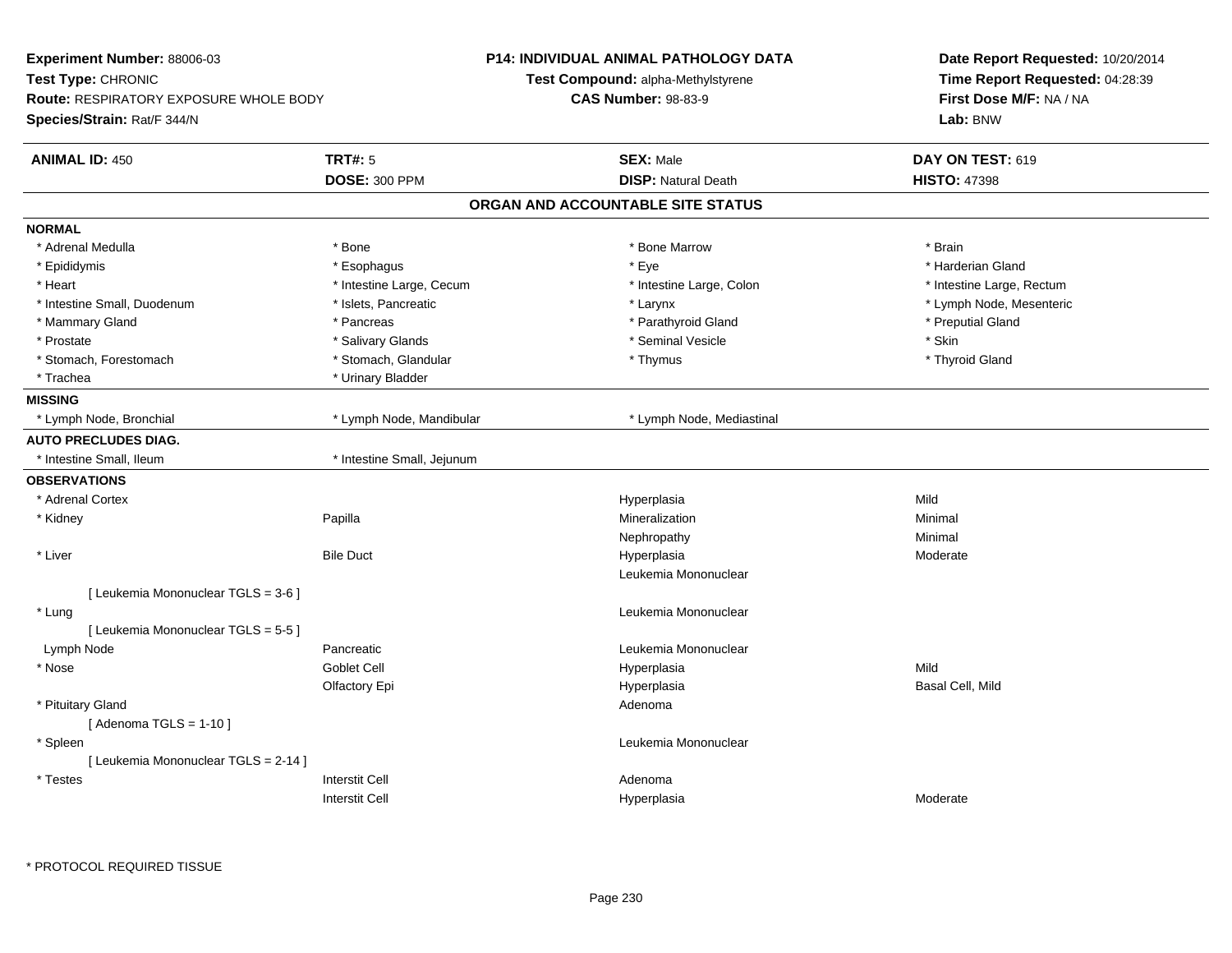| <b>Experiment Number: 88006-03</b><br>Test Type: CHRONIC<br><b>Route: RESPIRATORY EXPOSURE WHOLE BODY</b> |                                  | <b>P14: INDIVIDUAL ANIMAL PATHOLOGY DATA</b> | Date Report Requested: 10/20/2014 |
|-----------------------------------------------------------------------------------------------------------|----------------------------------|----------------------------------------------|-----------------------------------|
|                                                                                                           |                                  | Test Compound: alpha-Methylstyrene           | Time Report Requested: 04:28:39   |
|                                                                                                           |                                  | <b>CAS Number: 98-83-9</b>                   | First Dose M/F: NA / NA           |
| Species/Strain: Rat/F 344/N                                                                               |                                  |                                              | Lab: BNW                          |
| <b>ANIMAL ID: 450</b>                                                                                     | TRT#: 5                          | <b>SEX: Male</b>                             | <b>DAY ON TEST: 619</b>           |
|                                                                                                           | <b>DOSE: 300 PPM</b>             | <b>DISP:</b> Natural Death                   | <b>HISTO: 47398</b>               |
|                                                                                                           |                                  | ORGAN AND ACCOUNTABLE SITE STATUS            |                                   |
| [Adenoma TGLS = $4-9$ ]                                                                                   |                                  |                                              |                                   |
| PRIMARY CAUSE OF DEATH                                                                                    | Leukemia Mononuclear<br>- Spleen |                                              |                                   |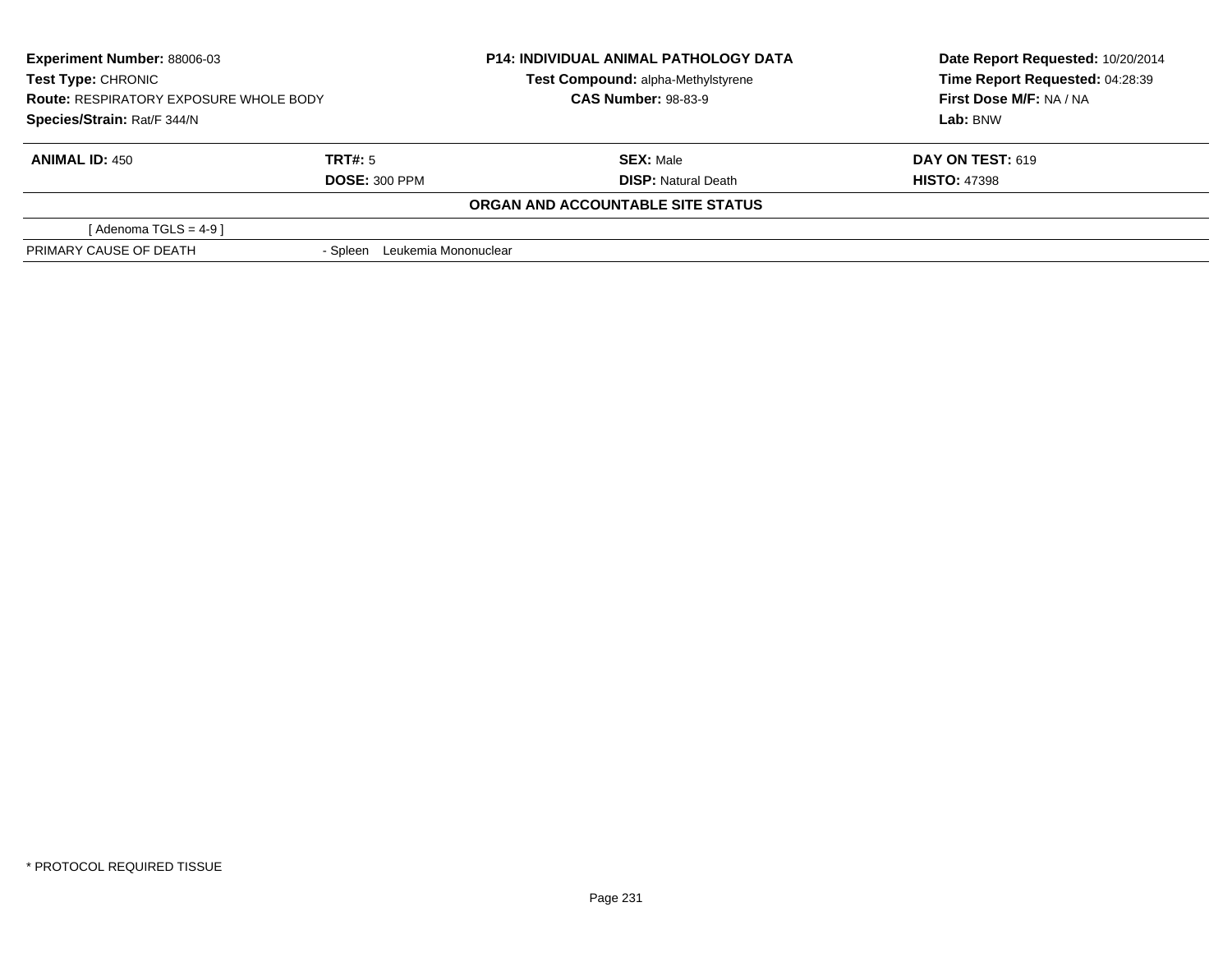| Experiment Number: 88006-03                   |                           | <b>P14: INDIVIDUAL ANIMAL PATHOLOGY DATA</b> | Date Report Requested: 10/20/2014 |
|-----------------------------------------------|---------------------------|----------------------------------------------|-----------------------------------|
| Test Type: CHRONIC                            |                           | Test Compound: alpha-Methylstyrene           | Time Report Requested: 04:28:39   |
| <b>Route: RESPIRATORY EXPOSURE WHOLE BODY</b> |                           | <b>CAS Number: 98-83-9</b>                   | First Dose M/F: NA / NA           |
| Species/Strain: Rat/F 344/N                   |                           |                                              | Lab: BNW                          |
| ANIMAL ID: 601                                | <b>TRT#: 7</b>            | <b>SEX: Male</b>                             | DAY ON TEST: 730                  |
|                                               | <b>DOSE: 1000 PPM</b>     | <b>DISP: Terminal Sacrifice</b>              | <b>HISTO: 47249</b>               |
|                                               |                           | ORGAN AND ACCOUNTABLE SITE STATUS            |                                   |
| <b>NORMAL</b>                                 |                           |                                              |                                   |
| * Adrenal Cortex                              | * Adrenal Medulla         | * Bone                                       | * Bone Marrow                     |
| * Brain                                       | * Epididymis              | * Esophagus                                  | * Harderian Gland                 |
| * Heart                                       | * Intestine Large, Cecum  | * Intestine Large, Colon                     | * Intestine Large, Rectum         |
| * Intestine Small, Duodenum                   | * Intestine Small, Ileum  | * Intestine Small, Jejunum                   | * Islets, Pancreatic              |
| * Larynx                                      | * Lymph Node, Mediastinal | * Pancreas                                   | * Parathyroid Gland               |
| * Preputial Gland                             | * Salivary Glands         | * Seminal Vesicle                            | * Stomach, Forestomach            |
| * Stomach, Glandular                          | * Thymus                  | * Trachea                                    | * Urinary Bladder                 |
| <b>MISSING</b>                                |                           |                                              |                                   |
| * Lymph Node, Bronchial                       | * Lymph Node, Mandibular  |                                              |                                   |
| <b>OBSERVATIONS</b>                           |                           |                                              |                                   |
| * Eye                                         | Sclera                    | Metaplasia                                   | Osseous, Moderate                 |
| * Kidney                                      | Papilla                   | Mineralization                               | Mild                              |
|                                               |                           | Nephropathy                                  | Marked                            |
| [Nephropathy TGLS = 5-7]                      |                           |                                              |                                   |
| * Liver                                       |                           | Angiectasis                                  | Marked                            |
|                                               |                           | Hepatodiaphragmatic Nodule                   | Marked                            |
|                                               |                           | Leukemia Mononuclear                         |                                   |
| [ Angiectasis $TGLS = 6-6$ ]                  |                           |                                              |                                   |
| [ Hepatodiaphragmatic Nodule TGLS = 4-14 ]    |                           |                                              |                                   |
| [ Leukemia Mononuclear TGLS = 6-6 ]           |                           |                                              |                                   |
| * Lung                                        | Alveolus                  | <b>Infiltration Cellular</b>                 | Histiocyte, Minimal               |
|                                               |                           | Leukemia Mononuclear                         |                                   |
| * Lymph Node, Mesenteric                      |                           | Leukemia Mononuclear                         |                                   |
| * Mammary Gland                               |                           | Galactocele                                  | Marked                            |
| * Nose                                        | Olfactory Epi             | Degeneration                                 | Minimal                           |
|                                               | Olfactory Epi             | Hyperplasia                                  | Basal Cell, Mild                  |
|                                               | Olfactory Epi             | Metaplasia                                   | Minimal                           |
| * Pituitary Gland                             |                           | Adenoma                                      |                                   |
| [Adenoma TGLS = $2-10$ ]                      |                           |                                              |                                   |
| Pleura                                        |                           | Inflammation                                 | Chronic, Minimal                  |
|                                               |                           |                                              |                                   |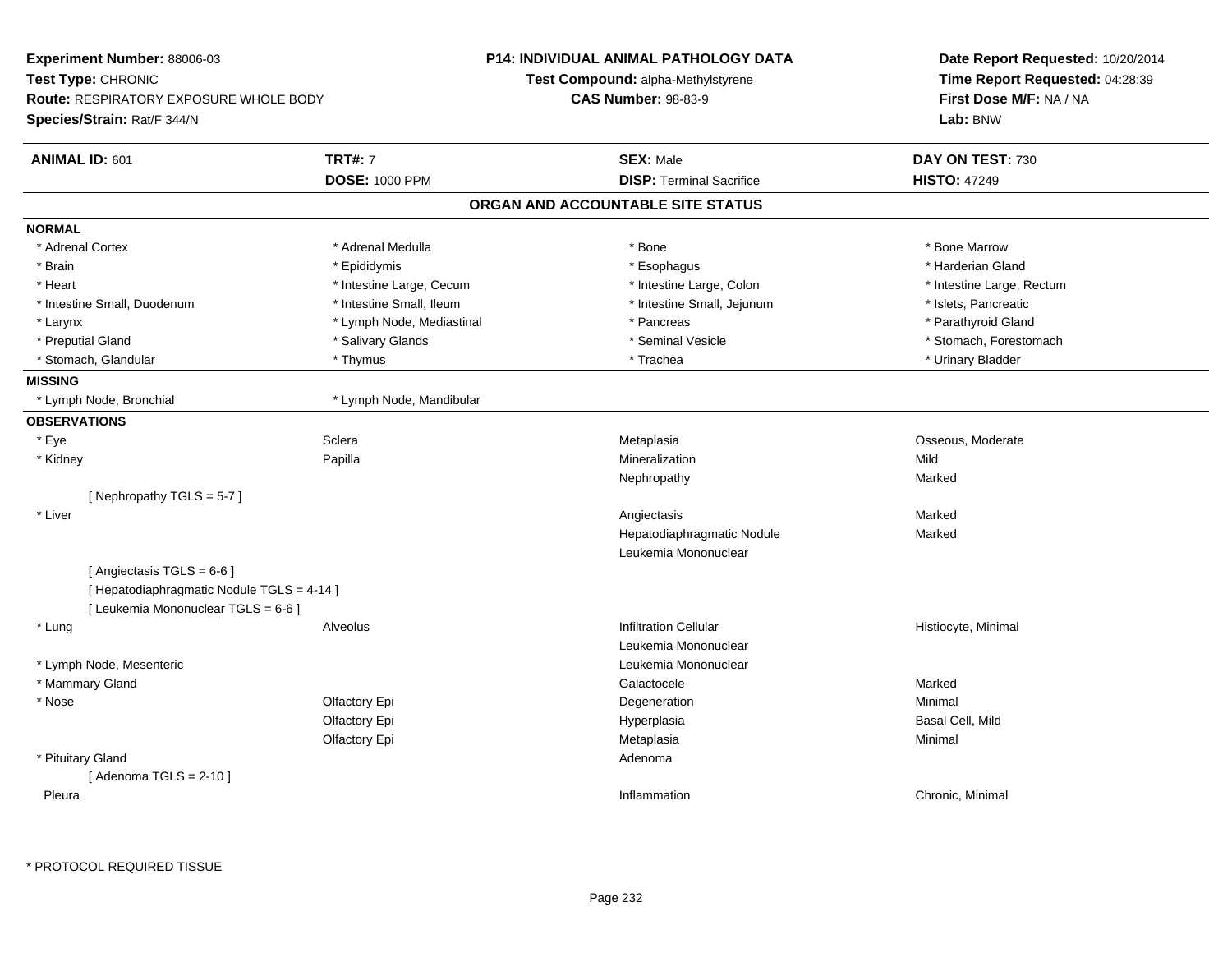| <b>Experiment Number: 88006-03</b><br>Test Type: CHRONIC<br><b>Route: RESPIRATORY EXPOSURE WHOLE BODY</b><br>Species/Strain: Rat/F 344/N |                           | <b>P14: INDIVIDUAL ANIMAL PATHOLOGY DATA</b><br><b>Test Compound: alpha-Methylstyrene</b><br><b>CAS Number: 98-83-9</b> | Date Report Requested: 10/20/2014<br>Time Report Requested: 04:28:39<br>First Dose M/F: NA / NA<br>Lab: BNW |
|------------------------------------------------------------------------------------------------------------------------------------------|---------------------------|-------------------------------------------------------------------------------------------------------------------------|-------------------------------------------------------------------------------------------------------------|
| <b>ANIMAL ID: 601</b>                                                                                                                    | <b>TRT#: 7</b>            | <b>SEX: Male</b>                                                                                                        | DAY ON TEST: 730                                                                                            |
|                                                                                                                                          | <b>DOSE: 1000 PPM</b>     | <b>DISP:</b> Terminal Sacrifice                                                                                         | <b>HISTO: 47249</b>                                                                                         |
|                                                                                                                                          |                           | ORGAN AND ACCOUNTABLE SITE STATUS                                                                                       |                                                                                                             |
| * Prostate                                                                                                                               |                           | Hyperplasia                                                                                                             | Minimal                                                                                                     |
|                                                                                                                                          |                           | Inflammation                                                                                                            | Suppurative, Minimal                                                                                        |
| * Skin                                                                                                                                   | <b>Subcut Tiss</b>        | Fibroma                                                                                                                 |                                                                                                             |
| [ Fibroma TGLS = 1-16 ]                                                                                                                  |                           |                                                                                                                         |                                                                                                             |
| * Spleen                                                                                                                                 |                           | Leukemia Mononuclear                                                                                                    |                                                                                                             |
| [Leukemia Mononuclear TGLS = 3-14]                                                                                                       |                           |                                                                                                                         |                                                                                                             |
| * Testes                                                                                                                                 | Bilateral, Interstit Cell | Adenoma                                                                                                                 |                                                                                                             |
| * Thyroid Gland                                                                                                                          |                           | Cyst                                                                                                                    | Moderate                                                                                                    |
| PRIMARY CAUSE OF DEATH                                                                                                                   |                           |                                                                                                                         |                                                                                                             |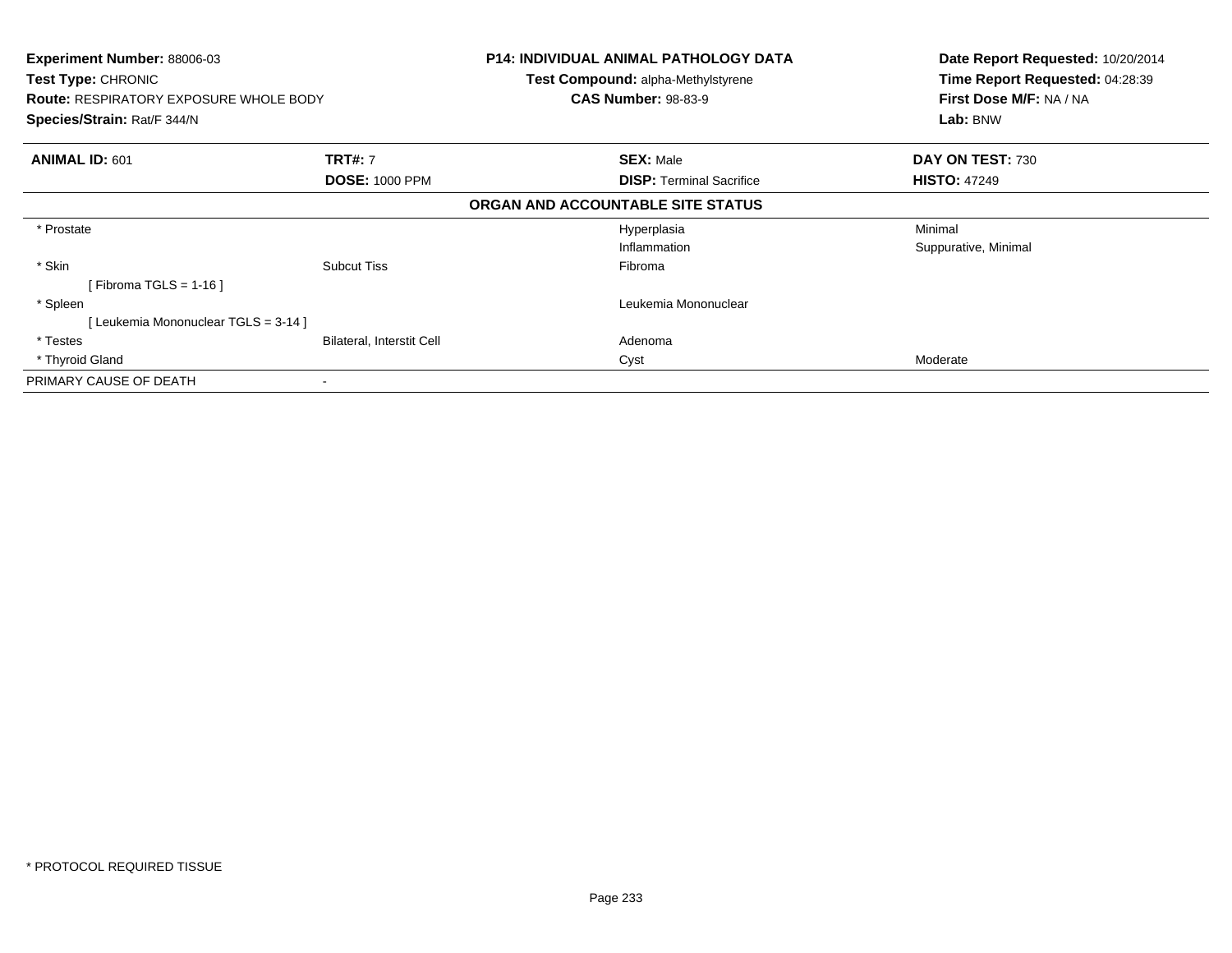| Experiment Number: 88006-03<br>Test Type: CHRONIC                 |                               | <b>P14: INDIVIDUAL ANIMAL PATHOLOGY DATA</b><br>Test Compound: alpha-Methylstyrene | Date Report Requested: 10/20/2014<br>Time Report Requested: 04:28:39 |
|-------------------------------------------------------------------|-------------------------------|------------------------------------------------------------------------------------|----------------------------------------------------------------------|
| Route: RESPIRATORY EXPOSURE WHOLE BODY                            |                               | <b>CAS Number: 98-83-9</b>                                                         | First Dose M/F: NA / NA                                              |
| Species/Strain: Rat/F 344/N                                       |                               |                                                                                    | Lab: BNW                                                             |
| <b>ANIMAL ID: 602</b>                                             | <b>TRT#: 7</b>                | <b>SEX: Male</b>                                                                   | DAY ON TEST: 586                                                     |
|                                                                   | <b>DOSE: 1000 PPM</b>         | <b>DISP:</b> Moribund Sacrifice                                                    | <b>HISTO: 47250</b>                                                  |
|                                                                   |                               | ORGAN AND ACCOUNTABLE SITE STATUS                                                  |                                                                      |
| <b>NORMAL</b>                                                     |                               |                                                                                    |                                                                      |
| * Adrenal Medulla                                                 | * Bone                        | * Bone Marrow                                                                      | * Brain                                                              |
| * Epididymis                                                      | * Esophagus                   | * Eye                                                                              | * Harderian Gland                                                    |
| * Heart                                                           | * Intestine Large, Cecum      | * Intestine Large, Colon                                                           | * Intestine Large, Rectum                                            |
| * Intestine Small, Duodenum                                       | * Intestine Small, Ileum      | * Intestine Small, Jejunum                                                         | * Islets, Pancreatic                                                 |
| * Larynx                                                          | * Lymph Node, Mesenteric      | * Mammary Gland                                                                    | * Nose                                                               |
| * Pancreas                                                        | * Parathyroid Gland           | * Preputial Gland                                                                  | * Prostate                                                           |
| * Salivary Glands                                                 | * Seminal Vesicle             | * Skin                                                                             | * Stomach, Forestomach                                               |
| * Stomach, Glandular                                              | * Thymus                      | * Thyroid Gland                                                                    | * Trachea                                                            |
| <b>MISSING</b>                                                    |                               |                                                                                    |                                                                      |
| * Lymph Node, Bronchial                                           | * Lymph Node, Mandibular      | * Lymph Node, Mediastinal                                                          |                                                                      |
| <b>OBSERVATIONS</b>                                               |                               |                                                                                    |                                                                      |
| * Adrenal Cortex                                                  |                               | Hyperplasia                                                                        | Moderate                                                             |
|                                                                   |                               | Vacuolization Cytoplasmic                                                          | Mild                                                                 |
| * Kidney                                                          | Cortex, Renal Tubule          | Accumulation, Hyaline Droplet                                                      | Moderate                                                             |
|                                                                   |                               | Nephropathy                                                                        | Mild                                                                 |
| * Liver                                                           | <b>Bile Duct</b>              | Hyperplasia                                                                        | Minimal                                                              |
|                                                                   |                               | Leukemia Mononuclear                                                               |                                                                      |
| * Lung                                                            |                               | Leukemia Mononuclear                                                               |                                                                      |
| * Pituitary Gland                                                 |                               | Hyperplasia                                                                        | Marked                                                               |
| [ Hyperplasia TGLS = 4-10 ]                                       |                               |                                                                                    |                                                                      |
| * Spleen                                                          |                               | Leukemia Mononuclear                                                               |                                                                      |
|                                                                   |                               | Necrosis                                                                           | Moderate                                                             |
| [ Leukemia Mononuclear TGLS = 2-14 ]<br>[Necrosis $TGLS = 3-14$ ] |                               |                                                                                    |                                                                      |
| * Testes                                                          | Bilateral, Interstit Cell     | Adenoma                                                                            |                                                                      |
| [Adenoma TGLS = $1-9$ ]                                           |                               |                                                                                    |                                                                      |
| * Urinary Bladder                                                 |                               | <b>Calculus Micro Observation Only</b>                                             |                                                                      |
| PRIMARY CAUSE OF DEATH                                            | - Spleen Leukemia Mononuclear |                                                                                    |                                                                      |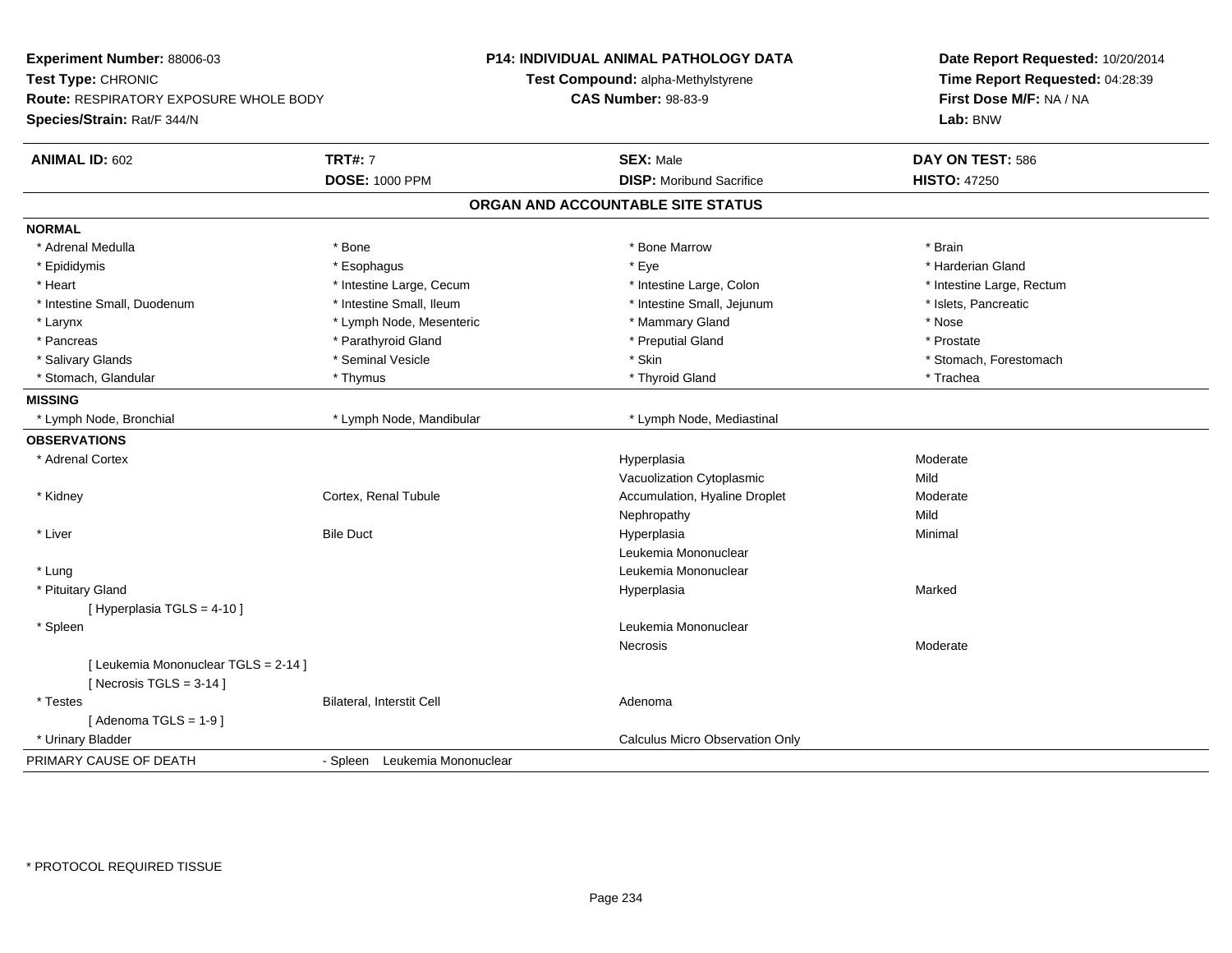| Experiment Number: 88006-03            |                           | <b>P14: INDIVIDUAL ANIMAL PATHOLOGY DATA</b> | Date Report Requested: 10/20/2014 |
|----------------------------------------|---------------------------|----------------------------------------------|-----------------------------------|
| Test Type: CHRONIC                     |                           | Test Compound: alpha-Methylstyrene           | Time Report Requested: 04:28:39   |
| Route: RESPIRATORY EXPOSURE WHOLE BODY |                           | <b>CAS Number: 98-83-9</b>                   | First Dose M/F: NA / NA           |
| Species/Strain: Rat/F 344/N            |                           |                                              | Lab: BNW                          |
| ANIMAL ID: 603                         | <b>TRT#: 7</b>            | <b>SEX: Male</b>                             | DAY ON TEST: 722                  |
|                                        | <b>DOSE: 1000 PPM</b>     | <b>DISP:</b> Moribund Sacrifice              | <b>HISTO: 47251</b>               |
|                                        |                           | ORGAN AND ACCOUNTABLE SITE STATUS            |                                   |
| <b>NORMAL</b>                          |                           |                                              |                                   |
| * Adrenal Cortex                       | * Bone                    | * Bone Marrow                                | * Brain                           |
| * Epididymis                           | * Esophagus               | * Harderian Gland                            | * Intestine Large, Cecum          |
| * Intestine Large, Colon               | * Intestine Large, Rectum | * Intestine Small, Duodenum                  | * Intestine Small, Ileum          |
| * Intestine Small, Jejunum             | * Islets, Pancreatic      | * Larynx                                     | * Lymph Node, Bronchial           |
| * Mammary Gland                        | * Pancreas                | * Parathyroid Gland                          | * Preputial Gland                 |
| * Salivary Glands                      | * Seminal Vesicle         | * Skin                                       | * Stomach, Glandular              |
| * Thymus                               | * Thyroid Gland           | * Trachea                                    | * Urinary Bladder                 |
| <b>MISSING</b>                         |                           |                                              |                                   |
| * Lymph Node, Mandibular               | * Lymph Node, Mediastinal |                                              |                                   |
| <b>OBSERVATIONS</b>                    |                           |                                              |                                   |
| * Adrenal Medulla                      |                           | Hyperplasia                                  | Marked                            |
| * Eye                                  | Sclera                    | Metaplasia                                   | Osseous, Moderate                 |
| * Heart                                | Atrium                    | Thrombosis                                   | Marked                            |
| [Thrombosis TGLS = $4-6$ ]             |                           |                                              |                                   |
| * Kidney                               |                           | Leukemia Mononuclear                         |                                   |
|                                        | Papilla                   | Mineralization                               | Minimal                           |
|                                        |                           | Nephropathy                                  | Mild                              |
| * Liver                                |                           | Leukemia Mononuclear                         |                                   |
| * Lung                                 |                           | Hemorrhage                                   | Mild                              |
|                                        |                           | Leukemia Mononuclear                         |                                   |
| [Hemorrhage TGLS = 3-4+5]              |                           |                                              |                                   |
| * Lymph Node, Mesenteric               |                           | Leukemia Mononuclear                         |                                   |
| [ Leukemia Mononuclear TGLS = 6-8 ]    |                           |                                              |                                   |
| * Nose                                 | Olfactory Epi             | Degeneration                                 | Minimal                           |
|                                        | Olfactory Epi             | Hyperplasia                                  | Basal Cell, Mild                  |
| * Pituitary Gland                      |                           | Hyperplasia                                  | Marked                            |
| [ Hyperplasia TGLS = 1-10 ]            |                           |                                              |                                   |
| * Prostate                             |                           | Inflammation                                 | Suppurative, Minimal              |
| * Spleen                               |                           | Leukemia Mononuclear                         |                                   |
| [ Leukemia Mononuclear TGLS = 2-14 ]   |                           |                                              |                                   |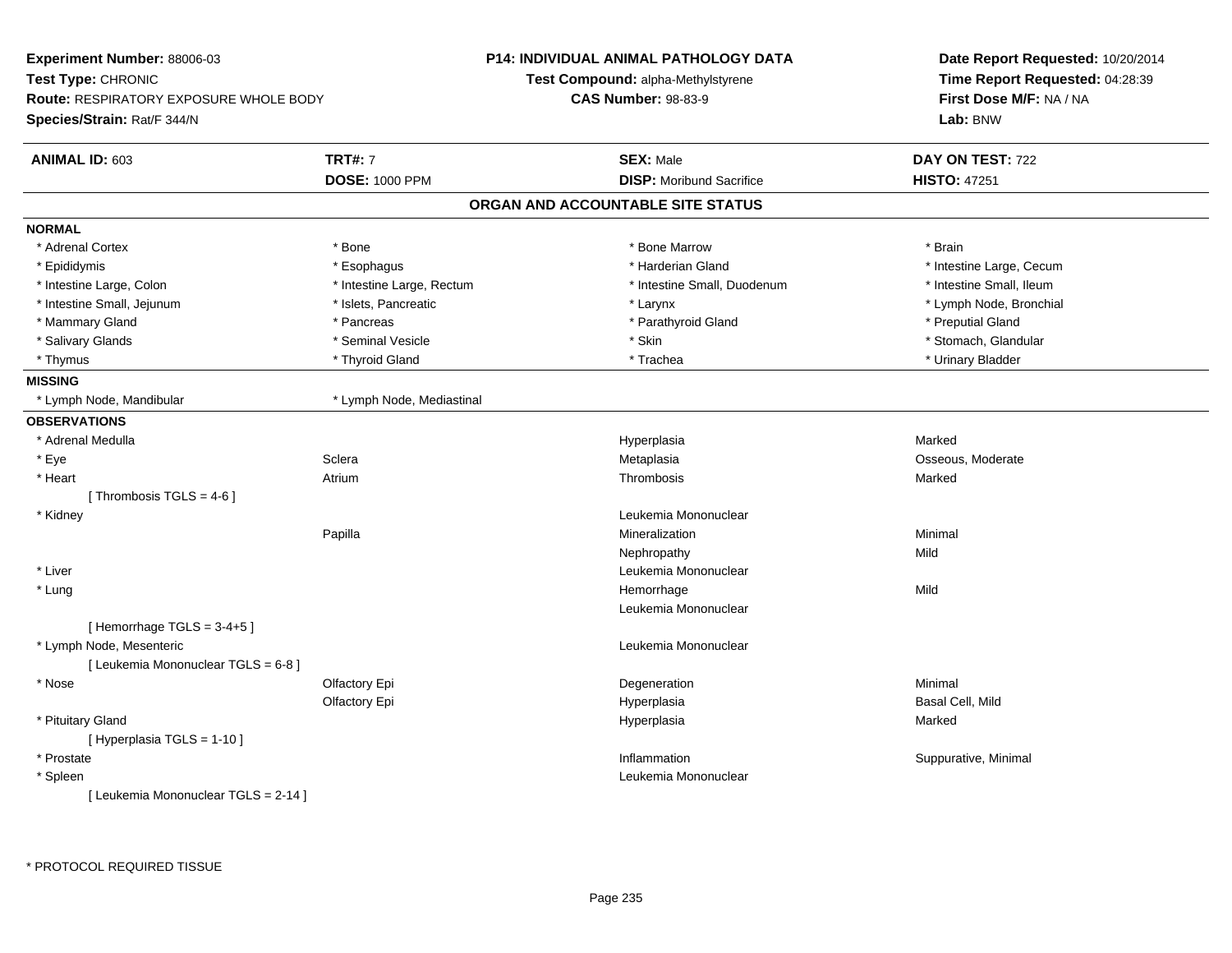| <b>Experiment Number: 88006-03</b><br><b>Test Type: CHRONIC</b><br><b>Route: RESPIRATORY EXPOSURE WHOLE BODY</b><br>Species/Strain: Rat/F 344/N |                                  | <b>P14: INDIVIDUAL ANIMAL PATHOLOGY DATA</b><br>Test Compound: alpha-Methylstyrene<br><b>CAS Number: 98-83-9</b> | Date Report Requested: 10/20/2014<br>Time Report Requested: 04:28:39<br>First Dose M/F: NA / NA<br>Lab: BNW |
|-------------------------------------------------------------------------------------------------------------------------------------------------|----------------------------------|------------------------------------------------------------------------------------------------------------------|-------------------------------------------------------------------------------------------------------------|
| <b>ANIMAL ID: 603</b>                                                                                                                           | <b>TRT#: 7</b>                   | <b>SEX: Male</b>                                                                                                 | DAY ON TEST: 722                                                                                            |
|                                                                                                                                                 | <b>DOSE: 1000 PPM</b>            | <b>DISP:</b> Moribund Sacrifice                                                                                  | <b>HISTO: 47251</b>                                                                                         |
|                                                                                                                                                 |                                  | ORGAN AND ACCOUNTABLE SITE STATUS                                                                                |                                                                                                             |
| * Stomach, Forestomach                                                                                                                          |                                  | Inflammation                                                                                                     | Suppurative, Moderate                                                                                       |
| [Inflammation TGLS = $8-15$ ]                                                                                                                   |                                  |                                                                                                                  |                                                                                                             |
| * Testes                                                                                                                                        | <b>Bilateral, Interstit Cell</b> | Adenoma                                                                                                          |                                                                                                             |
| [Adenoma TGLS = $5-9$ ]                                                                                                                         |                                  |                                                                                                                  |                                                                                                             |
| PRIMARY CAUSE OF DEATH                                                                                                                          | Leukemia Mononuclear<br>- Spleen |                                                                                                                  |                                                                                                             |
| CONTRIBUTORY CAUSE OF DEATH                                                                                                                     | - Heart Atrium Thrombosis        |                                                                                                                  |                                                                                                             |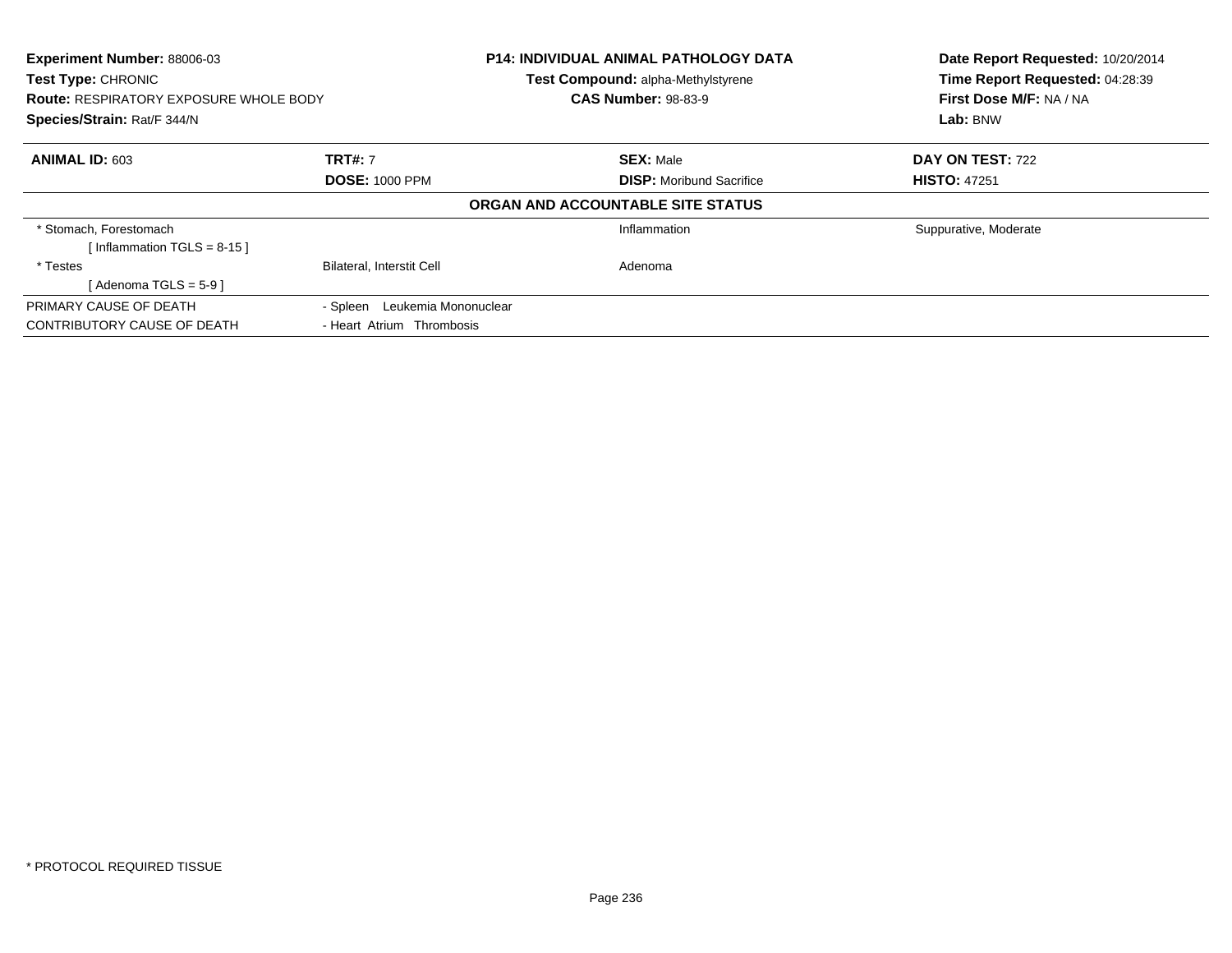| Experiment Number: 88006-03                   |                           | <b>P14: INDIVIDUAL ANIMAL PATHOLOGY DATA</b> | Date Report Requested: 10/20/2014 |
|-----------------------------------------------|---------------------------|----------------------------------------------|-----------------------------------|
| Test Type: CHRONIC                            |                           | Test Compound: alpha-Methylstyrene           | Time Report Requested: 04:28:39   |
| <b>Route: RESPIRATORY EXPOSURE WHOLE BODY</b> |                           | <b>CAS Number: 98-83-9</b>                   | First Dose M/F: NA / NA           |
| Species/Strain: Rat/F 344/N                   |                           |                                              | Lab: BNW                          |
| <b>ANIMAL ID: 604</b>                         | <b>TRT#: 7</b>            | <b>SEX: Male</b>                             | DAY ON TEST: 730                  |
|                                               | <b>DOSE: 1000 PPM</b>     | <b>DISP: Terminal Sacrifice</b>              | <b>HISTO: 47252</b>               |
|                                               |                           | ORGAN AND ACCOUNTABLE SITE STATUS            |                                   |
| <b>NORMAL</b>                                 |                           |                                              |                                   |
| * Adrenal Cortex                              | * Bone                    | * Bone Marrow                                | * Brain                           |
| * Epididymis                                  | * Esophagus               | * Eye                                        | * Harderian Gland                 |
| * Heart                                       | * Intestine Large, Cecum  | * Intestine Large, Colon                     | * Intestine Large, Rectum         |
| * Intestine Small, Duodenum                   | * Intestine Small, Ileum  | * Intestine Small, Jejunum                   | * Islets, Pancreatic              |
| * Lung                                        | * Lymph Node, Bronchial   | * Lymph Node, Mesenteric                     | * Mammary Gland                   |
| * Pancreas                                    | * Parathyroid Gland       | * Preputial Gland                            | * Salivary Glands                 |
| * Seminal Vesicle                             | * Skin                    | * Stomach, Forestomach                       | * Stomach, Glandular              |
| * Thyroid Gland                               | * Trachea                 | * Urinary Bladder                            |                                   |
| <b>MISSING</b>                                |                           |                                              |                                   |
| * Lymph Node, Mandibular                      | * Lymph Node, Mediastinal | * Thymus                                     |                                   |
| <b>OBSERVATIONS</b>                           |                           |                                              |                                   |
| * Adrenal Medulla                             |                           | Pheochromocytoma Malignant                   |                                   |
| [ Pheochromocytoma Malignant TGLS = 5-7 ]     |                           |                                              |                                   |
| * Kidney                                      | Papilla                   | Mineralization                               | Minimal                           |
|                                               |                           | Nephropathy                                  | Moderate                          |
| * Larynx                                      |                           | Inflammation                                 | Chronic, Mild                     |
| * Liver                                       | <b>Bile Duct</b>          | Hyperplasia                                  | Mild                              |
|                                               |                           | Leukemia Mononuclear                         |                                   |
| [ Leukemia Mononuclear TGLS = 4-6 ]           |                           |                                              |                                   |
| * Nose                                        | Nerve, Olfactory Epi      | Degeneration                                 | Mild                              |
|                                               | Olfactory Epi             | Hyperplasia                                  | <b>Basal Cell, Minimal</b>        |
| Oral Mucosa                                   | Gingival                  | Hyperplasia                                  | Squamous, Focal, Marked           |
| * Pituitary Gland                             |                           | Adenoma                                      |                                   |
| [Adenoma TGLS = $1-10$ ]                      |                           |                                              |                                   |
| * Prostate                                    |                           | Inflammation                                 | Suppurative, Minimal              |
| * Spleen                                      |                           | Leukemia Mononuclear                         |                                   |
| [ Leukemia Mononuclear TGLS = 3-14 ]          |                           |                                              |                                   |
| * Testes                                      | Bilateral, Interstit Cell | Adenoma                                      |                                   |
| [Adenoma TGLS = $2-9$ ]                       |                           |                                              |                                   |
| PRIMARY CAUSE OF DEATH                        | $\overline{a}$            |                                              |                                   |

\* PROTOCOL REQUIRED TISSUE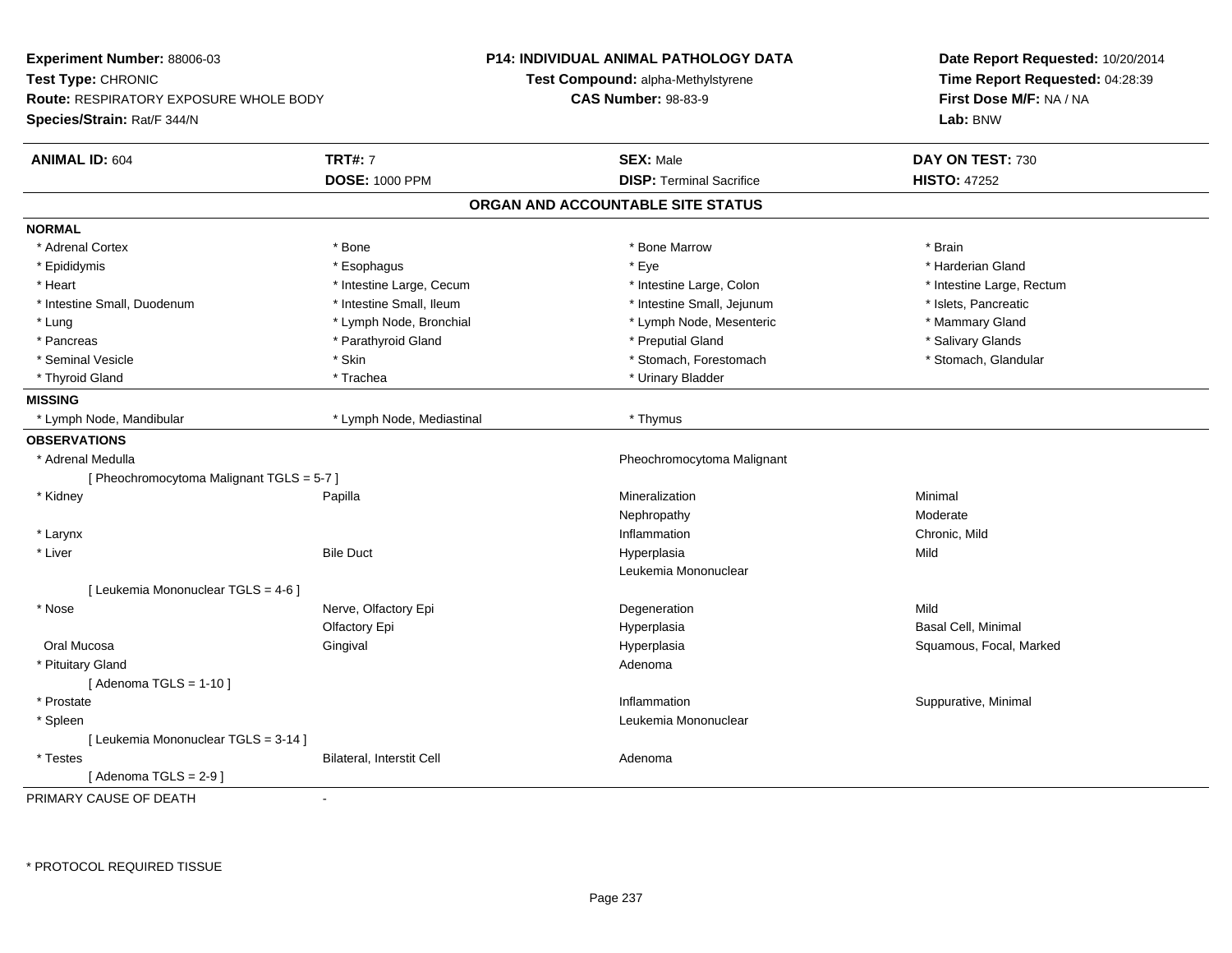| <b>Experiment Number: 88006-03</b><br><b>Test Type: CHRONIC</b><br><b>Route: RESPIRATORY EXPOSURE WHOLE BODY</b> |                       | <b>P14: INDIVIDUAL ANIMAL PATHOLOGY DATA</b><br>Test Compound: alpha-Methylstyrene<br><b>CAS Number: 98-83-9</b> | Date Report Requested: 10/20/2014<br>Time Report Requested: 04:28:39<br>First Dose M/F: NA / NA |
|------------------------------------------------------------------------------------------------------------------|-----------------------|------------------------------------------------------------------------------------------------------------------|-------------------------------------------------------------------------------------------------|
| Species/Strain: Rat/F 344/N                                                                                      |                       |                                                                                                                  | Lab: BNW                                                                                        |
| <b>ANIMAL ID: 604</b>                                                                                            | <b>TRT#:</b> 7        | <b>SEX: Male</b>                                                                                                 | DAY ON TEST: 730                                                                                |
|                                                                                                                  | <b>DOSE: 1000 PPM</b> | <b>DISP: Terminal Sacrifice</b>                                                                                  | <b>HISTO: 47252</b>                                                                             |
|                                                                                                                  |                       | ORGAN AND ACCOUNTABLE SITE STATUS                                                                                |                                                                                                 |
|                                                                                                                  |                       |                                                                                                                  |                                                                                                 |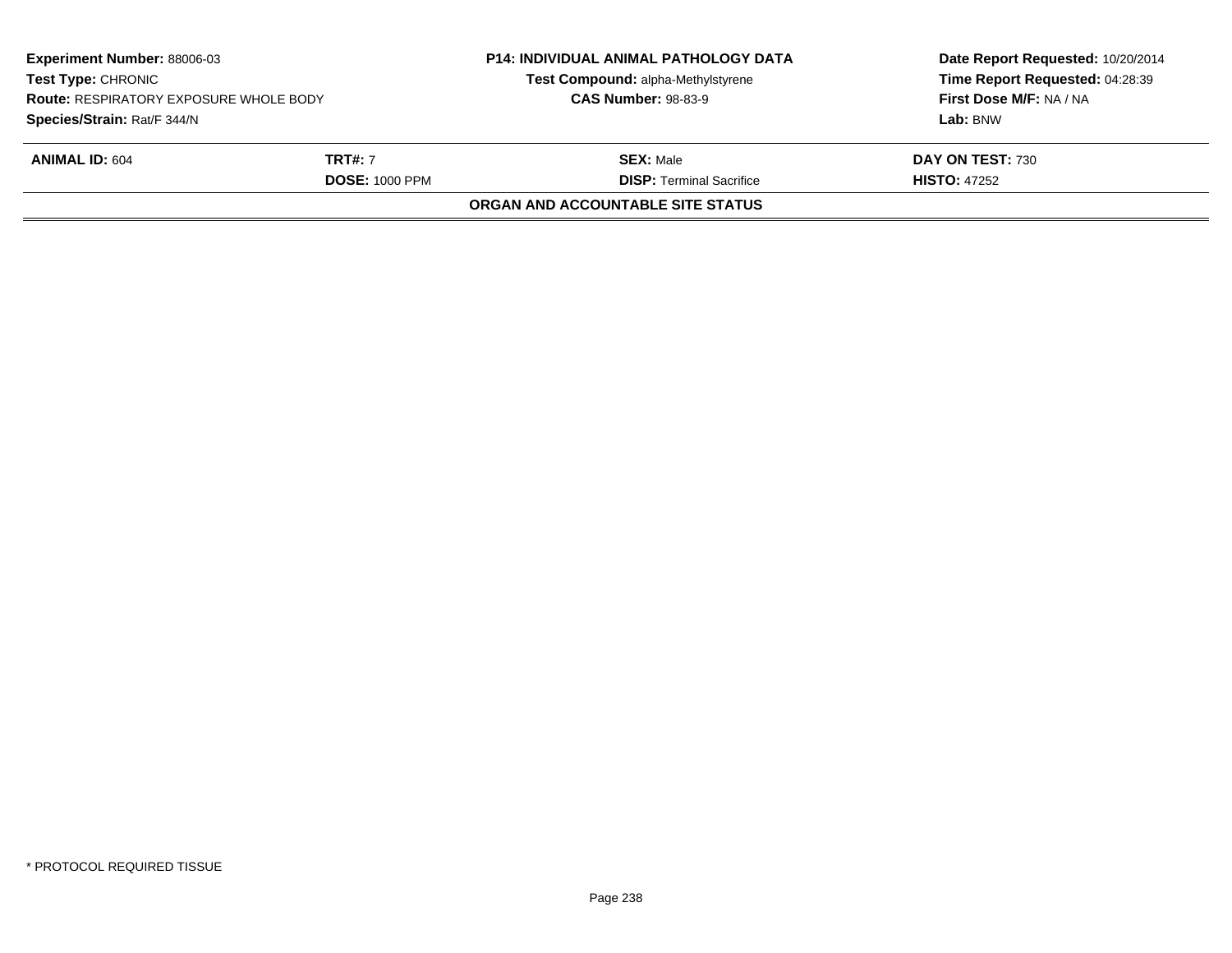| Experiment Number: 88006-03            |                           | <b>P14: INDIVIDUAL ANIMAL PATHOLOGY DATA</b> | Date Report Requested: 10/20/2014 |
|----------------------------------------|---------------------------|----------------------------------------------|-----------------------------------|
| Test Type: CHRONIC                     |                           | Test Compound: alpha-Methylstyrene           | Time Report Requested: 04:28:39   |
| Route: RESPIRATORY EXPOSURE WHOLE BODY |                           | <b>CAS Number: 98-83-9</b>                   | First Dose M/F: NA / NA           |
| Species/Strain: Rat/F 344/N            |                           |                                              | Lab: BNW                          |
| <b>ANIMAL ID: 605</b>                  | <b>TRT#: 7</b>            | <b>SEX: Male</b>                             | DAY ON TEST: 709                  |
|                                        | <b>DOSE: 1000 PPM</b>     | <b>DISP:</b> Moribund Sacrifice              | <b>HISTO: 47253</b>               |
|                                        |                           | ORGAN AND ACCOUNTABLE SITE STATUS            |                                   |
| <b>NORMAL</b>                          |                           |                                              |                                   |
| * Adrenal Medulla                      | * Bone                    | * Bone Marrow                                | * Brain                           |
| * Epididymis                           | * Esophagus               | * Harderian Gland                            | * Intestine Large, Cecum          |
| * Intestine Large, Colon               | * Intestine Large, Rectum | * Intestine Small, Duodenum                  | * Intestine Small, Ileum          |
| * Intestine Small, Jejunum             | * Islets, Pancreatic      | * Larynx                                     | * Lymph Node, Bronchial           |
| * Lymph Node, Mesenteric               | * Mammary Gland           | * Pancreas                                   | * Parathyroid Gland               |
| * Preputial Gland                      | * Salivary Glands         | * Seminal Vesicle                            | * Skin                            |
| * Stomach, Forestomach                 | * Stomach, Glandular      | * Thymus                                     | * Trachea                         |
| <b>MISSING</b>                         |                           |                                              |                                   |
| * Lymph Node, Mandibular               | * Lymph Node, Mediastinal |                                              |                                   |
| <b>OBSERVATIONS</b>                    |                           |                                              |                                   |
| * Adrenal Cortex                       |                           | Hyperplasia                                  | Moderate                          |
| * Eye                                  | Sclera                    | Metaplasia                                   | Osseous, Minimal                  |
| * Heart                                |                           | Cardiomyopathy                               | Moderate                          |
| [Cardiomyopathy TGLS = 2-6]            |                           |                                              |                                   |
| * Kidney                               | <b>Renal Tubule</b>       | Carcinoma                                    |                                   |
|                                        |                           | Nephropathy                                  | Moderate                          |
| [Carcinoma TGLS = $6,7-14$ ]           |                           |                                              |                                   |
| [Nephropathy TGLS = 8-7]               |                           |                                              |                                   |
| * Liver                                |                           | Leukemia Mononuclear                         |                                   |
| * Lung                                 |                           | Carcinoma                                    | Metastatic (Kidney)               |
| [Carcinoma TGLS = $1-4+5$ ]            |                           |                                              |                                   |
| * Nose                                 | Olfactory Epi             | Hyperplasia                                  | Basal Cell, Mild                  |
| * Pituitary Gland                      |                           | Hyperplasia                                  | Moderate                          |
| [ Hyperplasia TGLS = 9-10 ]            |                           |                                              |                                   |
| * Prostate                             |                           | Inflammation                                 | Suppurative, Mild                 |
| * Spleen                               |                           | Leukemia Mononuclear                         |                                   |
| [ Leukemia Mononuclear TGLS = 4-6 ]    |                           |                                              |                                   |
| * Testes                               | <b>Interstit Cell</b>     | Adenoma                                      |                                   |
|                                        | <b>Interstit Cell</b>     | Hyperplasia                                  | Minimal                           |
| [Adenoma TGLS = $3-9$ ]                |                           |                                              |                                   |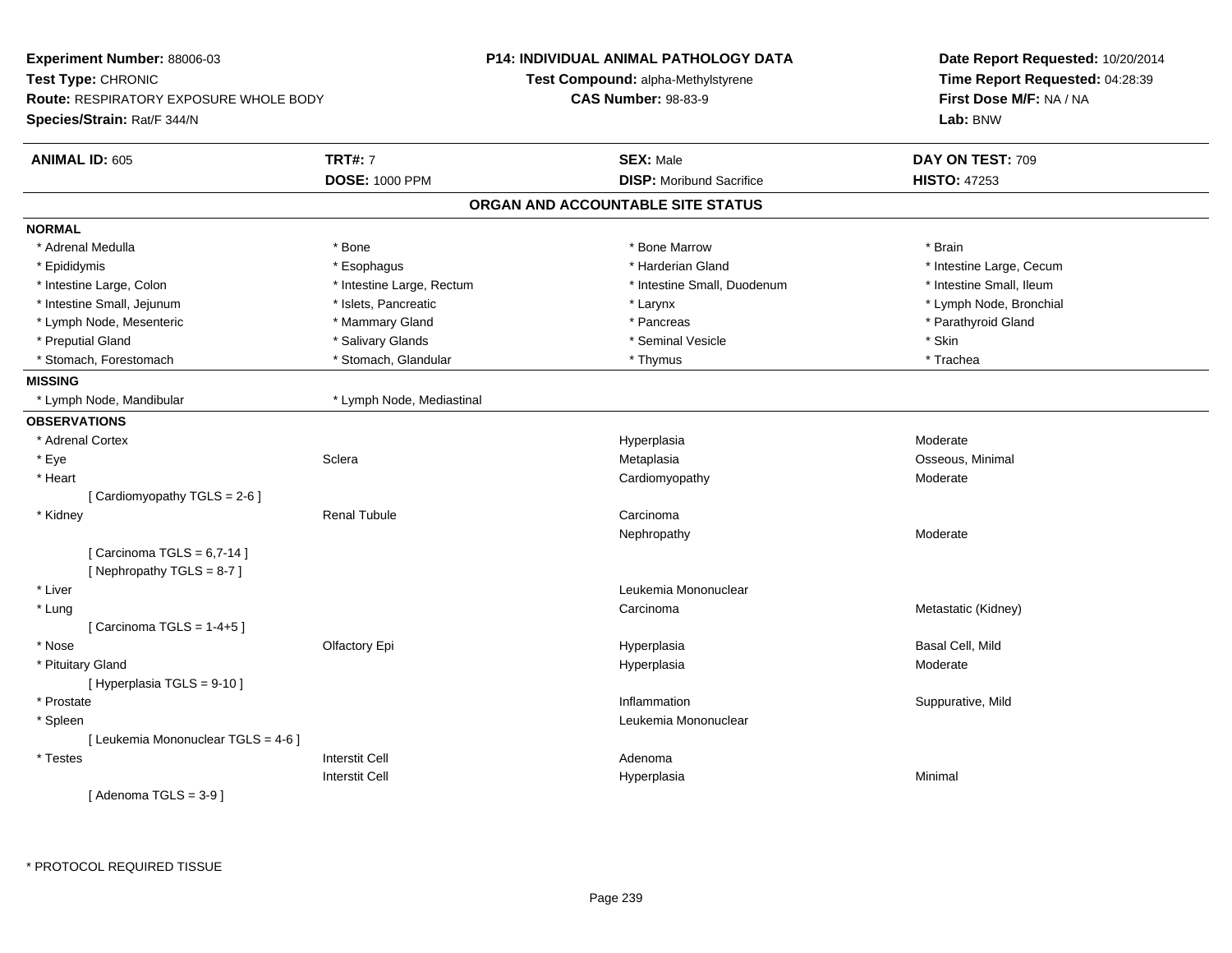| <b>Experiment Number: 88006-03</b><br><b>Test Type: CHRONIC</b><br><b>Route: RESPIRATORY EXPOSURE WHOLE BODY</b><br>Species/Strain: Rat/F 344/N |                                 | <b>P14: INDIVIDUAL ANIMAL PATHOLOGY DATA</b> | Date Report Requested: 10/20/2014 |
|-------------------------------------------------------------------------------------------------------------------------------------------------|---------------------------------|----------------------------------------------|-----------------------------------|
|                                                                                                                                                 |                                 | Test Compound: alpha-Methylstyrene           | Time Report Requested: 04:28:39   |
|                                                                                                                                                 |                                 | <b>CAS Number: 98-83-9</b>                   | First Dose M/F: NA / NA           |
|                                                                                                                                                 |                                 |                                              | Lab: BNW                          |
| <b>ANIMAL ID: 605</b>                                                                                                                           | <b>TRT#: 7</b>                  | <b>SEX: Male</b>                             | DAY ON TEST: 709                  |
|                                                                                                                                                 | <b>DOSE: 1000 PPM</b>           | <b>DISP:</b> Moribund Sacrifice              | <b>HISTO: 47253</b>               |
|                                                                                                                                                 |                                 | ORGAN AND ACCOUNTABLE SITE STATUS            |                                   |
| * Thyroid Gland                                                                                                                                 | Follicular Cel                  | Adenoma                                      |                                   |
|                                                                                                                                                 | C Cell                          | Hyperplasia                                  | Minimal                           |
| * Urinary Bladder                                                                                                                               | <b>Transit Epithe</b>           | Hyperplasia                                  | Minimal                           |
| PRIMARY CAUSE OF DEATH                                                                                                                          | - Kidney Renal Tubule Carcinoma |                                              |                                   |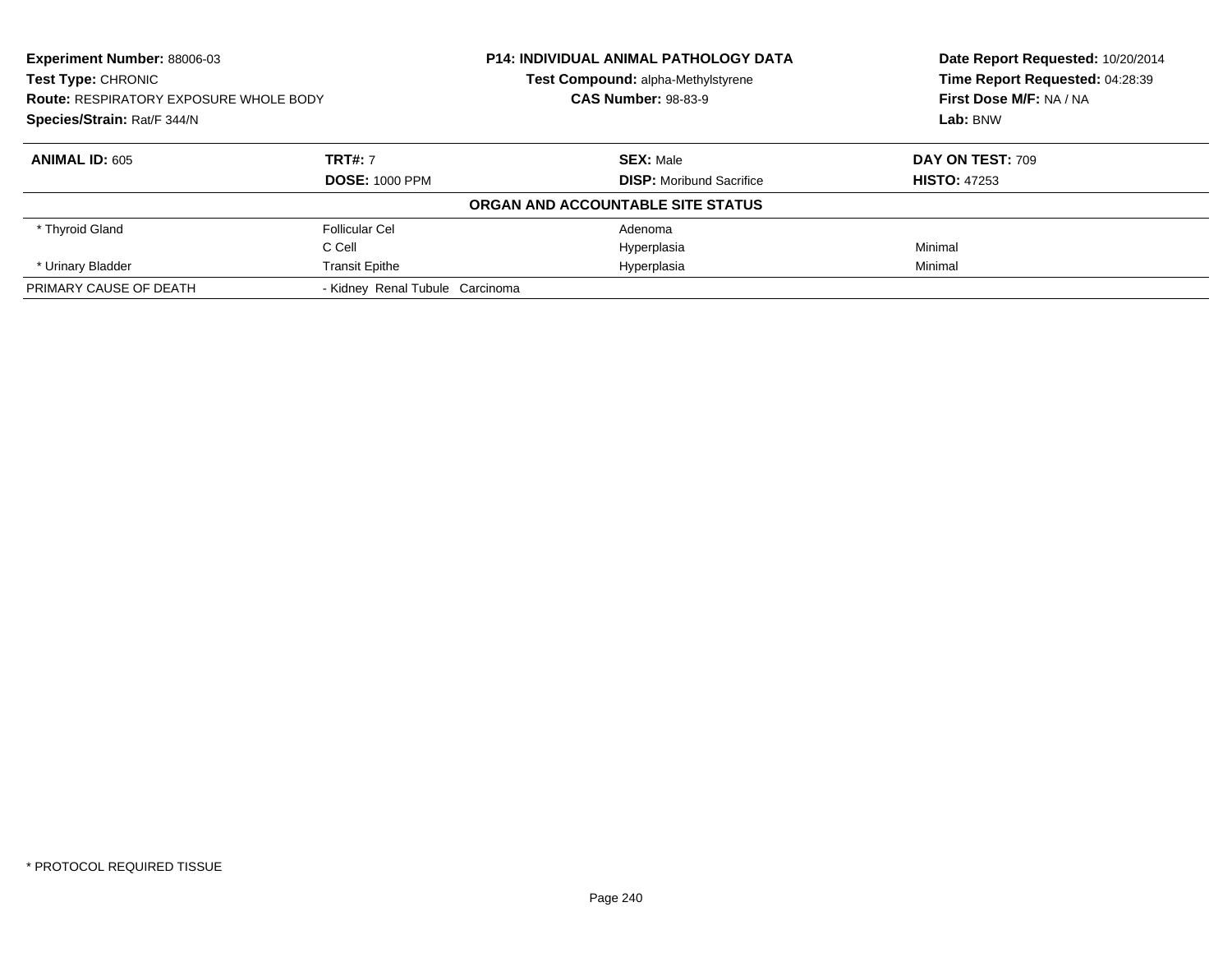| Experiment Number: 88006-03            |                           | P14: INDIVIDUAL ANIMAL PATHOLOGY DATA | Date Report Requested: 10/20/2014                          |
|----------------------------------------|---------------------------|---------------------------------------|------------------------------------------------------------|
| Test Type: CHRONIC                     |                           | Test Compound: alpha-Methylstyrene    | Time Report Requested: 04:28:39<br>First Dose M/F: NA / NA |
| Route: RESPIRATORY EXPOSURE WHOLE BODY |                           | <b>CAS Number: 98-83-9</b>            |                                                            |
| Species/Strain: Rat/F 344/N            |                           |                                       | Lab: BNW                                                   |
| <b>ANIMAL ID: 606</b>                  | <b>TRT#: 7</b>            | <b>SEX: Male</b>                      | DAY ON TEST: 730                                           |
|                                        | <b>DOSE: 1000 PPM</b>     | <b>DISP: Terminal Sacrifice</b>       | <b>HISTO: 47254</b>                                        |
|                                        |                           | ORGAN AND ACCOUNTABLE SITE STATUS     |                                                            |
| <b>NORMAL</b>                          |                           |                                       |                                                            |
| * Adrenal Cortex                       | * Adrenal Medulla         | * Bone                                | * Bone Marrow                                              |
| * Brain                                | * Epididymis              | * Esophagus                           | * Eye                                                      |
| * Harderian Gland                      | * Intestine Large, Cecum  | * Intestine Large, Colon              | * Intestine Large, Rectum                                  |
| * Intestine Small, Duodenum            | * Intestine Small, Ileum  | * Intestine Small, Jejunum            | * Islets, Pancreatic                                       |
| * Larynx                               | * Lung                    | * Lymph Node, Bronchial               | * Lymph Node, Mesenteric                                   |
| * Mammary Gland                        | * Nose                    | * Pancreas                            | * Parathyroid Gland                                        |
| * Preputial Gland                      | * Prostate                | * Salivary Glands                     | * Seminal Vesicle                                          |
| * Skin                                 | * Stomach, Forestomach    | * Stomach, Glandular                  | * Thymus                                                   |
| * Thyroid Gland                        | * Trachea                 | * Urinary Bladder                     |                                                            |
| <b>MISSING</b>                         |                           |                                       |                                                            |
| * Lymph Node, Mandibular               | * Lymph Node, Mediastinal |                                       |                                                            |
| <b>OBSERVATIONS</b>                    |                           |                                       |                                                            |
| * Heart                                |                           | Cardiomyopathy                        | Moderate                                                   |
|                                        | Atrium                    | <b>Necrosis</b>                       | Marked                                                     |
| * Kidney                               | Papilla                   | Mineralization                        | Moderate                                                   |
|                                        |                           | Nephropathy                           | Marked                                                     |
| [Nephropathy TGLS = $4-7$ ]            |                           |                                       |                                                            |
| * Liver                                |                           | Angiectasis                           | Moderate                                                   |
|                                        |                           | Clear Cell Focus                      |                                                            |
|                                        |                           | Leukemia Mononuclear                  |                                                            |
| * Pituitary Gland                      |                           | Adenoma                               |                                                            |
| [Adenoma TGLS = $1-10$ ]               |                           |                                       |                                                            |
| * Spleen                               |                           | Leukemia Mononuclear                  |                                                            |
| * Testes                               | Bilateral, Interstit Cell | Adenoma                               |                                                            |
|                                        | <b>Germinal Epith</b>     | Atrophy                               | Moderate                                                   |
| [Adenoma TGLS = $3-9$ ]                |                           |                                       |                                                            |
| [Atrophy TGLS = $2-9$ ]                |                           |                                       |                                                            |
| PRIMARY CAUSE OF DEATH                 | $\blacksquare$            |                                       |                                                            |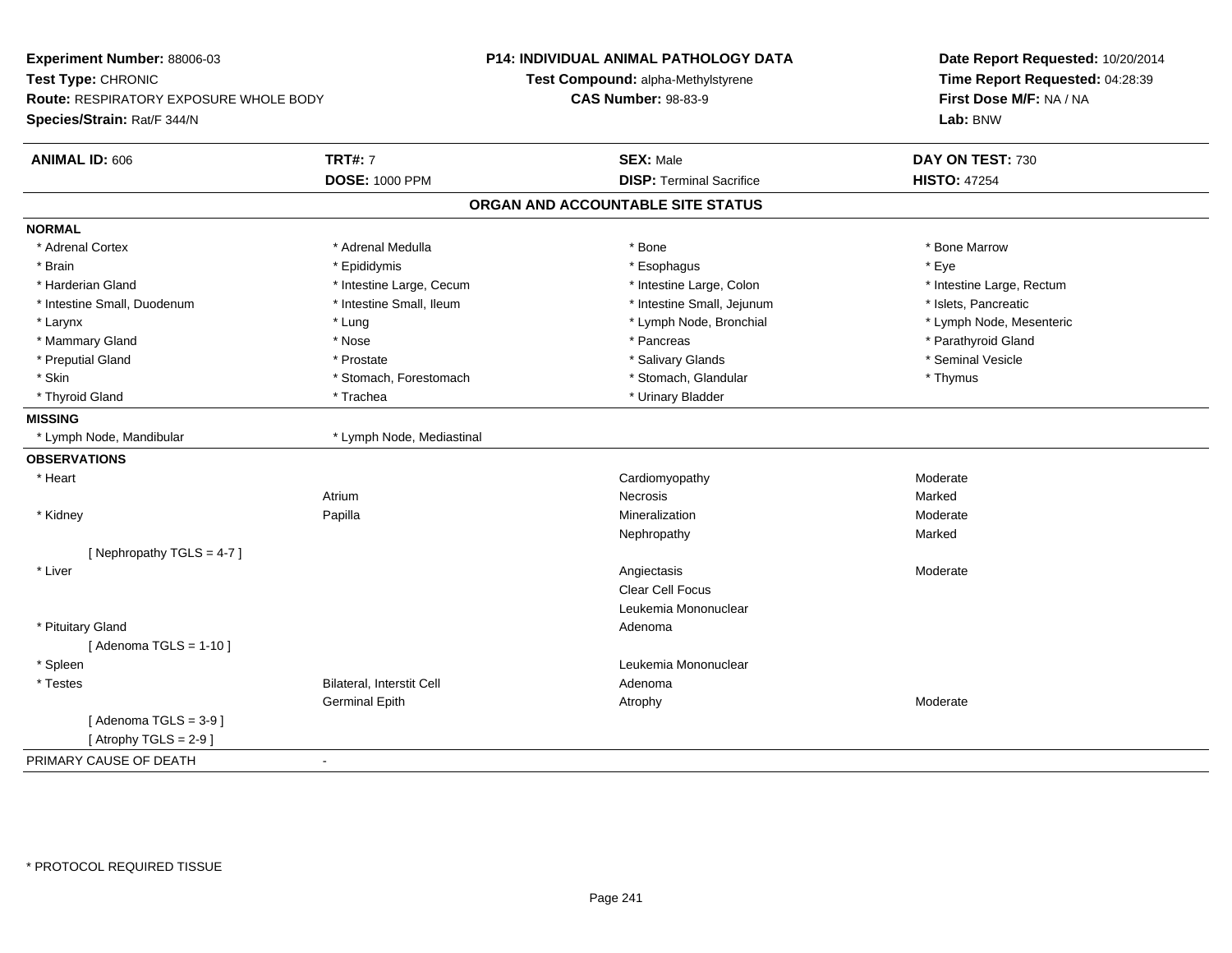| Experiment Number: 88006-03                   |                            | P14: INDIVIDUAL ANIMAL PATHOLOGY DATA | Date Report Requested: 10/20/2014<br>Time Report Requested: 04:28:39 |  |
|-----------------------------------------------|----------------------------|---------------------------------------|----------------------------------------------------------------------|--|
| Test Type: CHRONIC                            |                            | Test Compound: alpha-Methylstyrene    |                                                                      |  |
| <b>Route: RESPIRATORY EXPOSURE WHOLE BODY</b> |                            | <b>CAS Number: 98-83-9</b>            | First Dose M/F: NA / NA                                              |  |
| Species/Strain: Rat/F 344/N                   |                            |                                       | Lab: BNW                                                             |  |
|                                               |                            |                                       |                                                                      |  |
| <b>ANIMAL ID: 607</b>                         | <b>TRT#: 7</b>             | <b>SEX: Male</b>                      | DAY ON TEST: 688                                                     |  |
|                                               | <b>DOSE: 1000 PPM</b>      | <b>DISP:</b> Moribund Sacrifice       | <b>HISTO: 47255</b>                                                  |  |
|                                               |                            | ORGAN AND ACCOUNTABLE SITE STATUS     |                                                                      |  |
| <b>NORMAL</b>                                 |                            |                                       |                                                                      |  |
| * Adrenal Cortex                              | * Adrenal Medulla          | * Bone                                | * Bone Marrow                                                        |  |
| * Brain                                       | * Epididymis               | * Esophagus                           | * Harderian Gland                                                    |  |
| * Intestine Large, Cecum                      | * Intestine Large, Colon   | * Intestine Large, Rectum             | * Intestine Small, Duodenum                                          |  |
| * Intestine Small, Ileum                      | * Intestine Small, Jejunum | * Islets, Pancreatic                  | * Lymph Node, Mesenteric                                             |  |
| * Mammary Gland                               | * Pancreas                 | * Parathyroid Gland                   | * Preputial Gland                                                    |  |
| * Salivary Glands                             | * Seminal Vesicle          | * Skin                                | * Stomach, Forestomach                                               |  |
| * Stomach, Glandular                          | * Thymus                   | * Trachea                             | * Urinary Bladder                                                    |  |
| <b>MISSING</b>                                |                            |                                       |                                                                      |  |
| * Lymph Node, Bronchial                       | * Lymph Node, Mandibular   | * Lymph Node, Mediastinal             |                                                                      |  |
| <b>OBSERVATIONS</b>                           |                            |                                       |                                                                      |  |
| * Eye                                         | Sclera                     | Metaplasia                            | Osseous, Moderate                                                    |  |
| * Heart                                       |                            | Cardiomyopathy                        | Mild                                                                 |  |
|                                               | Atrium                     | Thrombosis                            | Marked                                                               |  |
| [Thrombosis TGLS = $2-6$ ]                    |                            |                                       |                                                                      |  |
| * Kidney                                      |                            | Nephropathy                           | Moderate                                                             |  |
| * Larynx                                      |                            | Inflammation                          | Suppurative, Mild                                                    |  |
| * Liver                                       | <b>Bile Duct</b>           | Hyperplasia                           | Moderate                                                             |  |
|                                               |                            | Leukemia Mononuclear                  |                                                                      |  |
| [ Leukemia Mononuclear TGLS = 9-6 ]           |                            |                                       |                                                                      |  |
| * Lung                                        |                            | Leukemia Mononuclear                  |                                                                      |  |
| * Nose                                        | Olfactory Epi              | Hyperplasia                           | Basal Cell, Mild                                                     |  |
| * Pituitary Gland                             |                            | Adenoma                               |                                                                      |  |
| [Adenoma TGLS = $3-10$ ]                      |                            |                                       |                                                                      |  |
| * Prostate                                    |                            | Inflammation                          | Suppurative, Minimal                                                 |  |
| * Spleen                                      |                            | Hemorrhage                            | Marked                                                               |  |
|                                               |                            | Leukemia Mononuclear                  |                                                                      |  |
|                                               |                            | Necrosis                              | Marked                                                               |  |
| [Hemorrhage TGLS = 7-16]                      |                            |                                       |                                                                      |  |
| [ Leukemia Mononuclear TGLS = 4-14+15+16 ]    |                            |                                       |                                                                      |  |

 $[$  Necrosis TGLS = 5,6-14+15 ]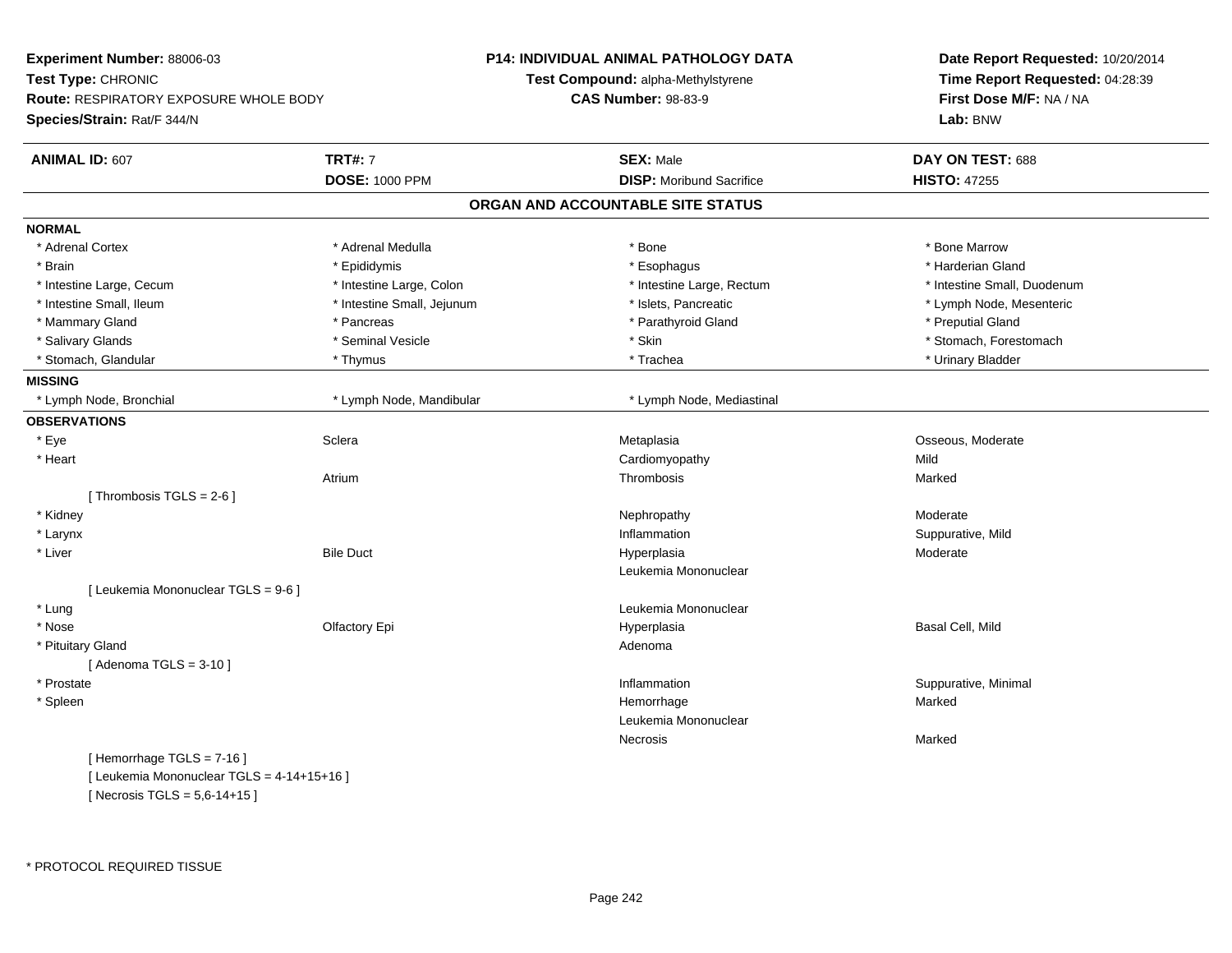| <b>Experiment Number: 88006-03</b><br><b>Test Type: CHRONIC</b> |                                                                             | P14: INDIVIDUAL ANIMAL PATHOLOGY DATA | Date Report Requested: 10/20/2014<br>Time Report Requested: 04:28:39 |
|-----------------------------------------------------------------|-----------------------------------------------------------------------------|---------------------------------------|----------------------------------------------------------------------|
|                                                                 |                                                                             | Test Compound: alpha-Methylstyrene    |                                                                      |
|                                                                 | <b>CAS Number: 98-83-9</b><br><b>Route: RESPIRATORY EXPOSURE WHOLE BODY</b> |                                       | First Dose M/F: NA / NA                                              |
| Species/Strain: Rat/F 344/N                                     |                                                                             |                                       | Lab: BNW                                                             |
| <b>ANIMAL ID: 607</b>                                           | <b>TRT#: 7</b>                                                              | <b>SEX: Male</b>                      | DAY ON TEST: 688                                                     |
|                                                                 | <b>DOSE: 1000 PPM</b>                                                       | <b>DISP:</b> Moribund Sacrifice       | <b>HISTO: 47255</b>                                                  |
|                                                                 |                                                                             | ORGAN AND ACCOUNTABLE SITE STATUS     |                                                                      |
| * Testes                                                        | Bilateral, Interstit Cell                                                   | Adenoma                               |                                                                      |
| [ Adenoma TGLS = 8-9 ]                                          |                                                                             |                                       |                                                                      |
| * Thyroid Gland                                                 | <b>Follicular Cel</b>                                                       | Hyperplasia                           | Moderate                                                             |
| PRIMARY CAUSE OF DEATH                                          | Leukemia Mononuclear<br>- Spleen                                            |                                       |                                                                      |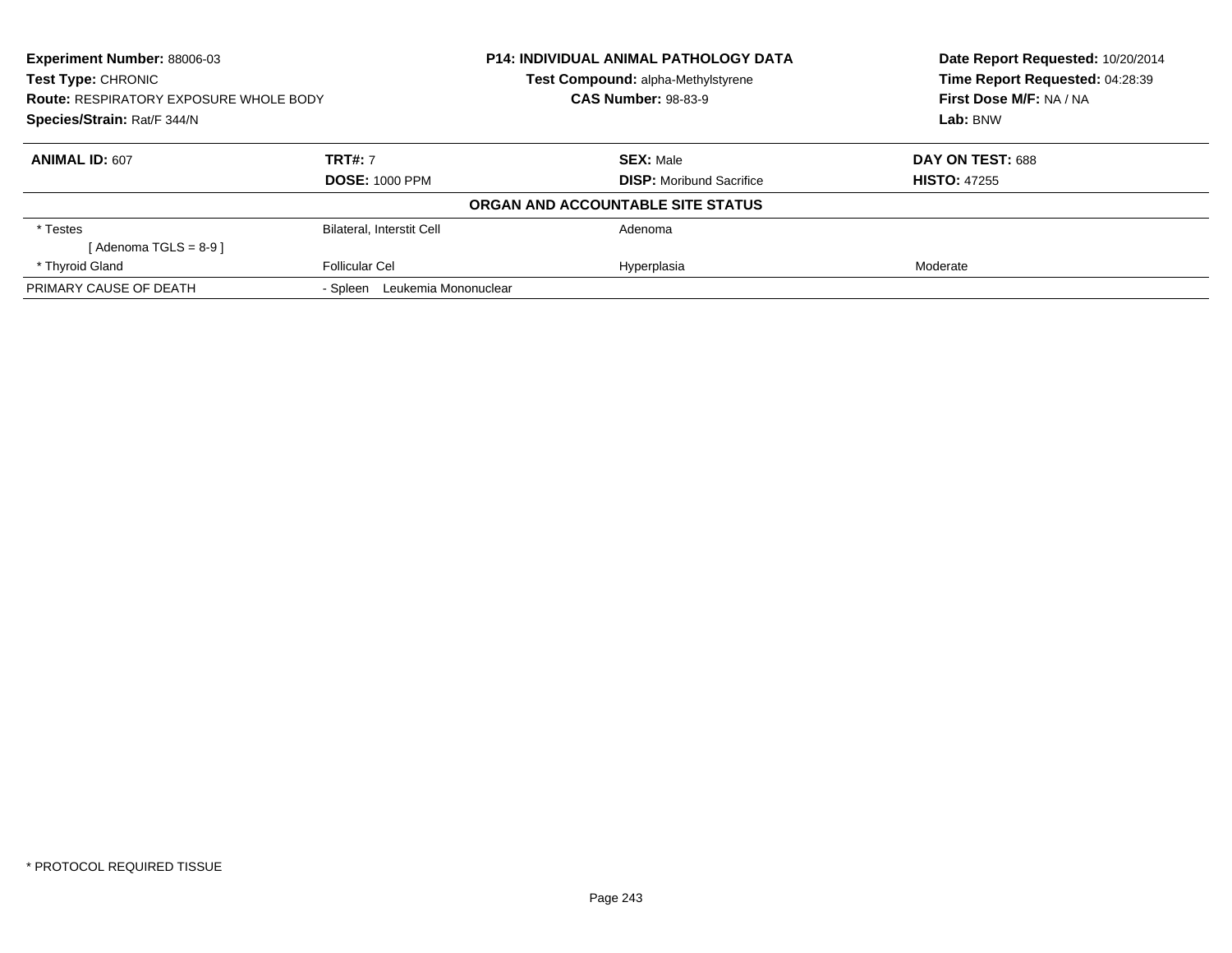| <b>Experiment Number: 88006-03</b><br>Test Type: CHRONIC<br><b>Route: RESPIRATORY EXPOSURE WHOLE BODY</b><br>Species/Strain: Rat/F 344/N |                            | <b>P14: INDIVIDUAL ANIMAL PATHOLOGY DATA</b><br>Test Compound: alpha-Methylstyrene<br><b>CAS Number: 98-83-9</b> | Date Report Requested: 10/20/2014<br>Time Report Requested: 04:28:39<br>First Dose M/F: NA / NA<br>Lab: BNW |
|------------------------------------------------------------------------------------------------------------------------------------------|----------------------------|------------------------------------------------------------------------------------------------------------------|-------------------------------------------------------------------------------------------------------------|
| <b>ANIMAL ID: 608</b>                                                                                                                    | <b>TRT#: 7</b>             | <b>SEX: Male</b>                                                                                                 | DAY ON TEST: 562                                                                                            |
|                                                                                                                                          | <b>DOSE: 1000 PPM</b>      | <b>DISP:</b> Moribund Sacrifice                                                                                  | <b>HISTO: 47256</b>                                                                                         |
|                                                                                                                                          |                            | ORGAN AND ACCOUNTABLE SITE STATUS                                                                                |                                                                                                             |
| <b>NORMAL</b>                                                                                                                            |                            |                                                                                                                  |                                                                                                             |
| * Adrenal Medulla                                                                                                                        | * Bone                     | * Bone Marrow                                                                                                    | * Brain                                                                                                     |
| * Epididymis                                                                                                                             | * Esophagus                | * Harderian Gland                                                                                                | * Heart                                                                                                     |
| * Intestine Large, Cecum                                                                                                                 | * Intestine Large, Colon   | * Intestine Large, Rectum                                                                                        | * Intestine Small, Duodenum                                                                                 |
| * Intestine Small, Ileum                                                                                                                 | * Intestine Small, Jejunum | * Islets, Pancreatic                                                                                             | * Mammary Gland                                                                                             |
| * Pancreas                                                                                                                               | * Parathyroid Gland        | * Pituitary Gland                                                                                                | * Preputial Gland                                                                                           |
| * Salivary Glands                                                                                                                        | * Seminal Vesicle          | * Skin                                                                                                           | * Stomach, Forestomach                                                                                      |
| * Stomach, Glandular                                                                                                                     | * Thymus                   | * Thyroid Gland                                                                                                  | * Trachea                                                                                                   |
| * Urinary Bladder                                                                                                                        |                            |                                                                                                                  |                                                                                                             |
| <b>MISSING</b>                                                                                                                           |                            |                                                                                                                  |                                                                                                             |
| * Lymph Node, Mandibular                                                                                                                 |                            |                                                                                                                  |                                                                                                             |
| <b>OBSERVATIONS</b>                                                                                                                      |                            |                                                                                                                  |                                                                                                             |
| * Adrenal Cortex                                                                                                                         |                            | Hyperplasia                                                                                                      | Mild                                                                                                        |
| * Eye                                                                                                                                    | Sclera                     | Metaplasia                                                                                                       | Osseous, Mild                                                                                               |
| * Kidney                                                                                                                                 |                            | Leukemia Mononuclear                                                                                             |                                                                                                             |
|                                                                                                                                          | Papilla                    | Mineralization                                                                                                   | Mild                                                                                                        |
|                                                                                                                                          |                            | Nephropathy                                                                                                      | Minimal                                                                                                     |
| * Larynx                                                                                                                                 |                            | Inflammation                                                                                                     | Chronic, Minimal                                                                                            |
| * Liver                                                                                                                                  |                            | Hemorrhage                                                                                                       | Marked                                                                                                      |
|                                                                                                                                          |                            | Leukemia Mononuclear                                                                                             |                                                                                                             |
| [Hemorrhage TGLS = 7-6]                                                                                                                  |                            |                                                                                                                  |                                                                                                             |
| [ Leukemia Mononuclear TGLS = 7-6 ]                                                                                                      |                            |                                                                                                                  |                                                                                                             |
| * Lung                                                                                                                                   |                            | Hemorrhage                                                                                                       | Mild                                                                                                        |
|                                                                                                                                          |                            | Leukemia Mononuclear                                                                                             |                                                                                                             |
| [Hemorrhage TGLS = $2-4+5$ ]                                                                                                             |                            |                                                                                                                  |                                                                                                             |
| Lymph Node                                                                                                                               | Pancreatic                 | Leukemia Mononuclear                                                                                             |                                                                                                             |
| * Lymph Node, Bronchial                                                                                                                  |                            | Leukemia Mononuclear                                                                                             |                                                                                                             |
| * Lymph Node, Mediastinal                                                                                                                |                            | Leukemia Mononuclear                                                                                             |                                                                                                             |
| [ Leukemia Mononuclear TGLS = 1-3 ]                                                                                                      |                            |                                                                                                                  |                                                                                                             |
| * Lymph Node, Mesenteric                                                                                                                 |                            | Leukemia Mononuclear                                                                                             |                                                                                                             |
| [ Leukemia Mononuclear TGLS = 6-16 ]                                                                                                     |                            |                                                                                                                  |                                                                                                             |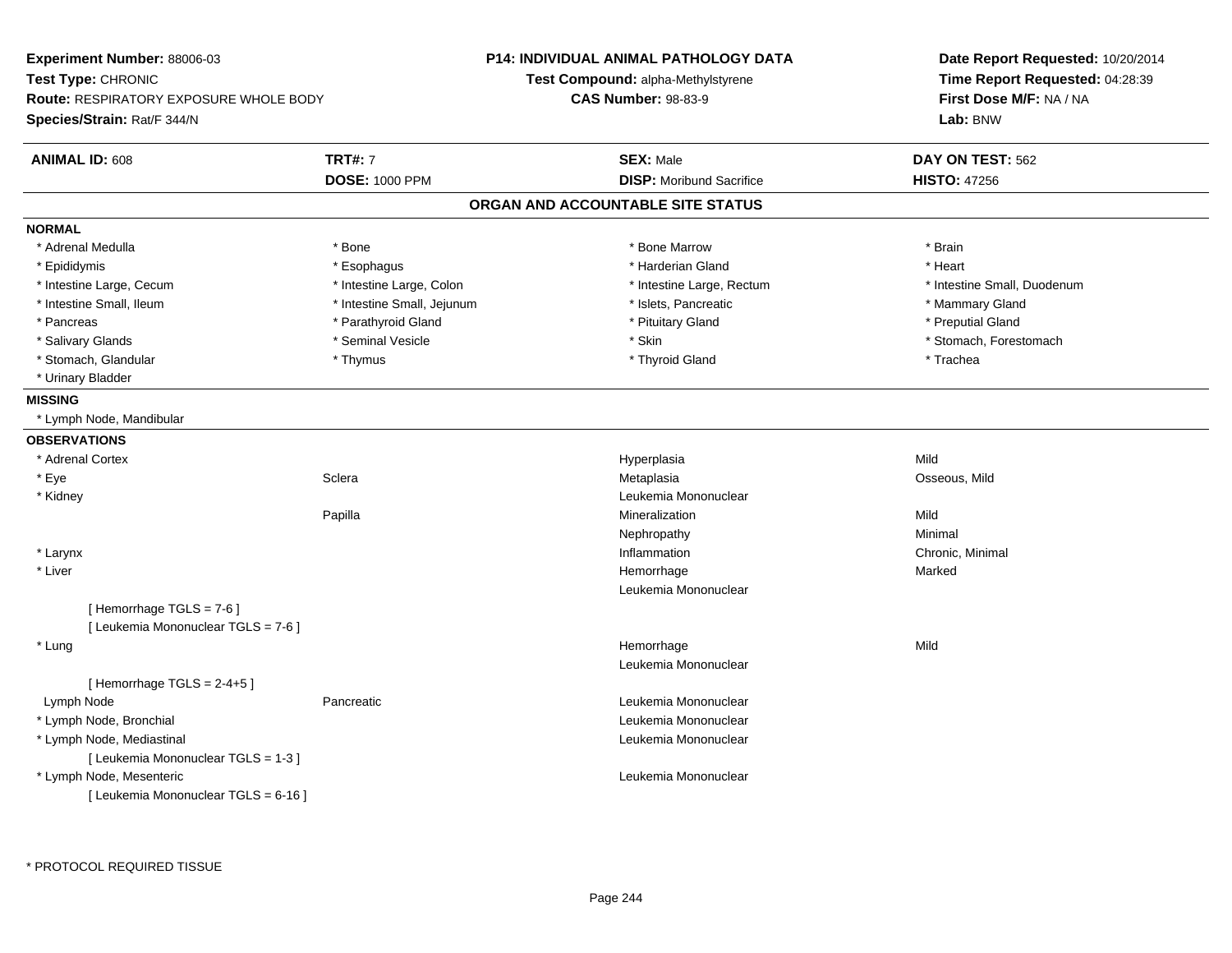| <b>Experiment Number: 88006-03</b><br><b>Test Type: CHRONIC</b><br><b>Route: RESPIRATORY EXPOSURE WHOLE BODY</b><br>Species/Strain: Rat/F 344/N |                                  |                                   | <b>P14: INDIVIDUAL ANIMAL PATHOLOGY DATA</b><br><b>Test Compound: alpha-Methylstyrene</b><br><b>CAS Number: 98-83-9</b> | Date Report Requested: 10/20/2014<br>Time Report Requested: 04:28:39<br>First Dose M/F: NA / NA<br>Lab: BNW |
|-------------------------------------------------------------------------------------------------------------------------------------------------|----------------------------------|-----------------------------------|-------------------------------------------------------------------------------------------------------------------------|-------------------------------------------------------------------------------------------------------------|
| <b>ANIMAL ID: 608</b>                                                                                                                           | <b>TRT#: 7</b>                   |                                   | <b>SEX: Male</b>                                                                                                        | DAY ON TEST: 562                                                                                            |
|                                                                                                                                                 | <b>DOSE: 1000 PPM</b>            |                                   | <b>DISP:</b> Moribund Sacrifice                                                                                         | <b>HISTO: 47256</b>                                                                                         |
|                                                                                                                                                 |                                  | ORGAN AND ACCOUNTABLE SITE STATUS |                                                                                                                         |                                                                                                             |
| * Nose                                                                                                                                          | Olfactory Epi                    |                                   | Hyperplasia                                                                                                             | Basal Cell, Mild                                                                                            |
|                                                                                                                                                 | <b>Respirat Epith</b>            |                                   | Hyperplasia                                                                                                             | Minimal                                                                                                     |
| * Prostate                                                                                                                                      |                                  |                                   | Inflammation                                                                                                            | Suppurative, Minimal                                                                                        |
| * Spleen                                                                                                                                        |                                  |                                   | Leukemia Mononuclear                                                                                                    |                                                                                                             |
|                                                                                                                                                 |                                  |                                   | <b>Necrosis</b>                                                                                                         | Marked                                                                                                      |
| [Leukemia Mononuclear TGLS = 5-15]                                                                                                              |                                  |                                   |                                                                                                                         |                                                                                                             |
| [Necrosis TGLS = 4-14 ]                                                                                                                         |                                  |                                   |                                                                                                                         |                                                                                                             |
| * Testes                                                                                                                                        | Bilateral, Interstit Cell        |                                   | Adenoma                                                                                                                 |                                                                                                             |
| [Adenoma TGLS = $3-9$ ]                                                                                                                         |                                  |                                   |                                                                                                                         |                                                                                                             |
| PRIMARY CAUSE OF DEATH                                                                                                                          | Leukemia Mononuclear<br>- Spleen |                                   |                                                                                                                         |                                                                                                             |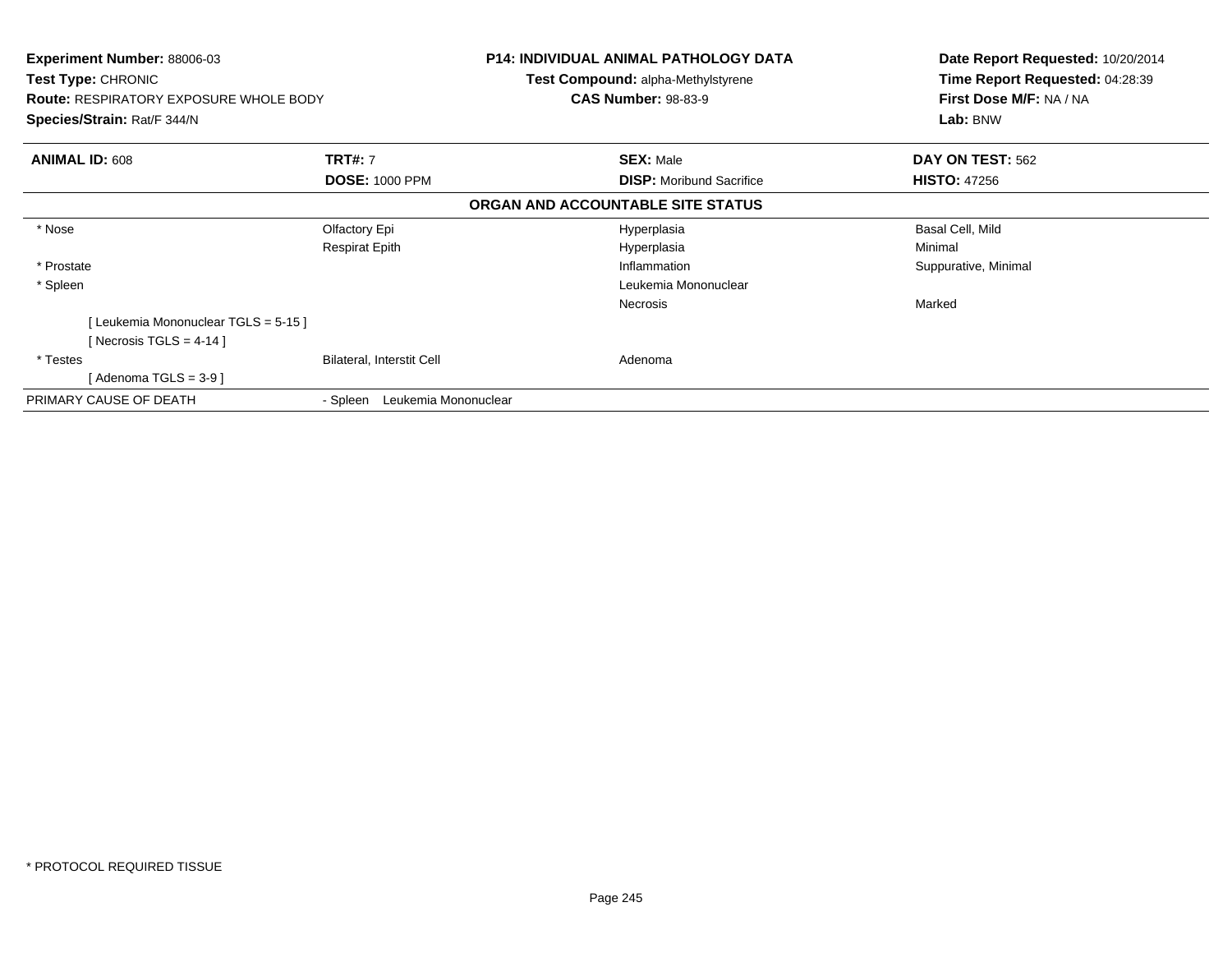| <b>TRT#: 7</b><br><b>ANIMAL ID: 609</b><br><b>SEX: Male</b><br>DAY ON TEST: 653<br><b>DOSE: 1000 PPM</b><br><b>DISP: Natural Death</b><br><b>HISTO: 47257</b><br>ORGAN AND ACCOUNTABLE SITE STATUS<br><b>NORMAL</b><br>* Adrenal Cortex<br>* Bone<br>* Bone Marrow<br>* Epididymis<br>* Harderian Gland<br>* Heart<br>* Intestine Large, Colon<br>* Esophagus<br>* Lung<br>* Intestine Large, Rectum<br>* Islets, Pancreatic<br>* Larynx | Date Report Requested: 10/20/2014<br>Time Report Requested: 04:28:39<br>First Dose M/F: NA / NA<br>Lab: BNW | <b>P14: INDIVIDUAL ANIMAL PATHOLOGY DATA</b><br>Test Compound: alpha-Methylstyrene<br><b>CAS Number: 98-83-9</b> |                           | Experiment Number: 88006-03<br>Test Type: CHRONIC<br><b>Route: RESPIRATORY EXPOSURE WHOLE BODY</b><br>Species/Strain: Rat/F 344/N |
|------------------------------------------------------------------------------------------------------------------------------------------------------------------------------------------------------------------------------------------------------------------------------------------------------------------------------------------------------------------------------------------------------------------------------------------|-------------------------------------------------------------------------------------------------------------|------------------------------------------------------------------------------------------------------------------|---------------------------|-----------------------------------------------------------------------------------------------------------------------------------|
|                                                                                                                                                                                                                                                                                                                                                                                                                                          |                                                                                                             |                                                                                                                  |                           |                                                                                                                                   |
|                                                                                                                                                                                                                                                                                                                                                                                                                                          |                                                                                                             |                                                                                                                  |                           |                                                                                                                                   |
|                                                                                                                                                                                                                                                                                                                                                                                                                                          |                                                                                                             |                                                                                                                  |                           |                                                                                                                                   |
|                                                                                                                                                                                                                                                                                                                                                                                                                                          |                                                                                                             |                                                                                                                  |                           |                                                                                                                                   |
|                                                                                                                                                                                                                                                                                                                                                                                                                                          |                                                                                                             |                                                                                                                  |                           |                                                                                                                                   |
|                                                                                                                                                                                                                                                                                                                                                                                                                                          |                                                                                                             |                                                                                                                  |                           |                                                                                                                                   |
|                                                                                                                                                                                                                                                                                                                                                                                                                                          |                                                                                                             |                                                                                                                  |                           |                                                                                                                                   |
|                                                                                                                                                                                                                                                                                                                                                                                                                                          | * Preputial Gland                                                                                           | * Pancreas                                                                                                       | * Lymph Node, Mediastinal | * Lymph Node, Bronchial                                                                                                           |
| * Skin<br>* Salivary Glands<br>* Seminal Vesicle<br>* Stomach, Forestomach                                                                                                                                                                                                                                                                                                                                                               |                                                                                                             |                                                                                                                  |                           |                                                                                                                                   |
| * Stomach, Glandular<br>* Thymus<br>* Thyroid Gland<br>* Trachea                                                                                                                                                                                                                                                                                                                                                                         |                                                                                                             |                                                                                                                  |                           |                                                                                                                                   |
| * Urinary Bladder                                                                                                                                                                                                                                                                                                                                                                                                                        |                                                                                                             |                                                                                                                  |                           |                                                                                                                                   |
| <b>MISSING</b>                                                                                                                                                                                                                                                                                                                                                                                                                           |                                                                                                             |                                                                                                                  |                           |                                                                                                                                   |
| * Lymph Node, Mandibular<br>* Parathyroid Gland                                                                                                                                                                                                                                                                                                                                                                                          |                                                                                                             |                                                                                                                  |                           |                                                                                                                                   |
| <b>AUTO PRECLUDES DIAG.</b>                                                                                                                                                                                                                                                                                                                                                                                                              |                                                                                                             |                                                                                                                  |                           |                                                                                                                                   |
| * Intestine Large, Cecum<br>* Intestine Small, Duodenum<br>* Intestine Small, Ileum<br>* Intestine Small, Jejunum                                                                                                                                                                                                                                                                                                                        |                                                                                                             |                                                                                                                  |                           |                                                                                                                                   |
| <b>OBSERVATIONS</b>                                                                                                                                                                                                                                                                                                                                                                                                                      |                                                                                                             |                                                                                                                  |                           |                                                                                                                                   |
| * Adrenal Medulla<br>Leukemia Mononuclear                                                                                                                                                                                                                                                                                                                                                                                                |                                                                                                             |                                                                                                                  |                           |                                                                                                                                   |
| Pheochromocytoma Benign                                                                                                                                                                                                                                                                                                                                                                                                                  |                                                                                                             |                                                                                                                  |                           |                                                                                                                                   |
| * Brain<br>Compression<br>Marked                                                                                                                                                                                                                                                                                                                                                                                                         |                                                                                                             |                                                                                                                  |                           |                                                                                                                                   |
| * Eye<br>Sclera<br>Metaplasia<br>Osseous, Mild                                                                                                                                                                                                                                                                                                                                                                                           |                                                                                                             |                                                                                                                  |                           |                                                                                                                                   |
| Papilla<br>Mineralization<br>Minimal<br>* Kidney                                                                                                                                                                                                                                                                                                                                                                                         |                                                                                                             |                                                                                                                  |                           |                                                                                                                                   |
| Mild<br>Nephropathy                                                                                                                                                                                                                                                                                                                                                                                                                      |                                                                                                             |                                                                                                                  |                           |                                                                                                                                   |
| * Liver<br>Leukemia Mononuclear                                                                                                                                                                                                                                                                                                                                                                                                          |                                                                                                             |                                                                                                                  |                           |                                                                                                                                   |
| * Lymph Node, Mesenteric<br>Leukemia Mononuclear                                                                                                                                                                                                                                                                                                                                                                                         |                                                                                                             |                                                                                                                  |                           |                                                                                                                                   |
| * Mammary Gland<br>Fibroadenoma                                                                                                                                                                                                                                                                                                                                                                                                          |                                                                                                             |                                                                                                                  |                           |                                                                                                                                   |
| [Fibroadenoma TGLS = 1-14]                                                                                                                                                                                                                                                                                                                                                                                                               |                                                                                                             |                                                                                                                  |                           |                                                                                                                                   |
| * Nose<br>Inflammation<br>Suppurative, Moderate                                                                                                                                                                                                                                                                                                                                                                                          |                                                                                                             |                                                                                                                  |                           |                                                                                                                                   |
| * Pituitary Gland<br>Adenoma                                                                                                                                                                                                                                                                                                                                                                                                             |                                                                                                             |                                                                                                                  |                           |                                                                                                                                   |
| [Adenoma TGLS = $2-10$ ]                                                                                                                                                                                                                                                                                                                                                                                                                 |                                                                                                             |                                                                                                                  |                           |                                                                                                                                   |
| Suppurative, Marked<br>* Prostate<br>Inflammation                                                                                                                                                                                                                                                                                                                                                                                        |                                                                                                             |                                                                                                                  |                           |                                                                                                                                   |
| Leukemia Mononuclear<br>* Spleen                                                                                                                                                                                                                                                                                                                                                                                                         |                                                                                                             |                                                                                                                  |                           |                                                                                                                                   |
| [ Leukemia Mononuclear TGLS = 3-6 ]                                                                                                                                                                                                                                                                                                                                                                                                      |                                                                                                             |                                                                                                                  |                           |                                                                                                                                   |
| <b>Interstit Cell</b><br>Mild<br>* Testes<br>Hyperplasia                                                                                                                                                                                                                                                                                                                                                                                 |                                                                                                             |                                                                                                                  |                           |                                                                                                                                   |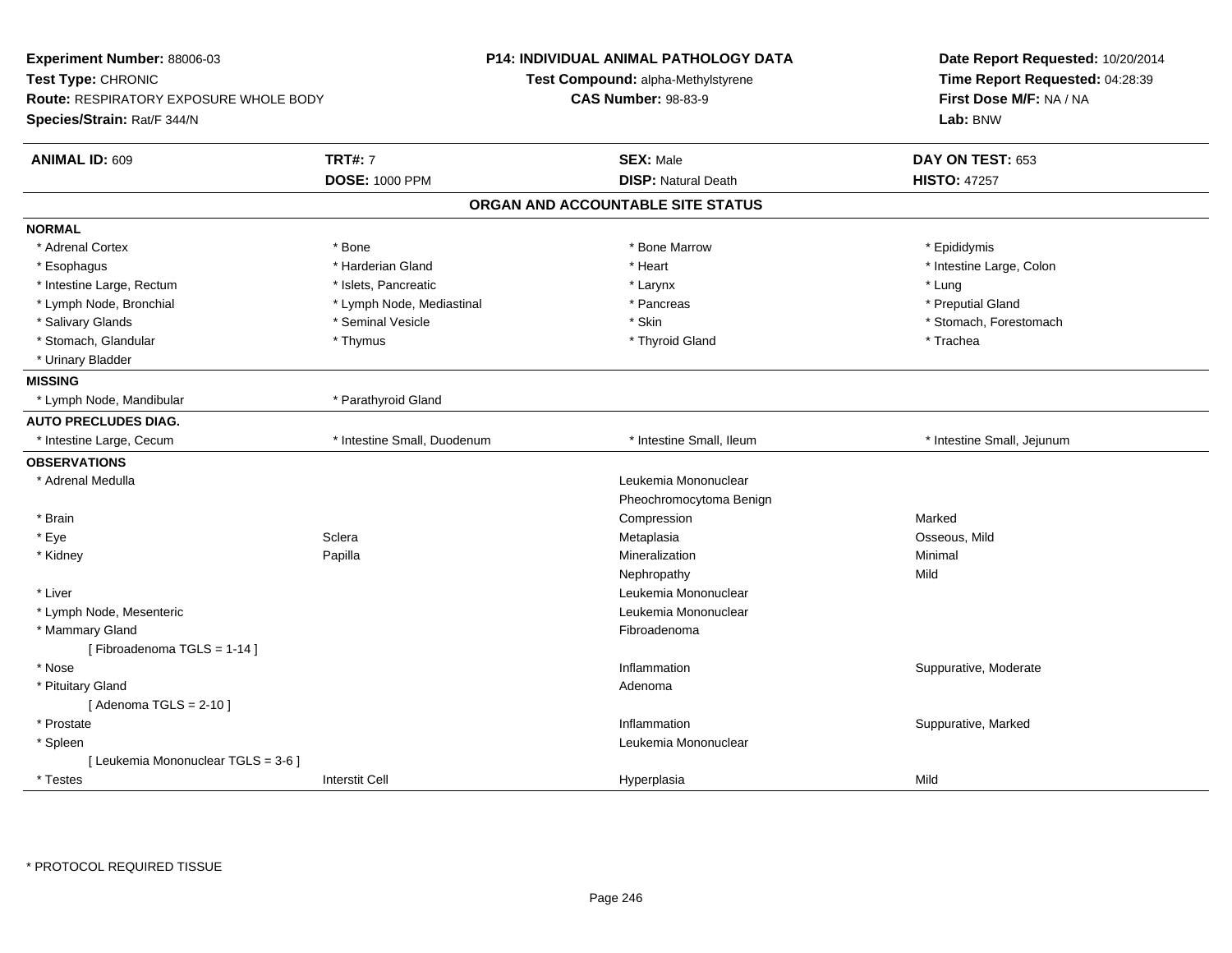| <b>Experiment Number: 88006-03</b>            |                               | <b>P14: INDIVIDUAL ANIMAL PATHOLOGY DATA</b> | Date Report Requested: 10/20/2014 |  |
|-----------------------------------------------|-------------------------------|----------------------------------------------|-----------------------------------|--|
| <b>Test Type: CHRONIC</b>                     |                               | Test Compound: alpha-Methylstyrene           | Time Report Requested: 04:28:39   |  |
| <b>Route: RESPIRATORY EXPOSURE WHOLE BODY</b> | <b>CAS Number: 98-83-9</b>    |                                              | First Dose M/F: NA / NA           |  |
| Species/Strain: Rat/F 344/N                   |                               |                                              | Lab: BNW                          |  |
| <b>ANIMAL ID: 609</b>                         | <b>TRT#: 7</b>                | <b>SEX: Male</b>                             | <b>DAY ON TEST: 653</b>           |  |
|                                               | <b>DOSE: 1000 PPM</b>         | <b>DISP: Natural Death</b>                   | <b>HISTO: 47257</b>               |  |
|                                               |                               | ORGAN AND ACCOUNTABLE SITE STATUS            |                                   |  |
| PRIMARY CAUSE OF DEATH                        | - Pituitary Gland Adenoma     |                                              |                                   |  |
| CONTRIBUTORY CAUSE OF DEATH                   | - Spleen Leukemia Mononuclear |                                              |                                   |  |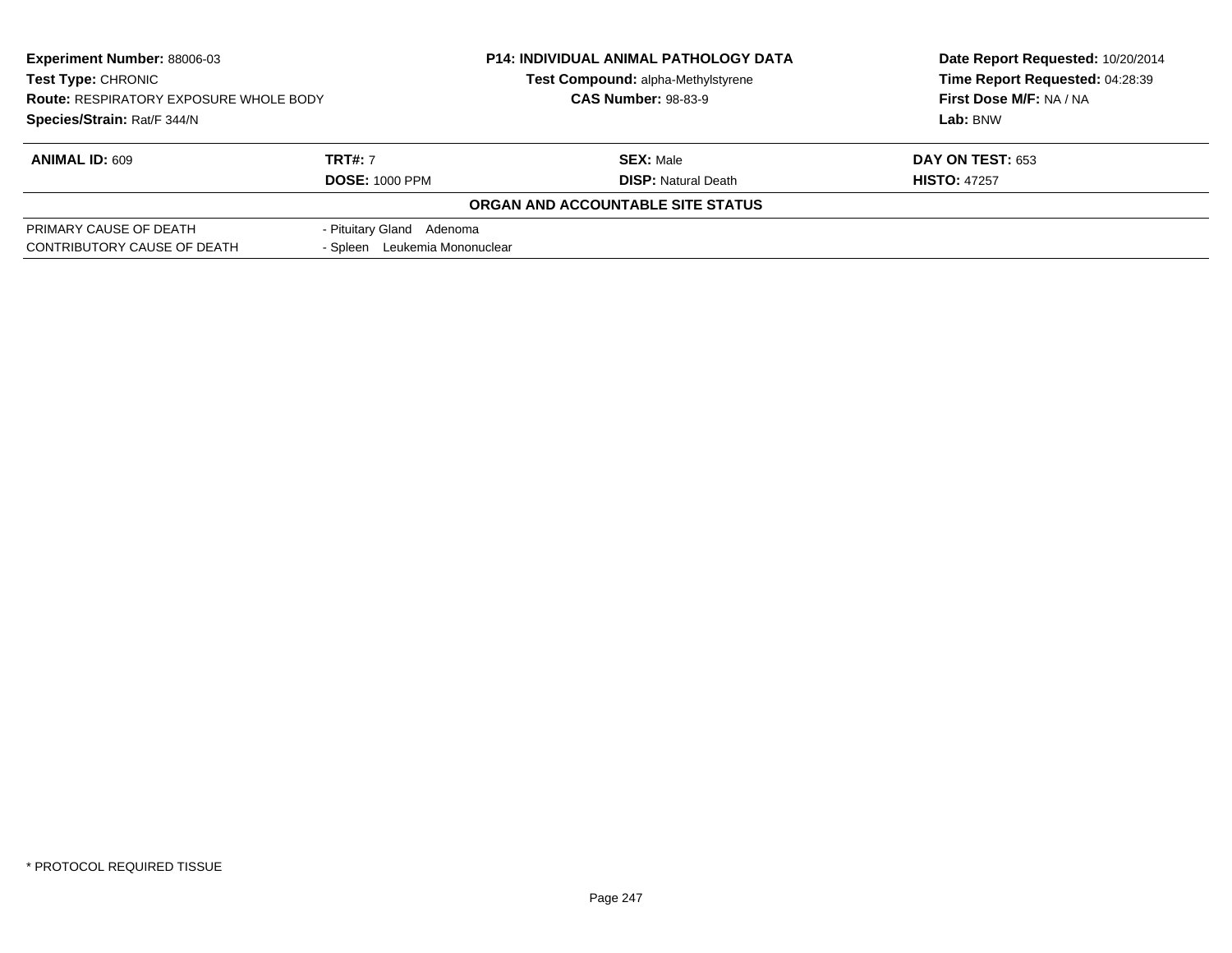| Experiment Number: 88006-03                                                      |                           | <b>P14: INDIVIDUAL ANIMAL PATHOLOGY DATA</b> | Date Report Requested: 10/20/2014 |
|----------------------------------------------------------------------------------|---------------------------|----------------------------------------------|-----------------------------------|
| Test Type: CHRONIC                                                               |                           | Test Compound: alpha-Methylstyrene           | Time Report Requested: 04:28:39   |
| <b>Route: RESPIRATORY EXPOSURE WHOLE BODY</b>                                    |                           | <b>CAS Number: 98-83-9</b>                   | First Dose M/F: NA / NA           |
| Species/Strain: Rat/F 344/N                                                      |                           |                                              | Lab: BNW                          |
| <b>ANIMAL ID: 610</b>                                                            | <b>TRT#: 7</b>            | <b>SEX: Male</b>                             | DAY ON TEST: 730                  |
|                                                                                  | <b>DOSE: 1000 PPM</b>     | <b>DISP: Terminal Sacrifice</b>              | <b>HISTO: 47258</b>               |
|                                                                                  |                           | ORGAN AND ACCOUNTABLE SITE STATUS            |                                   |
| <b>NORMAL</b>                                                                    |                           |                                              |                                   |
| * Adrenal Cortex                                                                 | $*$ Bone                  | * Bone Marrow                                | * Brain                           |
| * Epididymis                                                                     | * Esophagus               | * Eye                                        | * Harderian Gland                 |
| * Heart                                                                          | * Intestine Large, Cecum  | * Intestine Large, Colon                     | * Intestine Large, Rectum         |
| * Intestine Small, Duodenum                                                      | * Intestine Small, Ileum  | * Intestine Small, Jejunum                   | * Islets, Pancreatic              |
| * Larynx                                                                         | * Lymph Node, Mesenteric  | * Mammary Gland                              | * Pancreas                        |
| * Parathyroid Gland                                                              | * Preputial Gland         | * Salivary Glands                            | * Seminal Vesicle                 |
| * Skin                                                                           | * Stomach, Forestomach    | * Stomach, Glandular                         | * Thymus                          |
| * Trachea                                                                        | * Urinary Bladder         |                                              |                                   |
| <b>MISSING</b>                                                                   |                           |                                              |                                   |
| * Lymph Node, Mandibular                                                         | * Lymph Node, Mediastinal |                                              |                                   |
| <b>OBSERVATIONS</b>                                                              |                           |                                              |                                   |
| * Adrenal Medulla                                                                |                           | Leukemia Mononuclear                         |                                   |
| * Kidney                                                                         | Papilla                   | Mineralization                               | Mild                              |
|                                                                                  |                           | Nephropathy                                  | Mild                              |
| * Liver                                                                          |                           | Hepatodiaphragmatic Nodule                   | Marked                            |
|                                                                                  | <b>Bile Duct</b>          | Hyperplasia                                  | Mild                              |
|                                                                                  |                           | Leukemia Mononuclear                         |                                   |
| [ Hepatodiaphragmatic Nodule TGLS = 4-6 ]<br>[ Leukemia Mononuclear TGLS = 5-6 ] |                           |                                              |                                   |
| * Lung                                                                           |                           | Leukemia Mononuclear                         |                                   |
| * Lymph Node, Bronchial                                                          |                           | Leukemia Mononuclear                         |                                   |
| * Nose                                                                           | Olfactory Epi             | Hyperplasia                                  | Basal Cell, Mild                  |
| * Pituitary Gland                                                                |                           | Hyperplasia                                  | Mild                              |
| * Prostate                                                                       |                           | Inflammation                                 | Suppurative, Minimal              |
| * Spleen                                                                         |                           | Leukemia Mononuclear                         |                                   |
| [ Leukemia Mononuclear TGLS = 3-14 ]                                             |                           |                                              |                                   |
| * Testes                                                                         | <b>Interstit Cell</b>     | Adenoma                                      |                                   |
|                                                                                  | <b>Germinal Epith</b>     | Atrophy                                      | Moderate                          |
|                                                                                  | <b>Interstit Cell</b>     | Hyperplasia                                  | Mild                              |
| [Adenoma TGLS = $1-9$ ]                                                          |                           |                                              |                                   |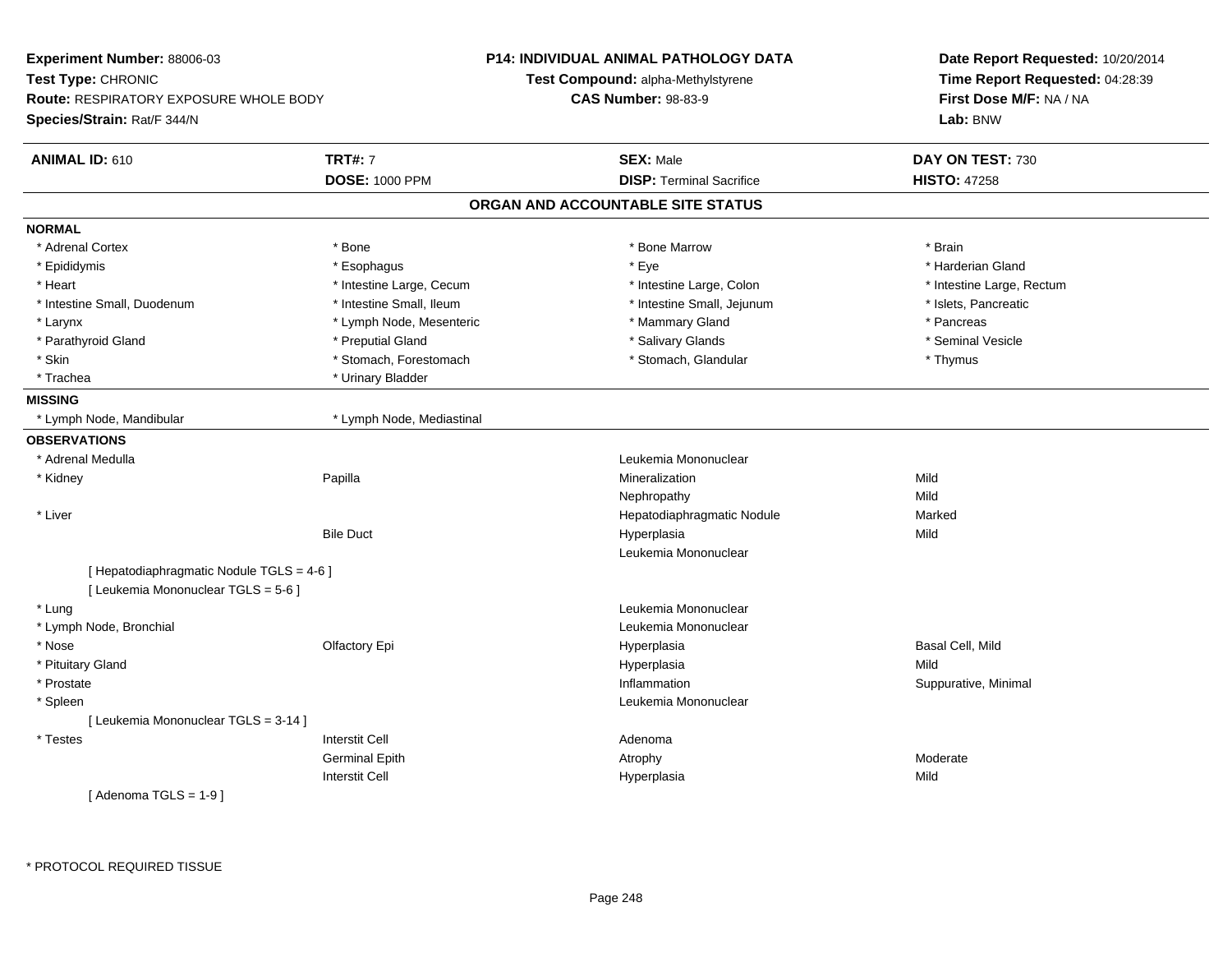| Experiment Number: 88006-03<br>Test Type: CHRONIC<br>Test Compound: alpha-Methylstyrene<br><b>CAS Number: 98-83-9</b><br><b>Route: RESPIRATORY EXPOSURE WHOLE BODY</b><br>Species/Strain: Rat/F 344/N |                | <b>P14: INDIVIDUAL ANIMAL PATHOLOGY DATA</b> | Date Report Requested: 10/20/2014<br>Time Report Requested: 04:28:39 |
|-------------------------------------------------------------------------------------------------------------------------------------------------------------------------------------------------------|----------------|----------------------------------------------|----------------------------------------------------------------------|
|                                                                                                                                                                                                       |                |                                              |                                                                      |
|                                                                                                                                                                                                       |                |                                              | First Dose M/F: NA / NA                                              |
|                                                                                                                                                                                                       |                |                                              | Lab: BNW                                                             |
| <b>ANIMAL ID: 610</b>                                                                                                                                                                                 | <b>TRT#: 7</b> | <b>SEX: Male</b>                             | DAY ON TEST: 730                                                     |
| <b>DOSE: 1000 PPM</b>                                                                                                                                                                                 |                | <b>DISP:</b> Terminal Sacrifice              | <b>HISTO: 47258</b>                                                  |
|                                                                                                                                                                                                       |                | ORGAN AND ACCOUNTABLE SITE STATUS            |                                                                      |
| [Atrophy TGLS = 2-9 ]                                                                                                                                                                                 |                |                                              |                                                                      |
| * Thyroid Gland                                                                                                                                                                                       | C Cell         | Hyperplasia                                  | Minimal                                                              |
| PRIMARY CAUSE OF DEATH                                                                                                                                                                                |                |                                              |                                                                      |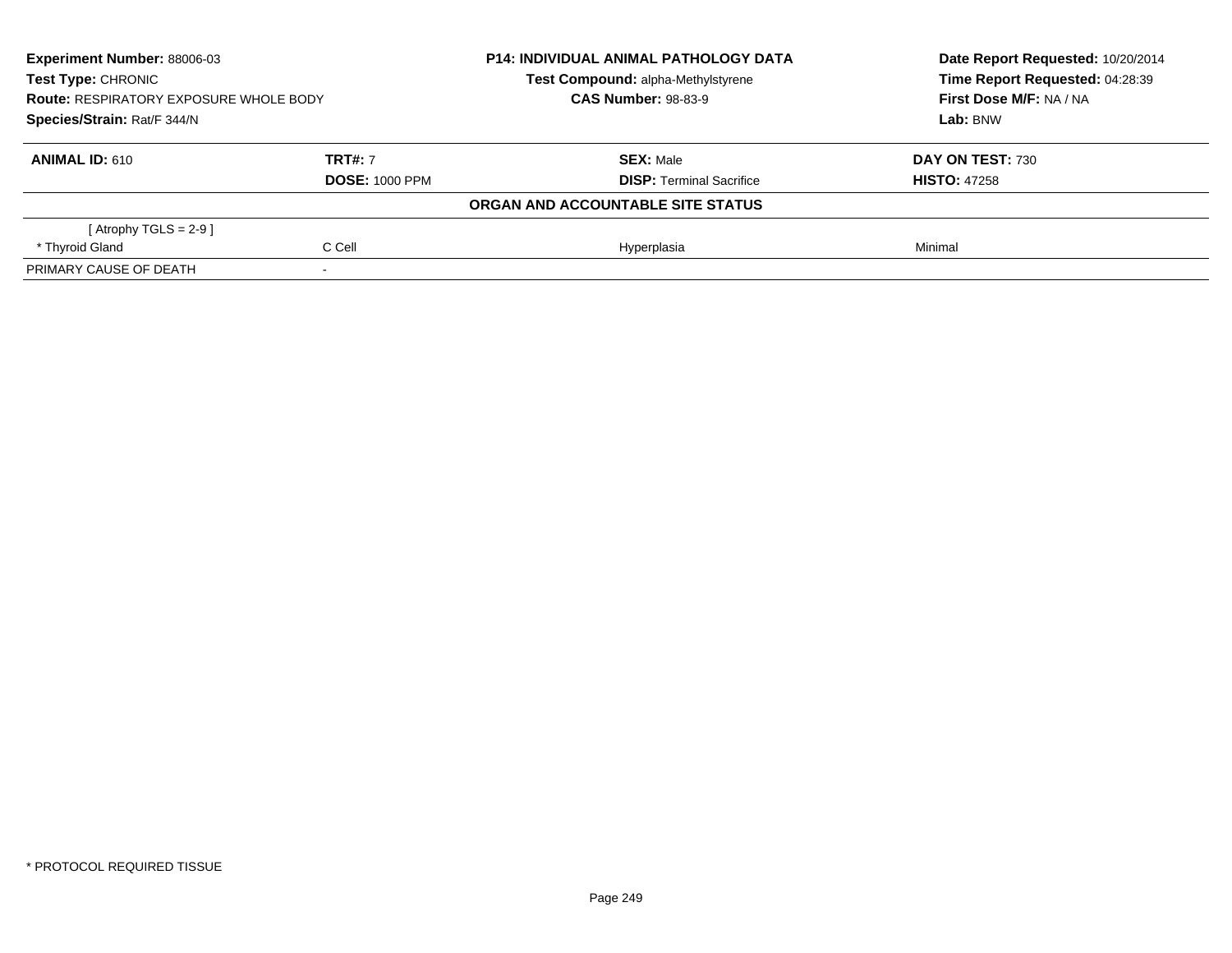| Experiment Number: 88006-03<br>Test Type: CHRONIC<br><b>Route: RESPIRATORY EXPOSURE WHOLE BODY</b><br>Species/Strain: Rat/F 344/N |                             | <b>P14: INDIVIDUAL ANIMAL PATHOLOGY DATA</b><br>Test Compound: alpha-Methylstyrene<br><b>CAS Number: 98-83-9</b> | Date Report Requested: 10/20/2014<br>Time Report Requested: 04:28:39<br>First Dose M/F: NA / NA<br>Lab: BNW |
|-----------------------------------------------------------------------------------------------------------------------------------|-----------------------------|------------------------------------------------------------------------------------------------------------------|-------------------------------------------------------------------------------------------------------------|
| <b>ANIMAL ID: 611</b>                                                                                                             | <b>TRT#: 7</b>              | <b>SEX: Male</b>                                                                                                 | DAY ON TEST: 562                                                                                            |
|                                                                                                                                   | <b>DOSE: 1000 PPM</b>       | <b>DISP:</b> Moribund Sacrifice                                                                                  | <b>HISTO: 47259</b>                                                                                         |
|                                                                                                                                   |                             | ORGAN AND ACCOUNTABLE SITE STATUS                                                                                |                                                                                                             |
| <b>NORMAL</b>                                                                                                                     |                             |                                                                                                                  |                                                                                                             |
| * Adrenal Cortex                                                                                                                  | * Adrenal Medulla           | * Bone                                                                                                           | * Bone Marrow                                                                                               |
| * Brain                                                                                                                           | * Epididymis                | * Esophagus                                                                                                      | * Eve                                                                                                       |
| * Harderian Gland                                                                                                                 | * Heart                     | * Intestine Large, Cecum                                                                                         | * Intestine Large, Colon                                                                                    |
| * Intestine Large, Rectum                                                                                                         | * Intestine Small, Duodenum | * Intestine Small, Ileum                                                                                         | * Intestine Small, Jejunum                                                                                  |
| * Islets, Pancreatic                                                                                                              | * Larynx                    | * Lung                                                                                                           | * Lymph Node, Mesenteric                                                                                    |
| * Mammary Gland                                                                                                                   | * Pancreas                  | * Parathyroid Gland                                                                                              | * Pituitary Gland                                                                                           |
| * Preputial Gland                                                                                                                 | * Salivary Glands           | * Seminal Vesicle                                                                                                | * Stomach, Forestomach                                                                                      |
| * Stomach, Glandular                                                                                                              | * Thymus                    | * Thyroid Gland                                                                                                  | * Trachea                                                                                                   |
| * Urinary Bladder                                                                                                                 |                             |                                                                                                                  |                                                                                                             |
| <b>MISSING</b>                                                                                                                    |                             |                                                                                                                  |                                                                                                             |
| * Lymph Node, Bronchial                                                                                                           | * Lymph Node, Mandibular    | * Lymph Node, Mediastinal                                                                                        |                                                                                                             |
| <b>OBSERVATIONS</b>                                                                                                               |                             |                                                                                                                  |                                                                                                             |
| * Kidney                                                                                                                          | Papilla                     | Mineralization                                                                                                   | Minimal                                                                                                     |
|                                                                                                                                   |                             | Nephropathy                                                                                                      | Mild                                                                                                        |
| * Liver                                                                                                                           |                             | Leukemia Mononuclear                                                                                             |                                                                                                             |
| * Nose                                                                                                                            | <b>Goblet Cell</b>          | Hyperplasia                                                                                                      | Minimal                                                                                                     |
| * Prostate                                                                                                                        |                             | Inflammation                                                                                                     | Suppurative, Minimal                                                                                        |
| * Skin                                                                                                                            | <b>Subcut Tiss</b>          | Fibroma                                                                                                          |                                                                                                             |
| [Fibroma TGLS = $2-15$ ]                                                                                                          |                             |                                                                                                                  |                                                                                                             |
| * Spleen                                                                                                                          |                             | Leukemia Mononuclear                                                                                             |                                                                                                             |
| * Testes                                                                                                                          | Bilateral, Interstit Cell   | Adenoma                                                                                                          |                                                                                                             |
| Zymbal's Gland                                                                                                                    |                             | Carcinoma                                                                                                        |                                                                                                             |
| [ Carcinoma TGLS = 1-14+17 ]                                                                                                      |                             |                                                                                                                  |                                                                                                             |
| PRIMARY CAUSE OF DEATH                                                                                                            | - Zymbal's Gland Carcinoma  |                                                                                                                  |                                                                                                             |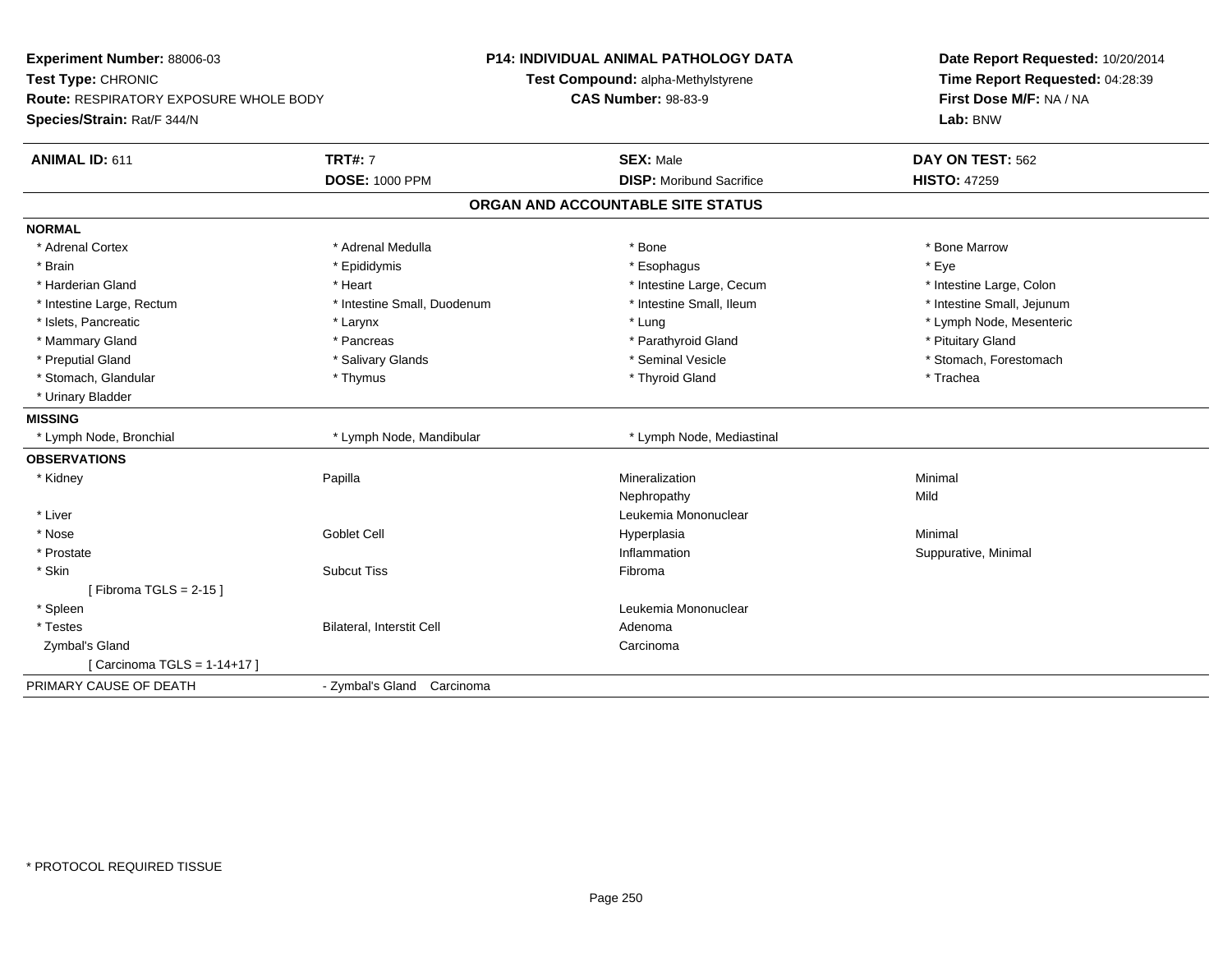| Time Report Requested: 04:28:39<br><b>Test Compound: alpha-Methylstyrene</b><br>First Dose M/F: NA / NA<br><b>Route: RESPIRATORY EXPOSURE WHOLE BODY</b><br><b>CAS Number: 98-83-9</b><br>Lab: BNW<br>Species/Strain: Rat/F 344/N<br><b>TRT#: 7</b><br><b>ANIMAL ID: 612</b><br><b>SEX: Male</b><br>DAY ON TEST: 701<br><b>DOSE: 1000 PPM</b><br><b>DISP:</b> Moribund Sacrifice<br><b>HISTO: 47260</b><br>ORGAN AND ACCOUNTABLE SITE STATUS<br><b>NORMAL</b><br>* Adrenal Cortex<br>* Bone<br>* Bone Marrow<br>* Epididymis<br>* Harderian Gland<br>* Heart<br>* Intestine Large, Cecum<br>* Esophagus<br>* Intestine Small, Ileum<br>* Intestine Large, Colon<br>* Intestine Large, Rectum<br>* Intestine Small, Duodenum<br>* Intestine Small, Jejunum<br>* Islets, Pancreatic<br>* Lymph Node, Mesenteric<br>* Larynx<br>* Mammary Gland<br>* Parathyroid Gland<br>* Preputial Gland<br>* Pancreas<br>* Salivary Glands<br>* Seminal Vesicle<br>* Skin<br>* Stomach, Forestomach<br>* Thyroid Gland<br>* Trachea<br>* Urinary Bladder<br>* Stomach, Glandular<br><b>MISSING</b><br>* Lymph Node, Bronchial<br>* Lymph Node, Mandibular<br>* Lymph Node, Mediastinal<br>* Thymus<br><b>OBSERVATIONS</b><br>* Adrenal Medulla<br>Leukemia Mononuclear<br>* Brain<br>Hemorrhage<br>Marked<br>[Hemorrhage TGLS = 4-1]<br>* Eye<br>Marked<br>Atrophy<br>Marked<br>Lens<br>Cataract<br>[Atrophy TGLS = $3-13$ ]<br>[Cataract TGLS = $3-13$ ]<br>* Kidney<br>Mild<br>Nephropathy<br>* Liver<br>Hepatodiaphragmatic Nodule<br>Marked<br><b>Bile Duct</b><br>Hyperplasia<br>Mild<br>Leukemia Mononuclear<br>[ Hepatodiaphragmatic Nodule TGLS = 6-6 ]<br>Mild<br>* Lung<br>Fibrosis<br>Interstitium<br>Moderate<br>Hemorrhage<br>Alveolar Epith<br>Hyperplasia<br>Mild<br>Leukemia Mononuclear<br>[ Leukemia Mononuclear TGLS = 1-4+5 ]<br>* Nose<br>Basal Cell, Minimal<br>Olfactory Epi<br>Hyperplasia<br>* Pituitary Gland<br>Hyperplasia<br>Moderate<br>Inflammation<br>* Prostate<br>Suppurative, Minimal | <b>Experiment Number: 88006-03</b> |  | <b>P14: INDIVIDUAL ANIMAL PATHOLOGY DATA</b> | Date Report Requested: 10/20/2014 |
|-----------------------------------------------------------------------------------------------------------------------------------------------------------------------------------------------------------------------------------------------------------------------------------------------------------------------------------------------------------------------------------------------------------------------------------------------------------------------------------------------------------------------------------------------------------------------------------------------------------------------------------------------------------------------------------------------------------------------------------------------------------------------------------------------------------------------------------------------------------------------------------------------------------------------------------------------------------------------------------------------------------------------------------------------------------------------------------------------------------------------------------------------------------------------------------------------------------------------------------------------------------------------------------------------------------------------------------------------------------------------------------------------------------------------------------------------------------------------------------------------------------------------------------------------------------------------------------------------------------------------------------------------------------------------------------------------------------------------------------------------------------------------------------------------------------------------------------------------------------------------------------------------------------------------------------------------------------------------------------------------------------|------------------------------------|--|----------------------------------------------|-----------------------------------|
|                                                                                                                                                                                                                                                                                                                                                                                                                                                                                                                                                                                                                                                                                                                                                                                                                                                                                                                                                                                                                                                                                                                                                                                                                                                                                                                                                                                                                                                                                                                                                                                                                                                                                                                                                                                                                                                                                                                                                                                                           | Test Type: CHRONIC                 |  |                                              |                                   |
|                                                                                                                                                                                                                                                                                                                                                                                                                                                                                                                                                                                                                                                                                                                                                                                                                                                                                                                                                                                                                                                                                                                                                                                                                                                                                                                                                                                                                                                                                                                                                                                                                                                                                                                                                                                                                                                                                                                                                                                                           |                                    |  |                                              |                                   |
|                                                                                                                                                                                                                                                                                                                                                                                                                                                                                                                                                                                                                                                                                                                                                                                                                                                                                                                                                                                                                                                                                                                                                                                                                                                                                                                                                                                                                                                                                                                                                                                                                                                                                                                                                                                                                                                                                                                                                                                                           |                                    |  |                                              |                                   |
|                                                                                                                                                                                                                                                                                                                                                                                                                                                                                                                                                                                                                                                                                                                                                                                                                                                                                                                                                                                                                                                                                                                                                                                                                                                                                                                                                                                                                                                                                                                                                                                                                                                                                                                                                                                                                                                                                                                                                                                                           |                                    |  |                                              |                                   |
|                                                                                                                                                                                                                                                                                                                                                                                                                                                                                                                                                                                                                                                                                                                                                                                                                                                                                                                                                                                                                                                                                                                                                                                                                                                                                                                                                                                                                                                                                                                                                                                                                                                                                                                                                                                                                                                                                                                                                                                                           |                                    |  |                                              |                                   |
|                                                                                                                                                                                                                                                                                                                                                                                                                                                                                                                                                                                                                                                                                                                                                                                                                                                                                                                                                                                                                                                                                                                                                                                                                                                                                                                                                                                                                                                                                                                                                                                                                                                                                                                                                                                                                                                                                                                                                                                                           |                                    |  |                                              |                                   |
|                                                                                                                                                                                                                                                                                                                                                                                                                                                                                                                                                                                                                                                                                                                                                                                                                                                                                                                                                                                                                                                                                                                                                                                                                                                                                                                                                                                                                                                                                                                                                                                                                                                                                                                                                                                                                                                                                                                                                                                                           |                                    |  |                                              |                                   |
|                                                                                                                                                                                                                                                                                                                                                                                                                                                                                                                                                                                                                                                                                                                                                                                                                                                                                                                                                                                                                                                                                                                                                                                                                                                                                                                                                                                                                                                                                                                                                                                                                                                                                                                                                                                                                                                                                                                                                                                                           |                                    |  |                                              |                                   |
|                                                                                                                                                                                                                                                                                                                                                                                                                                                                                                                                                                                                                                                                                                                                                                                                                                                                                                                                                                                                                                                                                                                                                                                                                                                                                                                                                                                                                                                                                                                                                                                                                                                                                                                                                                                                                                                                                                                                                                                                           |                                    |  |                                              |                                   |
|                                                                                                                                                                                                                                                                                                                                                                                                                                                                                                                                                                                                                                                                                                                                                                                                                                                                                                                                                                                                                                                                                                                                                                                                                                                                                                                                                                                                                                                                                                                                                                                                                                                                                                                                                                                                                                                                                                                                                                                                           |                                    |  |                                              |                                   |
|                                                                                                                                                                                                                                                                                                                                                                                                                                                                                                                                                                                                                                                                                                                                                                                                                                                                                                                                                                                                                                                                                                                                                                                                                                                                                                                                                                                                                                                                                                                                                                                                                                                                                                                                                                                                                                                                                                                                                                                                           |                                    |  |                                              |                                   |
|                                                                                                                                                                                                                                                                                                                                                                                                                                                                                                                                                                                                                                                                                                                                                                                                                                                                                                                                                                                                                                                                                                                                                                                                                                                                                                                                                                                                                                                                                                                                                                                                                                                                                                                                                                                                                                                                                                                                                                                                           |                                    |  |                                              |                                   |
|                                                                                                                                                                                                                                                                                                                                                                                                                                                                                                                                                                                                                                                                                                                                                                                                                                                                                                                                                                                                                                                                                                                                                                                                                                                                                                                                                                                                                                                                                                                                                                                                                                                                                                                                                                                                                                                                                                                                                                                                           |                                    |  |                                              |                                   |
|                                                                                                                                                                                                                                                                                                                                                                                                                                                                                                                                                                                                                                                                                                                                                                                                                                                                                                                                                                                                                                                                                                                                                                                                                                                                                                                                                                                                                                                                                                                                                                                                                                                                                                                                                                                                                                                                                                                                                                                                           |                                    |  |                                              |                                   |
|                                                                                                                                                                                                                                                                                                                                                                                                                                                                                                                                                                                                                                                                                                                                                                                                                                                                                                                                                                                                                                                                                                                                                                                                                                                                                                                                                                                                                                                                                                                                                                                                                                                                                                                                                                                                                                                                                                                                                                                                           |                                    |  |                                              |                                   |
|                                                                                                                                                                                                                                                                                                                                                                                                                                                                                                                                                                                                                                                                                                                                                                                                                                                                                                                                                                                                                                                                                                                                                                                                                                                                                                                                                                                                                                                                                                                                                                                                                                                                                                                                                                                                                                                                                                                                                                                                           |                                    |  |                                              |                                   |
|                                                                                                                                                                                                                                                                                                                                                                                                                                                                                                                                                                                                                                                                                                                                                                                                                                                                                                                                                                                                                                                                                                                                                                                                                                                                                                                                                                                                                                                                                                                                                                                                                                                                                                                                                                                                                                                                                                                                                                                                           |                                    |  |                                              |                                   |
|                                                                                                                                                                                                                                                                                                                                                                                                                                                                                                                                                                                                                                                                                                                                                                                                                                                                                                                                                                                                                                                                                                                                                                                                                                                                                                                                                                                                                                                                                                                                                                                                                                                                                                                                                                                                                                                                                                                                                                                                           |                                    |  |                                              |                                   |
|                                                                                                                                                                                                                                                                                                                                                                                                                                                                                                                                                                                                                                                                                                                                                                                                                                                                                                                                                                                                                                                                                                                                                                                                                                                                                                                                                                                                                                                                                                                                                                                                                                                                                                                                                                                                                                                                                                                                                                                                           |                                    |  |                                              |                                   |
|                                                                                                                                                                                                                                                                                                                                                                                                                                                                                                                                                                                                                                                                                                                                                                                                                                                                                                                                                                                                                                                                                                                                                                                                                                                                                                                                                                                                                                                                                                                                                                                                                                                                                                                                                                                                                                                                                                                                                                                                           |                                    |  |                                              |                                   |
|                                                                                                                                                                                                                                                                                                                                                                                                                                                                                                                                                                                                                                                                                                                                                                                                                                                                                                                                                                                                                                                                                                                                                                                                                                                                                                                                                                                                                                                                                                                                                                                                                                                                                                                                                                                                                                                                                                                                                                                                           |                                    |  |                                              |                                   |
|                                                                                                                                                                                                                                                                                                                                                                                                                                                                                                                                                                                                                                                                                                                                                                                                                                                                                                                                                                                                                                                                                                                                                                                                                                                                                                                                                                                                                                                                                                                                                                                                                                                                                                                                                                                                                                                                                                                                                                                                           |                                    |  |                                              |                                   |
|                                                                                                                                                                                                                                                                                                                                                                                                                                                                                                                                                                                                                                                                                                                                                                                                                                                                                                                                                                                                                                                                                                                                                                                                                                                                                                                                                                                                                                                                                                                                                                                                                                                                                                                                                                                                                                                                                                                                                                                                           |                                    |  |                                              |                                   |
|                                                                                                                                                                                                                                                                                                                                                                                                                                                                                                                                                                                                                                                                                                                                                                                                                                                                                                                                                                                                                                                                                                                                                                                                                                                                                                                                                                                                                                                                                                                                                                                                                                                                                                                                                                                                                                                                                                                                                                                                           |                                    |  |                                              |                                   |
|                                                                                                                                                                                                                                                                                                                                                                                                                                                                                                                                                                                                                                                                                                                                                                                                                                                                                                                                                                                                                                                                                                                                                                                                                                                                                                                                                                                                                                                                                                                                                                                                                                                                                                                                                                                                                                                                                                                                                                                                           |                                    |  |                                              |                                   |
|                                                                                                                                                                                                                                                                                                                                                                                                                                                                                                                                                                                                                                                                                                                                                                                                                                                                                                                                                                                                                                                                                                                                                                                                                                                                                                                                                                                                                                                                                                                                                                                                                                                                                                                                                                                                                                                                                                                                                                                                           |                                    |  |                                              |                                   |
|                                                                                                                                                                                                                                                                                                                                                                                                                                                                                                                                                                                                                                                                                                                                                                                                                                                                                                                                                                                                                                                                                                                                                                                                                                                                                                                                                                                                                                                                                                                                                                                                                                                                                                                                                                                                                                                                                                                                                                                                           |                                    |  |                                              |                                   |
|                                                                                                                                                                                                                                                                                                                                                                                                                                                                                                                                                                                                                                                                                                                                                                                                                                                                                                                                                                                                                                                                                                                                                                                                                                                                                                                                                                                                                                                                                                                                                                                                                                                                                                                                                                                                                                                                                                                                                                                                           |                                    |  |                                              |                                   |
|                                                                                                                                                                                                                                                                                                                                                                                                                                                                                                                                                                                                                                                                                                                                                                                                                                                                                                                                                                                                                                                                                                                                                                                                                                                                                                                                                                                                                                                                                                                                                                                                                                                                                                                                                                                                                                                                                                                                                                                                           |                                    |  |                                              |                                   |
|                                                                                                                                                                                                                                                                                                                                                                                                                                                                                                                                                                                                                                                                                                                                                                                                                                                                                                                                                                                                                                                                                                                                                                                                                                                                                                                                                                                                                                                                                                                                                                                                                                                                                                                                                                                                                                                                                                                                                                                                           |                                    |  |                                              |                                   |
|                                                                                                                                                                                                                                                                                                                                                                                                                                                                                                                                                                                                                                                                                                                                                                                                                                                                                                                                                                                                                                                                                                                                                                                                                                                                                                                                                                                                                                                                                                                                                                                                                                                                                                                                                                                                                                                                                                                                                                                                           |                                    |  |                                              |                                   |
|                                                                                                                                                                                                                                                                                                                                                                                                                                                                                                                                                                                                                                                                                                                                                                                                                                                                                                                                                                                                                                                                                                                                                                                                                                                                                                                                                                                                                                                                                                                                                                                                                                                                                                                                                                                                                                                                                                                                                                                                           |                                    |  |                                              |                                   |
|                                                                                                                                                                                                                                                                                                                                                                                                                                                                                                                                                                                                                                                                                                                                                                                                                                                                                                                                                                                                                                                                                                                                                                                                                                                                                                                                                                                                                                                                                                                                                                                                                                                                                                                                                                                                                                                                                                                                                                                                           |                                    |  |                                              |                                   |
|                                                                                                                                                                                                                                                                                                                                                                                                                                                                                                                                                                                                                                                                                                                                                                                                                                                                                                                                                                                                                                                                                                                                                                                                                                                                                                                                                                                                                                                                                                                                                                                                                                                                                                                                                                                                                                                                                                                                                                                                           |                                    |  |                                              |                                   |
|                                                                                                                                                                                                                                                                                                                                                                                                                                                                                                                                                                                                                                                                                                                                                                                                                                                                                                                                                                                                                                                                                                                                                                                                                                                                                                                                                                                                                                                                                                                                                                                                                                                                                                                                                                                                                                                                                                                                                                                                           |                                    |  |                                              |                                   |
|                                                                                                                                                                                                                                                                                                                                                                                                                                                                                                                                                                                                                                                                                                                                                                                                                                                                                                                                                                                                                                                                                                                                                                                                                                                                                                                                                                                                                                                                                                                                                                                                                                                                                                                                                                                                                                                                                                                                                                                                           |                                    |  |                                              |                                   |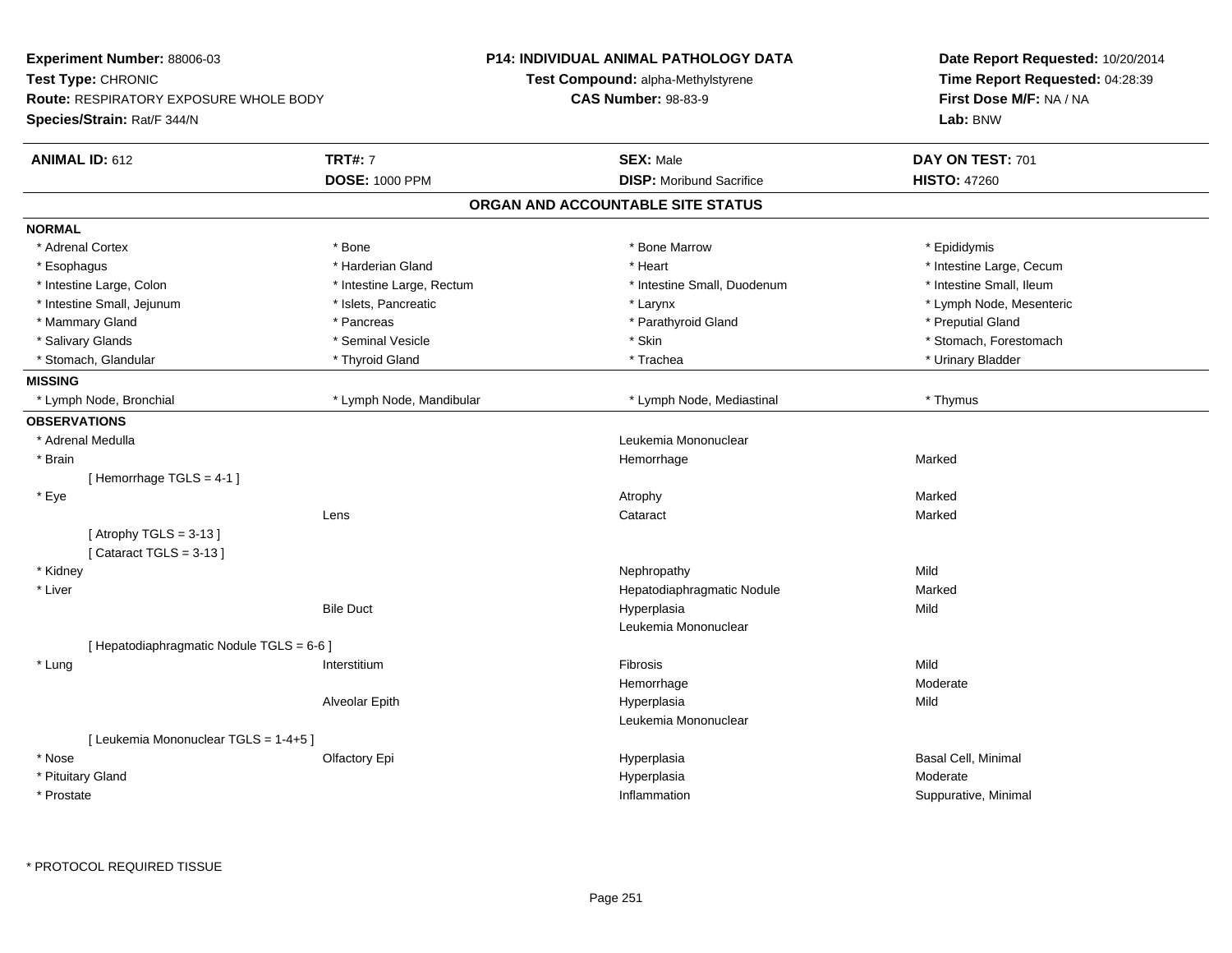| Experiment Number: 88006-03<br><b>Test Type: CHRONIC</b><br><b>Route: RESPIRATORY EXPOSURE WHOLE BODY</b><br>Species/Strain: Rat/F 344/N |                                  | <b>P14: INDIVIDUAL ANIMAL PATHOLOGY DATA</b><br>Test Compound: alpha-Methylstyrene<br><b>CAS Number: 98-83-9</b> | Date Report Requested: 10/20/2014<br>Time Report Requested: 04:28:39<br>First Dose M/F: NA / NA<br>Lab: BNW |
|------------------------------------------------------------------------------------------------------------------------------------------|----------------------------------|------------------------------------------------------------------------------------------------------------------|-------------------------------------------------------------------------------------------------------------|
| <b>ANIMAL ID: 612</b>                                                                                                                    | <b>TRT#: 7</b>                   | <b>SEX: Male</b>                                                                                                 | DAY ON TEST: 701                                                                                            |
|                                                                                                                                          | <b>DOSE: 1000 PPM</b>            | <b>DISP:</b> Moribund Sacrifice                                                                                  | <b>HISTO: 47260</b>                                                                                         |
|                                                                                                                                          |                                  | ORGAN AND ACCOUNTABLE SITE STATUS                                                                                |                                                                                                             |
| * Spleen                                                                                                                                 |                                  | Leukemia Mononuclear                                                                                             |                                                                                                             |
| Leukemia Mononuclear TGLS = 5-14 ]                                                                                                       |                                  |                                                                                                                  |                                                                                                             |
| * Testes                                                                                                                                 | <b>Bilateral, Interstit Cell</b> | Adenoma                                                                                                          |                                                                                                             |
| Zymbal's Gland                                                                                                                           |                                  | Adenoma                                                                                                          |                                                                                                             |
| [Adenoma TGLS = $2-15$ ]                                                                                                                 |                                  |                                                                                                                  |                                                                                                             |
| PRIMARY CAUSE OF DEATH                                                                                                                   | Leukemia Mononuclear<br>- Spleen |                                                                                                                  |                                                                                                             |
| CONTRIBUTORY CAUSE OF DEATH                                                                                                              | - Brain Hemorrhage               |                                                                                                                  |                                                                                                             |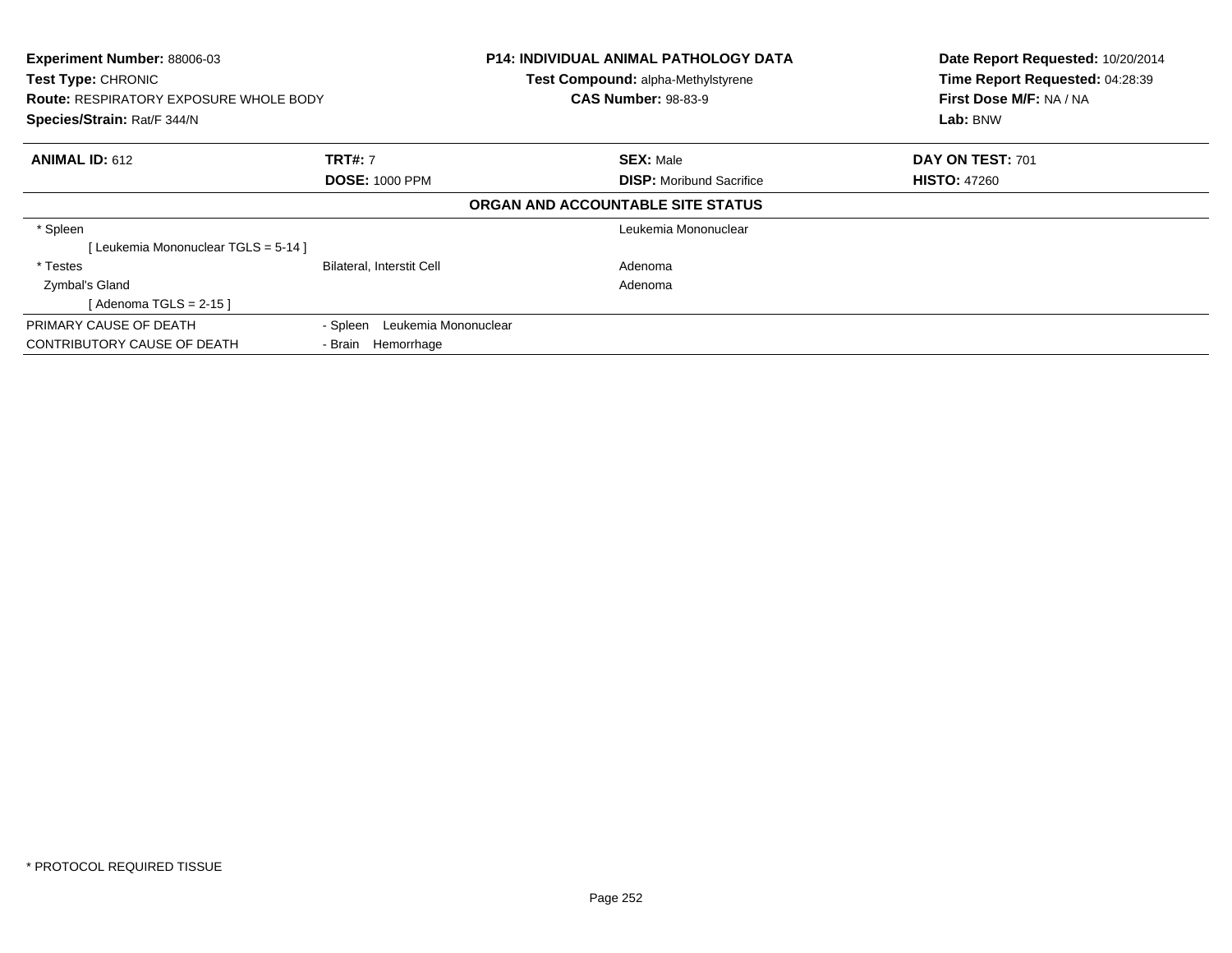| Experiment Number: 88006-03<br>Test Type: CHRONIC<br><b>Route: RESPIRATORY EXPOSURE WHOLE BODY</b> |                            | P14: INDIVIDUAL ANIMAL PATHOLOGY DATA<br>Test Compound: alpha-Methylstyrene<br><b>CAS Number: 98-83-9</b> | Date Report Requested: 10/20/2014<br>Time Report Requested: 04:28:39<br>First Dose M/F: NA / NA |
|----------------------------------------------------------------------------------------------------|----------------------------|-----------------------------------------------------------------------------------------------------------|-------------------------------------------------------------------------------------------------|
| Species/Strain: Rat/F 344/N                                                                        |                            |                                                                                                           | Lab: BNW                                                                                        |
| ANIMAL ID: 613                                                                                     | <b>TRT#: 7</b>             | <b>SEX: Male</b>                                                                                          | DAY ON TEST: 730                                                                                |
|                                                                                                    | <b>DOSE: 1000 PPM</b>      | <b>DISP: Terminal Sacrifice</b>                                                                           | <b>HISTO: 47261</b>                                                                             |
|                                                                                                    |                            | ORGAN AND ACCOUNTABLE SITE STATUS                                                                         |                                                                                                 |
| <b>NORMAL</b>                                                                                      |                            |                                                                                                           |                                                                                                 |
| * Adrenal Cortex                                                                                   | * Bone                     | * Bone Marrow                                                                                             | * Brain                                                                                         |
| * Epididymis                                                                                       | * Esophagus                | * Harderian Gland                                                                                         | * Heart                                                                                         |
| * Intestine Large, Cecum                                                                           | * Intestine Large, Colon   | * Intestine Large, Rectum                                                                                 | * Intestine Small, Duodenum                                                                     |
| * Intestine Small, Ileum                                                                           | * Intestine Small, Jejunum | * Islets, Pancreatic                                                                                      | * Liver                                                                                         |
| * Lung                                                                                             | * Lymph Node, Bronchial    | * Lymph Node, Mesenteric                                                                                  | * Mammary Gland                                                                                 |
| * Pancreas                                                                                         | * Parathyroid Gland        | * Preputial Gland                                                                                         | * Prostate                                                                                      |
| * Salivary Glands                                                                                  | * Seminal Vesicle          | * Skin                                                                                                    | * Spleen                                                                                        |
| * Stomach, Forestomach                                                                             | * Stomach, Glandular       | * Thymus                                                                                                  | * Trachea                                                                                       |
| * Urinary Bladder                                                                                  |                            |                                                                                                           |                                                                                                 |
| <b>MISSING</b>                                                                                     |                            |                                                                                                           |                                                                                                 |
| * Lymph Node, Mandibular                                                                           | * Lymph Node, Mediastinal  |                                                                                                           |                                                                                                 |
| <b>OBSERVATIONS</b>                                                                                |                            |                                                                                                           |                                                                                                 |
| * Adrenal Medulla                                                                                  |                            | Hyperplasia                                                                                               | Marked                                                                                          |
| * Eye                                                                                              | Sclera                     | Metaplasia                                                                                                | Osseous, Mild                                                                                   |
| * Kidney                                                                                           | Papilla                    | Mineralization                                                                                            | Minimal                                                                                         |
|                                                                                                    |                            | Nephropathy                                                                                               | Mild                                                                                            |
| * Larynx                                                                                           |                            | Inflammation                                                                                              | Chronic, Mild                                                                                   |
| * Nose                                                                                             | Olfactory Epi              | Hyperplasia                                                                                               | Basal Cell, Mild                                                                                |
| * Pituitary Gland                                                                                  |                            | Adenoma                                                                                                   |                                                                                                 |
| [Adenoma TGLS = $1-10$ ]                                                                           |                            |                                                                                                           |                                                                                                 |
| * Testes                                                                                           | Bilateral, Interstit Cell  | Adenoma                                                                                                   |                                                                                                 |
| [Adenoma TGLS = $2-9$ ]                                                                            |                            |                                                                                                           |                                                                                                 |
| * Thyroid Gland                                                                                    | C Cell                     | Hyperplasia                                                                                               | Minimal                                                                                         |
| PRIMARY CAUSE OF DEATH                                                                             | $\blacksquare$             |                                                                                                           |                                                                                                 |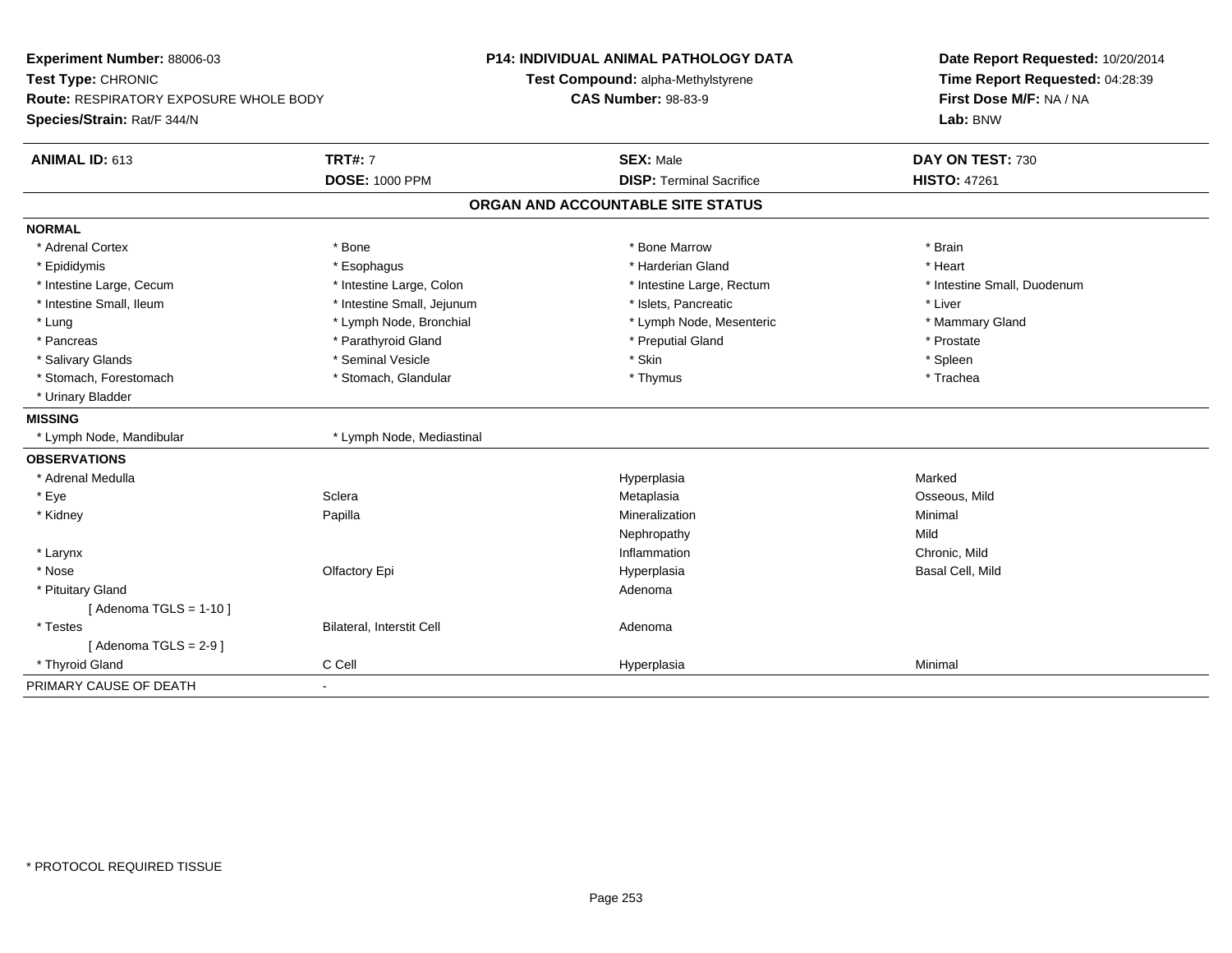| Experiment Number: 88006-03                                       | <b>P14: INDIVIDUAL ANIMAL PATHOLOGY DATA</b> |                                    | Date Report Requested: 10/20/2014 |                                 |
|-------------------------------------------------------------------|----------------------------------------------|------------------------------------|-----------------------------------|---------------------------------|
| Test Type: CHRONIC                                                |                                              | Test Compound: alpha-Methylstyrene |                                   | Time Report Requested: 04:28:39 |
| <b>Route: RESPIRATORY EXPOSURE WHOLE BODY</b>                     |                                              | <b>CAS Number: 98-83-9</b>         |                                   | First Dose M/F: NA / NA         |
| Species/Strain: Rat/F 344/N                                       |                                              |                                    |                                   | Lab: BNW                        |
| <b>ANIMAL ID: 614</b>                                             | <b>TRT#: 7</b>                               | <b>SEX: Male</b>                   |                                   | DAY ON TEST: 702                |
|                                                                   | <b>DOSE: 1000 PPM</b>                        |                                    | <b>DISP:</b> Moribund Sacrifice   | <b>HISTO: 47262</b>             |
|                                                                   |                                              | ORGAN AND ACCOUNTABLE SITE STATUS  |                                   |                                 |
| <b>NORMAL</b>                                                     |                                              |                                    |                                   |                                 |
| * Adrenal Cortex                                                  | * Bone                                       |                                    | * Bone Marrow                     | * Brain                         |
| * Epididymis                                                      | * Esophagus                                  |                                    | * Harderian Gland                 | * Heart                         |
| * Intestine Large, Cecum                                          | * Intestine Large, Colon                     |                                    | * Intestine Large, Rectum         | * Intestine Small, Duodenum     |
| * Intestine Small, Ileum                                          | * Intestine Small, Jejunum                   |                                    | * Islets, Pancreatic              | * Lymph Node, Mesenteric        |
| * Mammary Gland                                                   | * Pancreas                                   |                                    | * Preputial Gland                 | * Salivary Glands               |
| * Seminal Vesicle                                                 | * Skin                                       |                                    | * Stomach, Forestomach            | * Stomach, Glandular            |
| * Thymus                                                          | * Trachea                                    |                                    | * Urinary Bladder                 |                                 |
| <b>MISSING</b>                                                    |                                              |                                    |                                   |                                 |
| * Lymph Node, Bronchial                                           | * Lymph Node, Mandibular                     |                                    | * Lymph Node, Mediastinal         | * Parathyroid Gland             |
| <b>OBSERVATIONS</b>                                               |                                              |                                    |                                   |                                 |
| * Adrenal Medulla                                                 |                                              | Hyperplasia                        |                                   | Mild                            |
| * Eye                                                             | Sclera                                       | Metaplasia                         |                                   | Osseous, Moderate               |
| * Kidney                                                          |                                              | Nephropathy                        |                                   | Moderate                        |
| * Larynx                                                          |                                              | Foreign Body                       |                                   | Marked                          |
|                                                                   |                                              | Inflammation                       |                                   | Chronic, Mild                   |
| * Liver                                                           | <b>Bile Duct</b>                             | Hyperplasia                        |                                   | Mild                            |
|                                                                   |                                              |                                    | Leukemia Mononuclear              |                                 |
| [ Leukemia Mononuclear TGLS = 5-6 ]                               |                                              |                                    |                                   |                                 |
| * Lung                                                            |                                              |                                    | Leukemia Mononuclear              |                                 |
| * Nose                                                            | Olfactory Epi                                | Hyperplasia                        |                                   | Basal Cell, Mild                |
| * Pituitary Gland                                                 |                                              | Adenoma                            |                                   |                                 |
| [Adenoma TGLS = $6-10$ ]                                          |                                              |                                    |                                   |                                 |
| * Prostate                                                        |                                              | Inflammation                       |                                   | Suppurative, Minimal            |
| * Spleen                                                          |                                              |                                    | Leukemia Mononuclear              |                                 |
|                                                                   |                                              | Necrosis                           |                                   | Marked                          |
| [ Leukemia Mononuclear TGLS = 3-14 ]<br>[Necrosis TGLS = $4-14$ ] |                                              |                                    |                                   |                                 |
| * Testes                                                          | <b>Bilateral, Interstit Cell</b>             | Adenoma                            |                                   |                                 |
| [Adenoma TGLS = $2-9$ ]                                           |                                              |                                    |                                   |                                 |
| * Thyroid Gland                                                   | <b>Follicular Cel</b>                        | Carcinoma                          |                                   |                                 |
|                                                                   |                                              |                                    |                                   |                                 |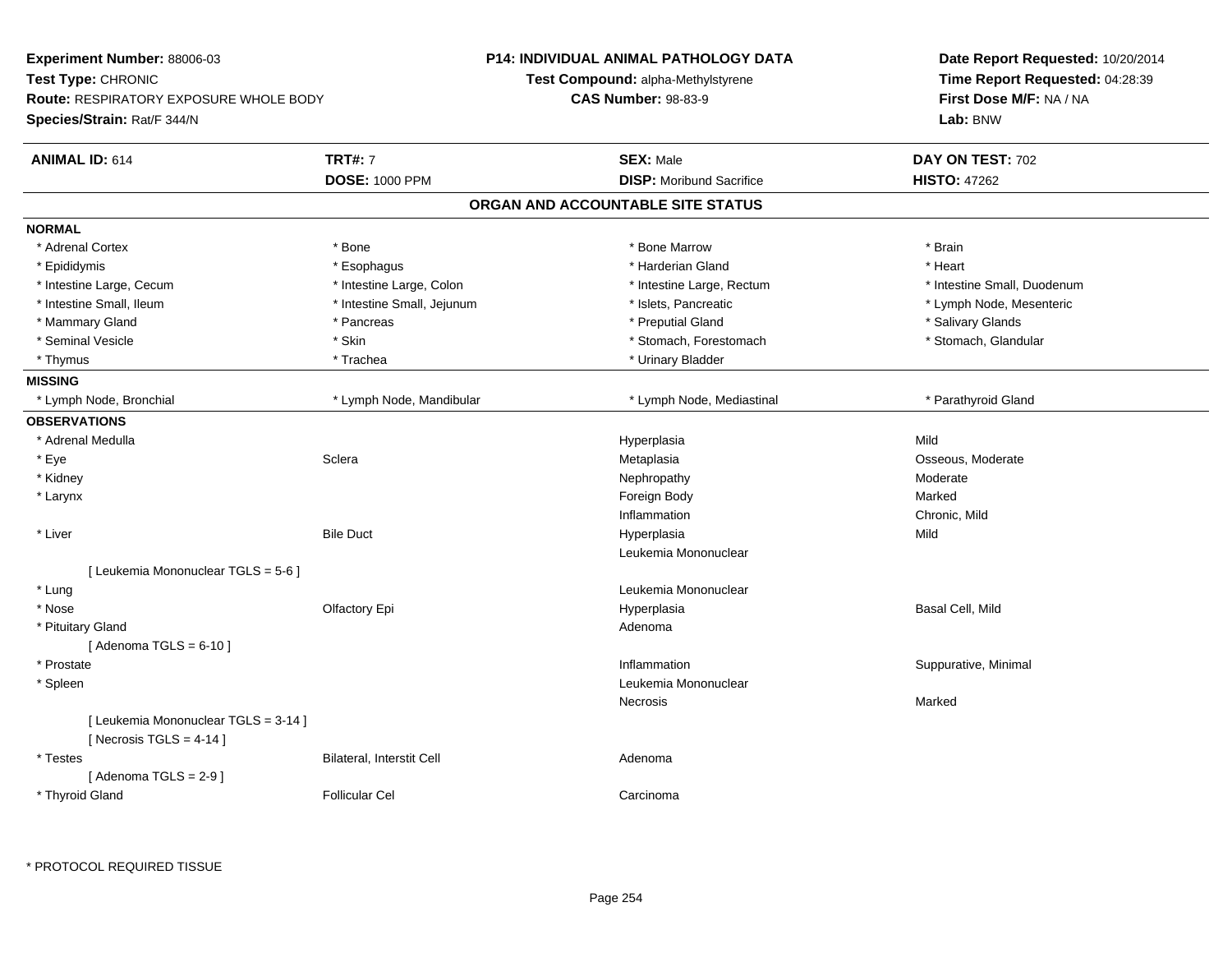| <b>Experiment Number: 88006-03</b><br><b>Test Type: CHRONIC</b><br><b>Route: RESPIRATORY EXPOSURE WHOLE BODY</b><br>Species/Strain: Rat/F 344/N |                               | <b>P14: INDIVIDUAL ANIMAL PATHOLOGY DATA</b> | Date Report Requested: 10/20/2014 |
|-------------------------------------------------------------------------------------------------------------------------------------------------|-------------------------------|----------------------------------------------|-----------------------------------|
|                                                                                                                                                 |                               | Test Compound: alpha-Methylstyrene           | Time Report Requested: 04:28:39   |
|                                                                                                                                                 |                               | <b>CAS Number: 98-83-9</b>                   | First Dose M/F: NA / NA           |
|                                                                                                                                                 |                               |                                              | Lab: BNW                          |
| <b>ANIMAL ID: 614</b>                                                                                                                           | <b>TRT#: 7</b>                | <b>SEX: Male</b>                             | <b>DAY ON TEST: 702</b>           |
|                                                                                                                                                 | <b>DOSE: 1000 PPM</b>         | <b>DISP:</b> Moribund Sacrifice              | <b>HISTO: 47262</b>               |
|                                                                                                                                                 |                               | ORGAN AND ACCOUNTABLE SITE STATUS            |                                   |
| [Carcinoma TGLS = 1-7 ]                                                                                                                         |                               |                                              |                                   |
| PRIMARY CAUSE OF DEATH                                                                                                                          | - Spleen Leukemia Mononuclear |                                              |                                   |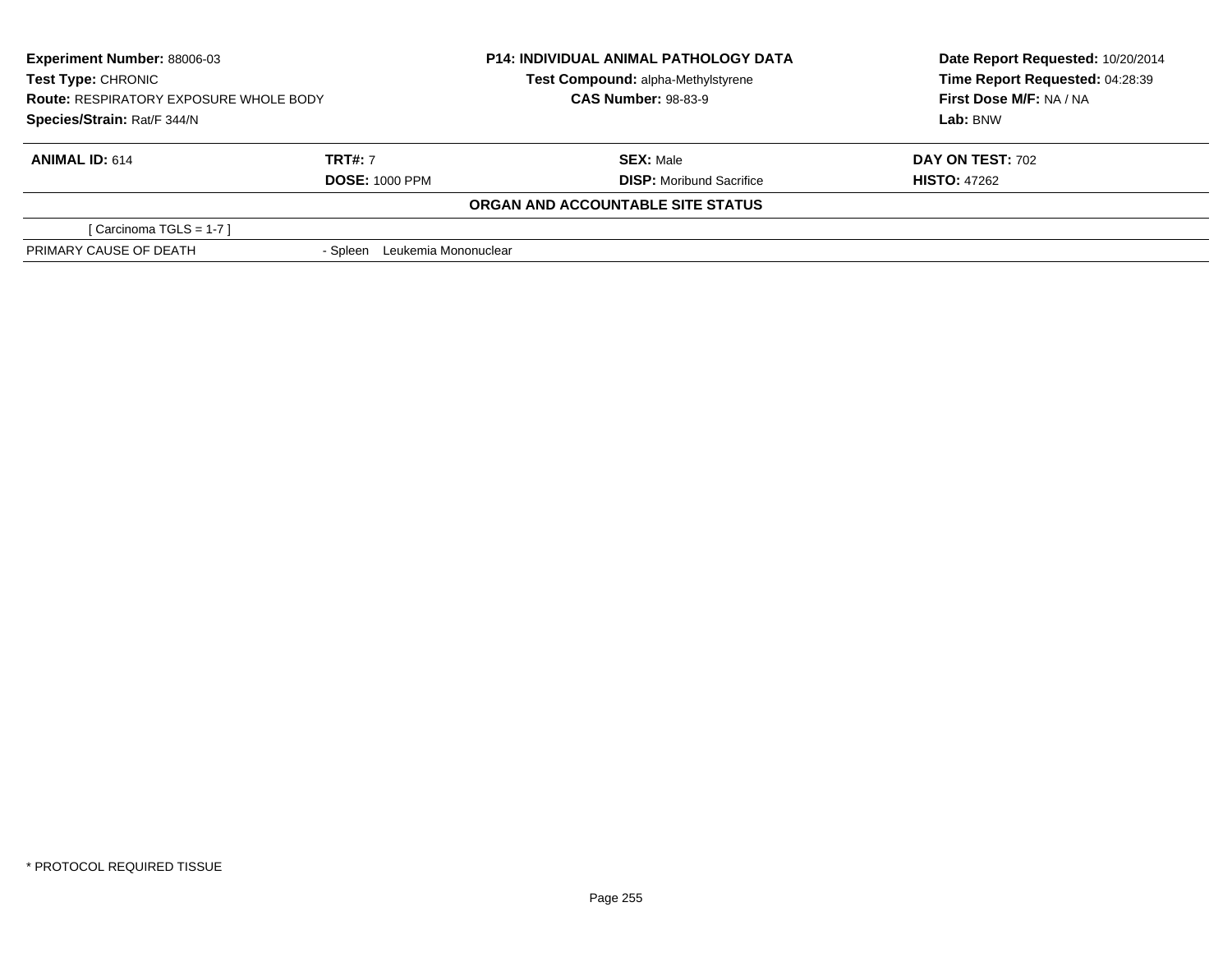| Experiment Number: 88006-03            |                           | <b>P14: INDIVIDUAL ANIMAL PATHOLOGY DATA</b> | Date Report Requested: 10/20/2014<br>Time Report Requested: 04:28:39 |  |
|----------------------------------------|---------------------------|----------------------------------------------|----------------------------------------------------------------------|--|
| Test Type: CHRONIC                     |                           | <b>Test Compound: alpha-Methylstyrene</b>    |                                                                      |  |
| Route: RESPIRATORY EXPOSURE WHOLE BODY |                           | <b>CAS Number: 98-83-9</b>                   | First Dose M/F: NA / NA                                              |  |
| Species/Strain: Rat/F 344/N            |                           |                                              | Lab: BNW                                                             |  |
| <b>ANIMAL ID: 615</b>                  | <b>TRT#: 7</b>            | <b>SEX: Male</b>                             | DAY ON TEST: 729                                                     |  |
|                                        | <b>DOSE: 1000 PPM</b>     | <b>DISP: Terminal Sacrifice</b>              | <b>HISTO: 47263</b>                                                  |  |
|                                        |                           | ORGAN AND ACCOUNTABLE SITE STATUS            |                                                                      |  |
| <b>NORMAL</b>                          |                           |                                              |                                                                      |  |
| * Adrenal Cortex                       | * Bone                    | * Bone Marrow                                | * Brain                                                              |  |
| * Epididymis                           | * Esophagus               | * Harderian Gland                            | * Intestine Large, Cecum                                             |  |
| * Intestine Large, Colon               | * Intestine Large, Rectum | * Intestine Small, Duodenum                  | * Intestine Small, Ileum                                             |  |
| * Intestine Small, Jejunum             | * Islets, Pancreatic      | * Larynx                                     | * Lymph Node, Bronchial                                              |  |
| * Lymph Node, Mesenteric               | * Mammary Gland           | * Pancreas                                   | * Parathyroid Gland                                                  |  |
| * Preputial Gland                      | * Prostate                | * Salivary Glands                            | * Seminal Vesicle                                                    |  |
| * Skin                                 | * Stomach, Forestomach    | * Stomach, Glandular                         | * Thymus                                                             |  |
| * Thyroid Gland                        | * Trachea                 | * Urinary Bladder                            |                                                                      |  |
| <b>MISSING</b>                         |                           |                                              |                                                                      |  |
| * Lymph Node, Mandibular               | * Lymph Node, Mediastinal |                                              |                                                                      |  |
| <b>OBSERVATIONS</b>                    |                           |                                              |                                                                      |  |
| * Adrenal Medulla                      |                           | Hyperplasia                                  | Marked                                                               |  |
|                                        |                           | Pheochromocytoma Benign                      |                                                                      |  |
| * Eye                                  | Sclera                    | Metaplasia                                   | Osseous, Moderate                                                    |  |
| * Heart                                |                           | Cardiomyopathy                               | Moderate                                                             |  |
|                                        | Atrium                    | Thrombosis                                   | Marked                                                               |  |
| [Thrombosis TGLS = 4-6]                |                           |                                              |                                                                      |  |
| * Kidney                               |                           | Infarct                                      |                                                                      |  |
|                                        | Papilla                   | Mineralization                               | Minimal                                                              |  |
|                                        |                           | Nephropathy                                  | Mild                                                                 |  |
| * Liver                                | <b>Bile Duct</b>          | Hyperplasia                                  | Minimal                                                              |  |
|                                        |                           | Leukemia Mononuclear                         |                                                                      |  |
|                                        |                           | <b>Necrosis</b>                              | Moderate                                                             |  |
| * Lung                                 |                           | Leukemia Mononuclear                         |                                                                      |  |
| * Nose                                 | Olfactory Epi             | Degeneration                                 | Minimal                                                              |  |
|                                        | Olfactory Epi             | Hyperplasia                                  | Basal Cell, Mild                                                     |  |
| * Pituitary Gland                      |                           | Hyperplasia                                  | Marked                                                               |  |
| [Hyperplasia TGLS = 1-10]              |                           |                                              |                                                                      |  |
| * Spleen                               |                           | Leukemia Mononuclear                         |                                                                      |  |
| * Testes                               | Bilateral, Interstit Cell | Adenoma                                      |                                                                      |  |
|                                        |                           |                                              |                                                                      |  |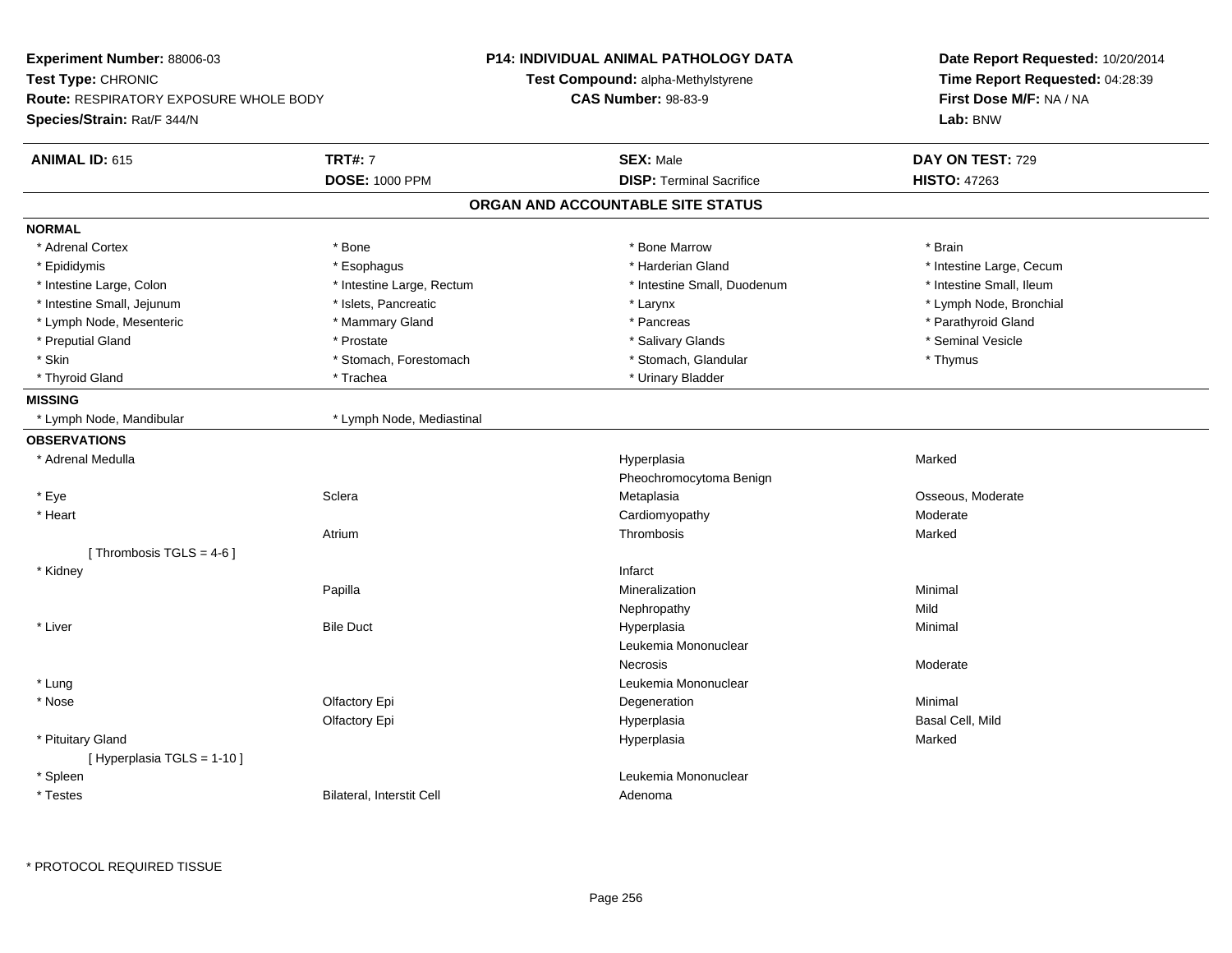| <b>Experiment Number: 88006-03</b><br>Test Type: CHRONIC<br><b>Route: RESPIRATORY EXPOSURE WHOLE BODY</b><br>Species/Strain: Rat/F 344/N |                       | <b>P14: INDIVIDUAL ANIMAL PATHOLOGY DATA</b> | Date Report Requested: 10/20/2014<br>Time Report Requested: 04:28:39 |
|------------------------------------------------------------------------------------------------------------------------------------------|-----------------------|----------------------------------------------|----------------------------------------------------------------------|
|                                                                                                                                          |                       | Test Compound: alpha-Methylstyrene           |                                                                      |
|                                                                                                                                          |                       | <b>CAS Number: 98-83-9</b>                   | First Dose M/F: NA / NA                                              |
|                                                                                                                                          |                       |                                              | Lab: BNW                                                             |
| <b>ANIMAL ID: 615</b>                                                                                                                    | <b>TRT#: 7</b>        | <b>SEX: Male</b>                             | DAY ON TEST: 729                                                     |
| <b>DOSE: 1000 PPM</b>                                                                                                                    |                       | <b>DISP: Terminal Sacrifice</b>              | <b>HISTO: 47263</b>                                                  |
|                                                                                                                                          |                       | ORGAN AND ACCOUNTABLE SITE STATUS            |                                                                      |
|                                                                                                                                          | <b>Germinal Epith</b> | Atrophy                                      | Marked                                                               |
| [Adenoma TGLS = $3-9$ ]                                                                                                                  |                       |                                              |                                                                      |
| [Atrophy TGLS = $2-9$ ]                                                                                                                  |                       |                                              |                                                                      |
| PRIMARY CAUSE OF DEATH                                                                                                                   |                       |                                              |                                                                      |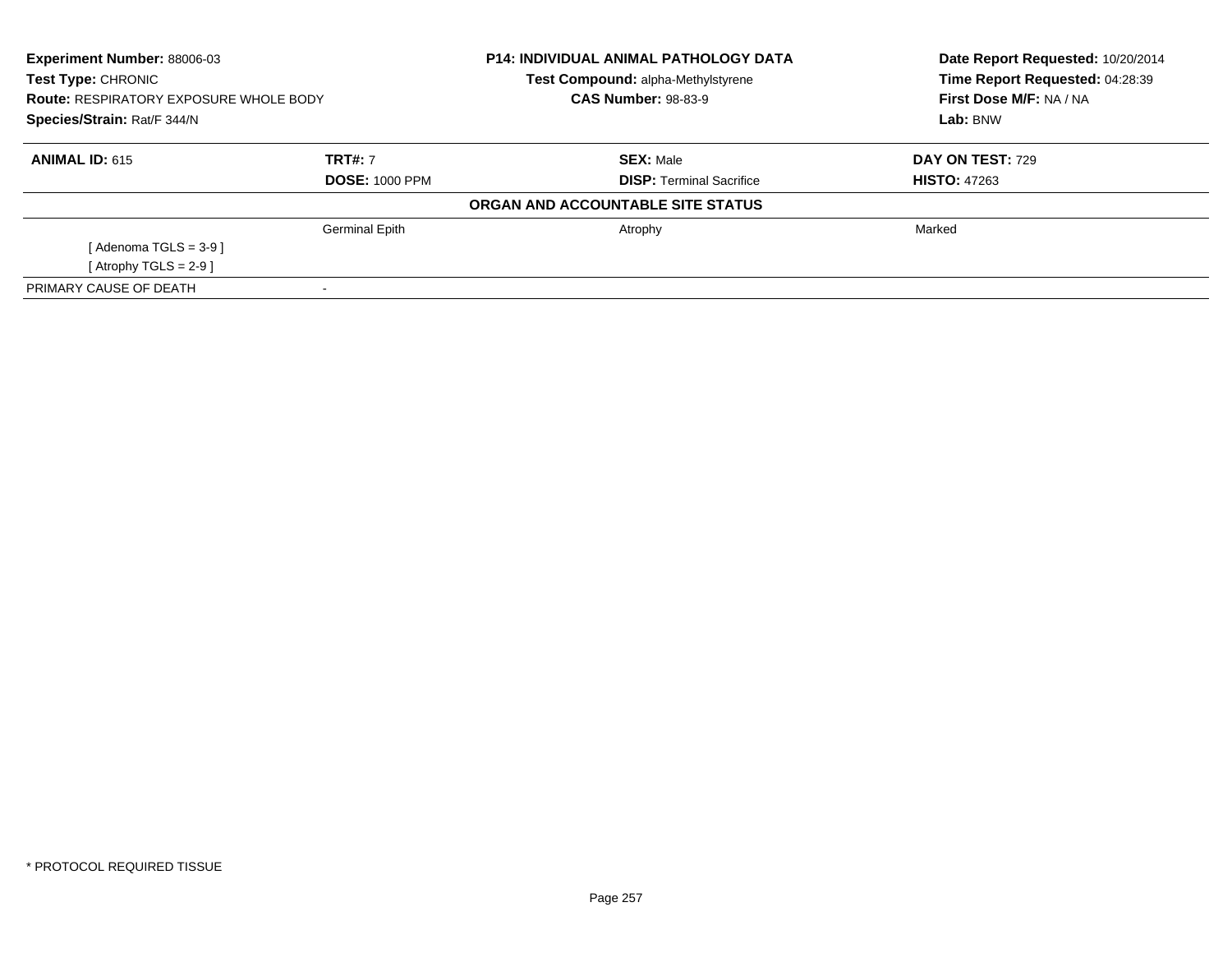| Experiment Number: 88006-03<br>Test Type: CHRONIC<br><b>Route: RESPIRATORY EXPOSURE WHOLE BODY</b><br>Species/Strain: Rat/F 344/N |                                  | <b>P14: INDIVIDUAL ANIMAL PATHOLOGY DATA</b><br>Test Compound: alpha-Methylstyrene | Date Report Requested: 10/20/2014<br>Time Report Requested: 04:28:39 |
|-----------------------------------------------------------------------------------------------------------------------------------|----------------------------------|------------------------------------------------------------------------------------|----------------------------------------------------------------------|
|                                                                                                                                   |                                  | <b>CAS Number: 98-83-9</b>                                                         | First Dose M/F: NA / NA<br>Lab: BNW                                  |
| <b>ANIMAL ID: 616</b>                                                                                                             | <b>TRT#: 7</b>                   | <b>SEX: Male</b>                                                                   | DAY ON TEST: 729                                                     |
|                                                                                                                                   | <b>DOSE: 1000 PPM</b>            | <b>DISP: Terminal Sacrifice</b>                                                    | <b>HISTO: 47264</b>                                                  |
|                                                                                                                                   |                                  | ORGAN AND ACCOUNTABLE SITE STATUS                                                  |                                                                      |
| <b>NORMAL</b>                                                                                                                     |                                  |                                                                                    |                                                                      |
| * Adrenal Cortex                                                                                                                  | * Adrenal Medulla                | * Bone                                                                             | * Bone Marrow                                                        |
| * Brain                                                                                                                           | * Epididymis                     | * Esophagus                                                                        | * Harderian Gland                                                    |
| * Heart                                                                                                                           | * Intestine Large, Cecum         | * Intestine Large, Colon                                                           | * Intestine Large, Rectum                                            |
| * Intestine Small, Duodenum                                                                                                       | * Intestine Small, Ileum         | * Intestine Small, Jejunum                                                         | * Islets, Pancreatic                                                 |
| * Larynx                                                                                                                          | * Liver                          | * Lung                                                                             | * Lymph Node, Mesenteric                                             |
| * Mammary Gland                                                                                                                   | * Pancreas                       | * Parathyroid Gland                                                                | * Preputial Gland                                                    |
| * Prostate                                                                                                                        | * Salivary Glands                | * Seminal Vesicle                                                                  | * Skin                                                               |
| * Spleen                                                                                                                          | * Stomach, Forestomach           | * Stomach, Glandular                                                               | * Thymus                                                             |
| * Thyroid Gland                                                                                                                   | * Trachea                        | * Urinary Bladder                                                                  |                                                                      |
| <b>MISSING</b>                                                                                                                    |                                  |                                                                                    |                                                                      |
| * Lymph Node, Bronchial                                                                                                           | * Lymph Node, Mandibular         | * Lymph Node, Mediastinal                                                          |                                                                      |
| <b>OBSERVATIONS</b>                                                                                                               |                                  |                                                                                    |                                                                      |
| * Eye                                                                                                                             | Sclera                           | Metaplasia                                                                         | Osseous, Mild                                                        |
| * Kidney                                                                                                                          |                                  | Nephropathy                                                                        | Moderate                                                             |
| * Nose                                                                                                                            | Olfactory Epi                    | Hyperplasia                                                                        | Basal Cell, Mild                                                     |
| * Pituitary Gland                                                                                                                 |                                  | Adenoma                                                                            |                                                                      |
| [Adenoma TGLS = $1-10$ ]                                                                                                          |                                  |                                                                                    |                                                                      |
| * Testes                                                                                                                          | <b>Bilateral, Interstit Cell</b> | Adenoma                                                                            |                                                                      |
| [Adenoma TGLS = $2-9$ ]                                                                                                           |                                  |                                                                                    |                                                                      |
| Tongue                                                                                                                            | Epithelium                       | Hyperplasia                                                                        | Moderate                                                             |
| [Hyperplasia TGLS = 3-7]                                                                                                          |                                  |                                                                                    |                                                                      |
| PRIMARY CAUSE OF DEATH                                                                                                            |                                  |                                                                                    |                                                                      |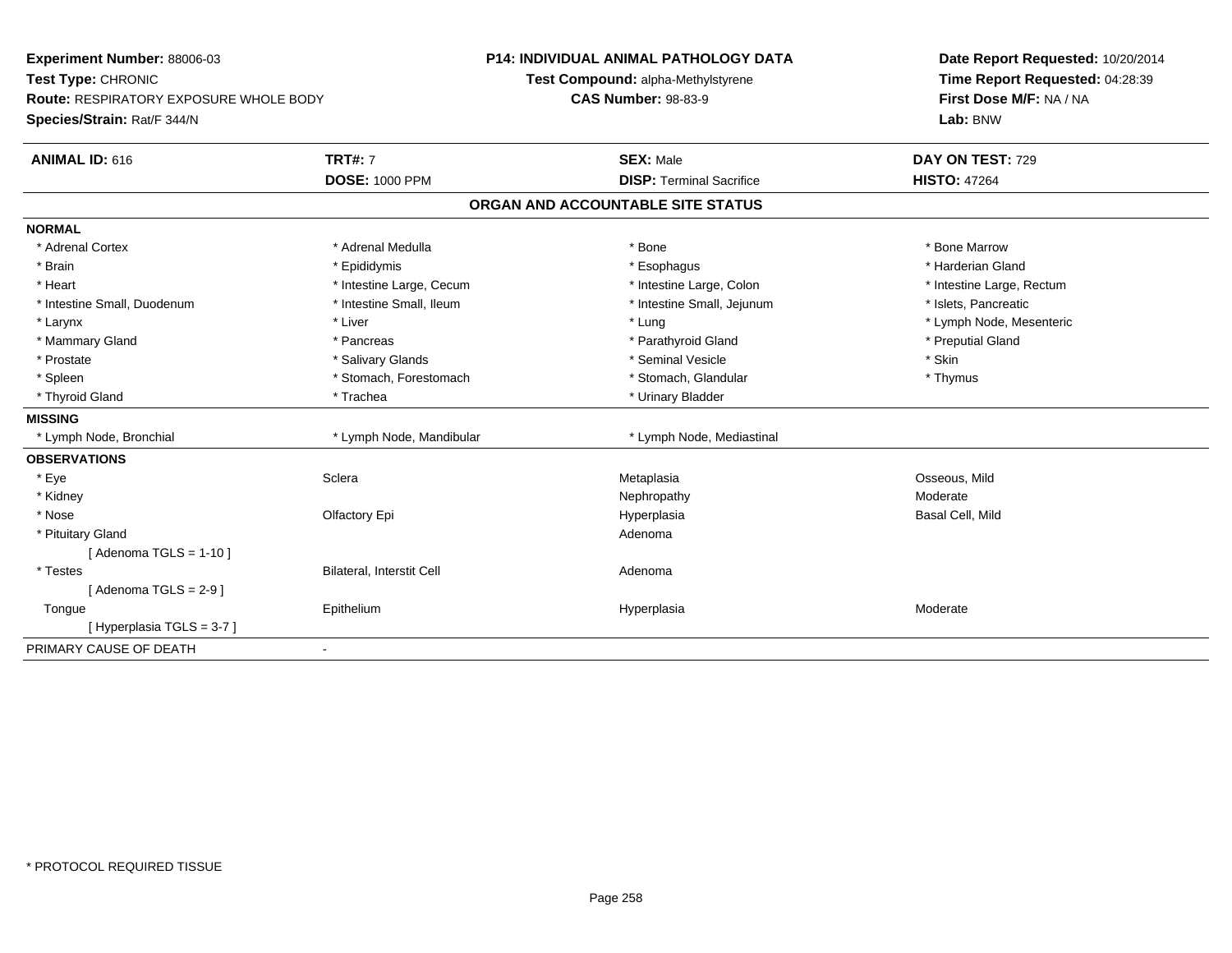| Experiment Number: 88006-03<br>Test Type: CHRONIC<br>Route: RESPIRATORY EXPOSURE WHOLE BODY<br>Species/Strain: Rat/F 344/N | <b>P14: INDIVIDUAL ANIMAL PATHOLOGY DATA</b><br>Test Compound: alpha-Methylstyrene<br><b>CAS Number: 98-83-9</b> | Date Report Requested: 10/20/2014<br>Time Report Requested: 04:28:39<br>First Dose M/F: NA / NA<br>Lab: BNW |
|----------------------------------------------------------------------------------------------------------------------------|------------------------------------------------------------------------------------------------------------------|-------------------------------------------------------------------------------------------------------------|
| <b>TRT#: 7</b><br><b>ANIMAL ID: 617</b>                                                                                    | <b>SEX: Male</b>                                                                                                 | DAY ON TEST: 729                                                                                            |
| <b>DOSE: 1000 PPM</b>                                                                                                      | <b>DISP: Terminal Sacrifice</b>                                                                                  | <b>HISTO: 47265</b>                                                                                         |
|                                                                                                                            | ORGAN AND ACCOUNTABLE SITE STATUS                                                                                |                                                                                                             |
| <b>NORMAL</b>                                                                                                              |                                                                                                                  |                                                                                                             |
| * Adrenal Cortex<br>* Bone                                                                                                 | * Bone Marrow                                                                                                    | * Brain                                                                                                     |
| * Epididymis<br>* Esophagus                                                                                                | * Eye                                                                                                            | * Harderian Gland                                                                                           |
| * Heart<br>* Intestine Large, Cecum                                                                                        | * Intestine Large, Colon                                                                                         | * Intestine Large, Rectum                                                                                   |
| * Intestine Small, Duodenum<br>* Intestine Small, Ileum                                                                    | * Intestine Small, Jejunum                                                                                       | * Islets, Pancreatic                                                                                        |
| $*$ Liver<br>* Lung                                                                                                        | * Lymph Node, Mesenteric                                                                                         | * Mammary Gland                                                                                             |
| * Parathyroid Gland<br>* Pancreas                                                                                          | * Prostate                                                                                                       | * Salivary Glands                                                                                           |
| * Skin<br>* Seminal Vesicle                                                                                                | * Stomach, Forestomach                                                                                           | * Stomach, Glandular                                                                                        |
| * Thyroid Gland<br>* Thymus                                                                                                | * Trachea                                                                                                        | * Urinary Bladder                                                                                           |
| <b>MISSING</b>                                                                                                             |                                                                                                                  |                                                                                                             |
| * Lymph Node, Mandibular<br>* Lymph Node, Bronchial                                                                        | * Lymph Node, Mediastinal                                                                                        |                                                                                                             |
| <b>OBSERVATIONS</b>                                                                                                        |                                                                                                                  |                                                                                                             |
| * Adrenal Medulla                                                                                                          | Hyperplasia                                                                                                      | Marked                                                                                                      |
| * Kidney<br>Papilla                                                                                                        | Mineralization                                                                                                   | Mild                                                                                                        |
|                                                                                                                            | Nephropathy                                                                                                      | Moderate                                                                                                    |
| * Larynx                                                                                                                   | Inflammation                                                                                                     | Suppurative, Mild                                                                                           |
| * Nose<br>Olfactory Epi                                                                                                    | Degeneration                                                                                                     | Minimal                                                                                                     |
| Olfactory Epi                                                                                                              | Hyperplasia                                                                                                      | Basal Cell, Mild                                                                                            |
| * Pituitary Gland                                                                                                          | Adenoma                                                                                                          |                                                                                                             |
| [Adenoma TGLS = $4-10$ ]                                                                                                   |                                                                                                                  |                                                                                                             |
| * Preputial Gland                                                                                                          | Hyperplasia                                                                                                      | Marked                                                                                                      |
| [ Hyperplasia TGLS = 1-9 ]                                                                                                 |                                                                                                                  |                                                                                                             |
| * Spleen                                                                                                                   | Hyperplasia                                                                                                      | Lymphoid, Marked                                                                                            |
| [ Hyperplasia TGLS = 3-6 ]                                                                                                 |                                                                                                                  |                                                                                                             |
| Bilateral, Interstit Cell<br>* Testes                                                                                      | Adenoma                                                                                                          |                                                                                                             |
| [Adenoma TGLS = $2-9$ ]                                                                                                    |                                                                                                                  |                                                                                                             |
| PRIMARY CAUSE OF DEATH                                                                                                     |                                                                                                                  |                                                                                                             |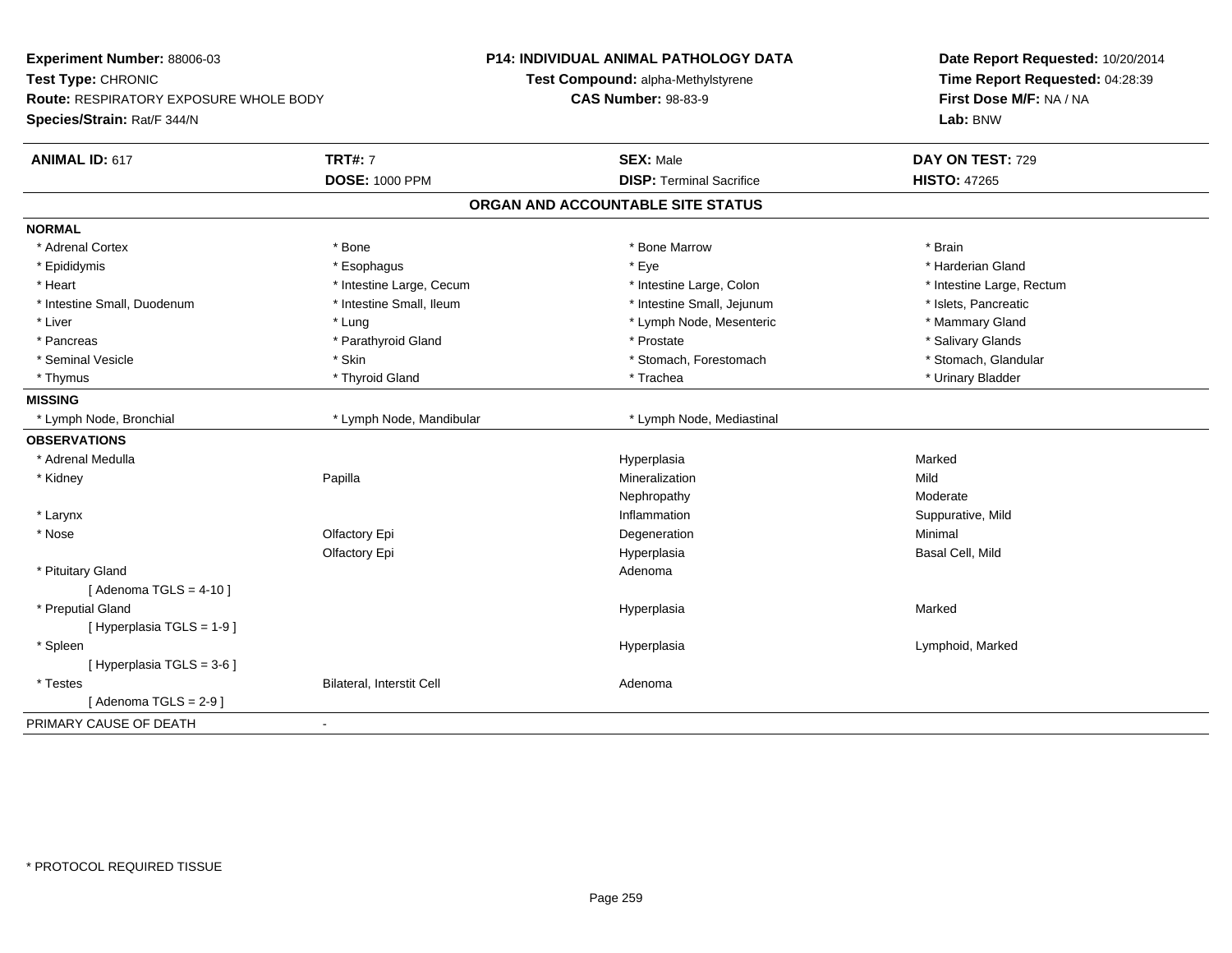| Experiment Number: 88006-03                   |                             | <b>P14: INDIVIDUAL ANIMAL PATHOLOGY DATA</b> | Date Report Requested: 10/20/2014<br>Time Report Requested: 04:28:39<br>First Dose M/F: NA / NA<br>Lab: BNW |
|-----------------------------------------------|-----------------------------|----------------------------------------------|-------------------------------------------------------------------------------------------------------------|
| Test Type: CHRONIC                            |                             | <b>Test Compound: alpha-Methylstyrene</b>    |                                                                                                             |
| <b>Route: RESPIRATORY EXPOSURE WHOLE BODY</b> |                             | <b>CAS Number: 98-83-9</b>                   |                                                                                                             |
| Species/Strain: Rat/F 344/N                   |                             |                                              |                                                                                                             |
| <b>ANIMAL ID: 618</b>                         | <b>TRT#: 7</b>              | <b>SEX: Male</b>                             | DAY ON TEST: 669                                                                                            |
|                                               | <b>DOSE: 1000 PPM</b>       | <b>DISP:</b> Moribund Sacrifice              | <b>HISTO: 47266</b>                                                                                         |
|                                               |                             | ORGAN AND ACCOUNTABLE SITE STATUS            |                                                                                                             |
| <b>NORMAL</b>                                 |                             |                                              |                                                                                                             |
| * Bone                                        | * Bone Marrow               | * Brain                                      | * Epididymis                                                                                                |
| * Esophagus                                   | * Harderian Gland           | * Intestine Large, Cecum                     | * Intestine Large, Colon                                                                                    |
| * Intestine Large, Rectum                     | * Intestine Small, Duodenum | * Intestine Small, Ileum                     | * Intestine Small, Jejunum                                                                                  |
| * Islets, Pancreatic                          | * Larynx                    | * Lymph Node, Bronchial                      | * Mammary Gland                                                                                             |
| * Pancreas                                    | * Parathyroid Gland         | * Preputial Gland                            | * Salivary Glands                                                                                           |
| * Seminal Vesicle                             | * Skin                      | * Stomach, Forestomach                       | * Thymus                                                                                                    |
| * Thyroid Gland                               | * Trachea                   | * Urinary Bladder                            |                                                                                                             |
| <b>MISSING</b>                                |                             |                                              |                                                                                                             |
| * Lymph Node, Mandibular                      | * Lymph Node, Mediastinal   |                                              |                                                                                                             |
| <b>OBSERVATIONS</b>                           |                             |                                              |                                                                                                             |
| * Adrenal Cortex                              |                             | Hyperplasia                                  | Mild                                                                                                        |
| * Adrenal Medulla                             |                             | Hyperplasia                                  | Moderate                                                                                                    |
|                                               |                             | Leukemia Mononuclear                         |                                                                                                             |
| * Eye                                         | Sclera                      | Metaplasia                                   | Osseous, Moderate                                                                                           |
| $*$ Heart                                     | Atrium                      | Thrombosis                                   | Marked                                                                                                      |
| * Kidney                                      |                             | Nephropathy                                  | Mild                                                                                                        |
| * Liver                                       | <b>Bile Duct</b>            | Hyperplasia                                  | Mild                                                                                                        |
|                                               |                             | Leukemia Mononuclear                         |                                                                                                             |
| [ Leukemia Mononuclear TGLS = 1-6 ]           |                             |                                              |                                                                                                             |
| * Lung                                        |                             | Leukemia Mononuclear                         |                                                                                                             |
| Lymph Node                                    | Pancreatic                  | Leukemia Mononuclear                         |                                                                                                             |
| * Lymph Node, Mesenteric                      |                             | Leukemia Mononuclear                         |                                                                                                             |
| [ Leukemia Mononuclear TGLS = 3-15 ]          |                             |                                              |                                                                                                             |
| * Nose                                        |                             | Foreign Body                                 |                                                                                                             |
|                                               | Goblet Cell                 | Hyperplasia                                  | Mild                                                                                                        |
|                                               | Olfactory Epi               | Hyperplasia                                  | Basal Cell, Mild                                                                                            |
|                                               |                             | Inflammation                                 | Suppurative, Mild                                                                                           |
| * Pituitary Gland                             |                             | Hyperplasia                                  | Moderate                                                                                                    |
| * Prostate                                    |                             | Inflammation                                 | Suppurative, Mild                                                                                           |
| * Spleen                                      |                             | Leukemia Mononuclear                         |                                                                                                             |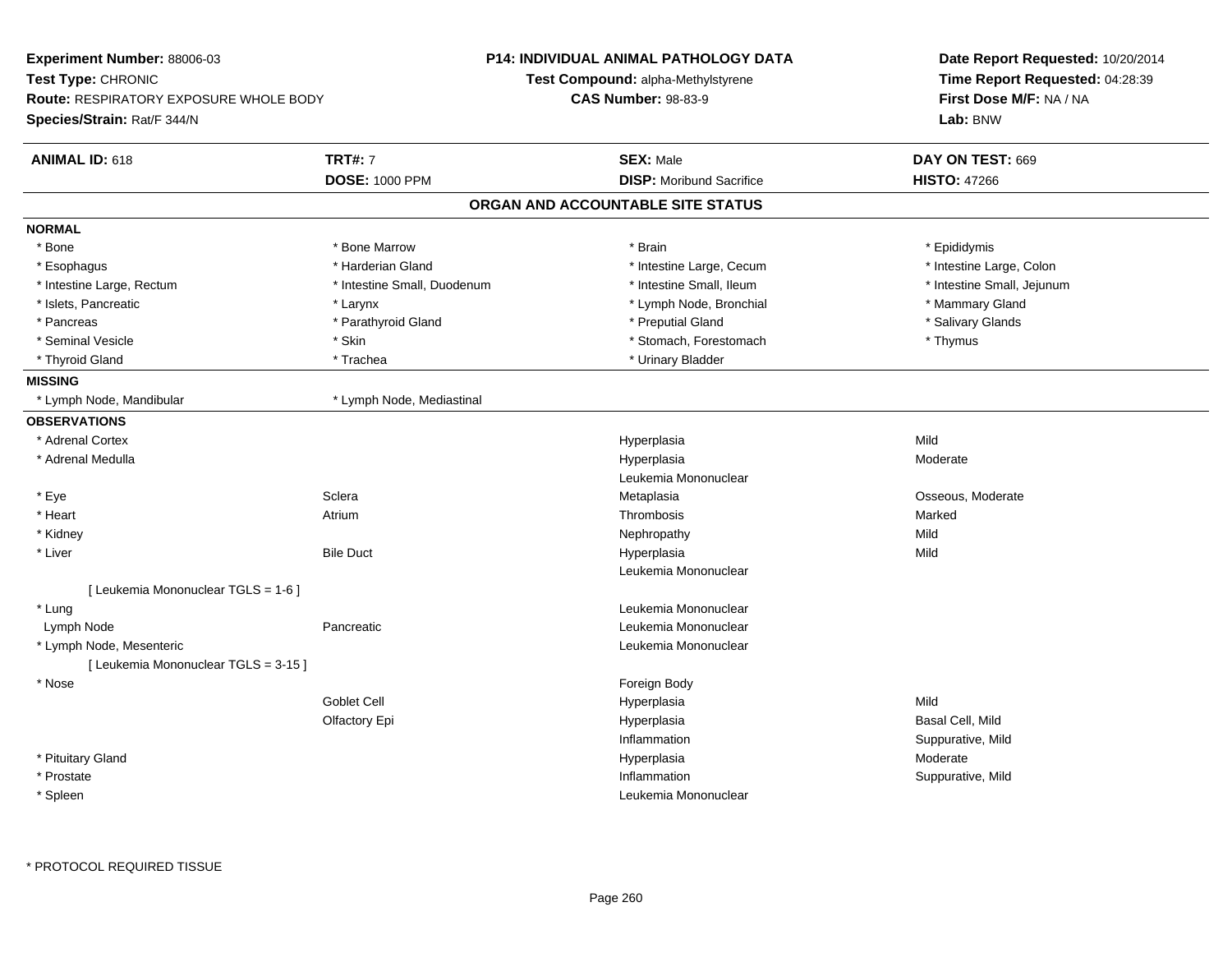| <b>Experiment Number: 88006-03</b><br><b>Test Type: CHRONIC</b><br><b>Route: RESPIRATORY EXPOSURE WHOLE BODY</b><br>Species/Strain: Rat/F 344/N |                               | <b>P14: INDIVIDUAL ANIMAL PATHOLOGY DATA</b><br>Test Compound: alpha-Methylstyrene<br><b>CAS Number: 98-83-9</b> | Date Report Requested: 10/20/2014<br>Time Report Requested: 04:28:39<br>First Dose M/F: NA / NA |
|-------------------------------------------------------------------------------------------------------------------------------------------------|-------------------------------|------------------------------------------------------------------------------------------------------------------|-------------------------------------------------------------------------------------------------|
|                                                                                                                                                 |                               |                                                                                                                  | Lab: BNW                                                                                        |
| <b>ANIMAL ID: 618</b>                                                                                                                           | <b>TRT#: 7</b>                | <b>SEX: Male</b>                                                                                                 | DAY ON TEST: 669                                                                                |
|                                                                                                                                                 | <b>DOSE: 1000 PPM</b>         | <b>DISP:</b> Moribund Sacrifice                                                                                  | <b>HISTO: 47266</b>                                                                             |
|                                                                                                                                                 |                               | ORGAN AND ACCOUNTABLE SITE STATUS                                                                                |                                                                                                 |
| [Leukemia Mononuclear TGLS = 2-14 ]                                                                                                             |                               |                                                                                                                  |                                                                                                 |
| * Stomach, Glandular                                                                                                                            |                               | Erosion                                                                                                          | Mild                                                                                            |
| [ Erosion TGLS = $4-10+16$ ]                                                                                                                    |                               |                                                                                                                  |                                                                                                 |
| * Testes                                                                                                                                        | Interstit Cell                | Adenoma                                                                                                          |                                                                                                 |
| PRIMARY CAUSE OF DEATH                                                                                                                          | - Spleen Leukemia Mononuclear |                                                                                                                  |                                                                                                 |
| CONTRIBUTORY CAUSE OF DEATH                                                                                                                     | - Heart Atrium Thrombosis     |                                                                                                                  |                                                                                                 |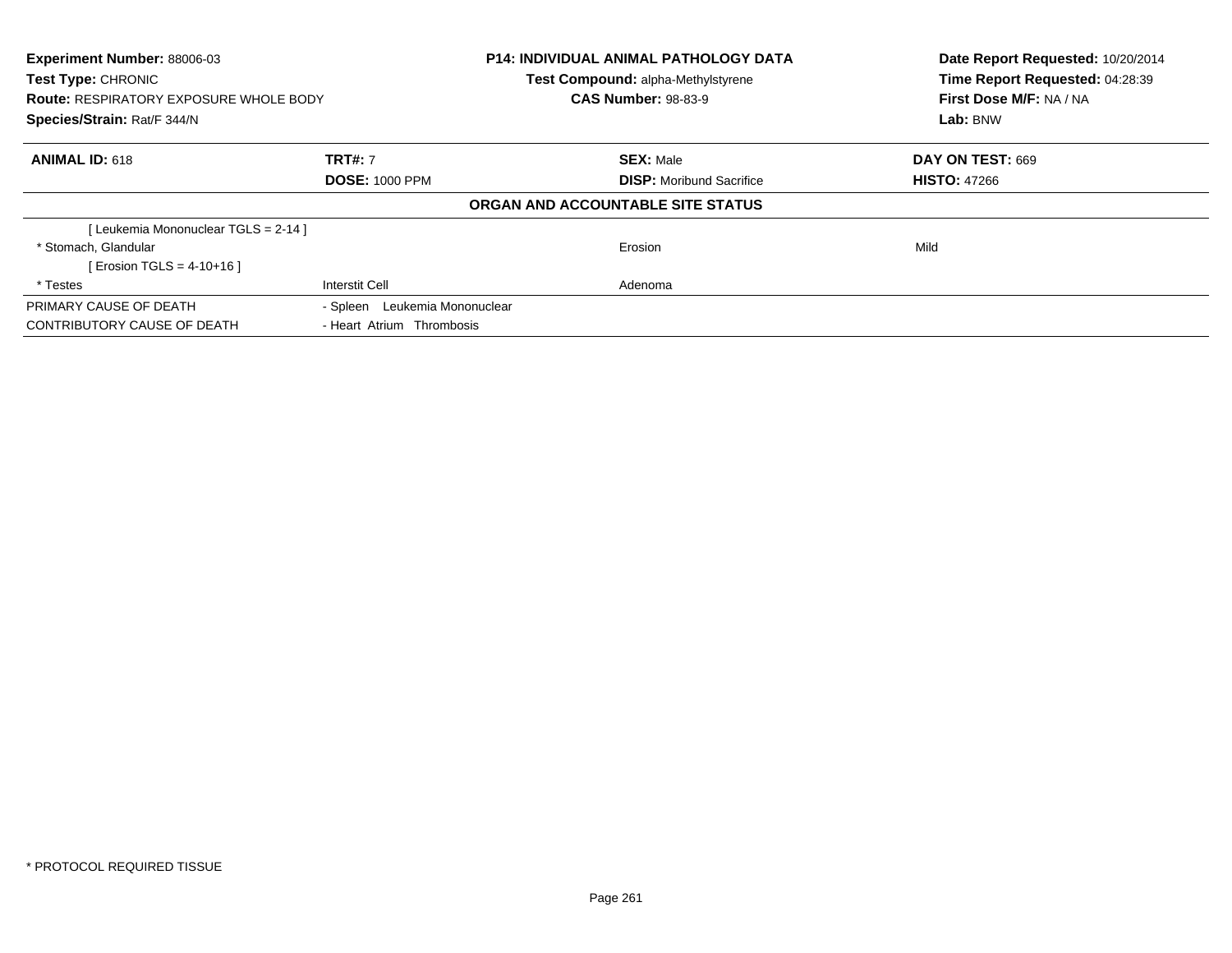| Experiment Number: 88006-03                   |                            | <b>P14: INDIVIDUAL ANIMAL PATHOLOGY DATA</b> | Date Report Requested: 10/20/2014<br>Time Report Requested: 04:28:39<br>First Dose M/F: NA / NA |  |
|-----------------------------------------------|----------------------------|----------------------------------------------|-------------------------------------------------------------------------------------------------|--|
| Test Type: CHRONIC                            |                            | Test Compound: alpha-Methylstyrene           |                                                                                                 |  |
| <b>Route: RESPIRATORY EXPOSURE WHOLE BODY</b> |                            | <b>CAS Number: 98-83-9</b>                   |                                                                                                 |  |
| Species/Strain: Rat/F 344/N                   |                            |                                              | Lab: BNW                                                                                        |  |
| <b>ANIMAL ID: 619</b>                         | <b>TRT#: 7</b>             | <b>SEX: Male</b>                             | DAY ON TEST: 730                                                                                |  |
|                                               | <b>DOSE: 1000 PPM</b>      | <b>DISP: Terminal Sacrifice</b>              | <b>HISTO: 47267</b>                                                                             |  |
|                                               |                            | ORGAN AND ACCOUNTABLE SITE STATUS            |                                                                                                 |  |
| <b>NORMAL</b>                                 |                            |                                              |                                                                                                 |  |
| * Adrenal Medulla                             | * Bone                     | * Bone Marrow                                | * Brain                                                                                         |  |
| * Epididymis                                  | * Esophagus                | * Harderian Gland                            | * Heart                                                                                         |  |
| * Intestine Large, Cecum                      | * Intestine Large, Colon   | * Intestine Large, Rectum                    | * Intestine Small, Duodenum                                                                     |  |
| * Intestine Small, Ileum                      | * Intestine Small, Jejunum | * Islets, Pancreatic                         | * Larynx                                                                                        |  |
| * Lymph Node, Mesenteric                      | * Pancreas                 | * Parathyroid Gland                          | * Preputial Gland                                                                               |  |
| * Salivary Glands                             | * Seminal Vesicle          | * Stomach, Forestomach                       | * Stomach, Glandular                                                                            |  |
| * Thymus                                      | * Thyroid Gland            | * Trachea                                    | * Urinary Bladder                                                                               |  |
| <b>MISSING</b>                                |                            |                                              |                                                                                                 |  |
| * Lymph Node, Mandibular                      | * Lymph Node, Mediastinal  |                                              |                                                                                                 |  |
| <b>OBSERVATIONS</b>                           |                            |                                              |                                                                                                 |  |
| * Adrenal Cortex                              |                            | Vacuolization Cytoplasmic                    | Mild                                                                                            |  |
| * Eye                                         | Sclera                     | Metaplasia                                   | Osseous, Moderate                                                                               |  |
| * Kidney                                      | Pelvis, Transit Epithe     | Hyperplasia                                  | Minimal                                                                                         |  |
|                                               | Papilla                    | Mineralization                               | Minimal                                                                                         |  |
|                                               |                            | Nephropathy                                  | Moderate                                                                                        |  |
| * Liver                                       |                            | <b>Clear Cell Focus</b>                      |                                                                                                 |  |
|                                               | <b>Bile Duct</b>           | Hyperplasia                                  | Mild                                                                                            |  |
|                                               |                            | Leukemia Mononuclear                         |                                                                                                 |  |
| [ Leukemia Mononuclear TGLS = 9-6 ]           |                            |                                              |                                                                                                 |  |
| * Lung                                        | Alveolus                   | <b>Infiltration Cellular</b>                 | Histiocyte, Mild                                                                                |  |
|                                               |                            | Leukemia Mononuclear                         |                                                                                                 |  |
| * Lymph Node, Bronchial                       |                            | Leukemia Mononuclear                         |                                                                                                 |  |
| * Mammary Gland                               |                            | Fibroadenoma                                 |                                                                                                 |  |
| [Fibroadenoma TGLS = 2-16]                    |                            |                                              |                                                                                                 |  |
| * Nose                                        | <b>Goblet Cell</b>         | Hyperplasia                                  | Moderate                                                                                        |  |
|                                               | Olfactory Epi              | Hyperplasia                                  | Basal Cell, Minimal                                                                             |  |
|                                               |                            | Inflammation                                 | Suppurative, Mild                                                                               |  |
|                                               | Olfactory Epi              | Metaplasia                                   | Moderate                                                                                        |  |
| * Pituitary Gland                             |                            | Adenoma                                      |                                                                                                 |  |
| [Adenoma TGLS = $4-10$ ]                      |                            |                                              |                                                                                                 |  |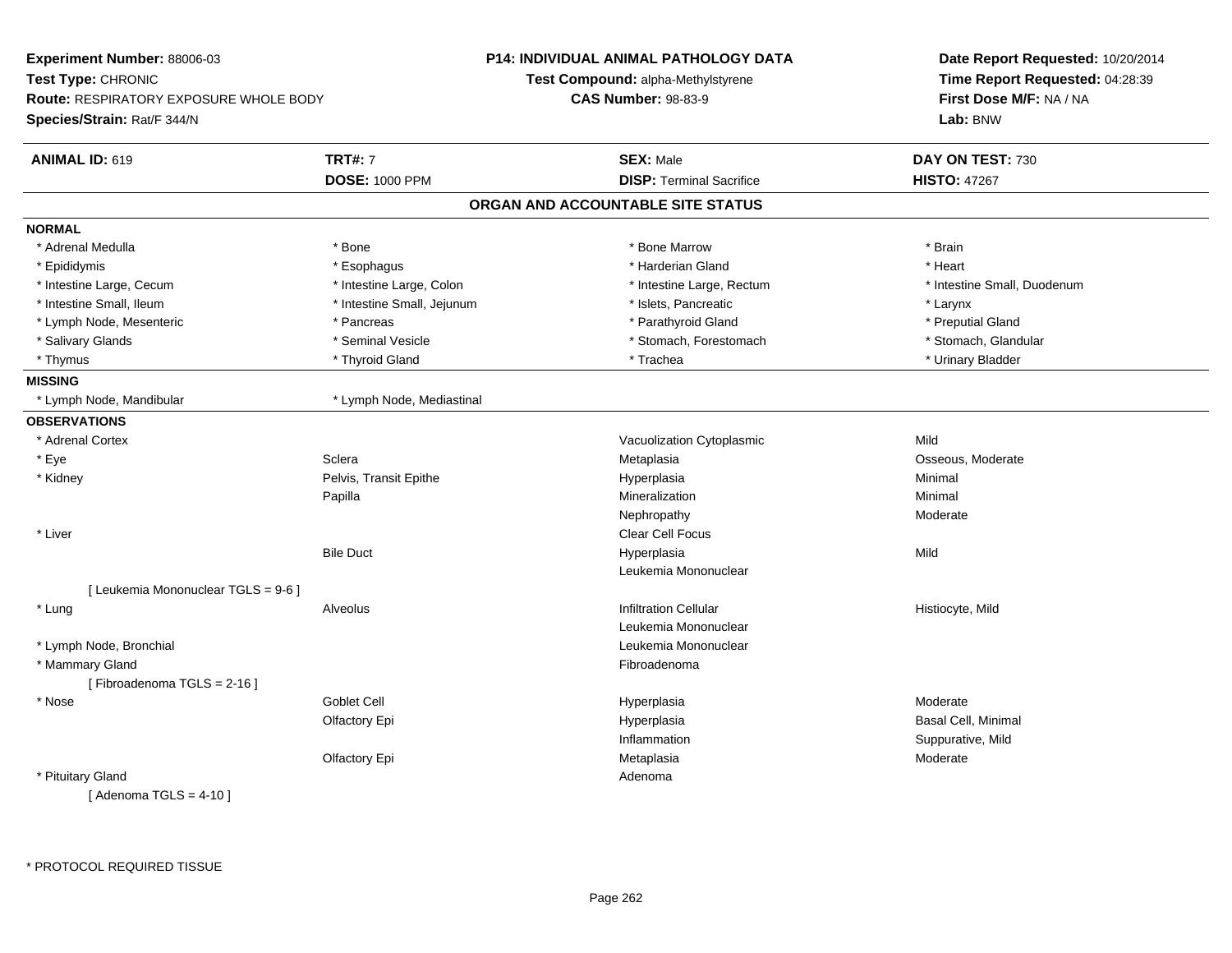| <b>Experiment Number: 88006-03</b><br>Test Type: CHRONIC<br><b>Route: RESPIRATORY EXPOSURE WHOLE BODY</b><br>Species/Strain: Rat/F 344/N |                           | <b>P14: INDIVIDUAL ANIMAL PATHOLOGY DATA</b><br>Test Compound: alpha-Methylstyrene | Date Report Requested: 10/20/2014<br>Time Report Requested: 04:28:39<br>First Dose M/F: NA / NA<br>Lab: BNW |
|------------------------------------------------------------------------------------------------------------------------------------------|---------------------------|------------------------------------------------------------------------------------|-------------------------------------------------------------------------------------------------------------|
|                                                                                                                                          |                           | <b>CAS Number: 98-83-9</b>                                                         |                                                                                                             |
|                                                                                                                                          |                           |                                                                                    |                                                                                                             |
| <b>ANIMAL ID: 619</b>                                                                                                                    | <b>TRT#:</b> 7            | <b>SEX: Male</b>                                                                   | DAY ON TEST: 730                                                                                            |
|                                                                                                                                          | <b>DOSE: 1000 PPM</b>     | <b>DISP:</b> Terminal Sacrifice                                                    | <b>HISTO: 47267</b>                                                                                         |
|                                                                                                                                          |                           | ORGAN AND ACCOUNTABLE SITE STATUS                                                  |                                                                                                             |
| * Prostate                                                                                                                               |                           | Hyperplasia                                                                        | Minimal                                                                                                     |
| * Skin                                                                                                                                   | <b>Subcut Tiss</b>        | Fibroma                                                                            |                                                                                                             |
|                                                                                                                                          |                           | Hyperkeratosis                                                                     | Marked                                                                                                      |
| [Fibroma TGLS = 3-15 ]                                                                                                                   |                           |                                                                                    |                                                                                                             |
| [Hyperkeratosis TGLS = 1-14]                                                                                                             |                           |                                                                                    |                                                                                                             |
| * Spleen                                                                                                                                 |                           | Leukemia Mononuclear                                                               |                                                                                                             |
| [ Leukemia Mononuclear TGLS = 7,8-6 ]                                                                                                    |                           |                                                                                    |                                                                                                             |
| * Testes                                                                                                                                 | Bilateral, Interstit Cell | Adenoma                                                                            |                                                                                                             |
| [Adenoma TGLS = 5,6-9+15]                                                                                                                |                           |                                                                                    |                                                                                                             |
| PRIMARY CAUSE OF DEATH                                                                                                                   |                           |                                                                                    |                                                                                                             |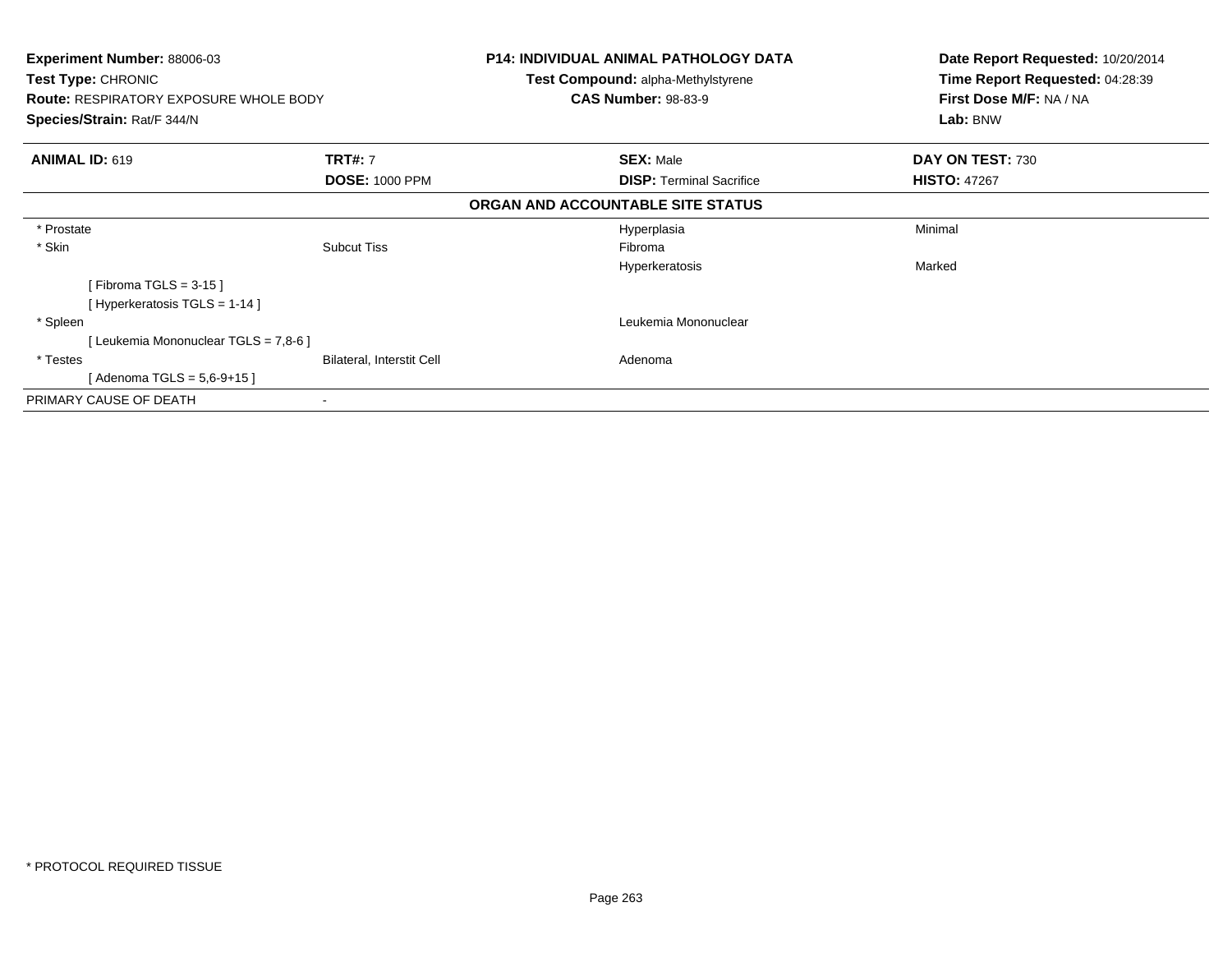| Experiment Number: 88006-03                |                           | P14: INDIVIDUAL ANIMAL PATHOLOGY DATA | Date Report Requested: 10/20/2014<br>Time Report Requested: 04:28:39 |  |
|--------------------------------------------|---------------------------|---------------------------------------|----------------------------------------------------------------------|--|
| Test Type: CHRONIC                         |                           | Test Compound: alpha-Methylstyrene    |                                                                      |  |
| Route: RESPIRATORY EXPOSURE WHOLE BODY     |                           | <b>CAS Number: 98-83-9</b>            | First Dose M/F: NA / NA                                              |  |
| Species/Strain: Rat/F 344/N                |                           |                                       | Lab: BNW                                                             |  |
| <b>ANIMAL ID: 620</b>                      | <b>TRT#: 7</b>            | <b>SEX: Male</b>                      | DAY ON TEST: 565                                                     |  |
|                                            | <b>DOSE: 1000 PPM</b>     | <b>DISP:</b> Moribund Sacrifice       | <b>HISTO: 47268</b>                                                  |  |
|                                            |                           | ORGAN AND ACCOUNTABLE SITE STATUS     |                                                                      |  |
| <b>NORMAL</b>                              |                           |                                       |                                                                      |  |
| * Adrenal Cortex                           | * Adrenal Medulla         | * Bone                                | * Bone Marrow                                                        |  |
| * Epididymis                               | * Esophagus               | * Eye                                 | * Harderian Gland                                                    |  |
| * Heart                                    | * Intestine Large, Cecum  | * Intestine Large, Colon              | * Intestine Large, Rectum                                            |  |
| * Intestine Small, Duodenum                | * Intestine Small, Ileum  | * Intestine Small, Jejunum            | * Islets, Pancreatic                                                 |  |
| * Lung                                     | * Lymph Node, Mesenteric  | * Mammary Gland                       | * Pancreas                                                           |  |
| * Parathyroid Gland                        | * Preputial Gland         | * Salivary Glands                     | * Seminal Vesicle                                                    |  |
| * Skin                                     | * Spleen                  | * Stomach, Forestomach                | * Stomach, Glandular                                                 |  |
| * Testes                                   | * Thymus                  | * Thyroid Gland                       | * Trachea                                                            |  |
| * Urinary Bladder                          |                           |                                       |                                                                      |  |
| <b>MISSING</b>                             |                           |                                       |                                                                      |  |
| * Lymph Node, Bronchial                    | * Lymph Node, Mandibular  | * Lymph Node, Mediastinal             |                                                                      |  |
| <b>OBSERVATIONS</b>                        |                           |                                       |                                                                      |  |
| * Brain                                    |                           | Compression                           | Minimal                                                              |  |
| * Kidney                                   | Papilla                   | Mineralization                        | Moderate                                                             |  |
|                                            |                           | Nephropathy                           | Mild                                                                 |  |
| * Larynx                                   |                           | Foreign Body                          | Marked                                                               |  |
| * Liver                                    |                           | Hepatodiaphragmatic Nodule            | Marked                                                               |  |
| [ Hepatodiaphragmatic Nodule TGLS = 2-14 ] |                           |                                       |                                                                      |  |
| Lymph Node                                 | Deep Cervical             | Hemorrhage                            | Moderate                                                             |  |
| [Hemorrhage TGLS = 1-14]                   |                           |                                       |                                                                      |  |
| * Nose                                     | Olfactory Epi             | Hyperplasia                           | Basal Cell, Mild                                                     |  |
| * Pituitary Gland                          |                           | Adenoma                               |                                                                      |  |
| [Adenoma TGLS = $3-10$ ]                   |                           |                                       |                                                                      |  |
| Pleura                                     |                           | Inflammation                          | Chronic, Minimal                                                     |  |
| * Prostate                                 |                           | Inflammation                          | Suppurative, Mild                                                    |  |
| PRIMARY CAUSE OF DEATH                     | - Pituitary Gland Adenoma |                                       |                                                                      |  |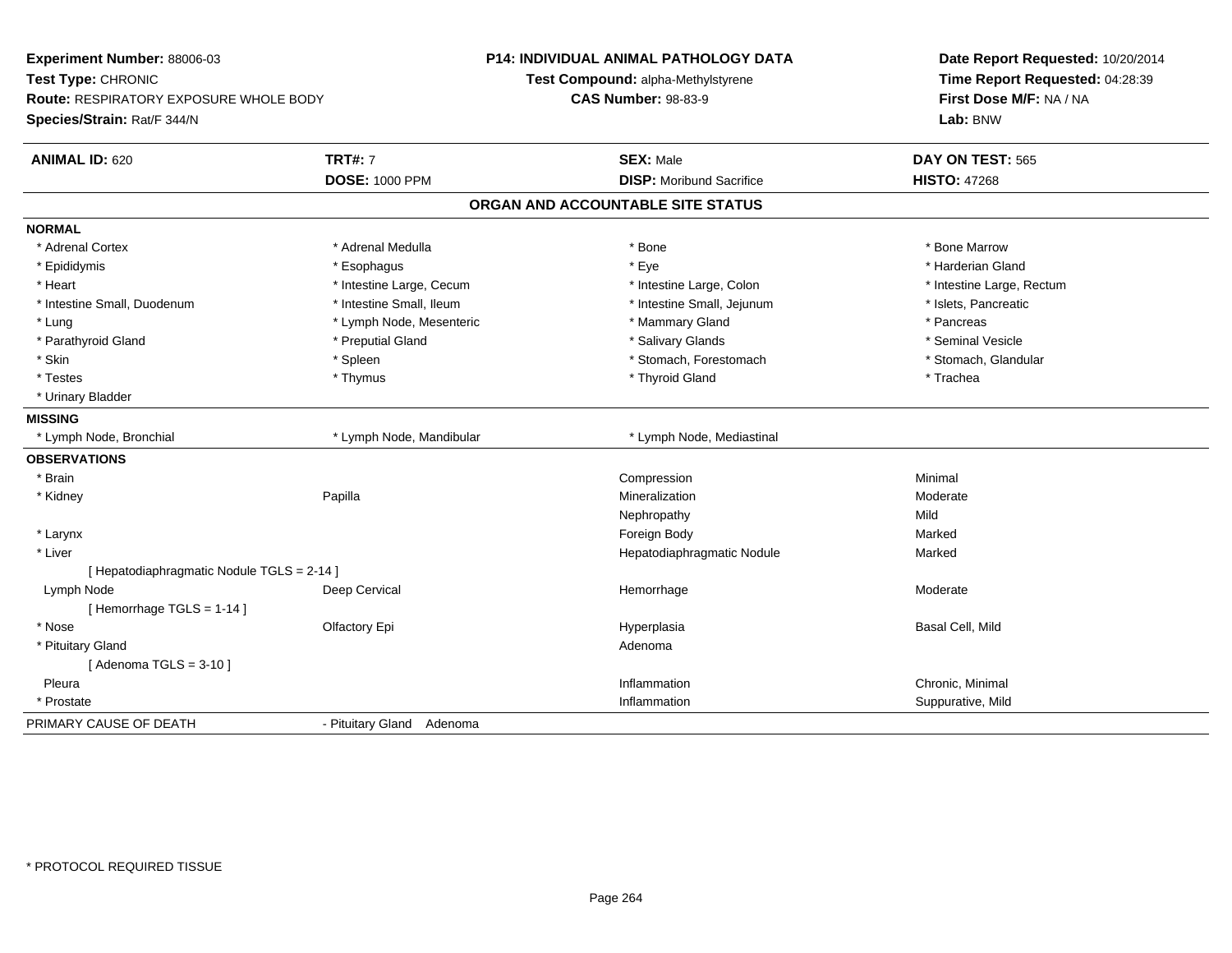| Experiment Number: 88006-03            |                            | <b>P14: INDIVIDUAL ANIMAL PATHOLOGY DATA</b> | Date Report Requested: 10/20/2014 |  |
|----------------------------------------|----------------------------|----------------------------------------------|-----------------------------------|--|
| Test Type: CHRONIC                     |                            | Test Compound: alpha-Methylstyrene           | Time Report Requested: 04:28:39   |  |
| Route: RESPIRATORY EXPOSURE WHOLE BODY |                            | <b>CAS Number: 98-83-9</b>                   | First Dose M/F: NA / NA           |  |
| Species/Strain: Rat/F 344/N            |                            |                                              | Lab: BNW                          |  |
| <b>ANIMAL ID: 621</b>                  | <b>TRT#: 7</b>             | <b>SEX: Male</b>                             | DAY ON TEST: 714                  |  |
|                                        | <b>DOSE: 1000 PPM</b>      | <b>DISP: Natural Death</b>                   | <b>HISTO: 47269</b>               |  |
|                                        |                            | ORGAN AND ACCOUNTABLE SITE STATUS            |                                   |  |
| <b>NORMAL</b>                          |                            |                                              |                                   |  |
| * Adrenal Cortex                       | * Adrenal Medulla          | * Bone                                       | * Bone Marrow                     |  |
| * Brain                                | * Epididymis               | * Esophagus                                  | * Harderian Gland                 |  |
| * Heart                                | * Islets, Pancreatic       | * Larynx                                     | * Lymph Node, Mesenteric          |  |
| * Mammary Gland                        | * Pancreas                 | * Parathyroid Gland                          | * Pituitary Gland                 |  |
| * Preputial Gland                      | * Prostate                 | * Salivary Glands                            | * Seminal Vesicle                 |  |
| * Stomach, Forestomach                 | * Stomach, Glandular       | * Thymus                                     | * Thyroid Gland                   |  |
| * Trachea                              | * Urinary Bladder          |                                              |                                   |  |
| <b>MISSING</b>                         |                            |                                              |                                   |  |
| * Lymph Node, Bronchial                | * Lymph Node, Mandibular   | * Lymph Node, Mediastinal                    |                                   |  |
| <b>AUTO PRECLUDES DIAG.</b>            |                            |                                              |                                   |  |
| * Intestine Large, Cecum               | * Intestine Large, Colon   | * Intestine Large, Rectum                    | * Intestine Small, Duodenum       |  |
| * Intestine Small, Ileum               | * Intestine Small, Jejunum |                                              |                                   |  |
| <b>OBSERVATIONS</b>                    |                            |                                              |                                   |  |
| * Eye                                  | Sclera                     | Metaplasia                                   | Osseous, Mild                     |  |
| * Kidney                               |                            | Leukemia Mononuclear                         |                                   |  |
|                                        | Papilla                    | Mineralization                               | Minimal                           |  |
|                                        |                            | Nephropathy                                  | Minimal                           |  |
| * Liver                                | <b>Bile Duct</b>           | Hyperplasia                                  | Mild                              |  |
|                                        |                            | Leukemia Mononuclear                         |                                   |  |
| * Lung                                 |                            | Leukemia Mononuclear                         |                                   |  |
| Lymph Node                             | Deep Cervical              | Leukemia Mononuclear                         |                                   |  |
| [ Leukemia Mononuclear TGLS = 2-17 ]   |                            |                                              |                                   |  |
| * Nose                                 | Olfactory Epi              | Hyperplasia                                  | Basal Cell, Minimal               |  |
|                                        |                            | Inflammation                                 | Suppurative, Mild                 |  |
|                                        | <b>Respirat Epith</b>      | Metaplasia                                   | Squamous, Moderate                |  |
| Peritoneum                             |                            | Mesothelioma Malignant                       |                                   |  |
| [Mesothelioma Malignant TGLS = 4-9+18] |                            |                                              |                                   |  |
| * Skin                                 |                            | Keratoacanthoma                              |                                   |  |
| [Keratoacanthoma TGLS = 1-17]          |                            |                                              |                                   |  |
| * Spleen                               |                            | Leukemia Mononuclear                         |                                   |  |
|                                        |                            |                                              |                                   |  |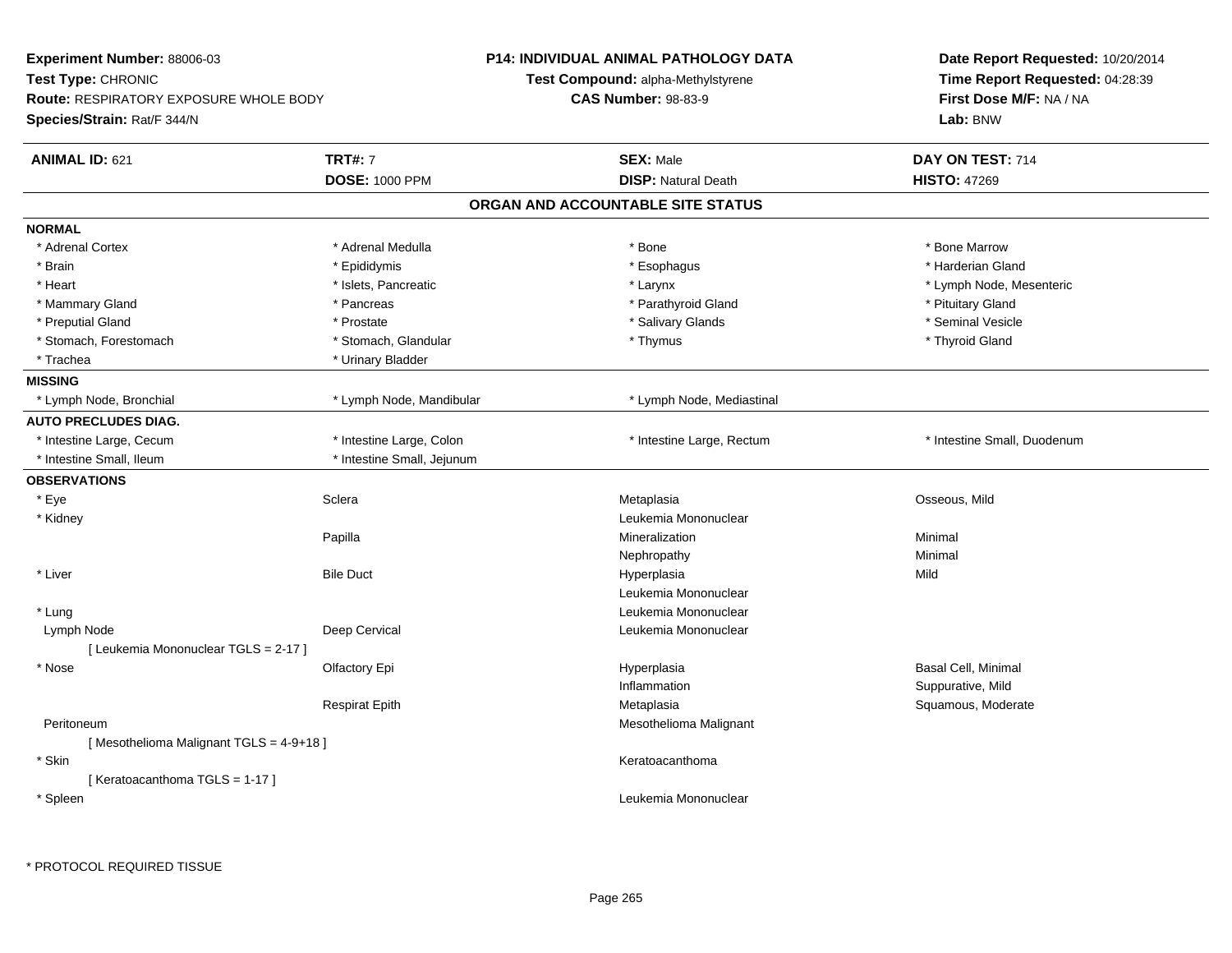| Experiment Number: 88006-03<br>Test Type: CHRONIC<br><b>Route: RESPIRATORY EXPOSURE WHOLE BODY</b><br>Species/Strain: Rat/F 344/N |                                  | <b>P14: INDIVIDUAL ANIMAL PATHOLOGY DATA</b><br>Test Compound: alpha-Methylstyrene<br><b>CAS Number: 98-83-9</b> | Date Report Requested: 10/20/2014<br>Time Report Requested: 04:28:39<br>First Dose M/F: NA / NA<br>Lab: BNW |
|-----------------------------------------------------------------------------------------------------------------------------------|----------------------------------|------------------------------------------------------------------------------------------------------------------|-------------------------------------------------------------------------------------------------------------|
| <b>ANIMAL ID: 621</b>                                                                                                             | <b>TRT#: 7</b>                   | <b>SEX: Male</b>                                                                                                 | DAY ON TEST: 714                                                                                            |
|                                                                                                                                   | <b>DOSE: 1000 PPM</b>            | <b>DISP: Natural Death</b>                                                                                       | <b>HISTO: 47269</b>                                                                                         |
|                                                                                                                                   |                                  | ORGAN AND ACCOUNTABLE SITE STATUS                                                                                |                                                                                                             |
|                                                                                                                                   |                                  | Necrosis                                                                                                         | Marked                                                                                                      |
| Leukemia Mononuclear TGLS = 5-14+15+16 ]                                                                                          |                                  |                                                                                                                  |                                                                                                             |
| [Necrosis TGLS = $6,7-15+16$ ]                                                                                                    |                                  |                                                                                                                  |                                                                                                             |
| * Testes                                                                                                                          | <b>Bilateral, Interstit Cell</b> | Adenoma                                                                                                          |                                                                                                             |
|                                                                                                                                   | Tunic                            | Mesothelioma Malignant                                                                                           |                                                                                                             |
| [ Adenoma TGLS = 3-9 ]                                                                                                            |                                  |                                                                                                                  |                                                                                                             |
| Mesothelioma Malignant TGLS = 4-9 ]                                                                                               |                                  |                                                                                                                  |                                                                                                             |
| PRIMARY CAUSE OF DEATH                                                                                                            | Leukemia Mononuclear<br>- Spleen |                                                                                                                  |                                                                                                             |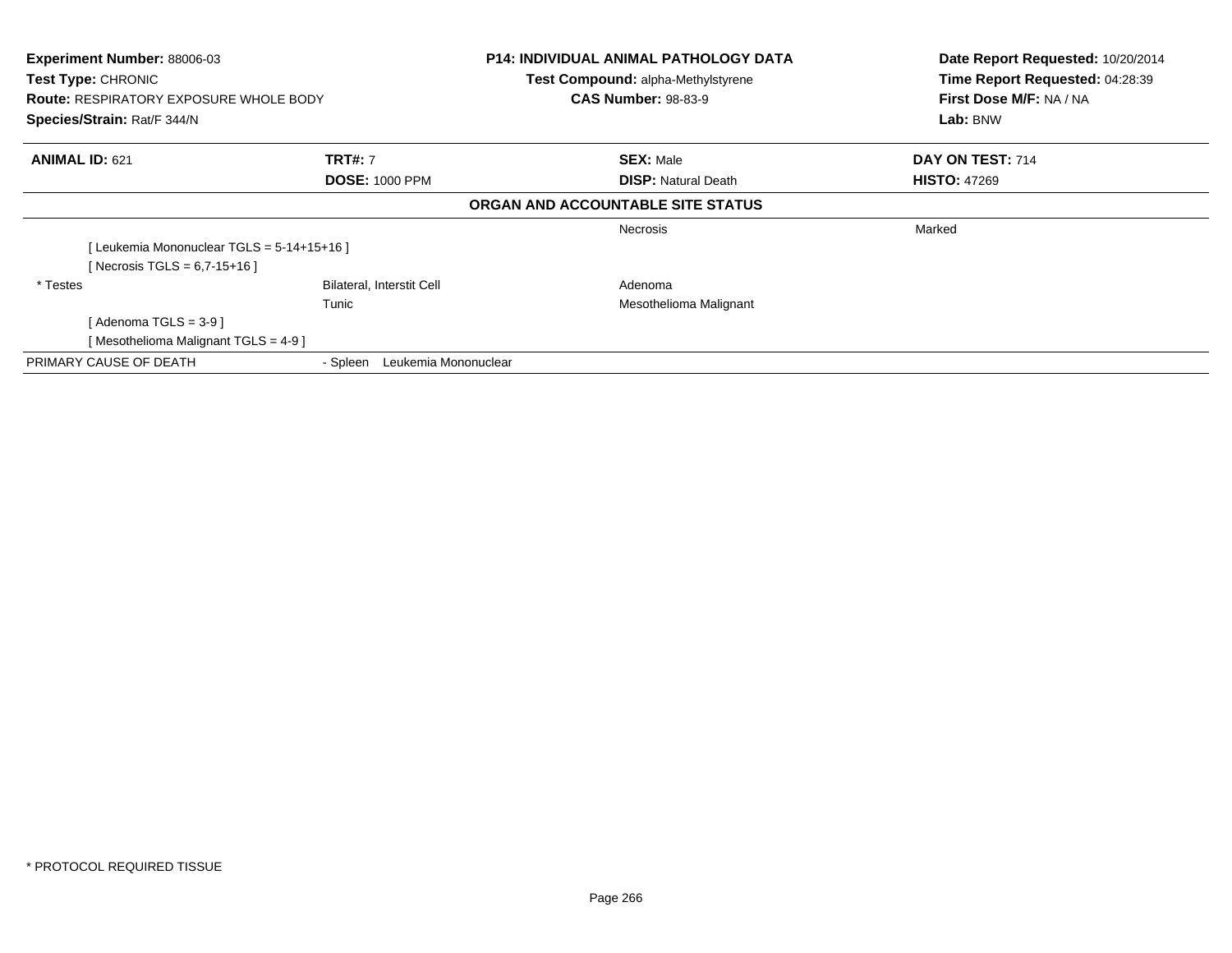| Experiment Number: 88006-03<br>Test Type: CHRONIC |                              | <b>P14: INDIVIDUAL ANIMAL PATHOLOGY DATA</b> | Date Report Requested: 10/20/2014<br>Time Report Requested: 04:28:39 |
|---------------------------------------------------|------------------------------|----------------------------------------------|----------------------------------------------------------------------|
|                                                   |                              | Test Compound: alpha-Methylstyrene           |                                                                      |
| <b>Route: RESPIRATORY EXPOSURE WHOLE BODY</b>     |                              | <b>CAS Number: 98-83-9</b>                   | First Dose M/F: NA / NA                                              |
| Species/Strain: Rat/F 344/N                       |                              |                                              | Lab: BNW                                                             |
| <b>ANIMAL ID: 622</b>                             | <b>TRT#: 7</b>               | <b>SEX: Male</b>                             | DAY ON TEST: 668                                                     |
|                                                   | <b>DOSE: 1000 PPM</b>        | <b>DISP:</b> Moribund Sacrifice              | <b>HISTO: 47270</b>                                                  |
|                                                   |                              | ORGAN AND ACCOUNTABLE SITE STATUS            |                                                                      |
| <b>NORMAL</b>                                     |                              |                                              |                                                                      |
| * Adrenal Cortex                                  | * Adrenal Medulla            | * Bone                                       | * Bone Marrow                                                        |
| * Brain                                           | * Epididymis                 | * Esophagus                                  | * Harderian Gland                                                    |
| * Heart                                           | * Intestine Large, Cecum     | * Intestine Large, Colon                     | * Intestine Large, Rectum                                            |
| * Intestine Small, Duodenum                       | * Intestine Small, Ileum     | * Intestine Small, Jejunum                   | * Islets, Pancreatic                                                 |
| * Larynx                                          | * Lung                       | * Lymph Node, Mediastinal                    | * Lymph Node, Mesenteric                                             |
| * Pancreas                                        | * Parathyroid Gland          | * Pituitary Gland                            | * Preputial Gland                                                    |
| * Prostate                                        | * Salivary Glands            | * Seminal Vesicle                            | * Skin                                                               |
| * Spleen                                          | * Stomach, Forestomach       | * Stomach, Glandular                         | * Thymus                                                             |
| * Thyroid Gland                                   | * Trachea                    | * Urinary Bladder                            |                                                                      |
| <b>MISSING</b>                                    |                              |                                              |                                                                      |
| * Lymph Node, Bronchial                           | * Lymph Node, Mandibular     |                                              |                                                                      |
| <b>OBSERVATIONS</b>                               |                              |                                              |                                                                      |
| * Eye                                             | Sclera                       | Metaplasia                                   | Osseous, Minimal                                                     |
| * Kidney                                          | Papilla                      | Mineralization                               | Minimal                                                              |
|                                                   |                              | Nephropathy                                  | Minimal                                                              |
| * Liver                                           |                              | Hepatodiaphragmatic Nodule                   | Marked                                                               |
| [ Hepatodiaphragmatic Nodule TGLS = 3-14 ]        |                              |                                              |                                                                      |
| * Mammary Gland                                   |                              | Fibroadenoma                                 | Multiple                                                             |
| [Fibroadenoma TGLS = 1,2-15 through 20]           |                              |                                              |                                                                      |
| * Nose                                            | Olfactory Epi                | Degeneration                                 | Minimal                                                              |
|                                                   | Olfactory Epi                | Hyperplasia                                  | <b>Basal Cell, Minimal</b>                                           |
| * Testes                                          | Bilateral, Interstit Cell    | Adenoma                                      |                                                                      |
| [Adenoma TGLS = $4-9$ ]                           |                              |                                              |                                                                      |
| PRIMARY CAUSE OF DEATH                            | - Mammary Gland Fibroadenoma |                                              |                                                                      |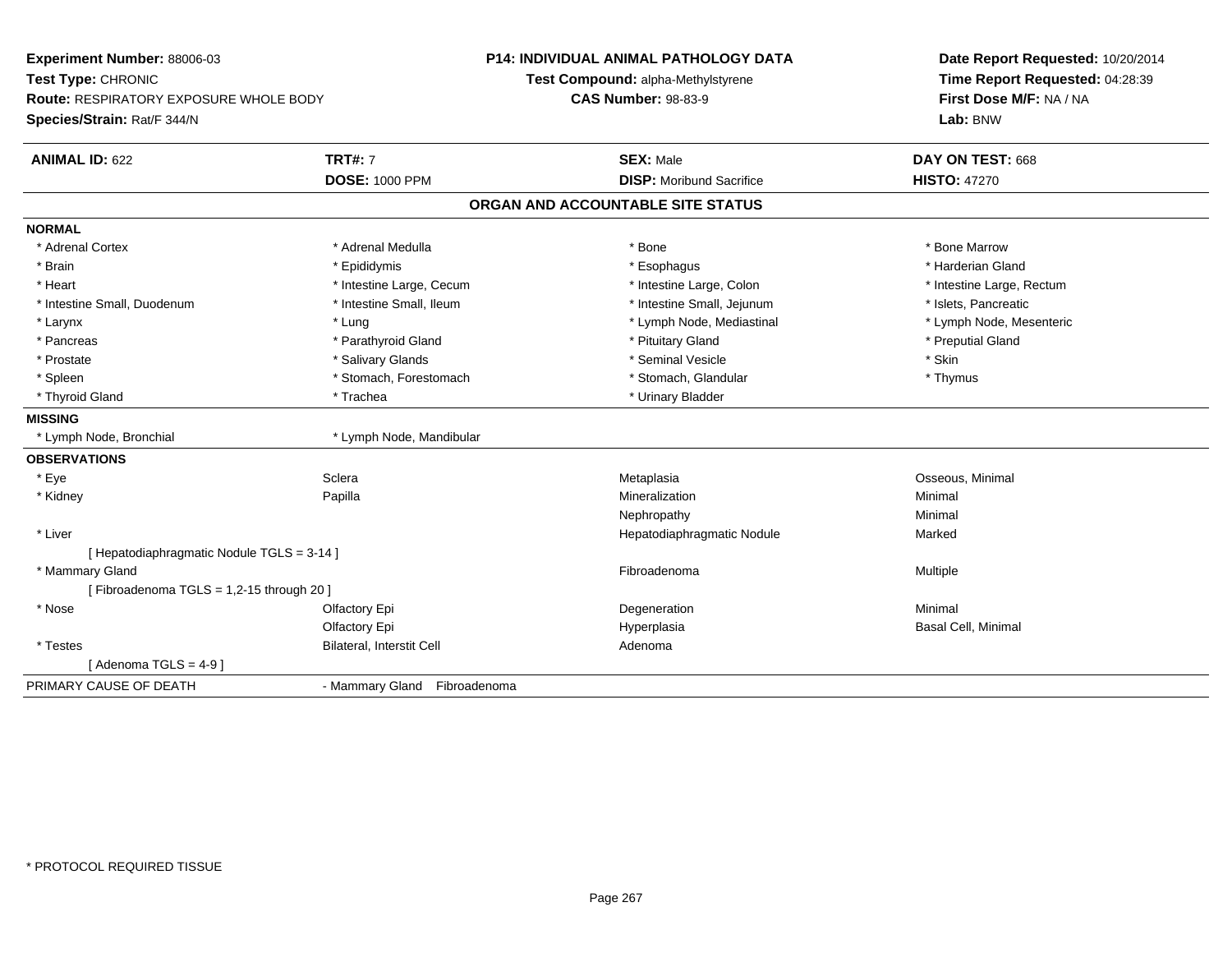| Experiment Number: 88006-03                                                  |                            | P14: INDIVIDUAL ANIMAL PATHOLOGY DATA     | Date Report Requested: 10/20/2014                          |  |
|------------------------------------------------------------------------------|----------------------------|-------------------------------------------|------------------------------------------------------------|--|
| Test Type: CHRONIC<br><b>Route: RESPIRATORY EXPOSURE WHOLE BODY</b>          |                            | <b>Test Compound: alpha-Methylstyrene</b> | Time Report Requested: 04:28:39<br>First Dose M/F: NA / NA |  |
|                                                                              |                            | <b>CAS Number: 98-83-9</b>                |                                                            |  |
| Species/Strain: Rat/F 344/N                                                  |                            |                                           | Lab: BNW                                                   |  |
| <b>ANIMAL ID: 623</b>                                                        | <b>TRT#: 7</b>             | <b>SEX: Male</b>                          | DAY ON TEST: 702                                           |  |
|                                                                              | <b>DOSE: 1000 PPM</b>      | <b>DISP:</b> Moribund Sacrifice           | <b>HISTO: 47271</b>                                        |  |
|                                                                              |                            | ORGAN AND ACCOUNTABLE SITE STATUS         |                                                            |  |
| <b>NORMAL</b>                                                                |                            |                                           |                                                            |  |
| * Adrenal Cortex                                                             | * Adrenal Medulla          | * Bone                                    | * Bone Marrow                                              |  |
| * Epididymis                                                                 | * Esophagus                | * Harderian Gland                         | * Heart                                                    |  |
| * Intestine Large, Cecum                                                     | * Intestine Large, Colon   | * Intestine Large, Rectum                 | * Intestine Small, Duodenum                                |  |
| * Intestine Small, Ileum                                                     | * Intestine Small, Jejunum | * Islets, Pancreatic                      | * Larynx                                                   |  |
| * Mammary Gland                                                              | * Pancreas                 | * Parathyroid Gland                       | * Preputial Gland                                          |  |
| * Prostate                                                                   | * Salivary Glands          | * Seminal Vesicle                         | * Skin                                                     |  |
| * Stomach, Forestomach                                                       | * Thymus                   | * Trachea                                 | * Urinary Bladder                                          |  |
| <b>MISSING</b>                                                               |                            |                                           |                                                            |  |
| * Lymph Node, Bronchial                                                      | * Lymph Node, Mandibular   | * Lymph Node, Mediastinal                 |                                                            |  |
| <b>OBSERVATIONS</b>                                                          |                            |                                           |                                                            |  |
| * Brain                                                                      |                            | Gliosis                                   | Mild                                                       |  |
| * Eye                                                                        | Sclera                     | Metaplasia                                | Osseous, Mild                                              |  |
| * Kidney                                                                     |                            | Infarct                                   |                                                            |  |
|                                                                              |                            | Leukemia Mononuclear                      |                                                            |  |
|                                                                              | Papilla                    | Mineralization                            | Minimal                                                    |  |
|                                                                              |                            | Nephropathy                               | Moderate                                                   |  |
| [ Leukemia Mononuclear TGLS = 5-7 ]                                          |                            |                                           |                                                            |  |
| * Liver                                                                      | <b>Bile Duct</b>           | Hyperplasia                               | Moderate                                                   |  |
|                                                                              |                            | Leukemia Mononuclear                      |                                                            |  |
| [ Leukemia Mononuclear TGLS = 6-6 ]                                          |                            |                                           |                                                            |  |
| * Lung                                                                       |                            | Leukemia Mononuclear                      |                                                            |  |
| Lymph Node                                                                   | Deep Cervical              | Leukemia Mononuclear                      |                                                            |  |
|                                                                              | Pancreatic                 | Leukemia Mononuclear                      |                                                            |  |
| [ Leukemia Mononuclear TGLS = 1-15 ]<br>[ Leukemia Mononuclear TGLS = 7-14 ] |                            |                                           |                                                            |  |
| * Lymph Node, Mesenteric                                                     |                            | Leukemia Mononuclear                      |                                                            |  |
| [ Leukemia Mononuclear TGLS = 8-8 ]                                          |                            |                                           |                                                            |  |
| * Nose                                                                       | <b>Olfactory Epi</b>       | Hyperplasia                               | Basal Cell, Mild                                           |  |
| * Pituitary Gland                                                            |                            | Hyperplasia                               | Mild                                                       |  |
| * Spleen                                                                     |                            | Leukemia Mononuclear                      |                                                            |  |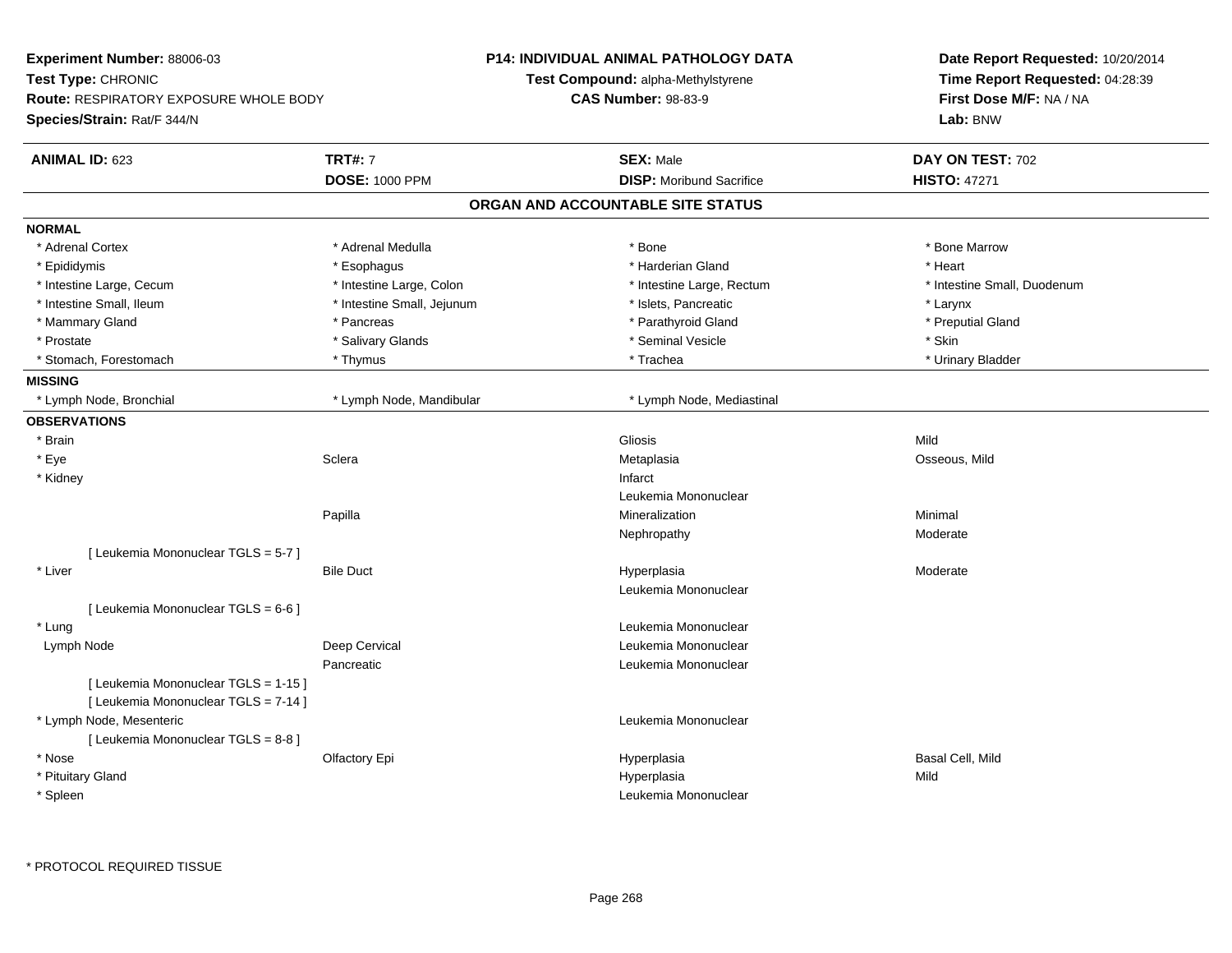| Experiment Number: 88006-03<br>Test Type: CHRONIC<br><b>Route: RESPIRATORY EXPOSURE WHOLE BODY</b><br>Species/Strain: Rat/F 344/N |                                         | <b>P14: INDIVIDUAL ANIMAL PATHOLOGY DATA</b><br>Test Compound: alpha-Methylstyrene<br><b>CAS Number: 98-83-9</b> | Date Report Requested: 10/20/2014<br>Time Report Requested: 04:28:39<br>First Dose M/F: NA / NA<br>Lab: BNW |
|-----------------------------------------------------------------------------------------------------------------------------------|-----------------------------------------|------------------------------------------------------------------------------------------------------------------|-------------------------------------------------------------------------------------------------------------|
| <b>ANIMAL ID: 623</b>                                                                                                             | <b>TRT#: 7</b><br><b>DOSE: 1000 PPM</b> | <b>SEX: Male</b><br><b>DISP:</b> Moribund Sacrifice                                                              | DAY ON TEST: 702<br><b>HISTO: 47271</b>                                                                     |
|                                                                                                                                   |                                         | ORGAN AND ACCOUNTABLE SITE STATUS                                                                                |                                                                                                             |
| [Leukemia Mononuclear TGLS = 2,3-14]                                                                                              |                                         |                                                                                                                  |                                                                                                             |
| * Stomach, Glandular<br>[ Erosion TGLS = $9-15$ ]                                                                                 |                                         | Erosion                                                                                                          | Minimal                                                                                                     |
| * Testes<br>[Adenoma TGLS = $4-9$ ]                                                                                               | <b>Bilateral, Interstit Cell</b>        | Adenoma                                                                                                          |                                                                                                             |
| * Thyroid Gland                                                                                                                   | <b>Follicular Cel</b>                   | Hyperplasia                                                                                                      | Minimal                                                                                                     |
| PRIMARY CAUSE OF DEATH                                                                                                            | - Spleen Leukemia Mononuclear           |                                                                                                                  |                                                                                                             |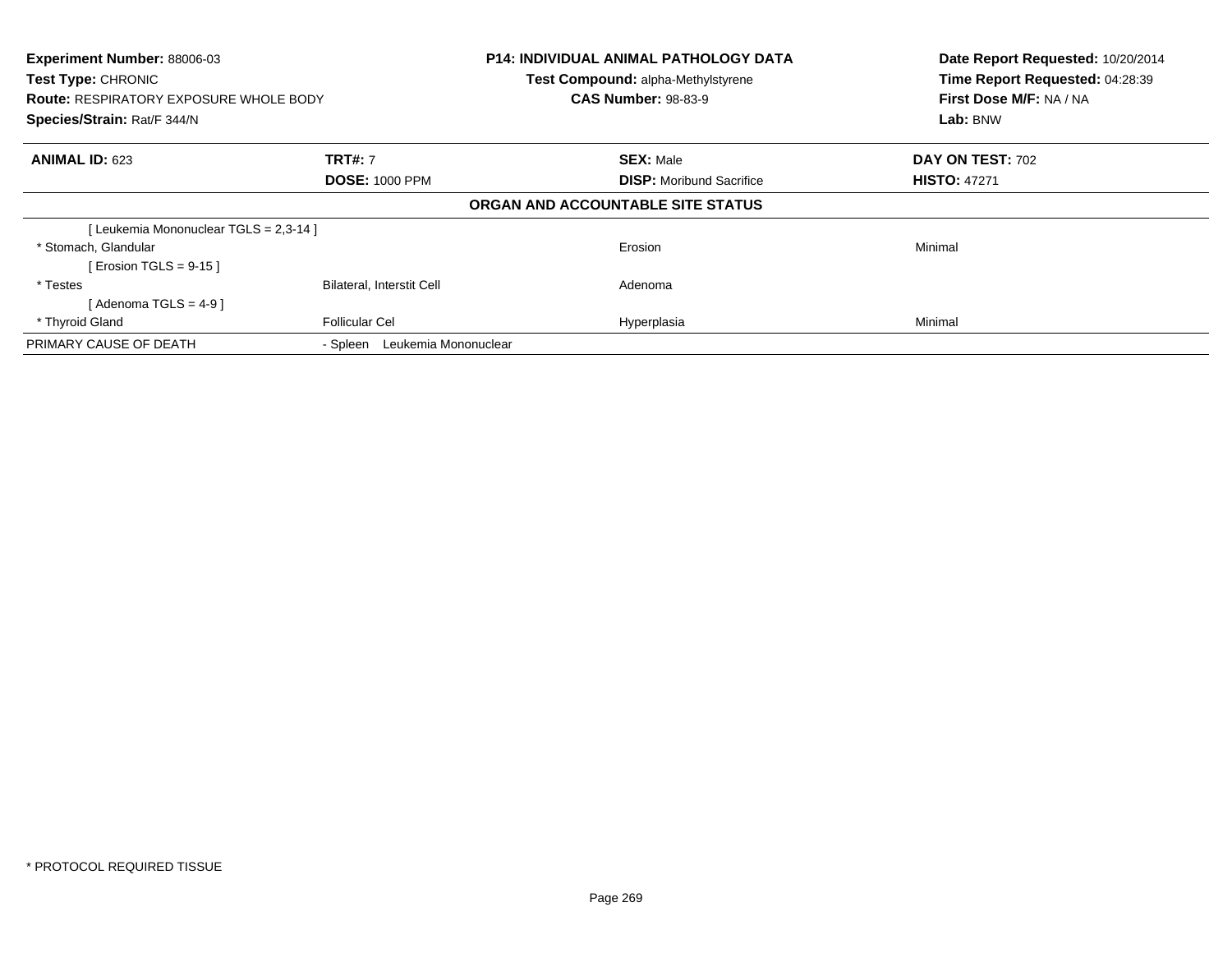| <b>Experiment Number: 88006-03</b>            |                          | <b>P14: INDIVIDUAL ANIMAL PATHOLOGY DATA</b> | Date Report Requested: 10/20/2014<br>Time Report Requested: 04:28:39<br>First Dose M/F: NA / NA |
|-----------------------------------------------|--------------------------|----------------------------------------------|-------------------------------------------------------------------------------------------------|
| Test Type: CHRONIC                            |                          | Test Compound: alpha-Methylstyrene           |                                                                                                 |
| <b>Route: RESPIRATORY EXPOSURE WHOLE BODY</b> |                          | <b>CAS Number: 98-83-9</b>                   |                                                                                                 |
| Species/Strain: Rat/F 344/N                   |                          |                                              | Lab: BNW                                                                                        |
| <b>ANIMAL ID: 624</b>                         | <b>TRT#: 7</b>           | <b>SEX: Male</b>                             | DAY ON TEST: 558                                                                                |
|                                               | <b>DOSE: 1000 PPM</b>    | <b>DISP:</b> Moribund Sacrifice              | <b>HISTO: 47272</b>                                                                             |
|                                               |                          | ORGAN AND ACCOUNTABLE SITE STATUS            |                                                                                                 |
| <b>NORMAL</b>                                 |                          |                                              |                                                                                                 |
| * Adrenal Cortex                              | * Adrenal Medulla        | * Bone                                       | * Bone Marrow                                                                                   |
| * Brain                                       | * Epididymis             | * Esophagus                                  | * Harderian Gland                                                                               |
| * Heart                                       | * Intestine Large, Cecum | * Intestine Large, Colon                     | * Intestine Large, Rectum                                                                       |
| * Intestine Small, Duodenum                   | * Intestine Small, Ileum | * Intestine Small, Jejunum                   | * Islets, Pancreatic                                                                            |
| * Larynx                                      | * Mammary Gland          | * Pancreas                                   | * Parathyroid Gland                                                                             |
| * Pituitary Gland                             | * Preputial Gland        | * Prostate                                   | * Salivary Glands                                                                               |
| * Seminal Vesicle                             | * Skin                   | * Stomach, Glandular                         | * Thymus                                                                                        |
| * Thyroid Gland                               | * Trachea                | * Urinary Bladder                            |                                                                                                 |
| <b>MISSING</b>                                |                          |                                              |                                                                                                 |
| * Lymph Node, Bronchial                       | * Lymph Node, Mandibular |                                              |                                                                                                 |
| <b>OBSERVATIONS</b>                           |                          |                                              |                                                                                                 |
| * Eye                                         | Sclera                   | Metaplasia                                   | Osseous, Moderate                                                                               |
| * Kidney                                      |                          | Leukemia Mononuclear                         |                                                                                                 |
|                                               |                          | Nephropathy                                  | Minimal                                                                                         |
| [ Leukemia Mononuclear TGLS = 8-17 ]          |                          |                                              |                                                                                                 |
| * Liver                                       |                          | Leukemia Mononuclear                         |                                                                                                 |
| [ Leukemia Mononuclear TGLS = 7-6 ]           |                          |                                              |                                                                                                 |
| * Lung                                        |                          | Hemorrhage                                   | Moderate                                                                                        |
|                                               |                          | Leukemia Mononuclear                         |                                                                                                 |
| [Hemorrhage TGLS = $2-4+5$ ]                  |                          |                                              |                                                                                                 |
| [Leukemia Mononuclear TGLS = 3-4+5]           |                          |                                              |                                                                                                 |
| Lymph Node                                    | Deep Cervical            | Leukemia Mononuclear                         |                                                                                                 |
|                                               | Pancreatic               | Leukemia Mononuclear                         |                                                                                                 |
|                                               | Renal                    | Leukemia Mononuclear                         |                                                                                                 |
| [ Leukemia Mononuclear TGLS = 9-18 ]          |                          |                                              |                                                                                                 |
| [ Leukemia Mononuclear TGLS = 5-20 ]          |                          |                                              |                                                                                                 |
| [ Leukemia Mononuclear TGLS = 10-19 ]         |                          |                                              |                                                                                                 |
| * Lymph Node, Mediastinal                     |                          | Leukemia Mononuclear                         |                                                                                                 |
| [ Leukemia Mononuclear TGLS = 1-14 ]          |                          |                                              |                                                                                                 |
| * Lymph Node, Mesenteric                      |                          | Leukemia Mononuclear                         |                                                                                                 |
|                                               |                          |                                              |                                                                                                 |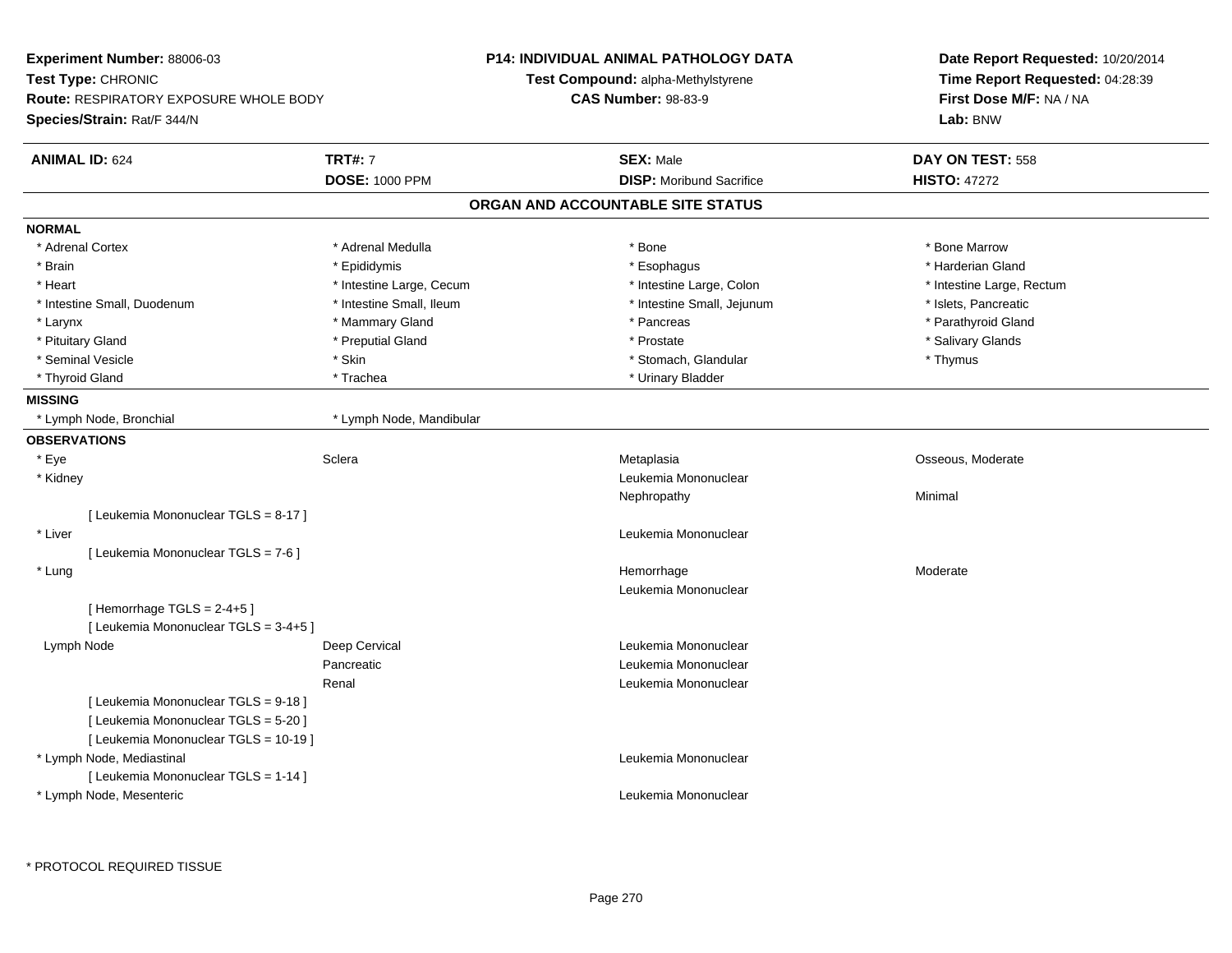| <b>Experiment Number: 88006-03</b><br><b>Test Type: CHRONIC</b><br><b>Route: RESPIRATORY EXPOSURE WHOLE BODY</b><br>Species/Strain: Rat/F 344/N |                               | <b>P14: INDIVIDUAL ANIMAL PATHOLOGY DATA</b><br>Test Compound: alpha-Methylstyrene<br><b>CAS Number: 98-83-9</b> | Date Report Requested: 10/20/2014<br>Time Report Requested: 04:28:39<br>First Dose M/F: NA / NA<br>Lab: BNW |
|-------------------------------------------------------------------------------------------------------------------------------------------------|-------------------------------|------------------------------------------------------------------------------------------------------------------|-------------------------------------------------------------------------------------------------------------|
| <b>ANIMAL ID: 624</b>                                                                                                                           | <b>TRT#: 7</b>                | <b>SEX: Male</b>                                                                                                 | DAY ON TEST: 558                                                                                            |
|                                                                                                                                                 | <b>DOSE: 1000 PPM</b>         | <b>DISP:</b> Moribund Sacrifice                                                                                  | <b>HISTO: 47272</b>                                                                                         |
|                                                                                                                                                 |                               | ORGAN AND ACCOUNTABLE SITE STATUS                                                                                |                                                                                                             |
| [Leukemia Mononuclear TGLS = 12-17]                                                                                                             |                               |                                                                                                                  |                                                                                                             |
| * Nose                                                                                                                                          | Olfactory Epi                 | Hyperplasia<br>Leukemia Mononuclear                                                                              | Basal Cell, Mild                                                                                            |
| * Spleen                                                                                                                                        |                               | Hemorrhage<br>Leukemia Mononuclear                                                                               | Marked                                                                                                      |
| [Hemorrhage TGLS = $6-16$ ]<br>[Leukemia Mononuclear TGLS = 4-15]                                                                               |                               |                                                                                                                  |                                                                                                             |
| * Stomach, Forestomach                                                                                                                          |                               | Leukemia Mononuclear                                                                                             |                                                                                                             |
| [Leukemia Mononuclear TGLS = 11-21]                                                                                                             |                               |                                                                                                                  |                                                                                                             |
| * Testes                                                                                                                                        | <b>Germinal Epith</b>         | Atrophy                                                                                                          | Marked                                                                                                      |
| PRIMARY CAUSE OF DEATH                                                                                                                          | - Spleen Leukemia Mononuclear |                                                                                                                  |                                                                                                             |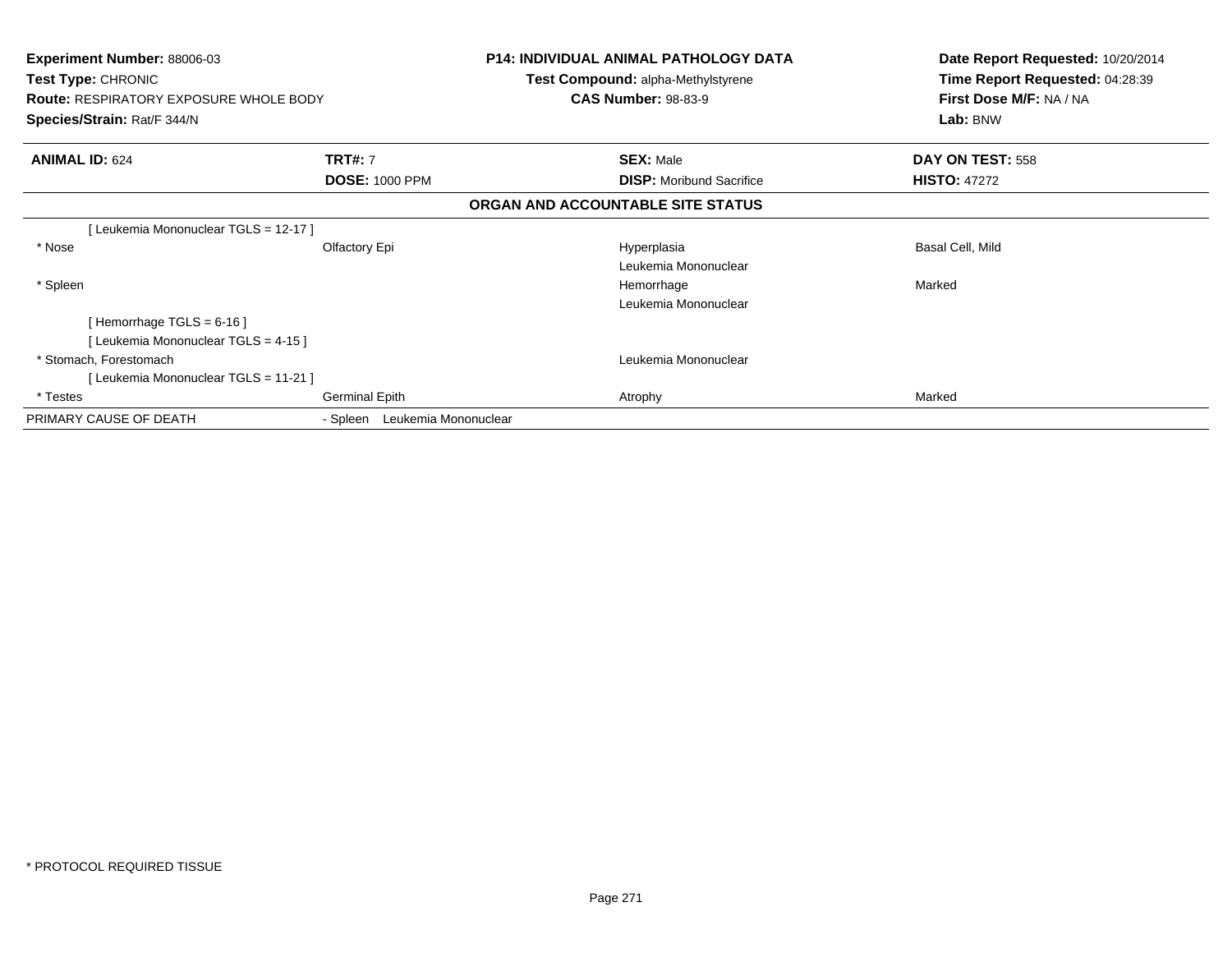| Experiment Number: 88006-03                                      |                           | <b>P14: INDIVIDUAL ANIMAL PATHOLOGY DATA</b> | Date Report Requested: 10/20/2014 |
|------------------------------------------------------------------|---------------------------|----------------------------------------------|-----------------------------------|
| Test Type: CHRONIC                                               |                           | Test Compound: alpha-Methylstyrene           | Time Report Requested: 04:28:39   |
| <b>Route: RESPIRATORY EXPOSURE WHOLE BODY</b>                    |                           | <b>CAS Number: 98-83-9</b>                   | First Dose M/F: NA / NA           |
| Species/Strain: Rat/F 344/N                                      |                           |                                              | Lab: BNW                          |
| <b>ANIMAL ID: 625</b>                                            | <b>TRT#: 7</b>            | <b>SEX: Male</b>                             | DAY ON TEST: 709                  |
|                                                                  | <b>DOSE: 1000 PPM</b>     | <b>DISP:</b> Moribund Sacrifice              | <b>HISTO: 47273</b>               |
|                                                                  |                           | ORGAN AND ACCOUNTABLE SITE STATUS            |                                   |
| <b>NORMAL</b>                                                    |                           |                                              |                                   |
| * Bone                                                           | * Bone Marrow             | * Epididymis                                 | * Esophagus                       |
| * Eye                                                            | * Harderian Gland         | * Heart                                      | * Intestine Large, Cecum          |
| * Intestine Large, Colon                                         | * Intestine Large, Rectum | * Intestine Small, Duodenum                  | * Intestine Small, Ileum          |
| * Intestine Small, Jejunum                                       | * Islets, Pancreatic      | * Mammary Gland                              | * Pancreas                        |
| * Parathyroid Gland                                              | * Preputial Gland         | * Salivary Glands                            | * Seminal Vesicle                 |
| * Skin                                                           | * Stomach, Forestomach    | * Stomach, Glandular                         | * Thymus                          |
| * Thyroid Gland                                                  | * Trachea                 | * Urinary Bladder                            |                                   |
| <b>MISSING</b>                                                   |                           |                                              |                                   |
| * Lymph Node, Bronchial                                          | * Lymph Node, Mandibular  |                                              |                                   |
| <b>OBSERVATIONS</b>                                              |                           |                                              |                                   |
| * Adrenal Cortex                                                 |                           | Hyperplasia                                  | Moderate                          |
| * Adrenal Medulla                                                |                           | Hyperplasia                                  | Marked                            |
|                                                                  |                           | Leukemia Mononuclear                         |                                   |
| * Brain                                                          |                           | Hemorrhage                                   | Marked                            |
| [Hemorrhage TGLS = 8,9-1]                                        |                           |                                              |                                   |
| * Kidney                                                         |                           | Leukemia Mononuclear                         |                                   |
|                                                                  | Papilla                   | Mineralization                               | Moderate                          |
|                                                                  |                           | Nephropathy                                  | Mild                              |
| * Larynx                                                         |                           | Foreign Body                                 | Marked                            |
|                                                                  |                           | Inflammation                                 | Chronic, Moderate                 |
| * Liver                                                          |                           | Angiectasis                                  | Marked                            |
|                                                                  | <b>Bile Duct</b>          | Hyperplasia                                  | Moderate                          |
|                                                                  |                           | Leukemia Mononuclear                         |                                   |
| [Angiectasis TGLS = 4-15]<br>[ Leukemia Mononuclear TGLS = 3-6 ] |                           |                                              |                                   |
| * Lung                                                           |                           | Leukemia Mononuclear                         |                                   |
| * Lymph Node, Mediastinal                                        |                           | Leukemia Mononuclear                         |                                   |
| * Lymph Node, Mesenteric                                         |                           | Leukemia Mononuclear                         |                                   |
| [ Leukemia Mononuclear TGLS = 7-16 ]                             |                           |                                              |                                   |
| * Nose                                                           |                           | Foreign Body                                 |                                   |
|                                                                  |                           |                                              |                                   |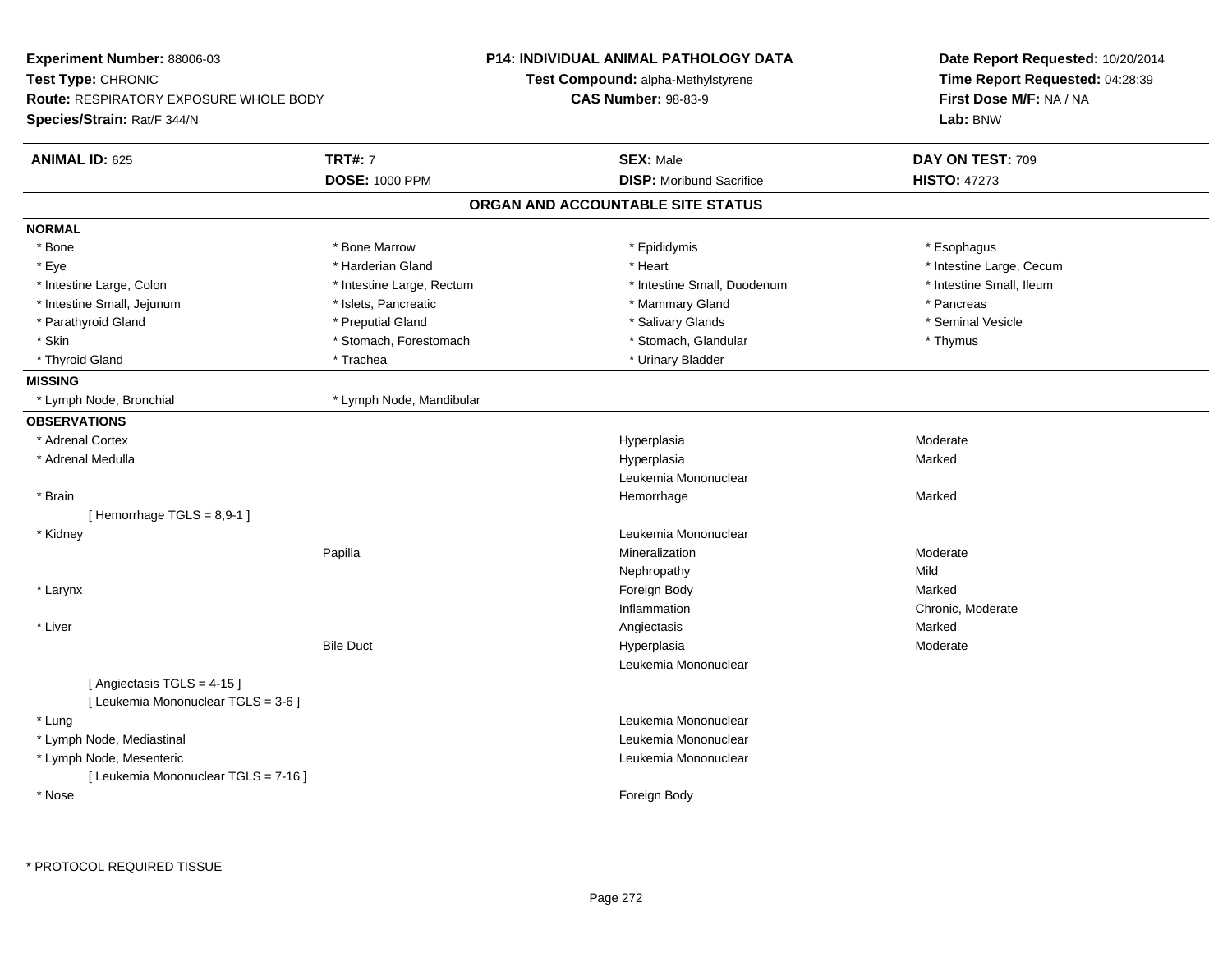| Experiment Number: 88006-03<br>Test Type: CHRONIC<br><b>Route: RESPIRATORY EXPOSURE WHOLE BODY</b><br>Species/Strain: Rat/F 344/N |                               | <b>P14: INDIVIDUAL ANIMAL PATHOLOGY DATA</b><br><b>Test Compound: alpha-Methylstyrene</b> | Date Report Requested: 10/20/2014<br>Time Report Requested: 04:28:39<br>First Dose M/F: NA / NA<br>Lab: BNW |
|-----------------------------------------------------------------------------------------------------------------------------------|-------------------------------|-------------------------------------------------------------------------------------------|-------------------------------------------------------------------------------------------------------------|
|                                                                                                                                   |                               | <b>CAS Number: 98-83-9</b>                                                                |                                                                                                             |
| <b>ANIMAL ID: 625</b>                                                                                                             | <b>TRT#: 7</b>                | <b>SEX: Male</b>                                                                          | DAY ON TEST: 709                                                                                            |
|                                                                                                                                   | <b>DOSE: 1000 PPM</b>         | <b>DISP:</b> Moribund Sacrifice                                                           | <b>HISTO: 47273</b>                                                                                         |
|                                                                                                                                   |                               | ORGAN AND ACCOUNTABLE SITE STATUS                                                         |                                                                                                             |
|                                                                                                                                   | Olfactory Epi                 | Hyperplasia                                                                               | Basal Cell, Mild                                                                                            |
|                                                                                                                                   |                               | Inflammation                                                                              | Suppurative, Moderate                                                                                       |
| * Pituitary Gland                                                                                                                 |                               | Hyperplasia                                                                               | Marked                                                                                                      |
| * Prostate                                                                                                                        |                               | Inflammation                                                                              | Suppurative, Minimal                                                                                        |
| * Spleen                                                                                                                          |                               | Leukemia Mononuclear                                                                      |                                                                                                             |
|                                                                                                                                   |                               | <b>Necrosis</b>                                                                           | Marked                                                                                                      |
| [Leukemia Mononuclear TGLS = 1-14]<br>[Necrosis TGLS = $2-14$ ]                                                                   |                               |                                                                                           |                                                                                                             |
| * Testes                                                                                                                          | Bilateral, Interstit Cell     | Adenoma                                                                                   |                                                                                                             |
|                                                                                                                                   | <b>Germinal Epith</b>         | Atrophy                                                                                   | Moderate                                                                                                    |
| [Adenoma TGLS = $5-9$ ]                                                                                                           |                               |                                                                                           |                                                                                                             |
| [Atrophy TGLS = $6-9$ ]                                                                                                           |                               |                                                                                           |                                                                                                             |
| PRIMARY CAUSE OF DEATH                                                                                                            | - Spleen Leukemia Mononuclear |                                                                                           |                                                                                                             |
| <b>CONTRIBUTORY CAUSE OF DEATH</b>                                                                                                | - Brain Hemorrhage            |                                                                                           |                                                                                                             |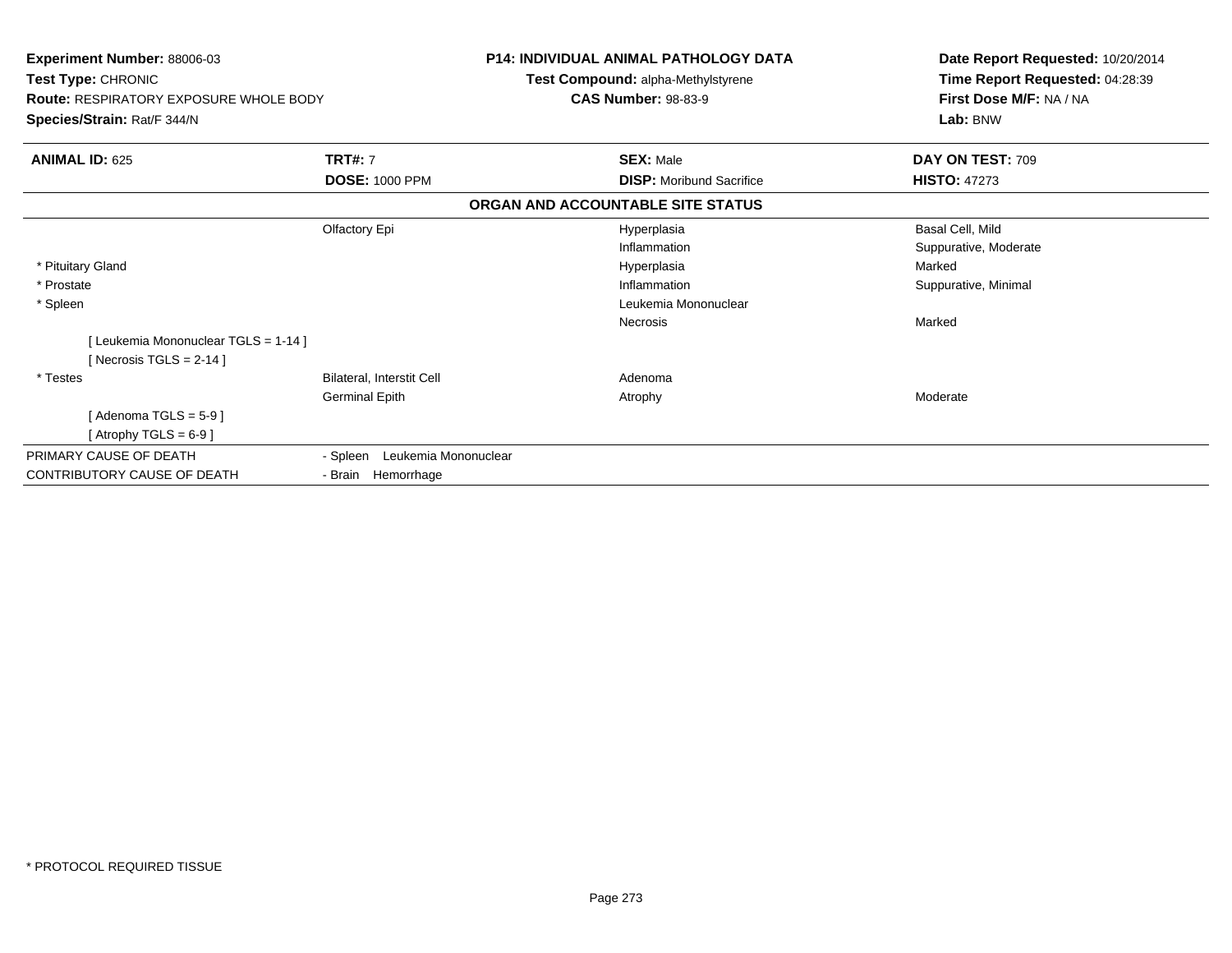| Experiment Number: 88006-03                   |                            | <b>P14: INDIVIDUAL ANIMAL PATHOLOGY DATA</b> | Date Report Requested: 10/20/2014 |
|-----------------------------------------------|----------------------------|----------------------------------------------|-----------------------------------|
| Test Type: CHRONIC                            |                            | <b>Test Compound: alpha-Methylstyrene</b>    | Time Report Requested: 04:28:39   |
| <b>Route: RESPIRATORY EXPOSURE WHOLE BODY</b> |                            | <b>CAS Number: 98-83-9</b>                   | First Dose M/F: NA / NA           |
| Species/Strain: Rat/F 344/N                   |                            |                                              | Lab: BNW                          |
| <b>ANIMAL ID: 626</b>                         | <b>TRT#: 7</b>             | <b>SEX: Male</b>                             | DAY ON TEST: 729                  |
|                                               | <b>DOSE: 1000 PPM</b>      | <b>DISP: Terminal Sacrifice</b>              | <b>HISTO: 47274</b>               |
|                                               |                            | ORGAN AND ACCOUNTABLE SITE STATUS            |                                   |
| <b>NORMAL</b>                                 |                            |                                              |                                   |
| * Adrenal Cortex                              | * Bone                     | * Bone Marrow                                | * Brain                           |
| * Epididymis                                  | * Esophagus                | * Harderian Gland                            | * Heart                           |
| * Intestine Large, Cecum                      | * Intestine Large, Colon   | * Intestine Large, Rectum                    | * Intestine Small, Duodenum       |
| * Intestine Small, Ileum                      | * Intestine Small, Jejunum | * Islets, Pancreatic                         | * Larynx                          |
| * Lung                                        | * Lymph Node, Bronchial    | * Lymph Node, Mesenteric                     | * Pancreas                        |
| * Parathyroid Gland                           | * Preputial Gland          | * Salivary Glands                            | * Seminal Vesicle                 |
| * Skin                                        | * Stomach, Forestomach     | * Stomach, Glandular                         | * Thymus                          |
| * Thyroid Gland                               | * Trachea                  | * Urinary Bladder                            |                                   |
| <b>MISSING</b>                                |                            |                                              |                                   |
| * Lymph Node, Mandibular                      | * Lymph Node, Mediastinal  |                                              |                                   |
| <b>OBSERVATIONS</b>                           |                            |                                              |                                   |
| * Adrenal Medulla                             |                            | Hyperplasia                                  | Moderate                          |
| * Eye                                         | Sclera                     | Metaplasia                                   | Osseous, Moderate                 |
| * Kidney                                      | Papilla                    | Mineralization                               | Mild                              |
|                                               |                            | Nephropathy                                  | Moderate                          |
| * Liver                                       |                            | Hepatodiaphragmatic Nodule                   | Marked                            |
|                                               | <b>Bile Duct</b>           | Hyperplasia                                  | Marked                            |
|                                               |                            | Leukemia Mononuclear                         |                                   |
| [Hepatodiaphragmatic Nodule TGLS = 4-7 ]      |                            |                                              |                                   |
| * Mammary Gland                               |                            | Galactocele                                  | Marked                            |
| * Nose                                        | Olfactory Epi              | Degeneration                                 | Minimal                           |
|                                               | Olfactory Epi              | Hyperplasia                                  | Basal Cell, Mild                  |
| * Pituitary Gland                             |                            | Adenoma                                      |                                   |
| [Adenoma TGLS = $1-10$ ]                      |                            |                                              |                                   |
| * Prostate                                    |                            | Inflammation                                 | Suppurative, Mild                 |
| * Spleen                                      |                            | Leukemia Mononuclear                         |                                   |
| [ Leukemia Mononuclear TGLS = 3-6 ]           |                            |                                              |                                   |
| * Testes                                      | Bilateral, Interstit Cell  | Adenoma                                      |                                   |
| [Adenoma TGLS = $2,7-9$ ]                     |                            |                                              |                                   |
| PRIMARY CAUSE OF DEATH                        | $\overline{a}$             |                                              |                                   |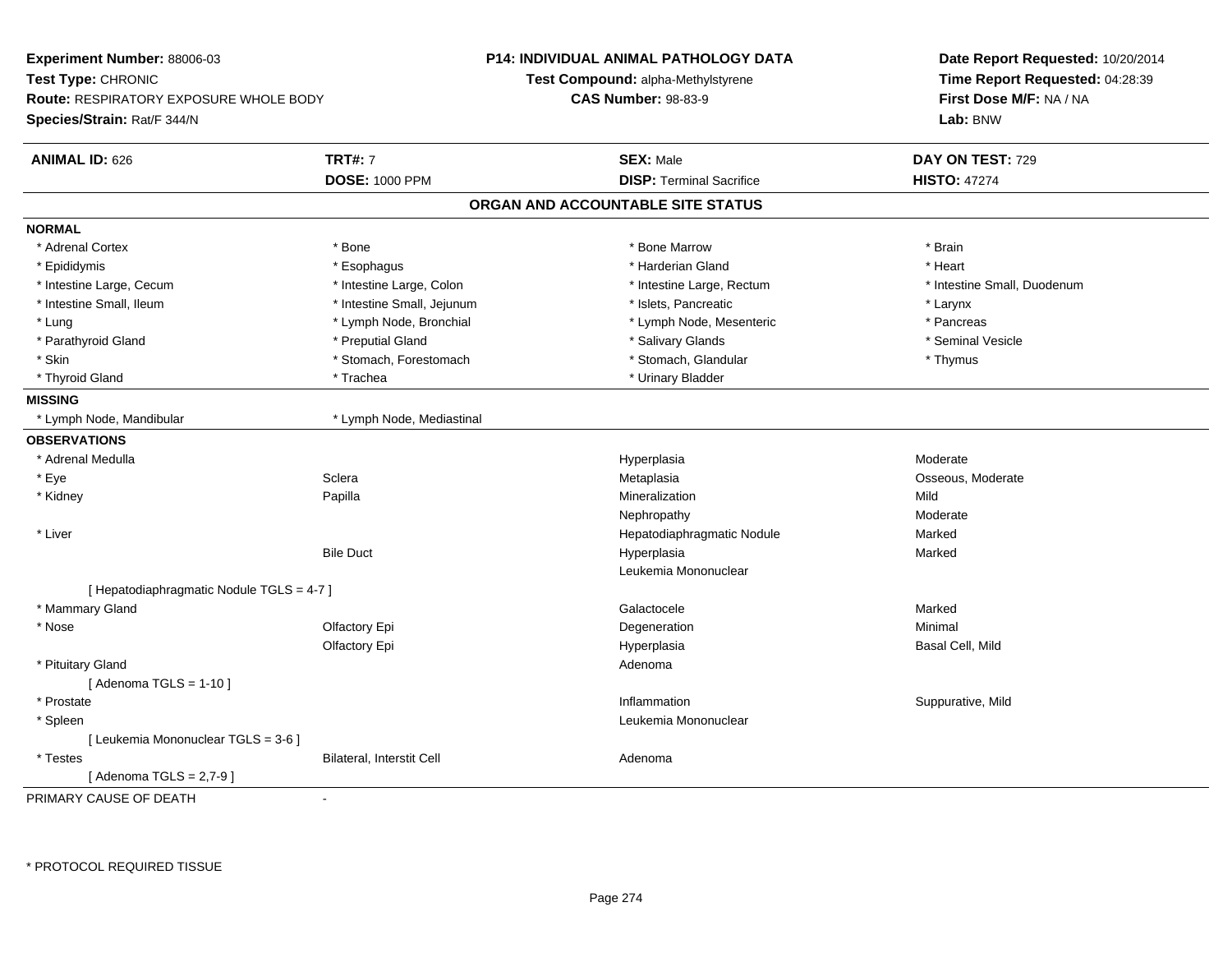| <b>Experiment Number: 88006-03</b><br><b>Test Type: CHRONIC</b><br><b>Route: RESPIRATORY EXPOSURE WHOLE BODY</b> |                       | <b>P14: INDIVIDUAL ANIMAL PATHOLOGY DATA</b><br>Test Compound: alpha-Methylstyrene | Date Report Requested: 10/20/2014<br>Time Report Requested: 04:28:39<br>First Dose M/F: NA / NA |
|------------------------------------------------------------------------------------------------------------------|-----------------------|------------------------------------------------------------------------------------|-------------------------------------------------------------------------------------------------|
|                                                                                                                  |                       | <b>CAS Number: 98-83-9</b>                                                         |                                                                                                 |
| Species/Strain: Rat/F 344/N                                                                                      |                       |                                                                                    | Lab: BNW                                                                                        |
| <b>ANIMAL ID: 626</b>                                                                                            | <b>TRT#:</b> 7        | <b>SEX: Male</b>                                                                   | <b>DAY ON TEST: 729</b>                                                                         |
|                                                                                                                  | <b>DOSE: 1000 PPM</b> | <b>DISP: Terminal Sacrifice</b>                                                    | <b>HISTO: 47274</b>                                                                             |
|                                                                                                                  |                       | <b>ORGAN AND ACCOUNTABLE SITE STATUS</b>                                           |                                                                                                 |
|                                                                                                                  |                       |                                                                                    |                                                                                                 |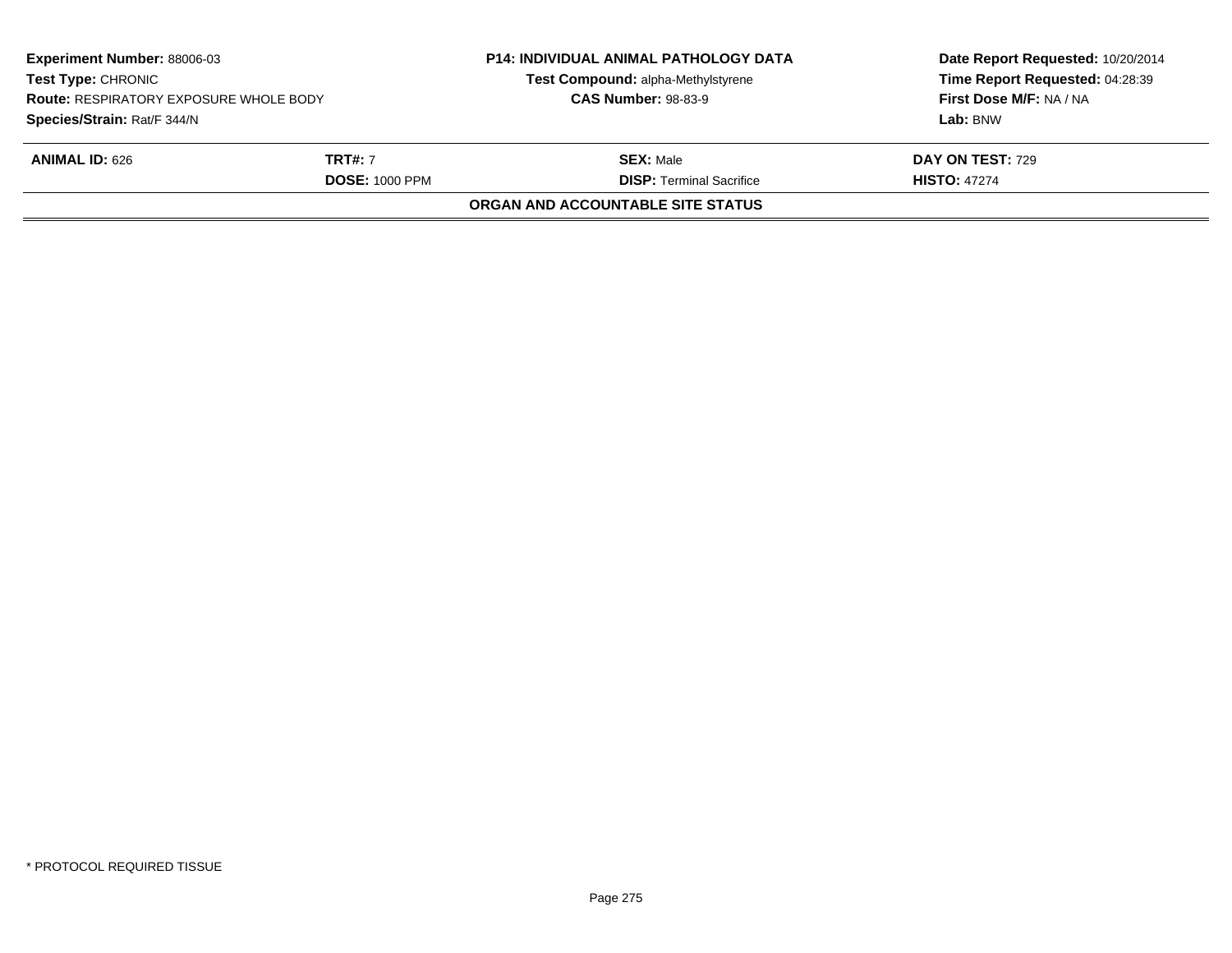| <b>Experiment Number: 88006-03</b>                              |                           | <b>P14: INDIVIDUAL ANIMAL PATHOLOGY DATA</b> | Date Report Requested: 10/20/2014<br>Time Report Requested: 04:28:39 |
|-----------------------------------------------------------------|---------------------------|----------------------------------------------|----------------------------------------------------------------------|
| Test Type: CHRONIC                                              |                           | Test Compound: alpha-Methylstyrene           |                                                                      |
| <b>Route: RESPIRATORY EXPOSURE WHOLE BODY</b>                   |                           | <b>CAS Number: 98-83-9</b>                   | First Dose M/F: NA / NA                                              |
| Species/Strain: Rat/F 344/N                                     |                           |                                              | Lab: BNW                                                             |
| <b>ANIMAL ID: 627</b>                                           | <b>TRT#: 7</b>            | <b>SEX: Male</b>                             | DAY ON TEST: 656                                                     |
|                                                                 | <b>DOSE: 1000 PPM</b>     | <b>DISP:</b> Moribund Sacrifice              | <b>HISTO: 47275</b>                                                  |
|                                                                 |                           | ORGAN AND ACCOUNTABLE SITE STATUS            |                                                                      |
| <b>NORMAL</b>                                                   |                           |                                              |                                                                      |
| * Bone                                                          | * Bone Marrow             | * Brain                                      | * Epididymis                                                         |
| * Esophagus                                                     | * Harderian Gland         | * Heart                                      | * Intestine Large, Cecum                                             |
| * Intestine Large, Colon                                        | * Intestine Large, Rectum | * Intestine Small, Duodenum                  | * Intestine Small, Ileum                                             |
| * Intestine Small, Jejunum                                      | * Islets, Pancreatic      | * Larynx                                     | * Lung                                                               |
| * Lymph Node, Mesenteric                                        | * Mammary Gland           | * Pancreas                                   | * Parathyroid Gland                                                  |
| * Pituitary Gland                                               | * Preputial Gland         | * Prostate                                   | * Salivary Glands                                                    |
| * Seminal Vesicle                                               | * Stomach, Forestomach    | * Stomach, Glandular                         | * Thymus                                                             |
| * Thyroid Gland                                                 | * Trachea                 | * Urinary Bladder                            |                                                                      |
| <b>MISSING</b>                                                  |                           |                                              |                                                                      |
| * Lymph Node, Bronchial                                         | * Lymph Node, Mandibular  | * Lymph Node, Mediastinal                    |                                                                      |
| <b>OBSERVATIONS</b>                                             |                           |                                              |                                                                      |
| * Adrenal Cortex                                                |                           | Hyperplasia                                  | Minimal                                                              |
| * Adrenal Medulla                                               |                           | Hyperplasia                                  | Moderate                                                             |
| * Eye                                                           | Cornea                    | Fibrosis                                     | Moderate                                                             |
| * Kidney                                                        |                           | Infarct                                      |                                                                      |
|                                                                 |                           | Nephropathy                                  | Mild                                                                 |
| [Infarct TGLS = $5-7$ ]                                         |                           |                                              |                                                                      |
| * Liver                                                         |                           | Hepatodiaphragmatic Nodule                   | Marked                                                               |
|                                                                 |                           | Leukemia Mononuclear                         |                                                                      |
| [ Hepatodiaphragmatic Nodule TGLS = 6-6 ]                       |                           |                                              |                                                                      |
| [ Leukemia Mononuclear TGLS = 3-6 ]                             |                           |                                              |                                                                      |
| * Nose                                                          | Olfactory Epi             | Hyperplasia                                  | Basal Cell, Mild                                                     |
| * Skin                                                          |                           | Squamous Cell Carcinoma                      |                                                                      |
|                                                                 |                           | Ulcer                                        | Marked                                                               |
| [Squamous Cell Carcinoma TGLS = 4-15]<br>[Ulcer TGLS = $4-15$ ] |                           |                                              |                                                                      |
| * Spleen                                                        |                           | Leukemia Mononuclear                         |                                                                      |
| [ Leukemia Mononuclear TGLS = 2-14 ]                            |                           |                                              |                                                                      |
| * Testes                                                        | Bilateral, Interstit Cell | Adenoma                                      |                                                                      |
| [Adenoma TGLS = $1-9$ ]                                         |                           |                                              |                                                                      |
|                                                                 |                           |                                              |                                                                      |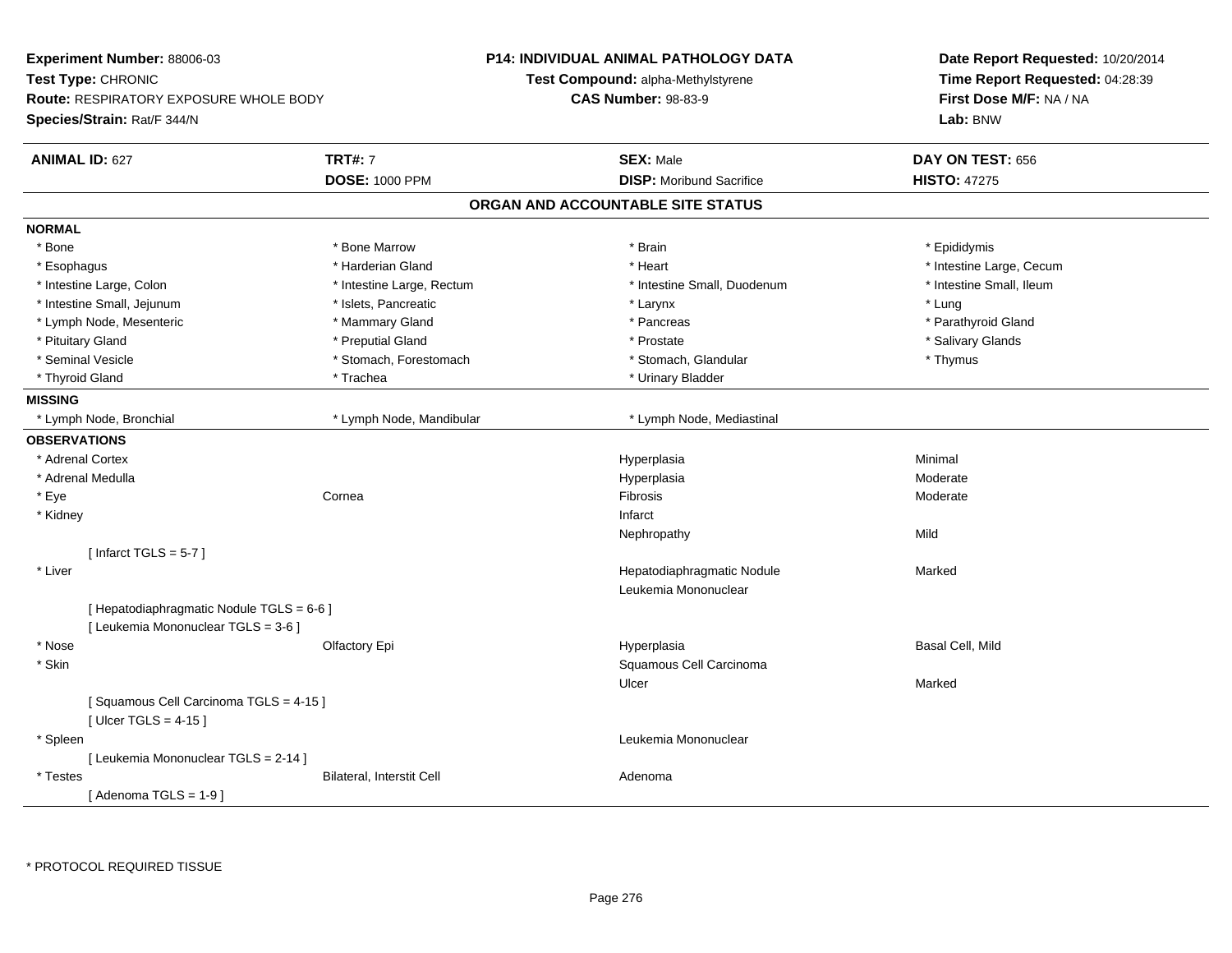| <b>Experiment Number: 88006-03</b><br><b>Test Type: CHRONIC</b><br><b>Route: RESPIRATORY EXPOSURE WHOLE BODY</b> |                                            | <b>P14: INDIVIDUAL ANIMAL PATHOLOGY DATA</b> | Date Report Requested: 10/20/2014 |
|------------------------------------------------------------------------------------------------------------------|--------------------------------------------|----------------------------------------------|-----------------------------------|
|                                                                                                                  |                                            | Test Compound: alpha-Methylstyrene           | Time Report Requested: 04:28:39   |
|                                                                                                                  |                                            | <b>CAS Number: 98-83-9</b>                   | First Dose M/F: NA / NA           |
| Species/Strain: Rat/F 344/N                                                                                      |                                            |                                              | Lab: BNW                          |
| <b>ANIMAL ID: 627</b>                                                                                            | <b>TRT#: 7</b>                             | <b>SEX: Male</b>                             | <b>DAY ON TEST: 656</b>           |
|                                                                                                                  | <b>DOSE: 1000 PPM</b>                      | <b>DISP:</b> Moribund Sacrifice              | <b>HISTO: 47275</b>               |
|                                                                                                                  |                                            | ORGAN AND ACCOUNTABLE SITE STATUS            |                                   |
| PRIMARY CAUSE OF DEATH                                                                                           | - Spleen Leukemia Mononuclear              |                                              |                                   |
| CONTRIBUTORY CAUSE OF DEATH                                                                                      | - Skin Squamous Cell Carcinoma; Skin Ulcer |                                              |                                   |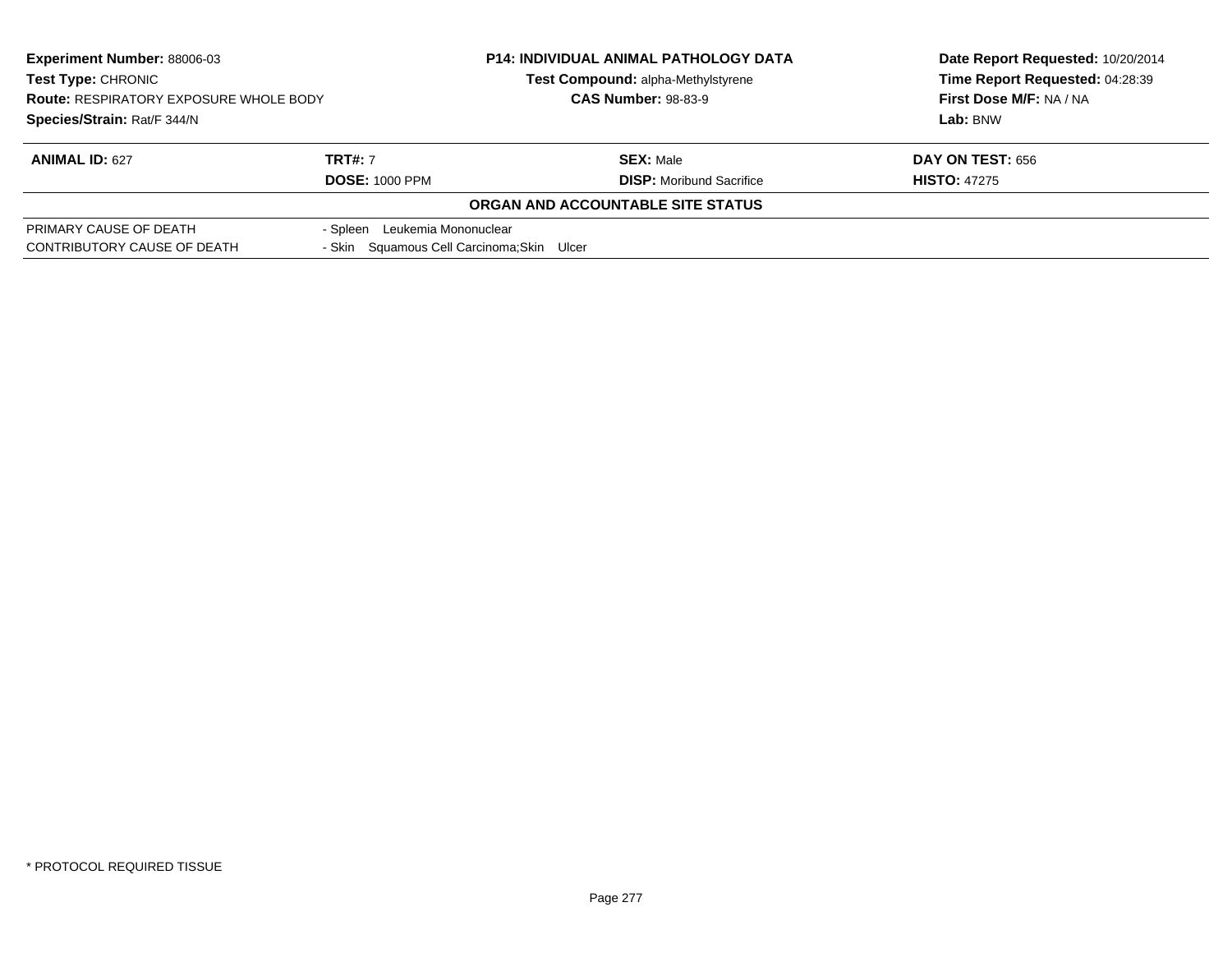| Experiment Number: 88006-03                                                                        |                          | <b>P14: INDIVIDUAL ANIMAL PATHOLOGY DATA</b> | Date Report Requested: 10/20/2014   |  |
|----------------------------------------------------------------------------------------------------|--------------------------|----------------------------------------------|-------------------------------------|--|
| Test Type: CHRONIC<br><b>Route: RESPIRATORY EXPOSURE WHOLE BODY</b><br>Species/Strain: Rat/F 344/N |                          | Test Compound: alpha-Methylstyrene           | Time Report Requested: 04:28:39     |  |
|                                                                                                    |                          | <b>CAS Number: 98-83-9</b>                   | First Dose M/F: NA / NA<br>Lab: BNW |  |
|                                                                                                    |                          |                                              |                                     |  |
| <b>ANIMAL ID: 628</b>                                                                              | <b>TRT#: 7</b>           | <b>SEX: Male</b>                             | DAY ON TEST: 519                    |  |
|                                                                                                    | <b>DOSE: 1000 PPM</b>    | <b>DISP:</b> Moribund Sacrifice              | <b>HISTO: 47276</b>                 |  |
|                                                                                                    |                          | ORGAN AND ACCOUNTABLE SITE STATUS            |                                     |  |
| <b>NORMAL</b>                                                                                      |                          |                                              |                                     |  |
| * Adrenal Cortex                                                                                   | * Adrenal Medulla        | * Bone                                       | * Bone Marrow                       |  |
| * Brain                                                                                            | * Epididymis             | * Esophagus                                  | * Eye                               |  |
| * Harderian Gland                                                                                  | * Intestine Large, Cecum | * Intestine Large, Colon                     | * Intestine Large, Rectum           |  |
| * Intestine Small, Duodenum                                                                        | * Intestine Small, Ileum | * Intestine Small, Jejunum                   | * Islets, Pancreatic                |  |
| * Larynx                                                                                           | * Mammary Gland          | * Pancreas                                   | * Parathyroid Gland                 |  |
| * Preputial Gland                                                                                  | * Prostate               | * Salivary Glands                            | * Seminal Vesicle                   |  |
| * Skin                                                                                             | * Stomach, Forestomach   | * Stomach, Glandular                         | * Thymus                            |  |
| * Thyroid Gland                                                                                    | * Trachea                | * Urinary Bladder                            |                                     |  |
| <b>MISSING</b>                                                                                     |                          |                                              |                                     |  |
| * Lymph Node, Bronchial                                                                            | * Lymph Node, Mandibular |                                              |                                     |  |
| <b>OBSERVATIONS</b>                                                                                |                          |                                              |                                     |  |
| * Heart                                                                                            |                          | Cardiomyopathy                               | Mild                                |  |
| * Kidney                                                                                           |                          | Infarct                                      |                                     |  |
|                                                                                                    |                          | Leukemia Mononuclear                         |                                     |  |
|                                                                                                    | Papilla                  | Mineralization                               | Minimal                             |  |
|                                                                                                    |                          | Thrombosis                                   | Marked                              |  |
| [Infarct TGLS = $2-7$ ]                                                                            |                          |                                              |                                     |  |
| * Liver                                                                                            | <b>Bile Duct</b>         | Hyperplasia                                  | Mild                                |  |
|                                                                                                    |                          | Leukemia Mononuclear                         |                                     |  |
| [ Leukemia Mononuclear TGLS = 3-6 ]                                                                |                          |                                              |                                     |  |
| * Lung                                                                                             |                          | Leukemia Mononuclear                         |                                     |  |
| * Lymph Node, Mediastinal                                                                          |                          | Leukemia Mononuclear                         |                                     |  |
| * Lymph Node, Mesenteric                                                                           |                          | Leukemia Mononuclear                         |                                     |  |
| [ Leukemia Mononuclear TGLS = 5-8 ]                                                                |                          |                                              |                                     |  |
| * Nose                                                                                             | Olfactory Epi            | Degeneration                                 | Minimal                             |  |
|                                                                                                    | Olfactory Epi            | Hyperplasia                                  | Basal Cell, Mild                    |  |
| * Pituitary Gland                                                                                  |                          | Hyperplasia                                  | Moderate                            |  |
|                                                                                                    |                          | Leukemia Mononuclear                         |                                     |  |
| * Spleen                                                                                           |                          | Leukemia Mononuclear                         |                                     |  |
| [ Leukemia Mononuclear TGLS = 1-14 ]                                                               |                          |                                              |                                     |  |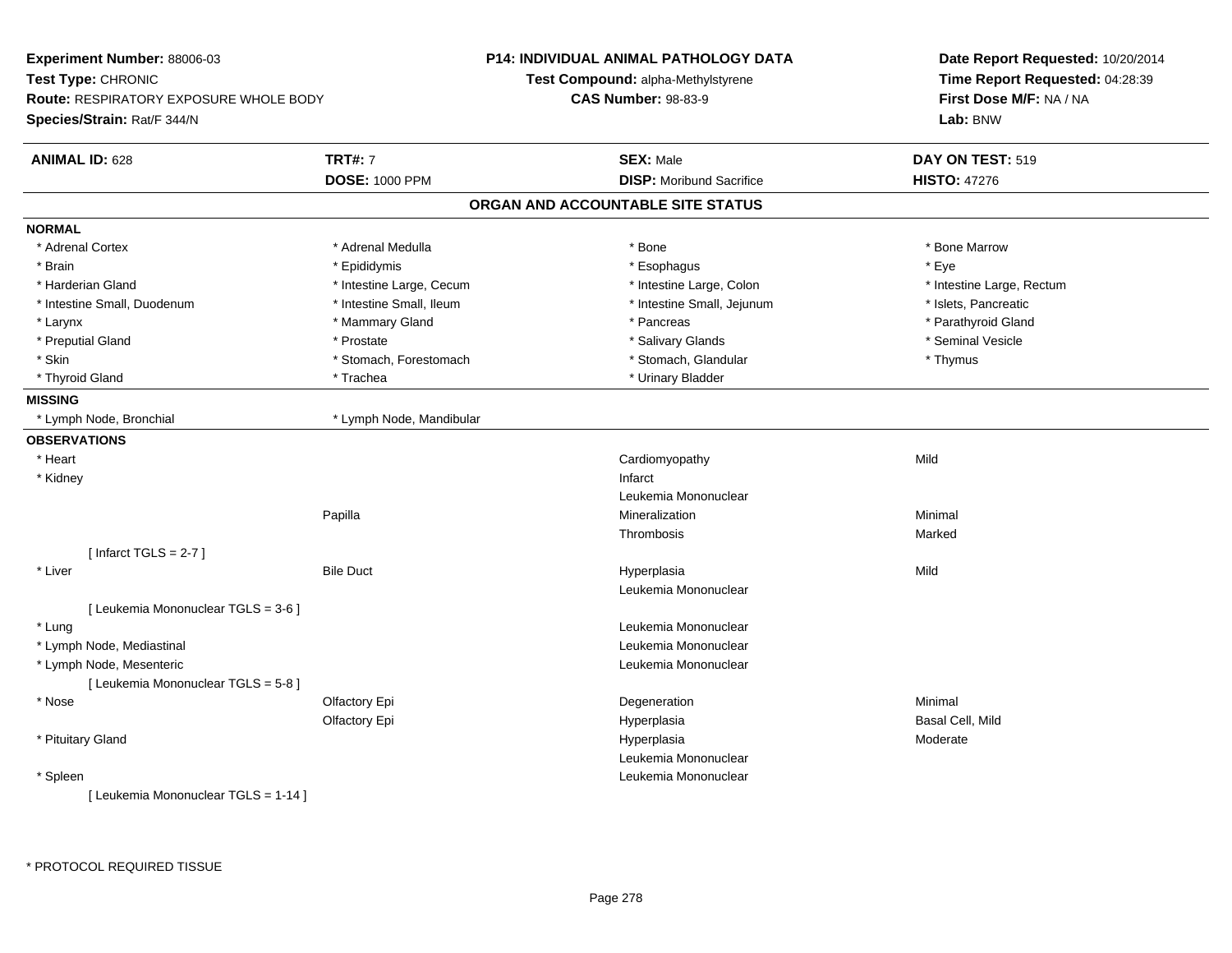| Experiment Number: 88006-03<br><b>Test Type: CHRONIC</b><br><b>Route: RESPIRATORY EXPOSURE WHOLE BODY</b><br>Species/Strain: Rat/F 344/N |                                  | <b>P14: INDIVIDUAL ANIMAL PATHOLOGY DATA</b><br>Test Compound: alpha-Methylstyrene | Date Report Requested: 10/20/2014<br>Time Report Requested: 04:28:39<br>First Dose M/F: NA / NA<br>Lab: BNW |
|------------------------------------------------------------------------------------------------------------------------------------------|----------------------------------|------------------------------------------------------------------------------------|-------------------------------------------------------------------------------------------------------------|
|                                                                                                                                          |                                  | <b>CAS Number: 98-83-9</b>                                                         |                                                                                                             |
|                                                                                                                                          |                                  |                                                                                    |                                                                                                             |
| <b>ANIMAL ID: 628</b>                                                                                                                    | <b>TRT#: 7</b>                   | <b>SEX: Male</b>                                                                   | <b>DAY ON TEST: 519</b>                                                                                     |
|                                                                                                                                          | <b>DOSE: 1000 PPM</b>            | <b>DISP:</b> Moribund Sacrifice                                                    | <b>HISTO: 47276</b>                                                                                         |
|                                                                                                                                          |                                  | ORGAN AND ACCOUNTABLE SITE STATUS                                                  |                                                                                                             |
| * Testes                                                                                                                                 | Interstit Cell                   | Adenoma                                                                            |                                                                                                             |
|                                                                                                                                          | Interstit Cell                   | Hyperplasia                                                                        | Mild                                                                                                        |
| $Adenoma TGLS = 4-91$                                                                                                                    |                                  |                                                                                    |                                                                                                             |
| PRIMARY CAUSE OF DEATH                                                                                                                   | Leukemia Mononuclear<br>- Spleen |                                                                                    |                                                                                                             |
| <b>CONTRIBUTORY CAUSE OF DEATH</b>                                                                                                       | - Kidney<br>Infarct              |                                                                                    |                                                                                                             |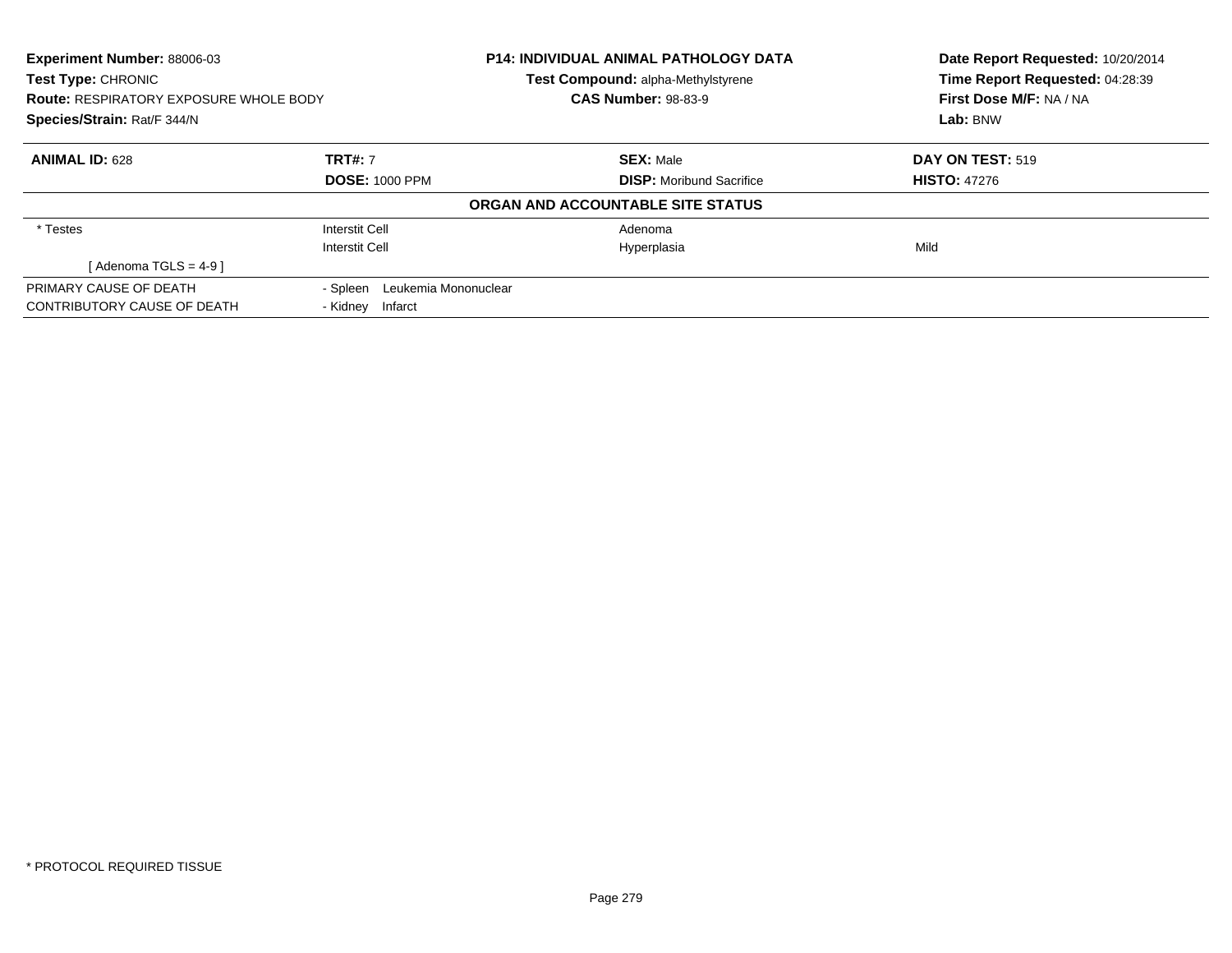| Experiment Number: 88006-03<br>Test Type: CHRONIC<br><b>Route: RESPIRATORY EXPOSURE WHOLE BODY</b><br>Species/Strain: Rat/F 344/N |                           | <b>P14: INDIVIDUAL ANIMAL PATHOLOGY DATA</b><br>Test Compound: alpha-Methylstyrene<br><b>CAS Number: 98-83-9</b> | Date Report Requested: 10/20/2014<br>Time Report Requested: 04:28:39<br>First Dose M/F: NA / NA<br>Lab: BNW |
|-----------------------------------------------------------------------------------------------------------------------------------|---------------------------|------------------------------------------------------------------------------------------------------------------|-------------------------------------------------------------------------------------------------------------|
| <b>ANIMAL ID: 629</b>                                                                                                             | <b>TRT#: 7</b>            | <b>SEX: Male</b><br><b>DISP: Terminal Sacrifice</b>                                                              | DAY ON TEST: 730                                                                                            |
|                                                                                                                                   | <b>DOSE: 1000 PPM</b>     |                                                                                                                  | <b>HISTO: 47277</b>                                                                                         |
|                                                                                                                                   |                           | ORGAN AND ACCOUNTABLE SITE STATUS                                                                                |                                                                                                             |
| <b>NORMAL</b>                                                                                                                     |                           |                                                                                                                  |                                                                                                             |
| * Adrenal Cortex                                                                                                                  | * Bone                    | * Bone Marrow                                                                                                    | * Brain                                                                                                     |
| * Epididymis                                                                                                                      | * Esophagus               | * Eye                                                                                                            | * Harderian Gland                                                                                           |
| * Heart                                                                                                                           | * Intestine Large, Cecum  | * Intestine Large, Colon                                                                                         | * Intestine Large, Rectum                                                                                   |
| * Intestine Small, Duodenum                                                                                                       | * Intestine Small, Ileum  | * Intestine Small, Jejunum                                                                                       | * Islets, Pancreatic                                                                                        |
| * Larynx                                                                                                                          | * Lymph Node, Mesenteric  | * Mammary Gland                                                                                                  | * Pancreas                                                                                                  |
| * Parathyroid Gland                                                                                                               | * Preputial Gland         | * Prostate                                                                                                       | * Salivary Glands                                                                                           |
| * Seminal Vesicle                                                                                                                 | * Spleen                  | * Stomach, Forestomach                                                                                           | * Stomach, Glandular                                                                                        |
| * Thymus                                                                                                                          | * Trachea                 | * Urinary Bladder                                                                                                |                                                                                                             |
| <b>MISSING</b>                                                                                                                    |                           |                                                                                                                  |                                                                                                             |
| * Lymph Node, Bronchial                                                                                                           | * Lymph Node, Mandibular  | * Lymph Node, Mediastinal                                                                                        |                                                                                                             |
| <b>OBSERVATIONS</b>                                                                                                               |                           |                                                                                                                  |                                                                                                             |
| * Adrenal Medulla                                                                                                                 |                           | Pheochromocytoma Benign                                                                                          |                                                                                                             |
| * Kidney                                                                                                                          |                           | Nephropathy                                                                                                      | Moderate                                                                                                    |
| * Liver                                                                                                                           |                           | <b>Basophilic Focus</b>                                                                                          |                                                                                                             |
|                                                                                                                                   | <b>Bile Duct</b>          | Hyperplasia                                                                                                      | Minimal                                                                                                     |
| * Lung                                                                                                                            | <b>Alveolus</b>           | <b>Infiltration Cellular</b>                                                                                     | Histiocyte, Minimal                                                                                         |
| * Nose                                                                                                                            | Olfactory Epi             | Hyperplasia                                                                                                      | Basal Cell, Mild                                                                                            |
|                                                                                                                                   | <b>Respirat Epith</b>     | Hyperplasia                                                                                                      | Minimal                                                                                                     |
| * Pituitary Gland                                                                                                                 |                           | Adenoma                                                                                                          |                                                                                                             |
| [Adenoma TGLS = $2-10$ ]                                                                                                          |                           |                                                                                                                  |                                                                                                             |
| Pleura                                                                                                                            |                           | Inflammation                                                                                                     | Chronic, Minimal                                                                                            |
| * Skin                                                                                                                            | <b>Subcut Tiss</b>        | Fibroma                                                                                                          |                                                                                                             |
| [Fibroma TGLS = $1-14$ ]                                                                                                          |                           |                                                                                                                  |                                                                                                             |
| * Testes                                                                                                                          | Bilateral, Interstit Cell | Adenoma                                                                                                          |                                                                                                             |
| [Adenoma TGLS = $3,4-9$ ]                                                                                                         |                           |                                                                                                                  |                                                                                                             |
| * Thyroid Gland                                                                                                                   | C Cell                    | Hyperplasia                                                                                                      | Moderate                                                                                                    |
| PRIMARY CAUSE OF DEATH                                                                                                            | ÷,                        |                                                                                                                  |                                                                                                             |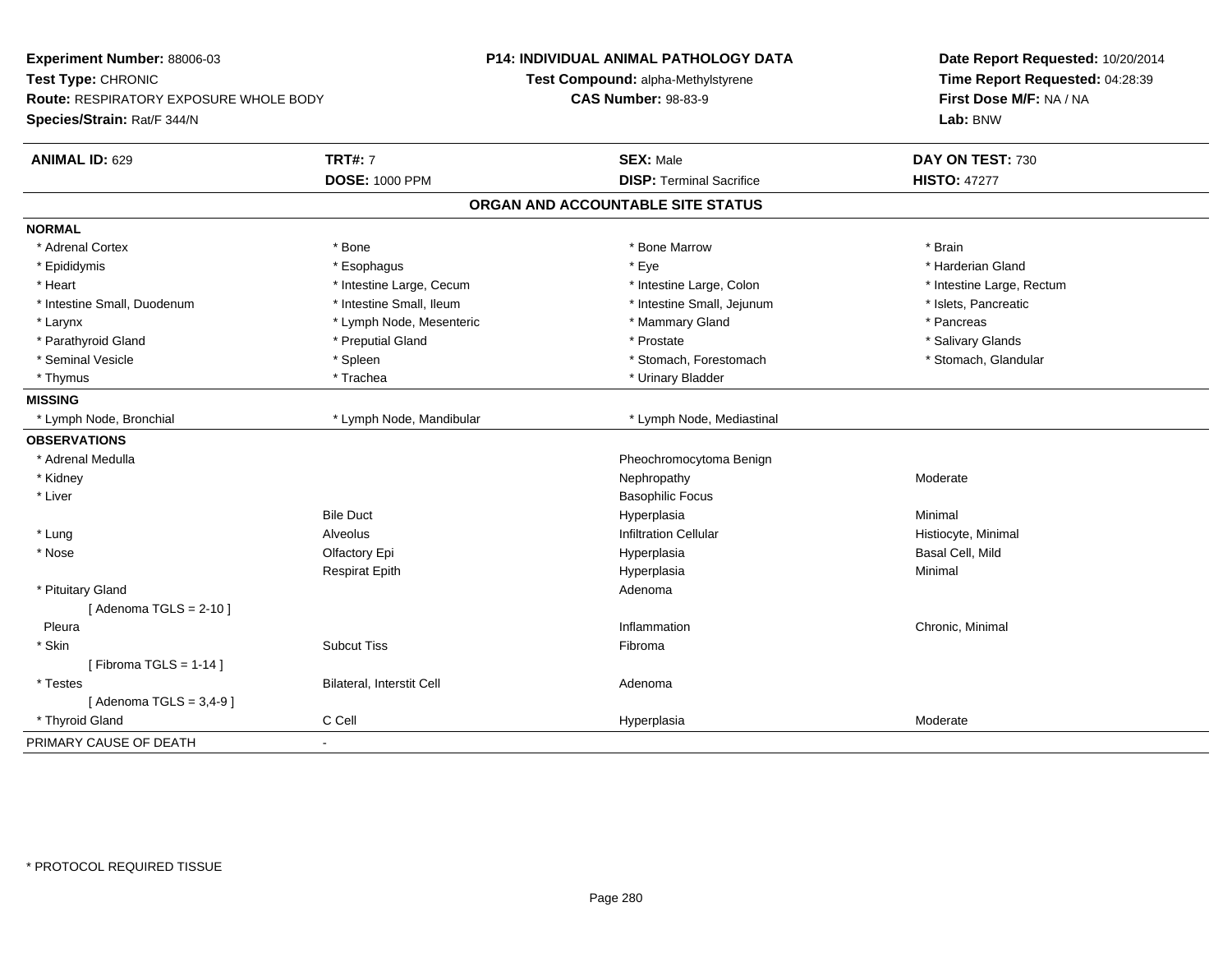| Experiment Number: 88006-03<br>Test Type: CHRONIC<br><b>Route: RESPIRATORY EXPOSURE WHOLE BODY</b><br>Species/Strain: Rat/F 344/N |                               | <b>P14: INDIVIDUAL ANIMAL PATHOLOGY DATA</b><br>Test Compound: alpha-Methylstyrene<br><b>CAS Number: 98-83-9</b> | Date Report Requested: 10/20/2014<br>Time Report Requested: 04:28:39<br>First Dose M/F: NA / NA<br>Lab: BNW |
|-----------------------------------------------------------------------------------------------------------------------------------|-------------------------------|------------------------------------------------------------------------------------------------------------------|-------------------------------------------------------------------------------------------------------------|
| <b>ANIMAL ID: 630</b>                                                                                                             | <b>TRT#: 7</b>                | <b>SEX: Male</b>                                                                                                 | DAY ON TEST: 401                                                                                            |
|                                                                                                                                   | <b>DOSE: 1000 PPM</b>         | <b>DISP:</b> Moribund Sacrifice                                                                                  | <b>HISTO: 47278</b>                                                                                         |
|                                                                                                                                   |                               | ORGAN AND ACCOUNTABLE SITE STATUS                                                                                |                                                                                                             |
| <b>NORMAL</b>                                                                                                                     |                               |                                                                                                                  |                                                                                                             |
| * Adrenal Medulla                                                                                                                 | * Bone                        | * Bone Marrow                                                                                                    | * Brain                                                                                                     |
| * Epididymis                                                                                                                      | * Esophagus                   | * Eye                                                                                                            | * Harderian Gland                                                                                           |
| * Heart                                                                                                                           | * Intestine Large, Cecum      | * Intestine Large, Colon                                                                                         | * Intestine Large, Rectum                                                                                   |
| * Intestine Small, Duodenum                                                                                                       | * Intestine Small, Ileum      | * Intestine Small, Jejunum                                                                                       | * Islets, Pancreatic                                                                                        |
| * Kidney                                                                                                                          | * Mammary Gland               | * Pancreas                                                                                                       | * Parathyroid Gland                                                                                         |
| * Preputial Gland                                                                                                                 | * Prostate                    | * Salivary Glands                                                                                                | * Seminal Vesicle                                                                                           |
| * Skin                                                                                                                            | * Stomach, Glandular          | * Thyroid Gland                                                                                                  | * Trachea                                                                                                   |
| * Urinary Bladder                                                                                                                 |                               |                                                                                                                  |                                                                                                             |
| <b>MISSING</b>                                                                                                                    |                               |                                                                                                                  |                                                                                                             |
| * Lymph Node, Bronchial                                                                                                           | * Lymph Node, Mandibular      | * Lymph Node, Mediastinal                                                                                        |                                                                                                             |
| <b>OBSERVATIONS</b>                                                                                                               |                               |                                                                                                                  |                                                                                                             |
| * Adrenal Cortex                                                                                                                  |                               | Vacuolization Cytoplasmic                                                                                        | Mild                                                                                                        |
| * Larynx                                                                                                                          |                               | Foreign Body                                                                                                     | Marked                                                                                                      |
|                                                                                                                                   |                               | Inflammation                                                                                                     | Chronic, Mild                                                                                               |
| * Liver                                                                                                                           |                               | Leukemia Mononuclear                                                                                             |                                                                                                             |
| [ Leukemia Mononuclear TGLS = 3-6 ]                                                                                               |                               |                                                                                                                  |                                                                                                             |
| * Lung                                                                                                                            |                               | Leukemia Mononuclear                                                                                             |                                                                                                             |
| * Lymph Node, Mesenteric                                                                                                          |                               | Leukemia Mononuclear                                                                                             |                                                                                                             |
| [ Leukemia Mononuclear TGLS = 5-16 ]                                                                                              |                               |                                                                                                                  |                                                                                                             |
| * Nose                                                                                                                            | Olfactory Epi                 | Hyperplasia                                                                                                      | Basal Cell, Mild                                                                                            |
| * Pituitary Gland                                                                                                                 |                               | Adenoma                                                                                                          |                                                                                                             |
| * Spleen                                                                                                                          |                               | Leukemia Mononuclear                                                                                             |                                                                                                             |
| [ Leukemia Mononuclear TGLS = 4-15 ]                                                                                              |                               |                                                                                                                  |                                                                                                             |
| * Stomach, Forestomach                                                                                                            |                               | Hyperplasia                                                                                                      | Squamous, Marked                                                                                            |
| [ Hyperplasia TGLS = 6-10 ]                                                                                                       |                               |                                                                                                                  |                                                                                                             |
| * Testes                                                                                                                          | <b>Interstit Cell</b>         | Hyperplasia                                                                                                      | Minimal                                                                                                     |
| * Thymus                                                                                                                          |                               | Leukemia Mononuclear                                                                                             |                                                                                                             |
| [ Leukemia Mononuclear TGLS = 2-14 ]                                                                                              |                               |                                                                                                                  |                                                                                                             |
| PRIMARY CAUSE OF DEATH                                                                                                            | - Spleen Leukemia Mononuclear |                                                                                                                  |                                                                                                             |
|                                                                                                                                   |                               |                                                                                                                  |                                                                                                             |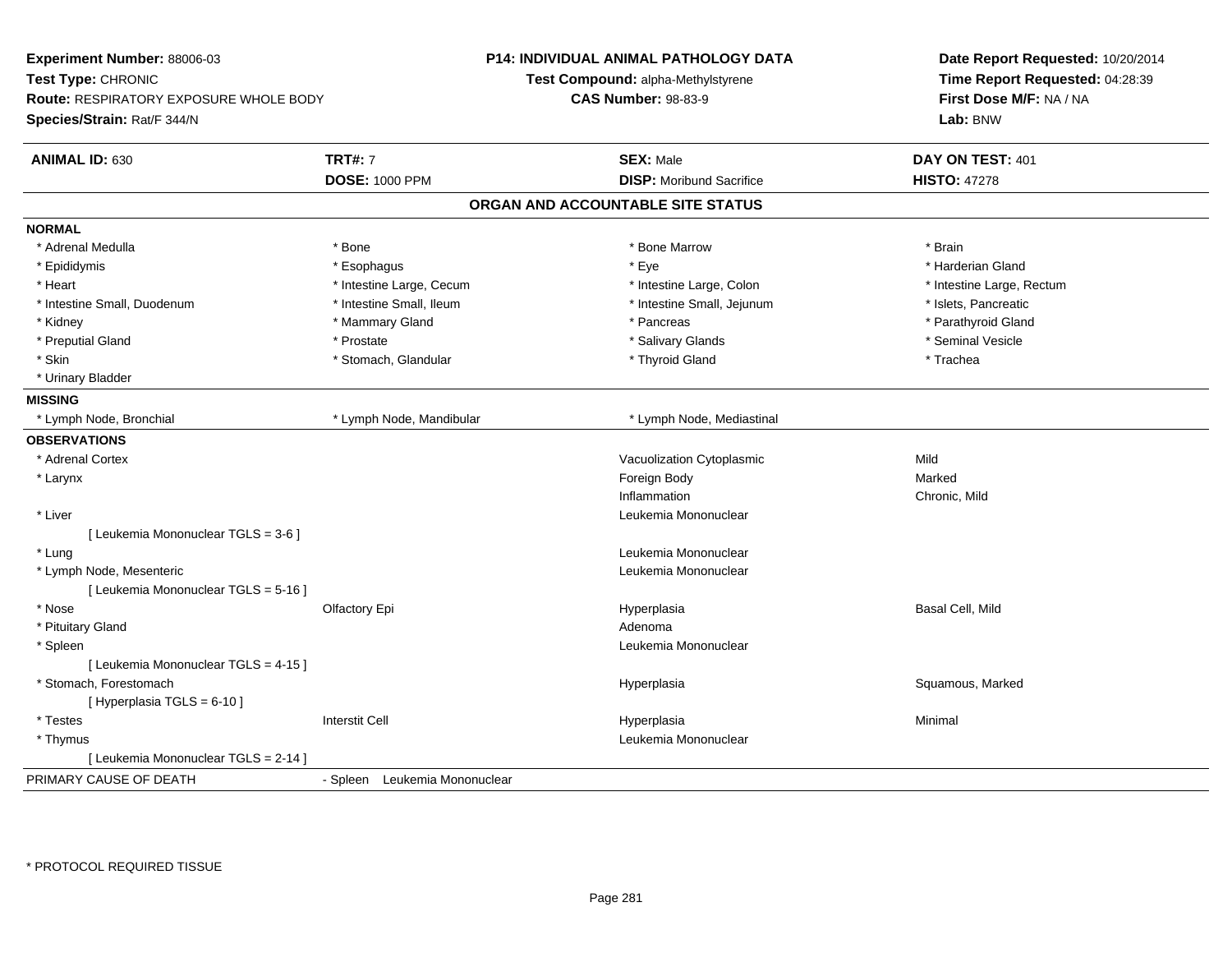| Experiment Number: 88006-03                   |                             | <b>P14: INDIVIDUAL ANIMAL PATHOLOGY DATA</b> | Date Report Requested: 10/20/2014<br>Time Report Requested: 04:28:39<br>First Dose M/F: NA / NA |  |
|-----------------------------------------------|-----------------------------|----------------------------------------------|-------------------------------------------------------------------------------------------------|--|
| Test Type: CHRONIC                            |                             | Test Compound: alpha-Methylstyrene           |                                                                                                 |  |
| <b>Route: RESPIRATORY EXPOSURE WHOLE BODY</b> |                             | <b>CAS Number: 98-83-9</b>                   |                                                                                                 |  |
| Species/Strain: Rat/F 344/N                   |                             |                                              | Lab: BNW                                                                                        |  |
| ANIMAL ID: 631                                | <b>TRT#: 7</b>              | <b>SEX: Male</b>                             | DAY ON TEST: 684                                                                                |  |
|                                               | <b>DOSE: 1000 PPM</b>       | <b>DISP:</b> Moribund Sacrifice              | <b>HISTO: 47279</b>                                                                             |  |
|                                               |                             | ORGAN AND ACCOUNTABLE SITE STATUS            |                                                                                                 |  |
| <b>NORMAL</b>                                 |                             |                                              |                                                                                                 |  |
| * Adrenal Cortex                              | * Bone                      | * Bone Marrow                                | * Epididymis                                                                                    |  |
| * Esophagus                                   | * Harderian Gland           | * Intestine Large, Cecum                     | * Intestine Large, Colon                                                                        |  |
| * Intestine Large, Rectum                     | * Intestine Small, Duodenum | * Intestine Small, Ileum                     | * Intestine Small, Jejunum                                                                      |  |
| * Islets, Pancreatic                          | * Larynx                    | * Lymph Node, Mesenteric                     | * Mammary Gland                                                                                 |  |
| * Pancreas                                    | * Parathyroid Gland         | * Preputial Gland                            | * Salivary Glands                                                                               |  |
| * Seminal Vesicle                             | * Skin                      | * Stomach, Forestomach                       | * Thymus                                                                                        |  |
| * Thyroid Gland                               | * Trachea                   | * Urinary Bladder                            |                                                                                                 |  |
| <b>MISSING</b>                                |                             |                                              |                                                                                                 |  |
| * Lymph Node, Bronchial                       | * Lymph Node, Mandibular    | * Lymph Node, Mediastinal                    |                                                                                                 |  |
| <b>OBSERVATIONS</b>                           |                             |                                              |                                                                                                 |  |
| * Adrenal Medulla                             |                             | Hyperplasia                                  | Moderate                                                                                        |  |
| * Brain                                       | Cerebrum                    | Demyelination                                | Focal, Marked                                                                                   |  |
| * Eye                                         | Sclera                      | Metaplasia                                   | Osseous, Mild                                                                                   |  |
| * Heart                                       |                             | Leukemia Mononuclear                         |                                                                                                 |  |
| * Kidney                                      |                             | Infarct                                      |                                                                                                 |  |
|                                               | Papilla                     | Mineralization                               | Minimal                                                                                         |  |
|                                               |                             | Nephropathy                                  | Moderate                                                                                        |  |
| [Infarct TGLS = $6-7$ ]                       |                             |                                              |                                                                                                 |  |
| * Liver                                       | <b>Bile Duct</b>            | Hyperplasia                                  | Marked                                                                                          |  |
|                                               |                             | Leukemia Mononuclear                         |                                                                                                 |  |
|                                               |                             | Necrosis                                     | Marked                                                                                          |  |
| [ Leukemia Mononuclear TGLS = 7-6 ]           |                             |                                              |                                                                                                 |  |
| * Lung                                        |                             | Leukemia Mononuclear                         |                                                                                                 |  |
| * Nose                                        | Olfactory Epi               | Degeneration                                 | Minimal                                                                                         |  |
|                                               | Olfactory Epi               | Hyperplasia                                  | Basal Cell, Mild                                                                                |  |
| * Pituitary Gland                             |                             | Adenoma                                      |                                                                                                 |  |
| [Adenoma TGLS = $3-10$ ]                      |                             |                                              |                                                                                                 |  |
| * Prostate                                    |                             | Inflammation                                 | Suppurative, Moderate                                                                           |  |
| * Spleen                                      |                             | Leukemia Mononuclear                         |                                                                                                 |  |
| [ Leukemia Mononuclear TGLS = 5-14 ]          |                             |                                              |                                                                                                 |  |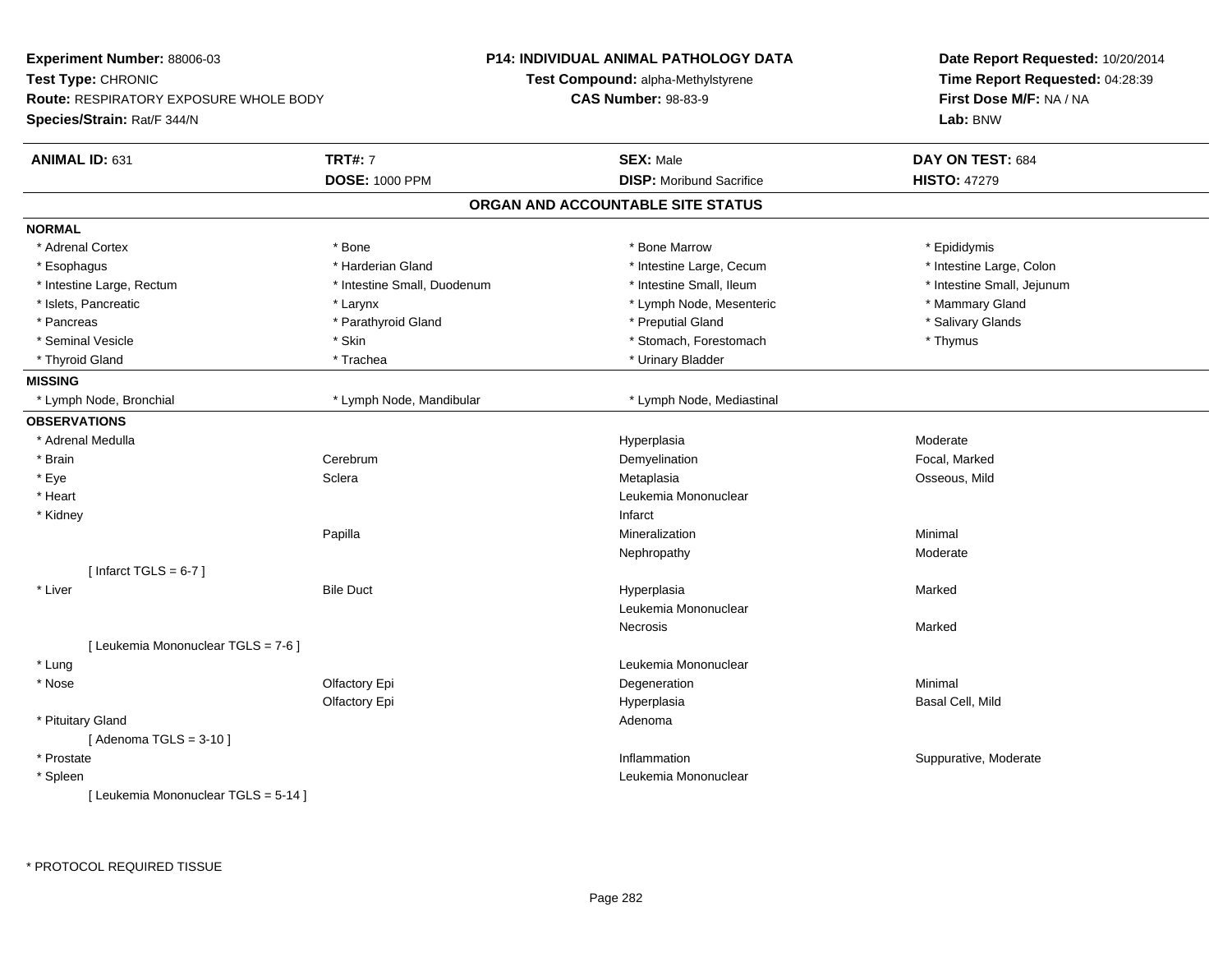| <b>Experiment Number: 88006-03</b><br><b>Test Type: CHRONIC</b><br><b>Route: RESPIRATORY EXPOSURE WHOLE BODY</b> |                                  | <b>P14: INDIVIDUAL ANIMAL PATHOLOGY DATA</b> | Date Report Requested: 10/20/2014<br>Time Report Requested: 04:28:39 |
|------------------------------------------------------------------------------------------------------------------|----------------------------------|----------------------------------------------|----------------------------------------------------------------------|
|                                                                                                                  |                                  | Test Compound: alpha-Methylstyrene           |                                                                      |
|                                                                                                                  |                                  | <b>CAS Number: 98-83-9</b>                   | First Dose M/F: NA / NA                                              |
| Species/Strain: Rat/F 344/N                                                                                      |                                  |                                              | Lab: BNW                                                             |
| <b>ANIMAL ID: 631</b>                                                                                            | <b>TRT#: 7</b>                   | <b>SEX: Male</b>                             | DAY ON TEST: 684                                                     |
|                                                                                                                  | <b>DOSE: 1000 PPM</b>            | <b>DISP:</b> Moribund Sacrifice              | <b>HISTO: 47279</b>                                                  |
|                                                                                                                  |                                  | ORGAN AND ACCOUNTABLE SITE STATUS            |                                                                      |
| * Stomach, Glandular                                                                                             |                                  | Erosion                                      | Minimal                                                              |
| [ Erosion TGLS = $9-10$ ]                                                                                        |                                  |                                              |                                                                      |
| * Testes                                                                                                         | <b>Bilateral, Interstit Cell</b> | Adenoma                                      |                                                                      |
| [Adenoma TGLS = $4.8-9$ ]                                                                                        |                                  |                                              |                                                                      |
| PRIMARY CAUSE OF DEATH                                                                                           | Leukemia Mononuclear<br>- Spleen |                                              |                                                                      |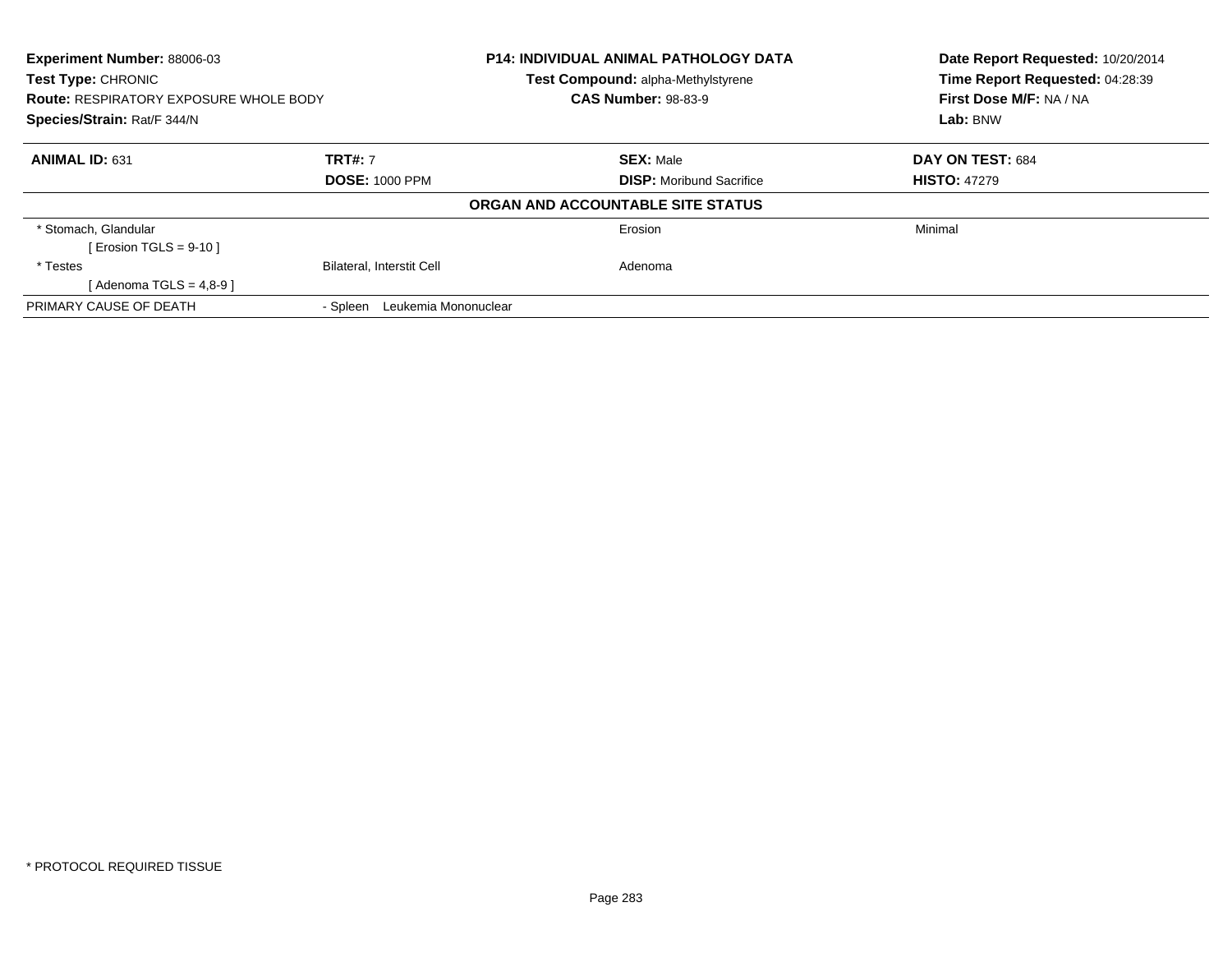| Experiment Number: 88006-03            |                             | <b>P14: INDIVIDUAL ANIMAL PATHOLOGY DATA</b> | Date Report Requested: 10/20/2014 |
|----------------------------------------|-----------------------------|----------------------------------------------|-----------------------------------|
| Test Type: CHRONIC                     |                             | Test Compound: alpha-Methylstyrene           | Time Report Requested: 04:28:39   |
| Route: RESPIRATORY EXPOSURE WHOLE BODY |                             | <b>CAS Number: 98-83-9</b>                   | First Dose M/F: NA / NA           |
| Species/Strain: Rat/F 344/N            |                             |                                              | Lab: BNW                          |
| <b>ANIMAL ID: 632</b>                  | <b>TRT#: 7</b>              | <b>SEX: Male</b>                             | DAY ON TEST: 200                  |
|                                        | <b>DOSE: 1000 PPM</b>       | <b>DISP:</b> Accidentally Killed             | <b>HISTO: 47280</b>               |
|                                        |                             | ORGAN AND ACCOUNTABLE SITE STATUS            |                                   |
| <b>NORMAL</b>                          |                             |                                              |                                   |
| * Adrenal Cortex                       | * Adrenal Medulla           | * Bone                                       | * Bone Marrow                     |
| * Epididymis                           | * Esophagus                 | * Eye                                        | * Harderian Gland                 |
| * Heart                                | * Intestine Large, Cecum    | * Intestine Large, Colon                     | * Intestine Large, Rectum         |
| * Intestine Small, Duodenum            | * Intestine Small, Ileum    | * Intestine Small, Jejunum                   | * Islets, Pancreatic              |
| * Larynx                               | * Liver                     | * Lymph Node, Mesenteric                     | * Mammary Gland                   |
| * Nose                                 | * Pancreas                  | * Parathyroid Gland                          | * Pituitary Gland                 |
| * Preputial Gland                      | * Prostate                  | * Salivary Glands                            | * Seminal Vesicle                 |
| * Skin                                 | * Spleen                    | * Stomach, Forestomach                       | * Stomach, Glandular              |
| * Testes                               | * Thymus                    | * Thyroid Gland                              | * Trachea                         |
| * Urinary Bladder                      |                             |                                              |                                   |
| <b>MISSING</b>                         |                             |                                              |                                   |
| * Lymph Node, Bronchial                | * Lymph Node, Mandibular    | * Lymph Node, Mediastinal                    |                                   |
| <b>OBSERVATIONS</b>                    |                             |                                              |                                   |
| * Brain                                | Meninges                    | Hemorrhage                                   | Minimal                           |
| [Hemorrhage TGLS = 3-1]                |                             |                                              |                                   |
| * Kidney                               |                             | Nephropathy                                  | Minimal                           |
| * Lung                                 |                             | Hemorrhage                                   | Marked                            |
| [Hemorrhage TGLS = $2-4+5$ ]           |                             |                                              |                                   |
| PRIMARY CAUSE OF DEATH                 | - Lung Hemorrhage           |                                              |                                   |
| CONTRIBUTORY CAUSE OF DEATH            | - Brain Meninges Hemorrhage |                                              |                                   |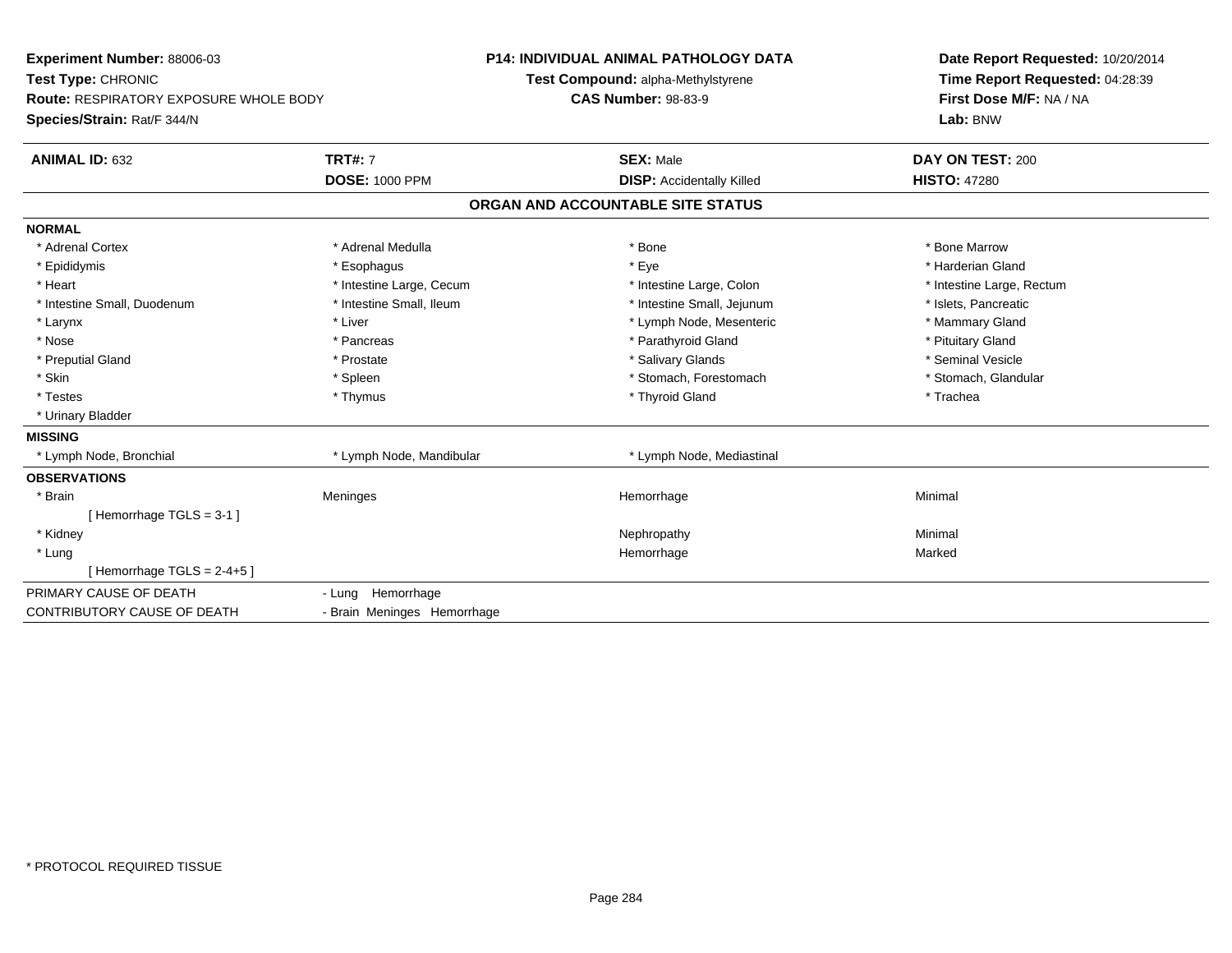| Experiment Number: 88006-03<br>Test Type: CHRONIC<br><b>Route: RESPIRATORY EXPOSURE WHOLE BODY</b> |                            | <b>P14: INDIVIDUAL ANIMAL PATHOLOGY DATA</b><br>Test Compound: alpha-Methylstyrene<br><b>CAS Number: 98-83-9</b> | Date Report Requested: 10/20/2014<br>Time Report Requested: 04:28:39<br>First Dose M/F: NA / NA |
|----------------------------------------------------------------------------------------------------|----------------------------|------------------------------------------------------------------------------------------------------------------|-------------------------------------------------------------------------------------------------|
| Species/Strain: Rat/F 344/N                                                                        |                            |                                                                                                                  | Lab: BNW                                                                                        |
| ANIMAL ID: 633                                                                                     | <b>TRT#: 7</b>             | <b>SEX: Male</b>                                                                                                 | DAY ON TEST: 730                                                                                |
|                                                                                                    | <b>DOSE: 1000 PPM</b>      | <b>DISP: Terminal Sacrifice</b>                                                                                  | <b>HISTO: 47281</b>                                                                             |
|                                                                                                    |                            | ORGAN AND ACCOUNTABLE SITE STATUS                                                                                |                                                                                                 |
| <b>NORMAL</b>                                                                                      |                            |                                                                                                                  |                                                                                                 |
| * Adrenal Cortex                                                                                   | * Bone                     | * Bone Marrow                                                                                                    | * Brain                                                                                         |
| * Epididymis                                                                                       | * Esophagus                | * Harderian Gland                                                                                                | * Heart                                                                                         |
| * Intestine Large, Cecum                                                                           | * Intestine Large, Colon   | * Intestine Large, Rectum                                                                                        | * Intestine Small, Duodenum                                                                     |
| * Intestine Small, Ileum                                                                           | * Intestine Small, Jejunum | * Islets, Pancreatic                                                                                             | * Larynx                                                                                        |
| * Lung                                                                                             | * Lymph Node, Mediastinal  | * Lymph Node, Mesenteric                                                                                         | * Mammary Gland                                                                                 |
| * Nose                                                                                             | * Pancreas                 | * Parathyroid Gland                                                                                              | * Preputial Gland                                                                               |
| * Salivary Glands                                                                                  | * Seminal Vesicle          | * Skin                                                                                                           | * Stomach, Forestomach                                                                          |
| * Stomach, Glandular                                                                               | * Thymus                   | * Trachea                                                                                                        | * Urinary Bladder                                                                               |
| <b>MISSING</b>                                                                                     |                            |                                                                                                                  |                                                                                                 |
| * Lymph Node, Bronchial                                                                            | * Lymph Node, Mandibular   |                                                                                                                  |                                                                                                 |
| <b>OBSERVATIONS</b>                                                                                |                            |                                                                                                                  |                                                                                                 |
| * Adrenal Medulla                                                                                  |                            | Pheochromocytoma Benign                                                                                          |                                                                                                 |
| [ Pheochromocytoma Benign TGLS = 8-7 ]                                                             |                            |                                                                                                                  |                                                                                                 |
| * Eye                                                                                              | Sclera                     | Metaplasia                                                                                                       | Osseous, Minimal                                                                                |
| * Kidney                                                                                           | Papilla                    | Mineralization                                                                                                   | Minimal                                                                                         |
|                                                                                                    |                            | Nephropathy                                                                                                      | Marked                                                                                          |
| * Liver                                                                                            | <b>Bile Duct</b>           | Hyperplasia                                                                                                      | Mild                                                                                            |
|                                                                                                    |                            | Leukemia Mononuclear                                                                                             |                                                                                                 |
| [ Leukemia Mononuclear TGLS = 2-6 ]                                                                |                            |                                                                                                                  |                                                                                                 |
| * Pituitary Gland                                                                                  |                            | Adenoma                                                                                                          |                                                                                                 |
| [Adenoma TGLS = $3-10$ ]                                                                           |                            |                                                                                                                  |                                                                                                 |
| * Prostate                                                                                         |                            | Inflammation                                                                                                     | Suppurative, Mild                                                                               |
| * Spleen                                                                                           |                            | Leukemia Mononuclear                                                                                             |                                                                                                 |
| * Testes                                                                                           | Bilateral, Interstit Cell  | Adenoma                                                                                                          |                                                                                                 |
| [Adenoma TGLS = $1-9$ ]                                                                            |                            |                                                                                                                  |                                                                                                 |
| * Thyroid Gland                                                                                    | C Cell                     | Hyperplasia                                                                                                      | Minimal                                                                                         |
| PRIMARY CAUSE OF DEATH                                                                             | $\blacksquare$             |                                                                                                                  |                                                                                                 |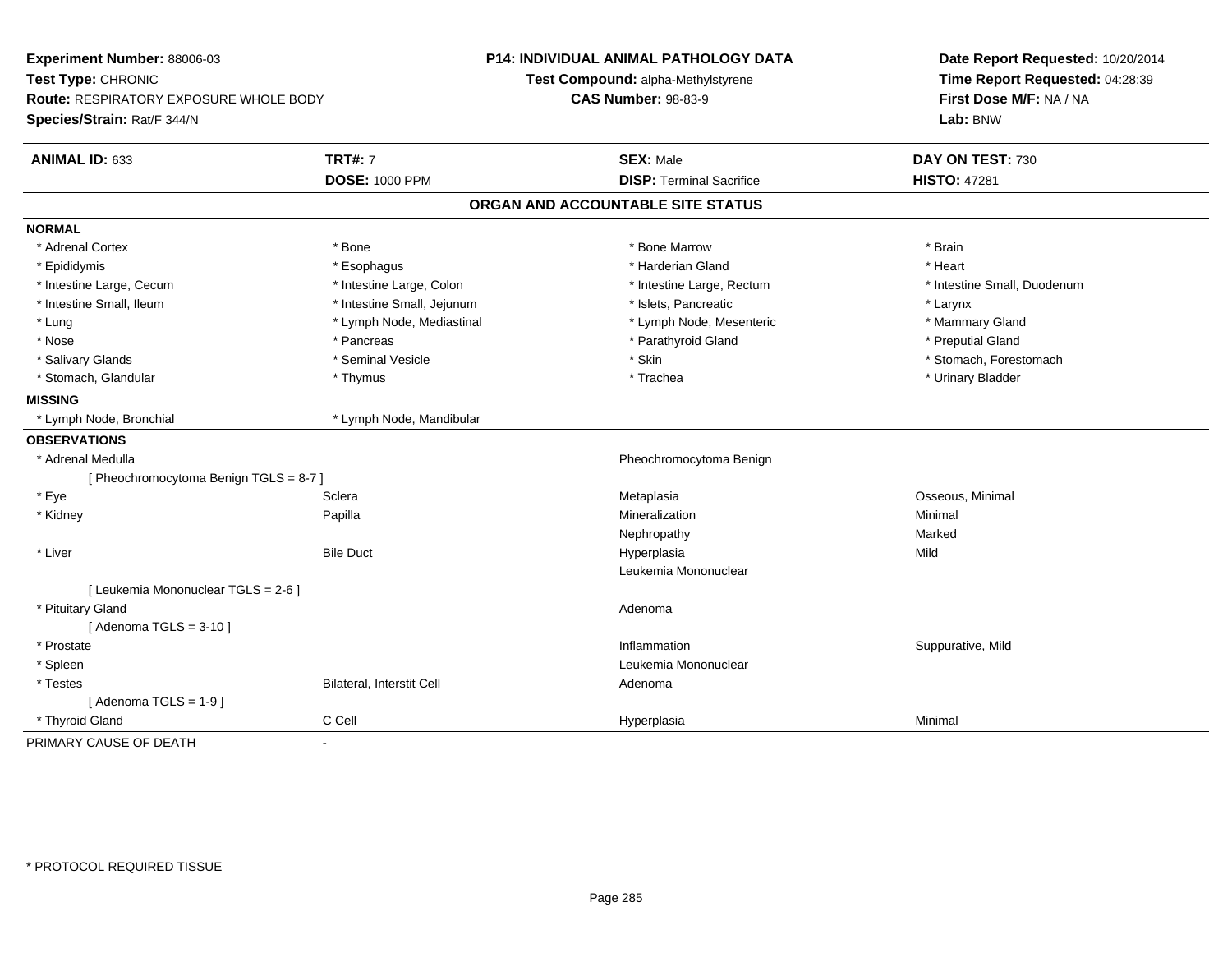| Experiment Number: 88006-03<br>Test Type: CHRONIC |                           | <b>P14: INDIVIDUAL ANIMAL PATHOLOGY DATA</b> | Date Report Requested: 10/20/2014<br>Time Report Requested: 04:28:39 |
|---------------------------------------------------|---------------------------|----------------------------------------------|----------------------------------------------------------------------|
|                                                   |                           | Test Compound: alpha-Methylstyrene           |                                                                      |
| <b>Route: RESPIRATORY EXPOSURE WHOLE BODY</b>     |                           | <b>CAS Number: 98-83-9</b>                   | First Dose M/F: NA / NA                                              |
| Species/Strain: Rat/F 344/N                       |                           |                                              | Lab: BNW                                                             |
| <b>ANIMAL ID: 634</b>                             | <b>TRT#: 7</b>            | <b>SEX: Male</b>                             | DAY ON TEST: 729                                                     |
|                                                   | <b>DOSE: 1000 PPM</b>     | <b>DISP: Terminal Sacrifice</b>              | <b>HISTO: 47282</b>                                                  |
|                                                   |                           | ORGAN AND ACCOUNTABLE SITE STATUS            |                                                                      |
| <b>NORMAL</b>                                     |                           |                                              |                                                                      |
| * Bone                                            | * Bone Marrow             | * Brain                                      | * Epididymis                                                         |
| * Esophagus                                       | * Harderian Gland         | * Heart                                      | * Intestine Large, Cecum                                             |
| * Intestine Large, Colon                          | * Intestine Large, Rectum | * Intestine Small, Duodenum                  | * Intestine Small, Ileum                                             |
| * Intestine Small, Jejunum                        | * Larynx                  | * Lung                                       | * Lymph Node, Mesenteric                                             |
| * Mammary Gland                                   | * Pancreas                | * Parathyroid Gland                          | * Preputial Gland                                                    |
| * Prostate                                        | * Salivary Glands         | * Seminal Vesicle                            | * Spleen                                                             |
| * Stomach, Forestomach                            | * Stomach, Glandular      | * Thymus                                     | * Thyroid Gland                                                      |
| * Trachea                                         | * Urinary Bladder         |                                              |                                                                      |
| <b>MISSING</b>                                    |                           |                                              |                                                                      |
| * Lymph Node, Bronchial                           | * Lymph Node, Mandibular  | * Lymph Node, Mediastinal                    |                                                                      |
| <b>OBSERVATIONS</b>                               |                           |                                              |                                                                      |
| * Adrenal Cortex                                  |                           | Hyperplasia                                  | Marked                                                               |
| * Adrenal Medulla                                 |                           | Pheochromocytoma Benign                      |                                                                      |
| * Eye                                             | Sclera                    | Metaplasia                                   | Osseous, Mild                                                        |
| * Islets, Pancreatic                              |                           | Adenoma                                      |                                                                      |
| * Kidney                                          |                           | Nephropathy                                  | Moderate                                                             |
| * Liver                                           | <b>Bile Duct</b>          | Hyperplasia                                  | Mild                                                                 |
| Mesentery                                         |                           | <b>Necrosis</b>                              | Moderate                                                             |
| [ Necrosis TGLS = $3-14$ ]                        |                           |                                              |                                                                      |
| * Nose                                            | Olfactory Epi             | Degeneration                                 | Minimal                                                              |
|                                                   | Olfactory Epi             | Hyperplasia                                  | Basal Cell, Minimal                                                  |
| * Pituitary Gland                                 |                           | Hyperplasia                                  | Moderate                                                             |
| * Skin                                            |                           | Hyperkeratosis                               | Marked                                                               |
| [ Hyperkeratosis TGLS = 1-14 ]                    |                           |                                              |                                                                      |
| * Testes                                          | Bilateral, Interstit Cell | Adenoma                                      |                                                                      |
| [Adenoma TGLS = $2-9$ ]                           |                           |                                              |                                                                      |
| PRIMARY CAUSE OF DEATH                            | $\blacksquare$            |                                              |                                                                      |
|                                                   |                           |                                              |                                                                      |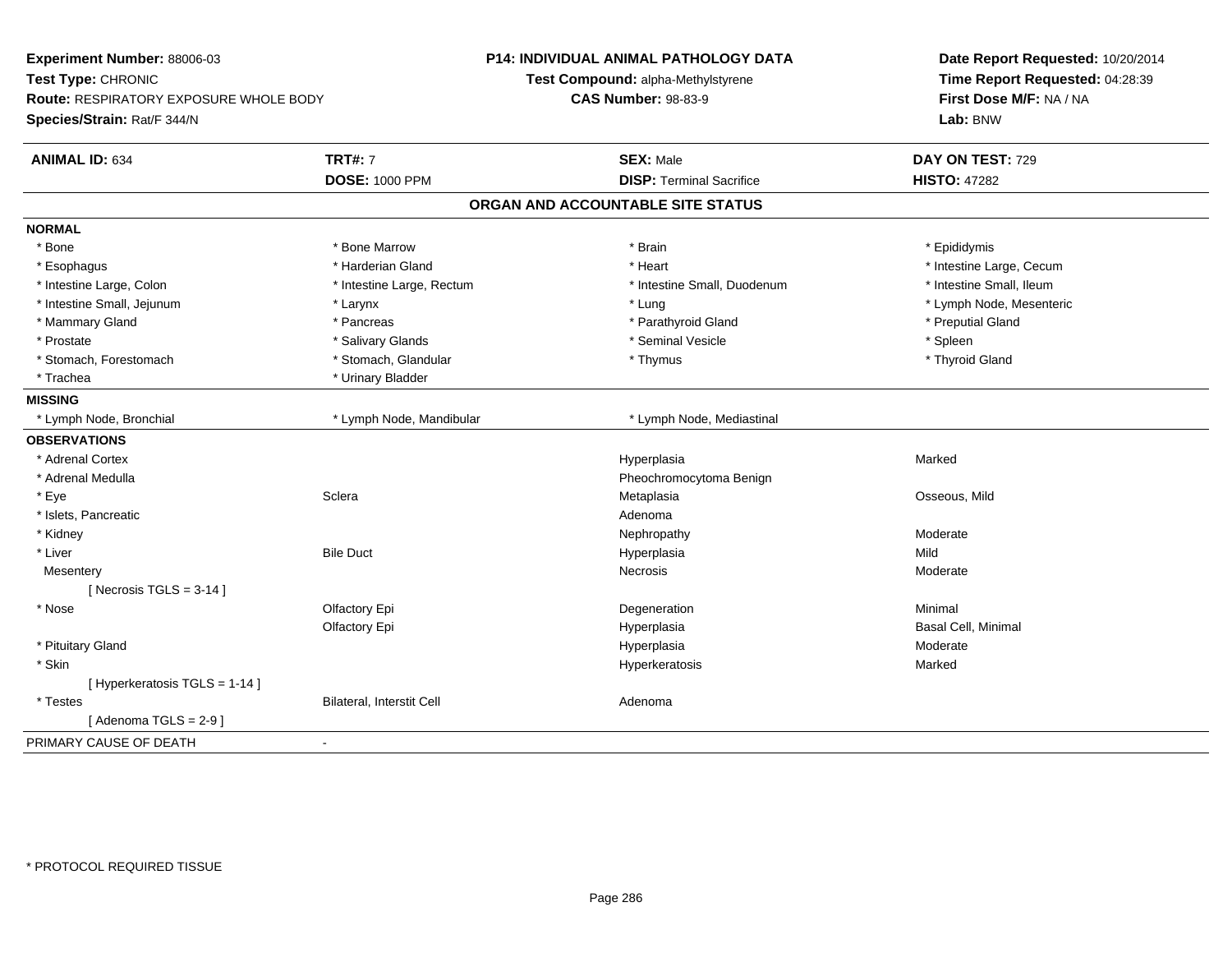| Experiment Number: 88006-03<br>Test Type: CHRONIC<br><b>Route: RESPIRATORY EXPOSURE WHOLE BODY</b><br>Species/Strain: Rat/F 344/N |                           | <b>P14: INDIVIDUAL ANIMAL PATHOLOGY DATA</b> |                                 | Date Report Requested: 10/20/2014 |
|-----------------------------------------------------------------------------------------------------------------------------------|---------------------------|----------------------------------------------|---------------------------------|-----------------------------------|
|                                                                                                                                   |                           | <b>Test Compound: alpha-Methylstyrene</b>    |                                 | Time Report Requested: 04:28:39   |
|                                                                                                                                   |                           | <b>CAS Number: 98-83-9</b>                   |                                 | First Dose M/F: NA / NA           |
|                                                                                                                                   |                           |                                              |                                 | Lab: BNW                          |
| <b>ANIMAL ID: 635</b>                                                                                                             | <b>TRT#: 7</b>            | <b>SEX: Male</b>                             |                                 | DAY ON TEST: 730                  |
|                                                                                                                                   | <b>DOSE: 1000 PPM</b>     |                                              | <b>DISP: Terminal Sacrifice</b> | <b>HISTO: 47283</b>               |
|                                                                                                                                   |                           | ORGAN AND ACCOUNTABLE SITE STATUS            |                                 |                                   |
| <b>NORMAL</b>                                                                                                                     |                           |                                              |                                 |                                   |
| * Adrenal Cortex                                                                                                                  | * Bone                    | * Bone Marrow                                |                                 | * Brain                           |
| * Esophagus                                                                                                                       | * Eye                     |                                              | * Harderian Gland               | * Intestine Large, Cecum          |
| * Intestine Large, Colon                                                                                                          | * Intestine Large, Rectum |                                              | * Intestine Small, Duodenum     | * Intestine Small, Ileum          |
| * Intestine Small, Jejunum                                                                                                        | * Islets, Pancreatic      | * Larynx                                     |                                 | * Lymph Node, Mesenteric          |
| * Mammary Gland                                                                                                                   | * Pancreas                |                                              | * Preputial Gland               | * Prostate                        |
| * Salivary Glands                                                                                                                 | * Seminal Vesicle         | * Skin                                       |                                 | * Stomach, Forestomach            |
| * Stomach, Glandular                                                                                                              | * Thymus                  | * Trachea                                    |                                 | * Urinary Bladder                 |
| <b>MISSING</b>                                                                                                                    |                           |                                              |                                 |                                   |
| * Lymph Node, Bronchial                                                                                                           | * Lymph Node, Mandibular  |                                              | * Lymph Node, Mediastinal       | * Parathyroid Gland               |
| <b>OBSERVATIONS</b>                                                                                                               |                           |                                              |                                 |                                   |
| * Adrenal Medulla                                                                                                                 |                           | Hyperplasia                                  |                                 | Mild                              |
|                                                                                                                                   |                           |                                              | Pheochromocytoma Complex        |                                   |
| * Epididymis                                                                                                                      |                           |                                              | Mesothelioma Malignant          |                                   |
| * Heart                                                                                                                           |                           | Cardiomyopathy                               |                                 | Marked                            |
|                                                                                                                                   | Atrium                    | Thrombosis                                   |                                 | Moderate                          |
| * Kidney                                                                                                                          | Papilla                   | Mineralization                               |                                 | Mild                              |
|                                                                                                                                   |                           | Nephropathy                                  |                                 | Mild                              |
| * Liver                                                                                                                           |                           | Angiectasis                                  |                                 | Marked                            |
|                                                                                                                                   | <b>Bile Duct</b>          | Hyperplasia                                  |                                 | Moderate                          |
|                                                                                                                                   |                           |                                              | Leukemia Mononuclear            |                                   |
|                                                                                                                                   |                           | Thrombosis                                   |                                 | Marked                            |
| [ Leukemia Mononuclear TGLS = 8-6 ]                                                                                               |                           |                                              |                                 |                                   |
| * Lung                                                                                                                            |                           |                                              | Leukemia Mononuclear            |                                   |
| [ Leukemia Mononuclear TGLS = 3-14 ]                                                                                              |                           |                                              |                                 |                                   |
| Mesentery                                                                                                                         |                           | Necrosis                                     |                                 | Moderate                          |
| [Necrosis TGLS = $9-17$ ]                                                                                                         |                           |                                              |                                 |                                   |
| * Nose                                                                                                                            | Olfactory Epi             | Hyperplasia                                  |                                 | Basal Cell, Mild                  |
| Peritoneum                                                                                                                        |                           |                                              | Mesothelioma Malignant          |                                   |
| [Mesothelioma Malignant TGLS = 10-17]                                                                                             |                           |                                              |                                 |                                   |
| * Pituitary Gland                                                                                                                 |                           | Adenoma                                      |                                 |                                   |
|                                                                                                                                   |                           |                                              |                                 |                                   |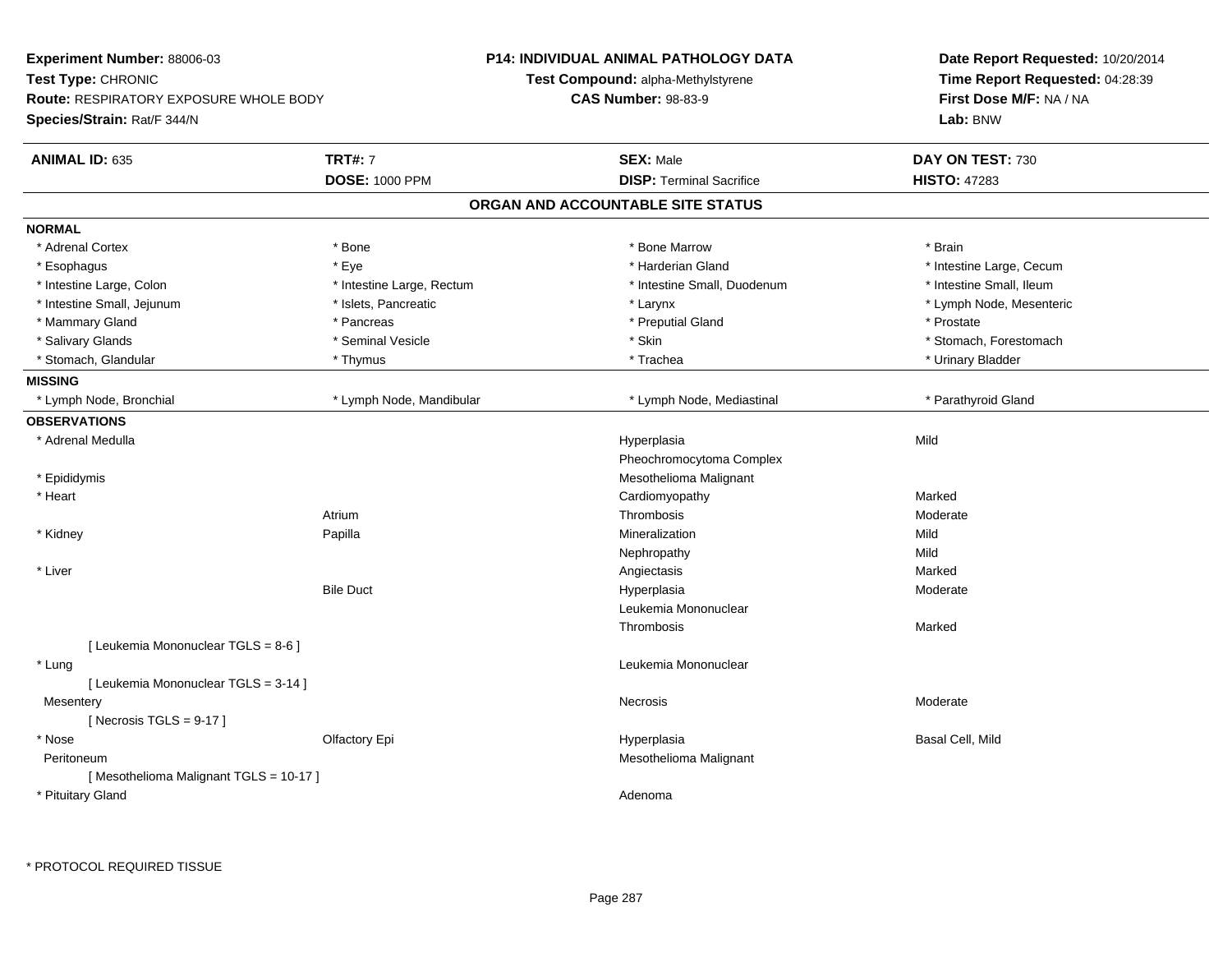| Experiment Number: 88006-03<br>Test Type: CHRONIC<br><b>Route: RESPIRATORY EXPOSURE WHOLE BODY</b><br>Species/Strain: Rat/F 344/N |                           | <b>P14: INDIVIDUAL ANIMAL PATHOLOGY DATA</b><br>Test Compound: alpha-Methylstyrene<br><b>CAS Number: 98-83-9</b> | Date Report Requested: 10/20/2014<br>Time Report Requested: 04:28:39<br>First Dose M/F: NA / NA<br>Lab: BNW |
|-----------------------------------------------------------------------------------------------------------------------------------|---------------------------|------------------------------------------------------------------------------------------------------------------|-------------------------------------------------------------------------------------------------------------|
| <b>ANIMAL ID: 635</b>                                                                                                             | <b>TRT#: 7</b>            | <b>SEX: Male</b>                                                                                                 | DAY ON TEST: 730                                                                                            |
|                                                                                                                                   | <b>DOSE: 1000 PPM</b>     | <b>DISP:</b> Terminal Sacrifice                                                                                  | <b>HISTO: 47283</b>                                                                                         |
|                                                                                                                                   |                           | ORGAN AND ACCOUNTABLE SITE STATUS                                                                                |                                                                                                             |
| * Spleen                                                                                                                          |                           | Leukemia Mononuclear                                                                                             |                                                                                                             |
|                                                                                                                                   |                           | Necrosis                                                                                                         | Marked                                                                                                      |
| [Leukemia Mononuclear TGLS = 6-16]                                                                                                |                           |                                                                                                                  |                                                                                                             |
| [Necrosis TGLS = $7-16$ ]                                                                                                         |                           |                                                                                                                  |                                                                                                             |
| * Testes                                                                                                                          | Bilateral, Interstit Cell | Adenoma                                                                                                          |                                                                                                             |
|                                                                                                                                   | Tunic                     | Mesothelioma Malignant                                                                                           |                                                                                                             |
| [ Adenoma TGLS = 5-9 ]                                                                                                            |                           |                                                                                                                  |                                                                                                             |
| [Mesothelioma Malignant TGLS = 4-15]                                                                                              |                           |                                                                                                                  |                                                                                                             |
| * Thyroid Gland                                                                                                                   | <b>Follicular Cel</b>     | Carcinoma                                                                                                        |                                                                                                             |
| [Carcinoma TGLS = $2-3$ ]                                                                                                         |                           |                                                                                                                  |                                                                                                             |
| PRIMARY CAUSE OF DEATH                                                                                                            |                           |                                                                                                                  |                                                                                                             |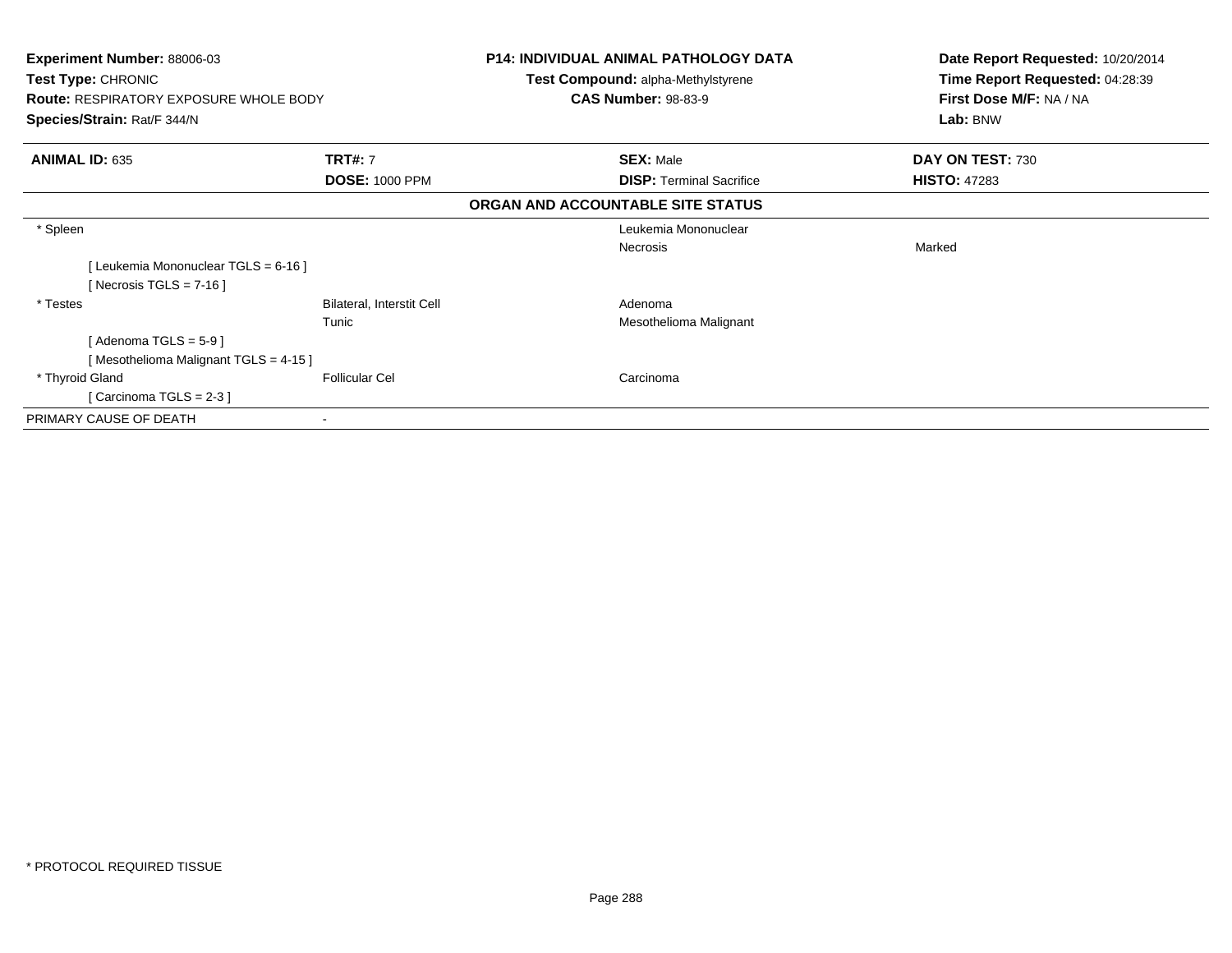| Experiment Number: 88006-03            |                           | <b>P14: INDIVIDUAL ANIMAL PATHOLOGY DATA</b> | Date Report Requested: 10/20/2014 |
|----------------------------------------|---------------------------|----------------------------------------------|-----------------------------------|
| Test Type: CHRONIC                     |                           | Test Compound: alpha-Methylstyrene           | Time Report Requested: 04:28:39   |
| Route: RESPIRATORY EXPOSURE WHOLE BODY |                           | <b>CAS Number: 98-83-9</b>                   | First Dose M/F: NA / NA           |
| Species/Strain: Rat/F 344/N            |                           |                                              | Lab: BNW                          |
| <b>ANIMAL ID: 636</b>                  | <b>TRT#: 7</b>            | <b>SEX: Male</b>                             | DAY ON TEST: 729                  |
|                                        | <b>DOSE: 1000 PPM</b>     | <b>DISP: Terminal Sacrifice</b>              | <b>HISTO: 47284</b>               |
|                                        |                           | ORGAN AND ACCOUNTABLE SITE STATUS            |                                   |
| <b>NORMAL</b>                          |                           |                                              |                                   |
| * Adrenal Cortex                       | * Adrenal Medulla         | * Bone                                       | * Bone Marrow                     |
| * Brain                                | * Epididymis              | * Esophagus                                  | * Harderian Gland                 |
| * Heart                                | * Intestine Large, Cecum  | * Intestine Large, Colon                     | * Intestine Large, Rectum         |
| * Intestine Small, Duodenum            | * Intestine Small, Ileum  | * Intestine Small, Jejunum                   | * Islets, Pancreatic              |
| * Lymph Node, Mesenteric               | * Mammary Gland           | * Pancreas                                   | * Parathyroid Gland               |
| * Pituitary Gland                      | * Preputial Gland         | * Prostate                                   | * Salivary Glands                 |
| * Seminal Vesicle                      | * Skin                    | * Spleen                                     | * Stomach, Forestomach            |
| * Stomach, Glandular                   | * Thymus                  | * Thyroid Gland                              | * Trachea                         |
| * Urinary Bladder                      |                           |                                              |                                   |
| <b>MISSING</b>                         |                           |                                              |                                   |
| * Lymph Node, Bronchial                | * Lymph Node, Mandibular  | * Lymph Node, Mediastinal                    |                                   |
| <b>OBSERVATIONS</b>                    |                           |                                              |                                   |
| * Eye                                  | Sclera                    | Metaplasia                                   | Osseous, Moderate                 |
| * Kidney                               | Papilla                   | Mineralization                               | Mild                              |
|                                        |                           | Nephropathy                                  | Mild                              |
| * Larynx                               |                           | Inflammation                                 | Chronic, Minimal                  |
| * Liver                                | <b>Bile Duct</b>          | Hyperplasia                                  | Minimal                           |
| * Lung                                 | Alveolar Epith            | Hyperplasia                                  | Moderate                          |
|                                        | Alveolus                  | <b>Infiltration Cellular</b>                 | Histiocyte, Moderate              |
| [Hyperplasia TGLS = 3-5]               |                           |                                              |                                   |
| * Nose                                 | Olfactory Epi             | Degeneration                                 | Minimal                           |
|                                        | Olfactory Epi             | Hyperplasia                                  | Basal Cell, Mild                  |
| * Testes                               | Bilateral, Interstit Cell | Adenoma                                      |                                   |
| [Adenoma TGLS = $1,2-9$ ]              |                           |                                              |                                   |
| PRIMARY CAUSE OF DEATH                 | $\sim$                    |                                              |                                   |
|                                        |                           |                                              |                                   |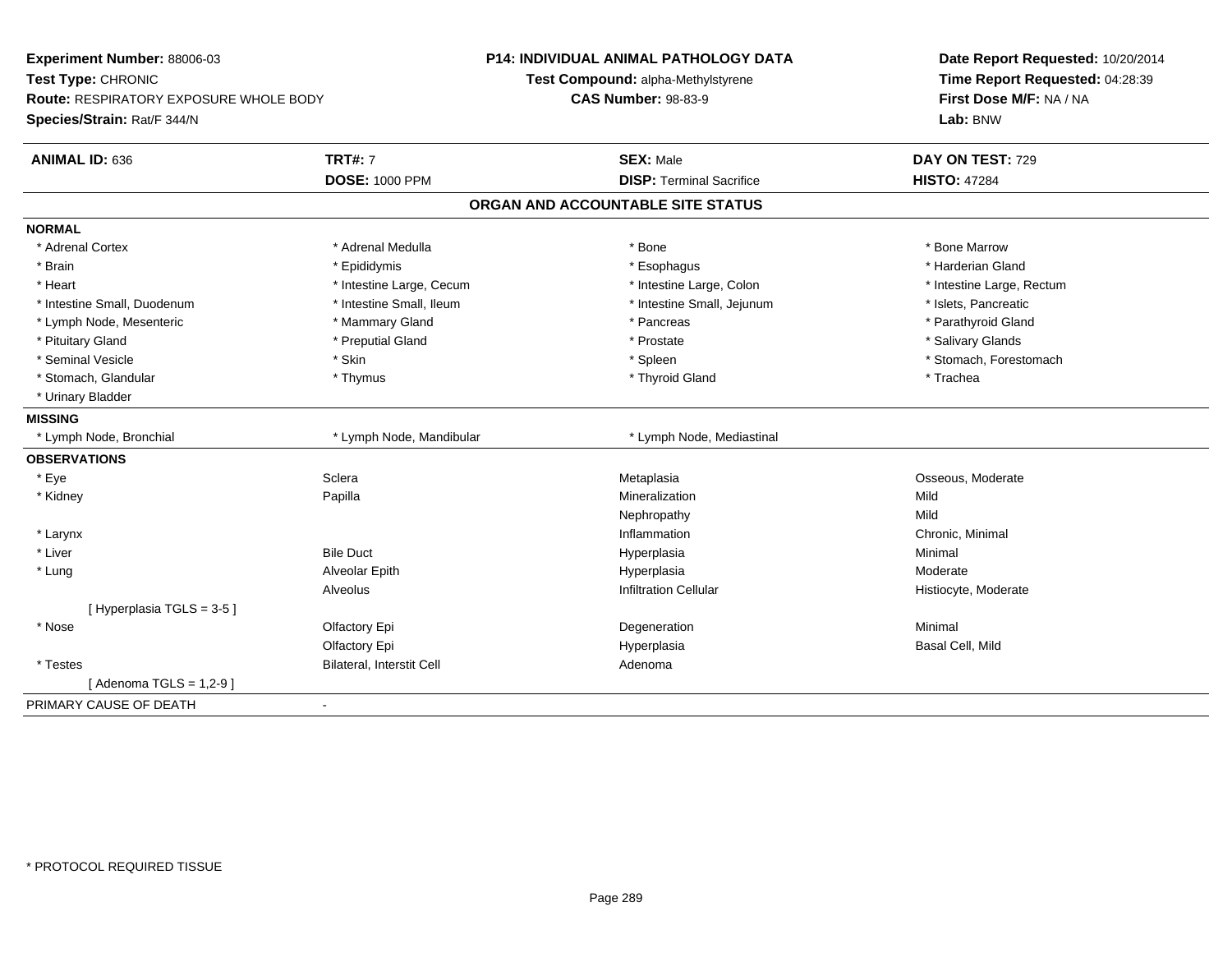| Experiment Number: 88006-03                   |                           | <b>P14: INDIVIDUAL ANIMAL PATHOLOGY DATA</b> | Date Report Requested: 10/20/2014<br>Time Report Requested: 04:28:39<br>First Dose M/F: NA / NA |  |
|-----------------------------------------------|---------------------------|----------------------------------------------|-------------------------------------------------------------------------------------------------|--|
| Test Type: CHRONIC                            |                           | Test Compound: alpha-Methylstyrene           |                                                                                                 |  |
| <b>Route: RESPIRATORY EXPOSURE WHOLE BODY</b> |                           | <b>CAS Number: 98-83-9</b>                   |                                                                                                 |  |
| Species/Strain: Rat/F 344/N                   |                           |                                              | Lab: BNW                                                                                        |  |
| <b>ANIMAL ID: 637</b>                         | <b>TRT#: 7</b>            | <b>SEX: Male</b>                             | DAY ON TEST: 646                                                                                |  |
|                                               | <b>DOSE: 1000 PPM</b>     | <b>DISP: Moribund Sacrifice</b>              | <b>HISTO: 47285</b>                                                                             |  |
|                                               |                           | ORGAN AND ACCOUNTABLE SITE STATUS            |                                                                                                 |  |
| <b>NORMAL</b>                                 |                           |                                              |                                                                                                 |  |
| * Bone                                        | * Bone Marrow             | * Brain                                      | * Epididymis                                                                                    |  |
| * Esophagus                                   | * Harderian Gland         | * Heart                                      | * Intestine Large, Cecum                                                                        |  |
| * Intestine Large, Colon                      | * Intestine Large, Rectum | * Intestine Small, Duodenum                  | * Intestine Small, Ileum                                                                        |  |
| * Intestine Small, Jejunum                    | * Islets, Pancreatic      | * Larynx                                     | * Mammary Gland                                                                                 |  |
| * Pancreas                                    | * Parathyroid Gland       | * Preputial Gland                            | * Prostate                                                                                      |  |
| * Salivary Glands                             | * Seminal Vesicle         | * Stomach, Forestomach                       | * Stomach, Glandular                                                                            |  |
| * Thymus                                      | * Thyroid Gland           | * Trachea                                    | * Urinary Bladder                                                                               |  |
| <b>MISSING</b>                                |                           |                                              |                                                                                                 |  |
| * Lymph Node, Bronchial                       | * Lymph Node, Mandibular  |                                              |                                                                                                 |  |
| <b>OBSERVATIONS</b>                           |                           |                                              |                                                                                                 |  |
| * Adrenal Cortex                              |                           | Hyperplasia                                  | Moderate                                                                                        |  |
| * Adrenal Medulla                             |                           | Pheochromocytoma Benign                      |                                                                                                 |  |
| [Pheochromocytoma Benign TGLS = 8-7]          |                           |                                              |                                                                                                 |  |
| * Eye                                         | Sclera                    | Metaplasia                                   | Osseous, Mild                                                                                   |  |
| * Kidney                                      |                           | Leukemia Mononuclear                         |                                                                                                 |  |
|                                               | Papilla                   | Mineralization                               | Minimal                                                                                         |  |
| [ Leukemia Mononuclear TGLS = 10-7 ]          |                           |                                              |                                                                                                 |  |
| * Liver                                       | <b>Bile Duct</b>          | Hyperplasia                                  | Mild                                                                                            |  |
|                                               |                           | Leukemia Mononuclear                         |                                                                                                 |  |
| [ Leukemia Mononuclear TGLS = 7-6 ]           |                           |                                              |                                                                                                 |  |
| * Lung                                        |                           | Leukemia Mononuclear                         |                                                                                                 |  |
| Lymph Node                                    | Pancreatic                | Leukemia Mononuclear                         |                                                                                                 |  |
| [ Leukemia Mononuclear TGLS = 6-14 ]          |                           |                                              |                                                                                                 |  |
| * Lymph Node, Mediastinal                     |                           | Leukemia Mononuclear                         |                                                                                                 |  |
| * Lymph Node, Mesenteric                      |                           | Leukemia Mononuclear                         |                                                                                                 |  |
| [ Leukemia Mononuclear TGLS = 9-15 ]          |                           |                                              |                                                                                                 |  |
| * Nose                                        | Olfactory Epi             | Hyperplasia                                  | Basal Cell, Mild                                                                                |  |
| * Pituitary Gland<br>[Adenoma TGLS = $2-10$ ] |                           | Adenoma                                      |                                                                                                 |  |
| * Skin                                        |                           | Keratoacanthoma                              |                                                                                                 |  |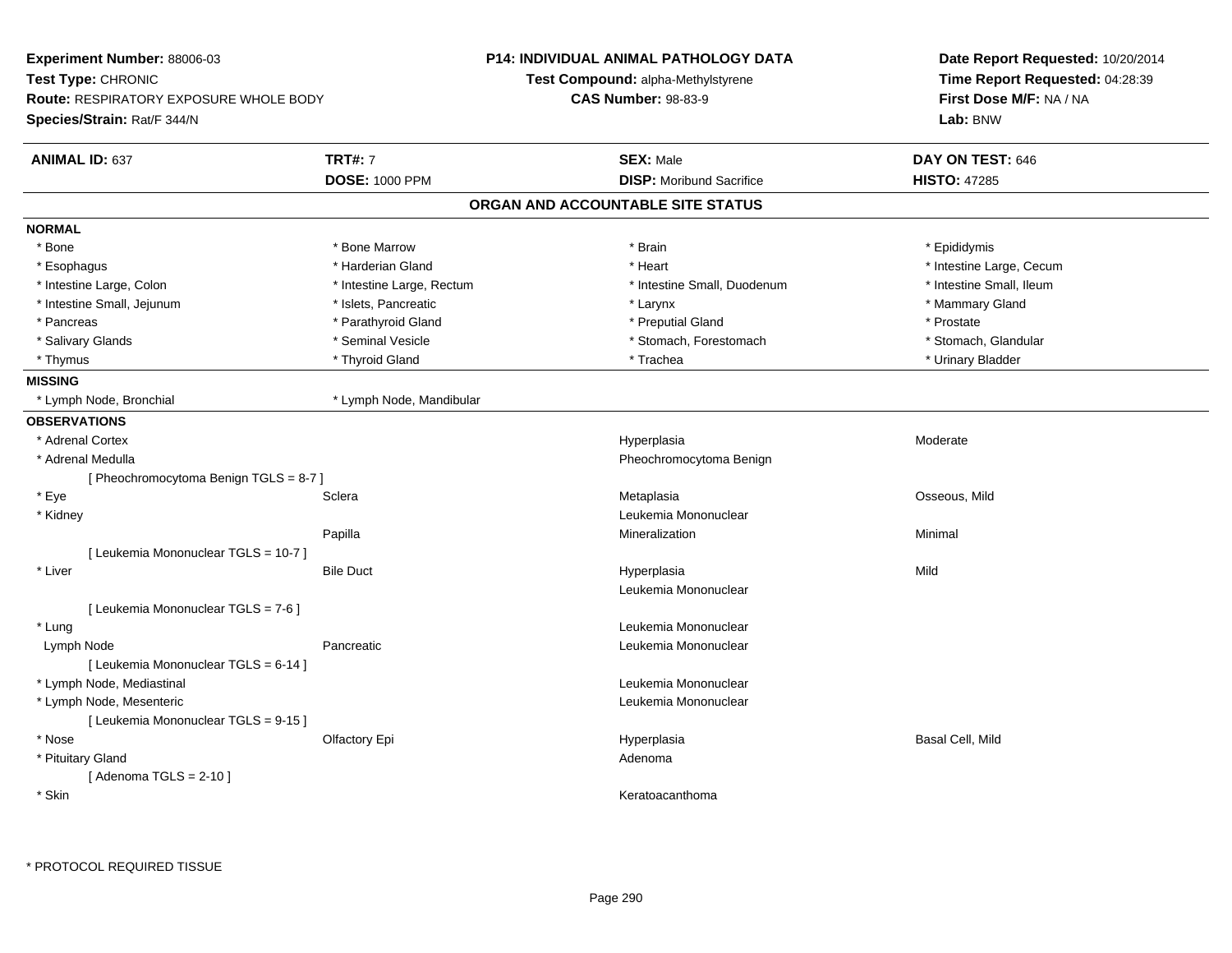| Experiment Number: 88006-03<br>Test Type: CHRONIC<br><b>Route: RESPIRATORY EXPOSURE WHOLE BODY</b><br>Species/Strain: Rat/F 344/N |                                  | <b>P14: INDIVIDUAL ANIMAL PATHOLOGY DATA</b><br><b>Test Compound: alpha-Methylstyrene</b><br><b>CAS Number: 98-83-9</b> | Date Report Requested: 10/20/2014<br>Time Report Requested: 04:28:39<br>First Dose M/F: NA / NA<br>Lab: BNW |
|-----------------------------------------------------------------------------------------------------------------------------------|----------------------------------|-------------------------------------------------------------------------------------------------------------------------|-------------------------------------------------------------------------------------------------------------|
| <b>ANIMAL ID: 637</b>                                                                                                             | <b>TRT#: 7</b>                   | <b>SEX: Male</b>                                                                                                        | DAY ON TEST: 646                                                                                            |
|                                                                                                                                   | <b>DOSE: 1000 PPM</b>            | <b>DISP:</b> Moribund Sacrifice                                                                                         | <b>HISTO: 47285</b>                                                                                         |
|                                                                                                                                   |                                  | ORGAN AND ACCOUNTABLE SITE STATUS                                                                                       |                                                                                                             |
| [Keratoacanthoma TGLS = 1-15]                                                                                                     |                                  |                                                                                                                         |                                                                                                             |
| * Spleen                                                                                                                          |                                  | Leukemia Mononuclear                                                                                                    |                                                                                                             |
| Leukemia Mononuclear TGLS = 4,5-14 ]                                                                                              |                                  |                                                                                                                         |                                                                                                             |
| * Testes                                                                                                                          | Interstit Cell                   | Adenoma                                                                                                                 |                                                                                                             |
|                                                                                                                                   | Interstit Cell                   | Hyperplasia                                                                                                             | Moderate                                                                                                    |
| [ Adenoma TGLS = 3-9 ]                                                                                                            |                                  |                                                                                                                         |                                                                                                             |
| PRIMARY CAUSE OF DEATH                                                                                                            | Leukemia Mononuclear<br>- Spleen |                                                                                                                         |                                                                                                             |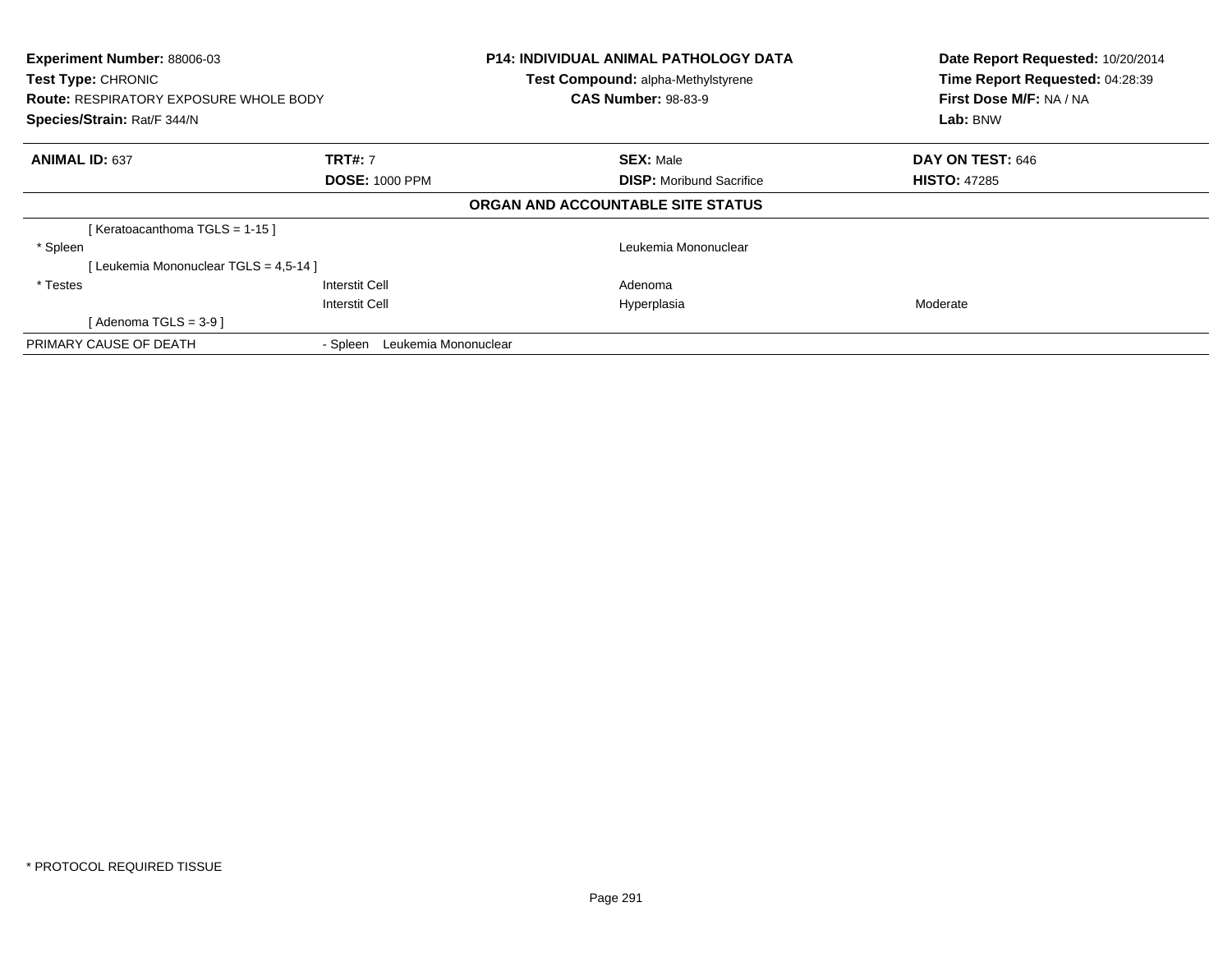| Experiment Number: 88006-03<br>Test Type: CHRONIC<br><b>Route: RESPIRATORY EXPOSURE WHOLE BODY</b><br>Species/Strain: Rat/F 344/N |                             | <b>P14: INDIVIDUAL ANIMAL PATHOLOGY DATA</b>                     | Date Report Requested: 10/20/2014<br>Time Report Requested: 04:28:39 |
|-----------------------------------------------------------------------------------------------------------------------------------|-----------------------------|------------------------------------------------------------------|----------------------------------------------------------------------|
|                                                                                                                                   |                             | Test Compound: alpha-Methylstyrene<br><b>CAS Number: 98-83-9</b> |                                                                      |
|                                                                                                                                   |                             |                                                                  | First Dose M/F: NA / NA<br>Lab: BNW                                  |
|                                                                                                                                   |                             |                                                                  |                                                                      |
| ANIMAL ID: 638                                                                                                                    | <b>TRT#: 7</b>              | <b>SEX: Male</b>                                                 | DAY ON TEST: 730                                                     |
|                                                                                                                                   | <b>DOSE: 1000 PPM</b>       | <b>DISP: Terminal Sacrifice</b>                                  | <b>HISTO: 47286</b>                                                  |
|                                                                                                                                   |                             | ORGAN AND ACCOUNTABLE SITE STATUS                                |                                                                      |
| <b>NORMAL</b>                                                                                                                     |                             |                                                                  |                                                                      |
| * Adrenal Cortex                                                                                                                  | * Adrenal Medulla           | * Bone                                                           | * Bone Marrow                                                        |
| * Brain                                                                                                                           | * Epididymis                | * Esophagus                                                      | * Eve                                                                |
| * Harderian Gland                                                                                                                 | * Heart                     | * Intestine Large, Cecum                                         | * Intestine Large, Colon                                             |
| * Intestine Large, Rectum                                                                                                         | * Intestine Small, Duodenum | * Intestine Small, Ileum                                         | * Intestine Small, Jejunum                                           |
| * Larynx                                                                                                                          | * Mammary Gland             | * Pancreas                                                       | * Parathyroid Gland                                                  |
| * Pituitary Gland                                                                                                                 | * Preputial Gland           | * Salivary Glands                                                | * Seminal Vesicle                                                    |
| * Skin                                                                                                                            | * Stomach, Forestomach      | * Stomach, Glandular                                             | * Thymus                                                             |
| * Trachea                                                                                                                         | * Urinary Bladder           |                                                                  |                                                                      |
| <b>MISSING</b>                                                                                                                    |                             |                                                                  |                                                                      |
| * Lymph Node, Bronchial                                                                                                           | * Lymph Node, Mandibular    |                                                                  |                                                                      |
| <b>OBSERVATIONS</b>                                                                                                               |                             |                                                                  |                                                                      |
| * Islets, Pancreatic                                                                                                              |                             | Carcinoma                                                        |                                                                      |
| * Kidney                                                                                                                          |                             | Leukemia Mononuclear                                             |                                                                      |
|                                                                                                                                   | Papilla                     | Mineralization                                                   | Minimal                                                              |
|                                                                                                                                   |                             | Nephropathy                                                      | Mild                                                                 |
| [Nephropathy TGLS = 7-7]                                                                                                          |                             |                                                                  |                                                                      |
| * Liver                                                                                                                           | <b>Bile Duct</b>            | Hyperplasia                                                      | Mild                                                                 |
|                                                                                                                                   |                             | Leukemia Mononuclear                                             |                                                                      |
| [ Leukemia Mononuclear TGLS = 8-6 ]                                                                                               |                             |                                                                  |                                                                      |
| * Lung                                                                                                                            |                             | Leukemia Mononuclear                                             |                                                                      |
| [ Leukemia Mononuclear TGLS = 3-4 ]                                                                                               |                             |                                                                  |                                                                      |
| Lymph Node                                                                                                                        | Pancreatic                  | Leukemia Mononuclear                                             |                                                                      |
| [ Leukemia Mononuclear TGLS = 9-15 ]                                                                                              |                             |                                                                  |                                                                      |
| * Lymph Node, Mediastinal                                                                                                         |                             | Leukemia Mononuclear                                             |                                                                      |
| * Lymph Node, Mesenteric                                                                                                          |                             | Leukemia Mononuclear                                             |                                                                      |
| * Nose                                                                                                                            | Goblet Cell                 | Hyperplasia                                                      | Mild                                                                 |
|                                                                                                                                   | Olfactory Epi               | Hyperplasia                                                      | Basal Cell, Mild                                                     |
| Peritoneum                                                                                                                        |                             | Mesothelioma Malignant                                           |                                                                      |
| [Mesothelioma Malignant TGLS = 5-16]                                                                                              |                             |                                                                  |                                                                      |
| * Prostate                                                                                                                        |                             | Inflammation                                                     | Suppurative, Minimal                                                 |
|                                                                                                                                   |                             |                                                                  |                                                                      |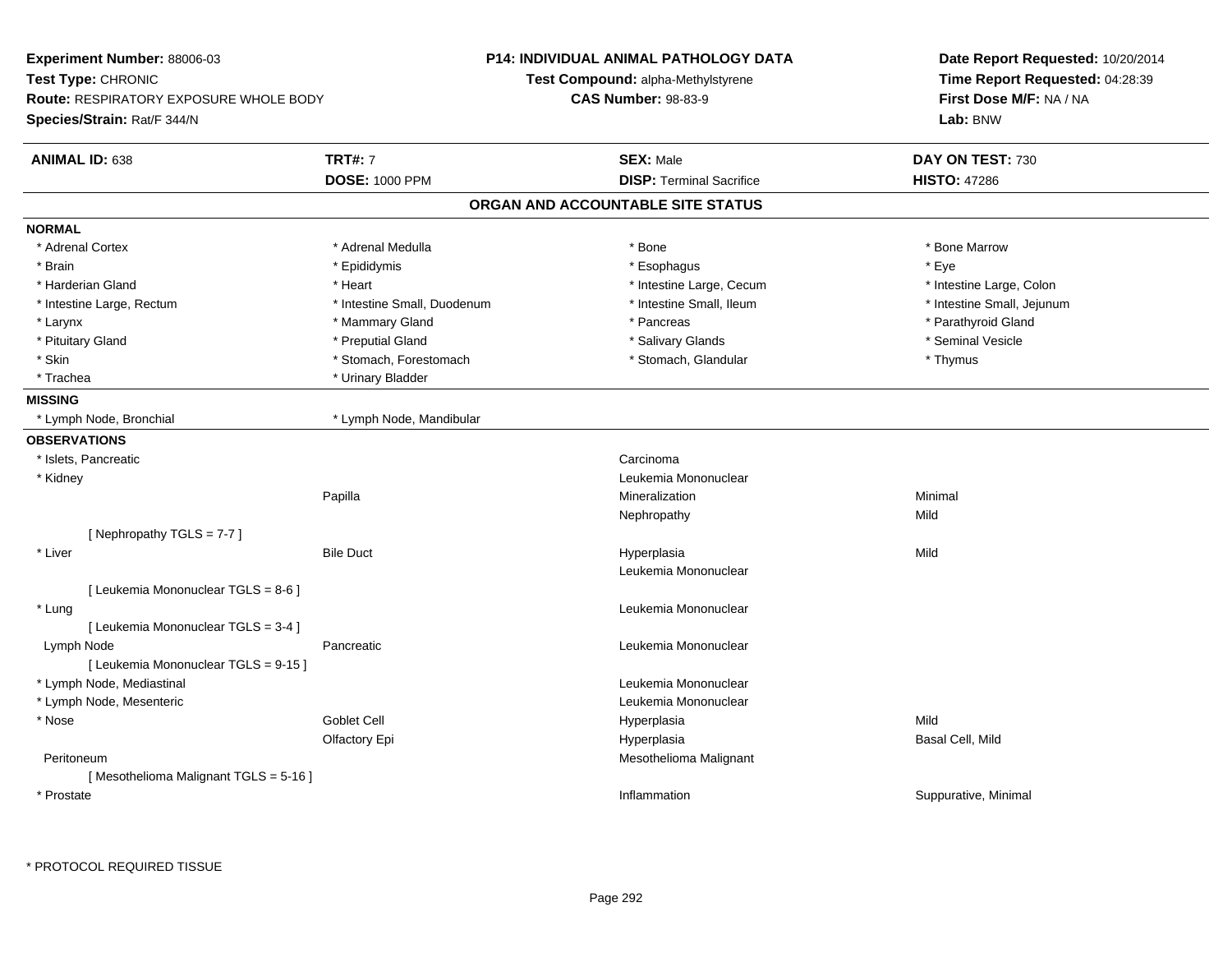| Experiment Number: 88006-03<br>Test Type: CHRONIC<br><b>Route: RESPIRATORY EXPOSURE WHOLE BODY</b><br>Species/Strain: Rat/F 344/N |                                  | <b>P14: INDIVIDUAL ANIMAL PATHOLOGY DATA</b><br>Test Compound: alpha-Methylstyrene<br><b>CAS Number: 98-83-9</b> | Date Report Requested: 10/20/2014<br>Time Report Requested: 04:28:39<br>First Dose M/F: NA / NA<br>Lab: BNW |
|-----------------------------------------------------------------------------------------------------------------------------------|----------------------------------|------------------------------------------------------------------------------------------------------------------|-------------------------------------------------------------------------------------------------------------|
| <b>ANIMAL ID: 638</b>                                                                                                             | <b>TRT#: 7</b>                   | <b>SEX: Male</b>                                                                                                 | DAY ON TEST: 730                                                                                            |
|                                                                                                                                   | <b>DOSE: 1000 PPM</b>            | <b>DISP:</b> Terminal Sacrifice                                                                                  | <b>HISTO: 47286</b>                                                                                         |
|                                                                                                                                   |                                  | ORGAN AND ACCOUNTABLE SITE STATUS                                                                                |                                                                                                             |
| * Spleen                                                                                                                          |                                  | Leukemia Mononuclear                                                                                             |                                                                                                             |
| [Leukemia Mononuclear TGLS = 6-14]                                                                                                |                                  |                                                                                                                  |                                                                                                             |
| * Testes                                                                                                                          | <b>Bilateral, Interstit Cell</b> | Adenoma                                                                                                          |                                                                                                             |
|                                                                                                                                   | Tunic                            | Mesothelioma Malignant                                                                                           |                                                                                                             |
| [Adenoma TGLS = $4-9$ ]                                                                                                           |                                  |                                                                                                                  |                                                                                                             |
| * Thyroid Gland                                                                                                                   | C Cell                           | Adenoma                                                                                                          |                                                                                                             |
| PRIMARY CAUSE OF DEATH                                                                                                            | $\overline{\phantom{a}}$         |                                                                                                                  |                                                                                                             |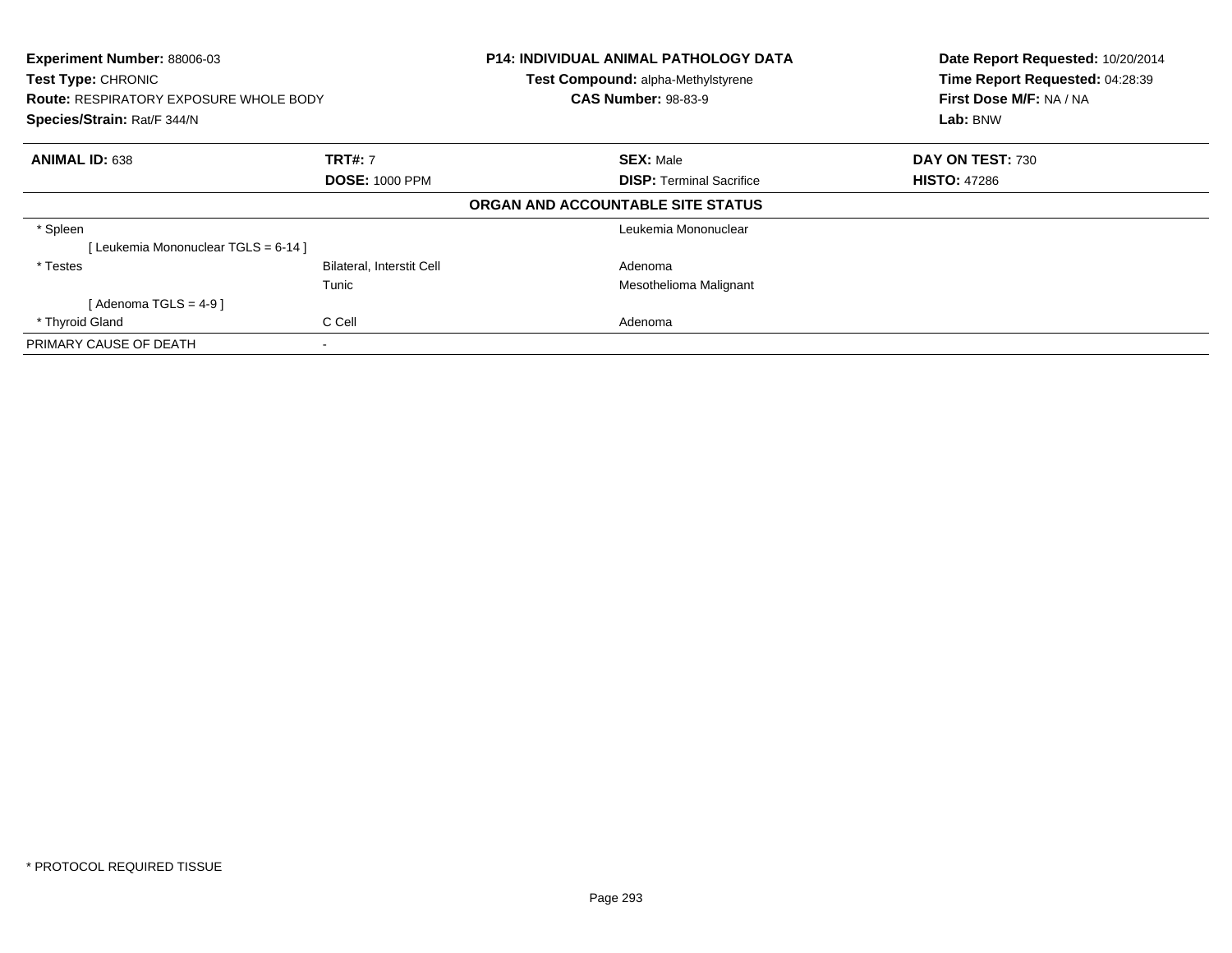| Experiment Number: 88006-03                   |                                                                                                      | <b>P14: INDIVIDUAL ANIMAL PATHOLOGY DATA</b> | Date Report Requested: 10/20/2014<br>Time Report Requested: 04:28:39<br>First Dose M/F: NA / NA |  |
|-----------------------------------------------|------------------------------------------------------------------------------------------------------|----------------------------------------------|-------------------------------------------------------------------------------------------------|--|
| Test Type: CHRONIC                            |                                                                                                      | Test Compound: alpha-Methylstyrene           |                                                                                                 |  |
| <b>Route: RESPIRATORY EXPOSURE WHOLE BODY</b> |                                                                                                      | <b>CAS Number: 98-83-9</b>                   |                                                                                                 |  |
| Species/Strain: Rat/F 344/N                   |                                                                                                      |                                              | Lab: BNW                                                                                        |  |
| ANIMAL ID: 639                                | <b>TRT#: 7</b>                                                                                       | <b>SEX: Male</b>                             | DAY ON TEST: 688                                                                                |  |
|                                               | <b>DOSE: 1000 PPM</b>                                                                                | <b>DISP:</b> Moribund Sacrifice              | <b>HISTO: 47287</b>                                                                             |  |
|                                               |                                                                                                      | ORGAN AND ACCOUNTABLE SITE STATUS            |                                                                                                 |  |
| <b>NORMAL</b>                                 |                                                                                                      |                                              |                                                                                                 |  |
| * Adrenal Cortex                              | * Bone                                                                                               | * Brain                                      | * Epididymis                                                                                    |  |
| * Esophagus                                   | * Harderian Gland                                                                                    | * Heart                                      | * Intestine Large, Cecum                                                                        |  |
| * Intestine Large, Colon                      | * Intestine Large, Rectum                                                                            | * Intestine Small, Duodenum                  | * Intestine Small, Ileum                                                                        |  |
| * Intestine Small, Jejunum                    | * Islets, Pancreatic                                                                                 | * Larynx                                     | * Lymph Node, Mesenteric                                                                        |  |
| * Mammary Gland                               | * Pancreas                                                                                           | * Parathyroid Gland                          | * Preputial Gland                                                                               |  |
| * Prostate                                    | * Salivary Glands                                                                                    | * Seminal Vesicle                            | $^\star$ Skin                                                                                   |  |
| * Stomach, Forestomach                        | * Stomach, Glandular                                                                                 | * Thymus                                     | * Trachea                                                                                       |  |
| * Urinary Bladder                             |                                                                                                      |                                              |                                                                                                 |  |
| <b>MISSING</b>                                |                                                                                                      |                                              |                                                                                                 |  |
| * Lymph Node, Bronchial                       | * Lymph Node, Mandibular                                                                             |                                              |                                                                                                 |  |
| <b>OBSERVATIONS</b>                           |                                                                                                      |                                              |                                                                                                 |  |
| * Adrenal Medulla                             |                                                                                                      | Hyperplasia                                  | Moderate                                                                                        |  |
| * Bone Marrow                                 |                                                                                                      | Carcinoma                                    | Metastatic (Kidney)                                                                             |  |
| * Eye                                         | Sclera                                                                                               | Metaplasia                                   | Osseous, Minimal                                                                                |  |
| * Kidney                                      | <b>Renal Tubule</b>                                                                                  | Carcinoma                                    |                                                                                                 |  |
|                                               | Papilla                                                                                              | Mineralization                               | Minimal                                                                                         |  |
|                                               |                                                                                                      | Nephropathy                                  | Moderate                                                                                        |  |
| [Carcinoma TGLS = $8-17$ ]                    | Note: Multiple mets; but see note under thyroid; clear diff dx is C cell CA in thyroid and neck LNs. |                                              |                                                                                                 |  |
| * Liver                                       |                                                                                                      | Carcinoma                                    | Metastatic (Kidney)                                                                             |  |
|                                               |                                                                                                      | Degeneration                                 | Cystic, Moderate                                                                                |  |
|                                               |                                                                                                      | Leukemia Mononuclear                         |                                                                                                 |  |
| [ Carcinoma TGLS = $5,6-6+15$ ]               |                                                                                                      |                                              |                                                                                                 |  |
| * Lung                                        |                                                                                                      | Carcinoma                                    | Metastatic (Kidney)                                                                             |  |
| Lymph Node                                    | Deep Cervical                                                                                        | Carcinoma                                    | Metastatic (Kidney)                                                                             |  |
| [Carcinoma TGLS = $2-16$ ]                    |                                                                                                      |                                              |                                                                                                 |  |
| * Lymph Node, Mediastinal                     |                                                                                                      | Carcinoma                                    | Metastatic (Kidney)                                                                             |  |
| [ Carcinoma TGLS = 4-3 ]                      |                                                                                                      |                                              |                                                                                                 |  |
| * Nose                                        | Olfactory Epi                                                                                        | Hyperplasia                                  | Basal Cell, Minimal                                                                             |  |
| * Pituitary Gland                             |                                                                                                      | Adenoma                                      |                                                                                                 |  |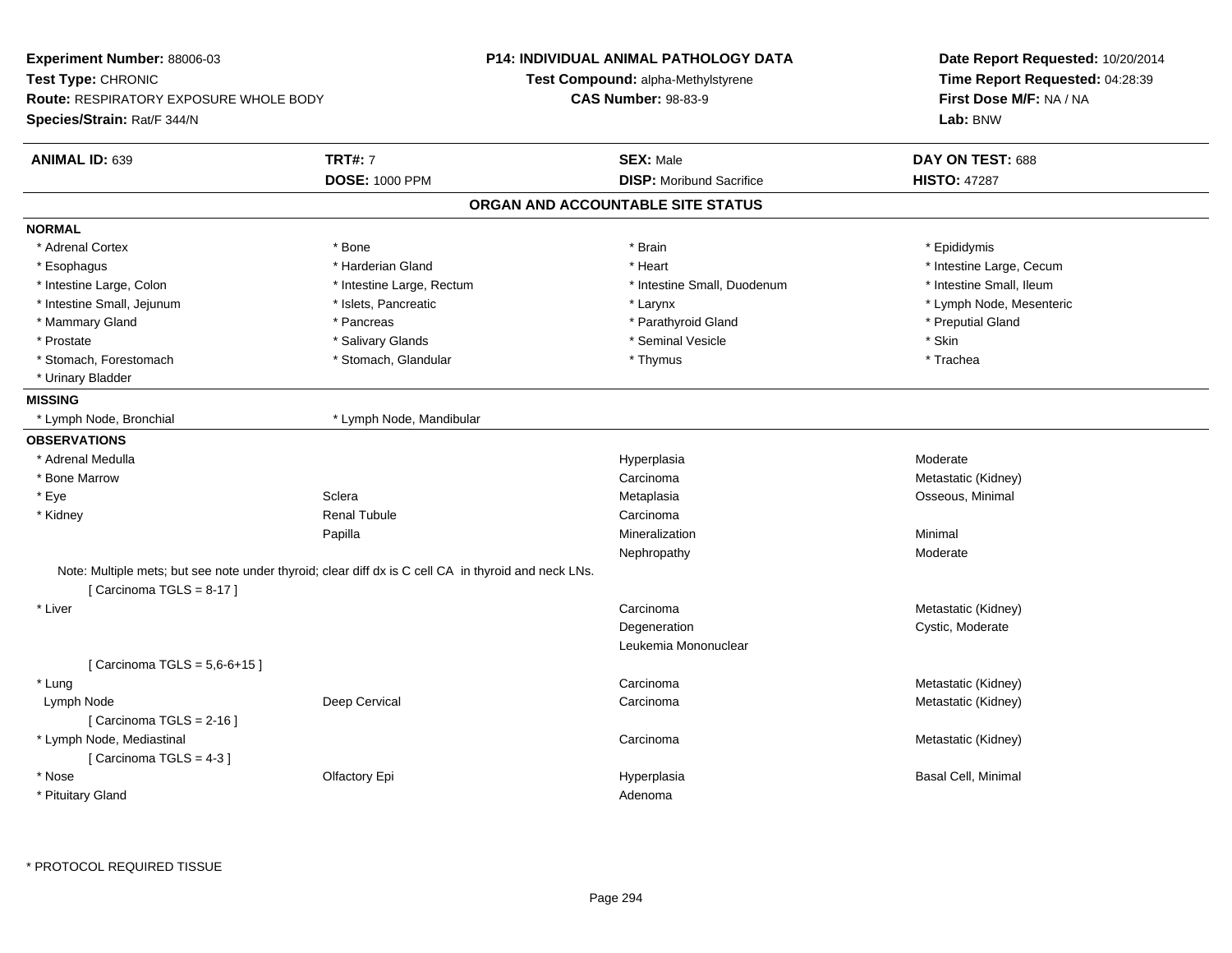| <b>Experiment Number: 88006-03</b>            |                                 | <b>P14: INDIVIDUAL ANIMAL PATHOLOGY DATA</b>                                                                                                             | Date Report Requested: 10/20/2014 |
|-----------------------------------------------|---------------------------------|----------------------------------------------------------------------------------------------------------------------------------------------------------|-----------------------------------|
| Test Type: CHRONIC                            |                                 | <b>Test Compound: alpha-Methylstyrene</b>                                                                                                                | Time Report Requested: 04:28:39   |
| <b>Route: RESPIRATORY EXPOSURE WHOLE BODY</b> |                                 | <b>CAS Number: 98-83-9</b>                                                                                                                               | First Dose M/F: NA / NA           |
| Species/Strain: Rat/F 344/N                   |                                 |                                                                                                                                                          | Lab: BNW                          |
| <b>ANIMAL ID: 639</b>                         | <b>TRT#: 7</b>                  | <b>SEX: Male</b>                                                                                                                                         | DAY ON TEST: 688                  |
|                                               | <b>DOSE: 1000 PPM</b>           | <b>DISP:</b> Moribund Sacrifice                                                                                                                          | <b>HISTO: 47287</b>               |
|                                               |                                 | ORGAN AND ACCOUNTABLE SITE STATUS                                                                                                                        |                                   |
|                                               |                                 | Cyst                                                                                                                                                     | Marked                            |
| [Adenoma TGLS = $3-10$ ]                      |                                 |                                                                                                                                                          |                                   |
| [ Cyst TGLS = $3-10$ ]                        |                                 |                                                                                                                                                          |                                   |
| * Spleen                                      |                                 | <b>Accessory Spleen</b>                                                                                                                                  |                                   |
|                                               |                                 | Leukemia Mononuclear                                                                                                                                     |                                   |
| [Leukemia Mononuclear TGLS = 7-14]            |                                 |                                                                                                                                                          |                                   |
| * Testes                                      | Bilateral, Interstit Cell       | Adenoma                                                                                                                                                  |                                   |
|                                               | <b>Germinal Epith</b>           | Atrophy                                                                                                                                                  | Moderate                          |
| [Adenoma TGLS = $10-9$ ]                      |                                 |                                                                                                                                                          |                                   |
| [Atrophy TGLS = $9-9$ ]                       |                                 |                                                                                                                                                          |                                   |
| * Thyroid Gland                               |                                 | Carcinoma                                                                                                                                                | Metastatic (Kidney)               |
|                                               |                                 | Note: Clearly diff dx for metastatic renal CA in thyroid and neck LN is C Cell carcinoma. Dx of renal ca is based on central necrosis ("comedo" effect). |                                   |
| [Carcinoma TGLS = $1-3$ ]                     |                                 |                                                                                                                                                          |                                   |
| PRIMARY CAUSE OF DEATH                        | - Kidney Renal Tubule Carcinoma |                                                                                                                                                          |                                   |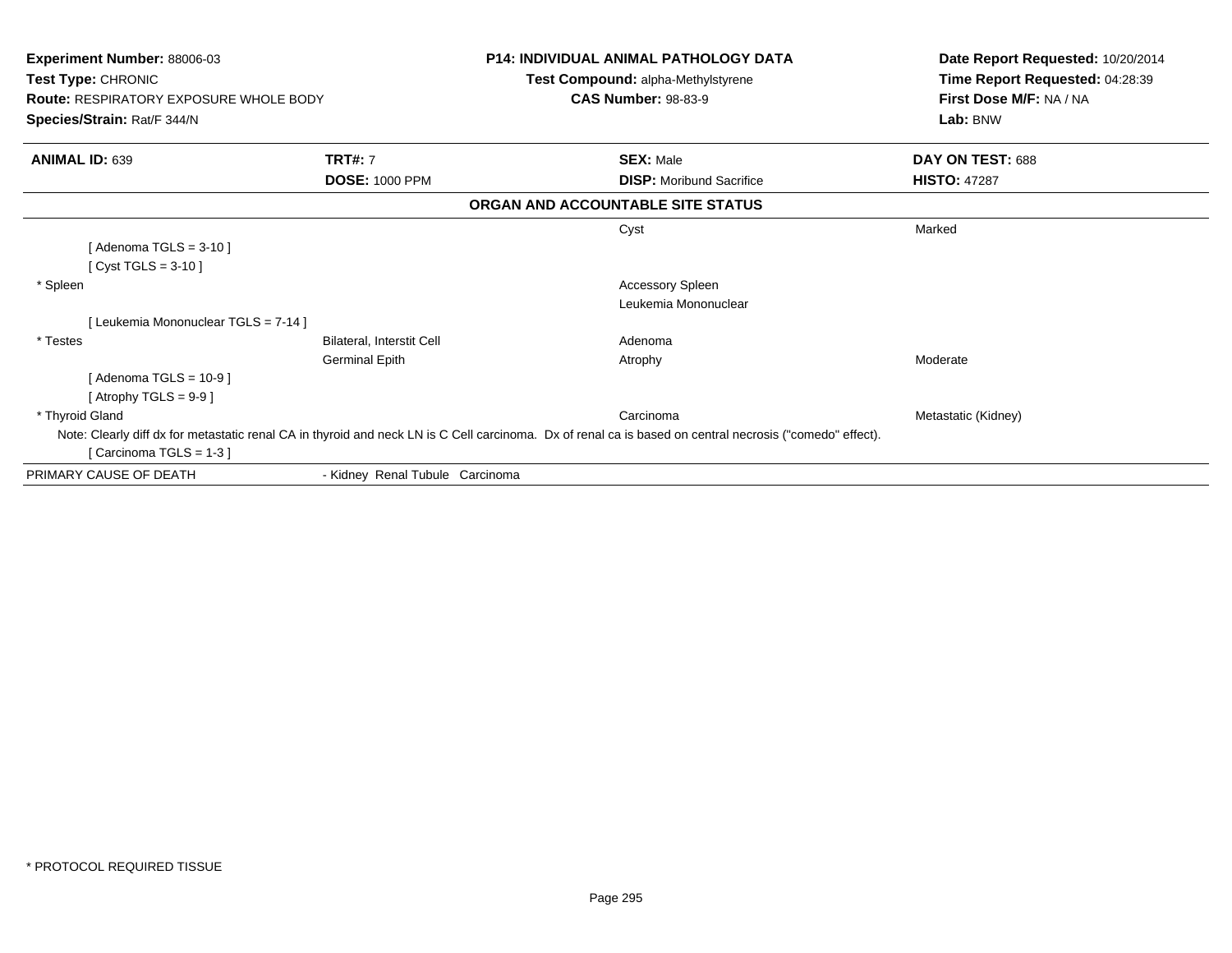| Experiment Number: 88006-03                                                  |                             | <b>P14: INDIVIDUAL ANIMAL PATHOLOGY DATA</b> | Date Report Requested: 10/20/2014<br>Time Report Requested: 04:28:39<br>First Dose M/F: NA / NA |  |
|------------------------------------------------------------------------------|-----------------------------|----------------------------------------------|-------------------------------------------------------------------------------------------------|--|
| Test Type: CHRONIC                                                           |                             | Test Compound: alpha-Methylstyrene           |                                                                                                 |  |
| Route: RESPIRATORY EXPOSURE WHOLE BODY                                       |                             | <b>CAS Number: 98-83-9</b>                   |                                                                                                 |  |
| Species/Strain: Rat/F 344/N                                                  |                             |                                              | Lab: BNW                                                                                        |  |
| <b>ANIMAL ID: 640</b>                                                        | <b>TRT#: 7</b>              | <b>SEX: Male</b>                             | DAY ON TEST: 660                                                                                |  |
|                                                                              | <b>DOSE: 1000 PPM</b>       | <b>DISP:</b> Moribund Sacrifice              | <b>HISTO: 47288</b>                                                                             |  |
|                                                                              |                             | ORGAN AND ACCOUNTABLE SITE STATUS            |                                                                                                 |  |
| <b>NORMAL</b>                                                                |                             |                                              |                                                                                                 |  |
| * Adrenal Cortex                                                             | * Adrenal Medulla           | * Bone                                       | * Bone Marrow                                                                                   |  |
| * Brain                                                                      | * Epididymis                | * Esophagus                                  | * Eye                                                                                           |  |
| * Harderian Gland                                                            | * Heart                     | * Intestine Large, Cecum                     | * Intestine Large, Colon                                                                        |  |
| * Intestine Large, Rectum                                                    | * Intestine Small, Duodenum | * Intestine Small, Ileum                     | * Intestine Small, Jejunum                                                                      |  |
| * Islets, Pancreatic                                                         | * Mammary Gland             | * Pancreas                                   | * Parathyroid Gland                                                                             |  |
| * Pituitary Gland                                                            | * Preputial Gland           | * Prostate                                   | * Salivary Glands                                                                               |  |
| * Seminal Vesicle                                                            | * Skin                      | * Stomach, Forestomach                       | * Stomach, Glandular                                                                            |  |
| * Thymus                                                                     | * Trachea                   | * Urinary Bladder                            |                                                                                                 |  |
| <b>MISSING</b>                                                               |                             |                                              |                                                                                                 |  |
| * Lymph Node, Bronchial                                                      | * Lymph Node, Mandibular    | * Lymph Node, Mediastinal                    |                                                                                                 |  |
| <b>OBSERVATIONS</b>                                                          |                             |                                              |                                                                                                 |  |
| * Kidney                                                                     |                             | Leukemia Mononuclear                         |                                                                                                 |  |
|                                                                              | Papilla                     | Mineralization                               | Minimal                                                                                         |  |
|                                                                              |                             | Nephropathy                                  | Minimal                                                                                         |  |
| * Larynx                                                                     | Epiglottis                  | Hyperplasia                                  | Minimal                                                                                         |  |
| * Liver                                                                      | <b>Bile Duct</b>            | Hyperplasia                                  | Minimal                                                                                         |  |
|                                                                              |                             | Leukemia Mononuclear                         |                                                                                                 |  |
| [ Leukemia Mononuclear TGLS = 6-6 ]                                          |                             |                                              |                                                                                                 |  |
| * Lung                                                                       |                             | Leukemia Mononuclear                         |                                                                                                 |  |
| Lymph Node                                                                   | Deep Cervical               | Leukemia Mononuclear                         |                                                                                                 |  |
|                                                                              | Pancreatic                  | Leukemia Mononuclear                         |                                                                                                 |  |
| [ Leukemia Mononuclear TGLS = 7-15 ]<br>[ Leukemia Mononuclear TGLS = 2-16 ] |                             |                                              |                                                                                                 |  |
| * Lymph Node, Mesenteric                                                     |                             | Leukemia Mononuclear                         |                                                                                                 |  |
| [ Leukemia Mononuclear TGLS = 8-8 ]                                          |                             |                                              |                                                                                                 |  |
| Mesentery                                                                    |                             | Necrosis                                     | Moderate                                                                                        |  |
| [Necrosis TGLS = $9-16$ ]                                                    |                             |                                              |                                                                                                 |  |
| * Nose                                                                       | Olfactory Epi               | Degeneration                                 | Minimal                                                                                         |  |
|                                                                              | Olfactory Epi               | Hyperplasia                                  | Basal Cell, Mild                                                                                |  |
|                                                                              |                             |                                              |                                                                                                 |  |
| * Spleen                                                                     |                             | Leukemia Mononuclear                         |                                                                                                 |  |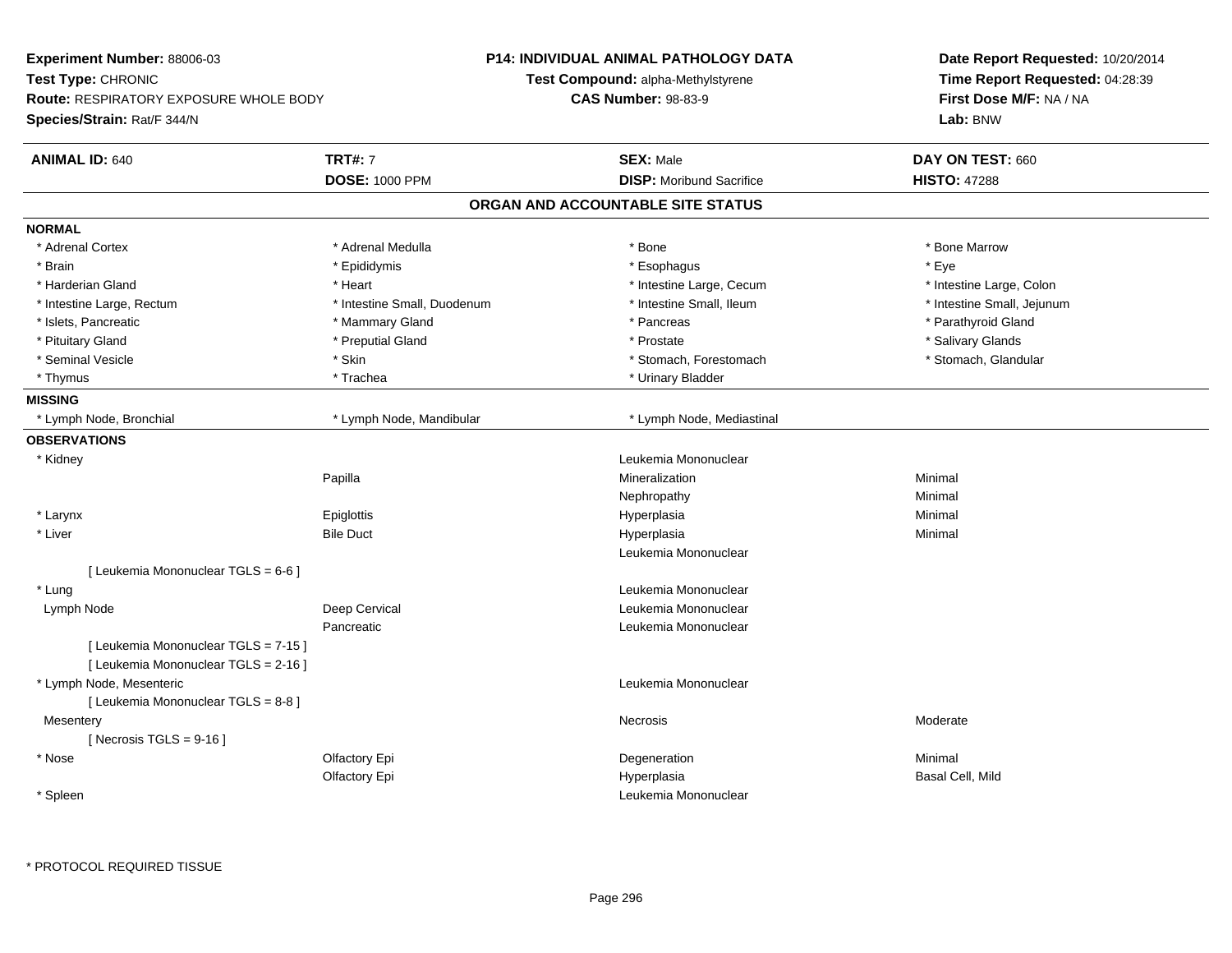| <b>Experiment Number: 88006-03</b><br>Test Type: CHRONIC<br><b>Route: RESPIRATORY EXPOSURE WHOLE BODY</b><br>Species/Strain: Rat/F 344/N |                                  | <b>P14: INDIVIDUAL ANIMAL PATHOLOGY DATA</b><br>Test Compound: alpha-Methylstyrene | Date Report Requested: 10/20/2014<br>Time Report Requested: 04:28:39<br>First Dose M/F: NA / NA |
|------------------------------------------------------------------------------------------------------------------------------------------|----------------------------------|------------------------------------------------------------------------------------|-------------------------------------------------------------------------------------------------|
|                                                                                                                                          |                                  | <b>CAS Number: 98-83-9</b>                                                         |                                                                                                 |
|                                                                                                                                          |                                  |                                                                                    | Lab: BNW                                                                                        |
| <b>ANIMAL ID: 640</b>                                                                                                                    | <b>TRT#: 7</b>                   | <b>SEX: Male</b>                                                                   | DAY ON TEST: 660                                                                                |
|                                                                                                                                          | <b>DOSE: 1000 PPM</b>            | <b>DISP:</b> Moribund Sacrifice                                                    | <b>HISTO: 47288</b>                                                                             |
|                                                                                                                                          |                                  | ORGAN AND ACCOUNTABLE SITE STATUS                                                  |                                                                                                 |
| [Leukemia Mononuclear TGLS = 4,5-14]                                                                                                     |                                  |                                                                                    |                                                                                                 |
| * Testes                                                                                                                                 | <b>Bilateral, Interstit Cell</b> | Adenoma                                                                            |                                                                                                 |
| $Adenoma TGLS = 3-91$                                                                                                                    |                                  |                                                                                    |                                                                                                 |
| * Thyroid Gland                                                                                                                          | C Cell                           | Adenoma                                                                            |                                                                                                 |
| PRIMARY CAUSE OF DEATH                                                                                                                   | Leukemia Mononuclear<br>- Spleen |                                                                                    |                                                                                                 |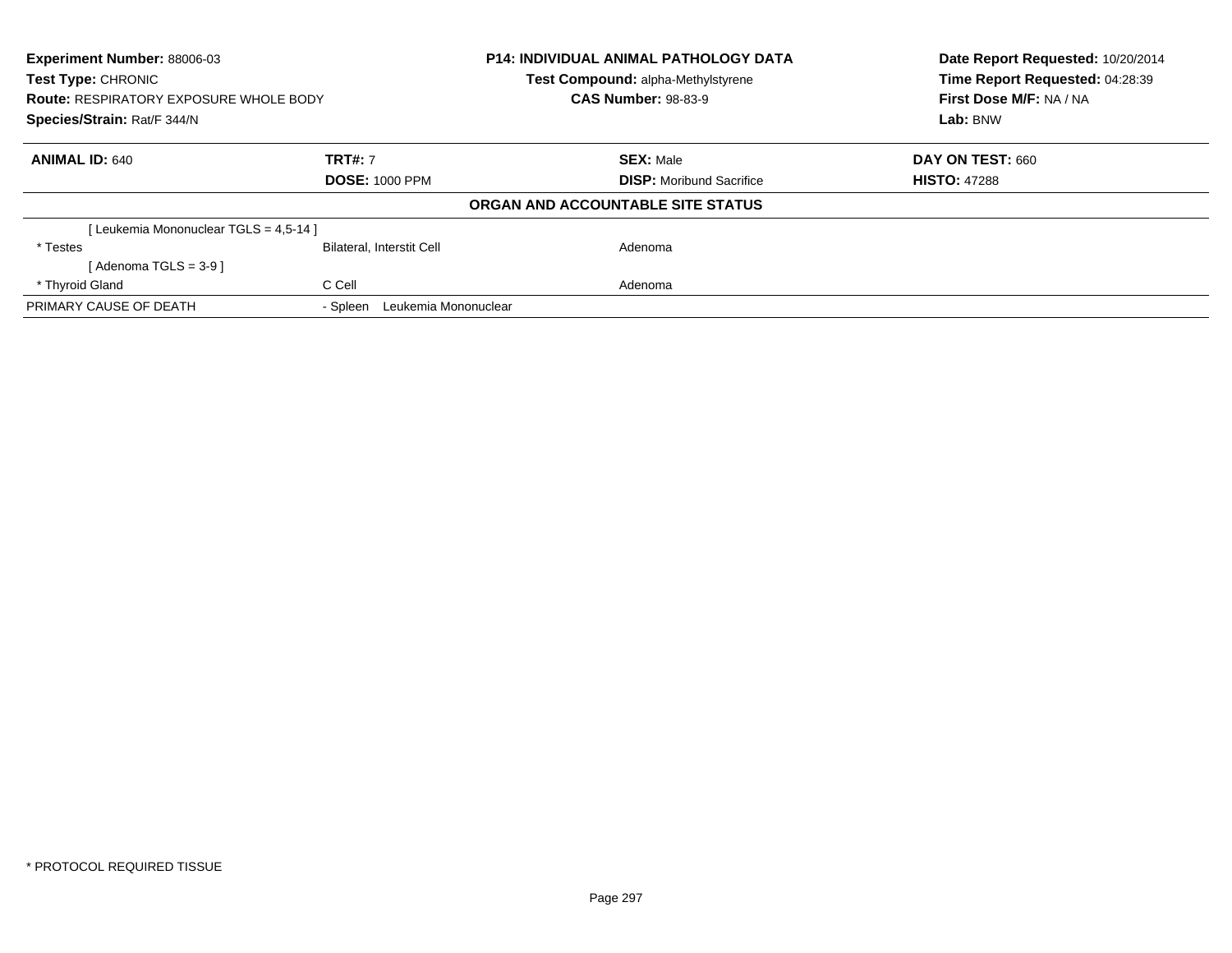| <b>Experiment Number: 88006-03</b>            |                           | <b>P14: INDIVIDUAL ANIMAL PATHOLOGY DATA</b> | Date Report Requested: 10/20/2014<br>Time Report Requested: 04:28:39<br>First Dose M/F: NA / NA |  |
|-----------------------------------------------|---------------------------|----------------------------------------------|-------------------------------------------------------------------------------------------------|--|
| Test Type: CHRONIC                            |                           | Test Compound: alpha-Methylstyrene           |                                                                                                 |  |
| <b>Route: RESPIRATORY EXPOSURE WHOLE BODY</b> |                           | <b>CAS Number: 98-83-9</b>                   |                                                                                                 |  |
| Species/Strain: Rat/F 344/N                   |                           |                                              | Lab: BNW                                                                                        |  |
| <b>ANIMAL ID: 641</b>                         | <b>TRT#: 7</b>            | <b>SEX: Male</b>                             | DAY ON TEST: 730                                                                                |  |
|                                               | <b>DOSE: 1000 PPM</b>     | <b>DISP: Terminal Sacrifice</b>              | <b>HISTO: 47289</b>                                                                             |  |
|                                               |                           | ORGAN AND ACCOUNTABLE SITE STATUS            |                                                                                                 |  |
| <b>NORMAL</b>                                 |                           |                                              |                                                                                                 |  |
| * Bone                                        | * Bone Marrow             | * Brain                                      | * Epididymis                                                                                    |  |
| * Esophagus                                   | * Harderian Gland         | * Heart                                      | * Intestine Large, Cecum                                                                        |  |
| * Intestine Large, Colon                      | * Intestine Large, Rectum | * Intestine Small, Duodenum                  | * Intestine Small, Ileum                                                                        |  |
| * Intestine Small, Jejunum                    | * Islets, Pancreatic      | * Larynx                                     | * Lymph Node, Mesenteric                                                                        |  |
| * Mammary Gland                               | * Pancreas                | * Parathyroid Gland                          | * Preputial Gland                                                                               |  |
| * Prostate                                    | * Salivary Glands         | * Seminal Vesicle                            | * Skin                                                                                          |  |
| * Stomach, Forestomach                        | * Stomach, Glandular      | * Thymus                                     | * Thyroid Gland                                                                                 |  |
| * Trachea                                     | * Urinary Bladder         |                                              |                                                                                                 |  |
| <b>MISSING</b>                                |                           |                                              |                                                                                                 |  |
| * Lymph Node, Bronchial                       | * Lymph Node, Mandibular  |                                              |                                                                                                 |  |
| <b>OBSERVATIONS</b>                           |                           |                                              |                                                                                                 |  |
| * Adrenal Cortex                              |                           | Hyperplasia                                  | Marked                                                                                          |  |
| * Adrenal Medulla                             |                           | Hyperplasia                                  | Moderate                                                                                        |  |
| * Eye                                         | Sclera                    | Metaplasia                                   | Osseous, Mild                                                                                   |  |
| * Kidney                                      |                           | Leukemia Mononuclear                         |                                                                                                 |  |
|                                               | Papilla                   | Mineralization                               | Mild                                                                                            |  |
|                                               |                           | Nephropathy                                  | Mild                                                                                            |  |
| * Liver                                       | <b>Bile Duct</b>          | Hyperplasia                                  | Moderate                                                                                        |  |
|                                               |                           | Leukemia Mononuclear                         |                                                                                                 |  |
| [ Leukemia Mononuclear TGLS = 2-6 ]           |                           |                                              |                                                                                                 |  |
| * Lung                                        |                           | Leukemia Mononuclear                         |                                                                                                 |  |
| Lymph Node                                    | Pancreatic                | Leukemia Mononuclear                         |                                                                                                 |  |
| [ Leukemia Mononuclear TGLS = 5-14 ]          |                           |                                              |                                                                                                 |  |
| * Lymph Node, Mediastinal                     |                           | Leukemia Mononuclear                         |                                                                                                 |  |
| * Nose                                        | Olfactory Epi             | Hyperplasia                                  | Basal Cell, Mild                                                                                |  |
| * Pituitary Gland                             |                           | Adenoma                                      |                                                                                                 |  |
| [Adenoma TGLS = $1-10$ ]                      |                           |                                              |                                                                                                 |  |
| * Spleen                                      |                           | Leukemia Mononuclear                         |                                                                                                 |  |
| [ Leukemia Mononuclear TGLS = 3-14 ]          |                           |                                              |                                                                                                 |  |
| * Testes                                      | Bilateral, Interstit Cell | Adenoma                                      |                                                                                                 |  |
|                                               |                           |                                              |                                                                                                 |  |

\* PROTOCOL REQUIRED TISSUE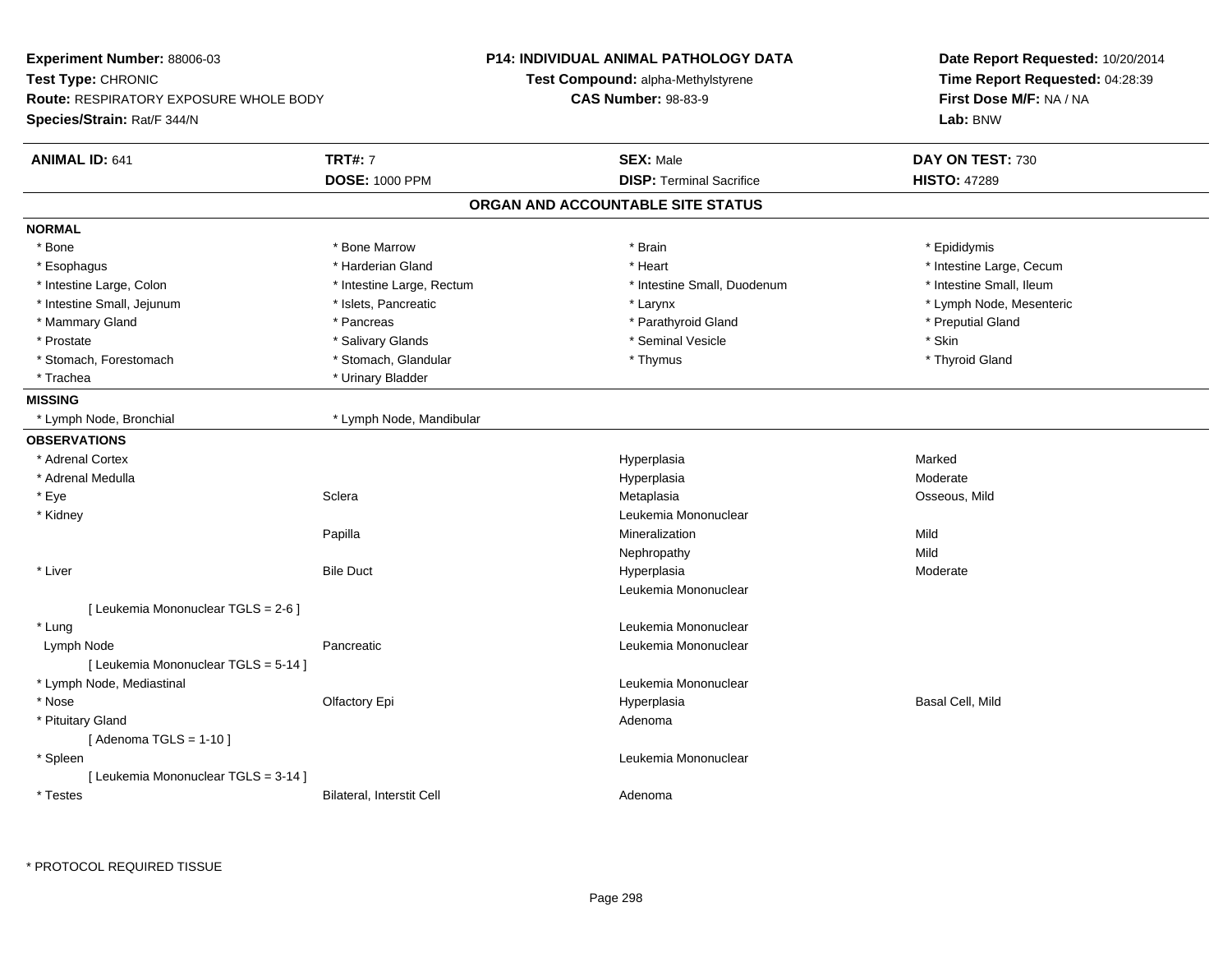| <b>Experiment Number: 88006-03</b><br><b>Test Type: CHRONIC</b><br><b>Route: RESPIRATORY EXPOSURE WHOLE BODY</b><br>Species/Strain: Rat/F 344/N |                       | <b>P14: INDIVIDUAL ANIMAL PATHOLOGY DATA</b><br>Test Compound: alpha-Methylstyrene<br><b>CAS Number: 98-83-9</b> | Date Report Requested: 10/20/2014<br>Time Report Requested: 04:28:39<br>First Dose M/F: NA / NA<br>Lab: BNW |
|-------------------------------------------------------------------------------------------------------------------------------------------------|-----------------------|------------------------------------------------------------------------------------------------------------------|-------------------------------------------------------------------------------------------------------------|
|                                                                                                                                                 |                       |                                                                                                                  |                                                                                                             |
| <b>ANIMAL ID: 641</b>                                                                                                                           | <b>TRT#: 7</b>        | <b>SEX: Male</b>                                                                                                 | <b>DAY ON TEST: 730</b>                                                                                     |
|                                                                                                                                                 | <b>DOSE: 1000 PPM</b> | <b>DISP: Terminal Sacrifice</b>                                                                                  | <b>HISTO: 47289</b>                                                                                         |
|                                                                                                                                                 |                       | ORGAN AND ACCOUNTABLE SITE STATUS                                                                                |                                                                                                             |
| [ Adenoma TGLS = 4-9 ]                                                                                                                          |                       |                                                                                                                  |                                                                                                             |
| PRIMARY CAUSE OF DEATH                                                                                                                          |                       |                                                                                                                  |                                                                                                             |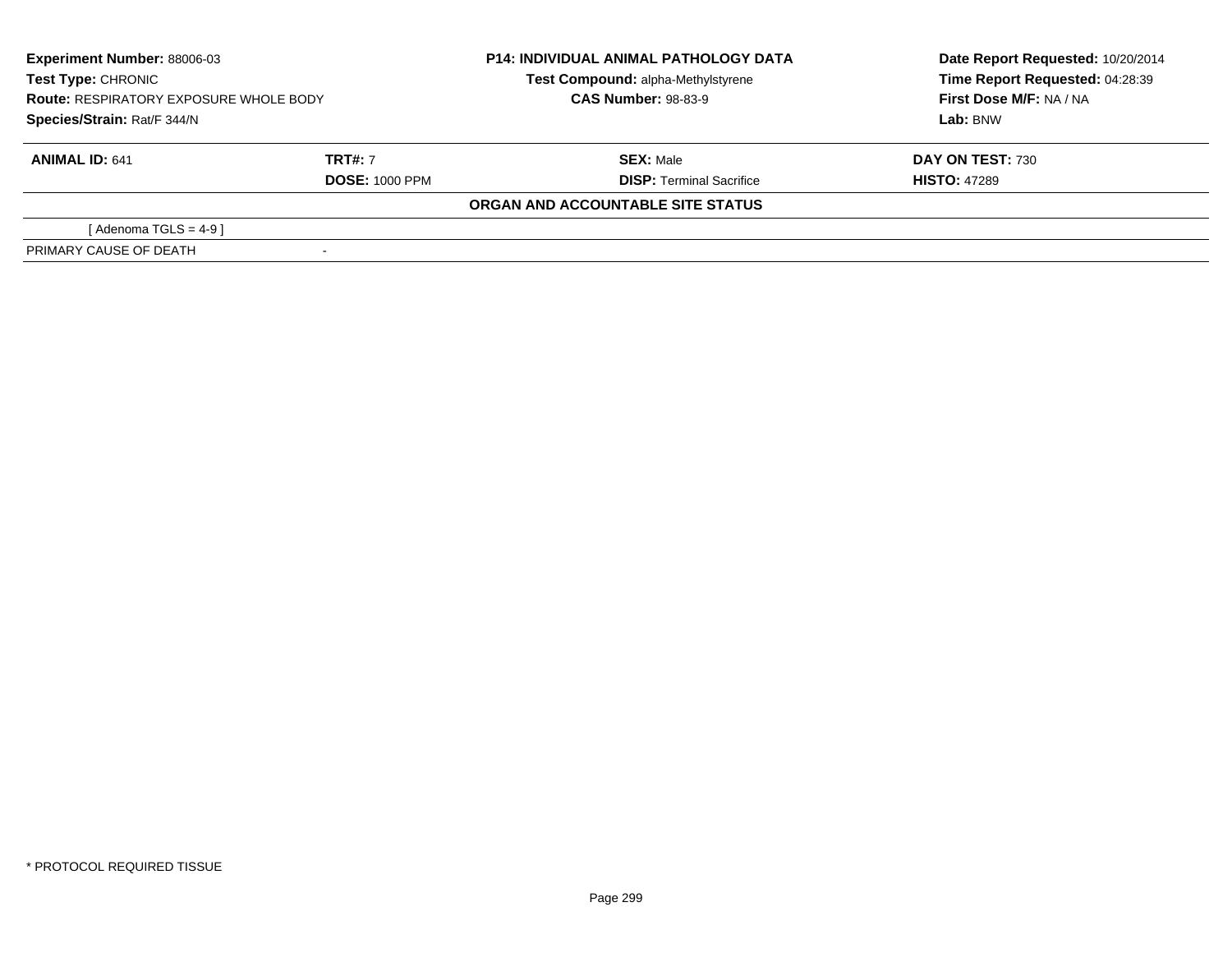| Experiment Number: 88006-03<br>Test Type: CHRONIC<br>Route: RESPIRATORY EXPOSURE WHOLE BODY |                          | P14: INDIVIDUAL ANIMAL PATHOLOGY DATA | Date Report Requested: 10/20/2014<br>Time Report Requested: 04:28:39 |  |
|---------------------------------------------------------------------------------------------|--------------------------|---------------------------------------|----------------------------------------------------------------------|--|
|                                                                                             |                          | Test Compound: alpha-Methylstyrene    |                                                                      |  |
|                                                                                             |                          | <b>CAS Number: 98-83-9</b>            | First Dose M/F: NA / NA                                              |  |
| Species/Strain: Rat/F 344/N                                                                 |                          |                                       | Lab: BNW                                                             |  |
| <b>ANIMAL ID: 642</b>                                                                       | <b>TRT#: 7</b>           | <b>SEX: Male</b>                      | DAY ON TEST: 628                                                     |  |
|                                                                                             | <b>DOSE: 1000 PPM</b>    | <b>DISP:</b> Moribund Sacrifice       | <b>HISTO: 47290</b>                                                  |  |
|                                                                                             |                          | ORGAN AND ACCOUNTABLE SITE STATUS     |                                                                      |  |
| <b>NORMAL</b>                                                                               |                          |                                       |                                                                      |  |
| * Adrenal Cortex                                                                            | * Adrenal Medulla        | * Bone                                | * Bone Marrow                                                        |  |
| * Brain                                                                                     | * Epididymis             | * Esophagus                           | * Harderian Gland                                                    |  |
| * Heart                                                                                     | * Intestine Large, Cecum | * Intestine Large, Colon              | * Intestine Large, Rectum                                            |  |
| * Intestine Small, Duodenum                                                                 | * Intestine Small, Ileum | * Intestine Small, Jejunum            | * Islets, Pancreatic                                                 |  |
| * Mammary Gland                                                                             | * Pancreas               | * Parathyroid Gland                   | * Preputial Gland                                                    |  |
| * Salivary Glands                                                                           | * Seminal Vesicle        | * Skin                                | * Stomach, Forestomach                                               |  |
| * Stomach, Glandular                                                                        | * Thymus                 | * Thyroid Gland                       | * Trachea                                                            |  |
| * Urinary Bladder                                                                           |                          |                                       |                                                                      |  |
| <b>MISSING</b>                                                                              |                          |                                       |                                                                      |  |
| * Lymph Node, Bronchial                                                                     | * Lymph Node, Mandibular | * Lymph Node, Mediastinal             |                                                                      |  |
| <b>OBSERVATIONS</b>                                                                         |                          |                                       |                                                                      |  |
| * Eye                                                                                       | Cornea                   | Hyperplasia                           | Squamous, Mild                                                       |  |
| * Kidney                                                                                    | <b>Bilateral</b>         | Infarct                               | Multiple                                                             |  |
|                                                                                             |                          | Nephropathy                           | Mild                                                                 |  |
| [Infarct TGLS = $5,7-7$ ]                                                                   |                          |                                       |                                                                      |  |
| * Larynx                                                                                    |                          | Inflammation                          | Chronic, Mild                                                        |  |
| * Liver                                                                                     |                          | Hepatodiaphragmatic Nodule            | Marked                                                               |  |
|                                                                                             |                          | Leukemia Mononuclear                  |                                                                      |  |
| [ Hepatodiaphragmatic Nodule TGLS = 1-6 ]                                                   |                          |                                       |                                                                      |  |
| [ Leukemia Mononuclear TGLS = 2-6 ]                                                         |                          |                                       |                                                                      |  |
| * Lung                                                                                      |                          | Leukemia Mononuclear                  |                                                                      |  |
| * Lymph Node, Mesenteric                                                                    |                          | Leukemia Mononuclear                  |                                                                      |  |
| [ Leukemia Mononuclear TGLS = 8-8 ]                                                         |                          |                                       |                                                                      |  |
| Mesentery                                                                                   |                          | Necrosis                              | Moderate                                                             |  |
| [Necrosis TGLS = $9-14$ ]                                                                   |                          |                                       |                                                                      |  |
| * Nose                                                                                      | Olfactory Epi            | Degeneration                          | Minimal                                                              |  |
|                                                                                             | Olfactory Epi            | Hyperplasia                           | Basal Cell, Minimal                                                  |  |
| * Pituitary Gland                                                                           |                          | Hyperplasia                           | Moderate                                                             |  |
| * Prostate                                                                                  |                          | Inflammation                          | Suppurative, Mild                                                    |  |
| * Spleen                                                                                    |                          | Leukemia Mononuclear                  |                                                                      |  |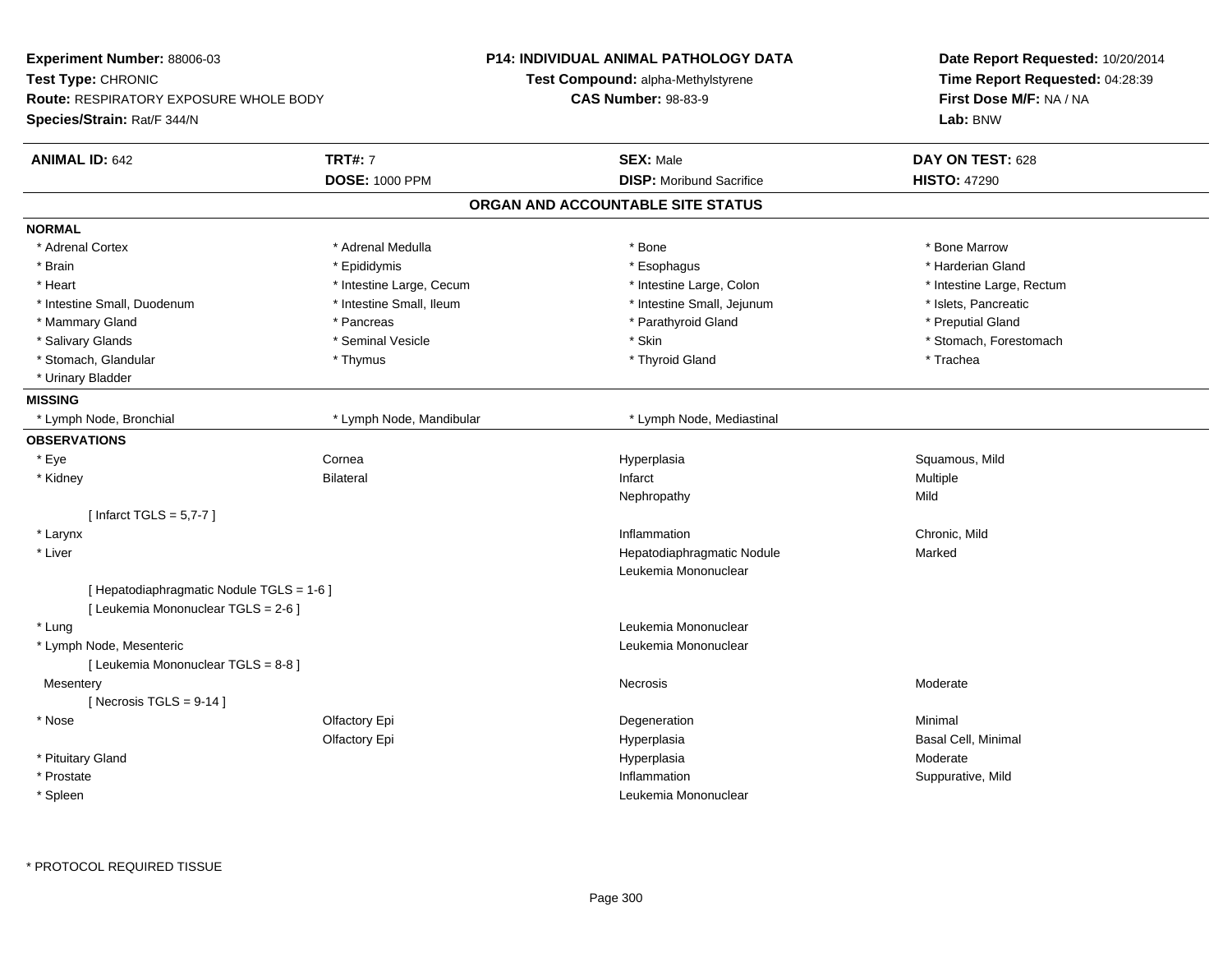| <b>Experiment Number: 88006-03</b><br><b>Test Type: CHRONIC</b><br><b>Route: RESPIRATORY EXPOSURE WHOLE BODY</b><br>Species/Strain: Rat/F 344/N |                                  | <b>P14: INDIVIDUAL ANIMAL PATHOLOGY DATA</b><br>Test Compound: alpha-Methylstyrene<br><b>CAS Number: 98-83-9</b> | Date Report Requested: 10/20/2014<br>Time Report Requested: 04:28:39<br>First Dose M/F: NA / NA<br>Lab: BNW |  |
|-------------------------------------------------------------------------------------------------------------------------------------------------|----------------------------------|------------------------------------------------------------------------------------------------------------------|-------------------------------------------------------------------------------------------------------------|--|
| <b>ANIMAL ID: 642</b>                                                                                                                           | <b>TRT#: 7</b>                   | <b>SEX: Male</b>                                                                                                 | DAY ON TEST: 628                                                                                            |  |
| <b>DOSE: 1000 PPM</b>                                                                                                                           |                                  | <b>DISP:</b> Moribund Sacrifice                                                                                  | <b>HISTO: 47290</b>                                                                                         |  |
|                                                                                                                                                 |                                  | ORGAN AND ACCOUNTABLE SITE STATUS                                                                                |                                                                                                             |  |
|                                                                                                                                                 |                                  | <b>Necrosis</b>                                                                                                  | Marked                                                                                                      |  |
| [Leukemia Mononuclear TGLS = 3-6 ]                                                                                                              |                                  |                                                                                                                  |                                                                                                             |  |
| [Necrosis TGLS = $4-6$ ]                                                                                                                        |                                  |                                                                                                                  |                                                                                                             |  |
| * Testes                                                                                                                                        | <b>Bilateral, Interstit Cell</b> | Adenoma                                                                                                          |                                                                                                             |  |
| [Adenoma TGLS = $6-9$ ]                                                                                                                         |                                  |                                                                                                                  |                                                                                                             |  |
| PRIMARY CAUSE OF DEATH                                                                                                                          | Leukemia Mononuclear<br>- Liver  |                                                                                                                  |                                                                                                             |  |
| CONTRIBUTORY CAUSE OF DEATH                                                                                                                     | - Kidney Bilateral Infarct       |                                                                                                                  |                                                                                                             |  |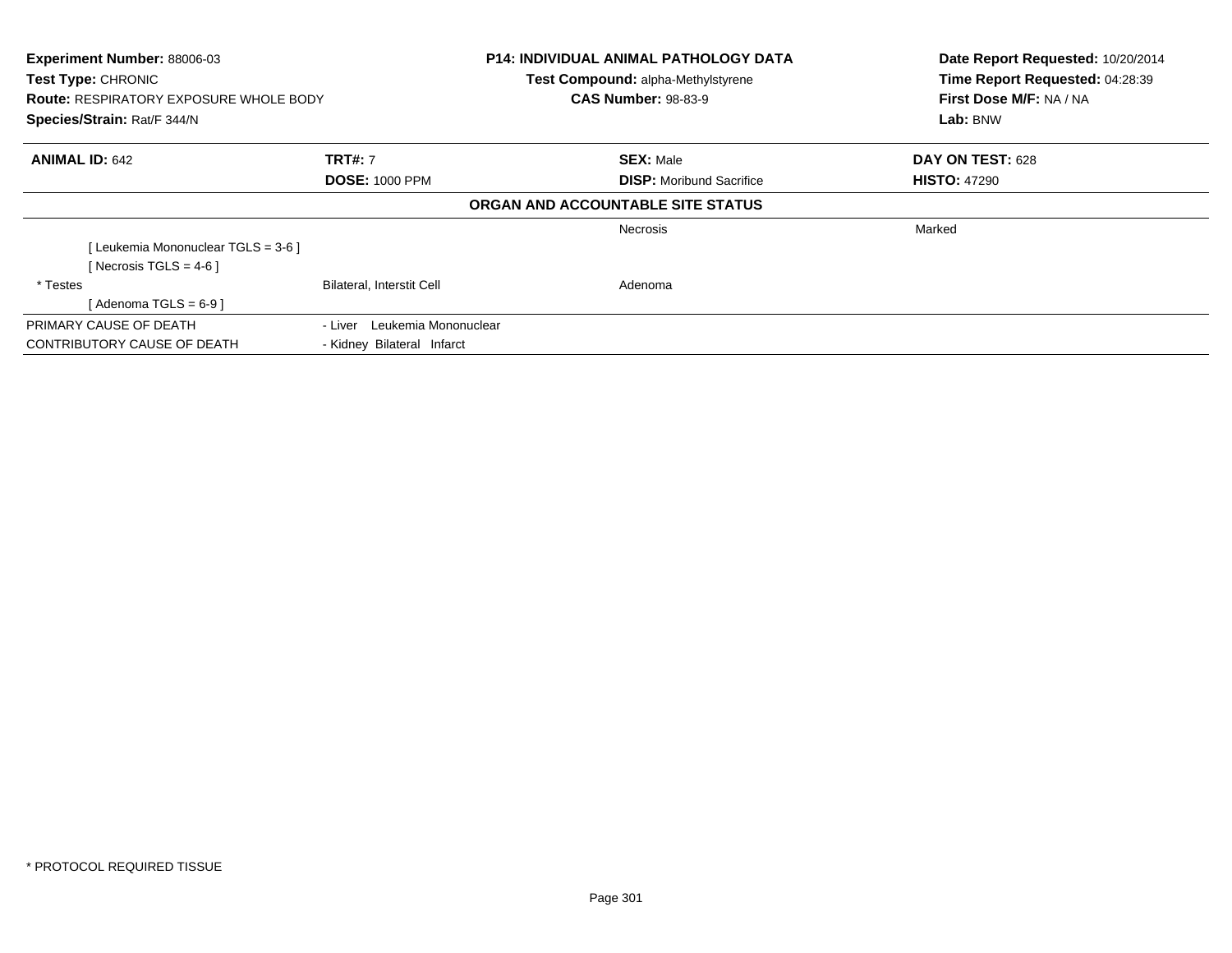| Experiment Number: 88006-03<br>Test Type: CHRONIC<br>Route: RESPIRATORY EXPOSURE WHOLE BODY<br>Species/Strain: Rat/F 344/N |                               | <b>P14: INDIVIDUAL ANIMAL PATHOLOGY DATA</b><br>Test Compound: alpha-Methylstyrene<br><b>CAS Number: 98-83-9</b> | Date Report Requested: 10/20/2014<br>Time Report Requested: 04:28:39<br>First Dose M/F: NA / NA<br>Lab: BNW |  |
|----------------------------------------------------------------------------------------------------------------------------|-------------------------------|------------------------------------------------------------------------------------------------------------------|-------------------------------------------------------------------------------------------------------------|--|
| <b>ANIMAL ID: 643</b>                                                                                                      | <b>TRT#: 7</b>                | <b>SEX: Male</b>                                                                                                 | DAY ON TEST: 367                                                                                            |  |
|                                                                                                                            | <b>DOSE: 1000 PPM</b>         | <b>DISP:</b> Moribund Sacrifice                                                                                  | <b>HISTO: 47291</b>                                                                                         |  |
|                                                                                                                            |                               | ORGAN AND ACCOUNTABLE SITE STATUS                                                                                |                                                                                                             |  |
| <b>NORMAL</b>                                                                                                              |                               |                                                                                                                  |                                                                                                             |  |
| * Adrenal Cortex                                                                                                           | * Adrenal Medulla             | * Bone                                                                                                           | * Bone Marrow                                                                                               |  |
| * Brain                                                                                                                    | * Epididymis                  | * Esophagus                                                                                                      | * Eye                                                                                                       |  |
| * Harderian Gland                                                                                                          | * Heart                       | * Intestine Large, Cecum                                                                                         | * Intestine Large, Colon                                                                                    |  |
| * Intestine Large, Rectum                                                                                                  | * Intestine Small, Duodenum   | * Intestine Small, Ileum                                                                                         | * Intestine Small, Jejunum                                                                                  |  |
| * Islets, Pancreatic                                                                                                       | * Kidney                      | * Larynx                                                                                                         | * Lung                                                                                                      |  |
| * Lymph Node, Mediastinal                                                                                                  | * Lymph Node, Mesenteric      | * Mammary Gland                                                                                                  | * Pancreas                                                                                                  |  |
| * Parathyroid Gland                                                                                                        | * Pituitary Gland             | * Salivary Glands                                                                                                | * Seminal Vesicle                                                                                           |  |
| * Skin                                                                                                                     | * Spleen                      | * Stomach, Forestomach                                                                                           | * Stomach, Glandular                                                                                        |  |
| * Thymus                                                                                                                   | * Thyroid Gland               | * Trachea                                                                                                        |                                                                                                             |  |
| <b>MISSING</b>                                                                                                             |                               |                                                                                                                  |                                                                                                             |  |
| * Lymph Node, Bronchial                                                                                                    | * Lymph Node, Mandibular      |                                                                                                                  |                                                                                                             |  |
| <b>OBSERVATIONS</b>                                                                                                        |                               |                                                                                                                  |                                                                                                             |  |
| * Liver                                                                                                                    |                               | Hepatodiaphragmatic Nodule                                                                                       | Marked                                                                                                      |  |
| [ Hepatodiaphragmatic Nodule TGLS = 3-14 ]                                                                                 |                               |                                                                                                                  |                                                                                                             |  |
| * Nose                                                                                                                     | Olfactory Epi                 | Hyperplasia                                                                                                      | Basal Cell, Mild                                                                                            |  |
| * Preputial Gland                                                                                                          |                               | Cyst                                                                                                             | Marked                                                                                                      |  |
|                                                                                                                            |                               | Hyperplasia                                                                                                      | Moderate                                                                                                    |  |
| [ $Cyst TGLS = 2-16$ ]                                                                                                     |                               |                                                                                                                  |                                                                                                             |  |
| * Prostate                                                                                                                 |                               | Inflammation                                                                                                     | Suppurative, Minimal                                                                                        |  |
| * Testes                                                                                                                   | <b>Interstit Cell</b>         | Hyperplasia                                                                                                      | Mild                                                                                                        |  |
| * Urinary Bladder                                                                                                          |                               | Hemorrhage                                                                                                       | Marked                                                                                                      |  |
|                                                                                                                            | <b>Transit Epithe</b>         | Hyperplasia                                                                                                      | Moderate                                                                                                    |  |
| [Hemorrhage TGLS = 1-14]                                                                                                   |                               |                                                                                                                  |                                                                                                             |  |
| PRIMARY CAUSE OF DEATH                                                                                                     | - Preputial Gland<br>Cyst     |                                                                                                                  |                                                                                                             |  |
| CONTRIBUTORY CAUSE OF DEATH                                                                                                | - Preputial Gland Hyperplasia |                                                                                                                  |                                                                                                             |  |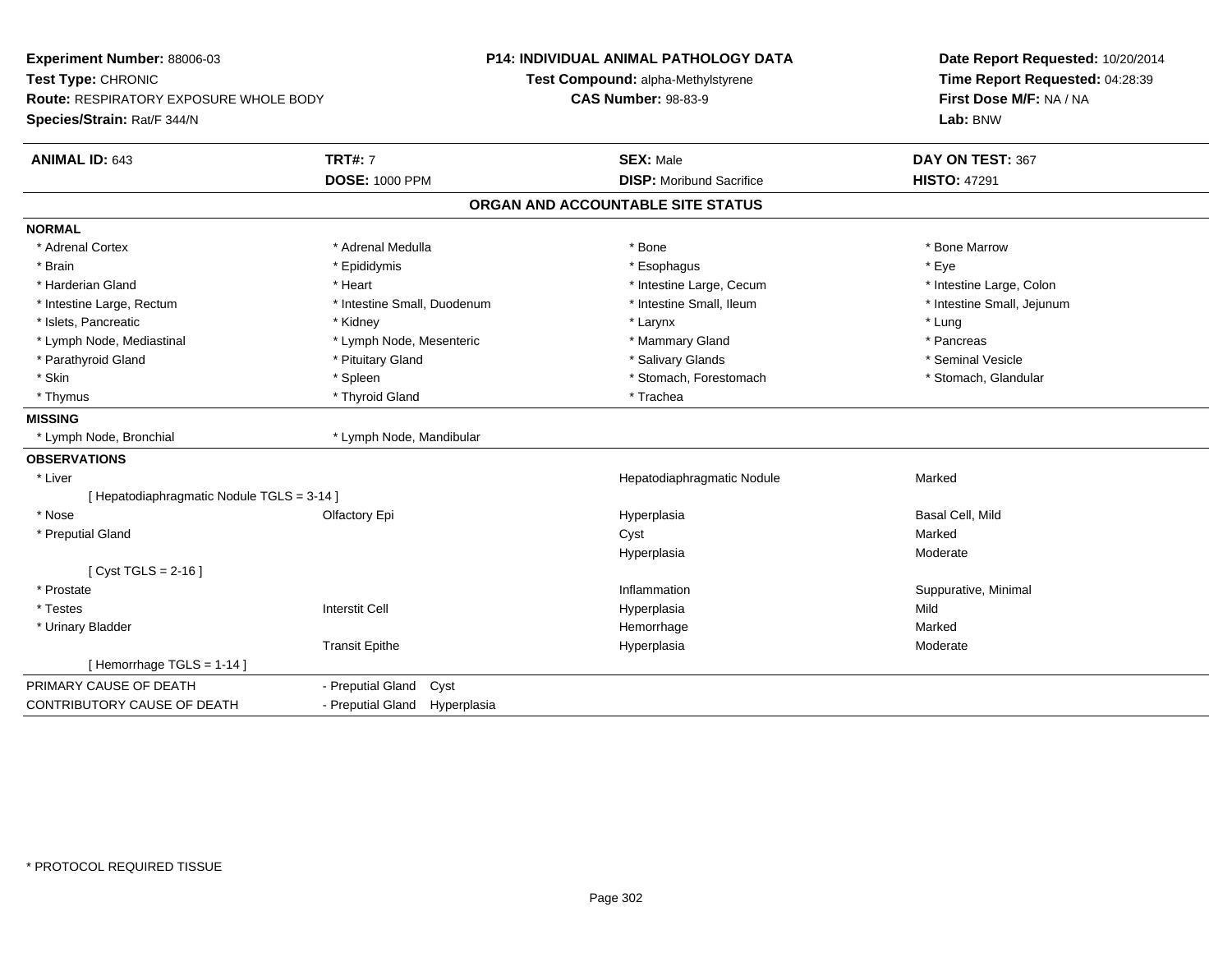| <b>Experiment Number: 88006-03</b>            |                               | <b>P14: INDIVIDUAL ANIMAL PATHOLOGY DATA</b> | Date Report Requested: 10/20/2014 |  |
|-----------------------------------------------|-------------------------------|----------------------------------------------|-----------------------------------|--|
| Test Type: CHRONIC                            |                               | <b>Test Compound: alpha-Methylstyrene</b>    | Time Report Requested: 04:28:39   |  |
| <b>Route: RESPIRATORY EXPOSURE WHOLE BODY</b> |                               | <b>CAS Number: 98-83-9</b>                   | First Dose M/F: NA / NA           |  |
| Species/Strain: Rat/F 344/N                   |                               |                                              | Lab: BNW                          |  |
| <b>ANIMAL ID: 644</b>                         | <b>TRT#: 7</b>                | <b>SEX: Male</b>                             | DAY ON TEST: 600                  |  |
|                                               | <b>DOSE: 1000 PPM</b>         | <b>DISP:</b> Moribund Sacrifice              | <b>HISTO: 47292</b>               |  |
|                                               |                               | ORGAN AND ACCOUNTABLE SITE STATUS            |                                   |  |
| <b>NORMAL</b>                                 |                               |                                              |                                   |  |
| * Adrenal Cortex                              | * Adrenal Medulla             | * Bone                                       | * Bone Marrow                     |  |
| * Brain                                       | * Epididymis                  | * Esophagus                                  | * Eye                             |  |
| * Harderian Gland                             | * Heart                       | * Intestine Large, Cecum                     | * Intestine Large, Colon          |  |
| * Intestine Large, Rectum                     | * Intestine Small, Duodenum   | * Intestine Small, Ileum                     | * Intestine Small, Jejunum        |  |
| * Islets, Pancreatic                          | * Larynx                      | * Mammary Gland                              | * Pancreas                        |  |
| * Parathyroid Gland                           | * Preputial Gland             | * Prostate                                   | * Salivary Glands                 |  |
| * Seminal Vesicle                             | * Skin                        | * Stomach, Forestomach                       | * Stomach, Glandular              |  |
| * Thymus                                      | * Thyroid Gland               | * Trachea                                    | * Urinary Bladder                 |  |
| <b>MISSING</b>                                |                               |                                              |                                   |  |
| * Lymph Node, Bronchial                       | * Lymph Node, Mandibular      |                                              |                                   |  |
| <b>OBSERVATIONS</b>                           |                               |                                              |                                   |  |
| * Kidney                                      | Papilla                       | Mineralization                               | Minimal                           |  |
| * Liver                                       | <b>Bile Duct</b>              | Hyperplasia                                  | Minimal                           |  |
|                                               |                               | Leukemia Mononuclear                         |                                   |  |
| * Lung                                        |                               | Hemorrhage                                   | Moderate                          |  |
|                                               |                               | Leukemia Mononuclear                         |                                   |  |
| [Hemorrhage TGLS = $1-4+5$ ]                  |                               |                                              |                                   |  |
| Lymph Node                                    | Pancreatic                    | Leukemia Mononuclear                         |                                   |  |
| [ Leukemia Mononuclear TGLS = 4-14 ]          |                               |                                              |                                   |  |
| * Lymph Node, Mediastinal                     |                               | Leukemia Mononuclear                         |                                   |  |
| * Lymph Node, Mesenteric                      |                               | Leukemia Mononuclear                         |                                   |  |
| [ Leukemia Mononuclear TGLS = 5-8 ]           |                               |                                              |                                   |  |
| * Nose                                        | Olfactory Epi                 | Degeneration                                 | Minimal                           |  |
|                                               | Olfactory Epi                 | Hyperplasia                                  | Basal Cell, Mild                  |  |
| * Pituitary Gland                             |                               | Adenoma                                      |                                   |  |
| * Spleen                                      |                               | Leukemia Mononuclear                         |                                   |  |
| [ Leukemia Mononuclear TGLS = 3-14 ]          |                               |                                              |                                   |  |
| * Testes                                      | Bilateral, Interstit Cell     | Adenoma                                      |                                   |  |
| [Adenoma TGLS = $2-9$ ]                       |                               |                                              |                                   |  |
| PRIMARY CAUSE OF DEATH                        | - Spleen Leukemia Mononuclear |                                              |                                   |  |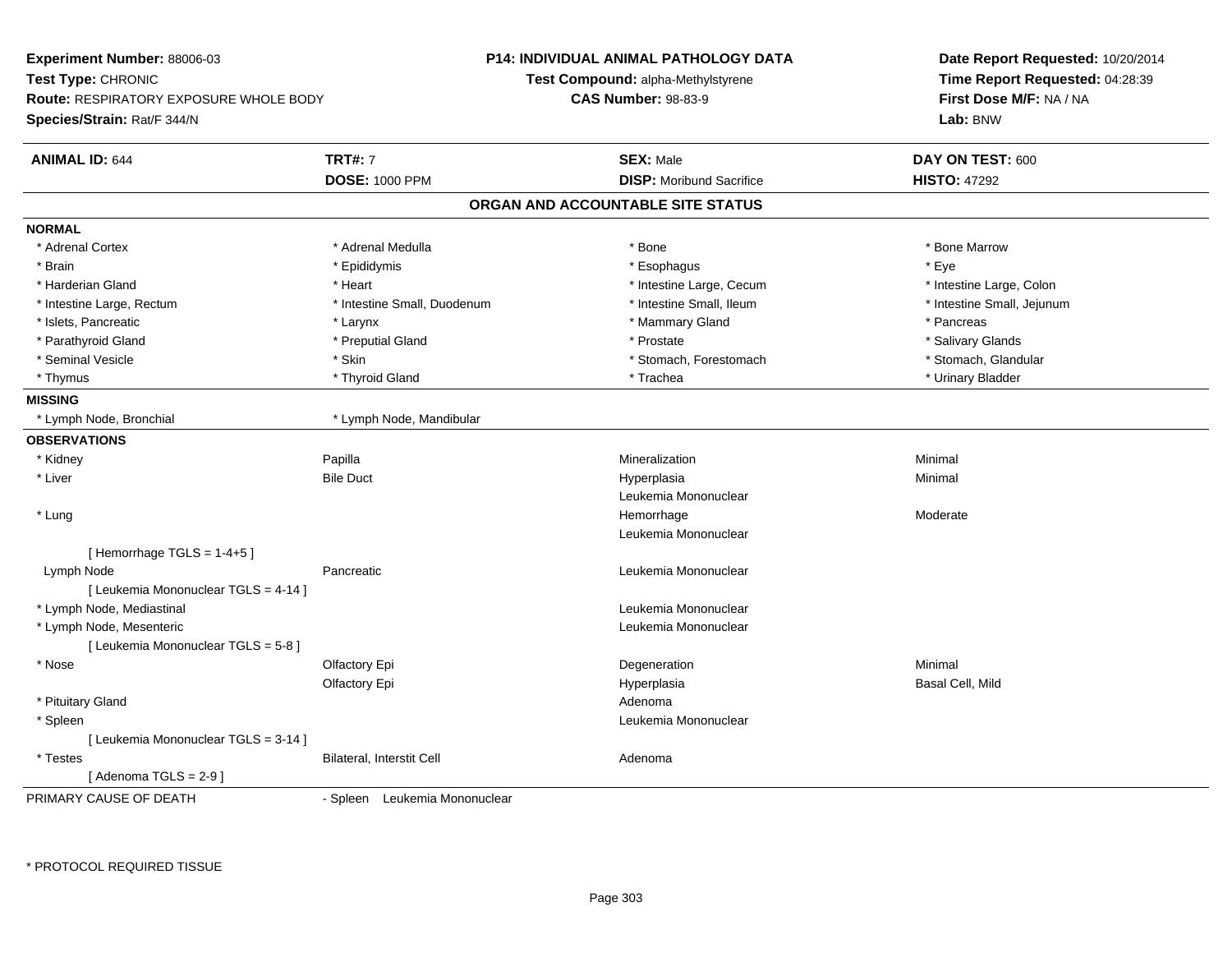| <b>Experiment Number: 88006-03</b><br><b>Test Type: CHRONIC</b><br><b>Route: RESPIRATORY EXPOSURE WHOLE BODY</b><br>Species/Strain: Rat/F 344/N<br><b>ANIMAL ID: 644</b><br><b>TRT#: 7</b><br><b>DOSE: 1000 PPM</b> |  | <b>P14: INDIVIDUAL ANIMAL PATHOLOGY DATA</b><br>Test Compound: alpha-Methylstyrene<br><b>CAS Number: 98-83-9</b> | Date Report Requested: 10/20/2014<br>Time Report Requested: 04:28:39<br>First Dose M/F: NA / NA<br>Lab: BNW |
|---------------------------------------------------------------------------------------------------------------------------------------------------------------------------------------------------------------------|--|------------------------------------------------------------------------------------------------------------------|-------------------------------------------------------------------------------------------------------------|
|                                                                                                                                                                                                                     |  | <b>SEX:</b> Male<br><b>DISP:</b> Moribund Sacrifice                                                              | DAY ON TEST: 600<br><b>HISTO: 47292</b>                                                                     |
|                                                                                                                                                                                                                     |  | ORGAN AND ACCOUNTABLE SITE STATUS                                                                                |                                                                                                             |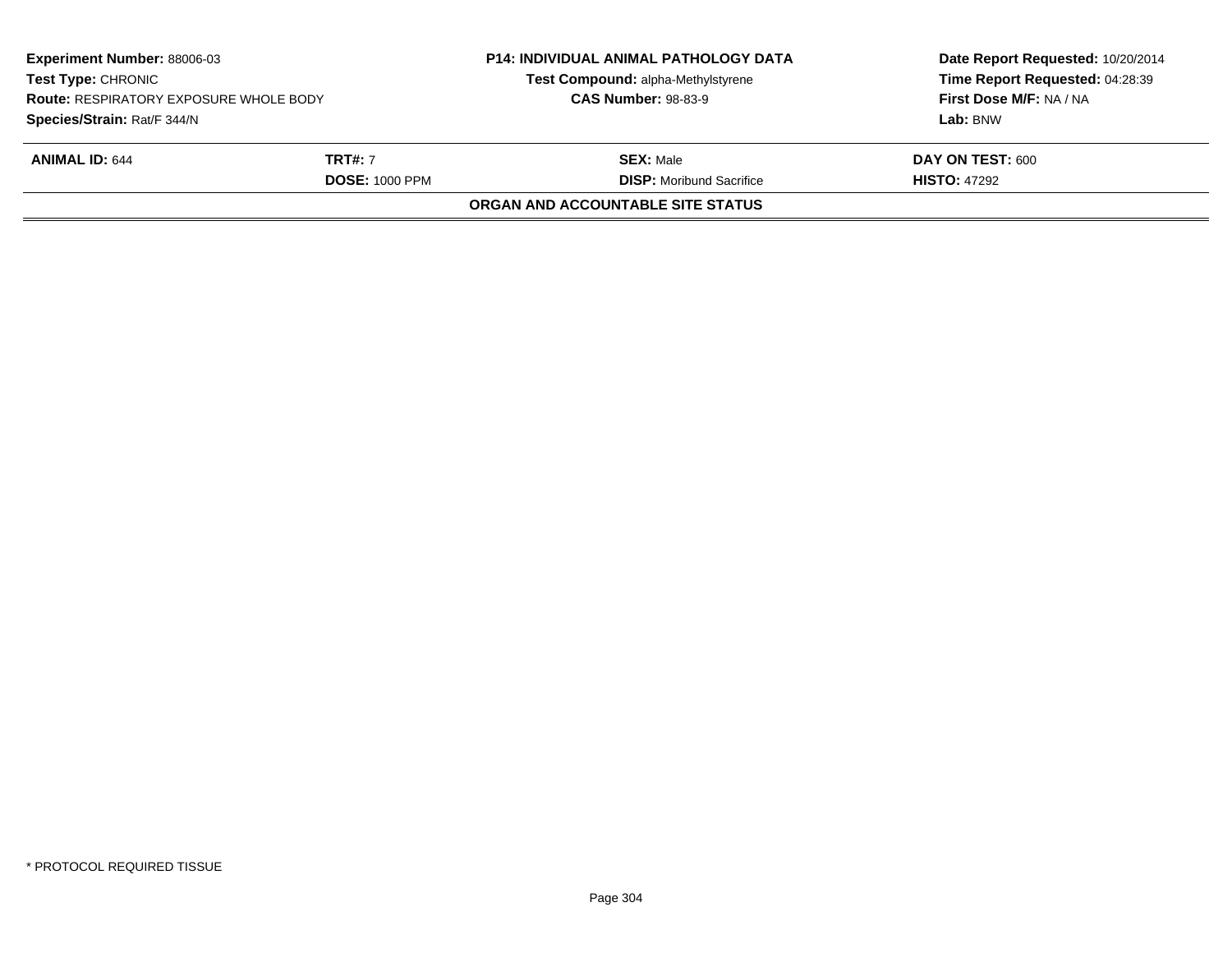| Experiment Number: 88006-03<br>Test Type: CHRONIC<br>Route: RESPIRATORY EXPOSURE WHOLE BODY |                             | P14: INDIVIDUAL ANIMAL PATHOLOGY DATA<br>Test Compound: alpha-Methylstyrene | Date Report Requested: 10/20/2014<br>Time Report Requested: 04:28:39<br>First Dose M/F: NA / NA |  |
|---------------------------------------------------------------------------------------------|-----------------------------|-----------------------------------------------------------------------------|-------------------------------------------------------------------------------------------------|--|
|                                                                                             |                             | <b>CAS Number: 98-83-9</b>                                                  |                                                                                                 |  |
| Species/Strain: Rat/F 344/N                                                                 |                             |                                                                             | Lab: BNW                                                                                        |  |
| <b>ANIMAL ID: 645</b>                                                                       | <b>TRT#: 7</b>              | <b>SEX: Male</b>                                                            | DAY ON TEST: 729                                                                                |  |
|                                                                                             | <b>DOSE: 1000 PPM</b>       | <b>DISP: Terminal Sacrifice</b>                                             | <b>HISTO: 47293</b>                                                                             |  |
|                                                                                             |                             | ORGAN AND ACCOUNTABLE SITE STATUS                                           |                                                                                                 |  |
| <b>NORMAL</b>                                                                               |                             |                                                                             |                                                                                                 |  |
| * Adrenal Cortex                                                                            | * Adrenal Medulla           | * Bone                                                                      | * Bone Marrow                                                                                   |  |
| * Brain                                                                                     | * Epididymis                | * Esophagus                                                                 | * Eye                                                                                           |  |
| * Harderian Gland                                                                           | * Heart                     | * Intestine Large, Cecum                                                    | * Intestine Large, Colon                                                                        |  |
| * Intestine Large, Rectum                                                                   | * Intestine Small, Duodenum | * Intestine Small, Ileum                                                    | * Intestine Small, Jejunum                                                                      |  |
| * Islets, Pancreatic                                                                        | * Larynx                    | * Lymph Node, Mesenteric                                                    | * Mammary Gland                                                                                 |  |
| * Pancreas                                                                                  | * Parathyroid Gland         | * Preputial Gland                                                           | * Salivary Glands                                                                               |  |
| * Seminal Vesicle                                                                           | * Skin                      | * Stomach, Forestomach                                                      | * Stomach, Glandular                                                                            |  |
| * Thymus                                                                                    | * Trachea                   | * Urinary Bladder                                                           |                                                                                                 |  |
| <b>MISSING</b>                                                                              |                             |                                                                             |                                                                                                 |  |
| * Lymph Node, Bronchial                                                                     | * Lymph Node, Mandibular    | * Lymph Node, Mediastinal                                                   |                                                                                                 |  |
| <b>OBSERVATIONS</b>                                                                         |                             |                                                                             |                                                                                                 |  |
| * Kidney                                                                                    | Papilla                     | Mineralization                                                              | Minimal                                                                                         |  |
|                                                                                             |                             | Nephropathy                                                                 | Mild                                                                                            |  |
| * Liver                                                                                     | <b>Bile Duct</b>            | Hyperplasia                                                                 | Mild                                                                                            |  |
|                                                                                             |                             | Leukemia Mononuclear                                                        |                                                                                                 |  |
| * Lung                                                                                      |                             | Inflammation                                                                | Chronic, Minimal                                                                                |  |
|                                                                                             |                             | Leukemia Mononuclear                                                        |                                                                                                 |  |
| * Nose                                                                                      | Olfactory Epi               | Hyperplasia                                                                 | Basal Cell, Mild                                                                                |  |
| * Pituitary Gland                                                                           |                             | Adenoma                                                                     |                                                                                                 |  |
| [Adenoma TGLS = $1-10$ ]                                                                    |                             |                                                                             |                                                                                                 |  |
| Pleura                                                                                      |                             | Inflammation                                                                | Chronic, Mild                                                                                   |  |
| * Prostate                                                                                  |                             | Inflammation                                                                | Suppurative, Minimal                                                                            |  |
| * Spleen                                                                                    |                             | Leukemia Mononuclear                                                        |                                                                                                 |  |
| [ Leukemia Mononuclear TGLS = 3-14 ]                                                        |                             |                                                                             |                                                                                                 |  |
| * Testes                                                                                    | <b>Interstit Cell</b>       | Adenoma                                                                     |                                                                                                 |  |
| [Adenoma TGLS = $2-9$ ]                                                                     |                             |                                                                             |                                                                                                 |  |
| * Thyroid Gland                                                                             | C Cell                      | Hyperplasia                                                                 | Marked                                                                                          |  |
| PRIMARY CAUSE OF DEATH                                                                      |                             |                                                                             |                                                                                                 |  |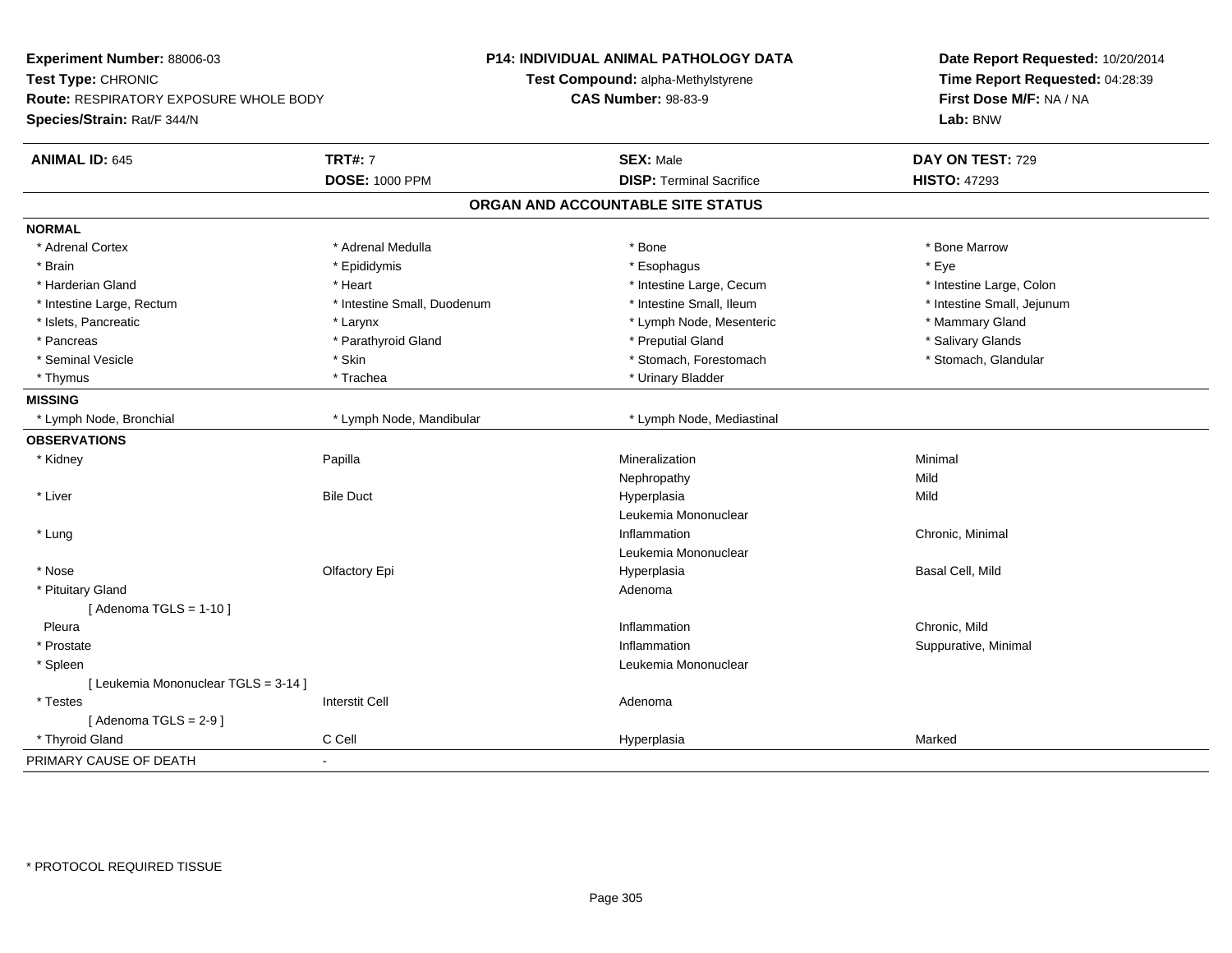| Experiment Number: 88006-03                   |                          | P14: INDIVIDUAL ANIMAL PATHOLOGY DATA | Date Report Requested: 10/20/2014 |  |
|-----------------------------------------------|--------------------------|---------------------------------------|-----------------------------------|--|
| Test Type: CHRONIC                            |                          | Test Compound: alpha-Methylstyrene    | Time Report Requested: 04:28:39   |  |
| <b>Route: RESPIRATORY EXPOSURE WHOLE BODY</b> |                          | <b>CAS Number: 98-83-9</b>            | First Dose M/F: NA / NA           |  |
| Species/Strain: Rat/F 344/N                   |                          |                                       | Lab: BNW                          |  |
| <b>ANIMAL ID: 646</b>                         | <b>TRT#: 7</b>           | <b>SEX: Male</b>                      | DAY ON TEST: 730                  |  |
|                                               | <b>DOSE: 1000 PPM</b>    | <b>DISP: Terminal Sacrifice</b>       | <b>HISTO: 47294</b>               |  |
|                                               |                          | ORGAN AND ACCOUNTABLE SITE STATUS     |                                   |  |
| <b>NORMAL</b>                                 |                          |                                       |                                   |  |
| * Adrenal Cortex                              | * Bone                   | * Bone Marrow                         | * Brain                           |  |
| * Epididymis                                  | * Esophagus              | * Eye                                 | * Harderian Gland                 |  |
| * Heart                                       | * Intestine Large, Cecum | * Intestine Large, Colon              | * Intestine Large, Rectum         |  |
| * Intestine Small, Duodenum                   | * Intestine Small, Ileum | * Intestine Small, Jejunum            | * Islets, Pancreatic              |  |
| * Larynx                                      | * Mammary Gland          | * Pancreas                            | * Parathyroid Gland               |  |
| * Preputial Gland                             | * Salivary Glands        | * Seminal Vesicle                     | * Stomach, Forestomach            |  |
| * Stomach, Glandular                          | * Thymus                 | * Thyroid Gland                       | * Trachea                         |  |
| * Urinary Bladder                             |                          |                                       |                                   |  |
| <b>MISSING</b>                                |                          |                                       |                                   |  |
| * Lymph Node, Mandibular                      |                          |                                       |                                   |  |
| <b>OBSERVATIONS</b>                           |                          |                                       |                                   |  |
| * Adrenal Medulla                             |                          | Hyperplasia                           | Marked                            |  |
| * Kidney                                      | Papilla                  | Mineralization                        | Minimal                           |  |
|                                               |                          | Nephropathy                           | Moderate                          |  |
| * Liver                                       | <b>Bile Duct</b>         | Hyperplasia                           | Minimal                           |  |
|                                               |                          | Leukemia Mononuclear                  |                                   |  |
| [ Leukemia Mononuclear TGLS = 4-6 ]           |                          |                                       |                                   |  |
| * Lung                                        |                          | Hemorrhage                            | Moderate                          |  |
|                                               |                          | Leukemia Mononuclear                  |                                   |  |
| [Hemorrhage TGLS = $3-4+5$ ]                  |                          |                                       |                                   |  |
| * Lymph Node, Bronchial                       |                          | Leukemia Mononuclear                  |                                   |  |
| * Lymph Node, Mediastinal                     |                          | Leukemia Mononuclear                  |                                   |  |
| * Lymph Node, Mesenteric                      |                          | Leukemia Mononuclear                  |                                   |  |
| * Nose                                        | Olfactory Epi            | Degeneration                          | Minimal                           |  |
|                                               | Goblet Cell              | Hyperplasia                           | Moderate                          |  |
|                                               | Olfactory Epi            | Hyperplasia                           | Basal Cell, Mild                  |  |
| * Pituitary Gland                             |                          | Adenoma                               |                                   |  |
| [Adenoma TGLS = $5-10$ ]                      |                          |                                       |                                   |  |
| * Prostate                                    |                          | Inflammation                          | Suppurative, Minimal              |  |
| * Skin                                        |                          | <b>Basal Cell Carcinoma</b>           |                                   |  |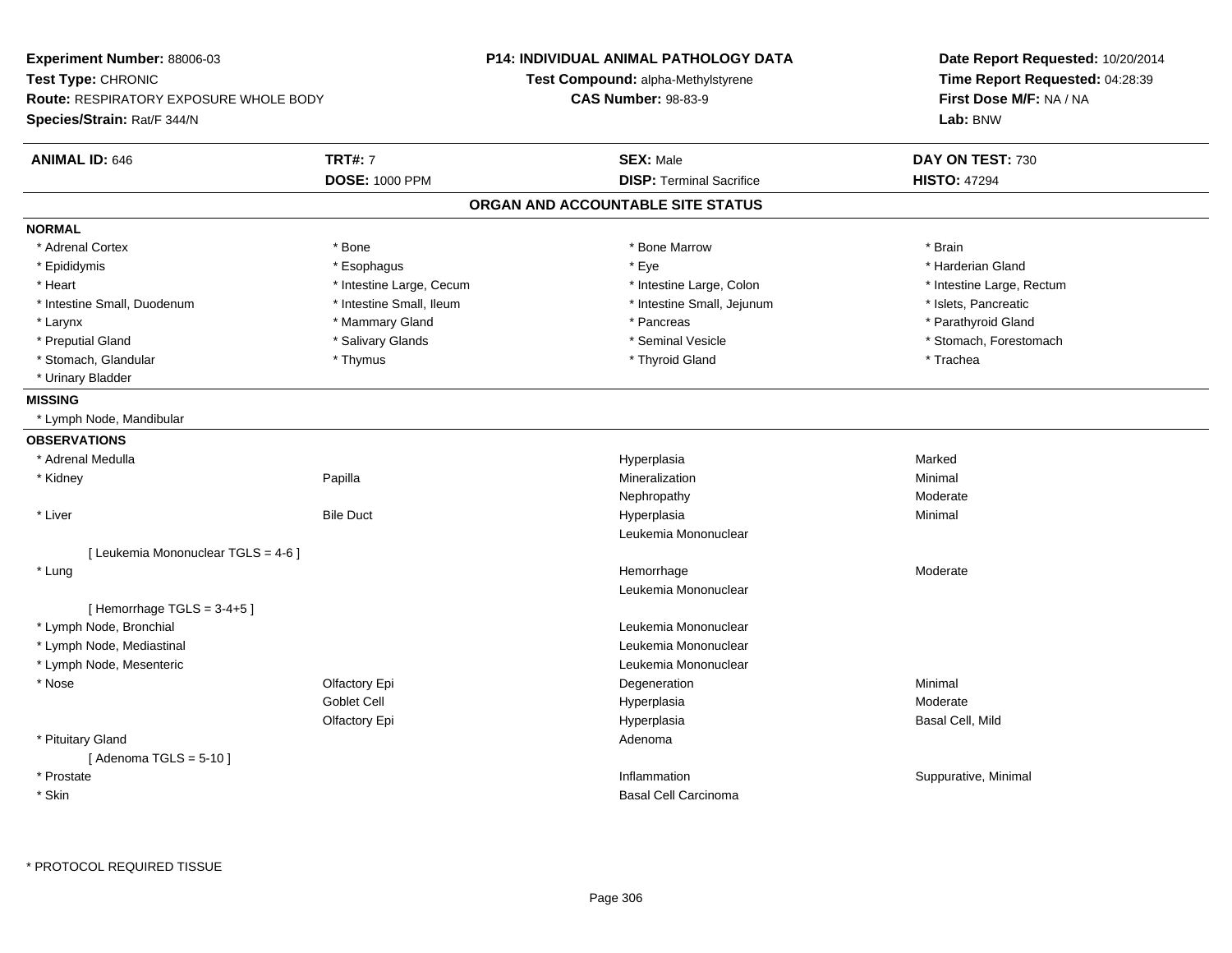| Experiment Number: 88006-03<br>Test Type: CHRONIC<br><b>Route: RESPIRATORY EXPOSURE WHOLE BODY</b><br>Species/Strain: Rat/F 344/N |                                         | <b>P14: INDIVIDUAL ANIMAL PATHOLOGY DATA</b><br>Test Compound: alpha-Methylstyrene<br><b>CAS Number: 98-83-9</b> | Date Report Requested: 10/20/2014<br>Time Report Requested: 04:28:39<br>First Dose M/F: NA / NA<br>Lab: BNW |  |
|-----------------------------------------------------------------------------------------------------------------------------------|-----------------------------------------|------------------------------------------------------------------------------------------------------------------|-------------------------------------------------------------------------------------------------------------|--|
| <b>ANIMAL ID: 646</b>                                                                                                             | <b>TRT#: 7</b><br><b>DOSE: 1000 PPM</b> | <b>SEX: Male</b><br><b>DISP:</b> Terminal Sacrifice                                                              | DAY ON TEST: 730<br><b>HISTO: 47294</b>                                                                     |  |
|                                                                                                                                   |                                         | ORGAN AND ACCOUNTABLE SITE STATUS                                                                                |                                                                                                             |  |
| [Basal Cell Carcinoma TGLS = 6-16]<br>[Ulcer TGLS = $6-16$ ]                                                                      |                                         | Ulcer                                                                                                            | Moderate                                                                                                    |  |
| * Spleen<br>[Leukemia Mononuclear TGLS = 2-14 ]                                                                                   |                                         | Leukemia Mononuclear                                                                                             |                                                                                                             |  |
| * Testes<br>[ Adenoma TGLS = 1-9 ]                                                                                                | Bilateral, Interstit Cell               | Adenoma                                                                                                          |                                                                                                             |  |
| PRIMARY CAUSE OF DEATH                                                                                                            |                                         |                                                                                                                  |                                                                                                             |  |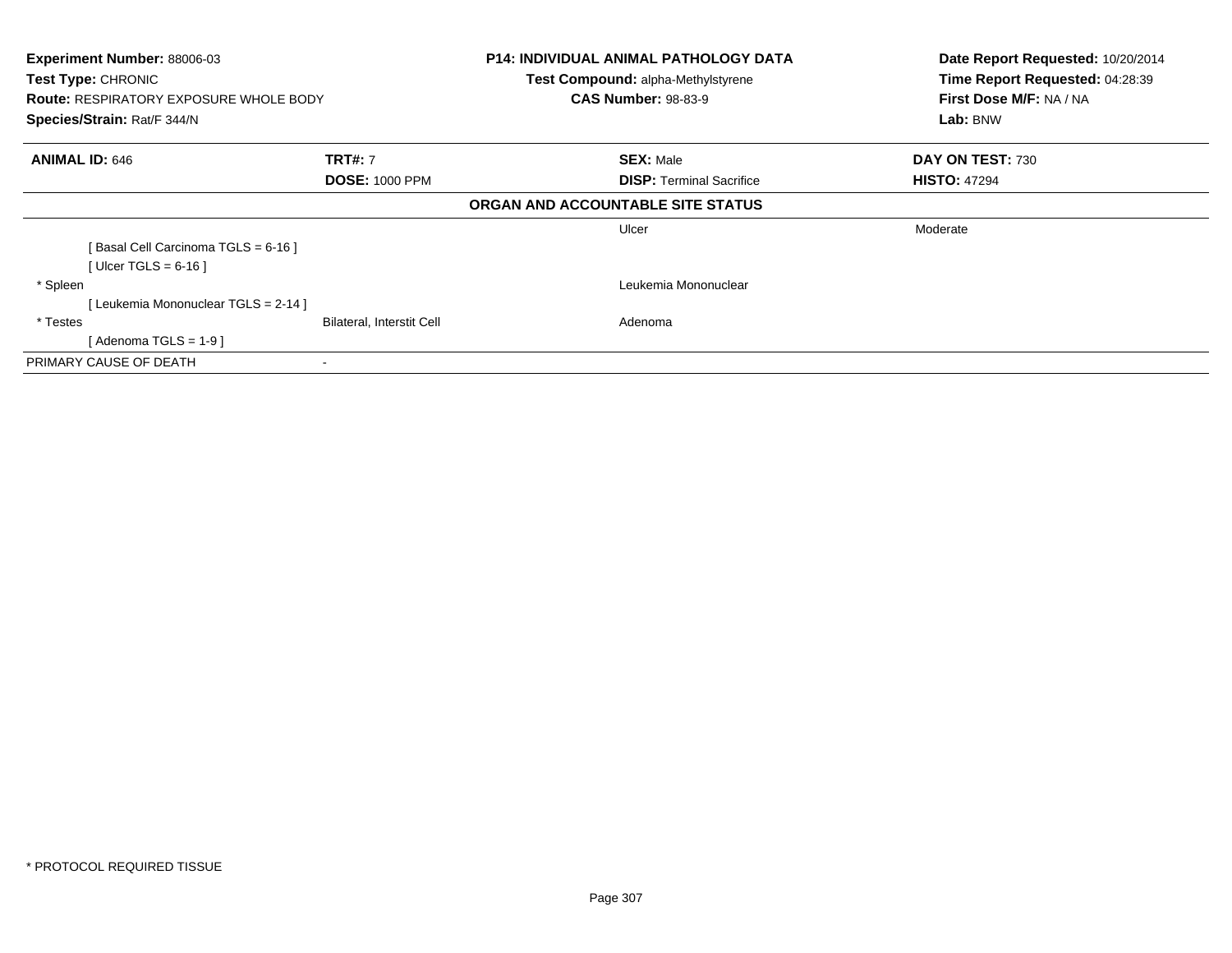| Test Type: CHRONIC<br>Time Report Requested: 04:28:40<br><b>Test Compound: alpha-Methylstyrene</b><br><b>CAS Number: 98-83-9</b><br>First Dose M/F: NA / NA<br><b>Route: RESPIRATORY EXPOSURE WHOLE BODY</b><br>Species/Strain: Rat/F 344/N<br>Lab: BNW<br><b>ANIMAL ID: 647</b><br><b>TRT#: 7</b><br><b>SEX: Male</b><br>DAY ON TEST: 730<br><b>DOSE: 1000 PPM</b><br><b>DISP: Terminal Sacrifice</b><br><b>HISTO: 47295</b><br>ORGAN AND ACCOUNTABLE SITE STATUS<br><b>NORMAL</b><br>* Brain<br>* Adrenal Medulla<br>* Bone<br>* Bone Marrow<br>* Harderian Gland<br>* Epididymis<br>* Esophagus<br>* Heart<br>* Intestine Large, Cecum<br>* Intestine Large, Colon<br>* Intestine Large, Rectum<br>* Intestine Small, Duodenum<br>* Intestine Small, Ileum<br>* Intestine Small, Jejunum<br>* Islets, Pancreatic<br>* Larynx<br>* Lymph Node, Mesenteric<br>* Pancreas<br>* Parathyroid Gland<br>* Preputial Gland<br>* Seminal Vesicle<br>* Skin<br>* Salivary Glands<br>* Spleen<br>* Stomach, Forestomach<br>* Thyroid Gland<br>* Trachea<br>* Stomach, Glandular<br>* Urinary Bladder<br><b>MISSING</b><br>* Lymph Node, Bronchial<br>* Lymph Node, Mandibular<br>* Thymus<br><b>OBSERVATIONS</b><br>Marked<br>* Adrenal Cortex<br>Vacuolization Cytoplasmic<br>* Eye<br>Sclera<br>Osseous, Mild<br>Metaplasia<br>Papilla<br>Mineralization<br>* Kidney<br>Minimal<br>Marked<br>Nephropathy<br>[Nephropathy TGLS = $5-7$ ]<br>* Liver<br>Hepatodiaphragmatic Nodule<br>Marked<br><b>Bile Duct</b><br>Hyperplasia<br>Minimal<br>[ Hepatodiaphragmatic Nodule TGLS = 4-16 ]<br>* Lung<br>Alveolar Epith<br>Marked<br>Hyperplasia<br>Inflammation<br>Chronic, Moderate<br>* Lymph Node, Mediastinal<br>Hyperplasia<br>Lymphoid, Mild<br>* Mammary Gland<br>Fibroadenoma<br>[Fibroadenoma TGLS = $1-15$ ]<br>* Nose<br>Basal Cell, Mild<br>Olfactory Epi<br>Hyperplasia<br>* Pituitary Gland<br>Adenoma<br>[Adenoma TGLS = $6-10$ ]<br>Pleura<br>Inflammation<br>Chronic, Moderate<br>* Prostate<br>Inflammation<br>Suppurative, Minimal<br>* Testes<br>Bilateral, Interstit Cell<br>Adenoma | <b>Experiment Number: 88006-03</b> |  | <b>P14: INDIVIDUAL ANIMAL PATHOLOGY DATA</b> | Date Report Requested: 10/20/2014 |  |
|-------------------------------------------------------------------------------------------------------------------------------------------------------------------------------------------------------------------------------------------------------------------------------------------------------------------------------------------------------------------------------------------------------------------------------------------------------------------------------------------------------------------------------------------------------------------------------------------------------------------------------------------------------------------------------------------------------------------------------------------------------------------------------------------------------------------------------------------------------------------------------------------------------------------------------------------------------------------------------------------------------------------------------------------------------------------------------------------------------------------------------------------------------------------------------------------------------------------------------------------------------------------------------------------------------------------------------------------------------------------------------------------------------------------------------------------------------------------------------------------------------------------------------------------------------------------------------------------------------------------------------------------------------------------------------------------------------------------------------------------------------------------------------------------------------------------------------------------------------------------------------------------------------------------------------------------------------------------------------------------------------------------------------------------------------------------------------------------------|------------------------------------|--|----------------------------------------------|-----------------------------------|--|
|                                                                                                                                                                                                                                                                                                                                                                                                                                                                                                                                                                                                                                                                                                                                                                                                                                                                                                                                                                                                                                                                                                                                                                                                                                                                                                                                                                                                                                                                                                                                                                                                                                                                                                                                                                                                                                                                                                                                                                                                                                                                                                 |                                    |  |                                              |                                   |  |
|                                                                                                                                                                                                                                                                                                                                                                                                                                                                                                                                                                                                                                                                                                                                                                                                                                                                                                                                                                                                                                                                                                                                                                                                                                                                                                                                                                                                                                                                                                                                                                                                                                                                                                                                                                                                                                                                                                                                                                                                                                                                                                 |                                    |  |                                              |                                   |  |
|                                                                                                                                                                                                                                                                                                                                                                                                                                                                                                                                                                                                                                                                                                                                                                                                                                                                                                                                                                                                                                                                                                                                                                                                                                                                                                                                                                                                                                                                                                                                                                                                                                                                                                                                                                                                                                                                                                                                                                                                                                                                                                 |                                    |  |                                              |                                   |  |
|                                                                                                                                                                                                                                                                                                                                                                                                                                                                                                                                                                                                                                                                                                                                                                                                                                                                                                                                                                                                                                                                                                                                                                                                                                                                                                                                                                                                                                                                                                                                                                                                                                                                                                                                                                                                                                                                                                                                                                                                                                                                                                 |                                    |  |                                              |                                   |  |
|                                                                                                                                                                                                                                                                                                                                                                                                                                                                                                                                                                                                                                                                                                                                                                                                                                                                                                                                                                                                                                                                                                                                                                                                                                                                                                                                                                                                                                                                                                                                                                                                                                                                                                                                                                                                                                                                                                                                                                                                                                                                                                 |                                    |  |                                              |                                   |  |
|                                                                                                                                                                                                                                                                                                                                                                                                                                                                                                                                                                                                                                                                                                                                                                                                                                                                                                                                                                                                                                                                                                                                                                                                                                                                                                                                                                                                                                                                                                                                                                                                                                                                                                                                                                                                                                                                                                                                                                                                                                                                                                 |                                    |  |                                              |                                   |  |
|                                                                                                                                                                                                                                                                                                                                                                                                                                                                                                                                                                                                                                                                                                                                                                                                                                                                                                                                                                                                                                                                                                                                                                                                                                                                                                                                                                                                                                                                                                                                                                                                                                                                                                                                                                                                                                                                                                                                                                                                                                                                                                 |                                    |  |                                              |                                   |  |
|                                                                                                                                                                                                                                                                                                                                                                                                                                                                                                                                                                                                                                                                                                                                                                                                                                                                                                                                                                                                                                                                                                                                                                                                                                                                                                                                                                                                                                                                                                                                                                                                                                                                                                                                                                                                                                                                                                                                                                                                                                                                                                 |                                    |  |                                              |                                   |  |
|                                                                                                                                                                                                                                                                                                                                                                                                                                                                                                                                                                                                                                                                                                                                                                                                                                                                                                                                                                                                                                                                                                                                                                                                                                                                                                                                                                                                                                                                                                                                                                                                                                                                                                                                                                                                                                                                                                                                                                                                                                                                                                 |                                    |  |                                              |                                   |  |
|                                                                                                                                                                                                                                                                                                                                                                                                                                                                                                                                                                                                                                                                                                                                                                                                                                                                                                                                                                                                                                                                                                                                                                                                                                                                                                                                                                                                                                                                                                                                                                                                                                                                                                                                                                                                                                                                                                                                                                                                                                                                                                 |                                    |  |                                              |                                   |  |
|                                                                                                                                                                                                                                                                                                                                                                                                                                                                                                                                                                                                                                                                                                                                                                                                                                                                                                                                                                                                                                                                                                                                                                                                                                                                                                                                                                                                                                                                                                                                                                                                                                                                                                                                                                                                                                                                                                                                                                                                                                                                                                 |                                    |  |                                              |                                   |  |
|                                                                                                                                                                                                                                                                                                                                                                                                                                                                                                                                                                                                                                                                                                                                                                                                                                                                                                                                                                                                                                                                                                                                                                                                                                                                                                                                                                                                                                                                                                                                                                                                                                                                                                                                                                                                                                                                                                                                                                                                                                                                                                 |                                    |  |                                              |                                   |  |
|                                                                                                                                                                                                                                                                                                                                                                                                                                                                                                                                                                                                                                                                                                                                                                                                                                                                                                                                                                                                                                                                                                                                                                                                                                                                                                                                                                                                                                                                                                                                                                                                                                                                                                                                                                                                                                                                                                                                                                                                                                                                                                 |                                    |  |                                              |                                   |  |
|                                                                                                                                                                                                                                                                                                                                                                                                                                                                                                                                                                                                                                                                                                                                                                                                                                                                                                                                                                                                                                                                                                                                                                                                                                                                                                                                                                                                                                                                                                                                                                                                                                                                                                                                                                                                                                                                                                                                                                                                                                                                                                 |                                    |  |                                              |                                   |  |
|                                                                                                                                                                                                                                                                                                                                                                                                                                                                                                                                                                                                                                                                                                                                                                                                                                                                                                                                                                                                                                                                                                                                                                                                                                                                                                                                                                                                                                                                                                                                                                                                                                                                                                                                                                                                                                                                                                                                                                                                                                                                                                 |                                    |  |                                              |                                   |  |
|                                                                                                                                                                                                                                                                                                                                                                                                                                                                                                                                                                                                                                                                                                                                                                                                                                                                                                                                                                                                                                                                                                                                                                                                                                                                                                                                                                                                                                                                                                                                                                                                                                                                                                                                                                                                                                                                                                                                                                                                                                                                                                 |                                    |  |                                              |                                   |  |
|                                                                                                                                                                                                                                                                                                                                                                                                                                                                                                                                                                                                                                                                                                                                                                                                                                                                                                                                                                                                                                                                                                                                                                                                                                                                                                                                                                                                                                                                                                                                                                                                                                                                                                                                                                                                                                                                                                                                                                                                                                                                                                 |                                    |  |                                              |                                   |  |
|                                                                                                                                                                                                                                                                                                                                                                                                                                                                                                                                                                                                                                                                                                                                                                                                                                                                                                                                                                                                                                                                                                                                                                                                                                                                                                                                                                                                                                                                                                                                                                                                                                                                                                                                                                                                                                                                                                                                                                                                                                                                                                 |                                    |  |                                              |                                   |  |
|                                                                                                                                                                                                                                                                                                                                                                                                                                                                                                                                                                                                                                                                                                                                                                                                                                                                                                                                                                                                                                                                                                                                                                                                                                                                                                                                                                                                                                                                                                                                                                                                                                                                                                                                                                                                                                                                                                                                                                                                                                                                                                 |                                    |  |                                              |                                   |  |
|                                                                                                                                                                                                                                                                                                                                                                                                                                                                                                                                                                                                                                                                                                                                                                                                                                                                                                                                                                                                                                                                                                                                                                                                                                                                                                                                                                                                                                                                                                                                                                                                                                                                                                                                                                                                                                                                                                                                                                                                                                                                                                 |                                    |  |                                              |                                   |  |
|                                                                                                                                                                                                                                                                                                                                                                                                                                                                                                                                                                                                                                                                                                                                                                                                                                                                                                                                                                                                                                                                                                                                                                                                                                                                                                                                                                                                                                                                                                                                                                                                                                                                                                                                                                                                                                                                                                                                                                                                                                                                                                 |                                    |  |                                              |                                   |  |
|                                                                                                                                                                                                                                                                                                                                                                                                                                                                                                                                                                                                                                                                                                                                                                                                                                                                                                                                                                                                                                                                                                                                                                                                                                                                                                                                                                                                                                                                                                                                                                                                                                                                                                                                                                                                                                                                                                                                                                                                                                                                                                 |                                    |  |                                              |                                   |  |
|                                                                                                                                                                                                                                                                                                                                                                                                                                                                                                                                                                                                                                                                                                                                                                                                                                                                                                                                                                                                                                                                                                                                                                                                                                                                                                                                                                                                                                                                                                                                                                                                                                                                                                                                                                                                                                                                                                                                                                                                                                                                                                 |                                    |  |                                              |                                   |  |
|                                                                                                                                                                                                                                                                                                                                                                                                                                                                                                                                                                                                                                                                                                                                                                                                                                                                                                                                                                                                                                                                                                                                                                                                                                                                                                                                                                                                                                                                                                                                                                                                                                                                                                                                                                                                                                                                                                                                                                                                                                                                                                 |                                    |  |                                              |                                   |  |
|                                                                                                                                                                                                                                                                                                                                                                                                                                                                                                                                                                                                                                                                                                                                                                                                                                                                                                                                                                                                                                                                                                                                                                                                                                                                                                                                                                                                                                                                                                                                                                                                                                                                                                                                                                                                                                                                                                                                                                                                                                                                                                 |                                    |  |                                              |                                   |  |
|                                                                                                                                                                                                                                                                                                                                                                                                                                                                                                                                                                                                                                                                                                                                                                                                                                                                                                                                                                                                                                                                                                                                                                                                                                                                                                                                                                                                                                                                                                                                                                                                                                                                                                                                                                                                                                                                                                                                                                                                                                                                                                 |                                    |  |                                              |                                   |  |
|                                                                                                                                                                                                                                                                                                                                                                                                                                                                                                                                                                                                                                                                                                                                                                                                                                                                                                                                                                                                                                                                                                                                                                                                                                                                                                                                                                                                                                                                                                                                                                                                                                                                                                                                                                                                                                                                                                                                                                                                                                                                                                 |                                    |  |                                              |                                   |  |
|                                                                                                                                                                                                                                                                                                                                                                                                                                                                                                                                                                                                                                                                                                                                                                                                                                                                                                                                                                                                                                                                                                                                                                                                                                                                                                                                                                                                                                                                                                                                                                                                                                                                                                                                                                                                                                                                                                                                                                                                                                                                                                 |                                    |  |                                              |                                   |  |
|                                                                                                                                                                                                                                                                                                                                                                                                                                                                                                                                                                                                                                                                                                                                                                                                                                                                                                                                                                                                                                                                                                                                                                                                                                                                                                                                                                                                                                                                                                                                                                                                                                                                                                                                                                                                                                                                                                                                                                                                                                                                                                 |                                    |  |                                              |                                   |  |
|                                                                                                                                                                                                                                                                                                                                                                                                                                                                                                                                                                                                                                                                                                                                                                                                                                                                                                                                                                                                                                                                                                                                                                                                                                                                                                                                                                                                                                                                                                                                                                                                                                                                                                                                                                                                                                                                                                                                                                                                                                                                                                 |                                    |  |                                              |                                   |  |
|                                                                                                                                                                                                                                                                                                                                                                                                                                                                                                                                                                                                                                                                                                                                                                                                                                                                                                                                                                                                                                                                                                                                                                                                                                                                                                                                                                                                                                                                                                                                                                                                                                                                                                                                                                                                                                                                                                                                                                                                                                                                                                 |                                    |  |                                              |                                   |  |
|                                                                                                                                                                                                                                                                                                                                                                                                                                                                                                                                                                                                                                                                                                                                                                                                                                                                                                                                                                                                                                                                                                                                                                                                                                                                                                                                                                                                                                                                                                                                                                                                                                                                                                                                                                                                                                                                                                                                                                                                                                                                                                 |                                    |  |                                              |                                   |  |
|                                                                                                                                                                                                                                                                                                                                                                                                                                                                                                                                                                                                                                                                                                                                                                                                                                                                                                                                                                                                                                                                                                                                                                                                                                                                                                                                                                                                                                                                                                                                                                                                                                                                                                                                                                                                                                                                                                                                                                                                                                                                                                 |                                    |  |                                              |                                   |  |
|                                                                                                                                                                                                                                                                                                                                                                                                                                                                                                                                                                                                                                                                                                                                                                                                                                                                                                                                                                                                                                                                                                                                                                                                                                                                                                                                                                                                                                                                                                                                                                                                                                                                                                                                                                                                                                                                                                                                                                                                                                                                                                 |                                    |  |                                              |                                   |  |
|                                                                                                                                                                                                                                                                                                                                                                                                                                                                                                                                                                                                                                                                                                                                                                                                                                                                                                                                                                                                                                                                                                                                                                                                                                                                                                                                                                                                                                                                                                                                                                                                                                                                                                                                                                                                                                                                                                                                                                                                                                                                                                 |                                    |  |                                              |                                   |  |
|                                                                                                                                                                                                                                                                                                                                                                                                                                                                                                                                                                                                                                                                                                                                                                                                                                                                                                                                                                                                                                                                                                                                                                                                                                                                                                                                                                                                                                                                                                                                                                                                                                                                                                                                                                                                                                                                                                                                                                                                                                                                                                 |                                    |  |                                              |                                   |  |
|                                                                                                                                                                                                                                                                                                                                                                                                                                                                                                                                                                                                                                                                                                                                                                                                                                                                                                                                                                                                                                                                                                                                                                                                                                                                                                                                                                                                                                                                                                                                                                                                                                                                                                                                                                                                                                                                                                                                                                                                                                                                                                 |                                    |  |                                              |                                   |  |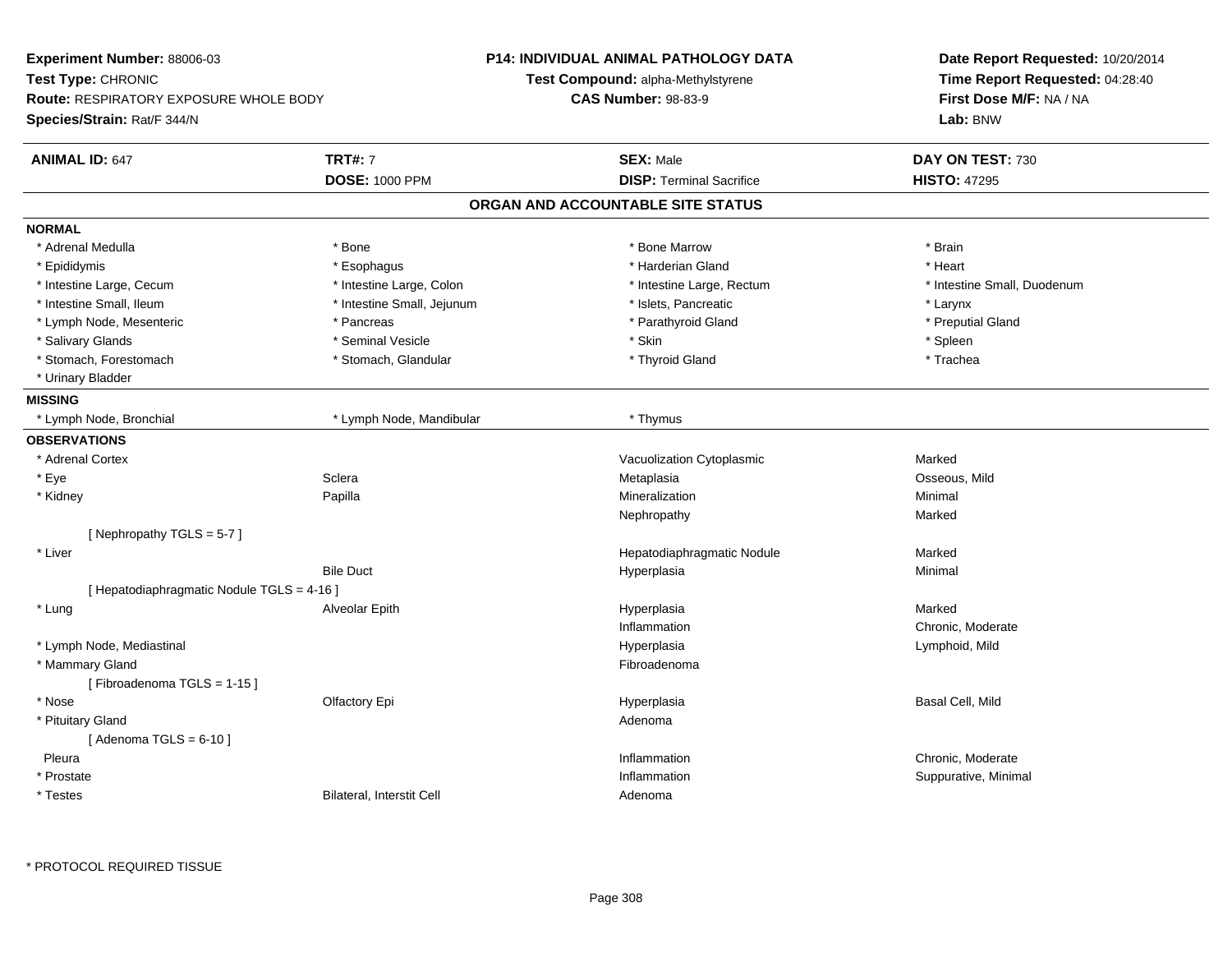| <b>Experiment Number: 88006-03</b>                                           |                       | <b>P14: INDIVIDUAL ANIMAL PATHOLOGY DATA</b> | Date Report Requested: 10/20/2014 |  |
|------------------------------------------------------------------------------|-----------------------|----------------------------------------------|-----------------------------------|--|
| Test Type: CHRONIC                                                           |                       | Test Compound: alpha-Methylstyrene           | Time Report Requested: 04:28:40   |  |
| <b>Route: RESPIRATORY EXPOSURE WHOLE BODY</b><br>Species/Strain: Rat/F 344/N |                       | <b>CAS Number: 98-83-9</b>                   | First Dose M/F: NA / NA           |  |
|                                                                              |                       |                                              | Lab: BNW                          |  |
| <b>ANIMAL ID: 647</b>                                                        | <b>TRT#: 7</b>        | <b>SEX: Male</b>                             | <b>DAY ON TEST: 730</b>           |  |
|                                                                              | <b>DOSE: 1000 PPM</b> | <b>DISP: Terminal Sacrifice</b>              | <b>HISTO: 47295</b>               |  |
|                                                                              |                       | ORGAN AND ACCOUNTABLE SITE STATUS            |                                   |  |
| [ Adenoma TGLS = 2,3-9 ]                                                     |                       |                                              |                                   |  |
| PRIMARY CAUSE OF DEATH                                                       |                       |                                              |                                   |  |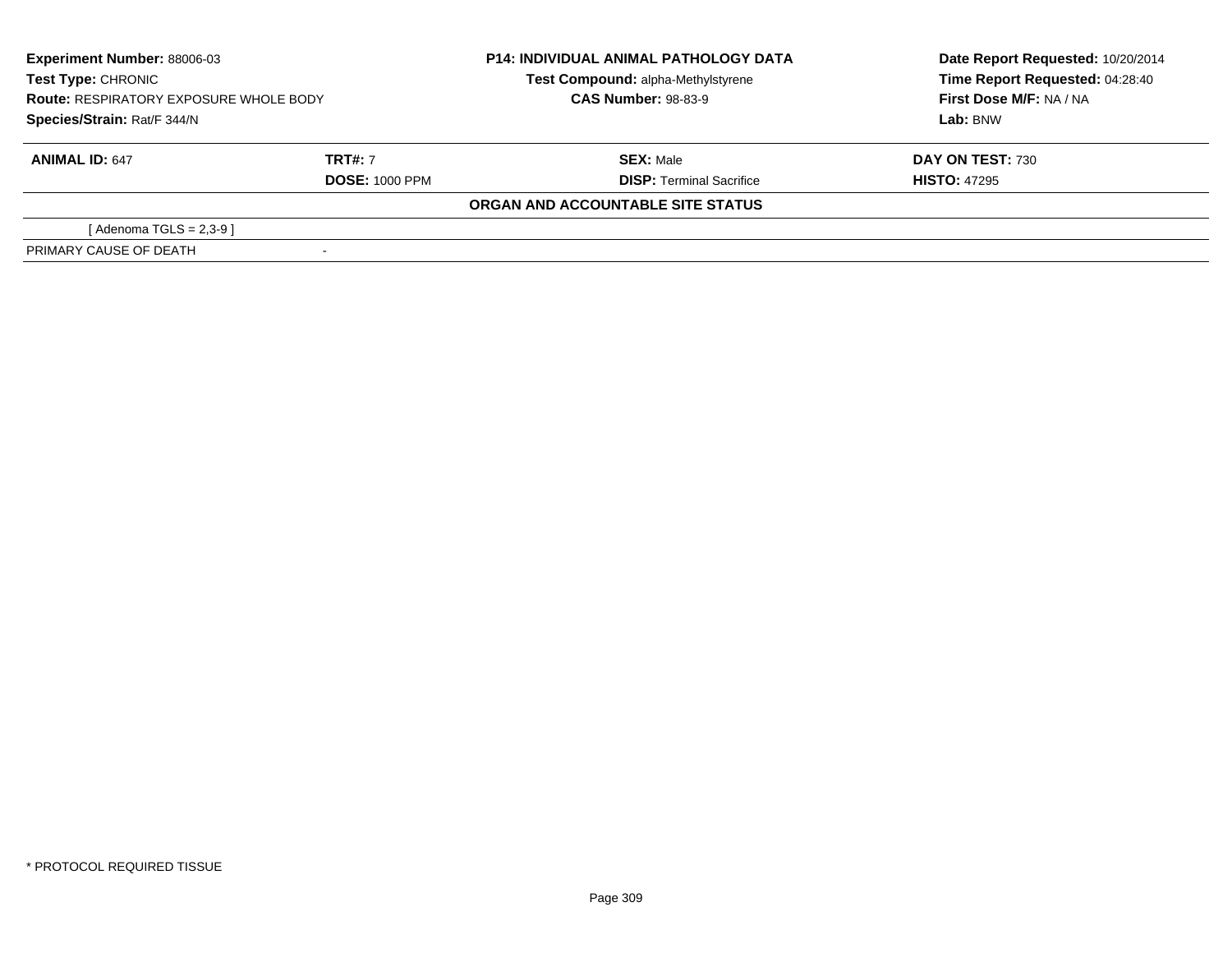| Experiment Number: 88006-03<br>Test Type: CHRONIC<br>Route: RESPIRATORY EXPOSURE WHOLE BODY<br>Species/Strain: Rat/F 344/N |                                         | <b>P14: INDIVIDUAL ANIMAL PATHOLOGY DATA</b><br>Test Compound: alpha-Methylstyrene<br><b>CAS Number: 98-83-9</b> |  | Date Report Requested: 10/20/2014<br>Time Report Requested: 04:28:40<br>First Dose M/F: NA / NA<br>Lab: BNW |  |
|----------------------------------------------------------------------------------------------------------------------------|-----------------------------------------|------------------------------------------------------------------------------------------------------------------|--|-------------------------------------------------------------------------------------------------------------|--|
| <b>ANIMAL ID: 648</b>                                                                                                      | <b>TRT#: 7</b><br><b>DOSE: 1000 PPM</b> | <b>SEX: Male</b><br><b>DISP: Natural Death</b>                                                                   |  | DAY ON TEST: 729<br><b>HISTO: 47296</b>                                                                     |  |
|                                                                                                                            |                                         | ORGAN AND ACCOUNTABLE SITE STATUS                                                                                |  |                                                                                                             |  |
|                                                                                                                            |                                         |                                                                                                                  |  |                                                                                                             |  |
| <b>NORMAL</b>                                                                                                              |                                         |                                                                                                                  |  |                                                                                                             |  |
| * Adrenal Cortex                                                                                                           | * Adrenal Medulla                       | * Bone                                                                                                           |  | * Bone Marrow                                                                                               |  |
| * Brain                                                                                                                    | * Epididymis                            | * Esophagus                                                                                                      |  | * Harderian Gland                                                                                           |  |
| * Heart                                                                                                                    | * Islets, Pancreatic                    | * Larynx                                                                                                         |  | * Lung                                                                                                      |  |
| * Lymph Node, Bronchial                                                                                                    | * Lymph Node, Mediastinal               | * Lymph Node, Mesenteric                                                                                         |  | * Mammary Gland                                                                                             |  |
| * Pancreas                                                                                                                 | * Parathyroid Gland                     | * Preputial Gland                                                                                                |  | * Prostate                                                                                                  |  |
| * Salivary Glands                                                                                                          | * Seminal Vesicle                       | * Stomach, Forestomach                                                                                           |  | * Stomach, Glandular                                                                                        |  |
| * Thymus                                                                                                                   | * Thyroid Gland                         | * Trachea                                                                                                        |  | * Urinary Bladder                                                                                           |  |
| <b>MISSING</b>                                                                                                             |                                         |                                                                                                                  |  |                                                                                                             |  |
| * Lymph Node, Mandibular                                                                                                   |                                         |                                                                                                                  |  |                                                                                                             |  |
| <b>AUTO PRECLUDES DIAG.</b>                                                                                                |                                         |                                                                                                                  |  |                                                                                                             |  |
| * Eye                                                                                                                      | * Intestine Large, Cecum                | * Intestine Large, Colon                                                                                         |  | * Intestine Large, Rectum                                                                                   |  |
| * Intestine Small, Duodenum                                                                                                | * Intestine Small. Ileum                | * Intestine Small, Jejunum                                                                                       |  | * Nose                                                                                                      |  |
| <b>INSUFFICIENT TISSUE</b>                                                                                                 |                                         |                                                                                                                  |  |                                                                                                             |  |
| * Pituitary Gland                                                                                                          |                                         |                                                                                                                  |  |                                                                                                             |  |
| <b>OBSERVATIONS</b>                                                                                                        |                                         |                                                                                                                  |  |                                                                                                             |  |
| * Kidney                                                                                                                   |                                         | Nephropathy                                                                                                      |  | Mild                                                                                                        |  |
| * Liver                                                                                                                    | <b>Bile Duct</b>                        | Hyperplasia                                                                                                      |  | Moderate                                                                                                    |  |
|                                                                                                                            |                                         | Leukemia Mononuclear                                                                                             |  |                                                                                                             |  |
|                                                                                                                            |                                         | Necrosis                                                                                                         |  | Marked                                                                                                      |  |
| [ Leukemia Mononuclear TGLS = 4-6 ]                                                                                        |                                         |                                                                                                                  |  |                                                                                                             |  |
| * Skin                                                                                                                     |                                         | Ulcer                                                                                                            |  | Marked                                                                                                      |  |
| [ $Uicer$ TGLS = 2-14 ]                                                                                                    |                                         |                                                                                                                  |  |                                                                                                             |  |
| * Spleen                                                                                                                   |                                         | Leukemia Mononuclear                                                                                             |  |                                                                                                             |  |
| [ Leukemia Mononuclear TGLS = 5-6 ]                                                                                        |                                         |                                                                                                                  |  |                                                                                                             |  |
| * Testes                                                                                                                   | Bilateral, Interstit Cell               | Adenoma                                                                                                          |  |                                                                                                             |  |
| [Adenoma TGLS = $3-9$ ]                                                                                                    |                                         |                                                                                                                  |  |                                                                                                             |  |
| PRIMARY CAUSE OF DEATH                                                                                                     | - Spleen Leukemia Mononuclear           |                                                                                                                  |  |                                                                                                             |  |
| CONTRIBUTORY CAUSE OF DEATH                                                                                                | - Liver Necrosis                        |                                                                                                                  |  |                                                                                                             |  |
|                                                                                                                            |                                         |                                                                                                                  |  |                                                                                                             |  |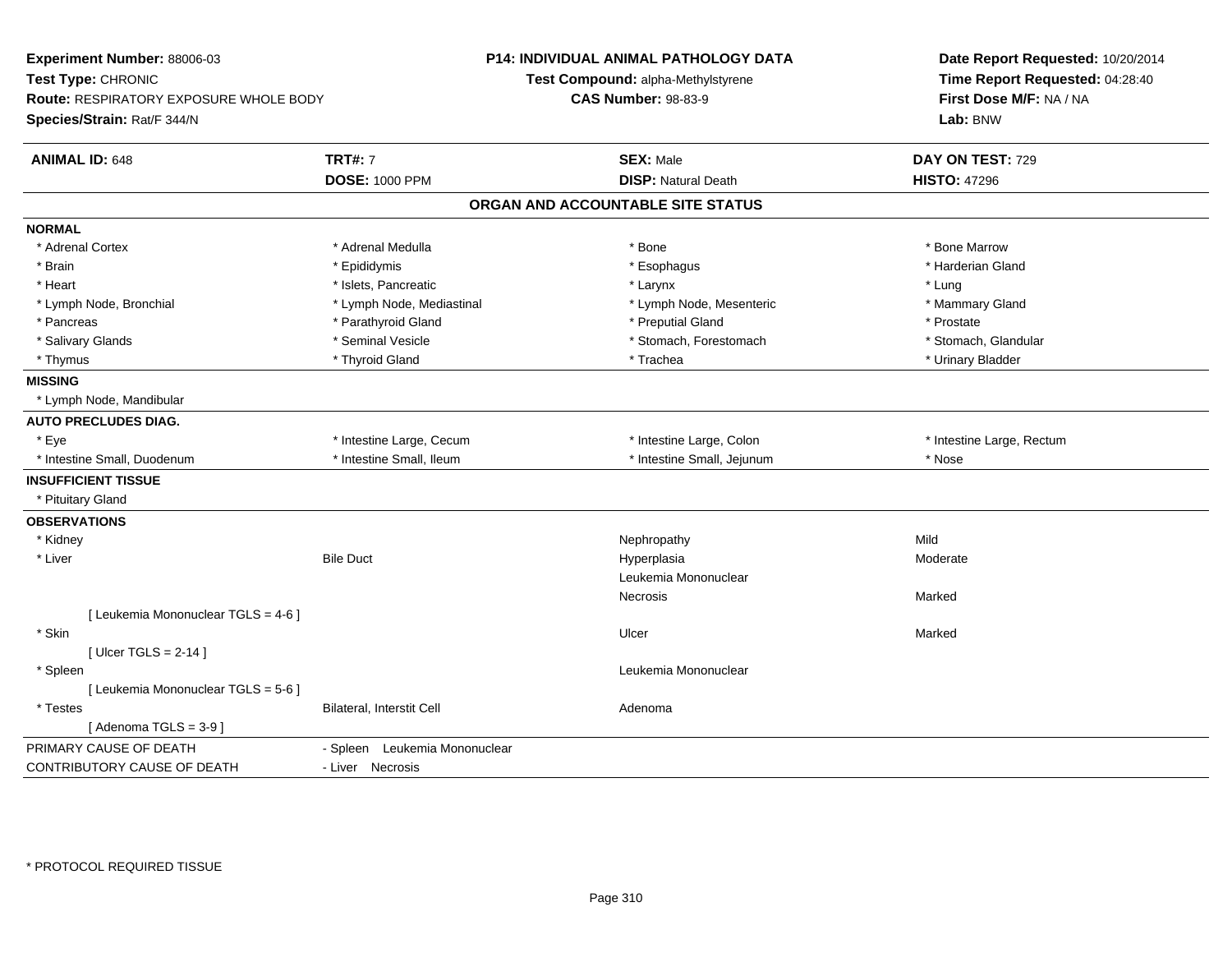| Experiment Number: 88006-03<br>Test Type: CHRONIC  |                           | <b>P14: INDIVIDUAL ANIMAL PATHOLOGY DATA</b><br>Test Compound: alpha-Methylstyrene |                                   | Date Report Requested: 10/20/2014<br>Time Report Requested: 04:28:40 |  |
|----------------------------------------------------|---------------------------|------------------------------------------------------------------------------------|-----------------------------------|----------------------------------------------------------------------|--|
| Route: RESPIRATORY EXPOSURE WHOLE BODY             |                           | <b>CAS Number: 98-83-9</b>                                                         |                                   | First Dose M/F: NA / NA                                              |  |
| Species/Strain: Rat/F 344/N                        |                           |                                                                                    |                                   | Lab: BNW                                                             |  |
| <b>ANIMAL ID: 649</b>                              | <b>TRT#: 7</b>            |                                                                                    | <b>SEX: Male</b>                  | DAY ON TEST: 729                                                     |  |
|                                                    | <b>DOSE: 1000 PPM</b>     |                                                                                    | <b>DISP: Terminal Sacrifice</b>   | <b>HISTO: 47297</b>                                                  |  |
|                                                    |                           |                                                                                    | ORGAN AND ACCOUNTABLE SITE STATUS |                                                                      |  |
| <b>NORMAL</b>                                      |                           |                                                                                    |                                   |                                                                      |  |
| * Adrenal Medulla                                  | * Bone                    |                                                                                    | * Bone Marrow                     | * Brain                                                              |  |
| * Epididymis                                       | * Esophagus               |                                                                                    | * Eye                             | * Harderian Gland                                                    |  |
| * Heart                                            | * Intestine Large, Cecum  |                                                                                    | * Intestine Large, Colon          | * Intestine Large, Rectum                                            |  |
| * Intestine Small, Duodenum                        | * Intestine Small, Ileum  |                                                                                    | * Intestine Small, Jejunum        | * Islets, Pancreatic                                                 |  |
| * Lung                                             | * Lymph Node, Bronchial   |                                                                                    | * Lymph Node, Mesenteric          | * Mammary Gland                                                      |  |
| * Pancreas                                         | * Parathyroid Gland       |                                                                                    | * Preputial Gland                 | * Prostate                                                           |  |
| * Salivary Glands                                  | * Seminal Vesicle         |                                                                                    | * Skin                            | * Spleen                                                             |  |
| * Stomach, Forestomach                             | * Stomach, Glandular      |                                                                                    | * Thymus                          | * Thyroid Gland                                                      |  |
| * Trachea                                          | * Urinary Bladder         |                                                                                    |                                   |                                                                      |  |
| <b>MISSING</b>                                     |                           |                                                                                    |                                   |                                                                      |  |
| * Lymph Node, Mandibular                           |                           |                                                                                    |                                   |                                                                      |  |
| <b>OBSERVATIONS</b>                                |                           |                                                                                    |                                   |                                                                      |  |
| * Adrenal Cortex                                   |                           |                                                                                    | Vacuolization Cytoplasmic         | Marked                                                               |  |
| * Kidney                                           |                           |                                                                                    | Nephropathy                       | Moderate                                                             |  |
| * Larynx                                           |                           |                                                                                    | Inflammation                      | Chronic, Moderate                                                    |  |
| * Liver                                            |                           |                                                                                    | <b>Clear Cell Focus</b>           |                                                                      |  |
| * Lymph Node, Mediastinal                          |                           |                                                                                    | Pigmentation                      | Moderate                                                             |  |
| * Nose                                             | Olfactory Epi             |                                                                                    | Degeneration                      | Minimal                                                              |  |
|                                                    | Olfactory Epi             |                                                                                    | Hyperplasia                       | Basal Cell, Mild                                                     |  |
| * Pituitary Gland                                  |                           |                                                                                    | Hyperplasia                       | Moderate                                                             |  |
| * Testes                                           | Bilateral, Interstit Cell |                                                                                    | Adenoma                           |                                                                      |  |
| [Adenoma TGLS = $1-9$ ]                            |                           |                                                                                    |                                   |                                                                      |  |
| PRIMARY CAUSE OF DEATH<br>$\overline{\phantom{a}}$ |                           |                                                                                    |                                   |                                                                      |  |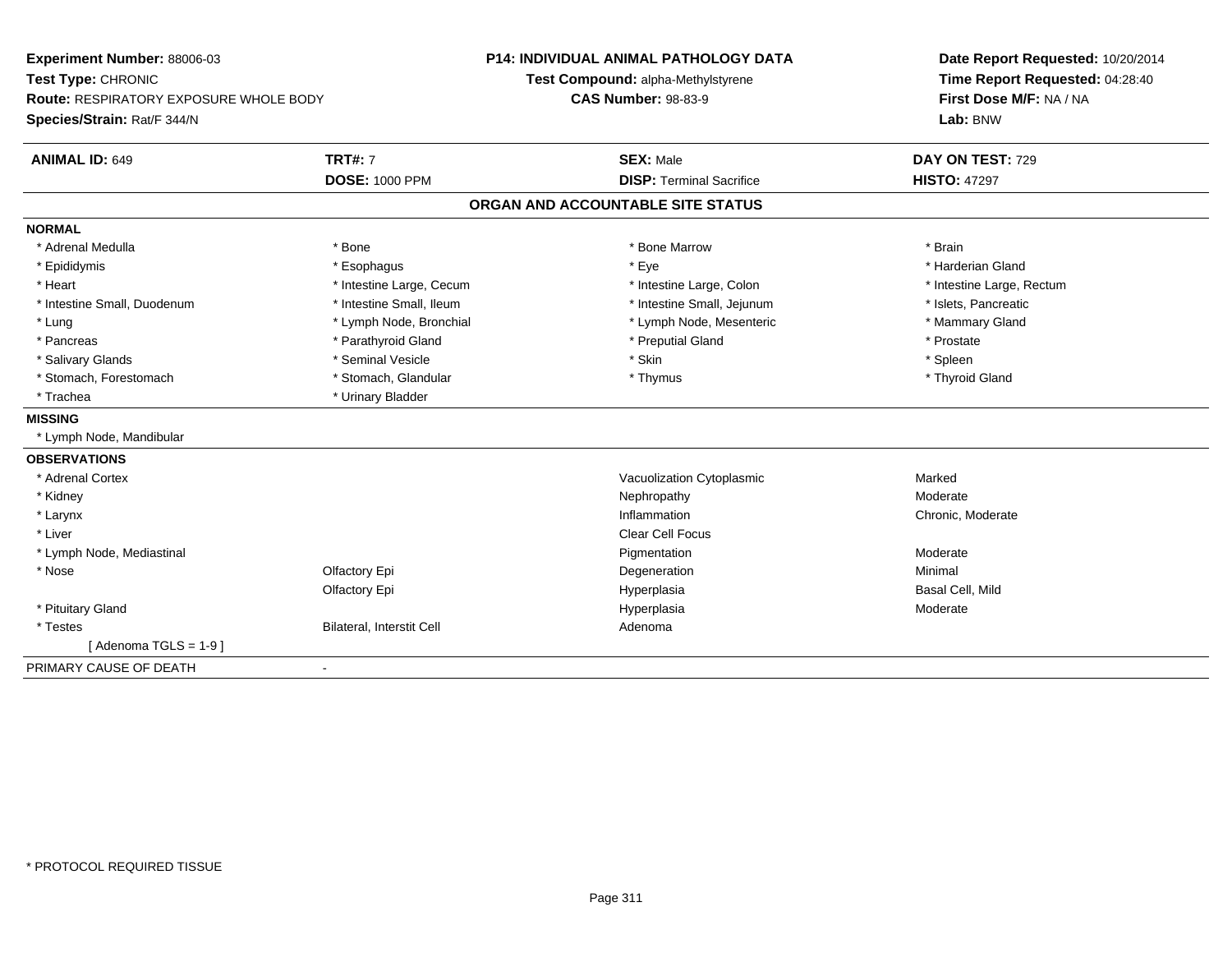| Experiment Number: 88006-03                   |                             | <b>P14: INDIVIDUAL ANIMAL PATHOLOGY DATA</b> | Date Report Requested: 10/20/2014 |
|-----------------------------------------------|-----------------------------|----------------------------------------------|-----------------------------------|
| Test Type: CHRONIC                            |                             | Test Compound: alpha-Methylstyrene           | Time Report Requested: 04:28:40   |
| <b>Route: RESPIRATORY EXPOSURE WHOLE BODY</b> |                             | <b>CAS Number: 98-83-9</b>                   | First Dose M/F: NA / NA           |
| Species/Strain: Rat/F 344/N                   |                             |                                              | Lab: BNW                          |
| <b>ANIMAL ID: 650</b>                         | <b>TRT#: 7</b>              | <b>SEX: Male</b>                             | DAY ON TEST: 579                  |
|                                               | <b>DOSE: 1000 PPM</b>       | <b>DISP:</b> Moribund Sacrifice              | <b>HISTO: 47298</b>               |
|                                               |                             | ORGAN AND ACCOUNTABLE SITE STATUS            |                                   |
| <b>NORMAL</b>                                 |                             |                                              |                                   |
| * Adrenal Cortex                              | * Adrenal Medulla           | * Bone                                       | * Bone Marrow                     |
| * Brain                                       | * Epididymis                | * Esophagus                                  | * Eye                             |
| * Harderian Gland                             | * Heart                     | * Intestine Large, Cecum                     | * Intestine Large, Colon          |
| * Intestine Large, Rectum                     | * Intestine Small, Duodenum | * Intestine Small, Ileum                     | * Intestine Small, Jejunum        |
| * Islets, Pancreatic                          | * Mammary Gland             | * Pancreas                                   | * Parathyroid Gland               |
| * Preputial Gland                             | * Salivary Glands           | * Seminal Vesicle                            | * Skin                            |
| * Stomach, Forestomach                        | * Stomach, Glandular        | * Thymus                                     | * Trachea                         |
| * Urinary Bladder                             |                             |                                              |                                   |
| <b>MISSING</b>                                |                             |                                              |                                   |
| * Lymph Node, Bronchial                       | * Lymph Node, Mandibular    | * Lymph Node, Mediastinal                    |                                   |
| <b>OBSERVATIONS</b>                           |                             |                                              |                                   |
| * Kidney                                      | <b>Bilateral</b>            | Infarct                                      |                                   |
|                                               |                             | Leukemia Mononuclear                         |                                   |
|                                               | Papilla                     | Mineralization                               | Minimal                           |
|                                               |                             | Nephropathy                                  | Mild                              |
| [ Infarct TGLS = $6,9-17+18$ ]                |                             |                                              |                                   |
| * Larynx                                      |                             | Foreign Body                                 | Marked                            |
|                                               |                             | Inflammation                                 | Chronic, Moderate                 |
| * Liver                                       | <b>Bile Duct</b>            | Hyperplasia                                  | Moderate                          |
|                                               |                             | Leukemia Mononuclear                         |                                   |
|                                               |                             | Necrosis                                     | Mild                              |
| [ Leukemia Mononuclear TGLS = 5-6,7-14 ]      |                             |                                              |                                   |
| * Lung                                        |                             | Leukemia Mononuclear                         |                                   |
| * Lymph Node, Mesenteric                      |                             | Leukemia Mononuclear                         |                                   |
| Mesentery                                     |                             | Necrosis                                     | Moderate                          |
| [Necrosis TGLS = $8-16$ ]                     |                             |                                              |                                   |
| * Nose                                        | Olfactory Epi               | Degeneration                                 | Minimal                           |
|                                               | Olfactory Epi               | Hyperplasia                                  | Basal Cell, Minimal               |
| * Pituitary Gland                             |                             | Hyperplasia                                  | Minimal                           |
| * Prostate                                    |                             | Inflammation                                 | Suppurative, Minimal              |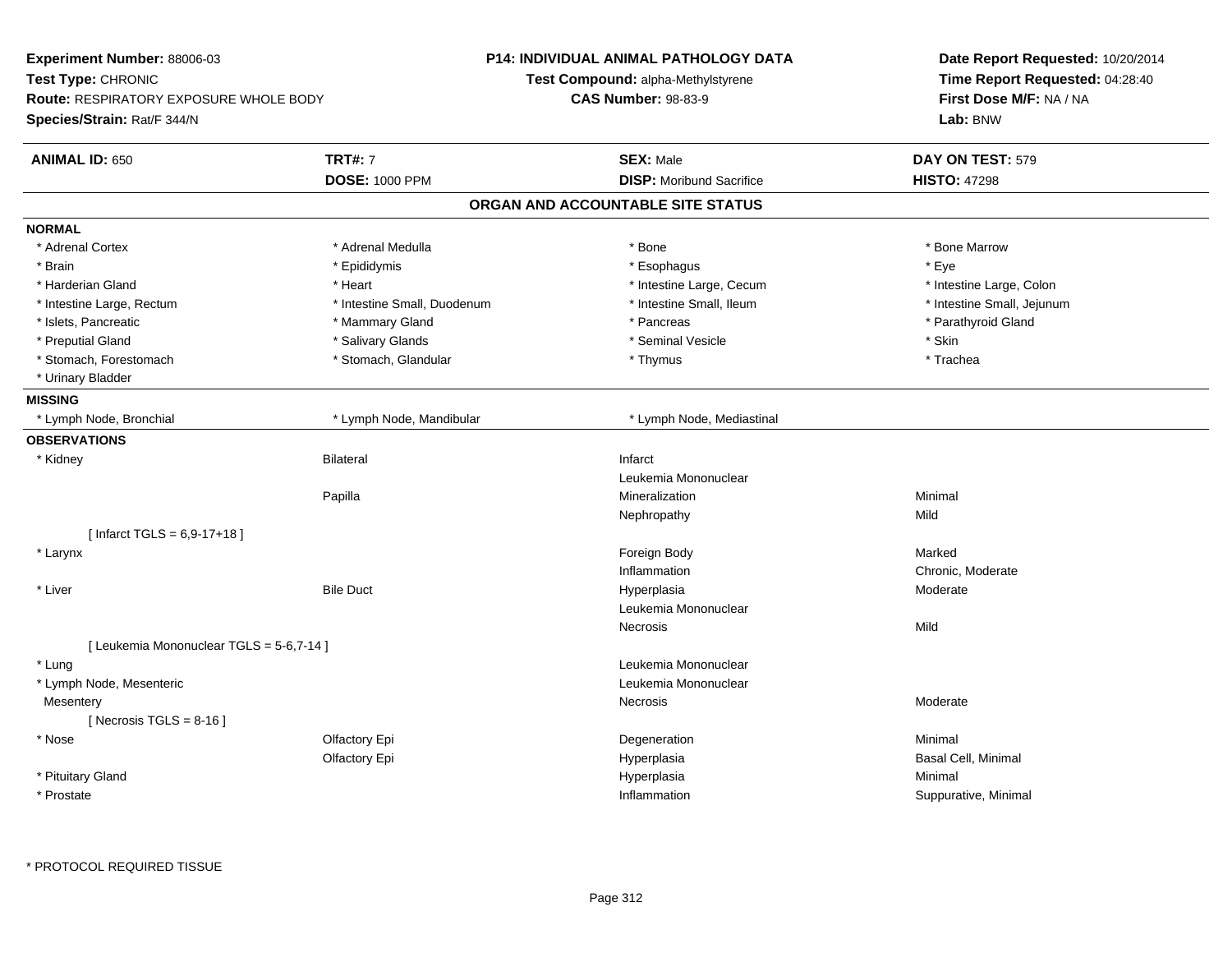| <b>Experiment Number: 88006-03</b><br><b>Test Type: CHRONIC</b><br><b>Route: RESPIRATORY EXPOSURE WHOLE BODY</b><br>Species/Strain: Rat/F 344/N |                                                                | <b>P14: INDIVIDUAL ANIMAL PATHOLOGY DATA</b><br><b>Test Compound: alpha-Methylstyrene</b><br><b>CAS Number: 98-83-9</b> | Date Report Requested: 10/20/2014<br>Time Report Requested: 04:28:40<br>First Dose M/F: NA / NA<br>Lab: BNW |
|-------------------------------------------------------------------------------------------------------------------------------------------------|----------------------------------------------------------------|-------------------------------------------------------------------------------------------------------------------------|-------------------------------------------------------------------------------------------------------------|
| <b>ANIMAL ID: 650</b>                                                                                                                           | <b>TRT#: 7</b>                                                 | <b>SEX: Male</b>                                                                                                        | DAY ON TEST: 579                                                                                            |
|                                                                                                                                                 | <b>DOSE: 1000 PPM</b>                                          | <b>DISP:</b> Moribund Sacrifice                                                                                         | <b>HISTO: 47298</b>                                                                                         |
|                                                                                                                                                 |                                                                | ORGAN AND ACCOUNTABLE SITE STATUS                                                                                       |                                                                                                             |
| * Spleen                                                                                                                                        |                                                                | Fibrosis<br>Leukemia Mononuclear                                                                                        | Moderate                                                                                                    |
| [Fibrosis TGLS = 4-7 ]                                                                                                                          |                                                                |                                                                                                                         |                                                                                                             |
| [Leukemia Mononuclear TGLS = 3-15]                                                                                                              |                                                                |                                                                                                                         |                                                                                                             |
| * Testes<br>[Adenoma TGLS = $2-9$ ]                                                                                                             | Bilateral, Interstit Cell                                      | Adenoma                                                                                                                 |                                                                                                             |
| * Thyroid Gland<br>$[Cyst TGLS = 1-3]$                                                                                                          | Follicle                                                       | Cyst                                                                                                                    | Moderate                                                                                                    |
| PRIMARY CAUSE OF DEATH<br><b>CONTRIBUTORY CAUSE OF DEATH</b>                                                                                    | Leukemia Mononuclear<br>- Spleen<br>- Kidney Bilateral Infarct |                                                                                                                         |                                                                                                             |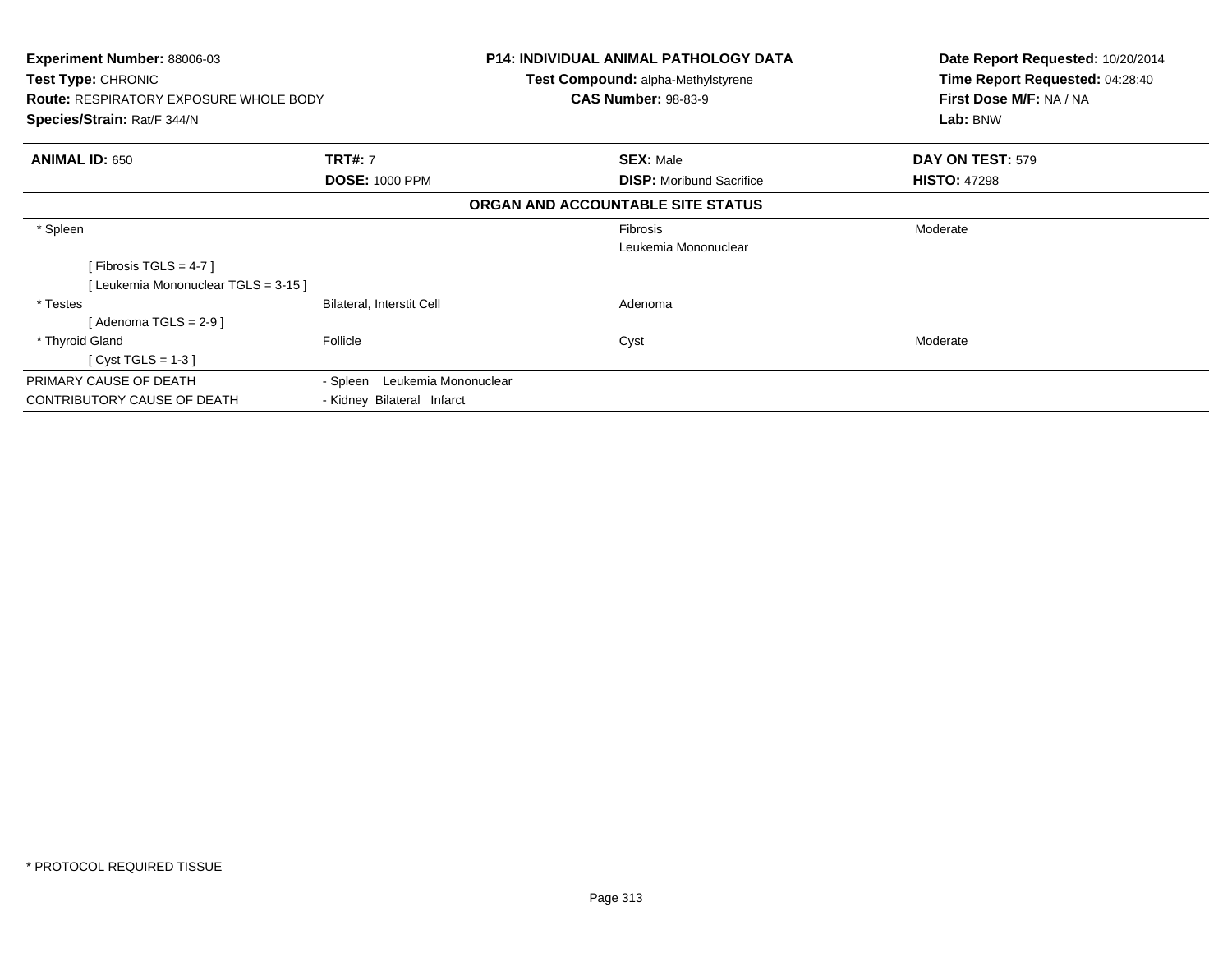| Experiment Number: 88006-03<br>Test Type: CHRONIC<br><b>Route: RESPIRATORY EXPOSURE WHOLE BODY</b><br>Species/Strain: Rat/F 344/N |                              | <b>P14: INDIVIDUAL ANIMAL PATHOLOGY DATA</b><br>Test Compound: alpha-Methylstyrene<br><b>CAS Number: 98-83-9</b> | Date Report Requested: 10/20/2014<br>Time Report Requested: 04:28:40<br>First Dose M/F: NA / NA<br>Lab: BNW |
|-----------------------------------------------------------------------------------------------------------------------------------|------------------------------|------------------------------------------------------------------------------------------------------------------|-------------------------------------------------------------------------------------------------------------|
| <b>ANIMAL ID: 101</b>                                                                                                             | <b>TRT#: 2</b>               | <b>SEX: Female</b>                                                                                               | DAY ON TEST: 618                                                                                            |
|                                                                                                                                   | <b>DOSE: CONTROL</b>         | <b>DISP: Moribund Sacrifice</b>                                                                                  | <b>HISTO: 47199</b>                                                                                         |
|                                                                                                                                   |                              | ORGAN AND ACCOUNTABLE SITE STATUS                                                                                |                                                                                                             |
| <b>NORMAL</b>                                                                                                                     |                              |                                                                                                                  |                                                                                                             |
| * Adrenal Cortex                                                                                                                  | * Adrenal Medulla            | * Bone                                                                                                           | * Bone Marrow                                                                                               |
| * Brain                                                                                                                           | * Clitoral Gland             | * Esophagus                                                                                                      | * Eye                                                                                                       |
| * Harderian Gland                                                                                                                 | * Heart                      | * Intestine Large, Cecum                                                                                         | * Intestine Large, Colon                                                                                    |
| * Intestine Large, Rectum                                                                                                         | * Intestine Small, Duodenum  | * Intestine Small, Ileum                                                                                         | * Intestine Small, Jejunum                                                                                  |
| * Islets, Pancreatic                                                                                                              | * Larynx                     | * Lymph Node, Mesenteric                                                                                         | * Nose                                                                                                      |
| * Ovary                                                                                                                           | * Pancreas                   | * Parathyroid Gland                                                                                              | * Salivary Glands                                                                                           |
| * Skin                                                                                                                            | * Spleen                     | * Stomach, Glandular                                                                                             | * Thymus                                                                                                    |
| * Thyroid Gland                                                                                                                   | * Trachea                    | * Urinary Bladder                                                                                                |                                                                                                             |
| <b>MISSING</b>                                                                                                                    |                              |                                                                                                                  |                                                                                                             |
| * Lymph Node, Bronchial                                                                                                           | * Lymph Node, Mandibular     | * Lymph Node, Mediastinal                                                                                        |                                                                                                             |
| <b>OBSERVATIONS</b>                                                                                                               |                              |                                                                                                                  |                                                                                                             |
| * Kidney                                                                                                                          |                              | Nephropathy                                                                                                      | Moderate                                                                                                    |
| [Nephropathy TGLS = $4-7$ ]                                                                                                       |                              |                                                                                                                  |                                                                                                             |
| * Liver                                                                                                                           |                              | Vacuolization Cytoplasmic                                                                                        | Marked                                                                                                      |
| [Vacuolization Cytoplasmic TGLS = 5,6-6]                                                                                          |                              |                                                                                                                  |                                                                                                             |
| * Lung                                                                                                                            | Alveolus                     | <b>Infiltration Cellular</b>                                                                                     | Histiocyte, Minimal                                                                                         |
| * Mammary Gland                                                                                                                   |                              | Carcinoma                                                                                                        |                                                                                                             |
| [Carcinoma TGLS = $2-15$ ]                                                                                                        |                              |                                                                                                                  |                                                                                                             |
| Mesentery                                                                                                                         |                              | Necrosis                                                                                                         | Moderate                                                                                                    |
| [ Necrosis $TGLS = 3-14$ ]                                                                                                        |                              |                                                                                                                  |                                                                                                             |
| * Pituitary Gland                                                                                                                 |                              | Adenoma                                                                                                          |                                                                                                             |
| [Adenoma TGLS = $1-10$ ]                                                                                                          |                              |                                                                                                                  |                                                                                                             |
| * Stomach, Forestomach                                                                                                            |                              | Ulcer                                                                                                            | Marked                                                                                                      |
| * Uterus                                                                                                                          | Endometrium                  | Hyperplasia                                                                                                      | Minimal                                                                                                     |
| PRIMARY CAUSE OF DEATH                                                                                                            | - Pituitary Gland Adenoma    |                                                                                                                  |                                                                                                             |
| CONTRIBUTORY CAUSE OF DEATH                                                                                                       | - Stomach; Forestomach Ulcer |                                                                                                                  |                                                                                                             |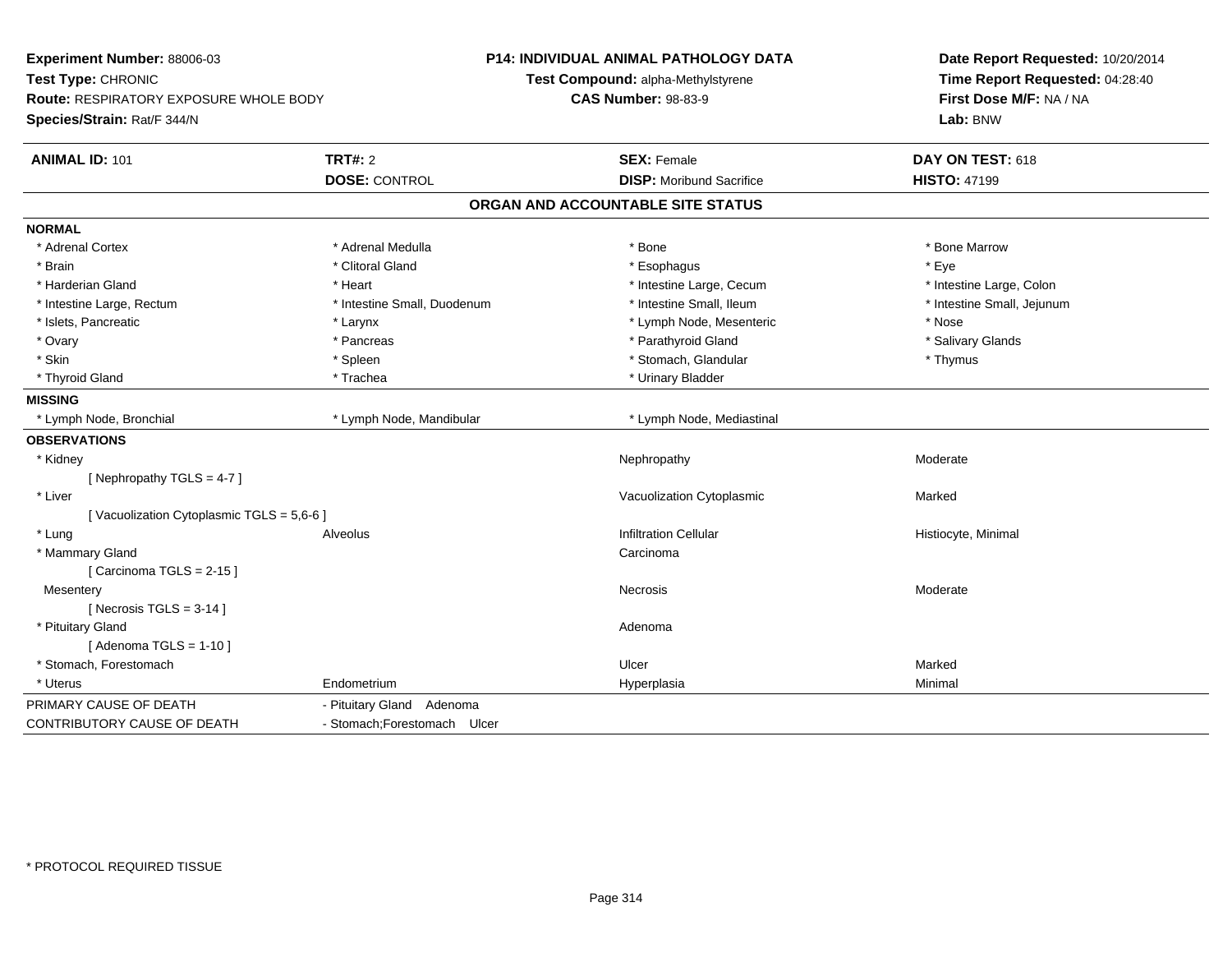| Experiment Number: 88006-03<br>Test Type: CHRONIC<br><b>Route: RESPIRATORY EXPOSURE WHOLE BODY</b><br>Species/Strain: Rat/F 344/N |                            | <b>P14: INDIVIDUAL ANIMAL PATHOLOGY DATA</b><br>Test Compound: alpha-Methylstyrene<br><b>CAS Number: 98-83-9</b> | Date Report Requested: 10/20/2014<br>Time Report Requested: 04:28:40<br>First Dose M/F: NA / NA<br>Lab: BNW |
|-----------------------------------------------------------------------------------------------------------------------------------|----------------------------|------------------------------------------------------------------------------------------------------------------|-------------------------------------------------------------------------------------------------------------|
| <b>ANIMAL ID: 102</b>                                                                                                             | TRT#: 2                    | <b>SEX: Female</b>                                                                                               | DAY ON TEST: 732                                                                                            |
|                                                                                                                                   | <b>DOSE: CONTROL</b>       | <b>DISP: Terminal Sacrifice</b>                                                                                  | <b>HISTO: 47200</b>                                                                                         |
|                                                                                                                                   |                            | ORGAN AND ACCOUNTABLE SITE STATUS                                                                                |                                                                                                             |
| <b>NORMAL</b>                                                                                                                     |                            |                                                                                                                  |                                                                                                             |
| * Adrenal Medulla                                                                                                                 | * Bone                     | * Bone Marrow                                                                                                    | * Brain                                                                                                     |
| * Esophagus                                                                                                                       | * Eye                      | * Harderian Gland                                                                                                | * Heart                                                                                                     |
| * Intestine Large, Cecum                                                                                                          | * Intestine Large, Colon   | * Intestine Large, Rectum                                                                                        | * Intestine Small, Duodenum                                                                                 |
| * Intestine Small, Ileum                                                                                                          | * Intestine Small, Jejunum | * Islets, Pancreatic                                                                                             | * Larynx                                                                                                    |
| * Lung                                                                                                                            | * Lymph Node, Mesenteric   | * Nose                                                                                                           | * Ovary                                                                                                     |
| * Pancreas                                                                                                                        | * Parathyroid Gland        | * Salivary Glands                                                                                                | * Skin                                                                                                      |
| * Spleen                                                                                                                          | * Stomach, Forestomach     | * Stomach, Glandular                                                                                             | * Thymus                                                                                                    |
| * Thyroid Gland                                                                                                                   | * Trachea                  | * Urinary Bladder                                                                                                |                                                                                                             |
| <b>MISSING</b>                                                                                                                    |                            |                                                                                                                  |                                                                                                             |
| * Lymph Node, Bronchial                                                                                                           | * Lymph Node, Mandibular   | * Lymph Node, Mediastinal                                                                                        |                                                                                                             |
| <b>OBSERVATIONS</b>                                                                                                               |                            |                                                                                                                  |                                                                                                             |
| * Adrenal Cortex                                                                                                                  |                            | Vacuolization Cytoplasmic                                                                                        | Minimal                                                                                                     |
| * Clitoral Gland                                                                                                                  |                            | Cyst                                                                                                             | Mild                                                                                                        |
| [Cyst TGLS = $3-9$ ]                                                                                                              |                            |                                                                                                                  |                                                                                                             |
| * Kidney                                                                                                                          | Pelvis, Transit Epithe     | Mineralization                                                                                                   | Mild                                                                                                        |
|                                                                                                                                   |                            | Nephropathy                                                                                                      | Mild                                                                                                        |
| * Liver                                                                                                                           |                            | Angiectasis                                                                                                      | Moderate                                                                                                    |
| [ Angiectasis $TGLS = 5-6$ ]                                                                                                      |                            |                                                                                                                  |                                                                                                             |
| * Mammary Gland                                                                                                                   |                            | Fibroadenoma                                                                                                     | Multiple                                                                                                    |
| [Fibroadenoma TGLS = $1,2-14+15$ ]                                                                                                |                            |                                                                                                                  |                                                                                                             |
| * Pituitary Gland                                                                                                                 |                            | Adenoma                                                                                                          |                                                                                                             |
| [Adenoma TGLS = $4-10$ ]                                                                                                          |                            |                                                                                                                  |                                                                                                             |
| * Uterus                                                                                                                          |                            | Polyp Stromal                                                                                                    |                                                                                                             |
| [Polyp Stromal TGLS = 6-10]                                                                                                       |                            |                                                                                                                  |                                                                                                             |
| PRIMARY CAUSE OF DEATH                                                                                                            | $\sim$                     |                                                                                                                  |                                                                                                             |
|                                                                                                                                   |                            |                                                                                                                  |                                                                                                             |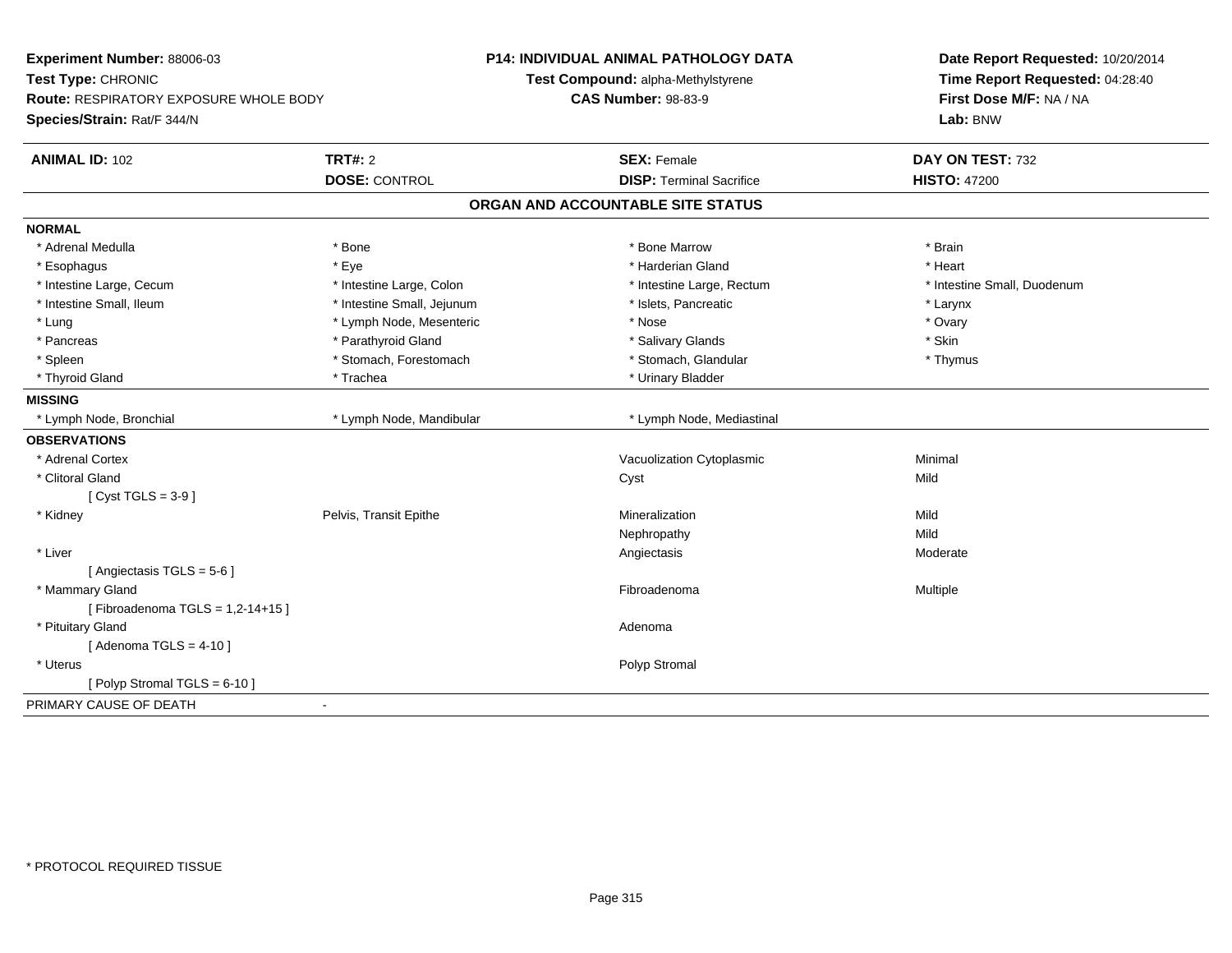| Experiment Number: 88006-03                        |                             | <b>P14: INDIVIDUAL ANIMAL PATHOLOGY DATA</b> | Date Report Requested: 10/20/2014 |
|----------------------------------------------------|-----------------------------|----------------------------------------------|-----------------------------------|
| Test Type: CHRONIC                                 |                             | Test Compound: alpha-Methylstyrene           | Time Report Requested: 04:28:40   |
| <b>Route: RESPIRATORY EXPOSURE WHOLE BODY</b>      |                             | <b>CAS Number: 98-83-9</b>                   | First Dose M/F: NA / NA           |
| Species/Strain: Rat/F 344/N                        |                             |                                              | Lab: BNW                          |
| <b>ANIMAL ID: 103</b>                              | TRT#: 2                     | <b>SEX: Female</b>                           | DAY ON TEST: 731                  |
|                                                    | <b>DOSE: CONTROL</b>        | <b>DISP: Terminal Sacrifice</b>              | <b>HISTO: 47201</b>               |
|                                                    |                             | ORGAN AND ACCOUNTABLE SITE STATUS            |                                   |
| <b>NORMAL</b>                                      |                             |                                              |                                   |
| * Adrenal Cortex                                   | * Adrenal Medulla           | * Bone                                       | * Bone Marrow                     |
| * Brain                                            | * Clitoral Gland            | * Esophagus                                  | * Eye                             |
| * Harderian Gland                                  | * Heart                     | * Intestine Large, Cecum                     | * Intestine Large, Colon          |
| * Intestine Large, Rectum                          | * Intestine Small, Duodenum | * Intestine Small. Ileum                     | * Intestine Small, Jejunum        |
| * Islets, Pancreatic                               | * Larynx                    | * Lymph Node, Mesenteric                     | * Nose                            |
| * Ovary                                            | * Pancreas                  | * Parathyroid Gland                          | * Salivary Glands                 |
| * Skin                                             | * Spleen                    | * Stomach, Forestomach                       | * Stomach, Glandular              |
| * Thymus                                           | * Thyroid Gland             | * Trachea                                    | * Urinary Bladder                 |
| <b>MISSING</b>                                     |                             |                                              |                                   |
| * Lymph Node, Bronchial                            | * Lymph Node, Mandibular    | * Lymph Node, Mediastinal                    |                                   |
| <b>OBSERVATIONS</b>                                |                             |                                              |                                   |
| * Kidney                                           | Pelvis, Transit Epithe      | Mineralization                               | Minimal                           |
|                                                    |                             | Nephropathy                                  | Mild                              |
| * Liver                                            |                             | <b>Basophilic Focus</b>                      | Multiple                          |
|                                                    |                             | <b>Eosinophilic Focus</b>                    |                                   |
| * Lung                                             | Alveolus                    | <b>Infiltration Cellular</b>                 | Histiocyte, Minimal               |
| * Mammary Gland                                    | Epithelium                  | Hyperplasia                                  | Minimal                           |
| [Hyperplasia TGLS = 3-7]                           |                             |                                              |                                   |
| Mesentery                                          |                             | Necrosis                                     | Moderate                          |
| [ Necrosis $TGLS = 2-14$ ]                         |                             |                                              |                                   |
| * Pituitary Gland                                  |                             | Adenoma                                      |                                   |
| [Adenoma TGLS = $1-10$ ]                           |                             |                                              |                                   |
| * Uterus                                           | Endometrium                 | Hyperplasia                                  | Moderate                          |
| PRIMARY CAUSE OF DEATH<br>$\overline{\phantom{0}}$ |                             |                                              |                                   |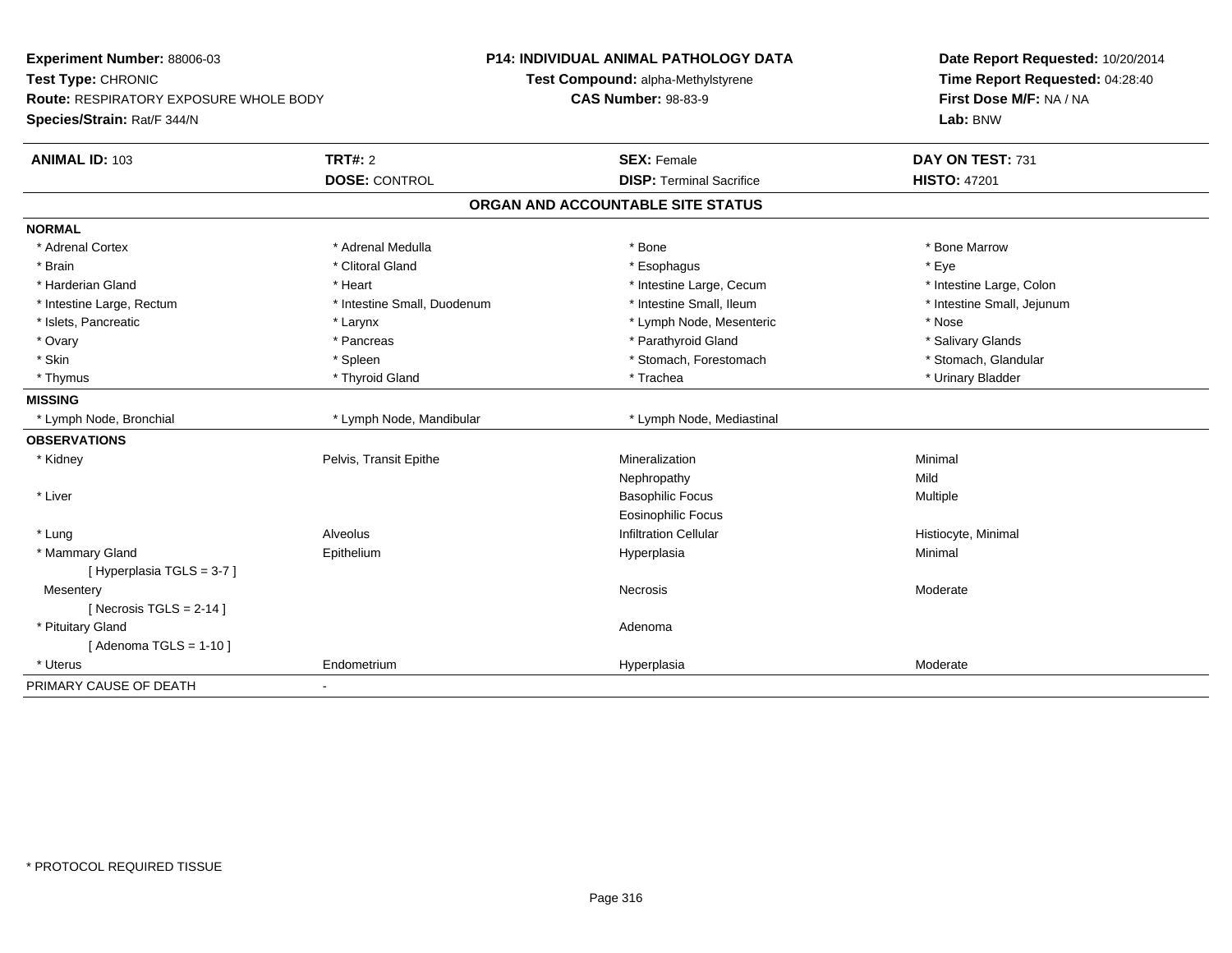| Experiment Number: 88006-03                   |                          | <b>P14: INDIVIDUAL ANIMAL PATHOLOGY DATA</b> | Date Report Requested: 10/20/2014<br>Time Report Requested: 04:28:40 |
|-----------------------------------------------|--------------------------|----------------------------------------------|----------------------------------------------------------------------|
| Test Type: CHRONIC                            |                          | Test Compound: alpha-Methylstyrene           |                                                                      |
| <b>Route: RESPIRATORY EXPOSURE WHOLE BODY</b> |                          | <b>CAS Number: 98-83-9</b>                   | First Dose M/F: NA / NA                                              |
| Species/Strain: Rat/F 344/N                   |                          |                                              | Lab: BNW                                                             |
| <b>ANIMAL ID: 104</b>                         | <b>TRT#: 2</b>           | <b>SEX: Female</b>                           | DAY ON TEST: 688                                                     |
|                                               | <b>DOSE: CONTROL</b>     | <b>DISP:</b> Moribund Sacrifice              | <b>HISTO: 47202</b>                                                  |
|                                               |                          | ORGAN AND ACCOUNTABLE SITE STATUS            |                                                                      |
| <b>NORMAL</b>                                 |                          |                                              |                                                                      |
| * Adrenal Cortex                              | * Bone                   | * Bone Marrow                                | * Brain                                                              |
| * Clitoral Gland                              | * Esophagus              | * Eye                                        | * Harderian Gland                                                    |
| * Heart                                       | * Intestine Large, Cecum | * Intestine Large, Colon                     | * Intestine Large, Rectum                                            |
| * Intestine Small, Duodenum                   | * Intestine Small, Ileum | * Intestine Small, Jejunum                   | * Islets, Pancreatic                                                 |
| * Larynx                                      | * Lymph Node, Mesenteric | * Pancreas                                   | * Salivary Glands                                                    |
| * Skin                                        | * Stomach, Forestomach   | * Stomach, Glandular                         | * Thymus                                                             |
| * Thyroid Gland                               | * Trachea                | * Urinary Bladder                            | * Uterus                                                             |
| <b>MISSING</b>                                |                          |                                              |                                                                      |
| * Lymph Node, Bronchial                       | * Lymph Node, Mandibular | * Parathyroid Gland                          |                                                                      |
| <b>OBSERVATIONS</b>                           |                          |                                              |                                                                      |
| * Adrenal Medulla                             |                          | Pheochromocytoma Benign                      |                                                                      |
| * Kidney                                      | <b>Renal Tubule</b>      | Degeneration                                 | Marked                                                               |
|                                               |                          | Leukemia Mononuclear                         |                                                                      |
| * Liver                                       |                          | Leukemia Mononuclear                         |                                                                      |
| [ Leukemia Mononuclear TGLS = 5-6 ]           |                          |                                              |                                                                      |
| * Lung                                        | Alveolus                 | <b>Infiltration Cellular</b>                 | Histiocyte, Mild                                                     |
|                                               |                          | Leukemia Mononuclear                         |                                                                      |
| [ Leukemia Mononuclear TGLS = 2-4+5 ]         |                          |                                              |                                                                      |
| * Lymph Node, Mediastinal                     |                          | Leukemia Mononuclear                         |                                                                      |
| * Mammary Gland                               |                          | Fibroadenoma                                 |                                                                      |
| [Fibroadenoma TGLS = $1-15+16$ ]              |                          |                                              |                                                                      |
| * Nose                                        | Olfactory Epi            | Degeneration                                 | Minimal                                                              |
|                                               |                          | Foreign Body                                 |                                                                      |
|                                               |                          | Inflammation                                 | Suppurative, Mild                                                    |
|                                               | Olfactory Epi            | Metaplasia                                   | Mild                                                                 |
| * Ovary                                       |                          | Cyst                                         | Moderate                                                             |
| * Pituitary Gland                             |                          | Cyst                                         | Marked                                                               |
|                                               |                          | Hyperplasia                                  | Marked                                                               |
|                                               |                          | Leukemia Mononuclear                         |                                                                      |
| [ $Cyst TGLS = 3-10$ ]                        |                          |                                              |                                                                      |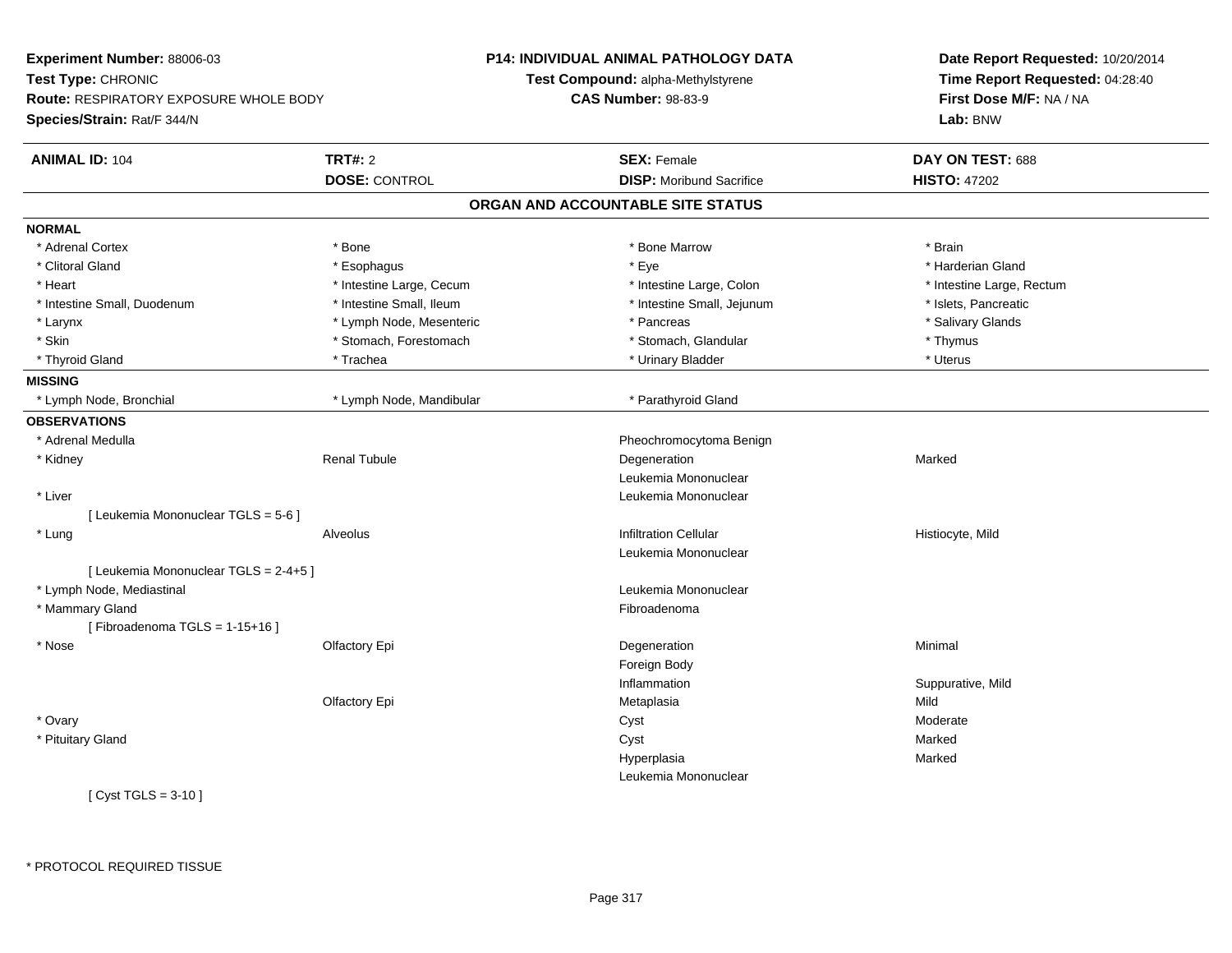| Experiment Number: 88006-03                   |                               | <b>P14: INDIVIDUAL ANIMAL PATHOLOGY DATA</b> | Date Report Requested: 10/20/2014<br>Time Report Requested: 04:28:40 |
|-----------------------------------------------|-------------------------------|----------------------------------------------|----------------------------------------------------------------------|
| Test Type: CHRONIC                            |                               | Test Compound: alpha-Methylstyrene           |                                                                      |
| <b>Route: RESPIRATORY EXPOSURE WHOLE BODY</b> |                               | <b>CAS Number: 98-83-9</b>                   | First Dose M/F: NA / NA                                              |
| Species/Strain: Rat/F 344/N                   |                               |                                              | Lab: BNW                                                             |
| <b>ANIMAL ID: 104</b>                         | TRT#: 2                       | <b>SEX: Female</b>                           | DAY ON TEST: 688                                                     |
|                                               | <b>DOSE: CONTROL</b>          | <b>DISP:</b> Moribund Sacrifice              | <b>HISTO: 47202</b>                                                  |
|                                               |                               | ORGAN AND ACCOUNTABLE SITE STATUS            |                                                                      |
| * Spleen                                      |                               | Leukemia Mononuclear                         |                                                                      |
| [Leukemia Mononuclear TGLS = 4-14]            |                               |                                              |                                                                      |
| PRIMARY CAUSE OF DEATH                        | - Spleen Leukemia Mononuclear |                                              |                                                                      |
| <b>CONTRIBUTORY CAUSE OF DEATH</b>            | - Mammary Gland Fibroadenoma  |                                              |                                                                      |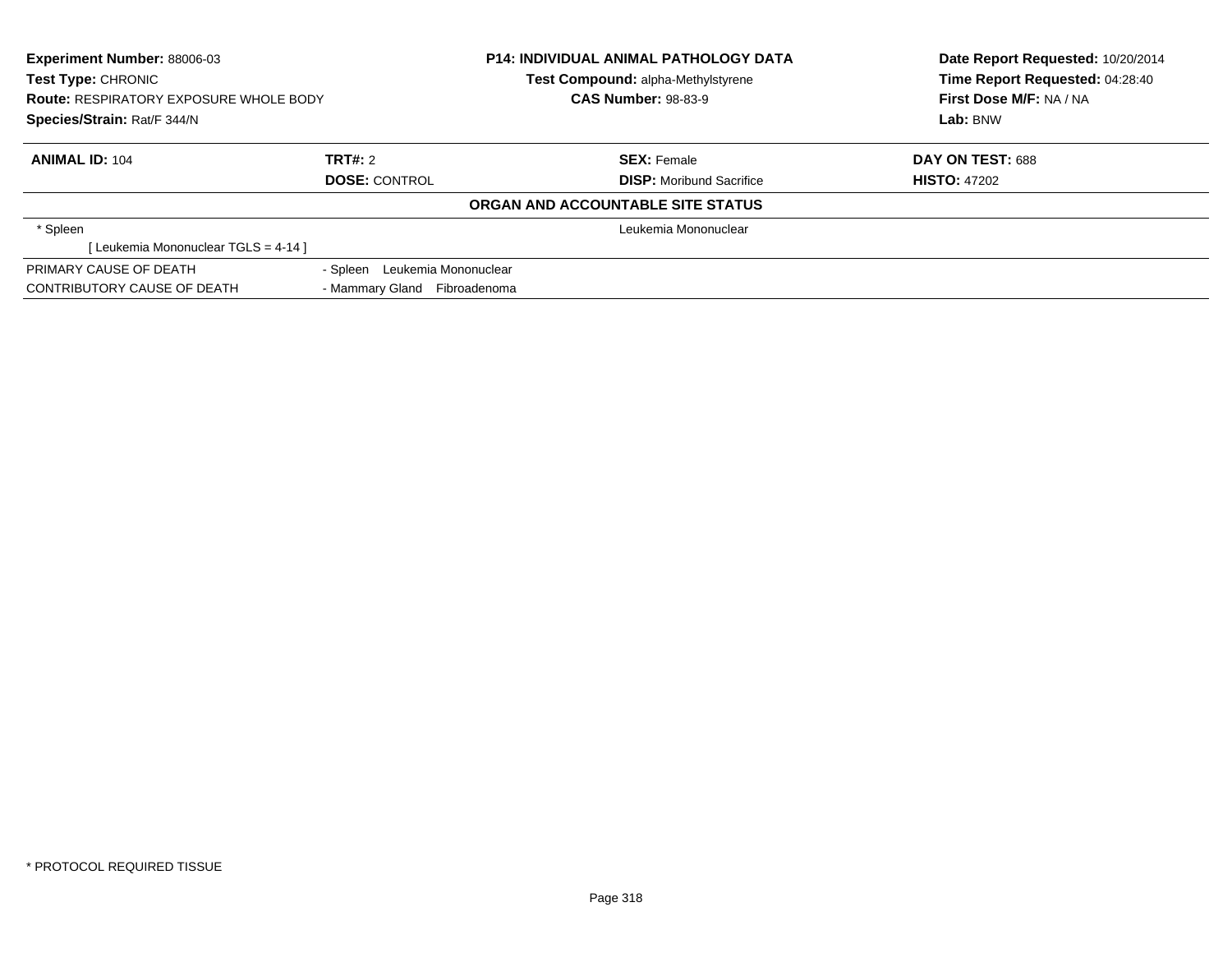| Experiment Number: 88006-03<br>Test Type: CHRONIC<br><b>Route: RESPIRATORY EXPOSURE WHOLE BODY</b> |                          | <b>P14: INDIVIDUAL ANIMAL PATHOLOGY DATA</b><br>Test Compound: alpha-Methylstyrene<br><b>CAS Number: 98-83-9</b> | Date Report Requested: 10/20/2014<br>Time Report Requested: 04:28:40<br>First Dose M/F: NA / NA |
|----------------------------------------------------------------------------------------------------|--------------------------|------------------------------------------------------------------------------------------------------------------|-------------------------------------------------------------------------------------------------|
| Species/Strain: Rat/F 344/N                                                                        |                          |                                                                                                                  | Lab: BNW                                                                                        |
| <b>ANIMAL ID: 105</b>                                                                              | <b>TRT#: 2</b>           | <b>SEX: Female</b>                                                                                               | DAY ON TEST: 568                                                                                |
|                                                                                                    | <b>DOSE: CONTROL</b>     | <b>DISP:</b> Moribund Sacrifice                                                                                  | <b>HISTO: 47203</b>                                                                             |
|                                                                                                    |                          | ORGAN AND ACCOUNTABLE SITE STATUS                                                                                |                                                                                                 |
| <b>NORMAL</b>                                                                                      |                          |                                                                                                                  |                                                                                                 |
| * Adrenal Cortex                                                                                   | * Adrenal Medulla        | * Bone                                                                                                           | * Bone Marrow                                                                                   |
| * Clitoral Gland                                                                                   | * Esophagus              | * Eye                                                                                                            | * Harderian Gland                                                                               |
| * Heart                                                                                            | * Intestine Large, Cecum | * Intestine Large, Colon                                                                                         | * Intestine Large, Rectum                                                                       |
| * Intestine Small, Duodenum                                                                        | * Intestine Small, Ileum | * Intestine Small, Jejunum                                                                                       | * Islets, Pancreatic                                                                            |
| * Kidney                                                                                           | * Larynx                 | * Lung                                                                                                           | * Lymph Node, Mediastinal                                                                       |
| * Lymph Node, Mesenteric                                                                           | * Mammary Gland          | * Ovary                                                                                                          | * Pancreas                                                                                      |
| * Parathyroid Gland                                                                                | * Salivary Glands        | * Skin                                                                                                           | * Spleen                                                                                        |
| * Stomach, Forestomach                                                                             | * Stomach, Glandular     | * Thymus                                                                                                         | * Thyroid Gland                                                                                 |
| * Trachea                                                                                          | * Urinary Bladder        | * Uterus                                                                                                         |                                                                                                 |
| <b>MISSING</b>                                                                                     |                          |                                                                                                                  |                                                                                                 |
| * Lymph Node, Bronchial                                                                            | * Lymph Node, Mandibular |                                                                                                                  |                                                                                                 |
| <b>OBSERVATIONS</b>                                                                                |                          |                                                                                                                  |                                                                                                 |
| * Brain                                                                                            |                          | Glioma Malignant                                                                                                 |                                                                                                 |
| Note: This is a mixed oligo and astrocytoma, malignant.                                            |                          |                                                                                                                  |                                                                                                 |
| [Glioma Malignant TGLS = 4,5-1+14]                                                                 |                          |                                                                                                                  |                                                                                                 |
| * Liver                                                                                            |                          | <b>Basophilic Focus</b>                                                                                          |                                                                                                 |
|                                                                                                    |                          | Vacuolization Cytoplasmic                                                                                        | Minimal                                                                                         |
| * Nose                                                                                             | <b>Respirat Epith</b>    | Degeneration                                                                                                     | Hyaline, Minimal                                                                                |
| * Pituitary Gland                                                                                  |                          | Adenoma                                                                                                          |                                                                                                 |
| [Adenoma TGLS = $3-10$ ]                                                                           |                          |                                                                                                                  |                                                                                                 |
| PRIMARY CAUSE OF DEATH                                                                             | - Brain Glioma Malignant |                                                                                                                  |                                                                                                 |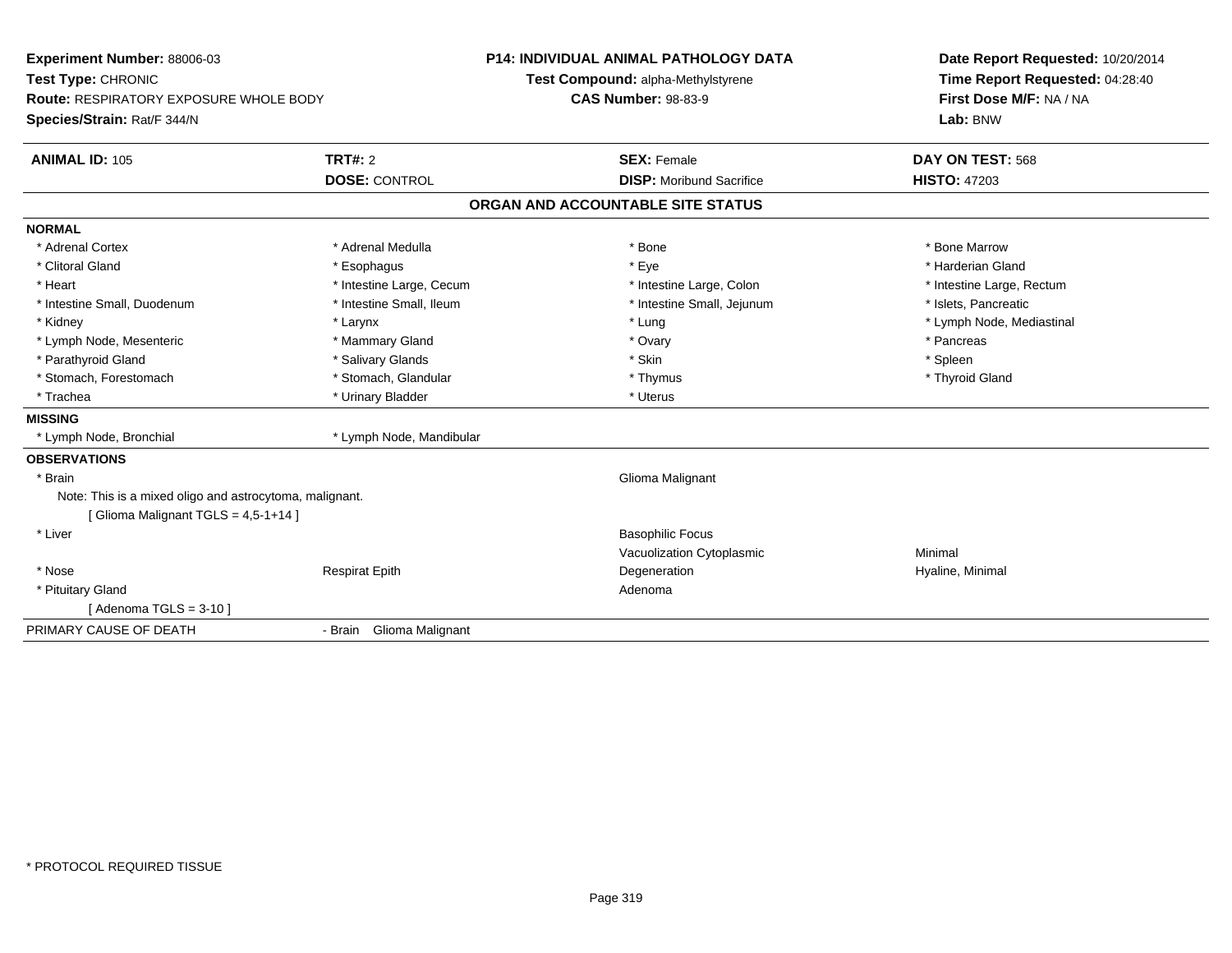| Experiment Number: 88006-03<br>Test Type: CHRONIC<br>Route: RESPIRATORY EXPOSURE WHOLE BODY<br>Species/Strain: Rat/F 344/N |                             | P14: INDIVIDUAL ANIMAL PATHOLOGY DATA<br>Test Compound: alpha-Methylstyrene<br><b>CAS Number: 98-83-9</b> | Date Report Requested: 10/20/2014<br>Time Report Requested: 04:28:40<br>First Dose M/F: NA / NA<br>Lab: BNW |
|----------------------------------------------------------------------------------------------------------------------------|-----------------------------|-----------------------------------------------------------------------------------------------------------|-------------------------------------------------------------------------------------------------------------|
| <b>ANIMAL ID: 106</b>                                                                                                      | <b>TRT#: 2</b>              | <b>SEX: Female</b>                                                                                        | DAY ON TEST: 731                                                                                            |
|                                                                                                                            | <b>DOSE: CONTROL</b>        | <b>DISP: Terminal Sacrifice</b>                                                                           | <b>HISTO: 47204</b>                                                                                         |
|                                                                                                                            |                             | ORGAN AND ACCOUNTABLE SITE STATUS                                                                         |                                                                                                             |
| <b>NORMAL</b>                                                                                                              |                             |                                                                                                           |                                                                                                             |
| * Adrenal Cortex                                                                                                           | * Adrenal Medulla           | * Bone                                                                                                    | * Bone Marrow                                                                                               |
| * Brain                                                                                                                    | * Clitoral Gland            | * Esophagus                                                                                               | * Eye                                                                                                       |
| * Harderian Gland                                                                                                          | * Heart                     | * Intestine Large, Cecum                                                                                  | * Intestine Large, Colon                                                                                    |
| * Intestine Large, Rectum                                                                                                  | * Intestine Small, Duodenum | * Intestine Small, Ileum                                                                                  | * Intestine Small, Jejunum                                                                                  |
| * Islets, Pancreatic                                                                                                       | * Larynx                    | * Lung                                                                                                    | * Lymph Node, Mesenteric                                                                                    |
| * Nose                                                                                                                     | * Ovary                     | * Parathyroid Gland                                                                                       | * Salivary Glands                                                                                           |
| * Skin                                                                                                                     | * Spleen                    | * Stomach, Forestomach                                                                                    | * Stomach, Glandular                                                                                        |
| * Thymus                                                                                                                   | * Trachea                   | * Urinary Bladder                                                                                         |                                                                                                             |
| <b>MISSING</b>                                                                                                             |                             |                                                                                                           |                                                                                                             |
| * Lymph Node, Bronchial                                                                                                    | * Lymph Node, Mandibular    | * Lymph Node, Mediastinal                                                                                 |                                                                                                             |
| <b>OBSERVATIONS</b>                                                                                                        |                             |                                                                                                           |                                                                                                             |
| * Kidney                                                                                                                   | Pelvis, Transit Epithe      | Mineralization                                                                                            | Mild                                                                                                        |
|                                                                                                                            |                             | Nephropathy                                                                                               | Minimal                                                                                                     |
| * Liver                                                                                                                    |                             | <b>Basophilic Focus</b>                                                                                   |                                                                                                             |
|                                                                                                                            |                             | <b>Clear Cell Focus</b>                                                                                   | Multiple                                                                                                    |
| * Mammary Gland                                                                                                            |                             | Fibroadenoma                                                                                              |                                                                                                             |
| [Fibroadenoma TGLS = 1-14]                                                                                                 |                             |                                                                                                           |                                                                                                             |
| Mesentery                                                                                                                  |                             | Necrosis                                                                                                  | Moderate                                                                                                    |
| [ Necrosis TGLS = $2-7$ ]                                                                                                  |                             |                                                                                                           |                                                                                                             |
| * Pancreas                                                                                                                 | Acinus                      | Atrophy                                                                                                   | Moderate                                                                                                    |
| * Pituitary Gland                                                                                                          |                             | Adenoma                                                                                                   |                                                                                                             |
| [Adenoma TGLS = $3-10$ ]                                                                                                   |                             |                                                                                                           |                                                                                                             |
| * Thyroid Gland                                                                                                            | C Cell                      | Hyperplasia                                                                                               | Minimal                                                                                                     |
| * Uterus                                                                                                                   | Endometrium                 | Hyperplasia                                                                                               | Mild                                                                                                        |
| PRIMARY CAUSE OF DEATH                                                                                                     |                             |                                                                                                           |                                                                                                             |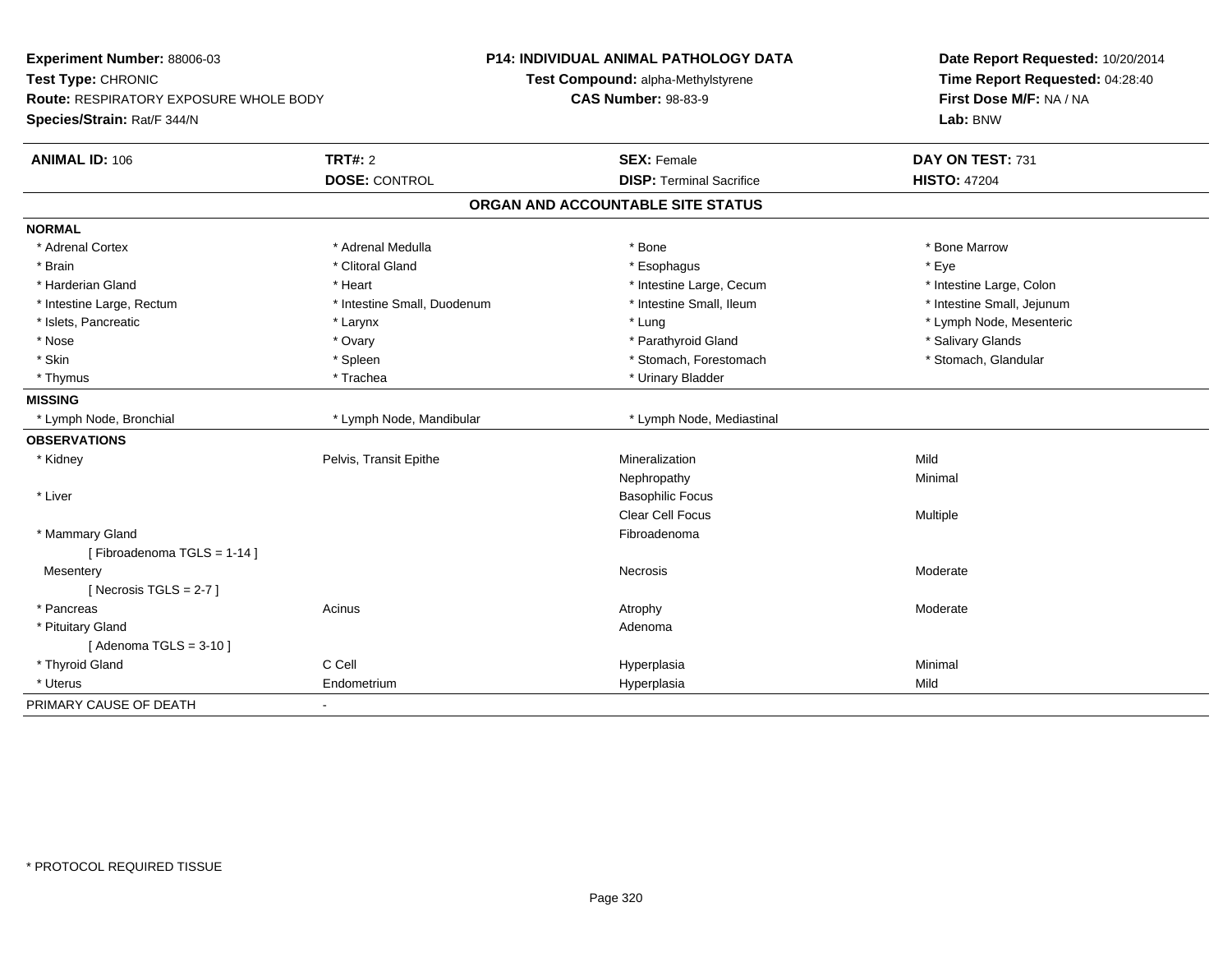| Experiment Number: 88006-03                             | P14: INDIVIDUAL ANIMAL PATHOLOGY DATA | Date Report Requested: 10/20/2014<br>Time Report Requested: 04:28:40 |
|---------------------------------------------------------|---------------------------------------|----------------------------------------------------------------------|
| Test Type: CHRONIC                                      | Test Compound: alpha-Methylstyrene    |                                                                      |
| Route: RESPIRATORY EXPOSURE WHOLE BODY                  | <b>CAS Number: 98-83-9</b>            | First Dose M/F: NA / NA                                              |
| Species/Strain: Rat/F 344/N                             |                                       | Lab: BNW                                                             |
| TRT#: 2<br><b>ANIMAL ID: 107</b>                        | <b>SEX: Female</b>                    | DAY ON TEST: 732                                                     |
| <b>DOSE: CONTROL</b>                                    | <b>DISP: Terminal Sacrifice</b>       | <b>HISTO: 47205</b>                                                  |
|                                                         | ORGAN AND ACCOUNTABLE SITE STATUS     |                                                                      |
| <b>NORMAL</b>                                           |                                       |                                                                      |
| * Adrenal Medulla<br>* Adrenal Cortex                   | * Bone                                | * Bone Marrow                                                        |
| * Brain<br>* Esophagus                                  | * Eye                                 | * Harderian Gland                                                    |
| * Heart<br>* Intestine Large, Cecum                     | * Intestine Large, Colon              | * Intestine Large, Rectum                                            |
| * Intestine Small, Ileum<br>* Intestine Small, Duodenum | * Intestine Small, Jejunum            | * Islets, Pancreatic                                                 |
| * Larynx<br>* Lung                                      | * Lymph Node, Mediastinal             | * Mammary Gland                                                      |
| * Nose<br>* Ovary                                       | * Pancreas                            | * Parathyroid Gland                                                  |
| * Skin<br>* Salivary Glands                             | * Stomach, Forestomach                | * Stomach, Glandular                                                 |
| * Thymus<br>* Thyroid Gland                             | * Trachea                             | * Urinary Bladder                                                    |
| * Uterus                                                |                                       |                                                                      |
| <b>MISSING</b>                                          |                                       |                                                                      |
| * Lymph Node, Bronchial<br>* Lymph Node, Mandibular     |                                       |                                                                      |
| <b>OBSERVATIONS</b>                                     |                                       |                                                                      |
| * Clitoral Gland                                        | Carcinoma                             |                                                                      |
|                                                         | Inflammation                          | Chronic, Marked                                                      |
| [Carcinoma TGLS = 1-14]                                 |                                       |                                                                      |
| [ Inflammation TGLS = 2-9 ]                             |                                       |                                                                      |
| Pelvis, Transit Epithe<br>* Kidney                      | Mineralization                        | Minimal                                                              |
|                                                         | Nephropathy                           | Minimal                                                              |
| * Liver                                                 | <b>Basophilic Focus</b>               | Multiple                                                             |
|                                                         | Leukemia Mononuclear                  |                                                                      |
| * Lymph Node, Mesenteric                                | Leukemia Mononuclear                  |                                                                      |
| Mesentery                                               | Necrosis                              | Moderate                                                             |
| [Necrosis TGLS = $5-15$ ]                               |                                       |                                                                      |
| * Pituitary Gland                                       | Cyst                                  | Moderate                                                             |
| [ $Cyst TGLS = 3-10$ ]                                  |                                       |                                                                      |
| * Spleen                                                | Leukemia Mononuclear                  |                                                                      |
| [ Leukemia Mononuclear TGLS = 4-6 ]                     |                                       |                                                                      |
| PRIMARY CAUSE OF DEATH<br>$\sim$                        |                                       |                                                                      |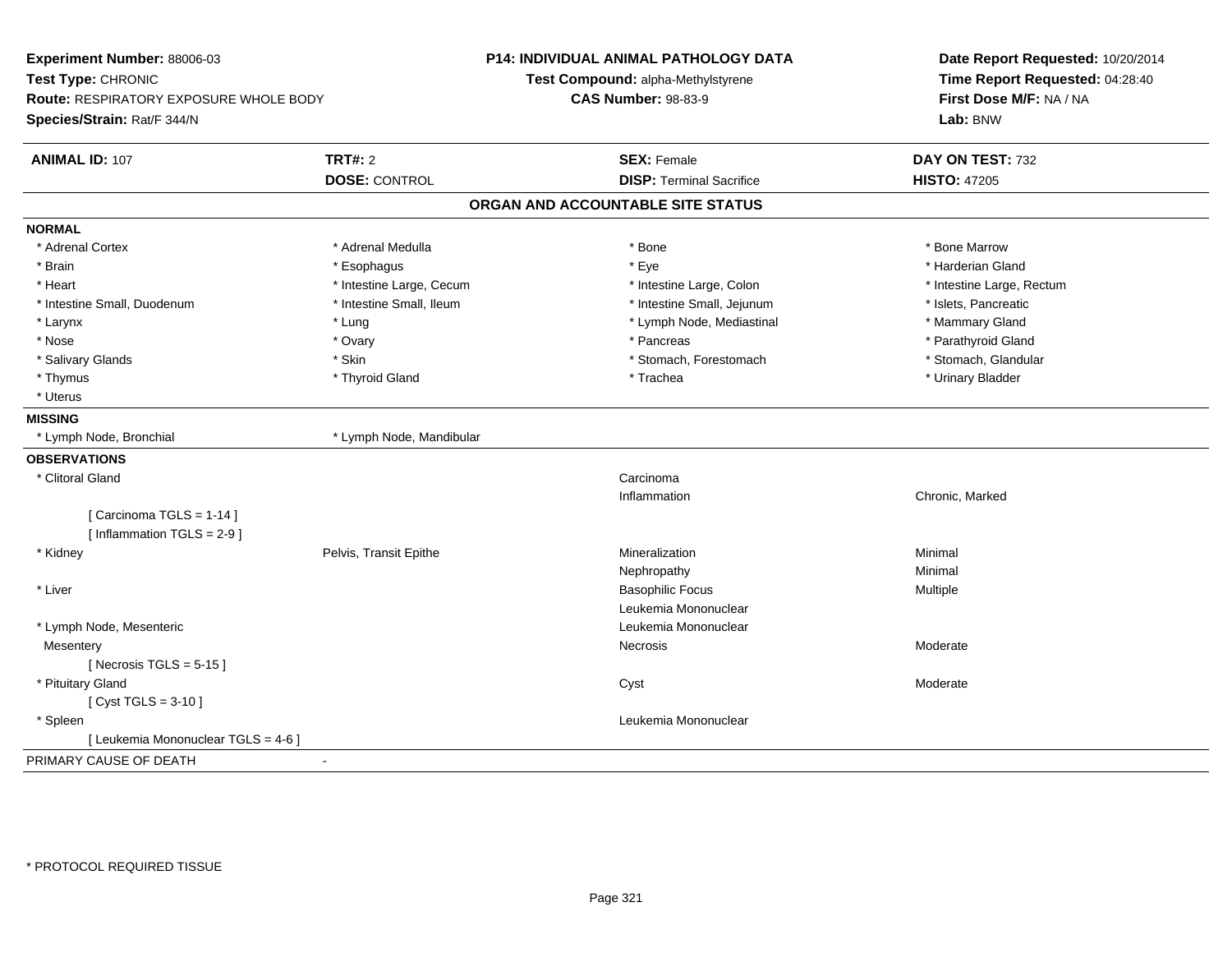| Experiment Number: 88006-03<br>Test Type: CHRONIC<br>Route: RESPIRATORY EXPOSURE WHOLE BODY<br>Species/Strain: Rat/F 344/N |                              | <b>P14: INDIVIDUAL ANIMAL PATHOLOGY DATA</b><br>Test Compound: alpha-Methylstyrene<br><b>CAS Number: 98-83-9</b> | Date Report Requested: 10/20/2014<br>Time Report Requested: 04:28:40<br>First Dose M/F: NA / NA<br>Lab: BNW |
|----------------------------------------------------------------------------------------------------------------------------|------------------------------|------------------------------------------------------------------------------------------------------------------|-------------------------------------------------------------------------------------------------------------|
| <b>ANIMAL ID: 108</b>                                                                                                      | <b>TRT#: 2</b>               | <b>SEX: Female</b>                                                                                               | DAY ON TEST: 687                                                                                            |
|                                                                                                                            | <b>DOSE: CONTROL</b>         | <b>DISP: Natural Death</b>                                                                                       | <b>HISTO: 47206</b>                                                                                         |
|                                                                                                                            |                              | ORGAN AND ACCOUNTABLE SITE STATUS                                                                                |                                                                                                             |
| <b>NORMAL</b>                                                                                                              |                              |                                                                                                                  |                                                                                                             |
| * Adrenal Medulla                                                                                                          | * Bone                       | * Bone Marrow                                                                                                    | * Clitoral Gland                                                                                            |
| * Esophagus                                                                                                                | * Harderian Gland            | * Heart                                                                                                          | * Islets, Pancreatic                                                                                        |
| * Larynx                                                                                                                   | * Lung                       | * Lymph Node, Mesenteric                                                                                         | * Nose                                                                                                      |
| * Ovary                                                                                                                    | * Pancreas                   | * Salivary Glands                                                                                                | * Skin                                                                                                      |
| * Stomach, Forestomach                                                                                                     | * Thymus                     | * Thyroid Gland                                                                                                  | * Trachea                                                                                                   |
| * Urinary Bladder                                                                                                          | * Uterus                     |                                                                                                                  |                                                                                                             |
| <b>MISSING</b>                                                                                                             |                              |                                                                                                                  |                                                                                                             |
| * Lymph Node, Bronchial                                                                                                    | * Lymph Node, Mandibular     | * Parathyroid Gland                                                                                              |                                                                                                             |
| <b>AUTO PRECLUDES DIAG.</b>                                                                                                |                              |                                                                                                                  |                                                                                                             |
| * Eye                                                                                                                      | * Intestine Large, Cecum     | * Intestine Large, Colon                                                                                         | * Intestine Large, Rectum                                                                                   |
| * Intestine Small, Duodenum                                                                                                | * Intestine Small, Ileum     | * Intestine Small, Jejunum                                                                                       | * Stomach, Glandular                                                                                        |
| <b>OBSERVATIONS</b>                                                                                                        |                              |                                                                                                                  |                                                                                                             |
| * Adrenal Cortex                                                                                                           |                              | Adenoma                                                                                                          |                                                                                                             |
| * Brain                                                                                                                    |                              | Compression                                                                                                      | Marked                                                                                                      |
| * Kidney                                                                                                                   | Pelvis, Transit Epithe       | Mineralization                                                                                                   | Marked                                                                                                      |
| * Liver                                                                                                                    |                              | <b>Basophilic Focus</b>                                                                                          |                                                                                                             |
|                                                                                                                            |                              | Clear Cell Focus                                                                                                 |                                                                                                             |
|                                                                                                                            |                              | Leukemia Mononuclear                                                                                             |                                                                                                             |
| * Lymph Node, Mediastinal                                                                                                  |                              | Leukemia Mononuclear                                                                                             |                                                                                                             |
| * Mammary Gland                                                                                                            |                              | Fibroadenoma                                                                                                     | Multiple                                                                                                    |
| [Fibroadenoma TGLS = 1,4-14+15]                                                                                            |                              |                                                                                                                  |                                                                                                             |
| Mesentery                                                                                                                  |                              | Necrosis                                                                                                         | Moderate                                                                                                    |
| [Necrosis TGLS = $3-15$ ]                                                                                                  |                              |                                                                                                                  |                                                                                                             |
| * Pituitary Gland                                                                                                          |                              | Adenoma                                                                                                          |                                                                                                             |
|                                                                                                                            |                              | Hemorrhage                                                                                                       | Marked                                                                                                      |
| [Adenoma TGLS = $2-10$ ]                                                                                                   |                              |                                                                                                                  |                                                                                                             |
| * Spleen                                                                                                                   |                              | Leukemia Mononuclear                                                                                             |                                                                                                             |
| PRIMARY CAUSE OF DEATH                                                                                                     | - Pituitary Gland Adenoma    |                                                                                                                  |                                                                                                             |
| CONTRIBUTORY CAUSE OF DEATH                                                                                                | - Pituitary Gland Hemorrhage |                                                                                                                  |                                                                                                             |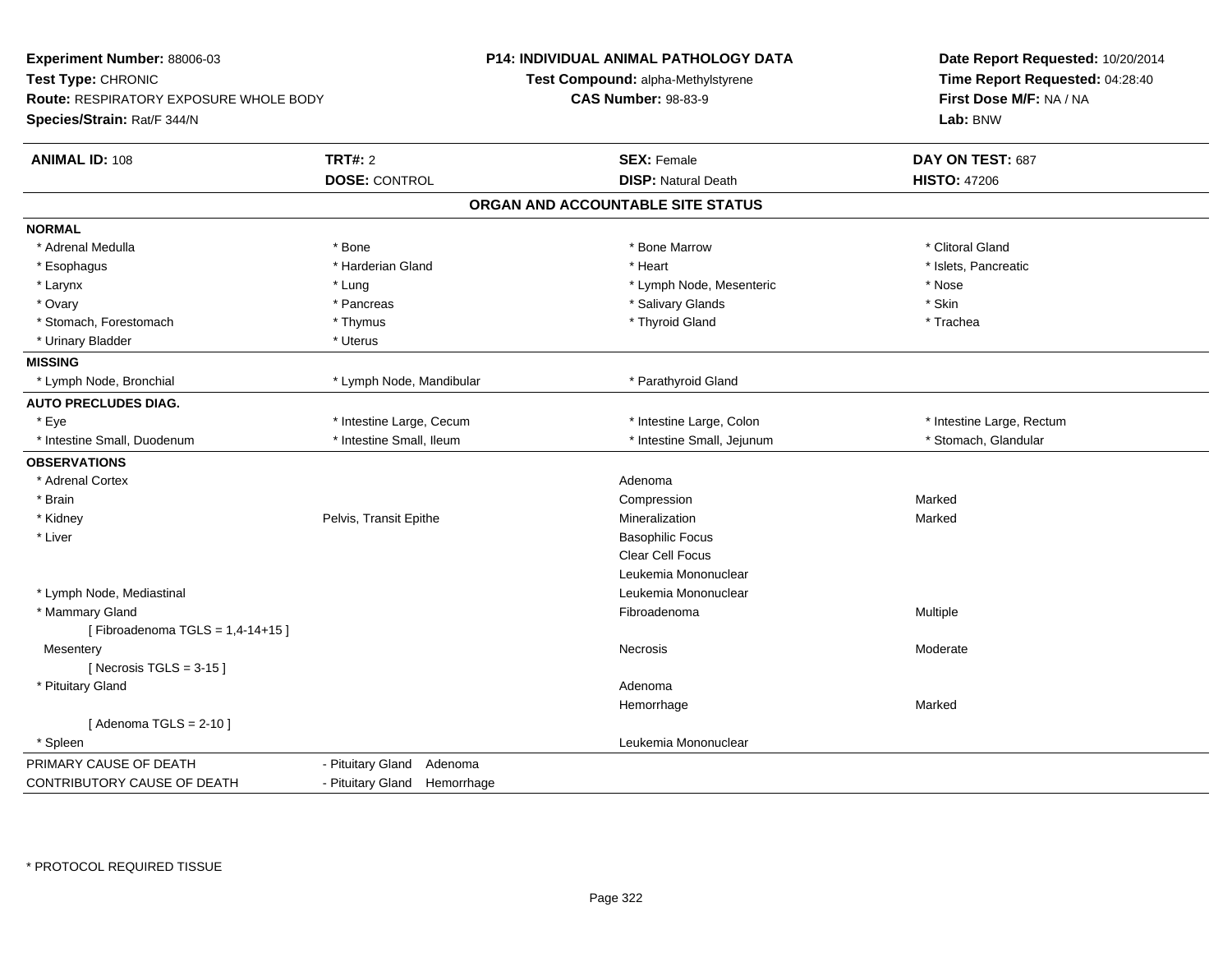| <b>Experiment Number: 88006-03</b><br>Test Type: CHRONIC                     |                             | <b>P14: INDIVIDUAL ANIMAL PATHOLOGY DATA</b><br>Test Compound: alpha-Methylstyrene | Date Report Requested: 10/20/2014<br>Time Report Requested: 04:28:40 |
|------------------------------------------------------------------------------|-----------------------------|------------------------------------------------------------------------------------|----------------------------------------------------------------------|
| <b>Route: RESPIRATORY EXPOSURE WHOLE BODY</b><br>Species/Strain: Rat/F 344/N |                             | <b>CAS Number: 98-83-9</b>                                                         | First Dose M/F: NA / NA<br>Lab: BNW                                  |
| <b>ANIMAL ID: 109</b>                                                        | <b>TRT#: 2</b>              | <b>SEX: Female</b>                                                                 | DAY ON TEST: 16                                                      |
|                                                                              | <b>DOSE: CONTROL</b>        | <b>DISP:</b> Accidentally Killed                                                   | <b>HISTO: 47207</b>                                                  |
|                                                                              |                             | ORGAN AND ACCOUNTABLE SITE STATUS                                                  |                                                                      |
| <b>NORMAL</b>                                                                |                             |                                                                                    |                                                                      |
| * Adrenal Cortex                                                             | * Adrenal Medulla           | * Bone                                                                             | * Bone Marrow                                                        |
| * Brain                                                                      | * Clitoral Gland            | * Esophagus                                                                        | * Eye                                                                |
| * Harderian Gland                                                            | * Heart                     | * Intestine Large, Cecum                                                           | * Intestine Large, Colon                                             |
| * Intestine Large, Rectum                                                    | * Intestine Small, Duodenum | * Intestine Small, Ileum                                                           | * Intestine Small, Jejunum                                           |
| * Islets, Pancreatic                                                         | * Kidney                    | * Larynx                                                                           | * Liver                                                              |
| * Lung                                                                       | * Lymph Node, Mediastinal   | * Lymph Node, Mesenteric                                                           | * Mammary Gland                                                      |
| * Nose                                                                       | * Ovary                     | * Pancreas                                                                         | * Parathyroid Gland                                                  |
| * Pituitary Gland                                                            | * Salivary Glands           | * Skin                                                                             | * Spleen                                                             |
| * Stomach, Forestomach                                                       | * Stomach, Glandular        | * Thymus                                                                           | * Thyroid Gland                                                      |
| * Trachea                                                                    | * Urinary Bladder           | * Uterus                                                                           |                                                                      |
| <b>MISSING</b>                                                               |                             |                                                                                    |                                                                      |
| * Lymph Node, Bronchial                                                      | * Lymph Node, Mandibular    |                                                                                    |                                                                      |
| PRIMARY CAUSE OF DEATH                                                       | - UNCERTAIN                 |                                                                                    |                                                                      |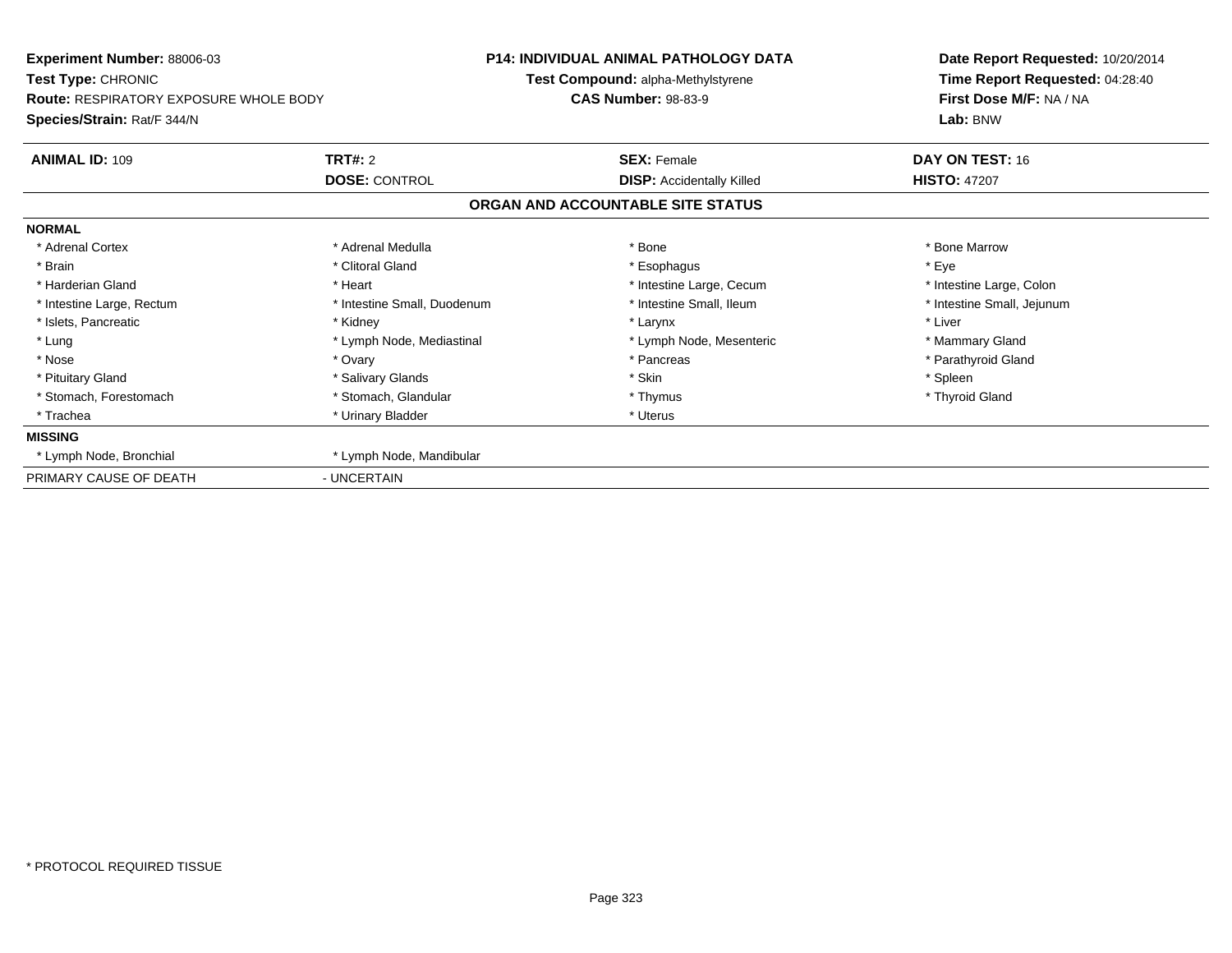| Experiment Number: 88006-03<br>Test Type: CHRONIC<br><b>Route: RESPIRATORY EXPOSURE WHOLE BODY</b><br>Species/Strain: Rat/F 344/N |                                        | P14: INDIVIDUAL ANIMAL PATHOLOGY DATA<br>Test Compound: alpha-Methylstyrene<br><b>CAS Number: 98-83-9</b> | Date Report Requested: 10/20/2014<br>Time Report Requested: 04:28:40<br>First Dose M/F: NA / NA<br>Lab: BNW |
|-----------------------------------------------------------------------------------------------------------------------------------|----------------------------------------|-----------------------------------------------------------------------------------------------------------|-------------------------------------------------------------------------------------------------------------|
| <b>ANIMAL ID: 110</b>                                                                                                             | <b>TRT#: 2</b><br><b>DOSE: CONTROL</b> | <b>SEX: Female</b><br><b>DISP: Natural Death</b>                                                          | DAY ON TEST: 722<br><b>HISTO: 47208</b>                                                                     |
|                                                                                                                                   |                                        | ORGAN AND ACCOUNTABLE SITE STATUS                                                                         |                                                                                                             |
| <b>NORMAL</b>                                                                                                                     |                                        |                                                                                                           |                                                                                                             |
| * Adrenal Medulla                                                                                                                 | * Bone                                 | * Bone Marrow                                                                                             | * Clitoral Gland                                                                                            |
| * Esophagus                                                                                                                       | * Harderian Gland                      | * Heart                                                                                                   | * Intestine Large, Rectum                                                                                   |
| * Islets, Pancreatic                                                                                                              | * Larynx                               | * Liver                                                                                                   | * Lymph Node, Mediastinal                                                                                   |
| * Lymph Node, Mesenteric                                                                                                          | * Ovary                                | * Pancreas                                                                                                | * Parathyroid Gland                                                                                         |
| * Salivary Glands                                                                                                                 | * Spleen                               | * Stomach, Forestomach                                                                                    | * Stomach, Glandular                                                                                        |
| * Thymus                                                                                                                          | * Thyroid Gland                        | * Trachea                                                                                                 | * Urinary Bladder                                                                                           |
| * Uterus                                                                                                                          |                                        |                                                                                                           |                                                                                                             |
| <b>MISSING</b>                                                                                                                    |                                        |                                                                                                           |                                                                                                             |
| * Lymph Node, Bronchial                                                                                                           | * Lymph Node, Mandibular               |                                                                                                           |                                                                                                             |
| <b>AUTO PRECLUDES DIAG.</b>                                                                                                       |                                        |                                                                                                           |                                                                                                             |
| * Intestine Large, Cecum                                                                                                          | * Intestine Large, Colon               | * Intestine Small, Duodenum                                                                               | * Intestine Small, Ileum                                                                                    |
| * Intestine Small, Jejunum                                                                                                        |                                        |                                                                                                           |                                                                                                             |
| <b>OBSERVATIONS</b>                                                                                                               |                                        |                                                                                                           |                                                                                                             |
| * Adrenal Cortex                                                                                                                  |                                        | Angiectasis                                                                                               | Marked                                                                                                      |
| * Brain                                                                                                                           |                                        | Compression                                                                                               | Marked                                                                                                      |
|                                                                                                                                   | Cerebrum                               | <b>Infiltration Cellular</b>                                                                              | Mononuclear CI, Focal, Mild                                                                                 |
| * Eye                                                                                                                             | Retina                                 | Atrophy                                                                                                   | Moderate                                                                                                    |
|                                                                                                                                   | Lens                                   | Cataract                                                                                                  | Marked                                                                                                      |
| [Cataract TGLS = $2-13$ ]                                                                                                         |                                        |                                                                                                           |                                                                                                             |
| * Kidney                                                                                                                          | Pelvis, Transit Epithe                 | Mineralization                                                                                            | Minimal                                                                                                     |
|                                                                                                                                   |                                        | Nephropathy                                                                                               | Minimal                                                                                                     |
| * Lung                                                                                                                            | Alveolar Epith                         | Hyperplasia                                                                                               | Marked                                                                                                      |
| [ Hyperplasia TGLS = 1-14 ]                                                                                                       |                                        |                                                                                                           |                                                                                                             |
| * Mammary Gland                                                                                                                   |                                        | Fibroadenoma                                                                                              |                                                                                                             |
| [Fibroadenoma TGLS = 5-7]                                                                                                         |                                        |                                                                                                           |                                                                                                             |
| * Nose                                                                                                                            | Olfactory Epi                          | Degeneration                                                                                              | Hyaline, Minimal                                                                                            |
| * Pituitary Gland                                                                                                                 |                                        | Adenoma                                                                                                   |                                                                                                             |
| [Adenoma TGLS = $3-10$ ]                                                                                                          |                                        |                                                                                                           |                                                                                                             |
| * Skin                                                                                                                            | <b>Subcut Tiss</b>                     | Fibroma                                                                                                   |                                                                                                             |
| [Fibroma TGLS = $4-14$ ]                                                                                                          |                                        |                                                                                                           |                                                                                                             |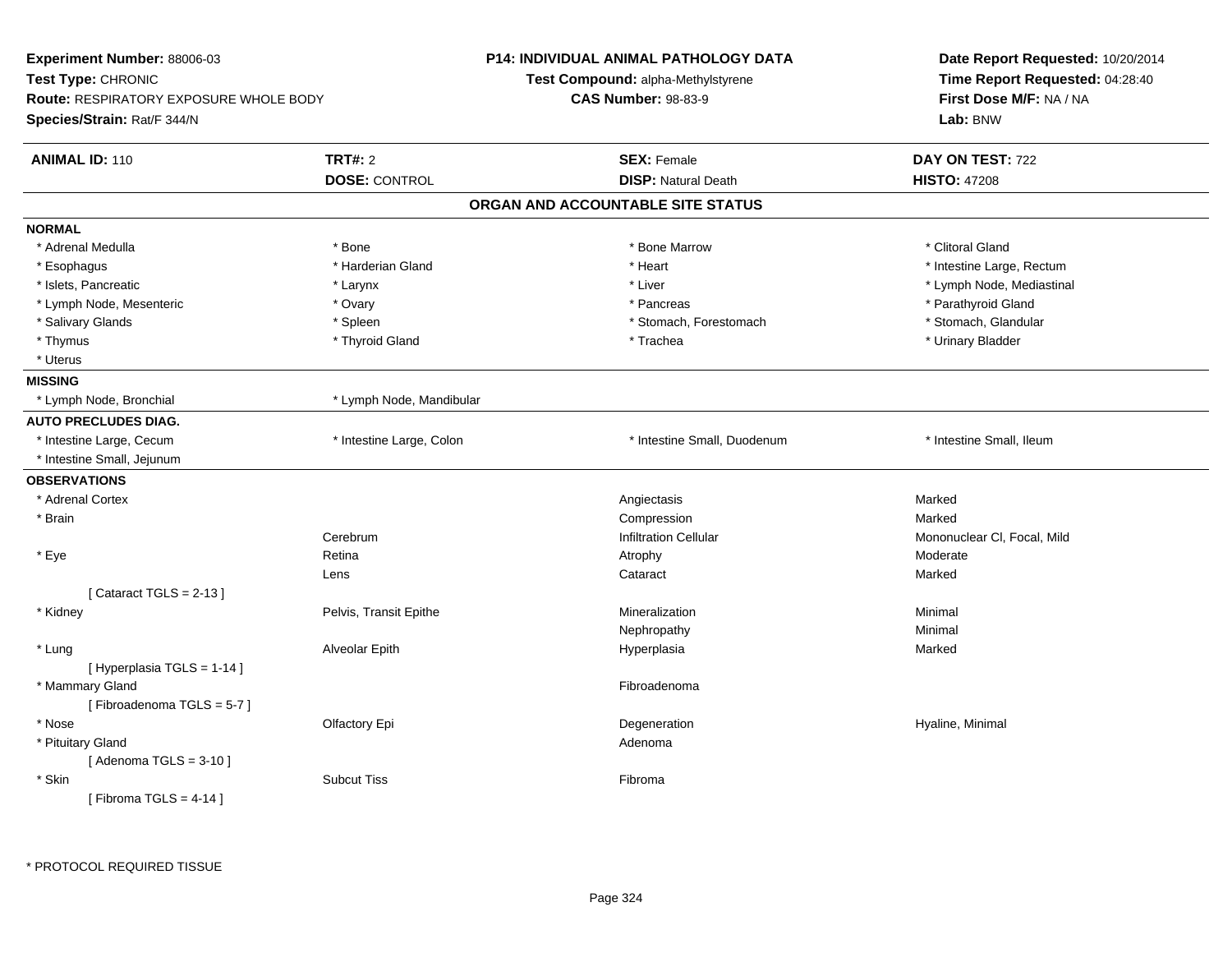| <b>Experiment Number: 88006-03</b><br><b>Test Type: CHRONIC</b><br><b>Route: RESPIRATORY EXPOSURE WHOLE BODY</b><br>Species/Strain: Rat/F 344/N |                           | <b>P14: INDIVIDUAL ANIMAL PATHOLOGY DATA</b> | Date Report Requested: 10/20/2014 |  |
|-------------------------------------------------------------------------------------------------------------------------------------------------|---------------------------|----------------------------------------------|-----------------------------------|--|
|                                                                                                                                                 |                           | Test Compound: alpha-Methylstyrene           | Time Report Requested: 04:28:40   |  |
|                                                                                                                                                 |                           | <b>CAS Number: 98-83-9</b>                   | First Dose M/F: NA / NA           |  |
|                                                                                                                                                 |                           |                                              | Lab: BNW                          |  |
| <b>ANIMAL ID: 110</b>                                                                                                                           | <b>TRT#:</b> 2            | <b>SEX:</b> Female                           | <b>DAY ON TEST: 722</b>           |  |
| <b>DOSE: CONTROL</b>                                                                                                                            |                           | <b>DISP:</b> Natural Death                   | <b>HISTO: 47208</b>               |  |
|                                                                                                                                                 |                           | ORGAN AND ACCOUNTABLE SITE STATUS            |                                   |  |
| PRIMARY CAUSE OF DEATH                                                                                                                          | - Pituitary Gland Adenoma |                                              |                                   |  |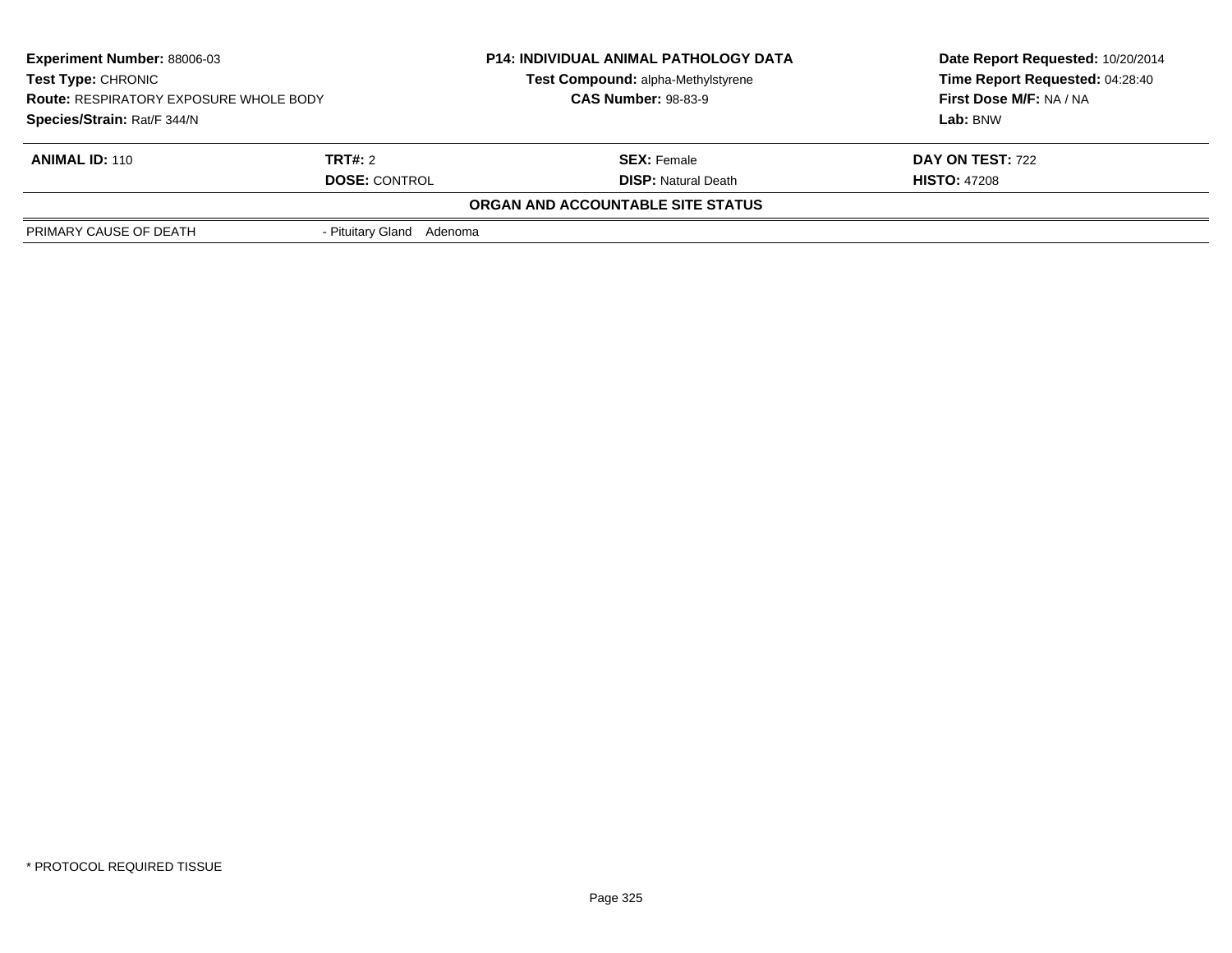| Experiment Number: 88006-03<br>Test Type: CHRONIC<br><b>Route: RESPIRATORY EXPOSURE WHOLE BODY</b><br>Species/Strain: Rat/F 344/N |                           | <b>P14: INDIVIDUAL ANIMAL PATHOLOGY DATA</b><br>Test Compound: alpha-Methylstyrene<br><b>CAS Number: 98-83-9</b> | Date Report Requested: 10/20/2014<br>Time Report Requested: 04:28:40<br>First Dose M/F: NA / NA<br>Lab: BNW |
|-----------------------------------------------------------------------------------------------------------------------------------|---------------------------|------------------------------------------------------------------------------------------------------------------|-------------------------------------------------------------------------------------------------------------|
| <b>ANIMAL ID: 111</b>                                                                                                             | <b>TRT#: 2</b>            | <b>SEX: Female</b>                                                                                               | DAY ON TEST: 731                                                                                            |
|                                                                                                                                   | <b>DOSE: CONTROL</b>      | <b>DISP: Terminal Sacrifice</b>                                                                                  | <b>HISTO: 47209</b>                                                                                         |
|                                                                                                                                   |                           | ORGAN AND ACCOUNTABLE SITE STATUS                                                                                |                                                                                                             |
| <b>NORMAL</b>                                                                                                                     |                           |                                                                                                                  |                                                                                                             |
| * Adrenal Cortex                                                                                                                  | * Adrenal Medulla         | * Bone                                                                                                           | * Bone Marrow                                                                                               |
| * Brain                                                                                                                           | * Clitoral Gland          | * Esophagus                                                                                                      | * Harderian Gland                                                                                           |
| * Heart                                                                                                                           | * Intestine Large, Cecum  | * Intestine Large, Colon                                                                                         | * Intestine Large, Rectum                                                                                   |
| * Intestine Small, Duodenum                                                                                                       | * Intestine Small, Ileum  | * Intestine Small, Jejunum                                                                                       | * Islets, Pancreatic                                                                                        |
| * Larynx                                                                                                                          | * Lymph Node, Mediastinal | * Lymph Node, Mesenteric                                                                                         | * Nose                                                                                                      |
| * Pancreas                                                                                                                        | * Parathyroid Gland       | * Salivary Glands                                                                                                | * Skin                                                                                                      |
| * Stomach, Forestomach                                                                                                            | * Stomach, Glandular      | * Thymus                                                                                                         | * Thyroid Gland                                                                                             |
| * Trachea                                                                                                                         | * Urinary Bladder         | * Uterus                                                                                                         |                                                                                                             |
| <b>MISSING</b>                                                                                                                    |                           |                                                                                                                  |                                                                                                             |
| * Lymph Node, Bronchial                                                                                                           | * Lymph Node, Mandibular  |                                                                                                                  |                                                                                                             |
| <b>OBSERVATIONS</b>                                                                                                               |                           |                                                                                                                  |                                                                                                             |
| * Eye                                                                                                                             | Retina                    | Atrophy                                                                                                          | Moderate                                                                                                    |
|                                                                                                                                   | Lens                      | Cataract                                                                                                         | Marked                                                                                                      |
| [Cataract TGLS = $2-13$ ]                                                                                                         |                           |                                                                                                                  |                                                                                                             |
| * Kidney                                                                                                                          | Pelvis, Transit Epithe    | Hyperplasia                                                                                                      | Mild                                                                                                        |
|                                                                                                                                   | Pelvis, Transit Epithe    | Mineralization                                                                                                   | Moderate                                                                                                    |
|                                                                                                                                   |                           | Nephropathy                                                                                                      | Mild                                                                                                        |
| * Liver                                                                                                                           |                           | Leukemia Mononuclear                                                                                             |                                                                                                             |
| * Lung                                                                                                                            |                           | Inflammation                                                                                                     | Chronic, Minimal                                                                                            |
| * Mammary Gland                                                                                                                   |                           | Fibroadenoma                                                                                                     |                                                                                                             |
| [Fibroadenoma TGLS = 1-14]                                                                                                        |                           |                                                                                                                  |                                                                                                             |
| Mesentery                                                                                                                         |                           | Necrosis                                                                                                         | Moderate                                                                                                    |
| [Necrosis TGLS = $5-15$ ]                                                                                                         |                           |                                                                                                                  |                                                                                                             |
| * Ovary                                                                                                                           |                           | Cyst                                                                                                             | Marked                                                                                                      |
| [ $Cyst TGLS = 4-9$ ]                                                                                                             |                           |                                                                                                                  |                                                                                                             |
| * Pituitary Gland                                                                                                                 |                           | Adenoma                                                                                                          |                                                                                                             |
| [Adenoma TGLS = $3-10$ ]                                                                                                          |                           |                                                                                                                  |                                                                                                             |
| Pleura                                                                                                                            |                           | Inflammation                                                                                                     | Chronic, Minimal                                                                                            |
| * Spleen                                                                                                                          |                           | Leukemia Mononuclear                                                                                             |                                                                                                             |

PRIMARY CAUSE OF DEATH-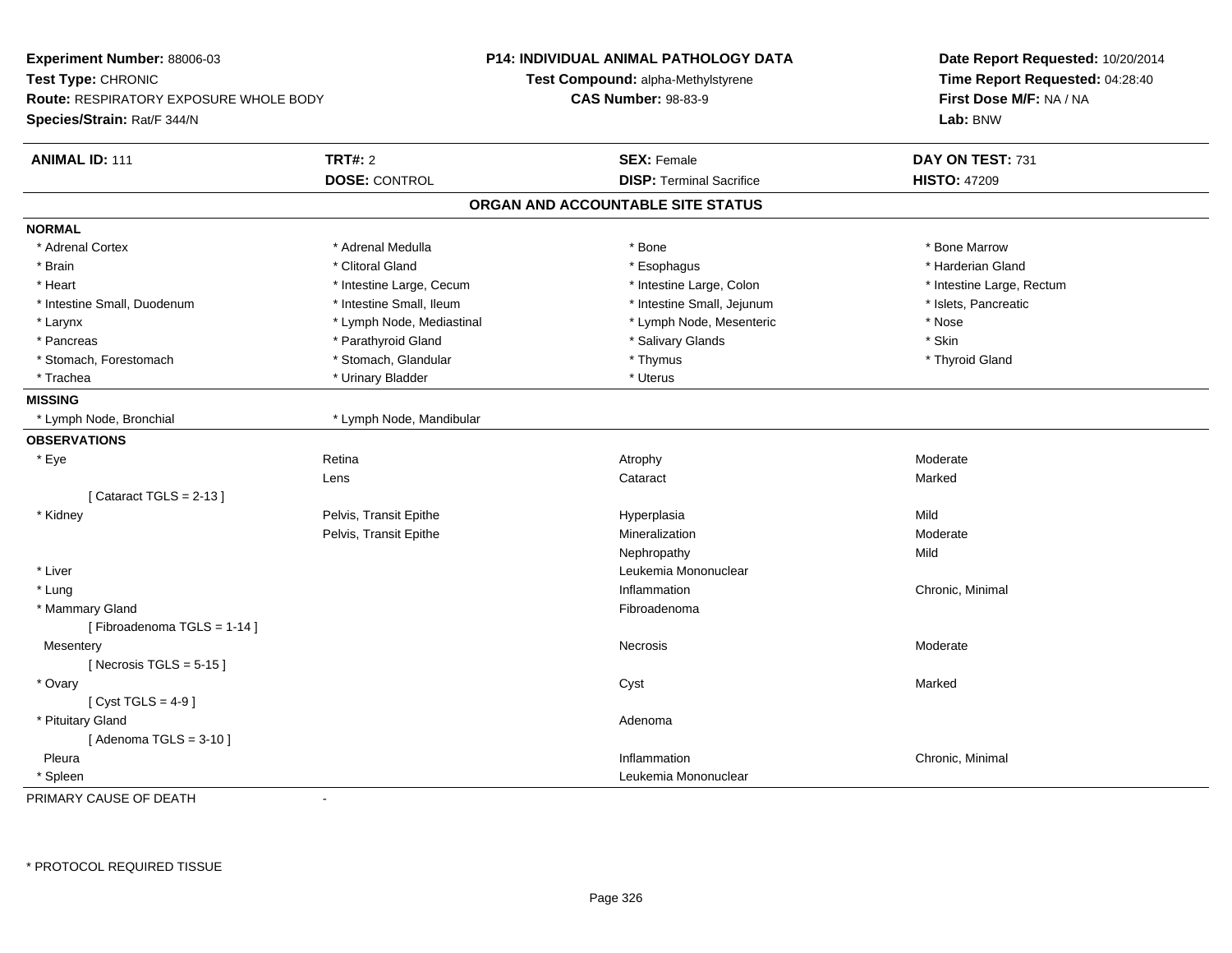| <b>Experiment Number: 88006-03</b><br><b>Test Type: CHRONIC</b><br><b>Route: RESPIRATORY EXPOSURE WHOLE BODY</b><br>Species/Strain: Rat/F 344/N |  | <b>P14: INDIVIDUAL ANIMAL PATHOLOGY DATA</b><br>Test Compound: alpha-Methylstyrene<br><b>CAS Number: 98-83-9</b> | Date Report Requested: 10/20/2014<br>Time Report Requested: 04:28:40<br>First Dose M/F: NA / NA<br>Lab: BNW |
|-------------------------------------------------------------------------------------------------------------------------------------------------|--|------------------------------------------------------------------------------------------------------------------|-------------------------------------------------------------------------------------------------------------|
| <b>ANIMAL ID: 111</b><br><b>TRT#:</b> 2<br><b>DOSE: CONTROL</b>                                                                                 |  | <b>SEX:</b> Female<br><b>DISP: Terminal Sacrifice</b>                                                            | DAY ON TEST: 731<br><b>HISTO: 47209</b>                                                                     |
|                                                                                                                                                 |  | ORGAN AND ACCOUNTABLE SITE STATUS                                                                                |                                                                                                             |
|                                                                                                                                                 |  |                                                                                                                  |                                                                                                             |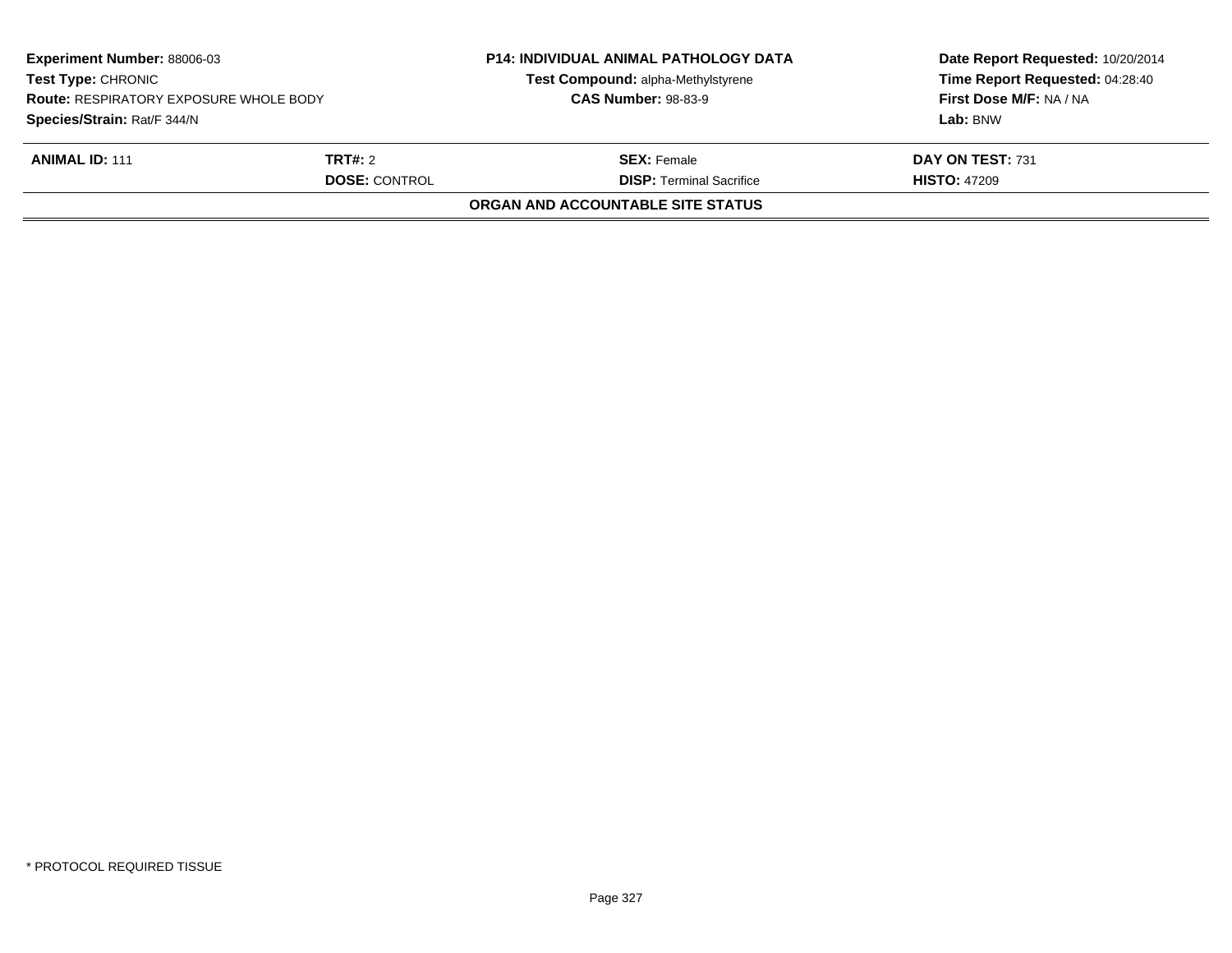| Experiment Number: 88006-03<br>Test Type: CHRONIC<br><b>Route: RESPIRATORY EXPOSURE WHOLE BODY</b><br>Species/Strain: Rat/F 344/N |                            | <b>P14: INDIVIDUAL ANIMAL PATHOLOGY DATA</b><br>Test Compound: alpha-Methylstyrene<br><b>CAS Number: 98-83-9</b> | Date Report Requested: 10/20/2014<br>Time Report Requested: 04:28:40<br>First Dose M/F: NA / NA<br>Lab: BNW |  |
|-----------------------------------------------------------------------------------------------------------------------------------|----------------------------|------------------------------------------------------------------------------------------------------------------|-------------------------------------------------------------------------------------------------------------|--|
| <b>ANIMAL ID: 112</b>                                                                                                             | TRT#: 2                    | <b>SEX: Female</b>                                                                                               | DAY ON TEST: 731                                                                                            |  |
|                                                                                                                                   | <b>DOSE: CONTROL</b>       | <b>DISP: Terminal Sacrifice</b>                                                                                  | <b>HISTO: 47210</b>                                                                                         |  |
|                                                                                                                                   |                            | ORGAN AND ACCOUNTABLE SITE STATUS                                                                                |                                                                                                             |  |
| <b>NORMAL</b>                                                                                                                     |                            |                                                                                                                  |                                                                                                             |  |
| * Adrenal Medulla                                                                                                                 | * Bone                     | * Bone Marrow                                                                                                    | * Brain                                                                                                     |  |
| * Clitoral Gland                                                                                                                  | * Esophagus                | * Harderian Gland                                                                                                | * Heart                                                                                                     |  |
| * Intestine Large, Cecum                                                                                                          | * Intestine Large, Colon   | * Intestine Large, Rectum                                                                                        | * Intestine Small, Duodenum                                                                                 |  |
| * Intestine Small, Ileum                                                                                                          | * Intestine Small, Jejunum | * Larynx                                                                                                         | * Lung                                                                                                      |  |
| * Lymph Node, Mesenteric                                                                                                          | * Mammary Gland            | * Nose                                                                                                           | * Pancreas                                                                                                  |  |
| * Parathyroid Gland                                                                                                               | * Salivary Glands          | * Skin                                                                                                           | * Stomach, Forestomach                                                                                      |  |
| * Stomach, Glandular                                                                                                              | * Thymus                   | * Thyroid Gland                                                                                                  | * Trachea                                                                                                   |  |
| * Urinary Bladder                                                                                                                 | * Uterus                   |                                                                                                                  |                                                                                                             |  |
| <b>MISSING</b>                                                                                                                    |                            |                                                                                                                  |                                                                                                             |  |
| * Lymph Node, Bronchial                                                                                                           | * Lymph Node, Mandibular   | * Lymph Node, Mediastinal                                                                                        |                                                                                                             |  |
| <b>OBSERVATIONS</b>                                                                                                               |                            |                                                                                                                  |                                                                                                             |  |
| * Adrenal Cortex                                                                                                                  |                            | Angiectasis                                                                                                      | Moderate                                                                                                    |  |
| * Eye                                                                                                                             | Lens                       | Cataract                                                                                                         | Mild                                                                                                        |  |
| * Islets, Pancreatic                                                                                                              |                            | Adenoma                                                                                                          |                                                                                                             |  |
| * Kidney                                                                                                                          | Pelvis, Transit Epithe     | Mineralization                                                                                                   | Mild                                                                                                        |  |
|                                                                                                                                   |                            | Nephropathy                                                                                                      | Minimal                                                                                                     |  |
| * Liver                                                                                                                           |                            | <b>Basophilic Focus</b>                                                                                          |                                                                                                             |  |
|                                                                                                                                   |                            | Leukemia Mononuclear                                                                                             |                                                                                                             |  |
| * Ovary                                                                                                                           |                            | Cyst                                                                                                             | Marked                                                                                                      |  |
| [ $Cyst TGLS = 1-9$ ]                                                                                                             |                            |                                                                                                                  |                                                                                                             |  |
| * Pituitary Gland                                                                                                                 |                            | Hyperplasia                                                                                                      | Moderate                                                                                                    |  |
| * Spleen                                                                                                                          |                            | Leukemia Mononuclear                                                                                             |                                                                                                             |  |
| PRIMARY CAUSE OF DEATH                                                                                                            | $\blacksquare$             |                                                                                                                  |                                                                                                             |  |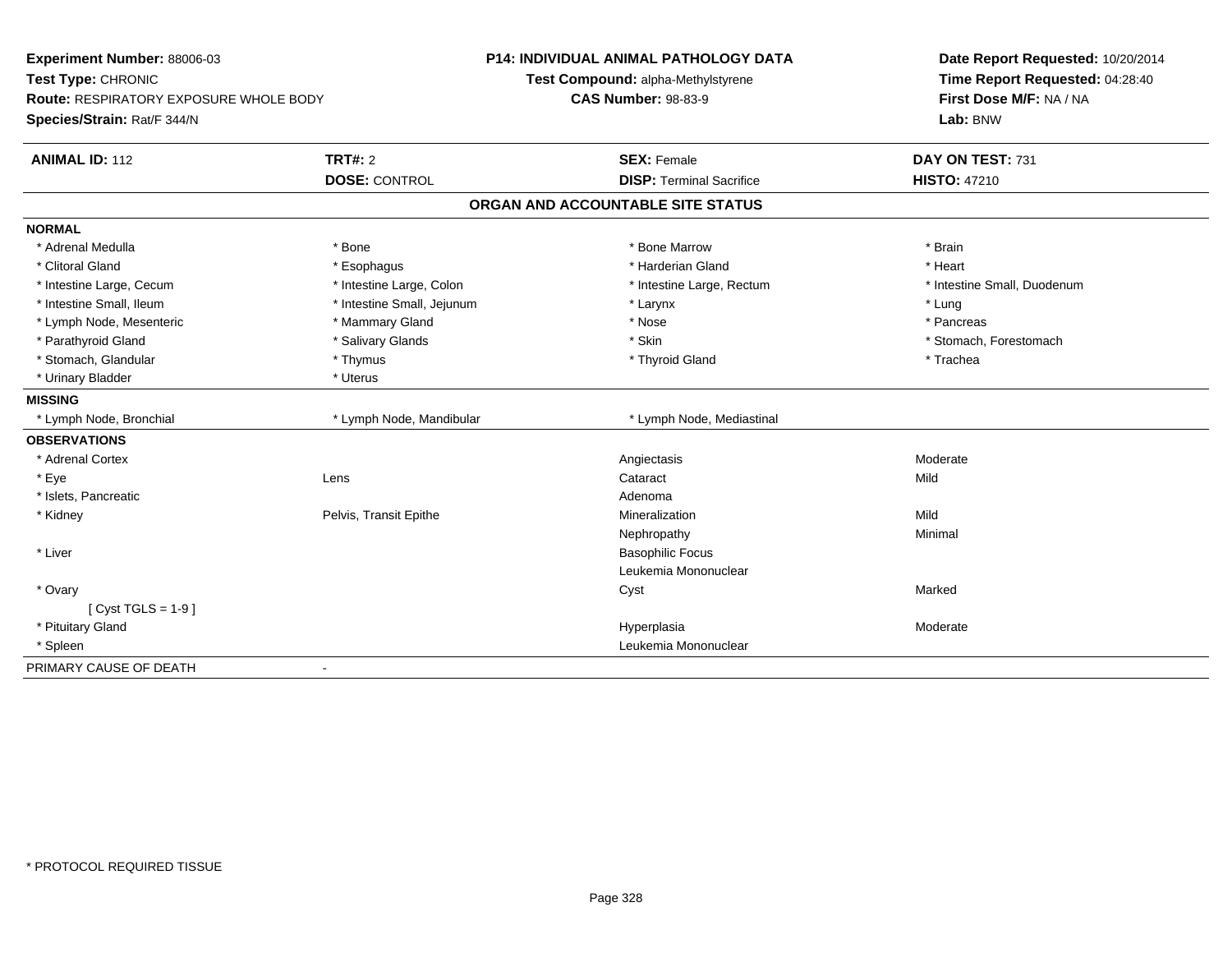| First Dose M/F: NA / NA<br><b>Route: RESPIRATORY EXPOSURE WHOLE BODY</b><br><b>CAS Number: 98-83-9</b><br>Species/Strain: Rat/F 344/N<br>Lab: BNW<br><b>TRT#: 2</b><br><b>SEX: Female</b><br>DAY ON TEST: 662<br><b>DOSE: CONTROL</b><br><b>HISTO: 47211</b><br><b>DISP:</b> Moribund Sacrifice<br>ORGAN AND ACCOUNTABLE SITE STATUS<br>* Bone<br>* Brain<br>* Adrenal Medulla<br>* Bone Marrow<br>* Harderian Gland<br>* Clitoral Gland<br>* Esophagus<br>* Eye<br>* Heart<br>* Intestine Large, Cecum<br>* Intestine Large, Colon<br>* Intestine Large, Rectum<br>* Intestine Small, Ileum<br>* Intestine Small, Duodenum<br>* Intestine Small, Jejunum<br>* Islets, Pancreatic<br>* Ovary<br>* Larynx<br>* Lymph Node, Mesenteric<br>* Nose<br>* Parathyroid Gland<br>* Salivary Glands<br>* Skin<br>* Pancreas<br>* Stomach, Forestomach<br>* Stomach, Glandular<br>* Thymus<br>* Spleen<br>* Urinary Bladder<br>* Uterus<br>* Thyroid Gland<br>* Trachea<br>* Lymph Node, Mandibular<br>* Lymph Node, Mediastinal<br>* Lymph Node, Bronchial<br>* Adrenal Cortex<br>Moderate<br>Necrosis<br>Mild<br>* Kidney<br>Pelvis, Transit Epithe<br>Hyperplasia<br>Pelvis, Transit Epithe<br>Mineralization<br>Minimal<br>Mild<br>Nephropathy<br><b>Clear Cell Focus</b><br>* Liver<br>Mild<br>Vacuolization Cytoplasmic<br>[Clear Cell Focus TGLS = 2-6]<br>* Lung<br><b>Infiltration Cellular</b><br>Histiocyte, Minimal<br>Alveolus<br>* Mammary Gland<br>Fibroadenoma<br>[Fibroadenoma TGLS = $1-14+15$ ] | Experiment Number: 88006-03<br>Test Type: CHRONIC |  | <b>P14: INDIVIDUAL ANIMAL PATHOLOGY DATA</b> | Date Report Requested: 10/20/2014<br>Time Report Requested: 04:28:40 |  |
|----------------------------------------------------------------------------------------------------------------------------------------------------------------------------------------------------------------------------------------------------------------------------------------------------------------------------------------------------------------------------------------------------------------------------------------------------------------------------------------------------------------------------------------------------------------------------------------------------------------------------------------------------------------------------------------------------------------------------------------------------------------------------------------------------------------------------------------------------------------------------------------------------------------------------------------------------------------------------------------------------------------------------------------------------------------------------------------------------------------------------------------------------------------------------------------------------------------------------------------------------------------------------------------------------------------------------------------------------------------------------------------------------------------------------------------------------------------------------------------------------------|---------------------------------------------------|--|----------------------------------------------|----------------------------------------------------------------------|--|
|                                                                                                                                                                                                                                                                                                                                                                                                                                                                                                                                                                                                                                                                                                                                                                                                                                                                                                                                                                                                                                                                                                                                                                                                                                                                                                                                                                                                                                                                                                          |                                                   |  | Test Compound: alpha-Methylstyrene           |                                                                      |  |
|                                                                                                                                                                                                                                                                                                                                                                                                                                                                                                                                                                                                                                                                                                                                                                                                                                                                                                                                                                                                                                                                                                                                                                                                                                                                                                                                                                                                                                                                                                          |                                                   |  |                                              |                                                                      |  |
|                                                                                                                                                                                                                                                                                                                                                                                                                                                                                                                                                                                                                                                                                                                                                                                                                                                                                                                                                                                                                                                                                                                                                                                                                                                                                                                                                                                                                                                                                                          |                                                   |  |                                              |                                                                      |  |
|                                                                                                                                                                                                                                                                                                                                                                                                                                                                                                                                                                                                                                                                                                                                                                                                                                                                                                                                                                                                                                                                                                                                                                                                                                                                                                                                                                                                                                                                                                          | <b>ANIMAL ID: 113</b>                             |  |                                              |                                                                      |  |
|                                                                                                                                                                                                                                                                                                                                                                                                                                                                                                                                                                                                                                                                                                                                                                                                                                                                                                                                                                                                                                                                                                                                                                                                                                                                                                                                                                                                                                                                                                          |                                                   |  |                                              |                                                                      |  |
|                                                                                                                                                                                                                                                                                                                                                                                                                                                                                                                                                                                                                                                                                                                                                                                                                                                                                                                                                                                                                                                                                                                                                                                                                                                                                                                                                                                                                                                                                                          |                                                   |  |                                              |                                                                      |  |
|                                                                                                                                                                                                                                                                                                                                                                                                                                                                                                                                                                                                                                                                                                                                                                                                                                                                                                                                                                                                                                                                                                                                                                                                                                                                                                                                                                                                                                                                                                          | <b>NORMAL</b>                                     |  |                                              |                                                                      |  |
|                                                                                                                                                                                                                                                                                                                                                                                                                                                                                                                                                                                                                                                                                                                                                                                                                                                                                                                                                                                                                                                                                                                                                                                                                                                                                                                                                                                                                                                                                                          |                                                   |  |                                              |                                                                      |  |
|                                                                                                                                                                                                                                                                                                                                                                                                                                                                                                                                                                                                                                                                                                                                                                                                                                                                                                                                                                                                                                                                                                                                                                                                                                                                                                                                                                                                                                                                                                          |                                                   |  |                                              |                                                                      |  |
|                                                                                                                                                                                                                                                                                                                                                                                                                                                                                                                                                                                                                                                                                                                                                                                                                                                                                                                                                                                                                                                                                                                                                                                                                                                                                                                                                                                                                                                                                                          |                                                   |  |                                              |                                                                      |  |
|                                                                                                                                                                                                                                                                                                                                                                                                                                                                                                                                                                                                                                                                                                                                                                                                                                                                                                                                                                                                                                                                                                                                                                                                                                                                                                                                                                                                                                                                                                          |                                                   |  |                                              |                                                                      |  |
|                                                                                                                                                                                                                                                                                                                                                                                                                                                                                                                                                                                                                                                                                                                                                                                                                                                                                                                                                                                                                                                                                                                                                                                                                                                                                                                                                                                                                                                                                                          |                                                   |  |                                              |                                                                      |  |
|                                                                                                                                                                                                                                                                                                                                                                                                                                                                                                                                                                                                                                                                                                                                                                                                                                                                                                                                                                                                                                                                                                                                                                                                                                                                                                                                                                                                                                                                                                          |                                                   |  |                                              |                                                                      |  |
|                                                                                                                                                                                                                                                                                                                                                                                                                                                                                                                                                                                                                                                                                                                                                                                                                                                                                                                                                                                                                                                                                                                                                                                                                                                                                                                                                                                                                                                                                                          |                                                   |  |                                              |                                                                      |  |
|                                                                                                                                                                                                                                                                                                                                                                                                                                                                                                                                                                                                                                                                                                                                                                                                                                                                                                                                                                                                                                                                                                                                                                                                                                                                                                                                                                                                                                                                                                          |                                                   |  |                                              |                                                                      |  |
|                                                                                                                                                                                                                                                                                                                                                                                                                                                                                                                                                                                                                                                                                                                                                                                                                                                                                                                                                                                                                                                                                                                                                                                                                                                                                                                                                                                                                                                                                                          | <b>MISSING</b>                                    |  |                                              |                                                                      |  |
|                                                                                                                                                                                                                                                                                                                                                                                                                                                                                                                                                                                                                                                                                                                                                                                                                                                                                                                                                                                                                                                                                                                                                                                                                                                                                                                                                                                                                                                                                                          |                                                   |  |                                              |                                                                      |  |
|                                                                                                                                                                                                                                                                                                                                                                                                                                                                                                                                                                                                                                                                                                                                                                                                                                                                                                                                                                                                                                                                                                                                                                                                                                                                                                                                                                                                                                                                                                          | <b>OBSERVATIONS</b>                               |  |                                              |                                                                      |  |
|                                                                                                                                                                                                                                                                                                                                                                                                                                                                                                                                                                                                                                                                                                                                                                                                                                                                                                                                                                                                                                                                                                                                                                                                                                                                                                                                                                                                                                                                                                          |                                                   |  |                                              |                                                                      |  |
|                                                                                                                                                                                                                                                                                                                                                                                                                                                                                                                                                                                                                                                                                                                                                                                                                                                                                                                                                                                                                                                                                                                                                                                                                                                                                                                                                                                                                                                                                                          |                                                   |  |                                              |                                                                      |  |
|                                                                                                                                                                                                                                                                                                                                                                                                                                                                                                                                                                                                                                                                                                                                                                                                                                                                                                                                                                                                                                                                                                                                                                                                                                                                                                                                                                                                                                                                                                          |                                                   |  |                                              |                                                                      |  |
|                                                                                                                                                                                                                                                                                                                                                                                                                                                                                                                                                                                                                                                                                                                                                                                                                                                                                                                                                                                                                                                                                                                                                                                                                                                                                                                                                                                                                                                                                                          |                                                   |  |                                              |                                                                      |  |
|                                                                                                                                                                                                                                                                                                                                                                                                                                                                                                                                                                                                                                                                                                                                                                                                                                                                                                                                                                                                                                                                                                                                                                                                                                                                                                                                                                                                                                                                                                          |                                                   |  |                                              |                                                                      |  |
|                                                                                                                                                                                                                                                                                                                                                                                                                                                                                                                                                                                                                                                                                                                                                                                                                                                                                                                                                                                                                                                                                                                                                                                                                                                                                                                                                                                                                                                                                                          |                                                   |  |                                              |                                                                      |  |
|                                                                                                                                                                                                                                                                                                                                                                                                                                                                                                                                                                                                                                                                                                                                                                                                                                                                                                                                                                                                                                                                                                                                                                                                                                                                                                                                                                                                                                                                                                          |                                                   |  |                                              |                                                                      |  |
|                                                                                                                                                                                                                                                                                                                                                                                                                                                                                                                                                                                                                                                                                                                                                                                                                                                                                                                                                                                                                                                                                                                                                                                                                                                                                                                                                                                                                                                                                                          |                                                   |  |                                              |                                                                      |  |
|                                                                                                                                                                                                                                                                                                                                                                                                                                                                                                                                                                                                                                                                                                                                                                                                                                                                                                                                                                                                                                                                                                                                                                                                                                                                                                                                                                                                                                                                                                          |                                                   |  |                                              |                                                                      |  |
|                                                                                                                                                                                                                                                                                                                                                                                                                                                                                                                                                                                                                                                                                                                                                                                                                                                                                                                                                                                                                                                                                                                                                                                                                                                                                                                                                                                                                                                                                                          |                                                   |  |                                              |                                                                      |  |
| * Pituitary Gland<br>Adenoma                                                                                                                                                                                                                                                                                                                                                                                                                                                                                                                                                                                                                                                                                                                                                                                                                                                                                                                                                                                                                                                                                                                                                                                                                                                                                                                                                                                                                                                                             |                                                   |  |                                              |                                                                      |  |
| [Adenoma TGLS = $4-10$ ]                                                                                                                                                                                                                                                                                                                                                                                                                                                                                                                                                                                                                                                                                                                                                                                                                                                                                                                                                                                                                                                                                                                                                                                                                                                                                                                                                                                                                                                                                 |                                                   |  |                                              |                                                                      |  |
| - Pituitary Gland Adenoma                                                                                                                                                                                                                                                                                                                                                                                                                                                                                                                                                                                                                                                                                                                                                                                                                                                                                                                                                                                                                                                                                                                                                                                                                                                                                                                                                                                                                                                                                | PRIMARY CAUSE OF DEATH                            |  |                                              |                                                                      |  |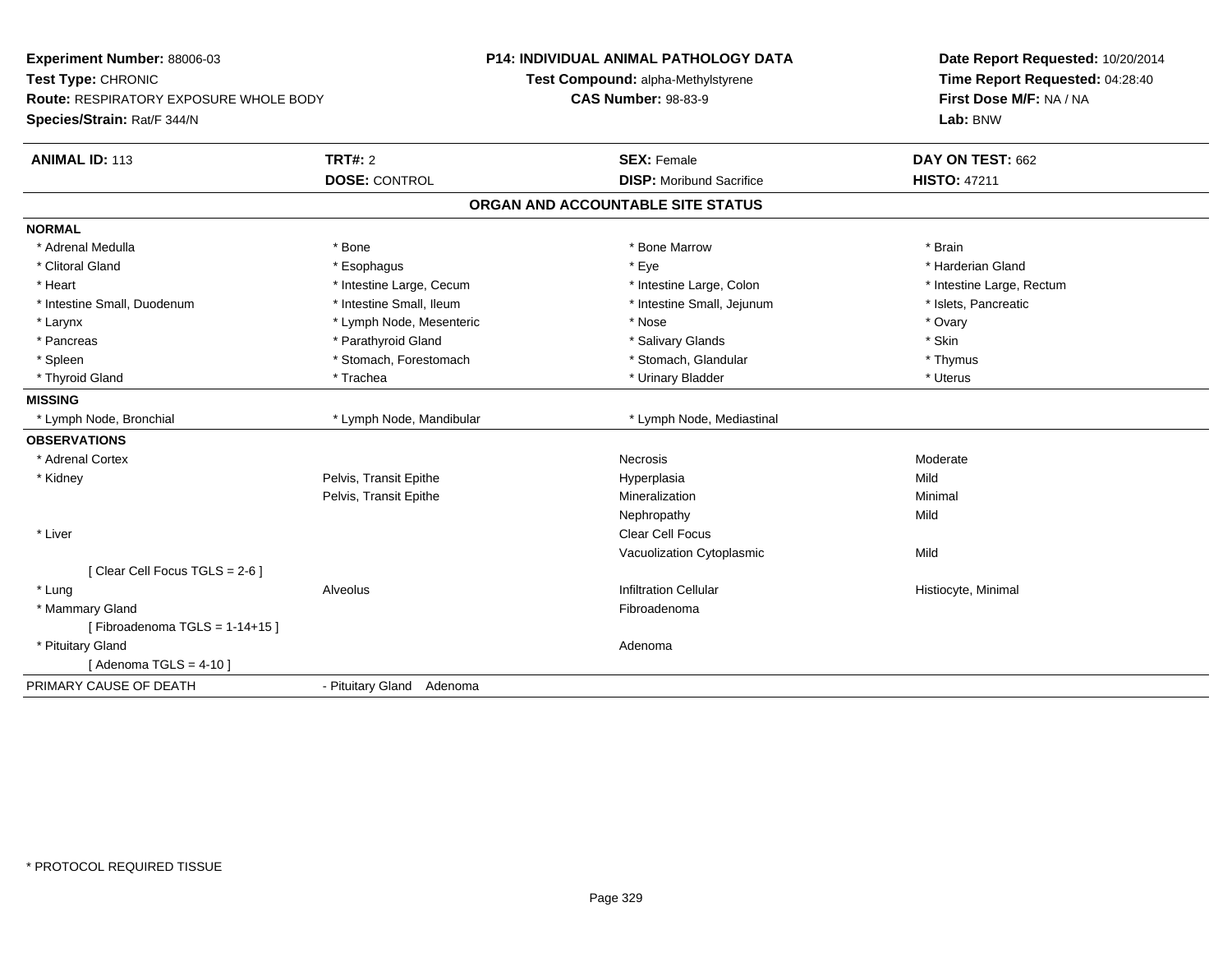| Experiment Number: 88006-03              |                          | <b>P14: INDIVIDUAL ANIMAL PATHOLOGY DATA</b> | Date Report Requested: 10/20/2014 |
|------------------------------------------|--------------------------|----------------------------------------------|-----------------------------------|
| Test Type: CHRONIC                       |                          | Test Compound: alpha-Methylstyrene           | Time Report Requested: 04:28:40   |
| Route: RESPIRATORY EXPOSURE WHOLE BODY   |                          | <b>CAS Number: 98-83-9</b>                   | First Dose M/F: NA / NA           |
| Species/Strain: Rat/F 344/N              |                          |                                              | Lab: BNW                          |
| <b>ANIMAL ID: 114</b>                    | <b>TRT#: 2</b>           | <b>SEX: Female</b>                           | DAY ON TEST: 732                  |
|                                          | <b>DOSE: CONTROL</b>     | <b>DISP: Terminal Sacrifice</b>              | <b>HISTO: 47212</b>               |
|                                          |                          | ORGAN AND ACCOUNTABLE SITE STATUS            |                                   |
| <b>NORMAL</b>                            |                          |                                              |                                   |
| * Adrenal Cortex                         | * Adrenal Medulla        | * Bone                                       | * Bone Marrow                     |
| * Brain                                  | * Esophagus              | * Eye                                        | * Harderian Gland                 |
| * Heart                                  | * Intestine Large, Cecum | * Intestine Large, Colon                     | * Intestine Large, Rectum         |
| * Intestine Small, Duodenum              | * Intestine Small, Ileum | * Intestine Small, Jejunum                   | * Islets, Pancreatic              |
| * Larynx                                 | * Lymph Node, Mesenteric | * Mammary Gland                              | * Nose                            |
| * Ovary                                  | * Pancreas               | * Parathyroid Gland                          | * Salivary Glands                 |
| * Skin                                   | * Spleen                 | * Stomach, Forestomach                       | * Stomach, Glandular              |
| * Thymus                                 | * Thyroid Gland          | * Trachea                                    | * Urinary Bladder                 |
| <b>MISSING</b>                           |                          |                                              |                                   |
| * Lymph Node, Bronchial                  | * Lymph Node, Mandibular | * Lymph Node, Mediastinal                    |                                   |
| <b>OBSERVATIONS</b>                      |                          |                                              |                                   |
| * Clitoral Gland                         |                          | Fibrosarcoma                                 |                                   |
| * Kidney                                 | Pelvis, Transit Epithe   | Mineralization                               | Minimal                           |
|                                          |                          | Nephropathy                                  | Minimal                           |
| * Liver                                  |                          | <b>Basophilic Focus</b>                      |                                   |
| * Lung                                   | Alveolus                 | <b>Infiltration Cellular</b>                 | Histiocyte, Minimal               |
|                                          |                          | Inflammation                                 | Chronic, Mild                     |
| * Pituitary Gland                        |                          | Hyperplasia                                  | Moderate                          |
| Pleura                                   |                          | Inflammation                                 | Chronic, Minimal                  |
| * Uterus                                 |                          | Polyp Stromal                                |                                   |
| [ Polyp Stromal TGLS = 1-10 ]            |                          |                                              |                                   |
| PRIMARY CAUSE OF DEATH<br>$\blacksquare$ |                          |                                              |                                   |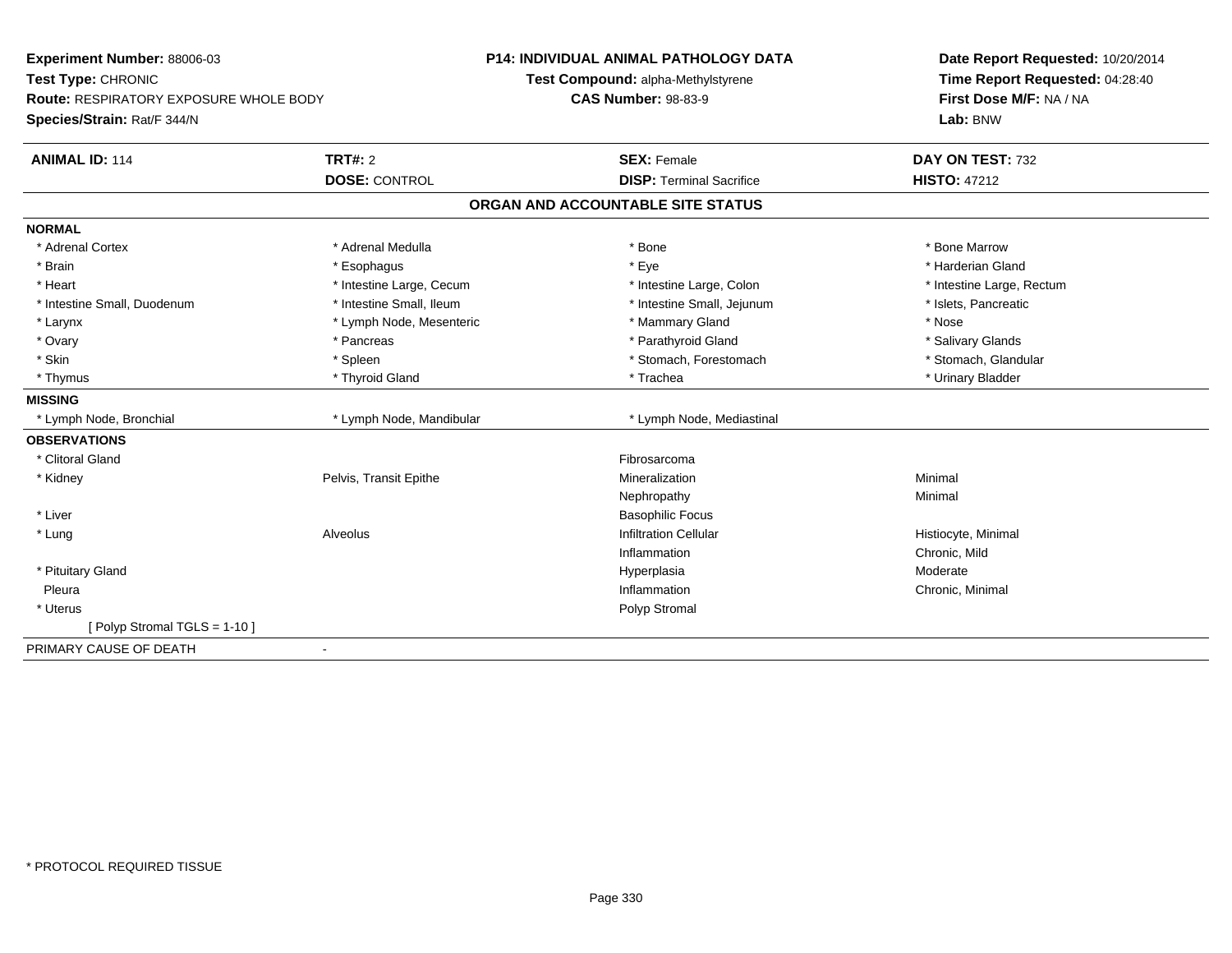| Experiment Number: 88006-03<br>Test Type: CHRONIC<br>Route: RESPIRATORY EXPOSURE WHOLE BODY |                           | P14: INDIVIDUAL ANIMAL PATHOLOGY DATA | Date Report Requested: 10/20/2014<br>Time Report Requested: 04:28:40<br>First Dose M/F: NA / NA |  |
|---------------------------------------------------------------------------------------------|---------------------------|---------------------------------------|-------------------------------------------------------------------------------------------------|--|
|                                                                                             |                           | Test Compound: alpha-Methylstyrene    |                                                                                                 |  |
|                                                                                             |                           | <b>CAS Number: 98-83-9</b>            |                                                                                                 |  |
| Species/Strain: Rat/F 344/N                                                                 |                           |                                       | Lab: BNW                                                                                        |  |
| <b>ANIMAL ID: 115</b>                                                                       | <b>TRT#: 2</b>            | <b>SEX: Female</b>                    | DAY ON TEST: 731                                                                                |  |
|                                                                                             | <b>DOSE: CONTROL</b>      | <b>DISP: Terminal Sacrifice</b>       | <b>HISTO: 47213</b>                                                                             |  |
|                                                                                             |                           | ORGAN AND ACCOUNTABLE SITE STATUS     |                                                                                                 |  |
| <b>NORMAL</b>                                                                               |                           |                                       |                                                                                                 |  |
| * Adrenal Medulla                                                                           | * Bone                    | * Bone Marrow                         | * Esophagus                                                                                     |  |
| * Eye                                                                                       | * Harderian Gland         | * Heart                               | * Intestine Large, Cecum                                                                        |  |
| * Intestine Large, Colon                                                                    | * Intestine Large, Rectum | * Intestine Small, Duodenum           | * Intestine Small, Ileum                                                                        |  |
| * Intestine Small, Jejunum                                                                  | * Islets, Pancreatic      | * Larynx                              | * Nose                                                                                          |  |
| * Ovary                                                                                     | * Pancreas                | * Parathyroid Gland                   | * Salivary Glands                                                                               |  |
| * Skin                                                                                      | * Stomach, Forestomach    | * Stomach, Glandular                  | * Thymus                                                                                        |  |
| * Thyroid Gland                                                                             | * Trachea                 | * Urinary Bladder                     | * Uterus                                                                                        |  |
| <b>MISSING</b>                                                                              |                           |                                       |                                                                                                 |  |
| * Lymph Node, Bronchial                                                                     | * Lymph Node, Mandibular  | * Lymph Node, Mediastinal             |                                                                                                 |  |
| <b>OBSERVATIONS</b>                                                                         |                           |                                       |                                                                                                 |  |
| * Adrenal Cortex                                                                            |                           | Vacuolization Cytoplasmic             | Mild                                                                                            |  |
| * Brain                                                                                     |                           | Compression                           | Moderate                                                                                        |  |
| * Clitoral Gland                                                                            |                           | Hyperplasia                           | Marked                                                                                          |  |
| [ Hyperplasia TGLS = 2-9 ]                                                                  |                           |                                       |                                                                                                 |  |
| * Kidney                                                                                    |                           | Nephropathy                           | Minimal                                                                                         |  |
| * Liver                                                                                     |                           | Leukemia Mononuclear                  |                                                                                                 |  |
| * Lung                                                                                      | Alveolus                  | <b>Infiltration Cellular</b>          | Histiocyte, Minimal                                                                             |  |
| * Lymph Node, Mesenteric                                                                    |                           | Leukemia Mononuclear                  |                                                                                                 |  |
| * Mammary Gland                                                                             |                           | Fibroadenoma                          | Multiple                                                                                        |  |
| [Fibroadenoma TGLS = $2,3-14+15$ ]                                                          |                           |                                       |                                                                                                 |  |
| Mesentery                                                                                   |                           | Necrosis                              | Moderate                                                                                        |  |
| [Necrosis TGLS = $4-7$ ]                                                                    |                           |                                       |                                                                                                 |  |
| * Pituitary Gland                                                                           |                           | Adenoma                               |                                                                                                 |  |
| [Adenoma TGLS = $1-10$ ]                                                                    |                           |                                       |                                                                                                 |  |
| Pleura                                                                                      |                           | Inflammation                          | Chronic, Minimal                                                                                |  |
| * Spleen                                                                                    |                           | Leukemia Mononuclear                  |                                                                                                 |  |
| [ Leukemia Mononuclear TGLS = 5-6 ]                                                         |                           |                                       |                                                                                                 |  |
| PRIMARY CAUSE OF DEATH                                                                      | $\blacksquare$            |                                       |                                                                                                 |  |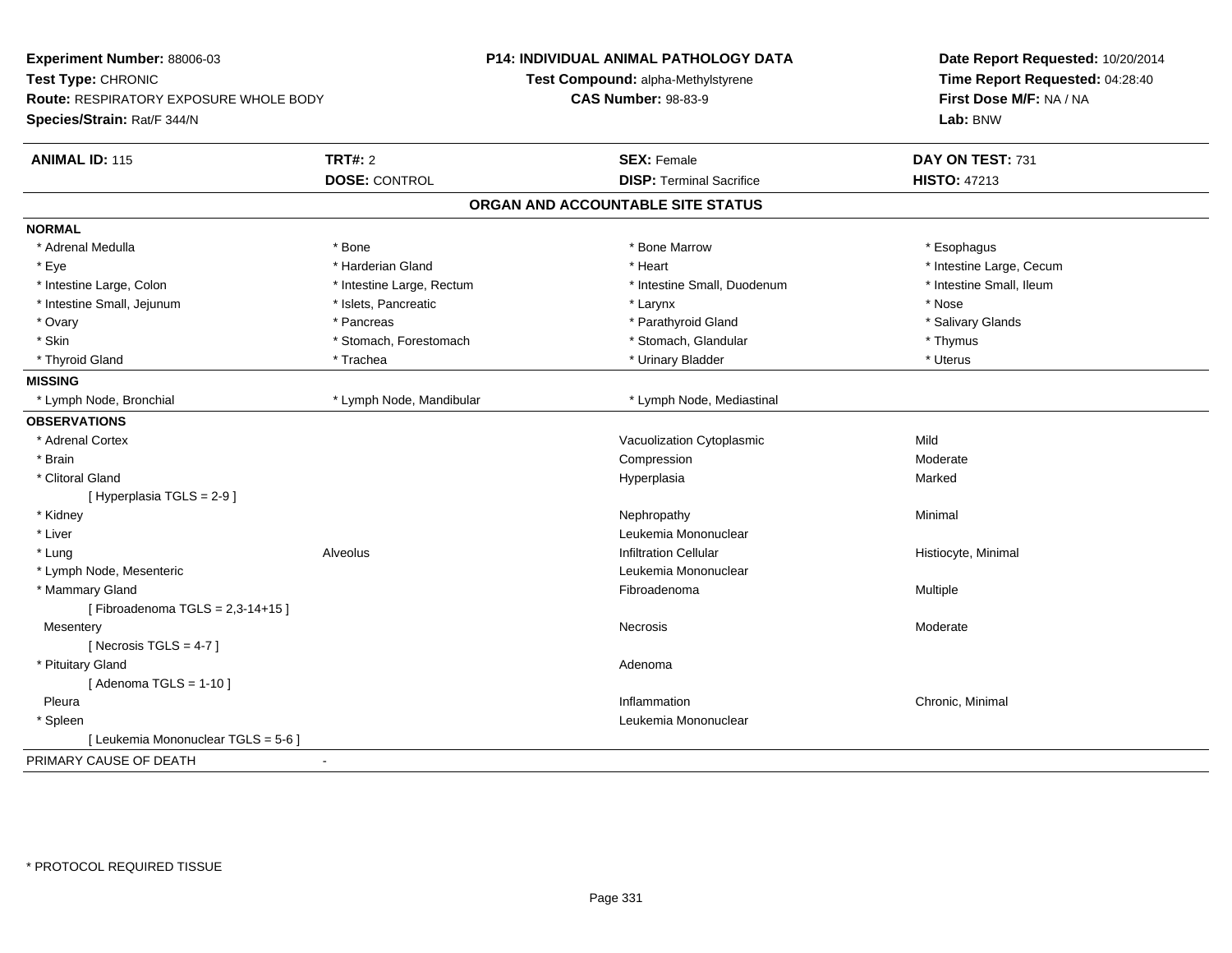| Experiment Number: 88006-03<br>Test Type: CHRONIC<br><b>Route: RESPIRATORY EXPOSURE WHOLE BODY</b><br>Species/Strain: Rat/F 344/N |                                                                                                                                                                                                                                                                                                                  | Date Report Requested: 10/20/2014<br>Time Report Requested: 04:28:40<br>First Dose M/F: NA / NA<br>Lab: BNW                                                                                                                                |
|-----------------------------------------------------------------------------------------------------------------------------------|------------------------------------------------------------------------------------------------------------------------------------------------------------------------------------------------------------------------------------------------------------------------------------------------------------------|--------------------------------------------------------------------------------------------------------------------------------------------------------------------------------------------------------------------------------------------|
|                                                                                                                                   | <b>SEX: Female</b>                                                                                                                                                                                                                                                                                               | DAY ON TEST: 521                                                                                                                                                                                                                           |
|                                                                                                                                   |                                                                                                                                                                                                                                                                                                                  | <b>HISTO: 47214</b>                                                                                                                                                                                                                        |
|                                                                                                                                   |                                                                                                                                                                                                                                                                                                                  |                                                                                                                                                                                                                                            |
|                                                                                                                                   |                                                                                                                                                                                                                                                                                                                  |                                                                                                                                                                                                                                            |
|                                                                                                                                   | * Bone                                                                                                                                                                                                                                                                                                           | * Bone Marrow                                                                                                                                                                                                                              |
|                                                                                                                                   | * Eye                                                                                                                                                                                                                                                                                                            | * Harderian Gland                                                                                                                                                                                                                          |
|                                                                                                                                   | * Islets, Pancreatic                                                                                                                                                                                                                                                                                             | * Larynx                                                                                                                                                                                                                                   |
|                                                                                                                                   | * Mammary Gland                                                                                                                                                                                                                                                                                                  | * Nose                                                                                                                                                                                                                                     |
|                                                                                                                                   | * Parathyroid Gland                                                                                                                                                                                                                                                                                              | * Salivary Glands                                                                                                                                                                                                                          |
|                                                                                                                                   | * Stomach, Forestomach                                                                                                                                                                                                                                                                                           | * Thymus                                                                                                                                                                                                                                   |
|                                                                                                                                   | * Urinary Bladder                                                                                                                                                                                                                                                                                                |                                                                                                                                                                                                                                            |
|                                                                                                                                   |                                                                                                                                                                                                                                                                                                                  |                                                                                                                                                                                                                                            |
|                                                                                                                                   | * Lymph Node, Mediastinal                                                                                                                                                                                                                                                                                        |                                                                                                                                                                                                                                            |
|                                                                                                                                   |                                                                                                                                                                                                                                                                                                                  |                                                                                                                                                                                                                                            |
|                                                                                                                                   | * Intestine Small, Duodenum                                                                                                                                                                                                                                                                                      | * Intestine Small, Ileum                                                                                                                                                                                                                   |
|                                                                                                                                   |                                                                                                                                                                                                                                                                                                                  |                                                                                                                                                                                                                                            |
|                                                                                                                                   |                                                                                                                                                                                                                                                                                                                  |                                                                                                                                                                                                                                            |
|                                                                                                                                   | Hemorrhage                                                                                                                                                                                                                                                                                                       | Mild                                                                                                                                                                                                                                       |
|                                                                                                                                   | Mineralization                                                                                                                                                                                                                                                                                                   | Minimal                                                                                                                                                                                                                                    |
|                                                                                                                                   | <b>Infiltration Cellular</b>                                                                                                                                                                                                                                                                                     | Histiocyte, Minimal                                                                                                                                                                                                                        |
|                                                                                                                                   | Adenoma                                                                                                                                                                                                                                                                                                          |                                                                                                                                                                                                                                            |
|                                                                                                                                   |                                                                                                                                                                                                                                                                                                                  |                                                                                                                                                                                                                                            |
|                                                                                                                                   | Erosion                                                                                                                                                                                                                                                                                                          | Moderate                                                                                                                                                                                                                                   |
|                                                                                                                                   |                                                                                                                                                                                                                                                                                                                  |                                                                                                                                                                                                                                            |
|                                                                                                                                   | Hemangioma                                                                                                                                                                                                                                                                                                       |                                                                                                                                                                                                                                            |
|                                                                                                                                   | Hemorrhage                                                                                                                                                                                                                                                                                                       | Marked                                                                                                                                                                                                                                     |
|                                                                                                                                   |                                                                                                                                                                                                                                                                                                                  |                                                                                                                                                                                                                                            |
|                                                                                                                                   |                                                                                                                                                                                                                                                                                                                  |                                                                                                                                                                                                                                            |
|                                                                                                                                   |                                                                                                                                                                                                                                                                                                                  |                                                                                                                                                                                                                                            |
|                                                                                                                                   |                                                                                                                                                                                                                                                                                                                  |                                                                                                                                                                                                                                            |
|                                                                                                                                   | <b>TRT#: 2</b><br><b>DOSE: CONTROL</b><br>* Adrenal Medulla<br>* Esophagus<br>* Intestine Large, Rectum<br>* Lymph Node, Mesenteric<br>* Pancreas<br>* Spleen<br>* Trachea<br>* Lymph Node, Mandibular<br>* Intestine Large, Colon<br>Pelvis, Transit Epithe<br><b>Alveolus</b><br>Serosa<br>- Uterus Hemorrhage | <b>P14: INDIVIDUAL ANIMAL PATHOLOGY DATA</b><br>Test Compound: alpha-Methylstyrene<br><b>CAS Number: 98-83-9</b><br><b>DISP: Natural Death</b><br>ORGAN AND ACCOUNTABLE SITE STATUS<br>- Pituitary Gland Adenoma; Uterus Serosa Hemangioma |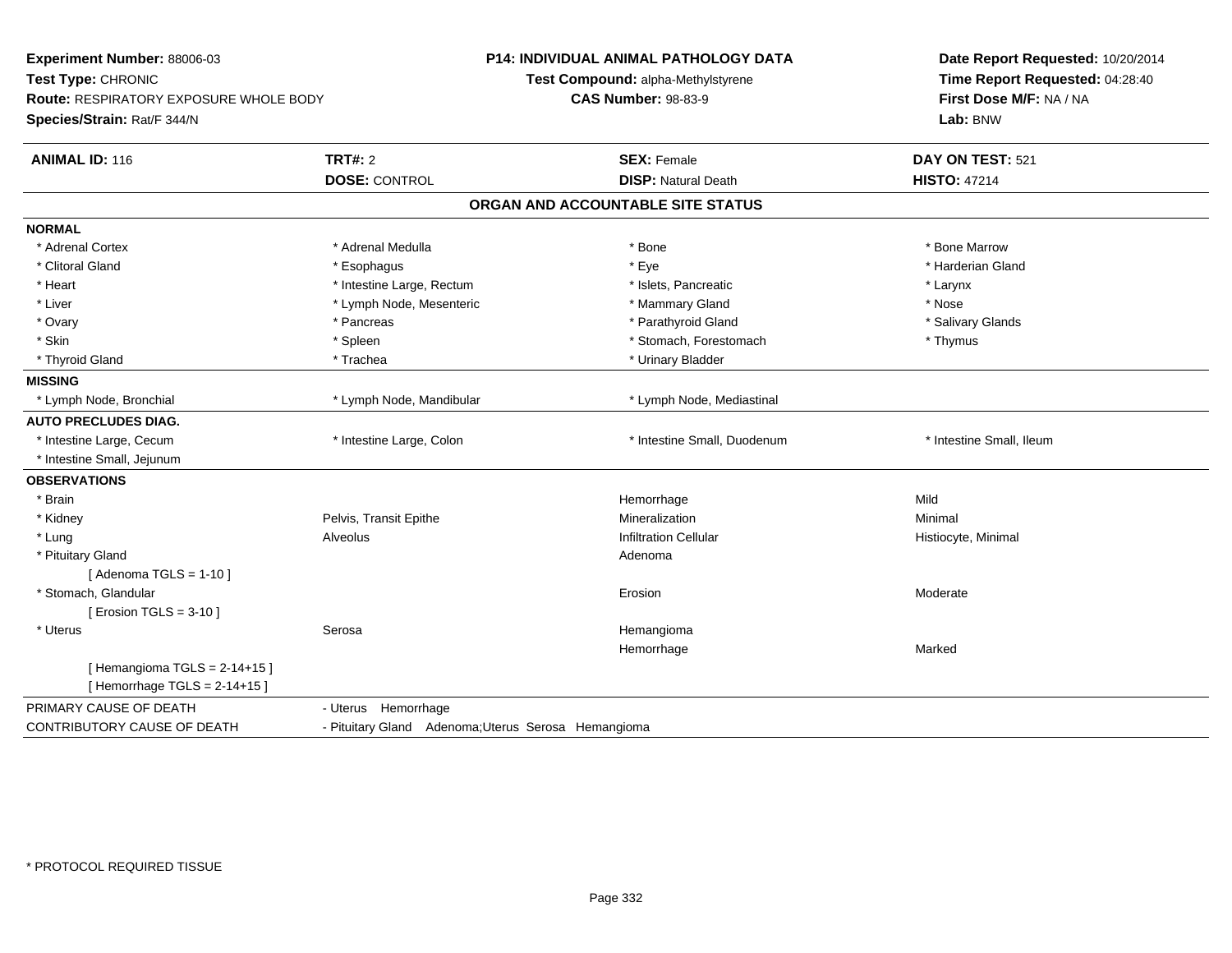| Experiment Number: 88006-03<br>Test Type: CHRONIC<br><b>Route: RESPIRATORY EXPOSURE WHOLE BODY</b><br>Species/Strain: Rat/F 344/N |                              | <b>P14: INDIVIDUAL ANIMAL PATHOLOGY DATA</b><br>Test Compound: alpha-Methylstyrene<br><b>CAS Number: 98-83-9</b> | Date Report Requested: 10/20/2014<br>Time Report Requested: 04:28:40<br>First Dose M/F: NA / NA<br>Lab: BNW |  |
|-----------------------------------------------------------------------------------------------------------------------------------|------------------------------|------------------------------------------------------------------------------------------------------------------|-------------------------------------------------------------------------------------------------------------|--|
| <b>ANIMAL ID: 117</b>                                                                                                             | <b>TRT#: 2</b>               | <b>SEX: Female</b>                                                                                               | DAY ON TEST: 460                                                                                            |  |
|                                                                                                                                   | <b>DOSE: CONTROL</b>         | <b>DISP:</b> Moribund Sacrifice                                                                                  | <b>HISTO: 47215</b>                                                                                         |  |
|                                                                                                                                   |                              | ORGAN AND ACCOUNTABLE SITE STATUS                                                                                |                                                                                                             |  |
| <b>NORMAL</b>                                                                                                                     |                              |                                                                                                                  |                                                                                                             |  |
| * Adrenal Medulla                                                                                                                 | * Bone                       | * Bone Marrow                                                                                                    | * Brain                                                                                                     |  |
| * Clitoral Gland                                                                                                                  | * Esophagus                  | * Eye                                                                                                            | * Harderian Gland                                                                                           |  |
| * Heart                                                                                                                           | * Intestine Large, Cecum     | * Intestine Large, Colon                                                                                         | * Intestine Large, Rectum                                                                                   |  |
| * Intestine Small, Duodenum                                                                                                       | * Intestine Small, Ileum     | * Intestine Small, Jejunum                                                                                       | * Islets, Pancreatic                                                                                        |  |
| * Larynx                                                                                                                          | * Lymph Node, Mesenteric     | * Nose                                                                                                           | * Ovary                                                                                                     |  |
| * Pancreas                                                                                                                        | * Parathyroid Gland          | * Salivary Glands                                                                                                | * Skin                                                                                                      |  |
| * Spleen                                                                                                                          | * Stomach, Forestomach       | * Stomach, Glandular                                                                                             | * Thymus                                                                                                    |  |
| * Thyroid Gland                                                                                                                   | * Trachea                    | * Urinary Bladder                                                                                                | * Uterus                                                                                                    |  |
| <b>MISSING</b>                                                                                                                    |                              |                                                                                                                  |                                                                                                             |  |
| * Lymph Node, Bronchial                                                                                                           | * Lymph Node, Mandibular     | * Lymph Node, Mediastinal                                                                                        |                                                                                                             |  |
| <b>OBSERVATIONS</b>                                                                                                               |                              |                                                                                                                  |                                                                                                             |  |
| * Adrenal Cortex                                                                                                                  |                              | Vacuolization Cytoplasmic                                                                                        | Mild                                                                                                        |  |
| * Kidney                                                                                                                          | Pelvis, Transit Epithe       | Mineralization                                                                                                   | Minimal                                                                                                     |  |
| * Liver                                                                                                                           |                              | Angiectasis                                                                                                      | Marked                                                                                                      |  |
|                                                                                                                                   |                              | <b>Basophilic Focus</b>                                                                                          |                                                                                                             |  |
| [Angiectasis TGLS = 3-6]                                                                                                          |                              |                                                                                                                  |                                                                                                             |  |
| * Lung                                                                                                                            | Alveolus                     | <b>Infiltration Cellular</b>                                                                                     | Histiocyte, Minimal                                                                                         |  |
| * Mammary Gland                                                                                                                   |                              | Fibroadenoma                                                                                                     | Multiple                                                                                                    |  |
| [Fibroadenoma TGLS = 1,4-14+15+16+17]                                                                                             |                              |                                                                                                                  |                                                                                                             |  |
| * Pituitary Gland                                                                                                                 |                              | Hyperplasia                                                                                                      | Minimal                                                                                                     |  |
| Pleura                                                                                                                            |                              | Inflammation                                                                                                     | Chronic, Minimal                                                                                            |  |
| PRIMARY CAUSE OF DEATH                                                                                                            | - Mammary Gland Fibroadenoma |                                                                                                                  |                                                                                                             |  |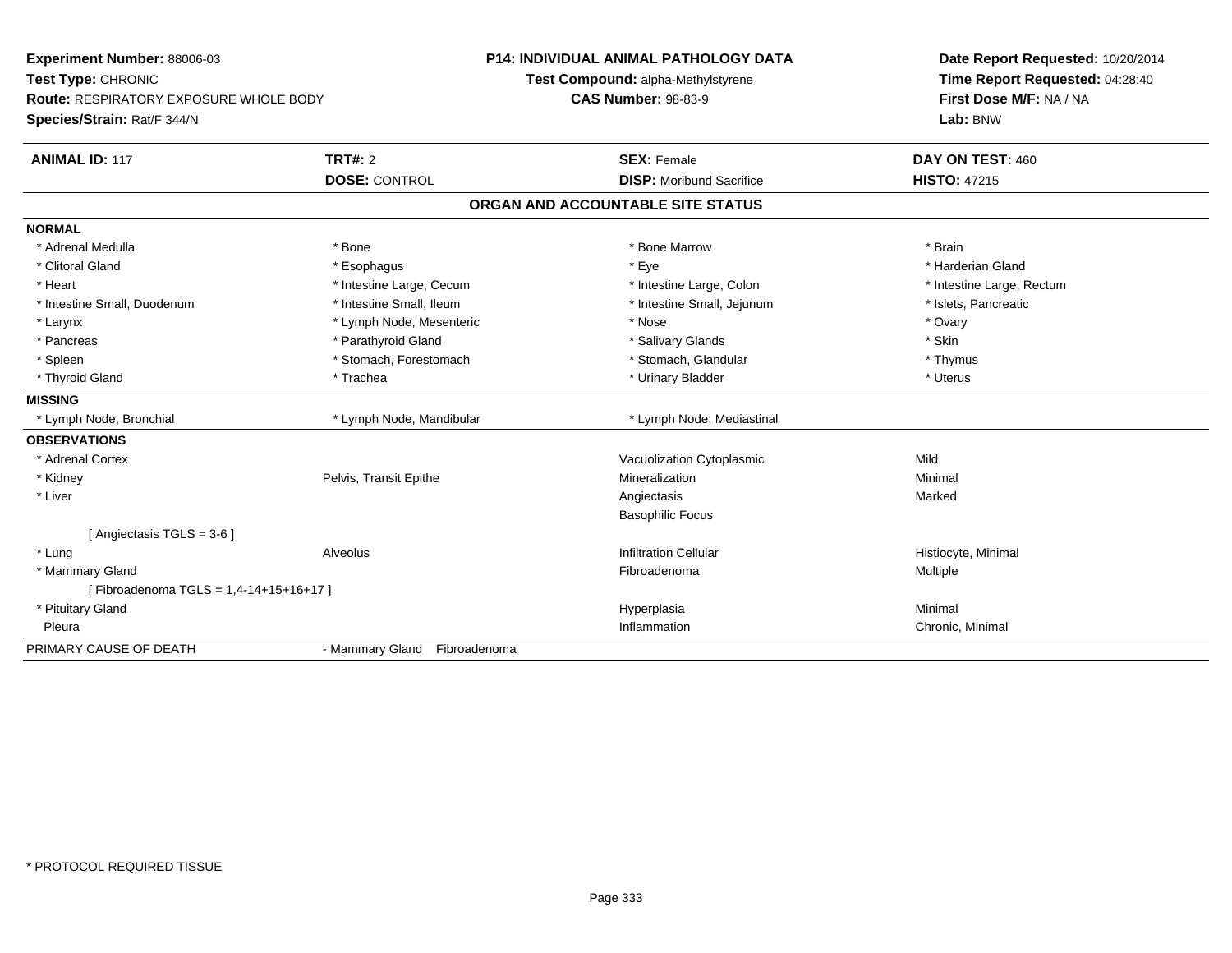| Experiment Number: 88006-03                   |                             | <b>P14: INDIVIDUAL ANIMAL PATHOLOGY DATA</b> | Date Report Requested: 10/20/2014 |
|-----------------------------------------------|-----------------------------|----------------------------------------------|-----------------------------------|
| Test Type: CHRONIC                            |                             | Test Compound: alpha-Methylstyrene           | Time Report Requested: 04:28:40   |
| <b>Route: RESPIRATORY EXPOSURE WHOLE BODY</b> |                             | <b>CAS Number: 98-83-9</b>                   | First Dose M/F: NA / NA           |
| Species/Strain: Rat/F 344/N                   |                             |                                              | Lab: BNW                          |
| <b>ANIMAL ID: 118</b>                         | <b>TRT#: 2</b>              | <b>SEX: Female</b>                           | DAY ON TEST: 732                  |
|                                               | <b>DOSE: CONTROL</b>        | <b>DISP: Terminal Sacrifice</b>              | <b>HISTO: 47216</b>               |
|                                               |                             | ORGAN AND ACCOUNTABLE SITE STATUS            |                                   |
| <b>NORMAL</b>                                 |                             |                                              |                                   |
| * Adrenal Cortex                              | * Adrenal Medulla           | * Bone                                       | * Bone Marrow                     |
| * Brain                                       | * Clitoral Gland            | * Esophagus                                  | * Eye                             |
| * Harderian Gland                             | * Heart                     | * Intestine Large, Cecum                     | * Intestine Large, Colon          |
| * Intestine Large, Rectum                     | * Intestine Small, Duodenum | * Intestine Small, Ileum                     | * Intestine Small, Jejunum        |
| * Islets, Pancreatic                          | * Larynx                    | * Lymph Node, Mesenteric                     | * Mammary Gland                   |
| * Nose                                        | * Ovary                     | * Pancreas                                   | * Parathyroid Gland               |
| * Salivary Glands                             | * Skin                      | * Spleen                                     | * Stomach, Forestomach            |
| * Stomach, Glandular                          | * Thymus                    | * Trachea                                    | * Urinary Bladder                 |
| * Uterus                                      |                             |                                              |                                   |
| <b>MISSING</b>                                |                             |                                              |                                   |
| * Lymph Node, Bronchial                       | * Lymph Node, Mandibular    | * Lymph Node, Mediastinal                    |                                   |
| <b>OBSERVATIONS</b>                           |                             |                                              |                                   |
| * Kidney                                      | Pelvis, Transit Epithe      | Mineralization                               | Moderate                          |
|                                               |                             | Nephropathy                                  | Minimal                           |
| * Liver                                       |                             | <b>Basophilic Focus</b>                      | Multiple                          |
| * Lung                                        | Alveolus                    | <b>Infiltration Cellular</b>                 | Histiocyte, Minimal               |
| * Pituitary Gland                             |                             | Cyst                                         | Marked                            |
|                                               |                             | Hyperplasia                                  | Moderate                          |
| * Thyroid Gland                               | C Cell                      | Carcinoma                                    |                                   |
| [Carcinoma TGLS = 1-3]                        |                             |                                              |                                   |
| PRIMARY CAUSE OF DEATH<br>$\blacksquare$      |                             |                                              |                                   |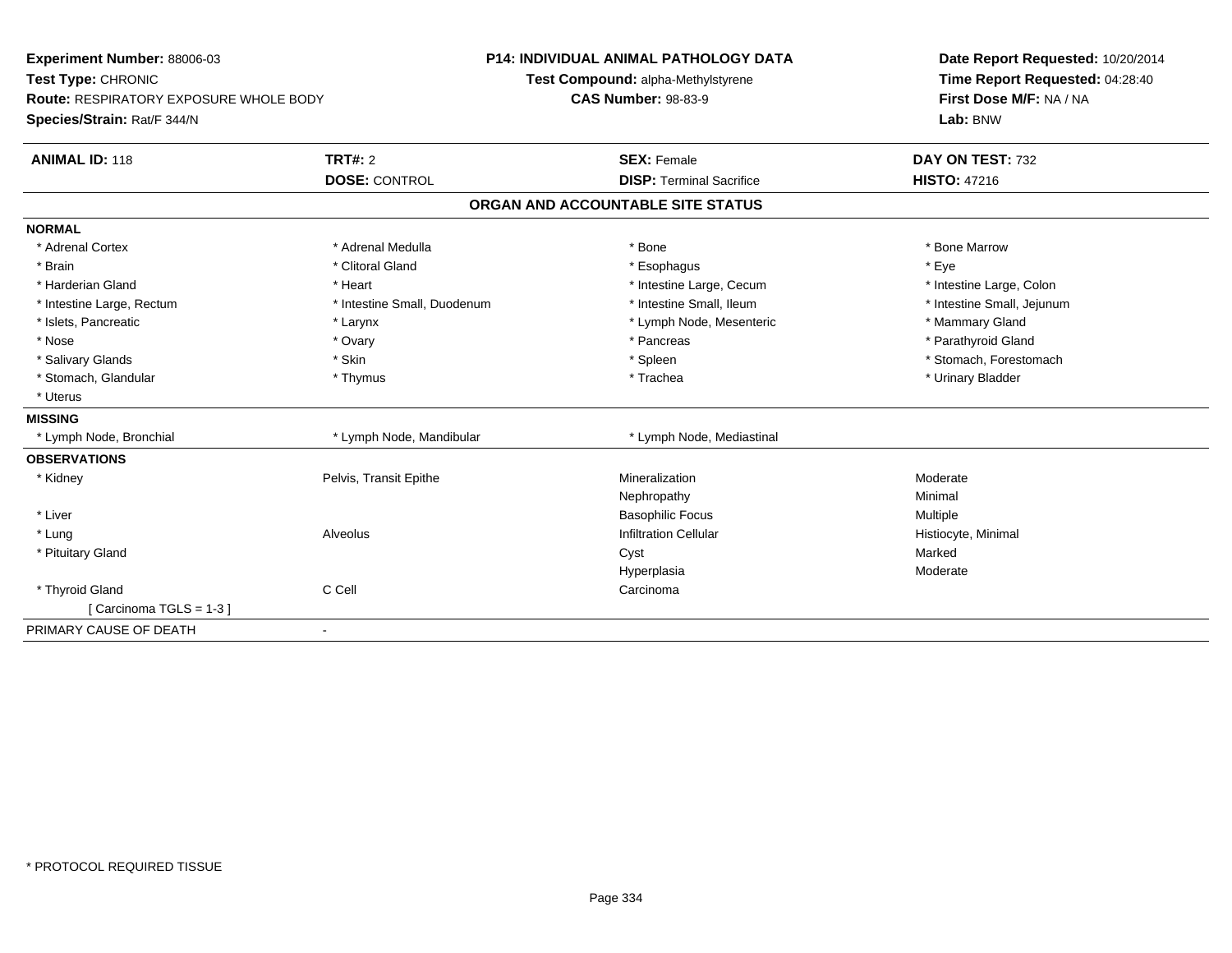| Experiment Number: 88006-03<br>Test Type: CHRONIC<br><b>Route: RESPIRATORY EXPOSURE WHOLE BODY</b><br>Species/Strain: Rat/F 344/N                      |                          | <b>P14: INDIVIDUAL ANIMAL PATHOLOGY DATA</b><br>Test Compound: alpha-Methylstyrene<br><b>CAS Number: 98-83-9</b> |                                   |      | Date Report Requested: 10/20/2014<br>Time Report Requested: 04:28:40<br>First Dose M/F: NA / NA<br>Lab: BNW |  |
|--------------------------------------------------------------------------------------------------------------------------------------------------------|--------------------------|------------------------------------------------------------------------------------------------------------------|-----------------------------------|------|-------------------------------------------------------------------------------------------------------------|--|
| <b>ANIMAL ID: 119</b>                                                                                                                                  | <b>TRT#: 2</b>           |                                                                                                                  | <b>SEX: Female</b>                |      | DAY ON TEST: 731                                                                                            |  |
|                                                                                                                                                        | <b>DOSE: CONTROL</b>     |                                                                                                                  | <b>DISP: Terminal Sacrifice</b>   |      | <b>HISTO: 47217</b>                                                                                         |  |
|                                                                                                                                                        |                          |                                                                                                                  | ORGAN AND ACCOUNTABLE SITE STATUS |      |                                                                                                             |  |
| <b>NORMAL</b>                                                                                                                                          |                          |                                                                                                                  |                                   |      |                                                                                                             |  |
| * Adrenal Medulla                                                                                                                                      | * Bone                   |                                                                                                                  | * Bone Marrow                     |      | * Brain                                                                                                     |  |
| * Clitoral Gland                                                                                                                                       | * Esophagus              |                                                                                                                  | * Eye                             |      | * Harderian Gland                                                                                           |  |
| * Heart                                                                                                                                                | * Intestine Large, Cecum |                                                                                                                  | * Intestine Large, Colon          |      | * Intestine Large, Rectum                                                                                   |  |
| * Intestine Small, Duodenum                                                                                                                            | * Intestine Small, Ileum |                                                                                                                  | * Intestine Small, Jejunum        |      | * Islets, Pancreatic                                                                                        |  |
| * Larynx                                                                                                                                               | * Lymph Node, Mesenteric |                                                                                                                  | * Nose                            |      | * Ovary                                                                                                     |  |
| * Pancreas                                                                                                                                             | * Parathyroid Gland      |                                                                                                                  | * Salivary Glands                 |      | * Skin                                                                                                      |  |
| * Stomach, Forestomach                                                                                                                                 | * Stomach, Glandular     |                                                                                                                  | * Trachea                         |      | * Urinary Bladder                                                                                           |  |
| <b>MISSING</b>                                                                                                                                         |                          |                                                                                                                  |                                   |      |                                                                                                             |  |
| * Lymph Node, Bronchial                                                                                                                                | * Lymph Node, Mandibular |                                                                                                                  | * Lymph Node, Mediastinal         |      |                                                                                                             |  |
| <b>OBSERVATIONS</b>                                                                                                                                    |                          |                                                                                                                  |                                   |      |                                                                                                             |  |
| * Adrenal Cortex                                                                                                                                       |                          |                                                                                                                  | Vacuolization Cytoplasmic         |      | Minimal                                                                                                     |  |
| * Kidney                                                                                                                                               | Pelvis, Transit Epithe   |                                                                                                                  | Mineralization                    | Mild |                                                                                                             |  |
|                                                                                                                                                        |                          |                                                                                                                  | Nephropathy                       |      | Moderate                                                                                                    |  |
| * Liver                                                                                                                                                |                          |                                                                                                                  | <b>Basophilic Focus</b>           |      |                                                                                                             |  |
|                                                                                                                                                        |                          |                                                                                                                  | Leukemia Mononuclear              |      |                                                                                                             |  |
| [ Leukemia Mononuclear TGLS = 3-6 ]                                                                                                                    |                          |                                                                                                                  |                                   |      |                                                                                                             |  |
| * Lung                                                                                                                                                 | Alveolus                 |                                                                                                                  | <b>Infiltration Cellular</b>      |      | Histiocyte, Minimal                                                                                         |  |
| * Mammary Gland                                                                                                                                        |                          |                                                                                                                  | Fibroadenoma                      |      |                                                                                                             |  |
| [Fibroadenoma TGLS = 5-9]                                                                                                                              |                          |                                                                                                                  |                                   |      |                                                                                                             |  |
| * Pituitary Gland                                                                                                                                      |                          |                                                                                                                  | Hyperplasia                       |      | Marked                                                                                                      |  |
| [ Hyperplasia TGLS = 1-10 ]                                                                                                                            |                          |                                                                                                                  |                                   |      |                                                                                                             |  |
| Pleura                                                                                                                                                 |                          |                                                                                                                  | Inflammation                      |      | Chronic, Minimal                                                                                            |  |
| [Inflammation TGLS = $2-5$ ]                                                                                                                           |                          |                                                                                                                  |                                   |      |                                                                                                             |  |
| <b>Skeletal Muscle</b>                                                                                                                                 |                          |                                                                                                                  | <b>Infiltration Cellular</b>      |      | Lipocyte, Marked                                                                                            |  |
| Note: TGL 4 has the gross and microscopic appearance of a herniation of peritoneal cavity fat into the inguinal musculature, i.e., an inguinal hernia. |                          |                                                                                                                  |                                   |      |                                                                                                             |  |
| [ Infiltration Cellular TGLS = 4-14 ]                                                                                                                  |                          |                                                                                                                  |                                   |      |                                                                                                             |  |
| * Spleen                                                                                                                                               |                          |                                                                                                                  | Leukemia Mononuclear              |      |                                                                                                             |  |
| * Thymus<br>* Thyroid Gland                                                                                                                            | C Cell                   |                                                                                                                  | Thymoma Benign<br>Hyperplasia     | Mild |                                                                                                             |  |
| * Uterus                                                                                                                                               | Endometrium              |                                                                                                                  |                                   |      | Moderate                                                                                                    |  |
|                                                                                                                                                        |                          |                                                                                                                  | Hyperplasia                       |      |                                                                                                             |  |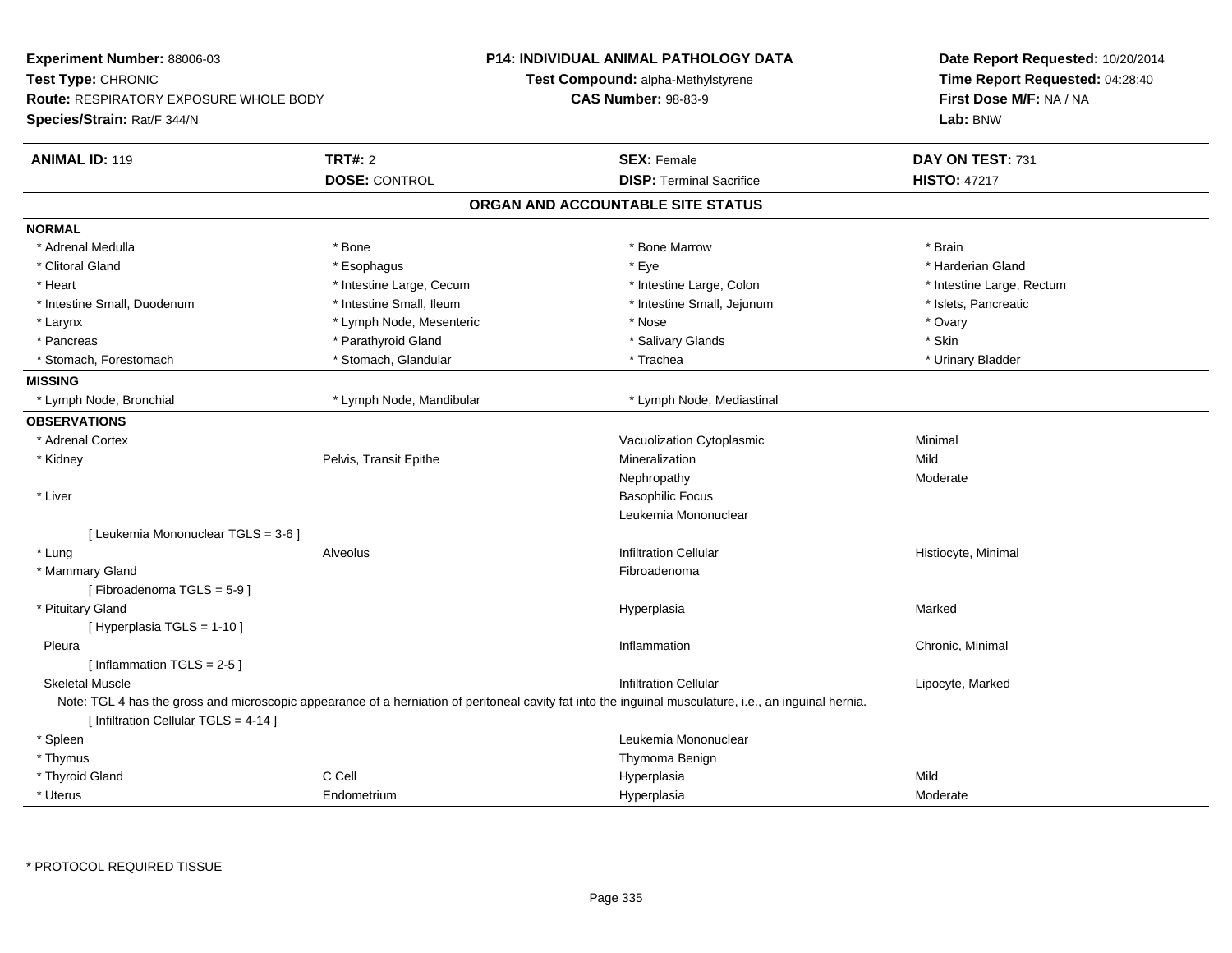| <b>Experiment Number: 88006-03</b><br>Test Type: CHRONIC<br><b>Route: RESPIRATORY EXPOSURE WHOLE BODY</b><br>Species/Strain: Rat/F 344/N |                      | <b>P14: INDIVIDUAL ANIMAL PATHOLOGY DATA</b><br>Test Compound: alpha-Methylstyrene<br><b>CAS Number: 98-83-9</b> | Date Report Requested: 10/20/2014<br>Time Report Requested: 04:28:40<br>First Dose M/F: NA / NA |
|------------------------------------------------------------------------------------------------------------------------------------------|----------------------|------------------------------------------------------------------------------------------------------------------|-------------------------------------------------------------------------------------------------|
|                                                                                                                                          |                      |                                                                                                                  | Lab: BNW                                                                                        |
| <b>ANIMAL ID: 119</b>                                                                                                                    | TRT#: 2              | <b>SEX:</b> Female                                                                                               | DAY ON TEST: 731                                                                                |
|                                                                                                                                          | <b>DOSE: CONTROL</b> | <b>DISP: Terminal Sacrifice</b>                                                                                  | <b>HISTO: 47217</b>                                                                             |
|                                                                                                                                          |                      | ORGAN AND ACCOUNTABLE SITE STATUS                                                                                |                                                                                                 |
| PRIMARY CAUSE OF DEATH                                                                                                                   |                      |                                                                                                                  |                                                                                                 |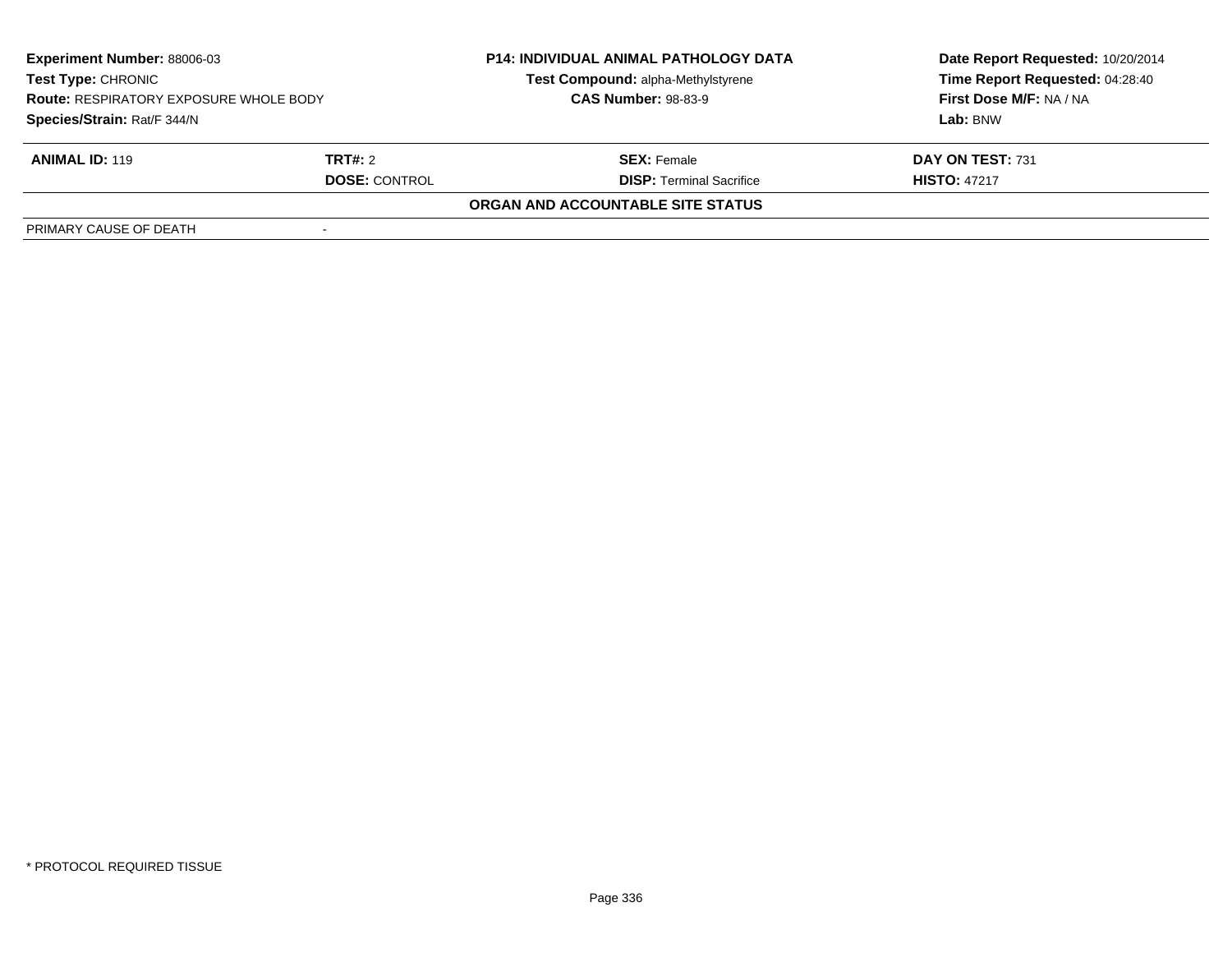| Experiment Number: 88006-03<br>Test Type: CHRONIC<br><b>Route: RESPIRATORY EXPOSURE WHOLE BODY</b><br>Species/Strain: Rat/F 344/N |                                        | <b>P14: INDIVIDUAL ANIMAL PATHOLOGY DATA</b><br>Test Compound: alpha-Methylstyrene<br><b>CAS Number: 98-83-9</b> | Date Report Requested: 10/20/2014<br>Time Report Requested: 04:28:40<br>First Dose M/F: NA / NA<br>Lab: BNW |
|-----------------------------------------------------------------------------------------------------------------------------------|----------------------------------------|------------------------------------------------------------------------------------------------------------------|-------------------------------------------------------------------------------------------------------------|
| <b>ANIMAL ID: 120</b>                                                                                                             | <b>TRT#: 2</b><br><b>DOSE: CONTROL</b> | <b>SEX: Female</b><br><b>DISP: Terminal Sacrifice</b>                                                            | DAY ON TEST: 732<br><b>HISTO: 47218</b>                                                                     |
|                                                                                                                                   |                                        |                                                                                                                  |                                                                                                             |
|                                                                                                                                   |                                        | ORGAN AND ACCOUNTABLE SITE STATUS                                                                                |                                                                                                             |
| <b>NORMAL</b>                                                                                                                     |                                        |                                                                                                                  |                                                                                                             |
| * Adrenal Cortex                                                                                                                  | * Adrenal Medulla                      | * Bone                                                                                                           | * Bone Marrow                                                                                               |
| * Brain                                                                                                                           | * Clitoral Gland                       | * Esophagus                                                                                                      | * Eye                                                                                                       |
| * Harderian Gland                                                                                                                 | * Heart                                | * Intestine Large, Cecum                                                                                         | * Intestine Large, Colon                                                                                    |
| * Intestine Large, Rectum                                                                                                         | * Intestine Small, Duodenum            | * Intestine Small, Ileum                                                                                         | * Intestine Small, Jejunum                                                                                  |
| * Islets, Pancreatic                                                                                                              | * Larynx                               | * Lymph Node, Mediastinal                                                                                        | * Lymph Node, Mesenteric                                                                                    |
| * Nose                                                                                                                            | * Ovary                                | * Pancreas                                                                                                       | * Parathyroid Gland                                                                                         |
| * Salivary Glands                                                                                                                 | * Skin                                 | * Spleen                                                                                                         | * Stomach, Forestomach                                                                                      |
| * Stomach, Glandular                                                                                                              | * Thymus                               | * Thyroid Gland                                                                                                  | * Trachea                                                                                                   |
| * Urinary Bladder                                                                                                                 | * Uterus                               |                                                                                                                  |                                                                                                             |
| <b>MISSING</b>                                                                                                                    |                                        |                                                                                                                  |                                                                                                             |
| * Lymph Node, Bronchial                                                                                                           | * Lymph Node, Mandibular               |                                                                                                                  |                                                                                                             |
| <b>OBSERVATIONS</b>                                                                                                               |                                        |                                                                                                                  |                                                                                                             |
| * Kidney                                                                                                                          | Pelvis, Transit Epithe                 | Mineralization                                                                                                   | Minimal                                                                                                     |
|                                                                                                                                   |                                        | Nephropathy                                                                                                      | Mild                                                                                                        |
| * Liver                                                                                                                           |                                        | Angiectasis                                                                                                      | Moderate                                                                                                    |
|                                                                                                                                   |                                        | <b>Basophilic Focus</b>                                                                                          |                                                                                                             |
|                                                                                                                                   |                                        | Clear Cell Focus                                                                                                 | Multiple                                                                                                    |
| * Lung                                                                                                                            |                                        | Inflammation                                                                                                     | Chronic, Mild                                                                                               |
| [Inflammation $TGLS = 4-4$ ]                                                                                                      |                                        |                                                                                                                  |                                                                                                             |
| * Mammary Gland                                                                                                                   |                                        | Carcinoma                                                                                                        | Multiple                                                                                                    |
|                                                                                                                                   |                                        | Fibroadenoma                                                                                                     |                                                                                                             |
| [ Carcinoma TGLS = 1,3-14+15 ]                                                                                                    |                                        |                                                                                                                  |                                                                                                             |
| * Pituitary Gland                                                                                                                 |                                        | Adenoma                                                                                                          |                                                                                                             |
| [Adenoma TGLS = $2-10$ ]                                                                                                          |                                        |                                                                                                                  |                                                                                                             |
| PRIMARY CAUSE OF DEATH                                                                                                            |                                        |                                                                                                                  |                                                                                                             |
|                                                                                                                                   |                                        |                                                                                                                  |                                                                                                             |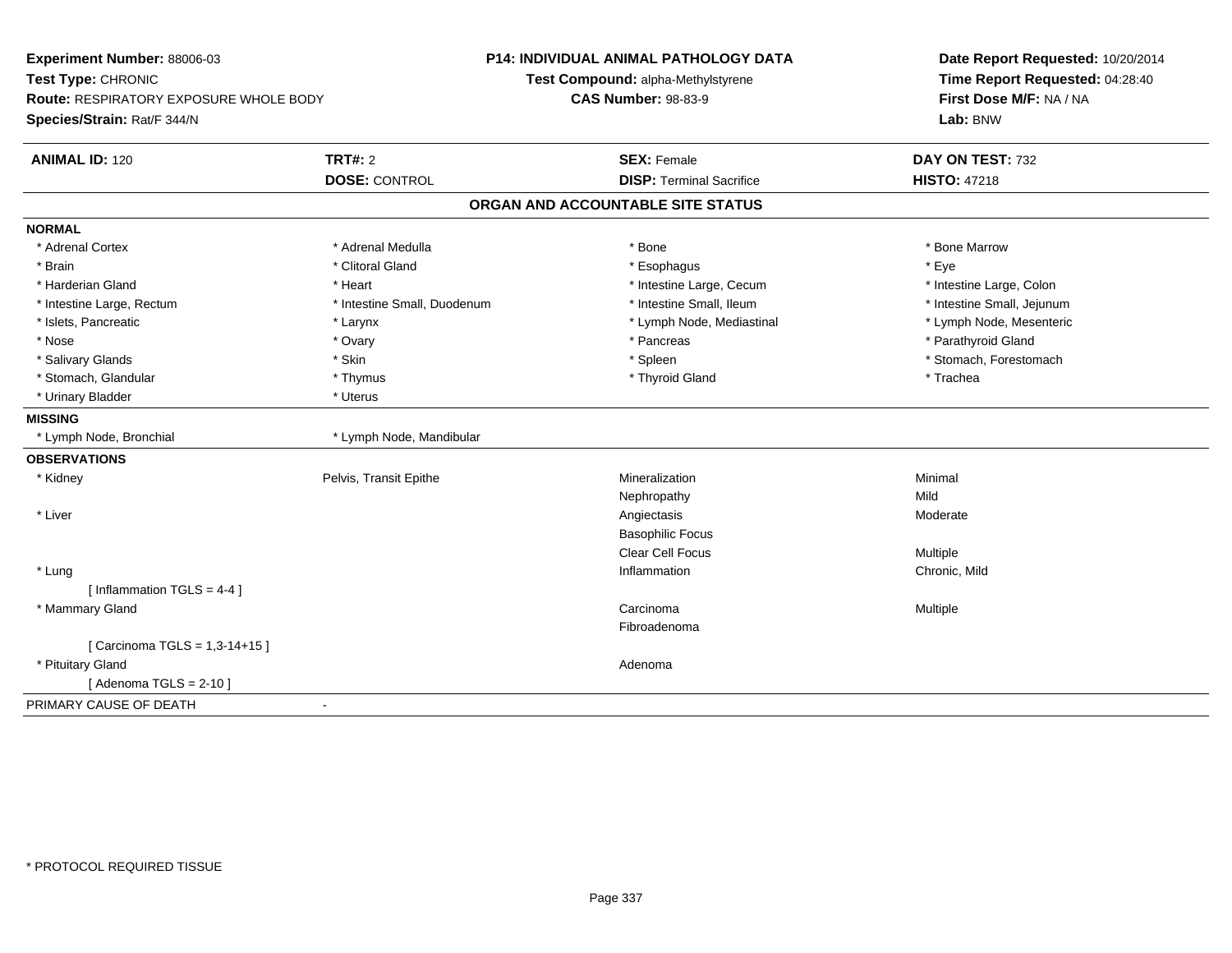| Experiment Number: 88006-03            |                          | <b>P14: INDIVIDUAL ANIMAL PATHOLOGY DATA</b> | Date Report Requested: 10/20/2014<br>Time Report Requested: 04:28:40 |
|----------------------------------------|--------------------------|----------------------------------------------|----------------------------------------------------------------------|
| Test Type: CHRONIC                     |                          | Test Compound: alpha-Methylstyrene           |                                                                      |
| Route: RESPIRATORY EXPOSURE WHOLE BODY |                          | <b>CAS Number: 98-83-9</b>                   | First Dose M/F: NA / NA                                              |
| Species/Strain: Rat/F 344/N            |                          |                                              | Lab: BNW                                                             |
| <b>ANIMAL ID: 121</b>                  | <b>TRT#: 2</b>           | <b>SEX: Female</b>                           | DAY ON TEST: 730                                                     |
|                                        | <b>DOSE: CONTROL</b>     | <b>DISP: Terminal Sacrifice</b>              | <b>HISTO: 47219</b>                                                  |
|                                        |                          | ORGAN AND ACCOUNTABLE SITE STATUS            |                                                                      |
| <b>NORMAL</b>                          |                          |                                              |                                                                      |
| * Adrenal Medulla                      | * Bone                   | * Bone Marrow                                | * Brain                                                              |
| * Clitoral Gland                       | * Esophagus              | * Eye                                        | * Harderian Gland                                                    |
| * Heart                                | * Intestine Large, Cecum | * Intestine Large, Colon                     | * Intestine Large, Rectum                                            |
| * Intestine Small, Duodenum            | * Intestine Small, Ileum | * Intestine Small, Jejunum                   | * Islets, Pancreatic                                                 |
| * Larynx                               | * Lung                   | * Lymph Node, Mesenteric                     | * Mammary Gland                                                      |
| * Ovary                                | * Pancreas               | * Parathyroid Gland                          | * Salivary Glands                                                    |
| * Skin                                 | * Spleen                 | * Stomach, Glandular                         | * Thymus                                                             |
| * Thyroid Gland                        | * Trachea                | * Urinary Bladder                            |                                                                      |
| <b>MISSING</b>                         |                          |                                              |                                                                      |
| * Lymph Node, Bronchial                | * Lymph Node, Mandibular | * Lymph Node, Mediastinal                    |                                                                      |
| <b>OBSERVATIONS</b>                    |                          |                                              |                                                                      |
| * Adrenal Cortex                       |                          | Vacuolization Cytoplasmic                    | Minimal                                                              |
| * Kidney                               | Pelvis, Transit Epithe   | Mineralization                               | Minimal                                                              |
|                                        |                          | Nephropathy                                  | Mild                                                                 |
| * Liver                                |                          | <b>Basophilic Focus</b>                      |                                                                      |
|                                        |                          | Vacuolization Cytoplasmic                    | Mild                                                                 |
| Mesentery                              |                          | Necrosis                                     | Moderate                                                             |
| [Necrosis $TGLS = 3-14$ ]              |                          |                                              |                                                                      |
| * Nose                                 | Olfactory Epi            | Degeneration                                 | Hyaline, Mild                                                        |
| * Pituitary Gland                      |                          | Adenoma                                      |                                                                      |
| [Adenoma TGLS = $1-10$ ]               |                          |                                              |                                                                      |
| * Stomach, Forestomach                 |                          | Ulcer                                        | Marked                                                               |
| * Uterus                               |                          | Necrosis                                     | Marked                                                               |
|                                        |                          | Polyp Stromal                                |                                                                      |
| [Necrosis TGLS = $2-14$ ]              |                          |                                              |                                                                      |
| [Polyp Stromal TGLS = 2-14]            |                          |                                              |                                                                      |
| PRIMARY CAUSE OF DEATH                 | $\sim$                   |                                              |                                                                      |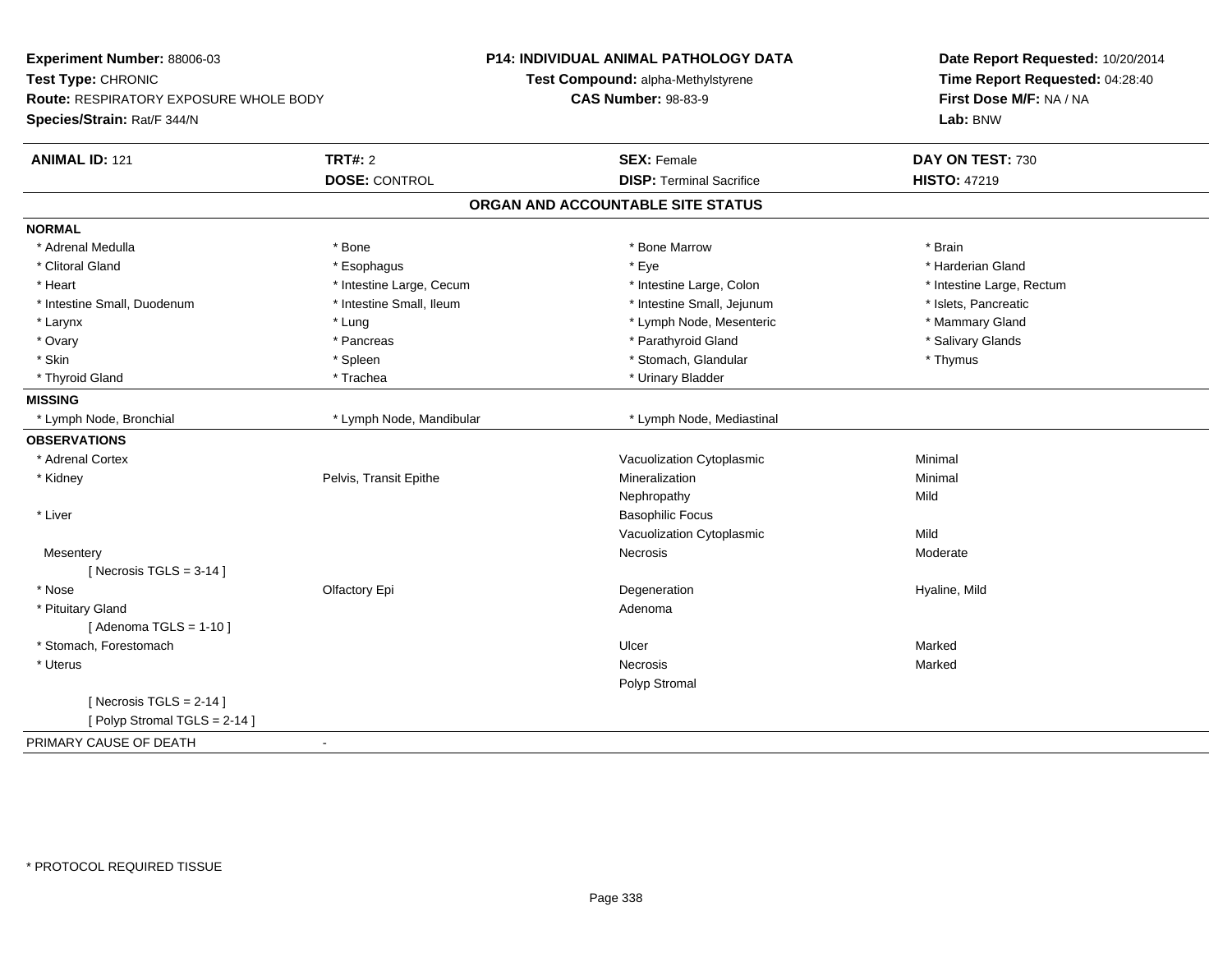| Experiment Number: 88006-03<br>Test Type: CHRONIC<br><b>Route: RESPIRATORY EXPOSURE WHOLE BODY</b><br>Species/Strain: Rat/F 344/N |                                 | P14: INDIVIDUAL ANIMAL PATHOLOGY DATA<br>Test Compound: alpha-Methylstyrene<br><b>CAS Number: 98-83-9</b> | Date Report Requested: 10/20/2014<br>Time Report Requested: 04:28:40<br>First Dose M/F: NA / NA<br>Lab: BNW |
|-----------------------------------------------------------------------------------------------------------------------------------|---------------------------------|-----------------------------------------------------------------------------------------------------------|-------------------------------------------------------------------------------------------------------------|
| <b>ANIMAL ID: 122</b>                                                                                                             | TRT#: 2<br><b>DOSE: CONTROL</b> | <b>SEX: Female</b><br><b>DISP: Natural Death</b>                                                          | DAY ON TEST: 579<br><b>HISTO: 47220</b>                                                                     |
|                                                                                                                                   |                                 | ORGAN AND ACCOUNTABLE SITE STATUS                                                                         |                                                                                                             |
| <b>NORMAL</b>                                                                                                                     |                                 |                                                                                                           |                                                                                                             |
| * Adrenal Cortex                                                                                                                  | * Adrenal Medulla               | * Bone                                                                                                    | * Bone Marrow                                                                                               |
| * Clitoral Gland                                                                                                                  | * Esophagus                     | * Harderian Gland                                                                                         | * Heart                                                                                                     |
| * Intestine Large, Colon                                                                                                          | * Intestine Large, Rectum       | * Islets, Pancreatic                                                                                      | * Larynx                                                                                                    |
| * Lung                                                                                                                            | * Lymph Node, Mediastinal       | * Lymph Node, Mesenteric                                                                                  | * Mammary Gland                                                                                             |
| * Nose                                                                                                                            | * Ovary                         | * Pancreas                                                                                                | * Parathyroid Gland                                                                                         |
| * Salivary Glands                                                                                                                 | * Skin                          | * Spleen                                                                                                  | * Stomach, Forestomach                                                                                      |
| * Stomach, Glandular                                                                                                              | * Thymus                        | * Thyroid Gland                                                                                           | * Trachea                                                                                                   |
| * Urinary Bladder                                                                                                                 | * Uterus                        |                                                                                                           |                                                                                                             |
| <b>MISSING</b>                                                                                                                    |                                 |                                                                                                           |                                                                                                             |
| * Lymph Node, Bronchial                                                                                                           | * Lymph Node, Mandibular        |                                                                                                           |                                                                                                             |
| <b>AUTO PRECLUDES DIAG.</b>                                                                                                       |                                 |                                                                                                           |                                                                                                             |
| * Intestine Large, Cecum                                                                                                          | * Intestine Small, Duodenum     | * Intestine Small, Ileum                                                                                  | * Intestine Small, Jejunum                                                                                  |
| <b>OBSERVATIONS</b>                                                                                                               |                                 |                                                                                                           |                                                                                                             |
| * Brain                                                                                                                           |                                 | Hemorrhage                                                                                                | Marked                                                                                                      |
| * Eye                                                                                                                             | Lens                            | Cataract                                                                                                  | Minimal                                                                                                     |
| [Cataract TGLS = $1-13$ ]                                                                                                         |                                 |                                                                                                           |                                                                                                             |
| * Kidney                                                                                                                          | Pelvis, Transit Epithe          | Mineralization                                                                                            | Minimal                                                                                                     |
| * Liver                                                                                                                           |                                 | <b>Basophilic Focus</b>                                                                                   |                                                                                                             |
|                                                                                                                                   |                                 | <b>Clear Cell Focus</b>                                                                                   | Multiple                                                                                                    |
| [Clear Cell Focus TGLS = $3,4-7+14$ ]                                                                                             |                                 |                                                                                                           |                                                                                                             |
| * Pituitary Gland                                                                                                                 |                                 | Adenoma                                                                                                   |                                                                                                             |
|                                                                                                                                   |                                 | Hemorrhage                                                                                                | Marked                                                                                                      |
| [Adenoma TGLS = $2-10$ ]                                                                                                          |                                 |                                                                                                           |                                                                                                             |
| PRIMARY CAUSE OF DEATH                                                                                                            | - Pituitary Gland Adenoma       |                                                                                                           |                                                                                                             |
| <b>CONTRIBUTORY CAUSE OF DEATH</b>                                                                                                | - Brain Hemorrhage              |                                                                                                           |                                                                                                             |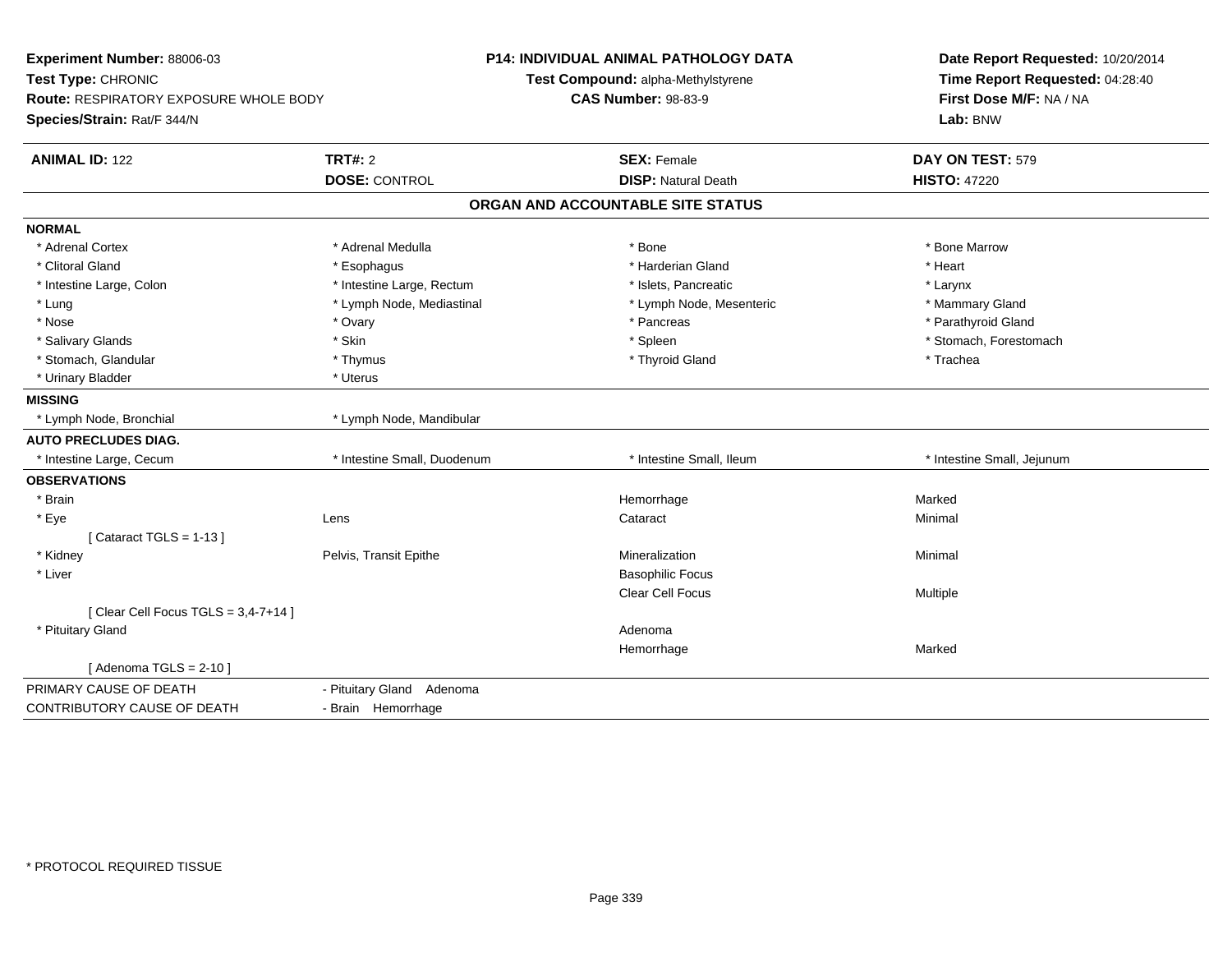| Species/Strain: Rat/F 344/N                             |                                   | Lab: BNW                  |
|---------------------------------------------------------|-----------------------------------|---------------------------|
| <b>TRT#: 2</b><br><b>ANIMAL ID: 123</b>                 | <b>SEX: Female</b>                | DAY ON TEST: 731          |
| <b>DOSE: CONTROL</b>                                    | <b>DISP: Terminal Sacrifice</b>   | <b>HISTO: 47221</b>       |
|                                                         | ORGAN AND ACCOUNTABLE SITE STATUS |                           |
| <b>NORMAL</b>                                           |                                   |                           |
| * Adrenal Medulla<br>* Bone                             | * Bone Marrow                     | * Brain                   |
| * Clitoral Gland<br>* Esophagus                         | * Eye                             | * Harderian Gland         |
| * Heart<br>* Intestine Large, Cecum                     | * Intestine Large, Colon          | * Intestine Large, Rectum |
| * Intestine Small, Duodenum<br>* Intestine Small, Ileum | * Intestine Small, Jejunum        | * Larynx                  |
| * Lymph Node, Mesenteric<br>* Lymph Node, Mediastinal   | * Nose                            | * Ovary                   |
| * Parathyroid Gland<br>* Pancreas                       | * Salivary Glands                 | * Skin                    |
| * Stomach, Forestomach<br>* Spleen                      | * Stomach, Glandular              | * Thymus                  |
| * Thyroid Gland<br>* Trachea                            | * Urinary Bladder                 |                           |
| <b>MISSING</b>                                          |                                   |                           |
| * Lymph Node, Bronchial<br>* Lymph Node, Mandibular     |                                   |                           |
| <b>OBSERVATIONS</b>                                     |                                   |                           |
| * Adrenal Cortex                                        | Vacuolization Cytoplasmic         | Mild                      |
| * Islets, Pancreatic                                    | Adenoma                           |                           |
| * Kidney                                                | Nephropathy                       | Mild                      |
| * Liver                                                 | <b>Basophilic Focus</b>           |                           |
|                                                         | <b>Clear Cell Focus</b>           |                           |
|                                                         | Hepatodiaphragmatic Nodule        | Marked                    |
|                                                         | Thrombosis                        | Mild                      |
| [ Hepatodiaphragmatic Nodule TGLS = 4-14 ]              |                                   |                           |
| * Lung<br>Alveolar Epith                                | Hyperplasia                       | Marked                    |
| * Mammary Gland                                         | Fibroadenoma                      |                           |
| [Fibroadenoma TGLS = 2-14]                              |                                   |                           |
| * Pituitary Gland                                       | Adenoma                           |                           |
| [Adenoma TGLS = $1-10$ ]                                |                                   |                           |
| * Uterus                                                | Polyp Stromal                     |                           |
| [ Polyp Stromal TGLS = $3-10$ ]                         |                                   |                           |
| PRIMARY CAUSE OF DEATH                                  |                                   |                           |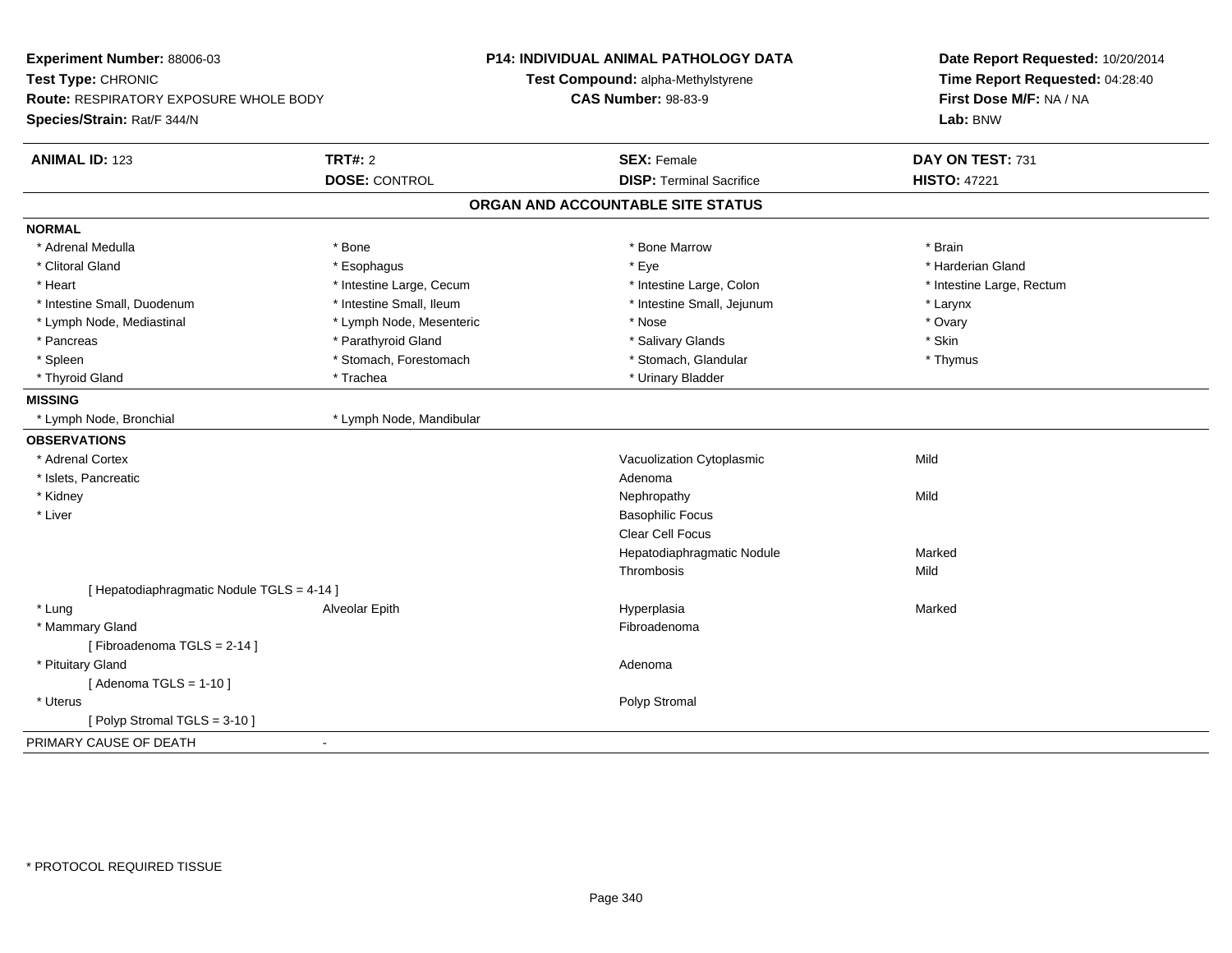| Experiment Number: 88006-03                                                  |                            | <b>P14: INDIVIDUAL ANIMAL PATHOLOGY DATA</b> | Date Report Requested: 10/20/2014<br>Time Report Requested: 04:28:40 |
|------------------------------------------------------------------------------|----------------------------|----------------------------------------------|----------------------------------------------------------------------|
| Test Type: CHRONIC                                                           |                            | Test Compound: alpha-Methylstyrene           |                                                                      |
| <b>Route: RESPIRATORY EXPOSURE WHOLE BODY</b><br>Species/Strain: Rat/F 344/N |                            | <b>CAS Number: 98-83-9</b>                   | First Dose M/F: NA / NA<br>Lab: BNW                                  |
|                                                                              |                            |                                              |                                                                      |
| <b>ANIMAL ID: 124</b>                                                        | <b>TRT#: 2</b>             | <b>SEX: Female</b>                           | DAY ON TEST: 718                                                     |
|                                                                              | <b>DOSE: CONTROL</b>       | <b>DISP:</b> Moribund Sacrifice              | <b>HISTO: 47222</b>                                                  |
|                                                                              |                            | ORGAN AND ACCOUNTABLE SITE STATUS            |                                                                      |
| <b>NORMAL</b>                                                                |                            |                                              |                                                                      |
| * Adrenal Medulla                                                            | * Bone                     | * Bone Marrow                                | * Clitoral Gland                                                     |
| * Esophagus                                                                  | * Eye                      | * Harderian Gland                            | * Heart                                                              |
| * Intestine Large, Cecum                                                     | * Intestine Large, Colon   | * Intestine Large, Rectum                    | * Intestine Small, Duodenum                                          |
| * Intestine Small, Ileum                                                     | * Intestine Small, Jejunum | * Islets, Pancreatic                         | * Larynx                                                             |
| * Nose                                                                       | * Pancreas                 | * Parathyroid Gland                          | * Salivary Glands                                                    |
| * Skin                                                                       | * Stomach, Forestomach     | * Stomach, Glandular                         | * Thymus                                                             |
| * Thyroid Gland                                                              | * Trachea                  | * Urinary Bladder                            |                                                                      |
| <b>MISSING</b>                                                               |                            |                                              |                                                                      |
| * Lymph Node, Bronchial                                                      | * Lymph Node, Mandibular   |                                              |                                                                      |
| <b>OBSERVATIONS</b>                                                          |                            |                                              |                                                                      |
| * Adrenal Cortex                                                             |                            | Hyperplasia                                  | Mild                                                                 |
|                                                                              |                            | Vacuolization Cytoplasmic                    | Minimal                                                              |
| * Brain                                                                      |                            | Compression                                  | Moderate                                                             |
|                                                                              |                            | Leukemia Mononuclear                         |                                                                      |
| * Kidney                                                                     | Pelvis, Transit Epithe     | Mineralization                               | Minimal                                                              |
|                                                                              |                            | Nephropathy                                  | Minimal                                                              |
| * Liver                                                                      |                            | Leukemia Mononuclear                         |                                                                      |
| * Lung                                                                       |                            | Leukemia Mononuclear                         |                                                                      |
| Lymph Node                                                                   | Pancreatic                 | Leukemia Mononuclear                         |                                                                      |
| * Lymph Node, Mediastinal                                                    |                            | Leukemia Mononuclear                         |                                                                      |
| * Lymph Node, Mesenteric                                                     |                            | Leukemia Mononuclear                         |                                                                      |
| * Mammary Gland                                                              |                            | Fibroadenoma                                 |                                                                      |
| [Fibroadenoma TGLS = 6-15]                                                   |                            |                                              |                                                                      |
| * Ovary                                                                      |                            | Cyst                                         | Marked                                                               |
| [ $Cyst TGLS = 3-9$ ]                                                        |                            |                                              |                                                                      |
| * Pituitary Gland                                                            |                            | Adenoma                                      |                                                                      |
| [Adenoma TGLS = $1-10$ ]                                                     |                            |                                              |                                                                      |
| * Spleen                                                                     |                            | Leukemia Mononuclear                         |                                                                      |
| [ Leukemia Mononuclear TGLS = 2-14 ]                                         |                            |                                              |                                                                      |
| * Uterus                                                                     | Cervix, Myometrium         | Hyperplasia                                  | Moderate                                                             |
|                                                                              |                            |                                              |                                                                      |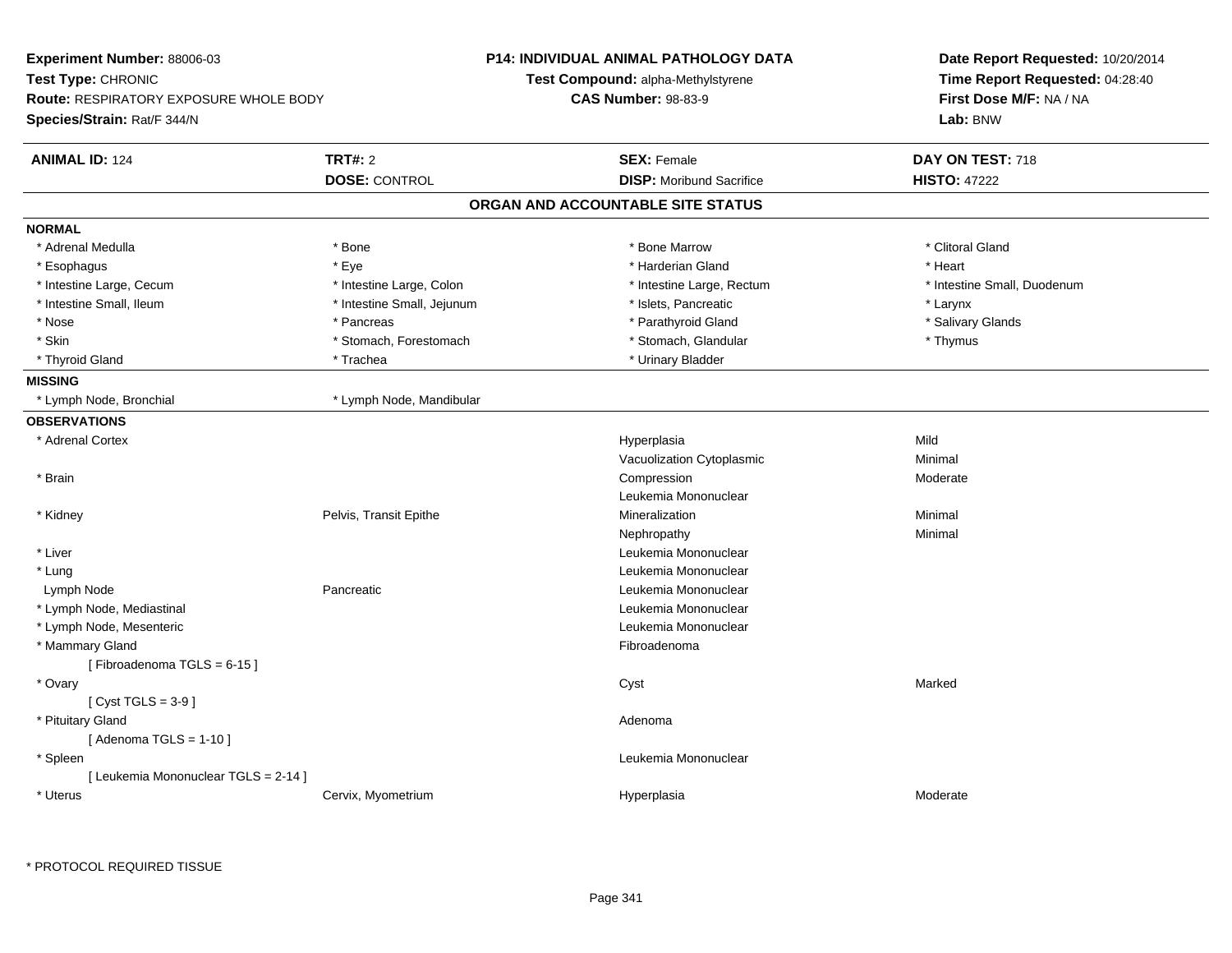| <b>Experiment Number: 88006-03</b><br>Test Type: CHRONIC<br><b>Route: RESPIRATORY EXPOSURE WHOLE BODY</b><br>Species/Strain: Rat/F 344/N |                           | <b>P14: INDIVIDUAL ANIMAL PATHOLOGY DATA</b><br>Test Compound: alpha-Methylstyrene | Date Report Requested: 10/20/2014<br>Time Report Requested: 04:28:40 |
|------------------------------------------------------------------------------------------------------------------------------------------|---------------------------|------------------------------------------------------------------------------------|----------------------------------------------------------------------|
|                                                                                                                                          |                           | <b>CAS Number: 98-83-9</b>                                                         | First Dose M/F: NA / NA                                              |
|                                                                                                                                          |                           |                                                                                    | Lab: BNW                                                             |
| <b>ANIMAL ID: 124</b>                                                                                                                    | TRT#: 2                   | <b>SEX:</b> Female                                                                 | <b>DAY ON TEST: 718</b>                                              |
|                                                                                                                                          | <b>DOSE: CONTROL</b>      | <b>DISP:</b> Moribund Sacrifice                                                    | <b>HISTO: 47222</b>                                                  |
|                                                                                                                                          |                           | ORGAN AND ACCOUNTABLE SITE STATUS                                                  |                                                                      |
| Note: 5 step sections of cervix; no change.                                                                                              |                           |                                                                                    |                                                                      |
| [Hyperplasia TGLS = $4-14$ ]                                                                                                             |                           |                                                                                    |                                                                      |
| PRIMARY CAUSE OF DEATH                                                                                                                   | - Pituitary Gland Adenoma |                                                                                    |                                                                      |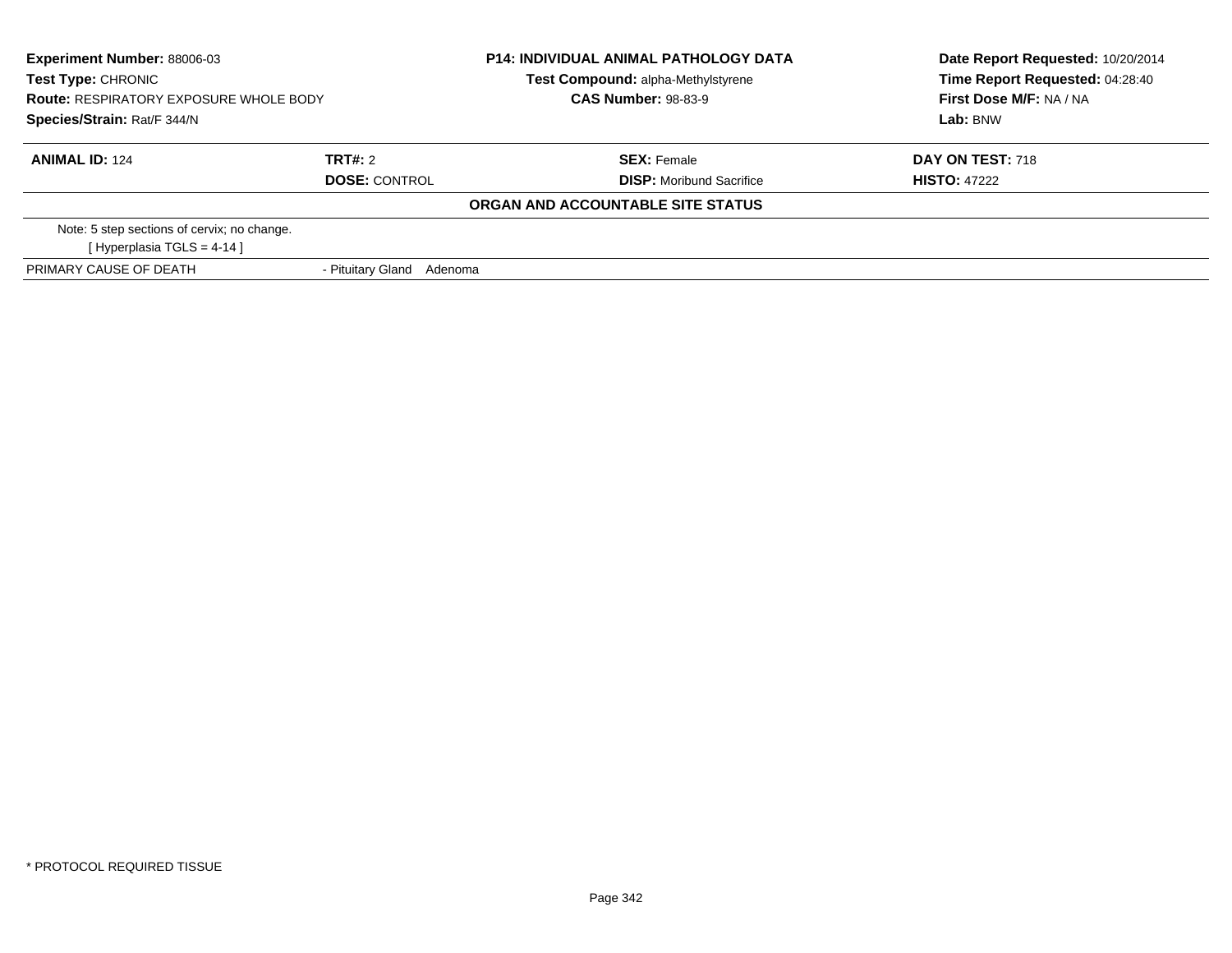| Experiment Number: 88006-03                   |                          | <b>P14: INDIVIDUAL ANIMAL PATHOLOGY DATA</b> | Date Report Requested: 10/20/2014<br>Time Report Requested: 04:28:40 |
|-----------------------------------------------|--------------------------|----------------------------------------------|----------------------------------------------------------------------|
| Test Type: CHRONIC                            |                          | Test Compound: alpha-Methylstyrene           |                                                                      |
| <b>Route: RESPIRATORY EXPOSURE WHOLE BODY</b> |                          | <b>CAS Number: 98-83-9</b>                   | First Dose M/F: NA / NA                                              |
| Species/Strain: Rat/F 344/N                   |                          |                                              | Lab: BNW                                                             |
| <b>ANIMAL ID: 125</b>                         | <b>TRT#: 2</b>           | <b>SEX: Female</b>                           | DAY ON TEST: 732                                                     |
|                                               | <b>DOSE: CONTROL</b>     | <b>DISP: Terminal Sacrifice</b>              | <b>HISTO: 47223</b>                                                  |
|                                               |                          | ORGAN AND ACCOUNTABLE SITE STATUS            |                                                                      |
| <b>NORMAL</b>                                 |                          |                                              |                                                                      |
| * Adrenal Cortex                              | * Adrenal Medulla        | * Bone                                       | * Bone Marrow                                                        |
| * Brain                                       | * Esophagus              | * Eye                                        | * Harderian Gland                                                    |
| * Heart                                       | * Intestine Large, Cecum | * Intestine Large, Colon                     | * Intestine Large, Rectum                                            |
| * Intestine Small, Duodenum                   | * Intestine Small, Ileum | * Intestine Small, Jejunum                   | * Islets, Pancreatic                                                 |
| * Lymph Node, Mesenteric                      | * Nose                   | * Ovary                                      | * Pancreas                                                           |
| * Salivary Glands                             | * Skin                   | * Stomach, Forestomach                       | * Stomach, Glandular                                                 |
| * Thymus                                      | * Thyroid Gland          | * Trachea                                    | * Urinary Bladder                                                    |
| <b>MISSING</b>                                |                          |                                              |                                                                      |
| * Lymph Node, Bronchial                       | * Lymph Node, Mandibular | * Lymph Node, Mediastinal                    | * Parathyroid Gland                                                  |
| <b>OBSERVATIONS</b>                           |                          |                                              |                                                                      |
| * Clitoral Gland                              |                          | Hyperplasia                                  | Marked                                                               |
|                                               |                          | Inflammation                                 | Chronic, Marked                                                      |
| [Hyperplasia TGLS = 4-9]                      |                          |                                              |                                                                      |
| [Inflammation TGLS = $4-9$ ]                  |                          |                                              |                                                                      |
| * Kidney                                      | Pelvis, Transit Epithe   | Mineralization                               | Minimal                                                              |
|                                               |                          | Nephropathy                                  | Mild                                                                 |
| * Larynx                                      |                          | Inflammation                                 | Chronic, Minimal                                                     |
|                                               | Epiglottis               | Metaplasia                                   | Squamous, Minimal                                                    |
| * Liver                                       |                          | <b>Basophilic Focus</b>                      |                                                                      |
|                                               |                          | Leukemia Mononuclear                         |                                                                      |
| * Lung                                        | <b>Alveolus</b>          | <b>Infiltration Cellular</b>                 | Histiocyte, Minimal                                                  |
|                                               |                          | Leukemia Mononuclear                         |                                                                      |
| * Mammary Gland                               |                          | Fibroadenoma                                 | Multiple                                                             |
| [Fibroadenoma $TGLS = 2,3-14+15$ ]            |                          |                                              |                                                                      |
| * Pituitary Gland                             |                          | Adenoma                                      |                                                                      |
| [Adenoma TGLS = $1-10$ ]                      |                          |                                              |                                                                      |
| Pleura                                        |                          | Inflammation                                 | Chronic, Minimal                                                     |
| * Spleen                                      |                          | Leukemia Mononuclear                         |                                                                      |
| * Uterus                                      | Endometrium              | Hyperplasia                                  | Marked                                                               |
| [Hyperplasia TGLS = $6-10$ ]                  |                          |                                              |                                                                      |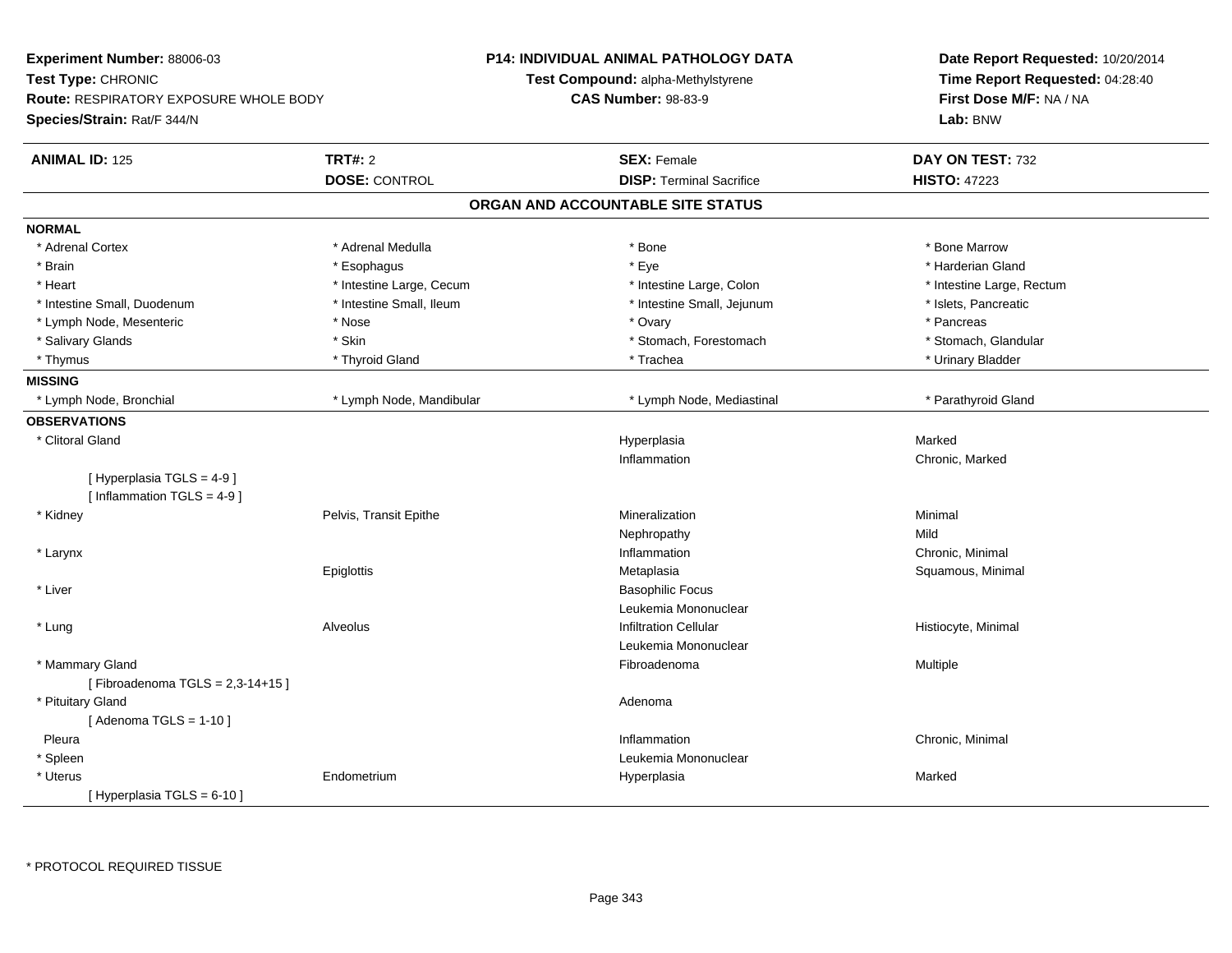| Experiment Number: 88006-03<br><b>Test Type: CHRONIC</b><br><b>Route: RESPIRATORY EXPOSURE WHOLE BODY</b><br>Species/Strain: Rat/F 344/N |                      | <b>P14: INDIVIDUAL ANIMAL PATHOLOGY DATA</b> | Date Report Requested: 10/20/2014<br>Time Report Requested: 04:28:40 |
|------------------------------------------------------------------------------------------------------------------------------------------|----------------------|----------------------------------------------|----------------------------------------------------------------------|
|                                                                                                                                          |                      | Test Compound: alpha-Methylstyrene           |                                                                      |
|                                                                                                                                          |                      | <b>CAS Number: 98-83-9</b>                   | First Dose M/F: NA / NA                                              |
|                                                                                                                                          |                      |                                              | Lab: BNW                                                             |
| <b>ANIMAL ID: 125</b>                                                                                                                    | <b>TRT#:</b> 2       | <b>SEX:</b> Female                           | DAY ON TEST: 732                                                     |
|                                                                                                                                          | <b>DOSE: CONTROL</b> | <b>DISP:</b> Terminal Sacrifice              | <b>HISTO: 47223</b>                                                  |
|                                                                                                                                          |                      | ORGAN AND ACCOUNTABLE SITE STATUS            |                                                                      |
| PRIMARY CAUSE OF DEATH                                                                                                                   |                      |                                              |                                                                      |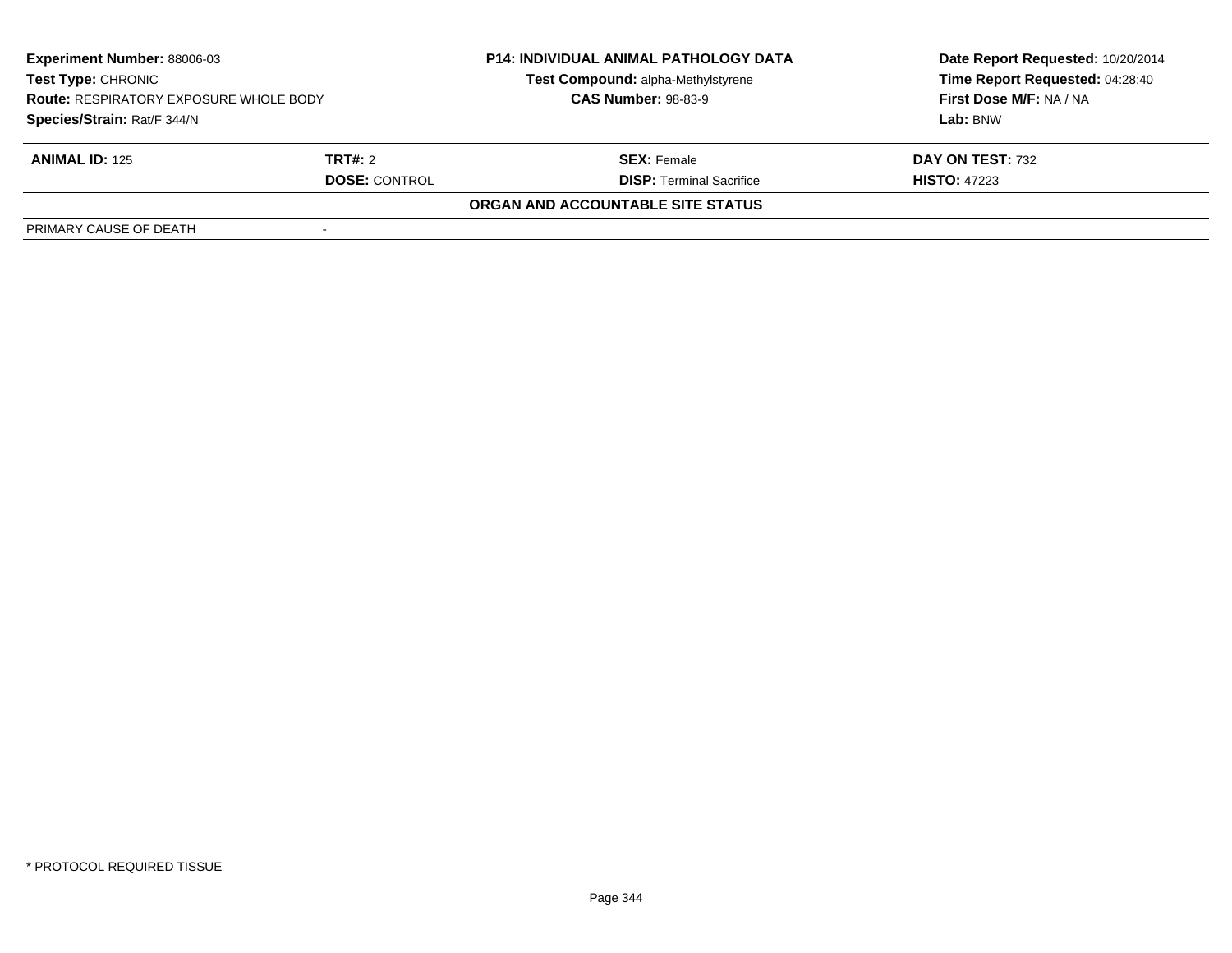| Experiment Number: 88006-03<br>Test Type: CHRONIC<br>Route: RESPIRATORY EXPOSURE WHOLE BODY<br>Species/Strain: Rat/F 344/N |                           | <b>P14: INDIVIDUAL ANIMAL PATHOLOGY DATA</b><br>Test Compound: alpha-Methylstyrene<br><b>CAS Number: 98-83-9</b> | Date Report Requested: 10/20/2014<br>Time Report Requested: 04:28:40<br>First Dose M/F: NA / NA<br>Lab: BNW |
|----------------------------------------------------------------------------------------------------------------------------|---------------------------|------------------------------------------------------------------------------------------------------------------|-------------------------------------------------------------------------------------------------------------|
| <b>ANIMAL ID: 126</b>                                                                                                      | TRT#: 2                   | <b>SEX: Female</b>                                                                                               | DAY ON TEST: 585                                                                                            |
|                                                                                                                            | <b>DOSE: CONTROL</b>      | <b>DISP: Natural Death</b>                                                                                       | <b>HISTO: 47224</b>                                                                                         |
|                                                                                                                            |                           | ORGAN AND ACCOUNTABLE SITE STATUS                                                                                |                                                                                                             |
| <b>NORMAL</b>                                                                                                              |                           |                                                                                                                  |                                                                                                             |
| * Adrenal Cortex                                                                                                           | * Bone                    | * Bone Marrow                                                                                                    | * Clitoral Gland                                                                                            |
| * Esophagus                                                                                                                | * Harderian Gland         | * Heart                                                                                                          | * Intestine Large, Rectum                                                                                   |
| * Islets, Pancreatic                                                                                                       | * Larynx                  | * Liver                                                                                                          | * Lung                                                                                                      |
| * Lymph Node, Mediastinal                                                                                                  | * Lymph Node, Mesenteric  | * Mammary Gland                                                                                                  | * Ovary                                                                                                     |
| * Pancreas                                                                                                                 | * Parathyroid Gland       | * Salivary Glands                                                                                                | * Skin                                                                                                      |
| * Spleen                                                                                                                   | * Stomach, Forestomach    | * Stomach, Glandular                                                                                             | * Thymus                                                                                                    |
| * Trachea                                                                                                                  | * Urinary Bladder         |                                                                                                                  |                                                                                                             |
| <b>MISSING</b>                                                                                                             |                           |                                                                                                                  |                                                                                                             |
| * Lymph Node, Bronchial                                                                                                    | * Lymph Node, Mandibular  |                                                                                                                  |                                                                                                             |
| <b>AUTO PRECLUDES DIAG.</b>                                                                                                |                           |                                                                                                                  |                                                                                                             |
| * Adrenal Medulla                                                                                                          | * Eye                     | * Intestine Large, Cecum                                                                                         | * Intestine Large, Colon                                                                                    |
| * Intestine Small, Duodenum                                                                                                | * Intestine Small, Ileum  | * Intestine Small, Jejunum                                                                                       | * Kidney                                                                                                    |
| * Nose                                                                                                                     |                           |                                                                                                                  |                                                                                                             |
| <b>OBSERVATIONS</b>                                                                                                        |                           |                                                                                                                  |                                                                                                             |
| * Brain                                                                                                                    |                           | Hemorrhage                                                                                                       | Moderate                                                                                                    |
| Mesentery                                                                                                                  |                           | <b>Necrosis</b>                                                                                                  | Moderate                                                                                                    |
| [Necrosis TGLS = $2-7$ ]                                                                                                   |                           |                                                                                                                  |                                                                                                             |
| * Pituitary Gland                                                                                                          |                           | Adenoma                                                                                                          |                                                                                                             |
| [Adenoma TGLS = $1-10$ ]                                                                                                   |                           |                                                                                                                  |                                                                                                             |
| * Thyroid Gland                                                                                                            | C Cell                    | Adenoma                                                                                                          |                                                                                                             |
| * Uterus                                                                                                                   | Cervix, Myometrium        | Hyperplasia                                                                                                      | Moderate                                                                                                    |
| [ Hyperplasia TGLS = 3-10 ]                                                                                                |                           |                                                                                                                  |                                                                                                             |
| PRIMARY CAUSE OF DEATH                                                                                                     | - Pituitary Gland Adenoma |                                                                                                                  |                                                                                                             |
| CONTRIBUTORY CAUSE OF DEATH                                                                                                | - Brain Hemorrhage        |                                                                                                                  |                                                                                                             |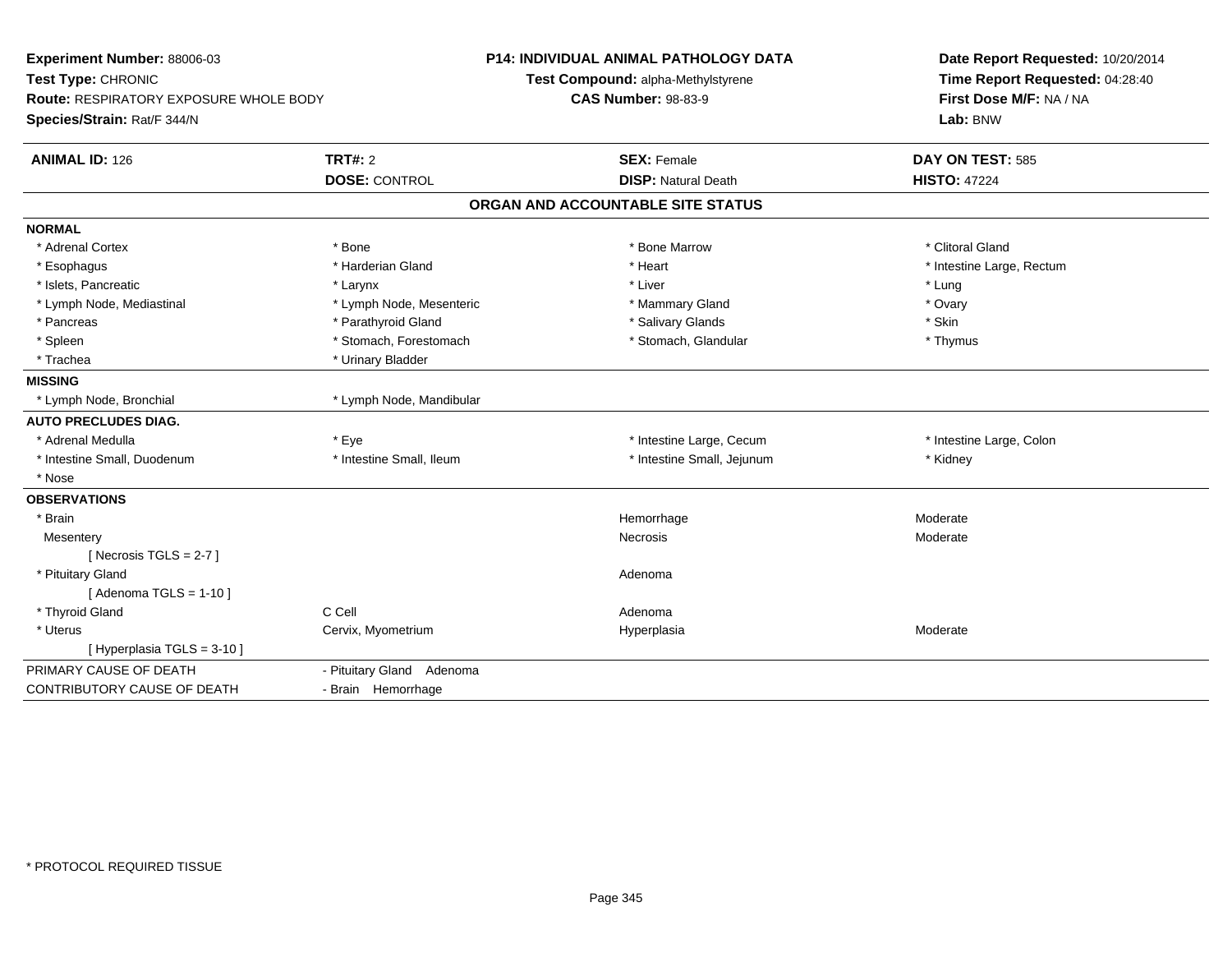| Experiment Number: 88006-03<br>Test Type: CHRONIC<br><b>Route: RESPIRATORY EXPOSURE WHOLE BODY</b><br>Species/Strain: Rat/F 344/N |                           | <b>P14: INDIVIDUAL ANIMAL PATHOLOGY DATA</b><br>Test Compound: alpha-Methylstyrene<br><b>CAS Number: 98-83-9</b> | Date Report Requested: 10/20/2014<br>Time Report Requested: 04:28:40<br>First Dose M/F: NA / NA<br>Lab: BNW |
|-----------------------------------------------------------------------------------------------------------------------------------|---------------------------|------------------------------------------------------------------------------------------------------------------|-------------------------------------------------------------------------------------------------------------|
| <b>ANIMAL ID: 127</b>                                                                                                             | TRT#: 2                   | <b>SEX: Female</b>                                                                                               | DAY ON TEST: 439                                                                                            |
|                                                                                                                                   | <b>DOSE: CONTROL</b>      | <b>DISP: Moribund Sacrifice</b>                                                                                  | <b>HISTO: 47225</b>                                                                                         |
|                                                                                                                                   |                           | ORGAN AND ACCOUNTABLE SITE STATUS                                                                                |                                                                                                             |
| <b>NORMAL</b>                                                                                                                     |                           |                                                                                                                  |                                                                                                             |
| * Adrenal Cortex                                                                                                                  | * Adrenal Medulla         | * Bone                                                                                                           | * Bone Marrow                                                                                               |
| * Brain                                                                                                                           | * Clitoral Gland          | * Esophagus                                                                                                      | * Harderian Gland                                                                                           |
| * Heart                                                                                                                           | * Intestine Large, Cecum  | * Intestine Large, Colon                                                                                         | * Intestine Large, Rectum                                                                                   |
| * Intestine Small, Duodenum                                                                                                       | * Intestine Small, Ileum  | * Intestine Small, Jejunum                                                                                       | * Islets, Pancreatic                                                                                        |
| * Kidney                                                                                                                          | * Larynx                  | * Lung                                                                                                           | * Lymph Node, Mesenteric                                                                                    |
| * Mammary Gland                                                                                                                   | * Nose                    | * Ovary                                                                                                          | * Pancreas                                                                                                  |
| * Parathyroid Gland                                                                                                               | * Pituitary Gland         | * Salivary Glands                                                                                                | * Skin                                                                                                      |
| * Stomach, Forestomach                                                                                                            | * Stomach, Glandular      | * Thymus                                                                                                         | * Thyroid Gland                                                                                             |
| * Trachea                                                                                                                         | * Urinary Bladder         | * Uterus                                                                                                         |                                                                                                             |
| <b>MISSING</b>                                                                                                                    |                           |                                                                                                                  |                                                                                                             |
| * Lymph Node, Mandibular                                                                                                          | * Lymph Node, Mediastinal |                                                                                                                  |                                                                                                             |
| <b>OBSERVATIONS</b>                                                                                                               |                           |                                                                                                                  |                                                                                                             |
| * Eye                                                                                                                             |                           | Inflammation                                                                                                     | Suppurative, Marked                                                                                         |
| [Inflammation TGLS = $3-13$ ]                                                                                                     |                           |                                                                                                                  |                                                                                                             |
| * Liver                                                                                                                           |                           | <b>Basophilic Focus</b>                                                                                          |                                                                                                             |
|                                                                                                                                   |                           | Vacuolization Cytoplasmic                                                                                        | Mild                                                                                                        |
| * Lymph Node, Bronchial                                                                                                           |                           | Hyperplasia                                                                                                      | Lymphoid, Marked                                                                                            |
| [ Hyperplasia TGLS = 2-4 ]                                                                                                        |                           |                                                                                                                  |                                                                                                             |
| Oral Mucosa                                                                                                                       |                           | Inflammation                                                                                                     | Suppurative, Moderate                                                                                       |
| <b>Skeletal Muscle</b>                                                                                                            |                           | Rhabdomyosarcoma                                                                                                 |                                                                                                             |
| [Rhabdomyosarcoma TGLS = 4-14]                                                                                                    |                           |                                                                                                                  |                                                                                                             |
| * Spleen                                                                                                                          |                           | Hematopoietic Cell Proliferation                                                                                 | Marked                                                                                                      |
| PRIMARY CAUSE OF DEATH                                                                                                            |                           |                                                                                                                  |                                                                                                             |
| <b>CONTRIBUTORY CAUSE OF DEATH</b>                                                                                                | - Eye Inflammation        |                                                                                                                  |                                                                                                             |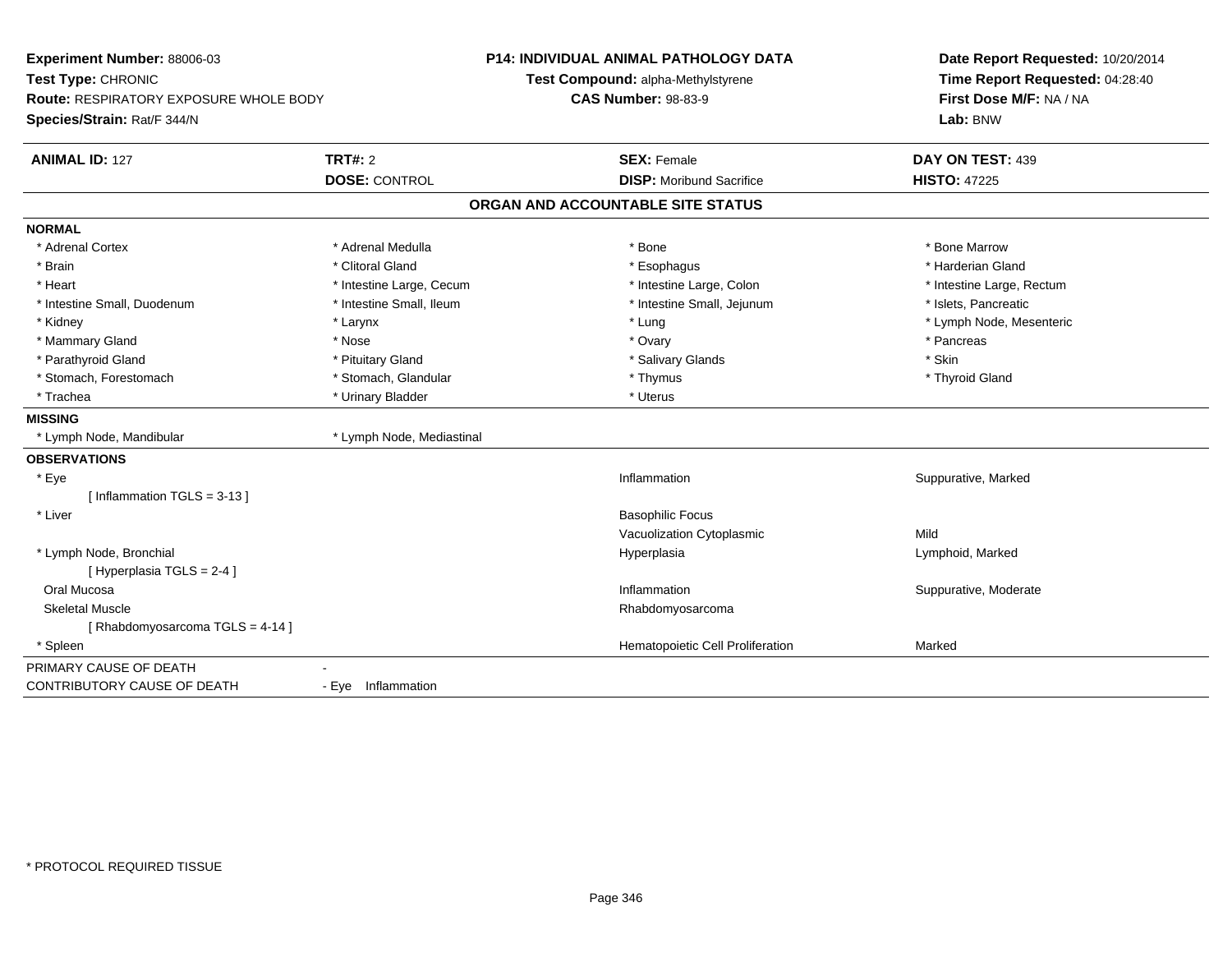| Experiment Number: 88006-03<br>Test Type: CHRONIC<br>Route: RESPIRATORY EXPOSURE WHOLE BODY<br>Species/Strain: Rat/F 344/N |                                  | P14: INDIVIDUAL ANIMAL PATHOLOGY DATA<br>Test Compound: alpha-Methylstyrene<br><b>CAS Number: 98-83-9</b> | Date Report Requested: 10/20/2014<br>Time Report Requested: 04:28:40<br>First Dose M/F: NA / NA<br>Lab: BNW |
|----------------------------------------------------------------------------------------------------------------------------|----------------------------------|-----------------------------------------------------------------------------------------------------------|-------------------------------------------------------------------------------------------------------------|
| <b>ANIMAL ID: 128</b>                                                                                                      | <b>TRT#: 2</b>                   | <b>SEX: Female</b>                                                                                        | DAY ON TEST: 607                                                                                            |
|                                                                                                                            | <b>DOSE: CONTROL</b>             | <b>DISP:</b> Moribund Sacrifice                                                                           | <b>HISTO: 47226</b>                                                                                         |
|                                                                                                                            |                                  | ORGAN AND ACCOUNTABLE SITE STATUS                                                                         |                                                                                                             |
| <b>NORMAL</b>                                                                                                              |                                  |                                                                                                           |                                                                                                             |
| * Adrenal Medulla                                                                                                          | * Bone                           | * Bone Marrow                                                                                             | * Brain                                                                                                     |
| * Clitoral Gland                                                                                                           | * Esophagus                      | * Eye                                                                                                     | * Harderian Gland                                                                                           |
| * Heart                                                                                                                    | * Intestine Large, Cecum         | * Intestine Large, Colon                                                                                  | * Intestine Large, Rectum                                                                                   |
| * Intestine Small, Duodenum                                                                                                | * Intestine Small, Ileum         | * Intestine Small, Jejunum                                                                                | * Islets, Pancreatic                                                                                        |
| * Kidney                                                                                                                   | * Larynx                         | * Lymph Node, Mediastinal                                                                                 | * Lymph Node, Mesenteric                                                                                    |
| * Pancreas                                                                                                                 | * Parathyroid Gland              | * Salivary Glands                                                                                         | * Skin                                                                                                      |
| * Stomach, Forestomach                                                                                                     | * Stomach, Glandular             | * Thymus                                                                                                  | * Thyroid Gland                                                                                             |
| * Trachea                                                                                                                  | * Urinary Bladder                | * Uterus                                                                                                  |                                                                                                             |
| <b>MISSING</b>                                                                                                             |                                  |                                                                                                           |                                                                                                             |
| * Lymph Node, Bronchial                                                                                                    | * Lymph Node, Mandibular         |                                                                                                           |                                                                                                             |
| <b>OBSERVATIONS</b>                                                                                                        |                                  |                                                                                                           |                                                                                                             |
| * Adrenal Cortex                                                                                                           |                                  | Hyperplasia                                                                                               | Mild                                                                                                        |
| * Liver                                                                                                                    |                                  | Leukemia Mononuclear                                                                                      |                                                                                                             |
|                                                                                                                            |                                  | Vacuolization Cytoplasmic                                                                                 | Mild                                                                                                        |
| * Lung                                                                                                                     |                                  | Leukemia Mononuclear                                                                                      |                                                                                                             |
| * Mammary Gland                                                                                                            |                                  | Fibroadenoma                                                                                              |                                                                                                             |
| [Fibroadenoma TGLS = 2-14]                                                                                                 |                                  |                                                                                                           |                                                                                                             |
| * Nose                                                                                                                     | Olfactory Epi                    | Degeneration                                                                                              | Hyaline, Minimal                                                                                            |
| * Ovary                                                                                                                    |                                  | Cyst                                                                                                      | Marked                                                                                                      |
| [Cyst TGLS = $3-9$ ]                                                                                                       |                                  |                                                                                                           |                                                                                                             |
| * Pituitary Gland                                                                                                          |                                  | Hyperplasia                                                                                               | Moderate                                                                                                    |
| [ Hyperplasia TGLS = 1-10 ]                                                                                                |                                  |                                                                                                           |                                                                                                             |
| * Spleen                                                                                                                   |                                  | Leukemia Mononuclear                                                                                      |                                                                                                             |
| [ Leukemia Mononuclear TGLS = 4-14 ]                                                                                       |                                  |                                                                                                           |                                                                                                             |
| PRIMARY CAUSE OF DEATH                                                                                                     | Leukemia Mononuclear<br>- Spleen |                                                                                                           |                                                                                                             |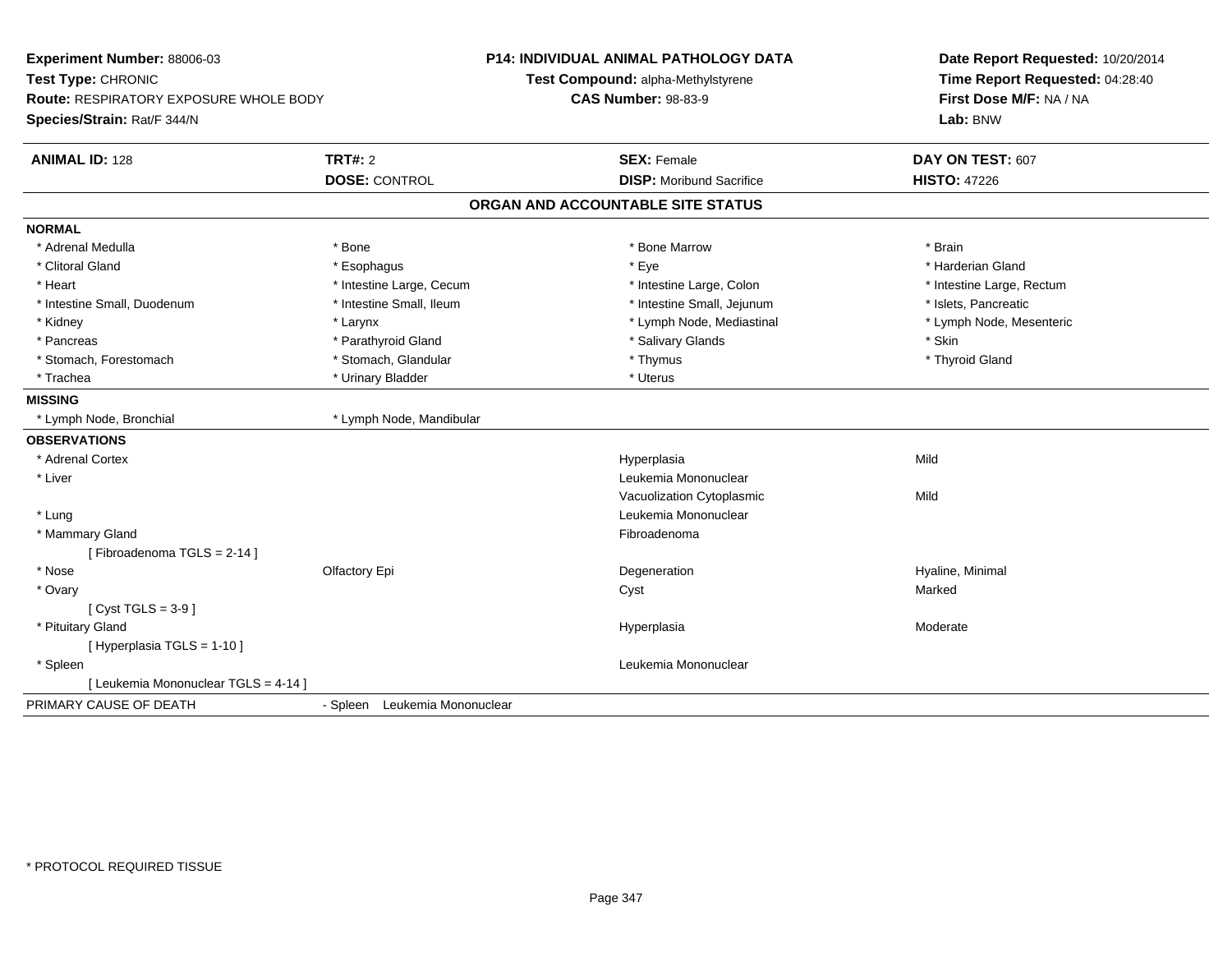| Experiment Number: 88006-03<br>Test Type: CHRONIC<br><b>Route: RESPIRATORY EXPOSURE WHOLE BODY</b><br>Species/Strain: Rat/F 344/N |                                        | <b>P14: INDIVIDUAL ANIMAL PATHOLOGY DATA</b><br>Test Compound: alpha-Methylstyrene<br><b>CAS Number: 98-83-9</b> | Date Report Requested: 10/20/2014<br>Time Report Requested: 04:28:40<br>First Dose M/F: NA / NA<br>Lab: BNW |
|-----------------------------------------------------------------------------------------------------------------------------------|----------------------------------------|------------------------------------------------------------------------------------------------------------------|-------------------------------------------------------------------------------------------------------------|
| <b>ANIMAL ID: 129</b>                                                                                                             | <b>TRT#: 2</b><br><b>DOSE: CONTROL</b> | <b>SEX: Female</b><br><b>DISP: Terminal Sacrifice</b>                                                            | DAY ON TEST: 732<br><b>HISTO: 47227</b>                                                                     |
|                                                                                                                                   |                                        | ORGAN AND ACCOUNTABLE SITE STATUS                                                                                |                                                                                                             |
|                                                                                                                                   |                                        |                                                                                                                  |                                                                                                             |
| <b>NORMAL</b>                                                                                                                     |                                        |                                                                                                                  |                                                                                                             |
| * Adrenal Cortex                                                                                                                  | * Adrenal Medulla                      | * Bone                                                                                                           | * Bone Marrow                                                                                               |
| * Brain                                                                                                                           | * Clitoral Gland                       | * Esophagus                                                                                                      | * Eye                                                                                                       |
| * Harderian Gland                                                                                                                 | * Heart                                | * Intestine Large, Cecum                                                                                         | * Intestine Large, Colon                                                                                    |
| * Intestine Large, Rectum                                                                                                         | * Intestine Small, Duodenum            | * Intestine Small, Ileum                                                                                         | * Intestine Small, Jejunum                                                                                  |
| * Islets, Pancreatic                                                                                                              | * Larynx                               | * Lymph Node, Mesenteric                                                                                         | * Nose                                                                                                      |
| * Pancreas                                                                                                                        | * Parathyroid Gland                    | * Salivary Glands                                                                                                | * Skin                                                                                                      |
| * Spleen                                                                                                                          | * Stomach, Forestomach                 | * Stomach, Glandular                                                                                             | * Thymus                                                                                                    |
| * Trachea                                                                                                                         | * Urinary Bladder                      | * Uterus                                                                                                         |                                                                                                             |
| <b>MISSING</b>                                                                                                                    |                                        |                                                                                                                  |                                                                                                             |
| * Lymph Node, Bronchial                                                                                                           | * Lymph Node, Mandibular               | * Lymph Node, Mediastinal                                                                                        |                                                                                                             |
| <b>OBSERVATIONS</b>                                                                                                               |                                        |                                                                                                                  |                                                                                                             |
| * Kidney                                                                                                                          | Pelvis, Transit Epithe                 | Hyperplasia                                                                                                      | Mild                                                                                                        |
|                                                                                                                                   | Pelvis, Transit Epithe                 | Mineralization                                                                                                   | Minimal                                                                                                     |
|                                                                                                                                   |                                        | Nephropathy                                                                                                      | Minimal                                                                                                     |
| * Liver                                                                                                                           |                                        | <b>Basophilic Focus</b>                                                                                          |                                                                                                             |
| * Lung                                                                                                                            | Alveolus                               | <b>Infiltration Cellular</b>                                                                                     | Histiocyte, Minimal                                                                                         |
| * Mammary Gland                                                                                                                   |                                        | Fibroadenoma                                                                                                     |                                                                                                             |
| [Fibroadenoma TGLS = $1-14$ ]                                                                                                     |                                        |                                                                                                                  |                                                                                                             |
| Mesentery                                                                                                                         |                                        | Necrosis                                                                                                         | Moderate                                                                                                    |
| [ Necrosis TGLS = $4-7$ ]                                                                                                         |                                        |                                                                                                                  |                                                                                                             |
| * Ovary                                                                                                                           |                                        | Cyst                                                                                                             | Marked                                                                                                      |
| [Cyst TGLS = $3-9$ ]                                                                                                              |                                        |                                                                                                                  |                                                                                                             |
| * Pituitary Gland                                                                                                                 |                                        | Adenoma                                                                                                          |                                                                                                             |
| [Adenoma TGLS = $2-10$ ]                                                                                                          |                                        |                                                                                                                  |                                                                                                             |
| Pleura                                                                                                                            |                                        | Inflammation                                                                                                     | Chronic, Minimal                                                                                            |
| * Thyroid Gland                                                                                                                   | C Cell                                 | Hyperplasia                                                                                                      | Mild                                                                                                        |
| PRIMARY CAUSE OF DEATH                                                                                                            | $\overline{a}$                         |                                                                                                                  |                                                                                                             |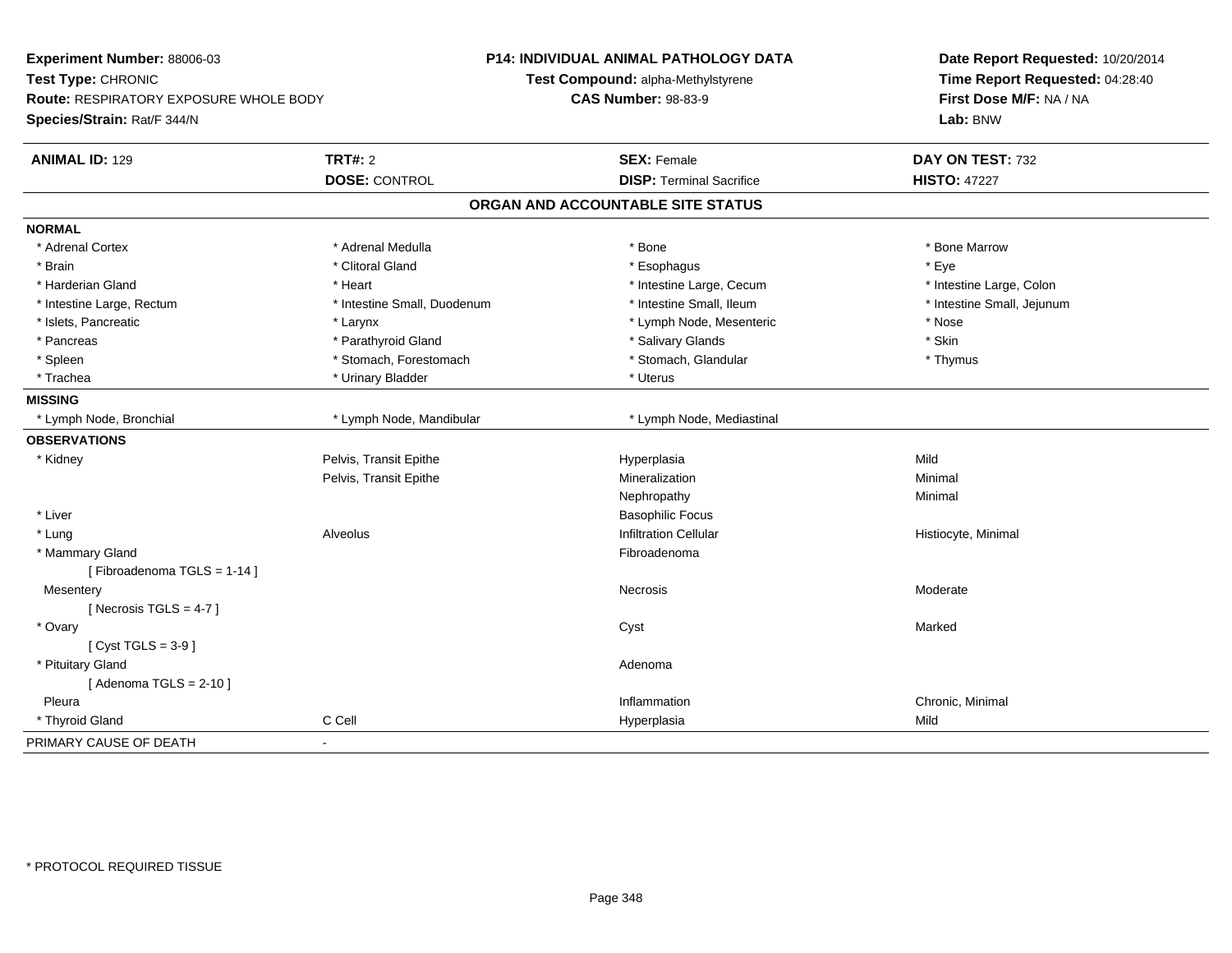| Experiment Number: 88006-03<br>Test Type: CHRONIC<br><b>Route: RESPIRATORY EXPOSURE WHOLE BODY</b> |                           | <b>P14: INDIVIDUAL ANIMAL PATHOLOGY DATA</b><br>Test Compound: alpha-Methylstyrene<br><b>CAS Number: 98-83-9</b> | Date Report Requested: 10/20/2014<br>Time Report Requested: 04:28:40<br>First Dose M/F: NA / NA |
|----------------------------------------------------------------------------------------------------|---------------------------|------------------------------------------------------------------------------------------------------------------|-------------------------------------------------------------------------------------------------|
| Species/Strain: Rat/F 344/N                                                                        |                           |                                                                                                                  | Lab: BNW                                                                                        |
| <b>ANIMAL ID: 130</b>                                                                              | TRT#: 2                   | <b>SEX: Female</b>                                                                                               | DAY ON TEST: 712                                                                                |
|                                                                                                    | <b>DOSE: CONTROL</b>      | <b>DISP:</b> Moribund Sacrifice                                                                                  | <b>HISTO: 47228</b>                                                                             |
|                                                                                                    |                           | ORGAN AND ACCOUNTABLE SITE STATUS                                                                                |                                                                                                 |
| <b>NORMAL</b>                                                                                      |                           |                                                                                                                  |                                                                                                 |
| * Adrenal Medulla                                                                                  | * Bone                    | * Bone Marrow                                                                                                    | * Brain                                                                                         |
| * Clitoral Gland                                                                                   | * Esophagus               | * Eye                                                                                                            | * Harderian Gland                                                                               |
| * Heart                                                                                            | * Intestine Large, Cecum  | * Intestine Large, Colon                                                                                         | * Intestine Large, Rectum                                                                       |
| * Intestine Small, Duodenum                                                                        | * Intestine Small, Ileum  | * Intestine Small, Jejunum                                                                                       | * Islets, Pancreatic                                                                            |
| * Kidney                                                                                           | * Larynx                  | * Lymph Node, Mandibular                                                                                         | * Lymph Node, Mediastinal                                                                       |
| * Lymph Node, Mesenteric                                                                           | * Nose                    | * Ovary                                                                                                          | * Pancreas                                                                                      |
| * Parathyroid Gland                                                                                | * Salivary Glands         | * Skin                                                                                                           | $*$ Spleen                                                                                      |
| * Stomach, Forestomach                                                                             | * Stomach, Glandular      | * Thymus                                                                                                         | * Thyroid Gland                                                                                 |
| * Trachea                                                                                          | * Urinary Bladder         | * Uterus                                                                                                         |                                                                                                 |
| <b>MISSING</b>                                                                                     |                           |                                                                                                                  |                                                                                                 |
| * Lymph Node, Bronchial                                                                            |                           |                                                                                                                  |                                                                                                 |
| <b>OBSERVATIONS</b>                                                                                |                           |                                                                                                                  |                                                                                                 |
| * Adrenal Cortex                                                                                   |                           | Vacuolization Cytoplasmic                                                                                        | Minimal                                                                                         |
| * Liver                                                                                            |                           | Hepatodiaphragmatic Nodule                                                                                       | Marked                                                                                          |
| [ Hepatodiaphragmatic Nodule TGLS = 3-7 ]                                                          |                           |                                                                                                                  |                                                                                                 |
| * Lung                                                                                             | <b>Alveolus</b>           | <b>Infiltration Cellular</b>                                                                                     | Histiocyte, Minimal                                                                             |
| * Mammary Gland                                                                                    |                           | Fibroadenoma                                                                                                     | Multiple                                                                                        |
| [Fibroadenoma TGLS = $4,5-14+15$ ]                                                                 |                           |                                                                                                                  |                                                                                                 |
| Mesentery                                                                                          |                           | Necrosis                                                                                                         | Moderate                                                                                        |
| [Necrosis TGLS = $2-14$ ]                                                                          |                           |                                                                                                                  |                                                                                                 |
| * Pituitary Gland                                                                                  |                           | Adenoma                                                                                                          |                                                                                                 |
| [Adenoma TGLS = $1-10$ ]                                                                           |                           |                                                                                                                  |                                                                                                 |
| Pleura                                                                                             |                           | Inflammation                                                                                                     | Chronic, Minimal                                                                                |
| PRIMARY CAUSE OF DEATH                                                                             | - Pituitary Gland Adenoma |                                                                                                                  |                                                                                                 |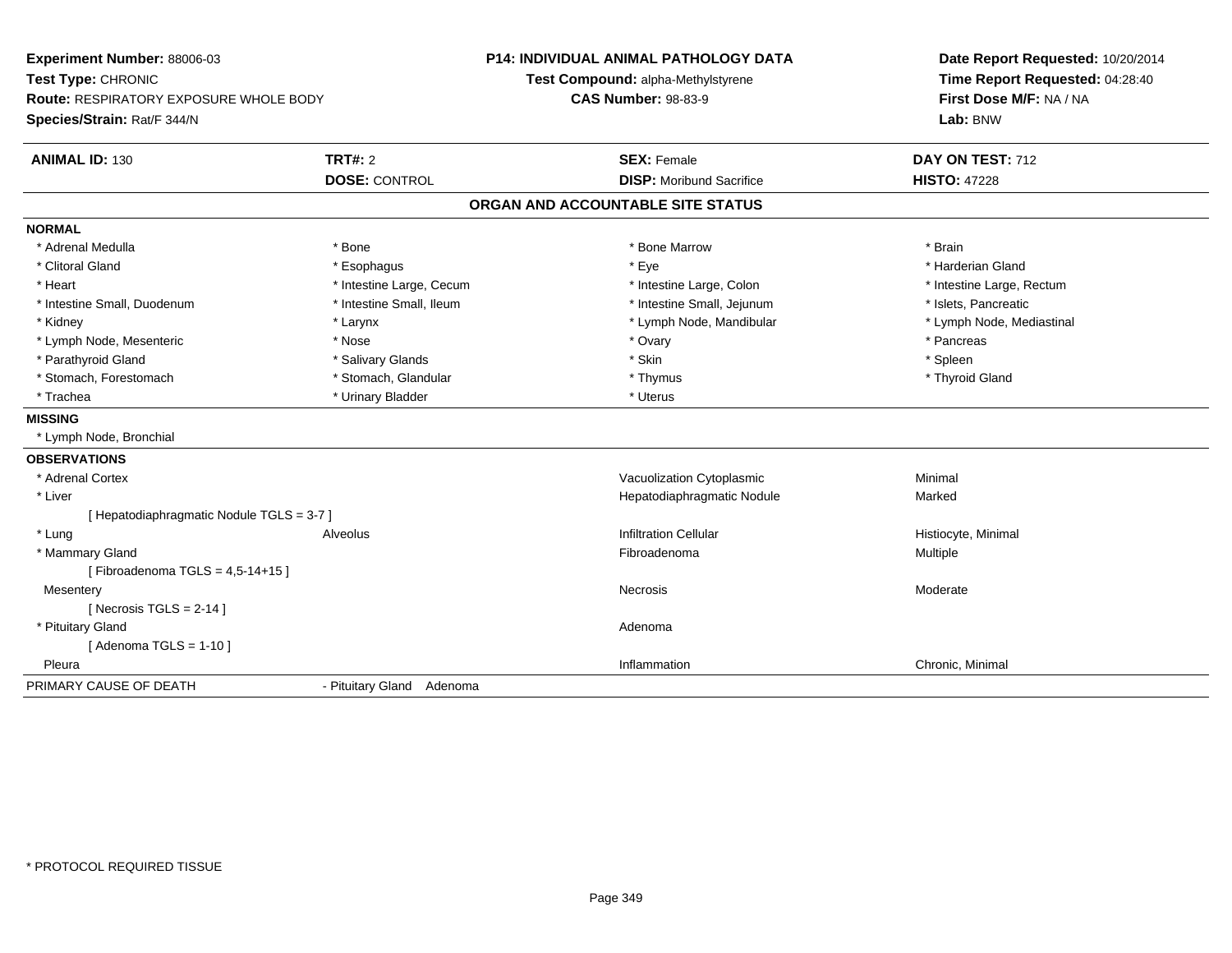| Experiment Number: 88006-03<br>Test Type: CHRONIC<br><b>Route: RESPIRATORY EXPOSURE WHOLE BODY</b><br>Species/Strain: Rat/F 344/N |                            | P14: INDIVIDUAL ANIMAL PATHOLOGY DATA<br>Test Compound: alpha-Methylstyrene<br><b>CAS Number: 98-83-9</b> | Date Report Requested: 10/20/2014<br>Time Report Requested: 04:28:40<br>First Dose M/F: NA / NA<br>Lab: BNW |
|-----------------------------------------------------------------------------------------------------------------------------------|----------------------------|-----------------------------------------------------------------------------------------------------------|-------------------------------------------------------------------------------------------------------------|
| <b>ANIMAL ID: 131</b>                                                                                                             | <b>TRT#: 2</b>             | <b>SEX: Female</b>                                                                                        | DAY ON TEST: 731                                                                                            |
|                                                                                                                                   | <b>DOSE: CONTROL</b>       | <b>DISP: Terminal Sacrifice</b>                                                                           | <b>HISTO: 47229</b>                                                                                         |
|                                                                                                                                   |                            | ORGAN AND ACCOUNTABLE SITE STATUS                                                                         |                                                                                                             |
| <b>NORMAL</b>                                                                                                                     |                            |                                                                                                           |                                                                                                             |
| * Adrenal Cortex                                                                                                                  | * Adrenal Medulla          | * Bone                                                                                                    | * Bone Marrow                                                                                               |
| * Esophagus                                                                                                                       | * Eye                      | * Harderian Gland                                                                                         | * Heart                                                                                                     |
| * Intestine Large, Cecum                                                                                                          | * Intestine Large, Colon   | * Intestine Large, Rectum                                                                                 | * Intestine Small, Duodenum                                                                                 |
| * Intestine Small, Ileum                                                                                                          | * Intestine Small, Jejunum | * Islets, Pancreatic                                                                                      | * Larynx                                                                                                    |
| * Lymph Node, Mesenteric                                                                                                          | * Nose                     | * Ovary                                                                                                   | * Pancreas                                                                                                  |
| * Parathyroid Gland                                                                                                               | * Pituitary Gland          | * Salivary Glands                                                                                         | * Skin                                                                                                      |
| * Stomach, Forestomach                                                                                                            | * Stomach, Glandular       | * Thymus                                                                                                  | * Thyroid Gland                                                                                             |
| * Trachea                                                                                                                         | * Urinary Bladder          | * Uterus                                                                                                  |                                                                                                             |
| <b>MISSING</b>                                                                                                                    |                            |                                                                                                           |                                                                                                             |
| * Lymph Node, Bronchial                                                                                                           | * Lymph Node, Mandibular   | * Lymph Node, Mediastinal                                                                                 |                                                                                                             |
| <b>OBSERVATIONS</b>                                                                                                               |                            |                                                                                                           |                                                                                                             |
| * Brain                                                                                                                           |                            | Astrocytoma Malignant                                                                                     |                                                                                                             |
|                                                                                                                                   |                            | Hemorrhage                                                                                                | Marked                                                                                                      |
| [Astrocytoma Malignant TGLS = 5-1]<br>[Hemorrhage TGLS = 5-1]                                                                     |                            |                                                                                                           |                                                                                                             |
| * Clitoral Gland                                                                                                                  |                            | Hyperplasia                                                                                               | Marked                                                                                                      |
| [ Hyperplasia TGLS = 1-9 ]                                                                                                        |                            |                                                                                                           |                                                                                                             |
| * Kidney                                                                                                                          |                            | Leukemia Mononuclear                                                                                      |                                                                                                             |
|                                                                                                                                   |                            | Nephropathy                                                                                               | Mild                                                                                                        |
| [ Leukemia Mononuclear TGLS = 6-7 ]<br>[Nephropathy TGLS = 6-7]                                                                   |                            |                                                                                                           |                                                                                                             |
| * Liver                                                                                                                           |                            | <b>Basophilic Focus</b>                                                                                   |                                                                                                             |
|                                                                                                                                   |                            | Leukemia Mononuclear                                                                                      |                                                                                                             |
| [ Leukemia Mononuclear TGLS = 4-6 ]                                                                                               |                            |                                                                                                           |                                                                                                             |
| * Lung                                                                                                                            | Alveolar Epith             | Hyperplasia                                                                                               | Marked                                                                                                      |
|                                                                                                                                   | Alveolus                   | <b>Infiltration Cellular</b>                                                                              | Histiocyte, Minimal                                                                                         |
| * Mammary Gland                                                                                                                   |                            | Fibroadenoma                                                                                              | Multiple                                                                                                    |
| [Fibroadenoma TGLS = $2,3-15+14$ ]                                                                                                |                            |                                                                                                           |                                                                                                             |
| Pleura                                                                                                                            |                            | Inflammation                                                                                              | Chronic, Minimal                                                                                            |
| <sup>*</sup> Spleen                                                                                                               |                            | Leukemia Mononuclear                                                                                      |                                                                                                             |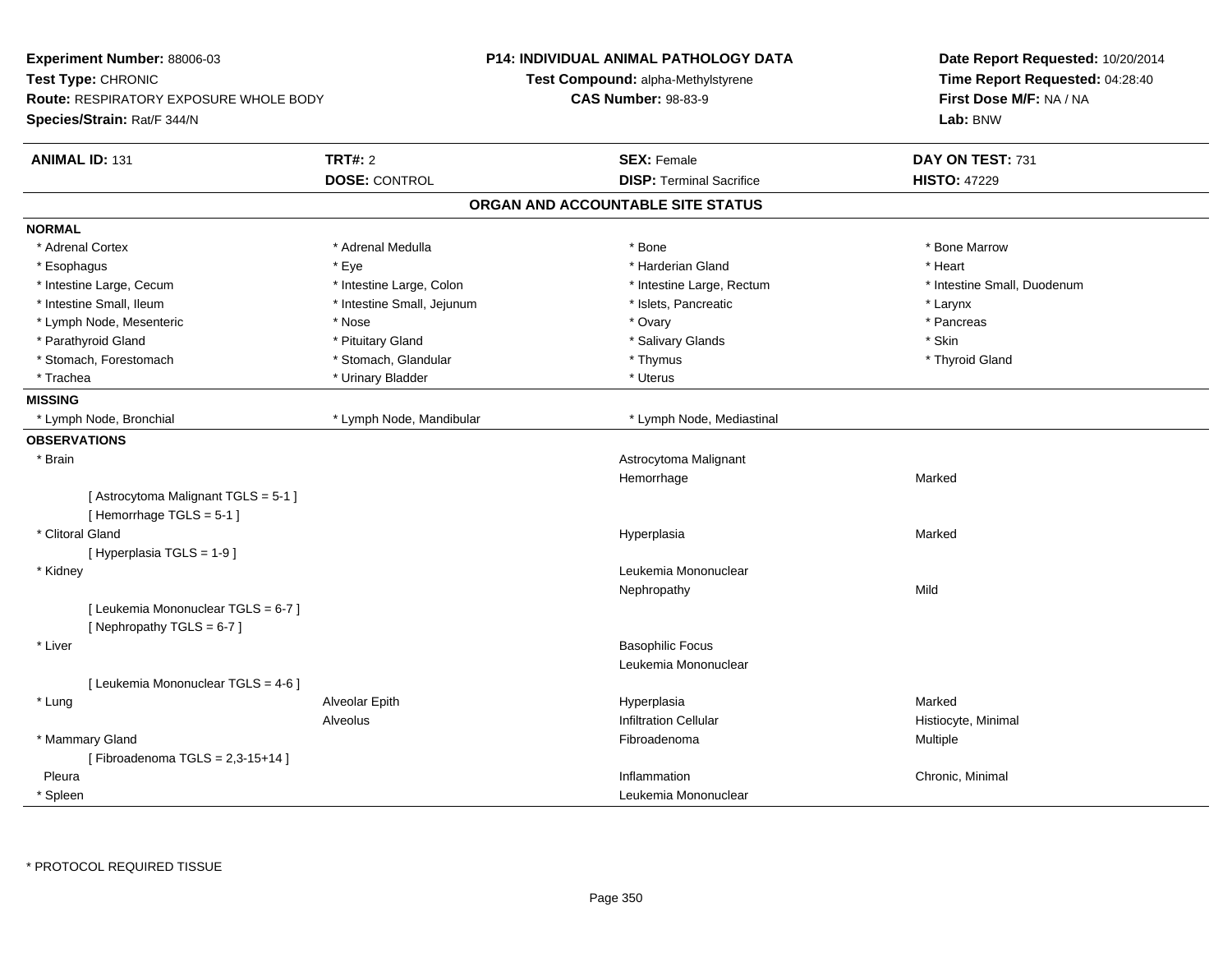| Experiment Number: 88006-03<br><b>Test Type: CHRONIC</b><br><b>Route: RESPIRATORY EXPOSURE WHOLE BODY</b><br>Species/Strain: Rat/F 344/N |                      | <b>P14: INDIVIDUAL ANIMAL PATHOLOGY DATA</b> | Date Report Requested: 10/20/2014   |
|------------------------------------------------------------------------------------------------------------------------------------------|----------------------|----------------------------------------------|-------------------------------------|
|                                                                                                                                          |                      | Test Compound: alpha-Methylstyrene           | Time Report Requested: 04:28:40     |
|                                                                                                                                          |                      | <b>CAS Number: 98-83-9</b>                   | First Dose M/F: NA / NA<br>Lab: BNW |
|                                                                                                                                          |                      |                                              |                                     |
| <b>ANIMAL ID: 131</b>                                                                                                                    | <b>TRT#:</b> 2       | <b>SEX:</b> Female                           | DAY ON TEST: 731                    |
|                                                                                                                                          | <b>DOSE: CONTROL</b> | <b>DISP:</b> Terminal Sacrifice              | <b>HISTO: 47229</b>                 |
|                                                                                                                                          |                      | ORGAN AND ACCOUNTABLE SITE STATUS            |                                     |
| PRIMARY CAUSE OF DEATH                                                                                                                   |                      |                                              |                                     |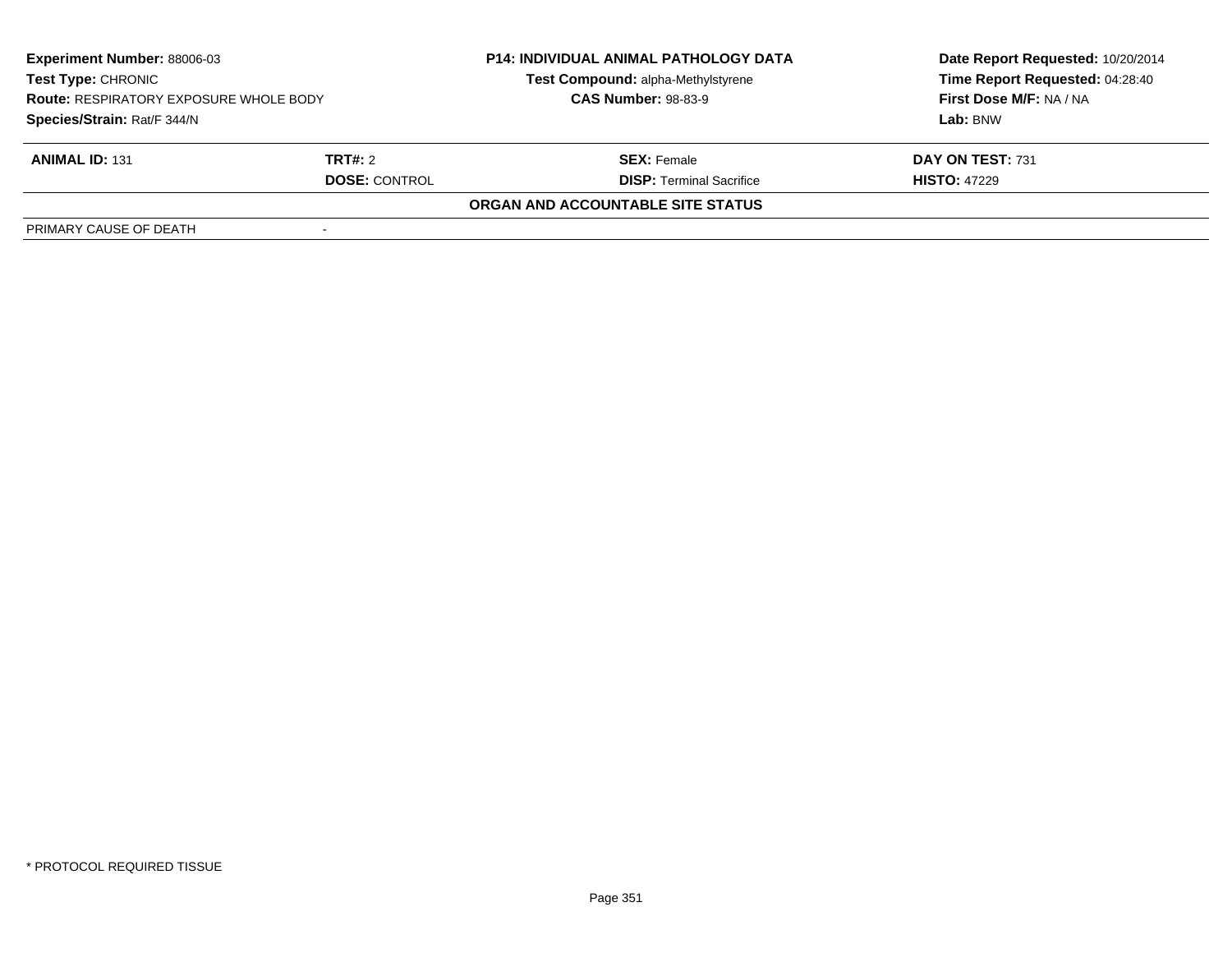| Experiment Number: 88006-03<br>Test Type: CHRONIC<br>Route: RESPIRATORY EXPOSURE WHOLE BODY<br>Species/Strain: Rat/F 344/N |                              | <b>P14: INDIVIDUAL ANIMAL PATHOLOGY DATA</b><br><b>Test Compound: alpha-Methylstyrene</b><br><b>CAS Number: 98-83-9</b> | Date Report Requested: 10/20/2014<br>Time Report Requested: 04:28:40<br>First Dose M/F: NA / NA<br>Lab: BNW |
|----------------------------------------------------------------------------------------------------------------------------|------------------------------|-------------------------------------------------------------------------------------------------------------------------|-------------------------------------------------------------------------------------------------------------|
| <b>ANIMAL ID: 132</b>                                                                                                      | <b>TRT#: 2</b>               | <b>SEX: Female</b>                                                                                                      | DAY ON TEST: 660                                                                                            |
|                                                                                                                            | <b>DOSE: CONTROL</b>         | <b>DISP:</b> Moribund Sacrifice                                                                                         | <b>HISTO: 47230</b>                                                                                         |
|                                                                                                                            |                              | ORGAN AND ACCOUNTABLE SITE STATUS                                                                                       |                                                                                                             |
| <b>NORMAL</b>                                                                                                              |                              |                                                                                                                         |                                                                                                             |
| * Adrenal Cortex                                                                                                           | * Bone                       | * Bone Marrow                                                                                                           | * Brain                                                                                                     |
| * Clitoral Gland                                                                                                           | * Esophagus                  | * Eye                                                                                                                   | * Harderian Gland                                                                                           |
| * Heart                                                                                                                    | * Intestine Large, Cecum     | * Intestine Large, Colon                                                                                                | * Intestine Large, Rectum                                                                                   |
| * Intestine Small, Duodenum                                                                                                | * Intestine Small, Ileum     | * Intestine Small, Jejunum                                                                                              | * Islets, Pancreatic                                                                                        |
| * Kidney                                                                                                                   | * Lung                       | * Lymph Node, Mediastinal                                                                                               | * Lymph Node, Mesenteric                                                                                    |
| * Nose                                                                                                                     | * Pancreas                   | * Parathyroid Gland                                                                                                     | * Salivary Glands                                                                                           |
| * Skin                                                                                                                     | * Stomach, Glandular         | * Thymus                                                                                                                | * Thyroid Gland                                                                                             |
| * Trachea                                                                                                                  | * Urinary Bladder            | * Uterus                                                                                                                |                                                                                                             |
| <b>MISSING</b>                                                                                                             |                              |                                                                                                                         |                                                                                                             |
| * Lymph Node, Bronchial                                                                                                    | * Lymph Node, Mandibular     |                                                                                                                         |                                                                                                             |
| <b>OBSERVATIONS</b>                                                                                                        |                              |                                                                                                                         |                                                                                                             |
| * Adrenal Medulla                                                                                                          |                              | Leukemia Mononuclear                                                                                                    |                                                                                                             |
| * Larynx                                                                                                                   |                              | Foreign Body                                                                                                            | Marked                                                                                                      |
|                                                                                                                            | <b>Respirat Epith</b>        | Hyperplasia                                                                                                             | Marked                                                                                                      |
|                                                                                                                            |                              | Inflammation                                                                                                            | Suppurative, Marked                                                                                         |
| * Liver                                                                                                                    |                              | Leukemia Mononuclear                                                                                                    |                                                                                                             |
|                                                                                                                            |                              | Vacuolization Cytoplasmic                                                                                               | Moderate                                                                                                    |
| [ Leukemia Mononuclear TGLS = 2-6 ]                                                                                        |                              |                                                                                                                         |                                                                                                             |
| * Mammary Gland                                                                                                            |                              | Fibroadenoma                                                                                                            |                                                                                                             |
| [Fibroadenoma TGLS = 4-14]                                                                                                 |                              |                                                                                                                         |                                                                                                             |
| * Ovary                                                                                                                    |                              | Cyst                                                                                                                    | Marked                                                                                                      |
| [ $Cyst TGLS = 1-9$ ]                                                                                                      |                              |                                                                                                                         |                                                                                                             |
| * Pituitary Gland                                                                                                          |                              | Adenoma                                                                                                                 |                                                                                                             |
| [Adenoma TGLS = $3-10$ ]                                                                                                   |                              |                                                                                                                         |                                                                                                             |
| * Spleen                                                                                                                   |                              | Leukemia Mononuclear                                                                                                    |                                                                                                             |
| * Stomach, Forestomach                                                                                                     |                              | Ulcer                                                                                                                   | Marked                                                                                                      |
| [Ulcer TGLS = $5-10$ ]                                                                                                     |                              |                                                                                                                         |                                                                                                             |
| PRIMARY CAUSE OF DEATH                                                                                                     | - Pituitary Gland Adenoma    |                                                                                                                         |                                                                                                             |
| CONTRIBUTORY CAUSE OF DEATH                                                                                                | - Stomach: Forestomach Ulcer |                                                                                                                         |                                                                                                             |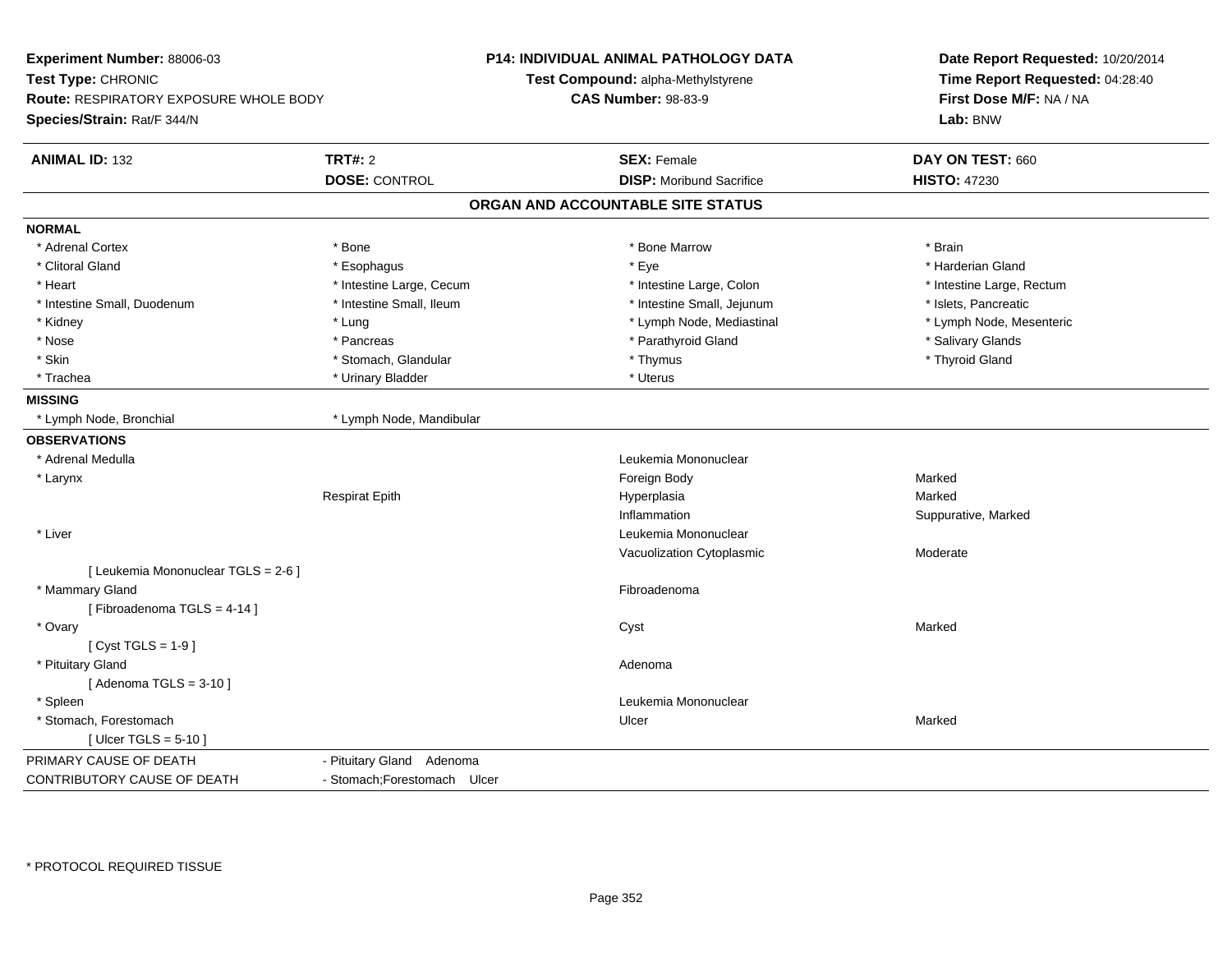| Experiment Number: 88006-03            |                          | <b>P14: INDIVIDUAL ANIMAL PATHOLOGY DATA</b> | Date Report Requested: 10/20/2014<br>Time Report Requested: 04:28:40 |
|----------------------------------------|--------------------------|----------------------------------------------|----------------------------------------------------------------------|
| Test Type: CHRONIC                     |                          | Test Compound: alpha-Methylstyrene           |                                                                      |
| Route: RESPIRATORY EXPOSURE WHOLE BODY |                          | <b>CAS Number: 98-83-9</b>                   | First Dose M/F: NA / NA                                              |
| Species/Strain: Rat/F 344/N            |                          |                                              | Lab: BNW                                                             |
| <b>ANIMAL ID: 133</b>                  | <b>TRT#: 2</b>           | <b>SEX: Female</b>                           | DAY ON TEST: 731                                                     |
|                                        | <b>DOSE: CONTROL</b>     | <b>DISP: Terminal Sacrifice</b>              | <b>HISTO: 47231</b>                                                  |
|                                        |                          | ORGAN AND ACCOUNTABLE SITE STATUS            |                                                                      |
| <b>NORMAL</b>                          |                          |                                              |                                                                      |
| * Adrenal Cortex                       | * Adrenal Medulla        | * Bone                                       | * Bone Marrow                                                        |
| * Brain                                | * Esophagus              | * Eye                                        | * Harderian Gland                                                    |
| * Heart                                | * Intestine Large, Cecum | * Intestine Large, Colon                     | * Intestine Large, Rectum                                            |
| * Intestine Small, Duodenum            | * Intestine Small, Ileum | * Intestine Small, Jejunum                   | * Islets, Pancreatic                                                 |
| * Larynx                               | * Nose                   | * Ovary                                      | * Pancreas                                                           |
| * Parathyroid Gland                    | * Salivary Glands        | * Skin                                       | * Stomach, Forestomach                                               |
| * Stomach, Glandular                   | * Thymus                 | * Trachea                                    | * Urinary Bladder                                                    |
| * Uterus                               |                          |                                              |                                                                      |
| <b>MISSING</b>                         |                          |                                              |                                                                      |
| * Lymph Node, Bronchial                | * Lymph Node, Mandibular |                                              |                                                                      |
| <b>OBSERVATIONS</b>                    |                          |                                              |                                                                      |
| * Clitoral Gland                       |                          | Cyst                                         | Moderate                                                             |
|                                        |                          | Hyperplasia                                  | Marked                                                               |
| [Cyst TGLS = $1-9$ ]                   |                          |                                              |                                                                      |
| [ Hyperplasia TGLS = 1-9 ]             |                          |                                              |                                                                      |
| * Kidney                               | Pelvis, Transit Epithe   | Hyperplasia                                  | Mild                                                                 |
|                                        |                          | Leukemia Mononuclear                         |                                                                      |
|                                        | Pelvis, Transit Epithe   | Mineralization                               | Minimal                                                              |
|                                        |                          | Nephropathy                                  | Minimal                                                              |
| * Liver                                |                          | Leukemia Mononuclear                         |                                                                      |
| [ Leukemia Mononuclear TGLS = 4-6 ]    |                          |                                              |                                                                      |
| * Lung                                 |                          | Leukemia Mononuclear                         |                                                                      |
| * Lymph Node, Mediastinal              |                          | Leukemia Mononuclear                         |                                                                      |
| * Lymph Node, Mesenteric               |                          | Leukemia Mononuclear                         |                                                                      |
| * Mammary Gland                        |                          | Fibroadenoma                                 |                                                                      |
| [Fibroadenoma TGLS = 2-14]             |                          |                                              |                                                                      |
| * Pituitary Gland                      |                          | Adenoma                                      |                                                                      |
| [Adenoma TGLS = $3-10$ ]               |                          |                                              |                                                                      |
| * Spleen                               |                          | Leukemia Mononuclear                         |                                                                      |
| [ Leukemia Mononuclear TGLS = 5-6 ]    |                          |                                              |                                                                      |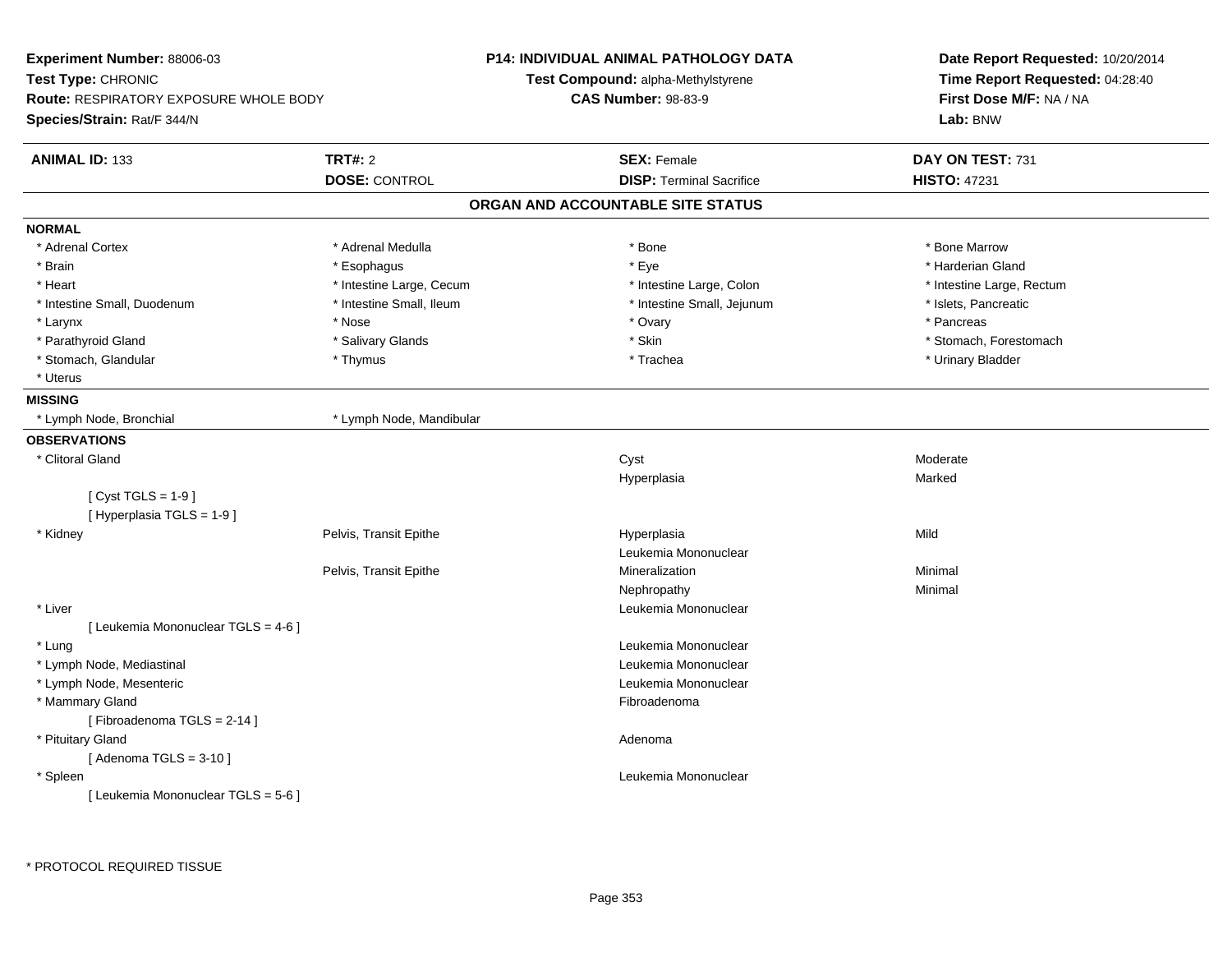| <b>Experiment Number: 88006-03</b><br><b>Test Type: CHRONIC</b><br><b>Route: RESPIRATORY EXPOSURE WHOLE BODY</b><br>Species/Strain: Rat/F 344/N |                      | <b>P14: INDIVIDUAL ANIMAL PATHOLOGY DATA</b> | Date Report Requested: 10/20/2014<br>Time Report Requested: 04:28:40 |
|-------------------------------------------------------------------------------------------------------------------------------------------------|----------------------|----------------------------------------------|----------------------------------------------------------------------|
|                                                                                                                                                 |                      | Test Compound: alpha-Methylstyrene           |                                                                      |
|                                                                                                                                                 |                      | <b>CAS Number: 98-83-9</b>                   | First Dose M/F: NA / NA                                              |
|                                                                                                                                                 |                      |                                              | Lab: BNW                                                             |
| <b>ANIMAL ID: 133</b>                                                                                                                           | TRT#: 2              | <b>SEX: Female</b>                           | DAY ON TEST: 731                                                     |
|                                                                                                                                                 | <b>DOSE: CONTROL</b> | <b>DISP:</b> Terminal Sacrifice              | <b>HISTO: 47231</b>                                                  |
|                                                                                                                                                 |                      | ORGAN AND ACCOUNTABLE SITE STATUS            |                                                                      |
| * Thyroid Gland                                                                                                                                 | C Cell               | Hvperplasia                                  | Minimal                                                              |
| PRIMARY CAUSE OF DEATH                                                                                                                          |                      |                                              |                                                                      |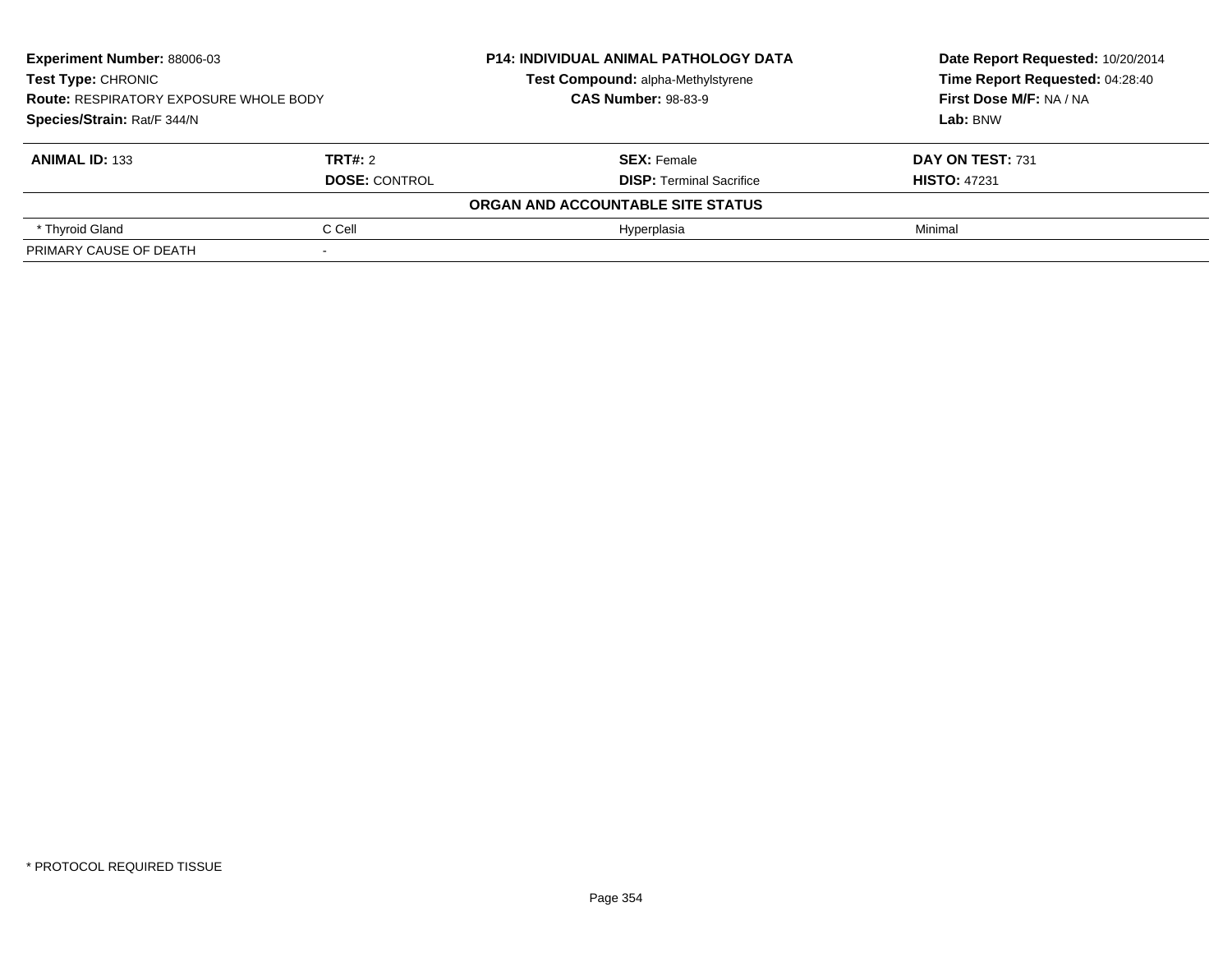| <b>TRT#: 2</b><br><b>SEX: Female</b><br>DAY ON TEST: 732<br><b>ANIMAL ID: 134</b><br><b>DOSE: CONTROL</b><br><b>DISP: Terminal Sacrifice</b><br><b>HISTO: 47232</b><br>ORGAN AND ACCOUNTABLE SITE STATUS<br><b>NORMAL</b><br>* Clitoral Gland<br>* Adrenal Medulla<br>* Bone<br>* Bone Marrow<br>* Eye<br>* Harderian Gland<br>* Heart<br>* Esophagus<br>* Intestine Small, Duodenum<br>* Intestine Large, Cecum<br>* Intestine Large, Colon<br>* Intestine Large, Rectum<br>* Intestine Small, Ileum<br>* Intestine Small, Jejunum<br>* Islets, Pancreatic<br>* Larynx<br>* Lymph Node, Mesenteric<br>* Nose<br>* Ovary<br>* Lung<br>* Parathyroid Gland<br>* Skin<br>* Salivary Glands<br>* Pancreas<br>* Stomach, Forestomach<br>* Stomach, Glandular<br>* Thymus<br>* Trachea<br>* Urinary Bladder<br><b>MISSING</b><br>* Lymph Node, Bronchial<br>* Lymph Node, Mandibular<br>* Lymph Node, Mediastinal<br><b>OBSERVATIONS</b><br>* Adrenal Cortex<br>Vacuolization Cytoplasmic<br>Mild<br>* Brain<br>Compression<br>Marked<br>Pelvis, Transit Epithe<br>Mineralization<br>Mild<br>* Kidney<br>Minimal<br>Nephropathy<br>* Liver<br><b>Basophilic Focus</b><br>Multiple<br><b>Bile Duct</b><br><b>Bile Stasis</b><br>Marked<br>Leukemia Mononuclear<br>Vacuolization Cytoplasmic<br>Moderate<br>[ Leukemia Mononuclear TGLS = 3-6 ]<br>* Mammary Gland<br>Mild<br>Galactocele<br>* Pituitary Gland<br>Adenoma<br>[Adenoma TGLS = $1-10$ ]<br>* Spleen<br>Leukemia Mononuclear<br>C Cell<br>* Thyroid Gland<br>Hyperplasia<br>Minimal<br>* Uterus<br>Polyp Stromal<br>[ Polyp Stromal TGLS = 2-10 ]<br>PRIMARY CAUSE OF DEATH<br>÷ | Experiment Number: 88006-03<br>Test Type: CHRONIC<br>Route: RESPIRATORY EXPOSURE WHOLE BODY<br>Species/Strain: Rat/F 344/N | <b>P14: INDIVIDUAL ANIMAL PATHOLOGY DATA</b><br>Test Compound: alpha-Methylstyrene<br><b>CAS Number: 98-83-9</b> | Date Report Requested: 10/20/2014<br>Time Report Requested: 04:28:40<br>First Dose M/F: NA / NA<br>Lab: BNW |
|----------------------------------------------------------------------------------------------------------------------------------------------------------------------------------------------------------------------------------------------------------------------------------------------------------------------------------------------------------------------------------------------------------------------------------------------------------------------------------------------------------------------------------------------------------------------------------------------------------------------------------------------------------------------------------------------------------------------------------------------------------------------------------------------------------------------------------------------------------------------------------------------------------------------------------------------------------------------------------------------------------------------------------------------------------------------------------------------------------------------------------------------------------------------------------------------------------------------------------------------------------------------------------------------------------------------------------------------------------------------------------------------------------------------------------------------------------------------------------------------------------------------------------------------------------------------------------------------------------------------------------------|----------------------------------------------------------------------------------------------------------------------------|------------------------------------------------------------------------------------------------------------------|-------------------------------------------------------------------------------------------------------------|
|                                                                                                                                                                                                                                                                                                                                                                                                                                                                                                                                                                                                                                                                                                                                                                                                                                                                                                                                                                                                                                                                                                                                                                                                                                                                                                                                                                                                                                                                                                                                                                                                                                        |                                                                                                                            |                                                                                                                  |                                                                                                             |
|                                                                                                                                                                                                                                                                                                                                                                                                                                                                                                                                                                                                                                                                                                                                                                                                                                                                                                                                                                                                                                                                                                                                                                                                                                                                                                                                                                                                                                                                                                                                                                                                                                        |                                                                                                                            |                                                                                                                  |                                                                                                             |
|                                                                                                                                                                                                                                                                                                                                                                                                                                                                                                                                                                                                                                                                                                                                                                                                                                                                                                                                                                                                                                                                                                                                                                                                                                                                                                                                                                                                                                                                                                                                                                                                                                        |                                                                                                                            |                                                                                                                  |                                                                                                             |
|                                                                                                                                                                                                                                                                                                                                                                                                                                                                                                                                                                                                                                                                                                                                                                                                                                                                                                                                                                                                                                                                                                                                                                                                                                                                                                                                                                                                                                                                                                                                                                                                                                        |                                                                                                                            |                                                                                                                  |                                                                                                             |
|                                                                                                                                                                                                                                                                                                                                                                                                                                                                                                                                                                                                                                                                                                                                                                                                                                                                                                                                                                                                                                                                                                                                                                                                                                                                                                                                                                                                                                                                                                                                                                                                                                        |                                                                                                                            |                                                                                                                  |                                                                                                             |
|                                                                                                                                                                                                                                                                                                                                                                                                                                                                                                                                                                                                                                                                                                                                                                                                                                                                                                                                                                                                                                                                                                                                                                                                                                                                                                                                                                                                                                                                                                                                                                                                                                        |                                                                                                                            |                                                                                                                  |                                                                                                             |
|                                                                                                                                                                                                                                                                                                                                                                                                                                                                                                                                                                                                                                                                                                                                                                                                                                                                                                                                                                                                                                                                                                                                                                                                                                                                                                                                                                                                                                                                                                                                                                                                                                        |                                                                                                                            |                                                                                                                  |                                                                                                             |
|                                                                                                                                                                                                                                                                                                                                                                                                                                                                                                                                                                                                                                                                                                                                                                                                                                                                                                                                                                                                                                                                                                                                                                                                                                                                                                                                                                                                                                                                                                                                                                                                                                        |                                                                                                                            |                                                                                                                  |                                                                                                             |
|                                                                                                                                                                                                                                                                                                                                                                                                                                                                                                                                                                                                                                                                                                                                                                                                                                                                                                                                                                                                                                                                                                                                                                                                                                                                                                                                                                                                                                                                                                                                                                                                                                        |                                                                                                                            |                                                                                                                  |                                                                                                             |
|                                                                                                                                                                                                                                                                                                                                                                                                                                                                                                                                                                                                                                                                                                                                                                                                                                                                                                                                                                                                                                                                                                                                                                                                                                                                                                                                                                                                                                                                                                                                                                                                                                        |                                                                                                                            |                                                                                                                  |                                                                                                             |
|                                                                                                                                                                                                                                                                                                                                                                                                                                                                                                                                                                                                                                                                                                                                                                                                                                                                                                                                                                                                                                                                                                                                                                                                                                                                                                                                                                                                                                                                                                                                                                                                                                        |                                                                                                                            |                                                                                                                  |                                                                                                             |
|                                                                                                                                                                                                                                                                                                                                                                                                                                                                                                                                                                                                                                                                                                                                                                                                                                                                                                                                                                                                                                                                                                                                                                                                                                                                                                                                                                                                                                                                                                                                                                                                                                        |                                                                                                                            |                                                                                                                  |                                                                                                             |
|                                                                                                                                                                                                                                                                                                                                                                                                                                                                                                                                                                                                                                                                                                                                                                                                                                                                                                                                                                                                                                                                                                                                                                                                                                                                                                                                                                                                                                                                                                                                                                                                                                        |                                                                                                                            |                                                                                                                  |                                                                                                             |
|                                                                                                                                                                                                                                                                                                                                                                                                                                                                                                                                                                                                                                                                                                                                                                                                                                                                                                                                                                                                                                                                                                                                                                                                                                                                                                                                                                                                                                                                                                                                                                                                                                        |                                                                                                                            |                                                                                                                  |                                                                                                             |
|                                                                                                                                                                                                                                                                                                                                                                                                                                                                                                                                                                                                                                                                                                                                                                                                                                                                                                                                                                                                                                                                                                                                                                                                                                                                                                                                                                                                                                                                                                                                                                                                                                        |                                                                                                                            |                                                                                                                  |                                                                                                             |
|                                                                                                                                                                                                                                                                                                                                                                                                                                                                                                                                                                                                                                                                                                                                                                                                                                                                                                                                                                                                                                                                                                                                                                                                                                                                                                                                                                                                                                                                                                                                                                                                                                        |                                                                                                                            |                                                                                                                  |                                                                                                             |
|                                                                                                                                                                                                                                                                                                                                                                                                                                                                                                                                                                                                                                                                                                                                                                                                                                                                                                                                                                                                                                                                                                                                                                                                                                                                                                                                                                                                                                                                                                                                                                                                                                        |                                                                                                                            |                                                                                                                  |                                                                                                             |
|                                                                                                                                                                                                                                                                                                                                                                                                                                                                                                                                                                                                                                                                                                                                                                                                                                                                                                                                                                                                                                                                                                                                                                                                                                                                                                                                                                                                                                                                                                                                                                                                                                        |                                                                                                                            |                                                                                                                  |                                                                                                             |
|                                                                                                                                                                                                                                                                                                                                                                                                                                                                                                                                                                                                                                                                                                                                                                                                                                                                                                                                                                                                                                                                                                                                                                                                                                                                                                                                                                                                                                                                                                                                                                                                                                        |                                                                                                                            |                                                                                                                  |                                                                                                             |
|                                                                                                                                                                                                                                                                                                                                                                                                                                                                                                                                                                                                                                                                                                                                                                                                                                                                                                                                                                                                                                                                                                                                                                                                                                                                                                                                                                                                                                                                                                                                                                                                                                        |                                                                                                                            |                                                                                                                  |                                                                                                             |
|                                                                                                                                                                                                                                                                                                                                                                                                                                                                                                                                                                                                                                                                                                                                                                                                                                                                                                                                                                                                                                                                                                                                                                                                                                                                                                                                                                                                                                                                                                                                                                                                                                        |                                                                                                                            |                                                                                                                  |                                                                                                             |
|                                                                                                                                                                                                                                                                                                                                                                                                                                                                                                                                                                                                                                                                                                                                                                                                                                                                                                                                                                                                                                                                                                                                                                                                                                                                                                                                                                                                                                                                                                                                                                                                                                        |                                                                                                                            |                                                                                                                  |                                                                                                             |
|                                                                                                                                                                                                                                                                                                                                                                                                                                                                                                                                                                                                                                                                                                                                                                                                                                                                                                                                                                                                                                                                                                                                                                                                                                                                                                                                                                                                                                                                                                                                                                                                                                        |                                                                                                                            |                                                                                                                  |                                                                                                             |
|                                                                                                                                                                                                                                                                                                                                                                                                                                                                                                                                                                                                                                                                                                                                                                                                                                                                                                                                                                                                                                                                                                                                                                                                                                                                                                                                                                                                                                                                                                                                                                                                                                        |                                                                                                                            |                                                                                                                  |                                                                                                             |
|                                                                                                                                                                                                                                                                                                                                                                                                                                                                                                                                                                                                                                                                                                                                                                                                                                                                                                                                                                                                                                                                                                                                                                                                                                                                                                                                                                                                                                                                                                                                                                                                                                        |                                                                                                                            |                                                                                                                  |                                                                                                             |
|                                                                                                                                                                                                                                                                                                                                                                                                                                                                                                                                                                                                                                                                                                                                                                                                                                                                                                                                                                                                                                                                                                                                                                                                                                                                                                                                                                                                                                                                                                                                                                                                                                        |                                                                                                                            |                                                                                                                  |                                                                                                             |
|                                                                                                                                                                                                                                                                                                                                                                                                                                                                                                                                                                                                                                                                                                                                                                                                                                                                                                                                                                                                                                                                                                                                                                                                                                                                                                                                                                                                                                                                                                                                                                                                                                        |                                                                                                                            |                                                                                                                  |                                                                                                             |
|                                                                                                                                                                                                                                                                                                                                                                                                                                                                                                                                                                                                                                                                                                                                                                                                                                                                                                                                                                                                                                                                                                                                                                                                                                                                                                                                                                                                                                                                                                                                                                                                                                        |                                                                                                                            |                                                                                                                  |                                                                                                             |
|                                                                                                                                                                                                                                                                                                                                                                                                                                                                                                                                                                                                                                                                                                                                                                                                                                                                                                                                                                                                                                                                                                                                                                                                                                                                                                                                                                                                                                                                                                                                                                                                                                        |                                                                                                                            |                                                                                                                  |                                                                                                             |
|                                                                                                                                                                                                                                                                                                                                                                                                                                                                                                                                                                                                                                                                                                                                                                                                                                                                                                                                                                                                                                                                                                                                                                                                                                                                                                                                                                                                                                                                                                                                                                                                                                        |                                                                                                                            |                                                                                                                  |                                                                                                             |
|                                                                                                                                                                                                                                                                                                                                                                                                                                                                                                                                                                                                                                                                                                                                                                                                                                                                                                                                                                                                                                                                                                                                                                                                                                                                                                                                                                                                                                                                                                                                                                                                                                        |                                                                                                                            |                                                                                                                  |                                                                                                             |
|                                                                                                                                                                                                                                                                                                                                                                                                                                                                                                                                                                                                                                                                                                                                                                                                                                                                                                                                                                                                                                                                                                                                                                                                                                                                                                                                                                                                                                                                                                                                                                                                                                        |                                                                                                                            |                                                                                                                  |                                                                                                             |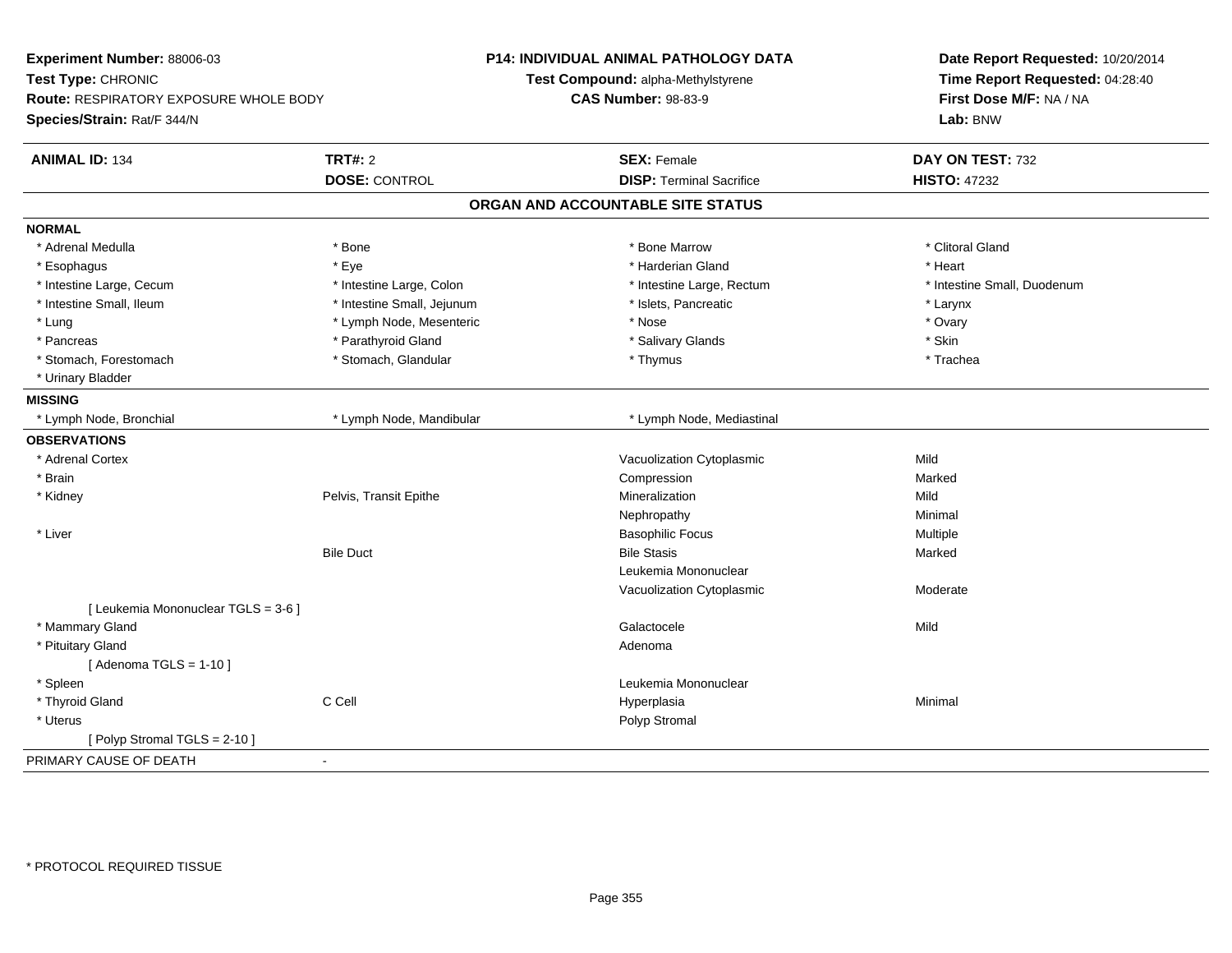| Experiment Number: 88006-03<br>Test Type: CHRONIC<br><b>Route: RESPIRATORY EXPOSURE WHOLE BODY</b><br>Species/Strain: Rat/F 344/N |                                                                 | P14: INDIVIDUAL ANIMAL PATHOLOGY DATA<br>Test Compound: alpha-Methylstyrene<br><b>CAS Number: 98-83-9</b> | Date Report Requested: 10/20/2014<br>Time Report Requested: 04:28:40<br>First Dose M/F: NA / NA<br>Lab: BNW |
|-----------------------------------------------------------------------------------------------------------------------------------|-----------------------------------------------------------------|-----------------------------------------------------------------------------------------------------------|-------------------------------------------------------------------------------------------------------------|
| <b>ANIMAL ID: 135</b>                                                                                                             | <b>TRT#: 2</b>                                                  | <b>SEX: Female</b>                                                                                        | DAY ON TEST: 714                                                                                            |
|                                                                                                                                   | <b>DOSE: CONTROL</b>                                            | <b>DISP:</b> Moribund Sacrifice                                                                           | <b>HISTO: 47233</b>                                                                                         |
|                                                                                                                                   |                                                                 | ORGAN AND ACCOUNTABLE SITE STATUS                                                                         |                                                                                                             |
| <b>NORMAL</b>                                                                                                                     |                                                                 |                                                                                                           |                                                                                                             |
| * Adrenal Cortex                                                                                                                  | * Adrenal Medulla                                               | * Bone                                                                                                    | * Bone Marrow                                                                                               |
| * Brain                                                                                                                           | * Clitoral Gland                                                | * Esophagus                                                                                               | * Eye                                                                                                       |
| * Harderian Gland                                                                                                                 | * Intestine Large, Cecum                                        | * Intestine Large, Colon                                                                                  | * Intestine Large, Rectum                                                                                   |
| * Intestine Small, Duodenum                                                                                                       | * Intestine Small, Ileum                                        | * Intestine Small, Jejunum                                                                                | * Islets, Pancreatic                                                                                        |
| $^{\star}$ Larynx                                                                                                                 | * Lymph Node, Mesenteric                                        | * Mammary Gland                                                                                           | * Nose                                                                                                      |
| * Ovary                                                                                                                           | * Pancreas                                                      | * Parathyroid Gland                                                                                       | * Salivary Glands                                                                                           |
| * Skin                                                                                                                            | * Spleen                                                        | * Thymus                                                                                                  | * Thyroid Gland                                                                                             |
| * Trachea                                                                                                                         | * Urinary Bladder                                               | * Uterus                                                                                                  |                                                                                                             |
| <b>MISSING</b>                                                                                                                    |                                                                 |                                                                                                           |                                                                                                             |
| * Lymph Node, Bronchial                                                                                                           | * Lymph Node, Mandibular                                        | * Lymph Node, Mediastinal                                                                                 |                                                                                                             |
| <b>OBSERVATIONS</b>                                                                                                               |                                                                 |                                                                                                           |                                                                                                             |
| * Heart                                                                                                                           | Atrium                                                          | Thrombosis                                                                                                | Marked                                                                                                      |
| [Thrombosis TGLS = $1-6$ ]                                                                                                        |                                                                 |                                                                                                           |                                                                                                             |
| * Kidney                                                                                                                          |                                                                 | Nephropathy                                                                                               | Minimal                                                                                                     |
| * Liver                                                                                                                           |                                                                 | Necrosis                                                                                                  | Marked                                                                                                      |
| [Necrosis TGLS = $3-6$ ]                                                                                                          |                                                                 |                                                                                                           |                                                                                                             |
| * Lung                                                                                                                            | <b>Bronchiole</b>                                               | Hyperplasia                                                                                               | Mild                                                                                                        |
|                                                                                                                                   | Alveolus                                                        | <b>Infiltration Cellular</b>                                                                              | Histiocyte, Minimal                                                                                         |
| * Pituitary Gland                                                                                                                 |                                                                 | Adenoma                                                                                                   |                                                                                                             |
| [Adenoma TGLS = $2-10$ ]                                                                                                          |                                                                 |                                                                                                           |                                                                                                             |
| Pleura                                                                                                                            |                                                                 | Inflammation                                                                                              | Chronic, Minimal                                                                                            |
| * Stomach, Forestomach                                                                                                            |                                                                 | Ulcer                                                                                                     | Moderate                                                                                                    |
| * Stomach, Glandular                                                                                                              |                                                                 | Erosion                                                                                                   | Moderate                                                                                                    |
| [ Erosion TGLS = $5-10$ ]                                                                                                         |                                                                 |                                                                                                           |                                                                                                             |
| PRIMARY CAUSE OF DEATH                                                                                                            | - Pituitary Gland Adenoma                                       |                                                                                                           |                                                                                                             |
| CONTRIBUTORY CAUSE OF DEATH                                                                                                       | - Heart Atrium Thrombosis; Liver Necrosis; Stomach; Forestomach | Ulcer                                                                                                     |                                                                                                             |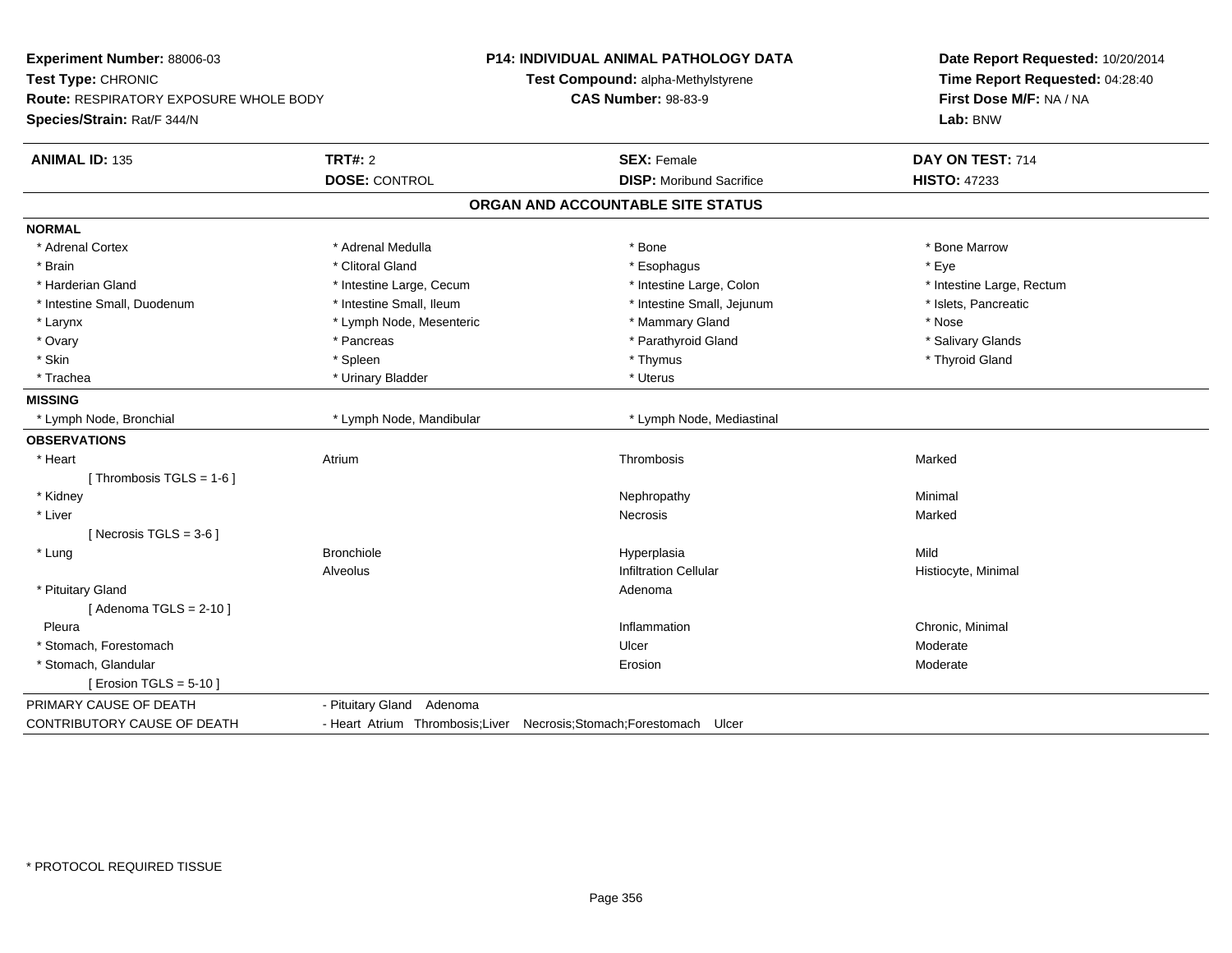| Experiment Number: 88006-03                   |                                    | P14: INDIVIDUAL ANIMAL PATHOLOGY DATA | Date Report Requested: 10/20/2014 |  |
|-----------------------------------------------|------------------------------------|---------------------------------------|-----------------------------------|--|
| Test Type: CHRONIC                            | Test Compound: alpha-Methylstyrene |                                       | Time Report Requested: 04:28:40   |  |
| <b>Route: RESPIRATORY EXPOSURE WHOLE BODY</b> |                                    | <b>CAS Number: 98-83-9</b>            | First Dose M/F: NA / NA           |  |
| Species/Strain: Rat/F 344/N                   |                                    |                                       | Lab: BNW                          |  |
| <b>ANIMAL ID: 136</b>                         | <b>TRT#: 2</b>                     | <b>SEX: Female</b>                    | DAY ON TEST: 638                  |  |
|                                               | <b>DOSE: CONTROL</b>               | <b>DISP:</b> Moribund Sacrifice       | <b>HISTO: 47234</b>               |  |
|                                               |                                    | ORGAN AND ACCOUNTABLE SITE STATUS     |                                   |  |
| <b>NORMAL</b>                                 |                                    |                                       |                                   |  |
| * Bone                                        | * Bone Marrow                      | * Clitoral Gland                      | * Esophagus                       |  |
| * Eye                                         | * Harderian Gland                  | * Intestine Large, Cecum              | * Intestine Large, Colon          |  |
| * Intestine Large, Rectum                     | * Intestine Small, Duodenum        | * Intestine Small, Ileum              | * Intestine Small, Jejunum        |  |
| * Islets, Pancreatic                          | * Larynx                           | * Ovary                               | * Pancreas                        |  |
| * Parathyroid Gland                           | * Salivary Glands                  | * Skin                                | * Thyroid Gland                   |  |
| * Trachea                                     | * Urinary Bladder                  | * Uterus                              |                                   |  |
| <b>OBSERVATIONS</b>                           |                                    |                                       |                                   |  |
| * Adrenal Cortex                              |                                    | Vacuolization Cytoplasmic             | Mild                              |  |
| * Adrenal Medulla                             |                                    | Leukemia Mononuclear                  |                                   |  |
| * Brain                                       |                                    | Hemorrhage                            | Marked                            |  |
| [Hemorrhage TGLS = $8,9-1$ ]                  |                                    |                                       |                                   |  |
| * Heart                                       |                                    | Leukemia Mononuclear                  |                                   |  |
| [ Leukemia Mononuclear TGLS = 10-6 ]          |                                    |                                       |                                   |  |
| * Kidney                                      |                                    | Leukemia Mononuclear                  |                                   |  |
| * Liver                                       |                                    | Leukemia Mononuclear                  |                                   |  |
| [ Leukemia Mononuclear TGLS = 4-6 ]           |                                    |                                       |                                   |  |
| * Lung                                        |                                    | Leukemia Mononuclear                  |                                   |  |
| [Leukemia Mononuclear TGLS = 11-4+5]          |                                    |                                       |                                   |  |
| Lymph Node                                    | Pancreatic                         | Leukemia Mononuclear                  |                                   |  |
| [ Leukemia Mononuclear TGLS = 7-16 ]          |                                    |                                       |                                   |  |
| * Lymph Node, Bronchial                       |                                    | Leukemia Mononuclear                  |                                   |  |
| * Lymph Node, Mandibular                      |                                    | Leukemia Mononuclear                  |                                   |  |
| * Lymph Node, Mediastinal                     |                                    | Leukemia Mononuclear                  |                                   |  |
| [ Leukemia Mononuclear TGLS = 3-3 ]           |                                    |                                       |                                   |  |
| * Lymph Node, Mesenteric                      |                                    | Leukemia Mononuclear                  |                                   |  |
| * Mammary Gland                               |                                    | Fibroadenoma                          |                                   |  |
| [Fibroadenoma TGLS = 1-18]                    |                                    |                                       |                                   |  |
| * Nose                                        | <b>Goblet Cell</b>                 | Hyperplasia                           | Mild                              |  |
|                                               |                                    | Inflammation                          | Suppurative, Moderate             |  |
|                                               | <b>Respirat Epith</b>              | Metaplasia                            | Squamous, Minimal                 |  |
|                                               |                                    |                                       |                                   |  |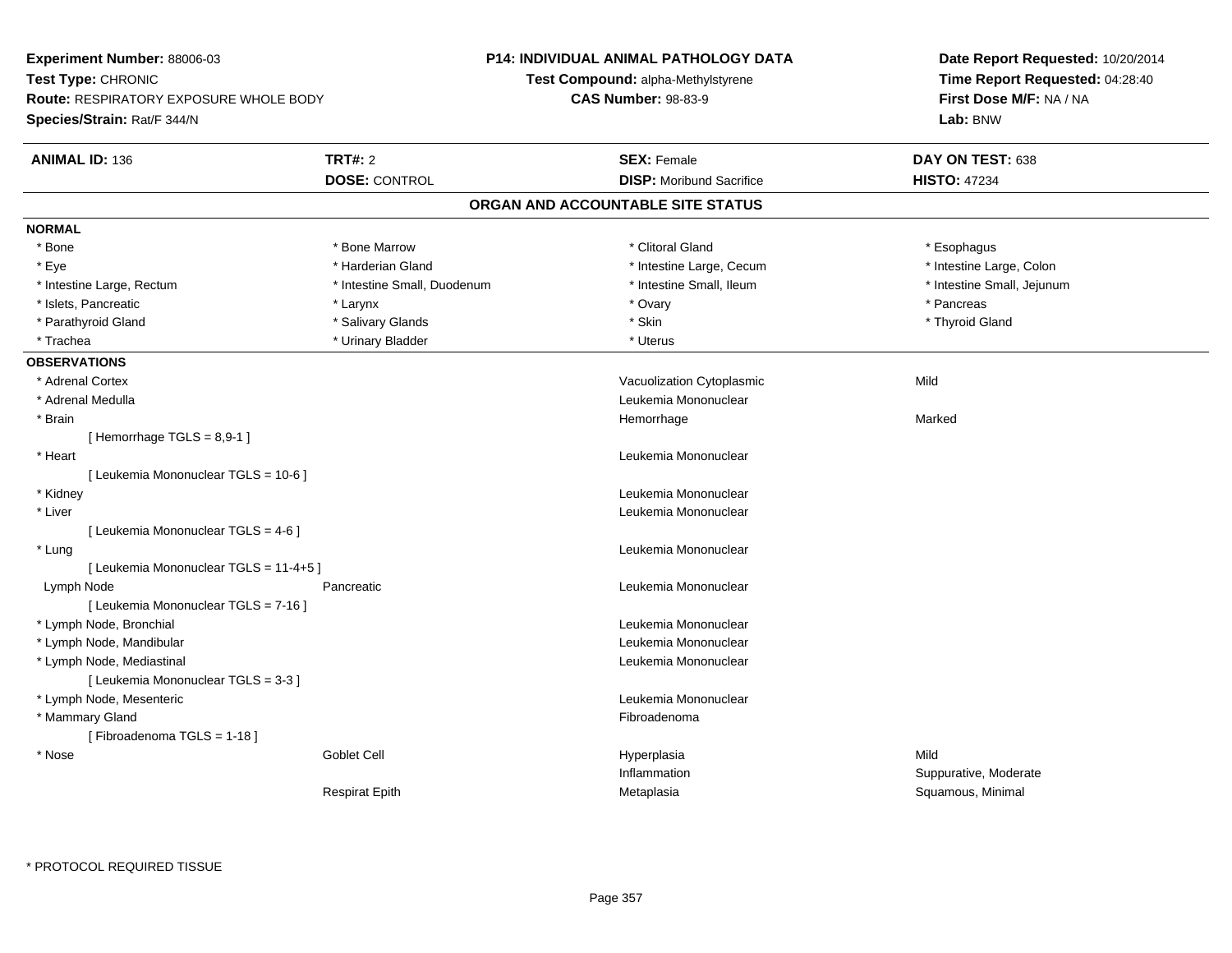| <b>Experiment Number: 88006-03</b><br>Test Type: CHRONIC<br><b>Route: RESPIRATORY EXPOSURE WHOLE BODY</b><br>Species/Strain: Rat/F 344/N |                                          | <b>P14: INDIVIDUAL ANIMAL PATHOLOGY DATA</b><br>Test Compound: alpha-Methylstyrene<br><b>CAS Number: 98-83-9</b> | Date Report Requested: 10/20/2014<br>Time Report Requested: 04:28:40<br>First Dose M/F: NA / NA<br>Lab: BNW |
|------------------------------------------------------------------------------------------------------------------------------------------|------------------------------------------|------------------------------------------------------------------------------------------------------------------|-------------------------------------------------------------------------------------------------------------|
| <b>ANIMAL ID: 136</b>                                                                                                                    | TRT#: 2                                  | <b>SEX: Female</b>                                                                                               | DAY ON TEST: 638                                                                                            |
|                                                                                                                                          | <b>DOSE: CONTROL</b>                     | <b>DISP:</b> Moribund Sacrifice                                                                                  | <b>HISTO: 47234</b>                                                                                         |
|                                                                                                                                          |                                          | ORGAN AND ACCOUNTABLE SITE STATUS                                                                                |                                                                                                             |
| * Pituitary Gland                                                                                                                        |                                          | Leukemia Mononuclear                                                                                             |                                                                                                             |
| * Spleen                                                                                                                                 |                                          | Leukemia Mononuclear                                                                                             |                                                                                                             |
| [Leukemia Mononuclear TGLS = $5,6,12-14+15$ ]                                                                                            |                                          |                                                                                                                  |                                                                                                             |
| * Stomach. Forestomach                                                                                                                   |                                          | Ulcer                                                                                                            | Marked                                                                                                      |
| [ Ulcer TGLS = $13-10$ ]                                                                                                                 |                                          |                                                                                                                  |                                                                                                             |
| * Stomach, Glandular                                                                                                                     |                                          | Leukemia Mononuclear                                                                                             |                                                                                                             |
| [ Leukemia Mononuclear TGLS = 14-17 ]                                                                                                    |                                          |                                                                                                                  |                                                                                                             |
| * Thymus                                                                                                                                 |                                          | Leukemia Mononuclear                                                                                             |                                                                                                             |
| [Leukemia Mononuclear TGLS = 2-3]                                                                                                        |                                          |                                                                                                                  |                                                                                                             |
| PRIMARY CAUSE OF DEATH                                                                                                                   | - Spleen<br>Leukemia Mononuclear         |                                                                                                                  |                                                                                                             |
| CONTRIBUTORY CAUSE OF DEATH                                                                                                              | - Brain Hemorrhage; Stomach; Forestomach | Ulcer                                                                                                            |                                                                                                             |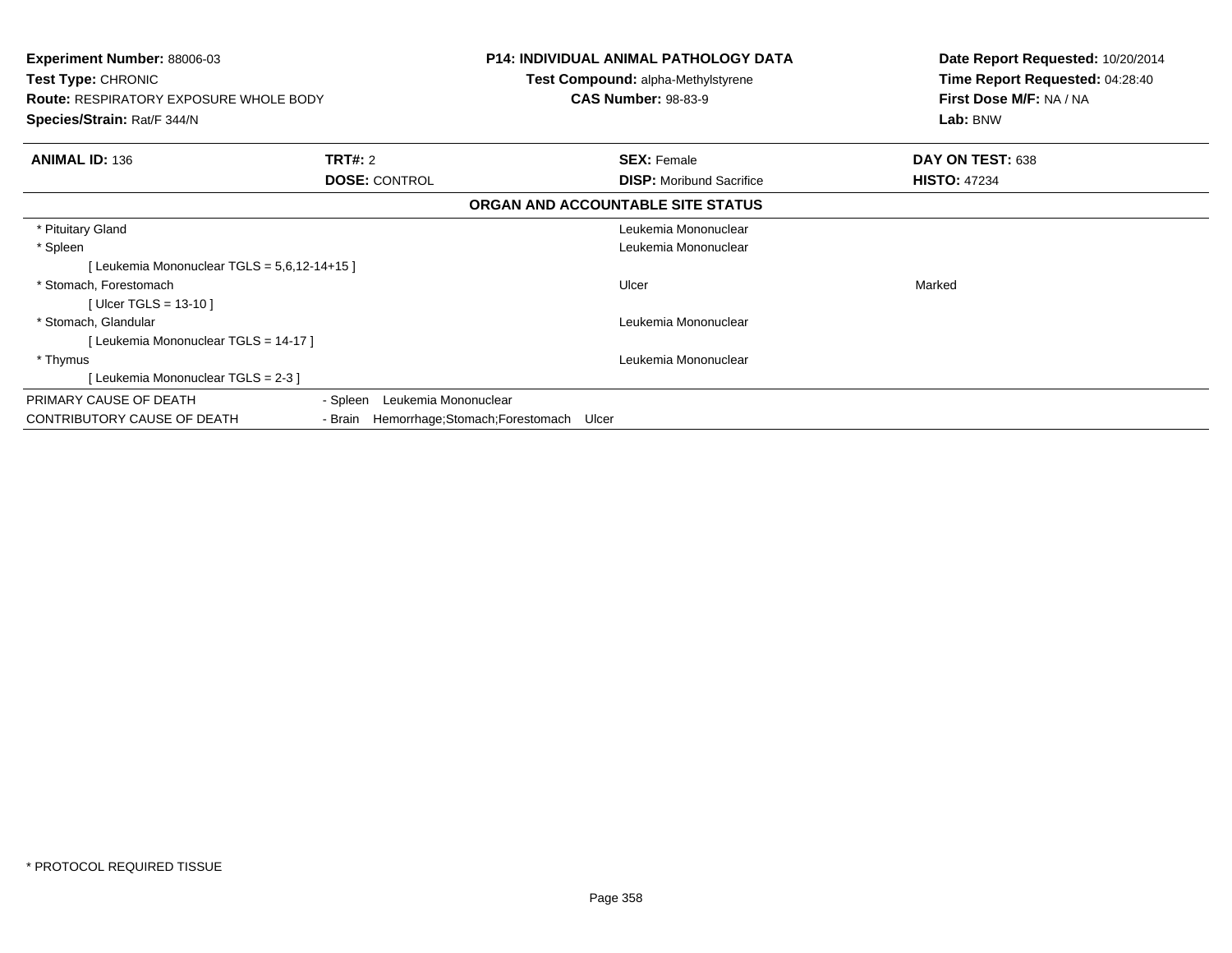| Experiment Number: 88006-03<br>Test Type: CHRONIC<br><b>Route: RESPIRATORY EXPOSURE WHOLE BODY</b><br>Species/Strain: Rat/F 344/N |                           | <b>P14: INDIVIDUAL ANIMAL PATHOLOGY DATA</b><br>Test Compound: alpha-Methylstyrene<br><b>CAS Number: 98-83-9</b> | Date Report Requested: 10/20/2014<br>Time Report Requested: 04:28:40<br>First Dose M/F: NA / NA<br>Lab: BNW |
|-----------------------------------------------------------------------------------------------------------------------------------|---------------------------|------------------------------------------------------------------------------------------------------------------|-------------------------------------------------------------------------------------------------------------|
|                                                                                                                                   |                           |                                                                                                                  |                                                                                                             |
| <b>ANIMAL ID: 137</b>                                                                                                             | <b>TRT#: 2</b>            | <b>SEX: Female</b>                                                                                               | DAY ON TEST: 732                                                                                            |
|                                                                                                                                   | <b>DOSE: CONTROL</b>      | <b>DISP: Terminal Sacrifice</b>                                                                                  | <b>HISTO: 47235</b>                                                                                         |
|                                                                                                                                   |                           | ORGAN AND ACCOUNTABLE SITE STATUS                                                                                |                                                                                                             |
| <b>NORMAL</b>                                                                                                                     |                           |                                                                                                                  |                                                                                                             |
| * Adrenal Cortex                                                                                                                  | * Adrenal Medulla         | * Bone                                                                                                           | * Bone Marrow                                                                                               |
| * Clitoral Gland                                                                                                                  | * Esophagus               | * Eye                                                                                                            | * Harderian Gland                                                                                           |
| * Heart                                                                                                                           | * Intestine Large, Cecum  | * Intestine Large, Colon                                                                                         | * Intestine Large, Rectum                                                                                   |
| * Intestine Small, Duodenum                                                                                                       | * Intestine Small, Ileum  | * Intestine Small, Jejunum                                                                                       | * Islets, Pancreatic                                                                                        |
| * Larynx                                                                                                                          | * Lymph Node, Mediastinal | * Lymph Node, Mesenteric                                                                                         | * Nose                                                                                                      |
| * Ovary                                                                                                                           | * Pancreas                | * Parathyroid Gland                                                                                              | * Salivary Glands                                                                                           |
| * Skin                                                                                                                            | * Stomach, Forestomach    | * Stomach, Glandular                                                                                             | * Thymus                                                                                                    |
| * Trachea                                                                                                                         | * Urinary Bladder         | * Uterus                                                                                                         |                                                                                                             |
| <b>MISSING</b>                                                                                                                    |                           |                                                                                                                  |                                                                                                             |
| * Lymph Node, Bronchial                                                                                                           | * Lymph Node, Mandibular  |                                                                                                                  |                                                                                                             |
| <b>OBSERVATIONS</b>                                                                                                               |                           |                                                                                                                  |                                                                                                             |
| * Brain                                                                                                                           |                           | Compression                                                                                                      | Marked                                                                                                      |
| * Kidney                                                                                                                          | Pelvis, Transit Epithe    | Mineralization                                                                                                   | Mild                                                                                                        |
|                                                                                                                                   |                           | Nephropathy                                                                                                      | Mild                                                                                                        |
| * Liver                                                                                                                           |                           | <b>Basophilic Focus</b>                                                                                          |                                                                                                             |
| * Lung                                                                                                                            | Alveolus                  | <b>Infiltration Cellular</b>                                                                                     | Histiocyte, Minimal                                                                                         |
| * Mammary Gland                                                                                                                   |                           | Carcinoma                                                                                                        | Multiple                                                                                                    |
| [ Carcinoma TGLS = 2,3-15+16 ]                                                                                                    |                           |                                                                                                                  |                                                                                                             |
| * Pituitary Gland                                                                                                                 |                           | Adenoma                                                                                                          |                                                                                                             |
| [Adenoma TGLS = $1-10$ ]                                                                                                          |                           |                                                                                                                  |                                                                                                             |
| Pleura                                                                                                                            |                           | Inflammation                                                                                                     | Chronic, Minimal                                                                                            |
| * Spleen                                                                                                                          |                           | Fibrosis                                                                                                         | Marked                                                                                                      |
| [ Fibrosis TGLS = $4-14$ ]                                                                                                        |                           |                                                                                                                  |                                                                                                             |
| * Thyroid Gland                                                                                                                   | C Cell                    | Hyperplasia                                                                                                      | Marked                                                                                                      |
| PRIMARY CAUSE OF DEATH                                                                                                            |                           |                                                                                                                  |                                                                                                             |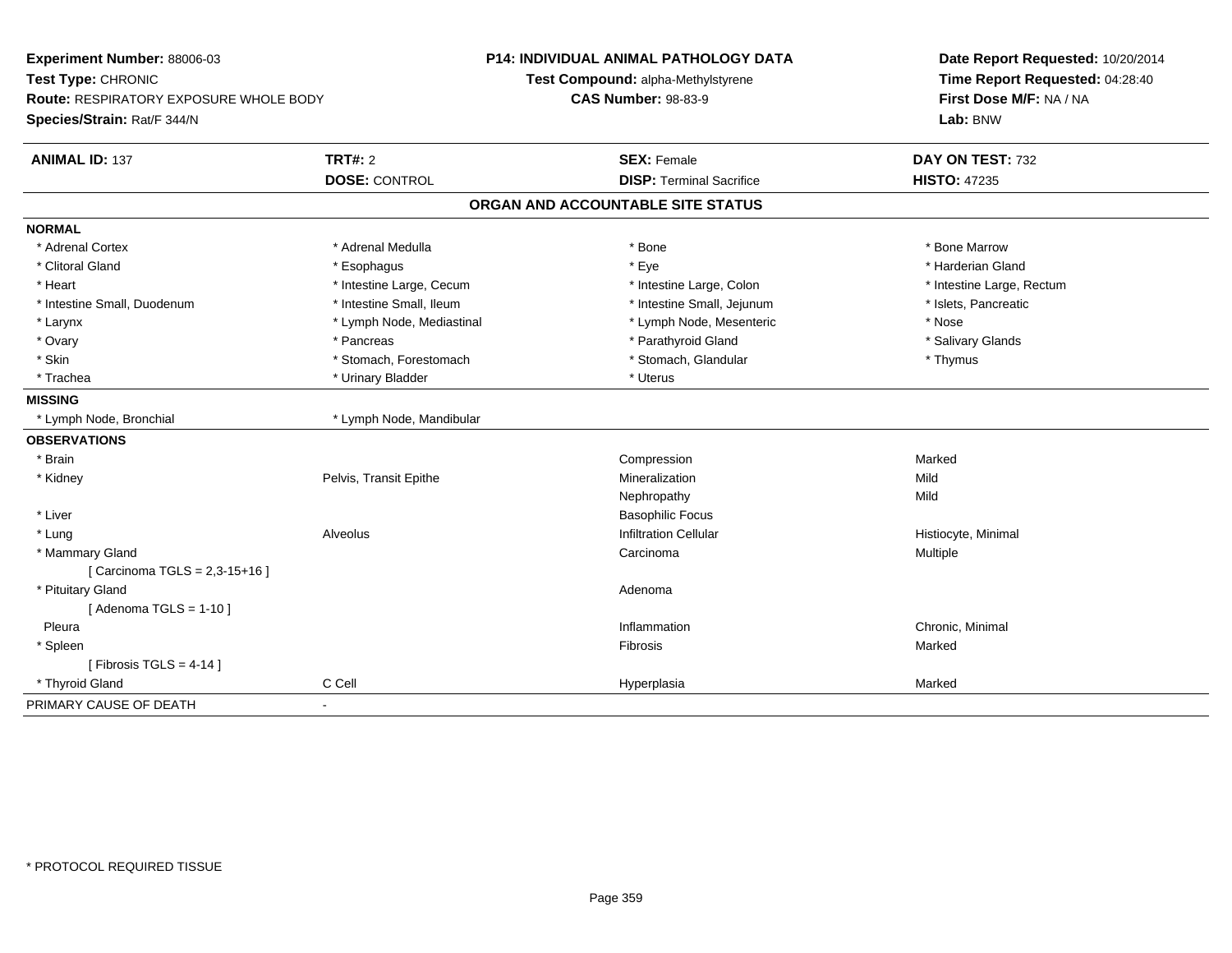| Experiment Number: 88006-03<br>Test Type: CHRONIC<br>Route: RESPIRATORY EXPOSURE WHOLE BODY<br>Species/Strain: Rat/F 344/N |                            | <b>P14: INDIVIDUAL ANIMAL PATHOLOGY DATA</b><br>Test Compound: alpha-Methylstyrene | Date Report Requested: 10/20/2014<br>Time Report Requested: 04:28:40 |
|----------------------------------------------------------------------------------------------------------------------------|----------------------------|------------------------------------------------------------------------------------|----------------------------------------------------------------------|
|                                                                                                                            |                            | <b>CAS Number: 98-83-9</b>                                                         | First Dose M/F: NA / NA<br>Lab: BNW                                  |
| <b>ANIMAL ID: 138</b>                                                                                                      | <b>TRT#: 2</b>             | <b>SEX: Female</b>                                                                 | DAY ON TEST: 731                                                     |
|                                                                                                                            | <b>DOSE: CONTROL</b>       | <b>DISP: Terminal Sacrifice</b>                                                    | <b>HISTO: 47236</b>                                                  |
|                                                                                                                            |                            | ORGAN AND ACCOUNTABLE SITE STATUS                                                  |                                                                      |
| <b>NORMAL</b>                                                                                                              |                            |                                                                                    |                                                                      |
| * Adrenal Cortex                                                                                                           | * Adrenal Medulla          | * Bone                                                                             | * Bone Marrow                                                        |
| * Esophagus                                                                                                                | * Eye                      | * Harderian Gland                                                                  | * Heart                                                              |
| * Intestine Large, Cecum                                                                                                   | * Intestine Large, Colon   | * Intestine Large, Rectum                                                          | * Intestine Small, Duodenum                                          |
| * Intestine Small, Ileum                                                                                                   | * Intestine Small, Jejunum | * Islets, Pancreatic                                                               | * Larynx                                                             |
| * Lung                                                                                                                     | * Lymph Node, Mediastinal  | * Lymph Node, Mesenteric                                                           | * Mammary Gland                                                      |
| * Nose                                                                                                                     | * Ovary                    | * Pancreas                                                                         | * Parathyroid Gland                                                  |
| * Salivary Glands                                                                                                          | * Skin                     | * Spleen                                                                           | * Stomach, Forestomach                                               |
| * Stomach, Glandular                                                                                                       | * Thymus                   | * Thyroid Gland                                                                    | * Trachea                                                            |
| * Urinary Bladder                                                                                                          | * Uterus                   |                                                                                    |                                                                      |
| <b>MISSING</b>                                                                                                             |                            |                                                                                    |                                                                      |
| * Lymph Node, Bronchial                                                                                                    | * Lymph Node, Mandibular   |                                                                                    |                                                                      |
| <b>OBSERVATIONS</b>                                                                                                        |                            |                                                                                    |                                                                      |
| * Brain                                                                                                                    |                            | Compression                                                                        | Mild                                                                 |
| * Clitoral Gland                                                                                                           |                            | Hyperplasia                                                                        | Moderate                                                             |
| [Hyperplasia TGLS = $1-7+9$ ]                                                                                              |                            |                                                                                    |                                                                      |
| * Kidney                                                                                                                   | Pelvis, Transit Epithe     | Mineralization                                                                     | Mild                                                                 |
|                                                                                                                            |                            | Nephropathy                                                                        | Mild                                                                 |
| * Liver                                                                                                                    |                            | <b>Basophilic Focus</b>                                                            |                                                                      |
| * Pituitary Gland                                                                                                          |                            | Adenoma                                                                            |                                                                      |
| [Adenoma TGLS = $2-10$ ]                                                                                                   |                            |                                                                                    |                                                                      |
| Pleura                                                                                                                     |                            | Inflammation                                                                       | Chronic, Minimal                                                     |
| PRIMARY CAUSE OF DEATH                                                                                                     | $\blacksquare$             |                                                                                    |                                                                      |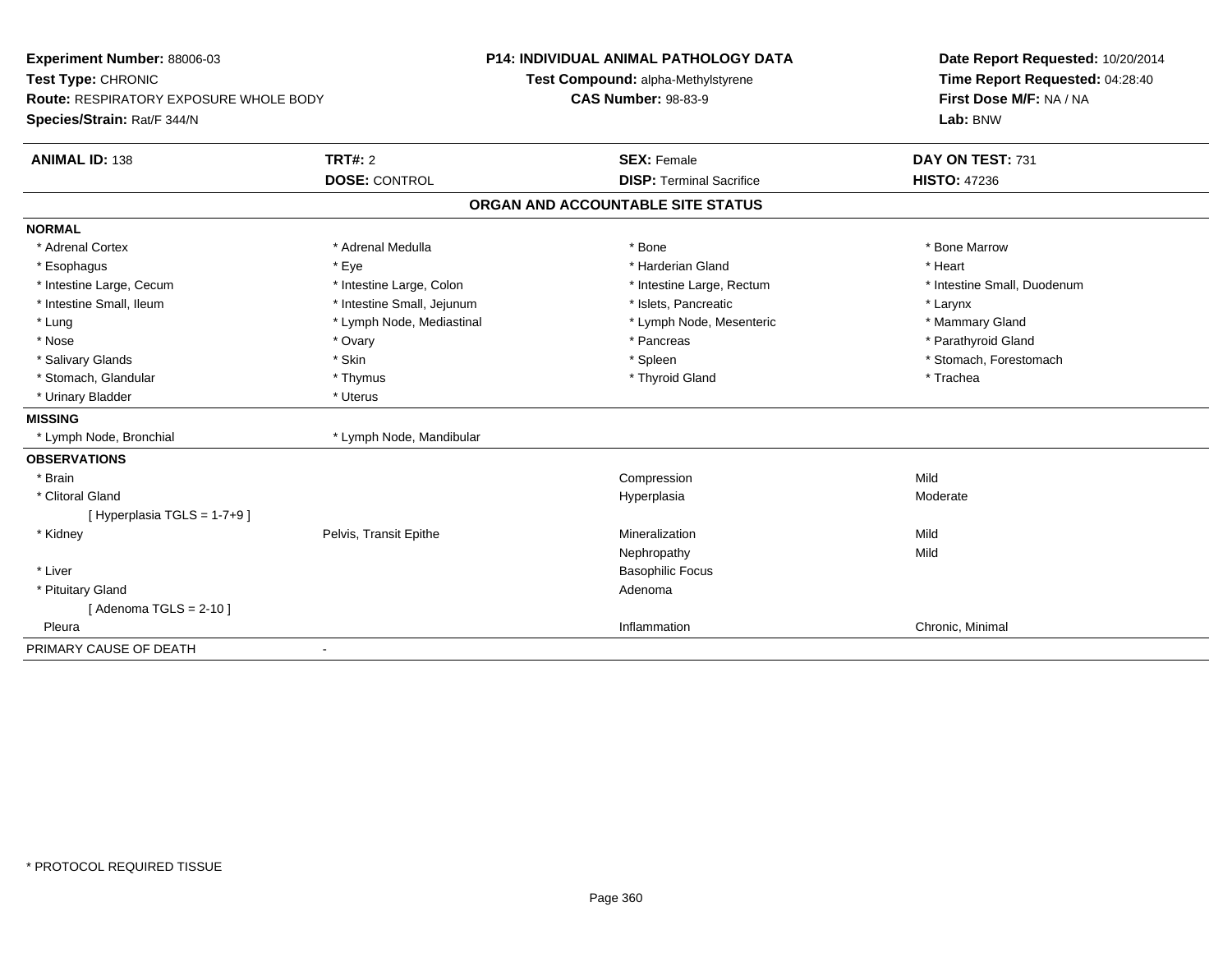| Experiment Number: 88006-03<br>Test Type: CHRONIC<br><b>Route: RESPIRATORY EXPOSURE WHOLE BODY</b><br>Species/Strain: Rat/F 344/N |                            | P14: INDIVIDUAL ANIMAL PATHOLOGY DATA<br>Test Compound: alpha-Methylstyrene<br><b>CAS Number: 98-83-9</b> | Date Report Requested: 10/20/2014<br>Time Report Requested: 04:28:40<br>First Dose M/F: NA / NA<br>Lab: BNW |
|-----------------------------------------------------------------------------------------------------------------------------------|----------------------------|-----------------------------------------------------------------------------------------------------------|-------------------------------------------------------------------------------------------------------------|
| <b>ANIMAL ID: 139</b>                                                                                                             | <b>TRT#: 2</b>             | <b>SEX: Female</b>                                                                                        | DAY ON TEST: 731                                                                                            |
|                                                                                                                                   | <b>DOSE: CONTROL</b>       | <b>DISP: Terminal Sacrifice</b>                                                                           | <b>HISTO: 47237</b>                                                                                         |
|                                                                                                                                   |                            | ORGAN AND ACCOUNTABLE SITE STATUS                                                                         |                                                                                                             |
| <b>NORMAL</b>                                                                                                                     |                            |                                                                                                           |                                                                                                             |
| * Adrenal Medulla                                                                                                                 | * Bone                     | * Bone Marrow                                                                                             | * Brain                                                                                                     |
| * Esophagus                                                                                                                       | * Eye                      | * Harderian Gland                                                                                         | * Heart                                                                                                     |
| * Intestine Large, Cecum                                                                                                          | * Intestine Large, Colon   | * Intestine Large, Rectum                                                                                 | * Intestine Small, Duodenum                                                                                 |
| * Intestine Small, Ileum                                                                                                          | * Intestine Small, Jejunum | * Islets, Pancreatic                                                                                      | * Larynx                                                                                                    |
| * Lymph Node, Mediastinal                                                                                                         | * Lymph Node, Mesenteric   | * Mammary Gland                                                                                           | * Nose                                                                                                      |
| * Ovary                                                                                                                           | * Pancreas                 | * Salivary Glands                                                                                         | * Skin                                                                                                      |
| * Spleen                                                                                                                          | * Stomach, Forestomach     | * Stomach, Glandular                                                                                      | * Thymus                                                                                                    |
| * Thyroid Gland                                                                                                                   | * Trachea                  | * Urinary Bladder                                                                                         | * Uterus                                                                                                    |
| <b>MISSING</b>                                                                                                                    |                            |                                                                                                           |                                                                                                             |
| * Lymph Node, Bronchial                                                                                                           | * Lymph Node, Mandibular   | * Parathyroid Gland                                                                                       |                                                                                                             |
| <b>OBSERVATIONS</b>                                                                                                               |                            |                                                                                                           |                                                                                                             |
| * Adrenal Cortex                                                                                                                  |                            | Vacuolization Cytoplasmic                                                                                 | Minimal                                                                                                     |
| * Clitoral Gland                                                                                                                  |                            | Hyperplasia                                                                                               | Marked                                                                                                      |
| [ Hyperplasia TGLS = $1-9+14$ ]                                                                                                   |                            |                                                                                                           |                                                                                                             |
| * Kidney                                                                                                                          | Pelvis, Transit Epithe     | Mineralization                                                                                            | Minimal                                                                                                     |
|                                                                                                                                   |                            | Nephropathy                                                                                               | Moderate                                                                                                    |
| * Liver                                                                                                                           |                            | <b>Basophilic Focus</b>                                                                                   |                                                                                                             |
| * Lung                                                                                                                            | Alveolus                   | <b>Infiltration Cellular</b>                                                                              | Histiocyte, Minimal                                                                                         |
|                                                                                                                                   |                            | Inflammation                                                                                              | Chronic, Mild                                                                                               |
| * Pituitary Gland                                                                                                                 |                            | Adenoma                                                                                                   |                                                                                                             |
| [Adenoma TGLS = $2-10$ ]                                                                                                          |                            |                                                                                                           |                                                                                                             |
| Pleura                                                                                                                            |                            | Inflammation                                                                                              | Chronic, Minimal                                                                                            |
| PRIMARY CAUSE OF DEATH                                                                                                            |                            |                                                                                                           |                                                                                                             |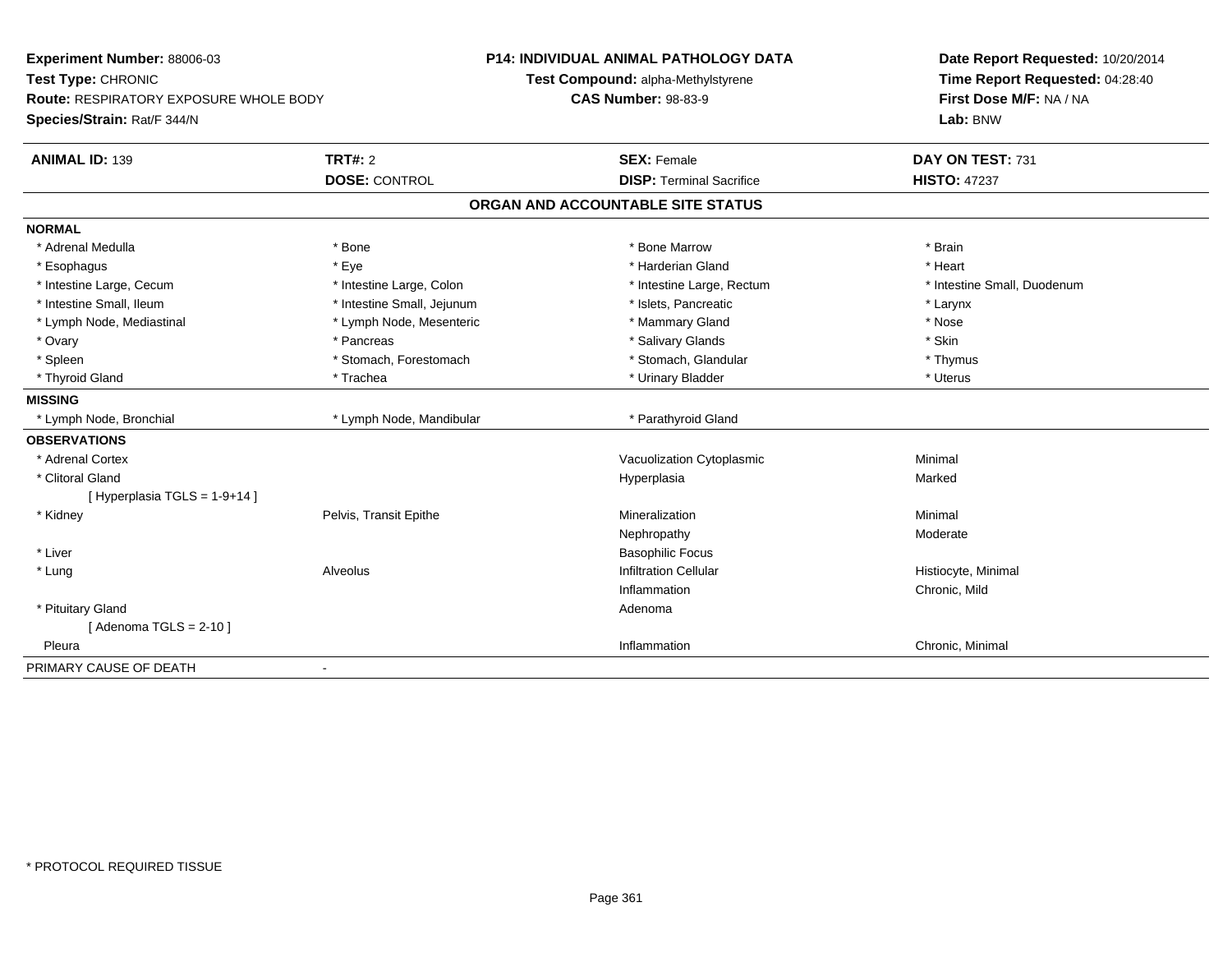| <b>Experiment Number: 88006-03</b>            |                          | <b>P14: INDIVIDUAL ANIMAL PATHOLOGY DATA</b> | Date Report Requested: 10/20/2014 |
|-----------------------------------------------|--------------------------|----------------------------------------------|-----------------------------------|
| Test Type: CHRONIC                            |                          | Test Compound: alpha-Methylstyrene           | Time Report Requested: 04:28:40   |
| <b>Route: RESPIRATORY EXPOSURE WHOLE BODY</b> |                          | <b>CAS Number: 98-83-9</b>                   | First Dose M/F: NA / NA           |
| Species/Strain: Rat/F 344/N                   |                          |                                              | Lab: BNW                          |
| <b>ANIMAL ID: 140</b>                         | <b>TRT#: 2</b>           | <b>SEX: Female</b>                           | DAY ON TEST: 731                  |
|                                               | <b>DOSE: CONTROL</b>     | <b>DISP: Terminal Sacrifice</b>              | <b>HISTO: 47238</b>               |
|                                               |                          | ORGAN AND ACCOUNTABLE SITE STATUS            |                                   |
| <b>NORMAL</b>                                 |                          |                                              |                                   |
| * Adrenal Medulla                             | * Bone                   | * Bone Marrow                                | * Brain                           |
| * Clitoral Gland                              | * Esophagus              | * Eye                                        | * Harderian Gland                 |
| * Heart                                       | * Intestine Large, Cecum | * Intestine Large, Colon                     | * Intestine Large, Rectum         |
| * Intestine Small, Duodenum                   | * Intestine Small, Ileum | * Intestine Small, Jejunum                   | * Islets, Pancreatic              |
| * Larynx                                      | * Lymph Node, Mesenteric | * Mammary Gland                              | * Nose                            |
| * Ovary                                       | * Pancreas               | * Salivary Glands                            | * Skin                            |
| * Spleen                                      | * Stomach. Forestomach   | * Stomach, Glandular                         | * Thymus                          |
| * Thyroid Gland                               | * Trachea                | * Urinary Bladder                            | * Uterus                          |
| <b>MISSING</b>                                |                          |                                              |                                   |
| * Lymph Node, Bronchial                       | * Lymph Node, Mandibular | * Lymph Node, Mediastinal                    | * Parathyroid Gland               |
| <b>OBSERVATIONS</b>                           |                          |                                              |                                   |
| * Adrenal Cortex                              |                          | Vacuolization Cytoplasmic                    | Mild                              |
| * Kidney                                      | Pelvis, Transit Epithe   | Mineralization                               | Minimal                           |
|                                               |                          | Nephropathy                                  | Mild                              |
| * Liver                                       |                          | <b>Basophilic Focus</b>                      |                                   |
| * Lung                                        | Alveolus                 | <b>Infiltration Cellular</b>                 | Histiocyte, Minimal               |
| * Pituitary Gland                             |                          | Adenoma                                      |                                   |
| [ Adenoma TGLS = $1-10$ ]                     |                          |                                              |                                   |
| Pleura                                        |                          | Inflammation                                 | Chronic, Minimal                  |
| PRIMARY CAUSE OF DEATH                        |                          |                                              |                                   |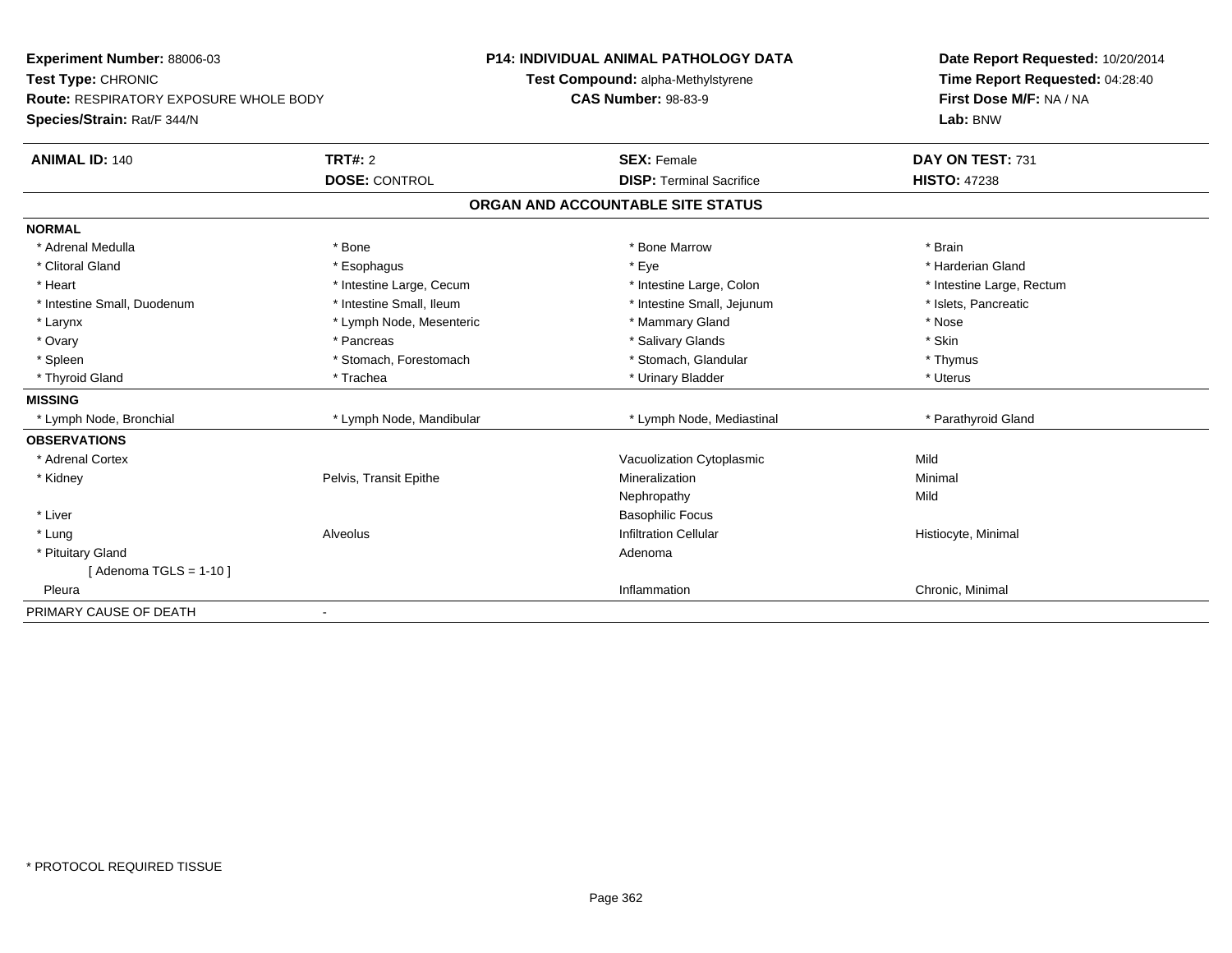| Experiment Number: 88006-03<br>Test Type: CHRONIC                     |                          | <b>P14: INDIVIDUAL ANIMAL PATHOLOGY DATA</b><br>Test Compound: alpha-Methylstyrene | Date Report Requested: 10/20/2014<br>Time Report Requested: 04:28:40 |  |
|-----------------------------------------------------------------------|--------------------------|------------------------------------------------------------------------------------|----------------------------------------------------------------------|--|
| Route: RESPIRATORY EXPOSURE WHOLE BODY<br>Species/Strain: Rat/F 344/N |                          | <b>CAS Number: 98-83-9</b>                                                         | First Dose M/F: NA / NA<br>Lab: BNW                                  |  |
| <b>ANIMAL ID: 141</b>                                                 | TRT#: 2                  | <b>SEX: Female</b>                                                                 | DAY ON TEST: 731                                                     |  |
|                                                                       | <b>DOSE: CONTROL</b>     | <b>DISP: Terminal Sacrifice</b>                                                    | <b>HISTO: 47239</b>                                                  |  |
|                                                                       |                          | ORGAN AND ACCOUNTABLE SITE STATUS                                                  |                                                                      |  |
| <b>NORMAL</b>                                                         |                          |                                                                                    |                                                                      |  |
| * Adrenal Medulla                                                     | * Bone                   | * Bone Marrow                                                                      | * Brain                                                              |  |
| * Clitoral Gland                                                      | * Esophagus              | * Eye                                                                              | * Harderian Gland                                                    |  |
| * Heart                                                               | * Intestine Large, Cecum | * Intestine Large, Colon                                                           | * Intestine Large, Rectum                                            |  |
| * Intestine Small, Duodenum                                           | * Intestine Small, Ileum | * Intestine Small, Jejunum                                                         | * Islets, Pancreatic                                                 |  |
| * Larynx                                                              | * Lung                   | * Lymph Node, Mesenteric                                                           | * Mammary Gland                                                      |  |
| * Nose                                                                | * Ovary                  | * Pancreas                                                                         | * Parathyroid Gland                                                  |  |
| * Salivary Glands                                                     | * Skin                   | * Spleen                                                                           | * Stomach, Forestomach                                               |  |
| * Stomach, Glandular                                                  | * Thymus                 | * Trachea                                                                          | * Urinary Bladder                                                    |  |
| * Uterus                                                              |                          |                                                                                    |                                                                      |  |
| <b>MISSING</b>                                                        |                          |                                                                                    |                                                                      |  |
| * Lymph Node, Bronchial                                               | * Lymph Node, Mandibular | * Lymph Node, Mediastinal                                                          |                                                                      |  |
| <b>OBSERVATIONS</b>                                                   |                          |                                                                                    |                                                                      |  |
| * Adrenal Cortex                                                      |                          | Hyperplasia                                                                        | Mild                                                                 |  |
|                                                                       |                          | Vacuolization Cytoplasmic                                                          | Mild                                                                 |  |
| * Kidney                                                              |                          | Nephropathy                                                                        | Mild                                                                 |  |
| * Liver                                                               |                          | Clear Cell Focus                                                                   |                                                                      |  |
| Mesentery                                                             |                          | Necrosis                                                                           | Moderate                                                             |  |
| [ Necrosis $TGLS = 2-10$ ]                                            |                          |                                                                                    |                                                                      |  |
| * Pituitary Gland                                                     |                          | Adenoma                                                                            |                                                                      |  |
| [Adenoma TGLS = $1-10$ ]                                              |                          |                                                                                    |                                                                      |  |
| * Thyroid Gland                                                       | C Cell                   | Hyperplasia                                                                        | Minimal                                                              |  |
| PRIMARY CAUSE OF DEATH                                                | $\blacksquare$           |                                                                                    |                                                                      |  |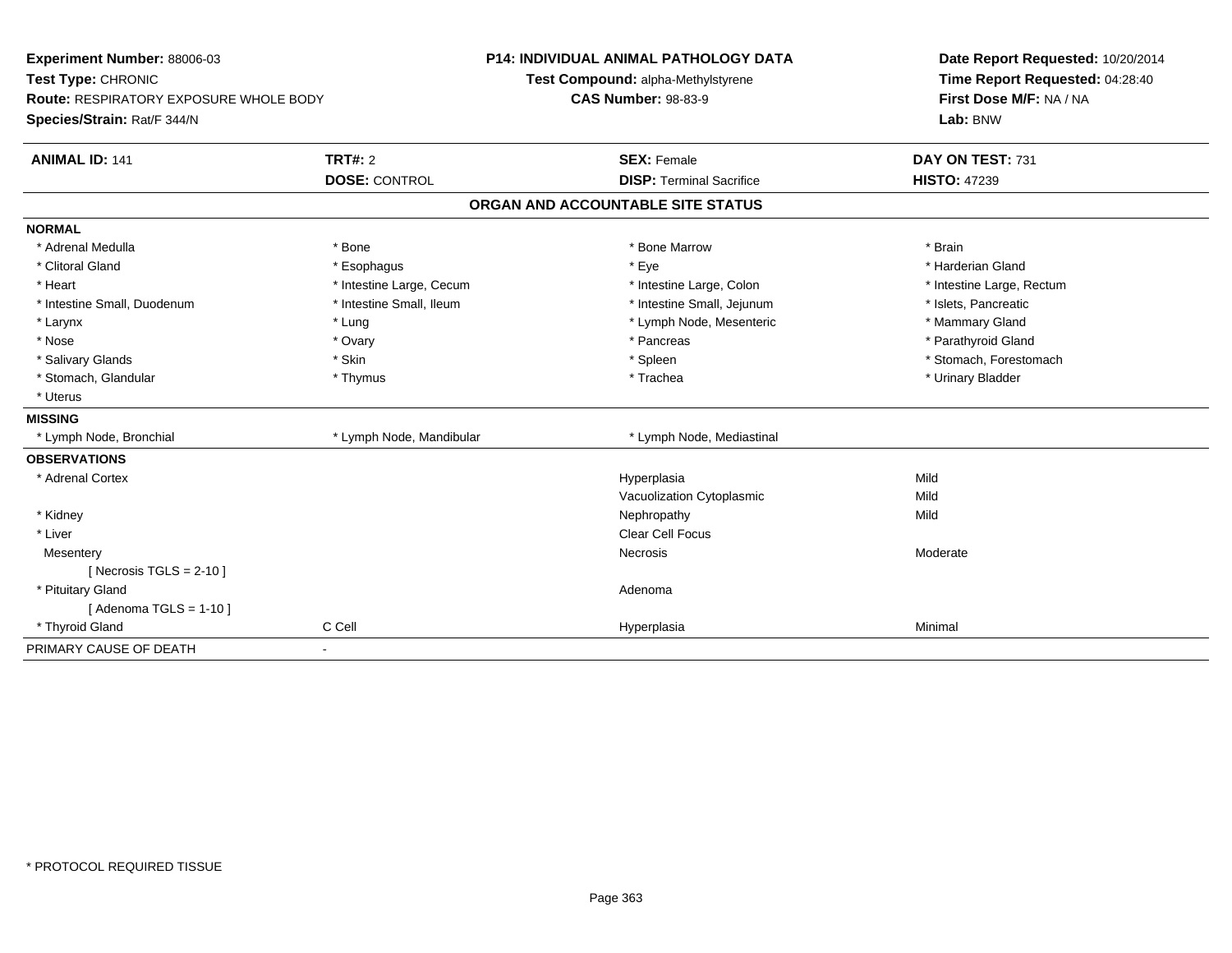| Experiment Number: 88006-03<br>Test Type: CHRONIC<br><b>Route: RESPIRATORY EXPOSURE WHOLE BODY</b><br>Species/Strain: Rat/F 344/N |                          | P14: INDIVIDUAL ANIMAL PATHOLOGY DATA<br>Test Compound: alpha-Methylstyrene<br><b>CAS Number: 98-83-9</b> | Date Report Requested: 10/20/2014<br>Time Report Requested: 04:28:40<br>First Dose M/F: NA / NA<br>Lab: BNW |
|-----------------------------------------------------------------------------------------------------------------------------------|--------------------------|-----------------------------------------------------------------------------------------------------------|-------------------------------------------------------------------------------------------------------------|
| <b>ANIMAL ID: 142</b>                                                                                                             | <b>TRT#: 2</b>           | <b>SEX: Female</b>                                                                                        | DAY ON TEST: 732<br><b>HISTO: 47240</b>                                                                     |
|                                                                                                                                   | <b>DOSE: CONTROL</b>     | <b>DISP: Terminal Sacrifice</b>                                                                           |                                                                                                             |
|                                                                                                                                   |                          | ORGAN AND ACCOUNTABLE SITE STATUS                                                                         |                                                                                                             |
| <b>NORMAL</b>                                                                                                                     |                          |                                                                                                           |                                                                                                             |
| * Adrenal Medulla                                                                                                                 | * Bone                   | * Bone Marrow                                                                                             | * Brain                                                                                                     |
| * Clitoral Gland                                                                                                                  | * Esophagus              | * Eye                                                                                                     | * Harderian Gland                                                                                           |
| * Heart                                                                                                                           | * Intestine Large, Cecum | * Intestine Large, Colon                                                                                  | * Intestine Large, Rectum                                                                                   |
| * Intestine Small, Duodenum                                                                                                       | * Intestine Small, Ileum | * Intestine Small, Jejunum                                                                                | * Lung                                                                                                      |
| * Lymph Node, Mediastinal                                                                                                         | * Lymph Node, Mesenteric | * Mammary Gland                                                                                           | * Nose                                                                                                      |
| * Pancreas                                                                                                                        | * Parathyroid Gland      | * Salivary Glands                                                                                         | * Skin                                                                                                      |
| * Stomach, Forestomach                                                                                                            | * Stomach, Glandular     | * Thymus                                                                                                  | * Trachea                                                                                                   |
| * Urinary Bladder                                                                                                                 | * Uterus                 |                                                                                                           |                                                                                                             |
| <b>MISSING</b>                                                                                                                    |                          |                                                                                                           |                                                                                                             |
| * Lymph Node, Bronchial                                                                                                           | * Lymph Node, Mandibular |                                                                                                           |                                                                                                             |
| <b>OBSERVATIONS</b>                                                                                                               |                          |                                                                                                           |                                                                                                             |
| * Adrenal Cortex                                                                                                                  |                          | Hyperplasia                                                                                               | Minimal                                                                                                     |
|                                                                                                                                   |                          | Vacuolization Cytoplasmic                                                                                 | Mild                                                                                                        |
| * Islets, Pancreatic                                                                                                              |                          | Adenoma                                                                                                   |                                                                                                             |
| * Kidney                                                                                                                          | Pelvis, Transit Epithe   | Mineralization                                                                                            | Mild                                                                                                        |
|                                                                                                                                   |                          | Nephropathy                                                                                               | Mild                                                                                                        |
| * Larynx                                                                                                                          |                          | Inflammation                                                                                              | Suppurative, Moderate                                                                                       |
| * Liver                                                                                                                           |                          | Leukemia Mononuclear                                                                                      |                                                                                                             |
| * Ovary                                                                                                                           |                          | Atrophy                                                                                                   | Marked                                                                                                      |
|                                                                                                                                   |                          | Granulosa Cell Tumor Malignant                                                                            |                                                                                                             |
| [Granulosa Cell Tumor Malignant TGLS = 1-9]                                                                                       |                          |                                                                                                           |                                                                                                             |
| * Pituitary Gland                                                                                                                 |                          | Adenoma                                                                                                   |                                                                                                             |
| [Adenoma TGLS = $2-10$ ]                                                                                                          |                          |                                                                                                           |                                                                                                             |
| * Spleen                                                                                                                          |                          | Leukemia Mononuclear                                                                                      |                                                                                                             |
| * Thyroid Gland                                                                                                                   | C Cell                   | Adenoma                                                                                                   |                                                                                                             |
| PRIMARY CAUSE OF DEATH                                                                                                            | ÷,                       |                                                                                                           |                                                                                                             |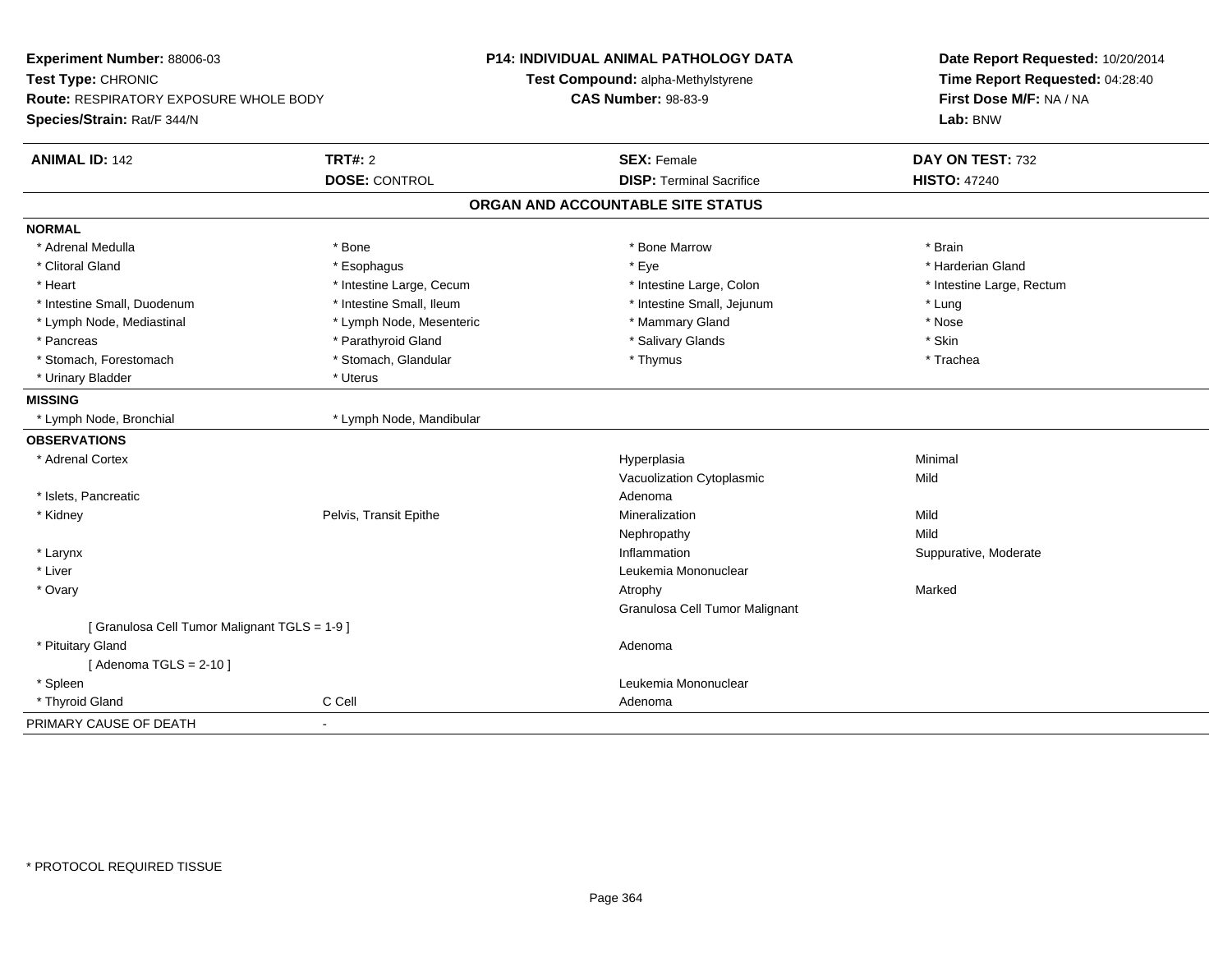| Experiment Number: 88006-03<br>Test Type: CHRONIC<br><b>Route: RESPIRATORY EXPOSURE WHOLE BODY</b><br>Species/Strain: Rat/F 344/N | <b>P14: INDIVIDUAL ANIMAL PATHOLOGY DATA</b><br>Test Compound: alpha-Methylstyrene<br><b>CAS Number: 98-83-9</b> | Date Report Requested: 10/20/2014<br>Time Report Requested: 04:28:40<br>First Dose M/F: NA / NA<br>Lab: BNW |
|-----------------------------------------------------------------------------------------------------------------------------------|------------------------------------------------------------------------------------------------------------------|-------------------------------------------------------------------------------------------------------------|
| <b>TRT#: 2</b><br><b>ANIMAL ID: 143</b>                                                                                           | <b>SEX: Female</b>                                                                                               | DAY ON TEST: 640                                                                                            |
| <b>DOSE: CONTROL</b>                                                                                                              | <b>DISP:</b> Moribund Sacrifice                                                                                  | <b>HISTO: 47241</b>                                                                                         |
|                                                                                                                                   | ORGAN AND ACCOUNTABLE SITE STATUS                                                                                |                                                                                                             |
| <b>NORMAL</b>                                                                                                                     |                                                                                                                  |                                                                                                             |
| * Adrenal Cortex<br>* Adrenal Medulla                                                                                             | * Bone                                                                                                           | * Bone Marrow                                                                                               |
| * Clitoral Gland<br>* Brain                                                                                                       | * Esophagus                                                                                                      | * Eye                                                                                                       |
| * Harderian Gland<br>* Heart                                                                                                      | * Intestine Large, Cecum                                                                                         | * Intestine Large, Colon                                                                                    |
| * Intestine Large, Rectum                                                                                                         | * Intestine Small, Duodenum<br>* Intestine Small, Ileum                                                          | * Intestine Small, Jejunum                                                                                  |
| * Islets, Pancreatic<br>* Larynx                                                                                                  | * Lung                                                                                                           | * Lymph Node, Mesenteric                                                                                    |
| * Parathyroid Gland<br>* Pancreas                                                                                                 | * Salivary Glands                                                                                                | * Skin                                                                                                      |
| * Spleen<br>* Stomach, Forestomach                                                                                                | * Stomach, Glandular                                                                                             | * Thymus                                                                                                    |
| * Thyroid Gland<br>* Trachea                                                                                                      | * Urinary Bladder                                                                                                |                                                                                                             |
| <b>MISSING</b>                                                                                                                    |                                                                                                                  |                                                                                                             |
| * Lymph Node, Bronchial<br>* Lymph Node, Mandibular                                                                               | * Lymph Node, Mediastinal                                                                                        |                                                                                                             |
| <b>OBSERVATIONS</b>                                                                                                               |                                                                                                                  |                                                                                                             |
| Pelvis, Transit Epithe<br>* Kidney                                                                                                | Hyperplasia                                                                                                      | Moderate                                                                                                    |
|                                                                                                                                   | Nephropathy                                                                                                      | Minimal                                                                                                     |
| * Liver                                                                                                                           | Necrosis                                                                                                         | Mild                                                                                                        |
| * Mammary Gland                                                                                                                   | Fibroadenoma                                                                                                     | Multiple                                                                                                    |
| [Fibroadenoma TGLS = 1,2,3-14+15+16]                                                                                              |                                                                                                                  |                                                                                                             |
| Mesentery                                                                                                                         | Necrosis                                                                                                         | Moderate                                                                                                    |
| [Necrosis TGLS = $5-14$ ]                                                                                                         |                                                                                                                  |                                                                                                             |
| * Nose<br>Olfactory Epi                                                                                                           | Degeneration                                                                                                     | Hyaline, Minimal                                                                                            |
| * Ovary                                                                                                                           | Cyst                                                                                                             | Mild                                                                                                        |
| * Pituitary Gland                                                                                                                 | Adenoma                                                                                                          |                                                                                                             |
| [Adenoma TGLS = $4-10$ ]                                                                                                          |                                                                                                                  |                                                                                                             |
| <b>Transit Epithe</b><br>Ureter                                                                                                   | Hyperplasia                                                                                                      | Moderate                                                                                                    |
| * Uterus<br>Endometrium                                                                                                           | Hyperplasia                                                                                                      | Mild                                                                                                        |
| PRIMARY CAUSE OF DEATH<br>- Pituitary Gland Adenoma                                                                               |                                                                                                                  |                                                                                                             |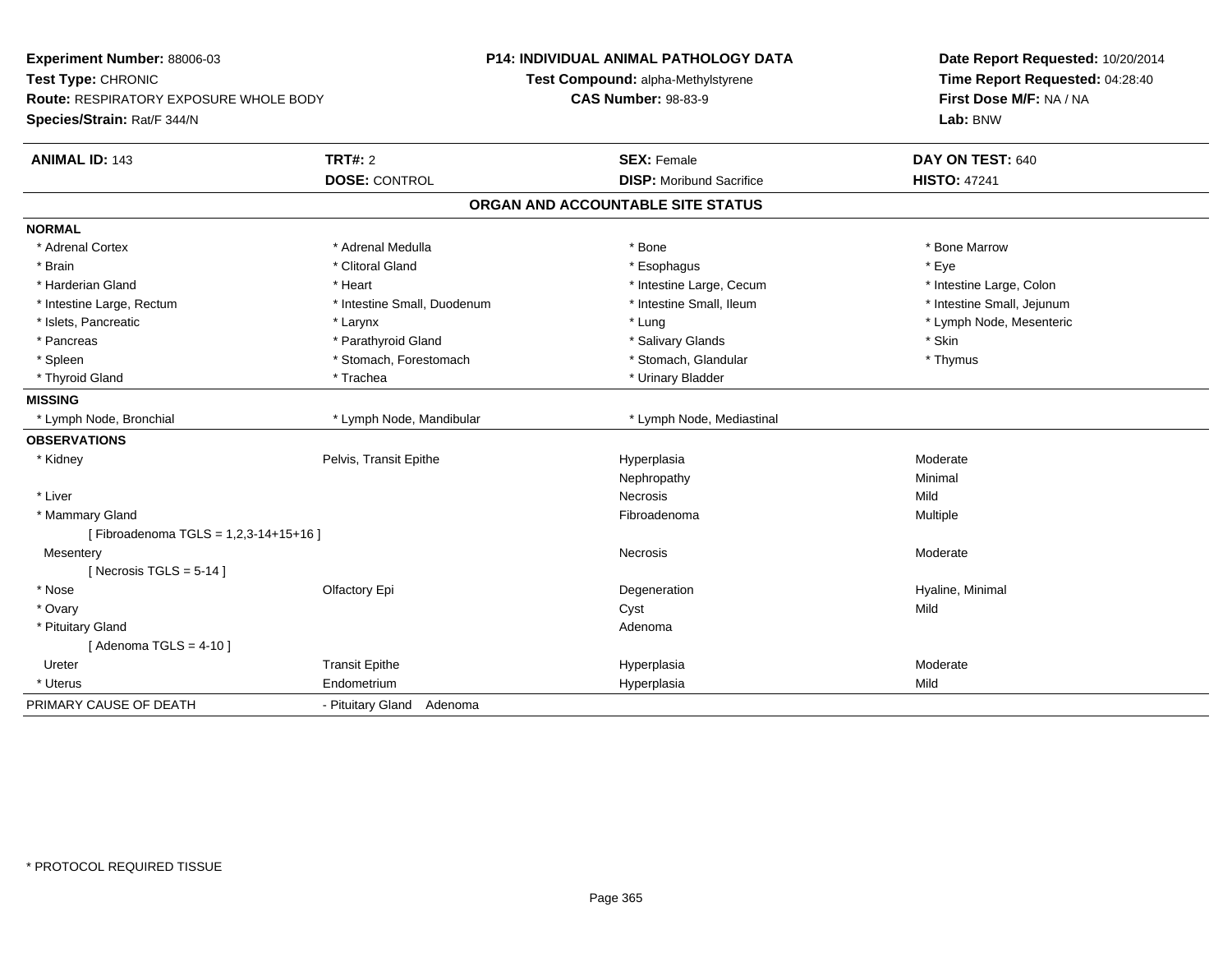| Experiment Number: 88006-03                   |                          | P14: INDIVIDUAL ANIMAL PATHOLOGY DATA | Date Report Requested: 10/20/2014 |
|-----------------------------------------------|--------------------------|---------------------------------------|-----------------------------------|
| Test Type: CHRONIC                            |                          | Test Compound: alpha-Methylstyrene    | Time Report Requested: 04:28:40   |
| <b>Route: RESPIRATORY EXPOSURE WHOLE BODY</b> |                          | <b>CAS Number: 98-83-9</b>            | First Dose M/F: NA / NA           |
| Species/Strain: Rat/F 344/N                   |                          |                                       | Lab: BNW                          |
| <b>ANIMAL ID: 144</b>                         | <b>TRT#: 2</b>           | <b>SEX: Female</b>                    | DAY ON TEST: 731                  |
|                                               | <b>DOSE: CONTROL</b>     | <b>DISP: Terminal Sacrifice</b>       | <b>HISTO: 47242</b>               |
|                                               |                          | ORGAN AND ACCOUNTABLE SITE STATUS     |                                   |
| <b>NORMAL</b>                                 |                          |                                       |                                   |
| * Adrenal Medulla                             | * Bone                   | * Bone Marrow                         | * Brain                           |
| * Clitoral Gland                              | * Esophagus              | * Eye                                 | * Harderian Gland                 |
| * Heart                                       | * Intestine Large, Cecum | * Intestine Large, Colon              | * Intestine Large, Rectum         |
| * Intestine Small, Duodenum                   | * Intestine Small, Ileum | * Intestine Small, Jejunum            | * Islets, Pancreatic              |
| * Larynx                                      | * Lymph Node, Mesenteric | * Mammary Gland                       | * Nose                            |
| * Ovary                                       | * Pancreas               | * Salivary Glands                     | * Skin                            |
| * Stomach, Forestomach                        | * Stomach, Glandular     | * Thymus                              | * Thyroid Gland                   |
| * Trachea                                     | * Urinary Bladder        |                                       |                                   |
| <b>MISSING</b>                                |                          |                                       |                                   |
| * Lymph Node, Bronchial                       | * Lymph Node, Mandibular | * Parathyroid Gland                   |                                   |
| <b>OBSERVATIONS</b>                           |                          |                                       |                                   |
| * Adrenal Cortex                              |                          | Hyperplasia                           | Marked                            |
|                                               |                          | Vacuolization Cytoplasmic             | Marked                            |
| * Kidney                                      | Pelvis, Transit Epithe   | Mineralization                        | Minimal                           |
|                                               |                          | Nephropathy                           | Mild                              |
| * Liver                                       |                          | <b>Basophilic Focus</b>               | Multiple                          |
|                                               |                          | Clear Cell Focus                      |                                   |
|                                               |                          | Leukemia Mononuclear                  |                                   |
| * Lung                                        | Alveolus                 | <b>Infiltration Cellular</b>          | Histiocyte, Mild                  |
|                                               |                          | Leukemia Mononuclear                  |                                   |
|                                               | Alveolar Epith           | Metaplasia                            | Squamous, Moderate                |
| [Metaplasia TGLS = 2-4]                       |                          |                                       |                                   |
| * Lymph Node, Mediastinal                     |                          | Leukemia Mononuclear                  |                                   |
| * Pituitary Gland                             |                          | Adenoma                               |                                   |
| [Adenoma TGLS = $3-10$ ]                      |                          |                                       |                                   |
| Pleura                                        |                          | Inflammation                          | Chronic, Mild                     |
| * Spleen                                      |                          | Leukemia Mononuclear                  |                                   |
| * Uterus                                      |                          | Polyp Stromal                         |                                   |
| [Polyp Stromal TGLS = 1-10]                   |                          |                                       |                                   |
| PRIMARY CAUSE OF DEATH                        | $\ddot{\phantom{a}}$     |                                       |                                   |
|                                               |                          |                                       |                                   |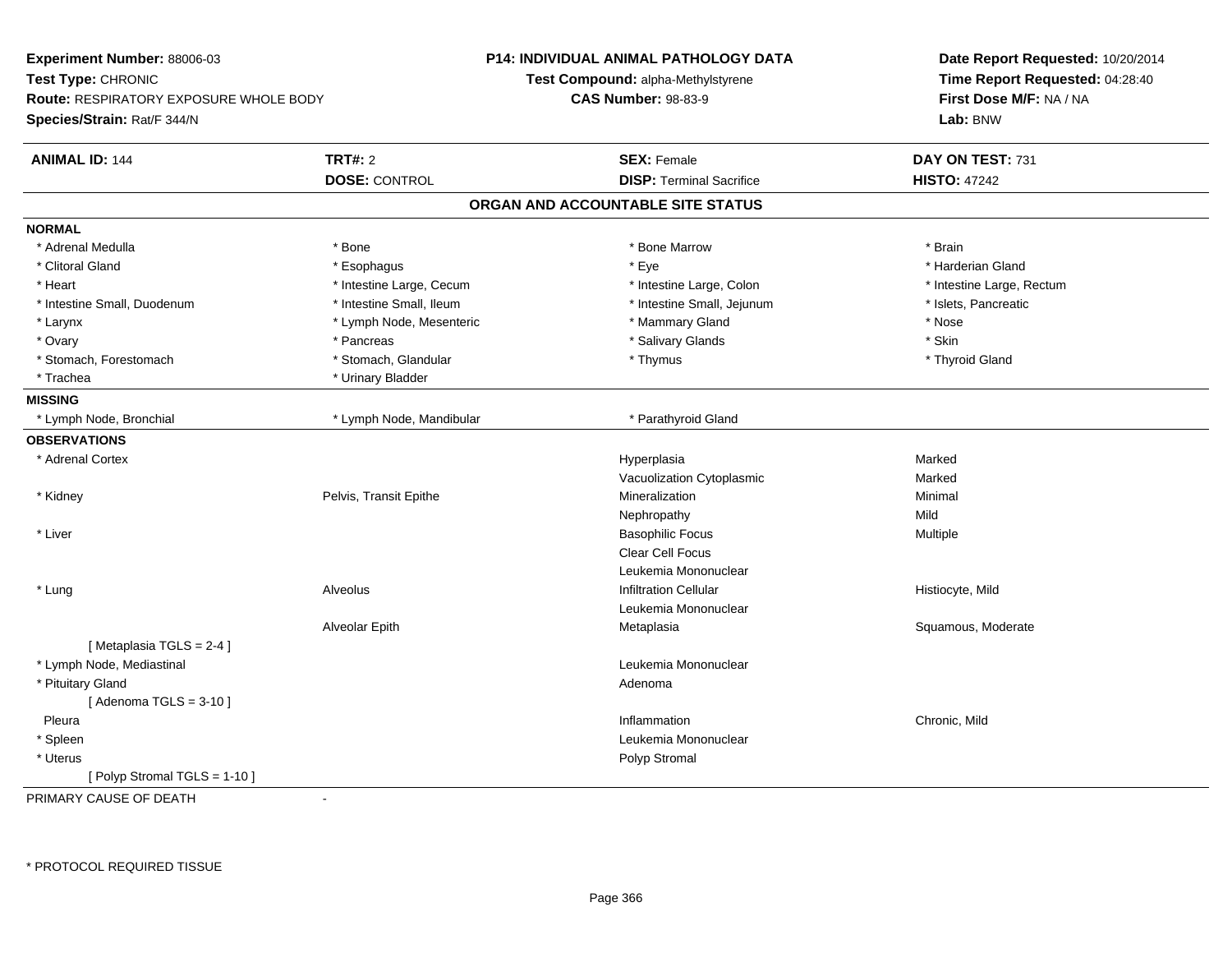| <b>Experiment Number: 88006-03</b><br><b>Test Type: CHRONIC</b><br><b>Route: RESPIRATORY EXPOSURE WHOLE BODY</b><br>Species/Strain: Rat/F 344/N |  | <b>P14: INDIVIDUAL ANIMAL PATHOLOGY DATA</b><br>Test Compound: alpha-Methylstyrene<br><b>CAS Number: 98-83-9</b> | Date Report Requested: 10/20/2014<br>Time Report Requested: 04:28:40<br>First Dose M/F: NA / NA<br>Lab: BNW |
|-------------------------------------------------------------------------------------------------------------------------------------------------|--|------------------------------------------------------------------------------------------------------------------|-------------------------------------------------------------------------------------------------------------|
| <b>ANIMAL ID: 144</b><br><b>TRT#:</b> 2<br><b>DOSE: CONTROL</b>                                                                                 |  | <b>SEX:</b> Female<br><b>DISP: Terminal Sacrifice</b>                                                            | DAY ON TEST: 731<br><b>HISTO: 47242</b>                                                                     |
|                                                                                                                                                 |  | ORGAN AND ACCOUNTABLE SITE STATUS                                                                                |                                                                                                             |
|                                                                                                                                                 |  |                                                                                                                  |                                                                                                             |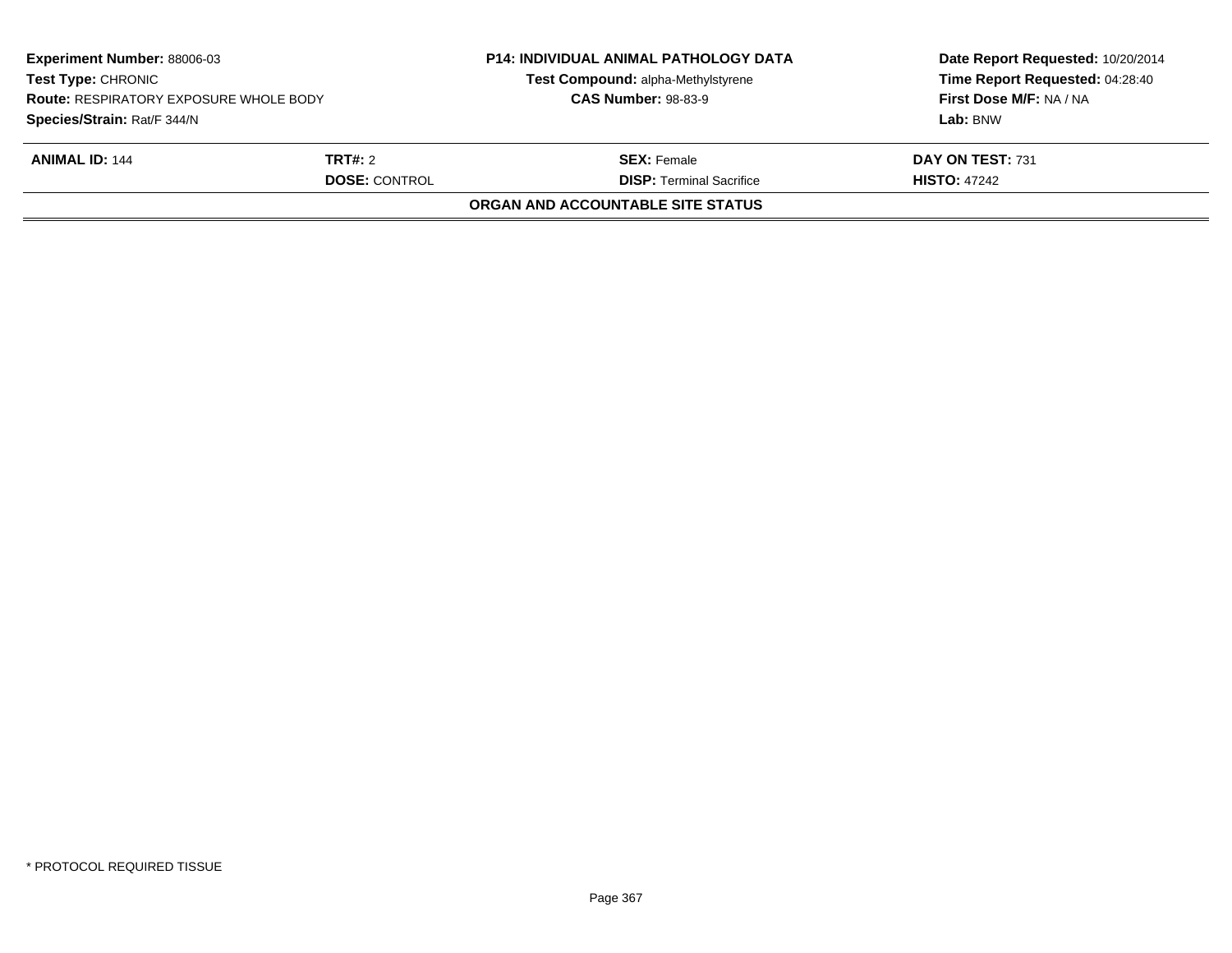| Experiment Number: 88006-03                   |                                    | <b>P14: INDIVIDUAL ANIMAL PATHOLOGY DATA</b> | Date Report Requested: 10/20/2014 |
|-----------------------------------------------|------------------------------------|----------------------------------------------|-----------------------------------|
| Test Type: CHRONIC                            | Test Compound: alpha-Methylstyrene |                                              | Time Report Requested: 04:28:40   |
| <b>Route: RESPIRATORY EXPOSURE WHOLE BODY</b> |                                    | <b>CAS Number: 98-83-9</b>                   | First Dose M/F: NA / NA           |
| Species/Strain: Rat/F 344/N                   |                                    |                                              | Lab: BNW                          |
| <b>ANIMAL ID: 145</b>                         | TRT#: 2                            | <b>SEX: Female</b>                           | DAY ON TEST: 9                    |
|                                               | <b>DOSE: CONTROL</b>               | <b>DISP: Natural Death</b>                   | <b>HISTO: 47243</b>               |
|                                               |                                    | ORGAN AND ACCOUNTABLE SITE STATUS            |                                   |
| <b>NORMAL</b>                                 |                                    |                                              |                                   |
| * Adrenal Cortex                              | * Adrenal Medulla                  | * Bone                                       | * Bone Marrow                     |
| * Brain                                       | * Clitoral Gland                   | * Esophagus                                  | * Eye                             |
| * Harderian Gland                             | * Heart                            | * Intestine Large, Cecum                     | * Intestine Large, Colon          |
| * Intestine Large, Rectum                     | * Intestine Small, Duodenum        | * Intestine Small, Ileum                     | * Intestine Small, Jejunum        |
| * Islets, Pancreatic                          | * Kidney                           | * Larynx                                     | * Liver                           |
| * Lung                                        | * Mammary Gland                    | * Nose                                       | * Ovary                           |
| * Pancreas                                    | * Parathyroid Gland                | * Pituitary Gland                            | * Salivary Glands                 |
| * Skin                                        | * Spleen                           | * Stomach, Forestomach                       | * Stomach, Glandular              |
| * Thymus                                      | * Thyroid Gland                    | * Trachea                                    | * Urinary Bladder                 |
| * Uterus                                      |                                    |                                              |                                   |
| <b>MISSING</b>                                |                                    |                                              |                                   |
| * Lymph Node, Mandibular                      | * Lymph Node, Mediastinal          |                                              |                                   |
| <b>OBSERVATIONS</b>                           |                                    |                                              |                                   |
| * Lymph Node, Bronchial                       |                                    | Angiectasis                                  | Marked                            |
|                                               |                                    | Congestion                                   | Marked                            |
| [Angiectasis TGLS = 2-4]                      |                                    |                                              |                                   |
| [Congestion TGLS = 2-4]                       |                                    |                                              |                                   |
| * Lymph Node, Mesenteric                      |                                    | Congestion                                   | Marked                            |
| Pleura                                        |                                    | Inflammation                                 | Chronic, Minimal                  |
| PRIMARY CAUSE OF DEATH                        | - UNCERTAIN                        |                                              |                                   |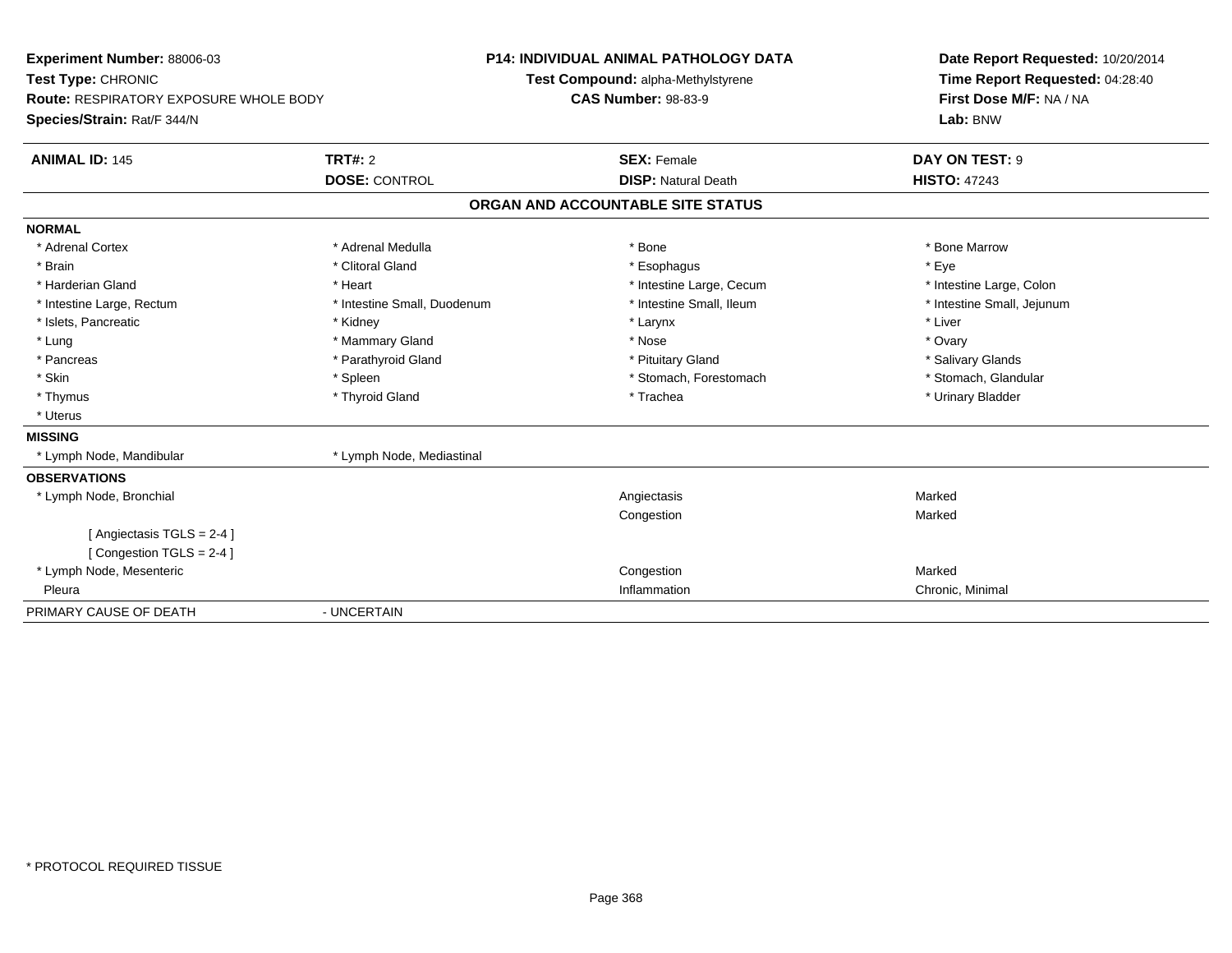| Experiment Number: 88006-03                   |                            | P14: INDIVIDUAL ANIMAL PATHOLOGY DATA | Date Report Requested: 10/20/2014<br>Time Report Requested: 04:28:40 |
|-----------------------------------------------|----------------------------|---------------------------------------|----------------------------------------------------------------------|
| Test Type: CHRONIC                            |                            | Test Compound: alpha-Methylstyrene    |                                                                      |
| <b>Route: RESPIRATORY EXPOSURE WHOLE BODY</b> |                            | <b>CAS Number: 98-83-9</b>            | First Dose M/F: NA / NA                                              |
| Species/Strain: Rat/F 344/N                   |                            |                                       | Lab: BNW                                                             |
| <b>ANIMAL ID: 146</b>                         | TRT#: 2                    | <b>SEX: Female</b>                    | DAY ON TEST: 176                                                     |
|                                               | <b>DOSE: CONTROL</b>       | <b>DISP: Accidentally Killed</b>      | <b>HISTO: 47244</b>                                                  |
|                                               |                            | ORGAN AND ACCOUNTABLE SITE STATUS     |                                                                      |
| <b>NORMAL</b>                                 |                            |                                       |                                                                      |
| * Adrenal Cortex                              | * Adrenal Medulla          | * Bone Marrow                         | * Clitoral Gland                                                     |
| * Esophagus                                   | * Eye                      | * Harderian Gland                     | * Heart                                                              |
| * Intestine Large, Cecum                      | * Intestine Large, Colon   | * Intestine Large, Rectum             | * Intestine Small, Duodenum                                          |
| * Intestine Small, Ileum                      | * Intestine Small, Jejunum | * Islets, Pancreatic                  | * Larynx                                                             |
| * Liver                                       | * Lymph Node, Bronchial    | * Lymph Node, Mandibular              | * Lymph Node, Mediastinal                                            |
| * Lymph Node, Mesenteric                      | * Mammary Gland            | * Nose                                | * Ovary                                                              |
| * Pancreas                                    | * Parathyroid Gland        | * Pituitary Gland                     | * Salivary Glands                                                    |
| * Skin                                        | * Spleen                   | * Stomach, Forestomach                | * Stomach, Glandular                                                 |
| * Thymus                                      | * Thyroid Gland            | * Trachea                             | * Urinary Bladder                                                    |
| * Uterus                                      |                            |                                       |                                                                      |
| <b>OBSERVATIONS</b>                           |                            |                                       |                                                                      |
| * Bone                                        | Maxilla                    | Fracture                              |                                                                      |
| [ Fracture TGLS = $4-14$ ]                    |                            |                                       |                                                                      |
| * Brain                                       |                            | Hemorrhage                            | Marked                                                               |
| * Kidney                                      | Papilla                    | Mineralization                        | Minimal                                                              |
| * Lung                                        |                            | Hemorrhage                            | Marked                                                               |
| PRIMARY CAUSE OF DEATH                        |                            |                                       |                                                                      |
| <b>CONTRIBUTORY CAUSE OF DEATH</b>            | - Brain Hemorrhage         |                                       |                                                                      |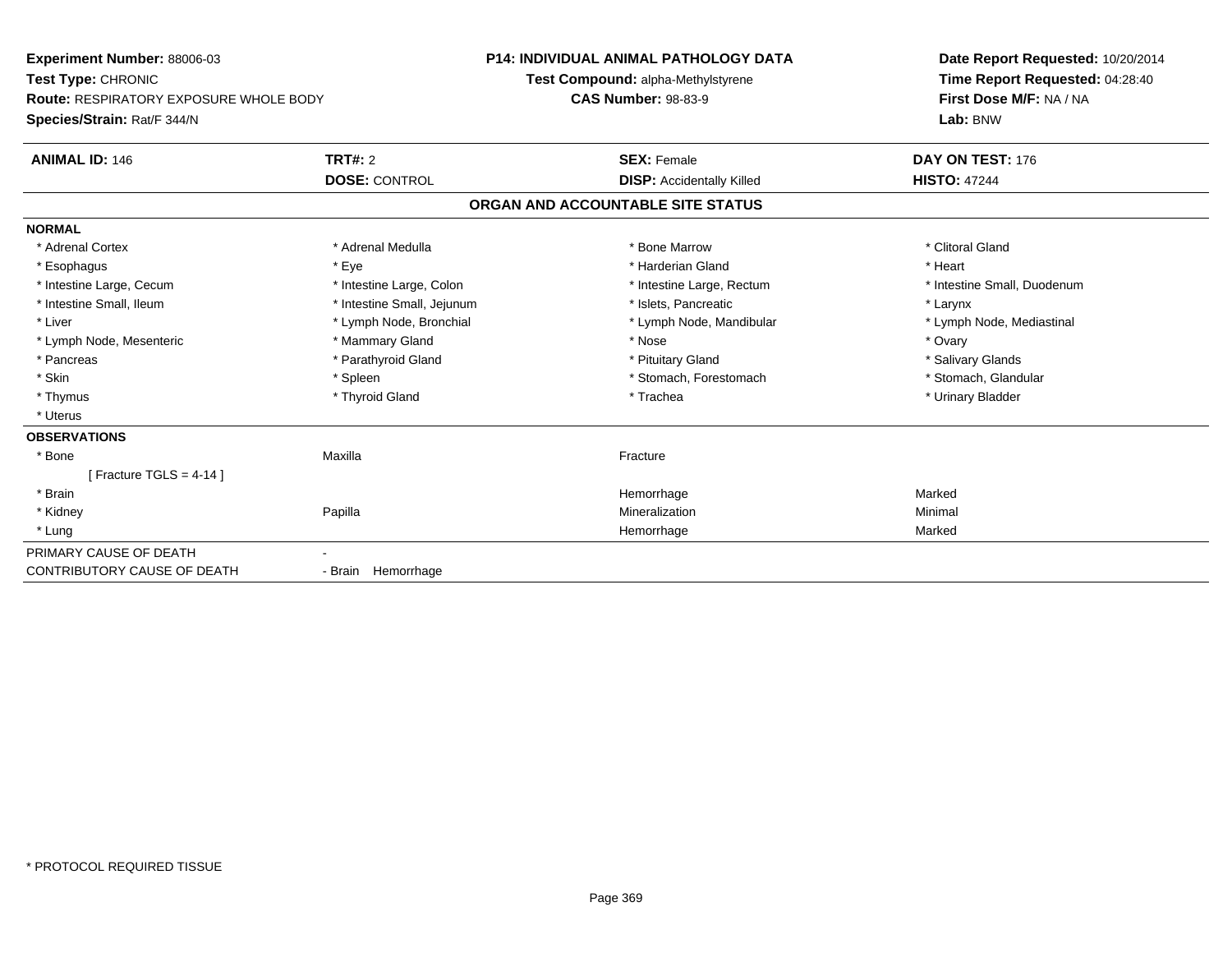| Experiment Number: 88006-03<br>Test Type: CHRONIC<br><b>Route: RESPIRATORY EXPOSURE WHOLE BODY</b><br>Species/Strain: Rat/F 344/N |                          | P14: INDIVIDUAL ANIMAL PATHOLOGY DATA<br>Test Compound: alpha-Methylstyrene<br><b>CAS Number: 98-83-9</b> | Date Report Requested: 10/20/2014<br>Time Report Requested: 04:28:40<br>First Dose M/F: NA / NA<br>Lab: BNW |
|-----------------------------------------------------------------------------------------------------------------------------------|--------------------------|-----------------------------------------------------------------------------------------------------------|-------------------------------------------------------------------------------------------------------------|
| <b>ANIMAL ID: 147</b>                                                                                                             | <b>TRT#: 2</b>           | <b>SEX: Female</b><br><b>DISP: Terminal Sacrifice</b>                                                     | DAY ON TEST: 731                                                                                            |
|                                                                                                                                   | <b>DOSE: CONTROL</b>     |                                                                                                           | <b>HISTO: 47245</b>                                                                                         |
|                                                                                                                                   |                          | ORGAN AND ACCOUNTABLE SITE STATUS                                                                         |                                                                                                             |
| <b>NORMAL</b>                                                                                                                     |                          |                                                                                                           |                                                                                                             |
| * Adrenal Medulla                                                                                                                 | * Bone                   | * Bone Marrow                                                                                             | * Brain                                                                                                     |
| * Clitoral Gland                                                                                                                  | * Esophagus              | $*$ Eye                                                                                                   | * Harderian Gland                                                                                           |
| * Heart                                                                                                                           | * Intestine Large, Cecum | * Intestine Large, Colon                                                                                  | * Intestine Large, Rectum                                                                                   |
| * Intestine Small, Duodenum                                                                                                       | * Intestine Small, Ileum | * Intestine Small, Jejunum                                                                                | * Islets, Pancreatic                                                                                        |
| * Larynx                                                                                                                          | * Lung                   | * Lymph Node, Mediastinal                                                                                 | * Lymph Node, Mesenteric                                                                                    |
| * Mammary Gland                                                                                                                   | * Nose                   | * Pancreas                                                                                                | * Parathyroid Gland                                                                                         |
| * Salivary Glands                                                                                                                 | * Stomach, Forestomach   | * Stomach, Glandular                                                                                      | * Thymus                                                                                                    |
| * Thyroid Gland                                                                                                                   | * Trachea                | * Urinary Bladder                                                                                         | * Uterus                                                                                                    |
| <b>MISSING</b>                                                                                                                    |                          |                                                                                                           |                                                                                                             |
| * Lymph Node, Bronchial                                                                                                           | * Lymph Node, Mandibular |                                                                                                           |                                                                                                             |
| <b>OBSERVATIONS</b>                                                                                                               |                          |                                                                                                           |                                                                                                             |
| * Adrenal Cortex                                                                                                                  |                          | Hyperplasia                                                                                               | Mild                                                                                                        |
|                                                                                                                                   |                          | Vacuolization Cytoplasmic                                                                                 | Mild                                                                                                        |
| * Kidney                                                                                                                          | Pelvis, Transit Epithe   | Mineralization                                                                                            | Minimal                                                                                                     |
|                                                                                                                                   |                          | Nephropathy                                                                                               | Mild                                                                                                        |
| * Liver                                                                                                                           |                          | <b>Basophilic Focus</b>                                                                                   |                                                                                                             |
|                                                                                                                                   |                          | Clear Cell Focus                                                                                          |                                                                                                             |
|                                                                                                                                   |                          | Leukemia Mononuclear                                                                                      |                                                                                                             |
| [Clear Cell Focus TGLS = 1-7]                                                                                                     |                          |                                                                                                           |                                                                                                             |
| * Ovary                                                                                                                           |                          | Cyst                                                                                                      | Moderate                                                                                                    |
| * Pituitary Gland                                                                                                                 |                          | Adenoma                                                                                                   |                                                                                                             |
| [Adenoma TGLS = $2-10$ ]                                                                                                          |                          |                                                                                                           |                                                                                                             |
| * Skin                                                                                                                            |                          | Hyperkeratosis                                                                                            | Moderate                                                                                                    |
| [ Hyperkeratosis TGLS = 3-14 ]                                                                                                    |                          |                                                                                                           |                                                                                                             |
| * Spleen                                                                                                                          |                          | Leukemia Mononuclear                                                                                      |                                                                                                             |
| PRIMARY CAUSE OF DEATH                                                                                                            | $\sim$                   |                                                                                                           |                                                                                                             |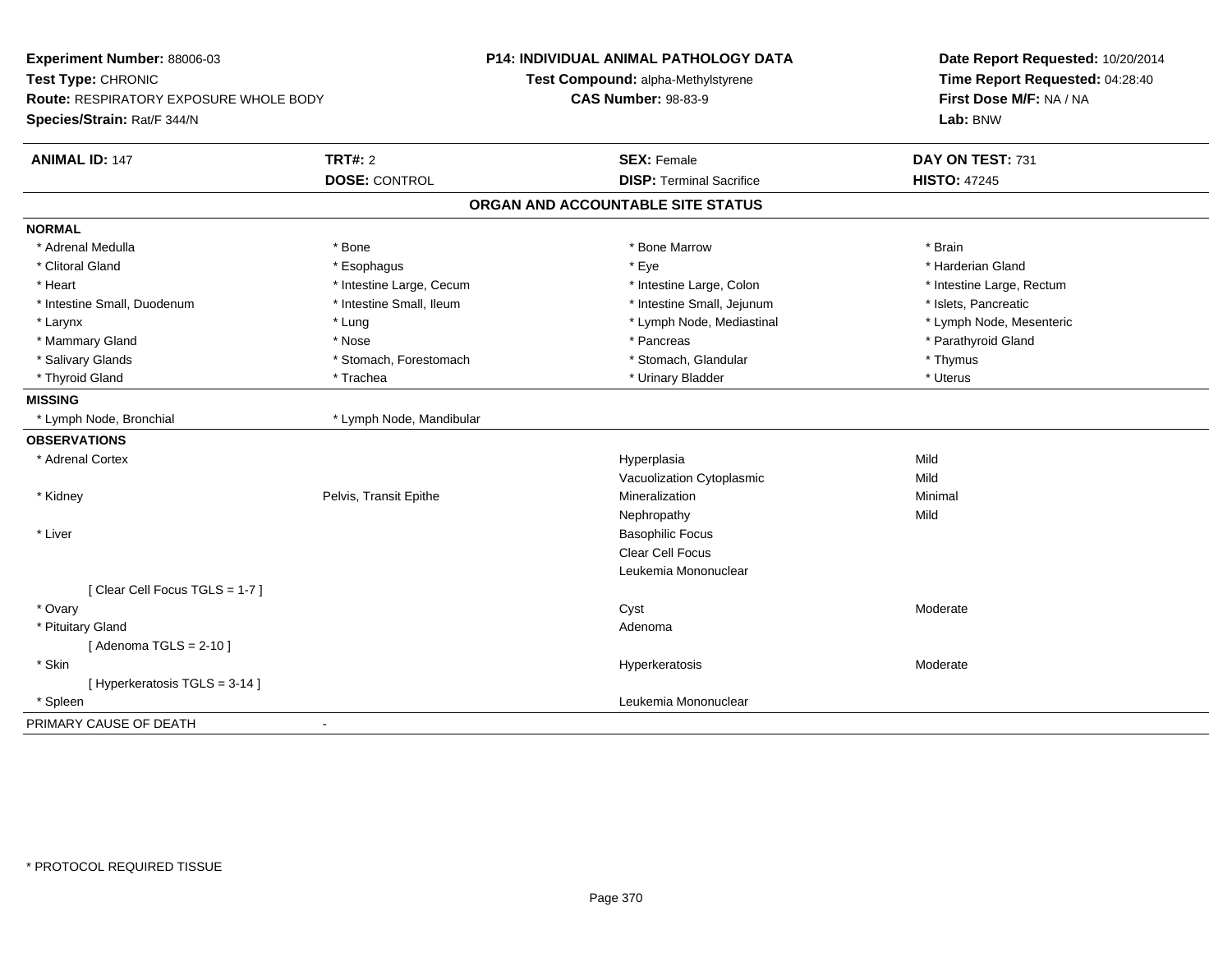| Experiment Number: 88006-03<br>Test Type: CHRONIC<br><b>Route: RESPIRATORY EXPOSURE WHOLE BODY</b><br>Species/Strain: Rat/F 344/N |                                  | <b>P14: INDIVIDUAL ANIMAL PATHOLOGY DATA</b><br>Test Compound: alpha-Methylstyrene<br><b>CAS Number: 98-83-9</b> | Date Report Requested: 10/20/2014<br>Time Report Requested: 04:28:40<br>First Dose M/F: NA / NA<br>Lab: BNW |
|-----------------------------------------------------------------------------------------------------------------------------------|----------------------------------|------------------------------------------------------------------------------------------------------------------|-------------------------------------------------------------------------------------------------------------|
| <b>ANIMAL ID: 148</b>                                                                                                             | TRT#: 2<br><b>DOSE: CONTROL</b>  | <b>SEX: Female</b><br><b>DISP:</b> Moribund Sacrifice                                                            | DAY ON TEST: 702<br><b>HISTO: 47246</b>                                                                     |
|                                                                                                                                   |                                  | ORGAN AND ACCOUNTABLE SITE STATUS                                                                                |                                                                                                             |
|                                                                                                                                   |                                  |                                                                                                                  |                                                                                                             |
| <b>NORMAL</b>                                                                                                                     |                                  |                                                                                                                  |                                                                                                             |
| * Adrenal Medulla                                                                                                                 | * Bone                           | * Bone Marrow                                                                                                    | * Brain                                                                                                     |
| * Clitoral Gland                                                                                                                  | * Esophagus                      | * Eye                                                                                                            | * Harderian Gland                                                                                           |
| * Heart                                                                                                                           | * Intestine Large, Cecum         | * Intestine Large, Colon                                                                                         | * Intestine Large, Rectum                                                                                   |
| * Intestine Small, Duodenum                                                                                                       | * Intestine Small, Ileum         | * Intestine Small, Jejunum                                                                                       | * Islets, Pancreatic                                                                                        |
| * Larynx                                                                                                                          | * Liver<br>* Nose                | * Lung                                                                                                           | * Lymph Node, Mediastinal<br>* Pancreas                                                                     |
| * Lymph Node, Mesenteric                                                                                                          |                                  | * Ovary<br>* Skin                                                                                                |                                                                                                             |
| * Parathyroid Gland                                                                                                               | * Salivary Glands                |                                                                                                                  | * Spleen<br>* Trachea                                                                                       |
| * Stomach, Forestomach                                                                                                            | * Stomach, Glandular<br>* Uterus | * Thymus                                                                                                         |                                                                                                             |
| * Urinary Bladder                                                                                                                 |                                  |                                                                                                                  |                                                                                                             |
| <b>MISSING</b>                                                                                                                    |                                  |                                                                                                                  |                                                                                                             |
| * Lymph Node, Bronchial                                                                                                           | * Lymph Node, Mandibular         |                                                                                                                  |                                                                                                             |
| <b>OBSERVATIONS</b>                                                                                                               |                                  |                                                                                                                  |                                                                                                             |
| * Adrenal Cortex                                                                                                                  |                                  | Hyperplasia                                                                                                      | Moderate                                                                                                    |
|                                                                                                                                   |                                  | Vacuolization Cytoplasmic                                                                                        | Mild                                                                                                        |
| * Kidney                                                                                                                          | Pelvis, Transit Epithe           | Mineralization                                                                                                   | Minimal                                                                                                     |
|                                                                                                                                   |                                  | Nephropathy                                                                                                      | Minimal                                                                                                     |
| * Mammary Gland                                                                                                                   |                                  | Galactocele                                                                                                      | Mild                                                                                                        |
| * Pituitary Gland                                                                                                                 |                                  | Adenoma                                                                                                          |                                                                                                             |
| [Adenoma TGLS = $1-10$ ]                                                                                                          |                                  |                                                                                                                  |                                                                                                             |
| * Thyroid Gland                                                                                                                   | C Cell                           | Hyperplasia                                                                                                      | Minimal                                                                                                     |
| PRIMARY CAUSE OF DEATH                                                                                                            | - Pituitary Gland Adenoma        |                                                                                                                  |                                                                                                             |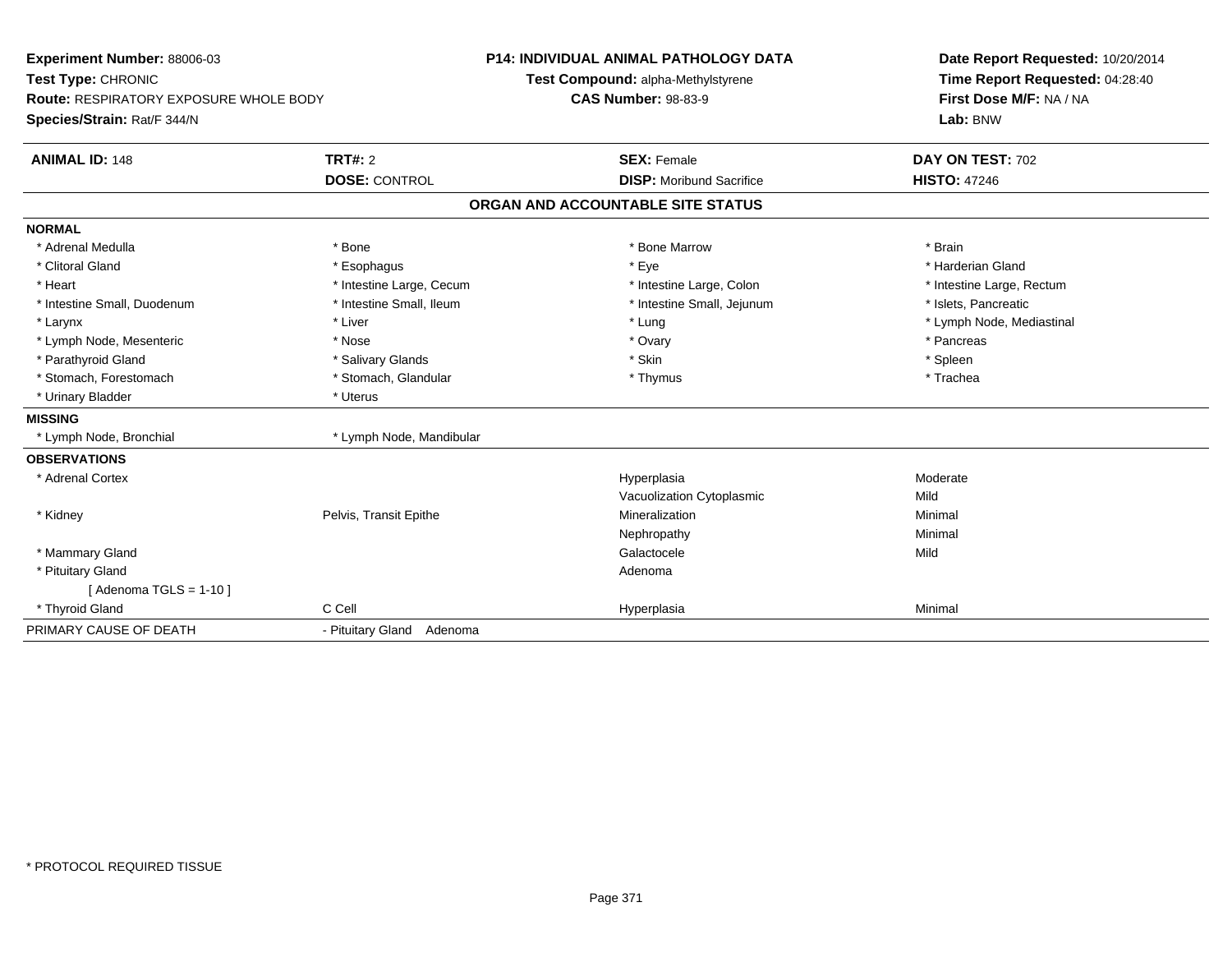| Experiment Number: 88006-03<br>Test Type: CHRONIC<br><b>Route: RESPIRATORY EXPOSURE WHOLE BODY</b><br>Species/Strain: Rat/F 344/N |                                              | <b>P14: INDIVIDUAL ANIMAL PATHOLOGY DATA</b><br>Test Compound: alpha-Methylstyrene<br><b>CAS Number: 98-83-9</b> | Date Report Requested: 10/20/2014<br>Time Report Requested: 04:28:40<br>First Dose M/F: NA / NA<br>Lab: BNW |
|-----------------------------------------------------------------------------------------------------------------------------------|----------------------------------------------|------------------------------------------------------------------------------------------------------------------|-------------------------------------------------------------------------------------------------------------|
| <b>ANIMAL ID: 149</b>                                                                                                             | <b>TRT#: 2</b>                               | <b>SEX: Female</b>                                                                                               | DAY ON TEST: 508                                                                                            |
|                                                                                                                                   | <b>DOSE: CONTROL</b>                         | <b>DISP: Moribund Sacrifice</b>                                                                                  | <b>HISTO: 47247</b>                                                                                         |
|                                                                                                                                   |                                              | ORGAN AND ACCOUNTABLE SITE STATUS                                                                                |                                                                                                             |
| <b>NORMAL</b>                                                                                                                     |                                              |                                                                                                                  |                                                                                                             |
| * Adrenal Medulla                                                                                                                 | * Bone                                       | * Bone Marrow                                                                                                    | * Brain                                                                                                     |
| * Esophagus                                                                                                                       | * Eye                                        | * Harderian Gland                                                                                                | * Heart                                                                                                     |
| * Intestine Large, Cecum                                                                                                          | * Intestine Large, Colon                     | * Intestine Large, Rectum                                                                                        | * Intestine Small, Duodenum                                                                                 |
| * Intestine Small, Ileum                                                                                                          | * Intestine Small, Jejunum                   | * Islets, Pancreatic                                                                                             | * Kidney                                                                                                    |
| * Larynx                                                                                                                          | * Lymph Node, Mediastinal                    | * Lymph Node, Mesenteric                                                                                         | * Mammary Gland                                                                                             |
| * Nose                                                                                                                            | * Ovary                                      | * Pancreas                                                                                                       | * Parathyroid Gland                                                                                         |
| * Salivary Glands                                                                                                                 | * Skin                                       | * Stomach, Forestomach                                                                                           | * Stomach, Glandular                                                                                        |
| * Thymus                                                                                                                          | * Thyroid Gland                              | * Trachea                                                                                                        | * Urinary Bladder                                                                                           |
| * Uterus                                                                                                                          |                                              |                                                                                                                  |                                                                                                             |
| <b>MISSING</b>                                                                                                                    |                                              |                                                                                                                  |                                                                                                             |
| * Lymph Node, Bronchial                                                                                                           | * Lymph Node, Mandibular                     |                                                                                                                  |                                                                                                             |
| <b>OBSERVATIONS</b>                                                                                                               |                                              |                                                                                                                  |                                                                                                             |
| * Adrenal Cortex                                                                                                                  |                                              | Angiectasis                                                                                                      | Marked                                                                                                      |
|                                                                                                                                   |                                              | Vacuolization Cytoplasmic                                                                                        | Mild                                                                                                        |
| * Clitoral Gland                                                                                                                  |                                              | Hyperplasia                                                                                                      | Marked                                                                                                      |
| [Hyperplasia TGLS = 2-14]                                                                                                         |                                              |                                                                                                                  |                                                                                                             |
| * Liver                                                                                                                           |                                              | <b>Basophilic Focus</b>                                                                                          |                                                                                                             |
| * Lung                                                                                                                            | Alveolus                                     | <b>Infiltration Cellular</b>                                                                                     | Histiocyte, Minimal                                                                                         |
|                                                                                                                                   |                                              | Inflammation                                                                                                     | Chronic, Mild                                                                                               |
| Mesentery                                                                                                                         |                                              | Necrosis                                                                                                         | Moderate                                                                                                    |
| [Necrosis TGLS = $3-15$ ]                                                                                                         |                                              |                                                                                                                  |                                                                                                             |
| * Pituitary Gland                                                                                                                 |                                              | Cyst                                                                                                             | Mild                                                                                                        |
| [ Cyst TGLS = $1-10$ ]                                                                                                            |                                              |                                                                                                                  |                                                                                                             |
| * Spleen                                                                                                                          |                                              | Hematopoietic Cell Proliferation                                                                                 | Moderate                                                                                                    |
| [ Hematopoietic Cell Proliferation TGLS = 4-16 ]                                                                                  |                                              |                                                                                                                  |                                                                                                             |
| PRIMARY CAUSE OF DEATH                                                                                                            | Hematopoietic Cell Proliferation<br>- Spleen |                                                                                                                  |                                                                                                             |
| Animal Note: TGL 5 = NCL (No Corresponding Lesion)                                                                                |                                              |                                                                                                                  |                                                                                                             |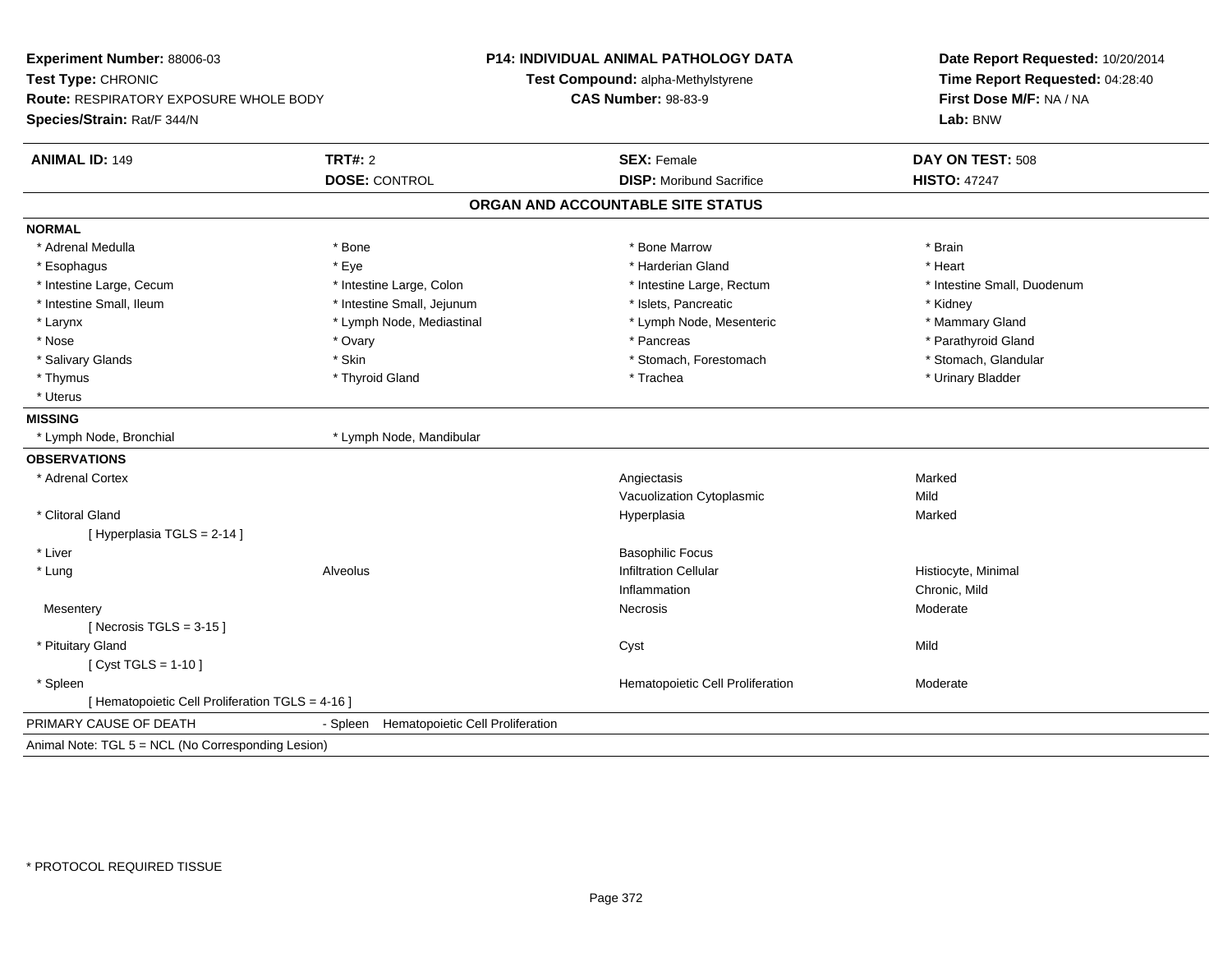| <b>Experiment Number: 88006-03</b><br>Test Type: CHRONIC<br><b>Route: RESPIRATORY EXPOSURE WHOLE BODY</b> |                            | <b>P14: INDIVIDUAL ANIMAL PATHOLOGY DATA</b> | Date Report Requested: 10/20/2014 |
|-----------------------------------------------------------------------------------------------------------|----------------------------|----------------------------------------------|-----------------------------------|
|                                                                                                           |                            | Test Compound: alpha-Methylstyrene           | Time Report Requested: 04:28:40   |
|                                                                                                           |                            | <b>CAS Number: 98-83-9</b>                   | First Dose M/F: NA / NA           |
| Species/Strain: Rat/F 344/N                                                                               |                            |                                              | Lab: BNW                          |
| <b>ANIMAL ID: 150</b>                                                                                     | <b>TRT#: 2</b>             | <b>SEX: Female</b>                           | DAY ON TEST: 730                  |
|                                                                                                           | <b>DOSE: CONTROL</b>       | <b>DISP: Terminal Sacrifice</b>              | <b>HISTO: 47248</b>               |
|                                                                                                           |                            | ORGAN AND ACCOUNTABLE SITE STATUS            |                                   |
| <b>NORMAL</b>                                                                                             |                            |                                              |                                   |
| * Adrenal Medulla                                                                                         | * Bone                     | * Bone Marrow                                | * Brain                           |
| * Clitoral Gland                                                                                          | * Esophagus                | * Harderian Gland                            | * Heart                           |
| * Intestine Large, Cecum                                                                                  | * Intestine Large, Colon   | * Intestine Large, Rectum                    | * Intestine Small, Duodenum       |
| * Intestine Small, Ileum                                                                                  | * Intestine Small, Jejunum | * Islets, Pancreatic                         | * Larynx                          |
| * Liver                                                                                                   | * Lung                     | * Lymph Node, Mesenteric                     | * Mammary Gland                   |
| * Ovary                                                                                                   | * Pancreas                 | * Salivary Glands                            | * Skin                            |
| * Spleen                                                                                                  | * Stomach. Forestomach     | * Stomach, Glandular                         | * Thymus                          |
| * Thyroid Gland                                                                                           | * Trachea                  | * Urinary Bladder                            | * Uterus                          |
| <b>MISSING</b>                                                                                            |                            |                                              |                                   |
| * Lymph Node, Bronchial                                                                                   | * Lymph Node, Mandibular   | * Lymph Node, Mediastinal                    | * Parathyroid Gland               |
| <b>OBSERVATIONS</b>                                                                                       |                            |                                              |                                   |
| * Adrenal Cortex                                                                                          |                            | Adenoma                                      |                                   |
| * Eye                                                                                                     | Lens                       | Cataract                                     | Marked                            |
| [Cataract TGLS = $1-13$ ]                                                                                 |                            |                                              |                                   |
| * Kidney                                                                                                  | Pelvis, Transit Epithe     | Mineralization                               | Minimal                           |
|                                                                                                           |                            | Nephropathy                                  | Minimal                           |
| * Nose                                                                                                    | Nasolacrim Dct             | Inflammation                                 | Suppurative, Mild                 |
| * Pituitary Gland                                                                                         |                            | Adenoma                                      |                                   |
| [Adenoma TGLS = $2-10$ ]                                                                                  |                            |                                              |                                   |
| PRIMARY CAUSE OF DEATH                                                                                    | $\overline{\phantom{0}}$   |                                              |                                   |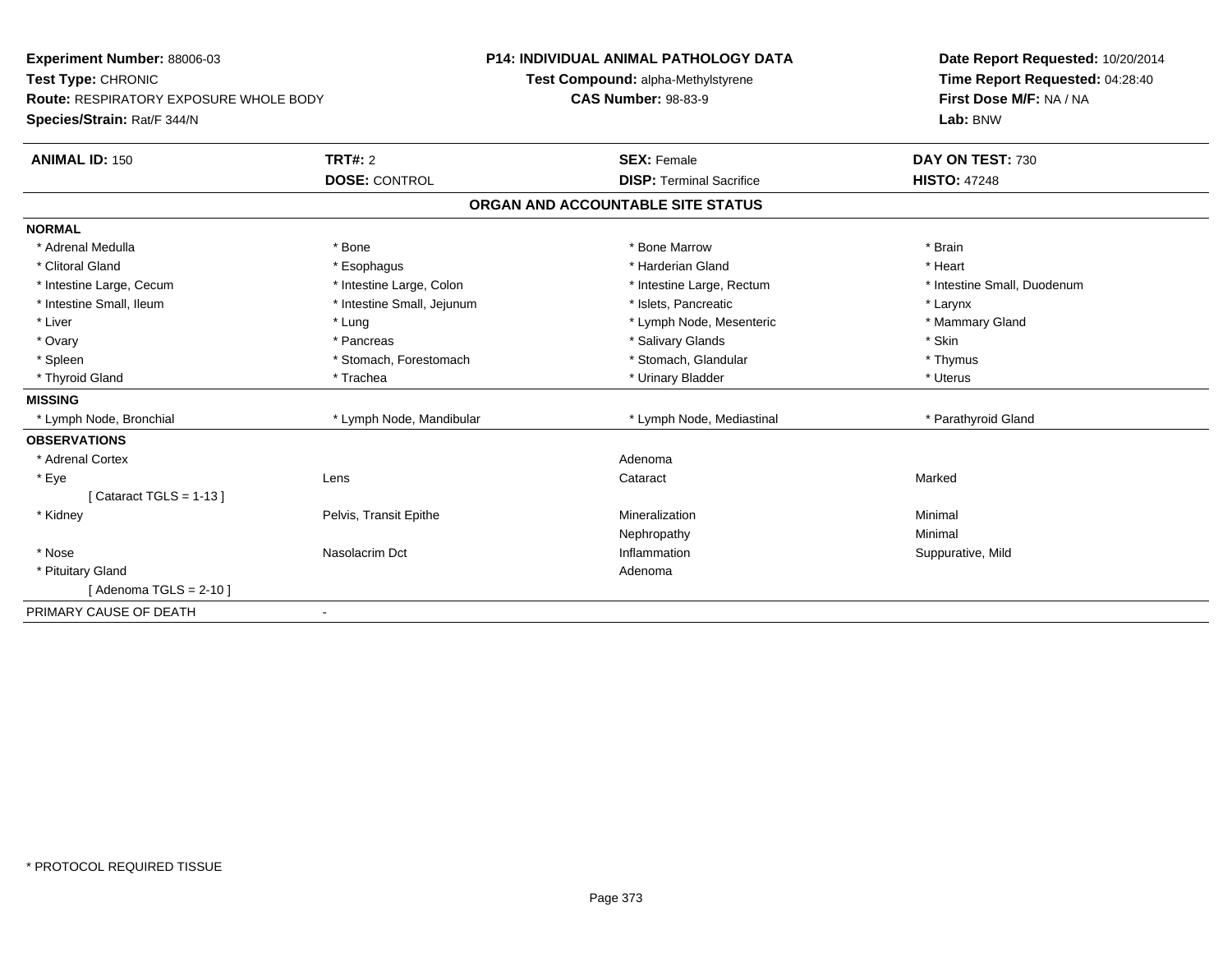| Experiment Number: 88006-03<br>Test Type: CHRONIC<br><b>Route: RESPIRATORY EXPOSURE WHOLE BODY</b><br>Species/Strain: Rat/F 344/N |                                        | <b>P14: INDIVIDUAL ANIMAL PATHOLOGY DATA</b><br>Test Compound: alpha-Methylstyrene<br><b>CAS Number: 98-83-9</b> | Date Report Requested: 10/20/2014<br>Time Report Requested: 04:28:40<br>First Dose M/F: NA / NA<br>Lab: BNW |
|-----------------------------------------------------------------------------------------------------------------------------------|----------------------------------------|------------------------------------------------------------------------------------------------------------------|-------------------------------------------------------------------------------------------------------------|
| <b>ANIMAL ID: 301</b>                                                                                                             | <b>TRT#: 4</b><br><b>DOSE: 100 PPM</b> | <b>SEX: Female</b><br><b>DISP: Terminal Sacrifice</b>                                                            | DAY ON TEST: 732<br><b>HISTO: 47499</b>                                                                     |
|                                                                                                                                   |                                        |                                                                                                                  |                                                                                                             |
|                                                                                                                                   |                                        | ORGAN AND ACCOUNTABLE SITE STATUS                                                                                |                                                                                                             |
| <b>NORMAL</b>                                                                                                                     |                                        |                                                                                                                  |                                                                                                             |
| * Adrenal Cortex                                                                                                                  | * Adrenal Medulla                      | * Bone                                                                                                           | * Bone Marrow                                                                                               |
| * Brain                                                                                                                           | * Clitoral Gland                       | * Esophagus                                                                                                      | * Eye                                                                                                       |
| * Harderian Gland                                                                                                                 | * Heart                                | * Intestine Large, Cecum                                                                                         | * Intestine Large, Colon                                                                                    |
| * Intestine Large, Rectum                                                                                                         | * Intestine Small, Duodenum            | * Intestine Small, Ileum                                                                                         | * Intestine Small, Jejunum                                                                                  |
| * Islets, Pancreatic                                                                                                              | * Larynx                               | * Lymph Node, Mesenteric                                                                                         | * Ovary                                                                                                     |
| * Pancreas                                                                                                                        | * Parathyroid Gland                    | * Salivary Glands                                                                                                | * Stomach, Forestomach                                                                                      |
| * Stomach, Glandular                                                                                                              | * Thymus                               | * Thyroid Gland                                                                                                  | * Trachea                                                                                                   |
| * Urinary Bladder                                                                                                                 |                                        |                                                                                                                  |                                                                                                             |
| <b>MISSING</b>                                                                                                                    |                                        |                                                                                                                  |                                                                                                             |
| * Lymph Node, Bronchial                                                                                                           | * Lymph Node, Mandibular               | * Lymph Node, Mediastinal                                                                                        |                                                                                                             |
| <b>OBSERVATIONS</b>                                                                                                               |                                        |                                                                                                                  |                                                                                                             |
| * Kidney                                                                                                                          | Papilla                                | Mineralization                                                                                                   | Minimal                                                                                                     |
| * Liver                                                                                                                           |                                        | Leukemia Mononuclear                                                                                             |                                                                                                             |
| [ Leukemia Mononuclear TGLS = 4-6 ]                                                                                               |                                        |                                                                                                                  |                                                                                                             |
| * Lung                                                                                                                            | Alveolus                               | <b>Infiltration Cellular</b>                                                                                     | Histiocyte, Minimal                                                                                         |
| * Mammary Gland                                                                                                                   |                                        | Fibroadenoma                                                                                                     |                                                                                                             |
| [Fibroadenoma TGLS = $1-14+15$ ]                                                                                                  |                                        |                                                                                                                  |                                                                                                             |
| Mesentery                                                                                                                         |                                        | <b>Necrosis</b>                                                                                                  | Moderate                                                                                                    |
| [ Necrosis TGLS = $5-16$ ]                                                                                                        |                                        |                                                                                                                  |                                                                                                             |
| * Nose                                                                                                                            | Olfactory Epi                          | Hyperplasia                                                                                                      | Basal Cell, Minimal                                                                                         |
| * Pituitary Gland                                                                                                                 |                                        | Adenoma                                                                                                          |                                                                                                             |
| [Adenoma TGLS = $2-10$ ]                                                                                                          |                                        |                                                                                                                  |                                                                                                             |
| * Skin                                                                                                                            |                                        | Hyperkeratosis                                                                                                   | Moderate                                                                                                    |
| * Spleen                                                                                                                          |                                        | Leukemia Mononuclear                                                                                             |                                                                                                             |
| * Uterus                                                                                                                          |                                        | Polyp Stromal                                                                                                    |                                                                                                             |
| [Polyp Stromal TGLS = 3-10]                                                                                                       |                                        |                                                                                                                  |                                                                                                             |
| PRIMARY CAUSE OF DEATH                                                                                                            | $\blacksquare$                         |                                                                                                                  |                                                                                                             |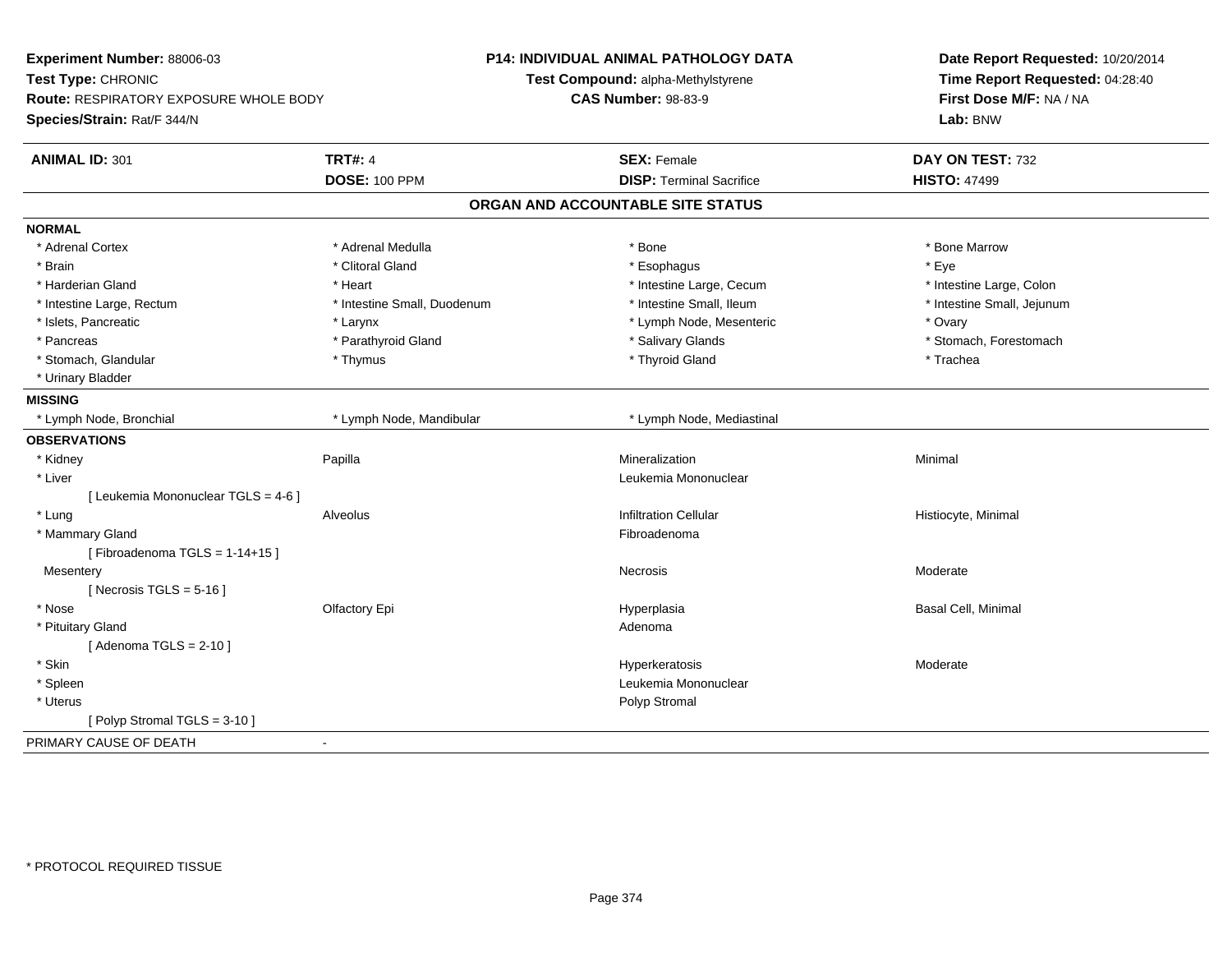| Experiment Number: 88006-03<br>Test Type: CHRONIC<br><b>Route: RESPIRATORY EXPOSURE WHOLE BODY</b><br>Species/Strain: Rat/F 344/N |                                                                     | <b>P14: INDIVIDUAL ANIMAL PATHOLOGY DATA</b><br>Test Compound: alpha-Methylstyrene<br><b>CAS Number: 98-83-9</b> | Date Report Requested: 10/20/2014<br>Time Report Requested: 04:28:40<br>First Dose M/F: NA / NA<br>Lab: BNW |
|-----------------------------------------------------------------------------------------------------------------------------------|---------------------------------------------------------------------|------------------------------------------------------------------------------------------------------------------|-------------------------------------------------------------------------------------------------------------|
| <b>ANIMAL ID: 302</b>                                                                                                             | <b>TRT#: 4</b>                                                      | <b>SEX: Female</b>                                                                                               | DAY ON TEST: 537                                                                                            |
|                                                                                                                                   | <b>DOSE: 100 PPM</b>                                                | <b>DISP:</b> Moribund Sacrifice                                                                                  | <b>HISTO: 47500</b>                                                                                         |
|                                                                                                                                   |                                                                     | ORGAN AND ACCOUNTABLE SITE STATUS                                                                                |                                                                                                             |
| <b>NORMAL</b>                                                                                                                     |                                                                     |                                                                                                                  |                                                                                                             |
| * Adrenal Cortex                                                                                                                  | * Adrenal Medulla                                                   | * Bone                                                                                                           | * Bone Marrow                                                                                               |
| * Brain                                                                                                                           | * Clitoral Gland                                                    | * Esophagus                                                                                                      | * Eye                                                                                                       |
| * Harderian Gland                                                                                                                 | * Heart                                                             | * Intestine Large, Cecum                                                                                         | * Intestine Large, Colon                                                                                    |
| * Intestine Large, Rectum                                                                                                         | * Intestine Small, Duodenum                                         | * Islets, Pancreatic                                                                                             | * Kidney                                                                                                    |
| * Larynx                                                                                                                          | * Lung                                                              | * Lymph Node, Mesenteric                                                                                         | * Mammary Gland                                                                                             |
| * Ovary                                                                                                                           | * Pancreas                                                          | * Parathyroid Gland                                                                                              | * Salivary Glands                                                                                           |
| * Skin                                                                                                                            | * Spleen                                                            | * Stomach, Glandular                                                                                             | * Thymus                                                                                                    |
| * Thyroid Gland                                                                                                                   | * Trachea                                                           | * Urinary Bladder                                                                                                |                                                                                                             |
| <b>MISSING</b>                                                                                                                    |                                                                     |                                                                                                                  |                                                                                                             |
| * Lymph Node, Bronchial                                                                                                           | * Lymph Node, Mandibular                                            | * Lymph Node, Mediastinal                                                                                        |                                                                                                             |
| <b>OBSERVATIONS</b>                                                                                                               |                                                                     |                                                                                                                  |                                                                                                             |
| * Intestine Small, Ileum                                                                                                          |                                                                     | <b>Necrosis</b>                                                                                                  | Marked                                                                                                      |
| [Necrosis $TGLS = 2-15$ ]                                                                                                         |                                                                     |                                                                                                                  |                                                                                                             |
| * Intestine Small, Jejunum                                                                                                        |                                                                     | Diverticulum                                                                                                     | Marked                                                                                                      |
| Note: intussusception of jejunum into ileum                                                                                       |                                                                     |                                                                                                                  |                                                                                                             |
| [Diverticulum TGLS = 1,2-14+15]                                                                                                   |                                                                     |                                                                                                                  |                                                                                                             |
| * Liver                                                                                                                           |                                                                     | Vacuolization Cytoplasmic                                                                                        | Minimal                                                                                                     |
| * Nose                                                                                                                            |                                                                     | Foreign Body                                                                                                     |                                                                                                             |
| * Pituitary Gland                                                                                                                 |                                                                     | Cyst                                                                                                             | Moderate                                                                                                    |
| $Cvst TGLS = 5-10$                                                                                                                |                                                                     |                                                                                                                  |                                                                                                             |
| * Stomach, Forestomach                                                                                                            |                                                                     | Hyperplasia                                                                                                      | Squamous, Moderate                                                                                          |
|                                                                                                                                   |                                                                     | Ulcer                                                                                                            | Marked                                                                                                      |
| * Uterus                                                                                                                          |                                                                     | Polyp Stromal                                                                                                    |                                                                                                             |
| PRIMARY CAUSE OF DEATH                                                                                                            | - Intestine Small, Ileum Necrosis                                   |                                                                                                                  |                                                                                                             |
| CONTRIBUTORY CAUSE OF DEATH                                                                                                       | - Intestine Small; Jejunum Diverticulum; Stomach; Forestomach Ulcer |                                                                                                                  |                                                                                                             |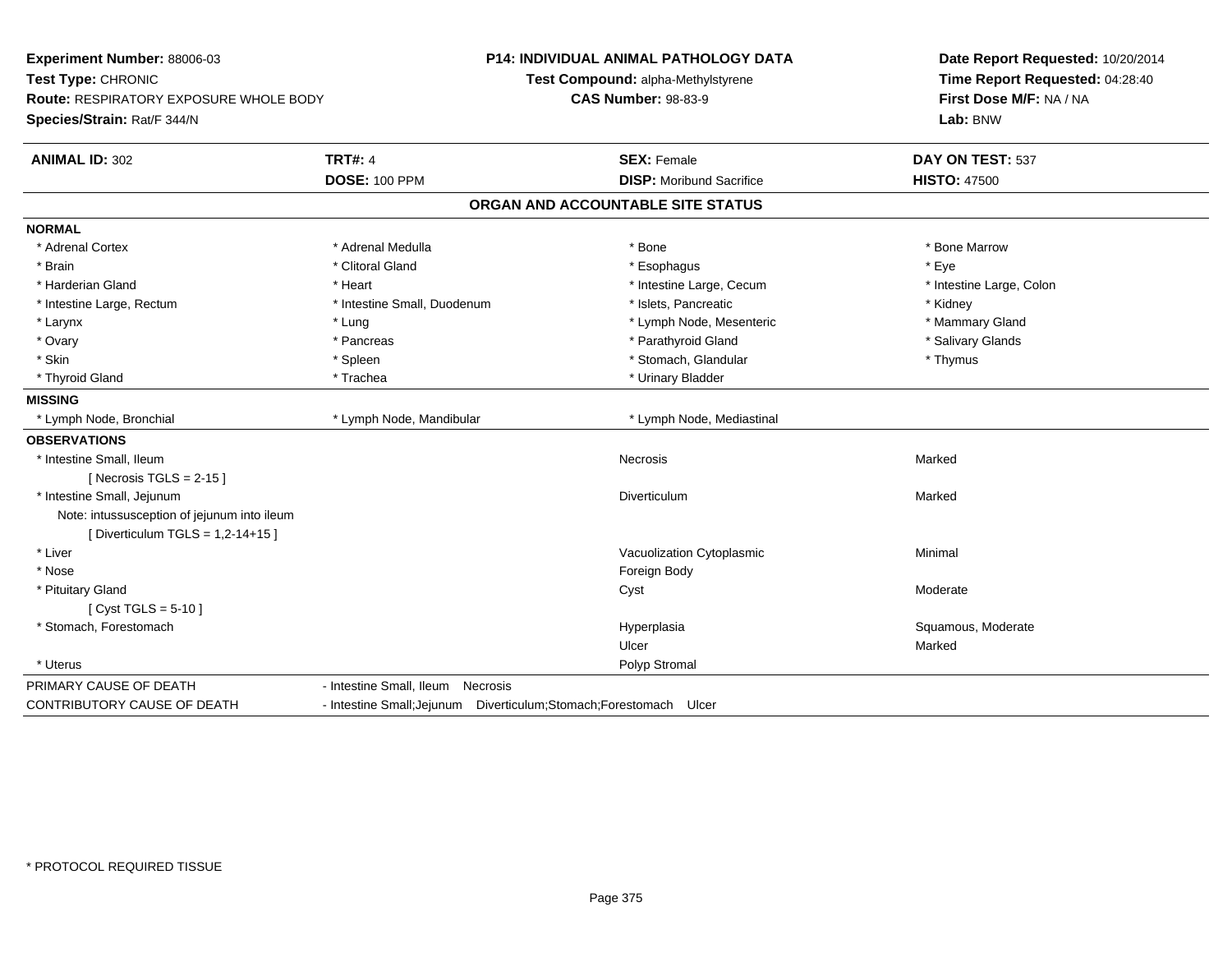| Experiment Number: 88006-03<br>Test Type: CHRONIC<br><b>Route: RESPIRATORY EXPOSURE WHOLE BODY</b><br>Species/Strain: Rat/F 344/N |                          | <b>P14: INDIVIDUAL ANIMAL PATHOLOGY DATA</b><br>Test Compound: alpha-Methylstyrene<br><b>CAS Number: 98-83-9</b> | Date Report Requested: 10/20/2014<br>Time Report Requested: 04:28:40<br>First Dose M/F: NA / NA<br>Lab: BNW |
|-----------------------------------------------------------------------------------------------------------------------------------|--------------------------|------------------------------------------------------------------------------------------------------------------|-------------------------------------------------------------------------------------------------------------|
| <b>ANIMAL ID: 303</b>                                                                                                             | <b>TRT#: 4</b>           | <b>SEX: Female</b>                                                                                               | DAY ON TEST: 732                                                                                            |
|                                                                                                                                   | <b>DOSE: 100 PPM</b>     | <b>DISP: Terminal Sacrifice</b>                                                                                  | <b>HISTO: 47501</b>                                                                                         |
|                                                                                                                                   |                          | ORGAN AND ACCOUNTABLE SITE STATUS                                                                                |                                                                                                             |
| <b>NORMAL</b>                                                                                                                     |                          |                                                                                                                  |                                                                                                             |
| * Adrenal Medulla                                                                                                                 | * Bone                   | * Bone Marrow                                                                                                    | * Brain                                                                                                     |
| * Clitoral Gland                                                                                                                  | * Esophagus              | * Eye                                                                                                            | * Harderian Gland                                                                                           |
| * Heart                                                                                                                           | * Intestine Large, Cecum | * Intestine Large, Colon                                                                                         | * Intestine Large, Rectum                                                                                   |
| * Intestine Small, Duodenum                                                                                                       | * Intestine Small, Ileum | * Intestine Small, Jejunum                                                                                       | * Islets, Pancreatic                                                                                        |
| * Larynx                                                                                                                          | * Lymph Node, Mesenteric | * Mammary Gland                                                                                                  | * Nose                                                                                                      |
| * Pancreas                                                                                                                        | * Parathyroid Gland      | * Salivary Glands                                                                                                | * Stomach, Forestomach                                                                                      |
| * Stomach, Glandular                                                                                                              | * Thyroid Gland          | * Trachea                                                                                                        | * Urinary Bladder                                                                                           |
| <b>MISSING</b>                                                                                                                    |                          |                                                                                                                  |                                                                                                             |
| * Lymph Node, Bronchial                                                                                                           | * Lymph Node, Mandibular | * Lymph Node, Mediastinal                                                                                        | * Thymus                                                                                                    |
| <b>OBSERVATIONS</b>                                                                                                               |                          |                                                                                                                  |                                                                                                             |
| * Adrenal Cortex                                                                                                                  |                          | Vacuolization Cytoplasmic                                                                                        | Mild                                                                                                        |
| * Kidney                                                                                                                          |                          | Nephropathy                                                                                                      | Mild                                                                                                        |
| * Liver                                                                                                                           |                          | Leukemia Mononuclear                                                                                             |                                                                                                             |
| * Lung                                                                                                                            | Alveolar Epith           | Hyperplasia                                                                                                      | Mild                                                                                                        |
| Mesentery                                                                                                                         |                          | Necrosis                                                                                                         | Moderate                                                                                                    |
| [ Necrosis TGLS = $2-7$ ]                                                                                                         |                          |                                                                                                                  |                                                                                                             |
| * Ovary                                                                                                                           |                          | Cyst                                                                                                             | Marked                                                                                                      |
| [Cyst TGLS = $3-9$ ]                                                                                                              |                          |                                                                                                                  |                                                                                                             |
| * Pituitary Gland                                                                                                                 |                          | Hyperplasia                                                                                                      | Mild                                                                                                        |
| * Skin                                                                                                                            |                          | Keratoacanthoma                                                                                                  |                                                                                                             |
| [Keratoacanthoma TGLS = 1-14]                                                                                                     |                          |                                                                                                                  |                                                                                                             |
| * Spleen                                                                                                                          |                          | Leukemia Mononuclear                                                                                             |                                                                                                             |
| * Uterus                                                                                                                          |                          | Polyp Stromal                                                                                                    |                                                                                                             |
| PRIMARY CAUSE OF DEATH                                                                                                            | $\blacksquare$           |                                                                                                                  |                                                                                                             |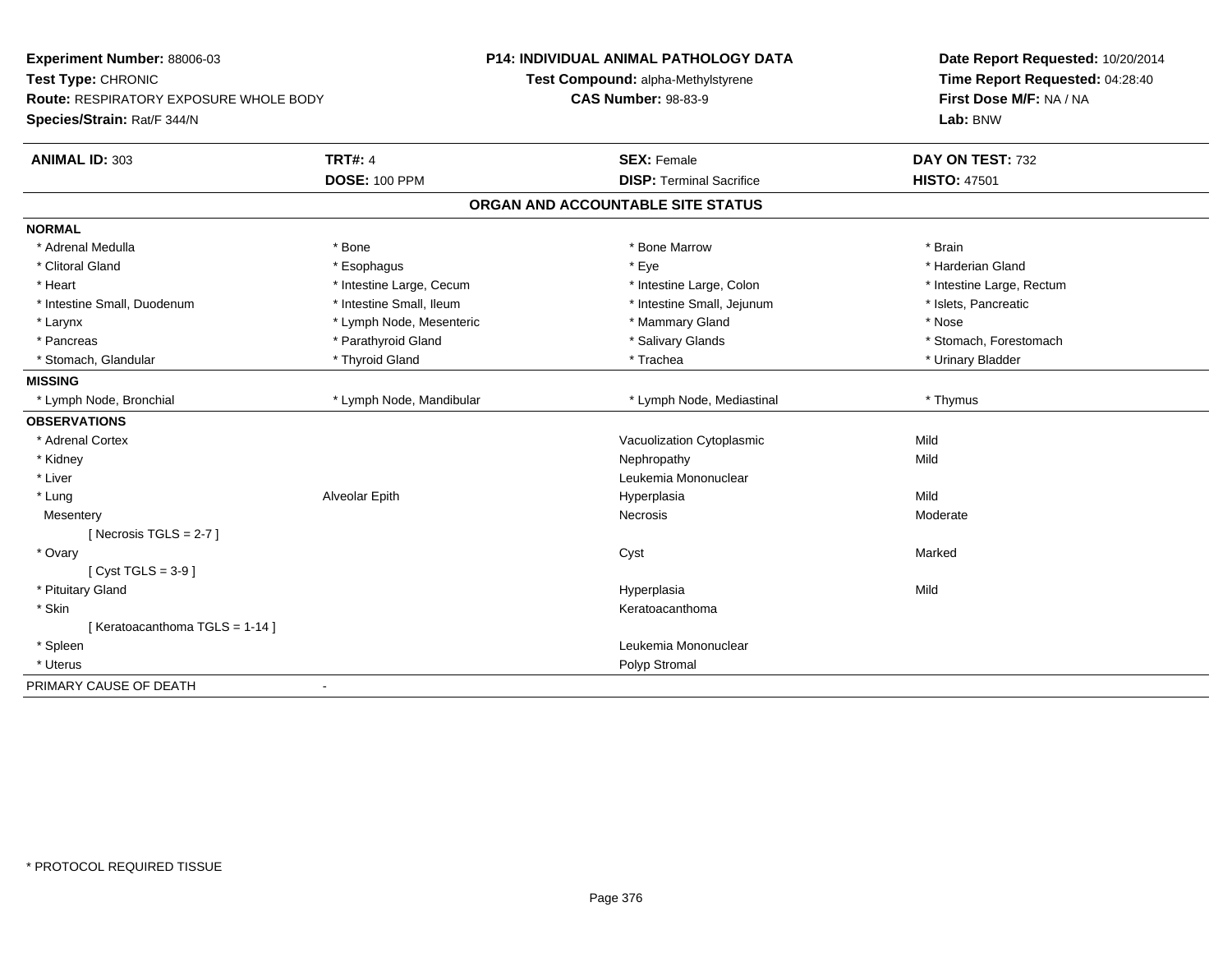| Experiment Number: 88006-03                 |                             | <b>P14: INDIVIDUAL ANIMAL PATHOLOGY DATA</b> | Date Report Requested: 10/20/2014<br>Time Report Requested: 04:28:40<br>First Dose M/F: NA / NA |
|---------------------------------------------|-----------------------------|----------------------------------------------|-------------------------------------------------------------------------------------------------|
| Test Type: CHRONIC                          |                             | Test Compound: alpha-Methylstyrene           |                                                                                                 |
| Route: RESPIRATORY EXPOSURE WHOLE BODY      |                             | <b>CAS Number: 98-83-9</b>                   |                                                                                                 |
| Species/Strain: Rat/F 344/N                 |                             |                                              | Lab: BNW                                                                                        |
| <b>ANIMAL ID: 304</b>                       | <b>TRT#: 4</b>              | <b>SEX: Female</b>                           | DAY ON TEST: 732                                                                                |
|                                             | <b>DOSE: 100 PPM</b>        | <b>DISP: Terminal Sacrifice</b>              | <b>HISTO: 47502</b>                                                                             |
|                                             |                             | ORGAN AND ACCOUNTABLE SITE STATUS            |                                                                                                 |
| <b>NORMAL</b>                               |                             |                                              |                                                                                                 |
| * Adrenal Cortex                            | * Adrenal Medulla           | * Bone                                       | * Bone Marrow                                                                                   |
| * Brain                                     | * Clitoral Gland            | * Esophagus                                  | * Eye                                                                                           |
| * Harderian Gland                           | * Heart                     | * Intestine Large, Cecum                     | * Intestine Large, Colon                                                                        |
| * Intestine Large, Rectum                   | * Intestine Small, Duodenum | * Intestine Small, Ileum                     | * Intestine Small, Jejunum                                                                      |
| * Islets, Pancreatic                        | * Larynx                    | * Nose                                       | * Ovary                                                                                         |
| * Pancreas                                  | * Parathyroid Gland         | * Salivary Glands                            | * Skin                                                                                          |
| * Stomach, Forestomach                      | * Stomach, Glandular        | * Thyroid Gland                              | * Trachea                                                                                       |
| * Urinary Bladder                           | * Uterus                    |                                              |                                                                                                 |
| <b>MISSING</b>                              |                             |                                              |                                                                                                 |
| * Lymph Node, Mandibular                    |                             |                                              |                                                                                                 |
| <b>OBSERVATIONS</b>                         |                             |                                              |                                                                                                 |
| * Kidney                                    | Pelvis, Transit Epithe      | Mineralization                               | Minimal                                                                                         |
| * Liver                                     |                             | Hepatodiaphragmatic Nodule                   | Marked                                                                                          |
|                                             |                             | Leukemia Mononuclear                         |                                                                                                 |
| [ Hepatodiaphragmatic Nodule TGLS = 6-16 ]  |                             |                                              |                                                                                                 |
| [ Leukemia Mononuclear TGLS = 7,8-6+15+16 ] |                             |                                              |                                                                                                 |
| * Lung                                      | Alveolar Epith              | Hyperplasia                                  | Moderate                                                                                        |
|                                             | Alveolus                    | <b>Infiltration Cellular</b>                 | Histiocyte, Moderate                                                                            |
|                                             |                             | Leukemia Mononuclear                         |                                                                                                 |
| * Lymph Node, Bronchial                     |                             | Leukemia Mononuclear                         |                                                                                                 |
| [ Leukemia Mononuclear TGLS = 2-14 ]        |                             |                                              |                                                                                                 |
| * Lymph Node, Mediastinal                   |                             | Leukemia Mononuclear                         |                                                                                                 |
| * Lymph Node, Mesenteric                    |                             | Leukemia Mononuclear                         |                                                                                                 |
| * Mammary Gland                             |                             | Fibroadenoma                                 | Multiple                                                                                        |
| [Fibroadenoma TGLS = $1,9-17+18$ ]          |                             |                                              |                                                                                                 |
| * Pituitary Gland                           |                             | Cyst                                         | Marked                                                                                          |
|                                             |                             | Leukemia Mononuclear                         |                                                                                                 |
| [ Leukemia Mononuclear TGLS = 3-10 ]        |                             |                                              |                                                                                                 |
| * Spleen                                    |                             | Leukemia Mononuclear                         |                                                                                                 |
| [ Leukemia Mononuclear TGLS = 4,5-14 ]      |                             |                                              |                                                                                                 |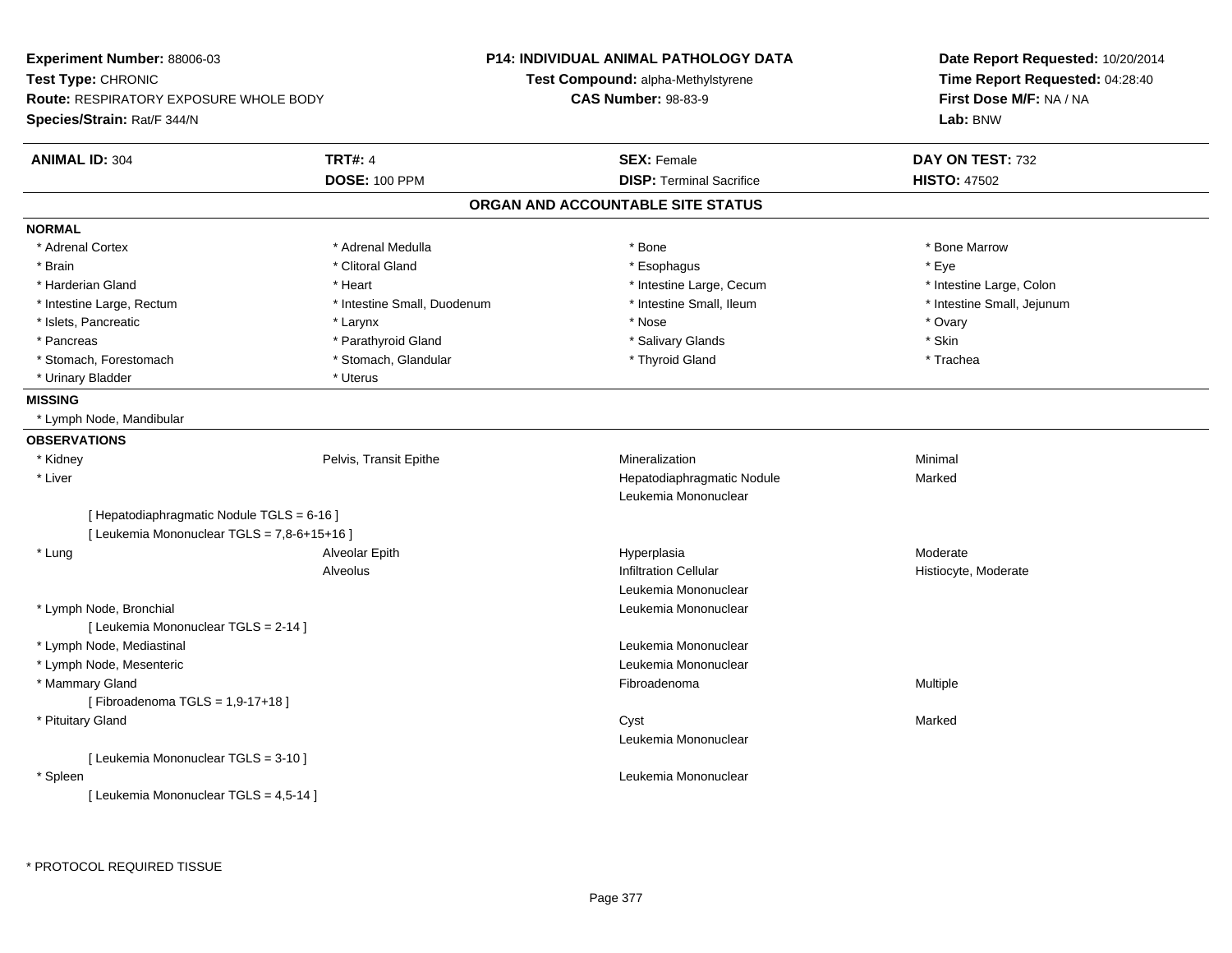| <b>Experiment Number: 88006-03</b><br>Test Type: CHRONIC<br><b>Route: RESPIRATORY EXPOSURE WHOLE BODY</b><br>Species/Strain: Rat/F 344/N |                                        | <b>P14: INDIVIDUAL ANIMAL PATHOLOGY DATA</b><br>Test Compound: alpha-Methylstyrene<br><b>CAS Number: 98-83-9</b> | Date Report Requested: 10/20/2014<br>Time Report Requested: 04:28:40<br>First Dose M/F: NA / NA<br>Lab: BNW |
|------------------------------------------------------------------------------------------------------------------------------------------|----------------------------------------|------------------------------------------------------------------------------------------------------------------|-------------------------------------------------------------------------------------------------------------|
| <b>ANIMAL ID: 304</b>                                                                                                                    | <b>TRT#: 4</b><br><b>DOSE: 100 PPM</b> | <b>SEX: Female</b><br><b>DISP: Terminal Sacrifice</b>                                                            | DAY ON TEST: 732<br><b>HISTO: 47502</b>                                                                     |
|                                                                                                                                          |                                        | ORGAN AND ACCOUNTABLE SITE STATUS                                                                                |                                                                                                             |
| * Thymus                                                                                                                                 |                                        | Leukemia Mononuclear                                                                                             |                                                                                                             |
| PRIMARY CAUSE OF DEATH                                                                                                                   |                                        |                                                                                                                  |                                                                                                             |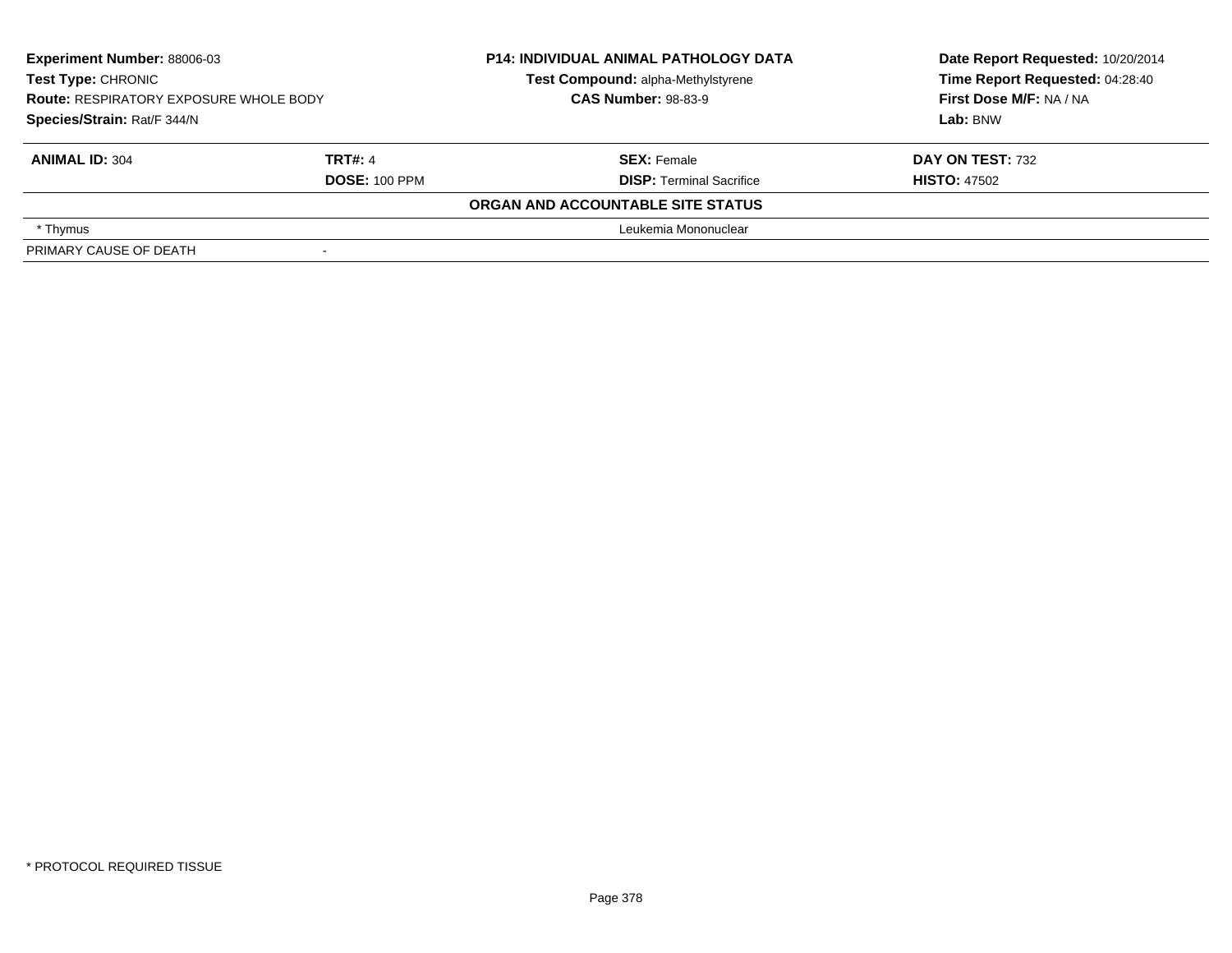| Experiment Number: 88006-03<br>Test Type: CHRONIC<br><b>Route: RESPIRATORY EXPOSURE WHOLE BODY</b><br>Species/Strain: Rat/F 344/N |                                 | <b>P14: INDIVIDUAL ANIMAL PATHOLOGY DATA</b><br>Test Compound: alpha-Methylstyrene<br><b>CAS Number: 98-83-9</b> | Date Report Requested: 10/20/2014<br>Time Report Requested: 04:28:40<br>First Dose M/F: NA / NA<br>Lab: BNW |
|-----------------------------------------------------------------------------------------------------------------------------------|---------------------------------|------------------------------------------------------------------------------------------------------------------|-------------------------------------------------------------------------------------------------------------|
| <b>ANIMAL ID: 305</b>                                                                                                             | <b>TRT#: 4</b>                  | <b>SEX: Female</b>                                                                                               | DAY ON TEST: 435                                                                                            |
|                                                                                                                                   | <b>DOSE: 100 PPM</b>            | <b>DISP: Natural Death</b>                                                                                       | <b>HISTO: 47503</b>                                                                                         |
|                                                                                                                                   |                                 | ORGAN AND ACCOUNTABLE SITE STATUS                                                                                |                                                                                                             |
| <b>NORMAL</b>                                                                                                                     |                                 |                                                                                                                  |                                                                                                             |
| * Adrenal Cortex                                                                                                                  | * Adrenal Medulla               | * Bone                                                                                                           | * Bone Marrow                                                                                               |
| * Brain                                                                                                                           | * Clitoral Gland                | * Esophagus                                                                                                      | * Eye                                                                                                       |
| * Harderian Gland                                                                                                                 | * Heart                         | * Intestine Large, Colon                                                                                         | * Intestine Large, Rectum                                                                                   |
| * Islets, Pancreatic                                                                                                              | * Kidney                        | * Larynx                                                                                                         | * Liver                                                                                                     |
| * Lung                                                                                                                            | * Lymph Node, Mesenteric        | * Mammary Gland                                                                                                  | * Nose                                                                                                      |
| * Ovary                                                                                                                           | * Pancreas                      | * Parathyroid Gland                                                                                              | * Salivary Glands                                                                                           |
| * Stomach, Forestomach                                                                                                            | * Stomach, Glandular            | * Thymus                                                                                                         | * Thyroid Gland                                                                                             |
| * Trachea                                                                                                                         | * Urinary Bladder               |                                                                                                                  |                                                                                                             |
| <b>MISSING</b>                                                                                                                    |                                 |                                                                                                                  |                                                                                                             |
| * Lymph Node, Bronchial                                                                                                           | * Lymph Node, Mandibular        | * Lymph Node, Mediastinal                                                                                        |                                                                                                             |
| <b>AUTO PRECLUDES DIAG.</b>                                                                                                       |                                 |                                                                                                                  |                                                                                                             |
| * Intestine Large, Cecum                                                                                                          | * Intestine Small, Duodenum     | * Intestine Small, Ileum                                                                                         | * Intestine Small, Jejunum                                                                                  |
| <b>OBSERVATIONS</b>                                                                                                               |                                 |                                                                                                                  |                                                                                                             |
| * Pituitary Gland                                                                                                                 |                                 | Adenoma                                                                                                          |                                                                                                             |
| [Adenoma TGLS = $1-10$ ]                                                                                                          |                                 |                                                                                                                  |                                                                                                             |
| * Skin                                                                                                                            | <b>Subcut Tiss</b>              | Fibrosarcoma                                                                                                     |                                                                                                             |
|                                                                                                                                   |                                 | Ulcer                                                                                                            | Marked                                                                                                      |
| [Fibrosarcoma TGLS = $2-14+15$ ]                                                                                                  |                                 |                                                                                                                  |                                                                                                             |
| [ Ulcer TGLS = $2-14+15$ ]                                                                                                        |                                 |                                                                                                                  |                                                                                                             |
| * Spleen                                                                                                                          |                                 | Hematopoietic Cell Proliferation                                                                                 | Marked                                                                                                      |
| * Uterus                                                                                                                          |                                 | Polyp Stromal                                                                                                    |                                                                                                             |
| PRIMARY CAUSE OF DEATH                                                                                                            | - Skin Subcut Tiss Fibrosarcoma |                                                                                                                  |                                                                                                             |
| <b>CONTRIBUTORY CAUSE OF DEATH</b>                                                                                                | - Skin Ulcer                    |                                                                                                                  |                                                                                                             |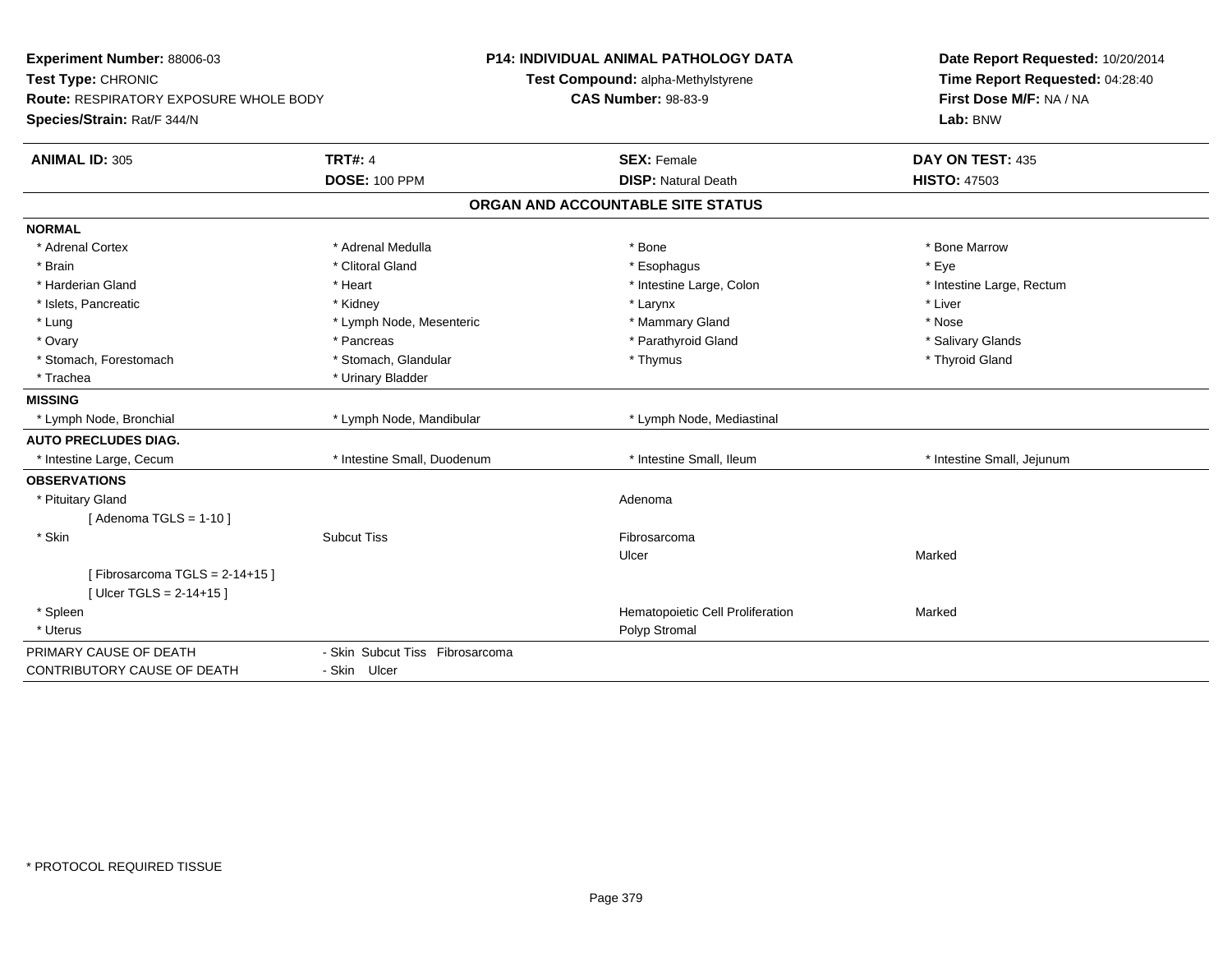| Experiment Number: 88006-03<br>Test Type: CHRONIC<br>Route: RESPIRATORY EXPOSURE WHOLE BODY<br>Species/Strain: Rat/F 344/N |                                                        | <b>P14: INDIVIDUAL ANIMAL PATHOLOGY DATA</b><br>Test Compound: alpha-Methylstyrene<br><b>CAS Number: 98-83-9</b> | Date Report Requested: 10/20/2014<br>Time Report Requested: 04:28:40<br>First Dose M/F: NA / NA<br>Lab: BNW |
|----------------------------------------------------------------------------------------------------------------------------|--------------------------------------------------------|------------------------------------------------------------------------------------------------------------------|-------------------------------------------------------------------------------------------------------------|
| <b>ANIMAL ID: 306</b>                                                                                                      | <b>TRT#: 4</b>                                         | <b>SEX: Female</b>                                                                                               | DAY ON TEST: 557                                                                                            |
|                                                                                                                            | <b>DOSE: 100 PPM</b>                                   | <b>DISP:</b> Moribund Sacrifice                                                                                  | <b>HISTO: 47504</b>                                                                                         |
|                                                                                                                            |                                                        | ORGAN AND ACCOUNTABLE SITE STATUS                                                                                |                                                                                                             |
| <b>NORMAL</b>                                                                                                              |                                                        |                                                                                                                  |                                                                                                             |
| * Adrenal Medulla                                                                                                          | * Bone                                                 | * Bone Marrow                                                                                                    | * Brain                                                                                                     |
| * Clitoral Gland                                                                                                           | * Esophagus                                            | * Eye                                                                                                            | * Harderian Gland                                                                                           |
| * Heart                                                                                                                    | * Intestine Large, Cecum                               | * Intestine Large, Colon                                                                                         | * Intestine Large, Rectum                                                                                   |
| * Intestine Small, Duodenum                                                                                                | * Intestine Small, Ileum                               | * Intestine Small, Jejunum                                                                                       | * Islets, Pancreatic                                                                                        |
| * Kidney                                                                                                                   | * Lymph Node, Mesenteric                               | * Ovary                                                                                                          | * Pancreas                                                                                                  |
| * Parathyroid Gland                                                                                                        | * Pituitary Gland                                      | * Salivary Glands                                                                                                | * Skin                                                                                                      |
| * Thymus                                                                                                                   | * Thyroid Gland                                        | * Trachea                                                                                                        | * Uterus                                                                                                    |
| <b>MISSING</b>                                                                                                             |                                                        |                                                                                                                  |                                                                                                             |
| * Lymph Node, Bronchial                                                                                                    | * Lymph Node, Mandibular                               | * Lymph Node, Mediastinal                                                                                        |                                                                                                             |
| <b>OBSERVATIONS</b>                                                                                                        |                                                        |                                                                                                                  |                                                                                                             |
| * Adrenal Cortex                                                                                                           |                                                        | <b>Necrosis</b>                                                                                                  | Marked                                                                                                      |
| <b>Blood Vessel</b>                                                                                                        |                                                        | <b>Infiltration Cellular</b>                                                                                     | Polymorphnuclr, Marked                                                                                      |
| * Larynx                                                                                                                   |                                                        | Foreign Body                                                                                                     | Marked                                                                                                      |
|                                                                                                                            | <b>Respirat Epith</b>                                  | Hyperplasia                                                                                                      | Mild                                                                                                        |
| * Liver                                                                                                                    |                                                        | Hepatodiaphragmatic Nodule                                                                                       | Marked                                                                                                      |
| [ Hepatodiaphragmatic Nodule TGLS = 4-14 ]                                                                                 |                                                        |                                                                                                                  |                                                                                                             |
| * Lung                                                                                                                     |                                                        | <b>Infiltration Cellular</b>                                                                                     | Polymorphnuclr, Marked                                                                                      |
| * Mammary Gland                                                                                                            |                                                        | Carcinoma                                                                                                        |                                                                                                             |
|                                                                                                                            |                                                        | Galactocele                                                                                                      | Marked                                                                                                      |
|                                                                                                                            |                                                        | Inflammation                                                                                                     | Suppurative, Marked                                                                                         |
| [Carcinoma TGLS = 3-15]                                                                                                    |                                                        |                                                                                                                  |                                                                                                             |
| [Galactocele TGLS = $3-15$ ]                                                                                               |                                                        |                                                                                                                  |                                                                                                             |
| * Nose                                                                                                                     |                                                        | Inflammation                                                                                                     | Suppurative, Moderate                                                                                       |
| * Spleen                                                                                                                   |                                                        | Hematopoietic Cell Proliferation                                                                                 | Marked                                                                                                      |
| * Stomach, Forestomach                                                                                                     | Epithelium, Muscularis                                 | Inflammation                                                                                                     | Suppurative, Marked                                                                                         |
| * Stomach, Glandular                                                                                                       |                                                        | Ulcer                                                                                                            | Marked                                                                                                      |
| [ Ulcer TGLS = $6-14$ ]                                                                                                    |                                                        |                                                                                                                  |                                                                                                             |
| * Urinary Bladder                                                                                                          | <b>Transit Epithe</b>                                  | Hyperplasia                                                                                                      | Minimal                                                                                                     |
| PRIMARY CAUSE OF DEATH                                                                                                     | Carcinoma<br>- Mammary Gland                           |                                                                                                                  |                                                                                                             |
| CONTRIBUTORY CAUSE OF DEATH                                                                                                | - Mammary Gland Inflammation; Stomach; Glandular Ulcer |                                                                                                                  |                                                                                                             |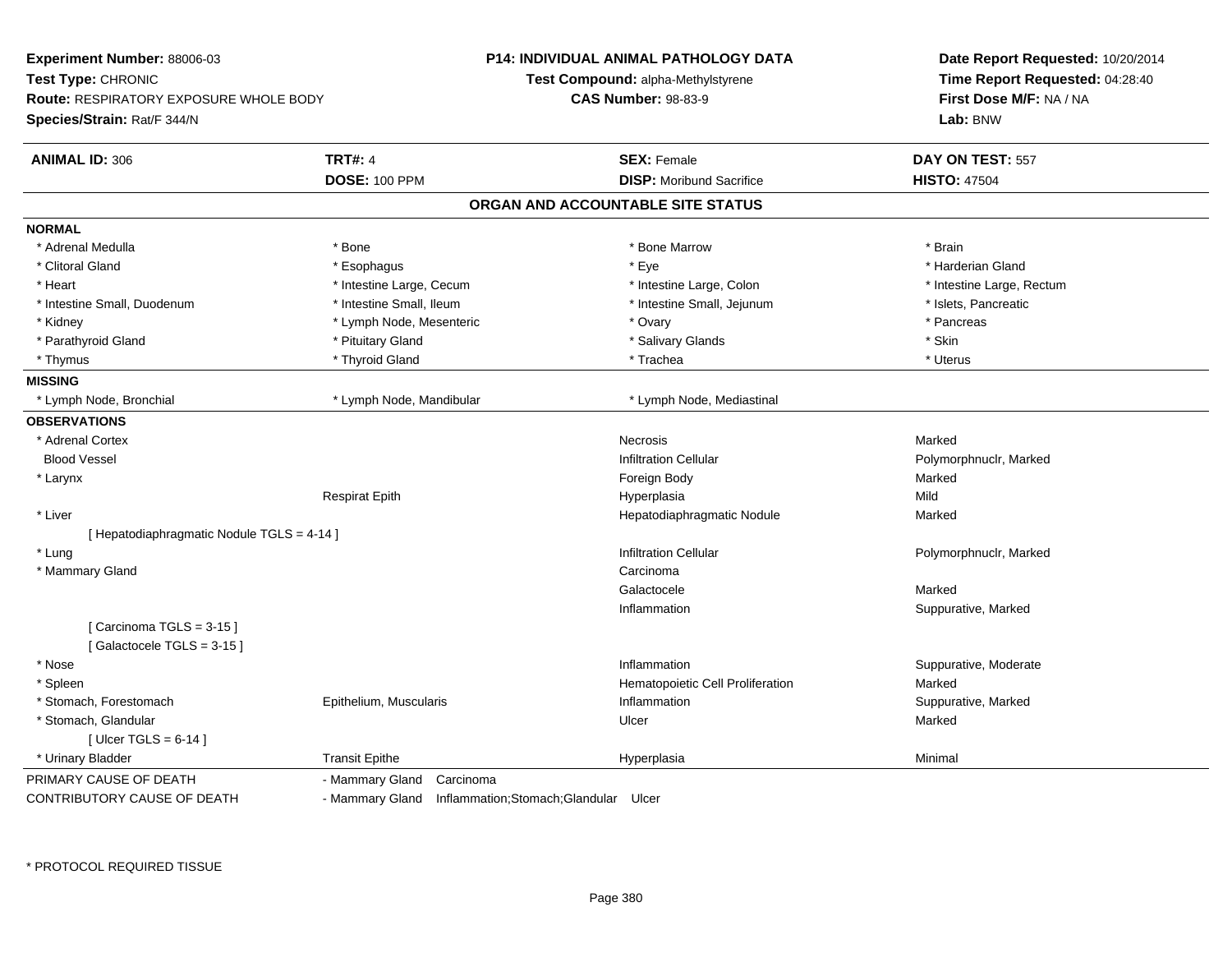| <b>Experiment Number: 88006-03</b><br><b>Test Type: CHRONIC</b><br><b>Route: RESPIRATORY EXPOSURE WHOLE BODY</b><br>Species/Strain: Rat/F 344/N |                                        | <b>P14: INDIVIDUAL ANIMAL PATHOLOGY DATA</b><br>Test Compound: alpha-Methylstyrene<br><b>CAS Number: 98-83-9</b> | Date Report Requested: 10/20/2014<br>Time Report Requested: 04:28:40<br>First Dose M/F: NA / NA<br>Lab: BNW |
|-------------------------------------------------------------------------------------------------------------------------------------------------|----------------------------------------|------------------------------------------------------------------------------------------------------------------|-------------------------------------------------------------------------------------------------------------|
| <b>ANIMAL ID: 306</b>                                                                                                                           | <b>TRT#: 4</b><br><b>DOSE: 100 PPM</b> | <b>SEX: Female</b><br><b>DISP:</b> Moribund Sacrifice                                                            | DAY ON TEST: 557<br><b>HISTO: 47504</b>                                                                     |
|                                                                                                                                                 |                                        | <b>ORGAN AND ACCOUNTABLE SITE STATUS</b>                                                                         |                                                                                                             |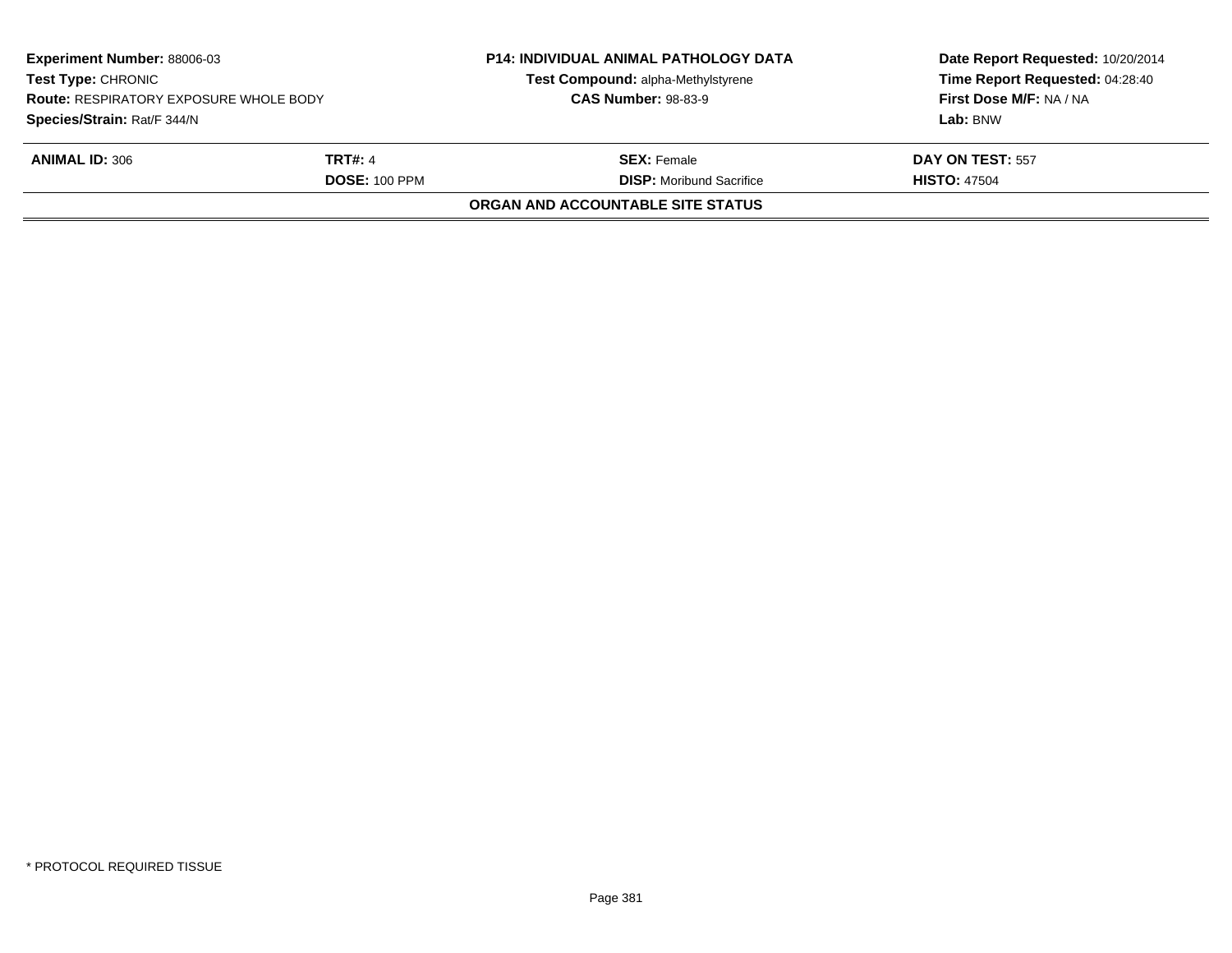| Experiment Number: 88006-03<br>Test Type: CHRONIC |                               | <b>P14: INDIVIDUAL ANIMAL PATHOLOGY DATA</b><br>Test Compound: alpha-Methylstyrene | Date Report Requested: 10/20/2014<br>Time Report Requested: 04:28:40 |
|---------------------------------------------------|-------------------------------|------------------------------------------------------------------------------------|----------------------------------------------------------------------|
| <b>Route: RESPIRATORY EXPOSURE WHOLE BODY</b>     |                               | <b>CAS Number: 98-83-9</b>                                                         | First Dose M/F: NA / NA                                              |
| Species/Strain: Rat/F 344/N                       |                               |                                                                                    | Lab: BNW                                                             |
| <b>ANIMAL ID: 307</b>                             | <b>TRT#: 4</b>                | <b>SEX: Female</b>                                                                 | DAY ON TEST: 688                                                     |
|                                                   | <b>DOSE: 100 PPM</b>          | <b>DISP: Natural Death</b>                                                         | <b>HISTO: 47505</b>                                                  |
|                                                   |                               | ORGAN AND ACCOUNTABLE SITE STATUS                                                  |                                                                      |
| <b>NORMAL</b>                                     |                               |                                                                                    |                                                                      |
| * Adrenal Cortex                                  | * Adrenal Medulla             | * Bone                                                                             | * Bone Marrow                                                        |
| * Brain                                           | * Clitoral Gland              | * Esophagus                                                                        | * Eye                                                                |
| * Harderian Gland                                 | * Heart                       | * Intestine Large, Rectum                                                          | * Intestine Small, Duodenum                                          |
| * Islets, Pancreatic                              | * Larynx                      | * Mammary Gland                                                                    | * Pancreas                                                           |
| * Parathyroid Gland                               | * Salivary Glands             | * Skin                                                                             | * Stomach. Forestomach                                               |
| * Stomach, Glandular                              | * Thymus                      | * Thyroid Gland                                                                    | * Trachea                                                            |
| * Urinary Bladder                                 | * Uterus                      |                                                                                    |                                                                      |
| <b>MISSING</b>                                    |                               |                                                                                    |                                                                      |
| * Lymph Node, Bronchial                           | * Lymph Node, Mandibular      |                                                                                    |                                                                      |
| <b>AUTO PRECLUDES DIAG.</b>                       |                               |                                                                                    |                                                                      |
| * Intestine Large, Cecum                          | * Intestine Large, Colon      | * Intestine Small, Ileum                                                           | * Intestine Small, Jejunum                                           |
| <b>OBSERVATIONS</b>                               |                               |                                                                                    |                                                                      |
| * Kidney                                          | Pelvis, Transit Epithe        | Mineralization                                                                     | Minimal                                                              |
| * Liver                                           |                               | Leukemia Mononuclear                                                               |                                                                      |
|                                                   |                               | Vacuolization Cytoplasmic                                                          | Moderate                                                             |
| [ Leukemia Mononuclear TGLS = 3-6 ]               |                               |                                                                                    |                                                                      |
| * Lung                                            |                               | Leukemia Mononuclear                                                               |                                                                      |
| * Lymph Node, Mediastinal                         |                               | Leukemia Mononuclear                                                               |                                                                      |
| * Lymph Node, Mesenteric                          |                               | Leukemia Mononuclear                                                               |                                                                      |
| * Nose                                            | Olfactory Epi                 | Hyperplasia                                                                        | Basal Cell, Minimal                                                  |
| * Ovary                                           |                               | Granulosa Cell Tumor Benign                                                        |                                                                      |
| [Granulosa Cell Tumor Benign TGLS = 1-9]          |                               |                                                                                    |                                                                      |
| * Pituitary Gland                                 |                               | Adenoma                                                                            |                                                                      |
| * Spleen                                          |                               | Leukemia Mononuclear                                                               |                                                                      |
| [ Leukemia Mononuclear TGLS = 2-14 ]              |                               |                                                                                    |                                                                      |
| PRIMARY CAUSE OF DEATH                            | - Spleen Leukemia Mononuclear |                                                                                    |                                                                      |
| CONTRIBUTORY CAUSE OF DEATH                       | - Pituitary Gland Adenoma     |                                                                                    |                                                                      |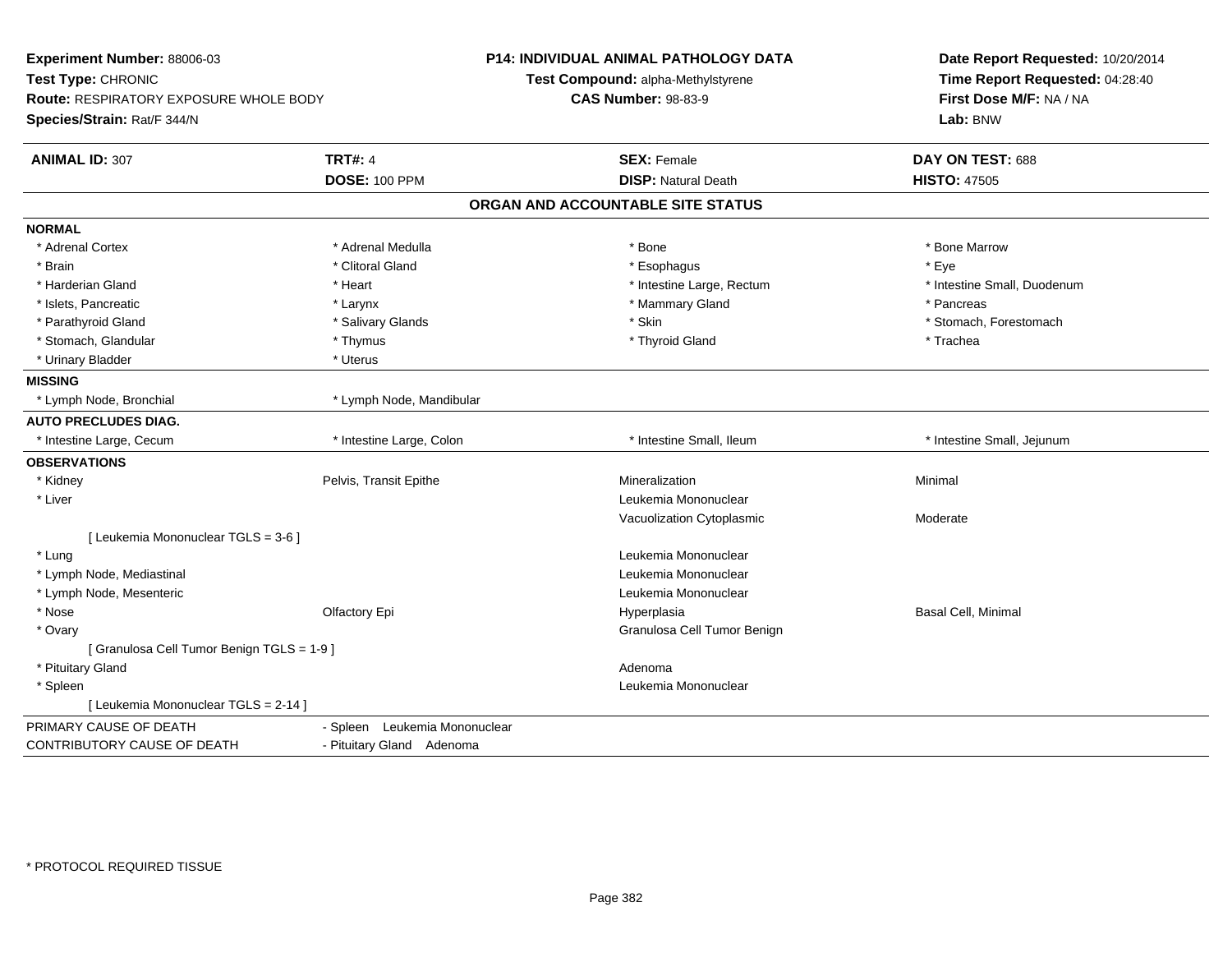| Experiment Number: 88006-03<br>Test Type: CHRONIC |                          | <b>P14: INDIVIDUAL ANIMAL PATHOLOGY DATA</b><br>Test Compound: alpha-Methylstyrene | Date Report Requested: 10/20/2014<br>Time Report Requested: 04:28:40 |
|---------------------------------------------------|--------------------------|------------------------------------------------------------------------------------|----------------------------------------------------------------------|
| Route: RESPIRATORY EXPOSURE WHOLE BODY            |                          | <b>CAS Number: 98-83-9</b>                                                         | First Dose M/F: NA / NA                                              |
| Species/Strain: Rat/F 344/N                       |                          |                                                                                    | Lab: BNW                                                             |
|                                                   |                          |                                                                                    |                                                                      |
| <b>ANIMAL ID: 308</b>                             | <b>TRT#: 4</b>           | <b>SEX: Female</b>                                                                 | DAY ON TEST: 732                                                     |
|                                                   | <b>DOSE: 100 PPM</b>     | <b>DISP: Terminal Sacrifice</b>                                                    | <b>HISTO: 47506</b>                                                  |
|                                                   |                          | ORGAN AND ACCOUNTABLE SITE STATUS                                                  |                                                                      |
| <b>NORMAL</b>                                     |                          |                                                                                    |                                                                      |
| * Adrenal Medulla                                 | * Bone                   | * Bone Marrow                                                                      | * Brain                                                              |
| * Clitoral Gland                                  | * Esophagus              | * Eye                                                                              | * Harderian Gland                                                    |
| * Heart                                           | * Intestine Large, Cecum | * Intestine Large, Colon                                                           | * Intestine Large, Rectum                                            |
| * Intestine Small, Duodenum                       | * Intestine Small, Ileum | * Intestine Small, Jejunum                                                         | * Islets, Pancreatic                                                 |
| * Kidney                                          | * Larynx                 | * Lymph Node, Mesenteric                                                           | * Mammary Gland                                                      |
| * Ovary                                           | * Pancreas               | * Parathyroid Gland                                                                | * Salivary Glands                                                    |
| * Skin                                            | * Spleen                 | * Stomach, Forestomach                                                             | * Stomach, Glandular                                                 |
| * Thymus                                          | * Trachea                | * Urinary Bladder                                                                  |                                                                      |
| <b>MISSING</b>                                    |                          |                                                                                    |                                                                      |
| * Lymph Node, Bronchial                           | * Lymph Node, Mandibular | * Lymph Node, Mediastinal                                                          |                                                                      |
| <b>OBSERVATIONS</b>                               |                          |                                                                                    |                                                                      |
| * Adrenal Cortex                                  |                          | Vacuolization Cytoplasmic                                                          | Minimal                                                              |
| * Liver                                           |                          | <b>Basophilic Focus</b>                                                            |                                                                      |
| * Lung                                            | Mediastinum              | Sarcoma Stromal                                                                    | Metastatic (Uterus)                                                  |
| Mesentery                                         |                          | <b>Necrosis</b>                                                                    | Moderate                                                             |
|                                                   |                          | Sarcoma Stromal                                                                    | Metastatic (Uterus)                                                  |
| [Necrosis $TGLS = 3-7$ ]                          |                          |                                                                                    |                                                                      |
| [Sarcoma Stromal TGLS = 1,3-14+7]                 |                          |                                                                                    |                                                                      |
| * Nose                                            | Olfactory Epi            | Hyperplasia                                                                        | Basal Cell, Minimal                                                  |
| * Pituitary Gland                                 |                          | Hyperplasia                                                                        | Moderate                                                             |
| * Thyroid Gland                                   | C Cell                   | Hyperplasia                                                                        | Minimal                                                              |
| * Uterus                                          |                          | Polyp Stromal                                                                      |                                                                      |
|                                                   |                          | Sarcoma Stromal                                                                    |                                                                      |
| [Sarcoma Stromal TGLS = 2,4-15+16+17]             |                          |                                                                                    |                                                                      |
| PRIMARY CAUSE OF DEATH                            |                          |                                                                                    |                                                                      |
|                                                   |                          |                                                                                    |                                                                      |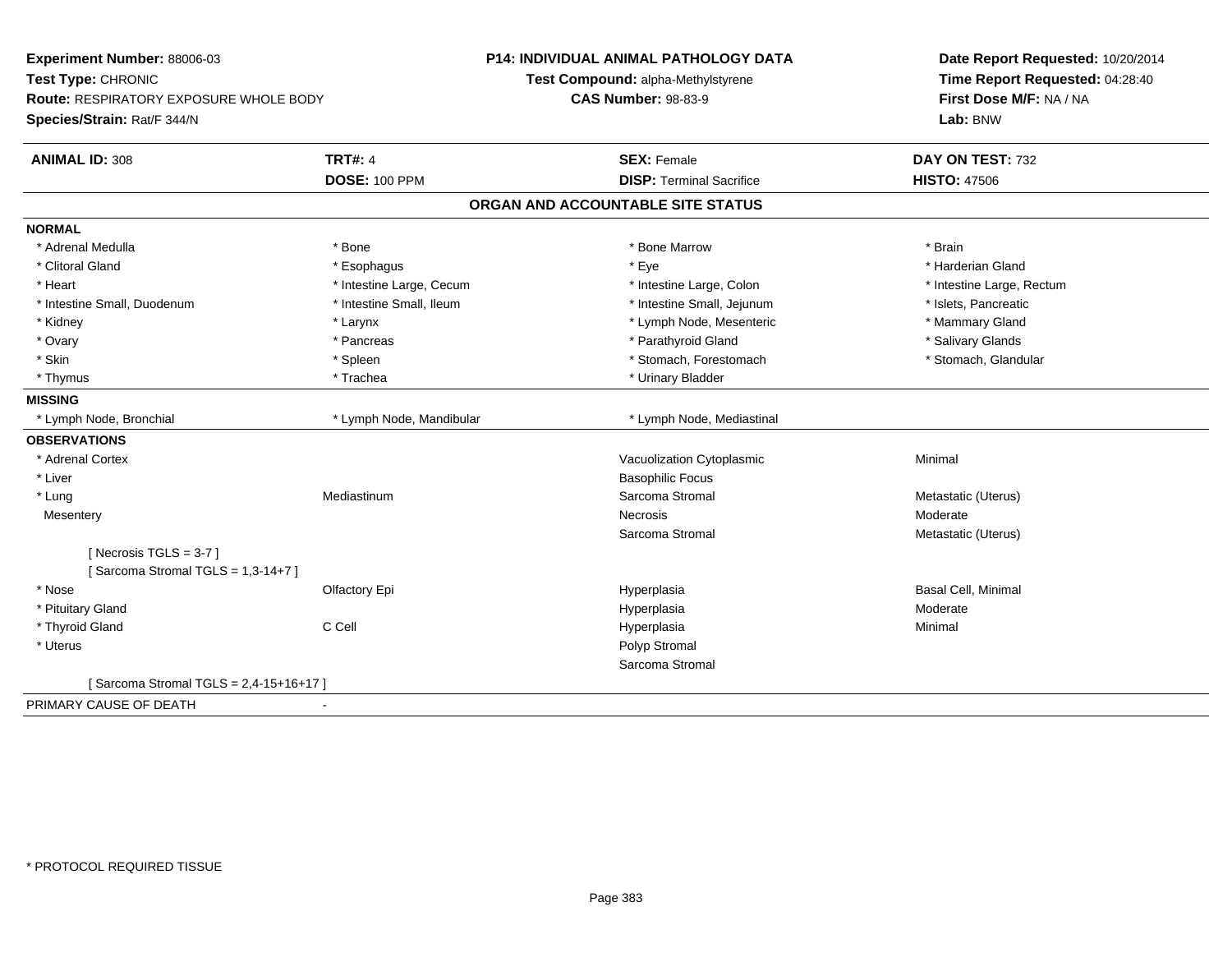| Experiment Number: 88006-03<br>Test Type: CHRONIC<br><b>Route: RESPIRATORY EXPOSURE WHOLE BODY</b> |                          | P14: INDIVIDUAL ANIMAL PATHOLOGY DATA<br>Test Compound: alpha-Methylstyrene<br><b>CAS Number: 98-83-9</b> | Date Report Requested: 10/20/2014<br>Time Report Requested: 04:28:40<br>First Dose M/F: NA / NA |
|----------------------------------------------------------------------------------------------------|--------------------------|-----------------------------------------------------------------------------------------------------------|-------------------------------------------------------------------------------------------------|
| Species/Strain: Rat/F 344/N                                                                        |                          |                                                                                                           | Lab: BNW                                                                                        |
| <b>ANIMAL ID: 309</b>                                                                              | <b>TRT#: 4</b>           | <b>SEX: Female</b>                                                                                        | DAY ON TEST: 732                                                                                |
|                                                                                                    | <b>DOSE: 100 PPM</b>     | <b>DISP: Terminal Sacrifice</b>                                                                           | <b>HISTO: 47507</b>                                                                             |
|                                                                                                    |                          | ORGAN AND ACCOUNTABLE SITE STATUS                                                                         |                                                                                                 |
| <b>NORMAL</b>                                                                                      |                          |                                                                                                           |                                                                                                 |
| * Adrenal Cortex                                                                                   | * Adrenal Medulla        | * Bone                                                                                                    | * Bone Marrow                                                                                   |
| * Brain                                                                                            | * Esophagus              | * Eye                                                                                                     | * Harderian Gland                                                                               |
| * Heart                                                                                            | * Intestine Large, Cecum | * Intestine Large, Colon                                                                                  | * Intestine Large, Rectum                                                                       |
| * Intestine Small, Duodenum                                                                        | * Intestine Small, Ileum | * Intestine Small, Jejunum                                                                                | * Islets, Pancreatic                                                                            |
| * Larynx                                                                                           | * Lung                   | * Lymph Node, Mediastinal                                                                                 | * Lymph Node, Mesenteric                                                                        |
| * Nose                                                                                             | * Ovary                  | * Pancreas                                                                                                | * Parathyroid Gland                                                                             |
| * Salivary Glands                                                                                  | * Skin                   | * Spleen                                                                                                  | * Stomach, Forestomach                                                                          |
| * Stomach, Glandular                                                                               | * Thymus                 | * Thyroid Gland                                                                                           | * Trachea                                                                                       |
| * Urinary Bladder                                                                                  | * Uterus                 |                                                                                                           |                                                                                                 |
| <b>MISSING</b>                                                                                     |                          |                                                                                                           |                                                                                                 |
| * Lymph Node, Bronchial                                                                            | * Lymph Node, Mandibular |                                                                                                           |                                                                                                 |
| <b>OBSERVATIONS</b>                                                                                |                          |                                                                                                           |                                                                                                 |
| * Clitoral Gland                                                                                   |                          | Hyperplasia                                                                                               | Moderate                                                                                        |
| * Kidney                                                                                           | Papilla                  | Mineralization                                                                                            | Minimal                                                                                         |
|                                                                                                    | Pelvis, Transit Epithe   | Mineralization                                                                                            | Minimal                                                                                         |
|                                                                                                    |                          | Nephropathy                                                                                               | Minimal                                                                                         |
| * Liver                                                                                            |                          | <b>Basophilic Focus</b>                                                                                   |                                                                                                 |
|                                                                                                    |                          | <b>Clear Cell Focus</b>                                                                                   |                                                                                                 |
| * Mammary Gland                                                                                    |                          | Galactocele                                                                                               | Minimal                                                                                         |
| * Pituitary Gland                                                                                  |                          | Cyst                                                                                                      | Mild                                                                                            |
|                                                                                                    |                          | Hyperplasia                                                                                               | Mild                                                                                            |
| [ Cyst TGLS = $1-10$ ]                                                                             |                          |                                                                                                           |                                                                                                 |
| PRIMARY CAUSE OF DEATH                                                                             |                          |                                                                                                           |                                                                                                 |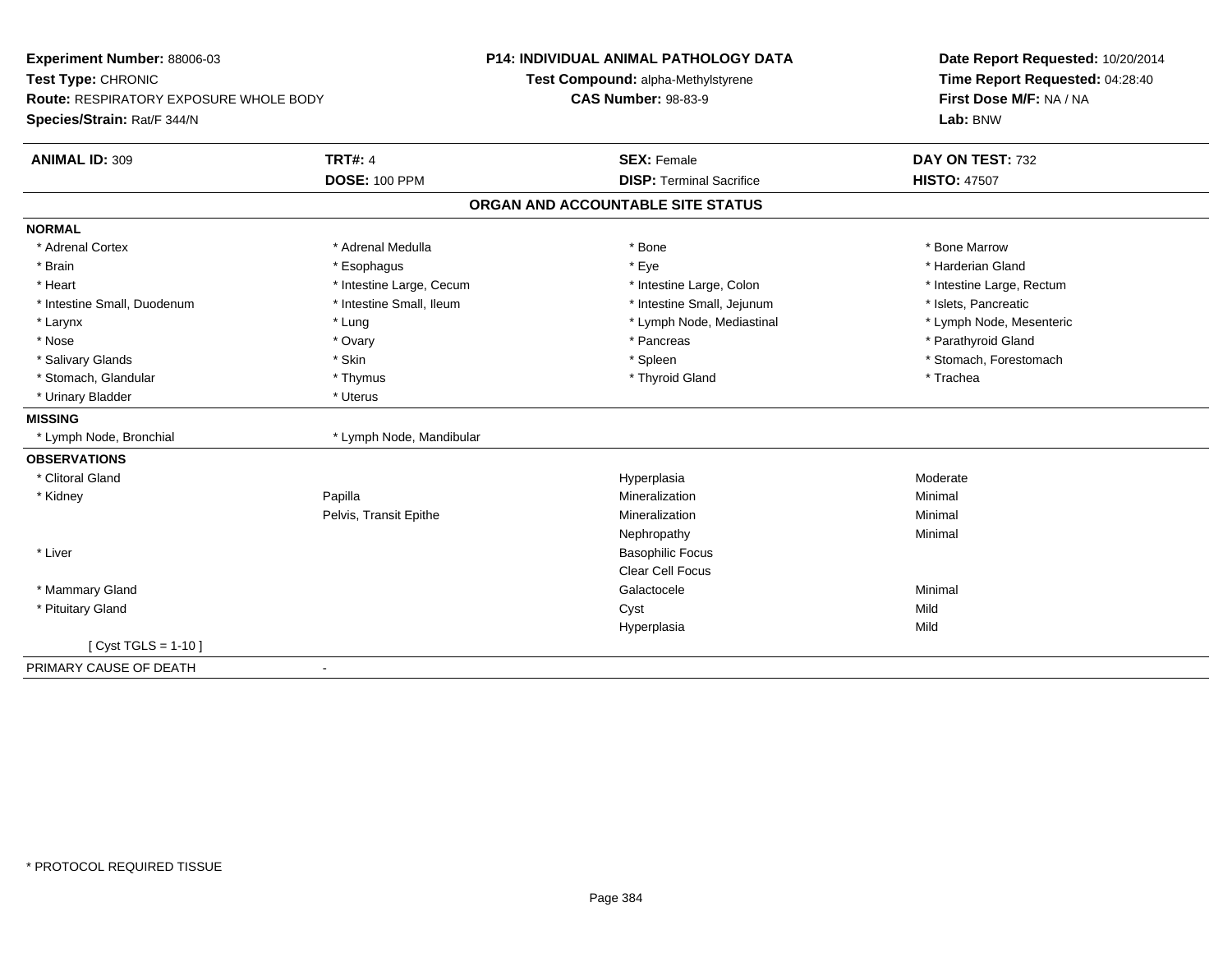| Experiment Number: 88006-03                             |                            | P14: INDIVIDUAL ANIMAL PATHOLOGY DATA     | Date Report Requested: 10/20/2014<br>Time Report Requested: 04:28:40<br>First Dose M/F: NA / NA<br>Lab: BNW |
|---------------------------------------------------------|----------------------------|-------------------------------------------|-------------------------------------------------------------------------------------------------------------|
| Test Type: CHRONIC                                      |                            | <b>Test Compound: alpha-Methylstyrene</b> |                                                                                                             |
| <b>Route: RESPIRATORY EXPOSURE WHOLE BODY</b>           |                            | <b>CAS Number: 98-83-9</b>                |                                                                                                             |
| Species/Strain: Rat/F 344/N                             |                            |                                           |                                                                                                             |
| <b>ANIMAL ID: 310</b>                                   | <b>TRT#: 4</b>             | <b>SEX: Female</b>                        | DAY ON TEST: 731                                                                                            |
|                                                         | <b>DOSE: 100 PPM</b>       | <b>DISP: Terminal Sacrifice</b>           | <b>HISTO: 47508</b>                                                                                         |
|                                                         |                            | ORGAN AND ACCOUNTABLE SITE STATUS         |                                                                                                             |
| <b>NORMAL</b>                                           |                            |                                           |                                                                                                             |
| * Adrenal Cortex                                        | * Adrenal Medulla          | * Bone                                    | * Bone Marrow                                                                                               |
| * Brain                                                 | * Esophagus                | * Harderian Gland                         | * Heart                                                                                                     |
| * Intestine Large, Cecum                                | * Intestine Large, Colon   | * Intestine Large, Rectum                 | * Intestine Small, Duodenum                                                                                 |
| * Intestine Small, Ileum                                | * Intestine Small, Jejunum | * Islets, Pancreatic                      | * Larynx                                                                                                    |
| * Lung                                                  | * Lymph Node, Mesenteric   | * Pancreas                                | * Parathyroid Gland                                                                                         |
| * Salivary Glands                                       | * Skin                     | * Stomach, Forestomach                    | * Stomach, Glandular                                                                                        |
| * Thymus                                                | * Trachea                  | * Urinary Bladder                         | * Uterus                                                                                                    |
| <b>MISSING</b>                                          |                            |                                           |                                                                                                             |
| * Lymph Node, Bronchial                                 | * Lymph Node, Mandibular   | * Lymph Node, Mediastinal                 |                                                                                                             |
| <b>OBSERVATIONS</b>                                     |                            |                                           |                                                                                                             |
| * Clitoral Gland                                        |                            | Hyperplasia                               | Marked                                                                                                      |
| * Eye                                                   | Lens                       | Cataract                                  | Marked                                                                                                      |
| [Cataract TGLS = $1-13$ ]                               |                            |                                           |                                                                                                             |
| * Kidney                                                | Pelvis, Transit Epithe     | Hyperplasia                               | Mild                                                                                                        |
|                                                         | Pelvis, Transit Epithe     | Mineralization                            | Minimal                                                                                                     |
|                                                         |                            | Nephropathy                               | Minimal                                                                                                     |
| * Liver                                                 |                            | <b>Basophilic Focus</b>                   | Multiple                                                                                                    |
|                                                         |                            | Leukemia Mononuclear                      |                                                                                                             |
| * Mammary Gland<br>[Fibroadenoma TGLS = 3,4,5-14+15+16] |                            | Fibroadenoma                              | Multiple                                                                                                    |
| Mesentery                                               |                            | Necrosis                                  | Moderate                                                                                                    |
| [Necrosis TGLS = $7-7$ ]                                |                            |                                           |                                                                                                             |
| * Nose                                                  | <b>Respirat Epith</b>      | Hyperplasia                               | Mild                                                                                                        |
|                                                         |                            | Inflammation                              | Suppurative, Moderate                                                                                       |
| * Ovary                                                 |                            | Cyst                                      | Moderate                                                                                                    |
| [Cyst TGLS = $6-9$ ]                                    |                            |                                           |                                                                                                             |
| * Pituitary Gland                                       |                            | Adenoma                                   |                                                                                                             |
| [Adenoma TGLS = $2-10$ ]                                |                            |                                           |                                                                                                             |
| * Spleen                                                |                            | Leukemia Mononuclear                      |                                                                                                             |
| [ Leukemia Mononuclear TGLS = 8-6 ]                     |                            |                                           |                                                                                                             |
|                                                         |                            |                                           |                                                                                                             |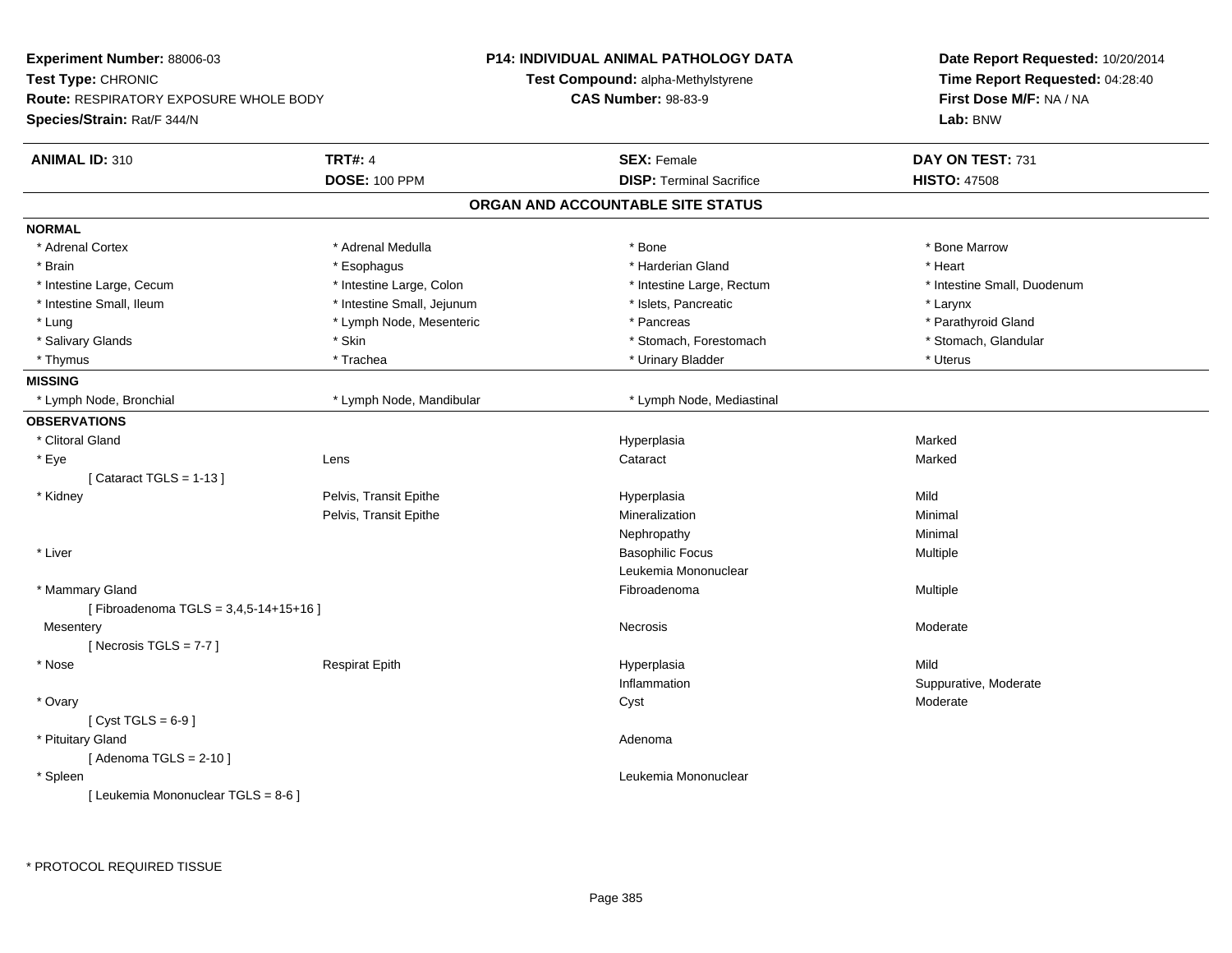| <b>Experiment Number: 88006-03</b><br><b>Test Type: CHRONIC</b><br><b>Route: RESPIRATORY EXPOSURE WHOLE BODY</b><br>Species/Strain: Rat/F 344/N |                | <b>P14: INDIVIDUAL ANIMAL PATHOLOGY DATA</b> | Date Report Requested: 10/20/2014 |  |
|-------------------------------------------------------------------------------------------------------------------------------------------------|----------------|----------------------------------------------|-----------------------------------|--|
|                                                                                                                                                 |                | Test Compound: alpha-Methylstyrene           | Time Report Requested: 04:28:40   |  |
|                                                                                                                                                 |                | <b>CAS Number: 98-83-9</b>                   | First Dose M/F: NA / NA           |  |
|                                                                                                                                                 |                |                                              | Lab: BNW                          |  |
| <b>ANIMAL ID: 310</b>                                                                                                                           | <b>TRT#: 4</b> | <b>SEX: Female</b>                           | DAY ON TEST: 731                  |  |
| <b>DOSE: 100 PPM</b>                                                                                                                            |                | <b>DISP: Terminal Sacrifice</b>              | <b>HISTO: 47508</b>               |  |
|                                                                                                                                                 |                | ORGAN AND ACCOUNTABLE SITE STATUS            |                                   |  |
| C Cell<br>* Thyroid Gland                                                                                                                       |                | Hyperplasia                                  | Minimal                           |  |
| PRIMARY CAUSE OF DEATH                                                                                                                          |                |                                              |                                   |  |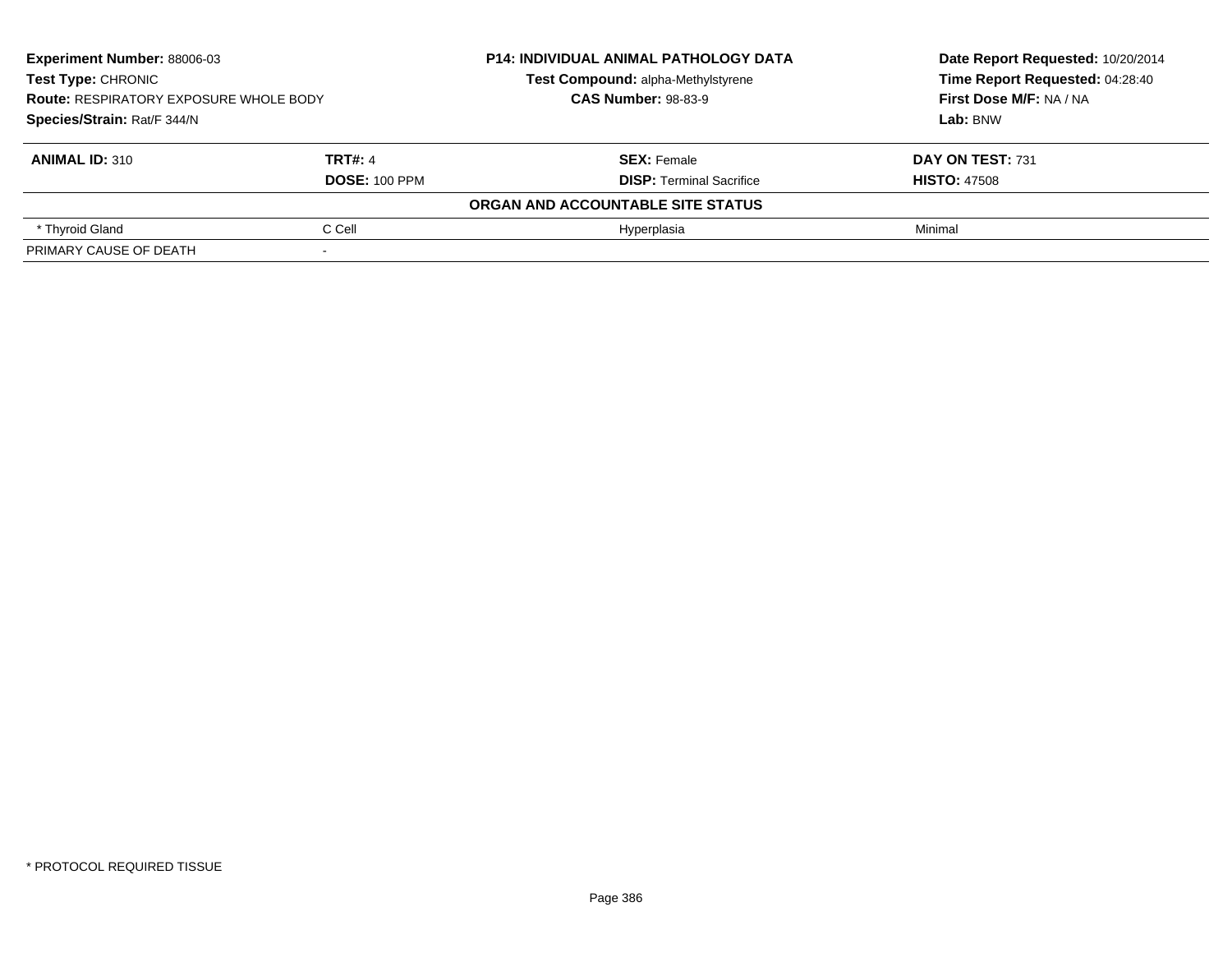| Experiment Number: 88006-03                   |                                                 | <b>P14: INDIVIDUAL ANIMAL PATHOLOGY DATA</b> | Date Report Requested: 10/20/2014<br>Time Report Requested: 04:28:40 |
|-----------------------------------------------|-------------------------------------------------|----------------------------------------------|----------------------------------------------------------------------|
| Test Type: CHRONIC                            |                                                 | <b>Test Compound: alpha-Methylstyrene</b>    |                                                                      |
| <b>Route: RESPIRATORY EXPOSURE WHOLE BODY</b> |                                                 | <b>CAS Number: 98-83-9</b>                   | First Dose M/F: NA / NA                                              |
| Species/Strain: Rat/F 344/N                   |                                                 |                                              | Lab: BNW                                                             |
| <b>ANIMAL ID: 311</b>                         | <b>TRT#: 4</b>                                  | <b>SEX: Female</b>                           | DAY ON TEST: 610                                                     |
|                                               | <b>DOSE: 100 PPM</b>                            | <b>DISP: Natural Death</b>                   | <b>HISTO: 47509</b>                                                  |
|                                               |                                                 | ORGAN AND ACCOUNTABLE SITE STATUS            |                                                                      |
| <b>NORMAL</b>                                 |                                                 |                                              |                                                                      |
| * Bone                                        | * Bone Marrow                                   | * Brain                                      | * Clitoral Gland                                                     |
| * Esophagus                                   | * Eye                                           | * Harderian Gland                            | * Heart                                                              |
| * Intestine Large, Cecum                      | * Intestine Large, Colon                        | * Intestine Large, Rectum                    | * Intestine Small, Duodenum                                          |
| * Intestine Small, Ileum                      | * Intestine Small, Jejunum                      | * Islets, Pancreatic                         | * Larynx                                                             |
| * Lymph Node, Mesenteric                      | * Mammary Gland                                 | * Ovary                                      | * Pancreas                                                           |
| * Parathyroid Gland                           | * Pituitary Gland                               | * Salivary Glands                            | * Skin                                                               |
| * Spleen                                      | * Stomach, Forestomach                          | * Stomach, Glandular                         | * Thymus                                                             |
| * Thyroid Gland                               | * Trachea                                       | * Urinary Bladder                            | * Uterus                                                             |
| <b>MISSING</b>                                |                                                 |                                              |                                                                      |
| * Lymph Node, Bronchial                       | * Lymph Node, Mandibular                        | * Lymph Node, Mediastinal                    |                                                                      |
| <b>OBSERVATIONS</b>                           |                                                 |                                              |                                                                      |
| * Adrenal Cortex                              |                                                 | Vacuolization Cytoplasmic                    | Mild                                                                 |
| * Adrenal Medulla                             |                                                 | Hemorrhage                                   | Marked                                                               |
|                                               |                                                 | Pheochromocytoma Malignant                   |                                                                      |
| [Hemorrhage TGLS = 2-14]                      |                                                 |                                              |                                                                      |
| [ Pheochromocytoma Malignant TGLS = 2-14 ]    |                                                 |                                              |                                                                      |
| * Kidney                                      | Capsule                                         | Hemorrhage                                   | Marked                                                               |
|                                               | Pelvis, Transit Epithe                          | Mineralization                               | Minimal                                                              |
|                                               |                                                 | Nephropathy                                  | Minimal                                                              |
| [Hemorrhage TGLS = 2-14]                      |                                                 |                                              |                                                                      |
| * Liver                                       |                                                 | <b>Basophilic Focus</b>                      |                                                                      |
|                                               |                                                 | Hepatodiaphragmatic Nodule                   | Marked                                                               |
| [ Hepatodiaphragmatic Nodule TGLS = 3-6 ]     |                                                 |                                              |                                                                      |
| * Lung                                        | Alveolar Epith                                  | Hyperplasia                                  | Marked                                                               |
|                                               | Alveolus                                        | <b>Infiltration Cellular</b>                 | Histiocyte, Minimal                                                  |
| [ Hyperplasia TGLS = 1-7 ]                    |                                                 |                                              |                                                                      |
| * Nose                                        | Olfactory Epi                                   | Degeneration                                 | Hyaline, Minimal                                                     |
| Pleura                                        |                                                 | Inflammation                                 | Chronic, Minimal                                                     |
| PRIMARY CAUSE OF DEATH                        | Pheochromocytoma Malignant<br>- Adrenal Medulla |                                              |                                                                      |
| CONTRIBUTORY CAUSE OF DEATH                   | - Adrenal Medulla Hemorrhage                    |                                              |                                                                      |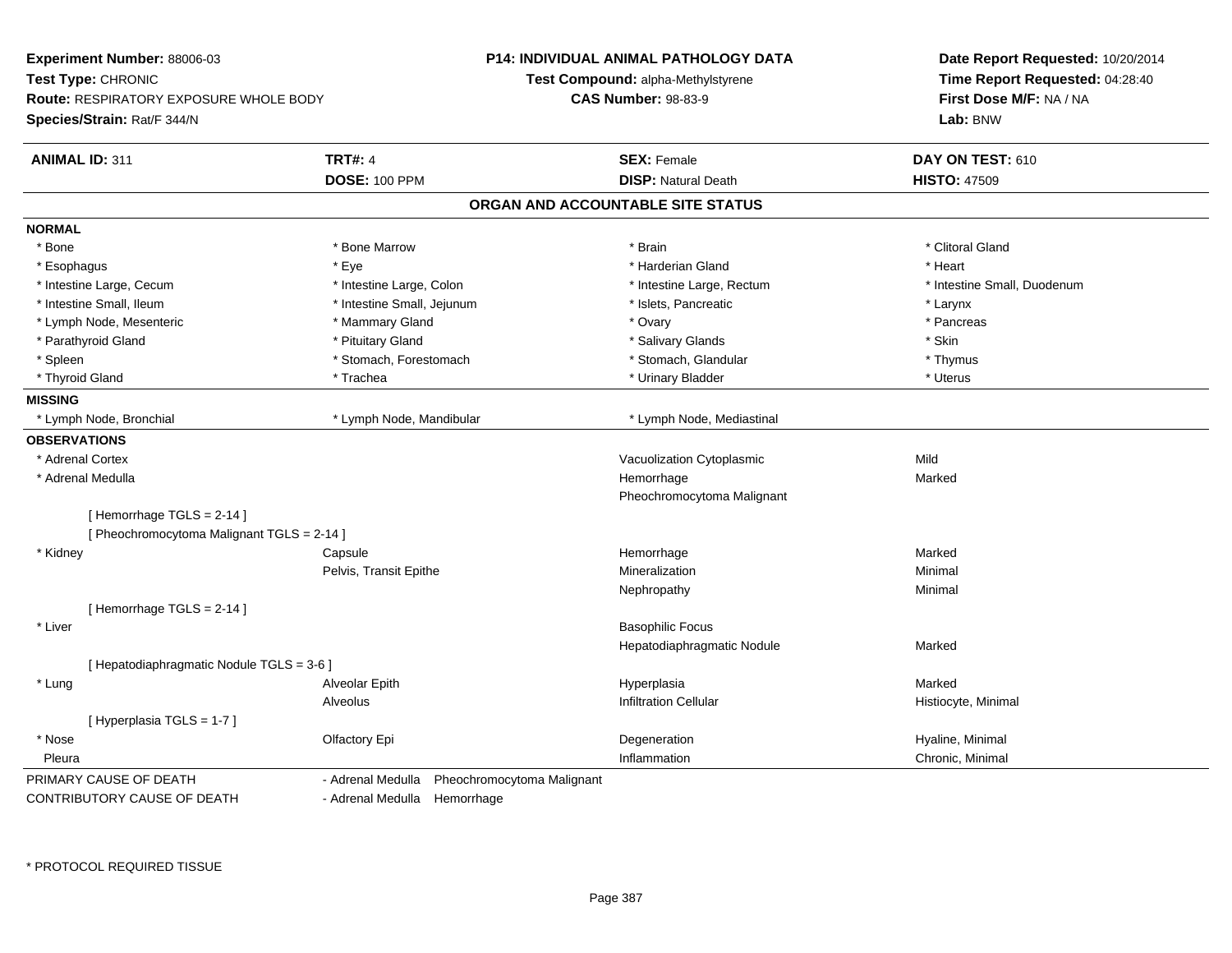| Experiment Number: 88006-03<br><b>Test Type: CHRONIC</b><br><b>Route: RESPIRATORY EXPOSURE WHOLE BODY</b><br>Species/Strain: Rat/F 344/N |                | <b>P14: INDIVIDUAL ANIMAL PATHOLOGY DATA</b><br>Test Compound: alpha-Methylstyrene | Date Report Requested: 10/20/2014<br>Time Report Requested: 04:28:40 |
|------------------------------------------------------------------------------------------------------------------------------------------|----------------|------------------------------------------------------------------------------------|----------------------------------------------------------------------|
|                                                                                                                                          |                | <b>CAS Number: 98-83-9</b>                                                         | First Dose M/F: NA / NA                                              |
|                                                                                                                                          |                |                                                                                    | Lab: BNW                                                             |
| <b>ANIMAL ID: 311</b>                                                                                                                    | <b>TRT#: 4</b> | <b>SEX:</b> Female                                                                 | <b>DAY ON TEST: 610</b>                                              |
| <b>DOSE: 100 PPM</b>                                                                                                                     |                | <b>DISP: Natural Death</b>                                                         | <b>HISTO: 47509</b>                                                  |
|                                                                                                                                          |                | ORGAN AND ACCOUNTABLE SITE STATUS                                                  |                                                                      |
|                                                                                                                                          |                |                                                                                    |                                                                      |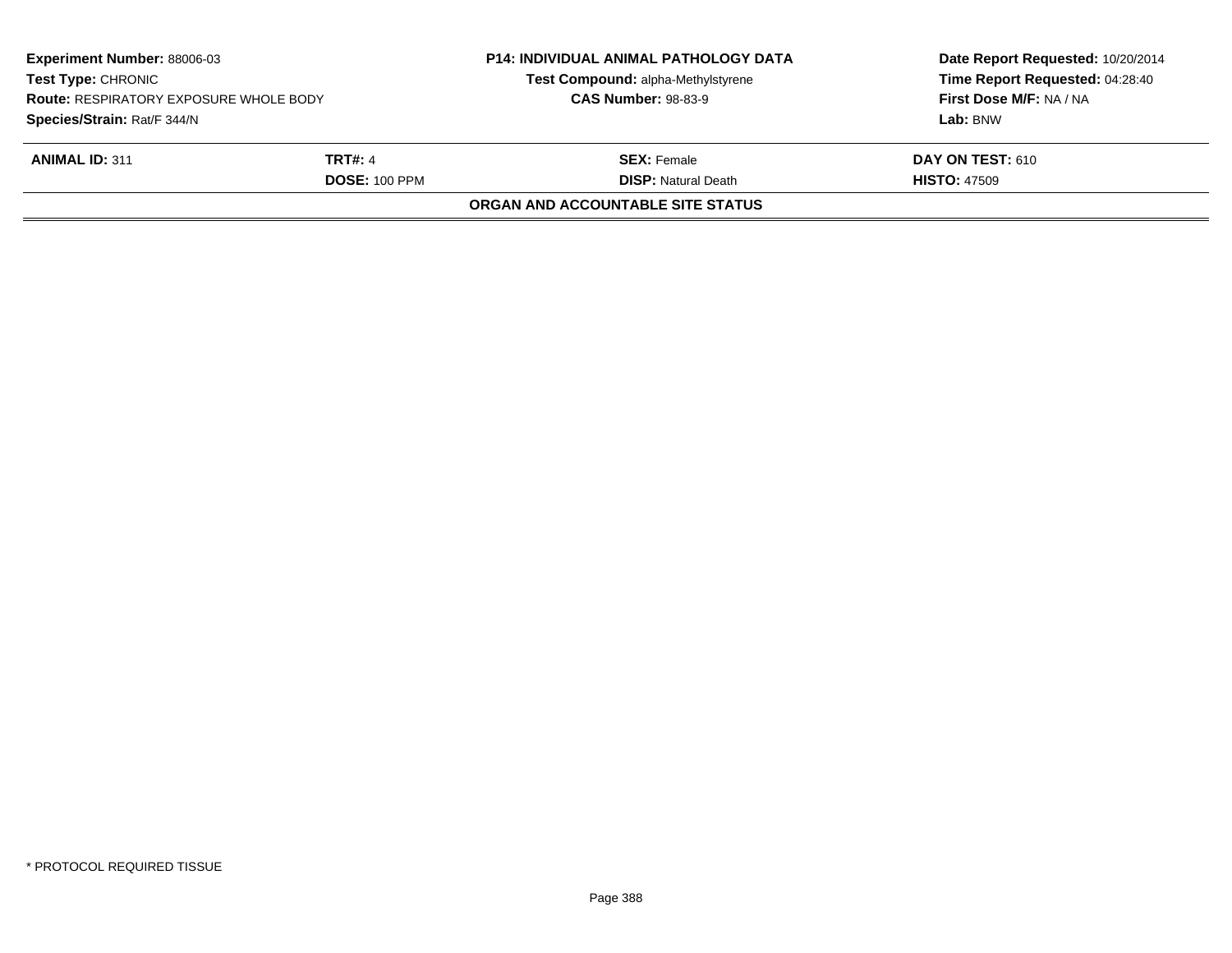| Experiment Number: 88006-03<br>Test Type: CHRONIC<br><b>Route: RESPIRATORY EXPOSURE WHOLE BODY</b><br>Species/Strain: Rat/F 344/N |                            | <b>P14: INDIVIDUAL ANIMAL PATHOLOGY DATA</b><br>Test Compound: alpha-Methylstyrene<br><b>CAS Number: 98-83-9</b> | Date Report Requested: 10/20/2014<br>Time Report Requested: 04:28:40<br>First Dose M/F: NA / NA<br>Lab: BNW |
|-----------------------------------------------------------------------------------------------------------------------------------|----------------------------|------------------------------------------------------------------------------------------------------------------|-------------------------------------------------------------------------------------------------------------|
| <b>ANIMAL ID: 312</b>                                                                                                             | <b>TRT#: 4</b>             | <b>SEX: Female</b>                                                                                               | DAY ON TEST: 660                                                                                            |
|                                                                                                                                   | <b>DOSE: 100 PPM</b>       | <b>DISP:</b> Moribund Sacrifice                                                                                  | <b>HISTO: 47510</b>                                                                                         |
|                                                                                                                                   |                            | ORGAN AND ACCOUNTABLE SITE STATUS                                                                                |                                                                                                             |
| <b>NORMAL</b>                                                                                                                     |                            |                                                                                                                  |                                                                                                             |
| * Adrenal Medulla                                                                                                                 | * Bone                     | * Bone Marrow                                                                                                    | * Clitoral Gland                                                                                            |
| * Esophagus                                                                                                                       | * Eye                      | * Harderian Gland                                                                                                | * Heart                                                                                                     |
| * Intestine Large, Cecum                                                                                                          | * Intestine Large, Colon   | * Intestine Large, Rectum                                                                                        | * Intestine Small, Duodenum                                                                                 |
| * Intestine Small, Ileum                                                                                                          | * Intestine Small, Jejunum | * Islets, Pancreatic                                                                                             | * Larynx                                                                                                    |
| * Liver                                                                                                                           | * Lymph Node, Mesenteric   | * Mammary Gland                                                                                                  | * Nose                                                                                                      |
| * Ovary                                                                                                                           | * Parathyroid Gland        | * Salivary Glands                                                                                                | * Skin                                                                                                      |
| * Spleen                                                                                                                          | * Stomach, Forestomach     | * Stomach, Glandular                                                                                             | * Thymus                                                                                                    |
| * Thyroid Gland                                                                                                                   | * Trachea                  | * Urinary Bladder                                                                                                |                                                                                                             |
| <b>MISSING</b>                                                                                                                    |                            |                                                                                                                  |                                                                                                             |
| * Lymph Node, Mandibular                                                                                                          | * Lymph Node, Mediastinal  |                                                                                                                  |                                                                                                             |
| <b>OBSERVATIONS</b>                                                                                                               |                            |                                                                                                                  |                                                                                                             |
| * Adrenal Cortex                                                                                                                  |                            | Vacuolization Cytoplasmic                                                                                        | Minimal                                                                                                     |
| * Brain                                                                                                                           |                            | Compression                                                                                                      | Marked                                                                                                      |
|                                                                                                                                   |                            | Hemorrhage                                                                                                       | Marked                                                                                                      |
| * Kidney                                                                                                                          |                            | Nephropathy                                                                                                      | Minimal                                                                                                     |
| * Lung                                                                                                                            | Alveolus                   | <b>Infiltration Cellular</b>                                                                                     | Histiocyte, Minimal                                                                                         |
| * Lymph Node, Bronchial                                                                                                           |                            | Hyperplasia                                                                                                      | Lymphoid, Marked                                                                                            |
| [ Hyperplasia TGLS = 2-14 ]                                                                                                       |                            |                                                                                                                  |                                                                                                             |
| * Pancreas                                                                                                                        | Duct                       | Cyst                                                                                                             | Marked                                                                                                      |
| * Pituitary Gland                                                                                                                 |                            | Adenoma                                                                                                          |                                                                                                             |
| [Adenoma TGLS = $3-10$ ]                                                                                                          |                            |                                                                                                                  |                                                                                                             |
| Pleura                                                                                                                            |                            | Inflammation                                                                                                     | Chronic, Minimal                                                                                            |
| * Uterus                                                                                                                          |                            | Polyp Stromal                                                                                                    |                                                                                                             |
| [Polyp Stromal TGLS = 4-14]                                                                                                       |                            |                                                                                                                  |                                                                                                             |
| PRIMARY CAUSE OF DEATH                                                                                                            | - Pituitary Gland Adenoma  |                                                                                                                  |                                                                                                             |
| CONTRIBUTORY CAUSE OF DEATH                                                                                                       | - Brain Hemorrhage         |                                                                                                                  |                                                                                                             |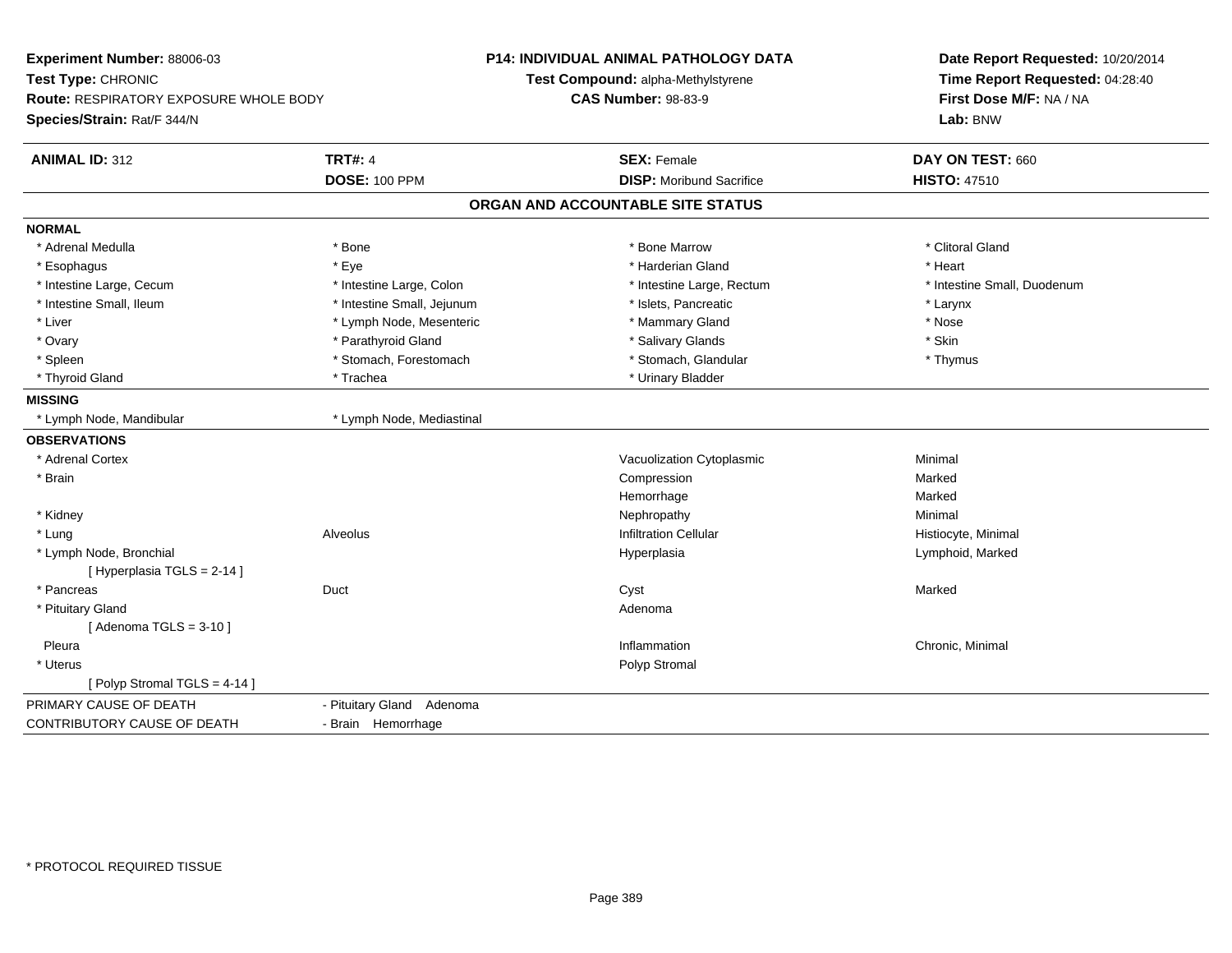| Experiment Number: 88006-03<br>Test Type: CHRONIC<br>Route: RESPIRATORY EXPOSURE WHOLE BODY<br>Species/Strain: Rat/F 344/N |                            | <b>P14: INDIVIDUAL ANIMAL PATHOLOGY DATA</b><br>Test Compound: alpha-Methylstyrene<br><b>CAS Number: 98-83-9</b> | Date Report Requested: 10/20/2014<br>Time Report Requested: 04:28:40<br>First Dose M/F: NA / NA<br>Lab: BNW |
|----------------------------------------------------------------------------------------------------------------------------|----------------------------|------------------------------------------------------------------------------------------------------------------|-------------------------------------------------------------------------------------------------------------|
| ANIMAL ID: 313                                                                                                             | <b>TRT#: 4</b>             | <b>SEX: Female</b>                                                                                               | DAY ON TEST: 731                                                                                            |
|                                                                                                                            | <b>DOSE: 100 PPM</b>       | <b>DISP: Terminal Sacrifice</b>                                                                                  | <b>HISTO: 47511</b>                                                                                         |
|                                                                                                                            |                            | ORGAN AND ACCOUNTABLE SITE STATUS                                                                                |                                                                                                             |
| <b>NORMAL</b>                                                                                                              |                            |                                                                                                                  |                                                                                                             |
| * Adrenal Medulla                                                                                                          | * Bone                     | * Bone Marrow                                                                                                    | * Brain                                                                                                     |
| * Esophagus                                                                                                                | * Eye                      | * Harderian Gland                                                                                                | * Heart                                                                                                     |
| * Intestine Large, Cecum                                                                                                   | * Intestine Large, Colon   | * Intestine Large, Rectum                                                                                        | * Intestine Small, Duodenum                                                                                 |
| * Intestine Small, Ileum                                                                                                   | * Intestine Small, Jejunum | * Islets, Pancreatic                                                                                             | * Larynx                                                                                                    |
| * Lung                                                                                                                     | * Lymph Node, Mediastinal  | * Lymph Node, Mesenteric                                                                                         | * Ovary                                                                                                     |
| * Pancreas                                                                                                                 | * Parathyroid Gland        | * Salivary Glands                                                                                                | * Skin                                                                                                      |
| * Spleen                                                                                                                   | * Stomach, Forestomach     | * Stomach, Glandular                                                                                             | * Thymus                                                                                                    |
| * Thyroid Gland                                                                                                            | * Trachea                  | * Urinary Bladder                                                                                                | * Uterus                                                                                                    |
| <b>MISSING</b>                                                                                                             |                            |                                                                                                                  |                                                                                                             |
| * Lymph Node, Bronchial                                                                                                    | * Lymph Node, Mandibular   |                                                                                                                  |                                                                                                             |
| <b>OBSERVATIONS</b>                                                                                                        |                            |                                                                                                                  |                                                                                                             |
| * Adrenal Cortex                                                                                                           |                            | Hyperplasia                                                                                                      | Moderate                                                                                                    |
| * Clitoral Gland                                                                                                           |                            | Hyperplasia                                                                                                      | Marked                                                                                                      |
| [Hyperplasia TGLS = 1-9]                                                                                                   |                            |                                                                                                                  |                                                                                                             |
| * Kidney                                                                                                                   |                            | Nephropathy                                                                                                      | Minimal                                                                                                     |
| * Liver                                                                                                                    |                            | <b>Basophilic Focus</b>                                                                                          | Multiple                                                                                                    |
| * Mammary Gland                                                                                                            |                            | Fibroadenoma                                                                                                     |                                                                                                             |
| [Fibroadenoma TGLS = 3-14]                                                                                                 |                            |                                                                                                                  |                                                                                                             |
| * Nose                                                                                                                     | Olfactory Epi              | Hyperplasia                                                                                                      | Basal Cell, Minimal                                                                                         |
| * Pituitary Gland                                                                                                          |                            | Adenoma                                                                                                          |                                                                                                             |
| [Adenoma TGLS = $2-10$ ]                                                                                                   |                            |                                                                                                                  |                                                                                                             |
| PRIMARY CAUSE OF DEATH                                                                                                     | $\blacksquare$             |                                                                                                                  |                                                                                                             |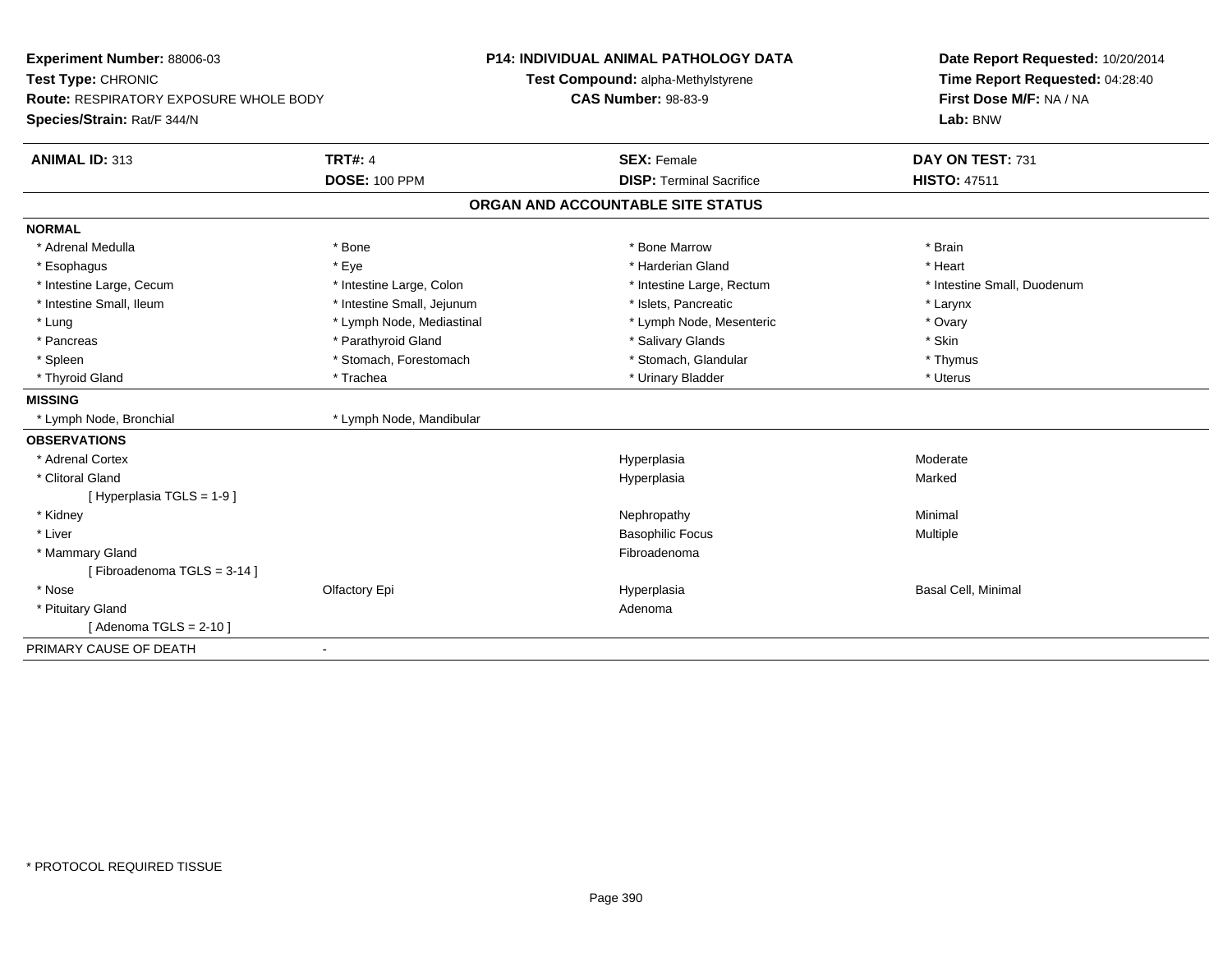| Experiment Number: 88006-03<br>Test Type: CHRONIC<br><b>Route: RESPIRATORY EXPOSURE WHOLE BODY</b><br>Species/Strain: Rat/F 344/N |                                        | P14: INDIVIDUAL ANIMAL PATHOLOGY DATA<br>Test Compound: alpha-Methylstyrene<br><b>CAS Number: 98-83-9</b> | Date Report Requested: 10/20/2014<br>Time Report Requested: 04:28:40<br>First Dose M/F: NA / NA<br>Lab: BNW |
|-----------------------------------------------------------------------------------------------------------------------------------|----------------------------------------|-----------------------------------------------------------------------------------------------------------|-------------------------------------------------------------------------------------------------------------|
| <b>ANIMAL ID: 314</b>                                                                                                             | <b>TRT#: 4</b><br><b>DOSE: 100 PPM</b> | <b>SEX: Female</b><br><b>DISP: Terminal Sacrifice</b>                                                     | DAY ON TEST: 732<br><b>HISTO: 47512</b>                                                                     |
|                                                                                                                                   |                                        | ORGAN AND ACCOUNTABLE SITE STATUS                                                                         |                                                                                                             |
| <b>NORMAL</b>                                                                                                                     |                                        |                                                                                                           |                                                                                                             |
| * Adrenal Medulla                                                                                                                 | * Bone                                 | * Bone Marrow                                                                                             | * Brain                                                                                                     |
| * Clitoral Gland                                                                                                                  | * Esophagus                            | * Eye                                                                                                     | * Harderian Gland                                                                                           |
| * Heart                                                                                                                           | * Intestine Large, Cecum               | * Intestine Large, Colon                                                                                  | * Intestine Large, Rectum                                                                                   |
| * Intestine Small, Duodenum                                                                                                       | * Intestine Small, Ileum               | * Intestine Small, Jejunum                                                                                | * Islets, Pancreatic                                                                                        |
| * Larynx                                                                                                                          | * Lymph Node, Mesenteric               | * Ovary                                                                                                   | * Pancreas                                                                                                  |
| * Parathyroid Gland                                                                                                               | * Salivary Glands                      | * Skin                                                                                                    | * Spleen                                                                                                    |
| * Stomach, Forestomach                                                                                                            | * Stomach, Glandular                   | * Thymus                                                                                                  | * Trachea                                                                                                   |
| * Urinary Bladder                                                                                                                 |                                        |                                                                                                           |                                                                                                             |
| <b>MISSING</b>                                                                                                                    |                                        |                                                                                                           |                                                                                                             |
| * Lymph Node, Bronchial                                                                                                           | * Lymph Node, Mandibular               | * Lymph Node, Mediastinal                                                                                 |                                                                                                             |
| <b>OBSERVATIONS</b>                                                                                                               |                                        |                                                                                                           |                                                                                                             |
| * Adrenal Cortex                                                                                                                  |                                        | Hypertrophy                                                                                               | Mild                                                                                                        |
|                                                                                                                                   |                                        | Vacuolization Cytoplasmic                                                                                 | Marked                                                                                                      |
| * Kidney                                                                                                                          | Pelvis, Transit Epithe                 | Mineralization                                                                                            | Minimal                                                                                                     |
|                                                                                                                                   |                                        | Nephropathy                                                                                               | Minimal                                                                                                     |
| * Liver                                                                                                                           |                                        | <b>Basophilic Focus</b>                                                                                   |                                                                                                             |
|                                                                                                                                   |                                        | Clear Cell Focus                                                                                          |                                                                                                             |
| [Clear Cell Focus TGLS = 2-6]                                                                                                     |                                        |                                                                                                           |                                                                                                             |
| * Lung                                                                                                                            | Alveolus                               | <b>Infiltration Cellular</b>                                                                              | Histiocyte, Minimal                                                                                         |
|                                                                                                                                   |                                        | Inflammation                                                                                              | Chronic, Mild                                                                                               |
| [Inflammation TGLS = $4-5$ ]                                                                                                      |                                        |                                                                                                           |                                                                                                             |
| * Mammary Gland                                                                                                                   |                                        | Fibroadenoma                                                                                              |                                                                                                             |
| [Fibroadenoma TGLS = $1-14+15$ ]                                                                                                  |                                        |                                                                                                           |                                                                                                             |
| * Nose                                                                                                                            | Olfactory Epi                          | Hyperplasia                                                                                               | Basal Cell, Minimal                                                                                         |
| * Pituitary Gland                                                                                                                 |                                        | Adenoma                                                                                                   |                                                                                                             |
| [Adenoma TGLS = $3-10$ ]                                                                                                          |                                        |                                                                                                           |                                                                                                             |
| Pleura                                                                                                                            |                                        | Inflammation                                                                                              | Chronic, Minimal                                                                                            |
| * Thyroid Gland                                                                                                                   | C Cell                                 | Hyperplasia                                                                                               | Marked                                                                                                      |
| * Uterus                                                                                                                          |                                        | Polyp Stromal                                                                                             |                                                                                                             |
| PRIMARY CAUSE OF DEATH                                                                                                            |                                        |                                                                                                           |                                                                                                             |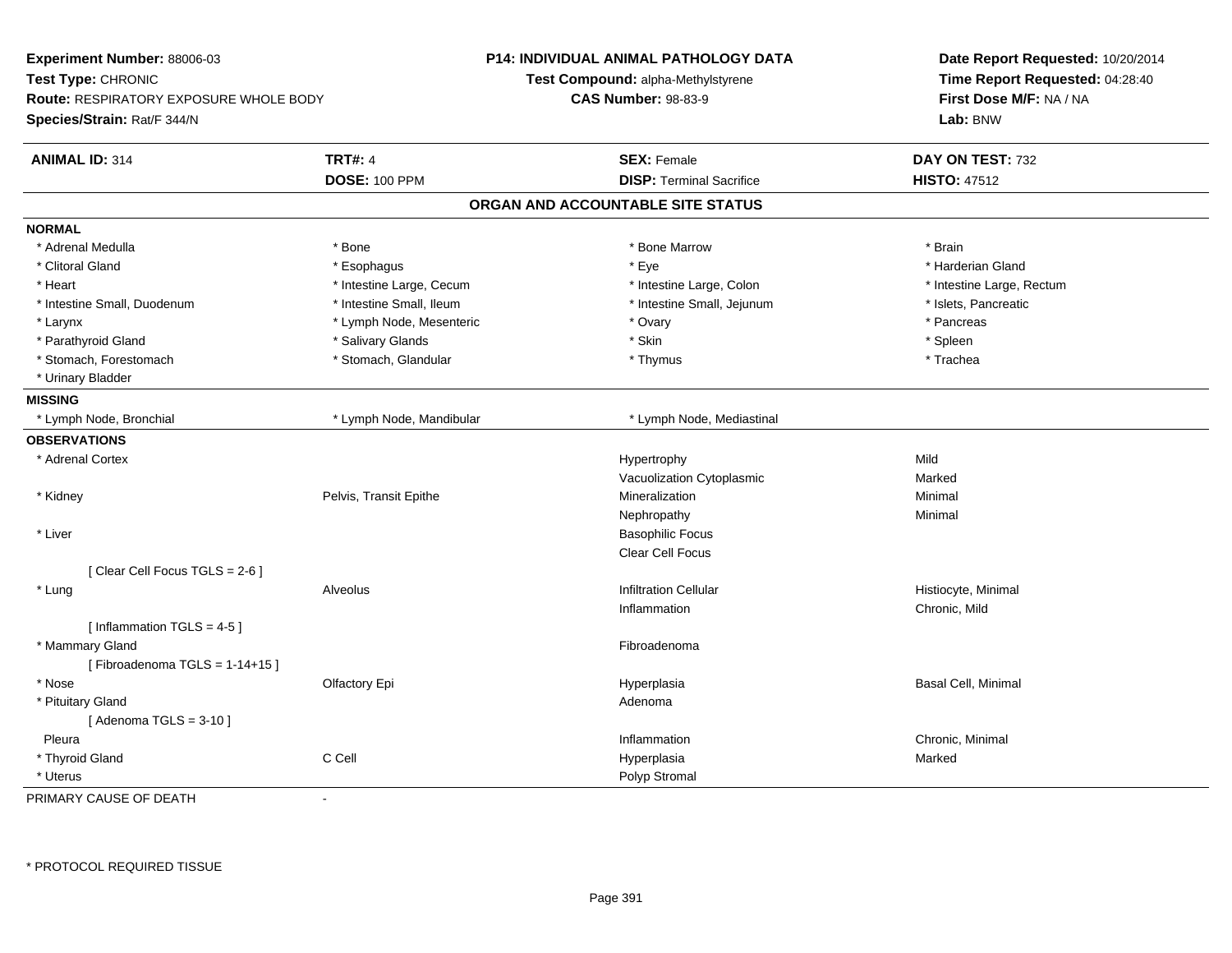| <b>Experiment Number: 88006-03</b><br><b>Test Type: CHRONIC</b><br><b>Route: RESPIRATORY EXPOSURE WHOLE BODY</b><br>Species/Strain: Rat/F 344/N<br><b>ANIMAL ID: 314</b><br><b>TRT#: 4</b><br><b>DOSE: 100 PPM</b> |  | <b>P14: INDIVIDUAL ANIMAL PATHOLOGY DATA</b><br>Test Compound: alpha-Methylstyrene<br><b>CAS Number: 98-83-9</b> | Date Report Requested: 10/20/2014<br>Time Report Requested: 04:28:40<br>First Dose M/F: NA / NA<br>Lab: BNW |  |
|--------------------------------------------------------------------------------------------------------------------------------------------------------------------------------------------------------------------|--|------------------------------------------------------------------------------------------------------------------|-------------------------------------------------------------------------------------------------------------|--|
|                                                                                                                                                                                                                    |  | <b>SEX:</b> Female                                                                                               | DAY ON TEST: 732                                                                                            |  |
|                                                                                                                                                                                                                    |  | <b>DISP: Terminal Sacrifice</b>                                                                                  | <b>HISTO: 47512</b>                                                                                         |  |
|                                                                                                                                                                                                                    |  | ORGAN AND ACCOUNTABLE SITE STATUS                                                                                |                                                                                                             |  |
|                                                                                                                                                                                                                    |  |                                                                                                                  |                                                                                                             |  |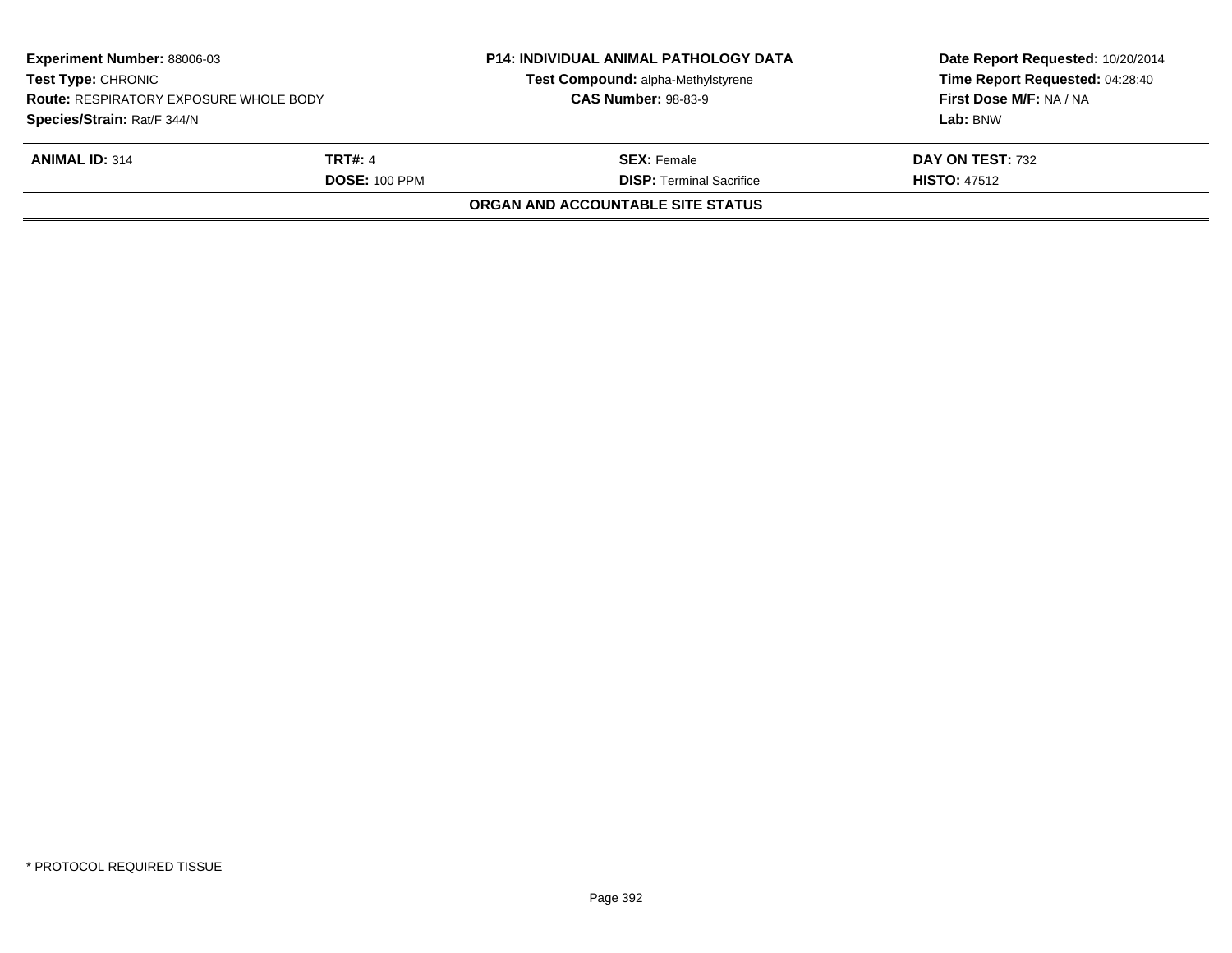| Experiment Number: 88006-03<br>Test Type: CHRONIC |                            | <b>P14: INDIVIDUAL ANIMAL PATHOLOGY DATA</b> | Date Report Requested: 10/20/2014<br>Time Report Requested: 04:28:40<br>First Dose M/F: NA / NA<br>Lab: BNW |
|---------------------------------------------------|----------------------------|----------------------------------------------|-------------------------------------------------------------------------------------------------------------|
|                                                   |                            | Test Compound: alpha-Methylstyrene           |                                                                                                             |
| Route: RESPIRATORY EXPOSURE WHOLE BODY            |                            | <b>CAS Number: 98-83-9</b>                   |                                                                                                             |
| Species/Strain: Rat/F 344/N                       |                            |                                              |                                                                                                             |
| <b>ANIMAL ID: 315</b>                             | <b>TRT#: 4</b>             | <b>SEX: Female</b>                           | DAY ON TEST: 721                                                                                            |
|                                                   | <b>DOSE: 100 PPM</b>       | <b>DISP: Natural Death</b>                   | <b>HISTO: 47513</b>                                                                                         |
|                                                   |                            | ORGAN AND ACCOUNTABLE SITE STATUS            |                                                                                                             |
| <b>NORMAL</b>                                     |                            |                                              |                                                                                                             |
| * Adrenal Cortex                                  | * Adrenal Medulla          | * Bone                                       | * Bone Marrow                                                                                               |
| * Clitoral Gland                                  | * Esophagus                | * Eye                                        | * Harderian Gland                                                                                           |
| * Heart                                           | * Islets, Pancreatic       | * Larynx                                     | * Lymph Node, Mediastinal                                                                                   |
| * Lymph Node, Mesenteric                          | * Mammary Gland            | * Nose                                       | * Ovary                                                                                                     |
| * Pancreas                                        | * Parathyroid Gland        | * Salivary Glands                            | * Skin                                                                                                      |
| * Stomach, Forestomach                            | * Stomach, Glandular       | * Thymus                                     | * Thyroid Gland                                                                                             |
| * Trachea                                         | * Urinary Bladder          |                                              |                                                                                                             |
| <b>MISSING</b>                                    |                            |                                              |                                                                                                             |
| * Lymph Node, Bronchial                           | * Lymph Node, Mandibular   | * Pituitary Gland                            |                                                                                                             |
| <b>AUTO PRECLUDES DIAG.</b>                       |                            |                                              |                                                                                                             |
| * Intestine Large, Cecum                          | * Intestine Large, Colon   | * Intestine Large, Rectum                    | * Intestine Small, Duodenum                                                                                 |
| * Intestine Small, Ileum                          | * Intestine Small, Jejunum |                                              |                                                                                                             |
| <b>OBSERVATIONS</b>                               |                            |                                              |                                                                                                             |
| * Brain                                           |                            | Hemorrhage                                   | Marked                                                                                                      |
| [Hemorrhage TGLS = 4-1]                           |                            |                                              |                                                                                                             |
| * Kidney                                          | Pelvis                     | Dilatation                                   | Mild                                                                                                        |
| [ Dilatation TGLS = $5-7$ ]                       |                            |                                              |                                                                                                             |
| * Liver                                           |                            | Clear Cell Focus                             |                                                                                                             |
|                                                   |                            | Leukemia Mononuclear                         |                                                                                                             |
| [Clear Cell Focus TGLS = 2-6]                     |                            |                                              |                                                                                                             |
| * Lung                                            | Alveolar Epith             | Hyperplasia                                  | Marked                                                                                                      |
| Mesentery                                         |                            | Necrosis                                     | Moderate                                                                                                    |
| [Necrosis $TGLS = 3-7$ ]                          |                            |                                              |                                                                                                             |
| * Pituitary Gl                                    |                            |                                              |                                                                                                             |
| Note: pituitary lost during processing.           |                            |                                              |                                                                                                             |
| * Spleen                                          |                            | Leukemia Mononuclear                         |                                                                                                             |
| * Uterus                                          |                            | Polyp Stromal                                |                                                                                                             |
| [Polyp Stromal TGLS = 6-10]                       |                            |                                              |                                                                                                             |
| PRIMARY CAUSE OF DEATH                            | - Brain Hemorrhage         |                                              |                                                                                                             |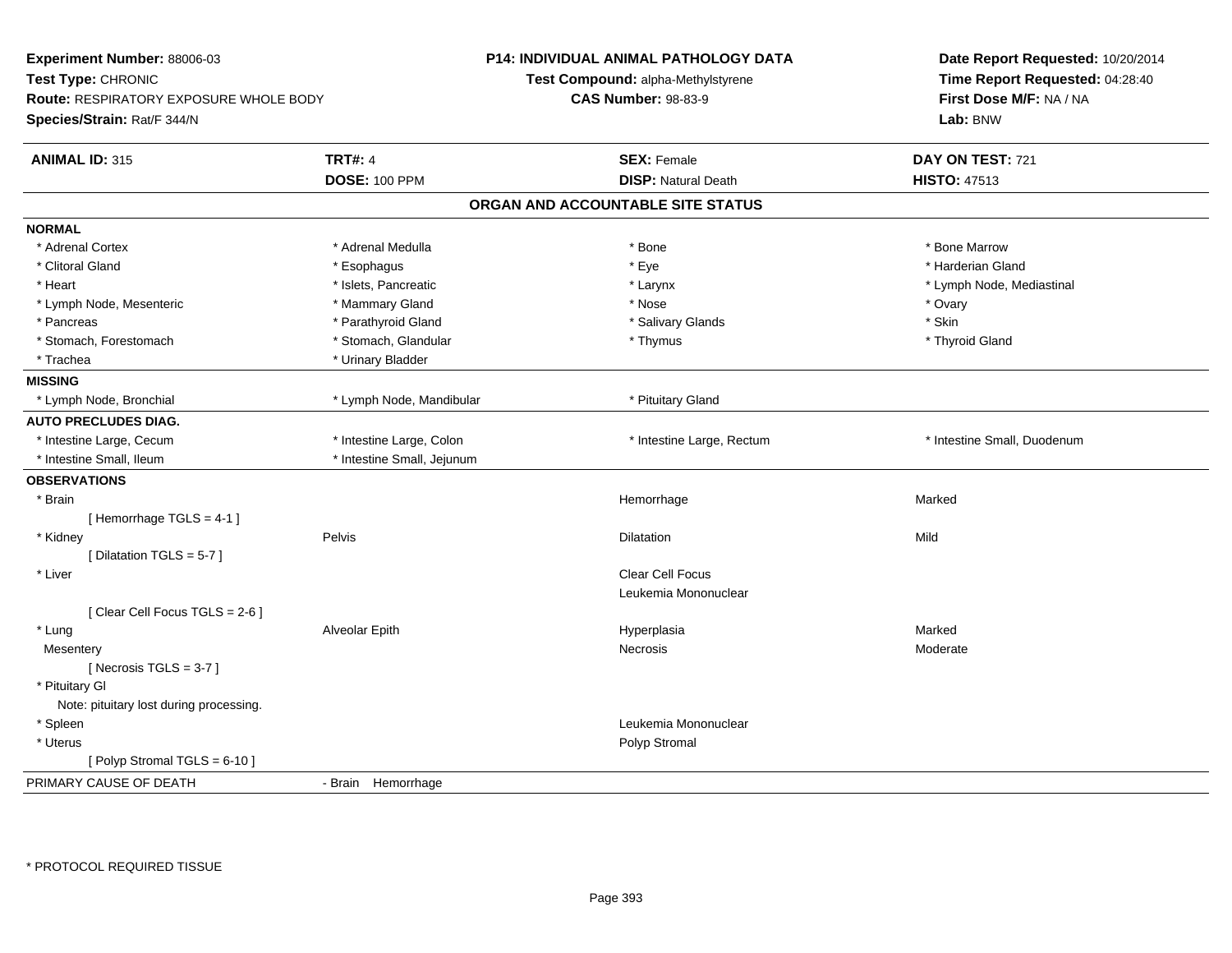| Experiment Number: 88006-03                   |                             | <b>P14: INDIVIDUAL ANIMAL PATHOLOGY DATA</b> | Date Report Requested: 10/20/2014<br>Time Report Requested: 04:28:40 |
|-----------------------------------------------|-----------------------------|----------------------------------------------|----------------------------------------------------------------------|
| Test Type: CHRONIC                            |                             | Test Compound: alpha-Methylstyrene           |                                                                      |
| <b>Route: RESPIRATORY EXPOSURE WHOLE BODY</b> |                             | <b>CAS Number: 98-83-9</b>                   | First Dose M/F: NA / NA                                              |
| Species/Strain: Rat/F 344/N                   |                             |                                              | Lab: BNW                                                             |
| <b>ANIMAL ID: 316</b>                         | <b>TRT#: 4</b>              | <b>SEX: Female</b>                           | DAY ON TEST: 731                                                     |
|                                               | <b>DOSE: 100 PPM</b>        | <b>DISP: Terminal Sacrifice</b>              | <b>HISTO: 47514</b>                                                  |
|                                               |                             | ORGAN AND ACCOUNTABLE SITE STATUS            |                                                                      |
| <b>NORMAL</b>                                 |                             |                                              |                                                                      |
| * Adrenal Cortex                              | * Adrenal Medulla           | * Bone                                       | * Bone Marrow                                                        |
| * Brain                                       | * Clitoral Gland            | * Esophagus                                  | * Eye                                                                |
| * Harderian Gland                             | * Heart                     | * Intestine Large, Cecum                     | * Intestine Large, Colon                                             |
| * Intestine Large, Rectum                     | * Intestine Small, Duodenum | * Intestine Small, Ileum                     | * Intestine Small, Jejunum                                           |
| * Islets, Pancreatic                          | * Larynx                    | * Lung                                       | * Lymph Node, Mesenteric                                             |
| * Nose                                        | * Ovary                     | * Pancreas                                   | * Parathyroid Gland                                                  |
| * Salivary Glands                             | * Skin                      | * Spleen                                     | * Stomach, Forestomach                                               |
| * Stomach, Glandular                          | * Thymus                    | * Trachea                                    | * Urinary Bladder                                                    |
| * Uterus                                      |                             |                                              |                                                                      |
| <b>MISSING</b>                                |                             |                                              |                                                                      |
| * Lymph Node, Bronchial                       | * Lymph Node, Mandibular    | * Lymph Node, Mediastinal                    |                                                                      |
| <b>OBSERVATIONS</b>                           |                             |                                              |                                                                      |
| * Kidney                                      | Pelvis, Transit Epithe      | Mineralization                               | Minimal                                                              |
|                                               |                             | Nephropathy                                  | Minimal                                                              |
| * Liver                                       |                             | <b>Basophilic Focus</b>                      |                                                                      |
| * Mammary Gland                               |                             | Fibroadenoma                                 |                                                                      |
| [Fibroadenoma TGLS = 1-14]                    |                             |                                              |                                                                      |
| * Pituitary Gland                             |                             | Adenoma                                      |                                                                      |
| [Adenoma TGLS = $2-10$ ]                      |                             |                                              |                                                                      |
| * Thyroid Gland                               | C Cell                      | Carcinoma                                    |                                                                      |
| PRIMARY CAUSE OF DEATH                        | $\overline{\phantom{a}}$    |                                              |                                                                      |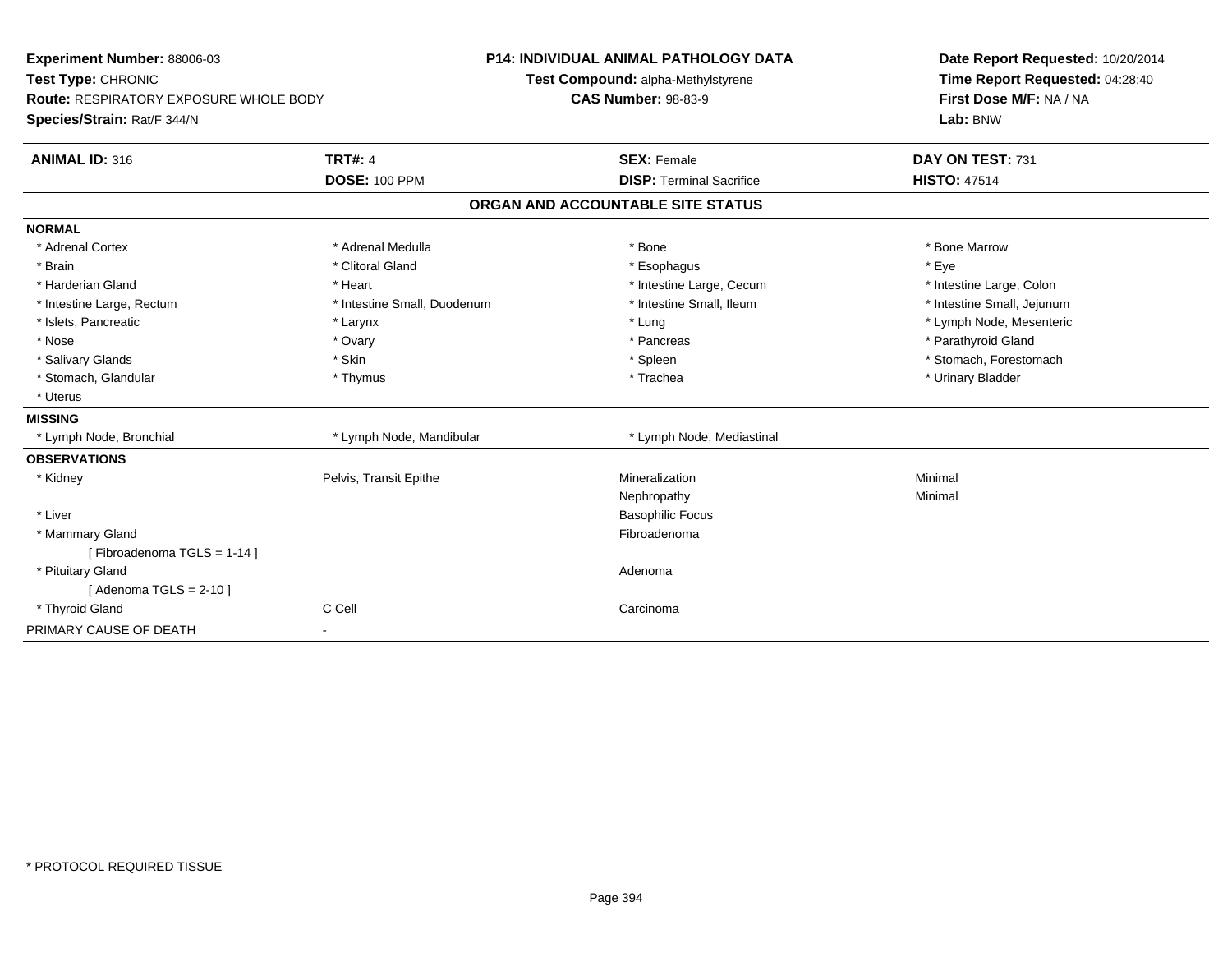| Experiment Number: 88006-03<br>Test Type: CHRONIC<br><b>Route: RESPIRATORY EXPOSURE WHOLE BODY</b><br>Species/Strain: Rat/F 344/N |                               | <b>P14: INDIVIDUAL ANIMAL PATHOLOGY DATA</b><br>Test Compound: alpha-Methylstyrene<br><b>CAS Number: 98-83-9</b> | Date Report Requested: 10/20/2014<br>Time Report Requested: 04:28:40<br>First Dose M/F: NA / NA<br>Lab: BNW |
|-----------------------------------------------------------------------------------------------------------------------------------|-------------------------------|------------------------------------------------------------------------------------------------------------------|-------------------------------------------------------------------------------------------------------------|
| <b>ANIMAL ID: 317</b>                                                                                                             | <b>TRT#: 4</b>                | <b>SEX: Female</b>                                                                                               | DAY ON TEST: 715                                                                                            |
|                                                                                                                                   | <b>DOSE: 100 PPM</b>          | <b>DISP:</b> Moribund Sacrifice                                                                                  | <b>HISTO: 47515</b>                                                                                         |
|                                                                                                                                   |                               | ORGAN AND ACCOUNTABLE SITE STATUS                                                                                |                                                                                                             |
| <b>NORMAL</b>                                                                                                                     |                               |                                                                                                                  |                                                                                                             |
| * Adrenal Medulla                                                                                                                 | * Bone                        | * Bone Marrow                                                                                                    | * Brain                                                                                                     |
| * Clitoral Gland                                                                                                                  | * Esophagus                   | * Eye                                                                                                            | * Harderian Gland                                                                                           |
| * Heart                                                                                                                           | * Intestine Large, Cecum      | * Intestine Large, Colon                                                                                         | * Intestine Large, Rectum                                                                                   |
| * Intestine Small, Duodenum                                                                                                       | * Intestine Small, Ileum      | * Intestine Small, Jejunum                                                                                       | * Islets, Pancreatic                                                                                        |
| * Larynx                                                                                                                          | * Lung                        | * Lymph Node, Mesenteric                                                                                         | * Mammary Gland                                                                                             |
| * Nose                                                                                                                            | * Ovary                       | * Pancreas                                                                                                       | * Parathyroid Gland                                                                                         |
| * Salivary Glands                                                                                                                 | * Skin                        | * Stomach, Glandular                                                                                             | * Thymus                                                                                                    |
| * Thyroid Gland                                                                                                                   | * Trachea                     | * Urinary Bladder                                                                                                | * Uterus                                                                                                    |
| <b>MISSING</b>                                                                                                                    |                               |                                                                                                                  |                                                                                                             |
| * Lymph Node, Bronchial                                                                                                           | * Lymph Node, Mandibular      |                                                                                                                  |                                                                                                             |
| <b>OBSERVATIONS</b>                                                                                                               |                               |                                                                                                                  |                                                                                                             |
| * Adrenal Cortex                                                                                                                  |                               | Vacuolization Cytoplasmic                                                                                        | Minimal                                                                                                     |
| * Kidney                                                                                                                          | Cortex                        | Infarct                                                                                                          |                                                                                                             |
|                                                                                                                                   |                               | Leukemia Mononuclear                                                                                             |                                                                                                             |
| [ Leukemia Mononuclear TGLS = 3-7 ]                                                                                               |                               |                                                                                                                  |                                                                                                             |
| * Liver                                                                                                                           |                               | Leukemia Mononuclear                                                                                             |                                                                                                             |
|                                                                                                                                   |                               | Vacuolization Cytoplasmic                                                                                        | Mild                                                                                                        |
| * Lymph Node, Mediastinal                                                                                                         |                               | Leukemia Mononuclear                                                                                             |                                                                                                             |
| Mesentery                                                                                                                         |                               | Necrosis                                                                                                         | Moderate                                                                                                    |
| [Necrosis TGLS = $4-14$ ]                                                                                                         |                               |                                                                                                                  |                                                                                                             |
| * Pituitary Gland                                                                                                                 |                               | Hyperplasia                                                                                                      | Marked                                                                                                      |
| [ Hyperplasia TGLS = 1-10 ]                                                                                                       |                               |                                                                                                                  |                                                                                                             |
| * Spleen                                                                                                                          |                               | Leukemia Mononuclear                                                                                             |                                                                                                             |
| [ Leukemia Mononuclear TGLS = 2-6 ]                                                                                               |                               |                                                                                                                  |                                                                                                             |
| * Stomach, Forestomach                                                                                                            |                               | Hyperplasia                                                                                                      | Squamous, Moderate                                                                                          |
|                                                                                                                                   |                               | Ulcer                                                                                                            | Moderate                                                                                                    |
| PRIMARY CAUSE OF DEATH                                                                                                            | - Spleen Leukemia Mononuclear |                                                                                                                  |                                                                                                             |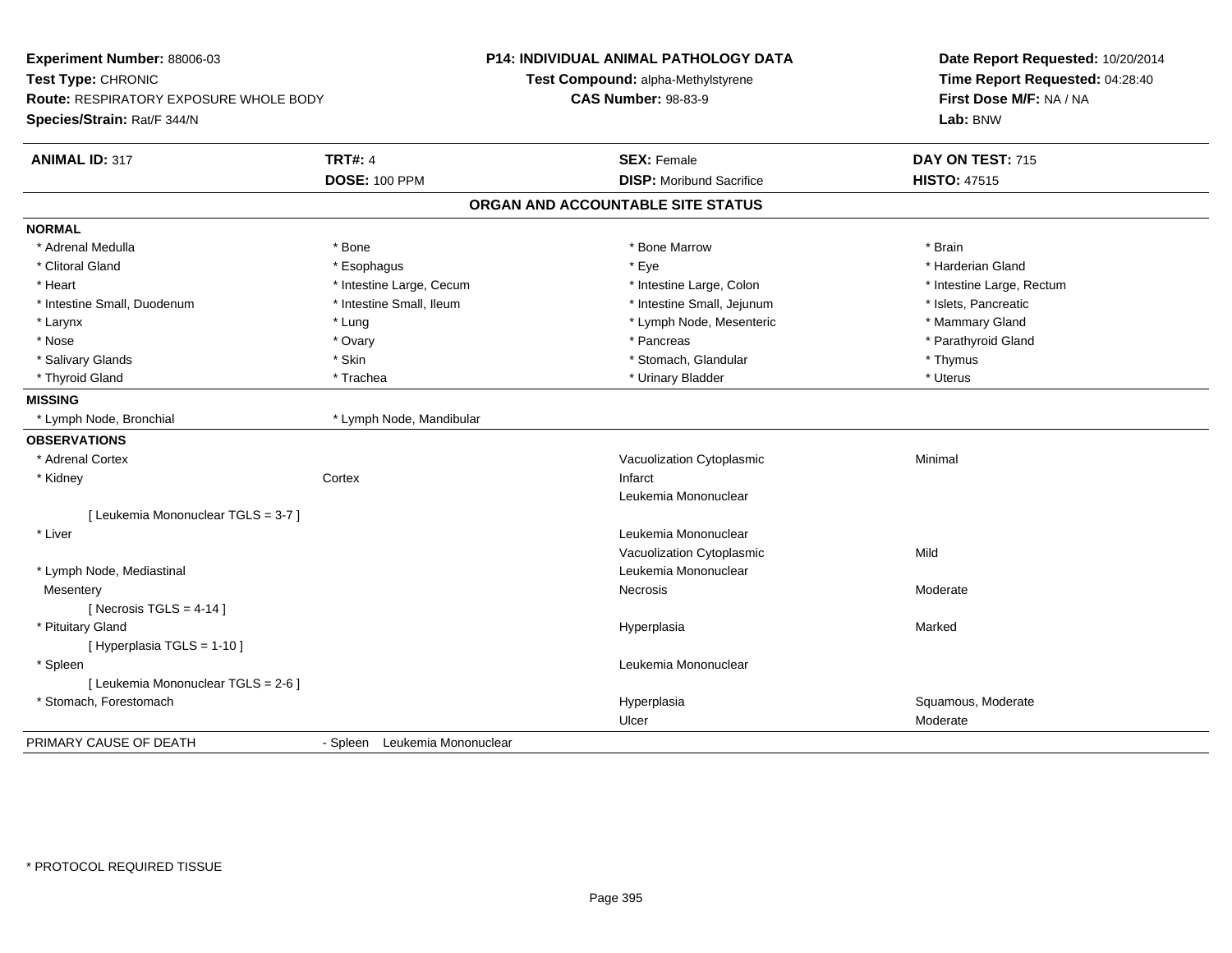| Experiment Number: 88006-03            |                             | P14: INDIVIDUAL ANIMAL PATHOLOGY DATA | Date Report Requested: 10/20/2014<br>Time Report Requested: 04:28:40 |
|----------------------------------------|-----------------------------|---------------------------------------|----------------------------------------------------------------------|
| Test Type: CHRONIC                     |                             | Test Compound: alpha-Methylstyrene    |                                                                      |
| Route: RESPIRATORY EXPOSURE WHOLE BODY |                             | <b>CAS Number: 98-83-9</b>            | First Dose M/F: NA / NA                                              |
| Species/Strain: Rat/F 344/N            |                             |                                       | Lab: BNW                                                             |
| <b>ANIMAL ID: 318</b>                  | <b>TRT#: 4</b>              | <b>SEX: Female</b>                    | DAY ON TEST: 731                                                     |
|                                        | <b>DOSE: 100 PPM</b>        | <b>DISP: Terminal Sacrifice</b>       | <b>HISTO: 47516</b>                                                  |
|                                        |                             | ORGAN AND ACCOUNTABLE SITE STATUS     |                                                                      |
| <b>NORMAL</b>                          |                             |                                       |                                                                      |
| * Adrenal Cortex                       | * Adrenal Medulla           | * Bone                                | * Bone Marrow                                                        |
| * Brain                                | * Clitoral Gland            | * Esophagus                           | * Eye                                                                |
| * Harderian Gland                      | * Heart                     | * Intestine Large, Cecum              | * Intestine Large, Colon                                             |
| * Intestine Large, Rectum              | * Intestine Small, Duodenum | * Intestine Small, Ileum              | * Intestine Small, Jejunum                                           |
| * Islets, Pancreatic                   | * Larynx                    | * Lymph Node, Mediastinal             | * Lymph Node, Mesenteric                                             |
| * Ovary                                | * Pancreas                  | * Parathyroid Gland                   | * Pituitary Gland                                                    |
| * Salivary Glands                      | * Skin                      | * Spleen                              | * Stomach, Forestomach                                               |
| * Stomach, Glandular                   | * Thymus                    | * Trachea                             | * Urinary Bladder                                                    |
| <b>MISSING</b>                         |                             |                                       |                                                                      |
| * Lymph Node, Bronchial                | * Lymph Node, Mandibular    |                                       |                                                                      |
| <b>OBSERVATIONS</b>                    |                             |                                       |                                                                      |
| * Kidney                               | Pelvis, Transit Epithe      | Mineralization                        | Minimal                                                              |
|                                        |                             | Nephropathy                           | Minimal                                                              |
| * Liver                                |                             | <b>Basophilic Focus</b>               | Multiple                                                             |
| * Lung                                 | <b>Alveolus</b>             | <b>Infiltration Cellular</b>          | Histiocyte, Minimal                                                  |
| * Mammary Gland                        |                             | Fibroadenoma                          | Multiple                                                             |
| [Fibroadenoma TGLS = $1,5-14+15$ ]     |                             |                                       |                                                                      |
| Mesentery                              |                             | Necrosis                              | Moderate                                                             |
| [Necrosis TGLS = $4-15$ ]              |                             |                                       |                                                                      |
| * Nose                                 | Olfactory Epi               | Hyperplasia                           | <b>Basal Cell, Minimal</b>                                           |
| Pleura                                 |                             | Inflammation                          | Chronic, Minimal                                                     |
| * Thyroid Gland                        | C Cell                      | Hyperplasia                           | Moderate                                                             |
| * Uterus                               |                             | Hemorrhage                            | Marked                                                               |
|                                        | Endometrium                 | Hyperplasia                           | Moderate                                                             |
| [Hemorrhage TGLS = $2-10$ ]            |                             |                                       |                                                                      |
| PRIMARY CAUSE OF DEATH                 | $\overline{a}$              |                                       |                                                                      |
|                                        |                             |                                       |                                                                      |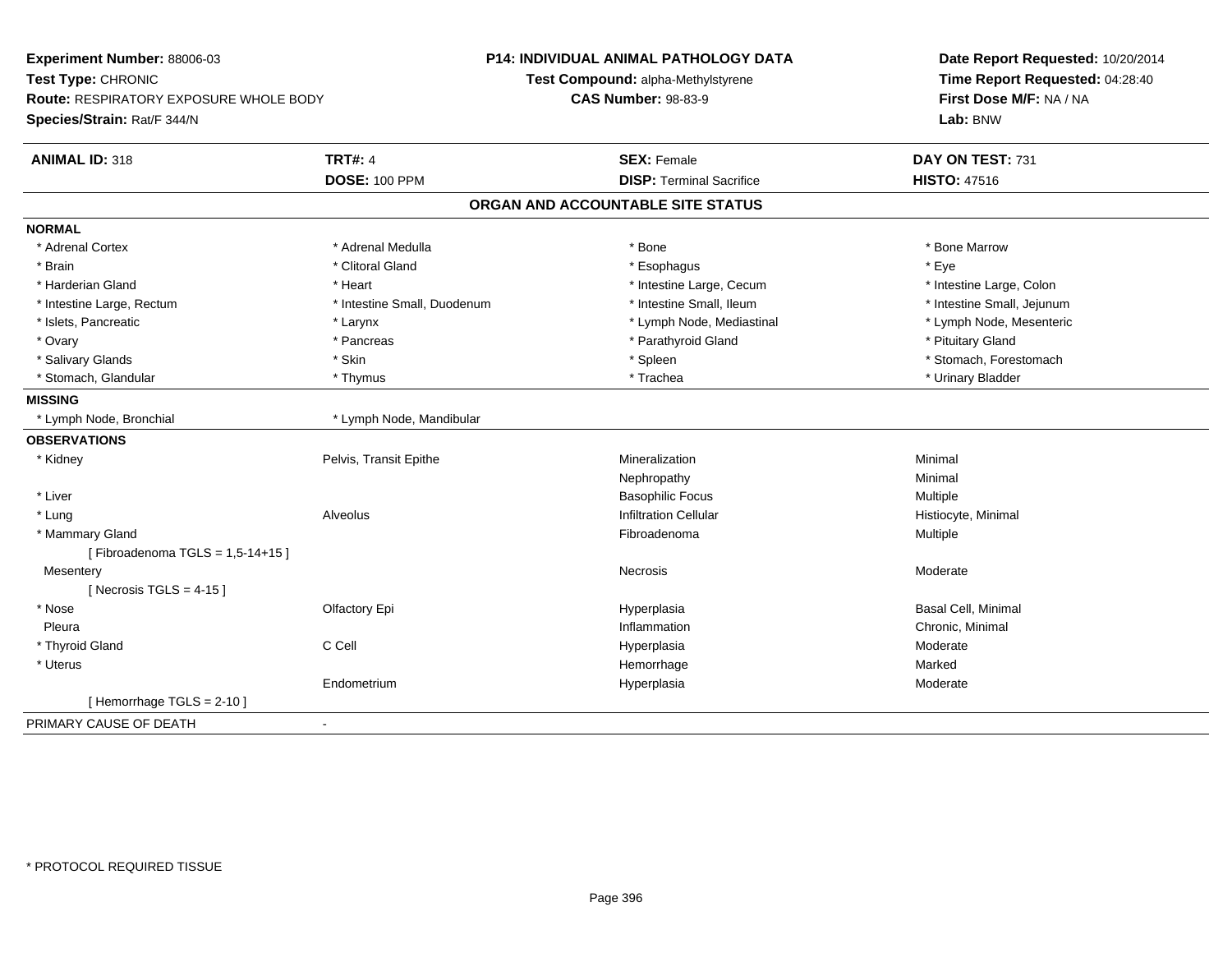| Experiment Number: 88006-03            |                                  | <b>P14: INDIVIDUAL ANIMAL PATHOLOGY DATA</b> | Date Report Requested: 10/20/2014<br>Time Report Requested: 04:28:40 |
|----------------------------------------|----------------------------------|----------------------------------------------|----------------------------------------------------------------------|
| Test Type: CHRONIC                     |                                  | Test Compound: alpha-Methylstyrene           |                                                                      |
| Route: RESPIRATORY EXPOSURE WHOLE BODY |                                  | <b>CAS Number: 98-83-9</b>                   | First Dose M/F: NA / NA                                              |
| Species/Strain: Rat/F 344/N            |                                  |                                              | Lab: BNW                                                             |
| <b>ANIMAL ID: 319</b>                  | <b>TRT#: 4</b>                   | <b>SEX: Female</b>                           | DAY ON TEST: 649                                                     |
|                                        | <b>DOSE: 100 PPM</b>             | <b>DISP:</b> Moribund Sacrifice              | <b>HISTO: 47517</b>                                                  |
|                                        |                                  | ORGAN AND ACCOUNTABLE SITE STATUS            |                                                                      |
| <b>NORMAL</b>                          |                                  |                                              |                                                                      |
| * Adrenal Medulla                      | * Bone                           | * Bone Marrow                                | * Brain                                                              |
| * Clitoral Gland                       | * Esophagus                      | * Eye                                        | * Harderian Gland                                                    |
| * Heart                                | * Intestine Large, Cecum         | * Intestine Large, Colon                     | * Intestine Large, Rectum                                            |
| * Intestine Small, Duodenum            | * Intestine Small, Ileum         | * Intestine Small, Jejunum                   | * Islets, Pancreatic                                                 |
| * Larynx                               | * Lymph Node, Mediastinal        | * Lymph Node, Mesenteric                     | * Mammary Gland                                                      |
| * Ovary                                | * Pancreas                       | * Parathyroid Gland                          | * Salivary Glands                                                    |
| * Spleen                               | * Stomach, Forestomach           | * Stomach, Glandular                         | * Thymus                                                             |
| * Trachea                              | * Urinary Bladder                | * Uterus                                     |                                                                      |
| <b>MISSING</b>                         |                                  |                                              |                                                                      |
| * Lymph Node, Bronchial                | * Lymph Node, Mandibular         |                                              |                                                                      |
| <b>OBSERVATIONS</b>                    |                                  |                                              |                                                                      |
| * Adrenal Cortex                       |                                  | Vacuolization Cytoplasmic                    | Mild                                                                 |
| * Kidney                               |                                  | Nephropathy                                  | Minimal                                                              |
| * Liver                                |                                  | <b>Basophilic Focus</b>                      |                                                                      |
| * Lung                                 |                                  | Carcinoma                                    | Metastatic (Thyroid Gland)                                           |
|                                        | <b>Bronchiole</b>                | Foreign Body                                 |                                                                      |
|                                        |                                  | Inflammation                                 | Granulomatous, Moderate                                              |
| [Carcinoma TGLS = $5-4$ ]              |                                  |                                              |                                                                      |
| Lymph Node                             | Deep Cervical                    | Carcinoma                                    | Metastatic (Thyroid Gland)                                           |
| [Carcinoma TGLS = $3-15$ ]             |                                  |                                              |                                                                      |
| * Nose                                 | Olfactory Epi                    | Degeneration                                 | Minimal                                                              |
|                                        | Olfactory Epi                    | Hyperplasia                                  | Basal Cell, Minimal                                                  |
| * Pituitary Gland                      |                                  | Adenoma                                      |                                                                      |
| [Adenoma TGLS = $2-10$ ]               |                                  |                                              |                                                                      |
| * Skin                                 |                                  | Keratoacanthoma                              |                                                                      |
| [Keratoacanthoma TGLS = 4-16]          |                                  |                                              |                                                                      |
| * Thyroid Gland                        | C Cell                           | Adenoma                                      |                                                                      |
|                                        | C Cell                           | Carcinoma                                    |                                                                      |
| [Carcinoma TGLS = 1-14]                |                                  |                                              |                                                                      |
| PRIMARY CAUSE OF DEATH                 | - Thyroid Gland C Cell Carcinoma |                                              |                                                                      |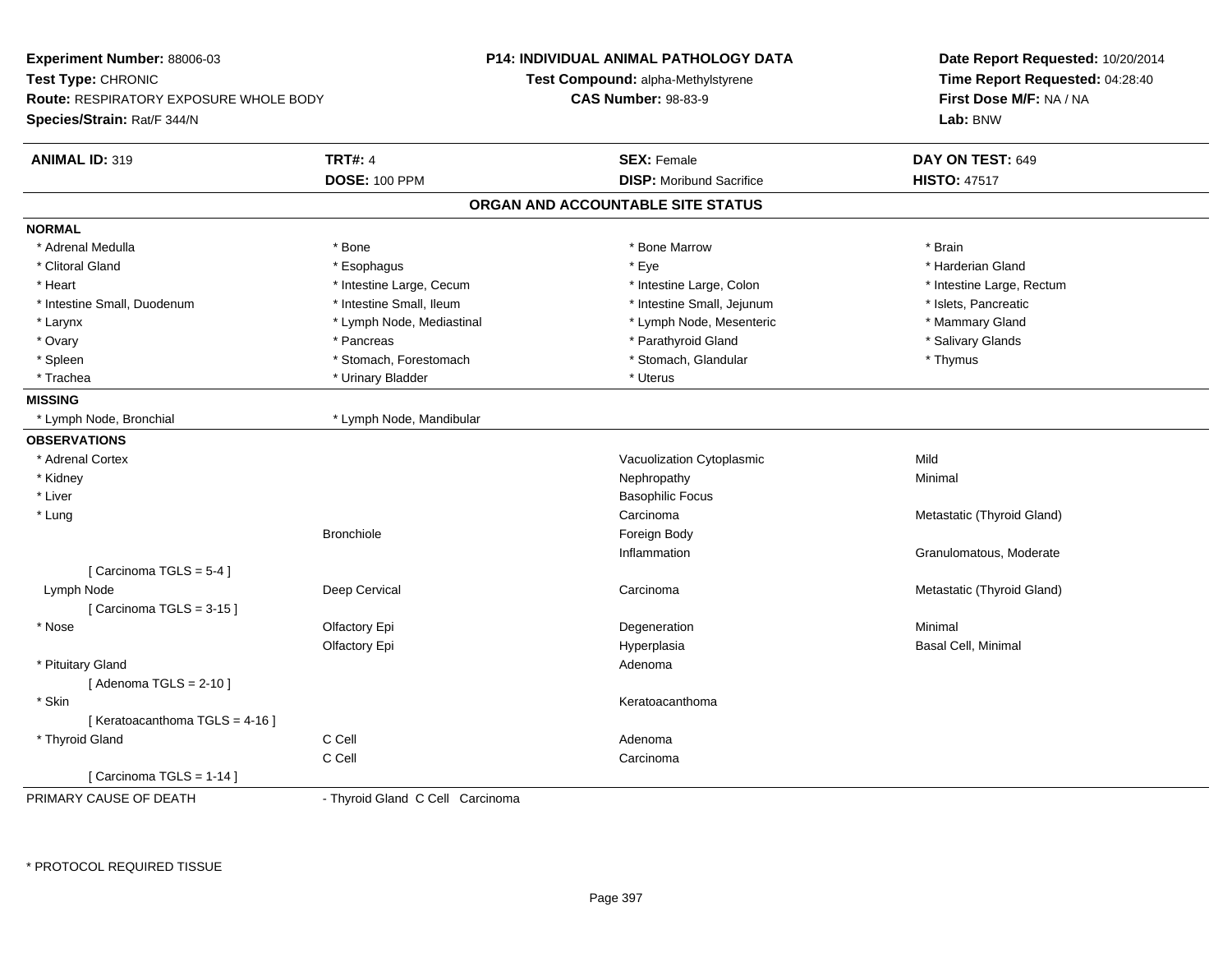| <b>Experiment Number: 88006-03</b><br>Test Type: CHRONIC<br><b>Route: RESPIRATORY EXPOSURE WHOLE BODY</b><br>Species/Strain: Rat/F 344/N |                           | <b>P14: INDIVIDUAL ANIMAL PATHOLOGY DATA</b><br>Test Compound: alpha-Methylstyrene<br><b>CAS Number: 98-83-9</b> | Date Report Requested: 10/20/2014<br>Time Report Requested: 04:28:40<br>First Dose M/F: NA / NA<br>Lab: BNW |
|------------------------------------------------------------------------------------------------------------------------------------------|---------------------------|------------------------------------------------------------------------------------------------------------------|-------------------------------------------------------------------------------------------------------------|
| <b>TRT#: 4</b><br><b>ANIMAL ID: 319</b><br><b>DOSE: 100 PPM</b>                                                                          |                           | <b>SEX:</b> Female<br><b>DISP:</b> Moribund Sacrifice                                                            | <b>DAY ON TEST: 649</b><br><b>HISTO: 47517</b>                                                              |
|                                                                                                                                          |                           | ORGAN AND ACCOUNTABLE SITE STATUS                                                                                |                                                                                                             |
| CONTRIBUTORY CAUSE OF DEATH                                                                                                              | - Pituitary Gland Adenoma |                                                                                                                  |                                                                                                             |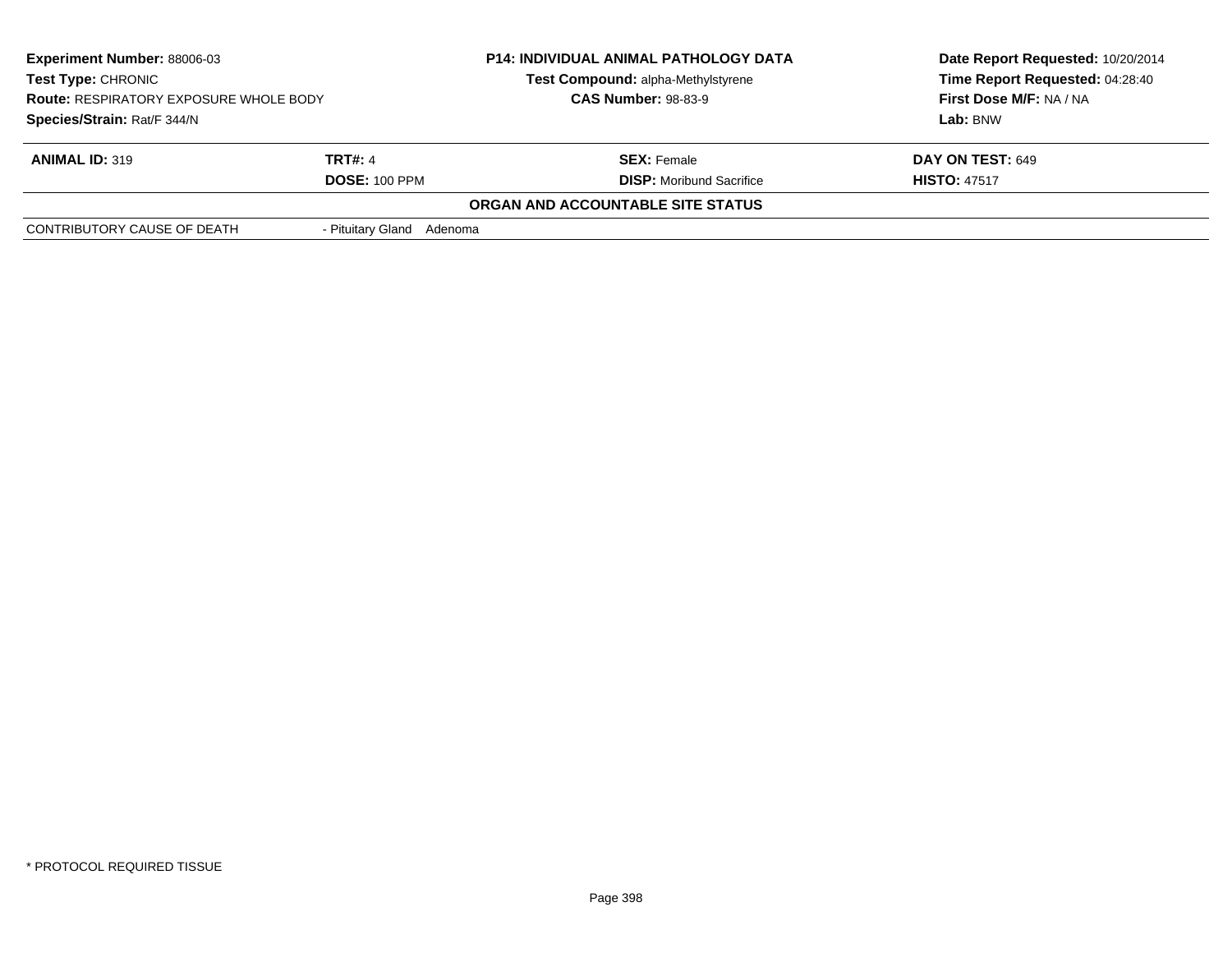| Experiment Number: 88006-03<br>Test Type: CHRONIC<br>Route: RESPIRATORY EXPOSURE WHOLE BODY<br>Species/Strain: Rat/F 344/N |                             | P14: INDIVIDUAL ANIMAL PATHOLOGY DATA<br>Test Compound: alpha-Methylstyrene<br><b>CAS Number: 98-83-9</b> | Date Report Requested: 10/20/2014<br>Time Report Requested: 04:28:40<br>First Dose M/F: NA / NA<br>Lab: BNW |
|----------------------------------------------------------------------------------------------------------------------------|-----------------------------|-----------------------------------------------------------------------------------------------------------|-------------------------------------------------------------------------------------------------------------|
| <b>ANIMAL ID: 320</b>                                                                                                      | <b>TRT#: 4</b>              | <b>SEX: Female</b>                                                                                        | DAY ON TEST: 642                                                                                            |
|                                                                                                                            | <b>DOSE: 100 PPM</b>        | <b>DISP:</b> Moribund Sacrifice                                                                           | <b>HISTO: 47518</b>                                                                                         |
|                                                                                                                            |                             | ORGAN AND ACCOUNTABLE SITE STATUS                                                                         |                                                                                                             |
| <b>NORMAL</b>                                                                                                              |                             |                                                                                                           |                                                                                                             |
| * Adrenal Cortex                                                                                                           | * Adrenal Medulla           | * Bone                                                                                                    | * Bone Marrow                                                                                               |
| * Brain                                                                                                                    | * Clitoral Gland            | * Esophagus                                                                                               | * Eye                                                                                                       |
| * Harderian Gland                                                                                                          | * Heart                     | * Intestine Large, Cecum                                                                                  | * Intestine Large, Colon                                                                                    |
| * Intestine Large, Rectum                                                                                                  | * Intestine Small, Duodenum | * Intestine Small, Ileum                                                                                  | * Intestine Small, Jejunum                                                                                  |
| * Islets, Pancreatic                                                                                                       | * Larynx                    | * Liver                                                                                                   | * Lymph Node, Mesenteric                                                                                    |
| * Nose                                                                                                                     | * Ovary                     | * Pancreas                                                                                                | * Parathyroid Gland                                                                                         |
| * Salivary Glands                                                                                                          | * Skin                      | * Spleen                                                                                                  | * Stomach, Forestomach                                                                                      |
| * Stomach, Glandular                                                                                                       | * Thymus                    | * Thyroid Gland                                                                                           | * Trachea                                                                                                   |
| * Urinary Bladder                                                                                                          | * Uterus                    |                                                                                                           |                                                                                                             |
| <b>MISSING</b>                                                                                                             |                             |                                                                                                           |                                                                                                             |
| * Lymph Node, Bronchial                                                                                                    | * Lymph Node, Mandibular    | * Lymph Node, Mediastinal                                                                                 |                                                                                                             |
| <b>OBSERVATIONS</b>                                                                                                        |                             |                                                                                                           |                                                                                                             |
| * Kidney                                                                                                                   | Papilla                     | Mineralization                                                                                            | Minimal                                                                                                     |
|                                                                                                                            | Pelvis, Transit Epithe      | Mineralization                                                                                            | Minimal                                                                                                     |
| * Lung                                                                                                                     | Alveolus                    | <b>Infiltration Cellular</b>                                                                              | Histiocyte, Minimal                                                                                         |
| * Mammary Gland                                                                                                            |                             | Fibroadenoma                                                                                              |                                                                                                             |
| [Fibroadenoma TGLS = $2-14+15$ ]                                                                                           |                             |                                                                                                           |                                                                                                             |
| Mesentery                                                                                                                  |                             | <b>Necrosis</b>                                                                                           | Moderate                                                                                                    |
| [ Necrosis TGLS = $4-16$ ]                                                                                                 |                             |                                                                                                           |                                                                                                             |
| * Pituitary Gland                                                                                                          |                             | Adenoma                                                                                                   |                                                                                                             |
| [Adenoma TGLS = $3-10$ ]                                                                                                   |                             |                                                                                                           |                                                                                                             |
| Pleura                                                                                                                     |                             | Inflammation                                                                                              | Chronic, Minimal                                                                                            |
| PRIMARY CAUSE OF DEATH                                                                                                     | - Pituitary Gland Adenoma   |                                                                                                           |                                                                                                             |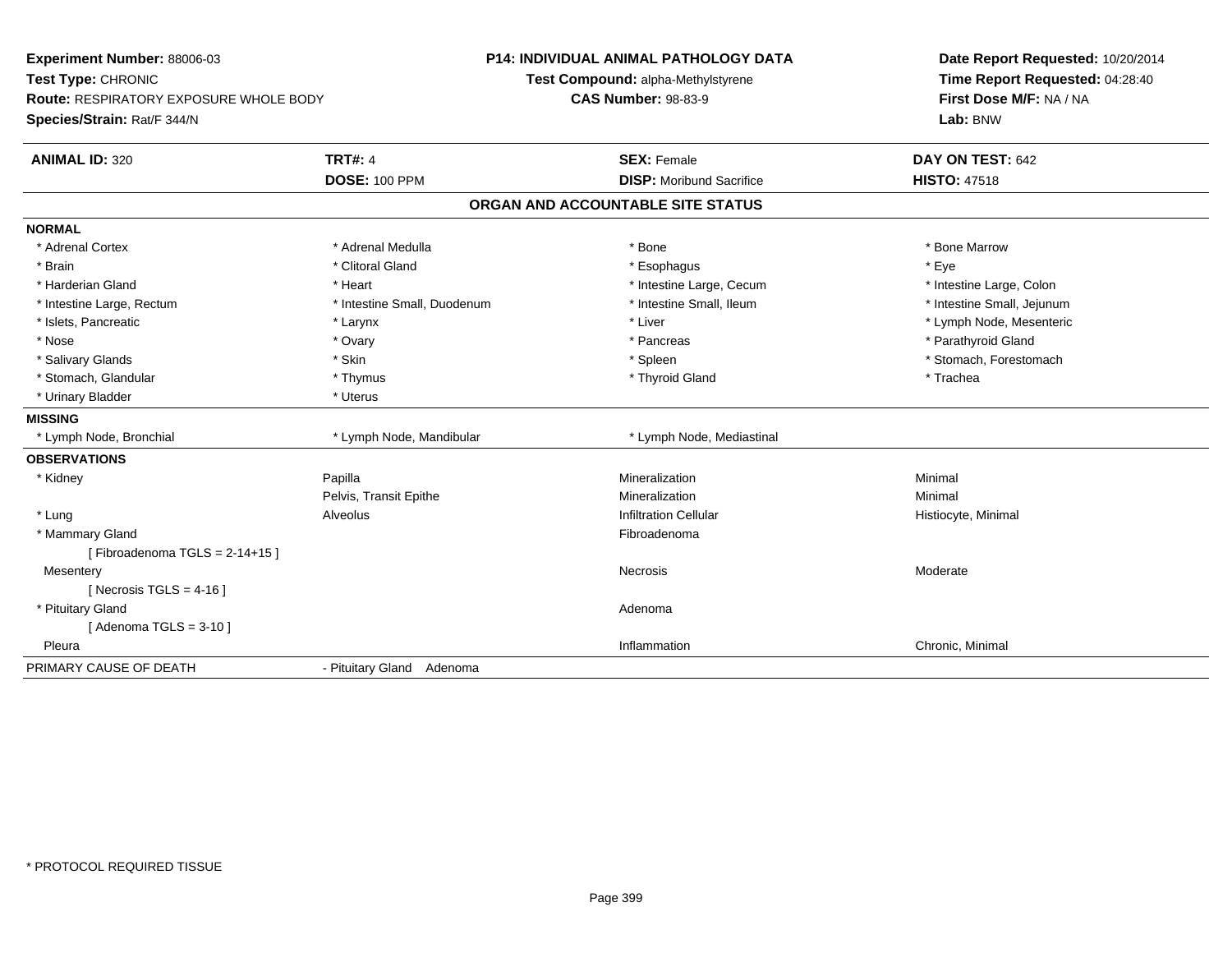| Experiment Number: 88006-03<br>Test Type: CHRONIC<br>Route: RESPIRATORY EXPOSURE WHOLE BODY<br>Species/Strain: Rat/F 344/N |                             | <b>P14: INDIVIDUAL ANIMAL PATHOLOGY DATA</b><br>Test Compound: alpha-Methylstyrene<br><b>CAS Number: 98-83-9</b> | Date Report Requested: 10/20/2014<br>Time Report Requested: 04:28:40<br>First Dose M/F: NA / NA<br>Lab: BNW |
|----------------------------------------------------------------------------------------------------------------------------|-----------------------------|------------------------------------------------------------------------------------------------------------------|-------------------------------------------------------------------------------------------------------------|
| <b>ANIMAL ID: 321</b>                                                                                                      | <b>TRT#: 4</b>              | <b>SEX: Female</b>                                                                                               | DAY ON TEST: 731                                                                                            |
|                                                                                                                            | <b>DOSE: 100 PPM</b>        | <b>DISP: Terminal Sacrifice</b>                                                                                  | <b>HISTO: 47519</b>                                                                                         |
|                                                                                                                            |                             | ORGAN AND ACCOUNTABLE SITE STATUS                                                                                |                                                                                                             |
| <b>NORMAL</b>                                                                                                              |                             |                                                                                                                  |                                                                                                             |
| * Adrenal Cortex                                                                                                           | * Adrenal Medulla           | * Bone                                                                                                           | * Bone Marrow                                                                                               |
| * Brain                                                                                                                    | * Clitoral Gland            | * Esophagus                                                                                                      | * Eye                                                                                                       |
| * Harderian Gland                                                                                                          | * Heart                     | * Intestine Large, Cecum                                                                                         | * Intestine Large, Colon                                                                                    |
| * Intestine Large, Rectum                                                                                                  | * Intestine Small, Duodenum | * Intestine Small, Ileum                                                                                         | * Intestine Small, Jejunum                                                                                  |
| * Islets, Pancreatic                                                                                                       | * Larynx                    | * Lung                                                                                                           | * Lymph Node, Mesenteric                                                                                    |
| * Mammary Gland                                                                                                            | * Nose                      | * Ovary                                                                                                          | * Pancreas                                                                                                  |
| * Parathyroid Gland                                                                                                        | * Salivary Glands           | * Skin                                                                                                           | * Stomach, Forestomach                                                                                      |
| * Stomach, Glandular                                                                                                       | * Thymus                    | * Trachea                                                                                                        | * Uterus                                                                                                    |
| <b>MISSING</b>                                                                                                             |                             |                                                                                                                  |                                                                                                             |
| * Lymph Node, Bronchial                                                                                                    | * Lymph Node, Mandibular    |                                                                                                                  |                                                                                                             |
| <b>INSUFFICIENT TISSUE</b>                                                                                                 |                             |                                                                                                                  |                                                                                                             |
| * Lymph Node, Mediastinal                                                                                                  |                             |                                                                                                                  |                                                                                                             |
| <b>OBSERVATIONS</b>                                                                                                        |                             |                                                                                                                  |                                                                                                             |
| * Kidney                                                                                                                   |                             | Nephropathy                                                                                                      | Minimal                                                                                                     |
| * Liver                                                                                                                    |                             | <b>Basophilic Focus</b>                                                                                          | Multiple                                                                                                    |
|                                                                                                                            |                             | Leukemia Mononuclear                                                                                             |                                                                                                             |
| [ Leukemia Mononuclear TGLS = 2-6 ]                                                                                        |                             |                                                                                                                  |                                                                                                             |
| * Pituitary Gland                                                                                                          |                             | Adenoma                                                                                                          |                                                                                                             |
| [Adenoma TGLS = $1-10$ ]                                                                                                   |                             |                                                                                                                  |                                                                                                             |
| * Spleen                                                                                                                   |                             | Leukemia Mononuclear                                                                                             |                                                                                                             |
| * Thyroid Gland                                                                                                            | C Cell                      | Adenoma                                                                                                          |                                                                                                             |
| * Urinary Bladder                                                                                                          | <b>Transit Epithe</b>       | Carcinoma                                                                                                        |                                                                                                             |
| [Carcinoma TGLS = $3-14$ ]                                                                                                 |                             |                                                                                                                  |                                                                                                             |
| PRIMARY CAUSE OF DEATH                                                                                                     | $\blacksquare$              |                                                                                                                  |                                                                                                             |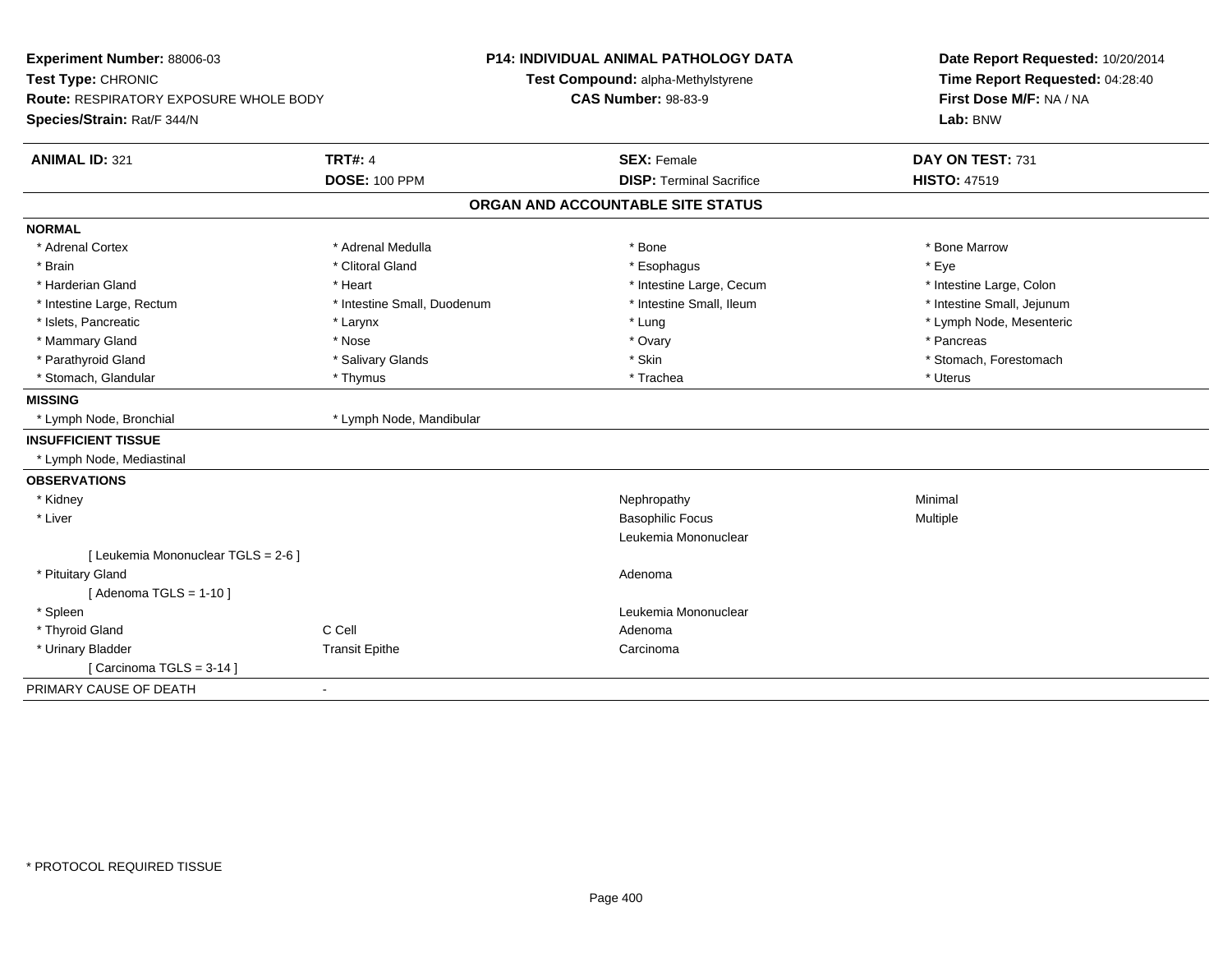| Experiment Number: 88006-03                             | <b>P14: INDIVIDUAL ANIMAL PATHOLOGY DATA</b> | Date Report Requested: 10/20/2014<br>Time Report Requested: 04:28:40 |  |
|---------------------------------------------------------|----------------------------------------------|----------------------------------------------------------------------|--|
| Test Type: CHRONIC                                      | Test Compound: alpha-Methylstyrene           |                                                                      |  |
| Route: RESPIRATORY EXPOSURE WHOLE BODY                  | <b>CAS Number: 98-83-9</b>                   | First Dose M/F: NA / NA                                              |  |
| Species/Strain: Rat/F 344/N                             |                                              | Lab: BNW                                                             |  |
| <b>TRT#: 4</b><br><b>ANIMAL ID: 322</b>                 | <b>SEX: Female</b>                           | DAY ON TEST: 732                                                     |  |
| <b>DOSE: 100 PPM</b>                                    | <b>DISP: Terminal Sacrifice</b>              | <b>HISTO: 47520</b>                                                  |  |
|                                                         | ORGAN AND ACCOUNTABLE SITE STATUS            |                                                                      |  |
| <b>NORMAL</b>                                           |                                              |                                                                      |  |
| * Adrenal Cortex<br>* Adrenal Medulla                   | * Bone                                       | * Bone Marrow                                                        |  |
| * Clitoral Gland<br>* Esophagus                         | * Eye                                        | * Harderian Gland                                                    |  |
| * Heart<br>* Intestine Large, Cecum                     | * Intestine Large, Colon                     | * Intestine Large, Rectum                                            |  |
| * Intestine Small, Duodenum<br>* Intestine Small, Ileum | * Intestine Small, Jejunum                   | * Islets, Pancreatic                                                 |  |
| * Lung<br>* Larynx                                      | * Lymph Node, Mesenteric                     | * Nose                                                               |  |
| * Pancreas<br>* Ovary                                   | * Parathyroid Gland                          | * Salivary Glands                                                    |  |
| * Skin<br>* Spleen                                      | * Stomach, Forestomach                       | * Stomach, Glandular                                                 |  |
| * Trachea<br>* Urinary Bladder                          | * Uterus                                     |                                                                      |  |
| <b>MISSING</b>                                          |                                              |                                                                      |  |
| * Lymph Node, Mandibular<br>* Lymph Node, Bronchial     | * Lymph Node, Mediastinal                    | * Thymus                                                             |  |
| <b>OBSERVATIONS</b>                                     |                                              |                                                                      |  |
| * Brain                                                 | Compression                                  | Marked                                                               |  |
| Pelvis, Transit Epithe<br>* Kidney                      | Hyperplasia                                  | Mild                                                                 |  |
| Pelvis, Transit Epithe                                  | Mineralization                               | Minimal                                                              |  |
|                                                         | Nephropathy                                  | Mild                                                                 |  |
| * Liver                                                 | <b>Basophilic Focus</b>                      | Multiple                                                             |  |
|                                                         | <b>Clear Cell Focus</b>                      |                                                                      |  |
| [Clear Cell Focus TGLS = 6-6]                           |                                              |                                                                      |  |
| * Mammary Gland                                         | Fibroadenoma                                 | Multiple                                                             |  |
| [Fibroadenoma TGLS = 1,3,4-14+15+9]                     |                                              |                                                                      |  |
| Mesentery                                               | Necrosis                                     | Moderate                                                             |  |
| [Necrosis TGLS = $5-7$ ]                                |                                              |                                                                      |  |
| * Pituitary Gland                                       | Adenoma                                      |                                                                      |  |
| [Adenoma TGLS = $2-10$ ]                                |                                              |                                                                      |  |
| * Thyroid Gland<br><b>Follicular Cel</b>                | Adenoma                                      |                                                                      |  |
| PRIMARY CAUSE OF DEATH                                  |                                              |                                                                      |  |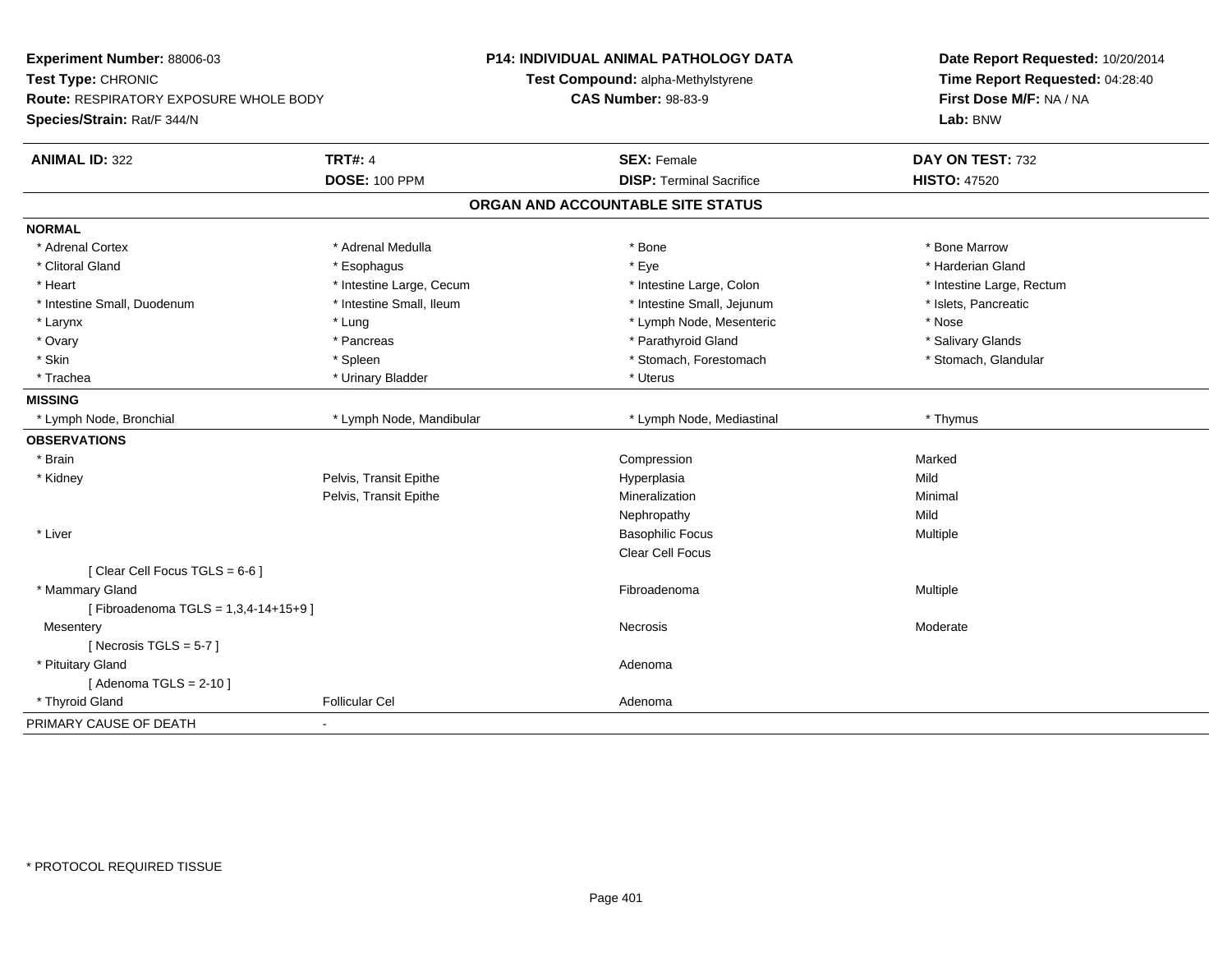| Experiment Number: 88006-03<br>Test Type: CHRONIC<br>Route: RESPIRATORY EXPOSURE WHOLE BODY<br>Species/Strain: Rat/F 344/N |                            | <b>P14: INDIVIDUAL ANIMAL PATHOLOGY DATA</b><br>Test Compound: alpha-Methylstyrene<br><b>CAS Number: 98-83-9</b> | Date Report Requested: 10/20/2014<br>Time Report Requested: 04:28:40<br>First Dose M/F: NA / NA<br>Lab: BNW |
|----------------------------------------------------------------------------------------------------------------------------|----------------------------|------------------------------------------------------------------------------------------------------------------|-------------------------------------------------------------------------------------------------------------|
| <b>ANIMAL ID: 323</b>                                                                                                      | <b>TRT#: 4</b>             | <b>SEX: Female</b>                                                                                               | DAY ON TEST: 561                                                                                            |
|                                                                                                                            | <b>DOSE: 100 PPM</b>       | <b>DISP:</b> Moribund Sacrifice                                                                                  | <b>HISTO: 47521</b>                                                                                         |
|                                                                                                                            |                            | ORGAN AND ACCOUNTABLE SITE STATUS                                                                                |                                                                                                             |
| <b>NORMAL</b>                                                                                                              |                            |                                                                                                                  |                                                                                                             |
| * Adrenal Medulla                                                                                                          | * Bone                     | * Bone Marrow                                                                                                    | * Clitoral Gland                                                                                            |
| * Esophagus                                                                                                                | * Eye                      | * Harderian Gland                                                                                                | * Heart                                                                                                     |
| * Intestine Large, Cecum                                                                                                   | * Intestine Large, Colon   | * Intestine Large, Rectum                                                                                        | * Intestine Small, Duodenum                                                                                 |
| * Intestine Small, Ileum                                                                                                   | * Intestine Small, Jejunum | * Islets, Pancreatic                                                                                             | * Larynx                                                                                                    |
| * Lymph Node, Bronchial                                                                                                    | * Lymph Node, Mesenteric   | * Mammary Gland                                                                                                  | * Ovary                                                                                                     |
| * Pancreas                                                                                                                 | * Parathyroid Gland        | * Salivary Glands                                                                                                | * Skin                                                                                                      |
| * Spleen                                                                                                                   | * Stomach, Forestomach     | * Stomach, Glandular                                                                                             | * Thymus                                                                                                    |
| * Thyroid Gland                                                                                                            | * Trachea                  | * Urinary Bladder                                                                                                | * Uterus                                                                                                    |
| <b>MISSING</b>                                                                                                             |                            |                                                                                                                  |                                                                                                             |
| * Lymph Node, Mandibular                                                                                                   | * Lymph Node, Mediastinal  |                                                                                                                  |                                                                                                             |
| <b>OBSERVATIONS</b>                                                                                                        |                            |                                                                                                                  |                                                                                                             |
| * Adrenal Cortex                                                                                                           |                            | Hyperplasia                                                                                                      | Moderate                                                                                                    |
|                                                                                                                            |                            | Vacuolization Cytoplasmic                                                                                        | Moderate                                                                                                    |
| * Brain                                                                                                                    |                            | Compression                                                                                                      | Marked                                                                                                      |
| * Kidney                                                                                                                   | Pelvis, Transit Epithe     | Mineralization                                                                                                   | Minimal                                                                                                     |
|                                                                                                                            |                            | Nephropathy                                                                                                      | Minimal                                                                                                     |
| * Liver                                                                                                                    |                            | <b>Basophilic Focus</b>                                                                                          |                                                                                                             |
|                                                                                                                            |                            | Hepatodiaphragmatic Nodule                                                                                       | Marked                                                                                                      |
| [ Hepatodiaphragmatic Nodule TGLS = 2-14 ]                                                                                 |                            |                                                                                                                  |                                                                                                             |
| * Lung                                                                                                                     | Alveolus                   | <b>Infiltration Cellular</b>                                                                                     | Histiocyte, Minimal                                                                                         |
| Mesentery                                                                                                                  |                            | <b>Necrosis</b>                                                                                                  | Moderate                                                                                                    |
| [Necrosis TGLS = $1-14$ ]                                                                                                  |                            |                                                                                                                  |                                                                                                             |
| * Nose                                                                                                                     | Olfactory Epi              | Hyperplasia                                                                                                      | Basal Cell, Minimal                                                                                         |
| * Pituitary Gland                                                                                                          |                            | Adenoma                                                                                                          |                                                                                                             |
| [Adenoma TGLS = $3-10$ ]                                                                                                   |                            |                                                                                                                  |                                                                                                             |
| Pleura                                                                                                                     |                            | Inflammation                                                                                                     | Chronic, Minimal                                                                                            |
| PRIMARY CAUSE OF DEATH                                                                                                     | - Pituitary Gland Adenoma  |                                                                                                                  |                                                                                                             |
| CONTRIBUTORY CAUSE OF DEATH                                                                                                | - Brain Compression        |                                                                                                                  |                                                                                                             |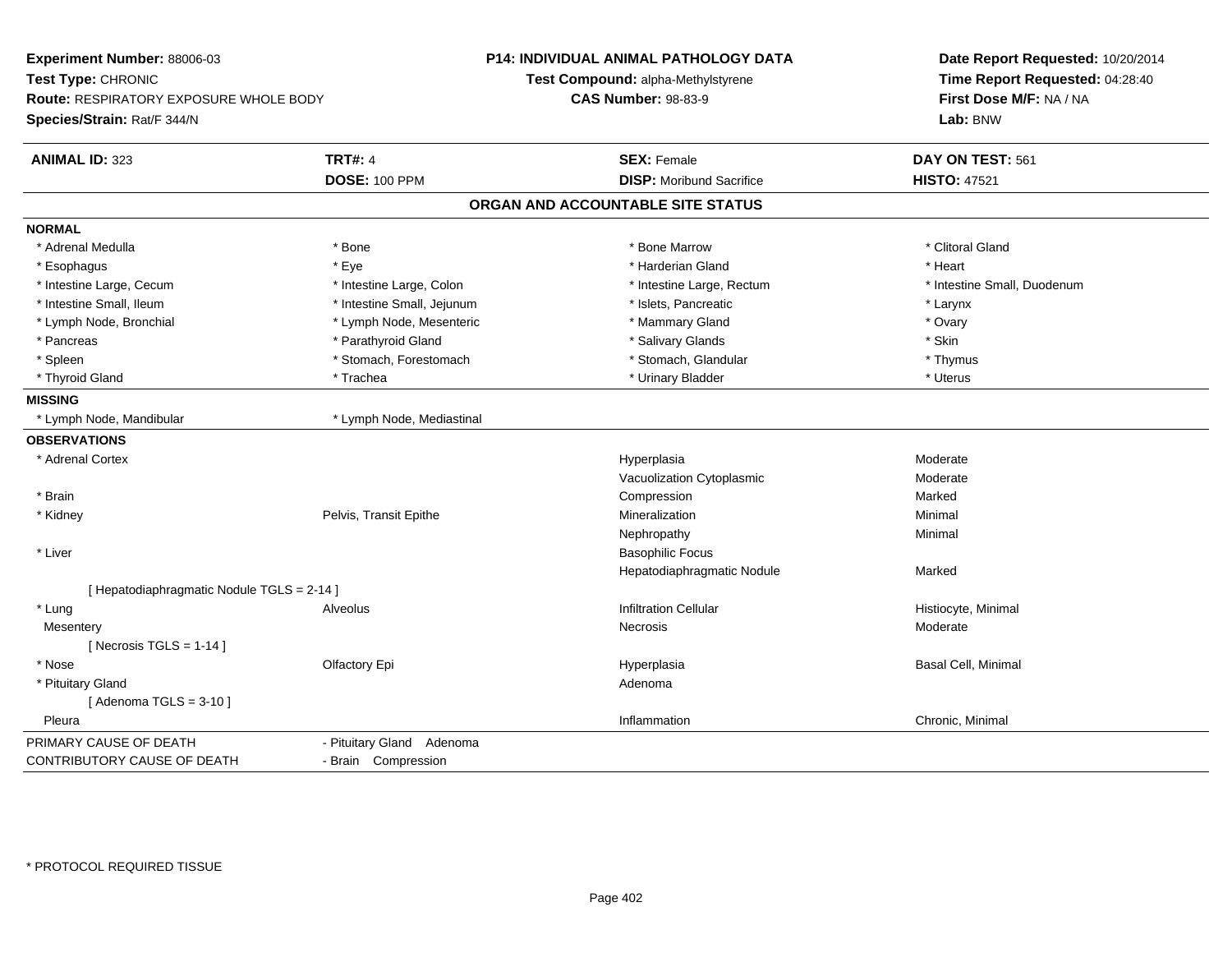| Experiment Number: 88006-03<br>Test Type: CHRONIC<br>Route: RESPIRATORY EXPOSURE WHOLE BODY<br>Species/Strain: Rat/F 344/N |                             | P14: INDIVIDUAL ANIMAL PATHOLOGY DATA<br>Test Compound: alpha-Methylstyrene<br><b>CAS Number: 98-83-9</b> | Date Report Requested: 10/20/2014<br>Time Report Requested: 04:28:40<br>First Dose M/F: NA / NA<br>Lab: BNW |
|----------------------------------------------------------------------------------------------------------------------------|-----------------------------|-----------------------------------------------------------------------------------------------------------|-------------------------------------------------------------------------------------------------------------|
|                                                                                                                            |                             |                                                                                                           |                                                                                                             |
| <b>ANIMAL ID: 324</b>                                                                                                      | <b>TRT#: 4</b>              | <b>SEX: Female</b>                                                                                        | DAY ON TEST: 732                                                                                            |
|                                                                                                                            | <b>DOSE: 100 PPM</b>        | <b>DISP: Terminal Sacrifice</b>                                                                           | <b>HISTO: 47522</b>                                                                                         |
|                                                                                                                            |                             | ORGAN AND ACCOUNTABLE SITE STATUS                                                                         |                                                                                                             |
| <b>NORMAL</b>                                                                                                              |                             |                                                                                                           |                                                                                                             |
| * Adrenal Cortex                                                                                                           | * Adrenal Medulla           | * Bone                                                                                                    | * Bone Marrow                                                                                               |
| * Brain                                                                                                                    | * Clitoral Gland            | * Esophagus                                                                                               | * Eye                                                                                                       |
| * Harderian Gland                                                                                                          | * Heart                     | * Intestine Large, Cecum                                                                                  | * Intestine Large, Colon                                                                                    |
| * Intestine Large, Rectum                                                                                                  | * Intestine Small, Duodenum | * Intestine Small, Ileum                                                                                  | * Intestine Small, Jejunum                                                                                  |
| * Islets, Pancreatic                                                                                                       | * Larynx                    | * Lymph Node, Mesenteric                                                                                  | * Ovary                                                                                                     |
| * Pancreas                                                                                                                 | * Parathyroid Gland         | * Salivary Glands                                                                                         | * Skin                                                                                                      |
| * Spleen                                                                                                                   | * Stomach, Forestomach      | * Stomach, Glandular                                                                                      | * Thymus                                                                                                    |
| * Trachea                                                                                                                  | * Urinary Bladder           |                                                                                                           |                                                                                                             |
| <b>MISSING</b>                                                                                                             |                             |                                                                                                           |                                                                                                             |
| * Lymph Node, Bronchial                                                                                                    | * Lymph Node, Mandibular    | * Lymph Node, Mediastinal                                                                                 |                                                                                                             |
| <b>OBSERVATIONS</b>                                                                                                        |                             |                                                                                                           |                                                                                                             |
| * Kidney                                                                                                                   | Pelvis, Transit Epithe      | Mineralization                                                                                            | Minimal                                                                                                     |
|                                                                                                                            |                             | Nephropathy                                                                                               | Mild                                                                                                        |
| * Liver                                                                                                                    |                             | <b>Basophilic Focus</b>                                                                                   |                                                                                                             |
| * Lung                                                                                                                     | Alveolus                    | <b>Infiltration Cellular</b>                                                                              | Histiocyte, Minimal                                                                                         |
| * Mammary Gland                                                                                                            |                             | Fibroadenoma                                                                                              |                                                                                                             |
| [Fibroadenoma TGLS = 1-14]                                                                                                 |                             |                                                                                                           |                                                                                                             |
| * Nose                                                                                                                     | Olfactory Epi               | Hyperplasia                                                                                               | <b>Basal Cell, Minimal</b>                                                                                  |
| * Pituitary Gland                                                                                                          |                             | Hyperplasia                                                                                               | Marked                                                                                                      |
| [ Hyperplasia TGLS = 2-10 ]                                                                                                |                             |                                                                                                           |                                                                                                             |
| * Thyroid Gland                                                                                                            | C Cell                      | Adenoma                                                                                                   |                                                                                                             |
| * Uterus                                                                                                                   |                             | Polyp Stromal                                                                                             |                                                                                                             |
| [Polyp Stromal TGLS = 3-10]                                                                                                |                             |                                                                                                           |                                                                                                             |
| PRIMARY CAUSE OF DEATH                                                                                                     | $\sim$                      |                                                                                                           |                                                                                                             |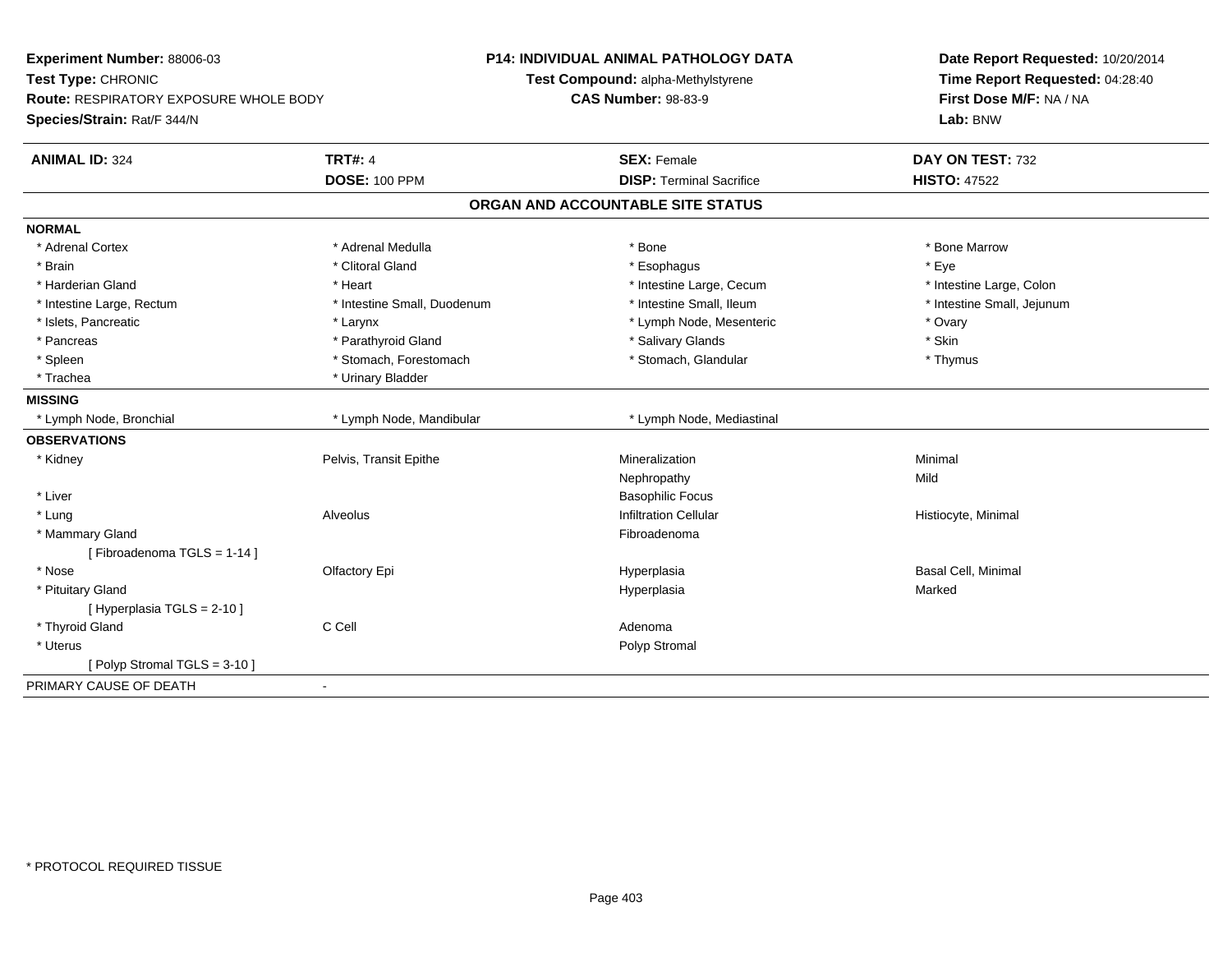| Experiment Number: 88006-03<br>Test Type: CHRONIC<br>Route: RESPIRATORY EXPOSURE WHOLE BODY<br>Species/Strain: Rat/F 344/N |                                  | P14: INDIVIDUAL ANIMAL PATHOLOGY DATA<br>Test Compound: alpha-Methylstyrene<br><b>CAS Number: 98-83-9</b> | Date Report Requested: 10/20/2014<br>Time Report Requested: 04:28:40<br>First Dose M/F: NA / NA<br>Lab: BNW |
|----------------------------------------------------------------------------------------------------------------------------|----------------------------------|-----------------------------------------------------------------------------------------------------------|-------------------------------------------------------------------------------------------------------------|
| <b>ANIMAL ID: 325</b>                                                                                                      | <b>TRT#: 4</b>                   | <b>SEX: Female</b>                                                                                        | DAY ON TEST: 663                                                                                            |
|                                                                                                                            | <b>DOSE: 100 PPM</b>             | <b>DISP: Moribund Sacrifice</b>                                                                           | <b>HISTO: 47523</b>                                                                                         |
|                                                                                                                            |                                  | ORGAN AND ACCOUNTABLE SITE STATUS                                                                         |                                                                                                             |
| <b>NORMAL</b>                                                                                                              |                                  |                                                                                                           |                                                                                                             |
| * Adrenal Medulla                                                                                                          | * Bone                           | * Bone Marrow                                                                                             | * Brain                                                                                                     |
| * Clitoral Gland                                                                                                           | * Esophagus                      | * Eye                                                                                                     | * Harderian Gland                                                                                           |
| * Heart                                                                                                                    | * Intestine Large, Cecum         | * Intestine Large, Colon                                                                                  | * Intestine Large, Rectum                                                                                   |
| * Intestine Small, Duodenum                                                                                                | * Intestine Small, Ileum         | * Intestine Small, Jejunum                                                                                | * Islets, Pancreatic                                                                                        |
| * Larynx                                                                                                                   | * Mammary Gland                  | * Nose                                                                                                    | * Ovary                                                                                                     |
| * Pancreas                                                                                                                 | * Parathyroid Gland              | * Salivary Glands                                                                                         | * Skin                                                                                                      |
| * Stomach, Forestomach                                                                                                     | * Stomach, Glandular             | * Trachea                                                                                                 | * Uterus                                                                                                    |
| <b>MISSING</b>                                                                                                             |                                  |                                                                                                           |                                                                                                             |
| * Lymph Node, Bronchial                                                                                                    | * Lymph Node, Mandibular         |                                                                                                           |                                                                                                             |
| <b>OBSERVATIONS</b>                                                                                                        |                                  |                                                                                                           |                                                                                                             |
| * Adrenal Cortex                                                                                                           |                                  | Vacuolization Cytoplasmic                                                                                 | Mild                                                                                                        |
| * Kidney                                                                                                                   |                                  | Leukemia Mononuclear                                                                                      |                                                                                                             |
|                                                                                                                            | Papilla                          | Mineralization                                                                                            | Minimal                                                                                                     |
| * Liver                                                                                                                    |                                  | Leukemia Mononuclear                                                                                      |                                                                                                             |
|                                                                                                                            |                                  | <b>Necrosis</b>                                                                                           | Marked                                                                                                      |
| [ Leukemia Mononuclear TGLS = 4,8-6 ]<br>[ Necrosis TGLS = $5,6-6+7$ ]                                                     |                                  |                                                                                                           |                                                                                                             |
| * Lung                                                                                                                     |                                  | Leukemia Mononuclear                                                                                      |                                                                                                             |
| * Lymph Node, Mediastinal                                                                                                  |                                  | Leukemia Mononuclear                                                                                      |                                                                                                             |
| [ Leukemia Mononuclear TGLS = 7-3 ]                                                                                        |                                  |                                                                                                           |                                                                                                             |
| * Lymph Node, Mesenteric                                                                                                   |                                  | Leukemia Mononuclear                                                                                      |                                                                                                             |
| * Pituitary Gland                                                                                                          |                                  | Cyst                                                                                                      | Marked                                                                                                      |
| [ $Cyst TGLS = 3-10$ ]                                                                                                     |                                  |                                                                                                           |                                                                                                             |
| * Spleen                                                                                                                   |                                  | Leukemia Mononuclear                                                                                      |                                                                                                             |
| * Thymus                                                                                                                   |                                  | Leukemia Mononuclear                                                                                      |                                                                                                             |
| * Thyroid Gland                                                                                                            | C Cell                           | Adenoma                                                                                                   |                                                                                                             |
| * Urinary Bladder                                                                                                          | Serosa                           | Edema                                                                                                     | Marked                                                                                                      |
| PRIMARY CAUSE OF DEATH                                                                                                     | Leukemia Mononuclear<br>- Spleen |                                                                                                           |                                                                                                             |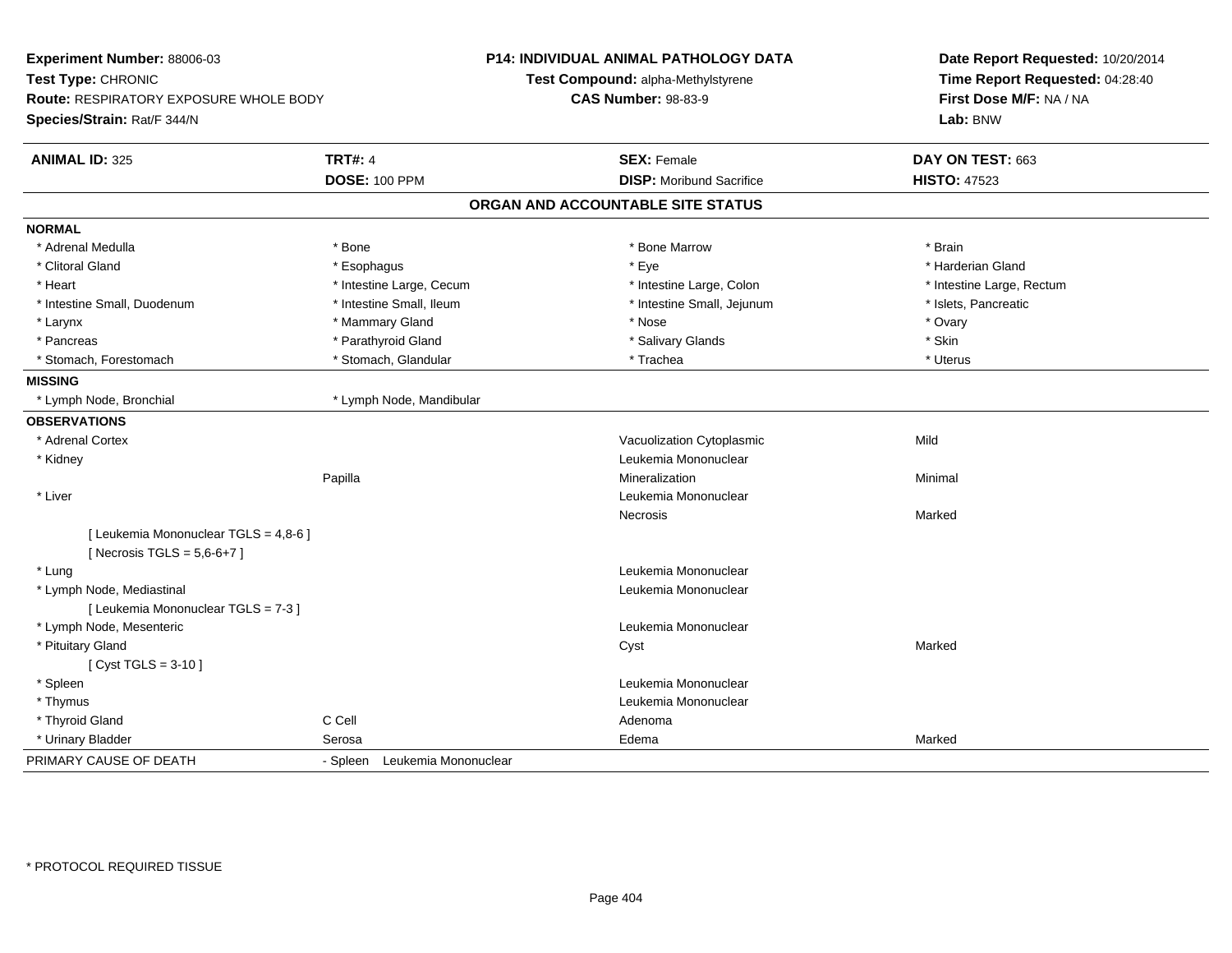| Experiment Number: 88006-03<br>Test Type: CHRONIC<br>Route: RESPIRATORY EXPOSURE WHOLE BODY<br>Species/Strain: Rat/F 344/N |                          | <b>P14: INDIVIDUAL ANIMAL PATHOLOGY DATA</b><br>Test Compound: alpha-Methylstyrene<br><b>CAS Number: 98-83-9</b> | Date Report Requested: 10/20/2014<br>Time Report Requested: 04:28:40<br>First Dose M/F: NA / NA<br>Lab: BNW |
|----------------------------------------------------------------------------------------------------------------------------|--------------------------|------------------------------------------------------------------------------------------------------------------|-------------------------------------------------------------------------------------------------------------|
| <b>ANIMAL ID: 326</b>                                                                                                      | <b>TRT#: 4</b>           | <b>SEX: Female</b>                                                                                               | DAY ON TEST: 732                                                                                            |
|                                                                                                                            | <b>DOSE: 100 PPM</b>     | <b>DISP: Terminal Sacrifice</b>                                                                                  | <b>HISTO: 47524</b>                                                                                         |
|                                                                                                                            |                          | ORGAN AND ACCOUNTABLE SITE STATUS                                                                                |                                                                                                             |
| <b>NORMAL</b>                                                                                                              |                          |                                                                                                                  |                                                                                                             |
| * Adrenal Medulla                                                                                                          | * Bone                   | * Bone Marrow                                                                                                    | * Brain                                                                                                     |
| * Clitoral Gland                                                                                                           | * Esophagus              | * Eye                                                                                                            | * Harderian Gland                                                                                           |
| * Heart                                                                                                                    | * Intestine Large, Cecum | * Intestine Large, Colon                                                                                         | * Intestine Large, Rectum                                                                                   |
| * Intestine Small, Duodenum                                                                                                | * Intestine Small, Ileum | * Intestine Small, Jejunum                                                                                       | * Islets, Pancreatic                                                                                        |
| * Larynx                                                                                                                   | * Lung                   | * Lymph Node, Bronchial                                                                                          | * Lymph Node, Mediastinal                                                                                   |
| * Lymph Node, Mesenteric                                                                                                   | * Nose                   | * Ovary                                                                                                          | * Pancreas                                                                                                  |
| * Parathyroid Gland                                                                                                        | * Salivary Glands        | * Spleen                                                                                                         | * Stomach, Forestomach                                                                                      |
| * Stomach, Glandular                                                                                                       | * Thymus                 | * Thyroid Gland                                                                                                  | * Trachea                                                                                                   |
| * Urinary Bladder                                                                                                          |                          |                                                                                                                  |                                                                                                             |
| <b>MISSING</b>                                                                                                             |                          |                                                                                                                  |                                                                                                             |
| * Lymph Node, Mandibular                                                                                                   |                          |                                                                                                                  |                                                                                                             |
| <b>OBSERVATIONS</b>                                                                                                        |                          |                                                                                                                  |                                                                                                             |
| * Adrenal Cortex                                                                                                           |                          | Vacuolization Cytoplasmic                                                                                        | Minimal                                                                                                     |
| * Kidney                                                                                                                   | Pelvis, Transit Epithe   | Mineralization                                                                                                   | Minimal                                                                                                     |
|                                                                                                                            |                          | Nephropathy                                                                                                      | Minimal                                                                                                     |
| * Liver                                                                                                                    |                          | <b>Basophilic Focus</b>                                                                                          |                                                                                                             |
|                                                                                                                            |                          | <b>Clear Cell Focus</b>                                                                                          |                                                                                                             |
|                                                                                                                            |                          | Hepatodiaphragmatic Nodule                                                                                       | Marked                                                                                                      |
| [ Hepatodiaphragmatic Nodule TGLS = 5-16 ]                                                                                 |                          |                                                                                                                  |                                                                                                             |
| * Mammary Gland                                                                                                            |                          | Fibroadenoma                                                                                                     |                                                                                                             |
| [Fibroadenoma TGLS = 1-14]                                                                                                 |                          |                                                                                                                  |                                                                                                             |
| Mesentery                                                                                                                  |                          | Necrosis                                                                                                         | Moderate                                                                                                    |
| [ Necrosis TGLS = $3,4-14+15$ ]                                                                                            |                          |                                                                                                                  |                                                                                                             |
| * Pituitary Gland                                                                                                          |                          | Adenoma                                                                                                          |                                                                                                             |
| [Adenoma TGLS = $6-10$ ]                                                                                                   |                          |                                                                                                                  |                                                                                                             |
| * Skin                                                                                                                     |                          | Cyst Epithelial Inclusion                                                                                        | Marked                                                                                                      |
| [ Cyst Epithelial Inclusion TGLS = 2-15 ]                                                                                  |                          |                                                                                                                  |                                                                                                             |
| * Uterus                                                                                                                   |                          | Polyp Stromal                                                                                                    |                                                                                                             |
| PRIMARY CAUSE OF DEATH                                                                                                     |                          |                                                                                                                  |                                                                                                             |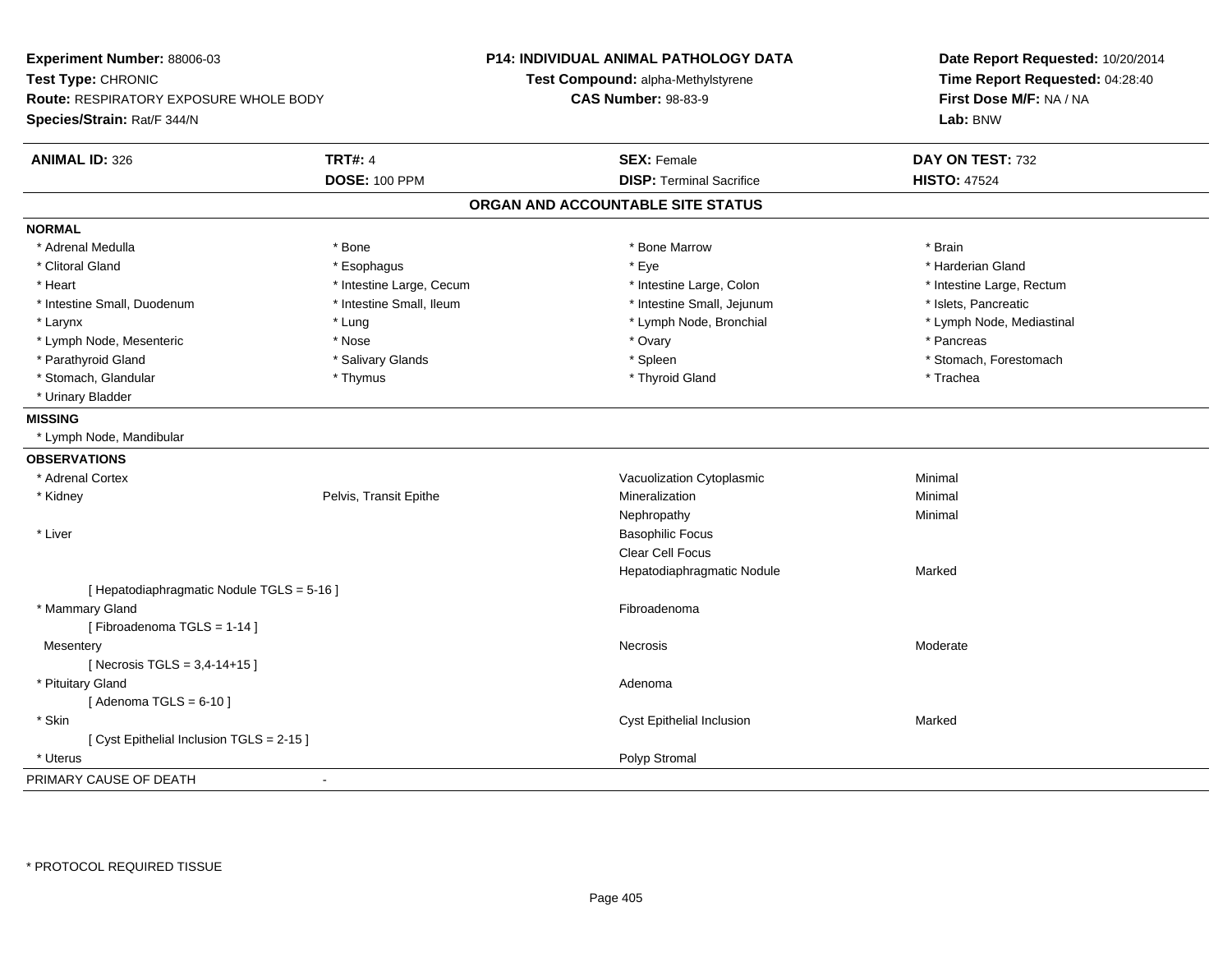| Experiment Number: 88006-03<br>Test Type: CHRONIC<br>Route: RESPIRATORY EXPOSURE WHOLE BODY<br>Species/Strain: Rat/F 344/N |                             | <b>P14: INDIVIDUAL ANIMAL PATHOLOGY DATA</b><br>Test Compound: alpha-Methylstyrene<br><b>CAS Number: 98-83-9</b> | Date Report Requested: 10/20/2014<br>Time Report Requested: 04:28:40<br>First Dose M/F: NA / NA<br>Lab: BNW |
|----------------------------------------------------------------------------------------------------------------------------|-----------------------------|------------------------------------------------------------------------------------------------------------------|-------------------------------------------------------------------------------------------------------------|
| <b>ANIMAL ID: 327</b>                                                                                                      | <b>TRT#: 4</b>              | <b>SEX: Female</b>                                                                                               | DAY ON TEST: 731                                                                                            |
|                                                                                                                            | <b>DOSE: 100 PPM</b>        | <b>DISP: Terminal Sacrifice</b>                                                                                  | <b>HISTO: 47525</b>                                                                                         |
|                                                                                                                            |                             | ORGAN AND ACCOUNTABLE SITE STATUS                                                                                |                                                                                                             |
| <b>NORMAL</b>                                                                                                              |                             |                                                                                                                  |                                                                                                             |
| * Adrenal Cortex                                                                                                           | * Adrenal Medulla           | * Bone                                                                                                           | * Bone Marrow                                                                                               |
| * Brain                                                                                                                    | * Clitoral Gland            | * Esophagus                                                                                                      | * Eye                                                                                                       |
| * Harderian Gland                                                                                                          | * Heart                     | * Intestine Large, Cecum                                                                                         | * Intestine Large, Colon                                                                                    |
| * Intestine Large, Rectum                                                                                                  | * Intestine Small, Duodenum | * Intestine Small, Ileum                                                                                         | * Intestine Small, Jejunum                                                                                  |
| * Islets. Pancreatic                                                                                                       | * Larynx                    | * Lung                                                                                                           | * Lymph Node, Bronchial                                                                                     |
| * Lymph Node, Mediastinal                                                                                                  | * Lymph Node, Mesenteric    | * Nose                                                                                                           | * Ovary                                                                                                     |
| * Pancreas                                                                                                                 | * Parathyroid Gland         | * Salivary Glands                                                                                                | * Skin                                                                                                      |
| * Spleen                                                                                                                   | * Stomach, Forestomach      | * Stomach, Glandular                                                                                             | * Thymus                                                                                                    |
| * Thyroid Gland                                                                                                            | * Trachea                   | * Urinary Bladder                                                                                                |                                                                                                             |
| <b>MISSING</b>                                                                                                             |                             |                                                                                                                  |                                                                                                             |
| * Lymph Node, Mandibular                                                                                                   |                             |                                                                                                                  |                                                                                                             |
| <b>OBSERVATIONS</b>                                                                                                        |                             |                                                                                                                  |                                                                                                             |
| * Kidney                                                                                                                   | Pelvis, Transit Epithe      | Mineralization                                                                                                   | Minimal                                                                                                     |
|                                                                                                                            |                             | Nephropathy                                                                                                      | Mild                                                                                                        |
| * Liver                                                                                                                    |                             | <b>Basophilic Focus</b>                                                                                          |                                                                                                             |
| * Mammary Gland                                                                                                            |                             | Fibroadenoma                                                                                                     |                                                                                                             |
| [Fibroadenoma TGLS = 1-14]                                                                                                 |                             |                                                                                                                  |                                                                                                             |
| * Pituitary Gland                                                                                                          |                             | Hyperplasia                                                                                                      | Mild                                                                                                        |
| [ Hyperplasia TGLS = 2-10 ]                                                                                                |                             |                                                                                                                  |                                                                                                             |
| * Uterus                                                                                                                   | Endometrium                 | Hyperplasia                                                                                                      | Moderate                                                                                                    |
| [Hyperplasia TGLS = 3-10]                                                                                                  |                             |                                                                                                                  |                                                                                                             |
| PRIMARY CAUSE OF DEATH<br>$\blacksquare$                                                                                   |                             |                                                                                                                  |                                                                                                             |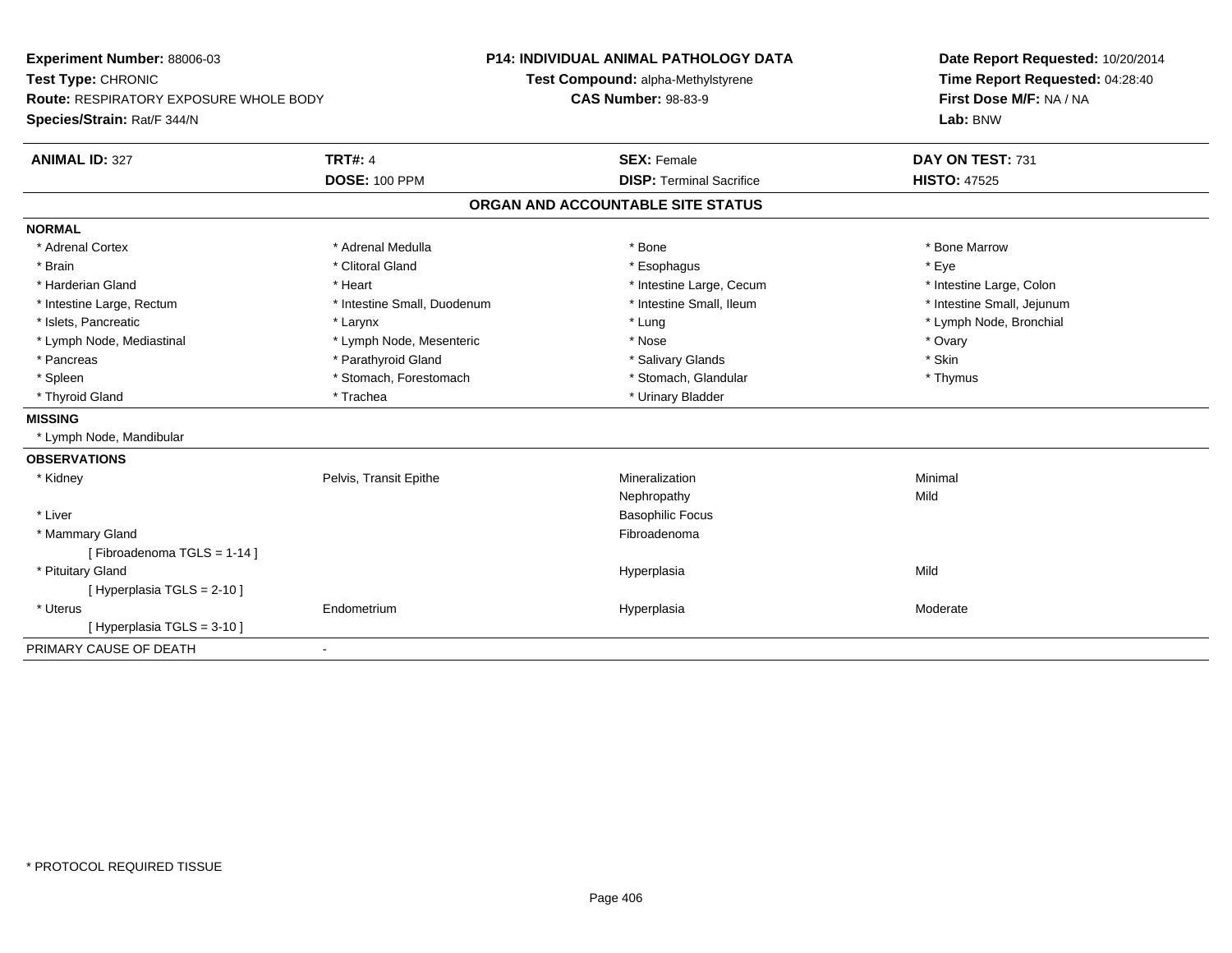| Experiment Number: 88006-03<br>Test Type: CHRONIC<br><b>Route: RESPIRATORY EXPOSURE WHOLE BODY</b><br>Species/Strain: Rat/F 344/N |                                        | P14: INDIVIDUAL ANIMAL PATHOLOGY DATA<br><b>Test Compound: alpha-Methylstyrene</b><br><b>CAS Number: 98-83-9</b> | Date Report Requested: 10/20/2014<br>Time Report Requested: 04:28:40<br>First Dose M/F: NA / NA<br>Lab: BNW |
|-----------------------------------------------------------------------------------------------------------------------------------|----------------------------------------|------------------------------------------------------------------------------------------------------------------|-------------------------------------------------------------------------------------------------------------|
| <b>ANIMAL ID: 328</b>                                                                                                             | <b>TRT#: 4</b><br><b>DOSE: 100 PPM</b> | <b>SEX: Female</b><br><b>DISP: Terminal Sacrifice</b>                                                            | DAY ON TEST: 732<br><b>HISTO: 47526</b>                                                                     |
|                                                                                                                                   |                                        | ORGAN AND ACCOUNTABLE SITE STATUS                                                                                |                                                                                                             |
| <b>NORMAL</b>                                                                                                                     |                                        |                                                                                                                  |                                                                                                             |
| * Adrenal Medulla                                                                                                                 | * Bone                                 | * Bone Marrow                                                                                                    | * Esophagus                                                                                                 |
| * Harderian Gland                                                                                                                 | * Heart                                | * Intestine Large, Cecum                                                                                         | * Intestine Large, Colon                                                                                    |
| * Intestine Large, Rectum                                                                                                         | * Intestine Small, Duodenum            | * Intestine Small, Ileum                                                                                         | * Intestine Small, Jejunum                                                                                  |
| * Islets, Pancreatic                                                                                                              | * Larynx                               | * Nose                                                                                                           | * Ovary                                                                                                     |
| * Pancreas                                                                                                                        | * Parathyroid Gland                    | * Salivary Glands                                                                                                | * Stomach, Forestomach                                                                                      |
| * Stomach, Glandular                                                                                                              | * Thymus                               | * Thyroid Gland                                                                                                  | * Trachea                                                                                                   |
| * Urinary Bladder                                                                                                                 | $^\star$ Uterus                        |                                                                                                                  |                                                                                                             |
| <b>MISSING</b>                                                                                                                    |                                        |                                                                                                                  |                                                                                                             |
| * Lymph Node, Bronchial                                                                                                           | * Lymph Node, Mandibular               |                                                                                                                  |                                                                                                             |
| <b>OBSERVATIONS</b>                                                                                                               |                                        |                                                                                                                  |                                                                                                             |
| * Adrenal Cortex                                                                                                                  |                                        | Vacuolization Cytoplasmic                                                                                        | Minimal                                                                                                     |
| * Brain                                                                                                                           |                                        | Compression                                                                                                      | Moderate                                                                                                    |
| * Clitoral Gland                                                                                                                  |                                        | Hyperplasia                                                                                                      | Marked                                                                                                      |
| [ Hyperplasia TGLS = 3-14 ]                                                                                                       |                                        |                                                                                                                  |                                                                                                             |
| * Eye                                                                                                                             | Sclera                                 | Metaplasia                                                                                                       | Osseous, Mild                                                                                               |
| * Kidney                                                                                                                          | Pelvis, Transit Epithe                 | Hyperplasia                                                                                                      | Minimal                                                                                                     |
|                                                                                                                                   | Pelvis, Transit Epithe                 | Mineralization                                                                                                   | Mild                                                                                                        |
| * Liver                                                                                                                           |                                        | <b>Basophilic Focus</b>                                                                                          |                                                                                                             |
|                                                                                                                                   |                                        | Leukemia Mononuclear                                                                                             |                                                                                                             |
| * Lung                                                                                                                            | Alveolus                               | <b>Infiltration Cellular</b>                                                                                     | Histiocyte, Minimal                                                                                         |
|                                                                                                                                   |                                        | Leukemia Mononuclear                                                                                             |                                                                                                             |
| * Lymph Node, Mediastinal                                                                                                         |                                        | Leukemia Mononuclear                                                                                             |                                                                                                             |
| * Lymph Node, Mesenteric                                                                                                          |                                        | Leukemia Mononuclear                                                                                             |                                                                                                             |
| * Mammary Gland                                                                                                                   |                                        | Fibroadenoma                                                                                                     | Multiple                                                                                                    |
| [Fibroadenoma TGLS = 1,2,4,5-15+16+17+18]                                                                                         |                                        |                                                                                                                  |                                                                                                             |
| * Pituitary Gland                                                                                                                 |                                        | Adenoma                                                                                                          |                                                                                                             |
| [Adenoma TGLS = $6-10$ ]                                                                                                          |                                        |                                                                                                                  |                                                                                                             |
| Pleura                                                                                                                            |                                        | Inflammation                                                                                                     | Chronic, Minimal                                                                                            |
| * Skin                                                                                                                            | <b>Subcut Tiss</b>                     | Inflammation                                                                                                     | Granulomatous, Moderate                                                                                     |
| * Spleen                                                                                                                          |                                        | Leukemia Mononuclear                                                                                             |                                                                                                             |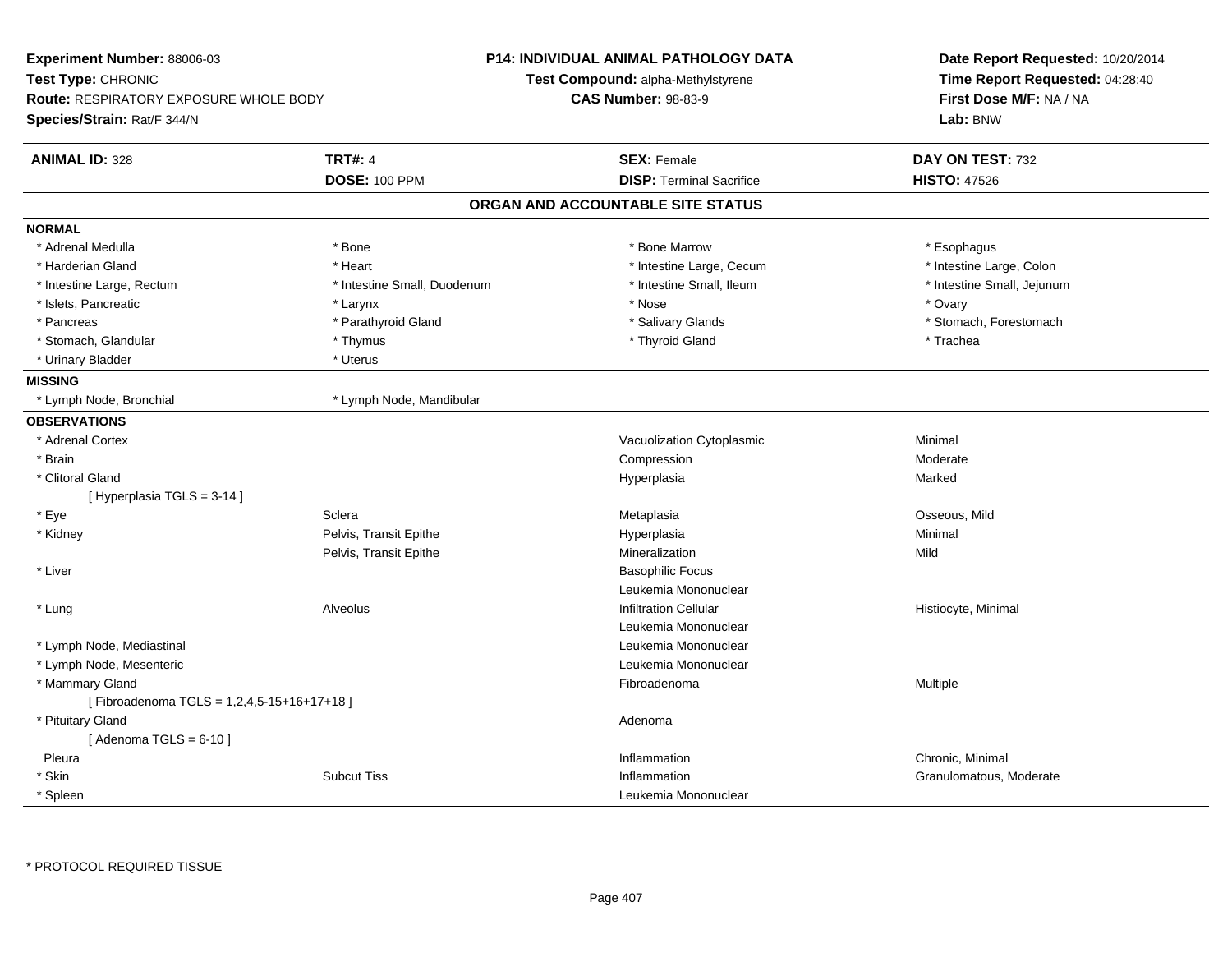| <b>Experiment Number: 88006-03</b><br><b>Test Type: CHRONIC</b><br><b>Route: RESPIRATORY EXPOSURE WHOLE BODY</b><br>Species/Strain: Rat/F 344/N |                      | <b>P14: INDIVIDUAL ANIMAL PATHOLOGY DATA</b> | Date Report Requested: 10/20/2014<br>Time Report Requested: 04:28:40 |
|-------------------------------------------------------------------------------------------------------------------------------------------------|----------------------|----------------------------------------------|----------------------------------------------------------------------|
|                                                                                                                                                 |                      | Test Compound: alpha-Methylstyrene           |                                                                      |
|                                                                                                                                                 |                      | <b>CAS Number: 98-83-9</b>                   | First Dose M/F: NA / NA                                              |
|                                                                                                                                                 |                      |                                              | Lab: BNW                                                             |
| <b>ANIMAL ID: 328</b>                                                                                                                           | <b>TRT#: 4</b>       | <b>SEX:</b> Female                           | DAY ON TEST: 732                                                     |
|                                                                                                                                                 | <b>DOSE: 100 PPM</b> | <b>DISP: Terminal Sacrifice</b>              | <b>HISTO: 47526</b>                                                  |
|                                                                                                                                                 |                      | ORGAN AND ACCOUNTABLE SITE STATUS            |                                                                      |
| PRIMARY CAUSE OF DEATH                                                                                                                          |                      |                                              |                                                                      |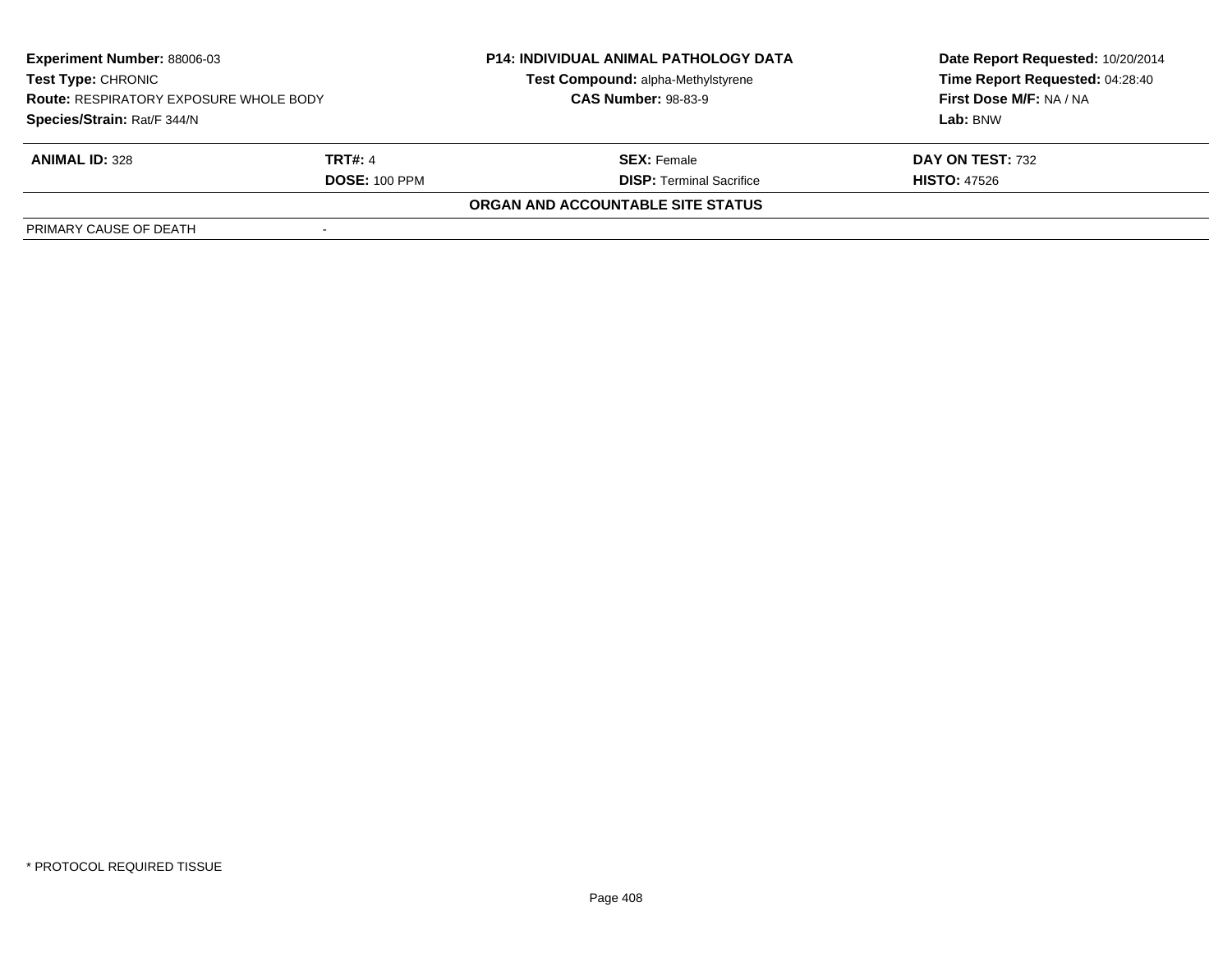| Experiment Number: 88006-03<br>Test Type: CHRONIC<br><b>Route: RESPIRATORY EXPOSURE WHOLE BODY</b><br>Species/Strain: Rat/F 344/N |                                        | <b>P14: INDIVIDUAL ANIMAL PATHOLOGY DATA</b><br>Test Compound: alpha-Methylstyrene<br><b>CAS Number: 98-83-9</b> | Date Report Requested: 10/20/2014<br>Time Report Requested: 04:28:40<br>First Dose M/F: NA / NA<br>Lab: BNW |
|-----------------------------------------------------------------------------------------------------------------------------------|----------------------------------------|------------------------------------------------------------------------------------------------------------------|-------------------------------------------------------------------------------------------------------------|
| <b>ANIMAL ID: 329</b>                                                                                                             | <b>TRT#: 4</b><br><b>DOSE: 100 PPM</b> | <b>SEX: Female</b><br><b>DISP: Terminal Sacrifice</b>                                                            | DAY ON TEST: 732<br><b>HISTO: 47527</b>                                                                     |
|                                                                                                                                   |                                        | ORGAN AND ACCOUNTABLE SITE STATUS                                                                                |                                                                                                             |
|                                                                                                                                   |                                        |                                                                                                                  |                                                                                                             |
| <b>NORMAL</b>                                                                                                                     | * Adrenal Medulla                      |                                                                                                                  |                                                                                                             |
| * Adrenal Cortex                                                                                                                  |                                        | * Bone                                                                                                           | * Bone Marrow                                                                                               |
| * Brain<br>* Harderian Gland                                                                                                      | * Clitoral Gland                       | * Esophagus                                                                                                      | * Eye                                                                                                       |
|                                                                                                                                   | * Heart                                | * Intestine Large, Cecum                                                                                         | * Intestine Large, Colon                                                                                    |
| * Intestine Large, Rectum                                                                                                         | * Intestine Small, Duodenum            | * Intestine Small, Ileum                                                                                         | * Intestine Small, Jejunum                                                                                  |
| * Islets, Pancreatic                                                                                                              | * Larynx                               | * Lymph Node, Mediastinal                                                                                        | * Lymph Node, Mesenteric                                                                                    |
| * Ovary                                                                                                                           | * Pancreas                             | * Parathyroid Gland                                                                                              | * Salivary Glands                                                                                           |
| * Skin                                                                                                                            | * Spleen                               | * Stomach, Forestomach                                                                                           | * Stomach, Glandular                                                                                        |
| * Thymus                                                                                                                          | * Thyroid Gland                        | * Trachea                                                                                                        | * Urinary Bladder                                                                                           |
| <b>MISSING</b>                                                                                                                    |                                        |                                                                                                                  |                                                                                                             |
| * Lymph Node, Bronchial                                                                                                           | * Lymph Node, Mandibular               |                                                                                                                  |                                                                                                             |
| <b>OBSERVATIONS</b>                                                                                                               |                                        |                                                                                                                  |                                                                                                             |
| * Kidney                                                                                                                          | Pelvis, Transit Epithe                 | Mineralization                                                                                                   | Minimal                                                                                                     |
|                                                                                                                                   |                                        | Nephropathy                                                                                                      | Mild                                                                                                        |
| * Liver                                                                                                                           |                                        | <b>Basophilic Focus</b>                                                                                          |                                                                                                             |
| * Lung                                                                                                                            | <b>Bronchiole</b>                      | Inflammation                                                                                                     | Chronic, Moderate                                                                                           |
| * Mammary Gland                                                                                                                   |                                        | Fibroadenoma                                                                                                     |                                                                                                             |
| [Fibroadenoma TGLS = 1-14]                                                                                                        |                                        |                                                                                                                  |                                                                                                             |
| Mesentery                                                                                                                         |                                        | <b>Necrosis</b>                                                                                                  | Moderate                                                                                                    |
| [Necrosis TGLS = $2,3-14+15$ ]                                                                                                    |                                        |                                                                                                                  |                                                                                                             |
| * Nose                                                                                                                            | Olfactory Epi                          | Hyperplasia                                                                                                      | Basal Cell, Minimal                                                                                         |
| * Pituitary Gland                                                                                                                 |                                        | Adenoma                                                                                                          |                                                                                                             |
| [Adenoma TGLS = $5-10$ ]                                                                                                          |                                        |                                                                                                                  |                                                                                                             |
| * Uterus                                                                                                                          |                                        | Polyp Stromal                                                                                                    |                                                                                                             |
| [Polyp Stromal TGLS = $4-10$ ]                                                                                                    |                                        |                                                                                                                  |                                                                                                             |
| PRIMARY CAUSE OF DEATH                                                                                                            | $\mathbf{r}$                           |                                                                                                                  |                                                                                                             |
|                                                                                                                                   |                                        |                                                                                                                  |                                                                                                             |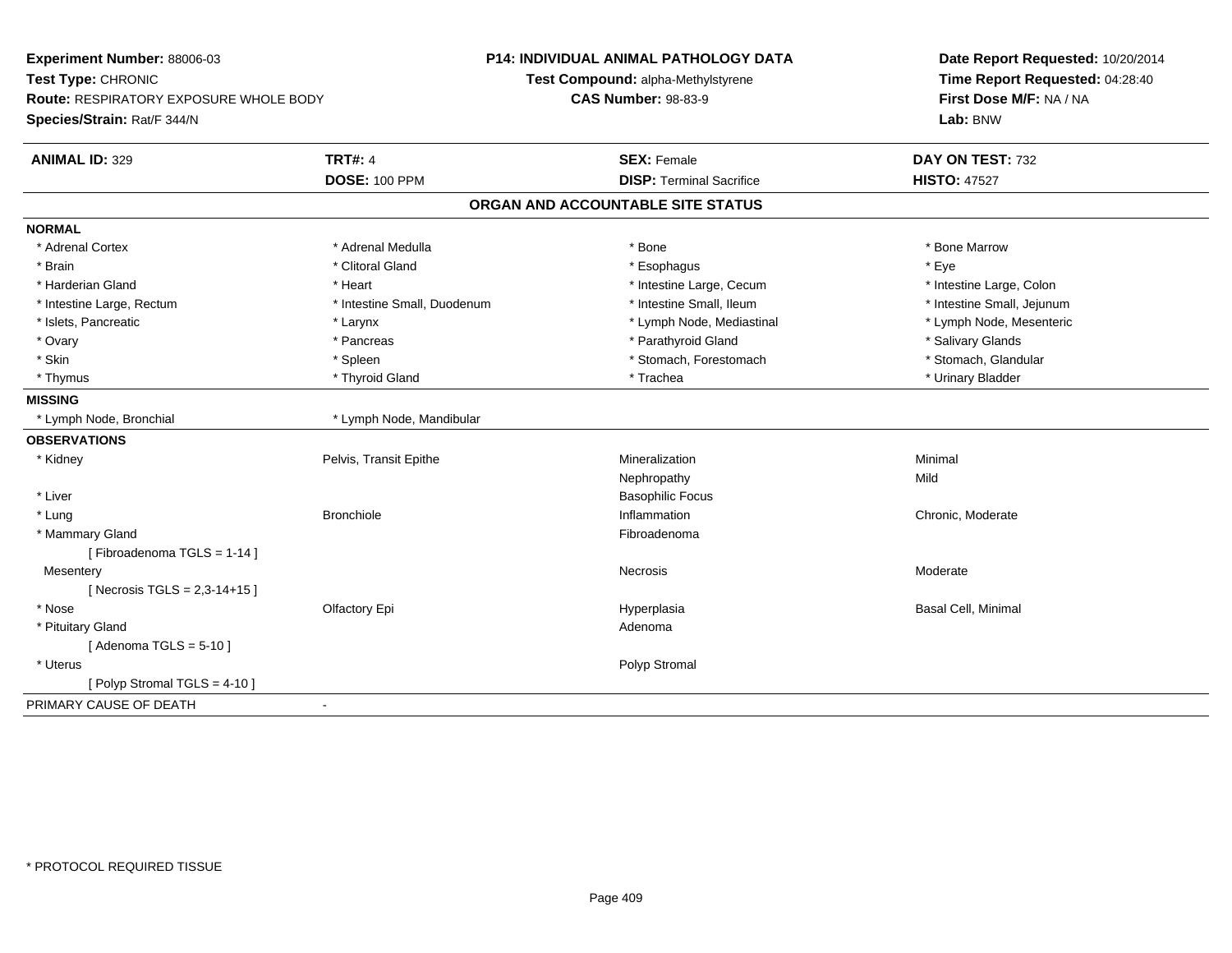| Experiment Number: 88006-03<br>Test Type: CHRONIC<br>Route: RESPIRATORY EXPOSURE WHOLE BODY |                               | <b>P14: INDIVIDUAL ANIMAL PATHOLOGY DATA</b><br>Test Compound: alpha-Methylstyrene<br><b>CAS Number: 98-83-9</b> | Date Report Requested: 10/20/2014<br>Time Report Requested: 04:28:40<br>First Dose M/F: NA / NA |
|---------------------------------------------------------------------------------------------|-------------------------------|------------------------------------------------------------------------------------------------------------------|-------------------------------------------------------------------------------------------------|
| Species/Strain: Rat/F 344/N                                                                 |                               |                                                                                                                  | Lab: BNW                                                                                        |
| <b>ANIMAL ID: 330</b>                                                                       | <b>TRT#: 4</b>                | <b>SEX: Female</b>                                                                                               | DAY ON TEST: 652                                                                                |
|                                                                                             | <b>DOSE: 100 PPM</b>          | <b>DISP:</b> Moribund Sacrifice                                                                                  | <b>HISTO: 47528</b>                                                                             |
|                                                                                             |                               | ORGAN AND ACCOUNTABLE SITE STATUS                                                                                |                                                                                                 |
| <b>NORMAL</b>                                                                               |                               |                                                                                                                  |                                                                                                 |
| * Adrenal Cortex                                                                            | * Adrenal Medulla             | * Bone                                                                                                           | * Bone Marrow                                                                                   |
| * Brain                                                                                     | * Clitoral Gland              | * Esophagus                                                                                                      | * Eye                                                                                           |
| * Harderian Gland                                                                           | * Heart                       | * Intestine Large, Cecum                                                                                         | * Intestine Large, Colon                                                                        |
| * Intestine Large, Rectum                                                                   | * Intestine Small, Duodenum   | * Intestine Small, Ileum                                                                                         | * Intestine Small, Jejunum                                                                      |
| * Islets, Pancreatic                                                                        | * Kidney                      | * Larynx                                                                                                         | * Ovary                                                                                         |
| * Pancreas                                                                                  | * Parathyroid Gland           | * Salivary Glands                                                                                                | * Skin                                                                                          |
| * Stomach, Forestomach                                                                      | * Stomach, Glandular          | * Thymus                                                                                                         | * Thyroid Gland                                                                                 |
| * Trachea                                                                                   | * Urinary Bladder             | * Uterus                                                                                                         |                                                                                                 |
| <b>MISSING</b>                                                                              |                               |                                                                                                                  |                                                                                                 |
| * Lymph Node, Bronchial                                                                     | * Lymph Node, Mandibular      |                                                                                                                  |                                                                                                 |
| <b>OBSERVATIONS</b>                                                                         |                               |                                                                                                                  |                                                                                                 |
| * Liver                                                                                     |                               | Leukemia Mononuclear                                                                                             |                                                                                                 |
| [ Leukemia Mononuclear TGLS = 5-6 ]                                                         |                               |                                                                                                                  |                                                                                                 |
| * Lung                                                                                      |                               | Leukemia Mononuclear                                                                                             |                                                                                                 |
| * Lymph Node, Mediastinal                                                                   |                               | Leukemia Mononuclear                                                                                             |                                                                                                 |
| * Lymph Node, Mesenteric                                                                    |                               | Leukemia Mononuclear                                                                                             |                                                                                                 |
| * Mammary Gland                                                                             |                               | Fibroadenoma                                                                                                     |                                                                                                 |
| [Fibroadenoma TGLS = 2-15]                                                                  |                               |                                                                                                                  |                                                                                                 |
| Mesentery                                                                                   |                               | Necrosis                                                                                                         | Moderate                                                                                        |
| [ Necrosis TGLS = $6-7$ ]                                                                   |                               |                                                                                                                  |                                                                                                 |
| * Nose                                                                                      | Olfactory Epi                 | Degeneration                                                                                                     | Hyaline, Minimal                                                                                |
|                                                                                             | Goblet Cell                   | Hyperplasia                                                                                                      | Mild                                                                                            |
|                                                                                             |                               | Inflammation                                                                                                     | Suppurative, Moderate                                                                           |
| * Pituitary Gland                                                                           |                               | Adenoma                                                                                                          |                                                                                                 |
| [Adenoma TGLS = $1-10$ ]                                                                    |                               |                                                                                                                  |                                                                                                 |
| * Spleen                                                                                    |                               | Leukemia Mononuclear                                                                                             |                                                                                                 |
| [ Leukemia Mononuclear TGLS = 3,4-14 ]                                                      |                               |                                                                                                                  |                                                                                                 |
| PRIMARY CAUSE OF DEATH                                                                      | - Spleen Leukemia Mononuclear |                                                                                                                  |                                                                                                 |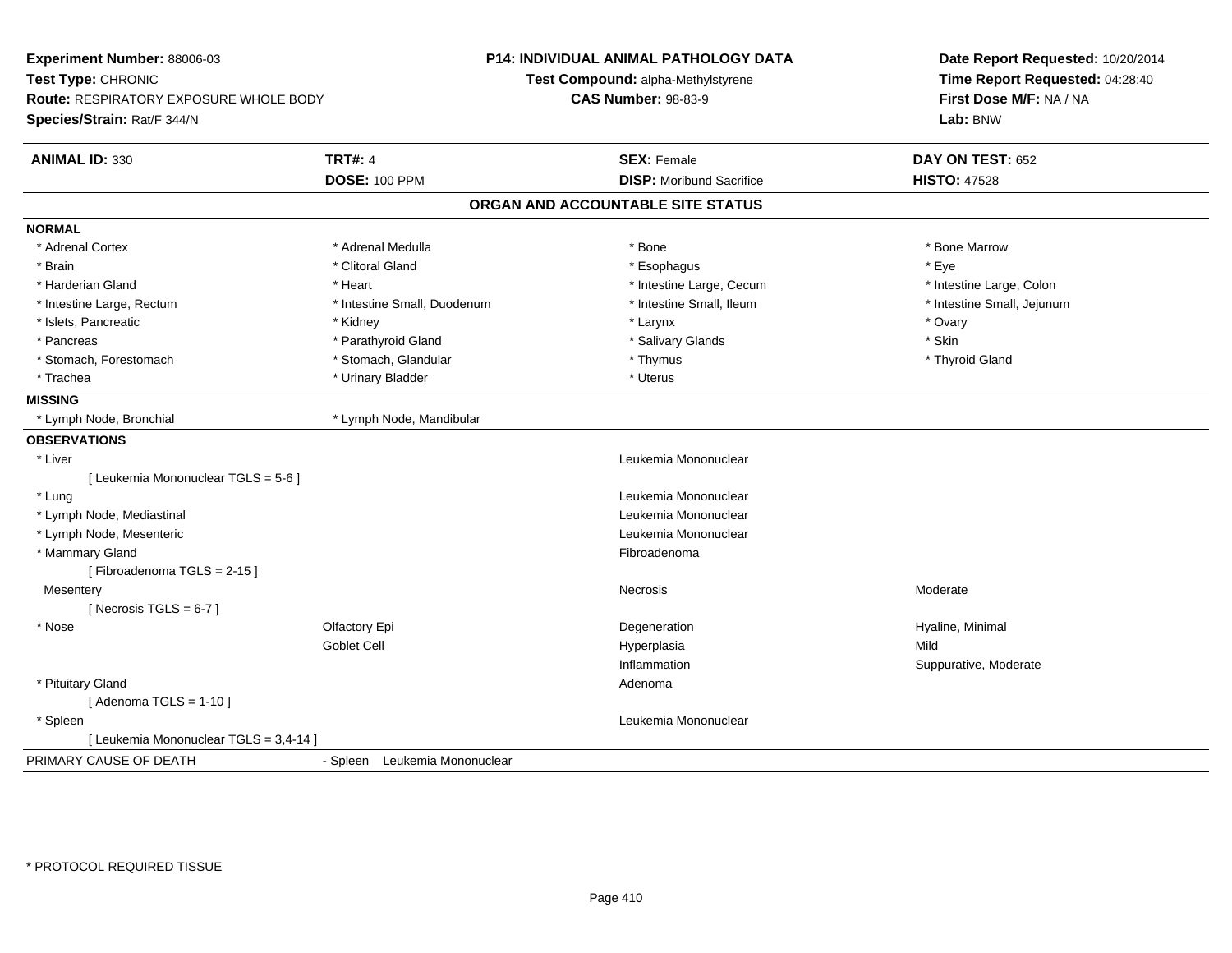| Experiment Number: 88006-03                   |                              | <b>P14: INDIVIDUAL ANIMAL PATHOLOGY DATA</b> | Date Report Requested: 10/20/2014 |
|-----------------------------------------------|------------------------------|----------------------------------------------|-----------------------------------|
| Test Type: CHRONIC                            |                              | Test Compound: alpha-Methylstyrene           | Time Report Requested: 04:28:40   |
| <b>Route: RESPIRATORY EXPOSURE WHOLE BODY</b> |                              | <b>CAS Number: 98-83-9</b>                   | First Dose M/F: NA / NA           |
| Species/Strain: Rat/F 344/N                   |                              |                                              | Lab: BNW                          |
| <b>ANIMAL ID: 331</b>                         | <b>TRT#: 4</b>               | <b>SEX: Female</b>                           | DAY ON TEST: 590                  |
|                                               | <b>DOSE: 100 PPM</b>         | <b>DISP:</b> Moribund Sacrifice              | <b>HISTO: 47529</b>               |
|                                               |                              | ORGAN AND ACCOUNTABLE SITE STATUS            |                                   |
| <b>NORMAL</b>                                 |                              |                                              |                                   |
| * Adrenal Medulla                             | * Bone                       | * Bone Marrow                                | * Brain                           |
| * Clitoral Gland                              | * Esophagus                  | * Eye                                        | * Harderian Gland                 |
| * Heart                                       | * Intestine Large, Cecum     | * Intestine Large, Colon                     | * Intestine Large, Rectum         |
| * Intestine Small, Duodenum                   | * Intestine Small, Ileum     | * Intestine Small, Jejunum                   | * Islets, Pancreatic              |
| * Kidney                                      | * Larynx                     | * Lymph Node, Mediastinal                    | * Lymph Node, Mesenteric          |
| * Ovary                                       | * Pancreas                   | * Parathyroid Gland                          | * Pituitary Gland                 |
| * Salivary Glands                             | * Skin                       | * Spleen                                     | * Stomach, Forestomach            |
| * Stomach, Glandular                          | * Thymus                     | * Thyroid Gland                              | * Trachea                         |
| * Urinary Bladder                             | * Uterus                     |                                              |                                   |
| <b>MISSING</b>                                |                              |                                              |                                   |
| * Lymph Node, Bronchial                       | * Lymph Node, Mandibular     |                                              |                                   |
| <b>OBSERVATIONS</b>                           |                              |                                              |                                   |
| * Adrenal Cortex                              |                              | Vacuolization Cytoplasmic                    | Minimal                           |
| * Liver                                       |                              | Hepatodiaphragmatic Nodule                   | Marked                            |
| [ Hepatodiaphragmatic Nodule TGLS = 2-6 ]     |                              |                                              |                                   |
| * Lung                                        | Alveolus                     | <b>Infiltration Cellular</b>                 | Histiocyte, Minimal               |
| * Mammary Gland                               |                              | Fibroadenoma                                 |                                   |
| [Fibroadenoma TGLS = 1-14+15+16+17]           |                              |                                              |                                   |
| * Nose                                        | Olfactory Epi                | Hyperplasia                                  | <b>Basal Cell, Minimal</b>        |
| Pleura                                        |                              | Inflammation                                 | Chronic, Minimal                  |
| PRIMARY CAUSE OF DEATH                        | - Mammary Gland Fibroadenoma |                                              |                                   |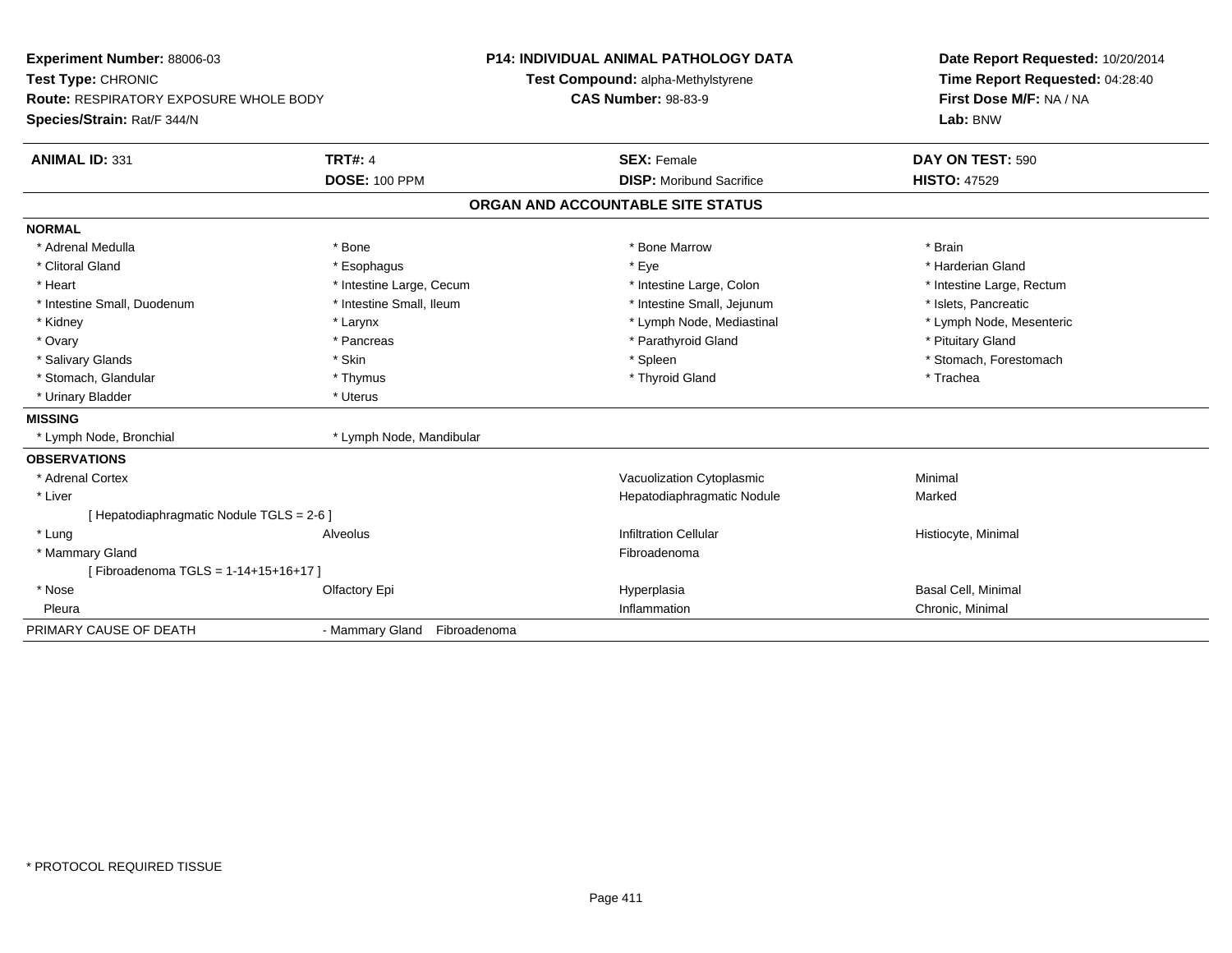| First Dose M/F: NA / NA<br><b>Route: RESPIRATORY EXPOSURE WHOLE BODY</b><br><b>CAS Number: 98-83-9</b><br>Lab: BNW<br><b>TRT#: 4</b><br>DAY ON TEST: 732<br><b>SEX: Female</b><br><b>DISP: Terminal Sacrifice</b><br><b>DOSE: 100 PPM</b><br><b>HISTO: 47530</b><br>ORGAN AND ACCOUNTABLE SITE STATUS<br>* Adrenal Cortex<br>* Adrenal Medulla<br>* Bone Marrow<br>* Bone<br>* Eye<br>* Brain<br>* Clitoral Gland<br>* Esophagus<br>* Intestine Large, Cecum<br>* Harderian Gland<br>* Heart<br>* Intestine Large, Colon<br>* Intestine Small, Duodenum<br>* Intestine Small, Ileum<br>* Intestine Small, Jejunum<br>* Intestine Large, Rectum<br>* Islets, Pancreatic<br>* Lymph Node, Mediastinal<br>* Lymph Node, Mesenteric<br>* Larynx<br>* Mammary Gland<br>* Pancreas<br>* Parathyroid Gland<br>* Ovary<br>* Salivary Glands<br>* Stomach, Forestomach<br>* Stomach, Glandular<br>* Spleen<br>* Thymus<br>* Trachea<br>* Urinary Bladder<br>* Lymph Node, Bronchial<br>* Lymph Node, Mandibular<br>Minimal<br>* Kidney<br>Pelvis, Transit Epithe<br>Mineralization<br>Mild<br>Nephropathy<br>* Liver<br><b>Basophilic Focus</b><br>* Lung<br>Alveolar Epith<br>Hyperplasia<br>Marked<br>Alveolus<br><b>Infiltration Cellular</b><br>Histiocyte, Minimal<br>[ Hyperplasia TGLS = 4-7 ]<br>Olfactory Epi<br>* Nose<br>Degeneration<br>Hyaline, Mild<br><b>Respirat Epith</b><br>Degeneration<br>Hyaline, Mild<br>* Pituitary Gland<br>Adenoma<br>[Adenoma TGLS = $2-10$ ]<br>Chronic, Minimal<br>Pleura<br>Inflammation<br>[Inflammation TGLS = $5-5$ ]<br>* Skin<br>Basal Cell Adenoma<br>[Basal Cell Adenoma TGLS = 1-14]<br>C Cell<br>* Thyroid Gland<br>Adenoma<br>$^\star$ Uterus<br>Polyp Stromal<br>[Polyp Stromal TGLS = 3-10]<br>$\sim$ | Experiment Number: 88006-03<br>Test Type: CHRONIC |  | <b>P14: INDIVIDUAL ANIMAL PATHOLOGY DATA</b><br>Test Compound: alpha-Methylstyrene | Date Report Requested: 10/20/2014<br>Time Report Requested: 04:28:40 |
|-------------------------------------------------------------------------------------------------------------------------------------------------------------------------------------------------------------------------------------------------------------------------------------------------------------------------------------------------------------------------------------------------------------------------------------------------------------------------------------------------------------------------------------------------------------------------------------------------------------------------------------------------------------------------------------------------------------------------------------------------------------------------------------------------------------------------------------------------------------------------------------------------------------------------------------------------------------------------------------------------------------------------------------------------------------------------------------------------------------------------------------------------------------------------------------------------------------------------------------------------------------------------------------------------------------------------------------------------------------------------------------------------------------------------------------------------------------------------------------------------------------------------------------------------------------------------------------------------------------------------------------------------------------------------------------------------------------------------------------------------------|---------------------------------------------------|--|------------------------------------------------------------------------------------|----------------------------------------------------------------------|
|                                                                                                                                                                                                                                                                                                                                                                                                                                                                                                                                                                                                                                                                                                                                                                                                                                                                                                                                                                                                                                                                                                                                                                                                                                                                                                                                                                                                                                                                                                                                                                                                                                                                                                                                                       |                                                   |  |                                                                                    |                                                                      |
|                                                                                                                                                                                                                                                                                                                                                                                                                                                                                                                                                                                                                                                                                                                                                                                                                                                                                                                                                                                                                                                                                                                                                                                                                                                                                                                                                                                                                                                                                                                                                                                                                                                                                                                                                       | Species/Strain: Rat/F 344/N                       |  |                                                                                    |                                                                      |
|                                                                                                                                                                                                                                                                                                                                                                                                                                                                                                                                                                                                                                                                                                                                                                                                                                                                                                                                                                                                                                                                                                                                                                                                                                                                                                                                                                                                                                                                                                                                                                                                                                                                                                                                                       | <b>ANIMAL ID: 332</b>                             |  |                                                                                    |                                                                      |
|                                                                                                                                                                                                                                                                                                                                                                                                                                                                                                                                                                                                                                                                                                                                                                                                                                                                                                                                                                                                                                                                                                                                                                                                                                                                                                                                                                                                                                                                                                                                                                                                                                                                                                                                                       |                                                   |  |                                                                                    |                                                                      |
|                                                                                                                                                                                                                                                                                                                                                                                                                                                                                                                                                                                                                                                                                                                                                                                                                                                                                                                                                                                                                                                                                                                                                                                                                                                                                                                                                                                                                                                                                                                                                                                                                                                                                                                                                       |                                                   |  |                                                                                    |                                                                      |
|                                                                                                                                                                                                                                                                                                                                                                                                                                                                                                                                                                                                                                                                                                                                                                                                                                                                                                                                                                                                                                                                                                                                                                                                                                                                                                                                                                                                                                                                                                                                                                                                                                                                                                                                                       | <b>NORMAL</b>                                     |  |                                                                                    |                                                                      |
|                                                                                                                                                                                                                                                                                                                                                                                                                                                                                                                                                                                                                                                                                                                                                                                                                                                                                                                                                                                                                                                                                                                                                                                                                                                                                                                                                                                                                                                                                                                                                                                                                                                                                                                                                       |                                                   |  |                                                                                    |                                                                      |
|                                                                                                                                                                                                                                                                                                                                                                                                                                                                                                                                                                                                                                                                                                                                                                                                                                                                                                                                                                                                                                                                                                                                                                                                                                                                                                                                                                                                                                                                                                                                                                                                                                                                                                                                                       |                                                   |  |                                                                                    |                                                                      |
|                                                                                                                                                                                                                                                                                                                                                                                                                                                                                                                                                                                                                                                                                                                                                                                                                                                                                                                                                                                                                                                                                                                                                                                                                                                                                                                                                                                                                                                                                                                                                                                                                                                                                                                                                       |                                                   |  |                                                                                    |                                                                      |
|                                                                                                                                                                                                                                                                                                                                                                                                                                                                                                                                                                                                                                                                                                                                                                                                                                                                                                                                                                                                                                                                                                                                                                                                                                                                                                                                                                                                                                                                                                                                                                                                                                                                                                                                                       |                                                   |  |                                                                                    |                                                                      |
|                                                                                                                                                                                                                                                                                                                                                                                                                                                                                                                                                                                                                                                                                                                                                                                                                                                                                                                                                                                                                                                                                                                                                                                                                                                                                                                                                                                                                                                                                                                                                                                                                                                                                                                                                       |                                                   |  |                                                                                    |                                                                      |
|                                                                                                                                                                                                                                                                                                                                                                                                                                                                                                                                                                                                                                                                                                                                                                                                                                                                                                                                                                                                                                                                                                                                                                                                                                                                                                                                                                                                                                                                                                                                                                                                                                                                                                                                                       |                                                   |  |                                                                                    |                                                                      |
|                                                                                                                                                                                                                                                                                                                                                                                                                                                                                                                                                                                                                                                                                                                                                                                                                                                                                                                                                                                                                                                                                                                                                                                                                                                                                                                                                                                                                                                                                                                                                                                                                                                                                                                                                       |                                                   |  |                                                                                    |                                                                      |
|                                                                                                                                                                                                                                                                                                                                                                                                                                                                                                                                                                                                                                                                                                                                                                                                                                                                                                                                                                                                                                                                                                                                                                                                                                                                                                                                                                                                                                                                                                                                                                                                                                                                                                                                                       |                                                   |  |                                                                                    |                                                                      |
|                                                                                                                                                                                                                                                                                                                                                                                                                                                                                                                                                                                                                                                                                                                                                                                                                                                                                                                                                                                                                                                                                                                                                                                                                                                                                                                                                                                                                                                                                                                                                                                                                                                                                                                                                       | <b>MISSING</b>                                    |  |                                                                                    |                                                                      |
|                                                                                                                                                                                                                                                                                                                                                                                                                                                                                                                                                                                                                                                                                                                                                                                                                                                                                                                                                                                                                                                                                                                                                                                                                                                                                                                                                                                                                                                                                                                                                                                                                                                                                                                                                       |                                                   |  |                                                                                    |                                                                      |
|                                                                                                                                                                                                                                                                                                                                                                                                                                                                                                                                                                                                                                                                                                                                                                                                                                                                                                                                                                                                                                                                                                                                                                                                                                                                                                                                                                                                                                                                                                                                                                                                                                                                                                                                                       | <b>OBSERVATIONS</b>                               |  |                                                                                    |                                                                      |
|                                                                                                                                                                                                                                                                                                                                                                                                                                                                                                                                                                                                                                                                                                                                                                                                                                                                                                                                                                                                                                                                                                                                                                                                                                                                                                                                                                                                                                                                                                                                                                                                                                                                                                                                                       |                                                   |  |                                                                                    |                                                                      |
|                                                                                                                                                                                                                                                                                                                                                                                                                                                                                                                                                                                                                                                                                                                                                                                                                                                                                                                                                                                                                                                                                                                                                                                                                                                                                                                                                                                                                                                                                                                                                                                                                                                                                                                                                       |                                                   |  |                                                                                    |                                                                      |
|                                                                                                                                                                                                                                                                                                                                                                                                                                                                                                                                                                                                                                                                                                                                                                                                                                                                                                                                                                                                                                                                                                                                                                                                                                                                                                                                                                                                                                                                                                                                                                                                                                                                                                                                                       |                                                   |  |                                                                                    |                                                                      |
|                                                                                                                                                                                                                                                                                                                                                                                                                                                                                                                                                                                                                                                                                                                                                                                                                                                                                                                                                                                                                                                                                                                                                                                                                                                                                                                                                                                                                                                                                                                                                                                                                                                                                                                                                       |                                                   |  |                                                                                    |                                                                      |
|                                                                                                                                                                                                                                                                                                                                                                                                                                                                                                                                                                                                                                                                                                                                                                                                                                                                                                                                                                                                                                                                                                                                                                                                                                                                                                                                                                                                                                                                                                                                                                                                                                                                                                                                                       |                                                   |  |                                                                                    |                                                                      |
|                                                                                                                                                                                                                                                                                                                                                                                                                                                                                                                                                                                                                                                                                                                                                                                                                                                                                                                                                                                                                                                                                                                                                                                                                                                                                                                                                                                                                                                                                                                                                                                                                                                                                                                                                       |                                                   |  |                                                                                    |                                                                      |
|                                                                                                                                                                                                                                                                                                                                                                                                                                                                                                                                                                                                                                                                                                                                                                                                                                                                                                                                                                                                                                                                                                                                                                                                                                                                                                                                                                                                                                                                                                                                                                                                                                                                                                                                                       |                                                   |  |                                                                                    |                                                                      |
|                                                                                                                                                                                                                                                                                                                                                                                                                                                                                                                                                                                                                                                                                                                                                                                                                                                                                                                                                                                                                                                                                                                                                                                                                                                                                                                                                                                                                                                                                                                                                                                                                                                                                                                                                       |                                                   |  |                                                                                    |                                                                      |
|                                                                                                                                                                                                                                                                                                                                                                                                                                                                                                                                                                                                                                                                                                                                                                                                                                                                                                                                                                                                                                                                                                                                                                                                                                                                                                                                                                                                                                                                                                                                                                                                                                                                                                                                                       |                                                   |  |                                                                                    |                                                                      |
|                                                                                                                                                                                                                                                                                                                                                                                                                                                                                                                                                                                                                                                                                                                                                                                                                                                                                                                                                                                                                                                                                                                                                                                                                                                                                                                                                                                                                                                                                                                                                                                                                                                                                                                                                       |                                                   |  |                                                                                    |                                                                      |
|                                                                                                                                                                                                                                                                                                                                                                                                                                                                                                                                                                                                                                                                                                                                                                                                                                                                                                                                                                                                                                                                                                                                                                                                                                                                                                                                                                                                                                                                                                                                                                                                                                                                                                                                                       |                                                   |  |                                                                                    |                                                                      |
|                                                                                                                                                                                                                                                                                                                                                                                                                                                                                                                                                                                                                                                                                                                                                                                                                                                                                                                                                                                                                                                                                                                                                                                                                                                                                                                                                                                                                                                                                                                                                                                                                                                                                                                                                       |                                                   |  |                                                                                    |                                                                      |
|                                                                                                                                                                                                                                                                                                                                                                                                                                                                                                                                                                                                                                                                                                                                                                                                                                                                                                                                                                                                                                                                                                                                                                                                                                                                                                                                                                                                                                                                                                                                                                                                                                                                                                                                                       |                                                   |  |                                                                                    |                                                                      |
|                                                                                                                                                                                                                                                                                                                                                                                                                                                                                                                                                                                                                                                                                                                                                                                                                                                                                                                                                                                                                                                                                                                                                                                                                                                                                                                                                                                                                                                                                                                                                                                                                                                                                                                                                       |                                                   |  |                                                                                    |                                                                      |
|                                                                                                                                                                                                                                                                                                                                                                                                                                                                                                                                                                                                                                                                                                                                                                                                                                                                                                                                                                                                                                                                                                                                                                                                                                                                                                                                                                                                                                                                                                                                                                                                                                                                                                                                                       |                                                   |  |                                                                                    |                                                                      |
|                                                                                                                                                                                                                                                                                                                                                                                                                                                                                                                                                                                                                                                                                                                                                                                                                                                                                                                                                                                                                                                                                                                                                                                                                                                                                                                                                                                                                                                                                                                                                                                                                                                                                                                                                       |                                                   |  |                                                                                    |                                                                      |
|                                                                                                                                                                                                                                                                                                                                                                                                                                                                                                                                                                                                                                                                                                                                                                                                                                                                                                                                                                                                                                                                                                                                                                                                                                                                                                                                                                                                                                                                                                                                                                                                                                                                                                                                                       |                                                   |  |                                                                                    |                                                                      |
|                                                                                                                                                                                                                                                                                                                                                                                                                                                                                                                                                                                                                                                                                                                                                                                                                                                                                                                                                                                                                                                                                                                                                                                                                                                                                                                                                                                                                                                                                                                                                                                                                                                                                                                                                       | PRIMARY CAUSE OF DEATH                            |  |                                                                                    |                                                                      |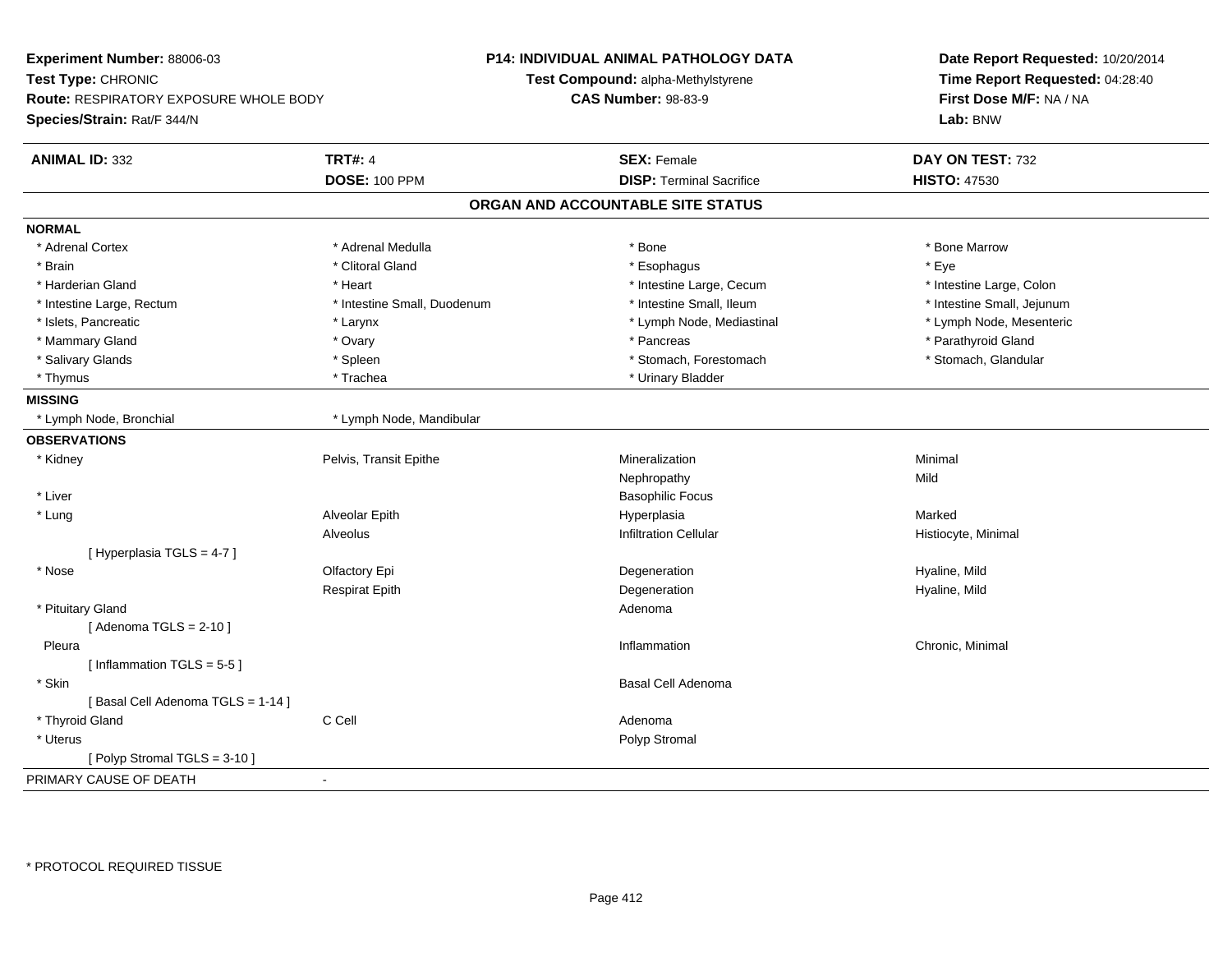| Experiment Number: 88006-03<br>Test Type: CHRONIC<br>Route: RESPIRATORY EXPOSURE WHOLE BODY<br>Species/Strain: Rat/F 344/N |                            | <b>P14: INDIVIDUAL ANIMAL PATHOLOGY DATA</b><br>Test Compound: alpha-Methylstyrene<br><b>CAS Number: 98-83-9</b> | Date Report Requested: 10/20/2014<br>Time Report Requested: 04:28:40<br>First Dose M/F: NA / NA<br>Lab: BNW |
|----------------------------------------------------------------------------------------------------------------------------|----------------------------|------------------------------------------------------------------------------------------------------------------|-------------------------------------------------------------------------------------------------------------|
|                                                                                                                            |                            |                                                                                                                  |                                                                                                             |
| <b>ANIMAL ID: 333</b>                                                                                                      | <b>TRT#: 4</b>             | <b>SEX: Female</b>                                                                                               | DAY ON TEST: 683                                                                                            |
|                                                                                                                            | <b>DOSE: 100 PPM</b>       | <b>DISP: Moribund Sacrifice</b>                                                                                  | <b>HISTO: 47531</b>                                                                                         |
|                                                                                                                            |                            | ORGAN AND ACCOUNTABLE SITE STATUS                                                                                |                                                                                                             |
| <b>NORMAL</b>                                                                                                              |                            |                                                                                                                  |                                                                                                             |
| * Adrenal Medulla                                                                                                          | * Bone                     | * Bone Marrow                                                                                                    | * Clitoral Gland                                                                                            |
| * Esophagus                                                                                                                | * Eye                      | * Harderian Gland                                                                                                | * Heart                                                                                                     |
| * Intestine Large, Cecum                                                                                                   | * Intestine Large, Colon   | * Intestine Large, Rectum                                                                                        | * Intestine Small, Duodenum                                                                                 |
| * Intestine Small, Ileum                                                                                                   | * Intestine Small, Jejunum | * Islets, Pancreatic                                                                                             | * Larynx                                                                                                    |
| * Lung                                                                                                                     | * Lymph Node, Mediastinal  | * Lymph Node, Mesenteric                                                                                         | * Nose                                                                                                      |
| * Ovary                                                                                                                    | * Pancreas                 | * Parathyroid Gland                                                                                              | * Salivary Glands                                                                                           |
| * Skin                                                                                                                     | * Spleen                   | * Stomach, Glandular                                                                                             | * Thyroid Gland                                                                                             |
| * Trachea                                                                                                                  | * Urinary Bladder          | * Uterus                                                                                                         |                                                                                                             |
| <b>MISSING</b>                                                                                                             |                            |                                                                                                                  |                                                                                                             |
| * Lymph Node, Bronchial                                                                                                    | * Lymph Node, Mandibular   |                                                                                                                  |                                                                                                             |
| <b>OBSERVATIONS</b>                                                                                                        |                            |                                                                                                                  |                                                                                                             |
| * Adrenal Cortex                                                                                                           |                            | Vacuolization Cytoplasmic                                                                                        | Mild                                                                                                        |
| * Brain                                                                                                                    |                            | Compression                                                                                                      | Marked                                                                                                      |
| * Kidney                                                                                                                   | Pelvis, Transit Epithe     | Mineralization                                                                                                   | Minimal                                                                                                     |
|                                                                                                                            |                            | Nephropathy                                                                                                      | Minimal                                                                                                     |
| * Liver                                                                                                                    |                            | Vacuolization Cytoplasmic                                                                                        | Marked                                                                                                      |
| [Vacuolization Cytoplasmic TGLS = 5-7]                                                                                     |                            |                                                                                                                  |                                                                                                             |
| * Mammary Gland                                                                                                            |                            | Fibroadenoma                                                                                                     | Multiple                                                                                                    |
|                                                                                                                            |                            | Galactocele                                                                                                      | Marked                                                                                                      |
| [Fibroadenoma TGLS = $1,2-14+15$ ]                                                                                         |                            |                                                                                                                  |                                                                                                             |
| * Pituitary Gland                                                                                                          |                            | Adenoma                                                                                                          |                                                                                                             |
| [Adenoma TGLS = $3-10$ ]                                                                                                   |                            |                                                                                                                  |                                                                                                             |
| * Stomach, Forestomach                                                                                                     |                            | Ulcer                                                                                                            | Marked                                                                                                      |
| [ Ulcer TGLS = $6-10$ ]                                                                                                    |                            |                                                                                                                  |                                                                                                             |
| * Thymus                                                                                                                   |                            | Cyst                                                                                                             | Marked                                                                                                      |
| PRIMARY CAUSE OF DEATH                                                                                                     | - Pituitary Gland Adenoma  |                                                                                                                  |                                                                                                             |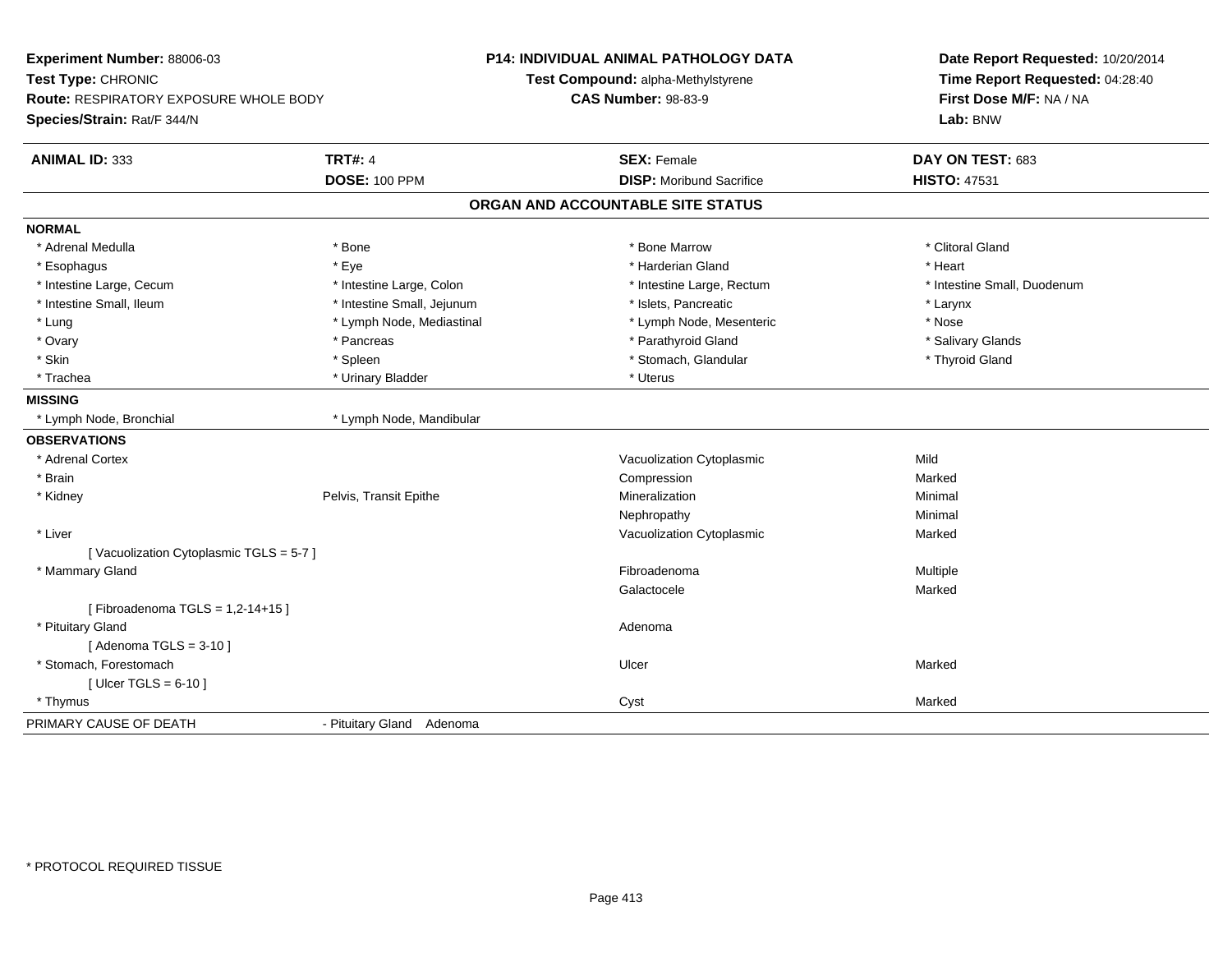| Experiment Number: 88006-03                                         |                            | <b>P14: INDIVIDUAL ANIMAL PATHOLOGY DATA</b> | Date Report Requested: 10/20/2014 |
|---------------------------------------------------------------------|----------------------------|----------------------------------------------|-----------------------------------|
| Test Type: CHRONIC<br><b>Route: RESPIRATORY EXPOSURE WHOLE BODY</b> |                            | <b>Test Compound: alpha-Methylstyrene</b>    | Time Report Requested: 04:28:40   |
|                                                                     |                            | <b>CAS Number: 98-83-9</b>                   | First Dose M/F: NA / NA           |
| Species/Strain: Rat/F 344/N                                         |                            |                                              | Lab: BNW                          |
| <b>ANIMAL ID: 334</b>                                               | <b>TRT#: 4</b>             | <b>SEX: Female</b>                           | DAY ON TEST: 694                  |
|                                                                     | <b>DOSE: 100 PPM</b>       | <b>DISP:</b> Moribund Sacrifice              | <b>HISTO: 47532</b>               |
|                                                                     |                            | ORGAN AND ACCOUNTABLE SITE STATUS            |                                   |
| <b>NORMAL</b>                                                       |                            |                                              |                                   |
| * Adrenal Cortex                                                    | * Bone                     | * Bone Marrow                                | * Clitoral Gland                  |
| * Esophagus                                                         | * Eye                      | * Harderian Gland                            | * Heart                           |
| * Intestine Large, Cecum                                            | * Intestine Large, Colon   | * Intestine Large, Rectum                    | * Intestine Small, Duodenum       |
| * Intestine Small, Ileum                                            | * Intestine Small, Jejunum | * Islets, Pancreatic                         | * Larynx                          |
| * Lymph Node, Mediastinal                                           | * Ovary                    | * Pancreas                                   | * Parathyroid Gland               |
| * Salivary Glands                                                   | * Skin                     | * Stomach, Forestomach                       | * Stomach, Glandular              |
| * Thymus                                                            | * Trachea                  | * Urinary Bladder                            | * Uterus                          |
| <b>MISSING</b>                                                      |                            |                                              |                                   |
| * Lymph Node, Bronchial                                             | * Lymph Node, Mandibular   |                                              |                                   |
| <b>OBSERVATIONS</b>                                                 |                            |                                              |                                   |
| * Adrenal Medulla                                                   |                            | Leukemia Mononuclear                         |                                   |
| * Brain                                                             |                            | Hemorrhage                                   | Marked                            |
| [Hemorrhage TGLS = 10-1]                                            |                            |                                              |                                   |
| * Kidney                                                            |                            | Leukemia Mononuclear                         |                                   |
|                                                                     | Pelvis, Transit Epithe     | Mineralization                               | Minimal                           |
| * Liver                                                             |                            | Leukemia Mononuclear                         |                                   |
| [ Leukemia Mononuclear TGLS = 6-6 ]                                 |                            |                                              |                                   |
| * Lung                                                              |                            | Leukemia Mononuclear                         |                                   |
| Lymph Node                                                          | Deep Cervical              | Leukemia Mononuclear                         |                                   |
|                                                                     | Pancreatic                 | Leukemia Mononuclear                         |                                   |
| [ Leukemia Mononuclear TGLS = 7-14 ]                                |                            |                                              |                                   |
| [ Leukemia Mononuclear TGLS = 1-15 ]                                |                            |                                              |                                   |
| * Lymph Node, Mesenteric                                            |                            | Leukemia Mononuclear                         |                                   |
| * Mammary Gland                                                     |                            | Fibroadenoma                                 | Multiple                          |
| [Fibroadenoma TGLS = $8,9-16+7$ ]                                   |                            |                                              |                                   |
| * Nose                                                              | Olfactory Epi              | Degeneration                                 | Hyaline, Minimal                  |
| * Pituitary Gland                                                   |                            | Hyperplasia                                  | Marked                            |
|                                                                     |                            | Leukemia Mononuclear                         |                                   |
| [ Leukemia Mononuclear TGLS = 3-10 ]                                |                            |                                              |                                   |
| * Spleen                                                            |                            | Leukemia Mononuclear                         |                                   |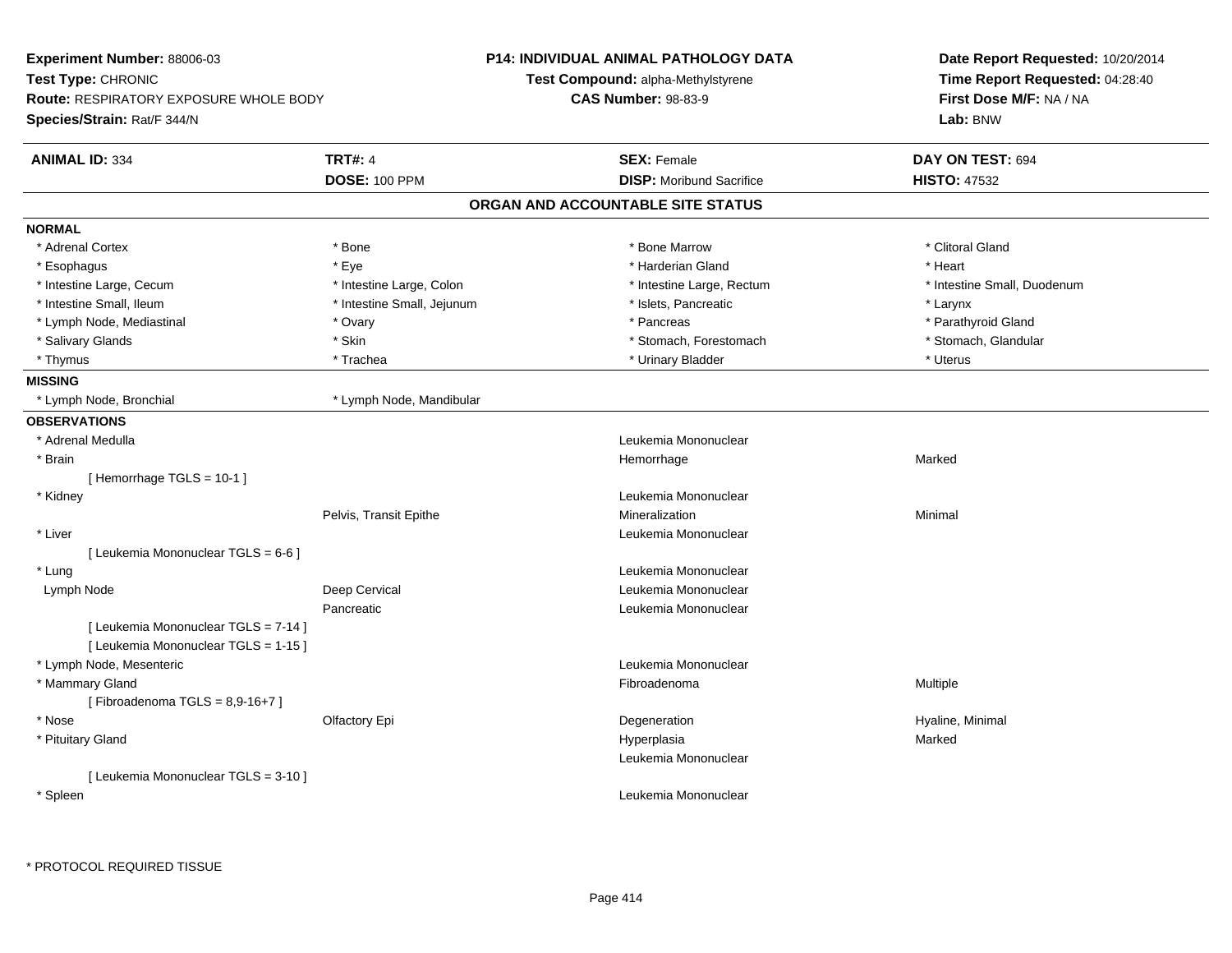| <b>Experiment Number: 88006-03</b><br><b>Test Type: CHRONIC</b><br><b>Route: RESPIRATORY EXPOSURE WHOLE BODY</b><br>Species/Strain: Rat/F 344/N |                                  | <b>P14: INDIVIDUAL ANIMAL PATHOLOGY DATA</b><br><b>Test Compound: alpha-Methylstyrene</b> | Date Report Requested: 10/20/2014<br>Time Report Requested: 04:28:40 |
|-------------------------------------------------------------------------------------------------------------------------------------------------|----------------------------------|-------------------------------------------------------------------------------------------|----------------------------------------------------------------------|
|                                                                                                                                                 |                                  | <b>CAS Number: 98-83-9</b>                                                                | First Dose M/F: NA / NA                                              |
|                                                                                                                                                 |                                  |                                                                                           | Lab: BNW                                                             |
| <b>ANIMAL ID: 334</b>                                                                                                                           | <b>TRT#: 4</b>                   | <b>SEX: Female</b>                                                                        | DAY ON TEST: 694                                                     |
|                                                                                                                                                 | <b>DOSE: 100 PPM</b>             | <b>DISP:</b> Moribund Sacrifice                                                           | <b>HISTO: 47532</b>                                                  |
|                                                                                                                                                 |                                  | ORGAN AND ACCOUNTABLE SITE STATUS                                                         |                                                                      |
| [Leukemia Mononuclear TGLS = 4,5,11-14+15]                                                                                                      |                                  |                                                                                           |                                                                      |
| * Thyroid Gland                                                                                                                                 | C Cell                           | Adenoma                                                                                   |                                                                      |
| PRIMARY CAUSE OF DEATH                                                                                                                          | Leukemia Mononuclear<br>- Spleen |                                                                                           |                                                                      |
| CONTRIBUTORY CAUSE OF DEATH                                                                                                                     | - Brain Hemorrhage               |                                                                                           |                                                                      |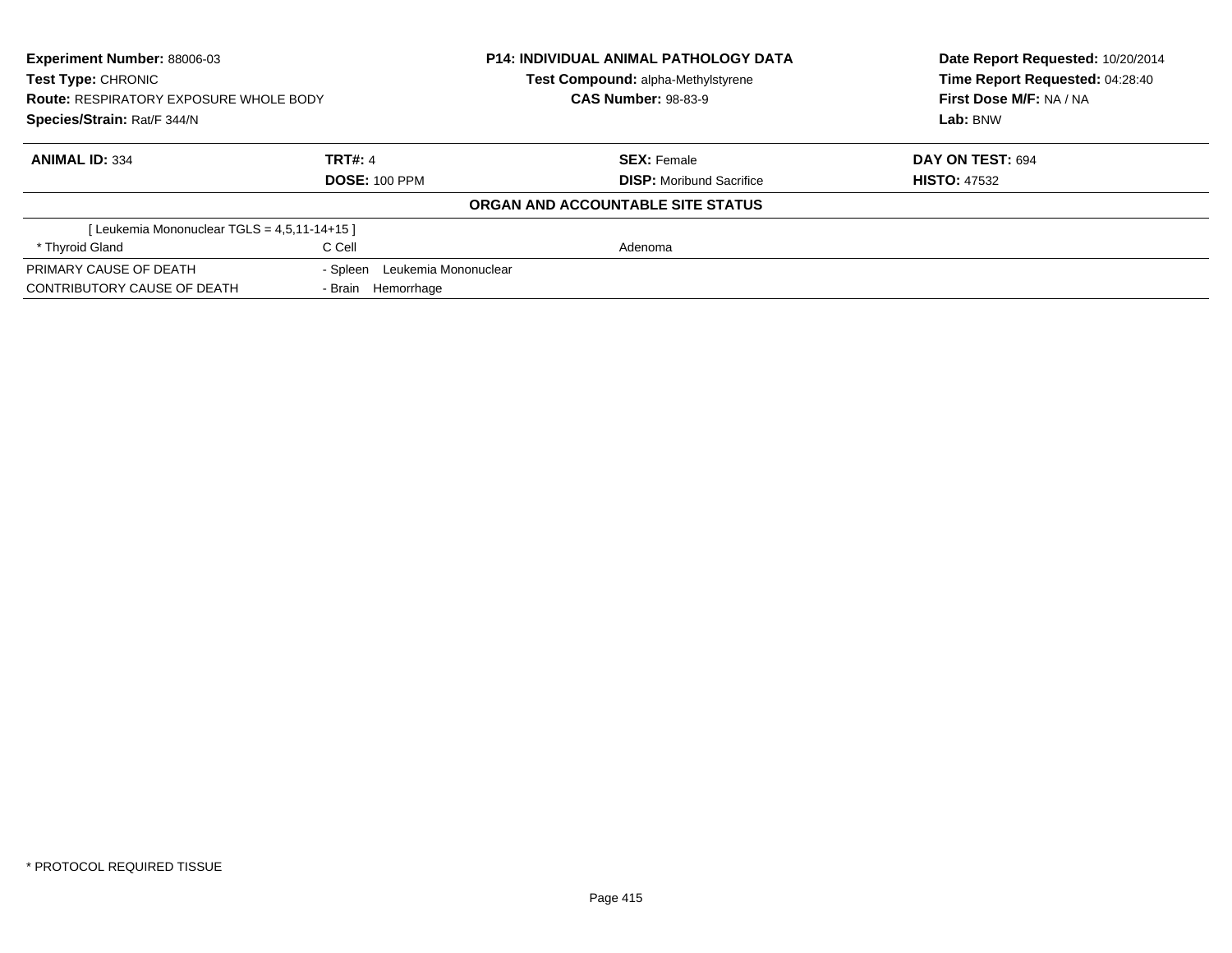| Experiment Number: 88006-03<br>Test Type: CHRONIC<br><b>Route: RESPIRATORY EXPOSURE WHOLE BODY</b><br>Species/Strain: Rat/F 344/N |                             | P14: INDIVIDUAL ANIMAL PATHOLOGY DATA<br>Test Compound: alpha-Methylstyrene<br><b>CAS Number: 98-83-9</b> | Date Report Requested: 10/20/2014<br>Time Report Requested: 04:28:40<br>First Dose M/F: NA / NA<br>Lab: BNW |
|-----------------------------------------------------------------------------------------------------------------------------------|-----------------------------|-----------------------------------------------------------------------------------------------------------|-------------------------------------------------------------------------------------------------------------|
| <b>ANIMAL ID: 335</b>                                                                                                             | <b>TRT#: 4</b>              | <b>SEX: Female</b>                                                                                        | DAY ON TEST: 495                                                                                            |
|                                                                                                                                   | <b>DOSE: 100 PPM</b>        | <b>DISP: Moribund Sacrifice</b>                                                                           | <b>HISTO: 47533</b>                                                                                         |
|                                                                                                                                   |                             | ORGAN AND ACCOUNTABLE SITE STATUS                                                                         |                                                                                                             |
| <b>NORMAL</b>                                                                                                                     |                             |                                                                                                           |                                                                                                             |
| * Adrenal Cortex                                                                                                                  | * Adrenal Medulla           | * Bone                                                                                                    | * Bone Marrow                                                                                               |
| * Brain                                                                                                                           | * Clitoral Gland            | * Esophagus                                                                                               | * Eye                                                                                                       |
| * Harderian Gland                                                                                                                 | * Heart                     | * Intestine Large, Cecum                                                                                  | * Intestine Large, Colon                                                                                    |
| * Intestine Large, Rectum                                                                                                         | * Intestine Small, Duodenum | * Intestine Small, Ileum                                                                                  | * Islets, Pancreatic                                                                                        |
| * Kidney                                                                                                                          | * Larynx                    | * Mammary Gland                                                                                           | * Ovary                                                                                                     |
| * Pancreas                                                                                                                        | * Parathyroid Gland         | * Pituitary Gland                                                                                         | * Salivary Glands                                                                                           |
| * Skin                                                                                                                            | * Stomach, Forestomach      | * Stomach, Glandular                                                                                      | * Thymus                                                                                                    |
| * Thyroid Gland                                                                                                                   | * Trachea                   | * Urinary Bladder                                                                                         |                                                                                                             |
| <b>MISSING</b>                                                                                                                    |                             |                                                                                                           |                                                                                                             |
| * Lymph Node, Bronchial                                                                                                           | * Lymph Node, Mandibular    |                                                                                                           |                                                                                                             |
| <b>OBSERVATIONS</b>                                                                                                               |                             |                                                                                                           |                                                                                                             |
| * Intestine Small, Jejunum                                                                                                        |                             | Diverticulum                                                                                              | Marked                                                                                                      |
| Note: intussusception found at necropsy                                                                                           |                             |                                                                                                           |                                                                                                             |
| [Diverticulum TGLS = 4-15]                                                                                                        |                             |                                                                                                           |                                                                                                             |
| * Liver                                                                                                                           |                             | Leukemia Mononuclear                                                                                      |                                                                                                             |
| [ Leukemia Mononuclear TGLS = 3-6 ]                                                                                               |                             |                                                                                                           |                                                                                                             |
| * Lung                                                                                                                            |                             | Leukemia Mononuclear                                                                                      |                                                                                                             |
| [ Leukemia Mononuclear TGLS = 1,7-4+5+15 ]                                                                                        |                             |                                                                                                           |                                                                                                             |
| * Lymph Node, Mediastinal                                                                                                         |                             | Leukemia Mononuclear                                                                                      |                                                                                                             |
| [ Leukemia Mononuclear TGLS = 5-3 ]                                                                                               |                             |                                                                                                           |                                                                                                             |
| * Lymph Node, Mesenteric                                                                                                          |                             | Leukemia Mononuclear                                                                                      |                                                                                                             |
| [ Leukemia Mononuclear TGLS = 6-8 ]                                                                                               |                             |                                                                                                           |                                                                                                             |
| * Nose                                                                                                                            |                             | Leukemia Mononuclear                                                                                      |                                                                                                             |
| * Spleen                                                                                                                          |                             | Leukemia Mononuclear                                                                                      |                                                                                                             |
| [ Leukemia Mononuclear TGLS = 2-14 ]                                                                                              |                             |                                                                                                           |                                                                                                             |
| * Uterus                                                                                                                          |                             | Hyperplasia                                                                                               | Moderate                                                                                                    |
|                                                                                                                                   | Endometrium                 |                                                                                                           |                                                                                                             |
| [ Hyperplasia TGLS = 8-10 ]                                                                                                       |                             |                                                                                                           |                                                                                                             |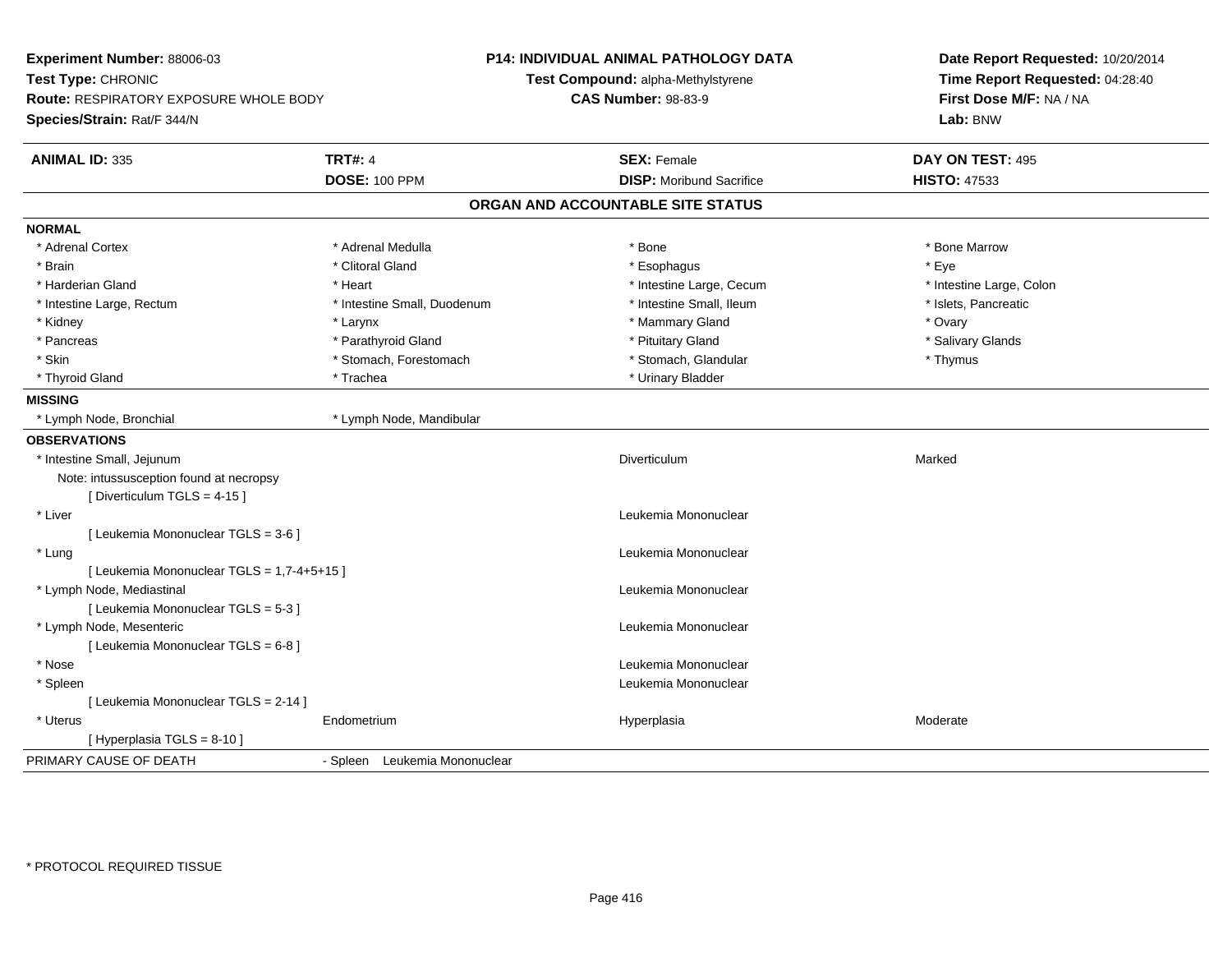| Experiment Number: 88006-03<br>Test Type: CHRONIC<br>Route: RESPIRATORY EXPOSURE WHOLE BODY<br>Species/Strain: Rat/F 344/N |                          | <b>P14: INDIVIDUAL ANIMAL PATHOLOGY DATA</b><br>Test Compound: alpha-Methylstyrene<br><b>CAS Number: 98-83-9</b> | Date Report Requested: 10/20/2014<br>Time Report Requested: 04:28:40<br>First Dose M/F: NA / NA<br>Lab: BNW |
|----------------------------------------------------------------------------------------------------------------------------|--------------------------|------------------------------------------------------------------------------------------------------------------|-------------------------------------------------------------------------------------------------------------|
| <b>ANIMAL ID: 336</b>                                                                                                      | <b>TRT#: 4</b>           | <b>SEX: Female</b>                                                                                               | DAY ON TEST: 684                                                                                            |
|                                                                                                                            | <b>DOSE: 100 PPM</b>     | <b>DISP: Natural Death</b>                                                                                       | <b>HISTO: 47534</b>                                                                                         |
|                                                                                                                            |                          | ORGAN AND ACCOUNTABLE SITE STATUS                                                                                |                                                                                                             |
| <b>NORMAL</b>                                                                                                              |                          |                                                                                                                  |                                                                                                             |
| * Adrenal Cortex                                                                                                           | * Adrenal Medulla        | * Bone                                                                                                           | * Bone Marrow                                                                                               |
| * Clitoral Gland                                                                                                           | * Esophagus              | * Harderian Gland                                                                                                | * Islets, Pancreatic                                                                                        |
| * Larynx                                                                                                                   | * Ovary                  | * Pancreas                                                                                                       | * Parathyroid Gland                                                                                         |
| * Pituitary Gland                                                                                                          | * Salivary Glands        | * Skin                                                                                                           | * Stomach, Forestomach                                                                                      |
| * Stomach, Glandular                                                                                                       | * Thymus                 | * Thyroid Gland                                                                                                  | * Trachea                                                                                                   |
| * Urinary Bladder                                                                                                          | * Uterus                 |                                                                                                                  |                                                                                                             |
| <b>MISSING</b>                                                                                                             |                          |                                                                                                                  |                                                                                                             |
| * Lymph Node, Mandibular                                                                                                   |                          |                                                                                                                  |                                                                                                             |
| <b>AUTO PRECLUDES DIAG.</b>                                                                                                |                          |                                                                                                                  |                                                                                                             |
| * Eye                                                                                                                      | * Intestine Large, Cecum | * Intestine Large, Colon                                                                                         | * Intestine Large, Rectum                                                                                   |
| * Intestine Small, Duodenum                                                                                                | * Intestine Small, Ileum | * Intestine Small, Jejunum                                                                                       | * Nose                                                                                                      |
| <b>OBSERVATIONS</b>                                                                                                        |                          |                                                                                                                  |                                                                                                             |
| * Brain                                                                                                                    |                          | Hemorrhage                                                                                                       | Moderate                                                                                                    |
| * Heart                                                                                                                    | Atrium                   | Thrombosis                                                                                                       | Marked                                                                                                      |
| [Thrombosis TGLS = $3-6$ ]                                                                                                 |                          |                                                                                                                  |                                                                                                             |
| * Kidney                                                                                                                   | Papilla                  | Mineralization                                                                                                   | Minimal                                                                                                     |
| * Liver                                                                                                                    |                          | Leukemia Mononuclear                                                                                             |                                                                                                             |
| [ Leukemia Mononuclear TGLS = 5-6 ]                                                                                        |                          |                                                                                                                  |                                                                                                             |
| * Lung                                                                                                                     |                          | Leukemia Mononuclear                                                                                             |                                                                                                             |
| Lymph Node                                                                                                                 | Pancreatic               | Leukemia Mononuclear                                                                                             |                                                                                                             |
| [ Leukemia Mononuclear TGLS = 7-14 ]                                                                                       |                          |                                                                                                                  |                                                                                                             |
| * Lymph Node, Bronchial                                                                                                    |                          | Leukemia Mononuclear                                                                                             |                                                                                                             |
| * Lymph Node, Mediastinal                                                                                                  |                          | Leukemia Mononuclear                                                                                             |                                                                                                             |
| * Lymph Node, Mesenteric                                                                                                   |                          | Leukemia Mononuclear                                                                                             |                                                                                                             |
| [ Leukemia Mononuclear TGLS = 6-7 ]                                                                                        |                          |                                                                                                                  |                                                                                                             |
| * Mammary Gland                                                                                                            |                          | Fibroadenoma                                                                                                     | Multiple                                                                                                    |
| [Fibroadenoma TGLS = 1,2-15+16]                                                                                            |                          |                                                                                                                  |                                                                                                             |
| * Spleen                                                                                                                   |                          | Leukemia Mononuclear                                                                                             |                                                                                                             |
| [ Leukemia Mononuclear TGLS = 4-14 ]                                                                                       |                          |                                                                                                                  |                                                                                                             |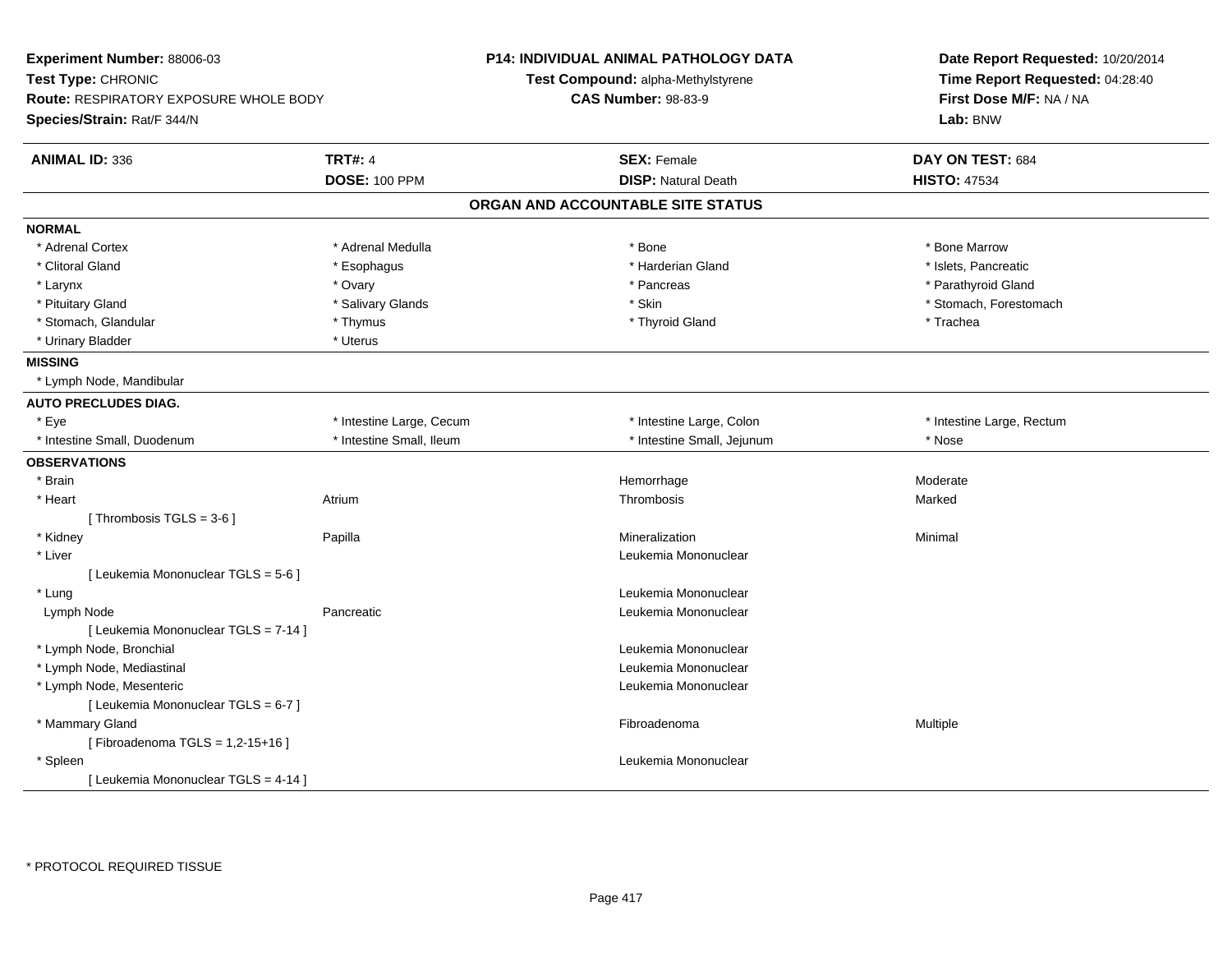| Experiment Number: 88006-03<br><b>Test Type: CHRONIC</b><br><b>Route: RESPIRATORY EXPOSURE WHOLE BODY</b> |                               | <b>P14: INDIVIDUAL ANIMAL PATHOLOGY DATA</b><br>Test Compound: alpha-Methylstyrene | Date Report Requested: 10/20/2014<br>Time Report Requested: 04:28:40 |
|-----------------------------------------------------------------------------------------------------------|-------------------------------|------------------------------------------------------------------------------------|----------------------------------------------------------------------|
|                                                                                                           |                               | <b>CAS Number: 98-83-9</b>                                                         | First Dose M/F: NA / NA                                              |
| Species/Strain: Rat/F 344/N                                                                               |                               |                                                                                    | Lab: BNW                                                             |
| <b>ANIMAL ID: 336</b>                                                                                     | <b>TRT#: 4</b>                | <b>SEX: Female</b>                                                                 | DAY ON TEST: 684                                                     |
|                                                                                                           | <b>DOSE: 100 PPM</b>          | <b>DISP:</b> Natural Death                                                         | <b>HISTO: 47534</b>                                                  |
|                                                                                                           |                               | ORGAN AND ACCOUNTABLE SITE STATUS                                                  |                                                                      |
| PRIMARY CAUSE OF DEATH                                                                                    | - Spleen Leukemia Mononuclear |                                                                                    |                                                                      |
| CONTRIBUTORY CAUSE OF DEATH                                                                               | - Heart Atrium Thrombosis     |                                                                                    |                                                                      |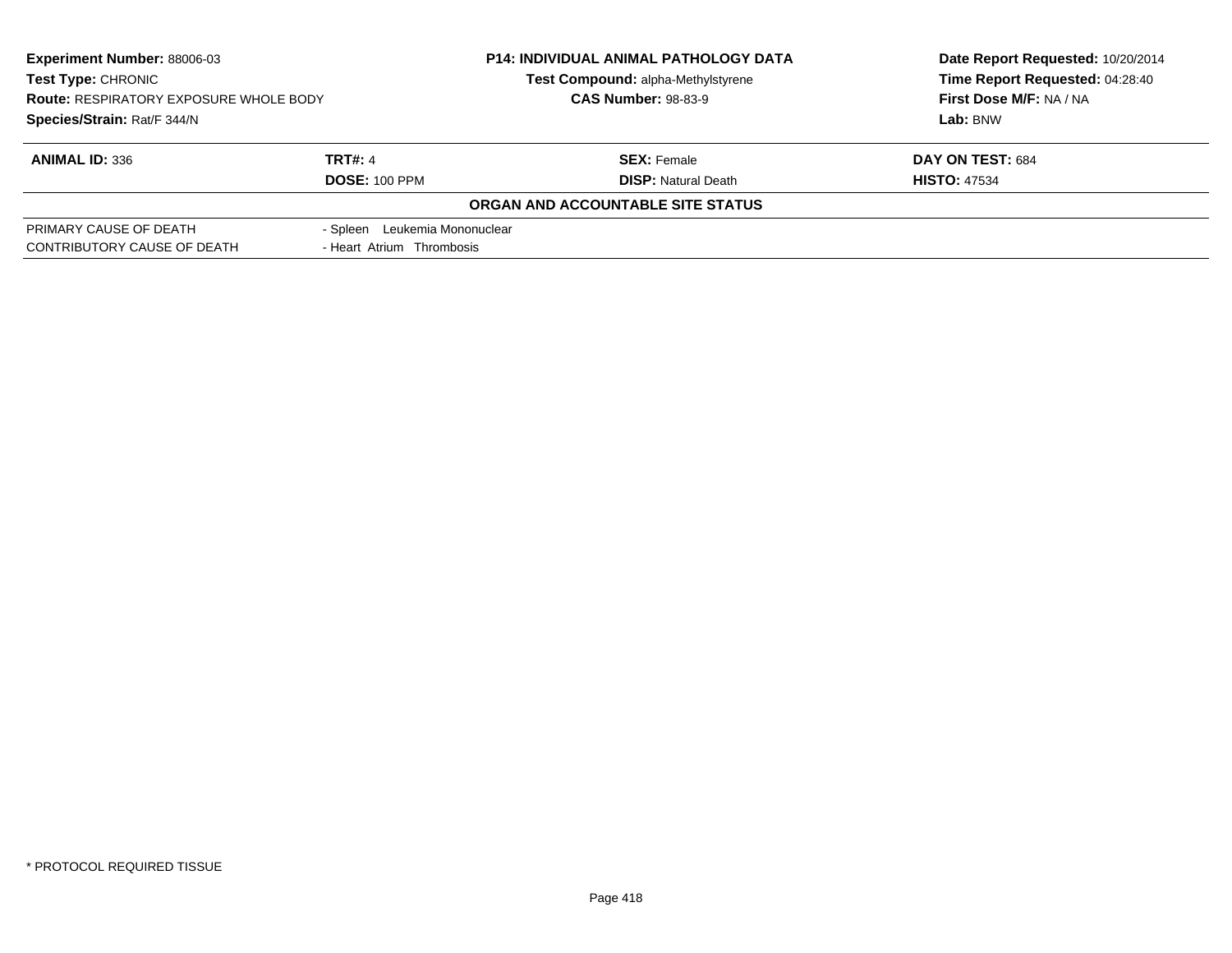| Experiment Number: 88006-03<br>Test Type: CHRONIC<br>Route: RESPIRATORY EXPOSURE WHOLE BODY<br>Species/Strain: Rat/F 344/N |                           | P14: INDIVIDUAL ANIMAL PATHOLOGY DATA<br>Test Compound: alpha-Methylstyrene<br><b>CAS Number: 98-83-9</b> | Date Report Requested: 10/20/2014<br>Time Report Requested: 04:28:40<br>First Dose M/F: NA / NA<br>Lab: BNW |
|----------------------------------------------------------------------------------------------------------------------------|---------------------------|-----------------------------------------------------------------------------------------------------------|-------------------------------------------------------------------------------------------------------------|
| <b>ANIMAL ID: 337</b>                                                                                                      | <b>TRT#: 4</b>            | <b>SEX: Female</b>                                                                                        | DAY ON TEST: 730                                                                                            |
|                                                                                                                            | <b>DOSE: 100 PPM</b>      | <b>DISP: Terminal Sacrifice</b>                                                                           | <b>HISTO: 47535</b>                                                                                         |
|                                                                                                                            |                           | ORGAN AND ACCOUNTABLE SITE STATUS                                                                         |                                                                                                             |
| <b>NORMAL</b>                                                                                                              |                           |                                                                                                           |                                                                                                             |
| * Adrenal Medulla                                                                                                          | * Bone                    | * Bone Marrow                                                                                             | * Brain                                                                                                     |
| * Clitoral Gland                                                                                                           | * Esophagus               | * Eye                                                                                                     | * Harderian Gland                                                                                           |
| * Heart                                                                                                                    | * Intestine Large, Cecum  | * Intestine Large, Colon                                                                                  | * Intestine Large, Rectum                                                                                   |
| * Intestine Small, Duodenum                                                                                                | * Intestine Small, Ileum  | * Intestine Small, Jejunum                                                                                | * Islets, Pancreatic                                                                                        |
| * Larynx                                                                                                                   | * Lymph Node, Mediastinal | * Lymph Node, Mesenteric                                                                                  | * Ovary                                                                                                     |
| * Pancreas                                                                                                                 | * Parathyroid Gland       | * Salivary Glands                                                                                         | * Skin                                                                                                      |
| * Stomach, Forestomach                                                                                                     | * Stomach, Glandular      | * Thymus                                                                                                  | * Thyroid Gland                                                                                             |
| * Trachea                                                                                                                  | * Urinary Bladder         | * Uterus                                                                                                  |                                                                                                             |
| <b>MISSING</b>                                                                                                             |                           |                                                                                                           |                                                                                                             |
| * Lymph Node, Bronchial                                                                                                    | * Lymph Node, Mandibular  |                                                                                                           |                                                                                                             |
| <b>OBSERVATIONS</b>                                                                                                        |                           |                                                                                                           |                                                                                                             |
| * Adrenal Cortex                                                                                                           |                           | Vacuolization Cytoplasmic                                                                                 | Marked                                                                                                      |
| * Kidney                                                                                                                   | Papilla                   | Mineralization                                                                                            | Minimal                                                                                                     |
|                                                                                                                            | Pelvis, Transit Epithe    | Mineralization                                                                                            | Minimal                                                                                                     |
| * Liver                                                                                                                    |                           | <b>Basophilic Focus</b>                                                                                   |                                                                                                             |
|                                                                                                                            |                           | Leukemia Mononuclear                                                                                      |                                                                                                             |
| * Lung                                                                                                                     |                           | Leukemia Mononuclear                                                                                      |                                                                                                             |
| * Mammary Gland                                                                                                            |                           | Fibroadenoma                                                                                              | Multiple                                                                                                    |
| [Fibroadenoma TGLS = 1,2-14+15+16]                                                                                         |                           |                                                                                                           |                                                                                                             |
| Mesentery                                                                                                                  |                           | Necrosis                                                                                                  | Moderate                                                                                                    |
| [Necrosis TGLS = $4-16$ ]                                                                                                  |                           |                                                                                                           |                                                                                                             |
| * Nose                                                                                                                     |                           | Foreign Body                                                                                              |                                                                                                             |
|                                                                                                                            |                           | Inflammation                                                                                              | Suppurative, Mild                                                                                           |
| * Pituitary Gland                                                                                                          |                           | Adenoma                                                                                                   |                                                                                                             |
| [Adenoma TGLS = $6-10$ ]                                                                                                   |                           |                                                                                                           |                                                                                                             |
| * Spleen                                                                                                                   |                           | Leukemia Mononuclear                                                                                      |                                                                                                             |
| [ Leukemia Mononuclear TGLS = 5-17 ]                                                                                       |                           |                                                                                                           |                                                                                                             |
| PRIMARY CAUSE OF DEATH                                                                                                     | $\blacksquare$            |                                                                                                           |                                                                                                             |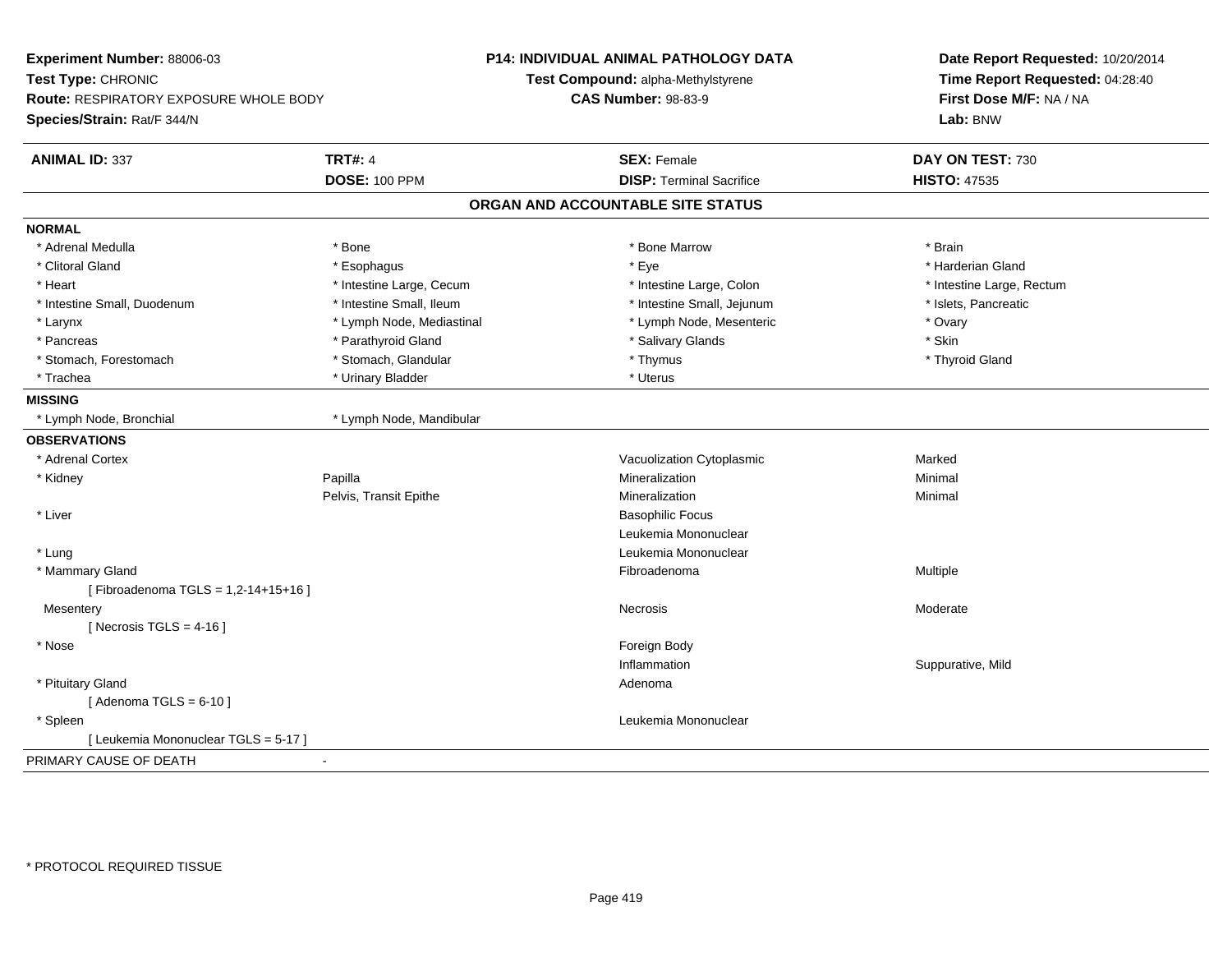| Experiment Number: 88006-03<br>Test Type: CHRONIC<br>Route: RESPIRATORY EXPOSURE WHOLE BODY<br>Species/Strain: Rat/F 344/N |                          | P14: INDIVIDUAL ANIMAL PATHOLOGY DATA<br>Test Compound: alpha-Methylstyrene<br><b>CAS Number: 98-83-9</b> | Date Report Requested: 10/20/2014<br>Time Report Requested: 04:28:40<br>First Dose M/F: NA / NA<br>Lab: BNW |
|----------------------------------------------------------------------------------------------------------------------------|--------------------------|-----------------------------------------------------------------------------------------------------------|-------------------------------------------------------------------------------------------------------------|
| <b>ANIMAL ID: 338</b>                                                                                                      | <b>TRT#: 4</b>           | <b>SEX: Female</b>                                                                                        | DAY ON TEST: 731                                                                                            |
|                                                                                                                            | <b>DOSE: 100 PPM</b>     | <b>DISP: Terminal Sacrifice</b>                                                                           | <b>HISTO: 47536</b>                                                                                         |
|                                                                                                                            |                          | ORGAN AND ACCOUNTABLE SITE STATUS                                                                         |                                                                                                             |
| <b>NORMAL</b>                                                                                                              |                          |                                                                                                           |                                                                                                             |
| * Adrenal Cortex                                                                                                           | * Adrenal Medulla        | * Bone                                                                                                    | * Bone Marrow                                                                                               |
| * Clitoral Gland                                                                                                           | * Esophagus              | * Eye                                                                                                     | * Harderian Gland                                                                                           |
| * Heart                                                                                                                    | * Intestine Large, Cecum | * Intestine Large, Colon                                                                                  | * Intestine Large, Rectum                                                                                   |
| * Intestine Small, Duodenum                                                                                                | * Intestine Small, Ileum | * Intestine Small, Jejunum                                                                                | * Islets, Pancreatic                                                                                        |
| * Larynx                                                                                                                   | * Lymph Node, Mesenteric | * Nose                                                                                                    | * Ovary                                                                                                     |
| * Pancreas                                                                                                                 | * Parathyroid Gland      | * Salivary Glands                                                                                         | * Skin                                                                                                      |
| * Stomach, Forestomach                                                                                                     | * Stomach, Glandular     | * Thymus                                                                                                  | * Thyroid Gland                                                                                             |
| * Trachea                                                                                                                  | * Urinary Bladder        | * Uterus                                                                                                  |                                                                                                             |
| <b>MISSING</b>                                                                                                             |                          |                                                                                                           |                                                                                                             |
| * Lymph Node, Bronchial                                                                                                    | * Lymph Node, Mandibular | * Lymph Node, Mediastinal                                                                                 |                                                                                                             |
| <b>OBSERVATIONS</b>                                                                                                        |                          |                                                                                                           |                                                                                                             |
| * Brain                                                                                                                    |                          | Carcinoma                                                                                                 | Metastatic (Pituitary Gland)                                                                                |
|                                                                                                                            |                          | Compression                                                                                               | Marked                                                                                                      |
| * Kidney                                                                                                                   | Pelvis, Transit Epithe   | Mineralization                                                                                            | Minimal                                                                                                     |
|                                                                                                                            |                          | Nephropathy                                                                                               | Minimal                                                                                                     |
| * Liver                                                                                                                    |                          | <b>Basophilic Focus</b>                                                                                   |                                                                                                             |
|                                                                                                                            |                          | <b>Clear Cell Focus</b>                                                                                   |                                                                                                             |
|                                                                                                                            |                          | Leukemia Mononuclear                                                                                      |                                                                                                             |
| [Clear Cell Focus TGLS = 2-6]                                                                                              |                          |                                                                                                           |                                                                                                             |
| [ Leukemia Mononuclear TGLS = 4-6 ]                                                                                        |                          |                                                                                                           |                                                                                                             |
| * Lung                                                                                                                     | Alveolus                 | <b>Infiltration Cellular</b>                                                                              | Histiocyte, Minimal                                                                                         |
|                                                                                                                            |                          | Leukemia Mononuclear                                                                                      |                                                                                                             |
| * Mammary Gland                                                                                                            |                          | Carcinoma                                                                                                 |                                                                                                             |
| [Carcinoma TGLS = $1-14$ ]                                                                                                 |                          |                                                                                                           |                                                                                                             |
| * Pituitary Gland                                                                                                          |                          | Carcinoma                                                                                                 |                                                                                                             |
| [Carcinoma TGLS = $3-10$ ]                                                                                                 |                          |                                                                                                           |                                                                                                             |
| * Spleen                                                                                                                   |                          | Leukemia Mononuclear                                                                                      |                                                                                                             |
| PRIMARY CAUSE OF DEATH                                                                                                     | ۰                        |                                                                                                           |                                                                                                             |
|                                                                                                                            |                          |                                                                                                           |                                                                                                             |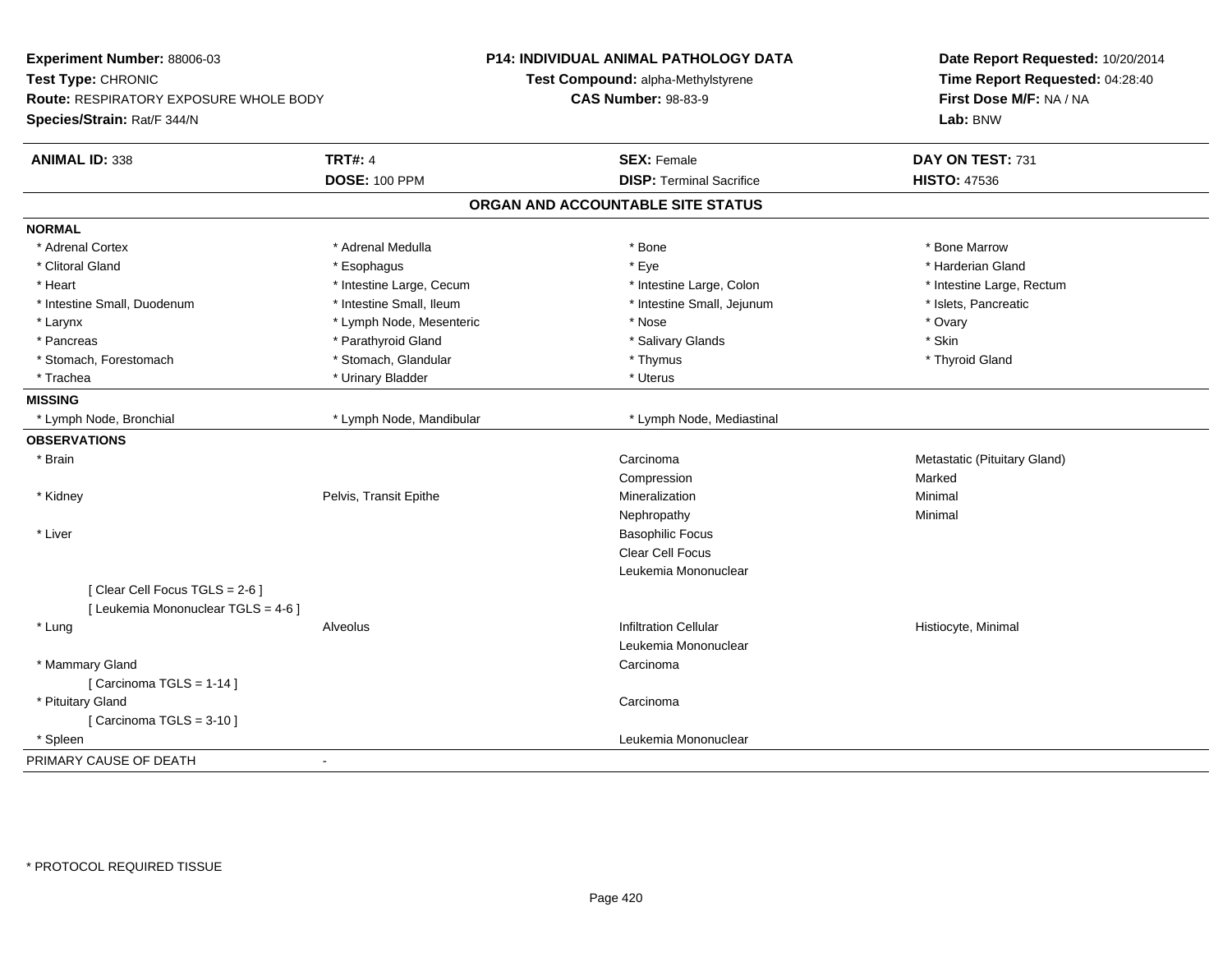| Experiment Number: 88006-03<br>Test Type: CHRONIC<br>Route: RESPIRATORY EXPOSURE WHOLE BODY |                               | <b>P14: INDIVIDUAL ANIMAL PATHOLOGY DATA</b><br>Test Compound: alpha-Methylstyrene<br><b>CAS Number: 98-83-9</b> | Date Report Requested: 10/20/2014<br>Time Report Requested: 04:28:40<br>First Dose M/F: NA / NA |
|---------------------------------------------------------------------------------------------|-------------------------------|------------------------------------------------------------------------------------------------------------------|-------------------------------------------------------------------------------------------------|
| Species/Strain: Rat/F 344/N                                                                 |                               |                                                                                                                  | Lab: BNW                                                                                        |
| <b>ANIMAL ID: 339</b>                                                                       | <b>TRT#: 4</b>                | <b>SEX: Female</b>                                                                                               | DAY ON TEST: 712                                                                                |
|                                                                                             | <b>DOSE: 100 PPM</b>          | <b>DISP:</b> Moribund Sacrifice                                                                                  | <b>HISTO: 47537</b>                                                                             |
|                                                                                             |                               | ORGAN AND ACCOUNTABLE SITE STATUS                                                                                |                                                                                                 |
| <b>NORMAL</b>                                                                               |                               |                                                                                                                  |                                                                                                 |
| * Adrenal Cortex                                                                            | * Adrenal Medulla             | * Bone                                                                                                           | * Bone Marrow                                                                                   |
| * Brain                                                                                     | * Clitoral Gland              | * Esophagus                                                                                                      | * Eye                                                                                           |
| * Harderian Gland                                                                           | * Heart                       | * Intestine Large, Cecum                                                                                         | * Intestine Large, Colon                                                                        |
| * Intestine Large, Rectum                                                                   | * Intestine Small, Duodenum   | * Intestine Small, Ileum                                                                                         | * Intestine Small, Jejunum                                                                      |
| * Islets, Pancreatic                                                                        | * Kidney                      | * Larynx                                                                                                         | * Lymph Node, Mesenteric                                                                        |
| * Ovary                                                                                     | * Pancreas                    | * Parathyroid Gland                                                                                              | * Salivary Glands                                                                               |
| * Skin                                                                                      | * Stomach, Glandular          | * Thymus                                                                                                         | * Thyroid Gland                                                                                 |
| * Trachea                                                                                   | * Urinary Bladder             | * Uterus                                                                                                         |                                                                                                 |
| <b>MISSING</b>                                                                              |                               |                                                                                                                  |                                                                                                 |
| * Lymph Node, Bronchial                                                                     | * Lymph Node, Mandibular      | * Lymph Node, Mediastinal                                                                                        |                                                                                                 |
| <b>OBSERVATIONS</b>                                                                         |                               |                                                                                                                  |                                                                                                 |
| * Liver                                                                                     |                               | Leukemia Mononuclear                                                                                             |                                                                                                 |
|                                                                                             |                               | Vacuolization Cytoplasmic                                                                                        | Moderate                                                                                        |
| [ Leukemia Mononuclear TGLS = 3-6 ]                                                         |                               |                                                                                                                  |                                                                                                 |
| * Lung                                                                                      | Alveolus                      | <b>Infiltration Cellular</b>                                                                                     | Histiocyte, Minimal                                                                             |
|                                                                                             |                               | Leukemia Mononuclear                                                                                             |                                                                                                 |
| * Mammary Gland                                                                             |                               | Fibroadenoma                                                                                                     |                                                                                                 |
| [Fibroadenoma TGLS = 1-15]                                                                  |                               |                                                                                                                  |                                                                                                 |
| Mesentery                                                                                   |                               | Necrosis                                                                                                         | Moderate                                                                                        |
| [Necrosis TGLS = $5-14$ ]                                                                   |                               |                                                                                                                  |                                                                                                 |
| * Nose                                                                                      |                               | Inflammation                                                                                                     | Suppurative, Mild                                                                               |
| * Pituitary Gland                                                                           |                               | Hyperplasia                                                                                                      | Marked                                                                                          |
| [ Hyperplasia TGLS = 2-10 ]                                                                 |                               |                                                                                                                  |                                                                                                 |
| Pleura                                                                                      |                               | Inflammation                                                                                                     | Chronic, Minimal                                                                                |
| * Spleen                                                                                    |                               | Leukemia Mononuclear                                                                                             |                                                                                                 |
| [ Leukemia Mononuclear TGLS = 4-14 ]                                                        |                               |                                                                                                                  |                                                                                                 |
| * Stomach, Forestomach                                                                      |                               | Hyperplasia                                                                                                      | Squamous, Moderate                                                                              |
| PRIMARY CAUSE OF DEATH                                                                      | - Spleen Leukemia Mononuclear |                                                                                                                  |                                                                                                 |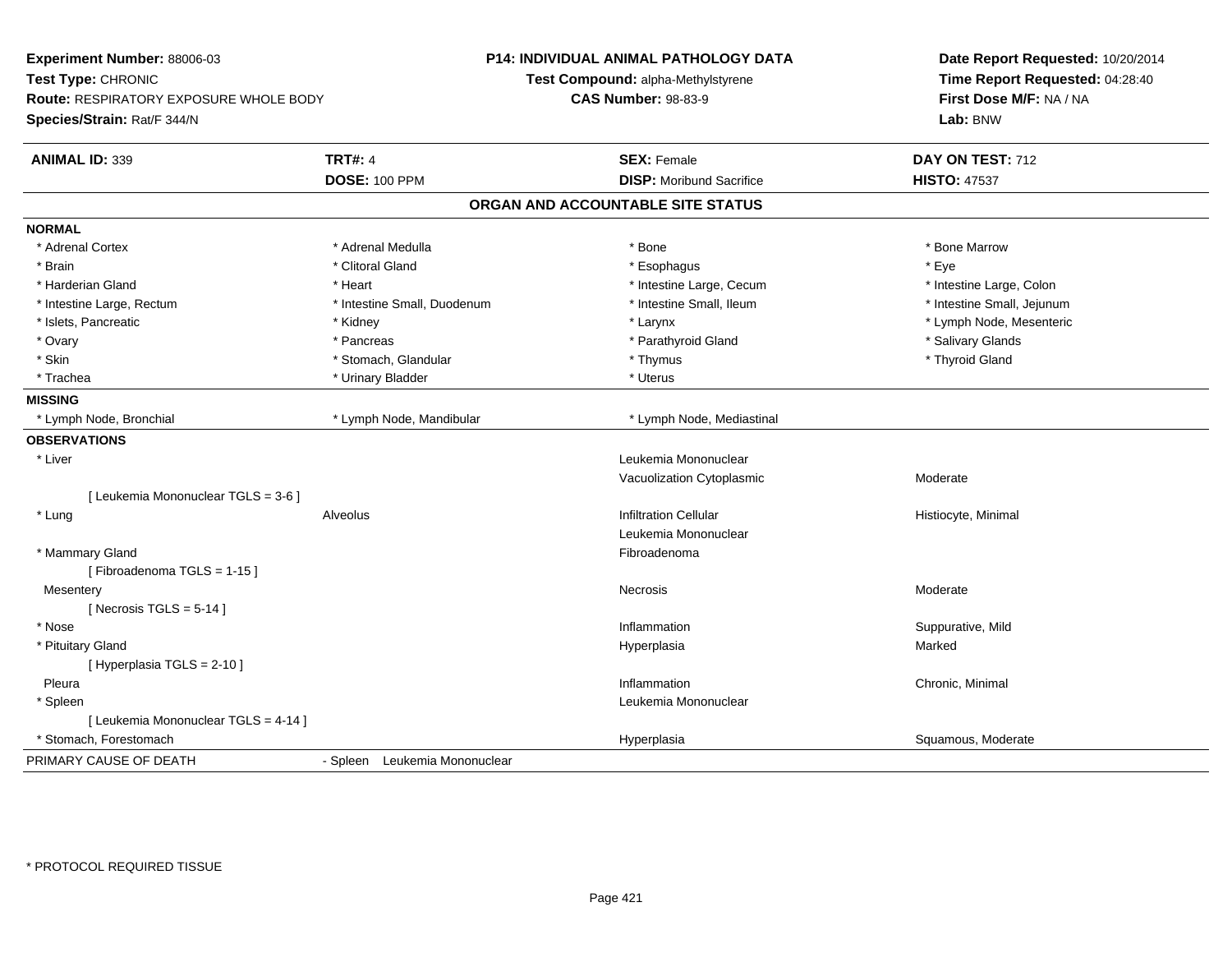| Experiment Number: 88006-03            |                             | <b>P14: INDIVIDUAL ANIMAL PATHOLOGY DATA</b> | Date Report Requested: 10/20/2014<br>Time Report Requested: 04:28:40<br>First Dose M/F: NA / NA |
|----------------------------------------|-----------------------------|----------------------------------------------|-------------------------------------------------------------------------------------------------|
| Test Type: CHRONIC                     |                             | Test Compound: alpha-Methylstyrene           |                                                                                                 |
| Route: RESPIRATORY EXPOSURE WHOLE BODY |                             | <b>CAS Number: 98-83-9</b>                   |                                                                                                 |
| Species/Strain: Rat/F 344/N            |                             |                                              | Lab: BNW                                                                                        |
| <b>ANIMAL ID: 340</b>                  | <b>TRT#: 4</b>              | <b>SEX: Female</b>                           | DAY ON TEST: 731                                                                                |
|                                        | <b>DOSE: 100 PPM</b>        | <b>DISP: Terminal Sacrifice</b>              | <b>HISTO: 47538</b>                                                                             |
|                                        |                             | ORGAN AND ACCOUNTABLE SITE STATUS            |                                                                                                 |
| <b>NORMAL</b>                          |                             |                                              |                                                                                                 |
| * Adrenal Cortex                       | * Adrenal Medulla           | * Bone                                       | * Bone Marrow                                                                                   |
| * Brain                                | * Clitoral Gland            | * Esophagus                                  | * Eye                                                                                           |
| * Harderian Gland                      | * Heart                     | * Intestine Large, Cecum                     | * Intestine Large, Colon                                                                        |
| * Intestine Large, Rectum              | * Intestine Small, Duodenum | * Intestine Small, Ileum                     | * Intestine Small, Jejunum                                                                      |
| * Islets, Pancreatic                   | * Larynx                    | * Lymph Node, Mesenteric                     | * Ovary                                                                                         |
| * Pancreas                             | * Parathyroid Gland         | * Salivary Glands                            | * Skin                                                                                          |
| * Spleen                               | * Stomach, Forestomach      | * Stomach, Glandular                         | * Thymus                                                                                        |
| * Trachea                              | * Urinary Bladder           | * Uterus                                     |                                                                                                 |
| <b>MISSING</b>                         |                             |                                              |                                                                                                 |
| * Lymph Node, Bronchial                | * Lymph Node, Mandibular    | * Lymph Node, Mediastinal                    |                                                                                                 |
| <b>OBSERVATIONS</b>                    |                             |                                              |                                                                                                 |
| * Kidney                               |                             | Nephropathy                                  | Mild                                                                                            |
| * Liver                                |                             | <b>Basophilic Focus</b>                      |                                                                                                 |
| * Lung                                 | Alveolus                    | <b>Infiltration Cellular</b>                 | Histiocyte, Minimal                                                                             |
| * Mammary Gland                        |                             | Fibroadenoma                                 | Multiple                                                                                        |
| [Fibroadenoma TGLS = 1,2-14+15]        |                             |                                              |                                                                                                 |
| * Nose                                 | Olfactory Epi               | Degeneration                                 | Hyaline, Mild                                                                                   |
| * Pituitary Gland                      |                             | Adenoma                                      |                                                                                                 |
| [Adenoma TGLS = $3-10$ ]               |                             |                                              |                                                                                                 |
| Pleura                                 |                             | Inflammation                                 | Chronic, Minimal                                                                                |
| * Thyroid Gland                        | C Cell                      | Hyperplasia                                  | Mild                                                                                            |
| PRIMARY CAUSE OF DEATH                 | $\blacksquare$              |                                              |                                                                                                 |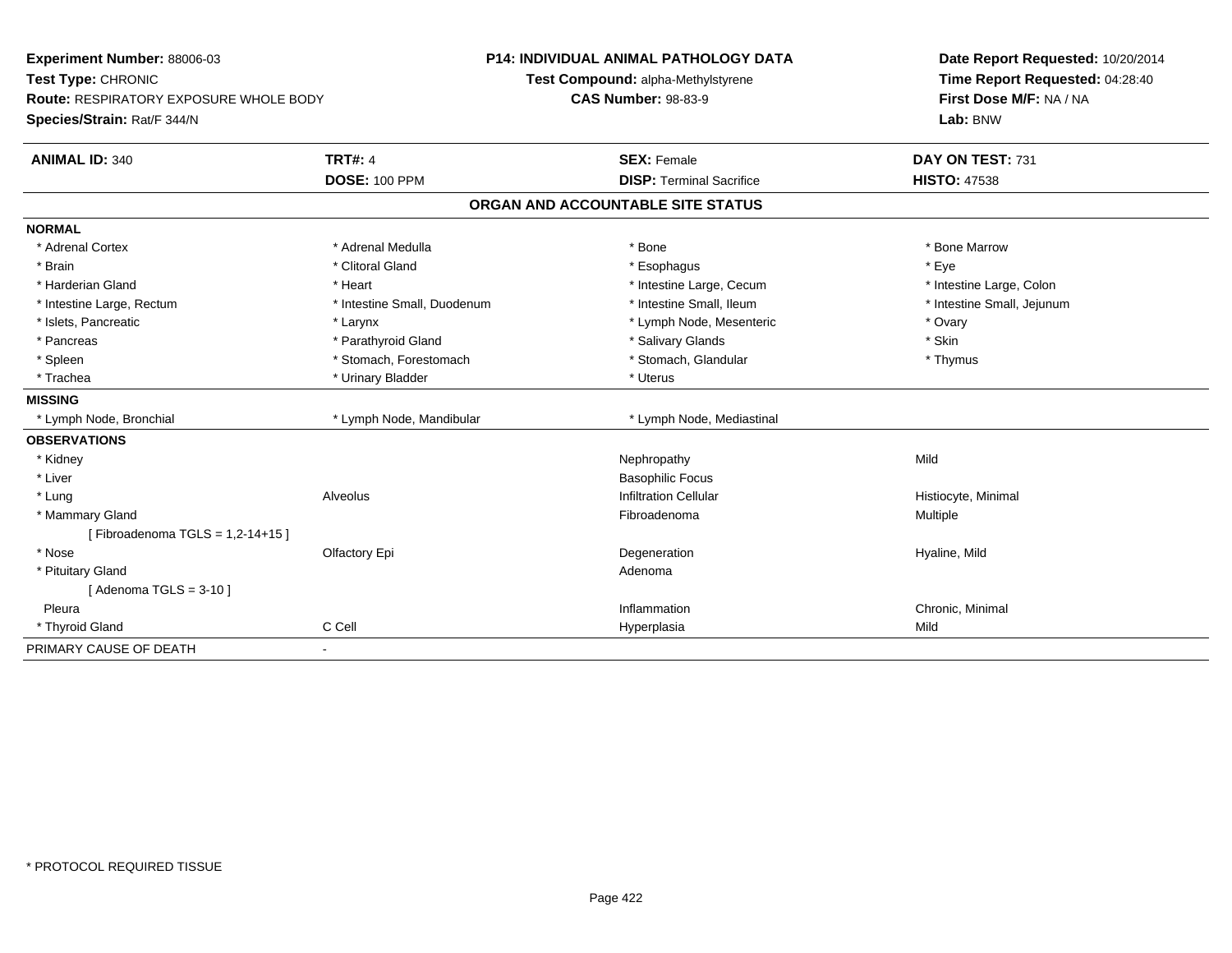| <b>Experiment Number: 88006-03</b>            |                              | <b>P14: INDIVIDUAL ANIMAL PATHOLOGY DATA</b> | Date Report Requested: 10/20/2014 |
|-----------------------------------------------|------------------------------|----------------------------------------------|-----------------------------------|
| Test Type: CHRONIC                            |                              | Test Compound: alpha-Methylstyrene           | Time Report Requested: 04:28:40   |
| <b>Route: RESPIRATORY EXPOSURE WHOLE BODY</b> |                              | <b>CAS Number: 98-83-9</b>                   | First Dose M/F: NA / NA           |
| Species/Strain: Rat/F 344/N                   |                              |                                              | Lab: BNW                          |
| <b>ANIMAL ID: 341</b>                         | <b>TRT#: 4</b>               | <b>SEX: Female</b>                           | DAY ON TEST: 662                  |
|                                               | <b>DOSE: 100 PPM</b>         | <b>DISP:</b> Moribund Sacrifice              | <b>HISTO: 47539</b>               |
|                                               |                              | ORGAN AND ACCOUNTABLE SITE STATUS            |                                   |
| <b>NORMAL</b>                                 |                              |                                              |                                   |
| * Adrenal Cortex                              | * Adrenal Medulla            | * Bone                                       | * Bone Marrow                     |
| * Brain                                       | * Esophagus                  | * Eye                                        | * Harderian Gland                 |
| * Heart                                       | * Intestine Large, Cecum     | * Intestine Large, Colon                     | * Intestine Large, Rectum         |
| * Intestine Small, Duodenum                   | * Intestine Small, Ileum     | * Intestine Small, Jejunum                   | * Islets, Pancreatic              |
| * Larynx                                      | * Liver                      | * Lymph Node, Bronchial                      | * Lymph Node, Mediastinal         |
| * Lymph Node, Mesenteric                      | * Ovary                      | * Pancreas                                   | * Parathyroid Gland               |
| * Pituitary Gland                             | * Salivary Glands            | * Skin                                       | * Spleen                          |
| * Stomach, Forestomach                        | * Stomach, Glandular         | * Thymus                                     | * Thyroid Gland                   |
| * Trachea                                     | * Urinary Bladder            | * Uterus                                     |                                   |
| <b>MISSING</b>                                |                              |                                              |                                   |
| * Lymph Node, Mandibular                      |                              |                                              |                                   |
| <b>OBSERVATIONS</b>                           |                              |                                              |                                   |
| * Clitoral Gland                              |                              | Hyperplasia                                  | Marked                            |
| [Hyperplasia TGLS = 3-16]                     |                              |                                              |                                   |
| * Kidney                                      | Pelvis, Transit Epithe       | Mineralization                               | Minimal                           |
| * Lung                                        | Alveolus                     | <b>Infiltration Cellular</b>                 | Histiocyte, Minimal               |
| * Mammary Gland                               |                              | Fibroadenoma                                 | Multiple                          |
| [Fibroadenoma TGLS = 1,2,4,5-14+15+17+18]     |                              |                                              |                                   |
| * Nose                                        | Olfactory Epi                | Hyperplasia                                  | <b>Basal Cell, Minimal</b>        |
| PRIMARY CAUSE OF DEATH                        | - Mammary Gland Fibroadenoma |                                              |                                   |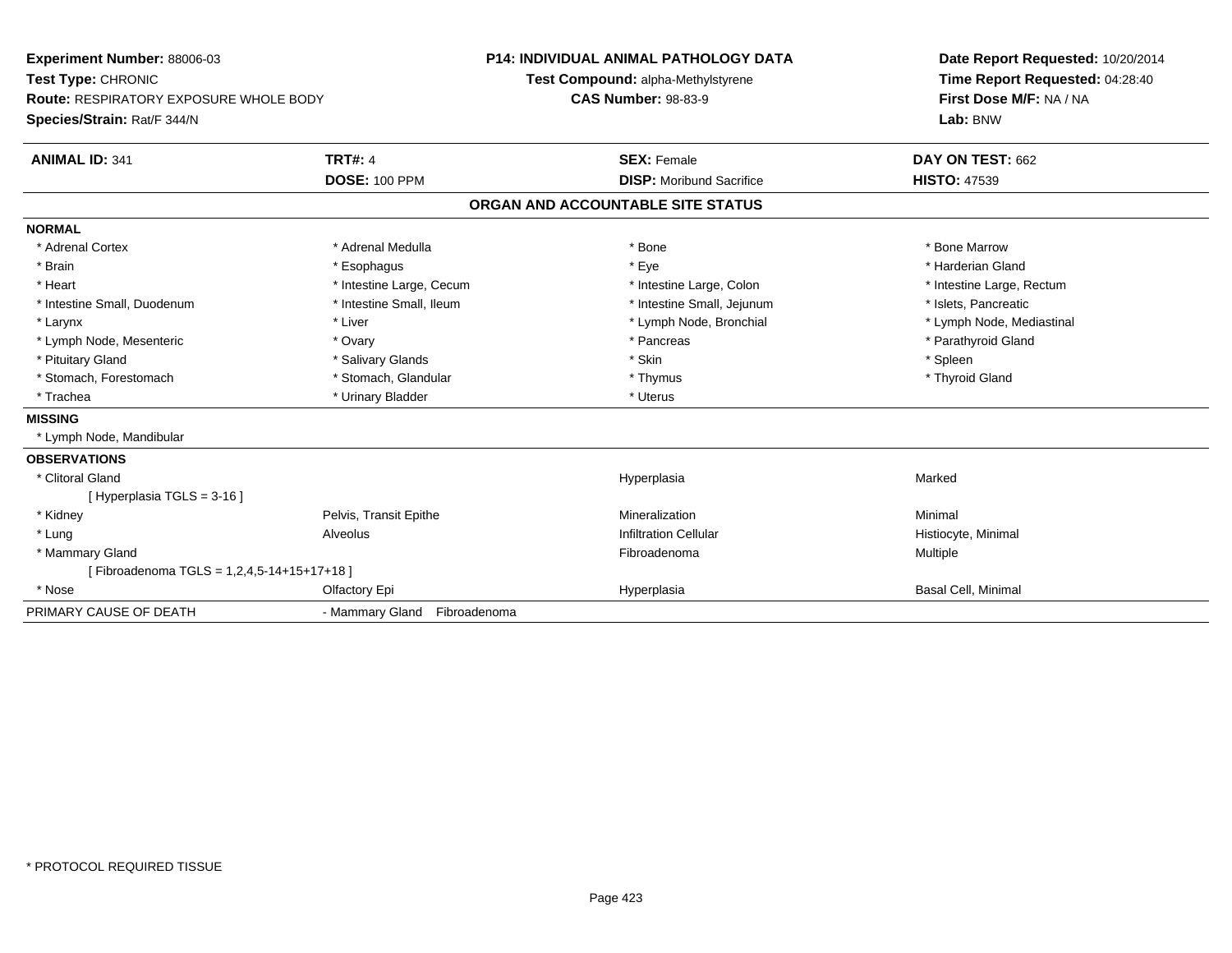| Experiment Number: 88006-03<br>Test Type: CHRONIC                            |                            | <b>P14: INDIVIDUAL ANIMAL PATHOLOGY DATA</b><br>Test Compound: alpha-Methylstyrene | Date Report Requested: 10/20/2014<br>Time Report Requested: 04:28:40 |  |
|------------------------------------------------------------------------------|----------------------------|------------------------------------------------------------------------------------|----------------------------------------------------------------------|--|
| <b>Route: RESPIRATORY EXPOSURE WHOLE BODY</b><br>Species/Strain: Rat/F 344/N |                            | <b>CAS Number: 98-83-9</b>                                                         | First Dose M/F: NA / NA<br>Lab: BNW                                  |  |
| <b>ANIMAL ID: 342</b>                                                        | <b>TRT#: 4</b>             | <b>SEX: Female</b>                                                                 | DAY ON TEST: 731                                                     |  |
|                                                                              | <b>DOSE: 100 PPM</b>       | <b>DISP: Terminal Sacrifice</b>                                                    | <b>HISTO: 47540</b>                                                  |  |
|                                                                              |                            | ORGAN AND ACCOUNTABLE SITE STATUS                                                  |                                                                      |  |
| <b>NORMAL</b>                                                                |                            |                                                                                    |                                                                      |  |
| * Adrenal Medulla                                                            | * Bone                     | * Bone Marrow                                                                      | * Clitoral Gland                                                     |  |
| * Esophagus                                                                  | * Eye                      | * Harderian Gland                                                                  | * Heart                                                              |  |
| * Intestine Large, Cecum                                                     | * Intestine Large, Colon   | * Intestine Large, Rectum                                                          | * Intestine Small, Duodenum                                          |  |
| * Intestine Small, Ileum                                                     | * Intestine Small, Jejunum | * Islets, Pancreatic                                                               | * Larynx                                                             |  |
| * Lymph Node, Mesenteric                                                     | * Mammary Gland            | * Ovary                                                                            | * Pancreas                                                           |  |
| * Parathyroid Gland                                                          | * Salivary Glands          | * Skin                                                                             | * Stomach, Forestomach                                               |  |
| * Stomach, Glandular                                                         | * Thymus                   | * Thyroid Gland                                                                    | * Trachea                                                            |  |
| * Urinary Bladder                                                            | * Uterus                   |                                                                                    |                                                                      |  |
| <b>MISSING</b>                                                               |                            |                                                                                    |                                                                      |  |
| * Lymph Node, Bronchial                                                      | * Lymph Node, Mandibular   | * Lymph Node, Mediastinal                                                          |                                                                      |  |
| <b>OBSERVATIONS</b>                                                          |                            |                                                                                    |                                                                      |  |
| * Adrenal Cortex                                                             |                            | Vacuolization Cytoplasmic                                                          | Mild                                                                 |  |
| * Brain                                                                      |                            | Compression                                                                        | Moderate                                                             |  |
| * Kidney                                                                     | Pelvis, Transit Epithe     | Mineralization                                                                     | Minimal                                                              |  |
|                                                                              |                            | Nephropathy                                                                        | Mild                                                                 |  |
| * Liver                                                                      |                            | <b>Basophilic Focus</b>                                                            |                                                                      |  |
| * Lung                                                                       | Alveolar Epith             | Hyperplasia                                                                        | Marked                                                               |  |
|                                                                              | Alveolus                   | <b>Infiltration Cellular</b>                                                       | Histiocyte, Minimal                                                  |  |
| * Nose                                                                       | Olfactory Epi              | Hyperplasia                                                                        | Basal Cell, Minimal                                                  |  |
| * Pituitary Gland                                                            |                            | Adenoma                                                                            |                                                                      |  |
| [Adenoma TGLS = $1-10$ ]                                                     |                            |                                                                                    |                                                                      |  |
| * Spleen                                                                     |                            | <b>Accessory Spleen</b>                                                            | Marked                                                               |  |
| [Accessory Spleen TGLS = 2-7]                                                |                            |                                                                                    |                                                                      |  |
| PRIMARY CAUSE OF DEATH                                                       | $\blacksquare$             |                                                                                    |                                                                      |  |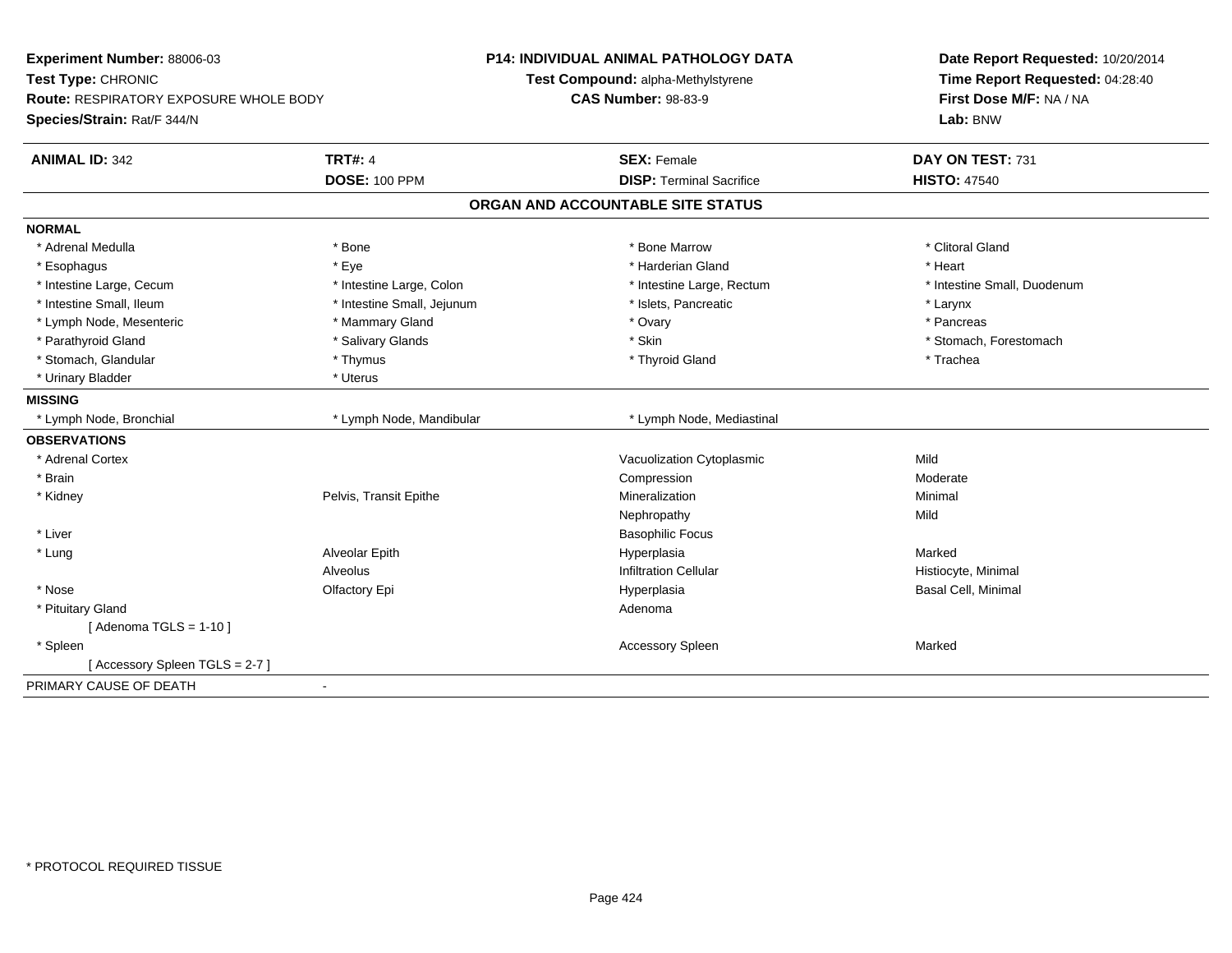| Experiment Number: 88006-03            |                           | <b>P14: INDIVIDUAL ANIMAL PATHOLOGY DATA</b> | Date Report Requested: 10/20/2014<br>Time Report Requested: 04:28:40 |
|----------------------------------------|---------------------------|----------------------------------------------|----------------------------------------------------------------------|
| Test Type: CHRONIC                     |                           | Test Compound: alpha-Methylstyrene           |                                                                      |
| Route: RESPIRATORY EXPOSURE WHOLE BODY |                           | <b>CAS Number: 98-83-9</b>                   | First Dose M/F: NA / NA                                              |
| Species/Strain: Rat/F 344/N            |                           |                                              | Lab: BNW                                                             |
| <b>ANIMAL ID: 343</b>                  | <b>TRT#: 4</b>            | <b>SEX: Female</b>                           | DAY ON TEST: 722                                                     |
|                                        | <b>DOSE: 100 PPM</b>      | <b>DISP:</b> Moribund Sacrifice              | <b>HISTO: 47541</b>                                                  |
|                                        |                           | ORGAN AND ACCOUNTABLE SITE STATUS            |                                                                      |
| <b>NORMAL</b>                          |                           |                                              |                                                                      |
| * Adrenal Cortex                       | * Adrenal Medulla         | * Bone                                       | * Bone Marrow                                                        |
| * Brain                                | * Esophagus               | * Eye                                        | * Harderian Gland                                                    |
| * Heart                                | * Intestine Large, Cecum  | * Intestine Large, Colon                     | * Intestine Large, Rectum                                            |
| * Intestine Small, Duodenum            | * Intestine Small, Ileum  | * Intestine Small, Jejunum                   | * Islets, Pancreatic                                                 |
| * Larynx                               | * Lung                    | * Lymph Node, Mesenteric                     | * Ovary                                                              |
| * Pancreas                             | * Parathyroid Gland       | * Salivary Glands                            | * Skin                                                               |
| * Stomach, Forestomach                 | * Stomach, Glandular      | * Thymus                                     | * Thyroid Gland                                                      |
| * Trachea                              | * Urinary Bladder         |                                              |                                                                      |
| <b>MISSING</b>                         |                           |                                              |                                                                      |
| * Lymph Node, Bronchial                | * Lymph Node, Mandibular  | * Lymph Node, Mediastinal                    |                                                                      |
| <b>OBSERVATIONS</b>                    |                           |                                              |                                                                      |
| * Clitoral Gland                       |                           | Hyperplasia                                  | Moderate                                                             |
| [ Hyperplasia TGLS = 1-9 ]             |                           |                                              |                                                                      |
| * Kidney                               | Pelvis, Transit Epithe    | Mineralization                               | Minimal                                                              |
|                                        |                           | Nephropathy                                  | Minimal                                                              |
| * Liver                                |                           | Leukemia Mononuclear                         |                                                                      |
| * Mammary Gland                        |                           | Adenoma                                      |                                                                      |
|                                        |                           | Fibroadenoma                                 | Multiple                                                             |
| [Adenoma TGLS = $3-15$ ]               |                           |                                              |                                                                      |
| [Fibroadenoma TGLS = $2-14,7-16$ ]     |                           |                                              |                                                                      |
| * Nose                                 | Olfactory Epi             | Hyperplasia                                  | Basal Cell, Minimal                                                  |
| * Pituitary Gland                      |                           | Adenoma                                      |                                                                      |
| [Adenoma TGLS = $4-10$ ]               |                           |                                              |                                                                      |
| * Spleen                               |                           | Leukemia Mononuclear                         |                                                                      |
| * Uterus                               | Myometrium                | Hyperplasia                                  | Marked                                                               |
| [ Hyperplasia TGLS = 5-16 ]            |                           |                                              |                                                                      |
| PRIMARY CAUSE OF DEATH                 | - Pituitary Gland Adenoma |                                              |                                                                      |
|                                        |                           |                                              |                                                                      |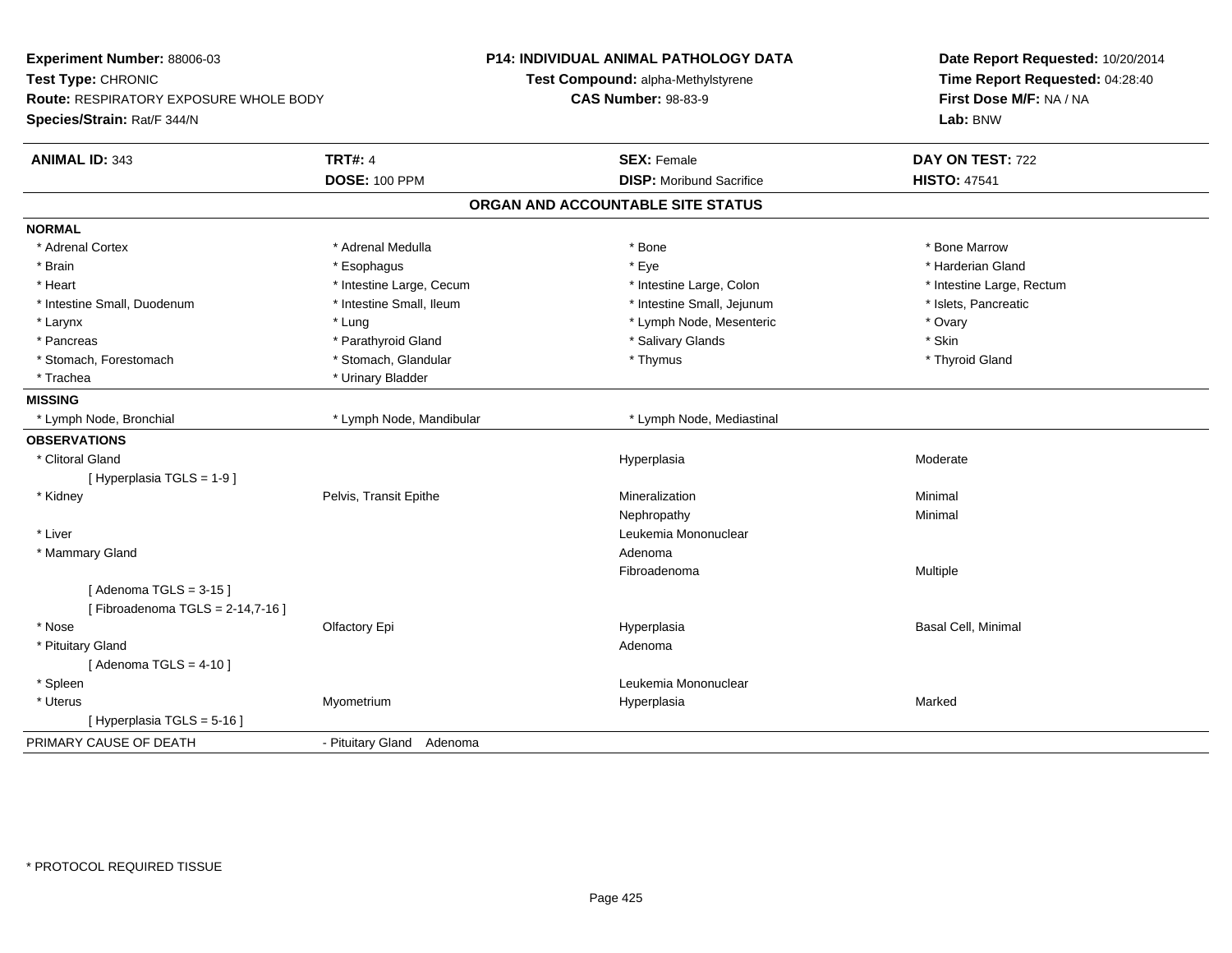| Experiment Number: 88006-03<br>Test Type: CHRONIC<br>Route: RESPIRATORY EXPOSURE WHOLE BODY<br>Species/Strain: Rat/F 344/N |                          | <b>P14: INDIVIDUAL ANIMAL PATHOLOGY DATA</b><br>Test Compound: alpha-Methylstyrene<br><b>CAS Number: 98-83-9</b> | Date Report Requested: 10/20/2014<br>Time Report Requested: 04:28:40<br>First Dose M/F: NA / NA<br>Lab: BNW |
|----------------------------------------------------------------------------------------------------------------------------|--------------------------|------------------------------------------------------------------------------------------------------------------|-------------------------------------------------------------------------------------------------------------|
| <b>ANIMAL ID: 344</b>                                                                                                      | <b>TRT#: 4</b>           | <b>SEX: Female</b>                                                                                               | DAY ON TEST: 732                                                                                            |
|                                                                                                                            | <b>DOSE: 100 PPM</b>     | <b>DISP: Terminal Sacrifice</b>                                                                                  | <b>HISTO: 47542</b>                                                                                         |
|                                                                                                                            |                          | ORGAN AND ACCOUNTABLE SITE STATUS                                                                                |                                                                                                             |
| <b>NORMAL</b>                                                                                                              |                          |                                                                                                                  |                                                                                                             |
| * Adrenal Cortex                                                                                                           | * Adrenal Medulla        | * Bone                                                                                                           | * Bone Marrow                                                                                               |
| * Brain                                                                                                                    | * Esophagus              | * Eye                                                                                                            | * Harderian Gland                                                                                           |
| * Heart                                                                                                                    | * Intestine Large, Cecum | * Intestine Large, Colon                                                                                         | * Intestine Large, Rectum                                                                                   |
| * Intestine Small, Duodenum                                                                                                | * Intestine Small, Ileum | * Intestine Small, Jejunum                                                                                       | * Islets, Pancreatic                                                                                        |
| * Lymph Node, Mediastinal                                                                                                  | * Lymph Node, Mesenteric | * Ovary                                                                                                          | * Pancreas                                                                                                  |
| * Parathyroid Gland                                                                                                        | * Salivary Glands        | * Skin                                                                                                           | * Spleen                                                                                                    |
| * Stomach, Forestomach                                                                                                     | * Stomach, Glandular     | * Thymus                                                                                                         | * Thyroid Gland                                                                                             |
| * Trachea                                                                                                                  | * Urinary Bladder        | * Uterus                                                                                                         |                                                                                                             |
| <b>MISSING</b>                                                                                                             |                          |                                                                                                                  |                                                                                                             |
| * Lymph Node, Bronchial                                                                                                    | * Lymph Node, Mandibular |                                                                                                                  |                                                                                                             |
| <b>OBSERVATIONS</b>                                                                                                        |                          |                                                                                                                  |                                                                                                             |
| * Clitoral Gland                                                                                                           |                          | Carcinoma                                                                                                        |                                                                                                             |
| [Carcinoma TGLS = $1-9+14$ ]                                                                                               |                          |                                                                                                                  |                                                                                                             |
| * Kidney                                                                                                                   |                          | Nephropathy                                                                                                      | Mild                                                                                                        |
| * Larynx                                                                                                                   |                          | Inflammation                                                                                                     | Chronic, Minimal                                                                                            |
| * Liver                                                                                                                    |                          | <b>Basophilic Focus</b>                                                                                          |                                                                                                             |
| * Lung                                                                                                                     | Alveolus                 | <b>Infiltration Cellular</b>                                                                                     | Histiocyte, Minimal                                                                                         |
| * Mammary Gland                                                                                                            |                          | Fibroadenoma                                                                                                     |                                                                                                             |
| [Fibroadenoma TGLS = 2-15]                                                                                                 |                          |                                                                                                                  |                                                                                                             |
| * Nose                                                                                                                     | Olfactory Epi            | Degeneration                                                                                                     | Hyaline, Mild                                                                                               |
| * Pituitary Gland                                                                                                          |                          | Adenoma                                                                                                          |                                                                                                             |
| Pleura                                                                                                                     |                          | Inflammation                                                                                                     | Chronic, Minimal                                                                                            |
| PRIMARY CAUSE OF DEATH                                                                                                     |                          |                                                                                                                  |                                                                                                             |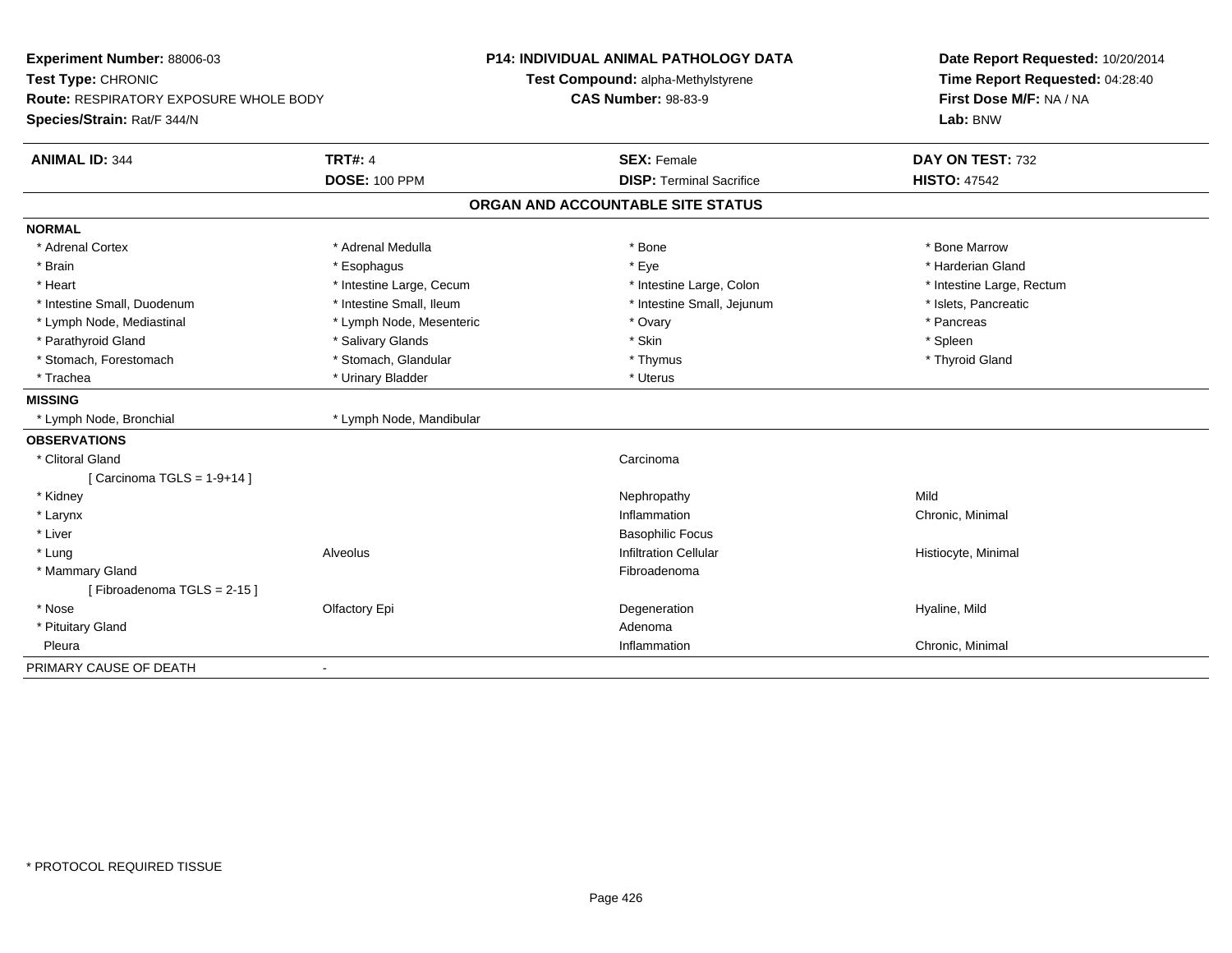| Experiment Number: 88006-03             |                          | <b>P14: INDIVIDUAL ANIMAL PATHOLOGY DATA</b> | Date Report Requested: 10/20/2014<br>Time Report Requested: 04:28:40 |
|-----------------------------------------|--------------------------|----------------------------------------------|----------------------------------------------------------------------|
| Test Type: CHRONIC                      |                          | Test Compound: alpha-Methylstyrene           |                                                                      |
| Route: RESPIRATORY EXPOSURE WHOLE BODY  |                          | <b>CAS Number: 98-83-9</b>                   | First Dose M/F: NA / NA                                              |
| Species/Strain: Rat/F 344/N             |                          |                                              | Lab: BNW                                                             |
| <b>ANIMAL ID: 345</b>                   | <b>TRT#: 4</b>           | <b>SEX: Female</b>                           | DAY ON TEST: 732                                                     |
|                                         | <b>DOSE: 100 PPM</b>     | <b>DISP: Terminal Sacrifice</b>              | <b>HISTO: 47543</b>                                                  |
|                                         |                          | ORGAN AND ACCOUNTABLE SITE STATUS            |                                                                      |
| <b>NORMAL</b>                           |                          |                                              |                                                                      |
| * Adrenal Medulla                       | * Bone                   | * Bone Marrow                                | * Brain                                                              |
| * Clitoral Gland                        | * Esophagus              | * Eye                                        | * Harderian Gland                                                    |
| * Heart                                 | * Intestine Large, Cecum | * Intestine Large, Colon                     | * Intestine Large, Rectum                                            |
| * Intestine Small, Duodenum             | * Intestine Small, Ileum | * Intestine Small, Jejunum                   | * Islets, Pancreatic                                                 |
| * Larynx                                | * Ovary                  | * Pancreas                                   | * Parathyroid Gland                                                  |
| * Salivary Glands                       | * Skin                   | * Stomach, Forestomach                       | * Stomach, Glandular                                                 |
| * Thymus                                | * Thyroid Gland          | * Trachea                                    | * Urinary Bladder                                                    |
| * Uterus                                |                          |                                              |                                                                      |
| <b>MISSING</b>                          |                          |                                              |                                                                      |
| * Lymph Node, Bronchial                 | * Lymph Node, Mandibular | * Lymph Node, Mediastinal                    |                                                                      |
| <b>OBSERVATIONS</b>                     |                          |                                              |                                                                      |
| * Adrenal Cortex                        |                          | Hyperplasia                                  | Mild                                                                 |
|                                         |                          | Vacuolization Cytoplasmic                    | Mild                                                                 |
| * Kidney                                |                          | Nephropathy                                  | Minimal                                                              |
| * Liver                                 |                          | <b>Basophilic Focus</b>                      |                                                                      |
|                                         |                          | Leukemia Mononuclear                         |                                                                      |
| [ Leukemia Mononuclear TGLS = 8-6 ]     |                          |                                              |                                                                      |
| * Lung                                  | Alveolus                 | <b>Infiltration Cellular</b>                 | Histiocyte, Minimal                                                  |
| [ Infiltration Cellular TGLS = 7-4 ]    |                          |                                              |                                                                      |
| * Lymph Node, Mesenteric                |                          | Leukemia Mononuclear                         |                                                                      |
| * Mammary Gland                         |                          | Fibroadenoma                                 | Multiple                                                             |
| [Fibroadenoma TGLS = 1,2,3-15+16+17+18] |                          |                                              |                                                                      |
| Mesentery                               |                          | <b>Necrosis</b>                              | Moderate                                                             |
| [Necrosis TGLS = $6-14$ ]               |                          |                                              |                                                                      |
| * Nose                                  | Olfactory Epi            | Degeneration                                 | Hyaline, Minimal                                                     |
|                                         | <b>Respirat Epith</b>    | Degeneration                                 | Hyaline, Minimal                                                     |
| * Pituitary Gland                       |                          | Adenoma                                      |                                                                      |
| [Adenoma TGLS = $5-10$ ]                |                          |                                              |                                                                      |
| Pleura                                  |                          | Inflammation                                 | Chronic, Minimal                                                     |
| * Spleen                                |                          | Leukemia Mononuclear                         |                                                                      |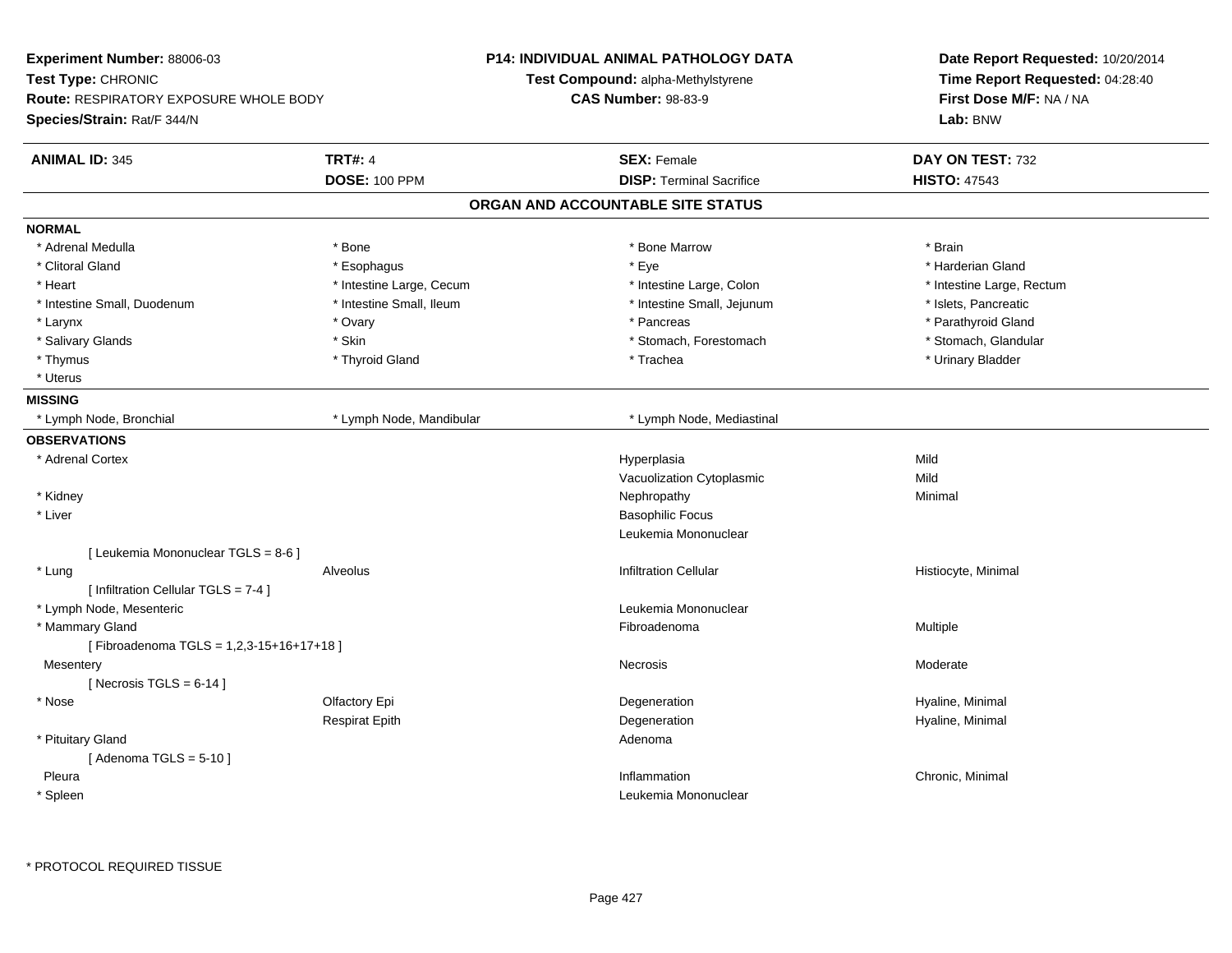| <b>Experiment Number: 88006-03</b><br><b>Test Type: CHRONIC</b><br><b>Route: RESPIRATORY EXPOSURE WHOLE BODY</b><br>Species/Strain: Rat/F 344/N |                | <b>P14: INDIVIDUAL ANIMAL PATHOLOGY DATA</b> | Date Report Requested: 10/20/2014 |
|-------------------------------------------------------------------------------------------------------------------------------------------------|----------------|----------------------------------------------|-----------------------------------|
|                                                                                                                                                 |                | Test Compound: alpha-Methylstyrene           | Time Report Requested: 04:28:40   |
|                                                                                                                                                 |                | <b>CAS Number: 98-83-9</b>                   | First Dose M/F: NA / NA           |
|                                                                                                                                                 |                |                                              | Lab: BNW                          |
| <b>ANIMAL ID: 345</b>                                                                                                                           | <b>TRT#: 4</b> | <b>SEX: Female</b>                           | DAY ON TEST: 732                  |
| <b>DOSE: 100 PPM</b>                                                                                                                            |                | <b>DISP: Terminal Sacrifice</b>              | <b>HISTO: 47543</b>               |
|                                                                                                                                                 |                | ORGAN AND ACCOUNTABLE SITE STATUS            |                                   |
| Tongue                                                                                                                                          | Epithelium     | Hyperplasia                                  | Minimal                           |
| [Hyperplasia TGLS = $4-14$ ]                                                                                                                    |                |                                              |                                   |
| PRIMARY CAUSE OF DEATH                                                                                                                          |                |                                              |                                   |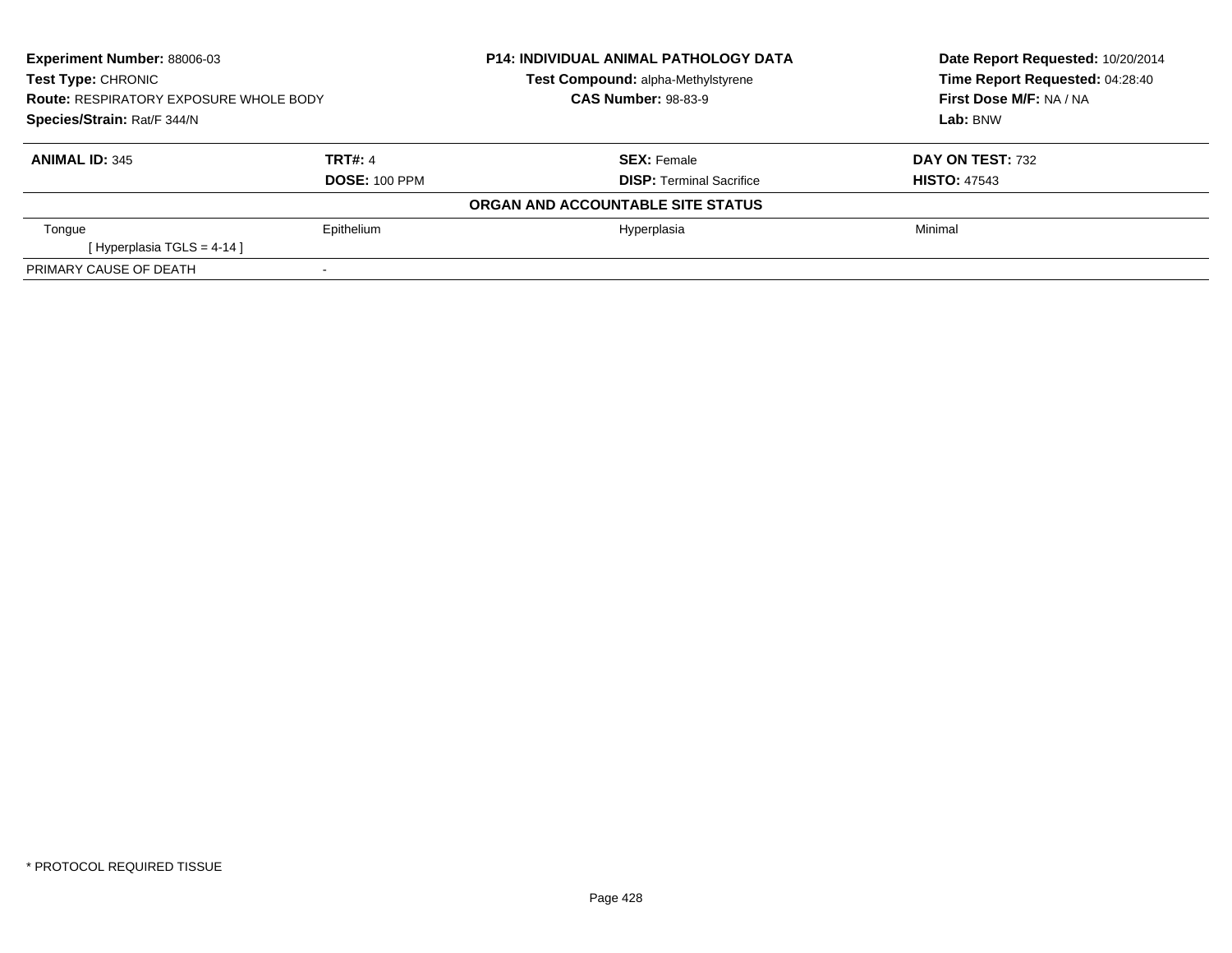| Experiment Number: 88006-03<br>Test Type: CHRONIC<br><b>Route: RESPIRATORY EXPOSURE WHOLE BODY</b><br>Species/Strain: Rat/F 344/N |                                        | <b>P14: INDIVIDUAL ANIMAL PATHOLOGY DATA</b><br>Test Compound: alpha-Methylstyrene<br><b>CAS Number: 98-83-9</b> | Date Report Requested: 10/20/2014<br>Time Report Requested: 04:28:40<br>First Dose M/F: NA / NA<br>Lab: BNW |
|-----------------------------------------------------------------------------------------------------------------------------------|----------------------------------------|------------------------------------------------------------------------------------------------------------------|-------------------------------------------------------------------------------------------------------------|
| <b>ANIMAL ID: 346</b>                                                                                                             | <b>TRT#: 4</b><br><b>DOSE: 100 PPM</b> | <b>SEX: Female</b><br><b>DISP:</b> Moribund Sacrifice                                                            | DAY ON TEST: 704<br><b>HISTO: 47544</b>                                                                     |
|                                                                                                                                   |                                        | ORGAN AND ACCOUNTABLE SITE STATUS                                                                                |                                                                                                             |
| <b>NORMAL</b>                                                                                                                     |                                        |                                                                                                                  |                                                                                                             |
| * Adrenal Medulla                                                                                                                 | * Bone                                 | * Bone Marrow                                                                                                    | * Brain                                                                                                     |
| * Clitoral Gland                                                                                                                  | * Esophagus                            | * Eye                                                                                                            | * Harderian Gland                                                                                           |
| * Heart                                                                                                                           | * Intestine Large, Cecum               | * Intestine Large, Colon                                                                                         | * Intestine Large, Rectum                                                                                   |
| * Intestine Small, Duodenum                                                                                                       | * Intestine Small, Ileum               | * Intestine Small, Jejunum                                                                                       | * Islets, Pancreatic                                                                                        |
| * Larynx                                                                                                                          | * Lymph Node, Mesenteric               | * Ovary                                                                                                          | * Pancreas                                                                                                  |
| * Parathyroid Gland                                                                                                               | * Salivary Glands                      | * Skin                                                                                                           | * Stomach, Forestomach                                                                                      |
| * Stomach, Glandular                                                                                                              | * Thymus                               | * Thyroid Gland                                                                                                  | * Trachea                                                                                                   |
| * Urinary Bladder                                                                                                                 |                                        |                                                                                                                  |                                                                                                             |
|                                                                                                                                   |                                        |                                                                                                                  |                                                                                                             |
| <b>MISSING</b>                                                                                                                    |                                        |                                                                                                                  |                                                                                                             |
| * Lymph Node, Bronchial                                                                                                           | * Lymph Node, Mandibular               | * Lymph Node, Mediastinal                                                                                        |                                                                                                             |
| <b>OBSERVATIONS</b>                                                                                                               |                                        |                                                                                                                  |                                                                                                             |
| * Adrenal Cortex                                                                                                                  |                                        | Hyperplasia                                                                                                      | Minimal                                                                                                     |
|                                                                                                                                   |                                        | Vacuolization Cytoplasmic                                                                                        | Minimal                                                                                                     |
| * Kidney                                                                                                                          | Pelvis, Transit Epithe                 | Mineralization                                                                                                   | Minimal                                                                                                     |
|                                                                                                                                   |                                        | Nephropathy                                                                                                      | Minimal                                                                                                     |
| * Liver                                                                                                                           |                                        | <b>Basophilic Focus</b>                                                                                          |                                                                                                             |
|                                                                                                                                   |                                        | Leukemia Mononuclear                                                                                             |                                                                                                             |
| * Lung                                                                                                                            |                                        | Leukemia Mononuclear                                                                                             |                                                                                                             |
| * Mammary Gland                                                                                                                   |                                        | Fibroadenoma                                                                                                     | Multiple                                                                                                    |
| [Fibroadenoma TGLS = 2,3-15+16]                                                                                                   |                                        |                                                                                                                  |                                                                                                             |
| Mesentery                                                                                                                         |                                        | Necrosis                                                                                                         | Moderate                                                                                                    |
| [Necrosis $TGLS = 8-17$ ]                                                                                                         |                                        |                                                                                                                  |                                                                                                             |
| * Nose                                                                                                                            | Nasolacrim Dct                         | Inflammation                                                                                                     | Suppurative, Mild                                                                                           |
| * Pituitary Gland                                                                                                                 |                                        | Adenoma                                                                                                          |                                                                                                             |
| [Adenoma TGLS = $1-10$ ]                                                                                                          |                                        |                                                                                                                  |                                                                                                             |
| $*$ Spleen                                                                                                                        |                                        | Leukemia Mononuclear                                                                                             |                                                                                                             |
| [ Leukemia Mononuclear TGLS = 6,7-14 ]                                                                                            |                                        |                                                                                                                  |                                                                                                             |
| * Uterus                                                                                                                          |                                        | Polyp Stromal                                                                                                    | Multiple                                                                                                    |
| [Polyp Stromal TGLS = 5-10]                                                                                                       |                                        |                                                                                                                  |                                                                                                             |
| PRIMARY CAUSE OF DEATH                                                                                                            | - Spleen Leukemia Mononuclear          |                                                                                                                  |                                                                                                             |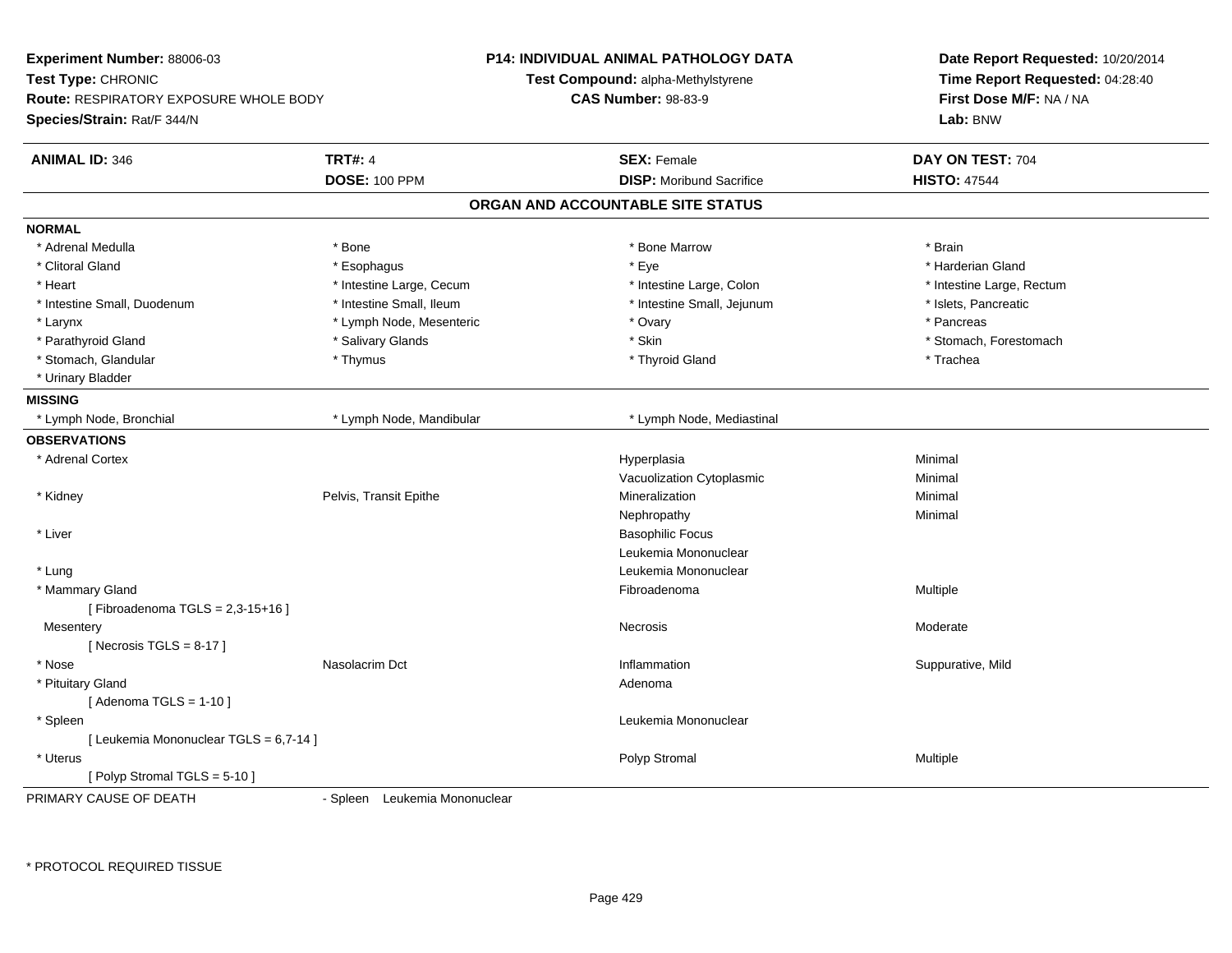| <b>Experiment Number: 88006-03</b><br><b>Test Type: CHRONIC</b><br><b>Route: RESPIRATORY EXPOSURE WHOLE BODY</b> |                      | <b>P14: INDIVIDUAL ANIMAL PATHOLOGY DATA</b><br>Test Compound: alpha-Methylstyrene<br><b>CAS Number: 98-83-9</b> | Date Report Requested: 10/20/2014<br>Time Report Requested: 04:28:40<br>First Dose M/F: NA / NA |
|------------------------------------------------------------------------------------------------------------------|----------------------|------------------------------------------------------------------------------------------------------------------|-------------------------------------------------------------------------------------------------|
| Species/Strain: Rat/F 344/N                                                                                      |                      |                                                                                                                  | Lab: BNW                                                                                        |
| <b>ANIMAL ID: 346</b>                                                                                            | <b>TRT#: 4</b>       | <b>SEX: Female</b>                                                                                               | DAY ON TEST: 704                                                                                |
|                                                                                                                  | <b>DOSE: 100 PPM</b> | <b>DISP:</b> Moribund Sacrifice                                                                                  | <b>HISTO: 47544</b>                                                                             |
|                                                                                                                  |                      | ORGAN AND ACCOUNTABLE SITE STATUS                                                                                |                                                                                                 |
|                                                                                                                  |                      |                                                                                                                  |                                                                                                 |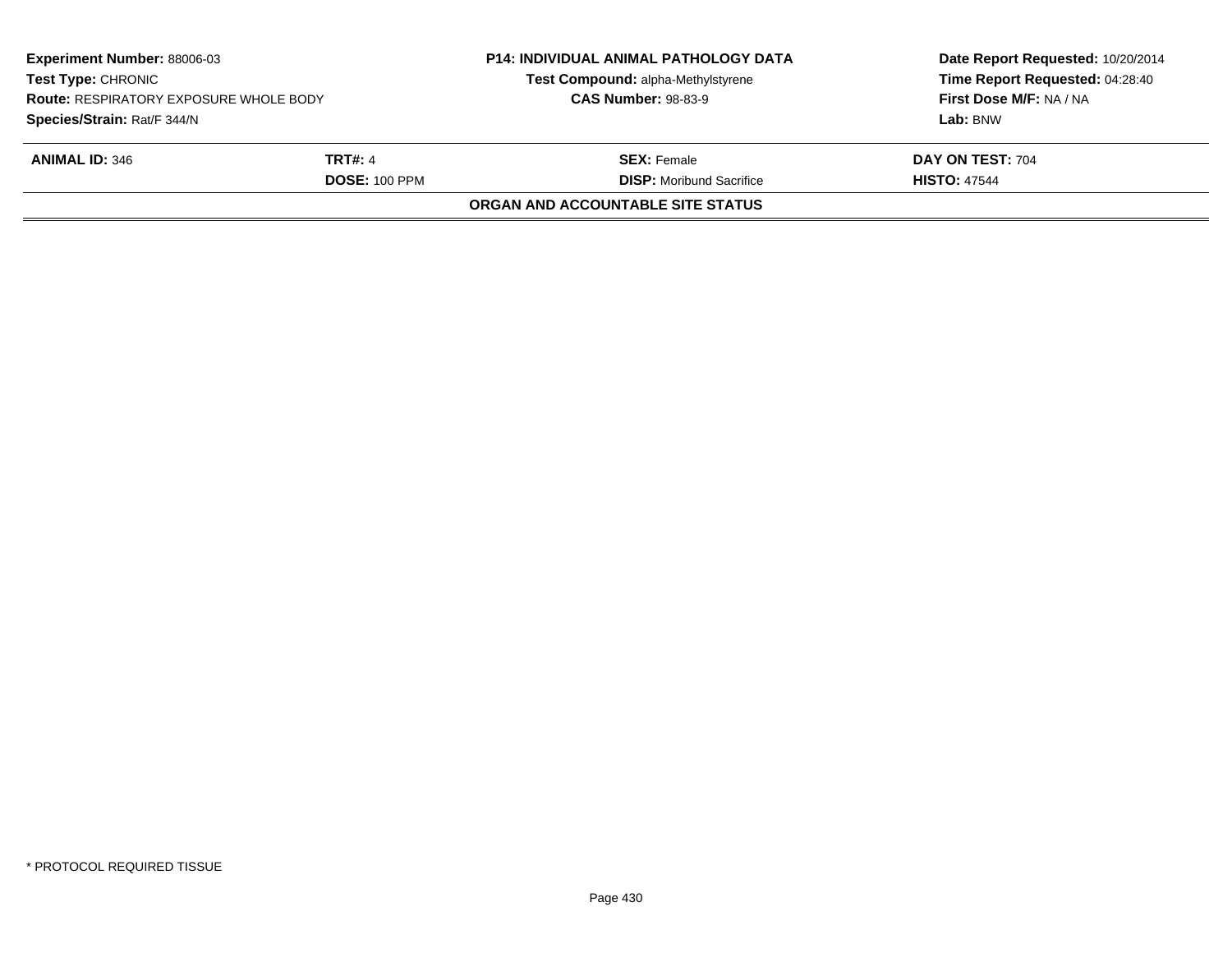| Experiment Number: 88006-03<br>Test Type: CHRONIC |                                        | <b>P14: INDIVIDUAL ANIMAL PATHOLOGY DATA</b><br>Test Compound: alpha-Methylstyrene | Date Report Requested: 10/20/2014<br>Time Report Requested: 04:28:40 |  |
|---------------------------------------------------|----------------------------------------|------------------------------------------------------------------------------------|----------------------------------------------------------------------|--|
| <b>Route: RESPIRATORY EXPOSURE WHOLE BODY</b>     |                                        | <b>CAS Number: 98-83-9</b>                                                         | First Dose M/F: NA / NA                                              |  |
| Species/Strain: Rat/F 344/N                       |                                        |                                                                                    | Lab: BNW                                                             |  |
| <b>ANIMAL ID: 347</b>                             | <b>TRT#: 4</b>                         | <b>SEX: Female</b>                                                                 | DAY ON TEST: 682                                                     |  |
|                                                   | <b>DOSE: 100 PPM</b>                   | <b>DISP:</b> Moribund Sacrifice                                                    | <b>HISTO: 47545</b>                                                  |  |
|                                                   |                                        | ORGAN AND ACCOUNTABLE SITE STATUS                                                  |                                                                      |  |
| <b>NORMAL</b>                                     |                                        |                                                                                    |                                                                      |  |
| * Adrenal Medulla                                 | * Bone                                 | * Bone Marrow                                                                      | * Brain                                                              |  |
| * Clitoral Gland                                  | * Esophagus                            | * Eye                                                                              | * Harderian Gland                                                    |  |
| * Intestine Large, Cecum                          | * Intestine Large, Colon               | * Intestine Large, Rectum                                                          | * Intestine Small, Duodenum                                          |  |
| * Intestine Small, Ileum                          | * Intestine Small, Jejunum             | * Islets, Pancreatic                                                               | * Larynx                                                             |  |
| * Lymph Node, Mesenteric                          | * Ovary                                | * Pancreas                                                                         | * Parathyroid Gland                                                  |  |
| * Salivary Glands                                 | * Stomach, Forestomach                 | * Stomach, Glandular                                                               | * Thyroid Gland                                                      |  |
| * Trachea                                         | * Urinary Bladder                      | * Uterus                                                                           |                                                                      |  |
| <b>MISSING</b>                                    |                                        |                                                                                    |                                                                      |  |
| * Lymph Node, Bronchial                           | * Lymph Node, Mandibular               | * Lymph Node, Mediastinal                                                          |                                                                      |  |
| <b>OBSERVATIONS</b>                               |                                        |                                                                                    |                                                                      |  |
| * Adrenal Cortex                                  |                                        | Vacuolization Cytoplasmic                                                          | Moderate                                                             |  |
| * Heart                                           | Pericardium                            | Histiocytic Sarcoma                                                                |                                                                      |  |
| * Kidney                                          | Pelvis, Transit Epithe                 | Mineralization                                                                     | Minimal                                                              |  |
|                                                   |                                        | Nephropathy                                                                        | Minimal                                                              |  |
| * Liver                                           |                                        | <b>Basophilic Focus</b>                                                            |                                                                      |  |
| * Lung                                            |                                        | Histiocytic Sarcoma                                                                |                                                                      |  |
| * Mammary Gland                                   |                                        | Fibroadenoma                                                                       |                                                                      |  |
| [Fibroadenoma TGLS = 1-15+16+17]                  |                                        |                                                                                    |                                                                      |  |
| * Nose                                            | Olfactory Epi                          | Degeneration                                                                       | Hyaline, Minimal                                                     |  |
|                                                   | <b>Respirat Epith</b>                  | Degeneration                                                                       | Hyaline, Mild                                                        |  |
| * Pituitary Gland                                 |                                        | Adenoma                                                                            |                                                                      |  |
| [Adenoma TGLS = $4-10$ ]                          |                                        |                                                                                    |                                                                      |  |
| <b>Skeletal Muscle</b>                            |                                        | Histiocytic Sarcoma                                                                |                                                                      |  |
| [Histiocytic Sarcoma TGLS = 3-14]                 |                                        |                                                                                    |                                                                      |  |
| * Skin                                            | <b>Subcut Tiss</b>                     | Histiocytic Sarcoma                                                                |                                                                      |  |
| [ Histiocytic Sarcoma TGLS = 3-14 ]               |                                        |                                                                                    |                                                                      |  |
| * Spleen                                          |                                        | Histiocytic Sarcoma                                                                |                                                                      |  |
| * Thymus                                          |                                        | Histiocytic Sarcoma                                                                |                                                                      |  |
| PRIMARY CAUSE OF DEATH                            | - Skin Subcut Tiss Histiocytic Sarcoma |                                                                                    |                                                                      |  |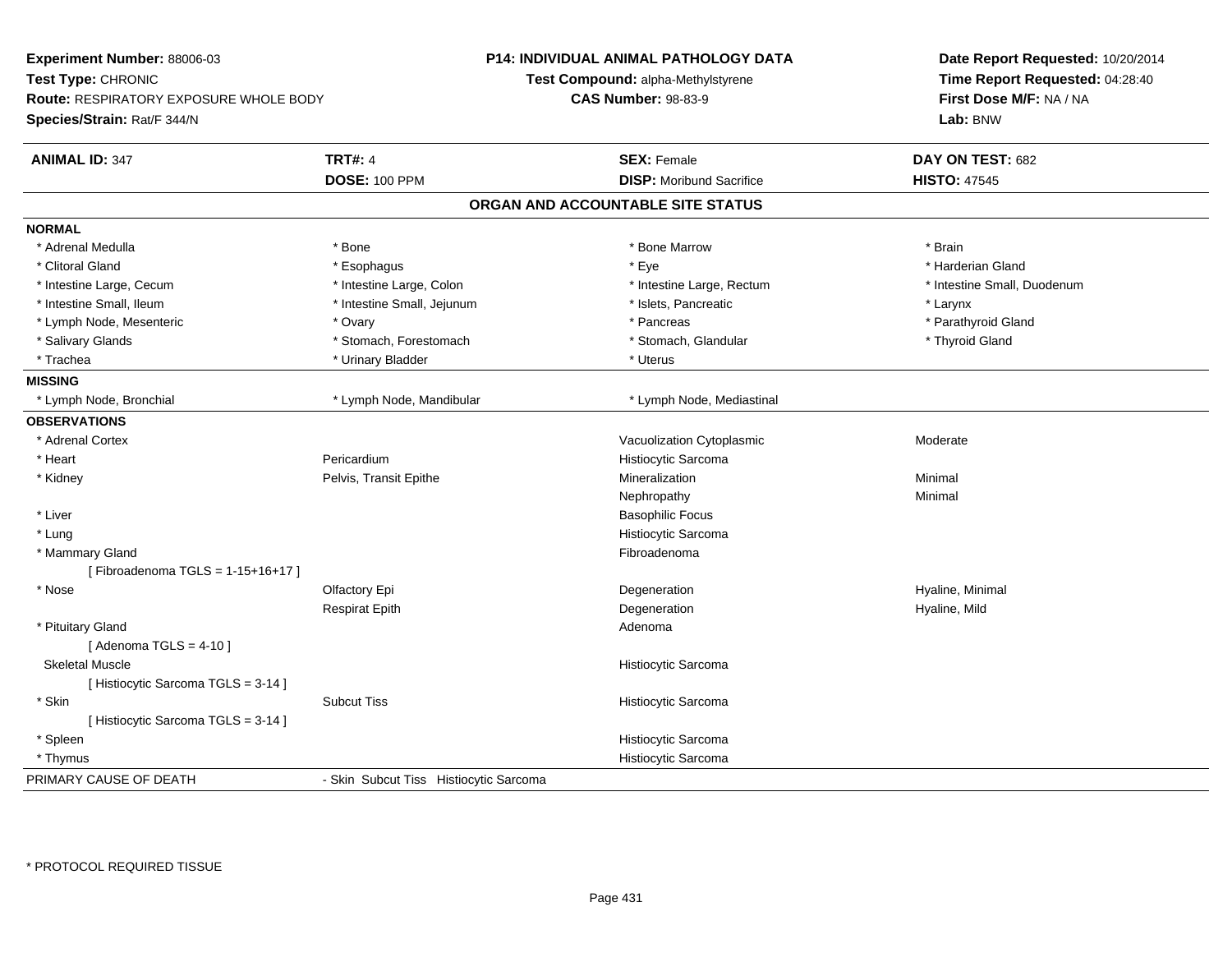| Experiment Number: 88006-03<br>Test Type: CHRONIC<br><b>Route: RESPIRATORY EXPOSURE WHOLE BODY</b><br>Species/Strain: Rat/F 344/N |                               | P14: INDIVIDUAL ANIMAL PATHOLOGY DATA<br>Test Compound: alpha-Methylstyrene<br><b>CAS Number: 98-83-9</b> | Date Report Requested: 10/20/2014<br>Time Report Requested: 04:28:40<br>First Dose M/F: NA / NA<br>Lab: BNW |
|-----------------------------------------------------------------------------------------------------------------------------------|-------------------------------|-----------------------------------------------------------------------------------------------------------|-------------------------------------------------------------------------------------------------------------|
| <b>ANIMAL ID: 348</b>                                                                                                             | <b>TRT#: 4</b>                | <b>SEX: Female</b>                                                                                        | DAY ON TEST: 621                                                                                            |
|                                                                                                                                   | <b>DOSE: 100 PPM</b>          | <b>DISP:</b> Moribund Sacrifice                                                                           | <b>HISTO: 47546</b>                                                                                         |
|                                                                                                                                   |                               | ORGAN AND ACCOUNTABLE SITE STATUS                                                                         |                                                                                                             |
| <b>NORMAL</b>                                                                                                                     |                               |                                                                                                           |                                                                                                             |
| * Adrenal Medulla                                                                                                                 | * Bone                        | * Bone Marrow                                                                                             | * Brain                                                                                                     |
| * Clitoral Gland                                                                                                                  | * Esophagus                   | * Eye                                                                                                     | * Harderian Gland                                                                                           |
| * Heart                                                                                                                           | * Intestine Large, Cecum      | * Intestine Large, Colon                                                                                  | * Intestine Large, Rectum                                                                                   |
| * Intestine Small, Duodenum                                                                                                       | * Intestine Small, Ileum      | * Intestine Small, Jejunum                                                                                | * Islets, Pancreatic                                                                                        |
| * Kidney                                                                                                                          | * Larynx                      | * Lymph Node, Mesenteric                                                                                  | * Nose                                                                                                      |
| * Ovary                                                                                                                           | * Pancreas                    | * Parathyroid Gland                                                                                       | * Salivary Glands                                                                                           |
| * Skin                                                                                                                            | * Stomach, Glandular          | * Thymus                                                                                                  | * Thyroid Gland                                                                                             |
| * Trachea                                                                                                                         | * Urinary Bladder             | * Uterus                                                                                                  |                                                                                                             |
| <b>MISSING</b>                                                                                                                    |                               |                                                                                                           |                                                                                                             |
| * Lymph Node, Bronchial                                                                                                           | * Lymph Node, Mandibular      | * Lymph Node, Mediastinal                                                                                 |                                                                                                             |
| <b>OBSERVATIONS</b>                                                                                                               |                               |                                                                                                           |                                                                                                             |
| * Adrenal Cortex                                                                                                                  |                               | Hyperplasia                                                                                               | Moderate                                                                                                    |
| * Liver                                                                                                                           |                               | Leukemia Mononuclear                                                                                      |                                                                                                             |
| [ Leukemia Mononuclear TGLS = 3-6 ]                                                                                               |                               |                                                                                                           |                                                                                                             |
| * Lung                                                                                                                            |                               | Leukemia Mononuclear                                                                                      |                                                                                                             |
| * Mammary Gland                                                                                                                   |                               | Fibroadenoma                                                                                              |                                                                                                             |
| [Fibroadenoma TGLS = 4-14]                                                                                                        |                               |                                                                                                           |                                                                                                             |
| * Pituitary Gland                                                                                                                 |                               | Cyst                                                                                                      | Moderate                                                                                                    |
| [ Cyst TGLS = 1-10 ]                                                                                                              |                               |                                                                                                           |                                                                                                             |
| * Spleen                                                                                                                          |                               | Leukemia Mononuclear                                                                                      |                                                                                                             |
| [ Leukemia Mononuclear TGLS = 2-14 ]                                                                                              |                               |                                                                                                           |                                                                                                             |
| * Stomach. Forestomach                                                                                                            |                               | Ulcer                                                                                                     | Marked                                                                                                      |
| PRIMARY CAUSE OF DEATH                                                                                                            | - Spleen Leukemia Mononuclear |                                                                                                           |                                                                                                             |
| CONTRIBUTORY CAUSE OF DEATH                                                                                                       | - Stomach: Forestomach Ulcer  |                                                                                                           |                                                                                                             |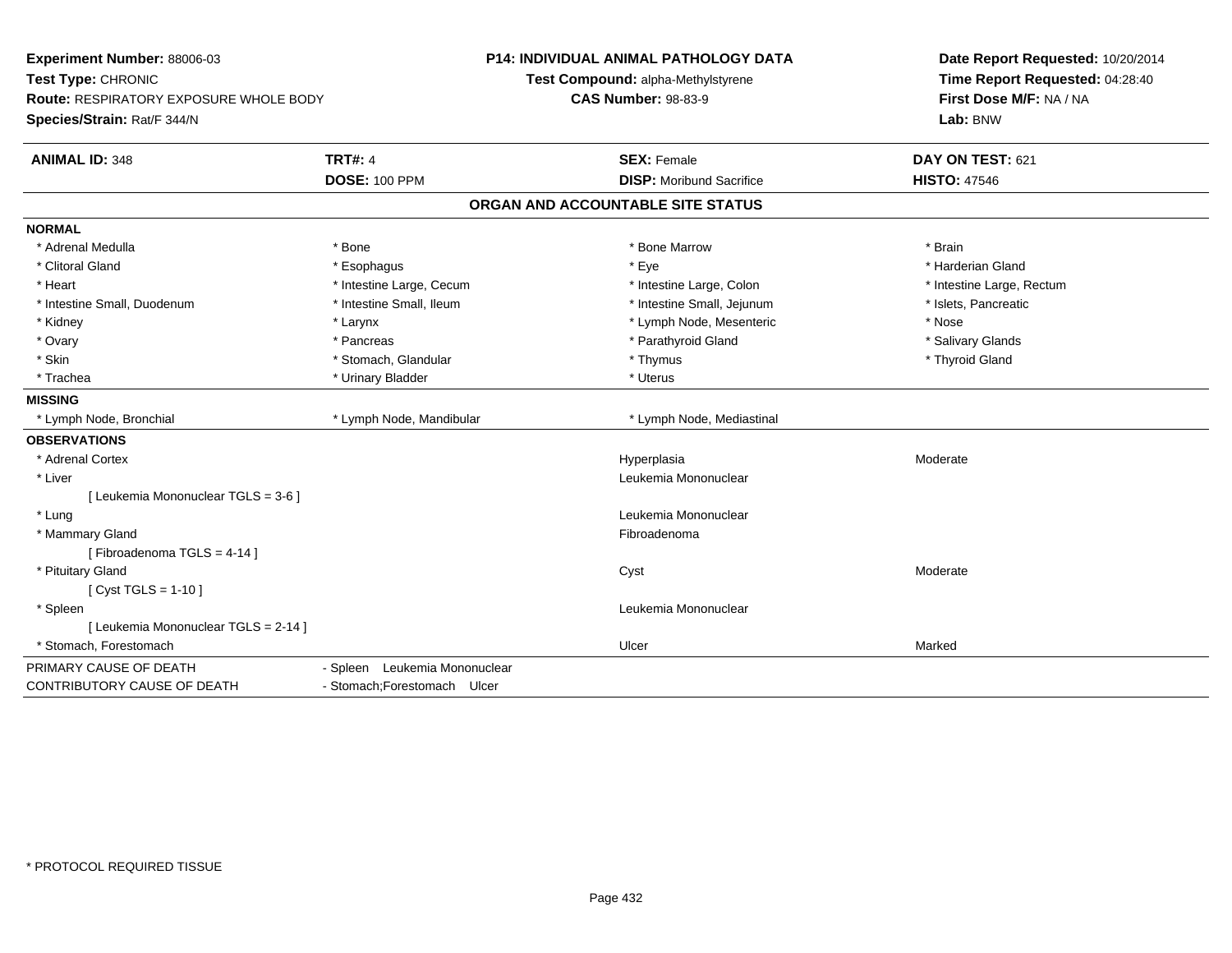| Experiment Number: 88006-03<br>Test Type: CHRONIC<br>Route: RESPIRATORY EXPOSURE WHOLE BODY |                              | <b>P14: INDIVIDUAL ANIMAL PATHOLOGY DATA</b><br>Test Compound: alpha-Methylstyrene<br><b>CAS Number: 98-83-9</b> | Date Report Requested: 10/20/2014<br>Time Report Requested: 04:28:40<br>First Dose M/F: NA / NA<br>Lab: BNW |
|---------------------------------------------------------------------------------------------|------------------------------|------------------------------------------------------------------------------------------------------------------|-------------------------------------------------------------------------------------------------------------|
| Species/Strain: Rat/F 344/N                                                                 |                              |                                                                                                                  |                                                                                                             |
| <b>ANIMAL ID: 349</b>                                                                       | <b>TRT#: 4</b>               | <b>SEX: Female</b>                                                                                               | DAY ON TEST: 537                                                                                            |
|                                                                                             | <b>DOSE: 100 PPM</b>         | <b>DISP:</b> Moribund Sacrifice                                                                                  | <b>HISTO: 47547</b>                                                                                         |
|                                                                                             |                              | ORGAN AND ACCOUNTABLE SITE STATUS                                                                                |                                                                                                             |
| <b>NORMAL</b>                                                                               |                              |                                                                                                                  |                                                                                                             |
| * Adrenal Cortex                                                                            | * Adrenal Medulla            | * Bone                                                                                                           | * Bone Marrow                                                                                               |
| * Clitoral Gland                                                                            | * Esophagus                  | * Eye                                                                                                            | * Harderian Gland                                                                                           |
| * Heart                                                                                     | * Intestine Large, Cecum     | * Intestine Large, Colon                                                                                         | * Intestine Large, Rectum                                                                                   |
| * Intestine Small, Duodenum                                                                 | * Intestine Small, Ileum     | * Intestine Small, Jejunum                                                                                       | * Islets, Pancreatic                                                                                        |
| * Kidney                                                                                    | * Larynx                     | * Lung                                                                                                           | * Lymph Node, Mediastinal                                                                                   |
| * Lymph Node, Mesenteric                                                                    | * Mammary Gland              | * Nose                                                                                                           | * Ovary                                                                                                     |
| * Pancreas                                                                                  | * Parathyroid Gland          | * Salivary Glands                                                                                                | * Skin                                                                                                      |
| * Spleen                                                                                    | * Stomach, Glandular         | * Thymus                                                                                                         | * Thyroid Gland                                                                                             |
| * Trachea                                                                                   | * Urinary Bladder            | * Uterus                                                                                                         |                                                                                                             |
| <b>MISSING</b>                                                                              |                              |                                                                                                                  |                                                                                                             |
| * Lymph Node, Bronchial                                                                     | * Lymph Node, Mandibular     |                                                                                                                  |                                                                                                             |
| <b>OBSERVATIONS</b>                                                                         |                              |                                                                                                                  |                                                                                                             |
| * Brain                                                                                     | Cerebellum                   | Hydrocephalus                                                                                                    | Marked                                                                                                      |
| * Liver                                                                                     |                              | Angiectasis                                                                                                      | Marked                                                                                                      |
|                                                                                             |                              | <b>Basophilic Focus</b>                                                                                          |                                                                                                             |
| [ Angiectasis TGLS = 3-6 ]                                                                  |                              |                                                                                                                  |                                                                                                             |
| * Pituitary Gland                                                                           |                              | Adenoma                                                                                                          |                                                                                                             |
| [Adenoma TGLS = $2-10$ ]                                                                    |                              |                                                                                                                  |                                                                                                             |
| * Stomach, Forestomach                                                                      |                              | Diverticulum                                                                                                     | Marked                                                                                                      |
|                                                                                             |                              | Hyperplasia                                                                                                      | Squamous, Marked                                                                                            |
|                                                                                             |                              | Ulcer                                                                                                            | Marked                                                                                                      |
| [ Diverticulum TGLS = 4-14 ]                                                                |                              |                                                                                                                  |                                                                                                             |
| PRIMARY CAUSE OF DEATH                                                                      | - Pituitary Gland Adenoma    |                                                                                                                  |                                                                                                             |
| CONTRIBUTORY CAUSE OF DEATH                                                                 | - Stomach; Forestomach Ulcer |                                                                                                                  |                                                                                                             |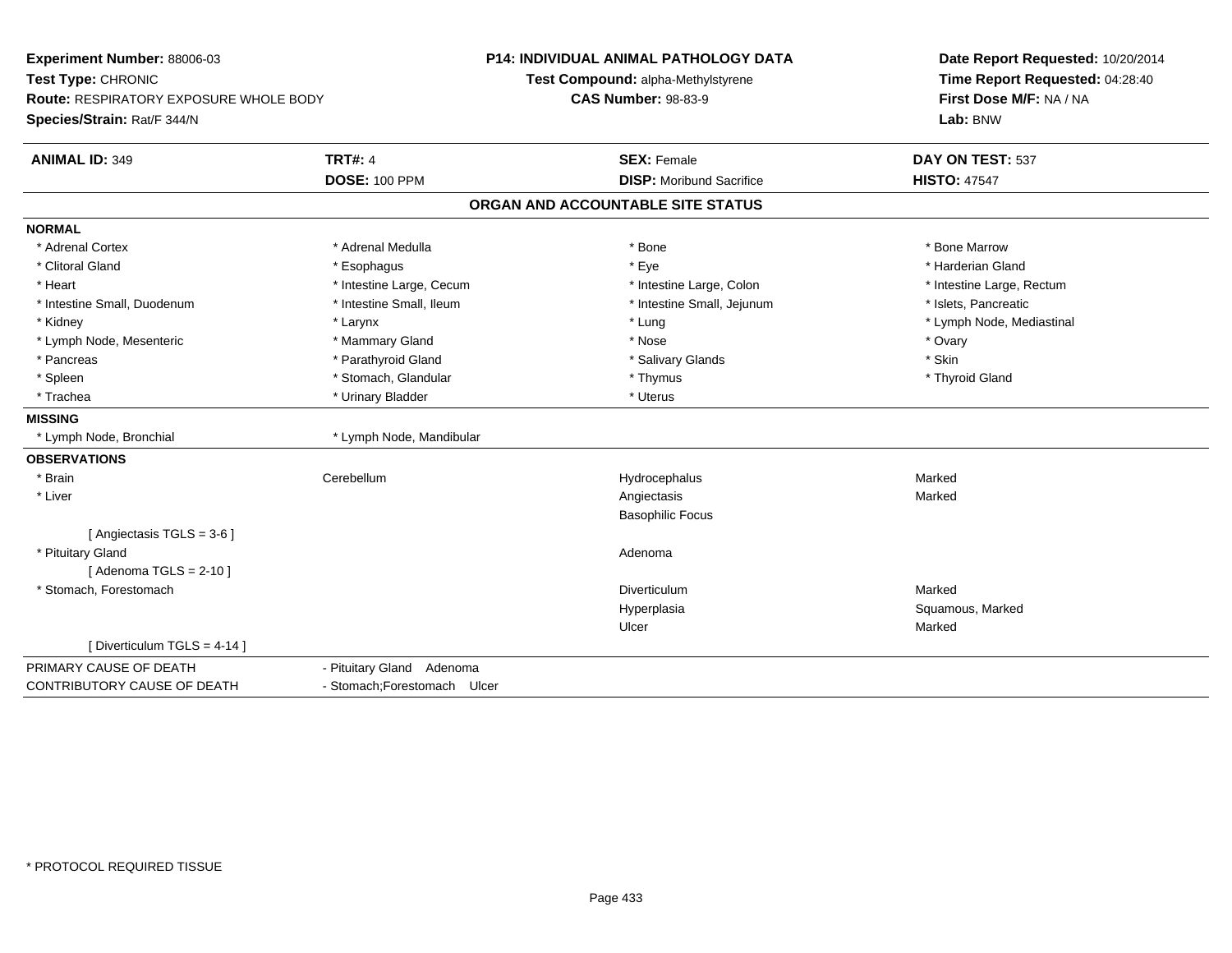| <b>Experiment Number: 88006-03</b>            |                             | <b>P14: INDIVIDUAL ANIMAL PATHOLOGY DATA</b> | Date Report Requested: 10/20/2014 |  |
|-----------------------------------------------|-----------------------------|----------------------------------------------|-----------------------------------|--|
| Test Type: CHRONIC                            |                             | Test Compound: alpha-Methylstyrene           | Time Report Requested: 04:28:40   |  |
| <b>Route: RESPIRATORY EXPOSURE WHOLE BODY</b> |                             | <b>CAS Number: 98-83-9</b>                   | First Dose M/F: NA / NA           |  |
| Species/Strain: Rat/F 344/N                   |                             |                                              | Lab: BNW                          |  |
| <b>ANIMAL ID: 350</b>                         | <b>TRT#: 4</b>              | <b>SEX: Female</b>                           | DAY ON TEST: 600                  |  |
|                                               | <b>DOSE: 100 PPM</b>        | <b>DISP:</b> Moribund Sacrifice              | <b>HISTO: 47548</b>               |  |
|                                               |                             | ORGAN AND ACCOUNTABLE SITE STATUS            |                                   |  |
| <b>NORMAL</b>                                 |                             |                                              |                                   |  |
| * Adrenal Cortex                              | * Adrenal Medulla           | * Bone                                       | * Bone Marrow                     |  |
| * Brain                                       | * Clitoral Gland            | * Esophagus                                  | * Eye                             |  |
| * Harderian Gland                             | * Heart                     | * Intestine Large, Cecum                     | * Intestine Large, Colon          |  |
| * Intestine Large, Rectum                     | * Intestine Small, Duodenum | * Intestine Small, Ileum                     | * Intestine Small, Jejunum        |  |
| * Islets, Pancreatic                          | * Kidney                    | * Larynx                                     | * Lung                            |  |
| * Lymph Node, Mediastinal                     | * Lymph Node, Mesenteric    | * Nose                                       | * Ovary                           |  |
| * Pancreas                                    | * Parathyroid Gland         | * Salivary Glands                            | * Skin                            |  |
| * Spleen                                      | * Stomach, Forestomach      | * Stomach, Glandular                         | * Thymus                          |  |
| * Thyroid Gland                               | * Trachea                   | * Urinary Bladder                            | Vagina                            |  |
| <b>MISSING</b>                                |                             |                                              |                                   |  |
| * Lymph Node, Bronchial                       | * Lymph Node, Mandibular    |                                              |                                   |  |
| <b>OBSERVATIONS</b>                           |                             |                                              |                                   |  |
| * Liver                                       |                             | <b>Basophilic Focus</b>                      |                                   |  |
| * Mammary Gland                               |                             | Fibroadenoma                                 |                                   |  |
| [Fibroadenoma TGLS = 3-14]                    |                             |                                              |                                   |  |
| * Pituitary Gland                             |                             | Adenoma                                      |                                   |  |
| [Adenoma TGLS = $1-10$ ]                      |                             |                                              |                                   |  |
| * Uterus                                      |                             | Polyp Stromal                                |                                   |  |
| [Polyp Stromal TGLS = $2-14$ ]                |                             |                                              |                                   |  |
| PRIMARY CAUSE OF DEATH                        | - Pituitary Gland Adenoma   |                                              |                                   |  |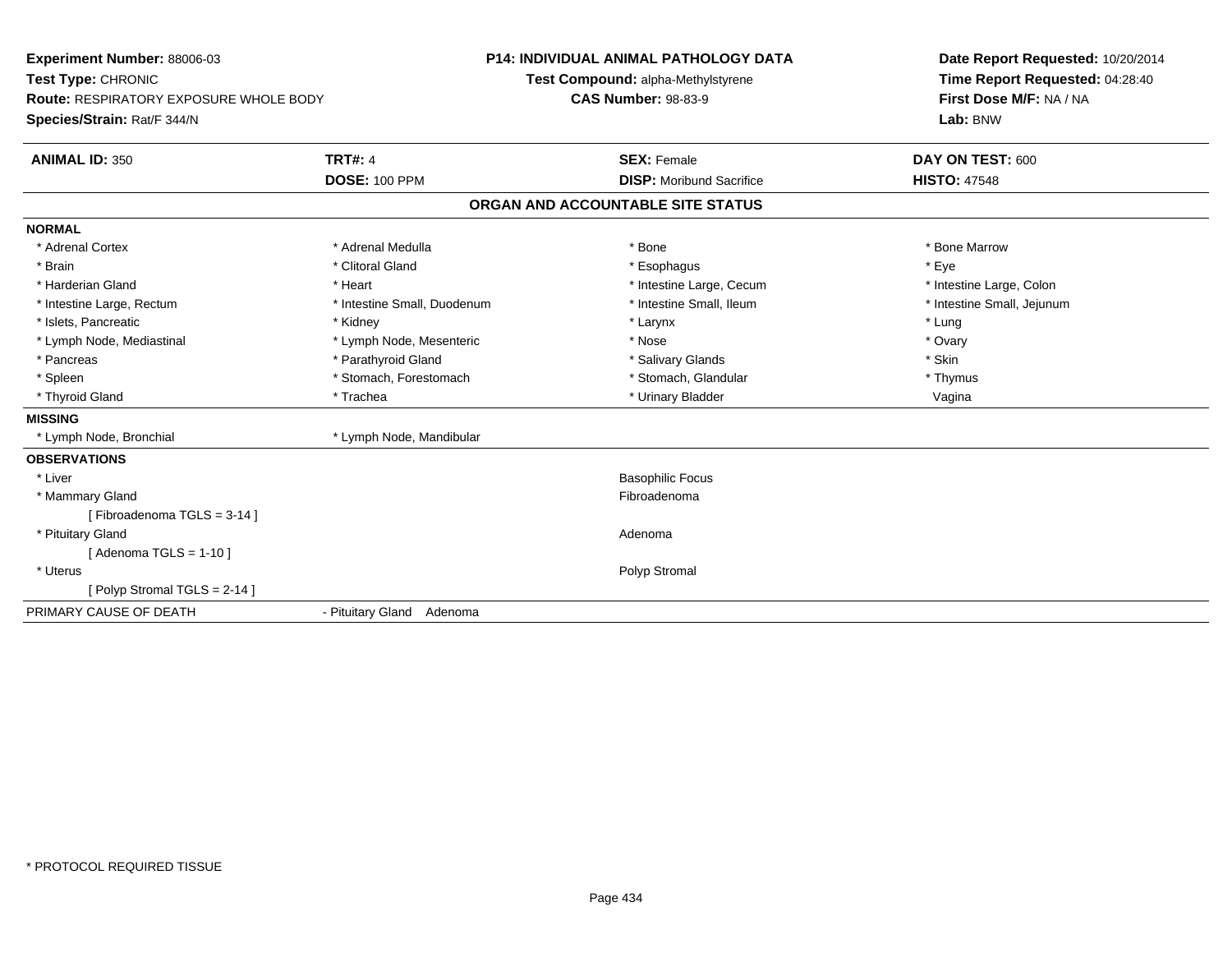| Experiment Number: 88006-03<br>Test Type: CHRONIC                     |                          | P14: INDIVIDUAL ANIMAL PATHOLOGY DATA<br>Test Compound: alpha-Methylstyrene<br><b>CAS Number: 98-83-9</b> | Date Report Requested: 10/20/2014<br>Time Report Requested: 04:28:40 |  |
|-----------------------------------------------------------------------|--------------------------|-----------------------------------------------------------------------------------------------------------|----------------------------------------------------------------------|--|
| Route: RESPIRATORY EXPOSURE WHOLE BODY<br>Species/Strain: Rat/F 344/N |                          |                                                                                                           | First Dose M/F: NA / NA<br>Lab: BNW                                  |  |
| <b>ANIMAL ID: 501</b>                                                 | <b>TRT#: 6</b>           | <b>SEX: Female</b>                                                                                        | DAY ON TEST: 732                                                     |  |
|                                                                       | <b>DOSE: 300 PPM</b>     | <b>DISP: Terminal Sacrifice</b>                                                                           | <b>HISTO: 47399</b>                                                  |  |
|                                                                       |                          | ORGAN AND ACCOUNTABLE SITE STATUS                                                                         |                                                                      |  |
| <b>NORMAL</b>                                                         |                          |                                                                                                           |                                                                      |  |
| * Adrenal Medulla                                                     | * Bone                   | * Bone Marrow                                                                                             | * Brain                                                              |  |
| * Clitoral Gland                                                      | * Esophagus              | * Eye                                                                                                     | * Harderian Gland                                                    |  |
| * Heart                                                               | * Intestine Large, Cecum | * Intestine Large, Colon                                                                                  | * Intestine Large, Rectum                                            |  |
| * Intestine Small, Duodenum                                           | * Intestine Small, Ileum | * Intestine Small, Jejunum                                                                                | * Islets, Pancreatic                                                 |  |
| * Larynx                                                              | * Liver                  | * Lung                                                                                                    | * Lymph Node, Mediastinal                                            |  |
| * Lymph Node, Mesenteric                                              | * Nose                   | * Ovary                                                                                                   | * Pancreas                                                           |  |
| * Parathyroid Gland                                                   | * Salivary Glands        | * Skin                                                                                                    | * Spleen                                                             |  |
| * Stomach, Forestomach                                                | * Stomach, Glandular     | * Thymus                                                                                                  | * Thyroid Gland                                                      |  |
| * Trachea                                                             | * Urinary Bladder        | * Uterus                                                                                                  |                                                                      |  |
| <b>MISSING</b>                                                        |                          |                                                                                                           |                                                                      |  |
| * Lymph Node, Bronchial                                               | * Lymph Node, Mandibular |                                                                                                           |                                                                      |  |
| <b>OBSERVATIONS</b>                                                   |                          |                                                                                                           |                                                                      |  |
| * Adrenal Cortex                                                      |                          | Hyperplasia                                                                                               | Minimal                                                              |  |
|                                                                       |                          | Vacuolization Cytoplasmic                                                                                 | Minimal                                                              |  |
| * Kidney                                                              | Pelvis, Transit Epithe   | Mineralization                                                                                            | Minimal                                                              |  |
|                                                                       |                          | Nephropathy                                                                                               | Mild                                                                 |  |
| * Mammary Gland                                                       |                          | Fibroadenoma                                                                                              |                                                                      |  |
| [Fibroadenoma TGLS = 2-14]                                            |                          |                                                                                                           |                                                                      |  |
| Mesentery                                                             |                          | Necrosis                                                                                                  | Moderate                                                             |  |
| [ Necrosis TGLS = $3-14$ ]                                            |                          |                                                                                                           |                                                                      |  |
| * Pituitary Gland                                                     |                          | Adenoma                                                                                                   |                                                                      |  |
| [Adenoma TGLS = $1-10$ ]                                              |                          |                                                                                                           |                                                                      |  |
| Pleura                                                                |                          | Inflammation                                                                                              | Chronic, Minimal                                                     |  |
| PRIMARY CAUSE OF DEATH                                                |                          |                                                                                                           |                                                                      |  |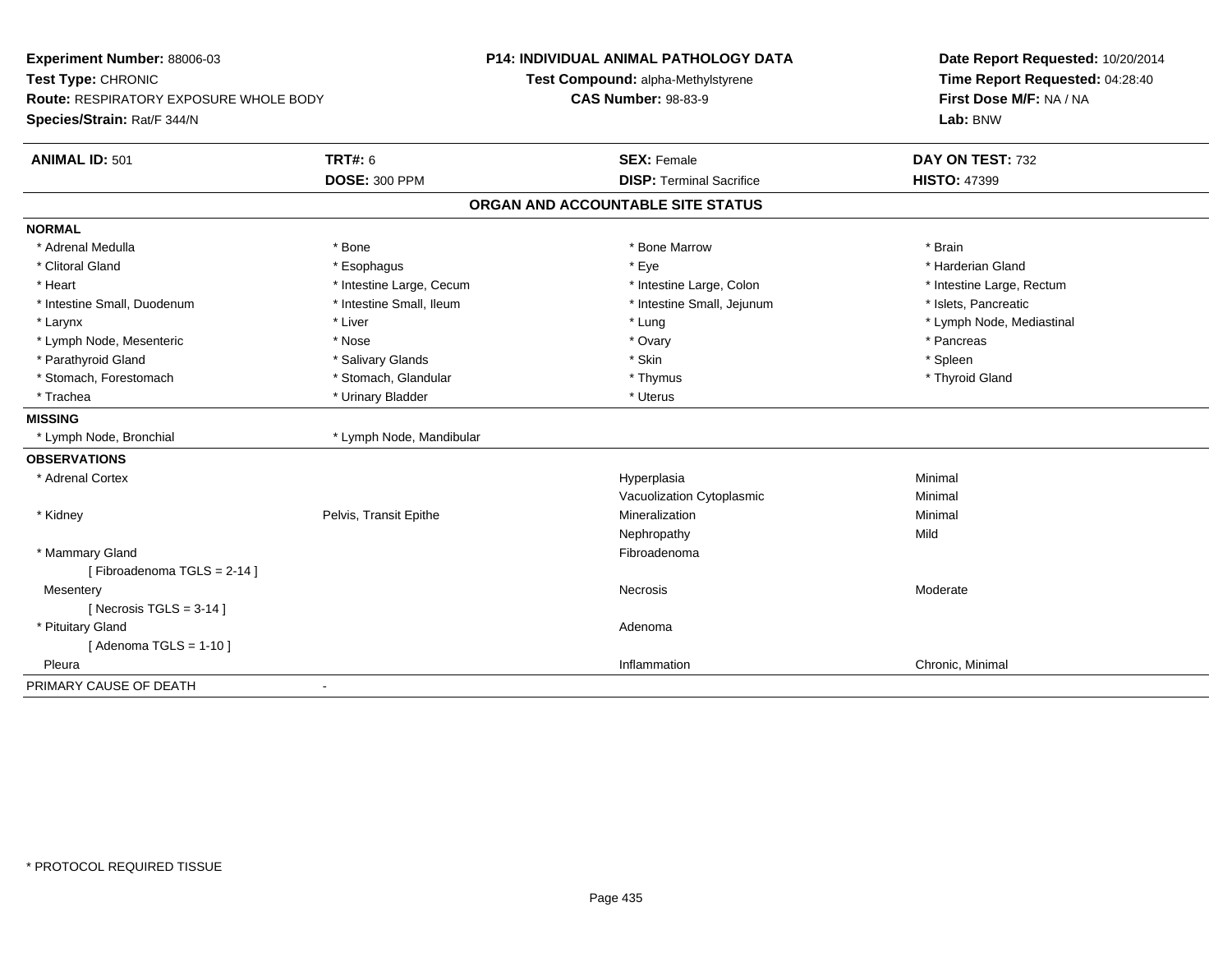| Experiment Number: 88006-03<br>Test Type: CHRONIC<br>Route: RESPIRATORY EXPOSURE WHOLE BODY<br>Species/Strain: Rat/F 344/N |                          | <b>P14: INDIVIDUAL ANIMAL PATHOLOGY DATA</b><br>Test Compound: alpha-Methylstyrene<br><b>CAS Number: 98-83-9</b> | Date Report Requested: 10/20/2014<br>Time Report Requested: 04:28:40<br>First Dose M/F: NA / NA<br>Lab: BNW |
|----------------------------------------------------------------------------------------------------------------------------|--------------------------|------------------------------------------------------------------------------------------------------------------|-------------------------------------------------------------------------------------------------------------|
| <b>ANIMAL ID: 502</b>                                                                                                      | TRT#: 6                  | <b>SEX: Female</b>                                                                                               | DAY ON TEST: 732                                                                                            |
|                                                                                                                            | <b>DOSE: 300 PPM</b>     | <b>DISP: Terminal Sacrifice</b>                                                                                  | <b>HISTO: 47400</b>                                                                                         |
|                                                                                                                            |                          | ORGAN AND ACCOUNTABLE SITE STATUS                                                                                |                                                                                                             |
| <b>NORMAL</b>                                                                                                              |                          |                                                                                                                  |                                                                                                             |
| * Adrenal Cortex                                                                                                           | * Adrenal Medulla        | * Bone                                                                                                           | * Bone Marrow                                                                                               |
| * Clitoral Gland                                                                                                           | * Esophagus              | * Eye                                                                                                            | * Harderian Gland                                                                                           |
| * Heart                                                                                                                    | * Intestine Large, Cecum | * Intestine Large, Colon                                                                                         | * Intestine Large, Rectum                                                                                   |
| * Intestine Small, Duodenum                                                                                                | * Intestine Small, Ileum | * Intestine Small, Jejunum                                                                                       | * Islets, Pancreatic                                                                                        |
| * Larynx                                                                                                                   | * Lymph Node, Mesenteric | * Ovary                                                                                                          | * Pancreas                                                                                                  |
| * Parathyroid Gland                                                                                                        | * Salivary Glands        | * Skin                                                                                                           | * Stomach, Forestomach                                                                                      |
| * Stomach, Glandular                                                                                                       | * Thymus                 | * Thyroid Gland                                                                                                  | * Trachea                                                                                                   |
| * Urinary Bladder                                                                                                          | * Uterus                 |                                                                                                                  |                                                                                                             |
| <b>MISSING</b>                                                                                                             |                          |                                                                                                                  |                                                                                                             |
| * Lymph Node, Bronchial                                                                                                    | * Lymph Node, Mandibular | * Lymph Node, Mediastinal                                                                                        |                                                                                                             |
| <b>OBSERVATIONS</b>                                                                                                        |                          |                                                                                                                  |                                                                                                             |
| * Brain                                                                                                                    |                          | Compression                                                                                                      | Mild                                                                                                        |
| * Kidney                                                                                                                   | Pelvis, Transit Epithe   | Mineralization                                                                                                   | Minimal                                                                                                     |
|                                                                                                                            |                          | Nephropathy                                                                                                      | Mild                                                                                                        |
| * Liver                                                                                                                    |                          | <b>Basophilic Focus</b>                                                                                          |                                                                                                             |
|                                                                                                                            |                          | Clear Cell Focus                                                                                                 | Multiple                                                                                                    |
|                                                                                                                            |                          | Hepatodiaphragmatic Nodule                                                                                       | Marked                                                                                                      |
|                                                                                                                            |                          | Leukemia Mononuclear                                                                                             |                                                                                                             |
| [ Hepatodiaphragmatic Nodule TGLS = 4-14 ]                                                                                 |                          |                                                                                                                  |                                                                                                             |
| * Lung                                                                                                                     | Alveolus                 | <b>Infiltration Cellular</b>                                                                                     | Histiocyte, Minimal                                                                                         |
|                                                                                                                            |                          | Inflammation                                                                                                     | Chronic, Mild                                                                                               |
| * Mammary Gland                                                                                                            |                          | Carcinoma                                                                                                        | Multiple                                                                                                    |
|                                                                                                                            |                          | Fibroadenoma                                                                                                     |                                                                                                             |
| [ Carcinoma TGLS = 1-15,3-17 ]<br>[Fibroadenoma TGLS = 2-16]                                                               |                          |                                                                                                                  |                                                                                                             |
| * Nose                                                                                                                     | Olfactory Epi            | Degeneration                                                                                                     | Mild                                                                                                        |
| * Pituitary Gland                                                                                                          |                          | Adenoma                                                                                                          |                                                                                                             |
| [Adenoma TGLS = $5-10$ ]                                                                                                   |                          |                                                                                                                  |                                                                                                             |
| Pleura                                                                                                                     |                          | Inflammation                                                                                                     | Chronic, Minimal                                                                                            |
| * Spleen                                                                                                                   |                          | Leukemia Mononuclear                                                                                             |                                                                                                             |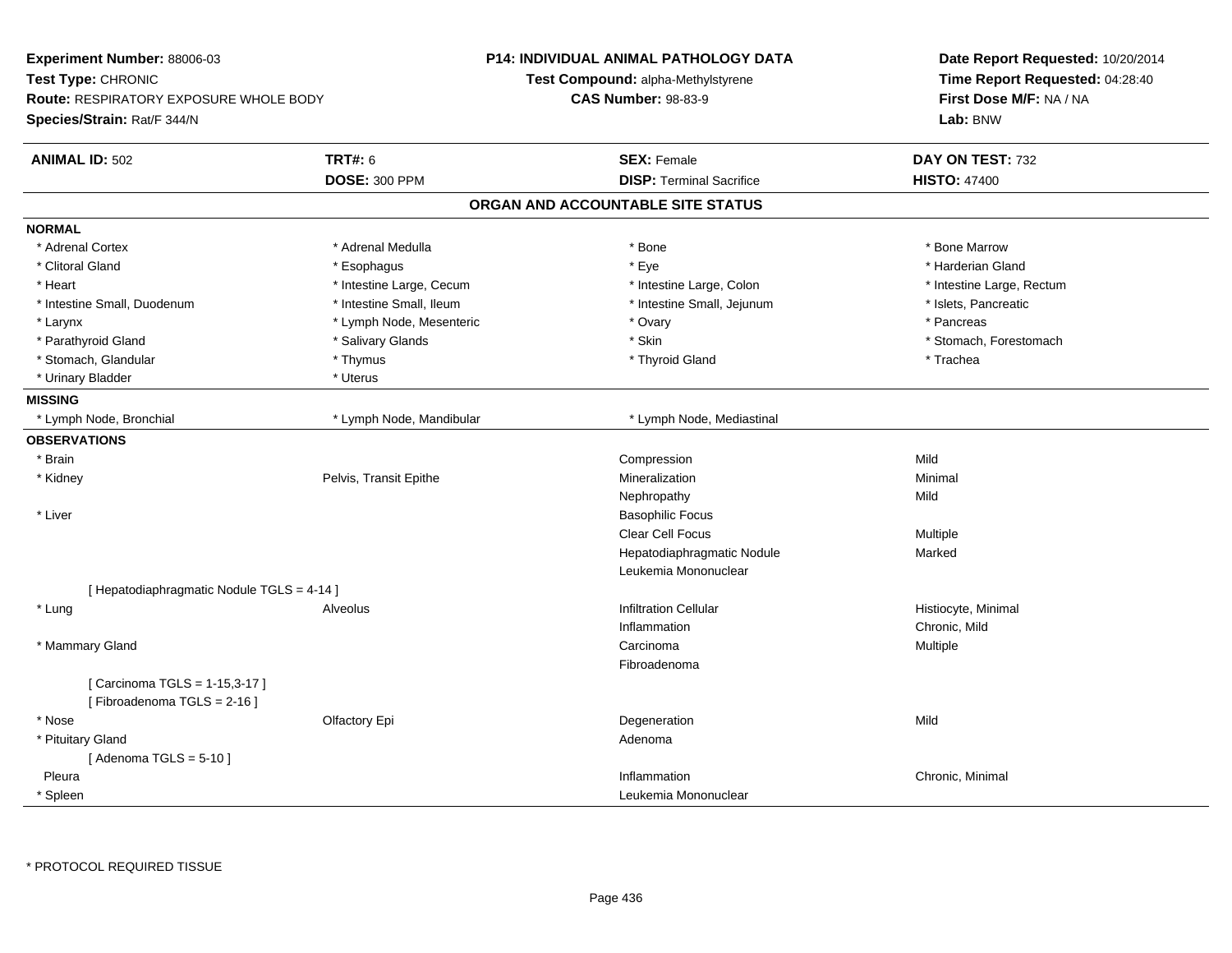| <b>Experiment Number: 88006-03</b><br>Test Type: CHRONIC<br><b>Route: RESPIRATORY EXPOSURE WHOLE BODY</b><br>Species/Strain: Rat/F 344/N |                      | <b>P14: INDIVIDUAL ANIMAL PATHOLOGY DATA</b><br>Test Compound: alpha-Methylstyrene<br><b>CAS Number: 98-83-9</b> | Date Report Requested: 10/20/2014<br>Time Report Requested: 04:28:40<br>First Dose M/F: NA / NA |
|------------------------------------------------------------------------------------------------------------------------------------------|----------------------|------------------------------------------------------------------------------------------------------------------|-------------------------------------------------------------------------------------------------|
|                                                                                                                                          |                      |                                                                                                                  | Lab: BNW                                                                                        |
| <b>ANIMAL ID: 502</b>                                                                                                                    | <b>TRT#:</b> 6       | <b>SEX:</b> Female                                                                                               | DAY ON TEST: 732                                                                                |
|                                                                                                                                          | <b>DOSE: 300 PPM</b> | <b>DISP: Terminal Sacrifice</b>                                                                                  | <b>HISTO: 47400</b>                                                                             |
|                                                                                                                                          |                      | <b>ORGAN AND ACCOUNTABLE SITE STATUS</b>                                                                         |                                                                                                 |
| PRIMARY CAUSE OF DEATH                                                                                                                   |                      |                                                                                                                  |                                                                                                 |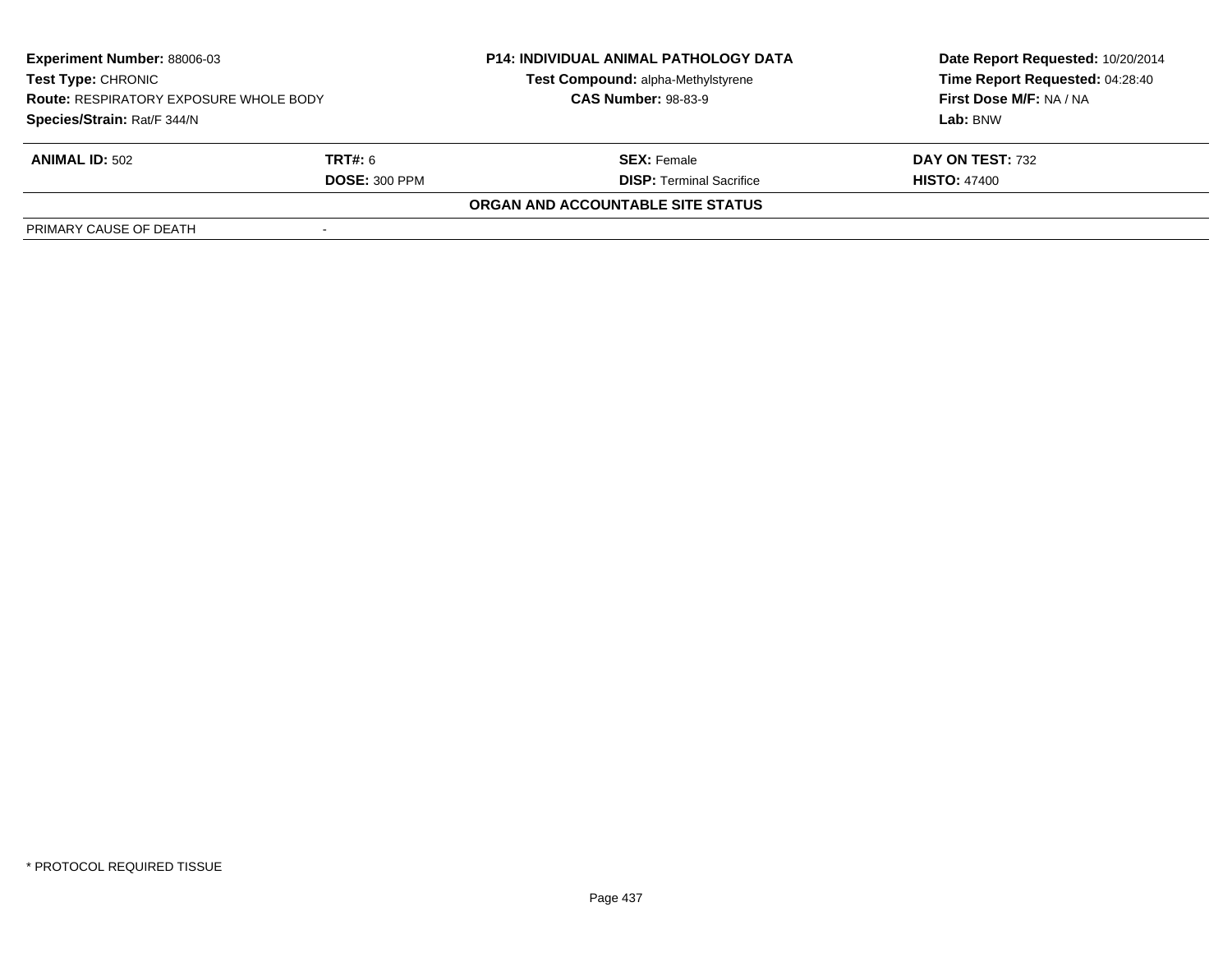| Experiment Number: 88006-03                   |                            | <b>P14: INDIVIDUAL ANIMAL PATHOLOGY DATA</b> | Date Report Requested: 10/20/2014 |  |
|-----------------------------------------------|----------------------------|----------------------------------------------|-----------------------------------|--|
| Test Type: CHRONIC                            |                            | <b>Test Compound: alpha-Methylstyrene</b>    | Time Report Requested: 04:28:40   |  |
| <b>Route: RESPIRATORY EXPOSURE WHOLE BODY</b> |                            | <b>CAS Number: 98-83-9</b>                   | First Dose M/F: NA / NA           |  |
| Species/Strain: Rat/F 344/N                   |                            |                                              | Lab: BNW                          |  |
| <b>ANIMAL ID: 503</b>                         | <b>TRT#: 6</b>             | <b>SEX: Female</b>                           | DAY ON TEST: 732                  |  |
|                                               | <b>DOSE: 300 PPM</b>       | <b>DISP: Terminal Sacrifice</b>              | <b>HISTO: 47401</b>               |  |
|                                               |                            | ORGAN AND ACCOUNTABLE SITE STATUS            |                                   |  |
| <b>NORMAL</b>                                 |                            |                                              |                                   |  |
| * Adrenal Medulla                             | * Bone                     | * Bone Marrow                                | * Brain                           |  |
| * Clitoral Gland                              | * Esophagus                | * Harderian Gland                            | * Heart                           |  |
| * Intestine Large, Cecum                      | * Intestine Large, Colon   | * Intestine Large, Rectum                    | * Intestine Small, Duodenum       |  |
| * Intestine Small, Ileum                      | * Intestine Small, Jejunum | * Islets, Pancreatic                         | * Larynx                          |  |
| * Lymph Node, Mediastinal                     | * Lymph Node, Mesenteric   | * Ovary                                      | * Pancreas                        |  |
| * Parathyroid Gland                           | * Salivary Glands          | * Skin                                       | * Stomach, Forestomach            |  |
| * Stomach, Glandular                          | * Thymus                   | * Trachea                                    | * Urinary Bladder                 |  |
| * Uterus                                      |                            |                                              |                                   |  |
| <b>MISSING</b>                                |                            |                                              |                                   |  |
| * Lymph Node, Bronchial                       | * Lymph Node, Mandibular   |                                              |                                   |  |
| <b>OBSERVATIONS</b>                           |                            |                                              |                                   |  |
| * Adrenal Cortex                              |                            | Necrosis                                     | Mild                              |  |
| * Eye                                         | Lens                       | Cataract                                     | Marked                            |  |
|                                               | Lens                       | Mineralization                               | Marked                            |  |
| [Cataract TGLS = $2-13$ ]                     |                            |                                              |                                   |  |
| * Kidney                                      | Pelvis, Transit Epithe     | Mineralization                               | Minimal                           |  |
|                                               |                            | Nephropathy                                  | Minimal                           |  |
| * Liver                                       |                            | <b>Basophilic Focus</b>                      |                                   |  |
|                                               |                            | Leukemia Mononuclear                         |                                   |  |
| [ Leukemia Mononuclear TGLS = 1-6 ]           |                            |                                              |                                   |  |
| * Lung                                        | Alveolus                   | <b>Infiltration Cellular</b>                 | Histiocyte, Minimal               |  |
|                                               |                            | Inflammation                                 | Chronic, Minimal                  |  |
| * Mammary Gland<br>[Fibroadenoma TGLS = 4-14] |                            | Fibroadenoma                                 |                                   |  |
| * Nose                                        | Olfactory Epi              | Degeneration                                 | Minimal                           |  |
|                                               | Goblet Cell                | Hyperplasia                                  | Mild                              |  |
|                                               | Olfactory Epi              | Hyperplasia                                  | Basal Cell, Minimal               |  |
|                                               |                            | Inflammation                                 | Suppurative, Mild                 |  |
|                                               | <b>Respirat Epith</b>      | Metaplasia                                   | Squamous, Mild                    |  |
| * Pituitary Gland                             |                            | Adenoma                                      |                                   |  |
|                                               |                            |                                              |                                   |  |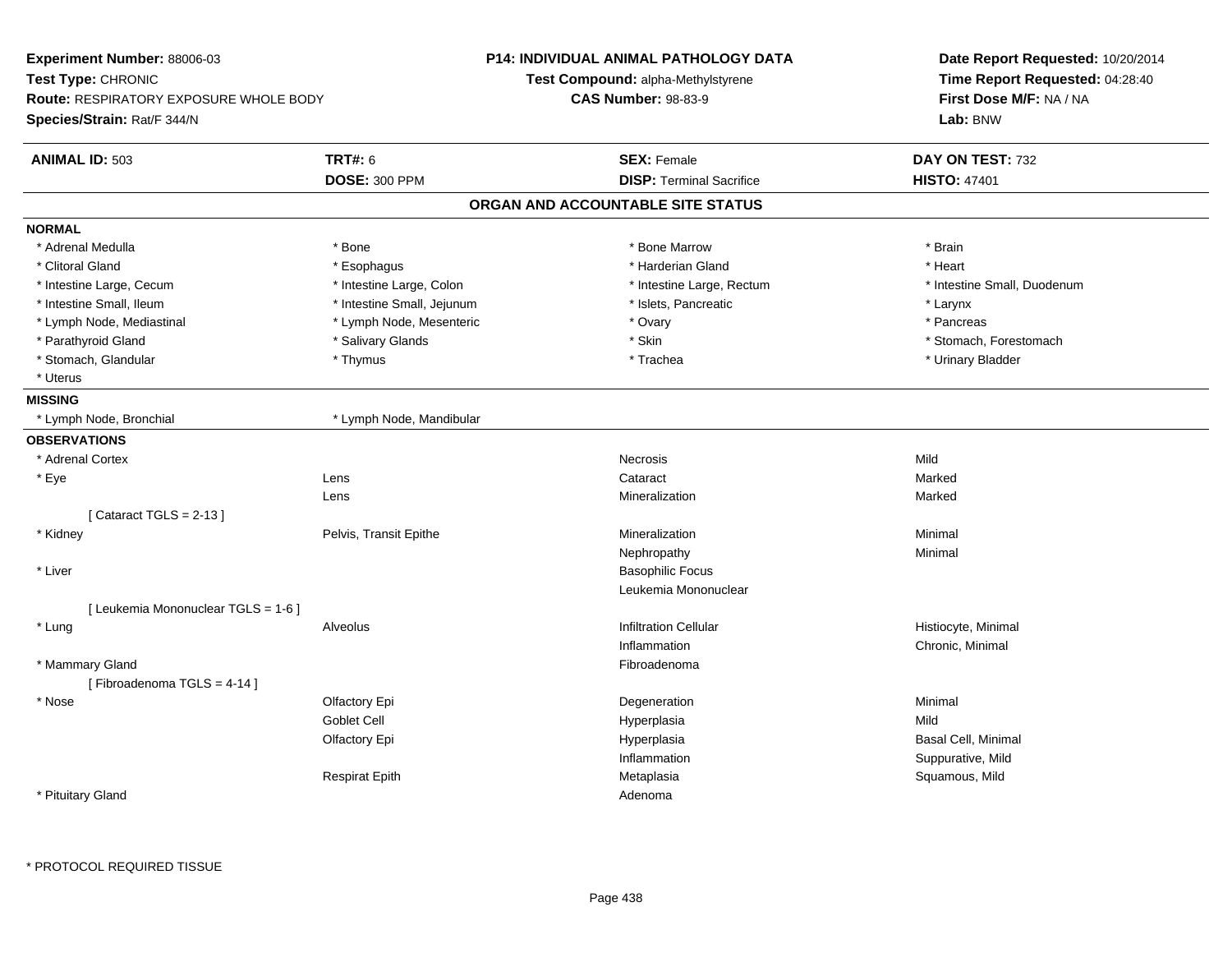| <b>Experiment Number: 88006-03</b><br>Test Type: CHRONIC<br><b>Route: RESPIRATORY EXPOSURE WHOLE BODY</b><br>Species/Strain: Rat/F 344/N |                      | <b>P14: INDIVIDUAL ANIMAL PATHOLOGY DATA</b><br>Test Compound: alpha-Methylstyrene | Date Report Requested: 10/20/2014<br>Time Report Requested: 04:28:40 |
|------------------------------------------------------------------------------------------------------------------------------------------|----------------------|------------------------------------------------------------------------------------|----------------------------------------------------------------------|
|                                                                                                                                          |                      | <b>CAS Number: 98-83-9</b>                                                         | First Dose M/F: NA / NA                                              |
|                                                                                                                                          |                      |                                                                                    | Lab: BNW                                                             |
| <b>ANIMAL ID: 503</b>                                                                                                                    | <b>TRT#: 6</b>       | <b>SEX: Female</b>                                                                 | DAY ON TEST: 732                                                     |
|                                                                                                                                          | <b>DOSE: 300 PPM</b> | <b>DISP:</b> Terminal Sacrifice                                                    | <b>HISTO: 47401</b>                                                  |
|                                                                                                                                          |                      | ORGAN AND ACCOUNTABLE SITE STATUS                                                  |                                                                      |
| $Adenoma TGLS = 3-10$                                                                                                                    |                      |                                                                                    |                                                                      |
| Pleura                                                                                                                                   |                      | Inflammation                                                                       | Chronic, Minimal                                                     |
| * Spleen                                                                                                                                 |                      | Leukemia Mononuclear                                                               |                                                                      |
| * Thyroid Gland                                                                                                                          | C Cell               | Hyperplasia                                                                        | Moderate                                                             |
| PRIMARY CAUSE OF DEATH                                                                                                                   |                      |                                                                                    |                                                                      |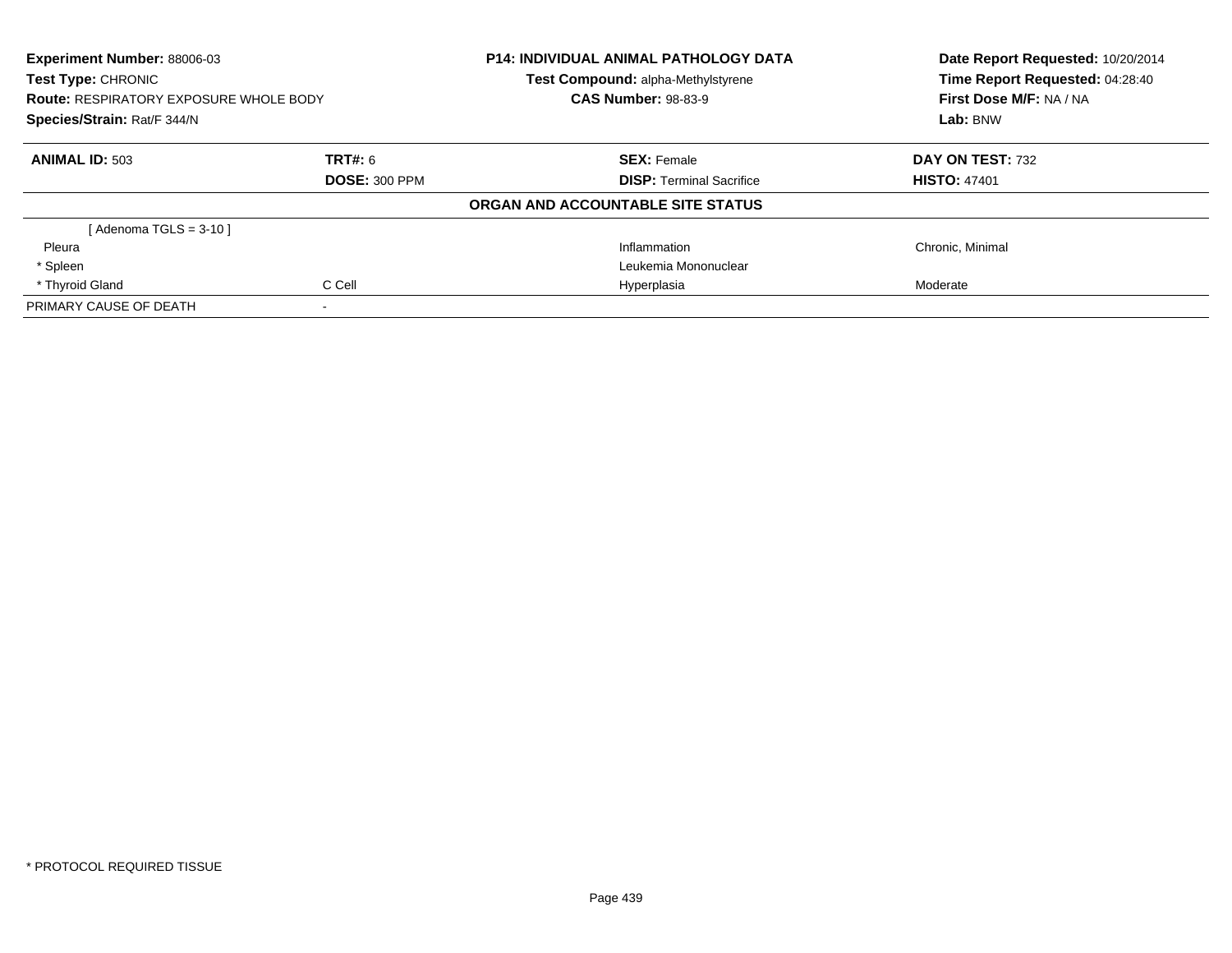| Experiment Number: 88006-03<br>Test Type: CHRONIC<br><b>Route: RESPIRATORY EXPOSURE WHOLE BODY</b><br>Species/Strain: Rat/F 344/N |                          | P14: INDIVIDUAL ANIMAL PATHOLOGY DATA<br>Test Compound: alpha-Methylstyrene<br><b>CAS Number: 98-83-9</b> | Date Report Requested: 10/20/2014<br>Time Report Requested: 04:28:40<br>First Dose M/F: NA / NA<br>Lab: BNW |
|-----------------------------------------------------------------------------------------------------------------------------------|--------------------------|-----------------------------------------------------------------------------------------------------------|-------------------------------------------------------------------------------------------------------------|
| <b>ANIMAL ID: 504</b>                                                                                                             | <b>TRT#: 6</b>           | <b>SEX: Female</b>                                                                                        | DAY ON TEST: 731                                                                                            |
|                                                                                                                                   | <b>DOSE: 300 PPM</b>     | <b>DISP: Terminal Sacrifice</b>                                                                           | <b>HISTO: 47402</b>                                                                                         |
|                                                                                                                                   |                          | ORGAN AND ACCOUNTABLE SITE STATUS                                                                         |                                                                                                             |
| <b>NORMAL</b>                                                                                                                     |                          |                                                                                                           |                                                                                                             |
| * Adrenal Medulla                                                                                                                 | * Bone                   | * Bone Marrow                                                                                             | * Brain                                                                                                     |
| * Clitoral Gland                                                                                                                  | * Esophagus              | * Eye                                                                                                     | * Harderian Gland                                                                                           |
| * Heart                                                                                                                           | * Intestine Large, Cecum | * Intestine Large, Colon                                                                                  | * Intestine Large, Rectum                                                                                   |
| * Intestine Small, Duodenum                                                                                                       | * Intestine Small, Ileum | * Intestine Small, Jejunum                                                                                | * Islets, Pancreatic                                                                                        |
| * Larynx                                                                                                                          | * Lung                   | * Lymph Node, Mesenteric                                                                                  | * Mammary Gland                                                                                             |
| * Pancreas                                                                                                                        | * Parathyroid Gland      | * Salivary Glands                                                                                         | * Skin                                                                                                      |
| * Spleen                                                                                                                          | * Stomach, Forestomach   | * Stomach, Glandular                                                                                      | * Thymus                                                                                                    |
| * Thyroid Gland                                                                                                                   | * Trachea                | * Urinary Bladder                                                                                         | * Uterus                                                                                                    |
| <b>MISSING</b>                                                                                                                    |                          |                                                                                                           |                                                                                                             |
| * Lymph Node, Bronchial                                                                                                           | * Lymph Node, Mandibular | * Lymph Node, Mediastinal                                                                                 |                                                                                                             |
| <b>OBSERVATIONS</b>                                                                                                               |                          |                                                                                                           |                                                                                                             |
| * Adrenal Cortex                                                                                                                  |                          | Hyperplasia                                                                                               | Mild                                                                                                        |
| * Kidney                                                                                                                          | Papilla                  | Mineralization                                                                                            | Minimal                                                                                                     |
|                                                                                                                                   | Pelvis, Transit Epithe   | Mineralization                                                                                            | Minimal                                                                                                     |
|                                                                                                                                   |                          | Nephropathy                                                                                               | Minimal                                                                                                     |
| * Liver                                                                                                                           |                          | <b>Basophilic Focus</b>                                                                                   |                                                                                                             |
|                                                                                                                                   | Serosa                   | Fibrosis                                                                                                  | Mild                                                                                                        |
| * Nose                                                                                                                            | Olfactory Epi            | Hyperplasia                                                                                               | <b>Basal Cell, Minimal</b>                                                                                  |
| * Ovary                                                                                                                           |                          | Cyst                                                                                                      | Marked                                                                                                      |
| [Cyst TGLS = $2-9$ ]                                                                                                              |                          |                                                                                                           |                                                                                                             |
| * Pituitary Gland                                                                                                                 |                          | Adenoma                                                                                                   |                                                                                                             |
| [Adenoma TGLS = $3-10$ ]                                                                                                          |                          |                                                                                                           |                                                                                                             |
| Tongue                                                                                                                            | Epithelium               | Hyperplasia                                                                                               | Mild                                                                                                        |
| [Hyperplasia TGLS = $1-14$ ]                                                                                                      |                          |                                                                                                           |                                                                                                             |
| PRIMARY CAUSE OF DEATH                                                                                                            | $\sim$                   |                                                                                                           |                                                                                                             |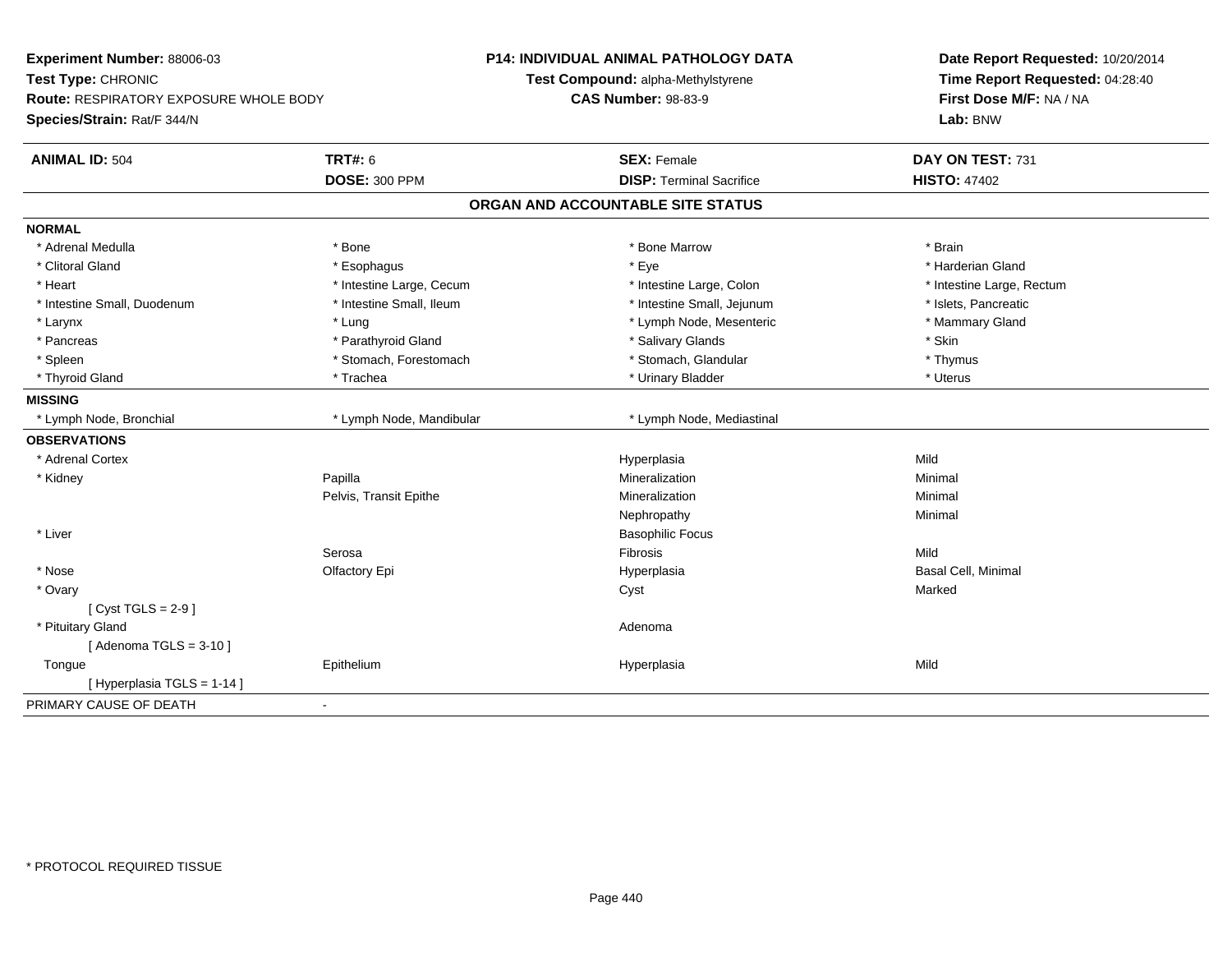| Experiment Number: 88006-03                   |                                       | <b>P14: INDIVIDUAL ANIMAL PATHOLOGY DATA</b> | Date Report Requested: 10/20/2014<br>Time Report Requested: 04:28:40 |  |
|-----------------------------------------------|---------------------------------------|----------------------------------------------|----------------------------------------------------------------------|--|
| Test Type: CHRONIC                            |                                       | Test Compound: alpha-Methylstyrene           |                                                                      |  |
| <b>Route: RESPIRATORY EXPOSURE WHOLE BODY</b> |                                       | <b>CAS Number: 98-83-9</b>                   | First Dose M/F: NA / NA                                              |  |
| Species/Strain: Rat/F 344/N                   |                                       |                                              | Lab: BNW                                                             |  |
| <b>ANIMAL ID: 505</b>                         | <b>TRT#: 6</b>                        | <b>SEX: Female</b>                           | DAY ON TEST: 647                                                     |  |
|                                               | <b>DOSE: 300 PPM</b>                  | <b>DISP:</b> Moribund Sacrifice              | <b>HISTO: 47403</b>                                                  |  |
|                                               |                                       | ORGAN AND ACCOUNTABLE SITE STATUS            |                                                                      |  |
| <b>NORMAL</b>                                 |                                       |                                              |                                                                      |  |
| * Adrenal Medulla                             | * Bone                                | * Bone Marrow                                | * Brain                                                              |  |
| * Clitoral Gland                              | * Esophagus                           | * Eye                                        | * Harderian Gland                                                    |  |
| * Heart                                       | * Intestine Large, Cecum              | * Intestine Large, Colon                     | * Intestine Large, Rectum                                            |  |
| * Intestine Small, Duodenum                   | * Intestine Small, Ileum              | * Intestine Small, Jejunum                   | * Islets, Pancreatic                                                 |  |
| * Kidney                                      | * Larynx                              | * Lung                                       | * Lymph Node, Bronchial                                              |  |
| * Lymph Node, Mediastinal                     | * Lymph Node, Mesenteric              | * Ovary                                      | * Pancreas                                                           |  |
| * Parathyroid Gland                           | * Salivary Glands                     | * Stomach, Forestomach                       | * Stomach, Glandular                                                 |  |
| * Thymus                                      | * Thyroid Gland                       | * Trachea                                    | * Urinary Bladder                                                    |  |
| <b>MISSING</b>                                |                                       |                                              |                                                                      |  |
| * Lymph Node, Mandibular                      |                                       |                                              |                                                                      |  |
| <b>OBSERVATIONS</b>                           |                                       |                                              |                                                                      |  |
| * Adrenal Cortex                              |                                       | Hyperplasia                                  | Mild                                                                 |  |
| * Liver                                       |                                       | <b>Basophilic Focus</b>                      | Multiple                                                             |  |
| * Mammary Gland                               |                                       | Fibroadenoma                                 | Multiple                                                             |  |
| [Fibroadenoma TGLS = 1,2-14+15+16]            |                                       |                                              |                                                                      |  |
| * Nose                                        | Olfactory Epi                         | Hyperplasia                                  | <b>Basal Cell, Minimal</b>                                           |  |
|                                               | Nasolacrim Dct                        | Inflammation                                 | Suppurative, Mild                                                    |  |
| * Pituitary Gland                             |                                       | Adenoma                                      |                                                                      |  |
| [Adenoma TGLS = $5-10$ ]                      |                                       |                                              |                                                                      |  |
| * Skin                                        |                                       | <b>Basal Cell Carcinoma</b>                  |                                                                      |  |
|                                               |                                       | Ulcer                                        | Marked                                                               |  |
| [Basal Cell Carcinoma TGLS = 3-17]            |                                       |                                              |                                                                      |  |
| * Spleen                                      |                                       | Hematopoietic Cell Proliferation             | Marked                                                               |  |
| * Uterus                                      |                                       | Hydrometra                                   | Moderate                                                             |  |
|                                               | Endometrium                           | Hyperplasia                                  | Mild                                                                 |  |
| PRIMARY CAUSE OF DEATH                        | - Skin Basal Cell Carcinoma           |                                              |                                                                      |  |
| CONTRIBUTORY CAUSE OF DEATH                   | - Pituitary Gland Adenoma; Skin Ulcer |                                              |                                                                      |  |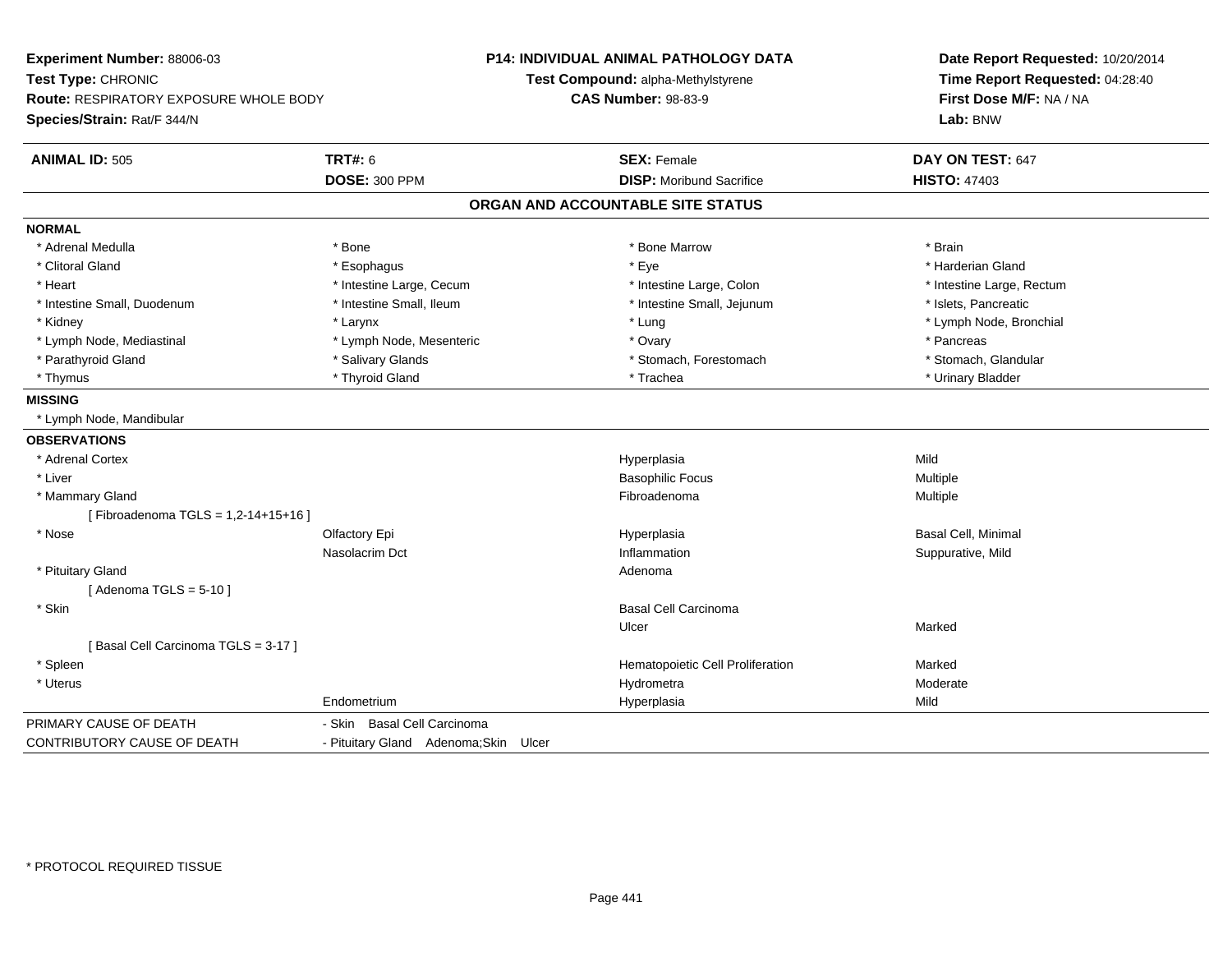| Experiment Number: 88006-03                   |                            | <b>P14: INDIVIDUAL ANIMAL PATHOLOGY DATA</b> | Date Report Requested: 10/20/2014<br>Time Report Requested: 04:28:40<br>First Dose M/F: NA / NA |  |
|-----------------------------------------------|----------------------------|----------------------------------------------|-------------------------------------------------------------------------------------------------|--|
| <b>Test Type: CHRONIC</b>                     |                            | <b>Test Compound: alpha-Methylstyrene</b>    |                                                                                                 |  |
| <b>Route: RESPIRATORY EXPOSURE WHOLE BODY</b> |                            | <b>CAS Number: 98-83-9</b>                   |                                                                                                 |  |
| Species/Strain: Rat/F 344/N                   |                            |                                              | Lab: BNW                                                                                        |  |
| <b>ANIMAL ID: 506</b>                         | <b>TRT#: 6</b>             | <b>SEX: Female</b>                           | DAY ON TEST: 646                                                                                |  |
|                                               | <b>DOSE: 300 PPM</b>       | <b>DISP:</b> Moribund Sacrifice              | <b>HISTO: 47404</b>                                                                             |  |
|                                               |                            | ORGAN AND ACCOUNTABLE SITE STATUS            |                                                                                                 |  |
| <b>NORMAL</b>                                 |                            |                                              |                                                                                                 |  |
| * Bone                                        | * Bone Marrow              | * Brain                                      | * Clitoral Gland                                                                                |  |
| * Esophagus                                   | * Eye                      | * Harderian Gland                            | * Heart                                                                                         |  |
| * Intestine Large, Cecum                      | * Intestine Large, Colon   | * Intestine Large, Rectum                    | * Intestine Small, Duodenum                                                                     |  |
| * Intestine Small, Ileum                      | * Intestine Small, Jejunum | * Islets, Pancreatic                         | * Lymph Node, Mediastinal                                                                       |  |
| * Lymph Node, Mesenteric                      | * Mammary Gland            | * Nose                                       | * Pancreas                                                                                      |  |
| * Parathyroid Gland                           | * Salivary Glands          | * Skin                                       | * Thymus                                                                                        |  |
| * Thyroid Gland                               | * Trachea                  | * Urinary Bladder                            | * Uterus                                                                                        |  |
| <b>MISSING</b>                                |                            |                                              |                                                                                                 |  |
| * Lymph Node, Bronchial                       | * Lymph Node, Mandibular   |                                              |                                                                                                 |  |
| <b>OBSERVATIONS</b>                           |                            |                                              |                                                                                                 |  |
| * Adrenal Cortex                              |                            | Vacuolization Cytoplasmic                    | Mild                                                                                            |  |
| * Adrenal Medulla                             |                            | Hyperplasia                                  | Minimal                                                                                         |  |
| * Kidney                                      | Pelvis, Transit Epithe     | Mineralization                               | Minimal                                                                                         |  |
|                                               |                            | Nephropathy                                  | Minimal                                                                                         |  |
| * Larynx                                      |                            | Foreign Body                                 | Marked                                                                                          |  |
|                                               |                            | Inflammation                                 | Suppurative, Mild                                                                               |  |
| * Liver                                       | <b>Bile Duct</b>           | Hyperplasia                                  | Moderate                                                                                        |  |
|                                               |                            | Leukemia Mononuclear                         |                                                                                                 |  |
| [ Leukemia Mononuclear TGLS = 4-6 ]           |                            |                                              |                                                                                                 |  |
| * Lung                                        |                            | Leukemia Mononuclear                         |                                                                                                 |  |
| Lymph Node                                    | Pancreatic                 | Hemorrhage                                   | Moderate                                                                                        |  |
| [Hemorrhage TGLS = 6-15]                      |                            |                                              |                                                                                                 |  |
| * Ovary                                       |                            | Cyst                                         | Mild                                                                                            |  |
| * Pituitary Gland                             |                            | Adenoma                                      |                                                                                                 |  |
| [Adenoma TGLS = $5-10$ ]                      |                            |                                              |                                                                                                 |  |
| Pleura                                        |                            | Inflammation                                 | Chronic, Minimal                                                                                |  |
| * Spleen                                      |                            | Leukemia Mononuclear                         |                                                                                                 |  |
| [Leukemia Mononuclear TGLS = 1,2,3-14+15]     |                            |                                              |                                                                                                 |  |
| * Stomach, Forestomach                        |                            | Ulcer                                        | Marked                                                                                          |  |
| * Stomach, Glandular                          |                            | Ulcer                                        | Marked                                                                                          |  |

\* PROTOCOL REQUIRED TISSUE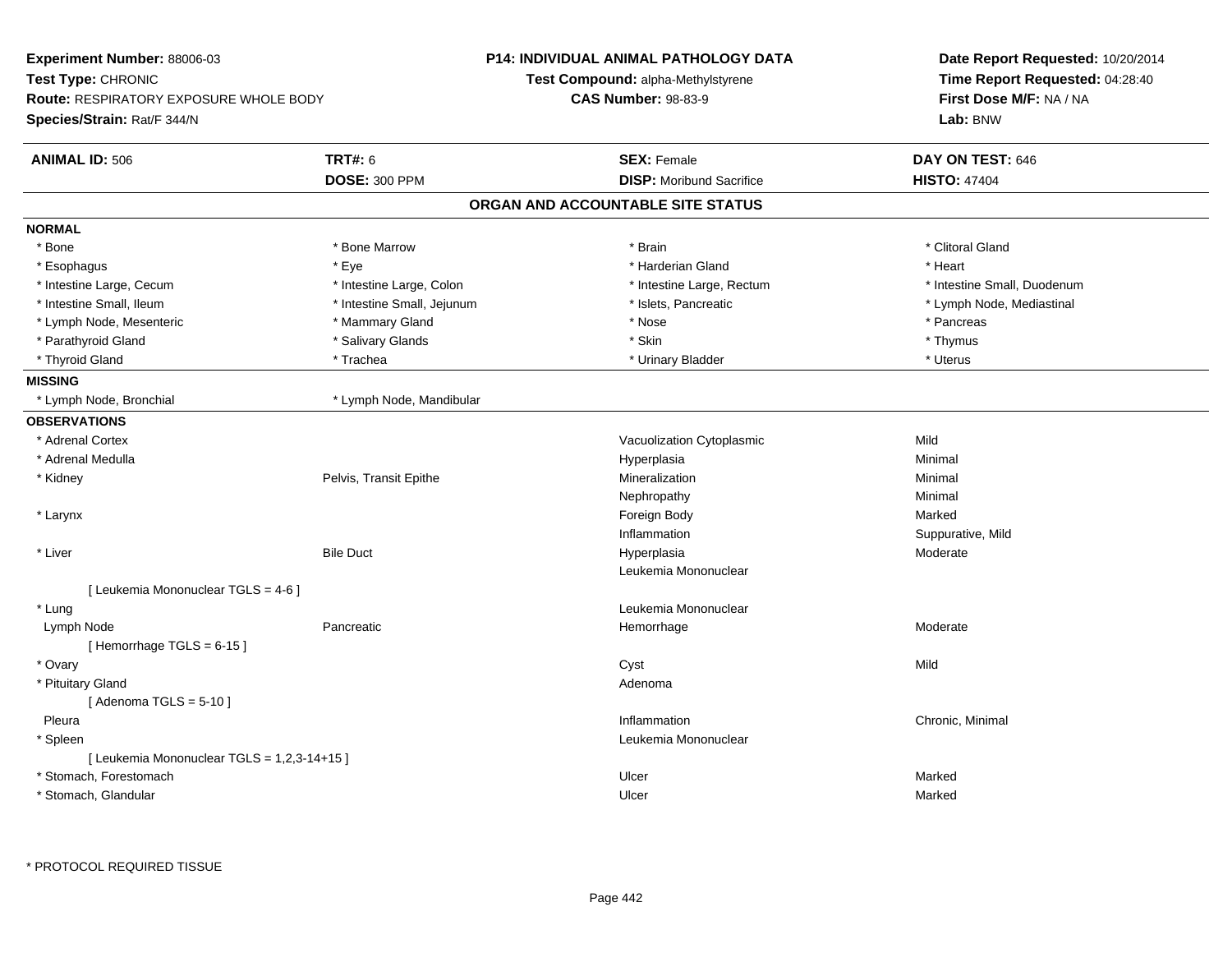| <b>Experiment Number: 88006-03</b><br>Test Type: CHRONIC<br><b>Route: RESPIRATORY EXPOSURE WHOLE BODY</b><br>Species/Strain: Rat/F 344/N |                               | <b>P14: INDIVIDUAL ANIMAL PATHOLOGY DATA</b><br>Test Compound: alpha-Methylstyrene | Date Report Requested: 10/20/2014<br>Time Report Requested: 04:28:40 |
|------------------------------------------------------------------------------------------------------------------------------------------|-------------------------------|------------------------------------------------------------------------------------|----------------------------------------------------------------------|
|                                                                                                                                          |                               | <b>CAS Number: 98-83-9</b>                                                         | First Dose M/F: NA / NA                                              |
|                                                                                                                                          |                               |                                                                                    | Lab: BNW                                                             |
| <b>ANIMAL ID: 506</b>                                                                                                                    | TRT#: 6                       | <b>SEX: Female</b>                                                                 | DAY ON TEST: 646                                                     |
|                                                                                                                                          | <b>DOSE: 300 PPM</b>          | <b>DISP:</b> Moribund Sacrifice                                                    | <b>HISTO: 47404</b>                                                  |
|                                                                                                                                          |                               | ORGAN AND ACCOUNTABLE SITE STATUS                                                  |                                                                      |
| [ Ulcer TGLS = $7-16$ ]                                                                                                                  |                               |                                                                                    |                                                                      |
| PRIMARY CAUSE OF DEATH                                                                                                                   | - Spleen Leukemia Mononuclear |                                                                                    |                                                                      |
| CONTRIBUTORY CAUSE OF DEATH                                                                                                              | - Stomach: Glandular Ulcer    |                                                                                    |                                                                      |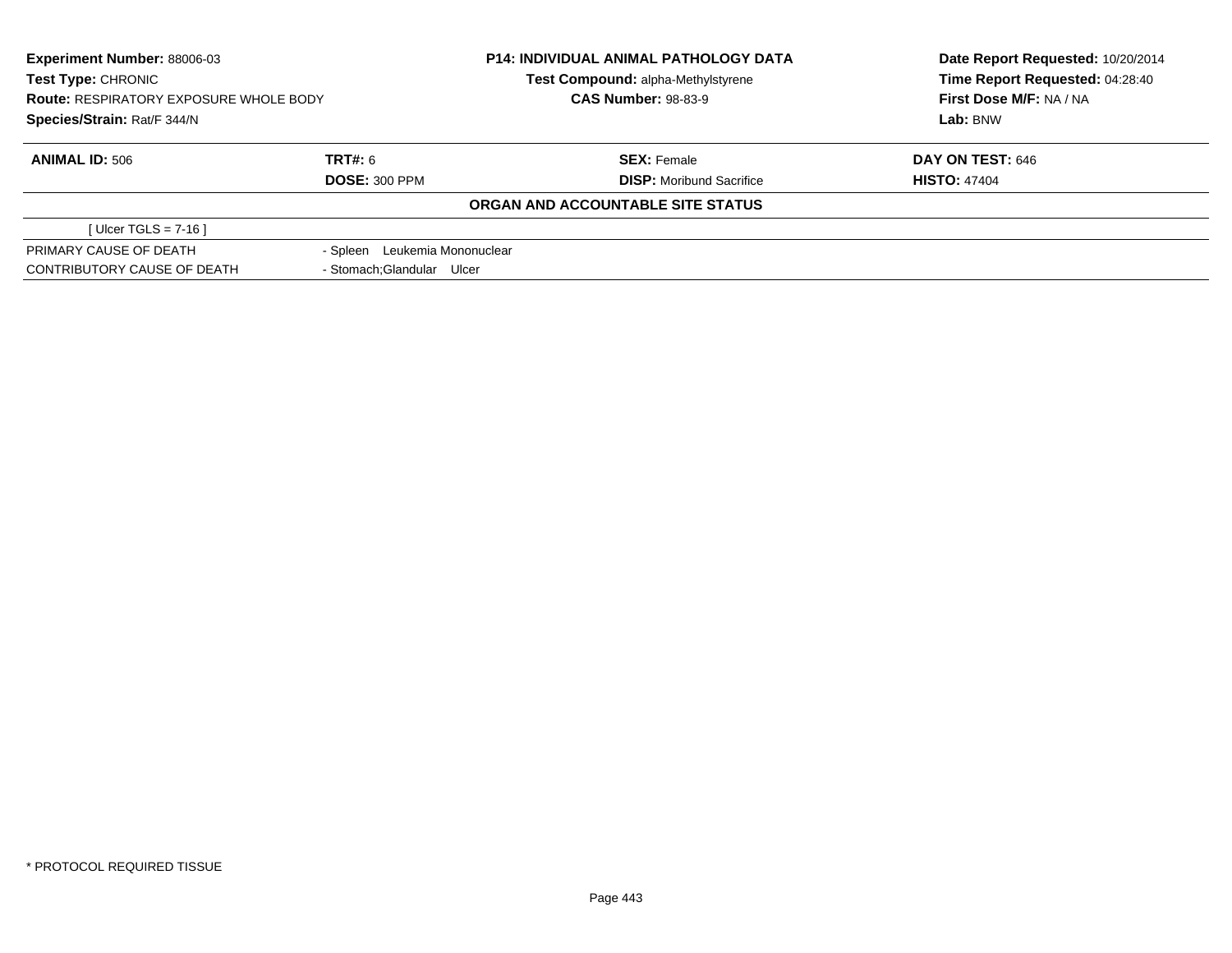| Experiment Number: 88006-03                   |                            | P14: INDIVIDUAL ANIMAL PATHOLOGY DATA | Date Report Requested: 10/20/2014<br>Time Report Requested: 04:28:40<br>First Dose M/F: NA / NA |  |
|-----------------------------------------------|----------------------------|---------------------------------------|-------------------------------------------------------------------------------------------------|--|
| Test Type: CHRONIC                            |                            | Test Compound: alpha-Methylstyrene    |                                                                                                 |  |
| <b>Route: RESPIRATORY EXPOSURE WHOLE BODY</b> |                            | <b>CAS Number: 98-83-9</b>            |                                                                                                 |  |
| Species/Strain: Rat/F 344/N                   |                            |                                       | Lab: BNW                                                                                        |  |
| <b>ANIMAL ID: 507</b>                         | <b>TRT#: 6</b>             | <b>SEX: Female</b>                    | DAY ON TEST: 732                                                                                |  |
|                                               | <b>DOSE: 300 PPM</b>       | <b>DISP: Terminal Sacrifice</b>       | <b>HISTO: 47405</b>                                                                             |  |
|                                               |                            | ORGAN AND ACCOUNTABLE SITE STATUS     |                                                                                                 |  |
| <b>NORMAL</b>                                 |                            |                                       |                                                                                                 |  |
| * Adrenal Cortex                              | * Bone                     | * Bone Marrow                         | * Clitoral Gland                                                                                |  |
| * Esophagus                                   | * Eye                      | * Harderian Gland                     | * Heart                                                                                         |  |
| * Intestine Large, Cecum                      | * Intestine Large, Colon   | * Intestine Large, Rectum             | * Intestine Small, Duodenum                                                                     |  |
| * Intestine Small, Ileum                      | * Intestine Small, Jejunum | * Islets, Pancreatic                  | * Lung                                                                                          |  |
| * Lymph Node, Mediastinal                     | * Lymph Node, Mesenteric   | * Ovary                               | * Pancreas                                                                                      |  |
| * Parathyroid Gland                           | * Salivary Glands          | * Skin                                | * Spleen                                                                                        |  |
| * Stomach, Forestomach                        | * Stomach, Glandular       | * Thymus                              | * Thyroid Gland                                                                                 |  |
| * Trachea                                     | * Urinary Bladder          |                                       |                                                                                                 |  |
| <b>MISSING</b>                                |                            |                                       |                                                                                                 |  |
| * Lymph Node, Bronchial                       | * Lymph Node, Mandibular   |                                       |                                                                                                 |  |
| <b>OBSERVATIONS</b>                           |                            |                                       |                                                                                                 |  |
| * Adrenal Medulla                             |                            | Pheochromocytoma Malignant            |                                                                                                 |  |
| [ Pheochromocytoma Malignant TGLS = 4-7 ]     |                            |                                       |                                                                                                 |  |
| * Brain                                       |                            | Compression                           | Moderate                                                                                        |  |
| * Kidney                                      | Pelvis, Transit Epithe     | Mineralization                        | Minimal                                                                                         |  |
|                                               |                            | Nephropathy                           | Moderate                                                                                        |  |
| * Larynx                                      |                            | Foreign Body                          | Marked                                                                                          |  |
|                                               | <b>Respirat Epith</b>      | Hyperplasia                           | Moderate                                                                                        |  |
| * Liver                                       |                            | <b>Basophilic Focus</b>               |                                                                                                 |  |
| * Mammary Gland                               |                            | Fibroadenoma                          |                                                                                                 |  |
|                                               |                            | Galactocele                           | Marked                                                                                          |  |
| [Fibroadenoma TGLS = 1-14]                    |                            |                                       |                                                                                                 |  |
| Mesentery                                     |                            | Necrosis                              | Moderate                                                                                        |  |
| [Necrosis TGLS = $3-14$ ]                     |                            |                                       |                                                                                                 |  |
| * Nose                                        | Olfactory Epi              | Degeneration                          | Minimal                                                                                         |  |
|                                               | Olfactory Epi              | Hyperplasia                           | Basal Cell, Minimal                                                                             |  |
| * Pituitary Gland                             |                            | Adenoma                               |                                                                                                 |  |
| [Adenoma TGLS = $5-10$ ]                      |                            |                                       |                                                                                                 |  |
| * Uterus                                      |                            | Polyp Stromal                         |                                                                                                 |  |
| [Polyp Stromal TGLS = $2-10$ ]                |                            |                                       |                                                                                                 |  |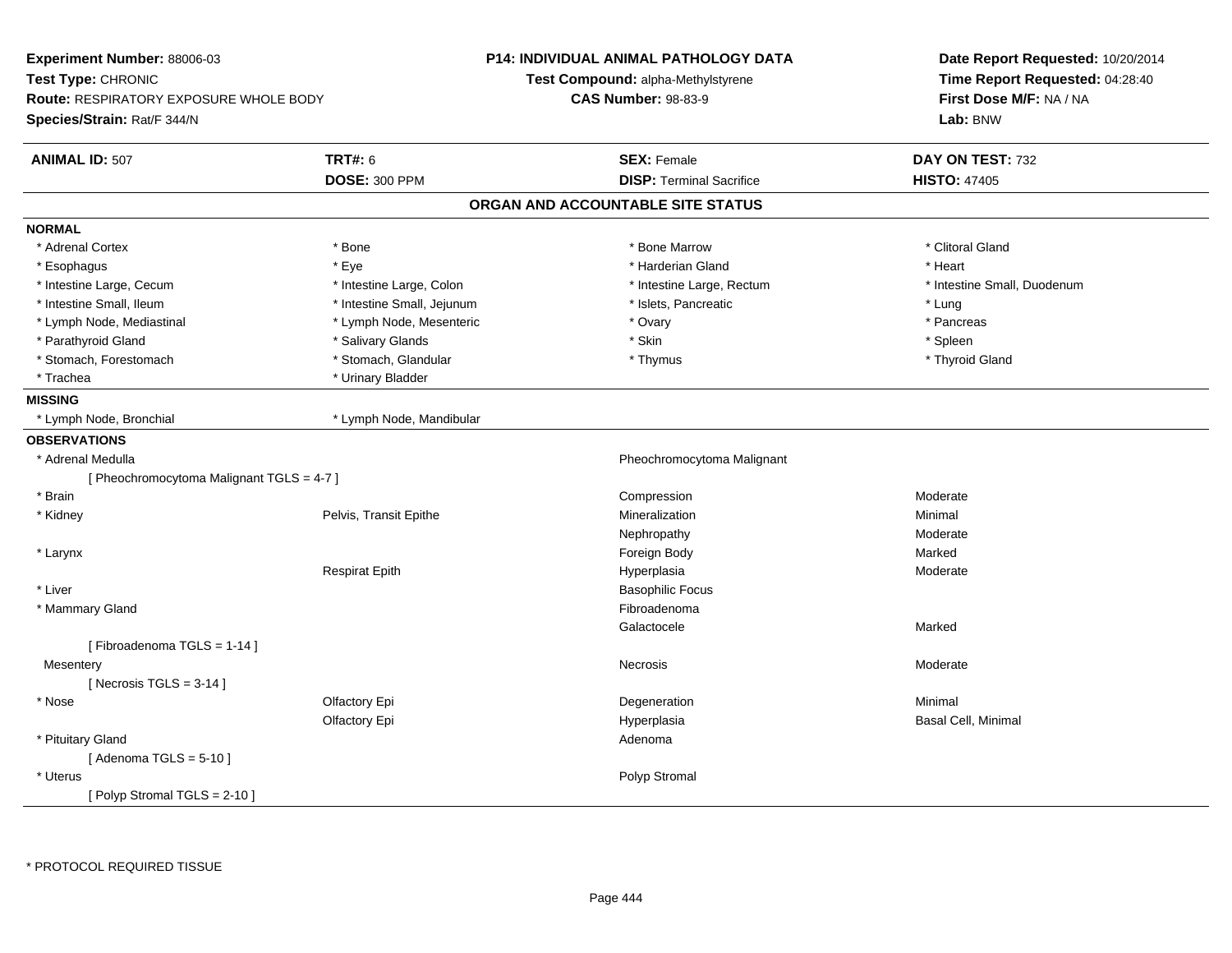| <b>Experiment Number: 88006-03</b><br><b>Test Type: CHRONIC</b><br><b>Route: RESPIRATORY EXPOSURE WHOLE BODY</b> |                      | <b>P14: INDIVIDUAL ANIMAL PATHOLOGY DATA</b> | Date Report Requested: 10/20/2014 |  |
|------------------------------------------------------------------------------------------------------------------|----------------------|----------------------------------------------|-----------------------------------|--|
|                                                                                                                  |                      | Test Compound: alpha-Methylstyrene           | Time Report Requested: 04:28:40   |  |
|                                                                                                                  |                      | <b>CAS Number: 98-83-9</b>                   | First Dose M/F: NA / NA           |  |
| Species/Strain: Rat/F 344/N                                                                                      |                      |                                              | Lab: BNW                          |  |
| <b>ANIMAL ID: 507</b>                                                                                            | <b>TRT#:</b> 6       | <b>SEX:</b> Female                           | DAY ON TEST: 732                  |  |
|                                                                                                                  | <b>DOSE: 300 PPM</b> | <b>DISP: Terminal Sacrifice</b>              | <b>HISTO: 47405</b>               |  |
|                                                                                                                  |                      | ORGAN AND ACCOUNTABLE SITE STATUS            |                                   |  |
| PRIMARY CAUSE OF DEATH                                                                                           |                      |                                              |                                   |  |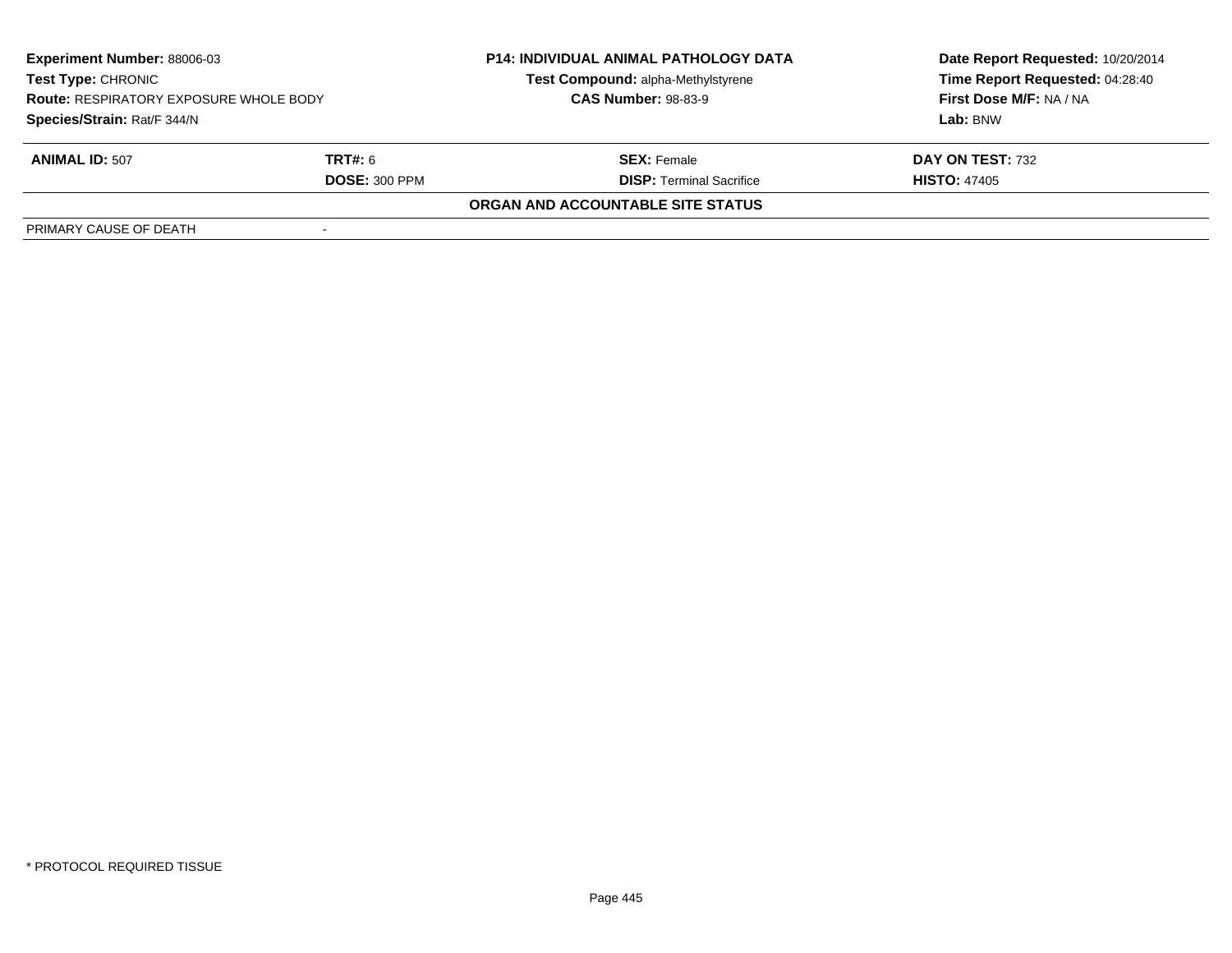| Experiment Number: 88006-03<br>Test Type: CHRONIC<br>Route: RESPIRATORY EXPOSURE WHOLE BODY<br>Species/Strain: Rat/F 344/N |                             | <b>P14: INDIVIDUAL ANIMAL PATHOLOGY DATA</b><br>Test Compound: alpha-Methylstyrene<br><b>CAS Number: 98-83-9</b> | Date Report Requested: 10/20/2014<br>Time Report Requested: 04:28:40<br>First Dose M/F: NA / NA<br>Lab: BNW |
|----------------------------------------------------------------------------------------------------------------------------|-----------------------------|------------------------------------------------------------------------------------------------------------------|-------------------------------------------------------------------------------------------------------------|
| <b>ANIMAL ID: 508</b>                                                                                                      | <b>TRT#: 6</b>              | <b>SEX: Female</b>                                                                                               | DAY ON TEST: 731                                                                                            |
|                                                                                                                            | <b>DOSE: 300 PPM</b>        | <b>DISP: Terminal Sacrifice</b>                                                                                  | <b>HISTO: 47406</b>                                                                                         |
|                                                                                                                            |                             | ORGAN AND ACCOUNTABLE SITE STATUS                                                                                |                                                                                                             |
| <b>NORMAL</b>                                                                                                              |                             |                                                                                                                  |                                                                                                             |
| * Adrenal Cortex                                                                                                           | * Adrenal Medulla           | * Bone                                                                                                           | * Bone Marrow                                                                                               |
| * Brain                                                                                                                    | * Clitoral Gland            | * Esophagus                                                                                                      | * Eye                                                                                                       |
| * Harderian Gland                                                                                                          | * Heart                     | * Intestine Large, Cecum                                                                                         | * Intestine Large, Colon                                                                                    |
| * Intestine Large, Rectum                                                                                                  | * Intestine Small, Duodenum | * Intestine Small, Ileum                                                                                         | * Intestine Small, Jejunum                                                                                  |
| * Islets, Pancreatic                                                                                                       | * Kidney                    | * Larynx                                                                                                         | * Lung                                                                                                      |
| * Lymph Node, Mediastinal                                                                                                  | * Lymph Node, Mesenteric    | * Mammary Gland                                                                                                  | * Pancreas                                                                                                  |
| * Parathyroid Gland                                                                                                        | * Salivary Glands           | * Skin                                                                                                           | * Spleen                                                                                                    |
| * Stomach, Forestomach                                                                                                     | * Stomach, Glandular        | * Thymus                                                                                                         | * Trachea                                                                                                   |
| * Urinary Bladder                                                                                                          |                             |                                                                                                                  |                                                                                                             |
| <b>MISSING</b>                                                                                                             |                             |                                                                                                                  |                                                                                                             |
| * Lymph Node, Bronchial                                                                                                    | * Lymph Node, Mandibular    |                                                                                                                  |                                                                                                             |
| <b>OBSERVATIONS</b>                                                                                                        |                             |                                                                                                                  |                                                                                                             |
| * Liver                                                                                                                    |                             | <b>Basophilic Focus</b>                                                                                          | Multiple                                                                                                    |
| * Nose                                                                                                                     | Glands                      | <b>Dilatation</b>                                                                                                | Mild                                                                                                        |
|                                                                                                                            | Olfactory Epi               | Hyperplasia                                                                                                      | Basal Cell, Minimal                                                                                         |
| * Ovary                                                                                                                    |                             | Cyst                                                                                                             | Mild                                                                                                        |
| * Pituitary Gland                                                                                                          |                             | Adenoma                                                                                                          |                                                                                                             |
| [Adenoma TGLS = $1-10$ ]                                                                                                   |                             |                                                                                                                  |                                                                                                             |
| Pleura                                                                                                                     |                             | Inflammation                                                                                                     | Chronic, Minimal                                                                                            |
| * Thyroid Gland                                                                                                            | C Cell                      | Adenoma                                                                                                          |                                                                                                             |
| * Uterus                                                                                                                   |                             | Polyp Stromal                                                                                                    |                                                                                                             |
| PRIMARY CAUSE OF DEATH                                                                                                     | ٠                           |                                                                                                                  |                                                                                                             |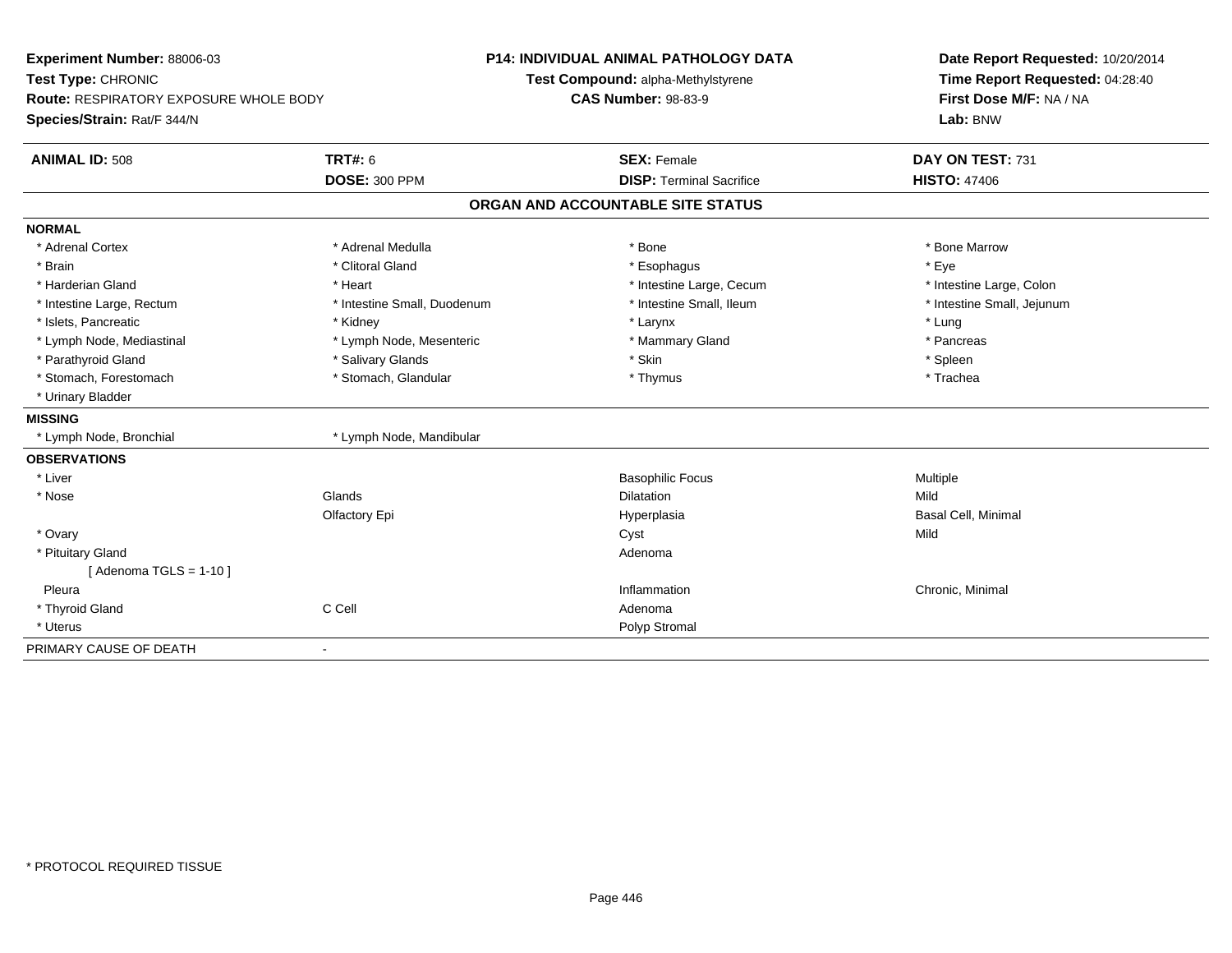| Experiment Number: 88006-03<br>Test Type: CHRONIC<br><b>Route: RESPIRATORY EXPOSURE WHOLE BODY</b> |                          | P14: INDIVIDUAL ANIMAL PATHOLOGY DATA<br>Test Compound: alpha-Methylstyrene<br><b>CAS Number: 98-83-9</b> | Date Report Requested: 10/20/2014<br>Time Report Requested: 04:28:40<br>First Dose M/F: NA / NA |  |
|----------------------------------------------------------------------------------------------------|--------------------------|-----------------------------------------------------------------------------------------------------------|-------------------------------------------------------------------------------------------------|--|
| Species/Strain: Rat/F 344/N                                                                        |                          |                                                                                                           | Lab: BNW                                                                                        |  |
| <b>ANIMAL ID: 509</b>                                                                              | <b>TRT#: 6</b>           | <b>SEX: Female</b>                                                                                        | DAY ON TEST: 731                                                                                |  |
|                                                                                                    | <b>DOSE: 300 PPM</b>     | <b>DISP: Terminal Sacrifice</b>                                                                           | <b>HISTO: 47407</b>                                                                             |  |
|                                                                                                    |                          | ORGAN AND ACCOUNTABLE SITE STATUS                                                                         |                                                                                                 |  |
| <b>NORMAL</b>                                                                                      |                          |                                                                                                           |                                                                                                 |  |
| * Adrenal Medulla                                                                                  | * Bone                   | * Bone Marrow                                                                                             | * Brain                                                                                         |  |
| * Clitoral Gland                                                                                   | * Esophagus              | * Eye                                                                                                     | * Harderian Gland                                                                               |  |
| * Heart                                                                                            | * Intestine Large, Cecum | * Intestine Large, Colon                                                                                  | * Intestine Large, Rectum                                                                       |  |
| * Intestine Small, Duodenum                                                                        | * Intestine Small, Ileum | * Intestine Small, Jejunum                                                                                | * Islets, Pancreatic                                                                            |  |
| * Larynx                                                                                           | * Lymph Node, Mesenteric | * Mammary Gland                                                                                           | * Ovary                                                                                         |  |
| * Pancreas                                                                                         | * Salivary Glands        | * Skin                                                                                                    | * Spleen                                                                                        |  |
| * Stomach, Forestomach                                                                             | * Stomach, Glandular     | * Thymus                                                                                                  | * Thyroid Gland                                                                                 |  |
| * Trachea                                                                                          | * Urinary Bladder        | * Uterus                                                                                                  |                                                                                                 |  |
| <b>MISSING</b>                                                                                     |                          |                                                                                                           |                                                                                                 |  |
| * Lymph Node, Bronchial                                                                            | * Lymph Node, Mandibular | * Lymph Node, Mediastinal                                                                                 | * Parathyroid Gland                                                                             |  |
| <b>OBSERVATIONS</b>                                                                                |                          |                                                                                                           |                                                                                                 |  |
| * Adrenal Cortex                                                                                   |                          | Hyperplasia                                                                                               | Mild                                                                                            |  |
| * Kidney                                                                                           | Pelvis, Transit Epithe   | Mineralization                                                                                            | Minimal                                                                                         |  |
|                                                                                                    |                          | Nephropathy                                                                                               | Mild                                                                                            |  |
| * Liver                                                                                            |                          | <b>Basophilic Focus</b>                                                                                   |                                                                                                 |  |
| * Lung                                                                                             | Alveolus                 | <b>Infiltration Cellular</b>                                                                              | Histiocyte, Minimal                                                                             |  |
|                                                                                                    |                          | Inflammation                                                                                              | Chronic, Mild                                                                                   |  |
| [ Infiltration Cellular TGLS = 2-14 ]                                                              |                          |                                                                                                           |                                                                                                 |  |
| Mesentery                                                                                          |                          | Necrosis                                                                                                  | Moderate                                                                                        |  |
| [Necrosis TGLS = $1-15$ ]                                                                          |                          |                                                                                                           |                                                                                                 |  |
| * Nose                                                                                             | Olfactory Epi            | Degeneration                                                                                              | Hyaline, Mild                                                                                   |  |
|                                                                                                    | Olfactory Epi            | Hyperplasia                                                                                               | Basal Cell, Minimal                                                                             |  |
| * Pituitary Gland                                                                                  |                          | Hyperplasia                                                                                               | Marked                                                                                          |  |
| PRIMARY CAUSE OF DEATH                                                                             | ä,                       |                                                                                                           |                                                                                                 |  |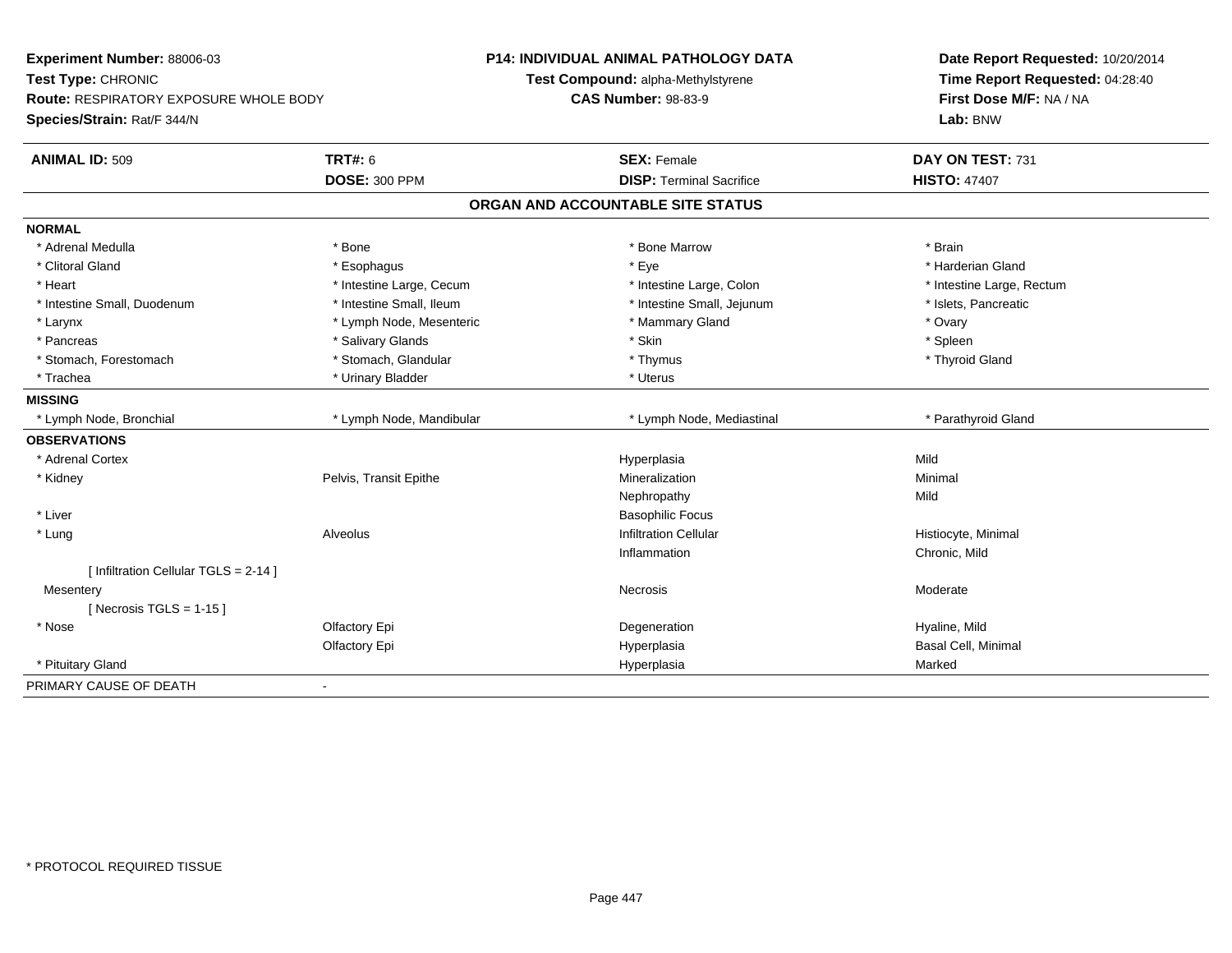| Experiment Number: 88006-03            |                           | <b>P14: INDIVIDUAL ANIMAL PATHOLOGY DATA</b> | Date Report Requested: 10/20/2014 |  |
|----------------------------------------|---------------------------|----------------------------------------------|-----------------------------------|--|
| Test Type: CHRONIC                     |                           | Test Compound: alpha-Methylstyrene           | Time Report Requested: 04:28:40   |  |
| Route: RESPIRATORY EXPOSURE WHOLE BODY |                           | <b>CAS Number: 98-83-9</b>                   | First Dose M/F: NA / NA           |  |
| Species/Strain: Rat/F 344/N            |                           |                                              | Lab: BNW                          |  |
| <b>ANIMAL ID: 510</b>                  | <b>TRT#: 6</b>            | <b>SEX: Female</b>                           | DAY ON TEST: 732                  |  |
|                                        | <b>DOSE: 300 PPM</b>      | <b>DISP: Terminal Sacrifice</b>              | <b>HISTO: 47408</b>               |  |
|                                        |                           | ORGAN AND ACCOUNTABLE SITE STATUS            |                                   |  |
| <b>NORMAL</b>                          |                           |                                              |                                   |  |
| * Adrenal Medulla                      | * Bone                    | * Bone Marrow                                | * Brain                           |  |
| * Clitoral Gland                       | * Esophagus               | * Eye                                        | * Harderian Gland                 |  |
| * Heart                                | * Intestine Large, Cecum  | * Intestine Large, Colon                     | * Intestine Large, Rectum         |  |
| * Intestine Small, Duodenum            | * Intestine Small, Ileum  | * Intestine Small, Jejunum                   | * Islets, Pancreatic              |  |
| * Larynx                               | * Lymph Node, Mediastinal | * Lymph Node, Mesenteric                     | * Ovary                           |  |
| * Pancreas                             | * Parathyroid Gland       | * Salivary Glands                            | * Spleen                          |  |
| * Stomach, Forestomach                 | * Stomach, Glandular      | * Thymus                                     | * Thyroid Gland                   |  |
| * Trachea                              | * Urinary Bladder         | * Uterus                                     |                                   |  |
| <b>MISSING</b>                         |                           |                                              |                                   |  |
| * Lymph Node, Bronchial                | * Lymph Node, Mandibular  |                                              |                                   |  |
| <b>OBSERVATIONS</b>                    |                           |                                              |                                   |  |
| * Adrenal Cortex                       |                           | Vacuolization Cytoplasmic                    | Mild                              |  |
| * Kidney                               | Pelvis, Transit Epithe    | Mineralization                               | Minimal                           |  |
|                                        |                           | Nephropathy                                  | Mild                              |  |
| * Liver                                |                           | Angiectasis                                  | Moderate                          |  |
|                                        |                           | <b>Basophilic Focus</b>                      |                                   |  |
| [Angiectasis TGLS = 4-15]              |                           |                                              |                                   |  |
| * Lung                                 | Alveolus                  | <b>Infiltration Cellular</b>                 | Histiocyte, Minimal               |  |
| * Mammary Gland                        |                           | Fibroadenoma                                 |                                   |  |
|                                        |                           | Galactocele                                  | Moderate                          |  |
| [Fibroadenoma TGLS = 2-15]             |                           |                                              |                                   |  |
| [Galactocele TGLS = 5-9]               |                           |                                              |                                   |  |
| * Nose                                 | Olfactory Epi             | Hyperplasia                                  | Basal Cell, Minimal               |  |
| * Pituitary Gland                      |                           | Adenoma                                      |                                   |  |
| [Adenoma TGLS = $3-10$ ]               |                           |                                              |                                   |  |
| Pleura                                 |                           | Inflammation                                 | Chronic, Minimal                  |  |
| * Skin                                 |                           | Keratoacanthoma                              |                                   |  |
| [ Keratoacanthoma TGLS = 1-14 ]        |                           |                                              |                                   |  |
| PRIMARY CAUSE OF DEATH                 | $\sim$                    |                                              |                                   |  |
|                                        |                           |                                              |                                   |  |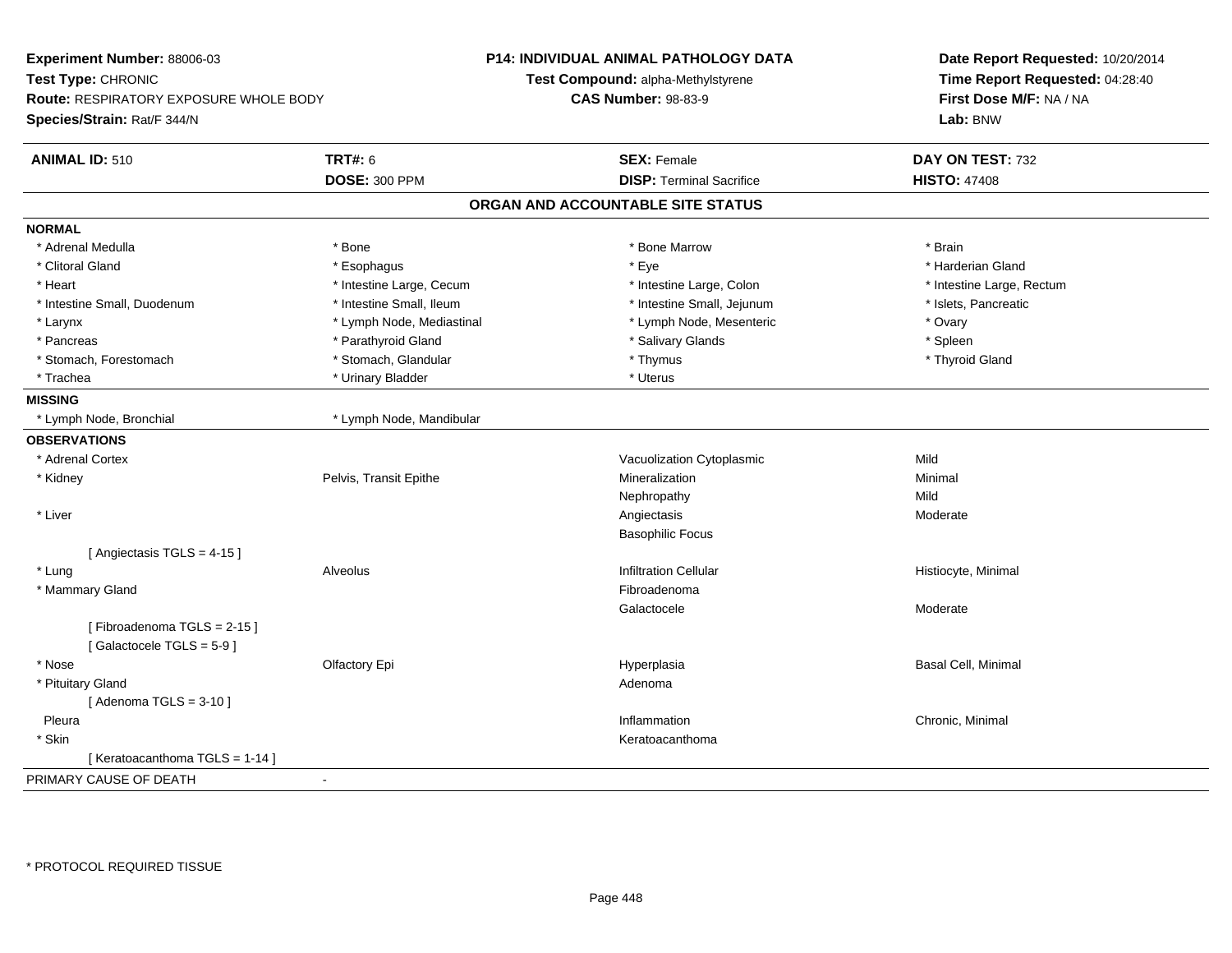| Experiment Number: 88006-03<br>Test Type: CHRONIC<br><b>Route: RESPIRATORY EXPOSURE WHOLE BODY</b><br>Species/Strain: Rat/F 344/N |                             | <b>P14: INDIVIDUAL ANIMAL PATHOLOGY DATA</b><br>Test Compound: alpha-Methylstyrene<br><b>CAS Number: 98-83-9</b> | Date Report Requested: 10/20/2014<br>Time Report Requested: 04:28:40<br>First Dose M/F: NA / NA<br>Lab: BNW |
|-----------------------------------------------------------------------------------------------------------------------------------|-----------------------------|------------------------------------------------------------------------------------------------------------------|-------------------------------------------------------------------------------------------------------------|
| <b>ANIMAL ID: 511</b>                                                                                                             | <b>TRT#: 6</b>              | <b>SEX: Female</b>                                                                                               | DAY ON TEST: 731                                                                                            |
|                                                                                                                                   | <b>DOSE: 300 PPM</b>        | <b>DISP: Terminal Sacrifice</b>                                                                                  | <b>HISTO: 47409</b>                                                                                         |
|                                                                                                                                   |                             | ORGAN AND ACCOUNTABLE SITE STATUS                                                                                |                                                                                                             |
| <b>NORMAL</b>                                                                                                                     |                             |                                                                                                                  |                                                                                                             |
| * Adrenal Cortex                                                                                                                  | * Adrenal Medulla           | * Bone                                                                                                           | * Bone Marrow                                                                                               |
| * Brain                                                                                                                           | * Clitoral Gland            | * Esophagus                                                                                                      | * Eye                                                                                                       |
| * Harderian Gland                                                                                                                 | * Heart                     | * Intestine Large, Cecum                                                                                         | * Intestine Large, Colon                                                                                    |
| * Intestine Large, Rectum                                                                                                         | * Intestine Small, Duodenum | * Intestine Small, Ileum                                                                                         | * Intestine Small, Jejunum                                                                                  |
| * Islets, Pancreatic                                                                                                              | * Larynx                    | * Lymph Node, Mediastinal                                                                                        | * Lymph Node, Mesenteric                                                                                    |
| * Ovary                                                                                                                           | * Pancreas                  | * Parathyroid Gland                                                                                              | * Salivary Glands                                                                                           |
| * Skin                                                                                                                            | * Stomach, Forestomach      | * Stomach, Glandular                                                                                             | * Thymus                                                                                                    |
| * Thyroid Gland                                                                                                                   | * Trachea                   | * Urinary Bladder                                                                                                |                                                                                                             |
| <b>MISSING</b>                                                                                                                    |                             |                                                                                                                  |                                                                                                             |
| * Lymph Node, Bronchial                                                                                                           | * Lymph Node, Mandibular    |                                                                                                                  |                                                                                                             |
| <b>OBSERVATIONS</b>                                                                                                               |                             |                                                                                                                  |                                                                                                             |
| * Kidney                                                                                                                          |                             | Nephropathy                                                                                                      | Minimal                                                                                                     |
| * Liver                                                                                                                           |                             | <b>Basophilic Focus</b>                                                                                          | Multiple                                                                                                    |
| * Lung                                                                                                                            | Alveolus                    | <b>Infiltration Cellular</b>                                                                                     | Histiocyte, Minimal                                                                                         |
| * Mammary Gland                                                                                                                   |                             | Fibroadenoma                                                                                                     |                                                                                                             |
| [Fibroadenoma TGLS = $1-14+15$ ]                                                                                                  |                             |                                                                                                                  |                                                                                                             |
| * Nose                                                                                                                            | Olfactory Epi               | Degeneration                                                                                                     | Hyaline, Mild                                                                                               |
|                                                                                                                                   | Olfactory Epi               | Hyperplasia                                                                                                      | Basal Cell, Minimal                                                                                         |
| * Pituitary Gland                                                                                                                 |                             | Adenoma                                                                                                          |                                                                                                             |
| [Adenoma TGLS = $2-10$ ]                                                                                                          |                             |                                                                                                                  |                                                                                                             |
| Pleura                                                                                                                            |                             | Inflammation                                                                                                     | Chronic, Minimal                                                                                            |
| * Spleen                                                                                                                          |                             | Hematopoietic Cell Proliferation                                                                                 | Moderate                                                                                                    |
| * Uterus                                                                                                                          | Endometrium                 | Hyperplasia                                                                                                      | Moderate                                                                                                    |
| [Hyperplasia TGLS = 3-10]                                                                                                         |                             |                                                                                                                  |                                                                                                             |
| PRIMARY CAUSE OF DEATH                                                                                                            | $\blacksquare$              |                                                                                                                  |                                                                                                             |
|                                                                                                                                   |                             |                                                                                                                  |                                                                                                             |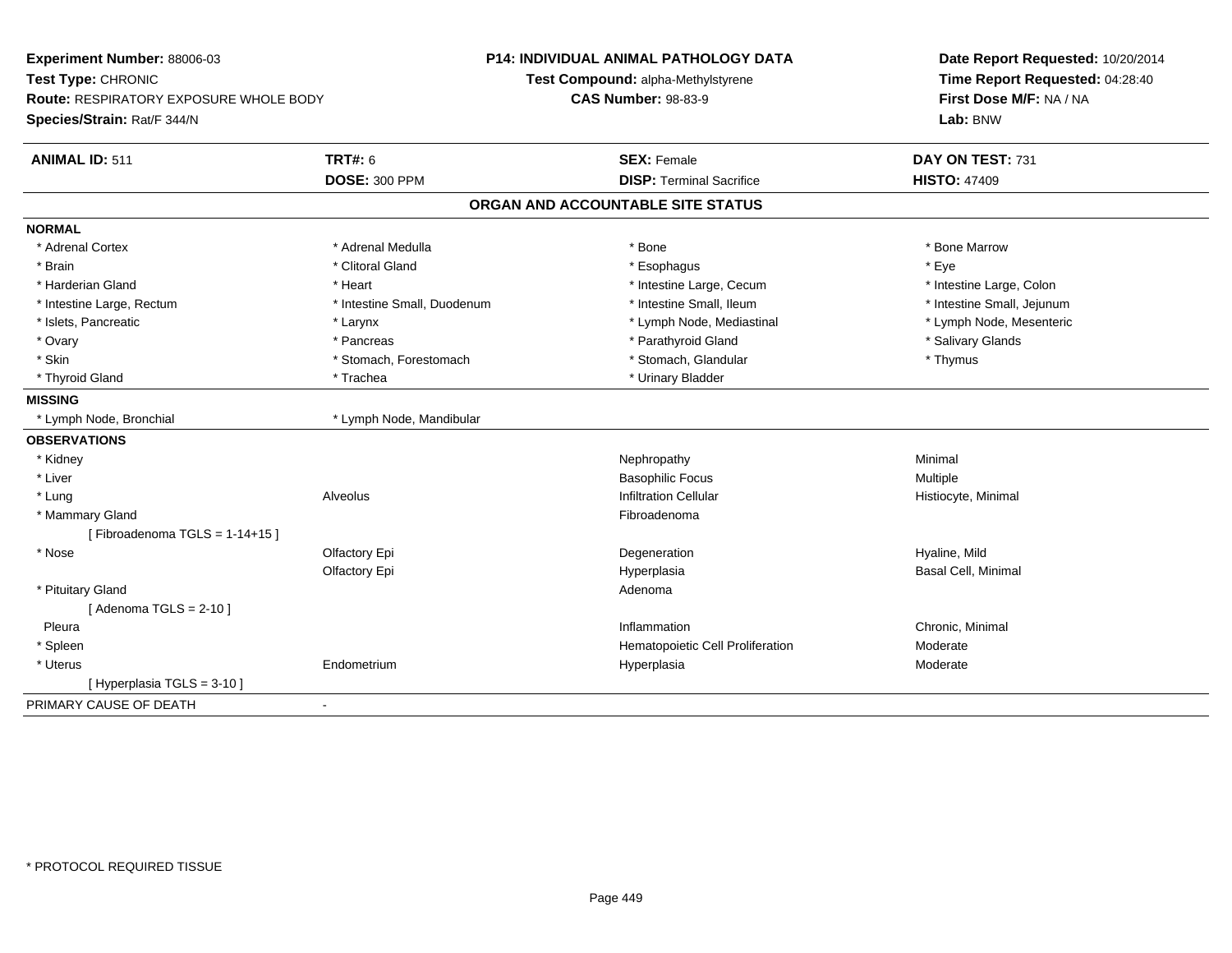| Experiment Number: 88006-03<br>Test Type: CHRONIC<br>Route: RESPIRATORY EXPOSURE WHOLE BODY<br>Species/Strain: Rat/F 344/N |                                             | <b>P14: INDIVIDUAL ANIMAL PATHOLOGY DATA</b><br>Test Compound: alpha-Methylstyrene<br><b>CAS Number: 98-83-9</b> | Date Report Requested: 10/20/2014<br>Time Report Requested: 04:28:40<br>First Dose M/F: NA / NA<br>Lab: BNW |
|----------------------------------------------------------------------------------------------------------------------------|---------------------------------------------|------------------------------------------------------------------------------------------------------------------|-------------------------------------------------------------------------------------------------------------|
| <b>ANIMAL ID: 512</b>                                                                                                      | <b>TRT#: 6</b>                              | <b>SEX: Female</b>                                                                                               | DAY ON TEST: 683                                                                                            |
|                                                                                                                            | <b>DOSE: 300 PPM</b>                        | <b>DISP:</b> Moribund Sacrifice                                                                                  | <b>HISTO: 47410</b>                                                                                         |
|                                                                                                                            |                                             | ORGAN AND ACCOUNTABLE SITE STATUS                                                                                |                                                                                                             |
| <b>NORMAL</b>                                                                                                              |                                             |                                                                                                                  |                                                                                                             |
| * Adrenal Cortex                                                                                                           | * Bone                                      | * Bone Marrow                                                                                                    | * Clitoral Gland                                                                                            |
| * Esophagus                                                                                                                | * Eye                                       | * Harderian Gland                                                                                                | * Heart                                                                                                     |
| * Intestine Large, Cecum                                                                                                   | * Intestine Large, Colon                    | * Intestine Large, Rectum                                                                                        | * Intestine Small, Duodenum                                                                                 |
| * Intestine Small, Ileum                                                                                                   | * Intestine Small, Jejunum                  | * Islets, Pancreatic                                                                                             | * Larynx                                                                                                    |
| * Nose                                                                                                                     | * Ovary                                     | * Pancreas                                                                                                       | * Parathyroid Gland                                                                                         |
| * Salivary Glands                                                                                                          | * Skin                                      | * Stomach, Forestomach                                                                                           | * Stomach, Glandular                                                                                        |
| * Thymus                                                                                                                   | * Thyroid Gland                             | * Trachea                                                                                                        | * Urinary Bladder                                                                                           |
| * Uterus                                                                                                                   |                                             |                                                                                                                  |                                                                                                             |
| <b>MISSING</b>                                                                                                             |                                             |                                                                                                                  |                                                                                                             |
| * Lymph Node, Bronchial                                                                                                    | * Lymph Node, Mandibular                    |                                                                                                                  |                                                                                                             |
| <b>OBSERVATIONS</b>                                                                                                        |                                             |                                                                                                                  |                                                                                                             |
| * Adrenal Medulla                                                                                                          |                                             | Leukemia Mononuclear                                                                                             |                                                                                                             |
| * Brain                                                                                                                    |                                             | Hemorrhage                                                                                                       | Marked                                                                                                      |
| * Kidney                                                                                                                   |                                             | Leukemia Mononuclear                                                                                             |                                                                                                             |
|                                                                                                                            | Pelvis, Transit Epithe                      | Mineralization                                                                                                   | Moderate                                                                                                    |
| * Liver                                                                                                                    |                                             | Leukemia Mononuclear                                                                                             |                                                                                                             |
| [ Leukemia Mononuclear TGLS = 5-6 ]                                                                                        |                                             |                                                                                                                  |                                                                                                             |
| * Lung                                                                                                                     |                                             | Leukemia Mononuclear                                                                                             |                                                                                                             |
| * Lymph Node, Mediastinal                                                                                                  |                                             | Leukemia Mononuclear                                                                                             |                                                                                                             |
| * Lymph Node, Mesenteric                                                                                                   |                                             | Leukemia Mononuclear                                                                                             |                                                                                                             |
| * Mammary Gland                                                                                                            |                                             | Fibroadenoma                                                                                                     | Multiple                                                                                                    |
| [Fibroadenoma TGLS = 1,2-15+16+17]                                                                                         |                                             |                                                                                                                  |                                                                                                             |
| * Pituitary Gland                                                                                                          |                                             | Adenoma                                                                                                          |                                                                                                             |
| [Adenoma TGLS = $3-10$ ]                                                                                                   |                                             |                                                                                                                  |                                                                                                             |
| * Spleen                                                                                                                   |                                             | Leukemia Mononuclear                                                                                             |                                                                                                             |
| [ Leukemia Mononuclear TGLS = 4-14 ]                                                                                       |                                             |                                                                                                                  |                                                                                                             |
| PRIMARY CAUSE OF DEATH                                                                                                     | Leukemia Mononuclear<br>- Spleen            |                                                                                                                  |                                                                                                             |
| CONTRIBUTORY CAUSE OF DEATH                                                                                                | - Brain Hemorrhage; Pituitary Gland Adenoma |                                                                                                                  |                                                                                                             |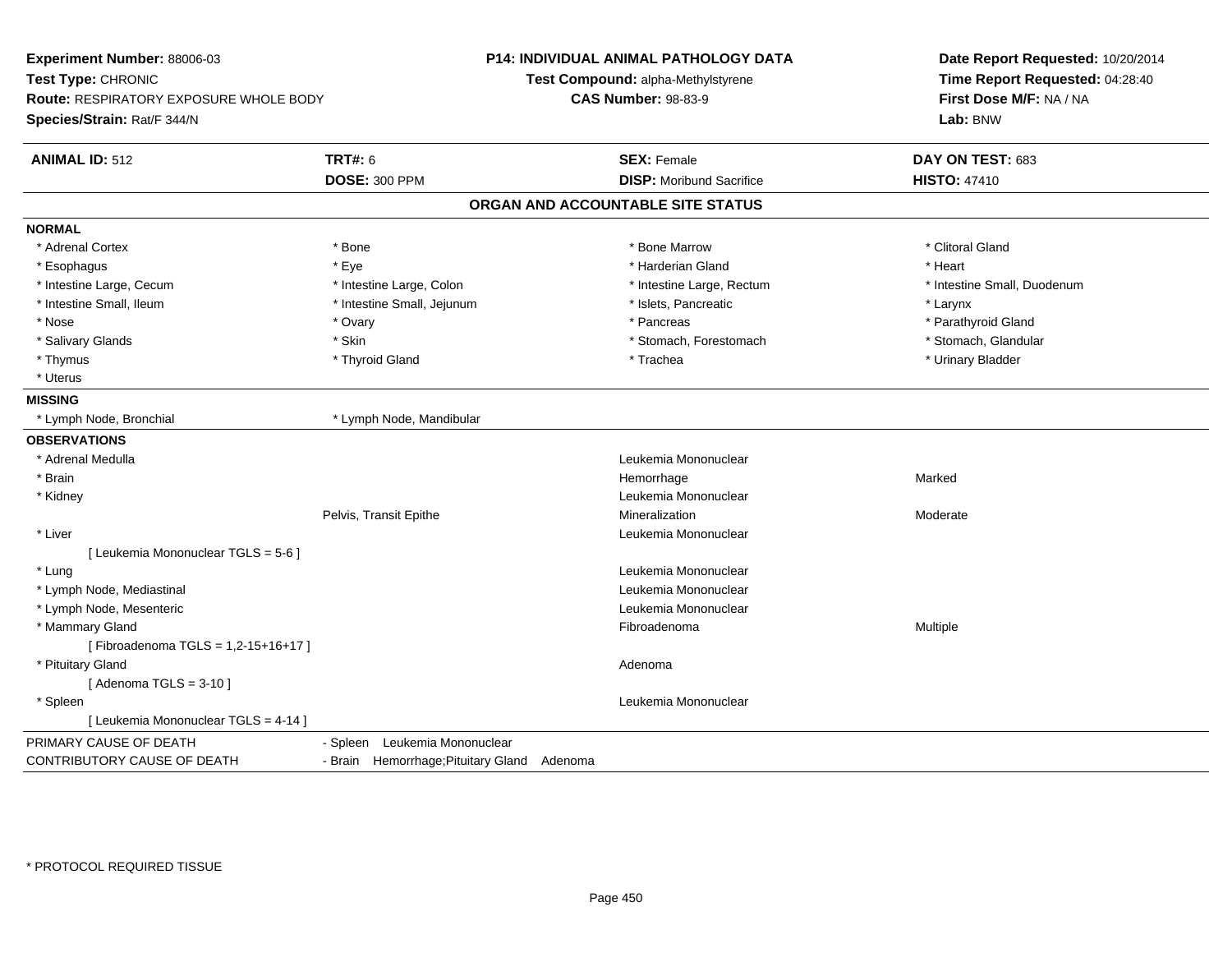| Experiment Number: 88006-03<br>Test Type: CHRONIC<br><b>Route: RESPIRATORY EXPOSURE WHOLE BODY</b><br>Species/Strain: Rat/F 344/N |                          | <b>P14: INDIVIDUAL ANIMAL PATHOLOGY DATA</b><br>Test Compound: alpha-Methylstyrene<br><b>CAS Number: 98-83-9</b> | Date Report Requested: 10/20/2014<br>Time Report Requested: 04:28:40<br>First Dose M/F: NA / NA<br>Lab: BNW |
|-----------------------------------------------------------------------------------------------------------------------------------|--------------------------|------------------------------------------------------------------------------------------------------------------|-------------------------------------------------------------------------------------------------------------|
| <b>ANIMAL ID: 513</b>                                                                                                             | <b>TRT#: 6</b>           | <b>SEX: Female</b>                                                                                               | DAY ON TEST: 731                                                                                            |
|                                                                                                                                   | <b>DOSE: 300 PPM</b>     | <b>DISP: Terminal Sacrifice</b>                                                                                  | <b>HISTO: 47411</b>                                                                                         |
|                                                                                                                                   |                          | ORGAN AND ACCOUNTABLE SITE STATUS                                                                                |                                                                                                             |
| <b>NORMAL</b>                                                                                                                     |                          |                                                                                                                  |                                                                                                             |
| * Adrenal Medulla                                                                                                                 | * Bone                   | * Bone Marrow                                                                                                    | * Brain                                                                                                     |
| * Clitoral Gland                                                                                                                  | * Esophagus              | * Eye                                                                                                            | * Harderian Gland                                                                                           |
| * Heart                                                                                                                           | * Intestine Large, Cecum | * Intestine Large, Colon                                                                                         | * Intestine Large, Rectum                                                                                   |
| * Intestine Small, Duodenum                                                                                                       | * Intestine Small, Ileum | * Intestine Small, Jejunum                                                                                       | * Islets, Pancreatic                                                                                        |
| * Lymph Node, Mesenteric                                                                                                          | * Mammary Gland          | * Ovary                                                                                                          | * Pancreas                                                                                                  |
| * Salivary Glands                                                                                                                 | * Skin                   | * Stomach, Forestomach                                                                                           | * Stomach, Glandular                                                                                        |
| * Thymus                                                                                                                          | * Thyroid Gland          | * Trachea                                                                                                        | * Urinary Bladder                                                                                           |
| * Uterus                                                                                                                          |                          |                                                                                                                  |                                                                                                             |
| <b>MISSING</b>                                                                                                                    |                          |                                                                                                                  |                                                                                                             |
| * Lymph Node, Bronchial                                                                                                           | * Lymph Node, Mandibular | * Lymph Node, Mediastinal                                                                                        | * Parathyroid Gland                                                                                         |
| <b>OBSERVATIONS</b>                                                                                                               |                          |                                                                                                                  |                                                                                                             |
| * Adrenal Cortex                                                                                                                  |                          | Vacuolization Cytoplasmic                                                                                        | Marked                                                                                                      |
| * Kidney                                                                                                                          |                          | Nephropathy                                                                                                      | Mild                                                                                                        |
| * Larynx                                                                                                                          | <b>Respirat Epith</b>    | Metaplasia                                                                                                       | Squamous, Mild                                                                                              |
| * Liver                                                                                                                           |                          | <b>Basophilic Focus</b>                                                                                          |                                                                                                             |
|                                                                                                                                   |                          | Leukemia Mononuclear                                                                                             |                                                                                                             |
| [ Leukemia Mononuclear TGLS = 3-6 ]                                                                                               |                          |                                                                                                                  |                                                                                                             |
| * Lung                                                                                                                            | Alveolus                 | <b>Infiltration Cellular</b>                                                                                     | Histiocyte, Minimal                                                                                         |
| [ Infiltration Cellular TGLS = 2-5 ]                                                                                              |                          |                                                                                                                  |                                                                                                             |
| * Nose                                                                                                                            | Olfactory Epi            | Degeneration                                                                                                     | Minimal                                                                                                     |
|                                                                                                                                   | Olfactory Epi            | Hyperplasia                                                                                                      | Basal Cell, Minimal                                                                                         |
| * Pituitary Gland                                                                                                                 |                          | Adenoma                                                                                                          |                                                                                                             |
| [Adenoma TGLS = $1-10$ ]                                                                                                          |                          |                                                                                                                  |                                                                                                             |
| Pleura                                                                                                                            |                          | Inflammation                                                                                                     | Chronic, Minimal                                                                                            |
| * Spleen                                                                                                                          |                          | Leukemia Mononuclear                                                                                             |                                                                                                             |
| PRIMARY CAUSE OF DEATH                                                                                                            | $\blacksquare$           |                                                                                                                  |                                                                                                             |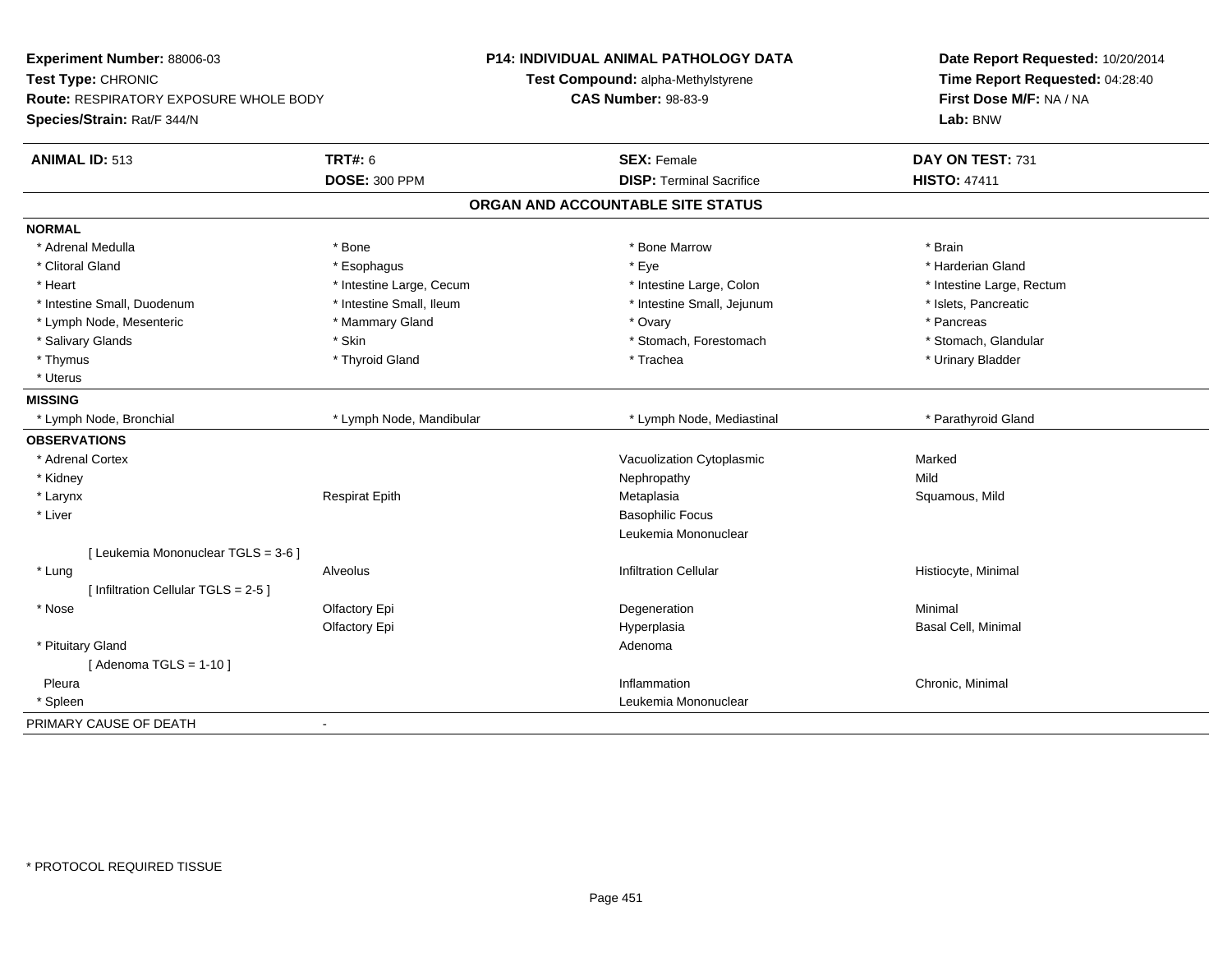| Experiment Number: 88006-03<br>Test Type: CHRONIC<br>Route: RESPIRATORY EXPOSURE WHOLE BODY<br>Species/Strain: Rat/F 344/N |                            | P14: INDIVIDUAL ANIMAL PATHOLOGY DATA<br>Test Compound: alpha-Methylstyrene<br><b>CAS Number: 98-83-9</b> | Date Report Requested: 10/20/2014<br>Time Report Requested: 04:28:40<br>First Dose M/F: NA / NA<br>Lab: BNW |
|----------------------------------------------------------------------------------------------------------------------------|----------------------------|-----------------------------------------------------------------------------------------------------------|-------------------------------------------------------------------------------------------------------------|
|                                                                                                                            |                            |                                                                                                           |                                                                                                             |
| <b>ANIMAL ID: 514</b>                                                                                                      | <b>TRT#: 6</b>             | <b>SEX: Female</b>                                                                                        | DAY ON TEST: 731                                                                                            |
|                                                                                                                            | <b>DOSE: 300 PPM</b>       | <b>DISP: Terminal Sacrifice</b>                                                                           | <b>HISTO: 47412</b>                                                                                         |
|                                                                                                                            |                            | ORGAN AND ACCOUNTABLE SITE STATUS                                                                         |                                                                                                             |
| <b>NORMAL</b>                                                                                                              |                            |                                                                                                           |                                                                                                             |
| * Adrenal Medulla                                                                                                          | * Bone                     | * Bone Marrow                                                                                             | * Brain                                                                                                     |
| * Esophagus                                                                                                                | * Eye                      | * Harderian Gland                                                                                         | * Heart                                                                                                     |
| * Intestine Large, Cecum                                                                                                   | * Intestine Large, Colon   | * Intestine Large, Rectum                                                                                 | * Intestine Small, Duodenum                                                                                 |
| * Intestine Small, Ileum                                                                                                   | * Intestine Small, Jejunum | * Islets, Pancreatic                                                                                      | * Larynx                                                                                                    |
| * Liver                                                                                                                    | * Lung                     | * Lymph Node, Mesenteric                                                                                  | * Mammary Gland                                                                                             |
| * Pancreas                                                                                                                 | * Salivary Glands          | * Skin                                                                                                    | * Spleen                                                                                                    |
| * Stomach, Forestomach                                                                                                     | * Stomach, Glandular       | * Thymus                                                                                                  | * Trachea                                                                                                   |
| * Urinary Bladder                                                                                                          | * Uterus                   |                                                                                                           |                                                                                                             |
| <b>MISSING</b>                                                                                                             |                            |                                                                                                           |                                                                                                             |
| * Lymph Node, Bronchial                                                                                                    | * Lymph Node, Mandibular   | * Lymph Node, Mediastinal                                                                                 | * Parathyroid Gland                                                                                         |
| <b>OBSERVATIONS</b>                                                                                                        |                            |                                                                                                           |                                                                                                             |
| * Adrenal Cortex                                                                                                           |                            | Hyperplasia                                                                                               | Marked                                                                                                      |
|                                                                                                                            |                            | Vacuolization Cytoplasmic                                                                                 | Mild                                                                                                        |
| * Clitoral Gland                                                                                                           |                            | Carcinoma                                                                                                 |                                                                                                             |
| [Carcinoma TGLS = $2-14$ ]                                                                                                 |                            |                                                                                                           |                                                                                                             |
| * Kidney                                                                                                                   | Pelvis, Transit Epithe     | Mineralization                                                                                            | Minimal                                                                                                     |
|                                                                                                                            |                            | Nephropathy                                                                                               | Minimal                                                                                                     |
| * Nose                                                                                                                     | Olfactory Epi              | Hyperplasia                                                                                               | Basal Cell, Minimal                                                                                         |
| * Ovary                                                                                                                    |                            | Cyst                                                                                                      | Moderate                                                                                                    |
| [ Cyst TGLS = $3-9$ ]                                                                                                      |                            |                                                                                                           |                                                                                                             |
| * Pituitary Gland                                                                                                          |                            | Adenoma                                                                                                   |                                                                                                             |
| [Adenoma TGLS = $1-10$ ]                                                                                                   |                            |                                                                                                           |                                                                                                             |
| * Thyroid Gland                                                                                                            | C Cell                     | Hyperplasia                                                                                               | Marked                                                                                                      |
| PRIMARY CAUSE OF DEATH                                                                                                     | $\blacksquare$             |                                                                                                           |                                                                                                             |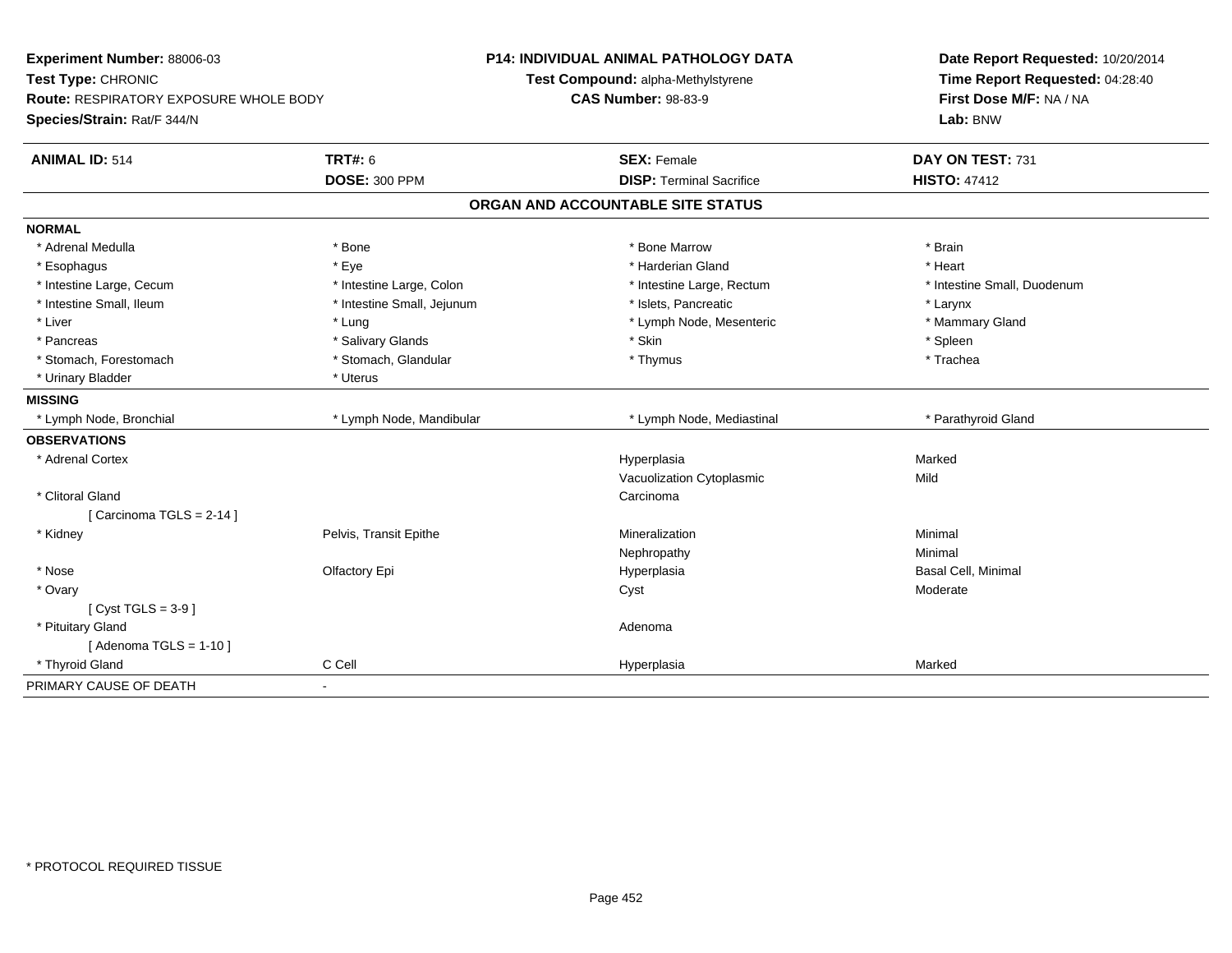| Experiment Number: 88006-03<br>Test Type: CHRONIC |                          | <b>P14: INDIVIDUAL ANIMAL PATHOLOGY DATA</b> | Date Report Requested: 10/20/2014 |
|---------------------------------------------------|--------------------------|----------------------------------------------|-----------------------------------|
|                                                   |                          | Test Compound: alpha-Methylstyrene           | Time Report Requested: 04:28:40   |
| <b>Route: RESPIRATORY EXPOSURE WHOLE BODY</b>     |                          | <b>CAS Number: 98-83-9</b>                   | First Dose M/F: NA / NA           |
| Species/Strain: Rat/F 344/N                       |                          |                                              | Lab: BNW                          |
| <b>ANIMAL ID: 515</b>                             | <b>TRT#: 6</b>           | <b>SEX: Female</b>                           | DAY ON TEST: 732                  |
|                                                   | <b>DOSE: 300 PPM</b>     | <b>DISP: Terminal Sacrifice</b>              | <b>HISTO: 47413</b>               |
|                                                   |                          | ORGAN AND ACCOUNTABLE SITE STATUS            |                                   |
| <b>NORMAL</b>                                     |                          |                                              |                                   |
| * Adrenal Medulla                                 | * Bone                   | * Bone Marrow                                | * Brain                           |
| * Clitoral Gland                                  | * Esophagus              | * Eye                                        | * Harderian Gland                 |
| * Heart                                           | * Intestine Large, Cecum | * Intestine Large, Colon                     | * Intestine Large, Rectum         |
| * Intestine Small, Duodenum                       | * Intestine Small, Ileum | * Intestine Small, Jejunum                   | * Islets, Pancreatic              |
| * Larynx                                          | * Lymph Node, Mesenteric | * Mammary Gland                              | * Ovary                           |
| * Pancreas                                        | * Parathyroid Gland      | * Salivary Glands                            | * Skin                            |
| * Spleen                                          | * Stomach, Forestomach   | * Stomach, Glandular                         | * Thymus                          |
| * Thyroid Gland                                   | * Trachea                | * Urinary Bladder                            | * Uterus                          |
| <b>MISSING</b>                                    |                          |                                              |                                   |
| * Lymph Node, Bronchial                           | * Lymph Node, Mandibular | * Lymph Node, Mediastinal                    |                                   |
| <b>OBSERVATIONS</b>                               |                          |                                              |                                   |
| * Adrenal Cortex                                  |                          | Hyperplasia                                  | Mild                              |
|                                                   |                          | Vacuolization Cytoplasmic                    | Minimal                           |
| * Kidney                                          |                          | Nephropathy                                  | Mild                              |
| * Liver                                           |                          | <b>Basophilic Focus</b>                      |                                   |
| * Lung                                            | Alveolus                 | <b>Infiltration Cellular</b>                 | Histiocyte, Minimal               |
| * Nose                                            | Olfactory Epi            | Hyperplasia                                  | <b>Basal Cell, Minimal</b>        |
|                                                   | Nasolacrim Dct           | Inflammation                                 | Suppurative, Moderate             |
| * Pituitary Gland                                 |                          | Adenoma                                      |                                   |
| [Adenoma TGLS = $1-10$ ]                          |                          |                                              |                                   |
| PRIMARY CAUSE OF DEATH<br>$\blacksquare$          |                          |                                              |                                   |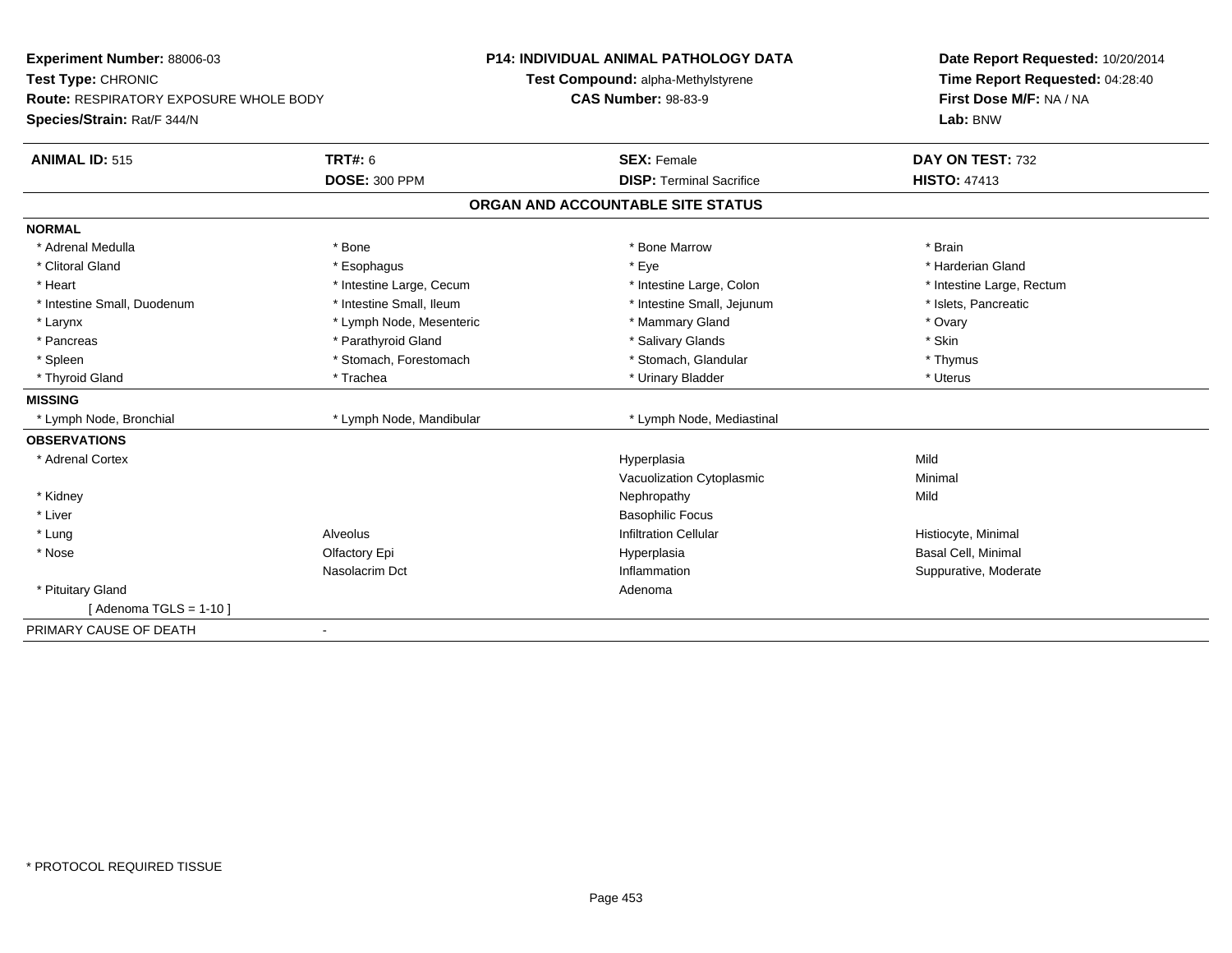| Experiment Number: 88006-03<br>Test Type: CHRONIC |                          | <b>P14: INDIVIDUAL ANIMAL PATHOLOGY DATA</b> | Date Report Requested: 10/20/2014<br>Time Report Requested: 04:28:40 |  |
|---------------------------------------------------|--------------------------|----------------------------------------------|----------------------------------------------------------------------|--|
|                                                   |                          | Test Compound: alpha-Methylstyrene           |                                                                      |  |
| Route: RESPIRATORY EXPOSURE WHOLE BODY            |                          | <b>CAS Number: 98-83-9</b>                   | First Dose M/F: NA / NA<br>Lab: BNW                                  |  |
| Species/Strain: Rat/F 344/N                       |                          |                                              |                                                                      |  |
| <b>ANIMAL ID: 516</b>                             | <b>TRT#: 6</b>           | <b>SEX: Female</b>                           | DAY ON TEST: 614                                                     |  |
|                                                   | <b>DOSE: 300 PPM</b>     | <b>DISP:</b> Moribund Sacrifice              | <b>HISTO: 47414</b>                                                  |  |
|                                                   |                          | ORGAN AND ACCOUNTABLE SITE STATUS            |                                                                      |  |
| <b>NORMAL</b>                                     |                          |                                              |                                                                      |  |
| * Adrenal Medulla                                 | * Bone                   | * Bone Marrow                                | * Brain                                                              |  |
| * Clitoral Gland                                  | * Esophagus              | * Eye                                        | * Harderian Gland                                                    |  |
| * Heart                                           | * Intestine Large, Cecum | * Intestine Large, Colon                     | * Intestine Large, Rectum                                            |  |
| * Intestine Small, Duodenum                       | * Intestine Small, Ileum | * Intestine Small, Jejunum                   | * Islets, Pancreatic                                                 |  |
| * Larynx                                          | * Lymph Node, Mesenteric | * Mammary Gland                              | * Ovary                                                              |  |
| * Pancreas                                        | * Parathyroid Gland      | * Salivary Glands                            | * Skin                                                               |  |
| * Stomach, Forestomach                            | * Stomach, Glandular     | * Thymus                                     | * Thyroid Gland                                                      |  |
| * Trachea                                         | * Urinary Bladder        | * Uterus                                     |                                                                      |  |
| <b>MISSING</b>                                    |                          |                                              |                                                                      |  |
| * Lymph Node, Bronchial                           | * Lymph Node, Mandibular |                                              |                                                                      |  |
| <b>OBSERVATIONS</b>                               |                          |                                              |                                                                      |  |
| * Adrenal Cortex                                  |                          | Hyperplasia                                  | Marked                                                               |  |
|                                                   |                          | Vacuolization Cytoplasmic                    | Mild                                                                 |  |
| * Kidney                                          |                          | Leukemia Mononuclear                         |                                                                      |  |
|                                                   | Papilla                  | Mineralization                               | Minimal                                                              |  |
|                                                   | Pelvis, Transit Epithe   | Mineralization                               | Minimal                                                              |  |
| * Liver                                           |                          | Leukemia Mononuclear                         |                                                                      |  |
| [ Leukemia Mononuclear TGLS = 6-6 ]               |                          |                                              |                                                                      |  |
| * Lung                                            |                          | Leukemia Mononuclear                         |                                                                      |  |
| [ Leukemia Mononuclear TGLS = 2,3-14+15 ]         |                          |                                              |                                                                      |  |
| * Lymph Node, Mediastinal                         |                          | Leukemia Mononuclear                         |                                                                      |  |
| [ Leukemia Mononuclear TGLS = 1-3 ]               |                          |                                              |                                                                      |  |
| Mesentery                                         |                          | Necrosis                                     | Moderate                                                             |  |
| [Necrosis $TGLS = 7-17$ ]                         |                          |                                              |                                                                      |  |
| * Nose                                            | Goblet Cell              | Hyperplasia                                  | Mild                                                                 |  |
|                                                   |                          | Inflammation                                 | Suppurative, Moderate                                                |  |
|                                                   | <b>Respirat Epith</b>    | Metaplasia                                   | Squamous, Mild                                                       |  |
| * Pituitary Gland                                 |                          | Adenoma                                      |                                                                      |  |
|                                                   |                          | Hemorrhage                                   | Marked                                                               |  |
| [Adenoma TGLS = $4-10$ ]                          |                          |                                              |                                                                      |  |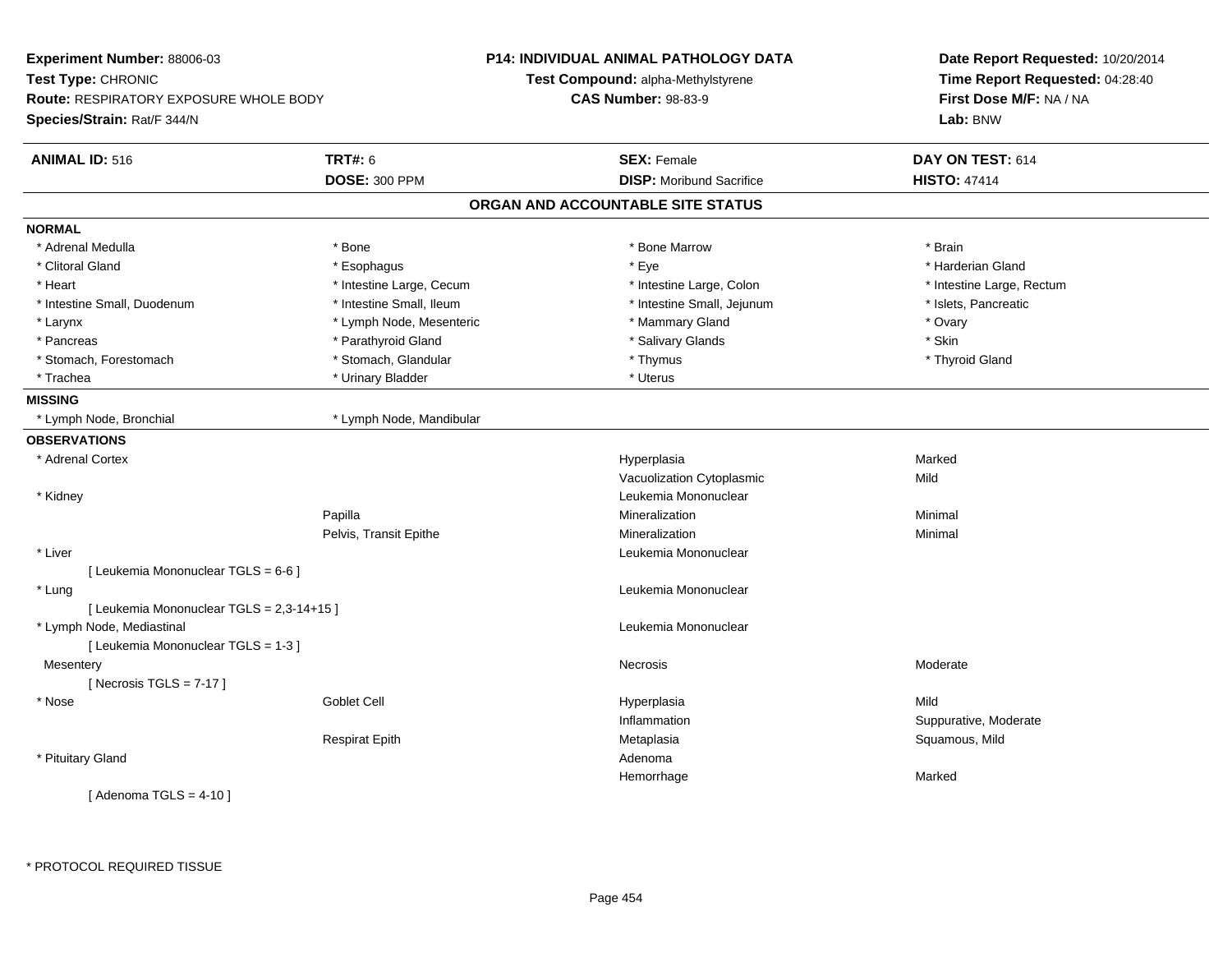| <b>Experiment Number: 88006-03</b><br><b>Test Type: CHRONIC</b><br><b>Route: RESPIRATORY EXPOSURE WHOLE BODY</b> |                                            | <b>P14: INDIVIDUAL ANIMAL PATHOLOGY DATA</b><br><b>Test Compound: alpha-Methylstyrene</b><br><b>CAS Number: 98-83-9</b> |                                 | Date Report Requested: 10/20/2014<br>Time Report Requested: 04:28:40 |
|------------------------------------------------------------------------------------------------------------------|--------------------------------------------|-------------------------------------------------------------------------------------------------------------------------|---------------------------------|----------------------------------------------------------------------|
|                                                                                                                  |                                            |                                                                                                                         |                                 | First Dose M/F: NA / NA                                              |
| Species/Strain: Rat/F 344/N                                                                                      |                                            |                                                                                                                         |                                 | Lab: BNW                                                             |
| <b>ANIMAL ID: 516</b>                                                                                            | TRT#: 6                                    |                                                                                                                         | <b>SEX: Female</b>              | DAY ON TEST: 614                                                     |
|                                                                                                                  | <b>DOSE: 300 PPM</b>                       |                                                                                                                         | <b>DISP:</b> Moribund Sacrifice | <b>HISTO: 47414</b>                                                  |
|                                                                                                                  |                                            | ORGAN AND ACCOUNTABLE SITE STATUS                                                                                       |                                 |                                                                      |
| * Spleen                                                                                                         | Leukemia Mononuclear                       |                                                                                                                         |                                 |                                                                      |
| [ Leukemia Mononuclear TGLS = 5-16 ]                                                                             |                                            |                                                                                                                         |                                 |                                                                      |
| PRIMARY CAUSE OF DEATH                                                                                           | Leukemia Mononuclear<br>- Spleen           |                                                                                                                         |                                 |                                                                      |
| CONTRIBUTORY CAUSE OF DEATH                                                                                      | - Pituitary Gland Adenoma; Pituitary Gland | Hemorrhage                                                                                                              |                                 |                                                                      |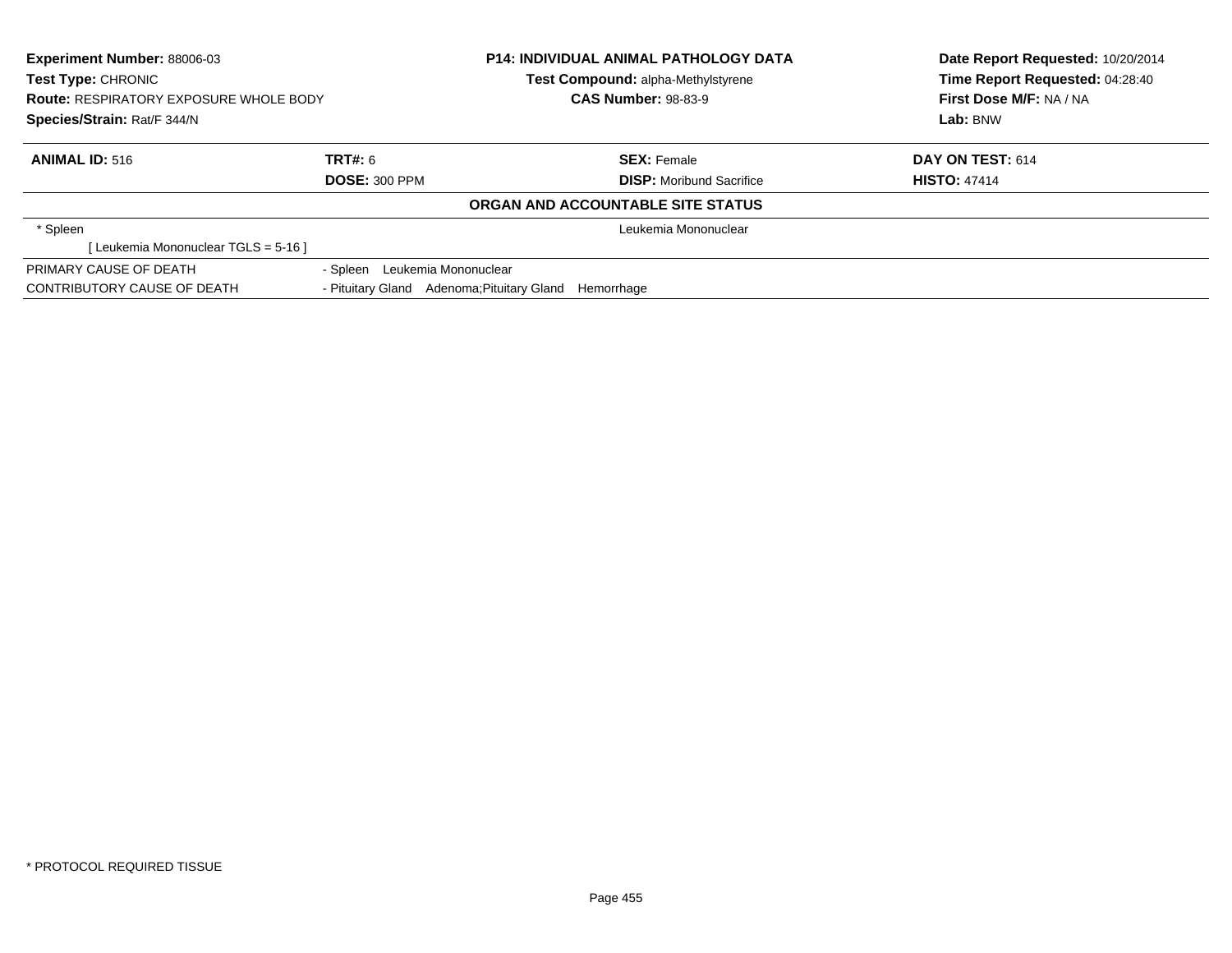| Experiment Number: 88006-03<br>Test Type: CHRONIC<br>Route: RESPIRATORY EXPOSURE WHOLE BODY |                             | P14: INDIVIDUAL ANIMAL PATHOLOGY DATA<br>Test Compound: alpha-Methylstyrene<br><b>CAS Number: 98-83-9</b> | Date Report Requested: 10/20/2014<br>Time Report Requested: 04:28:40<br>First Dose M/F: NA / NA |
|---------------------------------------------------------------------------------------------|-----------------------------|-----------------------------------------------------------------------------------------------------------|-------------------------------------------------------------------------------------------------|
| Species/Strain: Rat/F 344/N                                                                 |                             |                                                                                                           | Lab: BNW                                                                                        |
| <b>ANIMAL ID: 517</b>                                                                       | <b>TRT#: 6</b>              | <b>SEX: Female</b>                                                                                        | DAY ON TEST: 731                                                                                |
|                                                                                             | <b>DOSE: 300 PPM</b>        | <b>DISP: Terminal Sacrifice</b>                                                                           | <b>HISTO: 47415</b>                                                                             |
|                                                                                             |                             | ORGAN AND ACCOUNTABLE SITE STATUS                                                                         |                                                                                                 |
| <b>NORMAL</b>                                                                               |                             |                                                                                                           |                                                                                                 |
| * Adrenal Cortex                                                                            | * Adrenal Medulla           | * Bone                                                                                                    | * Bone Marrow                                                                                   |
| * Brain                                                                                     | * Clitoral Gland            | * Esophagus                                                                                               | * Eye                                                                                           |
| * Harderian Gland                                                                           | * Heart                     | * Intestine Large, Cecum                                                                                  | * Intestine Large, Colon                                                                        |
| * Intestine Large, Rectum                                                                   | * Intestine Small, Duodenum | * Intestine Small, Ileum                                                                                  | * Intestine Small, Jejunum                                                                      |
| * Islets, Pancreatic                                                                        | * Larynx                    | * Lymph Node, Mesenteric                                                                                  | * Mammary Gland                                                                                 |
| * Ovary                                                                                     | * Pancreas                  | * Parathyroid Gland                                                                                       | * Salivary Glands                                                                               |
| * Skin                                                                                      | * Spleen                    | * Stomach, Forestomach                                                                                    | * Stomach, Glandular                                                                            |
| * Thymus                                                                                    | * Thyroid Gland             | * Trachea                                                                                                 | * Urinary Bladder                                                                               |
| <b>MISSING</b>                                                                              |                             |                                                                                                           |                                                                                                 |
| * Lymph Node, Bronchial                                                                     | * Lymph Node, Mandibular    | * Lymph Node, Mediastinal                                                                                 |                                                                                                 |
| <b>OBSERVATIONS</b>                                                                         |                             |                                                                                                           |                                                                                                 |
| * Kidney                                                                                    | Pelvis, Transit Epithe      | Mineralization                                                                                            | Minimal                                                                                         |
|                                                                                             |                             | Nephropathy                                                                                               | Minimal                                                                                         |
| * Liver                                                                                     |                             | <b>Basophilic Focus</b>                                                                                   |                                                                                                 |
|                                                                                             |                             | Hepatodiaphragmatic Nodule                                                                                | Marked                                                                                          |
| [ Hepatodiaphragmatic Nodule TGLS = 2-14 ]                                                  |                             |                                                                                                           |                                                                                                 |
| * Lung                                                                                      | Alveolar Epith              | Hyperplasia                                                                                               | Mild                                                                                            |
|                                                                                             | Alveolus                    | <b>Infiltration Cellular</b>                                                                              | Histiocyte, Minimal                                                                             |
| * Nose                                                                                      | Olfactory Epi               | Degeneration                                                                                              | Minimal                                                                                         |
| * Pituitary Gland                                                                           |                             | Adenoma                                                                                                   |                                                                                                 |
| [Adenoma TGLS = $1-10$ ]                                                                    |                             |                                                                                                           |                                                                                                 |
| * Uterus                                                                                    |                             | Polyp Stromal                                                                                             |                                                                                                 |
| PRIMARY CAUSE OF DEATH                                                                      |                             |                                                                                                           |                                                                                                 |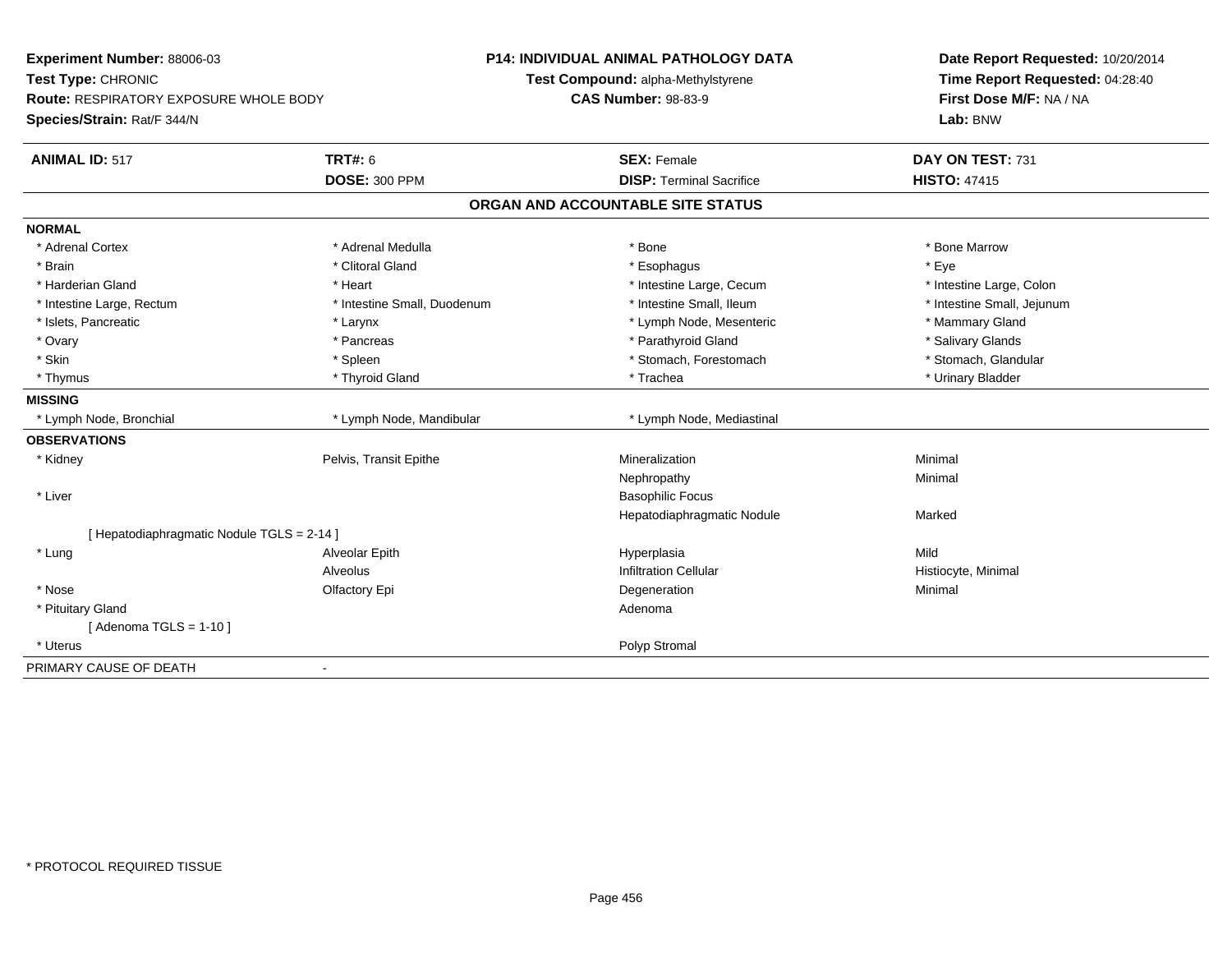| Experiment Number: 88006-03<br>Test Type: CHRONIC |                             | <b>P14: INDIVIDUAL ANIMAL PATHOLOGY DATA</b> | Date Report Requested: 10/20/2014<br>Time Report Requested: 04:28:40 |
|---------------------------------------------------|-----------------------------|----------------------------------------------|----------------------------------------------------------------------|
|                                                   |                             | Test Compound: alpha-Methylstyrene           |                                                                      |
| <b>Route: RESPIRATORY EXPOSURE WHOLE BODY</b>     |                             | <b>CAS Number: 98-83-9</b>                   | First Dose M/F: NA / NA                                              |
| Species/Strain: Rat/F 344/N                       |                             |                                              | Lab: BNW                                                             |
| <b>ANIMAL ID: 518</b>                             | <b>TRT#: 6</b>              | <b>SEX: Female</b>                           | DAY ON TEST: 732                                                     |
|                                                   | <b>DOSE: 300 PPM</b>        | <b>DISP: Terminal Sacrifice</b>              | <b>HISTO: 47416</b>                                                  |
|                                                   |                             | ORGAN AND ACCOUNTABLE SITE STATUS            |                                                                      |
| <b>NORMAL</b>                                     |                             |                                              |                                                                      |
| * Adrenal Cortex                                  | * Adrenal Medulla           | * Bone                                       | * Bone Marrow                                                        |
| * Brain                                           | * Clitoral Gland            | * Esophagus                                  | * Eye                                                                |
| * Harderian Gland                                 | * Heart                     | * Intestine Large, Cecum                     | * Intestine Large, Colon                                             |
| * Intestine Large, Rectum                         | * Intestine Small, Duodenum | * Intestine Small, Ileum                     | * Intestine Small, Jejunum                                           |
| * Islets, Pancreatic                              | * Larynx                    | * Lung                                       | * Lymph Node, Mesenteric                                             |
| * Ovary                                           | * Pancreas                  | * Parathyroid Gland                          | * Salivary Glands                                                    |
| * Skin                                            | * Stomach, Forestomach      | * Stomach, Glandular                         | * Thymus                                                             |
| * Thyroid Gland                                   | * Trachea                   | * Urinary Bladder                            | * Uterus                                                             |
| <b>MISSING</b>                                    |                             |                                              |                                                                      |
| * Lymph Node, Bronchial                           | * Lymph Node, Mandibular    | * Lymph Node, Mediastinal                    |                                                                      |
| <b>OBSERVATIONS</b>                               |                             |                                              |                                                                      |
| * Kidney                                          | Pelvis, Transit Epithe      | Mineralization                               | Minimal                                                              |
|                                                   |                             | Nephropathy                                  | Minimal                                                              |
| * Liver                                           |                             | <b>Basophilic Focus</b>                      |                                                                      |
|                                                   |                             | Leukemia Mononuclear                         |                                                                      |
| * Mammary Gland                                   |                             | Carcinoma                                    |                                                                      |
| [Carcinoma TGLS = $3-14$ ]                        |                             |                                              |                                                                      |
| Mesentery                                         |                             | Necrosis                                     | Moderate                                                             |
| [Necrosis TGLS = $2-14$ ]                         |                             |                                              |                                                                      |
| * Nose                                            | Olfactory Epi               | Hyperplasia                                  | <b>Basal Cell, Minimal</b>                                           |
| * Pituitary Gland                                 |                             | Adenoma                                      |                                                                      |
| [Adenoma TGLS = $1-10$ ]                          |                             |                                              |                                                                      |
| * Spleen                                          |                             | Leukemia Mononuclear                         |                                                                      |
| PRIMARY CAUSE OF DEATH                            | ÷,                          |                                              |                                                                      |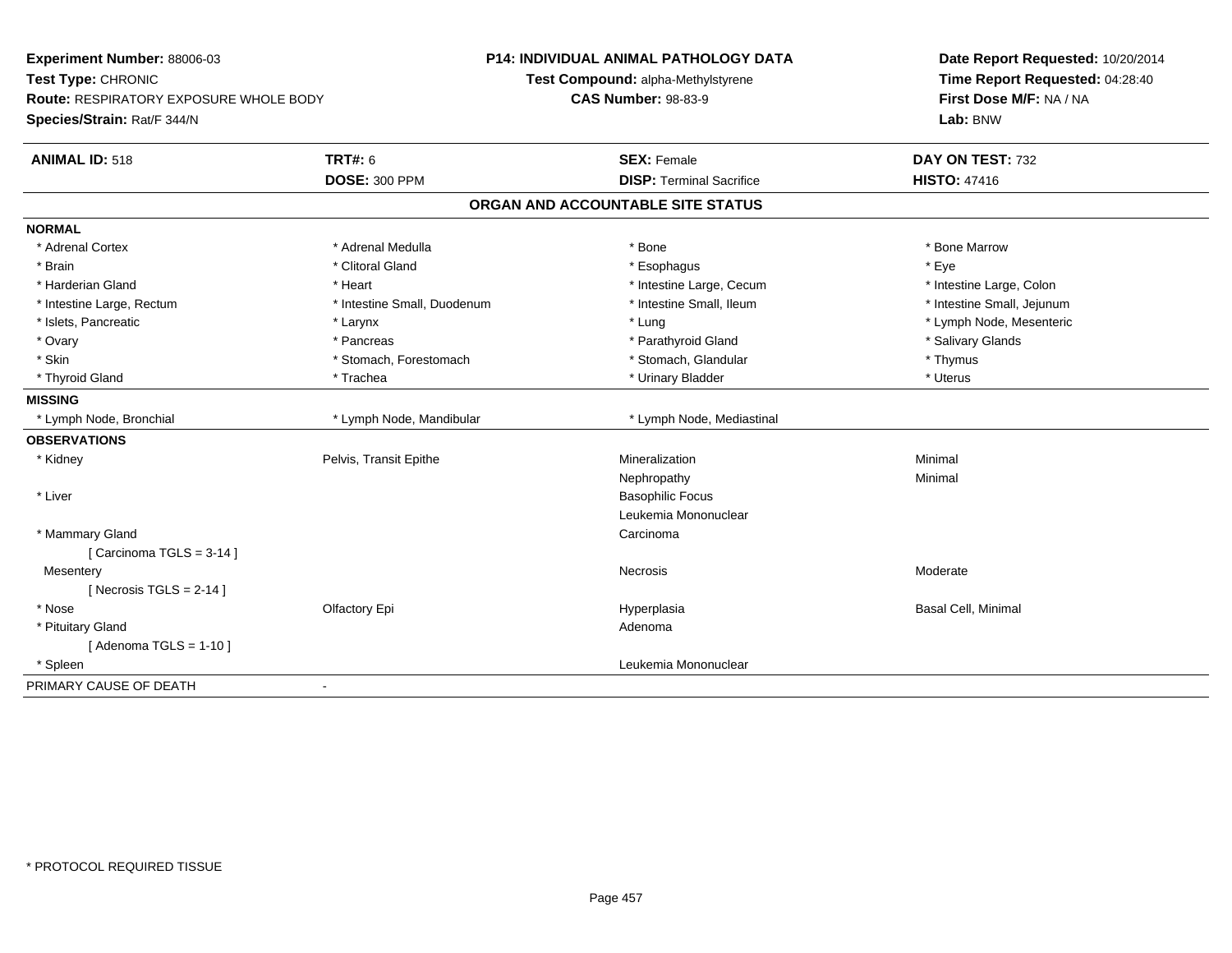| Experiment Number: 88006-03                   |                             | P14: INDIVIDUAL ANIMAL PATHOLOGY DATA | Date Report Requested: 10/20/2014<br>Time Report Requested: 04:28:40 |
|-----------------------------------------------|-----------------------------|---------------------------------------|----------------------------------------------------------------------|
| Test Type: CHRONIC                            |                             | Test Compound: alpha-Methylstyrene    |                                                                      |
| <b>Route: RESPIRATORY EXPOSURE WHOLE BODY</b> |                             | <b>CAS Number: 98-83-9</b>            | First Dose M/F: NA / NA                                              |
| Species/Strain: Rat/F 344/N                   |                             |                                       | Lab: BNW                                                             |
| <b>ANIMAL ID: 519</b>                         | <b>TRT#: 6</b>              | <b>SEX: Female</b>                    | DAY ON TEST: 731                                                     |
|                                               | <b>DOSE: 300 PPM</b>        | <b>DISP: Terminal Sacrifice</b>       | <b>HISTO: 47417</b>                                                  |
|                                               |                             | ORGAN AND ACCOUNTABLE SITE STATUS     |                                                                      |
| <b>NORMAL</b>                                 |                             |                                       |                                                                      |
| * Adrenal Cortex                              | * Adrenal Medulla           | * Bone                                | * Bone Marrow                                                        |
| * Brain                                       | * Clitoral Gland            | * Esophagus                           | * Eve                                                                |
| * Harderian Gland                             | * Heart                     | * Intestine Large, Cecum              | * Intestine Large, Colon                                             |
| * Intestine Large, Rectum                     | * Intestine Small, Duodenum | * Intestine Small, Ileum              | * Intestine Small, Jejunum                                           |
| * Islets, Pancreatic                          | * Larynx                    | * Lung                                | * Lymph Node, Bronchial                                              |
| * Lymph Node, Mesenteric                      | * Mammary Gland             | * Nose                                | * Ovary                                                              |
| * Pancreas                                    | * Parathyroid Gland         | * Salivary Glands                     | * Skin                                                               |
| * Spleen                                      | * Stomach, Forestomach      | * Stomach, Glandular                  | * Thymus                                                             |
| * Thyroid Gland                               | * Trachea                   | * Urinary Bladder                     |                                                                      |
| <b>MISSING</b>                                |                             |                                       |                                                                      |
| * Lymph Node, Mandibular                      | * Lymph Node, Mediastinal   |                                       |                                                                      |
| <b>OBSERVATIONS</b>                           |                             |                                       |                                                                      |
| * Kidney                                      | Papilla                     | Mineralization                        | Minimal                                                              |
|                                               |                             | Nephropathy                           | Mild                                                                 |
| * Liver                                       |                             | <b>Basophilic Focus</b>               |                                                                      |
| * Pituitary Gland                             |                             | Hyperplasia                           | Marked                                                               |
| * Uterus                                      |                             | Hemorrhage                            | Marked                                                               |
|                                               | Endometrium                 | Hyperplasia                           | Marked                                                               |
|                                               |                             | Thrombosis                            | Marked                                                               |
| [Thrombosis TGLS = 1-7]                       |                             |                                       |                                                                      |
| PRIMARY CAUSE OF DEATH                        | $\blacksquare$              |                                       |                                                                      |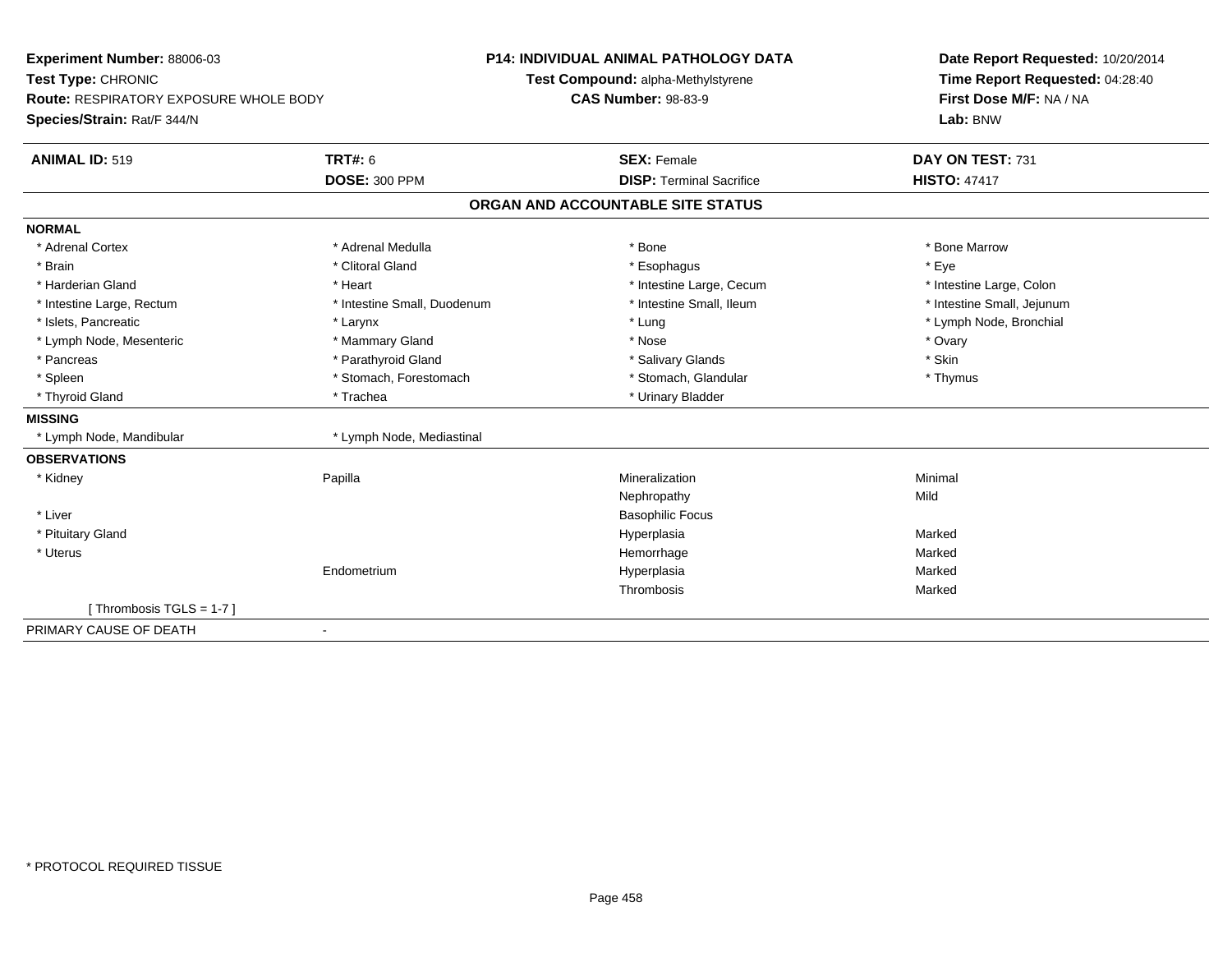| <b>TRT#: 6</b><br><b>ANIMAL ID: 520</b><br><b>SEX: Female</b><br>DAY ON TEST: 732<br><b>DOSE: 300 PPM</b><br><b>DISP: Terminal Sacrifice</b><br><b>HISTO: 47418</b><br>ORGAN AND ACCOUNTABLE SITE STATUS<br><b>NORMAL</b><br>* Adrenal Cortex<br>* Adrenal Medulla<br>* Bone<br>* Bone Marrow<br>* Eye<br>* Harderian Gland<br>* Brain<br>* Esophagus<br>* Heart<br>* Intestine Large, Cecum<br>* Intestine Large, Colon<br>* Intestine Large, Rectum<br>* Intestine Small, Duodenum<br>* Intestine Small, Ileum<br>* Intestine Small, Jejunum<br>* Islets, Pancreatic<br>* Lymph Node, Mesenteric<br>* Nose<br>* Kidney<br>* Larynx<br>* Ovary<br>* Parathyroid Gland<br>* Salivary Glands<br>* Pancreas<br>* Skin<br>* Stomach, Forestomach<br>* Stomach, Glandular<br>* Thymus<br>* Trachea<br>* Urinary Bladder<br><b>MISSING</b><br>* Lymph Node, Bronchial<br>* Lymph Node, Mandibular<br>* Lymph Node, Mediastinal<br><b>OBSERVATIONS</b><br>* Clitoral Gland<br>Marked<br>Hyperplasia<br>[ Hyperplasia TGLS = 4-9]<br>* Liver<br><b>Basophilic Focus</b><br>Multiple<br>Leukemia Mononuclear<br>[ Leukemia Mononuclear TGLS = 5-6 ]<br>Mild<br>* Lung<br>Hemorrhage<br>[Hemorrhage TGLS = $2-4+5$ ]<br>* Mammary Gland<br>Fibroadenoma<br>[Fibroadenoma TGLS = 3-15]<br>Mesentery<br>Necrosis<br>Moderate<br>[ Necrosis TGLS = $1,6-7+14$ ]<br>* Pituitary Gland<br>Adenoma<br>[Adenoma TGLS = $7-10$ ]<br>* Spleen<br>Leukemia Mononuclear<br>C Cell<br>* Thyroid Gland<br>Hyperplasia<br>Minimal<br>* Uterus<br>Polyp Stromal<br>[Polyp Stromal TGLS = 8-10]<br>PRIMARY CAUSE OF DEATH<br>÷, | Experiment Number: 88006-03<br>Test Type: CHRONIC<br><b>Route: RESPIRATORY EXPOSURE WHOLE BODY</b><br>Species/Strain: Rat/F 344/N |  | <b>P14: INDIVIDUAL ANIMAL PATHOLOGY DATA</b><br>Test Compound: alpha-Methylstyrene<br><b>CAS Number: 98-83-9</b> | Date Report Requested: 10/20/2014<br>Time Report Requested: 04:28:40<br>First Dose M/F: NA / NA<br>Lab: BNW |
|--------------------------------------------------------------------------------------------------------------------------------------------------------------------------------------------------------------------------------------------------------------------------------------------------------------------------------------------------------------------------------------------------------------------------------------------------------------------------------------------------------------------------------------------------------------------------------------------------------------------------------------------------------------------------------------------------------------------------------------------------------------------------------------------------------------------------------------------------------------------------------------------------------------------------------------------------------------------------------------------------------------------------------------------------------------------------------------------------------------------------------------------------------------------------------------------------------------------------------------------------------------------------------------------------------------------------------------------------------------------------------------------------------------------------------------------------------------------------------------------------------------------------------------------------------------------------------------------------------|-----------------------------------------------------------------------------------------------------------------------------------|--|------------------------------------------------------------------------------------------------------------------|-------------------------------------------------------------------------------------------------------------|
|                                                                                                                                                                                                                                                                                                                                                                                                                                                                                                                                                                                                                                                                                                                                                                                                                                                                                                                                                                                                                                                                                                                                                                                                                                                                                                                                                                                                                                                                                                                                                                                                        |                                                                                                                                   |  |                                                                                                                  |                                                                                                             |
|                                                                                                                                                                                                                                                                                                                                                                                                                                                                                                                                                                                                                                                                                                                                                                                                                                                                                                                                                                                                                                                                                                                                                                                                                                                                                                                                                                                                                                                                                                                                                                                                        |                                                                                                                                   |  |                                                                                                                  |                                                                                                             |
|                                                                                                                                                                                                                                                                                                                                                                                                                                                                                                                                                                                                                                                                                                                                                                                                                                                                                                                                                                                                                                                                                                                                                                                                                                                                                                                                                                                                                                                                                                                                                                                                        |                                                                                                                                   |  |                                                                                                                  |                                                                                                             |
|                                                                                                                                                                                                                                                                                                                                                                                                                                                                                                                                                                                                                                                                                                                                                                                                                                                                                                                                                                                                                                                                                                                                                                                                                                                                                                                                                                                                                                                                                                                                                                                                        |                                                                                                                                   |  |                                                                                                                  |                                                                                                             |
|                                                                                                                                                                                                                                                                                                                                                                                                                                                                                                                                                                                                                                                                                                                                                                                                                                                                                                                                                                                                                                                                                                                                                                                                                                                                                                                                                                                                                                                                                                                                                                                                        |                                                                                                                                   |  |                                                                                                                  |                                                                                                             |
|                                                                                                                                                                                                                                                                                                                                                                                                                                                                                                                                                                                                                                                                                                                                                                                                                                                                                                                                                                                                                                                                                                                                                                                                                                                                                                                                                                                                                                                                                                                                                                                                        |                                                                                                                                   |  |                                                                                                                  |                                                                                                             |
|                                                                                                                                                                                                                                                                                                                                                                                                                                                                                                                                                                                                                                                                                                                                                                                                                                                                                                                                                                                                                                                                                                                                                                                                                                                                                                                                                                                                                                                                                                                                                                                                        |                                                                                                                                   |  |                                                                                                                  |                                                                                                             |
|                                                                                                                                                                                                                                                                                                                                                                                                                                                                                                                                                                                                                                                                                                                                                                                                                                                                                                                                                                                                                                                                                                                                                                                                                                                                                                                                                                                                                                                                                                                                                                                                        |                                                                                                                                   |  |                                                                                                                  |                                                                                                             |
|                                                                                                                                                                                                                                                                                                                                                                                                                                                                                                                                                                                                                                                                                                                                                                                                                                                                                                                                                                                                                                                                                                                                                                                                                                                                                                                                                                                                                                                                                                                                                                                                        |                                                                                                                                   |  |                                                                                                                  |                                                                                                             |
|                                                                                                                                                                                                                                                                                                                                                                                                                                                                                                                                                                                                                                                                                                                                                                                                                                                                                                                                                                                                                                                                                                                                                                                                                                                                                                                                                                                                                                                                                                                                                                                                        |                                                                                                                                   |  |                                                                                                                  |                                                                                                             |
|                                                                                                                                                                                                                                                                                                                                                                                                                                                                                                                                                                                                                                                                                                                                                                                                                                                                                                                                                                                                                                                                                                                                                                                                                                                                                                                                                                                                                                                                                                                                                                                                        |                                                                                                                                   |  |                                                                                                                  |                                                                                                             |
|                                                                                                                                                                                                                                                                                                                                                                                                                                                                                                                                                                                                                                                                                                                                                                                                                                                                                                                                                                                                                                                                                                                                                                                                                                                                                                                                                                                                                                                                                                                                                                                                        |                                                                                                                                   |  |                                                                                                                  |                                                                                                             |
|                                                                                                                                                                                                                                                                                                                                                                                                                                                                                                                                                                                                                                                                                                                                                                                                                                                                                                                                                                                                                                                                                                                                                                                                                                                                                                                                                                                                                                                                                                                                                                                                        |                                                                                                                                   |  |                                                                                                                  |                                                                                                             |
|                                                                                                                                                                                                                                                                                                                                                                                                                                                                                                                                                                                                                                                                                                                                                                                                                                                                                                                                                                                                                                                                                                                                                                                                                                                                                                                                                                                                                                                                                                                                                                                                        |                                                                                                                                   |  |                                                                                                                  |                                                                                                             |
|                                                                                                                                                                                                                                                                                                                                                                                                                                                                                                                                                                                                                                                                                                                                                                                                                                                                                                                                                                                                                                                                                                                                                                                                                                                                                                                                                                                                                                                                                                                                                                                                        |                                                                                                                                   |  |                                                                                                                  |                                                                                                             |
|                                                                                                                                                                                                                                                                                                                                                                                                                                                                                                                                                                                                                                                                                                                                                                                                                                                                                                                                                                                                                                                                                                                                                                                                                                                                                                                                                                                                                                                                                                                                                                                                        |                                                                                                                                   |  |                                                                                                                  |                                                                                                             |
|                                                                                                                                                                                                                                                                                                                                                                                                                                                                                                                                                                                                                                                                                                                                                                                                                                                                                                                                                                                                                                                                                                                                                                                                                                                                                                                                                                                                                                                                                                                                                                                                        |                                                                                                                                   |  |                                                                                                                  |                                                                                                             |
|                                                                                                                                                                                                                                                                                                                                                                                                                                                                                                                                                                                                                                                                                                                                                                                                                                                                                                                                                                                                                                                                                                                                                                                                                                                                                                                                                                                                                                                                                                                                                                                                        |                                                                                                                                   |  |                                                                                                                  |                                                                                                             |
|                                                                                                                                                                                                                                                                                                                                                                                                                                                                                                                                                                                                                                                                                                                                                                                                                                                                                                                                                                                                                                                                                                                                                                                                                                                                                                                                                                                                                                                                                                                                                                                                        |                                                                                                                                   |  |                                                                                                                  |                                                                                                             |
|                                                                                                                                                                                                                                                                                                                                                                                                                                                                                                                                                                                                                                                                                                                                                                                                                                                                                                                                                                                                                                                                                                                                                                                                                                                                                                                                                                                                                                                                                                                                                                                                        |                                                                                                                                   |  |                                                                                                                  |                                                                                                             |
|                                                                                                                                                                                                                                                                                                                                                                                                                                                                                                                                                                                                                                                                                                                                                                                                                                                                                                                                                                                                                                                                                                                                                                                                                                                                                                                                                                                                                                                                                                                                                                                                        |                                                                                                                                   |  |                                                                                                                  |                                                                                                             |
|                                                                                                                                                                                                                                                                                                                                                                                                                                                                                                                                                                                                                                                                                                                                                                                                                                                                                                                                                                                                                                                                                                                                                                                                                                                                                                                                                                                                                                                                                                                                                                                                        |                                                                                                                                   |  |                                                                                                                  |                                                                                                             |
|                                                                                                                                                                                                                                                                                                                                                                                                                                                                                                                                                                                                                                                                                                                                                                                                                                                                                                                                                                                                                                                                                                                                                                                                                                                                                                                                                                                                                                                                                                                                                                                                        |                                                                                                                                   |  |                                                                                                                  |                                                                                                             |
|                                                                                                                                                                                                                                                                                                                                                                                                                                                                                                                                                                                                                                                                                                                                                                                                                                                                                                                                                                                                                                                                                                                                                                                                                                                                                                                                                                                                                                                                                                                                                                                                        |                                                                                                                                   |  |                                                                                                                  |                                                                                                             |
|                                                                                                                                                                                                                                                                                                                                                                                                                                                                                                                                                                                                                                                                                                                                                                                                                                                                                                                                                                                                                                                                                                                                                                                                                                                                                                                                                                                                                                                                                                                                                                                                        |                                                                                                                                   |  |                                                                                                                  |                                                                                                             |
|                                                                                                                                                                                                                                                                                                                                                                                                                                                                                                                                                                                                                                                                                                                                                                                                                                                                                                                                                                                                                                                                                                                                                                                                                                                                                                                                                                                                                                                                                                                                                                                                        |                                                                                                                                   |  |                                                                                                                  |                                                                                                             |
|                                                                                                                                                                                                                                                                                                                                                                                                                                                                                                                                                                                                                                                                                                                                                                                                                                                                                                                                                                                                                                                                                                                                                                                                                                                                                                                                                                                                                                                                                                                                                                                                        |                                                                                                                                   |  |                                                                                                                  |                                                                                                             |
|                                                                                                                                                                                                                                                                                                                                                                                                                                                                                                                                                                                                                                                                                                                                                                                                                                                                                                                                                                                                                                                                                                                                                                                                                                                                                                                                                                                                                                                                                                                                                                                                        |                                                                                                                                   |  |                                                                                                                  |                                                                                                             |
|                                                                                                                                                                                                                                                                                                                                                                                                                                                                                                                                                                                                                                                                                                                                                                                                                                                                                                                                                                                                                                                                                                                                                                                                                                                                                                                                                                                                                                                                                                                                                                                                        |                                                                                                                                   |  |                                                                                                                  |                                                                                                             |
|                                                                                                                                                                                                                                                                                                                                                                                                                                                                                                                                                                                                                                                                                                                                                                                                                                                                                                                                                                                                                                                                                                                                                                                                                                                                                                                                                                                                                                                                                                                                                                                                        |                                                                                                                                   |  |                                                                                                                  |                                                                                                             |
|                                                                                                                                                                                                                                                                                                                                                                                                                                                                                                                                                                                                                                                                                                                                                                                                                                                                                                                                                                                                                                                                                                                                                                                                                                                                                                                                                                                                                                                                                                                                                                                                        |                                                                                                                                   |  |                                                                                                                  |                                                                                                             |
|                                                                                                                                                                                                                                                                                                                                                                                                                                                                                                                                                                                                                                                                                                                                                                                                                                                                                                                                                                                                                                                                                                                                                                                                                                                                                                                                                                                                                                                                                                                                                                                                        |                                                                                                                                   |  |                                                                                                                  |                                                                                                             |
|                                                                                                                                                                                                                                                                                                                                                                                                                                                                                                                                                                                                                                                                                                                                                                                                                                                                                                                                                                                                                                                                                                                                                                                                                                                                                                                                                                                                                                                                                                                                                                                                        |                                                                                                                                   |  |                                                                                                                  |                                                                                                             |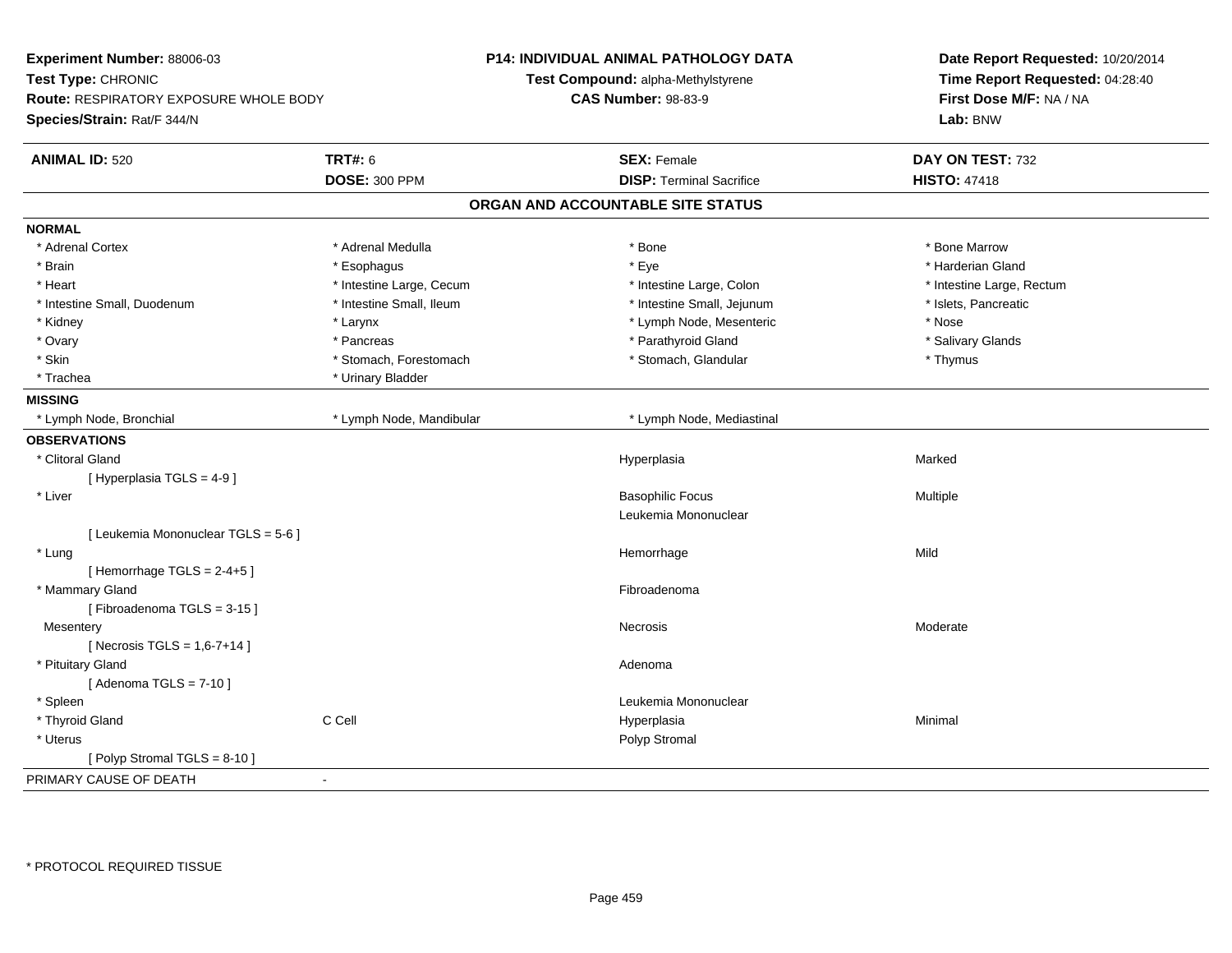| Experiment Number: 88006-03<br>Test Type: CHRONIC<br>Route: RESPIRATORY EXPOSURE WHOLE BODY<br>Species/Strain: Rat/F 344/N | <b>P14: INDIVIDUAL ANIMAL PATHOLOGY DATA</b><br>Test Compound: alpha-Methylstyrene<br><b>CAS Number: 98-83-9</b> | Date Report Requested: 10/20/2014<br>Time Report Requested: 04:28:40<br>First Dose M/F: NA / NA<br>Lab: BNW |
|----------------------------------------------------------------------------------------------------------------------------|------------------------------------------------------------------------------------------------------------------|-------------------------------------------------------------------------------------------------------------|
| <b>ANIMAL ID: 521</b><br><b>TRT#: 6</b>                                                                                    | <b>SEX: Female</b>                                                                                               | DAY ON TEST: 731                                                                                            |
| <b>DOSE: 300 PPM</b>                                                                                                       | <b>DISP: Terminal Sacrifice</b>                                                                                  | <b>HISTO: 47419</b>                                                                                         |
|                                                                                                                            | ORGAN AND ACCOUNTABLE SITE STATUS                                                                                |                                                                                                             |
| <b>NORMAL</b>                                                                                                              |                                                                                                                  |                                                                                                             |
| * Adrenal Medulla<br>* Adrenal Cortex                                                                                      | * Bone                                                                                                           | * Bone Marrow                                                                                               |
| * Brain<br>* Esophagus                                                                                                     | * Eye                                                                                                            | * Harderian Gland                                                                                           |
| * Heart<br>* Intestine Large, Cecum                                                                                        | * Intestine Large, Colon                                                                                         | * Intestine Large, Rectum                                                                                   |
| * Intestine Small, Duodenum<br>* Intestine Small, Ileum                                                                    | * Intestine Small, Jejunum                                                                                       | * Islets, Pancreatic                                                                                        |
| * Lymph Node, Mesenteric<br>* Ovary                                                                                        | * Pancreas                                                                                                       | * Parathyroid Gland                                                                                         |
| * Salivary Glands<br>* Skin                                                                                                | * Spleen                                                                                                         | * Stomach, Forestomach                                                                                      |
| * Stomach, Glandular<br>* Thymus                                                                                           | * Thyroid Gland                                                                                                  | * Trachea                                                                                                   |
| * Urinary Bladder<br>* Uterus                                                                                              |                                                                                                                  |                                                                                                             |
| <b>MISSING</b>                                                                                                             |                                                                                                                  |                                                                                                             |
| * Lymph Node, Bronchial<br>* Lymph Node, Mandibular                                                                        | * Lymph Node, Mediastinal                                                                                        |                                                                                                             |
| <b>OBSERVATIONS</b>                                                                                                        |                                                                                                                  |                                                                                                             |
| * Clitoral Gland                                                                                                           | Carcinoma                                                                                                        |                                                                                                             |
| [Carcinoma TGLS = $5-9$ ]                                                                                                  |                                                                                                                  |                                                                                                             |
| * Kidney<br>Papilla                                                                                                        | Mineralization                                                                                                   | Minimal                                                                                                     |
|                                                                                                                            | Nephropathy                                                                                                      | Minimal                                                                                                     |
| * Larynx<br><b>Respirat Epith</b>                                                                                          | Hyperplasia                                                                                                      | Mild                                                                                                        |
| * Liver                                                                                                                    | <b>Basophilic Focus</b>                                                                                          | Multiple                                                                                                    |
|                                                                                                                            | Clear Cell Focus                                                                                                 |                                                                                                             |
| [Clear Cell Focus TGLS = 7-14]                                                                                             |                                                                                                                  |                                                                                                             |
| * Lung<br>Alveolus                                                                                                         | <b>Infiltration Cellular</b>                                                                                     | Histiocyte, Minimal                                                                                         |
| * Mammary Gland                                                                                                            | Fibroadenoma                                                                                                     | Multiple                                                                                                    |
| [Fibroadenoma TGLS = 1,2,3-14+15+16+17+18+19]                                                                              |                                                                                                                  |                                                                                                             |
| Mesentery                                                                                                                  | Necrosis                                                                                                         | Moderate                                                                                                    |
| [ Necrosis TGLS = $6-7$ ]                                                                                                  |                                                                                                                  |                                                                                                             |
| * Nose<br>Olfactory Epi                                                                                                    | Degeneration                                                                                                     | Hyaline, Mild                                                                                               |
| <b>Respirat Epith</b>                                                                                                      | Degeneration                                                                                                     | Hyaline, Minimal                                                                                            |
| * Pituitary Gland                                                                                                          | Adenoma                                                                                                          |                                                                                                             |
| [Adenoma TGLS = $4-10$ ]                                                                                                   |                                                                                                                  |                                                                                                             |
| Pleura                                                                                                                     | Inflammation                                                                                                     | Chronic, Minimal                                                                                            |

PRIMARY CAUSE OF DEATH-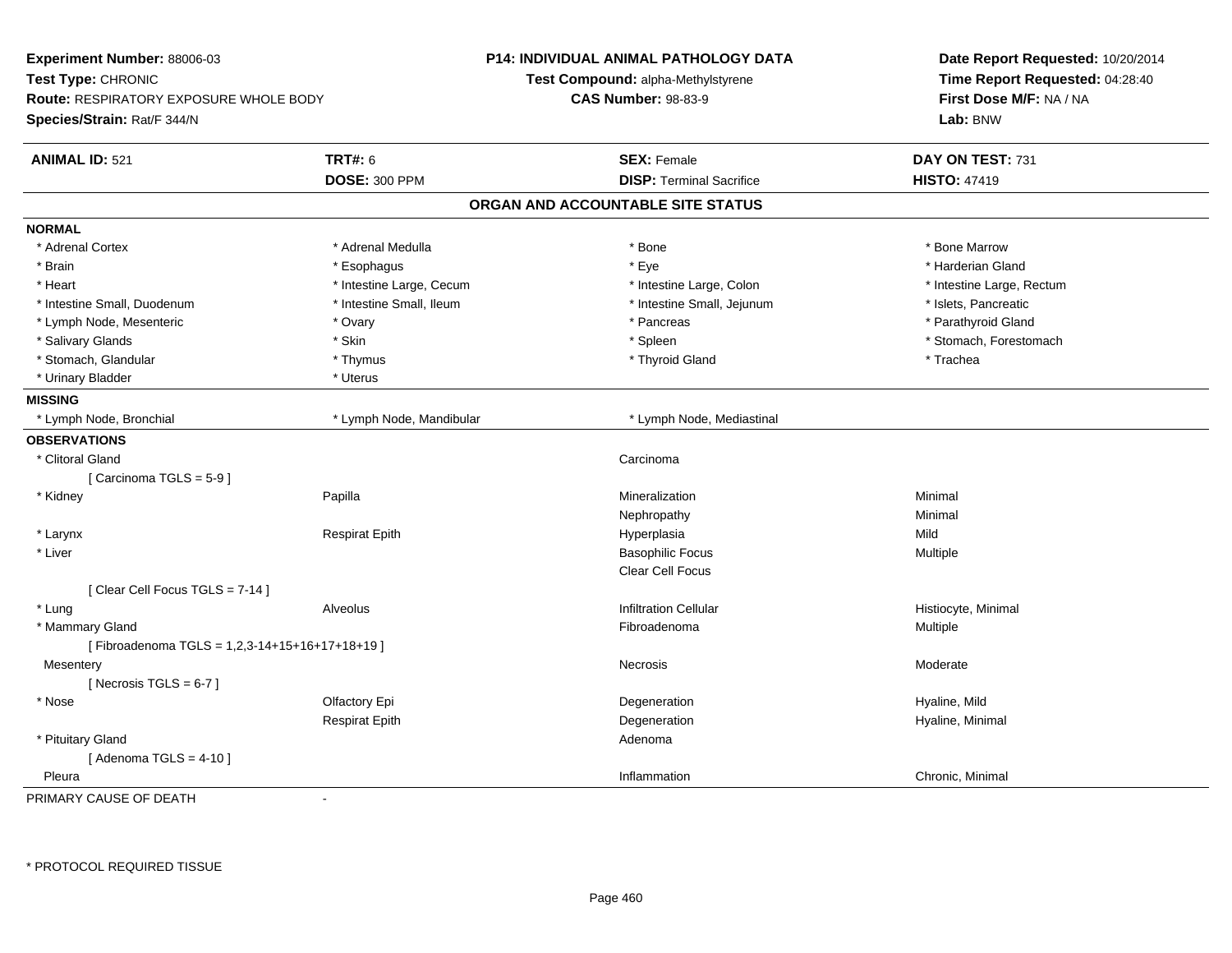| <b>Experiment Number: 88006-03</b><br><b>Test Type: CHRONIC</b><br><b>Route: RESPIRATORY EXPOSURE WHOLE BODY</b><br>Species/Strain: Rat/F 344/N |  | <b>P14: INDIVIDUAL ANIMAL PATHOLOGY DATA</b><br>Test Compound: alpha-Methylstyrene<br><b>CAS Number: 98-83-9</b> | Date Report Requested: 10/20/2014<br>Time Report Requested: 04:28:40<br>First Dose M/F: NA / NA<br>Lab: BNW |
|-------------------------------------------------------------------------------------------------------------------------------------------------|--|------------------------------------------------------------------------------------------------------------------|-------------------------------------------------------------------------------------------------------------|
| <b>ANIMAL ID: 521</b><br><b>TRT#:</b> 6<br><b>DOSE: 300 PPM</b>                                                                                 |  | <b>SEX:</b> Female<br><b>DISP: Terminal Sacrifice</b>                                                            | DAY ON TEST: 731<br><b>HISTO: 47419</b>                                                                     |
|                                                                                                                                                 |  | <b>ORGAN AND ACCOUNTABLE SITE STATUS</b>                                                                         |                                                                                                             |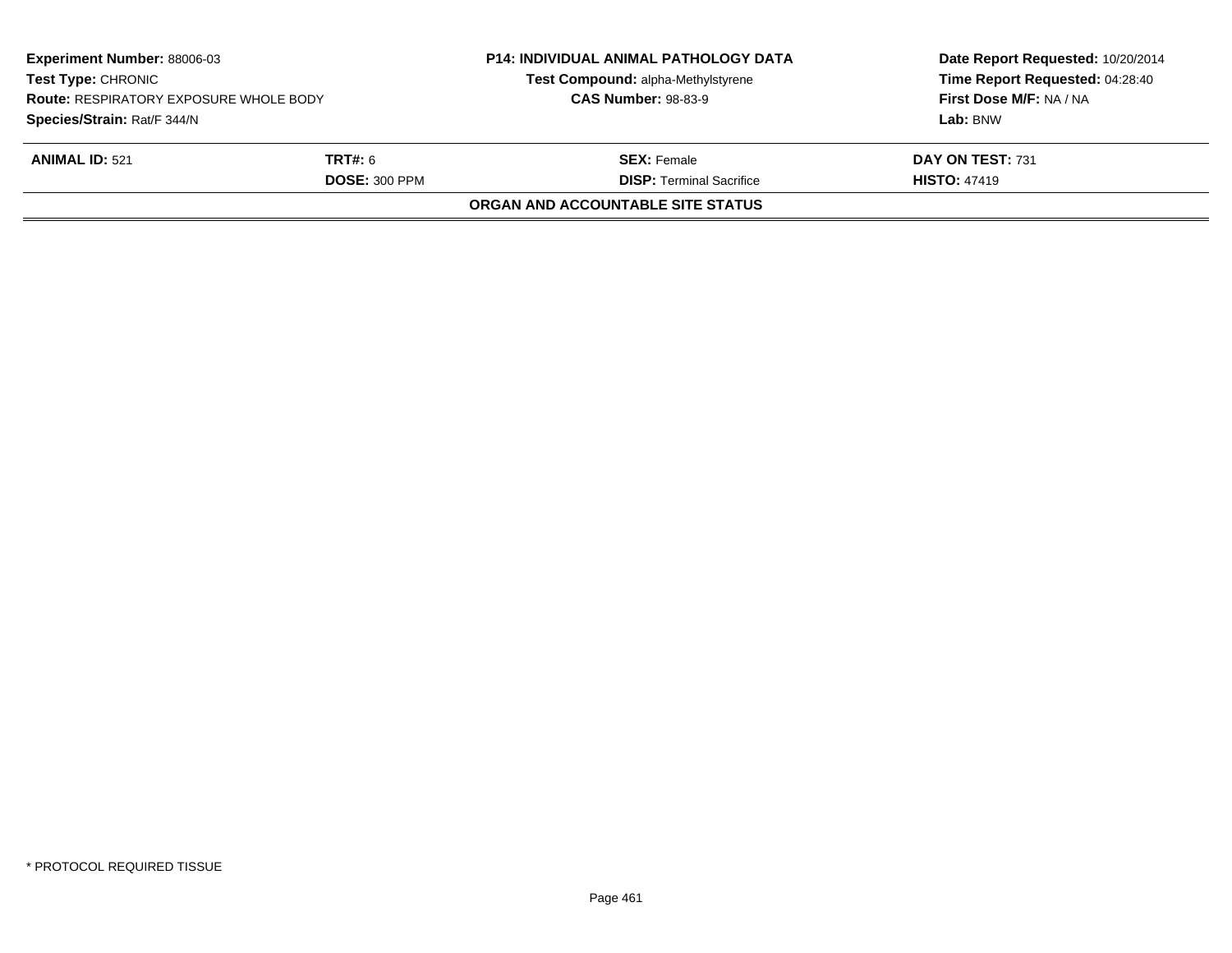| <b>Experiment Number: 88006-03</b>            | <b>P14: INDIVIDUAL ANIMAL PATHOLOGY DATA</b> |                                    |                                 | Date Report Requested: 10/20/2014 |
|-----------------------------------------------|----------------------------------------------|------------------------------------|---------------------------------|-----------------------------------|
| Test Type: CHRONIC                            |                                              | Test Compound: alpha-Methylstyrene |                                 | Time Report Requested: 04:28:40   |
| <b>Route: RESPIRATORY EXPOSURE WHOLE BODY</b> |                                              | <b>CAS Number: 98-83-9</b>         |                                 | First Dose M/F: NA / NA           |
| Species/Strain: Rat/F 344/N                   |                                              |                                    |                                 | Lab: BNW                          |
| <b>ANIMAL ID: 522</b>                         | <b>TRT#: 6</b>                               | <b>SEX: Female</b>                 |                                 | DAY ON TEST: 732                  |
|                                               | <b>DOSE: 300 PPM</b>                         |                                    | <b>DISP: Terminal Sacrifice</b> | <b>HISTO: 47420</b>               |
|                                               |                                              | ORGAN AND ACCOUNTABLE SITE STATUS  |                                 |                                   |
| <b>NORMAL</b>                                 |                                              |                                    |                                 |                                   |
| * Adrenal Cortex                              | * Adrenal Medulla                            | * Bone                             |                                 | * Bone Marrow                     |
| * Brain                                       | * Esophagus                                  | * Eye                              |                                 | * Harderian Gland                 |
| * Heart                                       | * Intestine Large, Cecum                     |                                    | * Intestine Large, Colon        | * Intestine Large, Rectum         |
| * Intestine Small, Duodenum                   | * Intestine Small, Ileum                     |                                    | * Intestine Small, Jejunum      | * Islets, Pancreatic              |
| * Larynx                                      | * Lymph Node, Mesenteric                     |                                    | * Mammary Gland                 | * Ovary                           |
| * Pancreas                                    | * Salivary Glands                            | * Skin                             |                                 | * Spleen                          |
| * Stomach, Forestomach                        | * Stomach, Glandular                         | * Thymus                           |                                 | * Thyroid Gland                   |
| * Trachea                                     | * Urinary Bladder                            | * Uterus                           |                                 |                                   |
| <b>MISSING</b>                                |                                              |                                    |                                 |                                   |
| * Lymph Node, Bronchial                       | * Lymph Node, Mandibular                     |                                    | * Lymph Node, Mediastinal       | * Parathyroid Gland               |
| <b>OBSERVATIONS</b>                           |                                              |                                    |                                 |                                   |
| * Clitoral Gland                              |                                              | Inflammation                       |                                 | Chronic, Moderate                 |
| * Kidney                                      | Pelvis, Transit Epithe                       | Mineralization                     |                                 | Minimal                           |
|                                               |                                              | Nephropathy                        |                                 | Minimal                           |
| * Liver                                       |                                              |                                    | <b>Basophilic Focus</b>         |                                   |
| * Lung                                        | Alveolus                                     |                                    | <b>Infiltration Cellular</b>    | Histiocyte, Minimal               |
| * Nose                                        | Olfactory Epi                                | Hyperplasia                        |                                 | <b>Basal Cell, Minimal</b>        |
| * Pituitary Gland                             |                                              | Adenoma                            |                                 |                                   |
| [Adenoma TGLS = $1-10$ ]                      |                                              |                                    |                                 |                                   |
| PRIMARY CAUSE OF DEATH                        | $\overline{\phantom{a}}$                     |                                    |                                 |                                   |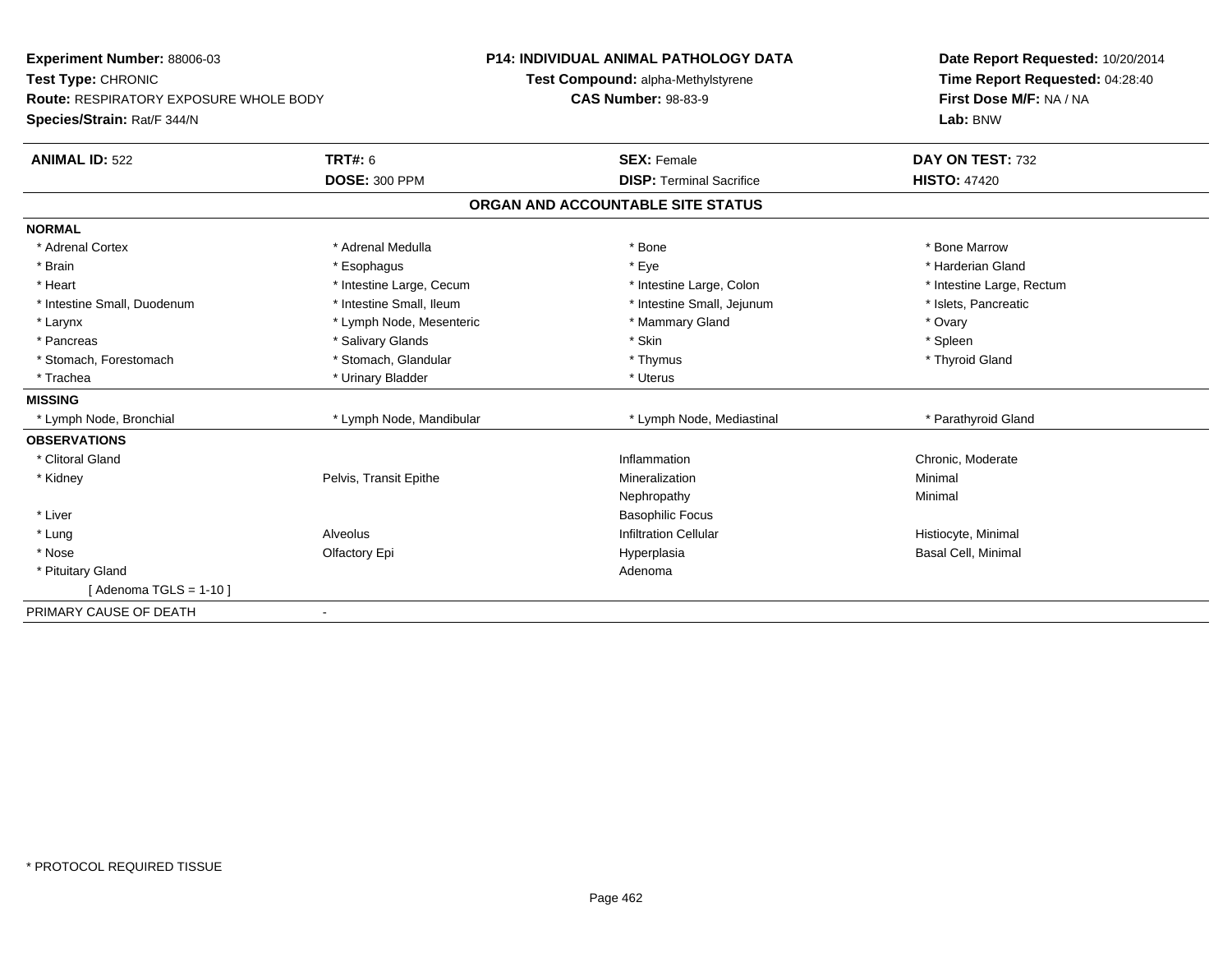| Experiment Number: 88006-03<br>Test Type: CHRONIC<br>Route: RESPIRATORY EXPOSURE WHOLE BODY<br>Species/Strain: Rat/F 344/N |                             | <b>P14: INDIVIDUAL ANIMAL PATHOLOGY DATA</b><br>Test Compound: alpha-Methylstyrene<br><b>CAS Number: 98-83-9</b> | Date Report Requested: 10/20/2014<br>Time Report Requested: 04:28:40<br>First Dose M/F: NA / NA<br>Lab: BNW |
|----------------------------------------------------------------------------------------------------------------------------|-----------------------------|------------------------------------------------------------------------------------------------------------------|-------------------------------------------------------------------------------------------------------------|
| <b>ANIMAL ID: 523</b>                                                                                                      | <b>TRT#: 6</b>              | <b>SEX: Female</b>                                                                                               | DAY ON TEST: 732                                                                                            |
|                                                                                                                            | <b>DOSE: 300 PPM</b>        | <b>DISP: Terminal Sacrifice</b>                                                                                  | <b>HISTO: 47421</b>                                                                                         |
|                                                                                                                            |                             | ORGAN AND ACCOUNTABLE SITE STATUS                                                                                |                                                                                                             |
| <b>NORMAL</b>                                                                                                              |                             |                                                                                                                  |                                                                                                             |
| * Adrenal Cortex                                                                                                           | * Adrenal Medulla           | * Bone                                                                                                           | * Bone Marrow                                                                                               |
| * Brain                                                                                                                    | * Clitoral Gland            | * Esophagus                                                                                                      | * Eye                                                                                                       |
| * Harderian Gland                                                                                                          | * Heart                     | * Intestine Large, Cecum                                                                                         | * Intestine Large, Colon                                                                                    |
| * Intestine Large, Rectum                                                                                                  | * Intestine Small, Duodenum | * Intestine Small, Ileum                                                                                         | * Intestine Small, Jejunum                                                                                  |
| * Islets, Pancreatic                                                                                                       | * Larynx                    | * Lymph Node, Mesenteric                                                                                         | * Mammary Gland                                                                                             |
| * Ovary                                                                                                                    | * Pancreas                  | * Parathyroid Gland                                                                                              | * Salivary Glands                                                                                           |
| * Skin                                                                                                                     | * Stomach, Forestomach      | * Stomach, Glandular                                                                                             | * Thymus                                                                                                    |
| * Thyroid Gland                                                                                                            | * Trachea                   | * Urinary Bladder                                                                                                |                                                                                                             |
| <b>MISSING</b>                                                                                                             |                             |                                                                                                                  |                                                                                                             |
| * Lymph Node, Bronchial                                                                                                    | * Lymph Node, Mandibular    | * Lymph Node, Mediastinal                                                                                        |                                                                                                             |
| <b>OBSERVATIONS</b>                                                                                                        |                             |                                                                                                                  |                                                                                                             |
| * Kidney                                                                                                                   |                             | Cyst                                                                                                             |                                                                                                             |
|                                                                                                                            | Pelvis, Transit Epithe      | Mineralization                                                                                                   | Minimal                                                                                                     |
|                                                                                                                            |                             | Nephropathy                                                                                                      | Mild                                                                                                        |
| * Liver                                                                                                                    |                             | <b>Basophilic Focus</b>                                                                                          |                                                                                                             |
| * Lung                                                                                                                     | Alveolus                    | <b>Infiltration Cellular</b>                                                                                     | Histiocyte, Minimal                                                                                         |
| * Nose                                                                                                                     | Olfactory Epi               | Degeneration                                                                                                     | Hyaline, Mild                                                                                               |
|                                                                                                                            | Olfactory Epi               | Hyperplasia                                                                                                      | Basal Cell, Minimal                                                                                         |
| * Pituitary Gland                                                                                                          |                             | Adenoma                                                                                                          |                                                                                                             |
| * Spleen                                                                                                                   |                             | Fibrosis                                                                                                         | Marked                                                                                                      |
| [Fibrosis TGLS = $1-6$ ]                                                                                                   |                             |                                                                                                                  |                                                                                                             |
| * Uterus                                                                                                                   |                             | Polyp Stromal                                                                                                    |                                                                                                             |
| PRIMARY CAUSE OF DEATH                                                                                                     | $\blacksquare$              |                                                                                                                  |                                                                                                             |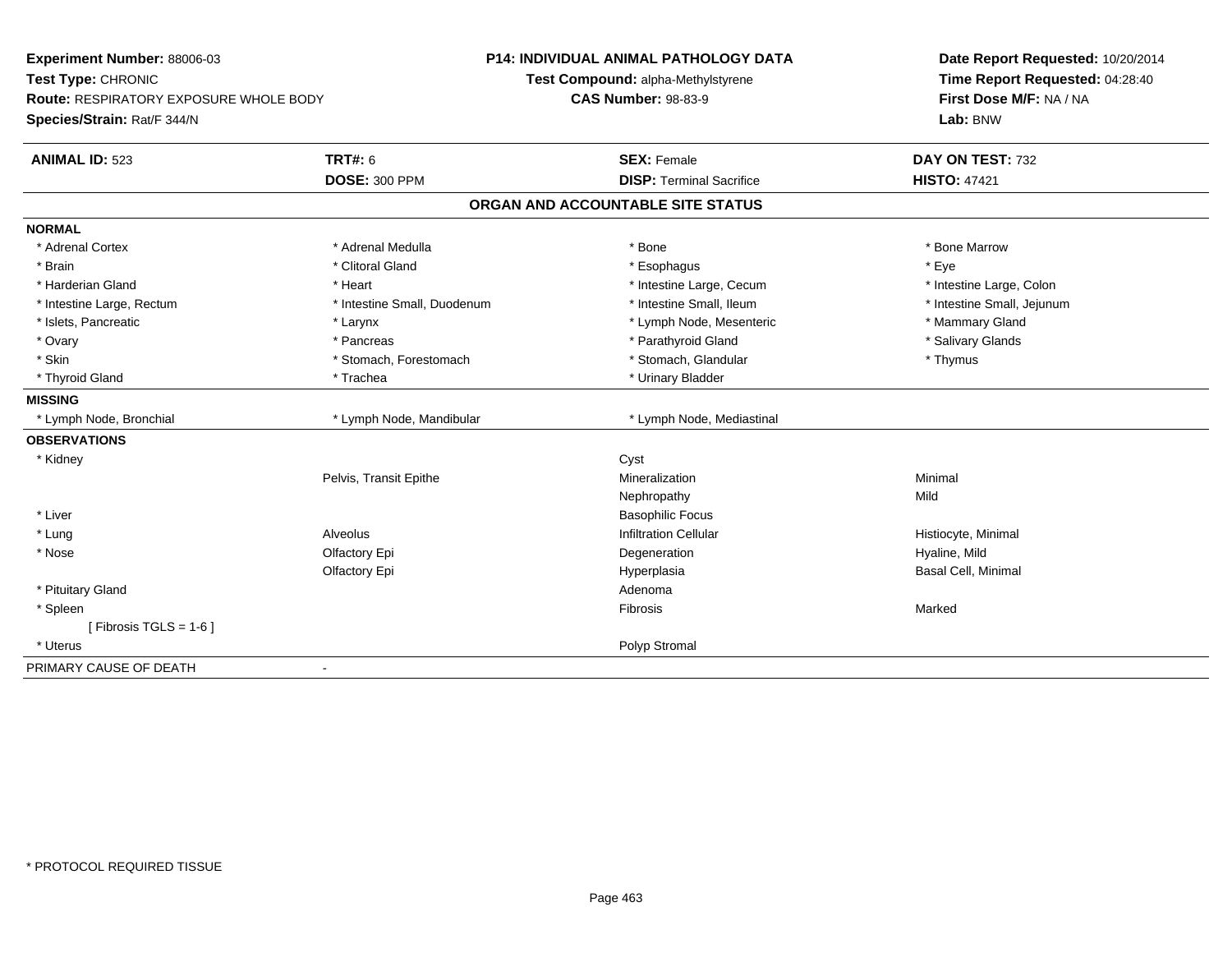| Experiment Number: 88006-03                                                      |                          | <b>P14: INDIVIDUAL ANIMAL PATHOLOGY DATA</b> | Date Report Requested: 10/20/2014 |  |
|----------------------------------------------------------------------------------|--------------------------|----------------------------------------------|-----------------------------------|--|
| Test Type: CHRONIC                                                               |                          | Test Compound: alpha-Methylstyrene           | Time Report Requested: 04:28:40   |  |
| <b>Route: RESPIRATORY EXPOSURE WHOLE BODY</b>                                    |                          | <b>CAS Number: 98-83-9</b>                   | First Dose M/F: NA / NA           |  |
| <b>Species/Strain: Rat/F 344/N</b>                                               |                          |                                              | Lab: BNW                          |  |
| <b>ANIMAL ID: 524</b>                                                            | <b>TRT#: 6</b>           | <b>SEX: Female</b>                           | DAY ON TEST: 689                  |  |
|                                                                                  | <b>DOSE: 300 PPM</b>     | <b>DISP:</b> Moribund Sacrifice              | <b>HISTO: 47422</b>               |  |
|                                                                                  |                          | ORGAN AND ACCOUNTABLE SITE STATUS            |                                   |  |
| <b>NORMAL</b>                                                                    |                          |                                              |                                   |  |
| * Adrenal Cortex                                                                 | * Adrenal Medulla        | * Bone                                       | * Bone Marrow                     |  |
| * Clitoral Gland                                                                 | * Esophagus              | * Eye                                        | * Harderian Gland                 |  |
| * Heart                                                                          | * Intestine Large, Cecum | * Intestine Large, Colon                     | * Intestine Large, Rectum         |  |
| * Intestine Small, Duodenum                                                      | * Intestine Small, Ileum | * Intestine Small, Jejunum                   | * Islets, Pancreatic              |  |
| * Larynx                                                                         | * Ovary                  | * Pancreas                                   | * Parathyroid Gland               |  |
| * Pituitary Gland                                                                | * Salivary Glands        | * Skin                                       | * Stomach, Forestomach            |  |
| * Stomach, Glandular                                                             | * Thymus                 | * Thyroid Gland                              | * Trachea                         |  |
| * Urinary Bladder                                                                | * Uterus                 |                                              |                                   |  |
| <b>MISSING</b>                                                                   |                          |                                              |                                   |  |
| * Lymph Node, Bronchial                                                          | * Lymph Node, Mandibular |                                              |                                   |  |
| <b>OBSERVATIONS</b>                                                              |                          |                                              |                                   |  |
| * Brain                                                                          |                          | Hemorrhage                                   | Marked                            |  |
| * Kidney                                                                         | Cortex                   | Infarct                                      | Multiple                          |  |
|                                                                                  |                          | <b>Infiltration Cellular</b>                 | Lipocyte, Minimal                 |  |
|                                                                                  |                          | Leukemia Mononuclear                         |                                   |  |
| [Infarct TGLS = $5,6-7$ ]                                                        |                          |                                              |                                   |  |
| * Liver                                                                          |                          | Hepatodiaphragmatic Nodule                   | Marked                            |  |
|                                                                                  |                          | Leukemia Mononuclear                         |                                   |  |
| [ Hepatodiaphragmatic Nodule TGLS = 3-6 ]<br>[ Leukemia Mononuclear TGLS = 4-6 ] |                          |                                              |                                   |  |
| * Lung                                                                           |                          | Leukemia Mononuclear                         |                                   |  |
| * Lymph Node, Mediastinal                                                        |                          | Leukemia Mononuclear                         |                                   |  |
| * Lymph Node, Mesenteric                                                         |                          | Leukemia Mononuclear                         |                                   |  |
| * Mammary Gland                                                                  |                          | Fibroadenoma                                 | <b>Multiple</b>                   |  |
| [Fibroadenoma TGLS = 1-9+15]                                                     |                          |                                              |                                   |  |
| Mesentery                                                                        |                          | Necrosis                                     | Moderate                          |  |
| [Necrosis TGLS = $7-14$ ]                                                        |                          |                                              |                                   |  |
| * Nose                                                                           | Olfactory Epi            | Degeneration                                 | Hyaline, Minimal                  |  |
|                                                                                  | Olfactory Epi            | Hyperplasia                                  | Basal Cell, Minimal               |  |
|                                                                                  |                          | Leukemia Mononuclear                         |                                   |  |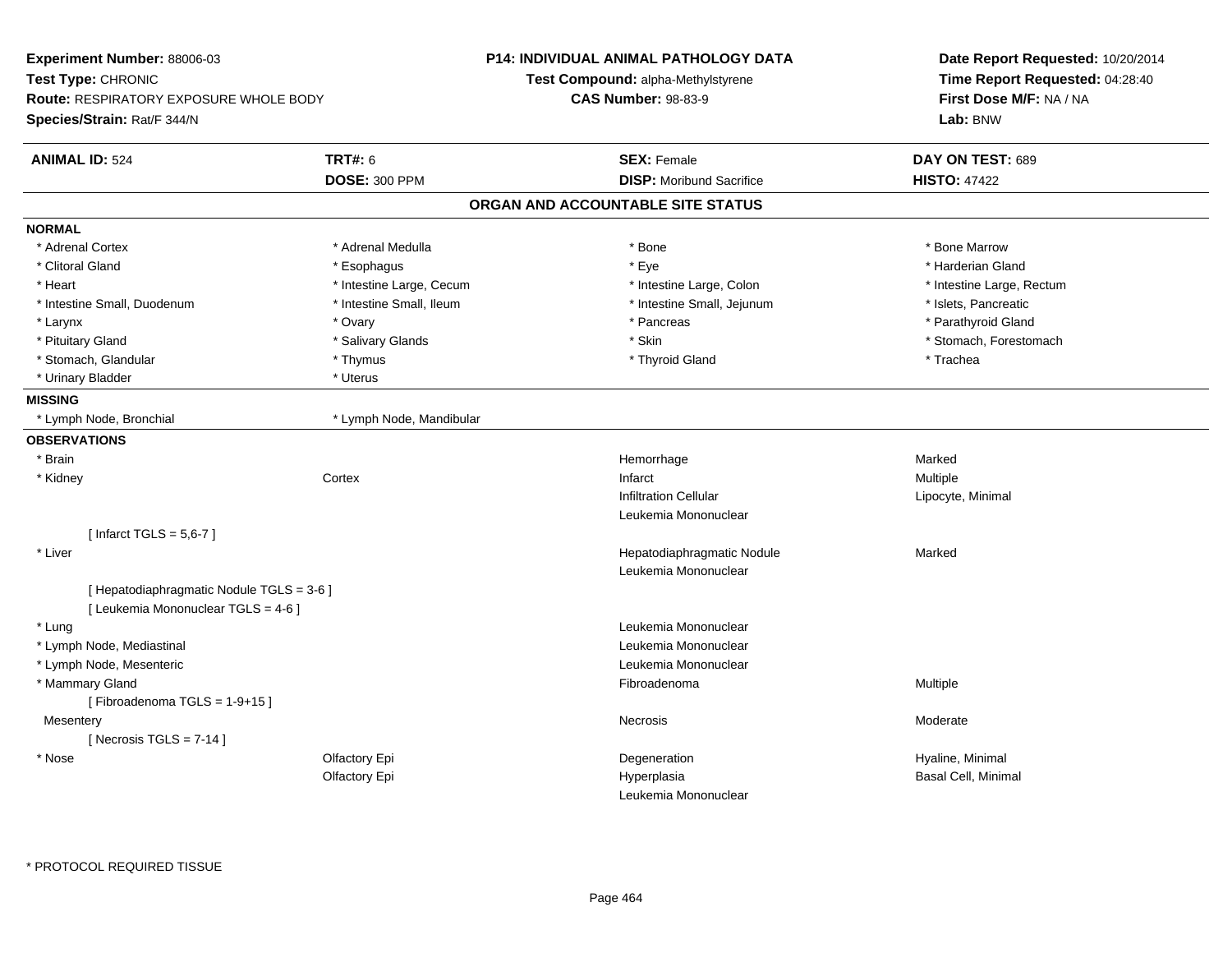| <b>Experiment Number: 88006-03</b>            |                               | <b>P14: INDIVIDUAL ANIMAL PATHOLOGY DATA</b> | Date Report Requested: 10/20/2014 |
|-----------------------------------------------|-------------------------------|----------------------------------------------|-----------------------------------|
| Test Type: CHRONIC                            |                               | Test Compound: alpha-Methylstyrene           | Time Report Requested: 04:28:40   |
| <b>Route: RESPIRATORY EXPOSURE WHOLE BODY</b> |                               | <b>CAS Number: 98-83-9</b>                   | First Dose M/F: NA / NA           |
| Species/Strain: Rat/F 344/N                   |                               |                                              | Lab: BNW                          |
| <b>ANIMAL ID: 524</b>                         | TRT#: 6                       | <b>SEX: Female</b>                           | DAY ON TEST: 689                  |
|                                               | <b>DOSE: 300 PPM</b>          | <b>DISP:</b> Moribund Sacrifice              | <b>HISTO: 47422</b>               |
|                                               |                               | ORGAN AND ACCOUNTABLE SITE STATUS            |                                   |
| * Spleen                                      |                               | Leukemia Mononuclear                         |                                   |
| [Leukemia Mononuclear TGLS = 2-14 ]           |                               |                                              |                                   |
| PRIMARY CAUSE OF DEATH                        | - Spleen Leukemia Mononuclear |                                              |                                   |
| CONTRIBUTORY CAUSE OF DEATH                   | - Brain Hemorrhage            |                                              |                                   |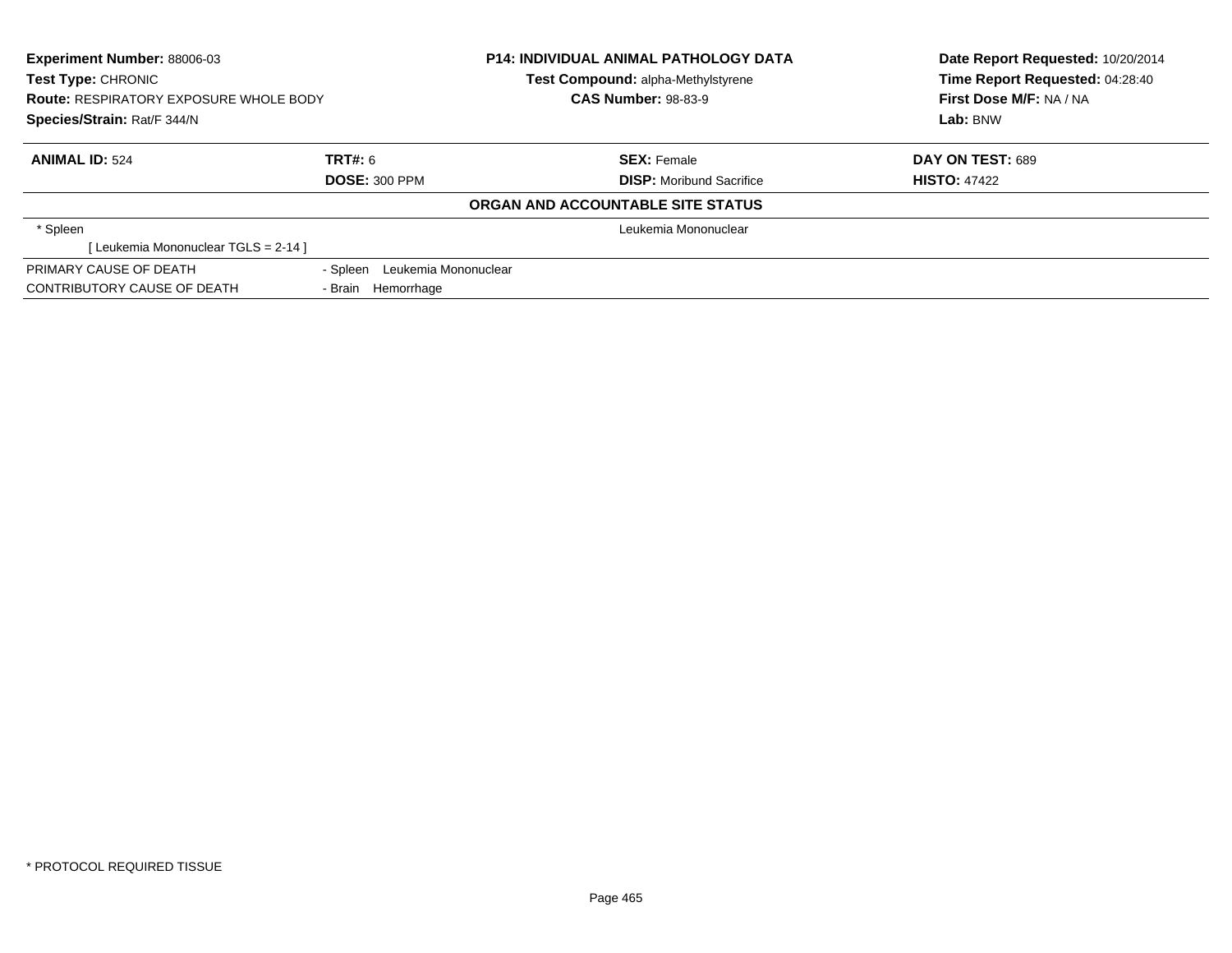| <b>Experiment Number: 88006-03</b><br>Test Type: CHRONIC<br><b>Route: RESPIRATORY EXPOSURE WHOLE BODY</b><br>Species/Strain: Rat/F 344/N |                                        | <b>P14: INDIVIDUAL ANIMAL PATHOLOGY DATA</b><br>Test Compound: alpha-Methylstyrene<br><b>CAS Number: 98-83-9</b> | Date Report Requested: 10/20/2014<br>Time Report Requested: 04:28:40<br>First Dose M/F: NA / NA<br>Lab: BNW |
|------------------------------------------------------------------------------------------------------------------------------------------|----------------------------------------|------------------------------------------------------------------------------------------------------------------|-------------------------------------------------------------------------------------------------------------|
| <b>ANIMAL ID: 525</b>                                                                                                                    | <b>TRT#: 6</b><br><b>DOSE: 300 PPM</b> | <b>SEX: Female</b><br><b>DISP: Terminal Sacrifice</b>                                                            | DAY ON TEST: 731<br><b>HISTO: 47423</b>                                                                     |
|                                                                                                                                          |                                        | ORGAN AND ACCOUNTABLE SITE STATUS                                                                                |                                                                                                             |
| <b>NORMAL</b>                                                                                                                            |                                        |                                                                                                                  |                                                                                                             |
| * Adrenal Medulla                                                                                                                        | * Bone                                 | * Bone Marrow                                                                                                    | * Brain                                                                                                     |
| * Clitoral Gland                                                                                                                         | * Esophagus                            | * Eye                                                                                                            | * Harderian Gland                                                                                           |
| * Heart                                                                                                                                  | * Intestine Large, Cecum               | * Intestine Large, Colon                                                                                         | * Intestine Large, Rectum                                                                                   |
| * Intestine Small, Duodenum                                                                                                              | * Intestine Small, Ileum               | * Intestine Small, Jejunum                                                                                       | * Islets, Pancreatic                                                                                        |
| * Larynx                                                                                                                                 | * Lymph Node, Mesenteric               | * Ovary                                                                                                          | * Pancreas                                                                                                  |
| * Parathyroid Gland                                                                                                                      | * Salivary Glands                      | * Skin                                                                                                           | * Stomach, Forestomach                                                                                      |
| * Stomach, Glandular                                                                                                                     | * Thymus                               | * Thyroid Gland                                                                                                  | * Trachea                                                                                                   |
| * Urinary Bladder                                                                                                                        | * Uterus                               |                                                                                                                  |                                                                                                             |
| <b>MISSING</b>                                                                                                                           |                                        |                                                                                                                  |                                                                                                             |
| * Lymph Node, Bronchial                                                                                                                  | * Lymph Node, Mandibular               |                                                                                                                  |                                                                                                             |
| <b>OBSERVATIONS</b>                                                                                                                      |                                        |                                                                                                                  |                                                                                                             |
| * Adrenal Cortex                                                                                                                         |                                        | Hyperplasia                                                                                                      | Moderate                                                                                                    |
|                                                                                                                                          |                                        | Vacuolization Cytoplasmic                                                                                        | Minimal                                                                                                     |
| * Kidney                                                                                                                                 |                                        | Nephropathy                                                                                                      | Mild                                                                                                        |
| * Liver                                                                                                                                  |                                        | <b>Clear Cell Focus</b>                                                                                          |                                                                                                             |
|                                                                                                                                          |                                        | Leukemia Mononuclear                                                                                             |                                                                                                             |
| [ Leukemia Mononuclear TGLS = 4-6 ]                                                                                                      |                                        |                                                                                                                  |                                                                                                             |
| * Lung                                                                                                                                   | Alveolus                               | <b>Infiltration Cellular</b>                                                                                     | Histiocyte, Minimal                                                                                         |
|                                                                                                                                          |                                        | Inflammation                                                                                                     | Chronic, Mild                                                                                               |
|                                                                                                                                          |                                        | Leukemia Mononuclear                                                                                             |                                                                                                             |
| [Inflammation $TGLS = 5-5$ ]                                                                                                             |                                        |                                                                                                                  |                                                                                                             |
| * Lymph Node, Mediastinal                                                                                                                |                                        | Leukemia Mononuclear                                                                                             |                                                                                                             |
| * Mammary Gland                                                                                                                          |                                        | Carcinoma                                                                                                        |                                                                                                             |
|                                                                                                                                          |                                        | Fibroadenoma                                                                                                     |                                                                                                             |
| [Carcinoma TGLS = $3-14$ ]                                                                                                               |                                        |                                                                                                                  |                                                                                                             |
| [Fibroadenoma TGLS = 2-15]                                                                                                               |                                        |                                                                                                                  |                                                                                                             |
| * Nose                                                                                                                                   | Nasolacrim Dct                         | Inflammation                                                                                                     | Suppurative, Mild                                                                                           |
| * Pituitary Gland<br>[Adenoma TGLS = $1-10$ ]                                                                                            |                                        | Adenoma                                                                                                          |                                                                                                             |
| * Spleen                                                                                                                                 |                                        | Leukemia Mononuclear                                                                                             |                                                                                                             |
|                                                                                                                                          |                                        |                                                                                                                  |                                                                                                             |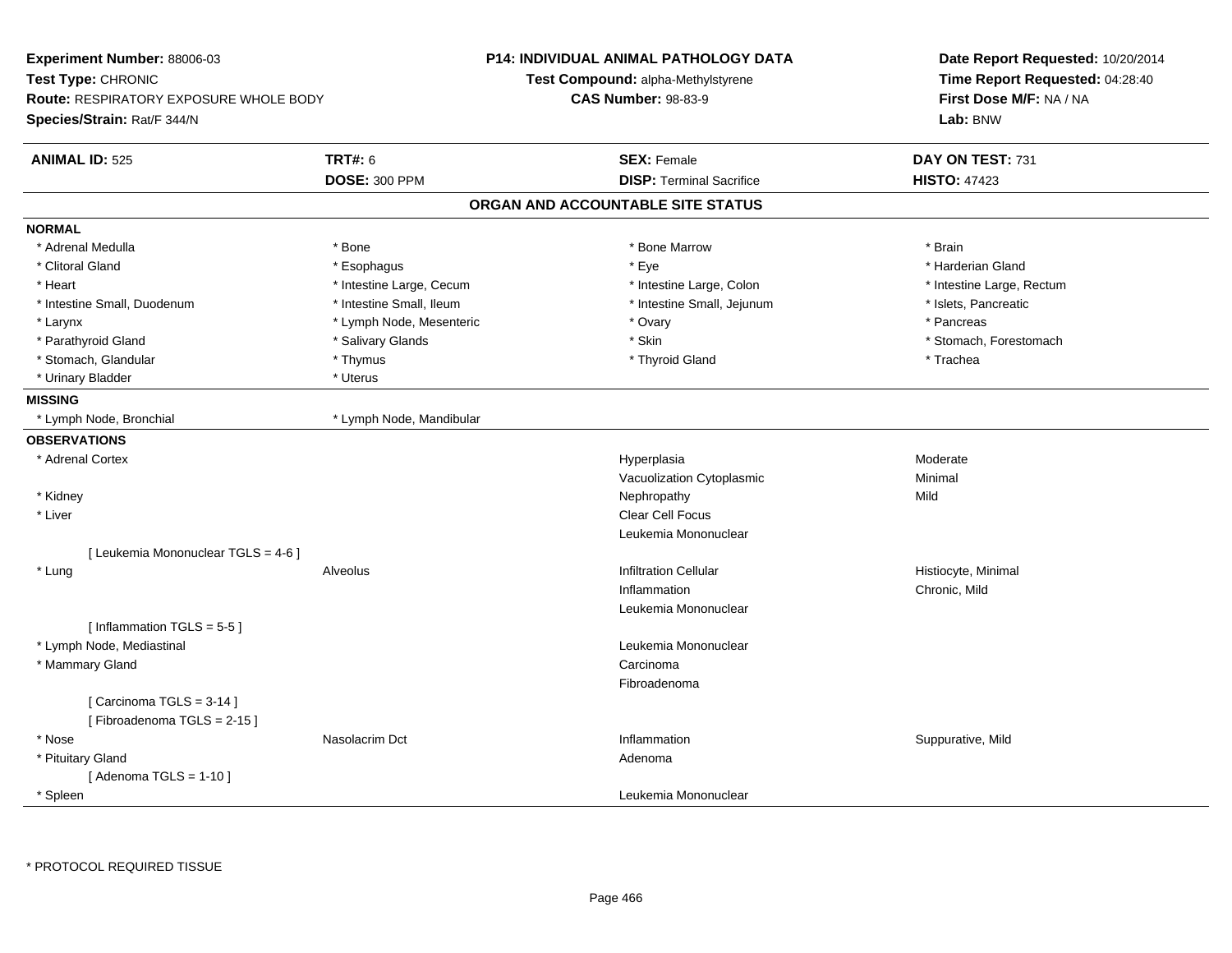| <b>Experiment Number: 88006-03</b><br><b>Test Type: CHRONIC</b><br><b>Route: RESPIRATORY EXPOSURE WHOLE BODY</b> |                      | <b>P14: INDIVIDUAL ANIMAL PATHOLOGY DATA</b> | Date Report Requested: 10/20/2014 |
|------------------------------------------------------------------------------------------------------------------|----------------------|----------------------------------------------|-----------------------------------|
|                                                                                                                  |                      | Test Compound: alpha-Methylstyrene           | Time Report Requested: 04:28:40   |
|                                                                                                                  |                      | <b>CAS Number: 98-83-9</b>                   | First Dose M/F: NA / NA           |
| Species/Strain: Rat/F 344/N                                                                                      |                      |                                              | Lab: BNW                          |
| <b>ANIMAL ID: 525</b>                                                                                            | <b>TRT#:</b> 6       | <b>SEX:</b> Female                           | DAY ON TEST: 731                  |
|                                                                                                                  | <b>DOSE: 300 PPM</b> | <b>DISP: Terminal Sacrifice</b>              | <b>HISTO: 47423</b>               |
|                                                                                                                  |                      | ORGAN AND ACCOUNTABLE SITE STATUS            |                                   |
| PRIMARY CAUSE OF DEATH                                                                                           |                      |                                              |                                   |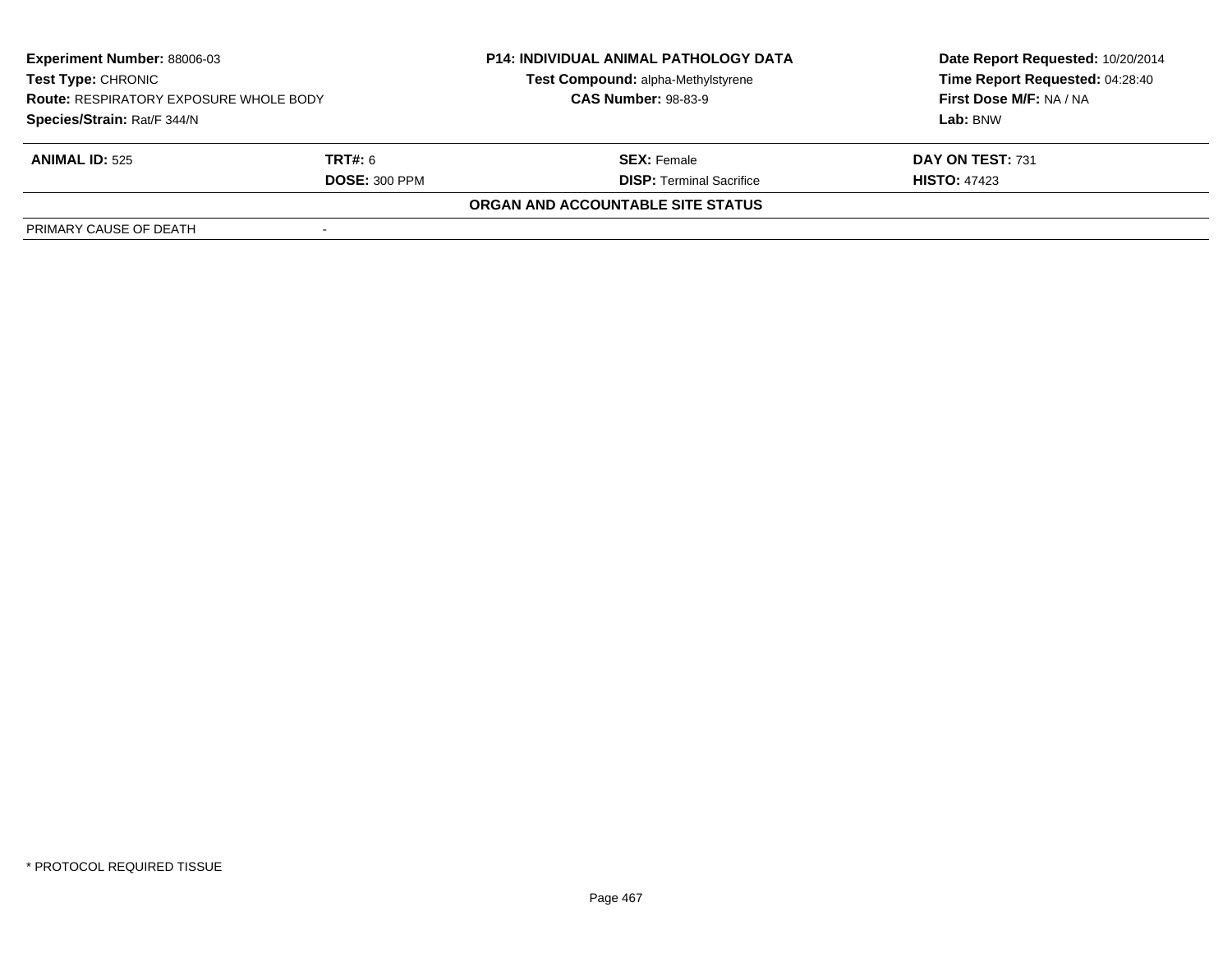| Experiment Number: 88006-03<br>Test Type: CHRONIC<br>Route: RESPIRATORY EXPOSURE WHOLE BODY |                          | P14: INDIVIDUAL ANIMAL PATHOLOGY DATA<br>Test Compound: alpha-Methylstyrene | Date Report Requested: 10/20/2014<br>Time Report Requested: 04:28:40 |
|---------------------------------------------------------------------------------------------|--------------------------|-----------------------------------------------------------------------------|----------------------------------------------------------------------|
|                                                                                             |                          | <b>CAS Number: 98-83-9</b>                                                  | First Dose M/F: NA / NA                                              |
| Species/Strain: Rat/F 344/N                                                                 |                          |                                                                             | Lab: BNW                                                             |
| <b>ANIMAL ID: 526</b>                                                                       | <b>TRT#: 6</b>           | <b>SEX: Female</b>                                                          | DAY ON TEST: 731                                                     |
|                                                                                             | <b>DOSE: 300 PPM</b>     | <b>DISP: Terminal Sacrifice</b>                                             | <b>HISTO: 47424</b>                                                  |
|                                                                                             |                          | ORGAN AND ACCOUNTABLE SITE STATUS                                           |                                                                      |
| <b>NORMAL</b>                                                                               |                          |                                                                             |                                                                      |
| * Adrenal Medulla                                                                           | * Bone                   | * Bone Marrow                                                               | * Brain                                                              |
| * Clitoral Gland                                                                            | * Esophagus              | * Eye                                                                       | * Harderian Gland                                                    |
| * Heart                                                                                     | * Intestine Large, Cecum | * Intestine Large, Colon                                                    | * Intestine Large, Rectum                                            |
| * Intestine Small, Duodenum                                                                 | * Intestine Small, Ileum | * Intestine Small, Jejunum                                                  | * Larynx                                                             |
| * Lymph Node, Mesenteric                                                                    | * Ovary                  | * Pancreas                                                                  | * Parathyroid Gland                                                  |
| * Salivary Glands                                                                           | * Skin                   | * Spleen                                                                    | * Stomach, Forestomach                                               |
| * Stomach, Glandular                                                                        | * Thymus                 | * Thyroid Gland                                                             | * Trachea                                                            |
| * Urinary Bladder                                                                           | * Uterus                 |                                                                             |                                                                      |
| <b>MISSING</b>                                                                              |                          |                                                                             |                                                                      |
| * Lymph Node, Bronchial                                                                     | * Lymph Node, Mandibular | * Lymph Node, Mediastinal                                                   |                                                                      |
| <b>OBSERVATIONS</b>                                                                         |                          |                                                                             |                                                                      |
| * Adrenal Cortex                                                                            |                          | Vacuolization Cytoplasmic                                                   | Minimal                                                              |
| * Islets, Pancreatic                                                                        |                          | Carcinoma                                                                   |                                                                      |
| [Carcinoma TGLS = 2-6]                                                                      |                          |                                                                             |                                                                      |
| * Kidney                                                                                    | Pelvis, Transit Epithe   | Mineralization                                                              | Minimal                                                              |
| * Liver                                                                                     |                          | <b>Basophilic Focus</b>                                                     | Multiple                                                             |
| * Lung                                                                                      | Alveolus                 | <b>Infiltration Cellular</b>                                                | Histiocyte, Minimal                                                  |
| * Mammary Gland                                                                             |                          | Fibroadenoma                                                                | Multiple                                                             |
| [Fibroadenoma TGLS = 3,4-14+15+16]                                                          |                          |                                                                             |                                                                      |
| * Nose                                                                                      | Olfactory Epi            | Degeneration                                                                | Mild                                                                 |
|                                                                                             | Glands                   | <b>Dilatation</b>                                                           | Minimal                                                              |
|                                                                                             | Goblet Cell              | Hyperplasia                                                                 | Mild                                                                 |
|                                                                                             | Olfactory Epi            | Hyperplasia                                                                 | Basal Cell, Minimal                                                  |
|                                                                                             |                          | Inflammation                                                                | Suppurative, Mild                                                    |
| * Pituitary Gland                                                                           |                          | Hyperplasia                                                                 | Marked                                                               |
| [ Hyperplasia TGLS = 1-10 ]                                                                 |                          |                                                                             |                                                                      |
| Pleura                                                                                      |                          | Inflammation                                                                | Chronic, Minimal                                                     |
| PRIMARY CAUSE OF DEATH                                                                      | $\blacksquare$           |                                                                             |                                                                      |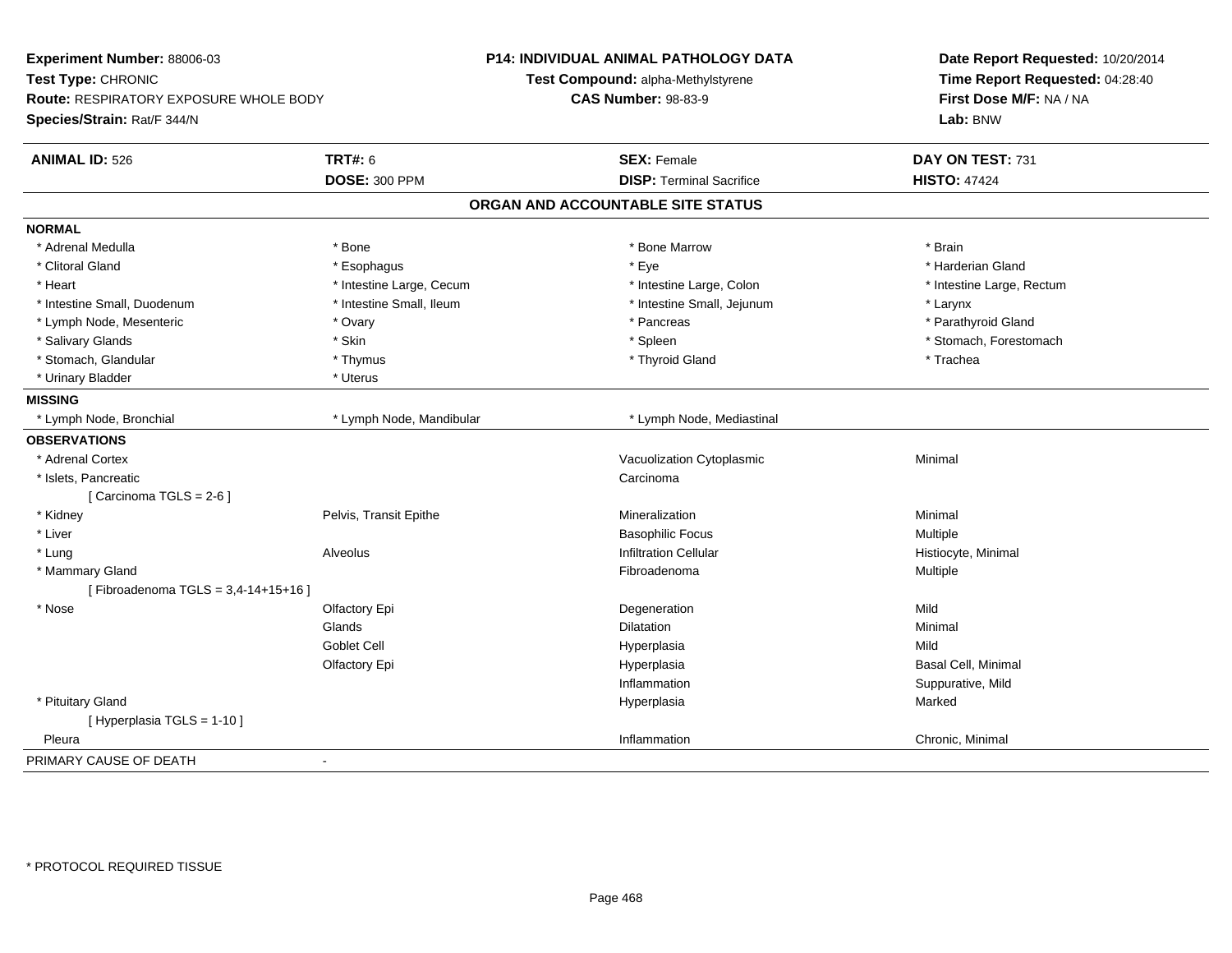| <b>Experiment Number: 88006-03</b><br>Test Type: CHRONIC |                             | <b>P14: INDIVIDUAL ANIMAL PATHOLOGY DATA</b>                     | Date Report Requested: 10/20/2014<br>Time Report Requested: 04:28:40 |  |
|----------------------------------------------------------|-----------------------------|------------------------------------------------------------------|----------------------------------------------------------------------|--|
| <b>Route: RESPIRATORY EXPOSURE WHOLE BODY</b>            |                             | Test Compound: alpha-Methylstyrene<br><b>CAS Number: 98-83-9</b> | First Dose M/F: NA / NA                                              |  |
| Species/Strain: Rat/F 344/N                              |                             |                                                                  | Lab: BNW                                                             |  |
| <b>ANIMAL ID: 527</b>                                    | <b>TRT#: 6</b>              | <b>SEX: Female</b>                                               | DAY ON TEST: 600                                                     |  |
|                                                          | <b>DOSE: 300 PPM</b>        | <b>DISP: Natural Death</b>                                       | <b>HISTO: 47425</b>                                                  |  |
|                                                          |                             | ORGAN AND ACCOUNTABLE SITE STATUS                                |                                                                      |  |
| <b>NORMAL</b>                                            |                             |                                                                  |                                                                      |  |
| * Adrenal Cortex                                         | * Adrenal Medulla           | * Bone                                                           | * Bone Marrow                                                        |  |
| * Clitoral Gland                                         | * Esophagus                 | * Eye                                                            | * Harderian Gland                                                    |  |
| * Heart                                                  | * Intestine Large, Colon    | * Intestine Large, Rectum                                        | * Islets, Pancreatic                                                 |  |
| * Larynx                                                 | * Liver                     | * Lymph Node, Mesenteric                                         | * Mammary Gland                                                      |  |
| * Nose                                                   | * Ovary                     | * Pancreas                                                       | * Parathyroid Gland                                                  |  |
| * Salivary Glands                                        | * Skin                      | * Spleen                                                         | * Stomach, Forestomach                                               |  |
| * Stomach, Glandular                                     | * Thymus                    | * Trachea                                                        | * Urinary Bladder                                                    |  |
| * Uterus                                                 |                             |                                                                  |                                                                      |  |
| <b>MISSING</b>                                           |                             |                                                                  |                                                                      |  |
| * Lymph Node, Bronchial                                  | * Lymph Node, Mandibular    | * Lymph Node, Mediastinal                                        |                                                                      |  |
| <b>AUTO PRECLUDES DIAG.</b>                              |                             |                                                                  |                                                                      |  |
| * Intestine Large, Cecum                                 | * Intestine Small, Duodenum | * Intestine Small, Ileum                                         | * Intestine Small, Jejunum                                           |  |
| <b>OBSERVATIONS</b>                                      |                             |                                                                  |                                                                      |  |
| * Brain                                                  |                             | Compression                                                      | Moderate                                                             |  |
| * Kidney                                                 |                             | Nephropathy                                                      | Minimal                                                              |  |
| * Lung                                                   | Alveolus                    | <b>Infiltration Cellular</b>                                     | Histiocyte, Minimal                                                  |  |
|                                                          |                             | Inflammation                                                     | Chronic, Minimal                                                     |  |
| * Pituitary Gland                                        |                             | Adenoma                                                          |                                                                      |  |
| [Adenoma TGLS = $1-10$ ]                                 |                             |                                                                  |                                                                      |  |
| * Thyroid Gland                                          | C Cell                      | Hyperplasia                                                      | Minimal                                                              |  |
| PRIMARY CAUSE OF DEATH                                   | - Pituitary Gland Adenoma   |                                                                  |                                                                      |  |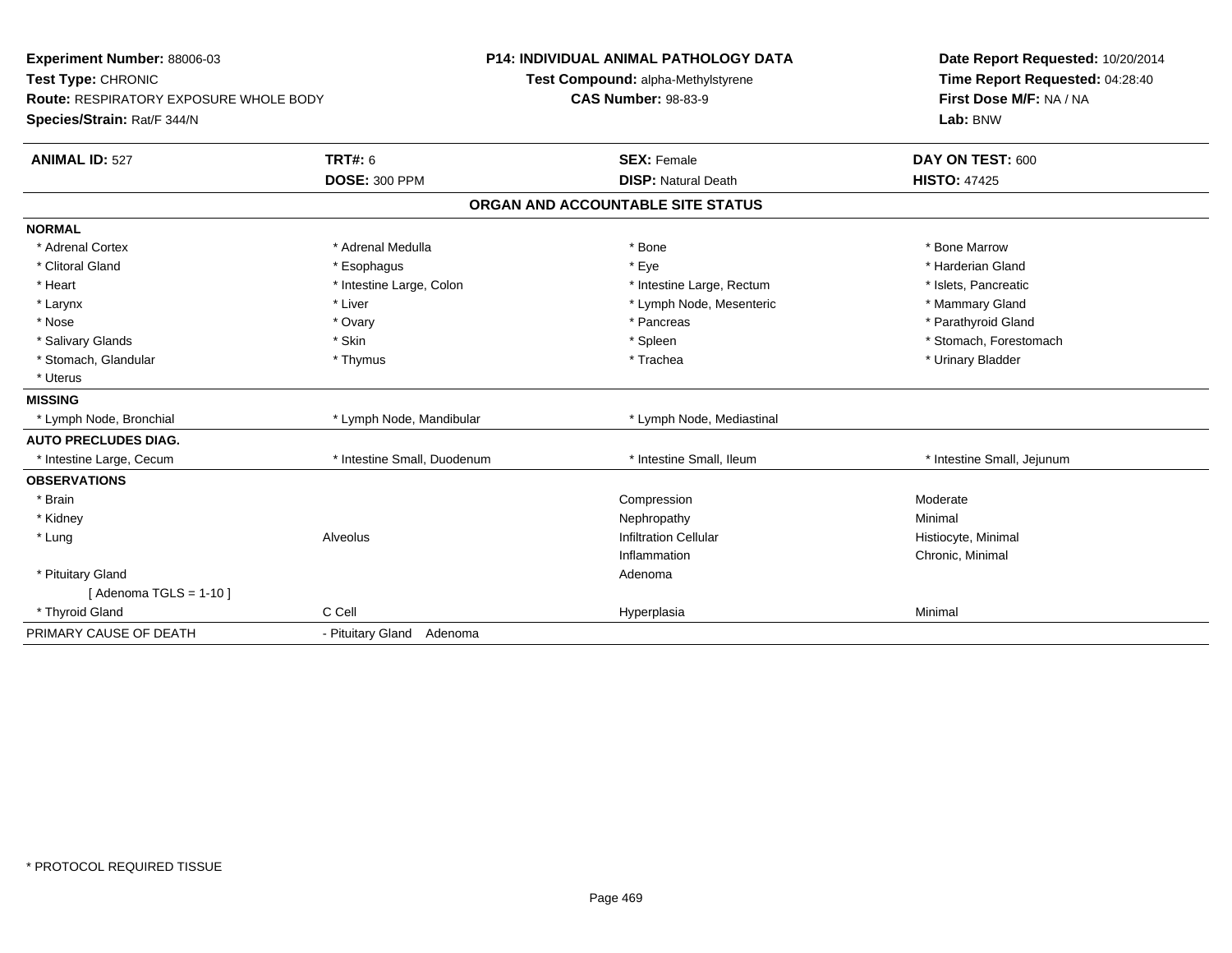| <b>Experiment Number: 88006-03</b><br>Test Type: CHRONIC<br><b>Route: RESPIRATORY EXPOSURE WHOLE BODY</b><br>Species/Strain: Rat/F 344/N |                             | P14: INDIVIDUAL ANIMAL PATHOLOGY DATA<br>Test Compound: alpha-Methylstyrene<br><b>CAS Number: 98-83-9</b> | Date Report Requested: 10/20/2014<br>Time Report Requested: 04:28:40<br>First Dose M/F: NA / NA<br>Lab: BNW |
|------------------------------------------------------------------------------------------------------------------------------------------|-----------------------------|-----------------------------------------------------------------------------------------------------------|-------------------------------------------------------------------------------------------------------------|
| <b>ANIMAL ID: 528</b>                                                                                                                    | <b>TRT#: 6</b>              | <b>SEX: Female</b>                                                                                        | DAY ON TEST: 732                                                                                            |
|                                                                                                                                          | <b>DOSE: 300 PPM</b>        | <b>DISP: Terminal Sacrifice</b>                                                                           | <b>HISTO: 47426</b>                                                                                         |
|                                                                                                                                          |                             | ORGAN AND ACCOUNTABLE SITE STATUS                                                                         |                                                                                                             |
| <b>NORMAL</b>                                                                                                                            |                             |                                                                                                           |                                                                                                             |
| * Adrenal Cortex                                                                                                                         | * Adrenal Medulla           | * Bone                                                                                                    | * Bone Marrow                                                                                               |
| * Brain                                                                                                                                  | * Clitoral Gland            | * Esophagus                                                                                               | * Eye                                                                                                       |
| * Harderian Gland                                                                                                                        | * Heart                     | * Intestine Large, Cecum                                                                                  | * Intestine Large, Colon                                                                                    |
| * Intestine Large, Rectum                                                                                                                | * Intestine Small, Duodenum | * Intestine Small, Ileum                                                                                  | * Intestine Small, Jejunum                                                                                  |
| * Islets, Pancreatic                                                                                                                     | * Larynx                    | * Lymph Node, Mediastinal                                                                                 | * Lymph Node, Mesenteric                                                                                    |
| * Ovary                                                                                                                                  | * Pancreas                  | * Parathyroid Gland                                                                                       | * Salivary Glands                                                                                           |
| * Skin                                                                                                                                   | * Spleen                    | * Stomach, Forestomach                                                                                    | * Stomach, Glandular                                                                                        |
| * Thymus                                                                                                                                 | * Trachea                   | * Urinary Bladder                                                                                         | * Uterus                                                                                                    |
| <b>MISSING</b>                                                                                                                           |                             |                                                                                                           |                                                                                                             |
| * Lymph Node, Mandibular                                                                                                                 |                             |                                                                                                           |                                                                                                             |
| <b>OBSERVATIONS</b>                                                                                                                      |                             |                                                                                                           |                                                                                                             |
| * Kidney                                                                                                                                 | Papilla                     | Mineralization                                                                                            | Minimal                                                                                                     |
|                                                                                                                                          | Pelvis, Transit Epithe      | Mineralization                                                                                            | Minimal                                                                                                     |
|                                                                                                                                          |                             | Nephropathy                                                                                               | Minimal                                                                                                     |
| * Liver                                                                                                                                  |                             | <b>Basophilic Focus</b>                                                                                   | Multiple                                                                                                    |
|                                                                                                                                          |                             | Clear Cell Focus                                                                                          |                                                                                                             |
| [ Clear Cell Focus TGLS = 2-14 ]                                                                                                         |                             |                                                                                                           |                                                                                                             |
| * Lung                                                                                                                                   | Alveolus                    | <b>Infiltration Cellular</b>                                                                              | Histiocyte, Minimal                                                                                         |
| * Lymph Node, Bronchial<br>[Hyperplasia TGLS = 1-14]                                                                                     |                             | Hyperplasia                                                                                               | Lymphoid, Marked                                                                                            |
| * Mammary Gland                                                                                                                          |                             | Fibroadenoma                                                                                              |                                                                                                             |
| [Fibroadenoma TGLS = 3-14]                                                                                                               |                             |                                                                                                           |                                                                                                             |
| * Nose                                                                                                                                   |                             | Foreign Body                                                                                              |                                                                                                             |
|                                                                                                                                          | <b>Respirat Epith</b>       | Hyperplasia                                                                                               | Mild                                                                                                        |
|                                                                                                                                          |                             | Inflammation                                                                                              | Suppurative, Mild                                                                                           |
| Oral Mucosa                                                                                                                              | Pharyngeal                  | Squamous Cell Papilloma                                                                                   |                                                                                                             |
| * Pituitary Gland                                                                                                                        |                             | Adenoma                                                                                                   |                                                                                                             |
| [Adenoma TGLS = $4-10$ ]                                                                                                                 |                             |                                                                                                           |                                                                                                             |
| Pleura                                                                                                                                   |                             | Inflammation                                                                                              | Chronic, Minimal                                                                                            |
| * Thyroid Gland                                                                                                                          | C Cell                      | Adenoma                                                                                                   |                                                                                                             |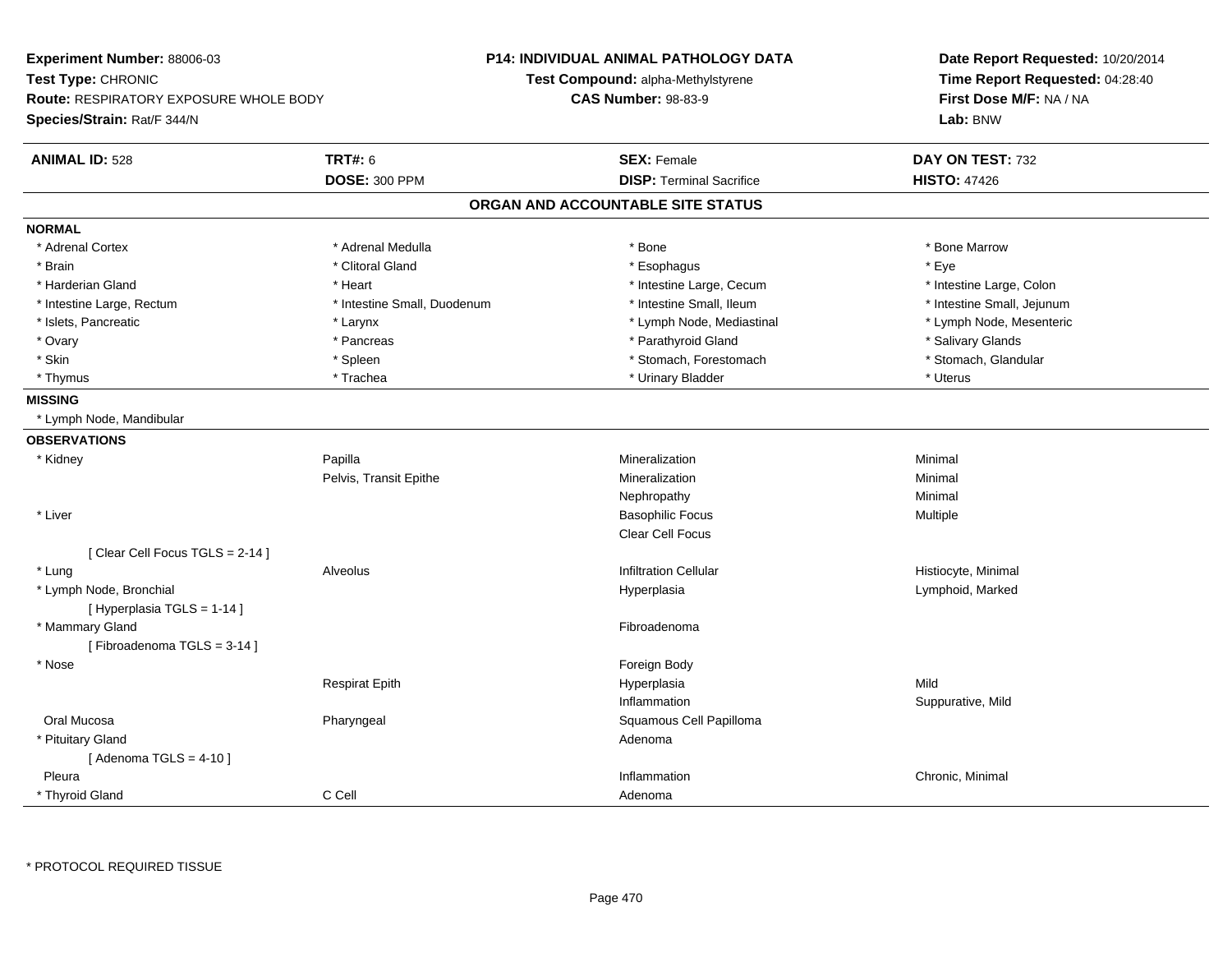| <b>Experiment Number: 88006-03</b><br><b>Test Type: CHRONIC</b><br><b>Route: RESPIRATORY EXPOSURE WHOLE BODY</b> |                      | <b>P14: INDIVIDUAL ANIMAL PATHOLOGY DATA</b><br>Test Compound: alpha-Methylstyrene<br><b>CAS Number: 98-83-9</b> | Date Report Requested: 10/20/2014<br>Time Report Requested: 04:28:40<br>First Dose M/F: NA / NA |
|------------------------------------------------------------------------------------------------------------------|----------------------|------------------------------------------------------------------------------------------------------------------|-------------------------------------------------------------------------------------------------|
| Species/Strain: Rat/F 344/N                                                                                      |                      |                                                                                                                  | Lab: BNW                                                                                        |
| <b>ANIMAL ID: 528</b>                                                                                            | <b>TRT#:</b> 6       | <b>SEX:</b> Female                                                                                               | DAY ON TEST: 732                                                                                |
|                                                                                                                  | <b>DOSE: 300 PPM</b> | <b>DISP:</b> Terminal Sacrifice                                                                                  | <b>HISTO: 47426</b>                                                                             |
|                                                                                                                  |                      | ORGAN AND ACCOUNTABLE SITE STATUS                                                                                |                                                                                                 |
| PRIMARY CAUSE OF DEATH                                                                                           |                      |                                                                                                                  |                                                                                                 |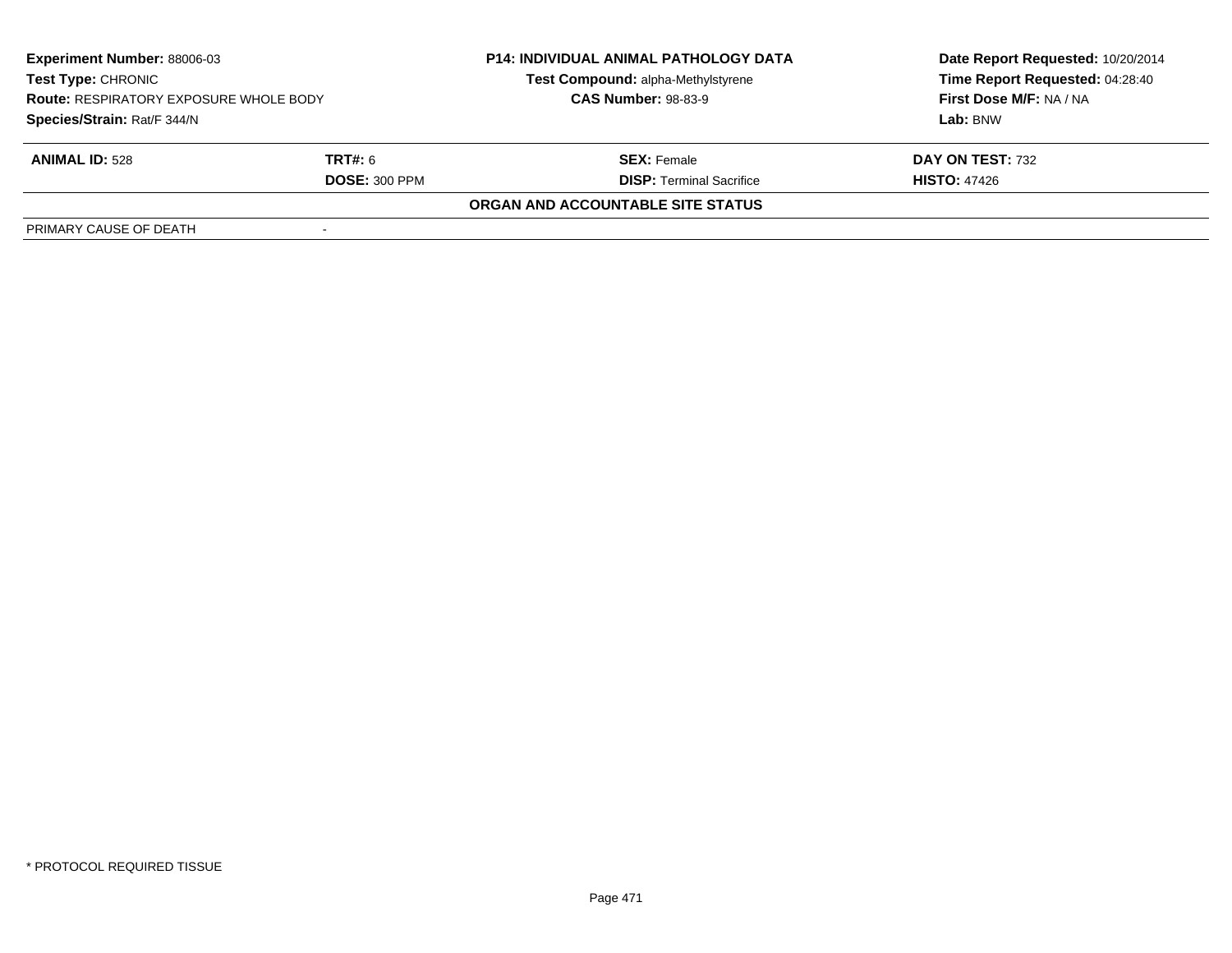| Experiment Number: 88006-03<br>Test Type: CHRONIC<br><b>Route: RESPIRATORY EXPOSURE WHOLE BODY</b><br>Species/Strain: Rat/F 344/N |                          | <b>P14: INDIVIDUAL ANIMAL PATHOLOGY DATA</b><br>Test Compound: alpha-Methylstyrene<br><b>CAS Number: 98-83-9</b> | Date Report Requested: 10/20/2014<br>Time Report Requested: 04:28:40<br>First Dose M/F: NA / NA<br>Lab: BNW |
|-----------------------------------------------------------------------------------------------------------------------------------|--------------------------|------------------------------------------------------------------------------------------------------------------|-------------------------------------------------------------------------------------------------------------|
| <b>ANIMAL ID: 529</b>                                                                                                             | <b>TRT#: 6</b>           | <b>SEX: Female</b>                                                                                               | DAY ON TEST: 732                                                                                            |
|                                                                                                                                   | <b>DOSE: 300 PPM</b>     | <b>DISP: Terminal Sacrifice</b>                                                                                  | <b>HISTO: 47427</b>                                                                                         |
|                                                                                                                                   |                          | ORGAN AND ACCOUNTABLE SITE STATUS                                                                                |                                                                                                             |
| <b>NORMAL</b>                                                                                                                     |                          |                                                                                                                  |                                                                                                             |
| * Adrenal Medulla                                                                                                                 | * Bone                   | * Bone Marrow                                                                                                    | * Brain                                                                                                     |
| * Clitoral Gland                                                                                                                  | * Esophagus              | * Eye                                                                                                            | * Harderian Gland                                                                                           |
| * Heart                                                                                                                           | * Intestine Large, Cecum | * Intestine Large, Colon                                                                                         | * Intestine Large, Rectum                                                                                   |
| * Intestine Small, Duodenum                                                                                                       | * Intestine Small, Ileum | * Intestine Small, Jejunum                                                                                       | * Islets, Pancreatic                                                                                        |
| * Larynx                                                                                                                          | * Lymph Node, Mesenteric | * Ovary                                                                                                          | * Pancreas                                                                                                  |
| * Parathyroid Gland                                                                                                               | * Salivary Glands        | * Skin                                                                                                           | * Spleen                                                                                                    |
| * Stomach, Forestomach                                                                                                            | * Stomach, Glandular     | * Thymus                                                                                                         | * Thyroid Gland                                                                                             |
| * Trachea                                                                                                                         | * Urinary Bladder        | * Uterus                                                                                                         |                                                                                                             |
| <b>MISSING</b>                                                                                                                    |                          |                                                                                                                  |                                                                                                             |
| * Lymph Node, Bronchial                                                                                                           | * Lymph Node, Mandibular |                                                                                                                  |                                                                                                             |
| <b>OBSERVATIONS</b>                                                                                                               |                          |                                                                                                                  |                                                                                                             |
| * Adrenal Cortex                                                                                                                  |                          | Vacuolization Cytoplasmic                                                                                        | Mild                                                                                                        |
| * Kidney                                                                                                                          | Pelvis, Transit Epithe   | Mineralization                                                                                                   | Minimal                                                                                                     |
|                                                                                                                                   |                          | Nephropathy                                                                                                      | Mild                                                                                                        |
| * Liver                                                                                                                           |                          | <b>Basophilic Focus</b>                                                                                          |                                                                                                             |
| * Lung                                                                                                                            | Alveolus                 | <b>Infiltration Cellular</b>                                                                                     | Histiocyte, Minimal                                                                                         |
| * Lymph Node, Mediastinal                                                                                                         |                          | Hyperplasia                                                                                                      | Lymphoid, Moderate                                                                                          |
| [Hyperplasia TGLS = 2-3]                                                                                                          |                          |                                                                                                                  |                                                                                                             |
| * Mammary Gland                                                                                                                   |                          | Fibroadenoma                                                                                                     |                                                                                                             |
| [Fibroadenoma TGLS = 1-14]                                                                                                        |                          |                                                                                                                  |                                                                                                             |
| Mesentery                                                                                                                         |                          | Necrosis                                                                                                         | Moderate                                                                                                    |
| [Necrosis TGLS = $3-7$ ]                                                                                                          |                          |                                                                                                                  |                                                                                                             |
| * Nose                                                                                                                            | Olfactory Epi            | Hyperplasia                                                                                                      | Basal Cell, Minimal                                                                                         |
| * Pituitary Gland                                                                                                                 |                          | Adenoma                                                                                                          |                                                                                                             |
| [Adenoma TGLS = $4-10$ ]                                                                                                          |                          |                                                                                                                  |                                                                                                             |
| Pleura                                                                                                                            |                          | Inflammation                                                                                                     | Chronic, Minimal                                                                                            |
| PRIMARY CAUSE OF DEATH                                                                                                            | $\sim$                   |                                                                                                                  |                                                                                                             |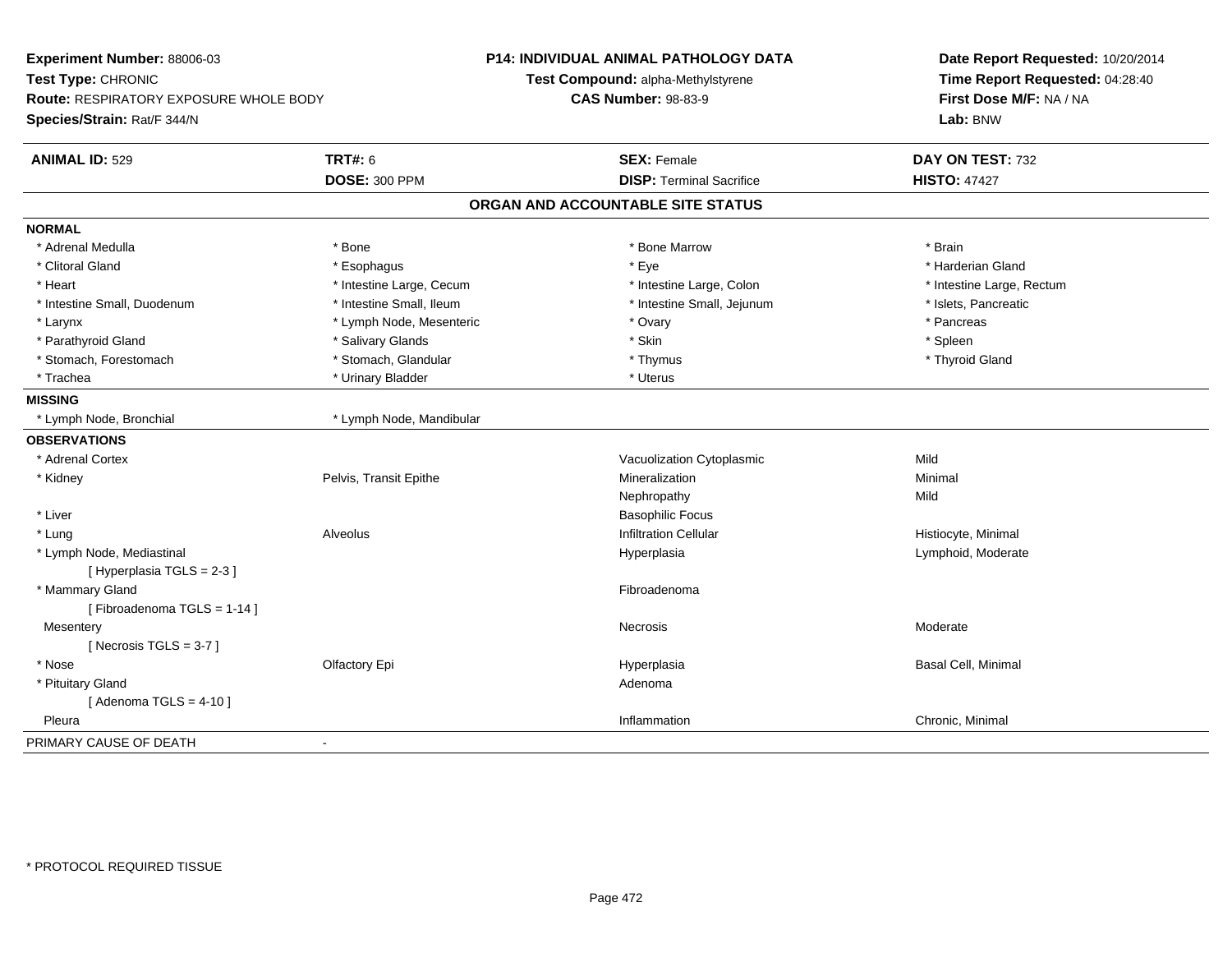| <b>ANIMAL ID: 530</b><br><b>TRT#: 6</b><br>DAY ON TEST: 731<br><b>SEX: Female</b><br><b>DOSE: 300 PPM</b><br><b>HISTO: 47428</b><br><b>DISP: Terminal Sacrifice</b><br>ORGAN AND ACCOUNTABLE SITE STATUS<br>* Adrenal Cortex<br>* Adrenal Medulla<br>* Bone Marrow<br>* Bone<br>* Clitoral Gland<br>* Eye<br>* Brain<br>* Esophagus<br>* Harderian Gland<br>* Intestine Large, Cecum<br>* Intestine Large, Colon<br>* Heart<br>* Intestine Small, Duodenum<br>* Intestine Small, Ileum<br>* Intestine Small, Jejunum<br>* Intestine Large, Rectum<br>* Islets, Pancreatic<br>* Lung<br>* Lymph Node, Mediastinal<br>* Larynx<br>* Parathyroid Gland<br>* Lymph Node, Mesenteric<br>* Pancreas<br>* Ovary<br>* Stomach, Glandular<br>* Salivary Glands<br>* Skin<br>* Stomach, Forestomach<br>* Thymus<br>* Thyroid Gland<br>* Urinary Bladder<br>* Trachea<br>* Uterus<br>* Lymph Node, Bronchial<br>* Lymph Node, Mandibular<br>Pelvis, Transit Epithe<br>Mineralization<br>Minimal<br>* Kidney<br>Nephropathy<br>Minimal<br>* Liver<br><b>Basophilic Focus</b><br><b>Multiple</b><br>* Mammary Gland<br>Fibroadenoma<br><b>Multiple</b><br>[Fibroadenoma TGLS = 1,2-14+15]<br>* Nose<br>Olfactory Epi<br><b>Basal Cell, Minimal</b><br>Hyperplasia<br>* Pituitary Gland<br>Marked<br>Cyst<br>Hyperplasia<br>Marked<br>[ Cyst TGLS = $4-10$ ]<br>[ Hyperplasia TGLS = 4-10 ]<br>* Spleen<br>Fibrosis<br>Moderate<br>[Fibrosis TGLS = 3,5-6+14] | Experiment Number: 88006-03<br>Test Type: CHRONIC<br><b>Route: RESPIRATORY EXPOSURE WHOLE BODY</b><br>Species/Strain: Rat/F 344/N | <b>P14: INDIVIDUAL ANIMAL PATHOLOGY DATA</b><br>Test Compound: alpha-Methylstyrene<br><b>CAS Number: 98-83-9</b> | Date Report Requested: 10/20/2014<br>Time Report Requested: 04:28:40<br>First Dose M/F: NA / NA<br>Lab: BNW |
|-------------------------------------------------------------------------------------------------------------------------------------------------------------------------------------------------------------------------------------------------------------------------------------------------------------------------------------------------------------------------------------------------------------------------------------------------------------------------------------------------------------------------------------------------------------------------------------------------------------------------------------------------------------------------------------------------------------------------------------------------------------------------------------------------------------------------------------------------------------------------------------------------------------------------------------------------------------------------------------------------------------------------------------------------------------------------------------------------------------------------------------------------------------------------------------------------------------------------------------------------------------------------------------------------------------------------------------------------------------------------------------------------------------------------------------------------|-----------------------------------------------------------------------------------------------------------------------------------|------------------------------------------------------------------------------------------------------------------|-------------------------------------------------------------------------------------------------------------|
|                                                                                                                                                                                                                                                                                                                                                                                                                                                                                                                                                                                                                                                                                                                                                                                                                                                                                                                                                                                                                                                                                                                                                                                                                                                                                                                                                                                                                                                 |                                                                                                                                   |                                                                                                                  |                                                                                                             |
|                                                                                                                                                                                                                                                                                                                                                                                                                                                                                                                                                                                                                                                                                                                                                                                                                                                                                                                                                                                                                                                                                                                                                                                                                                                                                                                                                                                                                                                 |                                                                                                                                   |                                                                                                                  |                                                                                                             |
|                                                                                                                                                                                                                                                                                                                                                                                                                                                                                                                                                                                                                                                                                                                                                                                                                                                                                                                                                                                                                                                                                                                                                                                                                                                                                                                                                                                                                                                 |                                                                                                                                   |                                                                                                                  |                                                                                                             |
|                                                                                                                                                                                                                                                                                                                                                                                                                                                                                                                                                                                                                                                                                                                                                                                                                                                                                                                                                                                                                                                                                                                                                                                                                                                                                                                                                                                                                                                 | <b>NORMAL</b>                                                                                                                     |                                                                                                                  |                                                                                                             |
|                                                                                                                                                                                                                                                                                                                                                                                                                                                                                                                                                                                                                                                                                                                                                                                                                                                                                                                                                                                                                                                                                                                                                                                                                                                                                                                                                                                                                                                 |                                                                                                                                   |                                                                                                                  |                                                                                                             |
|                                                                                                                                                                                                                                                                                                                                                                                                                                                                                                                                                                                                                                                                                                                                                                                                                                                                                                                                                                                                                                                                                                                                                                                                                                                                                                                                                                                                                                                 |                                                                                                                                   |                                                                                                                  |                                                                                                             |
|                                                                                                                                                                                                                                                                                                                                                                                                                                                                                                                                                                                                                                                                                                                                                                                                                                                                                                                                                                                                                                                                                                                                                                                                                                                                                                                                                                                                                                                 |                                                                                                                                   |                                                                                                                  |                                                                                                             |
|                                                                                                                                                                                                                                                                                                                                                                                                                                                                                                                                                                                                                                                                                                                                                                                                                                                                                                                                                                                                                                                                                                                                                                                                                                                                                                                                                                                                                                                 |                                                                                                                                   |                                                                                                                  |                                                                                                             |
|                                                                                                                                                                                                                                                                                                                                                                                                                                                                                                                                                                                                                                                                                                                                                                                                                                                                                                                                                                                                                                                                                                                                                                                                                                                                                                                                                                                                                                                 |                                                                                                                                   |                                                                                                                  |                                                                                                             |
|                                                                                                                                                                                                                                                                                                                                                                                                                                                                                                                                                                                                                                                                                                                                                                                                                                                                                                                                                                                                                                                                                                                                                                                                                                                                                                                                                                                                                                                 |                                                                                                                                   |                                                                                                                  |                                                                                                             |
|                                                                                                                                                                                                                                                                                                                                                                                                                                                                                                                                                                                                                                                                                                                                                                                                                                                                                                                                                                                                                                                                                                                                                                                                                                                                                                                                                                                                                                                 |                                                                                                                                   |                                                                                                                  |                                                                                                             |
|                                                                                                                                                                                                                                                                                                                                                                                                                                                                                                                                                                                                                                                                                                                                                                                                                                                                                                                                                                                                                                                                                                                                                                                                                                                                                                                                                                                                                                                 |                                                                                                                                   |                                                                                                                  |                                                                                                             |
|                                                                                                                                                                                                                                                                                                                                                                                                                                                                                                                                                                                                                                                                                                                                                                                                                                                                                                                                                                                                                                                                                                                                                                                                                                                                                                                                                                                                                                                 |                                                                                                                                   |                                                                                                                  |                                                                                                             |
|                                                                                                                                                                                                                                                                                                                                                                                                                                                                                                                                                                                                                                                                                                                                                                                                                                                                                                                                                                                                                                                                                                                                                                                                                                                                                                                                                                                                                                                 | <b>MISSING</b>                                                                                                                    |                                                                                                                  |                                                                                                             |
|                                                                                                                                                                                                                                                                                                                                                                                                                                                                                                                                                                                                                                                                                                                                                                                                                                                                                                                                                                                                                                                                                                                                                                                                                                                                                                                                                                                                                                                 |                                                                                                                                   |                                                                                                                  |                                                                                                             |
|                                                                                                                                                                                                                                                                                                                                                                                                                                                                                                                                                                                                                                                                                                                                                                                                                                                                                                                                                                                                                                                                                                                                                                                                                                                                                                                                                                                                                                                 | <b>OBSERVATIONS</b>                                                                                                               |                                                                                                                  |                                                                                                             |
|                                                                                                                                                                                                                                                                                                                                                                                                                                                                                                                                                                                                                                                                                                                                                                                                                                                                                                                                                                                                                                                                                                                                                                                                                                                                                                                                                                                                                                                 |                                                                                                                                   |                                                                                                                  |                                                                                                             |
|                                                                                                                                                                                                                                                                                                                                                                                                                                                                                                                                                                                                                                                                                                                                                                                                                                                                                                                                                                                                                                                                                                                                                                                                                                                                                                                                                                                                                                                 |                                                                                                                                   |                                                                                                                  |                                                                                                             |
|                                                                                                                                                                                                                                                                                                                                                                                                                                                                                                                                                                                                                                                                                                                                                                                                                                                                                                                                                                                                                                                                                                                                                                                                                                                                                                                                                                                                                                                 |                                                                                                                                   |                                                                                                                  |                                                                                                             |
|                                                                                                                                                                                                                                                                                                                                                                                                                                                                                                                                                                                                                                                                                                                                                                                                                                                                                                                                                                                                                                                                                                                                                                                                                                                                                                                                                                                                                                                 |                                                                                                                                   |                                                                                                                  |                                                                                                             |
|                                                                                                                                                                                                                                                                                                                                                                                                                                                                                                                                                                                                                                                                                                                                                                                                                                                                                                                                                                                                                                                                                                                                                                                                                                                                                                                                                                                                                                                 |                                                                                                                                   |                                                                                                                  |                                                                                                             |
|                                                                                                                                                                                                                                                                                                                                                                                                                                                                                                                                                                                                                                                                                                                                                                                                                                                                                                                                                                                                                                                                                                                                                                                                                                                                                                                                                                                                                                                 |                                                                                                                                   |                                                                                                                  |                                                                                                             |
|                                                                                                                                                                                                                                                                                                                                                                                                                                                                                                                                                                                                                                                                                                                                                                                                                                                                                                                                                                                                                                                                                                                                                                                                                                                                                                                                                                                                                                                 |                                                                                                                                   |                                                                                                                  |                                                                                                             |
|                                                                                                                                                                                                                                                                                                                                                                                                                                                                                                                                                                                                                                                                                                                                                                                                                                                                                                                                                                                                                                                                                                                                                                                                                                                                                                                                                                                                                                                 |                                                                                                                                   |                                                                                                                  |                                                                                                             |
|                                                                                                                                                                                                                                                                                                                                                                                                                                                                                                                                                                                                                                                                                                                                                                                                                                                                                                                                                                                                                                                                                                                                                                                                                                                                                                                                                                                                                                                 |                                                                                                                                   |                                                                                                                  |                                                                                                             |
|                                                                                                                                                                                                                                                                                                                                                                                                                                                                                                                                                                                                                                                                                                                                                                                                                                                                                                                                                                                                                                                                                                                                                                                                                                                                                                                                                                                                                                                 |                                                                                                                                   |                                                                                                                  |                                                                                                             |
|                                                                                                                                                                                                                                                                                                                                                                                                                                                                                                                                                                                                                                                                                                                                                                                                                                                                                                                                                                                                                                                                                                                                                                                                                                                                                                                                                                                                                                                 |                                                                                                                                   |                                                                                                                  |                                                                                                             |
|                                                                                                                                                                                                                                                                                                                                                                                                                                                                                                                                                                                                                                                                                                                                                                                                                                                                                                                                                                                                                                                                                                                                                                                                                                                                                                                                                                                                                                                 |                                                                                                                                   |                                                                                                                  |                                                                                                             |
|                                                                                                                                                                                                                                                                                                                                                                                                                                                                                                                                                                                                                                                                                                                                                                                                                                                                                                                                                                                                                                                                                                                                                                                                                                                                                                                                                                                                                                                 | PRIMARY CAUSE OF DEATH                                                                                                            |                                                                                                                  |                                                                                                             |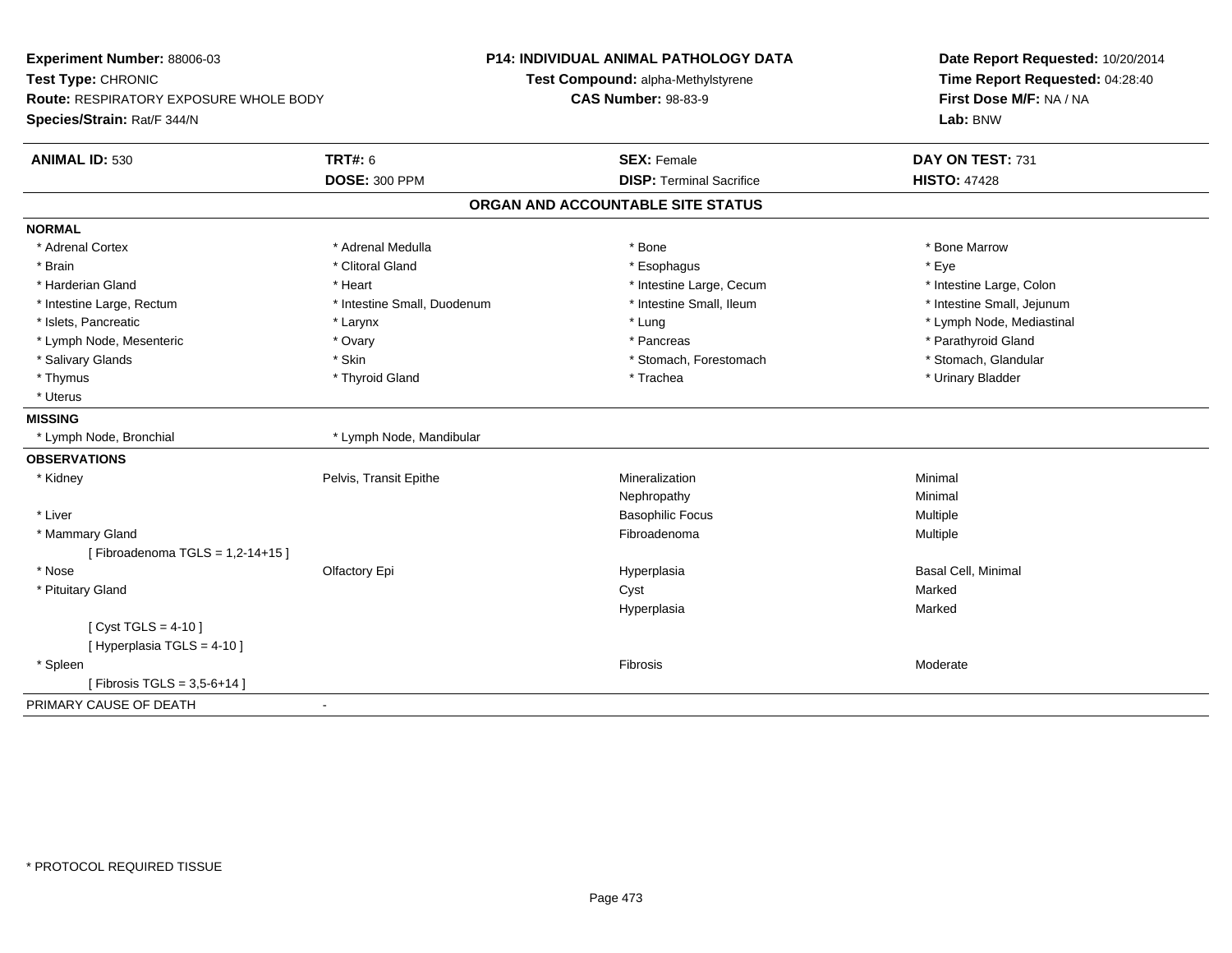| Experiment Number: 88006-03<br>Test Type: CHRONIC<br><b>Route: RESPIRATORY EXPOSURE WHOLE BODY</b><br>Species/Strain: Rat/F 344/N |                                 | <b>P14: INDIVIDUAL ANIMAL PATHOLOGY DATA</b><br>Test Compound: alpha-Methylstyrene<br><b>CAS Number: 98-83-9</b> | Date Report Requested: 10/20/2014<br>Time Report Requested: 04:28:40<br>First Dose M/F: NA / NA<br>Lab: BNW |
|-----------------------------------------------------------------------------------------------------------------------------------|---------------------------------|------------------------------------------------------------------------------------------------------------------|-------------------------------------------------------------------------------------------------------------|
| <b>ANIMAL ID: 531</b>                                                                                                             | TRT#: 6<br><b>DOSE: 300 PPM</b> | <b>SEX: Female</b><br><b>DISP: Terminal Sacrifice</b>                                                            | DAY ON TEST: 732<br><b>HISTO: 47429</b>                                                                     |
|                                                                                                                                   |                                 | ORGAN AND ACCOUNTABLE SITE STATUS                                                                                |                                                                                                             |
| <b>NORMAL</b>                                                                                                                     |                                 |                                                                                                                  |                                                                                                             |
| * Adrenal Medulla                                                                                                                 | * Bone                          | * Bone Marrow                                                                                                    | * Brain                                                                                                     |
| * Clitoral Gland                                                                                                                  | * Esophagus                     | * Harderian Gland                                                                                                | * Intestine Large, Cecum                                                                                    |
| * Intestine Large, Colon                                                                                                          | * Intestine Large, Rectum       | * Intestine Small, Duodenum                                                                                      | * Intestine Small, Ileum                                                                                    |
| * Intestine Small, Jejunum                                                                                                        | * Islets, Pancreatic            | * Larynx                                                                                                         | * Mammary Gland                                                                                             |
| * Ovary                                                                                                                           | * Pancreas                      | * Parathyroid Gland                                                                                              | * Salivary Glands                                                                                           |
| $^\star$ Skin                                                                                                                     | * Stomach, Glandular            | * Trachea                                                                                                        | * Urinary Bladder                                                                                           |
| * Uterus                                                                                                                          |                                 |                                                                                                                  |                                                                                                             |
| <b>MISSING</b>                                                                                                                    |                                 |                                                                                                                  |                                                                                                             |
| * Lymph Node, Mandibular                                                                                                          |                                 |                                                                                                                  |                                                                                                             |
| <b>OBSERVATIONS</b>                                                                                                               |                                 |                                                                                                                  |                                                                                                             |
| * Adrenal Cortex                                                                                                                  |                                 | Vacuolization Cytoplasmic                                                                                        | Minimal                                                                                                     |
| * Eye                                                                                                                             | Lens                            | Cataract                                                                                                         | Marked                                                                                                      |
|                                                                                                                                   | Lens                            | Mineralization                                                                                                   | Marked                                                                                                      |
| [Cataract TGLS = $5-13$ ]                                                                                                         |                                 |                                                                                                                  |                                                                                                             |
| * Heart                                                                                                                           |                                 | Cardiomyopathy                                                                                                   | Mild                                                                                                        |
|                                                                                                                                   |                                 | Leukemia Mononuclear                                                                                             |                                                                                                             |
| * Kidney                                                                                                                          |                                 | Leukemia Mononuclear                                                                                             |                                                                                                             |
|                                                                                                                                   |                                 | Nephropathy                                                                                                      | Minimal                                                                                                     |
| * Liver                                                                                                                           |                                 | Leukemia Mononuclear                                                                                             |                                                                                                             |
| [ Leukemia Mononuclear TGLS = 3-6 ]                                                                                               |                                 |                                                                                                                  |                                                                                                             |
| * Lung                                                                                                                            |                                 | Leukemia Mononuclear                                                                                             |                                                                                                             |
| * Lymph Node, Bronchial                                                                                                           |                                 | Leukemia Mononuclear                                                                                             |                                                                                                             |
| * Lymph Node, Mediastinal                                                                                                         |                                 | Leukemia Mononuclear                                                                                             |                                                                                                             |
| [ Leukemia Mononuclear TGLS = 2-3 ]                                                                                               |                                 |                                                                                                                  |                                                                                                             |
| * Lymph Node, Mesenteric                                                                                                          |                                 | Leukemia Mononuclear                                                                                             |                                                                                                             |
| Mesentery                                                                                                                         |                                 | Necrosis                                                                                                         | Moderate                                                                                                    |
| [Necrosis TGLS = $4-15$ ]                                                                                                         |                                 |                                                                                                                  |                                                                                                             |
| * Nose                                                                                                                            | Olfactory Epi                   | Hyperplasia                                                                                                      | Basal Cell, Minimal                                                                                         |
| * Pituitary Gland                                                                                                                 |                                 | Adenoma                                                                                                          |                                                                                                             |
|                                                                                                                                   |                                 | Leukemia Mononuclear                                                                                             |                                                                                                             |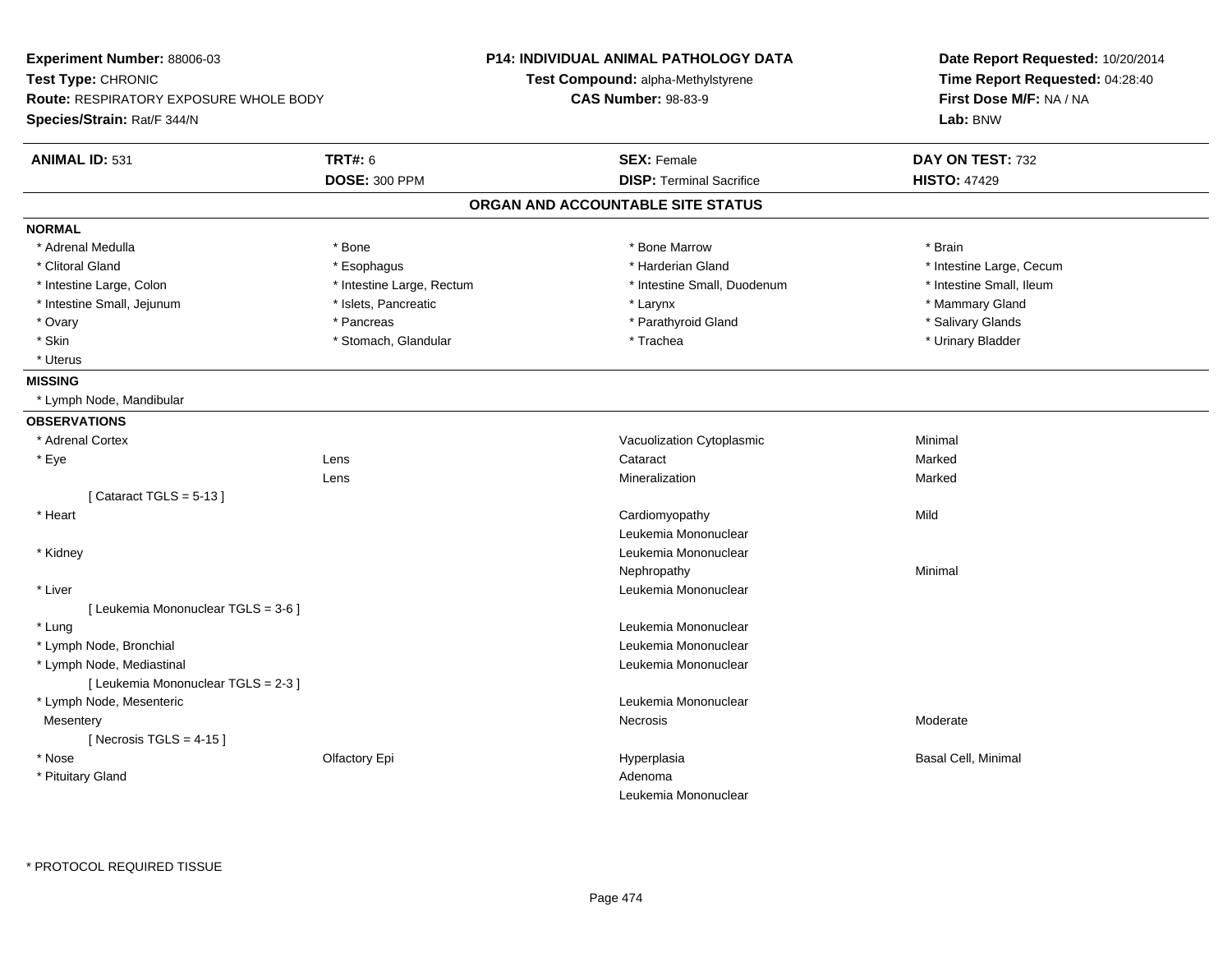| <b>Experiment Number: 88006-03</b><br><b>Test Type: CHRONIC</b><br><b>Route: RESPIRATORY EXPOSURE WHOLE BODY</b><br>Species/Strain: Rat/F 344/N |                          | <b>P14: INDIVIDUAL ANIMAL PATHOLOGY DATA</b><br>Test Compound: alpha-Methylstyrene<br><b>CAS Number: 98-83-9</b> | Date Report Requested: 10/20/2014<br>Time Report Requested: 04:28:40<br>First Dose M/F: NA / NA<br>Lab: BNW |
|-------------------------------------------------------------------------------------------------------------------------------------------------|--------------------------|------------------------------------------------------------------------------------------------------------------|-------------------------------------------------------------------------------------------------------------|
| <b>ANIMAL ID: 531</b>                                                                                                                           | <b>TRT#:</b> 6           | <b>SEX: Female</b>                                                                                               | DAY ON TEST: 732                                                                                            |
|                                                                                                                                                 | <b>DOSE: 300 PPM</b>     | <b>DISP:</b> Terminal Sacrifice                                                                                  | <b>HISTO: 47429</b>                                                                                         |
|                                                                                                                                                 |                          | ORGAN AND ACCOUNTABLE SITE STATUS                                                                                |                                                                                                             |
| [Adenoma TGLS = $6-10$ ]                                                                                                                        |                          |                                                                                                                  |                                                                                                             |
| * Spleen                                                                                                                                        |                          | Leukemia Mononuclear                                                                                             |                                                                                                             |
| [ Leukemia Mononuclear TGLS = 1-14 ]                                                                                                            |                          |                                                                                                                  |                                                                                                             |
| * Stomach, Forestomach                                                                                                                          |                          | Hyperplasia                                                                                                      | Squamous, Moderate                                                                                          |
| * Thymus                                                                                                                                        |                          | Leukemia Mononuclear                                                                                             |                                                                                                             |
| * Thyroid Gland                                                                                                                                 | C Cell                   | Hyperplasia                                                                                                      | Minimal                                                                                                     |
| PRIMARY CAUSE OF DEATH                                                                                                                          | $\overline{\phantom{a}}$ |                                                                                                                  |                                                                                                             |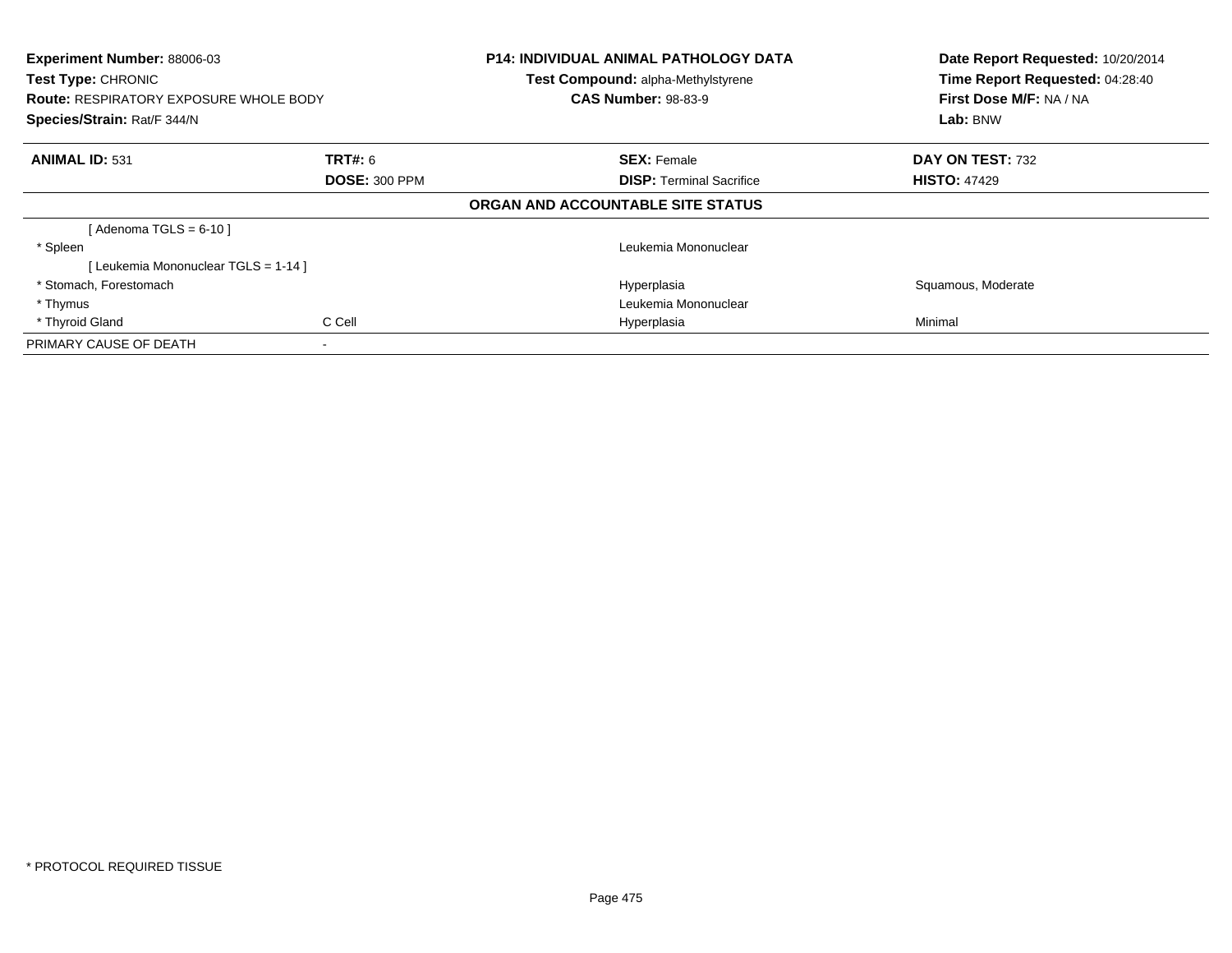| <b>Experiment Number: 88006-03</b>            |                          | P14: INDIVIDUAL ANIMAL PATHOLOGY DATA | Date Report Requested: 10/20/2014<br>Time Report Requested: 04:28:40 |  |
|-----------------------------------------------|--------------------------|---------------------------------------|----------------------------------------------------------------------|--|
| Test Type: CHRONIC                            |                          | Test Compound: alpha-Methylstyrene    |                                                                      |  |
| <b>Route: RESPIRATORY EXPOSURE WHOLE BODY</b> |                          | <b>CAS Number: 98-83-9</b>            | First Dose M/F: NA / NA                                              |  |
| <b>Species/Strain: Rat/F 344/N</b>            |                          |                                       | Lab: BNW                                                             |  |
| <b>ANIMAL ID: 532</b>                         | <b>TRT#: 6</b>           | <b>SEX: Female</b>                    | DAY ON TEST: 562                                                     |  |
|                                               | <b>DOSE: 300 PPM</b>     | <b>DISP:</b> Moribund Sacrifice       | <b>HISTO: 47430</b>                                                  |  |
|                                               |                          | ORGAN AND ACCOUNTABLE SITE STATUS     |                                                                      |  |
| <b>NORMAL</b>                                 |                          |                                       |                                                                      |  |
| * Adrenal Cortex                              | * Bone                   | * Bone Marrow                         | * Brain                                                              |  |
| * Clitoral Gland                              | * Esophagus              | * Eye                                 | * Harderian Gland                                                    |  |
| * Heart                                       | * Intestine Large, Cecum | * Intestine Large, Colon              | * Intestine Large, Rectum                                            |  |
| * Intestine Small, Duodenum                   | * Intestine Small, Ileum | * Intestine Small, Jejunum            | * Islets, Pancreatic                                                 |  |
| * Larynx                                      | * Ovary                  | * Pancreas                            | * Parathyroid Gland                                                  |  |
| * Salivary Glands                             | * Thymus                 | * Trachea                             |                                                                      |  |
| <b>OBSERVATIONS</b>                           |                          |                                       |                                                                      |  |
| * Adrenal Medulla                             |                          | Leukemia Mononuclear                  |                                                                      |  |
| * Kidney                                      |                          | Leukemia Mononuclear                  |                                                                      |  |
| [ Leukemia Mononuclear TGLS = 12-7 ]          |                          |                                       |                                                                      |  |
| * Liver                                       |                          | Leukemia Mononuclear                  |                                                                      |  |
| [ Leukemia Mononuclear TGLS = 14-6 ]          |                          |                                       |                                                                      |  |
| * Lung                                        |                          | Leukemia Mononuclear                  |                                                                      |  |
| [ Leukemia Mononuclear TGLS = 5,6,7-4+5+19 ]  |                          |                                       |                                                                      |  |
| Lymph Node                                    | Pancreatic               | Leukemia Mononuclear                  |                                                                      |  |
|                                               | Thoracic                 | Leukemia Mononuclear                  |                                                                      |  |
| [ Leukemia Mononuclear TGLS = 13-14 ]         |                          |                                       |                                                                      |  |
| [ Leukemia Mononuclear TGLS = 15-17 ]         |                          |                                       |                                                                      |  |
| * Lymph Node, Bronchial                       |                          | Leukemia Mononuclear                  |                                                                      |  |
| * Lymph Node, Mandibular                      |                          | Leukemia Mononuclear                  |                                                                      |  |
| * Lymph Node, Mediastinal                     |                          | Leukemia Mononuclear                  |                                                                      |  |
| [ Leukemia Mononuclear TGLS = 4-3 ]           |                          |                                       |                                                                      |  |
| * Lymph Node, Mesenteric                      |                          | Leukemia Mononuclear                  |                                                                      |  |
| [ Leukemia Mononuclear TGLS = 16-8 ]          |                          |                                       |                                                                      |  |
| * Mammary Gland                               |                          | Galactocele                           | Marked                                                               |  |
| [Galactocele TGLS = 1-16]                     |                          |                                       |                                                                      |  |
| Mesentery                                     |                          | Leukemia Mononuclear                  |                                                                      |  |
|                                               |                          | Necrosis                              | Moderate                                                             |  |
| [ Leukemia Mononuclear TGLS = 17-18 ]         |                          |                                       |                                                                      |  |
| [Necrosis TGLS = $17-18$ ]                    |                          |                                       |                                                                      |  |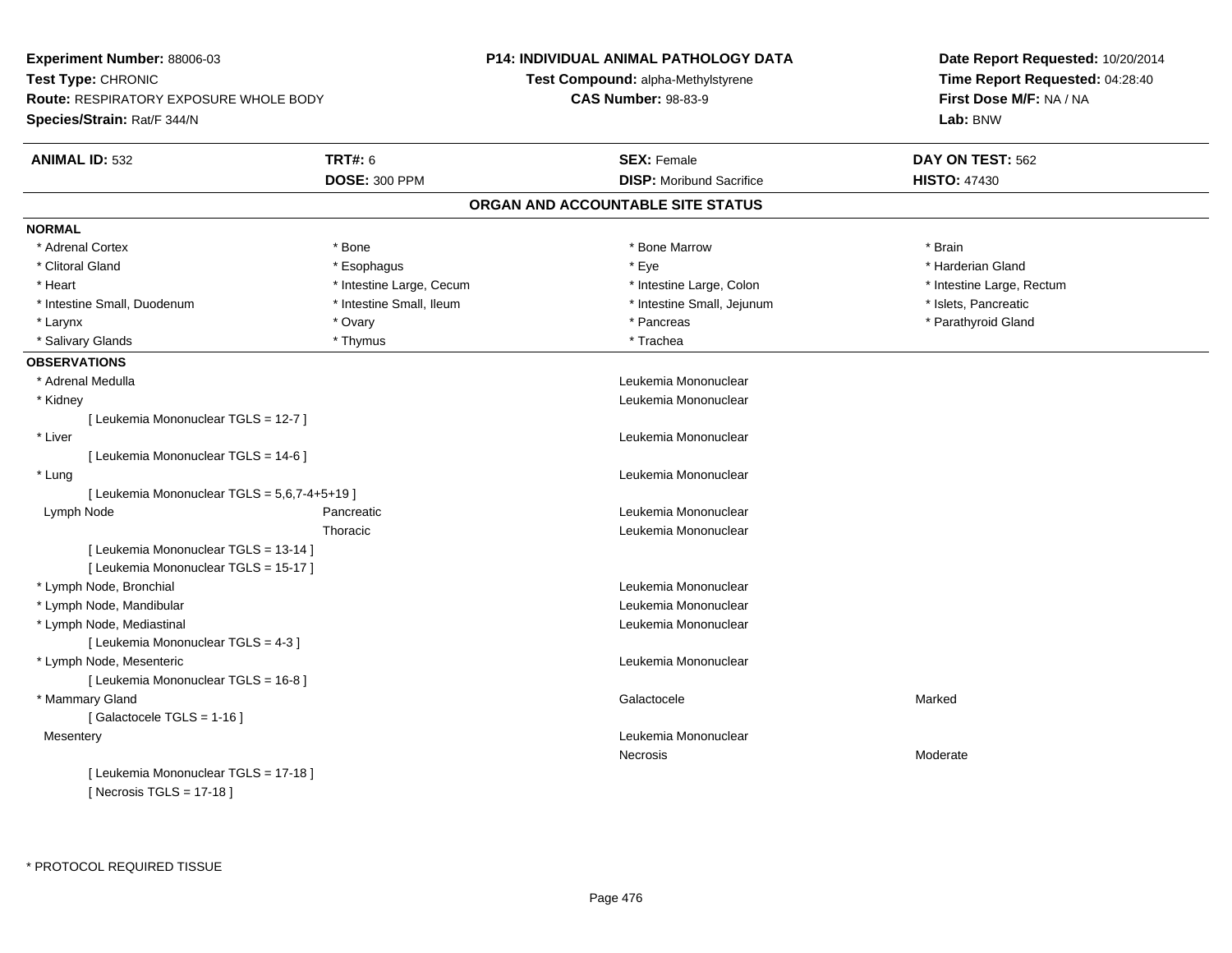**Experiment Number:** 88006-03**Test Type:** CHRONIC **Route:** RESPIRATORY EXPOSURE WHOLE BODY**Species/Strain:** Rat/F 344/N**P14: INDIVIDUAL ANIMAL PATHOLOGY DATATest Compound:** alpha-Methylstyrene**CAS Number:** 98-83-9**Date Report Requested:** 10/20/2014**Time Report Requested:** 04:28:40**First Dose M/F:** NA / NA**Lab:** BNW**ANIMAL ID:** 532 **TRT#:** <sup>6</sup> **SEX:** Female **DAY ON TEST:** <sup>562</sup> **DOSE:** 300 PPM**DISP:** Moribund Sacrifice **HISTO:** 47430 **ORGAN AND ACCOUNTABLE SITE STATUS** \* Nose Respirat Epith Degeneration Hyaline, Minimal Olfactory Epi Hyperplasia Basal Cell, Minimal \* Pituitary Gland Leukemia Mononuclear [ Leukemia Mononuclear TGLS = 11-10 ] \* Skin Subcut Tiss Leukemia Mononuclear [ Leukemia Mononuclear TGLS = 1-16 ] \* Spleen Leukemia Mononuclear [ Leukemia Mononuclear TGLS = 9-14 ] \* Stomach, Forestomach Leukemia Mononuclear [ Leukemia Mononuclear TGLS = 18-10+15 ] \* Stomach, Glandular Leukemia Mononuclear [ Leukemia Mononuclear TGLS = 18-10 ] \* Thyroid Gland Leukemia Mononuclear [ Leukemia Mononuclear TGLS = 3-3 ] \* Urinary Bladder Leukemia Mononuclear [ Leukemia Mononuclear TGLS = 8-10 ] \* Uterus Leukemia Mononuclear PRIMARY CAUSE OF DEATH- Spleen Leukemia Mononuclear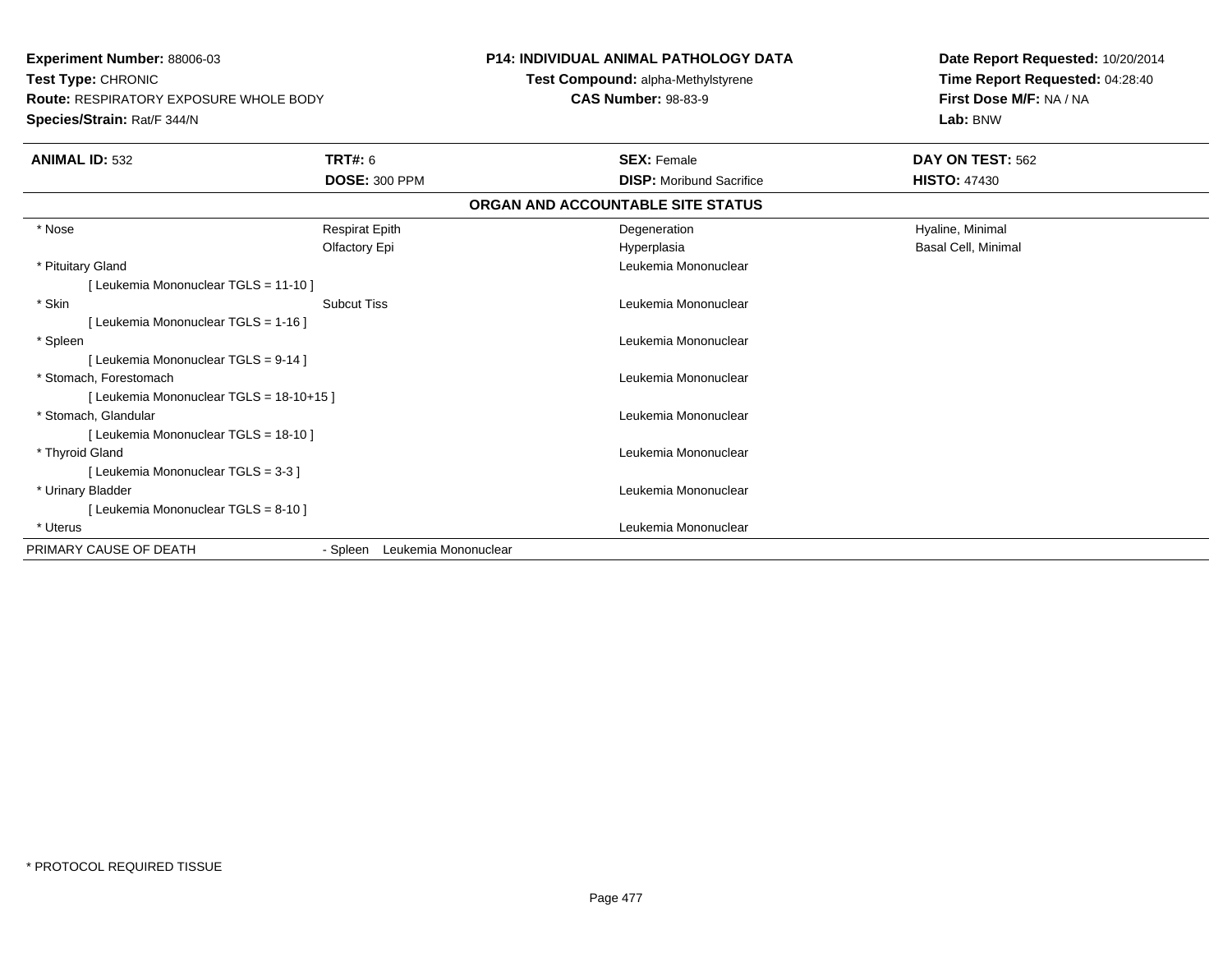| Experiment Number: 88006-03<br>Test Type: CHRONIC                            |                             | <b>P14: INDIVIDUAL ANIMAL PATHOLOGY DATA</b><br>Test Compound: alpha-Methylstyrene | Date Report Requested: 10/20/2014<br>Time Report Requested: 04:28:40 |  |
|------------------------------------------------------------------------------|-----------------------------|------------------------------------------------------------------------------------|----------------------------------------------------------------------|--|
| <b>Route: RESPIRATORY EXPOSURE WHOLE BODY</b><br>Species/Strain: Rat/F 344/N |                             | <b>CAS Number: 98-83-9</b>                                                         | First Dose M/F: NA / NA<br>Lab: BNW                                  |  |
| <b>ANIMAL ID: 533</b>                                                        | <b>TRT#: 6</b>              | <b>SEX: Female</b>                                                                 | DAY ON TEST: 731                                                     |  |
|                                                                              | <b>DOSE: 300 PPM</b>        | <b>DISP: Terminal Sacrifice</b>                                                    | <b>HISTO: 47431</b>                                                  |  |
|                                                                              |                             | ORGAN AND ACCOUNTABLE SITE STATUS                                                  |                                                                      |  |
| <b>NORMAL</b>                                                                |                             |                                                                                    |                                                                      |  |
| * Adrenal Cortex                                                             | * Adrenal Medulla           | * Bone                                                                             | * Bone Marrow                                                        |  |
| * Brain                                                                      | * Clitoral Gland            | * Esophagus                                                                        | * Eye                                                                |  |
| * Harderian Gland                                                            | * Heart                     | * Intestine Large, Cecum                                                           | * Intestine Large, Colon                                             |  |
| * Intestine Large, Rectum                                                    | * Intestine Small, Duodenum | * Intestine Small, Ileum                                                           | * Intestine Small, Jejunum                                           |  |
| * Islets, Pancreatic                                                         | * Kidney                    | * Larynx                                                                           | * Lymph Node, Mesenteric                                             |  |
| * Mammary Gland                                                              | * Ovary                     | * Pancreas                                                                         | * Parathyroid Gland                                                  |  |
| * Salivary Glands                                                            | * Skin                      | * Spleen                                                                           | * Stomach, Forestomach                                               |  |
| * Stomach, Glandular                                                         | * Thymus                    | * Thyroid Gland                                                                    | * Trachea                                                            |  |
| * Urinary Bladder                                                            |                             |                                                                                    |                                                                      |  |
| <b>MISSING</b>                                                               |                             |                                                                                    |                                                                      |  |
| * Lymph Node, Bronchial                                                      | * Lymph Node, Mandibular    | * Lymph Node, Mediastinal                                                          |                                                                      |  |
| <b>OBSERVATIONS</b>                                                          |                             |                                                                                    |                                                                      |  |
| * Liver                                                                      |                             | <b>Basophilic Focus</b>                                                            |                                                                      |  |
| * Lung                                                                       | Alveolus                    | <b>Infiltration Cellular</b>                                                       | Histiocyte, Minimal                                                  |  |
|                                                                              |                             | Inflammation                                                                       | Chronic, Minimal                                                     |  |
| * Nose                                                                       | Olfactory Epi               | Degeneration                                                                       | Minimal                                                              |  |
|                                                                              | Olfactory Epi               | Hyperplasia                                                                        | Basal Cell, Minimal                                                  |  |
| * Pituitary Gland                                                            |                             | Hyperplasia                                                                        | Moderate                                                             |  |
| Pleura                                                                       |                             | Inflammation                                                                       | Chronic, Minimal                                                     |  |
| * Uterus                                                                     |                             | Cyst                                                                               |                                                                      |  |
| [ Cyst TGLS = 1-10 ]                                                         |                             |                                                                                    |                                                                      |  |
| PRIMARY CAUSE OF DEATH                                                       | $\blacksquare$              |                                                                                    |                                                                      |  |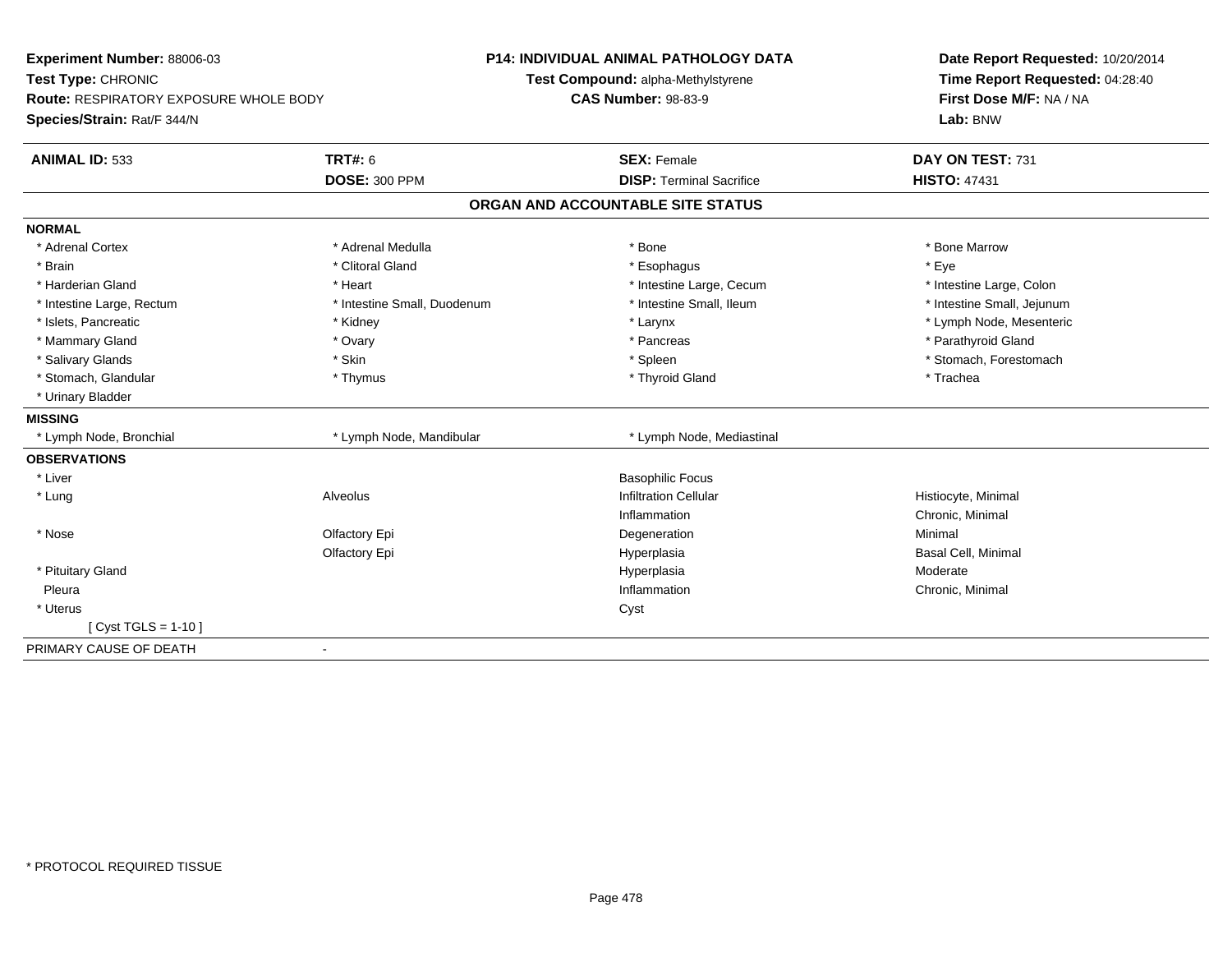| Experiment Number: 88006-03<br>Test Type: CHRONIC<br>Route: RESPIRATORY EXPOSURE WHOLE BODY<br>Species/Strain: Rat/F 344/N |                               | P14: INDIVIDUAL ANIMAL PATHOLOGY DATA<br>Test Compound: alpha-Methylstyrene<br><b>CAS Number: 98-83-9</b> | Date Report Requested: 10/20/2014<br>Time Report Requested: 04:28:40<br>First Dose M/F: NA / NA<br>Lab: BNW |
|----------------------------------------------------------------------------------------------------------------------------|-------------------------------|-----------------------------------------------------------------------------------------------------------|-------------------------------------------------------------------------------------------------------------|
| <b>ANIMAL ID: 534</b>                                                                                                      | <b>TRT#: 6</b>                | <b>SEX: Female</b>                                                                                        | DAY ON TEST: 603                                                                                            |
|                                                                                                                            | <b>DOSE: 300 PPM</b>          | <b>DISP: Natural Death</b>                                                                                | <b>HISTO: 47432</b>                                                                                         |
|                                                                                                                            |                               | ORGAN AND ACCOUNTABLE SITE STATUS                                                                         |                                                                                                             |
| <b>NORMAL</b>                                                                                                              |                               |                                                                                                           |                                                                                                             |
| * Adrenal Cortex                                                                                                           | * Adrenal Medulla             | * Bone                                                                                                    | * Bone Marrow                                                                                               |
| * Clitoral Gland                                                                                                           | * Esophagus                   | * Eye                                                                                                     | * Harderian Gland                                                                                           |
| * Heart                                                                                                                    | * Intestine Large, Cecum      | * Intestine Large, Colon                                                                                  | * Intestine Large, Rectum                                                                                   |
| * Intestine Small, Duodenum                                                                                                | * Islets, Pancreatic          | * Larynx                                                                                                  | * Lymph Node, Mesenteric                                                                                    |
| * Mammary Gland                                                                                                            | * Pancreas                    | * Pituitary Gland                                                                                         | * Salivary Glands                                                                                           |
| * Skin                                                                                                                     | * Stomach, Forestomach        | * Stomach, Glandular                                                                                      | * Thymus                                                                                                    |
| * Thyroid Gland                                                                                                            | * Trachea                     | * Urinary Bladder                                                                                         | * Uterus                                                                                                    |
| <b>MISSING</b>                                                                                                             |                               |                                                                                                           |                                                                                                             |
| * Lymph Node, Mandibular                                                                                                   | * Lymph Node, Mediastinal     | * Parathyroid Gland                                                                                       |                                                                                                             |
| <b>AUTO PRECLUDES DIAG.</b>                                                                                                |                               |                                                                                                           |                                                                                                             |
| * Intestine Small, Ileum                                                                                                   | * Intestine Small, Jejunum    |                                                                                                           |                                                                                                             |
| <b>OBSERVATIONS</b>                                                                                                        |                               |                                                                                                           |                                                                                                             |
| * Brain                                                                                                                    |                               | Hemorrhage                                                                                                | Moderate                                                                                                    |
| * Kidney                                                                                                                   |                               | Leukemia Mononuclear                                                                                      |                                                                                                             |
|                                                                                                                            | Papilla                       | Mineralization                                                                                            | Minimal                                                                                                     |
| * Liver                                                                                                                    |                               | Hepatodiaphragmatic Nodule                                                                                | Marked                                                                                                      |
|                                                                                                                            |                               | Leukemia Mononuclear                                                                                      |                                                                                                             |
| [ Hepatodiaphragmatic Nodule TGLS = 3-6 ]                                                                                  |                               |                                                                                                           |                                                                                                             |
| * Lung                                                                                                                     |                               | Leukemia Mononuclear                                                                                      |                                                                                                             |
| * Lymph Node, Bronchial                                                                                                    |                               | Leukemia Mononuclear                                                                                      |                                                                                                             |
| [ Leukemia Mononuclear TGLS = 1-14 ]                                                                                       |                               |                                                                                                           |                                                                                                             |
| * Nose                                                                                                                     |                               | Foreign Body                                                                                              |                                                                                                             |
|                                                                                                                            | Olfactory Epi                 | Hyperplasia                                                                                               | Basal Cell, Minimal                                                                                         |
| * Ovary                                                                                                                    |                               | Cyst                                                                                                      |                                                                                                             |
| * Spleen                                                                                                                   |                               | Leukemia Mononuclear                                                                                      |                                                                                                             |
| [ Leukemia Mononuclear TGLS = 2-14 ]                                                                                       |                               |                                                                                                           |                                                                                                             |
| PRIMARY CAUSE OF DEATH                                                                                                     | - Spleen Leukemia Mononuclear |                                                                                                           |                                                                                                             |
| CONTRIBUTORY CAUSE OF DEATH                                                                                                | - Brain Hemorrhage            |                                                                                                           |                                                                                                             |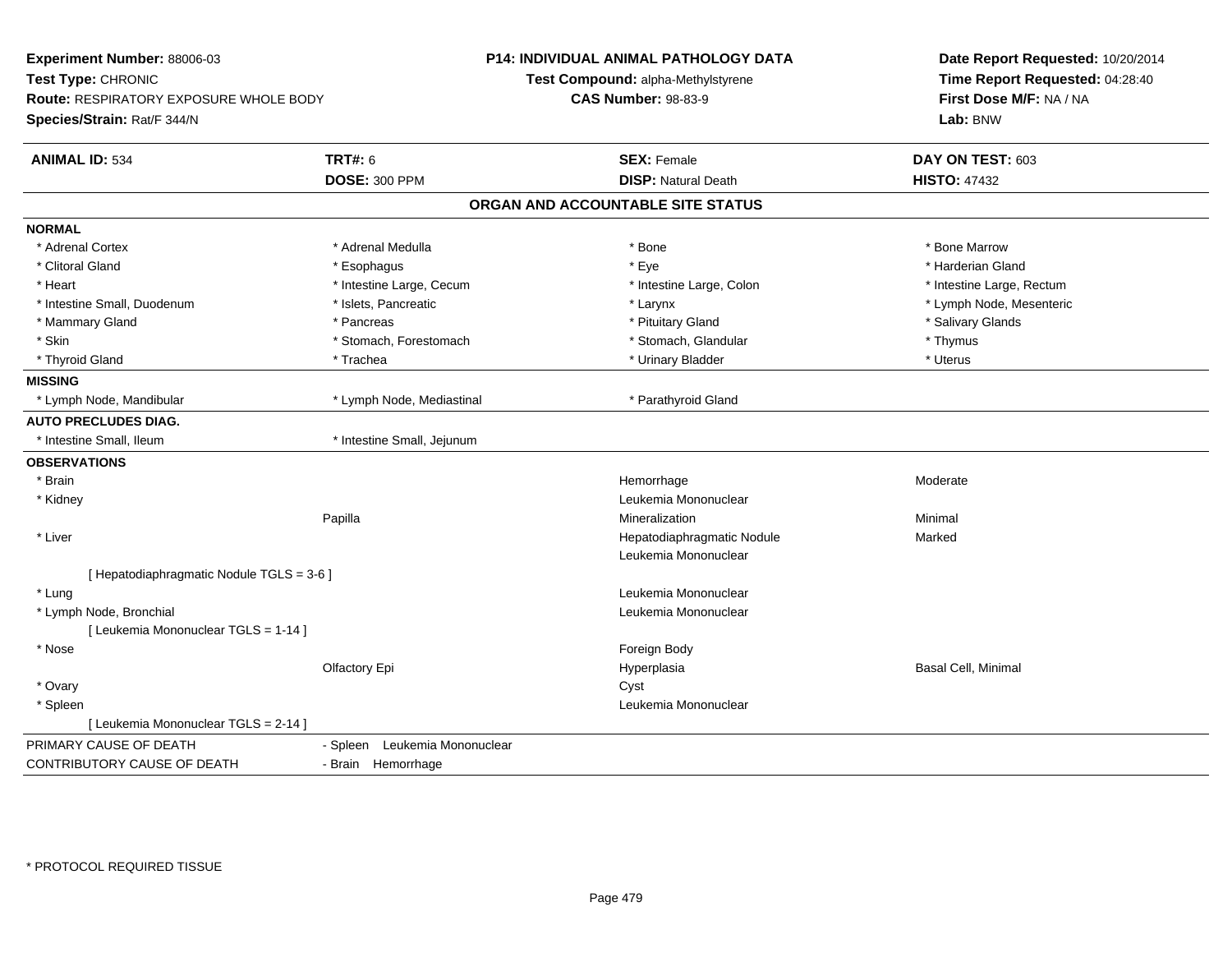| Experiment Number: 88006-03<br>Test Type: CHRONIC<br><b>Route: RESPIRATORY EXPOSURE WHOLE BODY</b><br>Species/Strain: Rat/F 344/N |                               | <b>P14: INDIVIDUAL ANIMAL PATHOLOGY DATA</b><br>Test Compound: alpha-Methylstyrene<br><b>CAS Number: 98-83-9</b> | Date Report Requested: 10/20/2014<br>Time Report Requested: 04:28:40<br>First Dose M/F: NA / NA<br>Lab: BNW |
|-----------------------------------------------------------------------------------------------------------------------------------|-------------------------------|------------------------------------------------------------------------------------------------------------------|-------------------------------------------------------------------------------------------------------------|
| <b>ANIMAL ID: 535</b>                                                                                                             | <b>TRT#: 6</b>                | <b>SEX: Female</b>                                                                                               | DAY ON TEST: 705                                                                                            |
|                                                                                                                                   | <b>DOSE: 300 PPM</b>          | <b>DISP: Moribund Sacrifice</b>                                                                                  | <b>HISTO: 47433</b>                                                                                         |
|                                                                                                                                   |                               | ORGAN AND ACCOUNTABLE SITE STATUS                                                                                |                                                                                                             |
| <b>NORMAL</b>                                                                                                                     |                               |                                                                                                                  |                                                                                                             |
| * Adrenal Medulla                                                                                                                 | * Bone                        | * Bone Marrow                                                                                                    | * Brain                                                                                                     |
| * Esophagus                                                                                                                       | * Eye                         | * Harderian Gland                                                                                                | * Heart                                                                                                     |
| * Intestine Large, Cecum                                                                                                          | * Intestine Large, Colon      | * Intestine Large, Rectum                                                                                        | * Intestine Small, Duodenum                                                                                 |
| * Intestine Small, Ileum                                                                                                          | * Intestine Small, Jejunum    | * Islets, Pancreatic                                                                                             | * Larynx                                                                                                    |
| * Lymph Node, Mesenteric                                                                                                          | * Ovary                       | * Pancreas                                                                                                       | * Parathyroid Gland                                                                                         |
| * Salivary Glands                                                                                                                 | * Skin                        | * Stomach, Forestomach                                                                                           | * Stomach, Glandular                                                                                        |
| * Thymus                                                                                                                          | * Thyroid Gland               | * Trachea                                                                                                        | * Urinary Bladder                                                                                           |
| * Uterus                                                                                                                          |                               |                                                                                                                  |                                                                                                             |
| <b>MISSING</b>                                                                                                                    |                               |                                                                                                                  |                                                                                                             |
| * Lymph Node, Bronchial                                                                                                           | * Lymph Node, Mandibular      | * Lymph Node, Mediastinal                                                                                        |                                                                                                             |
| <b>OBSERVATIONS</b>                                                                                                               |                               |                                                                                                                  |                                                                                                             |
| * Adrenal Cortex                                                                                                                  |                               | Vacuolization Cytoplasmic                                                                                        | Mild                                                                                                        |
| * Clitoral Gland                                                                                                                  |                               | Carcinoma                                                                                                        |                                                                                                             |
| [Carcinoma TGLS = 5-9]                                                                                                            |                               |                                                                                                                  |                                                                                                             |
| * Kidney                                                                                                                          |                               | Nephropathy                                                                                                      | Minimal                                                                                                     |
| * Liver                                                                                                                           |                               | Leukemia Mononuclear                                                                                             |                                                                                                             |
| [ Leukemia Mononuclear TGLS = 4-6 ]                                                                                               |                               |                                                                                                                  |                                                                                                             |
| * Lung                                                                                                                            |                               | Inflammation                                                                                                     | Suppurative, Moderate                                                                                       |
| * Mammary Gland                                                                                                                   |                               | Fibroadenoma                                                                                                     |                                                                                                             |
| [Fibroadenoma TGLS = 1-15]                                                                                                        |                               |                                                                                                                  |                                                                                                             |
| * Nose                                                                                                                            | Olfactory Epi                 | Hyperplasia                                                                                                      | <b>Basal Cell, Minimal</b>                                                                                  |
|                                                                                                                                   |                               | Inflammation                                                                                                     | Suppurative, Minimal                                                                                        |
| * Pituitary Gland                                                                                                                 |                               | Adenoma                                                                                                          |                                                                                                             |
| [Adenoma TGLS = $2-10$ ]                                                                                                          |                               |                                                                                                                  |                                                                                                             |
| * Spleen                                                                                                                          |                               | Leukemia Mononuclear                                                                                             |                                                                                                             |
| [ Leukemia Mononuclear TGLS = 3-14 ]                                                                                              |                               |                                                                                                                  |                                                                                                             |
| PRIMARY CAUSE OF DEATH                                                                                                            | - Spleen Leukemia Mononuclear |                                                                                                                  |                                                                                                             |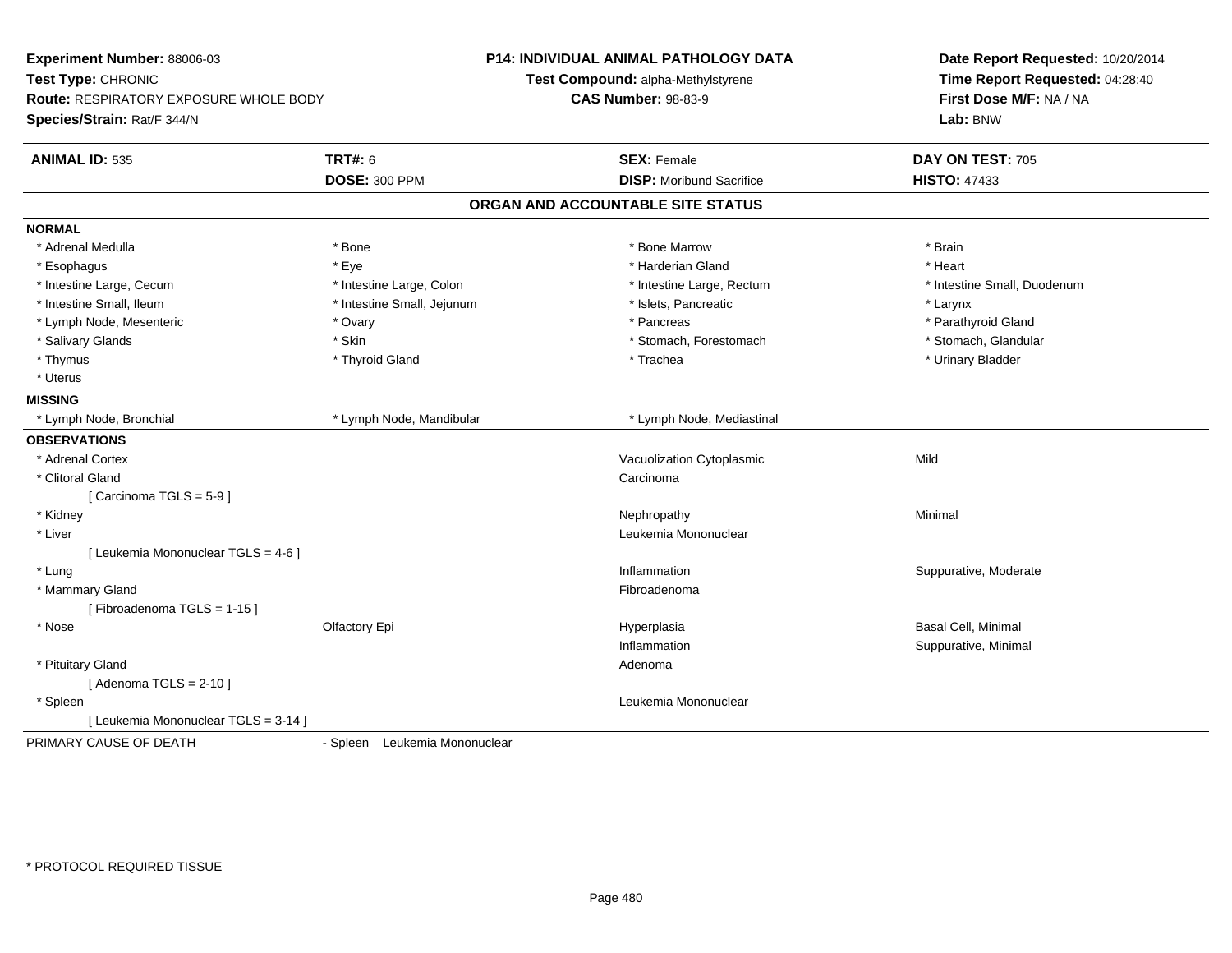| Experiment Number: 88006-03            |                             | <b>P14: INDIVIDUAL ANIMAL PATHOLOGY DATA</b> | Date Report Requested: 10/20/2014<br>Time Report Requested: 04:28:40 |
|----------------------------------------|-----------------------------|----------------------------------------------|----------------------------------------------------------------------|
| Test Type: CHRONIC                     |                             | <b>Test Compound: alpha-Methylstyrene</b>    |                                                                      |
| Route: RESPIRATORY EXPOSURE WHOLE BODY |                             | <b>CAS Number: 98-83-9</b>                   | First Dose M/F: NA / NA                                              |
| Species/Strain: Rat/F 344/N            |                             |                                              | Lab: BNW                                                             |
| <b>ANIMAL ID: 536</b>                  | <b>TRT#: 6</b>              | <b>SEX: Female</b>                           | DAY ON TEST: 726                                                     |
|                                        | <b>DOSE: 300 PPM</b>        | <b>DISP:</b> Moribund Sacrifice              | <b>HISTO: 47434</b>                                                  |
|                                        |                             | ORGAN AND ACCOUNTABLE SITE STATUS            |                                                                      |
| <b>NORMAL</b>                          |                             |                                              |                                                                      |
| * Bone                                 | * Bone Marrow               | * Esophagus                                  | * Eye                                                                |
| * Harderian Gland                      | * Heart                     | * Intestine Large, Cecum                     | * Intestine Large, Colon                                             |
| * Intestine Large, Rectum              | * Intestine Small, Duodenum | * Intestine Small, Ileum                     | * Intestine Small, Jejunum                                           |
| * Islets, Pancreatic                   | * Larynx                    | * Nose                                       | * Ovary                                                              |
| * Pancreas                             | * Parathyroid Gland         | * Salivary Glands                            | * Stomach, Forestomach                                               |
| * Stomach, Glandular                   | * Thymus                    | * Thyroid Gland                              | * Trachea                                                            |
| * Urinary Bladder                      | * Uterus                    |                                              |                                                                      |
| <b>MISSING</b>                         |                             |                                              |                                                                      |
| * Lymph Node, Bronchial                | * Lymph Node, Mandibular    |                                              |                                                                      |
| <b>OBSERVATIONS</b>                    |                             |                                              |                                                                      |
| * Adrenal Cortex                       |                             | Vacuolization Cytoplasmic                    | Marked                                                               |
| * Adrenal Medulla                      |                             | Leukemia Mononuclear                         |                                                                      |
| * Brain                                |                             | Hemorrhage                                   | Marked                                                               |
| * Clitoral Gland                       |                             | Hyperplasia                                  | Marked                                                               |
| [Hyperplasia TGLS = $2-9$ ]            |                             |                                              |                                                                      |
| * Kidney                               | Papilla                     | Mineralization                               | Minimal                                                              |
|                                        |                             | Nephropathy                                  | Minimal                                                              |
| * Liver                                |                             | Leukemia Mononuclear                         |                                                                      |
| [ Leukemia Mononuclear TGLS = 5-6 ]    |                             |                                              |                                                                      |
| * Lung                                 | Alveolus                    | <b>Infiltration Cellular</b>                 | Histiocyte, Minimal                                                  |
|                                        |                             | Leukemia Mononuclear                         |                                                                      |
| * Lymph Node, Mediastinal              |                             | Leukemia Mononuclear                         |                                                                      |
| * Lymph Node, Mesenteric               |                             | Leukemia Mononuclear                         |                                                                      |
| * Mammary Gland                        |                             | Galactocele                                  | Moderate                                                             |
| [Galactocele TGLS = 6-15]              |                             |                                              |                                                                      |
| * Pituitary Gland                      |                             | Adenoma                                      |                                                                      |
| [Adenoma TGLS = $1-10$ ]               |                             |                                              |                                                                      |
| * Skin                                 |                             | Ulcer                                        | Marked                                                               |
| [Ulcer TGLS = $2-9$ ]                  |                             |                                              |                                                                      |
| * Spleen                               |                             | Leukemia Mononuclear                         |                                                                      |
|                                        |                             |                                              |                                                                      |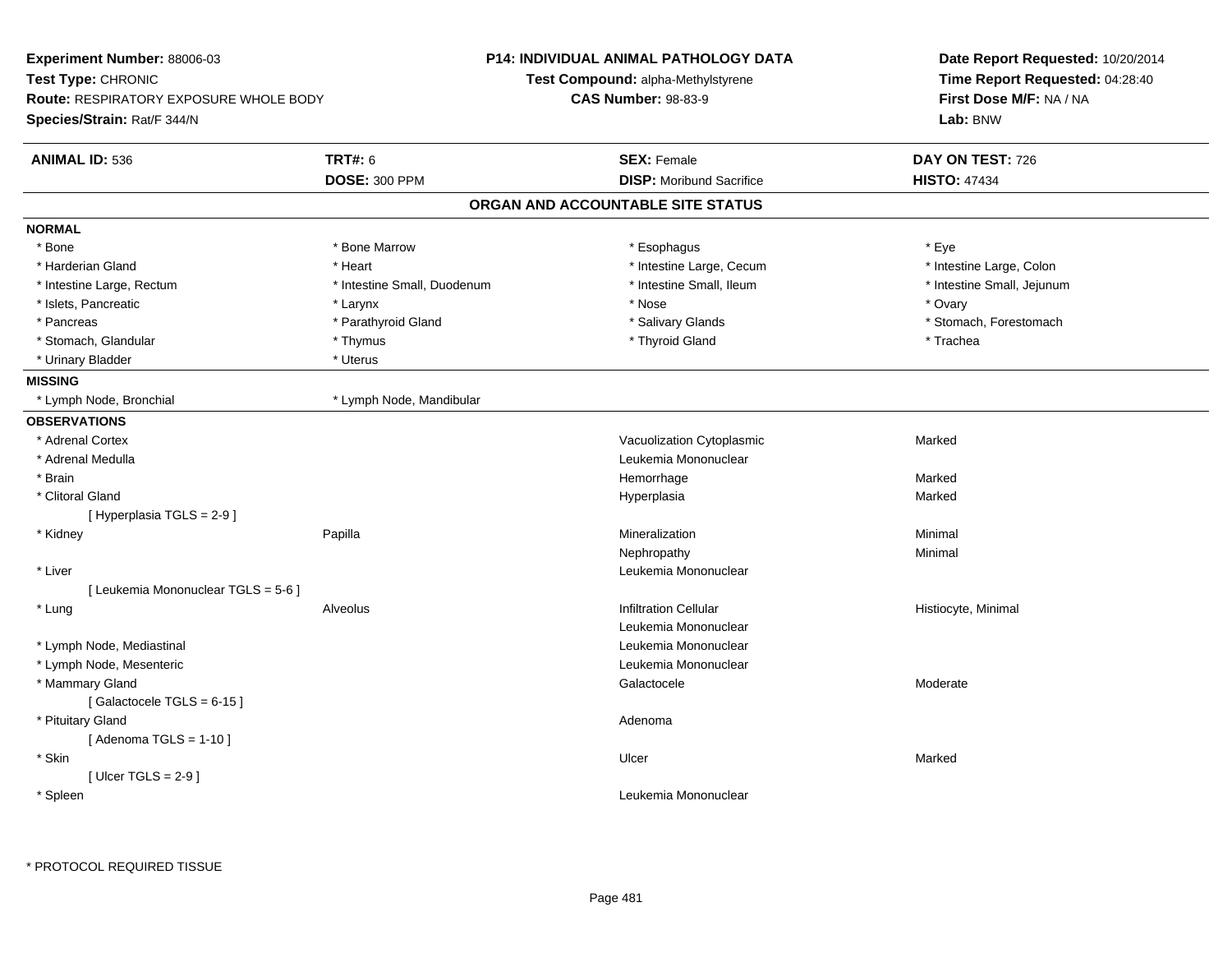| Experiment Number: 88006-03<br><b>Test Type: CHRONIC</b><br><b>Route: RESPIRATORY EXPOSURE WHOLE BODY</b><br>Species/Strain: Rat/F 344/N |                    | <b>P14: INDIVIDUAL ANIMAL PATHOLOGY DATA</b> | Date Report Requested: 10/20/2014 |
|------------------------------------------------------------------------------------------------------------------------------------------|--------------------|----------------------------------------------|-----------------------------------|
|                                                                                                                                          |                    | <b>Test Compound: alpha-Methylstyrene</b>    | Time Report Requested: 04:28:40   |
|                                                                                                                                          |                    | <b>CAS Number: 98-83-9</b>                   | First Dose M/F: NA / NA           |
|                                                                                                                                          |                    |                                              | Lab: BNW                          |
| <b>ANIMAL ID: 536</b>                                                                                                                    | TRT#: 6            | <b>SEX: Female</b>                           | <b>DAY ON TEST: 726</b>           |
| <b>DOSE: 300 PPM</b>                                                                                                                     |                    | <b>DISP:</b> Moribund Sacrifice              | <b>HISTO: 47434</b>               |
|                                                                                                                                          |                    | ORGAN AND ACCOUNTABLE SITE STATUS            |                                   |
| [ Leukemia Mononuclear TGLS = 3,4-14 ]                                                                                                   |                    |                                              |                                   |
| PRIMARY CAUSE OF DEATH<br>- Spleen Leukemia Mononuclear                                                                                  |                    |                                              |                                   |
| CONTRIBUTORY CAUSE OF DEATH                                                                                                              | - Brain Hemorrhage |                                              |                                   |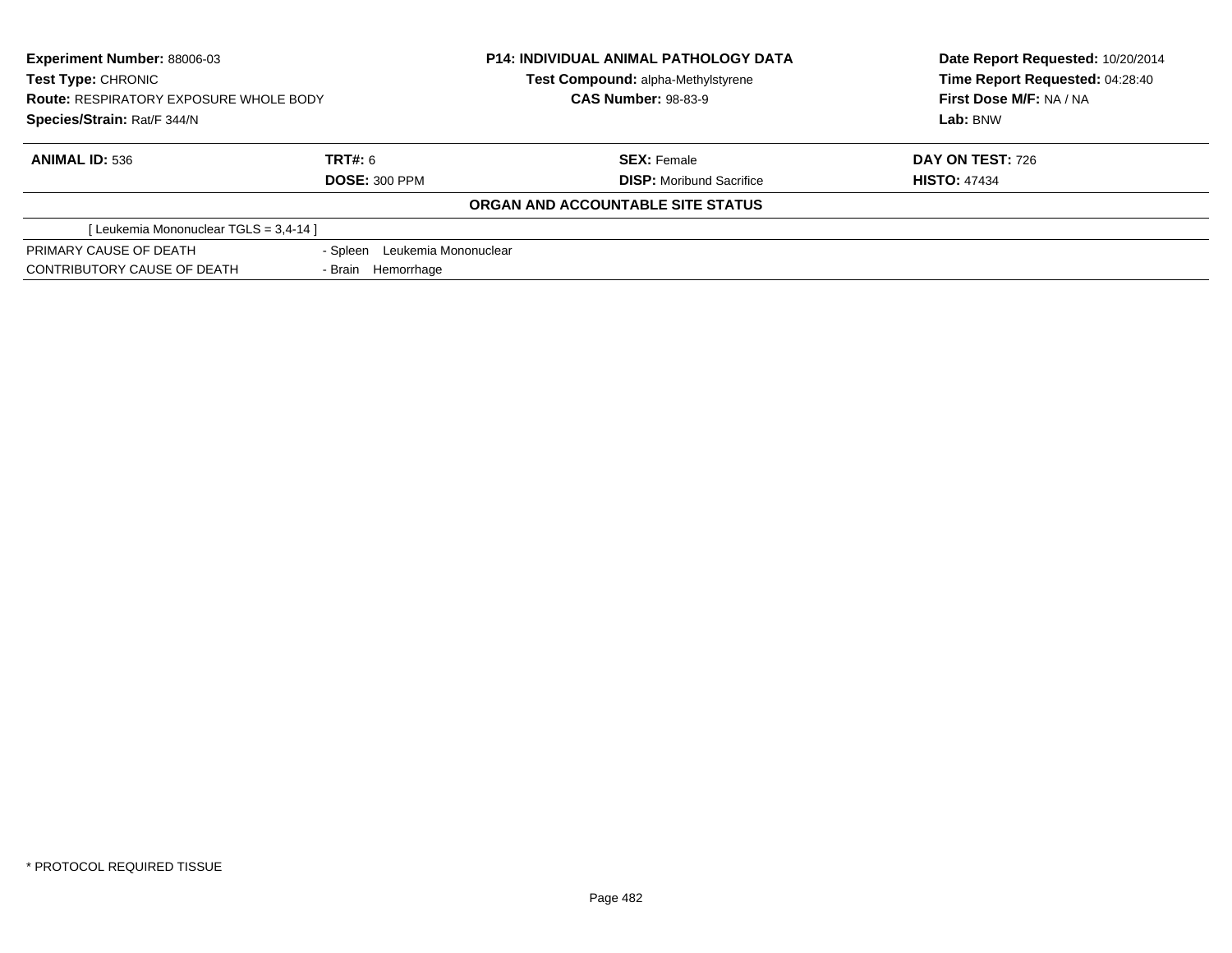| Experiment Number: 88006-03                   |                           | <b>P14: INDIVIDUAL ANIMAL PATHOLOGY DATA</b> | Date Report Requested: 10/20/2014<br>Time Report Requested: 04:28:40<br>First Dose M/F: NA / NA |  |
|-----------------------------------------------|---------------------------|----------------------------------------------|-------------------------------------------------------------------------------------------------|--|
| Test Type: CHRONIC                            |                           | Test Compound: alpha-Methylstyrene           |                                                                                                 |  |
| <b>Route: RESPIRATORY EXPOSURE WHOLE BODY</b> |                           | <b>CAS Number: 98-83-9</b>                   |                                                                                                 |  |
| Species/Strain: Rat/F 344/N                   |                           |                                              | Lab: BNW                                                                                        |  |
| <b>ANIMAL ID: 537</b>                         | <b>TRT#: 6</b>            | <b>SEX: Female</b>                           | DAY ON TEST: 732                                                                                |  |
|                                               | <b>DOSE: 300 PPM</b>      | <b>DISP: Terminal Sacrifice</b>              | <b>HISTO: 47435</b>                                                                             |  |
|                                               |                           | ORGAN AND ACCOUNTABLE SITE STATUS            |                                                                                                 |  |
| <b>NORMAL</b>                                 |                           |                                              |                                                                                                 |  |
| * Adrenal Medulla                             | * Bone                    | * Bone Marrow                                | * Clitoral Gland                                                                                |  |
| * Esophagus                                   | * Harderian Gland         | * Heart                                      | * Intestine Large, Cecum                                                                        |  |
| * Intestine Large, Colon                      | * Intestine Large, Rectum | * Intestine Small, Duodenum                  | * Intestine Small, Ileum                                                                        |  |
| * Intestine Small, Jejunum                    | * Islets, Pancreatic      | * Larynx                                     | * Lung                                                                                          |  |
| * Lymph Node, Mesenteric                      | * Mammary Gland           | * Pancreas                                   | * Salivary Glands                                                                               |  |
| * Skin                                        | * Spleen                  | * Stomach, Forestomach                       | * Stomach, Glandular                                                                            |  |
| * Thymus                                      | * Thyroid Gland           | * Trachea                                    | * Urinary Bladder                                                                               |  |
| <b>MISSING</b>                                |                           |                                              |                                                                                                 |  |
| * Lymph Node, Bronchial                       | * Lymph Node, Mandibular  | * Lymph Node, Mediastinal                    | * Parathyroid Gland                                                                             |  |
| <b>OBSERVATIONS</b>                           |                           |                                              |                                                                                                 |  |
| * Adrenal Cortex                              |                           | Vacuolization Cytoplasmic                    | Minimal                                                                                         |  |
| * Brain                                       |                           | Compression                                  | Marked                                                                                          |  |
| * Eye                                         | Lens                      | Cataract                                     | Marked                                                                                          |  |
|                                               | Lens                      | Mineralization                               | Marked                                                                                          |  |
| [Cataract TGLS = $1-13$ ]                     |                           |                                              |                                                                                                 |  |
| * Kidney                                      | Pelvis, Transit Epithe    | Mineralization                               | Minimal                                                                                         |  |
|                                               |                           | Nephropathy                                  | Minimal                                                                                         |  |
| * Liver                                       |                           | <b>Basophilic Focus</b>                      | Multiple                                                                                        |  |
|                                               |                           | Hepatodiaphragmatic Nodule                   | Marked                                                                                          |  |
| [ Hepatodiaphragmatic Nodule TGLS = 6-6 ]     |                           |                                              |                                                                                                 |  |
| Mesentery                                     |                           | <b>Necrosis</b>                              | Moderate                                                                                        |  |
| [Necrosis TGLS = $5-14$ ]                     |                           |                                              |                                                                                                 |  |
| * Nose                                        | Olfactory Epi             | Degeneration                                 | Hyaline, Mild                                                                                   |  |
|                                               | Nasolacrim Dct            | Inflammation                                 | Suppurative, Mild                                                                               |  |
| * Ovary                                       |                           | Cyst                                         | Marked                                                                                          |  |
| [Cyst TGLS = $3-9$ ]                          |                           |                                              |                                                                                                 |  |
| * Pituitary Gland                             |                           | Adenoma                                      |                                                                                                 |  |
| [Adenoma TGLS = $2-10$ ]                      |                           |                                              |                                                                                                 |  |
| * Uterus                                      | Endometrium               | Hyperplasia                                  | Moderate                                                                                        |  |
|                                               |                           | Polyp Stromal                                |                                                                                                 |  |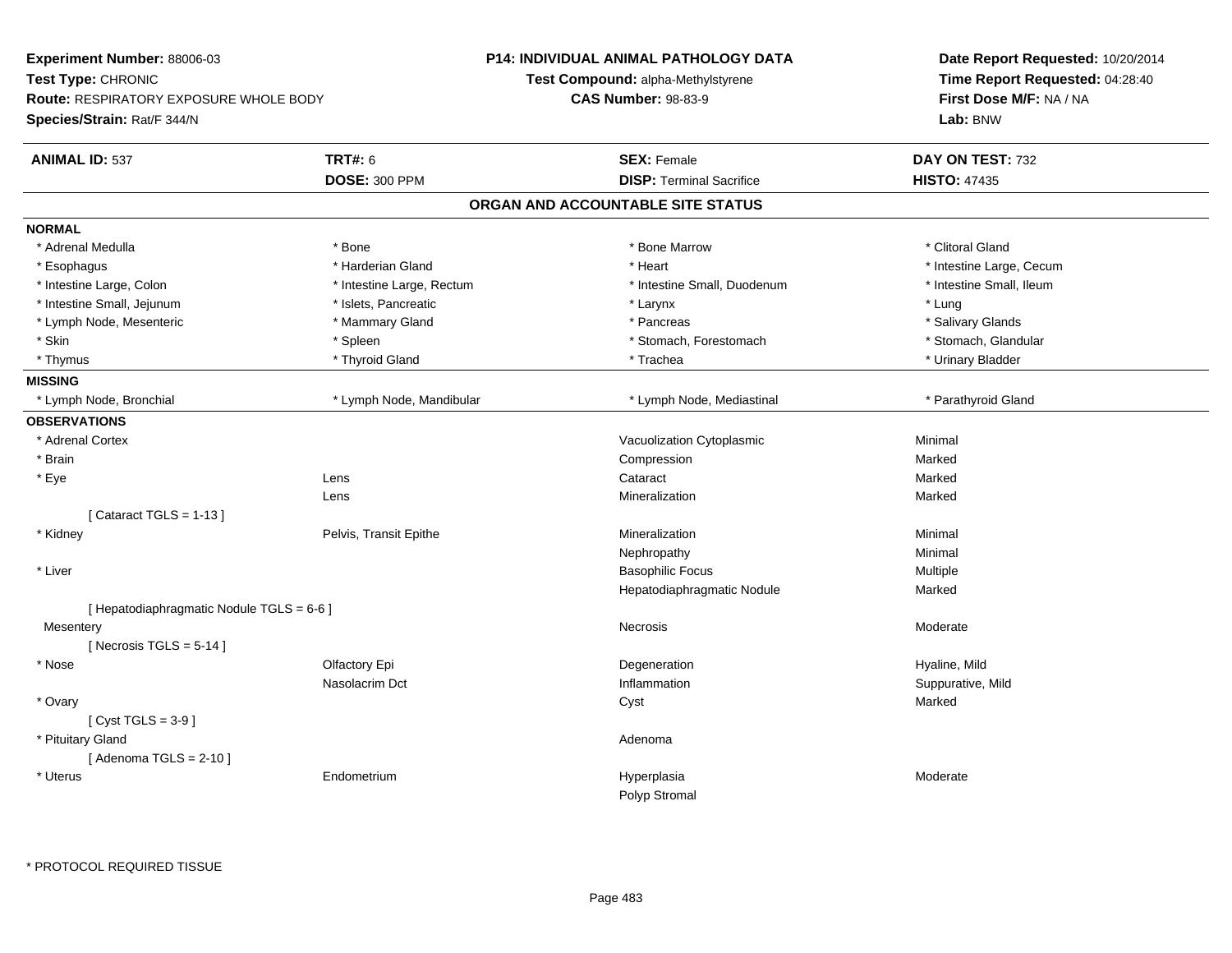| <b>Experiment Number: 88006-03</b><br>Test Type: CHRONIC<br><b>Route: RESPIRATORY EXPOSURE WHOLE BODY</b><br>Species/Strain: Rat/F 344/N |                      | <b>P14: INDIVIDUAL ANIMAL PATHOLOGY DATA</b><br>Test Compound: alpha-Methylstyrene | Date Report Requested: 10/20/2014<br>Time Report Requested: 04:28:40 |
|------------------------------------------------------------------------------------------------------------------------------------------|----------------------|------------------------------------------------------------------------------------|----------------------------------------------------------------------|
|                                                                                                                                          |                      | <b>CAS Number: 98-83-9</b>                                                         | First Dose M/F: NA / NA                                              |
|                                                                                                                                          |                      |                                                                                    | Lab: BNW                                                             |
| <b>ANIMAL ID: 537</b>                                                                                                                    | TRT#: 6              | <b>SEX: Female</b>                                                                 | <b>DAY ON TEST: 732</b>                                              |
|                                                                                                                                          | <b>DOSE: 300 PPM</b> | <b>DISP: Terminal Sacrifice</b>                                                    | <b>HISTO: 47435</b>                                                  |
|                                                                                                                                          |                      | ORGAN AND ACCOUNTABLE SITE STATUS                                                  |                                                                      |
| [Polyp Stromal TGLS = $4-10$ ]                                                                                                           |                      |                                                                                    |                                                                      |
| PRIMARY CAUSE OF DEATH                                                                                                                   |                      |                                                                                    |                                                                      |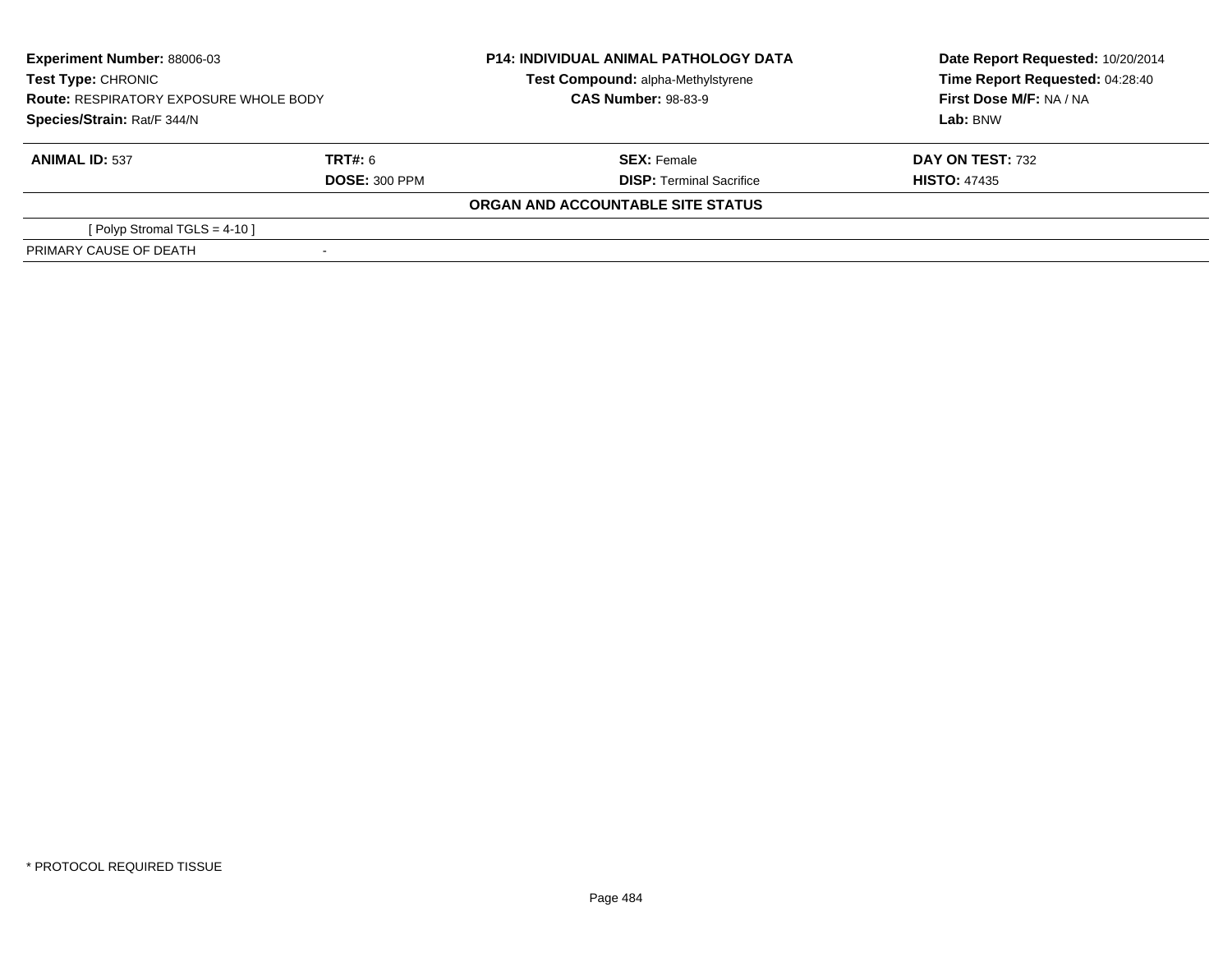| Experiment Number: 88006-03<br>Test Type: CHRONIC<br><b>Route: RESPIRATORY EXPOSURE WHOLE BODY</b><br>Species/Strain: Rat/F 344/N |                           | <b>P14: INDIVIDUAL ANIMAL PATHOLOGY DATA</b><br>Test Compound: alpha-Methylstyrene<br><b>CAS Number: 98-83-9</b> |                                   |         | Date Report Requested: 10/20/2014<br>Time Report Requested: 04:28:40<br>First Dose M/F: NA / NA<br>Lab: BNW |
|-----------------------------------------------------------------------------------------------------------------------------------|---------------------------|------------------------------------------------------------------------------------------------------------------|-----------------------------------|---------|-------------------------------------------------------------------------------------------------------------|
| <b>ANIMAL ID: 538</b>                                                                                                             | <b>TRT#: 6</b>            |                                                                                                                  | <b>SEX: Female</b>                |         | DAY ON TEST: 731                                                                                            |
|                                                                                                                                   | <b>DOSE: 300 PPM</b>      |                                                                                                                  | <b>DISP: Terminal Sacrifice</b>   |         | <b>HISTO: 47436</b>                                                                                         |
|                                                                                                                                   |                           |                                                                                                                  | ORGAN AND ACCOUNTABLE SITE STATUS |         |                                                                                                             |
| <b>NORMAL</b>                                                                                                                     |                           |                                                                                                                  |                                   |         |                                                                                                             |
| * Adrenal Cortex                                                                                                                  | * Bone                    |                                                                                                                  | * Bone Marrow                     |         | * Clitoral Gland                                                                                            |
| * Esophagus                                                                                                                       | * Harderian Gland         |                                                                                                                  | * Heart                           |         | * Intestine Large, Cecum                                                                                    |
| * Intestine Large, Colon                                                                                                          | * Intestine Large, Rectum |                                                                                                                  | * Intestine Small, Duodenum       |         | * Intestine Small, Ileum                                                                                    |
| * Intestine Small, Jejunum                                                                                                        | * Islets, Pancreatic      |                                                                                                                  | * Larynx                          |         | * Nose                                                                                                      |
| * Ovary                                                                                                                           | * Pancreas                |                                                                                                                  | * Parathyroid Gland               |         | * Salivary Glands                                                                                           |
| * Skin                                                                                                                            | * Stomach, Forestomach    |                                                                                                                  | * Stomach, Glandular              |         | * Thymus                                                                                                    |
| * Trachea                                                                                                                         | * Urinary Bladder         |                                                                                                                  | * Uterus                          |         |                                                                                                             |
| <b>MISSING</b>                                                                                                                    |                           |                                                                                                                  |                                   |         |                                                                                                             |
| * Lymph Node, Bronchial                                                                                                           | * Lymph Node, Mandibular  |                                                                                                                  | * Lymph Node, Mediastinal         |         |                                                                                                             |
| <b>OBSERVATIONS</b>                                                                                                               |                           |                                                                                                                  |                                   |         |                                                                                                             |
| * Adrenal Medulla                                                                                                                 |                           |                                                                                                                  | Leukemia Mononuclear              |         |                                                                                                             |
| * Brain                                                                                                                           |                           |                                                                                                                  | Compression                       |         | Moderate                                                                                                    |
| * Eye                                                                                                                             | Lens                      |                                                                                                                  | Cataract                          |         | Moderate                                                                                                    |
| [Cataract TGLS = $1-13$ ]                                                                                                         |                           |                                                                                                                  |                                   |         |                                                                                                             |
| * Kidney                                                                                                                          |                           |                                                                                                                  | Leukemia Mononuclear              |         |                                                                                                             |
| * Liver                                                                                                                           |                           |                                                                                                                  | <b>Basophilic Focus</b>           |         |                                                                                                             |
|                                                                                                                                   |                           |                                                                                                                  | Leukemia Mononuclear              |         |                                                                                                             |
|                                                                                                                                   |                           |                                                                                                                  | Necrosis                          |         | Moderate                                                                                                    |
| [ Leukemia Mononuclear TGLS = 5-6 ]                                                                                               |                           |                                                                                                                  |                                   |         |                                                                                                             |
| * Lung                                                                                                                            | Alveolus                  |                                                                                                                  | <b>Infiltration Cellular</b>      |         | Histiocyte, Minimal                                                                                         |
|                                                                                                                                   |                           |                                                                                                                  | Leukemia Mononuclear              |         |                                                                                                             |
| * Lymph Node, Mesenteric                                                                                                          |                           |                                                                                                                  | Leukemia Mononuclear              |         |                                                                                                             |
| * Mammary Gland                                                                                                                   |                           |                                                                                                                  | Fibroadenoma                      |         |                                                                                                             |
| [Fibroadenoma TGLS = 3-14]                                                                                                        |                           |                                                                                                                  |                                   |         |                                                                                                             |
| * Pituitary Gland                                                                                                                 |                           |                                                                                                                  | Adenoma                           |         |                                                                                                             |
| [Adenoma TGLS = $2-10$ ]                                                                                                          |                           |                                                                                                                  |                                   |         |                                                                                                             |
| * Spleen                                                                                                                          |                           |                                                                                                                  | Leukemia Mononuclear              |         |                                                                                                             |
| [ Leukemia Mononuclear TGLS = 4-14 ]                                                                                              |                           |                                                                                                                  |                                   |         |                                                                                                             |
| * Thyroid Gland                                                                                                                   | C Cell                    |                                                                                                                  | Adenoma                           |         |                                                                                                             |
|                                                                                                                                   | C Cell                    |                                                                                                                  | Hyperplasia                       | Minimal |                                                                                                             |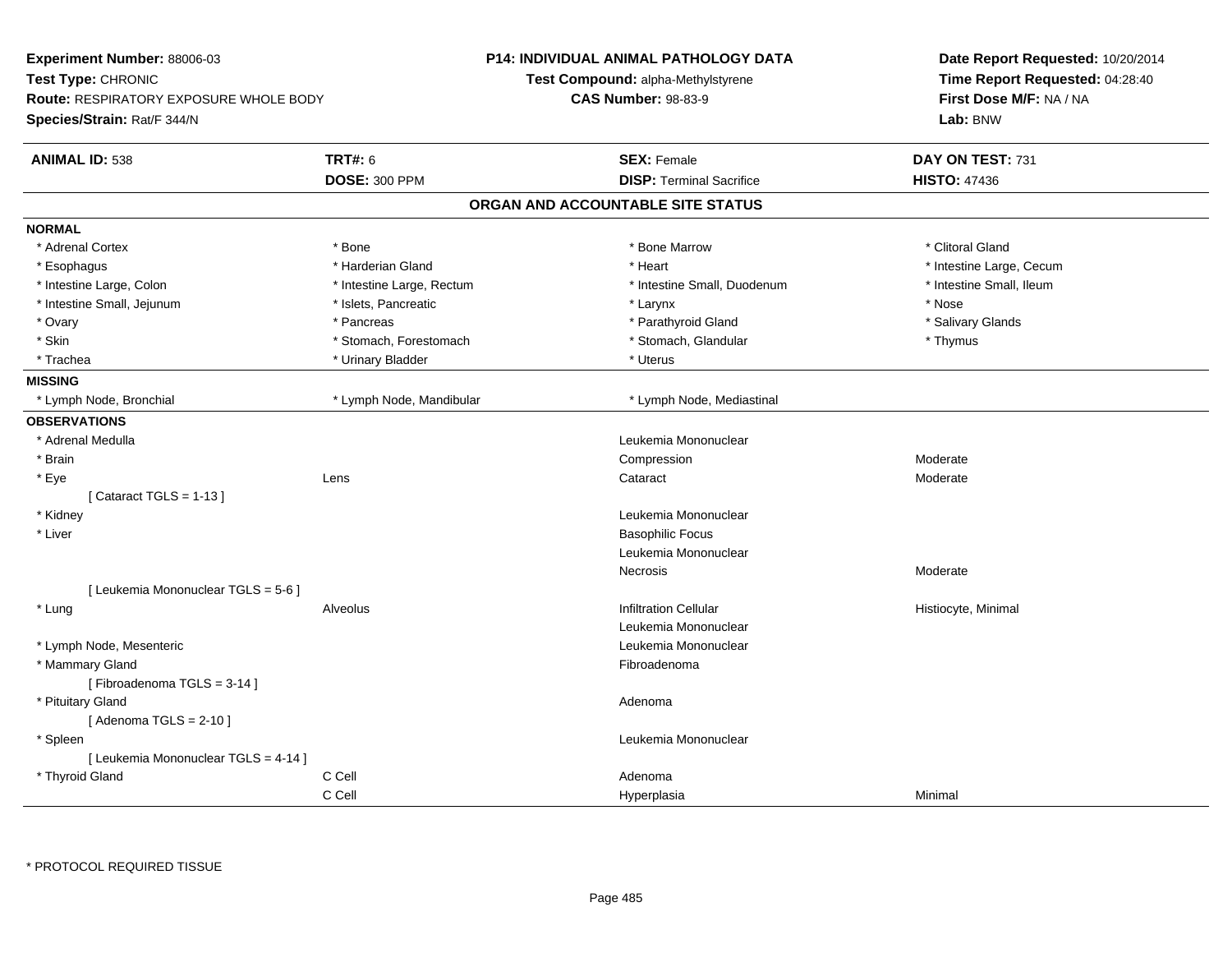| <b>Experiment Number: 88006-03</b><br><b>Test Type: CHRONIC</b><br><b>Route: RESPIRATORY EXPOSURE WHOLE BODY</b><br>Species/Strain: Rat/F 344/N |                      | <b>P14: INDIVIDUAL ANIMAL PATHOLOGY DATA</b><br>Test Compound: alpha-Methylstyrene<br><b>CAS Number: 98-83-9</b> | Date Report Requested: 10/20/2014<br>Time Report Requested: 04:28:40<br>First Dose M/F: NA / NA |
|-------------------------------------------------------------------------------------------------------------------------------------------------|----------------------|------------------------------------------------------------------------------------------------------------------|-------------------------------------------------------------------------------------------------|
|                                                                                                                                                 |                      |                                                                                                                  | Lab: BNW                                                                                        |
| <b>ANIMAL ID: 538</b>                                                                                                                           | <b>TRT#:</b> 6       | <b>SEX:</b> Female                                                                                               | DAY ON TEST: 731                                                                                |
|                                                                                                                                                 | <b>DOSE: 300 PPM</b> | <b>DISP:</b> Terminal Sacrifice                                                                                  | <b>HISTO: 47436</b>                                                                             |
|                                                                                                                                                 |                      | ORGAN AND ACCOUNTABLE SITE STATUS                                                                                |                                                                                                 |
| PRIMARY CAUSE OF DEATH                                                                                                                          |                      |                                                                                                                  |                                                                                                 |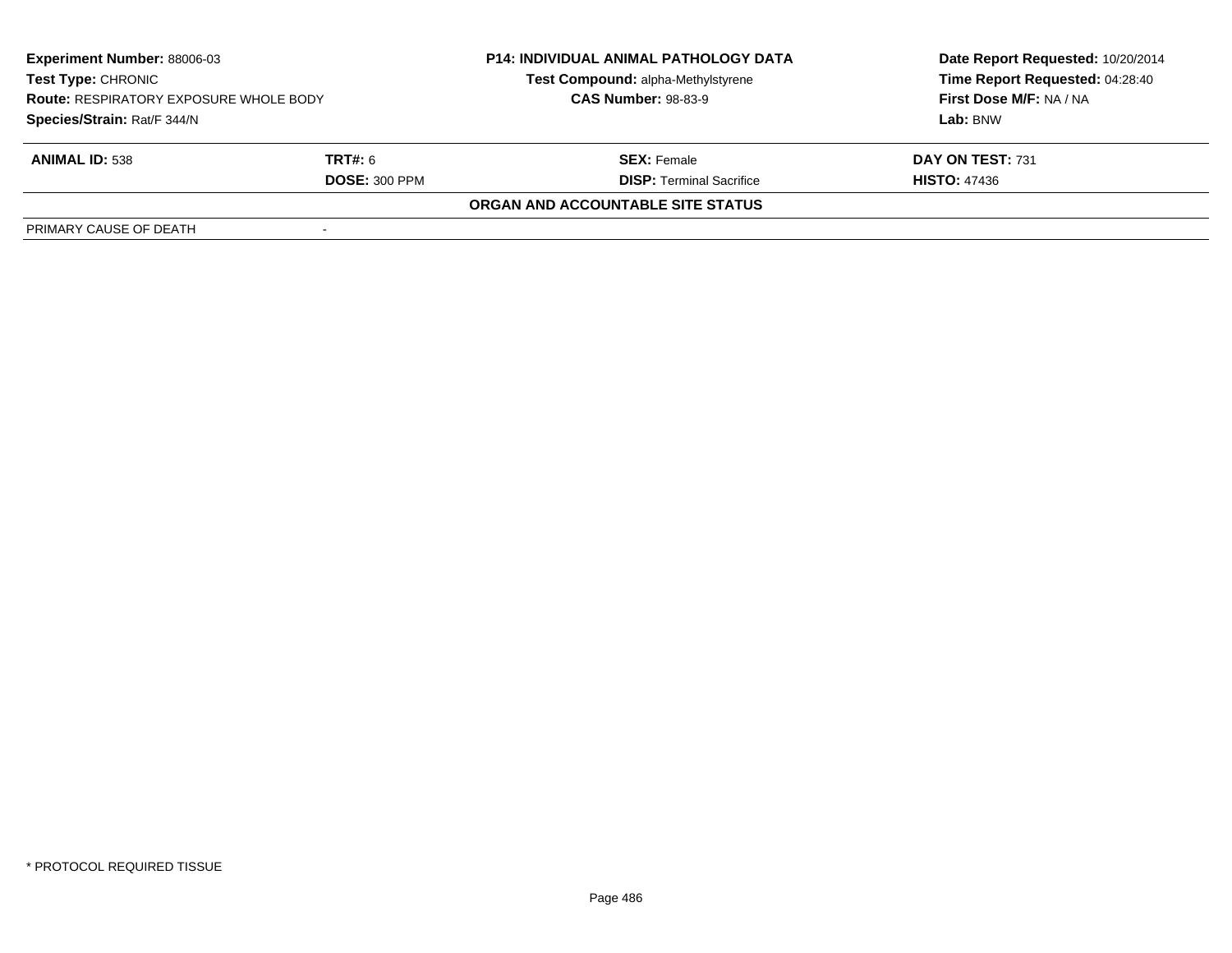| Experiment Number: 88006-03<br>Test Type: CHRONIC<br>Route: RESPIRATORY EXPOSURE WHOLE BODY<br>Species/Strain: Rat/F 344/N |                          | <b>P14: INDIVIDUAL ANIMAL PATHOLOGY DATA</b><br>Test Compound: alpha-Methylstyrene<br><b>CAS Number: 98-83-9</b> | Date Report Requested: 10/20/2014<br>Time Report Requested: 04:28:41<br>First Dose M/F: NA / NA<br>Lab: BNW |
|----------------------------------------------------------------------------------------------------------------------------|--------------------------|------------------------------------------------------------------------------------------------------------------|-------------------------------------------------------------------------------------------------------------|
|                                                                                                                            | <b>TRT#: 6</b>           |                                                                                                                  |                                                                                                             |
| <b>ANIMAL ID: 539</b>                                                                                                      | <b>DOSE: 300 PPM</b>     | <b>SEX: Female</b><br><b>DISP: Terminal Sacrifice</b>                                                            | DAY ON TEST: 731<br><b>HISTO: 47437</b>                                                                     |
|                                                                                                                            |                          | ORGAN AND ACCOUNTABLE SITE STATUS                                                                                |                                                                                                             |
| <b>NORMAL</b>                                                                                                              |                          |                                                                                                                  |                                                                                                             |
| * Adrenal Cortex                                                                                                           | * Bone                   | * Bone Marrow                                                                                                    | * Brain                                                                                                     |
| * Clitoral Gland                                                                                                           | * Esophagus              | * Eye                                                                                                            | * Harderian Gland                                                                                           |
| * Heart                                                                                                                    | * Intestine Large, Cecum | * Intestine Large, Colon                                                                                         | * Intestine Large, Rectum                                                                                   |
| * Intestine Small, Duodenum                                                                                                | * Intestine Small, Ileum | * Intestine Small, Jejunum                                                                                       | * Islets, Pancreatic                                                                                        |
| * Larynx                                                                                                                   | * Ovary                  | * Pancreas                                                                                                       | * Parathyroid Gland                                                                                         |
| * Salivary Glands                                                                                                          | * Skin                   | * Stomach, Forestomach                                                                                           | * Stomach, Glandular                                                                                        |
| * Thymus                                                                                                                   | * Thyroid Gland          | * Trachea                                                                                                        | * Urinary Bladder                                                                                           |
| * Uterus                                                                                                                   |                          |                                                                                                                  |                                                                                                             |
| <b>MISSING</b>                                                                                                             |                          |                                                                                                                  |                                                                                                             |
| * Lymph Node, Mandibular                                                                                                   |                          |                                                                                                                  |                                                                                                             |
| <b>OBSERVATIONS</b>                                                                                                        |                          |                                                                                                                  |                                                                                                             |
| * Adrenal Medulla                                                                                                          |                          | Leukemia Mononuclear                                                                                             |                                                                                                             |
| * Kidney                                                                                                                   |                          | Leukemia Mononuclear                                                                                             |                                                                                                             |
|                                                                                                                            | Pelvis, Transit Epithe   | Mineralization                                                                                                   | Minimal                                                                                                     |
|                                                                                                                            |                          | Nephropathy                                                                                                      | Minimal                                                                                                     |
| * Liver                                                                                                                    |                          | Leukemia Mononuclear                                                                                             |                                                                                                             |
| [ Leukemia Mononuclear TGLS = 2,3-6 ]                                                                                      |                          |                                                                                                                  |                                                                                                             |
| * Lung                                                                                                                     |                          | Leukemia Mononuclear                                                                                             |                                                                                                             |
| [ Leukemia Mononuclear TGLS = 5-4+5 ]                                                                                      |                          |                                                                                                                  |                                                                                                             |
| * Lymph Node, Bronchial                                                                                                    |                          | Leukemia Mononuclear                                                                                             |                                                                                                             |
| * Lymph Node, Mediastinal                                                                                                  |                          | Leukemia Mononuclear                                                                                             |                                                                                                             |
| * Lymph Node, Mesenteric                                                                                                   |                          | Leukemia Mononuclear                                                                                             |                                                                                                             |
| * Mammary Gland                                                                                                            |                          | Fibroadenoma                                                                                                     |                                                                                                             |
| [Fibroadenoma TGLS = $1-14+15$ ]                                                                                           |                          |                                                                                                                  |                                                                                                             |
| * Nose                                                                                                                     | Olfactory Epi            | Hyperplasia                                                                                                      | <b>Basal Cell, Minimal</b>                                                                                  |
| * Pituitary Gland                                                                                                          |                          | Cyst                                                                                                             | Marked                                                                                                      |
| [ Cyst TGLS = $4-10$ ]                                                                                                     |                          |                                                                                                                  |                                                                                                             |
| * Spleen                                                                                                                   |                          | Leukemia Mononuclear                                                                                             |                                                                                                             |
| PRIMARY CAUSE OF DEATH                                                                                                     | $\sim$                   |                                                                                                                  |                                                                                                             |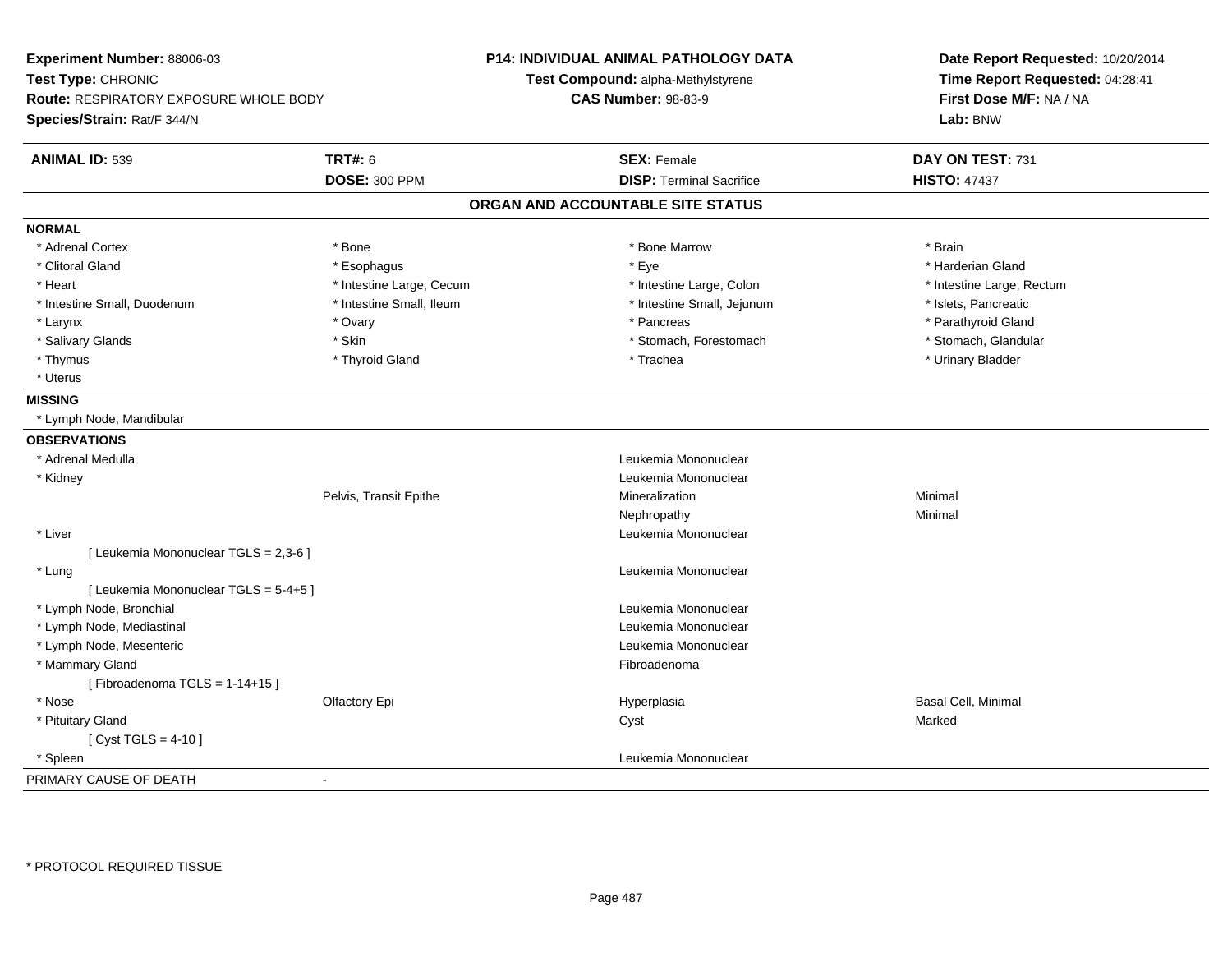| Experiment Number: 88006-03<br>Test Type: CHRONIC<br>Route: RESPIRATORY EXPOSURE WHOLE BODY<br>Species/Strain: Rat/F 344/N |                            | <b>P14: INDIVIDUAL ANIMAL PATHOLOGY DATA</b><br>Test Compound: alpha-Methylstyrene<br><b>CAS Number: 98-83-9</b> | Date Report Requested: 10/20/2014<br>Time Report Requested: 04:28:41<br>First Dose M/F: NA / NA<br>Lab: BNW |  |
|----------------------------------------------------------------------------------------------------------------------------|----------------------------|------------------------------------------------------------------------------------------------------------------|-------------------------------------------------------------------------------------------------------------|--|
| <b>ANIMAL ID: 540</b>                                                                                                      | <b>TRT#: 6</b>             | <b>SEX: Female</b>                                                                                               | DAY ON TEST: 626                                                                                            |  |
|                                                                                                                            | <b>DOSE: 300 PPM</b>       | <b>DISP:</b> Moribund Sacrifice                                                                                  | <b>HISTO: 47438</b>                                                                                         |  |
|                                                                                                                            |                            | ORGAN AND ACCOUNTABLE SITE STATUS                                                                                |                                                                                                             |  |
| <b>NORMAL</b>                                                                                                              |                            |                                                                                                                  |                                                                                                             |  |
| * Adrenal Medulla                                                                                                          | * Bone                     | * Bone Marrow                                                                                                    | * Clitoral Gland                                                                                            |  |
| * Esophagus                                                                                                                | * Eye                      | * Harderian Gland                                                                                                | * Heart                                                                                                     |  |
| * Intestine Large, Cecum                                                                                                   | * Intestine Large, Colon   | * Intestine Large, Rectum                                                                                        | * Intestine Small, Duodenum                                                                                 |  |
| * Intestine Small, Ileum                                                                                                   | * Intestine Small, Jejunum | * Islets, Pancreatic                                                                                             | * Larynx                                                                                                    |  |
| * Lung                                                                                                                     | * Lymph Node, Mesenteric   | * Mammary Gland                                                                                                  | * Nose                                                                                                      |  |
| * Pancreas                                                                                                                 | * Salivary Glands          | * Skin                                                                                                           | * Spleen                                                                                                    |  |
| * Stomach, Forestomach                                                                                                     | * Stomach, Glandular       | * Thymus                                                                                                         | * Trachea                                                                                                   |  |
| * Urinary Bladder                                                                                                          | * Uterus                   |                                                                                                                  |                                                                                                             |  |
| <b>MISSING</b>                                                                                                             |                            |                                                                                                                  |                                                                                                             |  |
| * Lymph Node, Bronchial                                                                                                    | * Lymph Node, Mandibular   | * Lymph Node, Mediastinal                                                                                        | * Parathyroid Gland                                                                                         |  |
| <b>OBSERVATIONS</b>                                                                                                        |                            |                                                                                                                  |                                                                                                             |  |
| * Adrenal Cortex                                                                                                           |                            | Vacuolization Cytoplasmic                                                                                        | Mild                                                                                                        |  |
| * Brain                                                                                                                    |                            | Compression                                                                                                      | Marked                                                                                                      |  |
| * Kidney                                                                                                                   | Pelvis, Transit Epithe     | Mineralization                                                                                                   | Minimal                                                                                                     |  |
|                                                                                                                            |                            | Nephropathy                                                                                                      | Minimal                                                                                                     |  |
| * Liver                                                                                                                    |                            | Angiectasis                                                                                                      | Marked                                                                                                      |  |
|                                                                                                                            |                            | <b>Eosinophilic Focus</b>                                                                                        |                                                                                                             |  |
|                                                                                                                            |                            | Necrosis                                                                                                         | Mild                                                                                                        |  |
| [Angiectasis TGLS = 3-6]                                                                                                   |                            |                                                                                                                  |                                                                                                             |  |
| * Ovary                                                                                                                    |                            | Cyst                                                                                                             | Marked                                                                                                      |  |
| [Cyst TGLS = $2-9$ ]                                                                                                       |                            |                                                                                                                  |                                                                                                             |  |
| * Pituitary Gland                                                                                                          |                            | Adenoma                                                                                                          |                                                                                                             |  |
| [Adenoma TGLS = $4-10$ ]                                                                                                   |                            |                                                                                                                  |                                                                                                             |  |
| * Thyroid Gland                                                                                                            | C Cell                     | Adenoma                                                                                                          |                                                                                                             |  |
| PRIMARY CAUSE OF DEATH                                                                                                     | - Pituitary Gland Adenoma  |                                                                                                                  |                                                                                                             |  |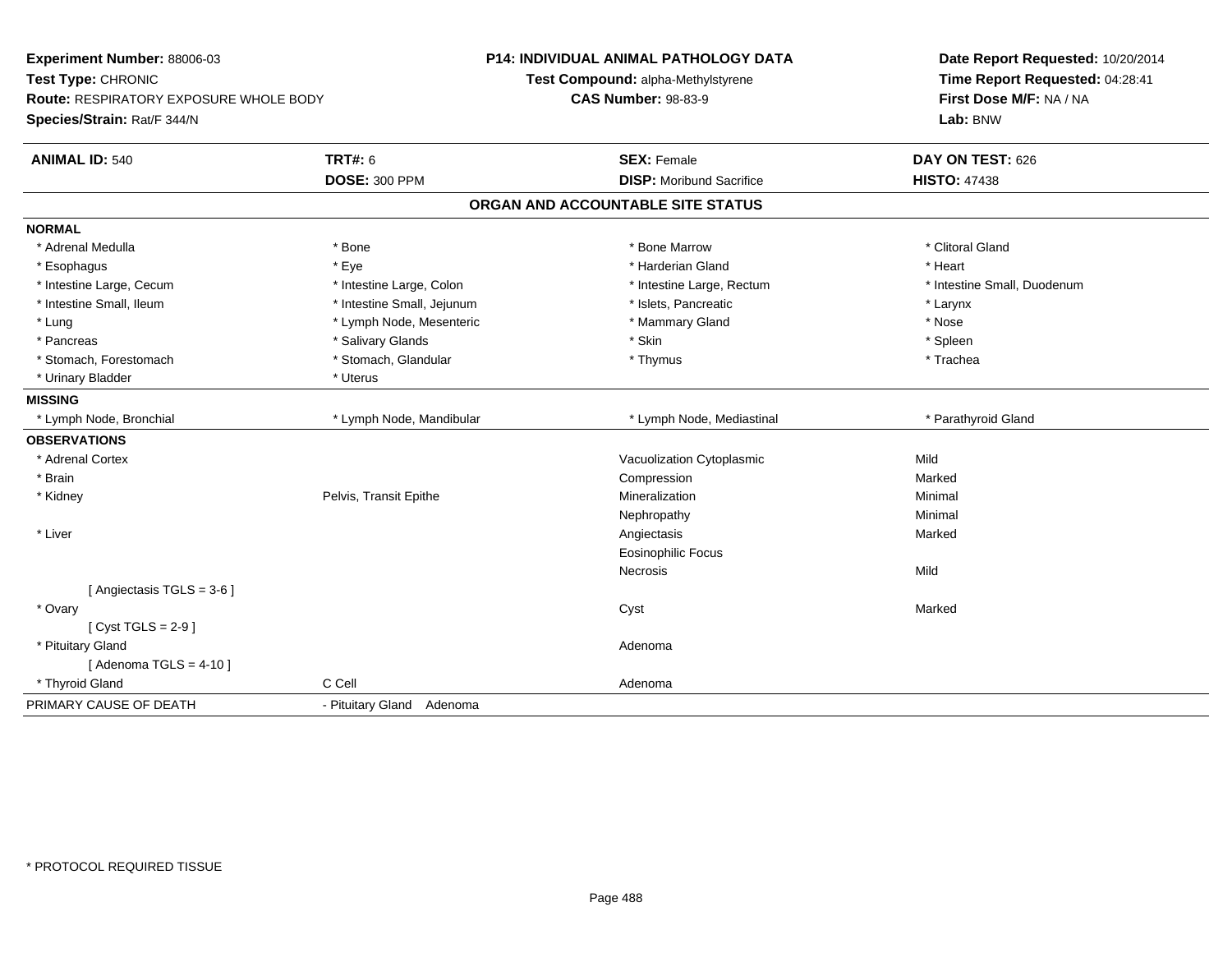|                           | <b>P14: INDIVIDUAL ANIMAL PATHOLOGY DATA</b>                                                                                    | Date Report Requested: 10/20/2014<br>Time Report Requested: 04:28:41    |  |
|---------------------------|---------------------------------------------------------------------------------------------------------------------------------|-------------------------------------------------------------------------|--|
|                           |                                                                                                                                 |                                                                         |  |
|                           | <b>CAS Number: 98-83-9</b>                                                                                                      | First Dose M/F: NA / NA<br>Lab: BNW                                     |  |
|                           |                                                                                                                                 |                                                                         |  |
| <b>TRT#: 6</b>            | <b>SEX: Female</b>                                                                                                              | DAY ON TEST: 731                                                        |  |
| <b>DOSE: 300 PPM</b>      | <b>DISP: Terminal Sacrifice</b>                                                                                                 | <b>HISTO: 47439</b>                                                     |  |
|                           |                                                                                                                                 |                                                                         |  |
|                           |                                                                                                                                 |                                                                         |  |
| * Bone                    | * Bone Marrow                                                                                                                   | * Brain                                                                 |  |
| * Esophagus               | * Eye                                                                                                                           | * Harderian Gland                                                       |  |
| * Intestine Large, Cecum  | * Intestine Large, Colon                                                                                                        | * Intestine Large, Rectum                                               |  |
| * Intestine Small, Ileum  | * Intestine Small, Jejunum                                                                                                      | * Islets, Pancreatic                                                    |  |
| * Lymph Node, Mesenteric  | * Pancreas                                                                                                                      | * Parathyroid Gland                                                     |  |
| * Skin                    | * Stomach, Forestomach                                                                                                          | * Stomach, Glandular                                                    |  |
| * Trachea                 | * Urinary Bladder                                                                                                               |                                                                         |  |
|                           |                                                                                                                                 |                                                                         |  |
| * Lymph Node, Mediastinal | * Thymus                                                                                                                        |                                                                         |  |
|                           |                                                                                                                                 |                                                                         |  |
|                           | Vacuolization Cytoplasmic                                                                                                       | Minimal                                                                 |  |
| Pelvis, Transit Epithe    | Mineralization                                                                                                                  | Minimal                                                                 |  |
|                           | Clear Cell Focus                                                                                                                |                                                                         |  |
|                           | Inflammation                                                                                                                    | Suppurative, Marked                                                     |  |
|                           | Leukemia Mononuclear                                                                                                            |                                                                         |  |
|                           | Necrosis                                                                                                                        | Marked                                                                  |  |
|                           | Thrombosis                                                                                                                      | Moderate                                                                |  |
|                           |                                                                                                                                 |                                                                         |  |
|                           | Leukemia Mononuclear                                                                                                            |                                                                         |  |
|                           | Leukemia Mononuclear                                                                                                            |                                                                         |  |
|                           | Inflammation                                                                                                                    | Suppurative, Marked                                                     |  |
| Olfactory Epi             | Hyperplasia                                                                                                                     | <b>Basal Cell, Minimal</b>                                              |  |
|                           | Cyst                                                                                                                            | Moderate                                                                |  |
|                           |                                                                                                                                 |                                                                         |  |
|                           | Hyperplasia                                                                                                                     | Moderate                                                                |  |
|                           |                                                                                                                                 |                                                                         |  |
|                           | Leukemia Mononuclear                                                                                                            |                                                                         |  |
|                           | <b>Route: RESPIRATORY EXPOSURE WHOLE BODY</b><br>[ Leukemia Mononuclear TGLS = 8,10-6 ]<br>[ Leukemia Mononuclear TGLS = 2-14 ] | Test Compound: alpha-Methylstyrene<br>ORGAN AND ACCOUNTABLE SITE STATUS |  |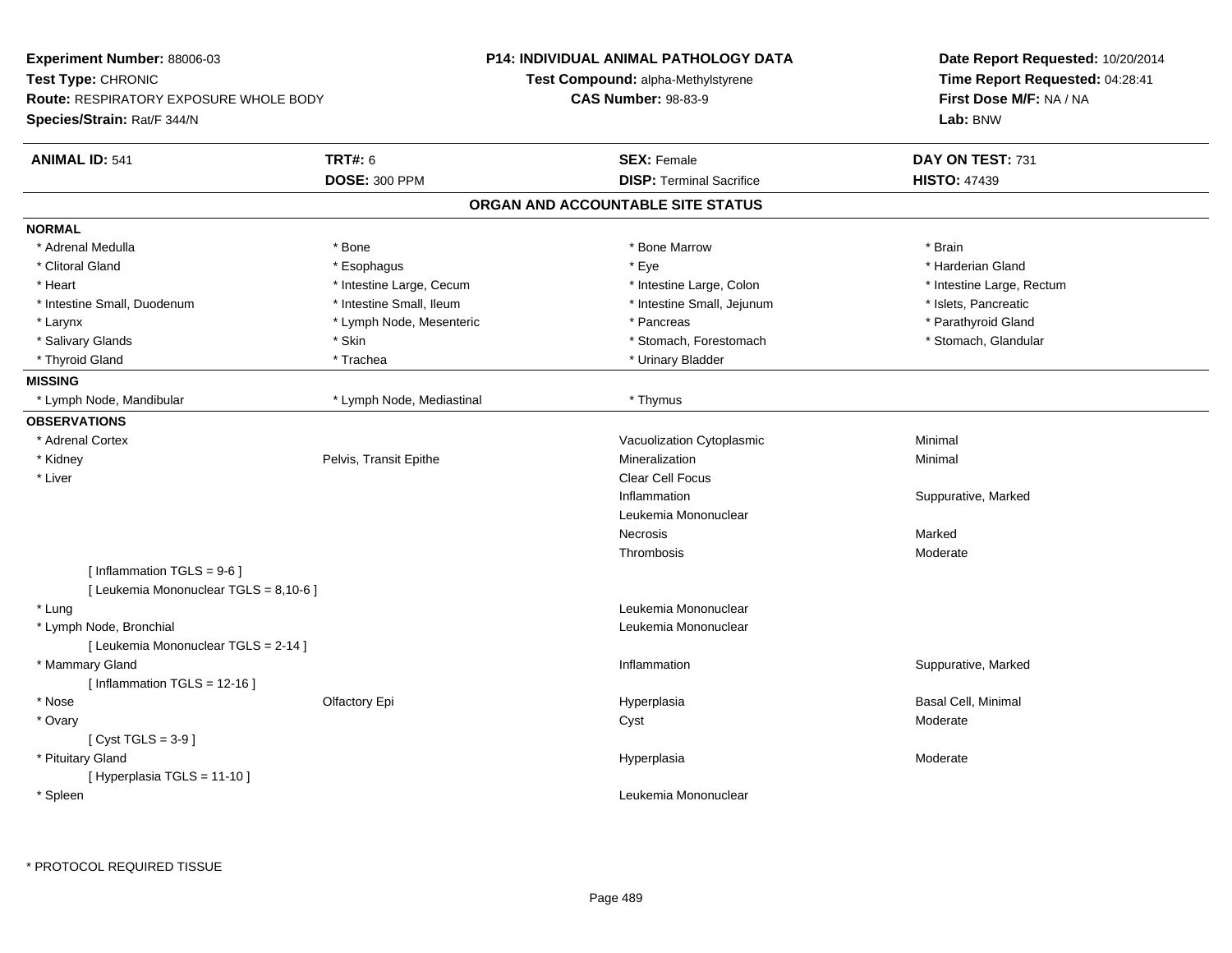| Experiment Number: 88006-03<br>Test Type: CHRONIC |             | <b>P14: INDIVIDUAL ANIMAL PATHOLOGY DATA</b> | Date Report Requested: 10/20/2014<br>Time Report Requested: 04:28:41 |  |
|---------------------------------------------------|-------------|----------------------------------------------|----------------------------------------------------------------------|--|
|                                                   |             | Test Compound: alpha-Methylstyrene           |                                                                      |  |
| <b>Route: RESPIRATORY EXPOSURE WHOLE BODY</b>     |             | <b>CAS Number: 98-83-9</b>                   | First Dose M/F: NA / NA                                              |  |
| Species/Strain: Rat/F 344/N                       |             |                                              | Lab: BNW                                                             |  |
| <b>ANIMAL ID: 541</b>                             | TRT#: 6     | <b>SEX: Female</b>                           | DAY ON TEST: 731                                                     |  |
| <b>DOSE: 300 PPM</b>                              |             | <b>DISP:</b> Terminal Sacrifice              | <b>HISTO: 47439</b>                                                  |  |
|                                                   |             | ORGAN AND ACCOUNTABLE SITE STATUS            |                                                                      |  |
| [Leukemia Mononuclear TGLS = 5,6,7-15]            |             |                                              |                                                                      |  |
| * Uterus                                          | Endometrium | Inflammation                                 | Suppurative, Marked                                                  |  |
|                                                   |             | Polyp Stromal                                |                                                                      |  |
| [ Polyp Stromal TGLS = $4-14$ ]                   |             |                                              |                                                                      |  |
| PRIMARY CAUSE OF DEATH                            |             |                                              |                                                                      |  |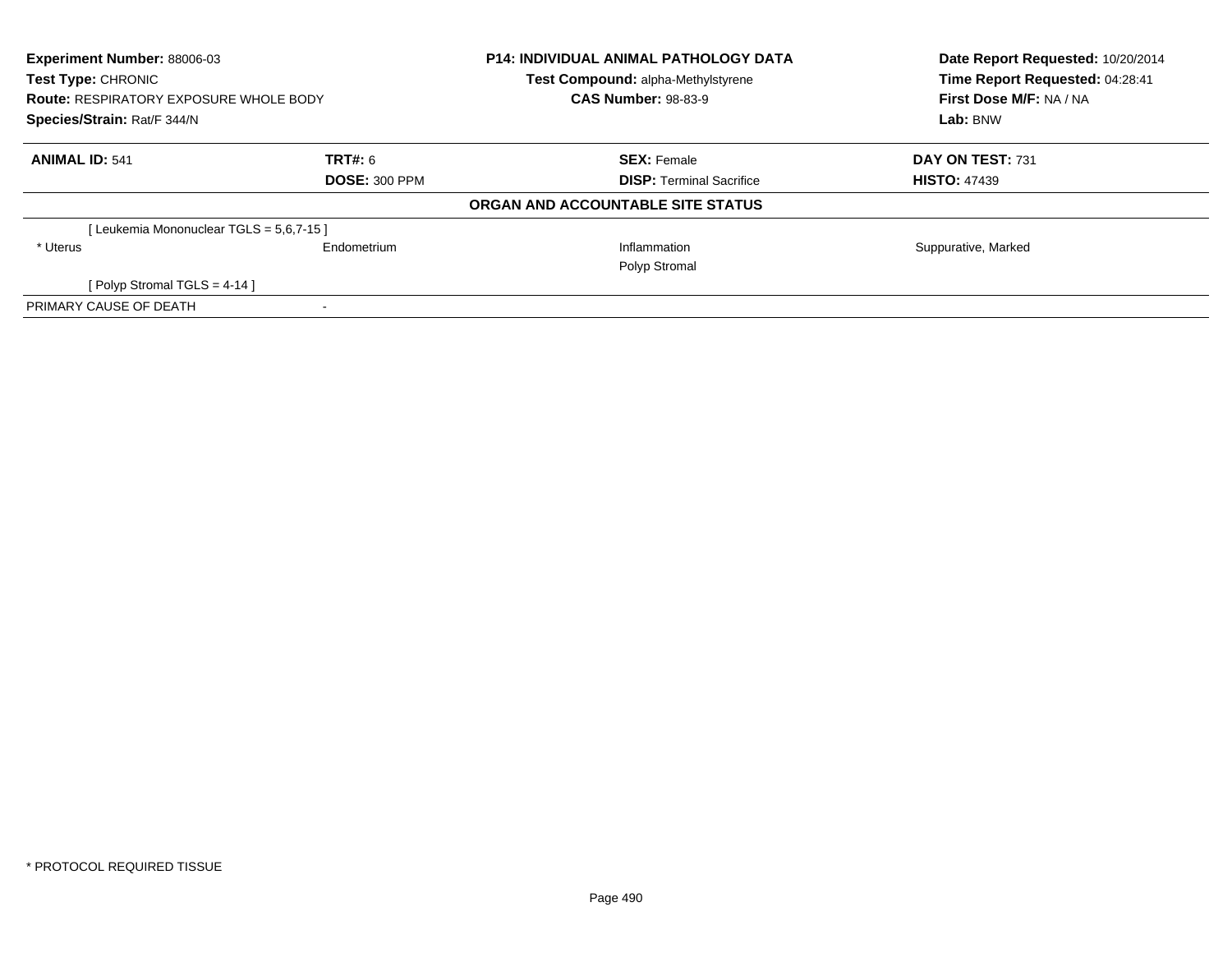| Experiment Number: 88006-03<br>Test Type: CHRONIC<br>Route: RESPIRATORY EXPOSURE WHOLE BODY<br>Species/Strain: Rat/F 344/N |                          | <b>P14: INDIVIDUAL ANIMAL PATHOLOGY DATA</b><br>Test Compound: alpha-Methylstyrene<br><b>CAS Number: 98-83-9</b> | Date Report Requested: 10/20/2014<br>Time Report Requested: 04:28:41<br>First Dose M/F: NA / NA<br>Lab: BNW |
|----------------------------------------------------------------------------------------------------------------------------|--------------------------|------------------------------------------------------------------------------------------------------------------|-------------------------------------------------------------------------------------------------------------|
| <b>ANIMAL ID: 542</b>                                                                                                      | <b>TRT#: 6</b>           | <b>SEX: Female</b>                                                                                               | DAY ON TEST: 731                                                                                            |
|                                                                                                                            | <b>DOSE: 300 PPM</b>     | <b>DISP: Terminal Sacrifice</b>                                                                                  | <b>HISTO: 47440</b>                                                                                         |
|                                                                                                                            |                          | ORGAN AND ACCOUNTABLE SITE STATUS                                                                                |                                                                                                             |
| <b>NORMAL</b>                                                                                                              |                          |                                                                                                                  |                                                                                                             |
| * Adrenal Medulla                                                                                                          | * Bone                   | * Bone Marrow                                                                                                    | * Brain                                                                                                     |
| * Clitoral Gland                                                                                                           | * Esophagus              | * Eye                                                                                                            | * Harderian Gland                                                                                           |
| * Heart                                                                                                                    | * Intestine Large, Cecum | * Intestine Large, Colon                                                                                         | * Intestine Large, Rectum                                                                                   |
| * Intestine Small, Duodenum                                                                                                | * Intestine Small, Ileum | * Intestine Small, Jejunum                                                                                       | * Islets, Pancreatic                                                                                        |
| * Larynx                                                                                                                   | * Lung                   | * Lymph Node, Mesenteric                                                                                         | * Pancreas                                                                                                  |
| * Parathyroid Gland                                                                                                        | * Pituitary Gland        | * Salivary Glands                                                                                                | * Skin                                                                                                      |
| * Spleen                                                                                                                   | * Stomach, Forestomach   | * Stomach, Glandular                                                                                             | * Thymus                                                                                                    |
| * Thyroid Gland                                                                                                            | * Trachea                | * Urinary Bladder                                                                                                | * Uterus                                                                                                    |
| <b>MISSING</b>                                                                                                             |                          |                                                                                                                  |                                                                                                             |
| * Lymph Node, Bronchial                                                                                                    | * Lymph Node, Mandibular | * Lymph Node, Mediastinal                                                                                        |                                                                                                             |
| <b>OBSERVATIONS</b>                                                                                                        |                          |                                                                                                                  |                                                                                                             |
| * Adrenal Cortex                                                                                                           |                          | Hyperplasia                                                                                                      | Mild                                                                                                        |
|                                                                                                                            |                          | Vacuolization Cytoplasmic                                                                                        | Mild                                                                                                        |
| * Kidney                                                                                                                   | Pelvis, Transit Epithe   | Mineralization                                                                                                   | Minimal                                                                                                     |
|                                                                                                                            |                          | Nephropathy                                                                                                      | Minimal                                                                                                     |
| * Liver                                                                                                                    |                          | <b>Basophilic Focus</b>                                                                                          | Multiple                                                                                                    |
|                                                                                                                            |                          | <b>Clear Cell Focus</b>                                                                                          |                                                                                                             |
|                                                                                                                            |                          | Eosinophilic Focus                                                                                               |                                                                                                             |
|                                                                                                                            |                          | Hepatodiaphragmatic Nodule                                                                                       | Marked                                                                                                      |
| [Clear Cell Focus TGLS = 4-15]                                                                                             |                          |                                                                                                                  |                                                                                                             |
| [ Hepatodiaphragmatic Nodule TGLS = 3-14 ]                                                                                 |                          |                                                                                                                  |                                                                                                             |
| * Mammary Gland                                                                                                            |                          | Fibroadenoma                                                                                                     |                                                                                                             |
| [Fibroadenoma TGLS = 1-15]                                                                                                 |                          |                                                                                                                  |                                                                                                             |
| * Nose                                                                                                                     | Olfactory Epi            | Hyperplasia                                                                                                      | Basal Cell, Minimal                                                                                         |
| * Ovary                                                                                                                    |                          | Cyst                                                                                                             | Marked                                                                                                      |
| [ $Cyst TGLS = 2-9$ ]                                                                                                      |                          |                                                                                                                  |                                                                                                             |
| PRIMARY CAUSE OF DEATH                                                                                                     | $\sim$                   |                                                                                                                  |                                                                                                             |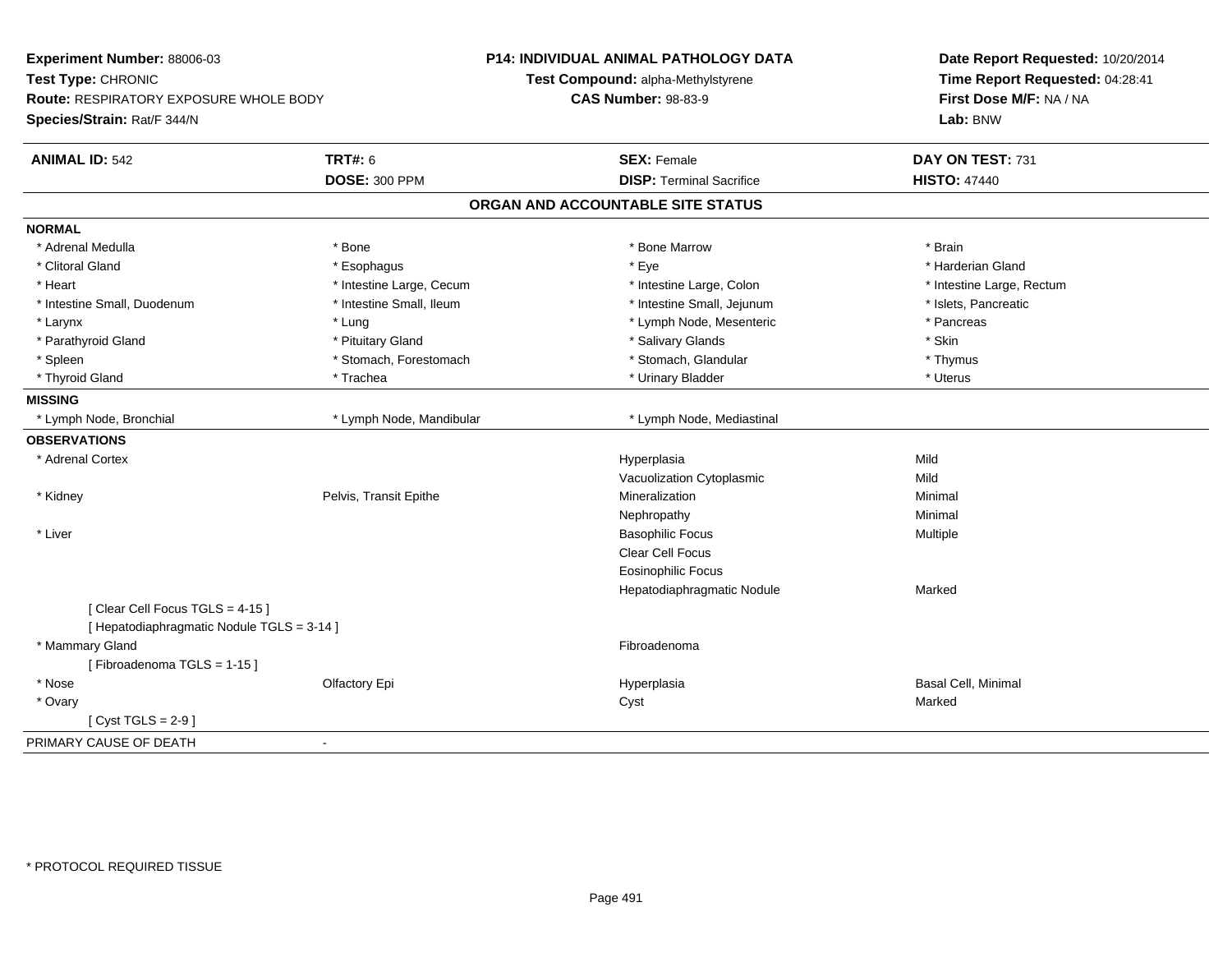| Experiment Number: 88006-03<br>Test Type: CHRONIC<br>Route: RESPIRATORY EXPOSURE WHOLE BODY |                          | <b>P14: INDIVIDUAL ANIMAL PATHOLOGY DATA</b> | Date Report Requested: 10/20/2014 |
|---------------------------------------------------------------------------------------------|--------------------------|----------------------------------------------|-----------------------------------|
|                                                                                             |                          | Test Compound: alpha-Methylstyrene           | Time Report Requested: 04:28:41   |
|                                                                                             |                          | <b>CAS Number: 98-83-9</b>                   | First Dose M/F: NA / NA           |
| Species/Strain: Rat/F 344/N                                                                 |                          |                                              | Lab: BNW                          |
| <b>ANIMAL ID: 543</b>                                                                       | <b>TRT#: 6</b>           | <b>SEX: Female</b>                           | DAY ON TEST: 732                  |
|                                                                                             | <b>DOSE: 300 PPM</b>     | <b>DISP: Terminal Sacrifice</b>              | <b>HISTO: 47441</b>               |
|                                                                                             |                          | ORGAN AND ACCOUNTABLE SITE STATUS            |                                   |
| <b>NORMAL</b>                                                                               |                          |                                              |                                   |
| * Adrenal Cortex                                                                            | * Adrenal Medulla        | * Bone                                       | * Bone Marrow                     |
| * Clitoral Gland                                                                            | * Esophagus              | * Eye                                        | * Harderian Gland                 |
| * Heart                                                                                     | * Intestine Large, Cecum | * Intestine Large, Colon                     | * Intestine Large, Rectum         |
| * Intestine Small, Duodenum                                                                 | * Intestine Small, Ileum | * Intestine Small, Jejunum                   | * Islets. Pancreatic              |
| * Larynx                                                                                    | * Lung                   | * Lymph Node, Mesenteric                     | * Mammary Gland                   |
| * Ovary                                                                                     | * Pancreas               | * Parathyroid Gland                          | * Salivary Glands                 |
| * Skin                                                                                      | * Spleen                 | * Stomach, Forestomach                       | * Stomach, Glandular              |
| * Thymus                                                                                    | * Trachea                | * Urinary Bladder                            | * Uterus                          |
| <b>MISSING</b>                                                                              |                          |                                              |                                   |
| * Lymph Node, Bronchial                                                                     | * Lymph Node, Mandibular | * Lymph Node, Mediastinal                    |                                   |
| <b>OBSERVATIONS</b>                                                                         |                          |                                              |                                   |
| * Brain                                                                                     |                          | Compression                                  | Moderate                          |
| * Kidney                                                                                    | Pelvis, Transit Epithe   | Mineralization                               | Minimal                           |
| * Liver                                                                                     |                          | <b>Basophilic Focus</b>                      |                                   |
| * Nose                                                                                      | Olfactory Epi            | Hyperplasia                                  | Basal Cell, Minimal               |
| * Pituitary Gland                                                                           |                          | Adenoma                                      |                                   |
| [Adenoma TGLS = $1-10$ ]                                                                    |                          |                                              |                                   |
| * Thyroid Gland                                                                             | C Cell                   | Hyperplasia                                  | Moderate                          |
| PRIMARY CAUSE OF DEATH                                                                      |                          |                                              |                                   |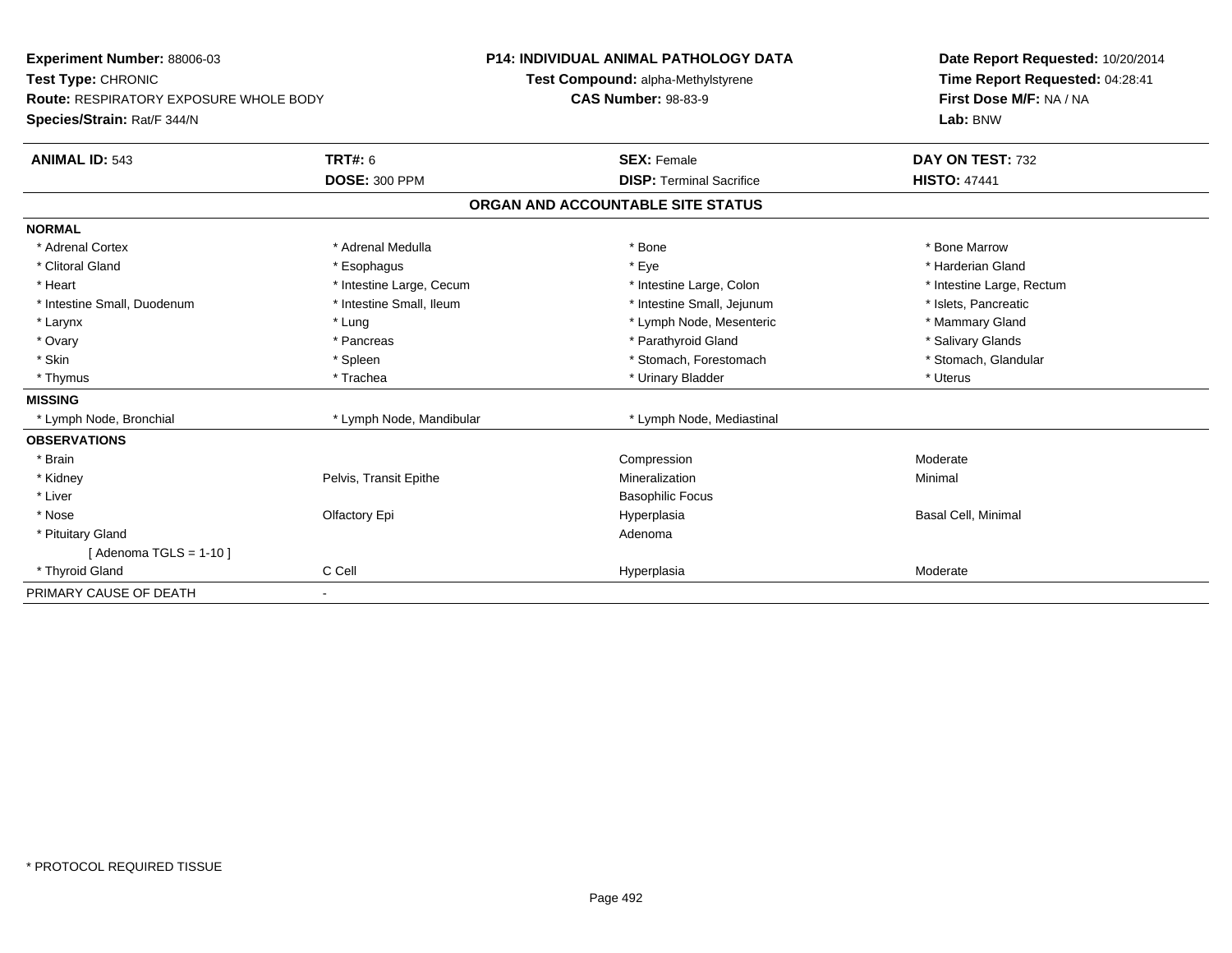| Experiment Number: 88006-03<br>Test Type: CHRONIC<br>Route: RESPIRATORY EXPOSURE WHOLE BODY<br>Species/Strain: Rat/F 344/N |                            | <b>P14: INDIVIDUAL ANIMAL PATHOLOGY DATA</b> | Date Report Requested: 10/20/2014<br>Time Report Requested: 04:28:41 |
|----------------------------------------------------------------------------------------------------------------------------|----------------------------|----------------------------------------------|----------------------------------------------------------------------|
|                                                                                                                            |                            | Test Compound: alpha-Methylstyrene           |                                                                      |
|                                                                                                                            |                            | <b>CAS Number: 98-83-9</b>                   | First Dose M/F: NA / NA                                              |
|                                                                                                                            |                            |                                              | Lab: BNW                                                             |
| <b>ANIMAL ID: 544</b>                                                                                                      | <b>TRT#: 6</b>             | <b>SEX: Female</b>                           | DAY ON TEST: 731                                                     |
|                                                                                                                            | <b>DOSE: 300 PPM</b>       | <b>DISP: Terminal Sacrifice</b>              | <b>HISTO: 47442</b>                                                  |
|                                                                                                                            |                            | ORGAN AND ACCOUNTABLE SITE STATUS            |                                                                      |
| <b>NORMAL</b>                                                                                                              |                            |                                              |                                                                      |
| * Adrenal Medulla                                                                                                          | * Bone                     | * Bone Marrow                                | * Brain                                                              |
| * Esophagus                                                                                                                | * Eye                      | * Harderian Gland                            | * Heart                                                              |
| * Intestine Large, Cecum                                                                                                   | * Intestine Large, Colon   | * Intestine Large, Rectum                    | * Intestine Small, Duodenum                                          |
| * Intestine Small, Ileum                                                                                                   | * Intestine Small, Jejunum | * Islets, Pancreatic                         | * Larynx                                                             |
| * Lymph Node, Mesenteric                                                                                                   | * Nose                     | * Ovary                                      | * Pancreas                                                           |
| * Parathyroid Gland                                                                                                        | * Salivary Glands          | * Stomach, Forestomach                       | * Stomach, Glandular                                                 |
| * Thymus                                                                                                                   | * Thyroid Gland            | * Trachea                                    | * Urinary Bladder                                                    |
| * Uterus                                                                                                                   |                            |                                              |                                                                      |
| <b>MISSING</b>                                                                                                             |                            |                                              |                                                                      |
| * Lymph Node, Bronchial                                                                                                    | * Lymph Node, Mandibular   | * Lymph Node, Mediastinal                    |                                                                      |
| <b>OBSERVATIONS</b>                                                                                                        |                            |                                              |                                                                      |
| * Adrenal Cortex                                                                                                           |                            | Vacuolization Cytoplasmic                    | Mild                                                                 |
| * Clitoral Gland                                                                                                           |                            | Hyperplasia                                  | Marked                                                               |
| [Hyperplasia TGLS = 1-15]                                                                                                  |                            |                                              |                                                                      |
| * Kidney                                                                                                                   | Pelvis, Transit Epithe     | Mineralization                               | Minimal                                                              |
|                                                                                                                            |                            | Nephropathy                                  | Moderate                                                             |
| [Nephropathy TGLS = 6-7]                                                                                                   |                            |                                              |                                                                      |
| * Liver                                                                                                                    |                            | <b>Basophilic Focus</b>                      |                                                                      |
| * Lung                                                                                                                     |                            | Leukemia Mononuclear                         |                                                                      |
| [ Leukemia Mononuclear TGLS = 5-4+5 ]                                                                                      |                            |                                              |                                                                      |
| * Mammary Gland                                                                                                            |                            | Fibroadenoma                                 |                                                                      |
| [Fibroadenoma TGLS = 2-16]                                                                                                 |                            |                                              |                                                                      |
| * Pituitary Gland                                                                                                          |                            | Cyst                                         | Moderate                                                             |
|                                                                                                                            |                            | Hyperplasia                                  | Mild                                                                 |
| [ $Cyst TGLS = 3-10$ ]                                                                                                     |                            |                                              |                                                                      |
| * Skin                                                                                                                     |                            | Ulcer                                        | Moderate                                                             |
| [ $Uicer TGLS = 1-15$ ]                                                                                                    |                            |                                              |                                                                      |
| * Spleen                                                                                                                   |                            | Leukemia Mononuclear                         |                                                                      |
| [ Leukemia Mononuclear TGLS = 4-14 ]                                                                                       |                            |                                              |                                                                      |
| PRIMARY CAUSE OF DEATH                                                                                                     | $\sim$                     |                                              |                                                                      |

\* PROTOCOL REQUIRED TISSUE

-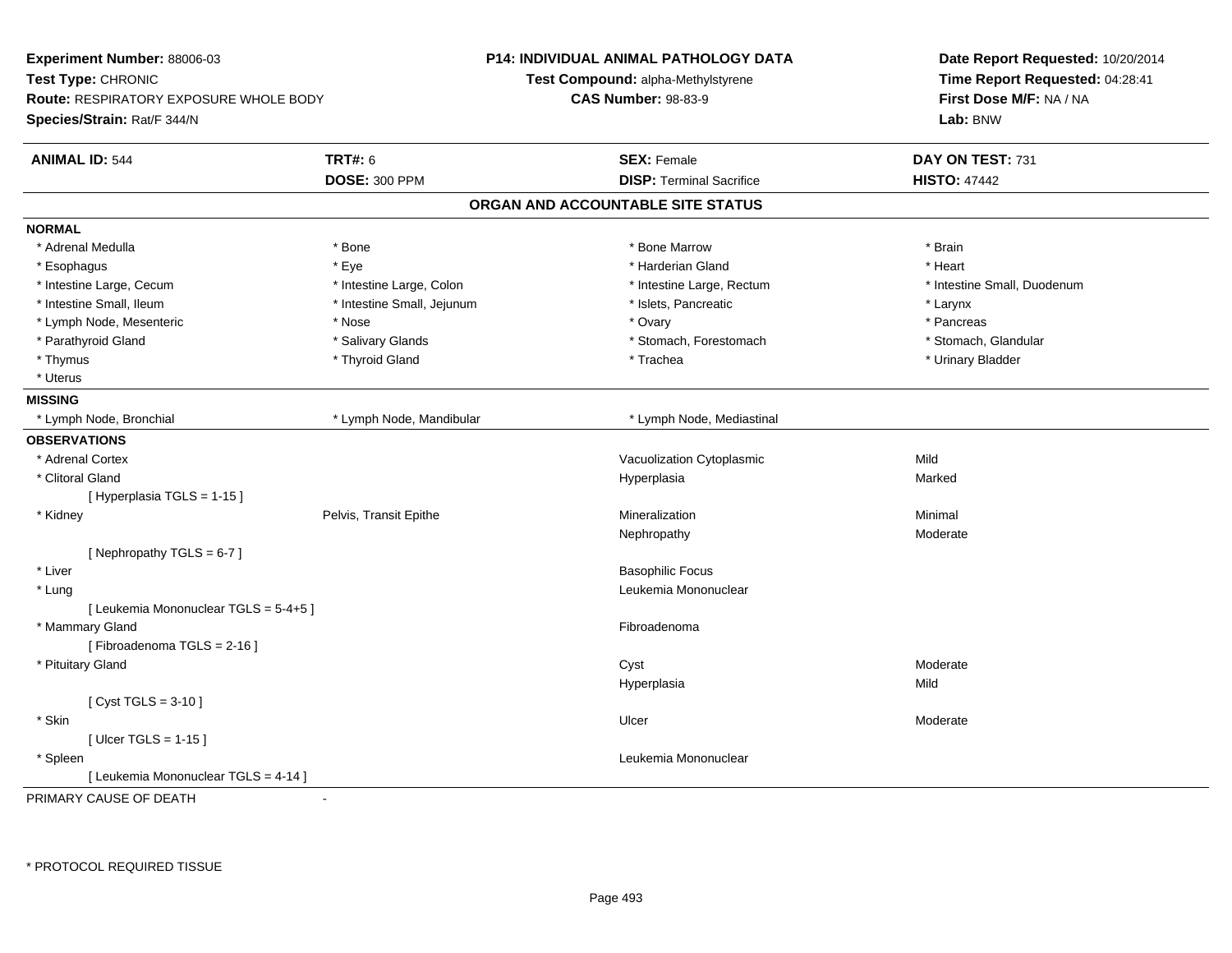| Species/Strain: Rat/F 344/N                                     |                                                       | Lab: BNW                                |
|-----------------------------------------------------------------|-------------------------------------------------------|-----------------------------------------|
| <b>ANIMAL ID: 544</b><br><b>TRT#:</b> 6<br><b>DOSE: 300 PPM</b> | <b>SEX: Female</b><br><b>DISP: Terminal Sacrifice</b> | DAY ON TEST: 731<br><b>HISTO: 47442</b> |
|                                                                 | <b>ORGAN AND ACCOUNTABLE SITE STATUS</b>              |                                         |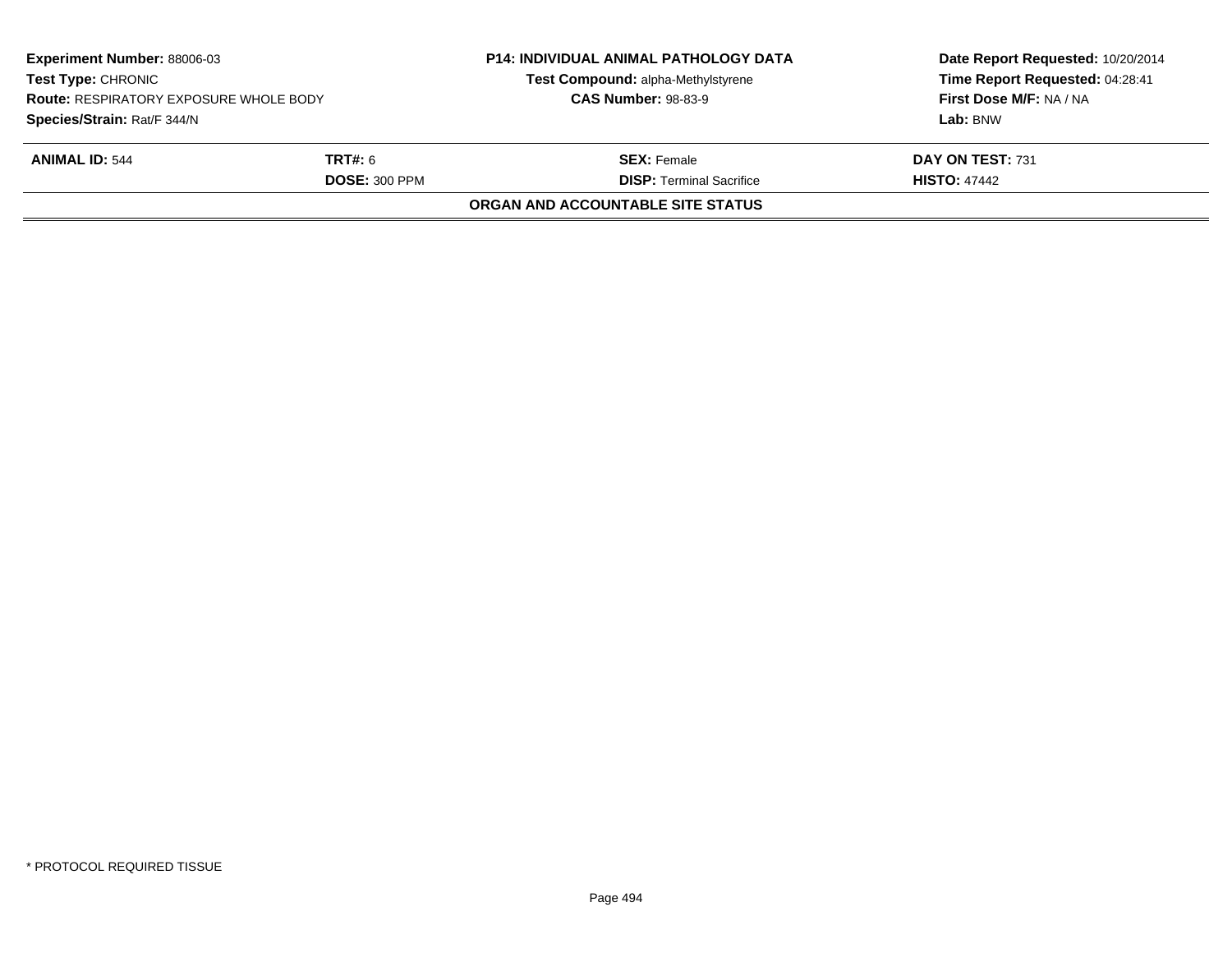| Experiment Number: 88006-03                   |                               | P14: INDIVIDUAL ANIMAL PATHOLOGY DATA | Date Report Requested: 10/20/2014 |
|-----------------------------------------------|-------------------------------|---------------------------------------|-----------------------------------|
| Test Type: CHRONIC                            |                               | Test Compound: alpha-Methylstyrene    | Time Report Requested: 04:28:41   |
| <b>Route: RESPIRATORY EXPOSURE WHOLE BODY</b> |                               | <b>CAS Number: 98-83-9</b>            | First Dose M/F: NA / NA           |
| Species/Strain: Rat/F 344/N                   |                               |                                       | Lab: BNW                          |
| <b>ANIMAL ID: 545</b>                         | <b>TRT#: 6</b>                | <b>SEX: Female</b>                    | DAY ON TEST: 495                  |
|                                               | <b>DOSE: 300 PPM</b>          | <b>DISP:</b> Moribund Sacrifice       | <b>HISTO: 47443</b>               |
|                                               |                               | ORGAN AND ACCOUNTABLE SITE STATUS     |                                   |
| <b>NORMAL</b>                                 |                               |                                       |                                   |
| * Adrenal Cortex                              | * Adrenal Medulla             | * Bone                                | * Bone Marrow                     |
| * Clitoral Gland                              | * Esophagus                   | * Eye                                 | * Harderian Gland                 |
| * Heart                                       | * Intestine Large, Cecum      | * Intestine Large, Colon              | * Intestine Large, Rectum         |
| * Intestine Small, Duodenum                   | * Intestine Small, Ileum      | * Intestine Small, Jejunum            | * Islets, Pancreatic              |
| * Larynx                                      | * Mammary Gland               | * Ovary                               | * Pancreas                        |
| * Parathyroid Gland                           | * Salivary Glands             | * Skin                                | * Stomach, Glandular              |
| * Thymus                                      | * Thyroid Gland               | * Trachea                             | * Urinary Bladder                 |
| * Uterus                                      |                               |                                       |                                   |
| <b>MISSING</b>                                |                               |                                       |                                   |
| * Lymph Node, Bronchial                       | * Lymph Node, Mandibular      |                                       |                                   |
| <b>OBSERVATIONS</b>                           |                               |                                       |                                   |
| * Brain                                       |                               | Hemorrhage                            | Minimal                           |
| * Kidney                                      | Pelvis, Transit Epithe        | Mineralization                        | Minimal                           |
| * Liver                                       |                               | Leukemia Mononuclear                  |                                   |
|                                               | Hepatocyte                    | Regeneration                          | Moderate                          |
| [ Leukemia Mononuclear TGLS = 3-6 ]           |                               |                                       |                                   |
| * Lung                                        |                               | Leukemia Mononuclear                  |                                   |
| * Lymph Node, Mediastinal                     |                               | Leukemia Mononuclear                  |                                   |
| * Lymph Node, Mesenteric                      |                               | Leukemia Mononuclear                  |                                   |
| [ Leukemia Mononuclear TGLS = 6-8 ]           |                               |                                       |                                   |
| * Nose                                        |                               | Foreign Body                          |                                   |
|                                               |                               | Inflammation                          | Suppurative, Mild                 |
| * Pituitary Gland                             |                               | Hyperplasia                           | Mild                              |
| [ Hyperplasia TGLS = 2-10 ]                   |                               |                                       |                                   |
| * Spleen                                      |                               | Leukemia Mononuclear                  |                                   |
| [ Leukemia Mononuclear TGLS = 4-14 ]          |                               |                                       |                                   |
| * Stomach, Forestomach                        |                               | Hyperplasia                           | Squamous, Moderate                |
| [ Hyperplasia TGLS = 5-10 ]                   |                               |                                       |                                   |
| PRIMARY CAUSE OF DEATH                        | - Spleen Leukemia Mononuclear |                                       |                                   |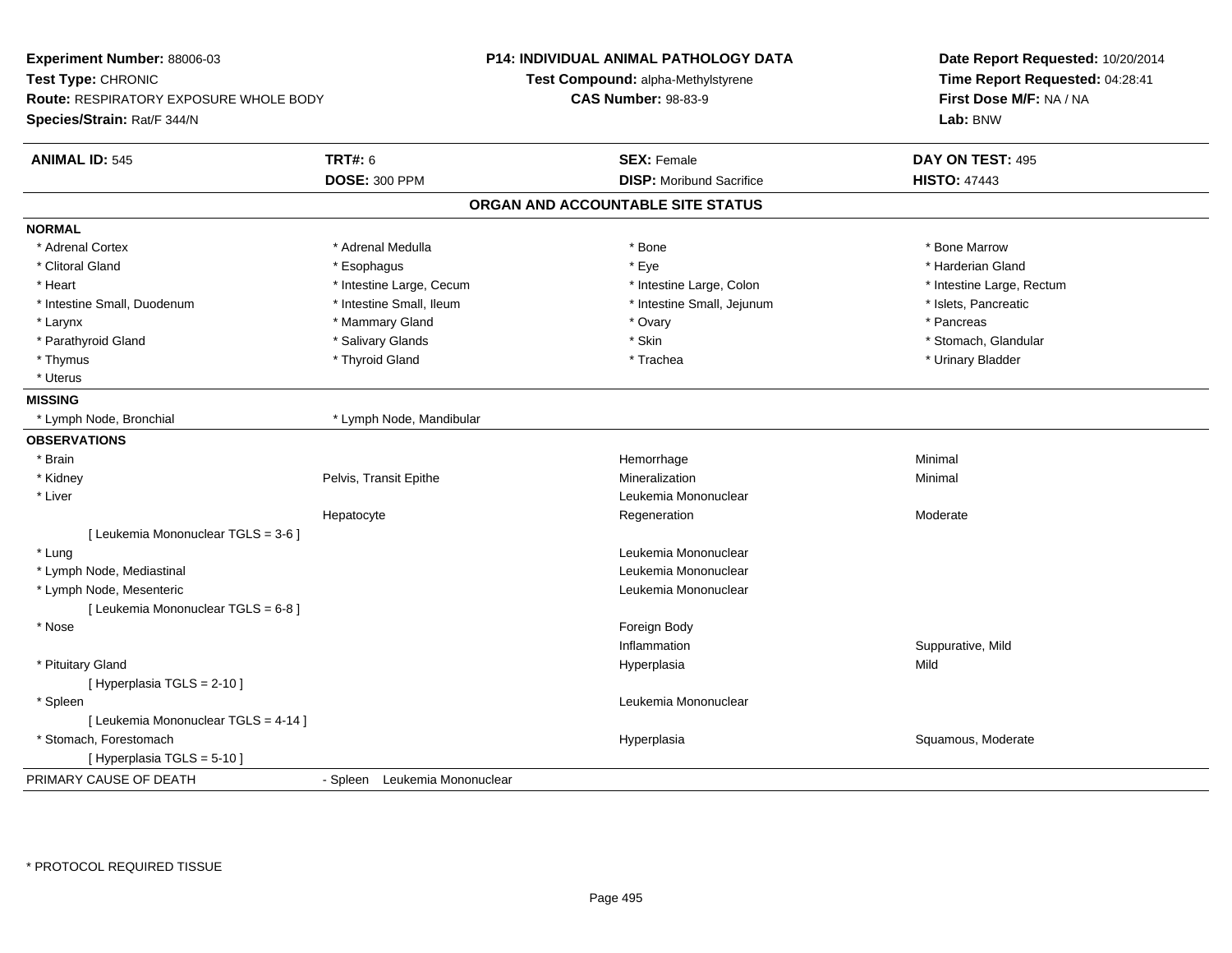| Experiment Number: 88006-03                   |                          | P14: INDIVIDUAL ANIMAL PATHOLOGY DATA | Date Report Requested: 10/20/2014                          |
|-----------------------------------------------|--------------------------|---------------------------------------|------------------------------------------------------------|
| Test Type: CHRONIC                            |                          | Test Compound: alpha-Methylstyrene    | Time Report Requested: 04:28:41<br>First Dose M/F: NA / NA |
| <b>Route: RESPIRATORY EXPOSURE WHOLE BODY</b> |                          | <b>CAS Number: 98-83-9</b>            |                                                            |
| Species/Strain: Rat/F 344/N                   |                          |                                       | Lab: BNW                                                   |
| <b>ANIMAL ID: 546</b>                         | <b>TRT#: 6</b>           | <b>SEX: Female</b>                    | DAY ON TEST: 731                                           |
|                                               | <b>DOSE: 300 PPM</b>     | <b>DISP: Terminal Sacrifice</b>       | <b>HISTO: 47444</b>                                        |
|                                               |                          | ORGAN AND ACCOUNTABLE SITE STATUS     |                                                            |
| <b>NORMAL</b>                                 |                          |                                       |                                                            |
| * Adrenal Cortex                              | * Adrenal Medulla        | * Bone                                | * Bone Marrow                                              |
| * Clitoral Gland                              | * Esophagus              | * Eye                                 | * Harderian Gland                                          |
| * Heart                                       | * Intestine Large, Cecum | * Intestine Large, Colon              | * Intestine Large, Rectum                                  |
| * Intestine Small, Duodenum                   | * Intestine Small, Ileum | * Intestine Small, Jejunum            | * Islets, Pancreatic                                       |
| * Larynx                                      | * Lymph Node, Mesenteric | * Mammary Gland                       | * Nose                                                     |
| * Ovary                                       | * Pancreas               | * Parathyroid Gland                   | * Salivary Glands                                          |
| * Skin                                        | * Spleen                 | * Stomach, Forestomach                | * Stomach, Glandular                                       |
| * Thymus                                      | * Thyroid Gland          | * Trachea                             | * Urinary Bladder                                          |
| * Uterus                                      |                          |                                       |                                                            |
| <b>MISSING</b>                                |                          |                                       |                                                            |
| * Lymph Node, Bronchial                       | * Lymph Node, Mandibular | * Lymph Node, Mediastinal             |                                                            |
| <b>OBSERVATIONS</b>                           |                          |                                       |                                                            |
| * Brain                                       |                          | Compression                           | Moderate                                                   |
| * Kidney                                      | Pelvis, Transit Epithe   | Mineralization                        | Minimal                                                    |
|                                               |                          | Nephropathy                           | Mild                                                       |
| * Liver                                       |                          | <b>Basophilic Focus</b>               |                                                            |
| * Lung                                        | Alveolus                 | <b>Infiltration Cellular</b>          | Histiocyte, Minimal                                        |
| * Pituitary Gland                             |                          | Adenoma                               |                                                            |
| [Adenoma TGLS = $1-10$ ]                      |                          |                                       |                                                            |
| Pleura                                        |                          | Inflammation                          | Chronic, Minimal                                           |
| PRIMARY CAUSE OF DEATH                        | $\overline{\phantom{a}}$ |                                       |                                                            |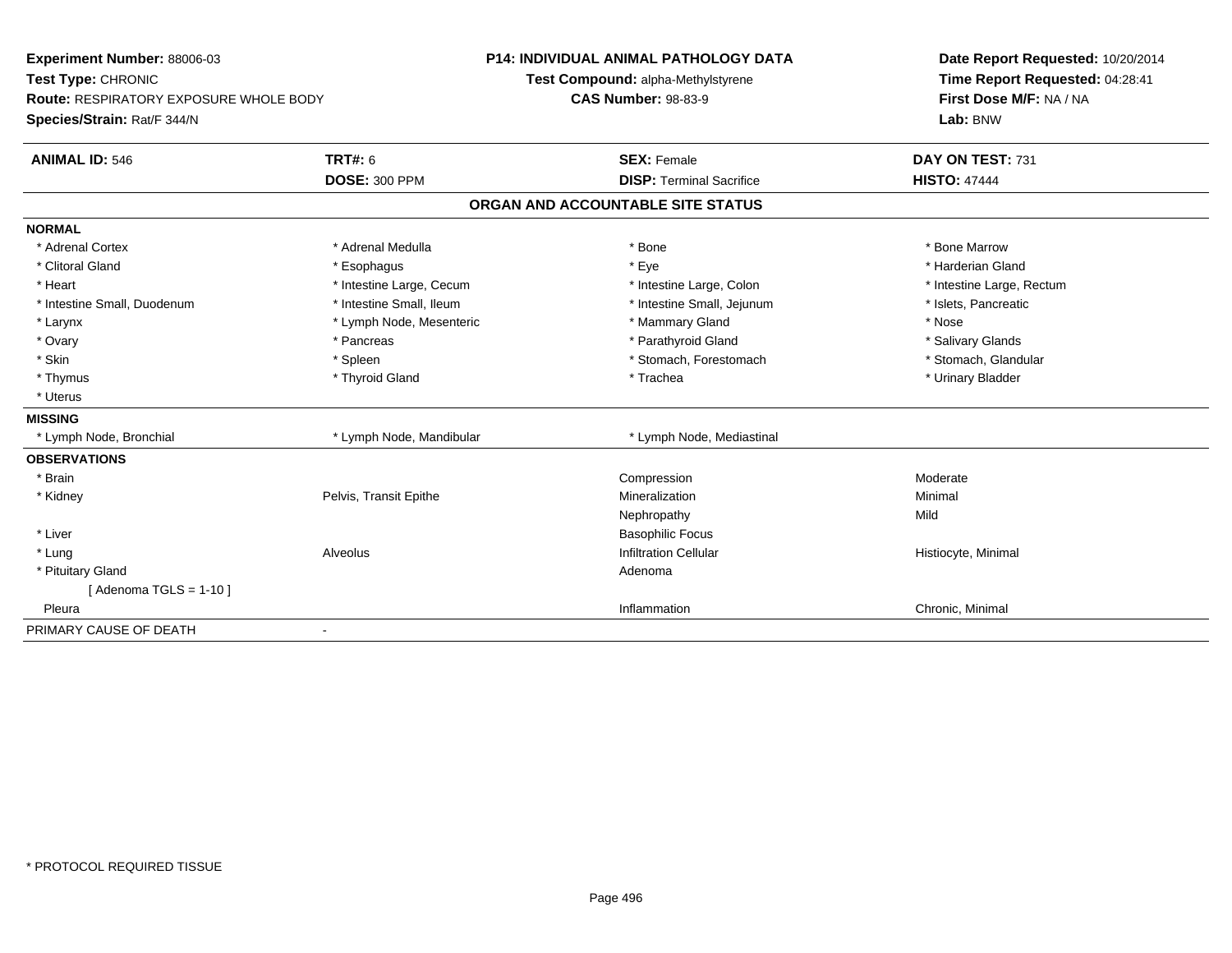| Experiment Number: 88006-03<br>Test Type: CHRONIC<br><b>Route: RESPIRATORY EXPOSURE WHOLE BODY</b><br>Species/Strain: Rat/F 344/N |                              | <b>P14: INDIVIDUAL ANIMAL PATHOLOGY DATA</b><br>Test Compound: alpha-Methylstyrene<br><b>CAS Number: 98-83-9</b> | Date Report Requested: 10/20/2014<br>Time Report Requested: 04:28:41<br>First Dose M/F: NA / NA<br>Lab: BNW |
|-----------------------------------------------------------------------------------------------------------------------------------|------------------------------|------------------------------------------------------------------------------------------------------------------|-------------------------------------------------------------------------------------------------------------|
| <b>ANIMAL ID: 547</b>                                                                                                             | <b>TRT#: 6</b>               | <b>SEX: Female</b>                                                                                               | DAY ON TEST: 677                                                                                            |
|                                                                                                                                   | <b>DOSE: 300 PPM</b>         | <b>DISP:</b> Moribund Sacrifice                                                                                  | <b>HISTO: 47445</b>                                                                                         |
|                                                                                                                                   |                              | ORGAN AND ACCOUNTABLE SITE STATUS                                                                                |                                                                                                             |
| <b>NORMAL</b>                                                                                                                     |                              |                                                                                                                  |                                                                                                             |
| * Adrenal Cortex                                                                                                                  | * Bone                       | * Bone Marrow                                                                                                    | * Clitoral Gland                                                                                            |
| * Esophagus                                                                                                                       | * Eye                        | * Harderian Gland                                                                                                | * Heart                                                                                                     |
| * Intestine Large, Cecum                                                                                                          | * Intestine Large, Colon     | * Intestine Large, Rectum                                                                                        | * Intestine Small, Duodenum                                                                                 |
| * Intestine Small, Ileum                                                                                                          | * Intestine Small, Jejunum   | * Islets, Pancreatic                                                                                             | * Larynx                                                                                                    |
| * Lung                                                                                                                            | * Lymph Node, Mesenteric     | * Ovary                                                                                                          | * Pancreas                                                                                                  |
| * Parathyroid Gland                                                                                                               | * Salivary Glands            | * Skin                                                                                                           | * Spleen                                                                                                    |
| * Stomach, Glandular                                                                                                              | * Trachea                    | * Urinary Bladder                                                                                                |                                                                                                             |
| <b>MISSING</b>                                                                                                                    |                              |                                                                                                                  |                                                                                                             |
| * Lymph Node, Bronchial                                                                                                           | * Lymph Node, Mandibular     | * Lymph Node, Mediastinal                                                                                        | * Thymus                                                                                                    |
| <b>OBSERVATIONS</b>                                                                                                               |                              |                                                                                                                  |                                                                                                             |
| * Adrenal Medulla                                                                                                                 |                              | Hyperplasia                                                                                                      | Moderate                                                                                                    |
| * Brain                                                                                                                           |                              | Compression                                                                                                      | Marked                                                                                                      |
| * Kidney                                                                                                                          | Pelvis, Transit Epithe       | Mineralization                                                                                                   | Minimal                                                                                                     |
| * Liver                                                                                                                           |                              | Vacuolization Cytoplasmic                                                                                        | Moderate                                                                                                    |
| [Vacuolization Cytoplasmic TGLS = 4-6]                                                                                            |                              |                                                                                                                  |                                                                                                             |
| * Mammary Gland                                                                                                                   |                              | Fibroadenoma                                                                                                     |                                                                                                             |
| [Fibroadenoma TGLS = 2-9+14]                                                                                                      |                              |                                                                                                                  |                                                                                                             |
| * Nose                                                                                                                            | Olfactory Epi                | Hyperplasia                                                                                                      | Basal Cell, Minimal                                                                                         |
| * Pituitary Gland                                                                                                                 |                              | Adenoma                                                                                                          |                                                                                                             |
| [Adenoma TGLS = $3-10$ ]                                                                                                          |                              |                                                                                                                  |                                                                                                             |
| * Stomach, Forestomach                                                                                                            |                              | Ulcer                                                                                                            | Marked                                                                                                      |
| * Thyroid Gland                                                                                                                   | C Cell                       | Hyperplasia                                                                                                      | Moderate                                                                                                    |
| * Uterus                                                                                                                          |                              | Polyp Stromal                                                                                                    |                                                                                                             |
| [Polyp Stromal TGLS = 5-10]                                                                                                       |                              |                                                                                                                  |                                                                                                             |
| PRIMARY CAUSE OF DEATH                                                                                                            | - Pituitary Gland Adenoma    |                                                                                                                  |                                                                                                             |
| CONTRIBUTORY CAUSE OF DEATH                                                                                                       | - Stomach; Forestomach Ulcer |                                                                                                                  |                                                                                                             |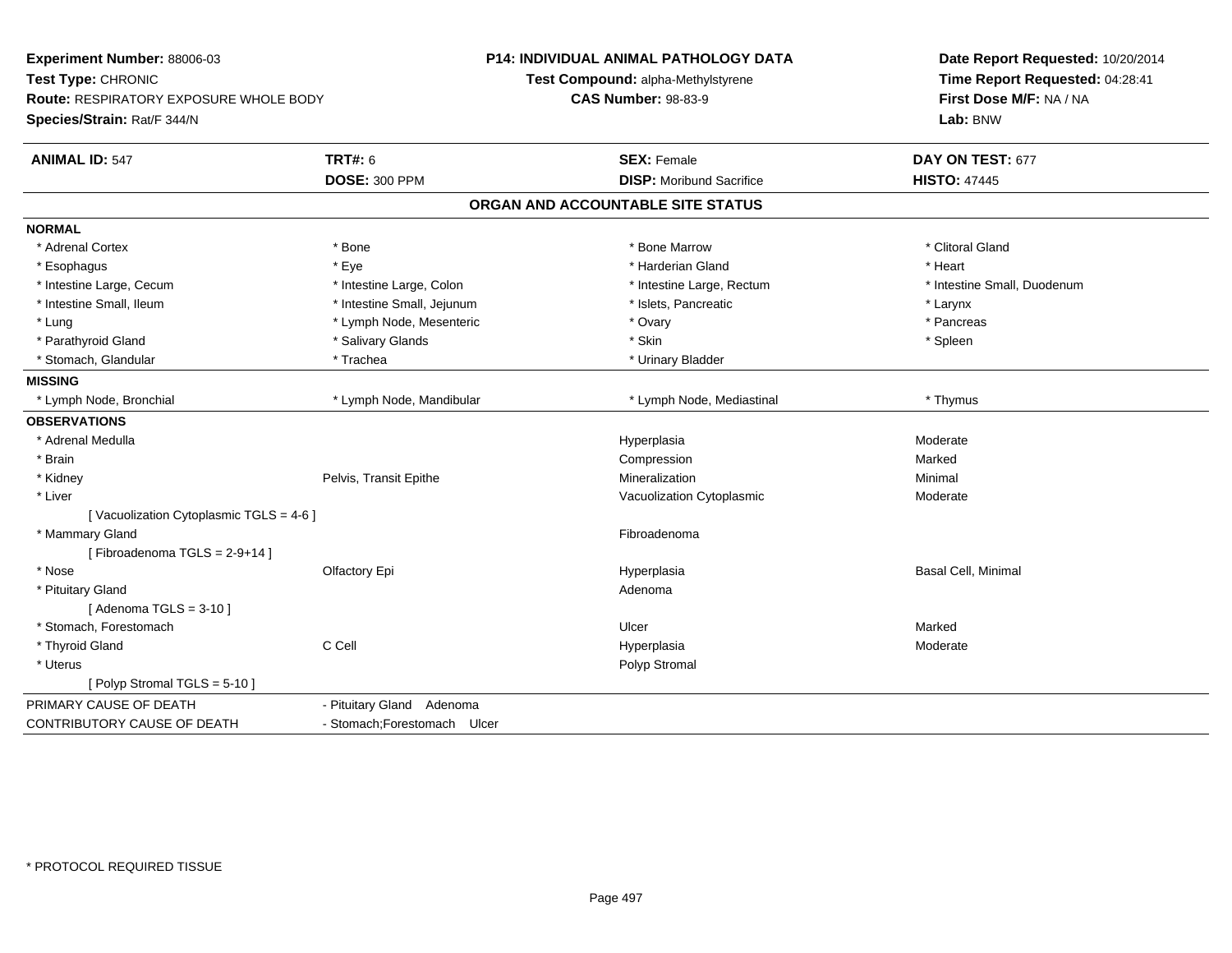| Experiment Number: 88006-03<br>Test Type: CHRONIC<br>Route: RESPIRATORY EXPOSURE WHOLE BODY<br>Species/Strain: Rat/F 344/N |                          | P14: INDIVIDUAL ANIMAL PATHOLOGY DATA<br>Test Compound: alpha-Methylstyrene<br><b>CAS Number: 98-83-9</b> |                                 | Date Report Requested: 10/20/2014<br>Time Report Requested: 04:28:41<br>First Dose M/F: NA / NA<br>Lab: BNW |
|----------------------------------------------------------------------------------------------------------------------------|--------------------------|-----------------------------------------------------------------------------------------------------------|---------------------------------|-------------------------------------------------------------------------------------------------------------|
| <b>ANIMAL ID: 548</b>                                                                                                      | <b>TRT#: 6</b>           | <b>SEX: Female</b>                                                                                        |                                 | DAY ON TEST: 732                                                                                            |
|                                                                                                                            | <b>DOSE: 300 PPM</b>     |                                                                                                           | <b>DISP: Terminal Sacrifice</b> | <b>HISTO: 47446</b>                                                                                         |
|                                                                                                                            |                          | ORGAN AND ACCOUNTABLE SITE STATUS                                                                         |                                 |                                                                                                             |
| <b>NORMAL</b>                                                                                                              |                          |                                                                                                           |                                 |                                                                                                             |
| * Adrenal Medulla                                                                                                          | * Bone                   |                                                                                                           | * Bone Marrow                   | * Brain                                                                                                     |
| * Clitoral Gland                                                                                                           | * Esophagus              | * Eye                                                                                                     |                                 | * Harderian Gland                                                                                           |
| * Heart                                                                                                                    | * Intestine Large, Cecum |                                                                                                           | * Intestine Large, Colon        | * Intestine Large, Rectum                                                                                   |
| * Intestine Small, Duodenum                                                                                                | * Intestine Small, Ileum |                                                                                                           | * Intestine Small, Jejunum      | * Islets, Pancreatic                                                                                        |
| * Larynx                                                                                                                   | * Lung                   |                                                                                                           | * Lymph Node, Mesenteric        | * Nose                                                                                                      |
| * Ovary                                                                                                                    | * Pancreas               |                                                                                                           | * Parathyroid Gland             | * Salivary Glands                                                                                           |
| * Skin                                                                                                                     | * Stomach, Forestomach   |                                                                                                           | * Stomach, Glandular            | * Thymus                                                                                                    |
| * Thyroid Gland                                                                                                            | * Trachea                |                                                                                                           | * Urinary Bladder               |                                                                                                             |
| <b>MISSING</b>                                                                                                             |                          |                                                                                                           |                                 |                                                                                                             |
| * Lymph Node, Bronchial                                                                                                    | * Lymph Node, Mandibular |                                                                                                           | * Lymph Node, Mediastinal       |                                                                                                             |
| <b>OBSERVATIONS</b>                                                                                                        |                          |                                                                                                           |                                 |                                                                                                             |
| * Adrenal Cortex                                                                                                           |                          | Hyperplasia                                                                                               |                                 | Mild                                                                                                        |
| * Kidney                                                                                                                   | Pelvis, Transit Epithe   | Mineralization                                                                                            |                                 | Minimal                                                                                                     |
|                                                                                                                            |                          | Nephropathy                                                                                               |                                 | Mild                                                                                                        |
| * Liver                                                                                                                    |                          |                                                                                                           | <b>Basophilic Focus</b>         |                                                                                                             |
|                                                                                                                            | <b>Bile Duct</b>         | Hyperplasia                                                                                               |                                 | Marked                                                                                                      |
|                                                                                                                            |                          |                                                                                                           | Leukemia Mononuclear            |                                                                                                             |
| [ Leukemia Mononuclear TGLS = 5-6 ]                                                                                        |                          |                                                                                                           |                                 |                                                                                                             |
| * Mammary Gland                                                                                                            |                          | Carcinoma                                                                                                 |                                 |                                                                                                             |
|                                                                                                                            |                          | Fibroadenoma                                                                                              |                                 | Multiple                                                                                                    |
| [Carcinoma TGLS = $6-15$ ]                                                                                                 |                          |                                                                                                           |                                 |                                                                                                             |
| [Fibroadenoma TGLS = $1,2-14+16$ ]                                                                                         |                          |                                                                                                           |                                 |                                                                                                             |
| * Pituitary Gland                                                                                                          |                          | Adenoma                                                                                                   |                                 |                                                                                                             |
| [Adenoma TGLS = $3-10$ ]                                                                                                   |                          |                                                                                                           |                                 |                                                                                                             |
| * Spleen                                                                                                                   |                          |                                                                                                           | Leukemia Mononuclear            |                                                                                                             |
| [ Leukemia Mononuclear TGLS = 4-6 ]                                                                                        |                          |                                                                                                           |                                 |                                                                                                             |
| * Uterus                                                                                                                   |                          | Polyp Stromal                                                                                             |                                 |                                                                                                             |
| PRIMARY CAUSE OF DEATH                                                                                                     | $\blacksquare$           |                                                                                                           |                                 |                                                                                                             |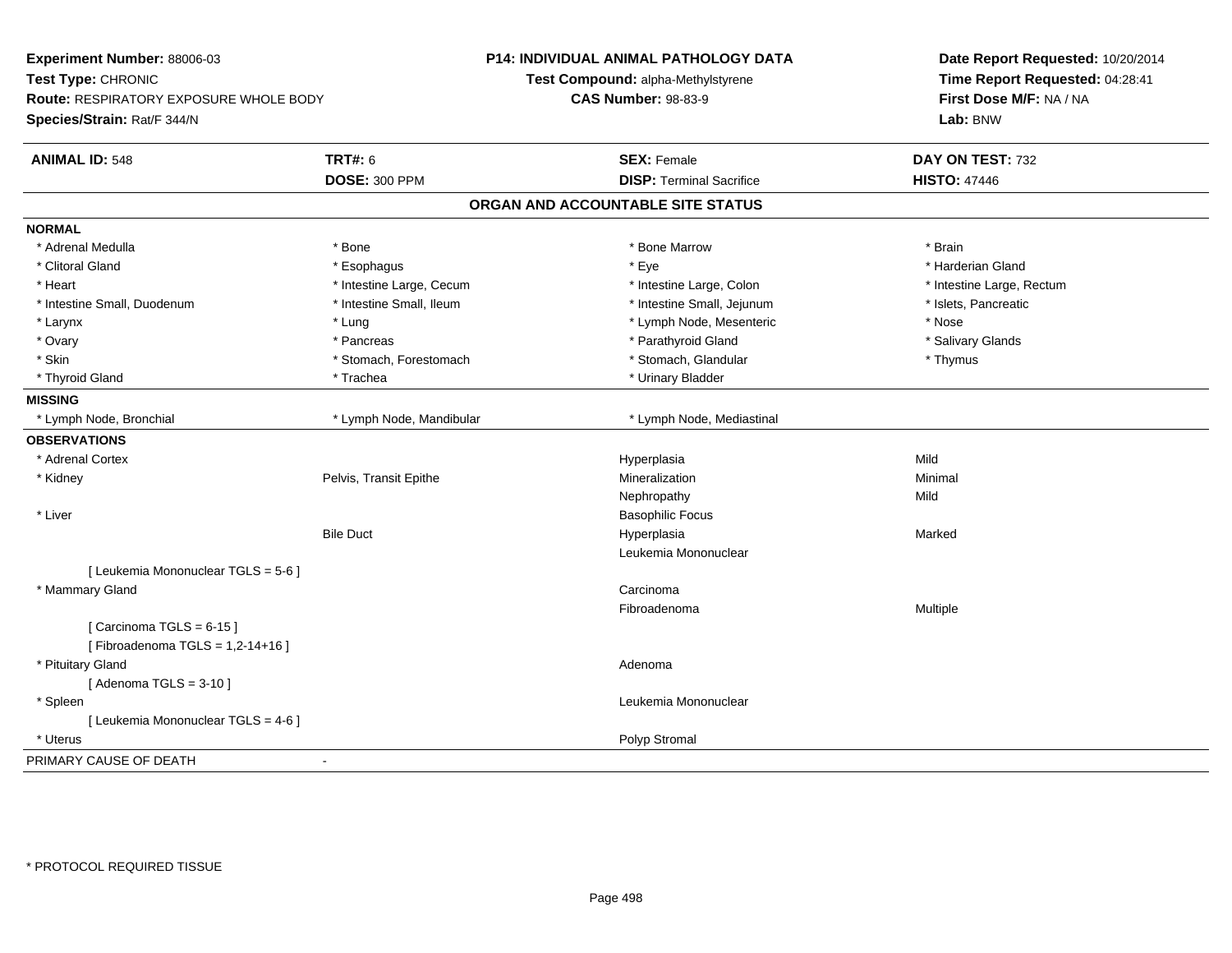| Experiment Number: 88006-03<br>Test Type: CHRONIC<br>Route: RESPIRATORY EXPOSURE WHOLE BODY<br>Species/Strain: Rat/F 344/N |                          | P14: INDIVIDUAL ANIMAL PATHOLOGY DATA<br>Test Compound: alpha-Methylstyrene<br><b>CAS Number: 98-83-9</b> | Date Report Requested: 10/20/2014<br>Time Report Requested: 04:28:41<br>First Dose M/F: NA / NA<br>Lab: BNW |
|----------------------------------------------------------------------------------------------------------------------------|--------------------------|-----------------------------------------------------------------------------------------------------------|-------------------------------------------------------------------------------------------------------------|
|                                                                                                                            |                          |                                                                                                           |                                                                                                             |
| <b>ANIMAL ID: 549</b>                                                                                                      | <b>TRT#: 6</b>           | <b>SEX: Female</b>                                                                                        | DAY ON TEST: 732                                                                                            |
|                                                                                                                            | <b>DOSE: 300 PPM</b>     | <b>DISP: Terminal Sacrifice</b>                                                                           | <b>HISTO: 47447</b>                                                                                         |
|                                                                                                                            |                          | ORGAN AND ACCOUNTABLE SITE STATUS                                                                         |                                                                                                             |
| <b>NORMAL</b>                                                                                                              |                          |                                                                                                           |                                                                                                             |
| * Adrenal Cortex                                                                                                           | * Adrenal Medulla        | * Bone                                                                                                    | * Bone Marrow                                                                                               |
| * Clitoral Gland                                                                                                           | * Esophagus              | * Eye                                                                                                     | * Harderian Gland                                                                                           |
| * Heart                                                                                                                    | * Intestine Large, Cecum | * Intestine Large, Colon                                                                                  | * Intestine Large, Rectum                                                                                   |
| * Intestine Small, Duodenum                                                                                                | * Intestine Small, Ileum | * Intestine Small, Jejunum                                                                                | * Larynx                                                                                                    |
| * Lymph Node, Mesenteric                                                                                                   | * Mammary Gland          | * Ovary                                                                                                   | * Pancreas                                                                                                  |
| * Parathyroid Gland                                                                                                        | * Salivary Glands        | * Skin                                                                                                    | * Spleen                                                                                                    |
| * Stomach, Forestomach                                                                                                     | * Stomach, Glandular     | * Thymus                                                                                                  | * Trachea                                                                                                   |
| * Urinary Bladder                                                                                                          | * Uterus                 |                                                                                                           |                                                                                                             |
| <b>MISSING</b>                                                                                                             |                          |                                                                                                           |                                                                                                             |
| * Lymph Node, Bronchial                                                                                                    | * Lymph Node, Mandibular | * Lymph Node, Mediastinal                                                                                 |                                                                                                             |
| <b>OBSERVATIONS</b>                                                                                                        |                          |                                                                                                           |                                                                                                             |
| * Brain                                                                                                                    |                          | Compression                                                                                               | Moderate                                                                                                    |
| * Islets, Pancreatic                                                                                                       |                          | Adenoma                                                                                                   |                                                                                                             |
| [Adenoma TGLS = $2-6$ ]                                                                                                    |                          |                                                                                                           |                                                                                                             |
| * Kidney                                                                                                                   | Papilla                  | Mineralization                                                                                            | Minimal                                                                                                     |
|                                                                                                                            | Pelvis, Transit Epithe   | Mineralization                                                                                            | Minimal                                                                                                     |
|                                                                                                                            |                          | Nephropathy                                                                                               | Mild                                                                                                        |
| * Liver                                                                                                                    |                          | <b>Basophilic Focus</b>                                                                                   |                                                                                                             |
|                                                                                                                            |                          | Clear Cell Focus                                                                                          |                                                                                                             |
| [Clear Cell Focus TGLS = 3-14]                                                                                             |                          |                                                                                                           |                                                                                                             |
| * Lung                                                                                                                     | Alveolar Epith           | Hyperplasia                                                                                               | Moderate                                                                                                    |
|                                                                                                                            | Alveolus                 | <b>Infiltration Cellular</b>                                                                              | Histiocyte, Minimal                                                                                         |
| [Hyperplasia TGLS = 4-7]                                                                                                   |                          |                                                                                                           |                                                                                                             |
| * Nose                                                                                                                     | Olfactory Epi            | Hyperplasia                                                                                               | Basal Cell, Minimal                                                                                         |
| * Pituitary Gland                                                                                                          |                          | Adenoma                                                                                                   |                                                                                                             |
| [Adenoma TGLS = $1-10$ ]                                                                                                   |                          |                                                                                                           |                                                                                                             |
| * Thyroid Gland                                                                                                            | C Cell                   | Hyperplasia                                                                                               | Minimal                                                                                                     |
| PRIMARY CAUSE OF DEATH<br>L.                                                                                               |                          |                                                                                                           |                                                                                                             |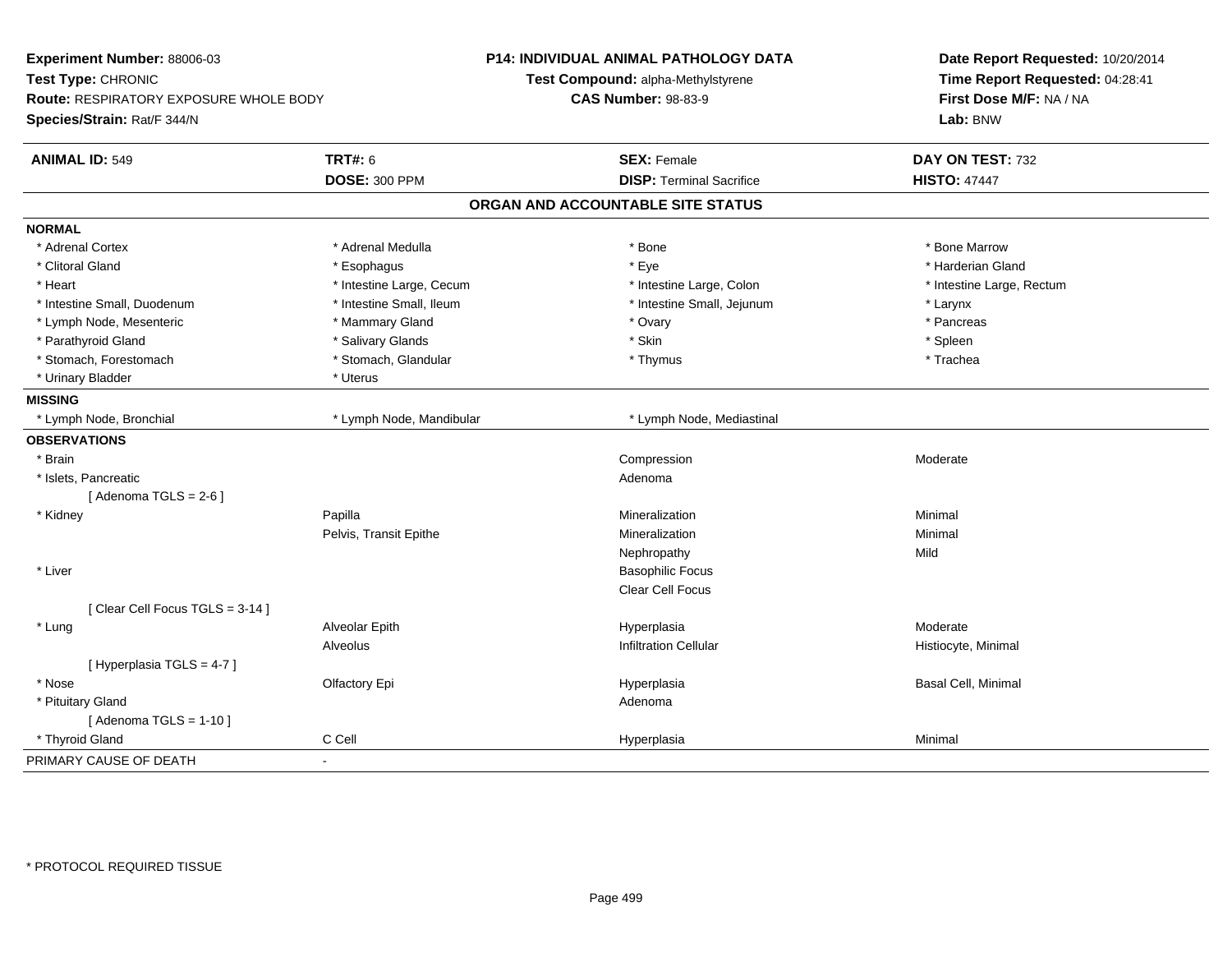| Experiment Number: 88006-03<br>Test Type: CHRONIC<br><b>Route: RESPIRATORY EXPOSURE WHOLE BODY</b><br>Species/Strain: Rat/F 344/N |                              | <b>P14: INDIVIDUAL ANIMAL PATHOLOGY DATA</b><br>Test Compound: alpha-Methylstyrene<br><b>CAS Number: 98-83-9</b> | Date Report Requested: 10/20/2014<br>Time Report Requested: 04:28:41<br>First Dose M/F: NA / NA<br>Lab: BNW |
|-----------------------------------------------------------------------------------------------------------------------------------|------------------------------|------------------------------------------------------------------------------------------------------------------|-------------------------------------------------------------------------------------------------------------|
| <b>ANIMAL ID: 550</b>                                                                                                             | <b>TRT#: 6</b>               | <b>SEX: Female</b>                                                                                               | DAY ON TEST: 477                                                                                            |
|                                                                                                                                   | <b>DOSE: 300 PPM</b>         | <b>DISP:</b> Moribund Sacrifice                                                                                  | <b>HISTO: 47448</b>                                                                                         |
|                                                                                                                                   |                              | ORGAN AND ACCOUNTABLE SITE STATUS                                                                                |                                                                                                             |
| <b>NORMAL</b>                                                                                                                     |                              |                                                                                                                  |                                                                                                             |
| * Adrenal Cortex                                                                                                                  | * Adrenal Medulla            | * Bone                                                                                                           | * Bone Marrow                                                                                               |
| * Clitoral Gland                                                                                                                  | * Esophagus                  | * Eye                                                                                                            | * Harderian Gland                                                                                           |
| * Heart                                                                                                                           | * Intestine Large, Cecum     | * Intestine Large, Colon                                                                                         | * Intestine Large, Rectum                                                                                   |
| * Intestine Small, Duodenum                                                                                                       | * Intestine Small, Ileum     | * Intestine Small, Jejunum                                                                                       | * Islets, Pancreatic                                                                                        |
| * Larynx                                                                                                                          | * Liver                      | * Lymph Node, Mediastinal                                                                                        | * Lymph Node, Mesenteric                                                                                    |
| * Mammary Gland                                                                                                                   | * Ovary                      | * Pancreas                                                                                                       | * Parathyroid Gland                                                                                         |
| * Salivary Glands                                                                                                                 | * Skin                       | * Spleen                                                                                                         | * Stomach, Glandular                                                                                        |
| * Thymus                                                                                                                          | * Thyroid Gland              | Tongue                                                                                                           | * Trachea                                                                                                   |
| * Urinary Bladder                                                                                                                 | * Uterus                     |                                                                                                                  |                                                                                                             |
| <b>MISSING</b>                                                                                                                    |                              |                                                                                                                  |                                                                                                             |
| * Lymph Node, Bronchial                                                                                                           | * Lymph Node, Mandibular     |                                                                                                                  |                                                                                                             |
| <b>OBSERVATIONS</b>                                                                                                               |                              |                                                                                                                  |                                                                                                             |
| * Brain                                                                                                                           |                              | Compression                                                                                                      | Marked                                                                                                      |
| * Kidney                                                                                                                          |                              | Nephropathy                                                                                                      | Minimal                                                                                                     |
| * Lung                                                                                                                            | Alveolus                     | <b>Infiltration Cellular</b>                                                                                     | Histiocyte, Minimal                                                                                         |
| * Nose                                                                                                                            | Olfactory Epi                | Hyperplasia                                                                                                      | Basal Cell, Minimal                                                                                         |
| * Pituitary Gland                                                                                                                 |                              | Adenoma                                                                                                          |                                                                                                             |
| [Adenoma TGLS = $3-10$ ]                                                                                                          |                              |                                                                                                                  |                                                                                                             |
| Pleura                                                                                                                            |                              | Inflammation                                                                                                     | Chronic, Minimal                                                                                            |
| * Stomach, Forestomach                                                                                                            |                              | Ulcer                                                                                                            | Marked                                                                                                      |
| PRIMARY CAUSE OF DEATH                                                                                                            | - Pituitary Gland Adenoma    |                                                                                                                  |                                                                                                             |
| CONTRIBUTORY CAUSE OF DEATH                                                                                                       | - Stomach: Forestomach Ulcer |                                                                                                                  |                                                                                                             |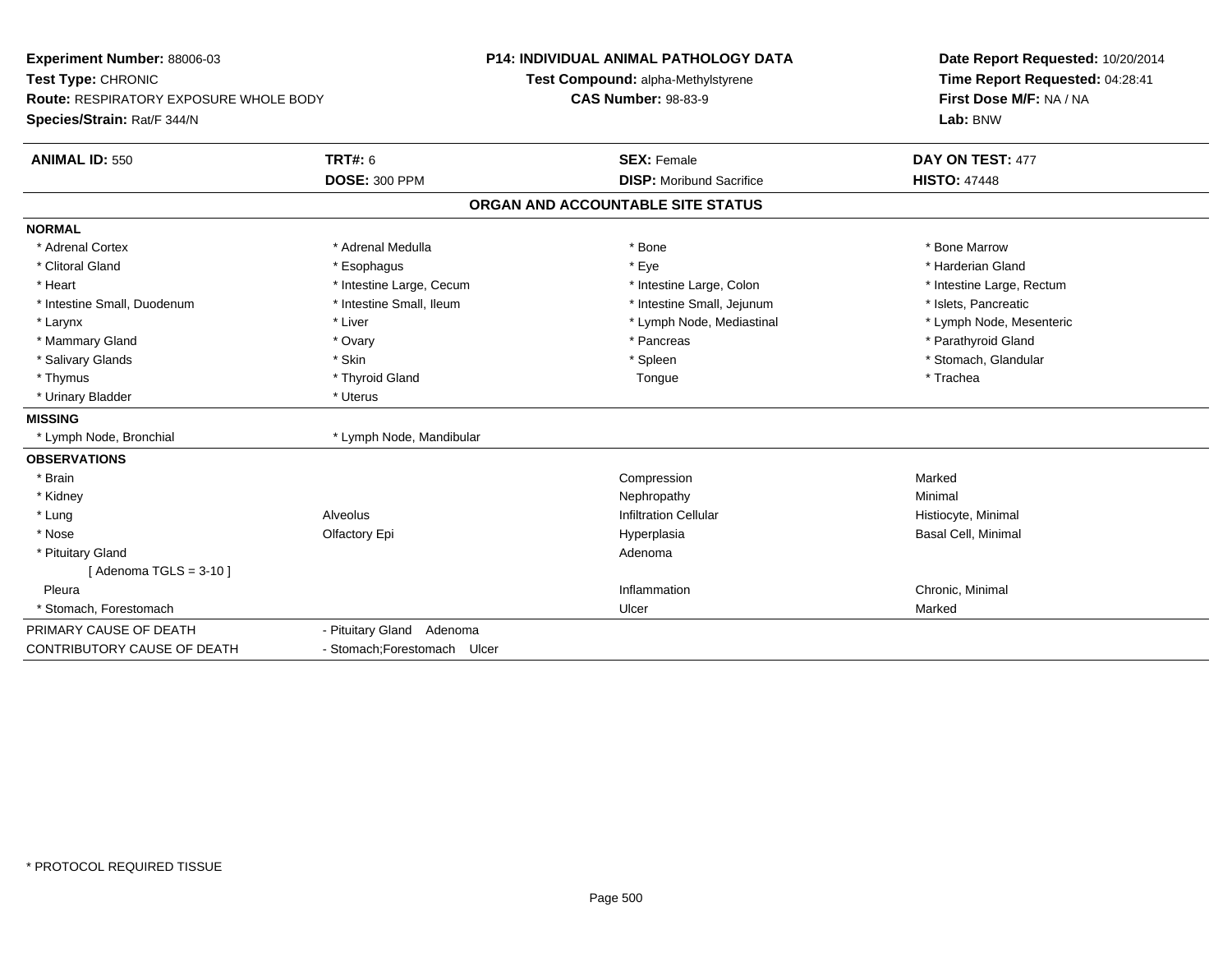| Experiment Number: 88006-03<br>Test Type: CHRONIC<br><b>Route: RESPIRATORY EXPOSURE WHOLE BODY</b><br>Species/Strain: Rat/F 344/N |                             | <b>P14: INDIVIDUAL ANIMAL PATHOLOGY DATA</b><br>Test Compound: alpha-Methylstyrene<br><b>CAS Number: 98-83-9</b> | Date Report Requested: 10/20/2014<br>Time Report Requested: 04:28:41<br>First Dose M/F: NA / NA<br>Lab: BNW |
|-----------------------------------------------------------------------------------------------------------------------------------|-----------------------------|------------------------------------------------------------------------------------------------------------------|-------------------------------------------------------------------------------------------------------------|
| <b>ANIMAL ID: 701</b>                                                                                                             | <b>TRT#: 8</b>              | <b>SEX: Female</b>                                                                                               | DAY ON TEST: 731                                                                                            |
|                                                                                                                                   | <b>DOSE: 1000 PPM</b>       | <b>DISP: Terminal Sacrifice</b>                                                                                  | <b>HISTO: 47299</b>                                                                                         |
|                                                                                                                                   |                             | ORGAN AND ACCOUNTABLE SITE STATUS                                                                                |                                                                                                             |
| <b>NORMAL</b>                                                                                                                     |                             |                                                                                                                  |                                                                                                             |
| * Adrenal Cortex                                                                                                                  | * Adrenal Medulla           | * Bone                                                                                                           | * Bone Marrow                                                                                               |
| * Brain                                                                                                                           | * Clitoral Gland            | * Esophagus                                                                                                      | * Eye                                                                                                       |
| * Harderian Gland                                                                                                                 | * Heart                     | * Intestine Large, Cecum                                                                                         | * Intestine Large, Colon                                                                                    |
| * Intestine Large, Rectum                                                                                                         | * Intestine Small, Duodenum | * Intestine Small, Ileum                                                                                         | * Intestine Small, Jejunum                                                                                  |
| * Islets, Pancreatic                                                                                                              | * Larynx                    | * Mammary Gland                                                                                                  | * Pancreas                                                                                                  |
| * Parathyroid Gland                                                                                                               | * Salivary Glands           | * Skin                                                                                                           | * Stomach, Forestomach                                                                                      |
| * Stomach, Glandular                                                                                                              | * Thymus                    | * Thyroid Gland                                                                                                  | * Trachea                                                                                                   |
| * Urinary Bladder                                                                                                                 |                             |                                                                                                                  |                                                                                                             |
| <b>MISSING</b>                                                                                                                    |                             |                                                                                                                  |                                                                                                             |
| * Lymph Node, Bronchial                                                                                                           | * Lymph Node, Mandibular    |                                                                                                                  |                                                                                                             |
| <b>OBSERVATIONS</b>                                                                                                               |                             |                                                                                                                  |                                                                                                             |
| * Kidney                                                                                                                          |                             | Nephropathy                                                                                                      | Minimal                                                                                                     |
| * Liver                                                                                                                           |                             | <b>Basophilic Focus</b>                                                                                          |                                                                                                             |
|                                                                                                                                   |                             | Leukemia Mononuclear                                                                                             |                                                                                                             |
| [ Leukemia Mononuclear TGLS = 6-6 ]                                                                                               |                             |                                                                                                                  |                                                                                                             |
| * Lung                                                                                                                            | Alveolus                    | <b>Infiltration Cellular</b>                                                                                     | Histiocyte, Minimal                                                                                         |
|                                                                                                                                   |                             | Leukemia Mononuclear                                                                                             |                                                                                                             |
| [ Infiltration Cellular TGLS = 1,2-4+5 ]                                                                                          |                             |                                                                                                                  |                                                                                                             |
| * Lymph Node, Mediastinal                                                                                                         |                             | Leukemia Mononuclear                                                                                             |                                                                                                             |
| * Lymph Node, Mesenteric                                                                                                          |                             | Leukemia Mononuclear                                                                                             |                                                                                                             |
| * Nose                                                                                                                            | Olfactory Epi               | Hyperplasia                                                                                                      | Basal Cell, Mild                                                                                            |
| * Ovary                                                                                                                           |                             | Cyst                                                                                                             | Marked                                                                                                      |
| [ $Cyst TGLS = 4-9$ ]                                                                                                             |                             |                                                                                                                  |                                                                                                             |
| * Pituitary Gland                                                                                                                 |                             | Hyperplasia                                                                                                      | Marked                                                                                                      |
| [ Hyperplasia TGLS = 3-10 ]                                                                                                       |                             |                                                                                                                  |                                                                                                             |
| Pleura                                                                                                                            |                             | Inflammation                                                                                                     | Chronic, Minimal                                                                                            |
| * Spleen                                                                                                                          |                             | Leukemia Mononuclear                                                                                             |                                                                                                             |
| [ Leukemia Mononuclear TGLS = 5-14 ]                                                                                              |                             |                                                                                                                  |                                                                                                             |
| * Uterus                                                                                                                          | Endometrium                 | Hyperplasia                                                                                                      | Moderate                                                                                                    |

PRIMARY CAUSE OF DEATH-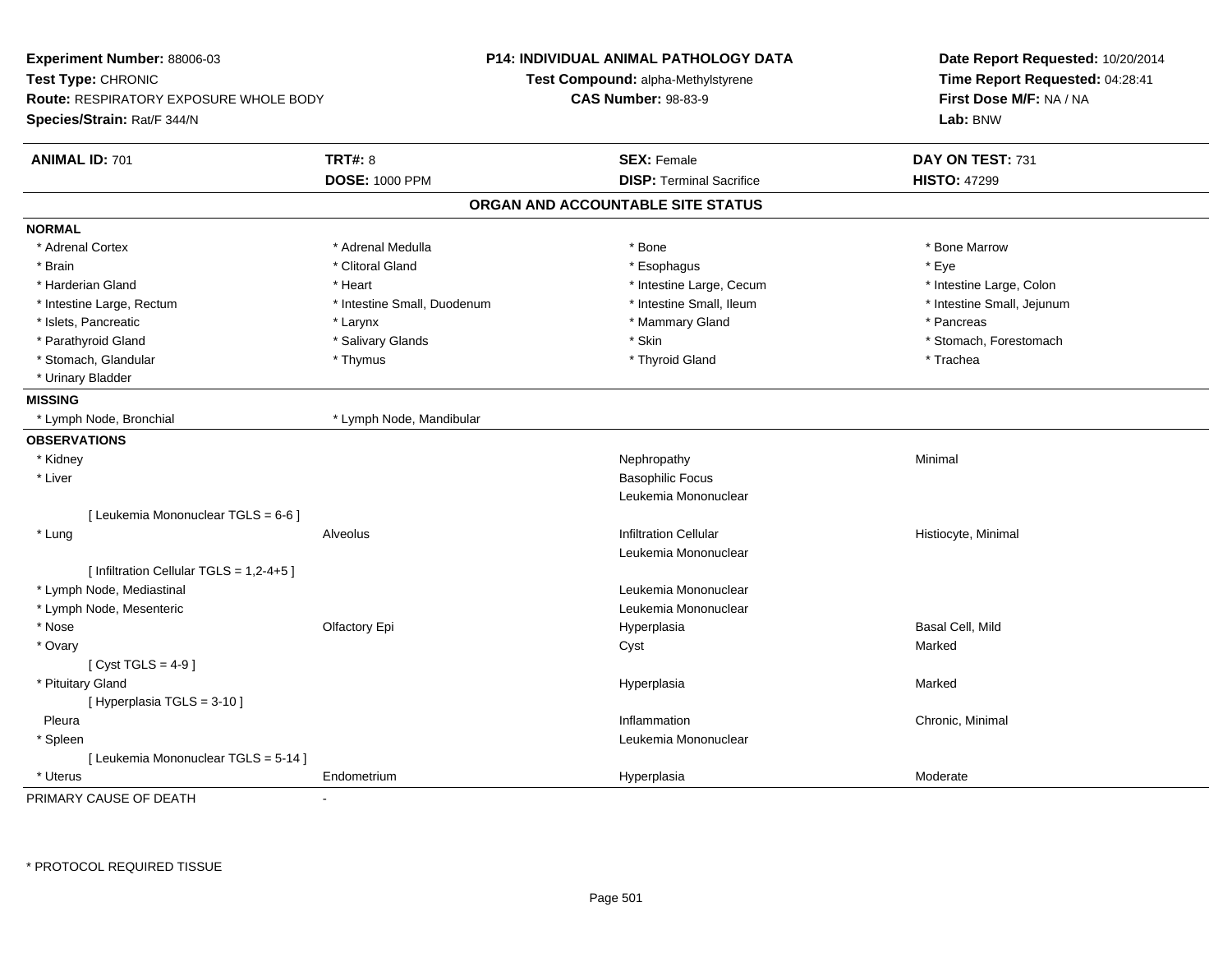| <b>Experiment Number: 88006-03</b><br><b>Test Type: CHRONIC</b><br><b>Route: RESPIRATORY EXPOSURE WHOLE BODY</b><br>Species/Strain: Rat/F 344/N |                                         | <b>P14: INDIVIDUAL ANIMAL PATHOLOGY DATA</b><br>Test Compound: alpha-Methylstyrene<br><b>CAS Number: 98-83-9</b> | Date Report Requested: 10/20/2014<br>Time Report Requested: 04:28:41<br>First Dose M/F: NA / NA<br>Lab: BNW |
|-------------------------------------------------------------------------------------------------------------------------------------------------|-----------------------------------------|------------------------------------------------------------------------------------------------------------------|-------------------------------------------------------------------------------------------------------------|
| <b>ANIMAL ID: 701</b>                                                                                                                           | <b>TRT#: 8</b><br><b>DOSE: 1000 PPM</b> | <b>SEX: Female</b><br><b>DISP: Terminal Sacrifice</b>                                                            | DAY ON TEST: 731<br><b>HISTO: 47299</b>                                                                     |
|                                                                                                                                                 |                                         | <b>ORGAN AND ACCOUNTABLE SITE STATUS</b>                                                                         |                                                                                                             |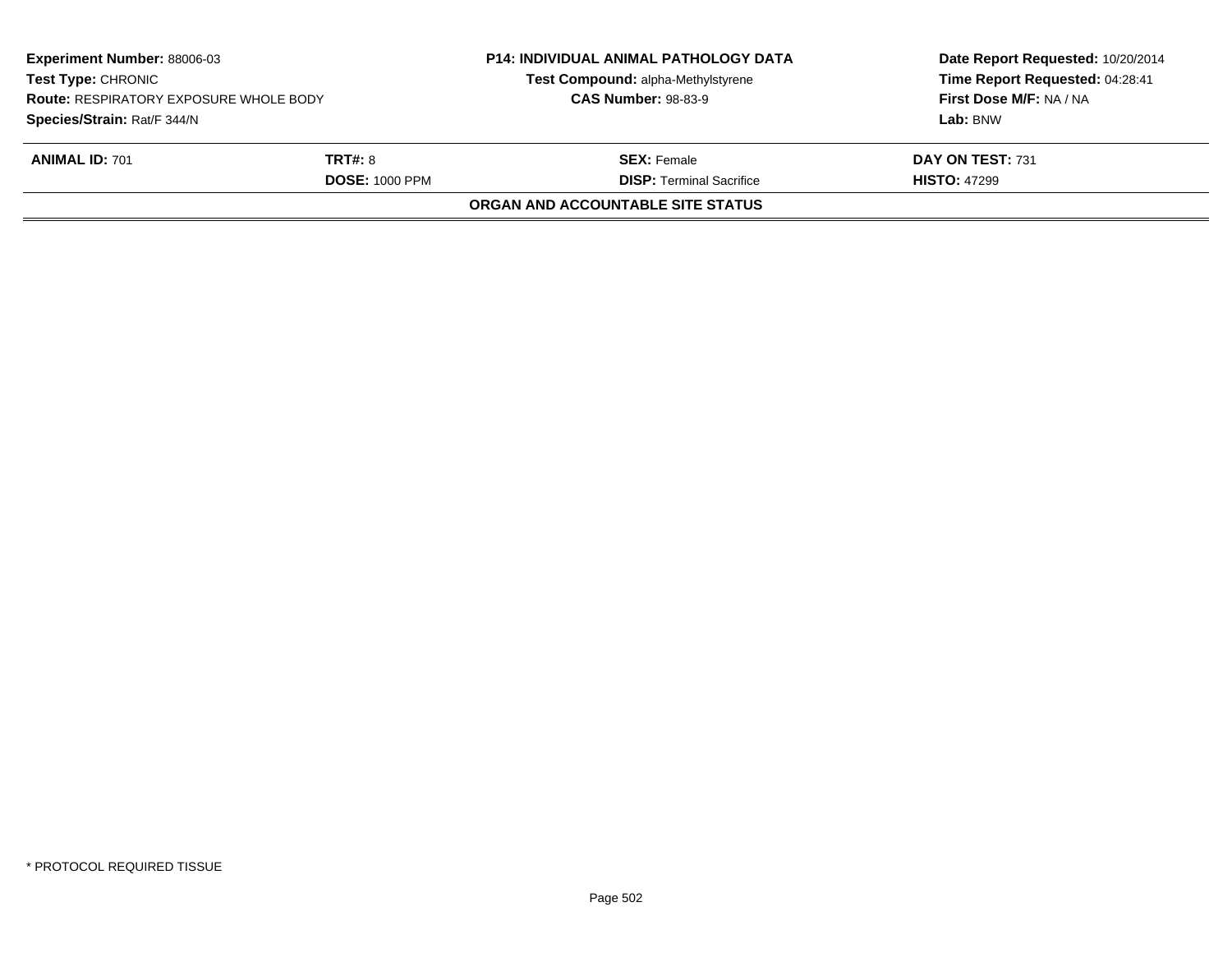| Experiment Number: 88006-03                   |                           | <b>P14: INDIVIDUAL ANIMAL PATHOLOGY DATA</b> | Date Report Requested: 10/20/2014 |
|-----------------------------------------------|---------------------------|----------------------------------------------|-----------------------------------|
| Test Type: CHRONIC                            |                           | Test Compound: alpha-Methylstyrene           | Time Report Requested: 04:28:41   |
| <b>Route: RESPIRATORY EXPOSURE WHOLE BODY</b> |                           | <b>CAS Number: 98-83-9</b>                   | First Dose M/F: NA / NA           |
| Species/Strain: Rat/F 344/N                   |                           |                                              | Lab: BNW                          |
| <b>ANIMAL ID: 702</b>                         | <b>TRT#: 8</b>            | <b>SEX: Female</b>                           | DAY ON TEST: 732                  |
|                                               | <b>DOSE: 1000 PPM</b>     | <b>DISP: Terminal Sacrifice</b>              | <b>HISTO: 47300</b>               |
|                                               |                           | ORGAN AND ACCOUNTABLE SITE STATUS            |                                   |
| <b>NORMAL</b>                                 |                           |                                              |                                   |
| * Adrenal Cortex                              | * Adrenal Medulla         | * Bone                                       | * Bone Marrow                     |
| * Brain                                       | * Clitoral Gland          | * Esophagus                                  | * Harderian Gland                 |
| * Heart                                       | * Intestine Large, Cecum  | * Intestine Large, Colon                     | * Intestine Large, Rectum         |
| * Intestine Small, Duodenum                   | * Intestine Small, Ileum  | * Intestine Small, Jejunum                   | * Islets, Pancreatic              |
| * Larynx                                      | * Lymph Node, Mediastinal | * Lymph Node, Mesenteric                     | * Ovary                           |
| * Pancreas                                    | * Parathyroid Gland       | * Salivary Glands                            | * Skin                            |
| * Spleen                                      | * Stomach, Forestomach    | * Stomach, Glandular                         | * Thymus                          |
| * Thyroid Gland                               | * Trachea                 | * Urinary Bladder                            | * Uterus                          |
| <b>MISSING</b>                                |                           |                                              |                                   |
| * Lymph Node, Bronchial                       | * Lymph Node, Mandibular  |                                              |                                   |
| <b>OBSERVATIONS</b>                           |                           |                                              |                                   |
| * Eye                                         | Retina                    | Atrophy                                      | Marked                            |
|                                               | Lens                      | Cataract                                     | Marked                            |
| [Cataract TGLS = $2-13$ ]                     |                           |                                              |                                   |
| * Kidney                                      |                           | Nephropathy                                  | Minimal                           |
| * Liver                                       |                           | <b>Basophilic Focus</b>                      | Multiple                          |
| * Lung                                        | Alveolus                  | <b>Infiltration Cellular</b>                 | Histiocyte, Minimal               |
| * Mammary Gland                               |                           | Fibroadenoma                                 |                                   |
| [Fibroadenoma TGLS = $1-14+15$ ]              |                           |                                              |                                   |
| * Nose                                        | Olfactory Epi             | Hyperplasia                                  | Basal Cell, Minimal               |
| * Pituitary Gland                             |                           | Adenoma                                      |                                   |
| [Adenoma TGLS = $3-10$ ]                      |                           |                                              |                                   |
| Pleura                                        |                           | Inflammation                                 | Chronic, Minimal                  |
| PRIMARY CAUSE OF DEATH                        | $\blacksquare$            |                                              |                                   |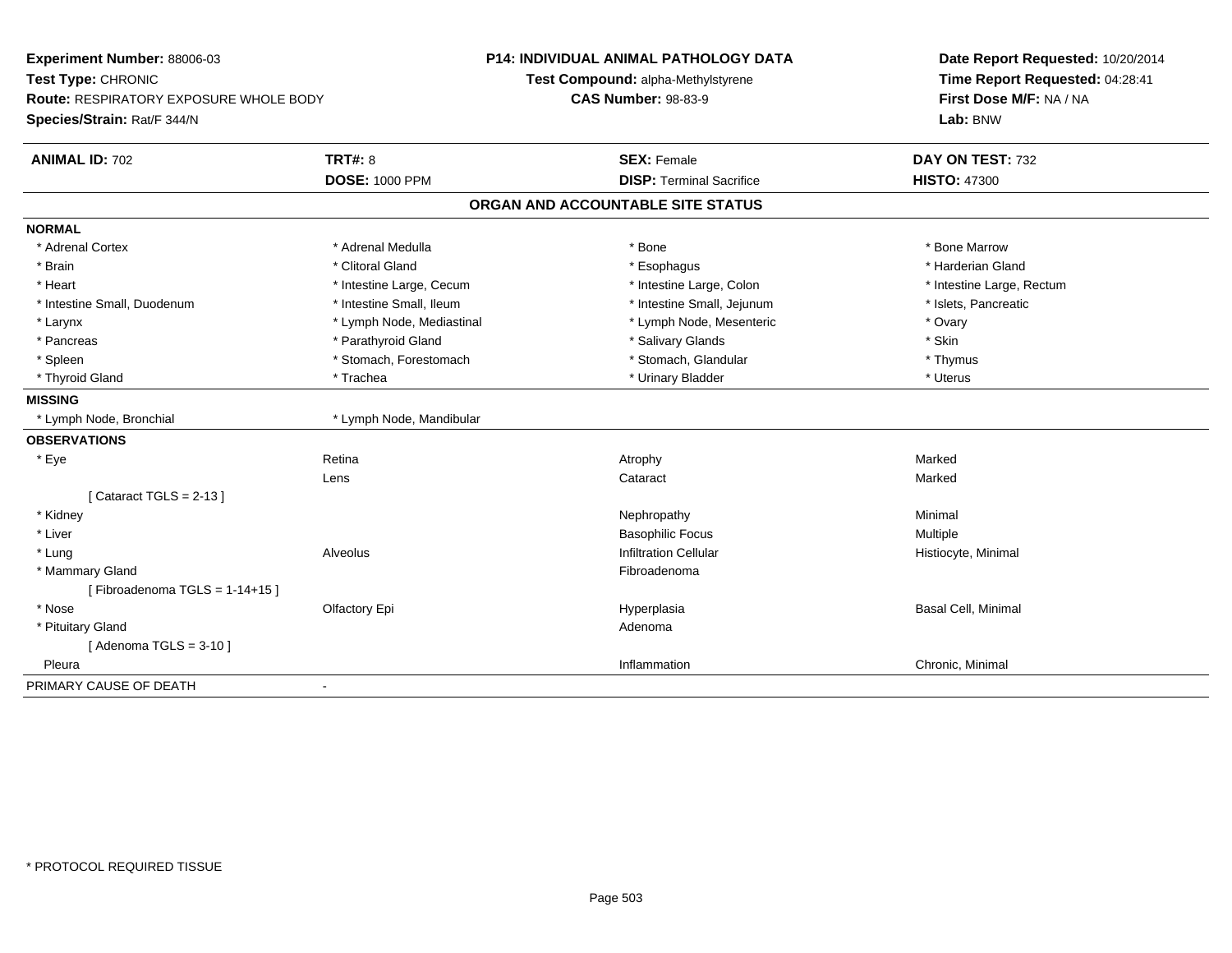| Experiment Number: 88006-03<br>Test Type: CHRONIC<br><b>Route: RESPIRATORY EXPOSURE WHOLE BODY</b><br>Species/Strain: Rat/F 344/N |                               | <b>P14: INDIVIDUAL ANIMAL PATHOLOGY DATA</b><br>Test Compound: alpha-Methylstyrene<br><b>CAS Number: 98-83-9</b> | Date Report Requested: 10/20/2014<br>Time Report Requested: 04:28:41<br>First Dose M/F: NA / NA<br>Lab: BNW |
|-----------------------------------------------------------------------------------------------------------------------------------|-------------------------------|------------------------------------------------------------------------------------------------------------------|-------------------------------------------------------------------------------------------------------------|
| <b>ANIMAL ID: 703</b>                                                                                                             | <b>TRT#: 8</b>                | <b>SEX: Female</b>                                                                                               | DAY ON TEST: 581                                                                                            |
|                                                                                                                                   | <b>DOSE: 1000 PPM</b>         | <b>DISP: Natural Death</b>                                                                                       | <b>HISTO: 47301</b>                                                                                         |
|                                                                                                                                   |                               | ORGAN AND ACCOUNTABLE SITE STATUS                                                                                |                                                                                                             |
| <b>NORMAL</b>                                                                                                                     |                               |                                                                                                                  |                                                                                                             |
| * Adrenal Medulla                                                                                                                 | * Bone                        | * Bone Marrow                                                                                                    | * Clitoral Gland                                                                                            |
| * Esophagus                                                                                                                       | * Eye                         | * Harderian Gland                                                                                                | * Heart                                                                                                     |
| * Intestine Large, Rectum                                                                                                         | * Islets, Pancreatic          | * Larynx                                                                                                         | * Lung                                                                                                      |
| * Lymph Node, Mesenteric                                                                                                          | * Mammary Gland               | * Ovary                                                                                                          | * Pancreas                                                                                                  |
| * Parathyroid Gland                                                                                                               | Pleura                        | * Salivary Glands                                                                                                | * Skin                                                                                                      |
| * Stomach, Forestomach                                                                                                            | * Stomach, Glandular          | * Thymus                                                                                                         | * Thyroid Gland                                                                                             |
| * Trachea                                                                                                                         | * Urinary Bladder             | * Uterus                                                                                                         |                                                                                                             |
| <b>MISSING</b>                                                                                                                    |                               |                                                                                                                  |                                                                                                             |
| * Lymph Node, Bronchial                                                                                                           | * Lymph Node, Mandibular      | * Lymph Node, Mediastinal                                                                                        |                                                                                                             |
| <b>AUTO PRECLUDES DIAG.</b>                                                                                                       |                               |                                                                                                                  |                                                                                                             |
| * Intestine Large, Cecum                                                                                                          | * Intestine Large, Colon      | * Intestine Small, Duodenum                                                                                      | * Intestine Small, Ileum                                                                                    |
| * Intestine Small, Jejunum                                                                                                        |                               |                                                                                                                  |                                                                                                             |
| <b>OBSERVATIONS</b>                                                                                                               |                               |                                                                                                                  |                                                                                                             |
| * Adrenal Cortex                                                                                                                  |                               | Adenoma                                                                                                          |                                                                                                             |
| * Brain                                                                                                                           |                               | Compression                                                                                                      | Moderate                                                                                                    |
| * Kidney                                                                                                                          | Pelvis, Transit Epithe        | Mineralization                                                                                                   | Minimal                                                                                                     |
|                                                                                                                                   |                               | Nephropathy                                                                                                      | Minimal                                                                                                     |
| * Liver                                                                                                                           |                               | <b>Basophilic Focus</b>                                                                                          |                                                                                                             |
|                                                                                                                                   |                               | Leukemia Mononuclear                                                                                             |                                                                                                             |
| [ Leukemia Mononuclear TGLS = 2-6 ]                                                                                               |                               |                                                                                                                  |                                                                                                             |
| Mesentery                                                                                                                         |                               | Necrosis                                                                                                         | Moderate                                                                                                    |
| [Necrosis TGLS = $3-14$ ]                                                                                                         |                               |                                                                                                                  |                                                                                                             |
| * Nose                                                                                                                            | Olfactory Epi                 | Degeneration                                                                                                     | Hyaline, Mild                                                                                               |
|                                                                                                                                   | Olfactory Epi                 | Hyperplasia                                                                                                      | Basal Cell, Minimal                                                                                         |
| * Pituitary Gland                                                                                                                 |                               | Adenoma                                                                                                          |                                                                                                             |
| [Adenoma TGLS = $1-10$ ]                                                                                                          |                               |                                                                                                                  |                                                                                                             |
| * Spleen                                                                                                                          |                               | Leukemia Mononuclear                                                                                             |                                                                                                             |
| PRIMARY CAUSE OF DEATH                                                                                                            | - Pituitary Gland Adenoma     |                                                                                                                  |                                                                                                             |
| CONTRIBUTORY CAUSE OF DEATH                                                                                                       | - Spleen Leukemia Mononuclear |                                                                                                                  |                                                                                                             |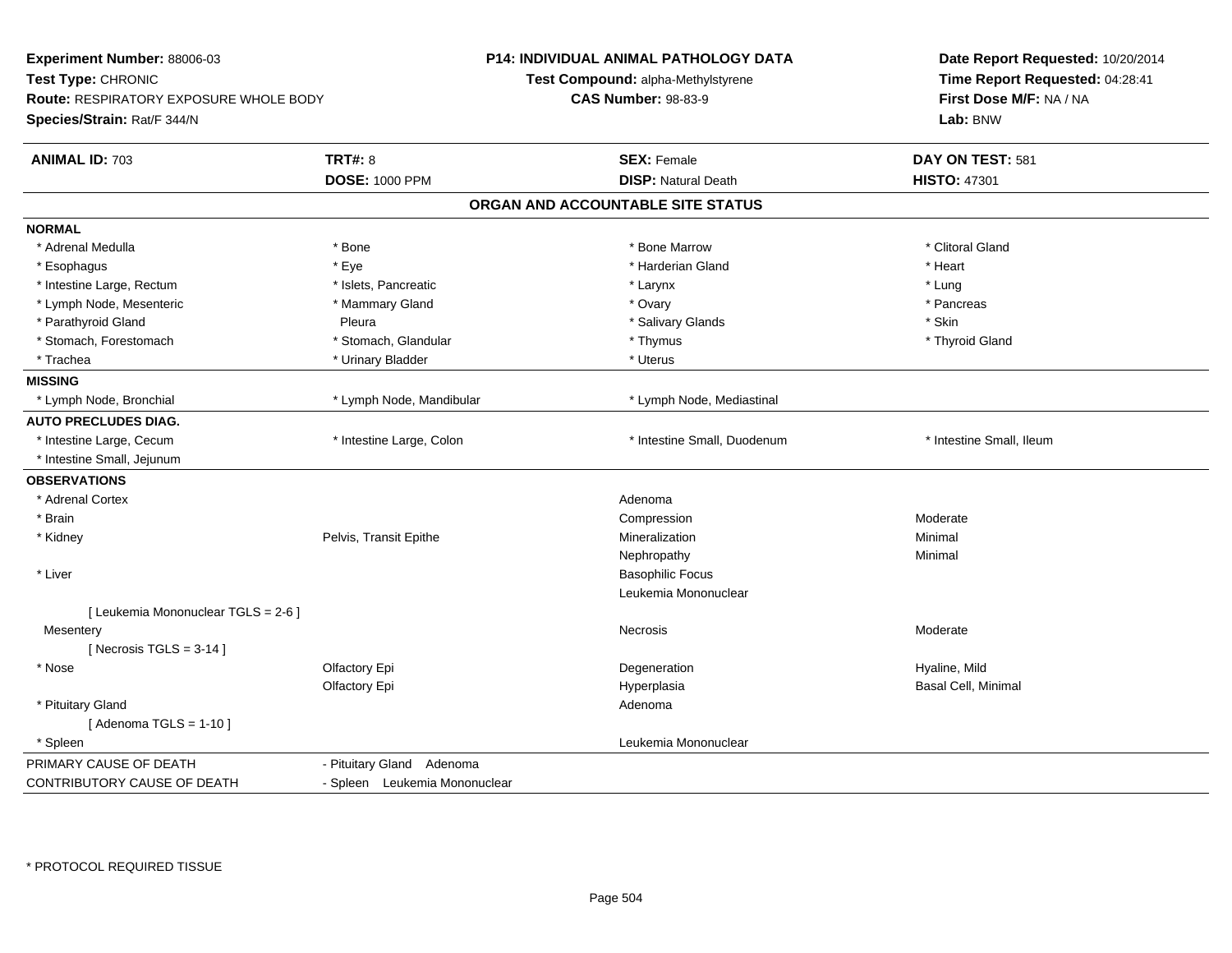| Experiment Number: 88006-03                   |                                 | <b>P14: INDIVIDUAL ANIMAL PATHOLOGY DATA</b> | Date Report Requested: 10/20/2014 |
|-----------------------------------------------|---------------------------------|----------------------------------------------|-----------------------------------|
| Test Type: CHRONIC                            |                                 | Test Compound: alpha-Methylstyrene           | Time Report Requested: 04:28:41   |
| <b>Route: RESPIRATORY EXPOSURE WHOLE BODY</b> |                                 | <b>CAS Number: 98-83-9</b>                   | First Dose M/F: NA / NA           |
| Species/Strain: Rat/F 344/N                   |                                 |                                              | Lab: BNW                          |
| <b>ANIMAL ID: 704</b>                         | TRT#: 8                         | <b>SEX: Female</b>                           | DAY ON TEST: 509                  |
|                                               | <b>DOSE: 1000 PPM</b>           | <b>DISP:</b> Moribund Sacrifice              | <b>HISTO: 47302</b>               |
|                                               |                                 | ORGAN AND ACCOUNTABLE SITE STATUS            |                                   |
| <b>NORMAL</b>                                 |                                 |                                              |                                   |
| * Adrenal Cortex                              | * Adrenal Medulla               | * Bone                                       | * Bone Marrow                     |
| * Brain                                       | * Esophagus                     | * Eye                                        | * Harderian Gland                 |
| * Heart                                       | * Intestine Large, Cecum        | * Intestine Large, Colon                     | * Intestine Small, Duodenum       |
| * Intestine Small, Ileum                      | * Intestine Small, Jejunum      | * Islets, Pancreatic                         | * Larynx                          |
| * Lymph Node, Mesenteric                      | * Mammary Gland                 | * Ovary                                      | * Pancreas                        |
| * Parathyroid Gland                           | * Pituitary Gland               | * Salivary Glands                            | * Spleen                          |
| * Stomach, Forestomach                        | * Stomach, Glandular            | * Thymus                                     | * Thyroid Gland                   |
| * Trachea                                     | * Urinary Bladder               | * Uterus                                     |                                   |
| <b>MISSING</b>                                |                                 |                                              |                                   |
| * Lymph Node, Bronchial                       | * Lymph Node, Mandibular        | * Lymph Node, Mediastinal                    |                                   |
| <b>OBSERVATIONS</b>                           |                                 |                                              |                                   |
| * Clitoral Gland                              |                                 | Fibrosarcoma                                 | Metastatic (Skin)                 |
| * Intestine Large, Rectum                     | Serosa                          | Fibrosarcoma                                 | Metastatic (Skin)                 |
| * Kidney                                      | Pelvis, Transit Epithe          | Mineralization                               | Minimal                           |
| * Liver                                       |                                 | <b>Basophilic Focus</b>                      |                                   |
| * Lung                                        | Alveolus                        | <b>Infiltration Cellular</b>                 | Histiocyte, Minimal               |
| * Nose                                        | Olfactory Epi                   | Degeneration                                 | Minimal                           |
|                                               | Olfactory Epi                   | Hyperplasia                                  | Basal Cell, Mild                  |
| * Skin                                        | <b>Subcut Tiss</b>              | Fibrosarcoma                                 |                                   |
| Fibrosarcoma TGLS = 1,2-14+15+16 ]            |                                 |                                              |                                   |
| PRIMARY CAUSE OF DEATH                        | - Skin Subcut Tiss Fibrosarcoma |                                              |                                   |
|                                               |                                 |                                              |                                   |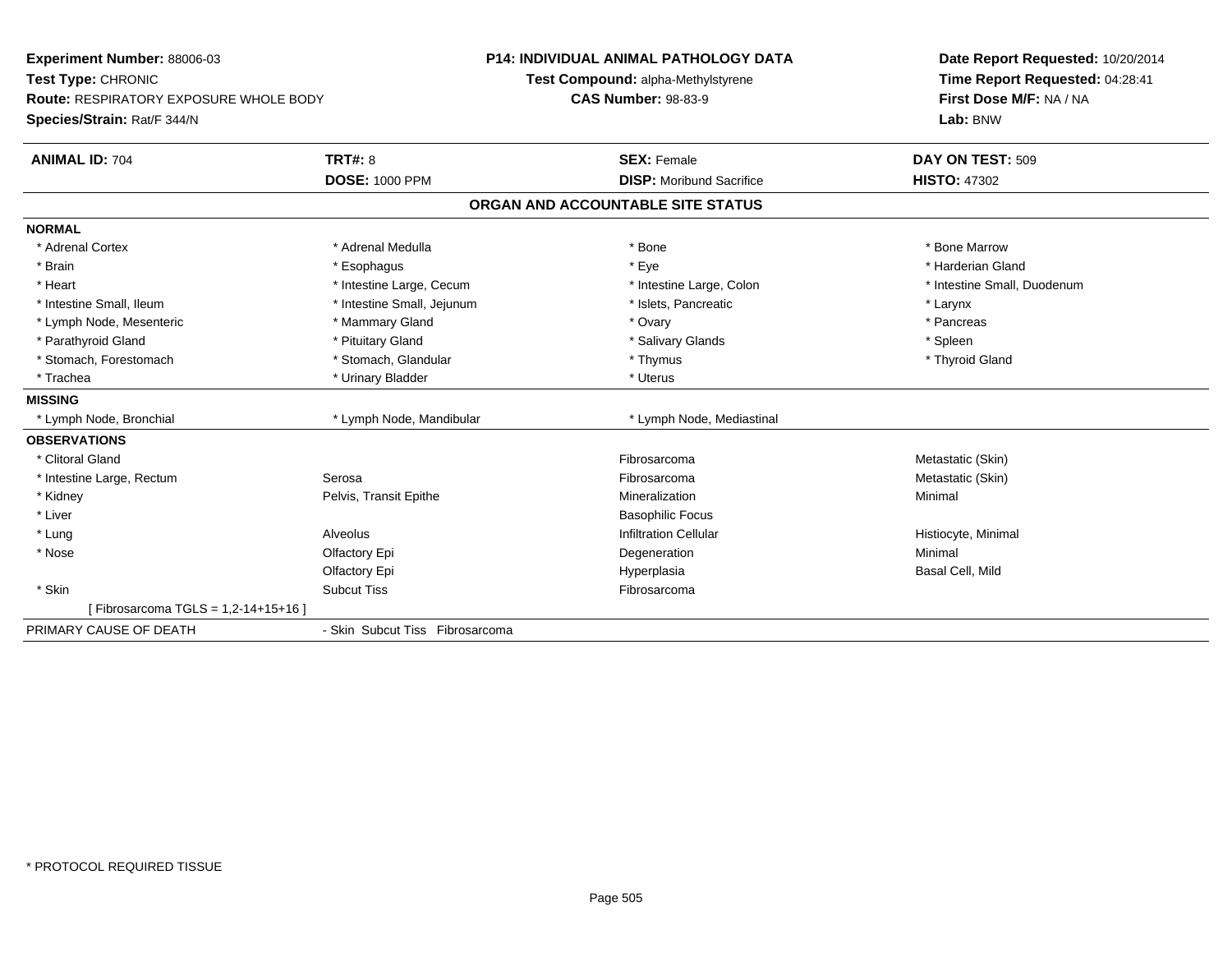| Experiment Number: 88006-03                   |                          | <b>P14: INDIVIDUAL ANIMAL PATHOLOGY DATA</b> | Date Report Requested: 10/20/2014                          |  |
|-----------------------------------------------|--------------------------|----------------------------------------------|------------------------------------------------------------|--|
| Test Type: CHRONIC                            |                          | Test Compound: alpha-Methylstyrene           | Time Report Requested: 04:28:41<br>First Dose M/F: NA / NA |  |
| <b>Route: RESPIRATORY EXPOSURE WHOLE BODY</b> |                          | <b>CAS Number: 98-83-9</b>                   |                                                            |  |
| Species/Strain: Rat/F 344/N                   |                          |                                              | Lab: BNW                                                   |  |
| <b>ANIMAL ID: 705</b>                         | <b>TRT#: 8</b>           | <b>SEX: Female</b>                           | DAY ON TEST: 702                                           |  |
|                                               | <b>DOSE: 1000 PPM</b>    | <b>DISP:</b> Moribund Sacrifice              | <b>HISTO: 47303</b>                                        |  |
|                                               |                          | ORGAN AND ACCOUNTABLE SITE STATUS            |                                                            |  |
| <b>NORMAL</b>                                 |                          |                                              |                                                            |  |
| * Adrenal Medulla                             | * Bone                   | * Bone Marrow                                | * Brain                                                    |  |
| * Clitoral Gland                              | * Esophagus              | * Eye                                        | * Harderian Gland                                          |  |
| * Heart                                       | * Intestine Large, Cecum | * Intestine Large, Colon                     | * Intestine Large, Rectum                                  |  |
| * Intestine Small, Duodenum                   | * Intestine Small, Ileum | * Intestine Small, Jejunum                   | * Islets, Pancreatic                                       |  |
| * Kidney                                      | * Ovary                  | * Pancreas                                   | * Parathyroid Gland                                        |  |
| * Salivary Glands                             | * Skin                   | * Stomach, Forestomach                       | * Stomach, Glandular                                       |  |
| * Thymus                                      | * Thyroid Gland          | * Trachea                                    | * Urinary Bladder                                          |  |
| * Uterus                                      |                          |                                              |                                                            |  |
| <b>MISSING</b>                                |                          |                                              |                                                            |  |
| * Lymph Node, Bronchial                       | * Lymph Node, Mandibular |                                              |                                                            |  |
| <b>OBSERVATIONS</b>                           |                          |                                              |                                                            |  |
| * Adrenal Cortex                              |                          | Hypertrophy                                  | Mild                                                       |  |
| * Larynx                                      | <b>Respirat Epith</b>    | Hyperplasia                                  | Mild                                                       |  |
|                                               |                          | Inflammation                                 | Chronic, Minimal                                           |  |
|                                               | Epiglottis               | Metaplasia                                   | Squamous, Minimal                                          |  |
| * Liver                                       |                          | Leukemia Mononuclear                         |                                                            |  |
| [ Leukemia Mononuclear TGLS = 6-6 ]           |                          |                                              |                                                            |  |
| * Lung                                        | Alveolus                 | <b>Infiltration Cellular</b>                 | Histiocyte, Minimal                                        |  |
|                                               |                          | Inflammation                                 | Chronic, Mild                                              |  |
|                                               |                          | Leukemia Mononuclear                         |                                                            |  |
| Lymph Node                                    | Pancreatic               | Leukemia Mononuclear                         |                                                            |  |
| [ Leukemia Mononuclear TGLS = 3-14 ]          |                          |                                              |                                                            |  |
| * Lymph Node, Mediastinal                     |                          | Leukemia Mononuclear                         |                                                            |  |
| [ Leukemia Mononuclear TGLS = 2-3 ]           |                          |                                              |                                                            |  |
| * Lymph Node, Mesenteric                      |                          | Leukemia Mononuclear                         |                                                            |  |
| [ Leukemia Mononuclear TGLS = 7-8 ]           |                          |                                              |                                                            |  |
| * Mammary Gland                               |                          | Fibroadenoma                                 |                                                            |  |
| [Fibroadenoma TGLS = 1-15]                    |                          |                                              |                                                            |  |
| * Nose                                        | Olfactory Epi            | Degeneration                                 | Moderate                                                   |  |
|                                               |                          | Foreign Body                                 |                                                            |  |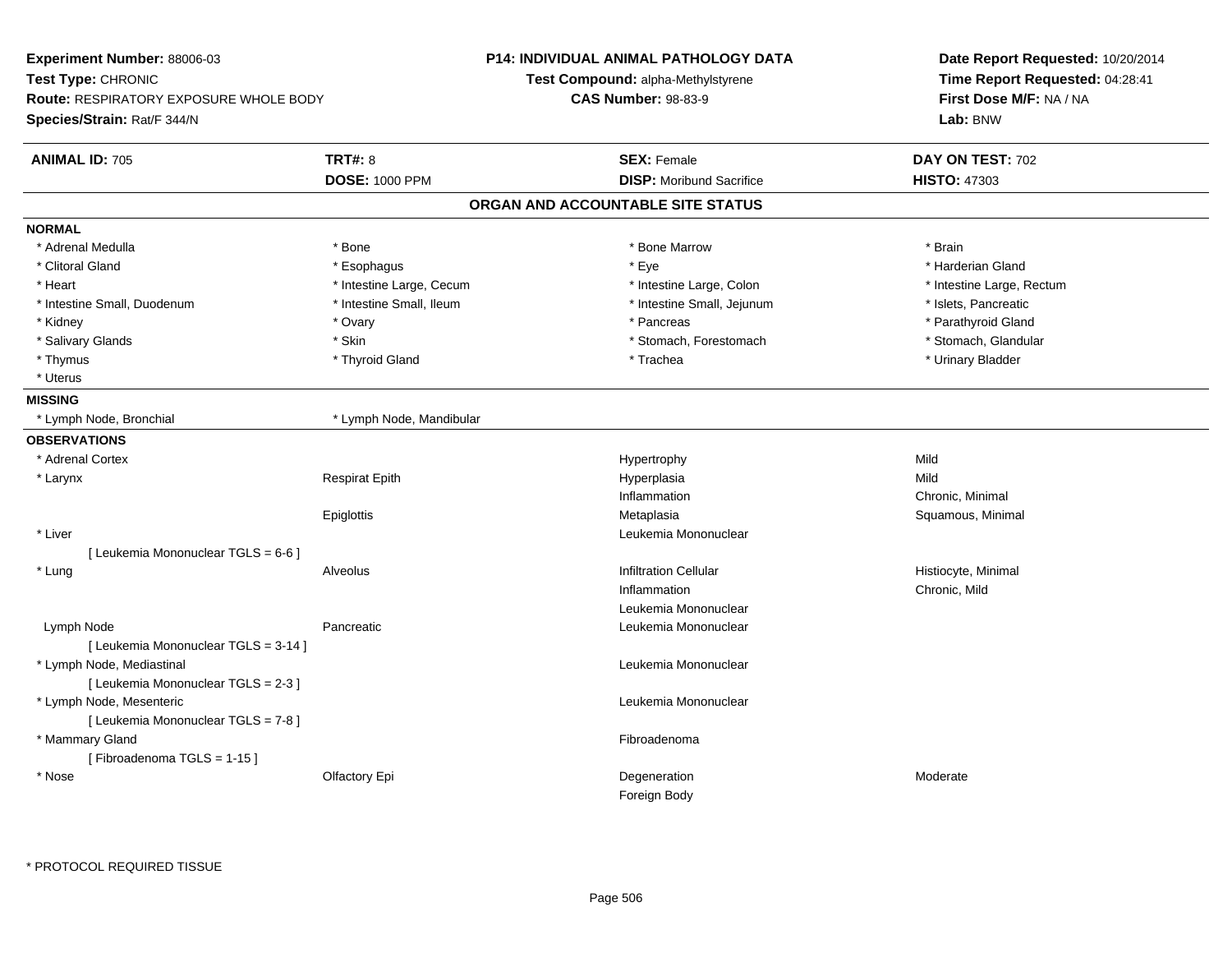| <b>Experiment Number: 88006-03</b><br>Test Type: CHRONIC<br><b>Route: RESPIRATORY EXPOSURE WHOLE BODY</b><br>Species/Strain: Rat/F 344/N |                                  | <b>P14: INDIVIDUAL ANIMAL PATHOLOGY DATA</b><br><b>Test Compound: alpha-Methylstyrene</b><br><b>CAS Number: 98-83-9</b> | Date Report Requested: 10/20/2014<br>Time Report Requested: 04:28:41<br>First Dose M/F: NA / NA<br>Lab: BNW |
|------------------------------------------------------------------------------------------------------------------------------------------|----------------------------------|-------------------------------------------------------------------------------------------------------------------------|-------------------------------------------------------------------------------------------------------------|
| <b>ANIMAL ID: 705</b>                                                                                                                    | TRT#: 8                          | <b>SEX: Female</b>                                                                                                      | DAY ON TEST: 702                                                                                            |
|                                                                                                                                          | <b>DOSE: 1000 PPM</b>            | <b>DISP:</b> Moribund Sacrifice                                                                                         | <b>HISTO: 47303</b>                                                                                         |
|                                                                                                                                          |                                  | ORGAN AND ACCOUNTABLE SITE STATUS                                                                                       |                                                                                                             |
|                                                                                                                                          | Goblet Cell                      | Hyperplasia                                                                                                             | Mild                                                                                                        |
|                                                                                                                                          | Olfactory Epi                    | Hyperplasia                                                                                                             | Basal Cell, Mild                                                                                            |
|                                                                                                                                          | <b>Respirat Epith</b>            | Hyperplasia                                                                                                             | Mild                                                                                                        |
|                                                                                                                                          | Nasolacrim Dct                   | Inflammation                                                                                                            | Suppurative, Mild                                                                                           |
|                                                                                                                                          |                                  | Inflammation                                                                                                            | Suppurative, Moderate                                                                                       |
| * Pituitary Gland                                                                                                                        |                                  | Adenoma                                                                                                                 |                                                                                                             |
| [Adenoma TGLS = $8-10$ ]                                                                                                                 |                                  |                                                                                                                         |                                                                                                             |
| Pleura                                                                                                                                   |                                  | Inflammation                                                                                                            | Chronic, Minimal                                                                                            |
| * Spleen                                                                                                                                 |                                  | Fibrosis                                                                                                                | Marked                                                                                                      |
|                                                                                                                                          |                                  | Leukemia Mononuclear                                                                                                    |                                                                                                             |
| [Fibrosis TGLS = $5-6$ ]                                                                                                                 |                                  |                                                                                                                         |                                                                                                             |
| [Leukemia Mononuclear TGLS = 4-14]                                                                                                       |                                  |                                                                                                                         |                                                                                                             |
| PRIMARY CAUSE OF DEATH                                                                                                                   | Leukemia Mononuclear<br>- Spleen |                                                                                                                         |                                                                                                             |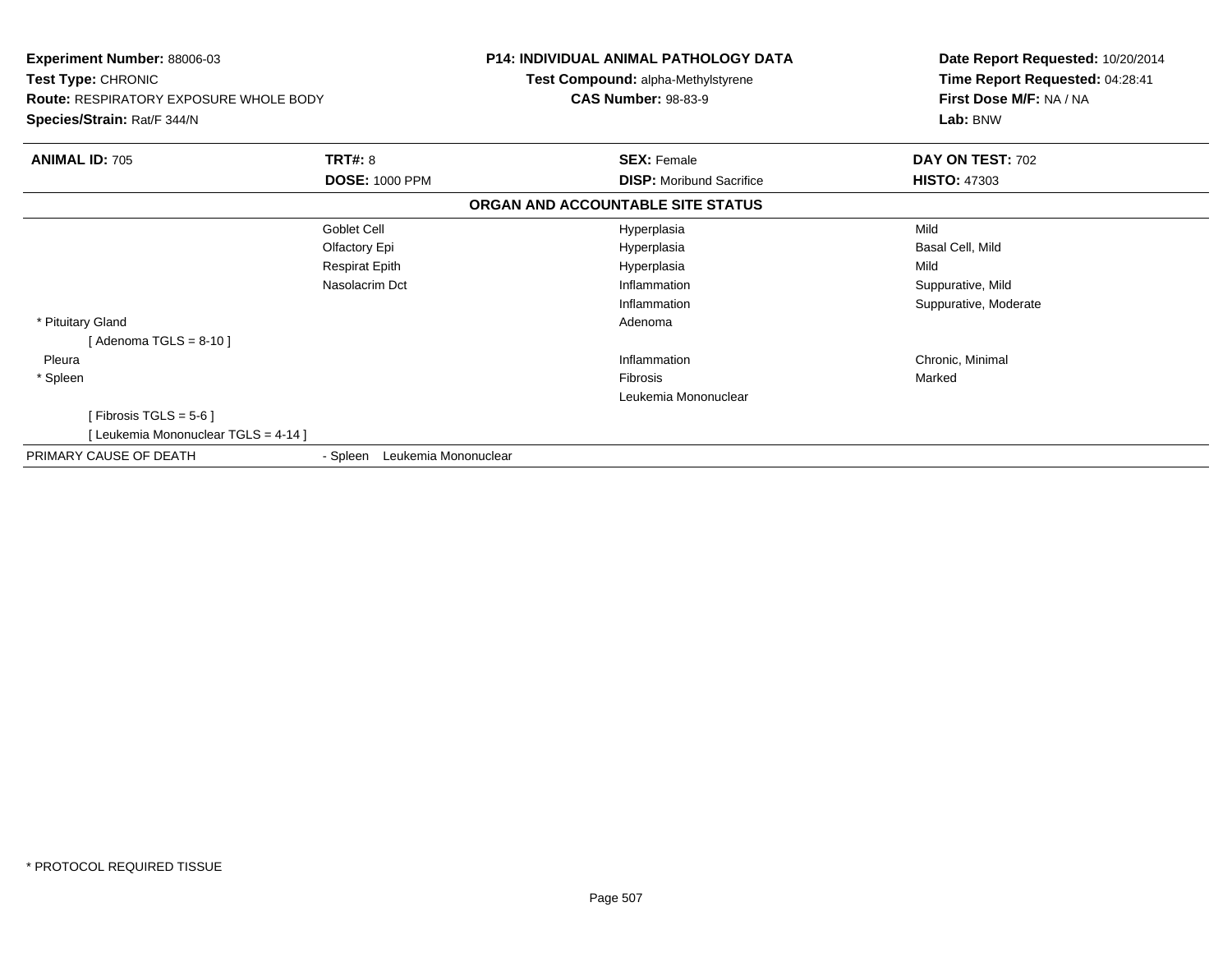| Experiment Number: 88006-03<br>Test Type: CHRONIC<br>Route: RESPIRATORY EXPOSURE WHOLE BODY<br>Species/Strain: Rat/F 344/N | <b>P14: INDIVIDUAL ANIMAL PATHOLOGY DATA</b><br>Test Compound: alpha-Methylstyrene<br><b>CAS Number: 98-83-9</b> |                                   | Date Report Requested: 10/20/2014<br>Time Report Requested: 04:28:41<br>First Dose M/F: NA / NA<br>Lab: BNW |
|----------------------------------------------------------------------------------------------------------------------------|------------------------------------------------------------------------------------------------------------------|-----------------------------------|-------------------------------------------------------------------------------------------------------------|
| <b>ANIMAL ID: 706</b>                                                                                                      | <b>TRT#: 8</b>                                                                                                   | <b>SEX: Female</b>                | DAY ON TEST: 569                                                                                            |
|                                                                                                                            | <b>DOSE: 1000 PPM</b>                                                                                            | <b>DISP:</b> Moribund Sacrifice   | <b>HISTO: 47304</b>                                                                                         |
|                                                                                                                            |                                                                                                                  | ORGAN AND ACCOUNTABLE SITE STATUS |                                                                                                             |
| <b>NORMAL</b>                                                                                                              |                                                                                                                  |                                   |                                                                                                             |
| * Adrenal Cortex                                                                                                           | * Adrenal Medulla                                                                                                | * Bone                            | * Bone Marrow                                                                                               |
| * Brain                                                                                                                    | * Clitoral Gland                                                                                                 | * Esophagus                       | * Eye                                                                                                       |
| * Harderian Gland                                                                                                          | * Heart                                                                                                          | * Intestine Large, Cecum          | * Intestine Large, Colon                                                                                    |
| * Intestine Large, Rectum                                                                                                  | * Intestine Small, Duodenum                                                                                      | * Intestine Small. Ileum          | * Intestine Small, Jejunum                                                                                  |
| * Islets, Pancreatic                                                                                                       | * Kidney                                                                                                         | * Larynx                          | * Lymph Node, Mesenteric                                                                                    |
| * Mammary Gland                                                                                                            | * Ovary                                                                                                          | * Pancreas                        | * Parathyroid Gland                                                                                         |
| Pleura                                                                                                                     | * Salivary Glands                                                                                                | * Skin                            | * Stomach, Glandular                                                                                        |
| * Thymus                                                                                                                   | * Thyroid Gland                                                                                                  | * Trachea                         | * Urinary Bladder                                                                                           |
| * Uterus                                                                                                                   |                                                                                                                  |                                   |                                                                                                             |
| <b>MISSING</b>                                                                                                             |                                                                                                                  |                                   |                                                                                                             |
| * Lymph Node, Bronchial                                                                                                    | * Lymph Node, Mandibular                                                                                         |                                   |                                                                                                             |
| <b>OBSERVATIONS</b>                                                                                                        |                                                                                                                  |                                   |                                                                                                             |
| * Liver                                                                                                                    |                                                                                                                  | Leukemia Mononuclear              |                                                                                                             |
| [ Leukemia Mononuclear TGLS = 3-6 ]                                                                                        |                                                                                                                  |                                   |                                                                                                             |
| * Lung                                                                                                                     | Alveolus                                                                                                         | <b>Infiltration Cellular</b>      | Histiocyte, Mild                                                                                            |
|                                                                                                                            |                                                                                                                  | Leukemia Mononuclear              |                                                                                                             |
| [ Infiltration Cellular TGLS = 4-14 ]                                                                                      |                                                                                                                  |                                   |                                                                                                             |
| [ Leukemia Mononuclear TGLS = 5-5 ]                                                                                        |                                                                                                                  |                                   |                                                                                                             |
| * Lymph Node, Mediastinal                                                                                                  |                                                                                                                  | Leukemia Mononuclear              |                                                                                                             |
| * Nose                                                                                                                     | Olfactory Epi                                                                                                    | Hyperplasia                       | Basal Cell, Mild                                                                                            |
| * Pituitary Gland                                                                                                          |                                                                                                                  | Adenoma                           |                                                                                                             |
| [Adenoma TGLS = $1-10$ ]                                                                                                   |                                                                                                                  |                                   |                                                                                                             |
| * Spleen                                                                                                                   |                                                                                                                  | Leukemia Mononuclear              |                                                                                                             |
| [ Leukemia Mononuclear TGLS = 2-15 ]                                                                                       |                                                                                                                  |                                   |                                                                                                             |
| * Stomach, Forestomach                                                                                                     |                                                                                                                  | Hyperplasia                       | Squamous, Mild                                                                                              |
| PRIMARY CAUSE OF DEATH                                                                                                     | - Spleen Leukemia Mononuclear                                                                                    |                                   |                                                                                                             |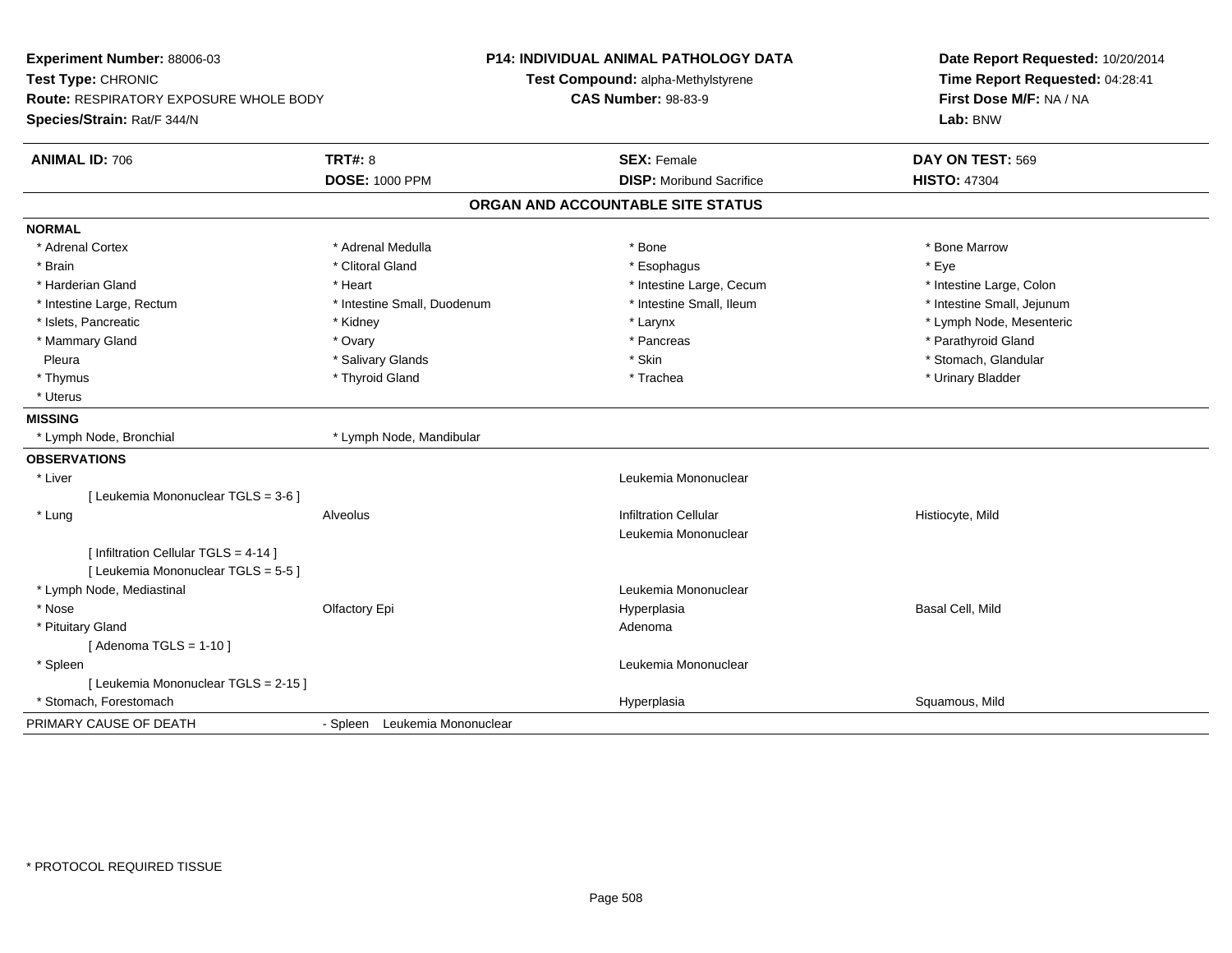| Experiment Number: 88006-03<br>Test Type: CHRONIC<br><b>Route: RESPIRATORY EXPOSURE WHOLE BODY</b><br>Species/Strain: Rat/F 344/N |                              | <b>P14: INDIVIDUAL ANIMAL PATHOLOGY DATA</b><br>Test Compound: alpha-Methylstyrene<br><b>CAS Number: 98-83-9</b> | Date Report Requested: 10/20/2014<br>Time Report Requested: 04:28:41<br>First Dose M/F: NA / NA<br>Lab: BNW |
|-----------------------------------------------------------------------------------------------------------------------------------|------------------------------|------------------------------------------------------------------------------------------------------------------|-------------------------------------------------------------------------------------------------------------|
| <b>ANIMAL ID: 707</b>                                                                                                             | <b>TRT#: 8</b>               | <b>SEX: Female</b>                                                                                               | DAY ON TEST: 687                                                                                            |
|                                                                                                                                   | <b>DOSE: 1000 PPM</b>        | <b>DISP:</b> Moribund Sacrifice                                                                                  | <b>HISTO: 47305</b>                                                                                         |
|                                                                                                                                   |                              | ORGAN AND ACCOUNTABLE SITE STATUS                                                                                |                                                                                                             |
| <b>NORMAL</b>                                                                                                                     |                              |                                                                                                                  |                                                                                                             |
| * Adrenal Cortex                                                                                                                  | * Adrenal Medulla            | * Bone                                                                                                           | * Bone Marrow                                                                                               |
| * Brain                                                                                                                           | * Clitoral Gland             | * Esophagus                                                                                                      | * Eye                                                                                                       |
| * Harderian Gland                                                                                                                 | * Heart                      | * Intestine Large, Cecum                                                                                         | * Intestine Large, Colon                                                                                    |
| * Intestine Large, Rectum                                                                                                         | * Intestine Small, Duodenum  | * Intestine Small, Ileum                                                                                         | * Intestine Small, Jejunum                                                                                  |
| * Islets, Pancreatic                                                                                                              | * Larynx                     | * Lymph Node, Mediastinal                                                                                        | * Lymph Node, Mesenteric                                                                                    |
| * Ovary                                                                                                                           | * Pancreas                   | * Parathyroid Gland                                                                                              | * Salivary Glands                                                                                           |
| * Skin                                                                                                                            | * Spleen                     | * Stomach, Forestomach                                                                                           | * Stomach, Glandular                                                                                        |
| * Thymus                                                                                                                          | * Thyroid Gland              | * Trachea                                                                                                        | * Urinary Bladder                                                                                           |
| * Uterus                                                                                                                          |                              |                                                                                                                  |                                                                                                             |
| <b>MISSING</b>                                                                                                                    |                              |                                                                                                                  |                                                                                                             |
| * Lymph Node, Bronchial                                                                                                           | * Lymph Node, Mandibular     |                                                                                                                  |                                                                                                             |
| <b>OBSERVATIONS</b>                                                                                                               |                              |                                                                                                                  |                                                                                                             |
| * Kidney                                                                                                                          |                              | Nephropathy                                                                                                      | Minimal                                                                                                     |
| * Liver                                                                                                                           |                              | <b>Basophilic Focus</b>                                                                                          |                                                                                                             |
| * Lung                                                                                                                            | Alveolus                     | <b>Infiltration Cellular</b>                                                                                     | Histiocyte, Minimal                                                                                         |
| * Mammary Gland                                                                                                                   |                              | Fibroadenoma                                                                                                     | Multiple                                                                                                    |
| [Fibroadenoma TGLS = 1,2-14+15+16]                                                                                                |                              |                                                                                                                  |                                                                                                             |
| * Nose                                                                                                                            | Olfactory Epi                | Degeneration                                                                                                     | Minimal                                                                                                     |
|                                                                                                                                   | Olfactory Epi                | Hyperplasia                                                                                                      | Basal Cell, Mild                                                                                            |
| * Pituitary Gland                                                                                                                 |                              | Hyperplasia                                                                                                      | Mild                                                                                                        |
| Pleura                                                                                                                            |                              | Inflammation                                                                                                     | Chronic, Minimal                                                                                            |
| PRIMARY CAUSE OF DEATH                                                                                                            | - Mammary Gland Fibroadenoma |                                                                                                                  |                                                                                                             |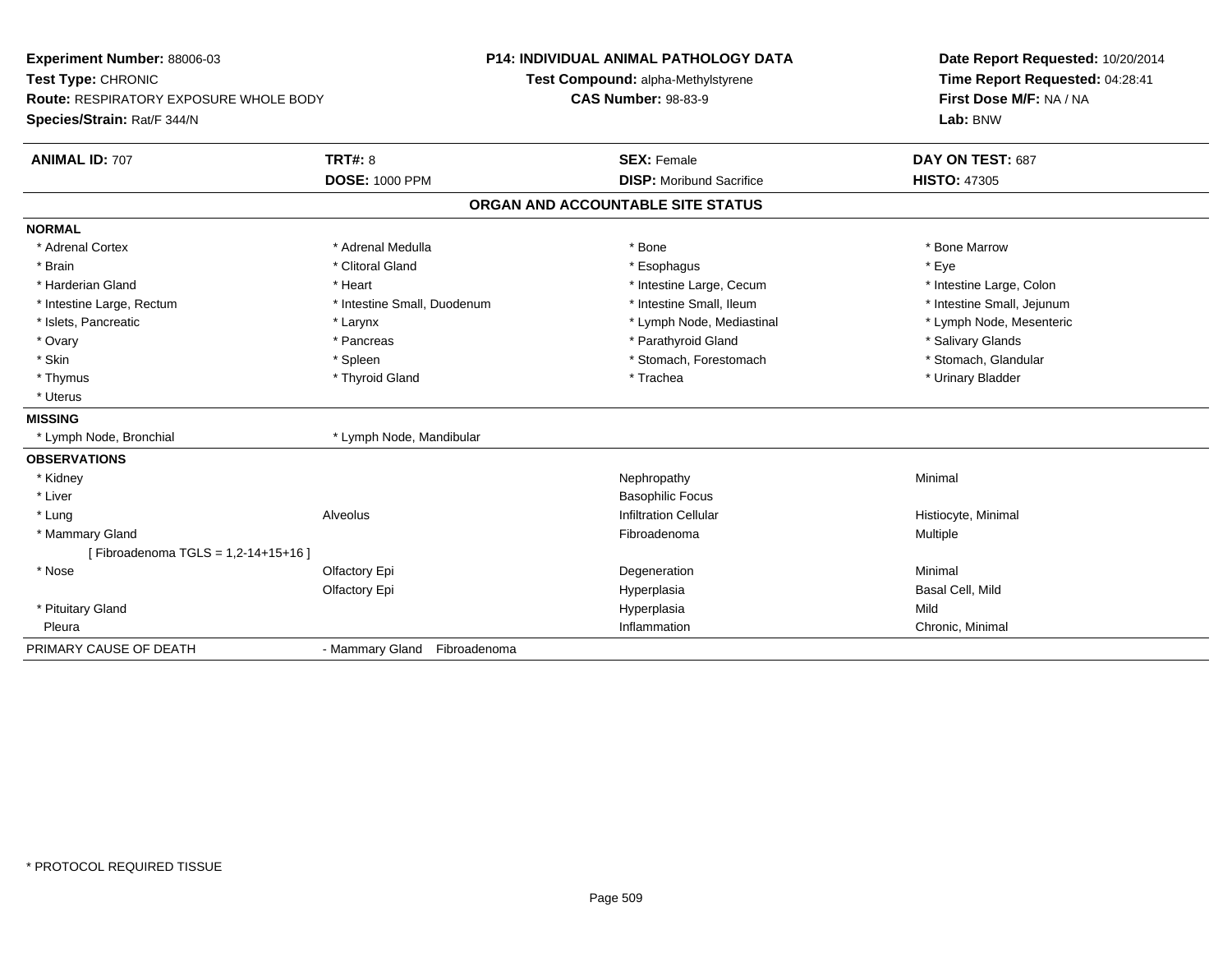| Experiment Number: 88006-03<br>Test Type: CHRONIC<br><b>Route: RESPIRATORY EXPOSURE WHOLE BODY</b><br>Species/Strain: Rat/F 344/N |                               | <b>P14: INDIVIDUAL ANIMAL PATHOLOGY DATA</b><br>Test Compound: alpha-Methylstyrene<br><b>CAS Number: 98-83-9</b> | Date Report Requested: 10/20/2014<br>Time Report Requested: 04:28:41<br>First Dose M/F: NA / NA<br>Lab: BNW |
|-----------------------------------------------------------------------------------------------------------------------------------|-------------------------------|------------------------------------------------------------------------------------------------------------------|-------------------------------------------------------------------------------------------------------------|
| <b>ANIMAL ID: 708</b>                                                                                                             | <b>TRT#: 8</b>                | <b>SEX: Female</b>                                                                                               | DAY ON TEST: 718                                                                                            |
|                                                                                                                                   | <b>DOSE: 1000 PPM</b>         | <b>DISP:</b> Moribund Sacrifice                                                                                  | <b>HISTO: 47306</b>                                                                                         |
|                                                                                                                                   |                               | ORGAN AND ACCOUNTABLE SITE STATUS                                                                                |                                                                                                             |
| <b>NORMAL</b>                                                                                                                     |                               |                                                                                                                  |                                                                                                             |
| * Adrenal Medulla                                                                                                                 | * Bone                        | * Bone Marrow                                                                                                    | * Brain                                                                                                     |
| * Clitoral Gland                                                                                                                  | * Esophagus                   | * Eye                                                                                                            | * Harderian Gland                                                                                           |
| * Heart                                                                                                                           | * Intestine Large, Cecum      | * Intestine Large, Colon                                                                                         | * Intestine Large, Rectum                                                                                   |
| * Intestine Small, Duodenum                                                                                                       | * Intestine Small, Ileum      | * Intestine Small, Jejunum                                                                                       | * Islets, Pancreatic                                                                                        |
| * Larynx                                                                                                                          | * Lymph Node, Mesenteric      | * Ovary                                                                                                          | * Pancreas                                                                                                  |
| * Parathyroid Gland                                                                                                               | * Salivary Glands             | * Skin                                                                                                           | * Stomach, Forestomach                                                                                      |
| * Stomach, Glandular                                                                                                              | * Thymus                      | * Trachea                                                                                                        | * Urinary Bladder                                                                                           |
| * Uterus                                                                                                                          |                               |                                                                                                                  |                                                                                                             |
| <b>MISSING</b>                                                                                                                    |                               |                                                                                                                  |                                                                                                             |
| * Lymph Node, Bronchial                                                                                                           | * Lymph Node, Mandibular      |                                                                                                                  |                                                                                                             |
| <b>OBSERVATIONS</b>                                                                                                               |                               |                                                                                                                  |                                                                                                             |
| * Adrenal Cortex                                                                                                                  |                               | Hyperplasia                                                                                                      | Moderate                                                                                                    |
|                                                                                                                                   |                               | Vacuolization Cytoplasmic                                                                                        | Mild                                                                                                        |
| * Kidney                                                                                                                          | Pelvis, Transit Epithe        | Mineralization                                                                                                   | Minimal                                                                                                     |
| * Liver                                                                                                                           |                               | Leukemia Mononuclear                                                                                             |                                                                                                             |
| [ Leukemia Mononuclear TGLS = 4-6 ]                                                                                               |                               |                                                                                                                  |                                                                                                             |
| * Lung                                                                                                                            |                               | Leukemia Mononuclear                                                                                             |                                                                                                             |
| * Lymph Node, Mediastinal                                                                                                         |                               | Leukemia Mononuclear                                                                                             |                                                                                                             |
| [ Leukemia Mononuclear TGLS = 1-3 ]                                                                                               |                               |                                                                                                                  |                                                                                                             |
| * Mammary Gland                                                                                                                   |                               | Fibroadenoma                                                                                                     |                                                                                                             |
| [Fibroadenoma TGLS = 5-15]                                                                                                        |                               |                                                                                                                  |                                                                                                             |
| * Nose                                                                                                                            | Olfactory Epi                 | Degeneration                                                                                                     | Minimal                                                                                                     |
|                                                                                                                                   |                               | Foreign Body                                                                                                     |                                                                                                             |
|                                                                                                                                   | Olfactory Epi                 | Hyperplasia                                                                                                      | Basal Cell, Mild                                                                                            |
| * Pituitary Gland                                                                                                                 |                               | Hyperplasia                                                                                                      | Moderate                                                                                                    |
| * Spleen                                                                                                                          |                               | Leukemia Mononuclear                                                                                             |                                                                                                             |
| [ Leukemia Mononuclear TGLS = 2,3-14 ]                                                                                            |                               |                                                                                                                  |                                                                                                             |
| * Thyroid Gland                                                                                                                   | C Cell                        | Hyperplasia                                                                                                      | Minimal                                                                                                     |
| PRIMARY CAUSE OF DEATH                                                                                                            | - Spleen Leukemia Mononuclear |                                                                                                                  |                                                                                                             |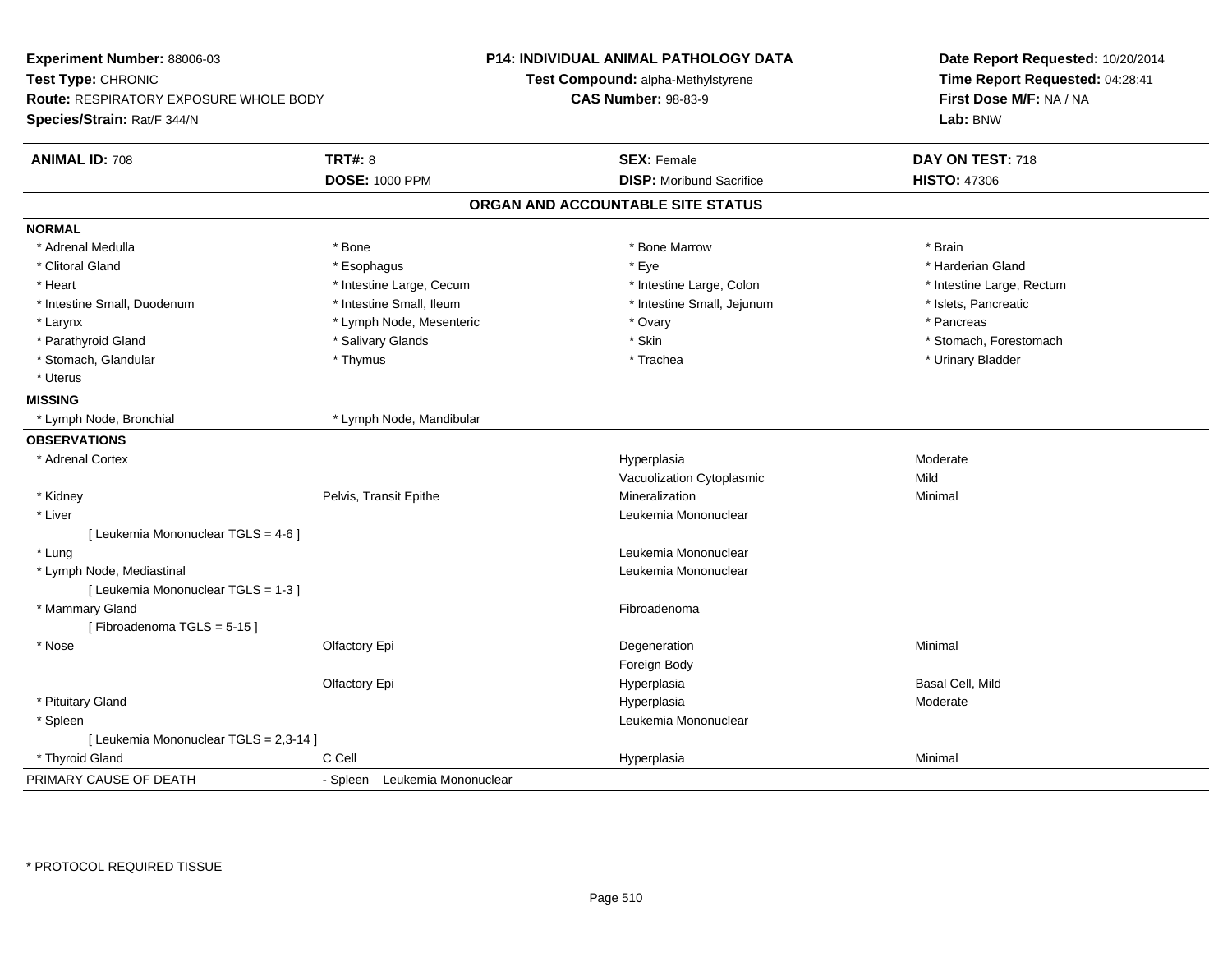| Experiment Number: 88006-03                                                  |                            | <b>P14: INDIVIDUAL ANIMAL PATHOLOGY DATA</b> |                                    | Date Report Requested: 10/20/2014 |
|------------------------------------------------------------------------------|----------------------------|----------------------------------------------|------------------------------------|-----------------------------------|
| Test Type: CHRONIC                                                           |                            |                                              | Test Compound: alpha-Methylstyrene | Time Report Requested: 04:28:41   |
| <b>Route: RESPIRATORY EXPOSURE WHOLE BODY</b><br>Species/Strain: Rat/F 344/N |                            | <b>CAS Number: 98-83-9</b>                   |                                    | First Dose M/F: NA / NA           |
|                                                                              |                            |                                              |                                    | Lab: BNW                          |
| <b>ANIMAL ID: 709</b>                                                        | TRT#: 8                    |                                              | <b>SEX: Female</b>                 | DAY ON TEST: 458                  |
|                                                                              | <b>DOSE: 1000 PPM</b>      |                                              | <b>DISP:</b> Moribund Sacrifice    | <b>HISTO: 47307</b>               |
|                                                                              |                            |                                              | ORGAN AND ACCOUNTABLE SITE STATUS  |                                   |
| <b>NORMAL</b>                                                                |                            |                                              |                                    |                                   |
| * Adrenal Cortex                                                             | * Adrenal Medulla          |                                              | * Bone                             | * Bone Marrow                     |
| * Brain                                                                      | * Esophagus                |                                              | * Eye                              | * Harderian Gland                 |
| * Heart                                                                      | * Intestine Large, Cecum   |                                              | * Intestine Large, Colon           | * Intestine Large, Rectum         |
| * Intestine Small, Duodenum                                                  | * Intestine Small, Ileum   |                                              | * Intestine Small, Jejunum         | * Islets, Pancreatic              |
| * Kidney                                                                     | * Larynx                   |                                              | * Lymph Node, Mesenteric           | * Mammary Gland                   |
| * Ovary                                                                      | * Pancreas                 |                                              | * Parathyroid Gland                | * Pituitary Gland                 |
| * Salivary Glands                                                            | * Skin                     |                                              | * Stomach, Forestomach             | * Stomach, Glandular              |
| * Thymus                                                                     | * Thyroid Gland            |                                              | * Trachea                          | * Urinary Bladder                 |
| * Uterus                                                                     |                            |                                              |                                    |                                   |
| <b>MISSING</b>                                                               |                            |                                              |                                    |                                   |
| * Lymph Node, Bronchial                                                      | * Lymph Node, Mandibular   |                                              | * Lymph Node, Mediastinal          |                                   |
| <b>OBSERVATIONS</b>                                                          |                            |                                              |                                    |                                   |
| * Clitoral Gland                                                             |                            |                                              | Carcinoma                          |                                   |
| [Carcinoma TGLS = $2-14$ ]                                                   |                            |                                              |                                    |                                   |
| * Liver                                                                      |                            |                                              | <b>Eosinophilic Focus</b>          |                                   |
| * Lung                                                                       | Alveolar Epith             |                                              | Hyperplasia                        | Marked                            |
| * Nose                                                                       | Olfactory Epi              |                                              | Hyperplasia                        | Basal Cell, Minimal               |
| * Spleen                                                                     |                            |                                              | Hematopoietic Cell Proliferation   | Marked                            |
| PRIMARY CAUSE OF DEATH                                                       | - Clitoral Gland Carcinoma |                                              |                                    |                                   |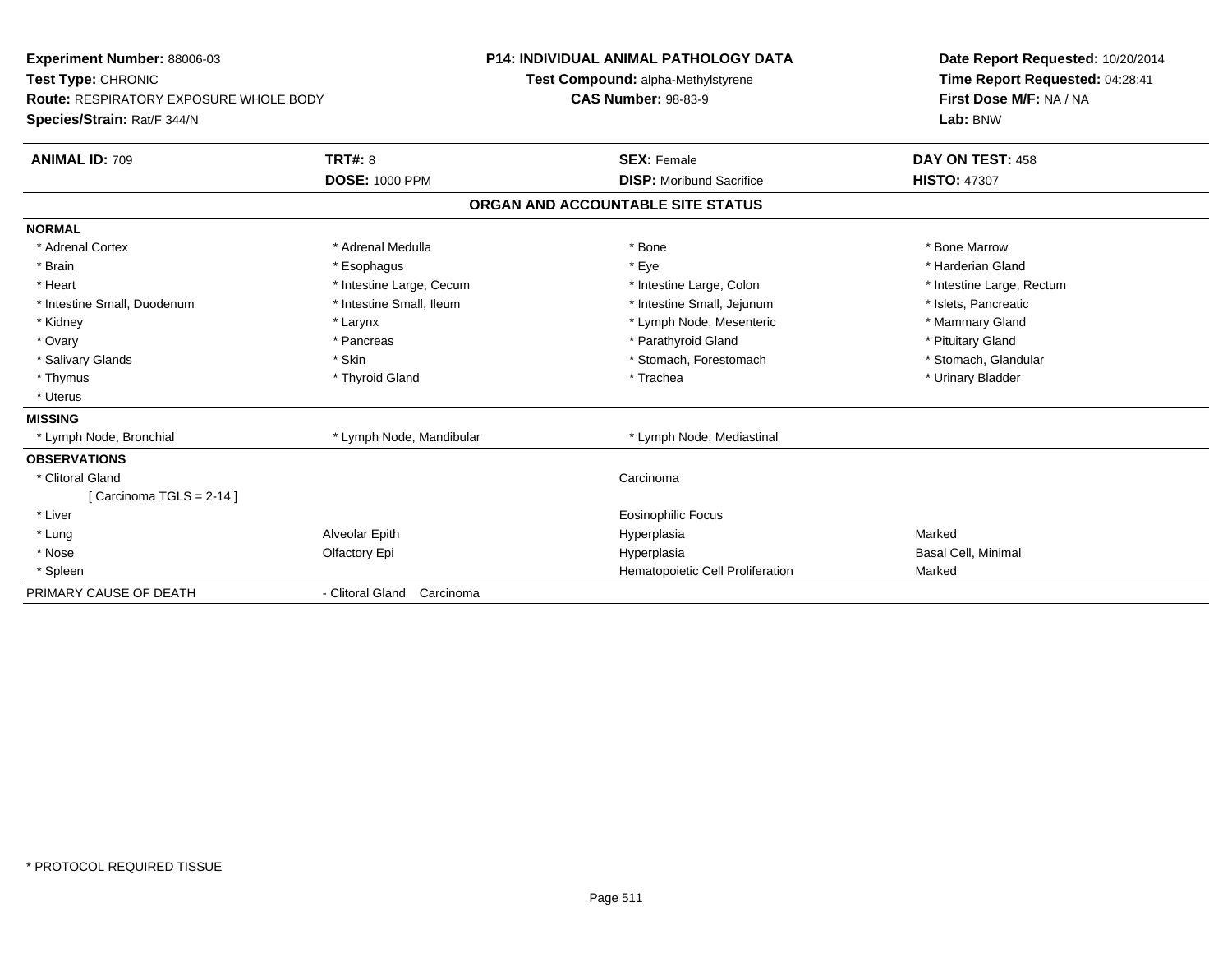| Experiment Number: 88006-03<br>Test Type: CHRONIC<br><b>Route: RESPIRATORY EXPOSURE WHOLE BODY</b><br>Species/Strain: Rat/F 344/N |                               | <b>P14: INDIVIDUAL ANIMAL PATHOLOGY DATA</b><br>Test Compound: alpha-Methylstyrene<br><b>CAS Number: 98-83-9</b> | Date Report Requested: 10/20/2014<br>Time Report Requested: 04:28:41<br>First Dose M/F: NA / NA<br>Lab: BNW |
|-----------------------------------------------------------------------------------------------------------------------------------|-------------------------------|------------------------------------------------------------------------------------------------------------------|-------------------------------------------------------------------------------------------------------------|
| <b>ANIMAL ID: 710</b>                                                                                                             | <b>TRT#: 8</b>                | <b>SEX: Female</b>                                                                                               | DAY ON TEST: 690                                                                                            |
|                                                                                                                                   | <b>DOSE: 1000 PPM</b>         | <b>DISP: Natural Death</b>                                                                                       | <b>HISTO: 47308</b>                                                                                         |
|                                                                                                                                   |                               | ORGAN AND ACCOUNTABLE SITE STATUS                                                                                |                                                                                                             |
| <b>NORMAL</b>                                                                                                                     |                               |                                                                                                                  |                                                                                                             |
| * Adrenal Medulla                                                                                                                 | * Bone                        | * Bone Marrow                                                                                                    | * Brain                                                                                                     |
| * Clitoral Gland                                                                                                                  | * Esophagus                   | * Eye                                                                                                            | * Harderian Gland                                                                                           |
| * Heart                                                                                                                           | * Intestine Large, Cecum      | * Intestine Large, Colon                                                                                         | * Intestine Large, Rectum                                                                                   |
| * Intestine Small, Duodenum                                                                                                       | * Intestine Small, Ileum      | * Intestine Small, Jejunum                                                                                       | * Islets, Pancreatic                                                                                        |
| * Larynx                                                                                                                          | * Lymph Node, Mesenteric      | * Mammary Gland                                                                                                  | * Ovary                                                                                                     |
| * Pancreas                                                                                                                        | * Parathyroid Gland           | * Salivary Glands                                                                                                | * Skin                                                                                                      |
| * Stomach, Forestomach                                                                                                            | * Stomach, Glandular          | * Trachea                                                                                                        | * Urinary Bladder                                                                                           |
| * Uterus                                                                                                                          |                               |                                                                                                                  |                                                                                                             |
| <b>MISSING</b>                                                                                                                    |                               |                                                                                                                  |                                                                                                             |
| * Lymph Node, Bronchial                                                                                                           | * Lymph Node, Mandibular      | * Lymph Node, Mediastinal                                                                                        |                                                                                                             |
| <b>OBSERVATIONS</b>                                                                                                               |                               |                                                                                                                  |                                                                                                             |
| * Adrenal Cortex                                                                                                                  |                               | Hyperplasia                                                                                                      | Marked                                                                                                      |
|                                                                                                                                   |                               | Vacuolization Cytoplasmic                                                                                        | Mild                                                                                                        |
| * Kidney                                                                                                                          | Papilla                       | Mineralization                                                                                                   | Minimal                                                                                                     |
|                                                                                                                                   |                               | Nephropathy                                                                                                      | Mild                                                                                                        |
| * Liver                                                                                                                           |                               | Leukemia Mononuclear                                                                                             |                                                                                                             |
| * Lung                                                                                                                            | Alveolus                      | <b>Infiltration Cellular</b>                                                                                     | Histiocyte, Minimal                                                                                         |
|                                                                                                                                   |                               | Leukemia Mononuclear                                                                                             |                                                                                                             |
| $*$ Nose                                                                                                                          | Olfactory Epi                 | Degeneration                                                                                                     | Hyaline, Minimal                                                                                            |
|                                                                                                                                   | Olfactory Epi                 | Degeneration                                                                                                     | Minimal                                                                                                     |
|                                                                                                                                   | Olfactory Epi                 | Hyperplasia                                                                                                      | Basal Cell, Minimal                                                                                         |
| * Pituitary Gland                                                                                                                 |                               | Hemorrhage                                                                                                       | Marked                                                                                                      |
| [Hemorrhage TGLS = $1-10$ ]                                                                                                       |                               |                                                                                                                  |                                                                                                             |
| * Spleen                                                                                                                          |                               | Leukemia Mononuclear                                                                                             |                                                                                                             |
| [ Leukemia Mononuclear TGLS = 2-14,3-15 ]                                                                                         |                               |                                                                                                                  |                                                                                                             |
| * Thymus                                                                                                                          |                               | Leukemia Mononuclear                                                                                             |                                                                                                             |
| * Thyroid Gland                                                                                                                   | <b>Follicular Cel</b>         | Hyperplasia                                                                                                      | Marked                                                                                                      |
| PRIMARY CAUSE OF DEATH                                                                                                            | - Spleen Leukemia Mononuclear |                                                                                                                  |                                                                                                             |
| <b>CONTRIBUTORY CAUSE OF DEATH</b>                                                                                                | - Pituitary Gland Hemorrhage  |                                                                                                                  |                                                                                                             |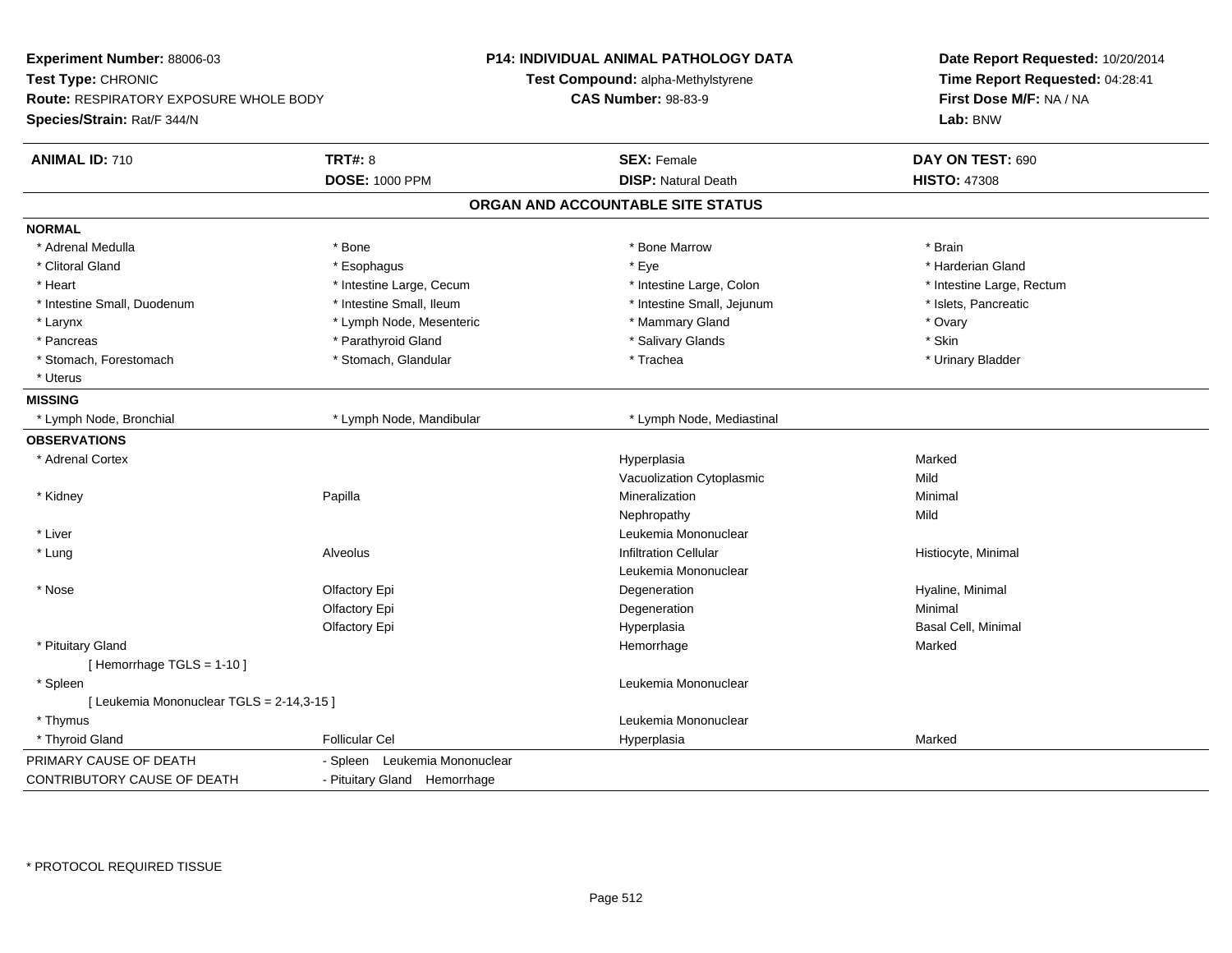| Experiment Number: 88006-03<br>Test Type: CHRONIC<br><b>Route: RESPIRATORY EXPOSURE WHOLE BODY</b><br>Species/Strain: Rat/F 344/N |                                         | <b>P14: INDIVIDUAL ANIMAL PATHOLOGY DATA</b><br>Test Compound: alpha-Methylstyrene<br><b>CAS Number: 98-83-9</b> | Date Report Requested: 10/20/2014<br>Time Report Requested: 04:28:41<br>First Dose M/F: NA / NA<br>Lab: BNW |
|-----------------------------------------------------------------------------------------------------------------------------------|-----------------------------------------|------------------------------------------------------------------------------------------------------------------|-------------------------------------------------------------------------------------------------------------|
| <b>ANIMAL ID: 711</b>                                                                                                             | <b>TRT#: 8</b><br><b>DOSE: 1000 PPM</b> | <b>SEX: Female</b><br><b>DISP:</b> Moribund Sacrifice                                                            | DAY ON TEST: 688<br><b>HISTO: 47309</b>                                                                     |
|                                                                                                                                   |                                         |                                                                                                                  |                                                                                                             |
|                                                                                                                                   |                                         | ORGAN AND ACCOUNTABLE SITE STATUS                                                                                |                                                                                                             |
| <b>NORMAL</b>                                                                                                                     |                                         |                                                                                                                  |                                                                                                             |
| * Adrenal Cortex                                                                                                                  | * Adrenal Medulla                       | * Bone                                                                                                           | * Bone Marrow                                                                                               |
| * Clitoral Gland                                                                                                                  | * Esophagus                             | * Eye                                                                                                            | * Harderian Gland                                                                                           |
| * Heart                                                                                                                           | * Intestine Large, Cecum                | * Intestine Large, Colon                                                                                         | * Intestine Large, Rectum                                                                                   |
| * Intestine Small, Duodenum                                                                                                       | * Intestine Small, Ileum                | * Intestine Small, Jejunum                                                                                       | * Islets, Pancreatic                                                                                        |
| * Larynx                                                                                                                          | * Lymph Node, Mesenteric                | * Mammary Gland                                                                                                  | * Ovary                                                                                                     |
| * Pancreas                                                                                                                        | * Parathyroid Gland                     | * Salivary Glands                                                                                                | * Stomach, Forestomach                                                                                      |
| * Stomach, Glandular                                                                                                              | * Thymus                                | * Thyroid Gland                                                                                                  | * Trachea                                                                                                   |
| * Urinary Bladder                                                                                                                 | * Uterus                                |                                                                                                                  |                                                                                                             |
| <b>MISSING</b>                                                                                                                    |                                         |                                                                                                                  |                                                                                                             |
| * Lymph Node, Bronchial                                                                                                           | * Lymph Node, Mandibular                | * Lymph Node, Mediastinal                                                                                        |                                                                                                             |
| <b>OBSERVATIONS</b>                                                                                                               |                                         |                                                                                                                  |                                                                                                             |
| * Brain                                                                                                                           |                                         | Compression                                                                                                      | Marked                                                                                                      |
| * Kidney                                                                                                                          |                                         | Nephropathy                                                                                                      | Mild                                                                                                        |
|                                                                                                                                   | <b>Renal Tubule</b>                     | Pigmentation                                                                                                     | Marked                                                                                                      |
| * Liver                                                                                                                           |                                         | Hematopoietic Cell Proliferation                                                                                 | Moderate                                                                                                    |
| * Lung                                                                                                                            | <b>Alveolus</b>                         | <b>Infiltration Cellular</b>                                                                                     | Histiocyte, Minimal                                                                                         |
| * Nose                                                                                                                            | Olfactory Epi                           | Hyperplasia                                                                                                      | Basal Cell, Mild                                                                                            |
| * Pituitary Gland                                                                                                                 |                                         | Adenoma                                                                                                          |                                                                                                             |
| [Adenoma TGLS = $1-10$ ]                                                                                                          |                                         |                                                                                                                  |                                                                                                             |
| Pleura                                                                                                                            |                                         | Inflammation                                                                                                     | Chronic, Minimal                                                                                            |
| * Skin                                                                                                                            | <b>Subcut Tiss</b>                      | Hemangiosarcoma                                                                                                  |                                                                                                             |
|                                                                                                                                   | <b>Subcut Tiss</b>                      | Hemorrhage                                                                                                       | Marked                                                                                                      |
| [Hemangiosarcoma TGLS = 2-14]                                                                                                     |                                         |                                                                                                                  |                                                                                                             |
| [Hemorrhage TGLS = 2-14]                                                                                                          |                                         |                                                                                                                  |                                                                                                             |
| * Spleen                                                                                                                          |                                         | Hematopoietic Cell Proliferation                                                                                 | Marked                                                                                                      |
| PRIMARY CAUSE OF DEATH                                                                                                            | - Pituitary Gland Adenoma               |                                                                                                                  |                                                                                                             |
| CONTRIBUTORY CAUSE OF DEATH                                                                                                       | - Skin Subcut Tiss Hemorrhage           |                                                                                                                  |                                                                                                             |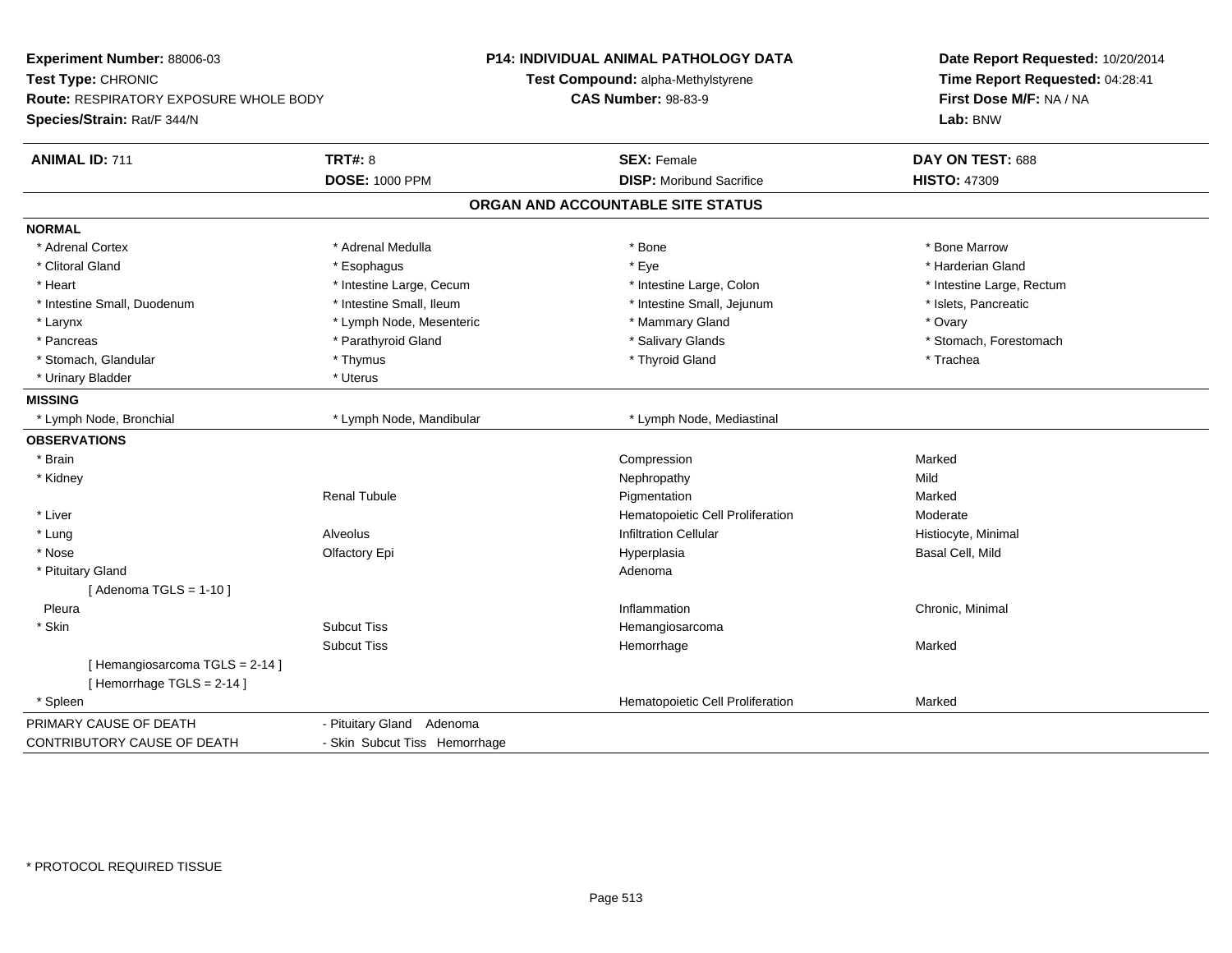| <b>Experiment Number: 88006-03</b><br>Test Type: CHRONIC<br><b>Route: RESPIRATORY EXPOSURE WHOLE BODY</b><br>Species/Strain: Rat/F 344/N |                                         | <b>P14: INDIVIDUAL ANIMAL PATHOLOGY DATA</b><br>Test Compound: alpha-Methylstyrene<br><b>CAS Number: 98-83-9</b> | Date Report Requested: 10/20/2014<br>Time Report Requested: 04:28:41<br>First Dose M/F: NA / NA<br>Lab: BNW |
|------------------------------------------------------------------------------------------------------------------------------------------|-----------------------------------------|------------------------------------------------------------------------------------------------------------------|-------------------------------------------------------------------------------------------------------------|
| <b>ANIMAL ID: 712</b>                                                                                                                    | <b>TRT#: 8</b><br><b>DOSE: 1000 PPM</b> | <b>SEX: Female</b><br><b>DISP: Terminal Sacrifice</b>                                                            | DAY ON TEST: 731<br><b>HISTO: 47310</b>                                                                     |
|                                                                                                                                          |                                         | ORGAN AND ACCOUNTABLE SITE STATUS                                                                                |                                                                                                             |
| <b>NORMAL</b>                                                                                                                            |                                         |                                                                                                                  |                                                                                                             |
| * Adrenal Medulla                                                                                                                        | * Bone                                  | * Bone Marrow                                                                                                    | * Brain                                                                                                     |
| * Esophagus                                                                                                                              | * Eye                                   | * Harderian Gland                                                                                                | * Heart                                                                                                     |
| * Intestine Large, Cecum                                                                                                                 | * Intestine Large, Colon                | * Intestine Large, Rectum                                                                                        | * Intestine Small, Duodenum                                                                                 |
| * Intestine Small, Ileum                                                                                                                 | * Intestine Small, Jejunum              | * Islets, Pancreatic                                                                                             | * Larynx                                                                                                    |
| * Lymph Node, Mesenteric                                                                                                                 | * Ovary                                 | * Pancreas                                                                                                       | * Parathyroid Gland                                                                                         |
| * Salivary Glands                                                                                                                        | * Skin                                  | * Stomach, Forestomach                                                                                           | * Stomach, Glandular                                                                                        |
| * Thymus                                                                                                                                 | * Thyroid Gland                         | * Trachea                                                                                                        | * Urinary Bladder                                                                                           |
| * Uterus                                                                                                                                 |                                         |                                                                                                                  |                                                                                                             |
| <b>MISSING</b>                                                                                                                           |                                         |                                                                                                                  |                                                                                                             |
| * Lymph Node, Bronchial                                                                                                                  | * Lymph Node, Mandibular                | * Lymph Node, Mediastinal                                                                                        |                                                                                                             |
| <b>OBSERVATIONS</b>                                                                                                                      |                                         |                                                                                                                  |                                                                                                             |
| * Adrenal Cortex                                                                                                                         |                                         | Adenoma                                                                                                          |                                                                                                             |
|                                                                                                                                          |                                         | Vacuolization Cytoplasmic                                                                                        | Mild                                                                                                        |
| * Clitoral Gland                                                                                                                         |                                         | Carcinoma                                                                                                        |                                                                                                             |
| [ Carcinoma TGLS = 1,2-9+14 ]                                                                                                            |                                         |                                                                                                                  |                                                                                                             |
| * Kidney                                                                                                                                 |                                         | Nephropathy                                                                                                      | Minimal                                                                                                     |
| * Liver                                                                                                                                  |                                         | <b>Basophilic Focus</b>                                                                                          |                                                                                                             |
|                                                                                                                                          |                                         | Leukemia Mononuclear                                                                                             |                                                                                                             |
| * Lung                                                                                                                                   | <b>Alveolus</b>                         | <b>Infiltration Cellular</b>                                                                                     | Histiocyte, Minimal                                                                                         |
|                                                                                                                                          |                                         | Inflammation                                                                                                     | Chronic, Mild                                                                                               |
| [ Infiltration Cellular TGLS = 5-5 ]                                                                                                     |                                         |                                                                                                                  |                                                                                                             |
| * Mammary Gland                                                                                                                          |                                         | Fibroadenoma                                                                                                     |                                                                                                             |
| [Fibroadenoma TGLS = 2-14]                                                                                                               |                                         |                                                                                                                  |                                                                                                             |
| * Nose                                                                                                                                   | Olfactory Epi                           | Hyperplasia                                                                                                      | Basal Cell, Mild                                                                                            |
| * Pituitary Gland                                                                                                                        |                                         | Adenoma                                                                                                          |                                                                                                             |
| [Adenoma TGLS = $3-10$ ]                                                                                                                 |                                         |                                                                                                                  |                                                                                                             |
| Pleura                                                                                                                                   |                                         | Inflammation                                                                                                     | Chronic, Minimal                                                                                            |
| [Inflammation TGLS = $4,5-4+5$ ]                                                                                                         |                                         |                                                                                                                  |                                                                                                             |
| * Spleen                                                                                                                                 |                                         | Leukemia Mononuclear                                                                                             |                                                                                                             |
| PRIMARY CAUSE OF DEATH                                                                                                                   | ä,                                      |                                                                                                                  |                                                                                                             |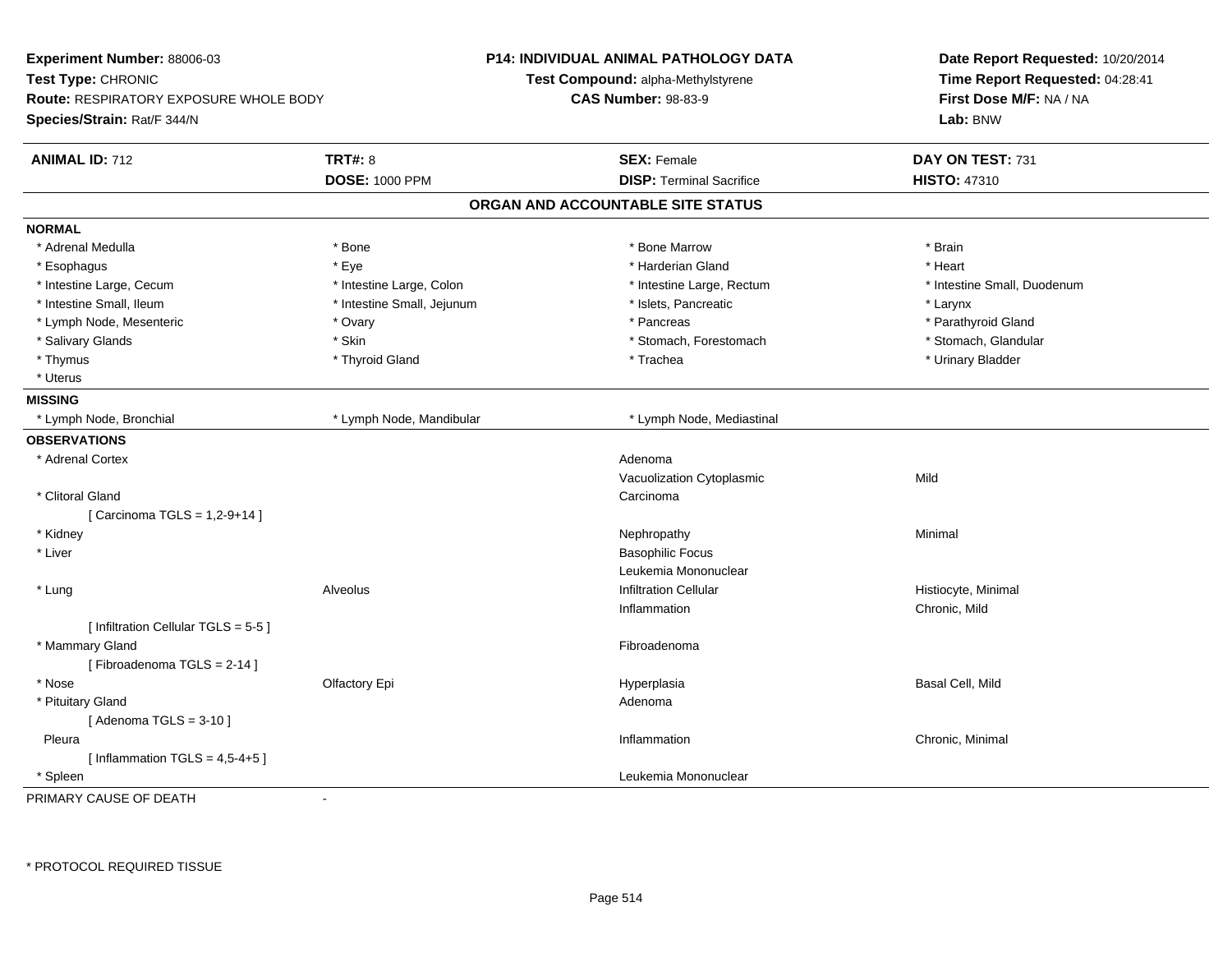| <b>Experiment Number: 88006-03</b><br><b>Test Type: CHRONIC</b><br><b>Route: RESPIRATORY EXPOSURE WHOLE BODY</b> |                                         | Test Compound: alpha-Methylstyrene<br><b>CAS Number: 98-83-9</b> | Time Report Requested: 04:28:41<br>First Dose M/F: NA / NA |
|------------------------------------------------------------------------------------------------------------------|-----------------------------------------|------------------------------------------------------------------|------------------------------------------------------------|
| Species/Strain: Rat/F 344/N                                                                                      |                                         |                                                                  | Lab: BNW                                                   |
| <b>ANIMAL ID: 712</b>                                                                                            | <b>TRT#:</b> 8<br><b>DOSE: 1000 PPM</b> | <b>SEX: Female</b><br><b>DISP: Terminal Sacrifice</b>            | DAY ON TEST: 731<br><b>HISTO: 47310</b>                    |
|                                                                                                                  |                                         | ORGAN AND ACCOUNTABLE SITE STATUS                                |                                                            |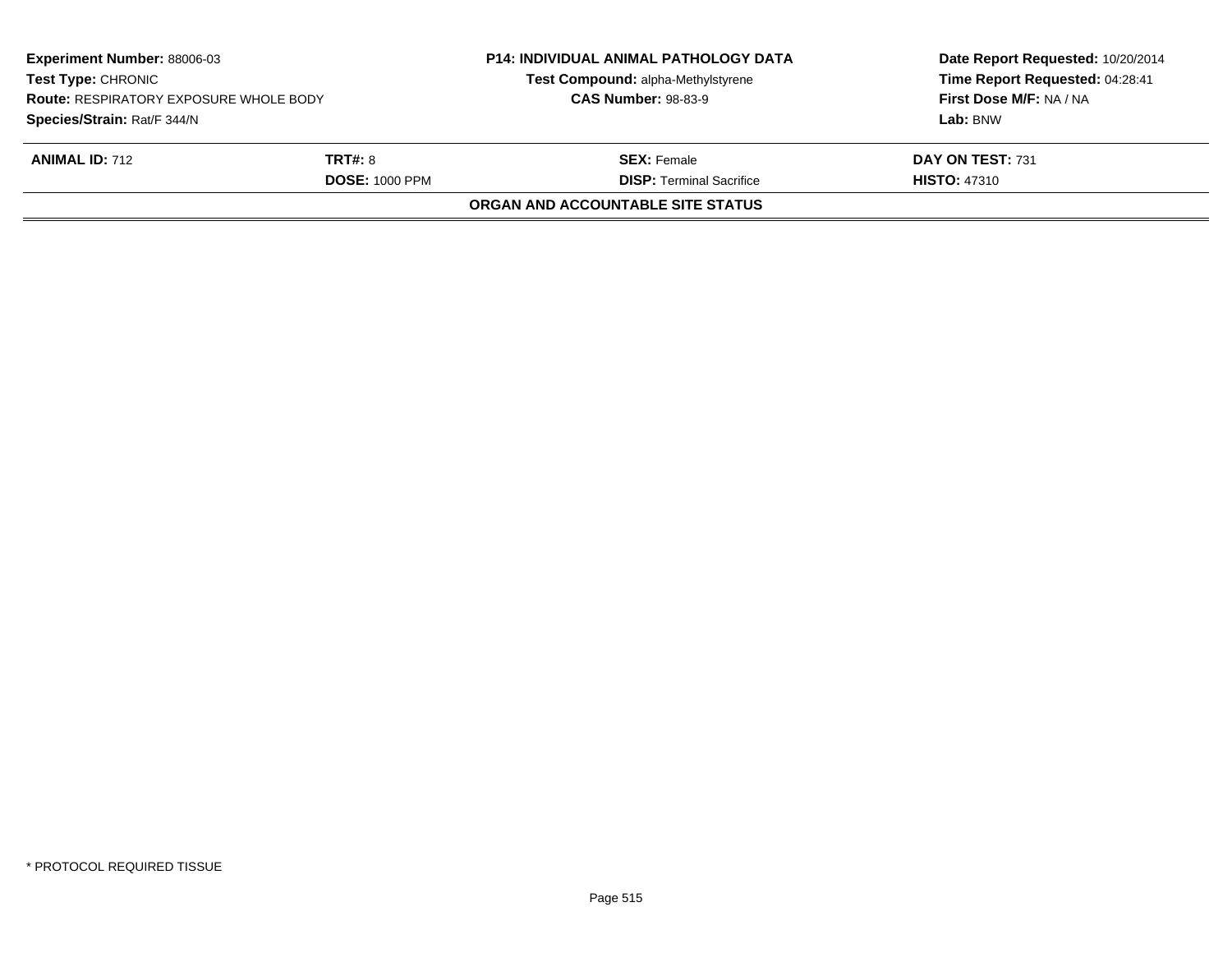| Experiment Number: 88006-03<br>Test Type: CHRONIC |                            | <b>P14: INDIVIDUAL ANIMAL PATHOLOGY DATA</b> | Date Report Requested: 10/20/2014<br>Time Report Requested: 04:28:41 |
|---------------------------------------------------|----------------------------|----------------------------------------------|----------------------------------------------------------------------|
|                                                   |                            | Test Compound: alpha-Methylstyrene           |                                                                      |
| Route: RESPIRATORY EXPOSURE WHOLE BODY            |                            | <b>CAS Number: 98-83-9</b>                   | First Dose M/F: NA / NA                                              |
| Species/Strain: Rat/F 344/N                       |                            |                                              | Lab: BNW                                                             |
| <b>ANIMAL ID: 713</b>                             | <b>TRT#: 8</b>             | <b>SEX: Female</b>                           | DAY ON TEST: 732                                                     |
|                                                   | <b>DOSE: 1000 PPM</b>      | <b>DISP: Terminal Sacrifice</b>              | <b>HISTO: 47311</b>                                                  |
|                                                   |                            | ORGAN AND ACCOUNTABLE SITE STATUS            |                                                                      |
| <b>NORMAL</b>                                     |                            |                                              |                                                                      |
| * Adrenal Cortex                                  | * Bone                     | * Bone Marrow                                | * Brain                                                              |
| * Clitoral Gland                                  | * Esophagus                | * Harderian Gland                            | * Heart                                                              |
| * Intestine Large, Cecum                          | * Intestine Large, Colon   | * Intestine Large, Rectum                    | * Intestine Small, Duodenum                                          |
| * Intestine Small, Ileum                          | * Intestine Small, Jejunum | * Islets, Pancreatic                         | * Larynx                                                             |
| * Lymph Node, Mesenteric                          | * Ovary                    | * Pancreas                                   | * Parathyroid Gland                                                  |
| * Salivary Glands                                 | * Skin                     | * Stomach, Forestomach                       | * Stomach, Glandular                                                 |
| * Thymus                                          | * Thyroid Gland            | * Trachea                                    | * Urinary Bladder                                                    |
| * Uterus                                          |                            |                                              |                                                                      |
| <b>MISSING</b>                                    |                            |                                              |                                                                      |
| * Lymph Node, Bronchial                           | * Lymph Node, Mandibular   | * Lymph Node, Mediastinal                    |                                                                      |
| <b>OBSERVATIONS</b>                               |                            |                                              |                                                                      |
| * Adrenal Medulla                                 |                            | Hyperplasia                                  | Mild                                                                 |
| * Eye                                             | Lens                       | Cataract                                     | Moderate                                                             |
| * Kidney                                          |                            | Nephropathy                                  | Minimal                                                              |
| * Liver                                           |                            | <b>Basophilic Focus</b>                      | Multiple                                                             |
|                                                   |                            | Leukemia Mononuclear                         |                                                                      |
| [ Leukemia Mononuclear TGLS = 2-14 ]              |                            |                                              |                                                                      |
| * Lung                                            | Alveolus                   | <b>Infiltration Cellular</b>                 | Histiocyte, Minimal                                                  |
|                                                   |                            | Inflammation                                 | Chronic, Mild                                                        |
| * Mammary Gland                                   |                            | Fibroadenoma                                 |                                                                      |
| [Fibroadenoma TGLS = $1-15+16$ ]                  |                            |                                              |                                                                      |
| * Nose                                            | Olfactory Epi              | Hyperplasia                                  | Basal Cell, Mild                                                     |
|                                                   | Nasolacrim Dct             | Inflammation                                 | Suppurative, Moderate                                                |
|                                                   |                            | Inflammation                                 | Suppurative, Mild                                                    |
|                                                   | Respirat Epith             | Metaplasia                                   | Squamous, Minimal                                                    |
| * Pituitary Gland                                 |                            | Adenoma                                      |                                                                      |
| [Adenoma TGLS = $3-10$ ]                          |                            |                                              |                                                                      |
| Pleura                                            |                            | Inflammation                                 | Chronic, Minimal                                                     |
| [Inflammation TGLS = $4,5-4+5$ ]                  |                            |                                              |                                                                      |
| * Spleen                                          |                            | Leukemia Mononuclear                         |                                                                      |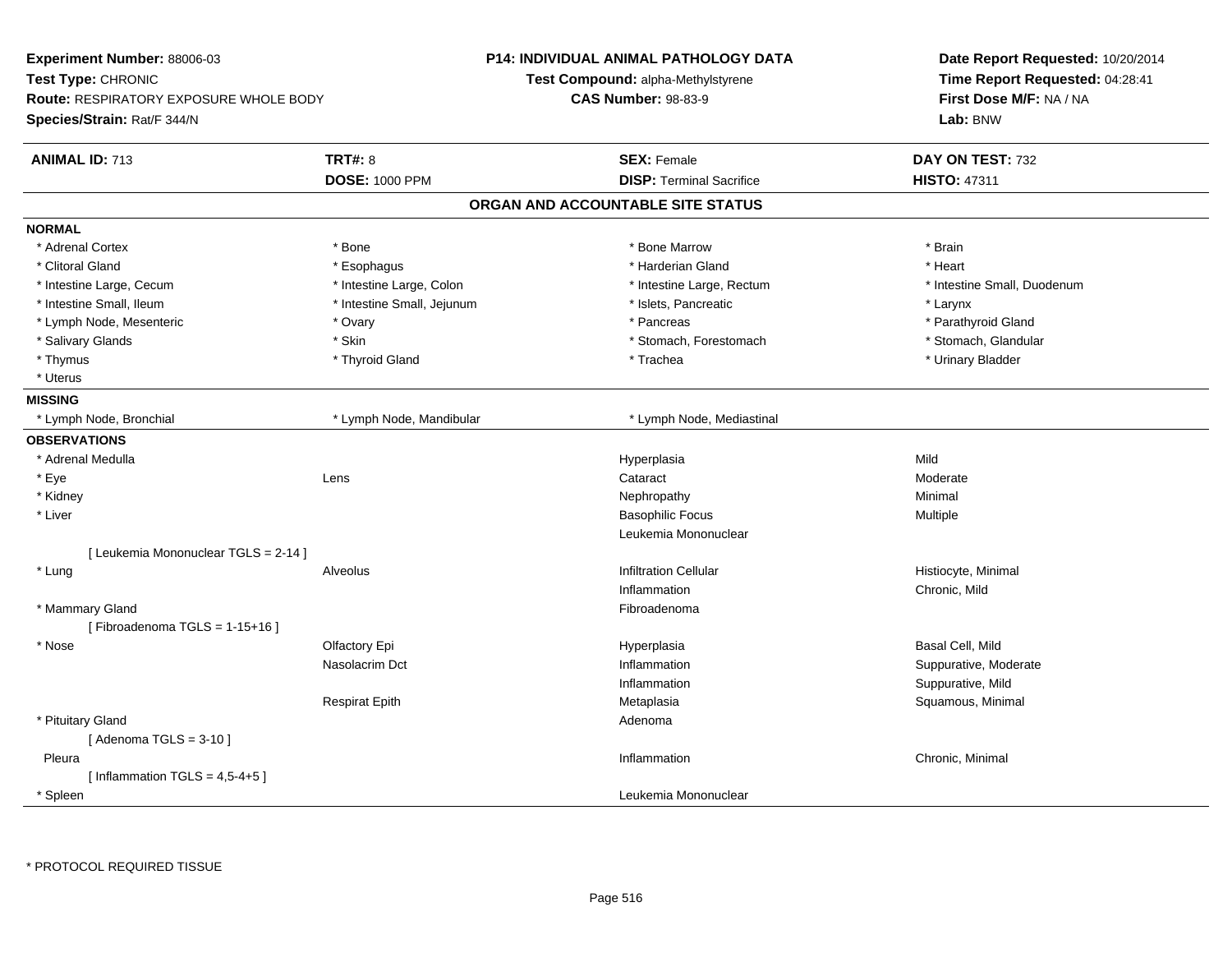| <b>Experiment Number: 88006-03</b><br><b>Test Type: CHRONIC</b><br><b>Route: RESPIRATORY EXPOSURE WHOLE BODY</b><br>Species/Strain: Rat/F 344/N |                       | <b>P14: INDIVIDUAL ANIMAL PATHOLOGY DATA</b> | Date Report Requested: 10/20/2014 |  |
|-------------------------------------------------------------------------------------------------------------------------------------------------|-----------------------|----------------------------------------------|-----------------------------------|--|
|                                                                                                                                                 |                       | Test Compound: alpha-Methylstyrene           | Time Report Requested: 04:28:41   |  |
|                                                                                                                                                 |                       | <b>CAS Number: 98-83-9</b>                   | <b>First Dose M/F: NA / NA</b>    |  |
|                                                                                                                                                 |                       |                                              | Lab: BNW                          |  |
| <b>ANIMAL ID: 713</b>                                                                                                                           | <b>TRT#: 8</b>        | <b>SEX: Female</b>                           | DAY ON TEST: 732                  |  |
|                                                                                                                                                 | <b>DOSE: 1000 PPM</b> | <b>DISP: Terminal Sacrifice</b>              | <b>HISTO: 47311</b>               |  |
|                                                                                                                                                 |                       | ORGAN AND ACCOUNTABLE SITE STATUS            |                                   |  |
| PRIMARY CAUSE OF DEATH                                                                                                                          |                       |                                              |                                   |  |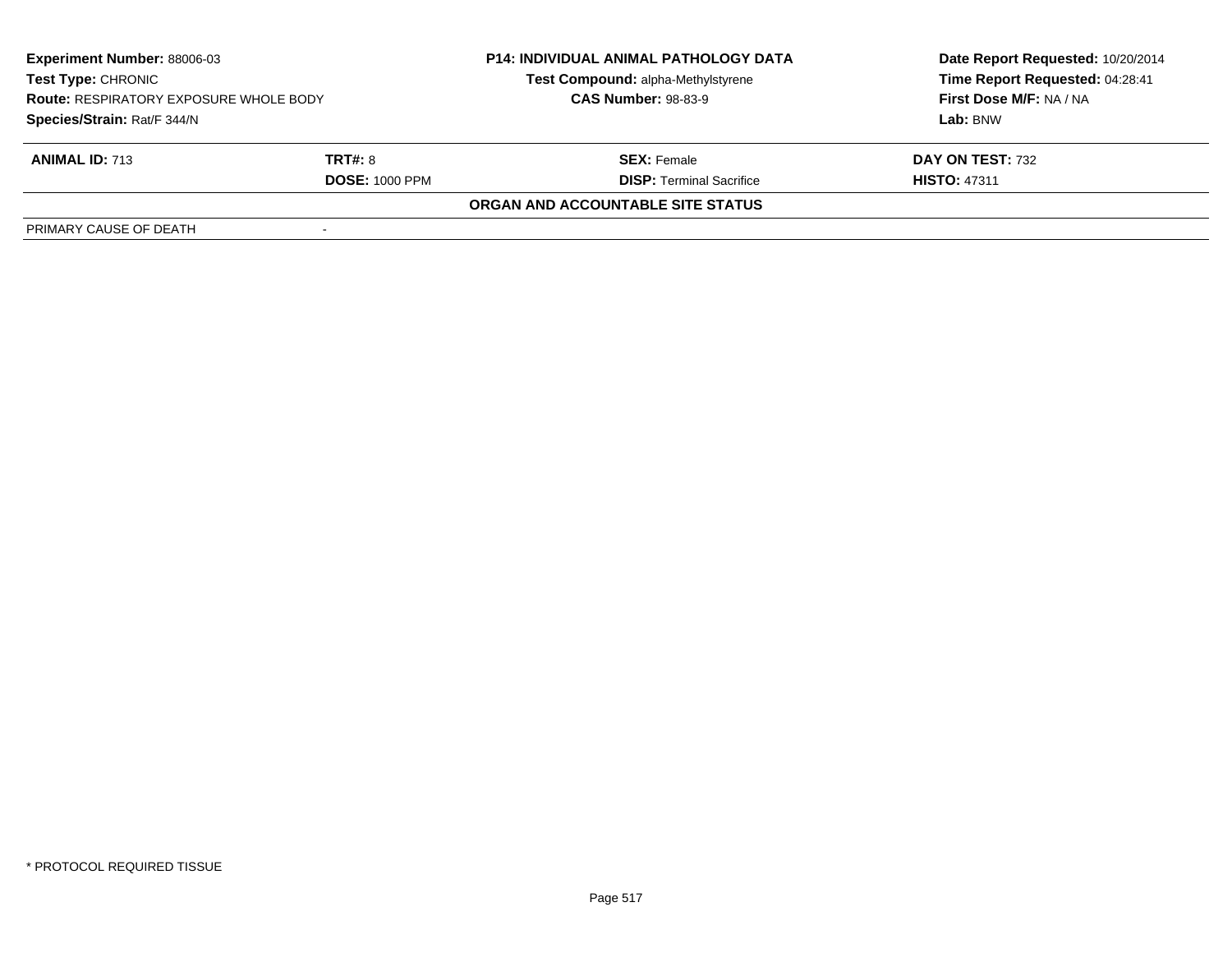| <b>Experiment Number: 88006-03</b>            |                           | <b>P14: INDIVIDUAL ANIMAL PATHOLOGY DATA</b> | Date Report Requested: 10/20/2014 |
|-----------------------------------------------|---------------------------|----------------------------------------------|-----------------------------------|
| Test Type: CHRONIC                            |                           | Test Compound: alpha-Methylstyrene           | Time Report Requested: 04:28:41   |
| <b>Route: RESPIRATORY EXPOSURE WHOLE BODY</b> |                           | <b>CAS Number: 98-83-9</b>                   | First Dose M/F: NA / NA           |
| Species/Strain: Rat/F 344/N                   |                           |                                              | Lab: BNW                          |
| <b>ANIMAL ID: 714</b>                         | TRT#: 8                   | <b>SEX: Female</b>                           | DAY ON TEST: 585                  |
|                                               | <b>DOSE: 1000 PPM</b>     | <b>DISP:</b> Moribund Sacrifice              | <b>HISTO: 47312</b>               |
|                                               |                           | ORGAN AND ACCOUNTABLE SITE STATUS            |                                   |
| <b>NORMAL</b>                                 |                           |                                              |                                   |
| * Adrenal Cortex                              | * Adrenal Medulla         | * Bone                                       | * Bone Marrow                     |
| * Clitoral Gland                              | * Esophagus               | * Eye                                        | * Harderian Gland                 |
| * Heart                                       | * Intestine Large, Cecum  | * Intestine Large, Colon                     | * Intestine Large, Rectum         |
| * Intestine Small, Duodenum                   | * Intestine Small, Ileum  | * Intestine Small, Jejunum                   | * Islets, Pancreatic              |
| * Larynx                                      | * Liver                   | * Lymph Node, Mesenteric                     | * Mammary Gland                   |
| * Ovary                                       | * Pancreas                | * Parathyroid Gland                          | * Salivary Glands                 |
| * Skin                                        | * Stomach, Forestomach    | * Stomach, Glandular                         | * Thymus                          |
| * Thyroid Gland                               | * Trachea                 | * Urinary Bladder                            | * Uterus                          |
| <b>MISSING</b>                                |                           |                                              |                                   |
| * Lymph Node, Bronchial                       | * Lymph Node, Mandibular  | * Lymph Node, Mediastinal                    |                                   |
| <b>OBSERVATIONS</b>                           |                           |                                              |                                   |
| * Brain                                       |                           | Compression                                  | Marked                            |
| * Kidney                                      |                           | Nephropathy                                  | Minimal                           |
| * Lung                                        | Alveolus                  | <b>Infiltration Cellular</b>                 | Histiocyte, Minimal               |
| * Nose                                        | Olfactory Epi             | Hyperplasia                                  | Basal Cell, Minimal               |
| * Pituitary Gland                             |                           | Adenoma                                      |                                   |
| [Adenoma TGLS = $2-10$ ]                      |                           |                                              |                                   |
| Pleura                                        |                           | Inflammation                                 | Chronic, Minimal                  |
| * Spleen                                      |                           | Pigmentation                                 | Marked                            |
| PRIMARY CAUSE OF DEATH                        | - Pituitary Gland Adenoma |                                              |                                   |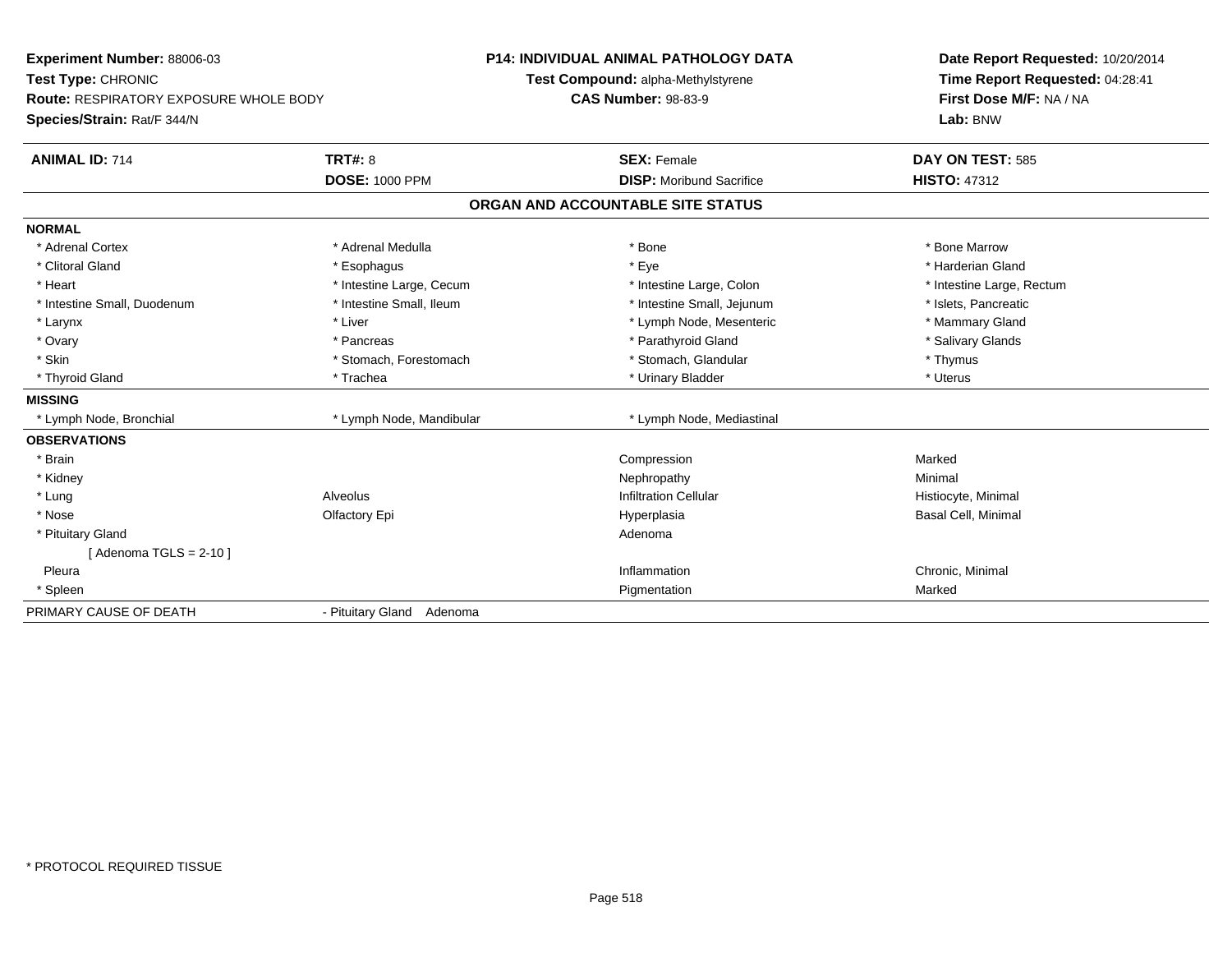| Experiment Number: 88006-03<br>Test Type: CHRONIC<br><b>Route: RESPIRATORY EXPOSURE WHOLE BODY</b><br>Species/Strain: Rat/F 344/N |                             | P14: INDIVIDUAL ANIMAL PATHOLOGY DATA<br>Test Compound: alpha-Methylstyrene<br><b>CAS Number: 98-83-9</b> | Date Report Requested: 10/20/2014<br>Time Report Requested: 04:28:41<br>First Dose M/F: NA / NA<br>Lab: BNW |
|-----------------------------------------------------------------------------------------------------------------------------------|-----------------------------|-----------------------------------------------------------------------------------------------------------|-------------------------------------------------------------------------------------------------------------|
| <b>ANIMAL ID: 715</b>                                                                                                             | <b>TRT#: 8</b>              | <b>SEX: Female</b>                                                                                        | DAY ON TEST: 668                                                                                            |
|                                                                                                                                   | <b>DOSE: 1000 PPM</b>       | <b>DISP:</b> Moribund Sacrifice                                                                           | <b>HISTO: 47313</b>                                                                                         |
|                                                                                                                                   |                             | ORGAN AND ACCOUNTABLE SITE STATUS                                                                         |                                                                                                             |
| <b>NORMAL</b>                                                                                                                     |                             |                                                                                                           |                                                                                                             |
| * Adrenal Cortex                                                                                                                  | * Adrenal Medulla           | * Bone                                                                                                    | * Bone Marrow                                                                                               |
| * Brain                                                                                                                           | * Clitoral Gland            | * Esophagus                                                                                               | * Eye                                                                                                       |
| * Harderian Gland                                                                                                                 | * Heart                     | * Intestine Large, Cecum                                                                                  | * Intestine Large, Colon                                                                                    |
| * Intestine Large, Rectum                                                                                                         | * Intestine Small, Duodenum | * Intestine Small, Ileum                                                                                  | * Intestine Small, Jejunum                                                                                  |
| * Islets, Pancreatic                                                                                                              | * Larynx                    | * Mammary Gland                                                                                           | * Ovary                                                                                                     |
| * Pancreas                                                                                                                        | * Parathyroid Gland         | * Salivary Glands                                                                                         | * Skin                                                                                                      |
| * Stomach, Forestomach                                                                                                            | * Stomach, Glandular        | * Thymus                                                                                                  | * Trachea                                                                                                   |
| * Urinary Bladder                                                                                                                 | * Uterus                    |                                                                                                           |                                                                                                             |
| <b>MISSING</b>                                                                                                                    |                             |                                                                                                           |                                                                                                             |
| * Lymph Node, Bronchial                                                                                                           | * Lymph Node, Mandibular    |                                                                                                           |                                                                                                             |
| <b>OBSERVATIONS</b>                                                                                                               |                             |                                                                                                           |                                                                                                             |
| * Kidney                                                                                                                          |                             | Leukemia Mononuclear                                                                                      |                                                                                                             |
|                                                                                                                                   |                             | Nephropathy                                                                                               | Mild                                                                                                        |
| * Liver                                                                                                                           |                             | Hepatodiaphragmatic Nodule                                                                                | Marked                                                                                                      |
|                                                                                                                                   |                             | Leukemia Mononuclear                                                                                      |                                                                                                             |
|                                                                                                                                   |                             | Necrosis                                                                                                  | Mild                                                                                                        |
| [ Hepatodiaphragmatic Nodule TGLS = 3-14 ]<br>[ Leukemia Mononuclear TGLS = 2-6 ]                                                 |                             |                                                                                                           |                                                                                                             |
| * Lung                                                                                                                            |                             | Leukemia Mononuclear                                                                                      |                                                                                                             |
| Lymph Node                                                                                                                        | Pancreatic                  | Leukemia Mononuclear                                                                                      |                                                                                                             |
| [ Leukemia Mononuclear TGLS = 6-15 ]                                                                                              |                             |                                                                                                           |                                                                                                             |
| * Lymph Node, Mediastinal                                                                                                         |                             | Leukemia Mononuclear                                                                                      |                                                                                                             |
| * Lymph Node, Mesenteric                                                                                                          |                             | Leukemia Mononuclear                                                                                      |                                                                                                             |
| Mesentery                                                                                                                         |                             | Necrosis                                                                                                  | Moderate                                                                                                    |
| [Necrosis TGLS = $4-15$ ]                                                                                                         |                             |                                                                                                           |                                                                                                             |
| * Nose                                                                                                                            | Olfactory Epi               | Degeneration                                                                                              | Minimal                                                                                                     |
|                                                                                                                                   | Olfactory Epi               | Hyperplasia                                                                                               | Basal Cell, Mild                                                                                            |
| * Pituitary Gland                                                                                                                 |                             | Cyst                                                                                                      |                                                                                                             |
|                                                                                                                                   |                             | Hyperplasia                                                                                               | Marked                                                                                                      |
| [ $Cyst TGLS = 1-10$ ]                                                                                                            |                             |                                                                                                           |                                                                                                             |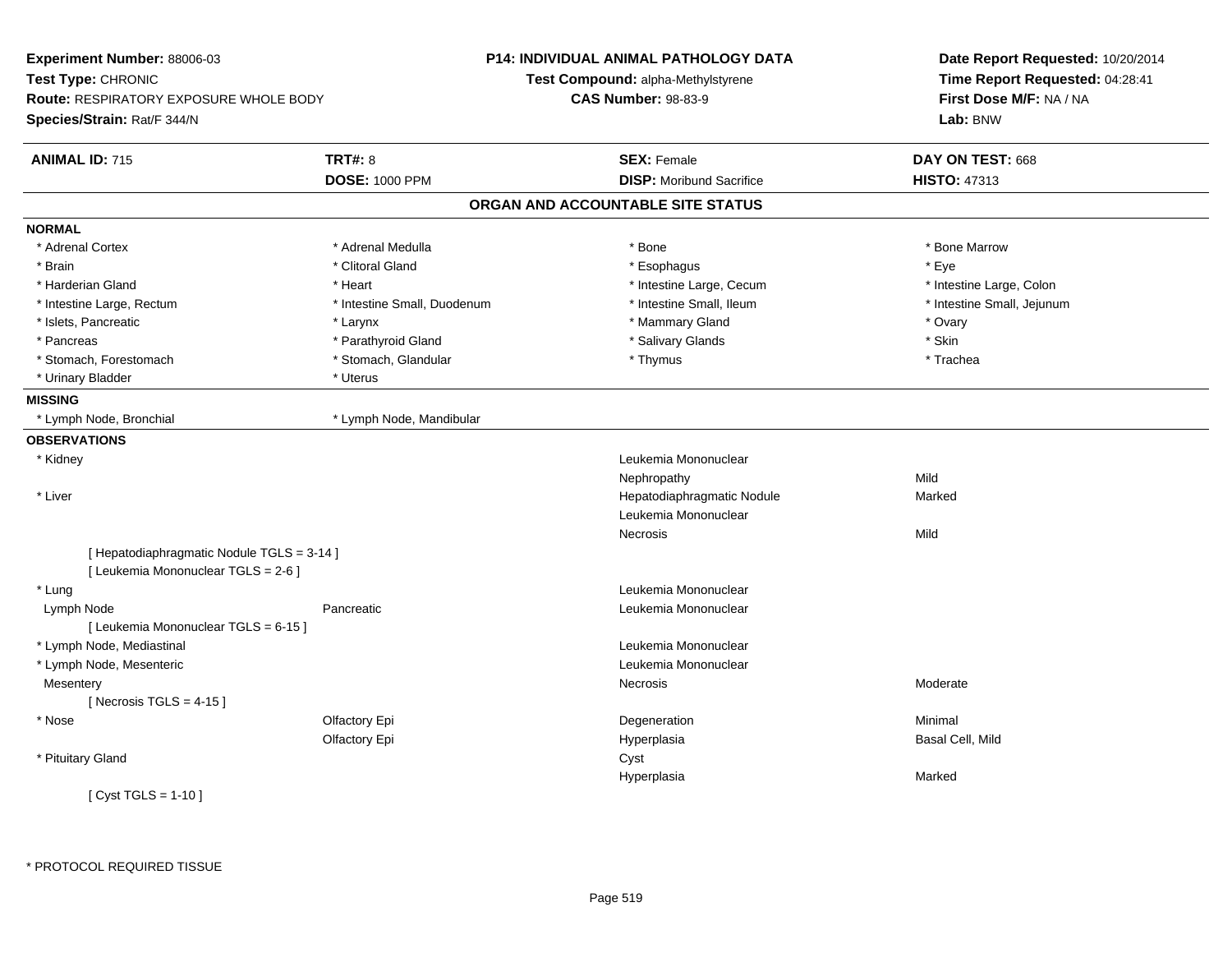| <b>Experiment Number: 88006-03</b>            |                                  | <b>P14: INDIVIDUAL ANIMAL PATHOLOGY DATA</b> | Date Report Requested: 10/20/2014<br>Time Report Requested: 04:28:41<br>First Dose M/F: NA / NA |
|-----------------------------------------------|----------------------------------|----------------------------------------------|-------------------------------------------------------------------------------------------------|
| <b>Test Type: CHRONIC</b>                     |                                  | Test Compound: alpha-Methylstyrene           |                                                                                                 |
| <b>Route: RESPIRATORY EXPOSURE WHOLE BODY</b> |                                  | <b>CAS Number: 98-83-9</b>                   |                                                                                                 |
| Species/Strain: Rat/F 344/N                   |                                  |                                              | Lab: BNW                                                                                        |
| <b>ANIMAL ID: 715</b>                         | TRT#: 8                          | <b>SEX: Female</b>                           | DAY ON TEST: 668                                                                                |
|                                               | <b>DOSE: 1000 PPM</b>            | <b>DISP:</b> Moribund Sacrifice              | <b>HISTO: 47313</b>                                                                             |
|                                               |                                  | ORGAN AND ACCOUNTABLE SITE STATUS            |                                                                                                 |
| * Spleen                                      |                                  | Leukemia Mononuclear                         |                                                                                                 |
| [Leukemia Mononuclear TGLS = 5-14,7-15 ]      |                                  |                                              |                                                                                                 |
| * Thyroid Gland                               | C Cell                           | Hyperplasia                                  | Mild                                                                                            |
| PRIMARY CAUSE OF DEATH                        | Leukemia Mononuclear<br>- Spleen |                                              |                                                                                                 |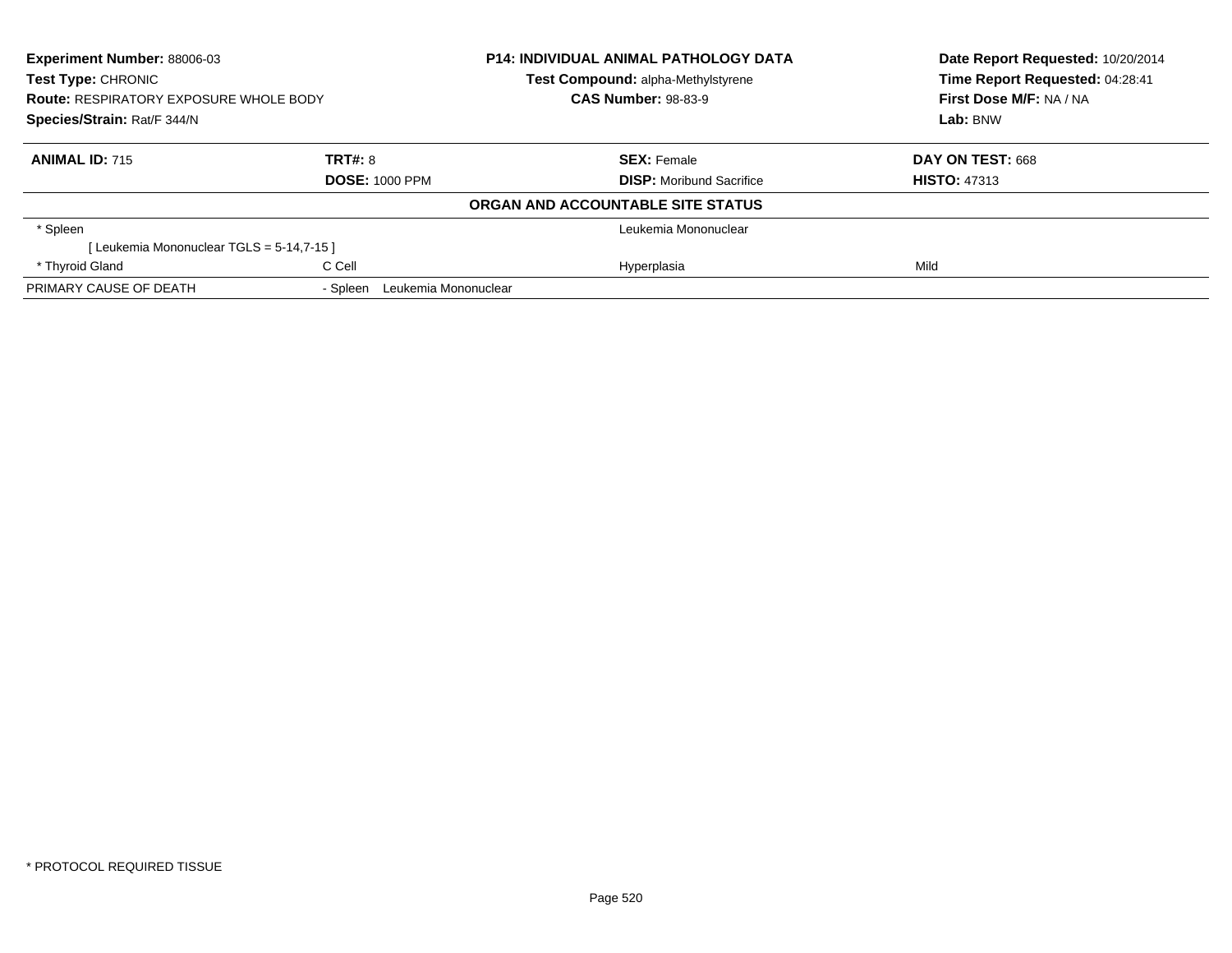| Experiment Number: 88006-03                   |                                    | <b>P14: INDIVIDUAL ANIMAL PATHOLOGY DATA</b> | Date Report Requested: 10/20/2014 |
|-----------------------------------------------|------------------------------------|----------------------------------------------|-----------------------------------|
| Test Type: CHRONIC                            | Test Compound: alpha-Methylstyrene |                                              | Time Report Requested: 04:28:41   |
| <b>Route: RESPIRATORY EXPOSURE WHOLE BODY</b> |                                    | <b>CAS Number: 98-83-9</b>                   | First Dose M/F: NA / NA           |
| Species/Strain: Rat/F 344/N                   |                                    |                                              | Lab: BNW                          |
| <b>ANIMAL ID: 716</b>                         | <b>TRT#: 8</b>                     | <b>SEX: Female</b>                           | DAY ON TEST: 543                  |
|                                               | <b>DOSE: 1000 PPM</b>              | <b>DISP: Moribund Sacrifice</b>              | <b>HISTO: 47314</b>               |
|                                               |                                    | ORGAN AND ACCOUNTABLE SITE STATUS            |                                   |
| <b>NORMAL</b>                                 |                                    |                                              |                                   |
| * Adrenal Cortex                              | * Adrenal Medulla                  | * Bone                                       | * Bone Marrow                     |
| * Brain                                       | * Clitoral Gland                   | * Esophagus                                  | * Eye                             |
| * Harderian Gland                             | * Heart                            | * Intestine Large, Cecum                     | * Intestine Large, Colon          |
| * Intestine Large, Rectum                     | * Intestine Small, Duodenum        | * Intestine Small, Ileum                     | * Intestine Small, Jejunum        |
| * Islets, Pancreatic                          | * Larynx                           | * Lung                                       | * Lymph Node, Mesenteric          |
| * Mammary Gland                               | * Ovary                            | * Pancreas                                   | * Parathyroid Gland               |
| * Pituitary Gland                             | * Salivary Glands                  | * Skin                                       | * Stomach, Forestomach            |
| * Stomach, Glandular                          | * Thymus                           | * Thyroid Gland                              | * Trachea                         |
| * Urinary Bladder                             | * Uterus                           |                                              |                                   |
| <b>MISSING</b>                                |                                    |                                              |                                   |
| * Lymph Node, Bronchial                       | * Lymph Node, Mandibular           | * Lymph Node, Mediastinal                    |                                   |
| <b>OBSERVATIONS</b>                           |                                    |                                              |                                   |
| * Kidney                                      | Cortex                             | Infarct                                      |                                   |
| [Infarct TGLS = $3-7$ ]                       |                                    |                                              |                                   |
| * Liver                                       |                                    | Hepatodiaphragmatic Nodule                   | Marked                            |
|                                               |                                    | Leukemia Mononuclear                         |                                   |
| [Hepatodiaphragmatic Nodule TGLS = 2-6]       |                                    |                                              |                                   |
| [Leukemia Mononuclear TGLS = 1-6]             |                                    |                                              |                                   |
| * Nose                                        | Olfactory Epi                      | Hyperplasia                                  | Basal Cell, Mild                  |
| * Spleen                                      |                                    | Leukemia Mononuclear                         |                                   |
| PRIMARY CAUSE OF DEATH                        | - Spleen Leukemia Mononuclear      |                                              |                                   |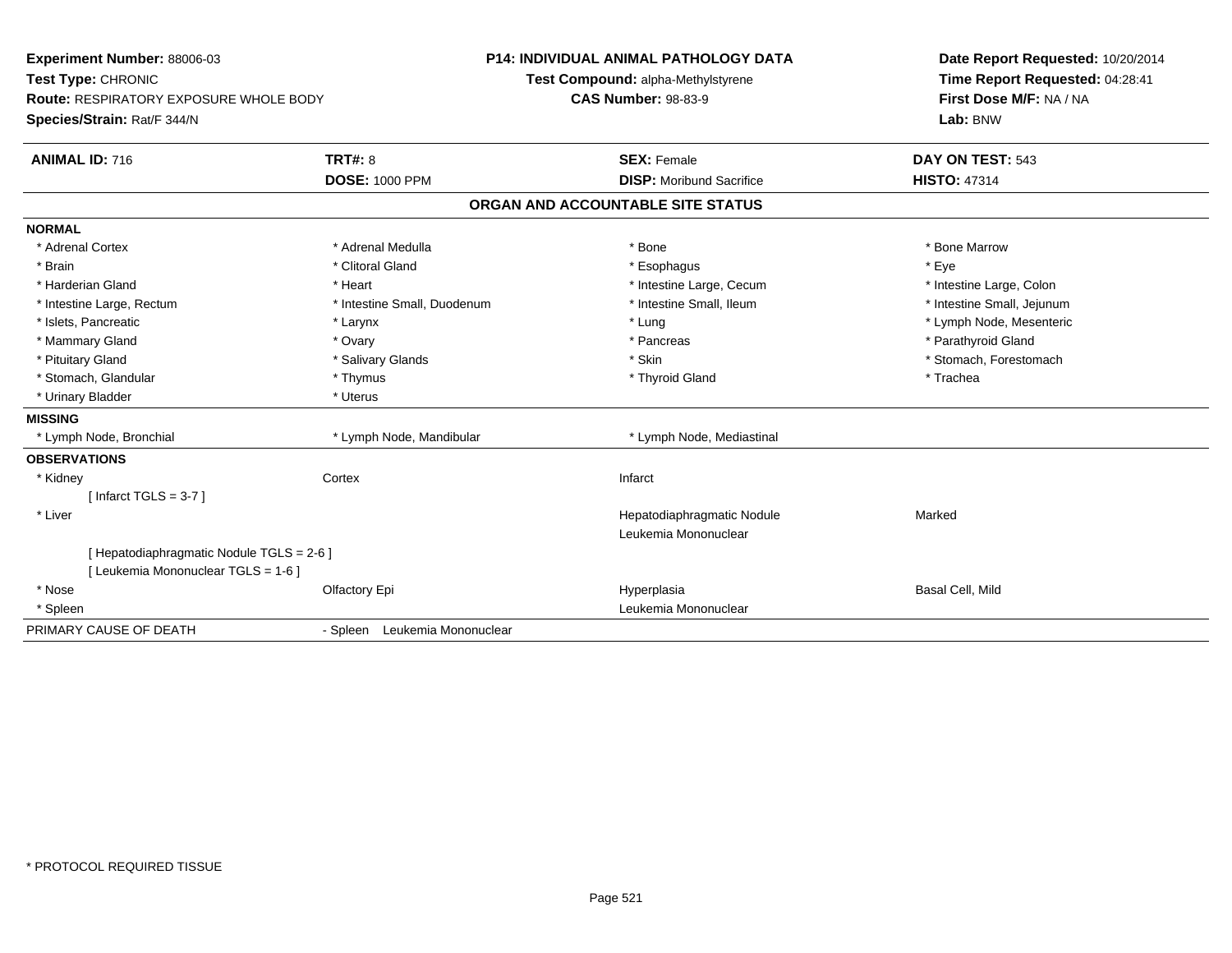| Time Report Requested: 04:28:41<br>Test Compound: alpha-Methylstyrene<br><b>CAS Number: 98-83-9</b><br>First Dose M/F: NA / NA<br>Route: RESPIRATORY EXPOSURE WHOLE BODY<br>Lab: BNW<br><b>ANIMAL ID: 717</b><br><b>TRT#: 8</b><br><b>SEX: Female</b><br>DAY ON TEST: 652<br><b>DOSE: 1000 PPM</b><br><b>DISP: Moribund Sacrifice</b><br><b>HISTO: 47315</b><br>ORGAN AND ACCOUNTABLE SITE STATUS<br>* Clitoral Gland<br>* Bone<br>* Bone Marrow<br>* Brain<br>* Eye<br>* Harderian Gland<br>* Heart<br>* Esophagus<br>* Intestine Large, Cecum<br>* Intestine Large, Colon<br>* Intestine Large, Rectum<br>* Intestine Small, Duodenum<br>* Intestine Small, Ileum<br>* Intestine Small, Jejunum<br>* Islets, Pancreatic<br>* Kidney<br>* Lymph Node, Mesenteric<br>* Mammary Gland<br>* Ovary<br>* Larynx<br>* Parathyroid Gland<br>* Salivary Glands<br>* Skin<br>* Pancreas<br>* Thyroid Gland<br>* Stomach, Forestomach<br>* Thymus<br>* Trachea<br>* Urinary Bladder<br>* Lymph Node, Bronchial<br>* Lymph Node, Mandibular<br>* Lymph Node, Mediastinal<br>* Adrenal Cortex<br>Thrombosis<br>Moderate<br>* Adrenal Medulla<br>Leukemia Mononuclear<br>* Liver<br>Leukemia Mononuclear<br>[ Leukemia Mononuclear TGLS = 2-6 ]<br>* Lung<br><b>Alveolus</b><br><b>Infiltration Cellular</b><br>Histiocyte, Minimal<br>* Nose<br>Olfactory Epi<br>Degeneration<br>Minimal<br>Basal Cell, Mild<br>Olfactory Epi<br>Hyperplasia<br>* Pituitary Gland<br>Hyperplasia<br>Moderate<br>[ Hyperplasia TGLS = 1-10 ]<br>Pleura<br>Inflammation<br>Chronic, Minimal<br>Leukemia Mononuclear<br>* Spleen<br>* Stomach, Glandular<br>Mild<br>Erosion<br>[ Erosion TGLS = $4-10$ ]<br>* Uterus<br>Thrombosis<br>Marked<br>[Thrombosis TGLS = 3-10]<br>Leukemia Mononuclear<br>- Spleen<br>- Uterus Thrombosis | Experiment Number: 88006-03 | P14: INDIVIDUAL ANIMAL PATHOLOGY DATA | Date Report Requested: 10/20/2014 |
|-------------------------------------------------------------------------------------------------------------------------------------------------------------------------------------------------------------------------------------------------------------------------------------------------------------------------------------------------------------------------------------------------------------------------------------------------------------------------------------------------------------------------------------------------------------------------------------------------------------------------------------------------------------------------------------------------------------------------------------------------------------------------------------------------------------------------------------------------------------------------------------------------------------------------------------------------------------------------------------------------------------------------------------------------------------------------------------------------------------------------------------------------------------------------------------------------------------------------------------------------------------------------------------------------------------------------------------------------------------------------------------------------------------------------------------------------------------------------------------------------------------------------------------------------------------------------------------------------------------------------------------------------------------------------------------------------------------------------------------------------------------------------------------------------------|-----------------------------|---------------------------------------|-----------------------------------|
|                                                                                                                                                                                                                                                                                                                                                                                                                                                                                                                                                                                                                                                                                                                                                                                                                                                                                                                                                                                                                                                                                                                                                                                                                                                                                                                                                                                                                                                                                                                                                                                                                                                                                                                                                                                                       | Test Type: CHRONIC          |                                       |                                   |
|                                                                                                                                                                                                                                                                                                                                                                                                                                                                                                                                                                                                                                                                                                                                                                                                                                                                                                                                                                                                                                                                                                                                                                                                                                                                                                                                                                                                                                                                                                                                                                                                                                                                                                                                                                                                       |                             |                                       |                                   |
|                                                                                                                                                                                                                                                                                                                                                                                                                                                                                                                                                                                                                                                                                                                                                                                                                                                                                                                                                                                                                                                                                                                                                                                                                                                                                                                                                                                                                                                                                                                                                                                                                                                                                                                                                                                                       | Species/Strain: Rat/F 344/N |                                       |                                   |
|                                                                                                                                                                                                                                                                                                                                                                                                                                                                                                                                                                                                                                                                                                                                                                                                                                                                                                                                                                                                                                                                                                                                                                                                                                                                                                                                                                                                                                                                                                                                                                                                                                                                                                                                                                                                       |                             |                                       |                                   |
|                                                                                                                                                                                                                                                                                                                                                                                                                                                                                                                                                                                                                                                                                                                                                                                                                                                                                                                                                                                                                                                                                                                                                                                                                                                                                                                                                                                                                                                                                                                                                                                                                                                                                                                                                                                                       |                             |                                       |                                   |
|                                                                                                                                                                                                                                                                                                                                                                                                                                                                                                                                                                                                                                                                                                                                                                                                                                                                                                                                                                                                                                                                                                                                                                                                                                                                                                                                                                                                                                                                                                                                                                                                                                                                                                                                                                                                       |                             |                                       |                                   |
|                                                                                                                                                                                                                                                                                                                                                                                                                                                                                                                                                                                                                                                                                                                                                                                                                                                                                                                                                                                                                                                                                                                                                                                                                                                                                                                                                                                                                                                                                                                                                                                                                                                                                                                                                                                                       | <b>NORMAL</b>               |                                       |                                   |
|                                                                                                                                                                                                                                                                                                                                                                                                                                                                                                                                                                                                                                                                                                                                                                                                                                                                                                                                                                                                                                                                                                                                                                                                                                                                                                                                                                                                                                                                                                                                                                                                                                                                                                                                                                                                       |                             |                                       |                                   |
|                                                                                                                                                                                                                                                                                                                                                                                                                                                                                                                                                                                                                                                                                                                                                                                                                                                                                                                                                                                                                                                                                                                                                                                                                                                                                                                                                                                                                                                                                                                                                                                                                                                                                                                                                                                                       |                             |                                       |                                   |
|                                                                                                                                                                                                                                                                                                                                                                                                                                                                                                                                                                                                                                                                                                                                                                                                                                                                                                                                                                                                                                                                                                                                                                                                                                                                                                                                                                                                                                                                                                                                                                                                                                                                                                                                                                                                       |                             |                                       |                                   |
|                                                                                                                                                                                                                                                                                                                                                                                                                                                                                                                                                                                                                                                                                                                                                                                                                                                                                                                                                                                                                                                                                                                                                                                                                                                                                                                                                                                                                                                                                                                                                                                                                                                                                                                                                                                                       |                             |                                       |                                   |
|                                                                                                                                                                                                                                                                                                                                                                                                                                                                                                                                                                                                                                                                                                                                                                                                                                                                                                                                                                                                                                                                                                                                                                                                                                                                                                                                                                                                                                                                                                                                                                                                                                                                                                                                                                                                       |                             |                                       |                                   |
|                                                                                                                                                                                                                                                                                                                                                                                                                                                                                                                                                                                                                                                                                                                                                                                                                                                                                                                                                                                                                                                                                                                                                                                                                                                                                                                                                                                                                                                                                                                                                                                                                                                                                                                                                                                                       |                             |                                       |                                   |
|                                                                                                                                                                                                                                                                                                                                                                                                                                                                                                                                                                                                                                                                                                                                                                                                                                                                                                                                                                                                                                                                                                                                                                                                                                                                                                                                                                                                                                                                                                                                                                                                                                                                                                                                                                                                       |                             |                                       |                                   |
|                                                                                                                                                                                                                                                                                                                                                                                                                                                                                                                                                                                                                                                                                                                                                                                                                                                                                                                                                                                                                                                                                                                                                                                                                                                                                                                                                                                                                                                                                                                                                                                                                                                                                                                                                                                                       |                             |                                       |                                   |
|                                                                                                                                                                                                                                                                                                                                                                                                                                                                                                                                                                                                                                                                                                                                                                                                                                                                                                                                                                                                                                                                                                                                                                                                                                                                                                                                                                                                                                                                                                                                                                                                                                                                                                                                                                                                       | <b>MISSING</b>              |                                       |                                   |
|                                                                                                                                                                                                                                                                                                                                                                                                                                                                                                                                                                                                                                                                                                                                                                                                                                                                                                                                                                                                                                                                                                                                                                                                                                                                                                                                                                                                                                                                                                                                                                                                                                                                                                                                                                                                       |                             |                                       |                                   |
|                                                                                                                                                                                                                                                                                                                                                                                                                                                                                                                                                                                                                                                                                                                                                                                                                                                                                                                                                                                                                                                                                                                                                                                                                                                                                                                                                                                                                                                                                                                                                                                                                                                                                                                                                                                                       | <b>OBSERVATIONS</b>         |                                       |                                   |
|                                                                                                                                                                                                                                                                                                                                                                                                                                                                                                                                                                                                                                                                                                                                                                                                                                                                                                                                                                                                                                                                                                                                                                                                                                                                                                                                                                                                                                                                                                                                                                                                                                                                                                                                                                                                       |                             |                                       |                                   |
|                                                                                                                                                                                                                                                                                                                                                                                                                                                                                                                                                                                                                                                                                                                                                                                                                                                                                                                                                                                                                                                                                                                                                                                                                                                                                                                                                                                                                                                                                                                                                                                                                                                                                                                                                                                                       |                             |                                       |                                   |
|                                                                                                                                                                                                                                                                                                                                                                                                                                                                                                                                                                                                                                                                                                                                                                                                                                                                                                                                                                                                                                                                                                                                                                                                                                                                                                                                                                                                                                                                                                                                                                                                                                                                                                                                                                                                       |                             |                                       |                                   |
|                                                                                                                                                                                                                                                                                                                                                                                                                                                                                                                                                                                                                                                                                                                                                                                                                                                                                                                                                                                                                                                                                                                                                                                                                                                                                                                                                                                                                                                                                                                                                                                                                                                                                                                                                                                                       |                             |                                       |                                   |
|                                                                                                                                                                                                                                                                                                                                                                                                                                                                                                                                                                                                                                                                                                                                                                                                                                                                                                                                                                                                                                                                                                                                                                                                                                                                                                                                                                                                                                                                                                                                                                                                                                                                                                                                                                                                       |                             |                                       |                                   |
|                                                                                                                                                                                                                                                                                                                                                                                                                                                                                                                                                                                                                                                                                                                                                                                                                                                                                                                                                                                                                                                                                                                                                                                                                                                                                                                                                                                                                                                                                                                                                                                                                                                                                                                                                                                                       |                             |                                       |                                   |
|                                                                                                                                                                                                                                                                                                                                                                                                                                                                                                                                                                                                                                                                                                                                                                                                                                                                                                                                                                                                                                                                                                                                                                                                                                                                                                                                                                                                                                                                                                                                                                                                                                                                                                                                                                                                       |                             |                                       |                                   |
|                                                                                                                                                                                                                                                                                                                                                                                                                                                                                                                                                                                                                                                                                                                                                                                                                                                                                                                                                                                                                                                                                                                                                                                                                                                                                                                                                                                                                                                                                                                                                                                                                                                                                                                                                                                                       |                             |                                       |                                   |
|                                                                                                                                                                                                                                                                                                                                                                                                                                                                                                                                                                                                                                                                                                                                                                                                                                                                                                                                                                                                                                                                                                                                                                                                                                                                                                                                                                                                                                                                                                                                                                                                                                                                                                                                                                                                       |                             |                                       |                                   |
|                                                                                                                                                                                                                                                                                                                                                                                                                                                                                                                                                                                                                                                                                                                                                                                                                                                                                                                                                                                                                                                                                                                                                                                                                                                                                                                                                                                                                                                                                                                                                                                                                                                                                                                                                                                                       |                             |                                       |                                   |
|                                                                                                                                                                                                                                                                                                                                                                                                                                                                                                                                                                                                                                                                                                                                                                                                                                                                                                                                                                                                                                                                                                                                                                                                                                                                                                                                                                                                                                                                                                                                                                                                                                                                                                                                                                                                       |                             |                                       |                                   |
|                                                                                                                                                                                                                                                                                                                                                                                                                                                                                                                                                                                                                                                                                                                                                                                                                                                                                                                                                                                                                                                                                                                                                                                                                                                                                                                                                                                                                                                                                                                                                                                                                                                                                                                                                                                                       |                             |                                       |                                   |
|                                                                                                                                                                                                                                                                                                                                                                                                                                                                                                                                                                                                                                                                                                                                                                                                                                                                                                                                                                                                                                                                                                                                                                                                                                                                                                                                                                                                                                                                                                                                                                                                                                                                                                                                                                                                       |                             |                                       |                                   |
|                                                                                                                                                                                                                                                                                                                                                                                                                                                                                                                                                                                                                                                                                                                                                                                                                                                                                                                                                                                                                                                                                                                                                                                                                                                                                                                                                                                                                                                                                                                                                                                                                                                                                                                                                                                                       |                             |                                       |                                   |
|                                                                                                                                                                                                                                                                                                                                                                                                                                                                                                                                                                                                                                                                                                                                                                                                                                                                                                                                                                                                                                                                                                                                                                                                                                                                                                                                                                                                                                                                                                                                                                                                                                                                                                                                                                                                       |                             |                                       |                                   |
|                                                                                                                                                                                                                                                                                                                                                                                                                                                                                                                                                                                                                                                                                                                                                                                                                                                                                                                                                                                                                                                                                                                                                                                                                                                                                                                                                                                                                                                                                                                                                                                                                                                                                                                                                                                                       | PRIMARY CAUSE OF DEATH      |                                       |                                   |
|                                                                                                                                                                                                                                                                                                                                                                                                                                                                                                                                                                                                                                                                                                                                                                                                                                                                                                                                                                                                                                                                                                                                                                                                                                                                                                                                                                                                                                                                                                                                                                                                                                                                                                                                                                                                       | CONTRIBUTORY CAUSE OF DEATH |                                       |                                   |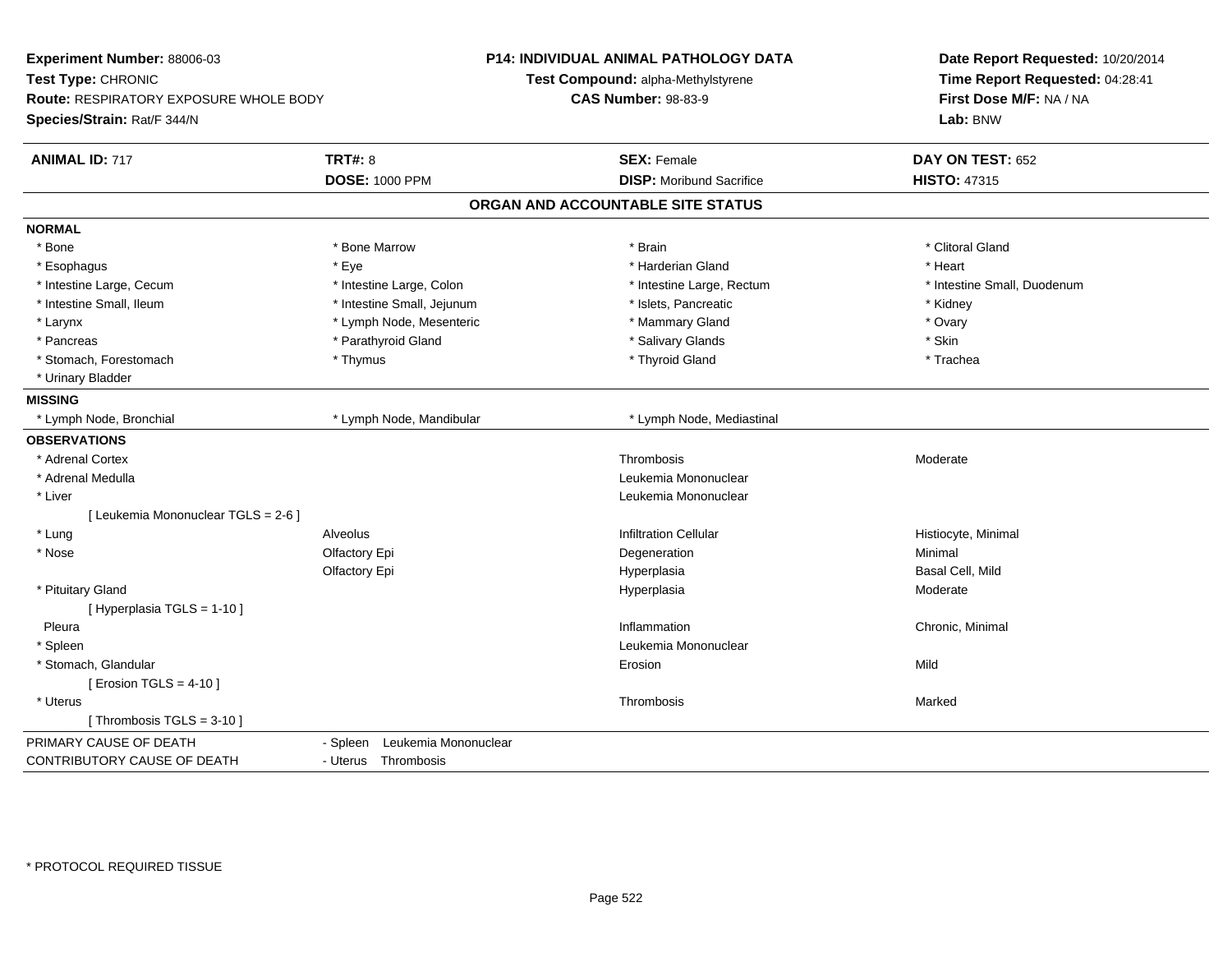| Experiment Number: 88006-03<br>Test Type: CHRONIC<br><b>Route: RESPIRATORY EXPOSURE WHOLE BODY</b><br>Species/Strain: Rat/F 344/N |                          | P14: INDIVIDUAL ANIMAL PATHOLOGY DATA<br>Test Compound: alpha-Methylstyrene<br><b>CAS Number: 98-83-9</b> | Date Report Requested: 10/20/2014<br>Time Report Requested: 04:28:41<br>First Dose M/F: NA / NA<br>Lab: BNW |
|-----------------------------------------------------------------------------------------------------------------------------------|--------------------------|-----------------------------------------------------------------------------------------------------------|-------------------------------------------------------------------------------------------------------------|
| <b>ANIMAL ID: 718</b>                                                                                                             | <b>TRT#: 8</b>           | <b>SEX: Female</b>                                                                                        | DAY ON TEST: 731                                                                                            |
|                                                                                                                                   | <b>DOSE: 1000 PPM</b>    | <b>DISP: Terminal Sacrifice</b>                                                                           | <b>HISTO: 47316</b>                                                                                         |
|                                                                                                                                   |                          | ORGAN AND ACCOUNTABLE SITE STATUS                                                                         |                                                                                                             |
| <b>NORMAL</b>                                                                                                                     |                          |                                                                                                           |                                                                                                             |
| * Adrenal Medulla                                                                                                                 | * Bone                   | * Bone Marrow                                                                                             | * Brain                                                                                                     |
| * Clitoral Gland                                                                                                                  | * Esophagus              | * Eye                                                                                                     | * Harderian Gland                                                                                           |
| * Heart                                                                                                                           | * Intestine Large, Cecum | * Intestine Large, Colon                                                                                  | * Intestine Large, Rectum                                                                                   |
| * Intestine Small, Duodenum                                                                                                       | * Intestine Small, Ileum | * Intestine Small, Jejunum                                                                                | * Islets, Pancreatic                                                                                        |
| * Larynx                                                                                                                          | * Lung                   | * Lymph Node, Mesenteric                                                                                  | * Ovary                                                                                                     |
| * Pancreas                                                                                                                        | * Parathyroid Gland      | * Salivary Glands                                                                                         | * Skin                                                                                                      |
| * Spleen                                                                                                                          | * Stomach, Forestomach   | * Stomach, Glandular                                                                                      | * Thymus                                                                                                    |
| * Thyroid Gland                                                                                                                   | * Trachea                | * Urinary Bladder                                                                                         | * Uterus                                                                                                    |
| <b>MISSING</b>                                                                                                                    |                          |                                                                                                           |                                                                                                             |
| * Lymph Node, Bronchial                                                                                                           | * Lymph Node, Mandibular | * Lymph Node, Mediastinal                                                                                 |                                                                                                             |
| <b>OBSERVATIONS</b>                                                                                                               |                          |                                                                                                           |                                                                                                             |
| * Adrenal Cortex                                                                                                                  | <b>Bilateral</b>         | Adenoma                                                                                                   |                                                                                                             |
|                                                                                                                                   |                          | Vacuolization Cytoplasmic                                                                                 | Mild                                                                                                        |
| [Adenoma TGLS = $5-7$ ]                                                                                                           |                          |                                                                                                           |                                                                                                             |
| * Kidney                                                                                                                          | Pelvis, Transit Epithe   | Mineralization                                                                                            | Minimal                                                                                                     |
| * Liver                                                                                                                           |                          | <b>Basophilic Focus</b>                                                                                   |                                                                                                             |
| * Mammary Gland                                                                                                                   |                          | Fibroadenoma                                                                                              | Multiple                                                                                                    |
| [Fibroadenoma TGLS = 1,2-14+15+16]                                                                                                |                          |                                                                                                           |                                                                                                             |
| * Nose                                                                                                                            | Olfactory Epi            | Degeneration                                                                                              | Minimal                                                                                                     |
|                                                                                                                                   | Olfactory Epi            | Hyperplasia                                                                                               | Basal Cell, Minimal                                                                                         |
| * Pituitary Gland                                                                                                                 |                          | Adenoma                                                                                                   |                                                                                                             |
| [Adenoma TGLS = $3-10$ ]                                                                                                          |                          |                                                                                                           |                                                                                                             |
| PRIMARY CAUSE OF DEATH                                                                                                            | $\blacksquare$           |                                                                                                           |                                                                                                             |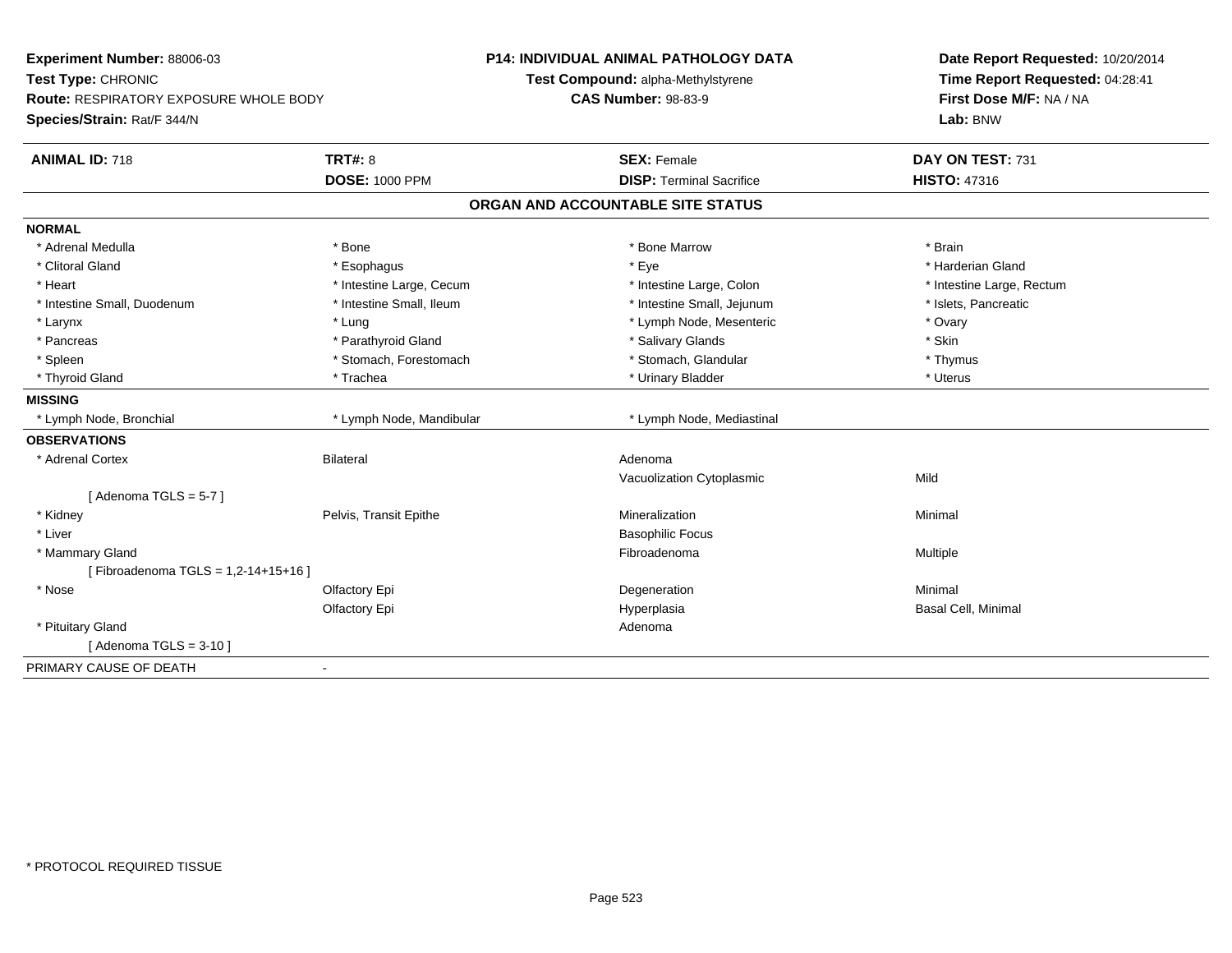| Experiment Number: 88006-03<br>Test Type: CHRONIC<br><b>Route: RESPIRATORY EXPOSURE WHOLE BODY</b><br>Species/Strain: Rat/F 344/N |                             | <b>P14: INDIVIDUAL ANIMAL PATHOLOGY DATA</b><br>Test Compound: alpha-Methylstyrene<br><b>CAS Number: 98-83-9</b> | Date Report Requested: 10/20/2014<br>Time Report Requested: 04:28:41<br>First Dose M/F: NA / NA<br>Lab: BNW |
|-----------------------------------------------------------------------------------------------------------------------------------|-----------------------------|------------------------------------------------------------------------------------------------------------------|-------------------------------------------------------------------------------------------------------------|
| <b>ANIMAL ID: 719</b>                                                                                                             | <b>TRT#: 8</b>              | <b>SEX: Female</b>                                                                                               | DAY ON TEST: 732                                                                                            |
|                                                                                                                                   | <b>DOSE: 1000 PPM</b>       | <b>DISP: Terminal Sacrifice</b>                                                                                  | <b>HISTO: 47317</b>                                                                                         |
|                                                                                                                                   |                             | ORGAN AND ACCOUNTABLE SITE STATUS                                                                                |                                                                                                             |
| <b>NORMAL</b>                                                                                                                     |                             |                                                                                                                  |                                                                                                             |
| * Adrenal Cortex                                                                                                                  | * Adrenal Medulla           | * Bone                                                                                                           | * Bone Marrow                                                                                               |
| * Brain                                                                                                                           | * Clitoral Gland            | * Esophagus                                                                                                      | * Eye                                                                                                       |
| * Harderian Gland                                                                                                                 | * Heart                     | * Intestine Large, Cecum                                                                                         | * Intestine Large, Colon                                                                                    |
| * Intestine Large, Rectum                                                                                                         | * Intestine Small, Duodenum | * Intestine Small, Ileum                                                                                         | * Intestine Small, Jejunum                                                                                  |
| * Islets, Pancreatic                                                                                                              | * Larynx                    | * Lymph Node, Mesenteric                                                                                         | * Pancreas                                                                                                  |
| * Parathyroid Gland                                                                                                               | * Salivary Glands           | * Skin                                                                                                           | * Spleen                                                                                                    |
| * Stomach, Forestomach                                                                                                            | * Stomach, Glandular        | * Thymus                                                                                                         | * Thyroid Gland                                                                                             |
| * Trachea                                                                                                                         | * Urinary Bladder           | * Uterus                                                                                                         |                                                                                                             |
| <b>MISSING</b>                                                                                                                    |                             |                                                                                                                  |                                                                                                             |
| * Lymph Node, Bronchial                                                                                                           | * Lymph Node, Mandibular    |                                                                                                                  |                                                                                                             |
| <b>OBSERVATIONS</b>                                                                                                               |                             |                                                                                                                  |                                                                                                             |
| * Kidney                                                                                                                          |                             | Nephropathy                                                                                                      | Minimal                                                                                                     |
| * Liver                                                                                                                           |                             | <b>Basophilic Focus</b>                                                                                          |                                                                                                             |
| * Lung                                                                                                                            | Alveolus                    | <b>Infiltration Cellular</b>                                                                                     | Histiocyte, Minimal                                                                                         |
| * Lymph Node, Mediastinal                                                                                                         |                             | Pigmentation                                                                                                     | Moderate                                                                                                    |
| * Mammary Gland                                                                                                                   |                             | Fibroadenoma                                                                                                     |                                                                                                             |
| [Fibroadenoma TGLS = 2-14]                                                                                                        |                             |                                                                                                                  |                                                                                                             |
| Mesentery                                                                                                                         |                             | Necrosis                                                                                                         | Moderate                                                                                                    |
| [Necrosis TGLS = $3-15$ ]                                                                                                         |                             |                                                                                                                  |                                                                                                             |
| * Nose                                                                                                                            | Olfactory Epi               | Degeneration                                                                                                     | Minimal                                                                                                     |
|                                                                                                                                   | Olfactory Epi               | Hyperplasia                                                                                                      | Basal Cell, Mild                                                                                            |
| * Ovary                                                                                                                           |                             | Cyst                                                                                                             | Moderate                                                                                                    |
| * Pituitary Gland                                                                                                                 |                             | Adenoma                                                                                                          |                                                                                                             |
| [Adenoma TGLS = $1-10$ ]                                                                                                          |                             |                                                                                                                  |                                                                                                             |
| Pleura                                                                                                                            |                             | Inflammation                                                                                                     | Chronic, Minimal                                                                                            |
| PRIMARY CAUSE OF DEATH                                                                                                            | $\blacksquare$              |                                                                                                                  |                                                                                                             |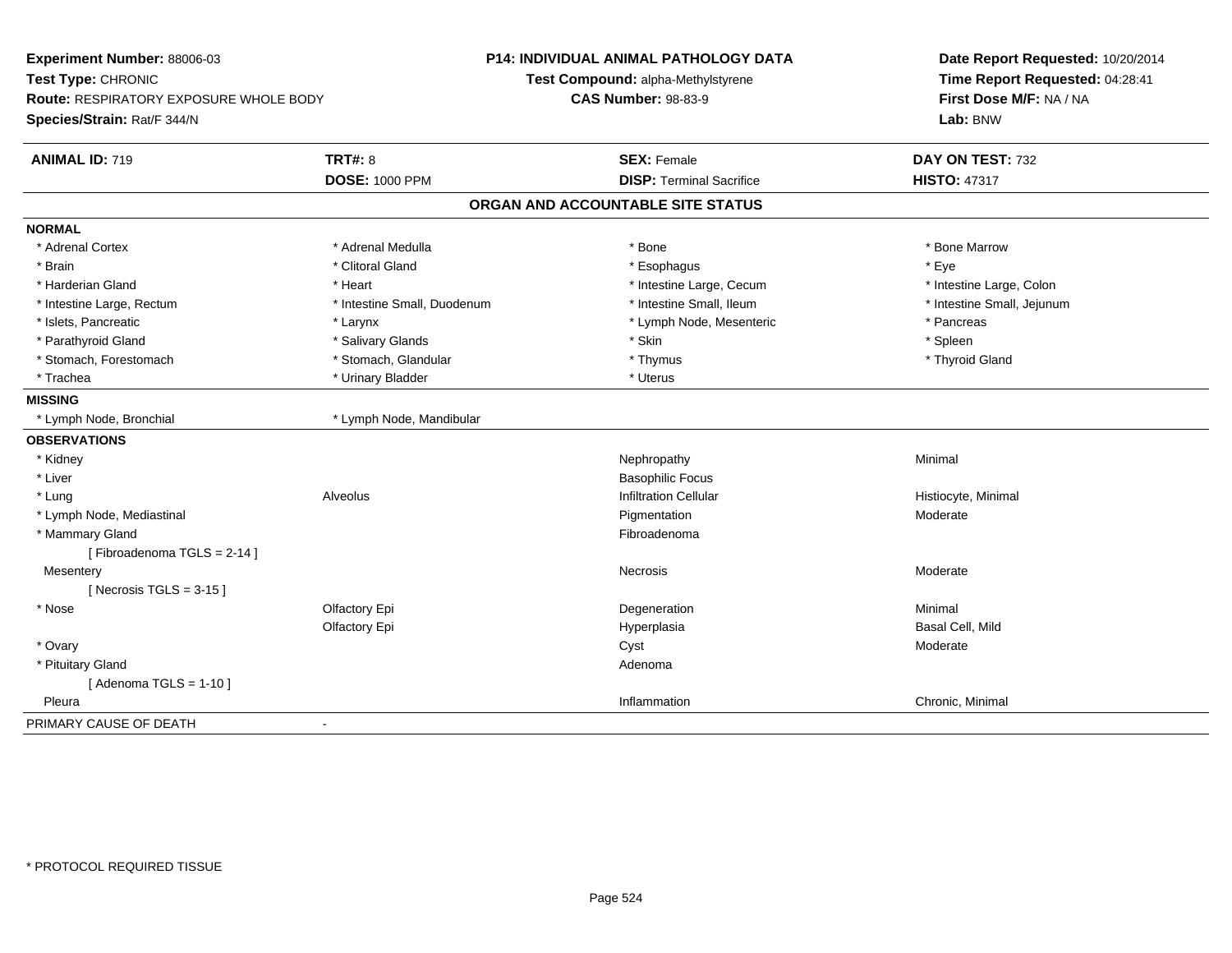| Experiment Number: 88006-03            |                            | <b>P14: INDIVIDUAL ANIMAL PATHOLOGY DATA</b>                                                                                              | Date Report Requested: 10/20/2014 |  |
|----------------------------------------|----------------------------|-------------------------------------------------------------------------------------------------------------------------------------------|-----------------------------------|--|
| Test Type: CHRONIC                     |                            | Test Compound: alpha-Methylstyrene                                                                                                        | Time Report Requested: 04:28:41   |  |
| Route: RESPIRATORY EXPOSURE WHOLE BODY |                            | <b>CAS Number: 98-83-9</b>                                                                                                                | First Dose M/F: NA / NA           |  |
| Species/Strain: Rat/F 344/N            |                            |                                                                                                                                           | Lab: BNW                          |  |
| <b>ANIMAL ID: 720</b>                  | <b>TRT#: 8</b>             | <b>SEX: Female</b>                                                                                                                        | DAY ON TEST: 722                  |  |
|                                        | <b>DOSE: 1000 PPM</b>      | <b>DISP:</b> Moribund Sacrifice                                                                                                           | <b>HISTO: 47318</b>               |  |
|                                        |                            | ORGAN AND ACCOUNTABLE SITE STATUS                                                                                                         |                                   |  |
| <b>NORMAL</b>                          |                            |                                                                                                                                           |                                   |  |
| * Adrenal Medulla                      | * Bone                     | * Bone Marrow                                                                                                                             | * Brain                           |  |
| * Esophagus                            | * Eye                      | * Harderian Gland                                                                                                                         | * Heart                           |  |
| * Intestine Large, Cecum               | * Intestine Large, Colon   | * Intestine Large, Rectum                                                                                                                 | * Intestine Small, Duodenum       |  |
| * Intestine Small, Ileum               | * Intestine Small, Jejunum | * Islets, Pancreatic                                                                                                                      | * Kidney                          |  |
| * Lymph Node, Mediastinal              | * Lymph Node, Mesenteric   | * Ovary                                                                                                                                   | * Pancreas                        |  |
| * Parathyroid Gland                    | * Salivary Glands          | * Skin                                                                                                                                    | * Stomach, Forestomach            |  |
| * Stomach, Glandular                   | * Thymus                   | * Thyroid Gland                                                                                                                           | * Trachea                         |  |
| * Uterus                               |                            |                                                                                                                                           |                                   |  |
| <b>MISSING</b>                         |                            |                                                                                                                                           |                                   |  |
| * Lymph Node, Bronchial                | * Lymph Node, Mandibular   |                                                                                                                                           |                                   |  |
| <b>OBSERVATIONS</b>                    |                            |                                                                                                                                           |                                   |  |
| * Adrenal Cortex                       |                            | Vacuolization Cytoplasmic                                                                                                                 | Mild                              |  |
| <b>Blood Vessel</b>                    |                            | Inflammation                                                                                                                              | Marked                            |  |
|                                        |                            | Thrombosis                                                                                                                                | Marked                            |  |
| [Thrombosis TGLS = $9-18$ ]            |                            |                                                                                                                                           |                                   |  |
| * Clitoral Gland                       |                            | Carcinoma                                                                                                                                 |                                   |  |
| [ Carcinoma TGLS = 5,6-14+15 ]         |                            | Note: This is a purely squamous, very malignant tumor which appears to arise in clitoral gland, but is possibly primary in mammary gland. |                                   |  |
| * Larynx                               |                            | Foreign Body                                                                                                                              | Marked                            |  |
|                                        |                            | Inflammation                                                                                                                              | Chronic, Mild                     |  |
| * Liver                                |                            | <b>Basophilic Focus</b>                                                                                                                   |                                   |  |
| * Lung                                 | Alveolar Epith             | Hyperplasia                                                                                                                               | Marked                            |  |
| [ Hyperplasia TGLS = 10-4 ]            |                            |                                                                                                                                           |                                   |  |
| Lymph Node                             |                            | Inflammation                                                                                                                              | Chronic Active, Marked            |  |
| [ Inflammation TGLS = 4-16 ]           |                            |                                                                                                                                           |                                   |  |
| * Mammary Gland                        |                            | Fibroadenoma                                                                                                                              | Multiple                          |  |
| [Fibroadenoma TGLS = 1,2,3-16+17+18]   |                            |                                                                                                                                           |                                   |  |
| $^\star$ Nose                          | Olfactory Epi              | Degeneration                                                                                                                              | Minimal                           |  |
|                                        | Olfactory Epi              | Hyperplasia                                                                                                                               | Basal Cell, Mild                  |  |
|                                        |                            | Inflammation                                                                                                                              | Suppurative, Mild                 |  |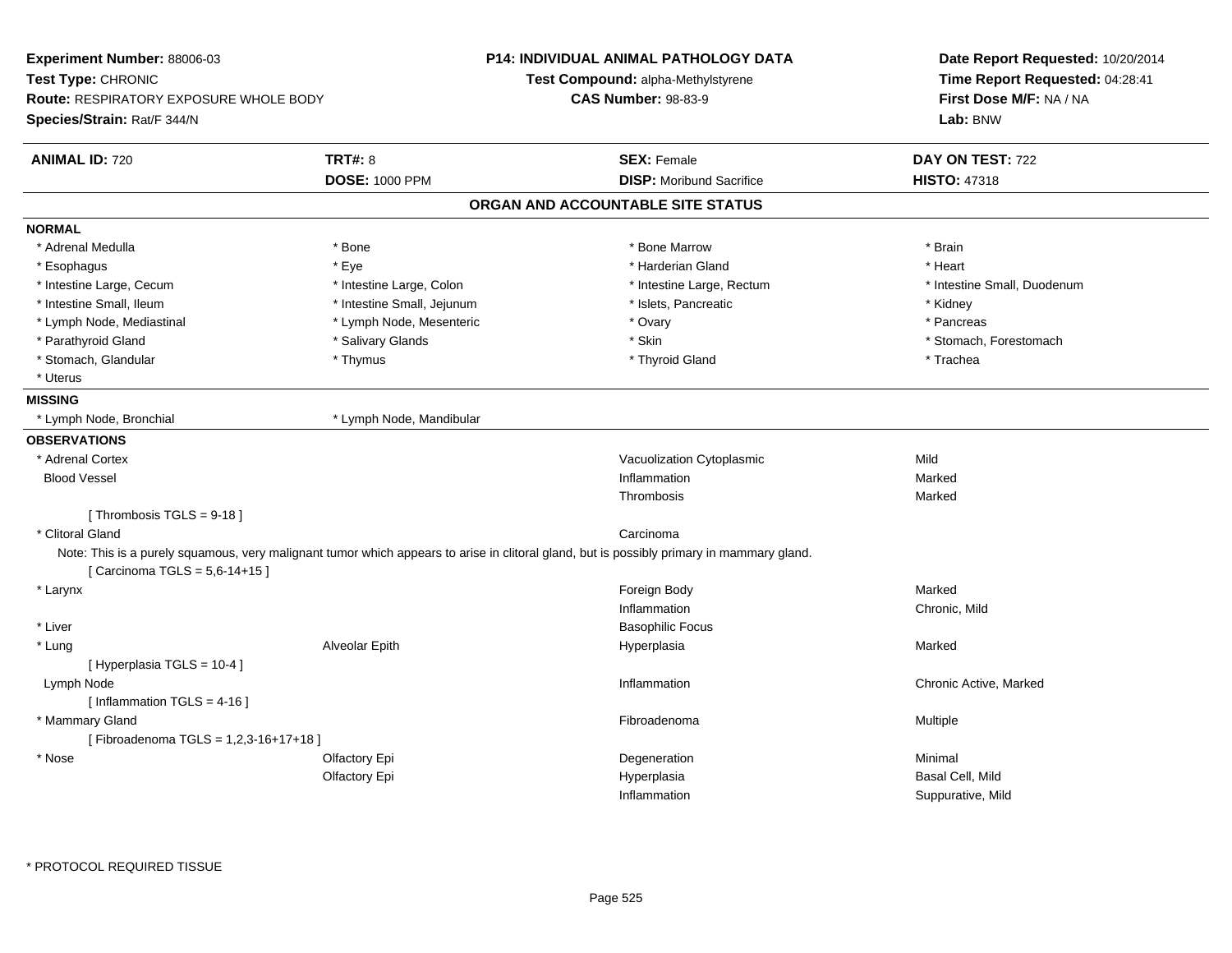| Experiment Number: 88006-03<br>Test Type: CHRONIC<br><b>Route: RESPIRATORY EXPOSURE WHOLE BODY</b><br>Species/Strain: Rat/F 344/N |                               | <b>P14: INDIVIDUAL ANIMAL PATHOLOGY DATA</b><br>Test Compound: alpha-Methylstyrene<br><b>CAS Number: 98-83-9</b> | Date Report Requested: 10/20/2014<br>Time Report Requested: 04:28:41<br>First Dose M/F: NA / NA<br>Lab: BNW |
|-----------------------------------------------------------------------------------------------------------------------------------|-------------------------------|------------------------------------------------------------------------------------------------------------------|-------------------------------------------------------------------------------------------------------------|
| <b>ANIMAL ID: 720</b>                                                                                                             | <b>TRT#: 8</b>                | <b>SEX: Female</b>                                                                                               | DAY ON TEST: 722                                                                                            |
|                                                                                                                                   | <b>DOSE: 1000 PPM</b>         | <b>DISP:</b> Moribund Sacrifice                                                                                  | <b>HISTO: 47318</b>                                                                                         |
|                                                                                                                                   |                               | ORGAN AND ACCOUNTABLE SITE STATUS                                                                                |                                                                                                             |
| * Pituitary Gland                                                                                                                 |                               | Hyperplasia                                                                                                      | Marked                                                                                                      |
| Pleura                                                                                                                            |                               | Inflammation                                                                                                     | Chronic, Minimal                                                                                            |
| Inflammation TGLS = 8-5 ]                                                                                                         |                               |                                                                                                                  |                                                                                                             |
| * Spleen                                                                                                                          |                               | Hematopoietic Cell Proliferation                                                                                 | Marked                                                                                                      |
| * Urinary Bladder                                                                                                                 | <b>Transit Epithe</b>         | Hyperplasia                                                                                                      | Moderate                                                                                                    |
| [Hyperplasia TGLS = $7-10$ ]                                                                                                      |                               |                                                                                                                  |                                                                                                             |
| PRIMARY CAUSE OF DEATH                                                                                                            | - Clitoral Gland<br>Carcinoma |                                                                                                                  |                                                                                                             |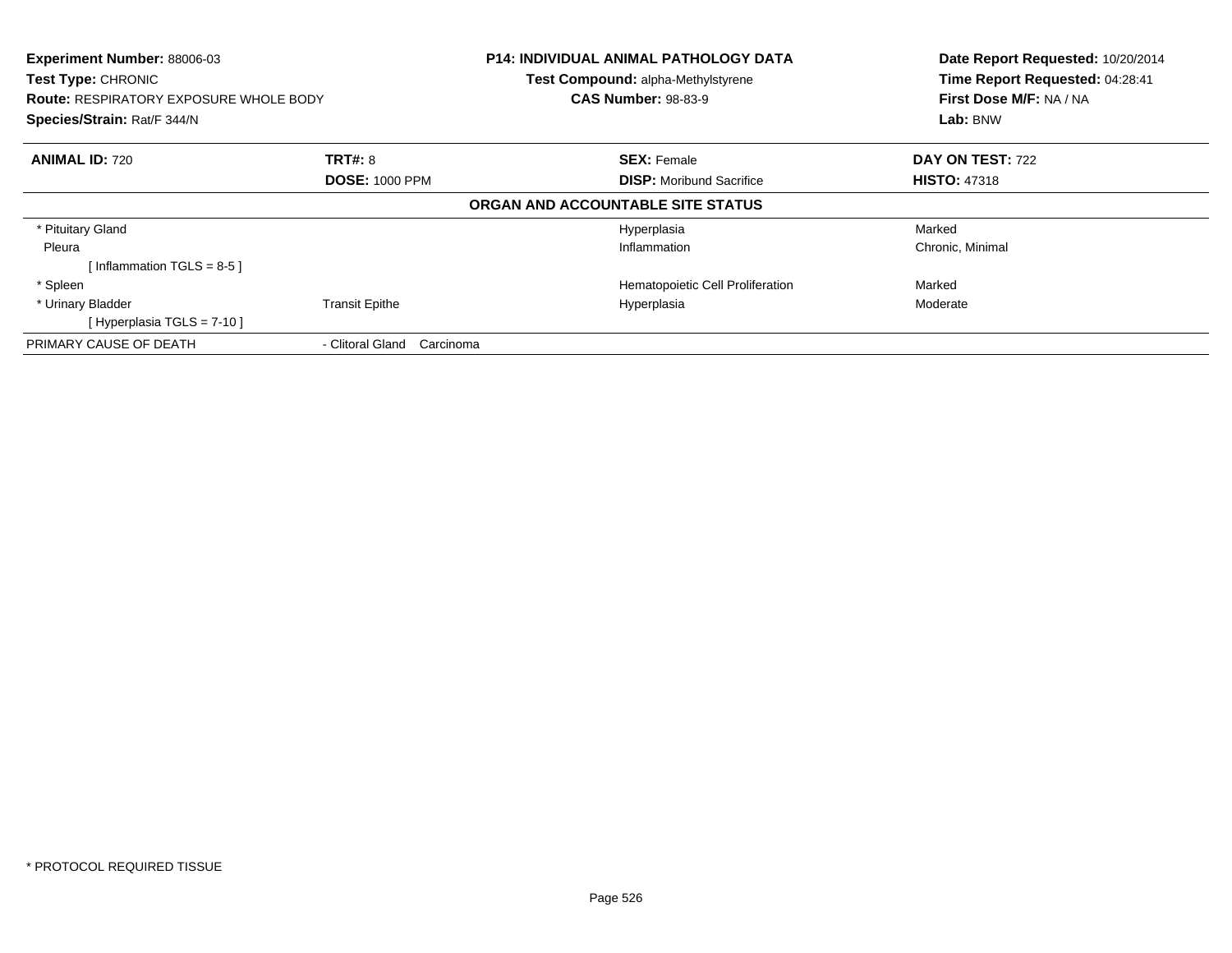| Experiment Number: 88006-03                   |                              | <b>P14: INDIVIDUAL ANIMAL PATHOLOGY DATA</b> | Date Report Requested: 10/20/2014<br>Time Report Requested: 04:28:41<br>First Dose M/F: NA / NA |  |
|-----------------------------------------------|------------------------------|----------------------------------------------|-------------------------------------------------------------------------------------------------|--|
| Test Type: CHRONIC                            |                              | Test Compound: alpha-Methylstyrene           |                                                                                                 |  |
| <b>Route: RESPIRATORY EXPOSURE WHOLE BODY</b> |                              | <b>CAS Number: 98-83-9</b>                   |                                                                                                 |  |
| Species/Strain: Rat/F 344/N                   |                              |                                              | Lab: BNW                                                                                        |  |
|                                               |                              |                                              |                                                                                                 |  |
| <b>ANIMAL ID: 721</b>                         | <b>TRT#: 8</b>               | <b>SEX: Female</b>                           | DAY ON TEST: 668                                                                                |  |
|                                               | <b>DOSE: 1000 PPM</b>        | <b>DISP:</b> Moribund Sacrifice              | <b>HISTO: 47319</b>                                                                             |  |
|                                               |                              | ORGAN AND ACCOUNTABLE SITE STATUS            |                                                                                                 |  |
| <b>NORMAL</b>                                 |                              |                                              |                                                                                                 |  |
| * Adrenal Cortex                              | * Adrenal Medulla            | * Bone                                       | * Bone Marrow                                                                                   |  |
| * Brain                                       | * Clitoral Gland             | * Esophagus                                  | * Harderian Gland                                                                               |  |
| * Heart                                       | * Intestine Large, Cecum     | * Intestine Large, Colon                     | * Intestine Large, Rectum                                                                       |  |
| * Intestine Small, Duodenum                   | * Intestine Small, Ileum     | * Intestine Small, Jejunum                   | * Islets, Pancreatic                                                                            |  |
| * Larynx                                      | * Lymph Node, Bronchial      | * Lymph Node, Mesenteric                     | * Ovary                                                                                         |  |
| * Pancreas                                    | * Parathyroid Gland          | * Salivary Glands                            | * Skin                                                                                          |  |
| * Spleen                                      | * Stomach, Forestomach       | * Stomach, Glandular                         | * Thymus                                                                                        |  |
| * Thyroid Gland                               | * Trachea                    | * Urinary Bladder                            |                                                                                                 |  |
| <b>MISSING</b>                                |                              |                                              |                                                                                                 |  |
| * Lymph Node, Mandibular                      | * Lymph Node, Mediastinal    |                                              |                                                                                                 |  |
| <b>OBSERVATIONS</b>                           |                              |                                              |                                                                                                 |  |
| * Eye                                         |                              | Atrophy                                      | Marked                                                                                          |  |
| [Atrophy TGLS = $2-13$ ]                      |                              |                                              |                                                                                                 |  |
| * Kidney                                      | Pelvis, Transit Epithe       | Mineralization                               | Minimal                                                                                         |  |
| * Liver                                       |                              | <b>Basophilic Focus</b>                      | Multiple                                                                                        |  |
| * Lung                                        | Alveolus                     | <b>Infiltration Cellular</b>                 | Histiocyte, Minimal                                                                             |  |
| * Mammary Gland                               |                              | Fibroadenoma                                 |                                                                                                 |  |
|                                               |                              | Necrosis                                     | Marked                                                                                          |  |
| [Fibroadenoma TGLS = 1-14+15+16+17+18+19]     |                              |                                              |                                                                                                 |  |
| [Necrosis TGLS = 1-14+15]                     |                              |                                              |                                                                                                 |  |
| Mesentery                                     |                              | Necrosis                                     | Moderate                                                                                        |  |
| [ Necrosis $TGLS = 4-20$ ]                    |                              |                                              |                                                                                                 |  |
| * Nose                                        | Olfactory Epi                | Hyperplasia                                  | Basal Cell, Minimal                                                                             |  |
| * Pituitary Gland                             |                              | Hyperplasia                                  | Marked                                                                                          |  |
| Pleura                                        |                              | Inflammation                                 | Chronic, Minimal                                                                                |  |
| [Inflammation TGLS = 3-5]                     |                              |                                              |                                                                                                 |  |
| * Uterus                                      |                              | Polyp Stromal                                |                                                                                                 |  |
| PRIMARY CAUSE OF DEATH                        | - Mammary Gland<br>Necrosis  |                                              |                                                                                                 |  |
| CONTRIBUTORY CAUSE OF DEATH                   | - Mammary Gland Fibroadenoma |                                              |                                                                                                 |  |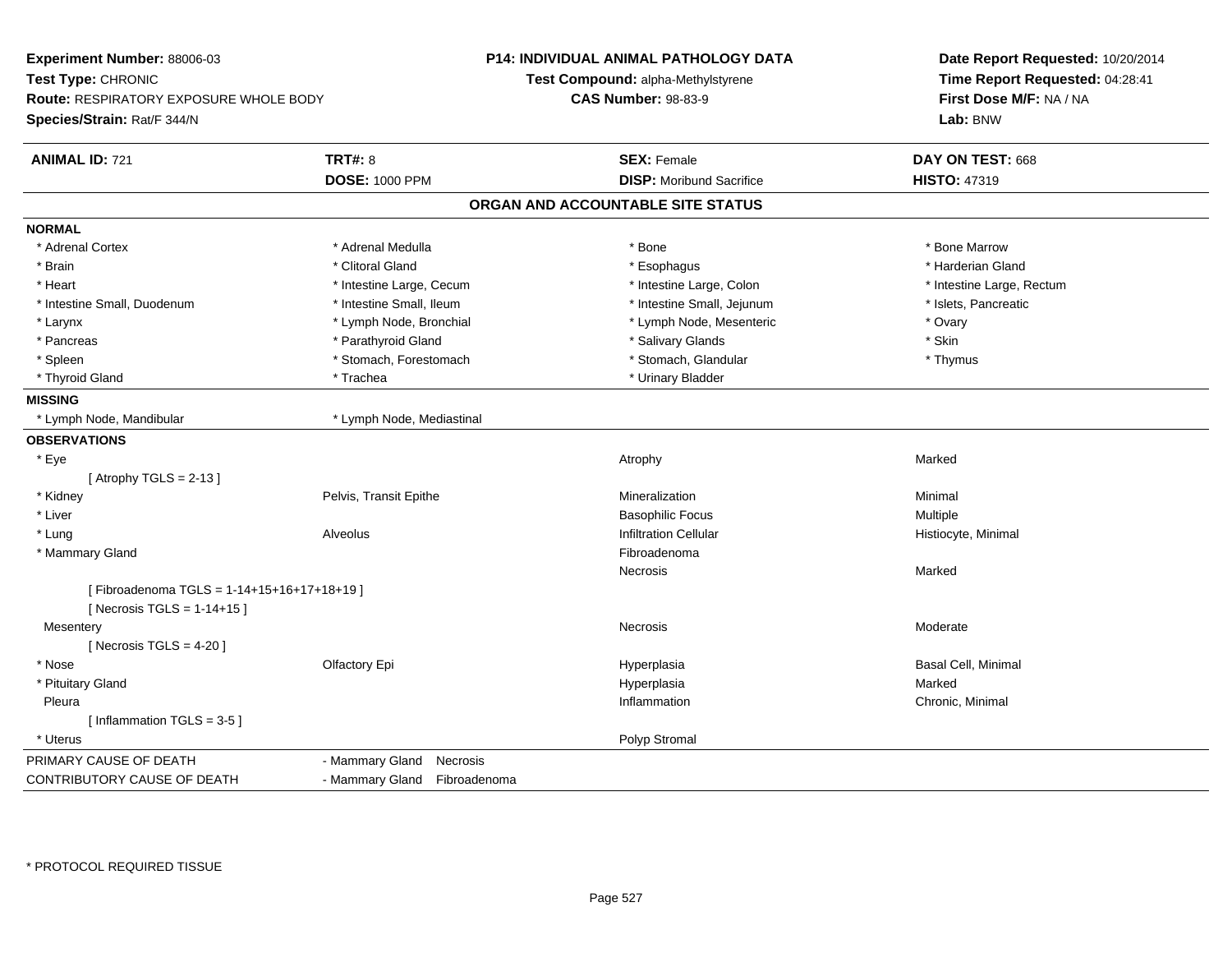| Experiment Number: 88006-03            |                             | P14: INDIVIDUAL ANIMAL PATHOLOGY DATA | Date Report Requested: 10/20/2014<br>Time Report Requested: 04:28:41 |
|----------------------------------------|-----------------------------|---------------------------------------|----------------------------------------------------------------------|
| Test Type: CHRONIC                     |                             | Test Compound: alpha-Methylstyrene    |                                                                      |
| Route: RESPIRATORY EXPOSURE WHOLE BODY |                             | <b>CAS Number: 98-83-9</b>            | First Dose M/F: NA / NA                                              |
| Species/Strain: Rat/F 344/N            |                             |                                       | Lab: BNW                                                             |
| <b>ANIMAL ID: 722</b>                  | <b>TRT#: 8</b>              | <b>SEX: Female</b>                    | DAY ON TEST: 731                                                     |
|                                        | <b>DOSE: 1000 PPM</b>       | <b>DISP: Terminal Sacrifice</b>       | <b>HISTO: 47320</b>                                                  |
|                                        |                             | ORGAN AND ACCOUNTABLE SITE STATUS     |                                                                      |
| <b>NORMAL</b>                          |                             |                                       |                                                                      |
| * Adrenal Cortex                       | * Adrenal Medulla           | * Bone                                | * Bone Marrow                                                        |
| * Brain                                | * Clitoral Gland            | * Esophagus                           | * Eye                                                                |
| * Harderian Gland                      | * Heart                     | * Intestine Large, Cecum              | * Intestine Large, Colon                                             |
| * Intestine Large, Rectum              | * Intestine Small, Duodenum | * Intestine Small, Ileum              | * Intestine Small, Jejunum                                           |
| * Islets, Pancreatic                   | * Larynx                    | * Lung                                | * Lymph Node, Mesenteric                                             |
| * Ovary                                | * Pancreas                  | * Parathyroid Gland                   | * Salivary Glands                                                    |
| * Skin                                 | * Spleen                    | * Stomach, Forestomach                | * Stomach, Glandular                                                 |
| * Thymus                               | * Thyroid Gland             | * Trachea                             | * Urinary Bladder                                                    |
| * Uterus                               |                             |                                       |                                                                      |
| <b>MISSING</b>                         |                             |                                       |                                                                      |
| * Lymph Node, Bronchial                | * Lymph Node, Mandibular    | * Lymph Node, Mediastinal             |                                                                      |
| <b>OBSERVATIONS</b>                    |                             |                                       |                                                                      |
| * Kidney                               | Pelvis, Transit Epithe      | Mineralization                        | Minimal                                                              |
|                                        |                             | Nephropathy                           | Minimal                                                              |
| * Liver                                |                             | <b>Basophilic Focus</b>               | Multiple                                                             |
| * Mammary Gland                        |                             | Fibroadenoma                          |                                                                      |
| [Fibroadenoma TGLS = 1-14+15]          |                             |                                       |                                                                      |
| * Nose                                 | Olfactory Epi               | Hyperplasia                           | Basal Cell, Mild                                                     |
| * Pituitary Gland                      |                             | Adenoma                               |                                                                      |
| [Adenoma TGLS = $2-10$ ]               |                             |                                       |                                                                      |
| PRIMARY CAUSE OF DEATH                 | $\blacksquare$              |                                       |                                                                      |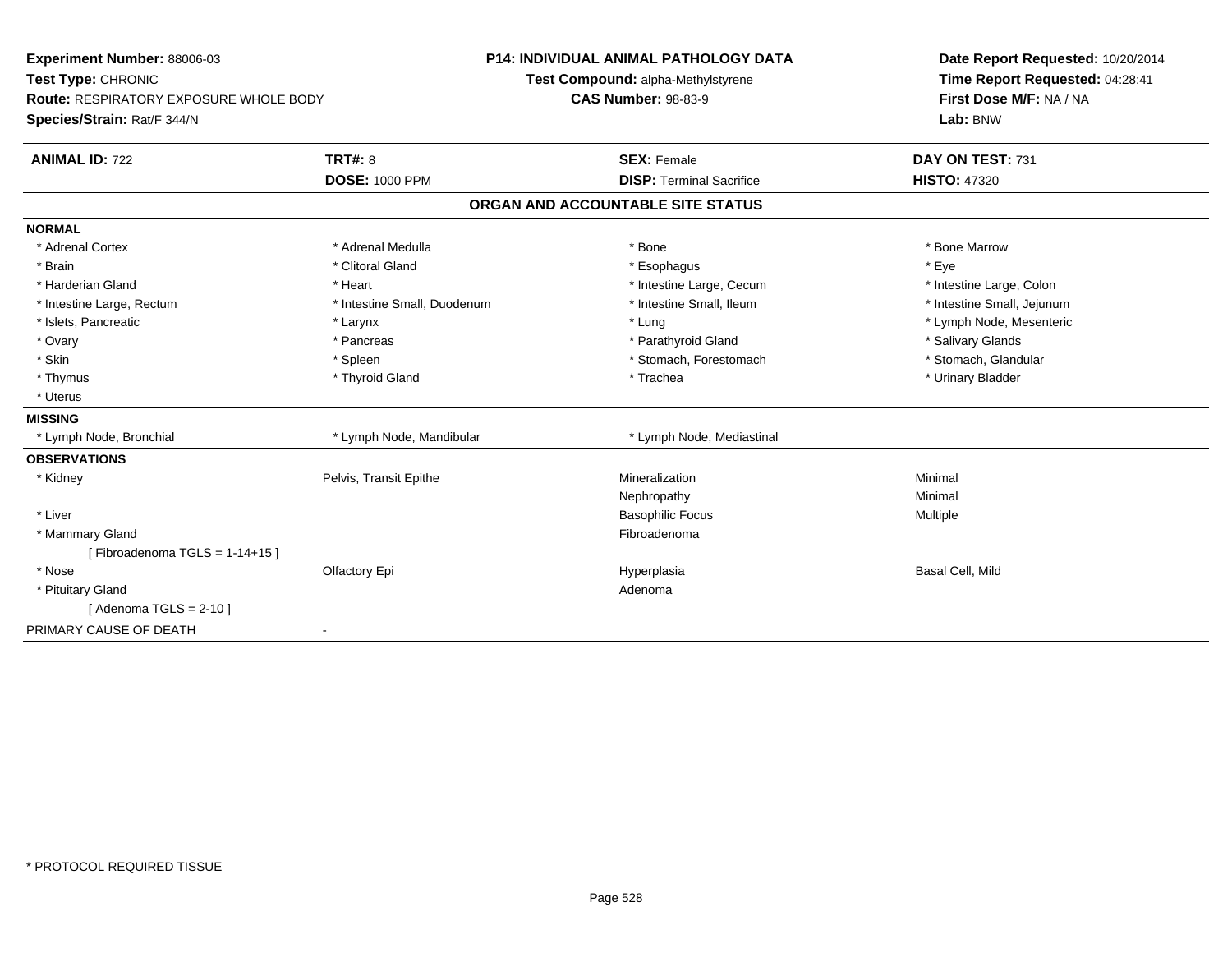| Experiment Number: 88006-03<br>Test Type: CHRONIC<br><b>Route: RESPIRATORY EXPOSURE WHOLE BODY</b><br>Species/Strain: Rat/F 344/N |                            | <b>P14: INDIVIDUAL ANIMAL PATHOLOGY DATA</b><br>Test Compound: alpha-Methylstyrene<br><b>CAS Number: 98-83-9</b> | Date Report Requested: 10/20/2014<br>Time Report Requested: 04:28:41<br>First Dose M/F: NA / NA<br>Lab: BNW |
|-----------------------------------------------------------------------------------------------------------------------------------|----------------------------|------------------------------------------------------------------------------------------------------------------|-------------------------------------------------------------------------------------------------------------|
| <b>ANIMAL ID: 723</b>                                                                                                             | <b>TRT#: 8</b>             | <b>SEX: Female</b>                                                                                               | DAY ON TEST: 731                                                                                            |
|                                                                                                                                   | <b>DOSE: 1000 PPM</b>      | <b>DISP: Terminal Sacrifice</b>                                                                                  | <b>HISTO: 47321</b>                                                                                         |
|                                                                                                                                   |                            | ORGAN AND ACCOUNTABLE SITE STATUS                                                                                |                                                                                                             |
| <b>NORMAL</b>                                                                                                                     |                            |                                                                                                                  |                                                                                                             |
| * Adrenal Medulla                                                                                                                 | * Bone                     | * Bone Marrow                                                                                                    | * Brain                                                                                                     |
| * Esophagus                                                                                                                       | * Eye                      | * Harderian Gland                                                                                                | * Heart                                                                                                     |
| * Intestine Large, Cecum                                                                                                          | * Intestine Large, Colon   | * Intestine Large, Rectum                                                                                        | * Intestine Small, Duodenum                                                                                 |
| * Intestine Small, Ileum                                                                                                          | * Intestine Small, Jejunum | * Islets, Pancreatic                                                                                             | * Lung                                                                                                      |
| * Lymph Node, Mediastinal                                                                                                         | * Lymph Node, Mesenteric   | * Ovary                                                                                                          | * Pancreas                                                                                                  |
| * Parathyroid Gland                                                                                                               | * Salivary Glands          | * Skin                                                                                                           | * Spleen                                                                                                    |
| * Stomach, Forestomach                                                                                                            | * Stomach, Glandular       | * Thymus                                                                                                         | * Thyroid Gland                                                                                             |
| * Trachea                                                                                                                         | * Urinary Bladder          | * Uterus                                                                                                         |                                                                                                             |
| <b>MISSING</b>                                                                                                                    |                            |                                                                                                                  |                                                                                                             |
| * Lymph Node, Bronchial                                                                                                           | * Lymph Node, Mandibular   |                                                                                                                  |                                                                                                             |
| <b>OBSERVATIONS</b>                                                                                                               |                            |                                                                                                                  |                                                                                                             |
| * Adrenal Cortex                                                                                                                  |                            | Hyperplasia                                                                                                      | Mild                                                                                                        |
|                                                                                                                                   |                            | Vacuolization Cytoplasmic                                                                                        | Mild                                                                                                        |
| * Clitoral Gland                                                                                                                  |                            | Hyperplasia                                                                                                      | Moderate                                                                                                    |
| * Kidney                                                                                                                          |                            | Nephropathy                                                                                                      | Mild                                                                                                        |
| * Larynx                                                                                                                          |                            | Foreign Body                                                                                                     | Marked                                                                                                      |
|                                                                                                                                   |                            | Inflammation                                                                                                     | Chronic, Mild                                                                                               |
| * Liver                                                                                                                           |                            | Angiectasis                                                                                                      | Marked                                                                                                      |
|                                                                                                                                   |                            | <b>Basophilic Focus</b>                                                                                          |                                                                                                             |
| [ Angiectasis $TGLS = 2-14$ ]                                                                                                     |                            |                                                                                                                  |                                                                                                             |
| * Mammary Gland                                                                                                                   |                            | Fibroadenoma                                                                                                     |                                                                                                             |
| [Fibroadenoma TGLS = 1-14]                                                                                                        |                            |                                                                                                                  |                                                                                                             |
| * Nose                                                                                                                            | Olfactory Epi              | Degeneration                                                                                                     | Minimal                                                                                                     |
|                                                                                                                                   | Olfactory Epi              | Hyperplasia                                                                                                      | Basal Cell, Minimal                                                                                         |
| * Pituitary Gland                                                                                                                 |                            | Adenoma                                                                                                          |                                                                                                             |
| [Adenoma TGLS = $3-10$ ]                                                                                                          |                            |                                                                                                                  |                                                                                                             |
| PRIMARY CAUSE OF DEATH                                                                                                            | $\sim$                     |                                                                                                                  |                                                                                                             |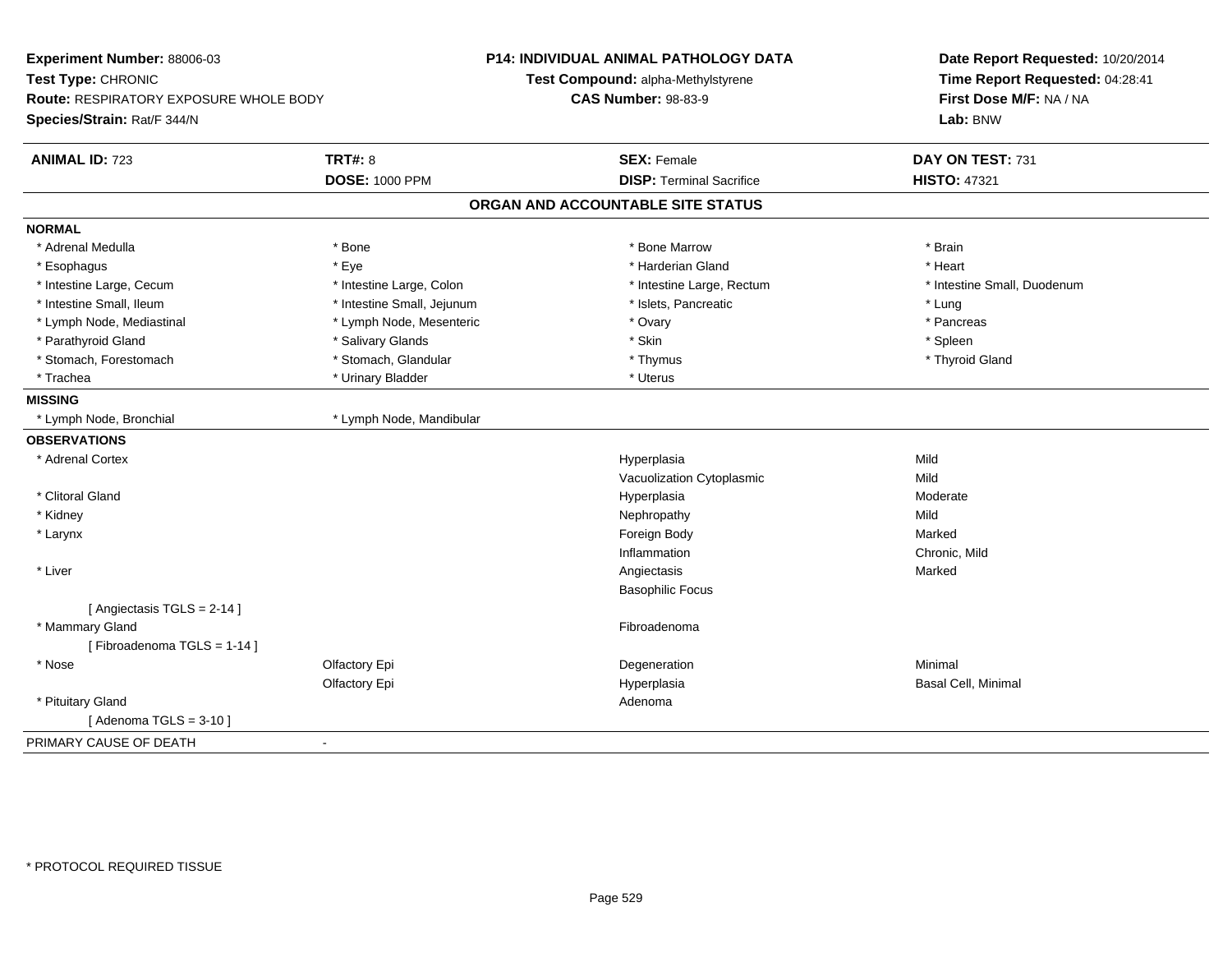| Experiment Number: 88006-03                   |                             | <b>P14: INDIVIDUAL ANIMAL PATHOLOGY DATA</b> | Date Report Requested: 10/20/2014<br>Time Report Requested: 04:28:41<br>First Dose M/F: NA / NA |  |
|-----------------------------------------------|-----------------------------|----------------------------------------------|-------------------------------------------------------------------------------------------------|--|
| Test Type: CHRONIC                            |                             | Test Compound: alpha-Methylstyrene           |                                                                                                 |  |
| <b>Route: RESPIRATORY EXPOSURE WHOLE BODY</b> |                             | <b>CAS Number: 98-83-9</b>                   |                                                                                                 |  |
| Species/Strain: Rat/F 344/N                   |                             |                                              | Lab: BNW                                                                                        |  |
| <b>ANIMAL ID: 724</b>                         | <b>TRT#: 8</b>              | <b>SEX: Female</b>                           | DAY ON TEST: 610                                                                                |  |
|                                               | <b>DOSE: 1000 PPM</b>       | <b>DISP:</b> Moribund Sacrifice              | <b>HISTO: 47322</b>                                                                             |  |
|                                               |                             | ORGAN AND ACCOUNTABLE SITE STATUS            |                                                                                                 |  |
| <b>NORMAL</b>                                 |                             |                                              |                                                                                                 |  |
| * Adrenal Cortex                              | * Adrenal Medulla           | * Bone                                       | * Bone Marrow                                                                                   |  |
| * Brain                                       | * Clitoral Gland            | * Esophagus                                  | * Eye                                                                                           |  |
| * Harderian Gland                             | * Heart                     | * Intestine Large, Cecum                     | * Intestine Large, Colon                                                                        |  |
| * Intestine Large, Rectum                     | * Intestine Small, Duodenum | * Intestine Small, Ileum                     | * Intestine Small, Jejunum                                                                      |  |
| * Islets, Pancreatic                          | * Larynx                    | * Mammary Gland                              | * Pancreas                                                                                      |  |
| * Parathyroid Gland                           | * Salivary Glands           | * Skin                                       | * Stomach, Forestomach                                                                          |  |
| * Stomach, Glandular                          | * Thymus                    | * Trachea                                    | * Urinary Bladder                                                                               |  |
| <b>MISSING</b>                                |                             |                                              |                                                                                                 |  |
| * Lymph Node, Bronchial                       | * Lymph Node, Mandibular    |                                              |                                                                                                 |  |
| <b>OBSERVATIONS</b>                           |                             |                                              |                                                                                                 |  |
| * Kidney                                      |                             | Leukemia Mononuclear                         |                                                                                                 |  |
| * Liver                                       |                             | Leukemia Mononuclear                         |                                                                                                 |  |
| [ Leukemia Mononuclear TGLS = 3-6 ]           |                             |                                              |                                                                                                 |  |
| * Lung                                        |                             | Hemorrhage                                   | Marked                                                                                          |  |
|                                               |                             | Leukemia Mononuclear                         |                                                                                                 |  |
| Lymph Node                                    | Pancreatic                  | Leukemia Mononuclear                         |                                                                                                 |  |
| [ Leukemia Mononuclear TGLS = 7-14 ]          |                             |                                              |                                                                                                 |  |
| * Lymph Node, Mediastinal                     |                             | Leukemia Mononuclear                         |                                                                                                 |  |
| * Lymph Node, Mesenteric                      |                             | Leukemia Mononuclear                         |                                                                                                 |  |
| [ Leukemia Mononuclear TGLS = 6-15 ]          |                             |                                              |                                                                                                 |  |
| Mesentery                                     |                             | <b>Necrosis</b>                              | Moderate                                                                                        |  |
| [Necrosis TGLS = $8-15$ ]                     |                             |                                              |                                                                                                 |  |
| * Nose                                        | Goblet Cell                 | Hyperplasia                                  | Minimal                                                                                         |  |
|                                               | Olfactory Epi               | Hyperplasia                                  | Basal Cell, Mild                                                                                |  |
| * Ovary                                       |                             | Cyst                                         | Marked                                                                                          |  |
|                                               |                             | Leukemia Mononuclear                         |                                                                                                 |  |
| [Cyst TGLS = $5-9$ ]                          |                             |                                              |                                                                                                 |  |
| * Pituitary Gland                             |                             | Hyperplasia                                  | Moderate                                                                                        |  |
| * Spleen                                      |                             | Leukemia Mononuclear                         |                                                                                                 |  |
| [ Leukemia Mononuclear TGLS = 4-14 ]          |                             |                                              |                                                                                                 |  |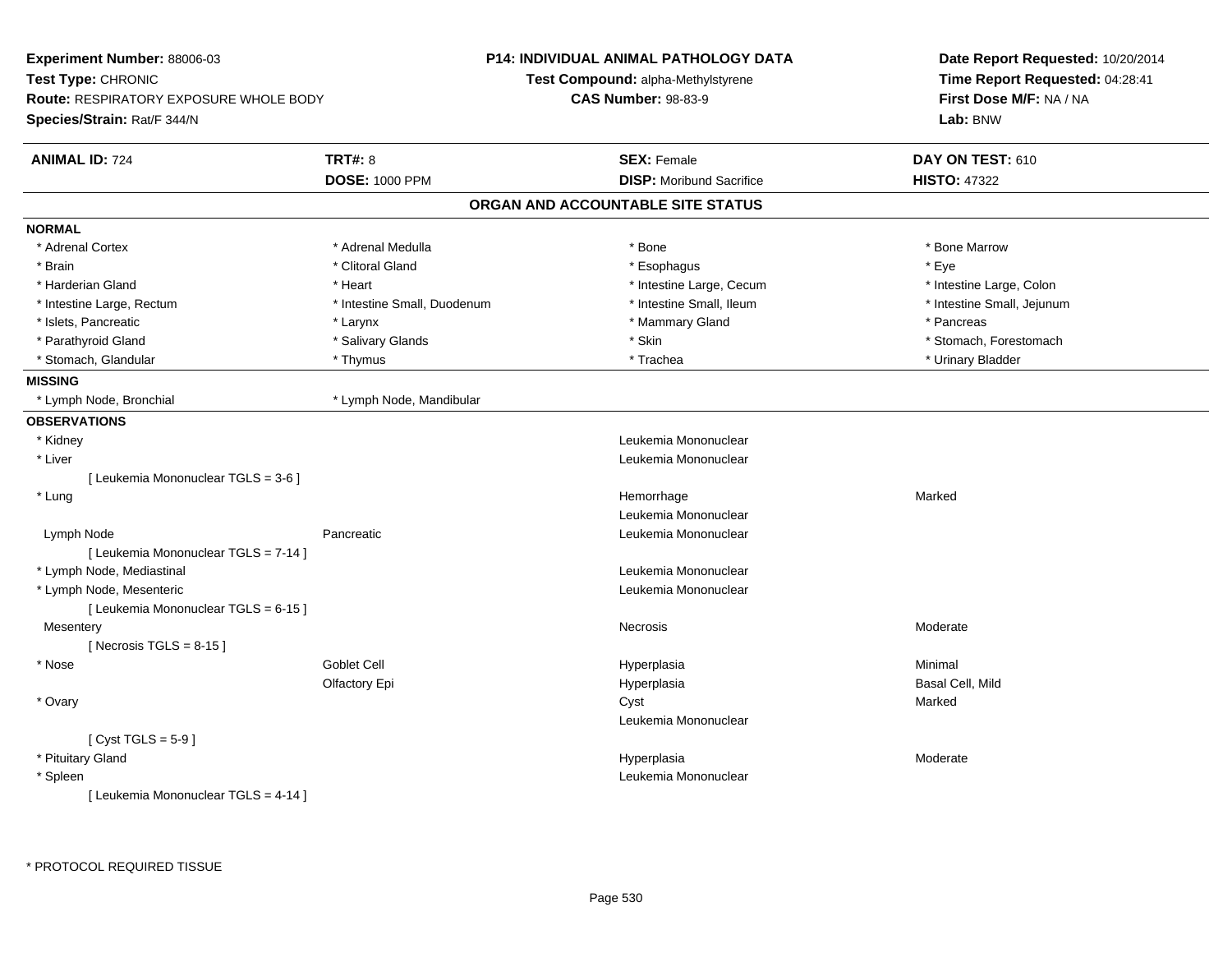| <b>Experiment Number: 88006-03</b><br>Test Type: CHRONIC<br><b>Route: RESPIRATORY EXPOSURE WHOLE BODY</b><br>Species/Strain: Rat/F 344/N |                                  | <b>P14: INDIVIDUAL ANIMAL PATHOLOGY DATA</b> | Date Report Requested: 10/20/2014 |
|------------------------------------------------------------------------------------------------------------------------------------------|----------------------------------|----------------------------------------------|-----------------------------------|
|                                                                                                                                          |                                  | Test Compound: alpha-Methylstyrene           | Time Report Requested: 04:28:41   |
|                                                                                                                                          |                                  | <b>CAS Number: 98-83-9</b>                   | First Dose M/F: NA / NA           |
|                                                                                                                                          |                                  |                                              | Lab: BNW                          |
| <b>ANIMAL ID: 724</b>                                                                                                                    | TRT#: 8                          | <b>SEX: Female</b>                           | DAY ON TEST: 610                  |
|                                                                                                                                          | <b>DOSE: 1000 PPM</b>            | <b>DISP:</b> Moribund Sacrifice              | <b>HISTO: 47322</b>               |
|                                                                                                                                          |                                  | ORGAN AND ACCOUNTABLE SITE STATUS            |                                   |
| * Thyroid Gland                                                                                                                          | C Cell                           | Adenoma                                      |                                   |
| * Uterus                                                                                                                                 |                                  | Polyp Stromal                                |                                   |
| [ Polyp Stromal TGLS = $9-16$ ]                                                                                                          |                                  |                                              |                                   |
| PRIMARY CAUSE OF DEATH                                                                                                                   | - Spleen<br>Leukemia Mononuclear |                                              |                                   |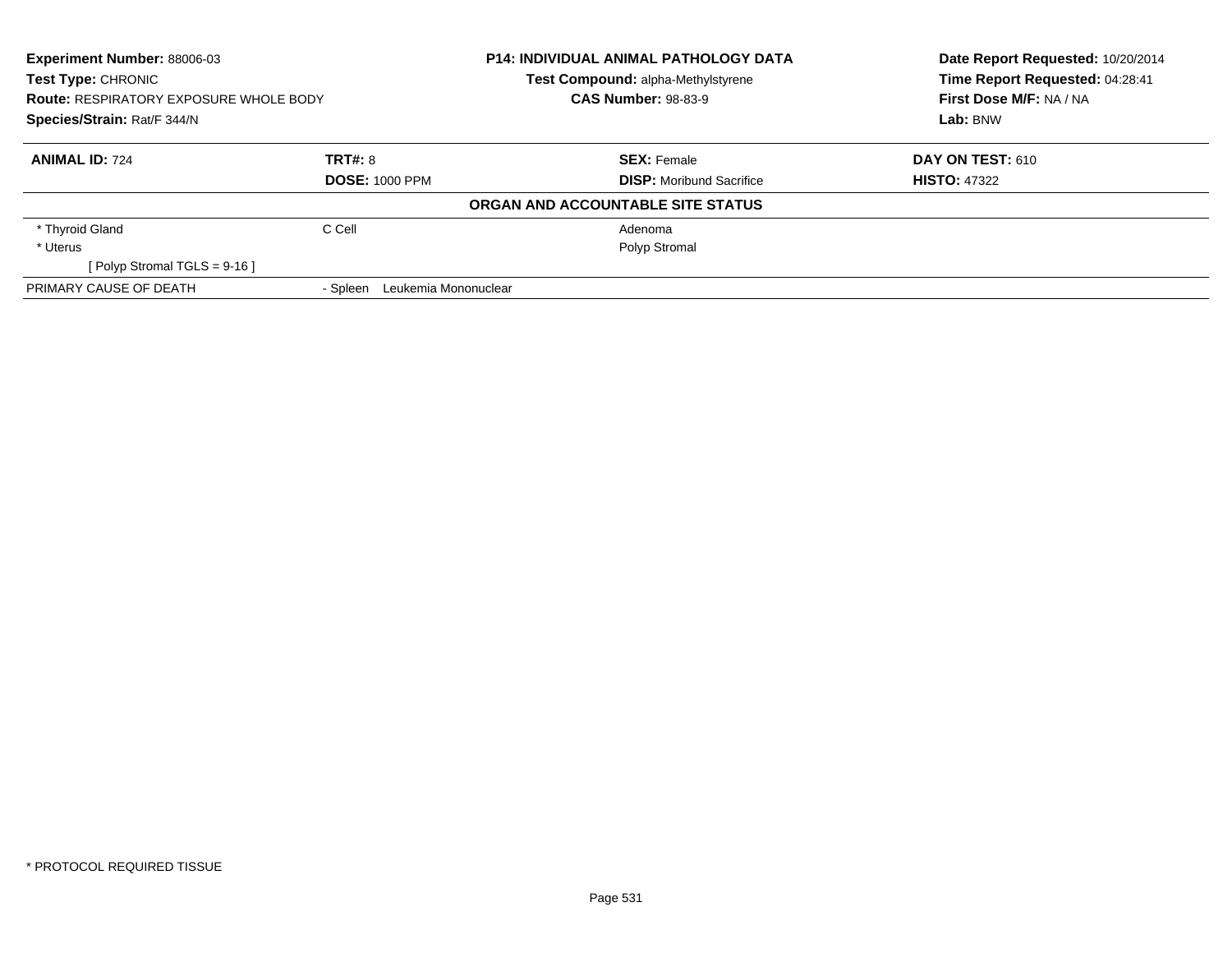| Experiment Number: 88006-03<br>Test Type: CHRONIC<br><b>Route: RESPIRATORY EXPOSURE WHOLE BODY</b><br>Species/Strain: Rat/F 344/N |                             | <b>P14: INDIVIDUAL ANIMAL PATHOLOGY DATA</b> | Date Report Requested: 10/20/2014<br>Time Report Requested: 04:28:41 |
|-----------------------------------------------------------------------------------------------------------------------------------|-----------------------------|----------------------------------------------|----------------------------------------------------------------------|
|                                                                                                                                   |                             | Test Compound: alpha-Methylstyrene           |                                                                      |
|                                                                                                                                   |                             | <b>CAS Number: 98-83-9</b>                   | First Dose M/F: NA / NA<br>Lab: BNW                                  |
|                                                                                                                                   |                             |                                              |                                                                      |
| <b>ANIMAL ID: 725</b>                                                                                                             | <b>TRT#: 8</b>              | <b>SEX: Female</b>                           | DAY ON TEST: 619                                                     |
|                                                                                                                                   | <b>DOSE: 1000 PPM</b>       | <b>DISP: Moribund Sacrifice</b>              | <b>HISTO: 47323</b>                                                  |
|                                                                                                                                   |                             | ORGAN AND ACCOUNTABLE SITE STATUS            |                                                                      |
| <b>NORMAL</b>                                                                                                                     |                             |                                              |                                                                      |
| * Adrenal Cortex                                                                                                                  | * Adrenal Medulla           | * Bone                                       | * Bone Marrow                                                        |
| * Brain                                                                                                                           | * Clitoral Gland            | * Esophagus                                  | * Eye                                                                |
| * Harderian Gland                                                                                                                 | * Heart                     | * Intestine Large, Cecum                     | * Intestine Large, Colon                                             |
| * Intestine Large, Rectum                                                                                                         | * Intestine Small, Duodenum | * Intestine Small, Ileum                     | * Intestine Small, Jejunum                                           |
| * Islets. Pancreatic                                                                                                              | * Larynx                    | * Liver                                      | * Lymph Node, Mediastinal                                            |
| * Lymph Node, Mesenteric                                                                                                          | * Mammary Gland             | * Pancreas                                   | * Parathyroid Gland                                                  |
| * Pituitary Gland                                                                                                                 | * Salivary Glands           | * Skin                                       | * Spleen                                                             |
| * Stomach, Forestomach                                                                                                            | * Stomach, Glandular        | * Thymus                                     | * Thyroid Gland                                                      |
| * Trachea                                                                                                                         | * Urinary Bladder           |                                              |                                                                      |
| <b>MISSING</b>                                                                                                                    |                             |                                              |                                                                      |
| * Lymph Node, Bronchial                                                                                                           | * Lymph Node, Mandibular    |                                              |                                                                      |
| <b>OBSERVATIONS</b>                                                                                                               |                             |                                              |                                                                      |
| * Kidney                                                                                                                          | Papilla                     | Mineralization                               | Minimal                                                              |
| * Lung                                                                                                                            | Alveolus                    | <b>Infiltration Cellular</b>                 | Histiocyte, Minimal                                                  |
| * Nose                                                                                                                            | Olfactory Epi               | Hyperplasia                                  | <b>Basal Cell, Minimal</b>                                           |
| * Ovary                                                                                                                           |                             | Cyst                                         | Marked                                                               |
| [Cyst TGLS = $1-9$ ]                                                                                                              |                             |                                              |                                                                      |
| Pleura                                                                                                                            |                             | Inflammation                                 | Chronic, Minimal                                                     |
| * Uterus                                                                                                                          |                             | Hemorrhage                                   | Marked                                                               |
|                                                                                                                                   |                             | Polyp Stromal                                |                                                                      |
| [Hemorrhage TGLS = $2-14$ ]                                                                                                       |                             |                                              |                                                                      |
| [Polyp Stromal TGLS = 2-14]                                                                                                       |                             |                                              |                                                                      |
| PRIMARY CAUSE OF DEATH                                                                                                            | Hemorrhage<br>- Uterus      |                                              |                                                                      |
| CONTRIBUTORY CAUSE OF DEATH                                                                                                       | - Uterus Polyp Stromal      |                                              |                                                                      |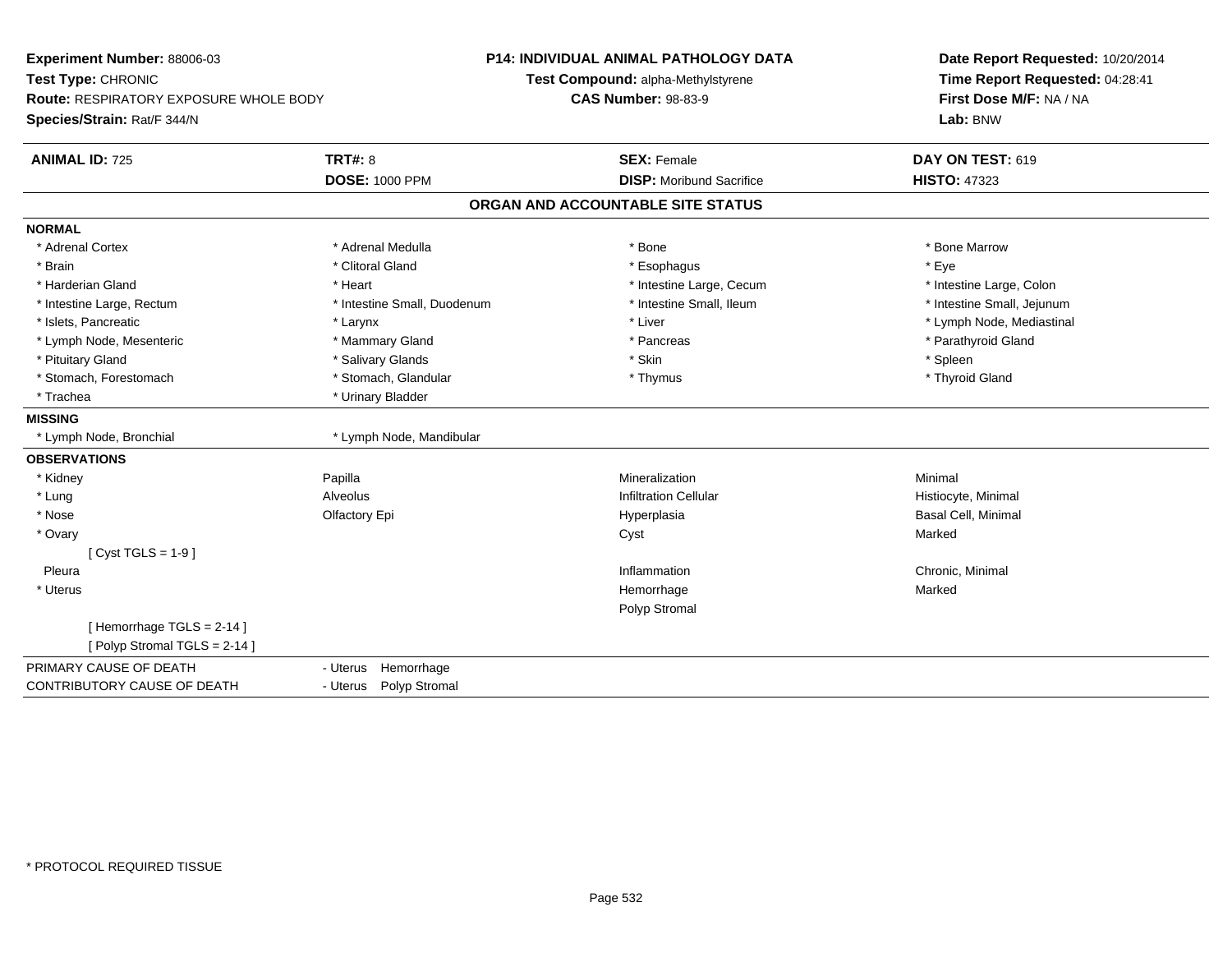| Experiment Number: 88006-03                   |                             | <b>P14: INDIVIDUAL ANIMAL PATHOLOGY DATA</b> | Date Report Requested: 10/20/2014<br>Time Report Requested: 04:28:41<br>First Dose M/F: NA / NA |  |
|-----------------------------------------------|-----------------------------|----------------------------------------------|-------------------------------------------------------------------------------------------------|--|
| Test Type: CHRONIC                            |                             | Test Compound: alpha-Methylstyrene           |                                                                                                 |  |
| <b>Route: RESPIRATORY EXPOSURE WHOLE BODY</b> |                             | <b>CAS Number: 98-83-9</b>                   |                                                                                                 |  |
| Species/Strain: Rat/F 344/N                   |                             |                                              | Lab: BNW                                                                                        |  |
| <b>ANIMAL ID: 726</b>                         | <b>TRT#: 8</b>              | <b>SEX: Female</b>                           | DAY ON TEST: 668                                                                                |  |
|                                               | <b>DOSE: 1000 PPM</b>       | <b>DISP:</b> Moribund Sacrifice              | <b>HISTO: 47324</b>                                                                             |  |
|                                               |                             | ORGAN AND ACCOUNTABLE SITE STATUS            |                                                                                                 |  |
| <b>NORMAL</b>                                 |                             |                                              |                                                                                                 |  |
| * Adrenal Cortex                              | * Adrenal Medulla           | * Bone                                       | * Bone Marrow                                                                                   |  |
| * Brain                                       | * Clitoral Gland            | * Esophagus                                  | * Eye                                                                                           |  |
| * Harderian Gland                             | * Heart                     | * Intestine Large, Cecum                     | * Intestine Large, Colon                                                                        |  |
| * Intestine Large, Rectum                     | * Intestine Small, Duodenum | * Intestine Small, Ileum                     | * Intestine Small, Jejunum                                                                      |  |
| * Islets, Pancreatic                          | * Larynx                    | * Ovary                                      | * Pancreas                                                                                      |  |
| * Parathyroid Gland                           | * Salivary Glands           | * Skin                                       | * Stomach, Forestomach                                                                          |  |
| * Trachea                                     | * Urinary Bladder           |                                              |                                                                                                 |  |
| <b>MISSING</b>                                |                             |                                              |                                                                                                 |  |
| * Lymph Node, Bronchial                       | * Lymph Node, Mandibular    |                                              |                                                                                                 |  |
| <b>OBSERVATIONS</b>                           |                             |                                              |                                                                                                 |  |
| * Kidney                                      |                             | Leukemia Mononuclear                         |                                                                                                 |  |
|                                               | <b>Renal Tubule</b>         | Pigmentation                                 | Marked                                                                                          |  |
| * Liver                                       |                             | Hepatodiaphragmatic Nodule                   | Marked                                                                                          |  |
|                                               |                             | Leukemia Mononuclear                         |                                                                                                 |  |
| [ Hepatodiaphragmatic Nodule TGLS = 5-6 ]     |                             |                                              |                                                                                                 |  |
| [ Leukemia Mononuclear TGLS = 4-6 ]           |                             |                                              |                                                                                                 |  |
| * Lung                                        | Interstitium                | Fibrosis                                     | Mild                                                                                            |  |
|                                               | Alveolar Epith              | Hyperplasia                                  | Mild                                                                                            |  |
|                                               | <b>Alveolus</b>             | <b>Infiltration Cellular</b>                 | Histiocyte, Minimal                                                                             |  |
|                                               |                             | Leukemia Mononuclear                         |                                                                                                 |  |
| * Lymph Node, Mediastinal                     |                             | Leukemia Mononuclear                         |                                                                                                 |  |
| [ Leukemia Mononuclear TGLS = 3-3 ]           |                             |                                              |                                                                                                 |  |
| * Lymph Node, Mesenteric                      |                             | Leukemia Mononuclear                         |                                                                                                 |  |
| * Mammary Gland                               |                             | Fibroadenoma                                 |                                                                                                 |  |
| [Fibroadenoma TGLS = 1-15]                    |                             |                                              |                                                                                                 |  |
| * Nose                                        | Olfactory Epi               | Degeneration                                 | Minimal                                                                                         |  |
|                                               | Olfactory Epi               | Hyperplasia                                  | Basal Cell, Mild                                                                                |  |
| * Pituitary Gland                             |                             | Hyperplasia                                  | Marked                                                                                          |  |
|                                               |                             | Leukemia Mononuclear                         |                                                                                                 |  |
| [ Leukemia Mononuclear TGLS = 11-10 ]         |                             |                                              |                                                                                                 |  |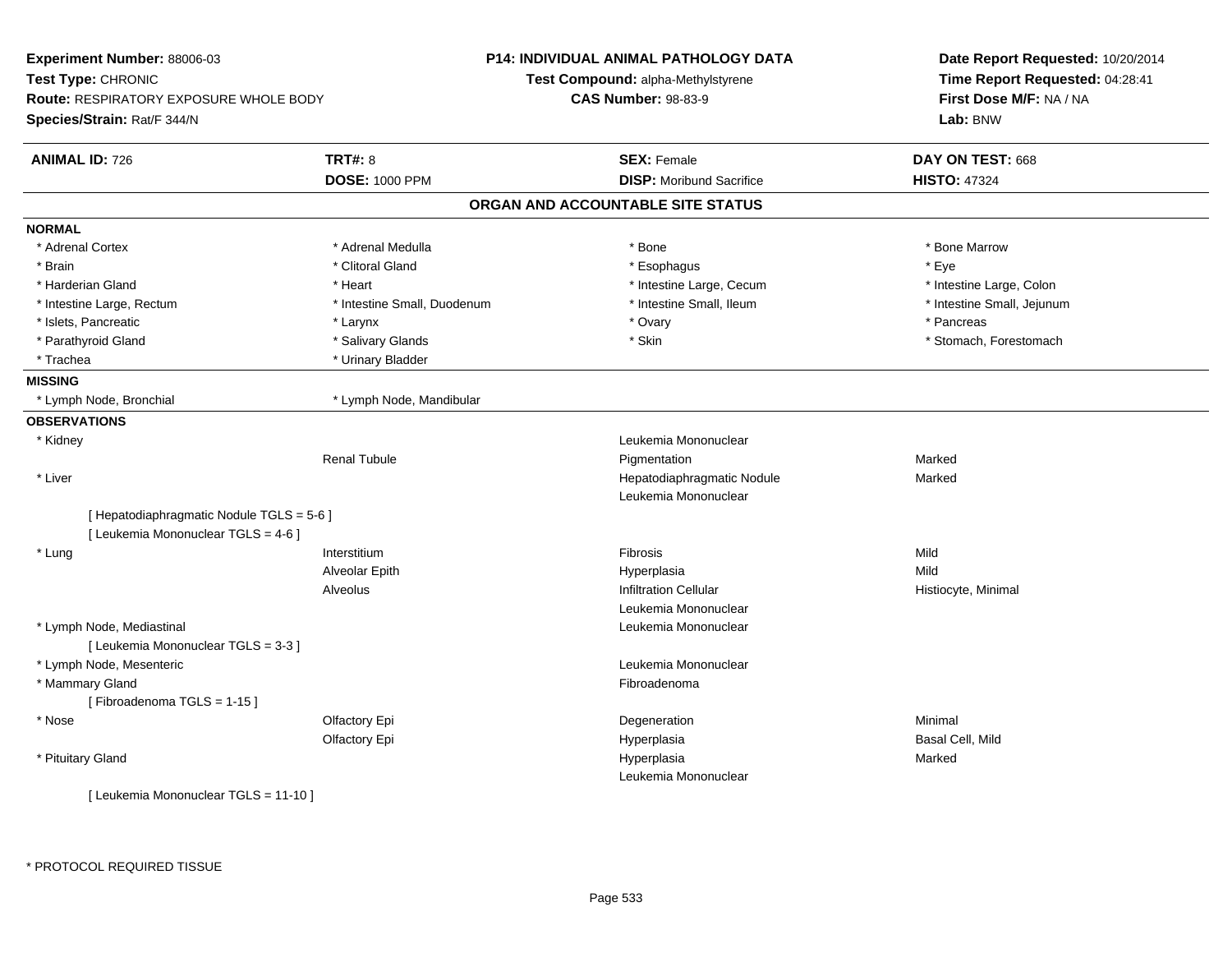| <b>Experiment Number: 88006-03</b><br>Test Type: CHRONIC<br><b>Route: RESPIRATORY EXPOSURE WHOLE BODY</b><br>Species/Strain: Rat/F 344/N |                                         | <b>P14: INDIVIDUAL ANIMAL PATHOLOGY DATA</b><br>Test Compound: alpha-Methylstyrene<br><b>CAS Number: 98-83-9</b> | Date Report Requested: 10/20/2014<br>Time Report Requested: 04:28:41<br>First Dose M/F: NA / NA<br>Lab: BNW |
|------------------------------------------------------------------------------------------------------------------------------------------|-----------------------------------------|------------------------------------------------------------------------------------------------------------------|-------------------------------------------------------------------------------------------------------------|
| <b>ANIMAL ID: 726</b>                                                                                                                    | <b>TRT#: 8</b><br><b>DOSE: 1000 PPM</b> | <b>SEX: Female</b><br><b>DISP:</b> Moribund Sacrifice                                                            | DAY ON TEST: 668<br><b>HISTO: 47324</b>                                                                     |
|                                                                                                                                          |                                         | ORGAN AND ACCOUNTABLE SITE STATUS                                                                                |                                                                                                             |
| Pleura<br>* Spleen<br>[Leukemia Mononuclear TGLS = 6-14, 7-14]                                                                           |                                         | Inflammation<br>Leukemia Mononuclear                                                                             | Chronic, Minimal                                                                                            |
| * Stomach. Glandular<br>Erosion TGLS = 10-10 ]                                                                                           |                                         | Erosion                                                                                                          | Mild                                                                                                        |
| * Thymus<br>[Leukemia Mononuclear TGLS = 2-3 ]                                                                                           |                                         | Leukemia Mononuclear                                                                                             |                                                                                                             |
| * Thyroid Gland<br>* Uterus                                                                                                              | C Cell<br>C Cell<br>Endometrium         | Adenoma<br>Hyperplasia<br>Hyperplasia                                                                            | Mild<br>Mild                                                                                                |
| PRIMARY CAUSE OF DEATH                                                                                                                   | Leukemia Mononuclear<br>- Spleen        |                                                                                                                  |                                                                                                             |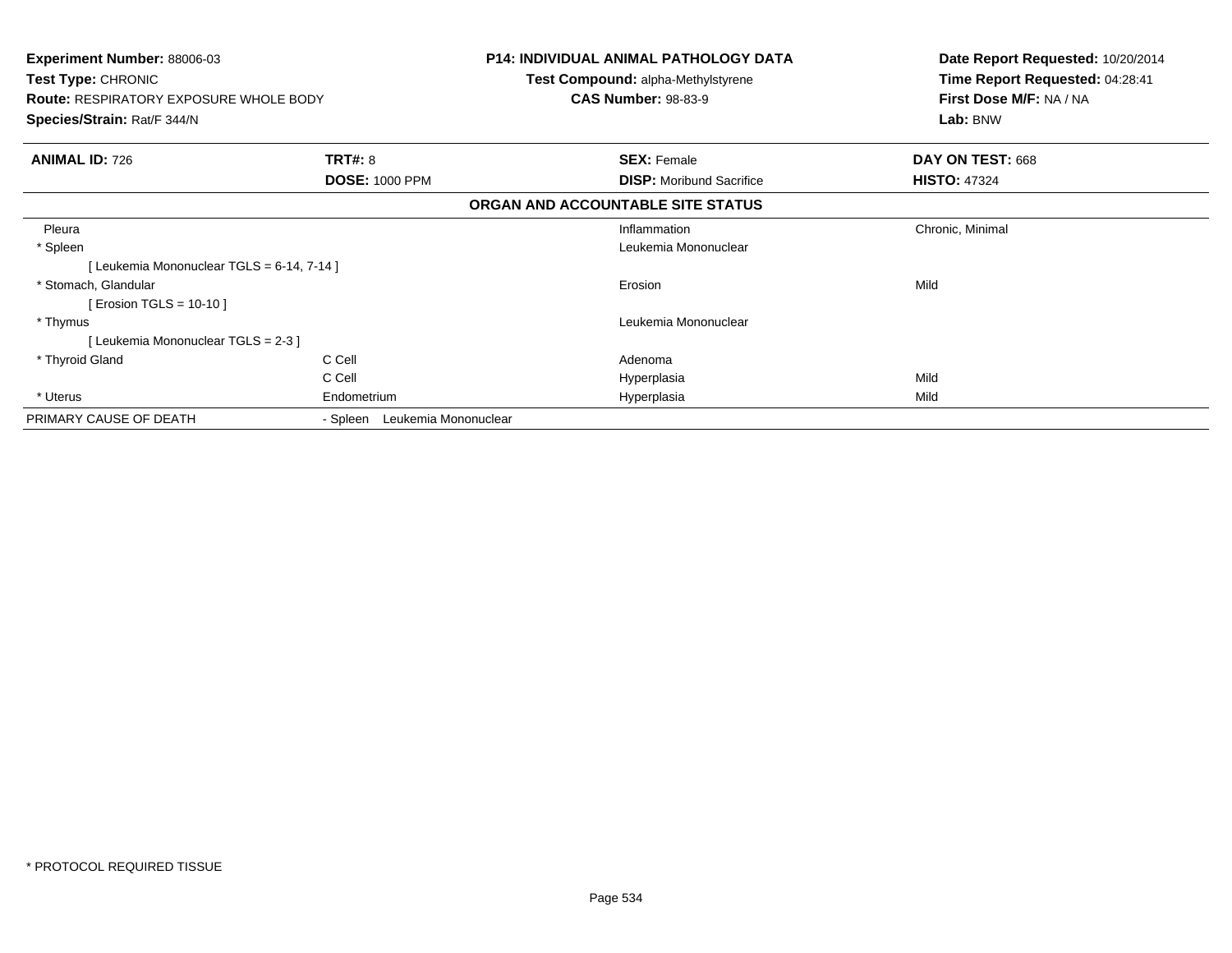| <b>TRT#: 8</b><br><b>ANIMAL ID: 727</b><br><b>SEX: Female</b><br><b>DOSE: 1000 PPM</b><br><b>DISP: Terminal Sacrifice</b> | DAY ON TEST: 732<br><b>HISTO: 47325</b><br>* Brain<br>* Heart<br>* Intestine Small, Duodenum |
|---------------------------------------------------------------------------------------------------------------------------|----------------------------------------------------------------------------------------------|
|                                                                                                                           |                                                                                              |
|                                                                                                                           |                                                                                              |
| ORGAN AND ACCOUNTABLE SITE STATUS                                                                                         |                                                                                              |
| <b>NORMAL</b>                                                                                                             |                                                                                              |
| * Adrenal Medulla<br>* Bone<br>* Bone Marrow                                                                              |                                                                                              |
| * Harderian Gland<br>* Esophagus<br>* Eye                                                                                 |                                                                                              |
| * Intestine Large, Rectum<br>* Intestine Large, Cecum<br>* Intestine Large, Colon                                         |                                                                                              |
| * Islets, Pancreatic<br>* Intestine Small, Ileum<br>* Intestine Small, Jejunum                                            | * Larynx                                                                                     |
| * Lymph Node, Mediastinal<br>* Lymph Node, Mesenteric<br>* Pancreas                                                       | * Parathyroid Gland                                                                          |
| * Salivary Glands<br>* Pituitary Gland<br>* Skin                                                                          | * Spleen                                                                                     |
| * Stomach, Forestomach<br>* Stomach, Glandular<br>* Thymus                                                                | * Thyroid Gland                                                                              |
| * Urinary Bladder<br>* Trachea<br>* Uterus                                                                                |                                                                                              |
| <b>MISSING</b>                                                                                                            |                                                                                              |
| * Lymph Node, Bronchial<br>* Lymph Node, Mandibular                                                                       |                                                                                              |
| <b>OBSERVATIONS</b>                                                                                                       |                                                                                              |
| * Adrenal Cortex<br>Hyperplasia                                                                                           | Marked                                                                                       |
| Vacuolization Cytoplasmic                                                                                                 | Marked                                                                                       |
| * Clitoral Gland<br>Hyperplasia                                                                                           | Marked                                                                                       |
| [ Hyperplasia TGLS = 2-15 ]                                                                                               |                                                                                              |
| * Kidney<br>Papilla<br>Mineralization                                                                                     | Minimal                                                                                      |
| Pelvis, Transit Epithe<br>Mineralization                                                                                  | Minimal                                                                                      |
| Nephropathy                                                                                                               | Minimal                                                                                      |
| * Liver<br><b>Basophilic Focus</b>                                                                                        |                                                                                              |
| <b>Clear Cell Focus</b>                                                                                                   |                                                                                              |
| * Lung<br>Alveolar Epith<br>Hyperplasia                                                                                   | Marked                                                                                       |
| Alveolus<br><b>Infiltration Cellular</b>                                                                                  | Histiocyte, Minimal                                                                          |
| [ Hyperplasia TGLS = 4-5 ]                                                                                                |                                                                                              |
| * Mammary Gland<br>Fibroadenoma                                                                                           |                                                                                              |
| [Fibroadenoma TGLS = 1-14]                                                                                                |                                                                                              |
| * Nose<br>Olfactory Epi<br>Hyperplasia                                                                                    | Basal Cell, Mild                                                                             |
| * Ovary<br>Cyst                                                                                                           | Marked                                                                                       |
| [Cyst TGLS = $3-9$ ]                                                                                                      |                                                                                              |
| Inflammation<br>Pleura                                                                                                    | Chronic, Minimal                                                                             |

PRIMARY CAUSE OF DEATH-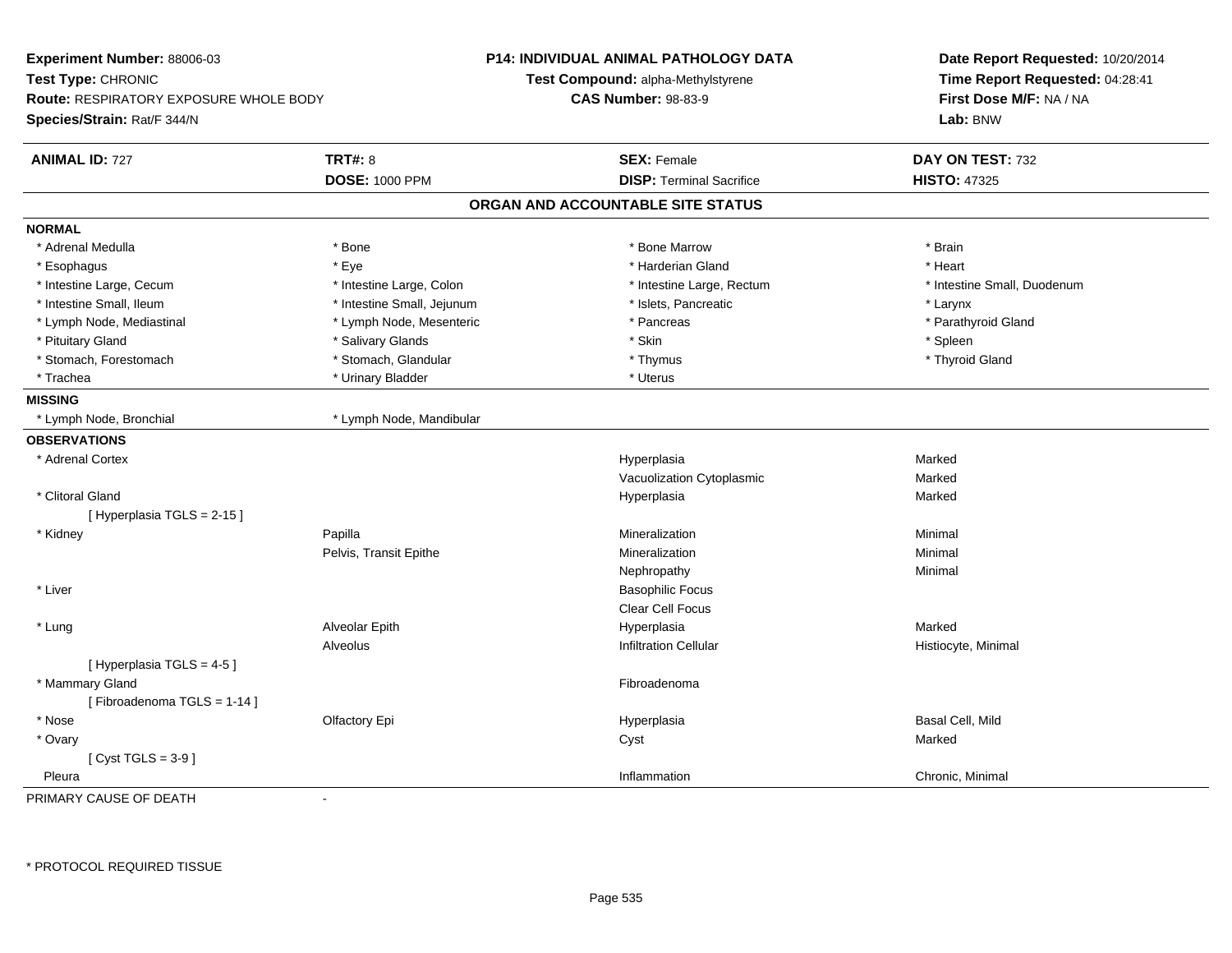| <b>Experiment Number: 88006-03</b><br><b>Test Type: CHRONIC</b><br><b>Route: RESPIRATORY EXPOSURE WHOLE BODY</b><br>Species/Strain: Rat/F 344/N<br><b>ANIMAL ID: 727</b><br><b>TRT#: 8</b><br><b>DOSE: 1000 PPM</b> |  | <b>P14: INDIVIDUAL ANIMAL PATHOLOGY DATA</b><br>Test Compound: alpha-Methylstyrene<br><b>CAS Number: 98-83-9</b> | Date Report Requested: 10/20/2014<br>Time Report Requested: 04:28:41<br>First Dose M/F: NA / NA<br>Lab: BNW<br>DAY ON TEST: 732<br><b>HISTO: 47325</b> |
|---------------------------------------------------------------------------------------------------------------------------------------------------------------------------------------------------------------------|--|------------------------------------------------------------------------------------------------------------------|--------------------------------------------------------------------------------------------------------------------------------------------------------|
|                                                                                                                                                                                                                     |  | <b>SEX:</b> Female<br><b>DISP: Terminal Sacrifice</b>                                                            |                                                                                                                                                        |
|                                                                                                                                                                                                                     |  | ORGAN AND ACCOUNTABLE SITE STATUS                                                                                |                                                                                                                                                        |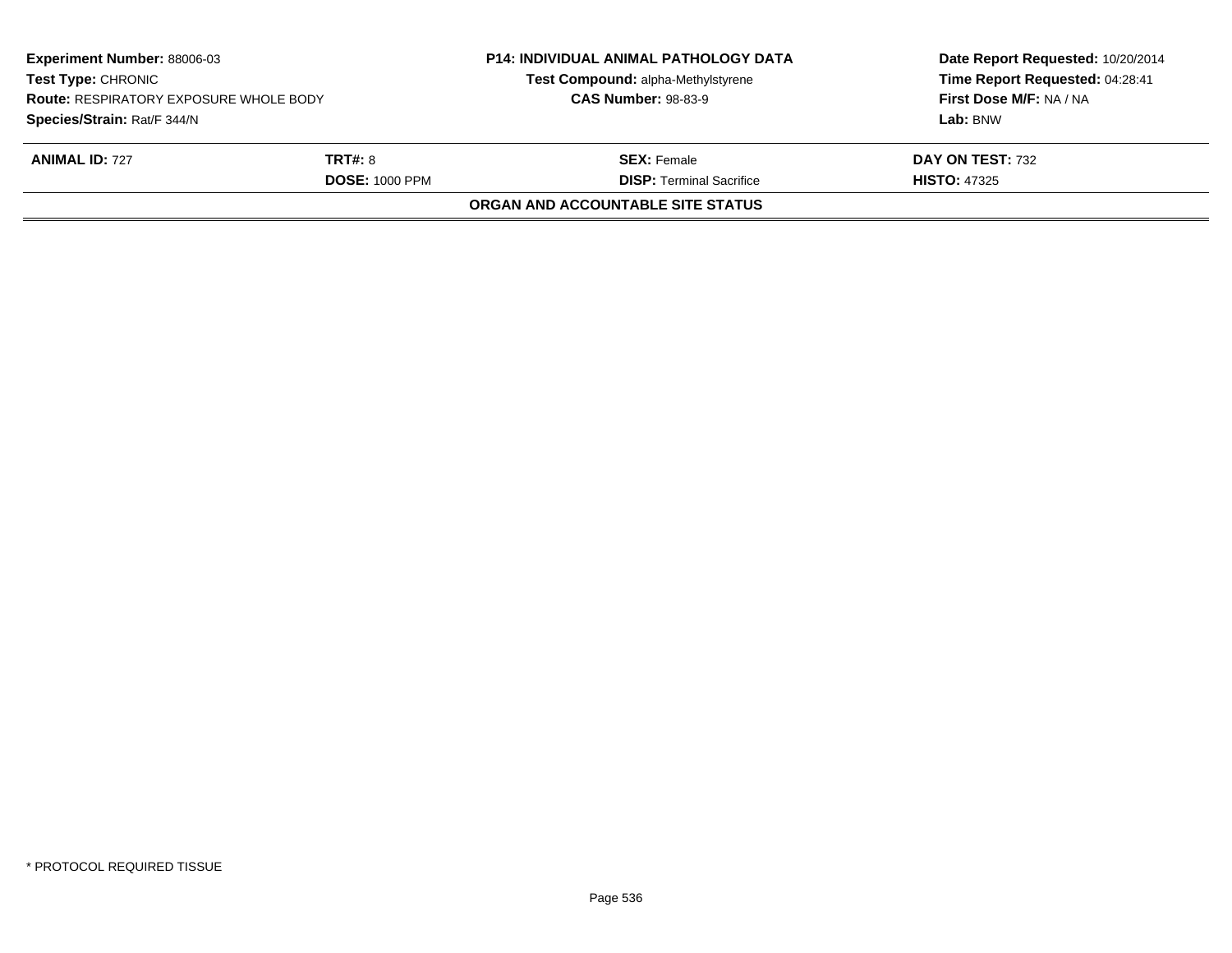| Experiment Number: 88006-03                   |                             | <b>P14: INDIVIDUAL ANIMAL PATHOLOGY DATA</b> | Date Report Requested: 10/20/2014<br>Time Report Requested: 04:28:41<br>First Dose M/F: NA / NA |  |
|-----------------------------------------------|-----------------------------|----------------------------------------------|-------------------------------------------------------------------------------------------------|--|
| Test Type: CHRONIC                            |                             | Test Compound: alpha-Methylstyrene           |                                                                                                 |  |
| <b>Route: RESPIRATORY EXPOSURE WHOLE BODY</b> |                             | <b>CAS Number: 98-83-9</b>                   |                                                                                                 |  |
| Species/Strain: Rat/F 344/N                   |                             |                                              | Lab: BNW                                                                                        |  |
| <b>ANIMAL ID: 728</b>                         | <b>TRT#: 8</b>              | <b>SEX: Female</b>                           | DAY ON TEST: 732                                                                                |  |
|                                               | <b>DOSE: 1000 PPM</b>       | <b>DISP: Terminal Sacrifice</b>              | <b>HISTO: 47326</b>                                                                             |  |
|                                               |                             | ORGAN AND ACCOUNTABLE SITE STATUS            |                                                                                                 |  |
| <b>NORMAL</b>                                 |                             |                                              |                                                                                                 |  |
| * Adrenal Cortex                              | * Adrenal Medulla           | * Bone                                       | * Bone Marrow                                                                                   |  |
| * Brain                                       | * Clitoral Gland            | * Esophagus                                  | * Eye                                                                                           |  |
| * Harderian Gland                             | * Heart                     | * Intestine Large, Cecum                     | * Intestine Large, Colon                                                                        |  |
| * Intestine Large, Rectum                     | * Intestine Small, Duodenum | * Intestine Small, Ileum                     | * Intestine Small, Jejunum                                                                      |  |
| * Islets, Pancreatic                          | * Larynx                    | * Lymph Node, Mesenteric                     | * Mammary Gland                                                                                 |  |
| * Ovary                                       | * Pancreas                  | * Parathyroid Gland                          | * Salivary Glands                                                                               |  |
| * Skin                                        | * Stomach, Forestomach      | * Stomach, Glandular                         | * Thymus                                                                                        |  |
| * Thyroid Gland                               | * Trachea                   | * Urinary Bladder                            |                                                                                                 |  |
| <b>MISSING</b>                                |                             |                                              |                                                                                                 |  |
| * Lymph Node, Bronchial                       | * Lymph Node, Mandibular    |                                              |                                                                                                 |  |
| <b>OBSERVATIONS</b>                           |                             |                                              |                                                                                                 |  |
| * Kidney                                      | Pelvis, Transit Epithe      | Mineralization                               | Minimal                                                                                         |  |
| * Liver                                       |                             | <b>Basophilic Focus</b>                      |                                                                                                 |  |
|                                               |                             | Clear Cell Focus                             |                                                                                                 |  |
|                                               |                             | Hepatodiaphragmatic Nodule                   | Marked                                                                                          |  |
|                                               |                             | Leukemia Mononuclear                         |                                                                                                 |  |
| [Clear Cell Focus TGLS = 5-15]                |                             |                                              |                                                                                                 |  |
| [ Hepatodiaphragmatic Nodule TGLS = 4-14 ]    |                             |                                              |                                                                                                 |  |
| * Lung                                        | Alveolus                    | <b>Infiltration Cellular</b>                 | Histiocyte, Minimal                                                                             |  |
| * Lymph Node, Mediastinal                     |                             | Leukemia Mononuclear                         |                                                                                                 |  |
| Mesentery                                     |                             | Necrosis                                     | Moderate                                                                                        |  |
| [Necrosis $TGLS = 3-14$ ]                     |                             |                                              |                                                                                                 |  |
| * Nose                                        | Goblet Cell                 | Hyperplasia                                  | Mild                                                                                            |  |
|                                               | Olfactory Epi               | Hyperplasia                                  | Basal Cell, Mild                                                                                |  |
|                                               |                             | Inflammation                                 | Suppurative, Mild                                                                               |  |
| * Pituitary Gland                             |                             | Adenoma                                      |                                                                                                 |  |
| [Adenoma TGLS = $1-10$ ]                      |                             |                                              |                                                                                                 |  |
| Pleura                                        |                             | Inflammation                                 | Chronic, Minimal                                                                                |  |
| * Spleen                                      |                             | Leukemia Mononuclear                         |                                                                                                 |  |
| [ Leukemia Mononuclear TGLS = 2-6 ]           |                             |                                              |                                                                                                 |  |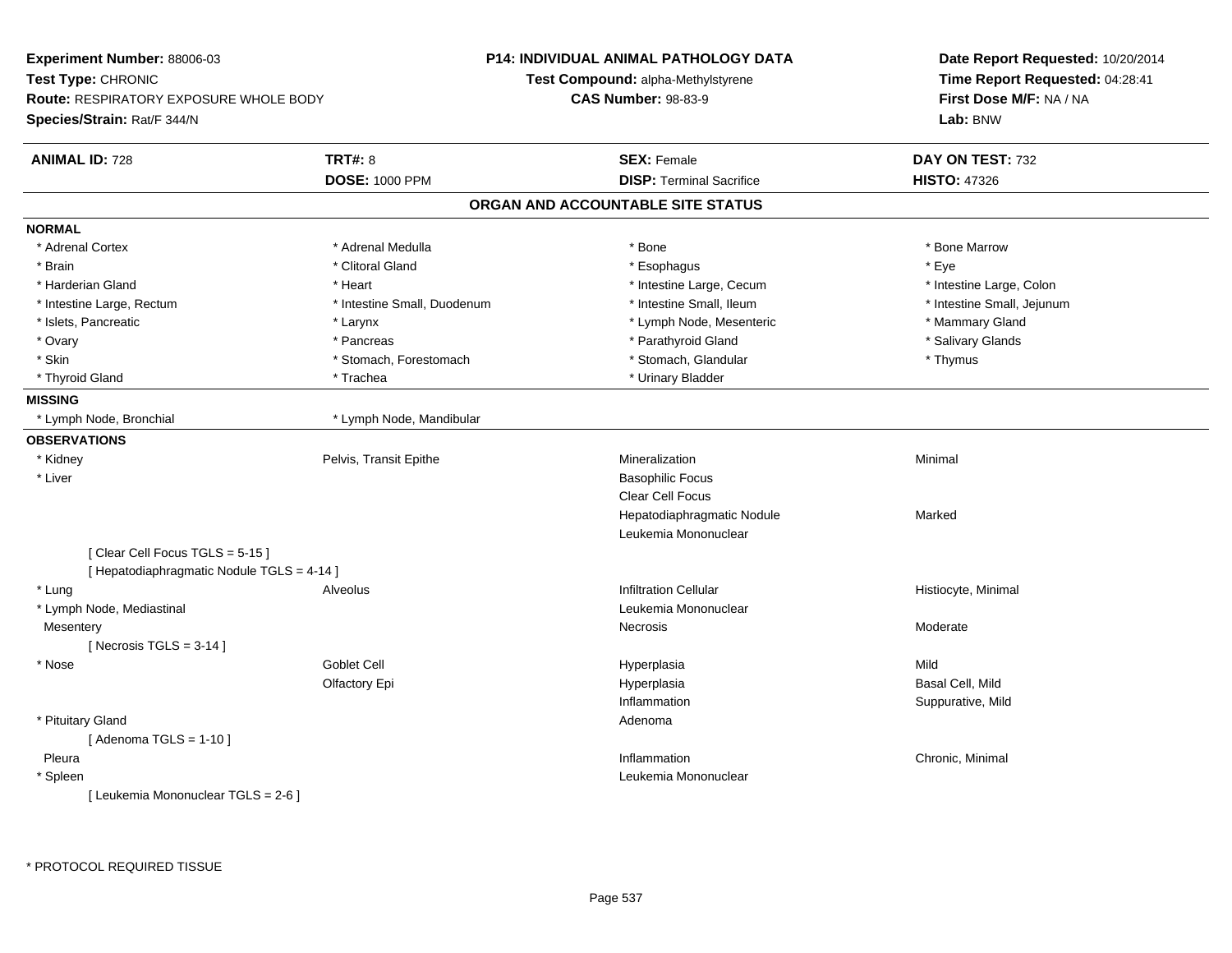| <b>Experiment Number: 88006-03</b><br>Test Type: CHRONIC<br><b>Route: RESPIRATORY EXPOSURE WHOLE BODY</b><br>Species/Strain: Rat/F 344/N |                                  | <b>P14: INDIVIDUAL ANIMAL PATHOLOGY DATA</b><br>Test Compound: alpha-Methylstyrene<br><b>CAS Number: 98-83-9</b> | Date Report Requested: 10/20/2014<br>Time Report Requested: 04:28:41<br>First Dose M/F: NA / NA<br>Lab: BNW |
|------------------------------------------------------------------------------------------------------------------------------------------|----------------------------------|------------------------------------------------------------------------------------------------------------------|-------------------------------------------------------------------------------------------------------------|
| <b>ANIMAL ID: 728</b>                                                                                                                    | TRT#: 8<br><b>DOSE: 1000 PPM</b> | <b>SEX: Female</b><br><b>DISP:</b> Terminal Sacrifice                                                            | DAY ON TEST: 732<br><b>HISTO: 47326</b>                                                                     |
|                                                                                                                                          |                                  | ORGAN AND ACCOUNTABLE SITE STATUS                                                                                |                                                                                                             |
| * Uterus                                                                                                                                 |                                  | Polyp Stromal                                                                                                    |                                                                                                             |
| PRIMARY CAUSE OF DEATH                                                                                                                   |                                  |                                                                                                                  |                                                                                                             |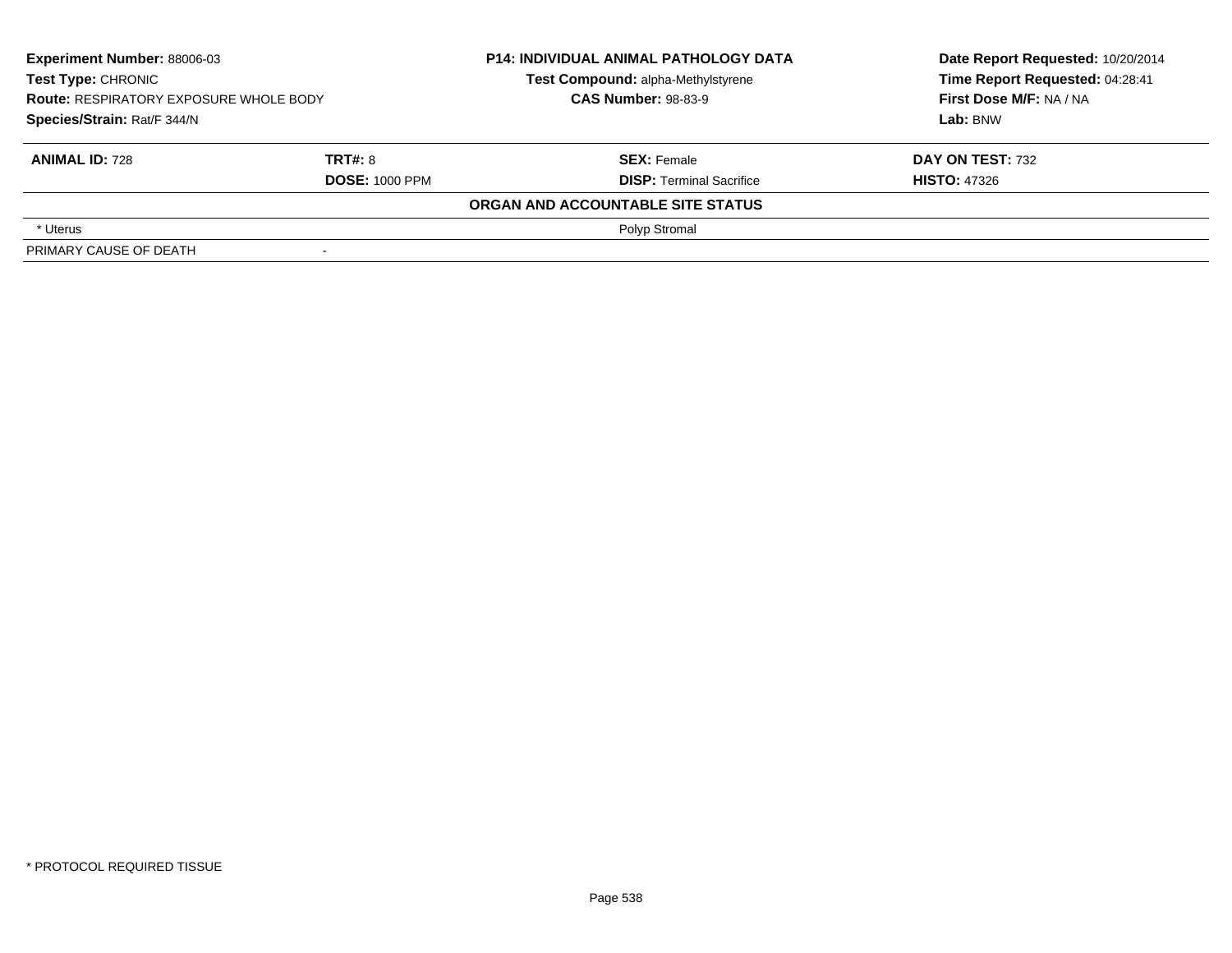| Experiment Number: 88006-03                   |                            | <b>P14: INDIVIDUAL ANIMAL PATHOLOGY DATA</b> | Date Report Requested: 10/20/2014<br>Time Report Requested: 04:28:41<br>First Dose M/F: NA / NA |  |
|-----------------------------------------------|----------------------------|----------------------------------------------|-------------------------------------------------------------------------------------------------|--|
| Test Type: CHRONIC                            |                            | <b>Test Compound: alpha-Methylstyrene</b>    |                                                                                                 |  |
| <b>Route: RESPIRATORY EXPOSURE WHOLE BODY</b> |                            | <b>CAS Number: 98-83-9</b>                   |                                                                                                 |  |
| Species/Strain: Rat/F 344/N                   |                            |                                              | Lab: BNW                                                                                        |  |
| <b>ANIMAL ID: 729</b>                         | <b>TRT#: 8</b>             | <b>SEX: Female</b>                           | DAY ON TEST: 732                                                                                |  |
|                                               | <b>DOSE: 1000 PPM</b>      | <b>DISP: Terminal Sacrifice</b>              | <b>HISTO: 47327</b>                                                                             |  |
|                                               |                            | ORGAN AND ACCOUNTABLE SITE STATUS            |                                                                                                 |  |
| <b>NORMAL</b>                                 |                            |                                              |                                                                                                 |  |
| * Bone                                        | * Bone Marrow              | * Brain                                      | * Clitoral Gland                                                                                |  |
| * Esophagus                                   | $*$ Eye                    | * Harderian Gland                            | * Heart                                                                                         |  |
| * Intestine Large, Cecum                      | * Intestine Large, Colon   | * Intestine Large, Rectum                    | * Intestine Small, Duodenum                                                                     |  |
| * Intestine Small, Ileum                      | * Intestine Small, Jejunum | * Islets, Pancreatic                         | * Larynx                                                                                        |  |
| * Ovary                                       | * Pancreas                 | * Parathyroid Gland                          | * Salivary Glands                                                                               |  |
| * Skin                                        | * Stomach, Glandular       | * Thymus                                     | * Thyroid Gland                                                                                 |  |
| * Trachea                                     | * Urinary Bladder          | * Uterus                                     |                                                                                                 |  |
| <b>MISSING</b>                                |                            |                                              |                                                                                                 |  |
| * Lymph Node, Bronchial                       | * Lymph Node, Mandibular   | * Lymph Node, Mediastinal                    |                                                                                                 |  |
| <b>OBSERVATIONS</b>                           |                            |                                              |                                                                                                 |  |
| * Adrenal Cortex                              |                            | Hyperplasia                                  | Moderate                                                                                        |  |
| * Adrenal Medulla                             |                            | Hyperplasia                                  | Moderate                                                                                        |  |
| * Kidney                                      | Pelvis, Transit Epithe     | Mineralization                               | Minimal                                                                                         |  |
|                                               |                            | Nephropathy                                  | Marked                                                                                          |  |
| [Nephropathy TGLS = 4-7]                      |                            |                                              |                                                                                                 |  |
| * Liver                                       |                            | Leukemia Mononuclear                         |                                                                                                 |  |
| [ Leukemia Mononuclear TGLS = 3-6 ]           |                            |                                              |                                                                                                 |  |
| * Lung                                        | Alveolus                   | <b>Infiltration Cellular</b>                 | Histiocyte, Minimal                                                                             |  |
|                                               |                            | Leukemia Mononuclear                         |                                                                                                 |  |
| * Lymph Node, Mesenteric                      |                            | Leukemia Mononuclear                         |                                                                                                 |  |
| * Mammary Gland                               |                            | Fibroadenoma                                 |                                                                                                 |  |
| [Fibroadenoma TGLS = 1-15]                    |                            |                                              |                                                                                                 |  |
| Mesentery                                     |                            | Necrosis                                     | Moderate                                                                                        |  |
| [Necrosis $TGLS = 5-14$ ]                     |                            |                                              |                                                                                                 |  |
| * Nose                                        | Olfactory Epi              | Degeneration                                 | Minimal                                                                                         |  |
|                                               | Olfactory Epi              | Hyperplasia                                  | <b>Basal Cell, Minimal</b>                                                                      |  |
| * Pituitary Gland                             |                            | Hyperplasia                                  | Marked                                                                                          |  |
| [ Hyperplasia TGLS = 6-10 ]                   |                            |                                              |                                                                                                 |  |
| Pleura                                        |                            | Inflammation                                 | Chronic, Minimal                                                                                |  |
| * Spleen                                      |                            | Leukemia Mononuclear                         |                                                                                                 |  |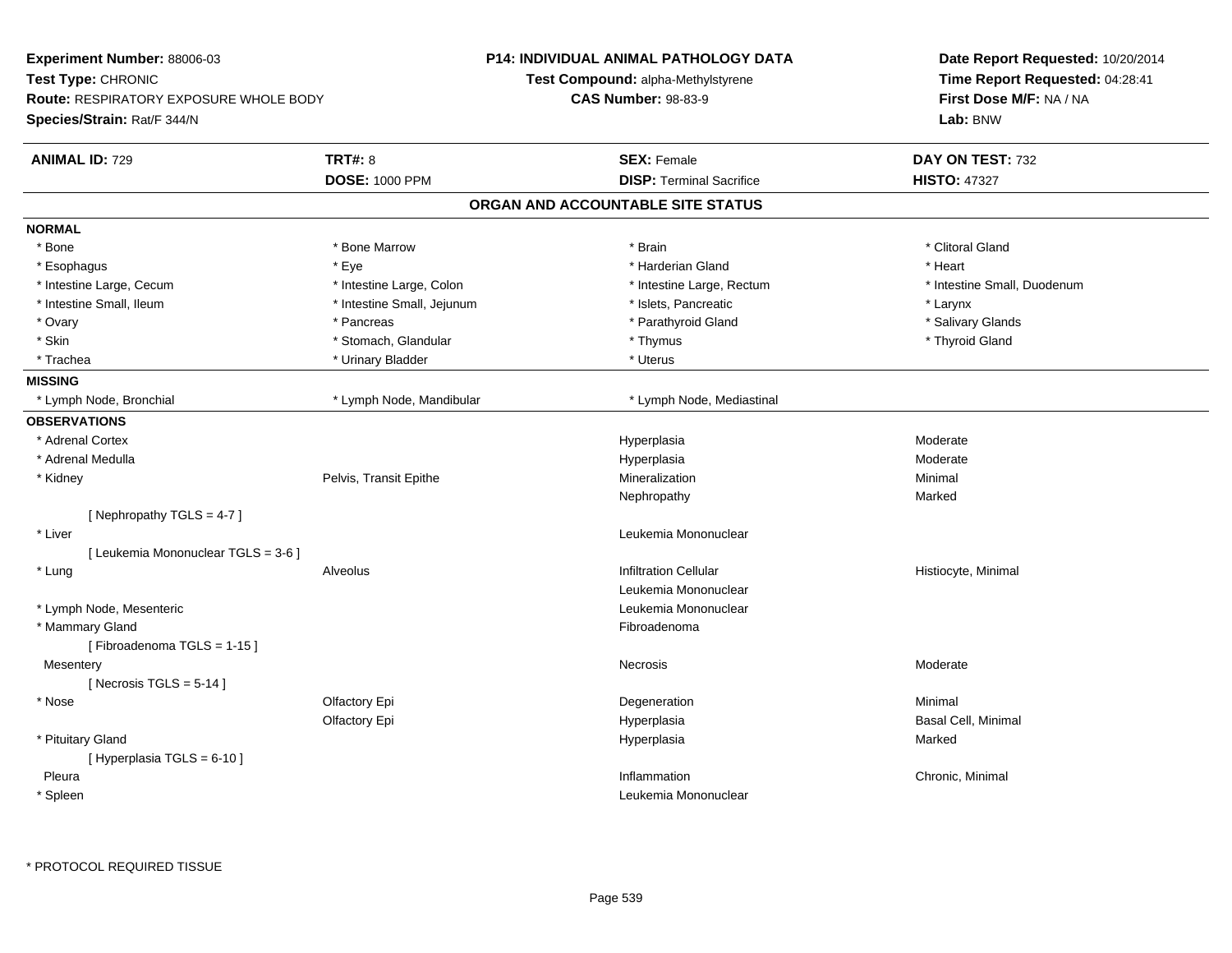| <b>Experiment Number: 88006-03</b><br>Test Type: CHRONIC<br><b>Route: RESPIRATORY EXPOSURE WHOLE BODY</b><br>Species/Strain: Rat/F 344/N |                       | <b>P14: INDIVIDUAL ANIMAL PATHOLOGY DATA</b> | Date Report Requested: 10/20/2014<br>Time Report Requested: 04:28:41 |
|------------------------------------------------------------------------------------------------------------------------------------------|-----------------------|----------------------------------------------|----------------------------------------------------------------------|
|                                                                                                                                          |                       | Test Compound: alpha-Methylstyrene           |                                                                      |
|                                                                                                                                          |                       | <b>CAS Number: 98-83-9</b>                   | First Dose M/F: NA / NA                                              |
|                                                                                                                                          |                       |                                              | Lab: BNW                                                             |
| <b>ANIMAL ID: 729</b>                                                                                                                    | TRT#: 8               | <b>SEX: Female</b>                           | DAY ON TEST: 732                                                     |
|                                                                                                                                          | <b>DOSE: 1000 PPM</b> | <b>DISP: Terminal Sacrifice</b>              | <b>HISTO: 47327</b>                                                  |
|                                                                                                                                          |                       | ORGAN AND ACCOUNTABLE SITE STATUS            |                                                                      |
| [Leukemia Mononuclear TGLS = 2-14 ]                                                                                                      |                       |                                              |                                                                      |
| * Stomach. Forestomach                                                                                                                   |                       | Hyperplasia                                  | Squamous, Mild                                                       |
|                                                                                                                                          |                       | Ulcer                                        | Marked                                                               |
| PRIMARY CAUSE OF DEATH                                                                                                                   |                       |                                              |                                                                      |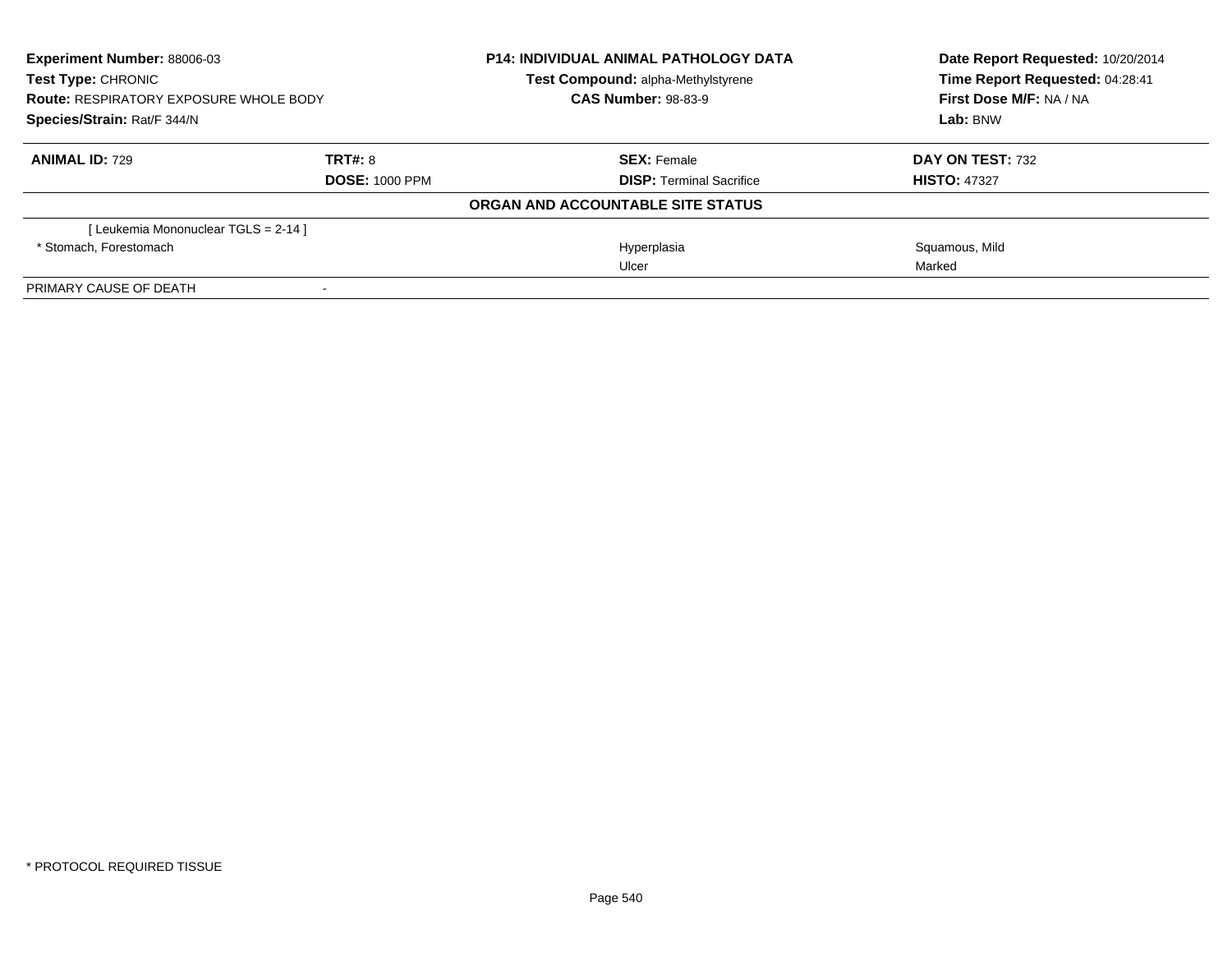| Experiment Number: 88006-03            |                           | P14: INDIVIDUAL ANIMAL PATHOLOGY DATA | Date Report Requested: 10/20/2014<br>Time Report Requested: 04:28:41<br>First Dose M/F: NA / NA |  |
|----------------------------------------|---------------------------|---------------------------------------|-------------------------------------------------------------------------------------------------|--|
| Test Type: CHRONIC                     |                           | Test Compound: alpha-Methylstyrene    |                                                                                                 |  |
| Route: RESPIRATORY EXPOSURE WHOLE BODY |                           | <b>CAS Number: 98-83-9</b>            |                                                                                                 |  |
| Species/Strain: Rat/F 344/N            |                           |                                       | Lab: BNW                                                                                        |  |
| <b>ANIMAL ID: 730</b>                  | <b>TRT#: 8</b>            | <b>SEX: Female</b>                    | DAY ON TEST: 731                                                                                |  |
|                                        | <b>DOSE: 1000 PPM</b>     | <b>DISP: Terminal Sacrifice</b>       | <b>HISTO: 47328</b>                                                                             |  |
|                                        |                           | ORGAN AND ACCOUNTABLE SITE STATUS     |                                                                                                 |  |
| <b>NORMAL</b>                          |                           |                                       |                                                                                                 |  |
| * Adrenal Cortex                       | * Adrenal Medulla         | * Bone                                | * Bone Marrow                                                                                   |  |
| * Brain                                | * Esophagus               | * Eye                                 | * Harderian Gland                                                                               |  |
| * Heart                                | * Intestine Large, Cecum  | * Intestine Large, Colon              | * Intestine Large, Rectum                                                                       |  |
| * Intestine Small, Duodenum            | * Intestine Small, Ileum  | * Intestine Small, Jejunum            | * Islets, Pancreatic                                                                            |  |
| * Larynx                               | * Lymph Node, Mediastinal | * Lymph Node, Mesenteric              | * Mammary Gland                                                                                 |  |
| * Ovary                                | * Pancreas                | * Parathyroid Gland                   | * Salivary Glands                                                                               |  |
| * Spleen                               | * Stomach, Forestomach    | * Stomach, Glandular                  | * Thymus                                                                                        |  |
| * Thyroid Gland                        | * Trachea                 | * Urinary Bladder                     | * Uterus                                                                                        |  |
| <b>MISSING</b>                         |                           |                                       |                                                                                                 |  |
| * Lymph Node, Bronchial                | * Lymph Node, Mandibular  |                                       |                                                                                                 |  |
| <b>OBSERVATIONS</b>                    |                           |                                       |                                                                                                 |  |
| * Clitoral Gland                       |                           | Hyperplasia                           | Marked                                                                                          |  |
| [ Hyperplasia TGLS = 2-9+14 ]          |                           |                                       |                                                                                                 |  |
| * Kidney                               | Pelvis, Transit Epithe    | Mineralization                        | Minimal                                                                                         |  |
| * Liver                                |                           | <b>Basophilic Focus</b>               | Multiple                                                                                        |  |
| * Lung                                 | Alveolus                  | <b>Infiltration Cellular</b>          | Histiocyte, Minimal                                                                             |  |
| Mesentery                              |                           | Necrosis                              | Moderate                                                                                        |  |
| [Necrosis TGLS = $4-14$ ]              |                           |                                       |                                                                                                 |  |
| * Nose                                 | Olfactory Epi             | Degeneration                          | Minimal                                                                                         |  |
|                                        | Olfactory Epi             | Hyperplasia                           | Basal Cell, Mild                                                                                |  |
| * Pituitary Gland                      |                           | Adenoma                               |                                                                                                 |  |
| [Adenoma TGLS = $3-10$ ]               |                           |                                       |                                                                                                 |  |
| Pleura                                 |                           | Inflammation                          | Chronic, Minimal                                                                                |  |
| * Skin                                 | <b>Subcut Tiss</b>        | Fibroma                               |                                                                                                 |  |
| [Fibroma TGLS = 1-15+16]               |                           |                                       |                                                                                                 |  |
| PRIMARY CAUSE OF DEATH                 |                           |                                       |                                                                                                 |  |
|                                        |                           |                                       |                                                                                                 |  |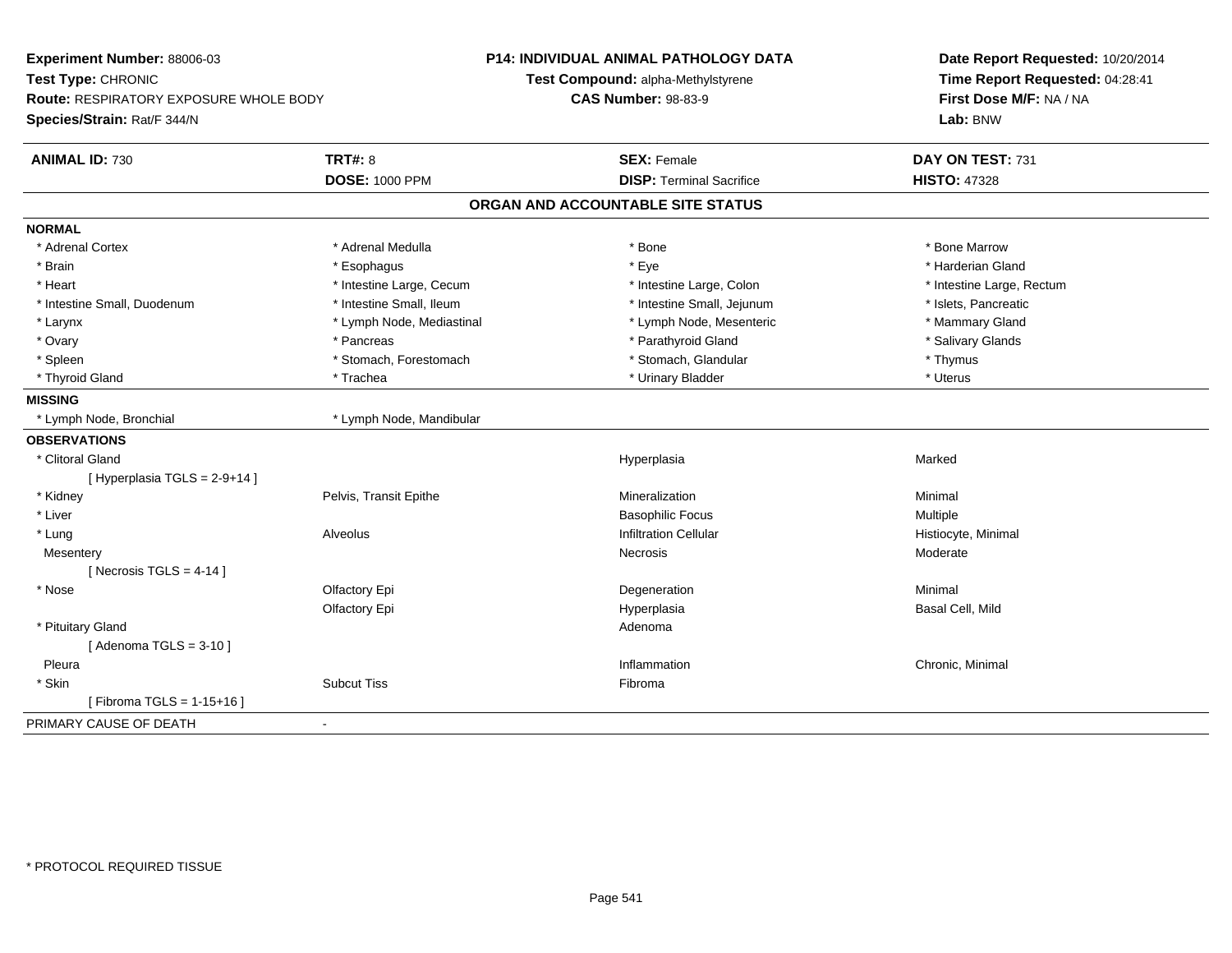| Experiment Number: 88006-03<br>Test Type: CHRONIC<br>Route: RESPIRATORY EXPOSURE WHOLE BODY<br>Species/Strain: Rat/F 344/N |                          | <b>P14: INDIVIDUAL ANIMAL PATHOLOGY DATA</b><br>Test Compound: alpha-Methylstyrene<br><b>CAS Number: 98-83-9</b> | Date Report Requested: 10/20/2014<br>Time Report Requested: 04:28:41<br>First Dose M/F: NA / NA<br>Lab: BNW |
|----------------------------------------------------------------------------------------------------------------------------|--------------------------|------------------------------------------------------------------------------------------------------------------|-------------------------------------------------------------------------------------------------------------|
| <b>ANIMAL ID: 731</b>                                                                                                      | <b>TRT#: 8</b>           | <b>SEX: Female</b>                                                                                               | DAY ON TEST: 732                                                                                            |
|                                                                                                                            | <b>DOSE: 1000 PPM</b>    | <b>DISP: Terminal Sacrifice</b>                                                                                  | <b>HISTO: 47329</b>                                                                                         |
|                                                                                                                            |                          | ORGAN AND ACCOUNTABLE SITE STATUS                                                                                |                                                                                                             |
| <b>NORMAL</b>                                                                                                              |                          |                                                                                                                  |                                                                                                             |
| * Adrenal Cortex                                                                                                           | * Adrenal Medulla        | * Bone                                                                                                           | * Bone Marrow                                                                                               |
| * Clitoral Gland                                                                                                           | * Esophagus              | * Eye                                                                                                            | * Harderian Gland                                                                                           |
| * Heart                                                                                                                    | * Intestine Large, Cecum | * Intestine Large, Colon                                                                                         | * Intestine Large, Rectum                                                                                   |
| * Intestine Small, Duodenum                                                                                                | * Intestine Small, Ileum | * Intestine Small, Jejunum                                                                                       | * Islets, Pancreatic                                                                                        |
| * Larynx                                                                                                                   | * Lymph Node, Mesenteric | * Pancreas                                                                                                       | * Parathyroid Gland                                                                                         |
| * Salivary Glands                                                                                                          | * Skin                   | * Spleen                                                                                                         | * Stomach, Forestomach                                                                                      |
| * Stomach, Glandular                                                                                                       | * Thymus                 | * Trachea                                                                                                        | * Urinary Bladder                                                                                           |
| <b>MISSING</b>                                                                                                             |                          |                                                                                                                  |                                                                                                             |
| * Lymph Node, Bronchial                                                                                                    | * Lymph Node, Mandibular | * Lymph Node, Mediastinal                                                                                        |                                                                                                             |
| <b>OBSERVATIONS</b>                                                                                                        |                          |                                                                                                                  |                                                                                                             |
| * Brain                                                                                                                    |                          | Compression                                                                                                      | Moderate                                                                                                    |
| * Kidney                                                                                                                   | Pelvis, Transit Epithe   | Mineralization                                                                                                   | Minimal                                                                                                     |
|                                                                                                                            |                          | Nephropathy                                                                                                      | Moderate                                                                                                    |
| * Liver                                                                                                                    |                          | <b>Basophilic Focus</b>                                                                                          | Multiple                                                                                                    |
| * Lung                                                                                                                     |                          | Alveolar/Bronchiolar Adenoma                                                                                     |                                                                                                             |
|                                                                                                                            | Alveolus                 | <b>Infiltration Cellular</b>                                                                                     | Histiocyte, Minimal                                                                                         |
| [ Alveolar/Bronchiolar Adenoma TGLS = 3-5 ]                                                                                |                          |                                                                                                                  |                                                                                                             |
| * Mammary Gland                                                                                                            |                          | Carcinoma                                                                                                        |                                                                                                             |
| [ Carcinoma TGLS = $1-14$ ]                                                                                                |                          |                                                                                                                  |                                                                                                             |
| * Nose                                                                                                                     | Olfactory Epi            | Hyperplasia                                                                                                      | Basal Cell, Mild                                                                                            |
| * Ovary                                                                                                                    |                          | Cyst                                                                                                             | Moderate                                                                                                    |
| * Pituitary Gland                                                                                                          |                          | Adenoma                                                                                                          |                                                                                                             |
| [Adenoma TGLS = $2-10$ ]                                                                                                   |                          |                                                                                                                  |                                                                                                             |
| Pleura                                                                                                                     |                          | Inflammation                                                                                                     | Chronic, Minimal                                                                                            |
| * Thyroid Gland                                                                                                            | C Cell                   | Hyperplasia                                                                                                      | Minimal                                                                                                     |
| * Uterus                                                                                                                   | Endometrium              | Hyperplasia                                                                                                      | Minimal                                                                                                     |
| PRIMARY CAUSE OF DEATH                                                                                                     | $\blacksquare$           |                                                                                                                  |                                                                                                             |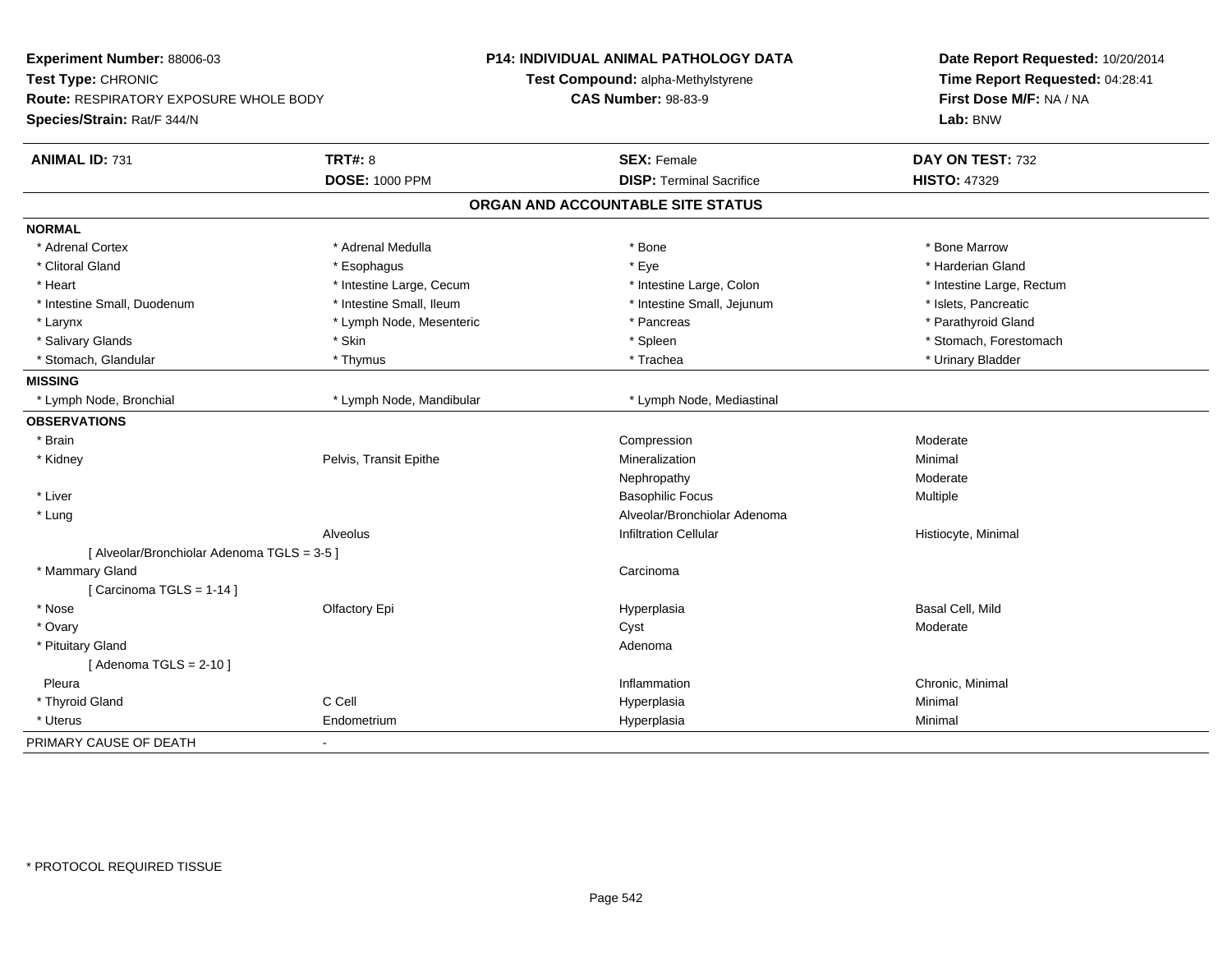| Experiment Number: 88006-03<br>Test Type: CHRONIC<br><b>Route: RESPIRATORY EXPOSURE WHOLE BODY</b><br>Species/Strain: Rat/F 344/N |                          | <b>P14: INDIVIDUAL ANIMAL PATHOLOGY DATA</b><br>Test Compound: alpha-Methylstyrene<br><b>CAS Number: 98-83-9</b> | Date Report Requested: 10/20/2014<br>Time Report Requested: 04:28:41<br>First Dose M/F: NA / NA<br>Lab: BNW |
|-----------------------------------------------------------------------------------------------------------------------------------|--------------------------|------------------------------------------------------------------------------------------------------------------|-------------------------------------------------------------------------------------------------------------|
|                                                                                                                                   |                          |                                                                                                                  |                                                                                                             |
| <b>ANIMAL ID: 732</b>                                                                                                             | TRT#: 8                  | <b>SEX: Female</b>                                                                                               | DAY ON TEST: 732                                                                                            |
|                                                                                                                                   | <b>DOSE: 1000 PPM</b>    | <b>DISP: Terminal Sacrifice</b>                                                                                  | <b>HISTO: 47330</b>                                                                                         |
|                                                                                                                                   |                          | ORGAN AND ACCOUNTABLE SITE STATUS                                                                                |                                                                                                             |
| <b>NORMAL</b>                                                                                                                     |                          |                                                                                                                  |                                                                                                             |
| * Adrenal Medulla                                                                                                                 | * Bone                   | * Bone Marrow                                                                                                    | * Brain                                                                                                     |
| * Clitoral Gland                                                                                                                  | * Esophagus              | * Eye                                                                                                            | * Harderian Gland                                                                                           |
| * Heart                                                                                                                           | * Intestine Large, Cecum | * Intestine Large, Colon                                                                                         | * Intestine Large, Rectum                                                                                   |
| * Intestine Small, Duodenum                                                                                                       | * Intestine Small, Ileum | * Intestine Small, Jejunum                                                                                       | * Islets, Pancreatic                                                                                        |
| * Lymph Node, Mesenteric                                                                                                          | * Mammary Gland          | * Ovary                                                                                                          | * Pancreas                                                                                                  |
| * Parathyroid Gland                                                                                                               | * Salivary Glands        | * Skin                                                                                                           | * Spleen                                                                                                    |
| * Stomach, Forestomach                                                                                                            | * Stomach, Glandular     | * Thymus                                                                                                         | * Thyroid Gland                                                                                             |
| * Trachea                                                                                                                         | * Urinary Bladder        |                                                                                                                  |                                                                                                             |
| <b>MISSING</b>                                                                                                                    |                          |                                                                                                                  |                                                                                                             |
| * Lymph Node, Bronchial                                                                                                           | * Lymph Node, Mandibular | * Lymph Node, Mediastinal                                                                                        |                                                                                                             |
| <b>OBSERVATIONS</b>                                                                                                               |                          |                                                                                                                  |                                                                                                             |
| * Adrenal Cortex                                                                                                                  |                          | Vacuolization Cytoplasmic                                                                                        | Mild                                                                                                        |
| * Kidney                                                                                                                          | Pelvis, Transit Epithe   | Mineralization                                                                                                   | Minimal                                                                                                     |
|                                                                                                                                   |                          | Nephropathy                                                                                                      | Mild                                                                                                        |
| * Larynx                                                                                                                          |                          | Foreign Body                                                                                                     | Marked                                                                                                      |
|                                                                                                                                   | <b>Respirat Epith</b>    | Hyperplasia                                                                                                      | Moderate                                                                                                    |
| * Liver                                                                                                                           |                          | <b>Basophilic Focus</b>                                                                                          | Multiple                                                                                                    |
| * Lung                                                                                                                            | Alveolus                 | <b>Infiltration Cellular</b>                                                                                     | Histiocyte, Minimal                                                                                         |
| * Nose                                                                                                                            | Olfactory Epi            | Hyperplasia                                                                                                      | Basal Cell, Mild                                                                                            |
| * Pituitary Gland                                                                                                                 |                          | Hyperplasia                                                                                                      | Marked                                                                                                      |
| [ Hyperplasia TGLS = 1-10 ]                                                                                                       |                          |                                                                                                                  |                                                                                                             |
| Pleura                                                                                                                            |                          | Inflammation                                                                                                     | Chronic, Minimal                                                                                            |
| * Uterus                                                                                                                          | Endometrium              | Hyperplasia                                                                                                      | Minimal                                                                                                     |
| PRIMARY CAUSE OF DEATH                                                                                                            | ۰                        |                                                                                                                  |                                                                                                             |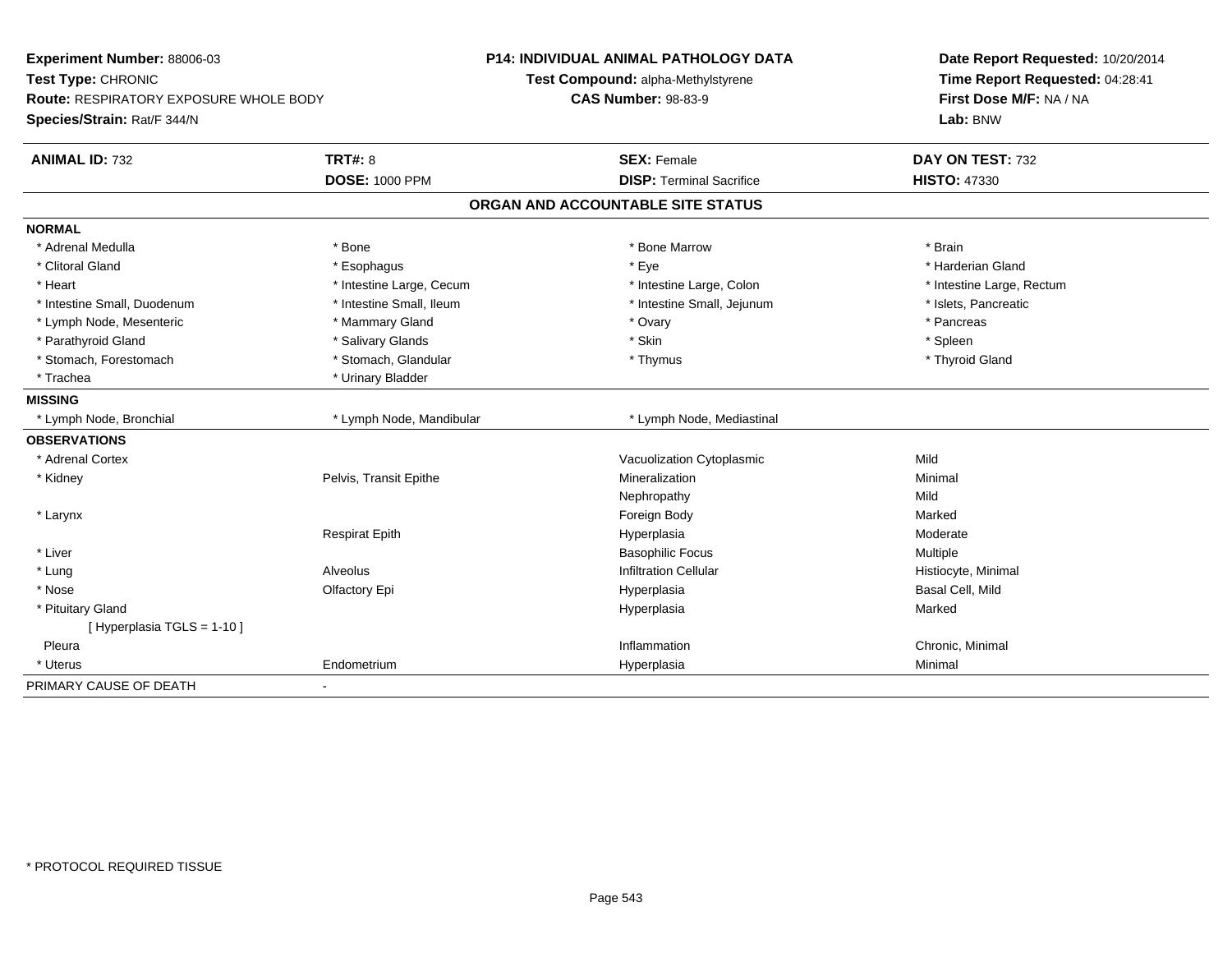| Experiment Number: 88006-03<br>Test Type: CHRONIC<br>Route: RESPIRATORY EXPOSURE WHOLE BODY |                            | <b>P14: INDIVIDUAL ANIMAL PATHOLOGY DATA</b><br>Test Compound: alpha-Methylstyrene<br><b>CAS Number: 98-83-9</b> | Date Report Requested: 10/20/2014<br>Time Report Requested: 04:28:41<br>First Dose M/F: NA / NA |  |
|---------------------------------------------------------------------------------------------|----------------------------|------------------------------------------------------------------------------------------------------------------|-------------------------------------------------------------------------------------------------|--|
| Species/Strain: Rat/F 344/N                                                                 |                            |                                                                                                                  | Lab: BNW                                                                                        |  |
| <b>ANIMAL ID: 733</b>                                                                       | <b>TRT#: 8</b>             | <b>SEX: Female</b>                                                                                               | DAY ON TEST: 731                                                                                |  |
|                                                                                             | <b>DOSE: 1000 PPM</b>      | <b>DISP: Terminal Sacrifice</b>                                                                                  | <b>HISTO: 47331</b>                                                                             |  |
|                                                                                             |                            | ORGAN AND ACCOUNTABLE SITE STATUS                                                                                |                                                                                                 |  |
| <b>NORMAL</b>                                                                               |                            |                                                                                                                  |                                                                                                 |  |
| * Adrenal Medulla                                                                           | * Bone                     | * Bone Marrow                                                                                                    | * Clitoral Gland                                                                                |  |
| * Esophagus                                                                                 | * Eye                      | * Harderian Gland                                                                                                | * Heart                                                                                         |  |
| * Intestine Large, Cecum                                                                    | * Intestine Large, Colon   | * Intestine Large, Rectum                                                                                        | * Intestine Small, Duodenum                                                                     |  |
| * Intestine Small, Ileum                                                                    | * Intestine Small, Jejunum | * Islets, Pancreatic                                                                                             | * Lung                                                                                          |  |
| * Lymph Node, Mediastinal                                                                   | * Lymph Node, Mesenteric   | * Mammary Gland                                                                                                  | * Ovary                                                                                         |  |
| * Pancreas                                                                                  | * Parathyroid Gland        | * Salivary Glands                                                                                                | * Skin                                                                                          |  |
| * Stomach, Forestomach                                                                      | * Stomach, Glandular       | * Thymus                                                                                                         | * Trachea                                                                                       |  |
| <b>MISSING</b>                                                                              |                            |                                                                                                                  |                                                                                                 |  |
| * Lymph Node, Bronchial                                                                     | * Lymph Node, Mandibular   |                                                                                                                  |                                                                                                 |  |
| <b>OBSERVATIONS</b>                                                                         |                            |                                                                                                                  |                                                                                                 |  |
| * Adrenal Cortex                                                                            |                            | Vacuolization Cytoplasmic                                                                                        | Mild                                                                                            |  |
| * Brain                                                                                     |                            | Compression                                                                                                      | Mild                                                                                            |  |
| * Kidney                                                                                    |                            | Nephropathy                                                                                                      | Mild                                                                                            |  |
| * Larynx                                                                                    |                            | Inflammation                                                                                                     | Chronic, Minimal                                                                                |  |
| * Liver                                                                                     |                            | <b>Basophilic Focus</b>                                                                                          |                                                                                                 |  |
|                                                                                             |                            | Leukemia Mononuclear                                                                                             |                                                                                                 |  |
| * Nose                                                                                      | Olfactory Epi              | Degeneration                                                                                                     | Minimal                                                                                         |  |
|                                                                                             | Olfactory Epi              | Hyperplasia                                                                                                      | Basal Cell, Minimal                                                                             |  |
|                                                                                             |                            | Inflammation                                                                                                     | Suppurative, Minimal                                                                            |  |
| * Pituitary Gland                                                                           |                            | Adenoma                                                                                                          |                                                                                                 |  |
| [Adenoma TGLS = $1-10$ ]                                                                    |                            |                                                                                                                  |                                                                                                 |  |
| * Spleen                                                                                    |                            | Leukemia Mononuclear                                                                                             |                                                                                                 |  |
| * Thyroid Gland                                                                             | Follicle                   | Cyst                                                                                                             | Moderate                                                                                        |  |
| * Urinary Bladder                                                                           | <b>Transit Epithe</b>      | Hyperplasia                                                                                                      | Mild                                                                                            |  |
| * Uterus                                                                                    |                            | Polyp Stromal                                                                                                    |                                                                                                 |  |
| [Polyp Stromal TGLS = 2-14]                                                                 |                            |                                                                                                                  |                                                                                                 |  |
| PRIMARY CAUSE OF DEATH                                                                      | $\blacksquare$             |                                                                                                                  |                                                                                                 |  |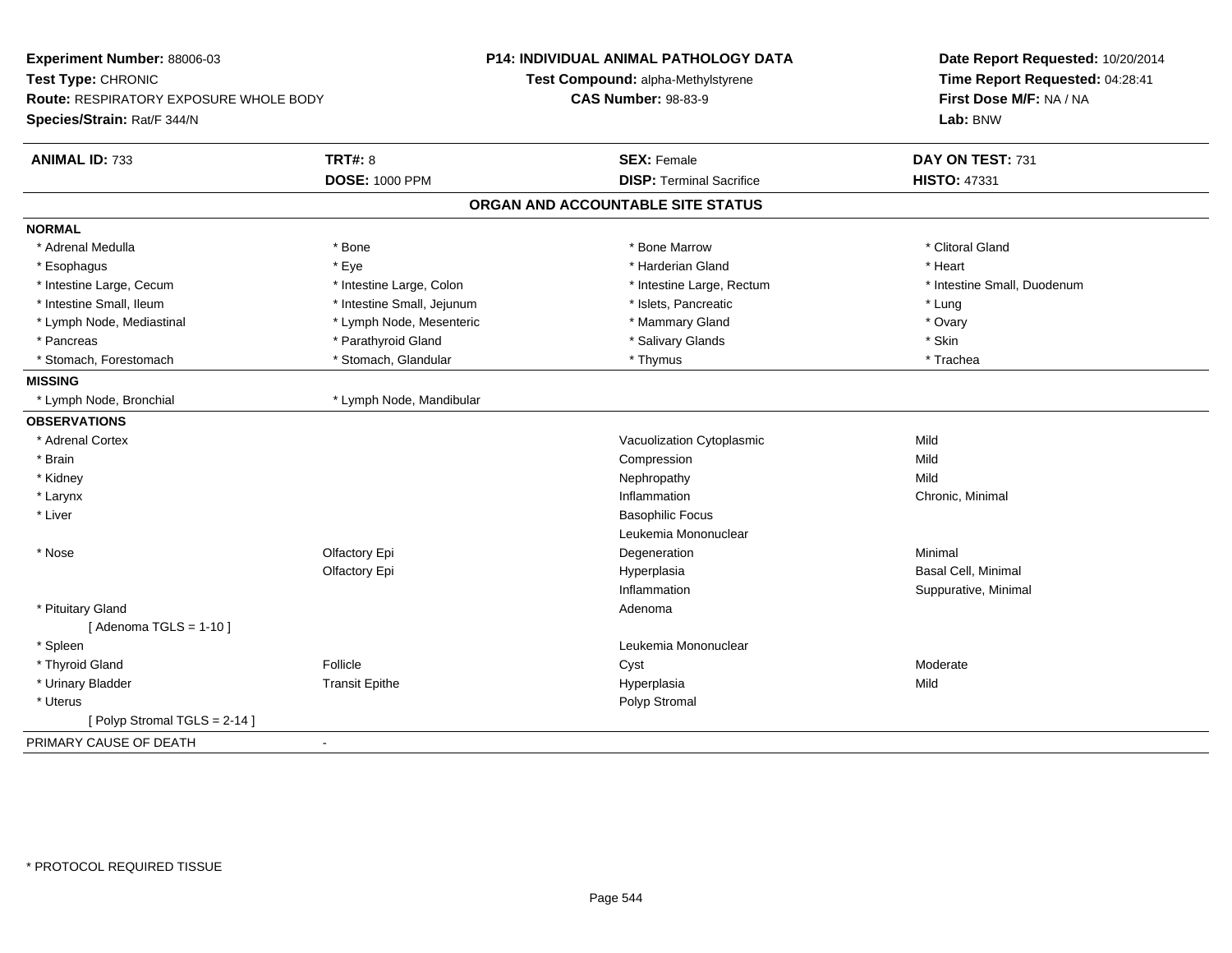| Experiment Number: 88006-03                        |                                            | P14: INDIVIDUAL ANIMAL PATHOLOGY DATA | Date Report Requested: 10/20/2014<br>Time Report Requested: 04:28:41 |
|----------------------------------------------------|--------------------------------------------|---------------------------------------|----------------------------------------------------------------------|
| Test Type: CHRONIC                                 |                                            | Test Compound: alpha-Methylstyrene    |                                                                      |
| Route: RESPIRATORY EXPOSURE WHOLE BODY             |                                            | <b>CAS Number: 98-83-9</b>            | First Dose M/F: NA / NA                                              |
| Species/Strain: Rat/F 344/N                        |                                            |                                       | Lab: BNW                                                             |
| <b>ANIMAL ID: 734</b>                              | <b>TRT#: 8</b>                             | <b>SEX: Female</b>                    | DAY ON TEST: 534                                                     |
|                                                    | <b>DOSE: 1000 PPM</b>                      | <b>DISP:</b> Moribund Sacrifice       | <b>HISTO: 47332</b>                                                  |
|                                                    |                                            | ORGAN AND ACCOUNTABLE SITE STATUS     |                                                                      |
| <b>NORMAL</b>                                      |                                            |                                       |                                                                      |
| * Adrenal Medulla                                  | * Bone                                     | * Bone Marrow                         | * Brain                                                              |
| * Clitoral Gland                                   | * Esophagus                                | * Eye                                 | * Harderian Gland                                                    |
| * Intestine Large, Cecum                           | * Intestine Large, Colon                   | * Intestine Large, Rectum             | * Intestine Small, Duodenum                                          |
| * Intestine Small, Ileum                           | * Intestine Small, Jejunum                 | * Islets, Pancreatic                  | * Kidney                                                             |
| * Larynx                                           | * Liver                                    | * Lymph Node, Mesenteric              | * Mammary Gland                                                      |
| * Ovary                                            | * Pancreas                                 | * Parathyroid Gland                   | * Salivary Glands                                                    |
| * Skin                                             | * Spleen                                   | * Stomach, Forestomach                | * Stomach, Glandular                                                 |
| * Thyroid Gland                                    | * Trachea                                  | * Urinary Bladder                     | * Uterus                                                             |
| <b>MISSING</b>                                     |                                            |                                       |                                                                      |
| * Lymph Node, Bronchial                            | * Lymph Node, Mandibular                   | * Lymph Node, Mediastinal             | * Thymus                                                             |
| <b>OBSERVATIONS</b>                                |                                            |                                       |                                                                      |
| * Adrenal Cortex                                   |                                            | Hyperplasia                           | Mild                                                                 |
|                                                    |                                            | Vacuolization Cytoplasmic             | Moderate                                                             |
| * Heart                                            | Epicardium                                 | Squamous Cell Carcinoma               | Metastatic (Lung)                                                    |
| [Squamous Cell Carcinoma TGLS = 8-19]              |                                            |                                       |                                                                      |
| * Lung                                             | Mediastinum                                | Squamous Cell Carcinoma               |                                                                      |
|                                                    |                                            | Squamous Cell Carcinoma               | Metastatic (Lung)                                                    |
| [Squamous Cell Carcinoma TGLS = 5-16]              |                                            |                                       |                                                                      |
| [ Squamous Cell Carcinoma TGLS = 3-18,4-17,5-16 ]  |                                            |                                       |                                                                      |
| * Nose                                             | Olfactory Epi                              | Degeneration                          | Hyaline, Mild                                                        |
|                                                    | Olfactory Epi                              | Hyperplasia                           | Basal Cell, Mild                                                     |
| * Pituitary Gland                                  |                                            | Cyst                                  | Mild                                                                 |
| [ $Cyst TGLS = 6-10$ ]                             |                                            |                                       |                                                                      |
| Pleura                                             | Mesothelium                                | Hyperplasia                           | Marked                                                               |
|                                                    |                                            | Squamous Cell Carcinoma               | Metastatic (Lung)                                                    |
| [Squamous Cell Carcinoma TGLS = 7-20]              |                                            |                                       |                                                                      |
| PRIMARY CAUSE OF DEATH                             | - Lung Mediastinum Squamous Cell Carcinoma |                                       |                                                                      |
| Animal Note: TGL 2 = NCL (No Corresponding Lesion) |                                            |                                       |                                                                      |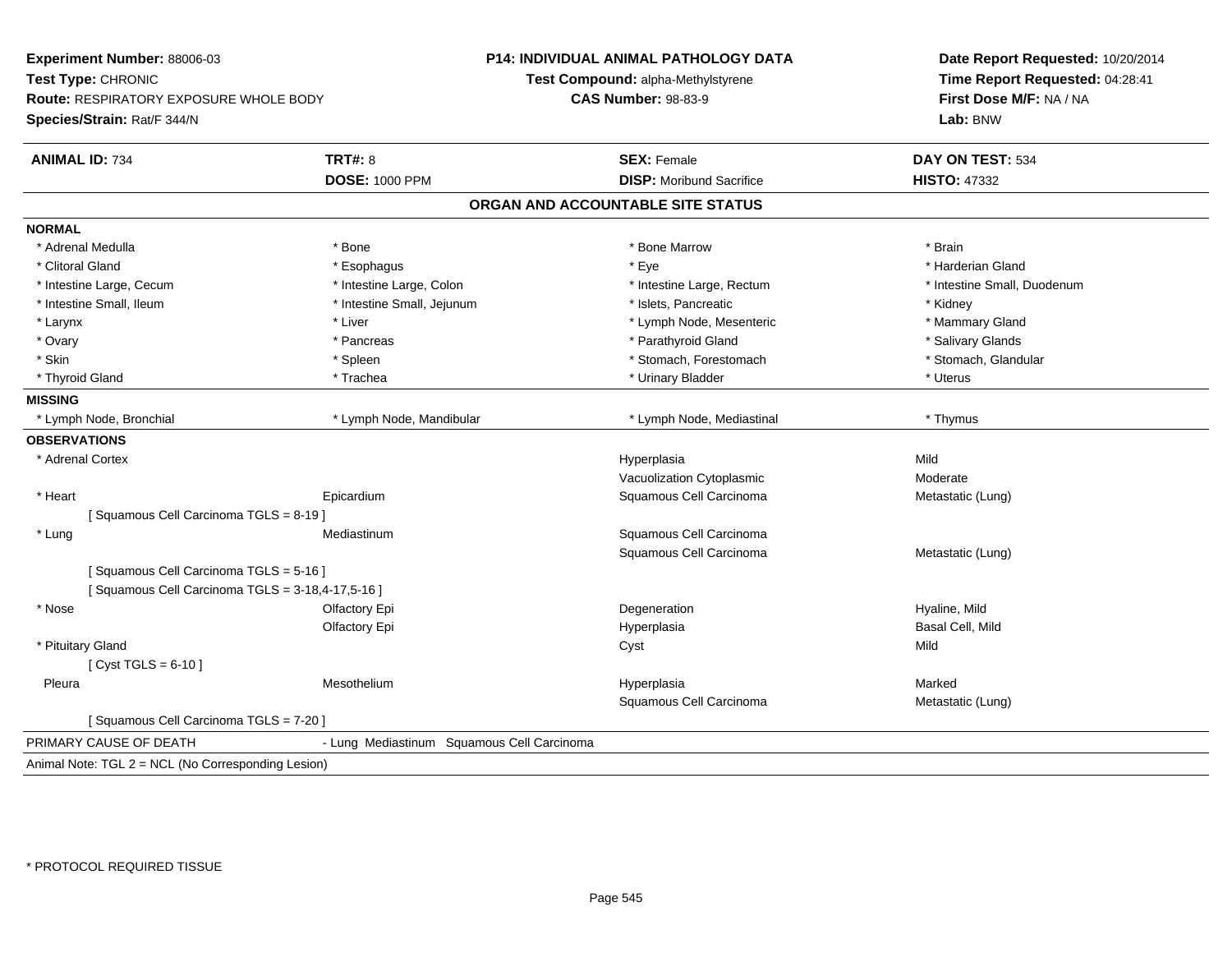| Experiment Number: 88006-03<br>Test Type: CHRONIC<br>Route: RESPIRATORY EXPOSURE WHOLE BODY<br>Species/Strain: Rat/F 344/N |                                         | <b>P14: INDIVIDUAL ANIMAL PATHOLOGY DATA</b><br>Test Compound: alpha-Methylstyrene<br><b>CAS Number: 98-83-9</b> | Date Report Requested: 10/20/2014<br>Time Report Requested: 04:28:41<br>First Dose M/F: NA / NA<br>Lab: BNW |
|----------------------------------------------------------------------------------------------------------------------------|-----------------------------------------|------------------------------------------------------------------------------------------------------------------|-------------------------------------------------------------------------------------------------------------|
| <b>ANIMAL ID: 735</b>                                                                                                      | <b>TRT#: 8</b><br><b>DOSE: 1000 PPM</b> | <b>SEX: Female</b><br><b>DISP: Terminal Sacrifice</b>                                                            | DAY ON TEST: 731<br><b>HISTO: 47333</b>                                                                     |
|                                                                                                                            |                                         | ORGAN AND ACCOUNTABLE SITE STATUS                                                                                |                                                                                                             |
|                                                                                                                            |                                         |                                                                                                                  |                                                                                                             |
| <b>NORMAL</b>                                                                                                              |                                         |                                                                                                                  |                                                                                                             |
| * Adrenal Cortex                                                                                                           | * Adrenal Medulla                       | * Bone                                                                                                           | * Bone Marrow                                                                                               |
| * Brain                                                                                                                    | * Clitoral Gland                        | * Esophagus                                                                                                      | * Eye                                                                                                       |
| * Harderian Gland                                                                                                          | * Heart                                 | * Intestine Large, Cecum                                                                                         | * Intestine Large, Colon                                                                                    |
| * Intestine Large, Rectum                                                                                                  | * Intestine Small, Duodenum             | * Intestine Small, Ileum                                                                                         | * Intestine Small, Jejunum                                                                                  |
| * Islets, Pancreatic                                                                                                       | * Larynx                                | * Lymph Node, Mediastinal                                                                                        | * Lymph Node, Mesenteric                                                                                    |
| * Mammary Gland                                                                                                            | * Pancreas                              | * Parathyroid Gland                                                                                              | * Salivary Glands                                                                                           |
| * Skin                                                                                                                     | * Spleen                                | * Stomach, Forestomach                                                                                           | * Stomach, Glandular                                                                                        |
| * Thymus                                                                                                                   | * Thyroid Gland                         | * Trachea                                                                                                        | * Urinary Bladder                                                                                           |
| * Uterus                                                                                                                   |                                         |                                                                                                                  |                                                                                                             |
| <b>MISSING</b>                                                                                                             |                                         |                                                                                                                  |                                                                                                             |
| * Lymph Node, Bronchial                                                                                                    | * Lymph Node, Mandibular                |                                                                                                                  |                                                                                                             |
| <b>OBSERVATIONS</b>                                                                                                        |                                         |                                                                                                                  |                                                                                                             |
| * Kidney                                                                                                                   |                                         | Nephropathy                                                                                                      | Moderate                                                                                                    |
| [Nephropathy TGLS = $4-7$ ]                                                                                                |                                         |                                                                                                                  |                                                                                                             |
| * Liver                                                                                                                    |                                         | <b>Basophilic Focus</b>                                                                                          |                                                                                                             |
| * Lung                                                                                                                     | <b>Bronchiole</b>                       | Hyperplasia                                                                                                      | Mild                                                                                                        |
| Mesentery                                                                                                                  |                                         | Necrosis                                                                                                         | Moderate                                                                                                    |
| [Necrosis TGLS = $2-14$ ]                                                                                                  |                                         |                                                                                                                  |                                                                                                             |
| * Nose                                                                                                                     | Olfactory Epi                           | Degeneration                                                                                                     | Minimal                                                                                                     |
|                                                                                                                            | Olfactory Epi                           | Hyperplasia                                                                                                      | Basal Cell, Mild                                                                                            |
| * Ovary                                                                                                                    |                                         | Cyst                                                                                                             | Moderate                                                                                                    |
| [ $Cyst TGLS = 1-9$ ]                                                                                                      |                                         |                                                                                                                  |                                                                                                             |
| * Pituitary Gland                                                                                                          |                                         | Adenoma                                                                                                          |                                                                                                             |
| [Adenoma TGLS = $3-10$ ]                                                                                                   |                                         |                                                                                                                  |                                                                                                             |
| PRIMARY CAUSE OF DEATH                                                                                                     | $\overline{a}$                          |                                                                                                                  |                                                                                                             |
|                                                                                                                            |                                         |                                                                                                                  |                                                                                                             |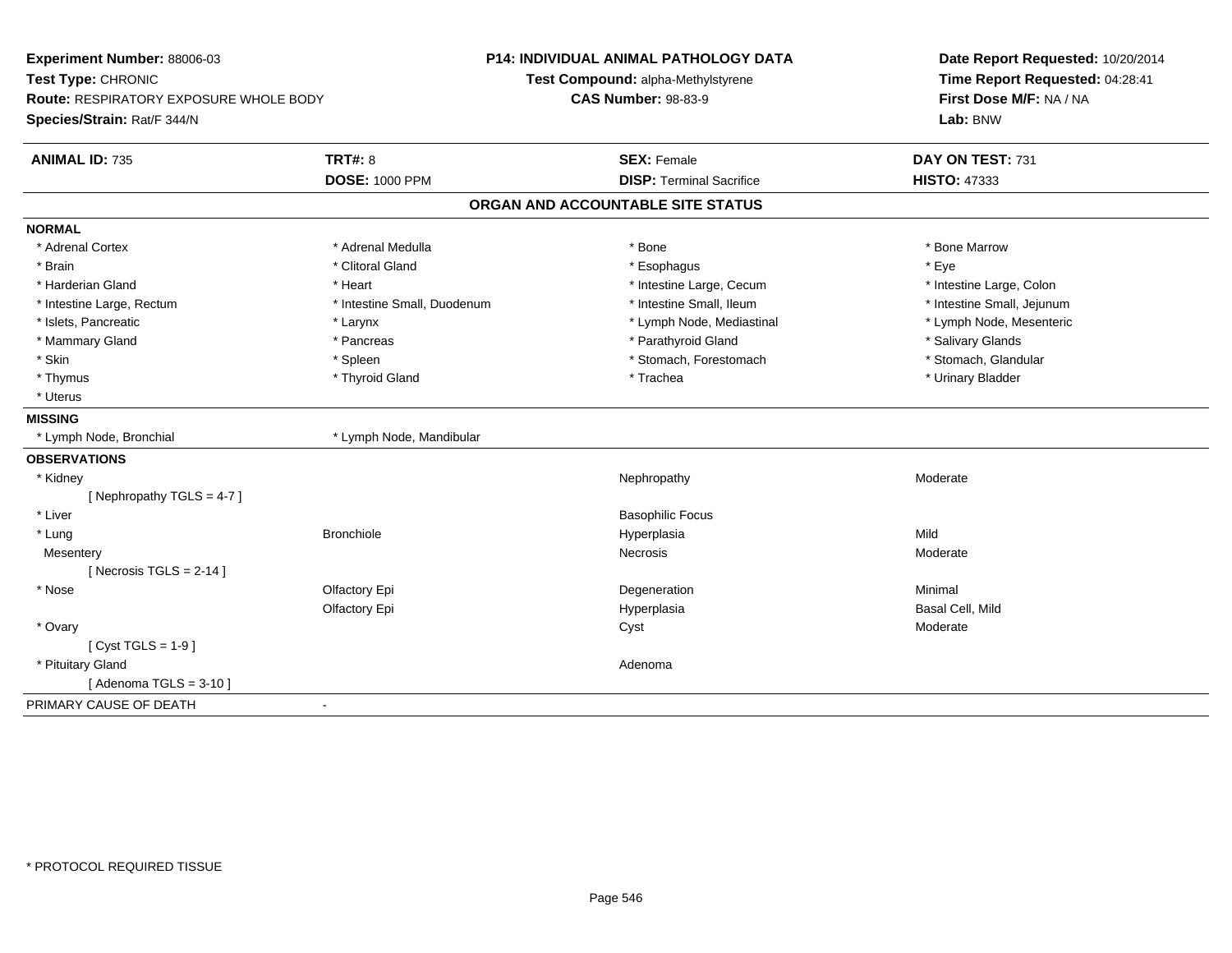| Experiment Number: 88006-03<br>Test Type: CHRONIC<br><b>Route: RESPIRATORY EXPOSURE WHOLE BODY</b><br>Species/Strain: Rat/F 344/N |                             | <b>P14: INDIVIDUAL ANIMAL PATHOLOGY DATA</b><br>Test Compound: alpha-Methylstyrene<br><b>CAS Number: 98-83-9</b> | Date Report Requested: 10/20/2014<br>Time Report Requested: 04:28:41<br>First Dose M/F: NA / NA<br>Lab: BNW |
|-----------------------------------------------------------------------------------------------------------------------------------|-----------------------------|------------------------------------------------------------------------------------------------------------------|-------------------------------------------------------------------------------------------------------------|
| <b>ANIMAL ID: 736</b>                                                                                                             | <b>TRT#: 8</b>              | <b>SEX: Female</b>                                                                                               | DAY ON TEST: 732                                                                                            |
|                                                                                                                                   | <b>DOSE: 1000 PPM</b>       | <b>DISP: Terminal Sacrifice</b>                                                                                  | <b>HISTO: 47334</b>                                                                                         |
|                                                                                                                                   |                             | ORGAN AND ACCOUNTABLE SITE STATUS                                                                                |                                                                                                             |
| <b>NORMAL</b>                                                                                                                     |                             |                                                                                                                  |                                                                                                             |
| * Adrenal Cortex                                                                                                                  | * Adrenal Medulla           | * Bone                                                                                                           | * Bone Marrow                                                                                               |
| * Brain                                                                                                                           | * Clitoral Gland            | * Esophagus                                                                                                      | * Eye                                                                                                       |
| * Harderian Gland                                                                                                                 | * Heart                     | * Intestine Large, Cecum                                                                                         | * Intestine Large, Colon                                                                                    |
| * Intestine Large, Rectum                                                                                                         | * Intestine Small, Duodenum | * Intestine Small, Ileum                                                                                         | * Intestine Small, Jejunum                                                                                  |
| * Islets, Pancreatic                                                                                                              | * Larynx                    | * Lymph Node, Mandibular                                                                                         | * Lymph Node, Mediastinal                                                                                   |
| * Lymph Node, Mesenteric                                                                                                          | * Pancreas                  | * Parathyroid Gland                                                                                              | * Salivary Glands                                                                                           |
| * Skin                                                                                                                            | * Stomach, Glandular        | * Thymus                                                                                                         | * Thyroid Gland                                                                                             |
| * Trachea                                                                                                                         | * Urinary Bladder           | * Uterus                                                                                                         |                                                                                                             |
| <b>MISSING</b>                                                                                                                    |                             |                                                                                                                  |                                                                                                             |
| * Lymph Node, Bronchial                                                                                                           |                             |                                                                                                                  |                                                                                                             |
| <b>OBSERVATIONS</b>                                                                                                               |                             |                                                                                                                  |                                                                                                             |
| * Kidney                                                                                                                          |                             | Nephropathy                                                                                                      | Marked                                                                                                      |
| [Nephropathy TGLS = 3-7]                                                                                                          |                             |                                                                                                                  |                                                                                                             |
| * Liver                                                                                                                           |                             | <b>Basophilic Focus</b>                                                                                          |                                                                                                             |
|                                                                                                                                   |                             | Leukemia Mononuclear                                                                                             |                                                                                                             |
| * Lung                                                                                                                            | Alveolus                    | <b>Infiltration Cellular</b>                                                                                     | Histiocyte, Minimal                                                                                         |
|                                                                                                                                   |                             | Inflammation                                                                                                     | Chronic, Minimal                                                                                            |
| * Mammary Gland                                                                                                                   |                             | Fibroadenoma                                                                                                     |                                                                                                             |
| [Fibroadenoma TGLS = 4-15]                                                                                                        |                             |                                                                                                                  |                                                                                                             |
| * Nose                                                                                                                            | Olfactory Epi               | Degeneration                                                                                                     | Hyaline, Mild                                                                                               |
|                                                                                                                                   | Olfactory Epi               | Hyperplasia                                                                                                      | Basal Cell, Mild                                                                                            |
|                                                                                                                                   |                             | Inflammation                                                                                                     | Suppurative, Mild                                                                                           |
|                                                                                                                                   | <b>Respirat Epith</b>       | Metaplasia                                                                                                       | Squamous, Mild                                                                                              |
| * Ovary                                                                                                                           |                             | Cyst                                                                                                             | Marked                                                                                                      |
| [Cyst TGLS = $2-14$ ]                                                                                                             |                             |                                                                                                                  |                                                                                                             |
| * Pituitary Gland                                                                                                                 |                             | Adenoma                                                                                                          |                                                                                                             |
| [Adenoma TGLS = $1-10$ ]                                                                                                          |                             |                                                                                                                  |                                                                                                             |
| * Spleen                                                                                                                          |                             | Leukemia Mononuclear                                                                                             |                                                                                                             |
| * Stomach, Forestomach                                                                                                            |                             | Inflammation                                                                                                     | Suppurative, Mild                                                                                           |

PRIMARY CAUSE OF DEATH-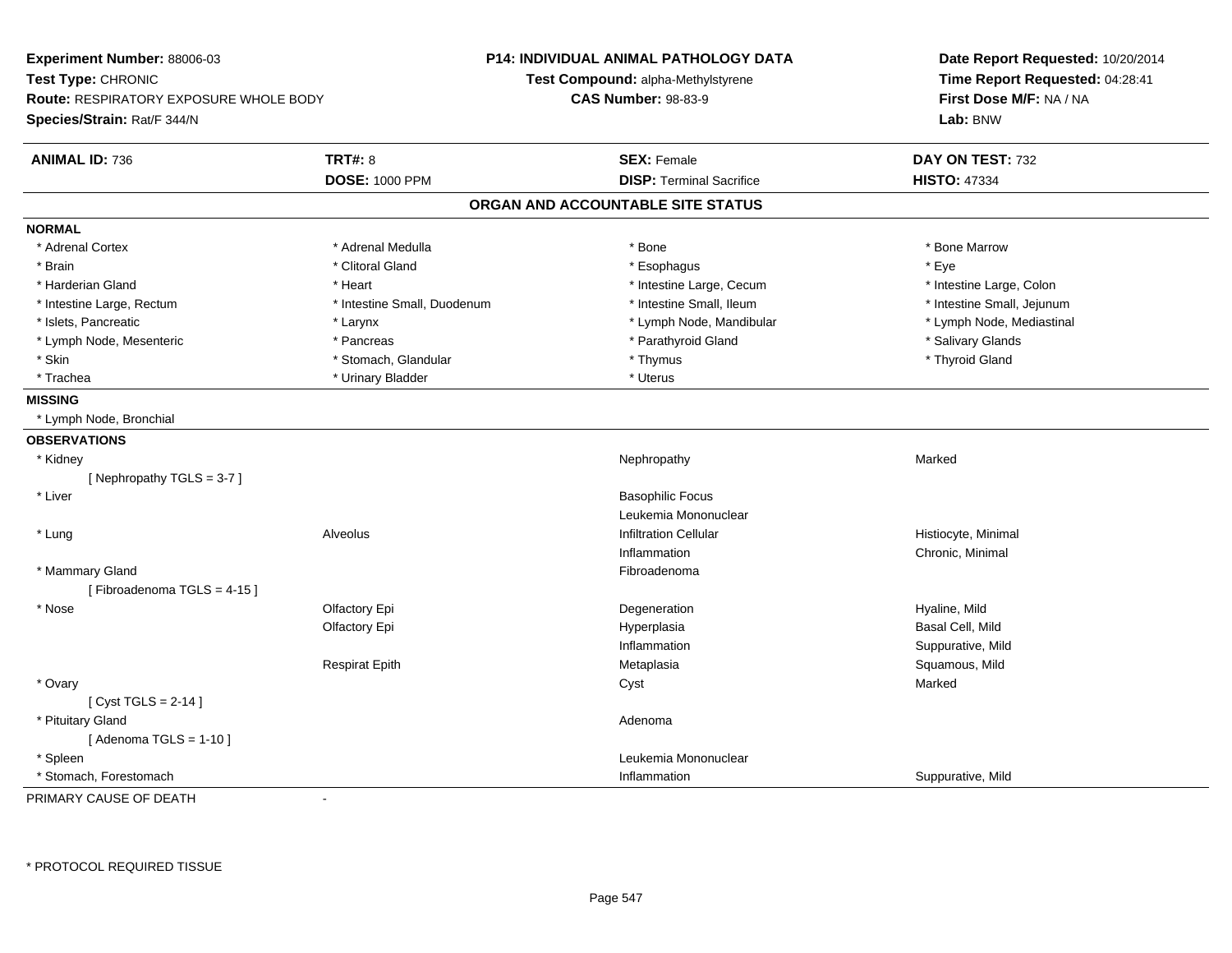| <b>Experiment Number: 88006-03</b><br><b>Test Type: CHRONIC</b><br><b>Route: RESPIRATORY EXPOSURE WHOLE BODY</b><br>Species/Strain: Rat/F 344/N |  | <b>P14: INDIVIDUAL ANIMAL PATHOLOGY DATA</b><br>Test Compound: alpha-Methylstyrene<br><b>CAS Number: 98-83-9</b> | Date Report Requested: 10/20/2014<br>Time Report Requested: 04:28:41<br>First Dose M/F: NA / NA<br>Lab: BNW |
|-------------------------------------------------------------------------------------------------------------------------------------------------|--|------------------------------------------------------------------------------------------------------------------|-------------------------------------------------------------------------------------------------------------|
| <b>ANIMAL ID: 736</b><br><b>TRT#: 8</b><br><b>DOSE: 1000 PPM</b>                                                                                |  | <b>SEX: Female</b><br><b>DISP: Terminal Sacrifice</b>                                                            | DAY ON TEST: 732<br><b>HISTO: 47334</b>                                                                     |
|                                                                                                                                                 |  | <b>ORGAN AND ACCOUNTABLE SITE STATUS</b>                                                                         |                                                                                                             |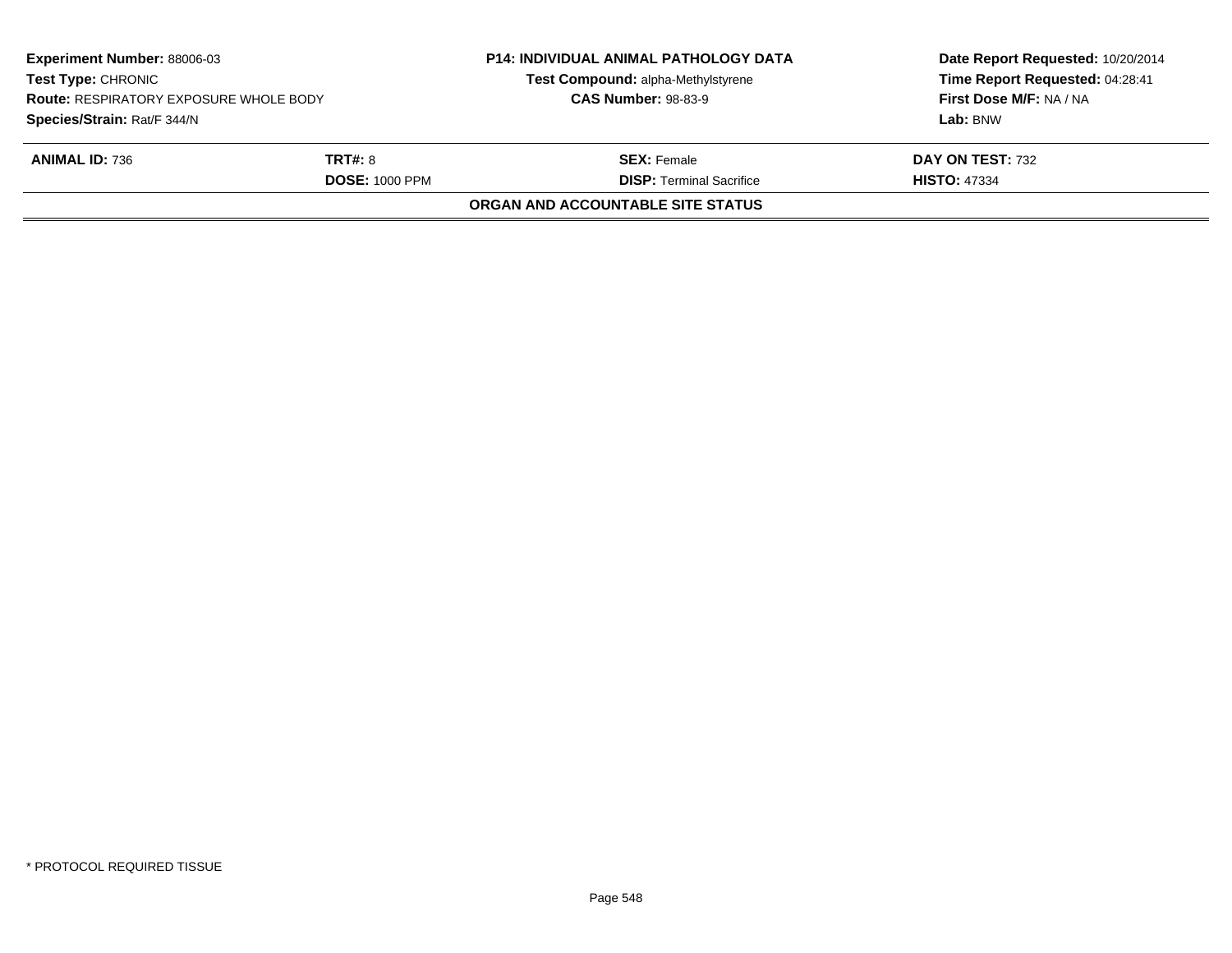| Experiment Number: 88006-03<br>Test Type: CHRONIC<br><b>Route: RESPIRATORY EXPOSURE WHOLE BODY</b> |                          | P14: INDIVIDUAL ANIMAL PATHOLOGY DATA<br>Test Compound: alpha-Methylstyrene | Date Report Requested: 10/20/2014<br>Time Report Requested: 04:28:41 |
|----------------------------------------------------------------------------------------------------|--------------------------|-----------------------------------------------------------------------------|----------------------------------------------------------------------|
|                                                                                                    |                          | <b>CAS Number: 98-83-9</b>                                                  | First Dose M/F: NA / NA                                              |
| Species/Strain: Rat/F 344/N                                                                        |                          |                                                                             | Lab: BNW                                                             |
| <b>ANIMAL ID: 737</b>                                                                              | <b>TRT#: 8</b>           | <b>SEX: Female</b>                                                          | DAY ON TEST: 732                                                     |
|                                                                                                    | <b>DOSE: 1000 PPM</b>    | <b>DISP: Terminal Sacrifice</b>                                             | <b>HISTO: 47335</b>                                                  |
|                                                                                                    |                          | ORGAN AND ACCOUNTABLE SITE STATUS                                           |                                                                      |
| <b>NORMAL</b>                                                                                      |                          |                                                                             |                                                                      |
| * Adrenal Cortex                                                                                   | * Adrenal Medulla        | * Bone                                                                      | * Bone Marrow                                                        |
| * Brain                                                                                            | * Clitoral Gland         | * Esophagus                                                                 | * Harderian Gland                                                    |
| * Heart                                                                                            | * Intestine Large, Cecum | * Intestine Large, Colon                                                    | * Intestine Large, Rectum                                            |
| * Intestine Small, Duodenum                                                                        | * Intestine Small, Ileum | * Intestine Small, Jejunum                                                  | * Islets, Pancreatic                                                 |
| $^{\star}$ Larynx                                                                                  | * Lung                   | * Lymph Node, Mesenteric                                                    | * Ovary                                                              |
| * Pancreas                                                                                         | * Parathyroid Gland      | * Salivary Glands                                                           | * Skin                                                               |
| * Spleen                                                                                           | * Stomach, Forestomach   | * Thymus                                                                    | * Thyroid Gland                                                      |
| * Trachea                                                                                          | * Urinary Bladder        |                                                                             |                                                                      |
| <b>MISSING</b>                                                                                     |                          |                                                                             |                                                                      |
| * Lymph Node, Bronchial                                                                            | * Lymph Node, Mandibular | * Lymph Node, Mediastinal                                                   |                                                                      |
| <b>OBSERVATIONS</b>                                                                                |                          |                                                                             |                                                                      |
| * Eye                                                                                              | Lens                     | Cataract                                                                    | Moderate                                                             |
| * Kidney                                                                                           |                          | Nephropathy                                                                 | Minimal                                                              |
| * Liver                                                                                            |                          | <b>Basophilic Focus</b>                                                     |                                                                      |
| * Mammary Gland                                                                                    |                          | Fibroadenoma                                                                | Multiple                                                             |
| [Fibroadenoma TGLS = 1,3-14+15+16]                                                                 |                          |                                                                             |                                                                      |
| * Nose                                                                                             | Olfactory Epi            | Hyperplasia                                                                 | Basal Cell, Minimal                                                  |
| * Pituitary Gland                                                                                  |                          | Adenoma                                                                     |                                                                      |
| * Stomach, Glandular                                                                               |                          | Hyperplasia                                                                 | Mild                                                                 |
| [ Hyperplasia TGLS = 4-10 ]                                                                        |                          |                                                                             |                                                                      |
| * Uterus                                                                                           | Endometrium              | Hyperplasia                                                                 | Moderate                                                             |
|                                                                                                    |                          | Polyp Stromal                                                               |                                                                      |
| [ Hyperplasia TGLS = 5-10 ]                                                                        |                          |                                                                             |                                                                      |
| [Polyp Stromal TGLS = 2-16]                                                                        |                          |                                                                             |                                                                      |
| Vagina                                                                                             |                          | <b>Infiltration Cellular</b>                                                | Mixed Cell, Moderate                                                 |
| PRIMARY CAUSE OF DEATH                                                                             | $\blacksquare$           |                                                                             |                                                                      |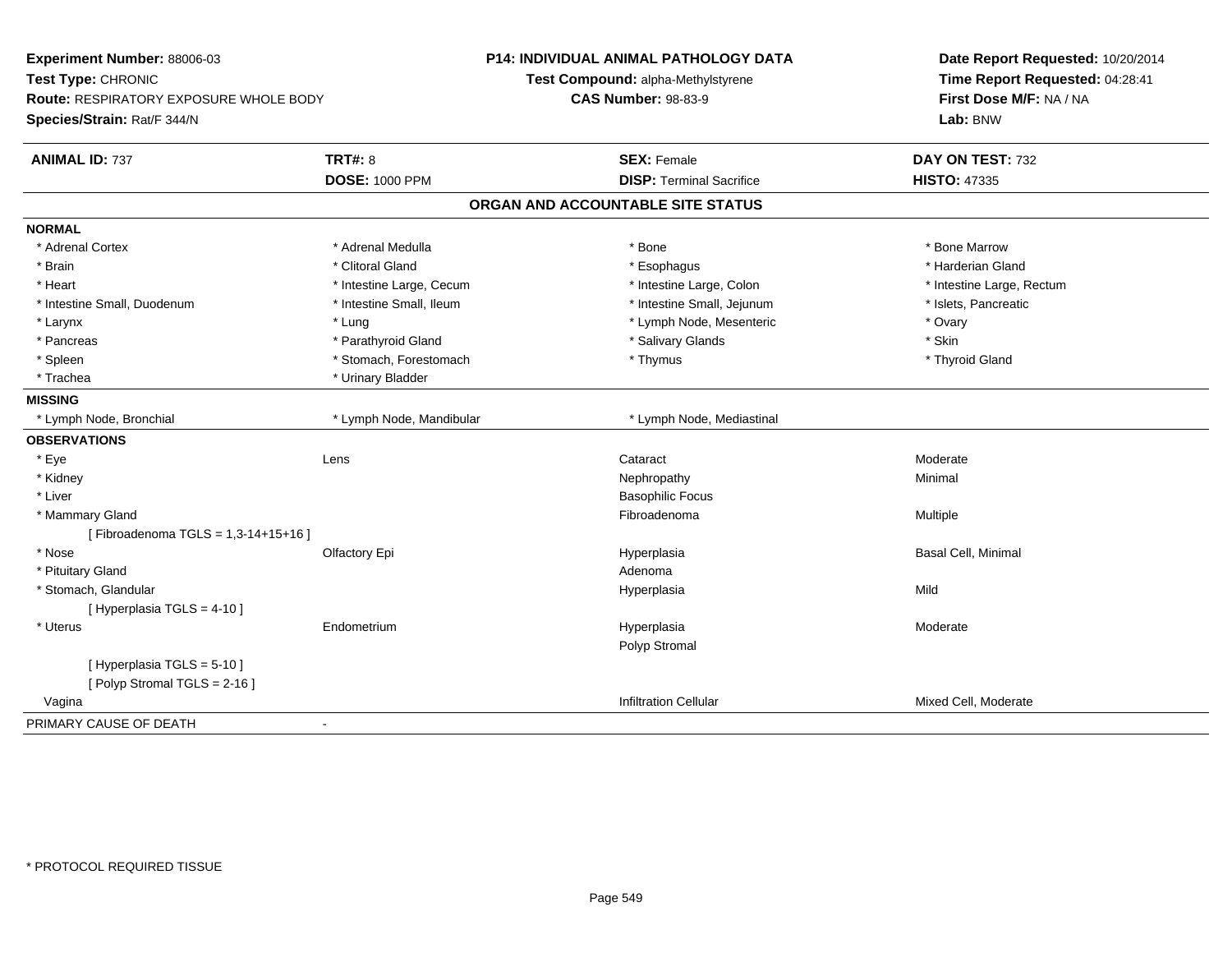| Experiment Number: 88006-03<br>Test Type: CHRONIC |                          | <b>P14: INDIVIDUAL ANIMAL PATHOLOGY DATA</b> | Date Report Requested: 10/20/2014<br>Time Report Requested: 04:28:41 |
|---------------------------------------------------|--------------------------|----------------------------------------------|----------------------------------------------------------------------|
|                                                   |                          | Test Compound: alpha-Methylstyrene           |                                                                      |
| Route: RESPIRATORY EXPOSURE WHOLE BODY            |                          | <b>CAS Number: 98-83-9</b>                   | First Dose M/F: NA / NA                                              |
| Species/Strain: Rat/F 344/N                       |                          |                                              | Lab: BNW                                                             |
| <b>ANIMAL ID: 738</b>                             | <b>TRT#: 8</b>           | <b>SEX: Female</b>                           | DAY ON TEST: 731                                                     |
|                                                   | <b>DOSE: 1000 PPM</b>    | <b>DISP: Terminal Sacrifice</b>              | <b>HISTO: 47336</b>                                                  |
|                                                   |                          | ORGAN AND ACCOUNTABLE SITE STATUS            |                                                                      |
| <b>NORMAL</b>                                     |                          |                                              |                                                                      |
| * Adrenal Cortex                                  | * Adrenal Medulla        | * Bone                                       | * Bone Marrow                                                        |
| * Clitoral Gland                                  | * Esophagus              | * Eye                                        | * Harderian Gland                                                    |
| * Heart                                           | * Intestine Large, Cecum | * Intestine Large, Colon                     | * Intestine Large, Rectum                                            |
| * Intestine Small, Duodenum                       | * Intestine Small, Ileum | * Intestine Small, Jejunum                   | * Islets, Pancreatic                                                 |
| * Larynx                                          | * Liver                  | * Lymph Node, Mediastinal                    | * Lymph Node, Mesenteric                                             |
| * Mammary Gland                                   | * Ovary                  | * Pancreas                                   | * Parathyroid Gland                                                  |
| * Salivary Glands                                 | * Skin                   | * Spleen                                     | * Stomach, Forestomach                                               |
| * Stomach, Glandular                              | * Thymus                 | * Thyroid Gland                              | * Trachea                                                            |
| * Urinary Bladder                                 |                          |                                              |                                                                      |
| <b>MISSING</b>                                    |                          |                                              |                                                                      |
| * Lymph Node, Bronchial                           | * Lymph Node, Mandibular |                                              |                                                                      |
| <b>OBSERVATIONS</b>                               |                          |                                              |                                                                      |
| * Brain                                           |                          | Compression                                  | Marked                                                               |
| * Kidney                                          | Pelvis, Transit Epithe   | Mineralization                               | Minimal                                                              |
|                                                   |                          | Nephropathy                                  | Moderate                                                             |
| * Lung                                            | Alveolus                 | <b>Infiltration Cellular</b>                 | Histiocyte, Minimal                                                  |
| * Nose                                            | Olfactory Epi            | Hyperplasia                                  | Basal Cell, Minimal                                                  |
| * Pituitary Gland                                 |                          | Adenoma                                      |                                                                      |
| [Adenoma TGLS = $1-10$ ]                          |                          |                                              |                                                                      |
| Pleura                                            |                          | Inflammation                                 | Chronic, Minimal                                                     |
| * Uterus                                          |                          | Polyp Stromal                                |                                                                      |
| [Polyp Stromal TGLS = 2-10]                       |                          |                                              |                                                                      |
| PRIMARY CAUSE OF DEATH                            |                          |                                              |                                                                      |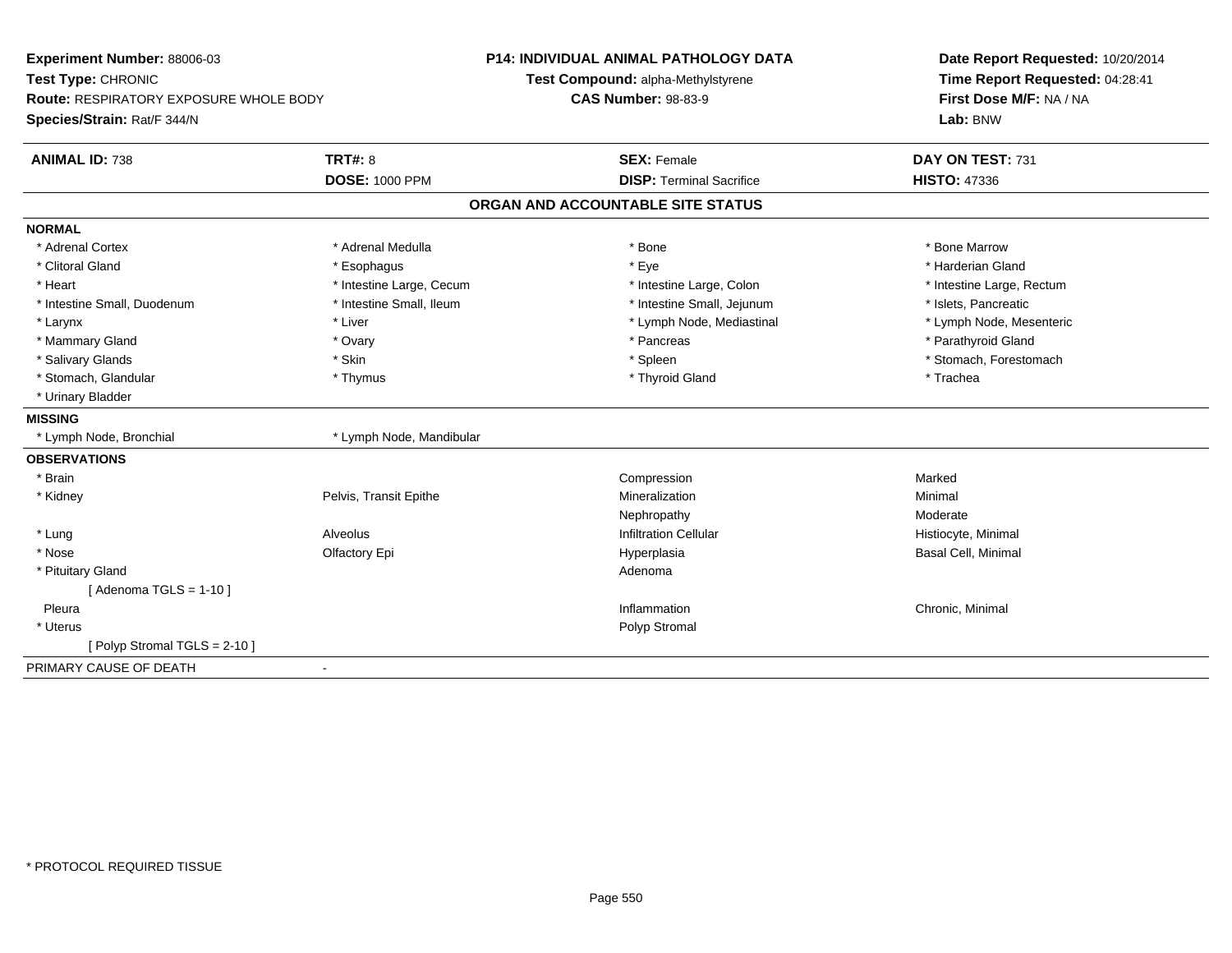| Experiment Number: 88006-03                   |                            | <b>P14: INDIVIDUAL ANIMAL PATHOLOGY DATA</b> | Date Report Requested: 10/20/2014<br>Time Report Requested: 04:28:41<br>First Dose M/F: NA / NA |
|-----------------------------------------------|----------------------------|----------------------------------------------|-------------------------------------------------------------------------------------------------|
| Test Type: CHRONIC                            |                            | Test Compound: alpha-Methylstyrene           |                                                                                                 |
| <b>Route: RESPIRATORY EXPOSURE WHOLE BODY</b> |                            | <b>CAS Number: 98-83-9</b>                   |                                                                                                 |
| Species/Strain: Rat/F 344/N                   |                            |                                              | Lab: BNW                                                                                        |
| <b>ANIMAL ID: 739</b>                         | <b>TRT#: 8</b>             | <b>SEX: Female</b>                           | DAY ON TEST: 663                                                                                |
|                                               | <b>DOSE: 1000 PPM</b>      | <b>DISP:</b> Moribund Sacrifice              | <b>HISTO: 47337</b>                                                                             |
|                                               |                            | ORGAN AND ACCOUNTABLE SITE STATUS            |                                                                                                 |
| <b>NORMAL</b>                                 |                            |                                              |                                                                                                 |
| * Adrenal Cortex                              | * Adrenal Medulla          | $*$ Bone                                     | * Bone Marrow                                                                                   |
| * Clitoral Gland                              | * Esophagus                | * Harderian Gland                            | * Heart                                                                                         |
| * Intestine Large, Cecum                      | * Intestine Large, Colon   | * Intestine Large, Rectum                    | * Intestine Small, Duodenum                                                                     |
| * Intestine Small, Ileum                      | * Intestine Small, Jejunum | * Islets, Pancreatic                         | * Larynx                                                                                        |
| * Lymph Node, Mesenteric                      | * Ovary                    | * Pancreas                                   | * Parathyroid Gland                                                                             |
| * Salivary Glands                             | * Skin                     | * Stomach, Forestomach                       | * Stomach, Glandular                                                                            |
| * Thyroid Gland                               | * Trachea                  | * Urinary Bladder                            | * Uterus                                                                                        |
| <b>MISSING</b>                                |                            |                                              |                                                                                                 |
| * Lymph Node, Bronchial                       | * Lymph Node, Mandibular   | * Thymus                                     |                                                                                                 |
| <b>OBSERVATIONS</b>                           |                            |                                              |                                                                                                 |
| * Brain                                       |                            | Compression                                  | Marked                                                                                          |
| * Eye                                         | Retina                     | Atrophy                                      | Moderate                                                                                        |
|                                               | Lens                       | Cataract                                     | Marked                                                                                          |
| [Cataract TGLS = $2-13$ ]                     |                            |                                              |                                                                                                 |
| * Kidney                                      | Papilla                    | Mineralization                               | Minimal                                                                                         |
| * Liver                                       |                            | Hepatodiaphragmatic Nodule                   | Marked                                                                                          |
|                                               |                            | Leukemia Mononuclear                         |                                                                                                 |
| [ Leukemia Mononuclear TGLS = 6-6 ]           |                            |                                              |                                                                                                 |
| * Lung                                        | Alveolus                   | <b>Infiltration Cellular</b>                 | Histiocyte, Minimal                                                                             |
|                                               |                            | Leukemia Mononuclear                         |                                                                                                 |
| Lymph Node                                    | Pancreatic                 | Leukemia Mononuclear                         |                                                                                                 |
| [ Leukemia Mononuclear TGLS = 8-14 ]          |                            |                                              |                                                                                                 |
| * Lymph Node, Mediastinal                     |                            | Leukemia Mononuclear                         |                                                                                                 |
| * Mammary Gland                               |                            | Fibroadenoma                                 | Multiple                                                                                        |
| [Fibroadenoma TGLS = 7-15]                    |                            |                                              |                                                                                                 |
| Mesentery                                     |                            | Necrosis                                     | Moderate                                                                                        |
| [ Necrosis TGLS = $5-14$ ]                    |                            |                                              |                                                                                                 |
| * Nose                                        | Olfactory Epi              | Hyperplasia                                  | Basal Cell, Minimal                                                                             |
| * Pituitary Gland                             |                            | Adenoma                                      |                                                                                                 |
| [Adenoma TGLS = $3-10$ ]                      |                            |                                              |                                                                                                 |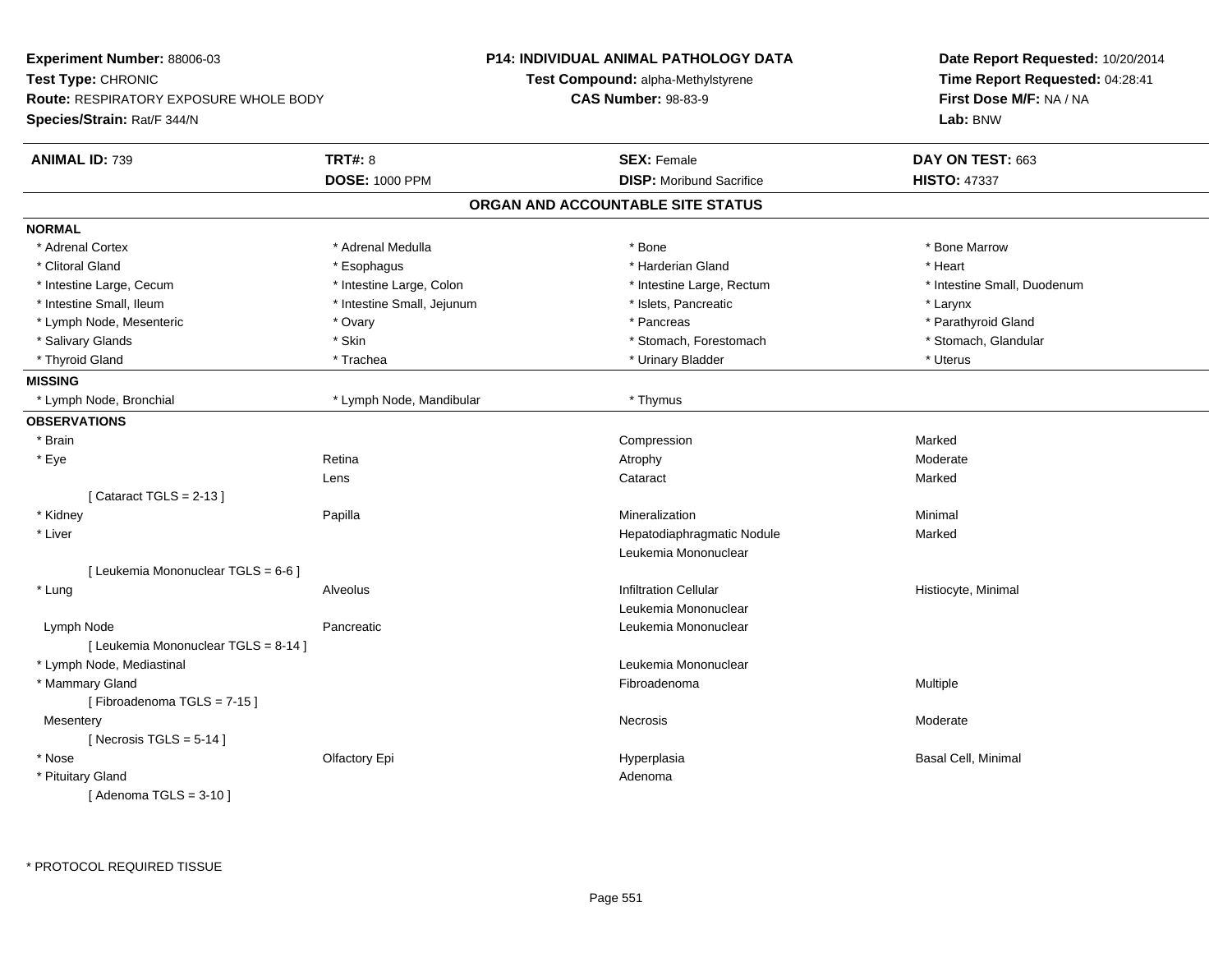| <b>Experiment Number: 88006-03</b><br><b>Test Type: CHRONIC</b><br><b>Route: RESPIRATORY EXPOSURE WHOLE BODY</b> |                                  | <b>P14: INDIVIDUAL ANIMAL PATHOLOGY DATA</b><br><b>Test Compound: alpha-Methylstyrene</b><br><b>CAS Number: 98-83-9</b> | Date Report Requested: 10/20/2014<br>Time Report Requested: 04:28:41<br>First Dose M/F: NA / NA |
|------------------------------------------------------------------------------------------------------------------|----------------------------------|-------------------------------------------------------------------------------------------------------------------------|-------------------------------------------------------------------------------------------------|
| Species/Strain: Rat/F 344/N                                                                                      |                                  |                                                                                                                         | Lab: BNW                                                                                        |
| <b>ANIMAL ID: 739</b>                                                                                            | TRT#: 8                          | <b>SEX: Female</b>                                                                                                      | <b>DAY ON TEST: 663</b>                                                                         |
|                                                                                                                  | <b>DOSE: 1000 PPM</b>            | <b>DISP:</b> Moribund Sacrifice                                                                                         | <b>HISTO: 47337</b>                                                                             |
|                                                                                                                  |                                  | ORGAN AND ACCOUNTABLE SITE STATUS                                                                                       |                                                                                                 |
| * Spleen                                                                                                         |                                  | Leukemia Mononuclear                                                                                                    |                                                                                                 |
| [ Leukemia Mononuclear TGLS = 4-6 ]                                                                              |                                  |                                                                                                                         |                                                                                                 |
| PRIMARY CAUSE OF DEATH                                                                                           | - Pituitary Gland Adenoma        |                                                                                                                         |                                                                                                 |
| CONTRIBUTORY CAUSE OF DEATH                                                                                      | Leukemia Mononuclear<br>- Spleen |                                                                                                                         |                                                                                                 |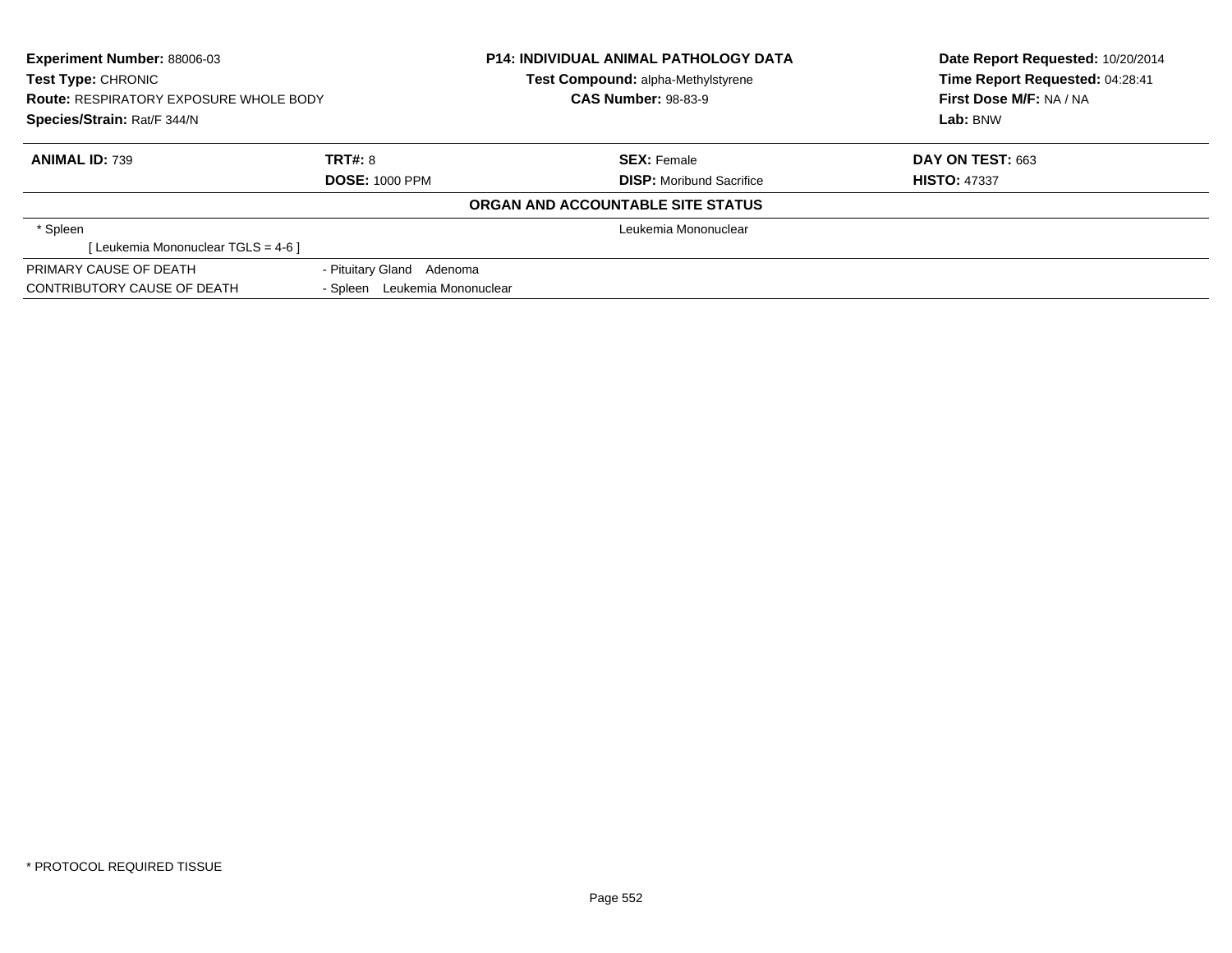| Experiment Number: 88006-03                                                       |                            | <b>P14: INDIVIDUAL ANIMAL PATHOLOGY DATA</b> | Date Report Requested: 10/20/2014 |  |
|-----------------------------------------------------------------------------------|----------------------------|----------------------------------------------|-----------------------------------|--|
| Test Type: CHRONIC                                                                |                            | Test Compound: alpha-Methylstyrene           | Time Report Requested: 04:28:41   |  |
| <b>Route: RESPIRATORY EXPOSURE WHOLE BODY</b>                                     |                            | <b>CAS Number: 98-83-9</b>                   | First Dose M/F: NA / NA           |  |
| Species/Strain: Rat/F 344/N                                                       |                            |                                              | Lab: BNW                          |  |
| <b>ANIMAL ID: 740</b>                                                             | <b>TRT#: 8</b>             | <b>SEX: Female</b>                           | DAY ON TEST: 732                  |  |
|                                                                                   | <b>DOSE: 1000 PPM</b>      | <b>DISP: Terminal Sacrifice</b>              | <b>HISTO: 47338</b>               |  |
|                                                                                   |                            | ORGAN AND ACCOUNTABLE SITE STATUS            |                                   |  |
| <b>NORMAL</b>                                                                     |                            |                                              |                                   |  |
| * Bone                                                                            | * Bone Marrow              | * Brain                                      | * Clitoral Gland                  |  |
| * Esophagus                                                                       | * Eye                      | * Harderian Gland                            | * Heart                           |  |
| * Intestine Large, Cecum                                                          | * Intestine Large, Colon   | * Intestine Large, Rectum                    | * Intestine Small, Duodenum       |  |
| * Intestine Small, Ileum                                                          | * Intestine Small, Jejunum | * Islets, Pancreatic                         | * Larynx                          |  |
| * Lung                                                                            | * Lymph Node, Mesenteric   | * Ovary                                      | * Pancreas                        |  |
| * Parathyroid Gland                                                               | * Salivary Glands          | * Stomach, Forestomach                       | * Stomach, Glandular              |  |
| * Thymus                                                                          | * Trachea                  | * Urinary Bladder                            | * Uterus                          |  |
| <b>MISSING</b>                                                                    |                            |                                              |                                   |  |
| * Lymph Node, Bronchial                                                           | * Lymph Node, Mandibular   | * Lymph Node, Mediastinal                    |                                   |  |
| <b>OBSERVATIONS</b>                                                               |                            |                                              |                                   |  |
| * Adrenal Cortex                                                                  |                            | Hyperplasia                                  | Marked                            |  |
|                                                                                   |                            | Vacuolization Cytoplasmic                    | Mild                              |  |
| * Adrenal Medulla                                                                 |                            | Hyperplasia                                  | Marked                            |  |
| * Kidney                                                                          |                            | Nephropathy                                  | Mild                              |  |
| * Liver                                                                           |                            | <b>Basophilic Focus</b>                      | Multiple                          |  |
|                                                                                   |                            | Hepatodiaphragmatic Nodule                   | Marked                            |  |
|                                                                                   |                            | Leukemia Mononuclear                         |                                   |  |
| [ Hepatodiaphragmatic Nodule TGLS = 3-14 ]<br>[ Leukemia Mononuclear TGLS = 4-6 ] |                            |                                              |                                   |  |
| * Mammary Gland                                                                   |                            | Fibroadenoma                                 |                                   |  |
|                                                                                   |                            | Galactocele                                  | Marked                            |  |
| [Fibroadenoma TGLS = 1-14]                                                        |                            |                                              |                                   |  |
| [Galactocele TGLS = 2-15]                                                         |                            |                                              |                                   |  |
| * Nose                                                                            | Olfactory Epi              | Degeneration                                 | Minimal                           |  |
|                                                                                   | Olfactory Epi              | Hyperplasia                                  | Basal Cell, Mild                  |  |
| * Pituitary Gland                                                                 |                            | Adenoma                                      |                                   |  |
| [Adenoma TGLS = $5-10$ ]                                                          |                            |                                              |                                   |  |
| * Skin                                                                            |                            | Inflammation                                 | Chronic, Moderate                 |  |
|                                                                                   |                            | Ulcer                                        | Moderate                          |  |
| [ Inflammation TGLS = $6,7-16$ ]                                                  |                            |                                              |                                   |  |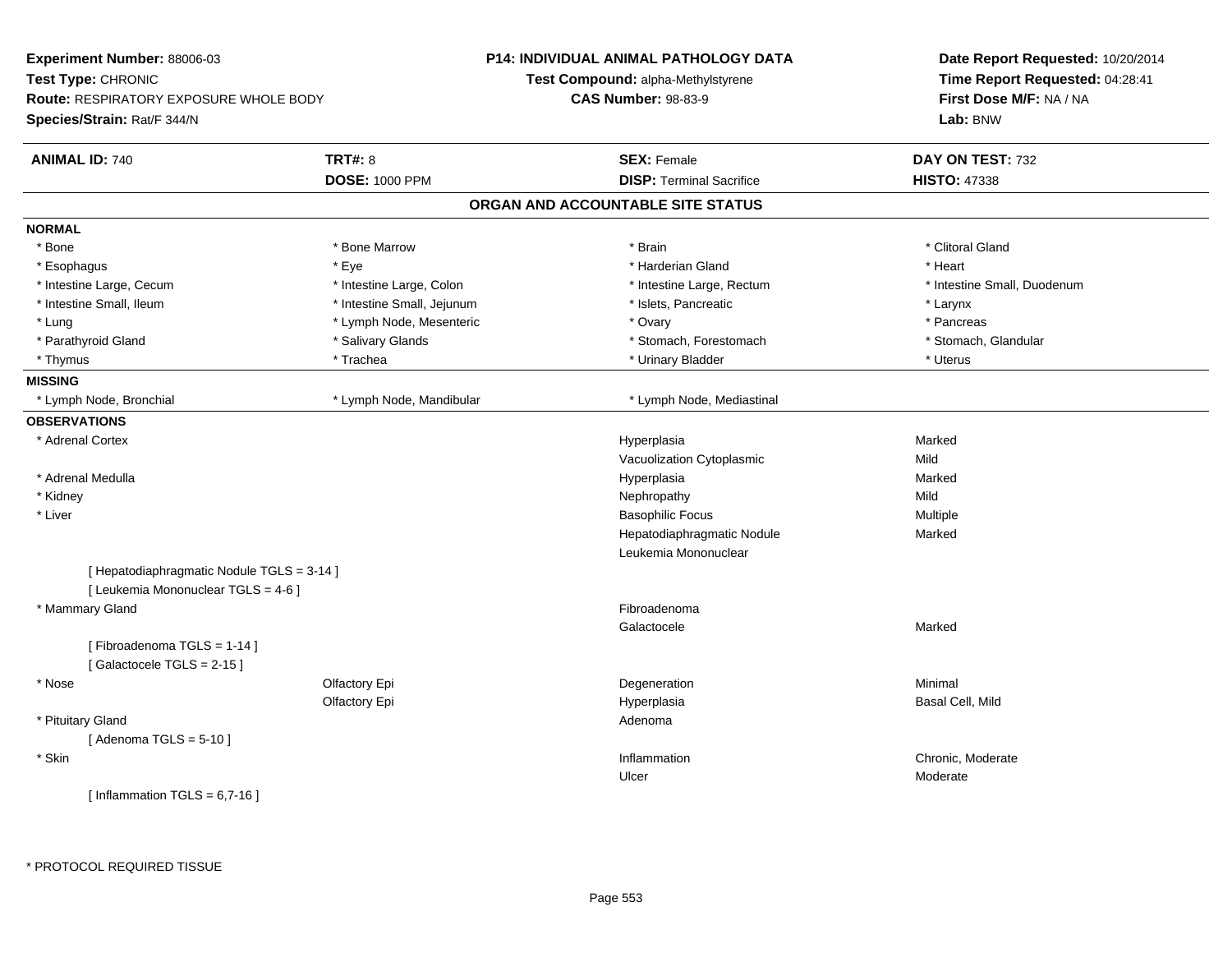| <b>Experiment Number: 88006-03</b><br><b>Test Type: CHRONIC</b><br><b>Route: RESPIRATORY EXPOSURE WHOLE BODY</b><br>Species/Strain: Rat/F 344/N |                       | <b>P14: INDIVIDUAL ANIMAL PATHOLOGY DATA</b> | Date Report Requested: 10/20/2014<br>Time Report Requested: 04:28:41<br>First Dose M/F: NA / NA |
|-------------------------------------------------------------------------------------------------------------------------------------------------|-----------------------|----------------------------------------------|-------------------------------------------------------------------------------------------------|
|                                                                                                                                                 |                       | Test Compound: alpha-Methylstyrene           |                                                                                                 |
|                                                                                                                                                 |                       | <b>CAS Number: 98-83-9</b>                   |                                                                                                 |
|                                                                                                                                                 |                       |                                              | Lab: BNW                                                                                        |
| <b>ANIMAL ID: 740</b>                                                                                                                           | TRT#: 8               | <b>SEX: Female</b>                           | DAY ON TEST: 732                                                                                |
|                                                                                                                                                 | <b>DOSE: 1000 PPM</b> | <b>DISP: Terminal Sacrifice</b>              | <b>HISTO: 47338</b>                                                                             |
|                                                                                                                                                 |                       | ORGAN AND ACCOUNTABLE SITE STATUS            |                                                                                                 |
| [ Ulcer TGLS = $6,7-16$ ]                                                                                                                       |                       |                                              |                                                                                                 |
| * Spleen                                                                                                                                        |                       | Leukemia Mononuclear                         |                                                                                                 |
| * Thyroid Gland                                                                                                                                 | C Cell                | Hyperplasia                                  | Minimal                                                                                         |
| PRIMARY CAUSE OF DEATH                                                                                                                          |                       |                                              |                                                                                                 |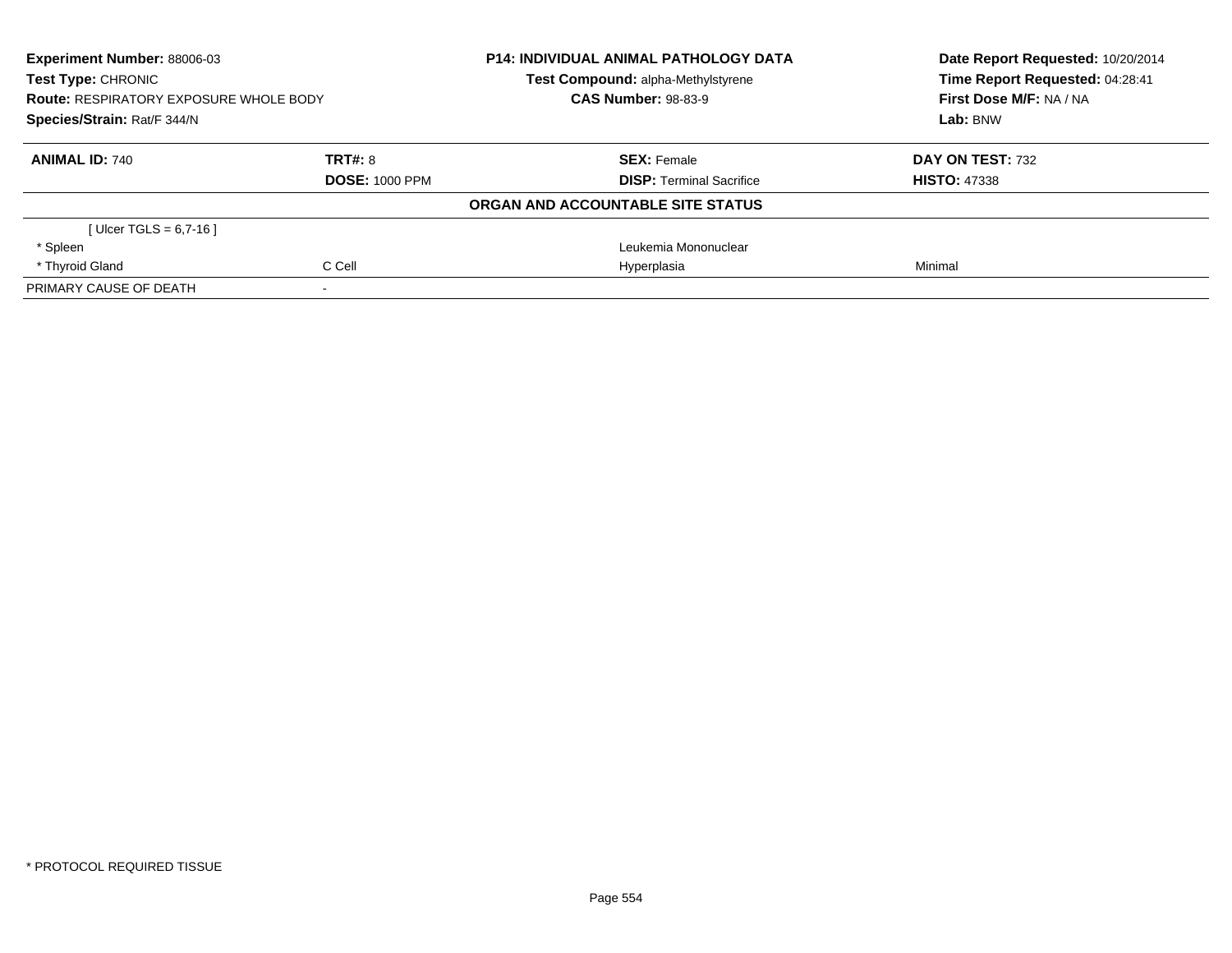| Experiment Number: 88006-03                   |                             | <b>P14: INDIVIDUAL ANIMAL PATHOLOGY DATA</b> | Date Report Requested: 10/20/2014                                      |  |
|-----------------------------------------------|-----------------------------|----------------------------------------------|------------------------------------------------------------------------|--|
| Test Type: CHRONIC                            |                             | Test Compound: alpha-Methylstyrene           | Time Report Requested: 04:28:41<br>First Dose M/F: NA / NA<br>Lab: BNW |  |
| <b>Route: RESPIRATORY EXPOSURE WHOLE BODY</b> |                             | <b>CAS Number: 98-83-9</b>                   |                                                                        |  |
| Species/Strain: Rat/F 344/N                   |                             |                                              |                                                                        |  |
| <b>ANIMAL ID: 741</b>                         | <b>TRT#: 8</b>              | <b>SEX: Female</b>                           | DAY ON TEST: 732                                                       |  |
|                                               | <b>DOSE: 1000 PPM</b>       | <b>DISP: Terminal Sacrifice</b>              | <b>HISTO: 47339</b>                                                    |  |
|                                               |                             | ORGAN AND ACCOUNTABLE SITE STATUS            |                                                                        |  |
| <b>NORMAL</b>                                 |                             |                                              |                                                                        |  |
| * Adrenal Cortex                              | * Adrenal Medulla           | * Bone                                       | * Bone Marrow                                                          |  |
| * Brain                                       | * Clitoral Gland            | * Esophagus                                  | * Eye                                                                  |  |
| * Harderian Gland                             | * Heart                     | * Intestine Large, Cecum                     | * Intestine Large, Colon                                               |  |
| * Intestine Large, Rectum                     | * Intestine Small, Duodenum | * Intestine Small, Ileum                     | * Intestine Small, Jejunum                                             |  |
| * Islets, Pancreatic                          | * Larynx                    | * Lung                                       | * Lymph Node, Mediastinal                                              |  |
| * Lymph Node, Mesenteric                      | * Mammary Gland             | * Ovary                                      | * Pancreas                                                             |  |
| * Parathyroid Gland                           | * Salivary Glands           | * Skin                                       | * Spleen                                                               |  |
| * Stomach, Forestomach                        | * Stomach, Glandular        | * Thymus                                     | * Thyroid Gland                                                        |  |
| * Trachea                                     | * Urinary Bladder           | * Uterus                                     |                                                                        |  |
| <b>MISSING</b>                                |                             |                                              |                                                                        |  |
| * Lymph Node, Bronchial                       | * Lymph Node, Mandibular    |                                              |                                                                        |  |
| <b>OBSERVATIONS</b>                           |                             |                                              |                                                                        |  |
| * Kidney                                      |                             | Nephropathy                                  | Mild                                                                   |  |
| * Liver                                       |                             | <b>Basophilic Focus</b>                      |                                                                        |  |
| * Nose                                        | Olfactory Epi               | Degeneration                                 | Minimal                                                                |  |
|                                               | Olfactory Epi               | Hyperplasia                                  | Basal Cell, Mild                                                       |  |
| * Pituitary Gland                             |                             | Adenoma                                      |                                                                        |  |
| [Adenoma TGLS = $1-10$ ]                      |                             |                                              |                                                                        |  |
| Pleura                                        |                             | Inflammation                                 | Chronic, Minimal                                                       |  |
| PRIMARY CAUSE OF DEATH                        |                             |                                              |                                                                        |  |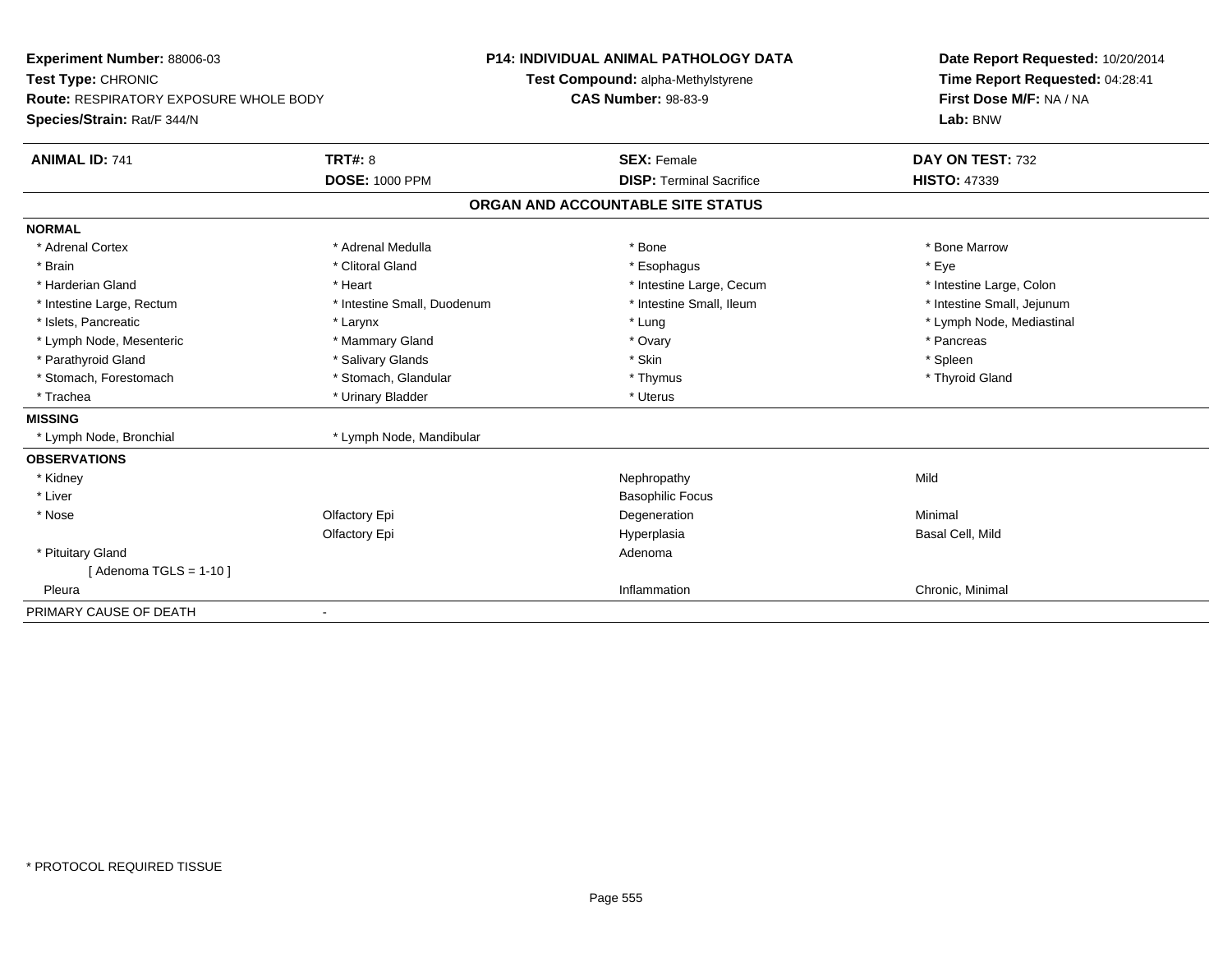| <b>Experiment Number: 88006-03</b><br>Test Type: CHRONIC |                             | <b>P14: INDIVIDUAL ANIMAL PATHOLOGY DATA</b> | Date Report Requested: 10/20/2014<br>Time Report Requested: 04:28:41 |  |
|----------------------------------------------------------|-----------------------------|----------------------------------------------|----------------------------------------------------------------------|--|
|                                                          |                             | Test Compound: alpha-Methylstyrene           |                                                                      |  |
| <b>Route: RESPIRATORY EXPOSURE WHOLE BODY</b>            |                             | <b>CAS Number: 98-83-9</b>                   | First Dose M/F: NA / NA<br>Lab: BNW                                  |  |
| Species/Strain: Rat/F 344/N                              |                             |                                              |                                                                      |  |
| <b>ANIMAL ID: 742</b>                                    | <b>TRT#: 8</b>              | <b>SEX: Female</b>                           | DAY ON TEST: 732                                                     |  |
|                                                          | <b>DOSE: 1000 PPM</b>       | <b>DISP: Terminal Sacrifice</b>              | <b>HISTO: 47340</b>                                                  |  |
|                                                          |                             | ORGAN AND ACCOUNTABLE SITE STATUS            |                                                                      |  |
| <b>NORMAL</b>                                            |                             |                                              |                                                                      |  |
| * Adrenal Cortex                                         | * Adrenal Medulla           | * Bone                                       | * Bone Marrow                                                        |  |
| * Brain                                                  | * Clitoral Gland            | * Esophagus                                  | * Eye                                                                |  |
| * Harderian Gland                                        | * Heart                     | * Intestine Large, Cecum                     | * Intestine Large, Colon                                             |  |
| * Intestine Large, Rectum                                | * Intestine Small, Duodenum | * Intestine Small, Ileum                     | * Intestine Small, Jejunum                                           |  |
| * Islets, Pancreatic                                     | * Larynx                    | * Lymph Node, Mesenteric                     | * Mammary Gland                                                      |  |
| * Ovary                                                  | * Pancreas                  | * Parathyroid Gland                          | * Salivary Glands                                                    |  |
| * Skin                                                   | * Spleen                    | * Stomach, Forestomach                       | * Stomach, Glandular                                                 |  |
| * Thymus                                                 | * Trachea                   | * Urinary Bladder                            | * Uterus                                                             |  |
| <b>MISSING</b>                                           |                             |                                              |                                                                      |  |
| * Lymph Node, Bronchial                                  | * Lymph Node, Mandibular    | * Lymph Node, Mediastinal                    |                                                                      |  |
| <b>OBSERVATIONS</b>                                      |                             |                                              |                                                                      |  |
| * Kidney                                                 |                             | Nephropathy                                  | Mild                                                                 |  |
| * Liver                                                  |                             | <b>Basophilic Focus</b>                      |                                                                      |  |
| * Lung                                                   | Alveolus                    | <b>Infiltration Cellular</b>                 | Histiocyte, Minimal                                                  |  |
| * Nose                                                   | Olfactory Epi               | Degeneration                                 | Minimal                                                              |  |
|                                                          | Olfactory Epi               | Hyperplasia                                  | Basal Cell, Mild                                                     |  |
| * Pituitary Gland                                        |                             | Adenoma                                      |                                                                      |  |
| Pleura                                                   |                             | Inflammation                                 | Chronic, Minimal                                                     |  |
| * Thyroid Gland                                          | C Cell                      | Adenoma                                      |                                                                      |  |
| PRIMARY CAUSE OF DEATH                                   |                             |                                              |                                                                      |  |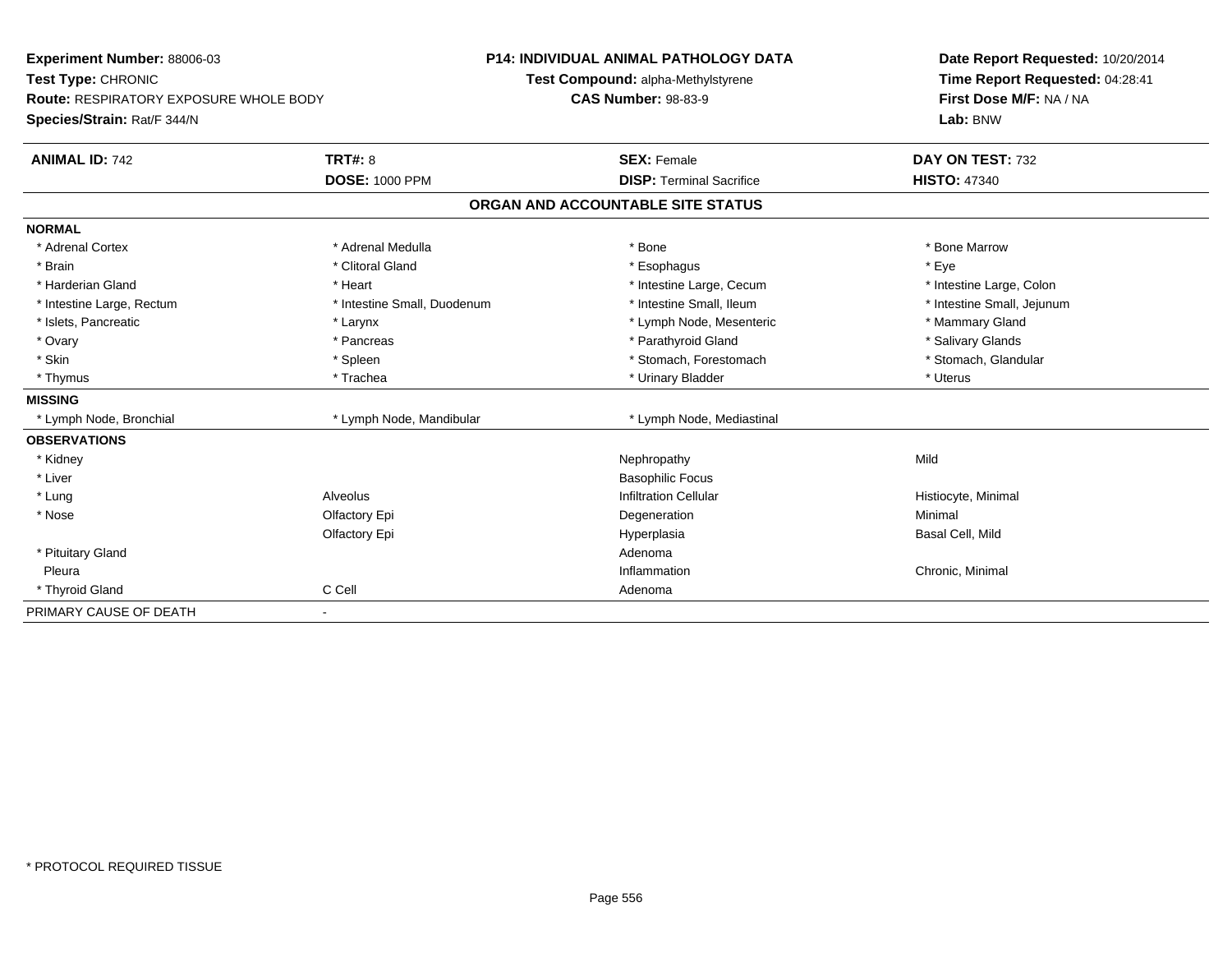| <b>Experiment Number: 88006-03</b><br>Test Type: CHRONIC                     |                                         | <b>P14: INDIVIDUAL ANIMAL PATHOLOGY DATA</b><br>Test Compound: alpha-Methylstyrene |                                                  | Date Report Requested: 10/20/2014<br>Time Report Requested: 04:28:41 |
|------------------------------------------------------------------------------|-----------------------------------------|------------------------------------------------------------------------------------|--------------------------------------------------|----------------------------------------------------------------------|
| <b>Route: RESPIRATORY EXPOSURE WHOLE BODY</b><br>Species/Strain: Rat/F 344/N |                                         | <b>CAS Number: 98-83-9</b>                                                         |                                                  | First Dose M/F: NA / NA<br>Lab: BNW                                  |
| <b>ANIMAL ID: 743</b>                                                        | <b>TRT#: 8</b><br><b>DOSE: 1000 PPM</b> |                                                                                    | <b>SEX: Female</b><br><b>DISP: Natural Death</b> | DAY ON TEST: 723<br><b>HISTO: 47341</b>                              |
|                                                                              |                                         |                                                                                    | ORGAN AND ACCOUNTABLE SITE STATUS                |                                                                      |
| <b>NORMAL</b>                                                                |                                         |                                                                                    |                                                  |                                                                      |
| * Adrenal Cortex                                                             | * Bone                                  |                                                                                    | * Bone Marrow                                    | * Brain                                                              |
| * Clitoral Gland                                                             | * Esophagus                             |                                                                                    | * Eye                                            | * Harderian Gland                                                    |
| * Heart                                                                      | * Intestine Large, Cecum                |                                                                                    | * Intestine Large, Colon                         | * Intestine Large, Rectum                                            |
| * Intestine Small, Duodenum                                                  | * Islets, Pancreatic                    |                                                                                    | * Larynx                                         | * Liver                                                              |
| * Lung                                                                       | * Lymph Node, Mediastinal               |                                                                                    | * Lymph Node, Mesenteric                         | * Mammary Gland                                                      |
| * Ovary                                                                      | * Pancreas                              |                                                                                    | * Parathyroid Gland                              | * Salivary Glands                                                    |
| * Skin                                                                       | * Spleen                                |                                                                                    | * Stomach, Forestomach                           | * Stomach, Glandular                                                 |
| * Thymus                                                                     | * Trachea                               |                                                                                    | * Urinary Bladder                                | * Uterus                                                             |
| <b>MISSING</b>                                                               |                                         |                                                                                    |                                                  |                                                                      |
| * Lymph Node, Bronchial                                                      | * Lymph Node, Mandibular                |                                                                                    |                                                  |                                                                      |
| <b>AUTO PRECLUDES DIAG.</b>                                                  |                                         |                                                                                    |                                                  |                                                                      |
| * Intestine Small, Ileum                                                     | * Intestine Small, Jejunum              |                                                                                    |                                                  |                                                                      |
| <b>OBSERVATIONS</b>                                                          |                                         |                                                                                    |                                                  |                                                                      |
| * Adrenal Medulla                                                            |                                         |                                                                                    | Pheochromocytoma Malignant                       |                                                                      |
| [ Pheochromocytoma Malignant TGLS = 3-7 ]                                    |                                         |                                                                                    |                                                  |                                                                      |
| * Kidney                                                                     |                                         |                                                                                    | Nephropathy                                      | Mild                                                                 |
| * Nose                                                                       | Olfactory Epi                           |                                                                                    | Hyperplasia                                      | Basal Cell, Minimal                                                  |
| * Pituitary Gland                                                            |                                         |                                                                                    | Adenoma                                          |                                                                      |
| [Adenoma TGLS = $2-10$ ]                                                     |                                         |                                                                                    |                                                  |                                                                      |
| * Thyroid Gland                                                              | C Cell                                  |                                                                                    | Adenoma                                          |                                                                      |
| PRIMARY CAUSE OF DEATH                                                       | - Pituitary Gland Adenoma               |                                                                                    |                                                  |                                                                      |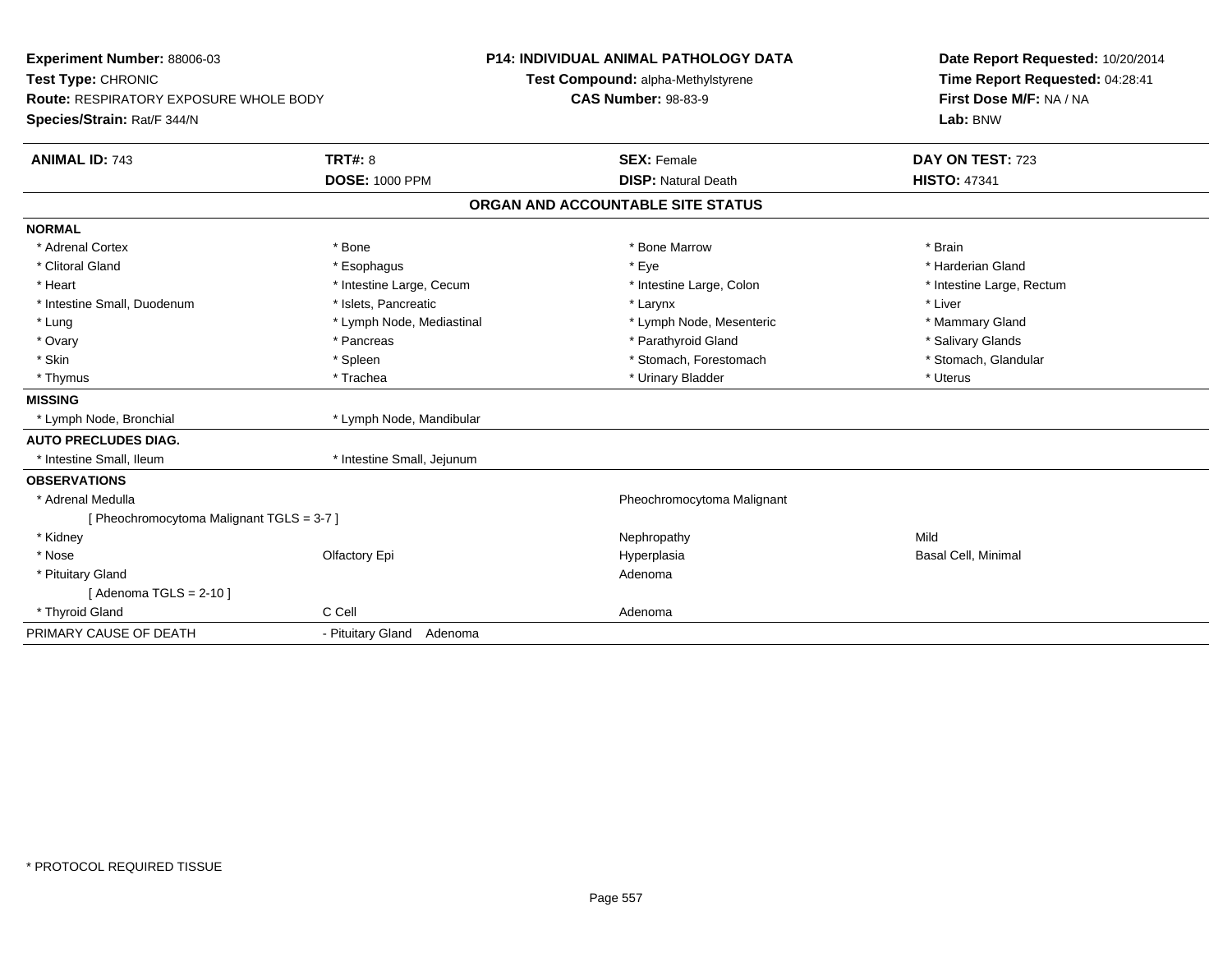| Experiment Number: 88006-03<br>Test Type: CHRONIC<br>Route: RESPIRATORY EXPOSURE WHOLE BODY<br>Species/Strain: Rat/F 344/N |                          | P14: INDIVIDUAL ANIMAL PATHOLOGY DATA<br>Test Compound: alpha-Methylstyrene<br><b>CAS Number: 98-83-9</b> | Date Report Requested: 10/20/2014<br>Time Report Requested: 04:28:41<br>First Dose M/F: NA / NA<br>Lab: BNW |  |
|----------------------------------------------------------------------------------------------------------------------------|--------------------------|-----------------------------------------------------------------------------------------------------------|-------------------------------------------------------------------------------------------------------------|--|
| <b>ANIMAL ID: 744</b>                                                                                                      | <b>TRT#: 8</b>           | <b>SEX: Female</b>                                                                                        | DAY ON TEST: 732                                                                                            |  |
|                                                                                                                            | <b>DOSE: 1000 PPM</b>    | <b>DISP: Terminal Sacrifice</b>                                                                           | <b>HISTO: 47342</b>                                                                                         |  |
|                                                                                                                            |                          | ORGAN AND ACCOUNTABLE SITE STATUS                                                                         |                                                                                                             |  |
| <b>NORMAL</b>                                                                                                              |                          |                                                                                                           |                                                                                                             |  |
| * Adrenal Medulla                                                                                                          | * Bone                   | * Bone Marrow                                                                                             | * Brain                                                                                                     |  |
| * Clitoral Gland                                                                                                           | * Esophagus              | * Eye                                                                                                     | * Harderian Gland                                                                                           |  |
| * Heart                                                                                                                    | * Intestine Large, Cecum | * Intestine Large, Colon                                                                                  | * Intestine Large, Rectum                                                                                   |  |
| * Intestine Small, Duodenum                                                                                                | * Intestine Small, Ileum | * Intestine Small, Jejunum                                                                                | * Islets, Pancreatic                                                                                        |  |
| * Larynx                                                                                                                   | * Lymph Node, Mesenteric | * Ovary                                                                                                   | * Pancreas                                                                                                  |  |
| * Parathyroid Gland                                                                                                        | * Salivary Glands        | * Skin                                                                                                    | * Spleen                                                                                                    |  |
| * Stomach, Forestomach                                                                                                     | * Stomach, Glandular     | * Thymus                                                                                                  | * Trachea                                                                                                   |  |
| * Urinary Bladder                                                                                                          |                          |                                                                                                           |                                                                                                             |  |
| <b>MISSING</b>                                                                                                             |                          |                                                                                                           |                                                                                                             |  |
| * Lymph Node, Bronchial                                                                                                    | * Lymph Node, Mandibular | * Lymph Node, Mediastinal                                                                                 |                                                                                                             |  |
| <b>OBSERVATIONS</b>                                                                                                        |                          |                                                                                                           |                                                                                                             |  |
| * Adrenal Cortex                                                                                                           |                          | Hyperplasia                                                                                               | Moderate                                                                                                    |  |
| * Kidney                                                                                                                   | Pelvis, Transit Epithe   | Mineralization                                                                                            | Minimal                                                                                                     |  |
|                                                                                                                            |                          | Nephropathy                                                                                               | Moderate                                                                                                    |  |
| * Liver                                                                                                                    |                          | <b>Basophilic Focus</b>                                                                                   |                                                                                                             |  |
| * Lung                                                                                                                     | Alveolar Epith           | Hyperplasia                                                                                               | Mild                                                                                                        |  |
|                                                                                                                            | Alveolus                 | <b>Infiltration Cellular</b>                                                                              | Histiocyte, Minimal                                                                                         |  |
| * Mammary Gland                                                                                                            |                          | Fibroadenoma                                                                                              |                                                                                                             |  |
| [Fibroadenoma TGLS = 1-14]                                                                                                 |                          |                                                                                                           |                                                                                                             |  |
| * Nose                                                                                                                     | Olfactory Epi            | Degeneration                                                                                              | Minimal                                                                                                     |  |
|                                                                                                                            | Olfactory Epi            | Hyperplasia                                                                                               | Basal Cell, Minimal                                                                                         |  |
| * Pituitary Gland                                                                                                          |                          | Adenoma                                                                                                   |                                                                                                             |  |
| [Adenoma TGLS = $2-10$ ]                                                                                                   |                          |                                                                                                           |                                                                                                             |  |
| Pleura                                                                                                                     |                          | Inflammation                                                                                              | Chronic, Minimal                                                                                            |  |
| * Thyroid Gland                                                                                                            | C Cell                   | Hyperplasia                                                                                               | Mild                                                                                                        |  |
| * Uterus                                                                                                                   |                          | Polyp Stromal                                                                                             |                                                                                                             |  |
| [Polyp Stromal TGLS = 3-10]                                                                                                |                          |                                                                                                           |                                                                                                             |  |
| PRIMARY CAUSE OF DEATH                                                                                                     | $\overline{\phantom{a}}$ |                                                                                                           |                                                                                                             |  |
|                                                                                                                            |                          |                                                                                                           |                                                                                                             |  |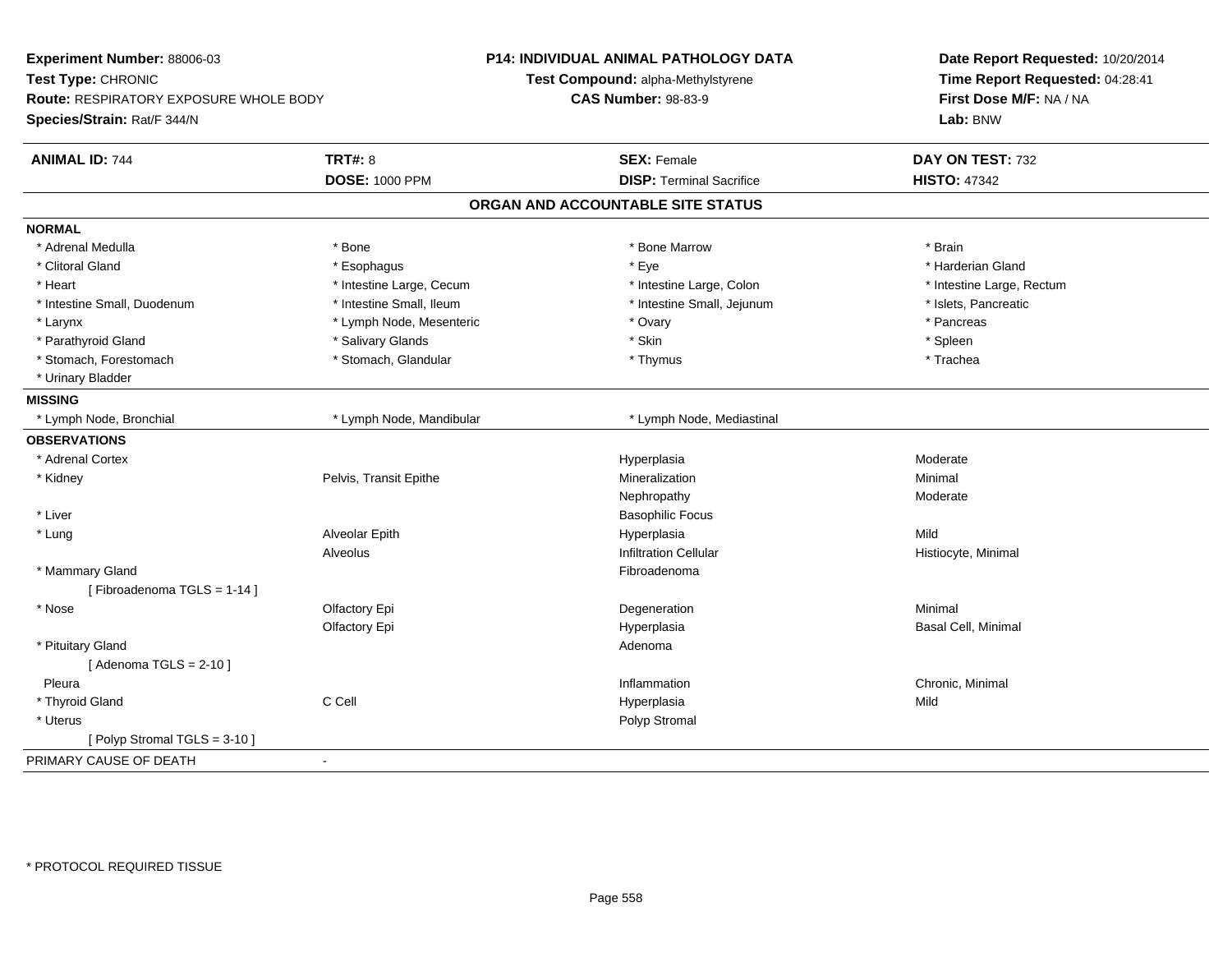| Experiment Number: 88006-03                                                       |                          | P14: INDIVIDUAL ANIMAL PATHOLOGY DATA              | Date Report Requested: 10/20/2014<br>Time Report Requested: 04:28:41 |  |
|-----------------------------------------------------------------------------------|--------------------------|----------------------------------------------------|----------------------------------------------------------------------|--|
| Test Type: CHRONIC                                                                |                          | Test Compound: alpha-Methylstyrene                 |                                                                      |  |
| <b>Route: RESPIRATORY EXPOSURE WHOLE BODY</b>                                     |                          | <b>CAS Number: 98-83-9</b>                         | First Dose M/F: NA / NA                                              |  |
| Species/Strain: Rat/F 344/N                                                       |                          |                                                    | Lab: BNW                                                             |  |
| <b>ANIMAL ID: 745</b>                                                             | <b>TRT#: 8</b>           | <b>SEX: Female</b>                                 | DAY ON TEST: 660                                                     |  |
|                                                                                   | <b>DOSE: 1000 PPM</b>    | <b>DISP:</b> Moribund Sacrifice                    | <b>HISTO: 47343</b>                                                  |  |
|                                                                                   |                          | ORGAN AND ACCOUNTABLE SITE STATUS                  |                                                                      |  |
| <b>NORMAL</b>                                                                     |                          |                                                    |                                                                      |  |
| * Adrenal Cortex                                                                  | * Adrenal Medulla        | * Bone                                             | * Bone Marrow                                                        |  |
| * Brain                                                                           | * Clitoral Gland         | * Esophagus                                        | * Harderian Gland                                                    |  |
| * Heart                                                                           | * Intestine Large, Cecum | * Intestine Large, Colon                           | * Intestine Large, Rectum                                            |  |
| * Intestine Small, Duodenum                                                       | * Intestine Small, Ileum | * Intestine Small, Jejunum                         | * Islets, Pancreatic                                                 |  |
| * Kidney                                                                          | * Larynx                 | * Mammary Gland                                    | * Ovary                                                              |  |
| * Pancreas                                                                        | * Parathyroid Gland      | * Salivary Glands                                  | * Skin                                                               |  |
| * Stomach, Forestomach                                                            | * Stomach, Glandular     | * Thymus                                           | * Thyroid Gland                                                      |  |
| * Trachea                                                                         | * Urinary Bladder        |                                                    |                                                                      |  |
| <b>MISSING</b>                                                                    |                          |                                                    |                                                                      |  |
| * Lymph Node, Bronchial                                                           | * Lymph Node, Mandibular |                                                    |                                                                      |  |
| <b>OBSERVATIONS</b>                                                               |                          |                                                    |                                                                      |  |
| * Eye                                                                             |                          | Atrophy                                            | Marked                                                               |  |
|                                                                                   | Lens                     | Cataract                                           | Moderate                                                             |  |
|                                                                                   | Antr Chamber             | Hemorrhage                                         | Marked                                                               |  |
| [Atrophy TGLS = $2-13$ ]<br>[Cataract TGLS = $3-13$ ]<br>[Hemorrhage TGLS = 3-13] |                          |                                                    |                                                                      |  |
| * Liver                                                                           |                          | Hepatodiaphragmatic Nodule<br>Leukemia Mononuclear | Marked                                                               |  |
| [ Hepatodiaphragmatic Nodule TGLS = 6-6 ]<br>[ Leukemia Mononuclear TGLS = 5-6 ]  |                          |                                                    |                                                                      |  |
| * Lung                                                                            |                          | Leukemia Mononuclear                               |                                                                      |  |
| * Lymph Node, Mediastinal<br>[ Leukemia Mononuclear TGLS = 1-3 ]                  |                          | Leukemia Mononuclear                               |                                                                      |  |
|                                                                                   |                          | Leukemia Mononuclear                               |                                                                      |  |
| * Lymph Node, Mesenteric<br>* Nose                                                |                          |                                                    | Minimal                                                              |  |
|                                                                                   | Olfactory Epi            | Degeneration                                       |                                                                      |  |
| * Pituitary Gland                                                                 | Olfactory Epi            | Hyperplasia<br>Adenoma                             | Basal Cell, Minimal                                                  |  |
| [Adenoma TGLS = $4-10$ ]                                                          |                          |                                                    |                                                                      |  |
| * Spleen                                                                          |                          | Leukemia Mononuclear                               |                                                                      |  |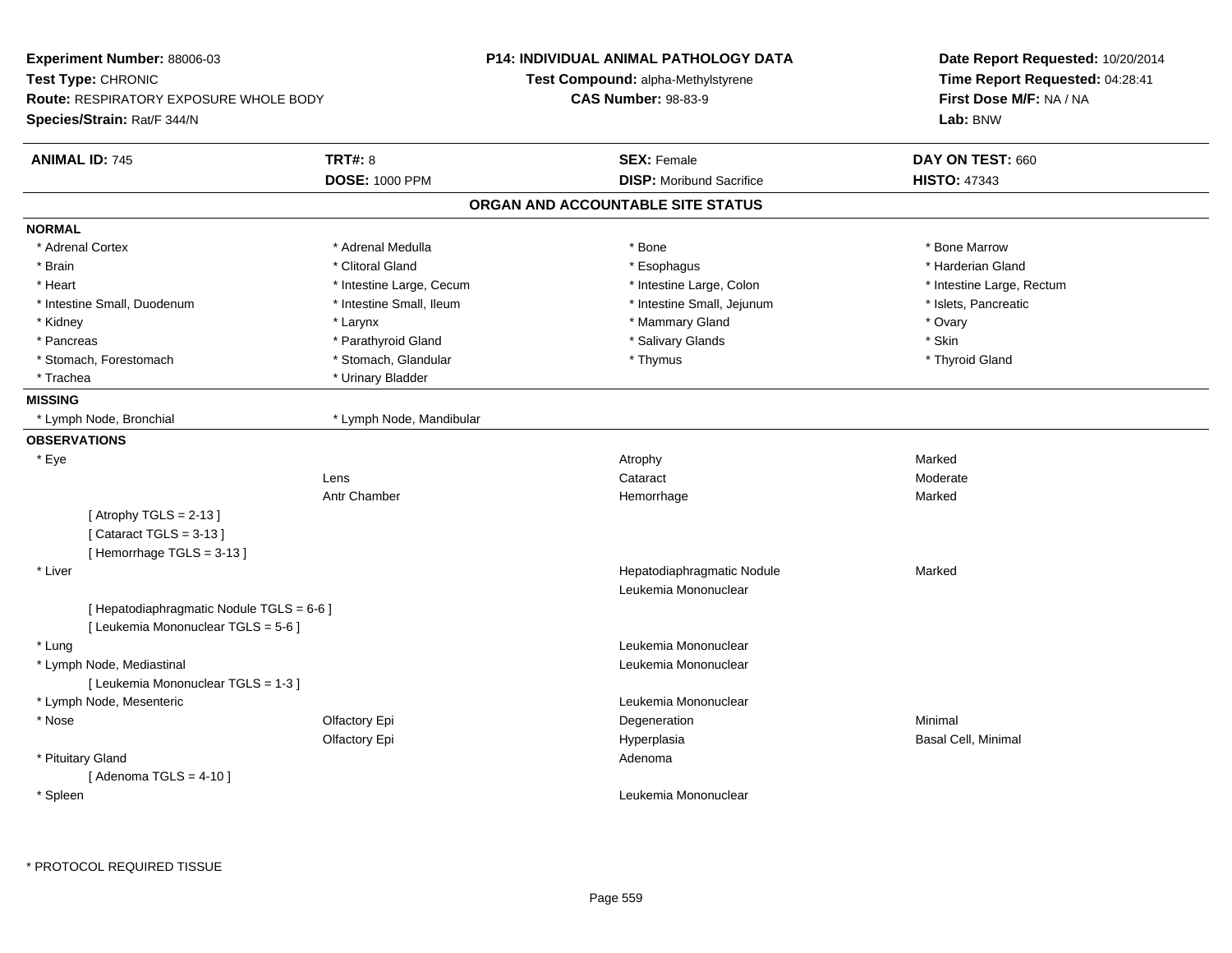| Experiment Number: 88006-03<br>Test Type: CHRONIC<br><b>Route: RESPIRATORY EXPOSURE WHOLE BODY</b><br>Species/Strain: Rat/F 344/N |                                  | <b>P14: INDIVIDUAL ANIMAL PATHOLOGY DATA</b><br>Test Compound: alpha-Methylstyrene<br><b>CAS Number: 98-83-9</b> | Date Report Requested: 10/20/2014<br>Time Report Requested: 04:28:41<br>First Dose M/F: NA / NA<br>Lab: BNW |  |
|-----------------------------------------------------------------------------------------------------------------------------------|----------------------------------|------------------------------------------------------------------------------------------------------------------|-------------------------------------------------------------------------------------------------------------|--|
| <b>ANIMAL ID: 745</b>                                                                                                             | <b>TRT#: 8</b>                   | <b>SEX: Female</b>                                                                                               | DAY ON TEST: 660                                                                                            |  |
|                                                                                                                                   | <b>DOSE: 1000 PPM</b>            | <b>DISP:</b> Moribund Sacrifice                                                                                  | <b>HISTO: 47343</b>                                                                                         |  |
|                                                                                                                                   |                                  | ORGAN AND ACCOUNTABLE SITE STATUS                                                                                |                                                                                                             |  |
| [Leukemia Mononuclear TGLS = 7,8-14]                                                                                              |                                  |                                                                                                                  |                                                                                                             |  |
| * Uterus                                                                                                                          |                                  | Hemorrhage                                                                                                       | Marked                                                                                                      |  |
|                                                                                                                                   |                                  | Polyp Stromal                                                                                                    |                                                                                                             |  |
| [Hemorrhage TGLS = $9-10$ ]                                                                                                       |                                  |                                                                                                                  |                                                                                                             |  |
| [Polyp Stromal TGLS = $9-10$ ]                                                                                                    |                                  |                                                                                                                  |                                                                                                             |  |
| PRIMARY CAUSE OF DEATH                                                                                                            | Leukemia Mononuclear<br>- Spleen |                                                                                                                  |                                                                                                             |  |
| CONTRIBUTORY CAUSE OF DEATH                                                                                                       | Hemorrhage<br>- Uterus           |                                                                                                                  |                                                                                                             |  |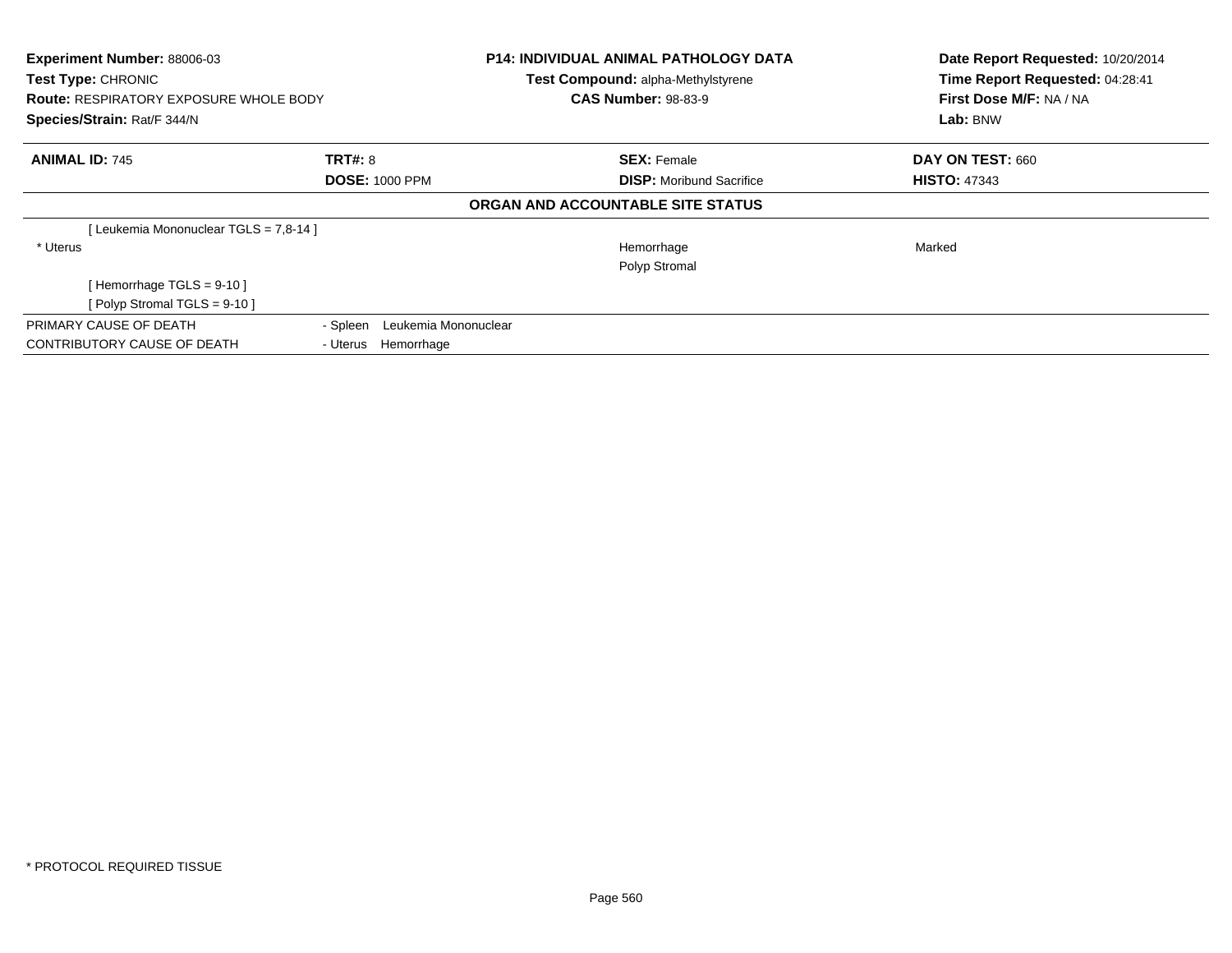| Experiment Number: 88006-03<br>Test Type: CHRONIC<br><b>Route: RESPIRATORY EXPOSURE WHOLE BODY</b><br>Species/Strain: Rat/F 344/N |                            | <b>P14: INDIVIDUAL ANIMAL PATHOLOGY DATA</b><br>Test Compound: alpha-Methylstyrene<br><b>CAS Number: 98-83-9</b> | Date Report Requested: 10/20/2014<br>Time Report Requested: 04:28:41<br>First Dose M/F: NA / NA<br>Lab: BNW |  |
|-----------------------------------------------------------------------------------------------------------------------------------|----------------------------|------------------------------------------------------------------------------------------------------------------|-------------------------------------------------------------------------------------------------------------|--|
| <b>ANIMAL ID: 746</b>                                                                                                             | <b>TRT#: 8</b>             | <b>SEX: Female</b>                                                                                               | DAY ON TEST: 732                                                                                            |  |
|                                                                                                                                   | <b>DOSE: 1000 PPM</b>      | <b>DISP: Terminal Sacrifice</b>                                                                                  | <b>HISTO: 47344</b>                                                                                         |  |
|                                                                                                                                   |                            | ORGAN AND ACCOUNTABLE SITE STATUS                                                                                |                                                                                                             |  |
| <b>NORMAL</b>                                                                                                                     |                            |                                                                                                                  |                                                                                                             |  |
| * Adrenal Medulla                                                                                                                 | * Bone                     | * Bone Marrow                                                                                                    | * Brain                                                                                                     |  |
| * Esophagus                                                                                                                       | * Eye                      | * Harderian Gland                                                                                                | * Heart                                                                                                     |  |
| * Intestine Large, Cecum                                                                                                          | * Intestine Large, Colon   | * Intestine Large, Rectum                                                                                        | * Intestine Small, Duodenum                                                                                 |  |
| * Intestine Small, Ileum                                                                                                          | * Intestine Small, Jejunum | * Islets, Pancreatic                                                                                             | * Larynx                                                                                                    |  |
| * Lymph Node, Mesenteric                                                                                                          | * Ovary                    | * Pancreas                                                                                                       | * Parathyroid Gland                                                                                         |  |
| * Salivary Glands                                                                                                                 | * Skin                     | * Spleen                                                                                                         | * Stomach, Forestomach                                                                                      |  |
| * Stomach, Glandular                                                                                                              | * Thymus                   | * Thyroid Gland                                                                                                  | * Trachea                                                                                                   |  |
| * Urinary Bladder                                                                                                                 | * Uterus                   |                                                                                                                  |                                                                                                             |  |
| <b>MISSING</b>                                                                                                                    |                            |                                                                                                                  |                                                                                                             |  |
| * Lymph Node, Mandibular                                                                                                          | * Lymph Node, Mediastinal  |                                                                                                                  |                                                                                                             |  |
| <b>OBSERVATIONS</b>                                                                                                               |                            |                                                                                                                  |                                                                                                             |  |
| * Adrenal Cortex                                                                                                                  |                            | Vacuolization Cytoplasmic                                                                                        | Mild                                                                                                        |  |
| * Clitoral Gland                                                                                                                  |                            | Hyperplasia                                                                                                      | Marked                                                                                                      |  |
| [Hyperplasia TGLS = 1-9]                                                                                                          |                            |                                                                                                                  |                                                                                                             |  |
| * Kidney                                                                                                                          | Pelvis, Transit Epithe     | Mineralization                                                                                                   | Minimal                                                                                                     |  |
|                                                                                                                                   |                            | Nephropathy                                                                                                      | Minimal                                                                                                     |  |
| * Liver                                                                                                                           |                            | <b>Basophilic Focus</b>                                                                                          |                                                                                                             |  |
| * Lung                                                                                                                            | <b>Alveolus</b>            | <b>Infiltration Cellular</b>                                                                                     | Histiocyte, Minimal                                                                                         |  |
|                                                                                                                                   |                            | Inflammation                                                                                                     | Chronic, Mild                                                                                               |  |
| * Lymph Node, Bronchial<br>[Hemorrhage TGLS = 3-14]                                                                               |                            | Hemorrhage                                                                                                       | Moderate                                                                                                    |  |
| * Mammary Gland                                                                                                                   |                            | Fibroadenoma                                                                                                     |                                                                                                             |  |
| [Fibroadenoma TGLS = 2-15+16+17+18]                                                                                               |                            |                                                                                                                  |                                                                                                             |  |
| * Nose                                                                                                                            |                            | Inflammation                                                                                                     | Chronic, Minimal                                                                                            |  |
|                                                                                                                                   | Olfactory Epi              | Metaplasia                                                                                                       | Moderate                                                                                                    |  |
| * Pituitary Gland                                                                                                                 |                            | Hyperplasia                                                                                                      | Marked                                                                                                      |  |
| [ Hyperplasia TGLS = 4-10 ]                                                                                                       |                            |                                                                                                                  |                                                                                                             |  |
| Pleura                                                                                                                            |                            | Inflammation                                                                                                     | Chronic, Mild                                                                                               |  |
| PRIMARY CAUSE OF DEATH                                                                                                            | $\blacksquare$             |                                                                                                                  |                                                                                                             |  |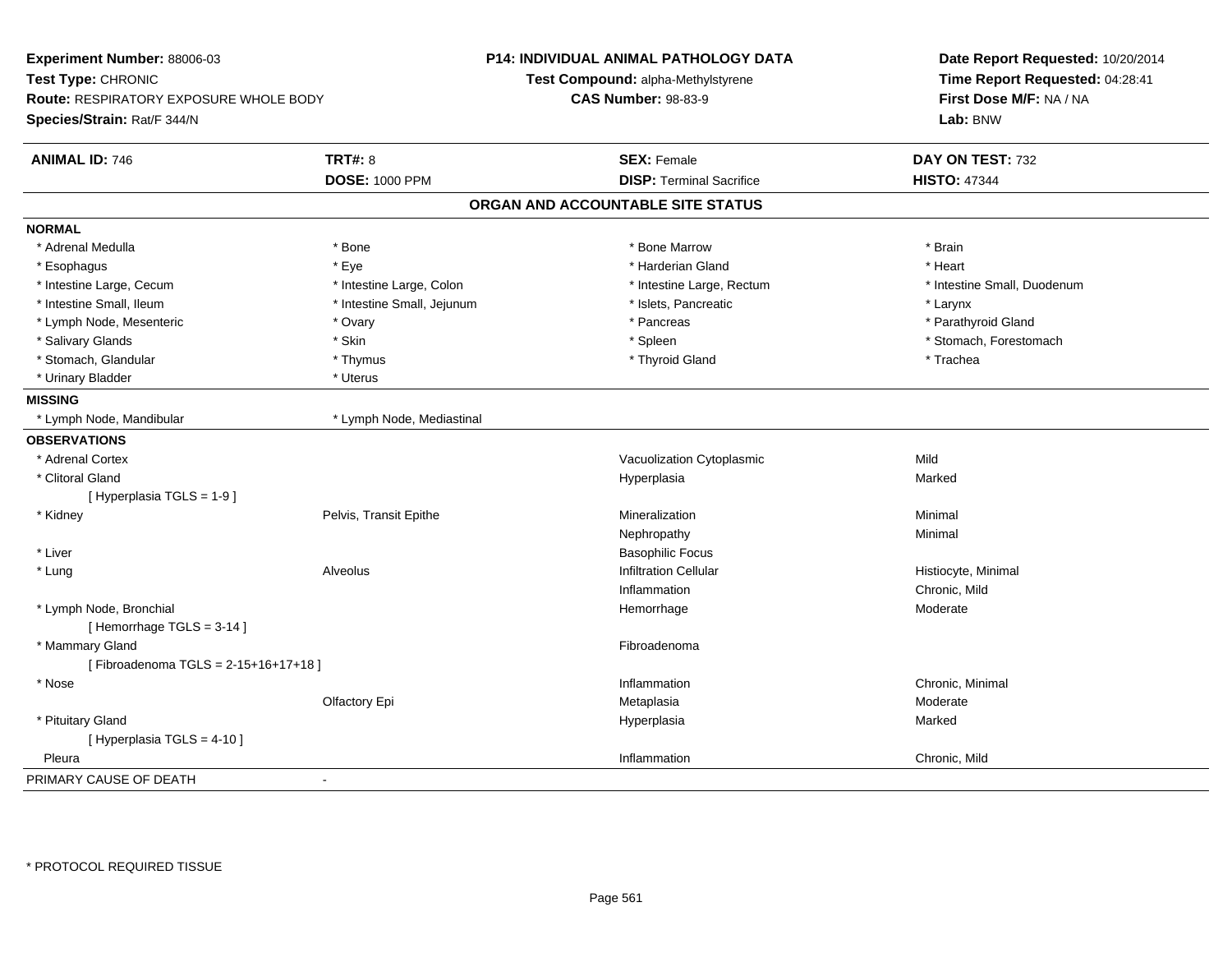| Experiment Number: 88006-03                   |                             | <b>P14: INDIVIDUAL ANIMAL PATHOLOGY DATA</b> | Date Report Requested: 10/20/2014   |  |
|-----------------------------------------------|-----------------------------|----------------------------------------------|-------------------------------------|--|
| Test Type: CHRONIC                            |                             | Test Compound: alpha-Methylstyrene           | Time Report Requested: 04:28:41     |  |
| <b>Route: RESPIRATORY EXPOSURE WHOLE BODY</b> |                             | <b>CAS Number: 98-83-9</b>                   | First Dose M/F: NA / NA<br>Lab: BNW |  |
| Species/Strain: Rat/F 344/N                   |                             |                                              |                                     |  |
| <b>ANIMAL ID: 747</b>                         | <b>TRT#: 8</b>              | <b>SEX: Female</b>                           | DAY ON TEST: 731                    |  |
|                                               | <b>DOSE: 1000 PPM</b>       | <b>DISP: Terminal Sacrifice</b>              | <b>HISTO: 47345</b>                 |  |
|                                               |                             | ORGAN AND ACCOUNTABLE SITE STATUS            |                                     |  |
| <b>NORMAL</b>                                 |                             |                                              |                                     |  |
| * Adrenal Cortex                              | * Adrenal Medulla           | * Bone                                       | * Bone Marrow                       |  |
| * Brain                                       | * Clitoral Gland            | * Esophagus                                  | * Eye                               |  |
| * Harderian Gland                             | * Heart                     | * Intestine Large, Cecum                     | * Intestine Large, Colon            |  |
| * Intestine Large, Rectum                     | * Intestine Small, Duodenum | * Intestine Small, Ileum                     | * Intestine Small, Jejunum          |  |
| * Islets, Pancreatic                          | * Larynx                    | * Lymph Node, Bronchial                      | * Lymph Node, Mediastinal           |  |
| * Lymph Node, Mesenteric                      | * Ovary                     | * Pancreas                                   | * Parathyroid Gland                 |  |
| * Salivary Glands                             | * Skin                      | * Spleen                                     | * Stomach, Forestomach              |  |
| * Stomach, Glandular                          | * Thymus                    | * Trachea                                    | * Urinary Bladder                   |  |
| * Uterus                                      |                             |                                              |                                     |  |
| <b>MISSING</b>                                |                             |                                              |                                     |  |
| * Lymph Node, Mandibular                      |                             |                                              |                                     |  |
| <b>OBSERVATIONS</b>                           |                             |                                              |                                     |  |
| * Kidney                                      | Papilla                     | Mineralization                               | Minimal                             |  |
|                                               | Pelvis, Transit Epithe      | Mineralization                               | Minimal                             |  |
|                                               |                             | Nephropathy                                  | Minimal                             |  |
| * Liver                                       |                             | <b>Basophilic Focus</b>                      |                                     |  |
| * Lung                                        | Alveolus                    | <b>Infiltration Cellular</b>                 | Histiocyte, Minimal                 |  |
| * Mammary Gland                               |                             | Carcinoma                                    |                                     |  |
|                                               |                             | Fibroadenoma                                 |                                     |  |
| [Carcinoma TGLS = 1-14]                       |                             |                                              |                                     |  |
| [Fibroadenoma TGLS = $2-15+16$ ]              |                             |                                              |                                     |  |
| * Nose                                        | Olfactory Epi               | Degeneration                                 | Minimal                             |  |
|                                               | Olfactory Epi               | Hyperplasia                                  | Basal Cell, Mild                    |  |
| * Pituitary Gland                             |                             | Hyperplasia                                  | Marked                              |  |
| Pleura                                        |                             | Inflammation                                 | Chronic, Minimal                    |  |
| * Thyroid Gland                               | <b>Follicular Cel</b>       | Hyperplasia                                  | Minimal                             |  |
| PRIMARY CAUSE OF DEATH                        |                             |                                              |                                     |  |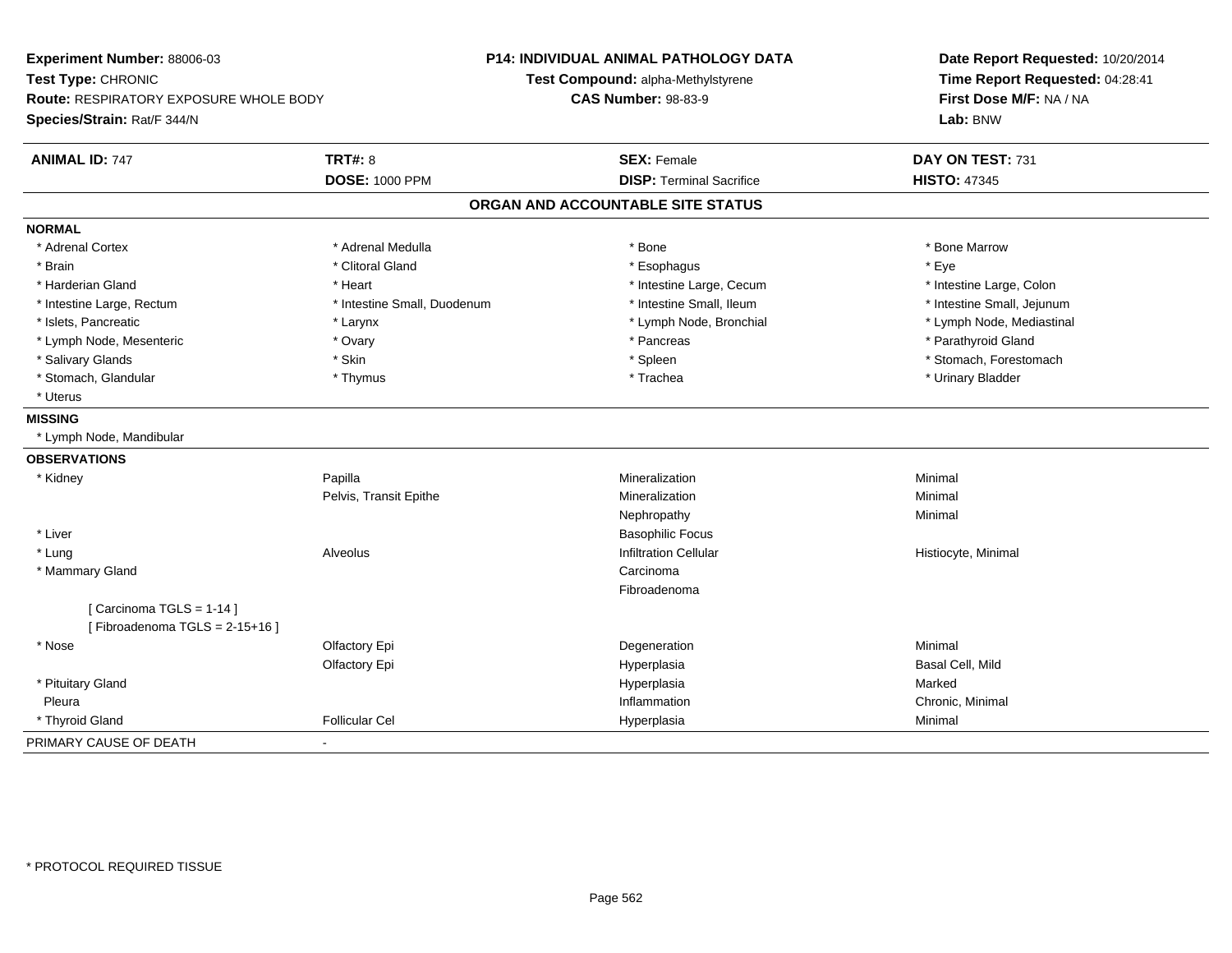| Experiment Number: 88006-03<br>Test Type: CHRONIC                     |                             | P14: INDIVIDUAL ANIMAL PATHOLOGY DATA<br>Test Compound: alpha-Methylstyrene | Date Report Requested: 10/20/2014                                      |  |
|-----------------------------------------------------------------------|-----------------------------|-----------------------------------------------------------------------------|------------------------------------------------------------------------|--|
| Route: RESPIRATORY EXPOSURE WHOLE BODY<br>Species/Strain: Rat/F 344/N |                             | <b>CAS Number: 98-83-9</b>                                                  | Time Report Requested: 04:28:41<br>First Dose M/F: NA / NA<br>Lab: BNW |  |
| <b>ANIMAL ID: 748</b>                                                 | <b>TRT#: 8</b>              | <b>SEX: Female</b>                                                          | DAY ON TEST: 732                                                       |  |
|                                                                       | <b>DOSE: 1000 PPM</b>       | <b>DISP: Terminal Sacrifice</b>                                             | <b>HISTO: 47346</b>                                                    |  |
|                                                                       |                             | ORGAN AND ACCOUNTABLE SITE STATUS                                           |                                                                        |  |
| <b>NORMAL</b>                                                         |                             |                                                                             |                                                                        |  |
| * Adrenal Cortex                                                      | * Adrenal Medulla           | * Bone                                                                      | * Bone Marrow                                                          |  |
| * Brain                                                               | * Clitoral Gland            | * Esophagus                                                                 | * Eye                                                                  |  |
| * Harderian Gland                                                     | * Heart                     | * Intestine Large, Cecum                                                    | * Intestine Large, Colon                                               |  |
| * Intestine Large, Rectum                                             | * Intestine Small, Duodenum | * Intestine Small, Ileum                                                    | * Intestine Small, Jejunum                                             |  |
| * Islets, Pancreatic                                                  | * Larynx                    | * Lymph Node, Mediastinal                                                   | * Lymph Node, Mesenteric                                               |  |
| * Ovary                                                               | * Pancreas                  | * Parathyroid Gland                                                         | * Salivary Glands                                                      |  |
| * Skin                                                                | * Spleen                    | * Stomach, Forestomach                                                      | * Stomach, Glandular                                                   |  |
| * Thymus                                                              | * Thyroid Gland             | * Trachea                                                                   | * Urinary Bladder                                                      |  |
| * Uterus                                                              |                             |                                                                             |                                                                        |  |
| <b>MISSING</b>                                                        |                             |                                                                             |                                                                        |  |
| * Lymph Node, Bronchial                                               | * Lymph Node, Mandibular    |                                                                             |                                                                        |  |
| <b>OBSERVATIONS</b>                                                   |                             |                                                                             |                                                                        |  |
| * Kidney                                                              | Papilla                     | Mineralization                                                              | Minimal                                                                |  |
| * Liver                                                               |                             | <b>Basophilic Focus</b>                                                     |                                                                        |  |
| * Lung                                                                | Alveolus                    | <b>Infiltration Cellular</b>                                                | Histiocyte, Minimal                                                    |  |
| * Mammary Gland                                                       |                             | Fibroadenoma                                                                |                                                                        |  |
| [Fibroadenoma TGLS = 1-14]                                            |                             |                                                                             |                                                                        |  |
| * Nose                                                                | Olfactory Epi               | Degeneration                                                                | Minimal                                                                |  |
|                                                                       | Olfactory Epi               | Hyperplasia                                                                 | Basal Cell, Mild                                                       |  |
| * Pituitary Gland                                                     |                             | Hyperplasia                                                                 | Marked                                                                 |  |
| [ Hyperplasia TGLS = 2-10 ]                                           |                             |                                                                             |                                                                        |  |
| Pleura                                                                |                             | Inflammation                                                                | Chronic, Minimal                                                       |  |
| PRIMARY CAUSE OF DEATH                                                |                             |                                                                             |                                                                        |  |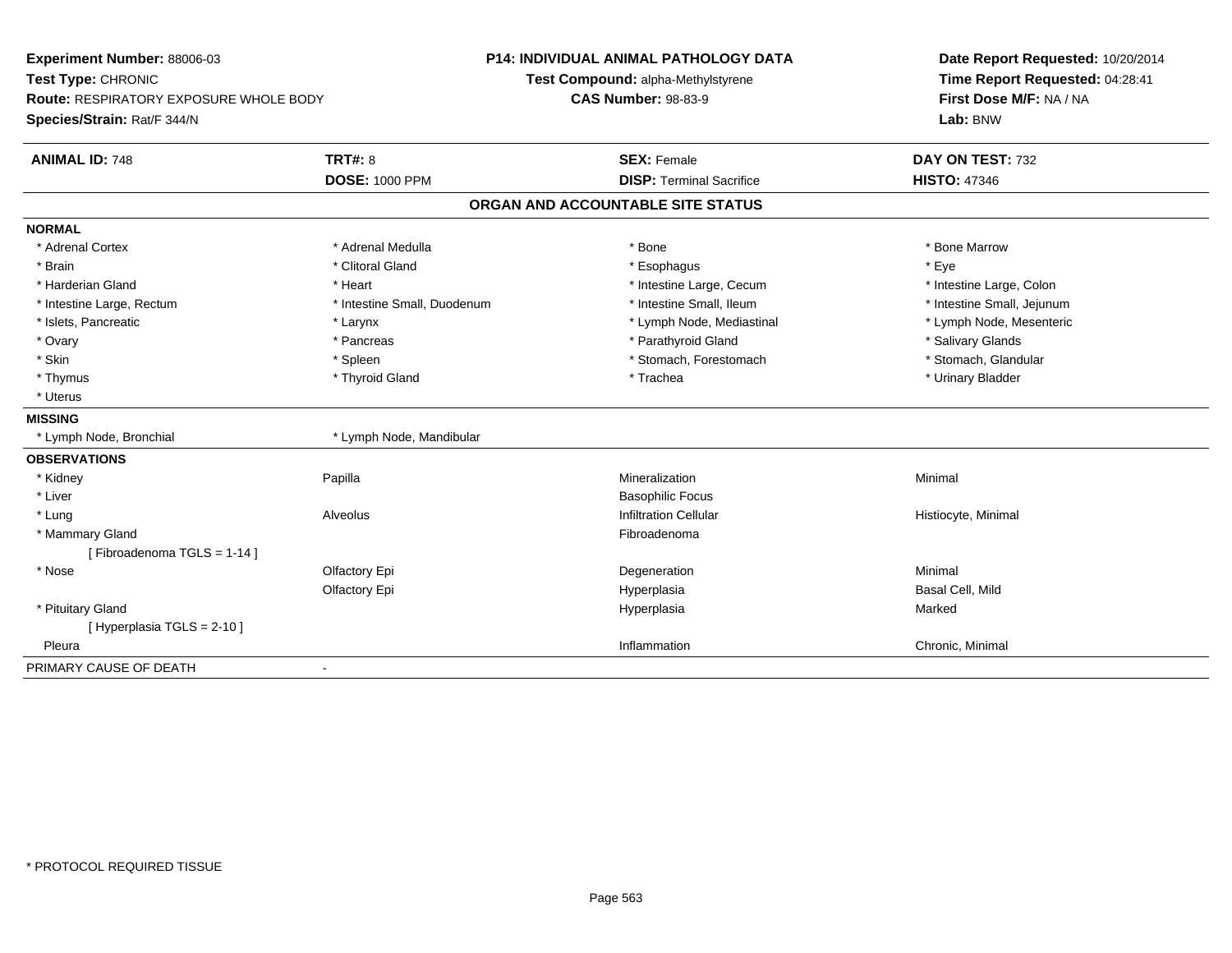| Experiment Number: 88006-03<br>Test Type: CHRONIC<br><b>Route: RESPIRATORY EXPOSURE WHOLE BODY</b><br>Species/Strain: Rat/F 344/N |                            | P14: INDIVIDUAL ANIMAL PATHOLOGY DATA<br>Test Compound: alpha-Methylstyrene<br><b>CAS Number: 98-83-9</b> |                                   | Date Report Requested: 10/20/2014<br>Time Report Requested: 04:28:41<br>First Dose M/F: NA / NA<br>Lab: BNW |
|-----------------------------------------------------------------------------------------------------------------------------------|----------------------------|-----------------------------------------------------------------------------------------------------------|-----------------------------------|-------------------------------------------------------------------------------------------------------------|
| <b>ANIMAL ID: 749</b>                                                                                                             | <b>TRT#: 8</b>             |                                                                                                           | <b>SEX: Female</b>                | DAY ON TEST: 662                                                                                            |
|                                                                                                                                   | <b>DOSE: 1000 PPM</b>      |                                                                                                           | <b>DISP:</b> Moribund Sacrifice   | <b>HISTO: 47347</b>                                                                                         |
|                                                                                                                                   |                            |                                                                                                           | ORGAN AND ACCOUNTABLE SITE STATUS |                                                                                                             |
| <b>NORMAL</b>                                                                                                                     |                            |                                                                                                           |                                   |                                                                                                             |
| * Adrenal Medulla                                                                                                                 | * Bone                     |                                                                                                           | * Bone Marrow                     | * Clitoral Gland                                                                                            |
| * Esophagus                                                                                                                       | * Eye                      |                                                                                                           | * Harderian Gland                 | * Heart                                                                                                     |
| * Intestine Large, Cecum                                                                                                          | * Intestine Large, Colon   |                                                                                                           | * Intestine Large, Rectum         | * Intestine Small, Duodenum                                                                                 |
| * Intestine Small, Ileum                                                                                                          | * Intestine Small, Jejunum |                                                                                                           | * Islets, Pancreatic              | * Larynx                                                                                                    |
| * Lymph Node, Mesenteric                                                                                                          | * Ovary                    |                                                                                                           | * Pancreas                        | * Parathyroid Gland                                                                                         |
| * Salivary Glands                                                                                                                 | * Skin                     |                                                                                                           | * Stomach, Forestomach            | * Stomach, Glandular                                                                                        |
| * Thymus                                                                                                                          | * Thyroid Gland            |                                                                                                           | * Trachea                         | * Urinary Bladder                                                                                           |
| * Uterus                                                                                                                          |                            |                                                                                                           |                                   |                                                                                                             |
| <b>MISSING</b>                                                                                                                    |                            |                                                                                                           |                                   |                                                                                                             |
| * Lymph Node, Bronchial                                                                                                           | * Lymph Node, Mandibular   |                                                                                                           |                                   |                                                                                                             |
| <b>OBSERVATIONS</b>                                                                                                               |                            |                                                                                                           |                                   |                                                                                                             |
| * Adrenal Cortex                                                                                                                  |                            |                                                                                                           | Hypertrophy                       | Moderate                                                                                                    |
| * Brain                                                                                                                           |                            |                                                                                                           | Compression                       | Marked                                                                                                      |
| * Kidney                                                                                                                          | Papilla                    |                                                                                                           | Mineralization                    | Minimal                                                                                                     |
|                                                                                                                                   |                            |                                                                                                           | Nephropathy                       | Moderate                                                                                                    |
| * Liver                                                                                                                           |                            |                                                                                                           | Leukemia Mononuclear              |                                                                                                             |
| * Lung                                                                                                                            |                            |                                                                                                           | Leukemia Mononuclear              |                                                                                                             |
| * Lymph Node, Mediastinal                                                                                                         |                            |                                                                                                           | Leukemia Mononuclear              |                                                                                                             |
| [ Leukemia Mononuclear TGLS = 4-3 ]                                                                                               |                            |                                                                                                           |                                   |                                                                                                             |
| * Mammary Gland                                                                                                                   | Duct                       |                                                                                                           | Cyst                              | Marked                                                                                                      |
| * Nose                                                                                                                            | Olfactory Epi              |                                                                                                           | Degeneration                      | Minimal                                                                                                     |
|                                                                                                                                   | Olfactory Epi              |                                                                                                           | Hyperplasia                       | Basal Cell, Minimal                                                                                         |
| * Pituitary Gland                                                                                                                 |                            |                                                                                                           | Adenoma                           |                                                                                                             |
| [Adenoma TGLS = $3-10$ ]                                                                                                          |                            |                                                                                                           |                                   |                                                                                                             |
| * Spleen                                                                                                                          |                            |                                                                                                           | Leukemia Mononuclear              |                                                                                                             |
| PRIMARY CAUSE OF DEATH                                                                                                            | - Pituitary Gland Adenoma  |                                                                                                           |                                   |                                                                                                             |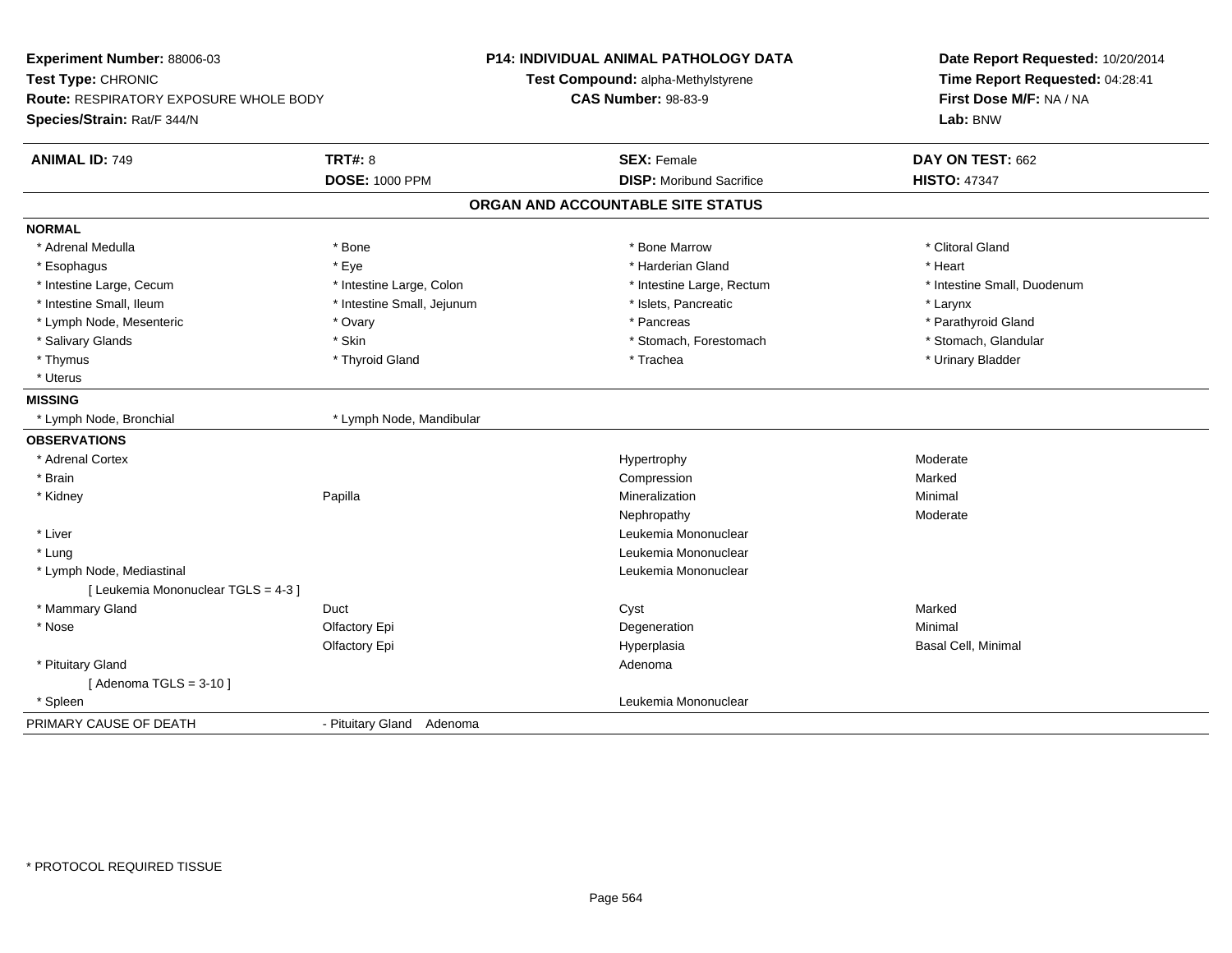| Experiment Number: 88006-03<br>Test Type: CHRONIC                     | <b>P14: INDIVIDUAL ANIMAL PATHOLOGY DATA</b><br>Test Compound: alpha-Methylstyrene<br><b>CAS Number: 98-83-9</b> |                                   | Date Report Requested: 10/20/2014<br>Time Report Requested: 04:28:41<br>First Dose M/F: NA / NA<br>Lab: BNW |
|-----------------------------------------------------------------------|------------------------------------------------------------------------------------------------------------------|-----------------------------------|-------------------------------------------------------------------------------------------------------------|
| Route: RESPIRATORY EXPOSURE WHOLE BODY<br>Species/Strain: Rat/F 344/N |                                                                                                                  |                                   |                                                                                                             |
| <b>ANIMAL ID: 750</b>                                                 | <b>TRT#: 8</b>                                                                                                   | <b>SEX: Female</b>                | DAY ON TEST: 701                                                                                            |
|                                                                       | <b>DOSE: 1000 PPM</b>                                                                                            | <b>DISP: Natural Death</b>        | <b>HISTO: 47348</b>                                                                                         |
|                                                                       |                                                                                                                  | ORGAN AND ACCOUNTABLE SITE STATUS |                                                                                                             |
| <b>NORMAL</b>                                                         |                                                                                                                  |                                   |                                                                                                             |
| * Adrenal Cortex                                                      | * Adrenal Medulla                                                                                                | * Bone                            | * Bone Marrow                                                                                               |
| * Clitoral Gland                                                      | * Esophagus                                                                                                      | * Eye                             | * Harderian Gland                                                                                           |
| * Heart                                                               | * Intestine Large, Cecum                                                                                         | * Intestine Large, Colon          | * Intestine Large, Rectum                                                                                   |
| * Intestine Small, Duodenum                                           | * Intestine Small, Jejunum                                                                                       | * Islets, Pancreatic              | * Larynx                                                                                                    |
| * Lung                                                                | * Lymph Node, Mediastinal                                                                                        | * Mammary Gland                   | * Ovary                                                                                                     |
| * Pancreas                                                            | * Parathyroid Gland                                                                                              | * Salivary Glands                 | * Skin                                                                                                      |
| * Stomach, Glandular                                                  | * Thymus                                                                                                         | * Thyroid Gland                   | * Trachea                                                                                                   |
| * Urinary Bladder                                                     |                                                                                                                  |                                   |                                                                                                             |
| <b>MISSING</b>                                                        |                                                                                                                  |                                   |                                                                                                             |
| * Lymph Node, Bronchial                                               | * Lymph Node, Mandibular                                                                                         |                                   |                                                                                                             |
| <b>AUTO PRECLUDES DIAG.</b>                                           |                                                                                                                  |                                   |                                                                                                             |
| * Intestine Small, Ileum                                              |                                                                                                                  |                                   |                                                                                                             |
| <b>OBSERVATIONS</b>                                                   |                                                                                                                  |                                   |                                                                                                             |
| * Brain                                                               |                                                                                                                  | Hemorrhage                        | Marked                                                                                                      |
| * Kidney                                                              |                                                                                                                  | Leukemia Mononuclear              |                                                                                                             |
|                                                                       |                                                                                                                  | Nephropathy                       | Minimal                                                                                                     |
| * Liver                                                               |                                                                                                                  | Leukemia Mononuclear              |                                                                                                             |
| [ Leukemia Mononuclear TGLS = 6-6 ]                                   |                                                                                                                  |                                   |                                                                                                             |
| * Lymph Node, Mesenteric                                              |                                                                                                                  | Leukemia Mononuclear              |                                                                                                             |
| * Nose                                                                | Olfactory Epi                                                                                                    | Hyperplasia                       | Basal Cell, Mild                                                                                            |
| * Pituitary Gland                                                     |                                                                                                                  | Adenoma                           |                                                                                                             |
| [Adenoma TGLS = $1-10$ ]                                              |                                                                                                                  |                                   |                                                                                                             |
| * Spleen                                                              |                                                                                                                  | Leukemia Mononuclear              |                                                                                                             |
| [ Leukemia Mononuclear TGLS = 3,4-14 ]                                |                                                                                                                  |                                   |                                                                                                             |
| * Stomach, Forestomach                                                |                                                                                                                  | Ulcer                             | Marked                                                                                                      |
| [Ulcer TGLS = $5-10$ ]                                                |                                                                                                                  |                                   |                                                                                                             |
| * Uterus                                                              |                                                                                                                  | Polyp Stromal                     |                                                                                                             |
| [ Polyp Stromal TGLS = 2-10 ]                                         |                                                                                                                  |                                   |                                                                                                             |
| PRIMARY CAUSE OF DEATH                                                | - Spleen Leukemia Mononuclear                                                                                    |                                   |                                                                                                             |